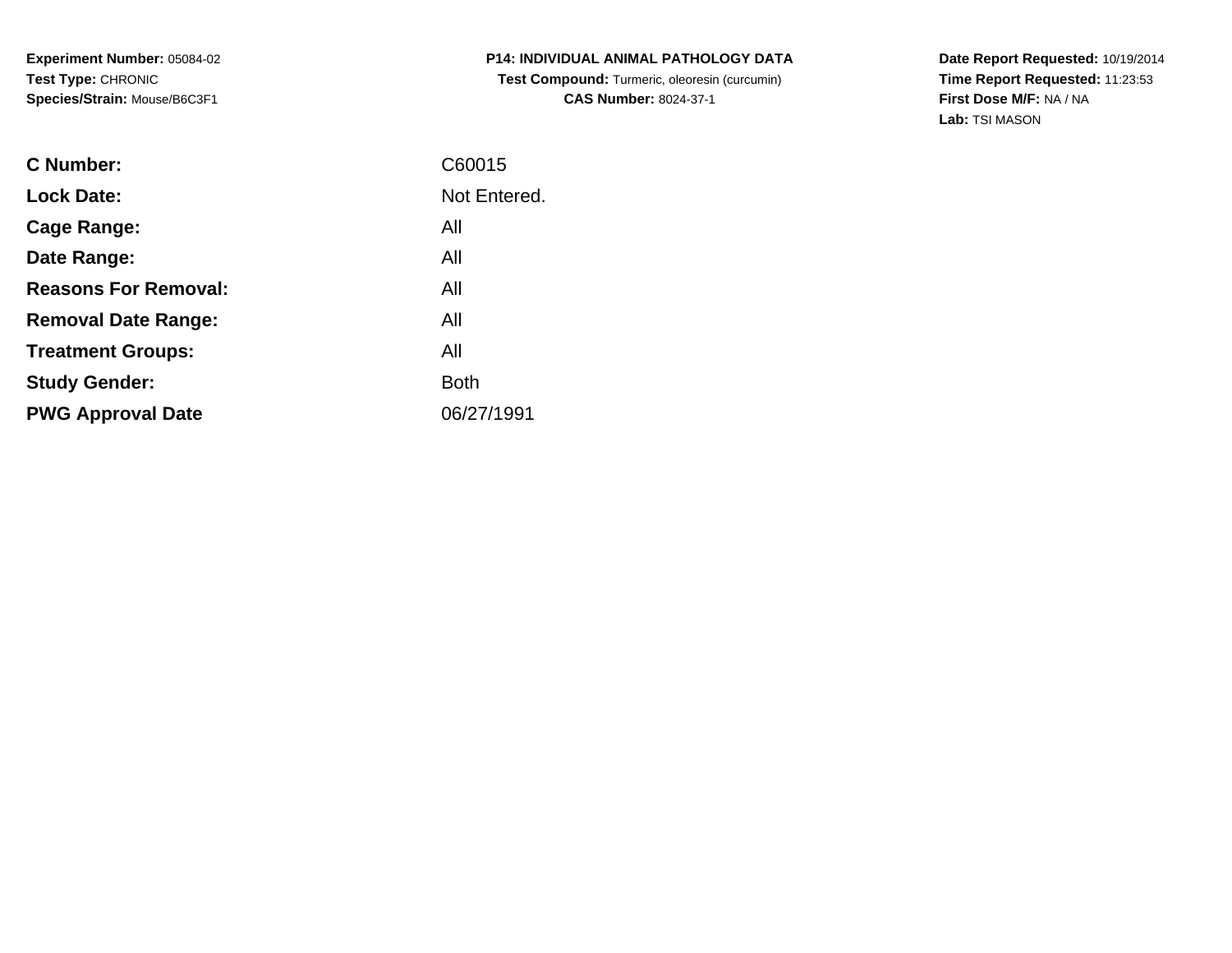| Experiment Number: 05084-02       |  |                                               |  | <b>P14: INDIVIDUAL ANIMAL PATHOLOGY DATA</b> | Date Report Requested: 10/19/2014 |  |
|-----------------------------------|--|-----------------------------------------------|--|----------------------------------------------|-----------------------------------|--|
| Test Type: CHRONIC                |  | Test Compound: Turmeric, oleoresin (curcumin) |  | Time Report Requested: 11:23:53              |                                   |  |
| Species/Strain: Mouse/B6C3F1      |  |                                               |  | <b>CAS Number: 8024-37-1</b>                 | First Dose M/F: NA / NA           |  |
|                                   |  |                                               |  |                                              | Lab: TSI MASON                    |  |
| <b>ANIMAL ID: 1</b>               |  | <b>TRT#: 1</b>                                |  | <b>SEX: Male</b>                             | DAY ON TEST: 618                  |  |
|                                   |  | DOSE: 0 PPM MALE                              |  | <b>DISP: Moribund</b>                        | <b>HISTO: 870395</b>              |  |
|                                   |  |                                               |  | ORGAN AND ACCOUNTABLE SITE STATUS            |                                   |  |
| <b>NORMAL</b>                     |  |                                               |  |                                              |                                   |  |
| Adrenal Gland - Cortex            |  | Adrenal Gland - Medulla                       |  | Bone                                         | <b>Bone Marrow</b>                |  |
| <b>Brain</b>                      |  | Epididymis                                    |  | Esophagus                                    | Gallbladder                       |  |
| Heart                             |  | Intestine Large - Cecum                       |  | Intestine Large - Colon                      | Intestine Large - Rectum          |  |
| Intestine Small - Duodenum        |  | Intestine Small - Ileum                       |  | Intestine Small - Jejunum                    | Islets, Pancreatic                |  |
| Kidney                            |  | Mammary Gland                                 |  | Nose                                         | Pancreas                          |  |
| <b>Pituitary Gland</b>            |  | Prostate                                      |  | <b>Seminal Vesicle</b>                       | <b>Skin</b>                       |  |
| Spleen                            |  | Stomach - Forestomach                         |  | Stomach - Glandular                          | <b>Testes</b>                     |  |
| <b>Thyroid Gland</b>              |  | Trachea                                       |  | <b>Urinary Bladder</b>                       |                                   |  |
| <b>MISSING</b>                    |  |                                               |  |                                              |                                   |  |
| Parathyroid Gland                 |  | Thymus                                        |  |                                              |                                   |  |
| <b>OBSERVATIONS</b>               |  |                                               |  |                                              |                                   |  |
| Liver                             |  |                                               |  | Hepatocellular Carcinoma                     |                                   |  |
| Note: HEPATOCLR CARC TGLs = 4-3.1 |  |                                               |  |                                              |                                   |  |
| Lung                              |  |                                               |  | Hepatocellular Carcinoma                     | Metastatic (Liver)                |  |
| Note: HEPATOCLR CARC $TGLs = 3-1$ |  |                                               |  |                                              |                                   |  |
| Lymph Node                        |  | Mesenteric                                    |  | Polyarteritis                                | Moderate                          |  |
| <b>Salivary Glands</b>            |  | Submandibul GI                                |  | Inflammation                                 | Chronic, Minimal                  |  |
| PRIMARY CAUSE OF DEATH            |  |                                               |  |                                              |                                   |  |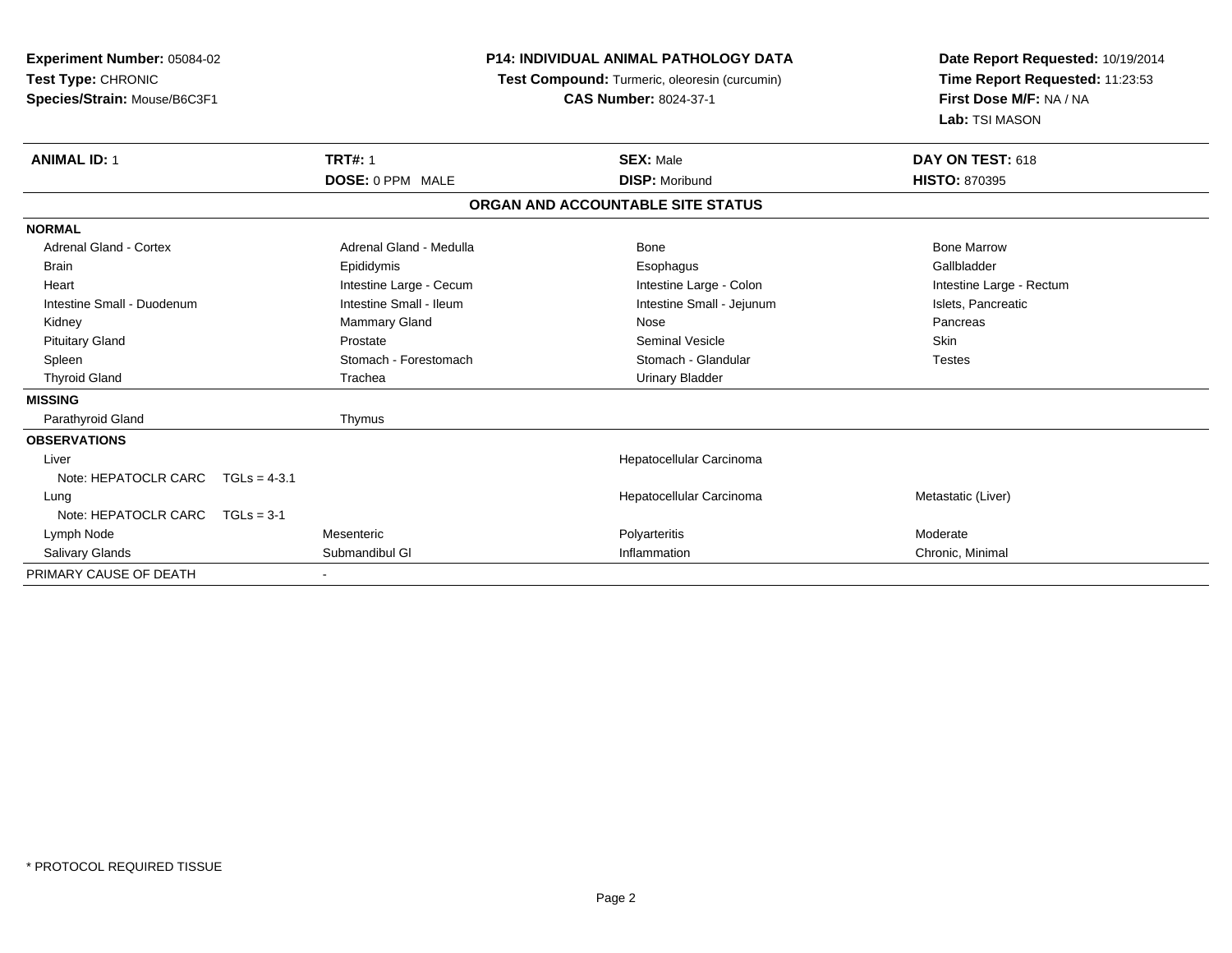| Experiment Number: 05084-02<br>Test Type: CHRONIC<br>Species/Strain: Mouse/B6C3F1 |                                                                | <b>P14: INDIVIDUAL ANIMAL PATHOLOGY DATA</b><br>Test Compound: Turmeric, oleoresin (curcumin)<br><b>CAS Number: 8024-37-1</b> | Date Report Requested: 10/19/2014<br>Time Report Requested: 11:23:53<br>First Dose M/F: NA / NA<br>Lab: TSI MASON |  |
|-----------------------------------------------------------------------------------|----------------------------------------------------------------|-------------------------------------------------------------------------------------------------------------------------------|-------------------------------------------------------------------------------------------------------------------|--|
| <b>ANIMAL ID: 2</b>                                                               | <b>TRT#: 1</b>                                                 | <b>SEX: Male</b>                                                                                                              | DAY ON TEST: 729                                                                                                  |  |
|                                                                                   | DOSE: 0 PPM MALE                                               | <b>DISP: Terminal Sacrifice</b>                                                                                               | <b>HISTO: 870396</b>                                                                                              |  |
|                                                                                   |                                                                | ORGAN AND ACCOUNTABLE SITE STATUS                                                                                             |                                                                                                                   |  |
| <b>NORMAL</b>                                                                     |                                                                |                                                                                                                               |                                                                                                                   |  |
| Adrenal Gland - Cortex                                                            | Adrenal Gland - Medulla                                        | Bone                                                                                                                          | <b>Bone Marrow</b>                                                                                                |  |
| Epididymis                                                                        | Esophagus                                                      | Heart                                                                                                                         | Intestine Large - Cecum                                                                                           |  |
| Intestine Large - Colon                                                           | Intestine Large - Rectum                                       | Intestine Small - Duodenum                                                                                                    | Intestine Small - Ileum                                                                                           |  |
| Intestine Small - Jejunum                                                         | Islets, Pancreatic                                             | Lymph Node - Mesenteric                                                                                                       | Nose                                                                                                              |  |
| Pancreas                                                                          | Parathyroid Gland                                              | <b>Pituitary Gland</b>                                                                                                        | Prostate                                                                                                          |  |
| <b>Seminal Vesicle</b>                                                            | Skin                                                           | Spleen                                                                                                                        | Stomach - Forestomach                                                                                             |  |
| Stomach - Glandular                                                               | <b>Testes</b>                                                  | Thymus                                                                                                                        | <b>Thyroid Gland</b>                                                                                              |  |
| Trachea                                                                           | <b>Urinary Bladder</b>                                         |                                                                                                                               |                                                                                                                   |  |
| <b>MISSING</b>                                                                    |                                                                |                                                                                                                               |                                                                                                                   |  |
| Gallbladder                                                                       | Mammary Gland                                                  |                                                                                                                               |                                                                                                                   |  |
| <b>OBSERVATIONS</b>                                                               |                                                                |                                                                                                                               |                                                                                                                   |  |
| <b>Brain</b>                                                                      | Thalamus                                                       | Mineralization                                                                                                                | Minimal                                                                                                           |  |
| Intest Large                                                                      |                                                                |                                                                                                                               |                                                                                                                   |  |
| Note: THE LYMPHOID NODULE SEEN IN THE SUBMUCOSA OF THE                            |                                                                |                                                                                                                               |                                                                                                                   |  |
| Note: CECUM IS CONSIDERED TO BE NORMAL.                                           |                                                                |                                                                                                                               |                                                                                                                   |  |
| Kidney                                                                            |                                                                | Inflammation                                                                                                                  | Chronic, Minimal                                                                                                  |  |
| Liver                                                                             |                                                                | <b>Fatty Change</b>                                                                                                           | Mild                                                                                                              |  |
|                                                                                   |                                                                | Hepatocellular Adenoma                                                                                                        |                                                                                                                   |  |
|                                                                                   |                                                                | Hepatocellular Carcinoma                                                                                                      |                                                                                                                   |  |
| Note: HEPATOCLR ADEN TGLs = 2-2+2.1                                               | Note: THE LIVER MASSES WERE TAKEN BY NTP FOR ONCOGENE STUDIES. |                                                                                                                               |                                                                                                                   |  |
| Note: HEPATOCLR CARC $TGLs = 1-2.1$                                               |                                                                |                                                                                                                               |                                                                                                                   |  |
| Note: THE LIVER CARCINOMA HAS TRABECULAR FEATURES.                                |                                                                |                                                                                                                               |                                                                                                                   |  |
| [Fatty Change TGLS = 3-2]                                                         |                                                                |                                                                                                                               |                                                                                                                   |  |
| Lung                                                                              |                                                                | Alveolar/Bronchiolar Adenoma                                                                                                  |                                                                                                                   |  |
| Note: ALV BRON ADEN<br>$TGLs = 5-1$                                               |                                                                |                                                                                                                               |                                                                                                                   |  |
| Salivary Glands                                                                   | Submandibul GI                                                 | Inflammation                                                                                                                  | Chronic, Minimal                                                                                                  |  |
| PRIMARY CAUSE OF DEATH                                                            |                                                                |                                                                                                                               |                                                                                                                   |  |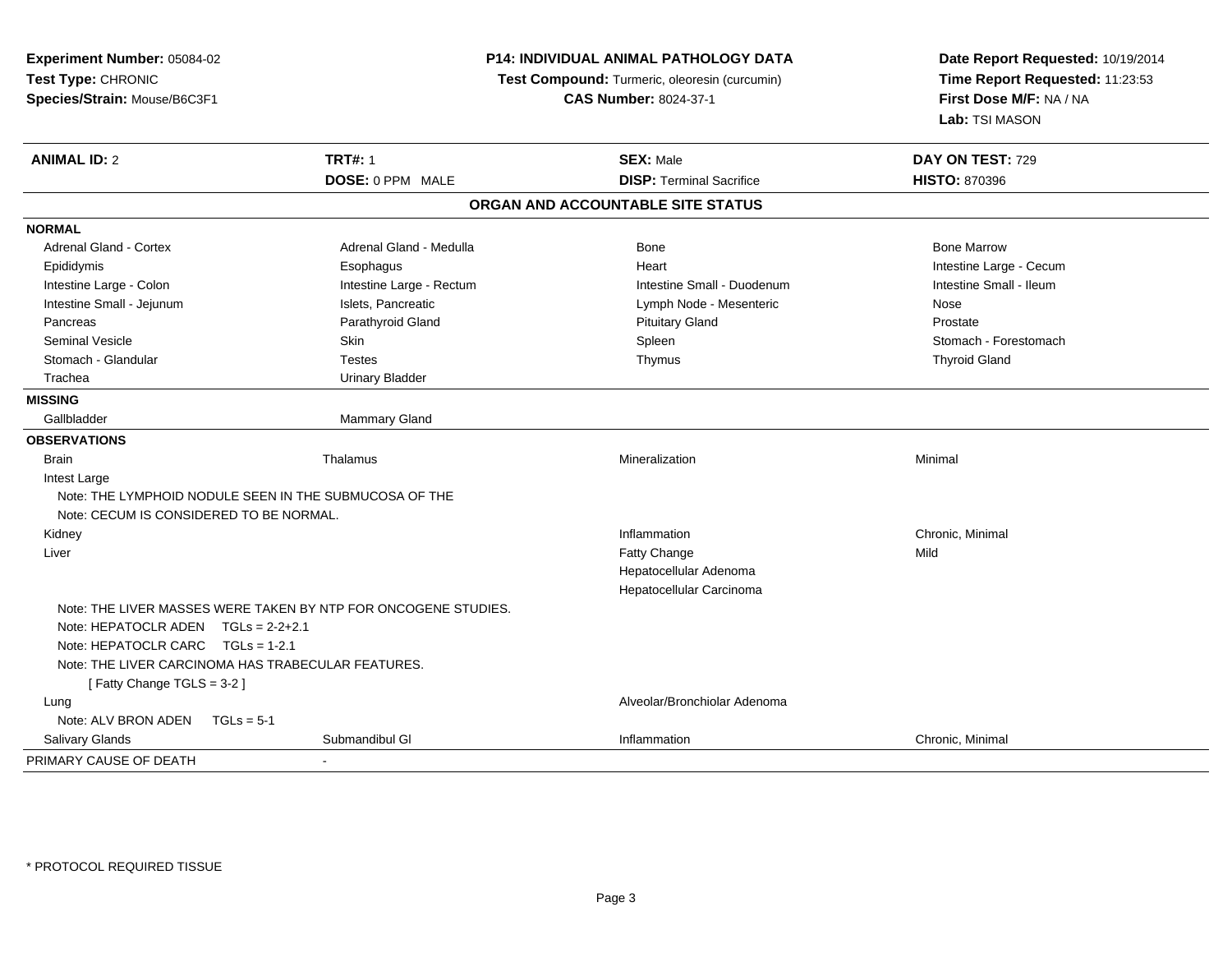| Experiment Number: 05084-02                                |                          | P14: INDIVIDUAL ANIMAL PATHOLOGY DATA         | Date Report Requested: 10/19/2014<br>Time Report Requested: 11:23:53<br>First Dose M/F: NA / NA<br>Lab: TSI MASON |  |
|------------------------------------------------------------|--------------------------|-----------------------------------------------|-------------------------------------------------------------------------------------------------------------------|--|
| Test Type: CHRONIC                                         |                          | Test Compound: Turmeric, oleoresin (curcumin) |                                                                                                                   |  |
| Species/Strain: Mouse/B6C3F1                               |                          | <b>CAS Number: 8024-37-1</b>                  |                                                                                                                   |  |
|                                                            |                          |                                               |                                                                                                                   |  |
| <b>ANIMAL ID: 3</b>                                        | <b>TRT#: 1</b>           | <b>SEX: Male</b>                              | DAY ON TEST: 729                                                                                                  |  |
|                                                            | DOSE: 0 PPM MALE         | <b>DISP: Terminal Sacrifice</b>               | <b>HISTO: 870397</b>                                                                                              |  |
|                                                            |                          | ORGAN AND ACCOUNTABLE SITE STATUS             |                                                                                                                   |  |
| <b>NORMAL</b>                                              |                          |                                               |                                                                                                                   |  |
| <b>Adrenal Gland - Cortex</b>                              | Adrenal Gland - Medulla  | Bone                                          | <b>Bone Marrow</b>                                                                                                |  |
| Epididymis                                                 | Esophagus                | Heart                                         | Intestine Large - Cecum                                                                                           |  |
| Intestine Large - Colon                                    | Intestine Large - Rectum | Intestine Small - Duodenum                    | Intestine Small - Ileum                                                                                           |  |
| Intestine Small - Jejunum                                  | Islets, Pancreatic       | Lymph Node - Mesenteric                       | Pancreas                                                                                                          |  |
| Parathyroid Gland                                          | <b>Pituitary Gland</b>   | Prostate                                      | <b>Seminal Vesicle</b>                                                                                            |  |
| Skin                                                       | Spleen                   | Stomach - Forestomach                         | Stomach - Glandular                                                                                               |  |
| <b>Testes</b>                                              | Thymus                   | <b>Thyroid Gland</b>                          | Trachea                                                                                                           |  |
| <b>Urinary Bladder</b>                                     |                          |                                               |                                                                                                                   |  |
|                                                            |                          |                                               |                                                                                                                   |  |
| <b>MISSING</b>                                             |                          |                                               |                                                                                                                   |  |
| Gallbladder                                                | <b>Mammary Gland</b>     |                                               |                                                                                                                   |  |
| <b>OBSERVATIONS</b>                                        |                          |                                               |                                                                                                                   |  |
| Brain                                                      | Thalamus                 | Mineralization                                | Minimal                                                                                                           |  |
| Kidney                                                     |                          | Inflammation                                  | Chronic, Minimal                                                                                                  |  |
| Liver                                                      |                          | Fatty Change                                  | Minimal                                                                                                           |  |
|                                                            |                          | Hepatocellular Adenoma                        |                                                                                                                   |  |
|                                                            |                          | Hepatocellular Carcinoma                      |                                                                                                                   |  |
| Note: STUDIES.                                             |                          |                                               |                                                                                                                   |  |
| Note: FATTY CHANGE<br>$TGLs = 7-2$                         |                          |                                               |                                                                                                                   |  |
| Note: HEPATOCLR CARC $TGLs = 6-2.1$                        |                          |                                               |                                                                                                                   |  |
| Note: THE MEDIAN LOBE MASS WAS TAKEN BY NTP FOR ONCOGENE   |                          |                                               |                                                                                                                   |  |
| Lung                                                       |                          | Hepatocellular Carcinoma                      | Metastatic (Liver)                                                                                                |  |
| Mesentery                                                  |                          | Hemorrhage                                    | Mild                                                                                                              |  |
| Note: HEMORRHAGE<br>$TGLs = 2-9$                           |                          |                                               |                                                                                                                   |  |
| Nose                                                       |                          | Inflammation                                  | Acute, Minimal                                                                                                    |  |
| <b>Preputial Gland</b>                                     | Duct                     | <b>Dilatation</b>                             | Moderate                                                                                                          |  |
| [ Dilatation TGLS = 1-6 ]                                  |                          |                                               |                                                                                                                   |  |
| Salivary Glands                                            | Submandibul GI           | Inflammation                                  | Chronic, Minimal                                                                                                  |  |
| Urin Bladder                                               |                          |                                               |                                                                                                                   |  |
| Note: SUBMUCOSA OF THE BLADDER WHEN INSTILLING FIXATIVE.   |                          |                                               |                                                                                                                   |  |
| Note: IN ADDITION, THE COVERING EPITHELIUM IS LIKE THAT IN |                          |                                               |                                                                                                                   |  |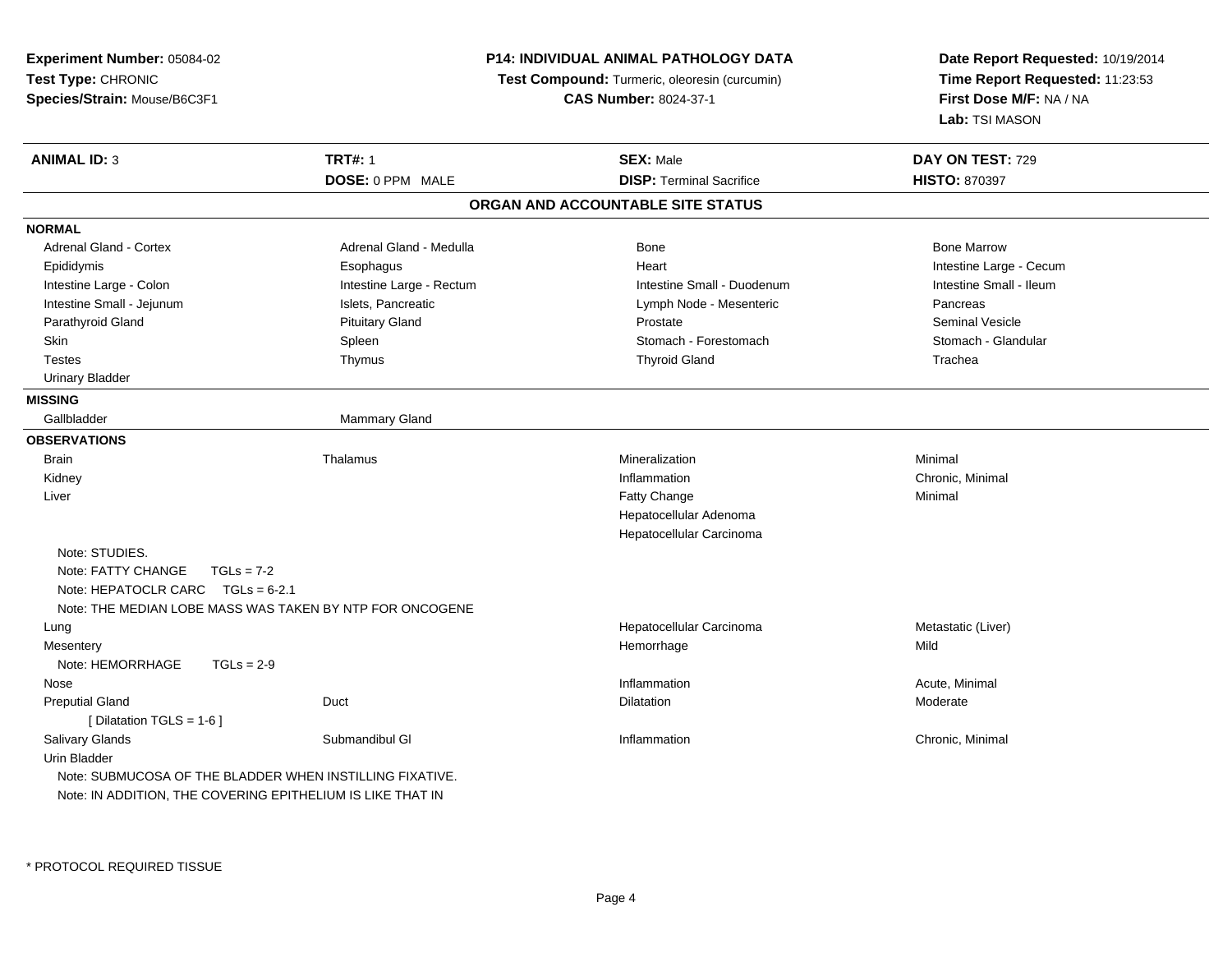| <b>Experiment Number: 05084-02</b><br>Test Type: CHRONIC<br>Species/Strain: Mouse/B6C3F1 | <b>P14: INDIVIDUAL ANIMAL PATHOLOGY DATA</b><br>Test Compound: Turmeric, oleoresin (curcumin)<br><b>CAS Number: 8024-37-1</b> |                                   | Lab: TSI MASON          |  | Date Report Requested: 10/19/2014<br>Time Report Requested: 11:23:53<br>First Dose M/F: NA / NA |
|------------------------------------------------------------------------------------------|-------------------------------------------------------------------------------------------------------------------------------|-----------------------------------|-------------------------|--|-------------------------------------------------------------------------------------------------|
| <b>ANIMAL ID: 3</b>                                                                      | <b>TRT#: 1</b>                                                                                                                | <b>SEX: Male</b>                  | <b>DAY ON TEST: 729</b> |  |                                                                                                 |
|                                                                                          | <b>DOSE: 0 PPM MALE</b>                                                                                                       | <b>DISP:</b> Terminal Sacrifice   | <b>HISTO: 870397</b>    |  |                                                                                                 |
|                                                                                          |                                                                                                                               | ORGAN AND ACCOUNTABLE SITE STATUS |                         |  |                                                                                                 |
|                                                                                          | Note: THE STALK OF THIS STRUCTURE HAS A WASHED OUT APPEARANCE.                                                                |                                   |                         |  |                                                                                                 |
| Note: THERE APPEARS TO BE A PAPILLOMA IN THE LUMEN OF THE                                |                                                                                                                               |                                   |                         |  |                                                                                                 |
| Note: URINARY BLADDER; HOWEVER, I BELIEVE IT IS AN ARTEFACT                              |                                                                                                                               |                                   |                         |  |                                                                                                 |
| Note: POSSIBLY RESULTING FROM STICKING A NEEDLE IN THE                                   |                                                                                                                               |                                   |                         |  |                                                                                                 |
| Note: THE REMAINING PORTION OF THE BLADDER.                                              |                                                                                                                               |                                   |                         |  |                                                                                                 |
| PRIMARY CAUSE OF DEATH                                                                   |                                                                                                                               |                                   |                         |  |                                                                                                 |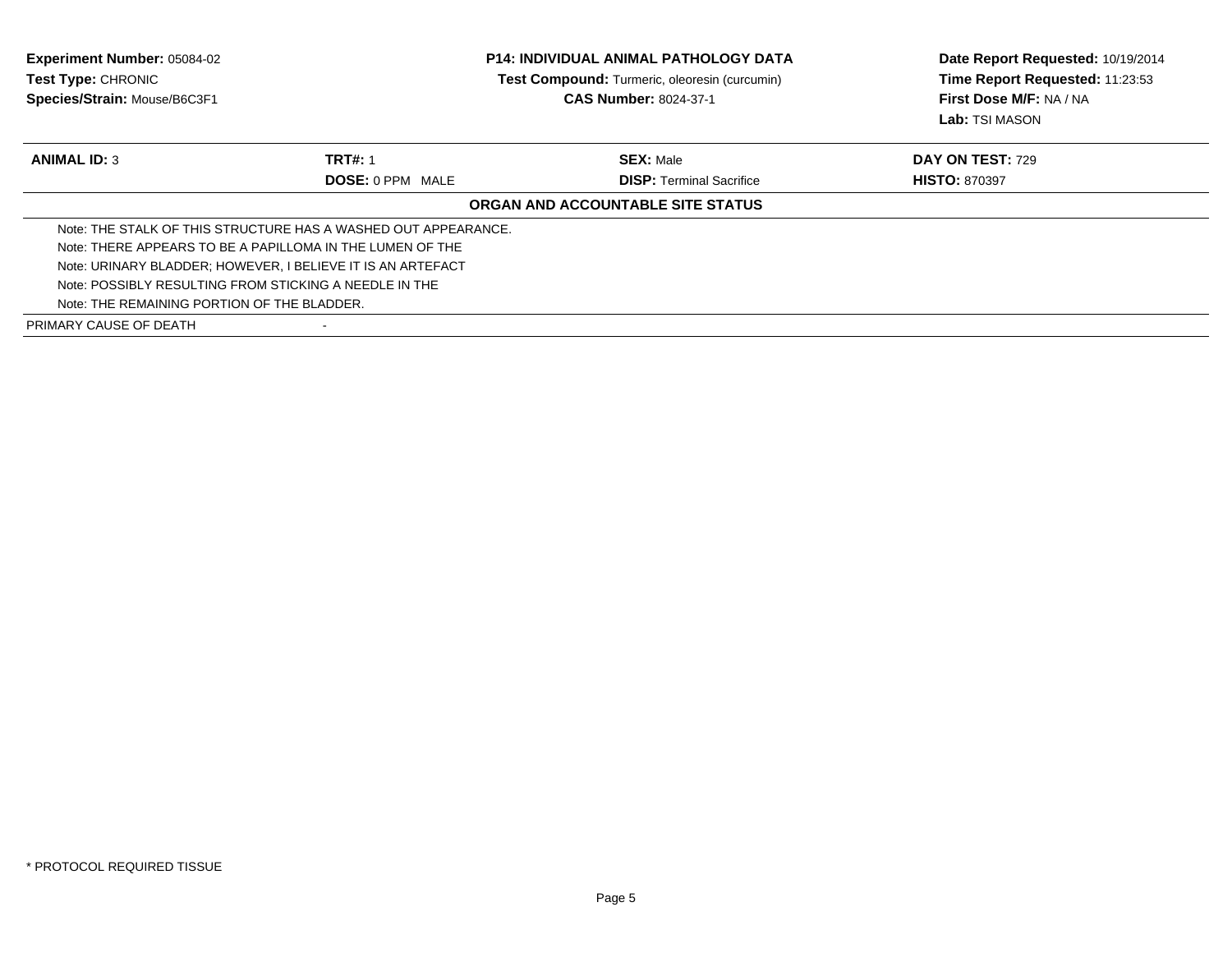| Experiment Number: 05084-02<br>Test Type: CHRONIC<br>Species/Strain: Mouse/B6C3F1 |                           | P14: INDIVIDUAL ANIMAL PATHOLOGY DATA<br>Test Compound: Turmeric, oleoresin (curcumin)<br><b>CAS Number: 8024-37-1</b> | Date Report Requested: 10/19/2014<br>Time Report Requested: 11:23:53<br>First Dose M/F: NA / NA<br>Lab: TSI MASON |  |
|-----------------------------------------------------------------------------------|---------------------------|------------------------------------------------------------------------------------------------------------------------|-------------------------------------------------------------------------------------------------------------------|--|
| <b>ANIMAL ID: 4</b>                                                               | <b>TRT#: 1</b>            | <b>SEX: Male</b>                                                                                                       | DAY ON TEST: 729                                                                                                  |  |
|                                                                                   | DOSE: 0 PPM MALE          | <b>DISP: Terminal Sacrifice</b>                                                                                        | <b>HISTO: 870398</b>                                                                                              |  |
|                                                                                   |                           | ORGAN AND ACCOUNTABLE SITE STATUS                                                                                      |                                                                                                                   |  |
| <b>NORMAL</b>                                                                     |                           |                                                                                                                        |                                                                                                                   |  |
| Adrenal Gland - Cortex                                                            | Adrenal Gland - Medulla   | <b>Bone</b>                                                                                                            | <b>Bone Marrow</b>                                                                                                |  |
| Epididymis                                                                        | Esophagus                 | Gallbladder                                                                                                            | Heart                                                                                                             |  |
| Intestine Large - Cecum                                                           | Intestine Large - Colon   | Intestine Large - Rectum                                                                                               | Intestine Small - Duodenum                                                                                        |  |
| Intestine Small - Ileum                                                           | Intestine Small - Jejunum | Islets, Pancreatic                                                                                                     | Lymph Node - Mesenteric                                                                                           |  |
| Nose                                                                              | Pancreas                  | Parathyroid Gland                                                                                                      | <b>Pituitary Gland</b>                                                                                            |  |
| Prostate                                                                          | Seminal Vesicle           | Skin                                                                                                                   | Spleen                                                                                                            |  |
| Stomach - Forestomach                                                             | Stomach - Glandular       | <b>Testes</b>                                                                                                          | Thymus                                                                                                            |  |
| <b>Thyroid Gland</b>                                                              | Trachea                   | <b>Urinary Bladder</b>                                                                                                 |                                                                                                                   |  |
| <b>MISSING</b>                                                                    |                           |                                                                                                                        |                                                                                                                   |  |
| Mammary Gland                                                                     |                           |                                                                                                                        |                                                                                                                   |  |
| <b>OBSERVATIONS</b>                                                               |                           |                                                                                                                        |                                                                                                                   |  |
| <b>Brain</b>                                                                      | Thalamus                  | Mineralization                                                                                                         | Minimal                                                                                                           |  |
| Kidney                                                                            |                           | Inflammation                                                                                                           | Chronic, Minimal                                                                                                  |  |
| Liver                                                                             |                           | Fatty Change                                                                                                           | Minimal                                                                                                           |  |
| Lung                                                                              |                           | Alveolar/Bronchiolar Adenoma                                                                                           |                                                                                                                   |  |
| Note: ONCOGENE STUDIES.                                                           |                           |                                                                                                                        |                                                                                                                   |  |
| Note: THE ENTIRE DIAPHRAGMATIC LOBE WAS TAKEN BY NTP FOR                          |                           |                                                                                                                        |                                                                                                                   |  |
| Note: ALV BRON ADEN TGLs = 2-1                                                    |                           |                                                                                                                        |                                                                                                                   |  |
| <b>Preputial Gland</b>                                                            | Duct                      | Dilatation                                                                                                             | Moderate                                                                                                          |  |
| [ Dilatation TGLS = $1-6$ ]                                                       |                           |                                                                                                                        |                                                                                                                   |  |
| Salivary Glands                                                                   | Submandibul GI            | Inflammation                                                                                                           | Chronic, Minimal                                                                                                  |  |
| PRIMARY CAUSE OF DEATH                                                            |                           |                                                                                                                        |                                                                                                                   |  |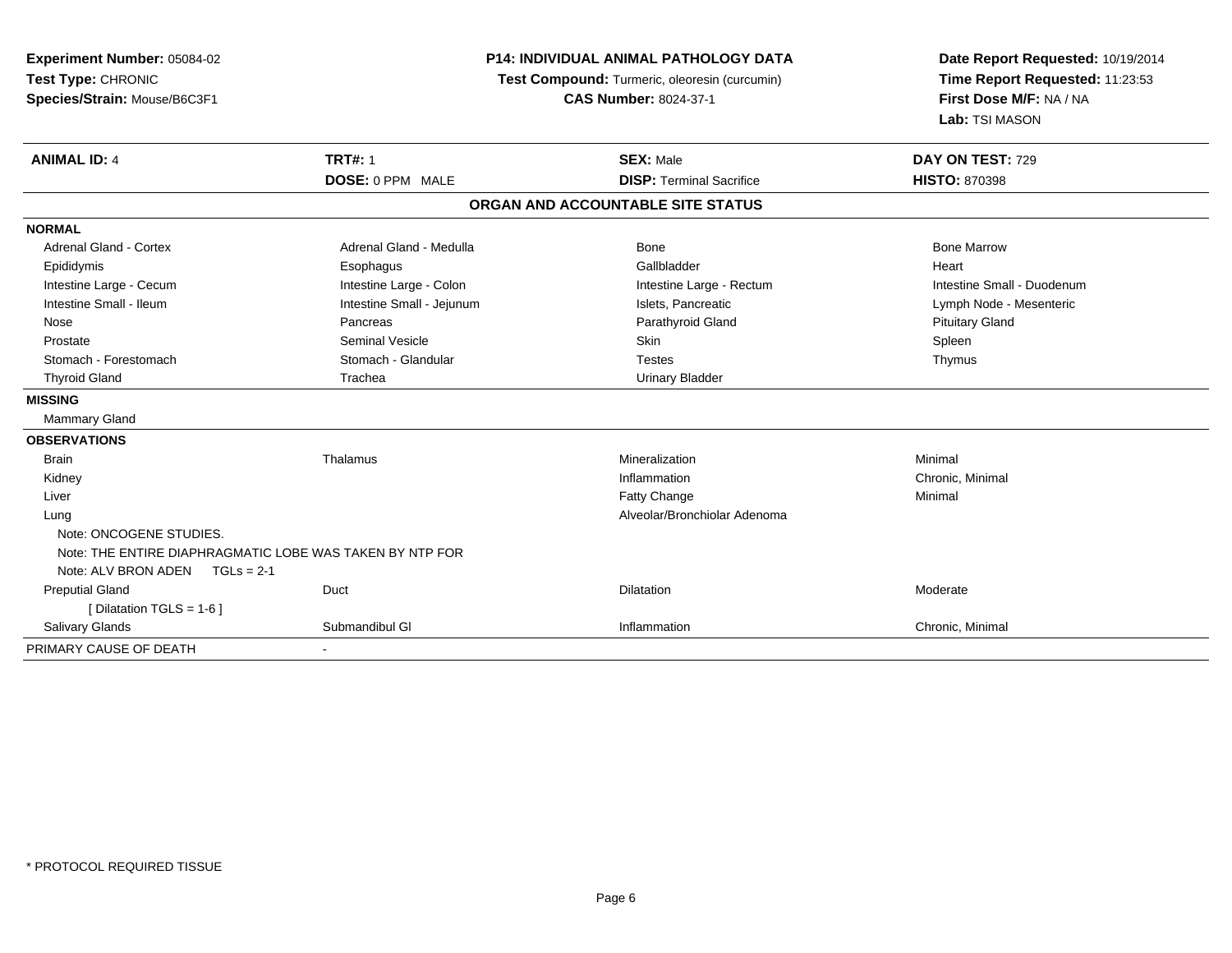| <b>Experiment Number: 05084-02</b><br>Test Type: CHRONIC<br>Species/Strain: Mouse/B6C3F1 | <b>P14: INDIVIDUAL ANIMAL PATHOLOGY DATA</b><br><b>Test Compound:</b> Turmeric, oleoresin (curcumin)<br><b>CAS Number: 8024-37-1</b> |                                   | Date Report Requested: 10/19/2014<br>Time Report Requested: 11:23:53<br>First Dose M/F: NA / NA<br>Lab: TSI MASON |  |
|------------------------------------------------------------------------------------------|--------------------------------------------------------------------------------------------------------------------------------------|-----------------------------------|-------------------------------------------------------------------------------------------------------------------|--|
| <b>ANIMAL ID: 5</b>                                                                      | <b>TRT#: 1</b>                                                                                                                       | <b>SEX: Male</b>                  | DAY ON TEST: 729                                                                                                  |  |
|                                                                                          | DOSE: 0 PPM MALE                                                                                                                     | <b>DISP: Terminal Sacrifice</b>   | <b>HISTO: 870399</b>                                                                                              |  |
|                                                                                          |                                                                                                                                      | ORGAN AND ACCOUNTABLE SITE STATUS |                                                                                                                   |  |
| <b>NORMAL</b>                                                                            |                                                                                                                                      |                                   |                                                                                                                   |  |
| <b>Adrenal Gland - Cortex</b>                                                            | Adrenal Gland - Medulla                                                                                                              | Bone                              | <b>Bone Marrow</b>                                                                                                |  |
| Epididymis                                                                               | Esophagus                                                                                                                            | Gallbladder                       | Heart                                                                                                             |  |
| Intestine Large - Cecum                                                                  | Intestine Large - Colon                                                                                                              | Intestine Large - Rectum          | Intestine Small - Duodenum                                                                                        |  |
| Intestine Small - Ileum                                                                  | Intestine Small - Jejunum                                                                                                            | Islets, Pancreatic                | Lung                                                                                                              |  |
| Lymph Node - Mesenteric                                                                  | Nose                                                                                                                                 | Pancreas                          | Parathyroid Gland                                                                                                 |  |
| <b>Pituitary Gland</b>                                                                   | Prostate                                                                                                                             | <b>Seminal Vesicle</b>            | Skin                                                                                                              |  |
| Spleen                                                                                   | Stomach - Forestomach                                                                                                                | Stomach - Glandular               | <b>Testes</b>                                                                                                     |  |
| Thymus                                                                                   | <b>Thyroid Gland</b>                                                                                                                 | Trachea                           | <b>Urinary Bladder</b>                                                                                            |  |
| <b>MISSING</b>                                                                           |                                                                                                                                      |                                   |                                                                                                                   |  |
| Mammary Gland                                                                            |                                                                                                                                      |                                   |                                                                                                                   |  |
| <b>OBSERVATIONS</b>                                                                      |                                                                                                                                      |                                   |                                                                                                                   |  |
| <b>Brain</b>                                                                             | Thalamus                                                                                                                             | Mineralization                    | Minimal                                                                                                           |  |
| Kidney                                                                                   |                                                                                                                                      | Inflammation                      | Chronic, Minimal                                                                                                  |  |
| Liver                                                                                    |                                                                                                                                      | Fatty Change                      | Minimal                                                                                                           |  |
| <b>Preputial Gland</b>                                                                   |                                                                                                                                      | Inflammation                      | Chronic Active, Moderate                                                                                          |  |
| [ Inflammation TGLS = $1-6$ ]                                                            |                                                                                                                                      |                                   |                                                                                                                   |  |
| <b>Salivary Glands</b>                                                                   | Submandibul GI                                                                                                                       | Inflammation                      | Chronic, Minimal                                                                                                  |  |
| PRIMARY CAUSE OF DEATH                                                                   | $\overline{\phantom{a}}$                                                                                                             |                                   |                                                                                                                   |  |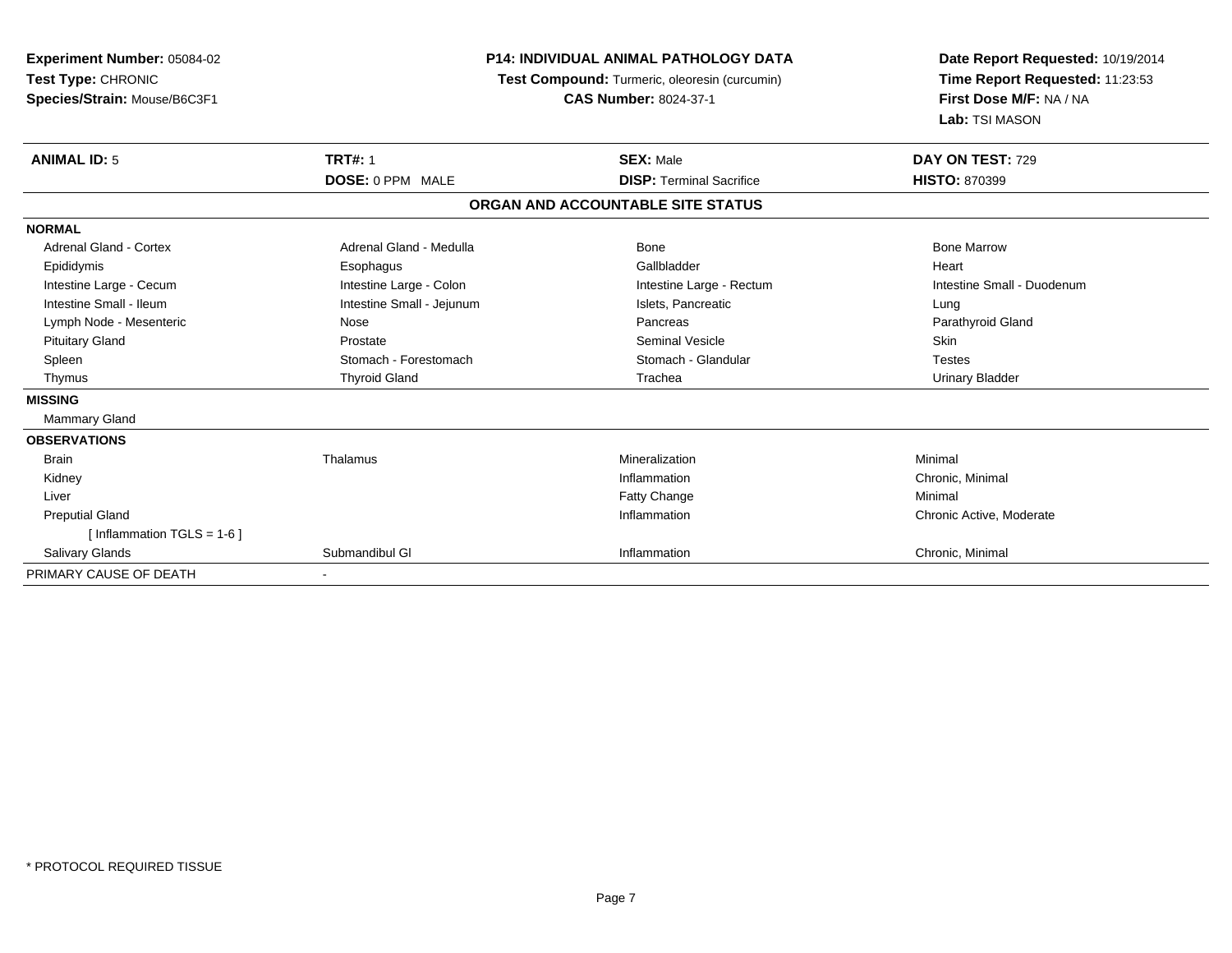| Experiment Number: 05084-02<br>Test Type: CHRONIC   |                                                                                                                      | P14: INDIVIDUAL ANIMAL PATHOLOGY DATA<br>Test Compound: Turmeric, oleoresin (curcumin) | Date Report Requested: 10/19/2014<br>Time Report Requested: 11:23:53<br>First Dose M/F: NA / NA<br>Lab: TSI MASON |  |
|-----------------------------------------------------|----------------------------------------------------------------------------------------------------------------------|----------------------------------------------------------------------------------------|-------------------------------------------------------------------------------------------------------------------|--|
| Species/Strain: Mouse/B6C3F1                        |                                                                                                                      | <b>CAS Number: 8024-37-1</b>                                                           |                                                                                                                   |  |
| <b>ANIMAL ID: 6</b>                                 | <b>TRT#: 1</b>                                                                                                       | <b>SEX: Male</b>                                                                       | DAY ON TEST: 729                                                                                                  |  |
|                                                     | DOSE: 0 PPM MALE                                                                                                     | <b>DISP: Terminal Sacrifice</b>                                                        | <b>HISTO: 870400</b>                                                                                              |  |
|                                                     |                                                                                                                      | ORGAN AND ACCOUNTABLE SITE STATUS                                                      |                                                                                                                   |  |
| <b>NORMAL</b>                                       |                                                                                                                      |                                                                                        |                                                                                                                   |  |
| Adrenal Gland - Cortex                              | Adrenal Gland - Medulla                                                                                              | Bone                                                                                   | <b>Bone Marrow</b>                                                                                                |  |
| Epididymis                                          | Esophagus                                                                                                            | Intestine Large - Cecum                                                                | Intestine Large - Colon                                                                                           |  |
| Intestine Large - Rectum                            | Intestine Small - Duodenum                                                                                           | Intestine Small - Ileum                                                                | Intestine Small - Jejunum                                                                                         |  |
| Islets, Pancreatic                                  | Nose                                                                                                                 | Pancreas                                                                               | Parathyroid Gland                                                                                                 |  |
| <b>Pituitary Gland</b>                              | Prostate                                                                                                             | <b>Seminal Vesicle</b>                                                                 | Skin                                                                                                              |  |
| Spleen                                              | Stomach - Forestomach                                                                                                | Stomach - Glandular                                                                    | <b>Testes</b>                                                                                                     |  |
| <b>Thyroid Gland</b>                                | Trachea                                                                                                              | <b>Urinary Bladder</b>                                                                 |                                                                                                                   |  |
| <b>MISSING</b>                                      |                                                                                                                      |                                                                                        |                                                                                                                   |  |
| Gallbladder                                         | Lymph Node - Mesenteric                                                                                              | Mammary Gland                                                                          | Thymus                                                                                                            |  |
| <b>OBSERVATIONS</b>                                 |                                                                                                                      |                                                                                        |                                                                                                                   |  |
| <b>Brain</b>                                        | Thalamus                                                                                                             | Mineralization                                                                         | Minimal                                                                                                           |  |
| Heart                                               |                                                                                                                      | Inflammation                                                                           | Chronic Active, Minimal                                                                                           |  |
| Kidney                                              |                                                                                                                      | Inflammation                                                                           | Chronic, Minimal                                                                                                  |  |
|                                                     | <b>Renal Tubule</b>                                                                                                  | Regeneration                                                                           | Minimal                                                                                                           |  |
| Liver                                               |                                                                                                                      | Hepatocellular Adenoma                                                                 |                                                                                                                   |  |
|                                                     |                                                                                                                      | Hepatocellular Carcinoma                                                               |                                                                                                                   |  |
|                                                     |                                                                                                                      | <b>Necrosis</b>                                                                        | Minimal                                                                                                           |  |
| Note: HEPATOCLR CARC TGLs = 1-2.1<br>Note: STUDIES. |                                                                                                                      |                                                                                        |                                                                                                                   |  |
|                                                     | Note: THE MEDIAN LOBE MASS WAS TAKEN BY NTP FOR ONCOGENE                                                             |                                                                                        |                                                                                                                   |  |
| Lung                                                |                                                                                                                      | Alveolar/Bronchiolar Carcinoma                                                         |                                                                                                                   |  |
|                                                     |                                                                                                                      | <b>Infiltration Cellular</b>                                                           | Histiocyte, Mild                                                                                                  |  |
| Note: ALV BRON CARC<br>Note: STUDIES.               | $TGLs = 5-1.1$                                                                                                       |                                                                                        |                                                                                                                   |  |
| Note: INFILTRAT CELL $TGLs = 4-1$                   | Note: THE DIAPHRAGMATIC MASS WAS TAKEN BY NTP FOR ONCOGENE                                                           |                                                                                        |                                                                                                                   |  |
| Nose                                                |                                                                                                                      |                                                                                        |                                                                                                                   |  |
|                                                     | Note: THE TEETH ARE ABNORMAL; HOWEVER, THEY ARE NOT A<br>Note: PROTOCOL REQUIRED TISSUE WHICH NEEDS TO BE DIAGNOSED. |                                                                                        |                                                                                                                   |  |
| Salivary Glands                                     | Submandibul GI                                                                                                       | Inflammation                                                                           | Chronic, Minimal                                                                                                  |  |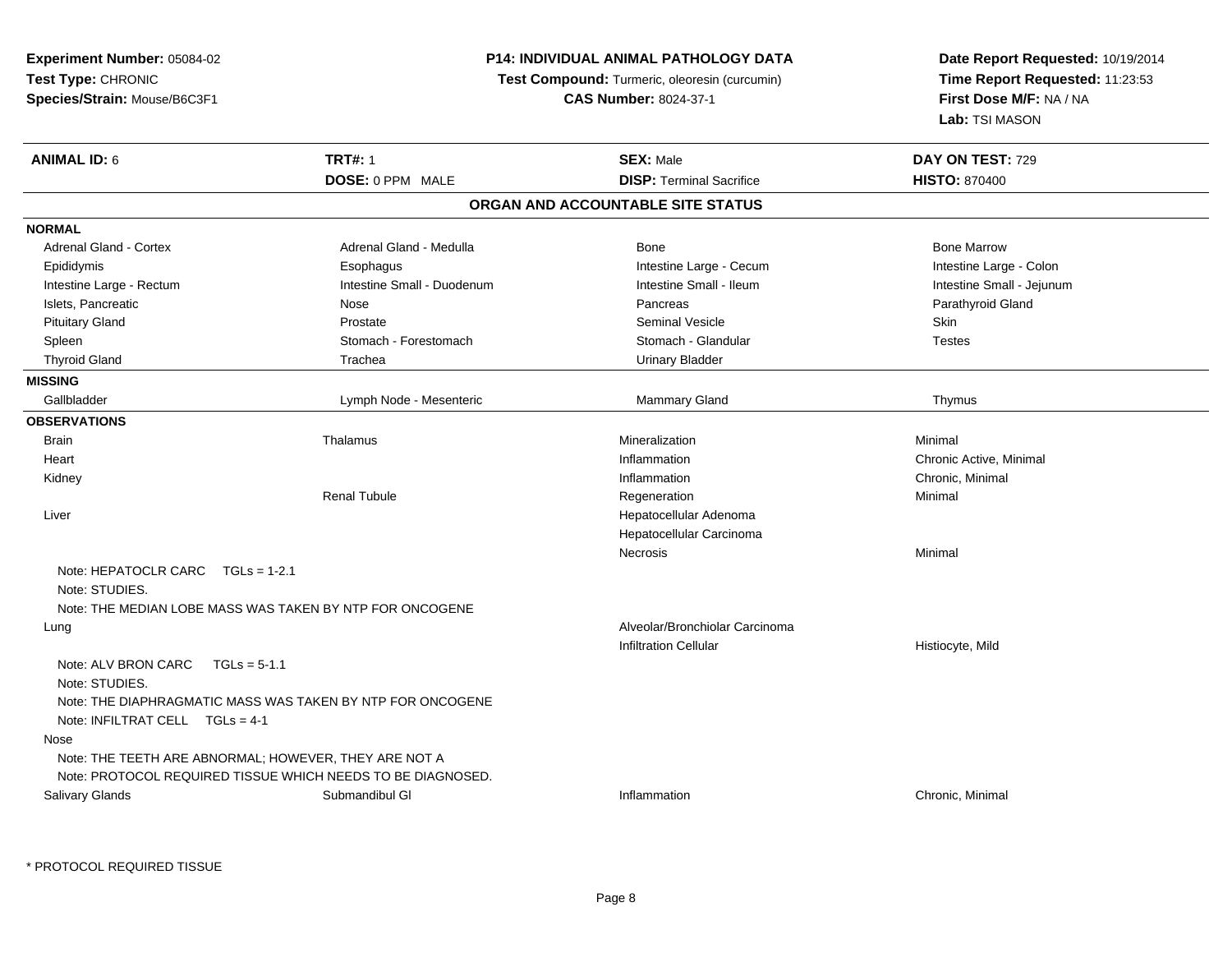| <b>Experiment Number: 05084-02</b><br>Test Type: CHRONIC<br>Species/Strain: Mouse/B6C3F1 | <b>P14: INDIVIDUAL ANIMAL PATHOLOGY DATA</b><br>Test Compound: Turmeric, oleoresin (curcumin)<br><b>CAS Number: 8024-37-1</b> |                                   | Date Report Requested: 10/19/2014<br>Time Report Requested: 11:23:53<br>First Dose M/F: NA / NA<br>Lab: TSI MASON |
|------------------------------------------------------------------------------------------|-------------------------------------------------------------------------------------------------------------------------------|-----------------------------------|-------------------------------------------------------------------------------------------------------------------|
| <b>ANIMAL ID: 6</b>                                                                      | <b>TRT#: 1</b>                                                                                                                | <b>SEX:</b> Male                  | <b>DAY ON TEST: 729</b>                                                                                           |
|                                                                                          | <b>DOSE: 0 PPM MALE</b>                                                                                                       | <b>DISP:</b> Terminal Sacrifice   | <b>HISTO: 870400</b>                                                                                              |
|                                                                                          |                                                                                                                               | ORGAN AND ACCOUNTABLE SITE STATUS |                                                                                                                   |
| Sem Ves                                                                                  |                                                                                                                               |                                   |                                                                                                                   |
| Note: OTHER THAN GREAT DISTENSION WITH SECRETORY MATERIAL.                               |                                                                                                                               |                                   |                                                                                                                   |
| Note: NO ABNORMALITIES WERE NOTED IN THE SEMINAL VESICLES                                |                                                                                                                               |                                   |                                                                                                                   |
| PRIMARY CAUSE OF DEATH                                                                   |                                                                                                                               |                                   |                                                                                                                   |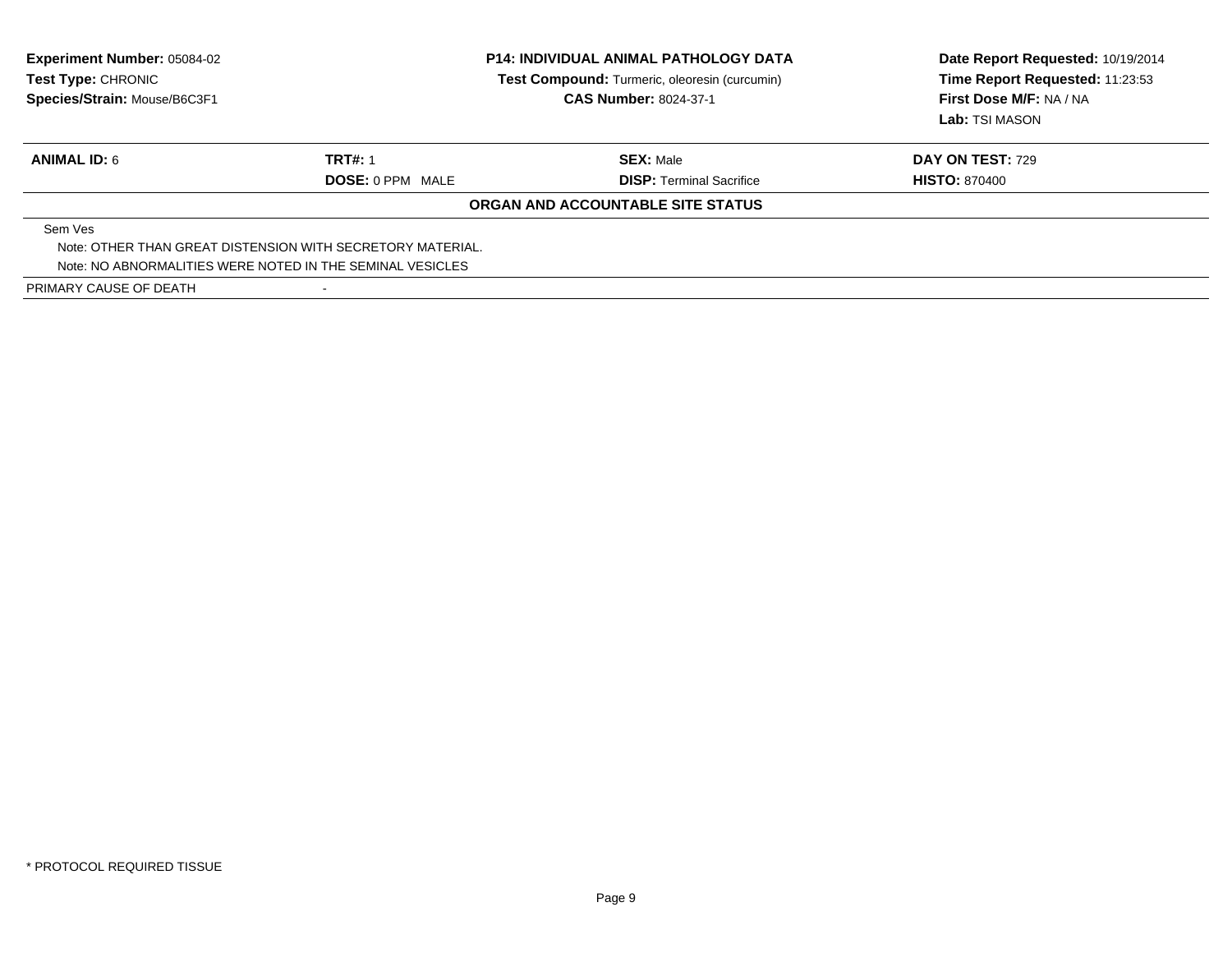| Time Report Requested: 11:23:53<br>Test Compound: Turmeric, oleoresin (curcumin)<br>First Dose M/F: NA / NA<br><b>CAS Number: 8024-37-1</b><br>Lab: TSI MASON<br><b>TRT#: 1</b><br><b>SEX: Male</b><br>DAY ON TEST: 457<br>DOSE: 0 PPM MALE<br><b>DISP: Interval Sacrifice</b><br>HISTO: 853361<br>ORGAN AND ACCOUNTABLE SITE STATUS<br><b>Bone Marrow</b><br>Adrenal Gland - Cortex<br>Adrenal Gland - Medulla<br>Bone<br>Gallbladder<br>Intestine Large - Cecum<br>Intestine Large - Colon<br>Heart<br>Intestine Small - Ileum<br>Intestine Large - Rectum<br>Intestine Small - Duodenum<br>Intestine Small - Jejunum<br>Parathyroid Gland<br>Islets, Pancreatic<br>Pancreas<br>Lung<br>Skin<br><b>Pituitary Gland</b><br>Salivary Glands<br>Spleen<br>Stomach - Glandular<br><b>Testes</b><br><b>Thyroid Gland</b><br>Thymus<br>Trachea<br><b>Urinary Bladder</b><br>Mammary Gland<br>Esophagus<br>Mineralization<br>Minimal<br><b>Brain</b><br>Thalamus<br>Epididymis<br>Inflammation<br>Chronic, Minimal<br><b>Renal Tubule</b><br>Kidney<br>Adenoma<br>Chronic, Minimal<br>Inflammation<br>Note: A FEW REGENERATING TUBULES WERE NOTED.<br>Note: VACUOLATED CYTOPLASM.<br>Note: NUMBEROUS TUBULES IN THE CORTEX OF THE KIDNEY HAD<br>Fatty Change<br>Mild<br>Liver<br>Note: HEPATOCYTES.<br>Note: THERE WAS A RANDOM DISTRIBUTION OF VACUOLATION OF<br><b>Infiltration Cellular</b><br>Lymph Node<br>Mesenteric<br>Histiocyte, Minimal<br>Mesenteric<br>Pigmentation<br>Minimal<br>Glands<br>Inflammation<br>Nose<br>Acute, Minimal<br>Prostate<br>Inflammation<br>Chronic, Minimal<br>Forestomach<br>Mild<br>Stomach<br>Hyperplasia<br>Chronic, Minimal<br>Forestomach<br>Inflammation<br>Note: THERE WERE SMALL CLUSTERS OF EPITHELIAL CELLS IN THE<br>Note: PEARLS; HOWEVER, THEY WERE ABOVE THE MUSCULARIS<br>Note: MUCOSAE.<br>Note: AT THE JUNCTION OF THE SQUAMOUS AND GLANDULAR STOMACH | Experiment Number: 05084-02  | P14: INDIVIDUAL ANIMAL PATHOLOGY DATA | Date Report Requested: 10/19/2014 |  |
|-------------------------------------------------------------------------------------------------------------------------------------------------------------------------------------------------------------------------------------------------------------------------------------------------------------------------------------------------------------------------------------------------------------------------------------------------------------------------------------------------------------------------------------------------------------------------------------------------------------------------------------------------------------------------------------------------------------------------------------------------------------------------------------------------------------------------------------------------------------------------------------------------------------------------------------------------------------------------------------------------------------------------------------------------------------------------------------------------------------------------------------------------------------------------------------------------------------------------------------------------------------------------------------------------------------------------------------------------------------------------------------------------------------------------------------------------------------------------------------------------------------------------------------------------------------------------------------------------------------------------------------------------------------------------------------------------------------------------------------------------------------------------------------------------------------------------------------------------------------------------------------------------------|------------------------------|---------------------------------------|-----------------------------------|--|
|                                                                                                                                                                                                                                                                                                                                                                                                                                                                                                                                                                                                                                                                                                                                                                                                                                                                                                                                                                                                                                                                                                                                                                                                                                                                                                                                                                                                                                                                                                                                                                                                                                                                                                                                                                                                                                                                                                       | Test Type: CHRONIC           |                                       |                                   |  |
|                                                                                                                                                                                                                                                                                                                                                                                                                                                                                                                                                                                                                                                                                                                                                                                                                                                                                                                                                                                                                                                                                                                                                                                                                                                                                                                                                                                                                                                                                                                                                                                                                                                                                                                                                                                                                                                                                                       | Species/Strain: Mouse/B6C3F1 |                                       |                                   |  |
|                                                                                                                                                                                                                                                                                                                                                                                                                                                                                                                                                                                                                                                                                                                                                                                                                                                                                                                                                                                                                                                                                                                                                                                                                                                                                                                                                                                                                                                                                                                                                                                                                                                                                                                                                                                                                                                                                                       |                              |                                       |                                   |  |
|                                                                                                                                                                                                                                                                                                                                                                                                                                                                                                                                                                                                                                                                                                                                                                                                                                                                                                                                                                                                                                                                                                                                                                                                                                                                                                                                                                                                                                                                                                                                                                                                                                                                                                                                                                                                                                                                                                       | <b>ANIMAL ID: 7</b>          |                                       |                                   |  |
|                                                                                                                                                                                                                                                                                                                                                                                                                                                                                                                                                                                                                                                                                                                                                                                                                                                                                                                                                                                                                                                                                                                                                                                                                                                                                                                                                                                                                                                                                                                                                                                                                                                                                                                                                                                                                                                                                                       |                              |                                       |                                   |  |
|                                                                                                                                                                                                                                                                                                                                                                                                                                                                                                                                                                                                                                                                                                                                                                                                                                                                                                                                                                                                                                                                                                                                                                                                                                                                                                                                                                                                                                                                                                                                                                                                                                                                                                                                                                                                                                                                                                       |                              |                                       |                                   |  |
|                                                                                                                                                                                                                                                                                                                                                                                                                                                                                                                                                                                                                                                                                                                                                                                                                                                                                                                                                                                                                                                                                                                                                                                                                                                                                                                                                                                                                                                                                                                                                                                                                                                                                                                                                                                                                                                                                                       | <b>NORMAL</b>                |                                       |                                   |  |
|                                                                                                                                                                                                                                                                                                                                                                                                                                                                                                                                                                                                                                                                                                                                                                                                                                                                                                                                                                                                                                                                                                                                                                                                                                                                                                                                                                                                                                                                                                                                                                                                                                                                                                                                                                                                                                                                                                       |                              |                                       |                                   |  |
|                                                                                                                                                                                                                                                                                                                                                                                                                                                                                                                                                                                                                                                                                                                                                                                                                                                                                                                                                                                                                                                                                                                                                                                                                                                                                                                                                                                                                                                                                                                                                                                                                                                                                                                                                                                                                                                                                                       |                              |                                       |                                   |  |
|                                                                                                                                                                                                                                                                                                                                                                                                                                                                                                                                                                                                                                                                                                                                                                                                                                                                                                                                                                                                                                                                                                                                                                                                                                                                                                                                                                                                                                                                                                                                                                                                                                                                                                                                                                                                                                                                                                       |                              |                                       |                                   |  |
|                                                                                                                                                                                                                                                                                                                                                                                                                                                                                                                                                                                                                                                                                                                                                                                                                                                                                                                                                                                                                                                                                                                                                                                                                                                                                                                                                                                                                                                                                                                                                                                                                                                                                                                                                                                                                                                                                                       |                              |                                       |                                   |  |
|                                                                                                                                                                                                                                                                                                                                                                                                                                                                                                                                                                                                                                                                                                                                                                                                                                                                                                                                                                                                                                                                                                                                                                                                                                                                                                                                                                                                                                                                                                                                                                                                                                                                                                                                                                                                                                                                                                       |                              |                                       |                                   |  |
|                                                                                                                                                                                                                                                                                                                                                                                                                                                                                                                                                                                                                                                                                                                                                                                                                                                                                                                                                                                                                                                                                                                                                                                                                                                                                                                                                                                                                                                                                                                                                                                                                                                                                                                                                                                                                                                                                                       |                              |                                       |                                   |  |
|                                                                                                                                                                                                                                                                                                                                                                                                                                                                                                                                                                                                                                                                                                                                                                                                                                                                                                                                                                                                                                                                                                                                                                                                                                                                                                                                                                                                                                                                                                                                                                                                                                                                                                                                                                                                                                                                                                       |                              |                                       |                                   |  |
|                                                                                                                                                                                                                                                                                                                                                                                                                                                                                                                                                                                                                                                                                                                                                                                                                                                                                                                                                                                                                                                                                                                                                                                                                                                                                                                                                                                                                                                                                                                                                                                                                                                                                                                                                                                                                                                                                                       | <b>MISSING</b>               |                                       |                                   |  |
|                                                                                                                                                                                                                                                                                                                                                                                                                                                                                                                                                                                                                                                                                                                                                                                                                                                                                                                                                                                                                                                                                                                                                                                                                                                                                                                                                                                                                                                                                                                                                                                                                                                                                                                                                                                                                                                                                                       |                              |                                       |                                   |  |
|                                                                                                                                                                                                                                                                                                                                                                                                                                                                                                                                                                                                                                                                                                                                                                                                                                                                                                                                                                                                                                                                                                                                                                                                                                                                                                                                                                                                                                                                                                                                                                                                                                                                                                                                                                                                                                                                                                       | <b>OBSERVATIONS</b>          |                                       |                                   |  |
|                                                                                                                                                                                                                                                                                                                                                                                                                                                                                                                                                                                                                                                                                                                                                                                                                                                                                                                                                                                                                                                                                                                                                                                                                                                                                                                                                                                                                                                                                                                                                                                                                                                                                                                                                                                                                                                                                                       |                              |                                       |                                   |  |
|                                                                                                                                                                                                                                                                                                                                                                                                                                                                                                                                                                                                                                                                                                                                                                                                                                                                                                                                                                                                                                                                                                                                                                                                                                                                                                                                                                                                                                                                                                                                                                                                                                                                                                                                                                                                                                                                                                       |                              |                                       |                                   |  |
|                                                                                                                                                                                                                                                                                                                                                                                                                                                                                                                                                                                                                                                                                                                                                                                                                                                                                                                                                                                                                                                                                                                                                                                                                                                                                                                                                                                                                                                                                                                                                                                                                                                                                                                                                                                                                                                                                                       |                              |                                       |                                   |  |
|                                                                                                                                                                                                                                                                                                                                                                                                                                                                                                                                                                                                                                                                                                                                                                                                                                                                                                                                                                                                                                                                                                                                                                                                                                                                                                                                                                                                                                                                                                                                                                                                                                                                                                                                                                                                                                                                                                       |                              |                                       |                                   |  |
|                                                                                                                                                                                                                                                                                                                                                                                                                                                                                                                                                                                                                                                                                                                                                                                                                                                                                                                                                                                                                                                                                                                                                                                                                                                                                                                                                                                                                                                                                                                                                                                                                                                                                                                                                                                                                                                                                                       |                              |                                       |                                   |  |
|                                                                                                                                                                                                                                                                                                                                                                                                                                                                                                                                                                                                                                                                                                                                                                                                                                                                                                                                                                                                                                                                                                                                                                                                                                                                                                                                                                                                                                                                                                                                                                                                                                                                                                                                                                                                                                                                                                       |                              |                                       |                                   |  |
|                                                                                                                                                                                                                                                                                                                                                                                                                                                                                                                                                                                                                                                                                                                                                                                                                                                                                                                                                                                                                                                                                                                                                                                                                                                                                                                                                                                                                                                                                                                                                                                                                                                                                                                                                                                                                                                                                                       |                              |                                       |                                   |  |
|                                                                                                                                                                                                                                                                                                                                                                                                                                                                                                                                                                                                                                                                                                                                                                                                                                                                                                                                                                                                                                                                                                                                                                                                                                                                                                                                                                                                                                                                                                                                                                                                                                                                                                                                                                                                                                                                                                       |                              |                                       |                                   |  |
|                                                                                                                                                                                                                                                                                                                                                                                                                                                                                                                                                                                                                                                                                                                                                                                                                                                                                                                                                                                                                                                                                                                                                                                                                                                                                                                                                                                                                                                                                                                                                                                                                                                                                                                                                                                                                                                                                                       |                              |                                       |                                   |  |
|                                                                                                                                                                                                                                                                                                                                                                                                                                                                                                                                                                                                                                                                                                                                                                                                                                                                                                                                                                                                                                                                                                                                                                                                                                                                                                                                                                                                                                                                                                                                                                                                                                                                                                                                                                                                                                                                                                       |                              |                                       |                                   |  |
|                                                                                                                                                                                                                                                                                                                                                                                                                                                                                                                                                                                                                                                                                                                                                                                                                                                                                                                                                                                                                                                                                                                                                                                                                                                                                                                                                                                                                                                                                                                                                                                                                                                                                                                                                                                                                                                                                                       |                              |                                       |                                   |  |
|                                                                                                                                                                                                                                                                                                                                                                                                                                                                                                                                                                                                                                                                                                                                                                                                                                                                                                                                                                                                                                                                                                                                                                                                                                                                                                                                                                                                                                                                                                                                                                                                                                                                                                                                                                                                                                                                                                       |                              |                                       |                                   |  |
|                                                                                                                                                                                                                                                                                                                                                                                                                                                                                                                                                                                                                                                                                                                                                                                                                                                                                                                                                                                                                                                                                                                                                                                                                                                                                                                                                                                                                                                                                                                                                                                                                                                                                                                                                                                                                                                                                                       |                              |                                       |                                   |  |
|                                                                                                                                                                                                                                                                                                                                                                                                                                                                                                                                                                                                                                                                                                                                                                                                                                                                                                                                                                                                                                                                                                                                                                                                                                                                                                                                                                                                                                                                                                                                                                                                                                                                                                                                                                                                                                                                                                       |                              |                                       |                                   |  |
|                                                                                                                                                                                                                                                                                                                                                                                                                                                                                                                                                                                                                                                                                                                                                                                                                                                                                                                                                                                                                                                                                                                                                                                                                                                                                                                                                                                                                                                                                                                                                                                                                                                                                                                                                                                                                                                                                                       |                              |                                       |                                   |  |
|                                                                                                                                                                                                                                                                                                                                                                                                                                                                                                                                                                                                                                                                                                                                                                                                                                                                                                                                                                                                                                                                                                                                                                                                                                                                                                                                                                                                                                                                                                                                                                                                                                                                                                                                                                                                                                                                                                       |                              |                                       |                                   |  |
|                                                                                                                                                                                                                                                                                                                                                                                                                                                                                                                                                                                                                                                                                                                                                                                                                                                                                                                                                                                                                                                                                                                                                                                                                                                                                                                                                                                                                                                                                                                                                                                                                                                                                                                                                                                                                                                                                                       |                              |                                       |                                   |  |
|                                                                                                                                                                                                                                                                                                                                                                                                                                                                                                                                                                                                                                                                                                                                                                                                                                                                                                                                                                                                                                                                                                                                                                                                                                                                                                                                                                                                                                                                                                                                                                                                                                                                                                                                                                                                                                                                                                       |                              |                                       |                                   |  |
|                                                                                                                                                                                                                                                                                                                                                                                                                                                                                                                                                                                                                                                                                                                                                                                                                                                                                                                                                                                                                                                                                                                                                                                                                                                                                                                                                                                                                                                                                                                                                                                                                                                                                                                                                                                                                                                                                                       |                              |                                       |                                   |  |
|                                                                                                                                                                                                                                                                                                                                                                                                                                                                                                                                                                                                                                                                                                                                                                                                                                                                                                                                                                                                                                                                                                                                                                                                                                                                                                                                                                                                                                                                                                                                                                                                                                                                                                                                                                                                                                                                                                       |                              |                                       |                                   |  |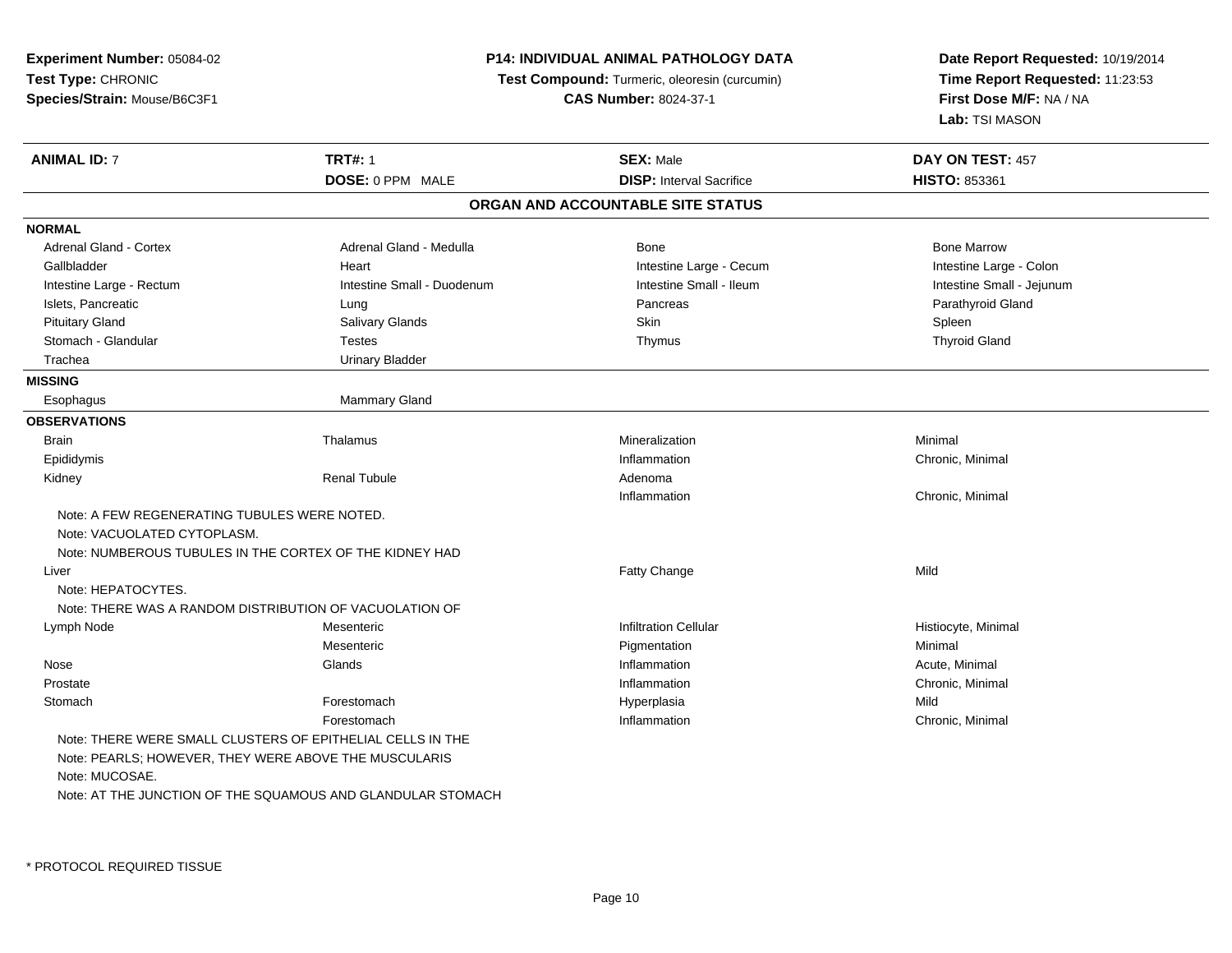| <b>Experiment Number: 05084-02</b><br>Test Type: CHRONIC<br>Species/Strain: Mouse/B6C3F1 | <b>P14: INDIVIDUAL ANIMAL PATHOLOGY DATA</b><br>Test Compound: Turmeric, oleoresin (curcumin)<br><b>CAS Number: 8024-37-1</b> |                                   | Date Report Requested: 10/19/2014<br>Time Report Requested: 11:23:53<br>First Dose M/F: NA / NA<br>Lab: TSI MASON |
|------------------------------------------------------------------------------------------|-------------------------------------------------------------------------------------------------------------------------------|-----------------------------------|-------------------------------------------------------------------------------------------------------------------|
| <b>ANIMAL ID: 7</b>                                                                      | <b>TRT#: 1</b>                                                                                                                | <b>SEX: Male</b>                  | DAY ON TEST: 457                                                                                                  |
|                                                                                          | <b>DOSE: 0 PPM MALE</b>                                                                                                       | <b>DISP:</b> Interval Sacrifice   | <b>HISTO: 853361</b>                                                                                              |
|                                                                                          |                                                                                                                               | ORGAN AND ACCOUNTABLE SITE STATUS |                                                                                                                   |
|                                                                                          | Note: LAMINA PROPRIA. THE CELLS WERE ARRANGED LIKE SQUAMOUS                                                                   |                                   |                                                                                                                   |
| PRIMARY CAUSE OF DEATH                                                                   |                                                                                                                               |                                   |                                                                                                                   |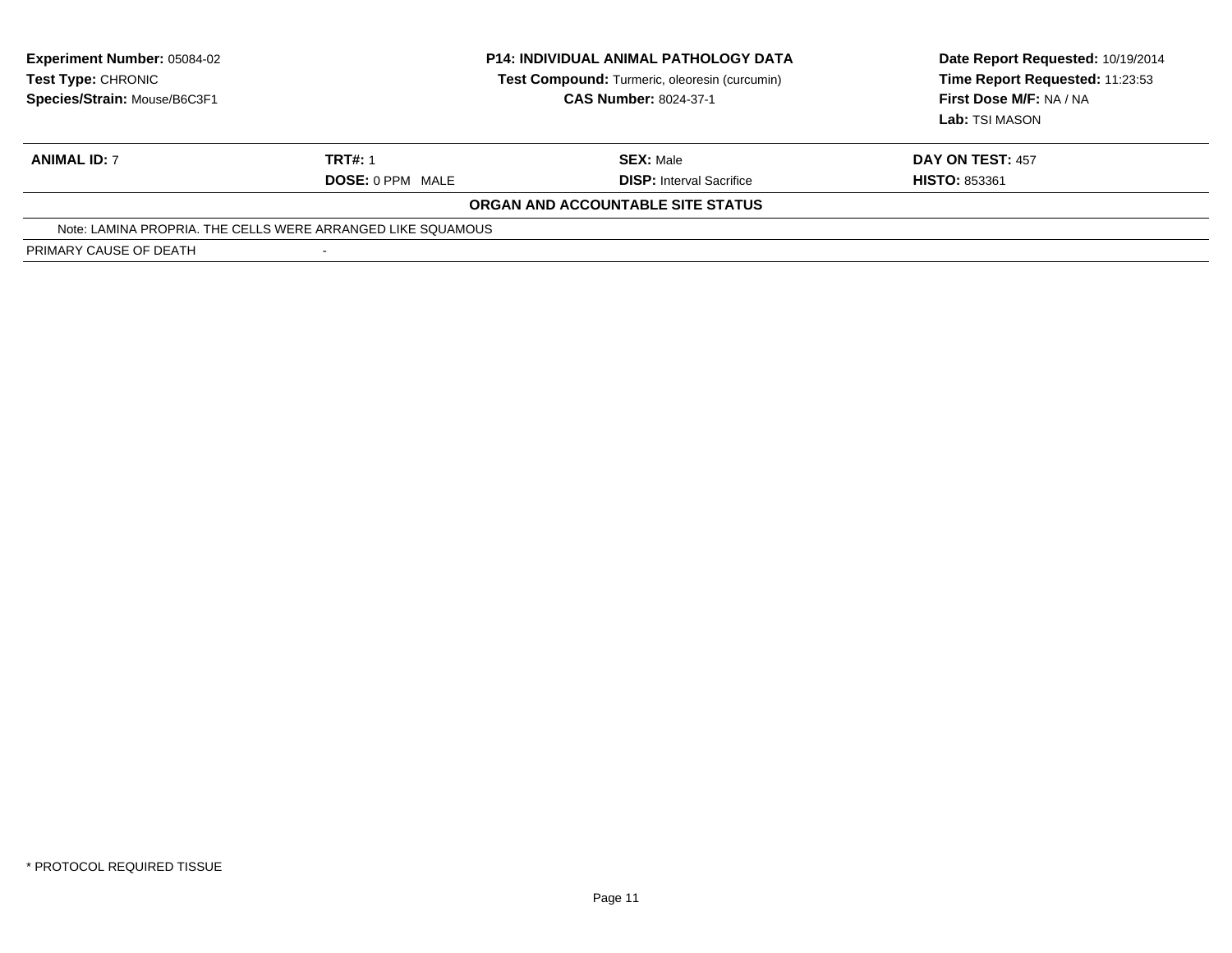| Experiment Number: 05084-02<br>Test Type: CHRONIC<br>Species/Strain: Mouse/B6C3F1                            |                           | <b>P14: INDIVIDUAL ANIMAL PATHOLOGY DATA</b><br>Test Compound: Turmeric, oleoresin (curcumin)<br><b>CAS Number: 8024-37-1</b> | Date Report Requested: 10/19/2014<br>Time Report Requested: 11:23:53<br>First Dose M/F: NA / NA<br>Lab: TSI MASON |  |
|--------------------------------------------------------------------------------------------------------------|---------------------------|-------------------------------------------------------------------------------------------------------------------------------|-------------------------------------------------------------------------------------------------------------------|--|
| <b>ANIMAL ID: 8</b>                                                                                          | <b>TRT#: 1</b>            | <b>SEX: Male</b>                                                                                                              | DAY ON TEST: 729                                                                                                  |  |
|                                                                                                              | DOSE: 0 PPM MALE          | <b>DISP: Terminal Sacrifice</b>                                                                                               | <b>HISTO: 870401</b>                                                                                              |  |
|                                                                                                              |                           | ORGAN AND ACCOUNTABLE SITE STATUS                                                                                             |                                                                                                                   |  |
| <b>NORMAL</b>                                                                                                |                           |                                                                                                                               |                                                                                                                   |  |
| <b>Adrenal Gland - Cortex</b>                                                                                | Adrenal Gland - Medulla   | Bone                                                                                                                          | <b>Bone Marrow</b>                                                                                                |  |
| Epididymis                                                                                                   | Esophagus                 | Gallbladder                                                                                                                   | Heart                                                                                                             |  |
| Intestine Large - Cecum                                                                                      | Intestine Large - Colon   | Intestine Large - Rectum                                                                                                      | Intestine Small - Duodenum                                                                                        |  |
| Intestine Small - Ileum                                                                                      | Intestine Small - Jejunum | Islets, Pancreatic                                                                                                            | Lung                                                                                                              |  |
| Lymph Node - Mesenteric                                                                                      | Nose                      | Pancreas                                                                                                                      | Parathyroid Gland                                                                                                 |  |
| <b>Pituitary Gland</b>                                                                                       | Prostate                  | Salivary Glands                                                                                                               | <b>Seminal Vesicle</b>                                                                                            |  |
| Skin                                                                                                         | Spleen                    | Stomach - Forestomach                                                                                                         | Stomach - Glandular                                                                                               |  |
| <b>Testes</b>                                                                                                | Thymus                    | <b>Thyroid Gland</b>                                                                                                          | Trachea                                                                                                           |  |
| <b>Urinary Bladder</b>                                                                                       |                           |                                                                                                                               |                                                                                                                   |  |
| <b>MISSING</b>                                                                                               |                           |                                                                                                                               |                                                                                                                   |  |
| <b>Mammary Gland</b>                                                                                         |                           |                                                                                                                               |                                                                                                                   |  |
| <b>OBSERVATIONS</b>                                                                                          |                           |                                                                                                                               |                                                                                                                   |  |
| <b>Brain</b>                                                                                                 | Thalamus                  | Mineralization                                                                                                                | Minimal                                                                                                           |  |
| <b>Islets Panc</b>                                                                                           |                           |                                                                                                                               |                                                                                                                   |  |
| Note: PANCREATIC ISLETS APPEAR TO BE SLIGHTLY LARGER BUT                                                     |                           |                                                                                                                               |                                                                                                                   |  |
| Note: ARE PROBABLY STILL WITHIN NORMAL LIMITS.                                                               |                           |                                                                                                                               |                                                                                                                   |  |
| Kidney                                                                                                       |                           | Inflammation                                                                                                                  | Chronic, Minimal                                                                                                  |  |
| Liver                                                                                                        |                           | Fatty Change<br>Hepatocellular Adenoma                                                                                        | Mild<br>Multiple                                                                                                  |  |
| [ Fatty Change TGLS = 3,4,5-2+2.1 ]                                                                          |                           |                                                                                                                               |                                                                                                                   |  |
| Sem Ves                                                                                                      |                           |                                                                                                                               |                                                                                                                   |  |
| Note: THERE WERE NO ABNORMALITIES IN THE SEMINAL VESICLES,<br>Note: EXCEPT DISTENSION WITH NORMAL SECRETION. |                           |                                                                                                                               |                                                                                                                   |  |
| PRIMARY CAUSE OF DEATH                                                                                       |                           |                                                                                                                               |                                                                                                                   |  |
|                                                                                                              |                           |                                                                                                                               |                                                                                                                   |  |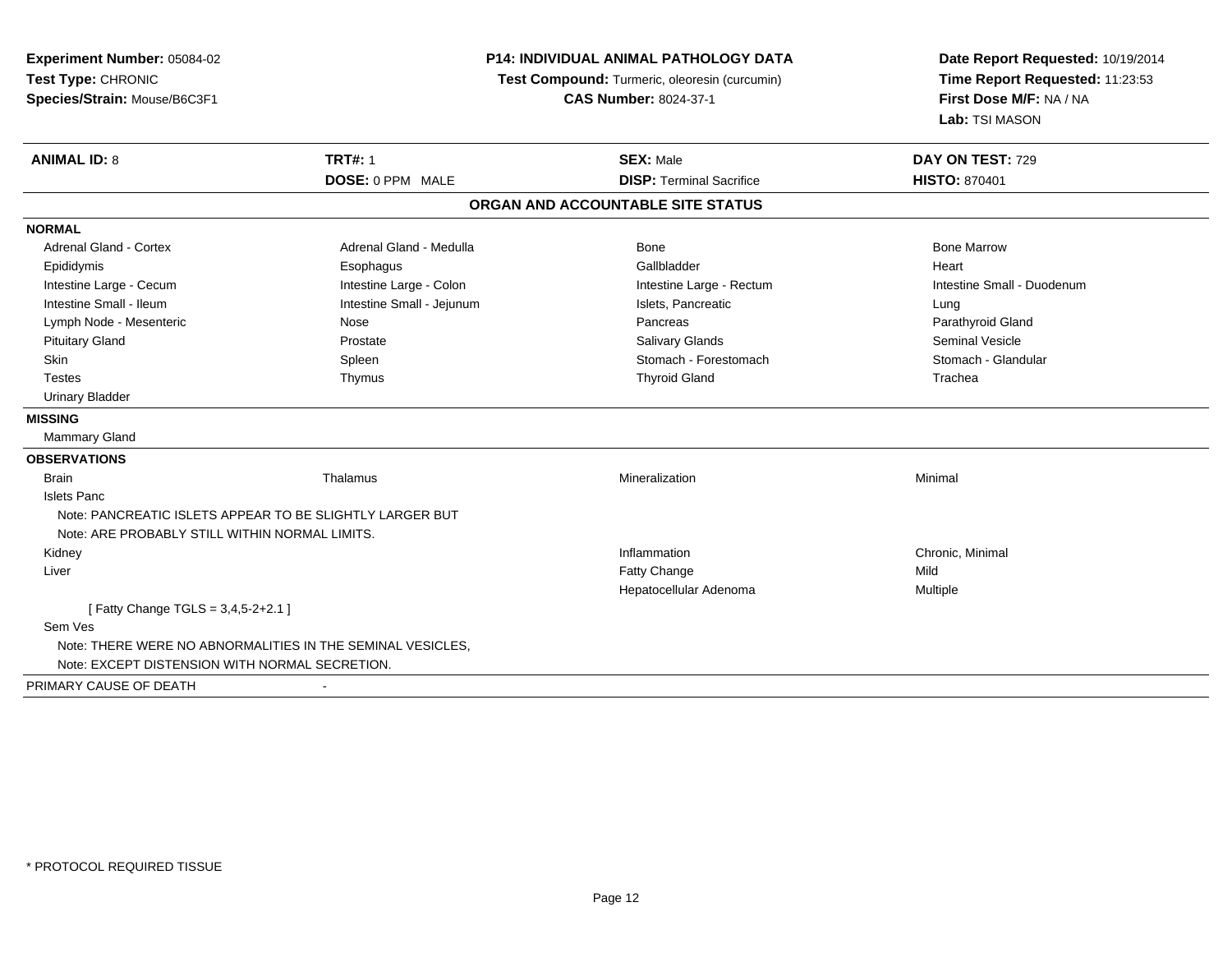| <b>P14: INDIVIDUAL ANIMAL PATHOLOGY DATA</b>               |                                 | Date Report Requested: 10/19/2014<br>Time Report Requested: 11:23:53               |
|------------------------------------------------------------|---------------------------------|------------------------------------------------------------------------------------|
|                                                            | <b>CAS Number: 8024-37-1</b>    | First Dose M/F: NA / NA                                                            |
|                                                            |                                 | Lab: TSI MASON                                                                     |
| <b>TRT#: 1</b>                                             | <b>SEX: Male</b>                | DAY ON TEST: 455                                                                   |
| DOSE: 0 PPM MALE                                           | <b>DISP:</b> Interval Sacrifice | <b>HISTO: 853362</b>                                                               |
|                                                            |                                 |                                                                                    |
|                                                            |                                 |                                                                                    |
| Adrenal Gland - Medulla                                    | Bone                            | <b>Bone Marrow</b>                                                                 |
| Esophagus                                                  | Gallbladder                     | Heart                                                                              |
| Intestine Large - Colon                                    | Intestine Large - Rectum        | Intestine Small - Duodenum                                                         |
| Intestine Small - Jejunum                                  | Islets, Pancreatic              | Lung                                                                               |
| Parathyroid Gland                                          | <b>Pituitary Gland</b>          | Salivary Glands                                                                    |
| Spleen                                                     | Stomach - Glandular             | <b>Testes</b>                                                                      |
| <b>Thyroid Gland</b>                                       | Trachea                         | <b>Urinary Bladder</b>                                                             |
|                                                            |                                 |                                                                                    |
| Nose                                                       |                                 |                                                                                    |
|                                                            |                                 |                                                                                    |
| Thalamus                                                   | Mineralization                  | Minimal                                                                            |
|                                                            | Inflammation                    | Chronic, Minimal                                                                   |
|                                                            | Fatty Change                    | Mild                                                                               |
| Mesenteric                                                 | <b>Infiltration Cellular</b>    | Histiocyte, Minimal                                                                |
| Mesenteric                                                 | Pigmentation                    | Minimal                                                                            |
|                                                            | Inflammation                    | Chronic, Minimal                                                                   |
| Forestomach                                                | Hyperplasia                     | Minimal                                                                            |
| Note: EPITHELIUM AT THE SQUAMOUS GLANDULAR JUNCTION.       |                                 |                                                                                    |
| Note: A SMALL EPITHELIAL PEARL WAS NOTED BELOW THE SURFACE |                                 |                                                                                    |
|                                                            |                                 | Test Compound: Turmeric, oleoresin (curcumin)<br>ORGAN AND ACCOUNTABLE SITE STATUS |

PRIMARY CAUSE OF DEATH-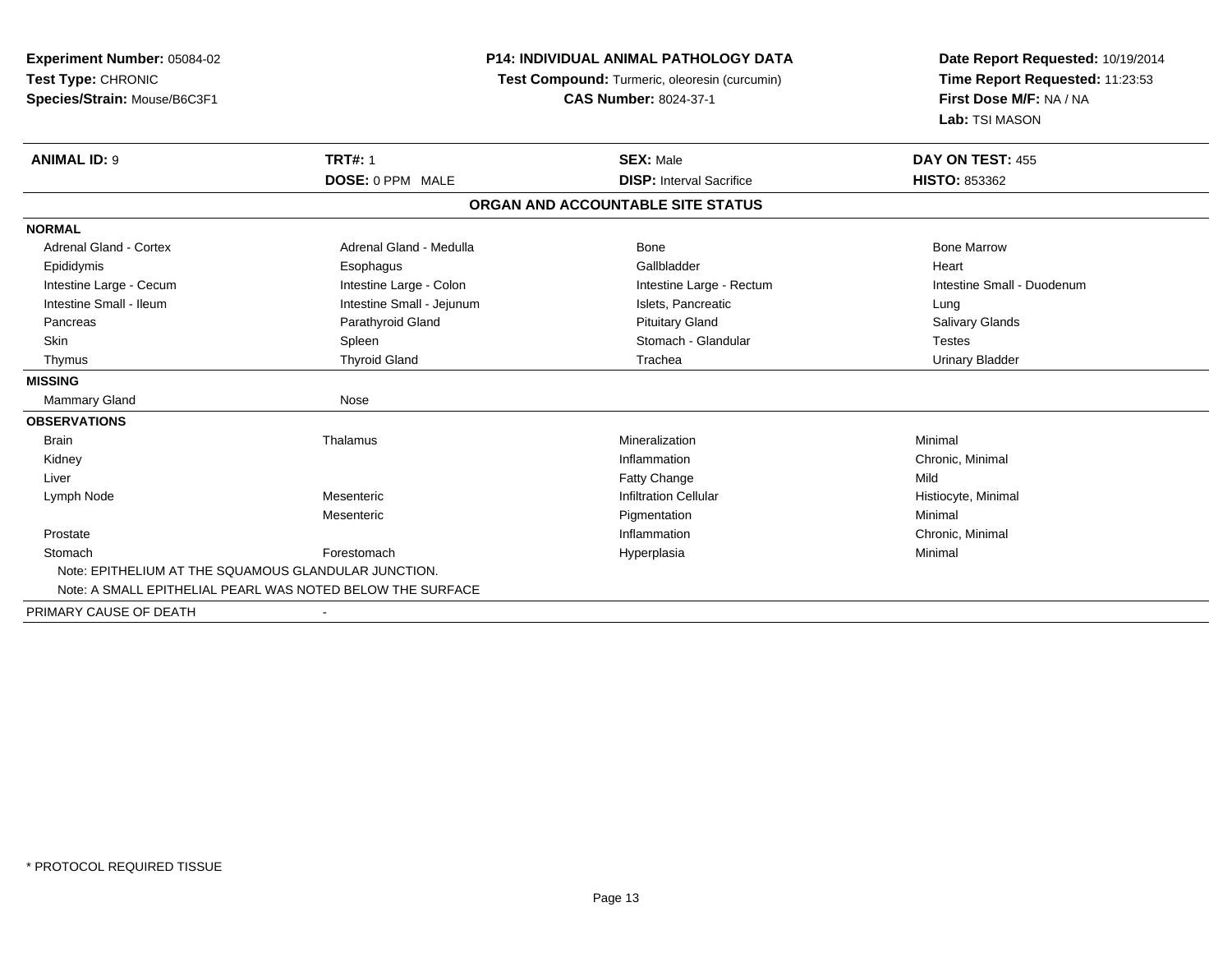| Experiment Number: 05084-02<br>Test Type: CHRONIC<br>Species/Strain: Mouse/B6C3F1 | <b>P14: INDIVIDUAL ANIMAL PATHOLOGY DATA</b><br>Test Compound: Turmeric, oleoresin (curcumin)<br><b>CAS Number: 8024-37-1</b> |                                   | Date Report Requested: 10/19/2014<br>Time Report Requested: 11:23:53<br>First Dose M/F: NA / NA<br>Lab: TSI MASON |  |
|-----------------------------------------------------------------------------------|-------------------------------------------------------------------------------------------------------------------------------|-----------------------------------|-------------------------------------------------------------------------------------------------------------------|--|
| <b>ANIMAL ID: 10</b>                                                              | <b>TRT#: 1</b>                                                                                                                | <b>SEX: Male</b>                  | DAY ON TEST: 455                                                                                                  |  |
|                                                                                   | DOSE: 0 PPM MALE                                                                                                              | <b>DISP:</b> Interval Sacrifice   | HISTO: 853363                                                                                                     |  |
|                                                                                   |                                                                                                                               | ORGAN AND ACCOUNTABLE SITE STATUS |                                                                                                                   |  |
| <b>NORMAL</b>                                                                     |                                                                                                                               |                                   |                                                                                                                   |  |
| <b>Adrenal Gland - Cortex</b>                                                     | Adrenal Gland - Medulla                                                                                                       | <b>Bone</b>                       | <b>Bone Marrow</b>                                                                                                |  |
| Esophagus                                                                         | Gallbladder                                                                                                                   | Heart                             | Intestine Large - Cecum                                                                                           |  |
| Intestine Large - Colon                                                           | Intestine Large - Rectum                                                                                                      | Intestine Small - Duodenum        | Intestine Small - Ileum                                                                                           |  |
| Intestine Small - Jejunum                                                         | Islets, Pancreatic                                                                                                            | Lung                              | <b>Nose</b>                                                                                                       |  |
| Parathyroid Gland                                                                 | <b>Pituitary Gland</b>                                                                                                        | Prostate                          | Skin                                                                                                              |  |
| Spleen                                                                            | Stomach - Forestomach                                                                                                         | Stomach - Glandular               | <b>Testes</b>                                                                                                     |  |
| <b>Thyroid Gland</b>                                                              | Trachea                                                                                                                       |                                   |                                                                                                                   |  |
| <b>MISSING</b>                                                                    |                                                                                                                               |                                   |                                                                                                                   |  |
| Mammary Gland                                                                     |                                                                                                                               |                                   |                                                                                                                   |  |
| <b>OBSERVATIONS</b>                                                               |                                                                                                                               |                                   |                                                                                                                   |  |
| <b>Brain</b>                                                                      | Thalamus                                                                                                                      | Mineralization                    | Minimal                                                                                                           |  |
| Ear                                                                               |                                                                                                                               | Fibrosarcoma                      |                                                                                                                   |  |
| Note: SARCOMA OF THE EAR.                                                         |                                                                                                                               |                                   |                                                                                                                   |  |
| Note: FIBROSARC<br>$TGLs = 2-6$                                                   |                                                                                                                               |                                   |                                                                                                                   |  |
|                                                                                   | Note: MULTINUCLEATE GIANT CELLS WERE NOTED WITHIN THE FIBRO-                                                                  |                                   |                                                                                                                   |  |
| Epididymis                                                                        |                                                                                                                               | Inflammation                      | Chronic, Minimal                                                                                                  |  |
| Kidney                                                                            |                                                                                                                               | Inflammation                      | Chronic, Minimal                                                                                                  |  |
| Liver                                                                             |                                                                                                                               | <b>Basophilic Focus</b>           | Moderate                                                                                                          |  |
|                                                                                   |                                                                                                                               | Fatty Change                      | Minimal                                                                                                           |  |
|                                                                                   |                                                                                                                               | Inflammation                      | Acute, Minimal                                                                                                    |  |
|                                                                                   |                                                                                                                               | Necrosis                          | Coagulative, Minimal                                                                                              |  |
| Note: [BASOPH FOCUS ] TGLs = 1-2                                                  |                                                                                                                               |                                   |                                                                                                                   |  |
| Lymph Node                                                                        | Mesenteric                                                                                                                    | <b>Infiltration Cellular</b>      | Histiocyte, Minimal                                                                                               |  |
|                                                                                   | Mesenteric                                                                                                                    | Pigmentation                      | Minimal                                                                                                           |  |
| Pancreas                                                                          |                                                                                                                               | <b>Cytoplasmic Alteration</b>     | Minimal                                                                                                           |  |
| Salivary Glands                                                                   | Submandibul GI                                                                                                                | Inflammation                      | Minimal                                                                                                           |  |
| Thymus                                                                            |                                                                                                                               | Cyst                              | Minimal                                                                                                           |  |
| <b>Urinary Bladder</b>                                                            |                                                                                                                               | Inflammation                      | Chronic, Minimal                                                                                                  |  |
| PRIMARY CAUSE OF DEATH                                                            |                                                                                                                               |                                   |                                                                                                                   |  |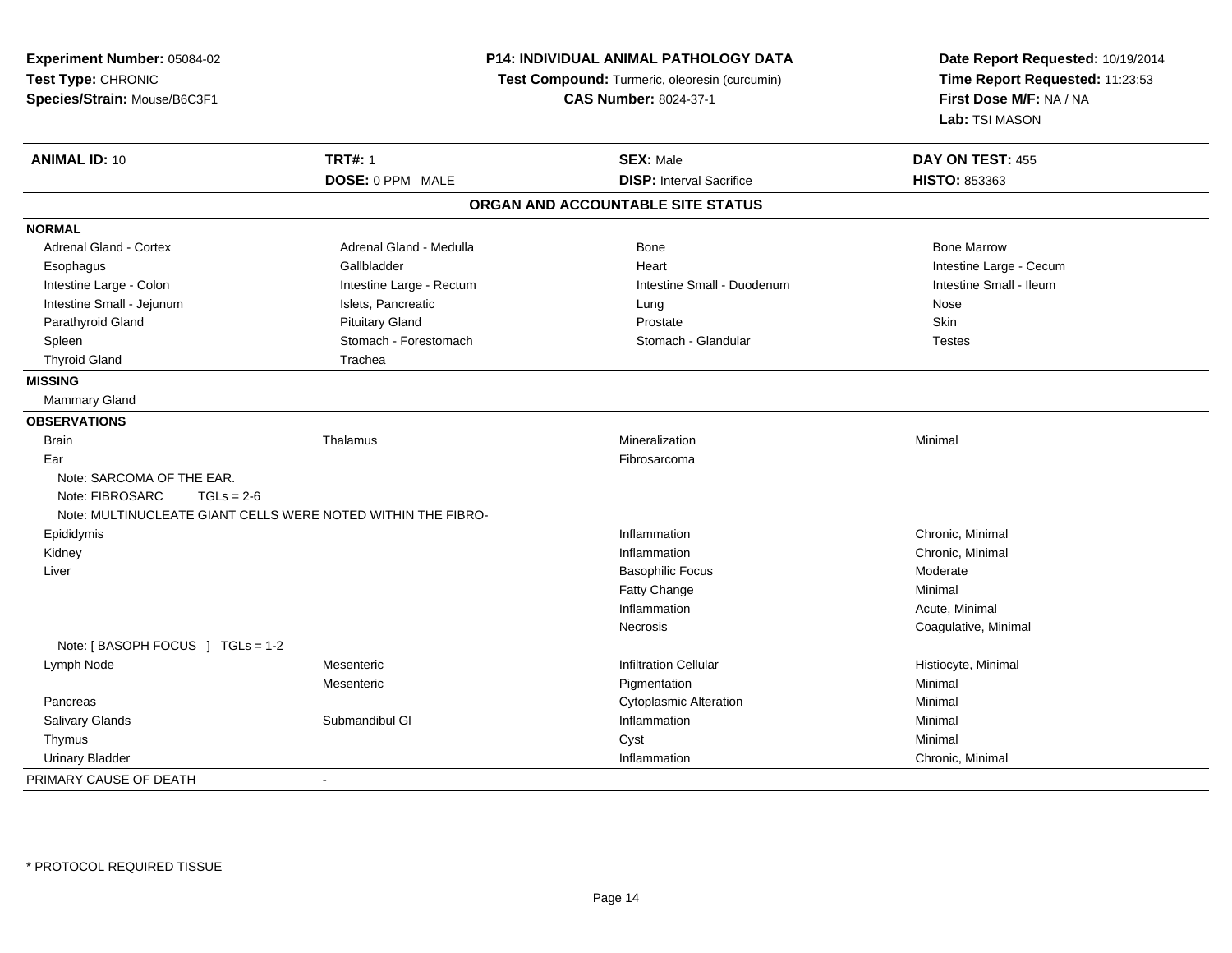| Experiment Number: 05084-02<br>Test Type: CHRONIC<br>Species/Strain: Mouse/B6C3F1 | <b>P14: INDIVIDUAL ANIMAL PATHOLOGY DATA</b><br>Test Compound: Turmeric, oleoresin (curcumin)<br><b>CAS Number: 8024-37-1</b> |                                                     | Date Report Requested: 10/19/2014<br>Time Report Requested: 11:23:53<br>First Dose M/F: NA / NA<br>Lab: TSI MASON |  |
|-----------------------------------------------------------------------------------|-------------------------------------------------------------------------------------------------------------------------------|-----------------------------------------------------|-------------------------------------------------------------------------------------------------------------------|--|
| <b>ANIMAL ID: 11</b>                                                              | <b>TRT#: 1</b><br>DOSE: 0 PPM MALE                                                                                            | <b>SEX: Male</b><br><b>DISP: Terminal Sacrifice</b> | DAY ON TEST: 729<br><b>HISTO: 870403</b>                                                                          |  |
|                                                                                   |                                                                                                                               | ORGAN AND ACCOUNTABLE SITE STATUS                   |                                                                                                                   |  |
| <b>NORMAL</b>                                                                     |                                                                                                                               |                                                     |                                                                                                                   |  |
| Adrenal Gland - Medulla                                                           | <b>Bone</b>                                                                                                                   | <b>Bone Marrow</b>                                  | Epididymis                                                                                                        |  |
| Esophagus                                                                         | Heart                                                                                                                         | Intestine Large - Cecum                             | Intestine Large - Colon                                                                                           |  |
| Intestine Large - Rectum                                                          | Intestine Small - Duodenum                                                                                                    | Intestine Small - Ileum                             | Intestine Small - Jejunum                                                                                         |  |
| Islets, Pancreatic                                                                | Lung                                                                                                                          | Lymph Node - Mesenteric                             | Pancreas                                                                                                          |  |
| <b>Pituitary Gland</b>                                                            | Prostate                                                                                                                      | <b>Seminal Vesicle</b>                              | Skin                                                                                                              |  |
| Spleen                                                                            | Stomach - Forestomach                                                                                                         | Stomach - Glandular                                 | <b>Testes</b>                                                                                                     |  |
| Thymus                                                                            | <b>Thyroid Gland</b>                                                                                                          | Trachea                                             | <b>Urinary Bladder</b>                                                                                            |  |
| <b>MISSING</b>                                                                    |                                                                                                                               |                                                     |                                                                                                                   |  |
| Mammary Gland                                                                     | Parathyroid Gland                                                                                                             |                                                     |                                                                                                                   |  |
| <b>OBSERVATIONS</b>                                                               |                                                                                                                               |                                                     |                                                                                                                   |  |
| <b>Adrenal Gland</b>                                                              | Cortex                                                                                                                        | Adenoma                                             |                                                                                                                   |  |
|                                                                                   | Cortex                                                                                                                        | Hyperplasia                                         | Mild                                                                                                              |  |
| <b>Brain</b>                                                                      | Thalamus                                                                                                                      | Mineralization                                      | Minimal                                                                                                           |  |
| Gallbladder                                                                       |                                                                                                                               | Inflammation                                        | Chronic, Minimal                                                                                                  |  |
| Kidney                                                                            |                                                                                                                               | Inflammation                                        | Chronic, Minimal                                                                                                  |  |
| Liver                                                                             |                                                                                                                               | <b>Eosinophilic Focus</b>                           | Minimal                                                                                                           |  |
|                                                                                   |                                                                                                                               | Fatty Change                                        | Mild                                                                                                              |  |
|                                                                                   |                                                                                                                               | Hepatocellular Adenoma                              | Multiple                                                                                                          |  |
| Note: FATTY CHANGE<br>$TGLs = 3-2$<br>Note: HEPATOCLR ADEN<br>$TGLs = 2-2.1$      |                                                                                                                               |                                                     |                                                                                                                   |  |
| Nose                                                                              |                                                                                                                               | Inflammation                                        | Acute, Minimal                                                                                                    |  |
| <b>Salivary Glands</b>                                                            | Submandibul GI                                                                                                                | Inflammation                                        | Chronic, Minimal                                                                                                  |  |
| PRIMARY CAUSE OF DEATH                                                            |                                                                                                                               |                                                     |                                                                                                                   |  |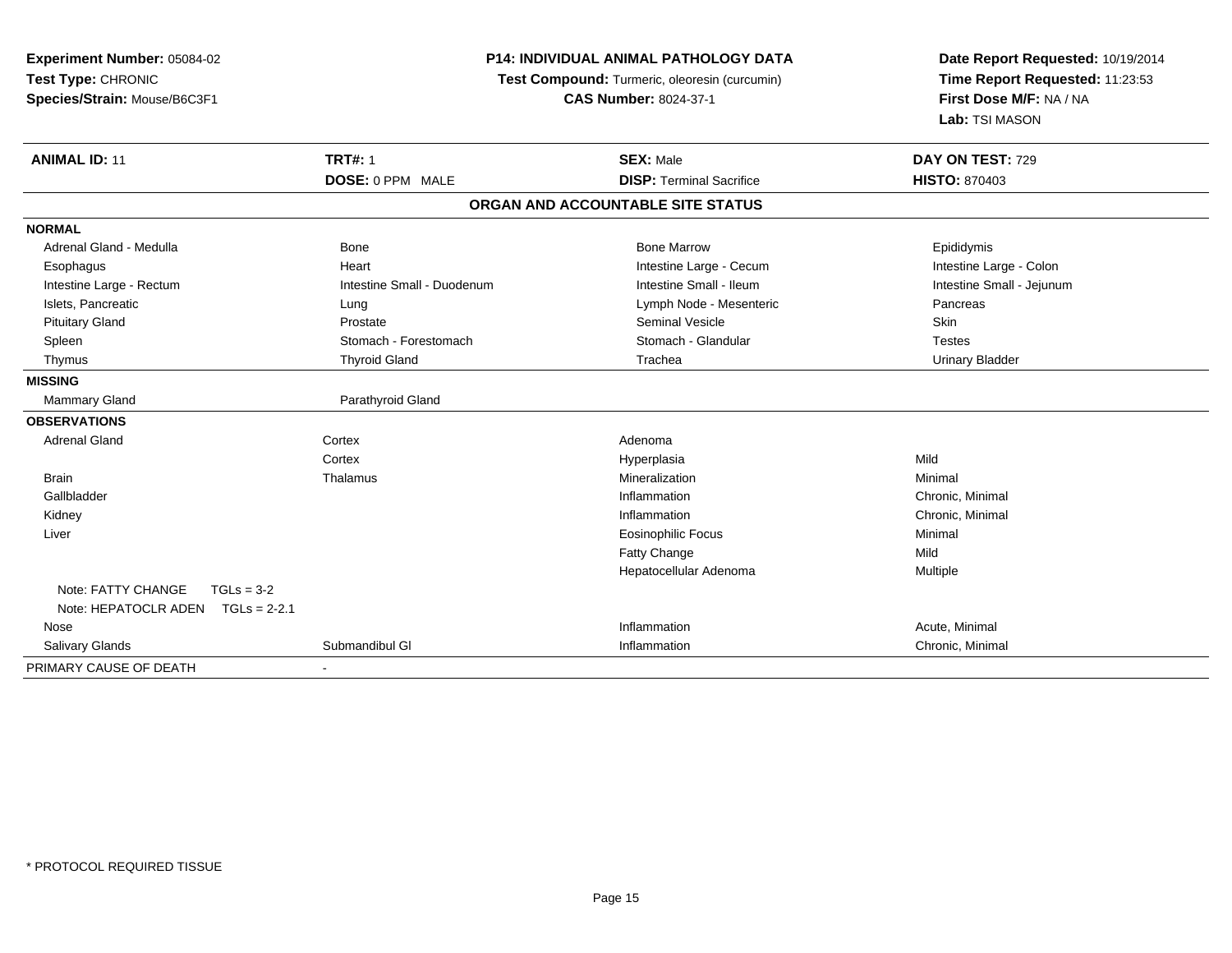| Experiment Number: 05084-02<br>Test Type: CHRONIC<br>Species/Strain: Mouse/B6C3F1 | P14: INDIVIDUAL ANIMAL PATHOLOGY DATA<br>Test Compound: Turmeric, oleoresin (curcumin)<br><b>CAS Number: 8024-37-1</b> |                                   | Date Report Requested: 10/19/2014<br>Time Report Requested: 11:23:53<br>First Dose M/F: NA / NA<br>Lab: TSI MASON |  |
|-----------------------------------------------------------------------------------|------------------------------------------------------------------------------------------------------------------------|-----------------------------------|-------------------------------------------------------------------------------------------------------------------|--|
| <b>ANIMAL ID: 12</b>                                                              | <b>TRT#: 1</b>                                                                                                         | <b>SEX: Male</b>                  | DAY ON TEST: 729                                                                                                  |  |
|                                                                                   | DOSE: 0 PPM MALE                                                                                                       | <b>DISP: Terminal Sacrifice</b>   | <b>HISTO: 870402</b>                                                                                              |  |
|                                                                                   |                                                                                                                        | ORGAN AND ACCOUNTABLE SITE STATUS |                                                                                                                   |  |
| <b>NORMAL</b>                                                                     |                                                                                                                        |                                   |                                                                                                                   |  |
| Adrenal Gland - Cortex                                                            | Adrenal Gland - Medulla                                                                                                | Bone                              | <b>Bone Marrow</b>                                                                                                |  |
| Epididymis                                                                        | Esophagus                                                                                                              | Gallbladder                       | Heart                                                                                                             |  |
| Intestine Large - Cecum                                                           | Intestine Large - Colon                                                                                                | Intestine Large - Rectum          | Intestine Small - Duodenum                                                                                        |  |
| Intestine Small - Ileum                                                           | Intestine Small - Jejunum                                                                                              | Islets, Pancreatic                | Lymph Node - Mesenteric                                                                                           |  |
| Nose                                                                              | Pancreas                                                                                                               | Parathyroid Gland                 | <b>Pituitary Gland</b>                                                                                            |  |
| Prostate                                                                          | Salivary Glands                                                                                                        | Skin                              | Spleen                                                                                                            |  |
| Stomach - Forestomach                                                             | Stomach - Glandular                                                                                                    | <b>Testes</b>                     | Thymus                                                                                                            |  |
| <b>Thyroid Gland</b>                                                              | Trachea                                                                                                                | <b>Urinary Bladder</b>            |                                                                                                                   |  |
| <b>MISSING</b>                                                                    |                                                                                                                        |                                   |                                                                                                                   |  |
| Mammary Gland                                                                     |                                                                                                                        |                                   |                                                                                                                   |  |
| <b>OBSERVATIONS</b>                                                               |                                                                                                                        |                                   |                                                                                                                   |  |
| <b>Brain</b>                                                                      | Thalamus                                                                                                               | Mineralization                    | Minimal                                                                                                           |  |
| Kidney                                                                            |                                                                                                                        | Inflammation                      | Chronic, Minimal                                                                                                  |  |
| Note: INFLAMMATION<br>$TGLs = 5-3$                                                |                                                                                                                        |                                   |                                                                                                                   |  |
| Liver                                                                             |                                                                                                                        | Fatty Change                      | Mild                                                                                                              |  |
|                                                                                   |                                                                                                                        | Hepatocellular Adenoma            | Multiple                                                                                                          |  |
|                                                                                   |                                                                                                                        | Inflammation                      | Chronic Active, Mild                                                                                              |  |
|                                                                                   |                                                                                                                        | <b>Necrosis</b>                   | Minimal                                                                                                           |  |
| Note: HEPATOCLR ADEN $TGLs = 2,3,4-2+2.1+2.2$                                     | Note: THE MEDIAN LOBE MASS WAS TAKEN BY NTP FOR ONCOGENE                                                               |                                   |                                                                                                                   |  |
| Note: STUDIES.                                                                    |                                                                                                                        |                                   | Minimal                                                                                                           |  |
| Lung<br>Note: HYPERPLASIA                                                         | Alveolar Epith                                                                                                         | Hyperplasia                       |                                                                                                                   |  |
| $TGLs = 6,7-1.1$<br><b>Seminal Vesicle</b>                                        |                                                                                                                        | <b>Fibrosis</b>                   | Mild                                                                                                              |  |
|                                                                                   |                                                                                                                        |                                   |                                                                                                                   |  |
| [Fibrosis TGLS = $1-4$ ]                                                          |                                                                                                                        |                                   |                                                                                                                   |  |
| PRIMARY CAUSE OF DEATH                                                            | $\blacksquare$                                                                                                         |                                   |                                                                                                                   |  |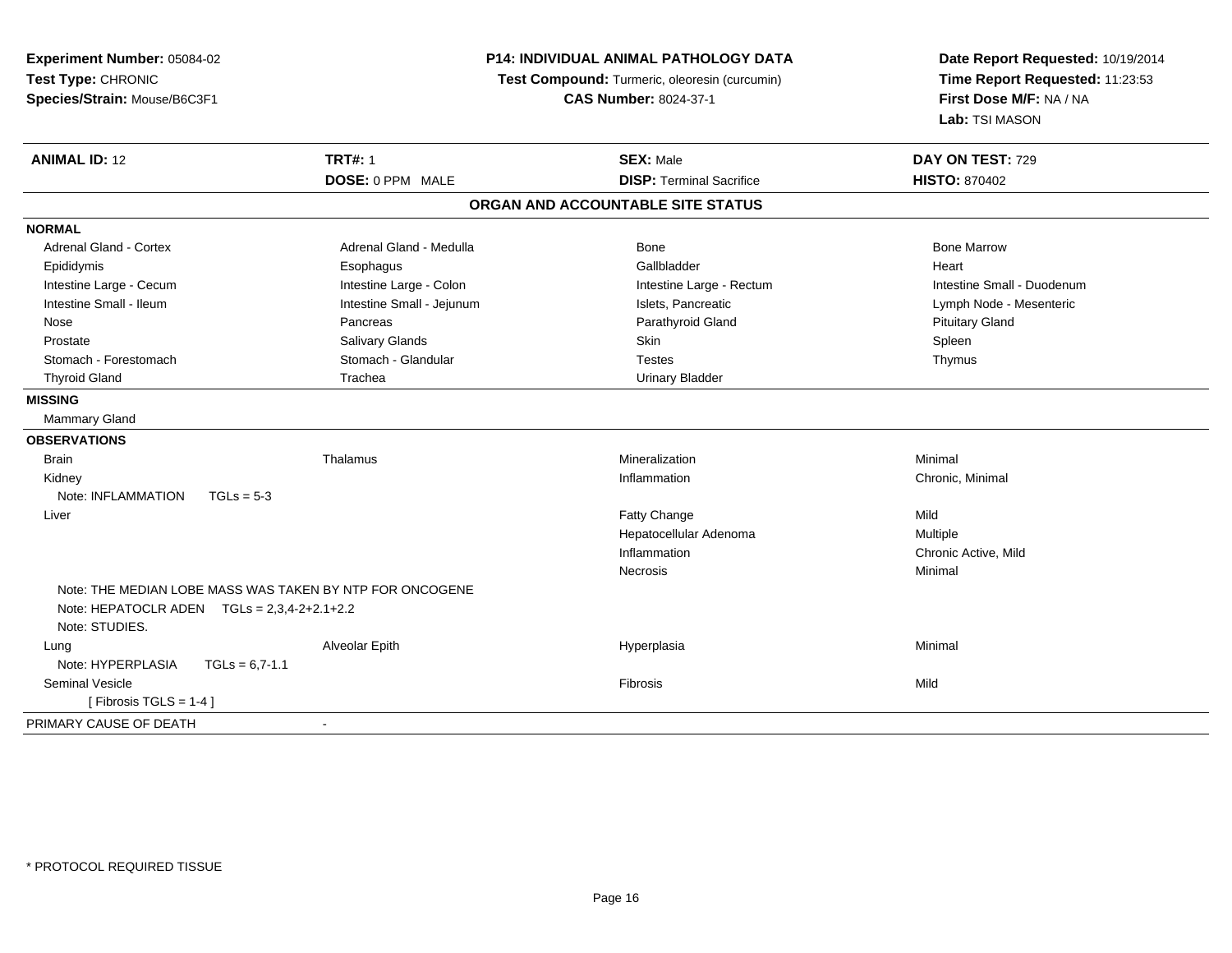| Experiment Number: 05084-02                        | <b>P14: INDIVIDUAL ANIMAL PATHOLOGY DATA</b> |                                                                               | Date Report Requested: 10/19/2014 |                                 |
|----------------------------------------------------|----------------------------------------------|-------------------------------------------------------------------------------|-----------------------------------|---------------------------------|
| Test Type: CHRONIC<br>Species/Strain: Mouse/B6C3F1 |                                              | Test Compound: Turmeric, oleoresin (curcumin)<br><b>CAS Number: 8024-37-1</b> |                                   | Time Report Requested: 11:23:53 |
|                                                    |                                              |                                                                               |                                   | First Dose M/F: NA / NA         |
|                                                    |                                              |                                                                               |                                   | Lab: TSI MASON                  |
| <b>ANIMAL ID: 13</b>                               |                                              | <b>TRT#: 1</b>                                                                | <b>SEX: Male</b>                  | DAY ON TEST: 609                |
|                                                    |                                              | DOSE: 0 PPM MALE                                                              | <b>DISP: Dead</b>                 | <b>HISTO: 870404</b>            |
|                                                    |                                              |                                                                               | ORGAN AND ACCOUNTABLE SITE STATUS |                                 |
| <b>NORMAL</b>                                      |                                              |                                                                               |                                   |                                 |
| <b>Adrenal Gland - Cortex</b>                      |                                              | Adrenal Gland - Medulla                                                       | <b>Bone</b>                       | <b>Bone Marrow</b>              |
| Epididymis                                         |                                              | Esophagus                                                                     | Gallbladder                       | Heart                           |
| Intestine Large - Cecum                            |                                              | Intestine Large - Colon                                                       | Intestine Large - Rectum          | Intestine Small - Duodenum      |
| Intestine Small - Ileum                            |                                              | Intestine Small - Jejunum                                                     | Islets, Pancreatic                | Lymph Node - Mesenteric         |
| Nose                                               |                                              | Pancreas                                                                      | Parathyroid Gland                 | <b>Pituitary Gland</b>          |
| Salivary Glands                                    |                                              | <b>Seminal Vesicle</b>                                                        | Skin                              | Spleen                          |
| Stomach - Forestomach                              |                                              | Stomach - Glandular                                                           | <b>Testes</b>                     | <b>Thyroid Gland</b>            |
| Trachea                                            |                                              |                                                                               |                                   |                                 |
| <b>MISSING</b>                                     |                                              |                                                                               |                                   |                                 |
| <b>Mammary Gland</b>                               |                                              | Thymus                                                                        |                                   |                                 |
| <b>OBSERVATIONS</b>                                |                                              |                                                                               |                                   |                                 |
| <b>Brain</b>                                       |                                              | Thalamus                                                                      | Mineralization                    | Minimal                         |
| Kidney                                             |                                              |                                                                               | Inflammation                      | Chronic, Minimal                |
| Liver                                              |                                              |                                                                               | Fatty Change                      | Minimal                         |
| Note: FATTY CHANGE                                 | $TGLs = 4-2$                                 |                                                                               |                                   |                                 |
| Lung                                               |                                              |                                                                               | Alveolar/Bronchiolar Carcinoma    |                                 |
| Note: ALV BRON CARC                                | $TGLs = 3-1.1$                               |                                                                               |                                   |                                 |
| Prostate                                           |                                              |                                                                               | Inflammation                      | Chronic Active, Mild            |
| <b>Urinary Bladder</b>                             |                                              |                                                                               | <b>Calculus Gross Observation</b> |                                 |
|                                                    |                                              |                                                                               | Fibrosis                          | Moderate                        |
|                                                    |                                              | <b>Transit Epithe</b>                                                         | Hyperplasia                       | Mild                            |
|                                                    |                                              |                                                                               | Inflammation                      | Chronic Active, Marked          |
|                                                    |                                              |                                                                               | Ulcer                             | Moderate                        |
| PRIMARY CAUSE OF DEATH                             |                                              |                                                                               |                                   |                                 |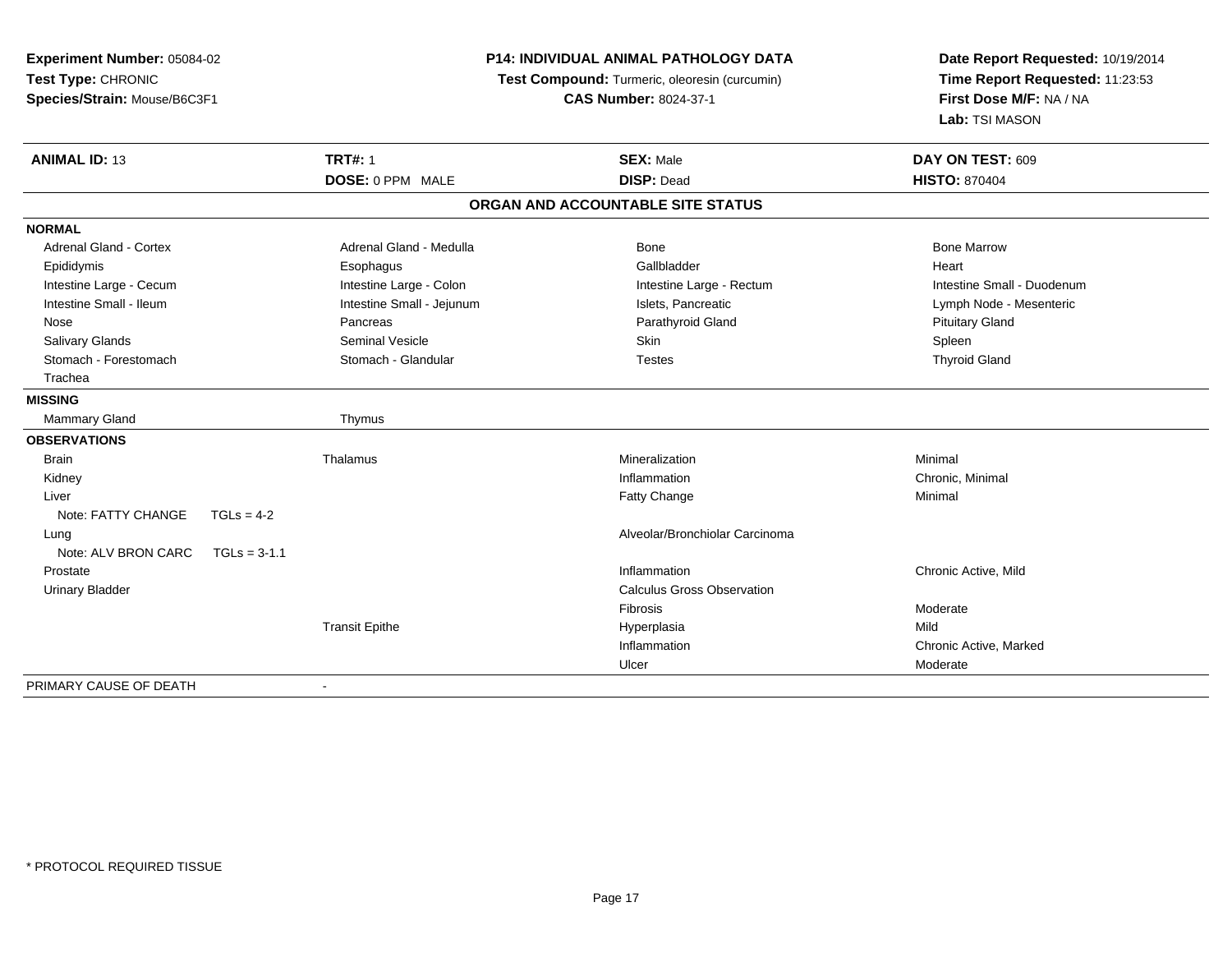| Experiment Number: 05084-02<br>Test Type: CHRONIC<br>Species/Strain: Mouse/B6C3F1 | <b>TRT#: 1</b>           | <b>P14: INDIVIDUAL ANIMAL PATHOLOGY DATA</b><br>Test Compound: Turmeric, oleoresin (curcumin)<br><b>CAS Number: 8024-37-1</b><br><b>SEX: Male</b> | Date Report Requested: 10/19/2014<br>Time Report Requested: 11:23:53<br>First Dose M/F: NA / NA<br>Lab: TSI MASON<br>DAY ON TEST: 729 |
|-----------------------------------------------------------------------------------|--------------------------|---------------------------------------------------------------------------------------------------------------------------------------------------|---------------------------------------------------------------------------------------------------------------------------------------|
| <b>ANIMAL ID: 14</b>                                                              | DOSE: 0 PPM MALE         | <b>DISP: Terminal Sacrifice</b>                                                                                                                   | <b>HISTO: 870405</b>                                                                                                                  |
|                                                                                   |                          | ORGAN AND ACCOUNTABLE SITE STATUS                                                                                                                 |                                                                                                                                       |
|                                                                                   |                          |                                                                                                                                                   |                                                                                                                                       |
| <b>NORMAL</b>                                                                     |                          |                                                                                                                                                   |                                                                                                                                       |
| <b>Adrenal Gland - Cortex</b>                                                     | Adrenal Gland - Medulla  | <b>Bone</b>                                                                                                                                       | <b>Bone Marrow</b>                                                                                                                    |
| Epididymis                                                                        | Esophagus                | Heart                                                                                                                                             | Intestine Large - Cecum                                                                                                               |
| Intestine Large - Colon                                                           | Intestine Large - Rectum | Intestine Small - Duodenum                                                                                                                        | Intestine Small - Ileum                                                                                                               |
| Intestine Small - Jejunum                                                         | Islets, Pancreatic       | Lung                                                                                                                                              | Nose                                                                                                                                  |
| Pancreas                                                                          | Parathyroid Gland        | <b>Pituitary Gland</b>                                                                                                                            | Prostate                                                                                                                              |
| <b>Seminal Vesicle</b>                                                            | Skin                     | Spleen                                                                                                                                            | Stomach - Forestomach                                                                                                                 |
| Stomach - Glandular                                                               | <b>Testes</b>            | Thymus                                                                                                                                            | <b>Thyroid Gland</b>                                                                                                                  |
| Trachea                                                                           | <b>Urinary Bladder</b>   |                                                                                                                                                   |                                                                                                                                       |
| <b>MISSING</b>                                                                    |                          |                                                                                                                                                   |                                                                                                                                       |
| Gallbladder                                                                       | Mammary Gland            |                                                                                                                                                   |                                                                                                                                       |
| <b>OBSERVATIONS</b>                                                               |                          |                                                                                                                                                   |                                                                                                                                       |
| Brain                                                                             | Thalamus                 | Mineralization                                                                                                                                    | Minimal                                                                                                                               |
| Kidney                                                                            |                          | Inflammation                                                                                                                                      | Chronic, Minimal                                                                                                                      |
| Liver                                                                             |                          | <b>Eosinophilic Focus</b>                                                                                                                         | Minimal                                                                                                                               |
|                                                                                   |                          | Fatty Change                                                                                                                                      | Mild                                                                                                                                  |
|                                                                                   |                          | Hepatocellular Adenoma                                                                                                                            |                                                                                                                                       |
| Note: HEPATOCLR ADEN $TGLs = 1-2.2$<br>[ Eosinophilic Focus TGLS = 2-2.1 ]        |                          |                                                                                                                                                   |                                                                                                                                       |
| Lymph Node                                                                        | Mesenteric               | Angiectasis                                                                                                                                       | Minimal                                                                                                                               |
| Salivary Glands                                                                   | Submandibul GI           | Inflammation                                                                                                                                      | Chronic, Minimal                                                                                                                      |
| PRIMARY CAUSE OF DEATH                                                            |                          |                                                                                                                                                   |                                                                                                                                       |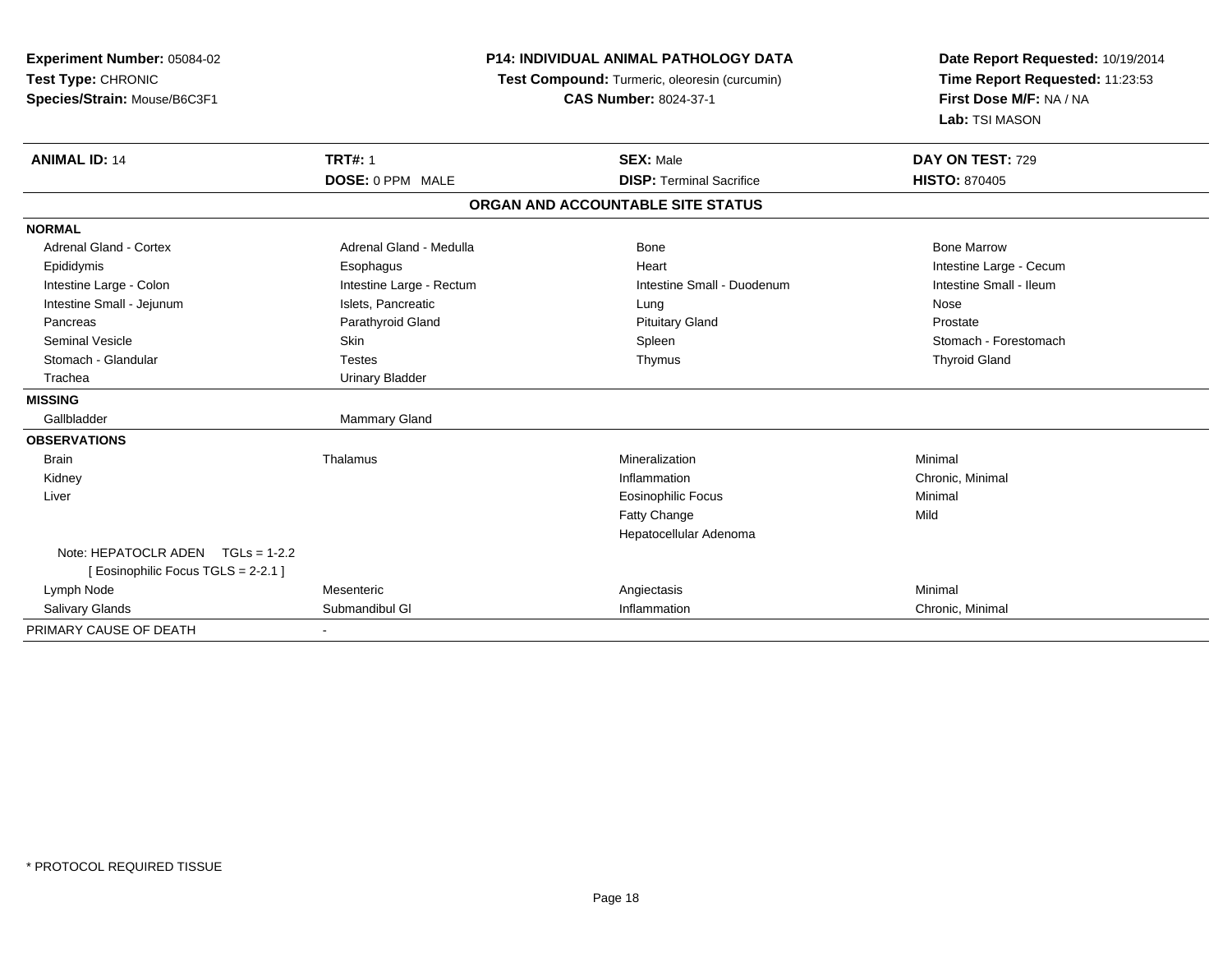| Experiment Number: 05084-02<br>Test Type: CHRONIC<br>Species/Strain: Mouse/B6C3F1 | P14: INDIVIDUAL ANIMAL PATHOLOGY DATA<br>Test Compound: Turmeric, oleoresin (curcumin)<br><b>CAS Number: 8024-37-1</b> |                                   | Date Report Requested: 10/19/2014<br>Time Report Requested: 11:23:53<br>First Dose M/F: NA / NA<br><b>Lab: TSI MASON</b> |  |
|-----------------------------------------------------------------------------------|------------------------------------------------------------------------------------------------------------------------|-----------------------------------|--------------------------------------------------------------------------------------------------------------------------|--|
| <b>ANIMAL ID: 15</b>                                                              | <b>TRT#: 1</b>                                                                                                         | <b>SEX: Male</b>                  | DAY ON TEST: 729                                                                                                         |  |
|                                                                                   | DOSE: 0 PPM MALE                                                                                                       | <b>DISP: Terminal Sacrifice</b>   | <b>HISTO: 870406</b>                                                                                                     |  |
|                                                                                   |                                                                                                                        | ORGAN AND ACCOUNTABLE SITE STATUS |                                                                                                                          |  |
| <b>NORMAL</b>                                                                     |                                                                                                                        |                                   |                                                                                                                          |  |
| <b>Adrenal Gland - Cortex</b>                                                     | Adrenal Gland - Medulla                                                                                                | <b>Bone</b>                       | <b>Bone Marrow</b>                                                                                                       |  |
| Epididymis                                                                        | Esophagus                                                                                                              | Gallbladder                       | Heart                                                                                                                    |  |
| Intestine Large - Colon                                                           | Intestine Large - Rectum                                                                                               | Intestine Small - Duodenum        | Intestine Small - Jejunum                                                                                                |  |
| Islets, Pancreatic                                                                | Lung                                                                                                                   | Lymph Node - Mesenteric           | Pancreas                                                                                                                 |  |
| <b>Pituitary Gland</b>                                                            | Prostate                                                                                                               | <b>Seminal Vesicle</b>            | Skin                                                                                                                     |  |
| Spleen                                                                            | Stomach - Forestomach                                                                                                  | Stomach - Glandular               | <b>Testes</b>                                                                                                            |  |
| <b>Thyroid Gland</b>                                                              | Trachea                                                                                                                | <b>Urinary Bladder</b>            |                                                                                                                          |  |
| <b>MISSING</b>                                                                    |                                                                                                                        |                                   |                                                                                                                          |  |
| Mammary Gland                                                                     | Parathyroid Gland                                                                                                      | Thymus                            |                                                                                                                          |  |
| <b>OBSERVATIONS</b>                                                               |                                                                                                                        |                                   |                                                                                                                          |  |
| <b>Brain</b>                                                                      | Thalamus                                                                                                               | Mineralization                    | Minimal                                                                                                                  |  |
| Intestine Large                                                                   | Cecum                                                                                                                  | Hyperplasia                       | Lymphoid, Minimal                                                                                                        |  |
| <b>Intestine Small</b>                                                            | <b>Ileum</b>                                                                                                           | Hyperplasia                       | Lymphoid, Minimal                                                                                                        |  |
| Kidney                                                                            |                                                                                                                        | Inflammation                      | Chronic, Minimal                                                                                                         |  |
| Liver                                                                             |                                                                                                                        | Fatty Change                      | Minimal                                                                                                                  |  |
|                                                                                   |                                                                                                                        | Hepatocellular Adenoma            |                                                                                                                          |  |
|                                                                                   |                                                                                                                        | Hepatocellular Carcinoma          |                                                                                                                          |  |
| Note: FATTY CHANGE<br>$TGLs = 4-2$                                                |                                                                                                                        |                                   |                                                                                                                          |  |
| Note: HEPATOCLR ADEN $TGLs = 2-2$                                                 |                                                                                                                        |                                   |                                                                                                                          |  |
| Note: HEPATOCLR CARC TGLs = 3-2.1                                                 |                                                                                                                        |                                   |                                                                                                                          |  |
| Note: THE LARGE LESION AFFECTING THE LEFT LATERAL LOBE                            |                                                                                                                        |                                   |                                                                                                                          |  |
| Note: IS INTERPRETED AS A TRABECULAR CARCINOMA.                                   |                                                                                                                        |                                   |                                                                                                                          |  |
| Nose                                                                              |                                                                                                                        | Inflammation                      | Acute, Minimal                                                                                                           |  |
| <b>Preputial Gland</b>                                                            | Duct                                                                                                                   | <b>Dilatation</b>                 | Moderate                                                                                                                 |  |
|                                                                                   |                                                                                                                        | Inflammation                      | Chronic Active, Minimal                                                                                                  |  |
| [ Dilatation TGLS = 1-9 ]                                                         |                                                                                                                        |                                   |                                                                                                                          |  |
| <b>Salivary Glands</b>                                                            | Submandibul GI                                                                                                         | Inflammation                      | Chronic, Minimal                                                                                                         |  |
| PRIMARY CAUSE OF DEATH                                                            |                                                                                                                        |                                   |                                                                                                                          |  |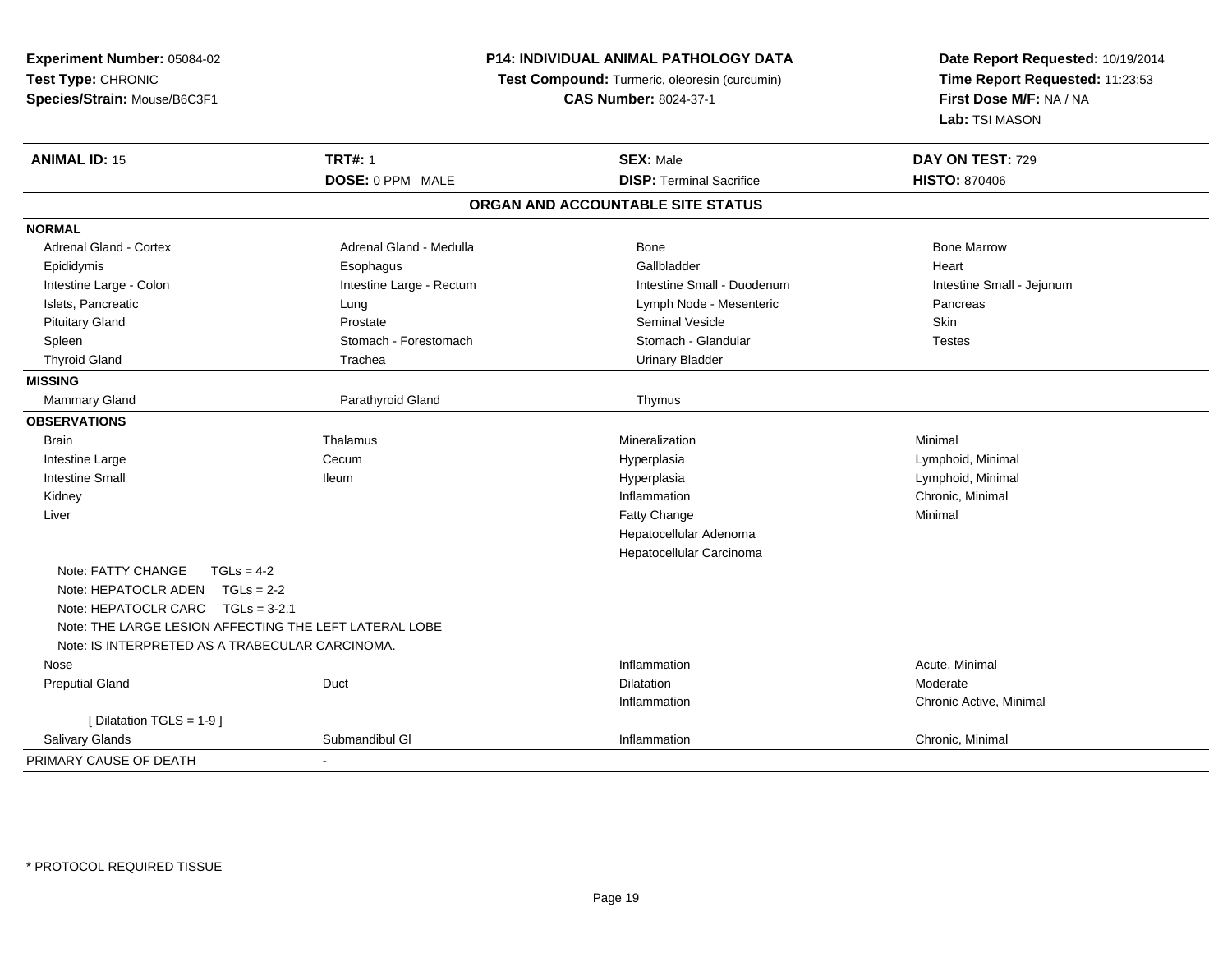| <b>Experiment Number: 05084-02</b><br>Test Type: CHRONIC<br>Species/Strain: Mouse/B6C3F1<br><b>ANIMAL ID: 16</b> | <b>TRT#: 1</b>          | <b>P14: INDIVIDUAL ANIMAL PATHOLOGY DATA</b><br>Test Compound: Turmeric, oleoresin (curcumin)<br><b>CAS Number: 8024-37-1</b><br><b>SEX: Male</b> | Date Report Requested: 10/19/2014<br>Time Report Requested: 11:23:53<br>First Dose M/F: NA / NA<br>Lab: TSI MASON<br>DAY ON TEST: 729 |
|------------------------------------------------------------------------------------------------------------------|-------------------------|---------------------------------------------------------------------------------------------------------------------------------------------------|---------------------------------------------------------------------------------------------------------------------------------------|
|                                                                                                                  | <b>DOSE: 0 PPM MALE</b> | <b>DISP: Terminal Sacrifice</b>                                                                                                                   | <b>HISTO: 870407</b>                                                                                                                  |
|                                                                                                                  |                         |                                                                                                                                                   |                                                                                                                                       |
|                                                                                                                  |                         | ORGAN AND ACCOUNTABLE SITE STATUS                                                                                                                 |                                                                                                                                       |
| <b>NORMAL</b>                                                                                                    |                         |                                                                                                                                                   |                                                                                                                                       |
| <b>Adrenal Gland - Cortex</b>                                                                                    | Adrenal Gland - Medulla | Bone                                                                                                                                              | <b>Bone Marrow</b>                                                                                                                    |
| Brain                                                                                                            | Epididymis              | Esophagus                                                                                                                                         | Gallbladder                                                                                                                           |
| Heart                                                                                                            | Intestine Large - Cecum | Intestine Large - Colon                                                                                                                           | Intestine Large - Rectum                                                                                                              |
| Intestine Small - Duodenum                                                                                       | Intestine Small - Ileum | Intestine Small - Jejunum                                                                                                                         | Islets, Pancreatic                                                                                                                    |
| Lymph Node - Mesenteric                                                                                          | Nose                    | Pancreas                                                                                                                                          | Parathyroid Gland                                                                                                                     |
| <b>Pituitary Gland</b>                                                                                           | Prostate                | <b>Seminal Vesicle</b>                                                                                                                            | Skin                                                                                                                                  |
| Spleen                                                                                                           | Stomach - Forestomach   | Stomach - Glandular                                                                                                                               | <b>Testes</b>                                                                                                                         |
| Thymus                                                                                                           | <b>Thyroid Gland</b>    | Trachea                                                                                                                                           | <b>Urinary Bladder</b>                                                                                                                |
| <b>MISSING</b>                                                                                                   |                         |                                                                                                                                                   |                                                                                                                                       |
| <b>Mammary Gland</b>                                                                                             |                         |                                                                                                                                                   |                                                                                                                                       |
| <b>OBSERVATIONS</b>                                                                                              |                         |                                                                                                                                                   |                                                                                                                                       |
| Kidney                                                                                                           |                         | Inflammation                                                                                                                                      | Chronic, Minimal                                                                                                                      |
| Liver                                                                                                            |                         | Fatty Change                                                                                                                                      | Minimal                                                                                                                               |
|                                                                                                                  |                         | Hepatocellular Adenoma                                                                                                                            | Multiple                                                                                                                              |
| Note: HEPATOCLR ADEN $TGLs = 3-2$<br>[ Hepatocellular Adenoma TGLS = 2-2 ]                                       |                         |                                                                                                                                                   |                                                                                                                                       |
| Lung                                                                                                             |                         | Alveolar/Bronchiolar Adenoma                                                                                                                      |                                                                                                                                       |
| Note: ALV BRON ADEN<br>$TGLs = 4-1$                                                                              |                         |                                                                                                                                                   |                                                                                                                                       |
| Salivary Glands                                                                                                  | Submandibul GI          | Inflammation                                                                                                                                      | Chronic, Minimal                                                                                                                      |
| PRIMARY CAUSE OF DEATH                                                                                           |                         |                                                                                                                                                   |                                                                                                                                       |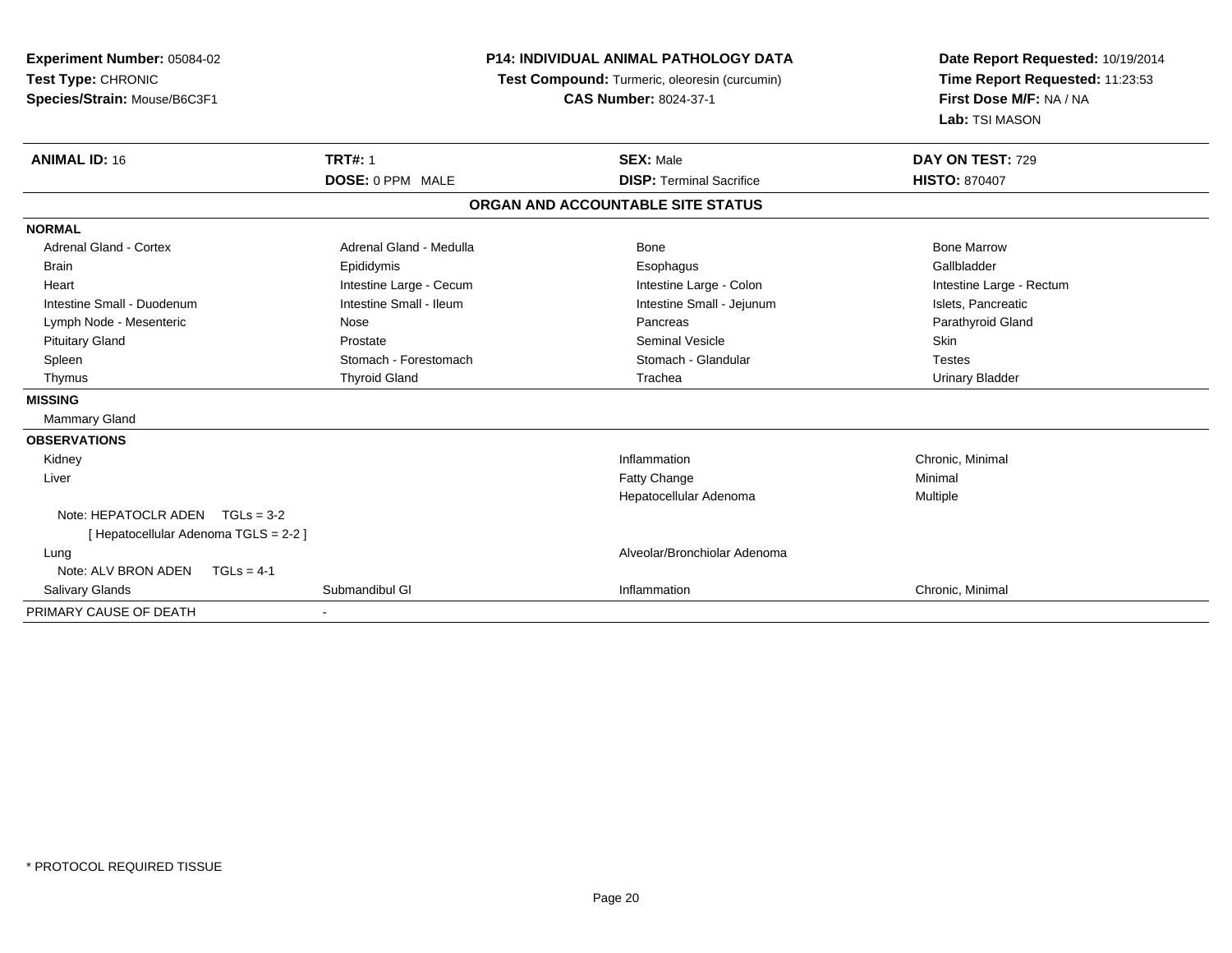| Experiment Number: 05084-02<br>Test Type: CHRONIC<br>Species/Strain: Mouse/B6C3F1 | <b>P14: INDIVIDUAL ANIMAL PATHOLOGY DATA</b><br>Test Compound: Turmeric, oleoresin (curcumin)<br><b>CAS Number: 8024-37-1</b> |                                   | Date Report Requested: 10/19/2014<br>Time Report Requested: 11:23:53<br>First Dose M/F: NA / NA<br>Lab: TSI MASON |
|-----------------------------------------------------------------------------------|-------------------------------------------------------------------------------------------------------------------------------|-----------------------------------|-------------------------------------------------------------------------------------------------------------------|
| <b>ANIMAL ID: 17</b>                                                              | <b>TRT#: 1</b>                                                                                                                | <b>SEX: Male</b>                  | DAY ON TEST: 729                                                                                                  |
|                                                                                   | <b>DOSE: 0 PPM MALE</b>                                                                                                       | <b>DISP: Terminal Sacrifice</b>   | <b>HISTO: 870408</b>                                                                                              |
|                                                                                   |                                                                                                                               | ORGAN AND ACCOUNTABLE SITE STATUS |                                                                                                                   |
| <b>NORMAL</b>                                                                     |                                                                                                                               |                                   |                                                                                                                   |
| <b>Adrenal Gland - Cortex</b>                                                     | Adrenal Gland - Medulla                                                                                                       | Bone                              | <b>Bone Marrow</b>                                                                                                |
| Epididymis                                                                        | Esophagus                                                                                                                     | Gallbladder                       | Heart                                                                                                             |
| Intestine Large - Cecum                                                           | Intestine Large - Colon                                                                                                       | Intestine Large - Rectum          | Intestine Small - Duodenum                                                                                        |
| Intestine Small - Ileum                                                           | Intestine Small - Jejunum                                                                                                     | Islets, Pancreatic                | Liver                                                                                                             |
| Lung                                                                              | Lymph Node - Mesenteric                                                                                                       | Nose                              | Pancreas                                                                                                          |
| <b>Pituitary Gland</b>                                                            | Prostate                                                                                                                      | <b>Seminal Vesicle</b>            | Spleen                                                                                                            |
| Stomach - Forestomach                                                             | Stomach - Glandular                                                                                                           | <b>Testes</b>                     | Thymus                                                                                                            |
| <b>Thyroid Gland</b>                                                              | Trachea                                                                                                                       | <b>Urinary Bladder</b>            |                                                                                                                   |
| <b>MISSING</b>                                                                    |                                                                                                                               |                                   |                                                                                                                   |
| <b>Mammary Gland</b>                                                              | Parathyroid Gland                                                                                                             | <b>Skin</b>                       |                                                                                                                   |
| <b>OBSERVATIONS</b>                                                               |                                                                                                                               |                                   |                                                                                                                   |
| <b>Brain</b>                                                                      | Thalamus                                                                                                                      | Mineralization                    | Minimal                                                                                                           |
| Kidney                                                                            |                                                                                                                               | Inflammation                      | Chronic, Minimal                                                                                                  |
| Salivary Glands                                                                   | Submandibul GI                                                                                                                | Inflammation                      | Chronic, Minimal                                                                                                  |
| PRIMARY CAUSE OF DEATH                                                            |                                                                                                                               |                                   |                                                                                                                   |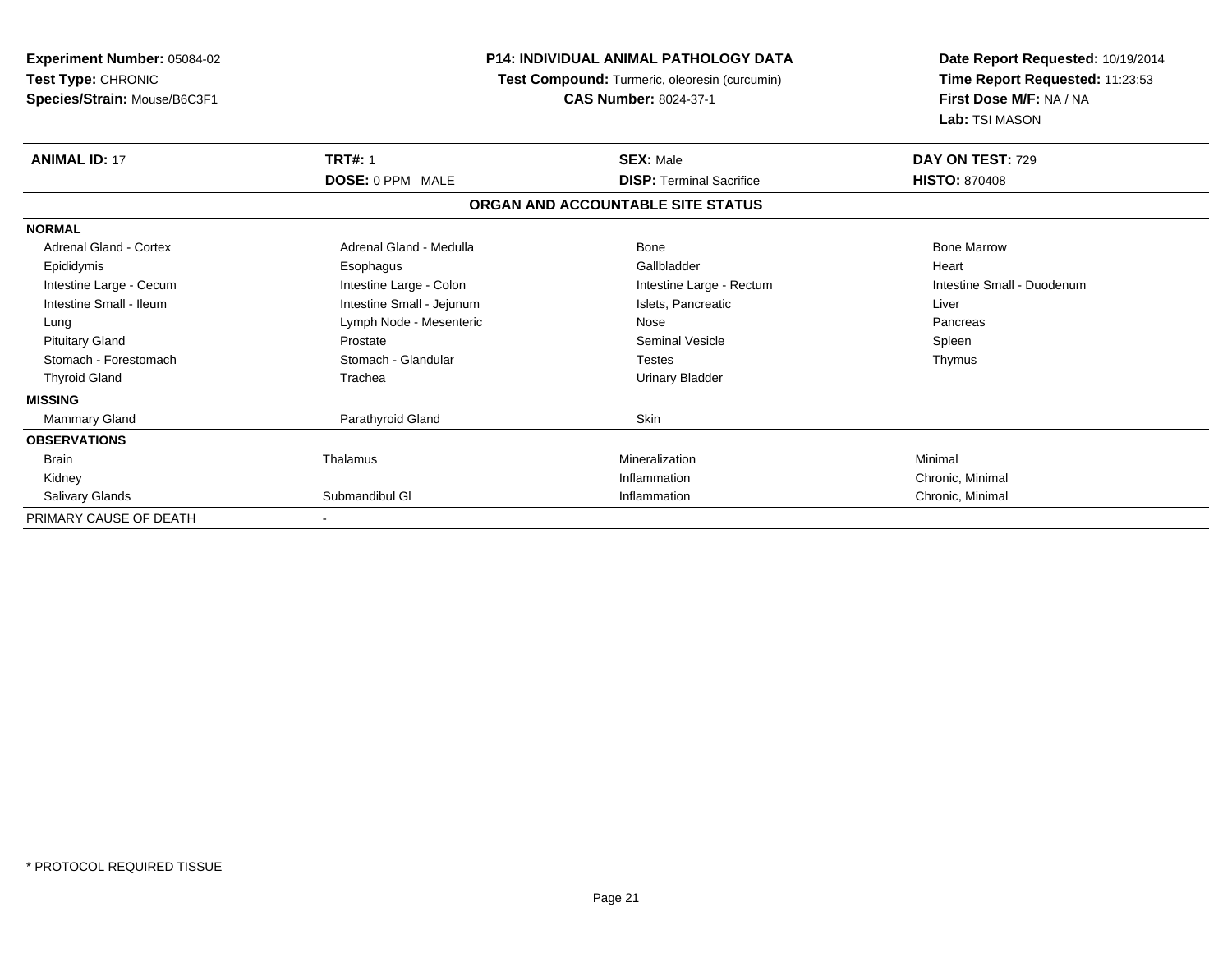| <b>Experiment Number: 05084-02</b> |                                               | <b>P14: INDIVIDUAL ANIMAL PATHOLOGY DATA</b> |                                 |
|------------------------------------|-----------------------------------------------|----------------------------------------------|---------------------------------|
| Test Type: CHRONIC                 | Test Compound: Turmeric, oleoresin (curcumin) |                                              | Time Report Requested: 11:23:53 |
| Species/Strain: Mouse/B6C3F1       | <b>CAS Number: 8024-37-1</b>                  |                                              | First Dose M/F: NA / NA         |
|                                    |                                               |                                              | Lab: TSI MASON                  |
| <b>ANIMAL ID: 18</b>               | <b>TRT#: 1</b>                                | <b>SEX: Male</b>                             | DAY ON TEST: 457                |
|                                    | <b>DOSE: 0 PPM MALE</b>                       | <b>DISP:</b> Interval Sacrifice              | <b>HISTO: 853364</b>            |
|                                    |                                               | ORGAN AND ACCOUNTABLE SITE STATUS            |                                 |
| <b>NORMAL</b>                      |                                               |                                              |                                 |
| Adrenal Gland - Cortex             | Adrenal Gland - Medulla                       | Bone                                         | <b>Bone Marrow</b>              |
| Epididymis                         | Esophagus                                     | Gallbladder                                  | Heart                           |
| Intestine Large - Cecum            | Intestine Large - Colon                       | Intestine Large - Rectum                     | Intestine Small - Duodenum      |
| Intestine Small - Ileum            | Intestine Small - Jejunum                     | Islets, Pancreatic                           | Liver                           |
| Lung                               | Nose                                          | Pancreas                                     | Parathyroid Gland               |
| <b>Pituitary Gland</b>             | Prostate                                      | <b>Salivary Glands</b>                       | <b>Skin</b>                     |
| Spleen                             | Stomach - Forestomach                         | Stomach - Glandular                          | <b>Testes</b>                   |
| Thymus                             | Trachea                                       | <b>Urinary Bladder</b>                       |                                 |
| <b>MISSING</b>                     |                                               |                                              |                                 |
| <b>Mammary Gland</b>               |                                               |                                              |                                 |
| <b>OBSERVATIONS</b>                |                                               |                                              |                                 |
| Brain                              | Thalamus                                      | Mineralization                               | Minimal                         |
| Kidney                             |                                               | Inflammation                                 | Chronic, Minimal                |
|                                    | <b>Renal Tubule</b>                           | Mineralization                               | Minimal                         |
| Lymph Node                         | Mesenteric                                    | <b>Infiltration Cellular</b>                 | Histiocyte, Minimal             |
|                                    | Mesenteric                                    | Pigmentation                                 | Minimal                         |
| <b>Thyroid Gland</b>               | Follicle                                      | Cyst                                         | Minimal                         |
| PRIMARY CAUSE OF DEATH             |                                               |                                              |                                 |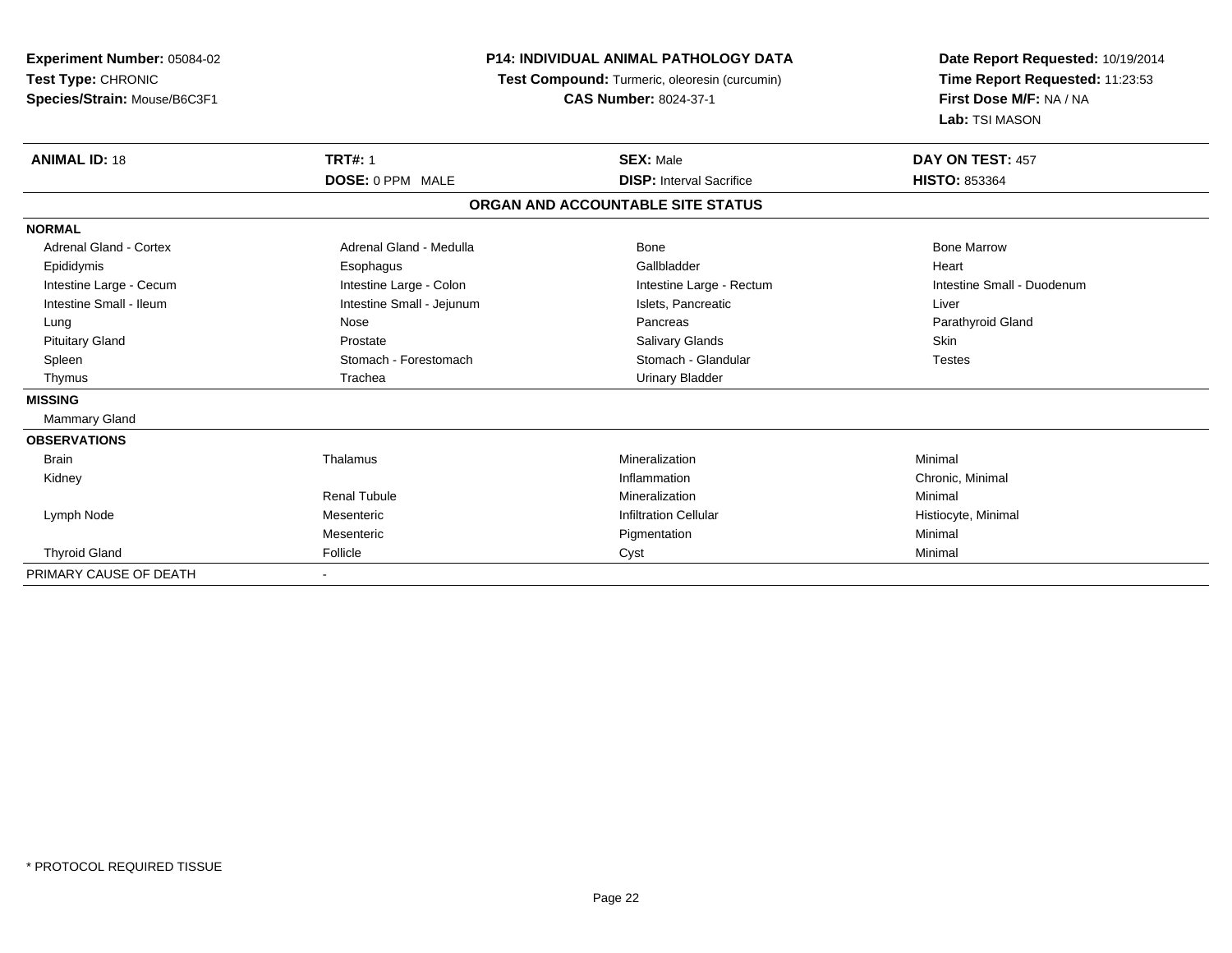| Experiment Number: 05084-02<br>Test Type: CHRONIC<br>Species/Strain: Mouse/B6C3F1 | <b>P14: INDIVIDUAL ANIMAL PATHOLOGY DATA</b><br>Test Compound: Turmeric, oleoresin (curcumin)<br><b>CAS Number: 8024-37-1</b> |                                   | Date Report Requested: 10/19/2014<br>Time Report Requested: 11:23:53<br>First Dose M/F: NA / NA<br>Lab: TSI MASON |  |
|-----------------------------------------------------------------------------------|-------------------------------------------------------------------------------------------------------------------------------|-----------------------------------|-------------------------------------------------------------------------------------------------------------------|--|
| <b>ANIMAL ID: 19</b>                                                              | <b>TRT#: 1</b>                                                                                                                | <b>SEX: Male</b>                  | DAY ON TEST: 455                                                                                                  |  |
|                                                                                   | DOSE: 0 PPM MALE                                                                                                              | <b>DISP:</b> Interval Sacrifice   | <b>HISTO: 853365</b>                                                                                              |  |
|                                                                                   |                                                                                                                               | ORGAN AND ACCOUNTABLE SITE STATUS |                                                                                                                   |  |
| <b>NORMAL</b>                                                                     |                                                                                                                               |                                   |                                                                                                                   |  |
| Adrenal Gland - Cortex                                                            | Adrenal Gland - Medulla                                                                                                       | Bone                              | <b>Bone Marrow</b>                                                                                                |  |
| Epididymis                                                                        | Esophagus                                                                                                                     | Gallbladder                       | Heart                                                                                                             |  |
| Intestine Large - Cecum                                                           | Intestine Large - Colon                                                                                                       | Intestine Large - Rectum          | Intestine Small - Duodenum                                                                                        |  |
| Intestine Small - Ileum                                                           | Intestine Small - Jejunum                                                                                                     | Islets, Pancreatic                | Liver                                                                                                             |  |
| Lung                                                                              | Lymph Node - Mesenteric                                                                                                       | Nose                              | Pancreas                                                                                                          |  |
| <b>Pituitary Gland</b>                                                            | Salivary Glands                                                                                                               | Skin                              | Spleen                                                                                                            |  |
| Stomach - Forestomach                                                             | Stomach - Glandular                                                                                                           | <b>Testes</b>                     | Thymus                                                                                                            |  |
| <b>Thyroid Gland</b>                                                              | Trachea                                                                                                                       | <b>Urinary Bladder</b>            |                                                                                                                   |  |
| <b>MISSING</b>                                                                    |                                                                                                                               |                                   |                                                                                                                   |  |
| <b>Mammary Gland</b>                                                              | Parathyroid Gland                                                                                                             |                                   |                                                                                                                   |  |
| <b>OBSERVATIONS</b>                                                               |                                                                                                                               |                                   |                                                                                                                   |  |
| <b>Brain</b>                                                                      | Thalamus                                                                                                                      | Mineralization                    | Minimal                                                                                                           |  |
| Kidney                                                                            |                                                                                                                               | Inflammation                      | Chronic, Minimal                                                                                                  |  |
| Mesentery                                                                         |                                                                                                                               | Fibrosis                          | Minimal                                                                                                           |  |
|                                                                                   |                                                                                                                               | Inflammation                      | Chronic, Minimal                                                                                                  |  |
| Note: INFLAMMATION<br>$TGLs = 1-6$                                                |                                                                                                                               |                                   |                                                                                                                   |  |
| Note: FIBROSIS<br>$TGLs = 1-6$                                                    |                                                                                                                               |                                   |                                                                                                                   |  |
| <b>Preputial Gland</b>                                                            |                                                                                                                               | Cyst                              | Moderate                                                                                                          |  |
|                                                                                   |                                                                                                                               | Inflammation                      | Chronic, Minimal                                                                                                  |  |
| Note: CYST<br>$TGLs = 2-9$                                                        |                                                                                                                               |                                   |                                                                                                                   |  |
| Prostate                                                                          |                                                                                                                               | Inflammation                      | Chronic, Minimal                                                                                                  |  |
| PRIMARY CAUSE OF DEATH                                                            |                                                                                                                               |                                   |                                                                                                                   |  |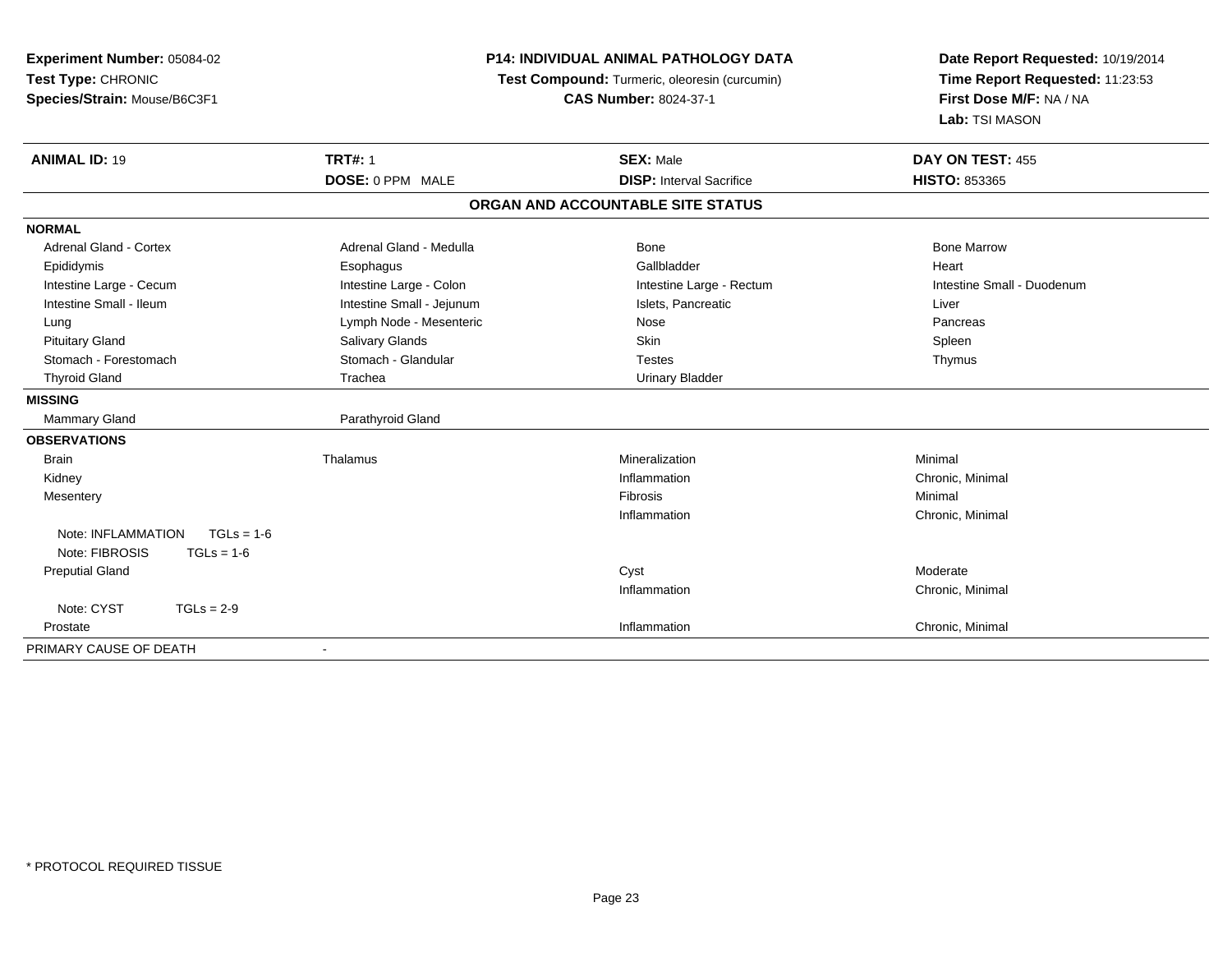| Experiment Number: 05084-02                         | P14: INDIVIDUAL ANIMAL PATHOLOGY DATA         | Date Report Requested: 10/19/2014<br>Time Report Requested: 11:23:53<br>First Dose M/F: NA / NA |
|-----------------------------------------------------|-----------------------------------------------|-------------------------------------------------------------------------------------------------|
| Test Type: CHRONIC                                  | Test Compound: Turmeric, oleoresin (curcumin) |                                                                                                 |
| Species/Strain: Mouse/B6C3F1                        | <b>CAS Number: 8024-37-1</b>                  |                                                                                                 |
|                                                     |                                               | Lab: TSI MASON                                                                                  |
| <b>TRT#: 1</b><br><b>ANIMAL ID: 20</b>              | <b>SEX: Male</b>                              | DAY ON TEST: 664                                                                                |
| DOSE: 0 PPM MALE                                    | <b>DISP: Moribund</b>                         | <b>HISTO: 870409</b>                                                                            |
|                                                     | ORGAN AND ACCOUNTABLE SITE STATUS             |                                                                                                 |
| <b>NORMAL</b>                                       |                                               |                                                                                                 |
| Adrenal Gland - Cortex<br>Adrenal Gland - Medulla   | Bone                                          | <b>Bone Marrow</b>                                                                              |
| Epididymis<br>Esophagus                             | Heart                                         | Intestine Large - Cecum                                                                         |
| Intestine Large - Colon<br>Intestine Large - Rectum | Intestine Small - Duodenum                    | Intestine Small - Ileum                                                                         |
| Intestine Small - Jejunum<br>Islets, Pancreatic     | Lymph Node - Mesenteric                       | Nose                                                                                            |
| Parathyroid Gland<br>Pancreas                       | <b>Pituitary Gland</b>                        | Prostate                                                                                        |
| <b>Seminal Vesicle</b><br><b>Skin</b>               | Spleen                                        | Stomach - Forestomach                                                                           |
| Stomach - Glandular<br><b>Testes</b>                | <b>Thyroid Gland</b>                          | Trachea                                                                                         |
| <b>Urinary Bladder</b>                              |                                               |                                                                                                 |
| <b>MISSING</b>                                      |                                               |                                                                                                 |
| Gallbladder<br>Mammary Gland                        | Thymus                                        |                                                                                                 |
| <b>OBSERVATIONS</b>                                 |                                               |                                                                                                 |
| Thalamus<br><b>Brain</b>                            | Mineralization                                | Minimal                                                                                         |
| Kidney                                              | Inflammation                                  | Chronic, Minimal                                                                                |
| Liver                                               | <b>Fatty Change</b>                           | Mild                                                                                            |
|                                                     | Hepatocellular Carcinoma                      |                                                                                                 |
| Note: HEPATOCLR CARC $TGLS = 3-2.1+2.2+2.3$         |                                               |                                                                                                 |
| [ Hepatocellular Carcinoma TGLS = 4-2 ]             |                                               |                                                                                                 |
| Lung                                                | Alveolar/Bronchiolar Adenoma                  |                                                                                                 |
| Note: ALV BRON ADEN<br>$TGLs = 2-1$                 |                                               |                                                                                                 |
| Duct<br><b>Preputial Gland</b>                      | <b>Dilatation</b>                             | Moderate                                                                                        |
|                                                     | Inflammation                                  | Chronic Active, Minimal                                                                         |
| [ Dilatation TGLS = 1-9 ]                           |                                               |                                                                                                 |
| <b>Salivary Glands</b><br>Submandibul GI            | Inflammation                                  | Chronic, Mild                                                                                   |
| Tongue                                              | Hemorrhage                                    | Minimal                                                                                         |
| Note: HEMORRHAGE<br>$TGLs = 6-10$                   |                                               |                                                                                                 |
| PRIMARY CAUSE OF DEATH<br>$\blacksquare$            |                                               |                                                                                                 |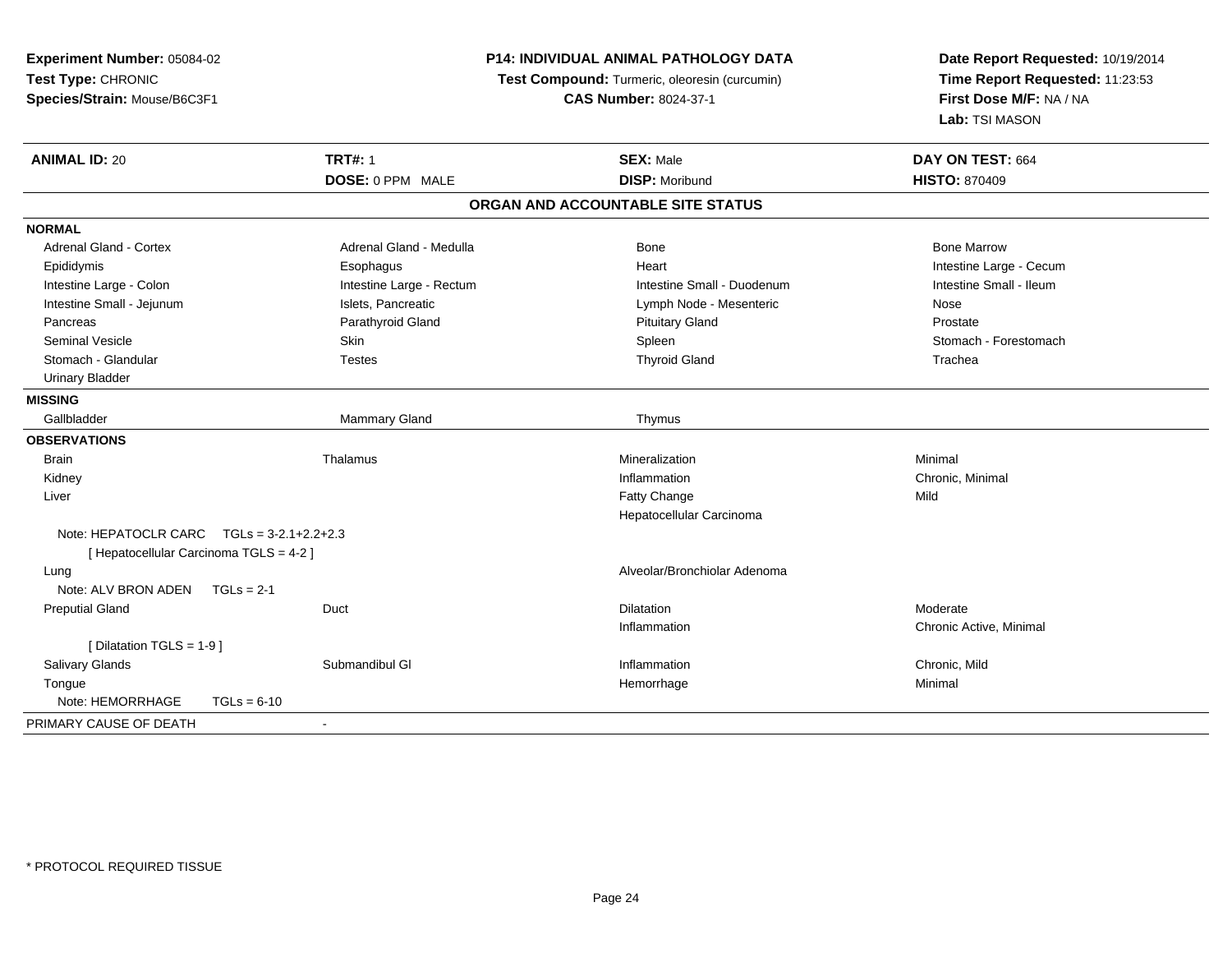| Experiment Number: 05084-02<br>Test Type: CHRONIC<br>Species/Strain: Mouse/B6C3F1<br><b>ANIMAL ID: 21</b> | <b>TRT#: 1</b>           | <b>P14: INDIVIDUAL ANIMAL PATHOLOGY DATA</b><br>Test Compound: Turmeric, oleoresin (curcumin)<br><b>CAS Number: 8024-37-1</b><br><b>SEX: Male</b> | Date Report Requested: 10/19/2014<br>Time Report Requested: 11:23:53<br>First Dose M/F: NA / NA<br>Lab: TSI MASON<br>DAY ON TEST: 729 |
|-----------------------------------------------------------------------------------------------------------|--------------------------|---------------------------------------------------------------------------------------------------------------------------------------------------|---------------------------------------------------------------------------------------------------------------------------------------|
|                                                                                                           | <b>DOSE: 0 PPM MALE</b>  | <b>DISP: Terminal Sacrifice</b>                                                                                                                   | <b>HISTO: 870410</b>                                                                                                                  |
|                                                                                                           |                          | ORGAN AND ACCOUNTABLE SITE STATUS                                                                                                                 |                                                                                                                                       |
| <b>NORMAL</b>                                                                                             |                          |                                                                                                                                                   |                                                                                                                                       |
| <b>Adrenal Gland - Cortex</b>                                                                             | Adrenal Gland - Medulla  | Bone                                                                                                                                              | <b>Bone Marrow</b>                                                                                                                    |
| Epididymis                                                                                                | Esophagus                | Heart                                                                                                                                             | Intestine Large - Cecum                                                                                                               |
| Intestine Large - Colon                                                                                   | Intestine Large - Rectum | Intestine Small - Duodenum                                                                                                                        | Intestine Small - Ileum                                                                                                               |
| Intestine Small - Jejunum                                                                                 | Islets, Pancreatic       | Lung                                                                                                                                              | Lymph Node - Mesenteric                                                                                                               |
| Nose                                                                                                      | Pancreas                 | Parathyroid Gland                                                                                                                                 | <b>Pituitary Gland</b>                                                                                                                |
| Prostate                                                                                                  | Salivary Glands          | <b>Seminal Vesicle</b>                                                                                                                            | Spleen                                                                                                                                |
| Stomach - Forestomach                                                                                     | Stomach - Glandular      | <b>Testes</b>                                                                                                                                     | Thymus                                                                                                                                |
| <b>Thyroid Gland</b>                                                                                      | Trachea                  | <b>Urinary Bladder</b>                                                                                                                            |                                                                                                                                       |
| <b>MISSING</b>                                                                                            |                          |                                                                                                                                                   |                                                                                                                                       |
| Gallbladder                                                                                               | Mammary Gland            |                                                                                                                                                   |                                                                                                                                       |
| <b>INSUFFICIENT TISSUE</b>                                                                                |                          |                                                                                                                                                   |                                                                                                                                       |
| Skin                                                                                                      |                          |                                                                                                                                                   |                                                                                                                                       |
| <b>OBSERVATIONS</b>                                                                                       |                          |                                                                                                                                                   |                                                                                                                                       |
| <b>Brain</b>                                                                                              | Thalamus                 | Mineralization                                                                                                                                    | Minimal                                                                                                                               |
| Kidney                                                                                                    |                          | Inflammation                                                                                                                                      | Chronic, Minimal                                                                                                                      |
| Liver                                                                                                     |                          | Hepatocellular Adenoma                                                                                                                            |                                                                                                                                       |
| Note: HEPATOCLR ADEN TGLs = 1-2.1                                                                         |                          |                                                                                                                                                   |                                                                                                                                       |
| Note: LIVER MASS WAS TAKEN BY NTP FOR ONCOGENE STUDIES.                                                   |                          |                                                                                                                                                   |                                                                                                                                       |
| PRIMARY CAUSE OF DEATH                                                                                    |                          |                                                                                                                                                   |                                                                                                                                       |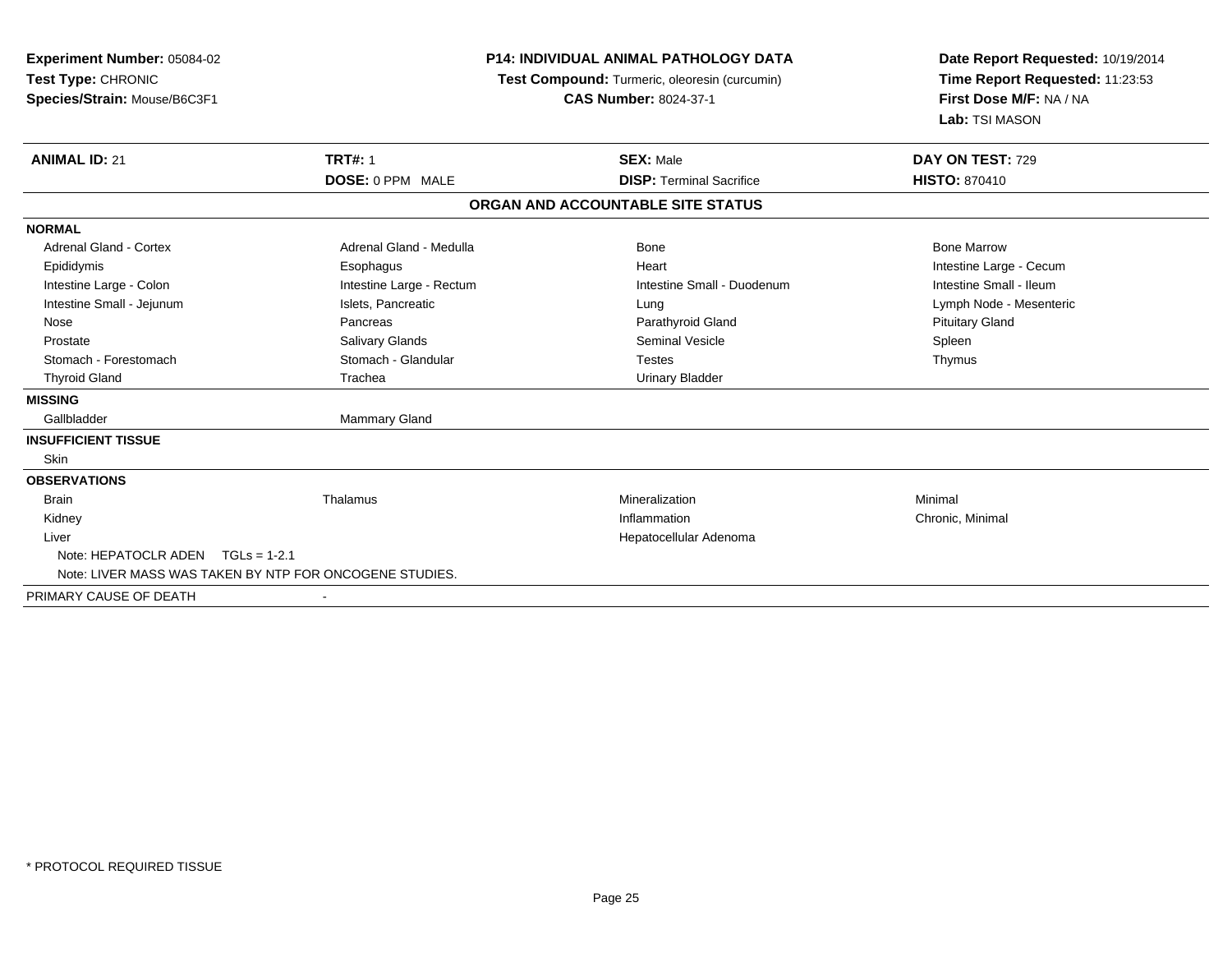| <b>Experiment Number: 05084-02</b><br>Test Type: CHRONIC<br>Species/Strain: Mouse/B6C3F1<br><b>ANIMAL ID: 22</b> | P14: INDIVIDUAL ANIMAL PATHOLOGY DATA<br>Test Compound: Turmeric, oleoresin (curcumin)<br><b>CAS Number: 8024-37-1</b><br><b>TRT#: 1</b><br><b>SEX: Male</b><br>DOSE: 0 PPM MALE<br><b>DISP: Terminal Sacrifice</b> |                                   | Date Report Requested: 10/19/2014<br>Time Report Requested: 11:23:53<br>First Dose M/F: NA / NA<br>Lab: TSI MASON<br>DAY ON TEST: 729<br><b>HISTO: 870411</b> |
|------------------------------------------------------------------------------------------------------------------|---------------------------------------------------------------------------------------------------------------------------------------------------------------------------------------------------------------------|-----------------------------------|---------------------------------------------------------------------------------------------------------------------------------------------------------------|
|                                                                                                                  |                                                                                                                                                                                                                     | ORGAN AND ACCOUNTABLE SITE STATUS |                                                                                                                                                               |
| <b>NORMAL</b>                                                                                                    |                                                                                                                                                                                                                     |                                   |                                                                                                                                                               |
| <b>Adrenal Gland - Cortex</b>                                                                                    | Adrenal Gland - Medulla                                                                                                                                                                                             | <b>Bone</b>                       | <b>Bone Marrow</b>                                                                                                                                            |
| Epididymis                                                                                                       | Esophagus                                                                                                                                                                                                           | Gallbladder                       | Heart                                                                                                                                                         |
| Intestine Large - Cecum                                                                                          | Intestine Large - Colon                                                                                                                                                                                             | Intestine Large - Rectum          | Intestine Small - Duodenum                                                                                                                                    |
| Intestine Small - Ileum                                                                                          | Intestine Small - Jejunum                                                                                                                                                                                           | Islets, Pancreatic                | Lung                                                                                                                                                          |
| Lymph Node - Mesenteric                                                                                          | Nose                                                                                                                                                                                                                | Pancreas                          | Parathyroid Gland                                                                                                                                             |
| <b>Pituitary Gland</b>                                                                                           | Prostate                                                                                                                                                                                                            | <b>Seminal Vesicle</b>            | <b>Skin</b>                                                                                                                                                   |
| Spleen                                                                                                           | Stomach - Forestomach                                                                                                                                                                                               | Stomach - Glandular               | <b>Testes</b>                                                                                                                                                 |
| Thymus                                                                                                           | <b>Thyroid Gland</b>                                                                                                                                                                                                | Trachea                           | <b>Urinary Bladder</b>                                                                                                                                        |
| <b>MISSING</b>                                                                                                   |                                                                                                                                                                                                                     |                                   |                                                                                                                                                               |
| Mammary Gland                                                                                                    |                                                                                                                                                                                                                     |                                   |                                                                                                                                                               |
| <b>OBSERVATIONS</b>                                                                                              |                                                                                                                                                                                                                     |                                   |                                                                                                                                                               |
| <b>Brain</b>                                                                                                     | Thalamus                                                                                                                                                                                                            | Mineralization                    | Minimal                                                                                                                                                       |
| Kidney                                                                                                           |                                                                                                                                                                                                                     | Inflammation                      | Chronic, Minimal                                                                                                                                              |
| Liver                                                                                                            |                                                                                                                                                                                                                     | <b>Fatty Change</b>               | Minimal                                                                                                                                                       |
| <b>Preputial Gland</b>                                                                                           | Duct                                                                                                                                                                                                                | Dilatation                        | Mild                                                                                                                                                          |
|                                                                                                                  |                                                                                                                                                                                                                     | Inflammation                      | Chronic Active, Minimal                                                                                                                                       |
| [Dilatation TGLS = 1-9]                                                                                          |                                                                                                                                                                                                                     |                                   |                                                                                                                                                               |
| Salivary Glands                                                                                                  | Submandibul GI                                                                                                                                                                                                      | Inflammation                      | Chronic, Minimal                                                                                                                                              |
| PRIMARY CAUSE OF DEATH                                                                                           |                                                                                                                                                                                                                     |                                   |                                                                                                                                                               |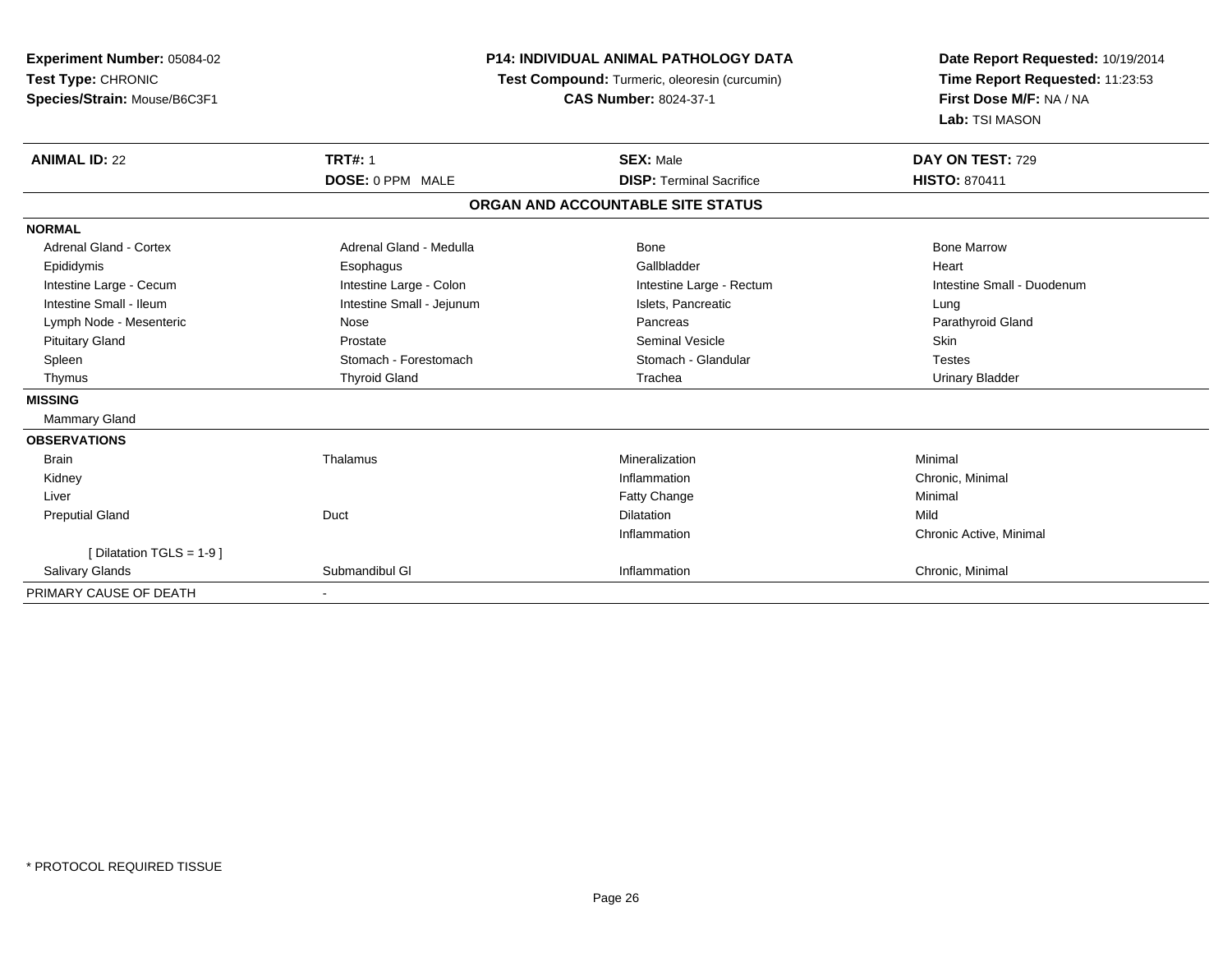| Experiment Number: 05084-02<br>Test Type: CHRONIC |                    |                                                          | <b>P14: INDIVIDUAL ANIMAL PATHOLOGY DATA</b> | Date Report Requested: 10/19/2014 |
|---------------------------------------------------|--------------------|----------------------------------------------------------|----------------------------------------------|-----------------------------------|
|                                                   |                    | Test Compound: Turmeric, oleoresin (curcumin)            |                                              | Time Report Requested: 11:23:53   |
| Species/Strain: Mouse/B6C3F1                      |                    |                                                          | <b>CAS Number: 8024-37-1</b>                 | First Dose M/F: NA / NA           |
|                                                   |                    |                                                          |                                              | Lab: TSI MASON                    |
| <b>ANIMAL ID: 23</b>                              |                    | <b>TRT#: 1</b>                                           | <b>SEX: Male</b>                             | DAY ON TEST: 729                  |
|                                                   |                    | DOSE: 0 PPM MALE                                         | <b>DISP: Terminal Sacrifice</b>              | <b>HISTO: 870412</b>              |
|                                                   |                    |                                                          | ORGAN AND ACCOUNTABLE SITE STATUS            |                                   |
| <b>NORMAL</b>                                     |                    |                                                          |                                              |                                   |
| <b>Adrenal Gland - Cortex</b>                     |                    | Adrenal Gland - Medulla                                  | Bone                                         | <b>Bone Marrow</b>                |
| Epididymis                                        |                    | Esophagus                                                | Gallbladder                                  | Heart                             |
| Intestine Large - Cecum                           |                    | Intestine Large - Colon                                  | Intestine Large - Rectum                     | Intestine Small - Ileum           |
| Intestine Small - Jejunum                         |                    | Lung                                                     | Nose                                         | Pancreas                          |
| Parathyroid Gland                                 |                    | <b>Pituitary Gland</b>                                   | Prostate                                     | Skin                              |
| Spleen                                            |                    | Stomach - Forestomach                                    | Stomach - Glandular                          | <b>Testes</b>                     |
| Thymus                                            |                    | Trachea                                                  | <b>Urinary Bladder</b>                       |                                   |
| <b>MISSING</b>                                    |                    |                                                          |                                              |                                   |
| <b>Mammary Gland</b>                              |                    |                                                          |                                              |                                   |
| <b>OBSERVATIONS</b>                               |                    |                                                          |                                              |                                   |
| <b>Brain</b>                                      |                    | Thalamus                                                 | Mineralization                               | Minimal                           |
| <b>Intestine Small</b>                            |                    | Duodenum                                                 | Hyperplasia                                  | Lymphoid, Mild                    |
| Note: HYPERPLASIA                                 | $TGLs = 4-6.1$     |                                                          |                                              |                                   |
| Islets, Pancreatic                                |                    |                                                          | Hyperplasia                                  | Minimal                           |
| Kidney                                            |                    |                                                          | Inflammation                                 | Chronic, Minimal                  |
| Liver                                             |                    |                                                          | <b>Eosinophilic Focus</b>                    | Mild                              |
|                                                   |                    |                                                          | Fatty Change                                 | Mild                              |
|                                                   |                    |                                                          | Hepatocellular Adenoma                       | Multiple                          |
| Note: FATTY CHANGE                                | $TGLs = 8,9-2+2.1$ |                                                          |                                              |                                   |
| Note: HEPATOCLR ADEN $TGLs = 7,10-2+2.1+2.2$      |                    |                                                          |                                              |                                   |
| Lymph Node                                        |                    | Mesenteric                                               | Angiectasis                                  | Minimal                           |
|                                                   |                    | Pancreatic                                               | Hyperplasia                                  | Lymphoid, Mild                    |
|                                                   |                    | Pancreatic                                               | Hyperplasia                                  | Plasma Cell, Mild                 |
|                                                   |                    | Note: WHAT THE PROSECTOR RECORDED AS AN ILIAC LYMPH NODE |                                              |                                   |
| Note: WAS ACTUALLY A PANCREATIC LYMPH NODE.       |                    |                                                          |                                              |                                   |
| Note: HYPERPLASIA                                 | $TGLs = 11-10$     |                                                          |                                              |                                   |
| Note: ANGIECTASIS                                 | $TGLs = 5-5$       |                                                          |                                              |                                   |
| Note: HYPERPLASIA                                 | $TGLs = 11-10$     |                                                          |                                              |                                   |
| <b>Preputial Gland</b>                            |                    | Duct                                                     | <b>Dilatation</b>                            | Moderate                          |
|                                                   |                    |                                                          | Inflammation                                 | Chronic Active, Mild              |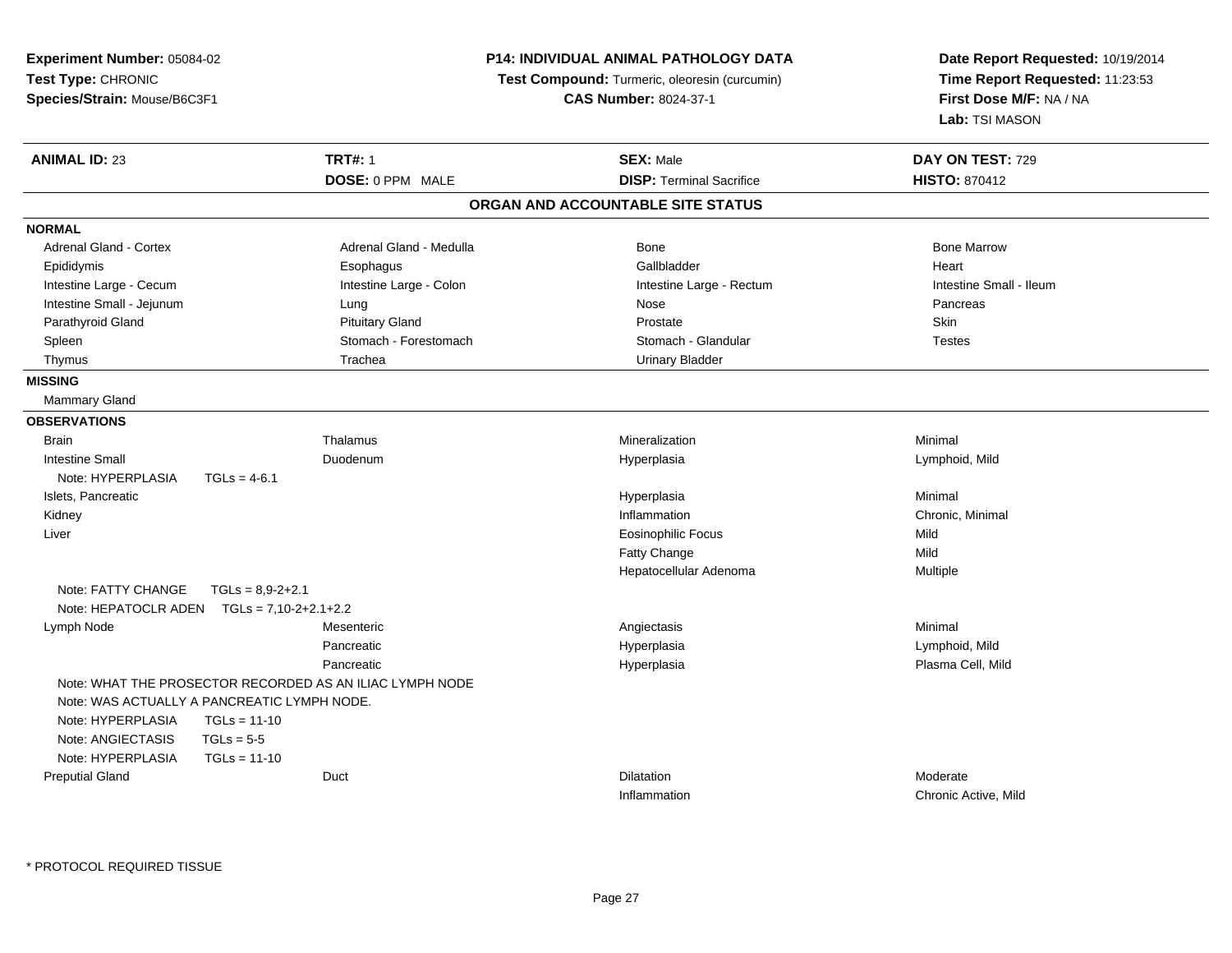| <b>Experiment Number: 05084-02</b><br>Test Type: CHRONIC<br>Species/Strain: Mouse/B6C3F1 | <b>P14: INDIVIDUAL ANIMAL PATHOLOGY DATA</b><br>Test Compound: Turmeric, oleoresin (curcumin)<br><b>CAS Number: 8024-37-1</b> |                                   | Date Report Requested: 10/19/2014<br>Time Report Requested: 11:23:53<br>First Dose M/F: NA / NA<br>Lab: TSI MASON |  |
|------------------------------------------------------------------------------------------|-------------------------------------------------------------------------------------------------------------------------------|-----------------------------------|-------------------------------------------------------------------------------------------------------------------|--|
| <b>ANIMAL ID: 23</b>                                                                     | <b>TRT#: 1</b>                                                                                                                | <b>SEX: Male</b>                  | <b>DAY ON TEST: 729</b>                                                                                           |  |
|                                                                                          | <b>DOSE: 0 PPM MALE</b>                                                                                                       | <b>DISP: Terminal Sacrifice</b>   | <b>HISTO: 870412</b>                                                                                              |  |
|                                                                                          |                                                                                                                               | ORGAN AND ACCOUNTABLE SITE STATUS |                                                                                                                   |  |
| [Dilatation TGLS = $1-9$ ]                                                               |                                                                                                                               |                                   |                                                                                                                   |  |
| Salivary Glands                                                                          | Submandibul GI                                                                                                                | Inflammation                      | Chronic, Minimal                                                                                                  |  |
| <b>Seminal Vesicle</b>                                                                   |                                                                                                                               | <b>Fibrosis</b>                   | Mild                                                                                                              |  |
| Note: FIBROSIS<br>$TGLs = 2-4$                                                           |                                                                                                                               |                                   |                                                                                                                   |  |
| <b>Thyroid Gland</b>                                                                     | <b>Follicular Cel</b>                                                                                                         | Hyperplasia                       | Minimal                                                                                                           |  |
| PRIMARY CAUSE OF DEATH                                                                   | $\,$                                                                                                                          |                                   |                                                                                                                   |  |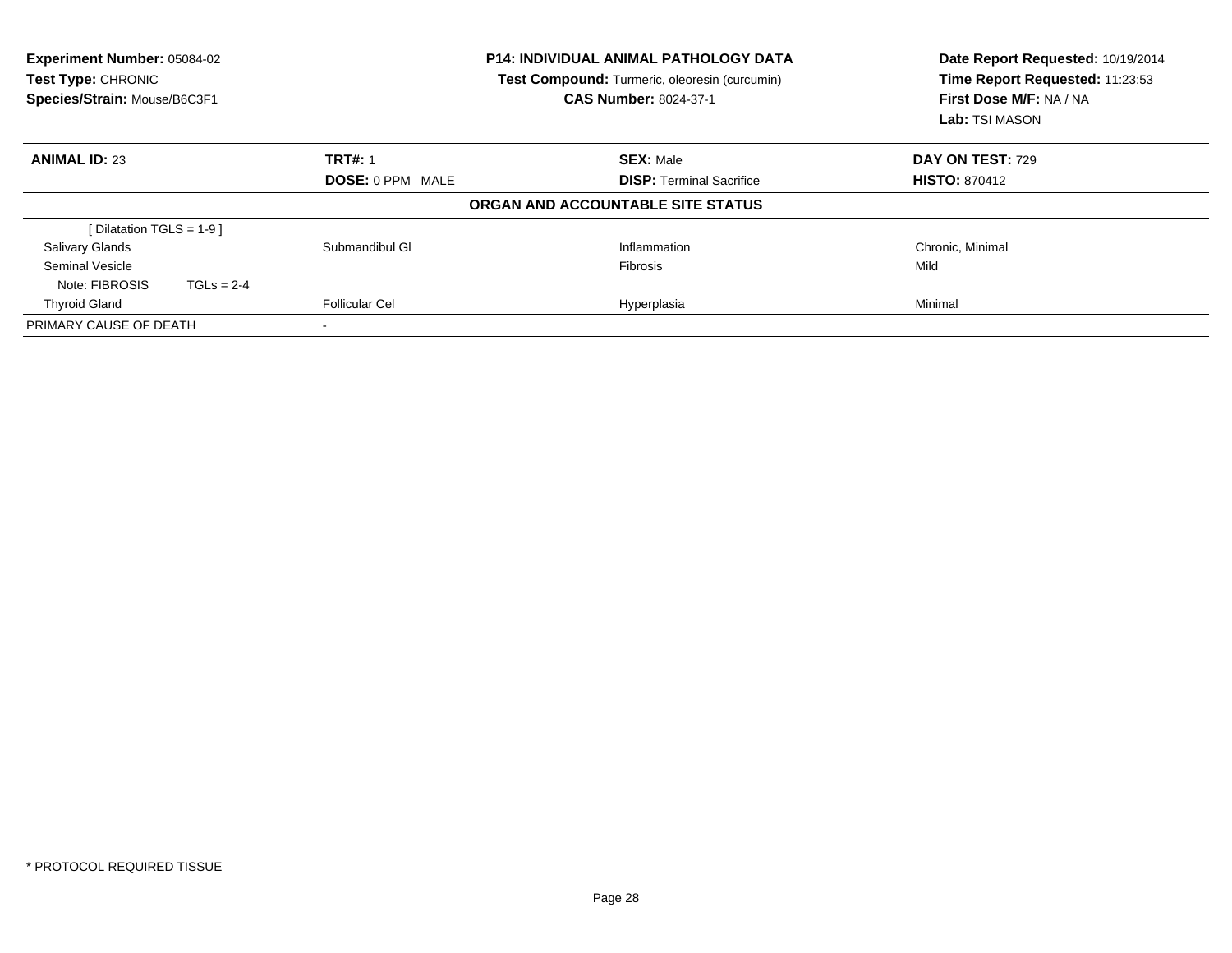| Experiment Number: 05084-02                |                                               | P14: INDIVIDUAL ANIMAL PATHOLOGY DATA |                                 |
|--------------------------------------------|-----------------------------------------------|---------------------------------------|---------------------------------|
| Test Type: CHRONIC                         | Test Compound: Turmeric, oleoresin (curcumin) |                                       | Time Report Requested: 11:23:53 |
| Species/Strain: Mouse/B6C3F1               |                                               | <b>CAS Number: 8024-37-1</b>          | First Dose M/F: NA / NA         |
|                                            |                                               |                                       | Lab: TSI MASON                  |
| <b>ANIMAL ID: 24</b>                       | <b>TRT#: 1</b>                                | <b>SEX: Male</b>                      | DAY ON TEST: 717                |
|                                            | DOSE: 0 PPM MALE                              | <b>DISP: Moribund</b>                 | <b>HISTO: 870413</b>            |
|                                            |                                               | ORGAN AND ACCOUNTABLE SITE STATUS     |                                 |
| <b>NORMAL</b>                              |                                               |                                       |                                 |
| <b>Adrenal Gland - Cortex</b>              | Adrenal Gland - Medulla                       | Bone                                  | <b>Bone Marrow</b>              |
| Epididymis                                 | Gallbladder                                   | Heart                                 | Intestine Large - Cecum         |
| Intestine Large - Colon                    | Intestine Large - Rectum                      | Intestine Small - Duodenum            | Intestine Small - Ileum         |
| Intestine Small - Jejunum                  | Islets, Pancreatic                            | Lung                                  | Lymph Node - Mesenteric         |
| Nose                                       | Pancreas                                      | Parathyroid Gland                     | <b>Pituitary Gland</b>          |
| Prostate                                   | <b>Seminal Vesicle</b>                        | Skin                                  | Spleen                          |
| Stomach - Glandular                        | <b>Testes</b>                                 | Thymus                                | <b>Thyroid Gland</b>            |
| Trachea                                    | <b>Urinary Bladder</b>                        |                                       |                                 |
| <b>MISSING</b>                             |                                               |                                       |                                 |
| Esophagus                                  | Mammary Gland                                 |                                       |                                 |
| <b>OBSERVATIONS</b>                        |                                               |                                       |                                 |
| <b>Brain</b>                               | Thalamus                                      | Mineralization                        | Minimal                         |
| Kidney                                     |                                               | Inflammation                          | Chronic, Minimal                |
| Note: INFLAMMATION<br>$TGLs = 3-3$         |                                               |                                       |                                 |
| Liver                                      |                                               | Hepatocellular Adenoma                | Multiple                        |
|                                            |                                               | Hepatocellular Carcinoma              |                                 |
| $TGLs = 6-2.1+2.2$<br>Note: HEPATOCLR CARC |                                               |                                       |                                 |
| Note: HEPATOCLR ADEN<br>$TGLs = 4.7-2$     |                                               |                                       |                                 |
| <b>Preputial Gland</b>                     | Duct                                          | <b>Dilatation</b>                     | Mild                            |
|                                            |                                               | Inflammation                          | Chronic Active, Minimal         |
| Note: DILATATION<br>$TGLs = 1-9$           |                                               |                                       |                                 |
| Salivary Glands                            | Submandibul GI                                | Inflammation                          | Chronic, Minimal                |
| Stomach                                    | Forestomach                                   | Squamous Cell Papilloma               |                                 |
| Note: PAPILLOMA SQUA<br>$TGLs = 9-3.1$     |                                               |                                       |                                 |
| PRIMARY CAUSE OF DEATH                     | $\blacksquare$                                |                                       |                                 |
|                                            |                                               |                                       |                                 |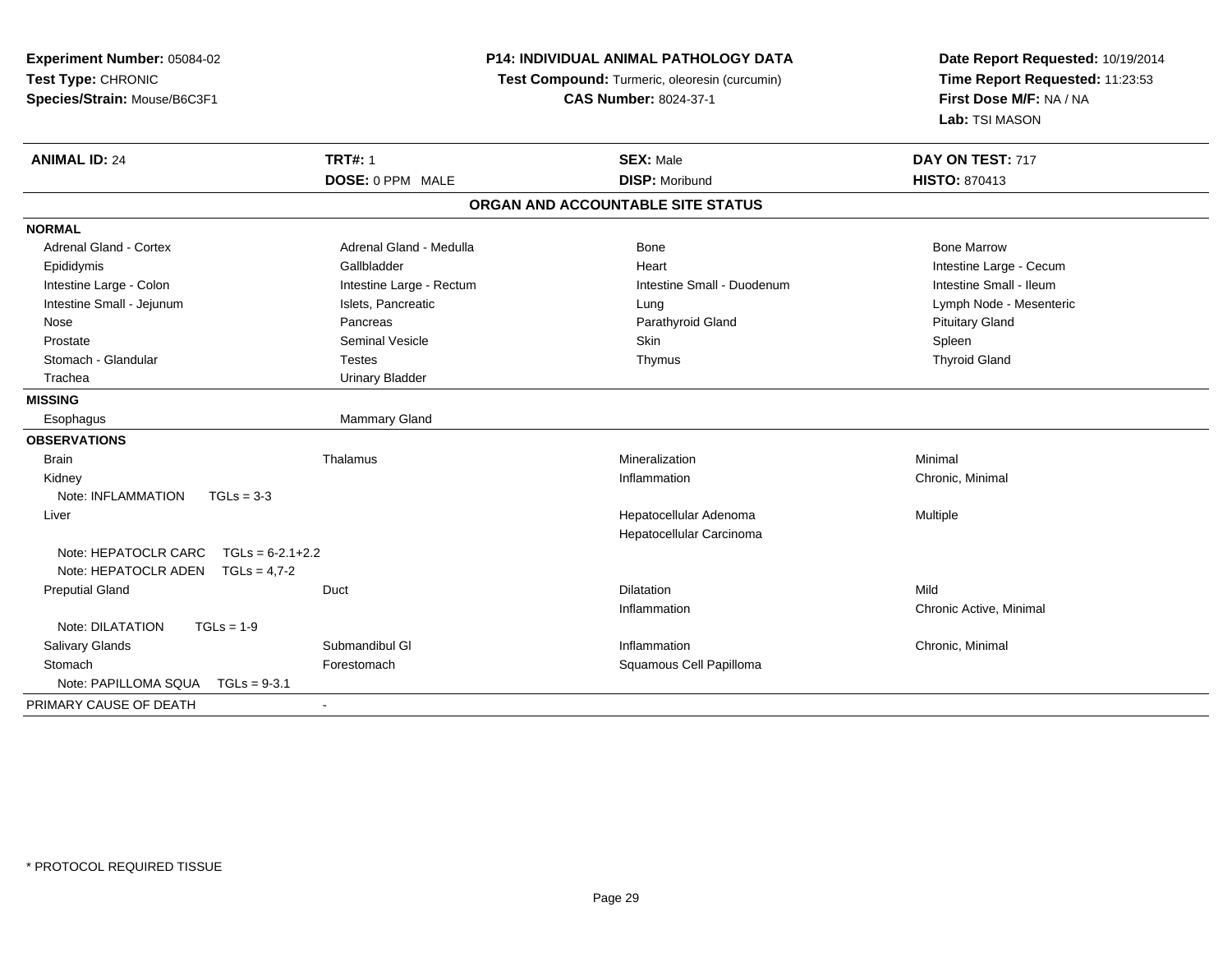| Experiment Number: 05084-02<br>Test Type: CHRONIC<br>Species/Strain: Mouse/B6C3F1 |                           | <b>P14: INDIVIDUAL ANIMAL PATHOLOGY DATA</b><br>Test Compound: Turmeric, oleoresin (curcumin)<br><b>CAS Number: 8024-37-1</b> | Date Report Requested: 10/19/2014<br>Time Report Requested: 11:23:53<br>First Dose M/F: NA / NA<br>Lab: TSI MASON |
|-----------------------------------------------------------------------------------|---------------------------|-------------------------------------------------------------------------------------------------------------------------------|-------------------------------------------------------------------------------------------------------------------|
| <b>ANIMAL ID: 25</b>                                                              | <b>TRT#: 1</b>            | <b>SEX: Male</b>                                                                                                              | DAY ON TEST: 729                                                                                                  |
|                                                                                   | DOSE: 0 PPM MALE          | <b>DISP: Terminal Sacrifice</b>                                                                                               | <b>HISTO: 870414</b>                                                                                              |
|                                                                                   |                           | ORGAN AND ACCOUNTABLE SITE STATUS                                                                                             |                                                                                                                   |
| <b>NORMAL</b>                                                                     |                           |                                                                                                                               |                                                                                                                   |
| Adrenal Gland - Cortex                                                            | Adrenal Gland - Medulla   | Bone                                                                                                                          | <b>Bone Marrow</b>                                                                                                |
| Epididymis                                                                        | Esophagus                 | Gallbladder                                                                                                                   | Heart                                                                                                             |
| Intestine Large - Cecum                                                           | Intestine Large - Colon   | Intestine Large - Rectum                                                                                                      | Intestine Small - Duodenum                                                                                        |
| Intestine Small - Ileum                                                           | Intestine Small - Jejunum | Islets, Pancreatic                                                                                                            | Lung                                                                                                              |
| Lymph Node - Mesenteric                                                           | Nose                      | Pancreas                                                                                                                      | Parathyroid Gland                                                                                                 |
| <b>Pituitary Gland</b>                                                            | Prostate                  | Seminal Vesicle                                                                                                               | <b>Skin</b>                                                                                                       |
| Spleen                                                                            | Stomach - Forestomach     | Stomach - Glandular                                                                                                           | <b>Testes</b>                                                                                                     |
| Thymus                                                                            | <b>Thyroid Gland</b>      | Trachea                                                                                                                       | <b>Urinary Bladder</b>                                                                                            |
| <b>MISSING</b>                                                                    |                           |                                                                                                                               |                                                                                                                   |
| <b>Mammary Gland</b>                                                              |                           |                                                                                                                               |                                                                                                                   |
| <b>OBSERVATIONS</b>                                                               |                           |                                                                                                                               |                                                                                                                   |
| <b>Brain</b>                                                                      | Thalamus                  | Mineralization                                                                                                                | Minimal                                                                                                           |
| Kidney                                                                            |                           | Inflammation                                                                                                                  | Chronic, Minimal                                                                                                  |
| Liver                                                                             |                           | Fatty Change                                                                                                                  | Minimal                                                                                                           |
|                                                                                   |                           | Hepatocellular Adenoma                                                                                                        |                                                                                                                   |
| Note: LIVER MASS WAS TAKEN BY NTP FOR ONCOGENE STUDIES.                           |                           |                                                                                                                               |                                                                                                                   |
| Note: HEPATOCLR ADEN TGLs = 1-2.1                                                 |                           |                                                                                                                               |                                                                                                                   |
| Salivary Glands                                                                   | Submandibul GI            | Inflammation                                                                                                                  | Chronic, Minimal                                                                                                  |
| PRIMARY CAUSE OF DEATH                                                            |                           |                                                                                                                               |                                                                                                                   |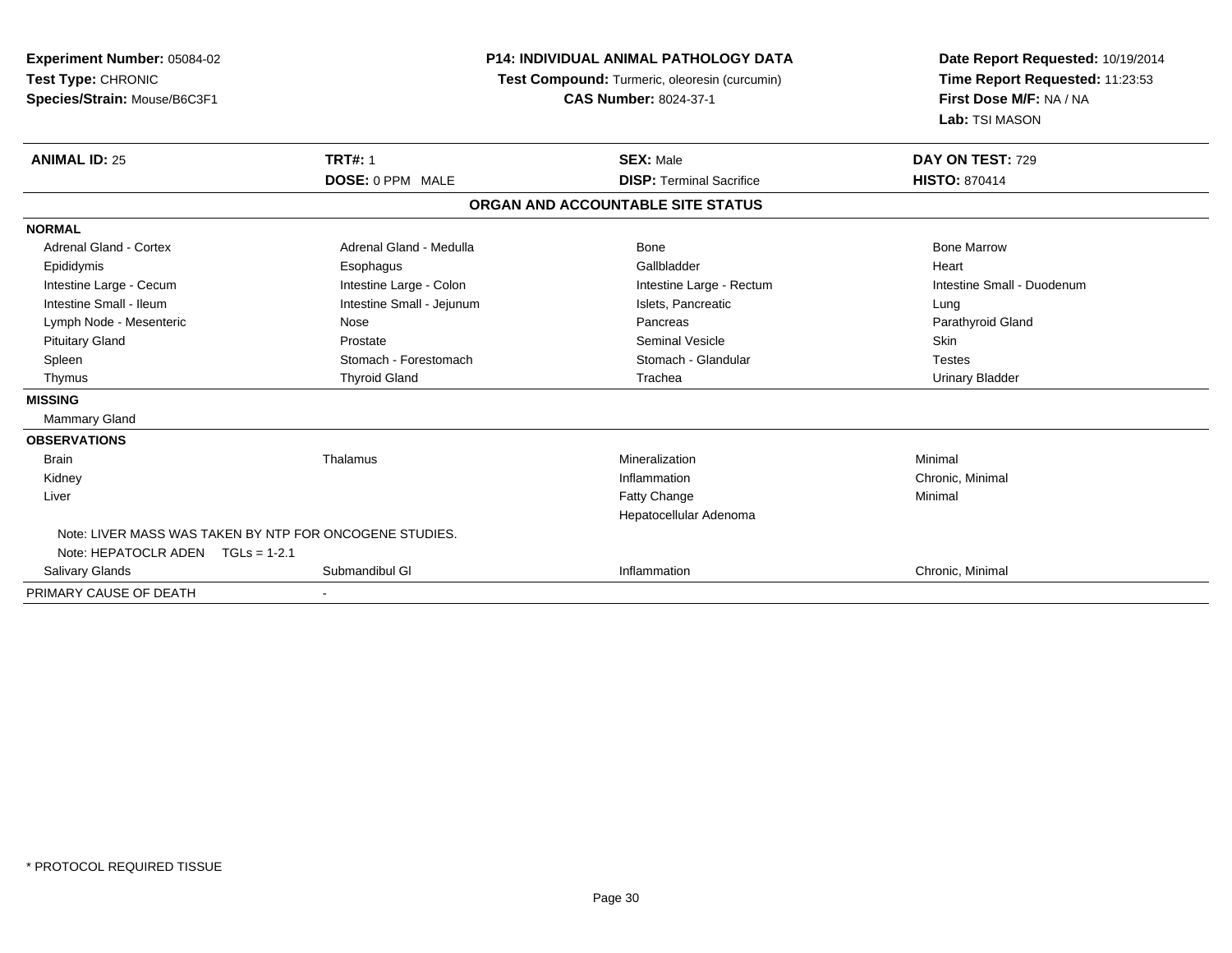| Experiment Number: 05084-02                  |                         | P14: INDIVIDUAL ANIMAL PATHOLOGY DATA         | Date Report Requested: 10/19/2014<br>Time Report Requested: 11:23:53<br>First Dose M/F: NA / NA |
|----------------------------------------------|-------------------------|-----------------------------------------------|-------------------------------------------------------------------------------------------------|
| Test Type: CHRONIC                           |                         | Test Compound: Turmeric, oleoresin (curcumin) |                                                                                                 |
| Species/Strain: Mouse/B6C3F1                 |                         | <b>CAS Number: 8024-37-1</b>                  |                                                                                                 |
|                                              |                         |                                               | Lab: TSI MASON                                                                                  |
| <b>ANIMAL ID: 26</b>                         | <b>TRT#: 1</b>          | <b>SEX: Male</b>                              | DAY ON TEST: 634                                                                                |
|                                              | DOSE: 0 PPM MALE        | <b>DISP: Dead</b>                             | <b>HISTO: 870415</b>                                                                            |
|                                              |                         | ORGAN AND ACCOUNTABLE SITE STATUS             |                                                                                                 |
| <b>NORMAL</b>                                |                         |                                               |                                                                                                 |
| Adrenal Gland - Cortex                       | Adrenal Gland - Medulla | <b>Bone</b>                                   | <b>Bone Marrow</b>                                                                              |
| <b>Brain</b>                                 | Epididymis              | Esophagus                                     | Gallbladder                                                                                     |
| Heart                                        | Islets, Pancreatic      | Kidney                                        | Lung                                                                                            |
| Nose                                         | Pancreas                | Parathyroid Gland                             | <b>Pituitary Gland</b>                                                                          |
| Prostate                                     | <b>Seminal Vesicle</b>  | <b>Skin</b>                                   | Stomach - Forestomach                                                                           |
| Stomach - Glandular                          | <b>Testes</b>           | <b>Thyroid Gland</b>                          | Trachea                                                                                         |
| <b>MISSING</b>                               |                         |                                               |                                                                                                 |
| Mammary Gland                                | Thymus                  |                                               |                                                                                                 |
| <b>OBSERVATIONS</b>                          |                         |                                               |                                                                                                 |
| Intestine Large                              | Cecum                   | Autolysis                                     | Moderate                                                                                        |
|                                              | Colon                   | Autolysis                                     | Moderate                                                                                        |
|                                              | Rectum                  | Autolysis                                     | Moderate                                                                                        |
| <b>Intestine Small</b>                       | Duodenum                | Autolysis                                     | Moderate                                                                                        |
|                                              | <b>Ileum</b>            | Autolysis                                     | Moderate                                                                                        |
|                                              | Jejunum                 | Autolysis                                     | Moderate                                                                                        |
| Liver                                        |                         | Hemangiosarcoma                               |                                                                                                 |
|                                              |                         | Hepatocellular Adenoma                        |                                                                                                 |
|                                              |                         | Hepatocellular Carcinoma                      |                                                                                                 |
| Note: HEMANGIOSARC<br>$TGLs = 7,8,9-2.1+2.2$ |                         |                                               |                                                                                                 |
| Note: HEMANGIOSARC<br>$TGLs = 6,10-2$        |                         |                                               |                                                                                                 |
| Note: HEPATOCLR CARC<br>$TGLs = 7-2.1$       |                         |                                               |                                                                                                 |
| Lymph Node                                   | Mediastinal             | Angiectasis                                   | Mild                                                                                            |
| Note: ANGIECTASIS<br>$TGLs = 12-5$           |                         |                                               |                                                                                                 |
| Salivary Glands                              | Submandibul GI          | Inflammation                                  | Chronic, Minimal                                                                                |
| Spleen                                       |                         | Depletion Lymphoid                            | Moderate                                                                                        |
| <b>Urinary Bladder</b>                       |                         | Autolysis                                     | Moderate                                                                                        |
| PRIMARY CAUSE OF DEATH                       | $\blacksquare$          |                                               |                                                                                                 |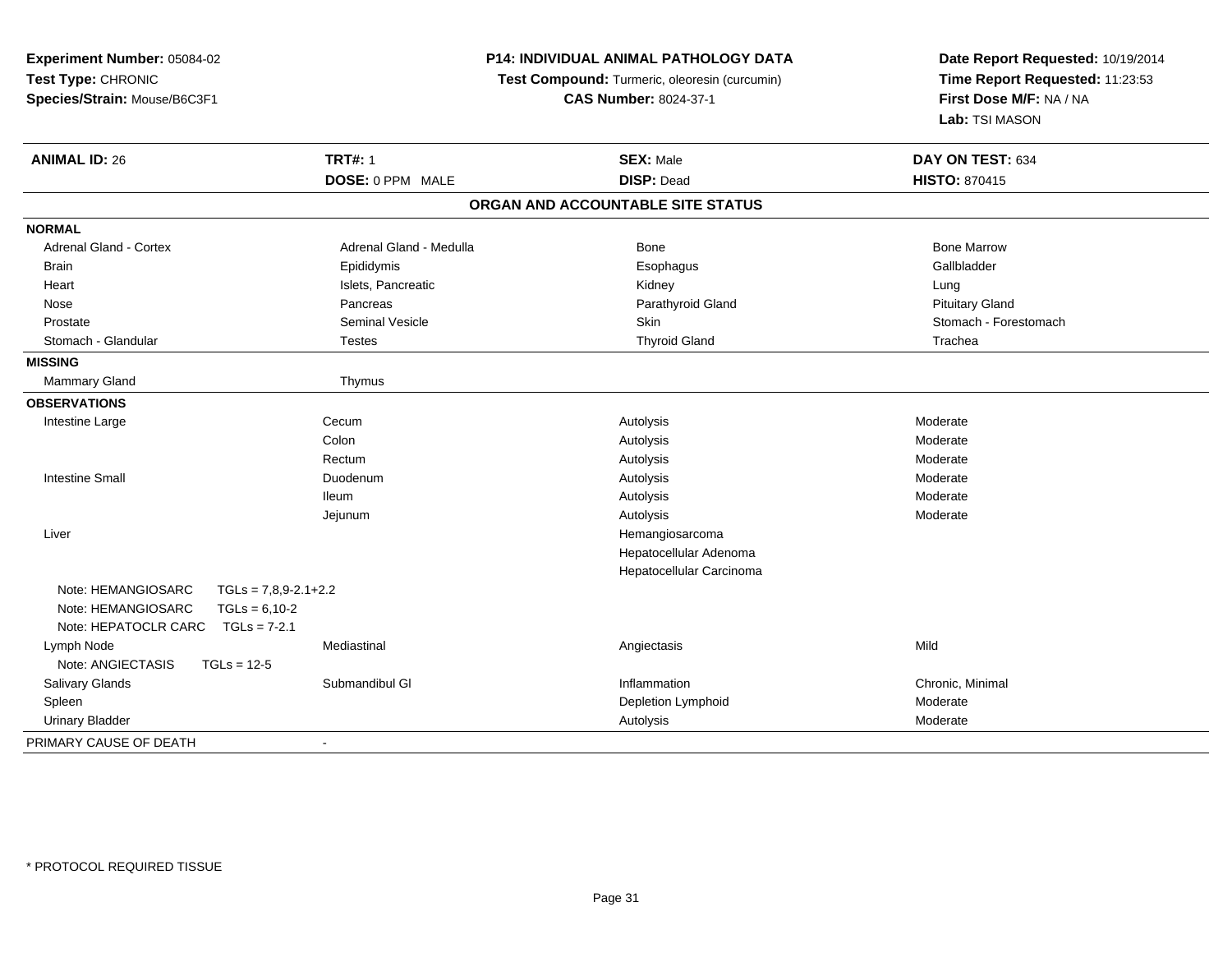| Experiment Number: 05084-02<br>Test Type: CHRONIC<br>Species/Strain: Mouse/B6C3F1<br><b>ANIMAL ID: 27</b> | <b>TRT#: 1</b>            | <b>P14: INDIVIDUAL ANIMAL PATHOLOGY DATA</b><br>Test Compound: Turmeric, oleoresin (curcumin)<br><b>CAS Number: 8024-37-1</b><br><b>SEX: Male</b> | Date Report Requested: 10/19/2014<br>Time Report Requested: 11:23:53<br>First Dose M/F: NA / NA<br>Lab: TSI MASON<br>DAY ON TEST: 729 |
|-----------------------------------------------------------------------------------------------------------|---------------------------|---------------------------------------------------------------------------------------------------------------------------------------------------|---------------------------------------------------------------------------------------------------------------------------------------|
|                                                                                                           | <b>DOSE: 0 PPM MALE</b>   | <b>DISP: Terminal Sacrifice</b>                                                                                                                   | <b>HISTO: 870416</b>                                                                                                                  |
|                                                                                                           |                           | ORGAN AND ACCOUNTABLE SITE STATUS                                                                                                                 |                                                                                                                                       |
| <b>NORMAL</b>                                                                                             |                           |                                                                                                                                                   |                                                                                                                                       |
| <b>Adrenal Gland - Cortex</b>                                                                             | Adrenal Gland - Medulla   | Bone                                                                                                                                              | <b>Bone Marrow</b>                                                                                                                    |
| Epididymis                                                                                                | Esophagus                 | Gallbladder                                                                                                                                       | Heart                                                                                                                                 |
| Intestine Large - Cecum                                                                                   | Intestine Large - Colon   | Intestine Large - Rectum                                                                                                                          | Intestine Small - Duodenum                                                                                                            |
| Intestine Small - Ileum                                                                                   | Intestine Small - Jejunum | Islets, Pancreatic                                                                                                                                | Liver                                                                                                                                 |
| Lung                                                                                                      | Nose                      | Pancreas                                                                                                                                          | Parathyroid Gland                                                                                                                     |
| <b>Pituitary Gland</b>                                                                                    | Prostate                  | <b>Seminal Vesicle</b>                                                                                                                            | <b>Skin</b>                                                                                                                           |
| Spleen                                                                                                    | Stomach - Forestomach     | Stomach - Glandular                                                                                                                               | <b>Testes</b>                                                                                                                         |
| Thymus                                                                                                    | <b>Thyroid Gland</b>      | Trachea                                                                                                                                           | <b>Urinary Bladder</b>                                                                                                                |
| <b>MISSING</b>                                                                                            |                           |                                                                                                                                                   |                                                                                                                                       |
| Mammary Gland                                                                                             |                           |                                                                                                                                                   |                                                                                                                                       |
| <b>OBSERVATIONS</b>                                                                                       |                           |                                                                                                                                                   |                                                                                                                                       |
| <b>Brain</b>                                                                                              | Thalamus                  | Mineralization                                                                                                                                    | Minimal                                                                                                                               |
| Kidney                                                                                                    |                           | Inflammation                                                                                                                                      | Chronic, Minimal                                                                                                                      |
| Lymph Node                                                                                                | Mesenteric                | Angiectasis                                                                                                                                       | Minimal                                                                                                                               |
| Note: ANGIECTASIS<br>$TGLs = 4-5$                                                                         |                           |                                                                                                                                                   |                                                                                                                                       |
| <b>Preputial Gland</b>                                                                                    | Duct                      | <b>Dilatation</b>                                                                                                                                 | Mild                                                                                                                                  |
|                                                                                                           |                           | Inflammation                                                                                                                                      | Chronic Active, Minimal                                                                                                               |
| Salivary Glands                                                                                           | Submandibul GI            | Inflammation                                                                                                                                      | Chronic, Minimal                                                                                                                      |
| PRIMARY CAUSE OF DEATH                                                                                    | $\blacksquare$            |                                                                                                                                                   |                                                                                                                                       |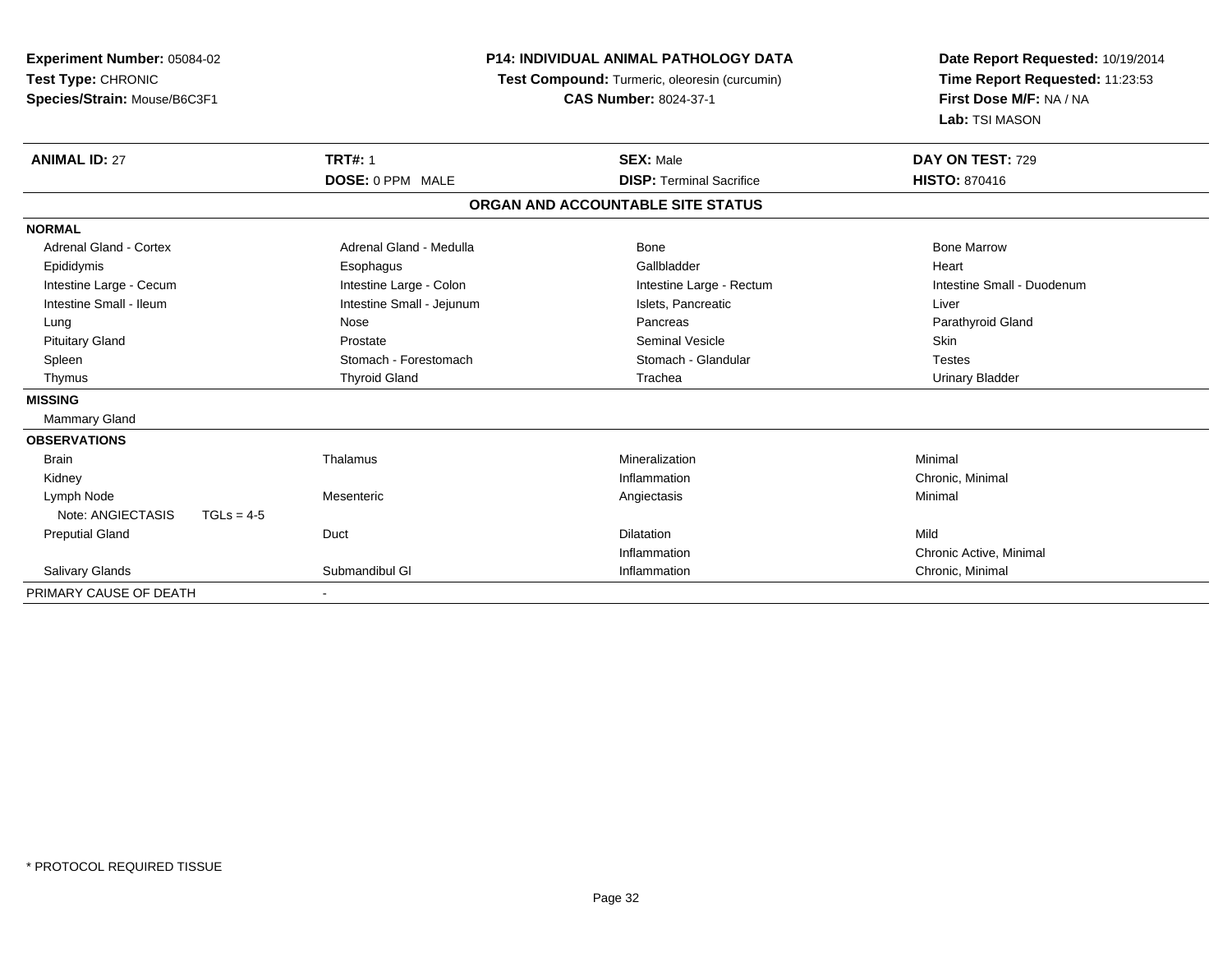| Experiment Number: 05084-02<br>Test Type: CHRONIC<br>Species/Strain: Mouse/B6C3F1 |                          | <b>P14: INDIVIDUAL ANIMAL PATHOLOGY DATA</b><br>Test Compound: Turmeric, oleoresin (curcumin)<br><b>CAS Number: 8024-37-1</b> | Date Report Requested: 10/19/2014<br>Time Report Requested: 11:23:53<br>First Dose M/F: NA / NA<br>Lab: TSI MASON |  |
|-----------------------------------------------------------------------------------|--------------------------|-------------------------------------------------------------------------------------------------------------------------------|-------------------------------------------------------------------------------------------------------------------|--|
| <b>ANIMAL ID: 28</b>                                                              | <b>TRT#: 1</b>           | <b>SEX: Male</b>                                                                                                              | DAY ON TEST: 729                                                                                                  |  |
|                                                                                   | DOSE: 0 PPM MALE         | <b>DISP: Terminal Sacrifice</b>                                                                                               | <b>HISTO: 870417</b>                                                                                              |  |
|                                                                                   |                          | ORGAN AND ACCOUNTABLE SITE STATUS                                                                                             |                                                                                                                   |  |
| <b>NORMAL</b>                                                                     |                          |                                                                                                                               |                                                                                                                   |  |
| Adrenal Gland - Medulla                                                           | Bone                     | <b>Bone Marrow</b>                                                                                                            | Epididymis                                                                                                        |  |
| Esophagus                                                                         | Gallbladder              | Heart                                                                                                                         | Intestine Large - Cecum                                                                                           |  |
| Intestine Large - Colon                                                           | Intestine Large - Rectum | Intestine Small - Duodenum                                                                                                    | Intestine Small - Ileum                                                                                           |  |
| Intestine Small - Jejunum                                                         | Islets, Pancreatic       | Lymph Node - Mesenteric                                                                                                       | Nose                                                                                                              |  |
| Pancreas                                                                          | Parathyroid Gland        | <b>Pituitary Gland</b>                                                                                                        | Prostate                                                                                                          |  |
| <b>Salivary Glands</b>                                                            | Seminal Vesicle          | <b>Skin</b>                                                                                                                   | Spleen                                                                                                            |  |
| Stomach - Forestomach                                                             | Stomach - Glandular      | <b>Testes</b>                                                                                                                 | Thymus                                                                                                            |  |
| <b>Thyroid Gland</b>                                                              | Trachea                  | <b>Urinary Bladder</b>                                                                                                        |                                                                                                                   |  |
| <b>MISSING</b>                                                                    |                          |                                                                                                                               |                                                                                                                   |  |
| Mammary Gland                                                                     |                          |                                                                                                                               |                                                                                                                   |  |
| <b>OBSERVATIONS</b>                                                               |                          |                                                                                                                               |                                                                                                                   |  |
| <b>Adrenal Gland</b>                                                              | Cortex                   | Hyperplasia                                                                                                                   | Mild                                                                                                              |  |
| <b>Brain</b>                                                                      | Thalamus                 | Mineralization                                                                                                                | Minimal                                                                                                           |  |
| Kidney                                                                            |                          | Inflammation                                                                                                                  | Chronic, Minimal                                                                                                  |  |
| Liver                                                                             |                          | <b>Clear Cell Focus</b>                                                                                                       | Minimal                                                                                                           |  |
| Note: CLEAR CL FOCUS $TGLs = 5-2$                                                 |                          |                                                                                                                               |                                                                                                                   |  |
| Lung                                                                              |                          | Alveolar/Bronchiolar Carcinoma                                                                                                |                                                                                                                   |  |
| Note: ALV BRON CARC<br>$TGLs = 4-1.1$                                             |                          |                                                                                                                               |                                                                                                                   |  |
| Note: INVASION INTO A LARGER BRONCHIOLE WAS NOTED.                                |                          |                                                                                                                               |                                                                                                                   |  |
| PRIMARY CAUSE OF DEATH                                                            |                          |                                                                                                                               |                                                                                                                   |  |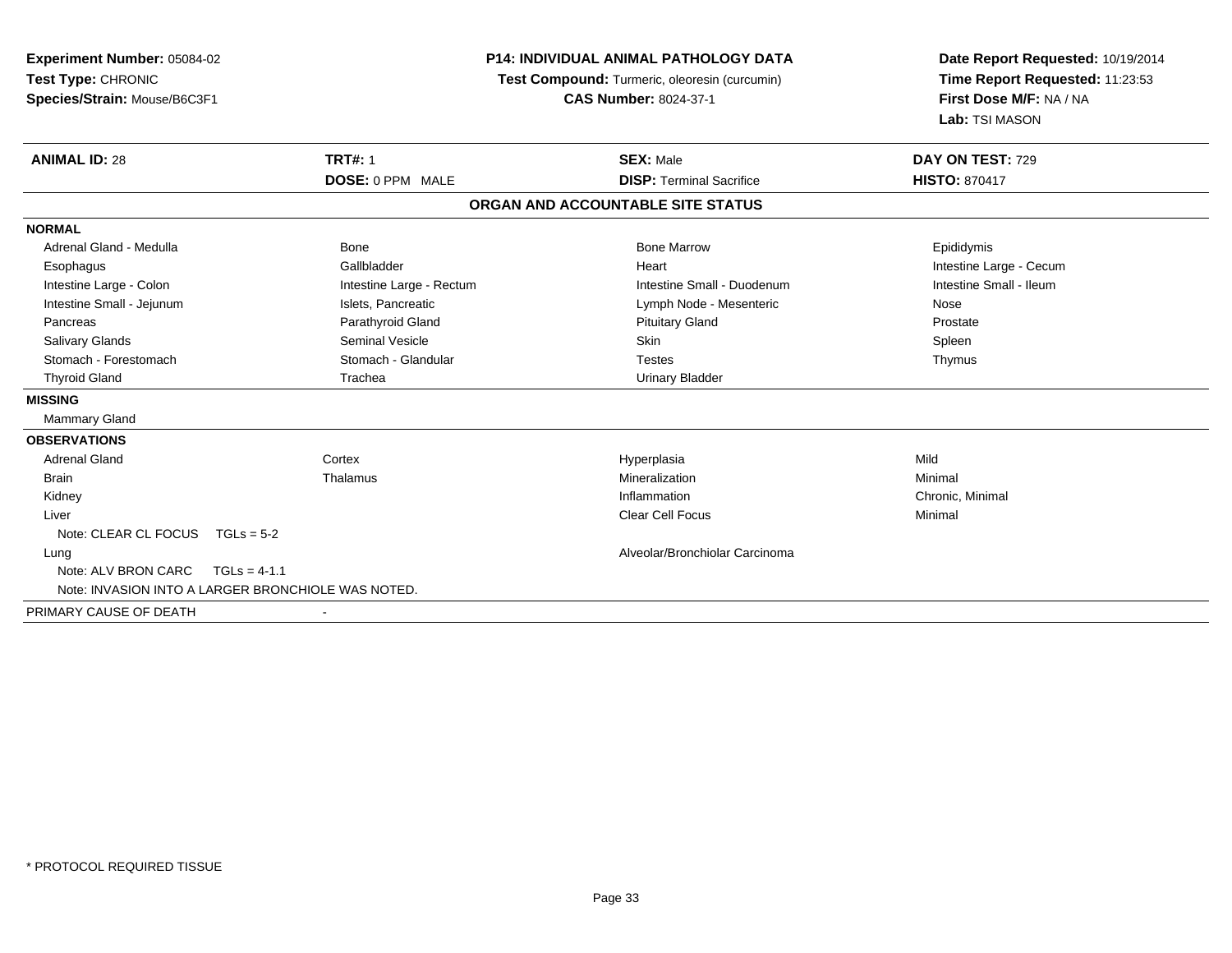| Experiment Number: 05084-02<br>Test Type: CHRONIC<br>Species/Strain: Mouse/B6C3F1 | P14: INDIVIDUAL ANIMAL PATHOLOGY DATA<br>Test Compound: Turmeric, oleoresin (curcumin)<br><b>CAS Number: 8024-37-1</b> |                                   | Date Report Requested: 10/19/2014<br>Time Report Requested: 11:23:53<br>First Dose M/F: NA / NA<br>Lab: TSI MASON |
|-----------------------------------------------------------------------------------|------------------------------------------------------------------------------------------------------------------------|-----------------------------------|-------------------------------------------------------------------------------------------------------------------|
| <b>ANIMAL ID: 29</b>                                                              | <b>TRT#: 1</b>                                                                                                         | <b>SEX: Male</b>                  | DAY ON TEST: 729                                                                                                  |
|                                                                                   | DOSE: 0 PPM MALE                                                                                                       | <b>DISP: Terminal Sacrifice</b>   | <b>HISTO: 870418</b>                                                                                              |
|                                                                                   |                                                                                                                        | ORGAN AND ACCOUNTABLE SITE STATUS |                                                                                                                   |
| <b>NORMAL</b>                                                                     |                                                                                                                        |                                   |                                                                                                                   |
| Adrenal Gland - Medulla                                                           | <b>Bone</b>                                                                                                            | <b>Bone Marrow</b>                | Esophagus                                                                                                         |
| Gallbladder                                                                       | Heart                                                                                                                  | Intestine Large - Cecum           | Intestine Large - Colon                                                                                           |
| Intestine Large - Rectum                                                          | Intestine Small - Duodenum                                                                                             | Intestine Small - Ileum           | Intestine Small - Jejunum                                                                                         |
| Islets, Pancreatic                                                                | Lymph Node - Mesenteric                                                                                                | Nose                              | Pancreas                                                                                                          |
| <b>Pituitary Gland</b>                                                            | Prostate                                                                                                               | <b>Seminal Vesicle</b>            | Skin                                                                                                              |
| Spleen                                                                            | Stomach - Forestomach                                                                                                  | Stomach - Glandular               | <b>Testes</b>                                                                                                     |
| <b>Thyroid Gland</b>                                                              | Trachea                                                                                                                | <b>Urinary Bladder</b>            |                                                                                                                   |
| <b>MISSING</b>                                                                    |                                                                                                                        |                                   |                                                                                                                   |
| Mammary Gland                                                                     | Parathyroid Gland                                                                                                      |                                   |                                                                                                                   |
| <b>INSUFFICIENT TISSUE</b>                                                        |                                                                                                                        |                                   |                                                                                                                   |
| Thymus                                                                            |                                                                                                                        |                                   |                                                                                                                   |
| <b>OBSERVATIONS</b>                                                               |                                                                                                                        |                                   |                                                                                                                   |
| <b>Adrenal Gland</b>                                                              | Cortex                                                                                                                 | Hyperplasia                       | Minimal                                                                                                           |
| Brain                                                                             | Thalamus                                                                                                               | Mineralization                    | Minimal                                                                                                           |
| Epididymis                                                                        |                                                                                                                        | Inflammation                      | Chronic Active, Minimal                                                                                           |
| Kidney                                                                            |                                                                                                                        | Inflammation                      | Chronic, Minimal                                                                                                  |
| Liver                                                                             |                                                                                                                        | Clear Cell Focus                  | Minimal                                                                                                           |
|                                                                                   |                                                                                                                        | Fatty Change                      | Minimal                                                                                                           |
|                                                                                   |                                                                                                                        | Hepatocellular Adenoma            |                                                                                                                   |
| Note: CLEAR CL FOCUS $TGLs = 5-2$                                                 |                                                                                                                        |                                   |                                                                                                                   |
| Note: LIVER MASS WAS TAKEN BY NTP FOR ONCOGENE STUDIES.                           |                                                                                                                        |                                   |                                                                                                                   |
| Note: HEPATOCLR ADEN $TGLs = 2-2.2$                                               |                                                                                                                        |                                   |                                                                                                                   |
| Lung                                                                              |                                                                                                                        | Alveolar/Bronchiolar Adenoma      | Multiple                                                                                                          |
| Note: ALV BRON ADEN<br>$TGLs = 3,4-1.1$                                           |                                                                                                                        |                                   |                                                                                                                   |
| <b>Preputial Gland</b>                                                            | Duct                                                                                                                   | Dilatation                        | Mild                                                                                                              |
|                                                                                   |                                                                                                                        | Inflammation                      | Chronic Active, Minimal                                                                                           |
| Salivary Glands                                                                   | Submandibul GI                                                                                                         | Inflammation                      | Chronic, Minimal                                                                                                  |
| PRIMARY CAUSE OF DEATH                                                            |                                                                                                                        |                                   |                                                                                                                   |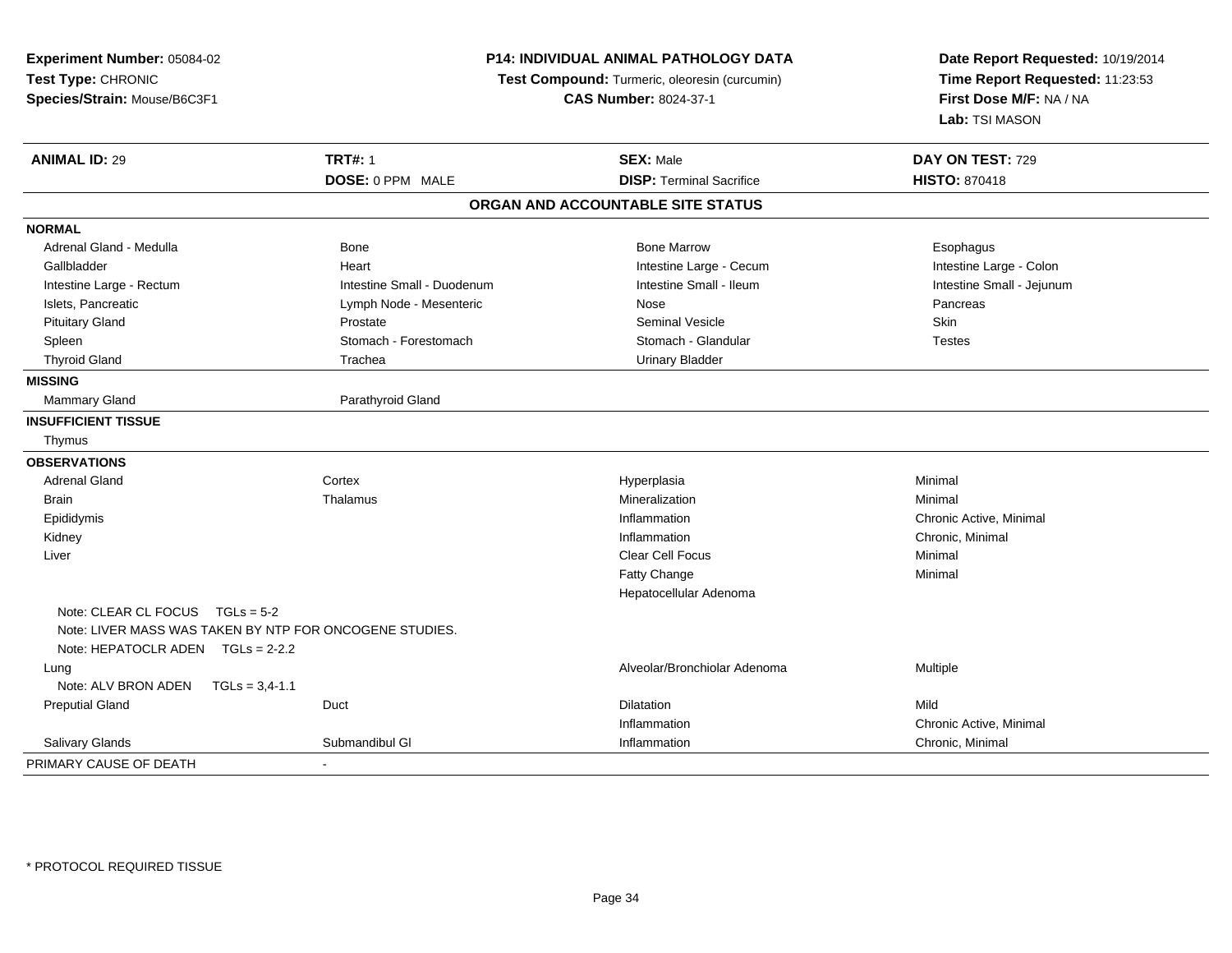| Experiment Number: 05084-02<br>Test Type: CHRONIC<br>Species/Strain: Mouse/B6C3F1<br><b>ANIMAL ID: 30</b> | <b>P14: INDIVIDUAL ANIMAL PATHOLOGY DATA</b><br>Test Compound: Turmeric, oleoresin (curcumin)<br><b>CAS Number: 8024-37-1</b><br><b>TRT#: 1</b><br><b>SEX: Male</b> |                                   | Date Report Requested: 10/19/2014<br>Time Report Requested: 11:23:53<br>First Dose M/F: NA / NA<br>Lab: TSI MASON<br>DAY ON TEST: 730 |
|-----------------------------------------------------------------------------------------------------------|---------------------------------------------------------------------------------------------------------------------------------------------------------------------|-----------------------------------|---------------------------------------------------------------------------------------------------------------------------------------|
|                                                                                                           | DOSE: 0 PPM MALE                                                                                                                                                    | <b>DISP: Terminal Sacrifice</b>   | <b>HISTO: 870419</b>                                                                                                                  |
|                                                                                                           |                                                                                                                                                                     | ORGAN AND ACCOUNTABLE SITE STATUS |                                                                                                                                       |
| <b>NORMAL</b>                                                                                             |                                                                                                                                                                     |                                   |                                                                                                                                       |
| <b>Adrenal Gland - Cortex</b>                                                                             | Adrenal Gland - Medulla                                                                                                                                             | Bone                              | <b>Bone Marrow</b>                                                                                                                    |
| <b>Brain</b>                                                                                              | Epididymis                                                                                                                                                          | Esophagus                         | Gallbladder                                                                                                                           |
| Heart                                                                                                     | Intestine Large - Cecum                                                                                                                                             | Intestine Large - Colon           | Intestine Large - Rectum                                                                                                              |
| Intestine Small - Duodenum                                                                                | Intestine Small - Ileum                                                                                                                                             | Intestine Small - Jejunum         | Islets, Pancreatic                                                                                                                    |
| Lung                                                                                                      | Lymph Node - Mesenteric                                                                                                                                             | Nose                              | Pancreas                                                                                                                              |
| Parathyroid Gland                                                                                         | <b>Pituitary Gland</b>                                                                                                                                              | Prostate                          | <b>Seminal Vesicle</b>                                                                                                                |
| <b>Skin</b>                                                                                               | Spleen                                                                                                                                                              | Stomach - Forestomach             | Stomach - Glandular                                                                                                                   |
| <b>Testes</b>                                                                                             | Thymus                                                                                                                                                              | <b>Thyroid Gland</b>              | Trachea                                                                                                                               |
| <b>Urinary Bladder</b>                                                                                    |                                                                                                                                                                     |                                   |                                                                                                                                       |
| <b>MISSING</b>                                                                                            |                                                                                                                                                                     |                                   |                                                                                                                                       |
| Mammary Gland                                                                                             |                                                                                                                                                                     |                                   |                                                                                                                                       |
| <b>OBSERVATIONS</b>                                                                                       |                                                                                                                                                                     |                                   |                                                                                                                                       |
| Kidney                                                                                                    |                                                                                                                                                                     | Inflammation                      | Chronic, Minimal                                                                                                                      |
| Liver                                                                                                     |                                                                                                                                                                     | <b>Eosinophilic Focus</b>         | Minimal                                                                                                                               |
| Note: EOSIN FOCUS<br>$TGLs = 2-2$                                                                         |                                                                                                                                                                     |                                   |                                                                                                                                       |
| <b>Preputial Gland</b>                                                                                    | Duct                                                                                                                                                                | <b>Dilatation</b>                 | Mild                                                                                                                                  |
|                                                                                                           |                                                                                                                                                                     | Inflammation                      | Chronic Active, Minimal                                                                                                               |
| Salivary Glands                                                                                           | Submandibul GI                                                                                                                                                      | Inflammation                      | Chronic, Minimal                                                                                                                      |
| PRIMARY CAUSE OF DEATH                                                                                    |                                                                                                                                                                     |                                   |                                                                                                                                       |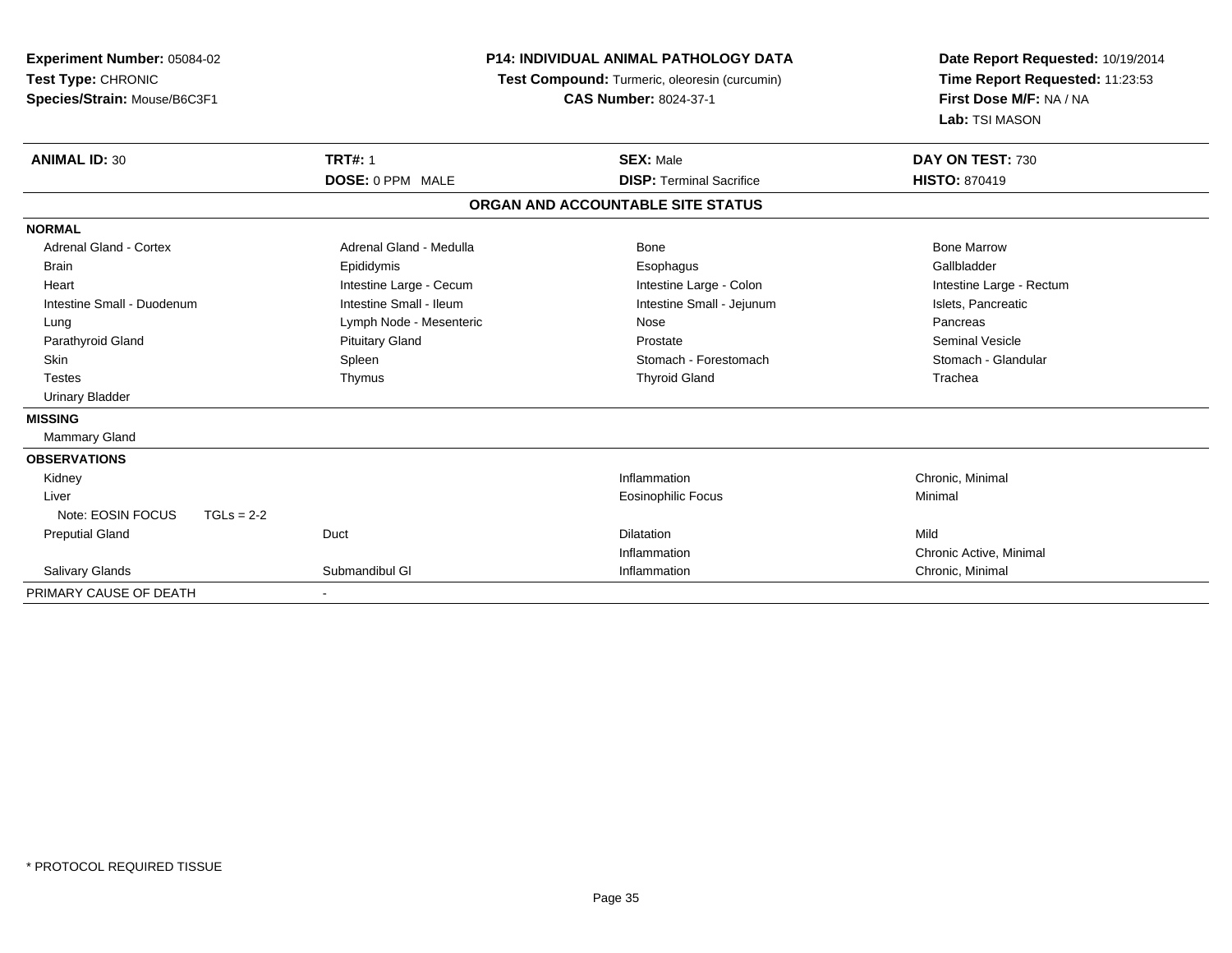| Experiment Number: 05084-02<br>Test Type: CHRONIC<br>Species/Strain: Mouse/B6C3F1 | <b>P14: INDIVIDUAL ANIMAL PATHOLOGY DATA</b><br>Test Compound: Turmeric, oleoresin (curcumin)<br><b>CAS Number: 8024-37-1</b> |                                   | Date Report Requested: 10/19/2014<br>Time Report Requested: 11:23:53<br>First Dose M/F: NA / NA<br>Lab: TSI MASON |  |
|-----------------------------------------------------------------------------------|-------------------------------------------------------------------------------------------------------------------------------|-----------------------------------|-------------------------------------------------------------------------------------------------------------------|--|
| <b>ANIMAL ID: 31</b>                                                              | <b>TRT#: 1</b>                                                                                                                | <b>SEX: Male</b>                  | DAY ON TEST: 730                                                                                                  |  |
|                                                                                   | DOSE: 0 PPM MALE                                                                                                              | <b>DISP: Terminal Sacrifice</b>   | <b>HISTO: 870420</b>                                                                                              |  |
|                                                                                   |                                                                                                                               | ORGAN AND ACCOUNTABLE SITE STATUS |                                                                                                                   |  |
| <b>NORMAL</b>                                                                     |                                                                                                                               |                                   |                                                                                                                   |  |
| <b>Adrenal Gland - Cortex</b>                                                     | Adrenal Gland - Medulla                                                                                                       | Bone                              | <b>Bone Marrow</b>                                                                                                |  |
| Epididymis                                                                        | Esophagus                                                                                                                     | Gallbladder                       | Heart                                                                                                             |  |
| Intestine Large - Cecum                                                           | Intestine Large - Colon                                                                                                       | Intestine Large - Rectum          | Intestine Small - Duodenum                                                                                        |  |
| Intestine Small - Ileum                                                           | Intestine Small - Jejunum                                                                                                     | Islets, Pancreatic                | Lymph Node - Mesenteric                                                                                           |  |
| Nose                                                                              | Pancreas                                                                                                                      | Parathyroid Gland                 | <b>Pituitary Gland</b>                                                                                            |  |
| Prostate                                                                          | <b>Seminal Vesicle</b>                                                                                                        | Skin                              | Stomach - Forestomach                                                                                             |  |
| Stomach - Glandular                                                               | <b>Testes</b>                                                                                                                 | Thymus                            | <b>Thyroid Gland</b>                                                                                              |  |
| Trachea                                                                           | <b>Urinary Bladder</b>                                                                                                        |                                   |                                                                                                                   |  |
| <b>MISSING</b>                                                                    |                                                                                                                               |                                   |                                                                                                                   |  |
| <b>Mammary Gland</b>                                                              |                                                                                                                               |                                   |                                                                                                                   |  |
| <b>OBSERVATIONS</b>                                                               |                                                                                                                               |                                   |                                                                                                                   |  |
| <b>Brain</b>                                                                      | Thalamus                                                                                                                      | Mineralization                    | Minimal                                                                                                           |  |
| Kidney                                                                            |                                                                                                                               | Inflammation                      | Chronic, Minimal                                                                                                  |  |
| Liver                                                                             |                                                                                                                               | <b>Clear Cell Focus</b>           | Minimal                                                                                                           |  |
| Note: CLEAR CL FOCUS $TGLs = 4-2$                                                 |                                                                                                                               |                                   |                                                                                                                   |  |
| Lung                                                                              |                                                                                                                               | Alveolar/Bronchiolar Adenoma      | <b>Multiple</b>                                                                                                   |  |
| Note: ALV BRON ADEN<br>$TGLs = 3-1$                                               |                                                                                                                               |                                   |                                                                                                                   |  |
| <b>Preputial Gland</b>                                                            | Duct                                                                                                                          | <b>Dilatation</b>                 | Mild                                                                                                              |  |
| [ Dilatation TGLS = 1-6 ]                                                         |                                                                                                                               |                                   |                                                                                                                   |  |
| <b>Salivary Glands</b>                                                            | Submandibul GI                                                                                                                | Inflammation                      | Chronic, Minimal                                                                                                  |  |
| Spleen                                                                            |                                                                                                                               | Depletion Lymphoid                | Mild                                                                                                              |  |
| PRIMARY CAUSE OF DEATH                                                            |                                                                                                                               |                                   |                                                                                                                   |  |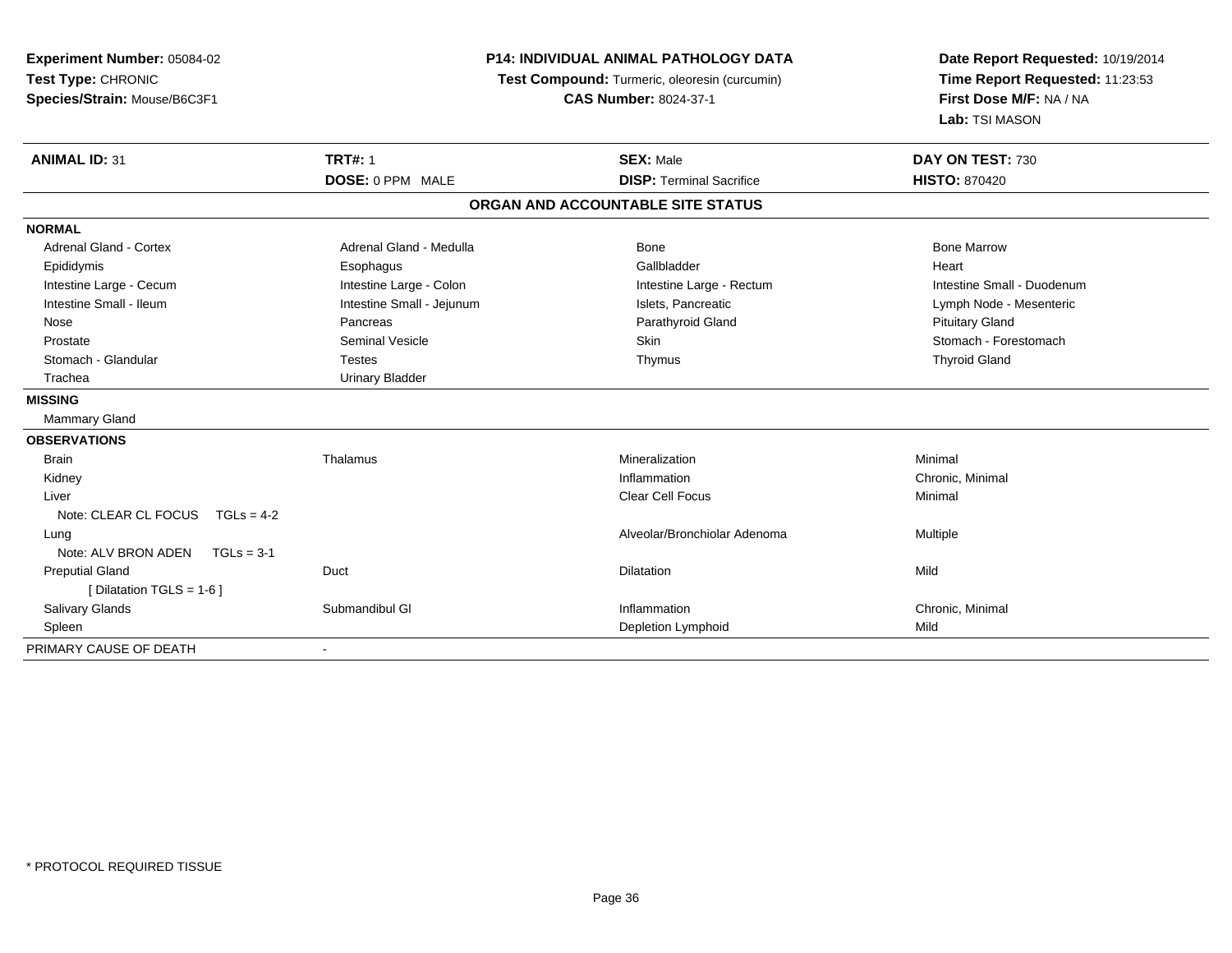| Experiment Number: 05084-02<br>Test Type: CHRONIC<br>Species/Strain: Mouse/B6C3F1 |                           | <b>P14: INDIVIDUAL ANIMAL PATHOLOGY DATA</b><br>Test Compound: Turmeric, oleoresin (curcumin)<br><b>CAS Number: 8024-37-1</b> | Date Report Requested: 10/19/2014<br>Time Report Requested: 11:23:53<br>First Dose M/F: NA / NA<br>Lab: TSI MASON |  |
|-----------------------------------------------------------------------------------|---------------------------|-------------------------------------------------------------------------------------------------------------------------------|-------------------------------------------------------------------------------------------------------------------|--|
| <b>ANIMAL ID: 32</b>                                                              | <b>TRT#: 1</b>            | <b>SEX: Male</b>                                                                                                              | DAY ON TEST: 455                                                                                                  |  |
|                                                                                   | DOSE: 0 PPM MALE          | <b>DISP:</b> Interval Sacrifice                                                                                               | <b>HISTO: 853366</b>                                                                                              |  |
|                                                                                   |                           | ORGAN AND ACCOUNTABLE SITE STATUS                                                                                             |                                                                                                                   |  |
| <b>NORMAL</b>                                                                     |                           |                                                                                                                               |                                                                                                                   |  |
| Adrenal Gland - Cortex                                                            | Adrenal Gland - Medulla   | Bone                                                                                                                          | <b>Bone Marrow</b>                                                                                                |  |
| Epididymis                                                                        | Esophagus                 | Gallbladder                                                                                                                   | Heart                                                                                                             |  |
| Intestine Large - Cecum                                                           | Intestine Large - Colon   | Intestine Large - Rectum                                                                                                      | Intestine Small - Duodenum                                                                                        |  |
| Intestine Small - Ileum                                                           | Intestine Small - Jejunum | Islets, Pancreatic                                                                                                            | Lung                                                                                                              |  |
| Lymph Node - Mesenteric                                                           | Pancreas                  | Parathyroid Gland                                                                                                             | <b>Pituitary Gland</b>                                                                                            |  |
| Prostate                                                                          | Salivary Glands           | <b>Skin</b>                                                                                                                   | Spleen                                                                                                            |  |
| Stomach - Forestomach                                                             | <b>Testes</b>             | <b>Thyroid Gland</b>                                                                                                          | Trachea                                                                                                           |  |
| <b>Urinary Bladder</b>                                                            |                           |                                                                                                                               |                                                                                                                   |  |
| <b>MISSING</b>                                                                    |                           |                                                                                                                               |                                                                                                                   |  |
| <b>Mammary Gland</b>                                                              | Nose                      |                                                                                                                               |                                                                                                                   |  |
| <b>OBSERVATIONS</b>                                                               |                           |                                                                                                                               |                                                                                                                   |  |
| <b>Brain</b>                                                                      | Thalamus                  | Mineralization                                                                                                                | Minimal                                                                                                           |  |
| Kidney                                                                            |                           | Inflammation                                                                                                                  | Chronic, Minimal                                                                                                  |  |
|                                                                                   | <b>Renal Tubule</b>       | Mineralization                                                                                                                | Minimal                                                                                                           |  |
| Liver                                                                             |                           | Fatty Change                                                                                                                  | Mild                                                                                                              |  |
| Stomach                                                                           | Glandular                 | Inflammation                                                                                                                  | Chronic, Minimal                                                                                                  |  |
| Thymus                                                                            |                           | Cyst                                                                                                                          | Minimal                                                                                                           |  |
| PRIMARY CAUSE OF DEATH                                                            |                           |                                                                                                                               |                                                                                                                   |  |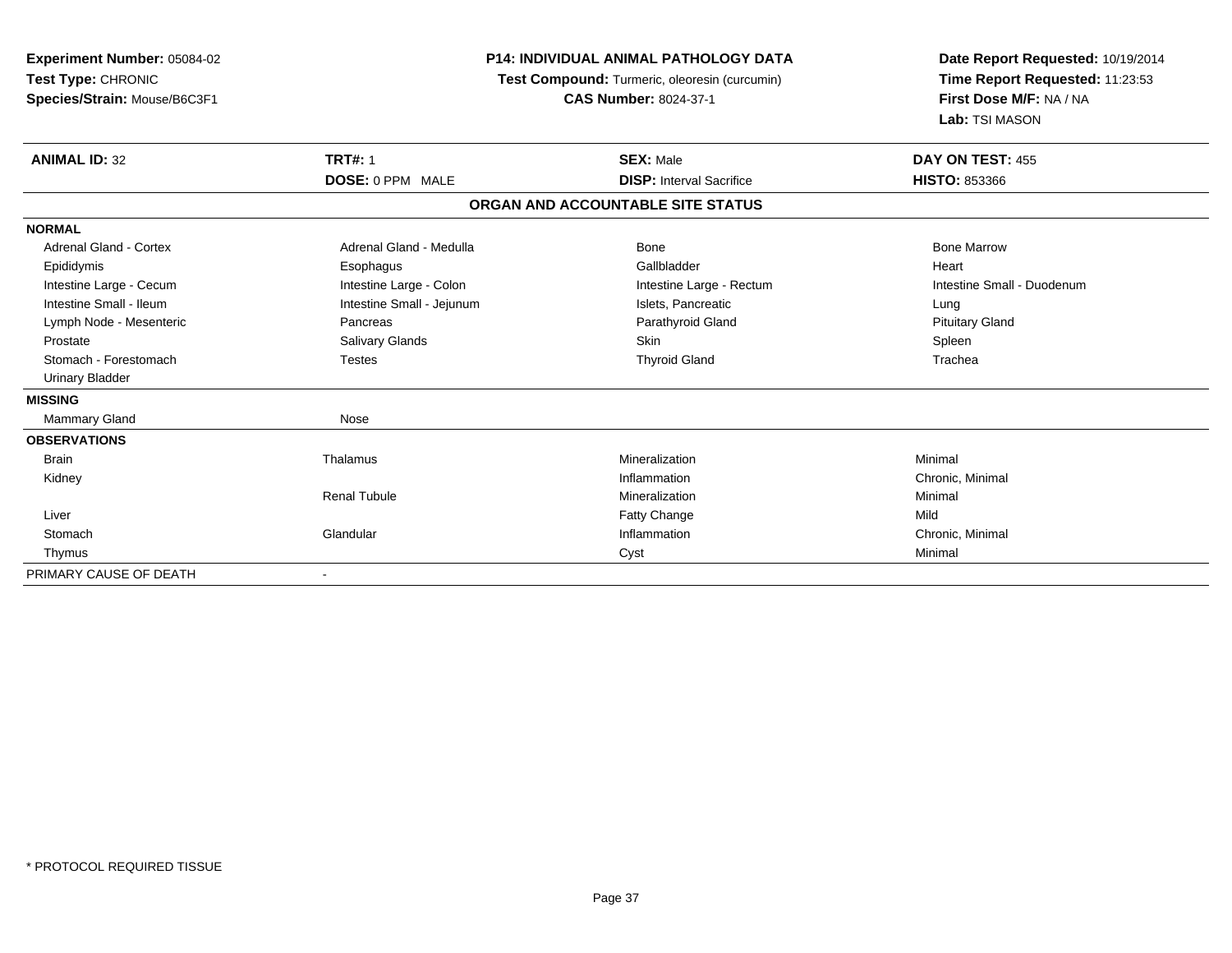| Experiment Number: 05084-02<br>Test Type: CHRONIC<br>Species/Strain: Mouse/B6C3F1 |                          | P14: INDIVIDUAL ANIMAL PATHOLOGY DATA<br>Test Compound: Turmeric, oleoresin (curcumin)<br><b>CAS Number: 8024-37-1</b> | Date Report Requested: 10/19/2014<br>Time Report Requested: 11:23:53<br>First Dose M/F: NA / NA<br>Lab: TSI MASON |  |
|-----------------------------------------------------------------------------------|--------------------------|------------------------------------------------------------------------------------------------------------------------|-------------------------------------------------------------------------------------------------------------------|--|
| <b>ANIMAL ID: 33</b>                                                              | <b>TRT#: 1</b>           | <b>SEX: Male</b>                                                                                                       | DAY ON TEST: 729                                                                                                  |  |
|                                                                                   | DOSE: 0 PPM MALE         | <b>DISP: Terminal Sacrifice</b>                                                                                        | <b>HISTO: 870421</b>                                                                                              |  |
|                                                                                   |                          | ORGAN AND ACCOUNTABLE SITE STATUS                                                                                      |                                                                                                                   |  |
| <b>NORMAL</b>                                                                     |                          |                                                                                                                        |                                                                                                                   |  |
| Adrenal Gland - Medulla                                                           | Bone                     | <b>Bone Marrow</b>                                                                                                     | Epididymis                                                                                                        |  |
| Esophagus                                                                         | Gallbladder              | Heart                                                                                                                  | Intestine Large - Cecum                                                                                           |  |
| Intestine Large - Colon                                                           | Intestine Large - Rectum | Intestine Small - Duodenum                                                                                             | Intestine Small - Ileum                                                                                           |  |
| Intestine Small - Jejunum                                                         | Islets, Pancreatic       | Lung                                                                                                                   | Lymph Node - Mesenteric                                                                                           |  |
| Nose                                                                              | Pancreas                 | <b>Pituitary Gland</b>                                                                                                 | Prostate                                                                                                          |  |
| <b>Seminal Vesicle</b>                                                            | Skin                     | Spleen                                                                                                                 | Stomach - Forestomach                                                                                             |  |
| Stomach - Glandular                                                               | <b>Testes</b>            | Thymus                                                                                                                 | <b>Thyroid Gland</b>                                                                                              |  |
| Trachea                                                                           | <b>Urinary Bladder</b>   |                                                                                                                        |                                                                                                                   |  |
| <b>MISSING</b>                                                                    |                          |                                                                                                                        |                                                                                                                   |  |
| <b>Mammary Gland</b>                                                              | Parathyroid Gland        |                                                                                                                        |                                                                                                                   |  |
| <b>OBSERVATIONS</b>                                                               |                          |                                                                                                                        |                                                                                                                   |  |
| <b>Adrenal Gland</b>                                                              | Cortex                   | Hyperplasia                                                                                                            | Minimal                                                                                                           |  |
| <b>Brain</b>                                                                      | Thalamus                 | Mineralization                                                                                                         | Minimal                                                                                                           |  |
| Kidney                                                                            |                          | Inflammation                                                                                                           | Chronic, Minimal                                                                                                  |  |
| Liver                                                                             |                          | Clear Cell Focus                                                                                                       | Minimal                                                                                                           |  |
|                                                                                   |                          | Hepatocellular Adenoma                                                                                                 | Multiple                                                                                                          |  |
|                                                                                   |                          | Hepatocellular Carcinoma                                                                                               |                                                                                                                   |  |
| Note: HEPATOCLR ADEN                                                              | $TGLs = 3,4,5,6-2+2.1$   |                                                                                                                        |                                                                                                                   |  |
| Note: HEPATOCLR CARC<br>$TGLs = 3-2.2$                                            |                          |                                                                                                                        |                                                                                                                   |  |
| Note: TRABECULAR TYPE.                                                            |                          |                                                                                                                        |                                                                                                                   |  |
| Note: THE CARCINOMA OF THE LIVER IS INTERPRETED AS A                              |                          |                                                                                                                        |                                                                                                                   |  |
| <b>Preputial Gland</b>                                                            | Duct                     | <b>Dilatation</b>                                                                                                      | Mild                                                                                                              |  |
| Salivary Glands                                                                   | Submandibul GI           | Inflammation                                                                                                           | Chronic, Minimal                                                                                                  |  |
| PRIMARY CAUSE OF DEATH                                                            |                          |                                                                                                                        |                                                                                                                   |  |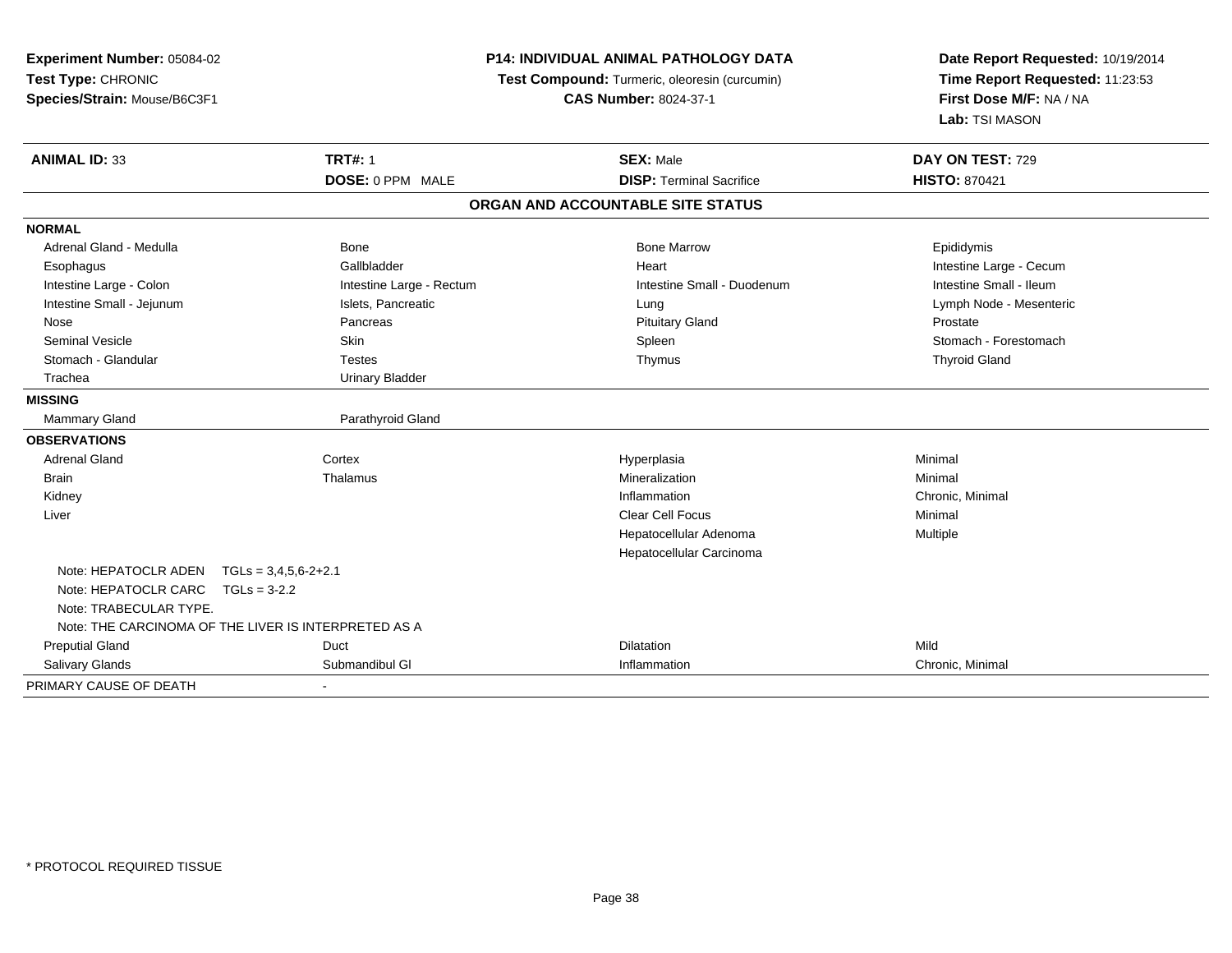| Experiment Number: 05084-02<br>Test Type: CHRONIC<br>Species/Strain: Mouse/B6C3F1 | P14: INDIVIDUAL ANIMAL PATHOLOGY DATA<br>Test Compound: Turmeric, oleoresin (curcumin)<br><b>CAS Number: 8024-37-1</b> |                                   | Date Report Requested: 10/19/2014<br>Time Report Requested: 11:23:53<br>First Dose M/F: NA / NA<br>Lab: TSI MASON |  |
|-----------------------------------------------------------------------------------|------------------------------------------------------------------------------------------------------------------------|-----------------------------------|-------------------------------------------------------------------------------------------------------------------|--|
| <b>ANIMAL ID: 34</b>                                                              | <b>TRT#: 1</b>                                                                                                         | <b>SEX: Male</b>                  | DAY ON TEST: 729                                                                                                  |  |
|                                                                                   | DOSE: 0 PPM MALE                                                                                                       | <b>DISP: Terminal Sacrifice</b>   | <b>HISTO: 870422</b>                                                                                              |  |
|                                                                                   |                                                                                                                        | ORGAN AND ACCOUNTABLE SITE STATUS |                                                                                                                   |  |
| <b>NORMAL</b>                                                                     |                                                                                                                        |                                   |                                                                                                                   |  |
| <b>Adrenal Gland - Cortex</b>                                                     | Adrenal Gland - Medulla                                                                                                | Bone                              | <b>Bone Marrow</b>                                                                                                |  |
| Epididymis                                                                        | Esophagus                                                                                                              | Eye                               | Gallbladder                                                                                                       |  |
| Intestine Large - Cecum                                                           | Intestine Large - Colon                                                                                                | Intestine Large - Rectum          | Intestine Small - Duodenum                                                                                        |  |
| Intestine Small - Ileum                                                           | Intestine Small - Jejunum                                                                                              | Islets, Pancreatic                | Lung                                                                                                              |  |
| Lymph Node - Mesenteric                                                           | Nose                                                                                                                   | Pancreas                          | Parathyroid Gland                                                                                                 |  |
| <b>Pituitary Gland</b>                                                            | Prostate                                                                                                               | <b>Seminal Vesicle</b>            | Skin                                                                                                              |  |
| Spleen                                                                            | Stomach - Forestomach                                                                                                  | Stomach - Glandular               | <b>Testes</b>                                                                                                     |  |
| Thymus                                                                            | <b>Thyroid Gland</b>                                                                                                   | Trachea                           | <b>Urinary Bladder</b>                                                                                            |  |
| <b>MISSING</b>                                                                    |                                                                                                                        |                                   |                                                                                                                   |  |
| Mammary Gland                                                                     |                                                                                                                        |                                   |                                                                                                                   |  |
| <b>OBSERVATIONS</b>                                                               |                                                                                                                        |                                   |                                                                                                                   |  |
| <b>Brain</b>                                                                      | Thalamus                                                                                                               | Mineralization                    | Minimal                                                                                                           |  |
| <b>Harderian Gland</b>                                                            |                                                                                                                        | Adenoma                           |                                                                                                                   |  |
| Note: STUDIES.                                                                    |                                                                                                                        |                                   |                                                                                                                   |  |
| Note: THE HARDERIAN GLAND WAS TAKEN BY NTP FOR ONCOGENE                           |                                                                                                                        |                                   |                                                                                                                   |  |
| Note: ADENOMA<br>$TGLs = 4-11$                                                    |                                                                                                                        |                                   |                                                                                                                   |  |
| Heart                                                                             |                                                                                                                        | Inflammation                      | Chronic Active, Minimal                                                                                           |  |
| Kidney                                                                            |                                                                                                                        | Inflammation                      | Chronic, Minimal                                                                                                  |  |
| Liver                                                                             |                                                                                                                        | <b>Cyst Multilocular</b>          | Mild                                                                                                              |  |
| Note: CYST MULTILOC<br>$TGLs = 3-2.1$                                             |                                                                                                                        |                                   |                                                                                                                   |  |
| Lymph Node                                                                        | Mediastinal                                                                                                            | Angiectasis                       | Minimal                                                                                                           |  |
| [Angiectasis TGLS = 2-5]                                                          |                                                                                                                        |                                   |                                                                                                                   |  |
| <b>Salivary Glands</b>                                                            | Submandibul GI                                                                                                         | Inflammation                      | Chronic, Minimal                                                                                                  |  |
| PRIMARY CAUSE OF DEATH                                                            |                                                                                                                        |                                   |                                                                                                                   |  |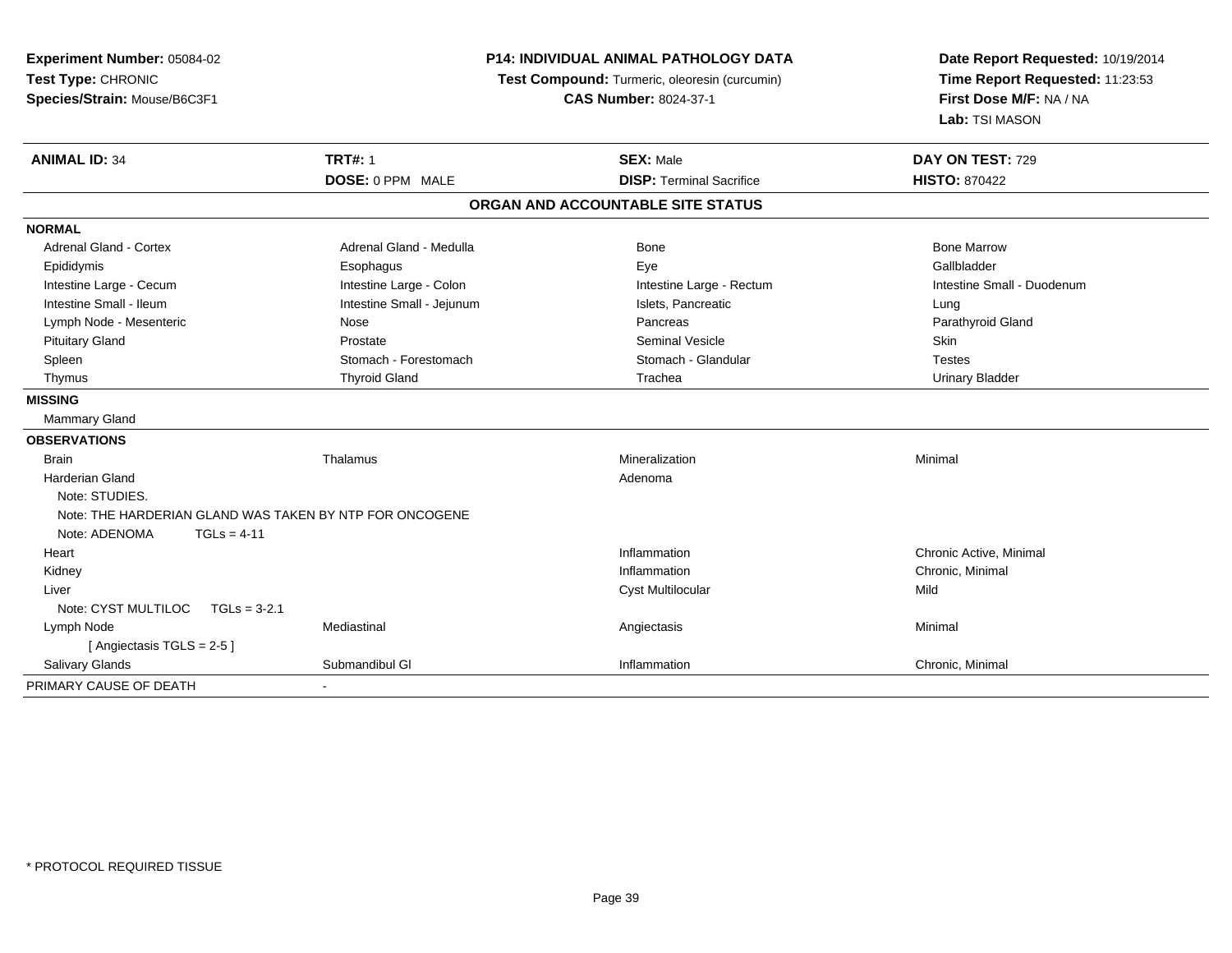| Experiment Number: 05084-02<br>Test Type: CHRONIC<br>Species/Strain: Mouse/B6C3F1 |                                                               | <b>P14: INDIVIDUAL ANIMAL PATHOLOGY DATA</b><br>Test Compound: Turmeric, oleoresin (curcumin)<br><b>CAS Number: 8024-37-1</b> | Date Report Requested: 10/19/2014<br>Time Report Requested: 11:23:53<br>First Dose M/F: NA / NA |
|-----------------------------------------------------------------------------------|---------------------------------------------------------------|-------------------------------------------------------------------------------------------------------------------------------|-------------------------------------------------------------------------------------------------|
|                                                                                   |                                                               |                                                                                                                               | Lab: TSI MASON                                                                                  |
| <b>ANIMAL ID: 35</b>                                                              | <b>TRT#: 1</b>                                                | <b>SEX: Male</b>                                                                                                              | DAY ON TEST: 730                                                                                |
|                                                                                   | DOSE: 0 PPM MALE                                              | <b>DISP: Terminal Sacrifice</b>                                                                                               | <b>HISTO: 870423</b>                                                                            |
|                                                                                   |                                                               | ORGAN AND ACCOUNTABLE SITE STATUS                                                                                             |                                                                                                 |
| <b>NORMAL</b>                                                                     |                                                               |                                                                                                                               |                                                                                                 |
| Adrenal Gland - Cortex                                                            | Adrenal Gland - Medulla                                       | Bone                                                                                                                          | <b>Bone Marrow</b>                                                                              |
| Esophagus                                                                         | Gallbladder                                                   | Heart                                                                                                                         | Intestine Large - Cecum                                                                         |
| Intestine Large - Colon                                                           | Intestine Large - Rectum                                      | Intestine Small - Duodenum                                                                                                    | Intestine Small - Ileum                                                                         |
| Intestine Small - Jejunum                                                         | Islets, Pancreatic                                            | Kidney                                                                                                                        | Lymph Node - Mesenteric                                                                         |
| Nose                                                                              | Pancreas                                                      | <b>Pituitary Gland</b>                                                                                                        | Prostate                                                                                        |
| Seminal Vesicle                                                                   | Stomach - Forestomach                                         | Stomach - Glandular                                                                                                           | <b>Testes</b>                                                                                   |
| Thymus                                                                            | Trachea                                                       | <b>Urinary Bladder</b>                                                                                                        |                                                                                                 |
| <b>MISSING</b>                                                                    |                                                               |                                                                                                                               |                                                                                                 |
| <b>Mammary Gland</b>                                                              | Parathyroid Gland                                             |                                                                                                                               |                                                                                                 |
| <b>OBSERVATIONS</b>                                                               |                                                               |                                                                                                                               |                                                                                                 |
| <b>Brain</b>                                                                      | Thalamus                                                      | Mineralization                                                                                                                | Minimal                                                                                         |
| Epididymis                                                                        |                                                               | Inflammation                                                                                                                  | Chronic Active, Minimal                                                                         |
| Liver                                                                             |                                                               | Clear Cell Focus                                                                                                              | Minimal                                                                                         |
|                                                                                   |                                                               | Fatty Change                                                                                                                  | Minimal                                                                                         |
|                                                                                   |                                                               | Hepatocellular Adenoma                                                                                                        | Multiple                                                                                        |
| Note: HEPATOCLR ADEN $TGLs = 4-2+2.1$                                             |                                                               |                                                                                                                               |                                                                                                 |
| Lung                                                                              |                                                               | Alveolar/Bronchiolar Adenoma                                                                                                  | Multiple                                                                                        |
|                                                                                   |                                                               | Alveolar/Bronchiolar Carcinoma                                                                                                |                                                                                                 |
| Note: ALV BRON CARC<br>$TGLs = 5-1$                                               |                                                               |                                                                                                                               |                                                                                                 |
| [ Alveolar/Bronchiolar Adenoma TGLS = 7,8-1 ]                                     |                                                               |                                                                                                                               |                                                                                                 |
| Mesentery                                                                         |                                                               | Hemorrhage                                                                                                                    | Mild                                                                                            |
| Note: HEMORRHAGE<br>$TGLs = 3-2.1$                                                |                                                               |                                                                                                                               |                                                                                                 |
| <b>Preputial Gland</b>                                                            | Duct                                                          | <b>Dilatation</b>                                                                                                             | Mild                                                                                            |
| [ Dilatation TGLS = 2-9 ]                                                         |                                                               |                                                                                                                               |                                                                                                 |
| Salivary Glands                                                                   | Submandibul GI                                                | Inflammation                                                                                                                  | Chronic, Minimal                                                                                |
| <b>Skin</b>                                                                       | <b>Subcut Tiss</b>                                            | Sarcoma                                                                                                                       |                                                                                                 |
|                                                                                   | Note: THE SARCOMA ARISING ON THE TAIL COULD BE OF COLLAGENOUS |                                                                                                                               |                                                                                                 |
| Note: OR NEURAL ORIGIN.                                                           |                                                               |                                                                                                                               |                                                                                                 |
| [Sarcoma TGLS = $1-9$ ]                                                           |                                                               |                                                                                                                               |                                                                                                 |
| Spleen                                                                            |                                                               | Depletion Lymphoid                                                                                                            | Mild                                                                                            |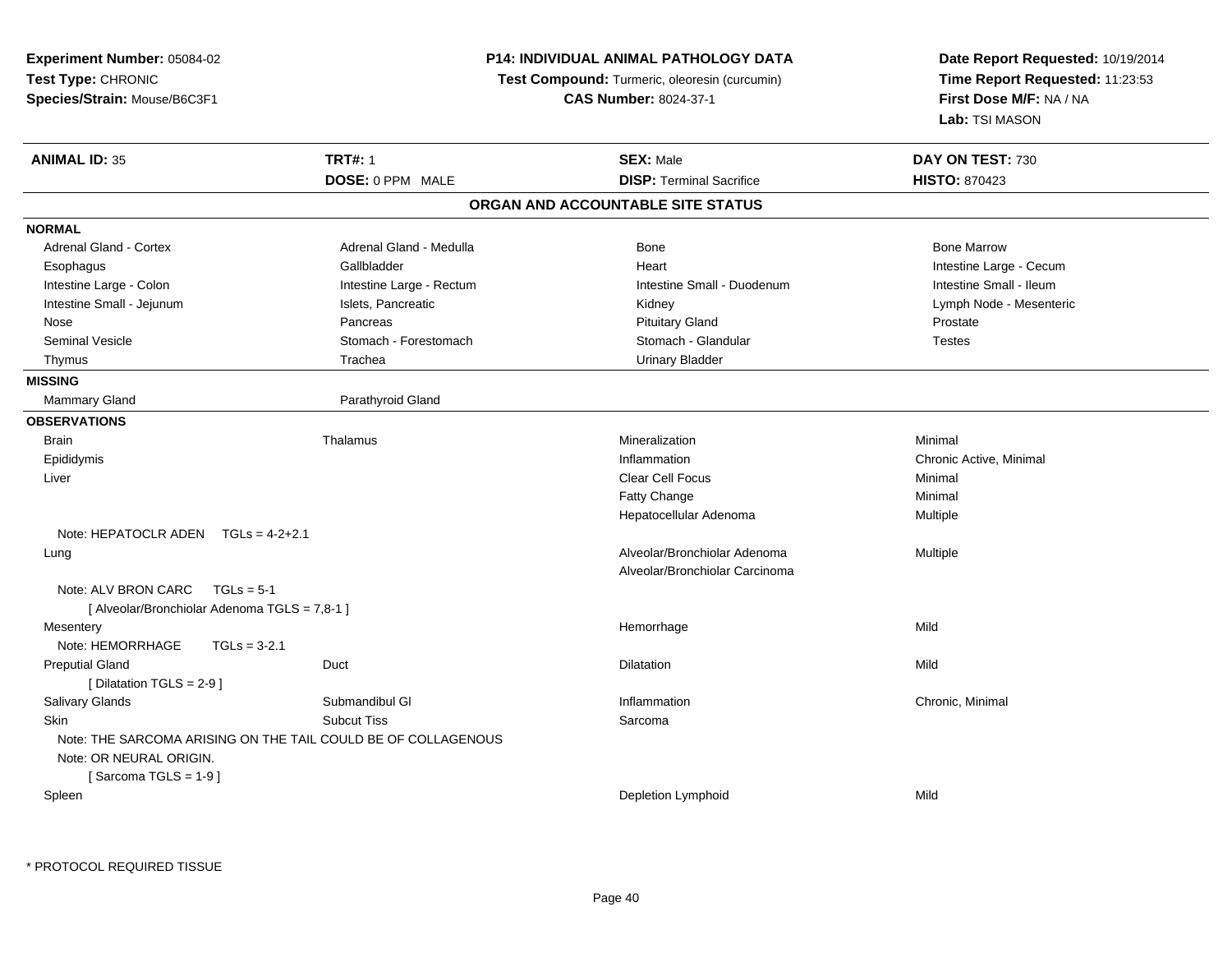| <b>Experiment Number: 05084-02</b><br>Test Type: CHRONIC<br>Species/Strain: Mouse/B6C3F1 |              |                         | <b>P14: INDIVIDUAL ANIMAL PATHOLOGY DATA</b><br>Test Compound: Turmeric, oleoresin (curcumin)<br><b>CAS Number: 8024-37-1</b> | Date Report Requested: 10/19/2014<br>Time Report Requested: 11:23:53<br>First Dose M/F: NA / NA<br>Lab: TSI MASON |
|------------------------------------------------------------------------------------------|--------------|-------------------------|-------------------------------------------------------------------------------------------------------------------------------|-------------------------------------------------------------------------------------------------------------------|
| <b>ANIMAL ID: 35</b>                                                                     |              | <b>TRT#: 1</b>          | <b>SEX: Male</b>                                                                                                              | DAY ON TEST: 730                                                                                                  |
|                                                                                          |              | <b>DOSE: 0 PPM MALE</b> | <b>DISP:</b> Terminal Sacrifice                                                                                               | <b>HISTO: 870423</b>                                                                                              |
|                                                                                          |              |                         | ORGAN AND ACCOUNTABLE SITE STATUS                                                                                             |                                                                                                                   |
| <b>Thyroid Gland</b>                                                                     |              | Follicular Cel          | Adenoma                                                                                                                       |                                                                                                                   |
| Note: ADENOMA                                                                            | $TGLs = 6-5$ |                         |                                                                                                                               |                                                                                                                   |
| PRIMARY CAUSE OF DEATH                                                                   |              |                         |                                                                                                                               |                                                                                                                   |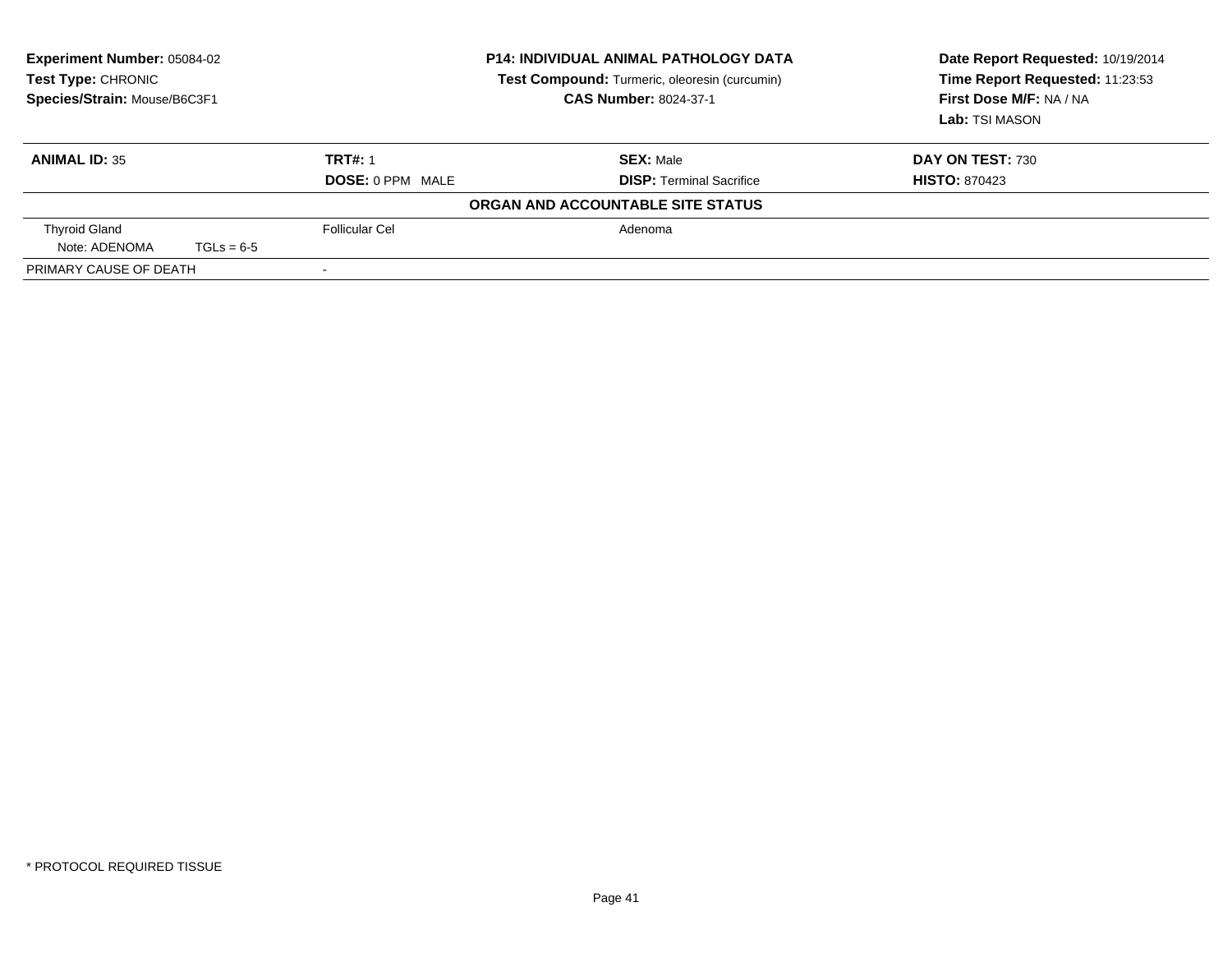| Experiment Number: 05084-02<br>Test Type: CHRONIC<br>Species/Strain: Mouse/B6C3F1<br><b>ANIMAL ID: 36</b> | <b>P14: INDIVIDUAL ANIMAL PATHOLOGY DATA</b><br>Test Compound: Turmeric, oleoresin (curcumin)<br><b>CAS Number: 8024-37-1</b><br><b>TRT#: 1</b><br><b>SEX: Male</b> |                                   | Date Report Requested: 10/19/2014<br>Time Report Requested: 11:23:53<br>First Dose M/F: NA / NA<br>Lab: TSI MASON<br>DAY ON TEST: 730 |  |
|-----------------------------------------------------------------------------------------------------------|---------------------------------------------------------------------------------------------------------------------------------------------------------------------|-----------------------------------|---------------------------------------------------------------------------------------------------------------------------------------|--|
|                                                                                                           | DOSE: 0 PPM MALE                                                                                                                                                    | <b>DISP: Terminal Sacrifice</b>   | <b>HISTO: 870424</b>                                                                                                                  |  |
|                                                                                                           |                                                                                                                                                                     | ORGAN AND ACCOUNTABLE SITE STATUS |                                                                                                                                       |  |
| <b>NORMAL</b>                                                                                             |                                                                                                                                                                     |                                   |                                                                                                                                       |  |
| <b>Adrenal Gland - Cortex</b>                                                                             | Adrenal Gland - Medulla                                                                                                                                             | Bone                              | <b>Bone Marrow</b>                                                                                                                    |  |
| <b>Brain</b>                                                                                              | Epididymis                                                                                                                                                          | Esophagus                         | Eye                                                                                                                                   |  |
| Gallbladder                                                                                               | Heart                                                                                                                                                               | Intestine Large - Cecum           | Intestine Large - Colon                                                                                                               |  |
| Intestine Large - Rectum                                                                                  | Intestine Small - Duodenum                                                                                                                                          | Intestine Small - Ileum           | Intestine Small - Jejunum                                                                                                             |  |
| Islets, Pancreatic                                                                                        | Lung                                                                                                                                                                | Nose                              | Pancreas                                                                                                                              |  |
| Parathyroid Gland                                                                                         | <b>Pituitary Gland</b>                                                                                                                                              | Prostate                          | <b>Seminal Vesicle</b>                                                                                                                |  |
| <b>Skin</b>                                                                                               | Spleen                                                                                                                                                              | Stomach - Forestomach             | Stomach - Glandular                                                                                                                   |  |
| <b>Testes</b>                                                                                             | Thymus                                                                                                                                                              | <b>Thyroid Gland</b>              | Trachea                                                                                                                               |  |
| <b>Urinary Bladder</b>                                                                                    |                                                                                                                                                                     |                                   |                                                                                                                                       |  |
| <b>MISSING</b>                                                                                            |                                                                                                                                                                     |                                   |                                                                                                                                       |  |
| Lymph Node - Mesenteric                                                                                   | Mammary Gland                                                                                                                                                       |                                   |                                                                                                                                       |  |
| <b>OBSERVATIONS</b>                                                                                       |                                                                                                                                                                     |                                   |                                                                                                                                       |  |
| <b>Harderian Gland</b>                                                                                    |                                                                                                                                                                     | Adenoma                           |                                                                                                                                       |  |
| Note: ADENOMA<br>$TGLs = 3-9$                                                                             |                                                                                                                                                                     |                                   |                                                                                                                                       |  |
| Note: STUDY.                                                                                              |                                                                                                                                                                     |                                   |                                                                                                                                       |  |
| Note: THE HARDERIAN GLAND WAS TAKEN BY NTP FOR ONCOGENE                                                   |                                                                                                                                                                     |                                   |                                                                                                                                       |  |
| Kidney                                                                                                    |                                                                                                                                                                     | Inflammation                      | Chronic, Minimal                                                                                                                      |  |
| Liver                                                                                                     |                                                                                                                                                                     | Hepatocellular Adenoma            |                                                                                                                                       |  |
| Note: HEPATOCLR ADEN<br>$TGLs = 2-2$                                                                      |                                                                                                                                                                     |                                   |                                                                                                                                       |  |
| Salivary Glands                                                                                           | Submandibul GI                                                                                                                                                      | Inflammation                      | Chronic, Minimal                                                                                                                      |  |
| PRIMARY CAUSE OF DEATH                                                                                    |                                                                                                                                                                     |                                   |                                                                                                                                       |  |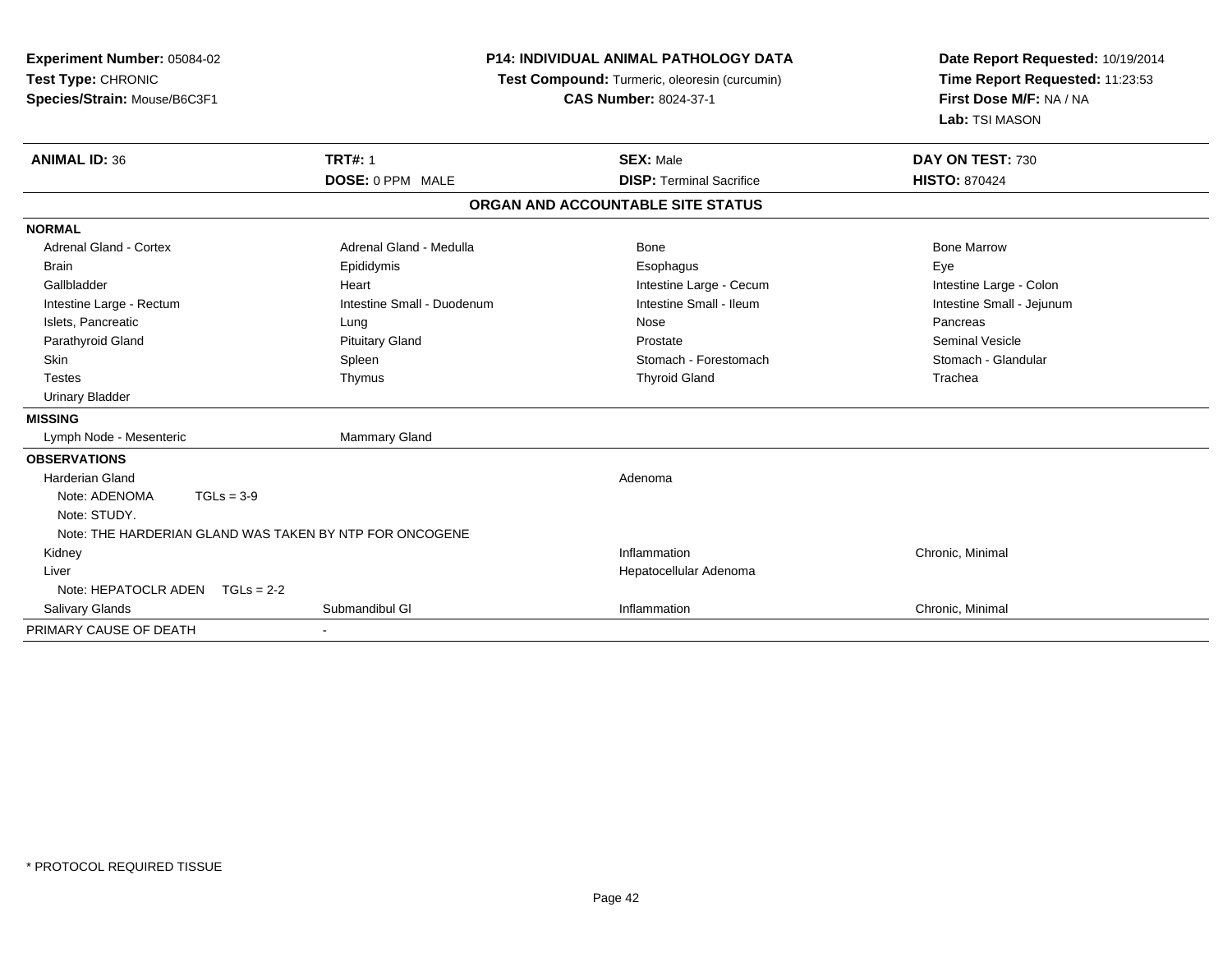| <b>Experiment Number: 05084-02</b>                  | <b>P14: INDIVIDUAL ANIMAL PATHOLOGY DATA</b><br>Test Compound: Turmeric, oleoresin (curcumin) |                                   | Date Report Requested: 10/19/2014 |  |
|-----------------------------------------------------|-----------------------------------------------------------------------------------------------|-----------------------------------|-----------------------------------|--|
| Test Type: CHRONIC                                  |                                                                                               |                                   | Time Report Requested: 11:23:53   |  |
| Species/Strain: Mouse/B6C3F1                        |                                                                                               | <b>CAS Number: 8024-37-1</b>      | First Dose M/F: NA / NA           |  |
|                                                     |                                                                                               |                                   | Lab: TSI MASON                    |  |
| <b>ANIMAL ID: 37</b>                                | <b>TRT#: 1</b>                                                                                | <b>SEX: Male</b>                  | DAY ON TEST: 159                  |  |
|                                                     | DOSE: 0 PPM MALE                                                                              | <b>DISP: Moribund</b>             | <b>HISTO: 870425</b>              |  |
|                                                     |                                                                                               | ORGAN AND ACCOUNTABLE SITE STATUS |                                   |  |
| <b>NORMAL</b>                                       |                                                                                               |                                   |                                   |  |
| <b>Adrenal Gland - Cortex</b>                       | Adrenal Gland - Medulla                                                                       | Bone                              | <b>Bone Marrow</b>                |  |
| <b>Brain</b>                                        | Ear                                                                                           | Epididymis                        | Esophagus                         |  |
| Gallbladder                                         | Intestine Large - Cecum                                                                       | Intestine Large - Colon           | Intestine Large - Rectum          |  |
| Intestine Small - Duodenum                          | Intestine Small - Ileum                                                                       | Intestine Small - Jejunum         | Islets, Pancreatic                |  |
| Liver                                               | Lung                                                                                          | Lymph Node - Mesenteric           | Nose                              |  |
| Pancreas                                            | Parathyroid Gland                                                                             | <b>Pituitary Gland</b>            | Prostate                          |  |
| <b>Salivary Glands</b>                              | <b>Seminal Vesicle</b>                                                                        | <b>Skin</b>                       | Spleen                            |  |
| Stomach - Forestomach                               | <b>Testes</b>                                                                                 | <b>Thyroid Gland</b>              | Trachea                           |  |
| <b>Urinary Bladder</b>                              |                                                                                               |                                   |                                   |  |
| <b>MISSING</b>                                      |                                                                                               |                                   |                                   |  |
| <b>Mammary Gland</b>                                | Thymus                                                                                        |                                   |                                   |  |
| <b>OBSERVATIONS</b>                                 |                                                                                               |                                   |                                   |  |
| Heart                                               |                                                                                               | Inflammation                      | Chronic Active, Minimal           |  |
| Kidney                                              |                                                                                               | Inflammation                      | Chronic, Minimal                  |  |
| Stomach                                             | Glandular                                                                                     | Mineralization                    | Minimal                           |  |
| Note: MINERALIZATION.                               |                                                                                               |                                   |                                   |  |
| Note: BOTH THE MUSCULARIS AND MUCOSA SHOWED FOCI OF |                                                                                               |                                   |                                   |  |
| PRIMARY CAUSE OF DEATH                              |                                                                                               |                                   |                                   |  |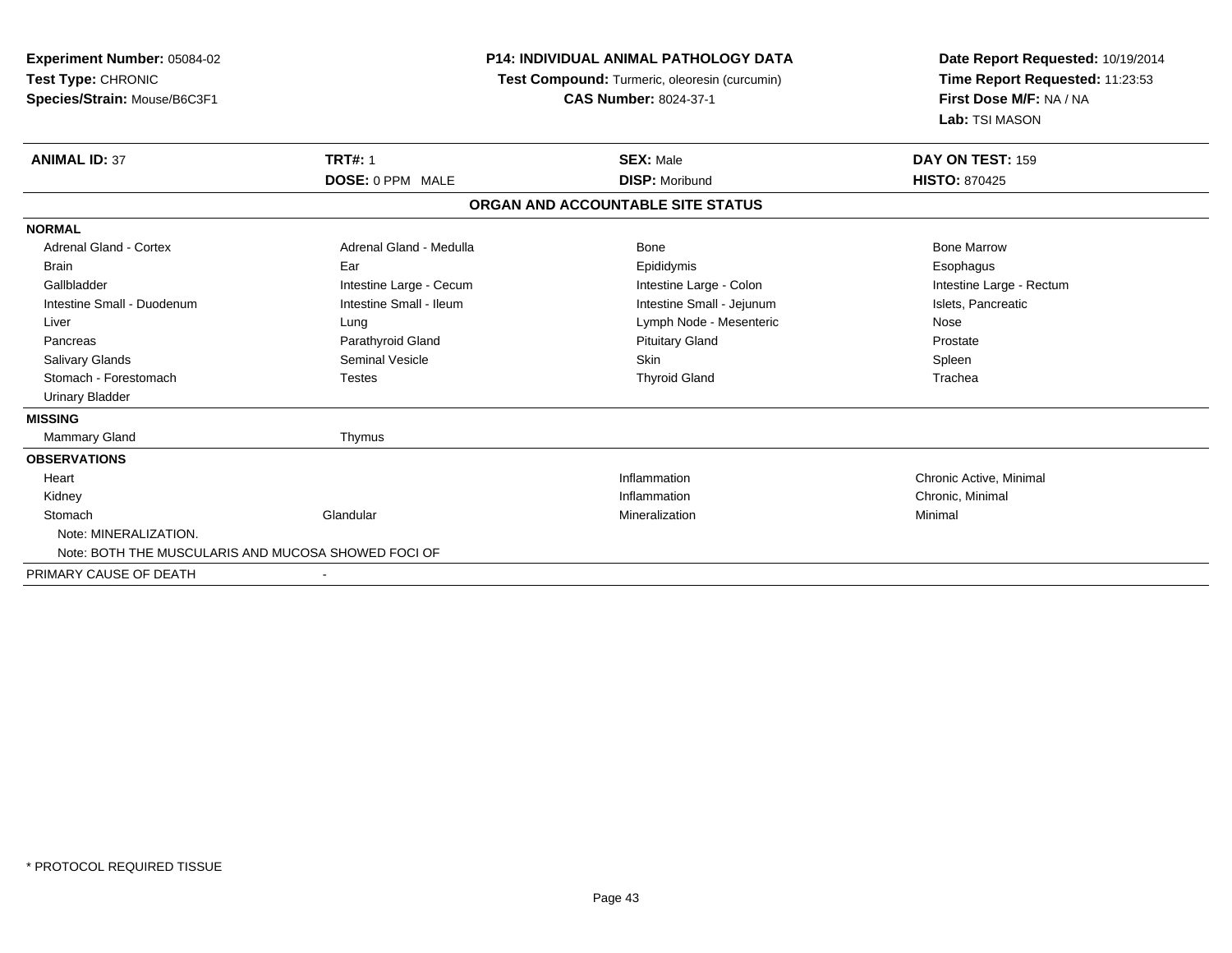| Experiment Number: 05084-02<br>Test Type: CHRONIC<br>Species/Strain: Mouse/B6C3F1 | P14: INDIVIDUAL ANIMAL PATHOLOGY DATA<br>Test Compound: Turmeric, oleoresin (curcumin)<br><b>CAS Number: 8024-37-1</b> |                                   | Date Report Requested: 10/19/2014<br>Time Report Requested: 11:23:53<br>First Dose M/F: NA / NA<br>Lab: TSI MASON |
|-----------------------------------------------------------------------------------|------------------------------------------------------------------------------------------------------------------------|-----------------------------------|-------------------------------------------------------------------------------------------------------------------|
| <b>ANIMAL ID: 38</b>                                                              | <b>TRT#: 1</b>                                                                                                         | <b>SEX: Male</b>                  | DAY ON TEST: 455                                                                                                  |
|                                                                                   | DOSE: 0 PPM MALE                                                                                                       | <b>DISP: Interval Sacrifice</b>   | HISTO: 853367                                                                                                     |
|                                                                                   |                                                                                                                        | ORGAN AND ACCOUNTABLE SITE STATUS |                                                                                                                   |
| <b>NORMAL</b>                                                                     |                                                                                                                        |                                   |                                                                                                                   |
| <b>Adrenal Gland - Cortex</b>                                                     | Adrenal Gland - Medulla                                                                                                | Bone                              | <b>Bone Marrow</b>                                                                                                |
| Esophagus                                                                         | Gallbladder                                                                                                            | Heart                             | Intestine Large - Cecum                                                                                           |
| Intestine Large - Colon                                                           | Intestine Large - Rectum                                                                                               | Intestine Small - Duodenum        | Intestine Small - Ileum                                                                                           |
| Intestine Small - Jejunum                                                         | Islets, Pancreatic                                                                                                     | Lung                              | Nose                                                                                                              |
| Pancreas                                                                          | <b>Pituitary Gland</b>                                                                                                 | Salivary Glands                   | Skin                                                                                                              |
| Spleen                                                                            | Stomach - Forestomach                                                                                                  | Stomach - Glandular               | <b>Testes</b>                                                                                                     |
| Thymus                                                                            | <b>Thyroid Gland</b>                                                                                                   | Trachea                           |                                                                                                                   |
| <b>MISSING</b>                                                                    |                                                                                                                        |                                   |                                                                                                                   |
| <b>Mammary Gland</b>                                                              | Parathyroid Gland                                                                                                      |                                   |                                                                                                                   |
| <b>OBSERVATIONS</b>                                                               |                                                                                                                        |                                   |                                                                                                                   |
| <b>Brain</b>                                                                      | Thalamus                                                                                                               | Mineralization                    | Minimal                                                                                                           |
| Epididymis                                                                        |                                                                                                                        | Inflammation                      | Chronic, Minimal                                                                                                  |
| Kidney                                                                            | <b>Renal Tubule</b>                                                                                                    | Mineralization                    | Minimal                                                                                                           |
| Liver                                                                             |                                                                                                                        | <b>Fatty Change</b>               | Minimal                                                                                                           |
| Lymph Node                                                                        | Mesenteric                                                                                                             | <b>Infiltration Cellular</b>      | Histiocyte, Minimal                                                                                               |
|                                                                                   | Mesenteric                                                                                                             | Pigmentation                      | Minimal                                                                                                           |
| Mesentery                                                                         |                                                                                                                        | Fibrosis                          | Mild                                                                                                              |
|                                                                                   |                                                                                                                        | Inflammation                      | Chronic, Minimal                                                                                                  |
|                                                                                   |                                                                                                                        | Necrosis                          | Moderate                                                                                                          |
| Note: FIBROSIS<br>$TGLs = 1-6$                                                    |                                                                                                                        |                                   |                                                                                                                   |
| Note: NECROSIS<br>$TGLs = 1-6$                                                    |                                                                                                                        |                                   |                                                                                                                   |
| Prostate                                                                          |                                                                                                                        | Inflammation                      | Chronic, Minimal                                                                                                  |
| <b>Urinary Bladder</b>                                                            |                                                                                                                        | Inflammation                      | Chronic, Minimal                                                                                                  |
| PRIMARY CAUSE OF DEATH                                                            | $\blacksquare$                                                                                                         |                                   |                                                                                                                   |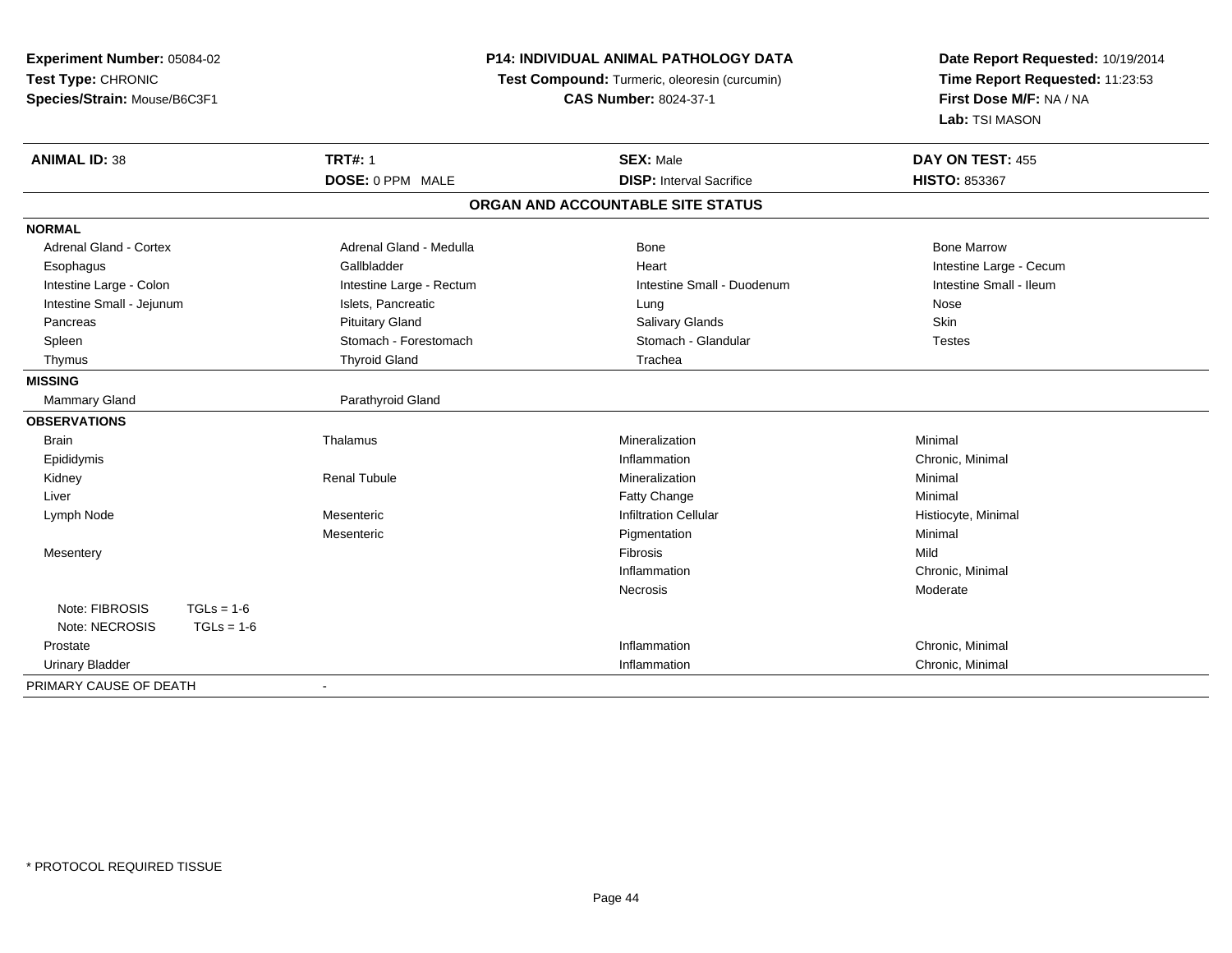| Experiment Number: 05084-02<br>Test Type: CHRONIC<br>Species/Strain: Mouse/B6C3F1 |                           | <b>P14: INDIVIDUAL ANIMAL PATHOLOGY DATA</b><br>Test Compound: Turmeric, oleoresin (curcumin)<br><b>CAS Number: 8024-37-1</b> | Date Report Requested: 10/19/2014<br>Time Report Requested: 11:23:53<br>First Dose M/F: NA / NA<br>Lab: TSI MASON |
|-----------------------------------------------------------------------------------|---------------------------|-------------------------------------------------------------------------------------------------------------------------------|-------------------------------------------------------------------------------------------------------------------|
| <b>ANIMAL ID: 39</b>                                                              | <b>TRT#: 1</b>            | <b>SEX: Male</b>                                                                                                              | DAY ON TEST: 730                                                                                                  |
|                                                                                   | DOSE: 0 PPM MALE          | <b>DISP: Terminal Sacrifice</b>                                                                                               | <b>HISTO: 870426</b>                                                                                              |
|                                                                                   |                           | ORGAN AND ACCOUNTABLE SITE STATUS                                                                                             |                                                                                                                   |
| <b>NORMAL</b>                                                                     |                           |                                                                                                                               |                                                                                                                   |
| <b>Adrenal Gland - Cortex</b>                                                     | Adrenal Gland - Medulla   | <b>Bone</b>                                                                                                                   | <b>Bone Marrow</b>                                                                                                |
| Epididymis                                                                        | Esophagus                 | Gallbladder                                                                                                                   | Heart                                                                                                             |
| Intestine Large - Cecum                                                           | Intestine Large - Colon   | Intestine Large - Rectum                                                                                                      | Intestine Small - Duodenum                                                                                        |
| Intestine Small - Ileum                                                           | Intestine Small - Jejunum | Islets, Pancreatic                                                                                                            | Lung                                                                                                              |
| Nose                                                                              | Pancreas                  | <b>Pituitary Gland</b>                                                                                                        | Seminal Vesicle                                                                                                   |
| Skin                                                                              | Stomach - Glandular       | <b>Testes</b>                                                                                                                 | Thymus                                                                                                            |
| Trachea                                                                           | <b>Urinary Bladder</b>    |                                                                                                                               |                                                                                                                   |
| <b>MISSING</b>                                                                    |                           |                                                                                                                               |                                                                                                                   |
| <b>Mammary Gland</b>                                                              | Parathyroid Gland         |                                                                                                                               |                                                                                                                   |
| <b>OBSERVATIONS</b>                                                               |                           |                                                                                                                               |                                                                                                                   |
| <b>Brain</b>                                                                      | Thalamus                  | Mineralization                                                                                                                | Minimal                                                                                                           |
| Kidney                                                                            |                           | Inflammation                                                                                                                  | Chronic, Minimal                                                                                                  |
| Liver                                                                             |                           | Hepatocellular Adenoma                                                                                                        |                                                                                                                   |
| Note: HEPATOCLR ADEN $TGLs = 5-2$                                                 |                           |                                                                                                                               |                                                                                                                   |
| Lymph Node                                                                        | Mesenteric                | Angiectasis                                                                                                                   | Minimal                                                                                                           |
|                                                                                   | Mandibular                | Lymphoma Malignant Histiocytic                                                                                                |                                                                                                                   |
| Note: LYMPH MAL HIST<br>$TGLs = 1,2,3-5+5.1+5.2$                                  |                           |                                                                                                                               |                                                                                                                   |
| Note: ANGIECTASIS<br>$TGLs = 8-5$                                                 |                           |                                                                                                                               |                                                                                                                   |
| Prostate                                                                          |                           | Inflammation                                                                                                                  | Chronic Active, Minimal                                                                                           |
| Salivary Glands                                                                   | Submandibul GI            | Inflammation                                                                                                                  | Chronic, Minimal                                                                                                  |
| Spleen                                                                            |                           | Lymphoma Malignant Histiocytic                                                                                                |                                                                                                                   |
| Note: LYMPH MAL HIST<br>$TGLs = 4-3$                                              |                           |                                                                                                                               |                                                                                                                   |
| Stomach                                                                           | Forestomach               | Squamous Cell Papilloma                                                                                                       |                                                                                                                   |
| Note: PAPILLOMA SQUA TGLs = 7-3                                                   |                           |                                                                                                                               |                                                                                                                   |
| <b>Thyroid Gland</b>                                                              | <b>Follicular Cel</b>     | Hyperplasia                                                                                                                   | Mild                                                                                                              |
|                                                                                   |                           | Inflammation                                                                                                                  | Chronic Active, Minimal                                                                                           |
| PRIMARY CAUSE OF DEATH                                                            |                           |                                                                                                                               |                                                                                                                   |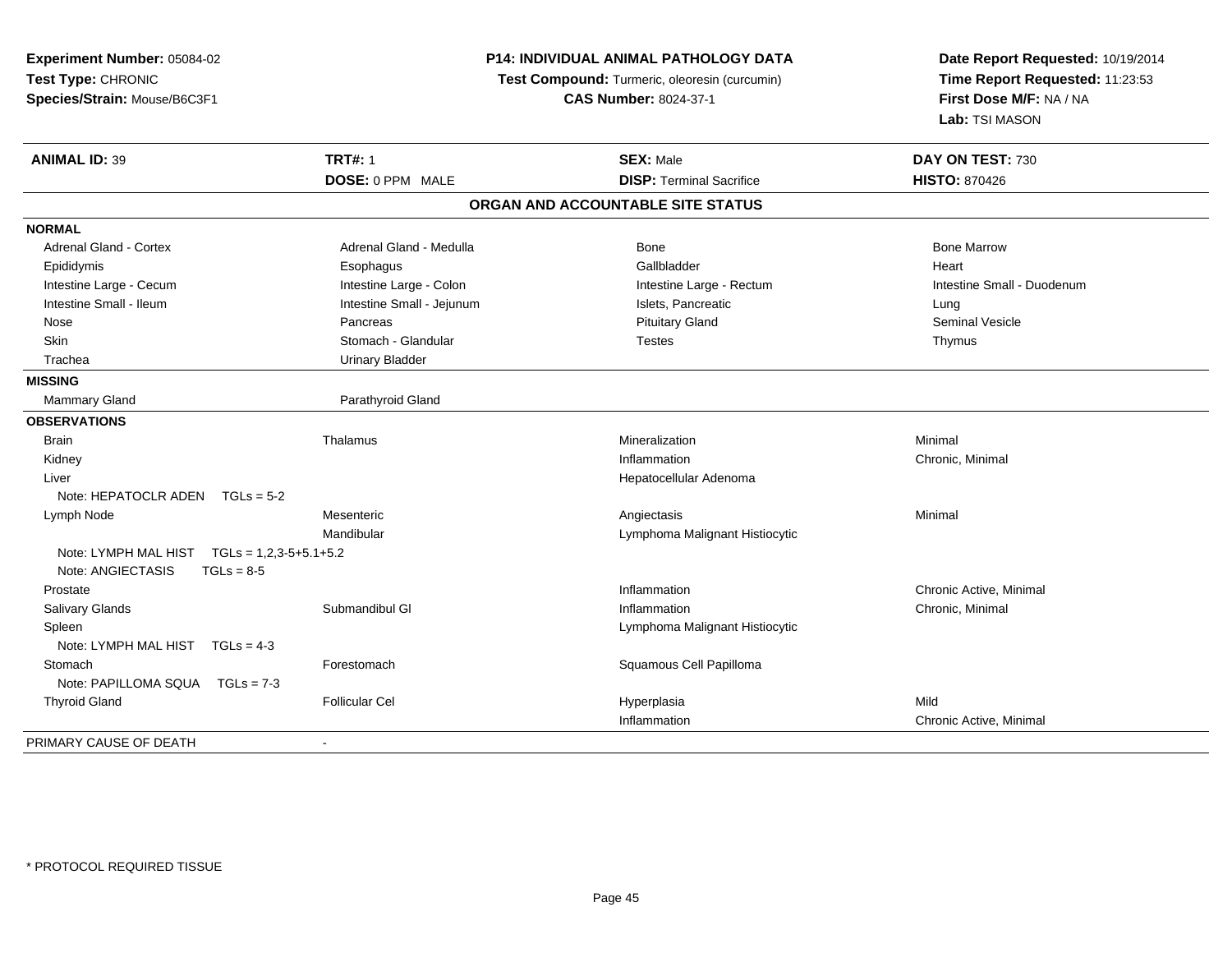| Experiment Number: 05084-02<br>Test Type: CHRONIC<br>Species/Strain: Mouse/B6C3F1 | <b>P14: INDIVIDUAL ANIMAL PATHOLOGY DATA</b><br>Test Compound: Turmeric, oleoresin (curcumin)<br><b>CAS Number: 8024-37-1</b> |                                   | Date Report Requested: 10/19/2014<br>Time Report Requested: 11:23:53<br>First Dose M/F: NA / NA<br>Lab: TSI MASON |  |
|-----------------------------------------------------------------------------------|-------------------------------------------------------------------------------------------------------------------------------|-----------------------------------|-------------------------------------------------------------------------------------------------------------------|--|
| <b>ANIMAL ID: 40</b>                                                              | <b>TRT#: 1</b>                                                                                                                | <b>SEX: Male</b>                  | DAY ON TEST: 730                                                                                                  |  |
|                                                                                   | DOSE: 0 PPM MALE                                                                                                              | <b>DISP: Terminal Sacrifice</b>   | <b>HISTO: 870427</b>                                                                                              |  |
|                                                                                   |                                                                                                                               | ORGAN AND ACCOUNTABLE SITE STATUS |                                                                                                                   |  |
| <b>NORMAL</b>                                                                     |                                                                                                                               |                                   |                                                                                                                   |  |
| <b>Adrenal Gland - Cortex</b>                                                     | Adrenal Gland - Medulla                                                                                                       | <b>Bone</b>                       | <b>Bone Marrow</b>                                                                                                |  |
| Epididymis                                                                        | Esophagus                                                                                                                     | Gallbladder                       | Heart                                                                                                             |  |
| Intestine Large - Cecum                                                           | Intestine Large - Colon                                                                                                       | Intestine Large - Rectum          | Intestine Small - Duodenum                                                                                        |  |
| Intestine Small - Ileum                                                           | Intestine Small - Jejunum                                                                                                     | Islets, Pancreatic                | Lymph Node - Mesenteric                                                                                           |  |
| Nose                                                                              | Pancreas                                                                                                                      | Parathyroid Gland                 | Prostate                                                                                                          |  |
| <b>Seminal Vesicle</b>                                                            | <b>Skin</b>                                                                                                                   | Spleen                            | Stomach - Forestomach                                                                                             |  |
| Stomach - Glandular                                                               | <b>Testes</b>                                                                                                                 | Thymus                            | <b>Thyroid Gland</b>                                                                                              |  |
| Trachea                                                                           | <b>Urinary Bladder</b>                                                                                                        |                                   |                                                                                                                   |  |
| <b>MISSING</b>                                                                    |                                                                                                                               |                                   |                                                                                                                   |  |
| <b>Mammary Gland</b>                                                              |                                                                                                                               |                                   |                                                                                                                   |  |
| <b>OBSERVATIONS</b>                                                               |                                                                                                                               |                                   |                                                                                                                   |  |
| <b>Brain</b>                                                                      | Thalamus                                                                                                                      | Mineralization                    | Minimal                                                                                                           |  |
| Kidney                                                                            |                                                                                                                               | Inflammation                      | Chronic, Minimal                                                                                                  |  |
| Liver                                                                             |                                                                                                                               | Fatty Change                      | Minimal                                                                                                           |  |
|                                                                                   |                                                                                                                               | Hepatocellular Adenoma            |                                                                                                                   |  |
| Note: HEPATOCLR ADEN $TGLs = 2-2.2$                                               |                                                                                                                               |                                   |                                                                                                                   |  |
| Lung                                                                              |                                                                                                                               | <b>Infiltration Cellular</b>      | Histiocyte, Minimal                                                                                               |  |
| Note: INFILTRAT CELL TGLs = 4-1                                                   |                                                                                                                               |                                   |                                                                                                                   |  |
| <b>Pituitary Gland</b>                                                            | <b>Pars Distalis</b>                                                                                                          | Cyst                              | Minimal                                                                                                           |  |
| Salivary Glands                                                                   | Submandibul GI                                                                                                                | Inflammation                      | Chronic, Minimal                                                                                                  |  |
| PRIMARY CAUSE OF DEATH                                                            |                                                                                                                               |                                   |                                                                                                                   |  |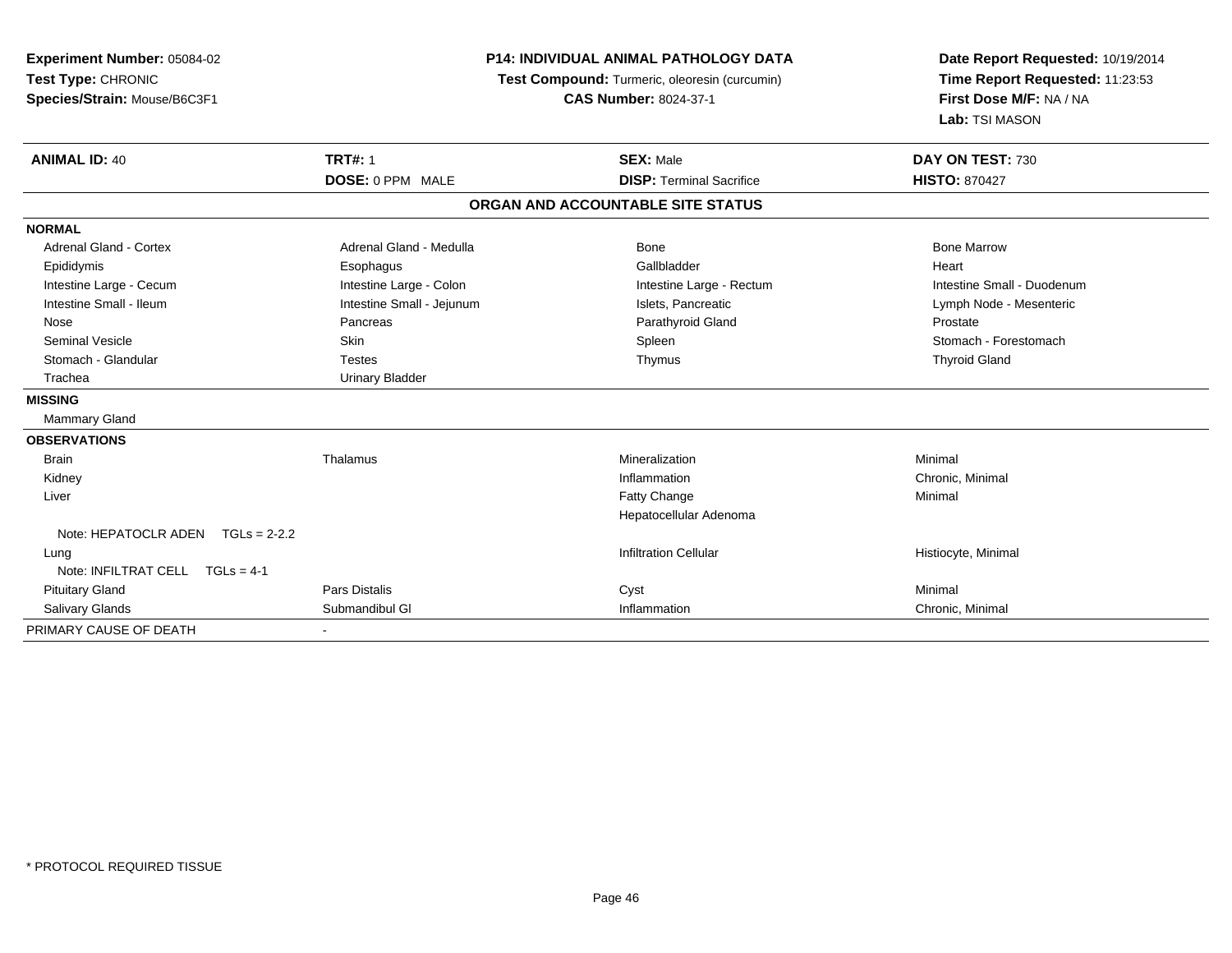| Experiment Number: 05084-02<br>Test Type: CHRONIC<br>Species/Strain: Mouse/B6C3F1 |                         | <b>P14: INDIVIDUAL ANIMAL PATHOLOGY DATA</b><br>Test Compound: Turmeric, oleoresin (curcumin)<br><b>CAS Number: 8024-37-1</b> |                          |
|-----------------------------------------------------------------------------------|-------------------------|-------------------------------------------------------------------------------------------------------------------------------|--------------------------|
| <b>ANIMAL ID: 41</b>                                                              | <b>TRT#: 1</b>          | <b>SEX: Male</b>                                                                                                              | DAY ON TEST: 730         |
|                                                                                   | DOSE: 0 PPM MALE        | <b>DISP: Terminal Sacrifice</b>                                                                                               | <b>HISTO: 870428</b>     |
|                                                                                   |                         | ORGAN AND ACCOUNTABLE SITE STATUS                                                                                             |                          |
| <b>NORMAL</b>                                                                     |                         |                                                                                                                               |                          |
| <b>Adrenal Gland - Cortex</b>                                                     | Adrenal Gland - Medulla | Bone                                                                                                                          | <b>Bone Marrow</b>       |
| <b>Brain</b>                                                                      | Epididymis              | Esophagus                                                                                                                     | Gallbladder              |
| Heart                                                                             | Intestine Large - Cecum | Intestine Large - Colon                                                                                                       | Intestine Large - Rectum |
| Intestine Small - Duodenum                                                        | Intestine Small - Ileum | Intestine Small - Jejunum                                                                                                     | Islets, Pancreatic       |
| Lung                                                                              | Lymph Node - Mesenteric | <b>Nose</b>                                                                                                                   | Pancreas                 |
| Parathyroid Gland                                                                 | <b>Pituitary Gland</b>  | Prostate                                                                                                                      | <b>Seminal Vesicle</b>   |
| <b>Skin</b>                                                                       | Spleen                  | Stomach - Forestomach                                                                                                         | Stomach - Glandular      |
| <b>Testes</b>                                                                     | Thymus                  | <b>Thyroid Gland</b>                                                                                                          | Trachea                  |
| Urinary Bladder                                                                   |                         |                                                                                                                               |                          |
| <b>MISSING</b>                                                                    |                         |                                                                                                                               |                          |
| Mammary Gland                                                                     |                         |                                                                                                                               |                          |
| <b>OBSERVATIONS</b>                                                               |                         |                                                                                                                               |                          |
| Kidney                                                                            |                         | Inflammation                                                                                                                  | Chronic, Minimal         |
| Liver                                                                             |                         | Hepatocellular Carcinoma                                                                                                      |                          |
| Note: TRABECULAR CARCINOMA.                                                       |                         |                                                                                                                               |                          |
| Note: LIVER MASS WAS TAKEN BY NTP FOR ONCOGENE STUDIES.                           |                         |                                                                                                                               |                          |
| Note: HEPATOCLR CARC TGLs = 2-2.1                                                 |                         |                                                                                                                               |                          |
| Note: PORTIONS OF THE LIVER MASS WERE COMPATIBLE WITH A                           |                         |                                                                                                                               |                          |
| Mesentery                                                                         |                         | Hemorrhage                                                                                                                    | Moderate                 |
| Note: MESENTERY WAS ACTUALLY IN THE RETROPERITONEUM.                              |                         |                                                                                                                               |                          |
| Note: THE HEMORRHAGE WHICH HAS BEEN DIAGNOSED IN THE                              |                         |                                                                                                                               |                          |
| [Hemorrhage TGLS = 1-9]                                                           |                         |                                                                                                                               |                          |
| Salivary Glands                                                                   | Submandibul GI          | Inflammation                                                                                                                  | Chronic, Minimal         |
| PRIMARY CAUSE OF DEATH                                                            |                         |                                                                                                                               |                          |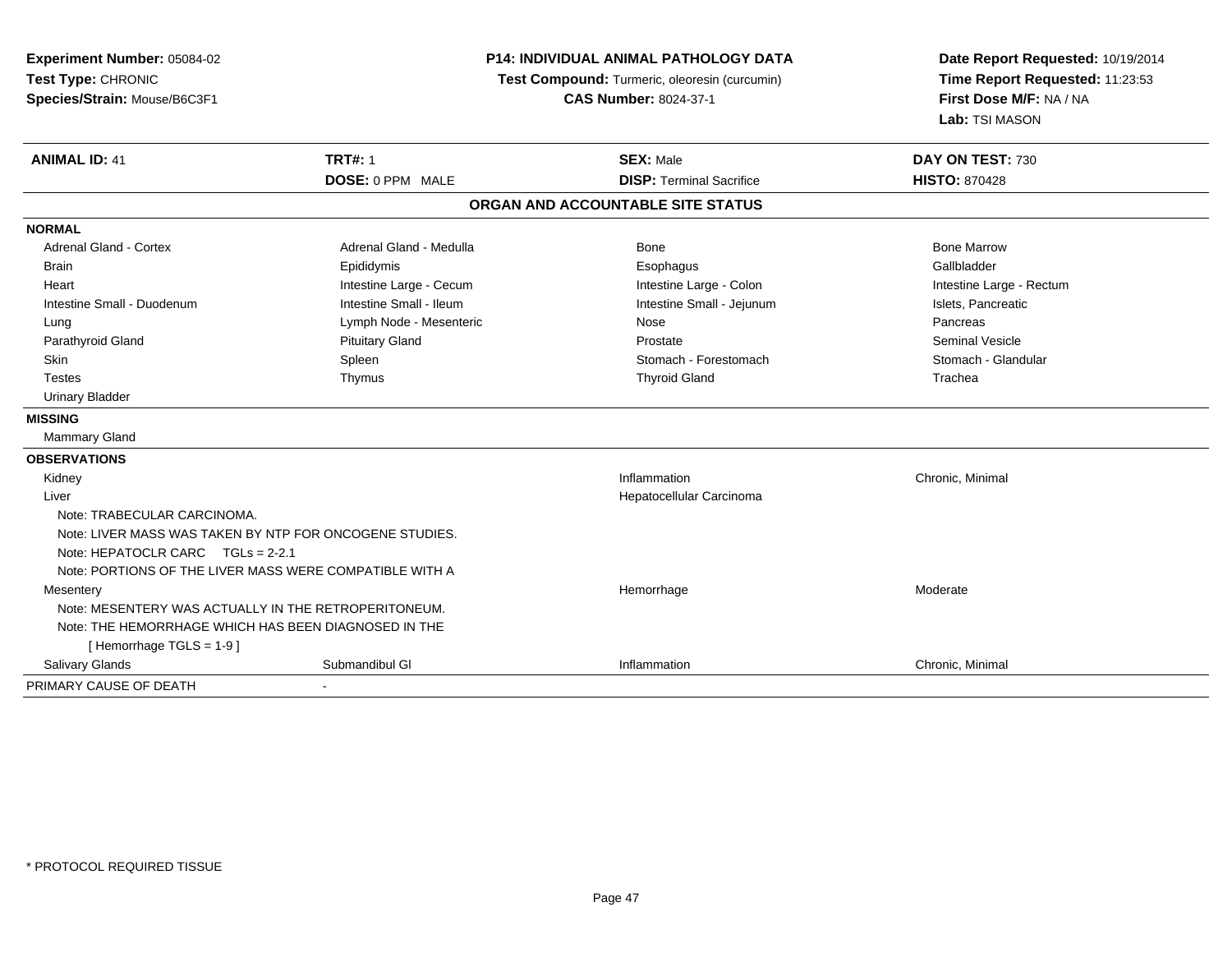| <b>Experiment Number: 05084-02</b><br>Test Type: CHRONIC<br>Species/Strain: Mouse/B6C3F1 | <b>P14: INDIVIDUAL ANIMAL PATHOLOGY DATA</b><br>Test Compound: Turmeric, oleoresin (curcumin)<br><b>CAS Number: 8024-37-1</b> |                                                     | Date Report Requested: 10/19/2014<br>Time Report Requested: 11:23:53<br>First Dose M/F: NA / NA<br>Lab: TSI MASON |  |
|------------------------------------------------------------------------------------------|-------------------------------------------------------------------------------------------------------------------------------|-----------------------------------------------------|-------------------------------------------------------------------------------------------------------------------|--|
| <b>ANIMAL ID: 42</b>                                                                     | <b>TRT#: 1</b><br><b>DOSE: 0 PPM MALE</b>                                                                                     | <b>SEX: Male</b><br><b>DISP: Terminal Sacrifice</b> | DAY ON TEST: 730<br><b>HISTO: 870429</b>                                                                          |  |
|                                                                                          |                                                                                                                               |                                                     |                                                                                                                   |  |
|                                                                                          |                                                                                                                               | ORGAN AND ACCOUNTABLE SITE STATUS                   |                                                                                                                   |  |
| <b>NORMAL</b>                                                                            |                                                                                                                               |                                                     |                                                                                                                   |  |
| <b>Adrenal Gland - Cortex</b>                                                            | Adrenal Gland - Medulla                                                                                                       | <b>Bone</b>                                         | <b>Bone Marrow</b>                                                                                                |  |
| Epididymis                                                                               | Esophagus                                                                                                                     | Gallbladder                                         | Heart                                                                                                             |  |
| Intestine Large - Cecum                                                                  | Intestine Large - Colon                                                                                                       | Intestine Large - Rectum                            | Intestine Small - Duodenum                                                                                        |  |
| Intestine Small - Ileum                                                                  | Intestine Small - Jejunum                                                                                                     | Islets, Pancreatic                                  | Lymph Node - Mesenteric                                                                                           |  |
| Nose                                                                                     | Pancreas                                                                                                                      | Parathyroid Gland                                   | <b>Pituitary Gland</b>                                                                                            |  |
| Prostate                                                                                 | <b>Seminal Vesicle</b>                                                                                                        | <b>Skin</b>                                         | Spleen                                                                                                            |  |
| Stomach - Forestomach                                                                    | Stomach - Glandular                                                                                                           | <b>Testes</b>                                       | Thymus                                                                                                            |  |
| <b>Thyroid Gland</b>                                                                     | Trachea                                                                                                                       | <b>Urinary Bladder</b>                              |                                                                                                                   |  |
| <b>MISSING</b>                                                                           |                                                                                                                               |                                                     |                                                                                                                   |  |
| Mammary Gland                                                                            |                                                                                                                               |                                                     |                                                                                                                   |  |
| <b>OBSERVATIONS</b>                                                                      |                                                                                                                               |                                                     |                                                                                                                   |  |
| <b>Brain</b>                                                                             | Thalamus                                                                                                                      | Mineralization                                      | Minimal                                                                                                           |  |
| Kidney                                                                                   |                                                                                                                               | Inflammation                                        | Chronic, Minimal                                                                                                  |  |
| Liver                                                                                    |                                                                                                                               | Fatty Change                                        | Minimal                                                                                                           |  |
|                                                                                          |                                                                                                                               | Hepatocellular Adenoma                              |                                                                                                                   |  |
| Note: LIVER MASS WAS TAKEN BY NTP FOR ONCOGENE STUDIES.                                  |                                                                                                                               |                                                     |                                                                                                                   |  |
| Note: HEPATOCLR ADEN TGLs = 2-2.1                                                        |                                                                                                                               |                                                     |                                                                                                                   |  |
| Lung                                                                                     |                                                                                                                               | Alveolar/Bronchiolar Adenoma                        | Multiple                                                                                                          |  |
| [ Alveolar/Bronchiolar Adenoma TGLS = 1-1 ]                                              |                                                                                                                               |                                                     |                                                                                                                   |  |
| Salivary Glands                                                                          | Submandibul GI                                                                                                                | Inflammation                                        | Chronic, Minimal                                                                                                  |  |
| PRIMARY CAUSE OF DEATH                                                                   |                                                                                                                               |                                                     |                                                                                                                   |  |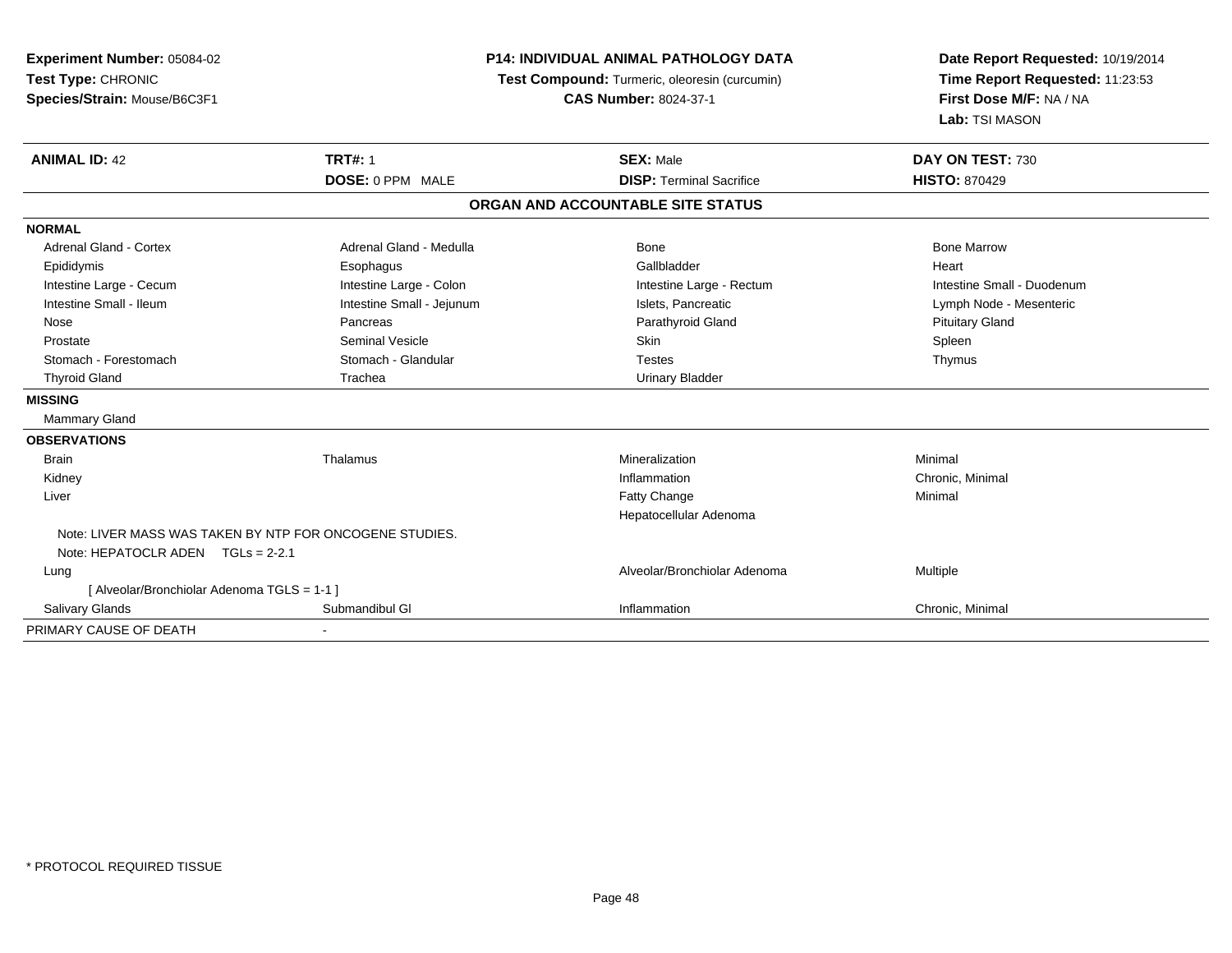| Experiment Number: 05084-02<br>Test Type: CHRONIC<br>Species/Strain: Mouse/B6C3F1 | <b>P14: INDIVIDUAL ANIMAL PATHOLOGY DATA</b><br>Test Compound: Turmeric, oleoresin (curcumin)<br><b>CAS Number: 8024-37-1</b> |                                   | Date Report Requested: 10/19/2014<br>Time Report Requested: 11:23:53<br>First Dose M/F: NA / NA<br>Lab: TSI MASON |  |
|-----------------------------------------------------------------------------------|-------------------------------------------------------------------------------------------------------------------------------|-----------------------------------|-------------------------------------------------------------------------------------------------------------------|--|
| <b>ANIMAL ID: 43</b>                                                              | <b>TRT#: 1</b>                                                                                                                | <b>SEX: Male</b>                  | DAY ON TEST: 730                                                                                                  |  |
|                                                                                   | <b>DOSE: 0 PPM MALE</b>                                                                                                       | <b>DISP: Terminal Sacrifice</b>   | <b>HISTO: 870430</b>                                                                                              |  |
|                                                                                   |                                                                                                                               | ORGAN AND ACCOUNTABLE SITE STATUS |                                                                                                                   |  |
| <b>NORMAL</b>                                                                     |                                                                                                                               |                                   |                                                                                                                   |  |
| <b>Adrenal Gland - Cortex</b>                                                     | Adrenal Gland - Medulla                                                                                                       | Bone                              | <b>Bone Marrow</b>                                                                                                |  |
| Epididymis                                                                        | Esophagus                                                                                                                     | Gallbladder                       | Heart                                                                                                             |  |
| Intestine Large - Cecum                                                           | Intestine Large - Colon                                                                                                       | Intestine Large - Rectum          | Intestine Small - Duodenum                                                                                        |  |
| Intestine Small - Ileum                                                           | Intestine Small - Jejunum                                                                                                     | Lung                              | Nose                                                                                                              |  |
| Pancreas                                                                          | <b>Pituitary Gland</b>                                                                                                        | Prostate                          | <b>Seminal Vesicle</b>                                                                                            |  |
| <b>Skin</b>                                                                       | Spleen                                                                                                                        | Stomach - Forestomach             | Stomach - Glandular                                                                                               |  |
| <b>Testes</b>                                                                     | Thymus                                                                                                                        | <b>Thyroid Gland</b>              | Trachea                                                                                                           |  |
| <b>Urinary Bladder</b>                                                            |                                                                                                                               |                                   |                                                                                                                   |  |
| <b>MISSING</b>                                                                    |                                                                                                                               |                                   |                                                                                                                   |  |
| Lymph Node - Mesenteric                                                           | <b>Mammary Gland</b>                                                                                                          | Parathyroid Gland                 |                                                                                                                   |  |
| <b>OBSERVATIONS</b>                                                               |                                                                                                                               |                                   |                                                                                                                   |  |
| <b>Brain</b>                                                                      | Thalamus                                                                                                                      | Mineralization                    | Minimal                                                                                                           |  |
| Islets, Pancreatic                                                                |                                                                                                                               | Adenoma                           |                                                                                                                   |  |
| Kidney                                                                            |                                                                                                                               | Inflammation                      | Chronic, Minimal                                                                                                  |  |
| Liver                                                                             |                                                                                                                               | Hepatocellular Carcinoma          |                                                                                                                   |  |
| Note: HEPATOCLR CARC                                                              | $TGLs = 2-2.1$                                                                                                                |                                   |                                                                                                                   |  |
| <b>Salivary Glands</b>                                                            | Submandibul GI                                                                                                                | Inflammation                      | Chronic, Minimal                                                                                                  |  |
| PRIMARY CAUSE OF DEATH                                                            |                                                                                                                               |                                   |                                                                                                                   |  |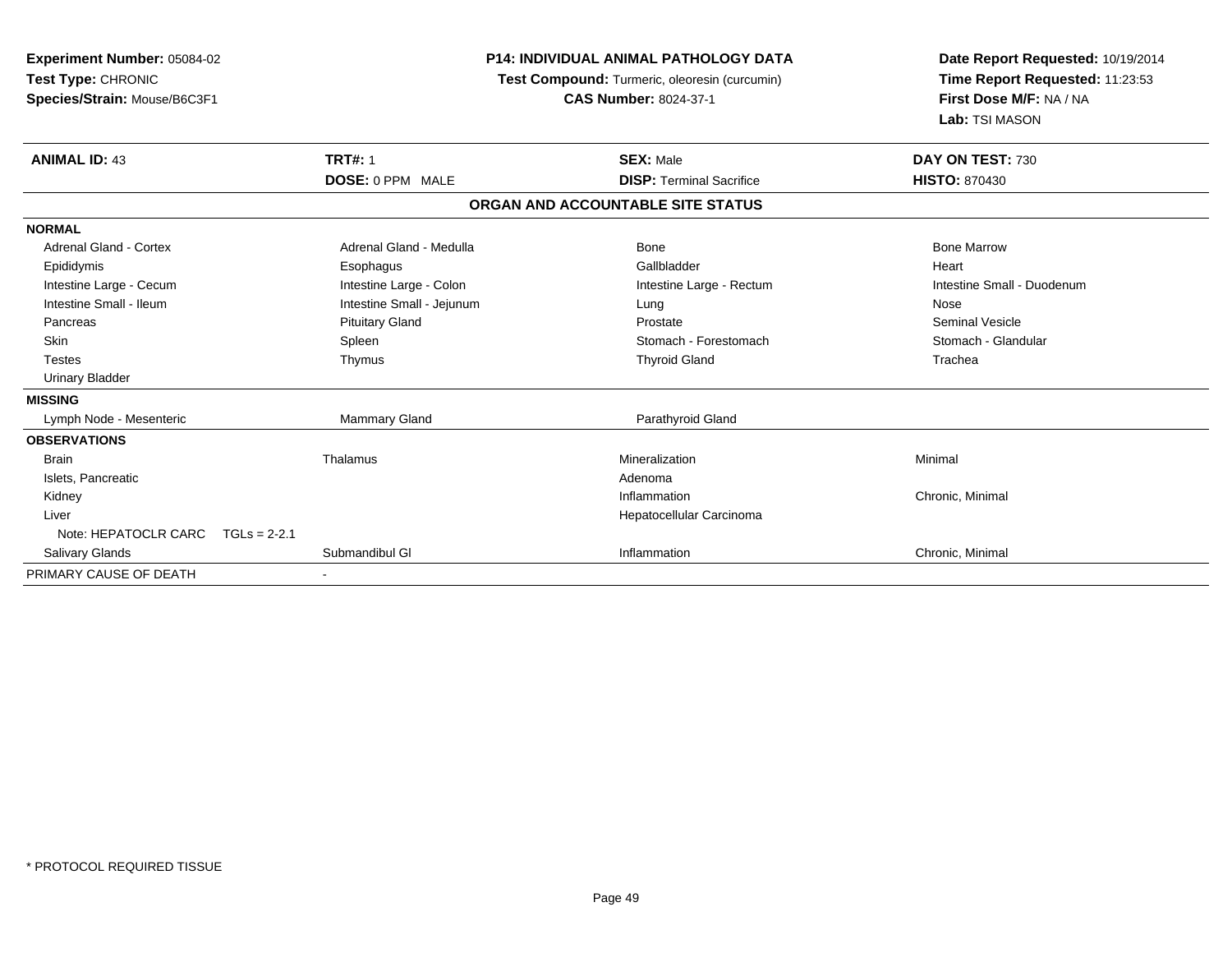| Experiment Number: 05084-02       |                                               | <b>P14: INDIVIDUAL ANIMAL PATHOLOGY DATA</b> | Date Report Requested: 10/19/2014 |  |
|-----------------------------------|-----------------------------------------------|----------------------------------------------|-----------------------------------|--|
| Test Type: CHRONIC                | Test Compound: Turmeric, oleoresin (curcumin) |                                              | Time Report Requested: 11:23:53   |  |
| Species/Strain: Mouse/B6C3F1      |                                               | <b>CAS Number: 8024-37-1</b>                 | First Dose M/F: NA / NA           |  |
|                                   |                                               |                                              | Lab: TSI MASON                    |  |
| <b>ANIMAL ID: 44</b>              | <b>TRT#: 1</b>                                | <b>SEX: Male</b>                             | DAY ON TEST: 730                  |  |
|                                   | DOSE: 0 PPM MALE                              | <b>DISP: Terminal Sacrifice</b>              | <b>HISTO: 870431</b>              |  |
|                                   |                                               | ORGAN AND ACCOUNTABLE SITE STATUS            |                                   |  |
| <b>NORMAL</b>                     |                                               |                                              |                                   |  |
| <b>Adrenal Gland - Cortex</b>     | Adrenal Gland - Medulla                       | Bone                                         | <b>Bone Marrow</b>                |  |
| Epididymis                        | Esophagus                                     | Gallbladder                                  | Heart                             |  |
| Intestine Large - Cecum           | Intestine Large - Colon                       | Intestine Large - Rectum                     | Intestine Small - Duodenum        |  |
| Intestine Small - Ileum           | Intestine Small - Jejunum                     | Islets, Pancreatic                           | Lung                              |  |
| Lymph Node - Mesenteric           | Nose                                          | Pancreas                                     | Parathyroid Gland                 |  |
| <b>Pituitary Gland</b>            | Prostate                                      | <b>Seminal Vesicle</b>                       | <b>Skin</b>                       |  |
| Spleen                            | Stomach - Forestomach                         | Stomach - Glandular                          | <b>Testes</b>                     |  |
| Thymus                            | <b>Thyroid Gland</b>                          | Trachea                                      | <b>Urinary Bladder</b>            |  |
| <b>MISSING</b>                    |                                               |                                              |                                   |  |
| <b>Mammary Gland</b>              |                                               |                                              |                                   |  |
| <b>OBSERVATIONS</b>               |                                               |                                              |                                   |  |
| <b>Brain</b>                      | Thalamus                                      | Mineralization                               | Minimal                           |  |
| Kidney                            |                                               | Inflammation                                 | Chronic, Minimal                  |  |
| Liver                             |                                               | <b>Eosinophilic Focus</b>                    | Mild                              |  |
|                                   |                                               | Hepatocellular Adenoma                       |                                   |  |
| Note: HEPATOCLR ADEN $TGLs = 2-2$ |                                               |                                              |                                   |  |
| <b>Preputial Gland</b>            | Duct                                          | <b>Dilatation</b>                            | Mild                              |  |
|                                   |                                               | Inflammation                                 | Chronic Active, Minimal           |  |
| [ Dilatation TGLS = 1-9 ]         |                                               |                                              |                                   |  |
| Salivary Glands                   | Submandibul GI                                | Inflammation                                 | Chronic, Minimal                  |  |
| PRIMARY CAUSE OF DEATH            |                                               |                                              |                                   |  |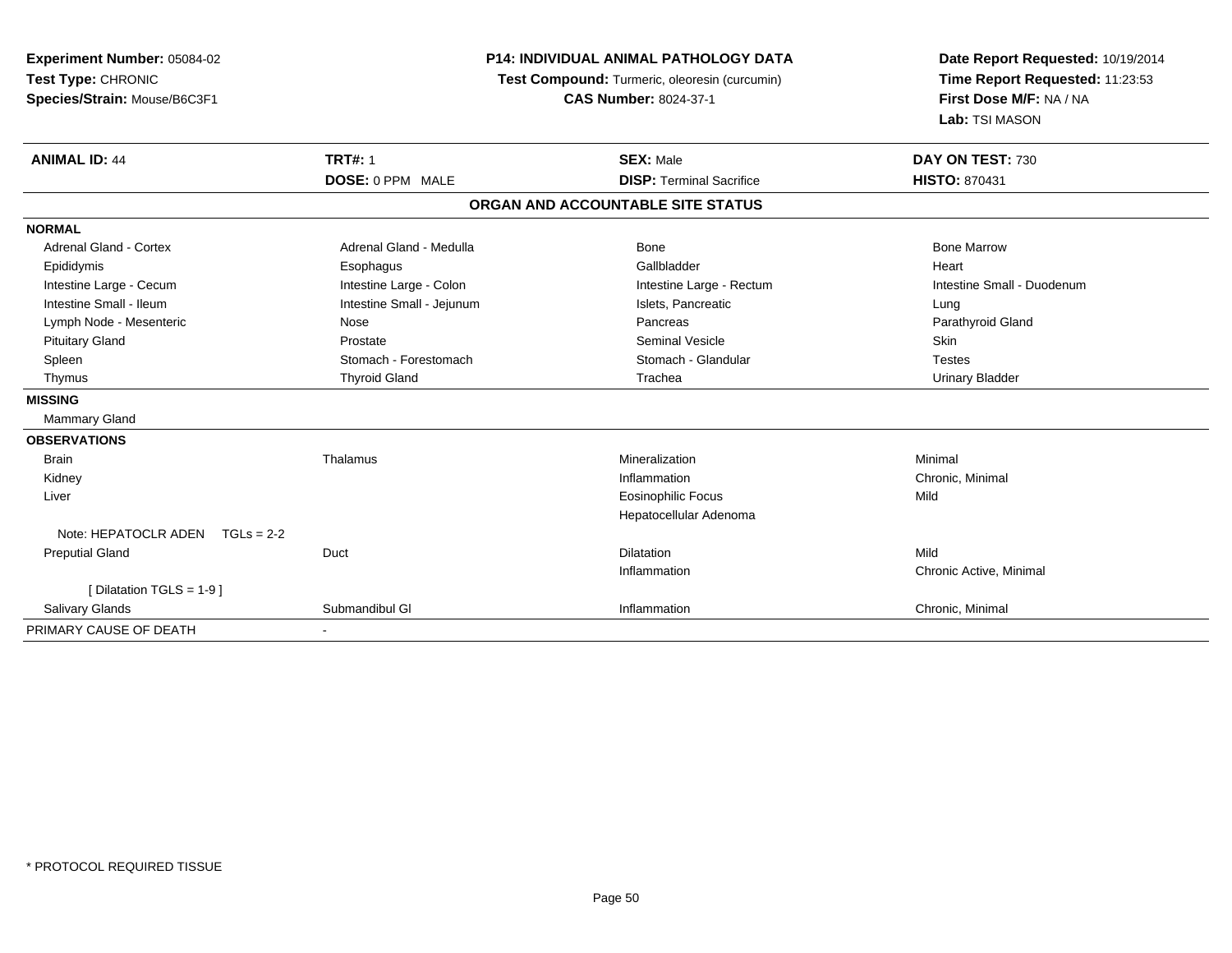| Experiment Number: 05084-02<br>Test Type: CHRONIC<br>Species/Strain: Mouse/B6C3F1 |              |                           | <b>P14: INDIVIDUAL ANIMAL PATHOLOGY DATA</b><br>Test Compound: Turmeric, oleoresin (curcumin)<br><b>CAS Number: 8024-37-1</b> | Date Report Requested: 10/19/2014<br>Time Report Requested: 11:23:53<br>First Dose M/F: NA / NA<br>Lab: TSI MASON |
|-----------------------------------------------------------------------------------|--------------|---------------------------|-------------------------------------------------------------------------------------------------------------------------------|-------------------------------------------------------------------------------------------------------------------|
| <b>ANIMAL ID: 45</b>                                                              |              | <b>TRT#: 1</b>            | <b>SEX: Male</b>                                                                                                              | DAY ON TEST: 457                                                                                                  |
|                                                                                   |              | DOSE: 0 PPM MALE          | <b>DISP: Interval Sacrifice</b>                                                                                               | HISTO: 853368                                                                                                     |
|                                                                                   |              |                           | ORGAN AND ACCOUNTABLE SITE STATUS                                                                                             |                                                                                                                   |
| <b>NORMAL</b>                                                                     |              |                           |                                                                                                                               |                                                                                                                   |
| <b>Adrenal Gland - Cortex</b>                                                     |              | Adrenal Gland - Medulla   | Bone                                                                                                                          | <b>Bone Marrow</b>                                                                                                |
| <b>Brain</b>                                                                      |              | Epididymis                | Esophagus                                                                                                                     | Heart                                                                                                             |
| Intestine Large - Cecum                                                           |              | Intestine Large - Colon   | Intestine Large - Rectum                                                                                                      | Intestine Small - Duodenum                                                                                        |
| Intestine Small - Ileum                                                           |              | Intestine Small - Jejunum | Islets. Pancreatic                                                                                                            | Nose                                                                                                              |
| Pancreas                                                                          |              | <b>Pituitary Gland</b>    | Prostate                                                                                                                      | Salivary Glands                                                                                                   |
| <b>Skin</b>                                                                       |              | Spleen                    | Stomach - Forestomach                                                                                                         | Stomach - Glandular                                                                                               |
| <b>Testes</b>                                                                     |              | Thymus                    | Trachea                                                                                                                       |                                                                                                                   |
| <b>MISSING</b>                                                                    |              |                           |                                                                                                                               |                                                                                                                   |
| Mammary Gland                                                                     |              | Parathyroid Gland         |                                                                                                                               |                                                                                                                   |
| <b>OBSERVATIONS</b>                                                               |              |                           |                                                                                                                               |                                                                                                                   |
| Gallbladder                                                                       |              |                           | Inflammation                                                                                                                  | Acute, Mild                                                                                                       |
| Kidney                                                                            |              |                           | Inflammation                                                                                                                  | Chronic, Minimal                                                                                                  |
|                                                                                   |              | <b>Renal Tubule</b>       | Mineralization                                                                                                                | Minimal                                                                                                           |
| Liver                                                                             |              |                           | Fatty Change                                                                                                                  | Mild                                                                                                              |
|                                                                                   |              |                           | Inflammation                                                                                                                  | Acute, Minimal                                                                                                    |
|                                                                                   |              |                           | <b>Necrosis</b>                                                                                                               | Coagulative, Minimal                                                                                              |
| Lung                                                                              |              | Alveolar Epith            | Hyperplasia                                                                                                                   | Minimal                                                                                                           |
| Lymph Node                                                                        |              | Mesenteric                | <b>Infiltration Cellular</b>                                                                                                  | Histiocyte, Minimal                                                                                               |
|                                                                                   |              | Mesenteric                | Pigmentation                                                                                                                  | Minimal                                                                                                           |
| <b>Preputial Gland</b>                                                            |              |                           | Cyst                                                                                                                          | Multiple, Moderate                                                                                                |
| Note: CYST                                                                        | $TGLs = 1-9$ |                           |                                                                                                                               |                                                                                                                   |
| <b>Thyroid Gland</b>                                                              |              | Follicle                  | Cyst                                                                                                                          | Multiple, Mild                                                                                                    |
| <b>Urinary Bladder</b>                                                            |              |                           | Inflammation                                                                                                                  | Chronic, Minimal                                                                                                  |
| PRIMARY CAUSE OF DEATH                                                            |              | $\blacksquare$            |                                                                                                                               |                                                                                                                   |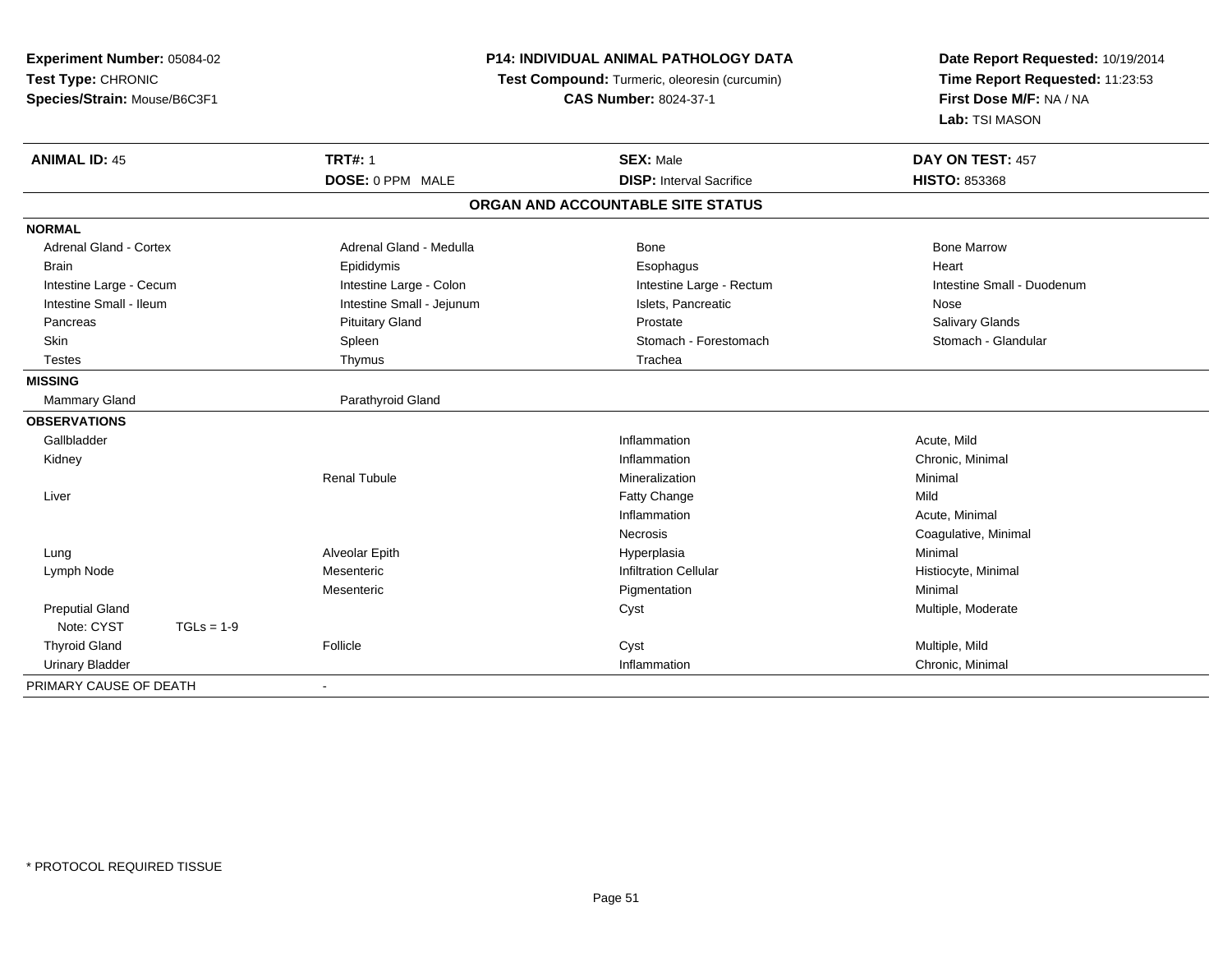| Experiment Number: 05084-02                        |                | <b>P14: INDIVIDUAL ANIMAL PATHOLOGY DATA</b>  |                                   | Date Report Requested: 10/19/2014 |
|----------------------------------------------------|----------------|-----------------------------------------------|-----------------------------------|-----------------------------------|
| Test Type: CHRONIC<br>Species/Strain: Mouse/B6C3F1 |                | Test Compound: Turmeric, oleoresin (curcumin) |                                   | Time Report Requested: 11:23:53   |
|                                                    |                |                                               | <b>CAS Number: 8024-37-1</b>      | First Dose M/F: NA / NA           |
|                                                    |                |                                               |                                   | Lab: TSI MASON                    |
| <b>ANIMAL ID: 46</b>                               |                | <b>TRT#: 1</b>                                | <b>SEX: Male</b>                  | DAY ON TEST: 457                  |
|                                                    |                | DOSE: 0 PPM MALE                              | <b>DISP:</b> Interval Sacrifice   | <b>HISTO: 853369</b>              |
|                                                    |                |                                               | ORGAN AND ACCOUNTABLE SITE STATUS |                                   |
| <b>NORMAL</b>                                      |                |                                               |                                   |                                   |
| <b>Adrenal Gland - Cortex</b>                      |                | Adrenal Gland - Medulla                       | Bone                              | <b>Bone Marrow</b>                |
| Epididymis                                         |                | Esophagus                                     | Gallbladder                       | Heart                             |
| Intestine Large - Cecum                            |                | Intestine Large - Colon                       | Intestine Large - Rectum          | Intestine Small - Duodenum        |
| Intestine Small - Ileum                            |                | Intestine Small - Jejunum                     | Islets, Pancreatic                | Lung                              |
| Nose                                               |                | Pancreas                                      | <b>Pituitary Gland</b>            | Skin                              |
| Spleen                                             |                | Stomach - Forestomach                         | Stomach - Glandular               | <b>Testes</b>                     |
| <b>Thyroid Gland</b>                               |                | Trachea                                       | <b>Urinary Bladder</b>            |                                   |
| <b>MISSING</b>                                     |                |                                               |                                   |                                   |
| Mammary Gland                                      |                | Parathyroid Gland                             | Thymus                            |                                   |
| <b>OBSERVATIONS</b>                                |                |                                               |                                   |                                   |
| <b>Brain</b>                                       |                | Thalamus                                      | Mineralization                    | Minimal                           |
| Kidney                                             |                |                                               | Inflammation                      | Chronic, Minimal                  |
|                                                    |                | <b>Renal Tubule</b>                           | Mineralization                    | Minimal                           |
| Liver                                              |                |                                               | Fatty Change                      | Mild                              |
| Lymph Node                                         |                | Mesenteric                                    | <b>Infiltration Cellular</b>      | Histiocyte, Minimal               |
|                                                    |                | Mesenteric                                    | Pigmentation                      | Minimal                           |
| <b>Preputial Gland</b>                             |                |                                               | Cyst                              | Multiple, Marked                  |
|                                                    |                |                                               | Inflammation                      | Chronic, Minimal                  |
| Note: CYST                                         | $TGLs = 1,2-9$ |                                               |                                   |                                   |
| Prostate                                           |                |                                               | Inflammation                      | Chronic, Minimal                  |
| <b>Salivary Glands</b>                             |                | Submandibul GI                                | Inflammation                      | Chronic, Minimal                  |
| PRIMARY CAUSE OF DEATH                             |                |                                               |                                   |                                   |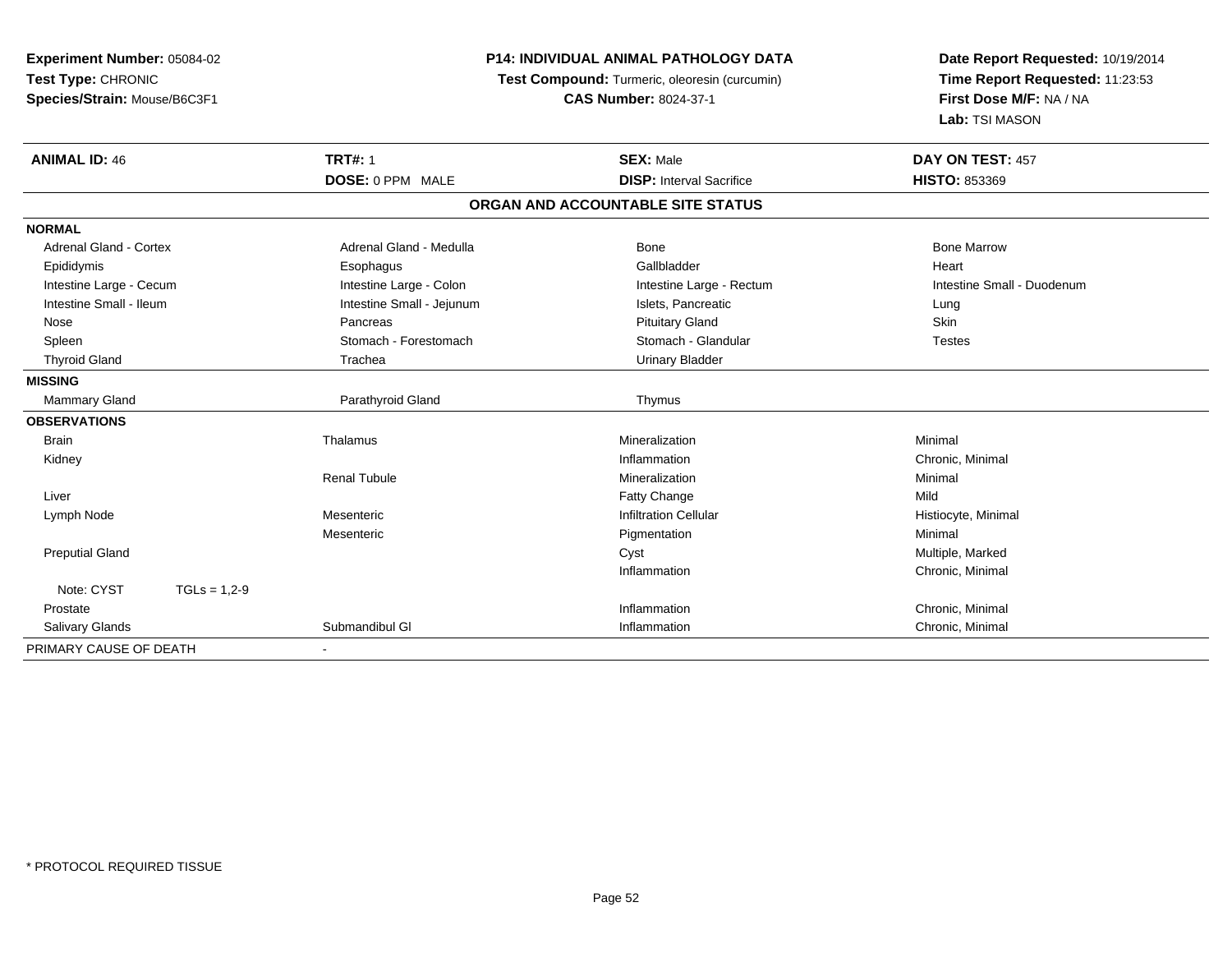| Experiment Number: 05084-02<br>Test Type: CHRONIC<br>Species/Strain: Mouse/B6C3F1 | <b>P14: INDIVIDUAL ANIMAL PATHOLOGY DATA</b><br>Test Compound: Turmeric, oleoresin (curcumin)<br><b>CAS Number: 8024-37-1</b> |                                   | Date Report Requested: 10/19/2014<br>Time Report Requested: 11:23:53<br>First Dose M/F: NA / NA<br>Lab: TSI MASON |  |
|-----------------------------------------------------------------------------------|-------------------------------------------------------------------------------------------------------------------------------|-----------------------------------|-------------------------------------------------------------------------------------------------------------------|--|
| <b>ANIMAL ID: 47</b>                                                              | <b>TRT#: 1</b>                                                                                                                | <b>SEX: Male</b>                  | DAY ON TEST: 730                                                                                                  |  |
|                                                                                   | DOSE: 0 PPM MALE                                                                                                              | <b>DISP: Terminal Sacrifice</b>   | <b>HISTO: 870432</b>                                                                                              |  |
|                                                                                   |                                                                                                                               | ORGAN AND ACCOUNTABLE SITE STATUS |                                                                                                                   |  |
| <b>NORMAL</b>                                                                     |                                                                                                                               |                                   |                                                                                                                   |  |
| Adrenal Gland - Medulla                                                           | <b>Bone</b>                                                                                                                   | <b>Bone Marrow</b>                | Epididymis                                                                                                        |  |
| Esophagus                                                                         | Gallbladder                                                                                                                   | Heart                             | Intestine Large - Cecum                                                                                           |  |
| Intestine Large - Colon                                                           | Intestine Large - Rectum                                                                                                      | Intestine Small - Duodenum        | Intestine Small - Ileum                                                                                           |  |
| Intestine Small - Jejunum                                                         | Islets, Pancreatic                                                                                                            | Lung                              | Pancreas                                                                                                          |  |
| <b>Pituitary Gland</b>                                                            | Prostate                                                                                                                      | <b>Seminal Vesicle</b>            | Spleen                                                                                                            |  |
| Stomach - Forestomach                                                             | Stomach - Glandular                                                                                                           | <b>Testes</b>                     | <b>Thyroid Gland</b>                                                                                              |  |
| Trachea                                                                           | <b>Urinary Bladder</b>                                                                                                        |                                   |                                                                                                                   |  |
| <b>MISSING</b>                                                                    |                                                                                                                               |                                   |                                                                                                                   |  |
| <b>Mammary Gland</b>                                                              | Parathyroid Gland                                                                                                             | Thymus                            |                                                                                                                   |  |
| <b>OBSERVATIONS</b>                                                               |                                                                                                                               |                                   |                                                                                                                   |  |
| <b>Adrenal Gland</b>                                                              | Cortex                                                                                                                        | Hyperplasia                       | Mild                                                                                                              |  |
| <b>Brain</b>                                                                      | Thalamus                                                                                                                      | Mineralization                    | Minimal                                                                                                           |  |
| Kidney                                                                            |                                                                                                                               | Inflammation                      | Chronic, Minimal                                                                                                  |  |
| Liver                                                                             |                                                                                                                               | Fatty Change                      | Mild                                                                                                              |  |
| Note: FATTY CHANGE<br>$TGLs = 3-2.1$                                              |                                                                                                                               |                                   |                                                                                                                   |  |
| Lymph Node                                                                        | Mesenteric                                                                                                                    | Hyperplasia                       | Lymphoid, Marked                                                                                                  |  |
| Note: HYPERPLASIA<br>$TGLs = 2-5$                                                 |                                                                                                                               |                                   |                                                                                                                   |  |
| Nose                                                                              |                                                                                                                               | Inflammation                      | Acute, Minimal                                                                                                    |  |
| <b>Salivary Glands</b>                                                            | Submandibul GI                                                                                                                | Inflammation                      | Chronic, Minimal                                                                                                  |  |
| Skin                                                                              |                                                                                                                               | <b>Cyst Epithelial Inclusion</b>  |                                                                                                                   |  |
| [ Cyst Epithelial Inclusion TGLS = 1-9 ]                                          |                                                                                                                               |                                   |                                                                                                                   |  |
| PRIMARY CAUSE OF DEATH                                                            |                                                                                                                               |                                   |                                                                                                                   |  |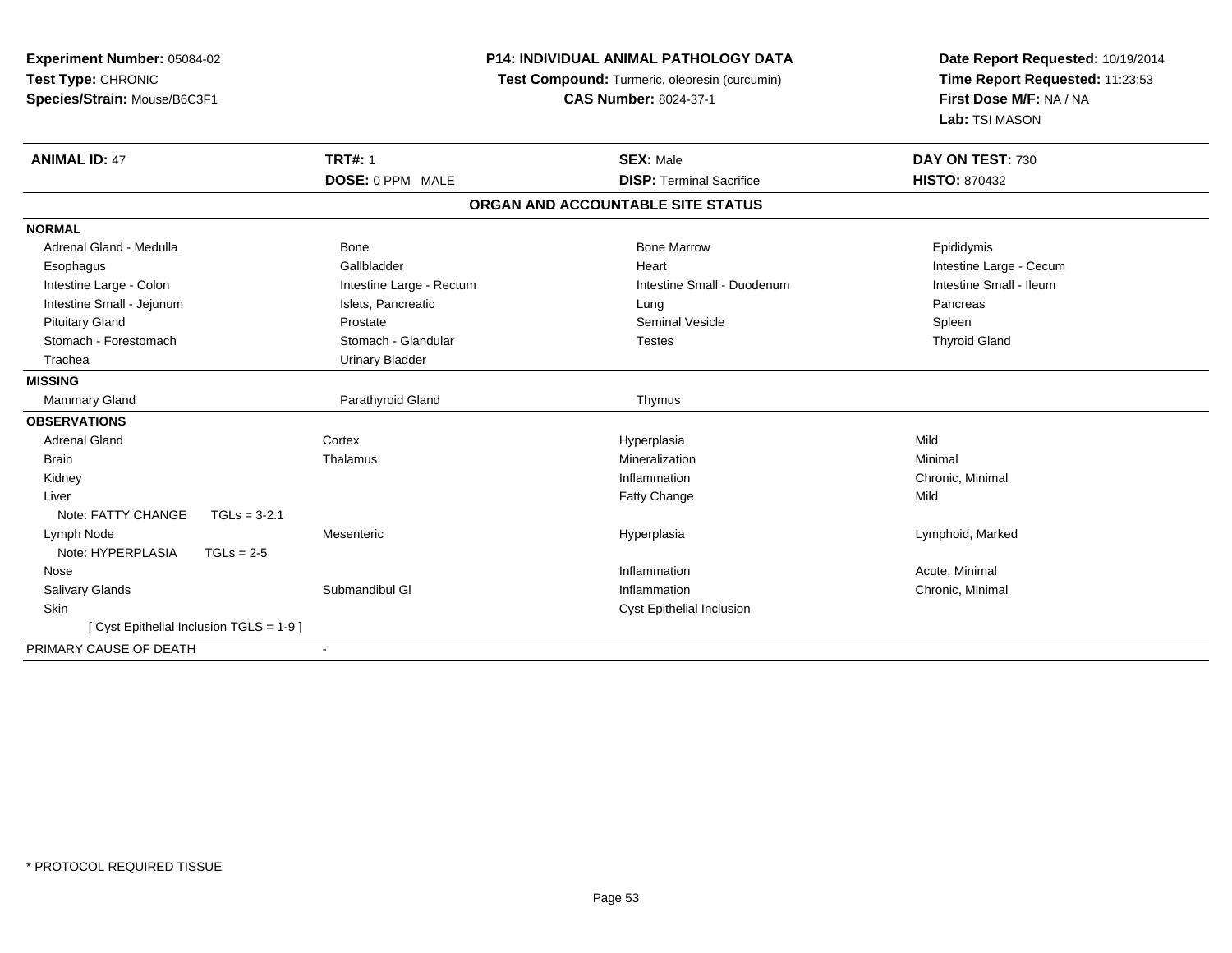| Experiment Number: 05084-02<br>Test Type: CHRONIC<br>Species/Strain: Mouse/B6C3F1 |                                                             | <b>P14: INDIVIDUAL ANIMAL PATHOLOGY DATA</b><br>Test Compound: Turmeric, oleoresin (curcumin)<br><b>CAS Number: 8024-37-1</b> |                          |
|-----------------------------------------------------------------------------------|-------------------------------------------------------------|-------------------------------------------------------------------------------------------------------------------------------|--------------------------|
| <b>ANIMAL ID: 48</b>                                                              | <b>TRT#: 1</b>                                              | <b>SEX: Male</b>                                                                                                              | DAY ON TEST: 729         |
|                                                                                   | DOSE: 0 PPM MALE                                            | <b>DISP: Terminal Sacrifice</b>                                                                                               | <b>HISTO: 870433</b>     |
|                                                                                   |                                                             | ORGAN AND ACCOUNTABLE SITE STATUS                                                                                             |                          |
| <b>NORMAL</b>                                                                     |                                                             |                                                                                                                               |                          |
| Adrenal Gland - Cortex                                                            | Adrenal Gland - Medulla                                     | Bone                                                                                                                          | <b>Bone Marrow</b>       |
| <b>Brain</b>                                                                      | Epididymis                                                  | Esophagus                                                                                                                     | Gallbladder              |
| Heart                                                                             | Intestine Large - Cecum                                     | Intestine Large - Colon                                                                                                       | Intestine Large - Rectum |
| Intestine Small - Duodenum                                                        | Intestine Small - Ileum                                     | Intestine Small - Jejunum                                                                                                     | Islets, Pancreatic       |
| Lymph Node - Mesenteric                                                           | Nose                                                        | Pancreas                                                                                                                      | <b>Pituitary Gland</b>   |
| Prostate                                                                          | <b>Seminal Vesicle</b>                                      | Skin                                                                                                                          | Spleen                   |
| Stomach - Forestomach                                                             | Stomach - Glandular                                         | <b>Testes</b>                                                                                                                 | Thymus                   |
| <b>Thyroid Gland</b>                                                              | <b>Urinary Bladder</b>                                      |                                                                                                                               |                          |
| <b>MISSING</b>                                                                    |                                                             |                                                                                                                               |                          |
| Mammary Gland                                                                     | Parathyroid Gland                                           | Trachea                                                                                                                       |                          |
| <b>OBSERVATIONS</b>                                                               |                                                             |                                                                                                                               |                          |
| Kidney                                                                            |                                                             | Inflammation                                                                                                                  | Chronic, Minimal         |
| Liver                                                                             |                                                             | Fatty Change                                                                                                                  | Minimal                  |
|                                                                                   |                                                             | Hepatocellular Adenoma                                                                                                        | Multiple                 |
|                                                                                   |                                                             | Inflammation                                                                                                                  | Chronic Active, Minimal  |
| Note: HEPATOCLR ADEN $TGLs = 4-2$                                                 | Note: LIVER NODULES WERE TAKEN BY NTP FOR ONCOGENE STUDIES. |                                                                                                                               |                          |
| Lung<br>Note: ALV BRON ADEN<br>$TGLs = 5-1.1+1.2$                                 |                                                             | Alveolar/Bronchiolar Adenoma                                                                                                  |                          |
| <b>Salivary Glands</b>                                                            | Sublingul GI                                                | Inflammation                                                                                                                  | Chronic, Minimal         |
|                                                                                   | Submandibul GI                                              | Inflammation                                                                                                                  | Chronic, Minimal         |
| PRIMARY CAUSE OF DEATH                                                            |                                                             |                                                                                                                               |                          |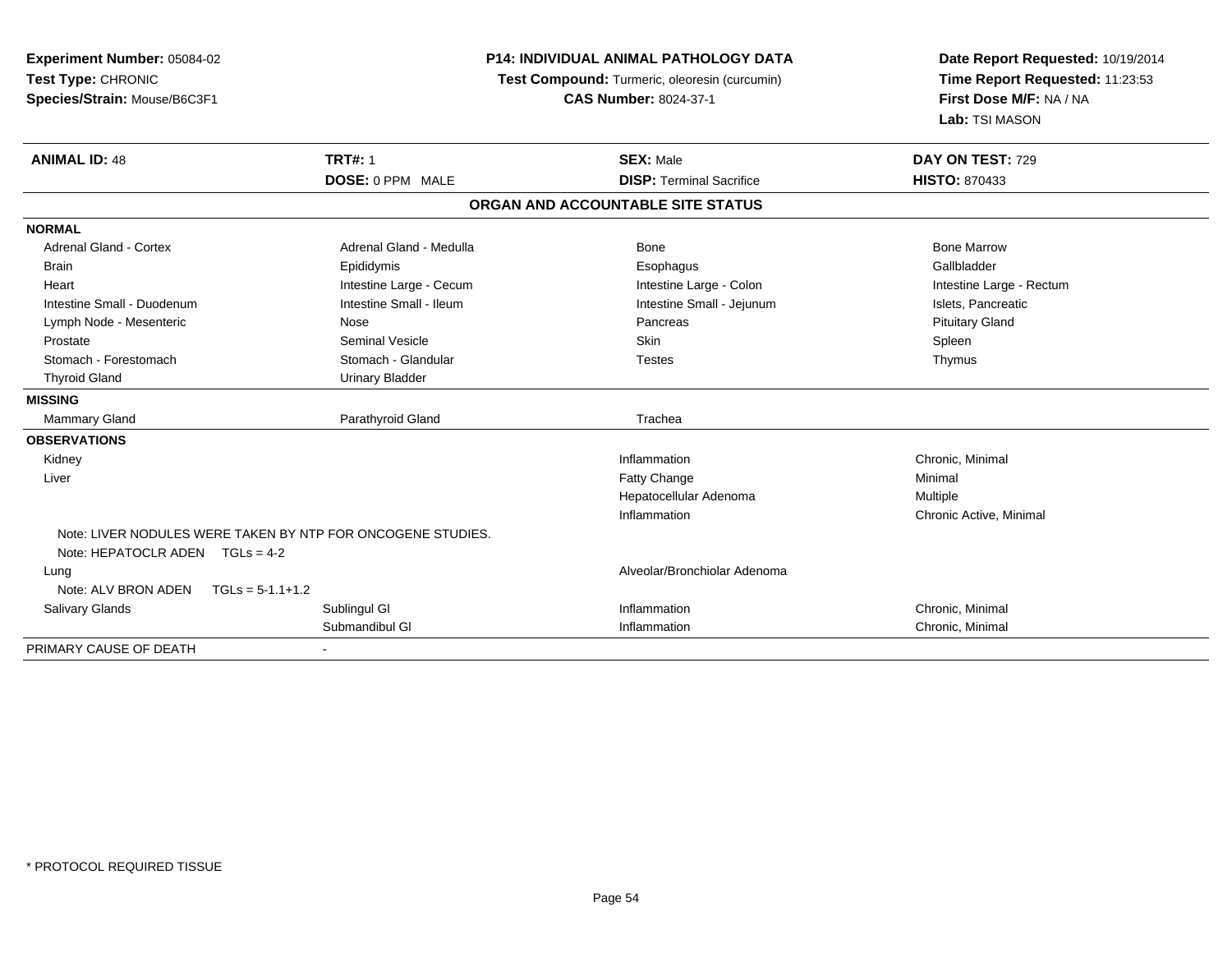| Experiment Number: 05084-02<br>Test Type: CHRONIC<br>Species/Strain: Mouse/B6C3F1 | <b>P14: INDIVIDUAL ANIMAL PATHOLOGY DATA</b><br>Test Compound: Turmeric, oleoresin (curcumin)<br><b>CAS Number: 8024-37-1</b> |                                   | Date Report Requested: 10/19/2014<br>Time Report Requested: 11:23:53<br>First Dose M/F: NA / NA<br>Lab: TSI MASON |
|-----------------------------------------------------------------------------------|-------------------------------------------------------------------------------------------------------------------------------|-----------------------------------|-------------------------------------------------------------------------------------------------------------------|
| <b>ANIMAL ID: 49</b>                                                              | <b>TRT#: 1</b>                                                                                                                | <b>SEX: Male</b>                  | DAY ON TEST: 730                                                                                                  |
|                                                                                   | DOSE: 0 PPM MALE                                                                                                              | <b>DISP: Terminal Sacrifice</b>   | <b>HISTO: 870434</b>                                                                                              |
|                                                                                   |                                                                                                                               | ORGAN AND ACCOUNTABLE SITE STATUS |                                                                                                                   |
| <b>NORMAL</b>                                                                     |                                                                                                                               |                                   |                                                                                                                   |
| Adrenal Gland - Cortex                                                            | Adrenal Gland - Medulla                                                                                                       | <b>Bone</b>                       | <b>Bone Marrow</b>                                                                                                |
| Epididymis                                                                        | Esophagus                                                                                                                     | Eye                               | Gallbladder                                                                                                       |
| Heart                                                                             | Intestine Large - Cecum                                                                                                       | Intestine Large - Colon           | Intestine Large - Rectum                                                                                          |
| Intestine Small - Duodenum                                                        | Intestine Small - Ileum                                                                                                       | Intestine Small - Jejunum         | Islets, Pancreatic                                                                                                |
| Liver                                                                             | Lung                                                                                                                          | Lymph Node - Mesenteric           | Nose                                                                                                              |
| Pancreas                                                                          | Parathyroid Gland                                                                                                             | <b>Pituitary Gland</b>            | Prostate                                                                                                          |
| <b>Seminal Vesicle</b>                                                            | <b>Skin</b>                                                                                                                   | Spleen                            | Stomach - Forestomach                                                                                             |
| Stomach - Glandular                                                               | <b>Testes</b>                                                                                                                 | Thymus                            | <b>Thyroid Gland</b>                                                                                              |
| Trachea                                                                           | <b>Urinary Bladder</b>                                                                                                        |                                   |                                                                                                                   |
| <b>MISSING</b>                                                                    |                                                                                                                               |                                   |                                                                                                                   |
| Mammary Gland                                                                     |                                                                                                                               |                                   |                                                                                                                   |
| <b>OBSERVATIONS</b>                                                               |                                                                                                                               |                                   |                                                                                                                   |
| <b>Brain</b>                                                                      | Thalamus                                                                                                                      | Mineralization                    | Minimal                                                                                                           |
| <b>Harderian Gland</b>                                                            |                                                                                                                               | Adenoma                           |                                                                                                                   |
| [Adenoma TGLS = $2-9$ ]                                                           |                                                                                                                               |                                   |                                                                                                                   |
| Kidney                                                                            |                                                                                                                               | Inflammation                      | Chronic, Minimal                                                                                                  |
| Salivary Glands                                                                   | Submandibul GI                                                                                                                | Inflammation                      | Chronic, Minimal                                                                                                  |
| PRIMARY CAUSE OF DEATH                                                            |                                                                                                                               |                                   |                                                                                                                   |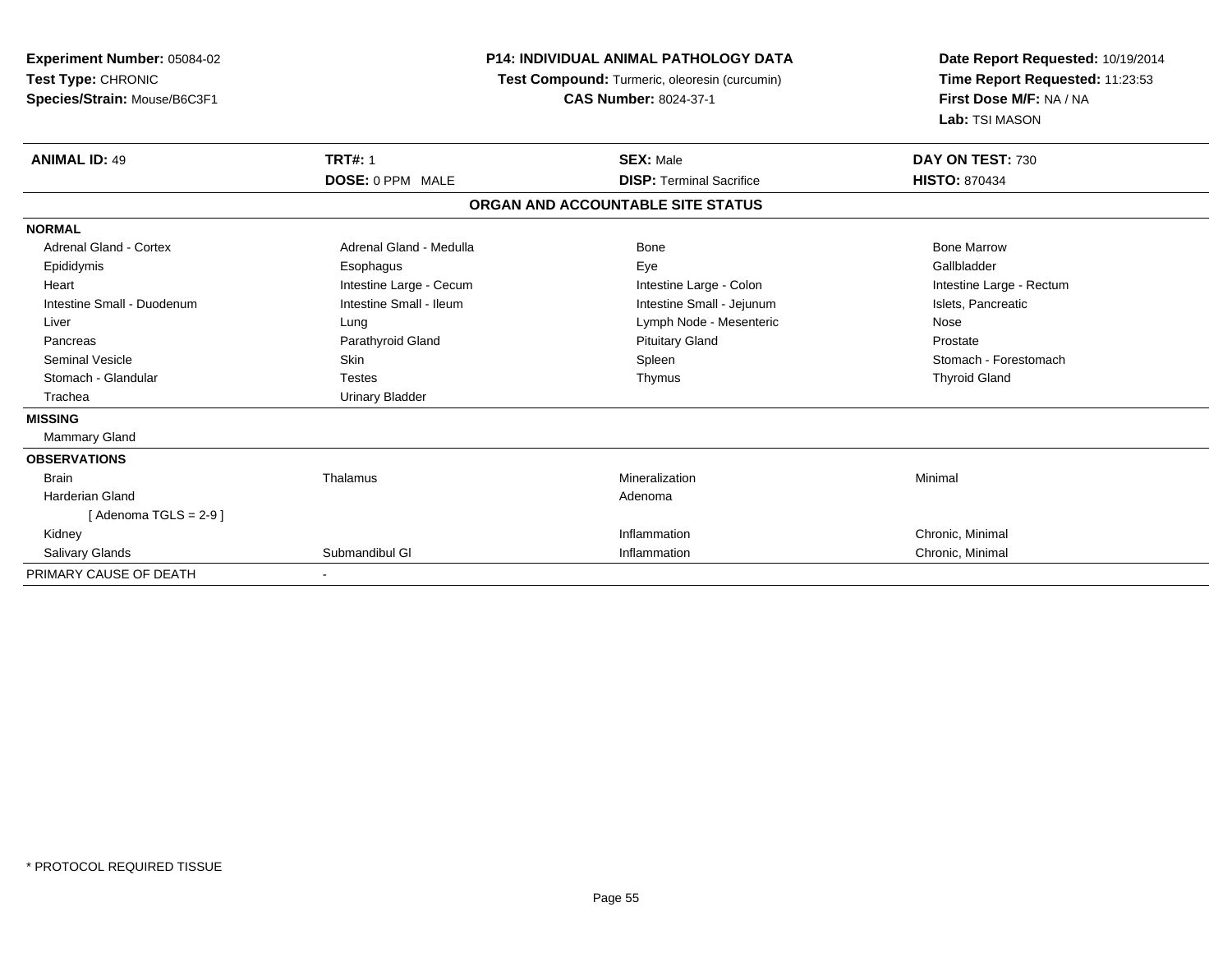| Experiment Number: 05084-02<br>Test Type: CHRONIC<br>Species/Strain: Mouse/B6C3F1 | <b>P14: INDIVIDUAL ANIMAL PATHOLOGY DATA</b><br>Test Compound: Turmeric, oleoresin (curcumin)<br><b>CAS Number: 8024-37-1</b> |                                   | Date Report Requested: 10/19/2014<br>Time Report Requested: 11:23:53<br>First Dose M/F: NA / NA<br>Lab: TSI MASON |
|-----------------------------------------------------------------------------------|-------------------------------------------------------------------------------------------------------------------------------|-----------------------------------|-------------------------------------------------------------------------------------------------------------------|
| <b>ANIMAL ID: 50</b>                                                              | <b>TRT#: 1</b>                                                                                                                | <b>SEX: Male</b>                  | DAY ON TEST: 729                                                                                                  |
|                                                                                   | <b>DOSE: 0 PPM MALE</b>                                                                                                       | <b>DISP: Terminal Sacrifice</b>   | <b>HISTO: 870435</b>                                                                                              |
|                                                                                   |                                                                                                                               | ORGAN AND ACCOUNTABLE SITE STATUS |                                                                                                                   |
| <b>NORMAL</b>                                                                     |                                                                                                                               |                                   |                                                                                                                   |
| Adrenal Gland - Cortex                                                            | Adrenal Gland - Medulla                                                                                                       | Bone                              | <b>Bone Marrow</b>                                                                                                |
| Brain                                                                             | Epididymis                                                                                                                    | Esophagus                         | Gallbladder                                                                                                       |
| Heart                                                                             | Intestine Large - Cecum                                                                                                       | Intestine Large - Colon           | Intestine Large - Rectum                                                                                          |
| Intestine Small - Duodenum                                                        | Intestine Small - Ileum                                                                                                       | Intestine Small - Jejunum         | Islets, Pancreatic                                                                                                |
| Lung                                                                              | Lymph Node - Mesenteric                                                                                                       | Nose                              | Pancreas                                                                                                          |
| <b>Pituitary Gland</b>                                                            | Prostate                                                                                                                      | <b>Seminal Vesicle</b>            | Skin                                                                                                              |
| Spleen                                                                            | Stomach - Forestomach                                                                                                         | Stomach - Glandular               | <b>Testes</b>                                                                                                     |
| Thymus                                                                            | <b>Thyroid Gland</b>                                                                                                          | Trachea                           | <b>Urinary Bladder</b>                                                                                            |
| <b>MISSING</b>                                                                    |                                                                                                                               |                                   |                                                                                                                   |
| <b>Mammary Gland</b>                                                              | Parathyroid Gland                                                                                                             |                                   |                                                                                                                   |
| <b>OBSERVATIONS</b>                                                               |                                                                                                                               |                                   |                                                                                                                   |
| Kidney                                                                            |                                                                                                                               | Inflammation                      | Chronic, Minimal                                                                                                  |
| Liver                                                                             |                                                                                                                               | <b>Fatty Change</b>               | Minimal                                                                                                           |
| [Fatty Change TGLS = $1-2+2.1$ ]                                                  |                                                                                                                               |                                   |                                                                                                                   |
| <b>Salivary Glands</b>                                                            | Submandibul GI                                                                                                                | Inflammation                      | Chronic, Minimal                                                                                                  |
| PRIMARY CAUSE OF DEATH                                                            |                                                                                                                               |                                   |                                                                                                                   |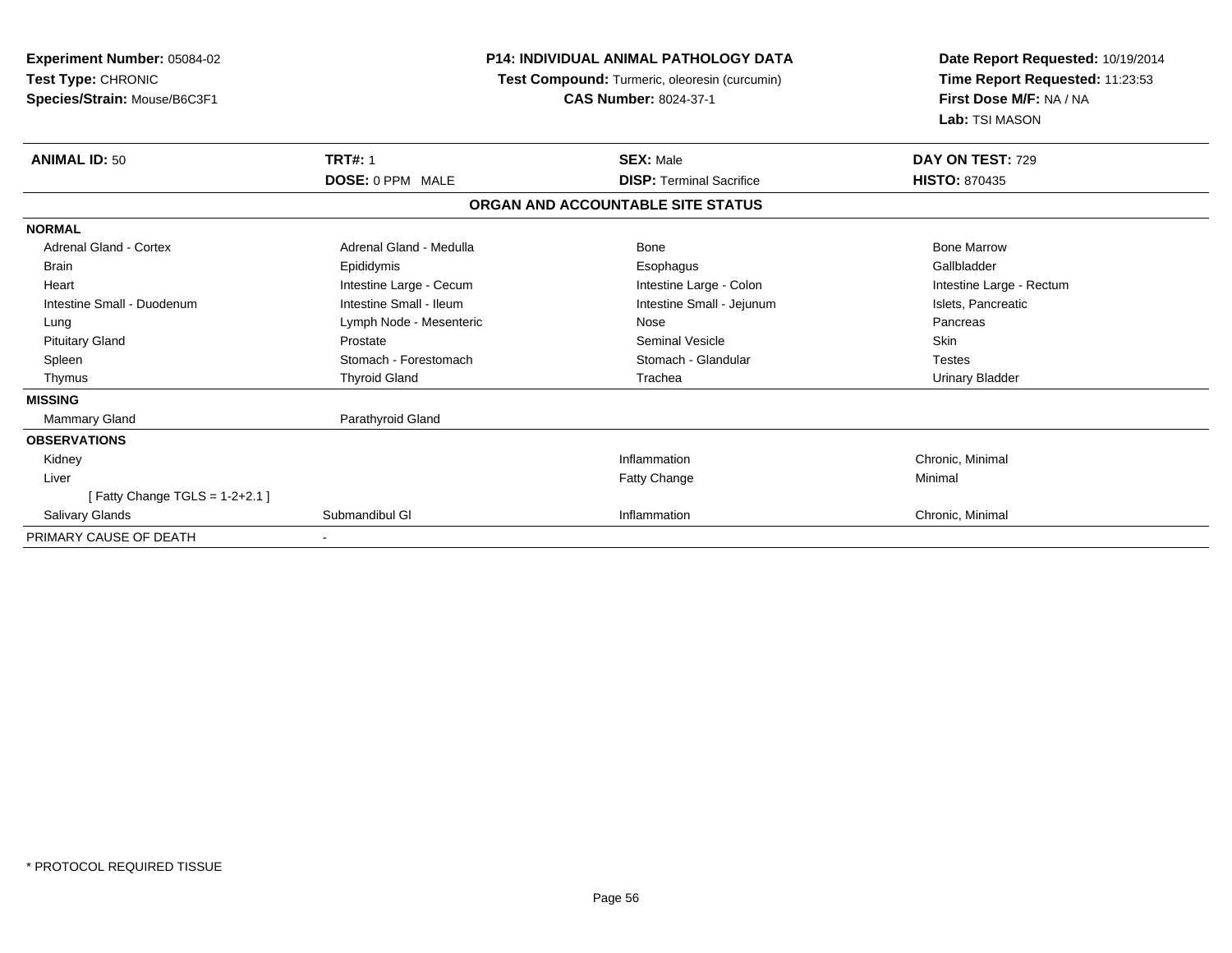| Experiment Number: 05084-02           |                                               | <b>P14: INDIVIDUAL ANIMAL PATHOLOGY DATA</b> |                                 |
|---------------------------------------|-----------------------------------------------|----------------------------------------------|---------------------------------|
| Test Type: CHRONIC                    | Test Compound: Turmeric, oleoresin (curcumin) |                                              | Time Report Requested: 11:23:53 |
| Species/Strain: Mouse/B6C3F1          |                                               | <b>CAS Number: 8024-37-1</b>                 | First Dose M/F: NA / NA         |
|                                       |                                               |                                              | Lab: TSI MASON                  |
| <b>ANIMAL ID: 51</b>                  | <b>TRT#: 1</b>                                | <b>SEX: Male</b>                             | DAY ON TEST: 479                |
|                                       | DOSE: 0 PPM MALE                              | <b>DISP: Moribund</b>                        | <b>HISTO: 870436</b>            |
|                                       |                                               | ORGAN AND ACCOUNTABLE SITE STATUS            |                                 |
| <b>NORMAL</b>                         |                                               |                                              |                                 |
| Adrenal Gland - Cortex                | Adrenal Gland - Medulla                       | Bone                                         | <b>Bone Marrow</b>              |
| <b>Brain</b>                          | Epididymis                                    | Esophagus                                    | Heart                           |
| Intestine Large - Cecum               | Intestine Large - Colon                       | Intestine Large - Rectum                     | Intestine Small - Duodenum      |
| Intestine Small - Ileum               | Intestine Small - Jejunum                     | Lymph Node - Mesenteric                      | Nose                            |
| Pancreas                              | Parathyroid Gland                             | <b>Pituitary Gland</b>                       | <b>Salivary Glands</b>          |
| <b>Seminal Vesicle</b>                | Skin                                          | Spleen                                       | Stomach - Forestomach           |
| Stomach - Glandular                   | <b>Testes</b>                                 | Thymus                                       | <b>Thyroid Gland</b>            |
| Trachea                               |                                               |                                              |                                 |
| <b>MISSING</b>                        |                                               |                                              |                                 |
| Gallbladder                           | Mammary Gland                                 |                                              |                                 |
| <b>OBSERVATIONS</b>                   |                                               |                                              |                                 |
| Islets, Pancreatic                    |                                               | Hyperplasia                                  | Minimal                         |
| Kidney                                |                                               | Inflammation                                 | Chronic, Minimal                |
| Liver                                 |                                               | Hepatocellular Carcinoma                     |                                 |
| Note: HEPATOCLR CARC $TGLs = 3-2+2.1$ |                                               |                                              |                                 |
| Lung                                  | Alveolar Epith                                | Hyperplasia                                  | Minimal                         |
| Prostate                              |                                               | Inflammation                                 | Chronic Active, Moderate        |
| <b>Urinary Bladder</b>                |                                               | <b>Calculus Gross Observation</b>            |                                 |
| PRIMARY CAUSE OF DEATH                |                                               |                                              |                                 |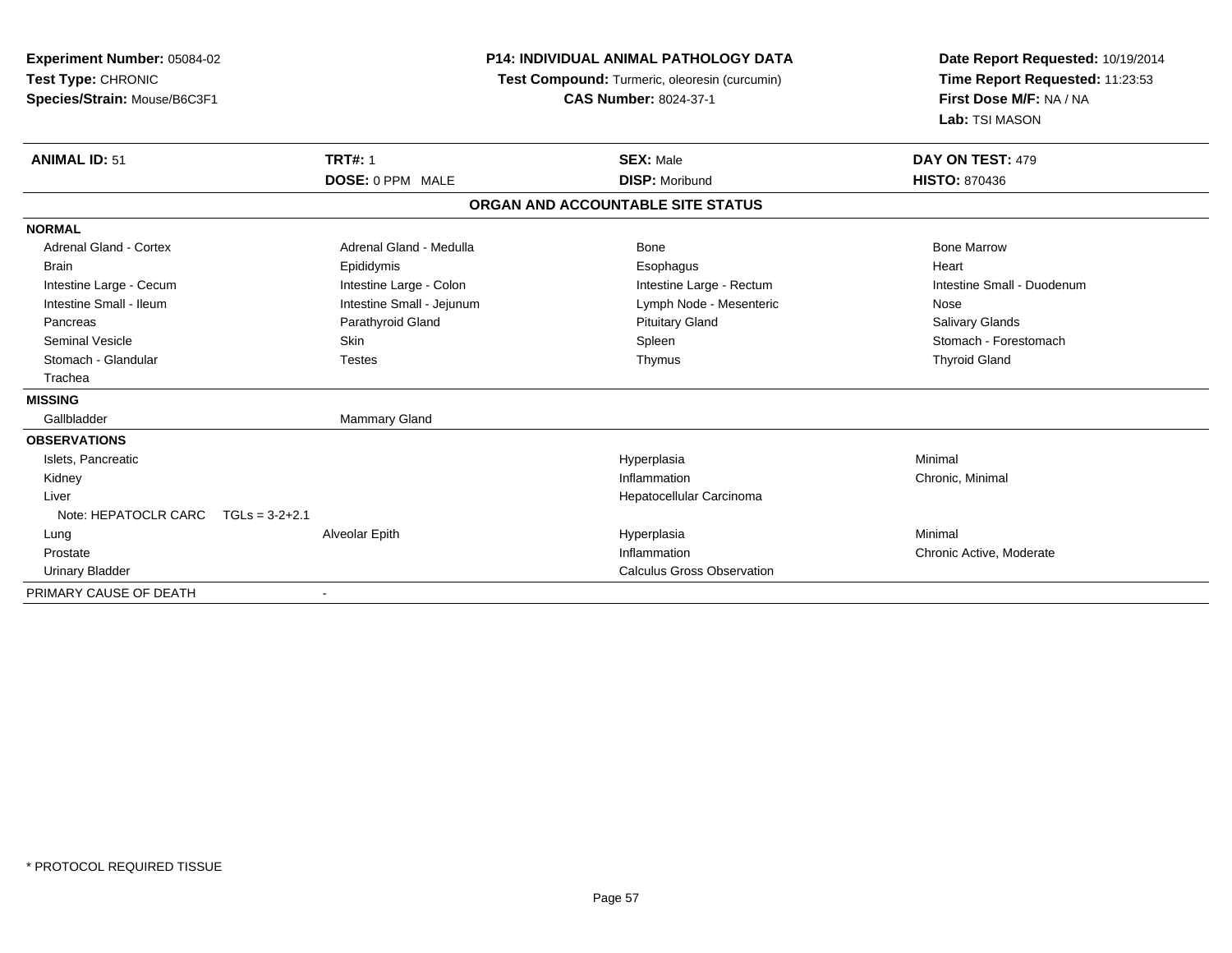| Experiment Number: 05084-02<br>Test Type: CHRONIC<br>Species/Strain: Mouse/B6C3F1 | <b>P14: INDIVIDUAL ANIMAL PATHOLOGY DATA</b><br>Test Compound: Turmeric, oleoresin (curcumin)<br><b>CAS Number: 8024-37-1</b> |                                   | Date Report Requested: 10/19/2014<br>Time Report Requested: 11:23:53<br>First Dose M/F: NA / NA<br>Lab: TSI MASON |
|-----------------------------------------------------------------------------------|-------------------------------------------------------------------------------------------------------------------------------|-----------------------------------|-------------------------------------------------------------------------------------------------------------------|
| <b>ANIMAL ID: 52</b>                                                              | <b>TRT#: 1</b>                                                                                                                | <b>SEX: Male</b>                  | DAY ON TEST: 729                                                                                                  |
|                                                                                   | DOSE: 0 PPM MALE                                                                                                              | <b>DISP: Terminal Sacrifice</b>   | <b>HISTO: 870437</b>                                                                                              |
|                                                                                   |                                                                                                                               | ORGAN AND ACCOUNTABLE SITE STATUS |                                                                                                                   |
| <b>NORMAL</b>                                                                     |                                                                                                                               |                                   |                                                                                                                   |
| <b>Adrenal Gland - Cortex</b>                                                     | Adrenal Gland - Medulla                                                                                                       | Bone                              | <b>Bone Marrow</b>                                                                                                |
| Epididymis                                                                        | Esophagus                                                                                                                     | Gallbladder                       | Heart                                                                                                             |
| Intestine Large - Cecum                                                           | Intestine Large - Colon                                                                                                       | Intestine Large - Rectum          | Intestine Small - Duodenum                                                                                        |
| Intestine Small - Ileum                                                           | Intestine Small - Jejunum                                                                                                     | Islets, Pancreatic                | Lung                                                                                                              |
| Lymph Node - Mesenteric                                                           | Nose                                                                                                                          | Pancreas                          | Parathyroid Gland                                                                                                 |
| <b>Pituitary Gland</b>                                                            | Prostate                                                                                                                      | <b>Seminal Vesicle</b>            | Skin                                                                                                              |
| Spleen                                                                            | Stomach - Forestomach                                                                                                         | Stomach - Glandular               | <b>Testes</b>                                                                                                     |
| Thymus                                                                            | <b>Thyroid Gland</b>                                                                                                          | Trachea                           | <b>Urinary Bladder</b>                                                                                            |
| <b>MISSING</b>                                                                    |                                                                                                                               |                                   |                                                                                                                   |
| Mammary Gland                                                                     |                                                                                                                               |                                   |                                                                                                                   |
| <b>OBSERVATIONS</b>                                                               |                                                                                                                               |                                   |                                                                                                                   |
| <b>Brain</b>                                                                      | Thalamus                                                                                                                      | Mineralization                    | Minimal                                                                                                           |
| Kidney                                                                            |                                                                                                                               | Inflammation                      | Chronic, Minimal                                                                                                  |
| Liver                                                                             |                                                                                                                               | <b>Clear Cell Focus</b>           | Mild                                                                                                              |
|                                                                                   |                                                                                                                               | Fatty Change                      | Mild                                                                                                              |
|                                                                                   |                                                                                                                               | Hepatocellular Adenoma            |                                                                                                                   |
| [Clear Cell Focus TGLS = 3-2.1]                                                   |                                                                                                                               |                                   |                                                                                                                   |
| [Fatty Change TGLS = $3-2+2.1$ ]                                                  |                                                                                                                               |                                   |                                                                                                                   |
| [ Hepatocellular Adenoma TGLS = 2-2.1 ]                                           |                                                                                                                               |                                   |                                                                                                                   |
| <b>Preputial Gland</b>                                                            | Duct                                                                                                                          | <b>Dilatation</b>                 | Mild                                                                                                              |
|                                                                                   |                                                                                                                               | Inflammation                      | Chronic Active, Mild                                                                                              |
| Note: INFLAMMATION<br>$TGLs = 1-9$                                                |                                                                                                                               |                                   |                                                                                                                   |
| [ Dilatation TGLS = 1-9 ]                                                         |                                                                                                                               |                                   |                                                                                                                   |
| Salivary Glands                                                                   | Submandibul GI                                                                                                                | Inflammation                      | Chronic, Minimal                                                                                                  |
| PRIMARY CAUSE OF DEATH                                                            |                                                                                                                               |                                   |                                                                                                                   |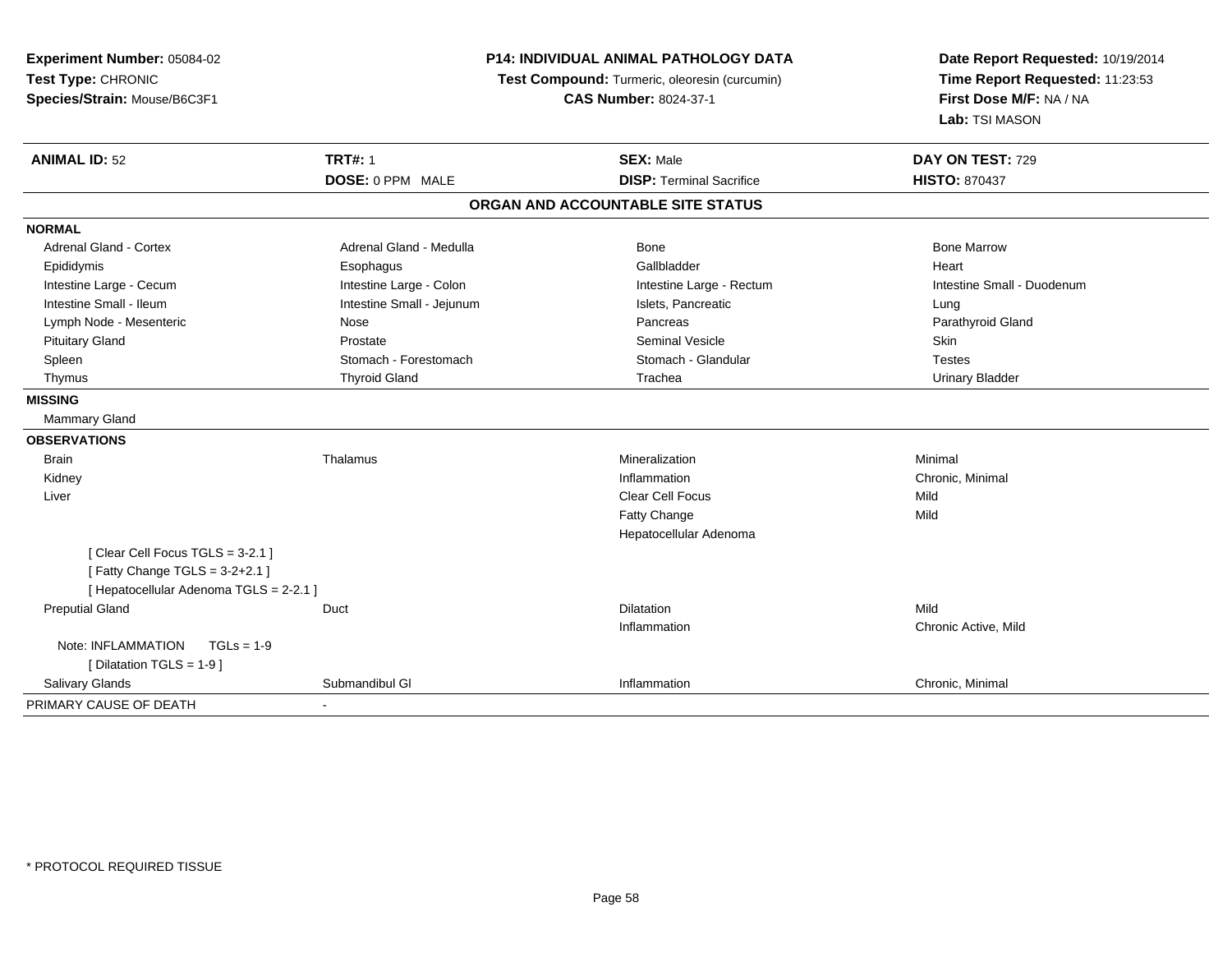| Experiment Number: 05084-02<br>Test Type: CHRONIC<br>Species/Strain: Mouse/B6C3F1 |                           | <b>P14: INDIVIDUAL ANIMAL PATHOLOGY DATA</b><br>Test Compound: Turmeric, oleoresin (curcumin)<br><b>CAS Number: 8024-37-1</b> |                            |
|-----------------------------------------------------------------------------------|---------------------------|-------------------------------------------------------------------------------------------------------------------------------|----------------------------|
| <b>ANIMAL ID: 53</b>                                                              | <b>TRT#: 1</b>            | <b>SEX: Male</b>                                                                                                              | DAY ON TEST: 729           |
|                                                                                   | DOSE: 0 PPM MALE          | <b>DISP: Terminal Sacrifice</b>                                                                                               | <b>HISTO: 870438</b>       |
|                                                                                   |                           | ORGAN AND ACCOUNTABLE SITE STATUS                                                                                             |                            |
| <b>NORMAL</b>                                                                     |                           |                                                                                                                               |                            |
| <b>Adrenal Gland - Cortex</b>                                                     | Adrenal Gland - Medulla   | Bone                                                                                                                          | <b>Bone Marrow</b>         |
| Epididymis                                                                        | Esophagus                 | Gallbladder                                                                                                                   | Heart                      |
| Intestine Large - Cecum                                                           | Intestine Large - Colon   | Intestine Large - Rectum                                                                                                      | Intestine Small - Duodenum |
| Intestine Small - Ileum                                                           | Intestine Small - Jejunum | Islets, Pancreatic                                                                                                            | Lymph Node - Mesenteric    |
| Nose                                                                              | Pancreas                  | Parathyroid Gland                                                                                                             | <b>Pituitary Gland</b>     |
| Prostate                                                                          | <b>Seminal Vesicle</b>    | Skin                                                                                                                          | Spleen                     |
| Stomach - Forestomach                                                             | Stomach - Glandular       | <b>Testes</b>                                                                                                                 | Thymus                     |
| <b>Thyroid Gland</b>                                                              | Trachea                   | <b>Urinary Bladder</b>                                                                                                        |                            |
| <b>MISSING</b>                                                                    |                           |                                                                                                                               |                            |
| Mammary Gland                                                                     |                           |                                                                                                                               |                            |
| <b>OBSERVATIONS</b>                                                               |                           |                                                                                                                               |                            |
| <b>Brain</b>                                                                      | Thalamus                  | Mineralization                                                                                                                | Minimal                    |
| Kidney                                                                            |                           | Inflammation                                                                                                                  | Chronic, Minimal           |
| Liver                                                                             |                           | <b>Clear Cell Focus</b>                                                                                                       | Minimal                    |
|                                                                                   |                           | Fatty Change                                                                                                                  | Minimal                    |
| Note: CLEAR CL FOCUS $TGLs = 3-2$                                                 |                           |                                                                                                                               |                            |
| Lung                                                                              | Alveolar Epith            | Hyperplasia                                                                                                                   | Minimal                    |
| Note: THE LUNG MASS WAS TAKEN BY NTP FOR ONCOGENE STUDIES.                        |                           |                                                                                                                               |                            |
| <b>Preputial Gland</b>                                                            |                           | Inflammation                                                                                                                  | Chronic Active, Moderate   |
| [Inflammation TGLS = $1-9$ ]                                                      |                           |                                                                                                                               |                            |
| <b>Salivary Glands</b>                                                            | Sublingul GI              | Inflammation                                                                                                                  | Chronic, Minimal           |
|                                                                                   | Submandibul GI            | Inflammation                                                                                                                  | Chronic, Minimal           |
| PRIMARY CAUSE OF DEATH                                                            |                           |                                                                                                                               |                            |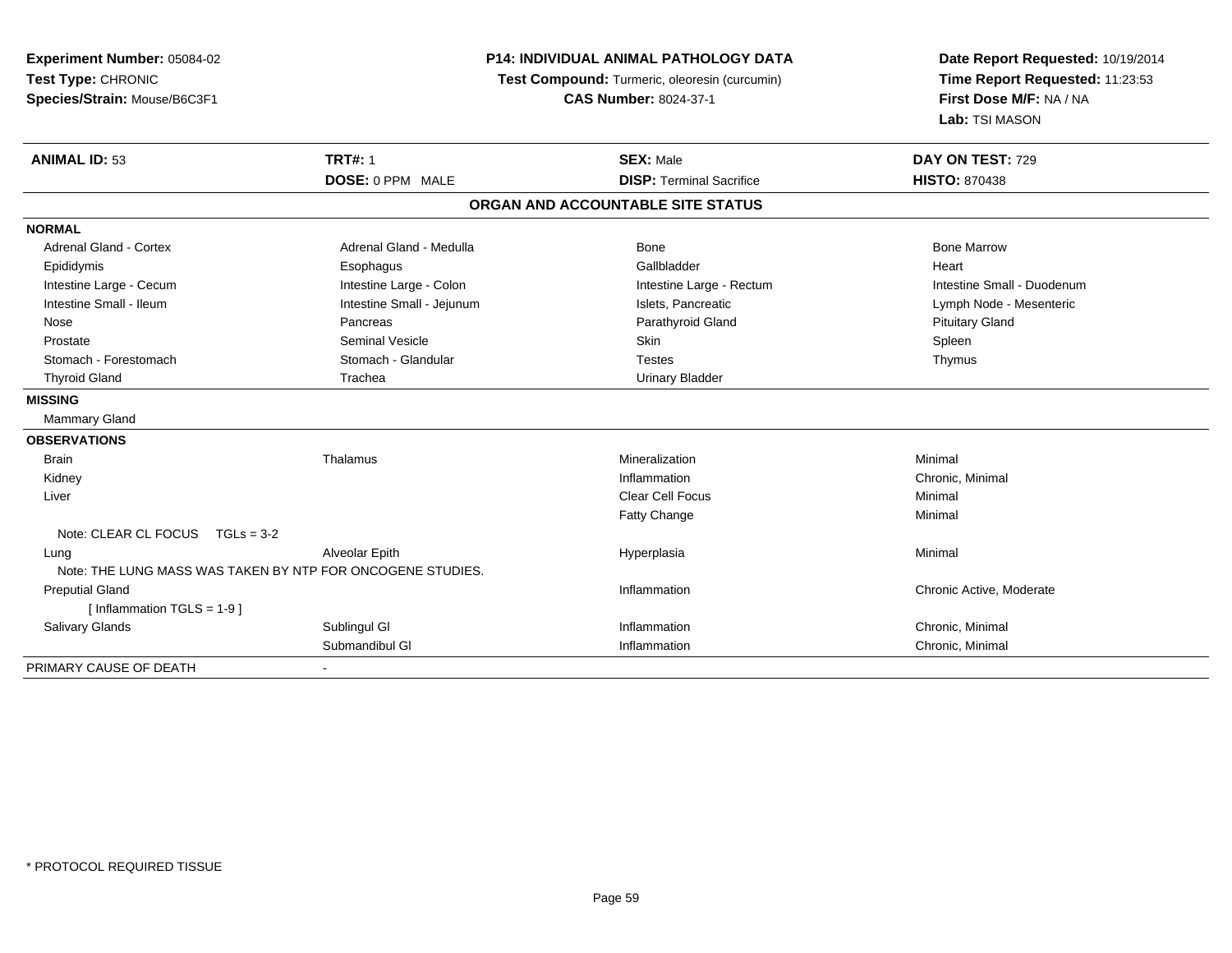| <b>Experiment Number: 05084-02</b><br>Test Type: CHRONIC<br>Species/Strain: Mouse/B6C3F1 |                           | <b>P14: INDIVIDUAL ANIMAL PATHOLOGY DATA</b><br>Test Compound: Turmeric, oleoresin (curcumin)<br><b>CAS Number: 8024-37-1</b> | Date Report Requested: 10/19/2014<br>Time Report Requested: 11:23:53<br>First Dose M/F: NA / NA<br>Lab: TSI MASON |
|------------------------------------------------------------------------------------------|---------------------------|-------------------------------------------------------------------------------------------------------------------------------|-------------------------------------------------------------------------------------------------------------------|
| <b>ANIMAL ID: 54</b>                                                                     | <b>TRT#: 1</b>            | <b>SEX: Male</b>                                                                                                              | DAY ON TEST: 729                                                                                                  |
|                                                                                          | DOSE: 0 PPM MALE          | <b>DISP: Terminal Sacrifice</b>                                                                                               | <b>HISTO: 870439</b>                                                                                              |
|                                                                                          |                           | ORGAN AND ACCOUNTABLE SITE STATUS                                                                                             |                                                                                                                   |
| <b>NORMAL</b>                                                                            |                           |                                                                                                                               |                                                                                                                   |
| Adrenal Gland - Cortex                                                                   | Adrenal Gland - Medulla   | Bone                                                                                                                          | <b>Bone Marrow</b>                                                                                                |
| Epididymis                                                                               | Esophagus                 | Gallbladder                                                                                                                   | Heart                                                                                                             |
| Intestine Large - Cecum                                                                  | Intestine Large - Colon   | Intestine Large - Rectum                                                                                                      | Intestine Small - Duodenum                                                                                        |
| Intestine Small - Ileum                                                                  | Intestine Small - Jejunum | Islets, Pancreatic                                                                                                            | Lymph Node - Mesenteric                                                                                           |
| Nose                                                                                     | Pancreas                  | Parathyroid Gland                                                                                                             | <b>Pituitary Gland</b>                                                                                            |
| Prostate                                                                                 | Salivary Glands           | <b>Seminal Vesicle</b>                                                                                                        | <b>Skin</b>                                                                                                       |
| Spleen                                                                                   | Stomach - Forestomach     | Stomach - Glandular                                                                                                           | <b>Testes</b>                                                                                                     |
| Thymus                                                                                   | <b>Thyroid Gland</b>      | Trachea                                                                                                                       | <b>Urinary Bladder</b>                                                                                            |
| <b>MISSING</b>                                                                           |                           |                                                                                                                               |                                                                                                                   |
| Mammary Gland                                                                            |                           |                                                                                                                               |                                                                                                                   |
| <b>OBSERVATIONS</b>                                                                      |                           |                                                                                                                               |                                                                                                                   |
| <b>Brain</b>                                                                             | Thalamus                  | Mineralization                                                                                                                | Minimal                                                                                                           |
| Kidney                                                                                   |                           | Inflammation                                                                                                                  | Chronic, Minimal                                                                                                  |
| Liver                                                                                    |                           | <b>Clear Cell Focus</b>                                                                                                       | Minimal                                                                                                           |
| Note: CLEAR CL FOCUS $TGLs = 4-2$                                                        |                           |                                                                                                                               |                                                                                                                   |
| Lung                                                                                     |                           | Alveolar/Bronchiolar Adenoma                                                                                                  |                                                                                                                   |
| <b>Preputial Gland</b>                                                                   | Duct                      | <b>Dilatation</b>                                                                                                             | Mild                                                                                                              |
| Note: DILATATION<br>$TGLs = 2-9$                                                         |                           |                                                                                                                               |                                                                                                                   |
| PRIMARY CAUSE OF DEATH                                                                   | $\blacksquare$            |                                                                                                                               |                                                                                                                   |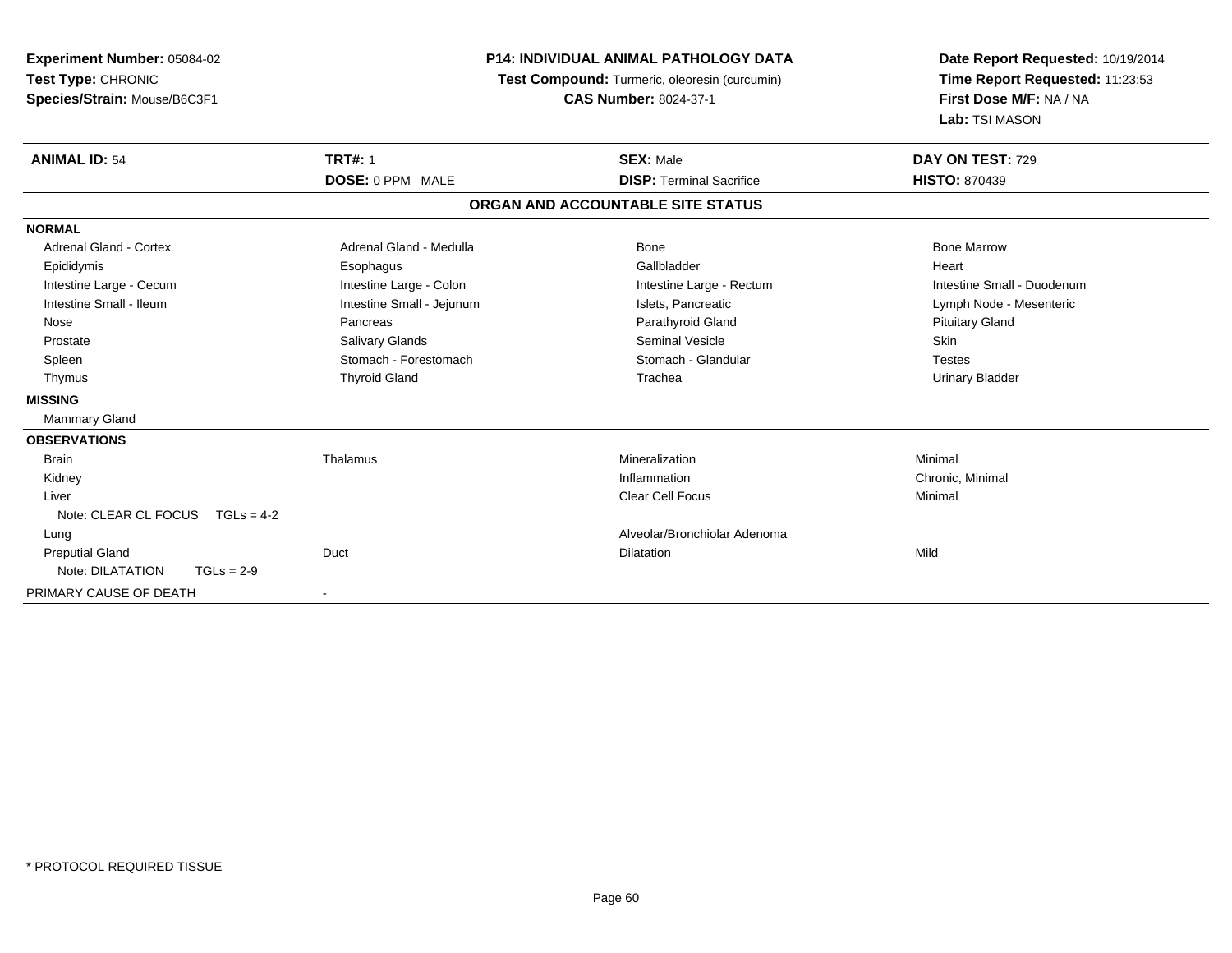| Experiment Number: 05084-02       |                           | <b>P14: INDIVIDUAL ANIMAL PATHOLOGY DATA</b>  |                                                            |
|-----------------------------------|---------------------------|-----------------------------------------------|------------------------------------------------------------|
| Test Type: CHRONIC                |                           | Test Compound: Turmeric, oleoresin (curcumin) | Time Report Requested: 11:23:53<br>First Dose M/F: NA / NA |
| Species/Strain: Mouse/B6C3F1      |                           | <b>CAS Number: 8024-37-1</b>                  |                                                            |
|                                   |                           |                                               | Lab: TSI MASON                                             |
| <b>ANIMAL ID: 55</b>              | <b>TRT#: 1</b>            | <b>SEX: Male</b>                              | DAY ON TEST: 729                                           |
|                                   | DOSE: 0 PPM MALE          | <b>DISP: Terminal Sacrifice</b>               | <b>HISTO: 870440</b>                                       |
|                                   |                           | ORGAN AND ACCOUNTABLE SITE STATUS             |                                                            |
| <b>NORMAL</b>                     |                           |                                               |                                                            |
| <b>Adrenal Gland - Cortex</b>     | Adrenal Gland - Medulla   | <b>Bone</b>                                   | <b>Bone Marrow</b>                                         |
| Epididymis                        | Esophagus                 | Gallbladder                                   | Heart                                                      |
| Intestine Large - Cecum           | Intestine Large - Colon   | Intestine Large - Rectum                      | Intestine Small - Duodenum                                 |
| Intestine Small - Ileum           | Intestine Small - Jejunum | Islets, Pancreatic                            | Lung                                                       |
| Nose                              | Pancreas                  | Parathyroid Gland                             | <b>Pituitary Gland</b>                                     |
| Prostate                          | <b>Seminal Vesicle</b>    | <b>Skin</b>                                   | Spleen                                                     |
| Stomach - Forestomach             | Stomach - Glandular       | <b>Testes</b>                                 | Thymus                                                     |
| <b>Thyroid Gland</b>              | Trachea                   | <b>Urinary Bladder</b>                        |                                                            |
| <b>MISSING</b>                    |                           |                                               |                                                            |
| <b>Mammary Gland</b>              |                           |                                               |                                                            |
| <b>OBSERVATIONS</b>               |                           |                                               |                                                            |
| <b>Brain</b>                      | Thalamus                  | Mineralization                                | Minimal                                                    |
| Kidney                            |                           | Inflammation                                  | Chronic, Minimal                                           |
| Liver                             |                           | <b>Clear Cell Focus</b>                       | Minimal                                                    |
| Lymph Node                        | Mesenteric                | Angiectasis                                   | Minimal                                                    |
| Note: ANGIECTASIS<br>$TGLs = 2-5$ |                           |                                               |                                                            |
| <b>Preputial Gland</b>            | Duct                      | <b>Dilatation</b>                             | Mild                                                       |
|                                   |                           | Inflammation                                  | Chronic Active, Minimal                                    |
| [Dilatation TGLS = 1-9]           |                           |                                               |                                                            |
| Salivary Glands                   | Submandibul GI            | Inflammation                                  | Chronic, Minimal                                           |
| PRIMARY CAUSE OF DEATH            |                           |                                               |                                                            |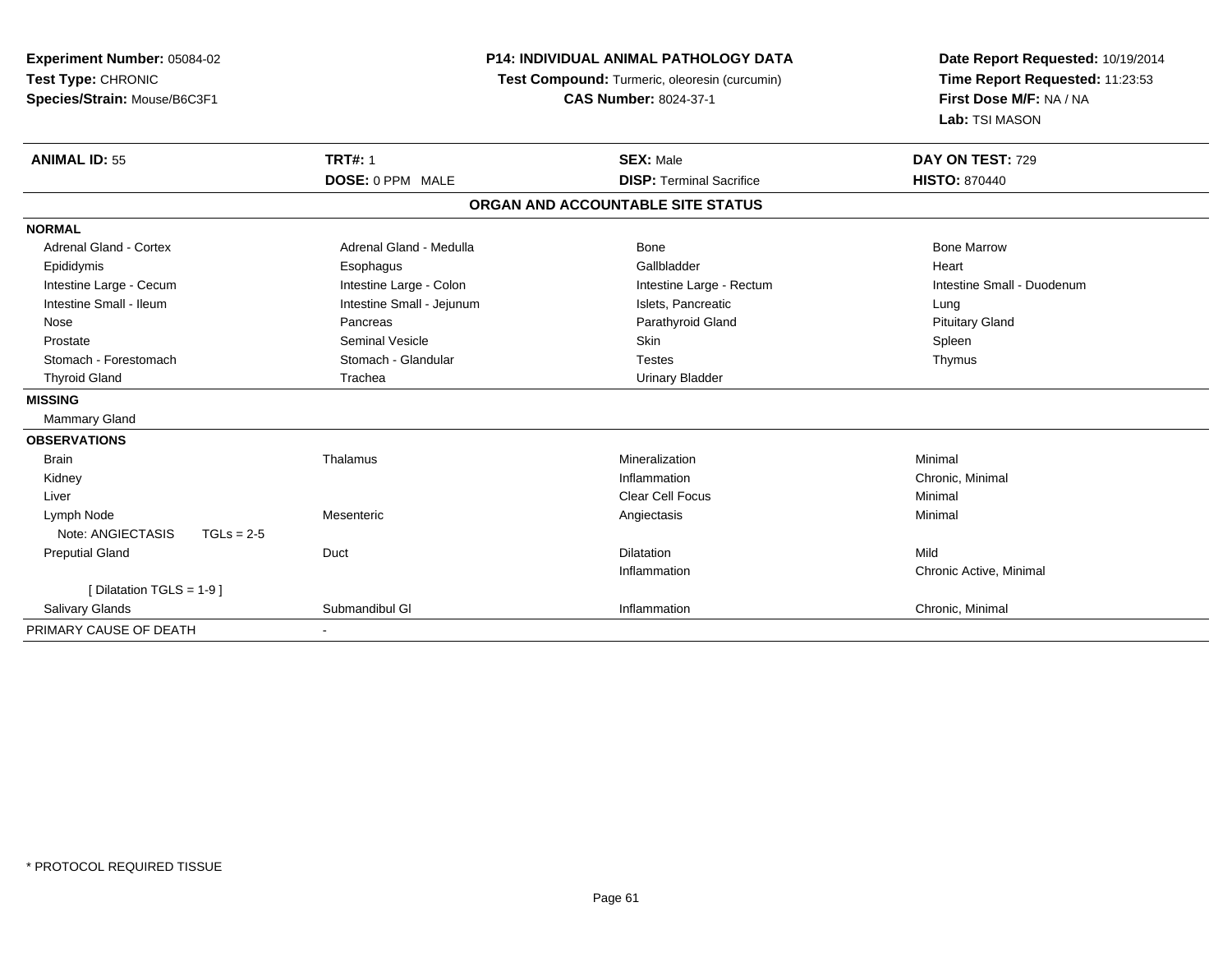| Experiment Number: 05084-02<br>Test Type: CHRONIC<br>Species/Strain: Mouse/B6C3F1 |                         | P14: INDIVIDUAL ANIMAL PATHOLOGY DATA<br>Test Compound: Turmeric, oleoresin (curcumin)<br><b>CAS Number: 8024-37-1</b> | Date Report Requested: 10/19/2014<br>Time Report Requested: 11:23:53<br>First Dose M/F: NA / NA<br>Lab: TSI MASON |
|-----------------------------------------------------------------------------------|-------------------------|------------------------------------------------------------------------------------------------------------------------|-------------------------------------------------------------------------------------------------------------------|
| <b>ANIMAL ID: 56</b>                                                              | <b>TRT#: 1</b>          | <b>SEX: Male</b>                                                                                                       | DAY ON TEST: 729                                                                                                  |
|                                                                                   | DOSE: 0 PPM MALE        | <b>DISP: Terminal Sacrifice</b>                                                                                        | <b>HISTO: 870441</b>                                                                                              |
|                                                                                   |                         | ORGAN AND ACCOUNTABLE SITE STATUS                                                                                      |                                                                                                                   |
| <b>NORMAL</b>                                                                     |                         |                                                                                                                        |                                                                                                                   |
| <b>Adrenal Gland - Cortex</b>                                                     | Adrenal Gland - Medulla | Bone                                                                                                                   | <b>Bone Marrow</b>                                                                                                |
| Epididymis                                                                        | Esophagus               | Eye                                                                                                                    | Gallbladder                                                                                                       |
| Heart                                                                             | Intestine Large - Cecum | Intestine Large - Colon                                                                                                | Intestine Large - Rectum                                                                                          |
| Intestine Small - Duodenum                                                        | Intestine Small - Ileum | Intestine Small - Jejunum                                                                                              | Islets, Pancreatic                                                                                                |
| Lung                                                                              | Lymph Node - Mesenteric | Nose                                                                                                                   | Pancreas                                                                                                          |
| Parathyroid Gland                                                                 | <b>Pituitary Gland</b>  | Prostate                                                                                                               | Salivary Glands                                                                                                   |
| Seminal Vesicle                                                                   | Skin                    | Spleen                                                                                                                 | Stomach - Forestomach                                                                                             |
| Stomach - Glandular                                                               | <b>Testes</b>           | Thymus                                                                                                                 | <b>Thyroid Gland</b>                                                                                              |
| Trachea                                                                           | <b>Urinary Bladder</b>  |                                                                                                                        |                                                                                                                   |
| <b>MISSING</b>                                                                    |                         |                                                                                                                        |                                                                                                                   |
| Mammary Gland                                                                     |                         |                                                                                                                        |                                                                                                                   |
| <b>OBSERVATIONS</b>                                                               |                         |                                                                                                                        |                                                                                                                   |
| <b>Brain</b>                                                                      | Thalamus                | Mineralization                                                                                                         | Minimal                                                                                                           |
| Harderian Gland                                                                   |                         | Adenoma                                                                                                                |                                                                                                                   |
| Note: ADENOMA<br>$TGLs = 6-9$                                                     |                         |                                                                                                                        |                                                                                                                   |
| Kidney                                                                            |                         | Inflammation                                                                                                           | Chronic, Minimal                                                                                                  |
| Liver                                                                             |                         | Hepatocellular Adenoma                                                                                                 |                                                                                                                   |
| Note: [ HEPATOCLR ADEN ] TGLs = 5-2.1                                             |                         |                                                                                                                        |                                                                                                                   |
| Note: LIVER MASS WAS TAKEN BY NTP FOR ONCOGENE STUDY.                             |                         |                                                                                                                        |                                                                                                                   |
| <b>Preputial Gland</b>                                                            | Duct                    | Dilatation                                                                                                             | Mild                                                                                                              |
| [ Dilatation TGLS = 1-10 ]                                                        |                         |                                                                                                                        |                                                                                                                   |
| PRIMARY CAUSE OF DEATH                                                            | $\blacksquare$          |                                                                                                                        |                                                                                                                   |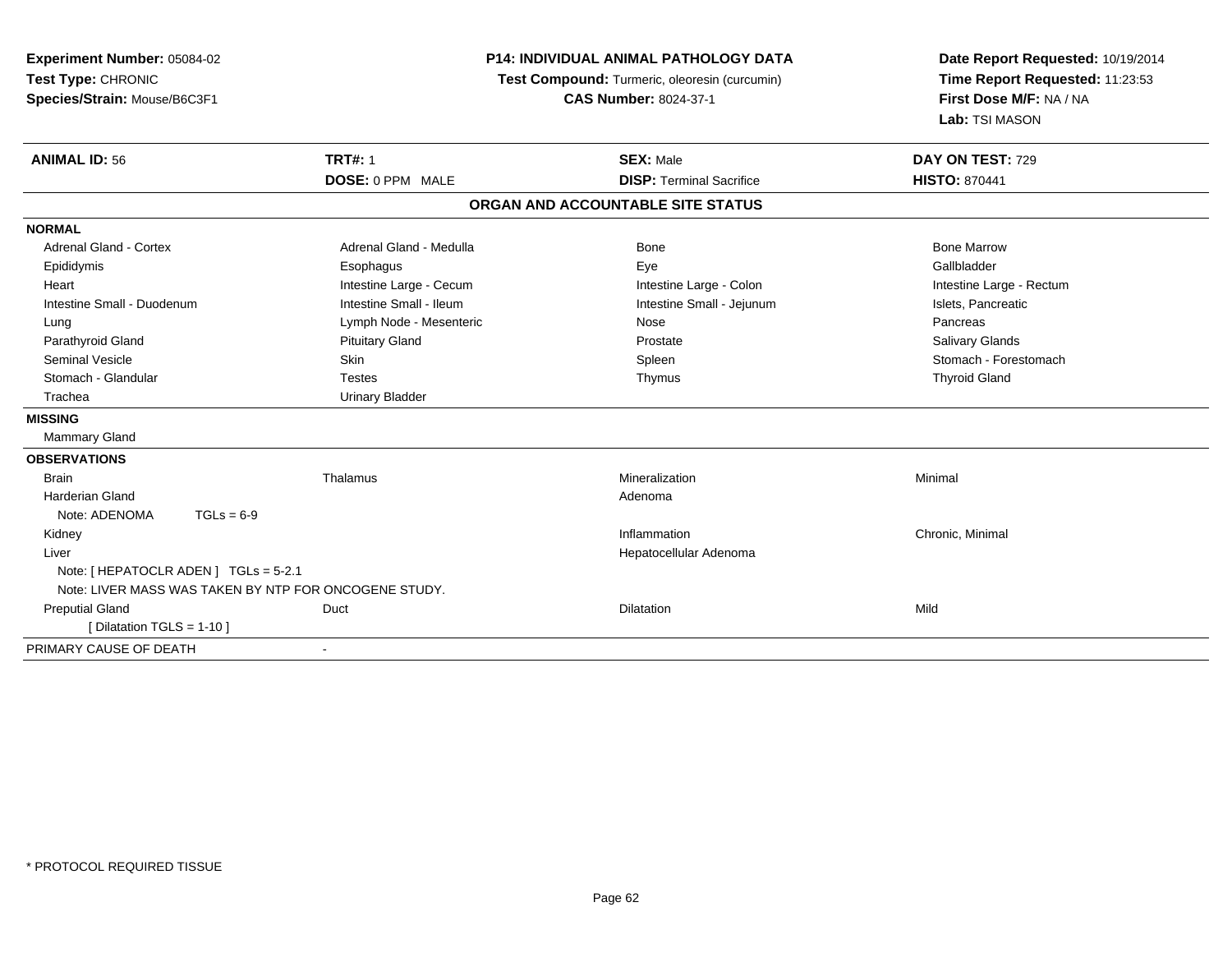| Experiment Number: 05084-02   |                                                      | <b>P14: INDIVIDUAL ANIMAL PATHOLOGY DATA</b>  |                                                            |
|-------------------------------|------------------------------------------------------|-----------------------------------------------|------------------------------------------------------------|
| Test Type: CHRONIC            |                                                      | Test Compound: Turmeric, oleoresin (curcumin) | Time Report Requested: 11:23:53<br>First Dose M/F: NA / NA |
| Species/Strain: Mouse/B6C3F1  |                                                      | <b>CAS Number: 8024-37-1</b>                  |                                                            |
|                               |                                                      |                                               | Lab: TSI MASON                                             |
| <b>ANIMAL ID: 57</b>          | <b>TRT#: 1</b>                                       | <b>SEX: Male</b>                              | DAY ON TEST: 729                                           |
|                               | DOSE: 0 PPM MALE                                     | <b>DISP: Terminal Sacrifice</b>               | <b>HISTO: 870442</b>                                       |
|                               |                                                      | ORGAN AND ACCOUNTABLE SITE STATUS             |                                                            |
| <b>NORMAL</b>                 |                                                      |                                               |                                                            |
| <b>Adrenal Gland - Cortex</b> | Adrenal Gland - Medulla                              | Bone                                          | <b>Bone Marrow</b>                                         |
| Epididymis                    | Esophagus                                            | Gallbladder                                   | Heart                                                      |
| Intestine Large - Cecum       | Intestine Large - Colon                              | Intestine Large - Rectum                      | Intestine Small - Duodenum                                 |
| Intestine Small - Ileum       | Intestine Small - Jejunum                            | Islets, Pancreatic                            | Lymph Node - Mesenteric                                    |
| Nose                          | Pancreas                                             | <b>Pituitary Gland</b>                        | Prostate                                                   |
| <b>Seminal Vesicle</b>        | Spleen                                               | Stomach - Forestomach                         | Stomach - Glandular                                        |
| <b>Testes</b>                 | Thymus                                               | <b>Thyroid Gland</b>                          | Trachea                                                    |
| <b>Urinary Bladder</b>        |                                                      |                                               |                                                            |
| <b>MISSING</b>                |                                                      |                                               |                                                            |
| <b>Mammary Gland</b>          |                                                      |                                               |                                                            |
| <b>OBSERVATIONS</b>           |                                                      |                                               |                                                            |
| <b>Brain</b>                  | Thalamus                                             | Mineralization                                | Minimal                                                    |
| Kidney                        |                                                      | Inflammation                                  | Chronic, Minimal                                           |
| Liver                         |                                                      | <b>Eosinophilic Focus</b>                     | Moderate                                                   |
| Lung                          |                                                      | Alveolar/Bronchiolar Adenoma                  |                                                            |
| Parathyroid Gland             |                                                      | Cyst                                          | Mild                                                       |
| Salivary Glands               | Submandibul GI                                       | Inflammation                                  | Chronic, Minimal                                           |
| Skin                          | <b>Subcut Tiss</b>                                   | Hemangiosarcoma                               |                                                            |
| Note: HEMANGIOSARC            | $TGLs = 1-9$                                         |                                               |                                                            |
|                               | Note: SKIN MASS WAS TAKEN BY NTP FOR ONCOGENE STUDY. |                                               |                                                            |
| PRIMARY CAUSE OF DEATH        |                                                      |                                               |                                                            |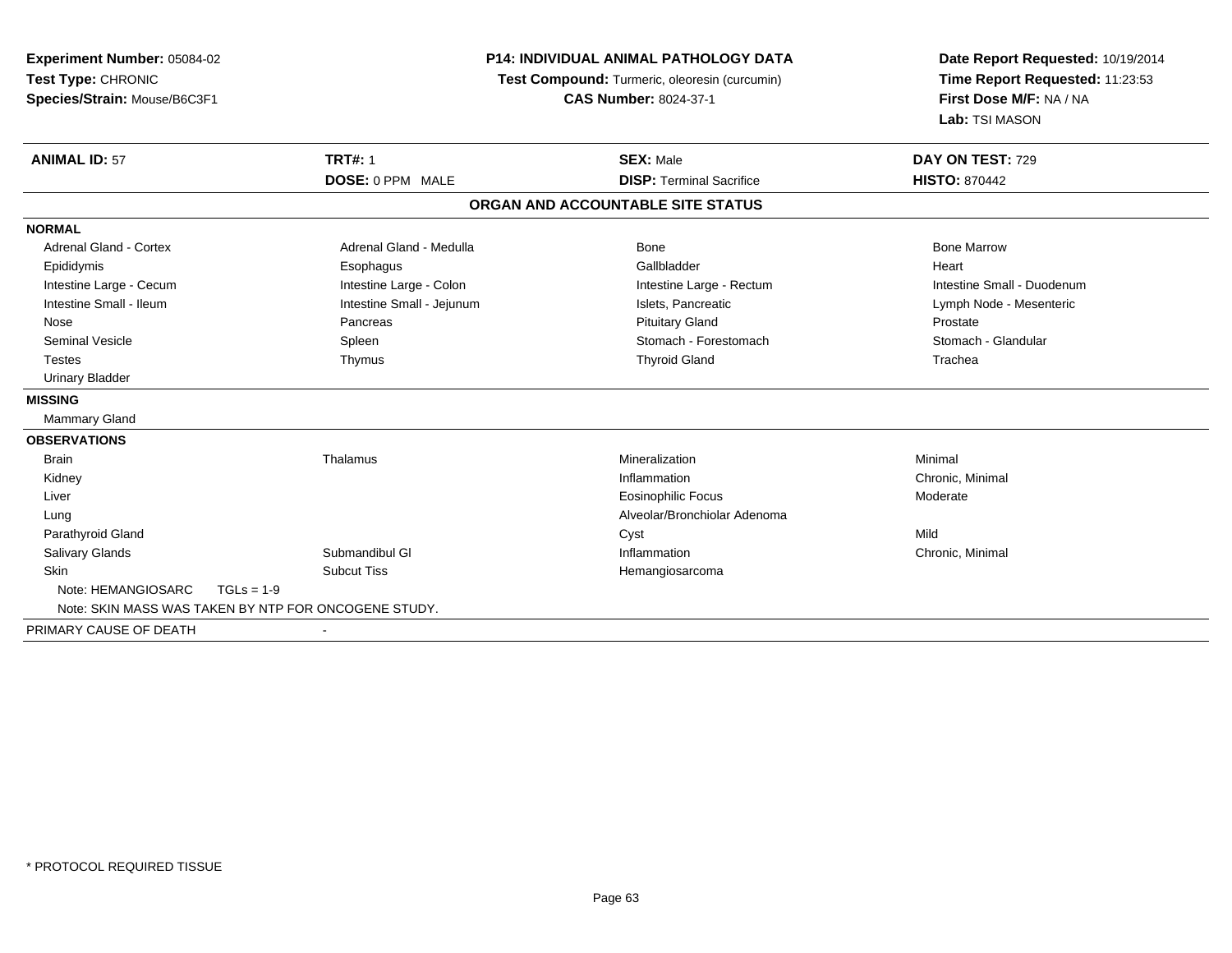| <b>Experiment Number: 05084-02</b><br>Test Type: CHRONIC<br>Species/Strain: Mouse/B6C3F1 | <b>P14: INDIVIDUAL ANIMAL PATHOLOGY DATA</b><br>Test Compound: Turmeric, oleoresin (curcumin)<br><b>CAS Number: 8024-37-1</b> |                                   | Date Report Requested: 10/19/2014<br>Time Report Requested: 11:23:53<br>First Dose M/F: NA / NA<br>Lab: TSI MASON |
|------------------------------------------------------------------------------------------|-------------------------------------------------------------------------------------------------------------------------------|-----------------------------------|-------------------------------------------------------------------------------------------------------------------|
| <b>ANIMAL ID: 58</b>                                                                     | <b>TRT#: 1</b>                                                                                                                | <b>SEX: Male</b>                  | DAY ON TEST: 729                                                                                                  |
|                                                                                          | DOSE: 0 PPM MALE                                                                                                              | <b>DISP: Terminal Sacrifice</b>   | <b>HISTO: 870443</b>                                                                                              |
|                                                                                          |                                                                                                                               | ORGAN AND ACCOUNTABLE SITE STATUS |                                                                                                                   |
| <b>NORMAL</b>                                                                            |                                                                                                                               |                                   |                                                                                                                   |
| <b>Adrenal Gland - Cortex</b>                                                            | Adrenal Gland - Medulla                                                                                                       | Bone                              | <b>Bone Marrow</b>                                                                                                |
| Brain                                                                                    | Epididymis                                                                                                                    | Esophagus                         | Gallbladder                                                                                                       |
| Heart                                                                                    | Intestine Large - Cecum                                                                                                       | Intestine Large - Colon           | Intestine Large - Rectum                                                                                          |
| Intestine Small - Duodenum                                                               | Intestine Small - Ileum                                                                                                       | Intestine Small - Jejunum         | Islets, Pancreatic                                                                                                |
| Lung                                                                                     | Nose                                                                                                                          | Pancreas                          | Parathyroid Gland                                                                                                 |
| <b>Pituitary Gland</b>                                                                   | Prostate                                                                                                                      | <b>Seminal Vesicle</b>            | <b>Skin</b>                                                                                                       |
| Spleen                                                                                   | Stomach - Forestomach                                                                                                         | Stomach - Glandular               | <b>Testes</b>                                                                                                     |
| <b>Thyroid Gland</b>                                                                     | Trachea                                                                                                                       | <b>Urinary Bladder</b>            |                                                                                                                   |
| <b>MISSING</b>                                                                           |                                                                                                                               |                                   |                                                                                                                   |
| <b>Mammary Gland</b>                                                                     | Thymus                                                                                                                        |                                   |                                                                                                                   |
| <b>OBSERVATIONS</b>                                                                      |                                                                                                                               |                                   |                                                                                                                   |
| Kidney                                                                                   |                                                                                                                               | Inflammation                      | Chronic, Minimal                                                                                                  |
| Liver                                                                                    |                                                                                                                               | Fatty Change                      | Minimal                                                                                                           |
|                                                                                          |                                                                                                                               | Mixed Cell Focus                  | Mild                                                                                                              |
| Note: [ MIXED CL FOCUS ] TGLs = 2-2                                                      |                                                                                                                               |                                   |                                                                                                                   |
| Lymph Node                                                                               | Mesenteric                                                                                                                    | Angiectasis                       | Minimal                                                                                                           |
| <b>Salivary Glands</b>                                                                   | Submandibul GI                                                                                                                | Inflammation                      | Chronic, Minimal                                                                                                  |
| PRIMARY CAUSE OF DEATH                                                                   |                                                                                                                               |                                   |                                                                                                                   |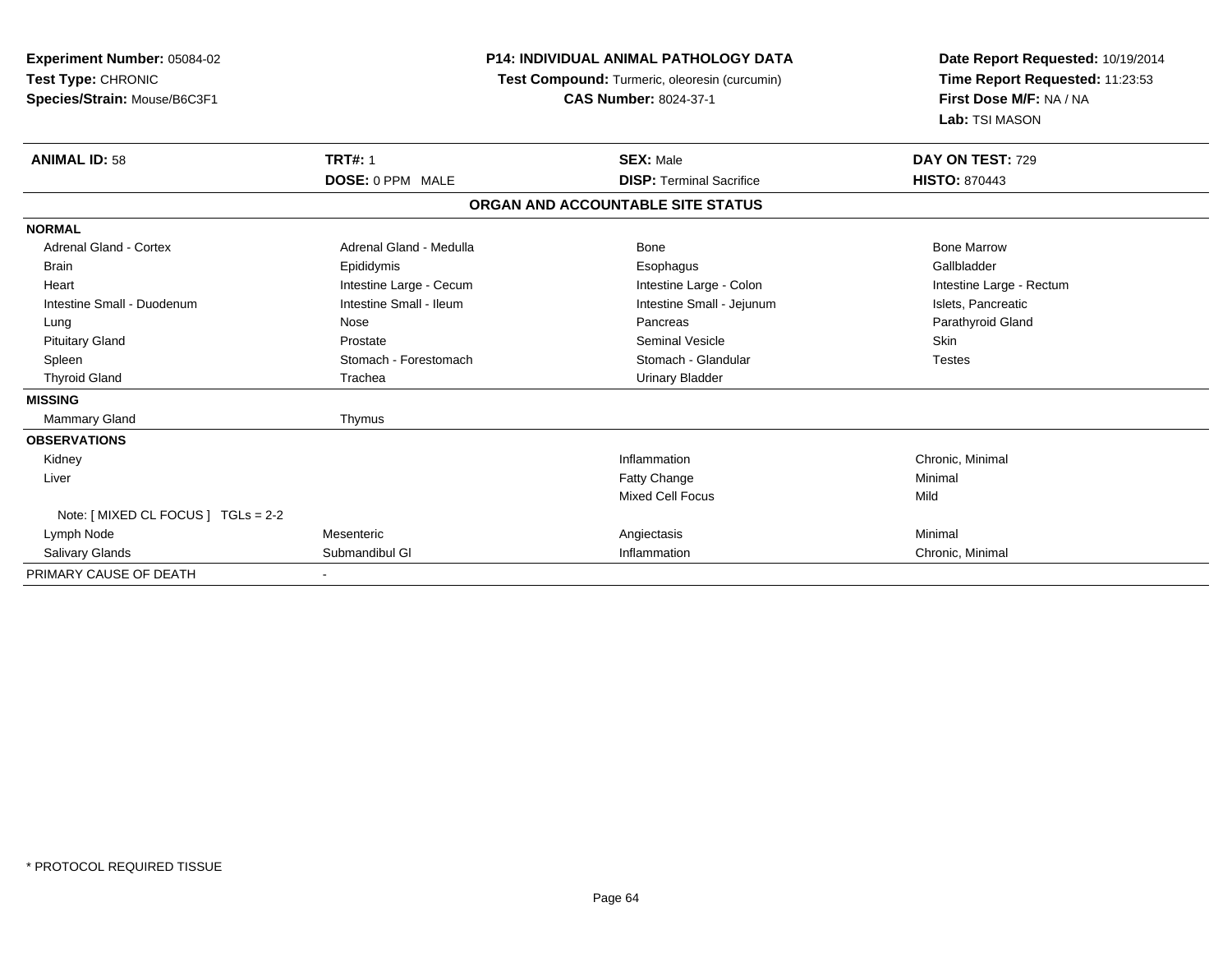| Experiment Number: 05084-02  | <b>P14: INDIVIDUAL ANIMAL PATHOLOGY DATA</b><br>Test Compound: Turmeric, oleoresin (curcumin) |                                   | Date Report Requested: 10/19/2014 |
|------------------------------|-----------------------------------------------------------------------------------------------|-----------------------------------|-----------------------------------|
| Test Type: CHRONIC           |                                                                                               |                                   | Time Report Requested: 11:23:53   |
| Species/Strain: Mouse/B6C3F1 |                                                                                               | <b>CAS Number: 8024-37-1</b>      | First Dose M/F: NA / NA           |
|                              |                                                                                               |                                   | Lab: TSI MASON                    |
| <b>ANIMAL ID: 59</b>         | <b>TRT#: 1</b>                                                                                | <b>SEX: Male</b>                  | DAY ON TEST: 457                  |
|                              | DOSE: 0 PPM MALE                                                                              | <b>DISP: Interval Sacrifice</b>   | HISTO: 853370                     |
|                              |                                                                                               | ORGAN AND ACCOUNTABLE SITE STATUS |                                   |
| <b>NORMAL</b>                |                                                                                               |                                   |                                   |
| Adrenal Gland - Medulla      | <b>Bone</b>                                                                                   | <b>Bone Marrow</b>                | Epididymis                        |
| Esophagus                    | Gallbladder                                                                                   | Heart                             | Intestine Large - Cecum           |
| Intestine Large - Colon      | Intestine Large - Rectum                                                                      | Intestine Small - Duodenum        | Intestine Small - Ileum           |
| Intestine Small - Jejunum    | Islets, Pancreatic                                                                            | Lung                              | Lymph Node - Mesenteric           |
| Nose                         | Pancreas                                                                                      | <b>Pituitary Gland</b>            | Skin                              |
| Spleen                       | Stomach - Forestomach                                                                         | Stomach - Glandular               | <b>Testes</b>                     |
| Thymus                       | <b>Thyroid Gland</b>                                                                          | Trachea                           | <b>Urinary Bladder</b>            |
| <b>MISSING</b>               |                                                                                               |                                   |                                   |
| <b>Mammary Gland</b>         | Parathyroid Gland                                                                             |                                   |                                   |
| <b>OBSERVATIONS</b>          |                                                                                               |                                   |                                   |
| <b>Adrenal Gland</b>         | Cortex                                                                                        | Hyperplasia                       | Minimal                           |
| <b>Brain</b>                 | Thalamus                                                                                      | Mineralization                    | Minimal                           |
| Kidney                       |                                                                                               | Inflammation                      | Chronic, Minimal                  |
|                              |                                                                                               | Metaplasia                        | Osseous, Minimal                  |
|                              | <b>Renal Tubule</b>                                                                           | Mineralization                    | Minimal                           |
| Liver                        |                                                                                               | Fatty Change                      | Mild                              |
| <b>Preputial Gland</b>       |                                                                                               | Cyst                              | Multiple, Moderate                |
| Note: CYST<br>$TGLs = 1-9$   |                                                                                               |                                   |                                   |
| Prostate                     |                                                                                               | Inflammation                      | Chronic, Minimal                  |
| <b>Salivary Glands</b>       | Submandibul GI                                                                                | Inflammation                      | Chronic, Minimal                  |
| PRIMARY CAUSE OF DEATH       |                                                                                               |                                   |                                   |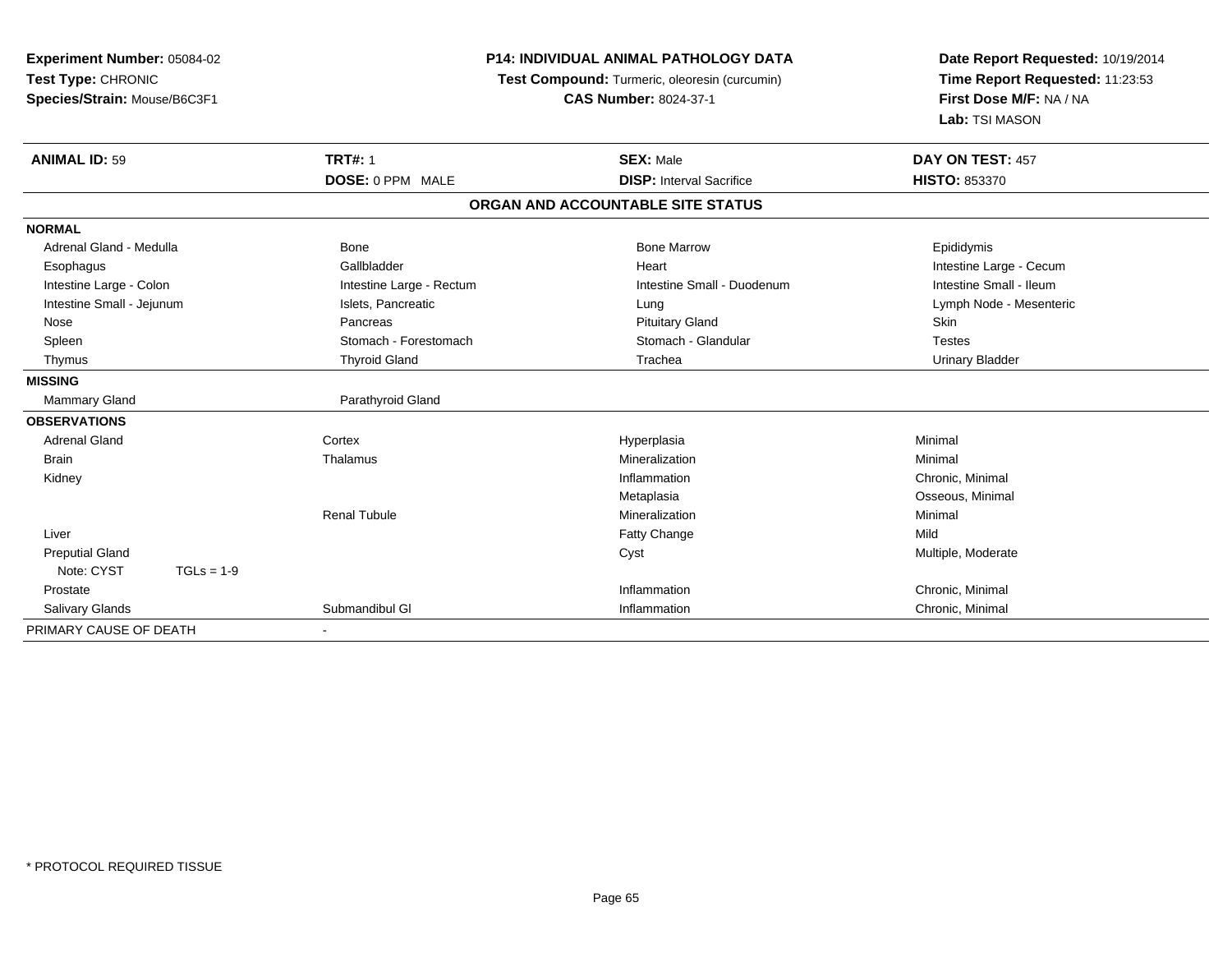| Experiment Number: 05084-02<br>Test Type: CHRONIC<br>Species/Strain: Mouse/B6C3F1 |                                    | <b>P14: INDIVIDUAL ANIMAL PATHOLOGY DATA</b><br>Test Compound: Turmeric, oleoresin (curcumin)<br><b>CAS Number: 8024-37-1</b> | Date Report Requested: 10/19/2014<br>Time Report Requested: 11:23:53<br>First Dose M/F: NA / NA<br>Lab: TSI MASON |  |
|-----------------------------------------------------------------------------------|------------------------------------|-------------------------------------------------------------------------------------------------------------------------------|-------------------------------------------------------------------------------------------------------------------|--|
| <b>ANIMAL ID: 60</b>                                                              | <b>TRT#: 1</b><br>DOSE: 0 PPM MALE | <b>SEX: Male</b><br><b>DISP: Terminal Sacrifice</b>                                                                           | DAY ON TEST: 729<br><b>HISTO: 870444</b>                                                                          |  |
|                                                                                   |                                    |                                                                                                                               |                                                                                                                   |  |
|                                                                                   |                                    | ORGAN AND ACCOUNTABLE SITE STATUS                                                                                             |                                                                                                                   |  |
| <b>NORMAL</b>                                                                     |                                    |                                                                                                                               |                                                                                                                   |  |
| <b>Adrenal Gland - Cortex</b>                                                     | Adrenal Gland - Medulla            | Bone                                                                                                                          | <b>Bone Marrow</b>                                                                                                |  |
| Epididymis                                                                        | Esophagus                          | Gallbladder                                                                                                                   | Heart                                                                                                             |  |
| Intestine Large - Cecum                                                           | Intestine Large - Colon            | Intestine Large - Rectum                                                                                                      | Intestine Small - Duodenum                                                                                        |  |
| Intestine Small - Ileum                                                           | Intestine Small - Jejunum          | Islets, Pancreatic                                                                                                            | Lung                                                                                                              |  |
| Lymph Node - Mesenteric                                                           | Nose                               | Pancreas                                                                                                                      | Parathyroid Gland                                                                                                 |  |
| <b>Pituitary Gland</b>                                                            | Prostate                           | <b>Seminal Vesicle</b>                                                                                                        | Skin                                                                                                              |  |
| Spleen                                                                            | Stomach - Forestomach              | Stomach - Glandular                                                                                                           | <b>Testes</b>                                                                                                     |  |
| <b>Thyroid Gland</b>                                                              | Trachea                            | <b>Urinary Bladder</b>                                                                                                        |                                                                                                                   |  |
| <b>MISSING</b>                                                                    |                                    |                                                                                                                               |                                                                                                                   |  |
| <b>Mammary Gland</b>                                                              | Thymus                             |                                                                                                                               |                                                                                                                   |  |
| <b>OBSERVATIONS</b>                                                               |                                    |                                                                                                                               |                                                                                                                   |  |
| <b>Brain</b>                                                                      | Thalamus                           | Mineralization                                                                                                                | Minimal                                                                                                           |  |
| Kidney                                                                            |                                    | Inflammation                                                                                                                  | Chronic, Minimal                                                                                                  |  |
| Liver                                                                             |                                    | <b>Clear Cell Focus</b>                                                                                                       | Minimal                                                                                                           |  |
|                                                                                   |                                    | <b>Necrosis</b>                                                                                                               | Minimal                                                                                                           |  |
| [Clear Cell Focus TGLS = 2-2]                                                     |                                    |                                                                                                                               |                                                                                                                   |  |
| <b>Preputial Gland</b>                                                            | Duct                               | Dilatation                                                                                                                    | Moderate                                                                                                          |  |
| [Dilatation TGLS = 1-9]                                                           |                                    |                                                                                                                               |                                                                                                                   |  |
| Salivary Glands                                                                   | Submandibul GI                     | Inflammation                                                                                                                  | Chronic, Minimal                                                                                                  |  |
| PRIMARY CAUSE OF DEATH                                                            |                                    |                                                                                                                               |                                                                                                                   |  |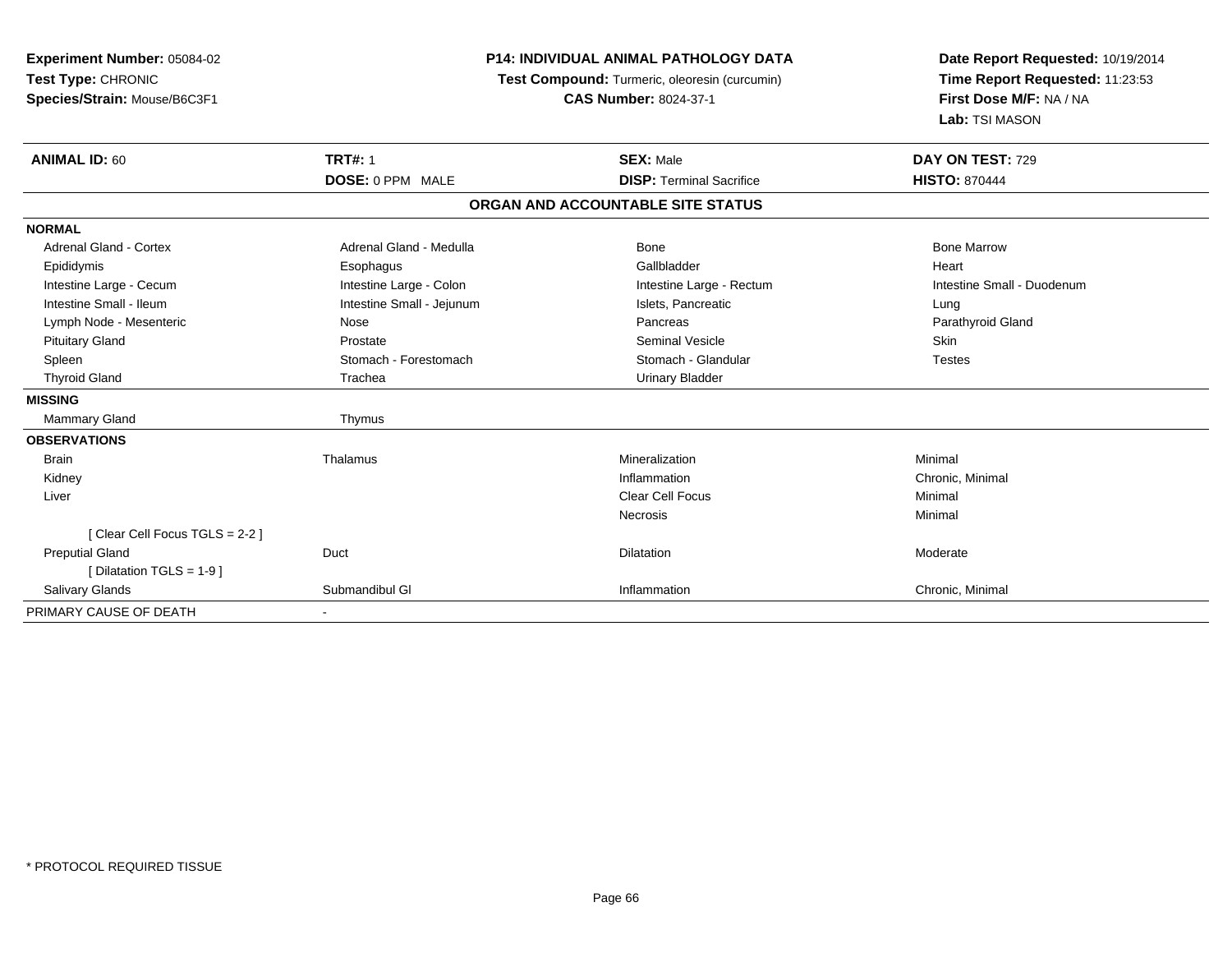| Experiment Number: 05084-02<br>Test Type: CHRONIC<br>Species/Strain: Mouse/B6C3F1 | <b>P14: INDIVIDUAL ANIMAL PATHOLOGY DATA</b><br>Test Compound: Turmeric, oleoresin (curcumin)<br><b>CAS Number: 8024-37-1</b> |                                   | Date Report Requested: 10/19/2014<br>Time Report Requested: 11:23:53<br>First Dose M/F: NA / NA<br>Lab: TSI MASON |
|-----------------------------------------------------------------------------------|-------------------------------------------------------------------------------------------------------------------------------|-----------------------------------|-------------------------------------------------------------------------------------------------------------------|
| <b>ANIMAL ID: 61</b>                                                              | TRT#: 2                                                                                                                       | <b>SEX: Male</b>                  | DAY ON TEST: 737                                                                                                  |
|                                                                                   | DOSE: 2,000 PPM MALE                                                                                                          | <b>DISP: Terminal Sacrifice</b>   | <b>HISTO: 870783</b>                                                                                              |
|                                                                                   |                                                                                                                               | ORGAN AND ACCOUNTABLE SITE STATUS |                                                                                                                   |
| <b>NORMAL</b>                                                                     |                                                                                                                               |                                   |                                                                                                                   |
| <b>Adrenal Gland - Cortex</b>                                                     | Adrenal Gland - Medulla                                                                                                       | <b>Bone</b>                       | <b>Bone Marrow</b>                                                                                                |
| Epididymis                                                                        | Gallbladder                                                                                                                   | Heart                             | Intestine Large - Cecum                                                                                           |
| Intestine Large - Colon                                                           | Intestine Large - Rectum                                                                                                      | Intestine Small - Duodenum        | Intestine Small - Ileum                                                                                           |
| Intestine Small - Jejunum                                                         | Islets, Pancreatic                                                                                                            | Lung                              | Lymph Node - Mesenteric                                                                                           |
| Nose                                                                              | Pancreas                                                                                                                      | Parathyroid Gland                 | <b>Pituitary Gland</b>                                                                                            |
| Prostate                                                                          | Seminal Vesicle                                                                                                               | <b>Skin</b>                       | Spleen                                                                                                            |
| Stomach - Forestomach                                                             | Stomach - Glandular                                                                                                           | <b>Testes</b>                     | Thymus                                                                                                            |
| <b>Thyroid Gland</b>                                                              | Trachea                                                                                                                       | <b>Urinary Bladder</b>            |                                                                                                                   |
| <b>MISSING</b>                                                                    |                                                                                                                               |                                   |                                                                                                                   |
| Esophagus                                                                         | <b>Mammary Gland</b>                                                                                                          |                                   |                                                                                                                   |
| <b>OBSERVATIONS</b>                                                               |                                                                                                                               |                                   |                                                                                                                   |
| <b>Brain</b>                                                                      | Thalamus                                                                                                                      | Mineralization                    | Minimal                                                                                                           |
| Kidney                                                                            |                                                                                                                               | Inflammation                      | Chronic, Minimal                                                                                                  |
| Liver                                                                             |                                                                                                                               | <b>Eosinophilic Focus</b>         | Minimal                                                                                                           |
|                                                                                   |                                                                                                                               | Inflammation                      | Chronic Active, Minimal                                                                                           |
|                                                                                   |                                                                                                                               | Necrosis                          | Minimal                                                                                                           |
| Note: SINGLE CELL HEPATOCYTE NECROSIS WITH CHRONIC ACTIVE                         |                                                                                                                               |                                   |                                                                                                                   |
| Note: INFLAMMATION IS A COMMON INCIDENTAL FINDING IN MICE.                        |                                                                                                                               |                                   |                                                                                                                   |
| Salivary Glands                                                                   | Submandibul GI                                                                                                                | Inflammation                      | Chronic, Minimal                                                                                                  |
| PRIMARY CAUSE OF DEATH                                                            |                                                                                                                               |                                   |                                                                                                                   |

-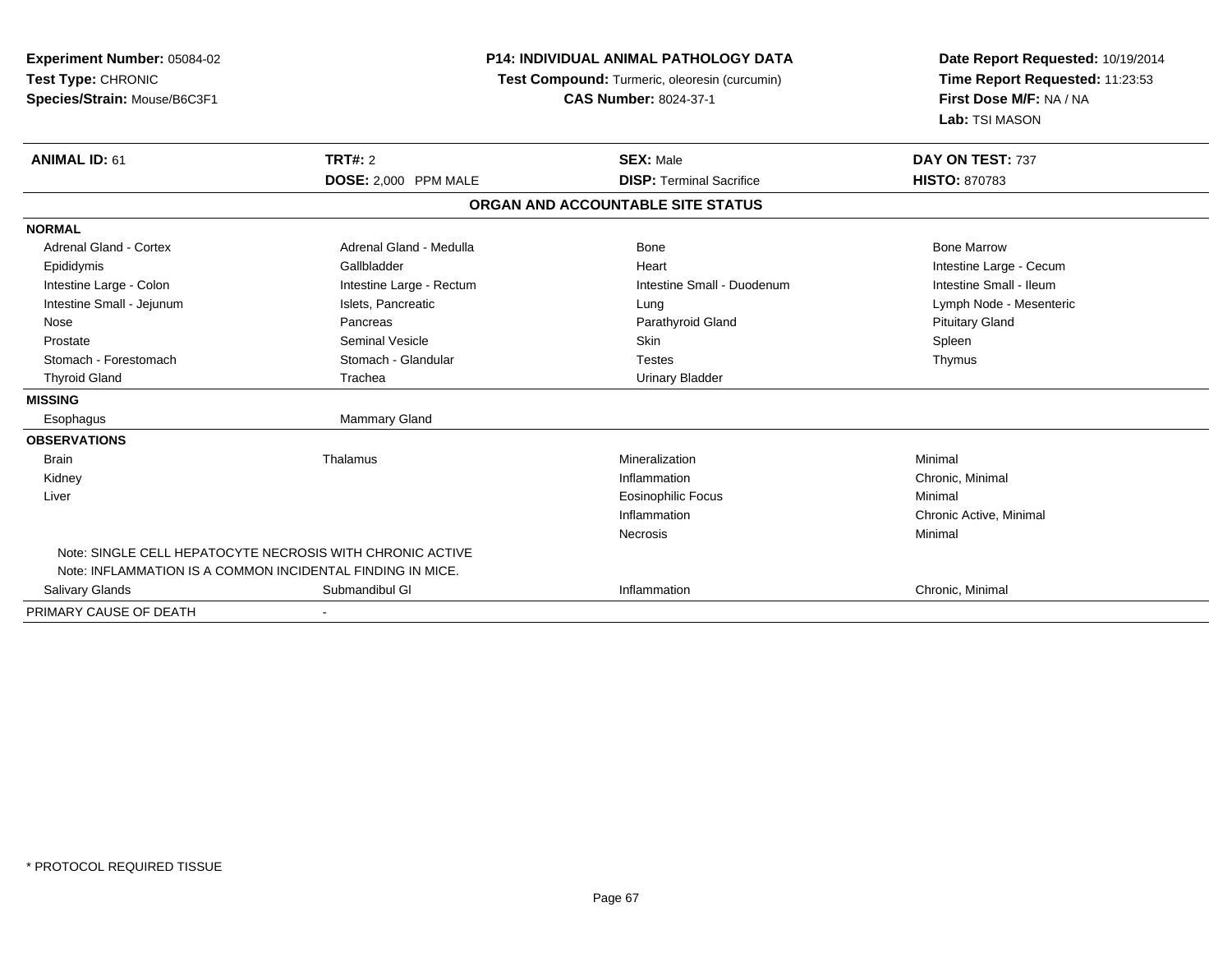| <b>Experiment Number: 05084-02</b><br><b>Test Type: CHRONIC</b><br>Species/Strain: Mouse/B6C3F1 | <b>P14: INDIVIDUAL ANIMAL PATHOLOGY DATA</b><br>Test Compound: Turmeric, oleoresin (curcumin)<br><b>CAS Number: 8024-37-1</b> |                                        | Date Report Requested: 10/19/2014<br>Time Report Requested: 11:23:53<br>First Dose M/F: NA / NA<br>Lab: TSI MASON |  |
|-------------------------------------------------------------------------------------------------|-------------------------------------------------------------------------------------------------------------------------------|----------------------------------------|-------------------------------------------------------------------------------------------------------------------|--|
| <b>ANIMAL ID: 62</b>                                                                            | TRT#: 2                                                                                                                       | <b>SEX: Male</b>                       | <b>DAY ON TEST: 455</b><br><b>HISTO: 860044</b>                                                                   |  |
|                                                                                                 | <b>DOSE: 2,000 PPM MALE</b><br><b>DISP:</b> Interval Sacrifice<br>ORGAN AND ACCOUNTABLE SITE STATUS                           |                                        |                                                                                                                   |  |
| <b>NORMAL</b>                                                                                   |                                                                                                                               |                                        |                                                                                                                   |  |
| Intestine Large - Cecum                                                                         | Intestine Large - Colon                                                                                                       | Intestine Large - Rectum               | Intestine Small - Duodenum                                                                                        |  |
| Intestine Small - Ileum                                                                         | Intestine Small - Jejunum                                                                                                     | Stomach - Forestomach                  |                                                                                                                   |  |
| <b>OBSERVATIONS</b>                                                                             |                                                                                                                               |                                        |                                                                                                                   |  |
| Liver                                                                                           |                                                                                                                               | Fatty Change<br>Hepatocellular Adenoma | Minimal                                                                                                           |  |
| [Fatty Change TGLS = $2-2+2.1$ ]                                                                |                                                                                                                               |                                        |                                                                                                                   |  |
| [Hepatocellular Adenoma TGLS = 3-2.1]                                                           |                                                                                                                               |                                        |                                                                                                                   |  |
| Lymph Node<br>[Hyperplasia TGLS = $4-5$ ]                                                       | Mesenteric                                                                                                                    | Hyperplasia                            | Plasma Cell, Moderate                                                                                             |  |
| Stomach                                                                                         | Glandular                                                                                                                     | Inflammation                           | Chronic Active, Minimal                                                                                           |  |
| PRIMARY CAUSE OF DEATH                                                                          |                                                                                                                               |                                        |                                                                                                                   |  |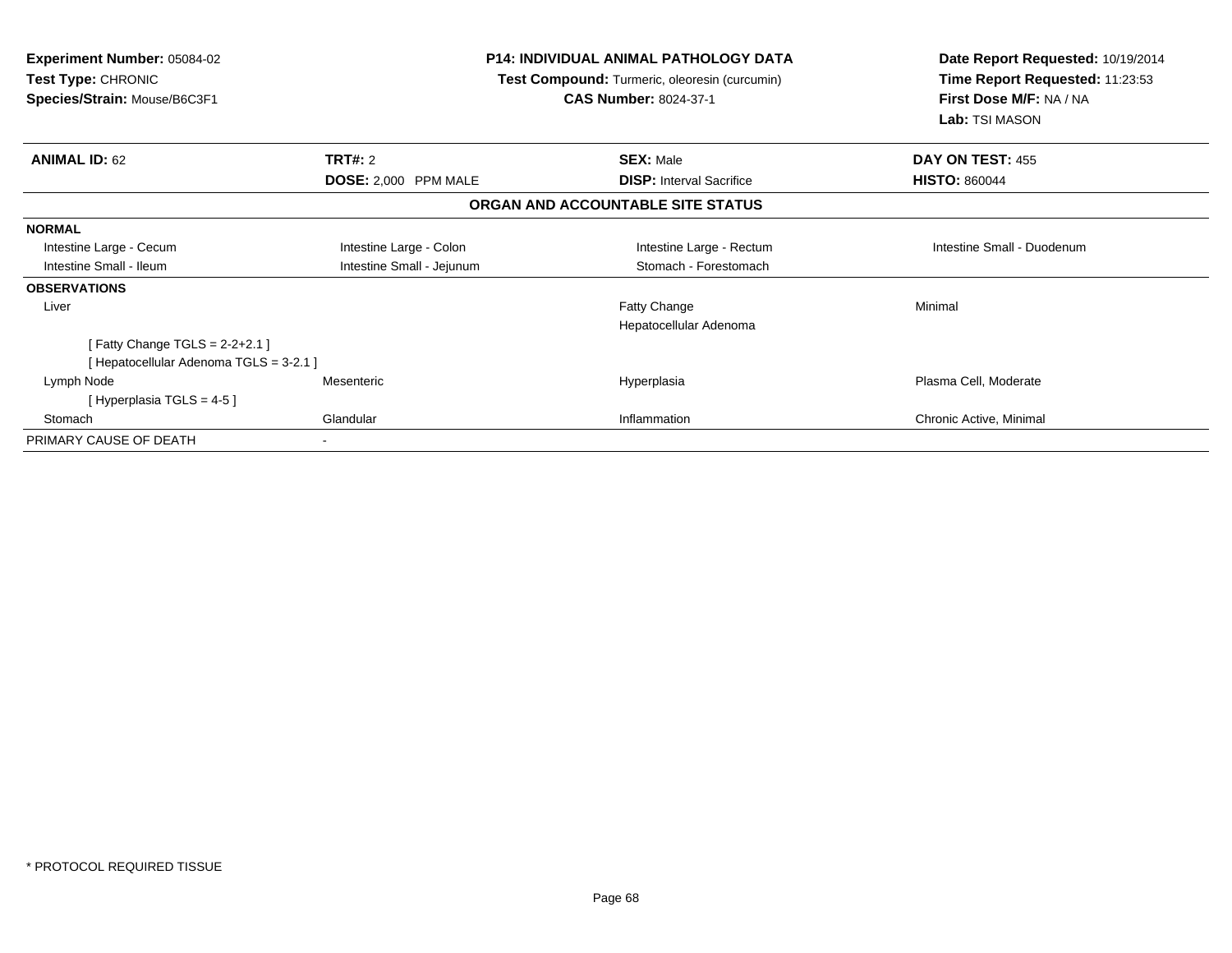| Experiment Number: 05084-02<br>Test Type: CHRONIC<br>Species/Strain: Mouse/B6C3F1 |                          | <b>P14: INDIVIDUAL ANIMAL PATHOLOGY DATA</b><br>Test Compound: Turmeric, oleoresin (curcumin)<br><b>CAS Number: 8024-37-1</b> | Date Report Requested: 10/19/2014<br>Time Report Requested: 11:23:53<br>First Dose M/F: NA / NA<br>Lab: TSI MASON |
|-----------------------------------------------------------------------------------|--------------------------|-------------------------------------------------------------------------------------------------------------------------------|-------------------------------------------------------------------------------------------------------------------|
| <b>ANIMAL ID: 63</b>                                                              | <b>TRT#: 2</b>           | <b>SEX: Male</b>                                                                                                              | DAY ON TEST: 737                                                                                                  |
|                                                                                   | DOSE: 2,000 PPM MALE     | <b>DISP: Terminal Sacrifice</b>                                                                                               | <b>HISTO: 870784</b>                                                                                              |
|                                                                                   |                          | ORGAN AND ACCOUNTABLE SITE STATUS                                                                                             |                                                                                                                   |
| <b>NORMAL</b>                                                                     |                          |                                                                                                                               |                                                                                                                   |
| <b>Adrenal Gland - Cortex</b>                                                     | <b>Bone</b>              | <b>Bone Marrow</b>                                                                                                            | Epididymis                                                                                                        |
| Esophagus                                                                         | Gallbladder              | Heart                                                                                                                         | Intestine Large - Cecum                                                                                           |
| Intestine Large - Colon                                                           | Intestine Large - Rectum | Intestine Small - Duodenum                                                                                                    | Intestine Small - Ileum                                                                                           |
| Intestine Small - Jejunum                                                         | Islets, Pancreatic       | Lymph Node - Mesenteric                                                                                                       | Nose                                                                                                              |
| Pancreas                                                                          | Parathyroid Gland        | <b>Pituitary Gland</b>                                                                                                        | Prostate                                                                                                          |
| <b>Seminal Vesicle</b>                                                            | Skin                     | Spleen                                                                                                                        | Stomach - Forestomach                                                                                             |
| Stomach - Glandular                                                               | <b>Testes</b>            | Thymus                                                                                                                        | <b>Thyroid Gland</b>                                                                                              |
| Trachea                                                                           | <b>Urinary Bladder</b>   |                                                                                                                               |                                                                                                                   |
| <b>MISSING</b>                                                                    |                          |                                                                                                                               |                                                                                                                   |
| Adrenal Gland - Medulla                                                           | Mammary Gland            |                                                                                                                               |                                                                                                                   |
| <b>OBSERVATIONS</b>                                                               |                          |                                                                                                                               |                                                                                                                   |
| <b>Brain</b>                                                                      | Thalamus                 | Mineralization                                                                                                                | Minimal                                                                                                           |
| Kidney                                                                            |                          | Inflammation                                                                                                                  | Chronic, Minimal                                                                                                  |
|                                                                                   | <b>Renal Tubule</b>      | Regeneration                                                                                                                  | Minimal                                                                                                           |
| Liver                                                                             |                          | <b>Clear Cell Focus</b>                                                                                                       | Minimal                                                                                                           |
|                                                                                   |                          | Hepatocellular Adenoma                                                                                                        |                                                                                                                   |
|                                                                                   |                          | Hepatocellular Carcinoma                                                                                                      |                                                                                                                   |
| [ Hepatocellular Adenoma TGLS = 2-2 ]                                             |                          |                                                                                                                               |                                                                                                                   |
| [ Hepatocellular Carcinoma TGLS = 1-2.1 ]                                         |                          |                                                                                                                               |                                                                                                                   |
| Lung                                                                              |                          | Alveolar/Bronchiolar Adenoma                                                                                                  |                                                                                                                   |
| Note: ALV BRON ADEN<br>$TGLs = 3-1$                                               |                          |                                                                                                                               |                                                                                                                   |
| Salivary Glands                                                                   | Submandibul GI           | Inflammation                                                                                                                  | Chronic, Minimal                                                                                                  |
| PRIMARY CAUSE OF DEATH                                                            |                          |                                                                                                                               |                                                                                                                   |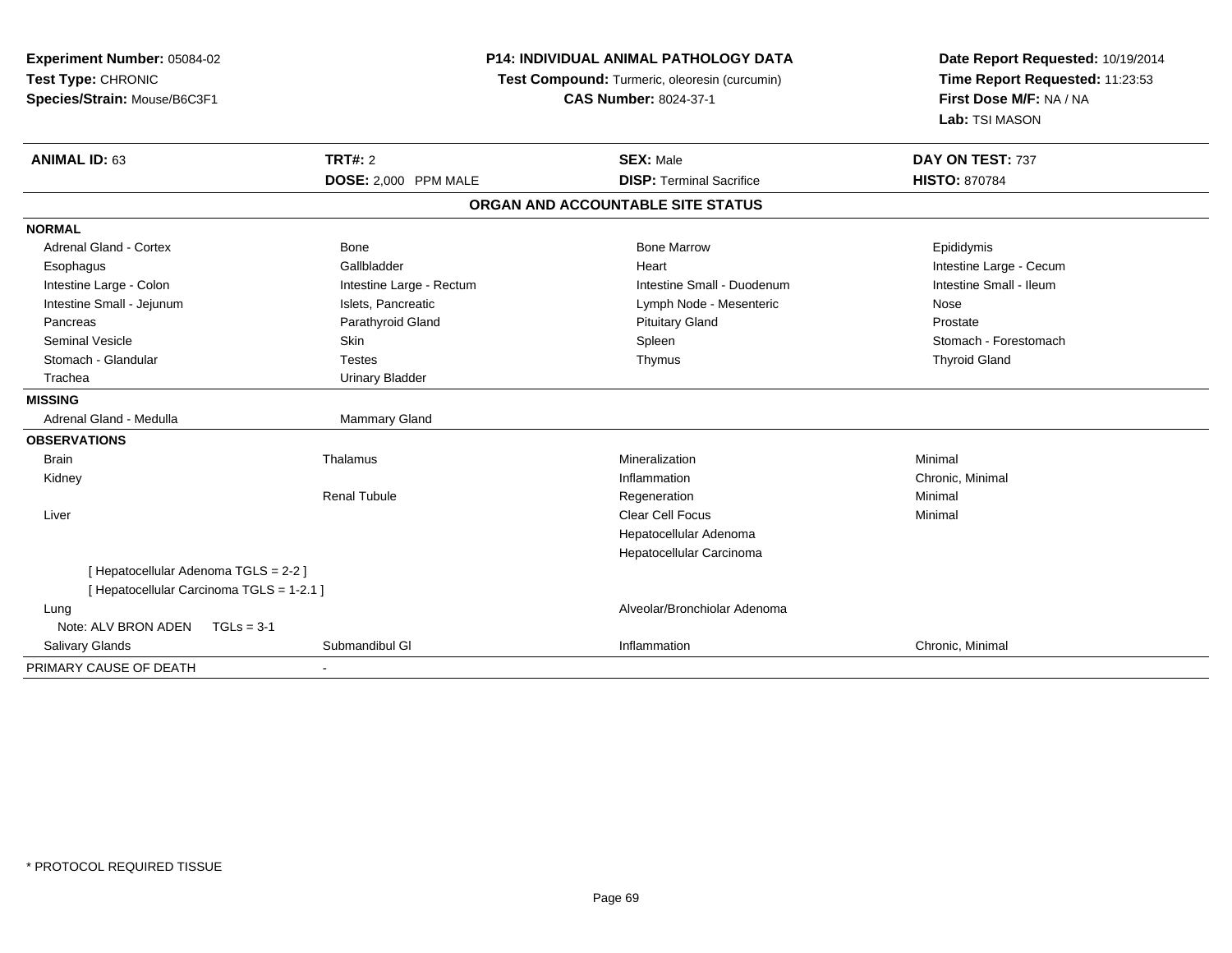| Experiment Number: 05084-02<br>Test Type: CHRONIC<br>Species/Strain: Mouse/B6C3F1 | P14: INDIVIDUAL ANIMAL PATHOLOGY DATA<br>Test Compound: Turmeric, oleoresin (curcumin)<br><b>CAS Number: 8024-37-1</b> |                                   | Date Report Requested: 10/19/2014<br>Time Report Requested: 11:23:53<br>First Dose M/F: NA / NA<br>Lab: TSI MASON |
|-----------------------------------------------------------------------------------|------------------------------------------------------------------------------------------------------------------------|-----------------------------------|-------------------------------------------------------------------------------------------------------------------|
| <b>ANIMAL ID: 64</b>                                                              | <b>TRT#: 2</b>                                                                                                         | <b>SEX: Male</b>                  | DAY ON TEST: 737                                                                                                  |
|                                                                                   | DOSE: 2,000 PPM MALE                                                                                                   | <b>DISP: Terminal Sacrifice</b>   | <b>HISTO: 870785</b>                                                                                              |
|                                                                                   |                                                                                                                        | ORGAN AND ACCOUNTABLE SITE STATUS |                                                                                                                   |
| <b>NORMAL</b>                                                                     |                                                                                                                        |                                   |                                                                                                                   |
| <b>Adrenal Gland - Cortex</b>                                                     | Adrenal Gland - Medulla                                                                                                | Bone                              | <b>Bone Marrow</b>                                                                                                |
| Epididymis                                                                        | Esophagus                                                                                                              | Gallbladder                       | Heart                                                                                                             |
| Intestine Large - Cecum                                                           | Intestine Large - Colon                                                                                                | Intestine Large - Rectum          | Intestine Small - Duodenum                                                                                        |
| Intestine Small - Ileum                                                           | Intestine Small - Jejunum                                                                                              | Islets, Pancreatic                | Lung                                                                                                              |
| Lymph Node - Mesenteric                                                           | Nose                                                                                                                   | Pancreas                          | Parathyroid Gland                                                                                                 |
| <b>Pituitary Gland</b>                                                            | Prostate                                                                                                               | <b>Seminal Vesicle</b>            | Skin                                                                                                              |
| Spleen                                                                            | Stomach - Glandular                                                                                                    | <b>Testes</b>                     | <b>Thyroid Gland</b>                                                                                              |
| Trachea                                                                           | <b>Urinary Bladder</b>                                                                                                 |                                   |                                                                                                                   |
| <b>MISSING</b>                                                                    |                                                                                                                        |                                   |                                                                                                                   |
| Mammary Gland                                                                     |                                                                                                                        |                                   |                                                                                                                   |
| <b>OBSERVATIONS</b>                                                               |                                                                                                                        |                                   |                                                                                                                   |
| <b>Brain</b>                                                                      | Thalamus                                                                                                               | Mineralization                    | Minimal                                                                                                           |
| Kidney                                                                            |                                                                                                                        | Inflammation                      | Chronic, Minimal                                                                                                  |
|                                                                                   | <b>Renal Tubule</b>                                                                                                    | Regeneration                      | Minimal                                                                                                           |
| Liver                                                                             |                                                                                                                        | Hepatocellular Adenoma            |                                                                                                                   |
| Note: HEPATOCLR ADEN TGLs = 2-2                                                   |                                                                                                                        |                                   |                                                                                                                   |
| <b>Preputial Gland</b>                                                            | Duct                                                                                                                   | <b>Dilatation</b>                 | Mild                                                                                                              |
|                                                                                   |                                                                                                                        | Inflammation                      | Chronic Active, Minimal                                                                                           |
| Note: DILATATION<br>$TGLs = 1-9$                                                  |                                                                                                                        |                                   |                                                                                                                   |
| Salivary Glands                                                                   | Submandibul GI                                                                                                         | Inflammation                      | Chronic, Minimal                                                                                                  |
| Stomach                                                                           | Forestomach                                                                                                            | Acanthosis                        | Minimal                                                                                                           |
|                                                                                   | Forestomach                                                                                                            | Hyperkeratosis                    | Minimal                                                                                                           |
| Note: HYPERKERATOSIS<br>$TGLs = 3-3.1$                                            |                                                                                                                        |                                   |                                                                                                                   |
| Note: ACANTHOSIS<br>$TGLs = 3-3.1$                                                |                                                                                                                        |                                   |                                                                                                                   |
| Thymus                                                                            |                                                                                                                        | Hyperplasia                       | Lymphoid, Mild                                                                                                    |
| PRIMARY CAUSE OF DEATH                                                            | $\blacksquare$                                                                                                         |                                   |                                                                                                                   |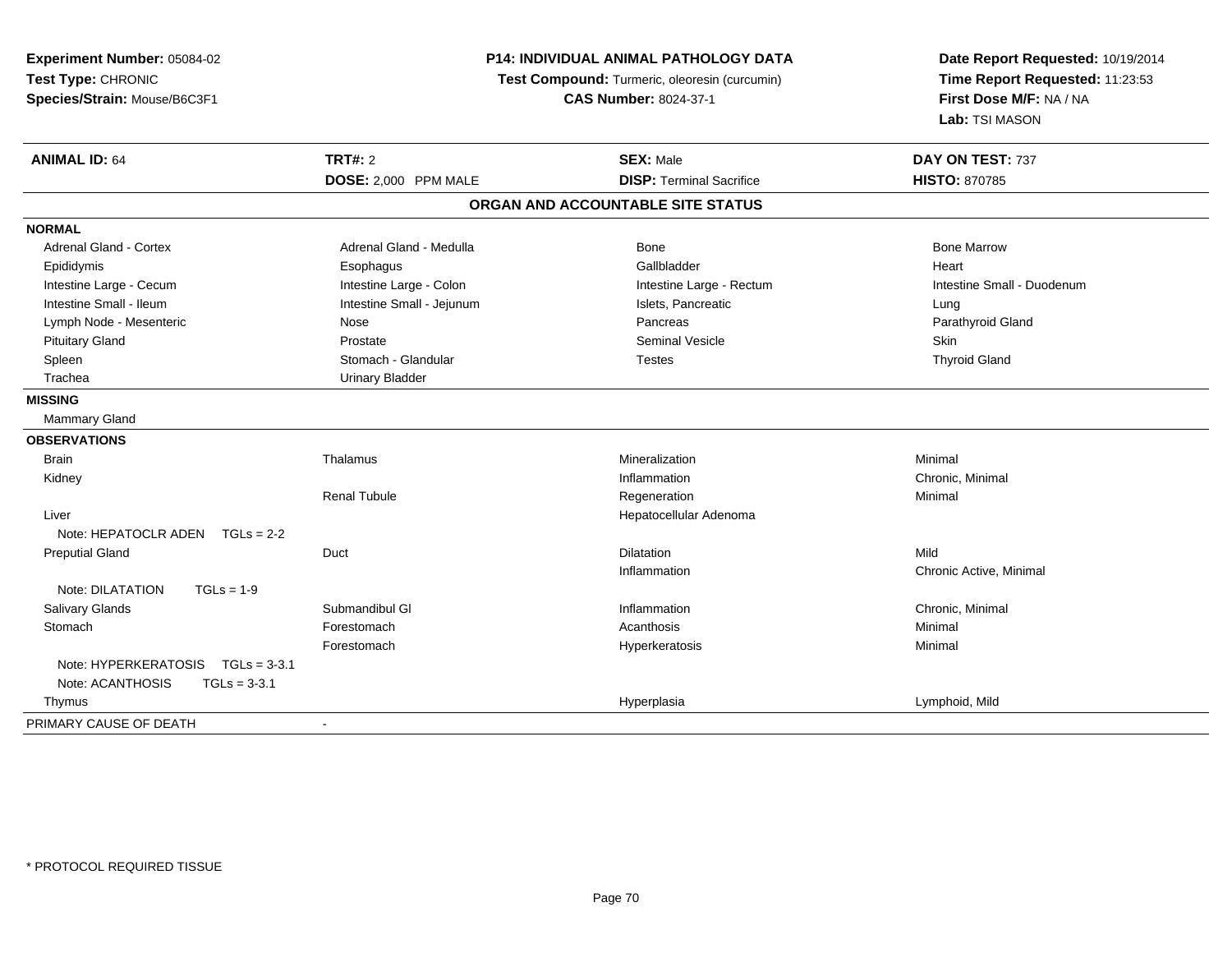| Experiment Number: 05084-02<br>Test Type: CHRONIC<br>Species/Strain: Mouse/B6C3F1 | <b>P14: INDIVIDUAL ANIMAL PATHOLOGY DATA</b><br>Test Compound: Turmeric, oleoresin (curcumin)<br><b>CAS Number: 8024-37-1</b> |                                   | Date Report Requested: 10/19/2014<br>Time Report Requested: 11:23:53<br>First Dose M/F: NA / NA<br>Lab: TSI MASON |
|-----------------------------------------------------------------------------------|-------------------------------------------------------------------------------------------------------------------------------|-----------------------------------|-------------------------------------------------------------------------------------------------------------------|
| <b>ANIMAL ID: 65</b>                                                              | <b>TRT#: 2</b>                                                                                                                | <b>SEX: Male</b>                  | DAY ON TEST: 737                                                                                                  |
|                                                                                   | DOSE: 2,000 PPM MALE                                                                                                          | <b>DISP: Terminal Sacrifice</b>   | <b>HISTO: 870786</b>                                                                                              |
|                                                                                   |                                                                                                                               | ORGAN AND ACCOUNTABLE SITE STATUS |                                                                                                                   |
| <b>NORMAL</b>                                                                     |                                                                                                                               |                                   |                                                                                                                   |
| <b>Bone</b>                                                                       | <b>Bone Marrow</b>                                                                                                            | Epididymis                        | Gallbladder                                                                                                       |
| Heart                                                                             | Intestine Large - Cecum                                                                                                       | Intestine Large - Colon           | Intestine Large - Rectum                                                                                          |
| Intestine Small - Duodenum                                                        | Intestine Small - Ileum                                                                                                       | Intestine Small - Jejunum         | Islets, Pancreatic                                                                                                |
| Lymph Node - Mesenteric                                                           | Nose                                                                                                                          | Pancreas                          | Parathyroid Gland                                                                                                 |
| <b>Pituitary Gland</b>                                                            | Prostate                                                                                                                      | Salivary Glands                   | Seminal Vesicle                                                                                                   |
| Skin                                                                              | Stomach - Forestomach                                                                                                         | Stomach - Glandular               | <b>Testes</b>                                                                                                     |
| Thymus                                                                            | <b>Thyroid Gland</b>                                                                                                          | Trachea                           | <b>Urinary Bladder</b>                                                                                            |
| <b>MISSING</b>                                                                    |                                                                                                                               |                                   |                                                                                                                   |
| Adrenal Gland - Medulla                                                           | Esophagus                                                                                                                     | <b>Mammary Gland</b>              |                                                                                                                   |
| <b>OBSERVATIONS</b>                                                               |                                                                                                                               |                                   |                                                                                                                   |
| <b>Adrenal Gland</b>                                                              | Cortex                                                                                                                        | Hyperplasia                       | Mild                                                                                                              |
| <b>Brain</b>                                                                      | Thalamus                                                                                                                      | Mineralization                    | Minimal                                                                                                           |
| Kidney                                                                            |                                                                                                                               | Inflammation                      | Chronic, Minimal                                                                                                  |
| Liver                                                                             |                                                                                                                               | Eosinophilic Focus                | Minimal                                                                                                           |
|                                                                                   |                                                                                                                               | Hepatocellular Adenoma            | Multiple                                                                                                          |
|                                                                                   |                                                                                                                               | Hepatocellular Carcinoma          |                                                                                                                   |
| Note: HEPATOCLR ADEN $TGLs = 4.9-2$                                               |                                                                                                                               |                                   |                                                                                                                   |
| Note: HEPATOCLR CARC $TGLs = 5-2.1$                                               |                                                                                                                               |                                   |                                                                                                                   |
| Lung                                                                              |                                                                                                                               | Alveolar/Bronchiolar Adenoma      |                                                                                                                   |
| Note: ALV BRON ADEN<br>$TGLs = 6-1$                                               |                                                                                                                               |                                   |                                                                                                                   |
| Spleen                                                                            |                                                                                                                               | Hemangiosarcoma                   |                                                                                                                   |
| [Hemangiosarcoma TGLS = 3-3]                                                      |                                                                                                                               |                                   |                                                                                                                   |
| PRIMARY CAUSE OF DEATH                                                            | $\sim$                                                                                                                        |                                   |                                                                                                                   |

Animal Note: THIS IS NOT A PROTOCOL REQUIRED TISSUE.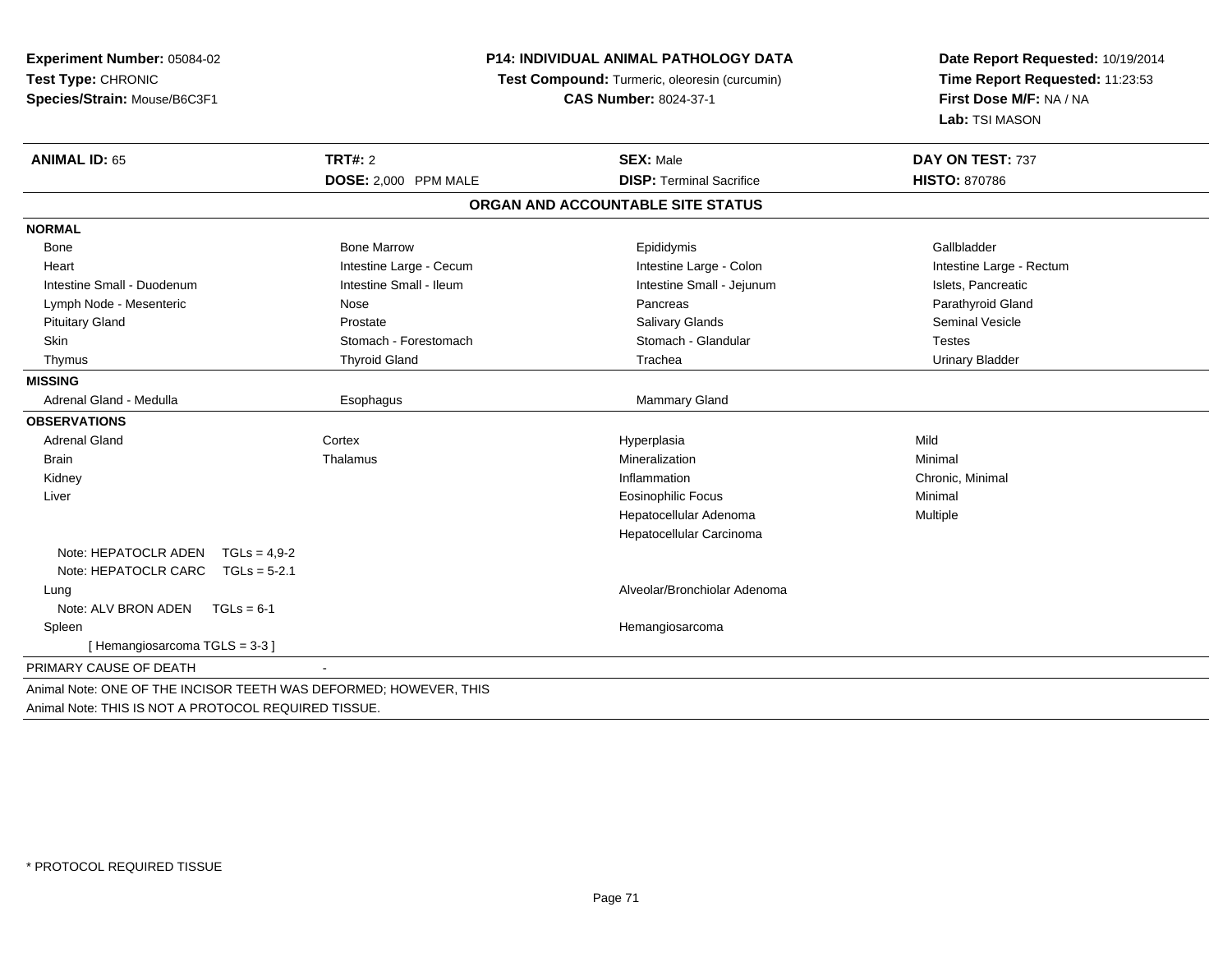| Experiment Number: 05084-02            | P14: INDIVIDUAL ANIMAL PATHOLOGY DATA<br>Test Compound: Turmeric, oleoresin (curcumin)<br><b>CAS Number: 8024-37-1</b> |                                   | Date Report Requested: 10/19/2014<br>Time Report Requested: 11:23:53 |
|----------------------------------------|------------------------------------------------------------------------------------------------------------------------|-----------------------------------|----------------------------------------------------------------------|
| Test Type: CHRONIC                     |                                                                                                                        |                                   |                                                                      |
| Species/Strain: Mouse/B6C3F1           |                                                                                                                        |                                   | First Dose M/F: NA / NA                                              |
|                                        |                                                                                                                        |                                   | Lab: TSI MASON                                                       |
| <b>ANIMAL ID: 66</b>                   | <b>TRT#: 2</b>                                                                                                         | <b>SEX: Male</b>                  | DAY ON TEST: 737                                                     |
|                                        | DOSE: 2,000 PPM MALE                                                                                                   | <b>DISP: Terminal Sacrifice</b>   | <b>HISTO: 870787</b>                                                 |
|                                        |                                                                                                                        | ORGAN AND ACCOUNTABLE SITE STATUS |                                                                      |
| <b>NORMAL</b>                          |                                                                                                                        |                                   |                                                                      |
| Adrenal Gland - Cortex                 | <b>Bone</b>                                                                                                            | <b>Bone Marrow</b>                | Epididymis                                                           |
| Esophagus                              | Eye                                                                                                                    | Intestine Large - Cecum           | Intestine Large - Colon                                              |
| Intestine Large - Rectum               | Intestine Small - Duodenum                                                                                             | Intestine Small - Ileum           | Intestine Small - Jejunum                                            |
| Islets, Pancreatic                     | Lung                                                                                                                   | Lymph Node - Mesenteric           | Nose                                                                 |
| Pancreas                               | Parathyroid Gland                                                                                                      | <b>Pituitary Gland</b>            | Prostate                                                             |
| <b>Seminal Vesicle</b>                 | Skin                                                                                                                   | Spleen                            | Stomach - Forestomach                                                |
| Stomach - Glandular                    | <b>Testes</b>                                                                                                          | Thymus                            | <b>Thyroid Gland</b>                                                 |
| Trachea                                | <b>Urinary Bladder</b>                                                                                                 |                                   |                                                                      |
| <b>MISSING</b>                         |                                                                                                                        |                                   |                                                                      |
| Gallbladder                            | Mammary Gland                                                                                                          |                                   |                                                                      |
| <b>INSUFFICIENT TISSUE</b>             |                                                                                                                        |                                   |                                                                      |
| Adrenal Gland - Medulla                |                                                                                                                        |                                   |                                                                      |
| <b>OBSERVATIONS</b>                    |                                                                                                                        |                                   |                                                                      |
| <b>Brain</b>                           | Thalamus                                                                                                               | Mineralization                    | Minimal                                                              |
| Harderian Gland                        |                                                                                                                        | Adenoma                           |                                                                      |
| [Adenoma TGLS = $8-9$ ]                |                                                                                                                        |                                   |                                                                      |
| Heart                                  |                                                                                                                        | Inflammation                      | Chronic Active, Minimal                                              |
| Kidney                                 |                                                                                                                        | Inflammation                      | Chronic, Minimal                                                     |
| Liver                                  |                                                                                                                        | <b>Eosinophilic Focus</b>         | Minimal                                                              |
|                                        |                                                                                                                        | Hepatocellular Carcinoma          |                                                                      |
| Note: HEPATOCLR CARC<br>$TGLs = 6-2.1$ |                                                                                                                        |                                   |                                                                      |
| Lymph Node                             | Lumbar                                                                                                                 | Hyperplasia                       | Lymphoid, Mild                                                       |
| Note: HYPERPLASIA<br>$TGLs = 7-11$     |                                                                                                                        |                                   |                                                                      |
| <b>Preputial Gland</b>                 | Duct                                                                                                                   | <b>Dilatation</b>                 | Moderate                                                             |
|                                        |                                                                                                                        | Inflammation                      | Chronic Active, Mild                                                 |
| [ Dilatation TGLS = 3-10 ]             |                                                                                                                        |                                   |                                                                      |
| Salivary Glands                        | Submandibul GI                                                                                                         | Inflammation                      | Chronic, Minimal                                                     |
| PRIMARY CAUSE OF DEATH                 | $\mathbf{r}$                                                                                                           |                                   |                                                                      |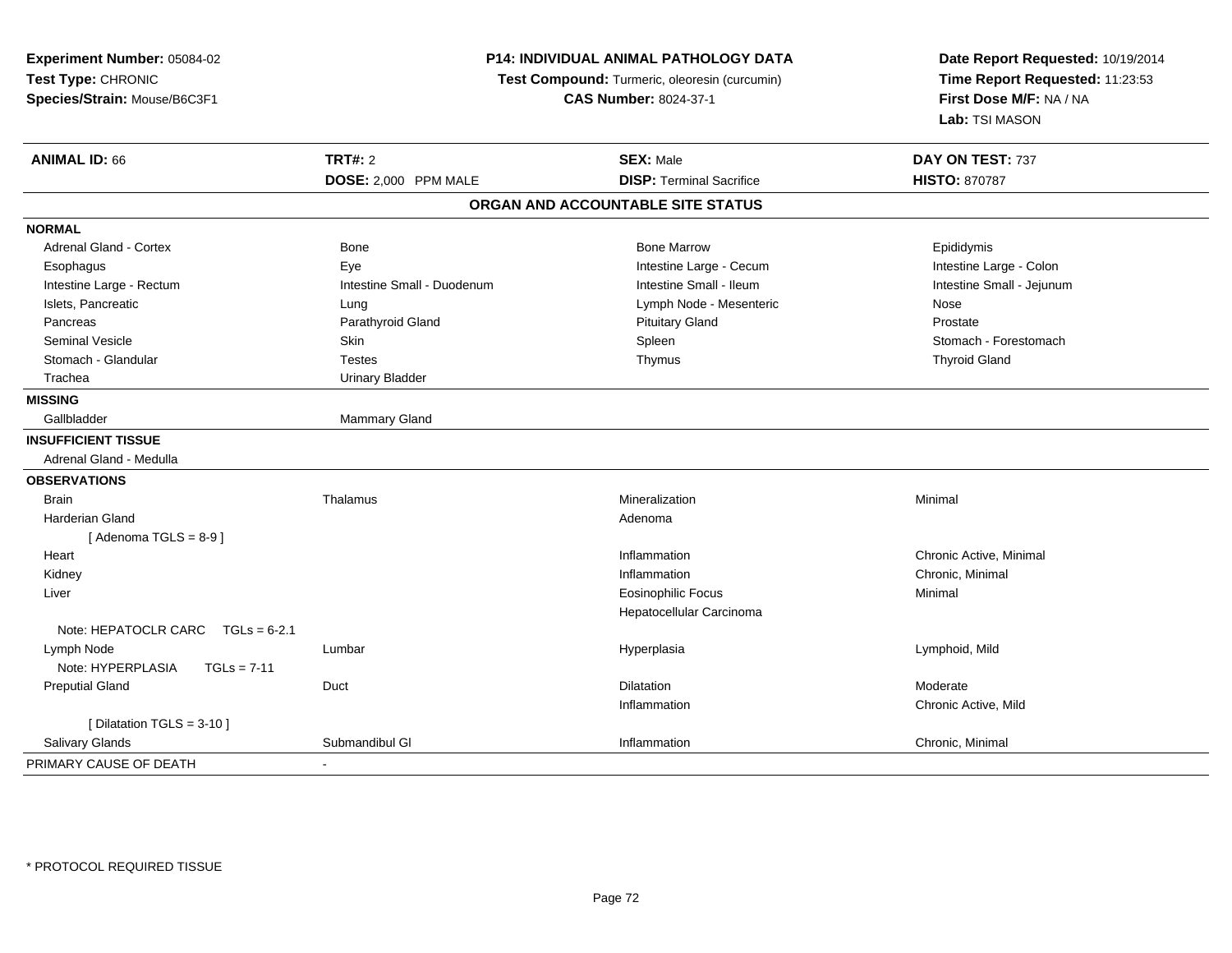| Experiment Number: 05084-02<br>Test Type: CHRONIC<br>Species/Strain: Mouse/B6C3F1 |                          | <b>P14: INDIVIDUAL ANIMAL PATHOLOGY DATA</b><br>Test Compound: Turmeric, oleoresin (curcumin)<br><b>CAS Number: 8024-37-1</b> |                         |
|-----------------------------------------------------------------------------------|--------------------------|-------------------------------------------------------------------------------------------------------------------------------|-------------------------|
| <b>ANIMAL ID: 67</b>                                                              | <b>TRT#: 2</b>           | <b>SEX: Male</b>                                                                                                              | DAY ON TEST: 736        |
|                                                                                   | DOSE: 2,000 PPM MALE     | <b>DISP: Terminal Sacrifice</b>                                                                                               | <b>HISTO: 870788</b>    |
|                                                                                   |                          | ORGAN AND ACCOUNTABLE SITE STATUS                                                                                             |                         |
| <b>NORMAL</b>                                                                     |                          |                                                                                                                               |                         |
| <b>Adrenal Gland - Cortex</b>                                                     | Bone                     | <b>Bone Marrow</b>                                                                                                            | Epididymis              |
| Esophagus                                                                         | Gallbladder              | Heart                                                                                                                         | Intestine Large - Cecum |
| Intestine Large - Colon                                                           | Intestine Large - Rectum | Intestine Small - Duodenum                                                                                                    | Intestine Small - Ileum |
| Intestine Small - Jejunum                                                         | Islets, Pancreatic       | Lymph Node - Mesenteric                                                                                                       | Nose                    |
| Pancreas                                                                          | Parathyroid Gland        | <b>Pituitary Gland</b>                                                                                                        | Prostate                |
| <b>Seminal Vesicle</b>                                                            | Skin                     | Spleen                                                                                                                        | Stomach - Forestomach   |
| Stomach - Glandular                                                               | <b>Testes</b>            | Thymus                                                                                                                        | <b>Thyroid Gland</b>    |
| Trachea                                                                           | <b>Urinary Bladder</b>   |                                                                                                                               |                         |
| <b>MISSING</b>                                                                    |                          |                                                                                                                               |                         |
| Adrenal Gland - Medulla                                                           | <b>Mammary Gland</b>     |                                                                                                                               |                         |
| <b>OBSERVATIONS</b>                                                               |                          |                                                                                                                               |                         |
| <b>Brain</b>                                                                      | Thalamus                 | Mineralization                                                                                                                | Minimal                 |
| <b>Harderian Gland</b>                                                            |                          | Adenoma                                                                                                                       |                         |
| $TGLs = 4-9$<br>Note: ADENOMA                                                     |                          |                                                                                                                               |                         |
| Kidney                                                                            |                          | Inflammation                                                                                                                  | Chronic, Minimal        |
| Liver                                                                             |                          | Hepatocellular Adenoma                                                                                                        |                         |
| [ Hepatocellular Adenoma TGLS = 2-2.1 ]                                           |                          |                                                                                                                               |                         |
| Lung                                                                              |                          | Alveolar/Bronchiolar Carcinoma                                                                                                |                         |
|                                                                                   |                          | <b>Infiltration Cellular</b>                                                                                                  | Histiocyte, Minimal     |
| [ Alveolar/Bronchiolar Carcinoma TGLS = 3-1 ]                                     |                          |                                                                                                                               |                         |
| <b>Salivary Glands</b>                                                            | Submandibul GI           | Inflammation                                                                                                                  | Chronic, Minimal        |
| PRIMARY CAUSE OF DEATH                                                            |                          |                                                                                                                               |                         |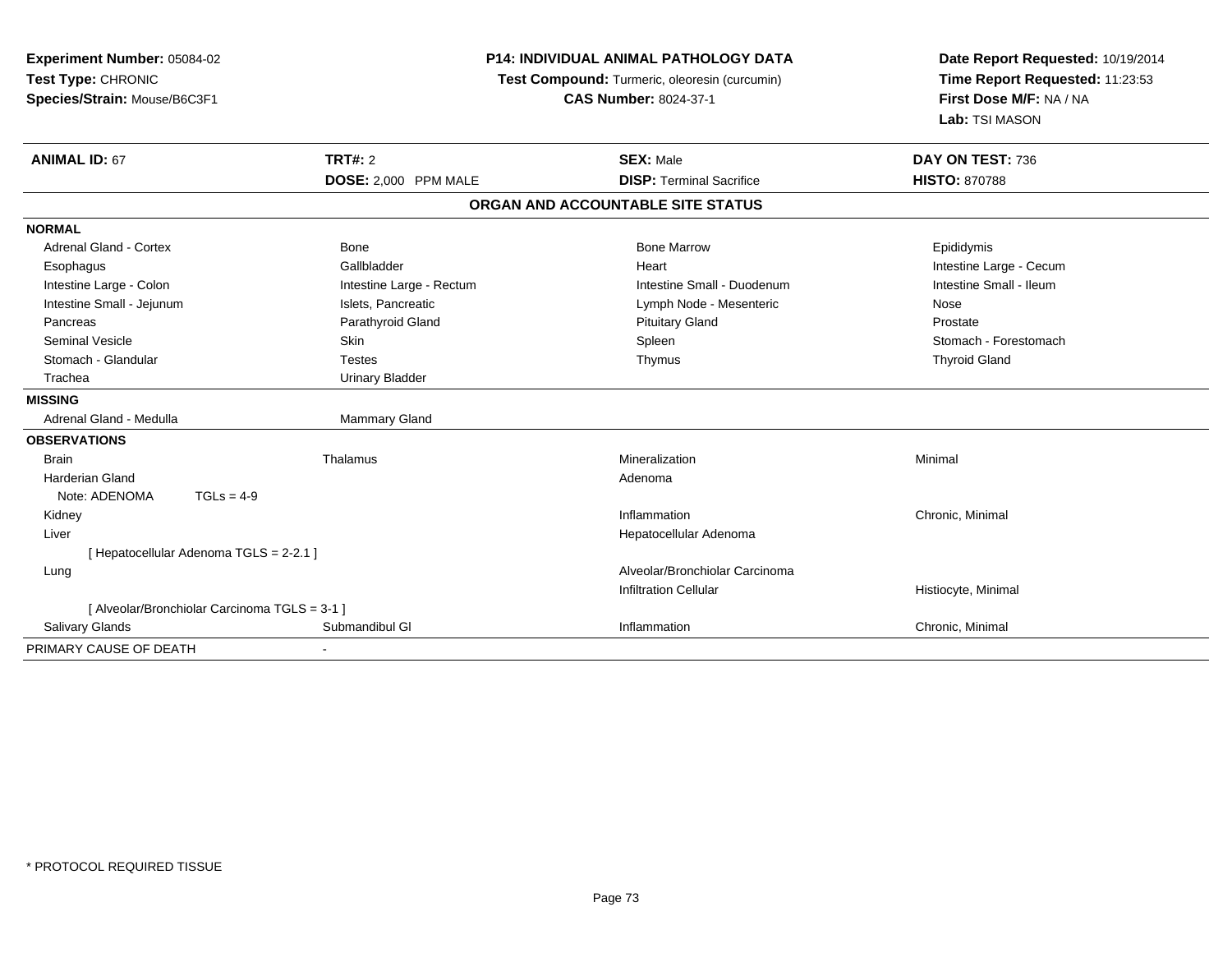| Experiment Number: 05084-02<br>Test Type: CHRONIC<br>Species/Strain: Mouse/B6C3F1 | <b>P14: INDIVIDUAL ANIMAL PATHOLOGY DATA</b><br>Test Compound: Turmeric, oleoresin (curcumin)<br><b>CAS Number: 8024-37-1</b> |                                   | Date Report Requested: 10/19/2014<br>Time Report Requested: 11:23:53<br>First Dose M/F: NA / NA<br>Lab: TSI MASON |  |
|-----------------------------------------------------------------------------------|-------------------------------------------------------------------------------------------------------------------------------|-----------------------------------|-------------------------------------------------------------------------------------------------------------------|--|
| <b>ANIMAL ID: 68</b>                                                              | <b>TRT#: 2</b>                                                                                                                | <b>SEX: Male</b>                  | DAY ON TEST: 736                                                                                                  |  |
|                                                                                   | DOSE: 2,000 PPM MALE                                                                                                          | <b>DISP: Terminal Sacrifice</b>   | <b>HISTO: 870789</b>                                                                                              |  |
|                                                                                   |                                                                                                                               | ORGAN AND ACCOUNTABLE SITE STATUS |                                                                                                                   |  |
| <b>NORMAL</b>                                                                     |                                                                                                                               |                                   |                                                                                                                   |  |
| <b>Adrenal Gland - Cortex</b>                                                     | Adrenal Gland - Medulla                                                                                                       | <b>Bone</b>                       | <b>Bone Marrow</b>                                                                                                |  |
| <b>Brain</b>                                                                      | Epididymis                                                                                                                    | Esophagus                         | Gallbladder                                                                                                       |  |
| Heart                                                                             | Intestine Large - Cecum                                                                                                       | Intestine Large - Colon           | Intestine Large - Rectum                                                                                          |  |
| Intestine Small - Duodenum                                                        | Intestine Small - Ileum                                                                                                       | Intestine Small - Jejunum         | Islets, Pancreatic                                                                                                |  |
| Lung                                                                              | Lymph Node - Mesenteric                                                                                                       | Pancreas                          | <b>Pituitary Gland</b>                                                                                            |  |
| Prostate                                                                          | Salivary Glands                                                                                                               | <b>Seminal Vesicle</b>            | Skin                                                                                                              |  |
| Spleen                                                                            | Stomach - Forestomach                                                                                                         | <b>Testes</b>                     | Thymus                                                                                                            |  |
| <b>Thyroid Gland</b>                                                              | Trachea                                                                                                                       | <b>Urinary Bladder</b>            |                                                                                                                   |  |
| <b>MISSING</b>                                                                    |                                                                                                                               |                                   |                                                                                                                   |  |
| Mammary Gland                                                                     | Parathyroid Gland                                                                                                             |                                   |                                                                                                                   |  |
| <b>OBSERVATIONS</b>                                                               |                                                                                                                               |                                   |                                                                                                                   |  |
| Kidney                                                                            | Medulla                                                                                                                       | Foreign Body                      | Minimal                                                                                                           |  |
|                                                                                   |                                                                                                                               | Inflammation                      | Chronic, Minimal                                                                                                  |  |
| Note: OF UNKNOWN ORIGIN.                                                          |                                                                                                                               |                                   |                                                                                                                   |  |
|                                                                                   | Note: VISIBLE IN THE MEDULLA WERE SOME OLIVE GREEN GLOBULES                                                                   |                                   |                                                                                                                   |  |
| Liver                                                                             |                                                                                                                               | Eosinophilic Focus                | Minimal                                                                                                           |  |
| Nose                                                                              |                                                                                                                               | Inflammation                      | Acute, Minimal                                                                                                    |  |
| Sem Ves                                                                           |                                                                                                                               |                                   |                                                                                                                   |  |
|                                                                                   | Note: ALTHOUGH THE SECRETORY CONTENT OF THE SEMINAL VESICLES                                                                  |                                   |                                                                                                                   |  |
|                                                                                   | Note: AND THE COAGULATING GLANDS WERE INCREASED THERE WERE                                                                    |                                   |                                                                                                                   |  |
| Note: NO HISTOLOGIC ABNORMALITIES.                                                |                                                                                                                               |                                   |                                                                                                                   |  |
| Stomach                                                                           | Glandular                                                                                                                     | Inflammation                      | Chronic Active, Mild                                                                                              |  |
| PRIMARY CAUSE OF DEATH                                                            |                                                                                                                               |                                   |                                                                                                                   |  |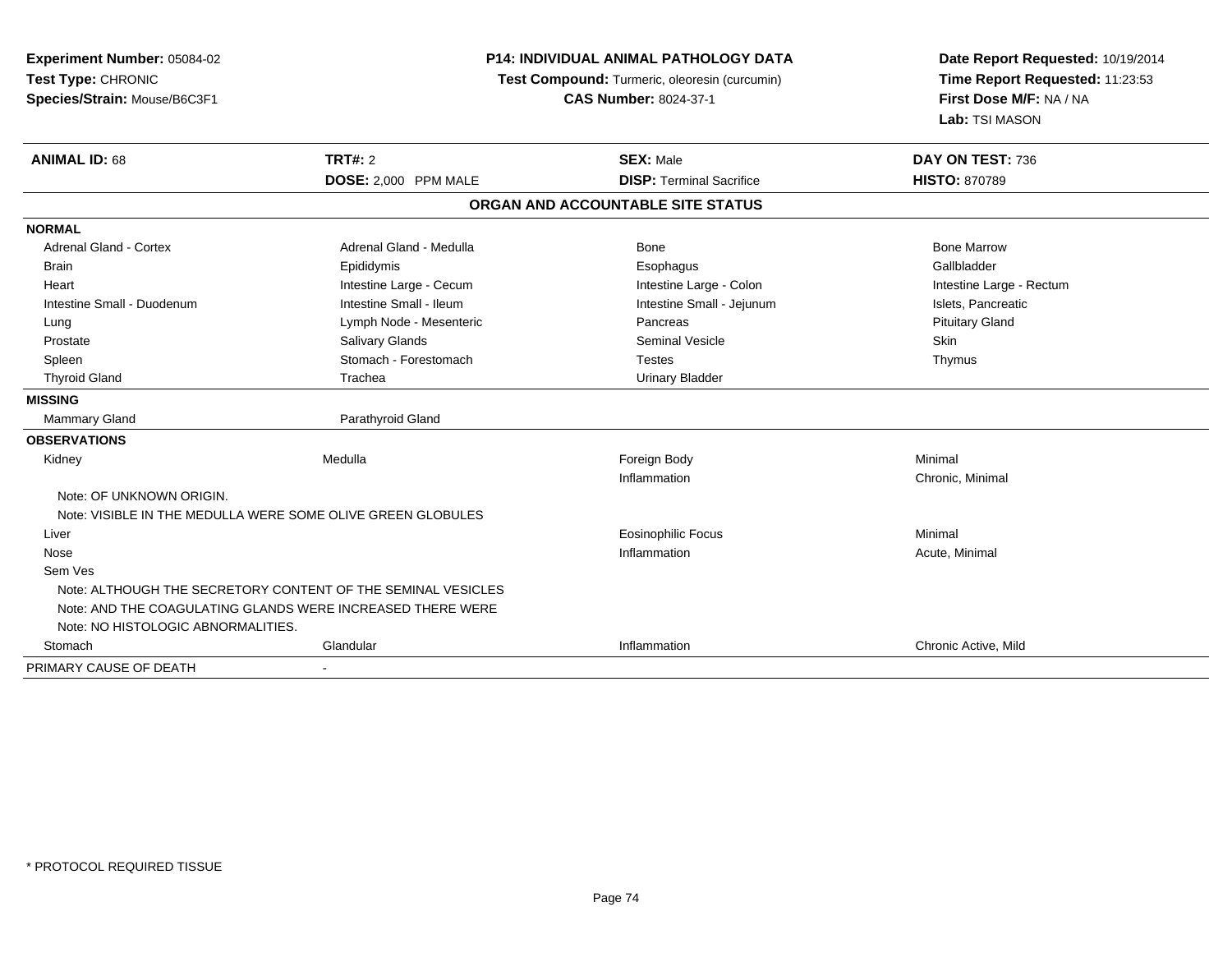| P14: INDIVIDUAL ANIMAL PATHOLOGY DATA<br>Experiment Number: 05084-02<br>Test Type: CHRONIC<br>Test Compound: Turmeric, oleoresin (curcumin)<br>Species/Strain: Mouse/B6C3F1<br><b>CAS Number: 8024-37-1</b> |                                                             |                                   | Date Report Requested: 10/19/2014<br>Time Report Requested: 11:23:53<br>First Dose M/F: NA / NA<br>Lab: TSI MASON |
|-------------------------------------------------------------------------------------------------------------------------------------------------------------------------------------------------------------|-------------------------------------------------------------|-----------------------------------|-------------------------------------------------------------------------------------------------------------------|
| <b>ANIMAL ID: 69</b>                                                                                                                                                                                        | <b>TRT#: 2</b>                                              | <b>SEX: Male</b>                  | DAY ON TEST: 736                                                                                                  |
|                                                                                                                                                                                                             | DOSE: 2,000 PPM MALE                                        | <b>DISP: Terminal Sacrifice</b>   | <b>HISTO: 870790</b>                                                                                              |
|                                                                                                                                                                                                             |                                                             | ORGAN AND ACCOUNTABLE SITE STATUS |                                                                                                                   |
| <b>NORMAL</b>                                                                                                                                                                                               |                                                             |                                   |                                                                                                                   |
| <b>Adrenal Gland - Cortex</b>                                                                                                                                                                               | Adrenal Gland - Medulla                                     | <b>Bone</b>                       | <b>Bone Marrow</b>                                                                                                |
| Epididymis                                                                                                                                                                                                  | Esophagus                                                   | Gallbladder                       | Heart                                                                                                             |
| Intestine Large - Cecum                                                                                                                                                                                     | Intestine Large - Colon                                     | Intestine Large - Rectum          | Intestine Small - Duodenum                                                                                        |
| Intestine Small - Ileum                                                                                                                                                                                     | Intestine Small - Jejunum                                   | Islets, Pancreatic                | Nose                                                                                                              |
| Pancreas                                                                                                                                                                                                    | Parathyroid Gland                                           | Prostate                          | <b>Seminal Vesicle</b>                                                                                            |
| Spleen                                                                                                                                                                                                      | Stomach - Forestomach                                       | Stomach - Glandular               | <b>Testes</b>                                                                                                     |
| Thymus                                                                                                                                                                                                      | <b>Thyroid Gland</b>                                        | Trachea                           | <b>Urinary Bladder</b>                                                                                            |
| <b>MISSING</b>                                                                                                                                                                                              |                                                             |                                   |                                                                                                                   |
| <b>Mammary Gland</b>                                                                                                                                                                                        |                                                             |                                   |                                                                                                                   |
| <b>INSUFFICIENT TISSUE</b>                                                                                                                                                                                  |                                                             |                                   |                                                                                                                   |
| Skin                                                                                                                                                                                                        |                                                             |                                   |                                                                                                                   |
| <b>OBSERVATIONS</b>                                                                                                                                                                                         |                                                             |                                   |                                                                                                                   |
| <b>Brain</b>                                                                                                                                                                                                | Thalamus                                                    | Mineralization                    | Minimal                                                                                                           |
| Kidney                                                                                                                                                                                                      |                                                             | Inflammation                      | Chronic, Minimal                                                                                                  |
| Liver                                                                                                                                                                                                       |                                                             | Clear Cell Focus                  | Minimal                                                                                                           |
|                                                                                                                                                                                                             |                                                             | Fatty Change                      | Minimal                                                                                                           |
|                                                                                                                                                                                                             |                                                             | Hepatocellular Adenoma            | Multiple                                                                                                          |
|                                                                                                                                                                                                             |                                                             | Necrosis                          | Minimal                                                                                                           |
| Lung                                                                                                                                                                                                        |                                                             | Alveolar/Bronchiolar Adenoma      |                                                                                                                   |
|                                                                                                                                                                                                             | Mediastinum                                                 | Hemangioma                        |                                                                                                                   |
|                                                                                                                                                                                                             |                                                             | <b>Infiltration Cellular</b>      | Histiocyte, Mild                                                                                                  |
|                                                                                                                                                                                                             |                                                             | Squamous Cell Carcinoma           |                                                                                                                   |
|                                                                                                                                                                                                             | Note: MOST OF THE CIRCUMFERENCE OF THE MASS IT APPEARED TO  |                                   |                                                                                                                   |
| Note: SQUAM CEL CARC TGLs = 3-1                                                                                                                                                                             |                                                             |                                   |                                                                                                                   |
| Note: HAVE A THIN FIBROUS CAPSULE.                                                                                                                                                                          |                                                             |                                   |                                                                                                                   |
|                                                                                                                                                                                                             | Note: WHAT THE TRIMMER THOUGHT WAS A BRONCHIAL LYMPH NODE   |                                   |                                                                                                                   |
| Note: HEMANGIOMA<br>$TGLs = 4-9$                                                                                                                                                                            |                                                             |                                   |                                                                                                                   |
|                                                                                                                                                                                                             | Note: WAS ACTUALLY A VASCULAR TUMOR IN THE MEDIASTINUM. FOR |                                   |                                                                                                                   |
| Lymph Node                                                                                                                                                                                                  | Mesenteric                                                  | Angiectasis                       | Minimal                                                                                                           |
| <b>Pituitary Gland</b>                                                                                                                                                                                      | Pars Distalis                                               | Cyst                              | Minimal                                                                                                           |

\* PROTOCOL REQUIRED TISSUE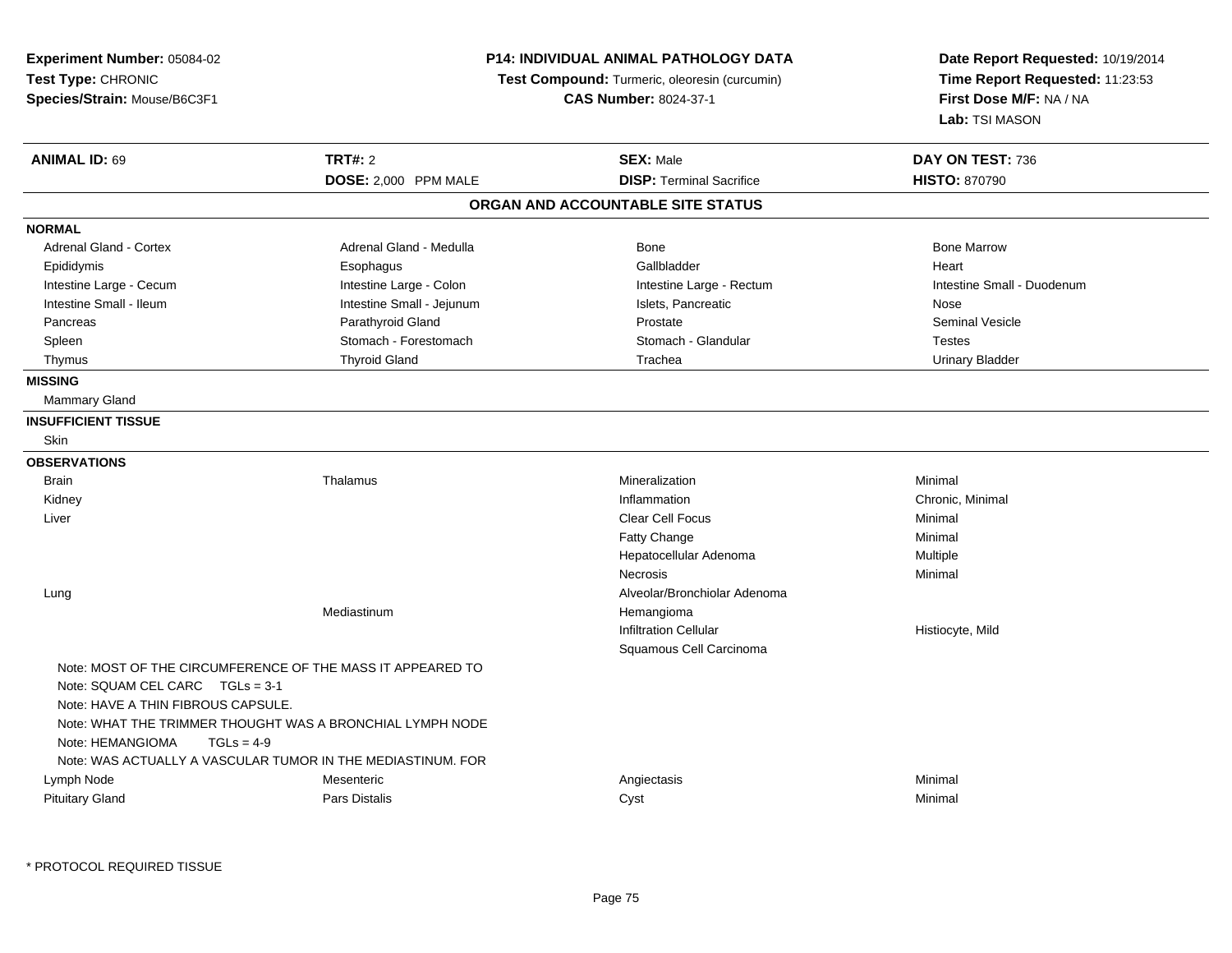| <b>Experiment Number: 05084-02</b><br>Test Type: CHRONIC<br>Species/Strain: Mouse/B6C3F1 | <b>P14: INDIVIDUAL ANIMAL PATHOLOGY DATA</b><br>Test Compound: Turmeric, oleoresin (curcumin)<br><b>CAS Number: 8024-37-1</b> |                                   | Date Report Requested: 10/19/2014<br>Time Report Requested: 11:23:53<br>First Dose M/F: NA / NA<br>Lab: TSI MASON |
|------------------------------------------------------------------------------------------|-------------------------------------------------------------------------------------------------------------------------------|-----------------------------------|-------------------------------------------------------------------------------------------------------------------|
| <b>ANIMAL ID: 69</b>                                                                     | TRT#: 2                                                                                                                       | <b>SEX: Male</b>                  | <b>DAY ON TEST: 736</b>                                                                                           |
|                                                                                          | DOSE: 2,000 PPM MALE                                                                                                          | <b>DISP:</b> Terminal Sacrifice   | <b>HISTO: 870790</b>                                                                                              |
|                                                                                          |                                                                                                                               | ORGAN AND ACCOUNTABLE SITE STATUS |                                                                                                                   |
| <b>Preputial Gland</b>                                                                   |                                                                                                                               | Inflammation                      | Chronic Active, Minimal                                                                                           |
| <b>Salivary Glands</b>                                                                   | Submandibul GI                                                                                                                | Inflammation                      | Chronic. Minimal                                                                                                  |
| PRIMARY CAUSE OF DEATH                                                                   |                                                                                                                               |                                   |                                                                                                                   |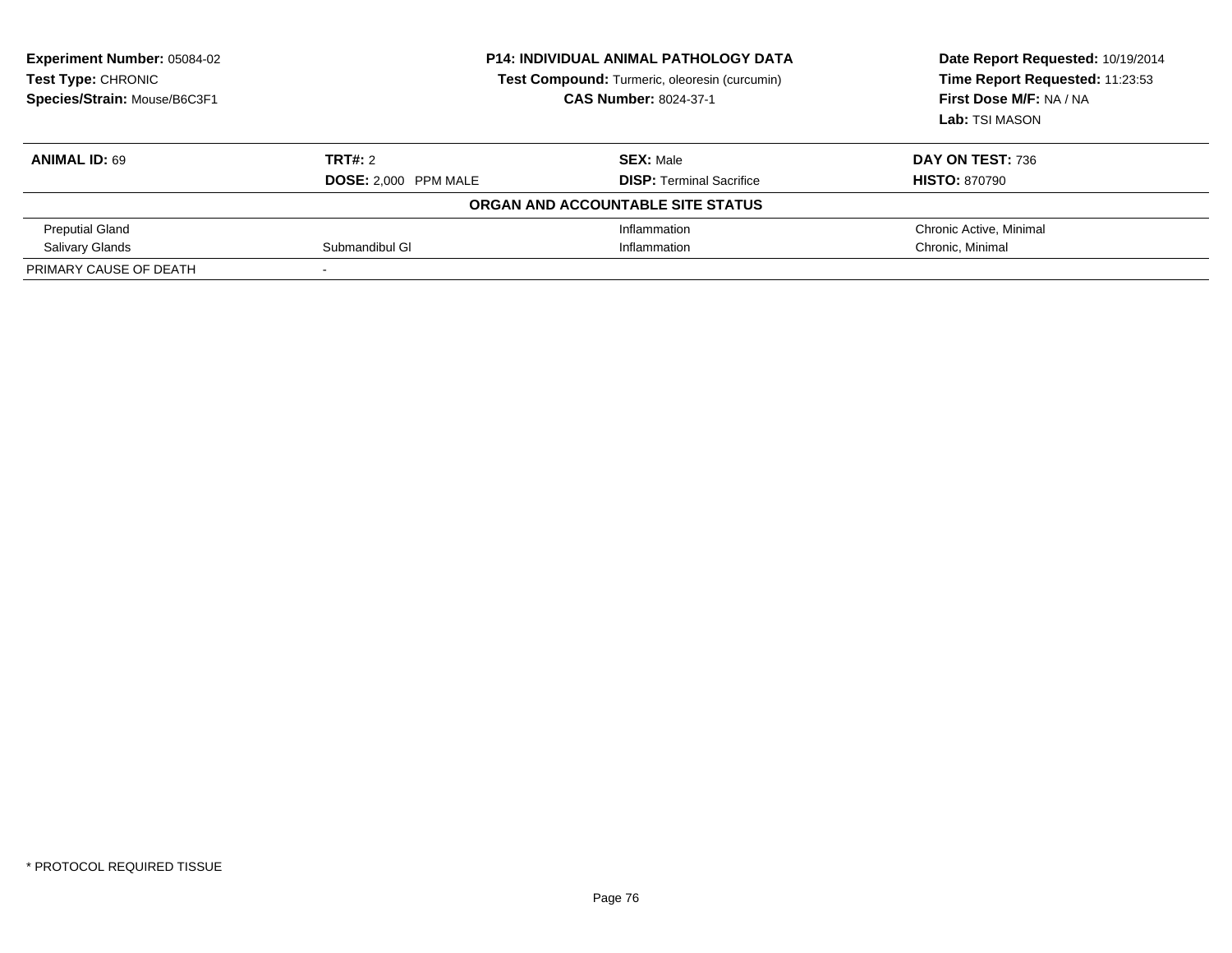| Experiment Number: 05084-02<br>Test Type: CHRONIC<br>Species/Strain: Mouse/B6C3F1                                                                                                         |                                                             | <b>P14: INDIVIDUAL ANIMAL PATHOLOGY DATA</b><br>Test Compound: Turmeric, oleoresin (curcumin)<br><b>CAS Number: 8024-37-1</b> | Date Report Requested: 10/19/2014<br>Time Report Requested: 11:23:53<br>First Dose M/F: NA / NA<br>Lab: TSI MASON |
|-------------------------------------------------------------------------------------------------------------------------------------------------------------------------------------------|-------------------------------------------------------------|-------------------------------------------------------------------------------------------------------------------------------|-------------------------------------------------------------------------------------------------------------------|
| <b>ANIMAL ID: 70</b>                                                                                                                                                                      | TRT#: 2<br>DOSE: 2,000 PPM MALE                             | <b>SEX: Male</b><br><b>DISP: Terminal Sacrifice</b>                                                                           | DAY ON TEST: 737<br><b>HISTO: 870791</b>                                                                          |
|                                                                                                                                                                                           |                                                             | ORGAN AND ACCOUNTABLE SITE STATUS                                                                                             |                                                                                                                   |
| <b>NORMAL</b>                                                                                                                                                                             |                                                             |                                                                                                                               |                                                                                                                   |
| Adrenal Gland - Cortex                                                                                                                                                                    | Bone                                                        | <b>Bone Marrow</b>                                                                                                            | Epididymis                                                                                                        |
| Esophagus                                                                                                                                                                                 | Gallbladder                                                 | Heart                                                                                                                         | Intestine Large - Cecum                                                                                           |
| Intestine Large - Colon                                                                                                                                                                   | Intestine Large - Rectum                                    | Intestine Small - Duodenum                                                                                                    | Intestine Small - Ileum                                                                                           |
| Islets, Pancreatic                                                                                                                                                                        | Lung                                                        | Nose                                                                                                                          | Pancreas                                                                                                          |
| <b>Pituitary Gland</b>                                                                                                                                                                    | Prostate                                                    | Salivary Glands                                                                                                               | <b>Seminal Vesicle</b>                                                                                            |
| Spleen                                                                                                                                                                                    | Stomach - Forestomach                                       | Stomach - Glandular                                                                                                           | <b>Testes</b>                                                                                                     |
| Thymus                                                                                                                                                                                    | <b>Thyroid Gland</b>                                        | Trachea                                                                                                                       | <b>Urinary Bladder</b>                                                                                            |
| <b>MISSING</b>                                                                                                                                                                            |                                                             |                                                                                                                               |                                                                                                                   |
| Adrenal Gland - Medulla                                                                                                                                                                   | Mammary Gland                                               | Parathyroid Gland                                                                                                             |                                                                                                                   |
| <b>INSUFFICIENT TISSUE</b>                                                                                                                                                                |                                                             |                                                                                                                               |                                                                                                                   |
| <b>Skin</b>                                                                                                                                                                               |                                                             |                                                                                                                               |                                                                                                                   |
| <b>OBSERVATIONS</b>                                                                                                                                                                       |                                                             |                                                                                                                               |                                                                                                                   |
| <b>Brain</b>                                                                                                                                                                              | Thalamus                                                    | Mineralization                                                                                                                | Minimal                                                                                                           |
| <b>Intestine Small</b>                                                                                                                                                                    | Jejunum                                                     | Lymphoma Malignant Mixed                                                                                                      |                                                                                                                   |
| Note: LYMPH MAL MIXD<br>$TGLs = 3-6.1$                                                                                                                                                    |                                                             |                                                                                                                               |                                                                                                                   |
| Kidney                                                                                                                                                                                    |                                                             | Inflammation                                                                                                                  | Chronic, Minimal                                                                                                  |
| Liver                                                                                                                                                                                     |                                                             | Fatty Change                                                                                                                  | Minimal                                                                                                           |
|                                                                                                                                                                                           |                                                             | Hematopoietic Cell Proliferation                                                                                              | Minimal                                                                                                           |
|                                                                                                                                                                                           |                                                             | Hepatocellular Adenoma<br>Hepatocellular Carcinoma                                                                            |                                                                                                                   |
| Note: HEPATOCLR CARC $TGLs = 5-2$<br>Note: INOMA WITH BACK TO BACK HEPATIC CORDS.<br>Note: THE LIVER TUMOR LOOKS LIKE A SMALL TRABECULAR CARC-<br>[ Hepatocellular Carcinoma TGLS = 5-2 ] |                                                             |                                                                                                                               |                                                                                                                   |
| Lymph Node<br>Note: LYMPH MAL MIXD $TGLs = 4-5.1$                                                                                                                                         | Mesenteric                                                  | Lymphoma Malignant Mixed                                                                                                      |                                                                                                                   |
| Mesentery<br>Note: DIAGNOSIS WAS ACTUALLY RETROPERITONEAL FAT. THE<br>Note: LATTER SITE IS NOT AVAILABLE IN THE TDMS.                                                                     | Note: WHAT HAS BEEN DESIGNATED MESENTERY FOR THE PURPOSE OF | Hemorrhage                                                                                                                    | Mild                                                                                                              |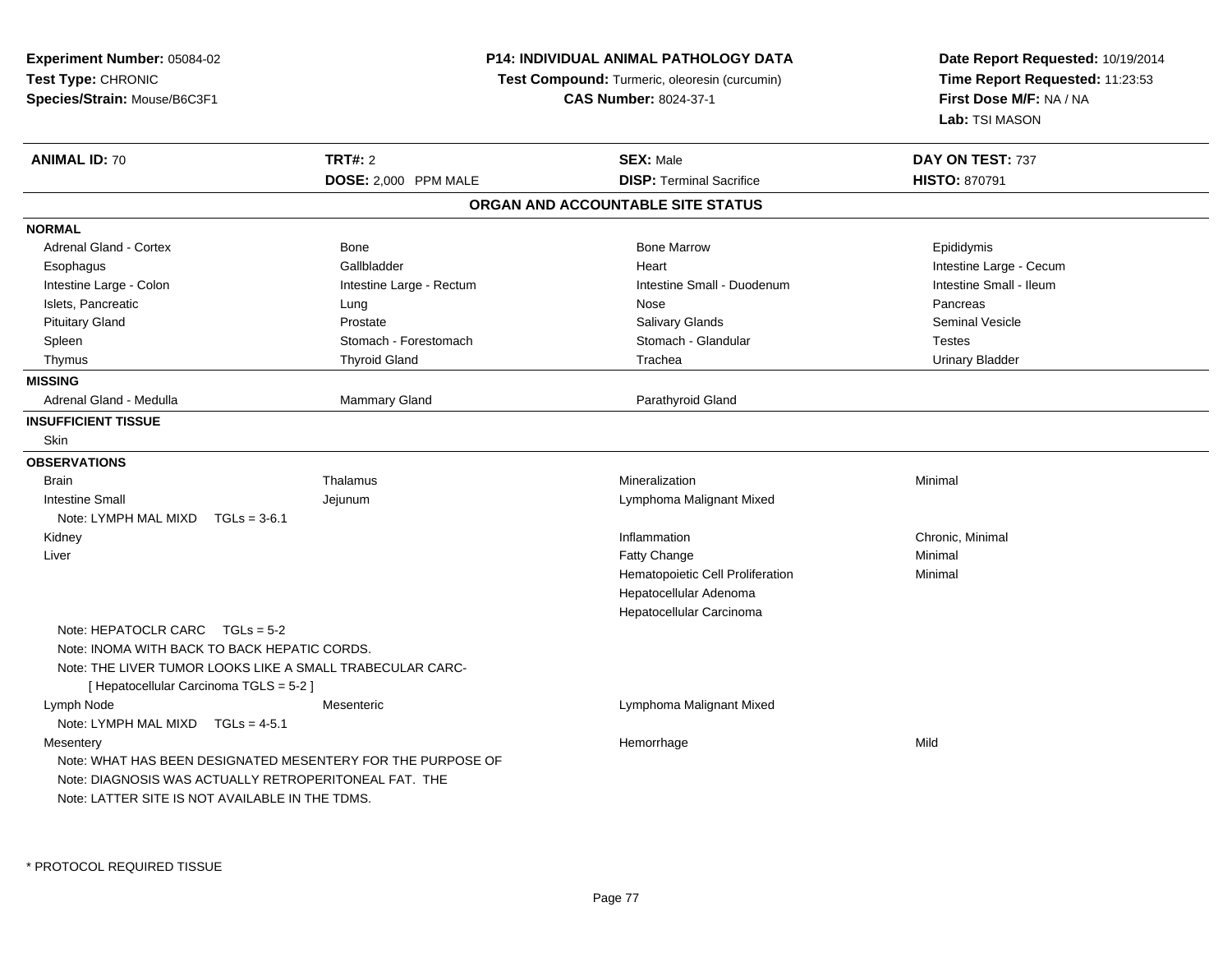| <b>Experiment Number: 05084-02</b><br>Test Type: CHRONIC<br>Species/Strain: Mouse/B6C3F1 | <b>P14: INDIVIDUAL ANIMAL PATHOLOGY DATA</b><br>Test Compound: Turmeric, oleoresin (curcumin)<br><b>CAS Number: 8024-37-1</b> |                                   | Date Report Requested: 10/19/2014<br>Time Report Requested: 11:23:53<br>First Dose M/F: NA / NA<br>Lab: TSI MASON |
|------------------------------------------------------------------------------------------|-------------------------------------------------------------------------------------------------------------------------------|-----------------------------------|-------------------------------------------------------------------------------------------------------------------|
| <b>ANIMAL ID: 70</b>                                                                     | TRT#: 2                                                                                                                       | <b>SEX: Male</b>                  | DAY ON TEST: 737                                                                                                  |
|                                                                                          | <b>DOSE: 2.000 PPM MALE</b>                                                                                                   | <b>DISP: Terminal Sacrifice</b>   | <b>HISTO: 870791</b>                                                                                              |
|                                                                                          |                                                                                                                               | ORGAN AND ACCOUNTABLE SITE STATUS |                                                                                                                   |
| [Hemorrhage TGLS = 2-9]                                                                  |                                                                                                                               |                                   |                                                                                                                   |
| PRIMARY CAUSE OF DEATH                                                                   |                                                                                                                               |                                   |                                                                                                                   |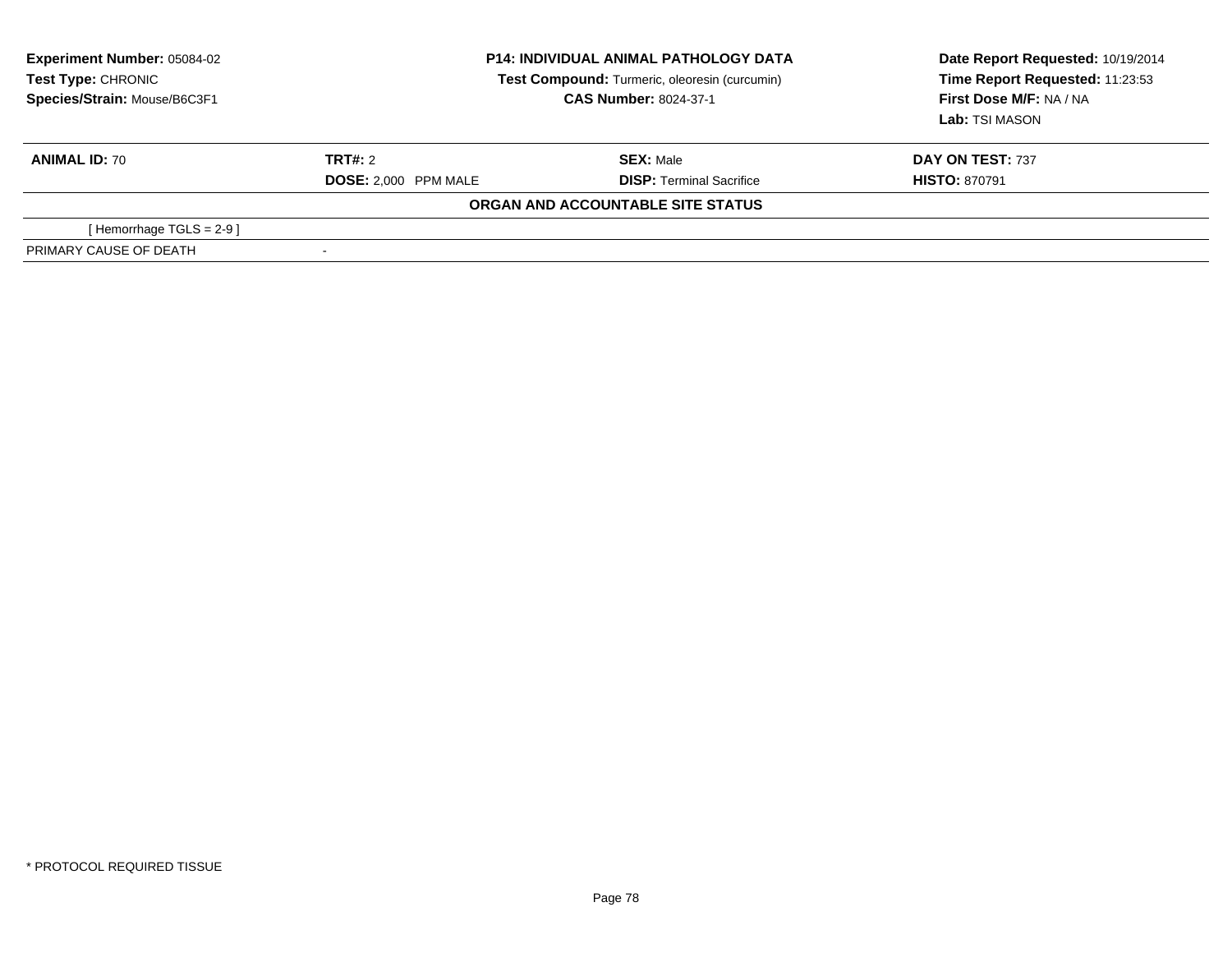| <b>Experiment Number: 05084-02</b><br>Test Type: CHRONIC<br>Species/Strain: Mouse/B6C3F1 | <b>P14: INDIVIDUAL ANIMAL PATHOLOGY DATA</b><br>Test Compound: Turmeric, oleoresin (curcumin)<br><b>CAS Number: 8024-37-1</b> |                                   | Date Report Requested: 10/19/2014<br>Time Report Requested: 11:23:53<br>First Dose M/F: NA / NA<br>Lab: TSI MASON |
|------------------------------------------------------------------------------------------|-------------------------------------------------------------------------------------------------------------------------------|-----------------------------------|-------------------------------------------------------------------------------------------------------------------|
| <b>ANIMAL ID: 71</b>                                                                     | TRT#: 2                                                                                                                       | <b>SEX: Male</b>                  | DAY ON TEST: 455                                                                                                  |
|                                                                                          | DOSE: 2,000 PPM MALE                                                                                                          | <b>DISP:</b> Interval Sacrifice   | <b>HISTO: 860045</b>                                                                                              |
|                                                                                          |                                                                                                                               | ORGAN AND ACCOUNTABLE SITE STATUS |                                                                                                                   |
| <b>NORMAL</b>                                                                            |                                                                                                                               |                                   |                                                                                                                   |
| Intestine Large - Cecum                                                                  | Intestine Large - Colon                                                                                                       | Intestine Large - Rectum          | Intestine Small - Duodenum                                                                                        |
| Intestine Small - Ileum                                                                  | Intestine Small - Jejunum                                                                                                     | Stomach - Forestomach             | Stomach - Glandular                                                                                               |
| <b>OBSERVATIONS</b>                                                                      |                                                                                                                               |                                   |                                                                                                                   |
| Liver                                                                                    |                                                                                                                               | Fatty Change                      | Minimal                                                                                                           |
| Seminal Vesicle                                                                          | Inflammation                                                                                                                  |                                   | Chronic, Minimal                                                                                                  |
| PRIMARY CAUSE OF DEATH                                                                   | $\overline{\phantom{a}}$                                                                                                      |                                   |                                                                                                                   |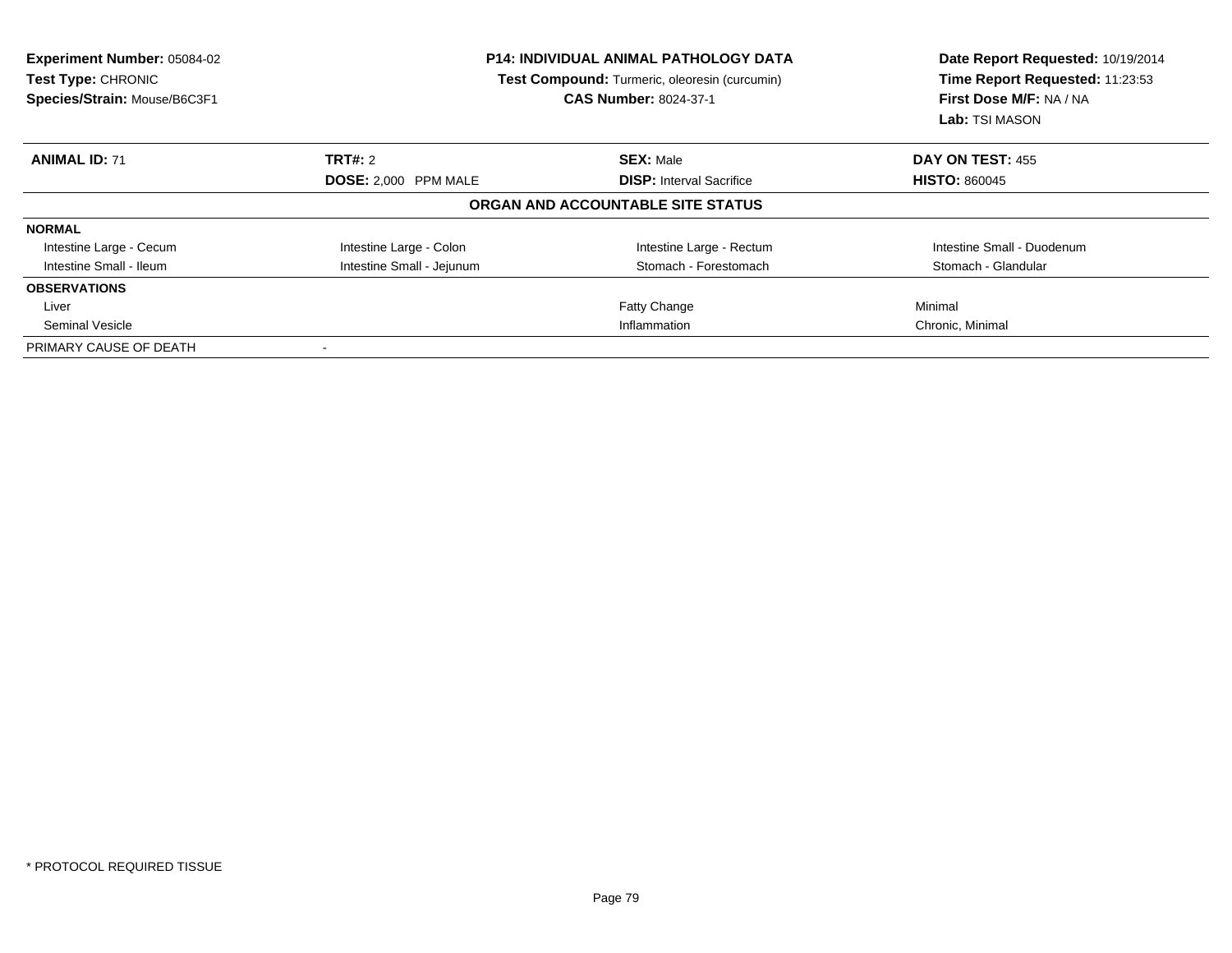| Experiment Number: 05084-02<br>Test Type: CHRONIC<br>Species/Strain: Mouse/B6C3F1 |                         | <b>P14: INDIVIDUAL ANIMAL PATHOLOGY DATA</b><br>Test Compound: Turmeric, oleoresin (curcumin)<br><b>CAS Number: 8024-37-1</b> | Date Report Requested: 10/19/2014<br>Time Report Requested: 11:23:53<br>First Dose M/F: NA / NA<br>Lab: TSI MASON |
|-----------------------------------------------------------------------------------|-------------------------|-------------------------------------------------------------------------------------------------------------------------------|-------------------------------------------------------------------------------------------------------------------|
| <b>ANIMAL ID: 72</b>                                                              | TRT#: 2                 | <b>SEX: Male</b>                                                                                                              | DAY ON TEST: 737                                                                                                  |
|                                                                                   | DOSE: 2,000 PPM MALE    | <b>DISP: Terminal Sacrifice</b>                                                                                               | <b>HISTO: 870792</b>                                                                                              |
|                                                                                   |                         | ORGAN AND ACCOUNTABLE SITE STATUS                                                                                             |                                                                                                                   |
| <b>NORMAL</b>                                                                     |                         |                                                                                                                               |                                                                                                                   |
| Adrenal Gland - Cortex                                                            | Adrenal Gland - Medulla | Bone                                                                                                                          | <b>Bone Marrow</b>                                                                                                |
| Brain                                                                             | Epididymis              | Esophagus                                                                                                                     | Gallbladder                                                                                                       |
| Heart                                                                             | Intestine Large - Cecum | Intestine Large - Colon                                                                                                       | Intestine Large - Rectum                                                                                          |
| Intestine Small - Duodenum                                                        | Intestine Small - Ileum | Intestine Small - Jejunum                                                                                                     | Islets, Pancreatic                                                                                                |
| Lung                                                                              | Lymph Node - Mesenteric | Nose                                                                                                                          | Pancreas                                                                                                          |
| <b>Pituitary Gland</b>                                                            | Prostate                | <b>Salivary Glands</b>                                                                                                        | <b>Seminal Vesicle</b>                                                                                            |
| <b>Skin</b>                                                                       | Spleen                  | Stomach - Forestomach                                                                                                         | Stomach - Glandular                                                                                               |
| <b>Testes</b>                                                                     | Thymus                  | <b>Thyroid Gland</b>                                                                                                          | Trachea                                                                                                           |
| <b>Urinary Bladder</b>                                                            |                         |                                                                                                                               |                                                                                                                   |
| <b>MISSING</b>                                                                    |                         |                                                                                                                               |                                                                                                                   |
| <b>Mammary Gland</b>                                                              | Parathyroid Gland       |                                                                                                                               |                                                                                                                   |
| <b>OBSERVATIONS</b>                                                               |                         |                                                                                                                               |                                                                                                                   |
| Eye                                                                               | Cornea                  | Inflammation                                                                                                                  | Chronic Active, Minimal                                                                                           |
| Note: INFLAMMATION<br>$TGLs = 2-9.1$                                              |                         |                                                                                                                               |                                                                                                                   |
| Harderian Gland                                                                   |                         | Adenoma                                                                                                                       |                                                                                                                   |
| [Adenoma TGLS = $3-9$ ]                                                           |                         |                                                                                                                               |                                                                                                                   |
| Kidney                                                                            |                         | Inflammation                                                                                                                  | Chronic, Minimal                                                                                                  |
| Liver                                                                             |                         | Fatty Change                                                                                                                  | Minimal                                                                                                           |
| [Fatty Change TGLS = $4-2.1$ ]                                                    |                         |                                                                                                                               |                                                                                                                   |
| PRIMARY CAUSE OF DEATH                                                            |                         |                                                                                                                               |                                                                                                                   |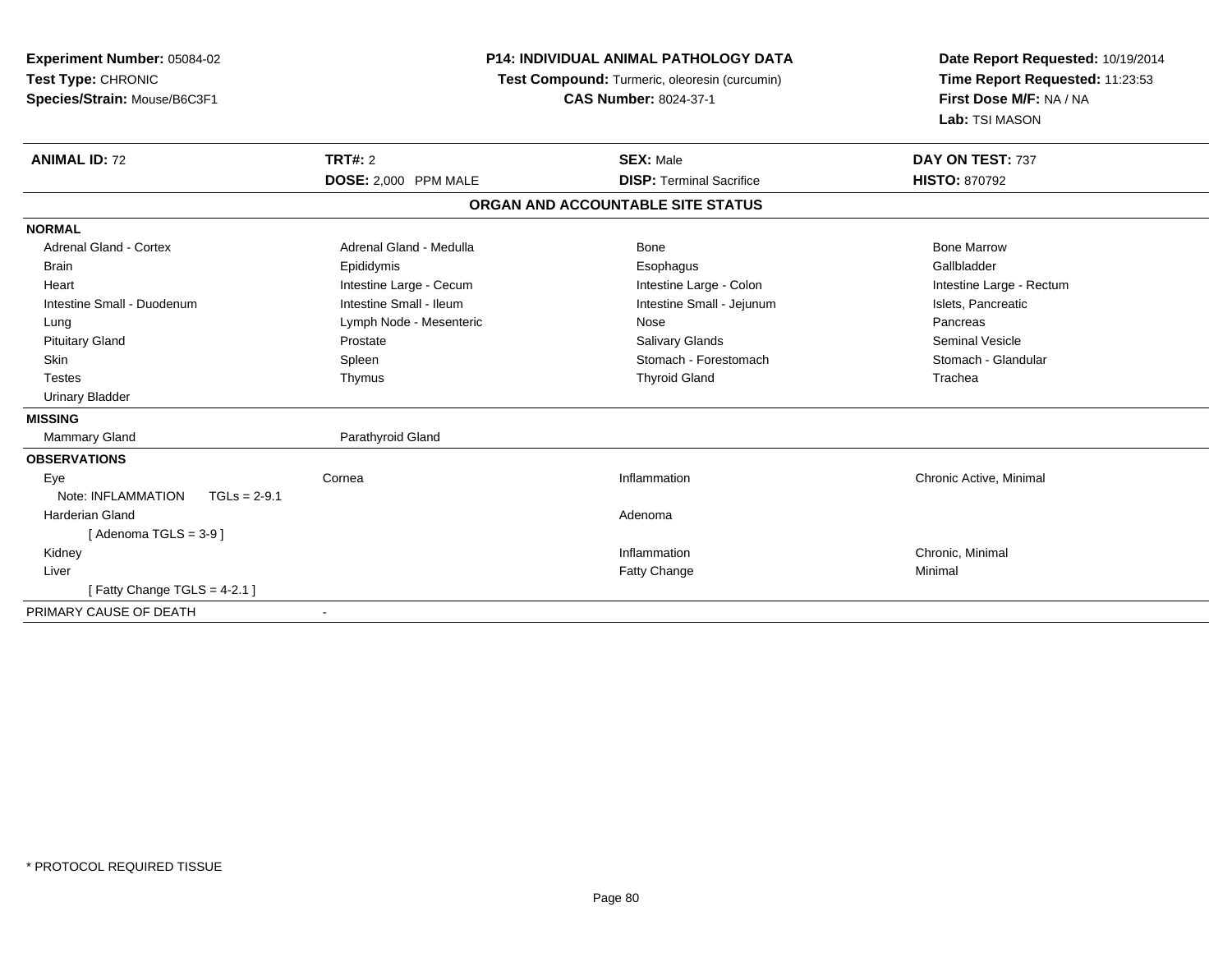| Experiment Number: 05084-02<br>Test Type: CHRONIC<br>Species/Strain: Mouse/B6C3F1 | <b>P14: INDIVIDUAL ANIMAL PATHOLOGY DATA</b><br>Test Compound: Turmeric, oleoresin (curcumin)<br><b>CAS Number: 8024-37-1</b> |                                                     | Date Report Requested: 10/19/2014<br>Time Report Requested: 11:23:53<br>First Dose M/F: NA / NA<br>Lab: TSI MASON |
|-----------------------------------------------------------------------------------|-------------------------------------------------------------------------------------------------------------------------------|-----------------------------------------------------|-------------------------------------------------------------------------------------------------------------------|
| <b>ANIMAL ID: 73</b>                                                              | <b>TRT#: 2</b><br>DOSE: 2,000 PPM MALE                                                                                        | <b>SEX: Male</b><br><b>DISP: Terminal Sacrifice</b> | DAY ON TEST: 737<br><b>HISTO: 870793</b>                                                                          |
|                                                                                   |                                                                                                                               | ORGAN AND ACCOUNTABLE SITE STATUS                   |                                                                                                                   |
| <b>NORMAL</b>                                                                     |                                                                                                                               |                                                     |                                                                                                                   |
| <b>Adrenal Gland - Cortex</b>                                                     | Adrenal Gland - Medulla                                                                                                       | <b>Bone</b>                                         | <b>Bone Marrow</b>                                                                                                |
| Epididymis                                                                        | Esophagus                                                                                                                     | Gallbladder                                         | Heart                                                                                                             |
| Intestine Large - Cecum                                                           | Intestine Large - Colon                                                                                                       | Intestine Large - Rectum                            | Intestine Small - Duodenum                                                                                        |
| Intestine Small - Ileum                                                           | Intestine Small - Jejunum                                                                                                     | Lung                                                | Lymph Node - Mesenteric                                                                                           |
| Nose                                                                              | Parathyroid Gland                                                                                                             | <b>Pituitary Gland</b>                              | Prostate                                                                                                          |
| <b>Seminal Vesicle</b>                                                            | Skin                                                                                                                          | Spleen                                              | Stomach - Forestomach                                                                                             |
| Stomach - Glandular                                                               | <b>Testes</b>                                                                                                                 | Thymus                                              | <b>Thyroid Gland</b>                                                                                              |
| <b>Tissue NOS</b>                                                                 | Trachea                                                                                                                       | <b>Urinary Bladder</b>                              |                                                                                                                   |
| <b>MISSING</b>                                                                    |                                                                                                                               |                                                     |                                                                                                                   |
| Mammary Gland                                                                     |                                                                                                                               |                                                     |                                                                                                                   |
| <b>OBSERVATIONS</b>                                                               |                                                                                                                               |                                                     |                                                                                                                   |
| <b>Brain</b>                                                                      | Thalamus                                                                                                                      | Mineralization                                      | Minimal                                                                                                           |
| Islets, Pancreatic                                                                |                                                                                                                               | Hyperplasia                                         | Mild                                                                                                              |
| Kidney                                                                            |                                                                                                                               | Inflammation                                        | Chronic, Minimal                                                                                                  |
| Liver                                                                             |                                                                                                                               | Fatty Change                                        | Mild                                                                                                              |
|                                                                                   |                                                                                                                               | Hepatocellular Adenoma                              | Multiple                                                                                                          |
| [ Hepatocellular Adenoma TGLS = 3,4-2+2.1 ]                                       |                                                                                                                               |                                                     |                                                                                                                   |
| Pancreas                                                                          |                                                                                                                               | <b>Cytoplasmic Alteration</b>                       | Minimal                                                                                                           |
| <b>Salivary Glands</b>                                                            | Submandibul GI                                                                                                                | Inflammation                                        | Chronic, Minimal                                                                                                  |
| <b>Tissue NOS</b>                                                                 |                                                                                                                               |                                                     |                                                                                                                   |
|                                                                                   | Note: THE TISSUE NOS WAS ACTUALLY THE BULBOURETHRAL GLAND.                                                                    |                                                     |                                                                                                                   |
| PRIMARY CAUSE OF DEATH                                                            |                                                                                                                               |                                                     |                                                                                                                   |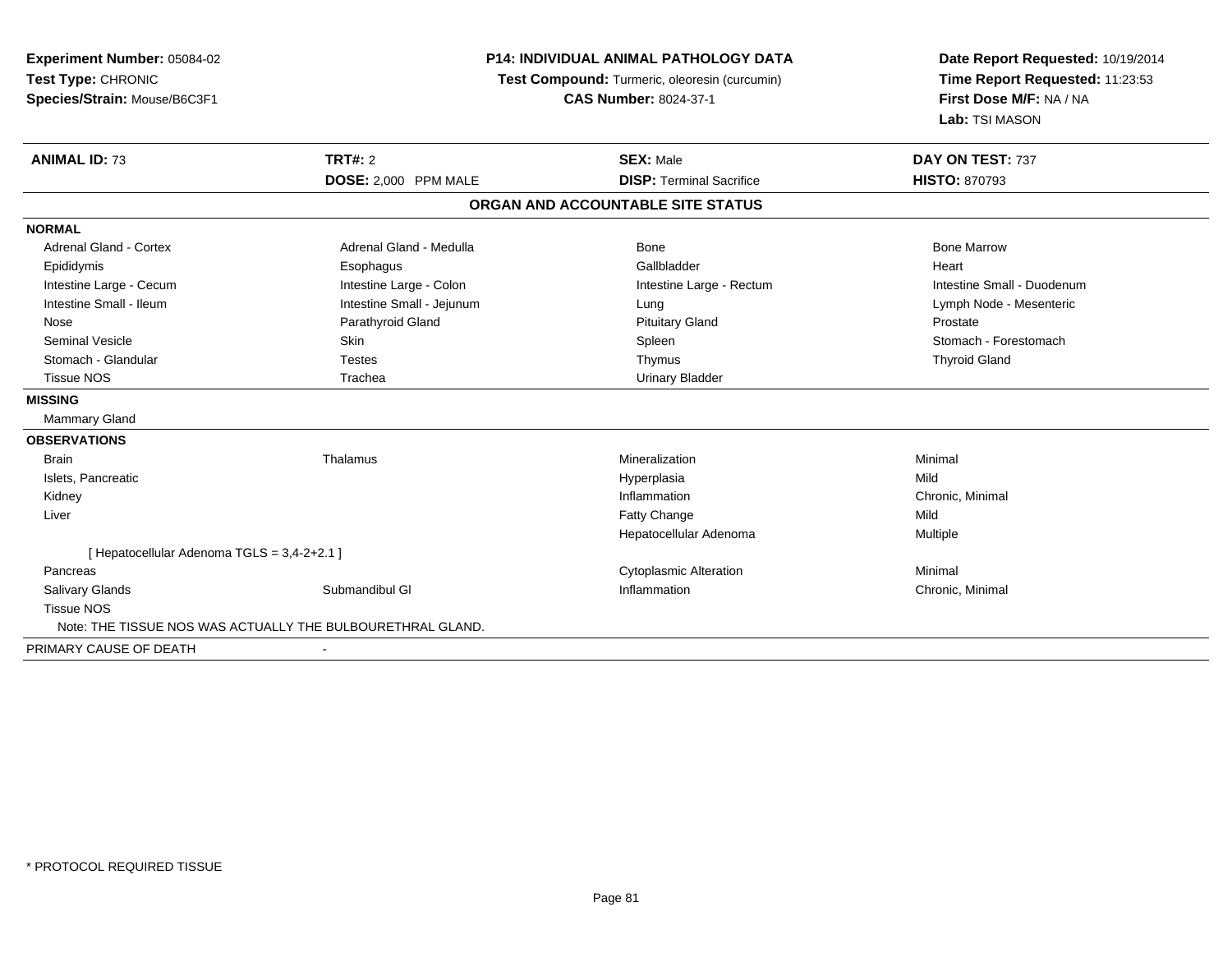| <b>Experiment Number: 05084-02</b><br><b>Test Type: CHRONIC</b><br>Species/Strain: Mouse/B6C3F1 |                           | <b>P14: INDIVIDUAL ANIMAL PATHOLOGY DATA</b><br>Test Compound: Turmeric, oleoresin (curcumin)<br><b>CAS Number: 8024-37-1</b> | Date Report Requested: 10/19/2014<br>Time Report Requested: 11:23:53<br>First Dose M/F: NA / NA<br>Lab: TSI MASON |
|-------------------------------------------------------------------------------------------------|---------------------------|-------------------------------------------------------------------------------------------------------------------------------|-------------------------------------------------------------------------------------------------------------------|
| <b>ANIMAL ID: 74</b>                                                                            | TRT#: 2                   | <b>SEX: Male</b>                                                                                                              | DAY ON TEST: 455                                                                                                  |
|                                                                                                 | DOSE: 2,000 PPM MALE      | <b>DISP: Interval Sacrifice</b>                                                                                               | <b>HISTO: 860046</b>                                                                                              |
|                                                                                                 |                           | ORGAN AND ACCOUNTABLE SITE STATUS                                                                                             |                                                                                                                   |
| <b>NORMAL</b>                                                                                   |                           |                                                                                                                               |                                                                                                                   |
| Intestine Large - Cecum                                                                         | Intestine Large - Colon   | Intestine Large - Rectum                                                                                                      | Intestine Small - Duodenum                                                                                        |
| Intestine Small - Ileum                                                                         | Intestine Small - Jejunum | Stomach - Glandular                                                                                                           |                                                                                                                   |
| <b>MISSING</b>                                                                                  |                           |                                                                                                                               |                                                                                                                   |
| Stomach - Forestomach                                                                           |                           |                                                                                                                               |                                                                                                                   |
| <b>OBSERVATIONS</b>                                                                             |                           |                                                                                                                               |                                                                                                                   |
| Liver                                                                                           |                           | <b>Fatty Change</b>                                                                                                           | Mild                                                                                                              |
|                                                                                                 |                           | Inflammation                                                                                                                  | Chronic Active, Minimal                                                                                           |
|                                                                                                 |                           | <b>Necrosis</b>                                                                                                               | Coagulative, Minimal                                                                                              |
| [Fatty Change TGLS = 1-2]                                                                       |                           |                                                                                                                               |                                                                                                                   |
| PRIMARY CAUSE OF DEATH                                                                          |                           |                                                                                                                               |                                                                                                                   |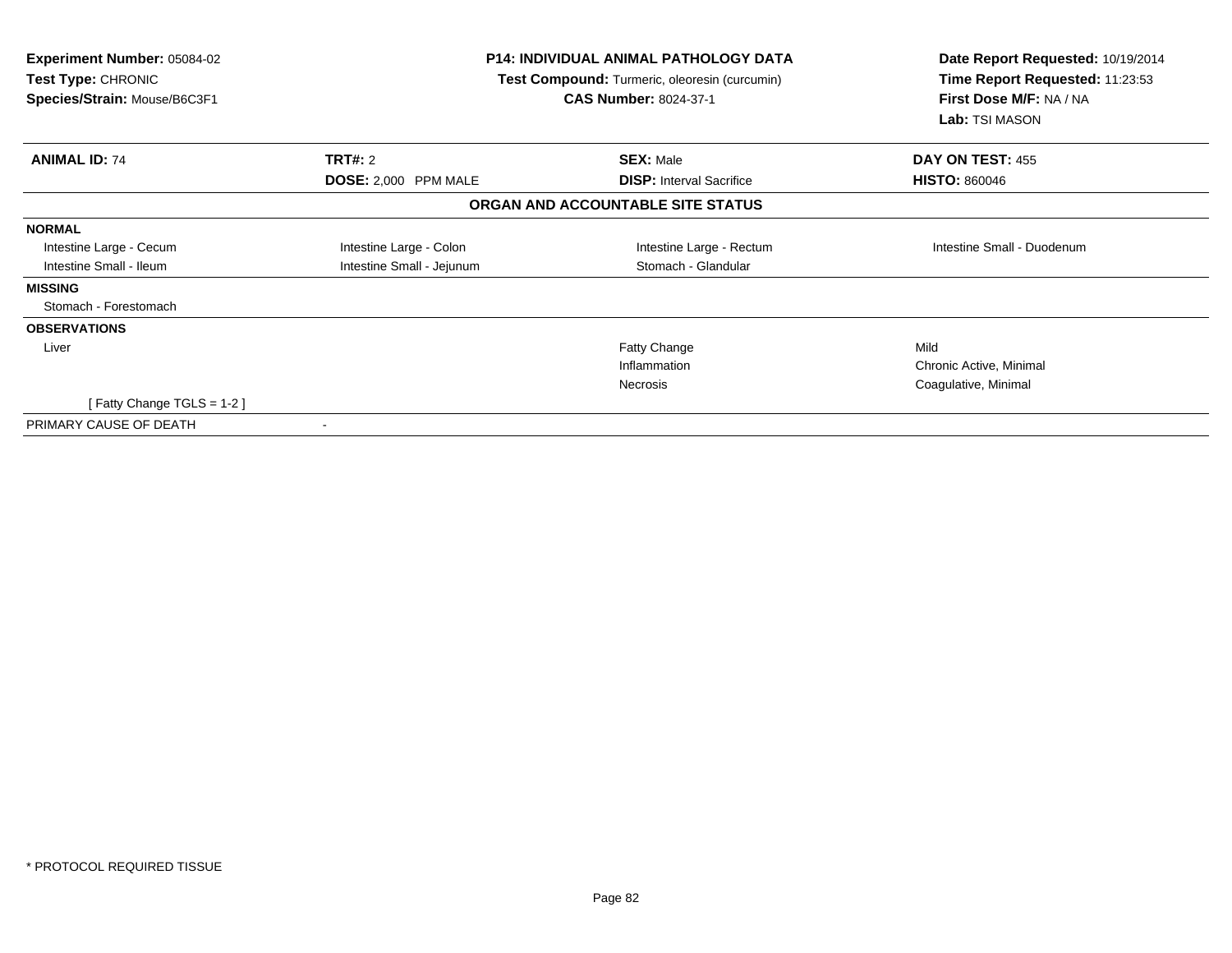| Experiment Number: 05084-02             | <b>P14: INDIVIDUAL ANIMAL PATHOLOGY DATA</b>                   |                                               | Date Report Requested: 10/19/2014                          |
|-----------------------------------------|----------------------------------------------------------------|-----------------------------------------------|------------------------------------------------------------|
| Test Type: CHRONIC                      |                                                                | Test Compound: Turmeric, oleoresin (curcumin) | Time Report Requested: 11:23:53<br>First Dose M/F: NA / NA |
| Species/Strain: Mouse/B6C3F1            |                                                                | <b>CAS Number: 8024-37-1</b>                  |                                                            |
|                                         |                                                                |                                               | Lab: TSI MASON                                             |
| <b>ANIMAL ID: 75</b>                    | <b>TRT#: 2</b>                                                 | <b>SEX: Male</b>                              | DAY ON TEST: 693                                           |
|                                         | DOSE: 2,000 PPM MALE                                           | <b>DISP: Moribund</b>                         | <b>HISTO: 870794</b>                                       |
|                                         |                                                                | ORGAN AND ACCOUNTABLE SITE STATUS             |                                                            |
| <b>NORMAL</b>                           |                                                                |                                               |                                                            |
| Adrenal Gland - Cortex                  | Adrenal Gland - Medulla                                        | <b>Bone</b>                                   | <b>Bone Marrow</b>                                         |
| Epididymis                              | Esophagus                                                      | Gallbladder                                   | Heart                                                      |
| Intestine Large - Cecum                 | Intestine Large - Colon                                        | Intestine Large - Rectum                      | Intestine Small - Ileum                                    |
| Intestine Small - Jejunum               | Islets, Pancreatic                                             | Lymph Node - Mesenteric                       | Nose                                                       |
| Pancreas                                | <b>Pituitary Gland</b>                                         | Prostate                                      | <b>Seminal Vesicle</b>                                     |
| <b>Skin</b>                             | Spleen                                                         | Stomach - Forestomach                         | Stomach - Glandular                                        |
| <b>Testes</b>                           | <b>Thyroid Gland</b>                                           | Trachea                                       | <b>Urinary Bladder</b>                                     |
| <b>MISSING</b>                          |                                                                |                                               |                                                            |
| Intestine Small - Duodenum              | <b>Mammary Gland</b>                                           | Parathyroid Gland                             | Thymus                                                     |
| <b>OBSERVATIONS</b>                     |                                                                |                                               |                                                            |
| <b>Brain</b>                            | Thalamus                                                       | Mineralization                                | Minimal                                                    |
| Kidney                                  |                                                                | Inflammation                                  | Chronic, Minimal                                           |
| Liver                                   |                                                                | Hepatocellular Carcinoma                      |                                                            |
| Note: HEPATOCLR CARC $TGLs = 4-2+2.1$   |                                                                |                                               |                                                            |
| Lung                                    |                                                                | Hepatocellular Carcinoma                      | Metastatic (Liver)                                         |
| Note: HEPATOCLR CARC TGLs = 5,6,7-1+1.1 |                                                                |                                               |                                                            |
| <b>Preputial Gland</b>                  | Duct                                                           | Dilatation                                    | Mild                                                       |
|                                         |                                                                | Inflammation                                  | Chronic Active, Minimal                                    |
| [ Dilatation TGLS = $2-9$ ]             |                                                                |                                               |                                                            |
| <b>Salivary Glands</b>                  | Submandibul GI                                                 | Inflammation                                  | Chronic, Minimal                                           |
| Stomach                                 |                                                                |                                               |                                                            |
|                                         | Note: SOME PIGMENT CAN BE SEEN ON THE LUMENAL SURFACE OF THE   |                                               |                                                            |
|                                         | Note: FORESTOMACH BUT IT CAN NOT BE CONSIDERED TO BE A LESION. |                                               |                                                            |
| PRIMARY CAUSE OF DEATH                  |                                                                |                                               |                                                            |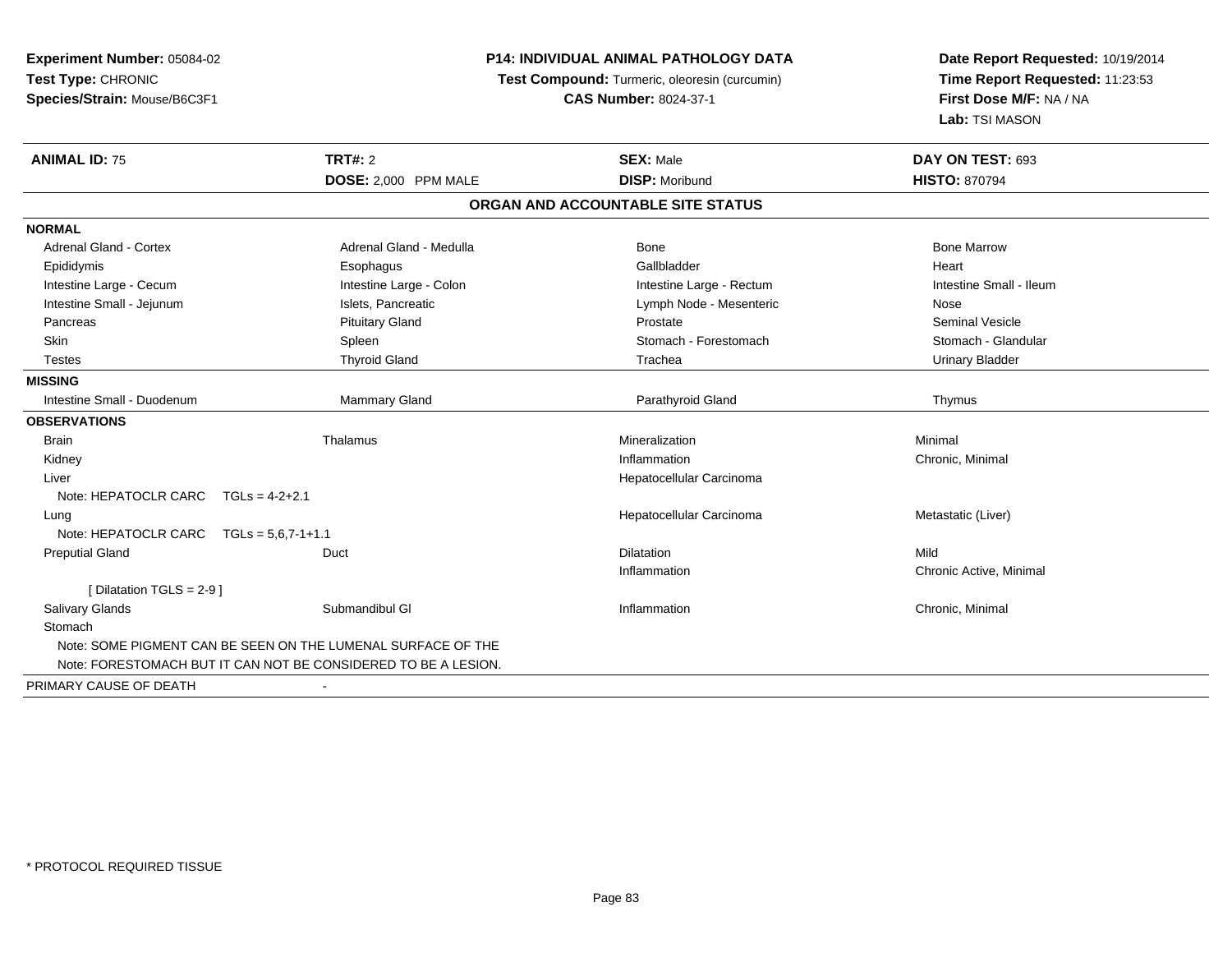| Experiment Number: 05084-02<br>Test Type: CHRONIC<br>Species/Strain: Mouse/B6C3F1 | P14: INDIVIDUAL ANIMAL PATHOLOGY DATA<br>Test Compound: Turmeric, oleoresin (curcumin)<br><b>CAS Number: 8024-37-1</b> |                                   | Date Report Requested: 10/19/2014<br>Time Report Requested: 11:23:53<br>First Dose M/F: NA / NA<br>Lab: TSI MASON |
|-----------------------------------------------------------------------------------|------------------------------------------------------------------------------------------------------------------------|-----------------------------------|-------------------------------------------------------------------------------------------------------------------|
| <b>ANIMAL ID: 76</b>                                                              | <b>TRT#: 2</b>                                                                                                         | <b>SEX: Male</b>                  | DAY ON TEST: 737                                                                                                  |
|                                                                                   | DOSE: 2,000 PPM MALE                                                                                                   | <b>DISP: Terminal Sacrifice</b>   | <b>HISTO: 870795</b>                                                                                              |
|                                                                                   |                                                                                                                        | ORGAN AND ACCOUNTABLE SITE STATUS |                                                                                                                   |
| <b>NORMAL</b>                                                                     |                                                                                                                        |                                   |                                                                                                                   |
| <b>Adrenal Gland - Cortex</b>                                                     | Bone                                                                                                                   | <b>Bone Marrow</b>                | <b>Brain</b>                                                                                                      |
| Epididymis                                                                        | Esophagus                                                                                                              | Gallbladder                       | Heart                                                                                                             |
| Intestine Large - Cecum                                                           | Intestine Large - Colon                                                                                                | Intestine Large - Rectum          | Intestine Small - Duodenum                                                                                        |
| Intestine Small - Ileum                                                           | Islets, Pancreatic                                                                                                     | Lung                              | Lymph Node - Mesenteric                                                                                           |
| Nose                                                                              | Pancreas                                                                                                               | Prostate                          | <b>Seminal Vesicle</b>                                                                                            |
| Skin                                                                              | Spleen                                                                                                                 | Stomach - Forestomach             | Stomach - Glandular                                                                                               |
| <b>Testes</b>                                                                     | Thymus                                                                                                                 | <b>Thyroid Gland</b>              | Trachea                                                                                                           |
| <b>Urinary Bladder</b>                                                            |                                                                                                                        |                                   |                                                                                                                   |
| <b>MISSING</b>                                                                    |                                                                                                                        |                                   |                                                                                                                   |
| Adrenal Gland - Medulla                                                           | <b>Mammary Gland</b>                                                                                                   | Parathyroid Gland                 | <b>Pituitary Gland</b>                                                                                            |
| <b>Salivary Glands</b>                                                            |                                                                                                                        |                                   |                                                                                                                   |
| <b>OBSERVATIONS</b>                                                               |                                                                                                                        |                                   |                                                                                                                   |
| <b>Intestine Small</b>                                                            | Jejunum                                                                                                                | Adenocarcinoma                    |                                                                                                                   |
| Note: ADENOCARC                                                                   | $TGLs = 9-6+6.1+6.2+6.3+6.4$                                                                                           |                                   |                                                                                                                   |
| Kidney                                                                            |                                                                                                                        | Inflammation                      | Chronic, Minimal                                                                                                  |
| Liver                                                                             |                                                                                                                        | Hepatocellular Carcinoma          | Multiple                                                                                                          |
|                                                                                   | Note: WITHIN 2 OF THE CARCINOMAS WERE CLUSTERS OF BASOPHILIC                                                           |                                   |                                                                                                                   |
| Note: HEPATOCLR CARC $TGLs = 4,5,6,7,8-2+2.1+2.2$                                 |                                                                                                                        |                                   |                                                                                                                   |
| Note: OF THE CARCINOMA.                                                           |                                                                                                                        |                                   |                                                                                                                   |
|                                                                                   | Note: SPINDLE SHAPED CELLS WHICH APPEAR TO BE A COMPONENT                                                              |                                   |                                                                                                                   |
| <b>Preputial Gland</b>                                                            | Duct                                                                                                                   | <b>Dilatation</b>                 | Moderate                                                                                                          |
|                                                                                   |                                                                                                                        | Inflammation                      | Chronic Active, Mild                                                                                              |
| [ Dilatation TGLS = $2-9$ ]                                                       |                                                                                                                        |                                   |                                                                                                                   |
| PRIMARY CAUSE OF DEATH                                                            | $\blacksquare$                                                                                                         |                                   |                                                                                                                   |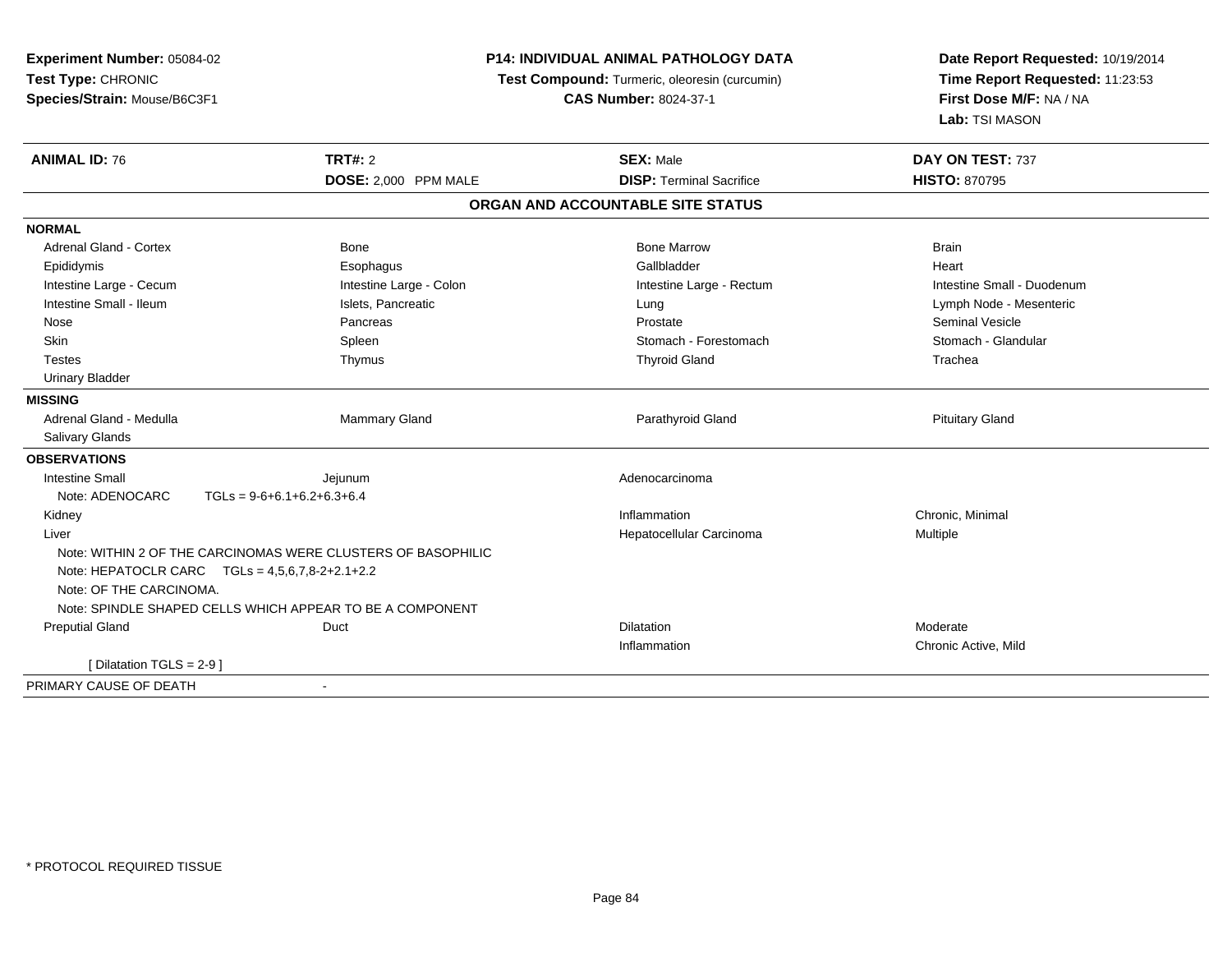**Experiment Number:** 05084-02**Test Type:** CHRONIC **Species/Strain:** Mouse/B6C3F1**P14: INDIVIDUAL ANIMAL PATHOLOGY DATATest Compound:** Turmeric, oleoresin (curcumin)**CAS Number:** 8024-37-1**Date Report Requested:** 10/19/2014**Time Report Requested:** 11:23:53**First Dose M/F:** NA / NA**Lab:** TSI MASON**ANIMAL ID:** 77 **TRT#:** <sup>2</sup> **SEX:** Male **DAY ON TEST:** <sup>736</sup> **DOSE:** 2,000 PPM MALE **DISP:** Dead **HISTO:** <sup>870796</sup> **ORGAN AND ACCOUNTABLE SITE STATUSNORMAL**Adrenal Gland - Cortex **Administrative Cortex** Bone Bone Marrow Bone Marrow Bone Marrow **Epididymis** Islets. Pancreatic Esophagus **Example 20** Heart Intestine Large - Rectum Intestine Large - Rectum Lymph Node - Mesenteric **Example 20 Francisco Pancreas** Pancreas **Prostate** Prostate Prostate Prostate Prostate Stomach - Glandular Seminal Vesicle Subsetsion Skin Skin Stomach - Forestomach - Stomach - Forestomach - Stomach - Glandular Stomach - Glandular Stomach - Glandular Stomach - Glandular Stomach - Glandular Stomach - Stomach - Glandular Stomach Testes Thymus Thyroid Gland Trachea Urinary Bladder**MISSING**Gallbladder Mammary Gland **Parathyroid Gland OBSERVATIONS** Adrenal GlandMedulla **Medulla** Pheochromocytoma Benign<br>
Thalamus **Pheochromocytoma Benign**<br>
Mineralization **Brain** n and the matter of the matter of the matter of the matter of the matter of the matter of the matter of the matter of the matter of the matter of the matter of the matter of the matter of the matter of the matter of the ma Intestine Largee Cecum m Autolysis Autolysis and Autolysis and Autolysis and Autolysis and Autology and Autology and Autology and Auto Colonn and the control of the control of the control of the control of the control of the control of the control of the control of the control of the control of the control of the control of the control of the control of the co Intestine Small Duodenumm Autolysis Autolysis Mild Ileum Autolysis Mild Jejunumm Autolysis Autolysis and Autolysis and Autolysis and Autolysis and Autology and Auto Kidney Renal Tubule Atrophy Moderate Hepatocellular Carcinoma Metastatic (Liver) Inflammation Chronic, Mild Note: HEPATOCLR CARC TGLs = 4-3.1Note: ATROPHY TGLs = 3-3 Liverr and the control of the control of the control of the control of the control of the control of the control of s and the contract of the Mild Hemangiosarcoma Hepatocellular Carcinoma Multiple Note: AUTOLYSIS TGLs = 10-2+2.1 Note: HEPATOCLR CARC TGLs = 6,7,8-2+2.1 LungAlveolar/Bronchiolar Carcinoma Multiple Note: LAR TUMOR, TWO OF WHICH WERE VERY SMALL BUT HAD Note: THERE WERE SEVERAL (3) NODULES OF ALVEOLAR BRONCHIO-Note: INVADED INTO BRONCHI.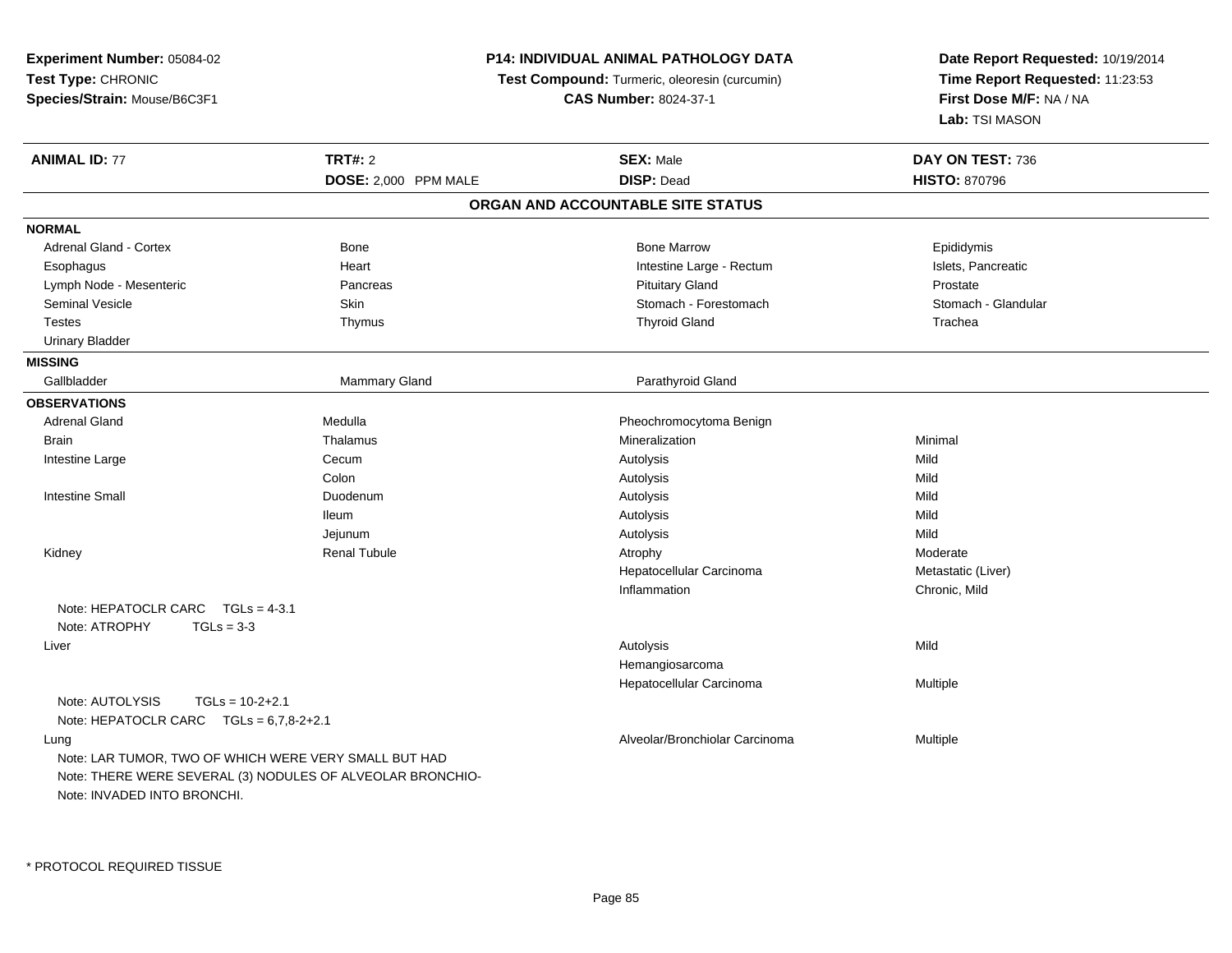| <b>Experiment Number: 05084-02</b><br>Test Type: CHRONIC<br>Species/Strain: Mouse/B6C3F1 |                      | <b>P14: INDIVIDUAL ANIMAL PATHOLOGY DATA</b><br>Test Compound: Turmeric, oleoresin (curcumin)<br><b>CAS Number: 8024-37-1</b> | Date Report Requested: 10/19/2014<br>Time Report Requested: 11:23:53<br>First Dose M/F: NA / NA<br>Lab: TSI MASON |  |
|------------------------------------------------------------------------------------------|----------------------|-------------------------------------------------------------------------------------------------------------------------------|-------------------------------------------------------------------------------------------------------------------|--|
| <b>ANIMAL ID: 77</b>                                                                     | <b>TRT#:</b> 2       | <b>SEX: Male</b>                                                                                                              | DAY ON TEST: 736                                                                                                  |  |
|                                                                                          | DOSE: 2.000 PPM MALE | <b>DISP: Dead</b>                                                                                                             | <b>HISTO: 870796</b>                                                                                              |  |
|                                                                                          |                      | ORGAN AND ACCOUNTABLE SITE STATUS                                                                                             |                                                                                                                   |  |
| Note: ALV BRON CARC<br>$TGLs = 11-1$                                                     |                      |                                                                                                                               |                                                                                                                   |  |
| Nose                                                                                     |                      | Inflammation                                                                                                                  | Acute, Minimal                                                                                                    |  |
| Salivary Glands                                                                          | Submandibul GI       | Inflammation                                                                                                                  | Chronic, Minimal                                                                                                  |  |
| Spleen                                                                                   |                      | Hematopoietic Cell Proliferation                                                                                              | Marked                                                                                                            |  |
| [ Hematopoietic Cell Proliferation TGLS = 2-3 ]                                          |                      |                                                                                                                               |                                                                                                                   |  |
| PRIMARY CAUSE OF DEATH                                                                   |                      |                                                                                                                               |                                                                                                                   |  |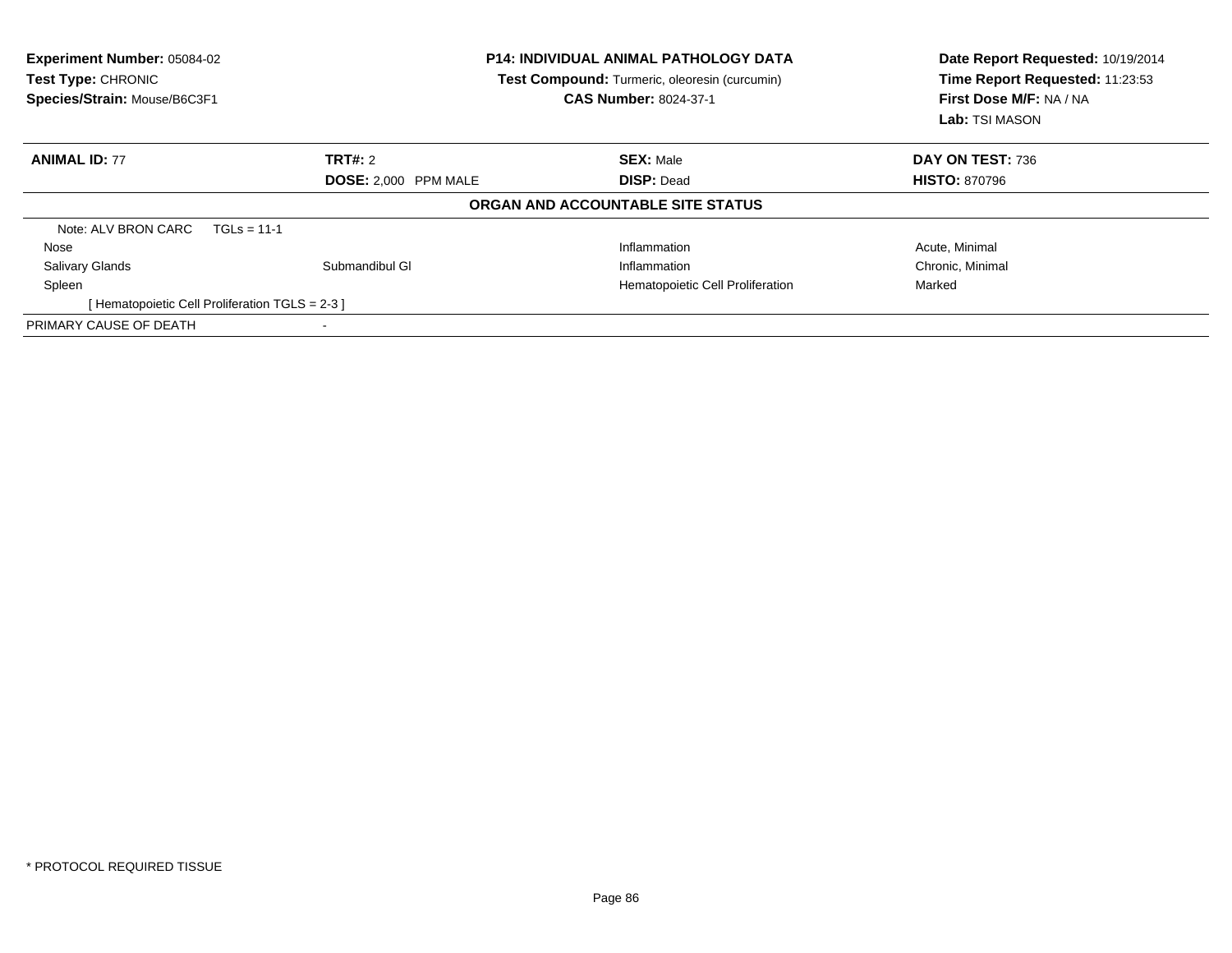| <b>Experiment Number: 05084-02</b><br>Test Type: CHRONIC<br>Species/Strain: Mouse/B6C3F1 |              |                           | <b>P14: INDIVIDUAL ANIMAL PATHOLOGY DATA</b><br>Test Compound: Turmeric, oleoresin (curcumin)<br><b>CAS Number: 8024-37-1</b> | Date Report Requested: 10/19/2014<br>Time Report Requested: 11:23:53<br>First Dose M/F: NA / NA<br>Lab: TSI MASON |
|------------------------------------------------------------------------------------------|--------------|---------------------------|-------------------------------------------------------------------------------------------------------------------------------|-------------------------------------------------------------------------------------------------------------------|
| <b>ANIMAL ID: 78</b>                                                                     |              | <b>TRT#: 2</b>            | <b>SEX: Male</b>                                                                                                              | DAY ON TEST: 457                                                                                                  |
|                                                                                          |              | DOSE: 2,000 PPM MALE      | <b>DISP:</b> Interval Sacrifice                                                                                               | <b>HISTO: 860047</b>                                                                                              |
|                                                                                          |              |                           | ORGAN AND ACCOUNTABLE SITE STATUS                                                                                             |                                                                                                                   |
| <b>NORMAL</b>                                                                            |              |                           |                                                                                                                               |                                                                                                                   |
| Intestine Large - Cecum                                                                  |              | Intestine Large - Colon   | Intestine Large - Rectum                                                                                                      | Intestine Small - Duodenum                                                                                        |
| Intestine Small - Ileum                                                                  |              | Intestine Small - Jejunum | Lymph Node - Mesenteric                                                                                                       | Stomach - Forestomach                                                                                             |
| Stomach - Glandular                                                                      |              |                           |                                                                                                                               |                                                                                                                   |
| <b>OBSERVATIONS</b>                                                                      |              |                           |                                                                                                                               |                                                                                                                   |
| Kidney                                                                                   |              |                           | Inflammation                                                                                                                  | Chronic, Minimal                                                                                                  |
| Liver                                                                                    |              |                           | <b>Fatty Change</b>                                                                                                           | Moderate                                                                                                          |
| Note: FATTY CHANGE                                                                       | $TGLs = 4-2$ |                           |                                                                                                                               |                                                                                                                   |
| PRIMARY CAUSE OF DEATH                                                                   |              |                           |                                                                                                                               |                                                                                                                   |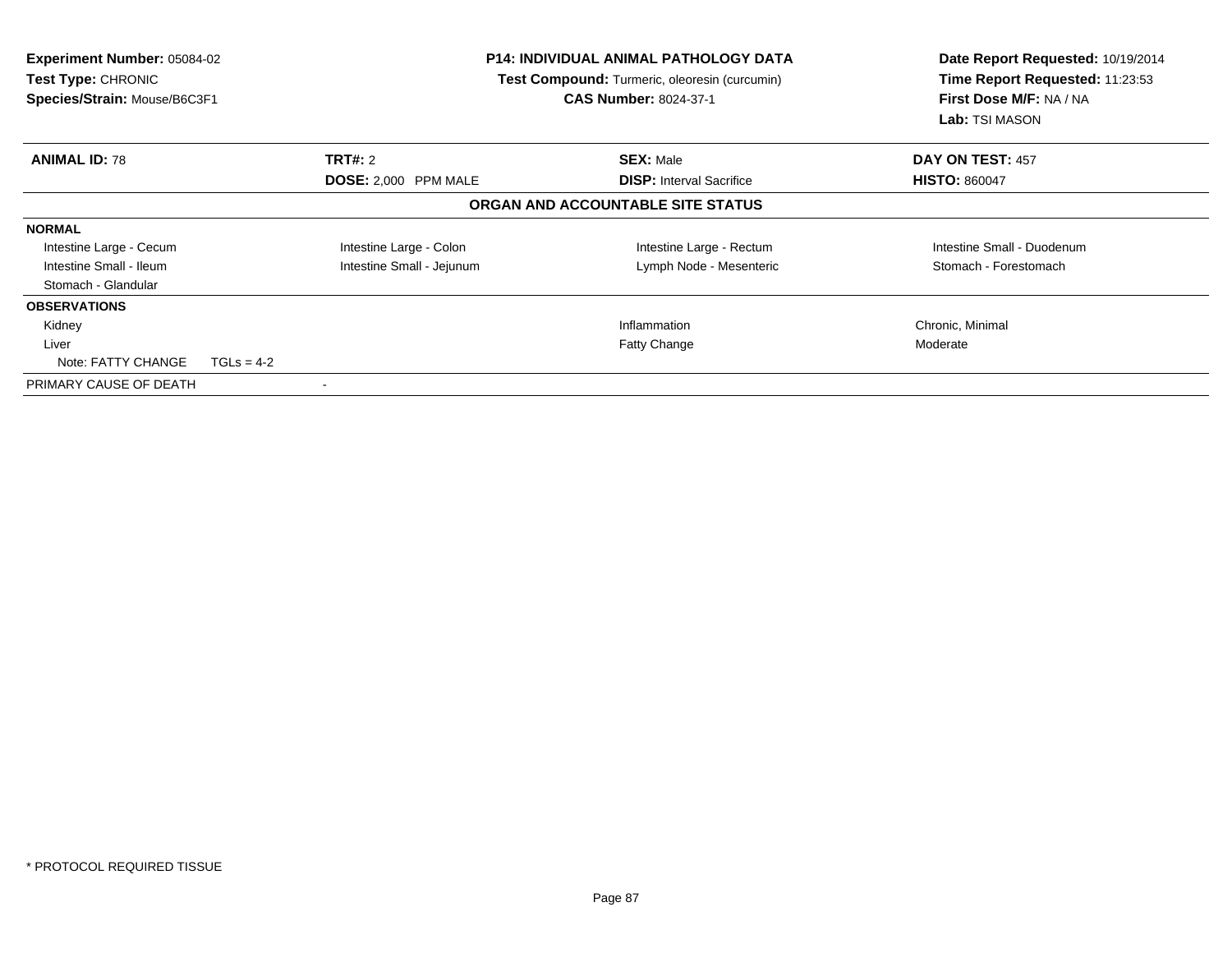| <b>Experiment Number: 05084-02</b><br>Test Type: CHRONIC<br>Species/Strain: Mouse/B6C3F1 | <b>P14: INDIVIDUAL ANIMAL PATHOLOGY DATA</b><br>Test Compound: Turmeric, oleoresin (curcumin)<br><b>CAS Number: 8024-37-1</b> |                                   | Date Report Requested: 10/19/2014<br>Time Report Requested: 11:23:53<br>First Dose M/F: NA / NA<br>Lab: TSI MASON |
|------------------------------------------------------------------------------------------|-------------------------------------------------------------------------------------------------------------------------------|-----------------------------------|-------------------------------------------------------------------------------------------------------------------|
| <b>ANIMAL ID: 79</b>                                                                     | TRT#: 2                                                                                                                       | <b>SEX: Male</b>                  | DAY ON TEST: 457                                                                                                  |
|                                                                                          | DOSE: 2,000 PPM MALE                                                                                                          | <b>DISP: Interval Sacrifice</b>   | <b>HISTO: 860048</b>                                                                                              |
|                                                                                          |                                                                                                                               | ORGAN AND ACCOUNTABLE SITE STATUS |                                                                                                                   |
| <b>NORMAL</b>                                                                            |                                                                                                                               |                                   |                                                                                                                   |
| Intestine Large - Cecum                                                                  | Intestine Large - Colon                                                                                                       | Intestine Large - Rectum          | Intestine Small - Duodenum                                                                                        |
| Intestine Small - Jejunum                                                                |                                                                                                                               |                                   |                                                                                                                   |
| <b>OBSERVATIONS</b>                                                                      |                                                                                                                               |                                   |                                                                                                                   |
| <b>Intestine Small</b>                                                                   | lleum                                                                                                                         | Inflammation                      | Chronic Active, Moderate                                                                                          |
| Note: IN ALL LAYERS OF THE ILEUM.                                                        |                                                                                                                               |                                   |                                                                                                                   |
|                                                                                          | Note: A TRANSMURAL INFLAMMATORY PROCESS WAS NOTED IN THE ILEUM                                                                |                                   |                                                                                                                   |
|                                                                                          | Note: WITH MONONUCLEAR AND POLYMORPHONUCLEAR LEUKOCYTES PRESENT                                                               |                                   |                                                                                                                   |
| Stomach                                                                                  | Epithelium, Forestomach                                                                                                       | Hyperplasia                       | Mild                                                                                                              |
|                                                                                          | Glandular                                                                                                                     | Inflammation                      | Chronic Active, Mild                                                                                              |
| PRIMARY CAUSE OF DEATH                                                                   |                                                                                                                               |                                   |                                                                                                                   |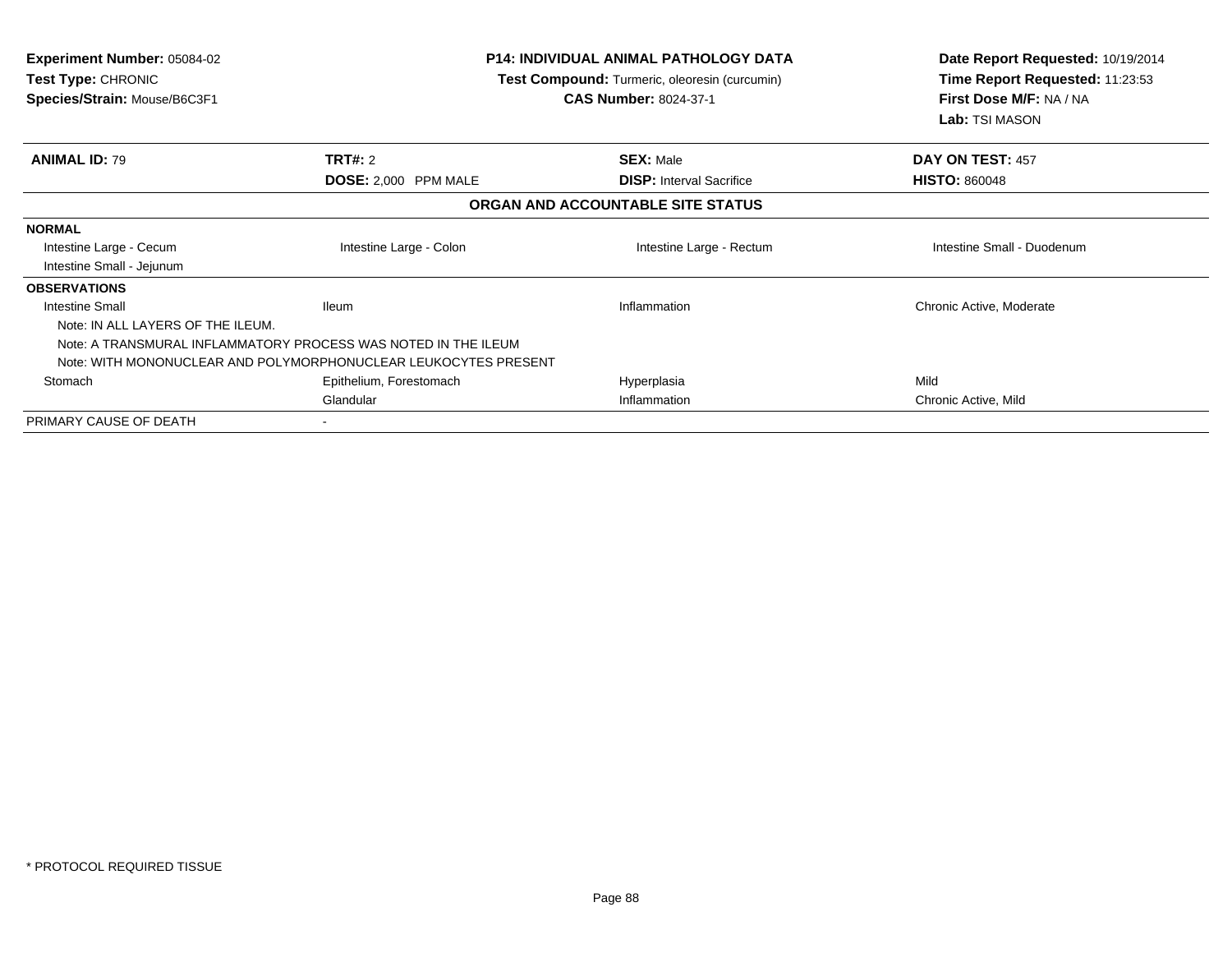| Experiment Number: 05084-02          |                                               | <b>P14: INDIVIDUAL ANIMAL PATHOLOGY DATA</b> | Date Report Requested: 10/19/2014 |
|--------------------------------------|-----------------------------------------------|----------------------------------------------|-----------------------------------|
| Test Type: CHRONIC                   | Test Compound: Turmeric, oleoresin (curcumin) |                                              | Time Report Requested: 11:23:53   |
| Species/Strain: Mouse/B6C3F1         |                                               | <b>CAS Number: 8024-37-1</b>                 | First Dose M/F: NA / NA           |
|                                      |                                               |                                              | Lab: TSI MASON                    |
| <b>ANIMAL ID: 80</b>                 | <b>TRT#: 2</b>                                | <b>SEX: Male</b>                             | DAY ON TEST: 737                  |
|                                      | DOSE: 2,000 PPM MALE                          | <b>DISP: Terminal Sacrifice</b>              | <b>HISTO: 870797</b>              |
|                                      |                                               | ORGAN AND ACCOUNTABLE SITE STATUS            |                                   |
| <b>NORMAL</b>                        |                                               |                                              |                                   |
| <b>Adrenal Gland - Cortex</b>        | Adrenal Gland - Medulla                       | Bone                                         | <b>Bone Marrow</b>                |
| Epididymis                           | Esophagus                                     | Gallbladder                                  | Heart                             |
| Intestine Large - Cecum              | Intestine Large - Colon                       | Intestine Large - Rectum                     | Intestine Small - Duodenum        |
| Intestine Small - Ileum              | Intestine Small - Jejunum                     | Islets, Pancreatic                           | Lung                              |
| Lymph Node - Mesenteric              | Nose                                          | Pancreas                                     | <b>Pituitary Gland</b>            |
| Prostate                             | <b>Seminal Vesicle</b>                        | <b>Skin</b>                                  | Spleen                            |
| Stomach - Forestomach                | Stomach - Glandular                           | <b>Testes</b>                                | Thymus                            |
| <b>Thyroid Gland</b>                 | Trachea                                       | <b>Urinary Bladder</b>                       |                                   |
| <b>MISSING</b>                       |                                               |                                              |                                   |
| <b>Mammary Gland</b>                 | Parathyroid Gland                             |                                              |                                   |
| <b>OBSERVATIONS</b>                  |                                               |                                              |                                   |
| <b>Brain</b>                         | Thalamus                                      | Mineralization                               | Minimal                           |
| Kidney                               | <b>Renal Tubule</b>                           | Atrophy                                      | Moderate                          |
|                                      |                                               | Inflammation                                 | Chronic, Mild                     |
| Note: INFLAMMATION<br>$TGLs = 2.3-3$ |                                               |                                              |                                   |
| [Inflammation TGLS = $2,3-3$ ]       |                                               |                                              |                                   |
| Liver                                |                                               | <b>Basophilic Focus</b>                      | Mild                              |
| <b>Salivary Glands</b>               | Submandibul GI                                | Inflammation                                 | Chronic, Minimal                  |
| Tongue                               |                                               | Squamous Cell Carcinoma                      |                                   |
| Note: SQUAM CEL CARC<br>$TGLs = 4-9$ |                                               |                                              |                                   |
| PRIMARY CAUSE OF DEATH               | $\overline{\phantom{a}}$                      |                                              |                                   |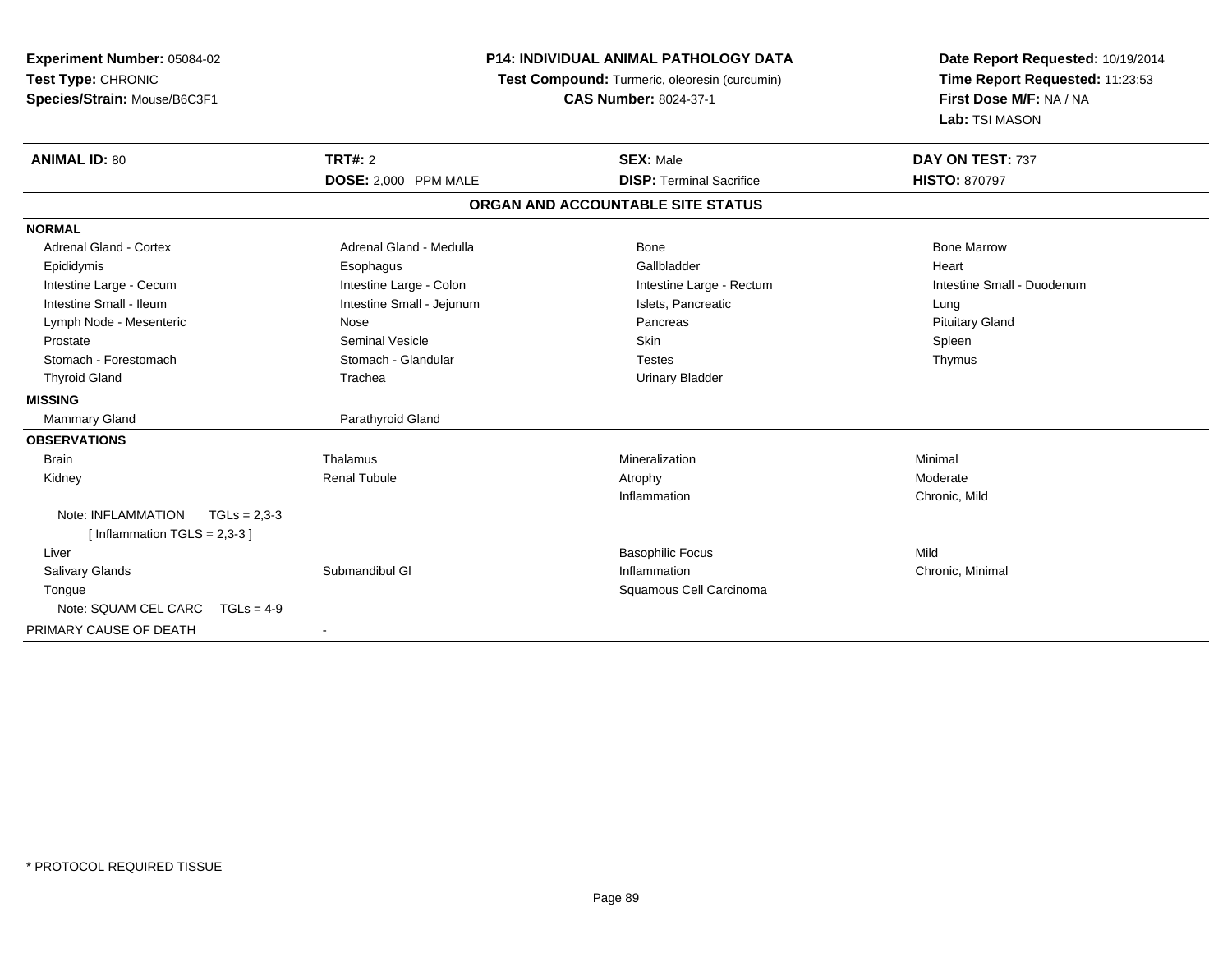| Time Report Requested: 11:23:53<br>Test Type: CHRONIC<br>Test Compound: Turmeric, oleoresin (curcumin)<br>First Dose M/F: NA / NA<br>Species/Strain: Mouse/B6C3F1<br><b>CAS Number: 8024-37-1</b><br>Lab: TSI MASON<br><b>ANIMAL ID: 81</b><br><b>TRT#: 2</b><br><b>SEX: Male</b><br>DAY ON TEST: 691<br><b>DISP: Moribund</b><br>DOSE: 2,000 PPM MALE<br><b>HISTO: 870798</b><br>ORGAN AND ACCOUNTABLE SITE STATUS<br><b>NORMAL</b><br><b>Adrenal Gland - Cortex</b><br>Adrenal Gland - Medulla<br><b>Bone</b><br><b>Bone Marrow</b><br>Gallbladder<br>Heart<br>Epididymis<br>Esophagus<br>Intestine Large - Colon<br>Intestine Large - Cecum<br>Intestine Large - Rectum<br>Intestine Small - Duodenum<br>Intestine Small - Ileum<br>Intestine Small - Jejunum<br>Islets, Pancreatic<br>Liver<br>Parathyroid Gland<br><b>Pituitary Gland</b><br>Salivary Glands<br>Prostate | Experiment Number: 05084-02 |      | <b>P14: INDIVIDUAL ANIMAL PATHOLOGY DATA</b> | Date Report Requested: 10/19/2014 |  |
|-------------------------------------------------------------------------------------------------------------------------------------------------------------------------------------------------------------------------------------------------------------------------------------------------------------------------------------------------------------------------------------------------------------------------------------------------------------------------------------------------------------------------------------------------------------------------------------------------------------------------------------------------------------------------------------------------------------------------------------------------------------------------------------------------------------------------------------------------------------------------------|-----------------------------|------|----------------------------------------------|-----------------------------------|--|
|                                                                                                                                                                                                                                                                                                                                                                                                                                                                                                                                                                                                                                                                                                                                                                                                                                                                               |                             |      |                                              |                                   |  |
|                                                                                                                                                                                                                                                                                                                                                                                                                                                                                                                                                                                                                                                                                                                                                                                                                                                                               |                             |      |                                              |                                   |  |
|                                                                                                                                                                                                                                                                                                                                                                                                                                                                                                                                                                                                                                                                                                                                                                                                                                                                               |                             |      |                                              |                                   |  |
|                                                                                                                                                                                                                                                                                                                                                                                                                                                                                                                                                                                                                                                                                                                                                                                                                                                                               |                             |      |                                              |                                   |  |
|                                                                                                                                                                                                                                                                                                                                                                                                                                                                                                                                                                                                                                                                                                                                                                                                                                                                               |                             |      |                                              |                                   |  |
|                                                                                                                                                                                                                                                                                                                                                                                                                                                                                                                                                                                                                                                                                                                                                                                                                                                                               |                             |      |                                              |                                   |  |
|                                                                                                                                                                                                                                                                                                                                                                                                                                                                                                                                                                                                                                                                                                                                                                                                                                                                               |                             |      |                                              |                                   |  |
|                                                                                                                                                                                                                                                                                                                                                                                                                                                                                                                                                                                                                                                                                                                                                                                                                                                                               |                             |      |                                              |                                   |  |
|                                                                                                                                                                                                                                                                                                                                                                                                                                                                                                                                                                                                                                                                                                                                                                                                                                                                               |                             |      |                                              |                                   |  |
|                                                                                                                                                                                                                                                                                                                                                                                                                                                                                                                                                                                                                                                                                                                                                                                                                                                                               |                             |      |                                              |                                   |  |
|                                                                                                                                                                                                                                                                                                                                                                                                                                                                                                                                                                                                                                                                                                                                                                                                                                                                               |                             |      |                                              |                                   |  |
|                                                                                                                                                                                                                                                                                                                                                                                                                                                                                                                                                                                                                                                                                                                                                                                                                                                                               |                             |      |                                              |                                   |  |
|                                                                                                                                                                                                                                                                                                                                                                                                                                                                                                                                                                                                                                                                                                                                                                                                                                                                               | <b>Seminal Vesicle</b>      | Skin | Stomach - Forestomach                        | Stomach - Glandular               |  |
| <b>Thyroid Gland</b><br>Trachea<br><b>Urinary Bladder</b><br><b>Testes</b>                                                                                                                                                                                                                                                                                                                                                                                                                                                                                                                                                                                                                                                                                                                                                                                                    |                             |      |                                              |                                   |  |
| <b>MISSING</b>                                                                                                                                                                                                                                                                                                                                                                                                                                                                                                                                                                                                                                                                                                                                                                                                                                                                |                             |      |                                              |                                   |  |
| Mammary Gland                                                                                                                                                                                                                                                                                                                                                                                                                                                                                                                                                                                                                                                                                                                                                                                                                                                                 |                             |      |                                              |                                   |  |
| <b>OBSERVATIONS</b>                                                                                                                                                                                                                                                                                                                                                                                                                                                                                                                                                                                                                                                                                                                                                                                                                                                           |                             |      |                                              |                                   |  |
| Thalamus<br>Mineralization<br>Minimal<br><b>Brain</b>                                                                                                                                                                                                                                                                                                                                                                                                                                                                                                                                                                                                                                                                                                                                                                                                                         |                             |      |                                              |                                   |  |
| <b>Renal Tubule</b><br>Hyaline, Mild<br>Kidney<br>Degeneration                                                                                                                                                                                                                                                                                                                                                                                                                                                                                                                                                                                                                                                                                                                                                                                                                |                             |      |                                              |                                   |  |
| Note: THIS IS AN INFREQUENT CHANGE IN THE MOUSE KIDNEY.                                                                                                                                                                                                                                                                                                                                                                                                                                                                                                                                                                                                                                                                                                                                                                                                                       |                             |      |                                              |                                   |  |
| Note: FOCAL AGGREGATES OF TUBULES IN THE CORTEX CONTAINED                                                                                                                                                                                                                                                                                                                                                                                                                                                                                                                                                                                                                                                                                                                                                                                                                     |                             |      |                                              |                                   |  |
| Note: AGGREGATES OF EOSINOPHILIC GRANULES.                                                                                                                                                                                                                                                                                                                                                                                                                                                                                                                                                                                                                                                                                                                                                                                                                                    |                             |      |                                              |                                   |  |
| Alveolar/Bronchiolar Carcinoma<br>Lung                                                                                                                                                                                                                                                                                                                                                                                                                                                                                                                                                                                                                                                                                                                                                                                                                                        |                             |      |                                              |                                   |  |
| Lymph Node<br>Lymphoma Malignant Mixed<br>Mesenteric                                                                                                                                                                                                                                                                                                                                                                                                                                                                                                                                                                                                                                                                                                                                                                                                                          |                             |      |                                              |                                   |  |
| Note: LYMPH MAL MIXD<br>$TGLs = 3-5+5.1$                                                                                                                                                                                                                                                                                                                                                                                                                                                                                                                                                                                                                                                                                                                                                                                                                                      |                             |      |                                              |                                   |  |
| Inflammation<br>Acute, Minimal<br>Nose                                                                                                                                                                                                                                                                                                                                                                                                                                                                                                                                                                                                                                                                                                                                                                                                                                        |                             |      |                                              |                                   |  |
| Chronic Active, Mild<br>Inflammation<br>Pancreas                                                                                                                                                                                                                                                                                                                                                                                                                                                                                                                                                                                                                                                                                                                                                                                                                              |                             |      |                                              |                                   |  |
| Hematopoietic Cell Proliferation<br>Mild<br>Spleen                                                                                                                                                                                                                                                                                                                                                                                                                                                                                                                                                                                                                                                                                                                                                                                                                            |                             |      |                                              |                                   |  |
| Note: HEMA CELL PROL TGLs = 1-3                                                                                                                                                                                                                                                                                                                                                                                                                                                                                                                                                                                                                                                                                                                                                                                                                                               |                             |      |                                              |                                   |  |
| Lymphoma Malignant Mixed<br>Thymus                                                                                                                                                                                                                                                                                                                                                                                                                                                                                                                                                                                                                                                                                                                                                                                                                                            |                             |      |                                              |                                   |  |
| Note: IN IT; HOWEVER, IT IS NOT ENTIRELY CLEAR IF THE<br>Note: THYMUS.                                                                                                                                                                                                                                                                                                                                                                                                                                                                                                                                                                                                                                                                                                                                                                                                        |                             |      |                                              |                                   |  |
| Note: THE THYMUS WAS DIAGNOSED TO HAVE A MIXED LYMPHOMA                                                                                                                                                                                                                                                                                                                                                                                                                                                                                                                                                                                                                                                                                                                                                                                                                       |                             |      |                                              |                                   |  |
| Note: LYMPHOMA IS IN MEDIASTINAL LYMPH NODE OR THE                                                                                                                                                                                                                                                                                                                                                                                                                                                                                                                                                                                                                                                                                                                                                                                                                            |                             |      |                                              |                                   |  |
| PRIMARY CAUSE OF DEATH                                                                                                                                                                                                                                                                                                                                                                                                                                                                                                                                                                                                                                                                                                                                                                                                                                                        |                             |      |                                              |                                   |  |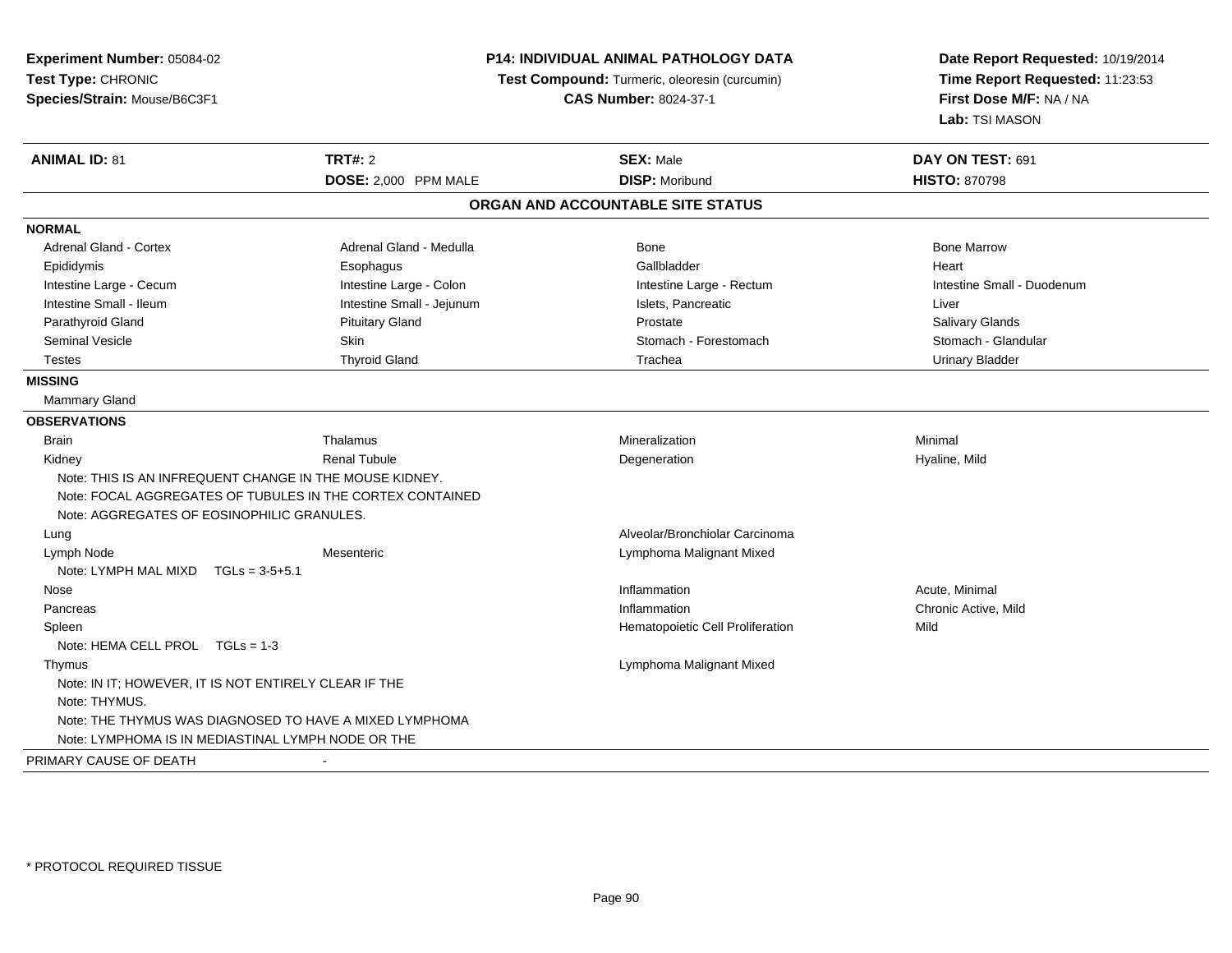| Experiment Number: 05084-02<br>Test Type: CHRONIC<br>Species/Strain: Mouse/B6C3F1 |                           | <b>P14: INDIVIDUAL ANIMAL PATHOLOGY DATA</b><br>Test Compound: Turmeric, oleoresin (curcumin)<br><b>CAS Number: 8024-37-1</b> |                            |
|-----------------------------------------------------------------------------------|---------------------------|-------------------------------------------------------------------------------------------------------------------------------|----------------------------|
| <b>ANIMAL ID: 82</b>                                                              | <b>TRT#: 2</b>            | <b>SEX: Male</b>                                                                                                              | DAY ON TEST: 737           |
|                                                                                   | DOSE: 2,000 PPM MALE      | <b>DISP: Terminal Sacrifice</b>                                                                                               | <b>HISTO: 870799</b>       |
|                                                                                   |                           | ORGAN AND ACCOUNTABLE SITE STATUS                                                                                             |                            |
| <b>NORMAL</b>                                                                     |                           |                                                                                                                               |                            |
| Adrenal Gland - Cortex                                                            | Adrenal Gland - Medulla   | Bone                                                                                                                          | <b>Bone Marrow</b>         |
| Epididymis                                                                        | Esophagus                 | Gallbladder                                                                                                                   | Heart                      |
| Intestine Large - Cecum                                                           | Intestine Large - Colon   | Intestine Large - Rectum                                                                                                      | Intestine Small - Duodenum |
| Intestine Small - Ileum                                                           | Intestine Small - Jejunum | Islets, Pancreatic                                                                                                            | Lung                       |
| Lymph Node - Mesenteric                                                           | Nose                      | Pancreas                                                                                                                      | <b>Pituitary Gland</b>     |
| Prostate                                                                          | <b>Seminal Vesicle</b>    | Skin                                                                                                                          | Spleen                     |
| Stomach - Forestomach                                                             | Stomach - Glandular       | <b>Testes</b>                                                                                                                 | Thymus                     |
| <b>Thyroid Gland</b>                                                              | Trachea                   | <b>Urinary Bladder</b>                                                                                                        |                            |
| <b>MISSING</b>                                                                    |                           |                                                                                                                               |                            |
| <b>Mammary Gland</b>                                                              | Parathyroid Gland         |                                                                                                                               |                            |
| <b>OBSERVATIONS</b>                                                               |                           |                                                                                                                               |                            |
| <b>Brain</b>                                                                      | Thalamus                  | Mineralization                                                                                                                | Minimal                    |
| Kidney                                                                            |                           | Inflammation                                                                                                                  | Chronic, Minimal           |
| Liver                                                                             |                           | <b>Eosinophilic Focus</b>                                                                                                     | Minimal                    |
|                                                                                   |                           | Fatty Change                                                                                                                  | Minimal                    |
|                                                                                   |                           | Hepatocellular Adenoma                                                                                                        | Multiple                   |
|                                                                                   |                           | Hepatocellular Carcinoma                                                                                                      | Multiple                   |
| Note: HEPATOCLR CARC $TGLs = 3,4,5-2+2.2$                                         |                           |                                                                                                                               |                            |
| [ Hepatocellular Adenoma TGLS = 4-2 ]                                             |                           |                                                                                                                               |                            |
| [ Hepatocellular Carcinoma TGLS = 6,7,8,9-2.1+2.3 ]                               |                           |                                                                                                                               |                            |
| <b>Preputial Gland</b>                                                            | Duct                      | Dilatation                                                                                                                    | Moderate                   |
|                                                                                   |                           | Inflammation                                                                                                                  | Chronic Active, Minimal    |
| [ Dilatation TGLS = 2-9 ]                                                         |                           |                                                                                                                               |                            |
| Salivary Glands                                                                   | Submandibul GI            | Inflammation                                                                                                                  | Chronic, Minimal           |
| PRIMARY CAUSE OF DEATH                                                            |                           |                                                                                                                               |                            |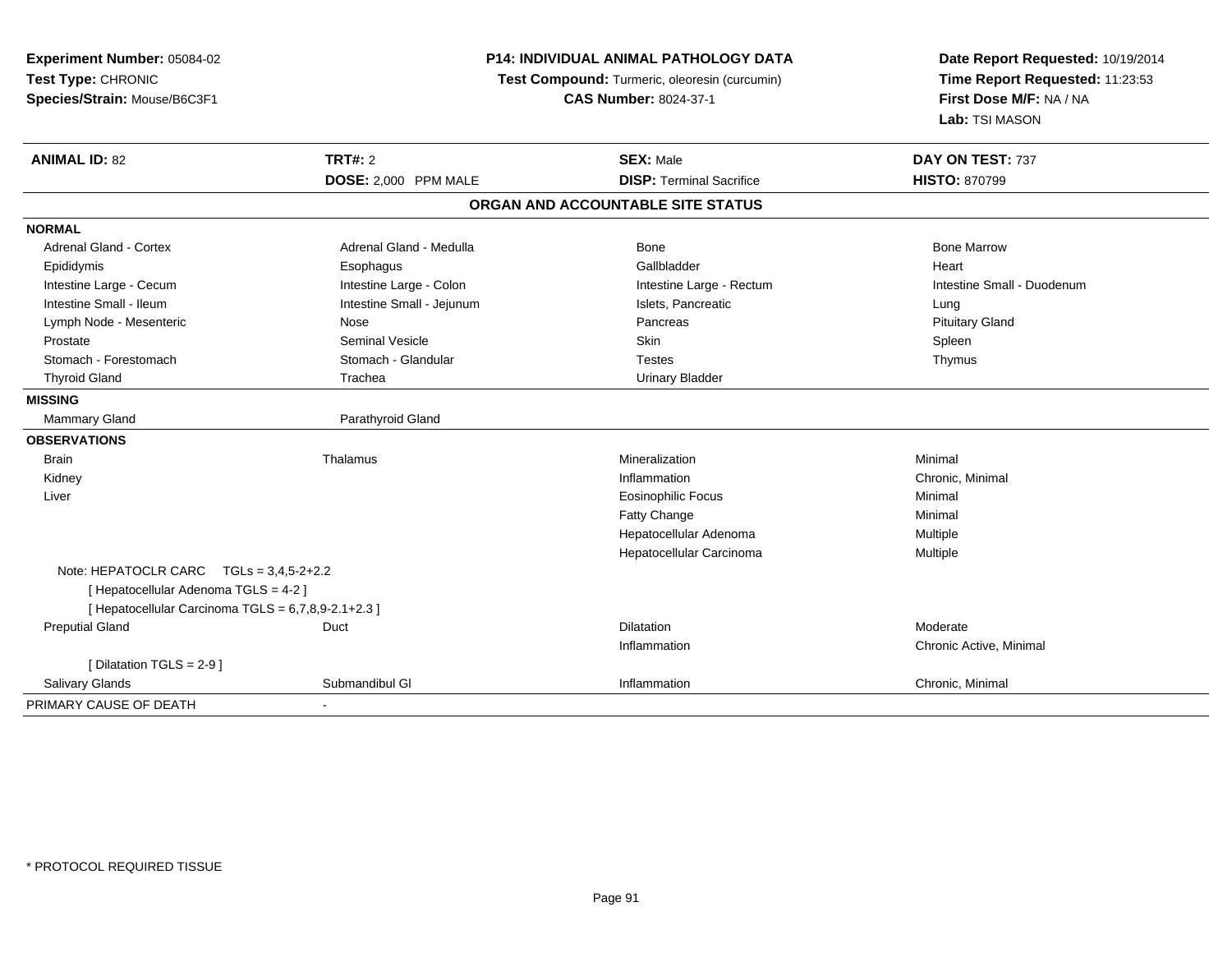| Experiment Number: 05084-02                      |                                                                               | <b>P14: INDIVIDUAL ANIMAL PATHOLOGY DATA</b> | Date Report Requested: 10/19/2014                          |
|--------------------------------------------------|-------------------------------------------------------------------------------|----------------------------------------------|------------------------------------------------------------|
| Test Type: CHRONIC                               | Test Compound: Turmeric, oleoresin (curcumin)<br><b>CAS Number: 8024-37-1</b> |                                              | Time Report Requested: 11:23:53<br>First Dose M/F: NA / NA |
| Species/Strain: Mouse/B6C3F1                     |                                                                               |                                              |                                                            |
|                                                  |                                                                               |                                              | Lab: TSI MASON                                             |
| <b>ANIMAL ID: 83</b>                             | <b>TRT#: 2</b>                                                                | <b>SEX: Male</b>                             | DAY ON TEST: 737                                           |
|                                                  | DOSE: 2,000 PPM MALE                                                          | <b>DISP: Terminal Sacrifice</b>              | <b>HISTO: 870800</b>                                       |
|                                                  |                                                                               | ORGAN AND ACCOUNTABLE SITE STATUS            |                                                            |
| <b>NORMAL</b>                                    |                                                                               |                                              |                                                            |
| <b>Adrenal Gland - Cortex</b>                    | Adrenal Gland - Medulla                                                       | Bone                                         | <b>Bone Marrow</b>                                         |
| <b>Brain</b>                                     | Epididymis                                                                    | Esophagus                                    | Eye                                                        |
| Gallbladder                                      | Heart                                                                         | Intestine Large - Cecum                      | Intestine Large - Colon                                    |
| Intestine Large - Rectum                         | Intestine Small - Duodenum                                                    | Intestine Small - Ileum                      | Intestine Small - Jejunum                                  |
| Islets, Pancreatic                               | Lung                                                                          | Nose                                         | Pancreas                                                   |
| <b>Pituitary Gland</b>                           | Prostate                                                                      | <b>Seminal Vesicle</b>                       | Skin                                                       |
| Spleen                                           | Stomach - Forestomach                                                         | Stomach - Glandular                          | <b>Testes</b>                                              |
| Thymus                                           | <b>Thyroid Gland</b>                                                          | Trachea                                      | <b>Urinary Bladder</b>                                     |
| <b>MISSING</b>                                   |                                                                               |                                              |                                                            |
| <b>Mammary Gland</b>                             | Parathyroid Gland                                                             |                                              |                                                            |
| <b>OBSERVATIONS</b>                              |                                                                               |                                              |                                                            |
| Kidney                                           |                                                                               | Inflammation                                 | Chronic, Minimal                                           |
| Liver                                            |                                                                               | Hepatocellular Adenoma                       |                                                            |
|                                                  |                                                                               | Hepatocellular Carcinoma                     |                                                            |
|                                                  |                                                                               | <b>Necrosis</b>                              | Minimal                                                    |
| [ Hepatocellular Adenoma TGLS = 7-2 ]            |                                                                               |                                              |                                                            |
| [ Hepatocellular Carcinoma TGLS = 5-2.1 ]        |                                                                               |                                              |                                                            |
| Lymph Node                                       | Mesenteric                                                                    | Hyperplasia                                  | Lymphoid, Mild                                             |
| Mesentery                                        |                                                                               | Fibrosis                                     | Minimal                                                    |
|                                                  |                                                                               | Inflammation                                 | Chronic Active, Minimal                                    |
|                                                  |                                                                               | Necrosis                                     | Minimal                                                    |
| Note: NECROSIS<br>$TGLs = 6-11$                  |                                                                               |                                              |                                                            |
| [Necrosis $TGLS = 6-11$ ]                        |                                                                               |                                              |                                                            |
| <b>Preputial Gland</b>                           | Duct                                                                          | <b>Dilatation</b>                            | Mild                                                       |
|                                                  |                                                                               | Inflammation                                 | Chronic Active, Minimal                                    |
| Note: ONLY ONE PREPUCIAL GLAND WAS SECTIONED IN. |                                                                               |                                              |                                                            |
| [ Dilatation TGLS = $3,4-9$ ]                    |                                                                               |                                              |                                                            |
| Salivary Glands                                  | Submandibul GI                                                                | Inflammation                                 | Chronic, Minimal                                           |
| PRIMARY CAUSE OF DEATH                           |                                                                               |                                              |                                                            |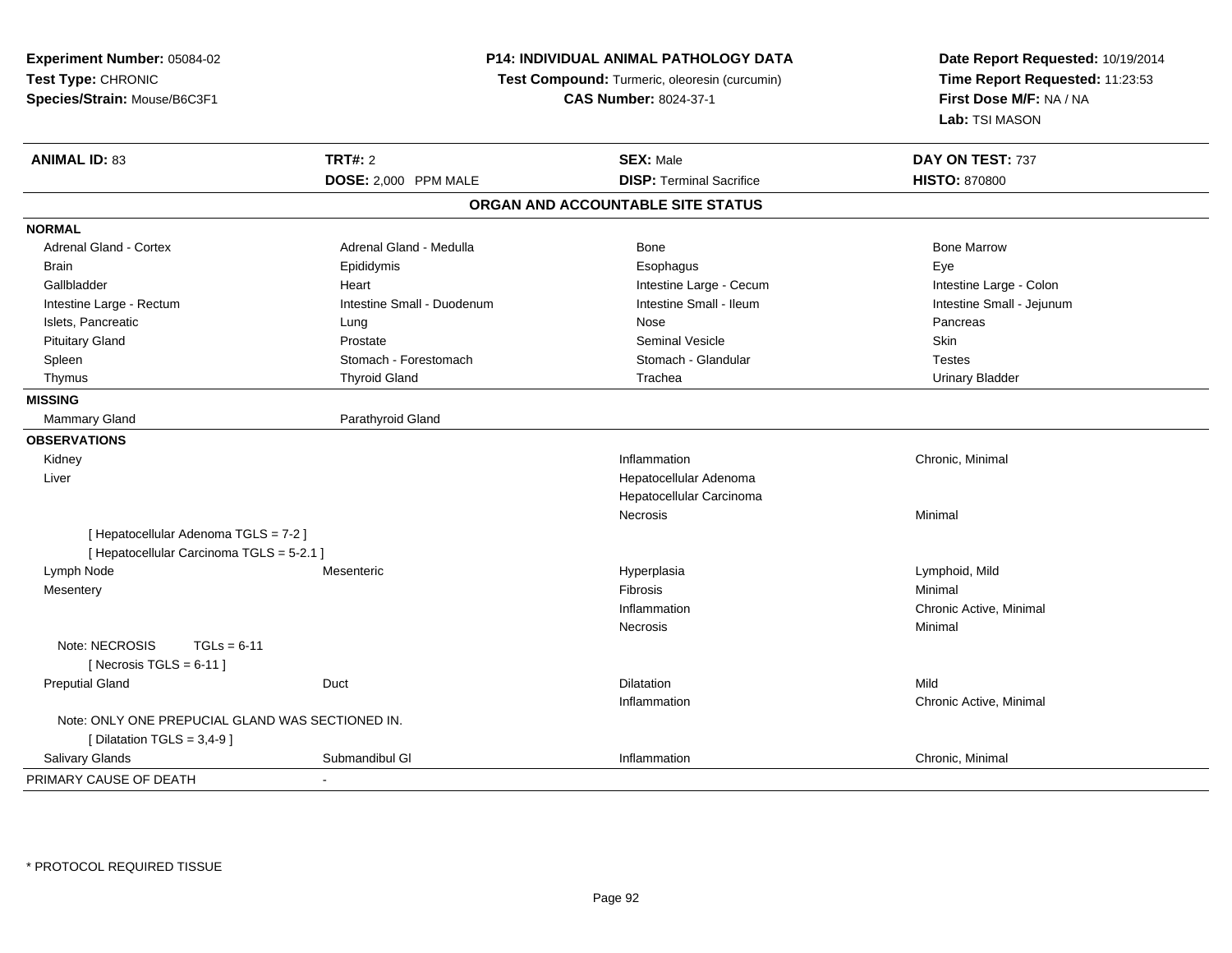| Experiment Number: 05084-02<br><b>Test Type: CHRONIC</b><br>Species/Strain: Mouse/B6C3F1 |                           | <b>P14: INDIVIDUAL ANIMAL PATHOLOGY DATA</b><br>Test Compound: Turmeric, oleoresin (curcumin)<br><b>CAS Number: 8024-37-1</b> | Date Report Requested: 10/19/2014<br>Time Report Requested: 11:23:53<br>First Dose M/F: NA / NA<br>Lab: TSI MASON |
|------------------------------------------------------------------------------------------|---------------------------|-------------------------------------------------------------------------------------------------------------------------------|-------------------------------------------------------------------------------------------------------------------|
| <b>ANIMAL ID: 84</b>                                                                     | <b>TRT#: 2</b>            | <b>SEX: Male</b>                                                                                                              | DAY ON TEST: 455                                                                                                  |
|                                                                                          | DOSE: 2,000 PPM MALE      | <b>DISP:</b> Interval Sacrifice                                                                                               | <b>HISTO: 860049</b>                                                                                              |
|                                                                                          |                           | ORGAN AND ACCOUNTABLE SITE STATUS                                                                                             |                                                                                                                   |
| <b>NORMAL</b>                                                                            |                           |                                                                                                                               |                                                                                                                   |
| Intestine Large - Cecum                                                                  | Intestine Large - Colon   | Intestine Large - Rectum                                                                                                      | Intestine Small - Duodenum                                                                                        |
| Intestine Small - Ileum                                                                  | Intestine Small - Jejunum | Kidney                                                                                                                        | Stomach - Forestomach                                                                                             |
| Stomach - Glandular                                                                      |                           |                                                                                                                               |                                                                                                                   |
| <b>OBSERVATIONS</b>                                                                      |                           |                                                                                                                               |                                                                                                                   |
| Liver                                                                                    |                           | <b>Fatty Change</b>                                                                                                           | Moderate                                                                                                          |
| Note: FATTY CHANGE<br>$TGLs = 4-2$                                                       |                           |                                                                                                                               |                                                                                                                   |
| Salivary Glands                                                                          | Parotid GI                | Inflammation                                                                                                                  | Chronic, Minimal                                                                                                  |
| PRIMARY CAUSE OF DEATH                                                                   |                           |                                                                                                                               |                                                                                                                   |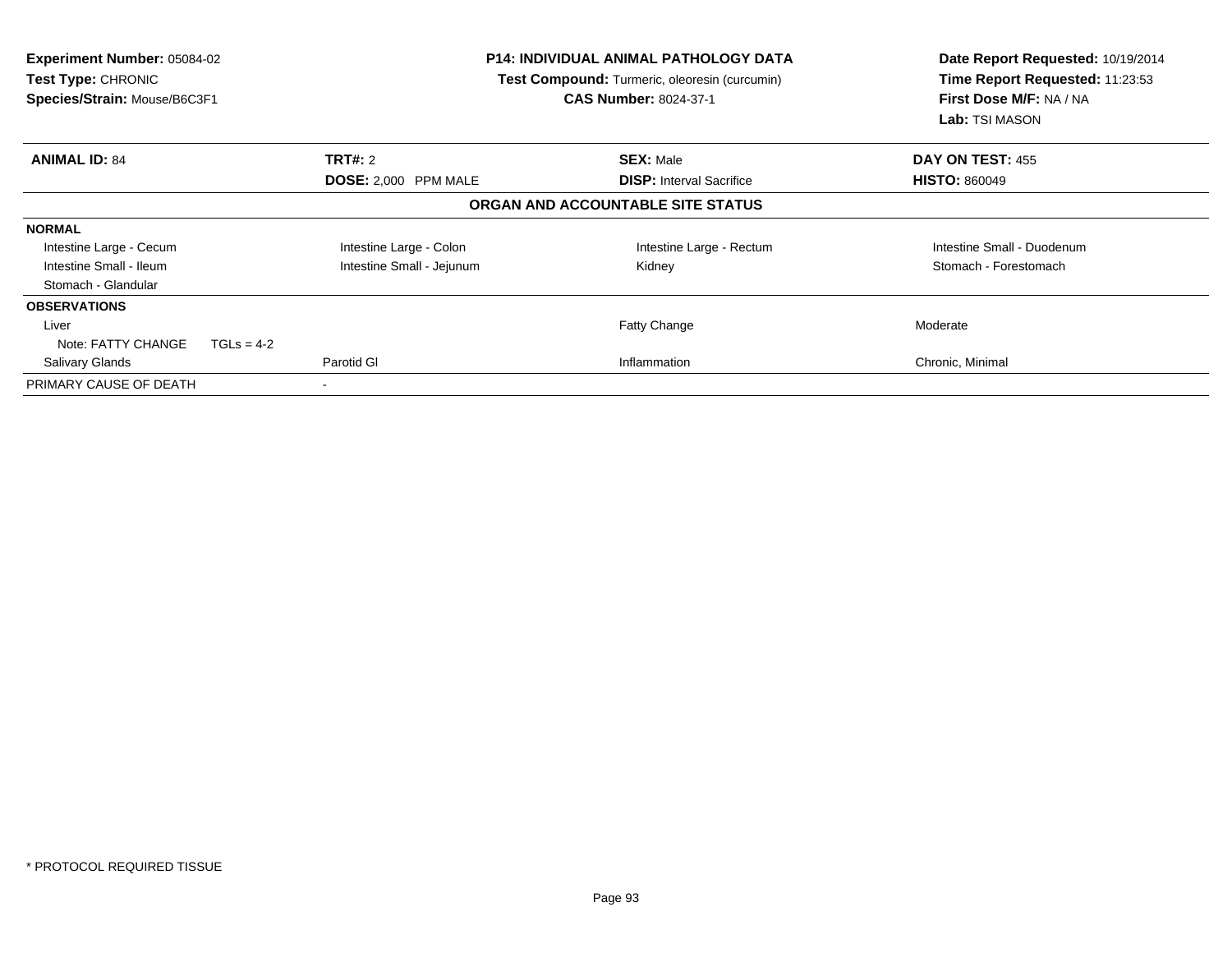| Experiment Number: 05084-02                                |                           | <b>P14: INDIVIDUAL ANIMAL PATHOLOGY DATA</b>         | Date Report Requested: 10/19/2014<br>Time Report Requested: 11:23:53<br>First Dose M/F: NA / NA |
|------------------------------------------------------------|---------------------------|------------------------------------------------------|-------------------------------------------------------------------------------------------------|
| Test Type: CHRONIC                                         |                           | <b>Test Compound:</b> Turmeric, oleoresin (curcumin) |                                                                                                 |
| Species/Strain: Mouse/B6C3F1                               |                           | <b>CAS Number: 8024-37-1</b>                         |                                                                                                 |
|                                                            |                           |                                                      | Lab: TSI MASON                                                                                  |
| <b>ANIMAL ID: 85</b>                                       | <b>TRT#: 2</b>            | <b>SEX: Male</b>                                     | DAY ON TEST: 737                                                                                |
|                                                            | DOSE: 2,000 PPM MALE      | <b>DISP: Terminal Sacrifice</b>                      | <b>HISTO: 870801</b>                                                                            |
|                                                            |                           | ORGAN AND ACCOUNTABLE SITE STATUS                    |                                                                                                 |
| <b>NORMAL</b>                                              |                           |                                                      |                                                                                                 |
| Adrenal Gland - Medulla                                    | <b>Bone</b>               | <b>Bone Marrow</b>                                   | Esophagus                                                                                       |
| Gallbladder                                                | Intestine Large - Cecum   | Intestine Large - Colon                              | Intestine Large - Rectum                                                                        |
| Intestine Small - Duodenum                                 | Intestine Small - Jejunum | Islets, Pancreatic                                   | Nose                                                                                            |
| Parathyroid Gland                                          | <b>Pituitary Gland</b>    | Skin                                                 | Stomach - Forestomach                                                                           |
| Stomach - Glandular                                        | Thymus                    | <b>Thyroid Gland</b>                                 | Trachea                                                                                         |
| <b>MISSING</b>                                             |                           |                                                      |                                                                                                 |
| Mammary Gland                                              |                           |                                                      |                                                                                                 |
| <b>OBSERVATIONS</b>                                        |                           |                                                      |                                                                                                 |
| <b>Adrenal Gland</b>                                       | Cortex                    | Hyperplasia                                          | Minimal                                                                                         |
| <b>Brain</b>                                               |                           | Inflammation                                         | Chronic Active, Mild                                                                            |
| Epididymis                                                 |                           | Inflammation                                         | Chronic Active, Mild                                                                            |
| Heart                                                      |                           | Inflammation                                         | Chronic Active, Mild                                                                            |
| <b>Intestine Small</b>                                     | lleum                     | Hyperplasia                                          | Lymphoid, Minimal                                                                               |
| [Hyperplasia TGLS = $2-6$ ]                                |                           |                                                      |                                                                                                 |
| Kidney                                                     |                           | Inflammation                                         | Chronic, Mild                                                                                   |
| Liver                                                      |                           | Fatty Change                                         | Minimal                                                                                         |
|                                                            |                           | Hepatocellular Adenoma                               | Multiple                                                                                        |
|                                                            |                           | Hepatocellular Carcinoma                             |                                                                                                 |
|                                                            |                           | Inflammation                                         | Chronic Active, Minimal                                                                         |
| Note: HEPATOCLR ADEN<br>$TGLs = 4-2$                       |                           |                                                      |                                                                                                 |
| Note: HEPATOCLR CARC TGLs = 3-2.1                          |                           |                                                      |                                                                                                 |
| Lung                                                       |                           | Inflammation                                         | Chronic Active, Mild                                                                            |
| Note: VASCULAR AND PERIBRONCHIOLAR AREAS. IT CONSISTED OF  |                           |                                                      |                                                                                                 |
| Note: LYMPHOCYTES, NEUTROPHILS, AND OCCASIONAL MULTI-      |                           |                                                      |                                                                                                 |
| Note: A MIXED INFLAMMATORY INFILTRATE WAS NOTED IN PERI-   |                           |                                                      |                                                                                                 |
| Note: NUCLEATED HISTIOCYTIC GIANT CELLS.                   |                           |                                                      |                                                                                                 |
| Note: ARTERIOLES IN THE AFFECTED AREAS APPEARED TO BE BOTH |                           |                                                      |                                                                                                 |
| Note: HYPERPLASTIC AND HYPERTROPHIED.                      |                           |                                                      |                                                                                                 |
| Lymph Node                                                 | Mesenteric                | Hyperplasia                                          | Lymphoid, Mild                                                                                  |
| Pancreas                                                   |                           | Inflammation                                         | Chronic Active, Mild                                                                            |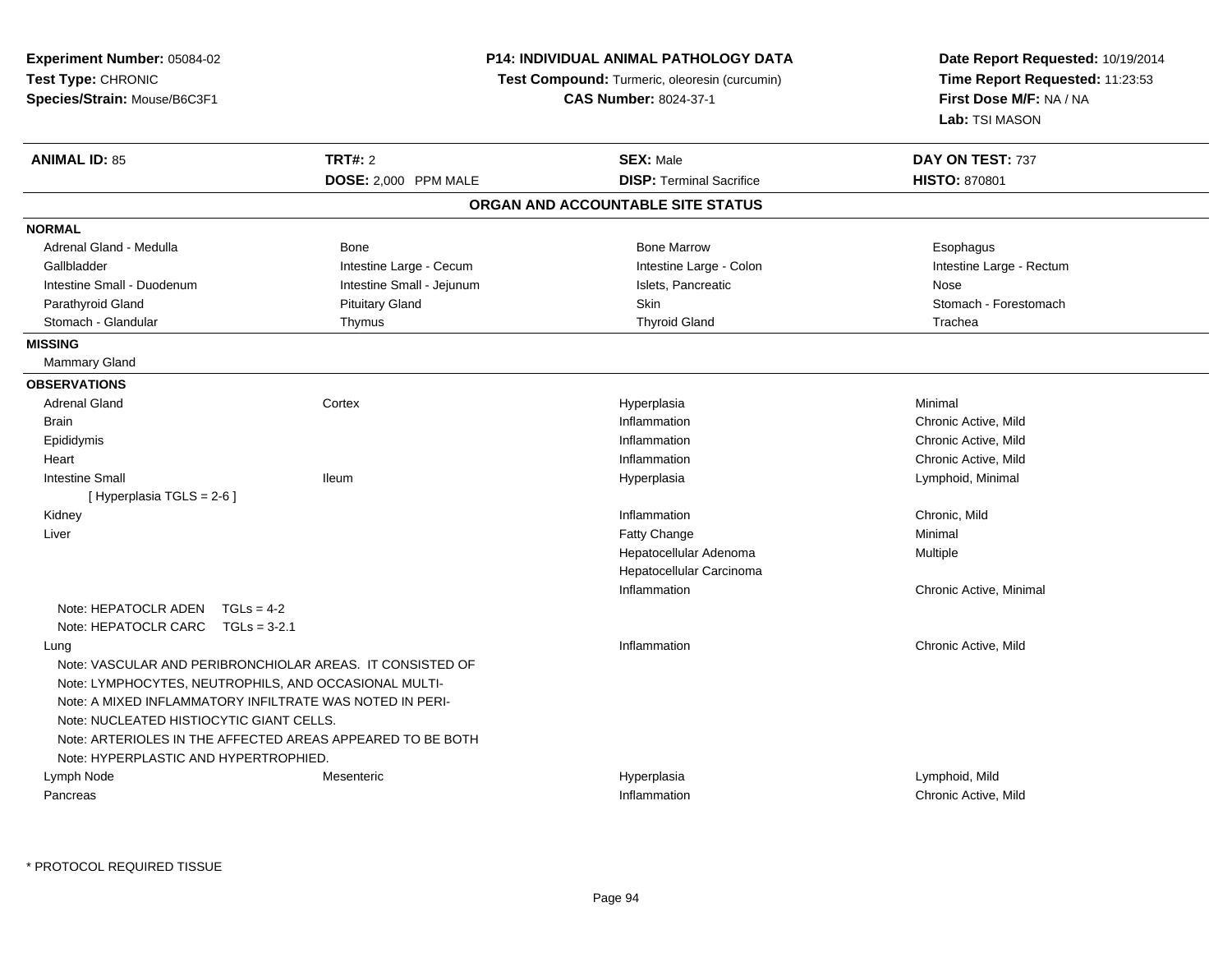| Experiment Number: 05084-02<br><b>Test Type: CHRONIC</b><br>Species/Strain: Mouse/B6C3F1 | <b>P14: INDIVIDUAL ANIMAL PATHOLOGY DATA</b><br>Test Compound: Turmeric, oleoresin (curcumin)<br><b>CAS Number: 8024-37-1</b> |                                   | Date Report Requested: 10/19/2014<br>Time Report Requested: 11:23:53<br>First Dose M/F: NA / NA<br><b>Lab:</b> TSI MASON |
|------------------------------------------------------------------------------------------|-------------------------------------------------------------------------------------------------------------------------------|-----------------------------------|--------------------------------------------------------------------------------------------------------------------------|
| <b>ANIMAL ID: 85</b>                                                                     | TRT#: 2                                                                                                                       | <b>SEX: Male</b>                  | DAY ON TEST: 737                                                                                                         |
|                                                                                          | <b>DOSE:</b> 2,000 PPM MALE                                                                                                   | <b>DISP:</b> Terminal Sacrifice   | <b>HISTO: 870801</b>                                                                                                     |
|                                                                                          |                                                                                                                               | ORGAN AND ACCOUNTABLE SITE STATUS |                                                                                                                          |
| Prostate                                                                                 |                                                                                                                               | Inflammation                      | Chronic Active, Mild                                                                                                     |
| <b>Salivary Glands</b>                                                                   | Submandibul GI                                                                                                                | Inflammation                      | Chronic, Minimal                                                                                                         |
| Seminal Vesicle                                                                          |                                                                                                                               | Inflammation                      | Chronic Active, Minimal                                                                                                  |
| Spleen                                                                                   |                                                                                                                               | Hyperplasia                       | Lymphoid, Mild                                                                                                           |
| Testes                                                                                   |                                                                                                                               | Inflammation                      | Chronic Active, Minimal                                                                                                  |
| Urinary Bladder                                                                          |                                                                                                                               | Inflammation                      | Chronic Active, Minimal                                                                                                  |
| PRIMARY CAUSE OF DEATH                                                                   |                                                                                                                               |                                   |                                                                                                                          |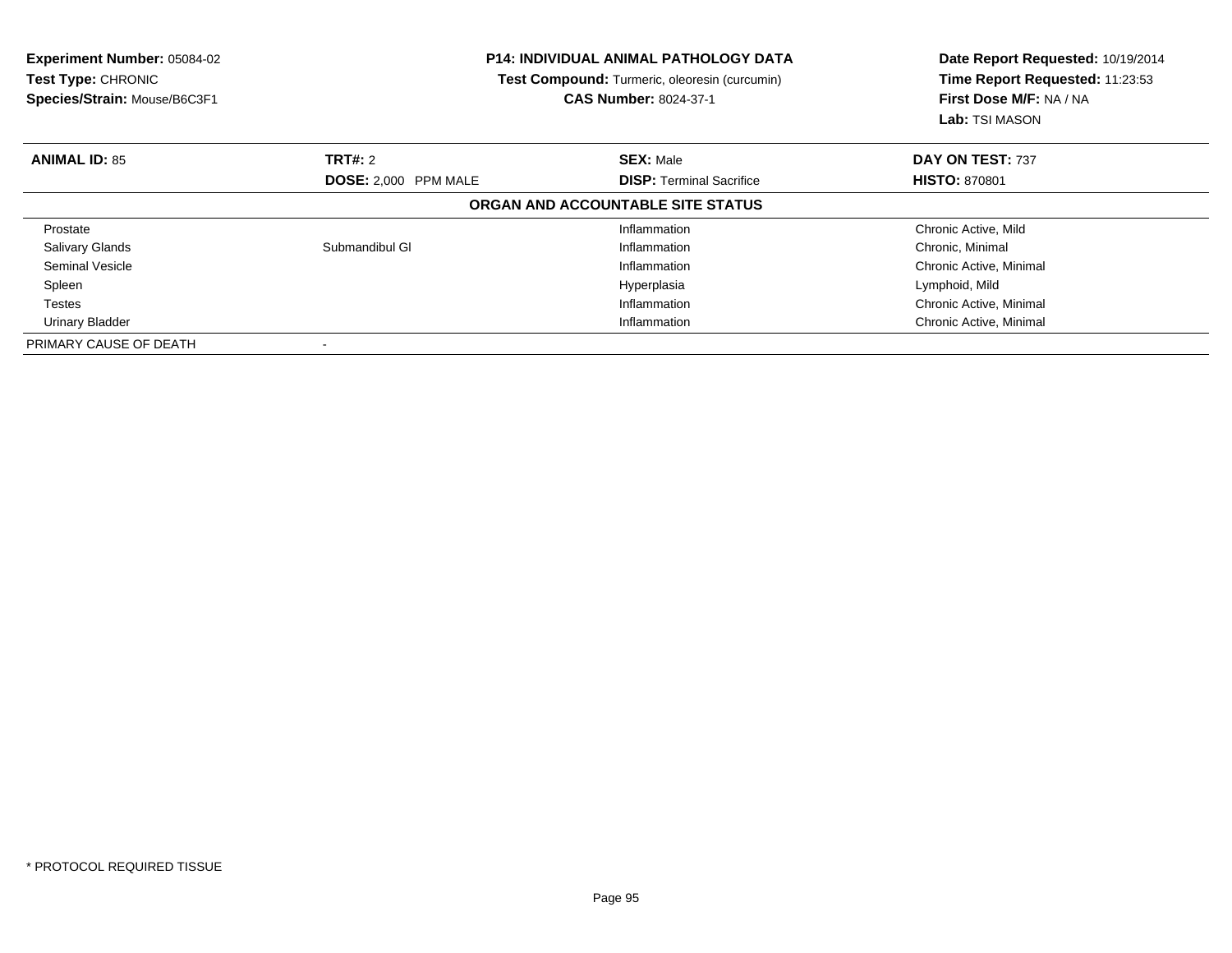| Experiment Number: 05084-02<br>Test Type: CHRONIC<br>Species/Strain: Mouse/B6C3F1 | <b>P14: INDIVIDUAL ANIMAL PATHOLOGY DATA</b><br>Test Compound: Turmeric, oleoresin (curcumin)<br><b>CAS Number: 8024-37-1</b> |                                   | Date Report Requested: 10/19/2014<br>Time Report Requested: 11:23:53<br>First Dose M/F: NA / NA<br>Lab: TSI MASON |  |
|-----------------------------------------------------------------------------------|-------------------------------------------------------------------------------------------------------------------------------|-----------------------------------|-------------------------------------------------------------------------------------------------------------------|--|
| <b>ANIMAL ID: 86</b>                                                              | <b>TRT#: 2</b>                                                                                                                | <b>SEX: Male</b>                  | DAY ON TEST: 737                                                                                                  |  |
|                                                                                   | DOSE: 2,000 PPM MALE                                                                                                          | <b>DISP: Terminal Sacrifice</b>   | <b>HISTO: 870802</b>                                                                                              |  |
|                                                                                   |                                                                                                                               | ORGAN AND ACCOUNTABLE SITE STATUS |                                                                                                                   |  |
| <b>NORMAL</b>                                                                     |                                                                                                                               |                                   |                                                                                                                   |  |
| Adrenal Gland - Cortex                                                            | Adrenal Gland - Medulla                                                                                                       | Bone                              | <b>Bone Marrow</b>                                                                                                |  |
| Epididymis                                                                        | Esophagus                                                                                                                     | Gallbladder                       | Heart                                                                                                             |  |
| Intestine Large - Cecum                                                           | Intestine Large - Colon                                                                                                       | Intestine Large - Rectum          | Intestine Small - Duodenum                                                                                        |  |
| Intestine Small - Ileum                                                           | Intestine Small - Jejunum                                                                                                     | Islets, Pancreatic                | Lung                                                                                                              |  |
| Lymph Node - Mesenteric                                                           | Nose                                                                                                                          | Pancreas                          | Parathyroid Gland                                                                                                 |  |
| <b>Pituitary Gland</b>                                                            | Prostate                                                                                                                      | <b>Salivary Glands</b>            | <b>Seminal Vesicle</b>                                                                                            |  |
| <b>Skin</b>                                                                       | Stomach - Forestomach                                                                                                         | Stomach - Glandular               | <b>Testes</b>                                                                                                     |  |
| Thymus                                                                            | <b>Thyroid Gland</b>                                                                                                          | Trachea                           | <b>Urinary Bladder</b>                                                                                            |  |
| <b>MISSING</b>                                                                    |                                                                                                                               |                                   |                                                                                                                   |  |
| <b>Mammary Gland</b>                                                              |                                                                                                                               |                                   |                                                                                                                   |  |
| <b>OBSERVATIONS</b>                                                               |                                                                                                                               |                                   |                                                                                                                   |  |
| <b>Brain</b>                                                                      | Thalamus                                                                                                                      | Mineralization                    | Minimal                                                                                                           |  |
| Kidney                                                                            |                                                                                                                               | Inflammation                      | Chronic, Minimal                                                                                                  |  |
| Liver                                                                             |                                                                                                                               | <b>Eosinophilic Focus</b>         | Minimal                                                                                                           |  |
|                                                                                   |                                                                                                                               | Hepatocellular Adenoma            |                                                                                                                   |  |
| Note: [ HEPATOCLR ADEN ] TGLs = 2-2.1                                             |                                                                                                                               |                                   |                                                                                                                   |  |
| Spleen                                                                            |                                                                                                                               | Hyperplasia                       | Lymphoid, Mild                                                                                                    |  |
| PRIMARY CAUSE OF DEATH                                                            |                                                                                                                               |                                   |                                                                                                                   |  |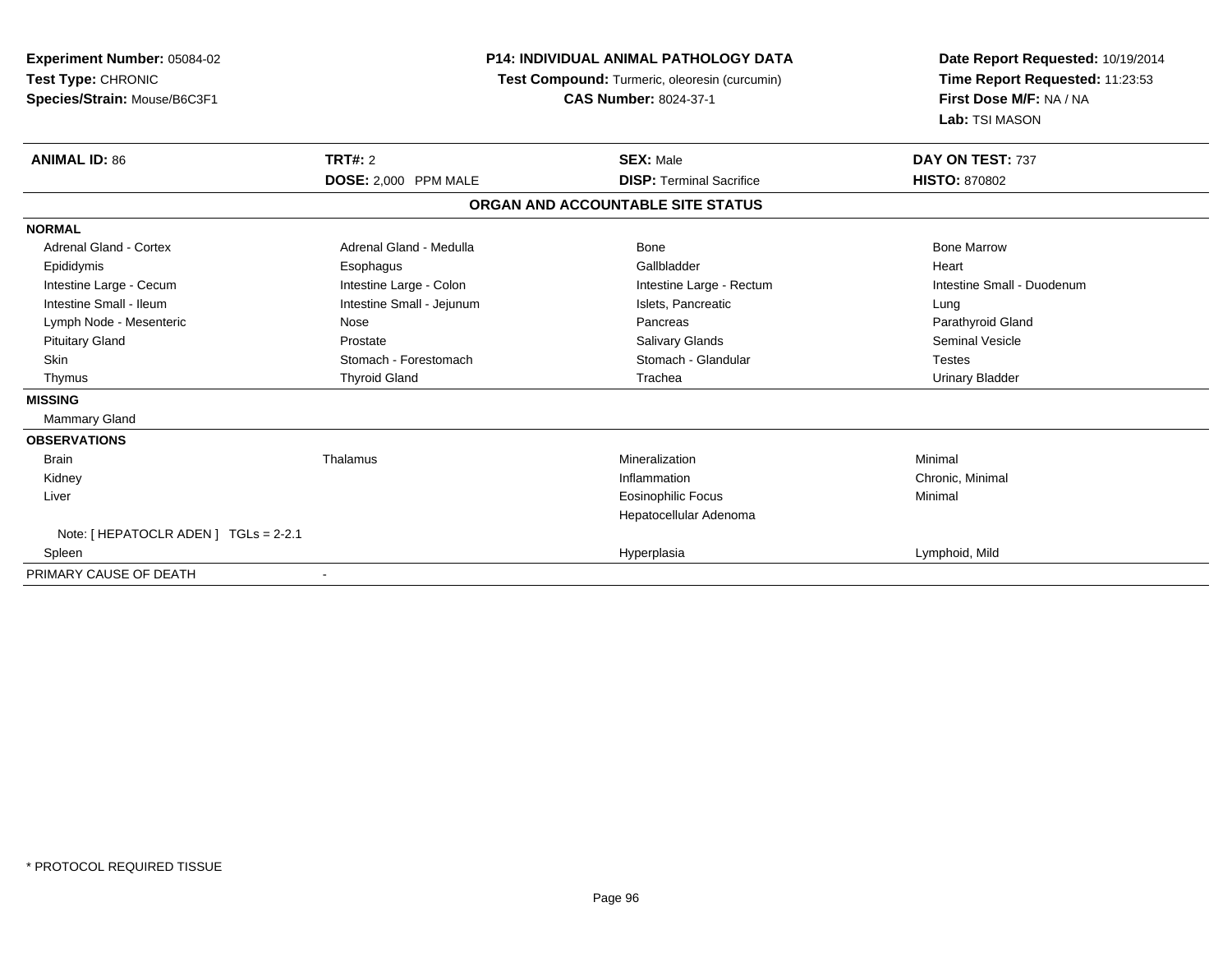| Experiment Number: 05084-02<br>Test Type: CHRONIC<br>Species/Strain: Mouse/B6C3F1 | <b>P14: INDIVIDUAL ANIMAL PATHOLOGY DATA</b><br>Test Compound: Turmeric, oleoresin (curcumin)<br><b>CAS Number: 8024-37-1</b> |                                   | Date Report Requested: 10/19/2014<br>Time Report Requested: 11:23:53<br>First Dose M/F: NA / NA<br>Lab: TSI MASON |
|-----------------------------------------------------------------------------------|-------------------------------------------------------------------------------------------------------------------------------|-----------------------------------|-------------------------------------------------------------------------------------------------------------------|
| <b>ANIMAL ID: 87</b>                                                              | TRT#: 2                                                                                                                       | <b>SEX: Male</b>                  | DAY ON TEST: 737                                                                                                  |
|                                                                                   | DOSE: 2,000 PPM MALE                                                                                                          | <b>DISP: Terminal Sacrifice</b>   | <b>HISTO: 870803</b>                                                                                              |
|                                                                                   |                                                                                                                               | ORGAN AND ACCOUNTABLE SITE STATUS |                                                                                                                   |
| <b>NORMAL</b>                                                                     |                                                                                                                               |                                   |                                                                                                                   |
| <b>Adrenal Gland - Cortex</b>                                                     | Adrenal Gland - Medulla                                                                                                       | <b>Bone</b>                       | <b>Bone Marrow</b>                                                                                                |
| Epididymis                                                                        | Gallbladder                                                                                                                   | Heart                             | Intestine Large - Cecum                                                                                           |
| Intestine Large - Colon                                                           | Intestine Large - Rectum                                                                                                      | Intestine Small - Duodenum        | Intestine Small - Ileum                                                                                           |
| Intestine Small - Jejunum                                                         | Islets, Pancreatic                                                                                                            | Lymph Node - Mesenteric           | Nose                                                                                                              |
| Pancreas                                                                          | Parathyroid Gland                                                                                                             | <b>Pituitary Gland</b>            | Prostate                                                                                                          |
| Salivary Glands                                                                   | <b>Seminal Vesicle</b>                                                                                                        | Spleen                            | Stomach - Forestomach                                                                                             |
| Stomach - Glandular                                                               | <b>Testes</b>                                                                                                                 | Thymus                            | <b>Thyroid Gland</b>                                                                                              |
| Trachea                                                                           | <b>Urinary Bladder</b>                                                                                                        |                                   |                                                                                                                   |
| <b>MISSING</b>                                                                    |                                                                                                                               |                                   |                                                                                                                   |
| Esophagus                                                                         | Mammary Gland                                                                                                                 |                                   |                                                                                                                   |
| <b>INSUFFICIENT TISSUE</b>                                                        |                                                                                                                               |                                   |                                                                                                                   |
| Skin                                                                              |                                                                                                                               |                                   |                                                                                                                   |
| <b>OBSERVATIONS</b>                                                               |                                                                                                                               |                                   |                                                                                                                   |
| <b>Brain</b>                                                                      | Thalamus                                                                                                                      | Mineralization                    | Minimal                                                                                                           |
| Kidney                                                                            |                                                                                                                               | Inflammation                      | Chronic, Minimal                                                                                                  |
| Liver                                                                             |                                                                                                                               | <b>Clear Cell Focus</b>           | Minimal                                                                                                           |
|                                                                                   |                                                                                                                               | Hepatocellular Carcinoma          |                                                                                                                   |
|                                                                                   |                                                                                                                               | <b>Mixed Cell Focus</b>           | Minimal                                                                                                           |
| [ Hepatocellular Carcinoma TGLS = 2-2.1 ]                                         |                                                                                                                               |                                   |                                                                                                                   |
| Lung                                                                              |                                                                                                                               | Alveolar/Bronchiolar Carcinoma    |                                                                                                                   |
| Note: ALV BRON CARC                                                               | $TGLs = 3-1+1.1$                                                                                                              |                                   |                                                                                                                   |
| PRIMARY CAUSE OF DEATH                                                            | $\blacksquare$                                                                                                                |                                   |                                                                                                                   |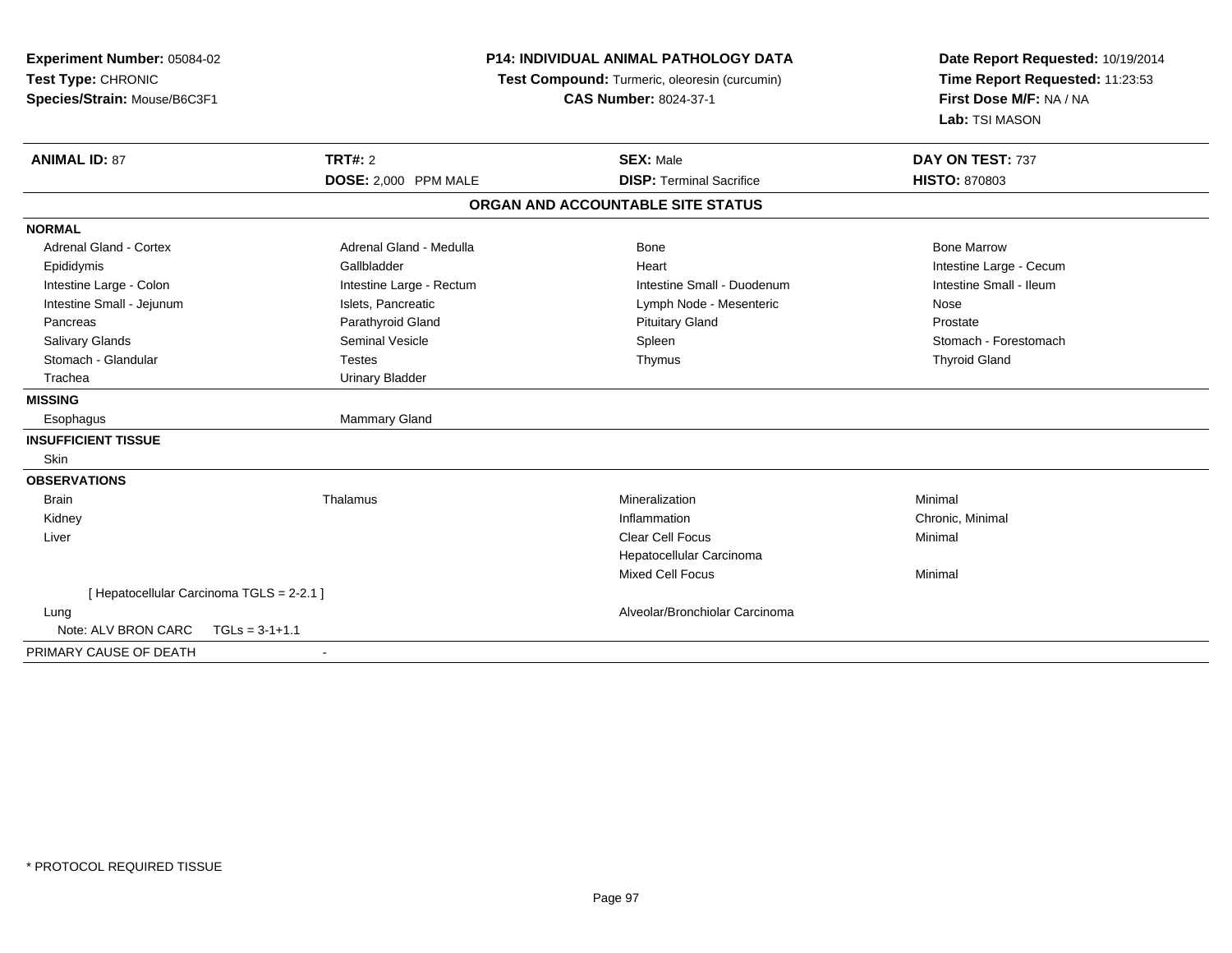| <b>Experiment Number: 05084-02</b><br>Test Type: CHRONIC<br>Species/Strain: Mouse/B6C3F1 |                           | <b>P14: INDIVIDUAL ANIMAL PATHOLOGY DATA</b><br>Test Compound: Turmeric, oleoresin (curcumin)<br><b>CAS Number: 8024-37-1</b> | Date Report Requested: 10/19/2014<br>Time Report Requested: 11:23:53<br>First Dose M/F: NA / NA<br>Lab: TSI MASON |  |
|------------------------------------------------------------------------------------------|---------------------------|-------------------------------------------------------------------------------------------------------------------------------|-------------------------------------------------------------------------------------------------------------------|--|
| <b>ANIMAL ID: 88</b>                                                                     | <b>TRT#: 2</b>            | <b>SEX: Male</b>                                                                                                              | DAY ON TEST: 737                                                                                                  |  |
|                                                                                          | DOSE: 2,000 PPM MALE      | <b>DISP: Terminal Sacrifice</b>                                                                                               | <b>HISTO: 870804</b>                                                                                              |  |
|                                                                                          |                           | ORGAN AND ACCOUNTABLE SITE STATUS                                                                                             |                                                                                                                   |  |
| <b>NORMAL</b>                                                                            |                           |                                                                                                                               |                                                                                                                   |  |
| <b>Adrenal Gland - Cortex</b>                                                            | <b>Bone</b>               | <b>Bone Marrow</b>                                                                                                            | <b>Brain</b>                                                                                                      |  |
| Epididymis                                                                               | Esophagus                 | Gallbladder                                                                                                                   | Heart                                                                                                             |  |
| Intestine Large - Cecum                                                                  | Intestine Large - Colon   | Intestine Large - Rectum                                                                                                      | Intestine Small - Duodenum                                                                                        |  |
| Intestine Small - Ileum                                                                  | Intestine Small - Jejunum | Islets, Pancreatic                                                                                                            | Lymph Node - Mesenteric                                                                                           |  |
| Nose                                                                                     | Pancreas                  | Parathyroid Gland                                                                                                             | <b>Pituitary Gland</b>                                                                                            |  |
| Prostate                                                                                 | Salivary Glands           | <b>Seminal Vesicle</b>                                                                                                        | Skin                                                                                                              |  |
| Spleen                                                                                   | Stomach - Forestomach     | Stomach - Glandular                                                                                                           | <b>Testes</b>                                                                                                     |  |
| Thymus                                                                                   | <b>Thyroid Gland</b>      | Trachea                                                                                                                       | <b>Urinary Bladder</b>                                                                                            |  |
| <b>MISSING</b>                                                                           |                           |                                                                                                                               |                                                                                                                   |  |
| Adrenal Gland - Medulla                                                                  | Mammary Gland             | <b>Preputial Gland</b>                                                                                                        |                                                                                                                   |  |
| <b>OBSERVATIONS</b>                                                                      |                           |                                                                                                                               |                                                                                                                   |  |
| Kidney                                                                                   |                           | Inflammation                                                                                                                  | Chronic, Minimal                                                                                                  |  |
| Liver                                                                                    |                           | Hepatocellular Adenoma                                                                                                        | <b>Multiple</b>                                                                                                   |  |
| [Hepatocellular Adenoma TGLS = 4-2]                                                      |                           |                                                                                                                               |                                                                                                                   |  |
| Lung                                                                                     |                           | Alveolar/Bronchiolar Carcinoma                                                                                                |                                                                                                                   |  |
|                                                                                          |                           | <b>Infiltration Cellular</b>                                                                                                  | Histiocyte, Minimal                                                                                               |  |
| [ Alveolar/Bronchiolar Carcinoma TGLS = 5.6-1+1.1 ]                                      |                           |                                                                                                                               |                                                                                                                   |  |
| DOIMADV CALICE OF DEATH                                                                  |                           |                                                                                                                               |                                                                                                                   |  |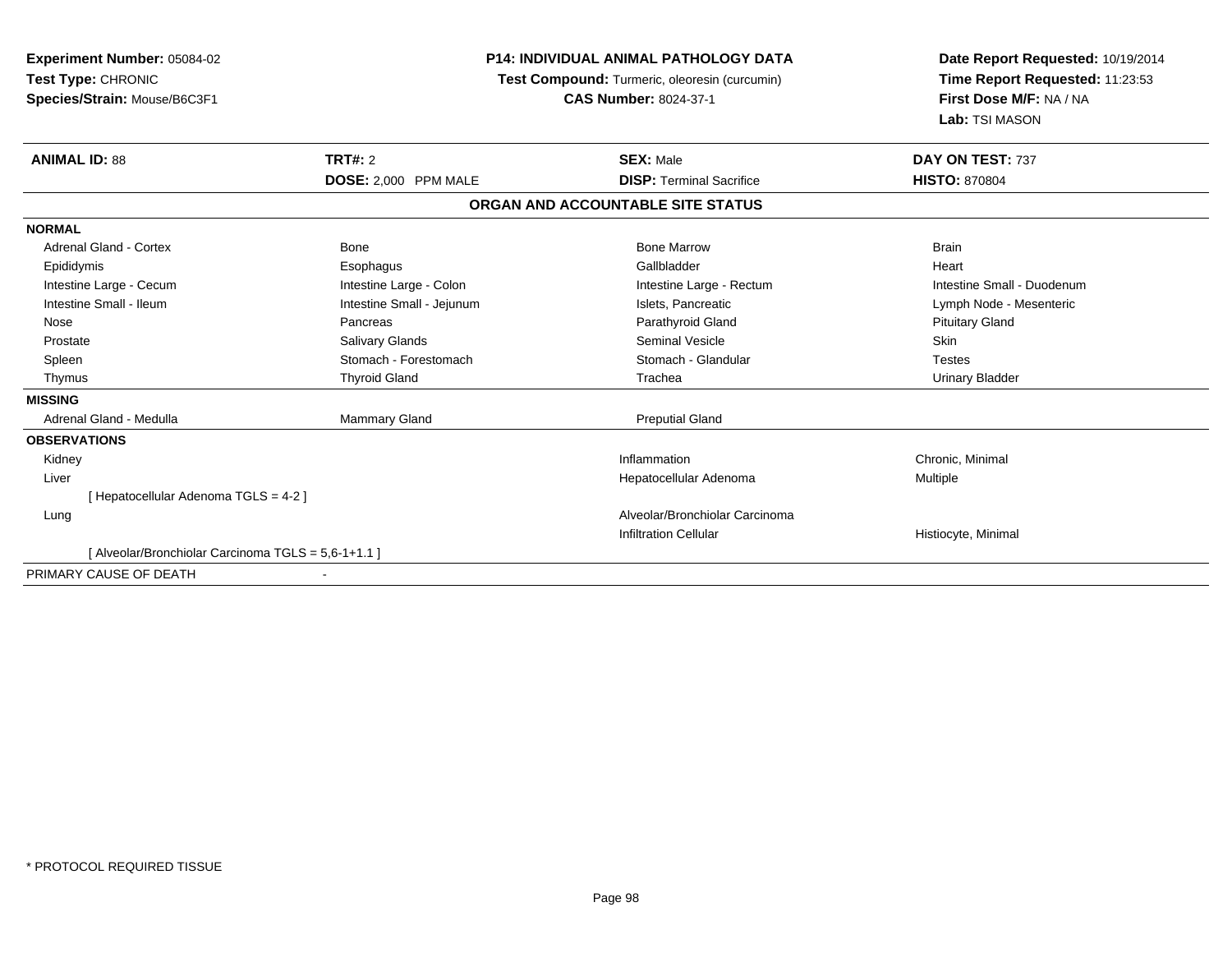| <b>Experiment Number: 05084-02</b><br>Test Type: CHRONIC<br>Species/Strain: Mouse/B6C3F1 |                           | <b>P14: INDIVIDUAL ANIMAL PATHOLOGY DATA</b><br>Date Report Requested: 10/19/2014<br>Time Report Requested: 11:23:53<br>Test Compound: Turmeric, oleoresin (curcumin)<br>First Dose M/F: NA / NA<br><b>CAS Number: 8024-37-1</b><br>Lab: TSI MASON |                            |  |
|------------------------------------------------------------------------------------------|---------------------------|----------------------------------------------------------------------------------------------------------------------------------------------------------------------------------------------------------------------------------------------------|----------------------------|--|
| <b>ANIMAL ID: 89</b>                                                                     | <b>TRT#: 2</b>            | <b>SEX: Male</b>                                                                                                                                                                                                                                   | DAY ON TEST: 737           |  |
|                                                                                          | DOSE: 2,000 PPM MALE      | <b>DISP: Terminal Sacrifice</b>                                                                                                                                                                                                                    | <b>HISTO: 870805</b>       |  |
|                                                                                          |                           | ORGAN AND ACCOUNTABLE SITE STATUS                                                                                                                                                                                                                  |                            |  |
| <b>NORMAL</b>                                                                            |                           |                                                                                                                                                                                                                                                    |                            |  |
| Adrenal Gland - Cortex                                                                   | Bone                      | <b>Bone Marrow</b>                                                                                                                                                                                                                                 | Ear                        |  |
| Epididymis                                                                               | Esophagus                 | Gallbladder                                                                                                                                                                                                                                        | Heart                      |  |
| Intestine Large - Cecum                                                                  | Intestine Large - Colon   | Intestine Large - Rectum                                                                                                                                                                                                                           | Intestine Small - Duodenum |  |
| Intestine Small - Ileum                                                                  | Intestine Small - Jejunum | Islets, Pancreatic                                                                                                                                                                                                                                 | Lung                       |  |
| Lymph Node - Mesenteric                                                                  | Nose                      | Pancreas                                                                                                                                                                                                                                           | <b>Pituitary Gland</b>     |  |
| Prostate                                                                                 | <b>Salivary Glands</b>    | Seminal Vesicle                                                                                                                                                                                                                                    | Skin                       |  |
| Spleen                                                                                   | Stomach - Forestomach     | Stomach - Glandular                                                                                                                                                                                                                                | <b>Testes</b>              |  |
| Thymus                                                                                   | <b>Thyroid Gland</b>      | Trachea                                                                                                                                                                                                                                            | <b>Urinary Bladder</b>     |  |
| <b>MISSING</b>                                                                           |                           |                                                                                                                                                                                                                                                    |                            |  |
| Adrenal Gland - Medulla                                                                  | <b>Mammary Gland</b>      | Parathyroid Gland                                                                                                                                                                                                                                  |                            |  |
| <b>OBSERVATIONS</b>                                                                      |                           |                                                                                                                                                                                                                                                    |                            |  |
| <b>Brain</b>                                                                             | Thalamus                  | Mineralization                                                                                                                                                                                                                                     | Minimal                    |  |
| Kidney                                                                                   |                           | Inflammation                                                                                                                                                                                                                                       | Chronic, Minimal           |  |
| Liver                                                                                    |                           | Fatty Change                                                                                                                                                                                                                                       | Minimal                    |  |
|                                                                                          |                           | Hepatocellular Adenoma                                                                                                                                                                                                                             |                            |  |
| Note: HEPATOCLR ADEN                                                                     | $TGLs = 3-2.1$            |                                                                                                                                                                                                                                                    |                            |  |
| PRIMARY CAUSE OF DEATH                                                                   | $\overline{\phantom{a}}$  |                                                                                                                                                                                                                                                    |                            |  |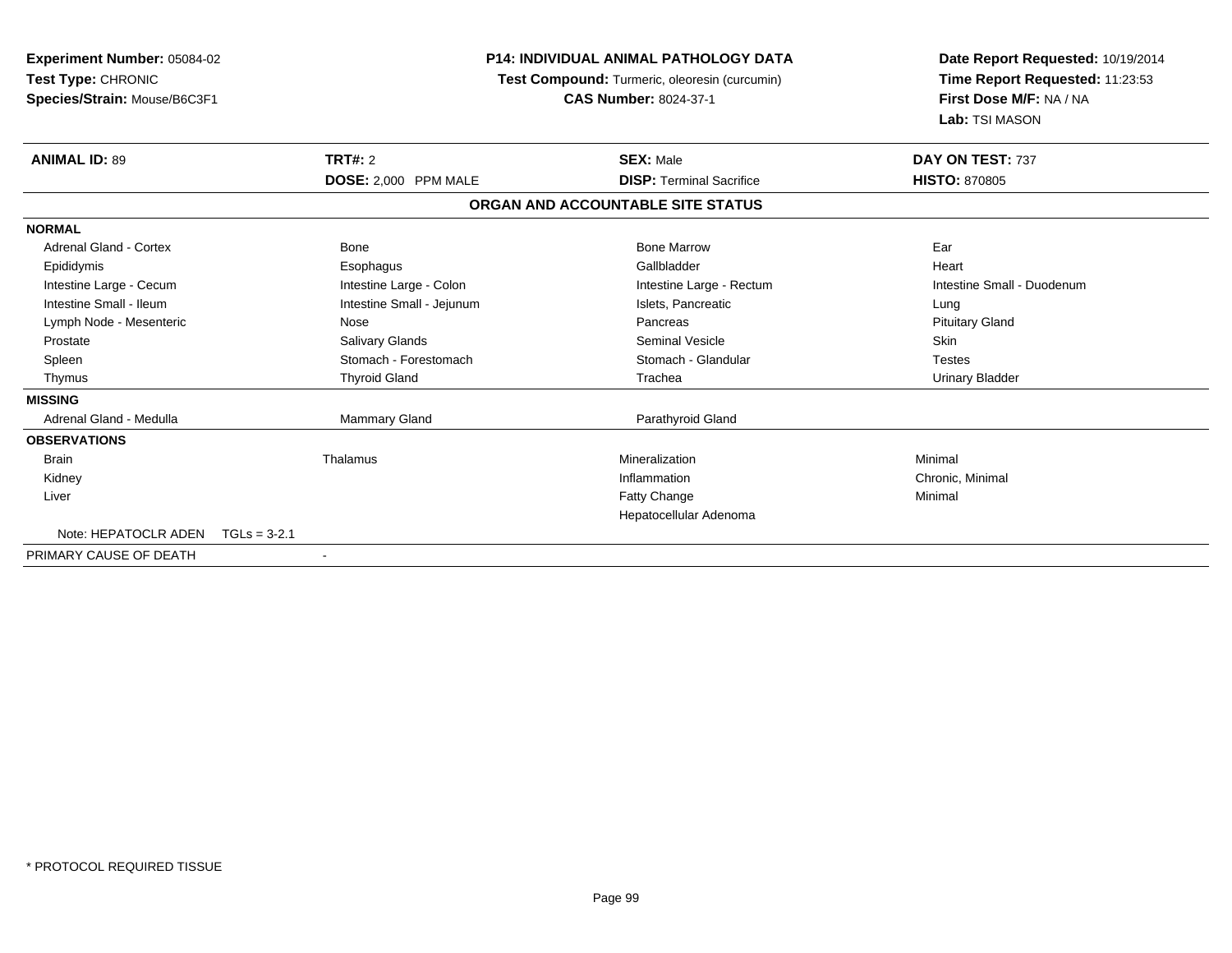| Experiment Number: 05084-02<br>Test Type: CHRONIC<br>Species/Strain: Mouse/B6C3F1 |                                        | <b>P14: INDIVIDUAL ANIMAL PATHOLOGY DATA</b><br>Test Compound: Turmeric, oleoresin (curcumin)<br><b>CAS Number: 8024-37-1</b> | Date Report Requested: 10/19/2014<br>Time Report Requested: 11:23:53<br>First Dose M/F: NA / NA<br>Lab: TSI MASON |
|-----------------------------------------------------------------------------------|----------------------------------------|-------------------------------------------------------------------------------------------------------------------------------|-------------------------------------------------------------------------------------------------------------------|
| <b>ANIMAL ID: 90</b>                                                              | <b>TRT#: 2</b><br>DOSE: 2,000 PPM MALE | <b>SEX: Male</b><br><b>DISP: Terminal Sacrifice</b>                                                                           | DAY ON TEST: 737<br><b>HISTO: 870806</b>                                                                          |
|                                                                                   |                                        | ORGAN AND ACCOUNTABLE SITE STATUS                                                                                             |                                                                                                                   |
| <b>NORMAL</b>                                                                     |                                        |                                                                                                                               |                                                                                                                   |
| Adrenal Gland - Medulla                                                           | Bone                                   | <b>Bone Marrow</b>                                                                                                            | Epididymis                                                                                                        |
| Esophagus                                                                         | Gallbladder                            | Heart                                                                                                                         | Intestine Large - Cecum                                                                                           |
| Intestine Large - Colon                                                           | Intestine Large - Rectum               | Intestine Small - Duodenum                                                                                                    | Intestine Small - Ileum                                                                                           |
| Intestine Small - Jejunum                                                         | Islets, Pancreatic                     | Liver                                                                                                                         | Lung                                                                                                              |
| Lymph Node - Mesenteric                                                           | Nose                                   | Pancreas                                                                                                                      | <b>Pituitary Gland</b>                                                                                            |
| Prostate                                                                          | <b>Seminal Vesicle</b>                 | Skin                                                                                                                          | Spleen                                                                                                            |
| Stomach - Forestomach                                                             | Stomach - Glandular                    | <b>Testes</b>                                                                                                                 | Thymus                                                                                                            |
| <b>Thyroid Gland</b>                                                              | Trachea                                | <b>Urinary Bladder</b>                                                                                                        |                                                                                                                   |
| <b>MISSING</b>                                                                    |                                        |                                                                                                                               |                                                                                                                   |
| <b>Mammary Gland</b>                                                              | Parathyroid Gland                      |                                                                                                                               |                                                                                                                   |
| <b>OBSERVATIONS</b>                                                               |                                        |                                                                                                                               |                                                                                                                   |
| <b>Adrenal Gland</b>                                                              | Cortex                                 | Hyperplasia                                                                                                                   | Minimal                                                                                                           |
| <b>Brain</b>                                                                      | Thalamus                               | Mineralization                                                                                                                | Minimal                                                                                                           |
| Kidney                                                                            |                                        | Inflammation                                                                                                                  | Chronic, Minimal                                                                                                  |
| <b>Preputial Gland</b>                                                            | Duct                                   | Dilatation                                                                                                                    | Moderate                                                                                                          |
|                                                                                   |                                        | Inflammation                                                                                                                  | Chronic Active, Minimal                                                                                           |
| [ Dilatation TGLS = $2-9$ ]                                                       |                                        |                                                                                                                               |                                                                                                                   |
| Salivary Glands                                                                   | Submandibul GI                         | Inflammation                                                                                                                  | Chronic, Minimal                                                                                                  |
| PRIMARY CAUSE OF DEATH                                                            |                                        |                                                                                                                               |                                                                                                                   |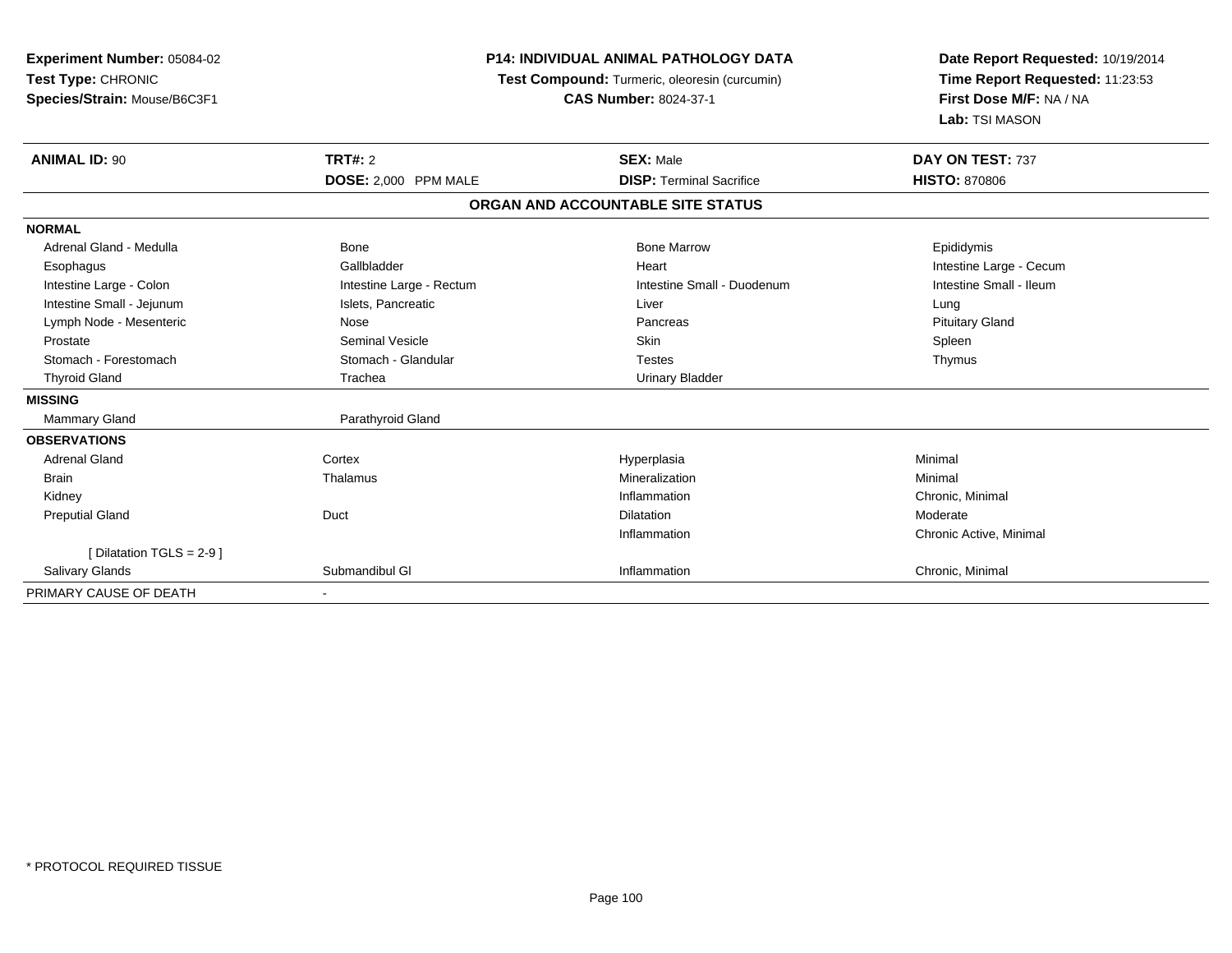| Experiment Number: 05084-02<br>Test Type: CHRONIC<br>Species/Strain: Mouse/B6C3F1<br><b>ANIMAL ID: 91</b> | <b>TRT#: 2</b>            | <b>P14: INDIVIDUAL ANIMAL PATHOLOGY DATA</b><br>Test Compound: Turmeric, oleoresin (curcumin)<br><b>CAS Number: 8024-37-1</b><br><b>SEX: Male</b> | Date Report Requested: 10/19/2014<br>Time Report Requested: 11:23:53<br>First Dose M/F: NA / NA<br>Lab: TSI MASON<br>DAY ON TEST: 737 |
|-----------------------------------------------------------------------------------------------------------|---------------------------|---------------------------------------------------------------------------------------------------------------------------------------------------|---------------------------------------------------------------------------------------------------------------------------------------|
|                                                                                                           | DOSE: 2,000 PPM MALE      | <b>DISP: Terminal Sacrifice</b>                                                                                                                   | <b>HISTO: 870807</b>                                                                                                                  |
|                                                                                                           |                           | ORGAN AND ACCOUNTABLE SITE STATUS                                                                                                                 |                                                                                                                                       |
| <b>NORMAL</b>                                                                                             |                           |                                                                                                                                                   |                                                                                                                                       |
| <b>Adrenal Gland - Cortex</b>                                                                             | Adrenal Gland - Medulla   | Bone                                                                                                                                              | <b>Bone Marrow</b>                                                                                                                    |
| Epididymis                                                                                                | Esophagus                 | Gallbladder                                                                                                                                       | Heart                                                                                                                                 |
| Intestine Large - Cecum                                                                                   | Intestine Large - Colon   | Intestine Large - Rectum                                                                                                                          | Intestine Small - Duodenum                                                                                                            |
| Intestine Small - Ileum                                                                                   | Intestine Small - Jejunum | Islets, Pancreatic                                                                                                                                | Lung                                                                                                                                  |
| Lymph Node - Mesenteric                                                                                   | Nose                      | Pancreas                                                                                                                                          | Parathyroid Gland                                                                                                                     |
| <b>Pituitary Gland</b>                                                                                    | Prostate                  | <b>Seminal Vesicle</b>                                                                                                                            | Skin                                                                                                                                  |
| Spleen                                                                                                    | Stomach - Glandular       | <b>Testes</b>                                                                                                                                     | Thymus                                                                                                                                |
| <b>Thyroid Gland</b>                                                                                      | Trachea                   | <b>Urinary Bladder</b>                                                                                                                            |                                                                                                                                       |
| <b>MISSING</b>                                                                                            |                           |                                                                                                                                                   |                                                                                                                                       |
| Mammary Gland                                                                                             |                           |                                                                                                                                                   |                                                                                                                                       |
| <b>OBSERVATIONS</b>                                                                                       |                           |                                                                                                                                                   |                                                                                                                                       |
| <b>Brain</b>                                                                                              | Thalamus                  | Mineralization                                                                                                                                    | Minimal                                                                                                                               |
| Kidney                                                                                                    |                           | Inflammation                                                                                                                                      | Chronic, Minimal                                                                                                                      |
| Liver                                                                                                     |                           | Fatty Change                                                                                                                                      | Minimal                                                                                                                               |
|                                                                                                           |                           | Hepatocellular Adenoma                                                                                                                            | Multiple                                                                                                                              |
| Note: HEPATOCLR ADEN TGLs = 3,4-2                                                                         |                           |                                                                                                                                                   |                                                                                                                                       |
| Note: FATTY CHANGE<br>$TGLs = 5-2$                                                                        |                           |                                                                                                                                                   |                                                                                                                                       |
| <b>Salivary Glands</b>                                                                                    | Submandibul GI            | Inflammation                                                                                                                                      | Chronic, Minimal                                                                                                                      |
| Stomach                                                                                                   | Forestomach               | Mineralization                                                                                                                                    | Minimal                                                                                                                               |
| PRIMARY CAUSE OF DEATH                                                                                    |                           |                                                                                                                                                   |                                                                                                                                       |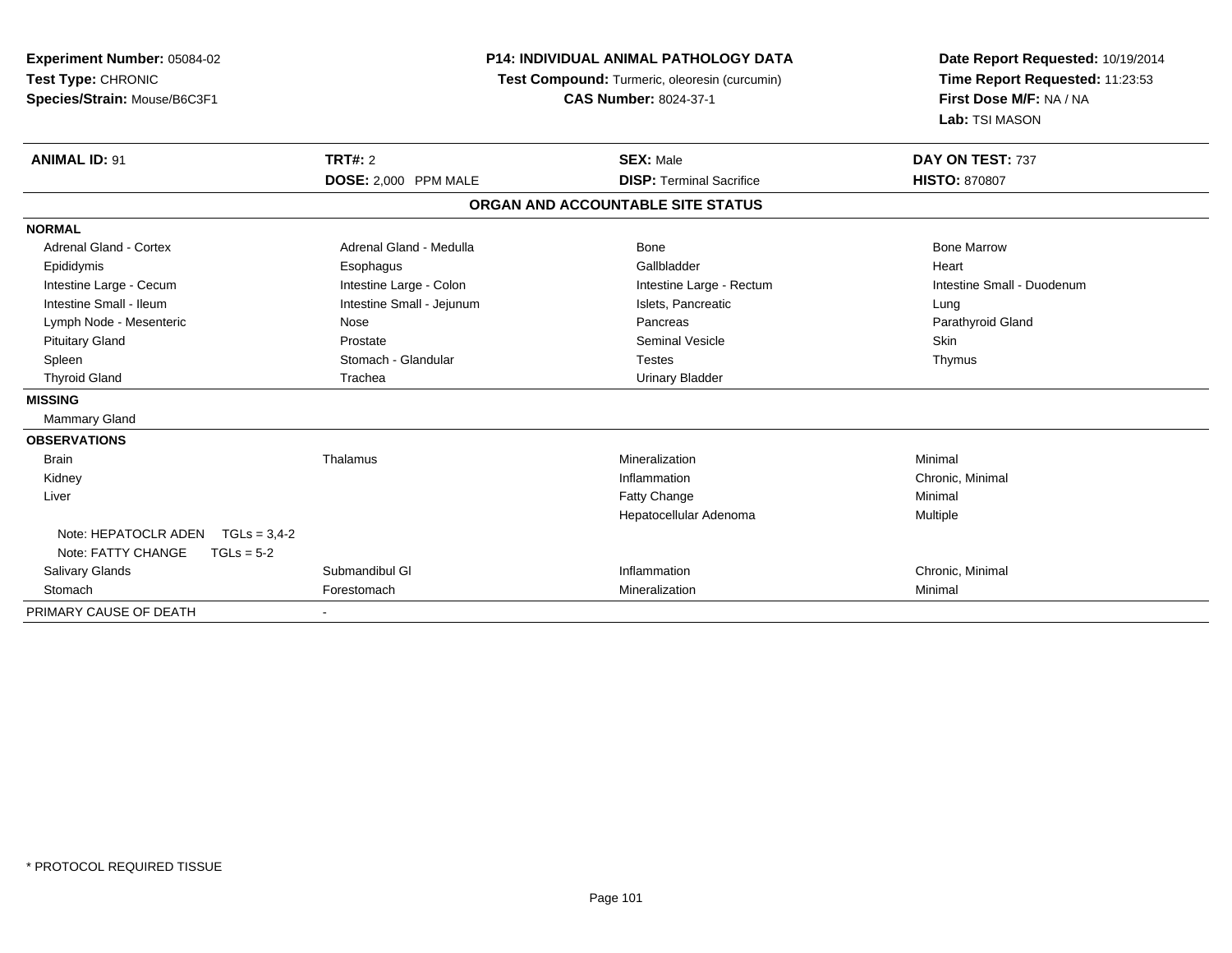| Experiment Number: 05084-02<br>Test Type: CHRONIC<br>Species/Strain: Mouse/B6C3F1 |                         | <b>P14: INDIVIDUAL ANIMAL PATHOLOGY DATA</b><br>Test Compound: Turmeric, oleoresin (curcumin)<br><b>CAS Number: 8024-37-1</b> | Date Report Requested: 10/19/2014<br>Time Report Requested: 11:23:53<br>First Dose M/F: NA / NA<br>Lab: TSI MASON |
|-----------------------------------------------------------------------------------|-------------------------|-------------------------------------------------------------------------------------------------------------------------------|-------------------------------------------------------------------------------------------------------------------|
| <b>ANIMAL ID: 92</b>                                                              | <b>TRT#: 2</b>          | <b>SEX: Male</b>                                                                                                              | DAY ON TEST: 737                                                                                                  |
|                                                                                   | DOSE: 2,000 PPM MALE    | <b>DISP: Terminal Sacrifice</b>                                                                                               | <b>HISTO: 870808</b>                                                                                              |
|                                                                                   |                         | ORGAN AND ACCOUNTABLE SITE STATUS                                                                                             |                                                                                                                   |
| <b>NORMAL</b>                                                                     |                         |                                                                                                                               |                                                                                                                   |
| <b>Adrenal Gland - Cortex</b>                                                     | Adrenal Gland - Medulla | <b>Bone</b>                                                                                                                   | <b>Bone Marrow</b>                                                                                                |
| Brain                                                                             | Epididymis              | Esophagus                                                                                                                     | Gallbladder                                                                                                       |
| Heart                                                                             | Intestine Large - Cecum | Intestine Large - Colon                                                                                                       | Intestine Large - Rectum                                                                                          |
| Intestine Small - Duodenum                                                        | Intestine Small - Ileum | Intestine Small - Jejunum                                                                                                     | Islets, Pancreatic                                                                                                |
| Lymph Node - Mesenteric                                                           | Nose                    | Pancreas                                                                                                                      | <b>Pituitary Gland</b>                                                                                            |
| Prostate                                                                          | <b>Seminal Vesicle</b>  | Skin                                                                                                                          | Spleen                                                                                                            |
| Stomach - Forestomach                                                             | Stomach - Glandular     | <b>Testes</b>                                                                                                                 | Thymus                                                                                                            |
| <b>Thyroid Gland</b>                                                              | Trachea                 | <b>Urinary Bladder</b>                                                                                                        |                                                                                                                   |
| <b>MISSING</b>                                                                    |                         |                                                                                                                               |                                                                                                                   |
| <b>Mammary Gland</b>                                                              | Parathyroid Gland       | <b>Preputial Gland</b>                                                                                                        |                                                                                                                   |
| <b>OBSERVATIONS</b>                                                               |                         |                                                                                                                               |                                                                                                                   |
| Kidney                                                                            |                         | Inflammation                                                                                                                  | Chronic, Minimal                                                                                                  |
| Liver                                                                             |                         | Fatty Change                                                                                                                  | Minimal                                                                                                           |
|                                                                                   |                         | Hepatocellular Adenoma                                                                                                        | Multiple                                                                                                          |
| Note: HEPATOCLR ADEN TGLs = 4,5,6-2+2.1                                           |                         |                                                                                                                               |                                                                                                                   |
| Lung                                                                              |                         | Alveolar/Bronchiolar Adenoma                                                                                                  |                                                                                                                   |
| Mesentery                                                                         |                         | Hemorrhage                                                                                                                    | Mild                                                                                                              |
| [Hemorrhage TGLS = 3-10]                                                          |                         |                                                                                                                               |                                                                                                                   |
| <b>Preputial GI</b>                                                               |                         |                                                                                                                               |                                                                                                                   |
| Note: THE TRIMMER CUT IN THE PENIS INSTEAD OF THE PREPUCIAL                       |                         |                                                                                                                               |                                                                                                                   |
| Note: GLAND.                                                                      |                         |                                                                                                                               |                                                                                                                   |
| Salivary Glands                                                                   | Submandibul GI          | Inflammation                                                                                                                  | Chronic, Minimal                                                                                                  |
| PRIMARY CAUSE OF DEATH                                                            |                         |                                                                                                                               |                                                                                                                   |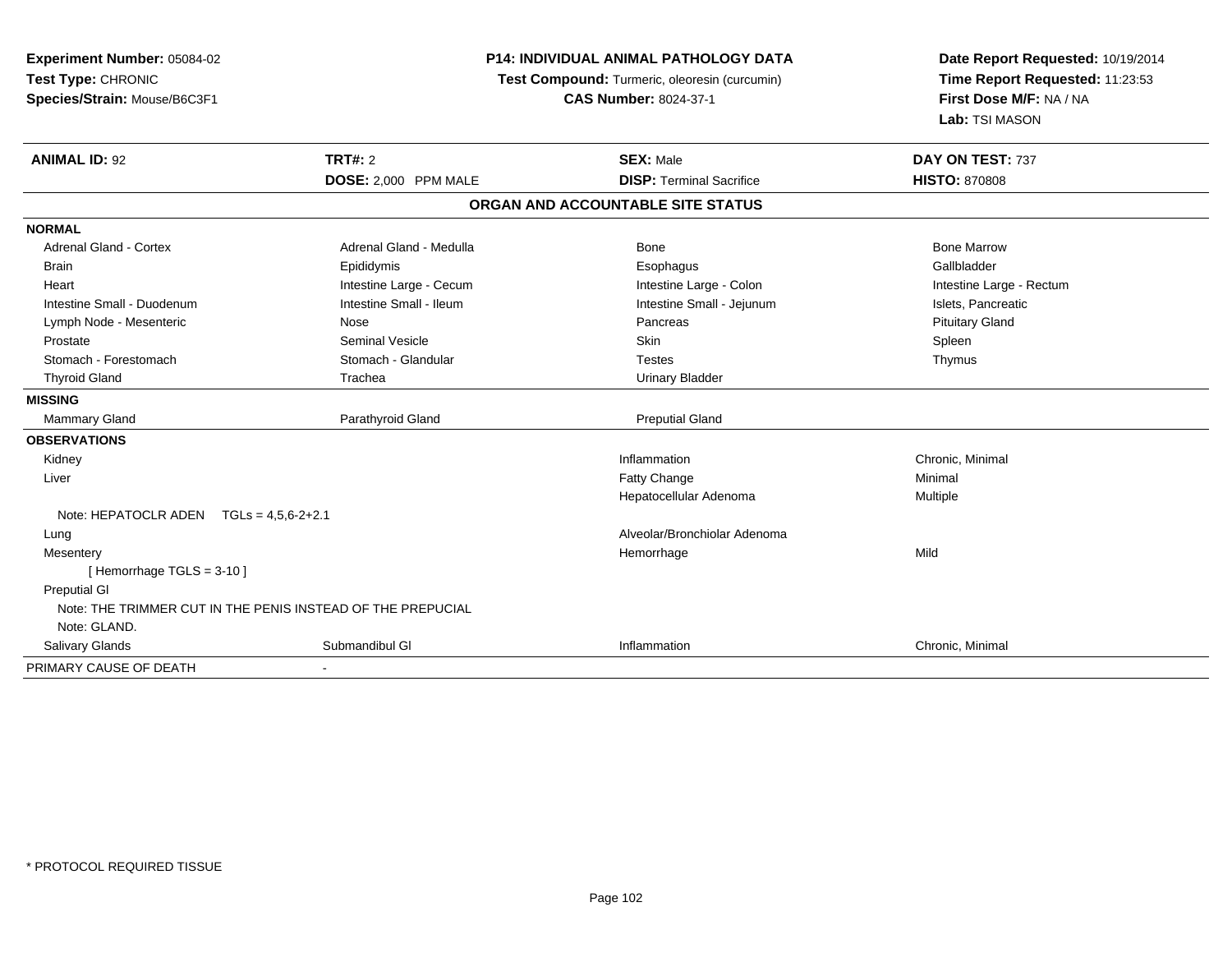| Experiment Number: 05084-02          | <b>P14: INDIVIDUAL ANIMAL PATHOLOGY DATA</b> |                                               | Date Report Requested: 10/19/2014 |  |
|--------------------------------------|----------------------------------------------|-----------------------------------------------|-----------------------------------|--|
| Test Type: CHRONIC                   |                                              | Test Compound: Turmeric, oleoresin (curcumin) | Time Report Requested: 11:23:53   |  |
| Species/Strain: Mouse/B6C3F1         |                                              | <b>CAS Number: 8024-37-1</b>                  | First Dose M/F: NA / NA           |  |
|                                      |                                              |                                               | Lab: TSI MASON                    |  |
| <b>ANIMAL ID: 93</b>                 | <b>TRT#: 2</b>                               | <b>SEX: Male</b>                              | DAY ON TEST: 542                  |  |
|                                      | DOSE: 2,000 PPM MALE                         | <b>DISP: Moribund</b>                         | <b>HISTO: 870809</b>              |  |
|                                      |                                              | ORGAN AND ACCOUNTABLE SITE STATUS             |                                   |  |
| <b>NORMAL</b>                        |                                              |                                               |                                   |  |
| <b>Adrenal Gland - Cortex</b>        | Adrenal Gland - Medulla                      | Bone                                          | <b>Bone Marrow</b>                |  |
| Epididymis                           | Esophagus                                    | Gallbladder                                   | Heart                             |  |
| Intestine Large - Cecum              | Intestine Large - Colon                      | Intestine Large - Rectum                      | Intestine Small - Duodenum        |  |
| Intestine Small - Ileum              | Intestine Small - Jejunum                    | Islets, Pancreatic                            | Kidney                            |  |
| Lymph Node - Mesenteric              | Nose                                         | Pancreas                                      | Parathyroid Gland                 |  |
| <b>Pituitary Gland</b>               | Prostate                                     | <b>Seminal Vesicle</b>                        | Skin                              |  |
| Spleen                               | Stomach - Forestomach                        | Stomach - Glandular                           | <b>Testes</b>                     |  |
| Thymus                               | <b>Thyroid Gland</b>                         | Trachea                                       |                                   |  |
| <b>MISSING</b>                       |                                              |                                               |                                   |  |
| <b>Mammary Gland</b>                 |                                              |                                               |                                   |  |
| <b>OBSERVATIONS</b>                  |                                              |                                               |                                   |  |
| <b>Brain</b>                         | Thalamus                                     | Mineralization                                | Minimal                           |  |
| Liver                                |                                              | Hepatocellular Carcinoma                      |                                   |  |
|                                      |                                              | <b>Necrosis</b>                               | Mild                              |  |
| Note: HEPATOCLR CARC TGLs = 2-2.1    |                                              |                                               |                                   |  |
| Note: NECROSIS<br>$TGLs = 4-2$       |                                              |                                               |                                   |  |
| Lung                                 |                                              | Hepatocellular Carcinoma                      | Metastatic (Liver)                |  |
| <b>Salivary Glands</b>               | Submandibul GI                               | Inflammation                                  | Chronic, Minimal                  |  |
| <b>Urinary Bladder</b>               |                                              | Calculus Micro Observation Only               |                                   |  |
| Note: CALCUS MIC OBS<br>$TGLs = 3-1$ |                                              |                                               |                                   |  |
| PRIMARY CAUSE OF DEATH               |                                              |                                               |                                   |  |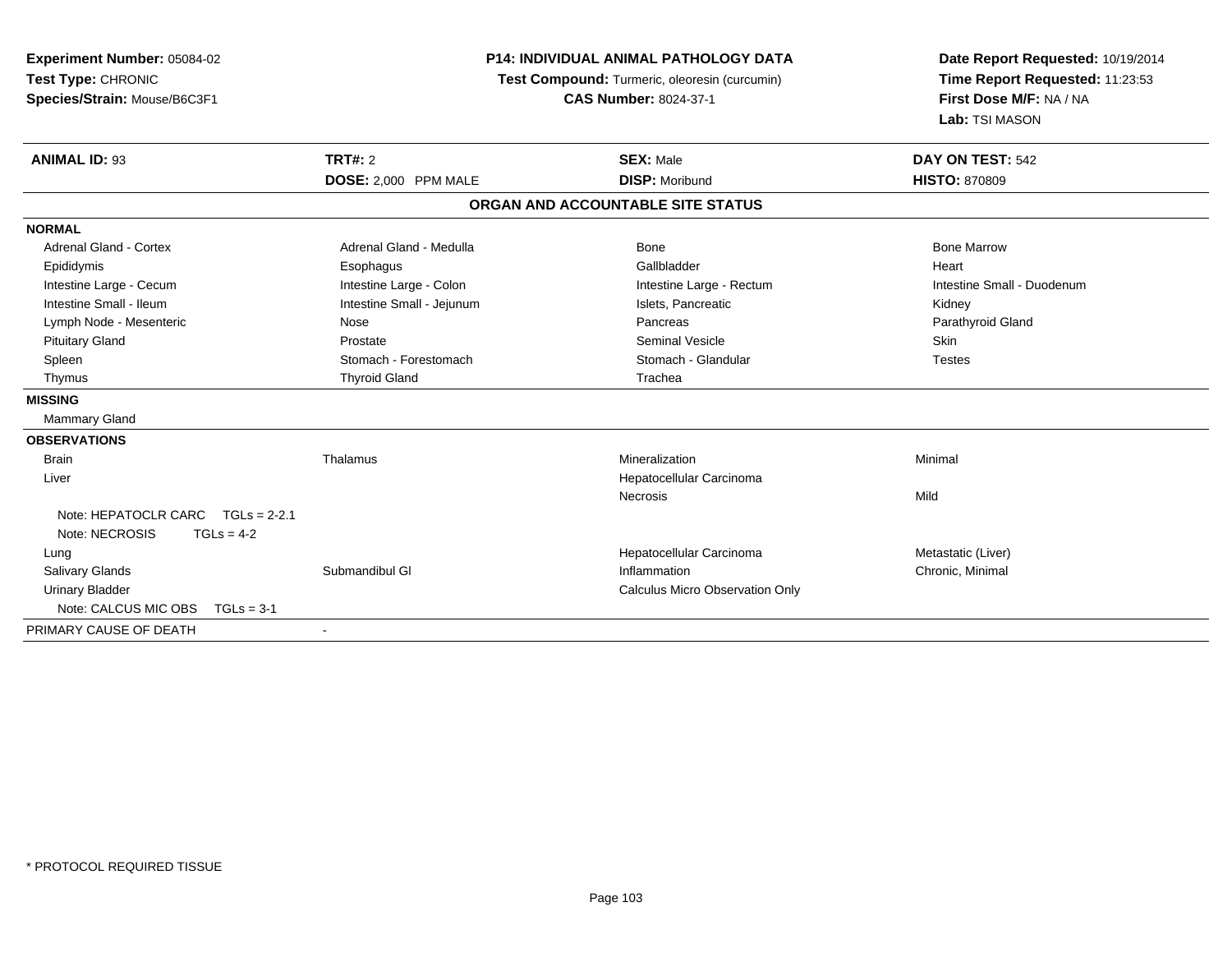| Experiment Number: 05084-02<br><b>Test Type: CHRONIC</b><br>Species/Strain: Mouse/B6C3F1 |                           | <b>P14: INDIVIDUAL ANIMAL PATHOLOGY DATA</b><br><b>Test Compound:</b> Turmeric, oleoresin (curcumin)<br><b>CAS Number: 8024-37-1</b> | Date Report Requested: 10/19/2014<br>Time Report Requested: 11:23:53<br>First Dose M/F: NA / NA<br>Lab: TSI MASON |
|------------------------------------------------------------------------------------------|---------------------------|--------------------------------------------------------------------------------------------------------------------------------------|-------------------------------------------------------------------------------------------------------------------|
| <b>ANIMAL ID: 94</b>                                                                     | <b>TRT#: 2</b>            | <b>SEX: Male</b>                                                                                                                     | DAY ON TEST: 457                                                                                                  |
|                                                                                          | DOSE: 2,000 PPM MALE      | <b>DISP:</b> Interval Sacrifice                                                                                                      | <b>HISTO: 860050</b>                                                                                              |
|                                                                                          |                           | ORGAN AND ACCOUNTABLE SITE STATUS                                                                                                    |                                                                                                                   |
| <b>NORMAL</b>                                                                            |                           |                                                                                                                                      |                                                                                                                   |
| Intestine Large - Cecum                                                                  | Intestine Large - Colon   | Intestine Large - Rectum                                                                                                             | Intestine Small - Duodenum                                                                                        |
| Intestine Small - Ileum                                                                  | Intestine Small - Jejunum | Stomach - Forestomach                                                                                                                |                                                                                                                   |
| <b>OBSERVATIONS</b>                                                                      |                           |                                                                                                                                      |                                                                                                                   |
| Liver                                                                                    |                           | Fatty Change                                                                                                                         | Moderate                                                                                                          |
| Note: FATTY CHANGE<br>$TGLs = 2,4-2$                                                     |                           |                                                                                                                                      |                                                                                                                   |
| <b>Preputial Gland</b>                                                                   |                           | Cyst                                                                                                                                 | Multiple, Moderate                                                                                                |
|                                                                                          |                           | Pigmentation                                                                                                                         | Minimal                                                                                                           |
| [ Cyst TGLS = $3-6$ ]                                                                    |                           |                                                                                                                                      |                                                                                                                   |
| Stomach                                                                                  | Glandular, Mucosa         | Mineralization                                                                                                                       | Minimal                                                                                                           |
| PRIMARY CAUSE OF DEATH                                                                   |                           |                                                                                                                                      |                                                                                                                   |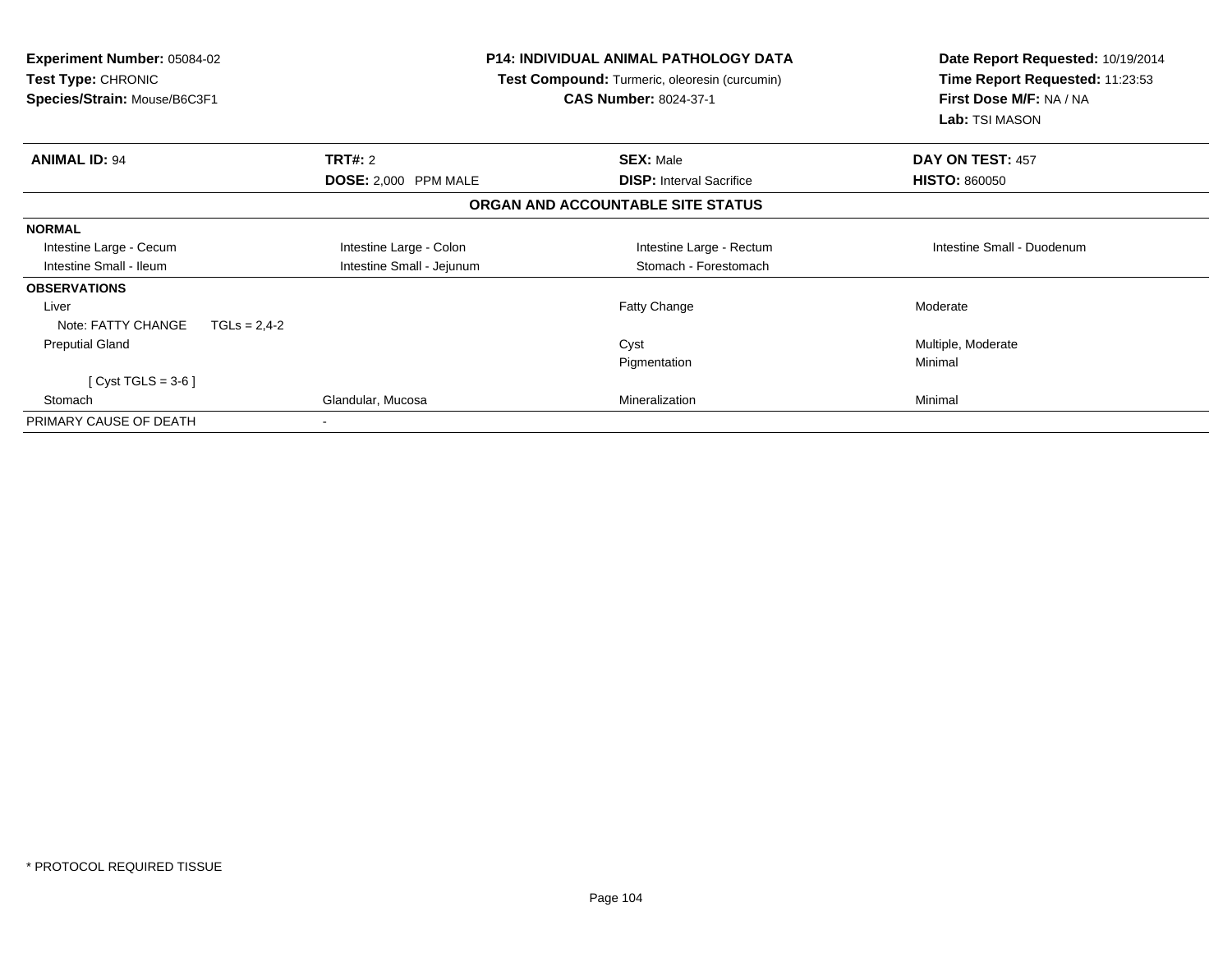| Experiment Number: 05084-02<br>Test Type: CHRONIC<br>Species/Strain: Mouse/B6C3F1 |                           | P14: INDIVIDUAL ANIMAL PATHOLOGY DATA<br>Test Compound: Turmeric, oleoresin (curcumin)<br><b>CAS Number: 8024-37-1</b> | Date Report Requested: 10/19/2014<br>Time Report Requested: 11:23:53<br>First Dose M/F: NA / NA<br>Lab: TSI MASON |
|-----------------------------------------------------------------------------------|---------------------------|------------------------------------------------------------------------------------------------------------------------|-------------------------------------------------------------------------------------------------------------------|
| <b>ANIMAL ID: 95</b>                                                              | TRT#: 2                   | <b>SEX: Male</b>                                                                                                       | DAY ON TEST: 737                                                                                                  |
|                                                                                   | DOSE: 2,000 PPM MALE      | <b>DISP: Terminal Sacrifice</b>                                                                                        | HISTO: 870810                                                                                                     |
|                                                                                   |                           | ORGAN AND ACCOUNTABLE SITE STATUS                                                                                      |                                                                                                                   |
| <b>NORMAL</b>                                                                     |                           |                                                                                                                        |                                                                                                                   |
| <b>Adrenal Gland - Cortex</b>                                                     | <b>Bone</b>               | <b>Bone Marrow</b>                                                                                                     | <b>Brain</b>                                                                                                      |
| Epididymis                                                                        | Esophagus                 | Gallbladder                                                                                                            | Heart                                                                                                             |
| Intestine Large - Cecum                                                           | Intestine Large - Colon   | Intestine Large - Rectum                                                                                               | Intestine Small - Duodenum                                                                                        |
| Intestine Small - Ileum                                                           | Intestine Small - Jejunum | Islets, Pancreatic                                                                                                     | Lymph Node - Mesenteric                                                                                           |
| Nose                                                                              | Pancreas                  | <b>Pituitary Gland</b>                                                                                                 | <b>Preputial Gland</b>                                                                                            |
| Prostate                                                                          | <b>Seminal Vesicle</b>    | Skin                                                                                                                   | Spleen                                                                                                            |
| Stomach - Forestomach                                                             | Stomach - Glandular       | <b>Testes</b>                                                                                                          | Thymus                                                                                                            |
| <b>Thyroid Gland</b>                                                              | Trachea                   | <b>Urinary Bladder</b>                                                                                                 |                                                                                                                   |
| <b>MISSING</b>                                                                    |                           |                                                                                                                        |                                                                                                                   |
| <b>Mammary Gland</b>                                                              | Parathyroid Gland         |                                                                                                                        |                                                                                                                   |
| <b>OBSERVATIONS</b>                                                               |                           |                                                                                                                        |                                                                                                                   |
| <b>Adrenal Gland</b>                                                              | Medulla                   | Hyperplasia                                                                                                            | Minimal                                                                                                           |
| [Hyperplasia TGLS = 3-7]                                                          |                           |                                                                                                                        |                                                                                                                   |
| Kidney                                                                            |                           | Inflammation                                                                                                           | Chronic, Minimal                                                                                                  |
| Liver                                                                             |                           | Hepatocellular Adenoma                                                                                                 | Multiple                                                                                                          |
|                                                                                   |                           | Hepatocellular Carcinoma                                                                                               |                                                                                                                   |
| Note: HEPATOCLR ADEN $TGLs = 6,7,8-2+2.1+2.2$                                     |                           |                                                                                                                        |                                                                                                                   |
| [ Hepatocellular Adenoma TGLS = 4-2.1 ]                                           |                           |                                                                                                                        |                                                                                                                   |
| Lung                                                                              |                           | Alveolar/Bronchiolar Adenoma                                                                                           |                                                                                                                   |
| Note: ALV BRON ADEN<br>$TGLs = 5-1.1$                                             |                           |                                                                                                                        |                                                                                                                   |
| Salivary Glands                                                                   | Submandibul GI            | Inflammation                                                                                                           | Chronic, Minimal                                                                                                  |
| PRIMARY CAUSE OF DEATH                                                            |                           |                                                                                                                        |                                                                                                                   |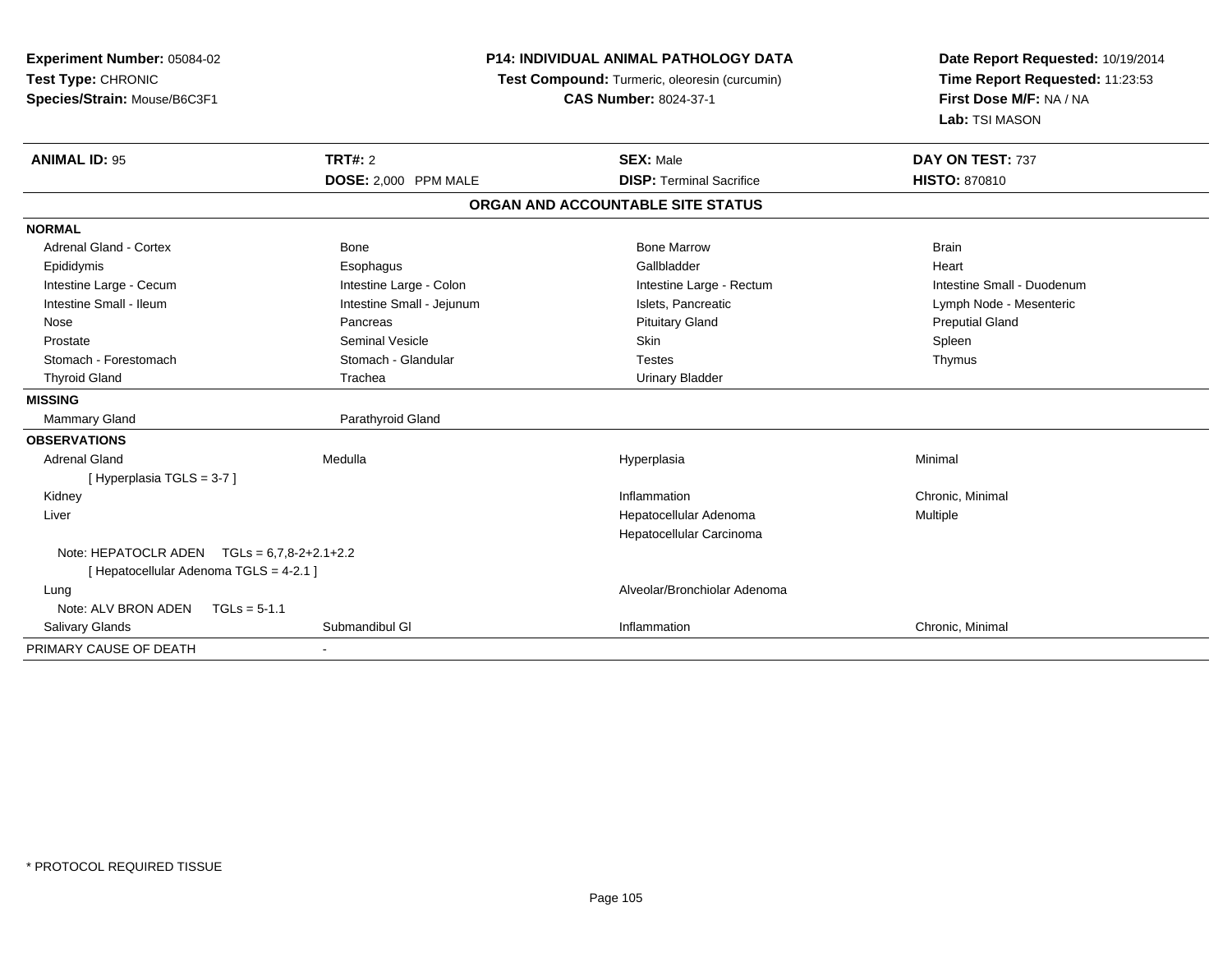| Experiment Number: 05084-02<br>Test Type: CHRONIC<br>Species/Strain: Mouse/B6C3F1 |              |                          | <b>P14: INDIVIDUAL ANIMAL PATHOLOGY DATA</b><br>Test Compound: Turmeric, oleoresin (curcumin)<br><b>CAS Number: 8024-37-1</b> | Date Report Requested: 10/19/2014<br>Time Report Requested: 11:23:53<br>First Dose M/F: NA / NA<br>Lab: TSI MASON |
|-----------------------------------------------------------------------------------|--------------|--------------------------|-------------------------------------------------------------------------------------------------------------------------------|-------------------------------------------------------------------------------------------------------------------|
| <b>ANIMAL ID: 96</b>                                                              |              | TRT#: 2                  | <b>SEX: Male</b>                                                                                                              | DAY ON TEST: 737                                                                                                  |
|                                                                                   |              | DOSE: 2,000 PPM MALE     | <b>DISP: Terminal Sacrifice</b>                                                                                               | <b>HISTO: 870811</b>                                                                                              |
|                                                                                   |              |                          | ORGAN AND ACCOUNTABLE SITE STATUS                                                                                             |                                                                                                                   |
| <b>NORMAL</b>                                                                     |              |                          |                                                                                                                               |                                                                                                                   |
| Adrenal Gland - Medulla                                                           |              | <b>Bone</b>              | <b>Bone Marrow</b>                                                                                                            | Epididymis                                                                                                        |
| Esophagus                                                                         |              | Gallbladder              | Heart                                                                                                                         | Intestine Large - Cecum                                                                                           |
| Intestine Large - Colon                                                           |              | Intestine Large - Rectum | Intestine Small - Duodenum                                                                                                    | Intestine Small - Ileum                                                                                           |
| Intestine Small - Jejunum                                                         |              | Islets, Pancreatic       | Kidney                                                                                                                        | Liver                                                                                                             |
| Lung                                                                              |              | Lymph Node - Mesenteric  | Nose                                                                                                                          | Pancreas                                                                                                          |
| Parathyroid Gland                                                                 |              | <b>Pituitary Gland</b>   | Prostate                                                                                                                      | <b>Seminal Vesicle</b>                                                                                            |
| <b>Skin</b>                                                                       |              | Spleen                   | Stomach - Forestomach                                                                                                         | Stomach - Glandular                                                                                               |
| <b>Testes</b>                                                                     |              | Thymus                   | <b>Thyroid Gland</b>                                                                                                          | Trachea                                                                                                           |
| <b>Urinary Bladder</b>                                                            |              |                          |                                                                                                                               |                                                                                                                   |
| <b>MISSING</b>                                                                    |              |                          |                                                                                                                               |                                                                                                                   |
| Mammary Gland                                                                     |              | Salivary Glands          |                                                                                                                               |                                                                                                                   |
| <b>OBSERVATIONS</b>                                                               |              |                          |                                                                                                                               |                                                                                                                   |
| Adrenal Gland                                                                     |              | Cortex                   | Hyperplasia                                                                                                                   | Mild                                                                                                              |
| Note: HYPERPLASIA                                                                 | $TGLs = 5-7$ |                          |                                                                                                                               |                                                                                                                   |
| <b>Brain</b>                                                                      |              | Thalamus                 | Mineralization                                                                                                                | Minimal                                                                                                           |
| <b>Preputial Gland</b>                                                            |              | Duct                     | <b>Dilatation</b>                                                                                                             | Mild                                                                                                              |
| PRIMARY CAUSE OF DEATH                                                            |              |                          |                                                                                                                               |                                                                                                                   |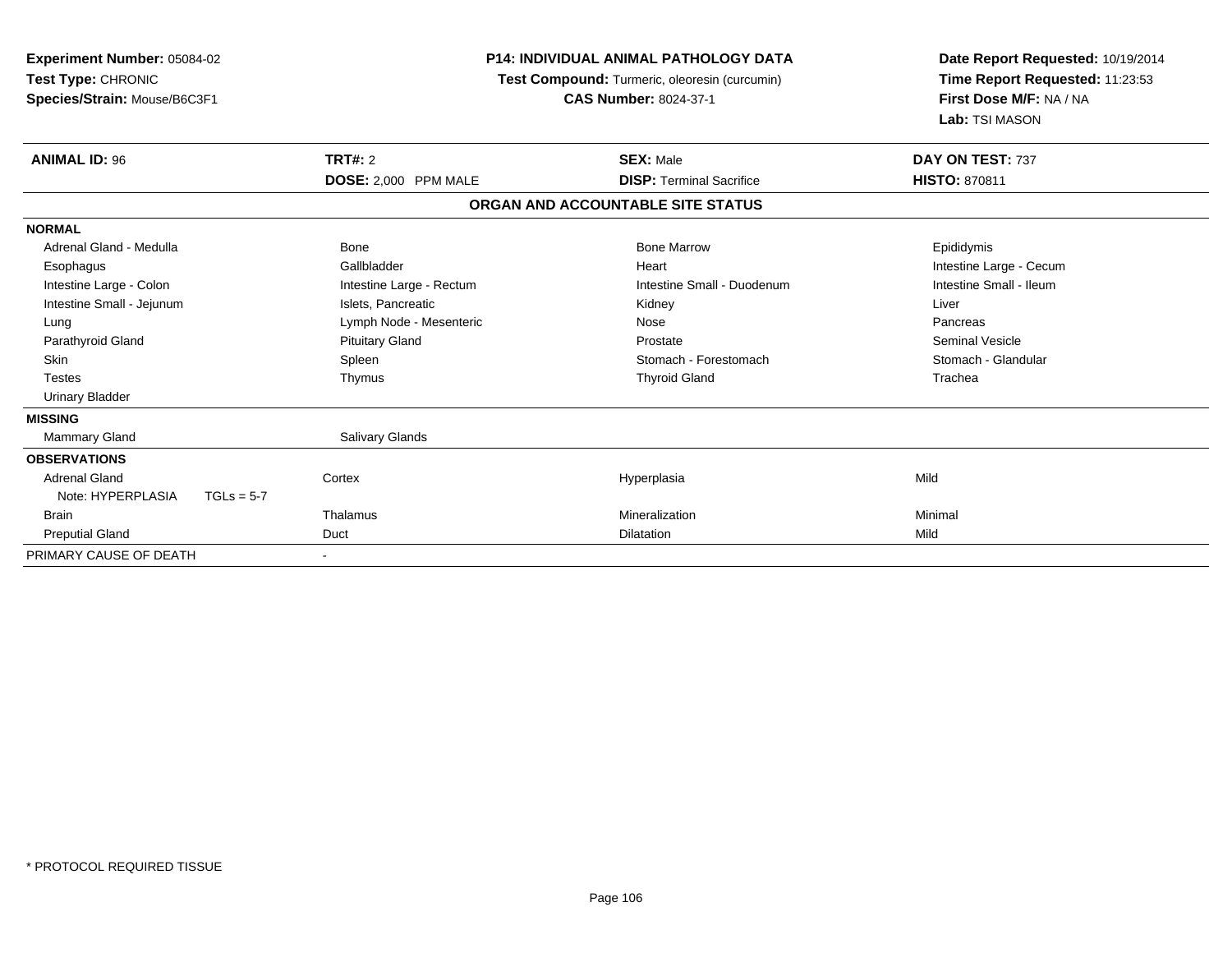| Experiment Number: 05084-02<br>Test Type: CHRONIC<br>Species/Strain: Mouse/B6C3F1                           |                          | <b>P14: INDIVIDUAL ANIMAL PATHOLOGY DATA</b><br>Test Compound: Turmeric, oleoresin (curcumin)<br><b>CAS Number: 8024-37-1</b> | Date Report Requested: 10/19/2014<br>Time Report Requested: 11:23:53<br>First Dose M/F: NA / NA<br>Lab: TSI MASON |
|-------------------------------------------------------------------------------------------------------------|--------------------------|-------------------------------------------------------------------------------------------------------------------------------|-------------------------------------------------------------------------------------------------------------------|
| <b>ANIMAL ID: 97</b>                                                                                        | <b>TRT#: 2</b>           | <b>SEX: Male</b>                                                                                                              | DAY ON TEST: 737                                                                                                  |
|                                                                                                             | DOSE: 2,000 PPM MALE     | <b>DISP: Terminal Sacrifice</b>                                                                                               | <b>HISTO: 870812</b>                                                                                              |
|                                                                                                             |                          | ORGAN AND ACCOUNTABLE SITE STATUS                                                                                             |                                                                                                                   |
| <b>NORMAL</b>                                                                                               |                          |                                                                                                                               |                                                                                                                   |
| <b>Adrenal Gland - Cortex</b>                                                                               | <b>Bone</b>              | <b>Bone Marrow</b>                                                                                                            | Epididymis                                                                                                        |
| Esophagus                                                                                                   | Gallbladder              | Heart                                                                                                                         | Intestine Large - Cecum                                                                                           |
| Intestine Large - Colon                                                                                     | Intestine Large - Rectum | Intestine Small - Duodenum                                                                                                    | Intestine Small - Jejunum                                                                                         |
| Islets, Pancreatic                                                                                          | Lymph Node - Mesenteric  | Nose                                                                                                                          | Pancreas                                                                                                          |
| Parathyroid Gland                                                                                           | <b>Pituitary Gland</b>   | Prostate                                                                                                                      | <b>Seminal Vesicle</b>                                                                                            |
| <b>Skin</b>                                                                                                 | Spleen                   | Stomach - Forestomach                                                                                                         | Stomach - Glandular                                                                                               |
| <b>Testes</b>                                                                                               | Thymus                   | <b>Thyroid Gland</b>                                                                                                          | Trachea                                                                                                           |
| <b>Urinary Bladder</b>                                                                                      |                          |                                                                                                                               |                                                                                                                   |
| <b>MISSING</b>                                                                                              |                          |                                                                                                                               |                                                                                                                   |
| Mammary Gland                                                                                               |                          |                                                                                                                               |                                                                                                                   |
| <b>OBSERVATIONS</b>                                                                                         |                          |                                                                                                                               |                                                                                                                   |
| <b>Adrenal Gland</b>                                                                                        | Medulla                  | Hyperplasia                                                                                                                   | Mild                                                                                                              |
| <b>Brain</b>                                                                                                | Thalamus                 | Mineralization                                                                                                                | Minimal                                                                                                           |
| <b>Intestine Small</b>                                                                                      | lleum                    | Adenocarcinoma                                                                                                                |                                                                                                                   |
| Note: ADENOCARC<br>$TGLs = 3-6$                                                                             |                          |                                                                                                                               |                                                                                                                   |
| Note: CARCINOMA. THERE IS A SUGGESTION OF INVASION BENEATH                                                  |                          |                                                                                                                               |                                                                                                                   |
| Note: THE MUSCULARIS MUCOSAE.                                                                               |                          |                                                                                                                               |                                                                                                                   |
| Note: THE LESION IN THE ILEUM APPEARS TO BE AN EARLY ADENO-                                                 |                          |                                                                                                                               |                                                                                                                   |
| Kidney                                                                                                      |                          | Inflammation                                                                                                                  | Chronic, Minimal                                                                                                  |
| Liver                                                                                                       |                          | Hepatocellular Carcinoma                                                                                                      |                                                                                                                   |
| Note: HEPATOCLR CARC $TGLs = 4-2.1$                                                                         |                          |                                                                                                                               |                                                                                                                   |
| Lung                                                                                                        |                          | Alveolar/Bronchiolar Carcinoma                                                                                                |                                                                                                                   |
| Note: SEVERAL BRONCHIOLES SUGGESTS A CARCINOMA.<br>Note: THE PLEOMORPHISM IN THIS LESION PLUS INVASION INTO |                          |                                                                                                                               |                                                                                                                   |
| Note: ALV BRON CARC<br>$TGLs = 6-1$                                                                         |                          |                                                                                                                               |                                                                                                                   |
| <b>Preputial Gland</b>                                                                                      | Duct                     | <b>Dilatation</b>                                                                                                             | Mild                                                                                                              |
|                                                                                                             |                          | Inflammation                                                                                                                  | Chronic Active, Mild                                                                                              |
| [Dilatation TGLS = 2-9]                                                                                     | Submandibul GI           | Inflammation                                                                                                                  | Chronic, Mild                                                                                                     |
| Salivary Glands                                                                                             |                          |                                                                                                                               |                                                                                                                   |

PRIMARY CAUSE OF DEATH-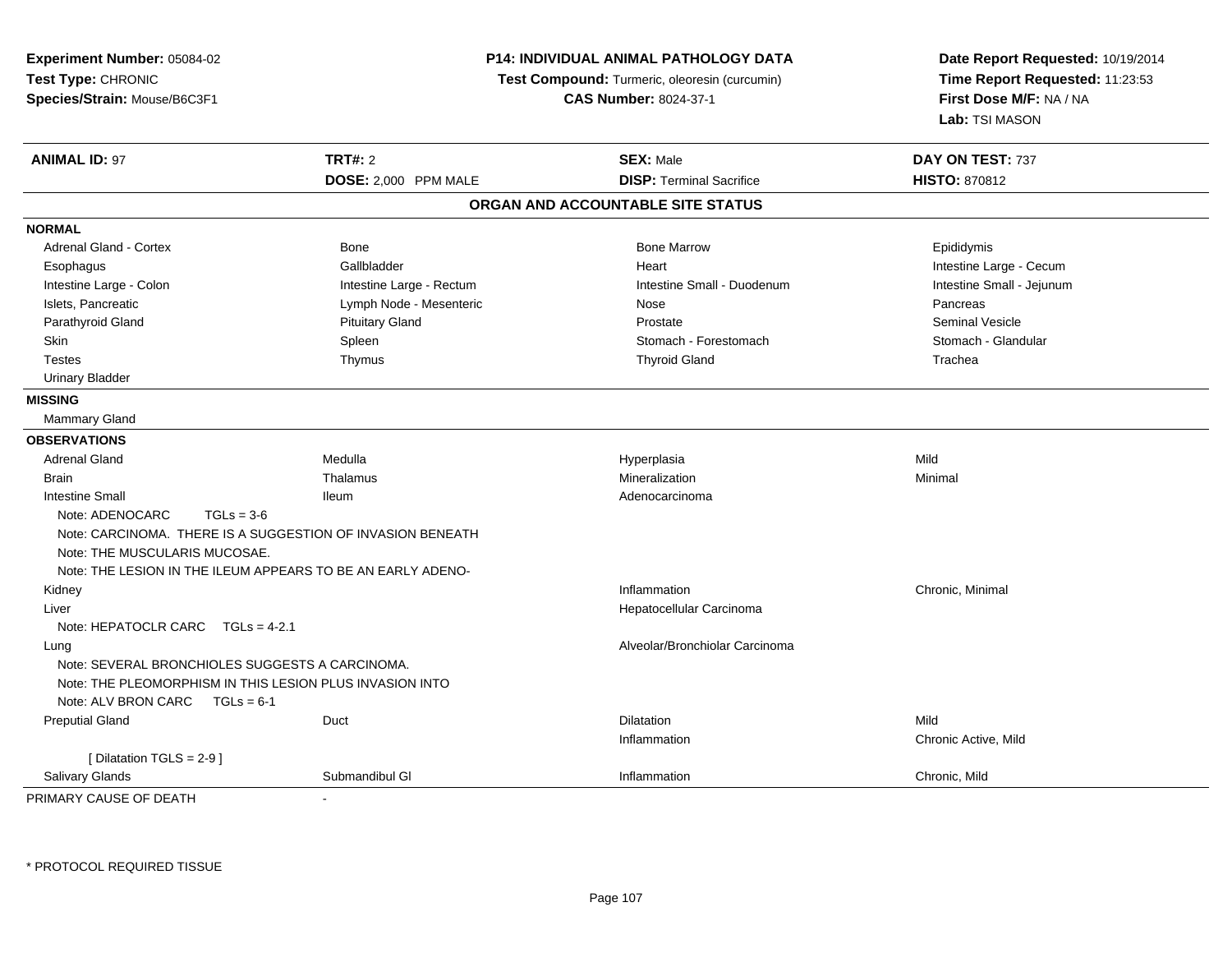| <b>P14: INDIVIDUAL ANIMAL PATHOLOGY DATA</b><br>Test Compound: Turmeric, oleoresin (curcumin)<br><b>CAS Number: 8024-37-1</b> |                                                     | First Dose M/F: NA / NA<br>Lab: TSI MASON |
|-------------------------------------------------------------------------------------------------------------------------------|-----------------------------------------------------|-------------------------------------------|
| TRT#: 2<br>DOSE: 2.000 PPM MALE                                                                                               | <b>SEX:</b> Male<br><b>DISP:</b> Terminal Sacrifice | DAY ON TEST: 737<br><b>HISTO: 870812</b>  |
|                                                                                                                               |                                                     | ORGAN AND ACCOUNTABLE SITE STATUS         |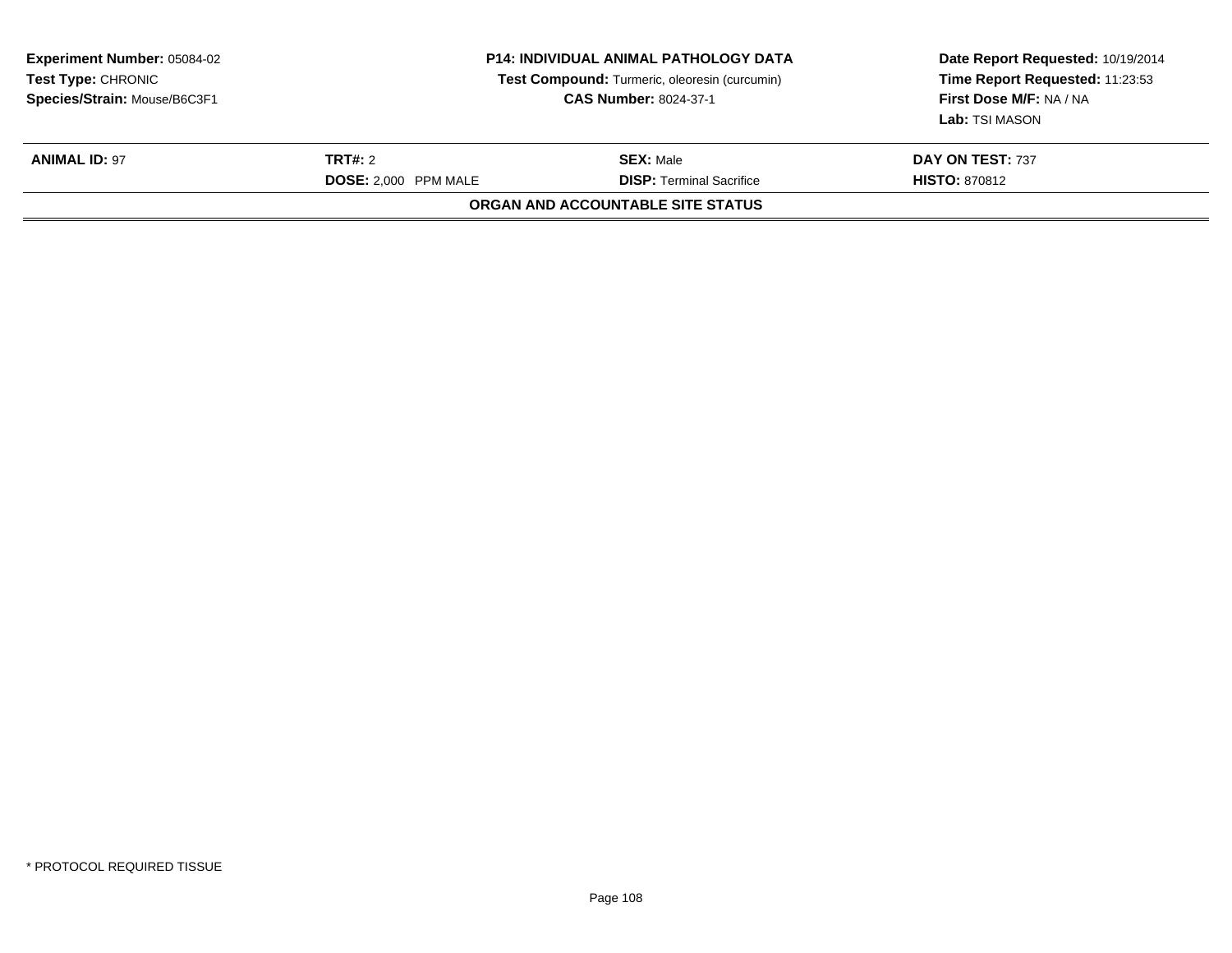| Experiment Number: 05084-02<br>Test Type: CHRONIC<br>Species/Strain: Mouse/B6C3F1 |                                                        | <b>P14: INDIVIDUAL ANIMAL PATHOLOGY DATA</b><br>Test Compound: Turmeric, oleoresin (curcumin)<br><b>CAS Number: 8024-37-1</b> | Date Report Requested: 10/19/2014<br>Time Report Requested: 11:23:53<br>First Dose M/F: NA / NA<br>Lab: TSI MASON |
|-----------------------------------------------------------------------------------|--------------------------------------------------------|-------------------------------------------------------------------------------------------------------------------------------|-------------------------------------------------------------------------------------------------------------------|
| <b>ANIMAL ID: 98</b>                                                              | TRT#: 2<br>DOSE: 2,000 PPM MALE                        | <b>SEX: Male</b><br><b>DISP: Terminal Sacrifice</b>                                                                           | DAY ON TEST: 737<br><b>HISTO: 870813</b>                                                                          |
|                                                                                   |                                                        |                                                                                                                               |                                                                                                                   |
|                                                                                   |                                                        | ORGAN AND ACCOUNTABLE SITE STATUS                                                                                             |                                                                                                                   |
| <b>NORMAL</b>                                                                     |                                                        |                                                                                                                               |                                                                                                                   |
| Adrenal Gland - Cortex                                                            | Adrenal Gland - Medulla                                | Bone                                                                                                                          | <b>Bone Marrow</b>                                                                                                |
| Epididymis                                                                        | Esophagus                                              | Gallbladder                                                                                                                   | Heart                                                                                                             |
| Intestine Large - Cecum                                                           | Intestine Large - Colon                                | Intestine Large - Rectum                                                                                                      | Intestine Small - Duodenum                                                                                        |
| Intestine Small - Ileum                                                           | Islets, Pancreatic                                     | Kidney                                                                                                                        | Lung                                                                                                              |
| Lymph Node - Mesenteric                                                           | Nose                                                   | Pancreas                                                                                                                      | <b>Pituitary Gland</b>                                                                                            |
| Prostate                                                                          | Salivary Glands                                        | <b>Seminal Vesicle</b>                                                                                                        | Skin                                                                                                              |
| Spleen                                                                            | Stomach - Forestomach                                  | Stomach - Glandular                                                                                                           | <b>Testes</b>                                                                                                     |
| Thymus                                                                            | <b>Thyroid Gland</b>                                   | Trachea                                                                                                                       | <b>Urinary Bladder</b>                                                                                            |
| <b>MISSING</b>                                                                    |                                                        |                                                                                                                               |                                                                                                                   |
| Mammary Gland                                                                     | Parathyroid Gland                                      |                                                                                                                               |                                                                                                                   |
| <b>OBSERVATIONS</b>                                                               |                                                        |                                                                                                                               |                                                                                                                   |
| <b>Brain</b>                                                                      | Thalamus                                               | Mineralization                                                                                                                | Minimal                                                                                                           |
| <b>Intestine Small</b>                                                            | Jejunum                                                | Adenocarcinoma                                                                                                                |                                                                                                                   |
| Note: BELOW THE MUSCULARIS MUCOSAE.                                               |                                                        |                                                                                                                               |                                                                                                                   |
|                                                                                   | Note: THE TUMOR IN THE JEJUNUM SHOWS DEFINITE INVASION |                                                                                                                               |                                                                                                                   |
| [ Adenocarcinoma TGLS = 2-6 ]                                                     |                                                        |                                                                                                                               |                                                                                                                   |
| Liver                                                                             |                                                        | Hepatocellular Adenoma<br>Hepatocellular Carcinoma                                                                            | Multiple                                                                                                          |
| Note: HEPATOCLR CARC                                                              | $TGLs = 4-2$                                           |                                                                                                                               |                                                                                                                   |
| Note: HEPATOCLR ADEN                                                              | $TGLs = 3.5 - 2 + 2.1$                                 |                                                                                                                               |                                                                                                                   |
| PRIMARY CAUSE OF DEATH                                                            |                                                        |                                                                                                                               |                                                                                                                   |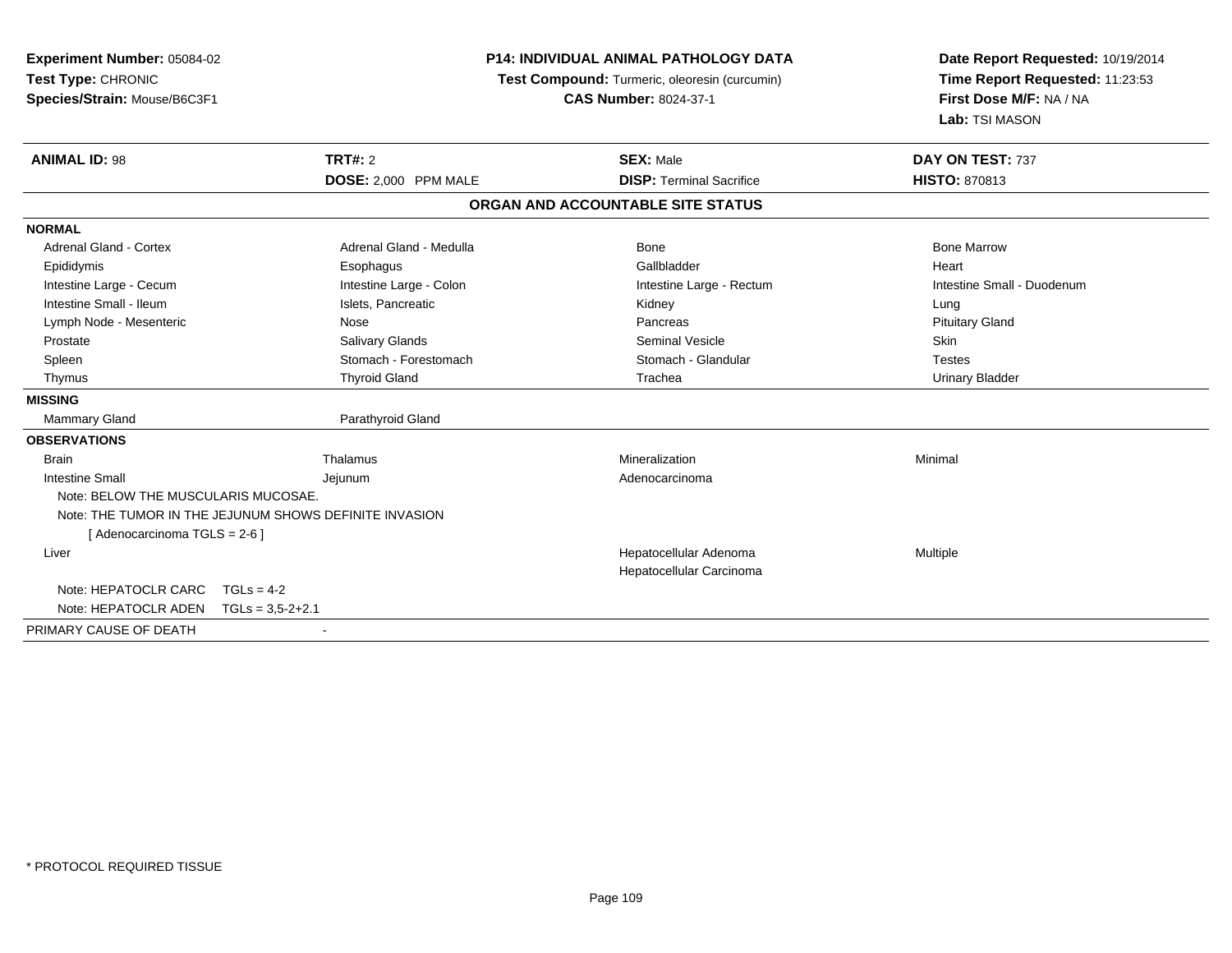| Experiment Number: 05084-02<br>Test Type: CHRONIC<br>Species/Strain: Mouse/B6C3F1 | <b>P14: INDIVIDUAL ANIMAL PATHOLOGY DATA</b><br>Test Compound: Turmeric, oleoresin (curcumin)<br><b>CAS Number: 8024-37-1</b> |                                   | Date Report Requested: 10/19/2014<br>Time Report Requested: 11:23:53<br>First Dose M/F: NA / NA<br>Lab: TSI MASON |
|-----------------------------------------------------------------------------------|-------------------------------------------------------------------------------------------------------------------------------|-----------------------------------|-------------------------------------------------------------------------------------------------------------------|
| <b>ANIMAL ID: 99</b>                                                              | <b>TRT#: 2</b>                                                                                                                | <b>SEX: Male</b>                  | DAY ON TEST: 737                                                                                                  |
|                                                                                   | DOSE: 2,000 PPM MALE                                                                                                          | <b>DISP: Terminal Sacrifice</b>   | <b>HISTO: 870814</b>                                                                                              |
|                                                                                   |                                                                                                                               | ORGAN AND ACCOUNTABLE SITE STATUS |                                                                                                                   |
| <b>NORMAL</b>                                                                     |                                                                                                                               |                                   |                                                                                                                   |
| Adrenal Gland - Cortex                                                            | Adrenal Gland - Medulla                                                                                                       | <b>Blood</b>                      | Bone                                                                                                              |
| <b>Bone Marrow</b>                                                                | Epididymis                                                                                                                    | Esophagus                         | Gallbladder                                                                                                       |
| Heart                                                                             | Intestine Large - Cecum                                                                                                       | Intestine Large - Colon           | Intestine Large - Rectum                                                                                          |
| Intestine Small - Duodenum                                                        | Intestine Small - Jejunum                                                                                                     | Islets, Pancreatic                | Kidney                                                                                                            |
| Lymph Node - Mesenteric                                                           | Pancreas                                                                                                                      | Parathyroid Gland                 | <b>Pituitary Gland</b>                                                                                            |
| Prostate                                                                          | <b>Salivary Glands</b>                                                                                                        | <b>Seminal Vesicle</b>            | Skin                                                                                                              |
| Spleen                                                                            | Stomach - Forestomach                                                                                                         | Stomach - Glandular               | <b>Testes</b>                                                                                                     |
| Thymus                                                                            | <b>Thyroid Gland</b>                                                                                                          | Trachea                           | <b>Urinary Bladder</b>                                                                                            |
| <b>MISSING</b>                                                                    |                                                                                                                               |                                   |                                                                                                                   |
| <b>Mammary Gland</b>                                                              |                                                                                                                               |                                   |                                                                                                                   |
| <b>OBSERVATIONS</b>                                                               |                                                                                                                               |                                   |                                                                                                                   |
| <b>Brain</b>                                                                      | Thalamus                                                                                                                      | Mineralization                    | Minimal                                                                                                           |
| <b>Intestine Small</b>                                                            | <b>Ileum</b>                                                                                                                  | Hyperplasia                       | Lymphoid, Mild                                                                                                    |
| Liver                                                                             |                                                                                                                               | Fatty Change                      | Mild                                                                                                              |
|                                                                                   |                                                                                                                               | Hepatocellular Adenoma            |                                                                                                                   |
| Note: HEPATOCLR ADEN<br>$TGLs = 5-2.1$                                            |                                                                                                                               |                                   |                                                                                                                   |
| Note: FATTY CHANGE<br>$TGLs = 6,7-2+2.1$                                          |                                                                                                                               |                                   |                                                                                                                   |
| Lung                                                                              |                                                                                                                               | Alveolar/Bronchiolar Adenoma      | Multiple                                                                                                          |
| Note: ALV BRON ADEN<br>$TGLs = 4-1$                                               |                                                                                                                               |                                   |                                                                                                                   |
| Mesentery                                                                         |                                                                                                                               | Angiectasis                       | Mild                                                                                                              |
| Note: ANGIECTASIS<br>$TGLs = 3-9$                                                 |                                                                                                                               |                                   |                                                                                                                   |
| Nose                                                                              |                                                                                                                               | Inflammation                      | Acute, Minimal                                                                                                    |
| <b>Preputial Gland</b>                                                            | Duct                                                                                                                          | <b>Dilatation</b>                 | Mild                                                                                                              |
|                                                                                   |                                                                                                                               | Inflammation                      | Chronic Active, Minimal                                                                                           |
| Note: INFLAMMATION<br>$TGLs = 2-10$                                               |                                                                                                                               |                                   |                                                                                                                   |
| Note: DILATATION<br>$TGLs = 2-10$                                                 |                                                                                                                               |                                   |                                                                                                                   |
| PRIMARY CAUSE OF DEATH                                                            | $\sim$                                                                                                                        |                                   |                                                                                                                   |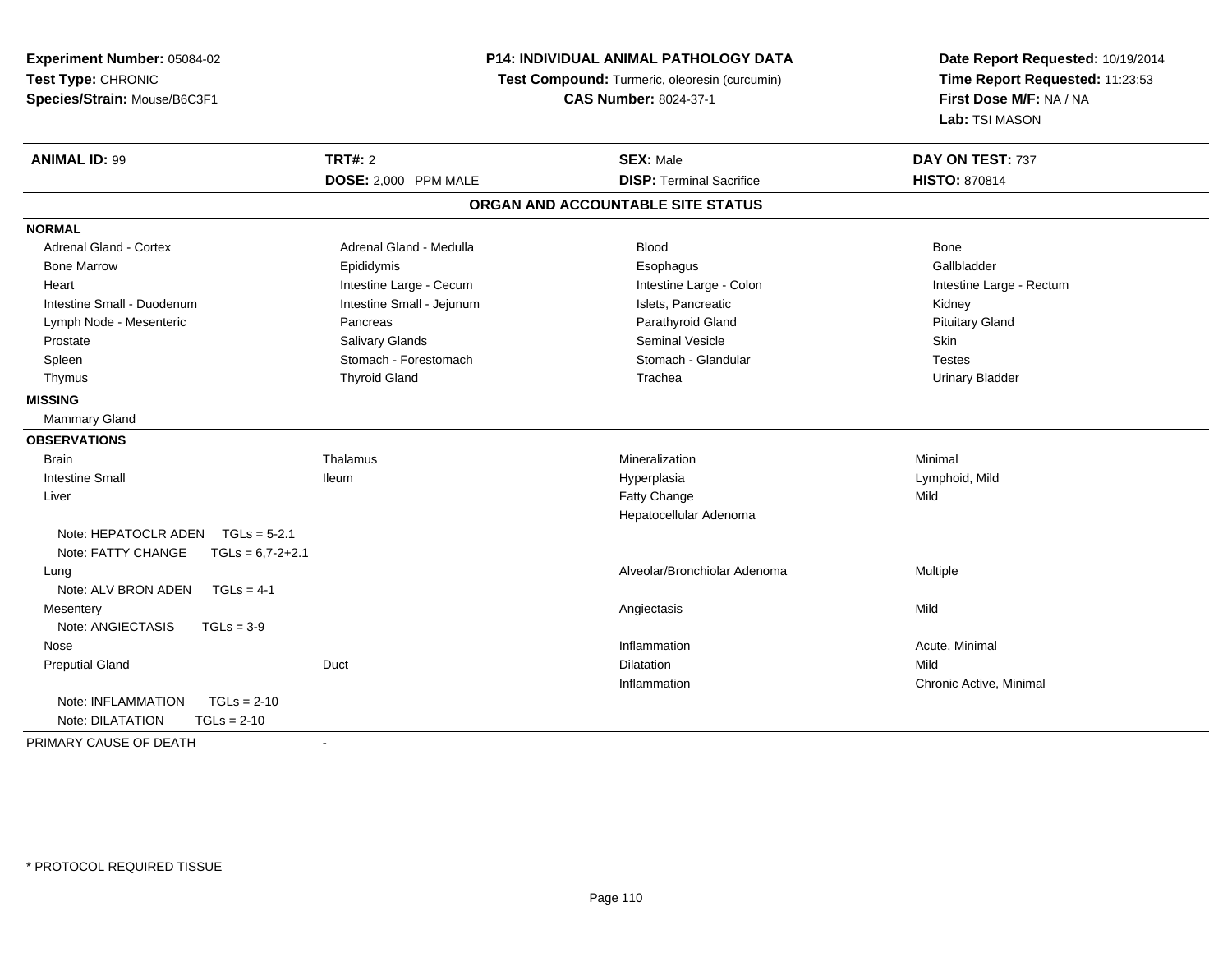| Experiment Number: 05084-02<br>Test Type: CHRONIC<br>Species/Strain: Mouse/B6C3F1 | <b>P14: INDIVIDUAL ANIMAL PATHOLOGY DATA</b><br>Test Compound: Turmeric, oleoresin (curcumin)<br><b>CAS Number: 8024-37-1</b> |                                   | Date Report Requested: 10/19/2014<br>Time Report Requested: 11:23:53<br>First Dose M/F: NA / NA<br>Lab: TSI MASON |
|-----------------------------------------------------------------------------------|-------------------------------------------------------------------------------------------------------------------------------|-----------------------------------|-------------------------------------------------------------------------------------------------------------------|
| <b>ANIMAL ID: 100</b>                                                             | <b>TRT#: 2</b>                                                                                                                | <b>SEX: Male</b>                  | DAY ON TEST: 737                                                                                                  |
|                                                                                   | DOSE: 2,000 PPM MALE                                                                                                          | <b>DISP: Terminal Sacrifice</b>   | <b>HISTO: 870815</b>                                                                                              |
|                                                                                   |                                                                                                                               | ORGAN AND ACCOUNTABLE SITE STATUS |                                                                                                                   |
| <b>NORMAL</b>                                                                     |                                                                                                                               |                                   |                                                                                                                   |
| <b>Adrenal Gland - Cortex</b>                                                     | Adrenal Gland - Medulla                                                                                                       | Bone                              | <b>Bone Marrow</b>                                                                                                |
| <b>Brain</b>                                                                      | Epididymis                                                                                                                    | Esophagus                         | Gallbladder                                                                                                       |
| Heart                                                                             | Intestine Large - Cecum                                                                                                       | Intestine Large - Colon           | Intestine Large - Rectum                                                                                          |
| Intestine Small - Duodenum                                                        | Intestine Small - Ileum                                                                                                       | Intestine Small - Jejunum         | Islets, Pancreatic                                                                                                |
| Lung                                                                              | Lymph Node - Mesenteric                                                                                                       | Nose                              | Pancreas                                                                                                          |
| Parathyroid Gland                                                                 | <b>Pituitary Gland</b>                                                                                                        | Prostate                          | <b>Seminal Vesicle</b>                                                                                            |
| Skin                                                                              | Spleen                                                                                                                        | Stomach - Forestomach             | Stomach - Glandular                                                                                               |
| <b>Testes</b>                                                                     | Thymus                                                                                                                        | <b>Thyroid Gland</b>              | Trachea                                                                                                           |
| <b>Urinary Bladder</b>                                                            |                                                                                                                               |                                   |                                                                                                                   |
| <b>MISSING</b>                                                                    |                                                                                                                               |                                   |                                                                                                                   |
| Mammary Gland                                                                     |                                                                                                                               |                                   |                                                                                                                   |
| <b>OBSERVATIONS</b>                                                               |                                                                                                                               |                                   |                                                                                                                   |
| Kidney                                                                            |                                                                                                                               | Inflammation                      | Chronic, Minimal                                                                                                  |
| Liver                                                                             |                                                                                                                               | Hemangiosarcoma                   |                                                                                                                   |
|                                                                                   |                                                                                                                               | Hepatocellular Adenoma            | Multiple                                                                                                          |
| Note: HEMANGIOSARC<br>$TGLs = 7-2$                                                |                                                                                                                               |                                   |                                                                                                                   |
| Note: HEPATOCLR ADEN<br>$TGLs = 6-2.1+2$                                          |                                                                                                                               |                                   |                                                                                                                   |
| <b>Preputial Gland</b>                                                            | Duct                                                                                                                          | <b>Dilatation</b>                 | Mild                                                                                                              |
|                                                                                   |                                                                                                                               | Inflammation                      | Chronic Active, Minimal                                                                                           |
| Note: DILATATION<br>$TGLs = 3-9$                                                  |                                                                                                                               |                                   |                                                                                                                   |
| Salivary Glands                                                                   | Submandibul GI                                                                                                                | Inflammation                      | Chronic, Minimal                                                                                                  |
| PRIMARY CAUSE OF DEATH                                                            |                                                                                                                               |                                   |                                                                                                                   |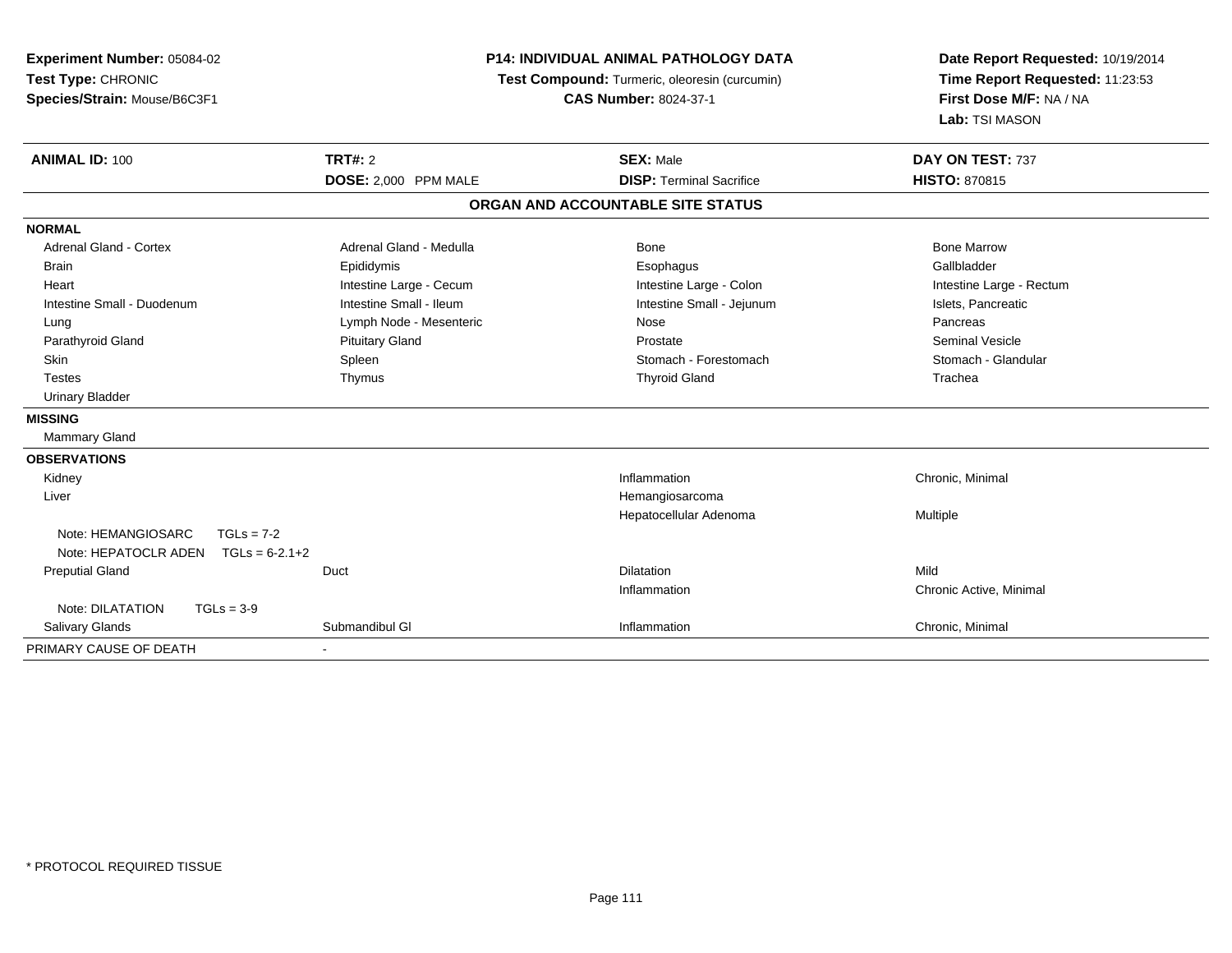| Experiment Number: 05084-02<br>Test Type: CHRONIC<br>Species/Strain: Mouse/B6C3F1            |                         | P14: INDIVIDUAL ANIMAL PATHOLOGY DATA<br>Test Compound: Turmeric, oleoresin (curcumin)<br><b>CAS Number: 8024-37-1</b> | Date Report Requested: 10/19/2014<br>Time Report Requested: 11:23:53<br>First Dose M/F: NA / NA<br>Lab: TSI MASON |
|----------------------------------------------------------------------------------------------|-------------------------|------------------------------------------------------------------------------------------------------------------------|-------------------------------------------------------------------------------------------------------------------|
| <b>ANIMAL ID: 101</b>                                                                        | <b>TRT#: 2</b>          | <b>SEX: Male</b>                                                                                                       | DAY ON TEST: 737                                                                                                  |
|                                                                                              | DOSE: 2,000 PPM MALE    | <b>DISP: Terminal Sacrifice</b>                                                                                        | <b>HISTO: 870816</b>                                                                                              |
|                                                                                              |                         | ORGAN AND ACCOUNTABLE SITE STATUS                                                                                      |                                                                                                                   |
| <b>NORMAL</b>                                                                                |                         |                                                                                                                        |                                                                                                                   |
| Adrenal Gland - Cortex                                                                       | Adrenal Gland - Medulla | Bone                                                                                                                   | <b>Bone Marrow</b>                                                                                                |
| <b>Brain</b>                                                                                 | Epididymis              | Esophagus                                                                                                              | Gallbladder                                                                                                       |
| Heart                                                                                        | Intestine Large - Cecum | Intestine Large - Colon                                                                                                | Intestine Large - Rectum                                                                                          |
| Intestine Small - Duodenum                                                                   | Intestine Small - Ileum | Islets, Pancreatic                                                                                                     | Lung                                                                                                              |
| Nose                                                                                         | Pancreas                | Parathyroid Gland                                                                                                      | <b>Pituitary Gland</b>                                                                                            |
| Prostate                                                                                     | <b>Seminal Vesicle</b>  | <b>Skin</b>                                                                                                            | Spleen                                                                                                            |
| Stomach - Forestomach                                                                        | Stomach - Glandular     | <b>Testes</b>                                                                                                          | Thymus                                                                                                            |
| <b>Thyroid Gland</b>                                                                         | Trachea                 | <b>Urinary Bladder</b>                                                                                                 |                                                                                                                   |
| <b>MISSING</b>                                                                               |                         |                                                                                                                        |                                                                                                                   |
| <b>Mammary Gland</b>                                                                         |                         |                                                                                                                        |                                                                                                                   |
| <b>OBSERVATIONS</b>                                                                          |                         |                                                                                                                        |                                                                                                                   |
| <b>Intestine Small</b>                                                                       | Jejunum                 | Lymphoma Malignant Mixed                                                                                               |                                                                                                                   |
| [ Lymphoma Malignant Mixed TGLS = 4-6.1 ]                                                    |                         |                                                                                                                        |                                                                                                                   |
| Kidney                                                                                       |                         | Inflammation                                                                                                           | Chronic, Minimal                                                                                                  |
| Liver                                                                                        |                         | Angiectasis                                                                                                            | Mild                                                                                                              |
|                                                                                              |                         | Inflammation                                                                                                           | Chronic Active, Minimal                                                                                           |
|                                                                                              |                         | Necrosis                                                                                                               | Minimal                                                                                                           |
| Note: THE FOCUS OF NECROSIS IN THE LIVER WAS THE SINGLE<br>Note: ANGIECTASIS<br>$TGLs = 6-2$ |                         |                                                                                                                        |                                                                                                                   |
| Note: CELL TYPE SURROUNDED BY CHRONIC ACTIVE INFLAMMATORY                                    |                         |                                                                                                                        |                                                                                                                   |
| Note: CELLS.                                                                                 |                         |                                                                                                                        |                                                                                                                   |
| Lymph Node                                                                                   | Mesenteric              | Lymphoma Malignant Mixed                                                                                               |                                                                                                                   |
| [ Lymphoma Malignant Mixed TGLS = 5-5 ]                                                      |                         |                                                                                                                        |                                                                                                                   |
| Mesentery<br>[Hemorrhage TGLS = 3-10]                                                        |                         | Hemorrhage                                                                                                             | Mild                                                                                                              |
| <b>Preputial Gland</b>                                                                       | Duct                    | Dilatation                                                                                                             | Moderate                                                                                                          |
| [Dilatation TGLS = 2-9]                                                                      |                         |                                                                                                                        |                                                                                                                   |
| Salivary Glands                                                                              | Submandibul GI          | Inflammation                                                                                                           | Chronic, Minimal                                                                                                  |
| PRIMARY CAUSE OF DEATH                                                                       |                         |                                                                                                                        |                                                                                                                   |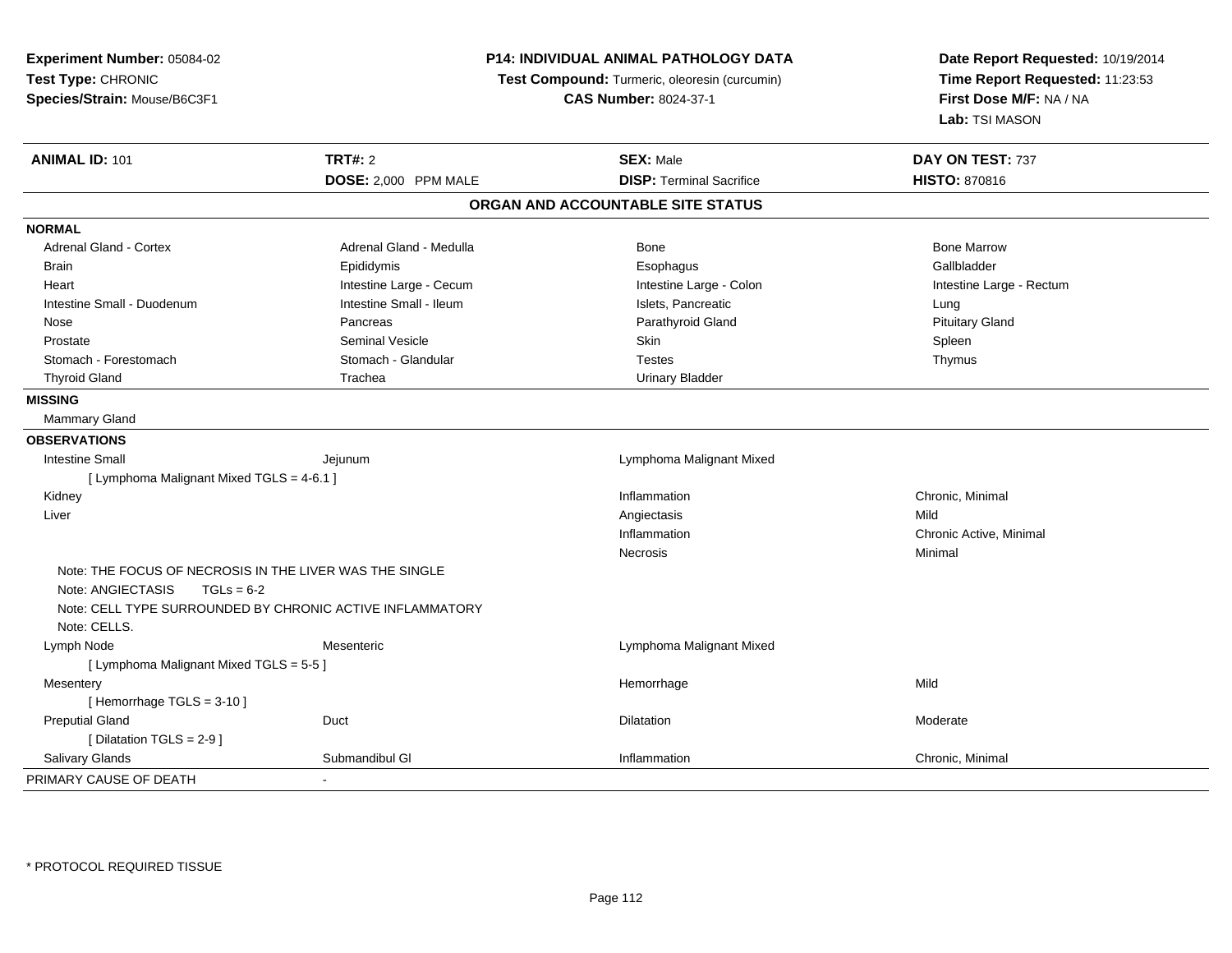| Experiment Number: 05084-02<br>Test Type: CHRONIC<br>Species/Strain: Mouse/B6C3F1<br><b>ANIMAL ID: 102</b> | TRT#: 2<br>DOSE: 2,000 PPM MALE | <b>P14: INDIVIDUAL ANIMAL PATHOLOGY DATA</b><br>Test Compound: Turmeric, oleoresin (curcumin)<br><b>CAS Number: 8024-37-1</b><br><b>SEX: Male</b><br><b>DISP: Terminal Sacrifice</b> | Date Report Requested: 10/19/2014<br>Time Report Requested: 11:23:53<br>First Dose M/F: NA / NA<br>Lab: TSI MASON<br>DAY ON TEST: 737<br><b>HISTO: 870817</b> |
|------------------------------------------------------------------------------------------------------------|---------------------------------|--------------------------------------------------------------------------------------------------------------------------------------------------------------------------------------|---------------------------------------------------------------------------------------------------------------------------------------------------------------|
|                                                                                                            |                                 | ORGAN AND ACCOUNTABLE SITE STATUS                                                                                                                                                    |                                                                                                                                                               |
| <b>NORMAL</b>                                                                                              |                                 |                                                                                                                                                                                      |                                                                                                                                                               |
| <b>Adrenal Gland - Cortex</b>                                                                              | Adrenal Gland - Medulla         | Bone                                                                                                                                                                                 | <b>Bone Marrow</b>                                                                                                                                            |
| <b>Brain</b>                                                                                               | Epididymis                      | Esophagus                                                                                                                                                                            | Gallbladder                                                                                                                                                   |
| Heart                                                                                                      | Intestine Large - Cecum         | Intestine Large - Colon                                                                                                                                                              | Intestine Large - Rectum                                                                                                                                      |
| Intestine Small - Duodenum                                                                                 | Intestine Small - Ileum         | Intestine Small - Jejunum                                                                                                                                                            | Islets, Pancreatic                                                                                                                                            |
| Lymph Node - Mesenteric                                                                                    | Nose                            | Pancreas                                                                                                                                                                             | Parathyroid Gland                                                                                                                                             |
| <b>Pituitary Gland</b>                                                                                     | Prostate                        | <b>Seminal Vesicle</b>                                                                                                                                                               | <b>Skin</b>                                                                                                                                                   |
| Spleen                                                                                                     | Stomach - Forestomach           | Stomach - Glandular                                                                                                                                                                  | <b>Testes</b>                                                                                                                                                 |
| Thymus                                                                                                     | <b>Thyroid Gland</b>            | Trachea                                                                                                                                                                              | <b>Urinary Bladder</b>                                                                                                                                        |
| <b>MISSING</b>                                                                                             |                                 |                                                                                                                                                                                      |                                                                                                                                                               |
| <b>Mammary Gland</b>                                                                                       |                                 |                                                                                                                                                                                      |                                                                                                                                                               |
| <b>OBSERVATIONS</b>                                                                                        |                                 |                                                                                                                                                                                      |                                                                                                                                                               |
| Intest Large                                                                                               |                                 |                                                                                                                                                                                      |                                                                                                                                                               |
| Note: THE PEYER'S PATCH IN THE CECUM IS WITHIN NORMAL                                                      |                                 |                                                                                                                                                                                      |                                                                                                                                                               |
| Note: LIMITS.                                                                                              |                                 |                                                                                                                                                                                      |                                                                                                                                                               |
| Kidney                                                                                                     |                                 | Inflammation                                                                                                                                                                         | Chronic, Minimal                                                                                                                                              |
| Liver                                                                                                      |                                 | Hepatocellular Adenoma                                                                                                                                                               | Multiple                                                                                                                                                      |
| [ Hepatocellular Adenoma TGLS = 2,4-2+2.1 ]                                                                |                                 |                                                                                                                                                                                      |                                                                                                                                                               |
| Lung                                                                                                       |                                 | Alveolar/Bronchiolar Adenoma                                                                                                                                                         |                                                                                                                                                               |
| [ Alveolar/Bronchiolar Adenoma TGLS = 3-1 ]                                                                |                                 |                                                                                                                                                                                      |                                                                                                                                                               |
| Salivary Glands                                                                                            | Submandibul GI                  | Inflammation                                                                                                                                                                         | Chronic, Minimal                                                                                                                                              |
| PRIMARY CAUSE OF DEATH                                                                                     |                                 |                                                                                                                                                                                      |                                                                                                                                                               |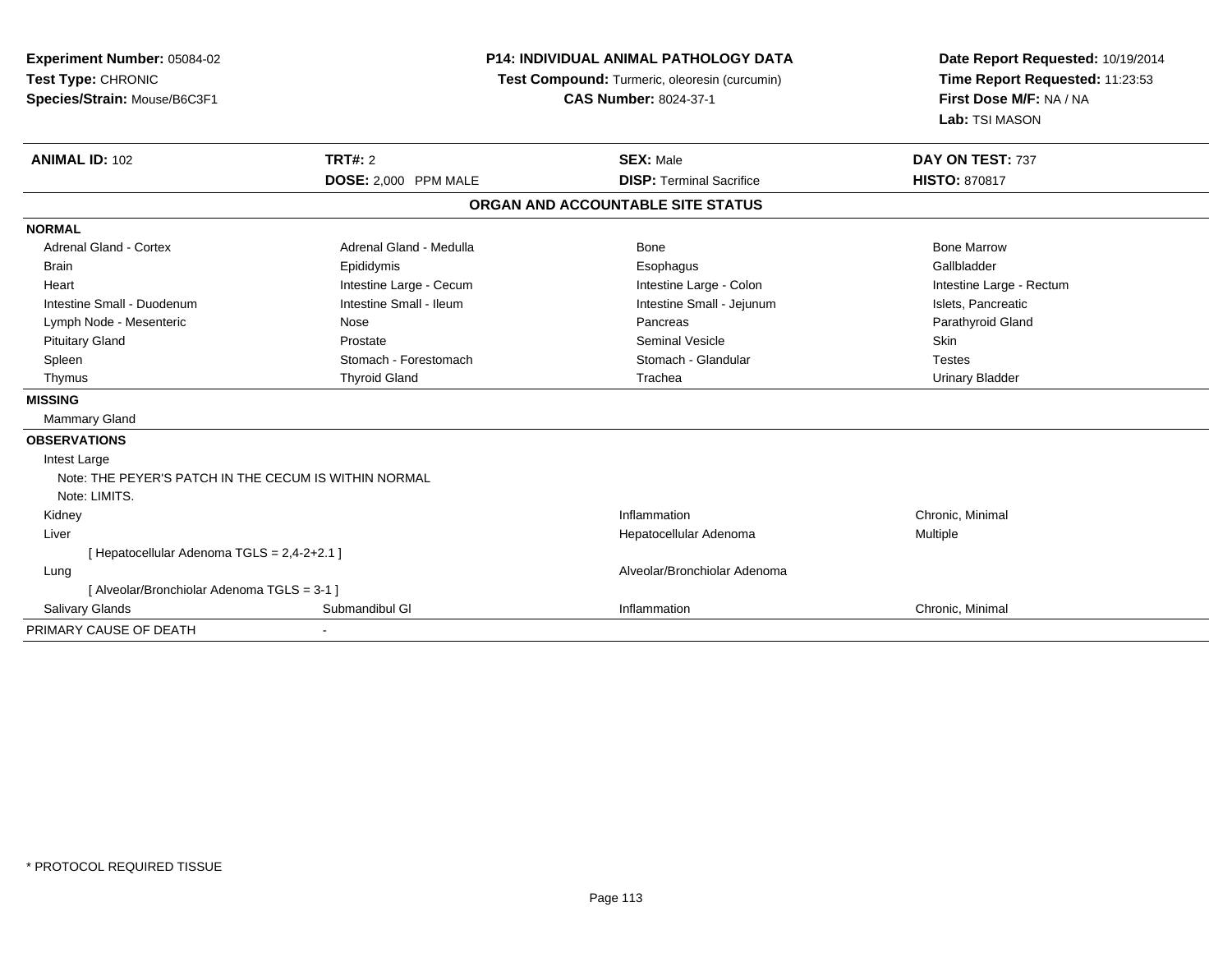| <b>Experiment Number: 05084-02</b><br><b>Test Type: CHRONIC</b><br>Species/Strain: Mouse/B6C3F1 |                           | <b>P14: INDIVIDUAL ANIMAL PATHOLOGY DATA</b><br>Test Compound: Turmeric, oleoresin (curcumin)<br><b>CAS Number: 8024-37-1</b> | Date Report Requested: 10/19/2014<br>Time Report Requested: 11:23:53<br>First Dose M/F: NA / NA<br>Lab: TSI MASON |
|-------------------------------------------------------------------------------------------------|---------------------------|-------------------------------------------------------------------------------------------------------------------------------|-------------------------------------------------------------------------------------------------------------------|
| <b>ANIMAL ID: 103</b>                                                                           | <b>TRT#: 2</b>            | <b>SEX: Male</b>                                                                                                              | DAY ON TEST: 455                                                                                                  |
|                                                                                                 | DOSE: 2,000 PPM MALE      | <b>DISP:</b> Interval Sacrifice                                                                                               | <b>HISTO: 860051</b>                                                                                              |
|                                                                                                 |                           | ORGAN AND ACCOUNTABLE SITE STATUS                                                                                             |                                                                                                                   |
| <b>NORMAL</b>                                                                                   |                           |                                                                                                                               |                                                                                                                   |
| Intestine Large - Cecum                                                                         | Intestine Large - Colon   | Intestine Large - Rectum                                                                                                      | Intestine Small - Duodenum                                                                                        |
| Intestine Small - Ileum                                                                         | Intestine Small - Jejunum | Stomach - Forestomach                                                                                                         | Stomach - Glandular                                                                                               |
| <b>OBSERVATIONS</b>                                                                             |                           |                                                                                                                               |                                                                                                                   |
| Liver                                                                                           |                           | Fatty Change                                                                                                                  | Mild                                                                                                              |
|                                                                                                 |                           | <b>Necrosis</b>                                                                                                               | Coagulative, Minimal                                                                                              |
| [Fatty Change TGLS = $1,4-2$ ]                                                                  |                           |                                                                                                                               |                                                                                                                   |
| <b>Preputial Gland</b>                                                                          |                           | Cyst                                                                                                                          | Multiple, Moderate                                                                                                |
| Note: CYST<br>$TGLs = 3-6$                                                                      |                           |                                                                                                                               |                                                                                                                   |
| PRIMARY CAUSE OF DEATH                                                                          |                           |                                                                                                                               |                                                                                                                   |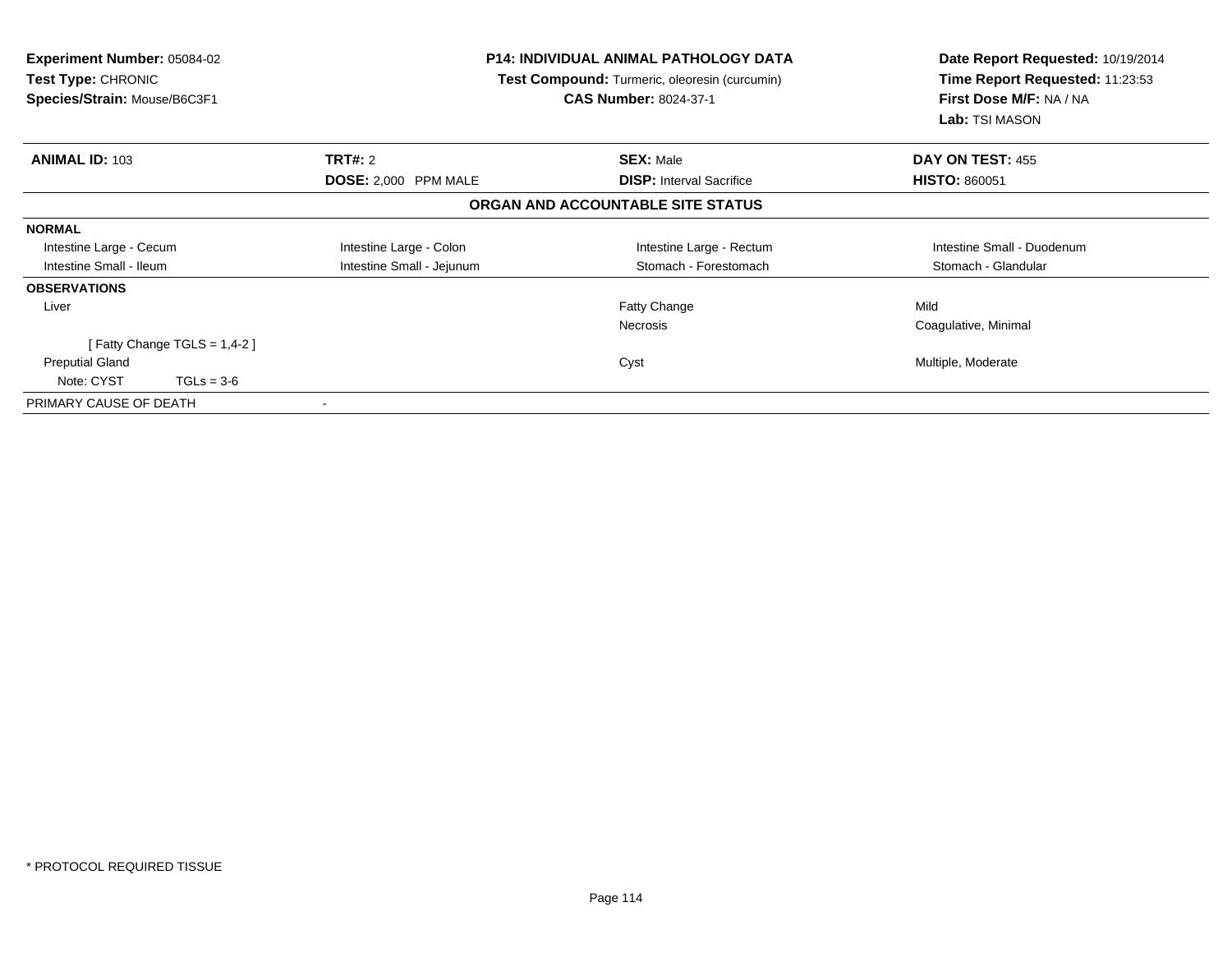| Experiment Number: 05084-02<br>Test Type: CHRONIC<br>Species/Strain: Mouse/B6C3F1 | <b>P14: INDIVIDUAL ANIMAL PATHOLOGY DATA</b><br>Test Compound: Turmeric, oleoresin (curcumin)<br><b>CAS Number: 8024-37-1</b> |                                   | Date Report Requested: 10/19/2014<br>Time Report Requested: 11:23:53<br>First Dose M/F: NA / NA<br>Lab: TSI MASON |
|-----------------------------------------------------------------------------------|-------------------------------------------------------------------------------------------------------------------------------|-----------------------------------|-------------------------------------------------------------------------------------------------------------------|
| <b>ANIMAL ID: 104</b>                                                             | <b>TRT#: 2</b>                                                                                                                | <b>SEX: Male</b>                  | DAY ON TEST: 737                                                                                                  |
|                                                                                   | DOSE: 2,000 PPM MALE                                                                                                          | <b>DISP: Terminal Sacrifice</b>   | <b>HISTO: 870818</b>                                                                                              |
|                                                                                   |                                                                                                                               | ORGAN AND ACCOUNTABLE SITE STATUS |                                                                                                                   |
| <b>NORMAL</b>                                                                     |                                                                                                                               |                                   |                                                                                                                   |
| <b>Adrenal Gland - Cortex</b>                                                     | Adrenal Gland - Medulla                                                                                                       | Bone                              | <b>Bone Marrow</b>                                                                                                |
| <b>Brain</b>                                                                      | Epididymis                                                                                                                    | Esophagus                         | Gallbladder                                                                                                       |
| Heart                                                                             | Intestine Large - Cecum                                                                                                       | Intestine Large - Colon           | Intestine Large - Rectum                                                                                          |
| Intestine Small - Duodenum                                                        | Intestine Small - Ileum                                                                                                       | Intestine Small - Jejunum         | Islets, Pancreatic                                                                                                |
| Lung                                                                              | Lymph Node - Mesenteric                                                                                                       | Pancreas                          | <b>Pituitary Gland</b>                                                                                            |
| Prostate                                                                          | <b>Seminal Vesicle</b>                                                                                                        | <b>Skin</b>                       | Spleen                                                                                                            |
| Stomach - Forestomach                                                             | Stomach - Glandular                                                                                                           | <b>Testes</b>                     | Thymus                                                                                                            |
| <b>Thyroid Gland</b>                                                              | Trachea                                                                                                                       | <b>Urinary Bladder</b>            |                                                                                                                   |
| <b>MISSING</b>                                                                    |                                                                                                                               |                                   |                                                                                                                   |
| Mammary Gland                                                                     | Parathyroid Gland                                                                                                             |                                   |                                                                                                                   |
| <b>OBSERVATIONS</b>                                                               |                                                                                                                               |                                   |                                                                                                                   |
| Kidney                                                                            |                                                                                                                               | Inflammation                      | Chronic, Minimal                                                                                                  |
| Liver                                                                             |                                                                                                                               | Hepatocellular Adenoma            | Multiple                                                                                                          |
|                                                                                   |                                                                                                                               | Mixed Cell Focus                  | Minimal                                                                                                           |
| [Mixed Cell Focus TGLS = $2,3,5-2+2.1$ ]                                          |                                                                                                                               |                                   |                                                                                                                   |
| Nose                                                                              |                                                                                                                               | Inflammation                      | Acute, Minimal                                                                                                    |
| Salivary Glands                                                                   | Submandibul GI                                                                                                                | Inflammation                      | Chronic, Mild                                                                                                     |
| PRIMARY CAUSE OF DEATH                                                            |                                                                                                                               |                                   |                                                                                                                   |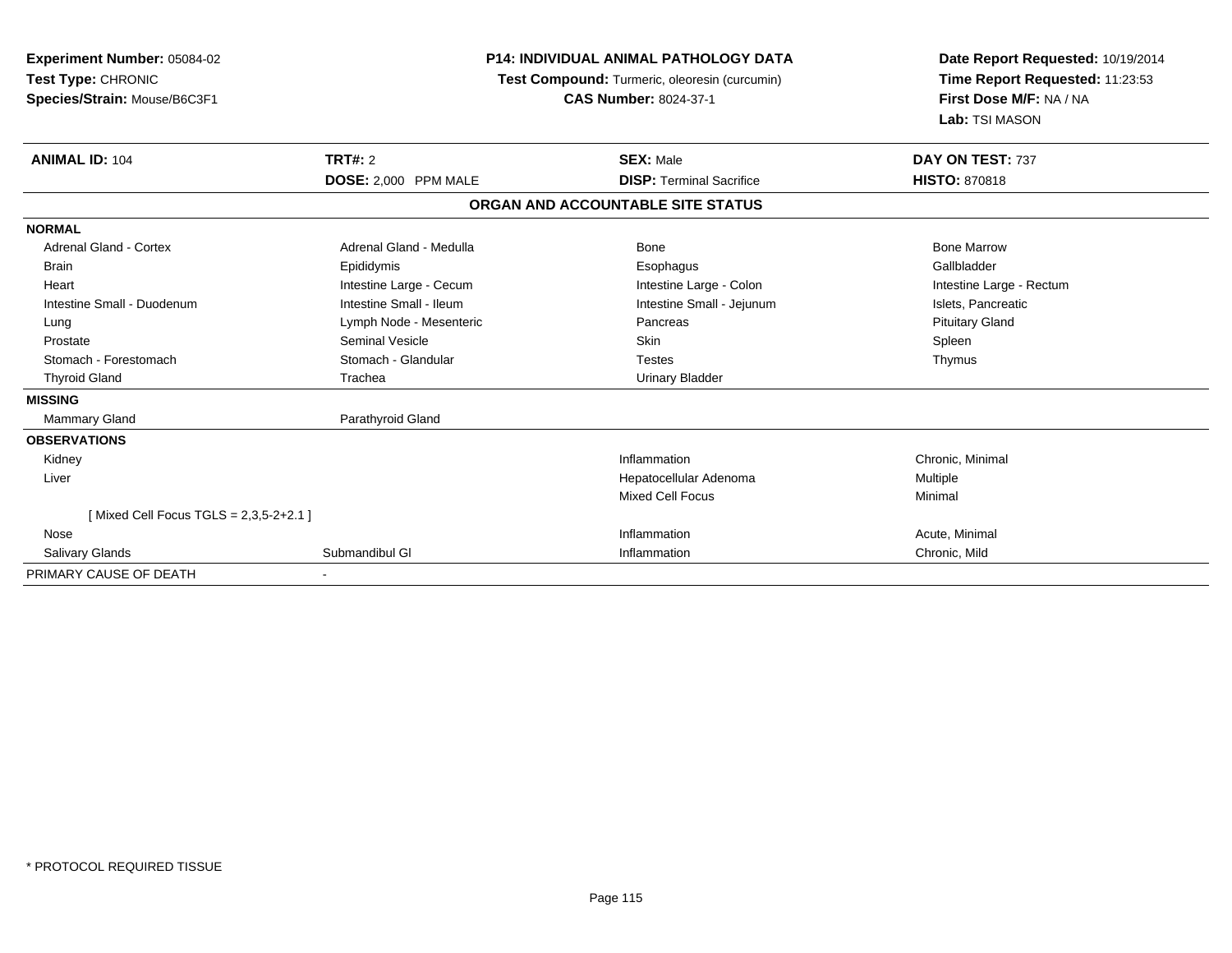| Experiment Number: 05084-02<br>Test Type: CHRONIC<br>Species/Strain: Mouse/B6C3F1 | P14: INDIVIDUAL ANIMAL PATHOLOGY DATA<br>Test Compound: Turmeric, oleoresin (curcumin)<br><b>CAS Number: 8024-37-1</b> |                                   | Date Report Requested: 10/19/2014<br>Time Report Requested: 11:23:53<br>First Dose M/F: NA / NA<br>Lab: TSI MASON |
|-----------------------------------------------------------------------------------|------------------------------------------------------------------------------------------------------------------------|-----------------------------------|-------------------------------------------------------------------------------------------------------------------|
| <b>ANIMAL ID: 105</b>                                                             | <b>TRT#: 2</b>                                                                                                         | <b>SEX: Male</b>                  | DAY ON TEST: 737                                                                                                  |
|                                                                                   | DOSE: 2,000 PPM MALE                                                                                                   | <b>DISP: Terminal Sacrifice</b>   | HISTO: 870819                                                                                                     |
|                                                                                   |                                                                                                                        | ORGAN AND ACCOUNTABLE SITE STATUS |                                                                                                                   |
| <b>NORMAL</b>                                                                     |                                                                                                                        |                                   |                                                                                                                   |
| <b>Adrenal Gland - Cortex</b>                                                     | Adrenal Gland - Medulla                                                                                                | <b>Bone</b>                       | <b>Bone Marrow</b>                                                                                                |
| <b>Brain</b>                                                                      | Epididymis                                                                                                             | Esophagus                         | Gallbladder                                                                                                       |
| Heart                                                                             | Intestine Large - Cecum                                                                                                | Intestine Large - Colon           | Intestine Large - Rectum                                                                                          |
| Intestine Small - Duodenum                                                        | Intestine Small - Ileum                                                                                                | Intestine Small - Jejunum         | Lung                                                                                                              |
| Pancreas                                                                          | <b>Pituitary Gland</b>                                                                                                 | Prostate                          | Seminal Vesicle                                                                                                   |
| Skin                                                                              | Spleen                                                                                                                 | Stomach - Forestomach             | Stomach - Glandular                                                                                               |
| <b>Testes</b>                                                                     | Thymus                                                                                                                 | <b>Thyroid Gland</b>              | Trachea                                                                                                           |
| <b>Urinary Bladder</b>                                                            |                                                                                                                        |                                   |                                                                                                                   |
| <b>MISSING</b>                                                                    |                                                                                                                        |                                   |                                                                                                                   |
| <b>Mammary Gland</b>                                                              | Nose                                                                                                                   | Parathyroid Gland                 |                                                                                                                   |
| <b>OBSERVATIONS</b>                                                               |                                                                                                                        |                                   |                                                                                                                   |
| Islets, Pancreatic                                                                |                                                                                                                        | Hyperplasia                       | Minimal                                                                                                           |
| Kidney                                                                            |                                                                                                                        | Inflammation                      | Chronic, Minimal                                                                                                  |
| Liver                                                                             |                                                                                                                        | Clear Cell Focus                  | Mild                                                                                                              |
|                                                                                   |                                                                                                                        | Fatty Change                      | Minimal                                                                                                           |
|                                                                                   |                                                                                                                        | Hemangiosarcoma                   |                                                                                                                   |
|                                                                                   |                                                                                                                        | Hepatocellular Adenoma            |                                                                                                                   |
| Note: HEPATOCLR ADEN<br>$TGLs = 4-2.1$                                            |                                                                                                                        |                                   |                                                                                                                   |
| Note: CLEAR CL FOCUS<br>$TGLs = 6-2$                                              |                                                                                                                        |                                   |                                                                                                                   |
| Note: HEMANGIOSARC<br>$TGLs = 5-2.1$                                              |                                                                                                                        |                                   |                                                                                                                   |
| Lymph Node                                                                        | Mesenteric                                                                                                             | Angiectasis                       | Mild                                                                                                              |
| Note: ANGIECTASIS<br>$TGLs = 3.9 - 5$                                             |                                                                                                                        |                                   |                                                                                                                   |
| <b>Preputial Gland</b>                                                            | Duct                                                                                                                   | <b>Dilatation</b>                 | Mild                                                                                                              |
|                                                                                   |                                                                                                                        | Inflammation                      | Chronic Active, Mild                                                                                              |
| Salivary Glands                                                                   | Submandibul GI                                                                                                         | Inflammation                      | Chronic, Minimal                                                                                                  |
| PRIMARY CAUSE OF DEATH                                                            |                                                                                                                        |                                   |                                                                                                                   |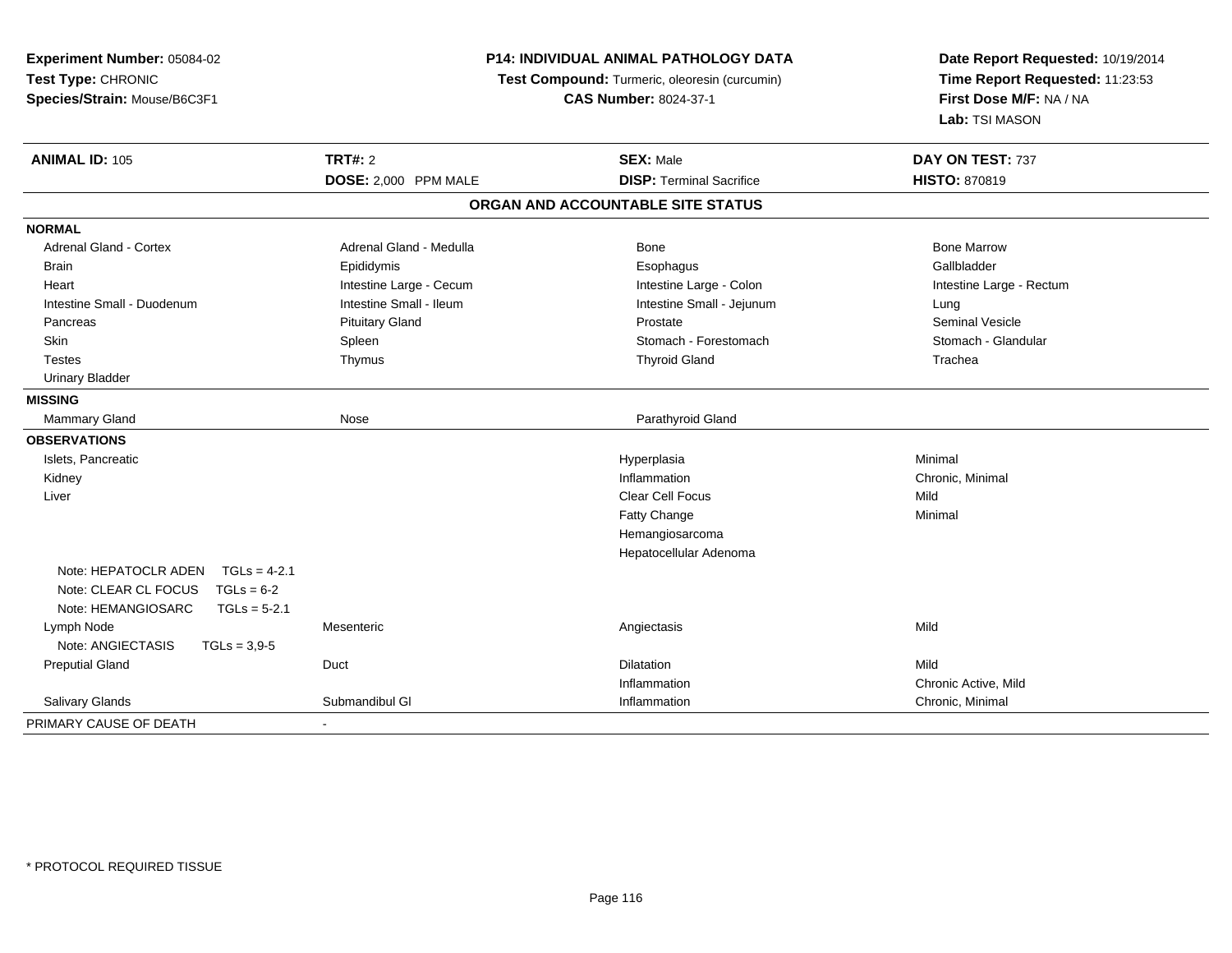| <b>Experiment Number: 05084-02</b><br><b>Test Type: CHRONIC</b><br>Species/Strain: Mouse/B6C3F1 | <b>P14: INDIVIDUAL ANIMAL PATHOLOGY DATA</b><br>Test Compound: Turmeric, oleoresin (curcumin)<br><b>CAS Number: 8024-37-1</b> |                                   | Date Report Requested: 10/19/2014<br>Time Report Requested: 11:23:53<br>First Dose M/F: NA / NA<br>Lab: TSI MASON |
|-------------------------------------------------------------------------------------------------|-------------------------------------------------------------------------------------------------------------------------------|-----------------------------------|-------------------------------------------------------------------------------------------------------------------|
| <b>ANIMAL ID: 106</b>                                                                           | <b>TRT#:</b> 2                                                                                                                | <b>SEX: Male</b>                  | DAY ON TEST: 455                                                                                                  |
|                                                                                                 | DOSE: 2,000 PPM MALE                                                                                                          | <b>DISP:</b> Interval Sacrifice   | <b>HISTO: 860052</b>                                                                                              |
|                                                                                                 |                                                                                                                               | ORGAN AND ACCOUNTABLE SITE STATUS |                                                                                                                   |
| <b>NORMAL</b>                                                                                   |                                                                                                                               |                                   |                                                                                                                   |
| Intestine Large - Cecum                                                                         | Intestine Large - Colon                                                                                                       | Intestine Large - Rectum          | Intestine Small - Duodenum                                                                                        |
| Intestine Small - Ileum                                                                         | Intestine Small - Jejunum                                                                                                     | Stomach - Glandular               |                                                                                                                   |
| <b>OBSERVATIONS</b>                                                                             |                                                                                                                               |                                   |                                                                                                                   |
| Liver                                                                                           |                                                                                                                               | <b>Fatty Change</b>               | Moderate                                                                                                          |
| [Fatty Change TGLS = $2,5-2$ ]                                                                  |                                                                                                                               |                                   |                                                                                                                   |
| <b>Preputial Gland</b>                                                                          |                                                                                                                               | Cyst                              | Multiple, Moderate                                                                                                |
| Note: CYST<br>$TGLs = 4-9$                                                                      |                                                                                                                               |                                   |                                                                                                                   |
| Stomach                                                                                         | Forestomach                                                                                                                   | Mineralization                    | Minimal                                                                                                           |
| PRIMARY CAUSE OF DEATH                                                                          | $\,$                                                                                                                          |                                   |                                                                                                                   |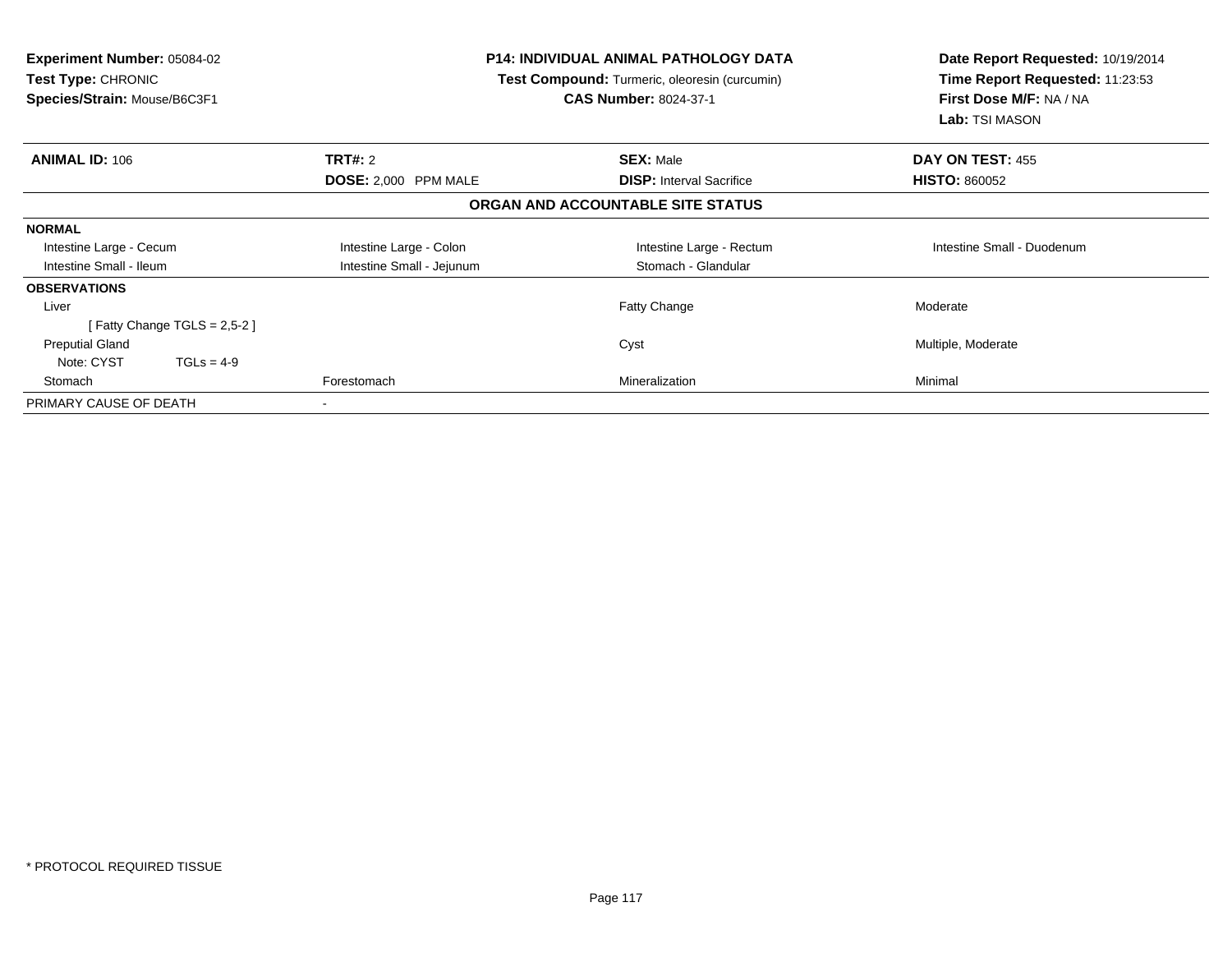| Experiment Number: 05084-02<br>Test Type: CHRONIC<br>Species/Strain: Mouse/B6C3F1 | <b>P14: INDIVIDUAL ANIMAL PATHOLOGY DATA</b><br>Test Compound: Turmeric, oleoresin (curcumin)<br><b>CAS Number: 8024-37-1</b> |                                   | Date Report Requested: 10/19/2014<br>Time Report Requested: 11:23:53<br>First Dose M/F: NA / NA<br>Lab: TSI MASON |
|-----------------------------------------------------------------------------------|-------------------------------------------------------------------------------------------------------------------------------|-----------------------------------|-------------------------------------------------------------------------------------------------------------------|
| <b>ANIMAL ID: 107</b>                                                             | <b>TRT#: 2</b>                                                                                                                | <b>SEX: Male</b>                  | DAY ON TEST: 737                                                                                                  |
|                                                                                   | DOSE: 2,000 PPM MALE                                                                                                          | <b>DISP: Terminal Sacrifice</b>   | <b>HISTO: 870820</b>                                                                                              |
|                                                                                   |                                                                                                                               | ORGAN AND ACCOUNTABLE SITE STATUS |                                                                                                                   |
| <b>NORMAL</b>                                                                     |                                                                                                                               |                                   |                                                                                                                   |
| <b>Adrenal Gland - Cortex</b>                                                     | Adrenal Gland - Medulla                                                                                                       | <b>Bone</b>                       | <b>Bone Marrow</b>                                                                                                |
| <b>Brain</b>                                                                      | Epididymis                                                                                                                    | Esophagus                         | Gallbladder                                                                                                       |
| Heart                                                                             | Intestine Large - Cecum                                                                                                       | Intestine Large - Colon           | Intestine Large - Rectum                                                                                          |
| Intestine Small - Duodenum                                                        | Islets, Pancreatic                                                                                                            | Nose                              | Pancreas                                                                                                          |
| Parathyroid Gland                                                                 | <b>Pituitary Gland</b>                                                                                                        | Prostate                          | Seminal Vesicle                                                                                                   |
| Skin                                                                              | Spleen                                                                                                                        | Stomach - Forestomach             | <b>Testes</b>                                                                                                     |
| Thymus                                                                            | <b>Thyroid Gland</b>                                                                                                          | Trachea                           | <b>Urinary Bladder</b>                                                                                            |
| <b>MISSING</b>                                                                    |                                                                                                                               |                                   |                                                                                                                   |
| Mammary Gland                                                                     |                                                                                                                               |                                   |                                                                                                                   |
| <b>OBSERVATIONS</b>                                                               |                                                                                                                               |                                   |                                                                                                                   |
| <b>Intestine Small</b>                                                            | lleum                                                                                                                         | Hyperplasia                       | Lymphoid, Mild                                                                                                    |
|                                                                                   | Jejunum                                                                                                                       | Hyperplasia                       | Lymphoid, Minimal                                                                                                 |
|                                                                                   | lleum                                                                                                                         | Inflammation                      | Chronic Active, Mild                                                                                              |
| Kidney                                                                            |                                                                                                                               | Inflammation                      | Chronic, Minimal                                                                                                  |
| Liver                                                                             |                                                                                                                               | Hepatocellular Adenoma            |                                                                                                                   |
|                                                                                   |                                                                                                                               | Inflammation                      | Chronic Active, Minimal                                                                                           |
| Note: HEPATOCLR ADEN $TGLs = 4-2$                                                 |                                                                                                                               |                                   |                                                                                                                   |
| Lung                                                                              | Alveolar Epith                                                                                                                | Hyperplasia                       | Minimal                                                                                                           |
| Lymph Node                                                                        | Mesenteric                                                                                                                    | Hyperplasia                       | Lymphoid, Mild                                                                                                    |
|                                                                                   | Mesenteric                                                                                                                    | Hyperplasia                       | Plasma Cell, Moderate                                                                                             |
| Note: HYPERPLASIA<br>$TGLs = 3-5$<br>[Hyperplasia TGLS = 3-5]                     |                                                                                                                               |                                   |                                                                                                                   |
| Mesentery                                                                         |                                                                                                                               | Hemorrhage                        | Mild                                                                                                              |
| [Hemorrhage TGLS = 2-9]                                                           |                                                                                                                               |                                   |                                                                                                                   |
| Salivary Glands                                                                   | Submandibul GI                                                                                                                | Inflammation                      | Chronic, Minimal                                                                                                  |
| Stomach                                                                           | Glandular                                                                                                                     | Inflammation                      | Chronic Active, Minimal                                                                                           |
| PRIMARY CAUSE OF DEATH                                                            |                                                                                                                               |                                   |                                                                                                                   |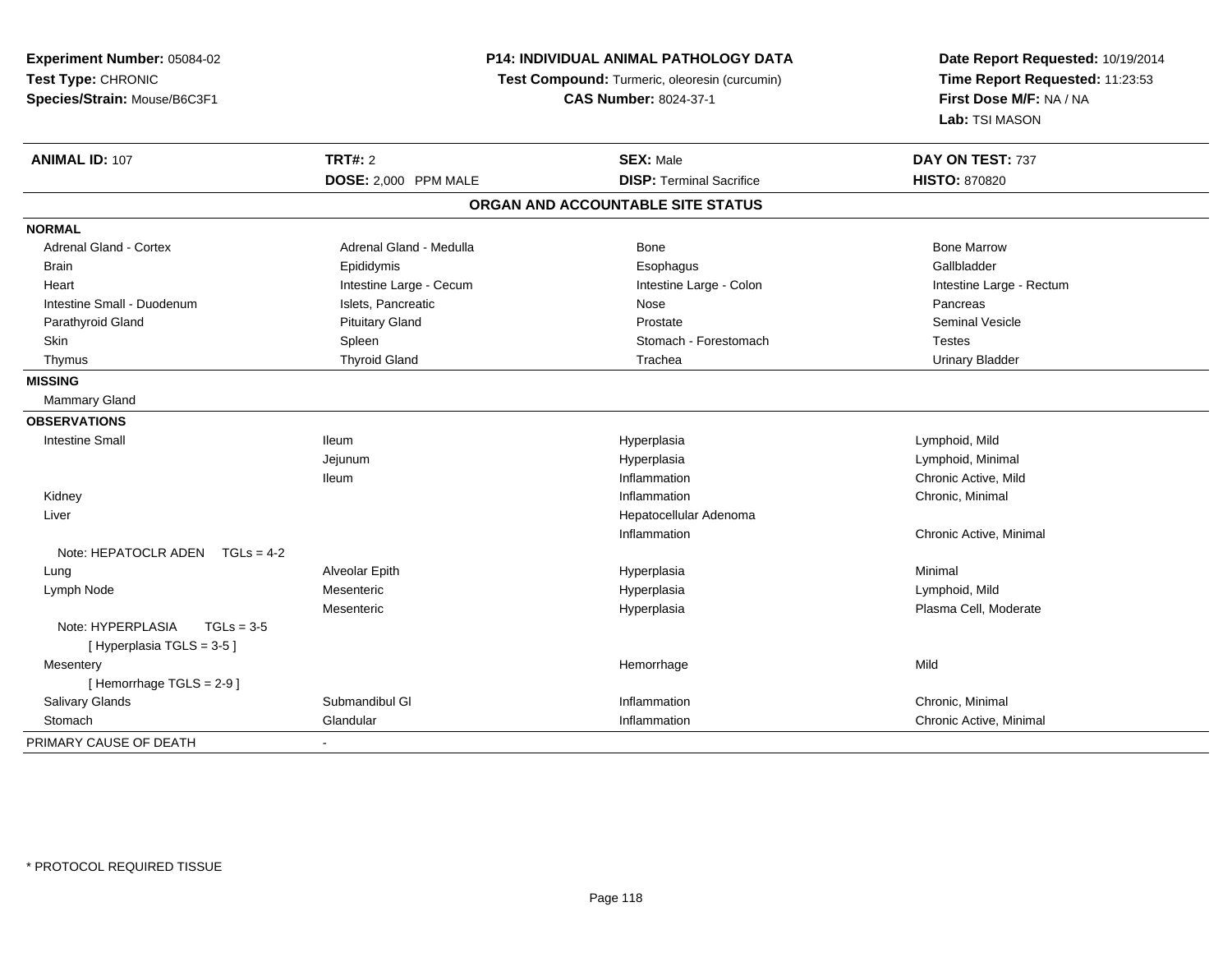| Experiment Number: 05084-02<br>Test Type: CHRONIC<br>Species/Strain: Mouse/B6C3F1 | <b>P14: INDIVIDUAL ANIMAL PATHOLOGY DATA</b><br>Test Compound: Turmeric, oleoresin (curcumin)<br><b>CAS Number: 8024-37-1</b> |                                   | Date Report Requested: 10/19/2014<br>Time Report Requested: 11:23:53<br>First Dose M/F: NA / NA<br>Lab: TSI MASON |
|-----------------------------------------------------------------------------------|-------------------------------------------------------------------------------------------------------------------------------|-----------------------------------|-------------------------------------------------------------------------------------------------------------------|
| <b>ANIMAL ID: 108</b>                                                             | TRT#: 2                                                                                                                       | <b>SEX: Male</b>                  | DAY ON TEST: 737                                                                                                  |
|                                                                                   | DOSE: 2,000 PPM MALE                                                                                                          | <b>DISP: Terminal Sacrifice</b>   | <b>HISTO: 870821</b>                                                                                              |
|                                                                                   |                                                                                                                               | ORGAN AND ACCOUNTABLE SITE STATUS |                                                                                                                   |
| <b>NORMAL</b>                                                                     |                                                                                                                               |                                   |                                                                                                                   |
| <b>Adrenal Gland - Cortex</b>                                                     | Adrenal Gland - Medulla                                                                                                       | Bone                              | <b>Bone Marrow</b>                                                                                                |
| <b>Brain</b>                                                                      | Epididymis                                                                                                                    | Esophagus                         | Gallbladder                                                                                                       |
| Heart                                                                             | Intestine Large - Cecum                                                                                                       | Intestine Large - Colon           | Intestine Large - Rectum                                                                                          |
| Intestine Small - Duodenum                                                        | Intestine Small - Ileum                                                                                                       | Intestine Small - Jejunum         | Islets, Pancreatic                                                                                                |
| Lung                                                                              | Lymph Node - Mesenteric                                                                                                       | Pancreas                          | Parathyroid Gland                                                                                                 |
| <b>Pituitary Gland</b>                                                            | Prostate                                                                                                                      | <b>Seminal Vesicle</b>            | Skin                                                                                                              |
| Spleen                                                                            | Stomach - Forestomach                                                                                                         | Stomach - Glandular               | <b>Testes</b>                                                                                                     |
| Thymus                                                                            | Trachea                                                                                                                       | <b>Urinary Bladder</b>            |                                                                                                                   |
| <b>MISSING</b>                                                                    |                                                                                                                               |                                   |                                                                                                                   |
| <b>Mammary Gland</b>                                                              |                                                                                                                               |                                   |                                                                                                                   |
| <b>OBSERVATIONS</b>                                                               |                                                                                                                               |                                   |                                                                                                                   |
| Kidney                                                                            |                                                                                                                               | Inflammation                      | Chronic, Minimal                                                                                                  |
| Liver                                                                             |                                                                                                                               | Fatty Change                      | Minimal                                                                                                           |
|                                                                                   |                                                                                                                               | Hepatocellular Adenoma            | Multiple                                                                                                          |
|                                                                                   |                                                                                                                               | Necrosis                          | Minimal                                                                                                           |
| Note: HEPATOCLR ADEN $TGLs = 3-2$                                                 |                                                                                                                               |                                   |                                                                                                                   |
| Mesentery                                                                         |                                                                                                                               | Hemorrhage                        | Mild                                                                                                              |
| Note: HEMORRHAGE<br>$TGLs = 2-9$                                                  |                                                                                                                               |                                   |                                                                                                                   |
| Nose                                                                              |                                                                                                                               | Inflammation                      | Acute, Minimal                                                                                                    |
| <b>Preputial Gland</b>                                                            | Duct                                                                                                                          | <b>Dilatation</b>                 | Mild                                                                                                              |
|                                                                                   |                                                                                                                               | Inflammation                      | Chronic Active, Minimal                                                                                           |
| Salivary Glands                                                                   | Submandibul GI                                                                                                                | Inflammation                      | Chronic, Minimal                                                                                                  |
| <b>Thyroid Gland</b>                                                              | <b>Follicular Cel</b>                                                                                                         | Hyperplasia                       | Minimal                                                                                                           |
| PRIMARY CAUSE OF DEATH                                                            |                                                                                                                               |                                   |                                                                                                                   |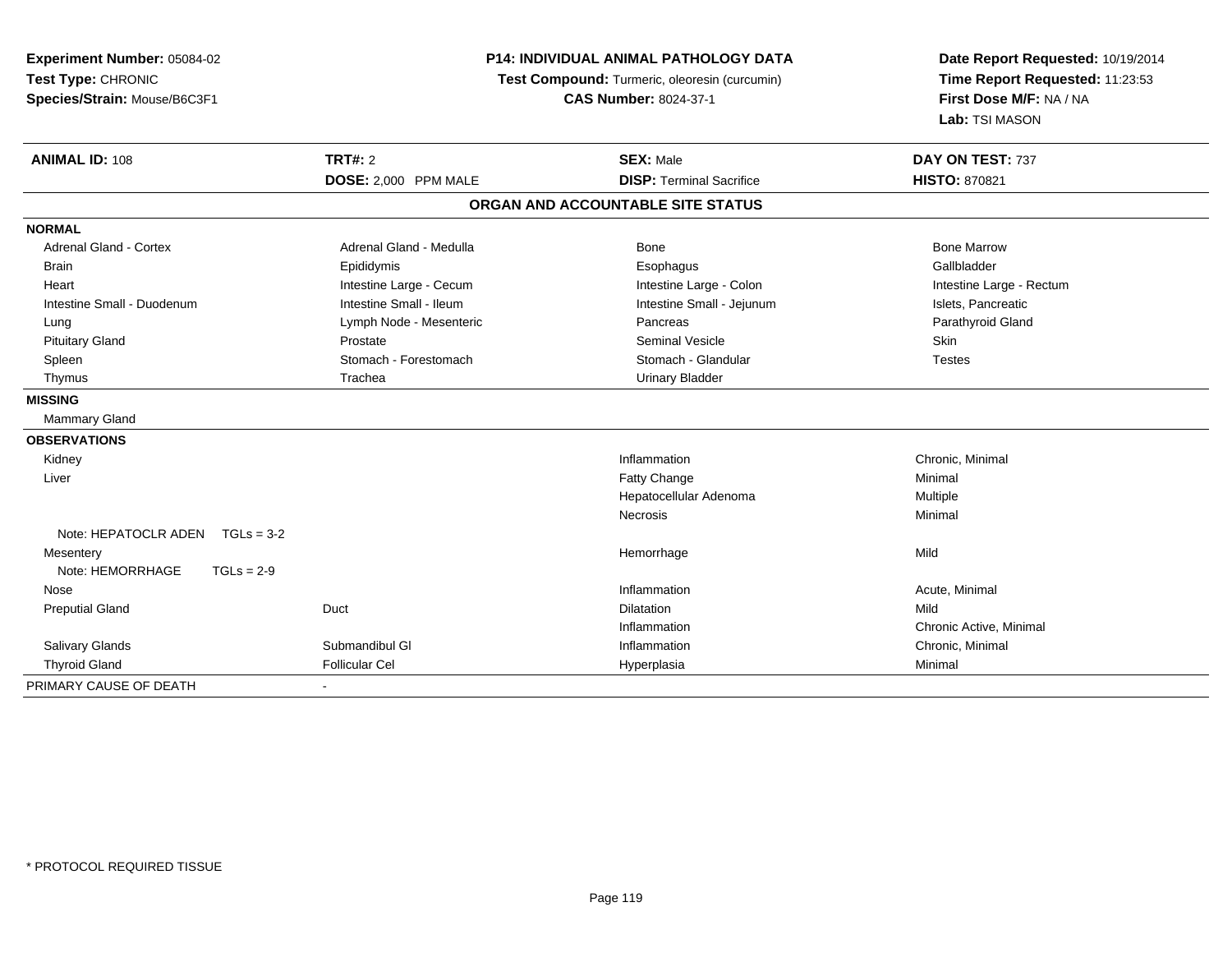| Experiment Number: 05084-02<br>Test Type: CHRONIC<br>Species/Strain: Mouse/B6C3F1 | P14: INDIVIDUAL ANIMAL PATHOLOGY DATA<br>Test Compound: Turmeric, oleoresin (curcumin)<br><b>CAS Number: 8024-37-1</b> |                                   | Date Report Requested: 10/19/2014<br>Time Report Requested: 11:23:53<br>First Dose M/F: NA / NA<br>Lab: TSI MASON |
|-----------------------------------------------------------------------------------|------------------------------------------------------------------------------------------------------------------------|-----------------------------------|-------------------------------------------------------------------------------------------------------------------|
| <b>ANIMAL ID: 109</b>                                                             | <b>TRT#: 2</b>                                                                                                         | <b>SEX: Male</b>                  | DAY ON TEST: 737                                                                                                  |
|                                                                                   | DOSE: 2,000 PPM MALE                                                                                                   | <b>DISP: Terminal Sacrifice</b>   | <b>HISTO: 870822</b>                                                                                              |
|                                                                                   |                                                                                                                        | ORGAN AND ACCOUNTABLE SITE STATUS |                                                                                                                   |
| <b>NORMAL</b>                                                                     |                                                                                                                        |                                   |                                                                                                                   |
| Adrenal Gland - Cortex                                                            | Adrenal Gland - Medulla                                                                                                | Bone                              | <b>Bone Marrow</b>                                                                                                |
| <b>Brain</b>                                                                      | Epididymis                                                                                                             | Esophagus                         | Gallbladder                                                                                                       |
| Heart                                                                             | Intestine Large - Cecum                                                                                                | Intestine Large - Colon           | Intestine Large - Rectum                                                                                          |
| Intestine Small - Duodenum                                                        | Intestine Small - Ileum                                                                                                | Intestine Small - Jejunum         | Islets, Pancreatic                                                                                                |
| Lymph Node - Mesenteric                                                           | Nose                                                                                                                   | Pancreas                          | Parathyroid Gland                                                                                                 |
| <b>Pituitary Gland</b>                                                            | Prostate                                                                                                               | <b>Seminal Vesicle</b>            | Skin                                                                                                              |
| Spleen                                                                            | Stomach - Forestomach                                                                                                  | Stomach - Glandular               | <b>Testes</b>                                                                                                     |
| <b>Thyroid Gland</b>                                                              | Trachea                                                                                                                | <b>Urinary Bladder</b>            |                                                                                                                   |
| <b>MISSING</b>                                                                    |                                                                                                                        |                                   |                                                                                                                   |
| <b>Mammary Gland</b>                                                              |                                                                                                                        |                                   |                                                                                                                   |
| <b>INSUFFICIENT TISSUE</b>                                                        |                                                                                                                        |                                   |                                                                                                                   |
| Thymus                                                                            |                                                                                                                        |                                   |                                                                                                                   |
| <b>OBSERVATIONS</b>                                                               |                                                                                                                        |                                   |                                                                                                                   |
| Kidney                                                                            | <b>Renal Tubule</b>                                                                                                    | Atrophy                           | Minimal                                                                                                           |
|                                                                                   |                                                                                                                        | Inflammation                      | Chronic, Minimal                                                                                                  |
| Liver                                                                             |                                                                                                                        | <b>Eosinophilic Focus</b>         | Mild                                                                                                              |
|                                                                                   |                                                                                                                        | Fatty Change                      | Minimal                                                                                                           |
|                                                                                   |                                                                                                                        | Hepatocellular Adenoma            | Multiple                                                                                                          |
| [ Hepatocellular Adenoma TGLS = 4,5,7,8,9-2+2.1+2.2 ]                             |                                                                                                                        |                                   |                                                                                                                   |
| Lung                                                                              |                                                                                                                        | Alveolar/Bronchiolar Carcinoma    |                                                                                                                   |
|                                                                                   | Alveolar Epith                                                                                                         | Hyperplasia                       | Minimal                                                                                                           |
| Note: ALV BRON CARC<br>$TGLs = 10-1$                                              |                                                                                                                        |                                   |                                                                                                                   |
| Mesentery                                                                         |                                                                                                                        | Hemorrhage                        | Mild                                                                                                              |
| [Hemorrhage TGLS = 3-9]                                                           |                                                                                                                        |                                   |                                                                                                                   |
| <b>Preputial Gland</b>                                                            | Duct                                                                                                                   | Dilatation                        | Mild                                                                                                              |
| [ Dilatation TGLS = 2-10 ]                                                        |                                                                                                                        |                                   |                                                                                                                   |
| Salivary Glands                                                                   | Submandibul GI                                                                                                         | Inflammation                      | Chronic, Minimal                                                                                                  |
| PRIMARY CAUSE OF DEATH                                                            |                                                                                                                        |                                   |                                                                                                                   |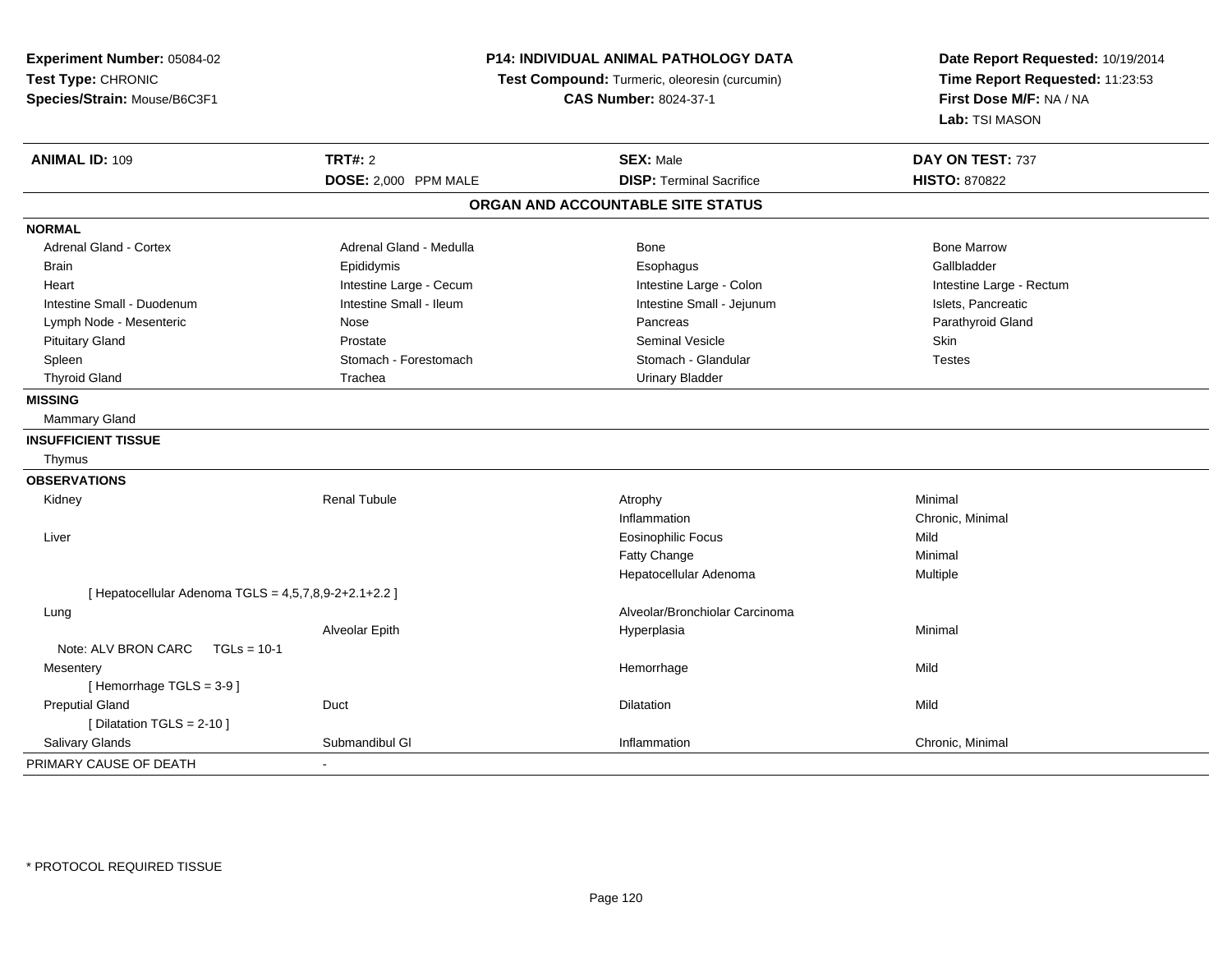| <b>Experiment Number: 05084-02</b><br><b>Test Type: CHRONIC</b><br>Species/Strain: Mouse/B6C3F1 |                           | <b>P14: INDIVIDUAL ANIMAL PATHOLOGY DATA</b><br>Test Compound: Turmeric, oleoresin (curcumin)<br><b>CAS Number: 8024-37-1</b> | Date Report Requested: 10/19/2014<br>Time Report Requested: 11:23:53<br>First Dose M/F: NA / NA<br>Lab: TSI MASON |
|-------------------------------------------------------------------------------------------------|---------------------------|-------------------------------------------------------------------------------------------------------------------------------|-------------------------------------------------------------------------------------------------------------------|
| <b>ANIMAL ID: 110</b>                                                                           | <b>TRT#: 2</b>            | <b>SEX: Male</b>                                                                                                              | DAY ON TEST: 455                                                                                                  |
|                                                                                                 | DOSE: 2,000 PPM MALE      | <b>DISP: Interval Sacrifice</b>                                                                                               | <b>HISTO: 860053</b>                                                                                              |
|                                                                                                 |                           | ORGAN AND ACCOUNTABLE SITE STATUS                                                                                             |                                                                                                                   |
| <b>NORMAL</b>                                                                                   |                           |                                                                                                                               |                                                                                                                   |
| Intestine Large - Cecum                                                                         | Intestine Large - Colon   | Intestine Large - Rectum                                                                                                      | Intestine Small - Duodenum                                                                                        |
| Intestine Small - Ileum                                                                         | Intestine Small - Jejunum | Stomach - Forestomach                                                                                                         | Stomach - Glandular                                                                                               |
| <b>OBSERVATIONS</b>                                                                             |                           |                                                                                                                               |                                                                                                                   |
| Kidney                                                                                          |                           | Inflammation                                                                                                                  | Chronic, Minimal                                                                                                  |
| Liver                                                                                           |                           | <b>Fatty Change</b>                                                                                                           | Mild                                                                                                              |
| <b>Preputial Gland</b>                                                                          |                           | Cyst                                                                                                                          | Multiple, Marked                                                                                                  |
| Note: CYST<br>$TGLs = 6.7-9$                                                                    |                           |                                                                                                                               |                                                                                                                   |
| <b>Salivary Glands</b>                                                                          | Submandibul GI            | Inflammation                                                                                                                  | Chronic, Minimal                                                                                                  |
| PRIMARY CAUSE OF DEATH                                                                          | $\blacksquare$            |                                                                                                                               |                                                                                                                   |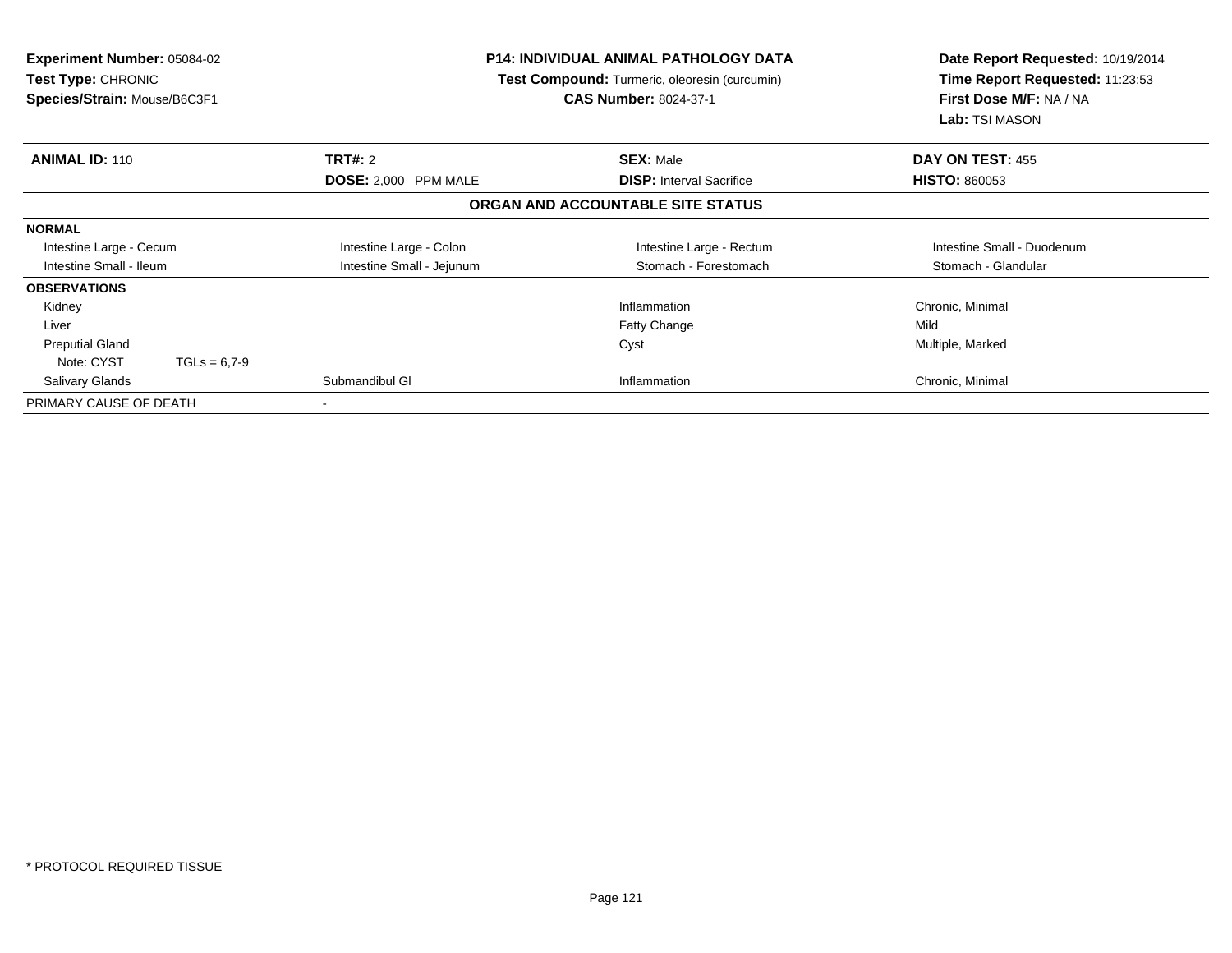| Experiment Number: 05084-02<br>Test Type: CHRONIC<br>Species/Strain: Mouse/B6C3F1 |                           | <b>P14: INDIVIDUAL ANIMAL PATHOLOGY DATA</b><br>Test Compound: Turmeric, oleoresin (curcumin)<br><b>CAS Number: 8024-37-1</b> | Date Report Requested: 10/19/2014<br>Time Report Requested: 11:23:53<br>First Dose M/F: NA / NA<br>Lab: TSI MASON |  |
|-----------------------------------------------------------------------------------|---------------------------|-------------------------------------------------------------------------------------------------------------------------------|-------------------------------------------------------------------------------------------------------------------|--|
| <b>ANIMAL ID: 111</b>                                                             | <b>TRT#: 2</b>            | <b>SEX: Male</b><br><b>DISP: Terminal Sacrifice</b>                                                                           | DAY ON TEST: 737<br><b>HISTO: 870823</b>                                                                          |  |
|                                                                                   | DOSE: 2,000 PPM MALE      | ORGAN AND ACCOUNTABLE SITE STATUS                                                                                             |                                                                                                                   |  |
|                                                                                   |                           |                                                                                                                               |                                                                                                                   |  |
| <b>NORMAL</b>                                                                     |                           |                                                                                                                               |                                                                                                                   |  |
| Adrenal Gland - Cortex                                                            | Adrenal Gland - Medulla   | Bone                                                                                                                          | <b>Bone Marrow</b>                                                                                                |  |
| Epididymis                                                                        | Esophagus                 | Gallbladder                                                                                                                   | Heart                                                                                                             |  |
| Intestine Large - Cecum                                                           | Intestine Large - Colon   | Intestine Large - Rectum                                                                                                      | Intestine Small - Duodenum                                                                                        |  |
| Intestine Small - Ileum                                                           | Intestine Small - Jejunum | Islets, Pancreatic                                                                                                            | Pancreas                                                                                                          |  |
| Parathyroid Gland                                                                 | <b>Pituitary Gland</b>    | Prostate                                                                                                                      | Seminal Vesicle                                                                                                   |  |
| Skin                                                                              | Spleen                    | Stomach - Forestomach                                                                                                         | Stomach - Glandular                                                                                               |  |
| <b>Testes</b>                                                                     | Thymus                    | <b>Thyroid Gland</b>                                                                                                          | Trachea                                                                                                           |  |
| <b>Urinary Bladder</b>                                                            |                           |                                                                                                                               |                                                                                                                   |  |
| <b>MISSING</b>                                                                    |                           |                                                                                                                               |                                                                                                                   |  |
| <b>Mammary Gland</b>                                                              |                           |                                                                                                                               |                                                                                                                   |  |
| <b>OBSERVATIONS</b>                                                               |                           |                                                                                                                               |                                                                                                                   |  |
| <b>Brain</b>                                                                      | Thalamus                  | Mineralization                                                                                                                | Minimal                                                                                                           |  |
| Kidney                                                                            |                           | Inflammation                                                                                                                  | Chronic, Minimal                                                                                                  |  |
| Liver                                                                             |                           | Hepatocellular Adenoma                                                                                                        |                                                                                                                   |  |
| Note: HEPATOCLR ADEN $TGLs = 3-2$                                                 |                           |                                                                                                                               |                                                                                                                   |  |
| Lung                                                                              |                           | Alveolar/Bronchiolar Adenoma                                                                                                  |                                                                                                                   |  |
| Lymph Node                                                                        | Mesenteric                | Angiectasis                                                                                                                   | Mild                                                                                                              |  |
| Note: ANGIECTASIS<br>$TGLs = 2-5$                                                 |                           |                                                                                                                               |                                                                                                                   |  |
| Nose                                                                              |                           | Inflammation                                                                                                                  | Acute, Minimal                                                                                                    |  |
| Salivary Glands                                                                   | Submandibul GI            | Inflammation                                                                                                                  | Chronic, Minimal                                                                                                  |  |
| PRIMARY CAUSE OF DEATH                                                            |                           |                                                                                                                               |                                                                                                                   |  |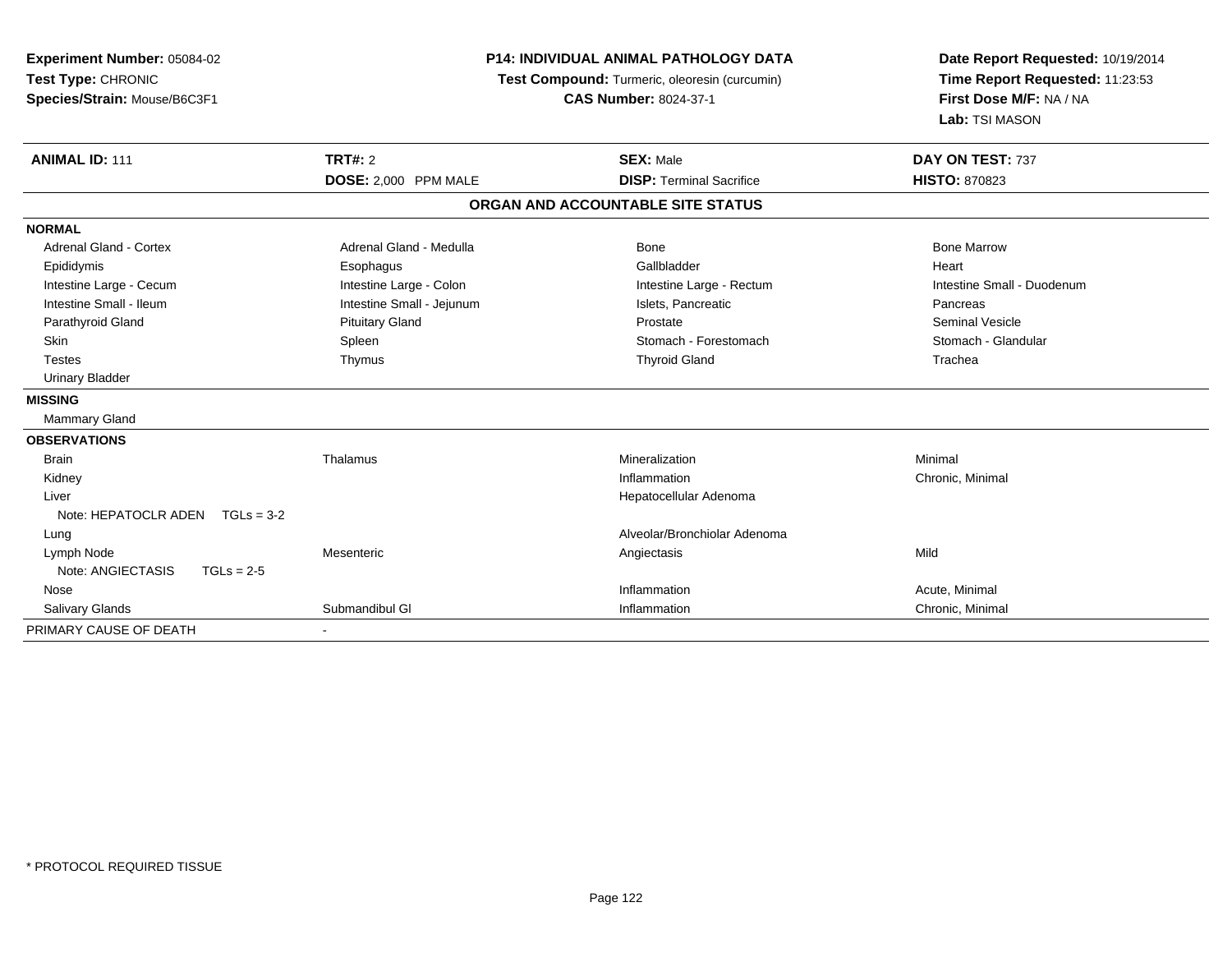| <b>Experiment Number: 05084-02</b><br>Test Type: CHRONIC<br>Species/Strain: Mouse/B6C3F1 | <b>P14: INDIVIDUAL ANIMAL PATHOLOGY DATA</b><br>Test Compound: Turmeric, oleoresin (curcumin)<br><b>CAS Number: 8024-37-1</b> |                                   | Date Report Requested: 10/19/2014<br>Time Report Requested: 11:23:53<br>First Dose M/F: NA / NA<br>Lab: TSI MASON |  |
|------------------------------------------------------------------------------------------|-------------------------------------------------------------------------------------------------------------------------------|-----------------------------------|-------------------------------------------------------------------------------------------------------------------|--|
| <b>ANIMAL ID: 112</b>                                                                    | <b>TRT#: 2</b>                                                                                                                | <b>SEX: Male</b>                  | DAY ON TEST: 737                                                                                                  |  |
|                                                                                          | DOSE: 2,000 PPM MALE                                                                                                          | <b>DISP: Terminal Sacrifice</b>   | <b>HISTO: 870824</b>                                                                                              |  |
|                                                                                          |                                                                                                                               | ORGAN AND ACCOUNTABLE SITE STATUS |                                                                                                                   |  |
| <b>NORMAL</b>                                                                            |                                                                                                                               |                                   |                                                                                                                   |  |
| Adrenal Gland - Medulla                                                                  | <b>Bone</b>                                                                                                                   | <b>Bone Marrow</b>                | Epididymis                                                                                                        |  |
| Gallbladder                                                                              | Heart                                                                                                                         | Intestine Large - Cecum           | Intestine Large - Colon                                                                                           |  |
| Intestine Large - Rectum                                                                 | Intestine Small - Duodenum                                                                                                    | Intestine Small - Ileum           | Intestine Small - Jejunum                                                                                         |  |
| Islets, Pancreatic                                                                       | Lung                                                                                                                          | Nose                              | Pancreas                                                                                                          |  |
| <b>Pituitary Gland</b>                                                                   | Prostate                                                                                                                      | Seminal Vesicle                   | Skin                                                                                                              |  |
| Spleen                                                                                   | Stomach - Forestomach                                                                                                         | Stomach - Glandular               | <b>Testes</b>                                                                                                     |  |
| Thymus                                                                                   | <b>Urinary Bladder</b>                                                                                                        |                                   |                                                                                                                   |  |
| <b>MISSING</b>                                                                           |                                                                                                                               |                                   |                                                                                                                   |  |
| Esophagus                                                                                | Lymph Node - Mesenteric                                                                                                       | Mammary Gland                     | Parathyroid Gland                                                                                                 |  |
| Salivary Glands                                                                          | <b>Thyroid Gland</b>                                                                                                          | Trachea                           |                                                                                                                   |  |
| <b>OBSERVATIONS</b>                                                                      |                                                                                                                               |                                   |                                                                                                                   |  |
| <b>Adrenal Gland</b>                                                                     | Cortex                                                                                                                        | Hyperplasia                       | Minimal                                                                                                           |  |
| <b>Brain</b>                                                                             | Thalamus                                                                                                                      | Mineralization                    | Minimal                                                                                                           |  |
| Kidney                                                                                   |                                                                                                                               | Inflammation                      | Chronic, Minimal                                                                                                  |  |
| Liver                                                                                    |                                                                                                                               | Hepatocellular Adenoma            | Multiple                                                                                                          |  |
| [ Hepatocellular Adenoma TGLS = 3,4,5-2+2.1 ]                                            |                                                                                                                               |                                   |                                                                                                                   |  |
| Mesentery                                                                                |                                                                                                                               | Hemorrhage                        | Mild                                                                                                              |  |
| [Hemorrhage TGLS = 2-9]                                                                  |                                                                                                                               |                                   |                                                                                                                   |  |
| PRIMARY CAUSE OF DEATH                                                                   |                                                                                                                               |                                   |                                                                                                                   |  |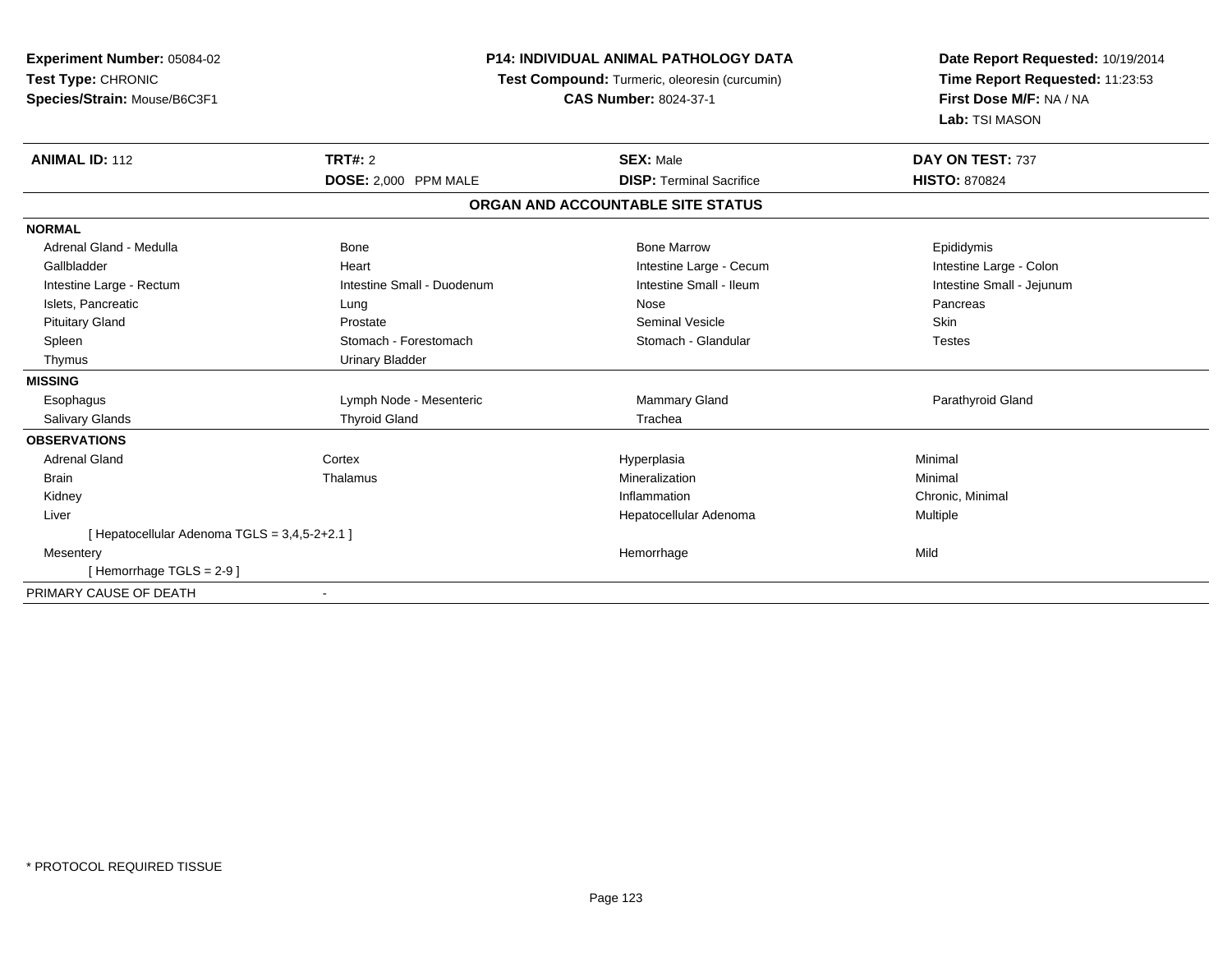| Experiment Number: 05084-02                 |                           | <b>P14: INDIVIDUAL ANIMAL PATHOLOGY DATA</b>  | Date Report Requested: 10/19/2014                          |  |
|---------------------------------------------|---------------------------|-----------------------------------------------|------------------------------------------------------------|--|
| Test Type: CHRONIC                          |                           | Test Compound: Turmeric, oleoresin (curcumin) |                                                            |  |
| Species/Strain: Mouse/B6C3F1                |                           | <b>CAS Number: 8024-37-1</b>                  | Time Report Requested: 11:23:53<br>First Dose M/F: NA / NA |  |
|                                             |                           |                                               | Lab: TSI MASON                                             |  |
| <b>ANIMAL ID: 113</b>                       | <b>TRT#: 2</b>            | <b>SEX: Male</b>                              | DAY ON TEST: 507                                           |  |
|                                             | DOSE: 2,000 PPM MALE      | <b>DISP: Dead</b>                             | <b>HISTO: 870825</b>                                       |  |
|                                             |                           | ORGAN AND ACCOUNTABLE SITE STATUS             |                                                            |  |
| <b>NORMAL</b>                               |                           |                                               |                                                            |  |
| Adrenal Gland - Cortex                      | Adrenal Gland - Medulla   | <b>Bone</b>                                   | <b>Bone Marrow</b>                                         |  |
| Epididymis                                  | Heart                     | Intestine Large - Colon                       | Intestine Large - Rectum                                   |  |
| Intestine Small - Duodenum                  | Intestine Small - Jejunum | Islets, Pancreatic                            | Lung                                                       |  |
| Lymph Node - Mesenteric                     | Nose                      | Pancreas                                      | <b>Pituitary Gland</b>                                     |  |
| Prostate                                    | <b>Seminal Vesicle</b>    | Skin                                          | Spleen                                                     |  |
| Stomach - Forestomach                       | <b>Testes</b>             | Thymus                                        | <b>Thyroid Gland</b>                                       |  |
| Trachea                                     | <b>Urinary Bladder</b>    |                                               |                                                            |  |
| <b>MISSING</b>                              |                           |                                               |                                                            |  |
| Esophagus                                   | Mammary Gland             | Parathyroid Gland                             |                                                            |  |
| <b>OBSERVATIONS</b>                         |                           |                                               |                                                            |  |
| <b>Brain</b>                                | Thalamus                  | Mineralization                                | Minimal                                                    |  |
| Gallbladder                                 |                           | Autolysis                                     | Mild                                                       |  |
| Intestine Large                             | Cecum                     | Autolysis                                     | Mild                                                       |  |
|                                             | Cecum                     | Hyperplasia                                   | Lymphoid, Mild                                             |  |
| <b>Intestine Small</b>                      | <b>Ileum</b>              | Autolysis                                     | Marked                                                     |  |
| Kidney                                      |                           | Inflammation                                  | Chronic, Minimal                                           |  |
|                                             | <b>Renal Tubule</b>       | Regeneration                                  | Minimal                                                    |  |
| Liver                                       |                           | Fatty Change                                  | Minimal                                                    |  |
|                                             |                           | Hepatocellular Carcinoma                      |                                                            |  |
| [ Hepatocellular Carcinoma TGLS = 1-2+2.1 ] |                           |                                               |                                                            |  |
| <b>Salivary Glands</b>                      | Submandibul GI            | Inflammation                                  | Chronic, Minimal                                           |  |
| Stomach                                     | Glandular                 | Mineralization                                | Minimal                                                    |  |
| PRIMARY CAUSE OF DEATH                      |                           |                                               |                                                            |  |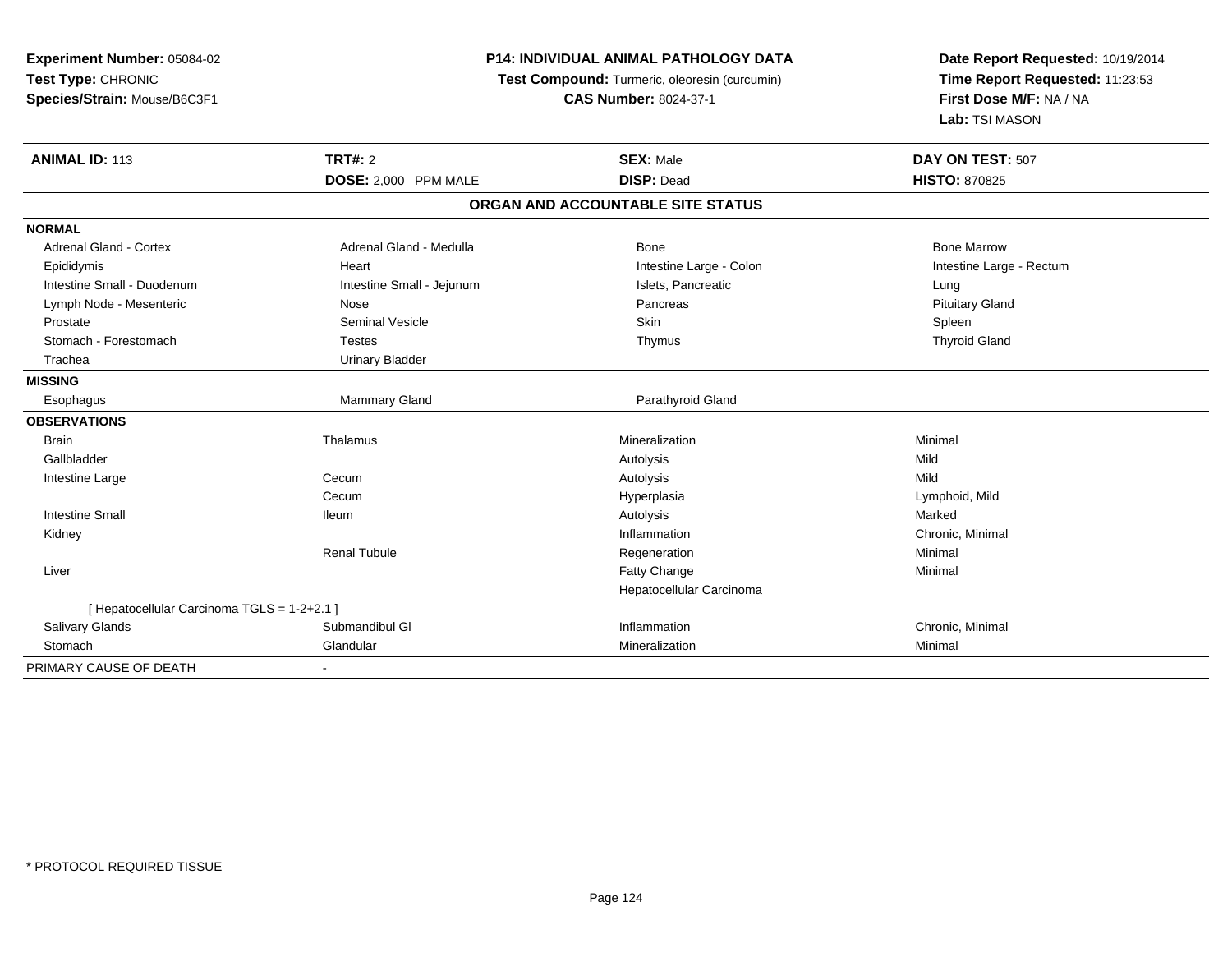| <b>Experiment Number: 05084-02</b><br>Test Type: CHRONIC<br>Species/Strain: Mouse/B6C3F1 |                           | <b>P14: INDIVIDUAL ANIMAL PATHOLOGY DATA</b><br>Test Compound: Turmeric, oleoresin (curcumin)<br><b>CAS Number: 8024-37-1</b> | Date Report Requested: 10/19/2014<br>Time Report Requested: 11:23:53<br>First Dose M/F: NA / NA<br>Lab: TSI MASON |
|------------------------------------------------------------------------------------------|---------------------------|-------------------------------------------------------------------------------------------------------------------------------|-------------------------------------------------------------------------------------------------------------------|
| <b>ANIMAL ID: 114</b>                                                                    | <b>TRT#: 2</b>            | <b>SEX: Male</b>                                                                                                              | DAY ON TEST: 737                                                                                                  |
|                                                                                          | DOSE: 2,000 PPM MALE      | <b>DISP: Terminal Sacrifice</b>                                                                                               | <b>HISTO: 870826</b>                                                                                              |
|                                                                                          |                           | ORGAN AND ACCOUNTABLE SITE STATUS                                                                                             |                                                                                                                   |
| <b>NORMAL</b>                                                                            |                           |                                                                                                                               |                                                                                                                   |
| <b>Adrenal Gland - Cortex</b>                                                            | Adrenal Gland - Medulla   | Bone                                                                                                                          | <b>Bone Marrow</b>                                                                                                |
| Epididymis                                                                               | Esophagus                 | Gallbladder                                                                                                                   | Heart                                                                                                             |
| Intestine Large - Cecum                                                                  | Intestine Large - Colon   | Intestine Large - Rectum                                                                                                      | Intestine Small - Duodenum                                                                                        |
| Intestine Small - Ileum                                                                  | Intestine Small - Jejunum | Islets, Pancreatic                                                                                                            | Liver                                                                                                             |
| Lung                                                                                     | Lymph Node - Mesenteric   | Nose                                                                                                                          | Pancreas                                                                                                          |
| <b>Pituitary Gland</b>                                                                   | Prostate                  | <b>Salivary Glands</b>                                                                                                        | <b>Seminal Vesicle</b>                                                                                            |
| Skin                                                                                     | Spleen                    | Stomach - Forestomach                                                                                                         | Stomach - Glandular                                                                                               |
| <b>Testes</b>                                                                            | Thymus                    | <b>Thyroid Gland</b>                                                                                                          | Trachea                                                                                                           |
| <b>Urinary Bladder</b>                                                                   |                           |                                                                                                                               |                                                                                                                   |
| <b>MISSING</b>                                                                           |                           |                                                                                                                               |                                                                                                                   |
| Mammary Gland                                                                            | Parathyroid Gland         |                                                                                                                               |                                                                                                                   |
| <b>OBSERVATIONS</b>                                                                      |                           |                                                                                                                               |                                                                                                                   |
| <b>Brain</b>                                                                             | Thalamus                  | Mineralization                                                                                                                | Minimal                                                                                                           |
| Kidney                                                                                   |                           | Inflammation                                                                                                                  | Chronic, Minimal                                                                                                  |
| <b>Preputial Gland</b>                                                                   | Duct                      | <b>Dilatation</b>                                                                                                             | Mild                                                                                                              |
| [ Dilatation TGLS = 2-9 ]                                                                |                           |                                                                                                                               |                                                                                                                   |
| PRIMARY CAUSE OF DEATH                                                                   |                           |                                                                                                                               |                                                                                                                   |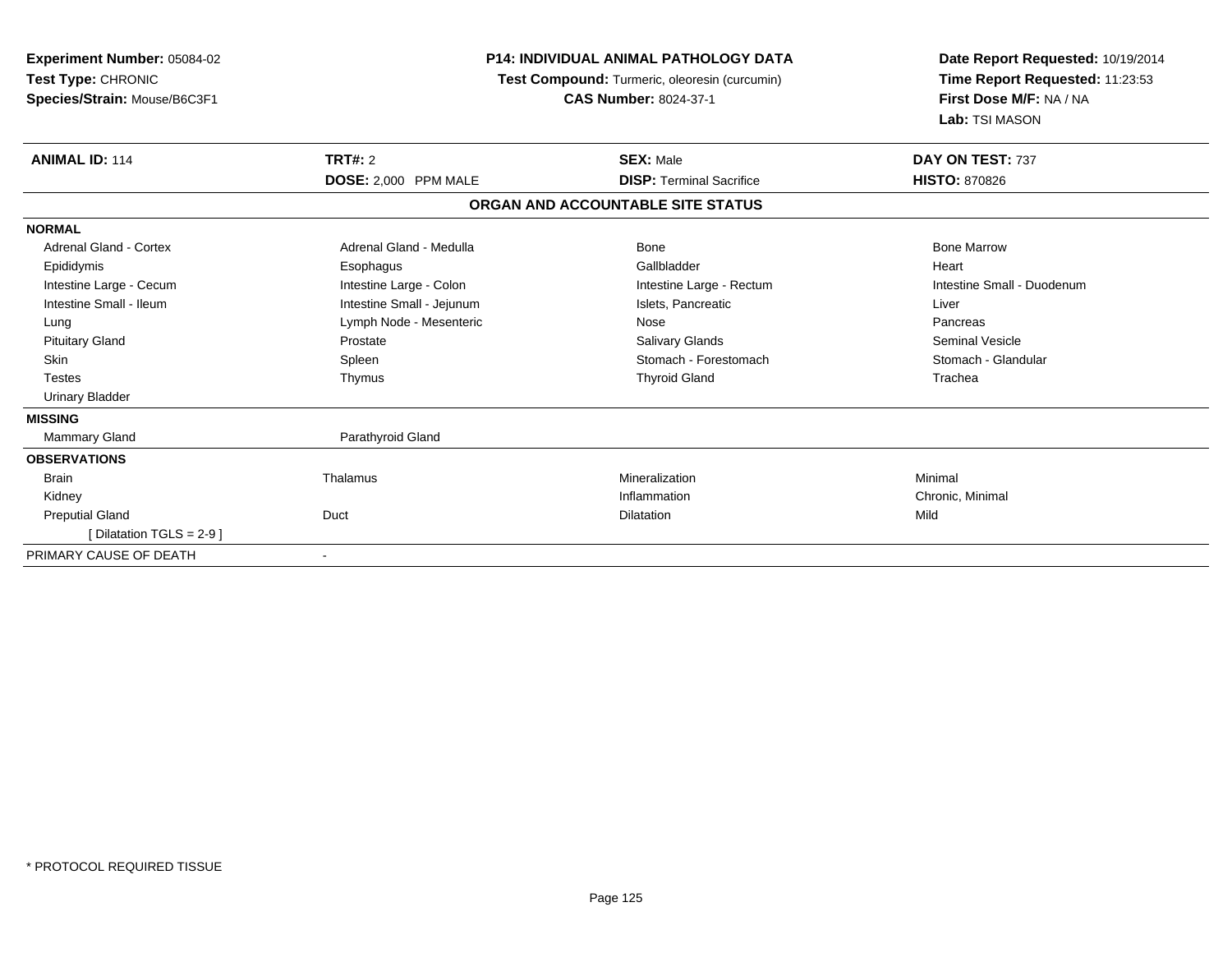| Experiment Number: 05084-02<br>Test Type: CHRONIC<br>Species/Strain: Mouse/B6C3F1 |                          | <b>P14: INDIVIDUAL ANIMAL PATHOLOGY DATA</b><br>Test Compound: Turmeric, oleoresin (curcumin)<br><b>CAS Number: 8024-37-1</b> | Date Report Requested: 10/19/2014<br>Time Report Requested: 11:23:53<br>First Dose M/F: NA / NA<br>Lab: TSI MASON |  |
|-----------------------------------------------------------------------------------|--------------------------|-------------------------------------------------------------------------------------------------------------------------------|-------------------------------------------------------------------------------------------------------------------|--|
| <b>ANIMAL ID: 115</b>                                                             | <b>TRT#: 2</b>           | <b>SEX: Male</b>                                                                                                              | DAY ON TEST: 737                                                                                                  |  |
|                                                                                   | DOSE: 2,000 PPM MALE     | <b>DISP: Terminal Sacrifice</b>                                                                                               | <b>HISTO: 870827</b>                                                                                              |  |
|                                                                                   |                          | ORGAN AND ACCOUNTABLE SITE STATUS                                                                                             |                                                                                                                   |  |
| <b>NORMAL</b>                                                                     |                          |                                                                                                                               |                                                                                                                   |  |
| <b>Adrenal Gland - Cortex</b>                                                     | Adrenal Gland - Medulla  | <b>Bone</b>                                                                                                                   | <b>Bone Marrow</b>                                                                                                |  |
| <b>Brain</b>                                                                      | Epididymis               | Gallbladder                                                                                                                   | Intestine Large - Cecum                                                                                           |  |
| Intestine Large - Colon                                                           | Intestine Large - Rectum | Intestine Small - Duodenum                                                                                                    | Intestine Small - Ileum                                                                                           |  |
| Intestine Small - Jejunum                                                         | Islets, Pancreatic       | Lung                                                                                                                          | Lymph Node - Mesenteric                                                                                           |  |
| Nose                                                                              | Pancreas                 | <b>Pituitary Gland</b>                                                                                                        | Prostate                                                                                                          |  |
| <b>Seminal Vesicle</b>                                                            | Skin                     | Spleen                                                                                                                        | Stomach - Forestomach                                                                                             |  |
| Stomach - Glandular                                                               | <b>Testes</b>            | Thymus                                                                                                                        | Trachea                                                                                                           |  |
| <b>Urinary Bladder</b>                                                            |                          |                                                                                                                               |                                                                                                                   |  |
| <b>MISSING</b>                                                                    |                          |                                                                                                                               |                                                                                                                   |  |
| <b>Mammary Gland</b>                                                              | Parathyroid Gland        |                                                                                                                               |                                                                                                                   |  |
| <b>INSUFFICIENT TISSUE</b>                                                        |                          |                                                                                                                               |                                                                                                                   |  |
| Esophagus                                                                         |                          |                                                                                                                               |                                                                                                                   |  |
| <b>OBSERVATIONS</b>                                                               |                          |                                                                                                                               |                                                                                                                   |  |
| Heart                                                                             |                          | Mineralization                                                                                                                | Minimal                                                                                                           |  |
| Kidney                                                                            |                          | Inflammation                                                                                                                  | Chronic, Minimal                                                                                                  |  |
| Liver                                                                             |                          | <b>Basophilic Focus</b>                                                                                                       | Minimal                                                                                                           |  |
| Note: BASOPH FOCUS<br>$TGLs = 2-2$                                                |                          |                                                                                                                               |                                                                                                                   |  |
| <b>Salivary Glands</b>                                                            | Submandibul GI           | Inflammation                                                                                                                  | Chronic, Minimal                                                                                                  |  |
| <b>Thyroid Gland</b>                                                              |                          | Cyst                                                                                                                          | Minimal                                                                                                           |  |
| PRIMARY CAUSE OF DEATH                                                            | $\overline{\phantom{a}}$ |                                                                                                                               |                                                                                                                   |  |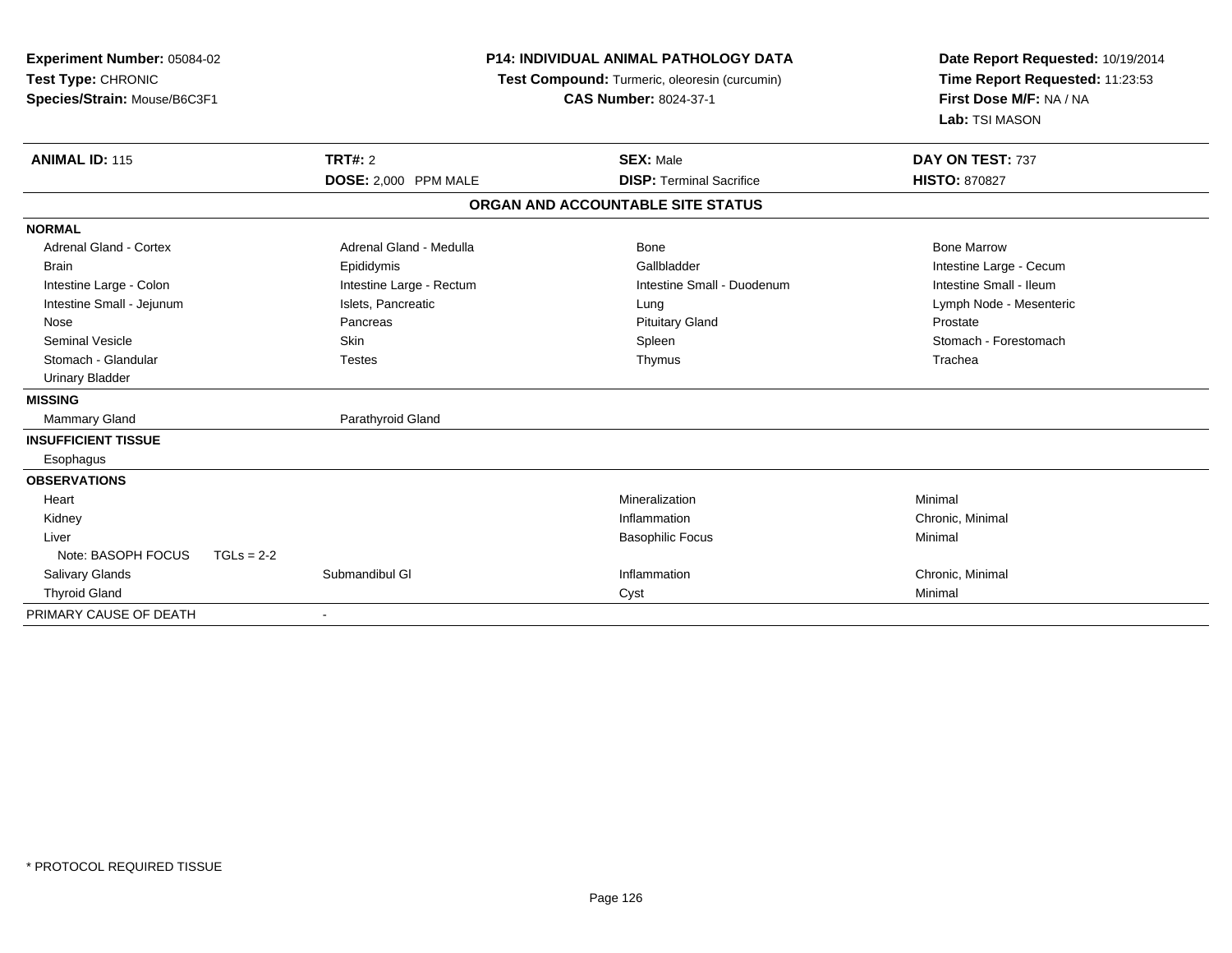| Experiment Number: 05084-02<br>Test Type: CHRONIC<br>Species/Strain: Mouse/B6C3F1 |                            | <b>P14: INDIVIDUAL ANIMAL PATHOLOGY DATA</b><br><b>Test Compound:</b> Turmeric, oleoresin (curcumin)<br><b>CAS Number: 8024-37-1</b> |                           |
|-----------------------------------------------------------------------------------|----------------------------|--------------------------------------------------------------------------------------------------------------------------------------|---------------------------|
| <b>ANIMAL ID: 116</b>                                                             | <b>TRT#: 2</b>             | <b>SEX: Male</b>                                                                                                                     | DAY ON TEST: 679          |
|                                                                                   | DOSE: 2,000 PPM MALE       | <b>DISP: Moribund</b>                                                                                                                | <b>HISTO: 870828</b>      |
|                                                                                   |                            | ORGAN AND ACCOUNTABLE SITE STATUS                                                                                                    |                           |
| <b>NORMAL</b>                                                                     |                            |                                                                                                                                      |                           |
| <b>Adrenal Gland - Cortex</b>                                                     | Adrenal Gland - Medulla    | Bone                                                                                                                                 | <b>Bone Marrow</b>        |
| Epididymis                                                                        | Esophagus                  | Intestine Large - Cecum                                                                                                              | Intestine Large - Colon   |
| Intestine Large - Rectum                                                          | Intestine Small - Duodenum | Intestine Small - Ileum                                                                                                              | Intestine Small - Jejunum |
| Islets, Pancreatic                                                                | Liver                      | Lung                                                                                                                                 | Lymph Node - Mesenteric   |
| Nose                                                                              | Pancreas                   | <b>Pituitary Gland</b>                                                                                                               | Prostate                  |
| <b>Salivary Glands</b>                                                            | <b>Seminal Vesicle</b>     | <b>Skin</b>                                                                                                                          | Spleen                    |
| Stomach - Forestomach                                                             | Stomach - Glandular        | <b>Testes</b>                                                                                                                        | Thymus                    |
| <b>Thyroid Gland</b>                                                              | Trachea                    | <b>Urinary Bladder</b>                                                                                                               |                           |
| <b>MISSING</b>                                                                    |                            |                                                                                                                                      |                           |
| <b>Mammary Gland</b>                                                              | Parathyroid Gland          |                                                                                                                                      |                           |
| <b>INSUFFICIENT TISSUE</b>                                                        |                            |                                                                                                                                      |                           |
| Gallbladder                                                                       |                            |                                                                                                                                      |                           |
| <b>OBSERVATIONS</b>                                                               |                            |                                                                                                                                      |                           |
| <b>Brain</b>                                                                      | Thalamus                   | Mineralization                                                                                                                       | Minimal                   |
| Heart                                                                             |                            | Inflammation                                                                                                                         | Chronic Active, Minimal   |
| Kidney                                                                            |                            | Inflammation                                                                                                                         | Chronic, Minimal          |
| PRIMARY CAUSE OF DEATH                                                            |                            |                                                                                                                                      |                           |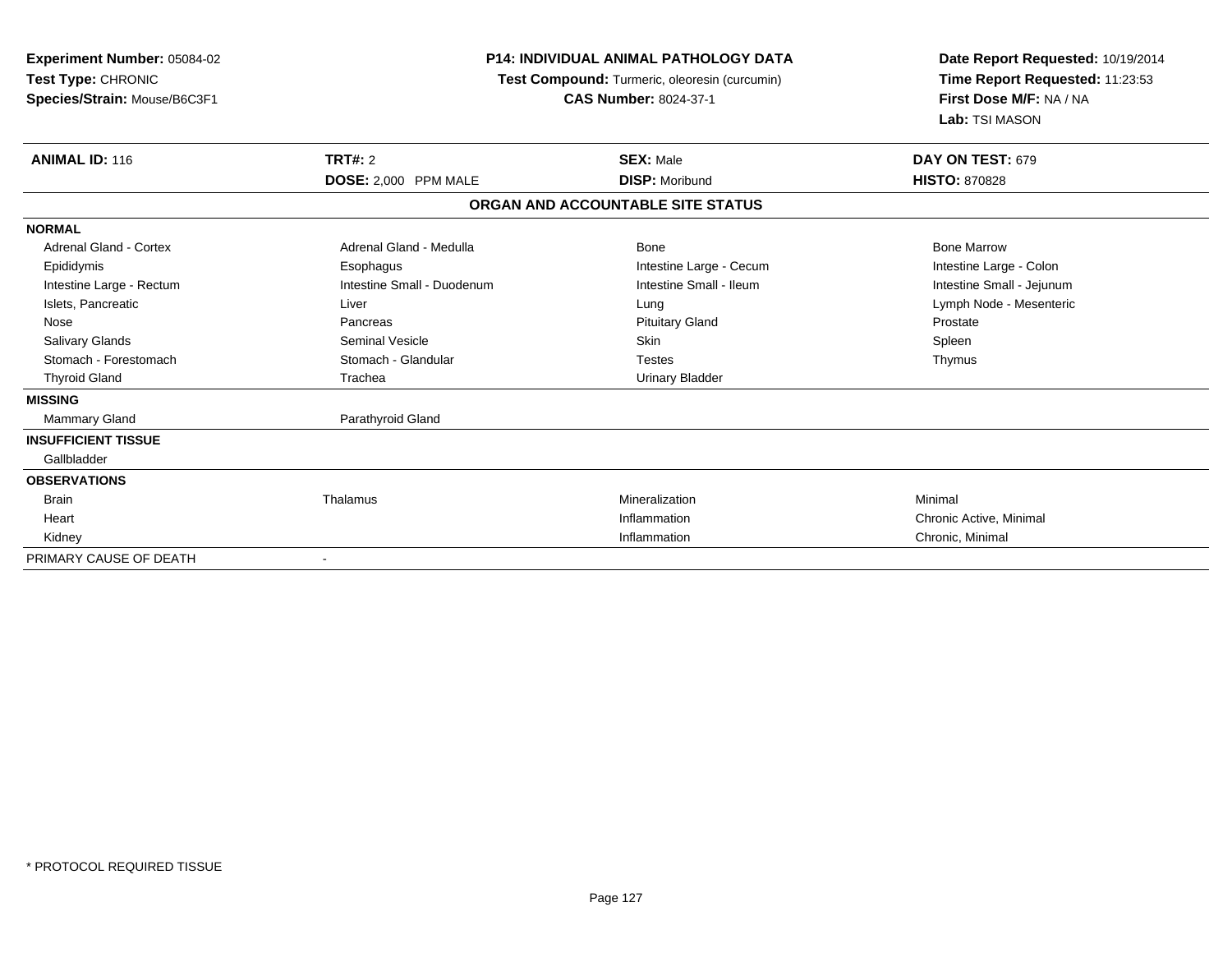| Experiment Number: 05084-02<br>Test Type: CHRONIC |                      | P14: INDIVIDUAL ANIMAL PATHOLOGY DATA |  | Date Report Requested: 10/19/2014             |                                 |  |
|---------------------------------------------------|----------------------|---------------------------------------|--|-----------------------------------------------|---------------------------------|--|
|                                                   |                      |                                       |  | Test Compound: Turmeric, oleoresin (curcumin) | Time Report Requested: 11:23:53 |  |
| Species/Strain: Mouse/B6C3F1                      |                      | <b>CAS Number: 8024-37-1</b>          |  | First Dose M/F: NA / NA                       |                                 |  |
|                                                   |                      |                                       |  |                                               | Lab: TSI MASON                  |  |
| <b>ANIMAL ID: 117</b>                             |                      | <b>TRT#: 2</b>                        |  | <b>SEX: Male</b>                              | DAY ON TEST: 715                |  |
|                                                   |                      | DOSE: 2,000 PPM MALE                  |  | <b>DISP: Moribund</b>                         | <b>HISTO: 870829</b>            |  |
|                                                   |                      |                                       |  | ORGAN AND ACCOUNTABLE SITE STATUS             |                                 |  |
| <b>NORMAL</b>                                     |                      |                                       |  |                                               |                                 |  |
| <b>Adrenal Gland - Cortex</b>                     |                      | Adrenal Gland - Medulla               |  | <b>Bone</b>                                   | <b>Bone Marrow</b>              |  |
| <b>Brain</b>                                      |                      | Epididymis                            |  | Esophagus                                     | Gallbladder                     |  |
| Heart                                             |                      | Intestine Large - Cecum               |  | Intestine Large - Colon                       | Intestine Large - Rectum        |  |
| Intestine Small - Duodenum                        |                      | Intestine Small - Ileum               |  | Intestine Small - Jejunum                     | Islets, Pancreatic              |  |
| Pancreas                                          |                      | <b>Pituitary Gland</b>                |  | Prostate                                      | Salivary Glands                 |  |
| <b>Seminal Vesicle</b>                            |                      | Skin                                  |  | Stomach - Forestomach                         | Stomach - Glandular             |  |
| <b>Testes</b>                                     |                      | Trachea                               |  | <b>Urinary Bladder</b>                        |                                 |  |
| <b>MISSING</b>                                    |                      |                                       |  |                                               |                                 |  |
| Eye                                               |                      | Mammary Gland                         |  | Parathyroid Gland                             | Thymus                          |  |
| <b>INSUFFICIENT TISSUE</b>                        |                      |                                       |  |                                               |                                 |  |
| Lymph Node - Mesenteric                           |                      |                                       |  |                                               |                                 |  |
| <b>OBSERVATIONS</b>                               |                      |                                       |  |                                               |                                 |  |
| <b>Harderian Gland</b>                            |                      |                                       |  | Adenocarcinoma                                |                                 |  |
| Note: ADENOCARC                                   | $TGLs = 9-9$         |                                       |  |                                               |                                 |  |
| Kidney                                            |                      |                                       |  | Inflammation                                  | Chronic, Minimal                |  |
| Liver                                             |                      |                                       |  | Hepatocellular Adenoma                        | Multiple                        |  |
| Note: HEPATOCLR ADEN                              | $TGLs = 11,12-2.1$   |                                       |  |                                               |                                 |  |
| Lung                                              |                      |                                       |  | Adenocarcinoma                                | Metastatic (Harderian Gland)    |  |
| Note: ADENOCARC                                   | $TGLs = 6,7,8-1+1.1$ |                                       |  |                                               |                                 |  |
| Lymph Node                                        |                      | Mandibular                            |  | Hyperplasia                                   | Lymphoid, Mild                  |  |
|                                                   |                      | Mandibular                            |  | Hyperplasia                                   | Plasma Cell, Mild               |  |
| Note: HYPERPLASIA                                 | $TGLs = 15-5$        |                                       |  |                                               |                                 |  |
| Note: HYPERPLASIA                                 | $TGLs = 15-5$        |                                       |  |                                               |                                 |  |
| Nose                                              |                      |                                       |  | Adenocarcinoma                                | Metastatic (Harderian Gland)    |  |
| Note: ADENOCARC                                   | $TGLs = 10-8$        |                                       |  |                                               |                                 |  |
| <b>Preputial Gland</b>                            |                      | Duct                                  |  | Dilatation                                    | Mild                            |  |
| Spleen                                            |                      |                                       |  | Hematopoietic Cell Proliferation              | Mild                            |  |
| Note: HEMA CELL PROL TGLs = 13-3                  |                      |                                       |  |                                               |                                 |  |
| <b>Thyroid Gland</b>                              |                      | <b>Follicular Cel</b>                 |  | Adenoma                                       |                                 |  |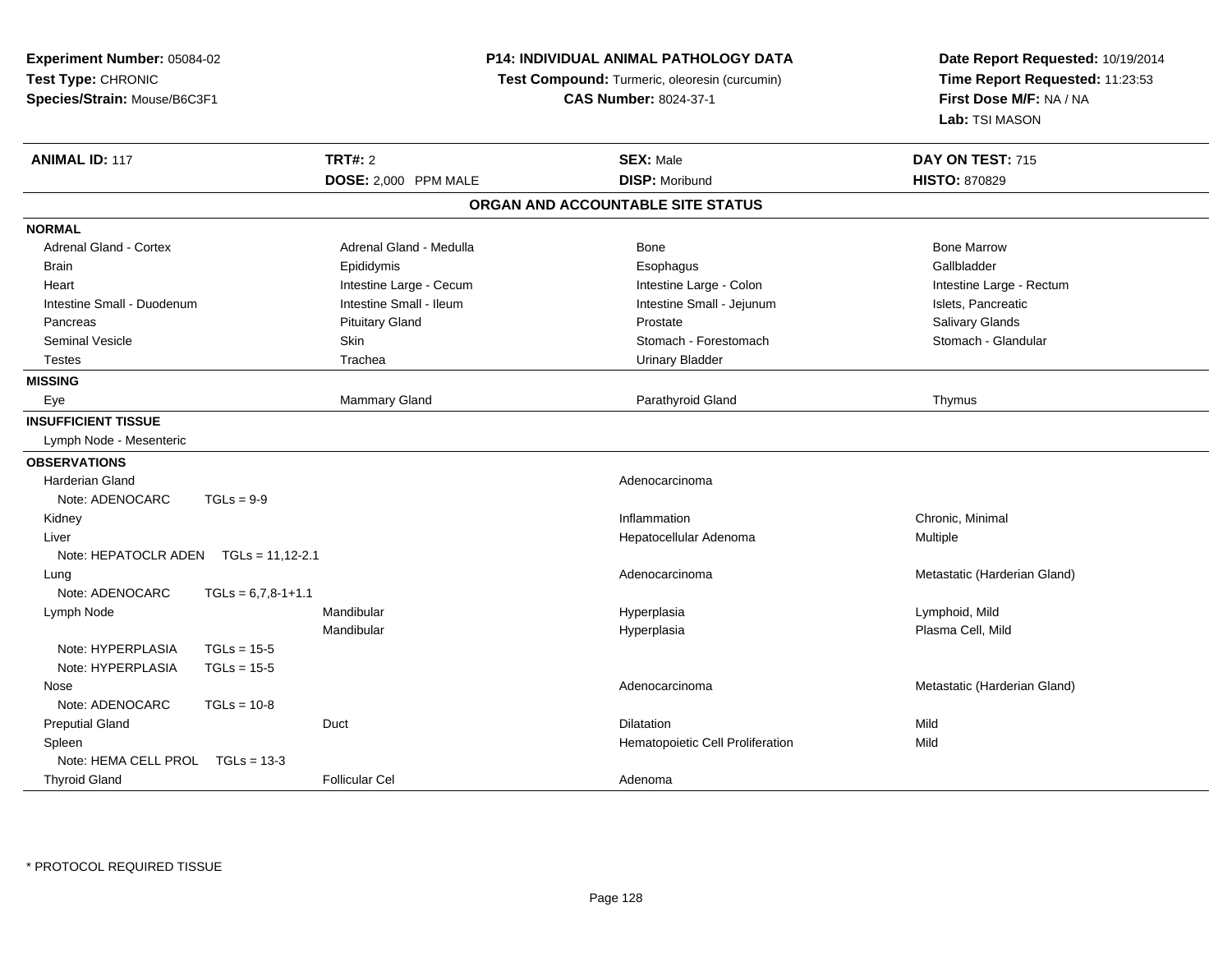| <b>Experiment Number: 05084-02</b><br>Test Type: CHRONIC<br>Species/Strain: Mouse/B6C3F1 | <b>P14: INDIVIDUAL ANIMAL PATHOLOGY DATA</b><br>Test Compound: Turmeric, oleoresin (curcumin)<br><b>CAS Number: 8024-37-1</b> |                                          | Date Report Requested: 10/19/2014<br>Time Report Requested: 11:23:53<br>First Dose M/F: NA / NA<br>Lab: TSI MASON |
|------------------------------------------------------------------------------------------|-------------------------------------------------------------------------------------------------------------------------------|------------------------------------------|-------------------------------------------------------------------------------------------------------------------|
| <b>ANIMAL ID: 117</b>                                                                    | <b>TRT#:</b> 2                                                                                                                | <b>SEX: Male</b>                         | <b>DAY ON TEST: 715</b>                                                                                           |
|                                                                                          | <b>DOSE: 2.000 PPM MALE</b>                                                                                                   | <b>DISP: Moribund</b>                    | <b>HISTO: 870829</b>                                                                                              |
|                                                                                          |                                                                                                                               | <b>ORGAN AND ACCOUNTABLE SITE STATUS</b> |                                                                                                                   |
| PRIMARY CAUSE OF DEATH                                                                   |                                                                                                                               |                                          |                                                                                                                   |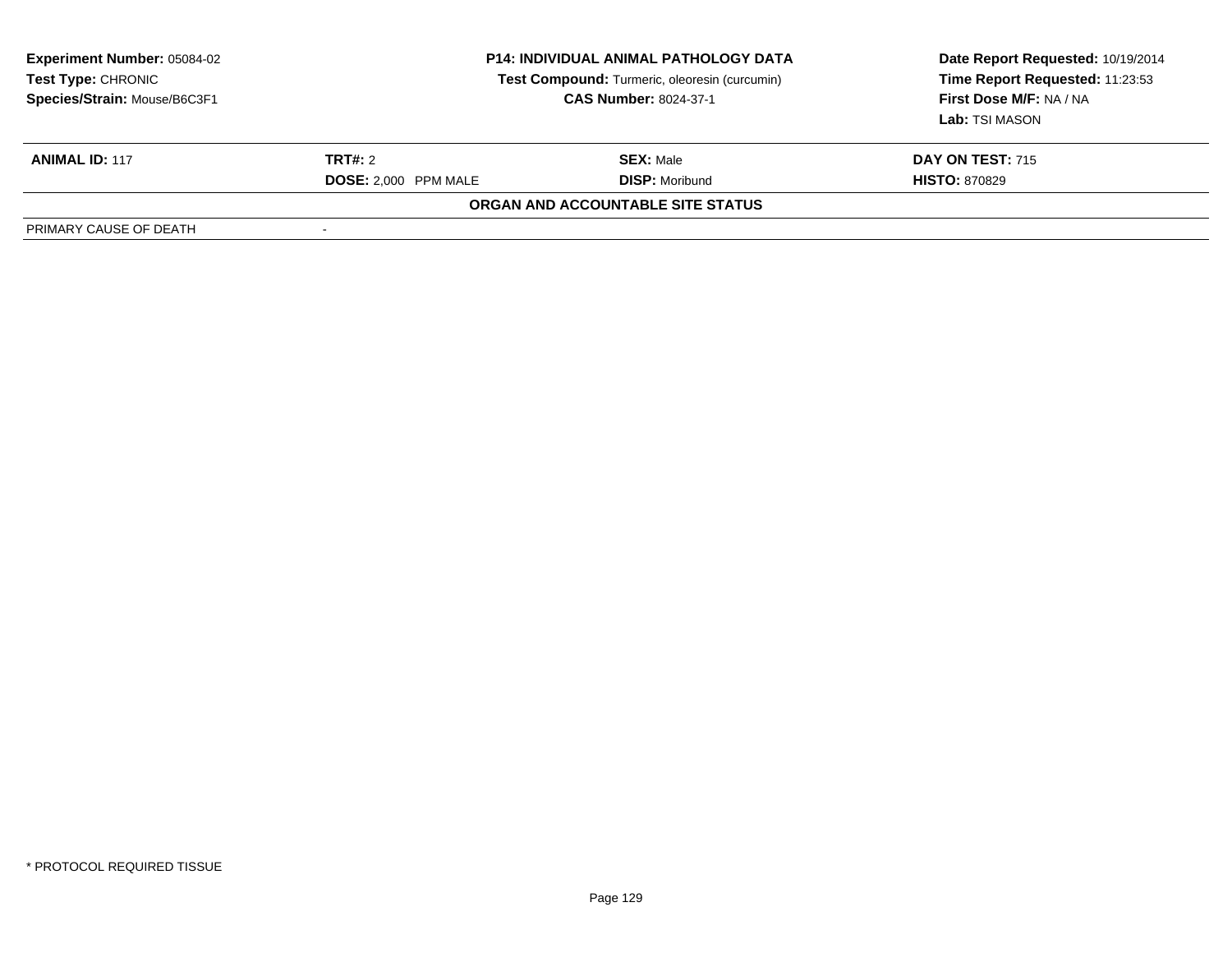| Experiment Number: 05084-02<br>Test Type: CHRONIC<br>Species/Strain: Mouse/B6C3F1<br><b>ANIMAL ID: 118</b> | <b>TRT#: 2</b>          | <b>P14: INDIVIDUAL ANIMAL PATHOLOGY DATA</b><br>Test Compound: Turmeric, oleoresin (curcumin)<br><b>CAS Number: 8024-37-1</b><br><b>SEX: Male</b> | Date Report Requested: 10/19/2014<br>Time Report Requested: 11:23:53<br>First Dose M/F: NA / NA<br>Lab: TSI MASON<br>DAY ON TEST: 737 |
|------------------------------------------------------------------------------------------------------------|-------------------------|---------------------------------------------------------------------------------------------------------------------------------------------------|---------------------------------------------------------------------------------------------------------------------------------------|
|                                                                                                            | DOSE: 2,000 PPM MALE    | <b>DISP: Terminal Sacrifice</b>                                                                                                                   | <b>HISTO: 870830</b>                                                                                                                  |
|                                                                                                            |                         | ORGAN AND ACCOUNTABLE SITE STATUS                                                                                                                 |                                                                                                                                       |
| <b>NORMAL</b>                                                                                              |                         |                                                                                                                                                   |                                                                                                                                       |
| <b>Adrenal Gland - Cortex</b>                                                                              | Adrenal Gland - Medulla | <b>Bone</b>                                                                                                                                       | <b>Bone Marrow</b>                                                                                                                    |
| <b>Brain</b>                                                                                               | Epididymis              | Esophagus                                                                                                                                         | Gallbladder                                                                                                                           |
| Heart                                                                                                      | Intestine Large - Cecum | Intestine Large - Colon                                                                                                                           | Intestine Large - Rectum                                                                                                              |
| Intestine Small - Duodenum                                                                                 | Intestine Small - Ileum | Intestine Small - Jejunum                                                                                                                         | Islets, Pancreatic                                                                                                                    |
| Lymph Node - Mesenteric                                                                                    | Nose                    | Pancreas                                                                                                                                          | Parathyroid Gland                                                                                                                     |
| <b>Pituitary Gland</b>                                                                                     | Prostate                | <b>Seminal Vesicle</b>                                                                                                                            | Skin                                                                                                                                  |
| Spleen                                                                                                     | Stomach - Forestomach   | Stomach - Glandular                                                                                                                               | <b>Testes</b>                                                                                                                         |
| Thymus                                                                                                     | <b>Thyroid Gland</b>    | Trachea                                                                                                                                           | <b>Urinary Bladder</b>                                                                                                                |
| <b>MISSING</b>                                                                                             |                         |                                                                                                                                                   |                                                                                                                                       |
| <b>Mammary Gland</b>                                                                                       |                         |                                                                                                                                                   |                                                                                                                                       |
| <b>OBSERVATIONS</b>                                                                                        |                         |                                                                                                                                                   |                                                                                                                                       |
| Kidney                                                                                                     |                         | Inflammation                                                                                                                                      | Chronic, Minimal                                                                                                                      |
| Liver                                                                                                      |                         | Hepatocellular Carcinoma                                                                                                                          |                                                                                                                                       |
| [ Hepatocellular Carcinoma TGLS = 3-2.1 ]                                                                  |                         |                                                                                                                                                   |                                                                                                                                       |
| Lung                                                                                                       |                         | Alveolar/Bronchiolar Adenoma                                                                                                                      |                                                                                                                                       |
| [ Alveolar/Bronchiolar Adenoma TGLS = 4-1 ]                                                                |                         |                                                                                                                                                   |                                                                                                                                       |
| Mesentery                                                                                                  |                         | Hemorrhage                                                                                                                                        | Mild                                                                                                                                  |
| [Hemorrhage TGLS = 2-9]                                                                                    |                         |                                                                                                                                                   |                                                                                                                                       |
| Salivary Glands                                                                                            | Submandibul GI          | Inflammation                                                                                                                                      | Chronic, Minimal                                                                                                                      |
| PRIMARY CAUSE OF DEATH                                                                                     |                         |                                                                                                                                                   |                                                                                                                                       |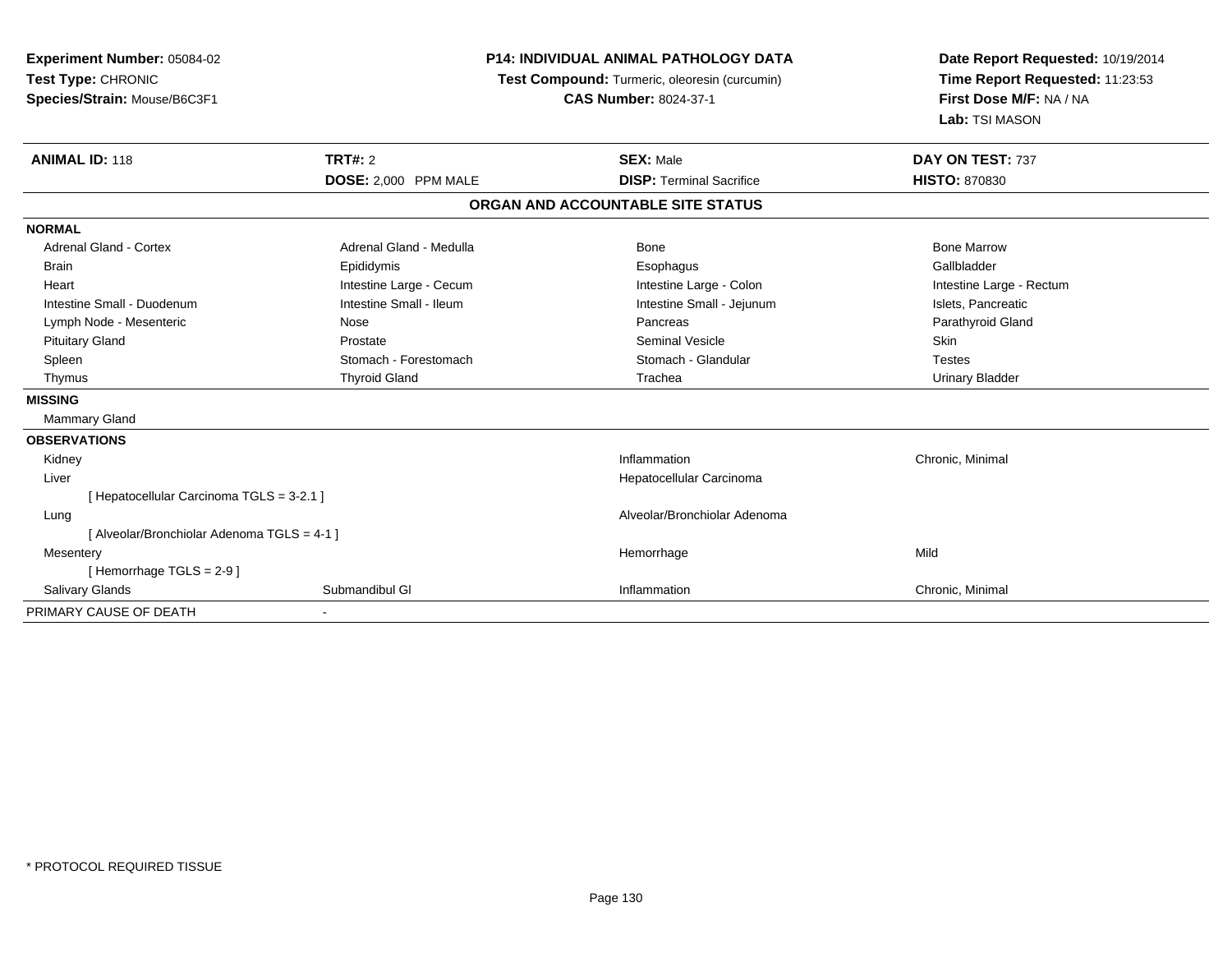| <b>Experiment Number: 05084-02</b><br>Test Type: CHRONIC<br>Species/Strain: Mouse/B6C3F1 | <b>P14: INDIVIDUAL ANIMAL PATHOLOGY DATA</b><br>Test Compound: Turmeric, oleoresin (curcumin) | Date Report Requested: 10/19/2014<br>Time Report Requested: 11:23:53<br>First Dose M/F: NA / NA<br>Lab: TSI MASON |                          |
|------------------------------------------------------------------------------------------|-----------------------------------------------------------------------------------------------|-------------------------------------------------------------------------------------------------------------------|--------------------------|
| <b>ANIMAL ID: 119</b>                                                                    | <b>TRT#: 2</b>                                                                                | <b>SEX: Male</b>                                                                                                  | DAY ON TEST: 737         |
|                                                                                          | DOSE: 2,000 PPM MALE                                                                          | <b>DISP: Terminal Sacrifice</b>                                                                                   | <b>HISTO: 870831</b>     |
|                                                                                          |                                                                                               | ORGAN AND ACCOUNTABLE SITE STATUS                                                                                 |                          |
| <b>NORMAL</b>                                                                            |                                                                                               |                                                                                                                   |                          |
| Adrenal Gland - Cortex                                                                   | Adrenal Gland - Medulla                                                                       | Bone                                                                                                              | <b>Bone Marrow</b>       |
| <b>Brain</b>                                                                             | Epididymis                                                                                    | Esophagus                                                                                                         | Gallbladder              |
| Heart                                                                                    | Intestine Large - Cecum                                                                       | Intestine Large - Colon                                                                                           | Intestine Large - Rectum |
| Intestine Small - Duodenum                                                               | Intestine Small - Ileum                                                                       | Intestine Small - Jejunum                                                                                         | Islets, Pancreatic       |
| Liver                                                                                    | Lung                                                                                          | Lymph Node - Mesenteric                                                                                           | Nose                     |
| Pancreas                                                                                 | Parathyroid Gland                                                                             | <b>Pituitary Gland</b>                                                                                            | Prostate                 |
| <b>Seminal Vesicle</b>                                                                   | <b>Skin</b>                                                                                   | Spleen                                                                                                            | Stomach - Forestomach    |
| Stomach - Glandular                                                                      | Testes                                                                                        | Thymus                                                                                                            | <b>Thyroid Gland</b>     |
| Trachea                                                                                  | <b>Urinary Bladder</b>                                                                        |                                                                                                                   |                          |
| <b>MISSING</b>                                                                           |                                                                                               |                                                                                                                   |                          |
| Mammary Gland                                                                            |                                                                                               |                                                                                                                   |                          |
| <b>OBSERVATIONS</b>                                                                      |                                                                                               |                                                                                                                   |                          |
| Kidney                                                                                   |                                                                                               | Inflammation                                                                                                      | Chronic, Minimal         |
| Salivary Glands                                                                          | Submandibul GI                                                                                | Inflammation                                                                                                      | Chronic, Minimal         |
| PRIMARY CAUSE OF DEATH                                                                   |                                                                                               |                                                                                                                   |                          |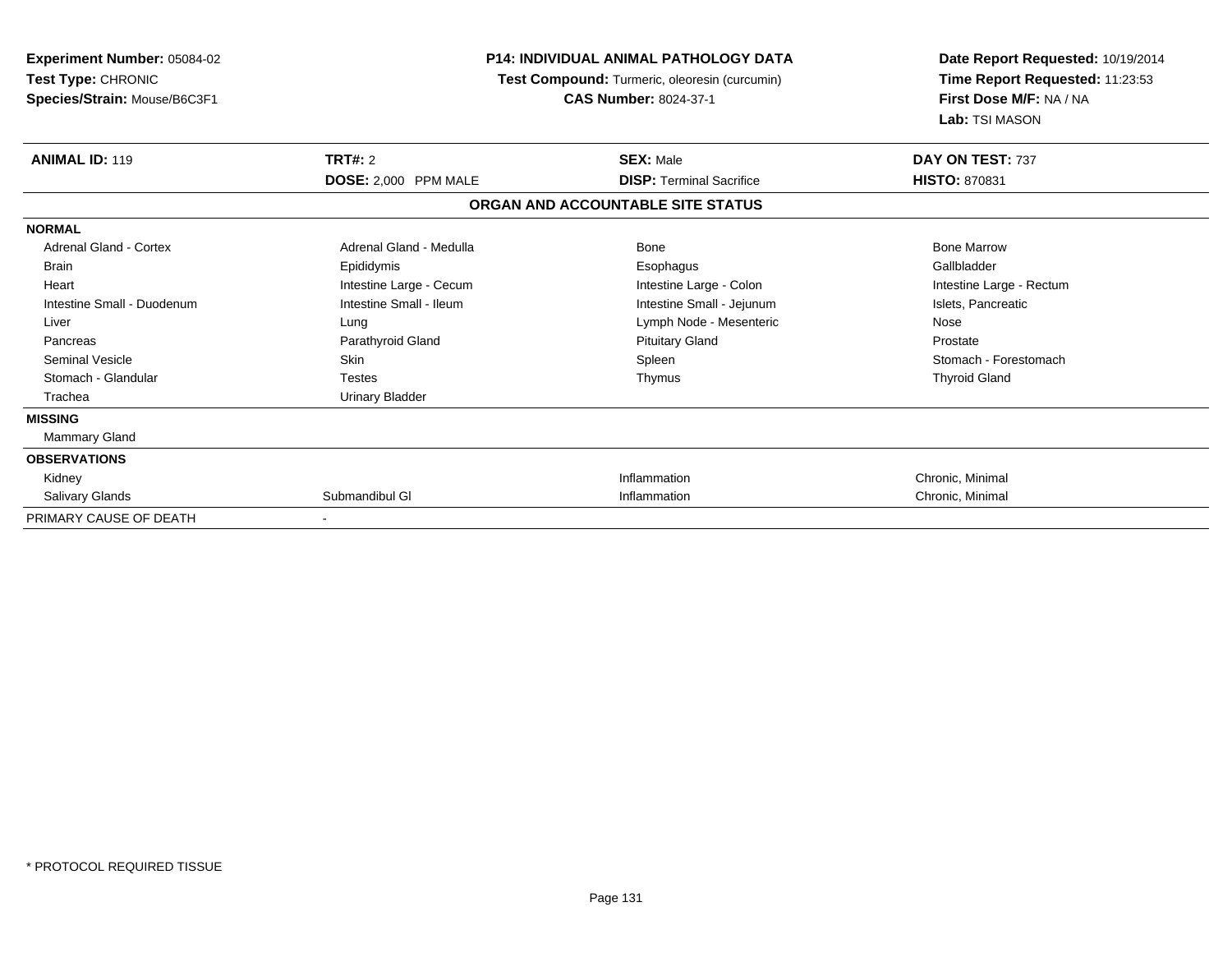| Experiment Number: 05084-02<br>Test Type: CHRONIC<br>Species/Strain: Mouse/B6C3F1 | <b>P14: INDIVIDUAL ANIMAL PATHOLOGY DATA</b><br>Test Compound: Turmeric, oleoresin (curcumin)<br><b>CAS Number: 8024-37-1</b> |                                           | Date Report Requested: 10/19/2014<br>Time Report Requested: 11:23:53<br>First Dose M/F: NA / NA<br>Lab: TSI MASON |  |
|-----------------------------------------------------------------------------------|-------------------------------------------------------------------------------------------------------------------------------|-------------------------------------------|-------------------------------------------------------------------------------------------------------------------|--|
| <b>ANIMAL ID: 120</b>                                                             | <b>TRT#: 2</b><br>DOSE: 2,000 PPM MALE                                                                                        | <b>SEX: Male</b><br><b>DISP: Moribund</b> | DAY ON TEST: 661<br><b>HISTO: 870832</b>                                                                          |  |
|                                                                                   |                                                                                                                               |                                           |                                                                                                                   |  |
|                                                                                   |                                                                                                                               | ORGAN AND ACCOUNTABLE SITE STATUS         |                                                                                                                   |  |
| <b>NORMAL</b>                                                                     |                                                                                                                               |                                           |                                                                                                                   |  |
| <b>Adrenal Gland - Cortex</b>                                                     | Adrenal Gland - Medulla                                                                                                       | Bone                                      | <b>Bone Marrow</b>                                                                                                |  |
| Epididymis                                                                        | Esophagus                                                                                                                     | Eye                                       | Gallbladder                                                                                                       |  |
| Heart                                                                             | Intestine Large - Cecum                                                                                                       | Intestine Large - Colon                   | Intestine Large - Rectum                                                                                          |  |
| Intestine Small - Duodenum                                                        | Intestine Small - Ileum                                                                                                       | Intestine Small - Jejunum                 | Islets, Pancreatic                                                                                                |  |
| Lung                                                                              | Lymph Node - Mesenteric                                                                                                       | Nose                                      | Pancreas                                                                                                          |  |
| <b>Pituitary Gland</b>                                                            | Prostate                                                                                                                      | <b>Seminal Vesicle</b>                    | Skin                                                                                                              |  |
| Spleen                                                                            | Stomach - Forestomach                                                                                                         | <b>Testes</b>                             | Thymus                                                                                                            |  |
| <b>Thyroid Gland</b>                                                              | Trachea                                                                                                                       | <b>Urinary Bladder</b>                    |                                                                                                                   |  |
| <b>MISSING</b>                                                                    |                                                                                                                               |                                           |                                                                                                                   |  |
| Mammary Gland                                                                     | Parathyroid Gland                                                                                                             |                                           |                                                                                                                   |  |
| <b>OBSERVATIONS</b>                                                               |                                                                                                                               |                                           |                                                                                                                   |  |
| Brain                                                                             | Thalamus                                                                                                                      | Mineralization                            | Minimal                                                                                                           |  |
| Kidney                                                                            |                                                                                                                               | Inflammation                              | Chronic, Minimal                                                                                                  |  |
|                                                                                   | <b>Renal Tubule</b>                                                                                                           | Regeneration                              | Minimal                                                                                                           |  |
| Liver                                                                             |                                                                                                                               | <b>Clear Cell Focus</b>                   | Mild                                                                                                              |  |
|                                                                                   |                                                                                                                               | <b>Eosinophilic Focus</b>                 | Mild                                                                                                              |  |
|                                                                                   |                                                                                                                               | Hepatocellular Carcinoma                  |                                                                                                                   |  |
| Note: [EOSIN FOCUS ] TGLs = 9-2                                                   |                                                                                                                               |                                           |                                                                                                                   |  |
| [ Clear Cell Focus TGLS = 5,6-2.1]                                                |                                                                                                                               |                                           |                                                                                                                   |  |
| [ Hepatocellular Carcinoma TGLS = 7,8-2.2+2.3 ]                                   |                                                                                                                               |                                           |                                                                                                                   |  |
| <b>Preputial Gland</b>                                                            | Duct                                                                                                                          | <b>Dilatation</b>                         | Mild                                                                                                              |  |
| [ Dilatation TGLS = 2-9 ]                                                         |                                                                                                                               |                                           |                                                                                                                   |  |
| Salivary Glands                                                                   | Submandibul GI                                                                                                                | Inflammation                              | Chronic, Mild                                                                                                     |  |
| Stomach                                                                           | Glandular                                                                                                                     | Erosion                                   | Minimal                                                                                                           |  |
| PRIMARY CAUSE OF DEATH                                                            |                                                                                                                               |                                           |                                                                                                                   |  |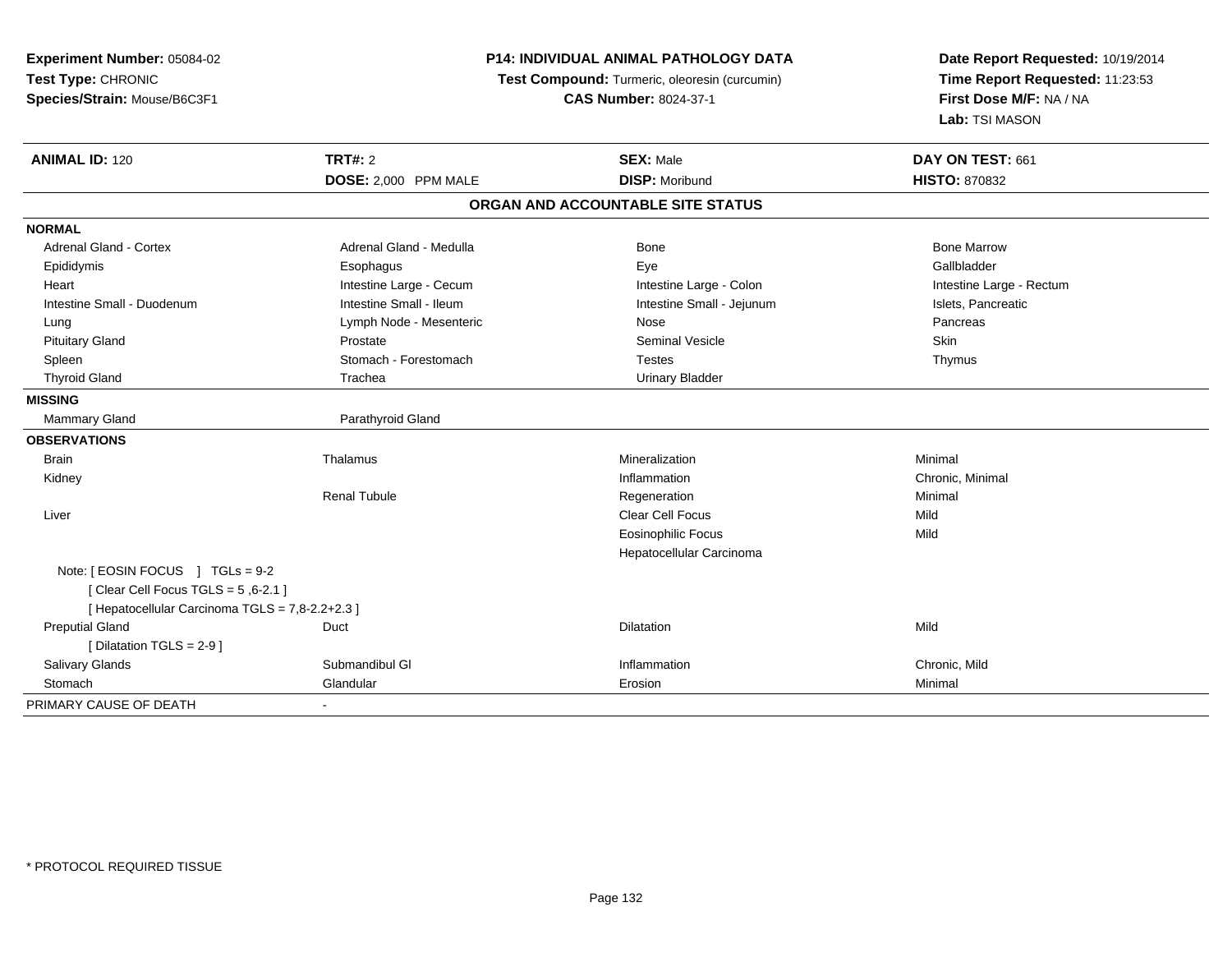| Experiment Number: 05084-02<br>Test Type: CHRONIC<br>Species/Strain: Mouse/B6C3F1 |                                                              | P14: INDIVIDUAL ANIMAL PATHOLOGY DATA<br>Test Compound: Turmeric, oleoresin (curcumin)<br><b>CAS Number: 8024-37-1</b> | Date Report Requested: 10/19/2014<br>Time Report Requested: 11:23:53<br>First Dose M/F: NA / NA<br>Lab: TSI MASON |  |
|-----------------------------------------------------------------------------------|--------------------------------------------------------------|------------------------------------------------------------------------------------------------------------------------|-------------------------------------------------------------------------------------------------------------------|--|
| <b>ANIMAL ID: 121</b>                                                             | <b>TRT#: 3</b>                                               | <b>SEX: Male</b>                                                                                                       | DAY ON TEST: 734                                                                                                  |  |
|                                                                                   | <b>DOSE: 10,000 PPM MALE</b>                                 | <b>DISP: Terminal Sacrifice</b>                                                                                        | <b>HISTO: 870683</b>                                                                                              |  |
|                                                                                   |                                                              | ORGAN AND ACCOUNTABLE SITE STATUS                                                                                      |                                                                                                                   |  |
| <b>NORMAL</b>                                                                     |                                                              |                                                                                                                        |                                                                                                                   |  |
| Adrenal Gland - Medulla                                                           | <b>Bone</b>                                                  | <b>Bone Marrow</b>                                                                                                     | <b>Brain</b>                                                                                                      |  |
| Epididymis                                                                        | Esophagus                                                    | Gallbladder                                                                                                            | Heart                                                                                                             |  |
| Intestine Large - Cecum                                                           | Intestine Large - Colon                                      | Intestine Large - Rectum                                                                                               | Intestine Small - Duodenum                                                                                        |  |
| Intestine Small - Ileum                                                           | Intestine Small - Jejunum                                    | Islets, Pancreatic                                                                                                     | Lung                                                                                                              |  |
| Lymph Node - Mesenteric                                                           | Nose                                                         | Pancreas                                                                                                               | <b>Pituitary Gland</b>                                                                                            |  |
| Prostate                                                                          | <b>Seminal Vesicle</b>                                       | Skin                                                                                                                   | Spleen                                                                                                            |  |
| Stomach - Forestomach                                                             | Stomach - Glandular                                          | <b>Testes</b>                                                                                                          | Thymus                                                                                                            |  |
| <b>Thyroid Gland</b>                                                              | Trachea                                                      | <b>Urinary Bladder</b>                                                                                                 |                                                                                                                   |  |
| <b>MISSING</b>                                                                    |                                                              |                                                                                                                        |                                                                                                                   |  |
| <b>Mammary Gland</b>                                                              | Parathyroid Gland                                            |                                                                                                                        |                                                                                                                   |  |
| <b>OBSERVATIONS</b>                                                               |                                                              |                                                                                                                        |                                                                                                                   |  |
| <b>Adrenal Gland</b>                                                              | Cortex                                                       | Hyperplasia                                                                                                            | Minimal                                                                                                           |  |
| Kidney                                                                            |                                                              | Inflammation                                                                                                           | Chronic, Minimal                                                                                                  |  |
| Liver                                                                             |                                                              | Hepatocellular Adenoma                                                                                                 |                                                                                                                   |  |
| Note: HEPATOCLR ADEN TGLs = 4-2                                                   |                                                              |                                                                                                                        |                                                                                                                   |  |
| Lymph Node                                                                        |                                                              |                                                                                                                        |                                                                                                                   |  |
| Note: CONGESTION WAS NOTED IN THE MESENTERIC LYMPH NODE;                          |                                                              |                                                                                                                        |                                                                                                                   |  |
| Note: HOWEVER, THIS IS NOT CONSIDERED TO BE A LESION.                             |                                                              |                                                                                                                        |                                                                                                                   |  |
| <b>Salivary Glands</b>                                                            | Submandibul GI                                               | Inflammation                                                                                                           | Chronic, Minimal                                                                                                  |  |
| <b>Skeletal Muscle</b>                                                            |                                                              | Sarcoma                                                                                                                |                                                                                                                   |  |
| Note: ETC.; HOWEVER, IT IS DIFFICULT TO JUDGE BASED ON THE                        |                                                              |                                                                                                                        |                                                                                                                   |  |
|                                                                                   | Note: THE SKELETAL MUSCLE. IT COULD BE A FIBRO-, RHABDOMYO-, |                                                                                                                        |                                                                                                                   |  |
| Note: THIS IS A POORLY DIFFERENTIATED SARCOMA ARISING IN                          |                                                              |                                                                                                                        |                                                                                                                   |  |
| Note: H & E SECTION.                                                              |                                                              |                                                                                                                        |                                                                                                                   |  |
| [Sarcoma TGLS = $2-9$ ]                                                           |                                                              |                                                                                                                        |                                                                                                                   |  |
| PRIMARY CAUSE OF DEATH                                                            |                                                              |                                                                                                                        |                                                                                                                   |  |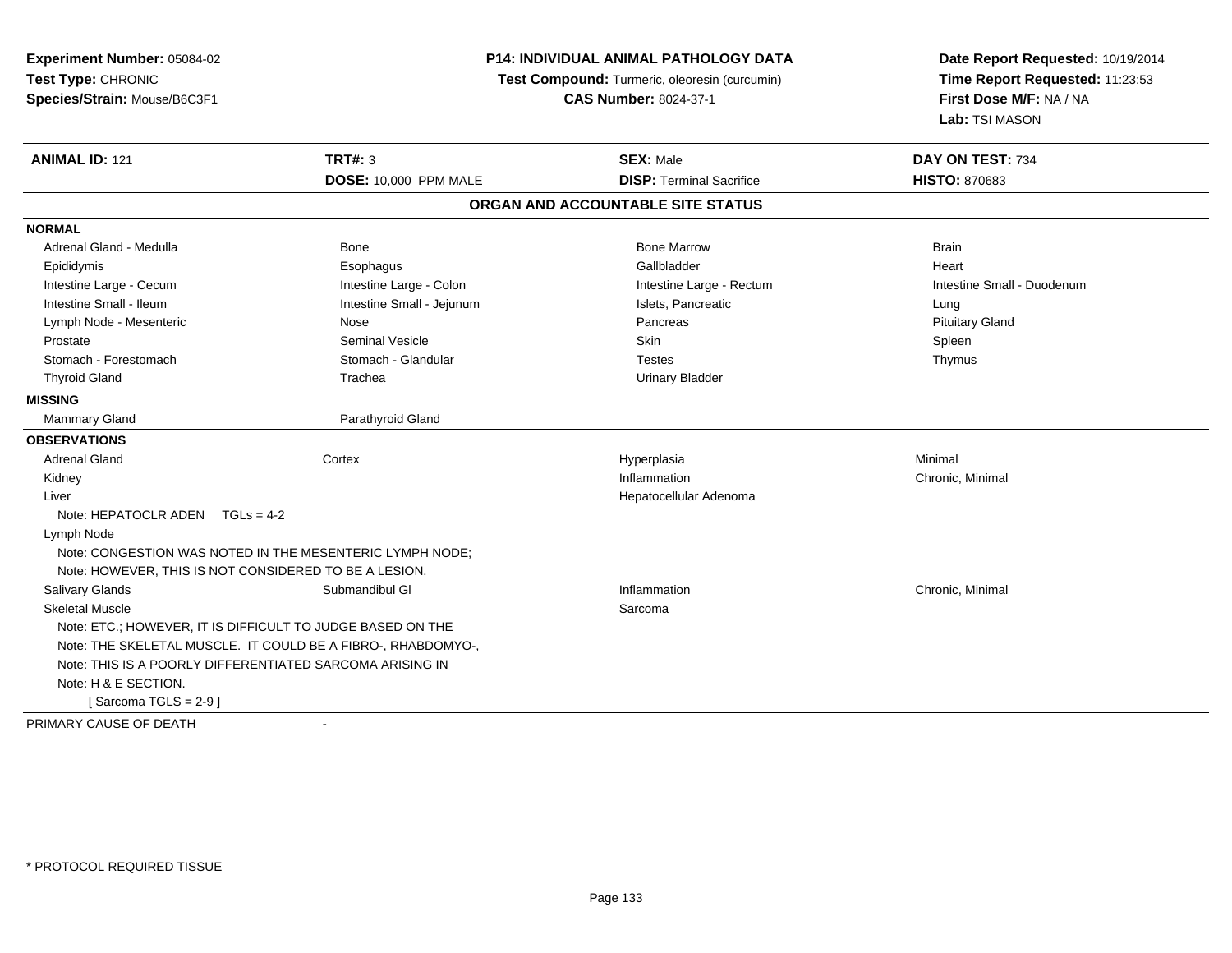| Experiment Number: 05084-02<br>Test Type: CHRONIC<br>Species/Strain: Mouse/B6C3F1 | <b>P14: INDIVIDUAL ANIMAL PATHOLOGY DATA</b><br>Test Compound: Turmeric, oleoresin (curcumin)<br><b>CAS Number: 8024-37-1</b> |                                   | Date Report Requested: 10/19/2014<br>Time Report Requested: 11:23:53<br>First Dose M/F: NA / NA<br>Lab: TSI MASON |  |
|-----------------------------------------------------------------------------------|-------------------------------------------------------------------------------------------------------------------------------|-----------------------------------|-------------------------------------------------------------------------------------------------------------------|--|
| <b>ANIMAL ID: 122</b>                                                             | <b>TRT#: 3</b>                                                                                                                | <b>SEX: Male</b>                  | DAY ON TEST: 735                                                                                                  |  |
|                                                                                   | <b>DOSE: 10,000 PPM MALE</b>                                                                                                  | <b>DISP: Terminal Sacrifice</b>   | <b>HISTO: 870684</b>                                                                                              |  |
|                                                                                   |                                                                                                                               | ORGAN AND ACCOUNTABLE SITE STATUS |                                                                                                                   |  |
| <b>NORMAL</b>                                                                     |                                                                                                                               |                                   |                                                                                                                   |  |
| <b>Adrenal Gland - Cortex</b>                                                     | Adrenal Gland - Medulla                                                                                                       | Bone                              | <b>Bone Marrow</b>                                                                                                |  |
| Epididymis                                                                        | Esophagus                                                                                                                     | Gallbladder                       | Heart                                                                                                             |  |
| Intestine Large - Cecum                                                           | Intestine Large - Colon                                                                                                       | Intestine Large - Rectum          | Intestine Small - Duodenum                                                                                        |  |
| Intestine Small - Ileum                                                           | Intestine Small - Jejunum                                                                                                     | Islets, Pancreatic                | Lung                                                                                                              |  |
| Nose                                                                              | Pancreas                                                                                                                      | Parathyroid Gland                 | <b>Pituitary Gland</b>                                                                                            |  |
| Prostate                                                                          | <b>Seminal Vesicle</b>                                                                                                        | <b>Skin</b>                       | Spleen                                                                                                            |  |
| Stomach - Forestomach                                                             | Stomach - Glandular                                                                                                           | <b>Testes</b>                     | <b>Thyroid Gland</b>                                                                                              |  |
| Trachea                                                                           | <b>Urinary Bladder</b>                                                                                                        |                                   |                                                                                                                   |  |
| <b>MISSING</b>                                                                    |                                                                                                                               |                                   |                                                                                                                   |  |
| Mammary Gland                                                                     | Thymus                                                                                                                        |                                   |                                                                                                                   |  |
| <b>OBSERVATIONS</b>                                                               |                                                                                                                               |                                   |                                                                                                                   |  |
| <b>Brain</b>                                                                      | Thalamus                                                                                                                      | Mineralization                    | Minimal                                                                                                           |  |
| Kidney                                                                            |                                                                                                                               | Inflammation                      | Chronic, Minimal                                                                                                  |  |
| Liver                                                                             |                                                                                                                               | <b>Fatty Change</b>               | Minimal                                                                                                           |  |
|                                                                                   |                                                                                                                               | Hepatocellular Adenoma            |                                                                                                                   |  |
|                                                                                   |                                                                                                                               | Hepatocellular Carcinoma          |                                                                                                                   |  |
| Note: FATTY CHANGE<br>$TGLs = 8-2$                                                |                                                                                                                               |                                   |                                                                                                                   |  |
| Note: HEPATOCLR ADEN<br>$TGLs = 7-2$                                              |                                                                                                                               |                                   |                                                                                                                   |  |
| Note: HEPATOCLR CARC TGLs = 6-2.1                                                 |                                                                                                                               |                                   |                                                                                                                   |  |
| Lymph Node                                                                        | Mesenteric                                                                                                                    | Hyperplasia                       | Lymphoid, Mild                                                                                                    |  |
| Note: HYPERPLASIA<br>$TGLs = 4-5$                                                 |                                                                                                                               |                                   |                                                                                                                   |  |
| <b>Preputial Gland</b>                                                            | Duct                                                                                                                          | Dilatation                        | Mild                                                                                                              |  |
| [ Dilatation TGLS = $2,3-9$ ]                                                     |                                                                                                                               |                                   |                                                                                                                   |  |
| <b>Salivary Glands</b>                                                            | Submandibul GI                                                                                                                | Inflammation                      | Chronic, Minimal                                                                                                  |  |
| PRIMARY CAUSE OF DEATH                                                            |                                                                                                                               |                                   |                                                                                                                   |  |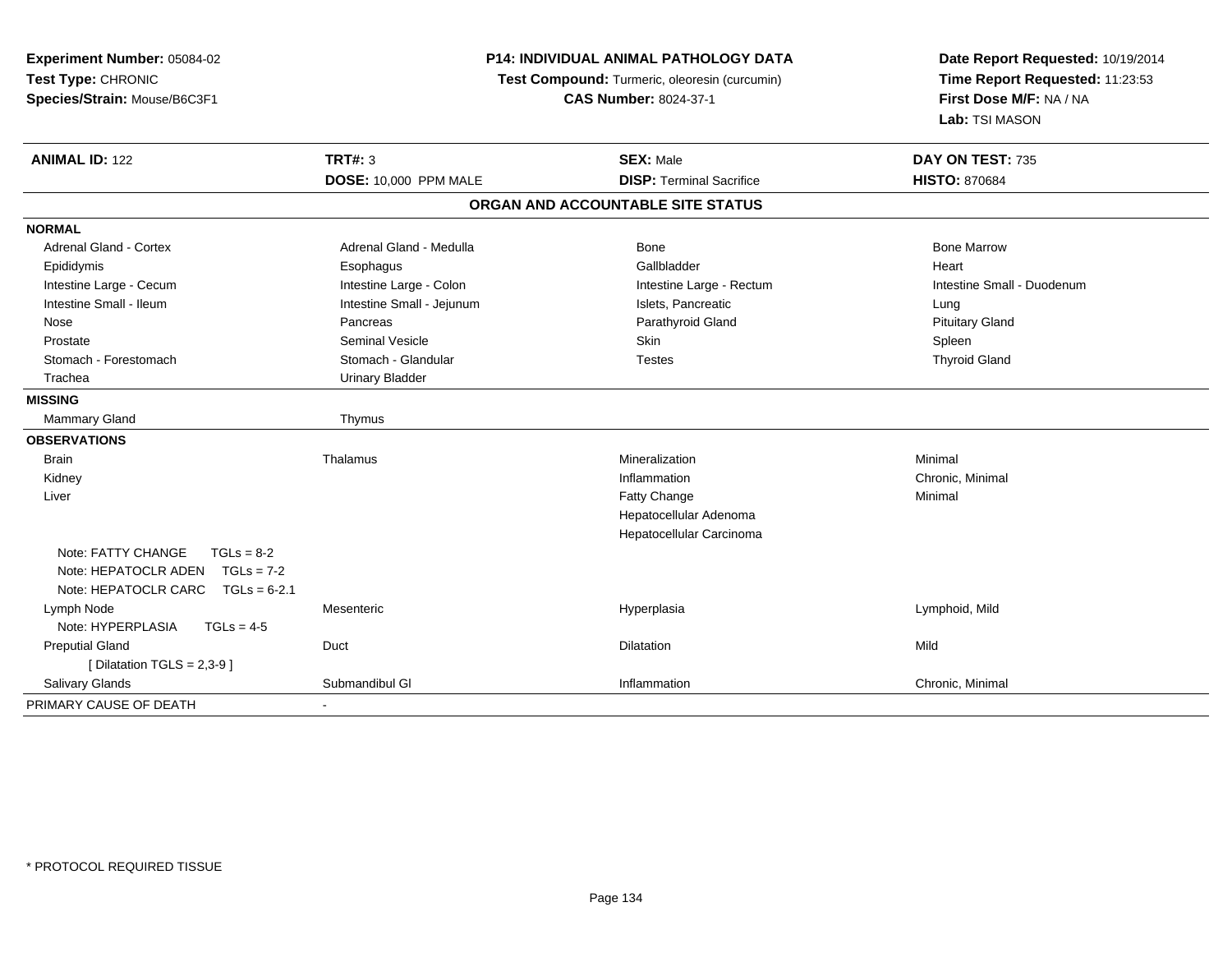| Experiment Number: 05084-02                | <b>P14: INDIVIDUAL ANIMAL PATHOLOGY DATA</b> |                                               | Date Report Requested: 10/19/2014 |
|--------------------------------------------|----------------------------------------------|-----------------------------------------------|-----------------------------------|
| Test Type: CHRONIC                         |                                              | Test Compound: Turmeric, oleoresin (curcumin) | Time Report Requested: 11:23:53   |
| Species/Strain: Mouse/B6C3F1               |                                              | <b>CAS Number: 8024-37-1</b>                  | First Dose M/F: NA / NA           |
|                                            |                                              |                                               | Lab: TSI MASON                    |
| <b>ANIMAL ID: 123</b>                      | <b>TRT#: 3</b>                               | <b>SEX: Male</b>                              | DAY ON TEST: 713                  |
|                                            | <b>DOSE: 10,000 PPM MALE</b>                 | <b>DISP: Moribund</b>                         | <b>HISTO: 870685</b>              |
|                                            |                                              | ORGAN AND ACCOUNTABLE SITE STATUS             |                                   |
| <b>NORMAL</b>                              |                                              |                                               |                                   |
| Bone                                       | <b>Bone Marrow</b>                           | <b>Brain</b>                                  | Epididymis                        |
| Esophagus                                  | Gallbladder                                  | Heart                                         | Intestine Large - Cecum           |
| Intestine Large - Colon                    | Intestine Large - Rectum                     | Intestine Small - Duodenum                    | Intestine Small - Ileum           |
| Intestine Small - Jejunum                  | Islets, Pancreatic                           | Nose                                          | Pancreas                          |
| Parathyroid Gland                          | <b>Pituitary Gland</b>                       | Prostate                                      | <b>Seminal Vesicle</b>            |
| Skin                                       | Spleen                                       | Stomach - Forestomach                         | Stomach - Glandular               |
| <b>Testes</b>                              | <b>Thyroid Gland</b>                         | Trachea                                       | <b>Urinary Bladder</b>            |
| <b>MISSING</b>                             |                                              |                                               |                                   |
| Adrenal Gland - Medulla                    | Mammary Gland                                | Thymus                                        |                                   |
| <b>OBSERVATIONS</b>                        |                                              |                                               |                                   |
| <b>Adrenal Gland</b>                       | Cortex                                       | Hyperplasia                                   | Mild                              |
| Kidney                                     |                                              | Inflammation                                  | Chronic, Minimal                  |
|                                            | <b>Renal Tubule</b>                          | Pigmentation                                  | Minimal                           |
| Liver                                      |                                              | <b>Eosinophilic Focus</b>                     | Mild                              |
|                                            |                                              | Hepatoblastoma                                |                                   |
|                                            |                                              | Hepatocellular Adenoma                        |                                   |
|                                            |                                              | Hepatocellular Carcinoma                      |                                   |
| Note: HEPATOBLASTOMA<br>$TGLs = 5-2.1+2.2$ |                                              |                                               |                                   |
| Note: HEPATOCLR CARC<br>$TGLs = 6-2.1+2.3$ |                                              |                                               |                                   |
| Note: HEPATOCLR ADEN<br>$TGLs = 7-2$       |                                              |                                               |                                   |
| Lung                                       |                                              | Hepatocellular Carcinoma                      | Metastatic (Liver)                |
| Lymph Node                                 | Mesenteric, Sinus                            | Ectasia                                       | Mild                              |
| Note: ECTASIA<br>$TGLs = 4-5$              |                                              |                                               |                                   |
| Salivary Glands                            | Submandibul GI                               | Inflammation                                  | Chronic, Minimal                  |
| PRIMARY CAUSE OF DEATH                     |                                              |                                               |                                   |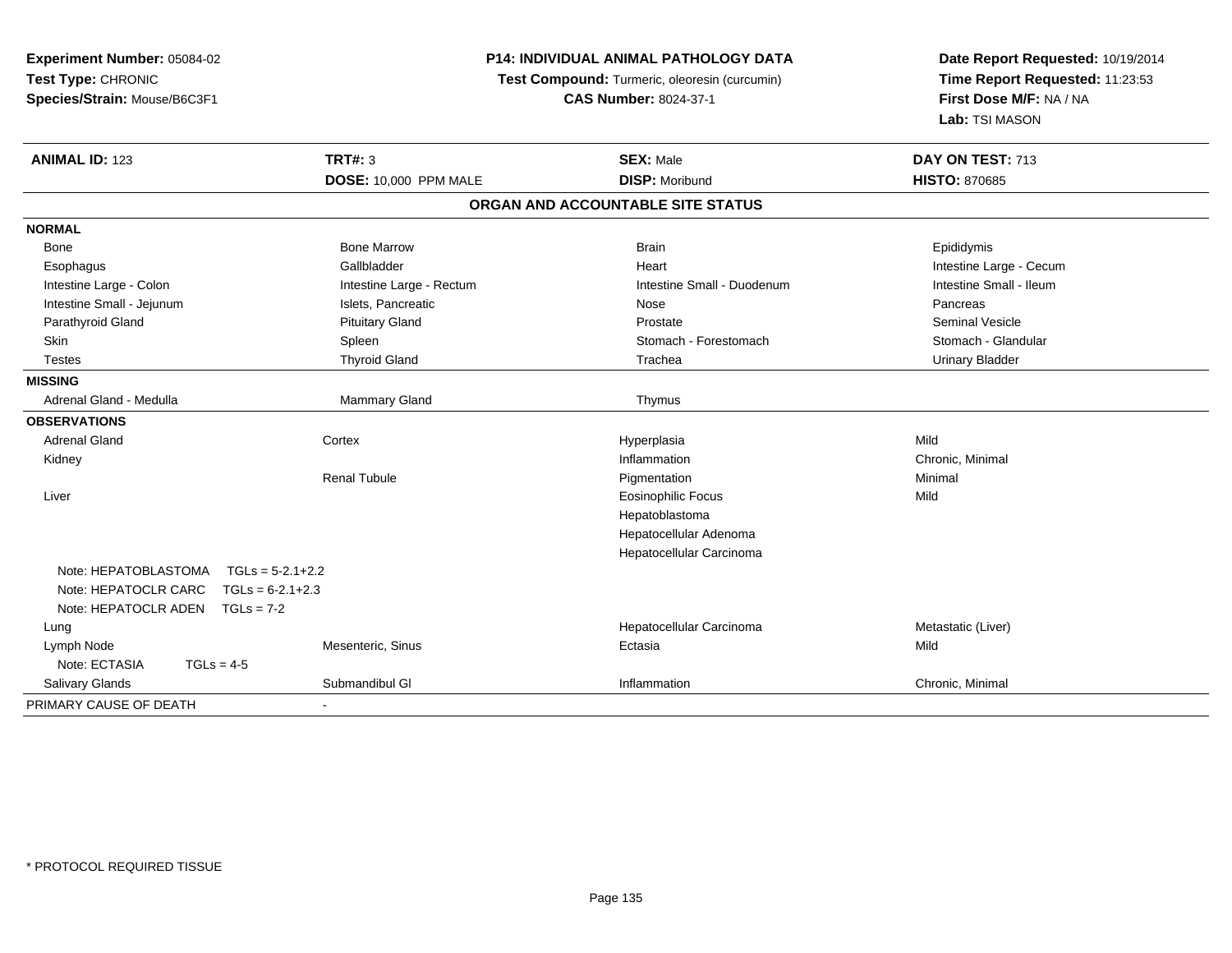| Experiment Number: 05084-02<br>Test Type: CHRONIC<br>Species/Strain: Mouse/B6C3F1 | <b>P14: INDIVIDUAL ANIMAL PATHOLOGY DATA</b><br>Test Compound: Turmeric, oleoresin (curcumin)<br><b>CAS Number: 8024-37-1</b> |                                   | Date Report Requested: 10/19/2014<br>Time Report Requested: 11:23:53<br>First Dose M/F: NA / NA<br>Lab: TSI MASON |  |
|-----------------------------------------------------------------------------------|-------------------------------------------------------------------------------------------------------------------------------|-----------------------------------|-------------------------------------------------------------------------------------------------------------------|--|
| <b>ANIMAL ID: 124</b>                                                             | <b>TRT#: 3</b>                                                                                                                | <b>SEX: Male</b>                  | DAY ON TEST: 541                                                                                                  |  |
|                                                                                   | DOSE: 10,000 PPM MALE                                                                                                         | <b>DISP: Moribund</b>             | <b>HISTO: 870686</b>                                                                                              |  |
|                                                                                   |                                                                                                                               | ORGAN AND ACCOUNTABLE SITE STATUS |                                                                                                                   |  |
| <b>NORMAL</b>                                                                     |                                                                                                                               |                                   |                                                                                                                   |  |
| Adrenal Gland - Cortex                                                            | Adrenal Gland - Medulla                                                                                                       | Bone                              | <b>Bone Marrow</b>                                                                                                |  |
| <b>Brain</b>                                                                      | Epididymis                                                                                                                    | Esophagus                         | Heart                                                                                                             |  |
| Intestine Large - Cecum                                                           | Intestine Large - Colon                                                                                                       | Intestine Large - Rectum          | Intestine Small - Duodenum                                                                                        |  |
| Intestine Small - Ileum                                                           | Intestine Small - Jejunum                                                                                                     | Islets. Pancreatic                | Lymph Node - Mesenteric                                                                                           |  |
| Nose                                                                              | Pancreas                                                                                                                      | <b>Pituitary Gland</b>            | Prostate                                                                                                          |  |
| <b>Seminal Vesicle</b>                                                            | Skin                                                                                                                          | Spleen                            | Stomach - Forestomach                                                                                             |  |
| Stomach - Glandular                                                               | <b>Testes</b>                                                                                                                 | <b>Thyroid Gland</b>              | Trachea                                                                                                           |  |
| <b>Urinary Bladder</b>                                                            |                                                                                                                               |                                   |                                                                                                                   |  |
| <b>MISSING</b>                                                                    |                                                                                                                               |                                   |                                                                                                                   |  |
| Gallbladder                                                                       | <b>Mammary Gland</b>                                                                                                          | Parathyroid Gland                 | Thymus                                                                                                            |  |
| <b>OBSERVATIONS</b>                                                               |                                                                                                                               |                                   |                                                                                                                   |  |
| Kidney                                                                            |                                                                                                                               | Inflammation                      | Chronic, Minimal                                                                                                  |  |
| Liver                                                                             |                                                                                                                               | Hepatocellular Carcinoma          | Multiple                                                                                                          |  |
| [ Hepatocellular Carcinoma TGLS = 1-2+2.1 ]                                       |                                                                                                                               |                                   |                                                                                                                   |  |
| Lung                                                                              |                                                                                                                               | Hepatocellular Carcinoma          | Metastatic (Liver)                                                                                                |  |
| [ Hepatocellular Carcinoma TGLS = 2-1 ]                                           |                                                                                                                               |                                   |                                                                                                                   |  |
| <b>Salivary Glands</b>                                                            | Submandibul GI                                                                                                                | Inflammation                      | Chronic, Minimal                                                                                                  |  |
| PRIMARY CAUSE OF DEATH                                                            |                                                                                                                               |                                   |                                                                                                                   |  |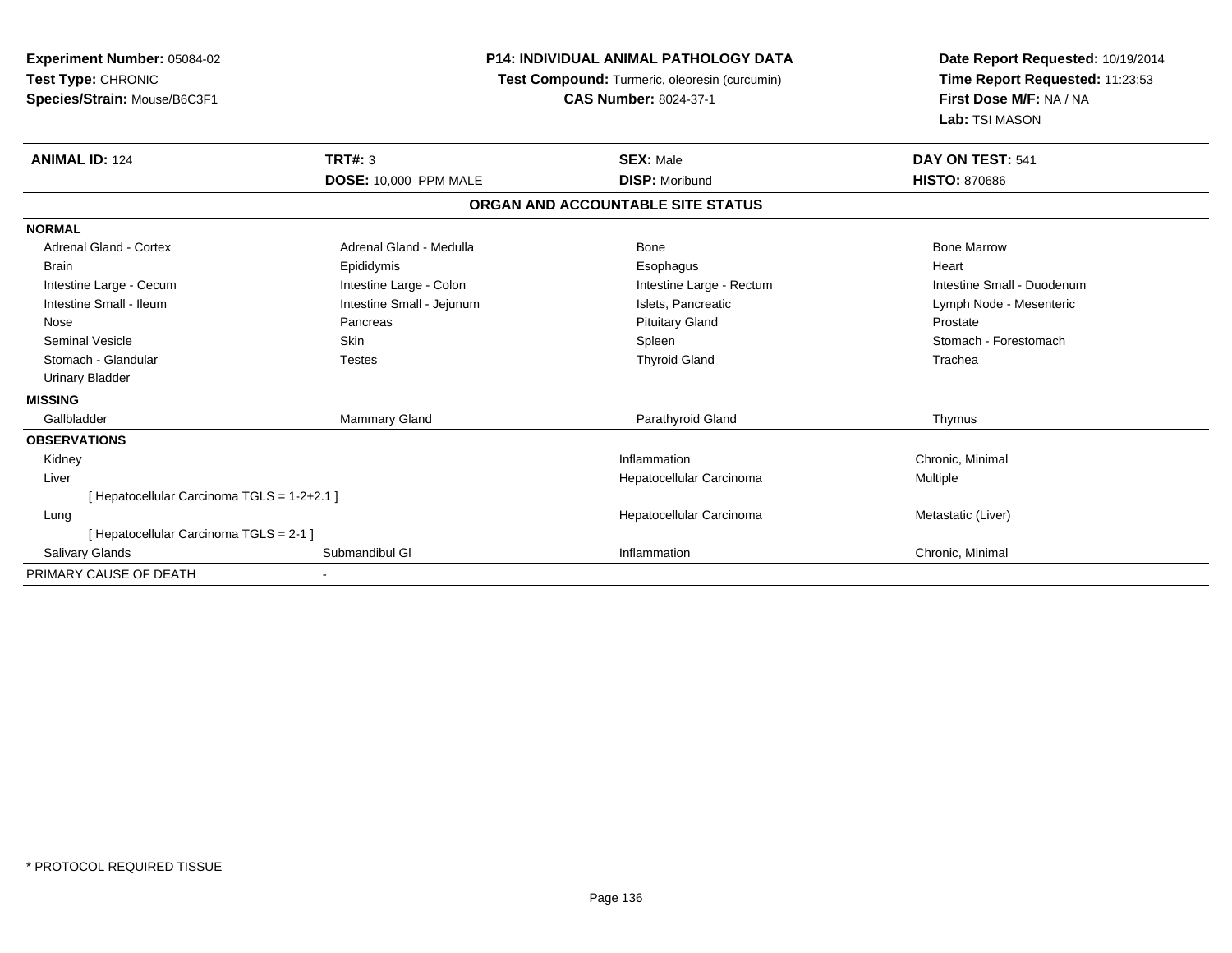| <b>Experiment Number: 05084-02</b><br><b>Test Type: CHRONIC</b><br>Species/Strain: Mouse/B6C3F1 | <b>P14: INDIVIDUAL ANIMAL PATHOLOGY DATA</b><br><b>Test Compound:</b> Turmeric, oleoresin (curcumin)<br><b>CAS Number: 8024-37-1</b> |                                   | Date Report Requested: 10/19/2014<br>Time Report Requested: 11:23:53<br>First Dose M/F: NA / NA<br>Lab: TSI MASON |  |
|-------------------------------------------------------------------------------------------------|--------------------------------------------------------------------------------------------------------------------------------------|-----------------------------------|-------------------------------------------------------------------------------------------------------------------|--|
| <b>ANIMAL ID: 125</b>                                                                           | TRT#: 3                                                                                                                              | <b>SEX: Male</b>                  | DAY ON TEST: 457                                                                                                  |  |
|                                                                                                 | DOSE: 10,000 PPM MALE                                                                                                                | <b>DISP:</b> Interval Sacrifice   | <b>HISTO: 860054</b>                                                                                              |  |
|                                                                                                 |                                                                                                                                      | ORGAN AND ACCOUNTABLE SITE STATUS |                                                                                                                   |  |
| <b>NORMAL</b>                                                                                   |                                                                                                                                      |                                   |                                                                                                                   |  |
| <b>Adrenal Gland - Cortex</b>                                                                   | Adrenal Gland - Medulla                                                                                                              | Intestine Large - Cecum           | Intestine Large - Colon                                                                                           |  |
| Intestine Large - Rectum                                                                        | Intestine Small - Duodenum                                                                                                           | Intestine Small - Ileum           | Intestine Small - Jejunum                                                                                         |  |
| Spleen                                                                                          | Stomach - Forestomach                                                                                                                | Stomach - Glandular               |                                                                                                                   |  |
| <b>OBSERVATIONS</b>                                                                             |                                                                                                                                      |                                   |                                                                                                                   |  |
| Liver                                                                                           |                                                                                                                                      | Fatty Change                      | Moderate                                                                                                          |  |
| Note: FATTY CHANGE<br>$TGLs = 3.7 - 2$                                                          |                                                                                                                                      |                                   |                                                                                                                   |  |
| <b>Preputial Gland</b>                                                                          |                                                                                                                                      | Cyst                              | Multiple, Mild                                                                                                    |  |
|                                                                                                 |                                                                                                                                      | Inflammation                      | Chronic, Mild                                                                                                     |  |
| Note: CYST<br>$TGLs = 6-6$                                                                      |                                                                                                                                      |                                   |                                                                                                                   |  |
| PRIMARY CAUSE OF DEATH                                                                          |                                                                                                                                      |                                   |                                                                                                                   |  |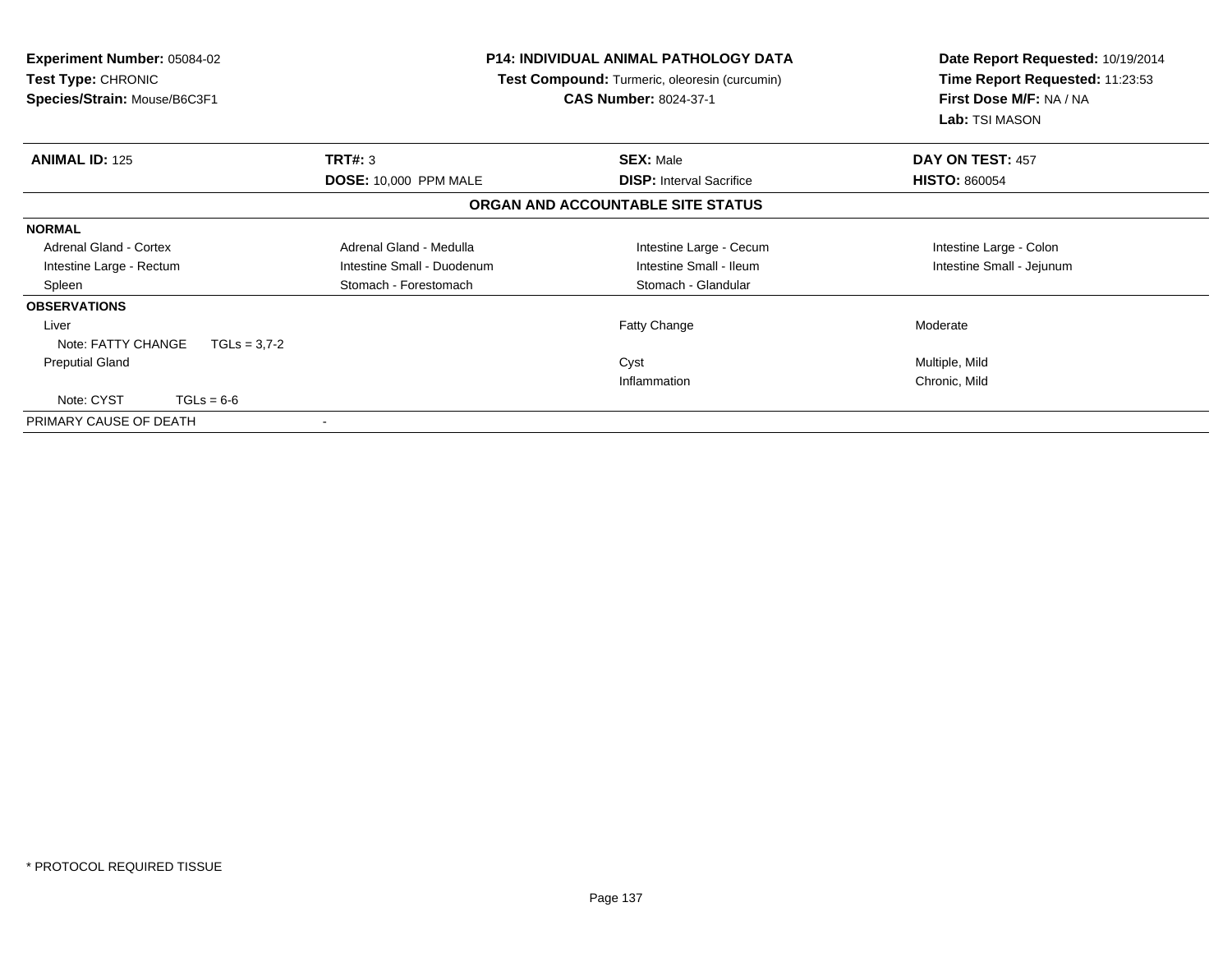| <b>Experiment Number: 05084-02</b><br>Test Type: CHRONIC<br>Species/Strain: Mouse/B6C3F1 |                              | <b>P14: INDIVIDUAL ANIMAL PATHOLOGY DATA</b><br>Test Compound: Turmeric, oleoresin (curcumin)<br><b>CAS Number: 8024-37-1</b> | Date Report Requested: 10/19/2014<br>Time Report Requested: 11:23:53<br>First Dose M/F: NA / NA<br>Lab: TSI MASON |
|------------------------------------------------------------------------------------------|------------------------------|-------------------------------------------------------------------------------------------------------------------------------|-------------------------------------------------------------------------------------------------------------------|
| <b>ANIMAL ID: 126</b>                                                                    | <b>TRT#: 3</b>               | <b>SEX: Male</b>                                                                                                              | DAY ON TEST: 734                                                                                                  |
|                                                                                          | <b>DOSE: 10,000 PPM MALE</b> | <b>DISP: Terminal Sacrifice</b>                                                                                               | <b>HISTO: 870687</b>                                                                                              |
|                                                                                          |                              | ORGAN AND ACCOUNTABLE SITE STATUS                                                                                             |                                                                                                                   |
| <b>NORMAL</b>                                                                            |                              |                                                                                                                               |                                                                                                                   |
| <b>Adrenal Gland - Cortex</b>                                                            | Adrenal Gland - Medulla      | Bone                                                                                                                          | <b>Bone Marrow</b>                                                                                                |
| Epididymis                                                                               | Esophagus                    | Heart                                                                                                                         | Intestine Large - Cecum                                                                                           |
| Intestine Large - Colon                                                                  | Intestine Large - Rectum     | Intestine Small - Duodenum                                                                                                    | Intestine Small - Ileum                                                                                           |
| Intestine Small - Jejunum                                                                | Islets. Pancreatic           | Lung                                                                                                                          | Lymph Node - Mesenteric                                                                                           |
| Nose                                                                                     | Pancreas                     | <b>Pituitary Gland</b>                                                                                                        | Prostate                                                                                                          |
| <b>Salivary Glands</b>                                                                   | <b>Seminal Vesicle</b>       | Skin                                                                                                                          | Spleen                                                                                                            |
| Stomach - Glandular                                                                      | <b>Testes</b>                | Thymus                                                                                                                        | <b>Thyroid Gland</b>                                                                                              |
| Trachea                                                                                  | <b>Urinary Bladder</b>       |                                                                                                                               |                                                                                                                   |
| <b>MISSING</b>                                                                           |                              |                                                                                                                               |                                                                                                                   |
| <b>Brain</b>                                                                             | Gallbladder                  | <b>Mammary Gland</b>                                                                                                          | Parathyroid Gland                                                                                                 |
| <b>OBSERVATIONS</b>                                                                      |                              |                                                                                                                               |                                                                                                                   |
| Kidney                                                                                   |                              | Inflammation                                                                                                                  | Chronic, Minimal                                                                                                  |
| Liver                                                                                    |                              | Fatty Change                                                                                                                  | Minimal                                                                                                           |
|                                                                                          |                              | Hepatocellular Adenoma                                                                                                        | Multiple                                                                                                          |
|                                                                                          |                              | Hepatocellular Carcinoma                                                                                                      |                                                                                                                   |
| Note: HEPATOCLR CARC                                                                     | $TGLs = 3-2.1$               |                                                                                                                               |                                                                                                                   |
| Note: HEPATOCLR ADEN $TGLs = 4.5.6-2+2.2$                                                |                              |                                                                                                                               |                                                                                                                   |
| Stomach                                                                                  | Forestomach                  | Inflammation                                                                                                                  | Chronic Active, Minimal                                                                                           |
| PRIMARY CAUSE OF DEATH                                                                   |                              |                                                                                                                               |                                                                                                                   |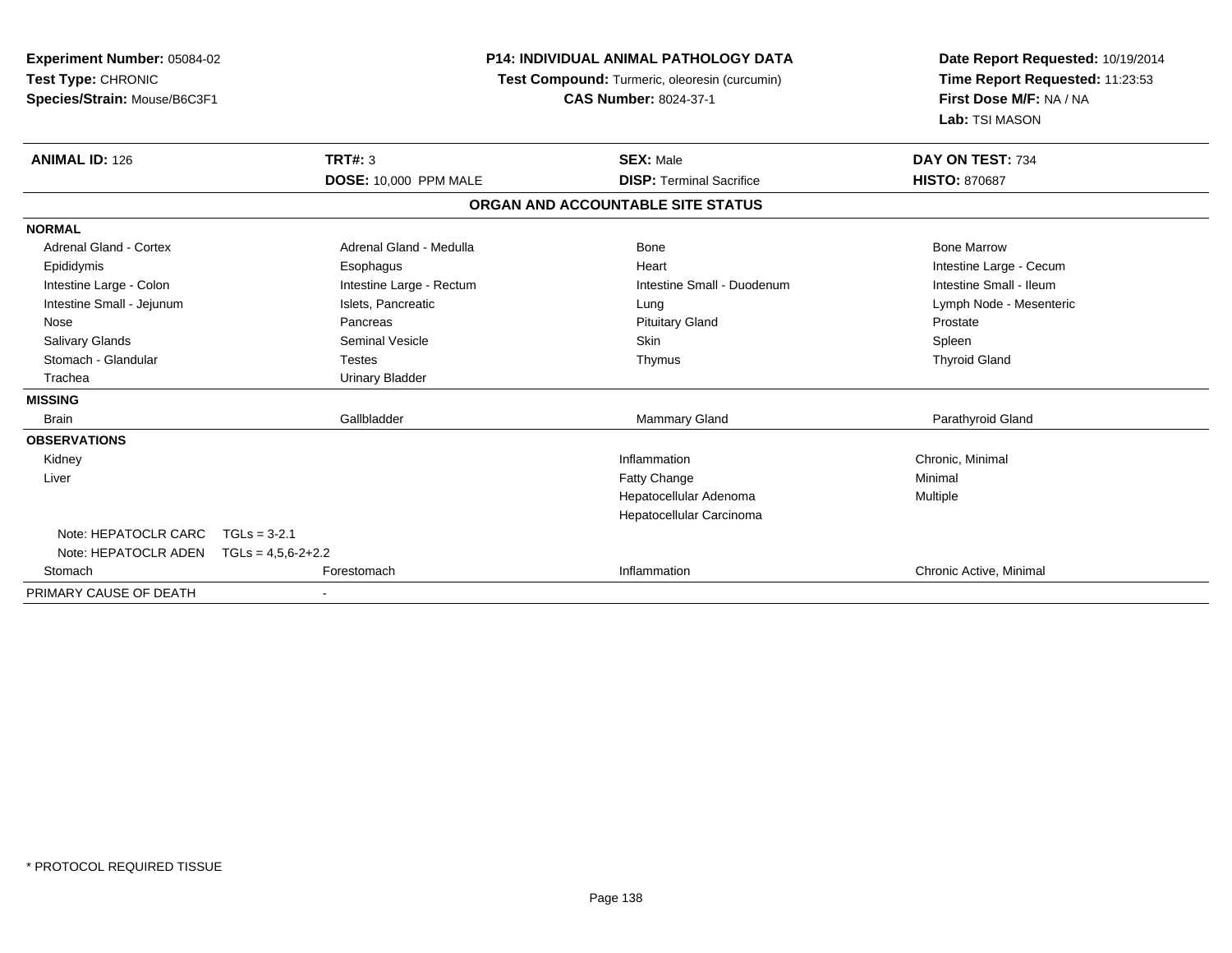| Experiment Number: 05084-02<br>Test Type: CHRONIC<br>Species/Strain: Mouse/B6C3F1 | <b>P14: INDIVIDUAL ANIMAL PATHOLOGY DATA</b><br>Test Compound: Turmeric, oleoresin (curcumin)<br><b>CAS Number: 8024-37-1</b> |                                   | Date Report Requested: 10/19/2014<br>Time Report Requested: 11:23:53<br>First Dose M/F: NA / NA<br>Lab: TSI MASON |  |
|-----------------------------------------------------------------------------------|-------------------------------------------------------------------------------------------------------------------------------|-----------------------------------|-------------------------------------------------------------------------------------------------------------------|--|
| <b>ANIMAL ID: 127</b>                                                             | TRT#: 3                                                                                                                       | <b>SEX: Male</b>                  | DAY ON TEST: 734                                                                                                  |  |
|                                                                                   | <b>DOSE: 10,000 PPM MALE</b>                                                                                                  | <b>DISP: Terminal Sacrifice</b>   | <b>HISTO: 870688</b>                                                                                              |  |
|                                                                                   |                                                                                                                               | ORGAN AND ACCOUNTABLE SITE STATUS |                                                                                                                   |  |
| <b>NORMAL</b>                                                                     |                                                                                                                               |                                   |                                                                                                                   |  |
| <b>Adrenal Gland - Cortex</b>                                                     | <b>Bone</b>                                                                                                                   | <b>Bone Marrow</b>                | <b>Brain</b>                                                                                                      |  |
| Epididymis                                                                        | Esophagus                                                                                                                     | Gallbladder                       | Heart                                                                                                             |  |
| Intestine Large - Cecum                                                           | Intestine Large - Colon                                                                                                       | Intestine Large - Rectum          | Intestine Small - Duodenum                                                                                        |  |
| Intestine Small - Ileum                                                           | Intestine Small - Jejunum                                                                                                     | Islets, Pancreatic                | Kidney                                                                                                            |  |
| Lung                                                                              | Lymph Node - Mesenteric                                                                                                       | Pancreas                          | Parathyroid Gland                                                                                                 |  |
| <b>Pituitary Gland</b>                                                            | Prostate                                                                                                                      | Salivary Glands                   | <b>Seminal Vesicle</b>                                                                                            |  |
| Skin                                                                              | Spleen                                                                                                                        | Stomach - Forestomach             | Stomach - Glandular                                                                                               |  |
| <b>Testes</b>                                                                     | Thymus                                                                                                                        | <b>Thyroid Gland</b>              | Trachea                                                                                                           |  |
| <b>Urinary Bladder</b>                                                            |                                                                                                                               |                                   |                                                                                                                   |  |
| <b>MISSING</b>                                                                    |                                                                                                                               |                                   |                                                                                                                   |  |
| Adrenal Gland - Medulla                                                           | Mammary Gland                                                                                                                 |                                   |                                                                                                                   |  |
| <b>OBSERVATIONS</b>                                                               |                                                                                                                               |                                   |                                                                                                                   |  |
| Liver                                                                             |                                                                                                                               | Fatty Change                      | Minimal                                                                                                           |  |
|                                                                                   |                                                                                                                               | Hepatocellular Adenoma            | Multiple                                                                                                          |  |
|                                                                                   |                                                                                                                               | Hepatocellular Carcinoma          |                                                                                                                   |  |
| Note: THE CARCINOMA APPEARS TO BE A TRABECULAR TYPE WITH                          |                                                                                                                               |                                   |                                                                                                                   |  |
| Note: HEPATOCLR CARC $TGLs = 2-2$                                                 |                                                                                                                               |                                   |                                                                                                                   |  |
| Note: FATTY CHANGE<br>$TGLs = 5-2+2.1$                                            |                                                                                                                               |                                   |                                                                                                                   |  |
| Note: HEPATOCLR ADEN TGLs = 3,4-2+2.1                                             |                                                                                                                               |                                   |                                                                                                                   |  |
| Note: NODULES WITHIN NODULES.                                                     |                                                                                                                               |                                   |                                                                                                                   |  |
| Nose                                                                              |                                                                                                                               | Inflammation                      | Acute, Minimal                                                                                                    |  |
| PRIMARY CAUSE OF DEATH                                                            |                                                                                                                               |                                   |                                                                                                                   |  |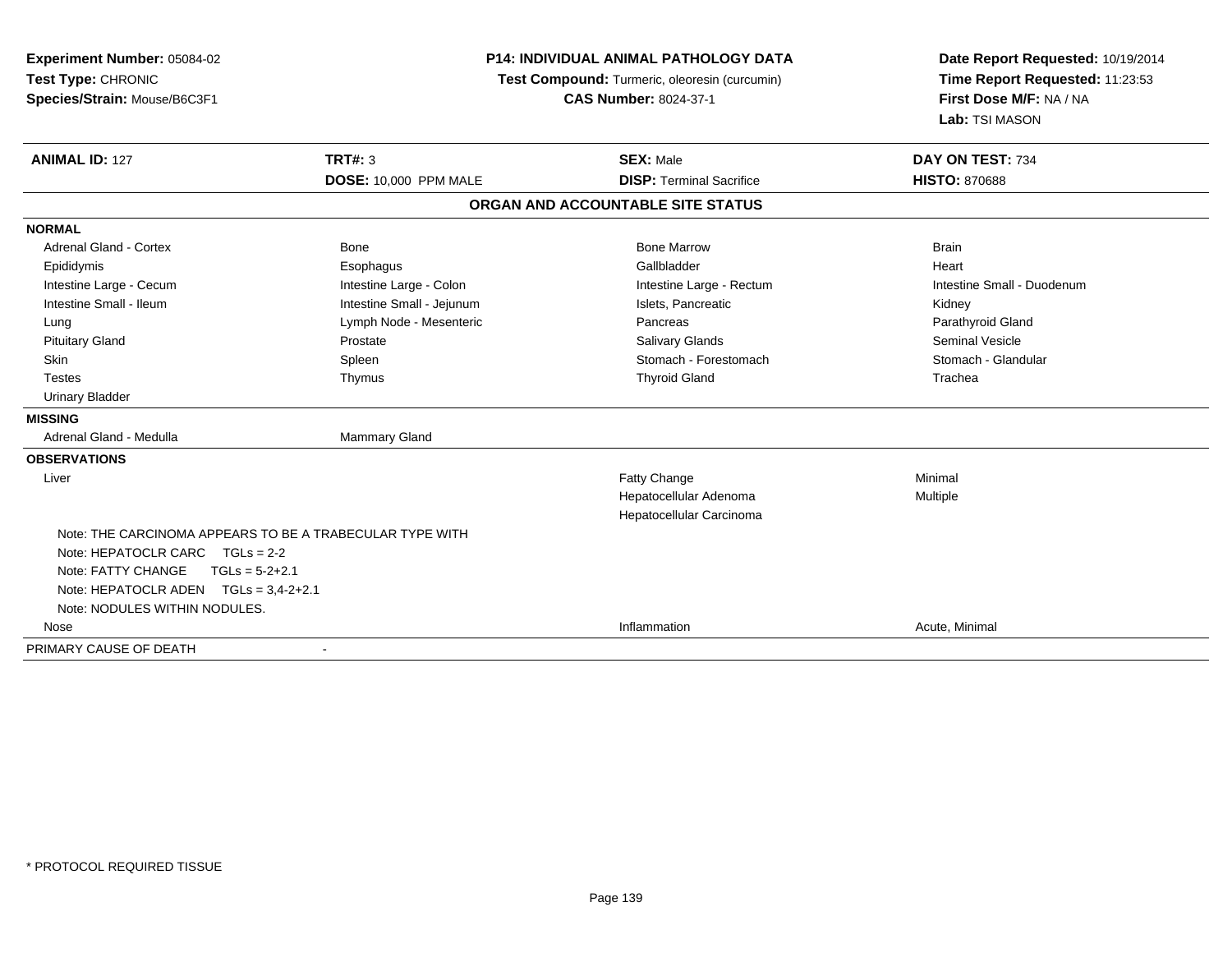| Experiment Number: 05084-02<br>Test Type: CHRONIC<br>Species/Strain: Mouse/B6C3F1 | P14: INDIVIDUAL ANIMAL PATHOLOGY DATA<br>Test Compound: Turmeric, oleoresin (curcumin)<br><b>CAS Number: 8024-37-1</b> |                                                     | Date Report Requested: 10/19/2014<br>Time Report Requested: 11:23:53<br>First Dose M/F: NA / NA<br>Lab: TSI MASON |  |
|-----------------------------------------------------------------------------------|------------------------------------------------------------------------------------------------------------------------|-----------------------------------------------------|-------------------------------------------------------------------------------------------------------------------|--|
| <b>ANIMAL ID: 128</b>                                                             | <b>TRT#: 3</b><br>DOSE: 10,000 PPM MALE                                                                                | <b>SEX: Male</b><br><b>DISP: Terminal Sacrifice</b> | DAY ON TEST: 734<br><b>HISTO: 870689</b>                                                                          |  |
|                                                                                   |                                                                                                                        | ORGAN AND ACCOUNTABLE SITE STATUS                   |                                                                                                                   |  |
|                                                                                   |                                                                                                                        |                                                     |                                                                                                                   |  |
| <b>NORMAL</b>                                                                     |                                                                                                                        |                                                     |                                                                                                                   |  |
| <b>Adrenal Gland - Cortex</b>                                                     | Adrenal Gland - Medulla                                                                                                | Bone                                                | <b>Bone Marrow</b>                                                                                                |  |
| Epididymis                                                                        | Esophagus                                                                                                              | Gallbladder                                         | Heart                                                                                                             |  |
| Intestine Large - Cecum                                                           | Intestine Large - Colon                                                                                                | Intestine Large - Rectum                            | Intestine Small - Ileum                                                                                           |  |
| Intestine Small - Jejunum                                                         | Islets, Pancreatic                                                                                                     | Liver                                               | Lung                                                                                                              |  |
| Lymph Node - Mesenteric                                                           | Nose                                                                                                                   | Parathyroid Gland                                   | <b>Pituitary Gland</b>                                                                                            |  |
| Prostate                                                                          | <b>Seminal Vesicle</b>                                                                                                 | Skin                                                | Stomach - Forestomach                                                                                             |  |
| Stomach - Glandular                                                               | <b>Testes</b>                                                                                                          | Thymus                                              | <b>Thyroid Gland</b>                                                                                              |  |
| Trachea                                                                           | <b>Urinary Bladder</b>                                                                                                 |                                                     |                                                                                                                   |  |
| <b>MISSING</b>                                                                    |                                                                                                                        |                                                     |                                                                                                                   |  |
| <b>Mammary Gland</b>                                                              |                                                                                                                        |                                                     |                                                                                                                   |  |
| <b>OBSERVATIONS</b>                                                               |                                                                                                                        |                                                     |                                                                                                                   |  |
| <b>Brain</b>                                                                      | Thalamus                                                                                                               | Mineralization                                      | Minimal                                                                                                           |  |
| <b>Intestine Small</b>                                                            | Duodenum                                                                                                               | Adenocarcinoma                                      |                                                                                                                   |  |
| Note: THE MASS IN THE DUODENUM APPEARS TO BE BOTH ENDOPHYTIC                      |                                                                                                                        |                                                     |                                                                                                                   |  |
| Note: ADENOCARC<br>$TGLs = 4-6.1$                                                 |                                                                                                                        |                                                     |                                                                                                                   |  |
| Note: AND EXOPHYTIC.                                                              |                                                                                                                        |                                                     |                                                                                                                   |  |
| Kidney                                                                            |                                                                                                                        | Inflammation                                        | Chronic, Minimal                                                                                                  |  |
| Pancreas                                                                          |                                                                                                                        | Autolysis                                           | Minimal                                                                                                           |  |
| <b>Preputial Gland</b>                                                            | Duct                                                                                                                   | <b>Dilatation</b>                                   | Mild                                                                                                              |  |
| Note: DILATATION<br>$TGLs = 2-9$                                                  |                                                                                                                        |                                                     |                                                                                                                   |  |
| Salivary Glands                                                                   | Submandibul GI                                                                                                         | Inflammation                                        | Chronic, Minimal                                                                                                  |  |
| Spleen                                                                            |                                                                                                                        | Hematopoietic Cell Proliferation                    | Mild                                                                                                              |  |
| Note: HEMA CELL PROL<br>$TGLs = 3-3$                                              |                                                                                                                        |                                                     |                                                                                                                   |  |
| PRIMARY CAUSE OF DEATH                                                            | $\blacksquare$                                                                                                         |                                                     |                                                                                                                   |  |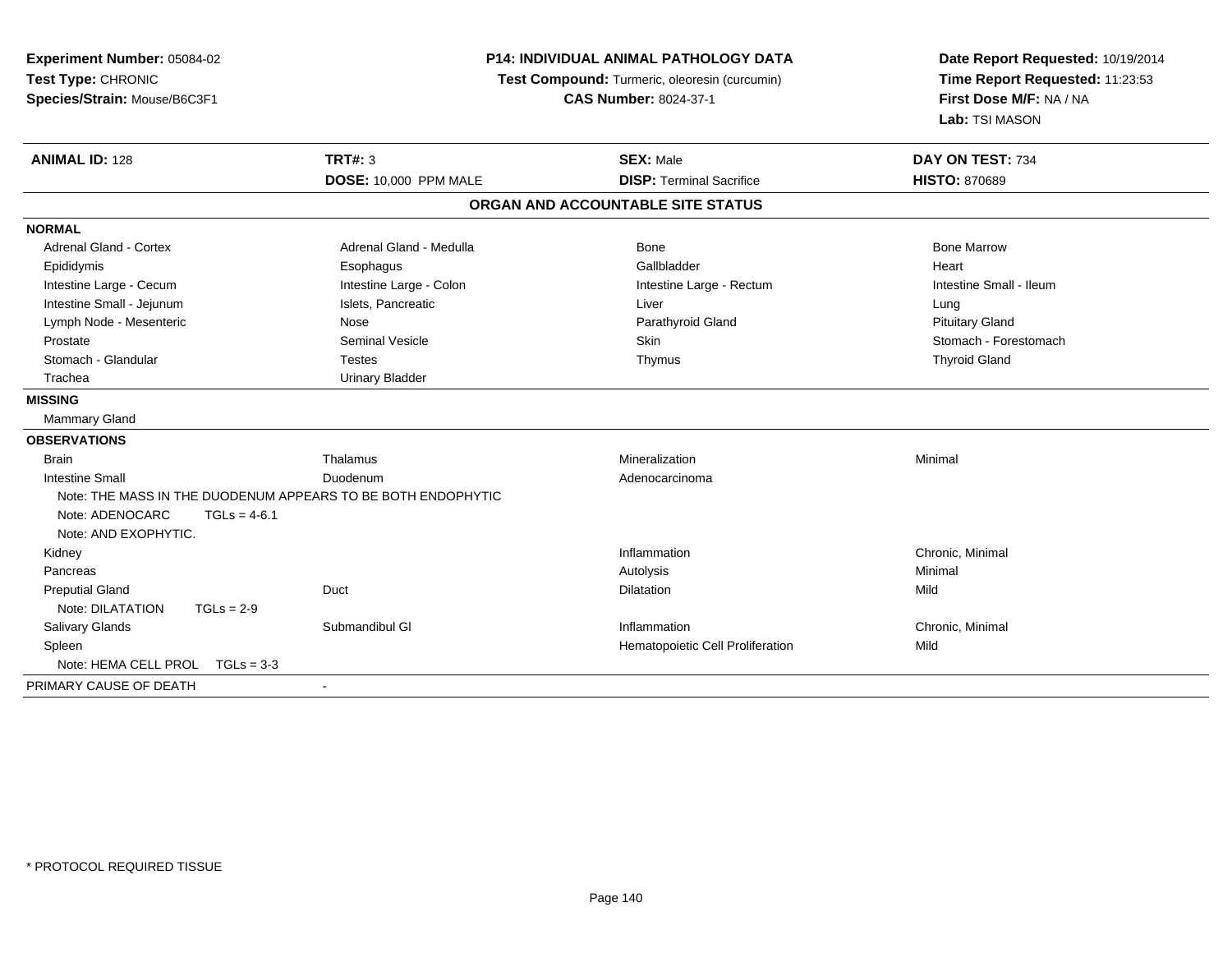| Experiment Number: 05084-02<br>Test Type: CHRONIC<br>Species/Strain: Mouse/B6C3F1 |                          | <b>P14: INDIVIDUAL ANIMAL PATHOLOGY DATA</b><br>Test Compound: Turmeric, oleoresin (curcumin)<br><b>CAS Number: 8024-37-1</b> | Date Report Requested: 10/19/2014<br>Time Report Requested: 11:23:53<br>First Dose M/F: NA / NA<br>Lab: TSI MASON |  |
|-----------------------------------------------------------------------------------|--------------------------|-------------------------------------------------------------------------------------------------------------------------------|-------------------------------------------------------------------------------------------------------------------|--|
| <b>ANIMAL ID: 129</b>                                                             | <b>TRT#: 3</b>           | <b>SEX: Male</b>                                                                                                              | DAY ON TEST: 735                                                                                                  |  |
|                                                                                   | DOSE: 10,000 PPM MALE    | <b>DISP: Terminal Sacrifice</b>                                                                                               | <b>HISTO: 870690</b>                                                                                              |  |
|                                                                                   |                          | ORGAN AND ACCOUNTABLE SITE STATUS                                                                                             |                                                                                                                   |  |
| <b>NORMAL</b>                                                                     |                          |                                                                                                                               |                                                                                                                   |  |
| Adrenal Gland - Cortex                                                            | <b>Bone</b>              | <b>Bone Marrow</b>                                                                                                            | Epididymis                                                                                                        |  |
| Esophagus                                                                         | Gallbladder              | Heart                                                                                                                         | Intestine Large - Cecum                                                                                           |  |
| Intestine Large - Colon                                                           | Intestine Large - Rectum | Intestine Small - Duodenum                                                                                                    | Intestine Small - Ileum                                                                                           |  |
| Intestine Small - Jejunum                                                         | Islets, Pancreatic       | Lymph Node - Mesenteric                                                                                                       | Nose                                                                                                              |  |
| Pancreas                                                                          | Parathyroid Gland        | <b>Pituitary Gland</b>                                                                                                        | Prostate                                                                                                          |  |
| <b>Salivary Glands</b>                                                            | Seminal Vesicle          | <b>Skin</b>                                                                                                                   | Spleen                                                                                                            |  |
| Stomach - Forestomach                                                             | Stomach - Glandular      | <b>Testes</b>                                                                                                                 | Thymus                                                                                                            |  |
| <b>Thyroid Gland</b>                                                              | Trachea                  | <b>Urinary Bladder</b>                                                                                                        |                                                                                                                   |  |
| <b>MISSING</b>                                                                    |                          |                                                                                                                               |                                                                                                                   |  |
| Adrenal Gland - Medulla                                                           | Mammary Gland            |                                                                                                                               |                                                                                                                   |  |
| <b>OBSERVATIONS</b>                                                               |                          |                                                                                                                               |                                                                                                                   |  |
| <b>Brain</b>                                                                      | Thalamus                 | Mineralization                                                                                                                | Minimal                                                                                                           |  |
| Kidney                                                                            |                          | Inflammation                                                                                                                  | Chronic, Minimal                                                                                                  |  |
| Liver                                                                             |                          | <b>Eosinophilic Focus</b>                                                                                                     | Mild                                                                                                              |  |
|                                                                                   |                          | Fatty Change                                                                                                                  | Mild                                                                                                              |  |
|                                                                                   |                          | Hepatocellular Adenoma                                                                                                        | Multiple                                                                                                          |  |
| Note: HEPATOCLR ADEN TGLs = 3,4-2+2.1                                             |                          |                                                                                                                               |                                                                                                                   |  |
| Lung                                                                              |                          | Alveolar/Bronchiolar Adenoma                                                                                                  |                                                                                                                   |  |
| Note: ALV BRON ADEN<br>$TGLs = 5-1$                                               |                          |                                                                                                                               |                                                                                                                   |  |
| PRIMARY CAUSE OF DEATH                                                            |                          |                                                                                                                               |                                                                                                                   |  |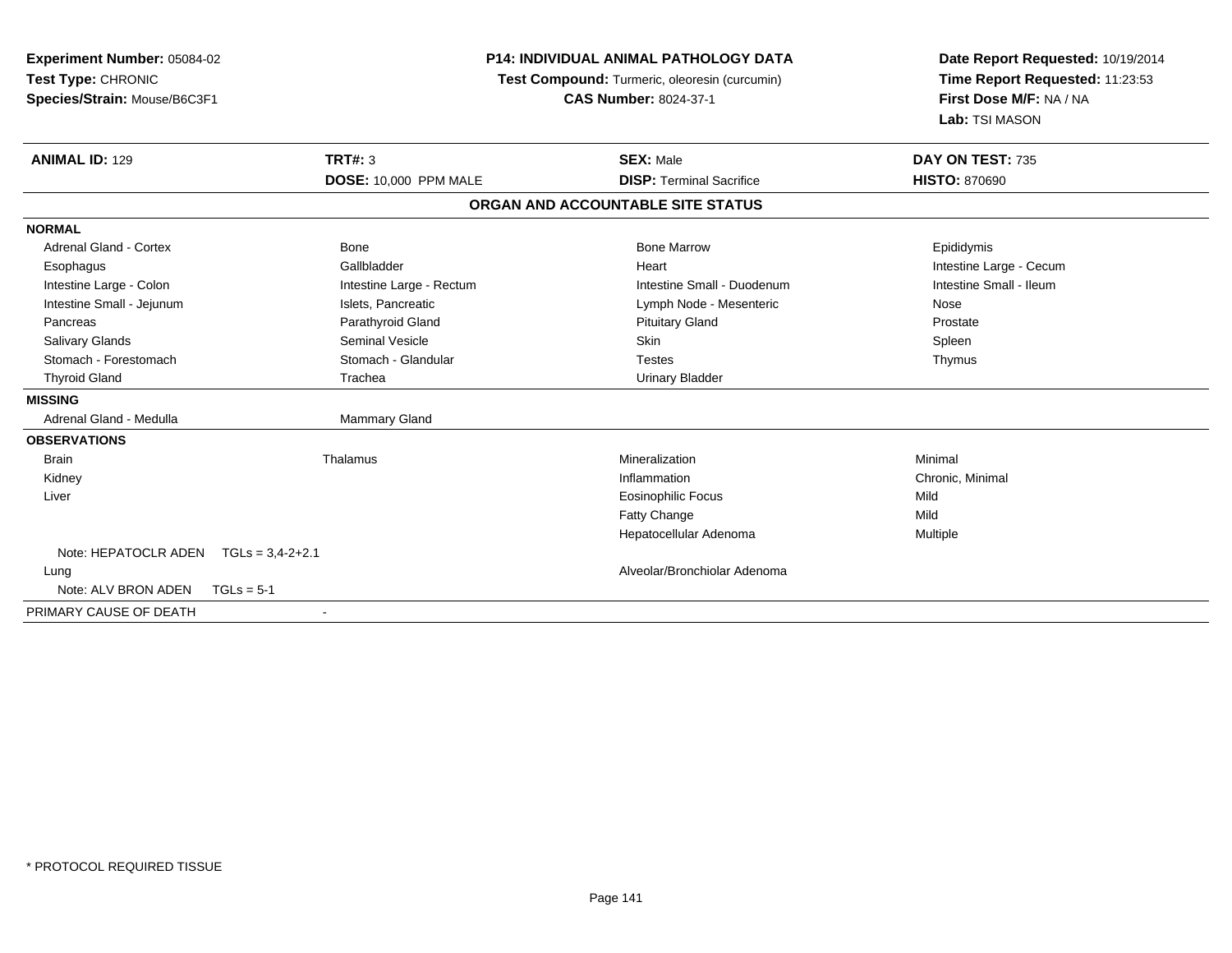| <b>Experiment Number: 05084-02</b><br>Test Type: CHRONIC<br>Species/Strain: Mouse/B6C3F1 | <b>P14: INDIVIDUAL ANIMAL PATHOLOGY DATA</b><br>Test Compound: Turmeric, oleoresin (curcumin)<br><b>CAS Number: 8024-37-1</b> |                                                     | Date Report Requested: 10/19/2014<br>Time Report Requested: 11:23:53<br>First Dose M/F: NA / NA<br>Lab: TSI MASON |  |
|------------------------------------------------------------------------------------------|-------------------------------------------------------------------------------------------------------------------------------|-----------------------------------------------------|-------------------------------------------------------------------------------------------------------------------|--|
| <b>ANIMAL ID: 130</b>                                                                    | <b>TRT#: 3</b><br><b>DOSE: 10,000 PPM MALE</b>                                                                                | <b>SEX: Male</b><br><b>DISP: Terminal Sacrifice</b> | DAY ON TEST: 735<br><b>HISTO: 870691</b>                                                                          |  |
|                                                                                          |                                                                                                                               | ORGAN AND ACCOUNTABLE SITE STATUS                   |                                                                                                                   |  |
|                                                                                          |                                                                                                                               |                                                     |                                                                                                                   |  |
| <b>NORMAL</b>                                                                            |                                                                                                                               |                                                     |                                                                                                                   |  |
| Adrenal Gland - Cortex                                                                   | Adrenal Gland - Medulla                                                                                                       | Bone                                                | <b>Bone Marrow</b>                                                                                                |  |
| Epididymis                                                                               | Esophagus                                                                                                                     | Gallbladder                                         | Heart                                                                                                             |  |
| Intestine Large - Cecum                                                                  | Intestine Large - Colon                                                                                                       | Intestine Large - Rectum                            | Intestine Small - Duodenum                                                                                        |  |
| Intestine Small - Ileum                                                                  | Intestine Small - Jejunum                                                                                                     | Islets, Pancreatic                                  | Lung                                                                                                              |  |
| Lymph Node - Mesenteric                                                                  | Nose                                                                                                                          | Pancreas                                            | <b>Pituitary Gland</b>                                                                                            |  |
| Prostate                                                                                 | <b>Seminal Vesicle</b>                                                                                                        | <b>Skin</b>                                         | Spleen                                                                                                            |  |
| Stomach - Forestomach                                                                    | Stomach - Glandular                                                                                                           | <b>Testes</b>                                       | Thymus                                                                                                            |  |
| Trachea                                                                                  | <b>Urinary Bladder</b>                                                                                                        |                                                     |                                                                                                                   |  |
| <b>MISSING</b>                                                                           |                                                                                                                               |                                                     |                                                                                                                   |  |
| <b>Mammary Gland</b>                                                                     | Parathyroid Gland                                                                                                             |                                                     |                                                                                                                   |  |
| <b>OBSERVATIONS</b>                                                                      |                                                                                                                               |                                                     |                                                                                                                   |  |
| <b>Brain</b>                                                                             | Thalamus                                                                                                                      | Mineralization                                      | Minimal                                                                                                           |  |
| Kidney                                                                                   |                                                                                                                               | Inflammation                                        | Chronic, Minimal                                                                                                  |  |
| Liver                                                                                    |                                                                                                                               | Fatty Change                                        | Mild                                                                                                              |  |
|                                                                                          |                                                                                                                               | Hepatocellular Adenoma                              | Multiple                                                                                                          |  |
| Note: HEPATOCLR ADEN $TGLs = 6.7-2$                                                      |                                                                                                                               |                                                     |                                                                                                                   |  |
| <b>Preputial Gland</b>                                                                   | Duct                                                                                                                          | <b>Dilatation</b>                                   | Mild                                                                                                              |  |
| [ Dilatation TGLS = $2-9$ ]                                                              |                                                                                                                               |                                                     |                                                                                                                   |  |
| <b>Salivary Glands</b>                                                                   | Submandibul GI                                                                                                                | Inflammation                                        | Chronic, Minimal                                                                                                  |  |
| <b>Thyroid Gland</b>                                                                     | Follicular Cel                                                                                                                | Hyperplasia                                         | Mild                                                                                                              |  |
| PRIMARY CAUSE OF DEATH                                                                   |                                                                                                                               |                                                     |                                                                                                                   |  |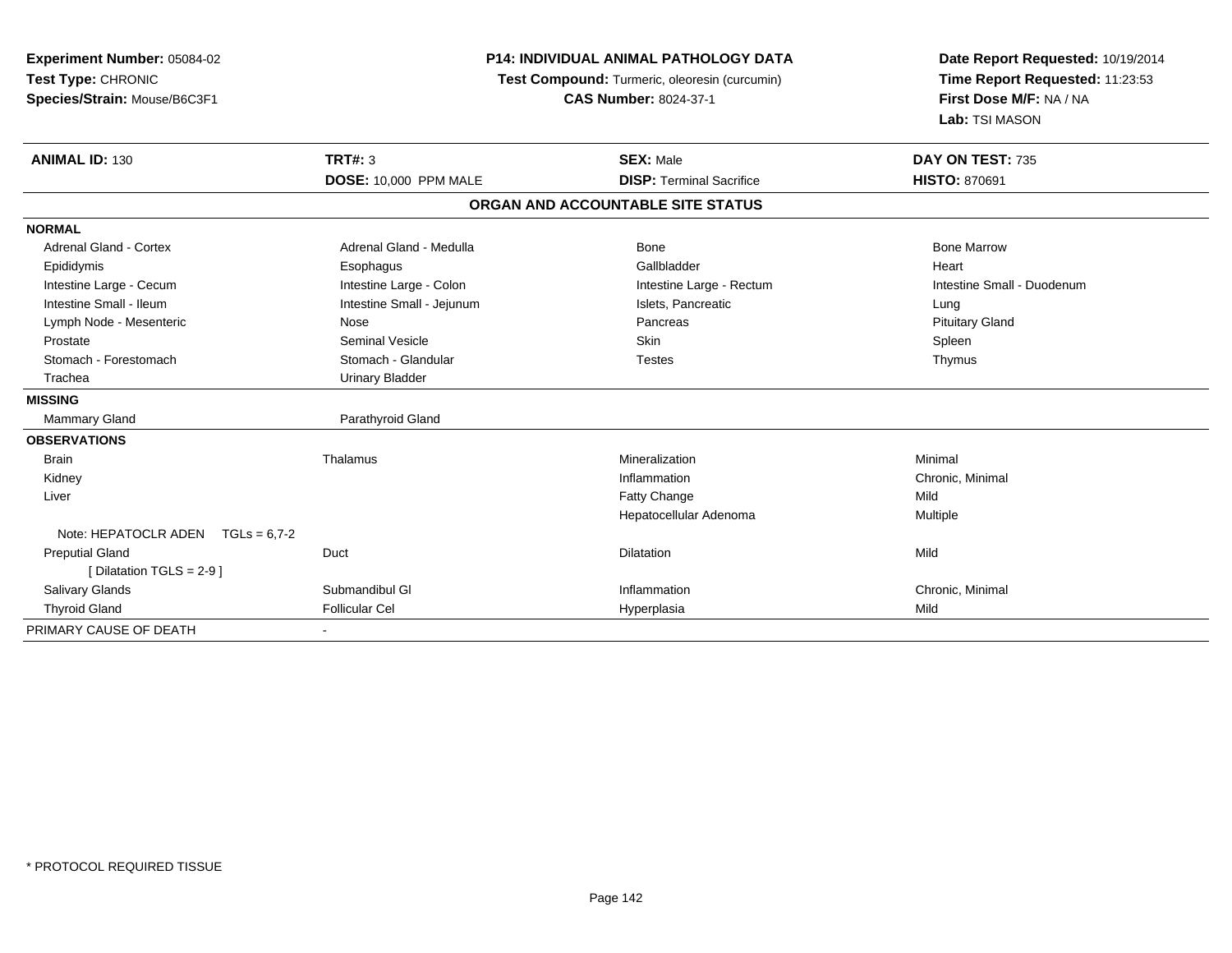| <b>Experiment Number: 05084-02</b><br><b>Test Type: CHRONIC</b><br>Species/Strain: Mouse/B6C3F1 |                              | <b>P14: INDIVIDUAL ANIMAL PATHOLOGY DATA</b><br>Test Compound: Turmeric, oleoresin (curcumin)<br><b>CAS Number: 8024-37-1</b> | Date Report Requested: 10/19/2014<br>Time Report Requested: 11:23:53<br>First Dose M/F: NA / NA<br>Lab: TSI MASON |
|-------------------------------------------------------------------------------------------------|------------------------------|-------------------------------------------------------------------------------------------------------------------------------|-------------------------------------------------------------------------------------------------------------------|
| <b>ANIMAL ID: 131</b>                                                                           | TRT#: 3                      | <b>SEX: Male</b>                                                                                                              | DAY ON TEST: 455                                                                                                  |
|                                                                                                 | <b>DOSE: 10,000 PPM MALE</b> | <b>DISP:</b> Interval Sacrifice                                                                                               | <b>HISTO: 860055</b>                                                                                              |
|                                                                                                 |                              | ORGAN AND ACCOUNTABLE SITE STATUS                                                                                             |                                                                                                                   |
| <b>NORMAL</b>                                                                                   |                              |                                                                                                                               |                                                                                                                   |
| Intestine Large - Cecum                                                                         | Intestine Large - Colon      | Intestine Large - Rectum                                                                                                      | Intestine Small - Duodenum                                                                                        |
| Intestine Small - Ileum                                                                         | Intestine Small - Jejunum    | Stomach - Forestomach                                                                                                         | Stomach - Glandular                                                                                               |
| <b>OBSERVATIONS</b>                                                                             |                              |                                                                                                                               |                                                                                                                   |
| Liver                                                                                           |                              | Fatty Change                                                                                                                  | Moderate                                                                                                          |
| [Fatty Change TGLS = 2,3,5-2]                                                                   |                              |                                                                                                                               |                                                                                                                   |
| <b>Preputial Gland</b>                                                                          |                              | Cyst                                                                                                                          | Multiple, Moderate                                                                                                |
|                                                                                                 |                              | Inflammation                                                                                                                  | Chronic, Minimal                                                                                                  |
| Note: CYST<br>$TGLs = 4-9$                                                                      |                              |                                                                                                                               |                                                                                                                   |
| PRIMARY CAUSE OF DEATH                                                                          |                              |                                                                                                                               |                                                                                                                   |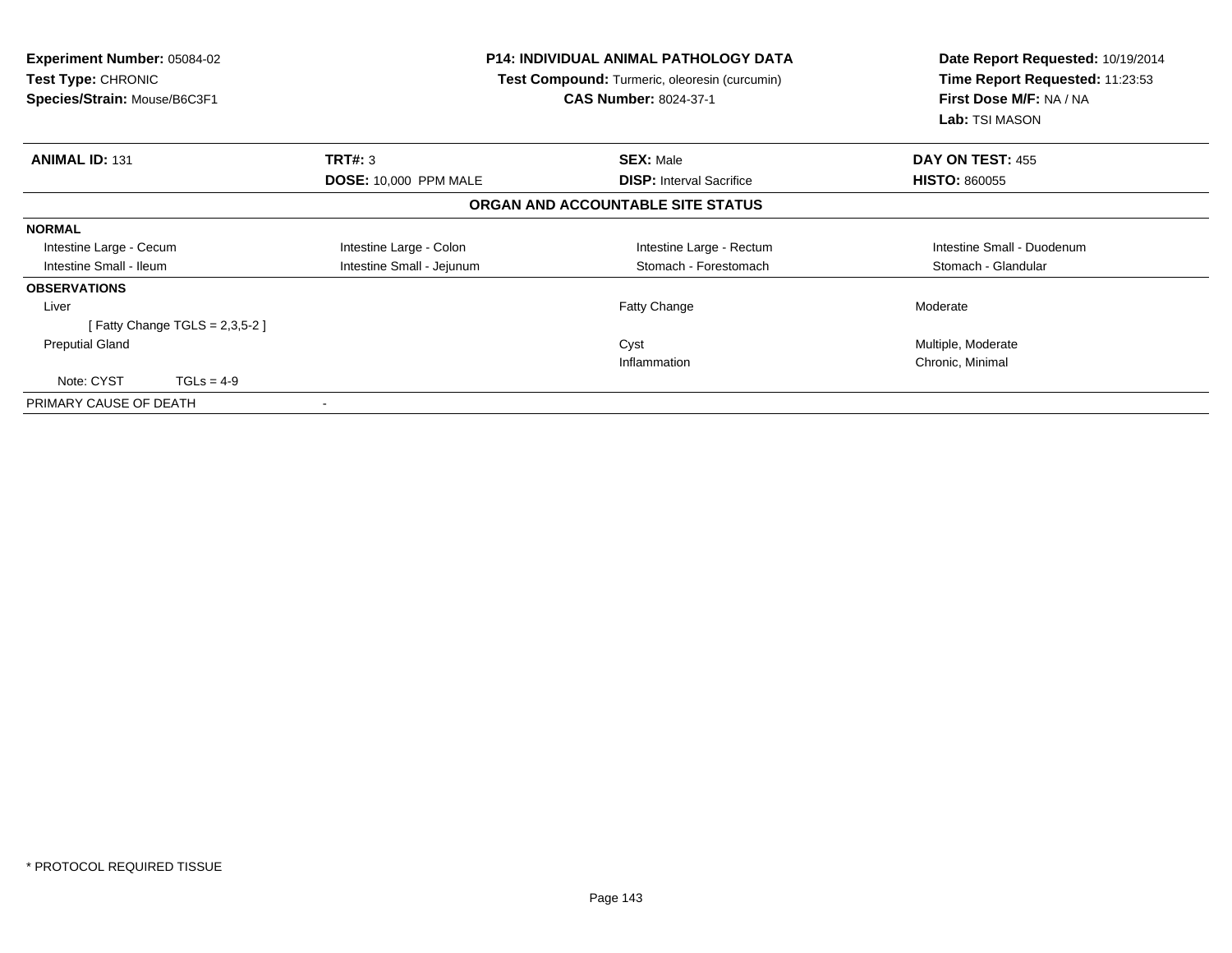| Experiment Number: 05084-02<br>Test Type: CHRONIC<br>Species/Strain: Mouse/B6C3F1 | <b>P14: INDIVIDUAL ANIMAL PATHOLOGY DATA</b><br>Test Compound: Turmeric, oleoresin (curcumin)<br><b>CAS Number: 8024-37-1</b> |                                   | Date Report Requested: 10/19/2014<br>Time Report Requested: 11:23:53<br>First Dose M/F: NA / NA<br>Lab: TSI MASON |  |
|-----------------------------------------------------------------------------------|-------------------------------------------------------------------------------------------------------------------------------|-----------------------------------|-------------------------------------------------------------------------------------------------------------------|--|
| <b>ANIMAL ID: 132</b>                                                             | <b>TRT#: 3</b>                                                                                                                | <b>SEX: Male</b>                  | DAY ON TEST: 734                                                                                                  |  |
|                                                                                   | <b>DOSE: 10,000 PPM MALE</b>                                                                                                  | <b>DISP: Terminal Sacrifice</b>   | <b>HISTO: 870692</b>                                                                                              |  |
|                                                                                   |                                                                                                                               | ORGAN AND ACCOUNTABLE SITE STATUS |                                                                                                                   |  |
| <b>NORMAL</b>                                                                     |                                                                                                                               |                                   |                                                                                                                   |  |
| <b>Adrenal Gland - Cortex</b>                                                     | Adrenal Gland - Medulla                                                                                                       | Bone                              | <b>Bone Marrow</b>                                                                                                |  |
| Epididymis                                                                        | Esophagus                                                                                                                     | Gallbladder                       | Heart                                                                                                             |  |
| Intestine Large - Cecum                                                           | Intestine Large - Colon                                                                                                       | Intestine Large - Rectum          | Intestine Small - Duodenum                                                                                        |  |
| Intestine Small - Ileum                                                           | Intestine Small - Jejunum                                                                                                     | Islets, Pancreatic                | Lymph Node - Mesenteric                                                                                           |  |
| Nose                                                                              | Pancreas                                                                                                                      | Parathyroid Gland                 | <b>Pituitary Gland</b>                                                                                            |  |
| Prostate                                                                          | <b>Seminal Vesicle</b>                                                                                                        | Skin                              | Spleen                                                                                                            |  |
| Stomach - Forestomach                                                             | Stomach - Glandular                                                                                                           | <b>Testes</b>                     | <b>Thyroid Gland</b>                                                                                              |  |
| Trachea                                                                           | <b>Urinary Bladder</b>                                                                                                        |                                   |                                                                                                                   |  |
| <b>MISSING</b>                                                                    |                                                                                                                               |                                   |                                                                                                                   |  |
| <b>Mammary Gland</b>                                                              | Thymus                                                                                                                        |                                   |                                                                                                                   |  |
| <b>OBSERVATIONS</b>                                                               |                                                                                                                               |                                   |                                                                                                                   |  |
| <b>Brain</b>                                                                      | Thalamus                                                                                                                      | Mineralization                    | Minimal                                                                                                           |  |
| Kidney                                                                            |                                                                                                                               | Inflammation                      | Chronic, Minimal                                                                                                  |  |
| Liver                                                                             |                                                                                                                               | Hepatocellular Adenoma            | <b>Multiple</b>                                                                                                   |  |
| Note: HEPATOCLR ADEN TGLs = 4,5-2.1                                               |                                                                                                                               |                                   |                                                                                                                   |  |
| Lung                                                                              |                                                                                                                               | Alveolar/Bronchiolar Adenoma      |                                                                                                                   |  |
| Note: ALV BRON ADEN<br>$TGLs = 3-1$                                               |                                                                                                                               |                                   |                                                                                                                   |  |
| <b>Preputial Gland</b>                                                            | Duct                                                                                                                          | <b>Dilatation</b>                 | Moderate                                                                                                          |  |
| Note: DILATATION<br>$TGLs = 2-9$                                                  |                                                                                                                               |                                   |                                                                                                                   |  |
| Salivary Glands                                                                   | Submandibul GI                                                                                                                | Inflammation                      | Chronic, Minimal                                                                                                  |  |
| PRIMARY CAUSE OF DEATH                                                            |                                                                                                                               |                                   |                                                                                                                   |  |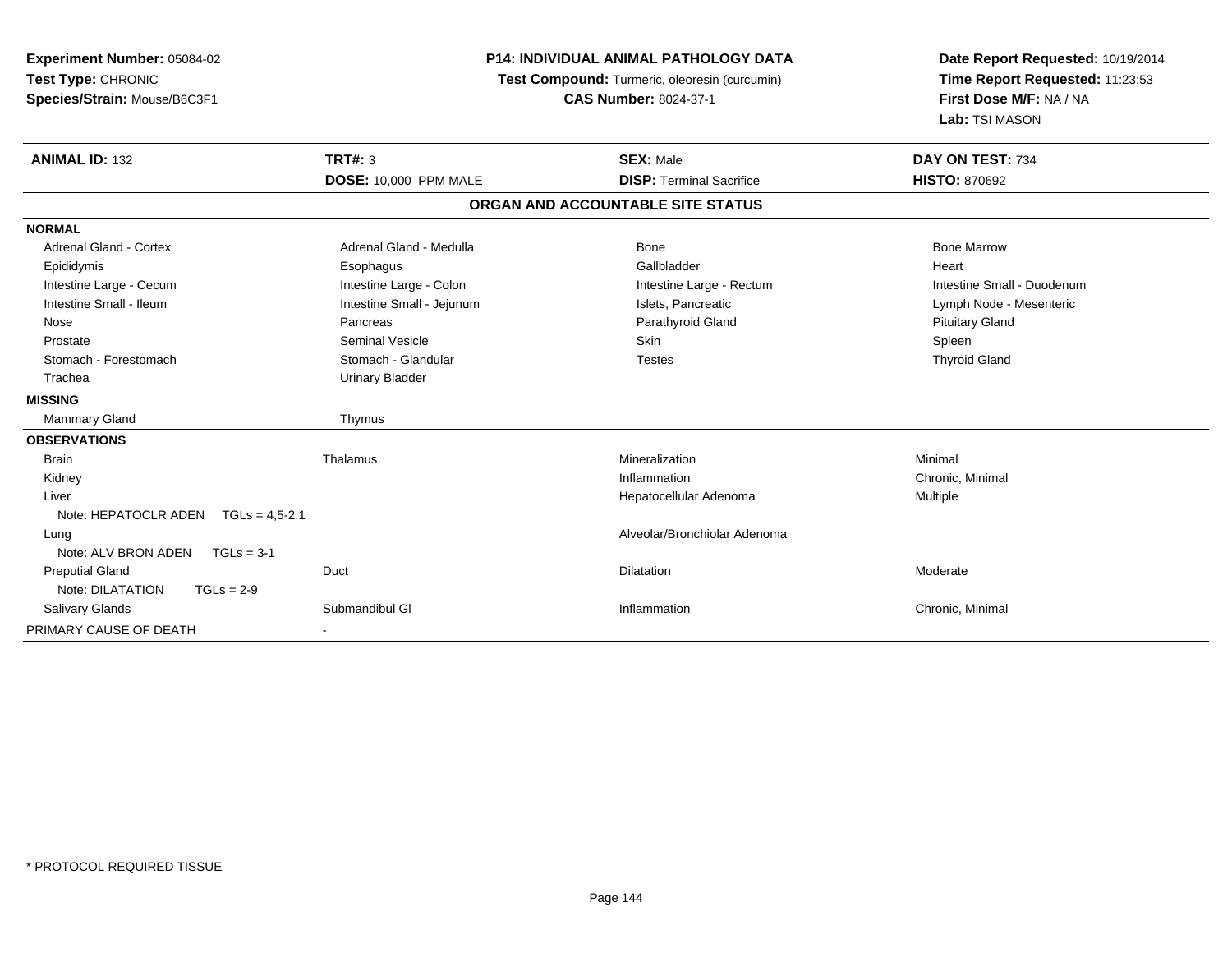| <b>Experiment Number: 05084-02</b><br>Test Type: CHRONIC<br>Species/Strain: Mouse/B6C3F1 | <b>P14: INDIVIDUAL ANIMAL PATHOLOGY DATA</b><br>Test Compound: Turmeric, oleoresin (curcumin)<br><b>CAS Number: 8024-37-1</b> |                                   | Date Report Requested: 10/19/2014<br>Time Report Requested: 11:23:53<br>First Dose M/F: NA / NA<br>Lab: TSI MASON |
|------------------------------------------------------------------------------------------|-------------------------------------------------------------------------------------------------------------------------------|-----------------------------------|-------------------------------------------------------------------------------------------------------------------|
| <b>ANIMAL ID: 133</b>                                                                    | <b>TRT#: 3</b>                                                                                                                | <b>SEX: Male</b>                  | DAY ON TEST: 734                                                                                                  |
|                                                                                          | <b>DOSE: 10,000 PPM MALE</b>                                                                                                  | <b>DISP: Terminal Sacrifice</b>   | <b>HISTO: 870693</b>                                                                                              |
|                                                                                          |                                                                                                                               | ORGAN AND ACCOUNTABLE SITE STATUS |                                                                                                                   |
| <b>NORMAL</b>                                                                            |                                                                                                                               |                                   |                                                                                                                   |
| <b>Adrenal Gland - Cortex</b>                                                            | Adrenal Gland - Medulla                                                                                                       | Bone                              | <b>Bone Marrow</b>                                                                                                |
| <b>Brain</b>                                                                             | Epididymis                                                                                                                    | Esophagus                         | Gallbladder                                                                                                       |
| Heart                                                                                    | Intestine Large - Cecum                                                                                                       | Intestine Large - Colon           | Intestine Large - Rectum                                                                                          |
| Intestine Small - Duodenum                                                               | Intestine Small - Ileum                                                                                                       | Intestine Small - Jejunum         | Islets, Pancreatic                                                                                                |
| Lymph Node - Mesenteric                                                                  | Nose                                                                                                                          | Pancreas                          | Parathyroid Gland                                                                                                 |
| <b>Pituitary Gland</b>                                                                   | Prostate                                                                                                                      | <b>Salivary Glands</b>            | Seminal Vesicle                                                                                                   |
| <b>Skin</b>                                                                              | Spleen                                                                                                                        | Stomach - Forestomach             | Stomach - Glandular                                                                                               |
| Thymus                                                                                   | <b>Thyroid Gland</b>                                                                                                          | Trachea                           | <b>Urinary Bladder</b>                                                                                            |
| <b>MISSING</b>                                                                           |                                                                                                                               |                                   |                                                                                                                   |
| Mammary Gland                                                                            |                                                                                                                               |                                   |                                                                                                                   |
| <b>OBSERVATIONS</b>                                                                      |                                                                                                                               |                                   |                                                                                                                   |
| Kidney                                                                                   |                                                                                                                               | Inflammation                      | Chronic, Minimal                                                                                                  |
| Liver                                                                                    |                                                                                                                               | Hepatocellular Carcinoma          |                                                                                                                   |
| Note: HEPATOCLR CARC TGLs = 4-2.1                                                        |                                                                                                                               |                                   |                                                                                                                   |
| Lung                                                                                     |                                                                                                                               | Alveolar/Bronchiolar Adenoma      |                                                                                                                   |
| Note: ALV BRON ADEN<br>$TGLs = 5-1$                                                      |                                                                                                                               |                                   |                                                                                                                   |
| <b>Preputial Gland</b>                                                                   |                                                                                                                               | Inflammation                      | Chronic Active, Minimal                                                                                           |
| <b>Testes</b>                                                                            | Sertoli Cell                                                                                                                  | Adenoma                           |                                                                                                                   |
| Note: THE OBSERVATION OF A SERTOLI CELL TUMOR IN THE TESTES                              |                                                                                                                               |                                   |                                                                                                                   |
| Note: IS A RARE OCCURRENCE.                                                              |                                                                                                                               |                                   |                                                                                                                   |
| PRIMARY CAUSE OF DEATH                                                                   |                                                                                                                               |                                   |                                                                                                                   |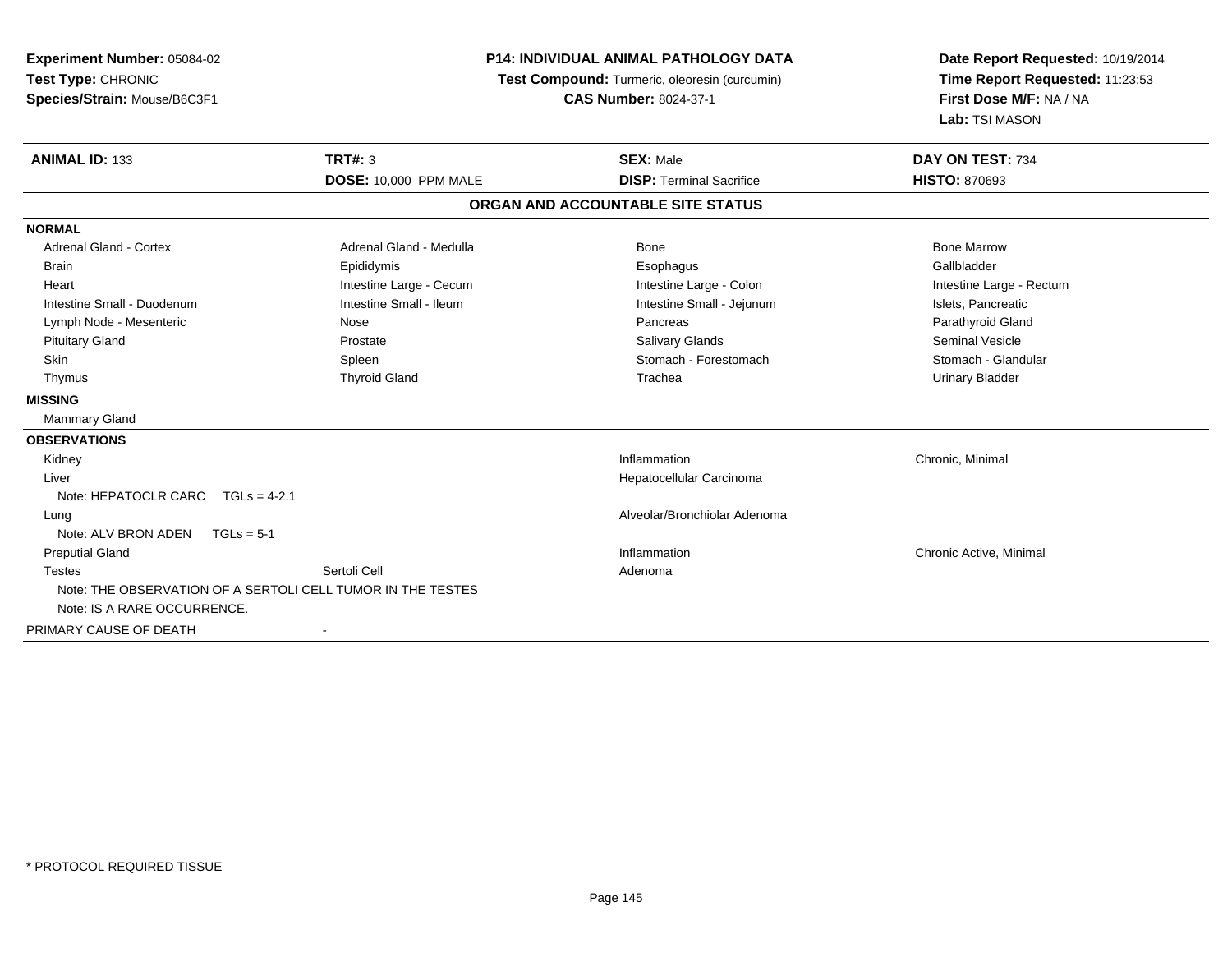| Experiment Number: 05084-02<br>Test Type: CHRONIC<br>Species/Strain: Mouse/B6C3F1 | <b>P14: INDIVIDUAL ANIMAL PATHOLOGY DATA</b><br>Test Compound: Turmeric, oleoresin (curcumin)<br><b>CAS Number: 8024-37-1</b> |                                   | Date Report Requested: 10/19/2014<br>Time Report Requested: 11:23:53<br>First Dose M/F: NA / NA<br>Lab: TSI MASON |
|-----------------------------------------------------------------------------------|-------------------------------------------------------------------------------------------------------------------------------|-----------------------------------|-------------------------------------------------------------------------------------------------------------------|
| <b>ANIMAL ID: 134</b>                                                             | <b>TRT#: 3</b>                                                                                                                | <b>SEX: Male</b>                  | DAY ON TEST: 734                                                                                                  |
|                                                                                   | DOSE: 10,000 PPM MALE                                                                                                         | <b>DISP: Terminal Sacrifice</b>   | <b>HISTO: 870694</b>                                                                                              |
|                                                                                   |                                                                                                                               | ORGAN AND ACCOUNTABLE SITE STATUS |                                                                                                                   |
| <b>NORMAL</b>                                                                     |                                                                                                                               |                                   |                                                                                                                   |
| <b>Adrenal Gland - Cortex</b>                                                     | Adrenal Gland - Medulla                                                                                                       | <b>Bone</b>                       | <b>Bone Marrow</b>                                                                                                |
| Epididymis                                                                        | Esophagus                                                                                                                     | Gallbladder                       | Heart                                                                                                             |
| Intestine Large - Cecum                                                           | Intestine Large - Colon                                                                                                       | Intestine Large - Rectum          | Intestine Small - Duodenum                                                                                        |
| Intestine Small - Ileum                                                           | Intestine Small - Jejunum                                                                                                     | Islets, Pancreatic                | Liver                                                                                                             |
| Nose                                                                              | Parathyroid Gland                                                                                                             | <b>Pituitary Gland</b>            | <b>Salivary Glands</b>                                                                                            |
| <b>Seminal Vesicle</b>                                                            | Skin                                                                                                                          | Stomach - Forestomach             | Stomach - Glandular                                                                                               |
| <b>Testes</b>                                                                     | <b>Thyroid Gland</b>                                                                                                          | Trachea                           | <b>Urinary Bladder</b>                                                                                            |
| <b>AUTO PRECLUDES DIAG.</b>                                                       |                                                                                                                               |                                   |                                                                                                                   |
| <b>Mammary Gland</b>                                                              |                                                                                                                               |                                   |                                                                                                                   |
| <b>OBSERVATIONS</b>                                                               |                                                                                                                               |                                   |                                                                                                                   |
| <b>Adrenal GI</b>                                                                 |                                                                                                                               |                                   |                                                                                                                   |
| Note: IS A VERY PRONOUNCED GRANULOMATOUS INFLAMMATION.                            | Note: ALTHOUGH THE ADRENAL CORTEX AND MEDULLA ARE UNREMARK-                                                                   |                                   |                                                                                                                   |
| Note: ABLE, IN THE TISSUE SURROUNDING THE ADRENAL THERE                           |                                                                                                                               |                                   |                                                                                                                   |
| <b>Brain</b>                                                                      | Thalamus                                                                                                                      | Mineralization                    | Minimal                                                                                                           |
| Kidney                                                                            |                                                                                                                               | Inflammation                      | Chronic, Minimal                                                                                                  |
| Lung                                                                              |                                                                                                                               | Inflammation                      | Chronic Active, Moderate                                                                                          |
| Note: CELLS, AND LYMPHOID CELLS, ETC. A SIMILIAR INFLAMMATION                     |                                                                                                                               |                                   |                                                                                                                   |
| Note: WERE HISTIOCYTES, MULTINUCLEATE HISTIOCYTIC GIANT                           |                                                                                                                               |                                   |                                                                                                                   |
| Note: LUNG WITH AN ALVEOLAR, PERIVASCULAR, AND PERIBRONCH-                        |                                                                                                                               |                                   |                                                                                                                   |
| Note: A PRONOUNCED INFLAMMATORY PROCESS WAS NOTED IN THE                          |                                                                                                                               |                                   |                                                                                                                   |
| Note: INFLAMMATION<br>$TGLs = 6-1$                                                |                                                                                                                               |                                   |                                                                                                                   |
| Note: WAS OBSERVED IN THE SPLEEN AND MESENTERIC LYMPH                             |                                                                                                                               |                                   |                                                                                                                   |
| Note: NODES. THE ETIOLOGY FOR THIS RESPONSE IS UNKNOWN.                           |                                                                                                                               |                                   |                                                                                                                   |
| Note: IOLAR DISTRIBUTION. CELLS INCLUDED IN THE RESPONSE                          |                                                                                                                               |                                   |                                                                                                                   |
| Lymph Node                                                                        | Mesenteric                                                                                                                    | Inflammation                      | Granulomatous, Marked                                                                                             |
| Note: INFLAMMATION<br>$TGLs = 4-5.1$                                              |                                                                                                                               |                                   |                                                                                                                   |
| Pancreas                                                                          | Acinus                                                                                                                        | Atrophy                           | Moderate                                                                                                          |
|                                                                                   |                                                                                                                               | Inflammation                      | Chronic Active, Marked                                                                                            |
| <b>Preputial Gland</b>                                                            | Duct                                                                                                                          | Dilatation                        | Mild                                                                                                              |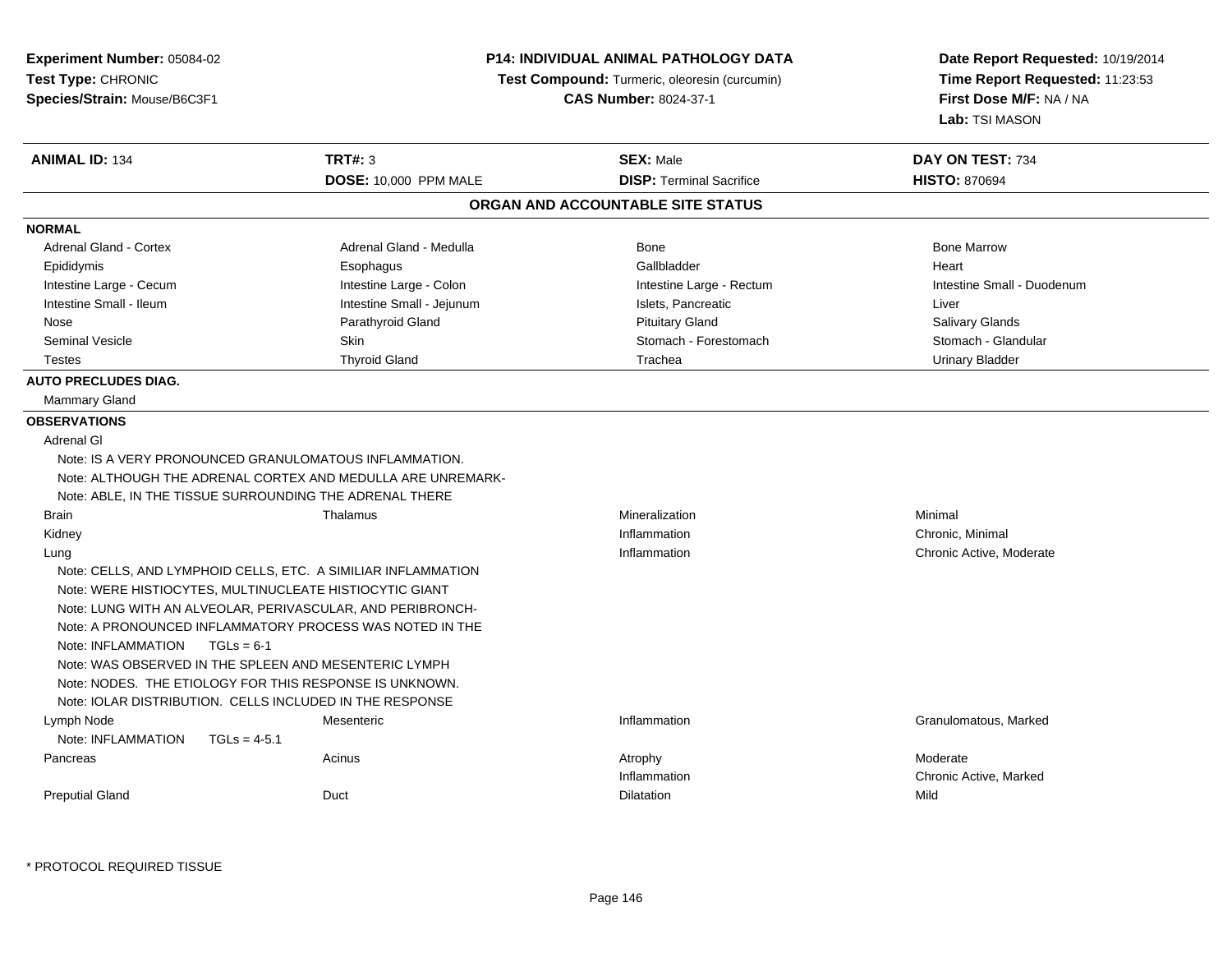| <b>Experiment Number: 05084-02</b><br><b>Test Type: CHRONIC</b><br>Species/Strain: Mouse/B6C3F1 |              | <b>P14: INDIVIDUAL ANIMAL PATHOLOGY DATA</b><br>Test Compound: Turmeric, oleoresin (curcumin)<br><b>CAS Number: 8024-37-1</b> |                                   | Date Report Requested: 10/19/2014<br>Time Report Requested: 11:23:53<br>First Dose M/F: NA / NA<br><b>Lab:</b> TSI MASON |
|-------------------------------------------------------------------------------------------------|--------------|-------------------------------------------------------------------------------------------------------------------------------|-----------------------------------|--------------------------------------------------------------------------------------------------------------------------|
| <b>ANIMAL ID: 134</b>                                                                           |              | TRT#: 3                                                                                                                       | <b>SEX: Male</b>                  | DAY ON TEST: 734                                                                                                         |
|                                                                                                 |              | <b>DOSE: 10,000 PPM MALE</b>                                                                                                  | <b>DISP:</b> Terminal Sacrifice   | <b>HISTO: 870694</b>                                                                                                     |
|                                                                                                 |              |                                                                                                                               | ORGAN AND ACCOUNTABLE SITE STATUS |                                                                                                                          |
| [Dilatation TGLS = $2-9$ ]                                                                      |              |                                                                                                                               |                                   |                                                                                                                          |
| Prostate                                                                                        |              |                                                                                                                               | Inflammation                      | Chronic Active, Moderate                                                                                                 |
| Spleen                                                                                          |              |                                                                                                                               | Hyperplasia                       | Lymphoid, Mild                                                                                                           |
|                                                                                                 |              |                                                                                                                               | Inflammation                      | Granulomatous, Mild                                                                                                      |
| Note: HYPERPLASIA                                                                               | $TGLs = 3-3$ |                                                                                                                               |                                   |                                                                                                                          |
| Note: INFLAMMATION                                                                              | $TGLs = 3-3$ |                                                                                                                               |                                   |                                                                                                                          |
| Thymus                                                                                          |              |                                                                                                                               | Inflammation                      | Chronic Active, Marked                                                                                                   |
| Note: INFLAMMATION                                                                              | $TGLs = 5-5$ |                                                                                                                               |                                   |                                                                                                                          |
| PRIMARY CAUSE OF DEATH                                                                          |              |                                                                                                                               |                                   |                                                                                                                          |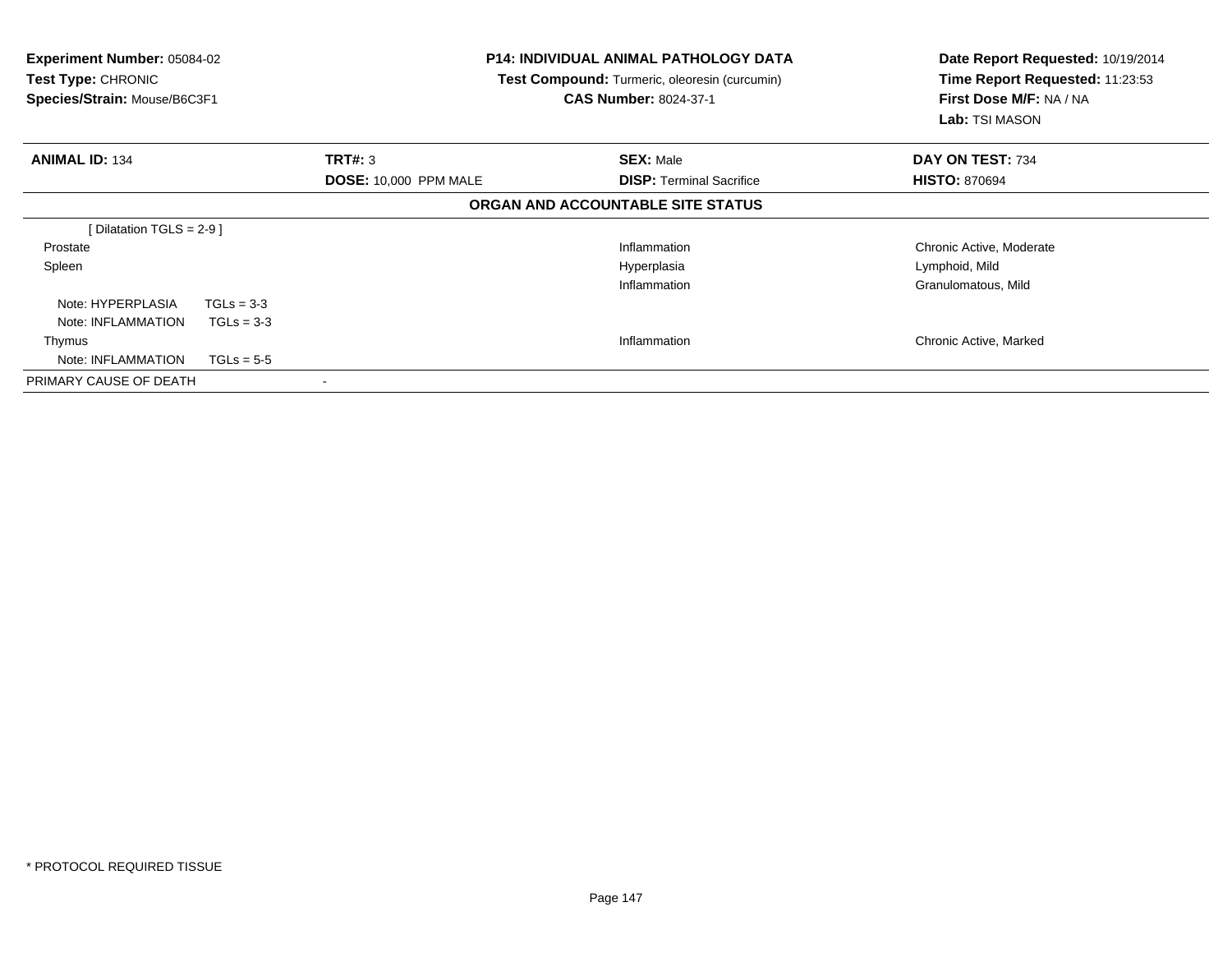**Experiment Number:** 05084-02**Test Type:** CHRONIC **Species/Strain:** Mouse/B6C3F1**P14: INDIVIDUAL ANIMAL PATHOLOGY DATA Test Compound:** Turmeric, oleoresin (curcumin)**CAS Number:** 8024-37-1**Date Report Requested:** 10/19/2014**Time Report Requested:** 11:23:54**First Dose M/F:** NA / NA**Lab:** TSI MASON**ANIMAL ID:** 135**TRT#:** 3 **SEX:** Male **DAY ON TEST:** 713 **DOSE:** 10,000 PPM MALE **DISP:** Moribund **HISTO:** <sup>870695</sup> **ORGAN AND ACCOUNTABLE SITE STATUSNORMAL**Bone Bone Bone Marrow Bone Marrow Bone Esophagus Epididymis Expedition Esophagus Esophagus Intestine Large - Colon Gallbladder **East Community Community** Community Heart Heart Intestine Large - Cecum Intestine Large - Cecum Intestine Small - Jejunum Intestine Large - Rectum **Intestine Small - Duodenum** Intestine Small - Ileum Intestine Small - Ileum Islets, Pancreatic **Solution Contracts Contracts Contracts** Lung Lymph Node - Mesenteric Nose - Mesenteric Nose Prostate Pancreas **Parathyroid Gland Prostate Parathyroid Gland** Prostate Prostate Prostate Prostate Stomach - Forestomach Seminal Vesicle Skin Skin Skin Skin Store Skin Spleen Spleen Spleen Stomach - Forestomach - Stomach - Forestomach - Stomach - Stomach - Stomach - Stomach - Stomach - Stomach - Stomach - Stomach - Stomach - Stomach - Stomac Stomach - Glandular Testes Thymus Thyroid Gland Trachea Urinary Bladder**MISSING**Adrenal Gland - Cortex Adrenal Gland - Medulla Mammary Gland - Medulla **OBSERVATIONS** Brainn and the matter of the matter of the matter of the matter of the matter of the matter of the matter of the matter of the matter of the matter of the matter of the matter of the matter of the matter of the matter of the ma Kidneyy the control of the control of the control of the control of the control of the control of the control of the control of the control of the control of the control of the control of the control of the control of the contro Inflammation **Chronic, Mild** Note: THE CHRONIC INFLAMMATION IN THE KIDNEY IS PRIMARILYNote: PERIVASCULAR IN DISTRIBUTION. Liver Hepatocellular AdenomaNote: HEPATOCLR ADEN TGLs = 3-2 Preputial Glandd and the Duct the Contract of the Dilatation of the Dilatation of the Mild of the Mild of the Mild of the Mild of the Mild of the Mild of the Mild of the Mild of the Mild of the Mild of the Mild of the Mild of the Mild of Inflammation Chronic Active, Minimal [ Dilatation TGLS = 2-9 ] Salivary Glandss Submandibul Gl **Inflammation** Inflammation **Chronic**, Minimal PRIMARY CAUSE OF DEATH-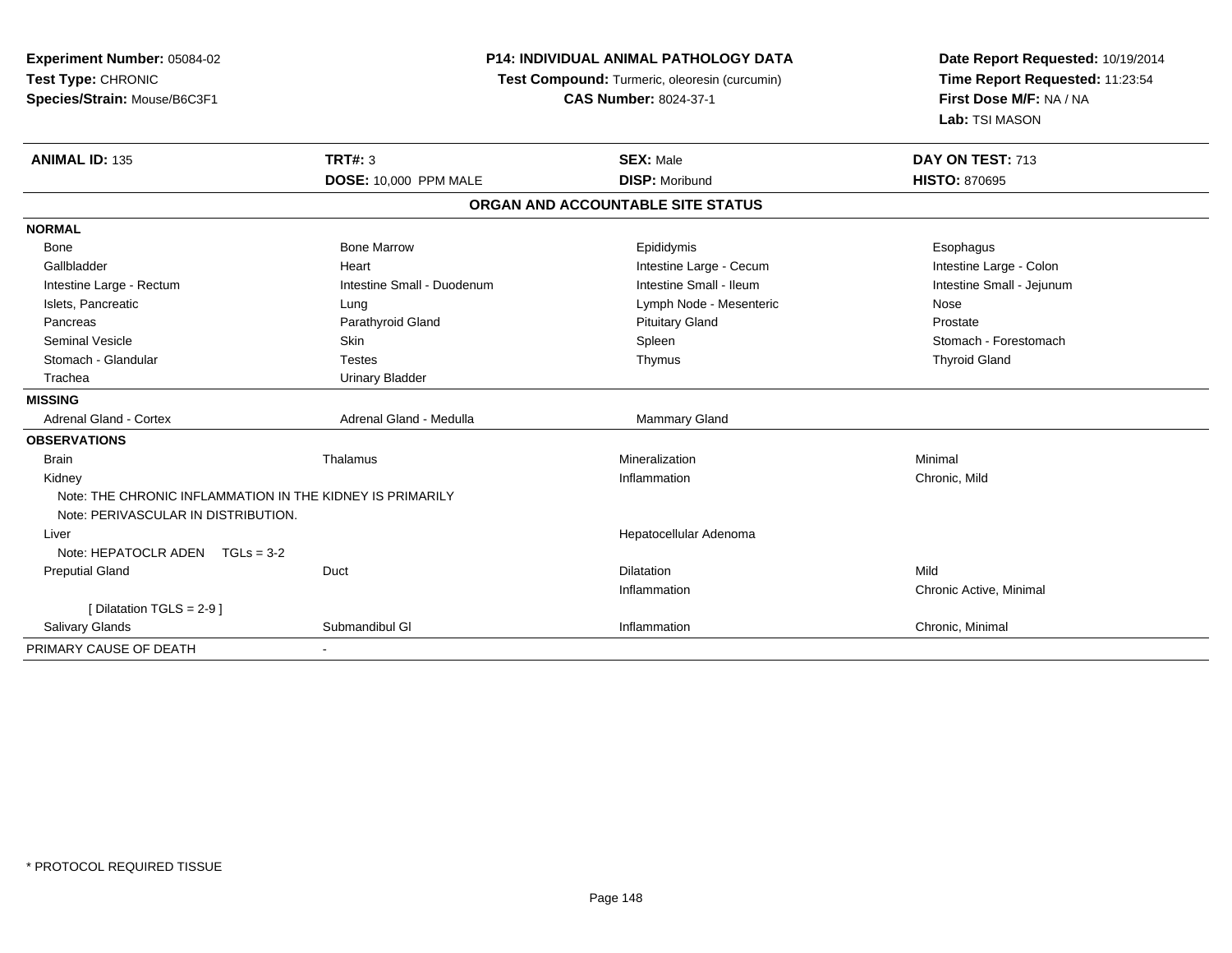| <b>Experiment Number: 05084-02</b><br>Test Type: CHRONIC<br>Species/Strain: Mouse/B6C3F1 | <b>P14: INDIVIDUAL ANIMAL PATHOLOGY DATA</b><br>Test Compound: Turmeric, oleoresin (curcumin)<br><b>CAS Number: 8024-37-1</b> |                                        | Date Report Requested: 10/19/2014<br>Time Report Requested: 11:23:54<br>First Dose M/F: NA / NA<br>Lab: TSI MASON |  |
|------------------------------------------------------------------------------------------|-------------------------------------------------------------------------------------------------------------------------------|----------------------------------------|-------------------------------------------------------------------------------------------------------------------|--|
| <b>ANIMAL ID: 136</b>                                                                    | TRT#: 3                                                                                                                       | <b>SEX: Male</b>                       | DAY ON TEST: 455                                                                                                  |  |
|                                                                                          | <b>DOSE: 10,000 PPM MALE</b>                                                                                                  | <b>DISP:</b> Interval Sacrifice        | <b>HISTO: 860056</b>                                                                                              |  |
|                                                                                          |                                                                                                                               | ORGAN AND ACCOUNTABLE SITE STATUS      |                                                                                                                   |  |
| <b>NORMAL</b>                                                                            |                                                                                                                               |                                        |                                                                                                                   |  |
| Gallbladder                                                                              | Heart                                                                                                                         | Intestine Large - Cecum                | Intestine Large - Colon                                                                                           |  |
| Intestine Large - Rectum                                                                 | Intestine Small - Duodenum                                                                                                    | Intestine Small - Ileum                | Intestine Small - Jejunum                                                                                         |  |
| Stomach - Forestomach                                                                    | Stomach - Glandular                                                                                                           |                                        |                                                                                                                   |  |
| <b>OBSERVATIONS</b>                                                                      |                                                                                                                               |                                        |                                                                                                                   |  |
| Liver                                                                                    |                                                                                                                               | Fatty Change<br>Hepatocellular Adenoma | Moderate                                                                                                          |  |
| [Fatty Change TGLS = 2,3-2]                                                              |                                                                                                                               |                                        |                                                                                                                   |  |
| [Hepatocellular Adenoma TGLS = 5-2]                                                      |                                                                                                                               |                                        |                                                                                                                   |  |
| <b>Preputial Gland</b>                                                                   |                                                                                                                               | Cyst                                   | Multiple, Marked                                                                                                  |  |
|                                                                                          |                                                                                                                               | Inflammation                           | Chronic, Mild                                                                                                     |  |
| Note: CYST<br>$TGLs = 6-9$                                                               |                                                                                                                               |                                        |                                                                                                                   |  |
| PRIMARY CAUSE OF DEATH                                                                   |                                                                                                                               |                                        |                                                                                                                   |  |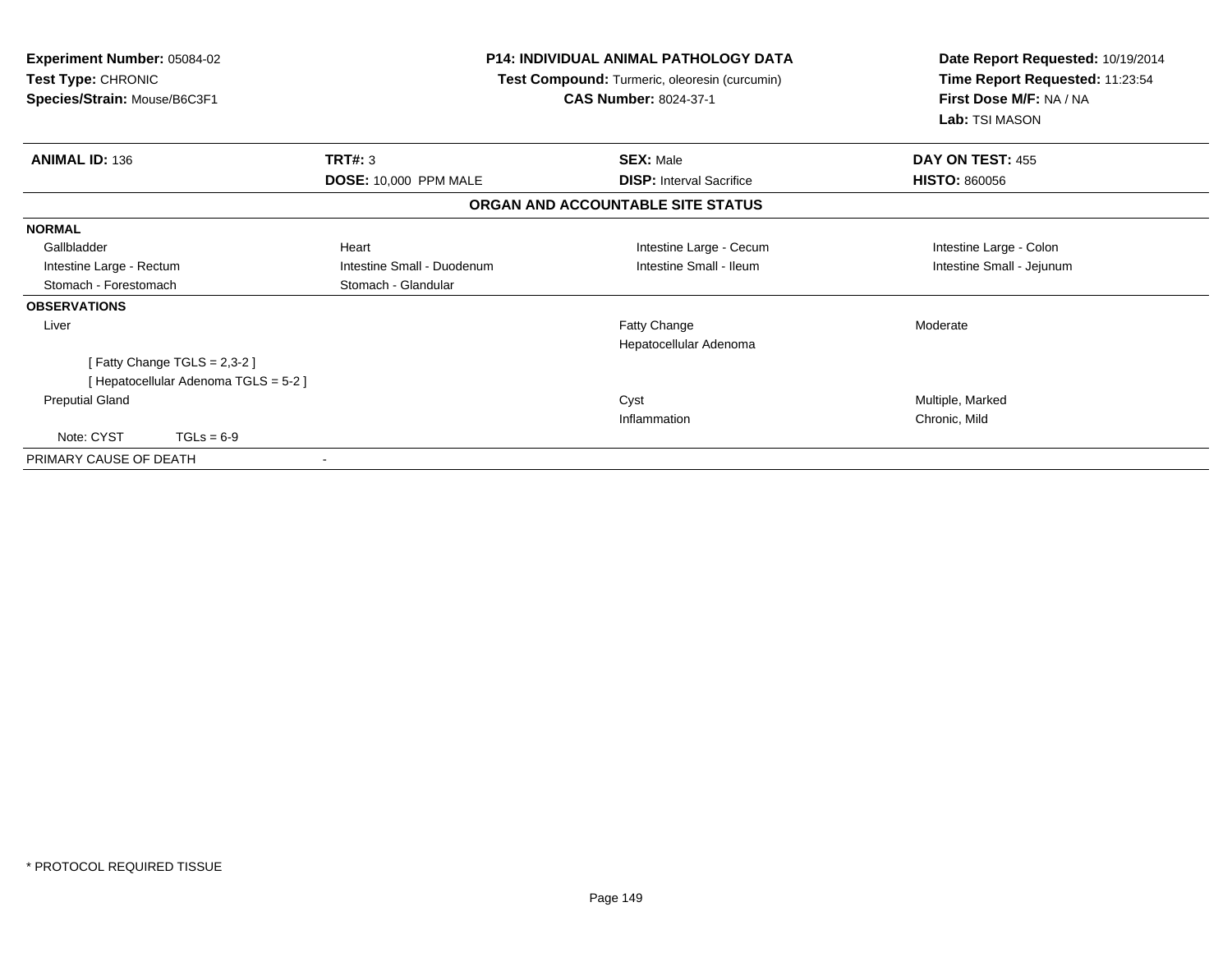| Experiment Number: 05084-02<br>Test Type: CHRONIC<br>Species/Strain: Mouse/B6C3F1                             | <b>P14: INDIVIDUAL ANIMAL PATHOLOGY DATA</b><br>Test Compound: Turmeric, oleoresin (curcumin)<br><b>CAS Number: 8024-37-1</b> |                                   | Date Report Requested: 10/19/2014<br>Time Report Requested: 11:23:54<br>First Dose M/F: NA / NA<br>Lab: TSI MASON |
|---------------------------------------------------------------------------------------------------------------|-------------------------------------------------------------------------------------------------------------------------------|-----------------------------------|-------------------------------------------------------------------------------------------------------------------|
| <b>ANIMAL ID: 137</b>                                                                                         | <b>TRT#: 3</b>                                                                                                                | <b>SEX: Male</b>                  | DAY ON TEST: 734                                                                                                  |
|                                                                                                               | DOSE: 10,000 PPM MALE                                                                                                         | <b>DISP: Terminal Sacrifice</b>   | <b>HISTO: 870696</b>                                                                                              |
|                                                                                                               |                                                                                                                               | ORGAN AND ACCOUNTABLE SITE STATUS |                                                                                                                   |
| <b>NORMAL</b>                                                                                                 |                                                                                                                               |                                   |                                                                                                                   |
| <b>Adrenal Gland - Cortex</b>                                                                                 | <b>Bone</b>                                                                                                                   | <b>Bone Marrow</b>                | <b>Brain</b>                                                                                                      |
| Epididymis                                                                                                    | Esophagus                                                                                                                     | Gallbladder                       | Heart                                                                                                             |
| Intestine Large - Cecum                                                                                       | Intestine Large - Colon                                                                                                       | Intestine Large - Rectum          | Intestine Small - Duodenum                                                                                        |
| Intestine Small - Ileum                                                                                       | Intestine Small - Jejunum                                                                                                     | Islets, Pancreatic                | Lung                                                                                                              |
| Lymph Node - Mesenteric                                                                                       | Nose                                                                                                                          | Pancreas                          | Parathyroid Gland                                                                                                 |
| <b>Pituitary Gland</b>                                                                                        | Prostate                                                                                                                      | <b>Seminal Vesicle</b>            | Skin                                                                                                              |
| Stomach - Forestomach                                                                                         | Stomach - Glandular                                                                                                           | <b>Testes</b>                     | Thymus                                                                                                            |
| <b>Thyroid Gland</b>                                                                                          | Trachea                                                                                                                       | <b>Urinary Bladder</b>            |                                                                                                                   |
| <b>MISSING</b>                                                                                                |                                                                                                                               |                                   |                                                                                                                   |
| Adrenal Gland - Medulla                                                                                       | Mammary Gland                                                                                                                 |                                   |                                                                                                                   |
| <b>OBSERVATIONS</b>                                                                                           |                                                                                                                               |                                   |                                                                                                                   |
| Kidney                                                                                                        |                                                                                                                               | Inflammation                      | Chronic, Minimal                                                                                                  |
| Liver                                                                                                         |                                                                                                                               | Fatty Change                      | Minimal                                                                                                           |
|                                                                                                               |                                                                                                                               | Hepatoblastoma                    |                                                                                                                   |
|                                                                                                               |                                                                                                                               | Hepatocellular Adenoma            | Multiple                                                                                                          |
|                                                                                                               |                                                                                                                               | <b>Necrosis</b>                   | Minimal                                                                                                           |
| Note: HEPATOBLASTOMA<br>$TGLs = 4-2.1$<br>Note: NECROSIS<br>$TGLs = 6-2$<br>Note: HEPATOCLR ADEN $TGLs = 5-2$ |                                                                                                                               |                                   |                                                                                                                   |
| Salivary Glands                                                                                               | Submandibul GI                                                                                                                | Inflammation                      | Chronic, Minimal                                                                                                  |
| Spleen                                                                                                        |                                                                                                                               | Hematopoietic Cell Proliferation  | Moderate                                                                                                          |
| Note: HEMA CELL PROL<br>$TGLs = 2-3$                                                                          |                                                                                                                               |                                   |                                                                                                                   |
| PRIMARY CAUSE OF DEATH                                                                                        |                                                                                                                               |                                   |                                                                                                                   |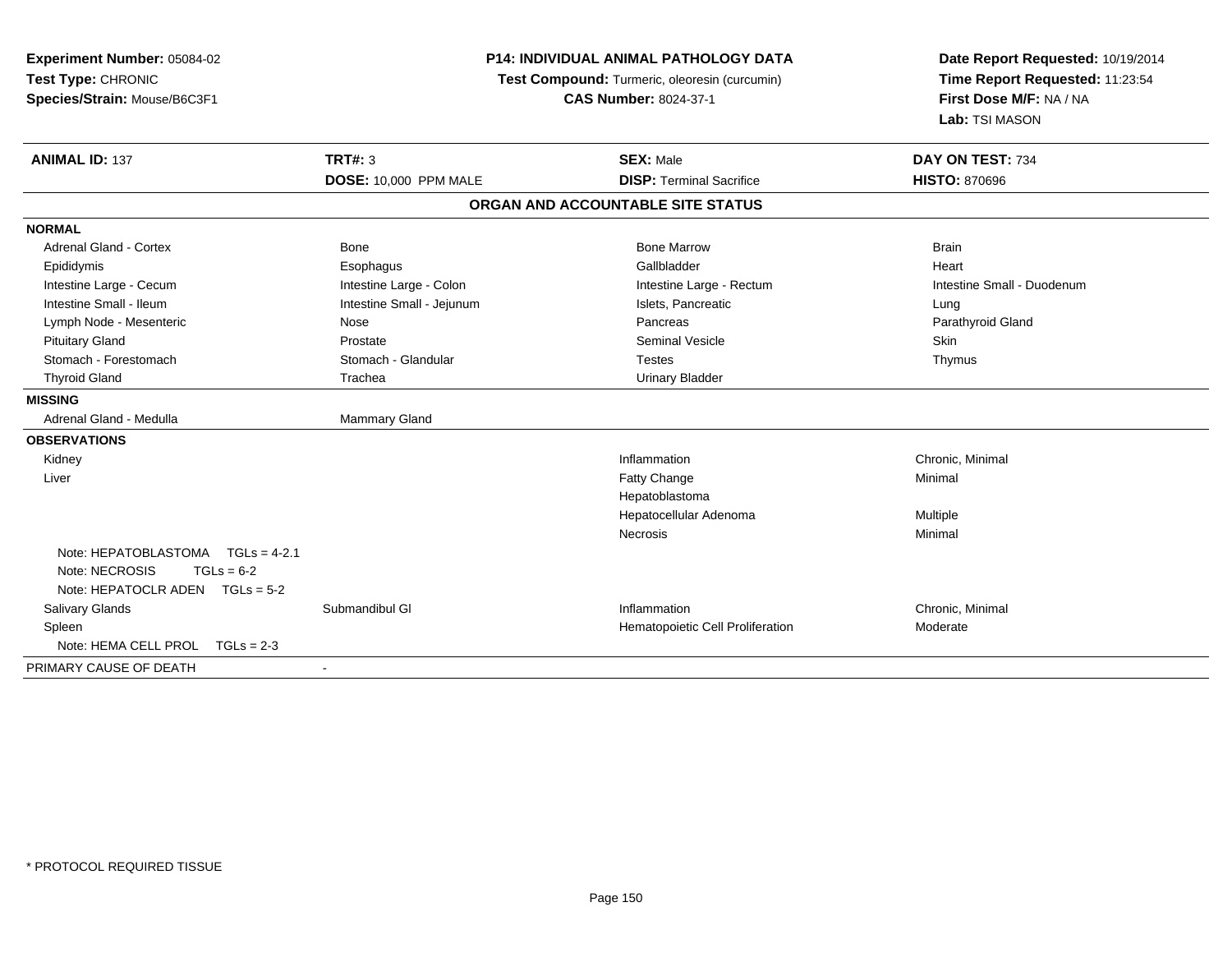| Experiment Number: 05084-02<br>Test Type: CHRONIC<br>Species/Strain: Mouse/B6C3F1 | <b>P14: INDIVIDUAL ANIMAL PATHOLOGY DATA</b><br>Test Compound: Turmeric, oleoresin (curcumin)<br><b>CAS Number: 8024-37-1</b> |                                   | Date Report Requested: 10/19/2014<br>Time Report Requested: 11:23:54<br>First Dose M/F: NA / NA<br>Lab: TSI MASON |
|-----------------------------------------------------------------------------------|-------------------------------------------------------------------------------------------------------------------------------|-----------------------------------|-------------------------------------------------------------------------------------------------------------------|
| <b>ANIMAL ID: 138</b>                                                             | <b>TRT#: 3</b>                                                                                                                | <b>SEX: Male</b>                  | DAY ON TEST: 734                                                                                                  |
|                                                                                   | <b>DOSE: 10,000 PPM MALE</b>                                                                                                  | <b>DISP: Terminal Sacrifice</b>   | <b>HISTO: 870697</b>                                                                                              |
|                                                                                   |                                                                                                                               | ORGAN AND ACCOUNTABLE SITE STATUS |                                                                                                                   |
| <b>NORMAL</b>                                                                     |                                                                                                                               |                                   |                                                                                                                   |
| <b>Adrenal Gland - Cortex</b>                                                     | Adrenal Gland - Medulla                                                                                                       | Bone                              | <b>Bone Marrow</b>                                                                                                |
| <b>Brain</b>                                                                      | Epididymis                                                                                                                    | Esophagus                         | Gallbladder                                                                                                       |
| Heart                                                                             | Intestine Large - Cecum                                                                                                       | Intestine Large - Colon           | Intestine Large - Rectum                                                                                          |
| Intestine Small - Duodenum                                                        | Intestine Small - Ileum                                                                                                       | Intestine Small - Jejunum         | Islets, Pancreatic                                                                                                |
| Lung                                                                              | Lymph Node - Mesenteric                                                                                                       | Nose                              | Pancreas                                                                                                          |
| Parathyroid Gland                                                                 | <b>Pituitary Gland</b>                                                                                                        | Prostate                          | <b>Seminal Vesicle</b>                                                                                            |
| <b>Skin</b>                                                                       | Spleen                                                                                                                        | Stomach - Forestomach             | Stomach - Glandular                                                                                               |
| <b>Testes</b>                                                                     | Thymus                                                                                                                        | <b>Thyroid Gland</b>              | Trachea                                                                                                           |
| <b>Urinary Bladder</b>                                                            |                                                                                                                               |                                   |                                                                                                                   |
| <b>MISSING</b>                                                                    |                                                                                                                               |                                   |                                                                                                                   |
| Mammary Gland                                                                     |                                                                                                                               |                                   |                                                                                                                   |
| <b>OBSERVATIONS</b>                                                               |                                                                                                                               |                                   |                                                                                                                   |
| Kidney                                                                            |                                                                                                                               | Inflammation                      | Chronic, Minimal                                                                                                  |
| Liver                                                                             |                                                                                                                               | Fatty Change                      | Mild                                                                                                              |
| Note: FATTY CHANGE<br>$TGLs = 4-2$                                                |                                                                                                                               |                                   |                                                                                                                   |
| <b>Preputial Gland</b>                                                            | Duct                                                                                                                          | Dilatation                        | Mild                                                                                                              |
| [Dilatation TGLS = 2-9]                                                           |                                                                                                                               |                                   |                                                                                                                   |
| <b>Salivary Glands</b>                                                            | Submandibul GI                                                                                                                | Inflammation                      | Chronic, Minimal                                                                                                  |
| PRIMARY CAUSE OF DEATH                                                            |                                                                                                                               |                                   |                                                                                                                   |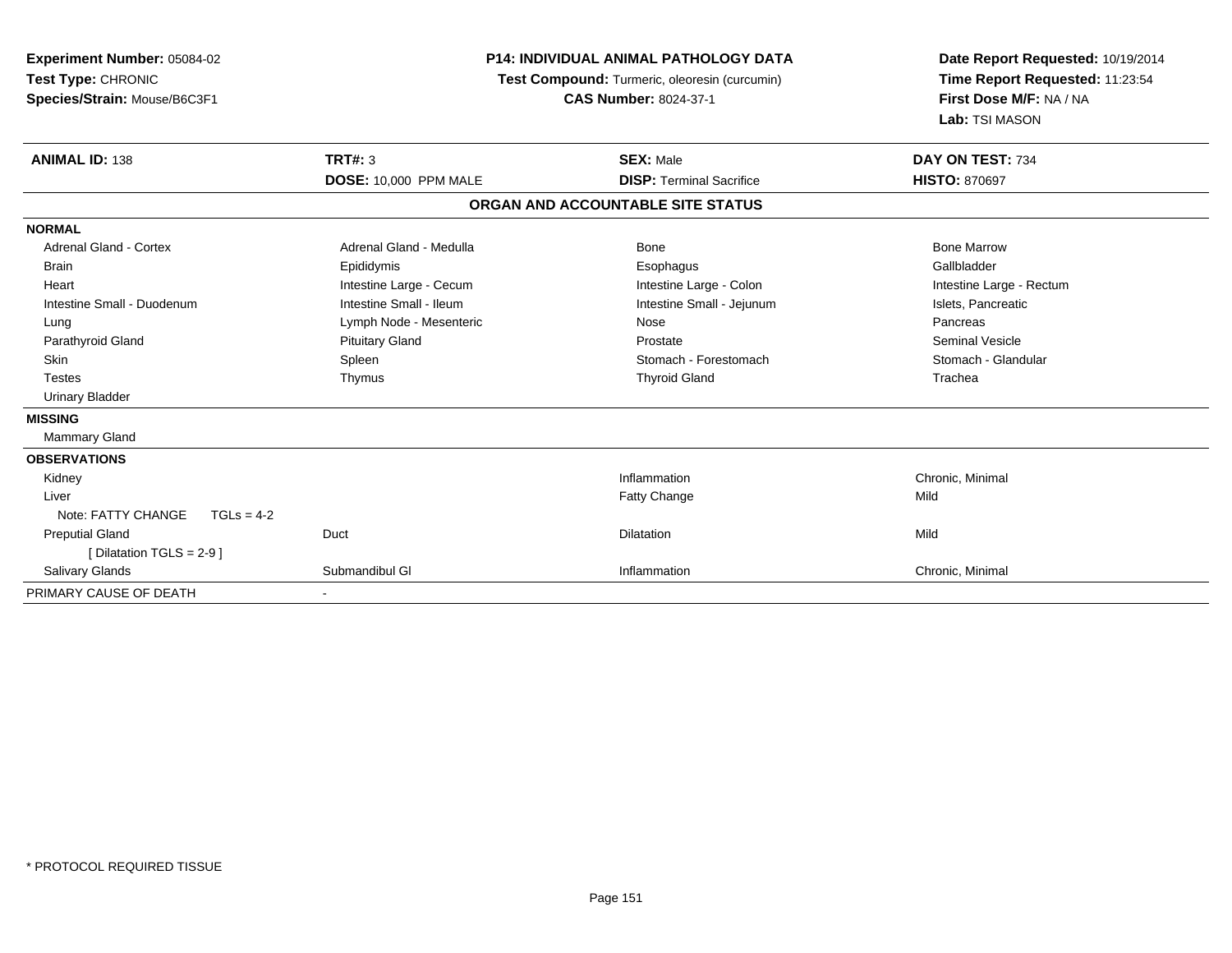| Experiment Number: 05084-02         |                                               | P14: INDIVIDUAL ANIMAL PATHOLOGY DATA | Date Report Requested: 10/19/2014 |
|-------------------------------------|-----------------------------------------------|---------------------------------------|-----------------------------------|
| Test Type: CHRONIC                  | Test Compound: Turmeric, oleoresin (curcumin) |                                       | Time Report Requested: 11:23:54   |
| Species/Strain: Mouse/B6C3F1        |                                               | <b>CAS Number: 8024-37-1</b>          | First Dose M/F: NA / NA           |
|                                     |                                               |                                       | Lab: TSI MASON                    |
| <b>ANIMAL ID: 139</b>               | <b>TRT#: 3</b>                                | <b>SEX: Male</b>                      | DAY ON TEST: 734                  |
|                                     | <b>DOSE: 10,000 PPM MALE</b>                  | <b>DISP: Terminal Sacrifice</b>       | <b>HISTO: 870698</b>              |
|                                     |                                               | ORGAN AND ACCOUNTABLE SITE STATUS     |                                   |
| <b>NORMAL</b>                       |                                               |                                       |                                   |
| <b>Adrenal Gland - Cortex</b>       | Adrenal Gland - Medulla                       | Bone                                  | <b>Bone Marrow</b>                |
| Brain                               | Epididymis                                    | Esophagus                             | Gallbladder                       |
| Heart                               | Intestine Large - Cecum                       | Intestine Large - Colon               | Intestine Large - Rectum          |
| Intestine Small - Duodenum          | Intestine Small - Ileum                       | Intestine Small - Jejunum             | Islets, Pancreatic                |
| Lymph Node - Mesenteric             | Nose                                          | Pancreas                              | Parathyroid Gland                 |
| <b>Pituitary Gland</b>              | Prostate                                      | Salivary Glands                       | Seminal Vesicle                   |
| Skin                                | Spleen                                        | Stomach - Forestomach                 | Stomach - Glandular               |
| <b>Testes</b>                       | Thymus                                        | <b>Thyroid Gland</b>                  | Trachea                           |
| <b>Urinary Bladder</b>              |                                               |                                       |                                   |
| <b>MISSING</b>                      |                                               |                                       |                                   |
| <b>Mammary Gland</b>                |                                               |                                       |                                   |
| <b>OBSERVATIONS</b>                 |                                               |                                       |                                   |
| Kidney                              |                                               | Inflammation                          | Chronic, Minimal                  |
| Liver                               |                                               | Hepatocellular Adenoma                |                                   |
| Note: HEPATOCLR ADEN TGLs = 3-2.1   |                                               |                                       |                                   |
| Lung                                |                                               | Alveolar/Bronchiolar Adenoma          |                                   |
| Note: ALV BRON ADEN<br>$TGLs = 4-1$ |                                               |                                       |                                   |
| <b>Preputial Gland</b>              | Duct                                          | Dilatation                            | Mild                              |
|                                     |                                               | Inflammation                          | Chronic Active, Minimal           |
| [ Dilatation TGLS = $2-9$ ]         |                                               |                                       |                                   |
| PRIMARY CAUSE OF DEATH              |                                               |                                       |                                   |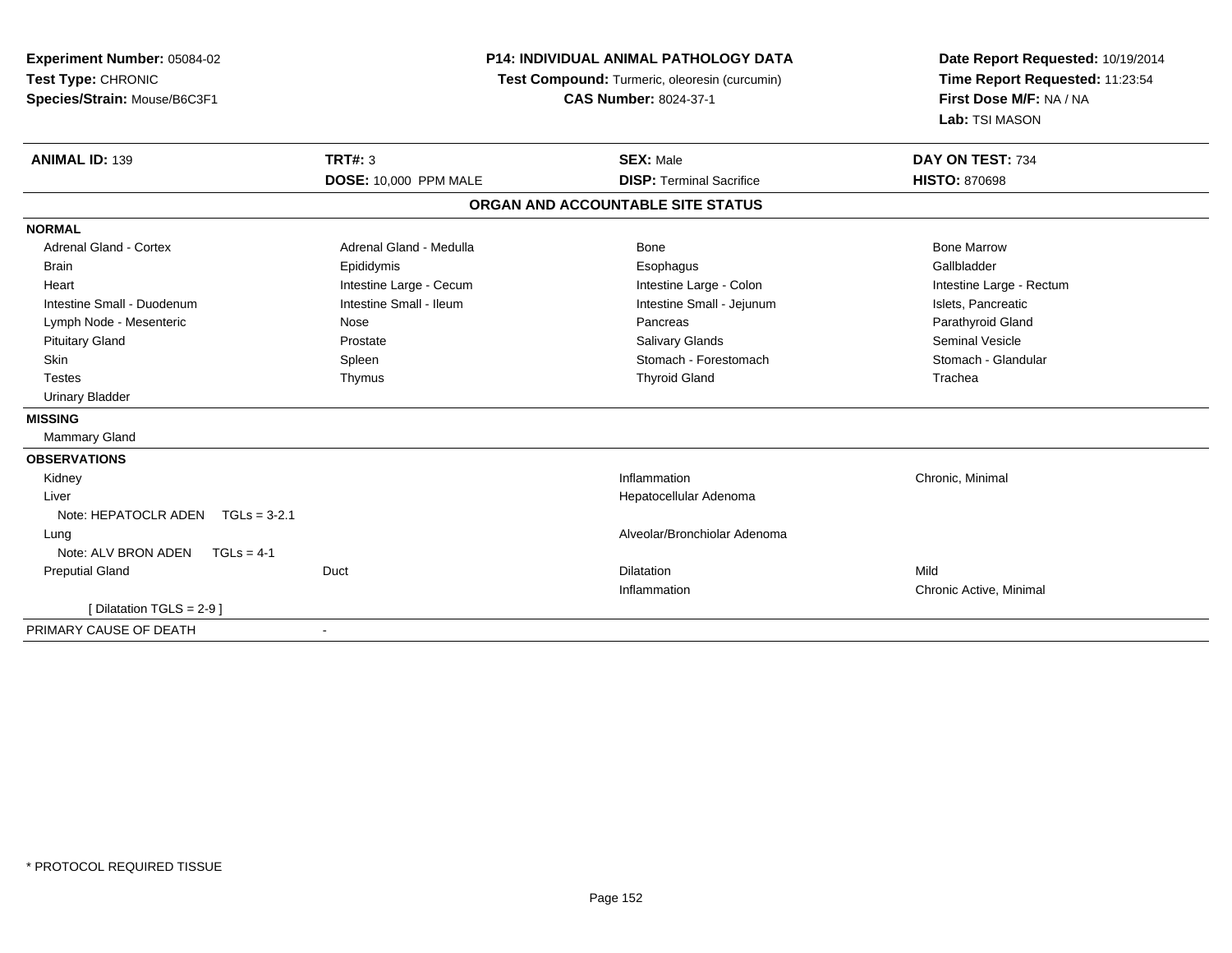| Experiment Number: 05084-02<br>Test Type: CHRONIC<br>Species/Strain: Mouse/B6C3F1 |                                                           | <b>P14: INDIVIDUAL ANIMAL PATHOLOGY DATA</b><br>Test Compound: Turmeric, oleoresin (curcumin)<br><b>CAS Number: 8024-37-1</b> | Date Report Requested: 10/19/2014<br>Time Report Requested: 11:23:54<br>First Dose M/F: NA / NA<br>Lab: TSI MASON |
|-----------------------------------------------------------------------------------|-----------------------------------------------------------|-------------------------------------------------------------------------------------------------------------------------------|-------------------------------------------------------------------------------------------------------------------|
| <b>ANIMAL ID: 140</b>                                                             | <b>TRT#: 3</b>                                            | <b>SEX: Male</b>                                                                                                              | DAY ON TEST: 735                                                                                                  |
|                                                                                   | DOSE: 10,000 PPM MALE                                     | <b>DISP: Terminal Sacrifice</b>                                                                                               | <b>HISTO: 870699</b>                                                                                              |
|                                                                                   |                                                           | ORGAN AND ACCOUNTABLE SITE STATUS                                                                                             |                                                                                                                   |
| <b>NORMAL</b>                                                                     |                                                           |                                                                                                                               |                                                                                                                   |
| <b>Adrenal Gland - Cortex</b>                                                     | Adrenal Gland - Medulla                                   | <b>Bone</b>                                                                                                                   | <b>Bone Marrow</b>                                                                                                |
| Epididymis                                                                        | Esophagus                                                 | Gallbladder                                                                                                                   | Heart                                                                                                             |
| Intestine Large - Cecum                                                           | Intestine Large - Colon                                   | Intestine Large - Rectum                                                                                                      | Intestine Small - Duodenum                                                                                        |
| Intestine Small - Jejunum                                                         | Islets, Pancreatic                                        | Lung                                                                                                                          | Lymph Node - Mesenteric                                                                                           |
| Nose                                                                              | Pancreas                                                  | Parathyroid Gland                                                                                                             | <b>Pituitary Gland</b>                                                                                            |
| Prostate                                                                          | <b>Seminal Vesicle</b>                                    | Skin                                                                                                                          | Spleen                                                                                                            |
| Stomach - Forestomach                                                             | Stomach - Glandular                                       | <b>Testes</b>                                                                                                                 | Thymus                                                                                                            |
| <b>Thyroid Gland</b>                                                              | Trachea                                                   | <b>Urinary Bladder</b>                                                                                                        |                                                                                                                   |
| <b>MISSING</b>                                                                    |                                                           |                                                                                                                               |                                                                                                                   |
| Mammary Gland                                                                     |                                                           |                                                                                                                               |                                                                                                                   |
| <b>OBSERVATIONS</b>                                                               |                                                           |                                                                                                                               |                                                                                                                   |
| Brain                                                                             | Thalamus                                                  | Mineralization                                                                                                                | Minimal                                                                                                           |
| <b>Intestine Small</b>                                                            | <b>Ileum</b>                                              | Hyperplasia                                                                                                                   | Lymphoid, Mild                                                                                                    |
| Kidney                                                                            |                                                           | Inflammation                                                                                                                  | Chronic, Mild                                                                                                     |
| Liver                                                                             |                                                           | Fatty Change                                                                                                                  | Minimal                                                                                                           |
|                                                                                   |                                                           | Hepatocellular Adenoma                                                                                                        | Multiple                                                                                                          |
| Note: FATTY CHANGE<br>$TGLs = 8-2$                                                |                                                           |                                                                                                                               |                                                                                                                   |
| Note: HEPATOCLR ADEN TGLs = 4,5,6,7-2+2.1                                         |                                                           |                                                                                                                               |                                                                                                                   |
| Mesentery                                                                         |                                                           | <b>Fibrosis</b>                                                                                                               | Minimal                                                                                                           |
|                                                                                   |                                                           | Hemorrhage                                                                                                                    | Mild                                                                                                              |
|                                                                                   |                                                           | Inflammation                                                                                                                  | Chronic Active, Mild                                                                                              |
| Note: IN THE RETROPERITONEAL AREA.                                                |                                                           |                                                                                                                               |                                                                                                                   |
| Note: INFLAMMATION<br>$TGLs = 2-5$                                                |                                                           |                                                                                                                               |                                                                                                                   |
|                                                                                   | Note: THE HEMORRHAGE DESIGNATED UNDER TISSUE NOS OCCURRED |                                                                                                                               |                                                                                                                   |
| Note: HEMORRHAGE<br>$TGLs = 3-9$                                                  |                                                           |                                                                                                                               |                                                                                                                   |
| Salivary Glands                                                                   | Submandibul GI                                            | Inflammation                                                                                                                  | Chronic, Minimal                                                                                                  |
| PRIMARY CAUSE OF DEATH                                                            |                                                           |                                                                                                                               |                                                                                                                   |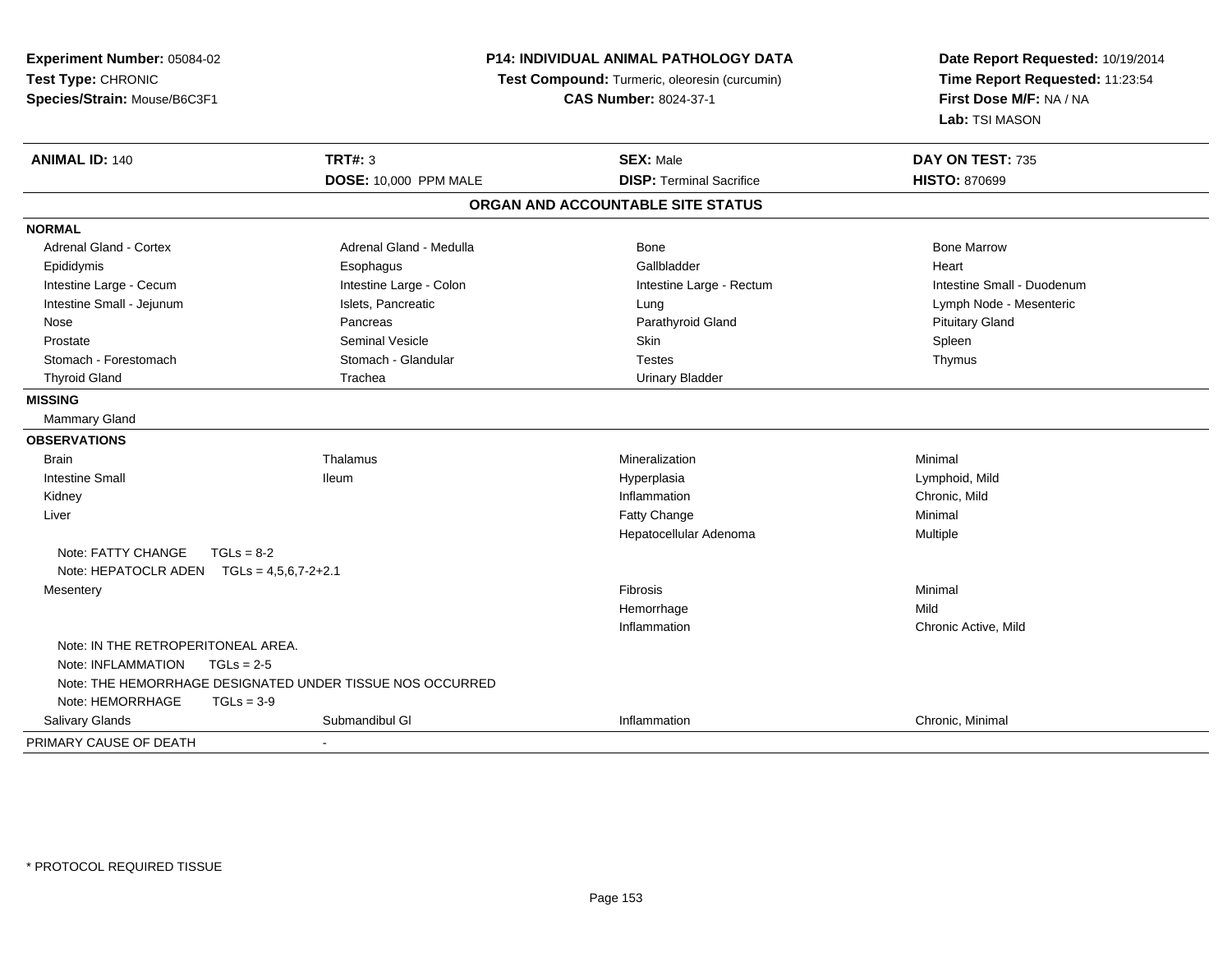| Experiment Number: 05084-02                       |                              | P14: INDIVIDUAL ANIMAL PATHOLOGY DATA         | Date Report Requested: 10/19/2014 |
|---------------------------------------------------|------------------------------|-----------------------------------------------|-----------------------------------|
| Test Type: CHRONIC                                |                              | Test Compound: Turmeric, oleoresin (curcumin) | Time Report Requested: 11:23:54   |
| Species/Strain: Mouse/B6C3F1                      | <b>CAS Number: 8024-37-1</b> |                                               | First Dose M/F: NA / NA           |
|                                                   |                              |                                               | Lab: TSI MASON                    |
| <b>ANIMAL ID: 141</b>                             | <b>TRT#: 3</b>               | <b>SEX: Male</b>                              | DAY ON TEST: 735                  |
|                                                   | DOSE: 10,000 PPM MALE        | <b>DISP: Terminal Sacrifice</b>               | <b>HISTO: 870700</b>              |
|                                                   |                              | ORGAN AND ACCOUNTABLE SITE STATUS             |                                   |
| <b>NORMAL</b>                                     |                              |                                               |                                   |
| <b>Adrenal Gland - Cortex</b>                     | Adrenal Gland - Medulla      | Bone                                          | <b>Bone Marrow</b>                |
| <b>Brain</b>                                      | Epididymis                   | Esophagus                                     | Gallbladder                       |
| Heart                                             | Intestine Large - Cecum      | Intestine Large - Colon                       | Intestine Large - Rectum          |
| Intestine Small - Duodenum                        | Intestine Small - Ileum      | Intestine Small - Jejunum                     | Islets, Pancreatic                |
| Lung                                              | Lymph Node - Mesenteric      | Nose                                          | Pancreas                          |
| Parathyroid Gland                                 | <b>Pituitary Gland</b>       | Prostate                                      | <b>Seminal Vesicle</b>            |
| <b>Skin</b>                                       | Spleen                       | Stomach - Glandular                           | <b>Testes</b>                     |
| Thymus                                            | <b>Thyroid Gland</b>         | Trachea                                       | <b>Urinary Bladder</b>            |
| <b>MISSING</b>                                    |                              |                                               |                                   |
| Mammary Gland                                     |                              |                                               |                                   |
| <b>OBSERVATIONS</b>                               |                              |                                               |                                   |
| Kidney                                            |                              | Inflammation                                  | Chronic, Minimal                  |
| Liver                                             |                              | Fatty Change                                  | Minimal                           |
|                                                   |                              | Hepatocellular Adenoma                        | Multiple                          |
|                                                   |                              | Hepatocellular Carcinoma                      | Multiple                          |
| [Fatty Change TGLS = 4,7,9-2+2.1+2.2]             |                              |                                               |                                   |
| [ Hepatocellular Adenoma TGLS = 3,5,8-2+2.1+2.2 ] |                              |                                               |                                   |
| [ Hepatocellular Carcinoma TGLS = 3,6-2.1+2.3 ]   |                              |                                               |                                   |
| <b>Preputial Gland</b>                            | Duct                         | <b>Dilatation</b>                             | Mild                              |
| [ Dilatation TGLS = 2-9 ]                         |                              |                                               |                                   |
| Salivary Glands                                   | Submandibul GI               | Inflammation                                  | Chronic, Minimal                  |
| Stomach                                           | Forestomach                  | Acanthosis                                    | Minimal                           |
|                                                   | Forestomach                  | Hyperkeratosis                                | Minimal                           |
|                                                   | Forestomach                  | Hyperplasia                                   | Basal Cell, Minimal               |
|                                                   | Forestomach                  | Inflammation                                  | Chronic Active, Minimal           |
| Note: ACANTHOSIS<br>$TGLs = 10-3.1$               |                              |                                               |                                   |
| $TGLs = 10-3.1$<br>Note: HYPERPLASIA              |                              |                                               |                                   |
| $TGLs = 10-3.1$<br>Note: INFLAMMATION             |                              |                                               |                                   |
| Note: HYPERKERATOSIS TGLs = 10-3.1                |                              |                                               |                                   |
|                                                   |                              |                                               |                                   |

PRIMARY CAUSE OF DEATH-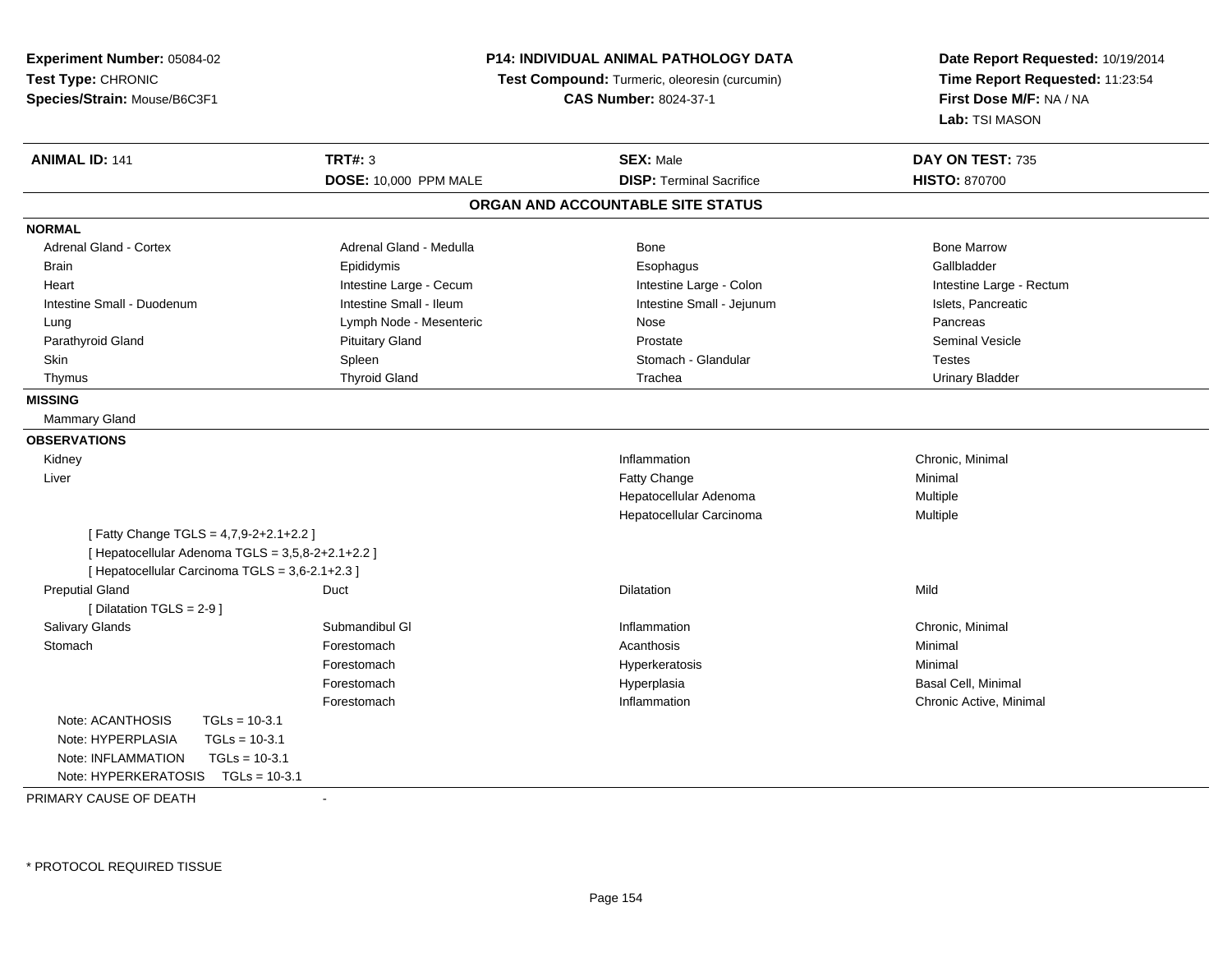| <b>Experiment Number: 05084-02</b><br><b>Test Type: CHRONIC</b><br>Species/Strain: Mouse/B6C3F1 | P14: INDIVIDUAL ANIMAL PATHOLOGY DATA<br>Test Compound: Turmeric, oleoresin (curcumin)<br><b>CAS Number: 8024-37-1</b> |                                                     | Date Report Requested: 10/19/2014<br>Time Report Requested: 11:23:54<br>First Dose M/F: NA / NA<br>Lab: TSI MASON |
|-------------------------------------------------------------------------------------------------|------------------------------------------------------------------------------------------------------------------------|-----------------------------------------------------|-------------------------------------------------------------------------------------------------------------------|
| <b>ANIMAL ID: 141</b>                                                                           | TRT#: 3<br><b>DOSE: 10,000 PPM MALE</b>                                                                                | <b>SEX: Male</b><br><b>DISP: Terminal Sacrifice</b> | <b>DAY ON TEST: 735</b><br><b>HISTO: 870700</b>                                                                   |
|                                                                                                 |                                                                                                                        | ORGAN AND ACCOUNTABLE SITE STATUS                   |                                                                                                                   |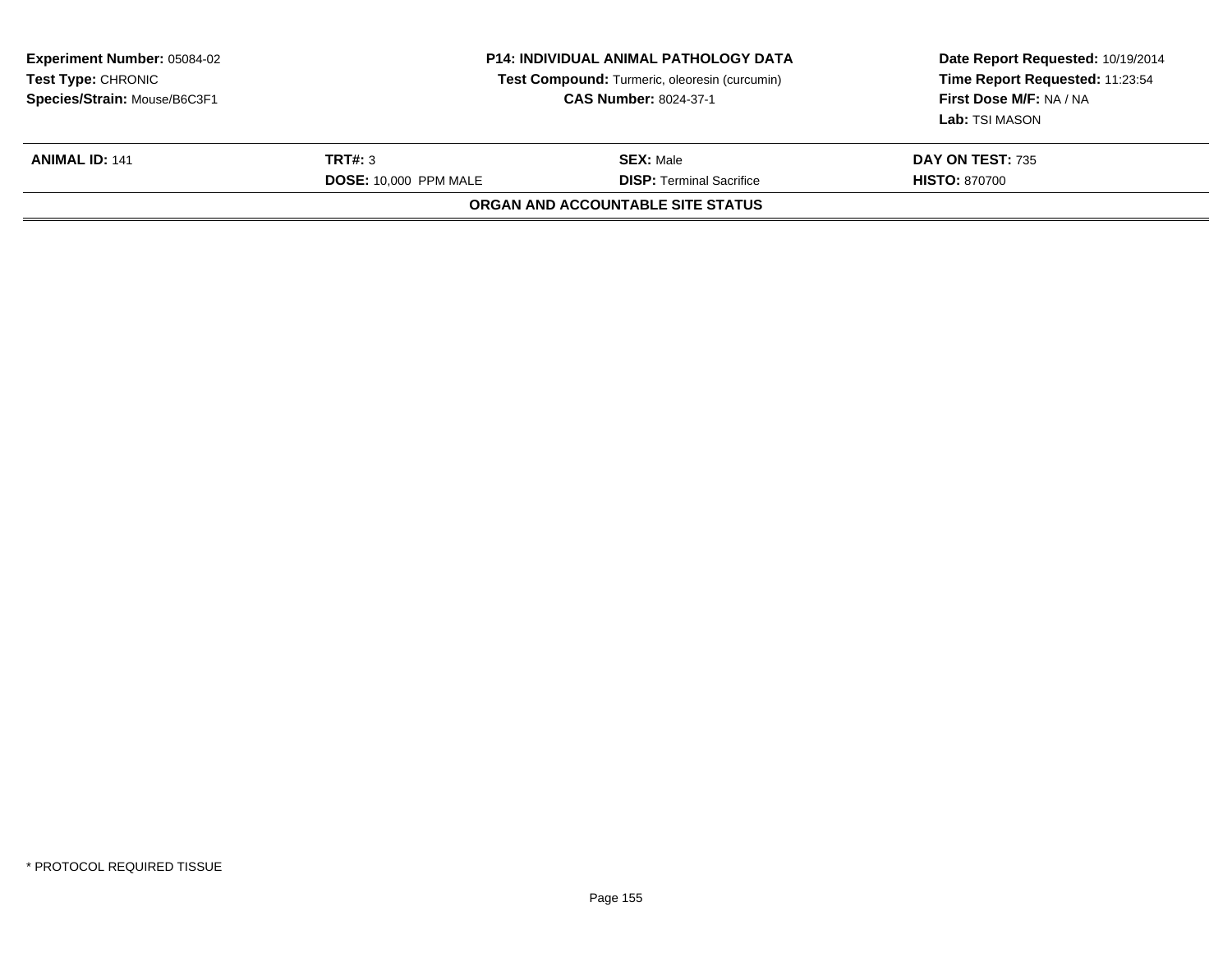| Experiment Number: 05084-02                           |                                               | P14: INDIVIDUAL ANIMAL PATHOLOGY DATA | Date Report Requested: 10/19/2014 |
|-------------------------------------------------------|-----------------------------------------------|---------------------------------------|-----------------------------------|
| Test Type: CHRONIC                                    | Test Compound: Turmeric, oleoresin (curcumin) |                                       | Time Report Requested: 11:23:54   |
| Species/Strain: Mouse/B6C3F1                          |                                               | <b>CAS Number: 8024-37-1</b>          | First Dose M/F: NA / NA           |
|                                                       |                                               |                                       | Lab: TSI MASON                    |
| <b>ANIMAL ID: 142</b>                                 | <b>TRT#: 3</b>                                | <b>SEX: Male</b>                      | DAY ON TEST: 541                  |
|                                                       | <b>DOSE: 10,000 PPM MALE</b>                  | <b>DISP: Moribund</b>                 | <b>HISTO: 870701</b>              |
|                                                       |                                               | ORGAN AND ACCOUNTABLE SITE STATUS     |                                   |
| <b>NORMAL</b>                                         |                                               |                                       |                                   |
| Adrenal Gland - Cortex                                | Adrenal Gland - Medulla                       | <b>Bone</b>                           | <b>Bone Marrow</b>                |
| Epididymis                                            | Esophagus                                     | Gallbladder                           | Heart                             |
| Intestine Large - Cecum                               | Intestine Large - Colon                       | Intestine Large - Rectum              | Intestine Small - Duodenum        |
| Intestine Small - Ileum                               | Intestine Small - Jejunum                     | Islets, Pancreatic                    | Lymph Node - Mesenteric           |
| Nose                                                  | Pancreas                                      | Parathyroid Gland                     | <b>Pituitary Gland</b>            |
| Prostate                                              | <b>Seminal Vesicle</b>                        | Skin                                  | Spleen                            |
| Stomach - Glandular                                   | <b>Testes</b>                                 | <b>Thyroid Gland</b>                  | Trachea                           |
| <b>Urinary Bladder</b>                                |                                               |                                       |                                   |
| <b>MISSING</b>                                        |                                               |                                       |                                   |
| Mammary Gland                                         | Thymus                                        |                                       |                                   |
| <b>OBSERVATIONS</b>                                   |                                               |                                       |                                   |
| <b>Brain</b>                                          | Thalamus                                      | Mineralization                        | Minimal                           |
| Kidney                                                |                                               | Inflammation                          | Chronic, Minimal                  |
| Liver                                                 |                                               | Hepatocellular Adenoma                | Multiple                          |
|                                                       |                                               | Hepatocellular Carcinoma              | Multiple                          |
| [ Hepatocellular Adenoma TGLS = 1,2-2 ]               |                                               |                                       |                                   |
| [ Hepatocellular Carcinoma TGLS = 1,3,4,5-2+2.1+2.2 ] |                                               |                                       |                                   |
| Lung                                                  |                                               | Alveolar/Bronchiolar Adenoma          |                                   |
|                                                       |                                               | Hepatocellular Carcinoma              | Metastatic (Liver)                |
| <b>Salivary Glands</b>                                | Submandibul GI                                | Inflammation                          | Chronic, Minimal                  |
| Stomach                                               | Forestomach                                   | Acanthosis                            | Minimal                           |
|                                                       | Forestomach                                   | Hyperkeratosis                        | Minimal                           |
|                                                       | Forestomach                                   | Hyperplasia                           | Basal Cell, Minimal               |
|                                                       | Forestomach                                   | Inflammation                          | Chronic Active, Mild              |
|                                                       | Forestomach                                   | Ulcer                                 | Minimal                           |
| [Acanthosis TGLS = $6-3.1$ ]                          |                                               |                                       |                                   |
| [Hyperkeratosis TGLS = 6-3.1]                         |                                               |                                       |                                   |
| [Hyperplasia TGLS = 6-3.1]                            |                                               |                                       |                                   |
| [Inflammation TGLS = $6-3.1$ ]                        |                                               |                                       |                                   |
| [ $Ulcer TGLS = 6-3.1$ ]                              |                                               |                                       |                                   |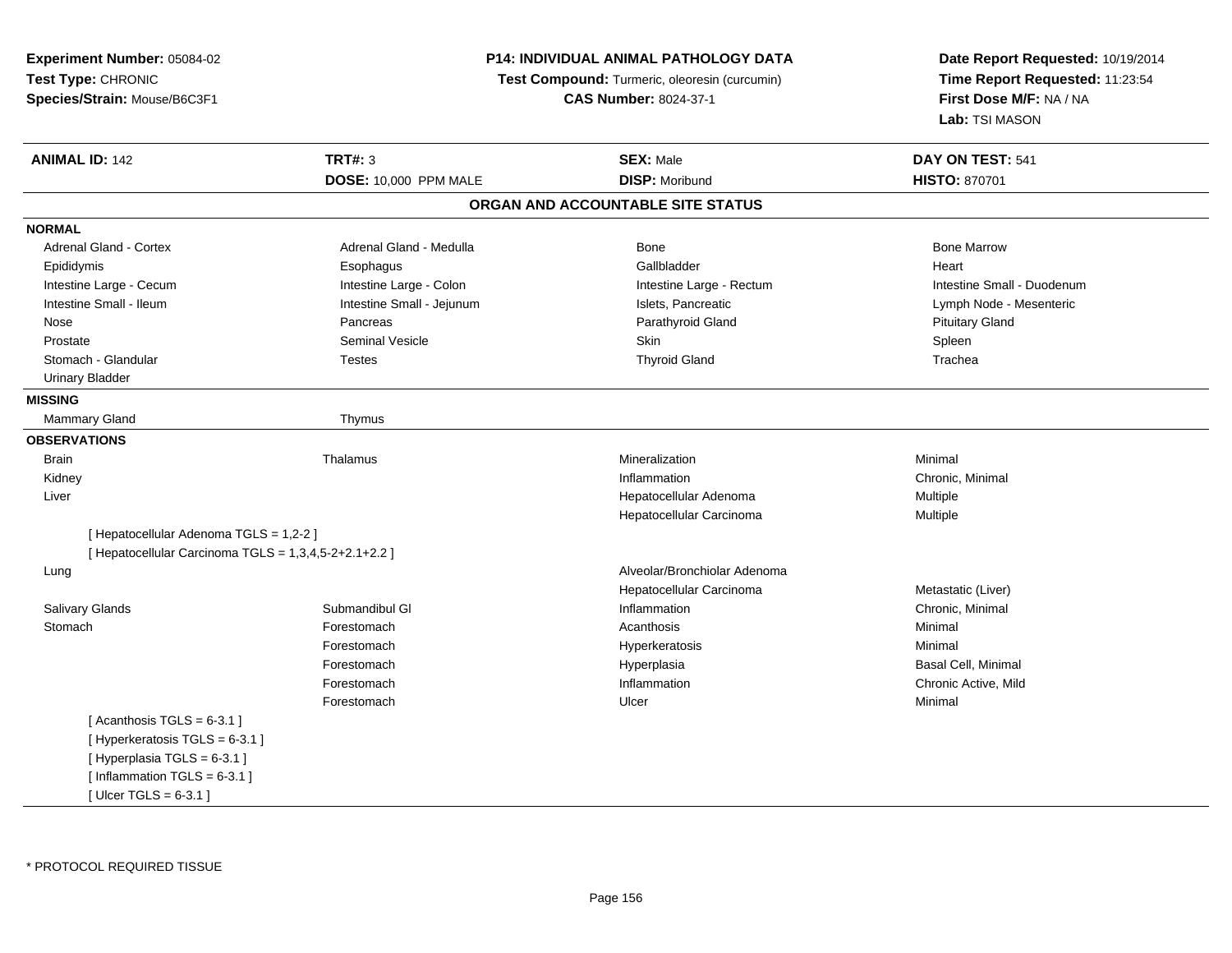| <b>Experiment Number: 05084-02</b><br><b>Test Type: CHRONIC</b><br>Species/Strain: Mouse/B6C3F1 | <b>P14: INDIVIDUAL ANIMAL PATHOLOGY DATA</b><br>Test Compound: Turmeric, oleoresin (curcumin)<br><b>CAS Number: 8024-37-1</b> |                                   | Date Report Requested: 10/19/2014<br>Time Report Requested: 11:23:54<br>First Dose M/F: NA / NA<br>Lab: TSI MASON |
|-------------------------------------------------------------------------------------------------|-------------------------------------------------------------------------------------------------------------------------------|-----------------------------------|-------------------------------------------------------------------------------------------------------------------|
| <b>ANIMAL ID: 142</b>                                                                           | TRT#: 3                                                                                                                       | <b>SEX: Male</b>                  | DAY ON TEST: 541                                                                                                  |
|                                                                                                 | <b>DOSE: 10,000 PPM MALE</b>                                                                                                  | <b>DISP: Moribund</b>             | <b>HISTO: 870701</b>                                                                                              |
|                                                                                                 |                                                                                                                               | ORGAN AND ACCOUNTABLE SITE STATUS |                                                                                                                   |
| PRIMARY CAUSE OF DEATH                                                                          |                                                                                                                               |                                   |                                                                                                                   |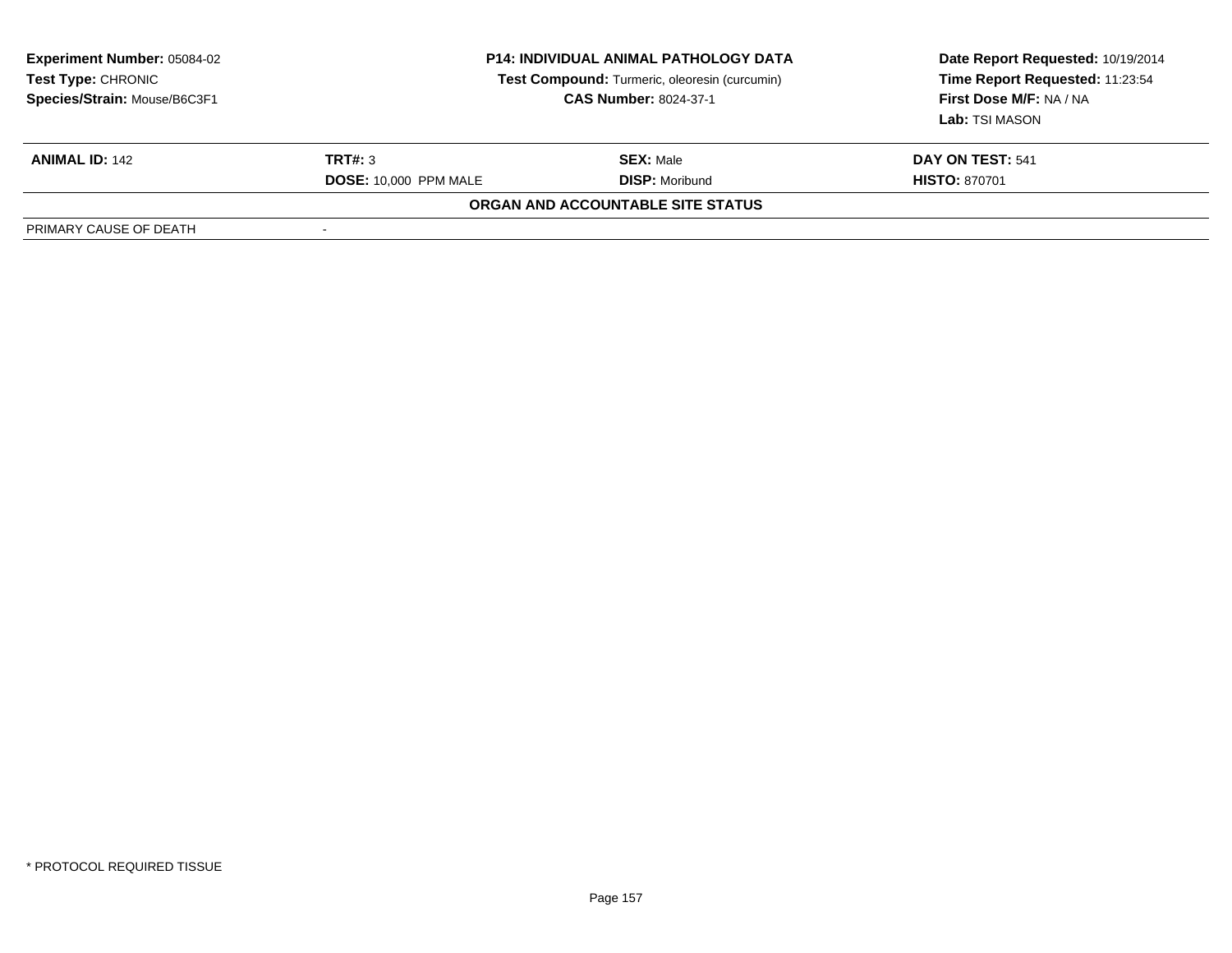| Experiment Number: 05084-02<br>Test Type: CHRONIC<br>Species/Strain: Mouse/B6C3F1 | <b>P14: INDIVIDUAL ANIMAL PATHOLOGY DATA</b><br>Test Compound: Turmeric, oleoresin (curcumin)<br><b>CAS Number: 8024-37-1</b> |                                   | Date Report Requested: 10/19/2014<br>Time Report Requested: 11:23:54<br>First Dose M/F: NA / NA<br>Lab: TSI MASON |
|-----------------------------------------------------------------------------------|-------------------------------------------------------------------------------------------------------------------------------|-----------------------------------|-------------------------------------------------------------------------------------------------------------------|
| <b>ANIMAL ID: 143</b>                                                             | <b>TRT#: 3</b>                                                                                                                | <b>SEX: Male</b>                  | DAY ON TEST: 734                                                                                                  |
|                                                                                   | <b>DOSE: 10,000 PPM MALE</b>                                                                                                  | <b>DISP: Terminal Sacrifice</b>   | <b>HISTO: 870702</b>                                                                                              |
|                                                                                   |                                                                                                                               | ORGAN AND ACCOUNTABLE SITE STATUS |                                                                                                                   |
| <b>NORMAL</b>                                                                     |                                                                                                                               |                                   |                                                                                                                   |
| <b>Adrenal Gland - Cortex</b>                                                     | Adrenal Gland - Medulla                                                                                                       | Bone                              | <b>Bone Marrow</b>                                                                                                |
| Epididymis                                                                        | Esophagus                                                                                                                     | Gallbladder                       | Heart                                                                                                             |
| Intestine Large - Cecum                                                           | Intestine Large - Colon                                                                                                       | Intestine Large - Rectum          | Intestine Small - Duodenum                                                                                        |
| Intestine Small - Ileum                                                           | Intestine Small - Jejunum                                                                                                     | Islets, Pancreatic                | Lung                                                                                                              |
| Lymph Node - Mesenteric                                                           | Nose                                                                                                                          | Pancreas                          | Parathyroid Gland                                                                                                 |
| <b>Pituitary Gland</b>                                                            | Prostate                                                                                                                      | <b>Seminal Vesicle</b>            | Skin                                                                                                              |
| Spleen                                                                            | Stomach - Forestomach                                                                                                         | Stomach - Glandular               | <b>Testes</b>                                                                                                     |
| Thymus                                                                            | Trachea                                                                                                                       | <b>Urinary Bladder</b>            |                                                                                                                   |
| <b>MISSING</b>                                                                    |                                                                                                                               |                                   |                                                                                                                   |
| <b>Mammary Gland</b>                                                              |                                                                                                                               |                                   |                                                                                                                   |
| <b>OBSERVATIONS</b>                                                               |                                                                                                                               |                                   |                                                                                                                   |
| <b>Brain</b>                                                                      | Thalamus                                                                                                                      | Mineralization                    | Minimal                                                                                                           |
| Kidney                                                                            |                                                                                                                               | Inflammation                      | Chronic, Minimal                                                                                                  |
| Liver                                                                             |                                                                                                                               | Fatty Change                      | Minimal                                                                                                           |
|                                                                                   |                                                                                                                               | Hepatocellular Adenoma            | Multiple                                                                                                          |
| Note: HEPATOCLR ADEN<br>$TGLs = 4.5 - 2.1$                                        |                                                                                                                               |                                   |                                                                                                                   |
| <b>Preputial Gland</b>                                                            | Duct                                                                                                                          | <b>Dilatation</b>                 | Mild                                                                                                              |
| Note: DILATATION<br>$TGLs = 2-9$                                                  |                                                                                                                               |                                   |                                                                                                                   |
| Salivary Glands                                                                   | Submandibul GI                                                                                                                | Inflammation                      | Chronic, Minimal                                                                                                  |
| <b>Thyroid Gland</b>                                                              |                                                                                                                               | <b>Cyst Multilocular</b>          | Mild                                                                                                              |
| PRIMARY CAUSE OF DEATH                                                            |                                                                                                                               |                                   |                                                                                                                   |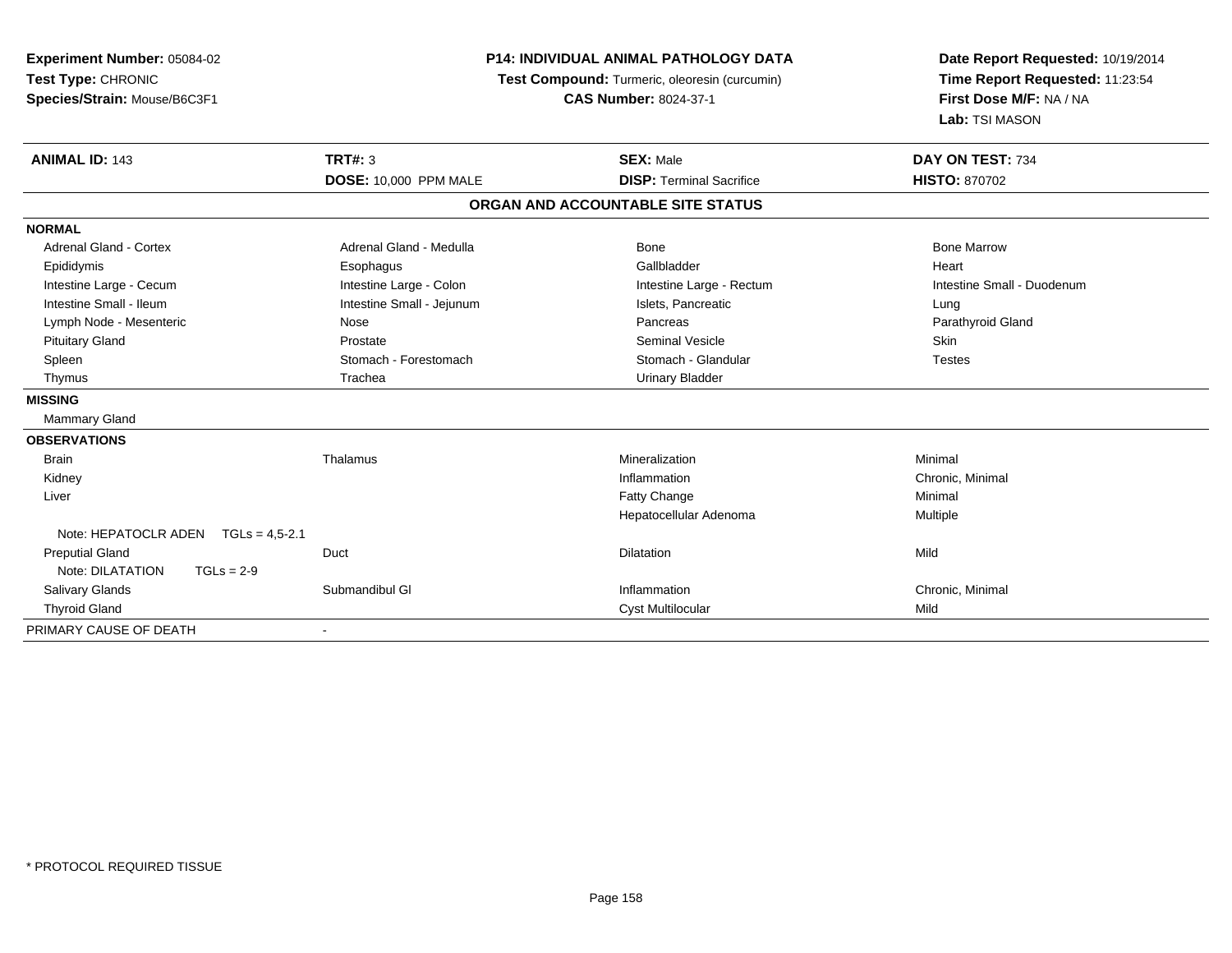| <b>Experiment Number: 05084-02</b> | <b>P14: INDIVIDUAL ANIMAL PATHOLOGY DATA</b> |                                               | Date Report Requested: 10/19/2014                          |
|------------------------------------|----------------------------------------------|-----------------------------------------------|------------------------------------------------------------|
| Test Type: CHRONIC                 |                                              | Test Compound: Turmeric, oleoresin (curcumin) | Time Report Requested: 11:23:54<br>First Dose M/F: NA / NA |
| Species/Strain: Mouse/B6C3F1       |                                              | <b>CAS Number: 8024-37-1</b>                  |                                                            |
|                                    |                                              |                                               | Lab: TSI MASON                                             |
| <b>ANIMAL ID: 144</b>              | <b>TRT#: 3</b>                               | <b>SEX: Male</b>                              | DAY ON TEST: 647                                           |
|                                    | <b>DOSE: 10,000 PPM MALE</b>                 | <b>DISP: Moribund</b>                         | HISTO:                                                     |
|                                    |                                              | ORGAN AND ACCOUNTABLE SITE STATUS             |                                                            |
| <b>NORMAL</b>                      |                                              |                                               |                                                            |
| <b>Adrenal Gland - Cortex</b>      | Adrenal Gland - Medulla                      | <b>Bone</b>                                   | <b>Bone Marrow</b>                                         |
| Epididymis                         | Esophagus                                    | Gallbladder                                   | Heart                                                      |
| Intestine Large - Cecum            | Intestine Large - Colon                      | Intestine Large - Rectum                      | Intestine Small - Duodenum                                 |
| Intestine Small - Ileum            | Intestine Small - Jejunum                    | Islets, Pancreatic                            | Nose                                                       |
| Pancreas                           | <b>Pituitary Gland</b>                       | Prostate                                      | <b>Seminal Vesicle</b>                                     |
| Skin                               | Stomach - Forestomach                        | Stomach - Glandular                           | <b>Testes</b>                                              |
| <b>Thyroid Gland</b>               | Trachea                                      | <b>Urinary Bladder</b>                        |                                                            |
| <b>MISSING</b>                     |                                              |                                               |                                                            |
| Lymph Node - Mesenteric            | Mammary Gland                                | Parathyroid Gland                             |                                                            |
| <b>OBSERVATIONS</b>                |                                              |                                               |                                                            |
| <b>Brain</b>                       | Thalamus                                     | Mineralization                                | Minimal                                                    |
| Kidney                             |                                              | Inflammation                                  | Chronic, Minimal                                           |
|                                    | <b>Renal Tubule</b>                          | Regeneration                                  | Minimal                                                    |
| Liver                              |                                              | Hepatocellular Carcinoma                      |                                                            |
|                                    |                                              | Hepatocellular Carcinoma                      |                                                            |
| Note: HEPATOCLR CARC               | $TGLs = 4,5-2.1+2.2$                         |                                               |                                                            |
| Note: HEPATOCLR CARC               | $TGLs = 4.5 - 2 + 2.1 + 2.2$                 |                                               |                                                            |
| Lung                               |                                              | Hepatocellular Carcinoma                      | Metastatic (Liver)                                         |
| <b>Preputial Gland</b>             | Duct                                         | <b>Dilatation</b>                             | Mild                                                       |
|                                    |                                              | Inflammation                                  | Chronic Active, Mild                                       |
| Note: DILATATION<br>$TGLs = 6-9$   |                                              |                                               |                                                            |
| Salivary Glands                    | Submandibul GI                               | Inflammation                                  | Chronic, Minimal                                           |
| Spleen                             |                                              | Hematopoietic Cell Proliferation              | Moderate                                                   |
| Thymus                             |                                              | Cyst                                          | Minimal                                                    |
| PRIMARY CAUSE OF DEATH             |                                              |                                               |                                                            |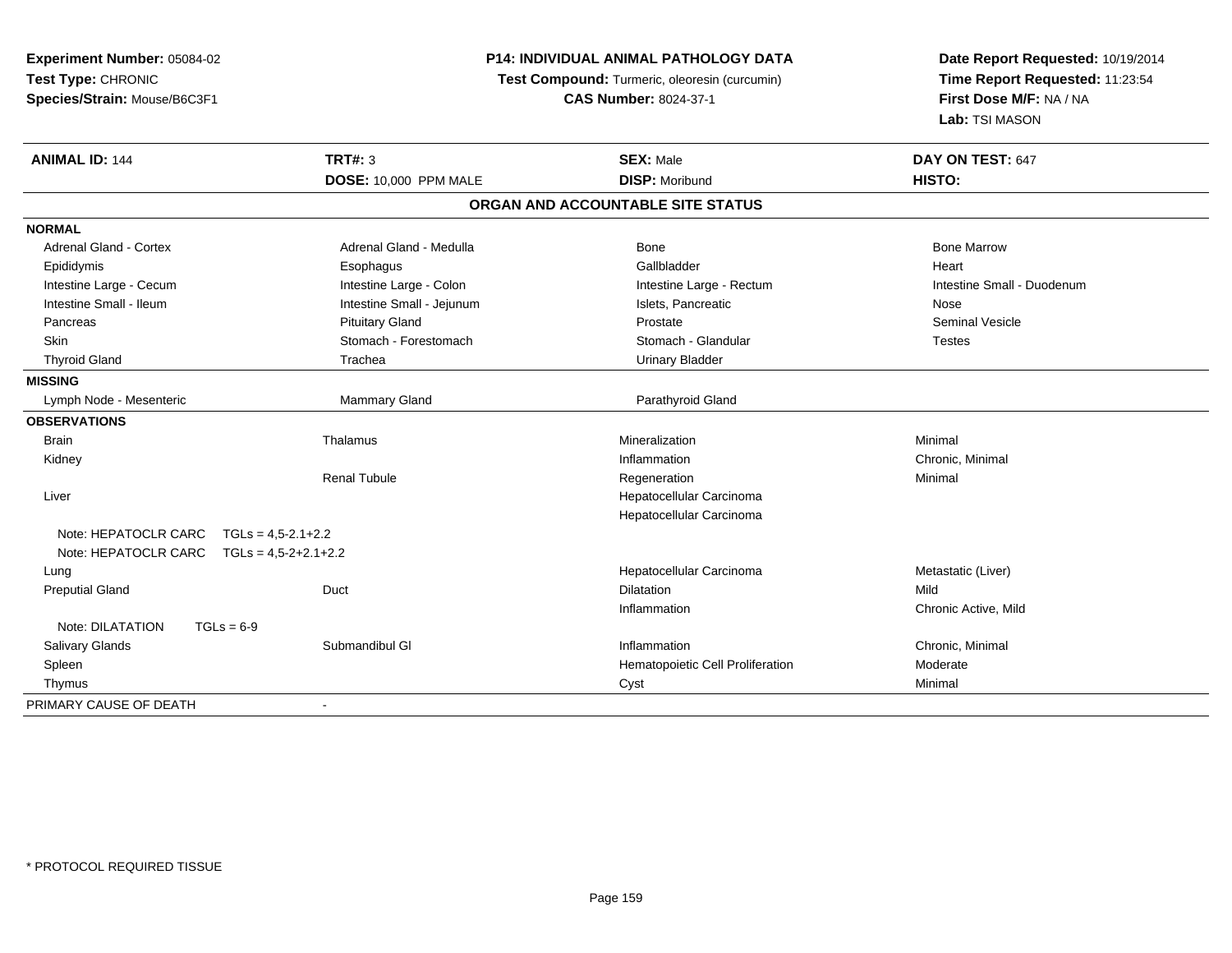| Experiment Number: 05084-02<br><b>Test Type: CHRONIC</b><br>Species/Strain: Mouse/B6C3F1 | <b>P14: INDIVIDUAL ANIMAL PATHOLOGY DATA</b><br><b>Test Compound:</b> Turmeric, oleoresin (curcumin)<br><b>CAS Number: 8024-37-1</b> |                                   | Date Report Requested: 10/19/2014<br>Time Report Requested: 11:23:54<br>First Dose M/F: NA / NA<br>Lab: TSI MASON |
|------------------------------------------------------------------------------------------|--------------------------------------------------------------------------------------------------------------------------------------|-----------------------------------|-------------------------------------------------------------------------------------------------------------------|
| <b>ANIMAL ID: 145</b>                                                                    | <b>TRT#: 3</b>                                                                                                                       | <b>SEX: Male</b>                  | DAY ON TEST: 457                                                                                                  |
|                                                                                          | <b>DOSE: 10,000 PPM MALE</b>                                                                                                         | <b>DISP:</b> Interval Sacrifice   | <b>HISTO: 860057</b>                                                                                              |
|                                                                                          |                                                                                                                                      | ORGAN AND ACCOUNTABLE SITE STATUS |                                                                                                                   |
| <b>NORMAL</b>                                                                            |                                                                                                                                      |                                   |                                                                                                                   |
| Intestine Large - Cecum                                                                  | Intestine Large - Colon                                                                                                              | Intestine Large - Rectum          | Intestine Small - Duodenum                                                                                        |
| Intestine Small - Ileum                                                                  | Intestine Small - Jejunum                                                                                                            | Stomach - Forestomach             | Stomach - Glandular                                                                                               |
| <b>OBSERVATIONS</b>                                                                      |                                                                                                                                      |                                   |                                                                                                                   |
| Liver                                                                                    |                                                                                                                                      | Fatty Change                      | Moderate                                                                                                          |
| Note: FATTY CHANGE<br>$TGLs = 3-2$                                                       |                                                                                                                                      |                                   |                                                                                                                   |
| <b>Preputial Gland</b>                                                                   |                                                                                                                                      | Cyst                              | Multiple, Marked                                                                                                  |
|                                                                                          |                                                                                                                                      | Inflammation                      | Chronic Active, Minimal                                                                                           |
| [Cyst TGLS = $2-9$ ]                                                                     |                                                                                                                                      |                                   |                                                                                                                   |
| PRIMARY CAUSE OF DEATH                                                                   |                                                                                                                                      |                                   |                                                                                                                   |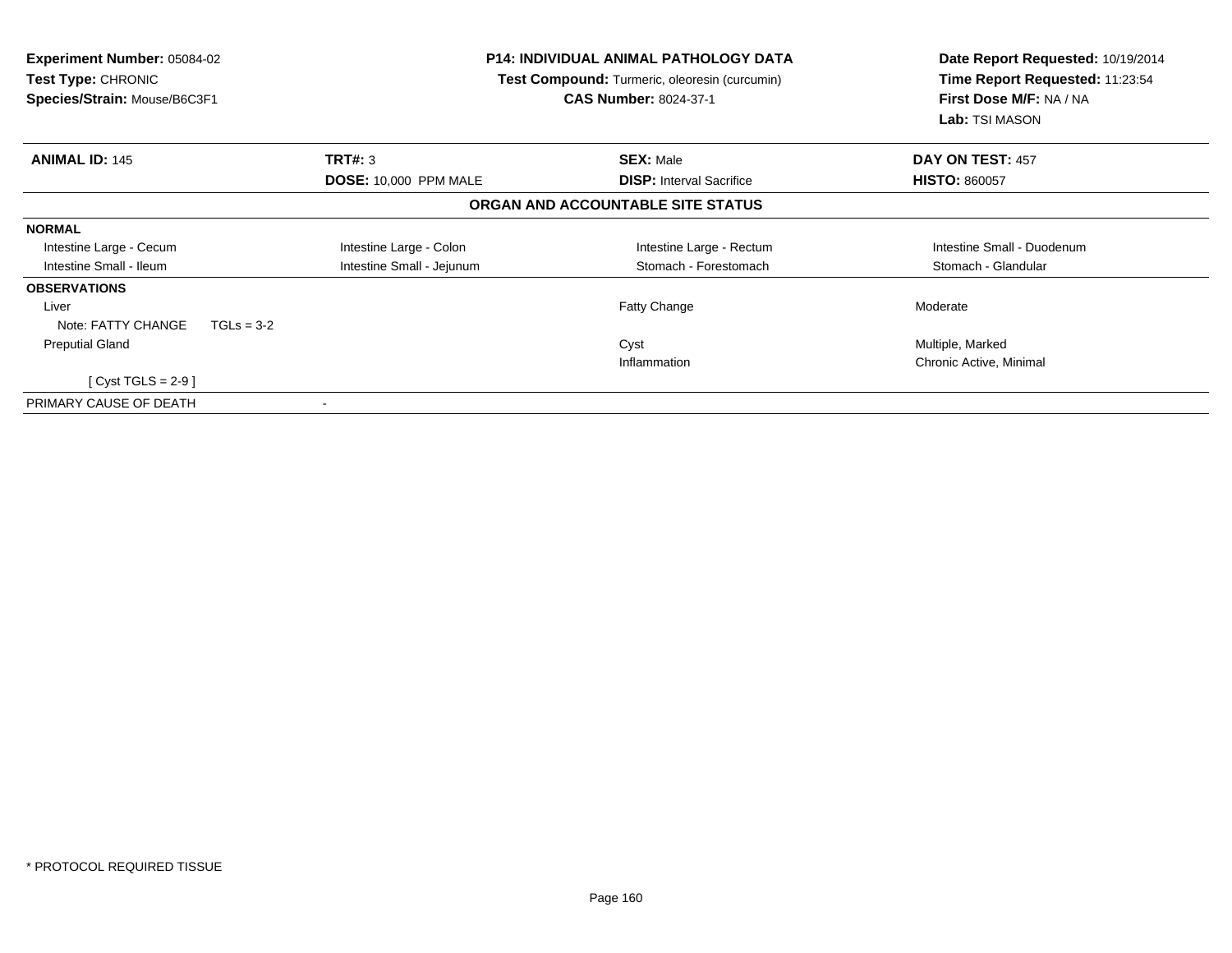| <b>Experiment Number: 05084-02</b><br><b>Test Type: CHRONIC</b><br>Species/Strain: Mouse/B6C3F1 | <b>P14: INDIVIDUAL ANIMAL PATHOLOGY DATA</b><br>Test Compound: Turmeric, oleoresin (curcumin)<br><b>CAS Number: 8024-37-1</b> |                                   | Date Report Requested: 10/19/2014<br>Time Report Requested: 11:23:54<br>First Dose M/F: NA / NA<br><b>Lab:</b> TSI MASON |
|-------------------------------------------------------------------------------------------------|-------------------------------------------------------------------------------------------------------------------------------|-----------------------------------|--------------------------------------------------------------------------------------------------------------------------|
| <b>ANIMAL ID: 146</b>                                                                           | <b>TRT#: 3</b>                                                                                                                | <b>SEX: Male</b>                  | DAY ON TEST: 457                                                                                                         |
|                                                                                                 | <b>DOSE: 10,000 PPM MALE</b>                                                                                                  | <b>DISP:</b> Interval Sacrifice   | <b>HISTO: 860058</b>                                                                                                     |
|                                                                                                 |                                                                                                                               | ORGAN AND ACCOUNTABLE SITE STATUS |                                                                                                                          |
| <b>NORMAL</b>                                                                                   |                                                                                                                               |                                   |                                                                                                                          |
| Intestine Large - Cecum                                                                         | Intestine Large - Colon                                                                                                       | Intestine Large - Rectum          | Intestine Small - Duodenum                                                                                               |
| Intestine Small - Ileum                                                                         | Intestine Small - Jejunum                                                                                                     | Stomach - Forestomach             | Stomach - Glandular                                                                                                      |
| <b>OBSERVATIONS</b>                                                                             |                                                                                                                               |                                   |                                                                                                                          |
| Liver                                                                                           |                                                                                                                               | Fatty Change                      | Moderate                                                                                                                 |
|                                                                                                 |                                                                                                                               | Hepatocellular Carcinoma          |                                                                                                                          |
| Fatty Change TGLS = $2,5-2+2.1$ ]                                                               |                                                                                                                               |                                   |                                                                                                                          |
| [ Hepatocellular Carcinoma TGLS = 1-2.1 ]                                                       |                                                                                                                               |                                   |                                                                                                                          |
| PRIMARY CAUSE OF DEATH                                                                          |                                                                                                                               |                                   |                                                                                                                          |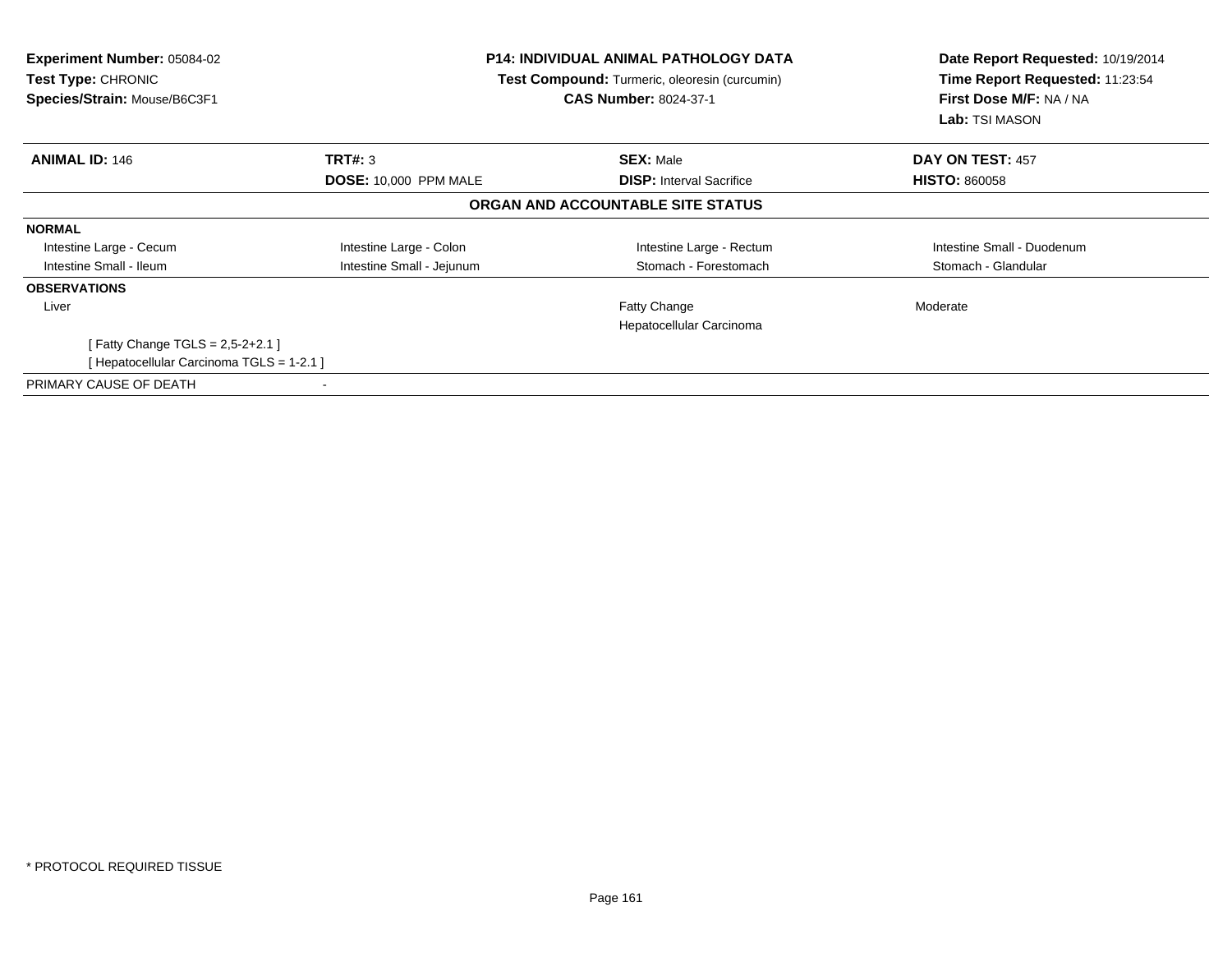| Experiment Number: 05084-02<br>Test Type: CHRONIC<br>Species/Strain: Mouse/B6C3F1 | <b>P14: INDIVIDUAL ANIMAL PATHOLOGY DATA</b><br>Test Compound: Turmeric, oleoresin (curcumin)<br><b>CAS Number: 8024-37-1</b> |                                   | Date Report Requested: 10/19/2014<br>Time Report Requested: 11:23:54<br>First Dose M/F: NA / NA<br>Lab: TSI MASON |  |
|-----------------------------------------------------------------------------------|-------------------------------------------------------------------------------------------------------------------------------|-----------------------------------|-------------------------------------------------------------------------------------------------------------------|--|
| <b>ANIMAL ID: 147</b>                                                             | TRT#: $3$                                                                                                                     | <b>SEX: Male</b>                  | DAY ON TEST: 735                                                                                                  |  |
|                                                                                   | DOSE: 10,000 PPM MALE                                                                                                         | <b>DISP: Terminal Sacrifice</b>   | <b>HISTO: 870704</b>                                                                                              |  |
|                                                                                   |                                                                                                                               | ORGAN AND ACCOUNTABLE SITE STATUS |                                                                                                                   |  |
| <b>NORMAL</b>                                                                     |                                                                                                                               |                                   |                                                                                                                   |  |
| Adrenal Gland - Cortex                                                            | Adrenal Gland - Medulla                                                                                                       | Bone                              | <b>Bone Marrow</b>                                                                                                |  |
| Epididymis                                                                        | Esophagus                                                                                                                     | Gallbladder                       | Heart                                                                                                             |  |
| Intestine Large - Cecum                                                           | Intestine Large - Colon                                                                                                       | Intestine Large - Rectum          | Intestine Small - Duodenum                                                                                        |  |
| Intestine Small - Ileum                                                           | Intestine Small - Jejunum                                                                                                     | Islets, Pancreatic                | Lung                                                                                                              |  |
| Lymph Node - Mesenteric                                                           | Nose                                                                                                                          | Pancreas                          | Parathyroid Gland                                                                                                 |  |
| <b>Pituitary Gland</b>                                                            | Prostate                                                                                                                      | <b>Salivary Glands</b>            | <b>Seminal Vesicle</b>                                                                                            |  |
| Skin                                                                              | Spleen                                                                                                                        | Stomach - Forestomach             | Stomach - Glandular                                                                                               |  |
| <b>Testes</b>                                                                     | Thymus                                                                                                                        | <b>Thyroid Gland</b>              | Trachea                                                                                                           |  |
| <b>Urinary Bladder</b>                                                            |                                                                                                                               |                                   |                                                                                                                   |  |
| <b>MISSING</b>                                                                    |                                                                                                                               |                                   |                                                                                                                   |  |
| <b>Mammary Gland</b>                                                              |                                                                                                                               |                                   |                                                                                                                   |  |
| <b>OBSERVATIONS</b>                                                               |                                                                                                                               |                                   |                                                                                                                   |  |
| <b>Brain</b>                                                                      | Thalamus                                                                                                                      | Mineralization                    | Minimal                                                                                                           |  |
| Kidney                                                                            |                                                                                                                               | Inflammation                      | Chronic, Minimal                                                                                                  |  |
| Liver                                                                             |                                                                                                                               | Fatty Change                      | Minimal                                                                                                           |  |
|                                                                                   |                                                                                                                               | Hepatocellular Adenoma            | Multiple                                                                                                          |  |
| Note: HEPATOCLR ADEN<br>$TGLs = 5-2$                                              |                                                                                                                               |                                   |                                                                                                                   |  |
| <b>Preputial Gland</b>                                                            | Duct                                                                                                                          | Dilatation                        | Mild                                                                                                              |  |
| [ Dilatation TGLS = $1-9$ ]                                                       |                                                                                                                               |                                   |                                                                                                                   |  |
| PRIMARY CAUSE OF DEATH                                                            |                                                                                                                               |                                   |                                                                                                                   |  |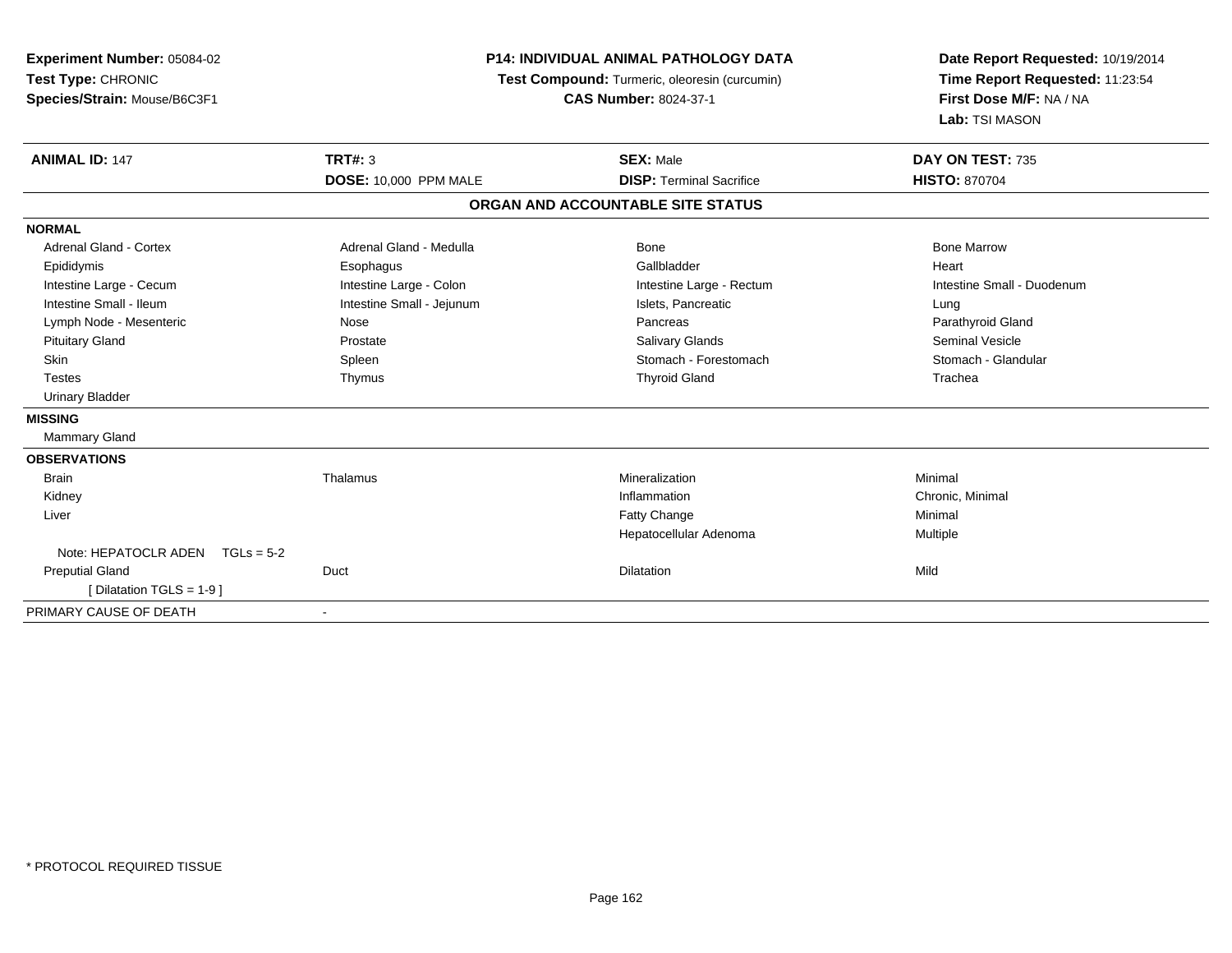| Experiment Number: 05084-02<br>Test Type: CHRONIC<br>Species/Strain: Mouse/B6C3F1 | <b>P14: INDIVIDUAL ANIMAL PATHOLOGY DATA</b><br>Test Compound: Turmeric, oleoresin (curcumin)<br><b>CAS Number: 8024-37-1</b> |                                   | Date Report Requested: 10/19/2014<br>Time Report Requested: 11:23:54<br>First Dose M/F: NA / NA<br><b>Lab: TSI MASON</b> |
|-----------------------------------------------------------------------------------|-------------------------------------------------------------------------------------------------------------------------------|-----------------------------------|--------------------------------------------------------------------------------------------------------------------------|
| <b>ANIMAL ID: 148</b>                                                             | TRT#: 3                                                                                                                       | <b>SEX: Male</b>                  | DAY ON TEST: 457                                                                                                         |
|                                                                                   | <b>DOSE: 10,000 PPM MALE</b>                                                                                                  | <b>DISP:</b> Interval Sacrifice   | <b>HISTO: 860059</b>                                                                                                     |
|                                                                                   |                                                                                                                               | ORGAN AND ACCOUNTABLE SITE STATUS |                                                                                                                          |
| <b>NORMAL</b>                                                                     |                                                                                                                               |                                   |                                                                                                                          |
| Intestine Large - Cecum                                                           | Intestine Large - Colon                                                                                                       | Intestine Large - Rectum          | Intestine Small - Duodenum                                                                                               |
| Intestine Small - Ileum                                                           | Intestine Small - Jejunum                                                                                                     | Stomach - Forestomach             |                                                                                                                          |
| <b>OBSERVATIONS</b>                                                               |                                                                                                                               |                                   |                                                                                                                          |
| Liver                                                                             |                                                                                                                               | Fatty Change                      | Minimal                                                                                                                  |
| Fatty Change TGLS = 2-2 ]                                                         |                                                                                                                               |                                   |                                                                                                                          |
| Stomach                                                                           | Glandular                                                                                                                     | Inflammation                      | Chronic, Minimal                                                                                                         |
| PRIMARY CAUSE OF DEATH                                                            |                                                                                                                               |                                   |                                                                                                                          |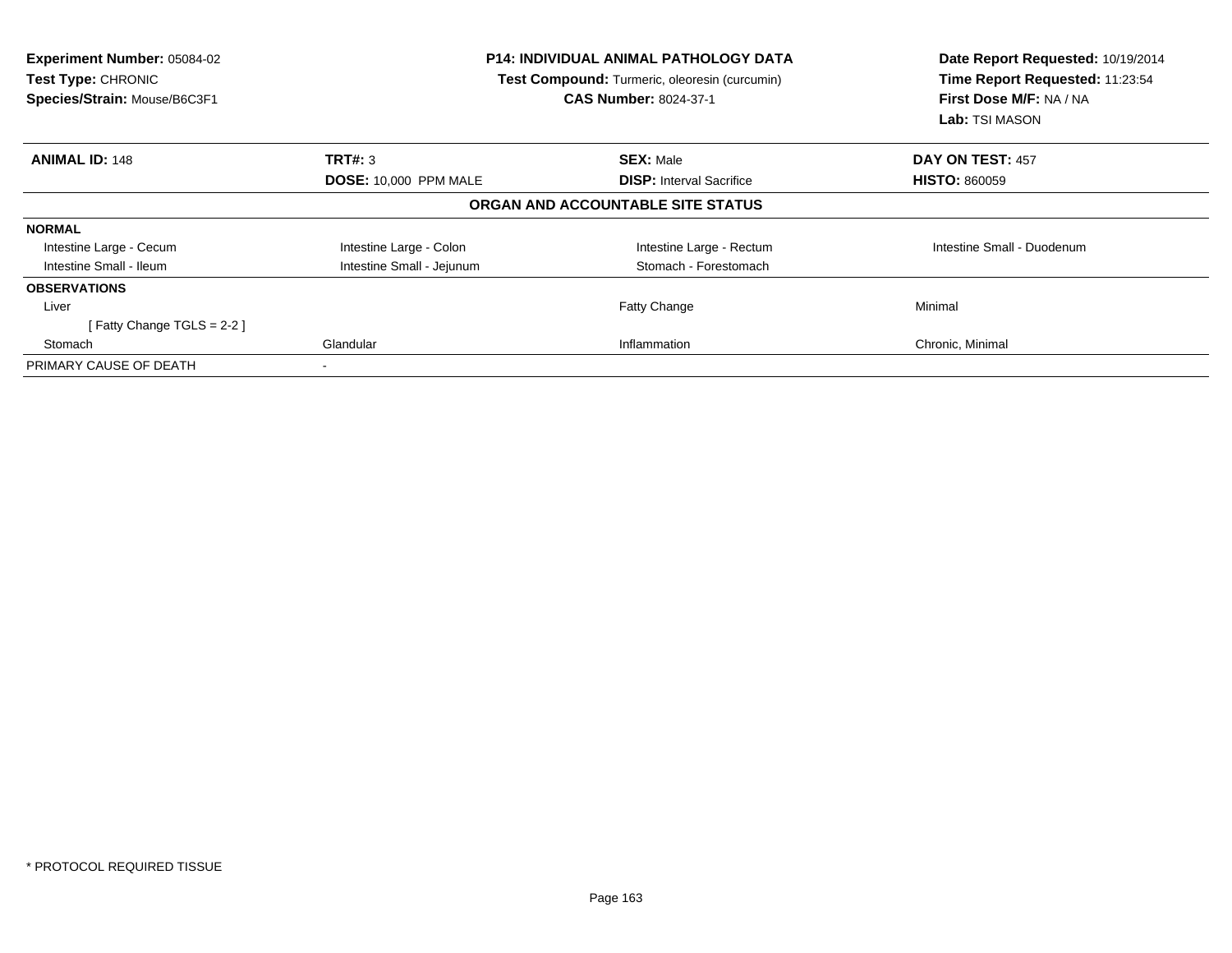| Experiment Number: 05084-02            | <b>P14: INDIVIDUAL ANIMAL PATHOLOGY DATA</b><br>Test Compound: Turmeric, oleoresin (curcumin) |                                   | Date Report Requested: 10/19/2014 |  |
|----------------------------------------|-----------------------------------------------------------------------------------------------|-----------------------------------|-----------------------------------|--|
| Test Type: CHRONIC                     |                                                                                               |                                   | Time Report Requested: 11:23:54   |  |
| Species/Strain: Mouse/B6C3F1           |                                                                                               | <b>CAS Number: 8024-37-1</b>      | First Dose M/F: NA / NA           |  |
|                                        |                                                                                               |                                   | Lab: TSI MASON                    |  |
| <b>ANIMAL ID: 149</b>                  | <b>TRT#: 3</b>                                                                                | <b>SEX: Male</b>                  | DAY ON TEST: 716                  |  |
|                                        | <b>DOSE: 10,000 PPM MALE</b>                                                                  | <b>DISP: Moribund</b>             | <b>HISTO: 870705</b>              |  |
|                                        |                                                                                               | ORGAN AND ACCOUNTABLE SITE STATUS |                                   |  |
| <b>NORMAL</b>                          |                                                                                               |                                   |                                   |  |
| <b>Adrenal Gland - Cortex</b>          | Adrenal Gland - Medulla                                                                       | Bone                              | <b>Bone Marrow</b>                |  |
| Epididymis                             | Esophagus                                                                                     | Gallbladder                       | Heart                             |  |
| Intestine Large - Cecum                | Intestine Large - Colon                                                                       | Intestine Large - Rectum          | Intestine Small - Duodenum        |  |
| Intestine Small - Ileum                | Intestine Small - Jejunum                                                                     | Islets, Pancreatic                | Lung                              |  |
| Lymph Node - Mesenteric                | Pancreas                                                                                      | Parathyroid Gland                 | <b>Pituitary Gland</b>            |  |
| Prostate                               | Seminal Vesicle                                                                               | <b>Skin</b>                       | Stomach - Forestomach             |  |
| Stomach - Glandular                    | <b>Testes</b>                                                                                 | Thymus                            | <b>Thyroid Gland</b>              |  |
| Trachea                                | <b>Urinary Bladder</b>                                                                        |                                   |                                   |  |
| <b>MISSING</b>                         |                                                                                               |                                   |                                   |  |
| Mammary Gland                          |                                                                                               |                                   |                                   |  |
| <b>OBSERVATIONS</b>                    |                                                                                               |                                   |                                   |  |
| <b>Brain</b>                           | Thalamus                                                                                      | Mineralization                    | Minimal                           |  |
| Kidney                                 |                                                                                               | Inflammation                      | Chronic, Minimal                  |  |
| Liver                                  |                                                                                               | Hepatocellular Carcinoma          |                                   |  |
| Note: HEPATOCLR CARC<br>$TGLs = 6-2.1$ |                                                                                               |                                   |                                   |  |
| Nose                                   |                                                                                               | Inflammation                      | Acute, Minimal                    |  |
| <b>Salivary Glands</b>                 | Parotid GI                                                                                    | Inflammation                      | Chronic, Mild                     |  |
| Spleen                                 |                                                                                               | Angiectasis                       | Minimal                           |  |
|                                        |                                                                                               | Hematopoietic Cell Proliferation  | Mild                              |  |
| Note: HEMA CELL PROL TGLs = 7-3        |                                                                                               |                                   |                                   |  |
| Note: ANGIECTASIS<br>$TGLs = 8-3$      |                                                                                               |                                   |                                   |  |
| PRIMARY CAUSE OF DEATH                 | $\blacksquare$                                                                                |                                   |                                   |  |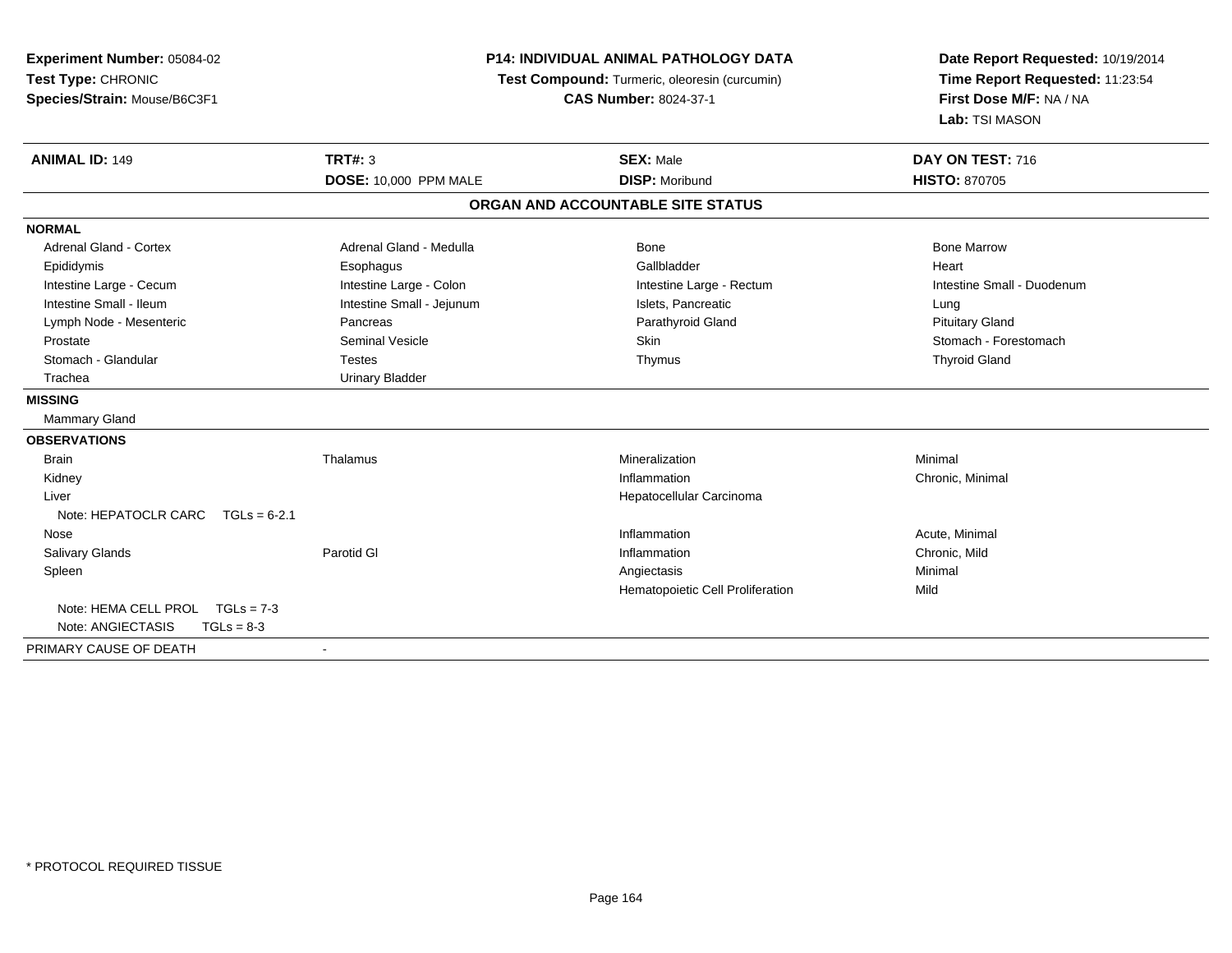| <b>Experiment Number: 05084-02</b><br>Test Type: CHRONIC<br>Species/Strain: Mouse/B6C3F1 | <b>P14: INDIVIDUAL ANIMAL PATHOLOGY DATA</b><br>Test Compound: Turmeric, oleoresin (curcumin)<br><b>CAS Number: 8024-37-1</b> |                                   | Date Report Requested: 10/19/2014<br>Time Report Requested: 11:23:54<br>First Dose M/F: NA / NA<br>Lab: TSI MASON |
|------------------------------------------------------------------------------------------|-------------------------------------------------------------------------------------------------------------------------------|-----------------------------------|-------------------------------------------------------------------------------------------------------------------|
| <b>ANIMAL ID: 150</b>                                                                    | <b>TRT#: 3</b>                                                                                                                | <b>SEX: Male</b>                  | DAY ON TEST: 734                                                                                                  |
|                                                                                          | <b>DOSE: 10,000 PPM MALE</b>                                                                                                  | <b>DISP: Terminal Sacrifice</b>   | <b>HISTO: 870706</b>                                                                                              |
|                                                                                          |                                                                                                                               | ORGAN AND ACCOUNTABLE SITE STATUS |                                                                                                                   |
| <b>NORMAL</b>                                                                            |                                                                                                                               |                                   |                                                                                                                   |
| Adrenal Gland - Cortex                                                                   | Adrenal Gland - Medulla                                                                                                       | Bone                              | <b>Bone Marrow</b>                                                                                                |
| <b>Brain</b>                                                                             | Epididymis                                                                                                                    | Esophagus                         | Gallbladder                                                                                                       |
| Heart                                                                                    | Intestine Large - Cecum                                                                                                       | Intestine Large - Colon           | Intestine Large - Rectum                                                                                          |
| Intestine Small - Duodenum                                                               | Intestine Small - Ileum                                                                                                       | Intestine Small - Jejunum         | Islets, Pancreatic                                                                                                |
| Lung                                                                                     | Lymph Node - Mesenteric                                                                                                       | Nose                              | Pancreas                                                                                                          |
| Parathyroid Gland                                                                        | <b>Pituitary Gland</b>                                                                                                        | Prostate                          | Salivary Glands                                                                                                   |
| <b>Seminal Vesicle</b>                                                                   | <b>Skin</b>                                                                                                                   | Spleen                            | Stomach - Forestomach                                                                                             |
| Stomach - Glandular                                                                      | <b>Testes</b>                                                                                                                 | Thymus                            | <b>Thyroid Gland</b>                                                                                              |
| Trachea                                                                                  | <b>Urinary Bladder</b>                                                                                                        |                                   |                                                                                                                   |
| <b>MISSING</b>                                                                           |                                                                                                                               |                                   |                                                                                                                   |
| Mammary Gland                                                                            |                                                                                                                               |                                   |                                                                                                                   |
| <b>OBSERVATIONS</b>                                                                      |                                                                                                                               |                                   |                                                                                                                   |
| Kidney                                                                                   |                                                                                                                               | Inflammation                      | Chronic, Minimal                                                                                                  |
| Liver                                                                                    |                                                                                                                               | Hepatocellular Adenoma            |                                                                                                                   |
| [ Hepatocellular Adenoma TGLS = 2-2 ]                                                    |                                                                                                                               |                                   |                                                                                                                   |
| PRIMARY CAUSE OF DEATH                                                                   | $\overline{\phantom{a}}$                                                                                                      |                                   |                                                                                                                   |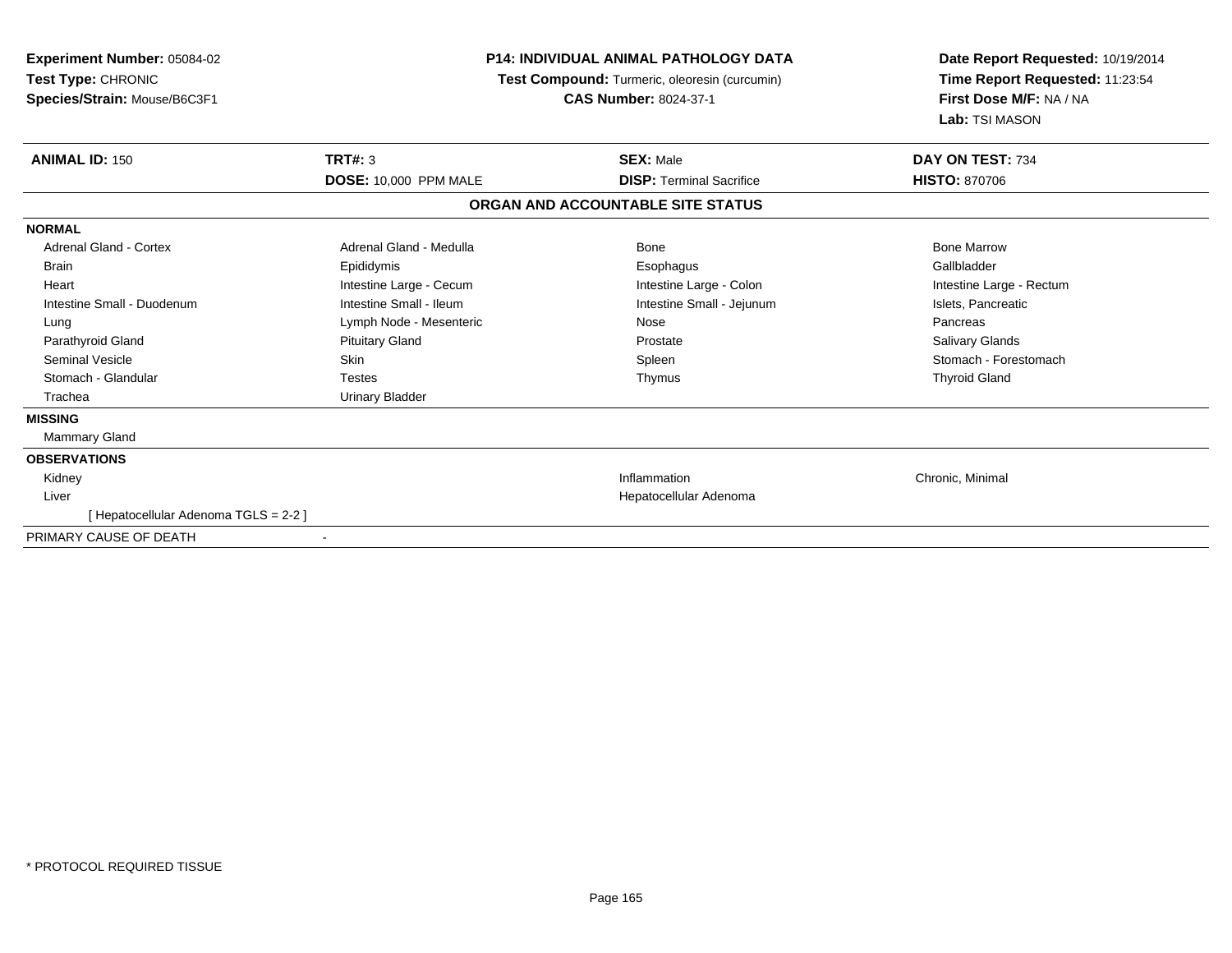| Experiment Number: 05084-02<br>Test Type: CHRONIC<br>Species/Strain: Mouse/B6C3F1 |                                   | P14: INDIVIDUAL ANIMAL PATHOLOGY DATA<br>Test Compound: Turmeric, oleoresin (curcumin)<br><b>CAS Number: 8024-37-1</b> | Date Report Requested: 10/19/2014<br>Time Report Requested: 11:23:54<br>First Dose M/F: NA / NA<br>Lab: TSI MASON |
|-----------------------------------------------------------------------------------|-----------------------------------|------------------------------------------------------------------------------------------------------------------------|-------------------------------------------------------------------------------------------------------------------|
| <b>ANIMAL ID: 151</b>                                                             | <b>TRT#: 3</b>                    | <b>SEX: Male</b>                                                                                                       | DAY ON TEST: 734                                                                                                  |
|                                                                                   | DOSE: 10,000 PPM MALE             | <b>DISP: Terminal Sacrifice</b>                                                                                        | <b>HISTO: 870707</b>                                                                                              |
|                                                                                   |                                   | ORGAN AND ACCOUNTABLE SITE STATUS                                                                                      |                                                                                                                   |
| <b>NORMAL</b>                                                                     |                                   |                                                                                                                        |                                                                                                                   |
| Adrenal Gland - Cortex                                                            | Adrenal Gland - Medulla           | <b>Bone</b>                                                                                                            | <b>Bone Marrow</b>                                                                                                |
| Epididymis                                                                        | Esophagus                         | Gallbladder                                                                                                            | Heart                                                                                                             |
| Intestine Large - Cecum                                                           | Intestine Large - Colon           | Intestine Large - Rectum                                                                                               | Intestine Small - Duodenum                                                                                        |
| Intestine Small - Ileum                                                           | Intestine Small - Jejunum         | Islets, Pancreatic                                                                                                     | Lung                                                                                                              |
| Lymph Node - Mesenteric                                                           | Nose                              | Pancreas                                                                                                               | Parathyroid Gland                                                                                                 |
| <b>Pituitary Gland</b>                                                            | Prostate                          | <b>Seminal Vesicle</b>                                                                                                 | Skin                                                                                                              |
| Spleen                                                                            | Stomach - Forestomach             | Stomach - Glandular                                                                                                    | <b>Testes</b>                                                                                                     |
| Thymus                                                                            | <b>Thyroid Gland</b>              | Trachea                                                                                                                | <b>Urinary Bladder</b>                                                                                            |
| <b>MISSING</b>                                                                    |                                   |                                                                                                                        |                                                                                                                   |
| <b>Mammary Gland</b>                                                              |                                   |                                                                                                                        |                                                                                                                   |
| <b>OBSERVATIONS</b>                                                               |                                   |                                                                                                                        |                                                                                                                   |
| <b>Brain</b>                                                                      | Thalamus                          | Mineralization                                                                                                         | Minimal                                                                                                           |
| Kidney                                                                            |                                   | Inflammation                                                                                                           | Chronic, Minimal                                                                                                  |
| Liver                                                                             |                                   | Fatty Change                                                                                                           | Mild                                                                                                              |
|                                                                                   |                                   | Hepatocellular Adenoma                                                                                                 | Multiple                                                                                                          |
| Note: HEPATOCLR ADEN                                                              | $TGLs = 4,5,6,7,8,9,10-2+2.1+2.2$ |                                                                                                                        |                                                                                                                   |
| Note: FATTY CHANGE                                                                | $TGLS = 11-2+2.1+2.2$             |                                                                                                                        |                                                                                                                   |
| <b>Preputial Gland</b>                                                            | Duct                              | <b>Dilatation</b>                                                                                                      | Mild                                                                                                              |
|                                                                                   |                                   | Inflammation                                                                                                           | Chronic Active, Minimal                                                                                           |
| Note: DILATATION<br>$TGLs = 2-9$                                                  |                                   |                                                                                                                        |                                                                                                                   |
| <b>Salivary Glands</b>                                                            | Parotid GI                        | Inflammation                                                                                                           | Chronic, Mild                                                                                                     |
|                                                                                   | Submandibul GI                    | Inflammation                                                                                                           | Chronic, Minimal                                                                                                  |
| PRIMARY CAUSE OF DEATH                                                            |                                   |                                                                                                                        |                                                                                                                   |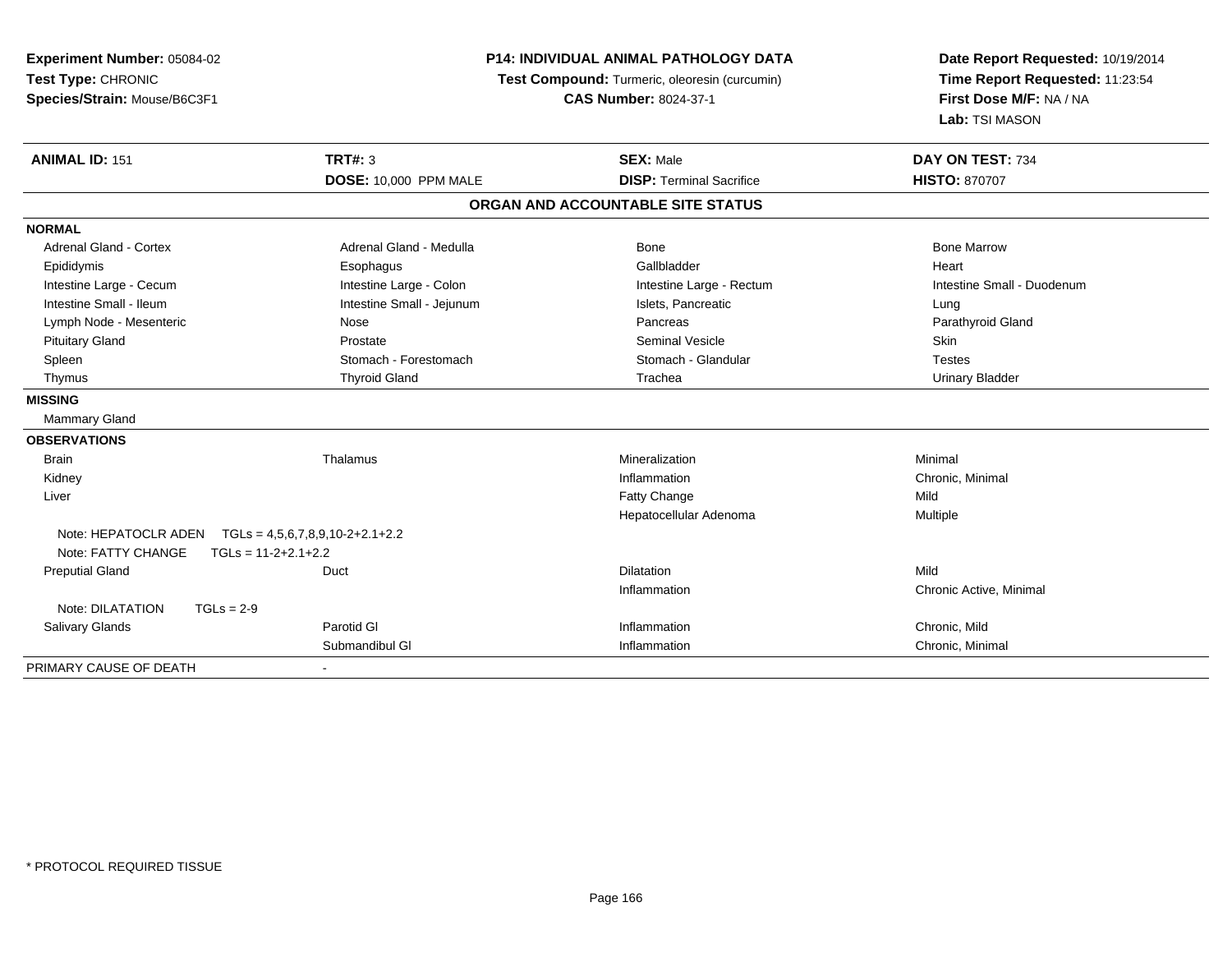| Experiment Number: 05084-02<br>Test Type: CHRONIC<br>Species/Strain: Mouse/B6C3F1  |                          | P14: INDIVIDUAL ANIMAL PATHOLOGY DATA<br>Test Compound: Turmeric, oleoresin (curcumin)<br><b>CAS Number: 8024-37-1</b> |                         |
|------------------------------------------------------------------------------------|--------------------------|------------------------------------------------------------------------------------------------------------------------|-------------------------|
| <b>ANIMAL ID: 152</b>                                                              | <b>TRT#: 3</b>           | <b>SEX: Male</b>                                                                                                       | DAY ON TEST: 735        |
|                                                                                    | DOSE: 10,000 PPM MALE    | <b>DISP: Terminal Sacrifice</b>                                                                                        | <b>HISTO: 870708</b>    |
|                                                                                    |                          | ORGAN AND ACCOUNTABLE SITE STATUS                                                                                      |                         |
| <b>NORMAL</b>                                                                      |                          |                                                                                                                        |                         |
| Adrenal Gland - Cortex                                                             | Bone                     | <b>Bone Marrow</b>                                                                                                     | Epididymis              |
| Esophagus                                                                          | Gallbladder              | Heart                                                                                                                  | Intestine Large - Cecum |
| Intestine Large - Colon                                                            | Intestine Large - Rectum | Intestine Small - Duodenum                                                                                             | Intestine Small - Ileum |
| Intestine Small - Jejunum                                                          | Islets, Pancreatic       | Lung                                                                                                                   | Lymph Node - Mesenteric |
| Nose                                                                               | Pancreas                 | Parathyroid Gland                                                                                                      | <b>Pituitary Gland</b>  |
| Prostate                                                                           | <b>Seminal Vesicle</b>   | Skin                                                                                                                   | Spleen                  |
| Stomach - Forestomach                                                              | Stomach - Glandular      | <b>Testes</b>                                                                                                          | Thymus                  |
| <b>Thyroid Gland</b>                                                               | Trachea                  | <b>Urinary Bladder</b>                                                                                                 |                         |
| <b>MISSING</b>                                                                     |                          |                                                                                                                        |                         |
| Adrenal Gland - Medulla                                                            | Mammary Gland            |                                                                                                                        |                         |
| <b>OBSERVATIONS</b>                                                                |                          |                                                                                                                        |                         |
| <b>Brain</b>                                                                       | Thalamus                 | Mineralization                                                                                                         | Minimal                 |
| Kidney                                                                             |                          | Inflammation                                                                                                           | Chronic, Minimal        |
| Liver                                                                              |                          | Fatty Change                                                                                                           | Minimal                 |
|                                                                                    |                          | Hepatocellular Adenoma                                                                                                 | Multiple                |
|                                                                                    |                          | Hepatocellular Carcinoma                                                                                               |                         |
| [Hepatocellular Adenoma TGLS = 6,7-2]<br>[ Hepatocellular Carcinoma TGLS = 5-2.1 ] |                          |                                                                                                                        |                         |
| Mesentery                                                                          |                          | Fibrosis                                                                                                               | Minimal                 |
|                                                                                    |                          | Inflammation                                                                                                           | Chronic Active, Mild    |
| Note: INFLAMMATION<br>$TGLs = 3-9$                                                 |                          |                                                                                                                        |                         |
| [Fibrosis TGLS = $3-9$ ]                                                           |                          |                                                                                                                        |                         |
| <b>Preputial Gland</b>                                                             | Duct                     | Dilatation                                                                                                             | Mild                    |
| [ Dilatation TGLS = $2-10$ ]                                                       |                          |                                                                                                                        |                         |
| Salivary Glands                                                                    | Submandibul GI           | Inflammation                                                                                                           | Chronic, Minimal        |
| PRIMARY CAUSE OF DEATH                                                             |                          |                                                                                                                        |                         |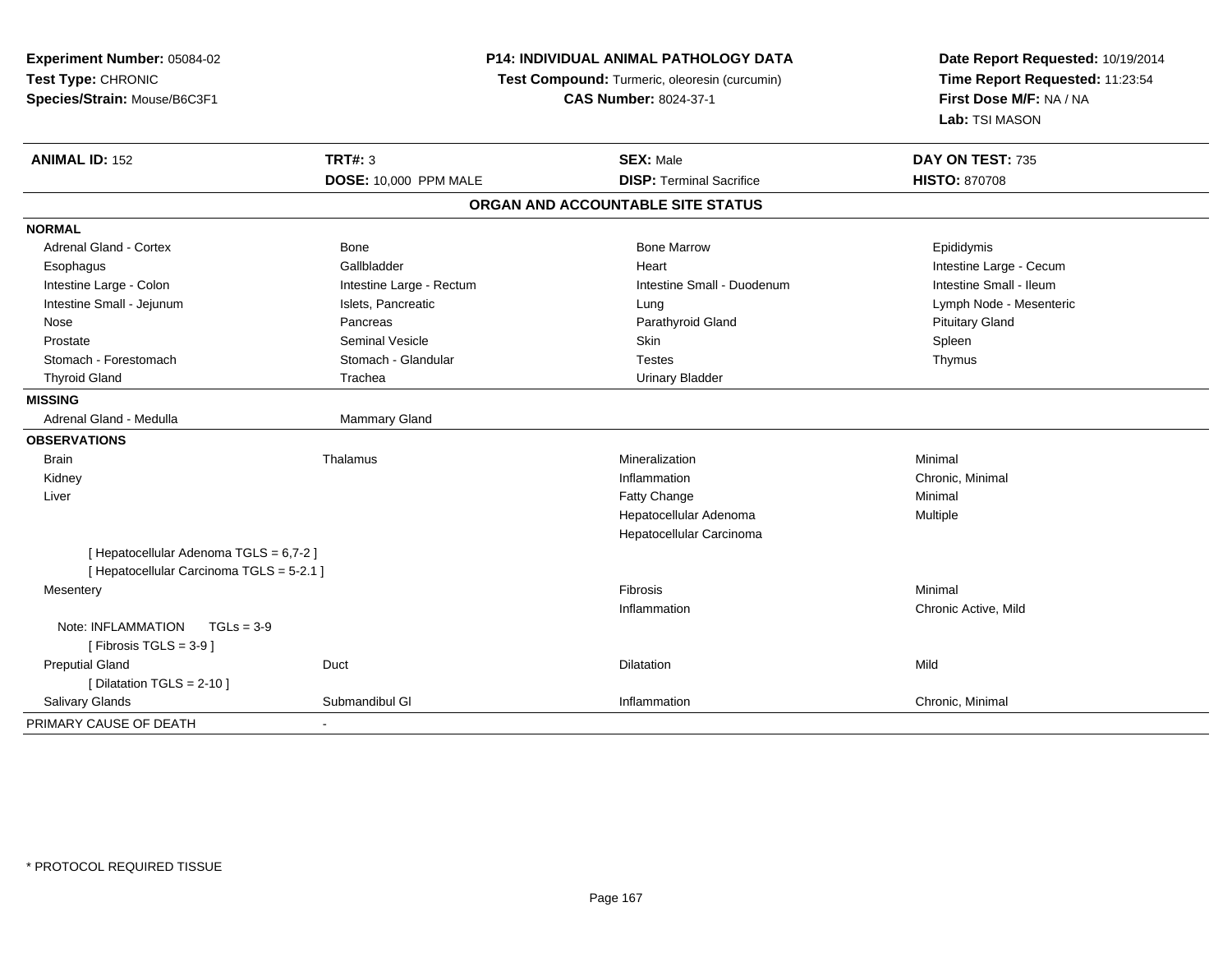**Experiment Number:** 05084-02**Test Type:** CHRONIC **Species/Strain:** Mouse/B6C3F1**P14: INDIVIDUAL ANIMAL PATHOLOGY DATATest Compound:** Turmeric, oleoresin (curcumin)**CAS Number:** 8024-37-1**Date Report Requested:** 10/19/2014**Time Report Requested:** 11:23:54**First Dose M/F:** NA / NA**Lab:** TSI MASON**ANIMAL ID:** 153**TRT#:** 3 **SEX:** Male **DAY ON TEST:** 640 **DOSE:** 10,000 PPM MALE **DISP:** Moribund **HISTO:** <sup>870709</sup> **ORGAN AND ACCOUNTABLE SITE STATUSNORMALAdrenal Gland - Cortex** Adrenal Gland - Medulla **Bone** Bone Bone Brain Brain Brain Brain Epididymis **Example 2018** Callbladder **Gallbladder** Community Heart Heart Intestine Large - Rectum Intestine Small - Duodenum **Intestine Small - Ileum** Intestine Small - Ileum Intestine Small - Jejunum Intestine Small - Jejunum Islets, Pancreatic Nose Pancreas Pituitary Gland ProstateStomach - Forestomach Salivary Glands Summath Seminal Vesicle Seminal Vesicle Skin Skin Stomach - Forestomach - Stomach - Forestomach - Stomach - Stomach - Stomach - Stomach - Stomach - Stomach - Stomach - Stomach - Stomach - Stomach - Stomach Stomach - Glandular **Vancillar** Urinary Bladder **MISSING**Esophagus Intestine Large - Colon **Estimage 1 Colon** Mammary Gland **Parathyroid Gland** Parathyroid Gland Thymus Thyroid Gland The Theorem Trachea **OBSERVATIONS** Bone Marroww and the Myeloid Cell, Sternal and the Hyperplasia Hyperplasia Marked Marked Intestine Largee Cecum Lymphoma Malignant Mixed Cecumm and the Ulcer the Ulcer of the Ulcer of the Marked Marked Street and the Marked Street and Marked Street and Marked Street and Marked Street and Marked Street and Marked Street and Marked Street and Marked Street and Mar Note: LYMPH MAL MIXD TGLs = 2-6.1Note: ULCER  $TGI s = 2-6.1$  Kidneyy the control of the control of the control of the control of the control of the control of the control of the control of the control of the control of the control of the control of the control of the control of the contro Inflammation **Chronic, Minimal**<br>
Regeneration **Chronic Chronic Mild**<br>
Mild Renal Tubulee Regeneration and Regeneration and the Mild Liver Hematopoietic Cell Proliferationn Mild Hepatocellular CarcinomaNote: HEPATOCLR CARC TGLs = 5-2.1 Lung Alveolar/Bronchiolar Adenoma Leukocytosiss **Supervisor** Marked Note: LEUKOCYTOSIS TGLs = 6-1 Lymph NodeMesenteric Mesenteric Lymphoma Malignant Mixed<br>TGLs = 3-5.1 Note: LYMPH MAL MIXD SpleenHematopoietic Cell Proliferation Marked Note: HEMA CELL PROL TGLs = 4-3 Testes Seminif Tubb the contract of the contract of the contract of the contract of the contract of the contract of the contract of  $\lambda$ Note:  $ATROPHY$   $TGLS = 8-4$ PRIMARY CAUSE OF DEATH-

\* PROTOCOL REQUIRED TISSUE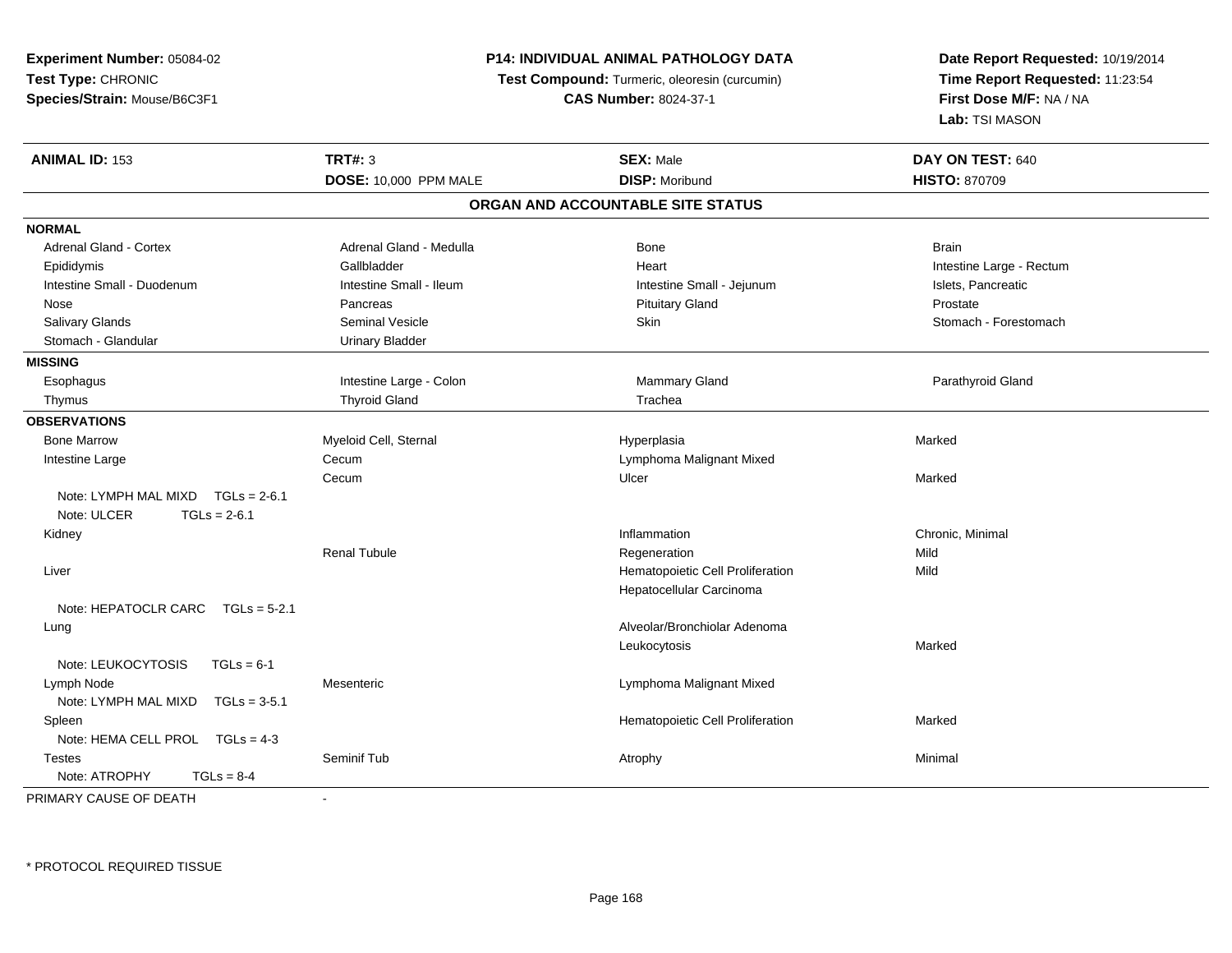| <b>Experiment Number: 05084-02</b><br><b>Test Type: CHRONIC</b><br>Species/Strain: Mouse/B6C3F1 | P14: INDIVIDUAL ANIMAL PATHOLOGY DATA<br>Test Compound: Turmeric, oleoresin (curcumin)<br><b>CAS Number: 8024-37-1</b><br>TRT#: 3<br><b>SEX: Male</b><br><b>DOSE: 10,000 PPM MALE</b><br><b>DISP: Moribund</b> |                                   | Date Report Requested: 10/19/2014<br>Time Report Requested: 11:23:54<br>First Dose M/F: NA / NA<br>Lab: TSI MASON |
|-------------------------------------------------------------------------------------------------|----------------------------------------------------------------------------------------------------------------------------------------------------------------------------------------------------------------|-----------------------------------|-------------------------------------------------------------------------------------------------------------------|
| <b>ANIMAL ID: 153</b>                                                                           |                                                                                                                                                                                                                |                                   | DAY ON TEST: 640<br><b>HISTO: 870709</b>                                                                          |
|                                                                                                 |                                                                                                                                                                                                                | ORGAN AND ACCOUNTABLE SITE STATUS |                                                                                                                   |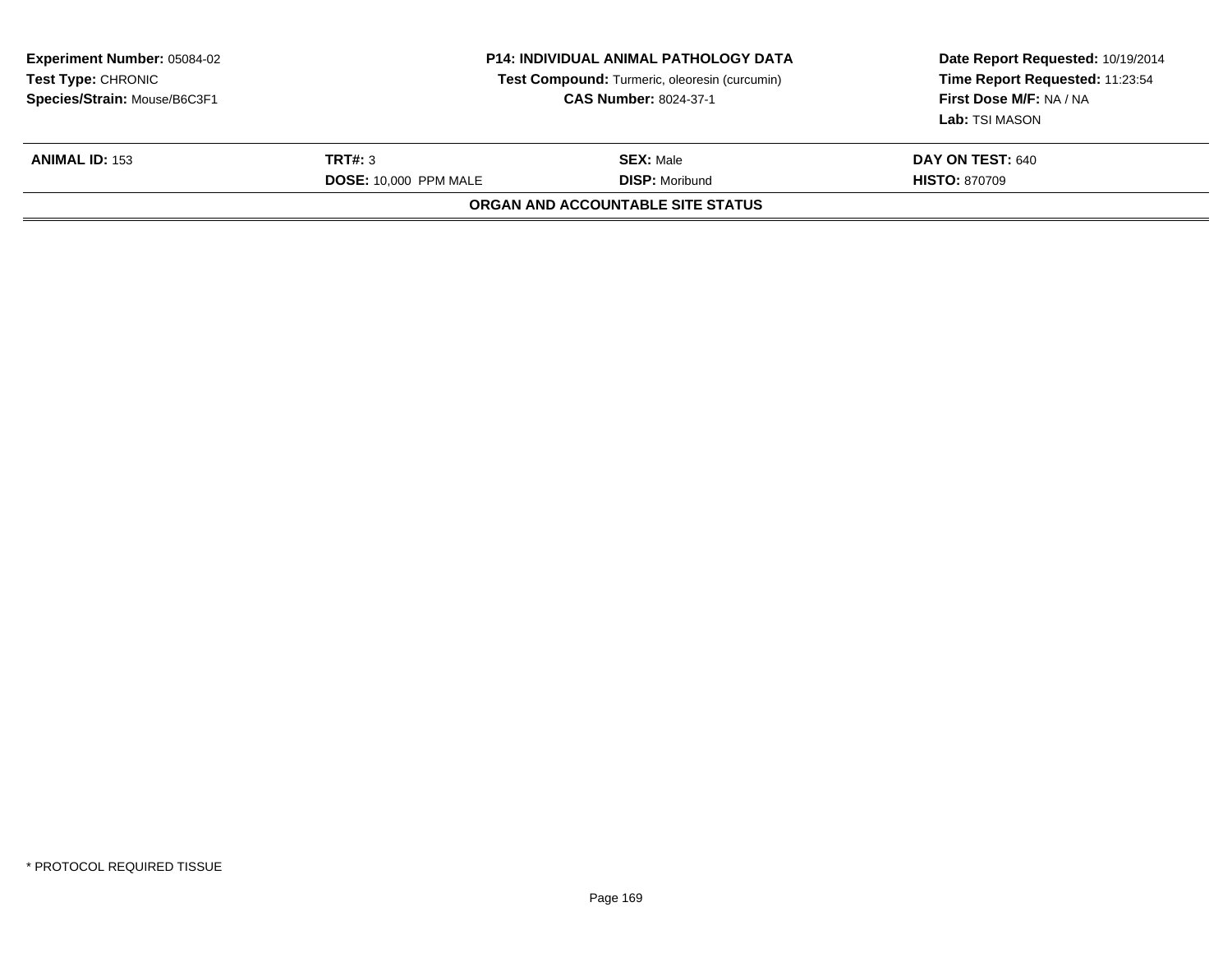| Experiment Number: 05084-02<br>Test Type: CHRONIC<br>Species/Strain: Mouse/B6C3F1 | P14: INDIVIDUAL ANIMAL PATHOLOGY DATA<br>Test Compound: Turmeric, oleoresin (curcumin)<br><b>CAS Number: 8024-37-1</b> |                                   | Date Report Requested: 10/19/2014<br>Time Report Requested: 11:23:54<br>First Dose M/F: NA / NA<br>Lab: TSI MASON |
|-----------------------------------------------------------------------------------|------------------------------------------------------------------------------------------------------------------------|-----------------------------------|-------------------------------------------------------------------------------------------------------------------|
| <b>ANIMAL ID: 154</b>                                                             | <b>TRT#: 3</b>                                                                                                         | <b>SEX: Male</b>                  | DAY ON TEST: 735                                                                                                  |
|                                                                                   | <b>DOSE: 10,000 PPM MALE</b>                                                                                           | <b>DISP: Terminal Sacrifice</b>   | <b>HISTO: 870710</b>                                                                                              |
|                                                                                   |                                                                                                                        | ORGAN AND ACCOUNTABLE SITE STATUS |                                                                                                                   |
| <b>NORMAL</b>                                                                     |                                                                                                                        |                                   |                                                                                                                   |
| Adrenal Gland - Cortex                                                            | Adrenal Gland - Medulla                                                                                                | Bone                              | <b>Bone Marrow</b>                                                                                                |
| Epididymis                                                                        | Esophagus                                                                                                              | Gallbladder                       | Heart                                                                                                             |
| Intestine Large - Cecum                                                           | Intestine Large - Colon                                                                                                | Intestine Large - Rectum          | Intestine Small - Duodenum                                                                                        |
| Intestine Small - Ileum                                                           | Intestine Small - Jejunum                                                                                              | Islets, Pancreatic                | Lung                                                                                                              |
| Lymph Node - Mesenteric                                                           | Nose                                                                                                                   | Pancreas                          | <b>Pituitary Gland</b>                                                                                            |
| Prostate                                                                          | Seminal Vesicle                                                                                                        | Skin                              | Spleen                                                                                                            |
| Stomach - Forestomach                                                             | Stomach - Glandular                                                                                                    | <b>Testes</b>                     | Thymus                                                                                                            |
| <b>Thyroid Gland</b>                                                              | <b>Urinary Bladder</b>                                                                                                 |                                   |                                                                                                                   |
| <b>MISSING</b>                                                                    |                                                                                                                        |                                   |                                                                                                                   |
| <b>Mammary Gland</b>                                                              | Parathyroid Gland                                                                                                      |                                   |                                                                                                                   |
| <b>INSUFFICIENT TISSUE</b>                                                        |                                                                                                                        |                                   |                                                                                                                   |
| Trachea                                                                           |                                                                                                                        |                                   |                                                                                                                   |
| <b>OBSERVATIONS</b>                                                               |                                                                                                                        |                                   |                                                                                                                   |
| <b>Brain</b>                                                                      | Thalamus                                                                                                               | Mineralization                    | Minimal                                                                                                           |
| Kidney                                                                            |                                                                                                                        | Inflammation                      | Chronic, Minimal                                                                                                  |
| Liver                                                                             |                                                                                                                        | <b>Clear Cell Focus</b>           | Minimal                                                                                                           |
|                                                                                   |                                                                                                                        | Hepatocellular Adenoma            | Multiple                                                                                                          |
| Note: HEPATOCLR ADEN TGLs = 4,5,6-2+2.1                                           |                                                                                                                        |                                   |                                                                                                                   |
| <b>Preputial Gland</b>                                                            | Duct                                                                                                                   | Dilatation                        | Mild                                                                                                              |
| [ Dilatation TGLS = 2-9 ]                                                         |                                                                                                                        |                                   |                                                                                                                   |
| <b>Salivary Glands</b>                                                            | Submandibul GI                                                                                                         | Inflammation                      | Chronic, Minimal                                                                                                  |
| PRIMARY CAUSE OF DEATH                                                            | $\blacksquare$                                                                                                         |                                   |                                                                                                                   |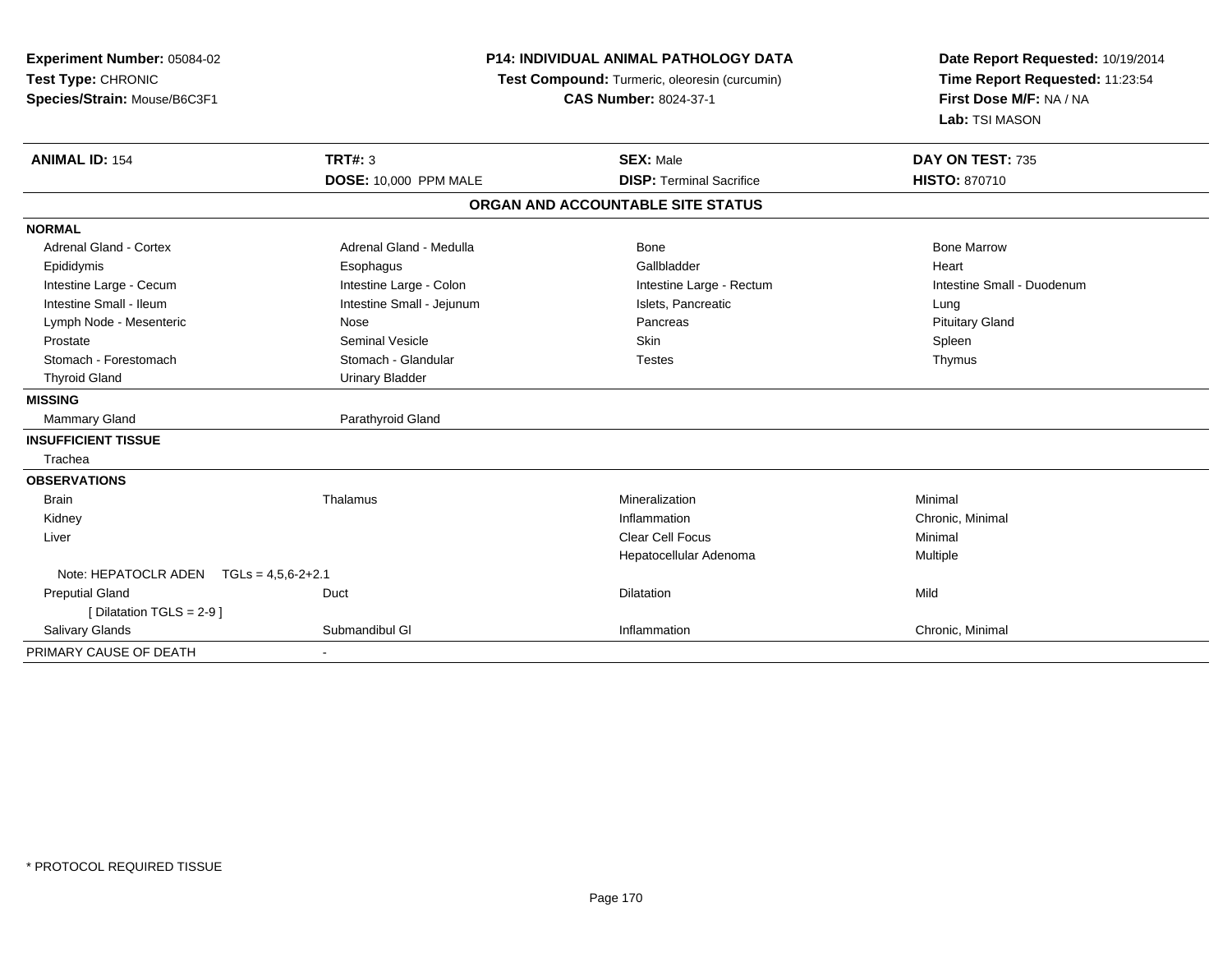| Experiment Number: 05084-02<br>Test Type: CHRONIC<br>Species/Strain: Mouse/B6C3F1 | <b>P14: INDIVIDUAL ANIMAL PATHOLOGY DATA</b><br>Test Compound: Turmeric, oleoresin (curcumin)<br><b>CAS Number: 8024-37-1</b> |                                   | Date Report Requested: 10/19/2014<br>Time Report Requested: 11:23:54<br>First Dose M/F: NA / NA<br>Lab: TSI MASON |
|-----------------------------------------------------------------------------------|-------------------------------------------------------------------------------------------------------------------------------|-----------------------------------|-------------------------------------------------------------------------------------------------------------------|
| <b>ANIMAL ID: 155</b>                                                             | TRT#: 3                                                                                                                       | <b>SEX: Male</b>                  | DAY ON TEST: 735                                                                                                  |
|                                                                                   | <b>DOSE: 10,000 PPM MALE</b>                                                                                                  | <b>DISP: Terminal Sacrifice</b>   | <b>HISTO: 870711</b>                                                                                              |
|                                                                                   |                                                                                                                               | ORGAN AND ACCOUNTABLE SITE STATUS |                                                                                                                   |
| <b>NORMAL</b>                                                                     |                                                                                                                               |                                   |                                                                                                                   |
| <b>Adrenal Gland - Cortex</b>                                                     | Adrenal Gland - Medulla                                                                                                       | Bone                              | <b>Bone Marrow</b>                                                                                                |
| Epididymis                                                                        | Esophagus                                                                                                                     | Gallbladder                       | Heart                                                                                                             |
| Intestine Large - Cecum                                                           | Intestine Large - Colon                                                                                                       | Intestine Large - Rectum          | Intestine Small - Duodenum                                                                                        |
| Intestine Small - Ileum                                                           | Islets, Pancreatic                                                                                                            | Lung                              | Lymph Node - Mesenteric                                                                                           |
| Nose                                                                              | Pancreas                                                                                                                      | Parathyroid Gland                 | <b>Preputial Gland</b>                                                                                            |
| Prostate                                                                          | <b>Seminal Vesicle</b>                                                                                                        | Stomach - Forestomach             | Stomach - Glandular                                                                                               |
| <b>Testes</b>                                                                     | Thymus                                                                                                                        | <b>Thyroid Gland</b>              | Trachea                                                                                                           |
| <b>Urinary Bladder</b>                                                            |                                                                                                                               |                                   |                                                                                                                   |
| <b>MISSING</b>                                                                    |                                                                                                                               |                                   |                                                                                                                   |
| <b>Mammary Gland</b>                                                              |                                                                                                                               |                                   |                                                                                                                   |
| <b>OBSERVATIONS</b>                                                               |                                                                                                                               |                                   |                                                                                                                   |
| <b>Brain</b>                                                                      | Thalamus                                                                                                                      | Mineralization                    | Minimal                                                                                                           |
| <b>Intestine Small</b>                                                            | Jejunum                                                                                                                       | Adenocarcinoma                    |                                                                                                                   |
| [ Adenocarcinoma TGLS = 4-6 ]                                                     |                                                                                                                               |                                   |                                                                                                                   |
| Kidney                                                                            |                                                                                                                               | Inflammation                      | Chronic, Minimal                                                                                                  |
| Liver                                                                             |                                                                                                                               | Hepatocellular Adenoma            | Multiple                                                                                                          |
| Note: HEPATOCLR ADEN $TGLs = 6,7,8,9,10-2+2.1$                                    |                                                                                                                               |                                   |                                                                                                                   |
| <b>Pituitary Gland</b>                                                            | <b>Pars Distalis</b>                                                                                                          | Cyst                              | Minimal                                                                                                           |
| Salivary Glands                                                                   | Parotid GI                                                                                                                    | Inflammation                      | Chronic, Minimal                                                                                                  |
|                                                                                   | Submandibul GI                                                                                                                | Inflammation                      | Chronic, Minimal                                                                                                  |
| Skin                                                                              | <b>Subcut Tiss</b>                                                                                                            | Hemangioma                        |                                                                                                                   |
| [Hemangioma TGLS = 3-9]                                                           |                                                                                                                               |                                   |                                                                                                                   |
| Spleen                                                                            |                                                                                                                               | Hematopoietic Cell Proliferation  | Mild                                                                                                              |
| PRIMARY CAUSE OF DEATH                                                            | $\blacksquare$                                                                                                                |                                   |                                                                                                                   |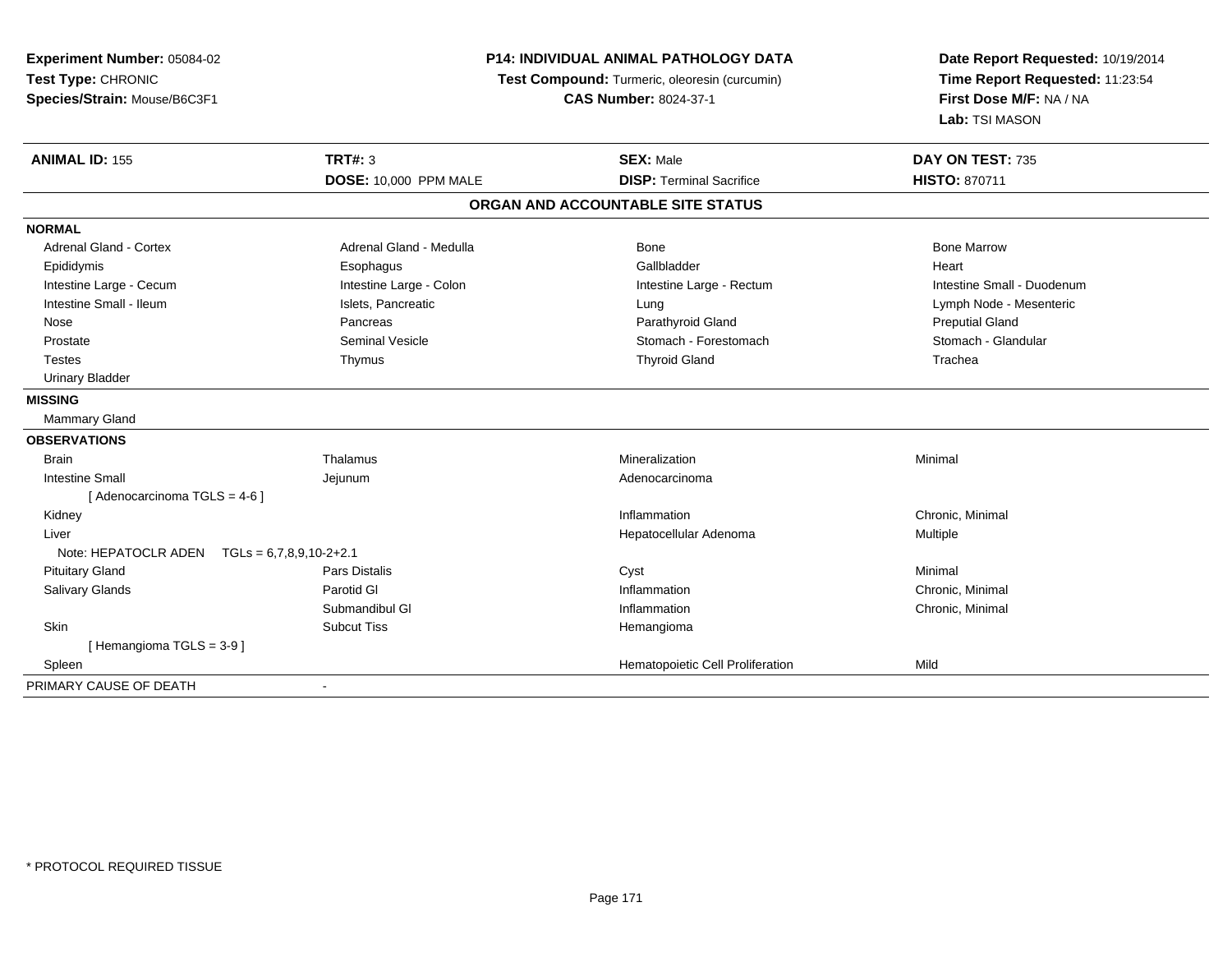| Experiment Number: 05084-02               |                                                              | <b>P14: INDIVIDUAL ANIMAL PATHOLOGY DATA</b> |                                 |
|-------------------------------------------|--------------------------------------------------------------|----------------------------------------------|---------------------------------|
| Test Type: CHRONIC                        | Test Compound: Turmeric, oleoresin (curcumin)                |                                              | Time Report Requested: 11:23:54 |
| Species/Strain: Mouse/B6C3F1              |                                                              | <b>CAS Number: 8024-37-1</b>                 | First Dose M/F: NA / NA         |
|                                           |                                                              |                                              | Lab: TSI MASON                  |
| <b>ANIMAL ID: 156</b>                     | <b>TRT#: 3</b>                                               | <b>SEX: Male</b>                             | DAY ON TEST: 399                |
|                                           | <b>DOSE: 10,000 PPM MALE</b>                                 | <b>DISP: Dead</b>                            | <b>HISTO: 870712</b>            |
|                                           |                                                              | ORGAN AND ACCOUNTABLE SITE STATUS            |                                 |
| <b>NORMAL</b>                             |                                                              |                                              |                                 |
| Adrenal Gland - Cortex                    | Adrenal Gland - Medulla                                      | Bone                                         | <b>Bone Marrow</b>              |
| Epididymis                                | Gallbladder                                                  | Heart                                        | Intestine Large - Cecum         |
| Intestine Large - Colon                   | Intestine Small - Duodenum                                   | Intestine Small - Ileum                      | Intestine Small - Jejunum       |
| Lung                                      | Lymph Node - Mesenteric                                      | Nose                                         | Pancreas                        |
| <b>Pituitary Gland</b>                    | Prostate                                                     | <b>Seminal Vesicle</b>                       | Skin                            |
| Spleen                                    | Stomach - Forestomach                                        | Stomach - Glandular                          | <b>Testes</b>                   |
| Thymus                                    | <b>Thyroid Gland</b>                                         | Trachea                                      | <b>Urinary Bladder</b>          |
| <b>MISSING</b>                            |                                                              |                                              |                                 |
| Esophagus                                 | Intestine Large - Rectum                                     | <b>Mammary Gland</b>                         | Parathyroid Gland               |
| <b>OBSERVATIONS</b>                       |                                                              |                                              |                                 |
| <b>Brain</b>                              | Thalamus                                                     | Mineralization                               | Minimal                         |
| Islets, Pancreatic                        |                                                              | Adenoma                                      |                                 |
| Note: ADENOMA<br>$TGLs = 1-5.1.1$         |                                                              |                                              |                                 |
| Note: WAS ACTUALLY AN ISLET CELL ADENOMA. |                                                              |                                              |                                 |
|                                           | Note: WHAT THE PROSECTOR THOUGHT WAS A PANCREATIC LYMPH NODE |                                              |                                 |
| Kidney                                    |                                                              | Inflammation                                 | Chronic, Minimal                |
| Liver                                     |                                                              | Fatty Change                                 | Mild                            |
| Salivary Glands                           | Submandibul GI                                               | Inflammation                                 | Chronic, Minimal                |
| PRIMARY CAUSE OF DEATH                    |                                                              |                                              |                                 |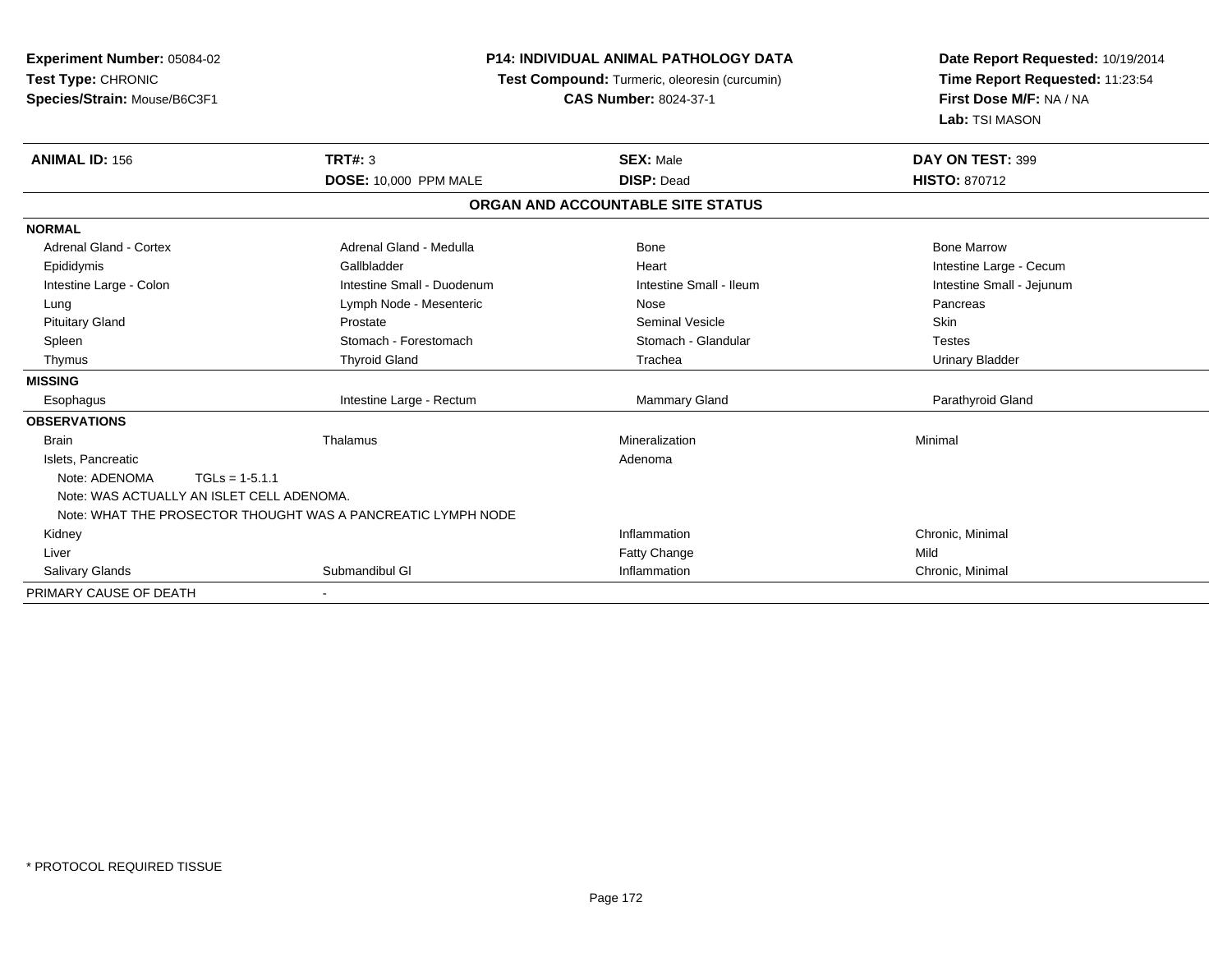| Experiment Number: 05084-02<br>Test Type: CHRONIC<br>Species/Strain: Mouse/B6C3F1 | <b>P14: INDIVIDUAL ANIMAL PATHOLOGY DATA</b><br>Test Compound: Turmeric, oleoresin (curcumin)<br><b>CAS Number: 8024-37-1</b> |                                   | Date Report Requested: 10/19/2014<br>Time Report Requested: 11:23:54<br>First Dose M/F: NA / NA<br>Lab: TSI MASON |  |
|-----------------------------------------------------------------------------------|-------------------------------------------------------------------------------------------------------------------------------|-----------------------------------|-------------------------------------------------------------------------------------------------------------------|--|
| <b>ANIMAL ID: 157</b>                                                             | <b>TRT#: 3</b>                                                                                                                | <b>SEX: Male</b>                  | DAY ON TEST: 734                                                                                                  |  |
|                                                                                   | DOSE: 10,000 PPM MALE                                                                                                         | <b>DISP: Terminal Sacrifice</b>   | HISTO: 870713                                                                                                     |  |
|                                                                                   |                                                                                                                               | ORGAN AND ACCOUNTABLE SITE STATUS |                                                                                                                   |  |
| <b>NORMAL</b>                                                                     |                                                                                                                               |                                   |                                                                                                                   |  |
| <b>Adrenal Gland - Cortex</b>                                                     | Adrenal Gland - Medulla                                                                                                       | <b>Bone</b>                       | <b>Bone Marrow</b>                                                                                                |  |
| Epididymis                                                                        | Esophagus                                                                                                                     | Gallbladder                       | Heart                                                                                                             |  |
| Intestine Large - Cecum                                                           | Intestine Large - Colon                                                                                                       | Intestine Large - Rectum          | Intestine Small - Duodenum                                                                                        |  |
| Intestine Small - Ileum                                                           | Intestine Small - Jejunum                                                                                                     | Islets, Pancreatic                | Lymph Node - Mesenteric                                                                                           |  |
| Nose                                                                              | Pancreas                                                                                                                      | Parathyroid Gland                 | <b>Pituitary Gland</b>                                                                                            |  |
| Prostate                                                                          | <b>Seminal Vesicle</b>                                                                                                        | Skin                              | Spleen                                                                                                            |  |
| Stomach - Forestomach                                                             | Stomach - Glandular                                                                                                           | <b>Testes</b>                     | Thymus                                                                                                            |  |
| <b>Thyroid Gland</b>                                                              | Trachea                                                                                                                       | <b>Urinary Bladder</b>            |                                                                                                                   |  |
| <b>MISSING</b>                                                                    |                                                                                                                               |                                   |                                                                                                                   |  |
| Mammary Gland                                                                     |                                                                                                                               |                                   |                                                                                                                   |  |
| <b>OBSERVATIONS</b>                                                               |                                                                                                                               |                                   |                                                                                                                   |  |
| <b>Brain</b>                                                                      | Thalamus                                                                                                                      | Mineralization                    | Minimal                                                                                                           |  |
| Kidney                                                                            |                                                                                                                               | Inflammation                      | Chronic, Minimal                                                                                                  |  |
| Liver                                                                             |                                                                                                                               | <b>Clear Cell Focus</b>           | Minimal                                                                                                           |  |
|                                                                                   |                                                                                                                               | Hepatocellular Adenoma            | Multiple                                                                                                          |  |
|                                                                                   |                                                                                                                               | Hepatocellular Carcinoma          |                                                                                                                   |  |
| [Clear Cell Focus TGLS = 4-2]                                                     |                                                                                                                               |                                   |                                                                                                                   |  |
| [ Hepatocellular Adenoma TGLS = 2,4-2 ]                                           |                                                                                                                               |                                   |                                                                                                                   |  |
| [ Hepatocellular Carcinoma TGLS = 3-2.1 ]                                         |                                                                                                                               |                                   |                                                                                                                   |  |
| Lung                                                                              |                                                                                                                               | Hepatocellular Carcinoma          | Metastatic (Liver)                                                                                                |  |
| <b>Salivary Glands</b>                                                            | Parotid GI                                                                                                                    | Inflammation                      | Chronic, Minimal                                                                                                  |  |
|                                                                                   | Submandibul GI                                                                                                                | Inflammation                      | Chronic, Minimal                                                                                                  |  |
| PRIMARY CAUSE OF DEATH                                                            |                                                                                                                               |                                   |                                                                                                                   |  |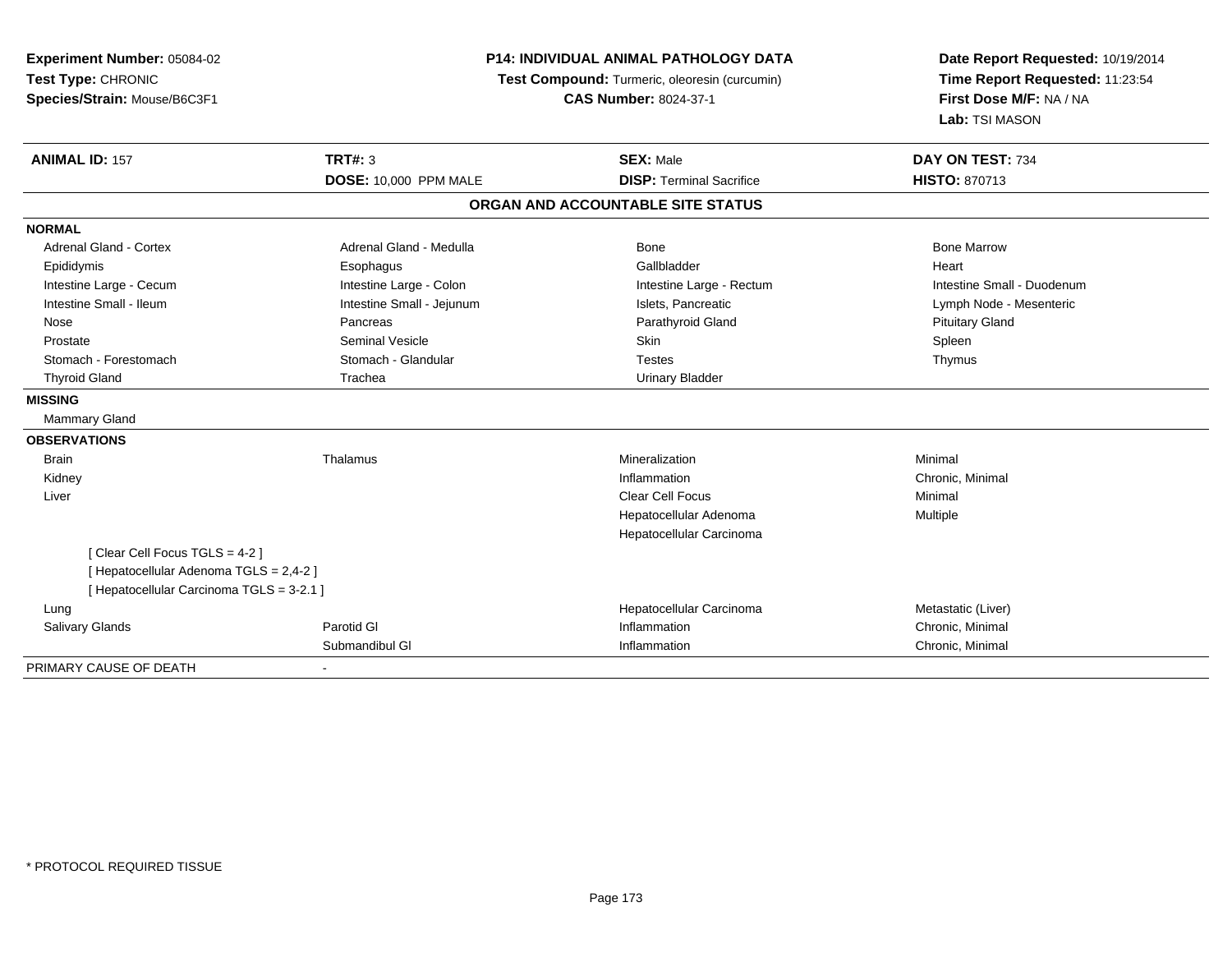| Experiment Number: 05084-02<br>Test Type: CHRONIC<br>Species/Strain: Mouse/B6C3F1 | <b>P14: INDIVIDUAL ANIMAL PATHOLOGY DATA</b><br>Test Compound: Turmeric, oleoresin (curcumin)<br><b>CAS Number: 8024-37-1</b> |                                   | Date Report Requested: 10/19/2014<br>Time Report Requested: 11:23:54<br>First Dose M/F: NA / NA<br>Lab: TSI MASON |  |
|-----------------------------------------------------------------------------------|-------------------------------------------------------------------------------------------------------------------------------|-----------------------------------|-------------------------------------------------------------------------------------------------------------------|--|
| <b>ANIMAL ID: 158</b>                                                             | <b>TRT#: 3</b>                                                                                                                | <b>SEX: Male</b>                  | DAY ON TEST: 735                                                                                                  |  |
|                                                                                   | DOSE: 10,000 PPM MALE                                                                                                         | <b>DISP: Terminal Sacrifice</b>   | <b>HISTO: 8707014</b>                                                                                             |  |
|                                                                                   |                                                                                                                               | ORGAN AND ACCOUNTABLE SITE STATUS |                                                                                                                   |  |
| <b>NORMAL</b>                                                                     |                                                                                                                               |                                   |                                                                                                                   |  |
| Adrenal Gland - Cortex                                                            | Adrenal Gland - Medulla                                                                                                       | Bone                              | <b>Bone Marrow</b>                                                                                                |  |
| Epididymis                                                                        | Esophagus                                                                                                                     | Gallbladder                       | Heart                                                                                                             |  |
| Intestine Large - Cecum                                                           | Intestine Large - Colon                                                                                                       | Intestine Large - Rectum          | Intestine Small - Duodenum                                                                                        |  |
| Intestine Small - Ileum                                                           | Intestine Small - Jejunum                                                                                                     | Islets, Pancreatic                | Lung                                                                                                              |  |
| Lymph Node - Mesenteric                                                           | Nose                                                                                                                          | Pancreas                          | Parathyroid Gland                                                                                                 |  |
| <b>Pituitary Gland</b>                                                            | Prostate                                                                                                                      | <b>Seminal Vesicle</b>            | Spleen                                                                                                            |  |
| Stomach - Forestomach                                                             | Stomach - Glandular                                                                                                           | <b>Testes</b>                     | Thymus                                                                                                            |  |
| <b>Thyroid Gland</b>                                                              | Trachea                                                                                                                       | <b>Urinary Bladder</b>            |                                                                                                                   |  |
| <b>MISSING</b>                                                                    |                                                                                                                               |                                   |                                                                                                                   |  |
| Mammary Gland                                                                     |                                                                                                                               |                                   |                                                                                                                   |  |
| <b>OBSERVATIONS</b>                                                               |                                                                                                                               |                                   |                                                                                                                   |  |
| <b>Brain</b>                                                                      | Thalamus                                                                                                                      | Mineralization                    | Minimal                                                                                                           |  |
| Kidney                                                                            |                                                                                                                               | Inflammation                      | Chronic, Minimal                                                                                                  |  |
| Liver                                                                             |                                                                                                                               | Hemangiosarcoma                   |                                                                                                                   |  |
|                                                                                   |                                                                                                                               | <b>Mixed Cell Focus</b>           | Mild                                                                                                              |  |
| [Hemangiosarcoma TGLS = 3-2]                                                      |                                                                                                                               |                                   |                                                                                                                   |  |
| <b>Salivary Glands</b>                                                            | Submandibul GI                                                                                                                | Inflammation                      | Chronic, Minimal                                                                                                  |  |
| Skin                                                                              | <b>Subcut Tiss</b>                                                                                                            | Hemangioma                        |                                                                                                                   |  |
| [Hemangioma TGLS = 2-9]                                                           |                                                                                                                               |                                   |                                                                                                                   |  |
| PRIMARY CAUSE OF DEATH                                                            | $\overline{\phantom{a}}$                                                                                                      |                                   |                                                                                                                   |  |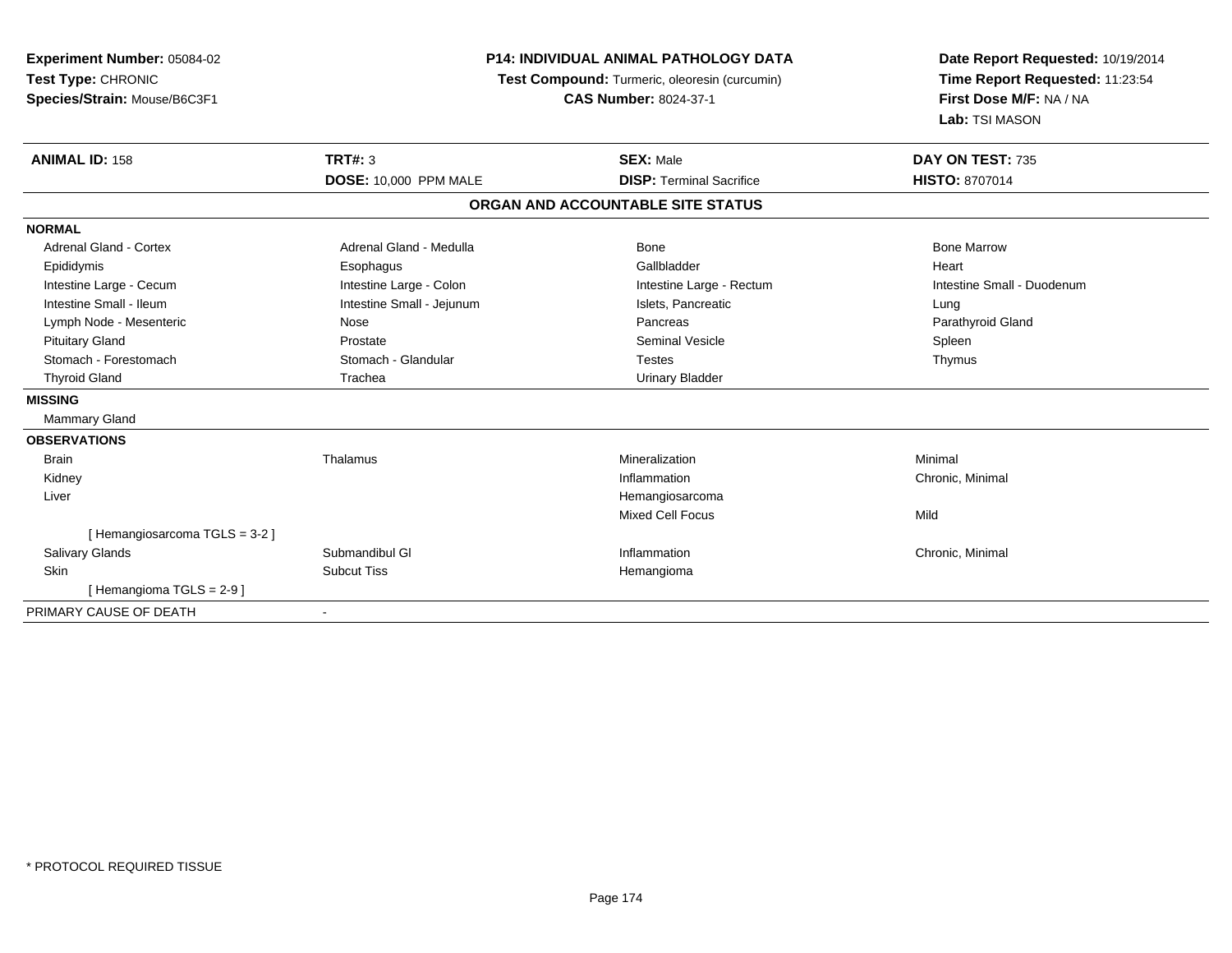| Experiment Number: 05084-02<br>Test Type: CHRONIC<br>Species/Strain: Mouse/B6C3F1 | <b>P14: INDIVIDUAL ANIMAL PATHOLOGY DATA</b><br>Test Compound: Turmeric, oleoresin (curcumin)<br><b>CAS Number: 8024-37-1</b> |                                   | Date Report Requested: 10/19/2014<br>Time Report Requested: 11:23:54<br>First Dose M/F: NA / NA<br>Lab: TSI MASON |
|-----------------------------------------------------------------------------------|-------------------------------------------------------------------------------------------------------------------------------|-----------------------------------|-------------------------------------------------------------------------------------------------------------------|
| <b>ANIMAL ID: 159</b>                                                             | <b>TRT#: 3</b>                                                                                                                | <b>SEX: Male</b>                  | DAY ON TEST: 735                                                                                                  |
|                                                                                   | DOSE: 10,000 PPM MALE                                                                                                         | <b>DISP: Terminal Sacrifice</b>   | <b>HISTO: 870715</b>                                                                                              |
|                                                                                   |                                                                                                                               | ORGAN AND ACCOUNTABLE SITE STATUS |                                                                                                                   |
| <b>NORMAL</b>                                                                     |                                                                                                                               |                                   |                                                                                                                   |
| Adrenal Gland - Medulla                                                           | Bone                                                                                                                          | <b>Bone Marrow</b>                | Epididymis                                                                                                        |
| Esophagus                                                                         | Gallbladder                                                                                                                   | Heart                             | Intestine Large - Cecum                                                                                           |
| Intestine Large - Colon                                                           | Intestine Large - Rectum                                                                                                      | Intestine Small - Duodenum        | Intestine Small - Ileum                                                                                           |
| Intestine Small - Jejunum                                                         | Islets, Pancreatic                                                                                                            | Lung                              | Lymph Node - Mesenteric                                                                                           |
| Pancreas                                                                          | Parathyroid Gland                                                                                                             | <b>Pituitary Gland</b>            | Prostate                                                                                                          |
| <b>Seminal Vesicle</b>                                                            | Skin                                                                                                                          | Stomach - Forestomach             | Stomach - Glandular                                                                                               |
| <b>Testes</b>                                                                     | Thymus                                                                                                                        | <b>Thyroid Gland</b>              | Trachea                                                                                                           |
| <b>Urinary Bladder</b>                                                            |                                                                                                                               |                                   |                                                                                                                   |
| <b>MISSING</b>                                                                    |                                                                                                                               |                                   |                                                                                                                   |
| Mammary Gland                                                                     |                                                                                                                               |                                   |                                                                                                                   |
| <b>OBSERVATIONS</b>                                                               |                                                                                                                               |                                   |                                                                                                                   |
| <b>Adrenal Gland</b>                                                              | Cortex                                                                                                                        | Hyperplasia                       | Mild                                                                                                              |
| <b>Brain</b>                                                                      | Thalamus                                                                                                                      | Mineralization                    | Minimal                                                                                                           |
| Kidney                                                                            |                                                                                                                               | Inflammation                      | Chronic, Minimal                                                                                                  |
| Liver                                                                             |                                                                                                                               | Hepatocellular Adenoma            |                                                                                                                   |
| Note: HEPATOCLR ADEN $TGLs = 3-2$                                                 |                                                                                                                               |                                   |                                                                                                                   |
| Nose                                                                              |                                                                                                                               | Inflammation                      | Acute, Minimal                                                                                                    |
| <b>Preputial Gland</b>                                                            | Duct                                                                                                                          | <b>Dilatation</b>                 | Mild                                                                                                              |
|                                                                                   |                                                                                                                               | Inflammation                      | Chronic Active, Mild                                                                                              |
| [ Dilatation TGLS = $2-9$ ]                                                       |                                                                                                                               |                                   |                                                                                                                   |
| Salivary Glands                                                                   | Submandibul GI                                                                                                                | Inflammation                      | Chronic, Minimal                                                                                                  |
| Spleen                                                                            |                                                                                                                               | Depletion Lymphoid                | Mild                                                                                                              |
| PRIMARY CAUSE OF DEATH                                                            |                                                                                                                               |                                   |                                                                                                                   |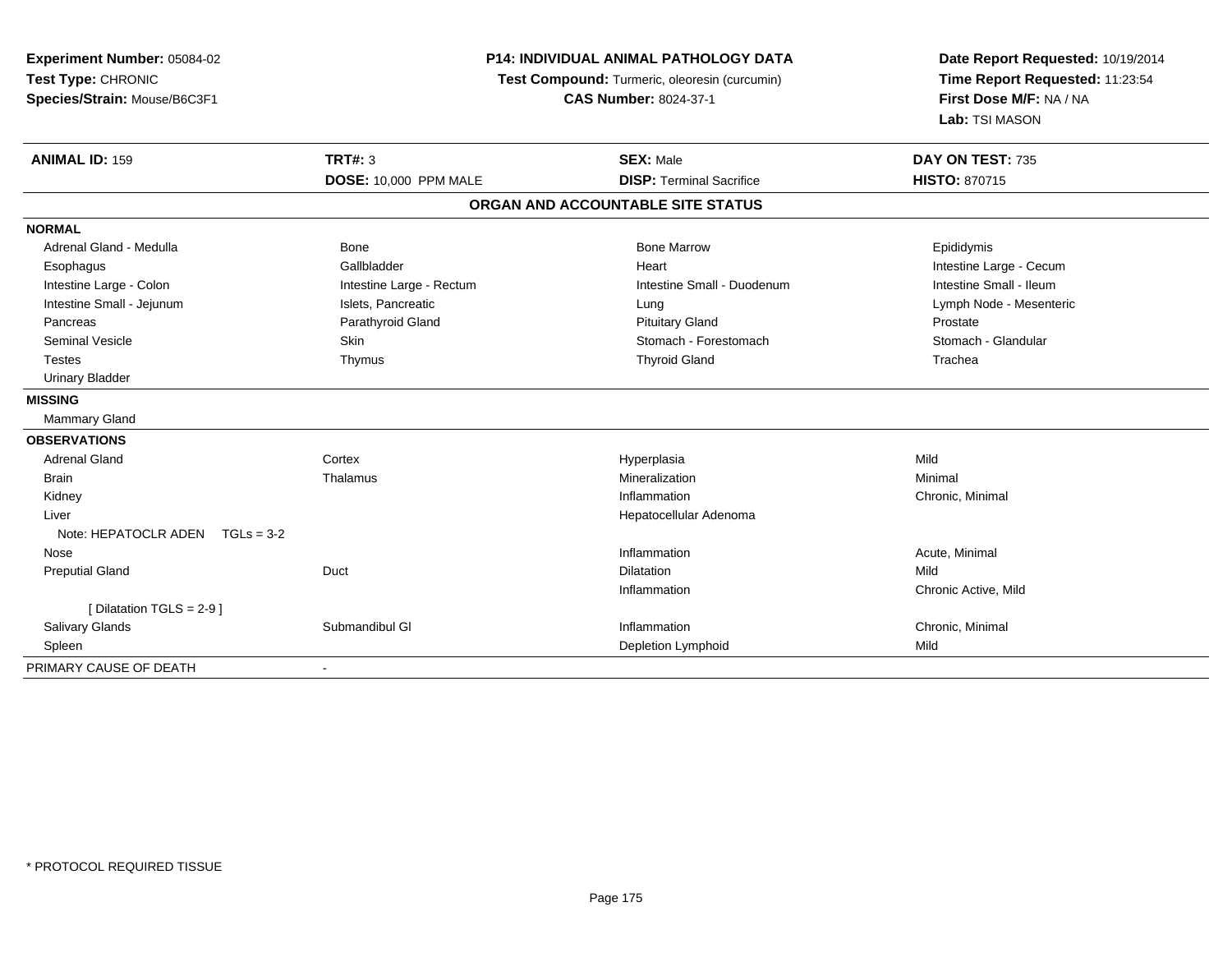| <b>Experiment Number: 05084-02</b><br>Test Type: CHRONIC<br>Species/Strain: Mouse/B6C3F1 | <b>P14: INDIVIDUAL ANIMAL PATHOLOGY DATA</b><br>Test Compound: Turmeric, oleoresin (curcumin)<br><b>CAS Number: 8024-37-1</b> |                                   | Date Report Requested: 10/19/2014<br>Time Report Requested: 11:23:54<br>First Dose M/F: NA / NA<br>Lab: TSI MASON |
|------------------------------------------------------------------------------------------|-------------------------------------------------------------------------------------------------------------------------------|-----------------------------------|-------------------------------------------------------------------------------------------------------------------|
| <b>ANIMAL ID: 160</b>                                                                    | <b>TRT#: 3</b>                                                                                                                | <b>SEX: Male</b>                  | DAY ON TEST: 735                                                                                                  |
|                                                                                          | DOSE: 10,000 PPM MALE                                                                                                         | <b>DISP: Terminal Sacrifice</b>   | <b>HISTO: 870716</b>                                                                                              |
|                                                                                          |                                                                                                                               | ORGAN AND ACCOUNTABLE SITE STATUS |                                                                                                                   |
| <b>NORMAL</b>                                                                            |                                                                                                                               |                                   |                                                                                                                   |
| <b>Adrenal Gland - Cortex</b>                                                            | Adrenal Gland - Medulla                                                                                                       | Bone                              | <b>Bone Marrow</b>                                                                                                |
| <b>Brain</b>                                                                             | Epididymis                                                                                                                    | Esophagus                         | Gallbladder                                                                                                       |
| Heart                                                                                    | Intestine Large - Cecum                                                                                                       | Intestine Large - Colon           | Intestine Large - Rectum                                                                                          |
| Intestine Small - Duodenum                                                               | Intestine Small - Ileum                                                                                                       | Intestine Small - Jejunum         | Islets, Pancreatic                                                                                                |
| Lung                                                                                     | Lymph Node - Mesenteric                                                                                                       | Nose                              | Pancreas                                                                                                          |
| Parathyroid Gland                                                                        | <b>Pituitary Gland</b>                                                                                                        | Prostate                          | <b>Salivary Glands</b>                                                                                            |
| <b>Seminal Vesicle</b>                                                                   | Skin                                                                                                                          | Spleen                            | Stomach - Forestomach                                                                                             |
| Stomach - Glandular                                                                      | <b>Testes</b>                                                                                                                 | Thymus                            | <b>Thyroid Gland</b>                                                                                              |
| Trachea                                                                                  | <b>Urinary Bladder</b>                                                                                                        |                                   |                                                                                                                   |
| <b>MISSING</b>                                                                           |                                                                                                                               |                                   |                                                                                                                   |
| <b>Mammary Gland</b>                                                                     |                                                                                                                               |                                   |                                                                                                                   |
| <b>OBSERVATIONS</b>                                                                      |                                                                                                                               |                                   |                                                                                                                   |
| Kidney                                                                                   |                                                                                                                               | Inflammation                      | Chronic, Minimal                                                                                                  |
| Liver                                                                                    |                                                                                                                               | <b>Clear Cell Focus</b>           | Minimal                                                                                                           |
|                                                                                          |                                                                                                                               | Fatty Change                      | Minimal                                                                                                           |
|                                                                                          |                                                                                                                               | Hepatocellular Adenoma            | Multiple                                                                                                          |
| Note: HEPATOCLR ADEN                                                                     | $TGLs = 3,4,5,6,7,8-2+2.1+2.2$                                                                                                |                                   |                                                                                                                   |

PRIMARY CAUSE OF DEATH-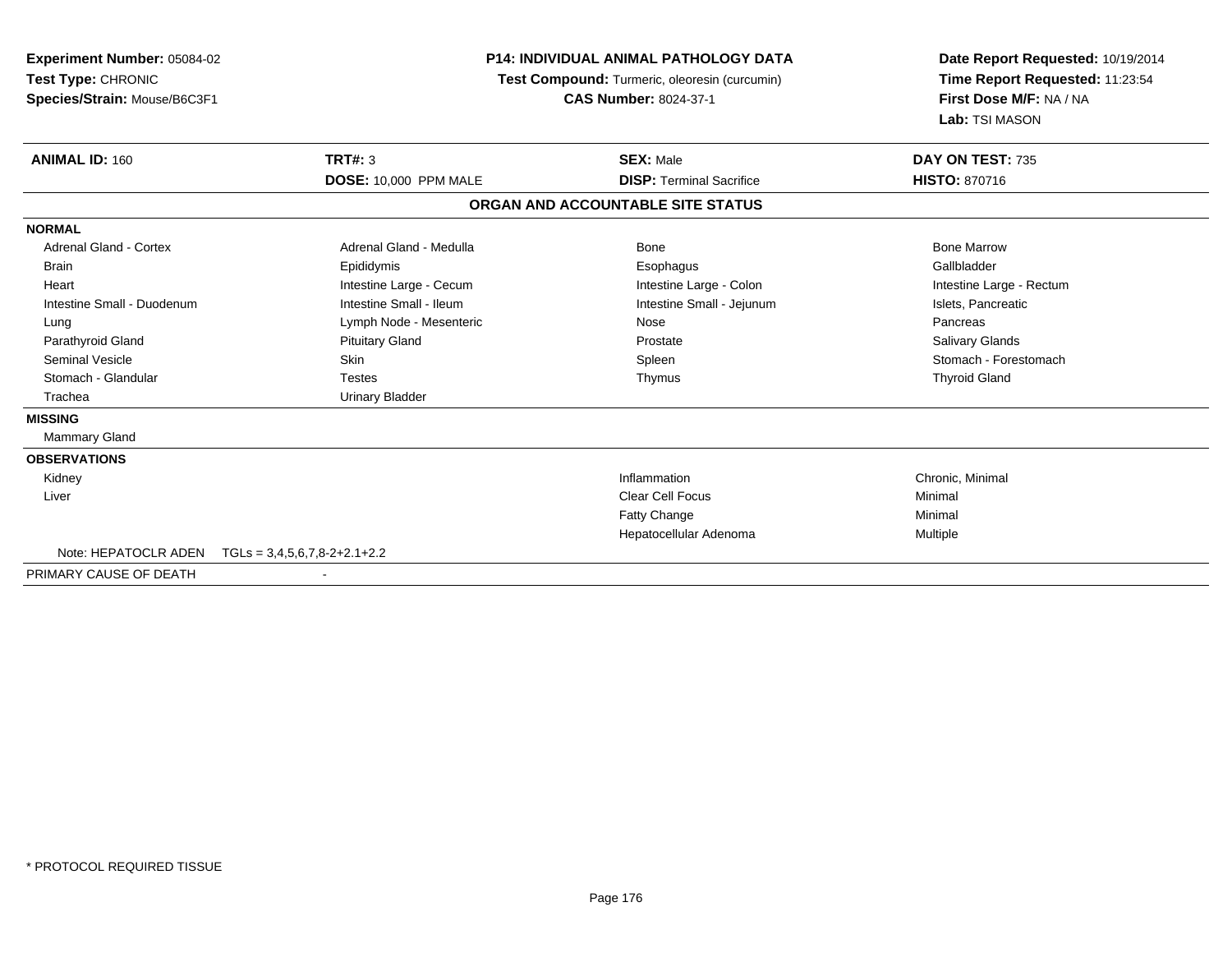| Experiment Number: 05084-02<br>Test Type: CHRONIC<br>Species/Strain: Mouse/B6C3F1 | <b>P14: INDIVIDUAL ANIMAL PATHOLOGY DATA</b><br><b>Test Compound:</b> Turmeric, oleoresin (curcumin)<br><b>CAS Number: 8024-37-1</b> |                                   | Date Report Requested: 10/19/2014<br>Time Report Requested: 11:23:54<br>First Dose M/F: NA / NA<br>Lab: TSI MASON |
|-----------------------------------------------------------------------------------|--------------------------------------------------------------------------------------------------------------------------------------|-----------------------------------|-------------------------------------------------------------------------------------------------------------------|
| <b>ANIMAL ID: 161</b>                                                             | TRT#: 3                                                                                                                              | <b>SEX: Male</b>                  | DAY ON TEST: 735                                                                                                  |
|                                                                                   | <b>DOSE: 10,000 PPM MALE</b>                                                                                                         | <b>DISP: Terminal Sacrifice</b>   | <b>HISTO: 870717</b>                                                                                              |
|                                                                                   |                                                                                                                                      | ORGAN AND ACCOUNTABLE SITE STATUS |                                                                                                                   |
| <b>NORMAL</b>                                                                     |                                                                                                                                      |                                   |                                                                                                                   |
| Adrenal Gland - Medulla                                                           | Bone                                                                                                                                 | <b>Bone Marrow</b>                | Epididymis                                                                                                        |
| Esophagus                                                                         | Gallbladder                                                                                                                          | Heart                             | Intestine Large - Cecum                                                                                           |
| Intestine Large - Colon                                                           | Intestine Large - Rectum                                                                                                             | Intestine Small - Duodenum        | Intestine Small - Ileum                                                                                           |
| Intestine Small - Jejunum                                                         | Islets, Pancreatic                                                                                                                   | Lung                              | Nose                                                                                                              |
| Pancreas                                                                          | Parathyroid Gland                                                                                                                    | <b>Pituitary Gland</b>            | Prostate                                                                                                          |
| <b>Salivary Glands</b>                                                            | Seminal Vesicle                                                                                                                      | <b>Skin</b>                       | Spleen                                                                                                            |
| Stomach - Forestomach                                                             | Stomach - Glandular                                                                                                                  | <b>Testes</b>                     | Thymus                                                                                                            |
| <b>Thyroid Gland</b>                                                              | Trachea                                                                                                                              | <b>Urinary Bladder</b>            |                                                                                                                   |
| <b>MISSING</b>                                                                    |                                                                                                                                      |                                   |                                                                                                                   |
| Lymph Node - Mesenteric                                                           | <b>Mammary Gland</b>                                                                                                                 |                                   |                                                                                                                   |
| <b>OBSERVATIONS</b>                                                               |                                                                                                                                      |                                   |                                                                                                                   |
| <b>Adrenal Gland</b>                                                              | Cortex                                                                                                                               | Hyperplasia                       | Minimal                                                                                                           |
| <b>Brain</b>                                                                      | Thalamus                                                                                                                             | Mineralization                    | Minimal                                                                                                           |
| Kidney                                                                            |                                                                                                                                      | Inflammation                      | Chronic. Minimal                                                                                                  |
| Liver                                                                             |                                                                                                                                      | Hepatocellular Adenoma            | Multiple                                                                                                          |
| [ Hepatocellular Adenoma TGLS = 2,3-2.1 ]                                         |                                                                                                                                      |                                   |                                                                                                                   |
| PRIMARY CAUSE OF DEATH                                                            |                                                                                                                                      |                                   |                                                                                                                   |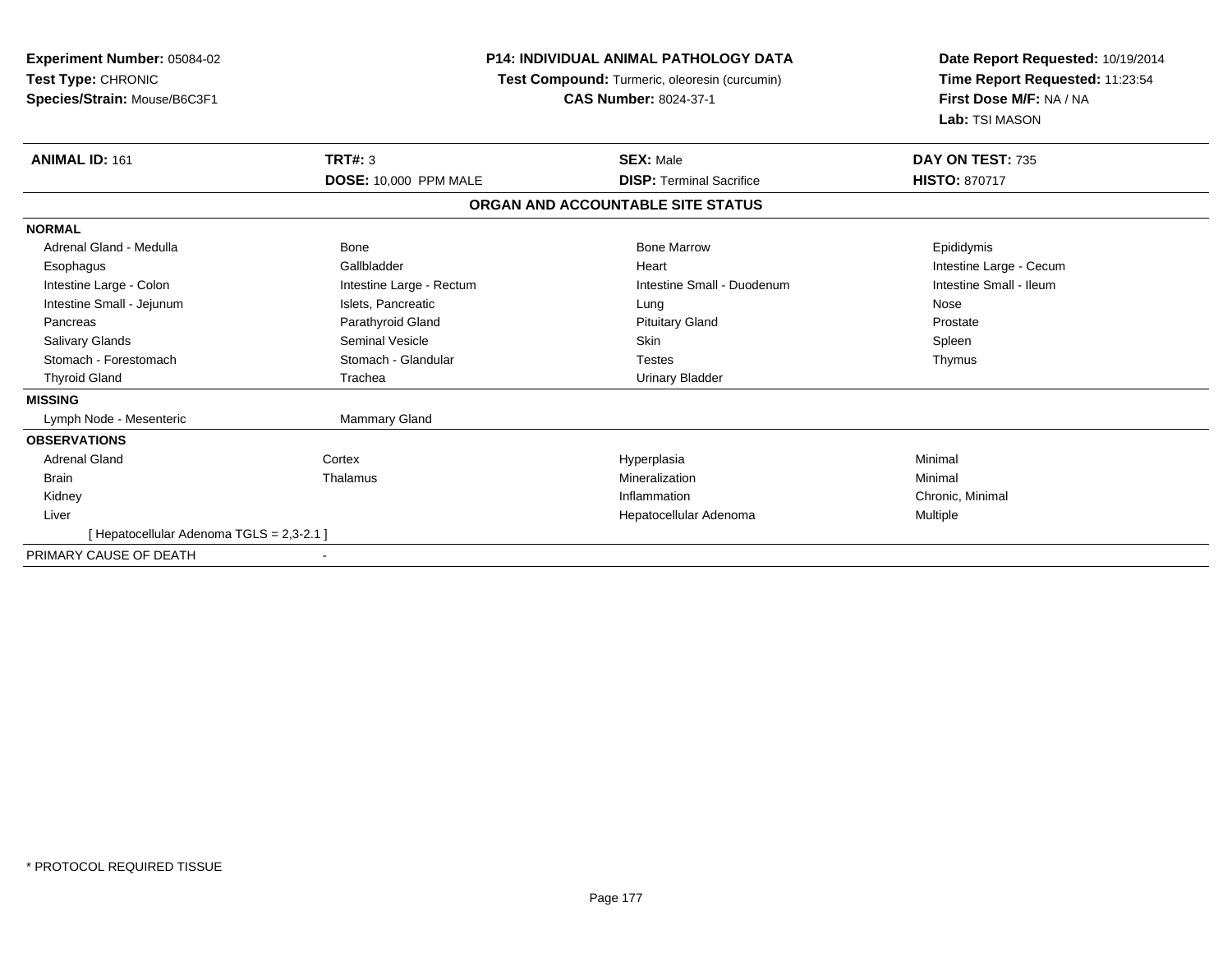**Experiment Number:** 05084-02**Test Type:** CHRONIC **Species/Strain:** Mouse/B6C3F1**P14: INDIVIDUAL ANIMAL PATHOLOGY DATA Test Compound:** Turmeric, oleoresin (curcumin)**CAS Number:** 8024-37-1**Date Report Requested:** 10/19/2014**Time Report Requested:** 11:23:54**First Dose M/F:** NA / NA**Lab:** TSI MASON**ANIMAL ID:** 162**TRT#:** 3 **SEX:** Male **DAY ON TEST:** 725 **DOSE:** 10,000 PPM MALE **DISP:** Dead **HISTO:** <sup>870718</sup> **ORGAN AND ACCOUNTABLE SITE STATUSNORMALAdrenal Gland - Cortex** Adrenal Gland - Medulla **Bone Adrenal Gland - Cortex Adrenal Gland - Cortex Adrenal Gland - Medulla** Bone Marrow Gallbladder Brain Epididymis Epididymis and the Brook of the Brook of the Brook of the Brook of the Gallbladder of the Gallbladder Heart **Intestine Large - Cecum** Intestine Large - Cecum Intestine Large - Colon Intestine Large - Rectum Intestine Small - Duodenum **Intestine Small - Ileum** Intestine Small - Ileum Intestine Small - Jejunum Intestine Small - Jejunum Islets, Pancreatic Lung Nose Pancreas Pituitary Gland Prostate Salivary Glands Seminal Vesicle SpleenThymus Stomach - Forestomach **Stomach - Glandular** Testes Testes Testes Testes Testes The Testes The Testes The Testes The Testes The Testes The Testes The Testes Testes The Testes Testes Testes Testes Testes Testes Testes Testes Thyroid Gland Trachea Trachea Trachea Urinary Bladder **MISSING** Lymph Node - Mesenteric Mammary Gland Parathyroid Gland**OBSERVATIONS** Eyee the cornea cornea community cornea and the corneal corneal corneal corneal corneal corneal chronic Active, Mild Harderian Glandd and a state of the control of the control of the control of the control of the control of the control of the control of the control of the control of the control of the control of the control of the control of the contro [ Adenoma TGLS = 10-9 ] Kidneyy the control of the control of the control of the control of the control of the control of the control of the control of the control of the control of the control of the control of the control of the control of the contro Inflammation **Chronic**, Minimal Liver Hepatoblastoma Hepatocellular Adenoma Multiple  $[$  Hepatoblastoma TGLS = 6-2.1  $]$ [ Hepatocellular Adenoma TGLS = 7,8-2+2.1 ] Lymph Node Mandibular Hyperplasia Lymphoid, Mild [ Hyperplasia TGLS = 4-5 ] Skinn and the control of the control of the control of the control of the control of the control of the control of the control of the control of the control of the control of the control of the control of the control of the co Ulcerr **Minimal** [ Parakeratosis TGLS = 1-10 ][ Ulcer TGLS = 1-10 ]PRIMARY CAUSE OF DEATH-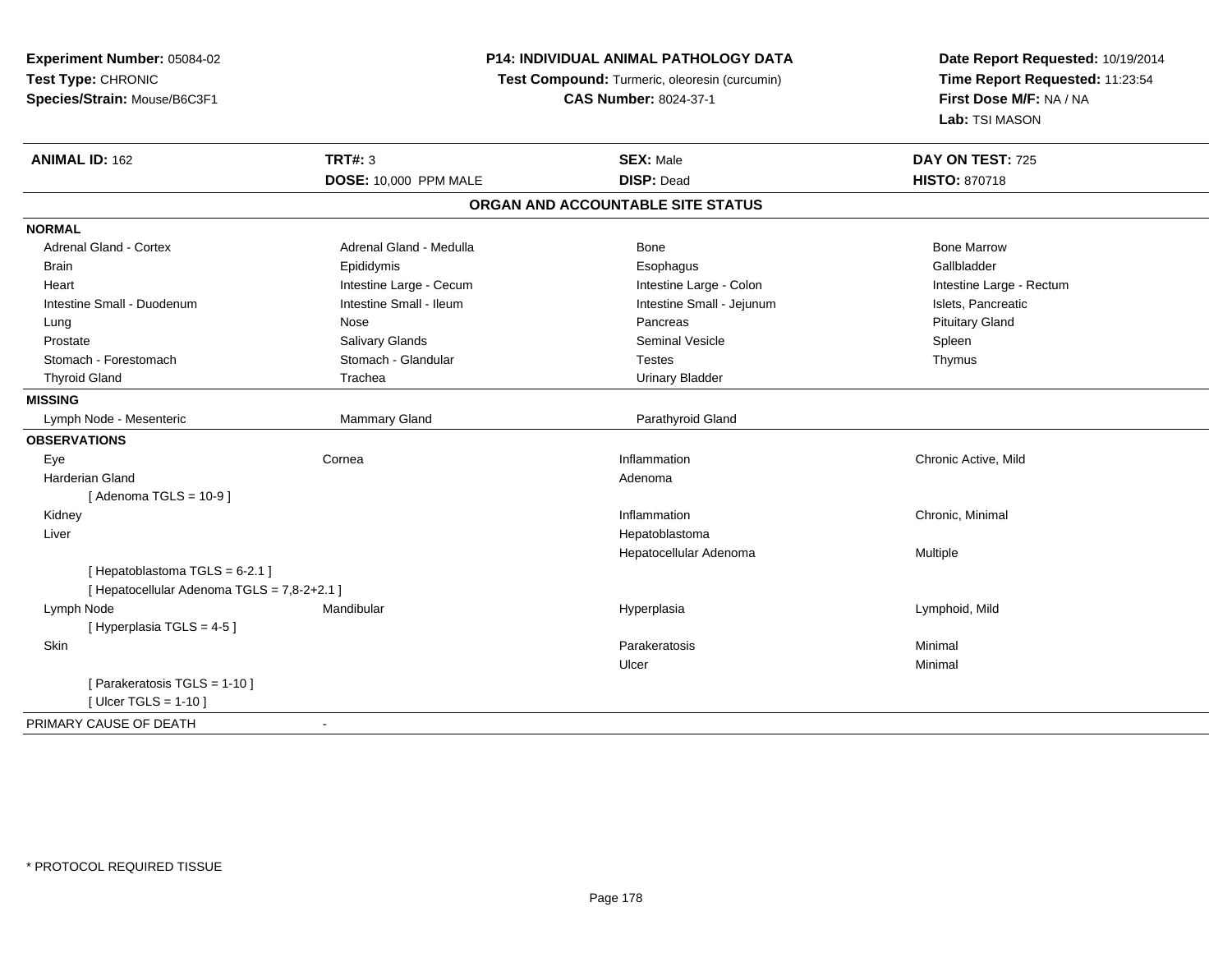| Test Type: CHRONIC<br>Species/Strain: Mouse/B6C3F1            |                                                                               |                                   |                                                                                                 |
|---------------------------------------------------------------|-------------------------------------------------------------------------------|-----------------------------------|-------------------------------------------------------------------------------------------------|
|                                                               | Test Compound: Turmeric, oleoresin (curcumin)<br><b>CAS Number: 8024-37-1</b> |                                   | Date Report Requested: 10/19/2014<br>Time Report Requested: 11:23:54<br>First Dose M/F: NA / NA |
|                                                               |                                                                               |                                   |                                                                                                 |
|                                                               |                                                                               |                                   | Lab: TSI MASON                                                                                  |
| ANIMAL ID: 163                                                | <b>TRT#: 3</b>                                                                | <b>SEX: Male</b>                  | DAY ON TEST: 224                                                                                |
|                                                               | DOSE: 10,000 PPM MALE                                                         | <b>DISP: Dead</b>                 | HISTO: 870719                                                                                   |
|                                                               |                                                                               | ORGAN AND ACCOUNTABLE SITE STATUS |                                                                                                 |
| <b>NORMAL</b>                                                 |                                                                               |                                   |                                                                                                 |
| Adrenal Gland - Medulla                                       | Bone                                                                          | Esophagus                         | Intestine Large - Cecum                                                                         |
| Intestine Large - Colon                                       | Intestine Large - Rectum                                                      | Intestine Small - Jejunum         | Islets, Pancreatic                                                                              |
| Parathyroid Gland                                             | Salivary Glands                                                               | <b>Skin</b>                       | Stomach - Forestomach                                                                           |
| Stomach - Glandular                                           | <b>Thyroid Gland</b>                                                          | Trachea                           |                                                                                                 |
| <b>MISSING</b>                                                |                                                                               |                                   |                                                                                                 |
| <b>Bone Marrow</b>                                            | Mammary Gland                                                                 |                                   |                                                                                                 |
| <b>OBSERVATIONS</b>                                           |                                                                               |                                   |                                                                                                 |
| <b>Adrenal Gland</b>                                          | Cortex                                                                        | Lymphoma Malignant Mixed          |                                                                                                 |
| <b>Bone Marrow</b>                                            |                                                                               |                                   |                                                                                                 |
| Note: THE STERNAL BONE AND BONE MARROW WAS MISSING. MALIGNANT |                                                                               |                                   |                                                                                                 |
| Note: NOT A PROTOCOL REQUIRED TISSUE.                         |                                                                               |                                   |                                                                                                 |
| Note: OF THE SKULL ALTHOUGH IT WAS NOT LOGGED IN SINCE IT IS  |                                                                               |                                   |                                                                                                 |
| Note: LYMPHOMA MIXED TYPE COULD BE SEEN IN THE BONE MARROW    |                                                                               |                                   |                                                                                                 |
| <b>Brain</b>                                                  |                                                                               | Lymphoma Malignant Mixed          |                                                                                                 |
|                                                               | Thalamus                                                                      | Mineralization                    | Minimal                                                                                         |
| Epididymis                                                    |                                                                               | Lymphoma Malignant Mixed          |                                                                                                 |
| Gallbladder                                                   |                                                                               | Lymphoma Malignant Mixed          |                                                                                                 |
| Heart                                                         |                                                                               | Lymphoma Malignant Mixed          |                                                                                                 |
| <b>Intestine Small</b>                                        | Duodenum                                                                      | Autolysis                         | Moderate                                                                                        |
|                                                               | <b>Ileum</b>                                                                  | Autolysis                         | Marked                                                                                          |
| Kidney                                                        |                                                                               | Lymphoma Malignant Mixed          |                                                                                                 |
| Liver                                                         |                                                                               | Lymphoma Malignant Mixed          |                                                                                                 |
| Lung                                                          |                                                                               | Lymphoma Malignant Mixed          |                                                                                                 |
| Lymph Node                                                    | <b>Bronchial</b>                                                              | Lymphoma Malignant Mixed          |                                                                                                 |
|                                                               | Inguinal                                                                      | Lymphoma Malignant Mixed          |                                                                                                 |
|                                                               | Lumbar                                                                        | Lymphoma Malignant Mixed          |                                                                                                 |
|                                                               | Mandibular                                                                    | Lymphoma Malignant Mixed          |                                                                                                 |
|                                                               | Mediastinal                                                                   | Lymphoma Malignant Mixed          |                                                                                                 |
|                                                               | Mesenteric                                                                    | Lymphoma Malignant Mixed          |                                                                                                 |
|                                                               | Renal                                                                         | Lymphoma Malignant Mixed          |                                                                                                 |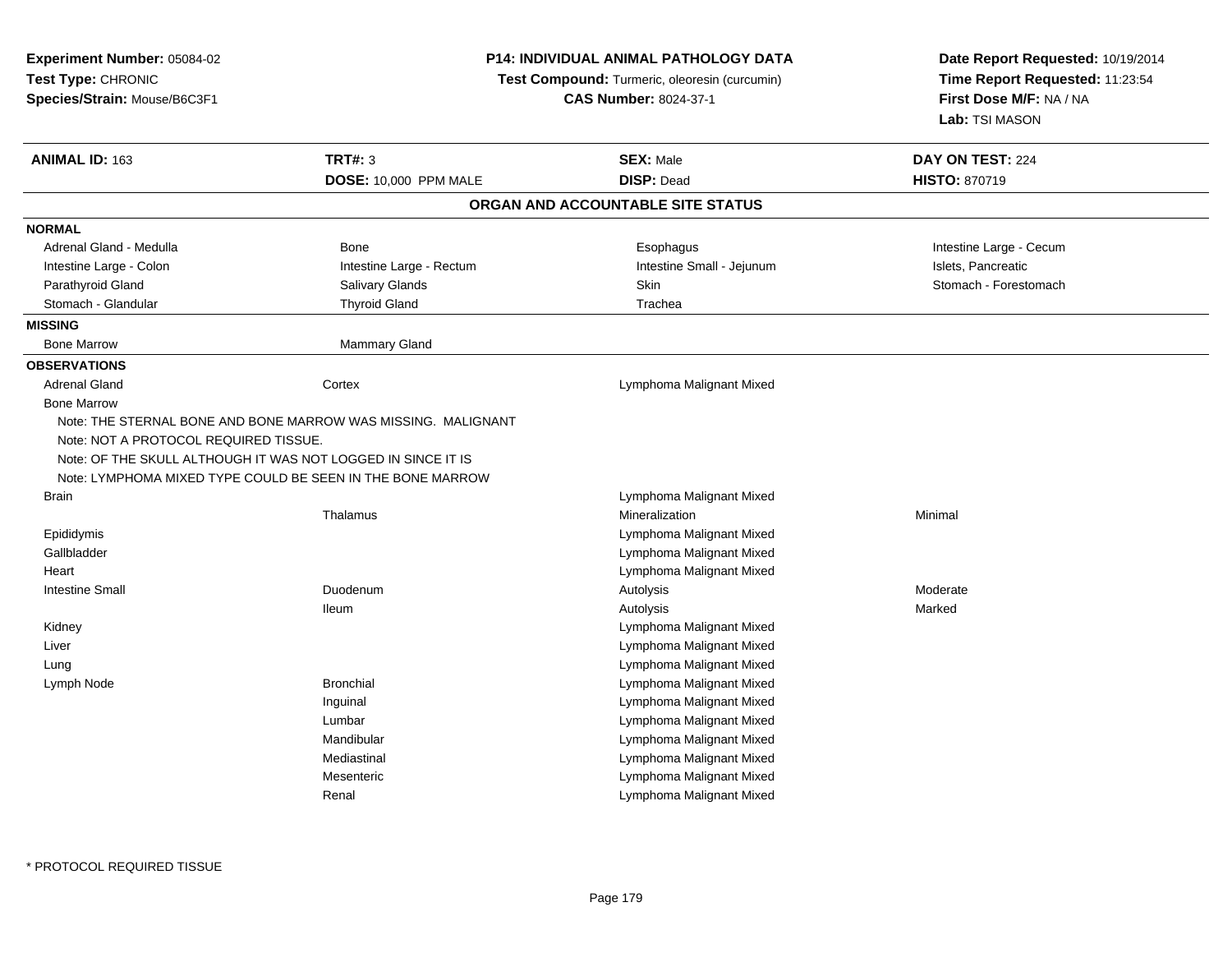**Experiment Number:** 05084-02**Test Type:** CHRONIC**Species/Strain:** Mouse/B6C3F1

## **P14: INDIVIDUAL ANIMAL PATHOLOGY DATA**

 **Test Compound:** Turmeric, oleoresin (curcumin)**CAS Number:** 8024-37-1

**Date Report Requested:** 10/19/2014**Time Report Requested:** 11:23:54**First Dose M/F:** NA / NA**Lab:** TSI MASON

| <b>ANIMAL ID: 163</b>                                      | <b>TRT#: 3</b><br>DOSE: 10,000 PPM MALE | <b>SEX: Male</b><br><b>DISP: Dead</b>         | DAY ON TEST: 224<br><b>HISTO: 870719</b> |  |
|------------------------------------------------------------|-----------------------------------------|-----------------------------------------------|------------------------------------------|--|
|                                                            |                                         |                                               |                                          |  |
|                                                            |                                         | ORGAN AND ACCOUNTABLE SITE STATUS             |                                          |  |
| Note: LYMPH MAL MIXD<br>$TGLs = 8-1$                       |                                         |                                               |                                          |  |
| Note: LYMPH MAL MIXD<br>$TGLs = 7-5$                       |                                         |                                               |                                          |  |
| Note: LYMPH MAL MIXD<br>$TGLs = 10-11$                     |                                         |                                               |                                          |  |
| Note: LYMPH MAL MIXD<br>$TGLs = 11-12$                     |                                         |                                               |                                          |  |
| [ Lymphoma Malignant Mixed TGLS = 2-5 ]                    |                                         |                                               |                                          |  |
| [ Lymphoma Malignant Mixed TGLS = 5-5 ]                    |                                         |                                               |                                          |  |
| [ Lymphoma Malignant Mixed TGLS = 9-10 ]                   |                                         |                                               |                                          |  |
| Nose                                                       |                                         | Lymphoma Malignant Mixed                      |                                          |  |
| Pancreas                                                   |                                         | Lymphoma Malignant Mixed                      |                                          |  |
| <b>Pituitary Gland</b>                                     | <b>Pars Distalis</b>                    | Lymphoma Malignant Mixed                      |                                          |  |
|                                                            | Pars Intermed                           | Lymphoma Malignant Mixed                      |                                          |  |
|                                                            | Pars Nervosa                            | Lymphoma Malignant Mixed                      |                                          |  |
| <b>Preputial Gland</b>                                     | Duct                                    | <b>Dilatation</b>                             | Mild                                     |  |
| Note: DILATATION<br>$TGLs = 3-9$                           |                                         |                                               |                                          |  |
| Prostate                                                   |                                         | Lymphoma Malignant Undifferentiated Cell Type |                                          |  |
| <b>Seminal Vesicle</b>                                     |                                         | Lymphoma Malignant Mixed                      |                                          |  |
| Spleen                                                     |                                         | Lymphoma Malignant Mixed                      |                                          |  |
| Note: LYMPH MAL MIXD<br>$TGLs = 12-3$                      |                                         |                                               |                                          |  |
| <b>Testes</b>                                              |                                         | Lymphoma Malignant Mixed                      |                                          |  |
| Thymus                                                     |                                         | Lymphoma Malignant Mixed                      |                                          |  |
| Note: LYMPH MAL MIXD<br>$TGLs = 6-5$                       |                                         |                                               |                                          |  |
| Note: THE THYMUS COULD NOT BE HISTOLOGICALLY IDENTIFIED    |                                         |                                               |                                          |  |
| Note: IN SLIDE 5; HOWEVER, IT IS PRESUMED THE ARCHITECTURE |                                         |                                               |                                          |  |
| Note: WAS EFFACED BY THE LYMPHOMA.                         |                                         |                                               |                                          |  |
| <b>Urinary Bladder</b>                                     |                                         | Lymphoma Malignant Mixed                      |                                          |  |
| PRIMARY CAUSE OF DEATH                                     |                                         |                                               |                                          |  |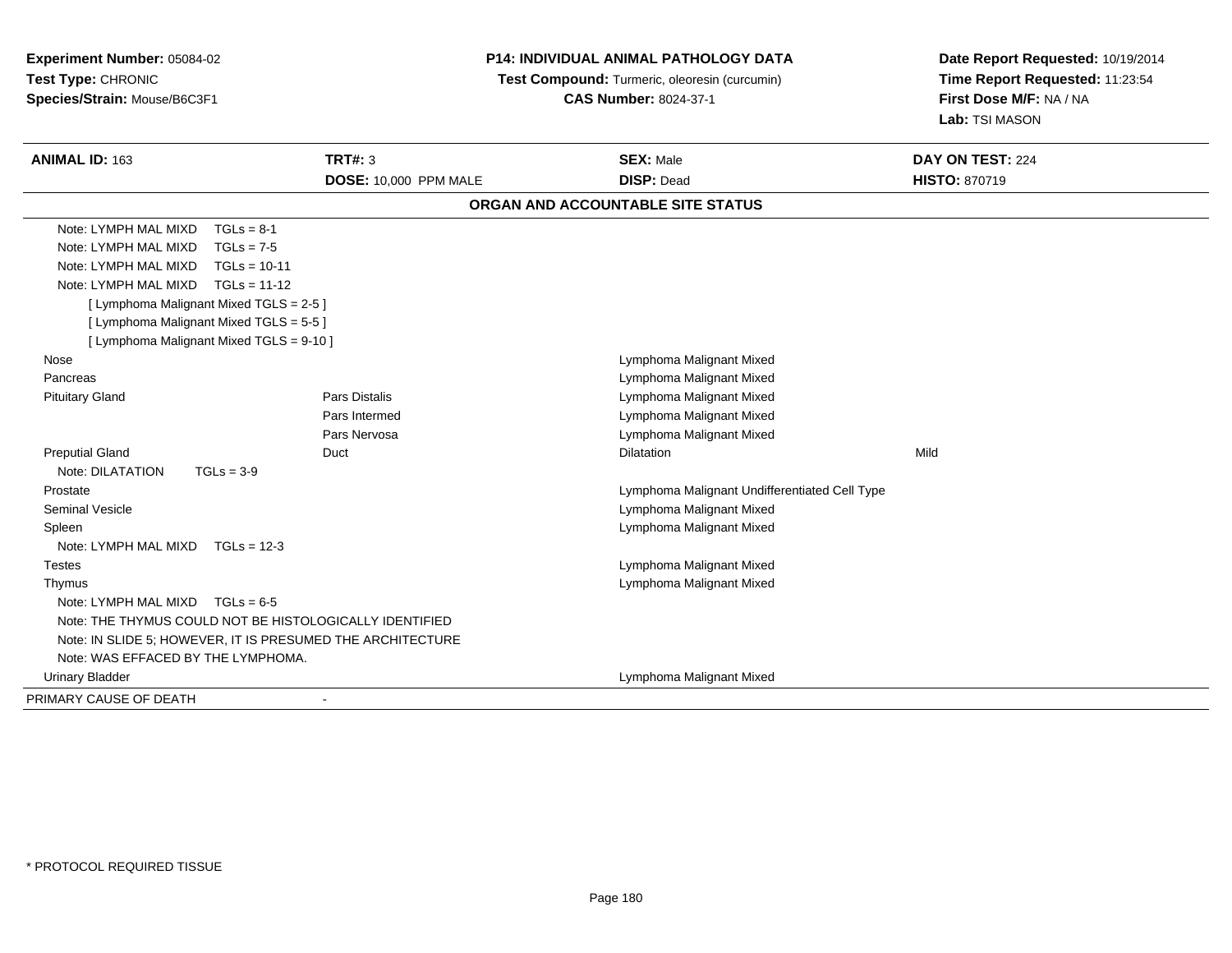| Experiment Number: 05084-02<br>Test Type: CHRONIC<br>Species/Strain: Mouse/B6C3F1                                                                                                                                                                                               | <b>P14: INDIVIDUAL ANIMAL PATHOLOGY DATA</b><br>Test Compound: Turmeric, oleoresin (curcumin)<br><b>CAS Number: 8024-37-1</b>                          |                                                                                                                   | Date Report Requested: 10/19/2014<br>Time Report Requested: 11:23:54<br>First Dose M/F: NA / NA<br>Lab: TSI MASON               |  |
|---------------------------------------------------------------------------------------------------------------------------------------------------------------------------------------------------------------------------------------------------------------------------------|--------------------------------------------------------------------------------------------------------------------------------------------------------|-------------------------------------------------------------------------------------------------------------------|---------------------------------------------------------------------------------------------------------------------------------|--|
| <b>ANIMAL ID: 164</b>                                                                                                                                                                                                                                                           | TRT#: 3<br><b>DOSE: 10,000 PPM MALE</b>                                                                                                                | <b>SEX: Male</b><br><b>DISP: Terminal Sacrifice</b>                                                               | DAY ON TEST: 735<br><b>HISTO: 870720</b>                                                                                        |  |
|                                                                                                                                                                                                                                                                                 |                                                                                                                                                        | ORGAN AND ACCOUNTABLE SITE STATUS                                                                                 |                                                                                                                                 |  |
| <b>NORMAL</b>                                                                                                                                                                                                                                                                   |                                                                                                                                                        |                                                                                                                   |                                                                                                                                 |  |
| <b>Adrenal Gland - Cortex</b><br>Epididymis<br>Intestine Large - Cecum<br>Intestine Small - Ileum<br>Lymph Node - Mesenteric<br>Prostate<br>Stomach - Glandular<br><b>Urinary Bladder</b><br><b>MISSING</b><br>Mammary Gland<br><b>INSUFFICIENT TISSUE</b><br>Parathyroid Gland | Adrenal Gland - Medulla<br>Esophagus<br>Intestine Large - Colon<br>Intestine Small - Jejunum<br><b>Nose</b><br><b>Seminal Vesicle</b><br><b>Testes</b> | Bone<br>Gallbladder<br>Intestine Large - Rectum<br>Islets, Pancreatic<br>Pancreas<br>Skin<br><b>Thyroid Gland</b> | <b>Bone Marrow</b><br>Heart<br>Intestine Small - Duodenum<br>Lung<br><b>Pituitary Gland</b><br>Stomach - Forestomach<br>Trachea |  |
| <b>OBSERVATIONS</b>                                                                                                                                                                                                                                                             |                                                                                                                                                        |                                                                                                                   |                                                                                                                                 |  |
| <b>Brain</b>                                                                                                                                                                                                                                                                    | Thalamus                                                                                                                                               | Mineralization                                                                                                    | Minimal                                                                                                                         |  |
| Kidney<br>Liver                                                                                                                                                                                                                                                                 |                                                                                                                                                        | Inflammation<br><b>Clear Cell Focus</b><br>Hepatocellular Adenoma                                                 | Chronic, Minimal<br>Minimal<br>Multiple                                                                                         |  |
| [ Hepatocellular Adenoma TGLS = 2,3,4-2+2.1 ]                                                                                                                                                                                                                                   |                                                                                                                                                        |                                                                                                                   |                                                                                                                                 |  |
| Salivary Glands                                                                                                                                                                                                                                                                 | Submandibul GI                                                                                                                                         | Inflammation                                                                                                      | Chronic, Minimal                                                                                                                |  |
| Spleen                                                                                                                                                                                                                                                                          |                                                                                                                                                        | Depletion Lymphoid                                                                                                | Moderate                                                                                                                        |  |
| Thymus                                                                                                                                                                                                                                                                          |                                                                                                                                                        | Cyst                                                                                                              | Mild                                                                                                                            |  |
| PRIMARY CAUSE OF DEATH                                                                                                                                                                                                                                                          |                                                                                                                                                        |                                                                                                                   |                                                                                                                                 |  |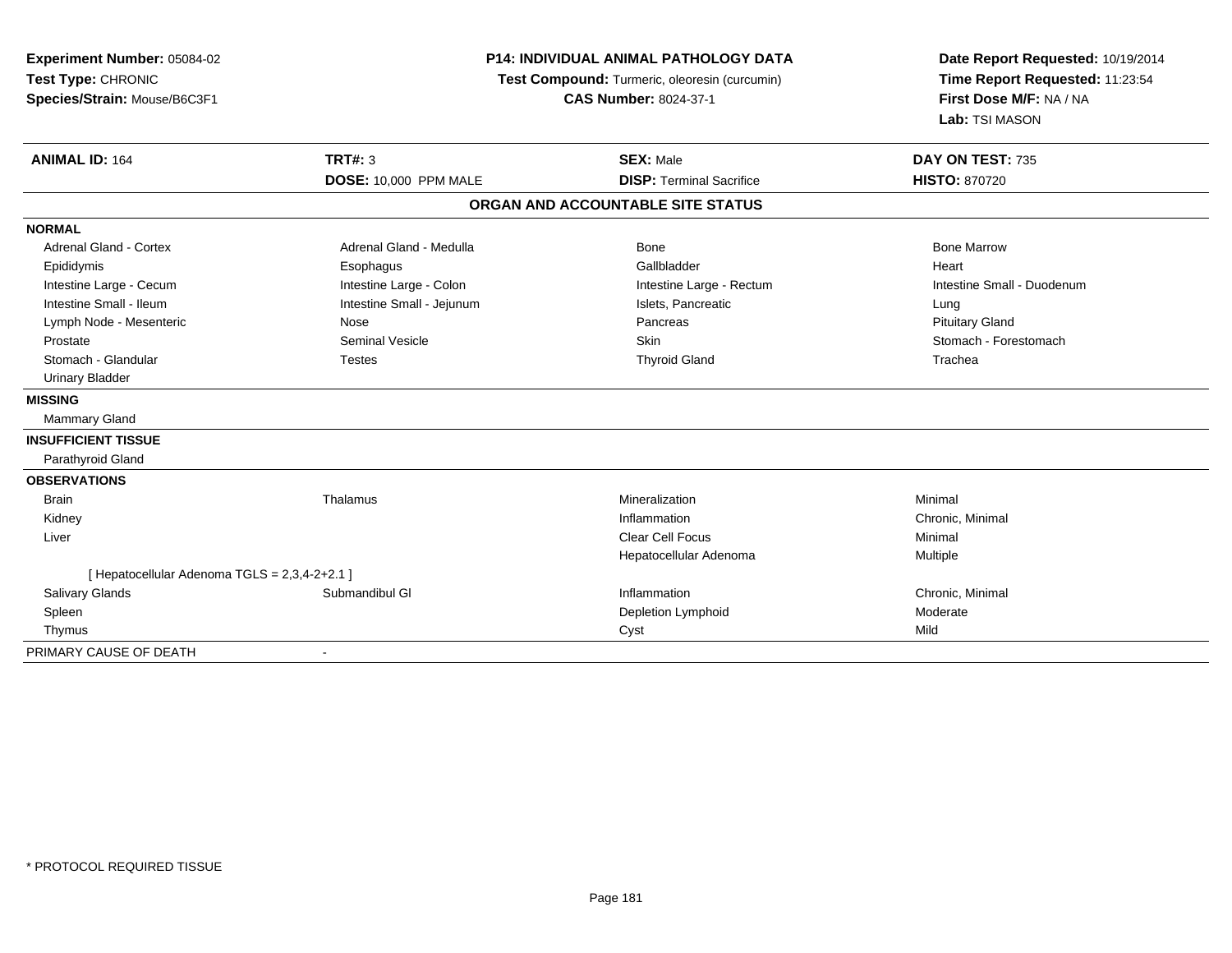| Experiment Number: 05084-02                 | <b>P14: INDIVIDUAL ANIMAL PATHOLOGY DATA</b> |                                               | Date Report Requested: 10/19/2014 |
|---------------------------------------------|----------------------------------------------|-----------------------------------------------|-----------------------------------|
| Test Type: CHRONIC                          |                                              | Test Compound: Turmeric, oleoresin (curcumin) |                                   |
| Species/Strain: Mouse/B6C3F1                |                                              | <b>CAS Number: 8024-37-1</b>                  | First Dose M/F: NA / NA           |
|                                             |                                              |                                               | Lab: TSI MASON                    |
| <b>ANIMAL ID: 165</b>                       | <b>TRT#: 3</b>                               | <b>SEX: Male</b>                              | DAY ON TEST: 735                  |
|                                             | <b>DOSE: 10,000 PPM MALE</b>                 | <b>DISP: Terminal Sacrifice</b>               | <b>HISTO: 870721</b>              |
|                                             |                                              | ORGAN AND ACCOUNTABLE SITE STATUS             |                                   |
| <b>NORMAL</b>                               |                                              |                                               |                                   |
| <b>Adrenal Gland - Cortex</b>               | Adrenal Gland - Medulla                      | <b>Bone</b>                                   | <b>Bone Marrow</b>                |
| Epididymis                                  | Esophagus                                    | Gallbladder                                   | Heart                             |
| Intestine Large - Cecum                     | Intestine Large - Colon                      | Intestine Large - Rectum                      | Intestine Small - Duodenum        |
| Intestine Small - Ileum                     | Intestine Small - Jejunum                    | Islets, Pancreatic                            | Lung                              |
| Lymph Node - Mesenteric                     | Nose                                         | Pancreas                                      | Parathyroid Gland                 |
| <b>Pituitary Gland</b>                      | Prostate                                     | <b>Seminal Vesicle</b>                        | Skin                              |
| Spleen                                      | Stomach - Forestomach                        | Stomach - Glandular                           | <b>Testes</b>                     |
| Thymus                                      | <b>Thyroid Gland</b>                         | Trachea                                       | <b>Urinary Bladder</b>            |
| <b>MISSING</b>                              |                                              |                                               |                                   |
| Mammary Gland                               |                                              |                                               |                                   |
| <b>OBSERVATIONS</b>                         |                                              |                                               |                                   |
| <b>Brain</b>                                | Thalamus                                     | Mineralization                                | Minimal                           |
| Kidney                                      |                                              | Inflammation                                  | Chronic, Minimal                  |
| Liver                                       |                                              | <b>Clear Cell Focus</b>                       | Minimal                           |
|                                             |                                              | Fatty Change                                  | Minimal                           |
|                                             |                                              | Hepatocellular Adenoma                        | Multiple                          |
|                                             |                                              | Hepatocellular Carcinoma                      |                                   |
| [Clear Cell Focus TGLS = 7-2.1]             |                                              |                                               |                                   |
| [Fatty Change TGLS = 7-2.1]                 |                                              |                                               |                                   |
| [ Hepatocellular Adenoma TGLS = 4,8-2+2.1 ] |                                              |                                               |                                   |
| [ Hepatocellular Carcinoma TGLS = 5,6-2.2 ] |                                              |                                               |                                   |
| Mesentery                                   |                                              | Fibrosis                                      | Minimal                           |
|                                             |                                              | Inflammation                                  | Chronic Active, Mild              |
| Note: INFLAMMATION<br>$TGLs = 3-9$          |                                              |                                               |                                   |
| [Fibrosis TGLS = $3-9$ ]                    |                                              |                                               |                                   |
| Salivary Glands                             | Submandibul GI                               | Inflammation                                  | Chronic, Minimal                  |
| PRIMARY CAUSE OF DEATH                      |                                              |                                               |                                   |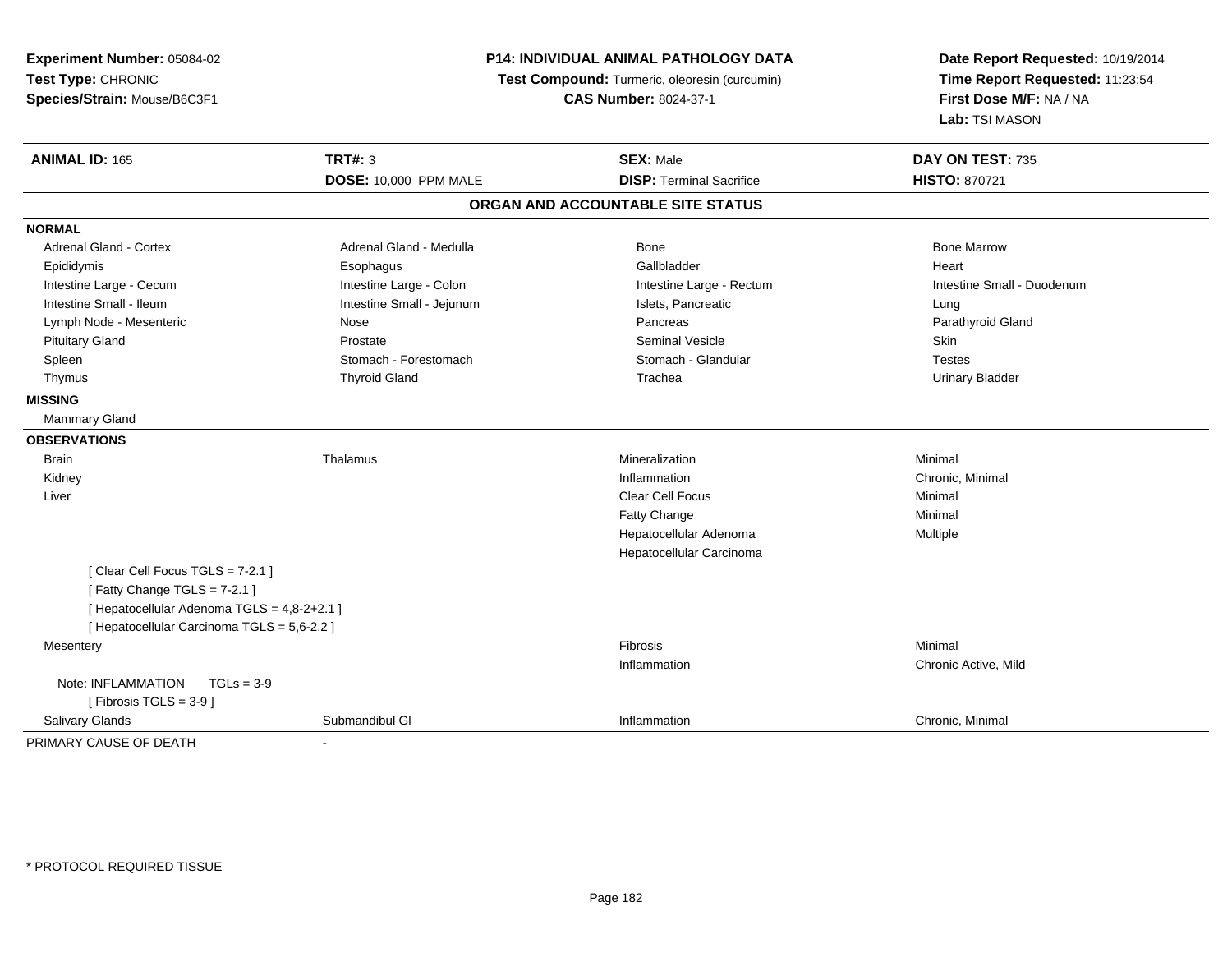**Experiment Number:** 05084-02**Test Type:** CHRONIC **Species/Strain:** Mouse/B6C3F1**P14: INDIVIDUAL ANIMAL PATHOLOGY DATA Test Compound:** Turmeric, oleoresin (curcumin)**CAS Number:** 8024-37-1**Date Report Requested:** 10/19/2014**Time Report Requested:** 11:23:54**First Dose M/F:** NA / NA**Lab:** TSI MASON**ANIMAL ID:** 166**TRT#:** 3 **SEX:** Male **DAY ON TEST:** 639 **DOSE:** 10,000 PPM MALE **DISP:** Dead **HISTO:** <sup>870722</sup> **ORGAN AND ACCOUNTABLE SITE STATUSNORMALAdrenal Gland - Cortex** Adrenal Gland - Medulla **Bone Adrenal Gland - Cortex Adrenal Gland - Cortex Adrenal Gland - Medulla** Bone Marrow Gallbladder Brain Epididymis Epididymis and the Brook of the Brook of the Brook of the Brook of the Gallbladder of the Gallbladder Heart **Intestine Large - Cecum** Intestine Large - Cecum Intestine Large - Colon Intestine Large - Rectum Intestine Small - Ileum **Intestine Small - Intestine Small - Jejunum** Islets, Pancreatic **Intestine Small - Intestine Small - Intestine Small - Ieiunum** Islets, Pancreatic Parathyroid Gland Lymph Node - Mesenteric **Note Americal Clandish Nose** Pancreas Pancreas Pancreas Pancreas Pancreas Pancreas Pancreas Pituitary Gland Prostate Salivary Glands Seminal VesicleSkin Stomach - Forestomach - Stomach Stomach Stomach - Stomach - Glandular Stomach - Testes **Urinary Bladder**  Thymus Thyroid Gland Trachea Urinary Bladder**MISSING** Mammary Gland**OBSERVATIONS** Intestine Small Duodenumm and the method of the Autolysis and the Marked Marked School and the Marked School and Marked School and Marked School and Marked School and Marked School and Marked School and Marked School and Marked School and Marked Kidneyy the control of the control of the control of the control of the control of the control of the control of the control of the control of the control of the control of the control of the control of the control of the contro Inflammation **Chronic, Minimal**<br> **Fatty Change Chronic Chronic Chronic Chronic Chronic Chronic Chronic Chronic Chronic Chronic Chronic Chronic Chronic Chronic Chronic Chronic Chronic Chr**  Liverr and the control of the control of the control of the control of the control of the control of the control of the control of the control of the control of the control of the control of the control of the control of the co e Minimal Preputial Glandd and the Duct the Contract of the Dilatation of the Dilatation of the Mild of the Mild of the Mild of the Mild of the Mild of the Mild of the Mild of the Mild of the Mild of the Mild of the Mild of the Mild of the Mild of [ Dilatation TGLS = 3-9 ] Spleen Hemangiosarcoma Note: HEMANGIOSARCOMA.Note: WHICH PROBABLY CAME FROM A RUPTURE OF THE SPLENIC Note: THE ABDOMINAL FLUID IN SLIDE 11 APPEARS TO BE BLOODNote: HEMANGIOSARC TGLs = 9-3.1PRIMARY CAUSE OF DEATH-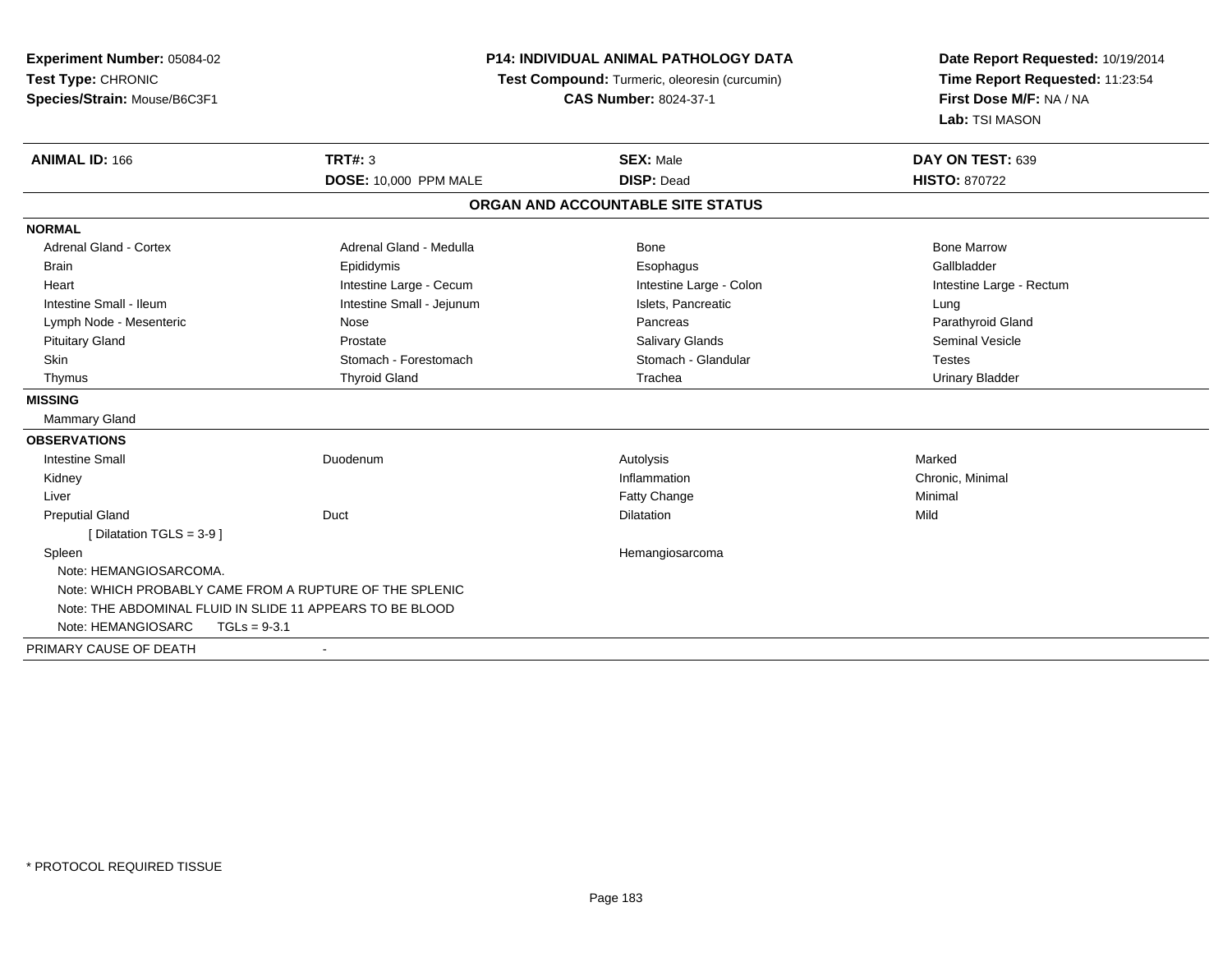| Experiment Number: 05084-02   |                              | <b>P14: INDIVIDUAL ANIMAL PATHOLOGY DATA</b>  |                                                            |
|-------------------------------|------------------------------|-----------------------------------------------|------------------------------------------------------------|
| Test Type: CHRONIC            |                              | Test Compound: Turmeric, oleoresin (curcumin) | Time Report Requested: 11:23:54<br>First Dose M/F: NA / NA |
| Species/Strain: Mouse/B6C3F1  |                              | <b>CAS Number: 8024-37-1</b>                  |                                                            |
|                               |                              |                                               | Lab: TSI MASON                                             |
| <b>ANIMAL ID: 167</b>         | TRT#: 3                      | <b>SEX: Male</b>                              | DAY ON TEST: 595                                           |
|                               | <b>DOSE: 10,000 PPM MALE</b> | <b>DISP: Dead</b>                             | <b>HISTO: 870723</b>                                       |
|                               |                              | ORGAN AND ACCOUNTABLE SITE STATUS             |                                                            |
| <b>NORMAL</b>                 |                              |                                               |                                                            |
| <b>Adrenal Gland - Cortex</b> | Bone                         | <b>Bone Marrow</b>                            | <b>Brain</b>                                               |
| Epididymis                    | Esophagus                    | Heart                                         | Intestine Large - Cecum                                    |
| Intestine Large - Colon       | Intestine Large - Rectum     | Intestine Small - Duodenum                    | Intestine Small - Ileum                                    |
| Intestine Small - Jejunum     | Islets, Pancreatic           | Lung                                          | Nose                                                       |
| Pancreas                      | Parathyroid Gland            | <b>Pituitary Gland</b>                        | Prostate                                                   |
| <b>Seminal Vesicle</b>        | Skin                         | Stomach - Forestomach                         | Stomach - Glandular                                        |
| <b>Testes</b>                 | Trachea                      | <b>Urinary Bladder</b>                        |                                                            |
| <b>MISSING</b>                |                              |                                               |                                                            |
| Adrenal Gland - Medulla       | Gallbladder                  | Lymph Node - Mesenteric                       | <b>Mammary Gland</b>                                       |
| Thymus                        |                              |                                               |                                                            |
| <b>OBSERVATIONS</b>           |                              |                                               |                                                            |
| Kidney                        |                              | Glomerulosclerosis                            | Mild                                                       |
|                               |                              | Inflammation                                  | Chronic, Mild                                              |
| Note: GLMSCLEROSIS            | $TGLs = 3-3$                 |                                               |                                                            |
| Liver                         |                              | Hepatocellular Carcinoma                      | Multiple                                                   |
| Note: HEPATOCLR CARC          | $TGLs = 5.6.9-2+2.1+2.2$     |                                               |                                                            |
| Salivary Glands               | Submandibul GI               | Inflammation                                  | Chronic, Minimal                                           |
| Spleen                        |                              | <b>Depletion Lymphoid</b>                     | Mild                                                       |
| <b>Thyroid Gland</b>          |                              | Adenocarcinoma                                |                                                            |
| Note: ADENOCARC               | $TGLs = 4-5$                 |                                               |                                                            |
| PRIMARY CAUSE OF DEATH        |                              |                                               |                                                            |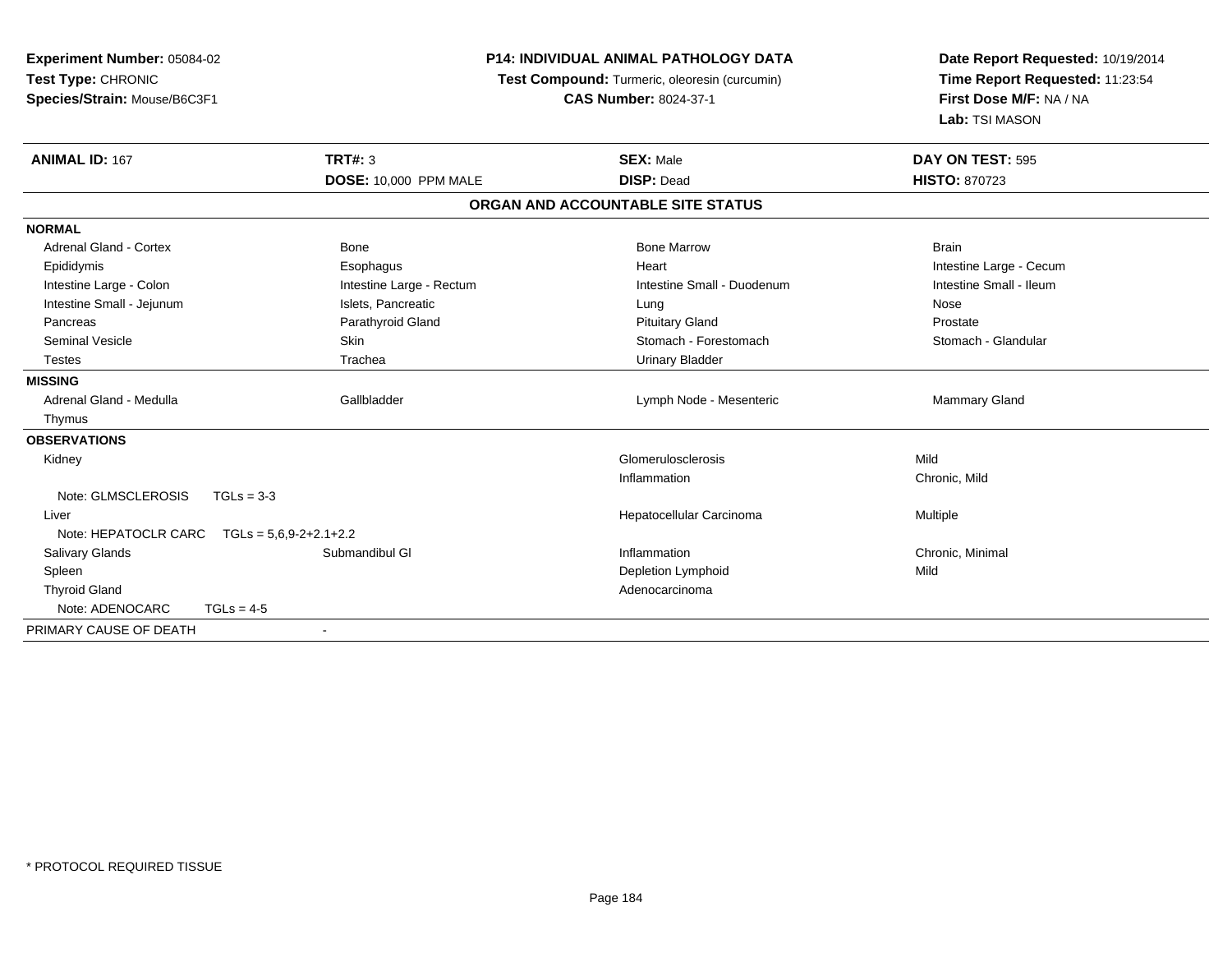| <b>Experiment Number: 05084-02</b><br>Test Type: CHRONIC<br>Species/Strain: Mouse/B6C3F1 | <b>P14: INDIVIDUAL ANIMAL PATHOLOGY DATA</b><br>Test Compound: Turmeric, oleoresin (curcumin)<br><b>CAS Number: 8024-37-1</b> |                                   | Date Report Requested: 10/19/2014<br>Time Report Requested: 11:23:54<br>First Dose M/F: NA / NA<br>Lab: TSI MASON |  |
|------------------------------------------------------------------------------------------|-------------------------------------------------------------------------------------------------------------------------------|-----------------------------------|-------------------------------------------------------------------------------------------------------------------|--|
| <b>ANIMAL ID: 168</b>                                                                    | TRT#: 3                                                                                                                       | <b>SEX: Male</b>                  | DAY ON TEST: 457                                                                                                  |  |
|                                                                                          | <b>DOSE: 10,000 PPM MALE</b>                                                                                                  | <b>DISP:</b> Interval Sacrifice   | <b>HISTO: 860060</b>                                                                                              |  |
|                                                                                          |                                                                                                                               | ORGAN AND ACCOUNTABLE SITE STATUS |                                                                                                                   |  |
| <b>NORMAL</b>                                                                            |                                                                                                                               |                                   |                                                                                                                   |  |
| Intestine Large - Cecum                                                                  | Intestine Large - Colon                                                                                                       | Intestine Large - Rectum          | Intestine Small - Duodenum                                                                                        |  |
| Intestine Small - Ileum                                                                  | Intestine Small - Jejunum                                                                                                     | Stomach - Forestomach             | Stomach - Glandular                                                                                               |  |
| <b>OBSERVATIONS</b>                                                                      |                                                                                                                               |                                   |                                                                                                                   |  |
| Liver                                                                                    |                                                                                                                               | <b>Fatty Change</b>               | Moderate                                                                                                          |  |
|                                                                                          |                                                                                                                               | Hepatocellular Adenoma            |                                                                                                                   |  |
| [Fatty Change TGLS = $1-2$ ]                                                             |                                                                                                                               |                                   |                                                                                                                   |  |
| Hepatocellular Adenoma TGLS = 2-2 ]                                                      |                                                                                                                               |                                   |                                                                                                                   |  |
| PRIMARY CAUSE OF DEATH                                                                   |                                                                                                                               |                                   |                                                                                                                   |  |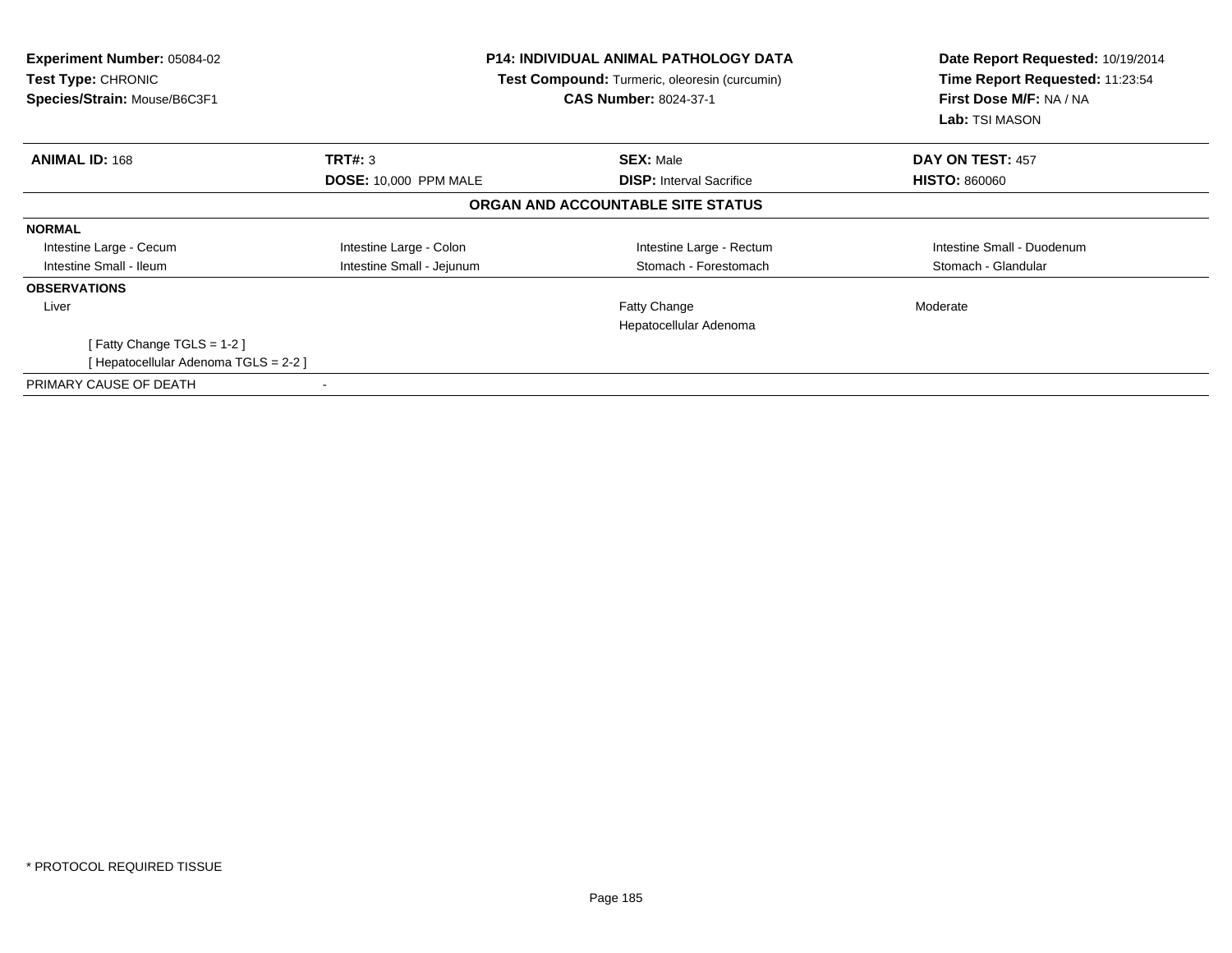| Experiment Number: 05084-02<br>Test Type: CHRONIC<br>Species/Strain: Mouse/B6C3F1 | <b>P14: INDIVIDUAL ANIMAL PATHOLOGY DATA</b><br>Test Compound: Turmeric, oleoresin (curcumin)<br><b>CAS Number: 8024-37-1</b> |                                                     | Date Report Requested: 10/19/2014<br>Time Report Requested: 11:23:54<br>First Dose M/F: NA / NA<br>Lab: TSI MASON |
|-----------------------------------------------------------------------------------|-------------------------------------------------------------------------------------------------------------------------------|-----------------------------------------------------|-------------------------------------------------------------------------------------------------------------------|
| <b>ANIMAL ID: 169</b>                                                             | <b>TRT#: 3</b><br><b>DOSE: 10,000 PPM MALE</b>                                                                                | <b>SEX: Male</b><br><b>DISP: Terminal Sacrifice</b> | DAY ON TEST: 735<br><b>HISTO: 870724</b>                                                                          |
|                                                                                   |                                                                                                                               | ORGAN AND ACCOUNTABLE SITE STATUS                   |                                                                                                                   |
| <b>NORMAL</b>                                                                     |                                                                                                                               |                                                     |                                                                                                                   |
| Adrenal Gland - Cortex                                                            | <b>Bone</b>                                                                                                                   | <b>Bone Marrow</b>                                  | Epididymis                                                                                                        |
| Esophagus                                                                         | Gallbladder                                                                                                                   | Heart                                               | Intestine Large - Cecum                                                                                           |
| Intestine Large - Colon                                                           | Intestine Large - Rectum                                                                                                      | Intestine Small - Duodenum                          | Intestine Small - Ileum                                                                                           |
| Intestine Small - Jejunum                                                         | Islets, Pancreatic                                                                                                            | Lymph Node - Mesenteric                             | Nose                                                                                                              |
| Pancreas                                                                          | Parathyroid Gland                                                                                                             | <b>Pituitary Gland</b>                              | Prostate                                                                                                          |
| <b>Seminal Vesicle</b>                                                            | Skin                                                                                                                          | Spleen                                              | Stomach - Forestomach                                                                                             |
| Stomach - Glandular                                                               | <b>Testes</b>                                                                                                                 | Thymus                                              | <b>Thyroid Gland</b>                                                                                              |
| Trachea                                                                           | <b>Urinary Bladder</b>                                                                                                        |                                                     |                                                                                                                   |
| <b>MISSING</b>                                                                    |                                                                                                                               |                                                     |                                                                                                                   |
| Adrenal Gland - Medulla                                                           | <b>Mammary Gland</b>                                                                                                          |                                                     |                                                                                                                   |
| <b>OBSERVATIONS</b>                                                               |                                                                                                                               |                                                     |                                                                                                                   |
| <b>Brain</b>                                                                      | Thalamus                                                                                                                      | Mineralization                                      | Minimal                                                                                                           |
| Kidney                                                                            |                                                                                                                               | Inflammation                                        | Chronic, Minimal                                                                                                  |
| Liver                                                                             |                                                                                                                               | <b>Eosinophilic Focus</b>                           | Minimal                                                                                                           |
|                                                                                   |                                                                                                                               | Fatty Change                                        | Mild                                                                                                              |
| Lung<br>Note: ALV BRON ADEN<br>$TGLs = 6,7-1.1+1.2$                               |                                                                                                                               | Alveolar/Bronchiolar Adenoma                        | Multiple                                                                                                          |
| Note: TO HANDLING AT NECROPSY.                                                    |                                                                                                                               |                                                     |                                                                                                                   |
|                                                                                   | Note: THE FOCAL HEMORRHAGES IN THE LUNG ARE PROBABLY RELATED                                                                  |                                                     |                                                                                                                   |
| <b>Preputial Gland</b>                                                            | Duct                                                                                                                          | Dilatation                                          | Mild                                                                                                              |
| Note: DILATATION<br>$TGLs = 3-9$                                                  |                                                                                                                               |                                                     |                                                                                                                   |
| Salivary Glands                                                                   | Submandibul GI                                                                                                                | Inflammation                                        | Chronic, Minimal                                                                                                  |
| PRIMARY CAUSE OF DEATH                                                            |                                                                                                                               |                                                     |                                                                                                                   |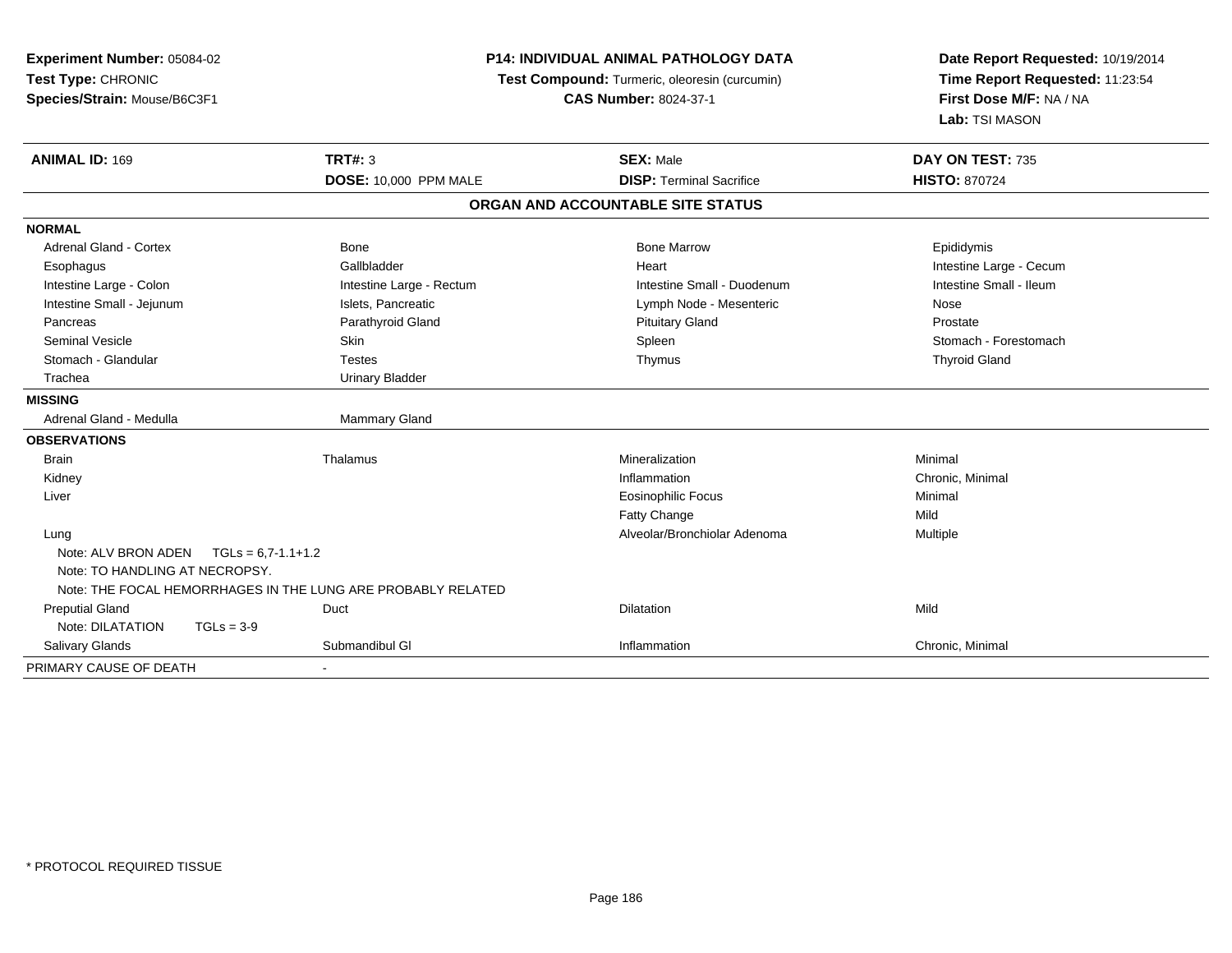| Experiment Number: 05084-02<br>Test Type: CHRONIC<br>Species/Strain: Mouse/B6C3F1<br><b>ANIMAL ID: 170</b> | <b>P14: INDIVIDUAL ANIMAL PATHOLOGY DATA</b><br>Test Compound: Turmeric, oleoresin (curcumin)<br><b>CAS Number: 8024-37-1</b><br><b>TRT#: 3</b><br><b>SEX: Male</b> |                                   | Date Report Requested: 10/19/2014<br>Time Report Requested: 11:23:54<br>First Dose M/F: NA / NA<br>Lab: TSI MASON<br>DAY ON TEST: 735 |
|------------------------------------------------------------------------------------------------------------|---------------------------------------------------------------------------------------------------------------------------------------------------------------------|-----------------------------------|---------------------------------------------------------------------------------------------------------------------------------------|
|                                                                                                            | DOSE: 10,000 PPM MALE                                                                                                                                               | <b>DISP: Terminal Sacrifice</b>   | <b>HISTO: 870725</b>                                                                                                                  |
|                                                                                                            |                                                                                                                                                                     | ORGAN AND ACCOUNTABLE SITE STATUS |                                                                                                                                       |
| <b>NORMAL</b>                                                                                              |                                                                                                                                                                     |                                   |                                                                                                                                       |
| <b>Adrenal Gland - Cortex</b>                                                                              | Adrenal Gland - Medulla                                                                                                                                             | <b>Bone</b>                       | <b>Bone Marrow</b>                                                                                                                    |
| <b>Brain</b>                                                                                               | Epididymis                                                                                                                                                          | Esophagus                         | Gallbladder                                                                                                                           |
| Heart                                                                                                      | Intestine Large - Cecum                                                                                                                                             | Intestine Large - Colon           | Intestine Large - Rectum                                                                                                              |
| Intestine Small - Duodenum                                                                                 | Intestine Small - Ileum                                                                                                                                             | Intestine Small - Jejunum         | Islets, Pancreatic                                                                                                                    |
| Lung                                                                                                       | Lymph Node - Mesenteric                                                                                                                                             | Nose                              | Pancreas                                                                                                                              |
| Parathyroid Gland                                                                                          | <b>Pituitary Gland</b>                                                                                                                                              | Prostate                          | <b>Seminal Vesicle</b>                                                                                                                |
| <b>Skin</b>                                                                                                | Spleen                                                                                                                                                              | Stomach - Forestomach             | Stomach - Glandular                                                                                                                   |
| <b>Testes</b>                                                                                              | Thymus                                                                                                                                                              | <b>Thyroid Gland</b>              | Trachea                                                                                                                               |
| <b>Urinary Bladder</b>                                                                                     |                                                                                                                                                                     |                                   |                                                                                                                                       |
| <b>MISSING</b>                                                                                             |                                                                                                                                                                     |                                   |                                                                                                                                       |
| Mammary Gland                                                                                              |                                                                                                                                                                     |                                   |                                                                                                                                       |
| <b>OBSERVATIONS</b>                                                                                        |                                                                                                                                                                     |                                   |                                                                                                                                       |
| Kidney                                                                                                     |                                                                                                                                                                     | Inflammation                      | Chronic, Minimal                                                                                                                      |
| Liver                                                                                                      |                                                                                                                                                                     | <b>Fatty Change</b>               | Mild                                                                                                                                  |
|                                                                                                            |                                                                                                                                                                     | Hepatocellular Adenoma            | Multiple                                                                                                                              |
| Note: HEPATOCLR ADEN<br>$TGLs = 2.3 - 2$                                                                   |                                                                                                                                                                     |                                   |                                                                                                                                       |
| Note: FATTY CHANGE<br>$TGLs = 4-2$                                                                         |                                                                                                                                                                     |                                   |                                                                                                                                       |
| <b>Salivary Glands</b>                                                                                     | Submandibul GI                                                                                                                                                      | Inflammation                      | Chronic, Minimal                                                                                                                      |
| PRIMARY CAUSE OF DEATH                                                                                     |                                                                                                                                                                     |                                   |                                                                                                                                       |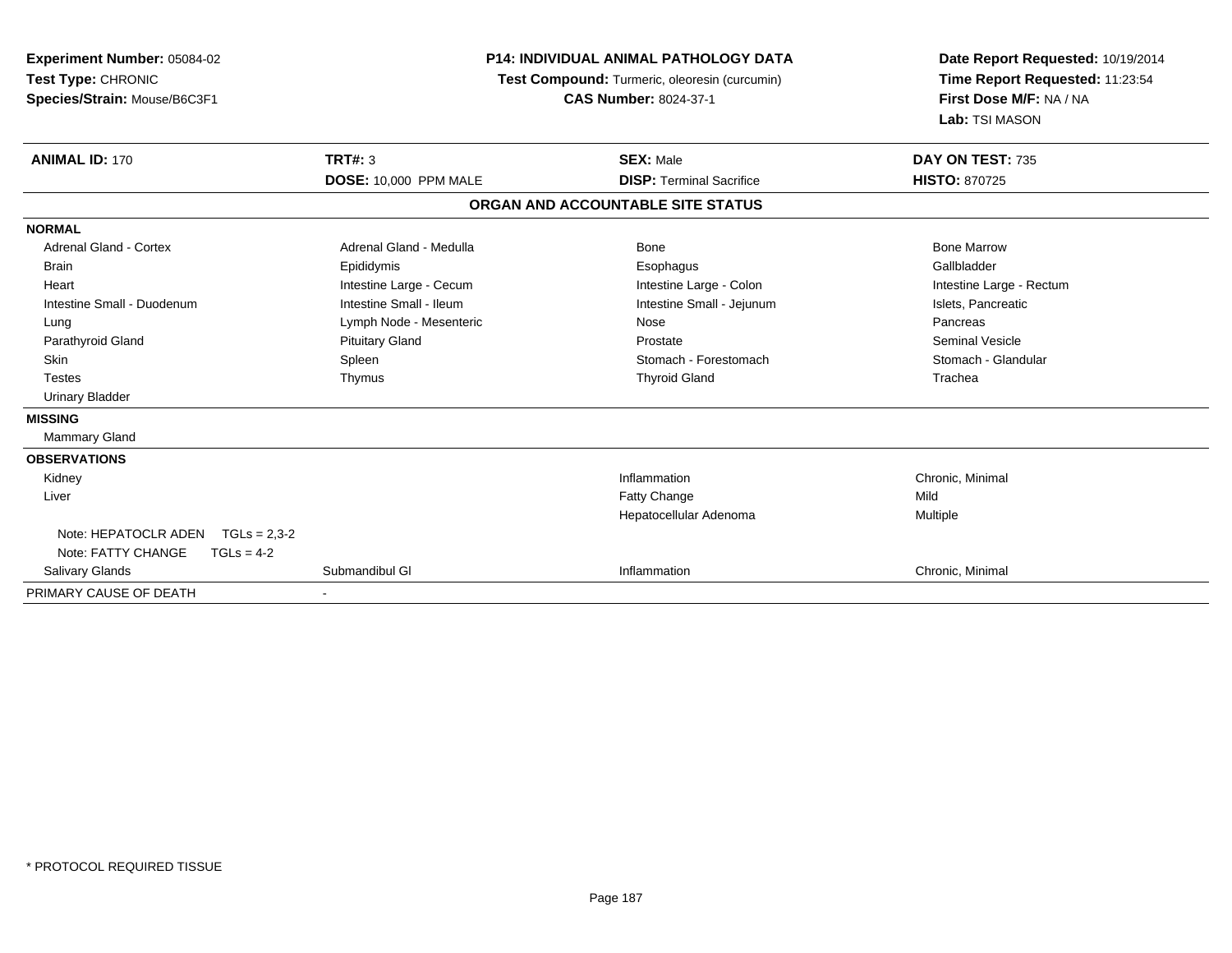| Experiment Number: 05084-02<br>Test Type: CHRONIC<br>Species/Strain: Mouse/B6C3F1 |                                                               | <b>P14: INDIVIDUAL ANIMAL PATHOLOGY DATA</b><br>Test Compound: Turmeric, oleoresin (curcumin)<br><b>CAS Number: 8024-37-1</b> | Date Report Requested: 10/19/2014<br>Time Report Requested: 11:23:54<br>First Dose M/F: NA / NA<br>Lab: TSI MASON |
|-----------------------------------------------------------------------------------|---------------------------------------------------------------|-------------------------------------------------------------------------------------------------------------------------------|-------------------------------------------------------------------------------------------------------------------|
| <b>ANIMAL ID: 171</b>                                                             | TRT#: 3                                                       | <b>SEX: Male</b>                                                                                                              | DAY ON TEST: 455                                                                                                  |
|                                                                                   | <b>DOSE: 10,000 PPM MALE</b>                                  | <b>DISP: Interval Sacrifice</b>                                                                                               | <b>HISTO: 860061</b>                                                                                              |
|                                                                                   |                                                               | ORGAN AND ACCOUNTABLE SITE STATUS                                                                                             |                                                                                                                   |
| <b>NORMAL</b>                                                                     |                                                               |                                                                                                                               |                                                                                                                   |
| Intestine Large - Cecum                                                           | Intestine Large - Colon                                       | Intestine Large - Rectum                                                                                                      | Intestine Small - Duodenum                                                                                        |
| Intestine Small - Ileum                                                           | Intestine Small - Jejunum                                     | Stomach - Forestomach                                                                                                         |                                                                                                                   |
| <b>OBSERVATIONS</b>                                                               |                                                               |                                                                                                                               |                                                                                                                   |
| Liver                                                                             |                                                               | Fatty Change                                                                                                                  | Mild                                                                                                              |
|                                                                                   |                                                               | Hepatocellular Carcinoma                                                                                                      |                                                                                                                   |
|                                                                                   |                                                               | Inflammation                                                                                                                  | Chronic Active, Minimal                                                                                           |
|                                                                                   |                                                               | Necrosis                                                                                                                      | Coagulative, Minimal                                                                                              |
| Note: FATTY CHANGE                                                                | $TGLs = 5-2+2.1$                                              |                                                                                                                               |                                                                                                                   |
|                                                                                   | Note: SMALL NUMBERS OF NEUTROPHILS AND MONONUCLEAR CELLS WERE |                                                                                                                               |                                                                                                                   |
|                                                                                   | Note: NOTED SURROUNDING THE RARE NECROTIC HEPATOCYTE.         |                                                                                                                               |                                                                                                                   |
| Lymph Node                                                                        | Mesenteric                                                    | Hyperplasia                                                                                                                   | Lymphoid, Minimal                                                                                                 |
|                                                                                   | Mesenteric                                                    | <b>Infiltration Cellular</b>                                                                                                  | Histiocyte, Minimal                                                                                               |
|                                                                                   | Mesenteric                                                    | Pigmentation                                                                                                                  | Minimal                                                                                                           |
| Note: HYPERPLASIA                                                                 | $TGLs = 3-5$                                                  |                                                                                                                               |                                                                                                                   |
| <b>Preputial Gland</b>                                                            |                                                               | Cyst                                                                                                                          | Multiple, Moderate                                                                                                |
|                                                                                   |                                                               | Inflammation                                                                                                                  | Chronic, Minimal                                                                                                  |
| [ $Cyst TGLS = 2-9$ ]                                                             |                                                               |                                                                                                                               |                                                                                                                   |
| Stomach                                                                           | Glandular                                                     | Mineralization                                                                                                                | Minimal                                                                                                           |
| PRIMARY CAUSE OF DEATH                                                            |                                                               |                                                                                                                               |                                                                                                                   |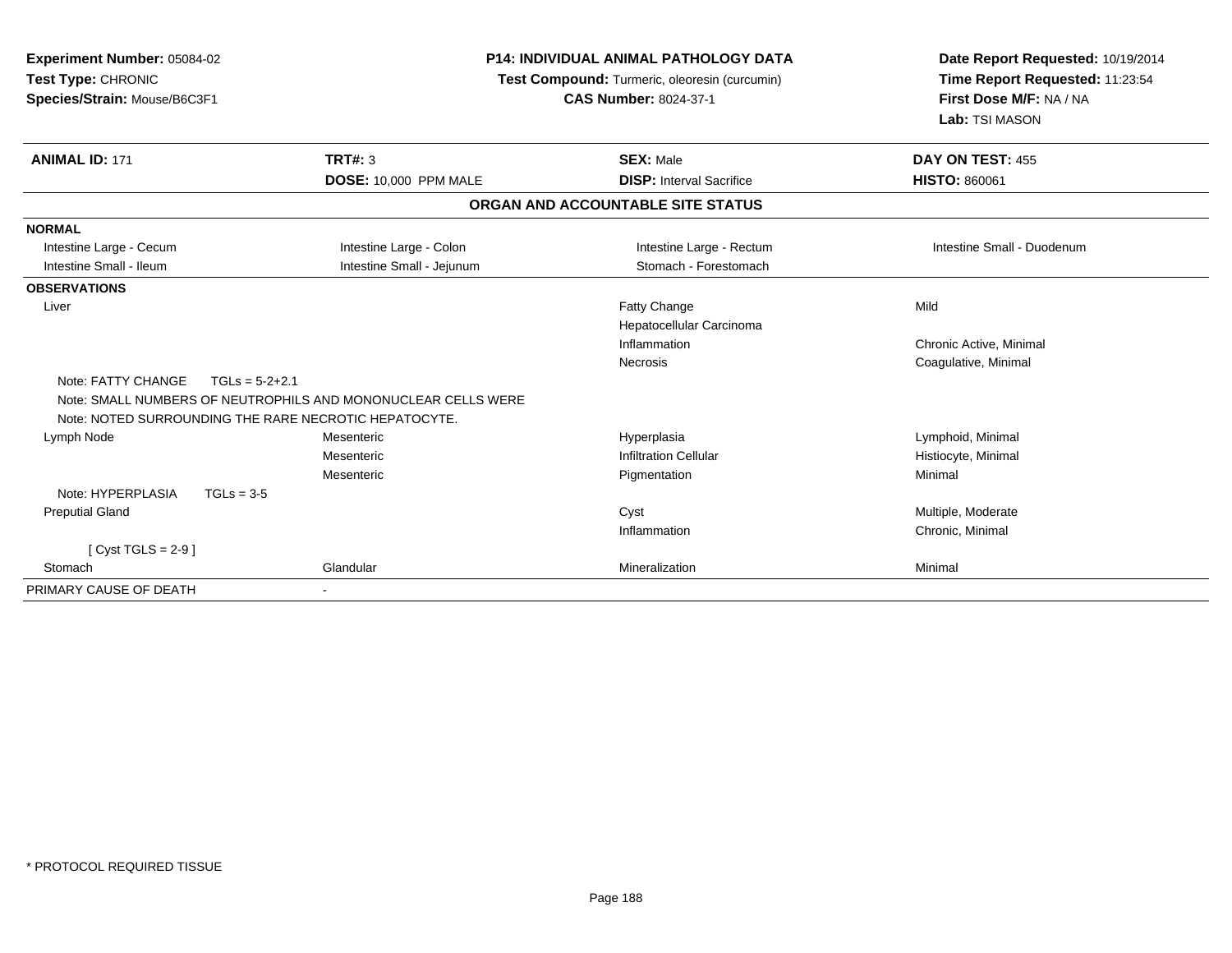| <b>Experiment Number: 05084-02</b><br>Test Type: CHRONIC<br>Species/Strain: Mouse/B6C3F1 |                              | <b>P14: INDIVIDUAL ANIMAL PATHOLOGY DATA</b><br>Test Compound: Turmeric, oleoresin (curcumin)<br><b>CAS Number: 8024-37-1</b> | Date Report Requested: 10/19/2014<br>Time Report Requested: 11:23:54<br>First Dose M/F: NA / NA<br>Lab: TSI MASON |
|------------------------------------------------------------------------------------------|------------------------------|-------------------------------------------------------------------------------------------------------------------------------|-------------------------------------------------------------------------------------------------------------------|
| <b>ANIMAL ID: 172</b>                                                                    | TRT#: 3                      | <b>SEX: Male</b>                                                                                                              | DAY ON TEST: 455                                                                                                  |
|                                                                                          | <b>DOSE: 10,000 PPM MALE</b> | <b>DISP:</b> Interval Sacrifice                                                                                               | <b>HISTO: 860062</b>                                                                                              |
|                                                                                          |                              | ORGAN AND ACCOUNTABLE SITE STATUS                                                                                             |                                                                                                                   |
| <b>NORMAL</b>                                                                            |                              |                                                                                                                               |                                                                                                                   |
| Intestine Large - Cecum                                                                  | Intestine Large - Colon      | Intestine Large - Rectum                                                                                                      | Intestine Small - Duodenum                                                                                        |
| Intestine Small - Ileum                                                                  | Intestine Small - Jejunum    | Spleen                                                                                                                        | Stomach - Forestomach                                                                                             |
| Stomach - Glandular                                                                      |                              |                                                                                                                               |                                                                                                                   |
| <b>OBSERVATIONS</b>                                                                      |                              |                                                                                                                               |                                                                                                                   |
| Liver                                                                                    |                              | Fatty Change                                                                                                                  | Moderate                                                                                                          |
| Note: FATTY CHANGE                                                                       | $TGLs = 3-2$                 |                                                                                                                               |                                                                                                                   |
| PRIMARY CAUSE OF DEATH                                                                   |                              |                                                                                                                               |                                                                                                                   |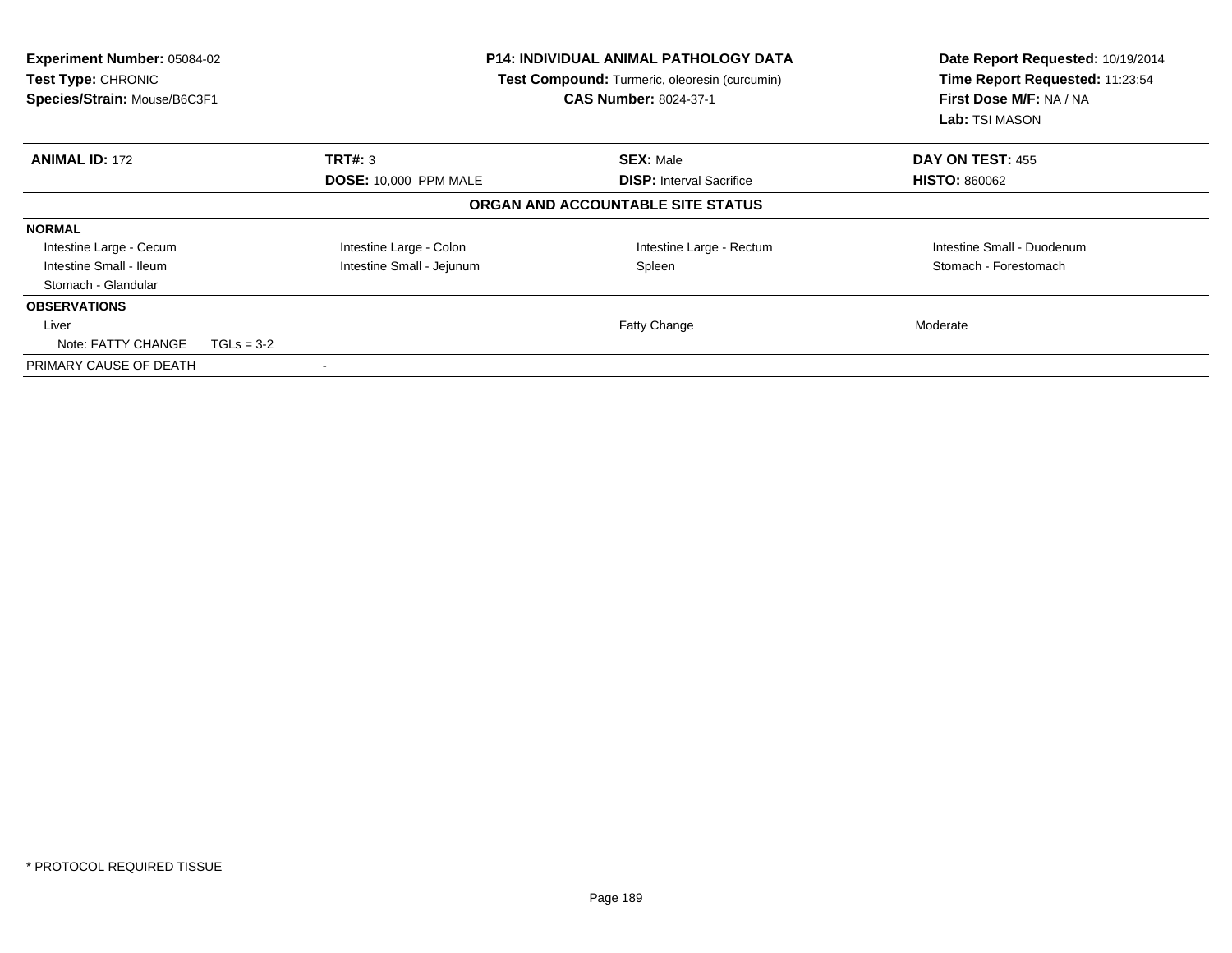| Experiment Number: 05084-02<br>Test Type: CHRONIC<br>Species/Strain: Mouse/B6C3F1 |              | <b>P14: INDIVIDUAL ANIMAL PATHOLOGY DATA</b><br>Test Compound: Turmeric, oleoresin (curcumin)<br><b>CAS Number: 8024-37-1</b> |                                                     | Date Report Requested: 10/19/2014<br>Time Report Requested: 11:23:54<br>First Dose M/F: NA / NA<br>Lab: TSI MASON |
|-----------------------------------------------------------------------------------|--------------|-------------------------------------------------------------------------------------------------------------------------------|-----------------------------------------------------|-------------------------------------------------------------------------------------------------------------------|
| <b>ANIMAL ID: 173</b>                                                             |              | <b>TRT#: 3</b><br><b>DOSE: 10,000 PPM MALE</b>                                                                                | <b>SEX: Male</b><br><b>DISP: Terminal Sacrifice</b> | DAY ON TEST: 735<br><b>HISTO: 870726</b>                                                                          |
|                                                                                   |              |                                                                                                                               | ORGAN AND ACCOUNTABLE SITE STATUS                   |                                                                                                                   |
|                                                                                   |              |                                                                                                                               |                                                     |                                                                                                                   |
| <b>NORMAL</b>                                                                     |              |                                                                                                                               |                                                     |                                                                                                                   |
| Adrenal Gland - Cortex                                                            |              | Adrenal Gland - Medulla                                                                                                       | Bone                                                | <b>Bone Marrow</b>                                                                                                |
| Epididymis                                                                        |              | Esophagus                                                                                                                     | Gallbladder                                         | Heart                                                                                                             |
| Intestine Large - Cecum                                                           |              | Intestine Large - Colon                                                                                                       | Intestine Large - Rectum                            | Intestine Small - Duodenum                                                                                        |
| Intestine Small - Ileum                                                           |              | Intestine Small - Jejunum                                                                                                     | Islets, Pancreatic                                  | Lung                                                                                                              |
| Nose                                                                              |              | Parathyroid Gland                                                                                                             | <b>Pituitary Gland</b>                              | Prostate                                                                                                          |
| <b>Salivary Glands</b>                                                            |              | <b>Seminal Vesicle</b>                                                                                                        | Skin                                                | Spleen                                                                                                            |
| Stomach - Forestomach                                                             |              | Stomach - Glandular                                                                                                           | <b>Testes</b>                                       | Thymus                                                                                                            |
| <b>Thyroid Gland</b>                                                              |              | Trachea                                                                                                                       | <b>Urinary Bladder</b>                              |                                                                                                                   |
| <b>MISSING</b>                                                                    |              |                                                                                                                               |                                                     |                                                                                                                   |
| Mammary Gland                                                                     |              |                                                                                                                               |                                                     |                                                                                                                   |
| <b>OBSERVATIONS</b>                                                               |              |                                                                                                                               |                                                     |                                                                                                                   |
| <b>Brain</b>                                                                      |              | Thalamus                                                                                                                      | Mineralization                                      | Minimal                                                                                                           |
| Kidney                                                                            |              |                                                                                                                               | Inflammation                                        | Chronic, Minimal                                                                                                  |
| Liver                                                                             |              |                                                                                                                               | <b>Fatty Change</b>                                 | Minimal                                                                                                           |
|                                                                                   |              |                                                                                                                               | Inflammation                                        | Chronic Active, Minimal                                                                                           |
|                                                                                   |              |                                                                                                                               | Necrosis                                            | Minimal                                                                                                           |
| Note: NECROSIS                                                                    | $TGLs = 5-2$ |                                                                                                                               |                                                     |                                                                                                                   |
| Lymph Node                                                                        |              | Mesenteric                                                                                                                    | Hyperplasia                                         | Lymphoid, Minimal                                                                                                 |
| Note: HYPERPLASIA                                                                 | $TGLs = 3-5$ |                                                                                                                               |                                                     |                                                                                                                   |
| Pancreas                                                                          |              | Acinus                                                                                                                        | Atrophy                                             | Minimal                                                                                                           |
| PRIMARY CAUSE OF DEATH                                                            |              |                                                                                                                               |                                                     |                                                                                                                   |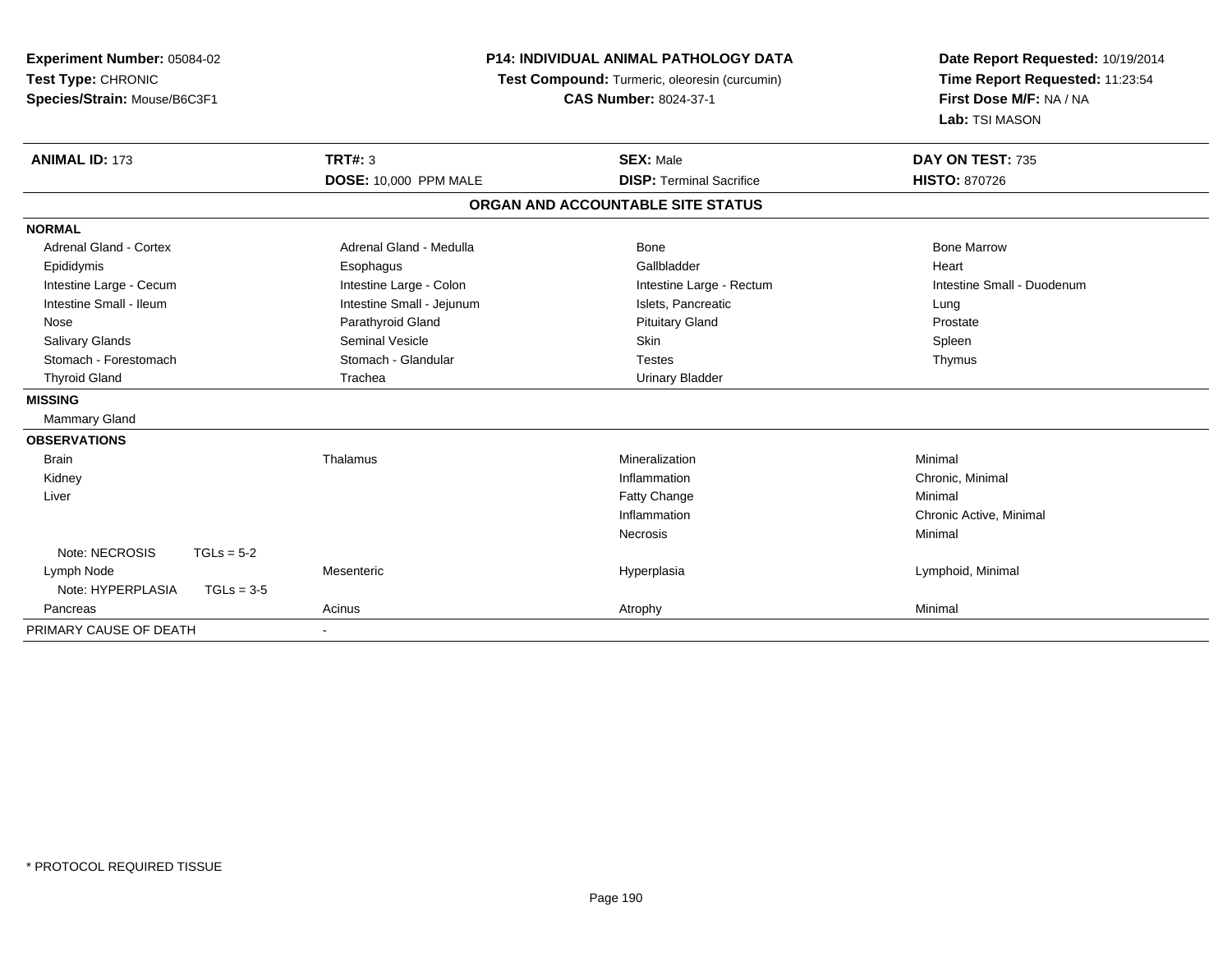| Experiment Number: 05084-02                               | P14: INDIVIDUAL ANIMAL PATHOLOGY DATA<br>Test Compound: Turmeric, oleoresin (curcumin)<br><b>CAS Number: 8024-37-1</b> |                                   | Date Report Requested: 10/19/2014<br>Time Report Requested: 11:23:54<br>First Dose M/F: NA / NA |
|-----------------------------------------------------------|------------------------------------------------------------------------------------------------------------------------|-----------------------------------|-------------------------------------------------------------------------------------------------|
| Test Type: CHRONIC                                        |                                                                                                                        |                                   |                                                                                                 |
| Species/Strain: Mouse/B6C3F1                              |                                                                                                                        |                                   |                                                                                                 |
|                                                           |                                                                                                                        |                                   | Lab: TSI MASON                                                                                  |
| <b>ANIMAL ID: 174</b>                                     | <b>TRT#: 3</b>                                                                                                         | <b>SEX: Male</b>                  | DAY ON TEST: 736                                                                                |
|                                                           | DOSE: 10,000 PPM MALE                                                                                                  | <b>DISP: Terminal Sacrifice</b>   | <b>HISTO: 870727</b>                                                                            |
|                                                           |                                                                                                                        | ORGAN AND ACCOUNTABLE SITE STATUS |                                                                                                 |
| <b>NORMAL</b>                                             |                                                                                                                        |                                   |                                                                                                 |
| Adrenal Gland - Cortex                                    | Adrenal Gland - Medulla                                                                                                | Bone                              | <b>Bone Marrow</b>                                                                              |
| Epididymis                                                | Esophagus                                                                                                              | Gallbladder                       | Heart                                                                                           |
| Intestine Large - Cecum                                   | Intestine Large - Colon                                                                                                | Intestine Large - Rectum          | Intestine Small - Duodenum                                                                      |
| Intestine Small - Ileum                                   | Intestine Small - Jejunum                                                                                              | Islets, Pancreatic                | Lung                                                                                            |
| Lymph Node - Mesenteric                                   | Pancreas                                                                                                               | Parathyroid Gland                 | <b>Pituitary Gland</b>                                                                          |
| Prostate                                                  | Skin                                                                                                                   | Spleen                            | Stomach - Forestomach                                                                           |
| Stomach - Glandular                                       | <b>Testes</b>                                                                                                          | <b>Thyroid Gland</b>              | Trachea                                                                                         |
| <b>Urinary Bladder</b>                                    |                                                                                                                        |                                   |                                                                                                 |
| <b>MISSING</b>                                            |                                                                                                                        |                                   |                                                                                                 |
| Mammary Gland                                             |                                                                                                                        |                                   |                                                                                                 |
| <b>OBSERVATIONS</b>                                       |                                                                                                                        |                                   |                                                                                                 |
| Brain                                                     | Thalamus                                                                                                               | Mineralization                    | Minimal                                                                                         |
| Kidney                                                    |                                                                                                                        | Inflammation                      | Chronic, Minimal                                                                                |
| Liver                                                     |                                                                                                                        | Hepatocellular Adenoma            |                                                                                                 |
| Note: HEPATOCLR ADEN $TGLs = 5-2$                         |                                                                                                                        |                                   |                                                                                                 |
| Nose                                                      |                                                                                                                        | Inflammation                      | Acute, Minimal                                                                                  |
| <b>Preputial Gland</b>                                    | Duct                                                                                                                   | <b>Dilatation</b>                 | Mild                                                                                            |
|                                                           |                                                                                                                        | Inflammation                      | Chronic Active, Mild                                                                            |
| [ Dilatation TGLS = 2-9 ]                                 |                                                                                                                        |                                   |                                                                                                 |
| Salivary Glands                                           | Sublingul GI                                                                                                           | Inflammation                      | Chronic, Mild                                                                                   |
| <b>Seminal Vesicle</b>                                    |                                                                                                                        | Inflammation                      | Chronic Active, Mild                                                                            |
| Note: INFLAMMATION<br>$TGLs = 3-4+4.1$                    |                                                                                                                        |                                   |                                                                                                 |
|                                                           | Note: THERE WERE NUMEROUS CHOLESTEROL CLEFTS AND CHRONIC ACTIVE                                                        |                                   |                                                                                                 |
| Note: INFLAMMATORY CELLS IN FOCAL AREAS OF THE SEMINAL    |                                                                                                                        |                                   |                                                                                                 |
| Note: VESICLE SECRETION.                                  |                                                                                                                        |                                   |                                                                                                 |
| Note: THE CAPSULE.                                        |                                                                                                                        |                                   |                                                                                                 |
| Note: FIBROSIS AND INFLAMMATORY CELLS ARE ALSO PRESENT IN |                                                                                                                        |                                   |                                                                                                 |
| Thymus                                                    |                                                                                                                        | Cyst                              | Mild                                                                                            |
| PRIMARY CAUSE OF DEATH                                    | $\sim$                                                                                                                 |                                   |                                                                                                 |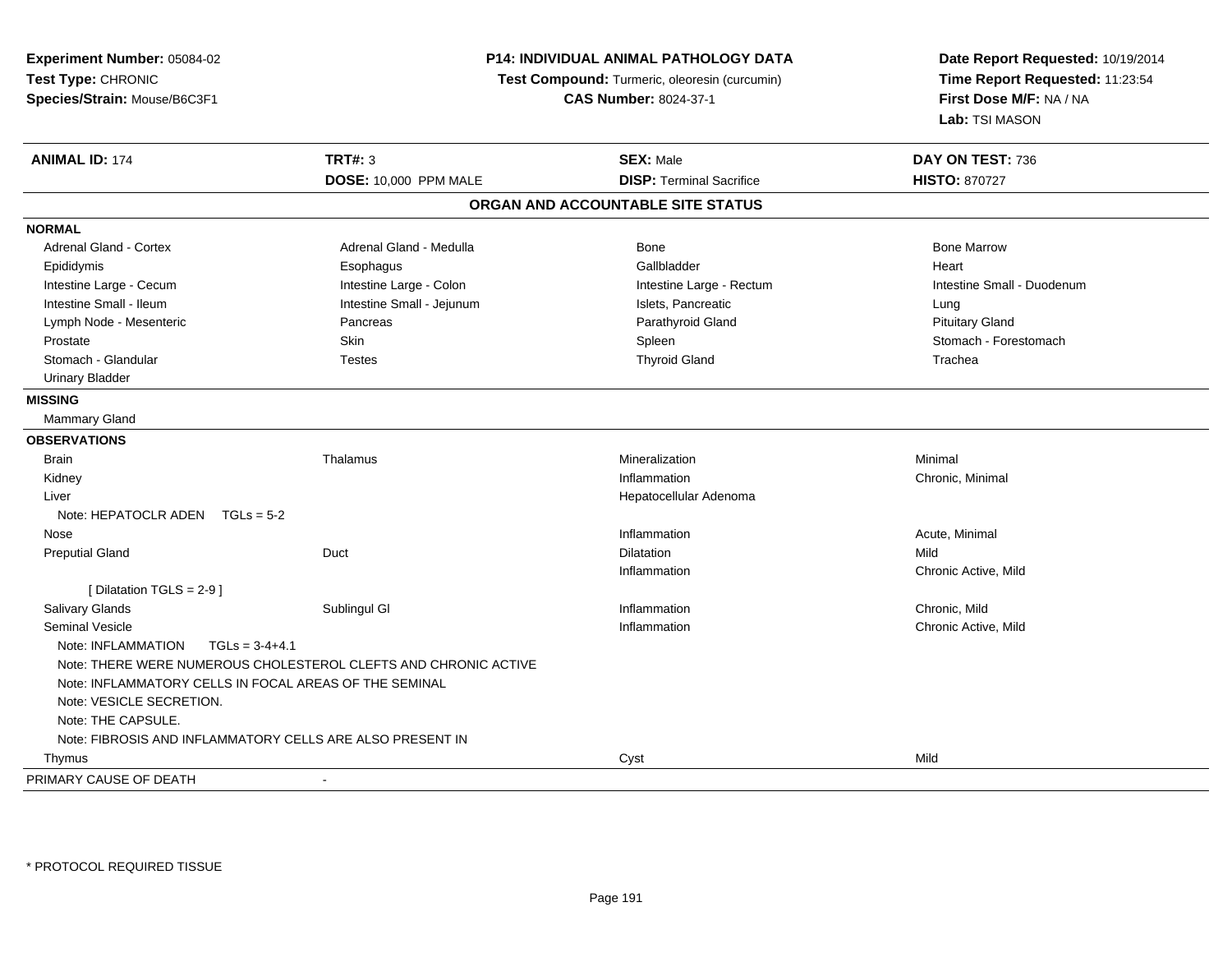| <b>Experiment Number: 05084-02</b><br>Test Type: CHRONIC<br>Species/Strain: Mouse/B6C3F1 |                                                                 | <b>P14: INDIVIDUAL ANIMAL PATHOLOGY DATA</b><br>Test Compound: Turmeric, oleoresin (curcumin)<br><b>CAS Number: 8024-37-1</b> | Date Report Requested: 10/19/2014<br>Time Report Requested: 11:23:54<br>First Dose M/F: NA / NA<br>Lab: TSI MASON |
|------------------------------------------------------------------------------------------|-----------------------------------------------------------------|-------------------------------------------------------------------------------------------------------------------------------|-------------------------------------------------------------------------------------------------------------------|
| <b>ANIMAL ID: 175</b>                                                                    | TRT#: 3                                                         | <b>SEX: Male</b>                                                                                                              | DAY ON TEST: 457                                                                                                  |
|                                                                                          | <b>DOSE: 10,000 PPM MALE</b>                                    | <b>DISP:</b> Interval Sacrifice                                                                                               | <b>HISTO: 860063</b>                                                                                              |
|                                                                                          |                                                                 | ORGAN AND ACCOUNTABLE SITE STATUS                                                                                             |                                                                                                                   |
| <b>NORMAL</b>                                                                            |                                                                 |                                                                                                                               |                                                                                                                   |
| Intestine Large - Cecum                                                                  | Intestine Large - Colon                                         | Intestine Large - Rectum                                                                                                      | Intestine Small - Duodenum                                                                                        |
| Intestine Small - Ileum                                                                  | Intestine Small - Jejunum                                       | <b>Skin</b>                                                                                                                   |                                                                                                                   |
| <b>OBSERVATIONS</b>                                                                      |                                                                 |                                                                                                                               |                                                                                                                   |
| Liver                                                                                    |                                                                 | Fatty Change                                                                                                                  | Marked                                                                                                            |
| Note: FATTY CHANGE                                                                       | $TGLs = 4-2$                                                    |                                                                                                                               |                                                                                                                   |
| <b>Preputial Gland</b>                                                                   |                                                                 | Cyst                                                                                                                          | Multiple, Moderate                                                                                                |
|                                                                                          |                                                                 | Inflammation                                                                                                                  | Chronic, Minimal                                                                                                  |
| Note: PROBABLY BE PREFERABLE.                                                            | Note: DILATION OF DUCTS IN THE PREPUCIAL GLANDS, DILATION WOULD |                                                                                                                               |                                                                                                                   |
|                                                                                          | Note: ALTHOUGH THE TERMINOLOGY CYST HAS BEEN USED FOR THE       |                                                                                                                               |                                                                                                                   |
| Stomach                                                                                  | Forestomach                                                     | Inflammation                                                                                                                  | Chronic Active, Minimal                                                                                           |
|                                                                                          | Glandular                                                       | Inflammation                                                                                                                  | Chronic Active, Minimal                                                                                           |
|                                                                                          | Glandular                                                       | Mineralization                                                                                                                | Minimal                                                                                                           |
| PRIMARY CAUSE OF DEATH                                                                   |                                                                 |                                                                                                                               |                                                                                                                   |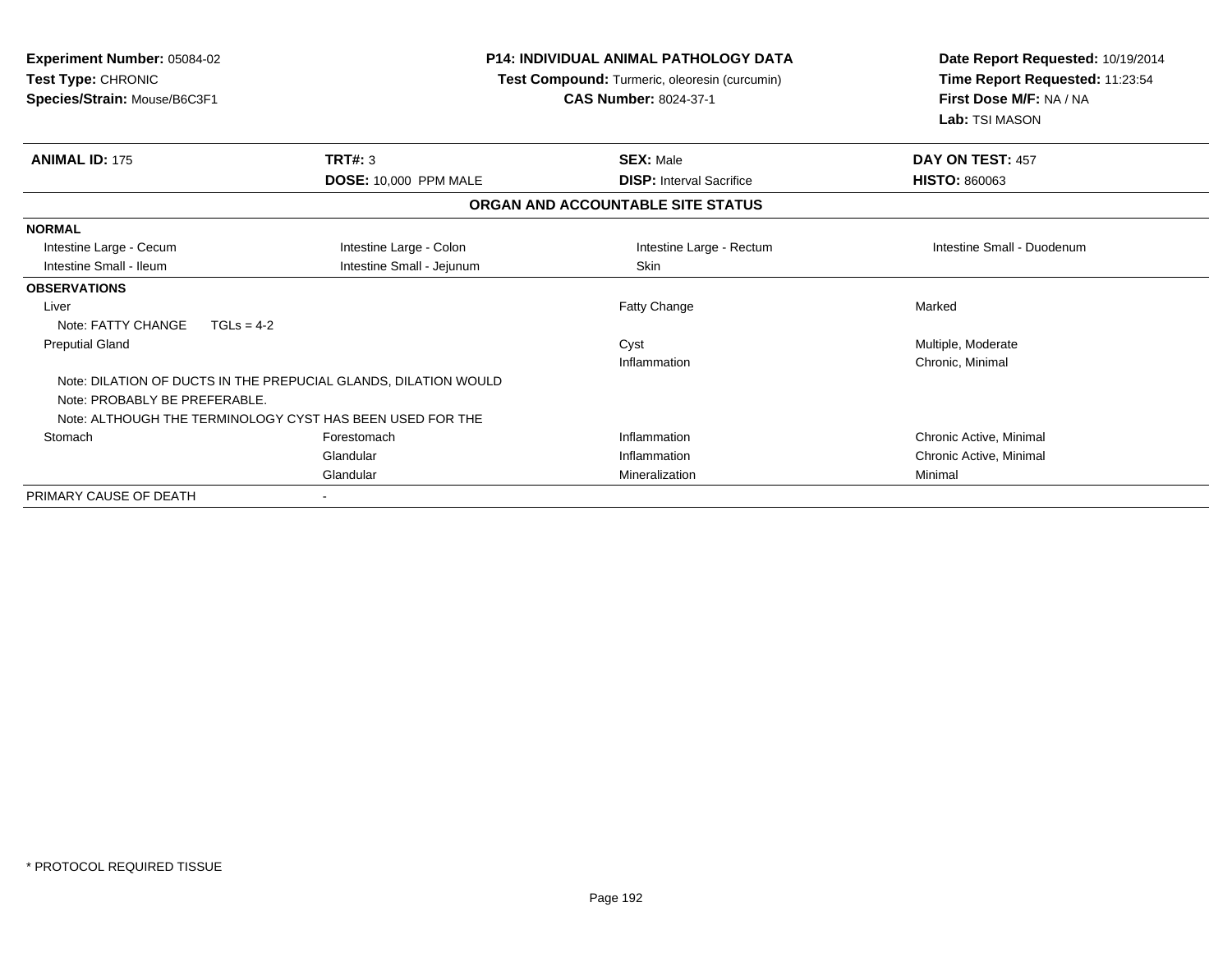| Experiment Number: 05084-02<br>Test Type: CHRONIC<br>Species/Strain: Mouse/B6C3F1 |                              | <b>P14: INDIVIDUAL ANIMAL PATHOLOGY DATA</b><br>Test Compound: Turmeric, oleoresin (curcumin)<br><b>CAS Number: 8024-37-1</b> |                            |
|-----------------------------------------------------------------------------------|------------------------------|-------------------------------------------------------------------------------------------------------------------------------|----------------------------|
| <b>ANIMAL ID: 176</b>                                                             | <b>TRT#: 3</b>               | <b>SEX: Male</b>                                                                                                              | DAY ON TEST: 735           |
|                                                                                   | <b>DOSE: 10,000 PPM MALE</b> | <b>DISP: Terminal Sacrifice</b>                                                                                               | <b>HISTO: 870728</b>       |
|                                                                                   |                              | ORGAN AND ACCOUNTABLE SITE STATUS                                                                                             |                            |
| <b>NORMAL</b>                                                                     |                              |                                                                                                                               |                            |
| <b>Adrenal Gland - Cortex</b>                                                     | Adrenal Gland - Medulla      | <b>Bone</b>                                                                                                                   | <b>Bone Marrow</b>         |
| Epididymis                                                                        | Esophagus                    | Gallbladder                                                                                                                   | Heart                      |
| Intestine Large - Cecum                                                           | Intestine Large - Colon      | Intestine Large - Rectum                                                                                                      | Intestine Small - Duodenum |
| Intestine Small - Ileum                                                           | Intestine Small - Jejunum    | Islets, Pancreatic                                                                                                            | Lung                       |
| Lymph Node - Mesenteric                                                           | Pancreas                     | <b>Pituitary Gland</b>                                                                                                        | Prostate                   |
| <b>Seminal Vesicle</b>                                                            | Skin                         | Spleen                                                                                                                        | Stomach - Forestomach      |
| Stomach - Glandular                                                               | <b>Testes</b>                | Thymus                                                                                                                        | <b>Thyroid Gland</b>       |
| Trachea                                                                           | <b>Urinary Bladder</b>       |                                                                                                                               |                            |
| <b>MISSING</b>                                                                    |                              |                                                                                                                               |                            |
| Mammary Gland                                                                     | Parathyroid Gland            |                                                                                                                               |                            |
| <b>OBSERVATIONS</b>                                                               |                              |                                                                                                                               |                            |
| <b>Brain</b>                                                                      | Thalamus                     | Mineralization                                                                                                                | Minimal                    |
| Kidney                                                                            |                              | Inflammation                                                                                                                  | Chronic, Mild              |
| Liver                                                                             |                              | Fatty Change                                                                                                                  | Mild                       |
|                                                                                   |                              | Hepatocellular Adenoma                                                                                                        | Multiple                   |
|                                                                                   |                              | Inflammation                                                                                                                  | Chronic Active, Minimal    |
|                                                                                   |                              | Necrosis                                                                                                                      | Minimal                    |
| Note: HEPATOCLR ADEN    TGLs = 3,4,5,6,8-2+2.1+2.2                                |                              |                                                                                                                               |                            |
| Nose                                                                              |                              | Inflammation                                                                                                                  | Acute, Minimal             |
| <b>Preputial Gland</b>                                                            | Duct                         | Dilatation                                                                                                                    | Mild                       |
| Note: DILATATION<br>$TGLs = 7-9$                                                  |                              |                                                                                                                               |                            |
| Salivary Glands                                                                   | Submandibul GI               | Inflammation                                                                                                                  | Chronic, Minimal           |
| PRIMARY CAUSE OF DEATH                                                            |                              |                                                                                                                               |                            |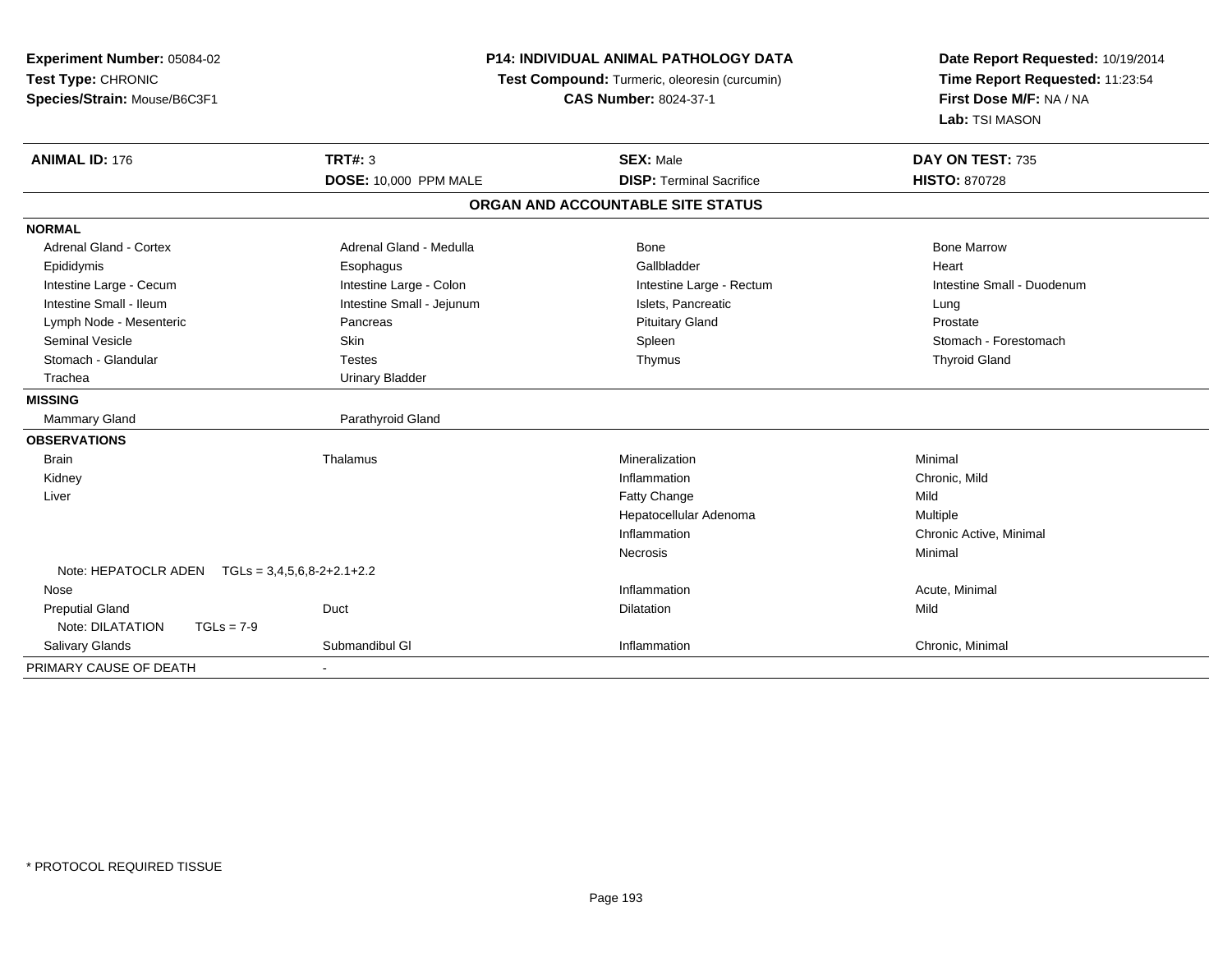| Experiment Number: 05084-02<br>Test Type: CHRONIC<br>Species/Strain: Mouse/B6C3F1 | P14: INDIVIDUAL ANIMAL PATHOLOGY DATA<br>Test Compound: Turmeric, oleoresin (curcumin)<br><b>CAS Number: 8024-37-1</b> |                                   | Date Report Requested: 10/19/2014<br>Time Report Requested: 11:23:54<br>First Dose M/F: NA / NA<br>Lab: TSI MASON |  |
|-----------------------------------------------------------------------------------|------------------------------------------------------------------------------------------------------------------------|-----------------------------------|-------------------------------------------------------------------------------------------------------------------|--|
| <b>ANIMAL ID: 177</b>                                                             | <b>TRT#: 3</b>                                                                                                         | <b>SEX: Male</b>                  | DAY ON TEST: 735                                                                                                  |  |
|                                                                                   | DOSE: 10,000 PPM MALE                                                                                                  | <b>DISP: Terminal Sacrifice</b>   | HISTO: 870729                                                                                                     |  |
|                                                                                   |                                                                                                                        | ORGAN AND ACCOUNTABLE SITE STATUS |                                                                                                                   |  |
| <b>NORMAL</b>                                                                     |                                                                                                                        |                                   |                                                                                                                   |  |
| <b>Adrenal Gland - Cortex</b>                                                     | Adrenal Gland - Medulla                                                                                                | Bone                              | <b>Bone Marrow</b>                                                                                                |  |
| <b>Brain</b>                                                                      | Epididymis                                                                                                             | Esophagus                         | Gallbladder                                                                                                       |  |
| Heart                                                                             | Intestine Large - Cecum                                                                                                | Intestine Large - Colon           | Intestine Large - Rectum                                                                                          |  |
| Intestine Small - Duodenum                                                        | Intestine Small - Ileum                                                                                                | Islets, Pancreatic                | Lung                                                                                                              |  |
| Lymph Node - Mesenteric                                                           | Nose                                                                                                                   | <b>Pituitary Gland</b>            | Prostate                                                                                                          |  |
| <b>Seminal Vesicle</b>                                                            | Skin                                                                                                                   | Spleen                            | Stomach - Forestomach                                                                                             |  |
| Stomach - Glandular                                                               | <b>Testes</b>                                                                                                          | Thymus                            | <b>Thyroid Gland</b>                                                                                              |  |
| Trachea                                                                           | <b>Urinary Bladder</b>                                                                                                 |                                   |                                                                                                                   |  |
| <b>MISSING</b>                                                                    |                                                                                                                        |                                   |                                                                                                                   |  |
| Mammary Gland                                                                     | Parathyroid Gland                                                                                                      |                                   |                                                                                                                   |  |
| <b>OBSERVATIONS</b>                                                               |                                                                                                                        |                                   |                                                                                                                   |  |
| <b>Intestine Small</b>                                                            | Jejunum                                                                                                                | Adenocarcinoma                    |                                                                                                                   |  |
| [ Adenocarcinoma TGLS = 2-6 ]                                                     |                                                                                                                        |                                   |                                                                                                                   |  |
| Kidney                                                                            |                                                                                                                        | Inflammation                      | Chronic. Minimal                                                                                                  |  |
| Liver                                                                             |                                                                                                                        | Hepatocellular Adenoma            | Multiple                                                                                                          |  |
| Note: HEPATOCLR ADEN TGLs = 3-2                                                   |                                                                                                                        |                                   |                                                                                                                   |  |
| Mesentery                                                                         |                                                                                                                        | Hemorrhage                        | Mild                                                                                                              |  |
| Note: PERITONEAL AREA.                                                            |                                                                                                                        |                                   |                                                                                                                   |  |
| Note: HEMORRHAGE<br>$TGLs = 4-9$                                                  |                                                                                                                        |                                   |                                                                                                                   |  |
| Note: THE DIAGNOSIS LOGGED IN AS TISSUE NOS HEMORRHAGE                            |                                                                                                                        |                                   |                                                                                                                   |  |
| Note: APPLIED TO A LESION WHICH OCCURRED IN THE RETRO-                            |                                                                                                                        |                                   |                                                                                                                   |  |
| Pancreas                                                                          |                                                                                                                        | <b>Cytoplasmic Alteration</b>     | Minimal                                                                                                           |  |
| Salivary Glands                                                                   | Submandibul GI                                                                                                         | Inflammation                      | Chronic, Mild                                                                                                     |  |
| PRIMARY CAUSE OF DEATH                                                            |                                                                                                                        |                                   |                                                                                                                   |  |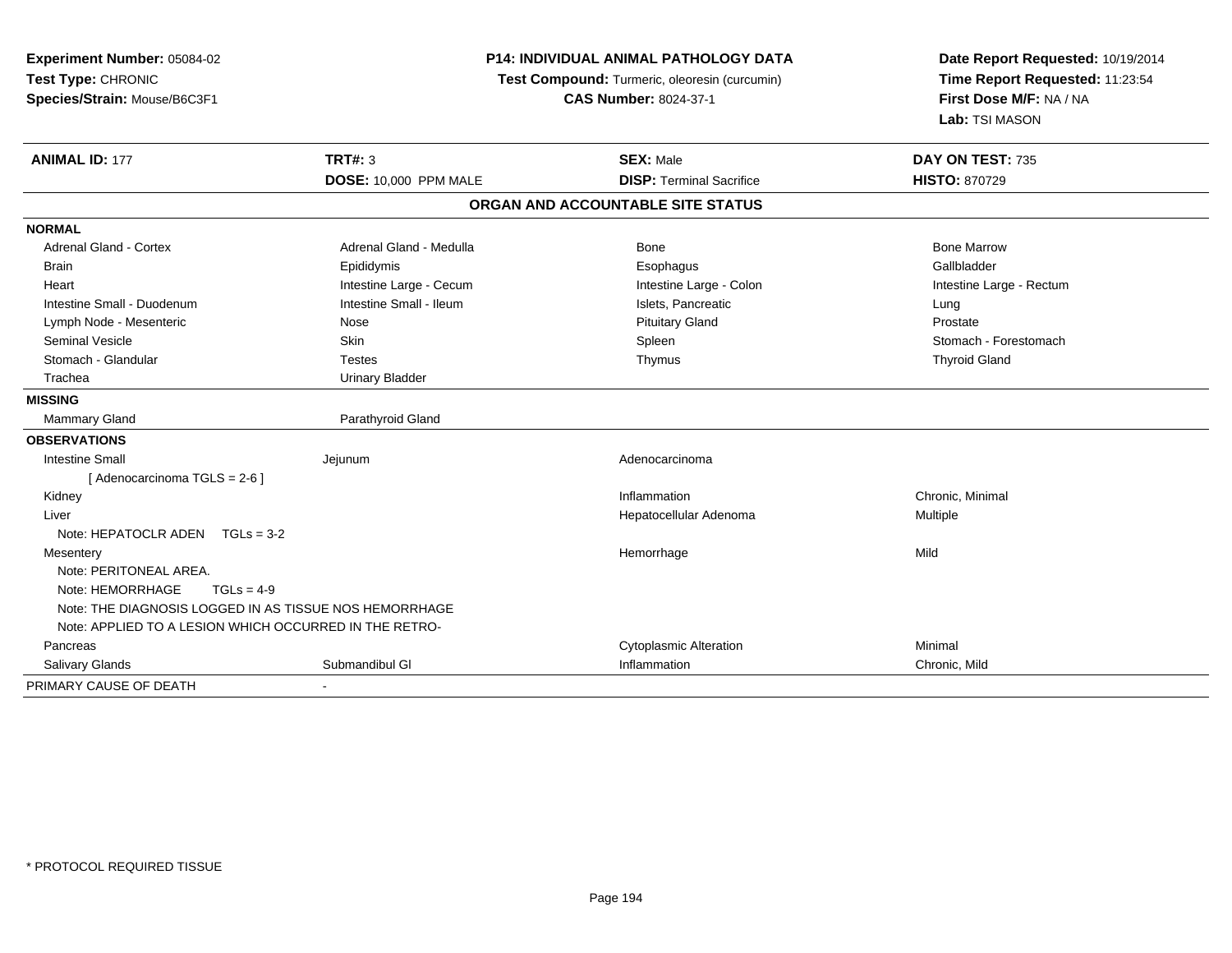| Experiment Number: 05084-02<br>Test Type: CHRONIC<br>Species/Strain: Mouse/B6C3F1<br><b>ANIMAL ID: 178</b> | <b>P14: INDIVIDUAL ANIMAL PATHOLOGY DATA</b><br>Test Compound: Turmeric, oleoresin (curcumin)<br><b>CAS Number: 8024-37-1</b><br><b>TRT#: 3</b> |                                                     | Date Report Requested: 10/19/2014<br>Time Report Requested: 11:23:54<br>First Dose M/F: NA / NA<br>Lab: TSI MASON<br>DAY ON TEST: 735 |  |
|------------------------------------------------------------------------------------------------------------|-------------------------------------------------------------------------------------------------------------------------------------------------|-----------------------------------------------------|---------------------------------------------------------------------------------------------------------------------------------------|--|
|                                                                                                            | DOSE: 10,000 PPM MALE                                                                                                                           | <b>SEX: Male</b><br><b>DISP: Terminal Sacrifice</b> | <b>HISTO: 870730</b>                                                                                                                  |  |
|                                                                                                            |                                                                                                                                                 | ORGAN AND ACCOUNTABLE SITE STATUS                   |                                                                                                                                       |  |
| <b>NORMAL</b>                                                                                              |                                                                                                                                                 |                                                     |                                                                                                                                       |  |
| <b>Adrenal Gland - Cortex</b>                                                                              | Adrenal Gland - Medulla                                                                                                                         | Bone                                                | <b>Bone Marrow</b>                                                                                                                    |  |
| <b>Brain</b>                                                                                               | Epididymis                                                                                                                                      | Esophagus                                           | Gallbladder                                                                                                                           |  |
| Heart                                                                                                      | Intestine Large - Cecum                                                                                                                         | Intestine Large - Colon                             | Intestine Large - Rectum                                                                                                              |  |
| Intestine Small - Duodenum                                                                                 | Intestine Small - Ileum                                                                                                                         | Intestine Small - Jejunum                           | Islets, Pancreatic                                                                                                                    |  |
| Lung                                                                                                       | Nose                                                                                                                                            | Pancreas                                            | Parathyroid Gland                                                                                                                     |  |
| <b>Pituitary Gland</b>                                                                                     | Prostate                                                                                                                                        | <b>Salivary Glands</b>                              | <b>Seminal Vesicle</b>                                                                                                                |  |
| <b>Skin</b>                                                                                                | Stomach - Forestomach                                                                                                                           | Stomach - Glandular                                 | <b>Testes</b>                                                                                                                         |  |
| Thymus                                                                                                     | <b>Thyroid Gland</b>                                                                                                                            | Trachea                                             |                                                                                                                                       |  |
| <b>MISSING</b>                                                                                             |                                                                                                                                                 |                                                     |                                                                                                                                       |  |
| Mammary Gland                                                                                              |                                                                                                                                                 |                                                     |                                                                                                                                       |  |
| <b>INSUFFICIENT TISSUE</b>                                                                                 |                                                                                                                                                 |                                                     |                                                                                                                                       |  |
| Lymph Node - Mesenteric                                                                                    |                                                                                                                                                 |                                                     |                                                                                                                                       |  |
| <b>OBSERVATIONS</b>                                                                                        |                                                                                                                                                 |                                                     |                                                                                                                                       |  |
| Kidney                                                                                                     |                                                                                                                                                 | Inflammation                                        | Chronic, Minimal                                                                                                                      |  |
| Liver                                                                                                      |                                                                                                                                                 | <b>Eosinophilic Focus</b>                           | Mild                                                                                                                                  |  |
|                                                                                                            |                                                                                                                                                 | Hepatocellular Adenoma                              |                                                                                                                                       |  |
| Spleen                                                                                                     |                                                                                                                                                 | Depletion Lymphoid                                  | Mild                                                                                                                                  |  |
| <b>Urinary Bladder</b>                                                                                     |                                                                                                                                                 | <b>Calculus Gross Observation</b>                   |                                                                                                                                       |  |
| PRIMARY CAUSE OF DEATH                                                                                     |                                                                                                                                                 |                                                     |                                                                                                                                       |  |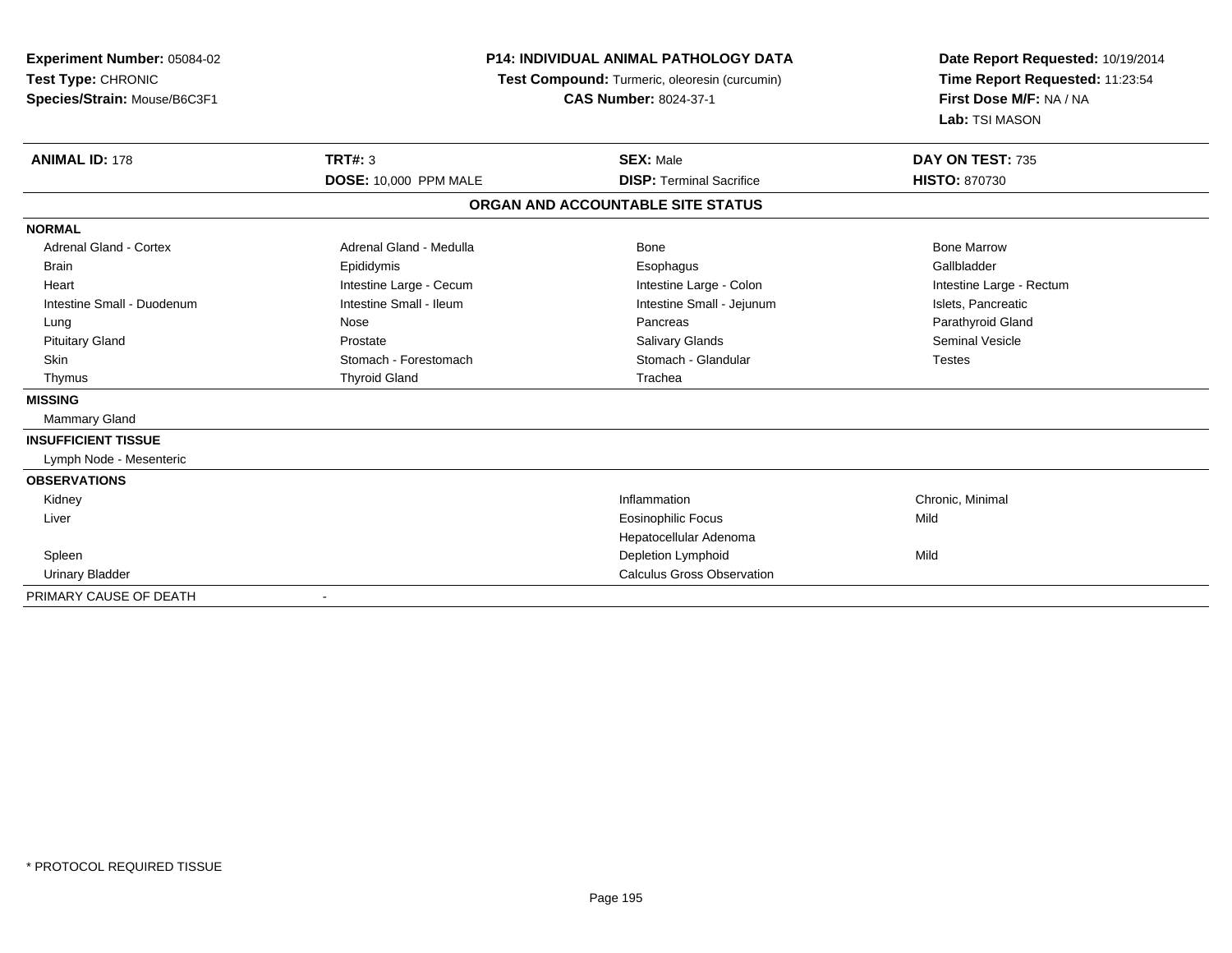| Experiment Number: 05084-02               |                              | <b>P14: INDIVIDUAL ANIMAL PATHOLOGY DATA</b>  | Date Report Requested: 10/19/2014                          |
|-------------------------------------------|------------------------------|-----------------------------------------------|------------------------------------------------------------|
| Test Type: CHRONIC                        |                              | Test Compound: Turmeric, oleoresin (curcumin) |                                                            |
| Species/Strain: Mouse/B6C3F1              |                              | <b>CAS Number: 8024-37-1</b>                  | Time Report Requested: 11:23:54<br>First Dose M/F: NA / NA |
|                                           |                              |                                               | Lab: TSI MASON                                             |
| <b>ANIMAL ID: 179</b>                     | <b>TRT#: 3</b>               | <b>SEX: Male</b>                              | DAY ON TEST: 708                                           |
|                                           | <b>DOSE: 10,000 PPM MALE</b> | <b>DISP: Moribund</b>                         | <b>HISTO: 870732</b>                                       |
|                                           |                              | ORGAN AND ACCOUNTABLE SITE STATUS             |                                                            |
| <b>NORMAL</b>                             |                              |                                               |                                                            |
| Adrenal Gland - Medulla                   | Bone                         | <b>Bone Marrow</b>                            | Epididymis                                                 |
| Esophagus                                 | Gallbladder                  | Heart                                         | Intestine Large - Cecum                                    |
| Intestine Large - Colon                   | Intestine Large - Rectum     | Intestine Small - Duodenum                    | Intestine Small - Ileum                                    |
| Intestine Small - Jejunum                 | Islets, Pancreatic           | Lung                                          | Lymph Node - Mesenteric                                    |
| Nose                                      | Pancreas                     | <b>Pituitary Gland</b>                        | Prostate                                                   |
| <b>Seminal Vesicle</b>                    | Skin                         | Spleen                                        | Stomach - Forestomach                                      |
| Stomach - Glandular                       | <b>Testes</b>                | <b>Thyroid Gland</b>                          | Trachea                                                    |
| <b>Urinary Bladder</b>                    |                              |                                               |                                                            |
| <b>MISSING</b>                            |                              |                                               |                                                            |
| <b>Mammary Gland</b>                      | Parathyroid Gland            | Thymus                                        |                                                            |
| <b>OBSERVATIONS</b>                       |                              |                                               |                                                            |
| <b>Adrenal Gland</b>                      | Cortex                       | Hyperplasia                                   | Mild                                                       |
| <b>Brain</b>                              | Thalamus                     | Mineralization                                | Minimal                                                    |
| Kidney                                    |                              | Inflammation                                  | Chronic, Minimal                                           |
| Liver                                     |                              | <b>Eosinophilic Focus</b>                     | Minimal                                                    |
|                                           |                              | Hepatocellular Adenoma                        |                                                            |
|                                           |                              | Hepatocellular Carcinoma                      |                                                            |
| [ Hepatocellular Carcinoma TGLS = 2-2.1 ] |                              |                                               |                                                            |
| Salivary Glands                           | Submandibul GI               | Inflammation                                  | Chronic, Minimal                                           |
| PRIMARY CAUSE OF DEATH                    |                              |                                               |                                                            |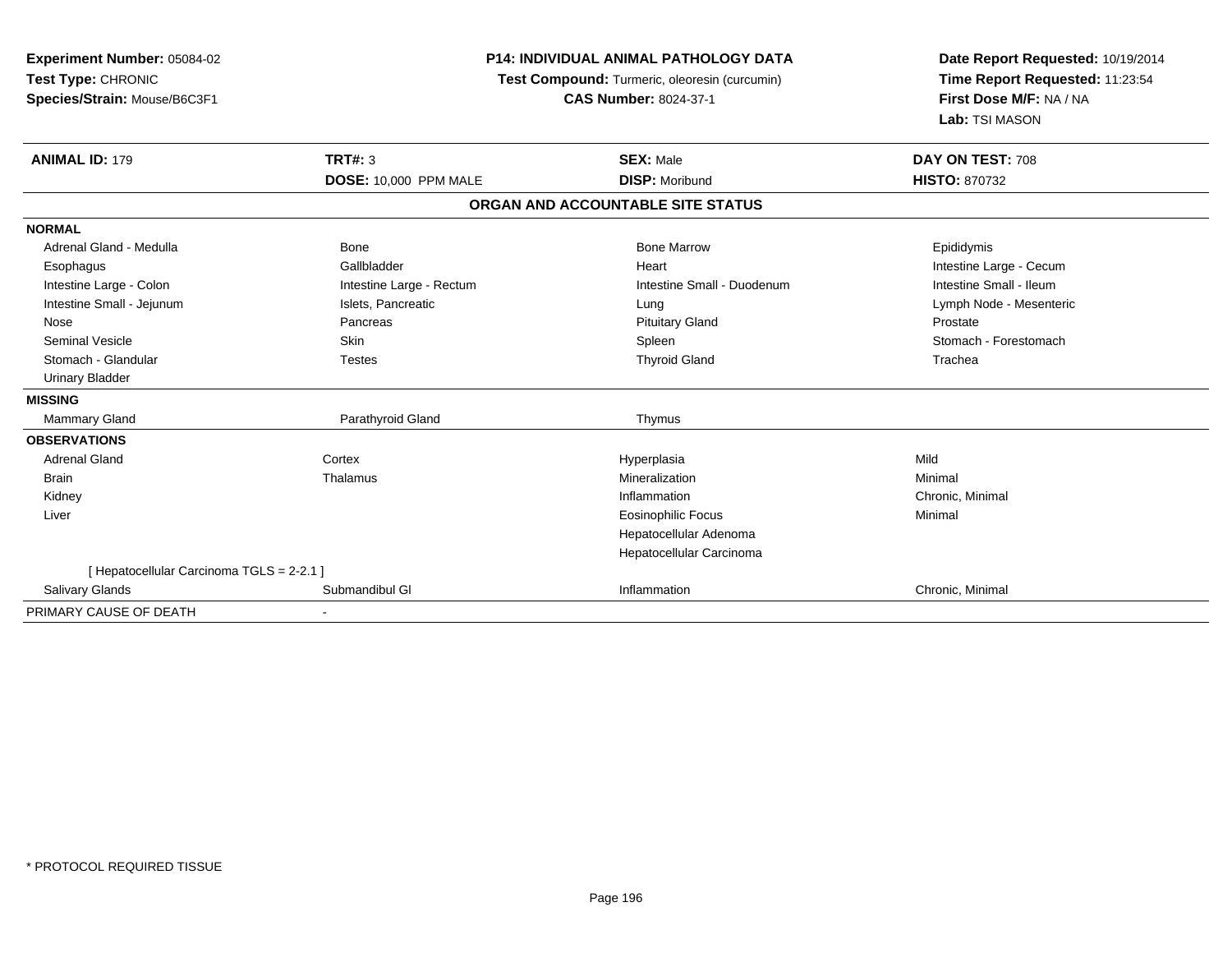| Experiment Number: 05084-02<br>Test Type: CHRONIC<br>Species/Strain: Mouse/B6C3F1 |                              | <b>P14: INDIVIDUAL ANIMAL PATHOLOGY DATA</b><br>Test Compound: Turmeric, oleoresin (curcumin)<br><b>CAS Number: 8024-37-1</b> | Date Report Requested: 10/19/2014<br>Time Report Requested: 11:23:54<br>First Dose M/F: NA / NA<br>Lab: TSI MASON |
|-----------------------------------------------------------------------------------|------------------------------|-------------------------------------------------------------------------------------------------------------------------------|-------------------------------------------------------------------------------------------------------------------|
| <b>ANIMAL ID: 180</b>                                                             | <b>TRT#: 3</b>               | <b>SEX: Male</b>                                                                                                              | DAY ON TEST: 736                                                                                                  |
|                                                                                   | <b>DOSE: 10,000 PPM MALE</b> | <b>DISP: Terminal Sacrifice</b>                                                                                               | <b>HISTO: 870731</b>                                                                                              |
|                                                                                   |                              | ORGAN AND ACCOUNTABLE SITE STATUS                                                                                             |                                                                                                                   |
| <b>NORMAL</b>                                                                     |                              |                                                                                                                               |                                                                                                                   |
| <b>Adrenal Gland - Cortex</b>                                                     | Adrenal Gland - Medulla      | Bone                                                                                                                          | <b>Bone Marrow</b>                                                                                                |
| Esophagus                                                                         | Gallbladder                  | Heart                                                                                                                         | Intestine Large - Cecum                                                                                           |
| Intestine Large - Colon                                                           | Intestine Large - Rectum     | Intestine Small - Duodenum                                                                                                    | Intestine Small - Ileum                                                                                           |
| Intestine Small - Jejunum                                                         | Islets, Pancreatic           | Lung                                                                                                                          | Lymph Node - Mesenteric                                                                                           |
| Nose                                                                              | Pancreas                     | <b>Pituitary Gland</b>                                                                                                        | Prostate                                                                                                          |
| <b>Seminal Vesicle</b>                                                            | Skin                         | Spleen                                                                                                                        | Stomach - Forestomach                                                                                             |
| Stomach - Glandular                                                               | <b>Testes</b>                | Thymus                                                                                                                        | <b>Thyroid Gland</b>                                                                                              |
| Trachea                                                                           | <b>Urinary Bladder</b>       |                                                                                                                               |                                                                                                                   |
| <b>MISSING</b>                                                                    |                              |                                                                                                                               |                                                                                                                   |
| <b>Mammary Gland</b>                                                              | Parathyroid Gland            |                                                                                                                               |                                                                                                                   |
| <b>OBSERVATIONS</b>                                                               |                              |                                                                                                                               |                                                                                                                   |
| <b>Brain</b>                                                                      | Thalamus                     | Mineralization                                                                                                                | Minimal                                                                                                           |
| Epididymis                                                                        |                              | Inflammation                                                                                                                  | Chronic Active, Mild                                                                                              |
| Kidney                                                                            |                              | Cyst                                                                                                                          | Minimal                                                                                                           |
|                                                                                   |                              | Inflammation                                                                                                                  | Chronic, Minimal                                                                                                  |
| [ $Cyst TGLS = 2-3.1$ ]                                                           |                              |                                                                                                                               |                                                                                                                   |
| Liver                                                                             |                              | Fatty Change                                                                                                                  | Minimal                                                                                                           |
|                                                                                   |                              | Hepatocellular Adenoma                                                                                                        |                                                                                                                   |
| Note: HEPATOCLR ADEN $TGLs = 3-2$                                                 |                              |                                                                                                                               |                                                                                                                   |
| <b>Salivary Glands</b>                                                            | Submandibul GI               | Inflammation                                                                                                                  | Chronic, Minimal                                                                                                  |
| PRIMARY CAUSE OF DEATH                                                            |                              |                                                                                                                               |                                                                                                                   |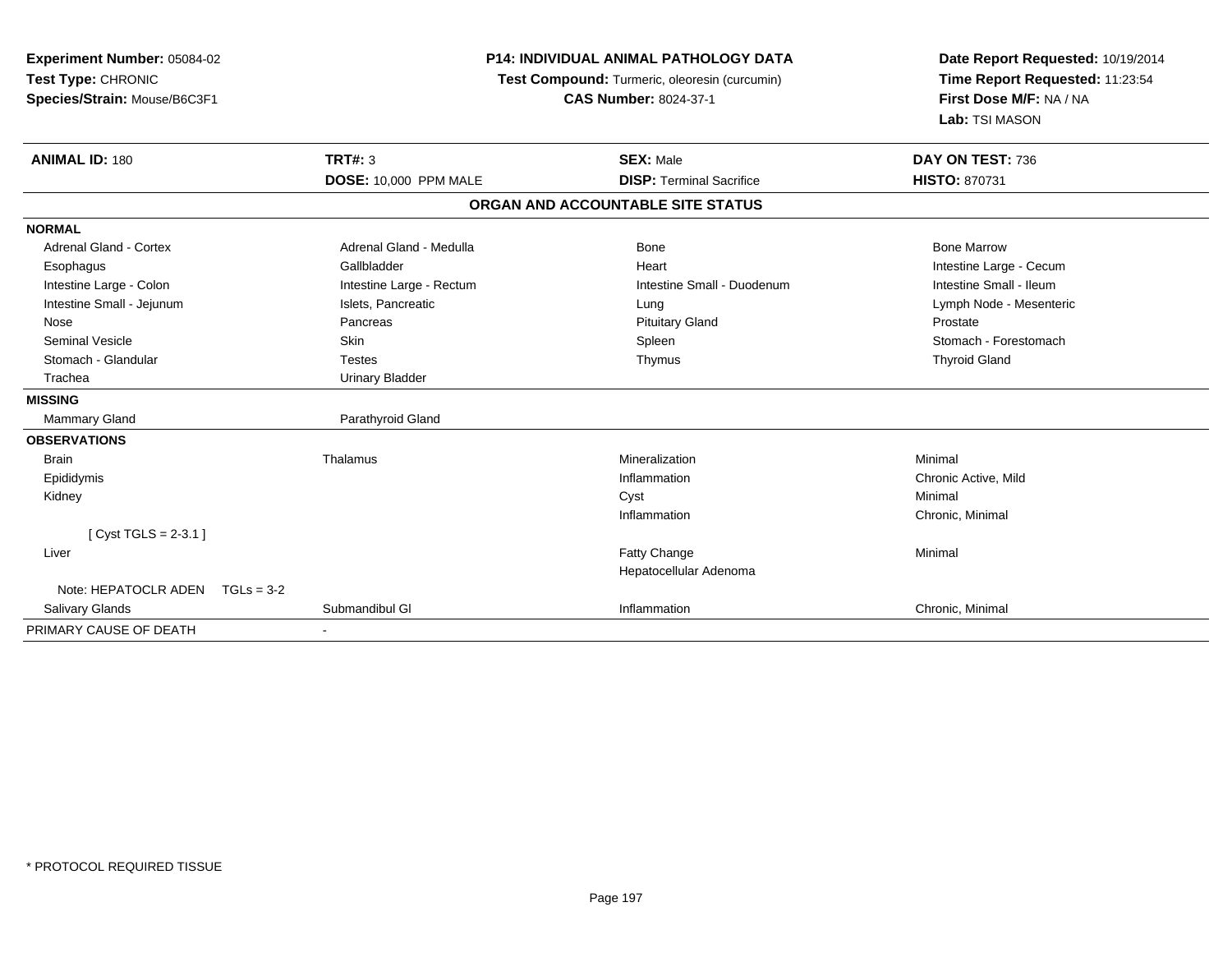| Test Type: CHRONIC<br>Time Report Requested: 11:23:54<br>Test Compound: Turmeric, oleoresin (curcumin)<br>First Dose M/F: NA / NA<br>Species/Strain: Mouse/B6C3F1<br><b>CAS Number: 8024-37-1</b><br>Lab: TSI MASON<br><b>TRT#: 4</b><br><b>ANIMAL ID: 181</b><br><b>SEX: Male</b><br>DAY ON TEST: 455<br>DOSE: 50,000 PPM MALE<br><b>DISP: Interval Sacrifice</b><br>HISTO: 853371<br>ORGAN AND ACCOUNTABLE SITE STATUS<br>Adrenal Gland - Medulla<br>Bone<br><b>Bone Marrow</b><br>Esophagus<br>Gallbladder<br>Heart<br>Intestine Large - Rectum<br>Intestine Small - Duodenum<br>Intestine Small - Jejunum<br>Islets, Pancreatic<br>Lung<br>Nose<br><b>Pituitary Gland</b><br>Spleen<br><b>Testes</b><br>Pancreas<br><b>Thyroid Gland</b><br>Trachea<br>Mammary Gland<br>Parathyroid Gland<br>Thymus<br><b>Adrenal Gland</b><br>Cortex<br>Minimal<br>Hyperplasia<br><b>Brain</b><br>Thalamus<br>Mineralization<br>Minimal<br>Epididymis<br>Inflammation<br>Chronic, Minimal<br>Cecum, Epithelium<br>Hyperplasia<br>Moderate<br>Intestine Large<br>Cecum, Epithelium<br>Pigmentation<br>Minimal<br>Colon, Epithelium<br>Pigmentation<br>Minimal<br>Cecum, Epithelium, Submucosa<br>Proliferation<br>Moderate<br>Note: IN A FOCAL AREA OF THE CECUM THERE WAS PROLIFERATION OF<br>Note: HYPERPLASIA<br>$TGLs = 7,8-6$<br>Note: CROWDING OF CELLS AND HYPERCHROMICITY OF NUCLEI.<br>Note: SPACES. INADDITION, THE MUCOSA REVEALED HYPERPLASIA WITH<br>Note: EPITHELIUM IN THE SUBMUCOSA WITH THE FORMATION OF GLANDULAR<br><b>Intestine Small</b><br>Minimal<br>Epithelium, Ileum<br>Pigmentation<br>Note: PIGMENT<br>$TGLs = 5-6$<br>Kidney<br>Inflammation<br>Chronic, Minimal<br><b>Fatty Change</b><br>Mild<br>Liver<br>Note: FATTY CHANGE<br>$TGLs = 4-2$<br>Mesenteric<br><b>Infiltration Cellular</b><br>Lymph Node<br>Histiocyte, Minimal<br>Mesenteric<br>Pigmentation<br>Minimal<br><b>Preputial Gland</b><br>Cyst<br>Multiple, Moderate<br>Note: CYST<br>$TGLs = 9-9$<br>Inflammation<br>Chronic, Minimal<br>Prostate | Experiment Number: 05084-02 |  | P14: INDIVIDUAL ANIMAL PATHOLOGY DATA | Date Report Requested: 10/19/2014 |
|----------------------------------------------------------------------------------------------------------------------------------------------------------------------------------------------------------------------------------------------------------------------------------------------------------------------------------------------------------------------------------------------------------------------------------------------------------------------------------------------------------------------------------------------------------------------------------------------------------------------------------------------------------------------------------------------------------------------------------------------------------------------------------------------------------------------------------------------------------------------------------------------------------------------------------------------------------------------------------------------------------------------------------------------------------------------------------------------------------------------------------------------------------------------------------------------------------------------------------------------------------------------------------------------------------------------------------------------------------------------------------------------------------------------------------------------------------------------------------------------------------------------------------------------------------------------------------------------------------------------------------------------------------------------------------------------------------------------------------------------------------------------------------------------------------------------------------------------------------------------------------------------------------------------------------------------------------------------------------------------------------------------------------|-----------------------------|--|---------------------------------------|-----------------------------------|
|                                                                                                                                                                                                                                                                                                                                                                                                                                                                                                                                                                                                                                                                                                                                                                                                                                                                                                                                                                                                                                                                                                                                                                                                                                                                                                                                                                                                                                                                                                                                                                                                                                                                                                                                                                                                                                                                                                                                                                                                                                  |                             |  |                                       |                                   |
|                                                                                                                                                                                                                                                                                                                                                                                                                                                                                                                                                                                                                                                                                                                                                                                                                                                                                                                                                                                                                                                                                                                                                                                                                                                                                                                                                                                                                                                                                                                                                                                                                                                                                                                                                                                                                                                                                                                                                                                                                                  |                             |  |                                       |                                   |
|                                                                                                                                                                                                                                                                                                                                                                                                                                                                                                                                                                                                                                                                                                                                                                                                                                                                                                                                                                                                                                                                                                                                                                                                                                                                                                                                                                                                                                                                                                                                                                                                                                                                                                                                                                                                                                                                                                                                                                                                                                  |                             |  |                                       |                                   |
|                                                                                                                                                                                                                                                                                                                                                                                                                                                                                                                                                                                                                                                                                                                                                                                                                                                                                                                                                                                                                                                                                                                                                                                                                                                                                                                                                                                                                                                                                                                                                                                                                                                                                                                                                                                                                                                                                                                                                                                                                                  |                             |  |                                       |                                   |
|                                                                                                                                                                                                                                                                                                                                                                                                                                                                                                                                                                                                                                                                                                                                                                                                                                                                                                                                                                                                                                                                                                                                                                                                                                                                                                                                                                                                                                                                                                                                                                                                                                                                                                                                                                                                                                                                                                                                                                                                                                  |                             |  |                                       |                                   |
|                                                                                                                                                                                                                                                                                                                                                                                                                                                                                                                                                                                                                                                                                                                                                                                                                                                                                                                                                                                                                                                                                                                                                                                                                                                                                                                                                                                                                                                                                                                                                                                                                                                                                                                                                                                                                                                                                                                                                                                                                                  |                             |  |                                       |                                   |
|                                                                                                                                                                                                                                                                                                                                                                                                                                                                                                                                                                                                                                                                                                                                                                                                                                                                                                                                                                                                                                                                                                                                                                                                                                                                                                                                                                                                                                                                                                                                                                                                                                                                                                                                                                                                                                                                                                                                                                                                                                  | <b>NORMAL</b>               |  |                                       |                                   |
|                                                                                                                                                                                                                                                                                                                                                                                                                                                                                                                                                                                                                                                                                                                                                                                                                                                                                                                                                                                                                                                                                                                                                                                                                                                                                                                                                                                                                                                                                                                                                                                                                                                                                                                                                                                                                                                                                                                                                                                                                                  |                             |  |                                       |                                   |
|                                                                                                                                                                                                                                                                                                                                                                                                                                                                                                                                                                                                                                                                                                                                                                                                                                                                                                                                                                                                                                                                                                                                                                                                                                                                                                                                                                                                                                                                                                                                                                                                                                                                                                                                                                                                                                                                                                                                                                                                                                  |                             |  |                                       |                                   |
|                                                                                                                                                                                                                                                                                                                                                                                                                                                                                                                                                                                                                                                                                                                                                                                                                                                                                                                                                                                                                                                                                                                                                                                                                                                                                                                                                                                                                                                                                                                                                                                                                                                                                                                                                                                                                                                                                                                                                                                                                                  |                             |  |                                       |                                   |
|                                                                                                                                                                                                                                                                                                                                                                                                                                                                                                                                                                                                                                                                                                                                                                                                                                                                                                                                                                                                                                                                                                                                                                                                                                                                                                                                                                                                                                                                                                                                                                                                                                                                                                                                                                                                                                                                                                                                                                                                                                  |                             |  |                                       |                                   |
|                                                                                                                                                                                                                                                                                                                                                                                                                                                                                                                                                                                                                                                                                                                                                                                                                                                                                                                                                                                                                                                                                                                                                                                                                                                                                                                                                                                                                                                                                                                                                                                                                                                                                                                                                                                                                                                                                                                                                                                                                                  |                             |  |                                       |                                   |
|                                                                                                                                                                                                                                                                                                                                                                                                                                                                                                                                                                                                                                                                                                                                                                                                                                                                                                                                                                                                                                                                                                                                                                                                                                                                                                                                                                                                                                                                                                                                                                                                                                                                                                                                                                                                                                                                                                                                                                                                                                  | <b>MISSING</b>              |  |                                       |                                   |
|                                                                                                                                                                                                                                                                                                                                                                                                                                                                                                                                                                                                                                                                                                                                                                                                                                                                                                                                                                                                                                                                                                                                                                                                                                                                                                                                                                                                                                                                                                                                                                                                                                                                                                                                                                                                                                                                                                                                                                                                                                  |                             |  |                                       |                                   |
|                                                                                                                                                                                                                                                                                                                                                                                                                                                                                                                                                                                                                                                                                                                                                                                                                                                                                                                                                                                                                                                                                                                                                                                                                                                                                                                                                                                                                                                                                                                                                                                                                                                                                                                                                                                                                                                                                                                                                                                                                                  | <b>OBSERVATIONS</b>         |  |                                       |                                   |
|                                                                                                                                                                                                                                                                                                                                                                                                                                                                                                                                                                                                                                                                                                                                                                                                                                                                                                                                                                                                                                                                                                                                                                                                                                                                                                                                                                                                                                                                                                                                                                                                                                                                                                                                                                                                                                                                                                                                                                                                                                  |                             |  |                                       |                                   |
|                                                                                                                                                                                                                                                                                                                                                                                                                                                                                                                                                                                                                                                                                                                                                                                                                                                                                                                                                                                                                                                                                                                                                                                                                                                                                                                                                                                                                                                                                                                                                                                                                                                                                                                                                                                                                                                                                                                                                                                                                                  |                             |  |                                       |                                   |
|                                                                                                                                                                                                                                                                                                                                                                                                                                                                                                                                                                                                                                                                                                                                                                                                                                                                                                                                                                                                                                                                                                                                                                                                                                                                                                                                                                                                                                                                                                                                                                                                                                                                                                                                                                                                                                                                                                                                                                                                                                  |                             |  |                                       |                                   |
|                                                                                                                                                                                                                                                                                                                                                                                                                                                                                                                                                                                                                                                                                                                                                                                                                                                                                                                                                                                                                                                                                                                                                                                                                                                                                                                                                                                                                                                                                                                                                                                                                                                                                                                                                                                                                                                                                                                                                                                                                                  |                             |  |                                       |                                   |
|                                                                                                                                                                                                                                                                                                                                                                                                                                                                                                                                                                                                                                                                                                                                                                                                                                                                                                                                                                                                                                                                                                                                                                                                                                                                                                                                                                                                                                                                                                                                                                                                                                                                                                                                                                                                                                                                                                                                                                                                                                  |                             |  |                                       |                                   |
|                                                                                                                                                                                                                                                                                                                                                                                                                                                                                                                                                                                                                                                                                                                                                                                                                                                                                                                                                                                                                                                                                                                                                                                                                                                                                                                                                                                                                                                                                                                                                                                                                                                                                                                                                                                                                                                                                                                                                                                                                                  |                             |  |                                       |                                   |
|                                                                                                                                                                                                                                                                                                                                                                                                                                                                                                                                                                                                                                                                                                                                                                                                                                                                                                                                                                                                                                                                                                                                                                                                                                                                                                                                                                                                                                                                                                                                                                                                                                                                                                                                                                                                                                                                                                                                                                                                                                  |                             |  |                                       |                                   |
|                                                                                                                                                                                                                                                                                                                                                                                                                                                                                                                                                                                                                                                                                                                                                                                                                                                                                                                                                                                                                                                                                                                                                                                                                                                                                                                                                                                                                                                                                                                                                                                                                                                                                                                                                                                                                                                                                                                                                                                                                                  |                             |  |                                       |                                   |
|                                                                                                                                                                                                                                                                                                                                                                                                                                                                                                                                                                                                                                                                                                                                                                                                                                                                                                                                                                                                                                                                                                                                                                                                                                                                                                                                                                                                                                                                                                                                                                                                                                                                                                                                                                                                                                                                                                                                                                                                                                  |                             |  |                                       |                                   |
|                                                                                                                                                                                                                                                                                                                                                                                                                                                                                                                                                                                                                                                                                                                                                                                                                                                                                                                                                                                                                                                                                                                                                                                                                                                                                                                                                                                                                                                                                                                                                                                                                                                                                                                                                                                                                                                                                                                                                                                                                                  |                             |  |                                       |                                   |
|                                                                                                                                                                                                                                                                                                                                                                                                                                                                                                                                                                                                                                                                                                                                                                                                                                                                                                                                                                                                                                                                                                                                                                                                                                                                                                                                                                                                                                                                                                                                                                                                                                                                                                                                                                                                                                                                                                                                                                                                                                  |                             |  |                                       |                                   |
|                                                                                                                                                                                                                                                                                                                                                                                                                                                                                                                                                                                                                                                                                                                                                                                                                                                                                                                                                                                                                                                                                                                                                                                                                                                                                                                                                                                                                                                                                                                                                                                                                                                                                                                                                                                                                                                                                                                                                                                                                                  |                             |  |                                       |                                   |
|                                                                                                                                                                                                                                                                                                                                                                                                                                                                                                                                                                                                                                                                                                                                                                                                                                                                                                                                                                                                                                                                                                                                                                                                                                                                                                                                                                                                                                                                                                                                                                                                                                                                                                                                                                                                                                                                                                                                                                                                                                  |                             |  |                                       |                                   |
|                                                                                                                                                                                                                                                                                                                                                                                                                                                                                                                                                                                                                                                                                                                                                                                                                                                                                                                                                                                                                                                                                                                                                                                                                                                                                                                                                                                                                                                                                                                                                                                                                                                                                                                                                                                                                                                                                                                                                                                                                                  |                             |  |                                       |                                   |
|                                                                                                                                                                                                                                                                                                                                                                                                                                                                                                                                                                                                                                                                                                                                                                                                                                                                                                                                                                                                                                                                                                                                                                                                                                                                                                                                                                                                                                                                                                                                                                                                                                                                                                                                                                                                                                                                                                                                                                                                                                  |                             |  |                                       |                                   |
|                                                                                                                                                                                                                                                                                                                                                                                                                                                                                                                                                                                                                                                                                                                                                                                                                                                                                                                                                                                                                                                                                                                                                                                                                                                                                                                                                                                                                                                                                                                                                                                                                                                                                                                                                                                                                                                                                                                                                                                                                                  |                             |  |                                       |                                   |
|                                                                                                                                                                                                                                                                                                                                                                                                                                                                                                                                                                                                                                                                                                                                                                                                                                                                                                                                                                                                                                                                                                                                                                                                                                                                                                                                                                                                                                                                                                                                                                                                                                                                                                                                                                                                                                                                                                                                                                                                                                  |                             |  |                                       |                                   |
|                                                                                                                                                                                                                                                                                                                                                                                                                                                                                                                                                                                                                                                                                                                                                                                                                                                                                                                                                                                                                                                                                                                                                                                                                                                                                                                                                                                                                                                                                                                                                                                                                                                                                                                                                                                                                                                                                                                                                                                                                                  |                             |  |                                       |                                   |
|                                                                                                                                                                                                                                                                                                                                                                                                                                                                                                                                                                                                                                                                                                                                                                                                                                                                                                                                                                                                                                                                                                                                                                                                                                                                                                                                                                                                                                                                                                                                                                                                                                                                                                                                                                                                                                                                                                                                                                                                                                  |                             |  |                                       |                                   |
|                                                                                                                                                                                                                                                                                                                                                                                                                                                                                                                                                                                                                                                                                                                                                                                                                                                                                                                                                                                                                                                                                                                                                                                                                                                                                                                                                                                                                                                                                                                                                                                                                                                                                                                                                                                                                                                                                                                                                                                                                                  |                             |  |                                       |                                   |
|                                                                                                                                                                                                                                                                                                                                                                                                                                                                                                                                                                                                                                                                                                                                                                                                                                                                                                                                                                                                                                                                                                                                                                                                                                                                                                                                                                                                                                                                                                                                                                                                                                                                                                                                                                                                                                                                                                                                                                                                                                  |                             |  |                                       |                                   |
|                                                                                                                                                                                                                                                                                                                                                                                                                                                                                                                                                                                                                                                                                                                                                                                                                                                                                                                                                                                                                                                                                                                                                                                                                                                                                                                                                                                                                                                                                                                                                                                                                                                                                                                                                                                                                                                                                                                                                                                                                                  |                             |  |                                       |                                   |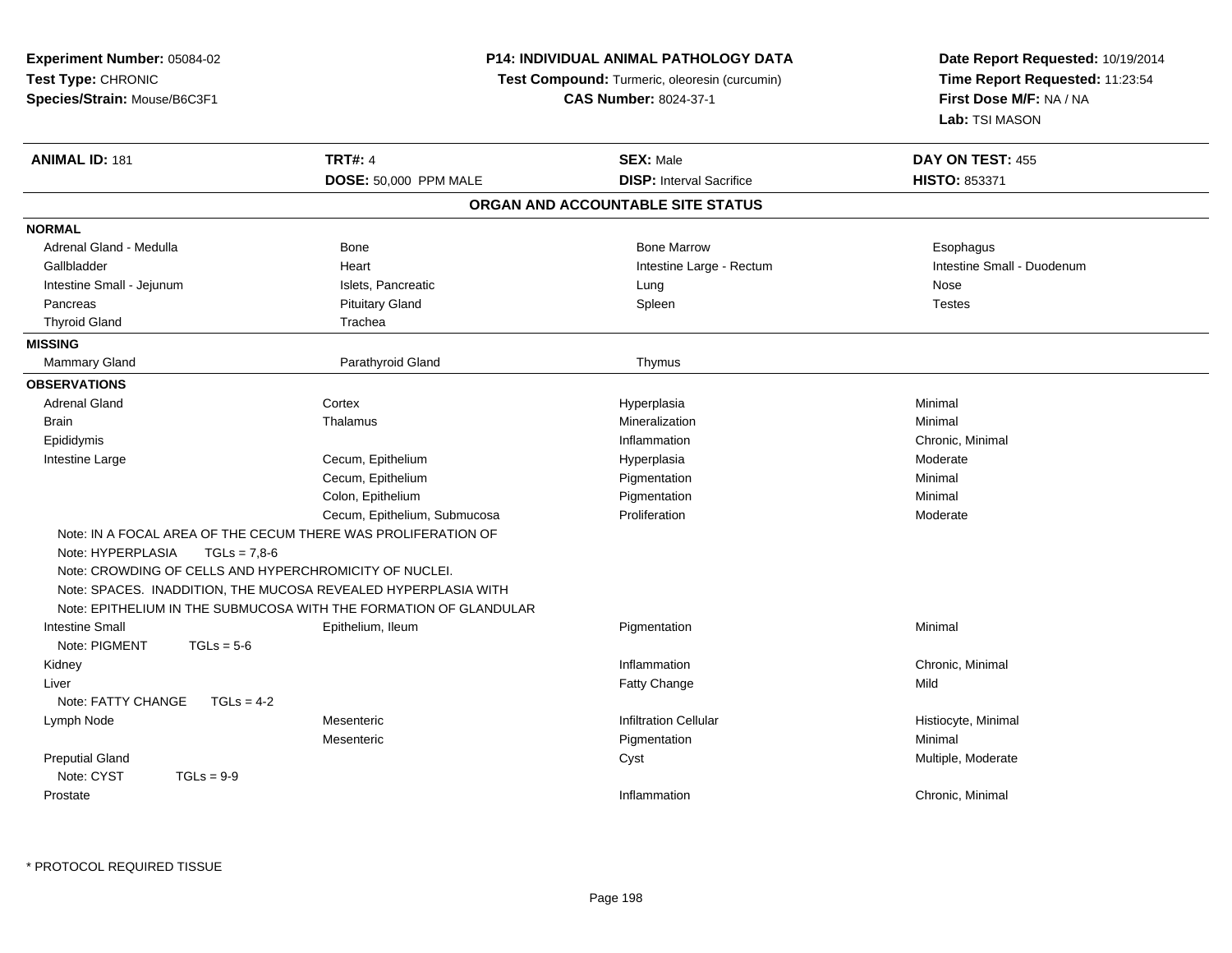| <b>Experiment Number: 05084-02</b><br><b>Test Type: CHRONIC</b><br>Species/Strain: Mouse/B6C3F1 |                                   | <b>P14: INDIVIDUAL ANIMAL PATHOLOGY DATA</b><br>Test Compound: Turmeric, oleoresin (curcumin)<br><b>CAS Number: 8024-37-1</b> | Date Report Requested: 10/19/2014<br>Time Report Requested: 11:23:54<br>First Dose M/F: NA / NA<br>Lab: TSI MASON |
|-------------------------------------------------------------------------------------------------|-----------------------------------|-------------------------------------------------------------------------------------------------------------------------------|-------------------------------------------------------------------------------------------------------------------|
| <b>ANIMAL ID: 181</b>                                                                           | <b>TRT#: 4</b>                    | <b>SEX: Male</b>                                                                                                              | DAY ON TEST: 455                                                                                                  |
|                                                                                                 | <b>DOSE: 50,000 PPM MALE</b>      | <b>DISP:</b> Interval Sacrifice                                                                                               | <b>HISTO: 853371</b>                                                                                              |
|                                                                                                 |                                   | ORGAN AND ACCOUNTABLE SITE STATUS                                                                                             |                                                                                                                   |
| <b>Salivary Glands</b>                                                                          | Submandibul GI                    | Inflammation                                                                                                                  | Chronic, Minimal                                                                                                  |
| Skin                                                                                            | Epidermis                         | Inflammation                                                                                                                  | Acute, Mild                                                                                                       |
|                                                                                                 | <b>Subcut Tiss</b>                | Inflammation                                                                                                                  | Chronic Active, Mild                                                                                              |
| Stomach                                                                                         | Epithelium, Forestomach           | Hyperplasia                                                                                                                   | Mild                                                                                                              |
|                                                                                                 | Glandular                         | Inflammation                                                                                                                  | Chronic, Minimal                                                                                                  |
| Note: AT THE SQUAMOUS GLANDULAR JUNCTION THERE WERE SOME                                        |                                   |                                                                                                                               |                                                                                                                   |
| Note: SUGGESTING THE DIAGNOSIS HYPERPLASIA.                                                     |                                   |                                                                                                                               |                                                                                                                   |
| Note: SQUAMOUS EPITHELIAL ELEMENTS IN THE LAMINA PROPRIA                                        |                                   |                                                                                                                               |                                                                                                                   |
| Urinary Bladder                                                                                 | <b>Calculus Gross Observation</b> |                                                                                                                               |                                                                                                                   |
| PRIMARY CAUSE OF DEATH                                                                          |                                   |                                                                                                                               |                                                                                                                   |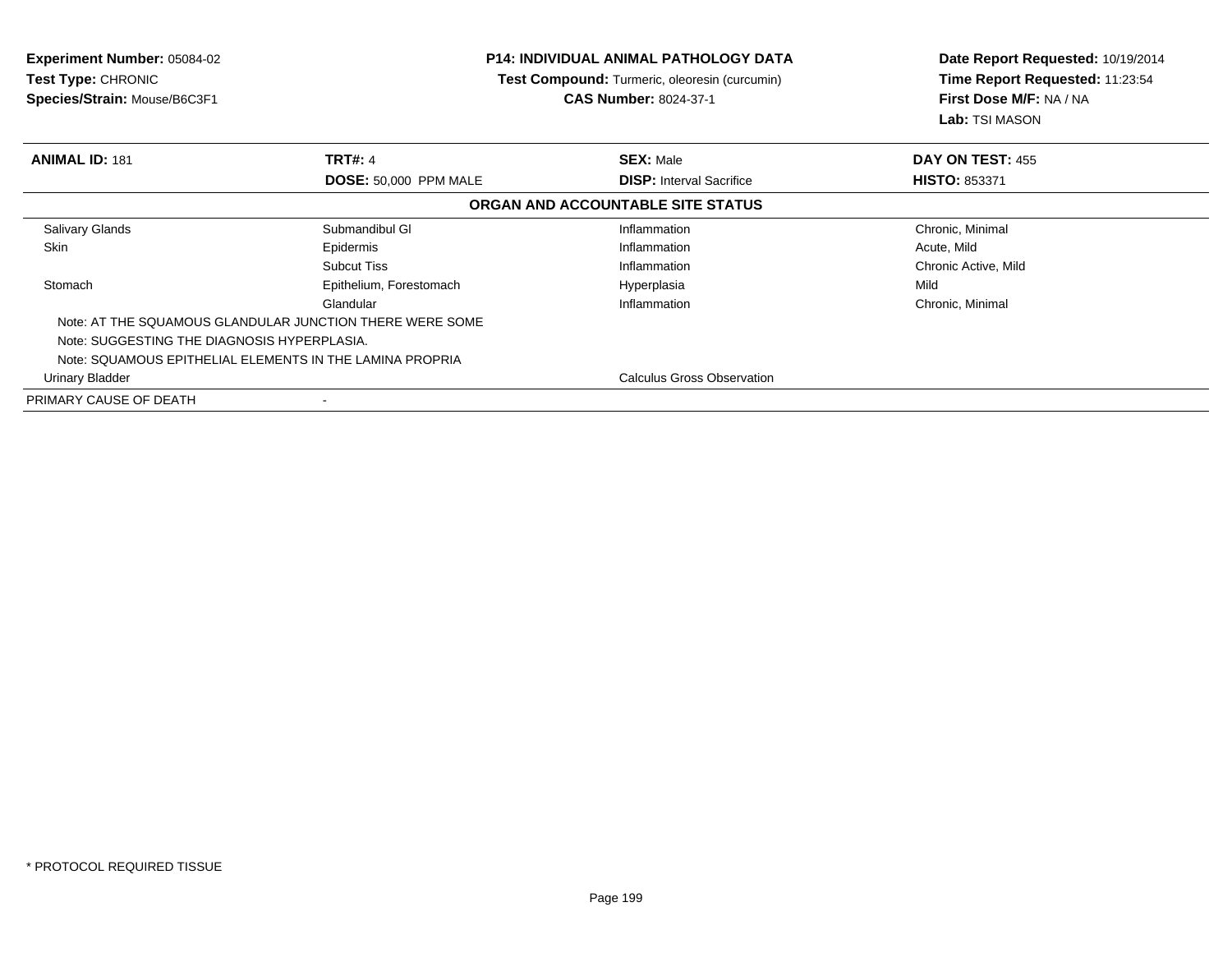| Experiment Number: 05084-02<br>Test Type: CHRONIC |                          |                              | P14: INDIVIDUAL ANIMAL PATHOLOGY DATA<br>Test Compound: Turmeric, oleoresin (curcumin) | Date Report Requested: 10/19/2014<br>Time Report Requested: 11:23:54 |
|---------------------------------------------------|--------------------------|------------------------------|----------------------------------------------------------------------------------------|----------------------------------------------------------------------|
| Species/Strain: Mouse/B6C3F1                      |                          | <b>CAS Number: 8024-37-1</b> |                                                                                        | First Dose M/F: NA / NA<br>Lab: TSI MASON                            |
| <b>ANIMAL ID: 182</b>                             | <b>TRT#: 4</b>           |                              | <b>SEX: Male</b>                                                                       | DAY ON TEST: 731                                                     |
|                                                   | DOSE: 50,000 PPM MALE    |                              | <b>DISP: Terminal Sacrifice</b>                                                        | <b>HISTO: 870476</b>                                                 |
|                                                   |                          |                              | ORGAN AND ACCOUNTABLE SITE STATUS                                                      |                                                                      |
| <b>NORMAL</b>                                     |                          |                              |                                                                                        |                                                                      |
| Adrenal Gland - Cortex                            | Adrenal Gland - Medulla  |                              | <b>Bone</b>                                                                            | <b>Bone Marrow</b>                                                   |
| Epididymis                                        | Esophagus                |                              | Gallbladder                                                                            | Intestine Large - Cecum                                              |
| Intestine Large - Colon                           | Intestine Large - Rectum |                              | Intestine Small - Ileum                                                                | Intestine Small - Jejunum                                            |
| Islets, Pancreatic                                | Lung                     |                              | Nose                                                                                   | Pancreas                                                             |
| Parathyroid Gland                                 | <b>Pituitary Gland</b>   |                              | Prostate                                                                               | <b>Salivary Glands</b>                                               |
| <b>Seminal Vesicle</b>                            | <b>Skin</b>              |                              | Stomach - Forestomach                                                                  | Stomach - Glandular                                                  |
| <b>Testes</b>                                     | <b>Thyroid Gland</b>     |                              | Trachea                                                                                | <b>Urinary Bladder</b>                                               |
| <b>MISSING</b>                                    |                          |                              |                                                                                        |                                                                      |
| Mammary Gland                                     |                          |                              |                                                                                        |                                                                      |
| <b>OBSERVATIONS</b>                               |                          |                              |                                                                                        |                                                                      |
| <b>Brain</b>                                      | Thalamus                 |                              | Mineralization                                                                         | Minimal                                                              |
| Heart                                             |                          |                              | Lymphoma Malignant Mixed                                                               |                                                                      |
| <b>Intestine Small</b>                            | Duodenum                 |                              | Lymphoma Malignant Mixed                                                               |                                                                      |
| Note: LYMPH MAL MIXD                              | $TGLs = 4-6.1$           |                              |                                                                                        |                                                                      |
| Kidney                                            |                          |                              | Inflammation                                                                           | Chronic, Minimal                                                     |
| Liver                                             |                          |                              | Hepatocellular Adenoma                                                                 | Multiple                                                             |
|                                                   |                          |                              |                                                                                        |                                                                      |
| Lymph Node                                        | Lumbar                   |                              | Lymphoma Malignant Mixed                                                               |                                                                      |
|                                                   | Mesenteric               |                              | Lymphoma Malignant Mixed                                                               |                                                                      |
| Note: LYMPH MAL MIXD                              | $TGLs = 6-3.1$           |                              |                                                                                        |                                                                      |
| Note: LYMPH MAL MIXD                              | $TGLs = 5-5$             |                              |                                                                                        |                                                                      |
| <b>Preputial Gland</b>                            | Duct                     |                              | Dilatation                                                                             | Mild                                                                 |
|                                                   |                          |                              | Inflammation                                                                           | Chronic Active, Mild                                                 |
| [Dilatation TGLS = 2-9]                           |                          |                              |                                                                                        |                                                                      |
| Spleen                                            |                          |                              | Lymphoma Malignant Mixed                                                               |                                                                      |
| Note: LYMPH MAL MIXD                              | $TGLs = 3-3$             |                              |                                                                                        |                                                                      |
| Thymus                                            |                          |                              | Lymphoma Malignant Mixed                                                               |                                                                      |
| Note: LYMPH MAL MIXD                              | $TGLS = 12-2$            |                              |                                                                                        |                                                                      |
| PRIMARY CAUSE OF DEATH                            |                          |                              |                                                                                        |                                                                      |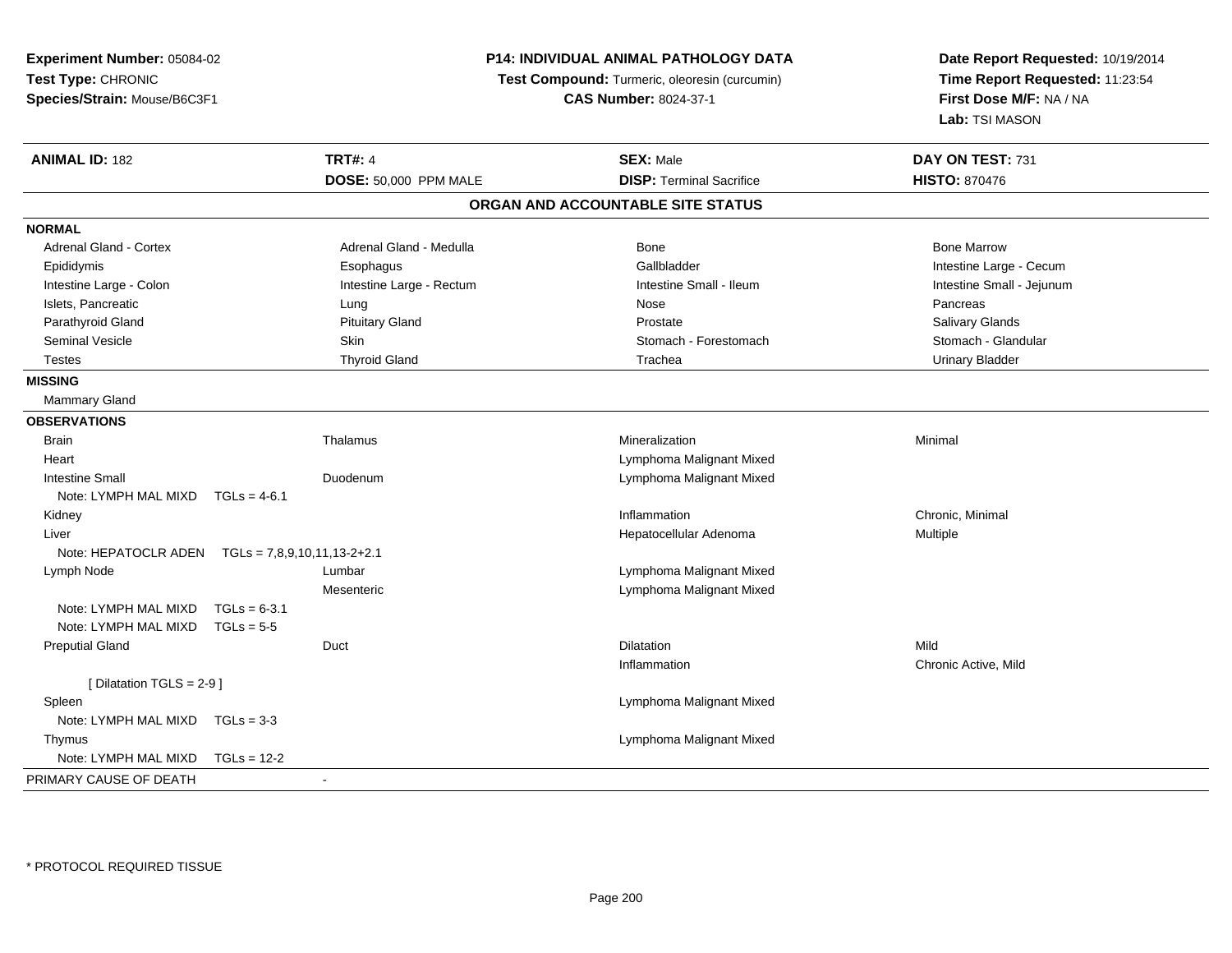| Experiment Number: 05084-02<br>Test Type: CHRONIC<br>Species/Strain: Mouse/B6C3F1 | <b>P14: INDIVIDUAL ANIMAL PATHOLOGY DATA</b><br>Test Compound: Turmeric, oleoresin (curcumin)<br><b>CAS Number: 8024-37-1</b> |                                   | Date Report Requested: 10/19/2014<br>Time Report Requested: 11:23:54<br>First Dose M/F: NA / NA<br>Lab: TSI MASON |
|-----------------------------------------------------------------------------------|-------------------------------------------------------------------------------------------------------------------------------|-----------------------------------|-------------------------------------------------------------------------------------------------------------------|
| <b>ANIMAL ID: 183</b>                                                             | <b>TRT#: 4</b>                                                                                                                | <b>SEX: Male</b>                  | DAY ON TEST: 455                                                                                                  |
|                                                                                   | DOSE: 50,000 PPM MALE                                                                                                         | <b>DISP: Interval Sacrifice</b>   | HISTO: 853372                                                                                                     |
|                                                                                   |                                                                                                                               | ORGAN AND ACCOUNTABLE SITE STATUS |                                                                                                                   |
| <b>NORMAL</b>                                                                     |                                                                                                                               |                                   |                                                                                                                   |
| <b>Adrenal Gland - Cortex</b>                                                     | Adrenal Gland - Medulla                                                                                                       | Bone                              | <b>Bone Marrow</b>                                                                                                |
| Esophagus                                                                         | Gallbladder                                                                                                                   | Heart                             | Intestine Large - Colon                                                                                           |
| Intestine Large - Rectum                                                          | Intestine Small - Duodenum                                                                                                    | Intestine Small - Ileum           | Intestine Small - Jejunum                                                                                         |
| Islets, Pancreatic                                                                | Lung                                                                                                                          | Nose                              | Pancreas                                                                                                          |
| Parathyroid Gland                                                                 | <b>Pituitary Gland</b>                                                                                                        | <b>Skin</b>                       | Stomach - Forestomach                                                                                             |
| <b>Testes</b>                                                                     | Thymus                                                                                                                        | <b>Thyroid Gland</b>              | Trachea                                                                                                           |
| <b>Urinary Bladder</b>                                                            |                                                                                                                               |                                   |                                                                                                                   |
| <b>MISSING</b>                                                                    |                                                                                                                               |                                   |                                                                                                                   |
| Mammary Gland                                                                     |                                                                                                                               |                                   |                                                                                                                   |
| <b>OBSERVATIONS</b>                                                               |                                                                                                                               |                                   |                                                                                                                   |
| Brain                                                                             | Thalamus                                                                                                                      | Mineralization                    | Minimal                                                                                                           |
| Epididymis                                                                        |                                                                                                                               | Inflammation                      | Chronic, Minimal                                                                                                  |
| Intestine Large                                                                   | Cecum, Epithelium                                                                                                             | Pigmentation                      | Minimal                                                                                                           |
| Note: PIGMENT<br>$TGLs = 3-6$                                                     |                                                                                                                               |                                   |                                                                                                                   |
| Kidney                                                                            | <b>Renal Tubule</b>                                                                                                           | Mineralization                    | Minimal                                                                                                           |
| Liver                                                                             |                                                                                                                               | Fatty Change                      | Marked                                                                                                            |
| [Fatty Change TGLS = 2-2]                                                         |                                                                                                                               |                                   |                                                                                                                   |
| Lymph Node                                                                        | Mesenteric                                                                                                                    | <b>Infiltration Cellular</b>      | Histiocyte, Minimal                                                                                               |
|                                                                                   | Mesenteric                                                                                                                    | Pigmentation                      | Minimal                                                                                                           |
| <b>Preputial Gland</b>                                                            |                                                                                                                               | Cyst                              | Multiple, Mild                                                                                                    |
| Prostate                                                                          |                                                                                                                               | Inflammation                      | Chronic, Minimal                                                                                                  |
| Salivary Glands                                                                   | Submandibul GI                                                                                                                | Inflammation                      | Chronic, Minimal                                                                                                  |
| Spleen                                                                            |                                                                                                                               | Depletion Lymphoid                | Moderate                                                                                                          |
| Stomach                                                                           | Epithelium, Glandular                                                                                                         | Pigmentation                      | Minimal                                                                                                           |
| PRIMARY CAUSE OF DEATH                                                            |                                                                                                                               |                                   |                                                                                                                   |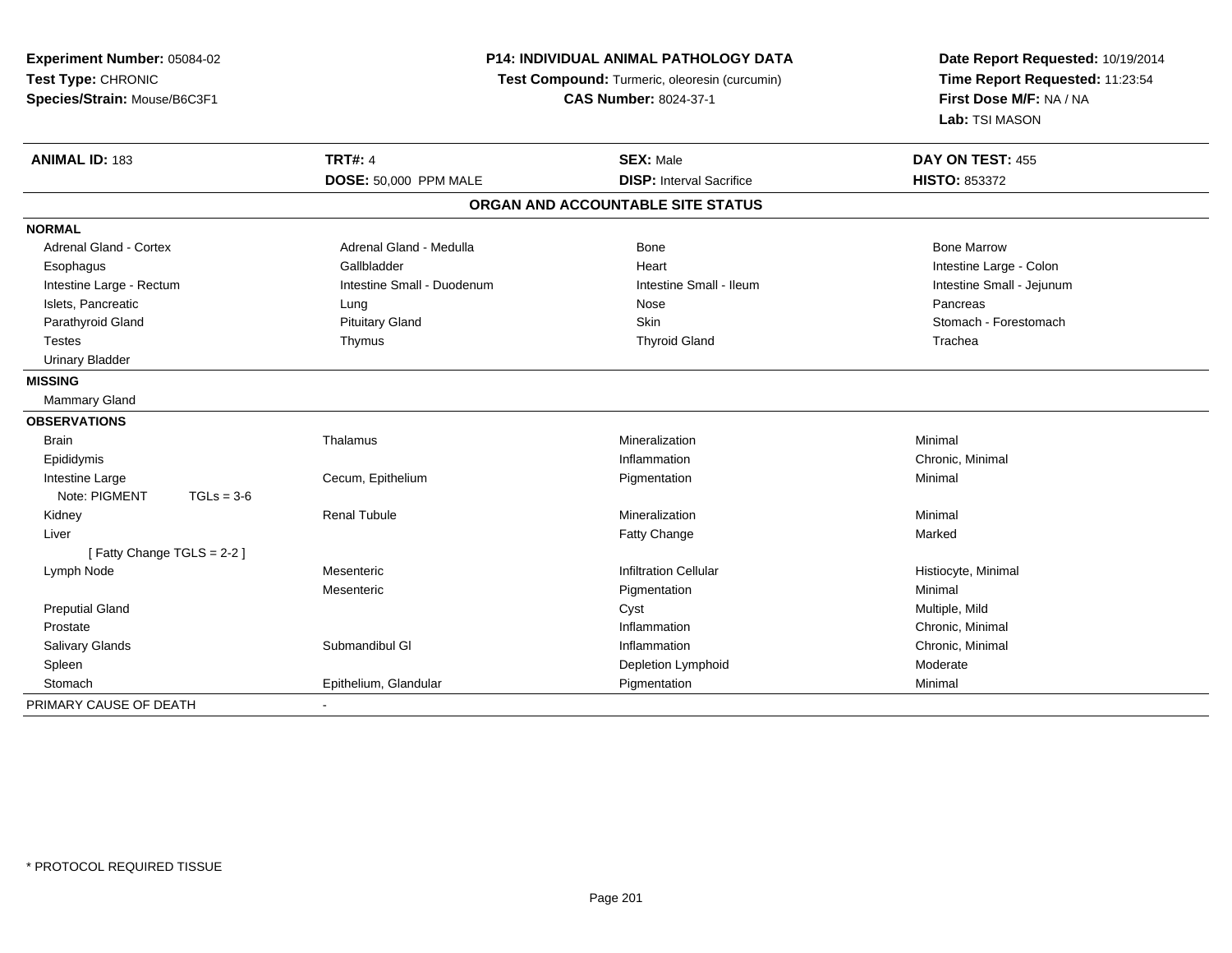| Experiment Number: 05084-02<br>Test Type: CHRONIC<br>Species/Strain: Mouse/B6C3F1 | <b>P14: INDIVIDUAL ANIMAL PATHOLOGY DATA</b><br>Test Compound: Turmeric, oleoresin (curcumin)<br><b>CAS Number: 8024-37-1</b> |                                   | Date Report Requested: 10/19/2014<br>Time Report Requested: 11:23:54<br>First Dose M/F: NA / NA<br>Lab: TSI MASON |  |
|-----------------------------------------------------------------------------------|-------------------------------------------------------------------------------------------------------------------------------|-----------------------------------|-------------------------------------------------------------------------------------------------------------------|--|
| <b>ANIMAL ID: 184</b>                                                             | <b>TRT#: 4</b>                                                                                                                | <b>SEX: Male</b>                  | DAY ON TEST: 731                                                                                                  |  |
|                                                                                   | <b>DOSE: 50,000 PPM MALE</b>                                                                                                  | <b>DISP: Terminal Sacrifice</b>   | <b>HISTO: 870477</b>                                                                                              |  |
|                                                                                   |                                                                                                                               | ORGAN AND ACCOUNTABLE SITE STATUS |                                                                                                                   |  |
| <b>NORMAL</b>                                                                     |                                                                                                                               |                                   |                                                                                                                   |  |
| <b>Adrenal Gland - Cortex</b>                                                     | Adrenal Gland - Medulla                                                                                                       | Bone                              | <b>Bone Marrow</b>                                                                                                |  |
| <b>Brain</b>                                                                      | Epididymis                                                                                                                    | Esophagus                         | Heart                                                                                                             |  |
| Intestine Large - Cecum                                                           | Intestine Large - Colon                                                                                                       | Intestine Large - Rectum          | Intestine Small - Duodenum                                                                                        |  |
| Intestine Small - Ileum                                                           | Intestine Small - Jejunum                                                                                                     | Islets, Pancreatic                | Lymph Node - Mesenteric                                                                                           |  |
| Nose                                                                              | Pancreas                                                                                                                      | Parathyroid Gland                 | <b>Pituitary Gland</b>                                                                                            |  |
| Prostate                                                                          | Skin                                                                                                                          | Spleen                            | Stomach - Forestomach                                                                                             |  |
| Stomach - Glandular                                                               | Testes                                                                                                                        | Thymus                            | <b>Thyroid Gland</b>                                                                                              |  |
| Trachea                                                                           | <b>Urinary Bladder</b>                                                                                                        |                                   |                                                                                                                   |  |
| <b>MISSING</b>                                                                    |                                                                                                                               |                                   |                                                                                                                   |  |
| Gallbladder                                                                       | <b>Mammary Gland</b>                                                                                                          |                                   |                                                                                                                   |  |
| PRESENT BUT NOT EXAMINED                                                          |                                                                                                                               |                                   |                                                                                                                   |  |
| <b>Seminal Vesicle</b>                                                            |                                                                                                                               |                                   |                                                                                                                   |  |
| <b>OBSERVATIONS</b>                                                               |                                                                                                                               |                                   |                                                                                                                   |  |
| Kidney                                                                            |                                                                                                                               | Inflammation                      | Chronic, Minimal                                                                                                  |  |
| Liver                                                                             |                                                                                                                               | Hepatocellular Adenoma            | Multiple                                                                                                          |  |
|                                                                                   |                                                                                                                               | Hepatocellular Carcinoma          | Multiple                                                                                                          |  |
|                                                                                   |                                                                                                                               | Hepatocellular Carcinoma          | Multiple                                                                                                          |  |
| Note: HEPATOCLR CARC<br>$TGLs = 4.5 - 2 + 2.1$                                    |                                                                                                                               |                                   |                                                                                                                   |  |
| Note: HEPATOCLR ADEN<br>$TGLs = 4.5-2+2.1$                                        |                                                                                                                               |                                   |                                                                                                                   |  |
| Lung                                                                              |                                                                                                                               | Alveolar/Bronchiolar Adenoma      | Multiple                                                                                                          |  |
| Note: ALV BRON ADEN<br>$TGLs = 6.7 - 1.1$                                         |                                                                                                                               |                                   |                                                                                                                   |  |
| <b>Salivary Glands</b>                                                            | Submandibul GI                                                                                                                | Inflammation                      | Chronic, Minimal                                                                                                  |  |
| PRIMARY CAUSE OF DEATH                                                            | $\sim$                                                                                                                        |                                   |                                                                                                                   |  |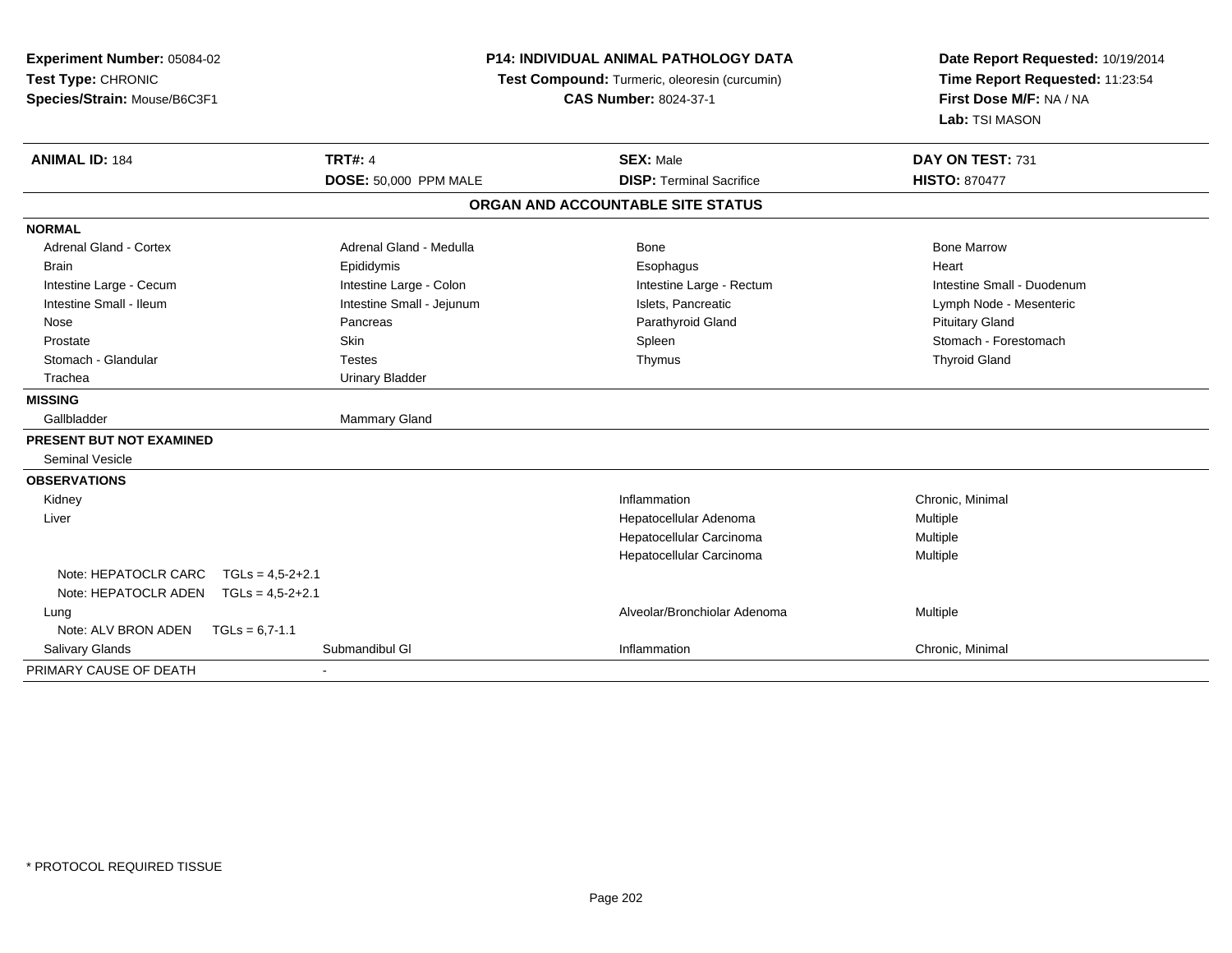| Experiment Number: 05084-02<br>Test Type: CHRONIC<br>Species/Strain: Mouse/B6C3F1 | P14: INDIVIDUAL ANIMAL PATHOLOGY DATA<br>Test Compound: Turmeric, oleoresin (curcumin)<br><b>CAS Number: 8024-37-1</b> |                                   | Date Report Requested: 10/19/2014<br>Time Report Requested: 11:23:54<br>First Dose M/F: NA / NA<br>Lab: TSI MASON |  |
|-----------------------------------------------------------------------------------|------------------------------------------------------------------------------------------------------------------------|-----------------------------------|-------------------------------------------------------------------------------------------------------------------|--|
| <b>ANIMAL ID: 185</b>                                                             | <b>TRT#: 4</b>                                                                                                         | <b>SEX: Male</b>                  | DAY ON TEST: 731                                                                                                  |  |
|                                                                                   | <b>DOSE: 50,000 PPM MALE</b>                                                                                           | <b>DISP: Terminal Sacrifice</b>   | <b>HISTO: 870478</b>                                                                                              |  |
|                                                                                   |                                                                                                                        | ORGAN AND ACCOUNTABLE SITE STATUS |                                                                                                                   |  |
| <b>NORMAL</b>                                                                     |                                                                                                                        |                                   |                                                                                                                   |  |
| Adrenal Gland - Cortex                                                            | Adrenal Gland - Medulla                                                                                                | <b>Bone</b>                       | <b>Bone Marrow</b>                                                                                                |  |
| Epididymis                                                                        | Esophagus                                                                                                              | Gallbladder                       | Heart                                                                                                             |  |
| Intestine Large - Cecum                                                           | Intestine Large - Colon                                                                                                | Intestine Large - Rectum          | Intestine Small - Duodenum                                                                                        |  |
| Intestine Small - Ileum                                                           | Intestine Small - Jejunum                                                                                              | Islets, Pancreatic                | Lymph Node - Mesenteric                                                                                           |  |
| Nose                                                                              | Pancreas                                                                                                               | Parathyroid Gland                 | <b>Pituitary Gland</b>                                                                                            |  |
| Prostate                                                                          | <b>Seminal Vesicle</b>                                                                                                 | Skin                              | Spleen                                                                                                            |  |
| Stomach - Forestomach                                                             | Stomach - Glandular                                                                                                    | <b>Testes</b>                     | Thymus                                                                                                            |  |
| <b>Thyroid Gland</b>                                                              | Trachea                                                                                                                | <b>Urinary Bladder</b>            |                                                                                                                   |  |
| <b>MISSING</b>                                                                    |                                                                                                                        |                                   |                                                                                                                   |  |
| <b>Mammary Gland</b>                                                              |                                                                                                                        |                                   |                                                                                                                   |  |
| <b>OBSERVATIONS</b>                                                               |                                                                                                                        |                                   |                                                                                                                   |  |
| Brain                                                                             | Thalamus                                                                                                               | Mineralization                    | Minimal                                                                                                           |  |
| Kidney                                                                            |                                                                                                                        | Inflammation                      | Chronic, Minimal                                                                                                  |  |
| Liver                                                                             |                                                                                                                        | <b>Eosinophilic Focus</b>         | Mild                                                                                                              |  |
|                                                                                   |                                                                                                                        | Fatty Change                      | Mild                                                                                                              |  |
| Note: FATTY CHANGE<br>$TGLs = 3-2+2.1$                                            |                                                                                                                        |                                   |                                                                                                                   |  |
| Lung                                                                              |                                                                                                                        | Alveolar/Bronchiolar Adenoma      |                                                                                                                   |  |
| Mesentery                                                                         |                                                                                                                        | Fibrosis                          | Minimal                                                                                                           |  |
|                                                                                   |                                                                                                                        | Inflammation                      | Chronic Active, Minimal                                                                                           |  |
| Note: FIBROSIS<br>$TGLs = 4-10$                                                   |                                                                                                                        |                                   |                                                                                                                   |  |
| Note: INFLAMMATION<br>$TGLs = 4-10$                                               |                                                                                                                        |                                   |                                                                                                                   |  |
| <b>Preputial Gland</b>                                                            | Duct                                                                                                                   | <b>Dilatation</b>                 | Mild                                                                                                              |  |
|                                                                                   |                                                                                                                        | Inflammation                      | Chronic Active, Minimal                                                                                           |  |
| [ Dilatation TGLS = $2-9$ ]                                                       |                                                                                                                        |                                   |                                                                                                                   |  |
| Salivary Glands                                                                   | Submandibul GI                                                                                                         | Inflammation                      | Chronic, Minimal                                                                                                  |  |
| PRIMARY CAUSE OF DEATH                                                            |                                                                                                                        |                                   |                                                                                                                   |  |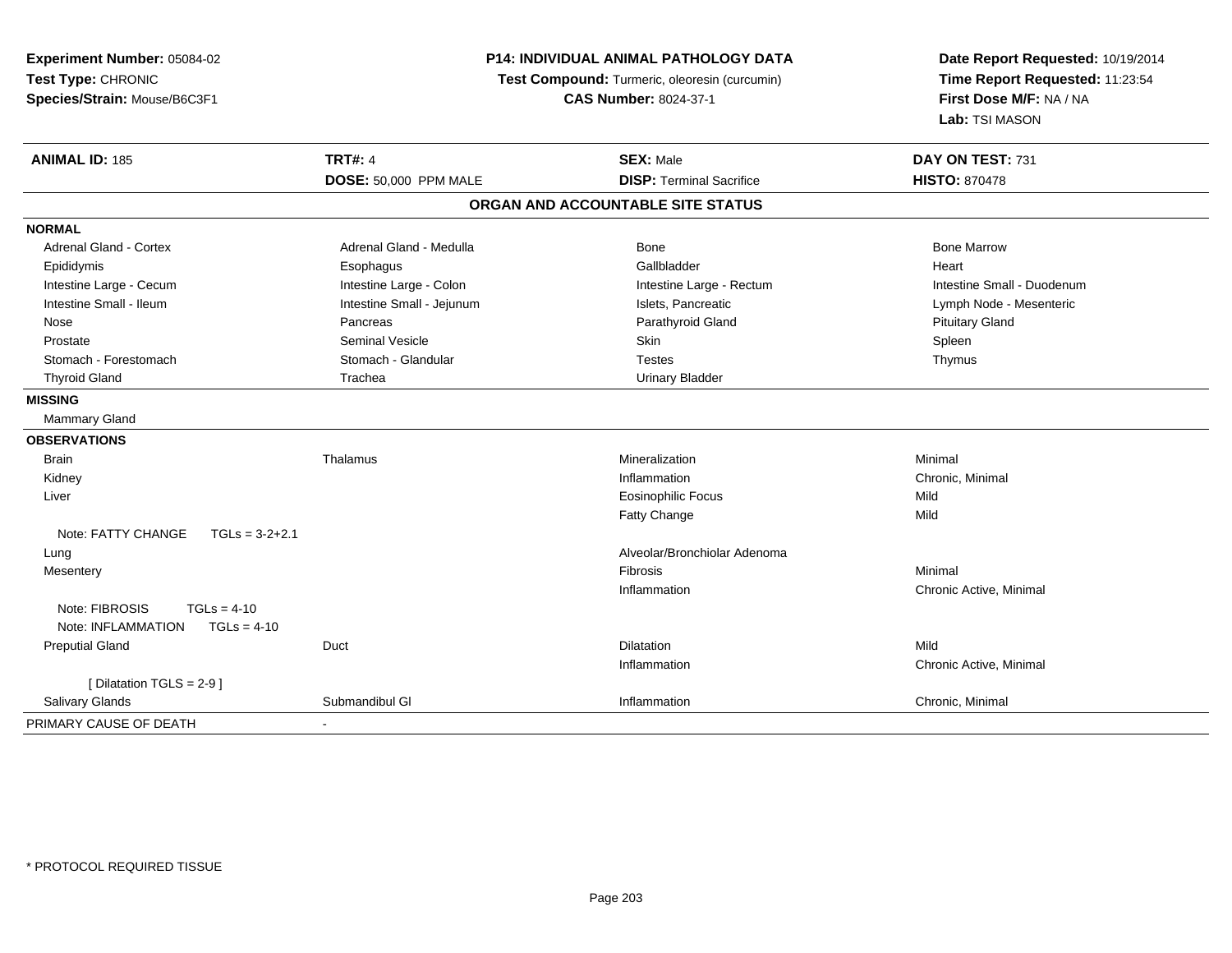| Experiment Number: 05084-02<br>Test Type: CHRONIC<br>Species/Strain: Mouse/B6C3F1 |              | P14: INDIVIDUAL ANIMAL PATHOLOGY DATA<br>Test Compound: Turmeric, oleoresin (curcumin)<br><b>CAS Number: 8024-37-1</b> |                                                | Date Report Requested: 10/19/2014<br>Time Report Requested: 11:23:54<br>First Dose M/F: NA / NA<br>Lab: TSI MASON |  |
|-----------------------------------------------------------------------------------|--------------|------------------------------------------------------------------------------------------------------------------------|------------------------------------------------|-------------------------------------------------------------------------------------------------------------------|--|
| <b>ANIMAL ID: 186</b>                                                             |              | <b>TRT#: 4</b><br>DOSE: 50,000 PPM MALE                                                                                | <b>SEX: Male</b><br><b>DISP: Moribund</b>      | DAY ON TEST: 678<br><b>HISTO: 870479</b>                                                                          |  |
|                                                                                   |              |                                                                                                                        | ORGAN AND ACCOUNTABLE SITE STATUS              |                                                                                                                   |  |
|                                                                                   |              |                                                                                                                        |                                                |                                                                                                                   |  |
| <b>NORMAL</b>                                                                     |              |                                                                                                                        |                                                |                                                                                                                   |  |
| <b>Adrenal Gland - Cortex</b>                                                     |              | Adrenal Gland - Medulla                                                                                                | Bone                                           | <b>Bone Marrow</b>                                                                                                |  |
| Epididymis                                                                        |              | Esophagus                                                                                                              | Gallbladder                                    | Heart                                                                                                             |  |
| Intestine Large - Cecum<br>Intestine Small - Ileum                                |              | Intestine Large - Colon                                                                                                | Intestine Large - Rectum<br>Islets, Pancreatic | Intestine Small - Duodenum                                                                                        |  |
| Pancreas                                                                          |              | Intestine Small - Jejunum<br>Parathyroid Gland                                                                         | <b>Pituitary Gland</b>                         | Nose<br>Prostate                                                                                                  |  |
| <b>Seminal Vesicle</b>                                                            |              | Skin                                                                                                                   | Spleen                                         | Stomach - Forestomach                                                                                             |  |
| Stomach - Glandular                                                               |              | <b>Testes</b>                                                                                                          | Trachea                                        | <b>Urinary Bladder</b>                                                                                            |  |
| <b>MISSING</b>                                                                    |              |                                                                                                                        |                                                |                                                                                                                   |  |
| <b>Mammary Gland</b>                                                              |              |                                                                                                                        |                                                |                                                                                                                   |  |
|                                                                                   |              |                                                                                                                        |                                                |                                                                                                                   |  |
| <b>INSUFFICIENT TISSUE</b>                                                        |              |                                                                                                                        |                                                |                                                                                                                   |  |
| Thymus                                                                            |              |                                                                                                                        |                                                |                                                                                                                   |  |
| <b>OBSERVATIONS</b>                                                               |              |                                                                                                                        |                                                |                                                                                                                   |  |
| <b>Brain</b>                                                                      |              | Thalamus                                                                                                               | Mineralization                                 | Minimal                                                                                                           |  |
| Kidney                                                                            |              |                                                                                                                        | Glomerulosclerosis                             | Mild                                                                                                              |  |
|                                                                                   |              |                                                                                                                        | Inflammation                                   | Chronic, Minimal                                                                                                  |  |
| Liver                                                                             |              |                                                                                                                        | Hepatocellular Carcinoma                       | Multiple                                                                                                          |  |
| Note: HEPATOCLR CARC $TGLs = 8.9-2+2.1+2.2$                                       |              |                                                                                                                        |                                                |                                                                                                                   |  |
| Lung<br>Lymph Node                                                                |              | Mesenteric                                                                                                             | Hepatocellular Carcinoma<br>Angiectasis        | Metastatic (Liver)<br>Minimal                                                                                     |  |
| Note: ANGIECTASIS                                                                 | $TGLs = 3-5$ |                                                                                                                        |                                                |                                                                                                                   |  |
| <b>Salivary Glands</b>                                                            |              | Submandibul GI                                                                                                         | Inflammation                                   | Chronic, Minimal                                                                                                  |  |
| <b>Thyroid Gland</b>                                                              |              | <b>Follicular Cel</b>                                                                                                  | Adenoma                                        |                                                                                                                   |  |
| PRIMARY CAUSE OF DEATH                                                            |              |                                                                                                                        |                                                |                                                                                                                   |  |
|                                                                                   |              |                                                                                                                        |                                                |                                                                                                                   |  |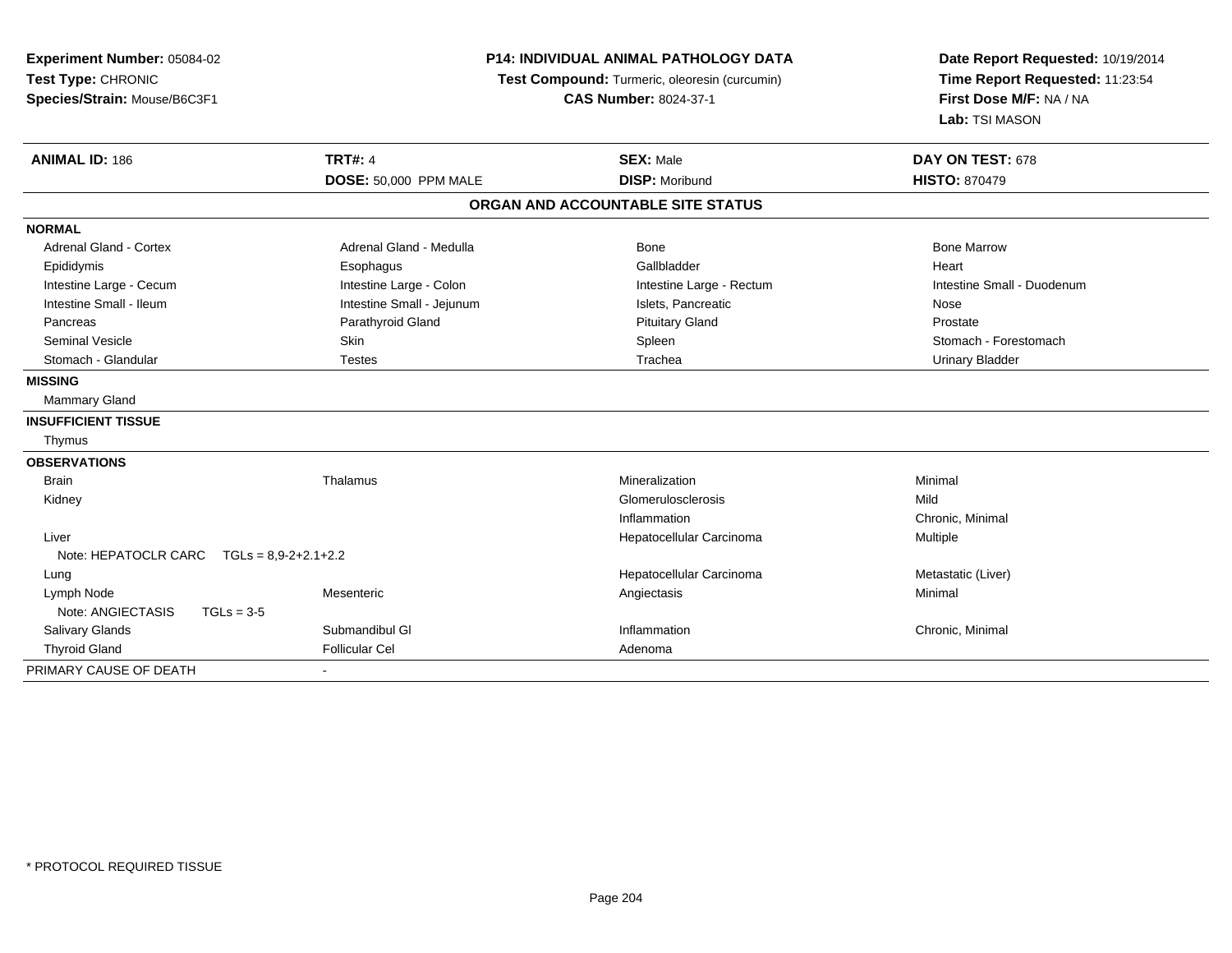| Experiment Number: 05084-02                             |                                                           | P14: INDIVIDUAL ANIMAL PATHOLOGY DATA         | Date Report Requested: 10/19/2014<br>Time Report Requested: 11:23:54<br>First Dose M/F: NA / NA |
|---------------------------------------------------------|-----------------------------------------------------------|-----------------------------------------------|-------------------------------------------------------------------------------------------------|
| Test Type: CHRONIC                                      |                                                           | Test Compound: Turmeric, oleoresin (curcumin) |                                                                                                 |
| Species/Strain: Mouse/B6C3F1                            |                                                           | <b>CAS Number: 8024-37-1</b>                  |                                                                                                 |
|                                                         |                                                           |                                               | Lab: TSI MASON                                                                                  |
| <b>ANIMAL ID: 187</b>                                   | <b>TRT#: 4</b>                                            | <b>SEX: Male</b>                              | DAY ON TEST: 598                                                                                |
|                                                         | <b>DOSE: 50,000 PPM MALE</b>                              | <b>DISP: Moribund</b>                         | <b>HISTO: 870475</b>                                                                            |
|                                                         |                                                           | ORGAN AND ACCOUNTABLE SITE STATUS             |                                                                                                 |
| <b>NORMAL</b>                                           |                                                           |                                               |                                                                                                 |
| <b>Adrenal Gland - Cortex</b>                           | Adrenal Gland - Medulla                                   | Bone                                          | <b>Bone Marrow</b>                                                                              |
| Epididymis                                              | Esophagus                                                 | Gallbladder                                   | Heart                                                                                           |
| Intestine Large - Cecum                                 | Intestine Large - Colon                                   | Intestine Large - Rectum                      | Intestine Small - Duodenum                                                                      |
| Intestine Small - Ileum                                 | Intestine Small - Jejunum                                 | Islets, Pancreatic                            | Lung                                                                                            |
| Lymph Node - Mesenteric                                 | Nose                                                      | Pancreas                                      | Parathyroid Gland                                                                               |
| <b>Pituitary Gland</b>                                  | Prostate                                                  | <b>Salivary Glands</b>                        | <b>Seminal Vesicle</b>                                                                          |
| Skin                                                    | Spleen                                                    | Stomach - Forestomach                         | Stomach - Glandular                                                                             |
| <b>Testes</b>                                           | Thymus                                                    | <b>Thyroid Gland</b>                          | Trachea                                                                                         |
| <b>Urinary Bladder</b>                                  |                                                           |                                               |                                                                                                 |
| <b>MISSING</b>                                          |                                                           |                                               |                                                                                                 |
| <b>Mammary Gland</b>                                    |                                                           |                                               |                                                                                                 |
| <b>OBSERVATIONS</b>                                     |                                                           |                                               |                                                                                                 |
| <b>Brain</b>                                            | Thalamus                                                  | Mineralization                                | Minimal                                                                                         |
| Intest Large                                            |                                                           |                                               |                                                                                                 |
| Note: ANY PIGMENT IN THE COVERING EPITHELIUM.           |                                                           |                                               |                                                                                                 |
|                                                         | Note: GROSSLY YELLOW; HOWEVER, I WAS UNABLE TO APPRECIATE |                                               |                                                                                                 |
| Note: THE CONTENT OF THE LARGE INTESTINE WAS APPARENTLY |                                                           |                                               |                                                                                                 |
| <b>Intest Small</b>                                     |                                                           |                                               |                                                                                                 |
| Note: MENTATION IN THE EPITHELIUM.                      |                                                           |                                               |                                                                                                 |
| Note: YELLOW; HOWEVER, I WAS UNABLE TO APPRECIATE PIG-  |                                                           |                                               |                                                                                                 |
| Note: THE CONTENT OF THE SMALL INTESTINE MAY HAVE BEEN  |                                                           |                                               |                                                                                                 |
| Kidney                                                  |                                                           | Inflammation                                  | Chronic, Minimal                                                                                |
| Liver                                                   |                                                           | Hepatocellular Adenoma                        | Multiple                                                                                        |
|                                                         |                                                           | Hepatocellular Carcinoma                      |                                                                                                 |
| Note: [ HEPATOCLR CARC ] TGLs = 6-2.1                   |                                                           |                                               |                                                                                                 |
| Note: [ HEPATOCLR ADEN ] TGLs = 5-2                     |                                                           |                                               |                                                                                                 |
| Mesentery                                               |                                                           | Fibrosis                                      | Mild                                                                                            |
|                                                         |                                                           | Necrosis                                      | Mild                                                                                            |
| [Fibrosis TGLS = $1-5$ ]                                |                                                           |                                               |                                                                                                 |
| [Necrosis TGLS = $1-5$ ]                                |                                                           |                                               |                                                                                                 |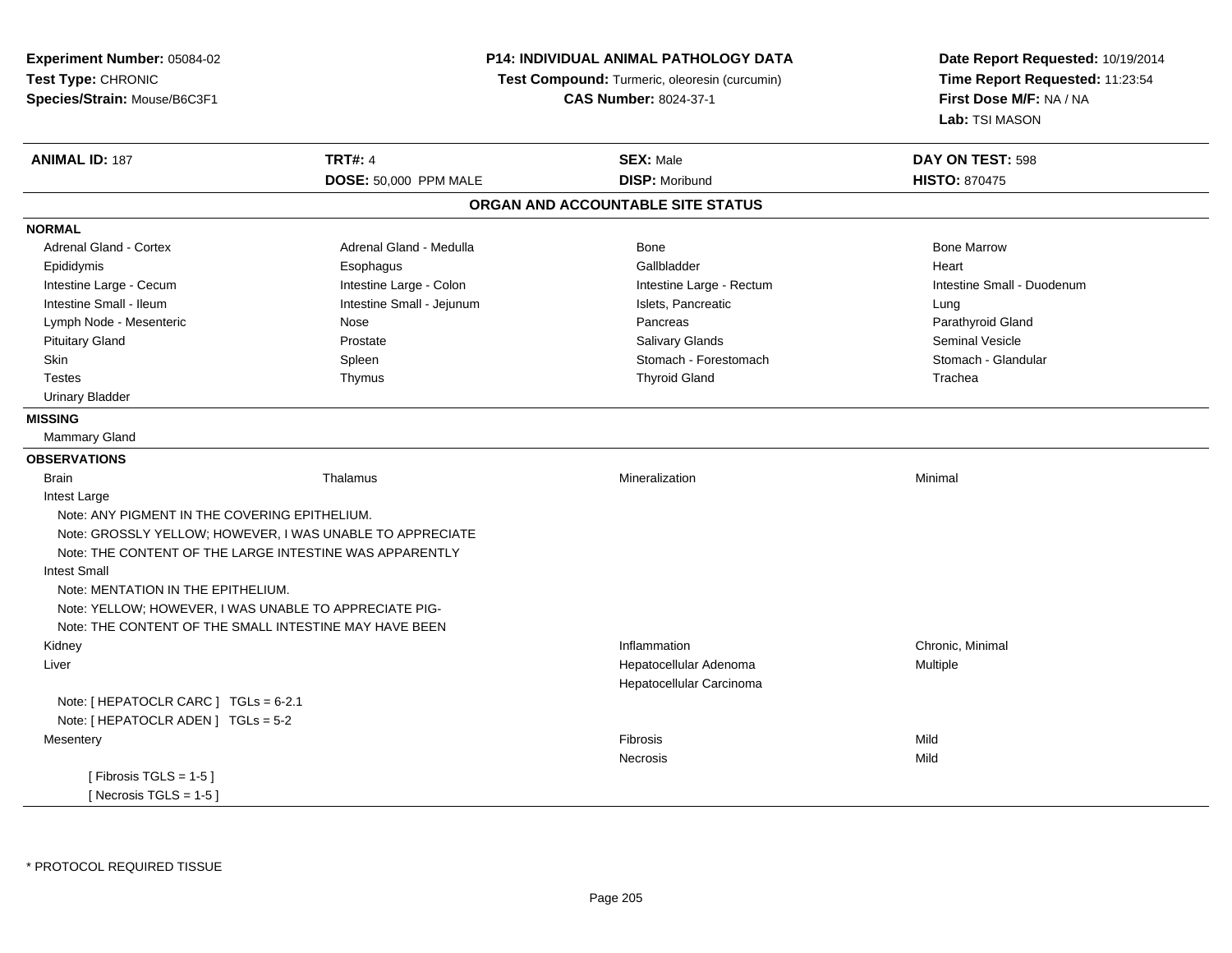| <b>Experiment Number: 05084-02</b><br>Test Type: CHRONIC<br>Species/Strain: Mouse/B6C3F1 | <b>P14: INDIVIDUAL ANIMAL PATHOLOGY DATA</b><br>Test Compound: Turmeric, oleoresin (curcumin)<br><b>CAS Number: 8024-37-1</b> |                                   | Date Report Requested: 10/19/2014<br>Time Report Requested: 11:23:54<br>First Dose M/F: NA / NA<br>Lab: TSI MASON |  |
|------------------------------------------------------------------------------------------|-------------------------------------------------------------------------------------------------------------------------------|-----------------------------------|-------------------------------------------------------------------------------------------------------------------|--|
| <b>ANIMAL ID: 187</b>                                                                    | <b>TRT#: 4</b>                                                                                                                | <b>SEX: Male</b>                  | DAY ON TEST: 598                                                                                                  |  |
|                                                                                          | <b>DOSE: 50,000 PPM MALE</b>                                                                                                  | <b>DISP: Moribund</b>             | <b>HISTO: 870475</b>                                                                                              |  |
|                                                                                          |                                                                                                                               | ORGAN AND ACCOUNTABLE SITE STATUS |                                                                                                                   |  |
| PRIMARY CAUSE OF DEATH                                                                   |                                                                                                                               |                                   |                                                                                                                   |  |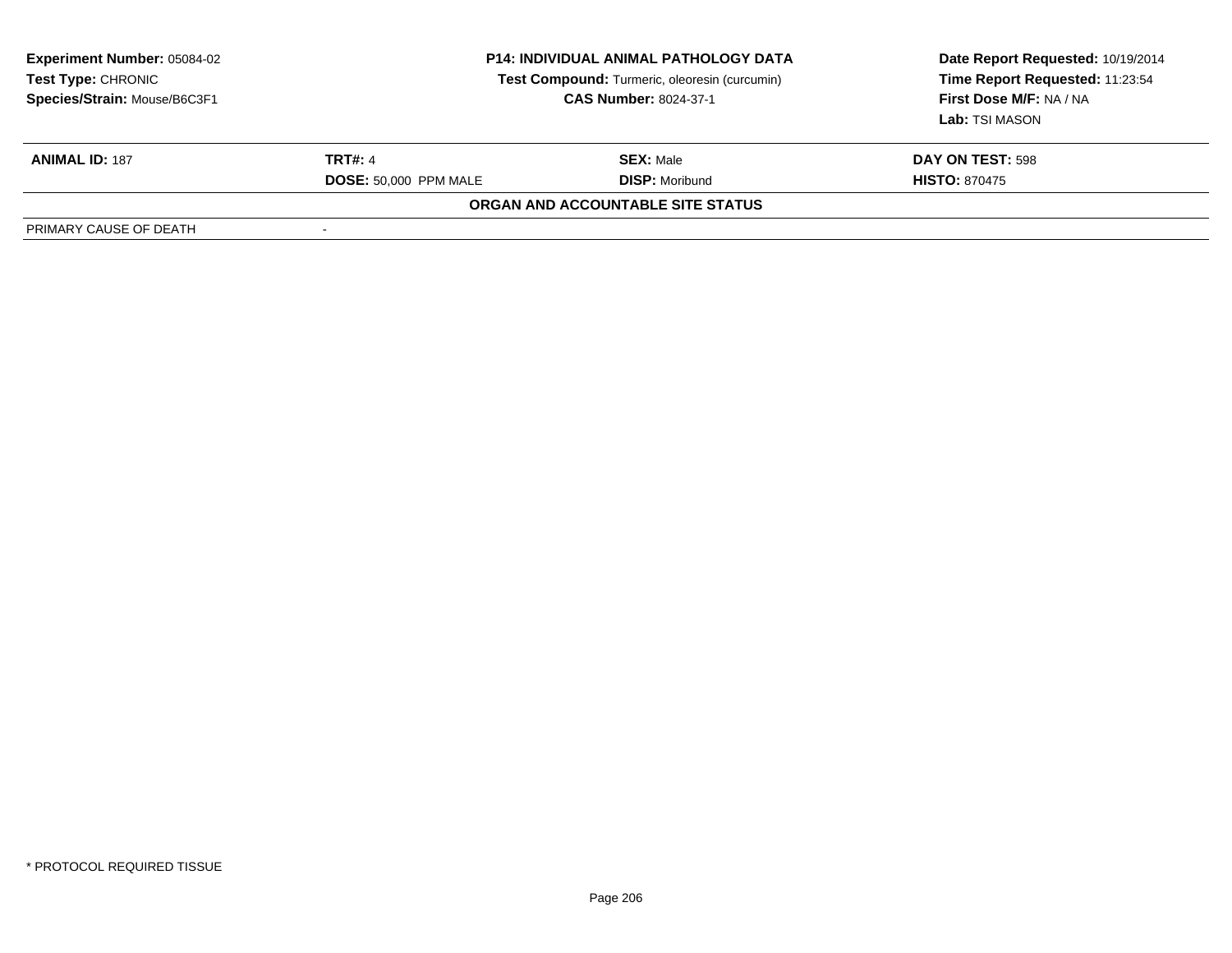| Experiment Number: 05084-02<br>Test Type: CHRONIC<br>Species/Strain: Mouse/B6C3F1 |                                                            | P14: INDIVIDUAL ANIMAL PATHOLOGY DATA<br>Test Compound: Turmeric, oleoresin (curcumin)<br><b>CAS Number: 8024-37-1</b> | Date Report Requested: 10/19/2014<br>Time Report Requested: 11:23:54<br>First Dose M/F: NA / NA<br>Lab: TSI MASON |  |
|-----------------------------------------------------------------------------------|------------------------------------------------------------|------------------------------------------------------------------------------------------------------------------------|-------------------------------------------------------------------------------------------------------------------|--|
| <b>ANIMAL ID: 188</b>                                                             | <b>TRT#: 4</b>                                             | <b>SEX: Male</b>                                                                                                       | DAY ON TEST: 731                                                                                                  |  |
|                                                                                   | <b>DOSE: 50,000 PPM MALE</b>                               | <b>DISP: Terminal Sacrifice</b>                                                                                        | <b>HISTO: 870480</b>                                                                                              |  |
|                                                                                   |                                                            | ORGAN AND ACCOUNTABLE SITE STATUS                                                                                      |                                                                                                                   |  |
| <b>NORMAL</b>                                                                     |                                                            |                                                                                                                        |                                                                                                                   |  |
| <b>Adrenal Gland - Cortex</b>                                                     | Adrenal Gland - Medulla                                    | <b>Bone</b>                                                                                                            | <b>Bone Marrow</b>                                                                                                |  |
| <b>Brain</b>                                                                      | Epididymis                                                 | Esophagus                                                                                                              | Gallbladder                                                                                                       |  |
| Heart                                                                             | Intestine Large - Cecum                                    | Intestine Large - Colon                                                                                                | Intestine Large - Rectum                                                                                          |  |
| Intestine Small - Duodenum                                                        | Intestine Small - Ileum                                    | Islets, Pancreatic                                                                                                     | Kidney                                                                                                            |  |
| Nose                                                                              | Pancreas                                                   | <b>Pituitary Gland</b>                                                                                                 | Prostate                                                                                                          |  |
| <b>Seminal Vesicle</b>                                                            | <b>Skin</b>                                                | Spleen                                                                                                                 | Stomach - Forestomach                                                                                             |  |
| Stomach - Glandular                                                               | <b>Testes</b>                                              | Thymus                                                                                                                 | Trachea                                                                                                           |  |
| <b>Urinary Bladder</b>                                                            |                                                            |                                                                                                                        |                                                                                                                   |  |
| <b>MISSING</b>                                                                    |                                                            |                                                                                                                        |                                                                                                                   |  |
| Lymph Node - Mesenteric                                                           | Mammary Gland                                              | Parathyroid Gland                                                                                                      |                                                                                                                   |  |
| <b>OBSERVATIONS</b>                                                               |                                                            |                                                                                                                        |                                                                                                                   |  |
| <b>Intestine Small</b>                                                            | Jejunum                                                    | Hyperplasia                                                                                                            | Lymphoid, Mild                                                                                                    |  |
| Note: HYPERPLASIA<br>$TGLs = 3-6$                                                 |                                                            |                                                                                                                        |                                                                                                                   |  |
| Liver                                                                             |                                                            | Fatty Change                                                                                                           | Mild                                                                                                              |  |
|                                                                                   |                                                            | Hepatocellular Adenoma                                                                                                 |                                                                                                                   |  |
| Lung                                                                              |                                                            | Alveolar/Bronchiolar Carcinoma                                                                                         |                                                                                                                   |  |
| Note: ADENOMA.                                                                    |                                                            |                                                                                                                        |                                                                                                                   |  |
| Note: ALV BRON CARC<br>$TGLs = 2-1$                                               |                                                            |                                                                                                                        |                                                                                                                   |  |
| Note: MULTIPLE FOCI OF INVASION INTO BRONCHIOLES AND IN-                          |                                                            |                                                                                                                        |                                                                                                                   |  |
|                                                                                   | Note: CREASED PLEOMORPHISM SUGGEST A CARCINOMA RATHER THAN |                                                                                                                        |                                                                                                                   |  |
| <b>Salivary Glands</b>                                                            | Submandibul GI                                             | Inflammation                                                                                                           | Chronic, Minimal                                                                                                  |  |
| <b>Thyroid Gland</b>                                                              | <b>Follicular Cel</b>                                      | Adenoma                                                                                                                |                                                                                                                   |  |
|                                                                                   |                                                            | Inflammation                                                                                                           | Chronic Active, Minimal                                                                                           |  |
| PRIMARY CAUSE OF DEATH                                                            |                                                            |                                                                                                                        |                                                                                                                   |  |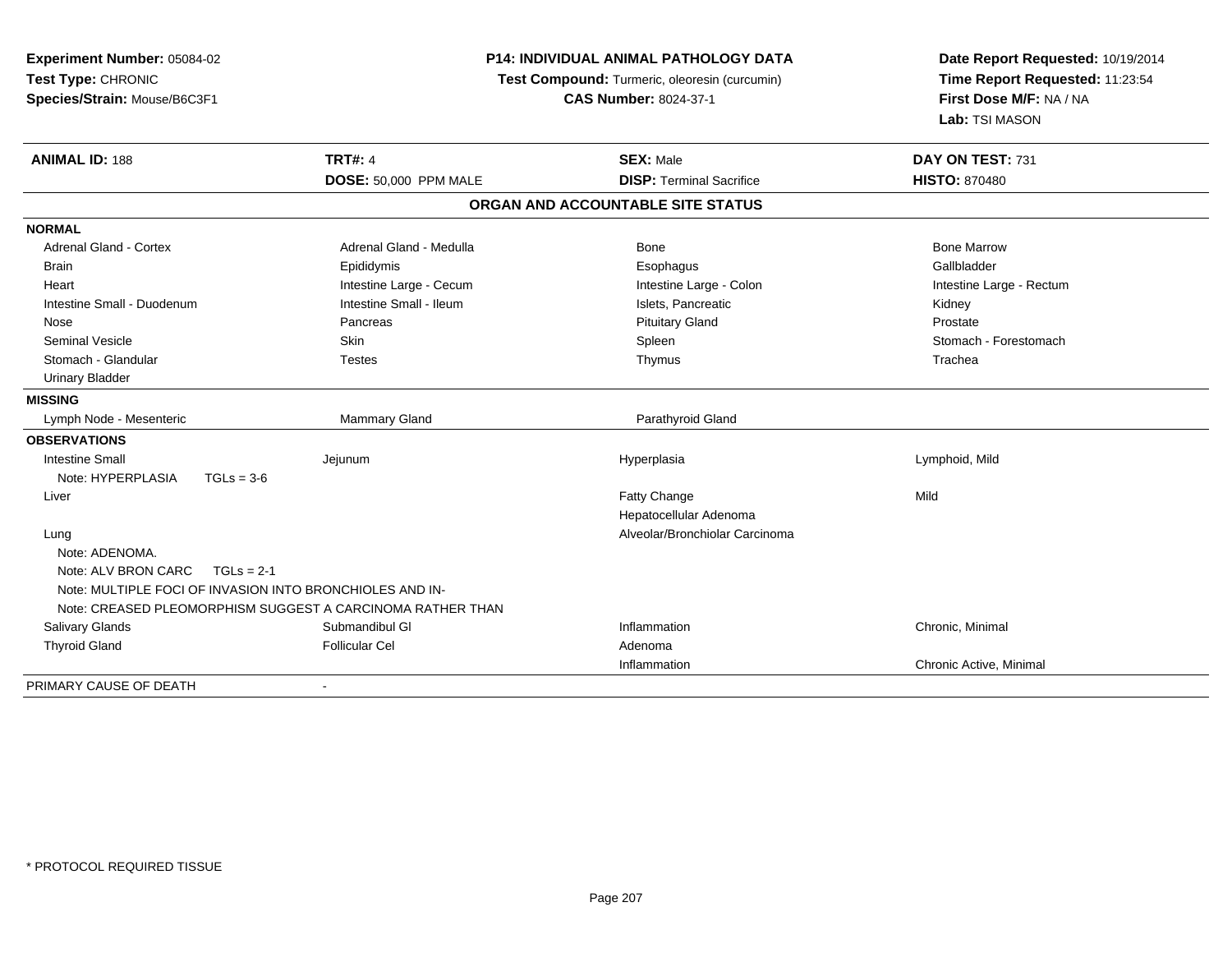| Experiment Number: 05084-02                 |                              | <b>P14: INDIVIDUAL ANIMAL PATHOLOGY DATA</b>  | Date Report Requested: 10/19/2014                          |  |
|---------------------------------------------|------------------------------|-----------------------------------------------|------------------------------------------------------------|--|
| Test Type: CHRONIC                          |                              | Test Compound: Turmeric, oleoresin (curcumin) | Time Report Requested: 11:23:54<br>First Dose M/F: NA / NA |  |
| Species/Strain: Mouse/B6C3F1                |                              | <b>CAS Number: 8024-37-1</b>                  |                                                            |  |
|                                             |                              |                                               | Lab: TSI MASON                                             |  |
| <b>ANIMAL ID: 189</b>                       | <b>TRT#: 4</b>               | <b>SEX: Male</b>                              | DAY ON TEST: 724                                           |  |
|                                             | <b>DOSE: 50,000 PPM MALE</b> | <b>DISP: Moribund</b>                         | <b>HISTO: 870481</b>                                       |  |
|                                             |                              | ORGAN AND ACCOUNTABLE SITE STATUS             |                                                            |  |
| <b>NORMAL</b>                               |                              |                                               |                                                            |  |
| <b>Adrenal Gland - Cortex</b>               | Adrenal Gland - Medulla      | <b>Bone</b>                                   | <b>Bone Marrow</b>                                         |  |
| Epididymis                                  | Esophagus                    | Gallbladder                                   | Heart                                                      |  |
| Intestine Large - Cecum                     | Intestine Large - Colon      | Intestine Large - Rectum                      | Intestine Small - Duodenum                                 |  |
| Intestine Small - Ileum                     | Intestine Small - Jejunum    | Islets, Pancreatic                            | Lymph Node - Mesenteric                                    |  |
| Nose                                        | Pancreas                     | Parathyroid Gland                             | <b>Pituitary Gland</b>                                     |  |
| Prostate                                    | <b>Seminal Vesicle</b>       | Skin                                          | Spleen                                                     |  |
| Stomach - Forestomach                       | Stomach - Glandular          | <b>Testes</b>                                 | Thymus                                                     |  |
| <b>Thyroid Gland</b>                        | Trachea                      | <b>Urinary Bladder</b>                        |                                                            |  |
| <b>MISSING</b>                              |                              |                                               |                                                            |  |
| <b>Mammary Gland</b>                        |                              |                                               |                                                            |  |
| <b>OBSERVATIONS</b>                         |                              |                                               |                                                            |  |
| <b>Brain</b>                                | Thalamus                     | Mineralization                                | Minimal                                                    |  |
| Kidney                                      |                              | Inflammation                                  | Chronic, Minimal                                           |  |
| Liver                                       |                              | Hepatocellular Adenoma                        |                                                            |  |
|                                             |                              | Hepatocellular Carcinoma                      |                                                            |  |
| Note: [ HEPATOCLR CARC ] TGLs = 2-2.2,2.3   |                              |                                               |                                                            |  |
| Note: [HEPATOCLR ADEN] TGLs = 3-2.1         |                              |                                               |                                                            |  |
| Lung                                        |                              | Alveolar/Bronchiolar Adenoma                  |                                                            |  |
| [ Alveolar/Bronchiolar Adenoma TGLS = 4-1 ] |                              |                                               |                                                            |  |
| <b>Salivary Glands</b>                      | Submandibul GI               | Inflammation                                  | Chronic, Minimal                                           |  |
| PRIMARY CAUSE OF DEATH                      |                              |                                               |                                                            |  |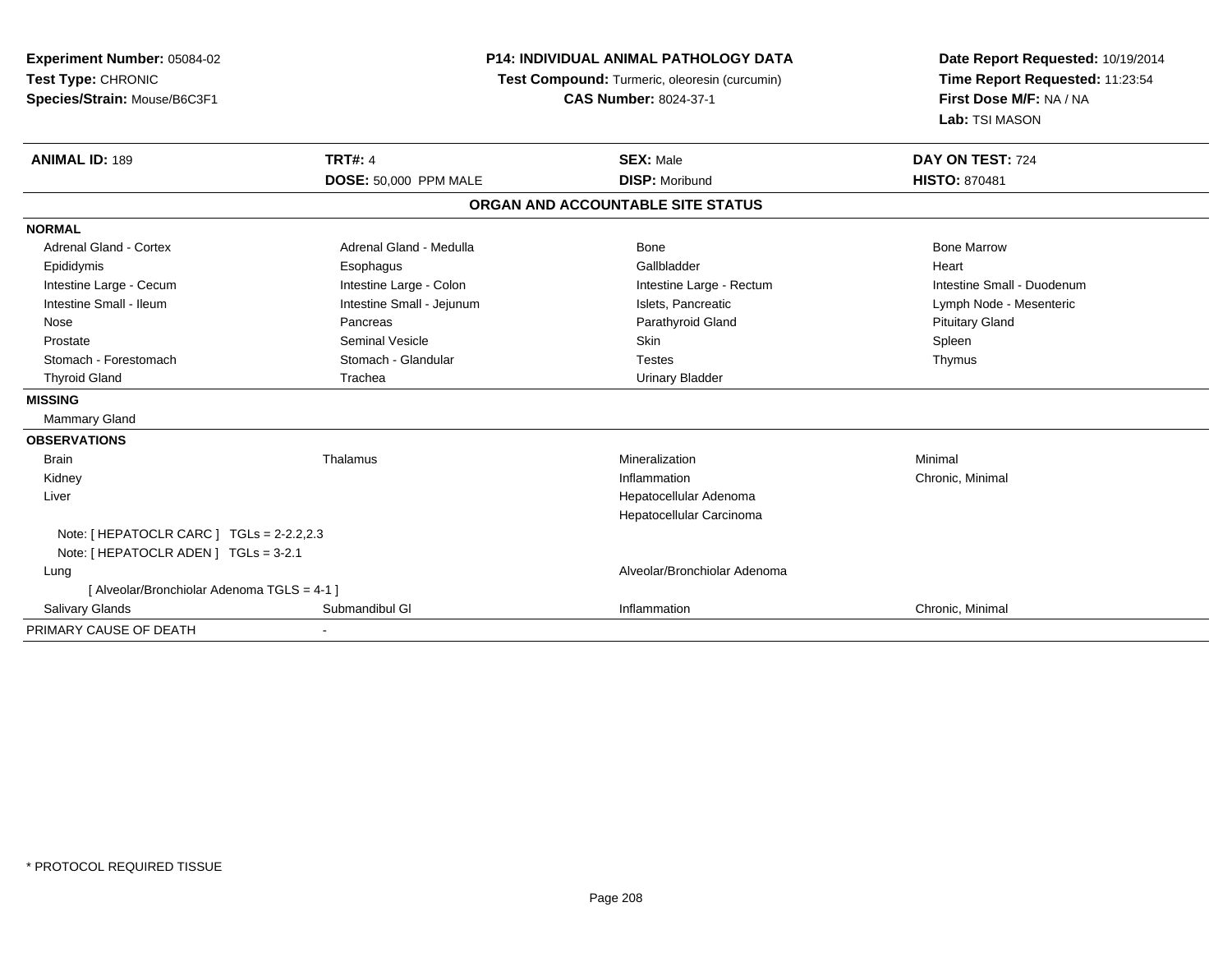| Experiment Number: 05084-02<br>Test Type: CHRONIC<br>Species/Strain: Mouse/B6C3F1 |                           | <b>P14: INDIVIDUAL ANIMAL PATHOLOGY DATA</b><br>Test Compound: Turmeric, oleoresin (curcumin)<br><b>CAS Number: 8024-37-1</b> | Date Report Requested: 10/19/2014<br>Time Report Requested: 11:23:54<br>First Dose M/F: NA / NA<br>Lab: TSI MASON |  |
|-----------------------------------------------------------------------------------|---------------------------|-------------------------------------------------------------------------------------------------------------------------------|-------------------------------------------------------------------------------------------------------------------|--|
| <b>ANIMAL ID: 190</b>                                                             | <b>TRT#: 4</b>            | <b>SEX: Male</b>                                                                                                              | DAY ON TEST: 731                                                                                                  |  |
|                                                                                   | DOSE: 50,000 PPM MALE     | <b>DISP: Terminal Sacrifice</b>                                                                                               | <b>HISTO: 870482</b>                                                                                              |  |
|                                                                                   |                           | ORGAN AND ACCOUNTABLE SITE STATUS                                                                                             |                                                                                                                   |  |
| <b>NORMAL</b>                                                                     |                           |                                                                                                                               |                                                                                                                   |  |
| Adrenal Gland - Cortex                                                            | Adrenal Gland - Medulla   | Bone                                                                                                                          | <b>Bone Marrow</b>                                                                                                |  |
| Epididymis                                                                        | Esophagus                 | Gallbladder                                                                                                                   | Heart                                                                                                             |  |
| Intestine Large - Cecum                                                           | Intestine Large - Colon   | Intestine Large - Rectum                                                                                                      | Intestine Small - Duodenum                                                                                        |  |
| Intestine Small - Ileum                                                           | Intestine Small - Jejunum | Islets, Pancreatic                                                                                                            | Nose                                                                                                              |  |
| Pancreas                                                                          | Parathyroid Gland         | <b>Pituitary Gland</b>                                                                                                        | Prostate                                                                                                          |  |
| <b>Seminal Vesicle</b>                                                            | Skin                      | Spleen                                                                                                                        | Stomach - Forestomach                                                                                             |  |
| Stomach - Glandular                                                               | <b>Testes</b>             | <b>Thyroid Gland</b>                                                                                                          | Trachea                                                                                                           |  |
| <b>Urinary Bladder</b>                                                            |                           |                                                                                                                               |                                                                                                                   |  |
| <b>MISSING</b>                                                                    |                           |                                                                                                                               |                                                                                                                   |  |
| Mammary Gland                                                                     | Thymus                    |                                                                                                                               |                                                                                                                   |  |
| <b>OBSERVATIONS</b>                                                               |                           |                                                                                                                               |                                                                                                                   |  |
| <b>Brain</b>                                                                      | Thalamus                  | Mineralization                                                                                                                | Minimal                                                                                                           |  |
| Kidney                                                                            | <b>Renal Tubule</b>       | Carcinoma                                                                                                                     |                                                                                                                   |  |
| [Carcinoma TGLS = $5-3+3.1$ ]                                                     |                           |                                                                                                                               |                                                                                                                   |  |
| Liver                                                                             |                           | Hepatocellular Carcinoma                                                                                                      |                                                                                                                   |  |
| Note: HEPATOCLR CARC $TGLs = 6-2.1+2.2$                                           |                           |                                                                                                                               |                                                                                                                   |  |
| Lung                                                                              |                           | Hepatocellular Carcinoma                                                                                                      | Metastatic (Liver)                                                                                                |  |
| Note: HEPATOCLR CARC TGLs = 4-1                                                   |                           |                                                                                                                               |                                                                                                                   |  |
| Lymph Node                                                                        | Mesenteric                | Angiectasis                                                                                                                   | Mild                                                                                                              |  |
| Note: ANGIECTASIS<br>$TGLs = 7-5$                                                 |                           |                                                                                                                               |                                                                                                                   |  |
| <b>Preputial Gland</b>                                                            | Duct                      | <b>Dilatation</b>                                                                                                             | Mild                                                                                                              |  |
|                                                                                   |                           | Inflammation                                                                                                                  | Chronic Active, Minimal                                                                                           |  |
| [ Dilatation TGLS = 2-9 ]                                                         |                           |                                                                                                                               |                                                                                                                   |  |
| <b>Salivary Glands</b>                                                            | Submandibul GI            | Inflammation                                                                                                                  | Chronic, Minimal                                                                                                  |  |
| PRIMARY CAUSE OF DEATH                                                            |                           |                                                                                                                               |                                                                                                                   |  |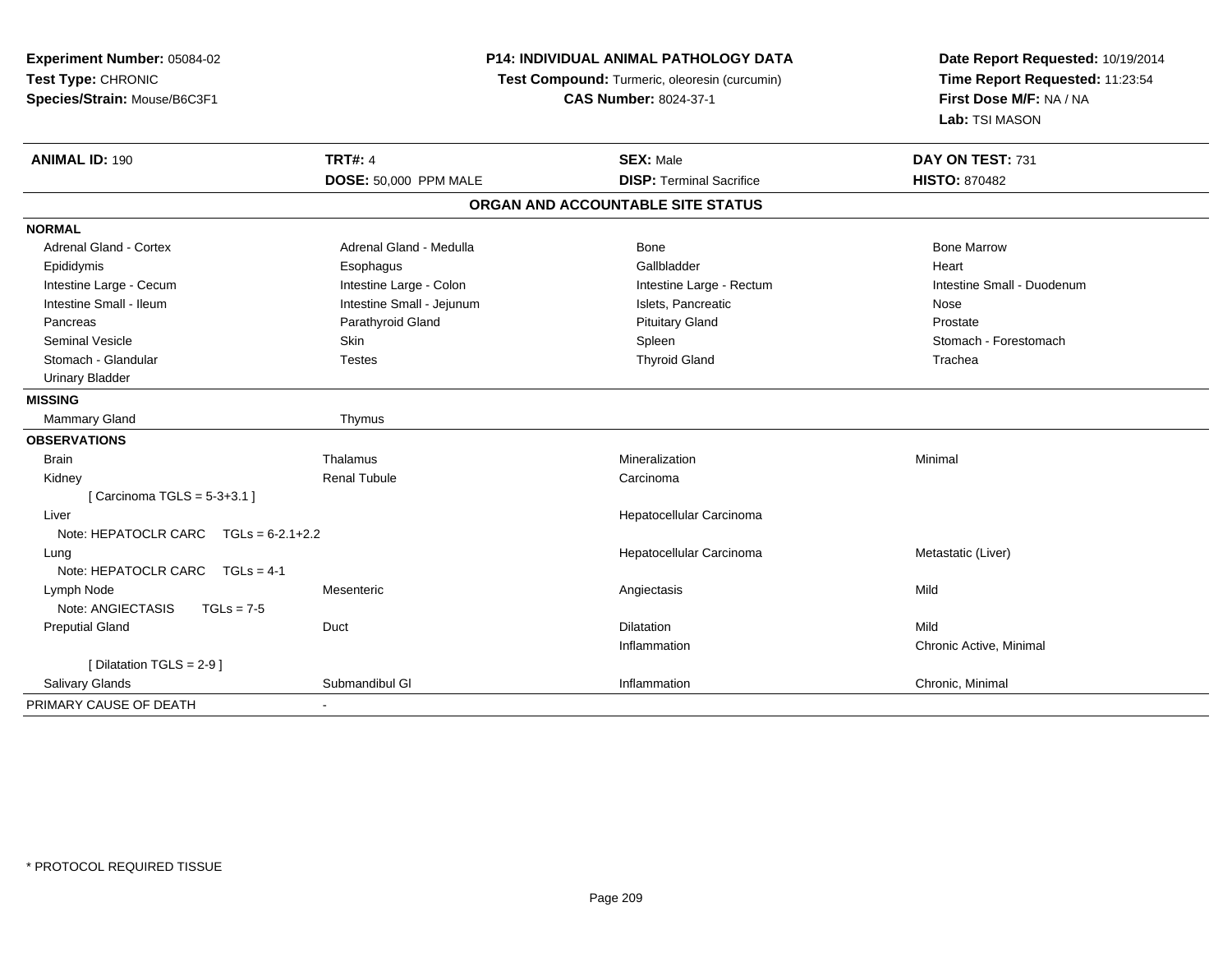| Experiment Number: 05084-02<br>Test Type: CHRONIC<br>Species/Strain: Mouse/B6C3F1 |                          | <b>P14: INDIVIDUAL ANIMAL PATHOLOGY DATA</b><br>Test Compound: Turmeric, oleoresin (curcumin)<br><b>CAS Number: 8024-37-1</b> | Date Report Requested: 10/19/2014<br>Time Report Requested: 11:23:54<br>First Dose M/F: NA / NA<br>Lab: TSI MASON |  |
|-----------------------------------------------------------------------------------|--------------------------|-------------------------------------------------------------------------------------------------------------------------------|-------------------------------------------------------------------------------------------------------------------|--|
| <b>ANIMAL ID: 191</b>                                                             | <b>TRT#: 4</b>           | <b>SEX: Male</b>                                                                                                              | DAY ON TEST: 680                                                                                                  |  |
|                                                                                   | DOSE: 50,000 PPM MALE    | <b>DISP: Moribund</b>                                                                                                         | <b>HISTO: 870483</b>                                                                                              |  |
|                                                                                   |                          | ORGAN AND ACCOUNTABLE SITE STATUS                                                                                             |                                                                                                                   |  |
| <b>NORMAL</b>                                                                     |                          |                                                                                                                               |                                                                                                                   |  |
| <b>Adrenal Gland - Cortex</b>                                                     | Adrenal Gland - Medulla  | <b>Bone</b>                                                                                                                   | Epididymis                                                                                                        |  |
| Esophagus                                                                         | Gallbladder              | Heart                                                                                                                         | Intestine Large - Cecum                                                                                           |  |
| Intestine Large - Colon                                                           | Intestine Large - Rectum | Intestine Small - Duodenum                                                                                                    | Intestine Small - Ileum                                                                                           |  |
| Intestine Small - Jejunum                                                         | Islets, Pancreatic       | Nose                                                                                                                          | Pancreas                                                                                                          |  |
| Parathyroid Gland                                                                 | <b>Pituitary Gland</b>   | <b>Seminal Vesicle</b>                                                                                                        | Skin                                                                                                              |  |
| Spleen                                                                            | Stomach - Forestomach    | Stomach - Glandular                                                                                                           | <b>Testes</b>                                                                                                     |  |
| Thymus                                                                            | <b>Thyroid Gland</b>     | Trachea                                                                                                                       |                                                                                                                   |  |
| <b>MISSING</b>                                                                    |                          |                                                                                                                               |                                                                                                                   |  |
| <b>Mammary Gland</b>                                                              |                          |                                                                                                                               |                                                                                                                   |  |
| <b>OBSERVATIONS</b>                                                               |                          |                                                                                                                               |                                                                                                                   |  |
| <b>Bone Marrow</b>                                                                | Sternal                  | Myelofibrosis                                                                                                                 | Minimal                                                                                                           |  |
| <b>Brain</b>                                                                      | Thalamus                 | Mineralization                                                                                                                | Minimal                                                                                                           |  |
| Kidney                                                                            |                          | Inflammation                                                                                                                  | Chronic, Minimal                                                                                                  |  |
| Liver                                                                             |                          | Hepatocellular Adenoma                                                                                                        | Multiple                                                                                                          |  |
|                                                                                   |                          | Hepatocellular Carcinoma                                                                                                      | Multiple                                                                                                          |  |
| Note: HEPATOCLR CARC TGLs = 3,4-2+2.1                                             |                          |                                                                                                                               |                                                                                                                   |  |
| Note: HEPATOCLR ADEN $TGLs = 3.6-2+2.1$                                           |                          |                                                                                                                               |                                                                                                                   |  |
| Lung                                                                              |                          | Hepatocellular Carcinoma                                                                                                      | Metastatic (Liver)                                                                                                |  |
| Lymph Node                                                                        | Mesenteric               | Angiectasis                                                                                                                   | Minimal                                                                                                           |  |
| Prostate                                                                          | Epithelium               | Hyperplasia                                                                                                                   | Mild                                                                                                              |  |
| <b>Salivary Glands</b>                                                            | Submandibul GI           | Inflammation                                                                                                                  | Chronic, Minimal                                                                                                  |  |
| <b>Urinary Bladder</b>                                                            |                          | <b>Calculus Micro Observation Only</b>                                                                                        |                                                                                                                   |  |
| Note: CALCUS MIC OBS                                                              | $TGLs = 5-1.1$           |                                                                                                                               |                                                                                                                   |  |
| PRIMARY CAUSE OF DEATH                                                            |                          |                                                                                                                               |                                                                                                                   |  |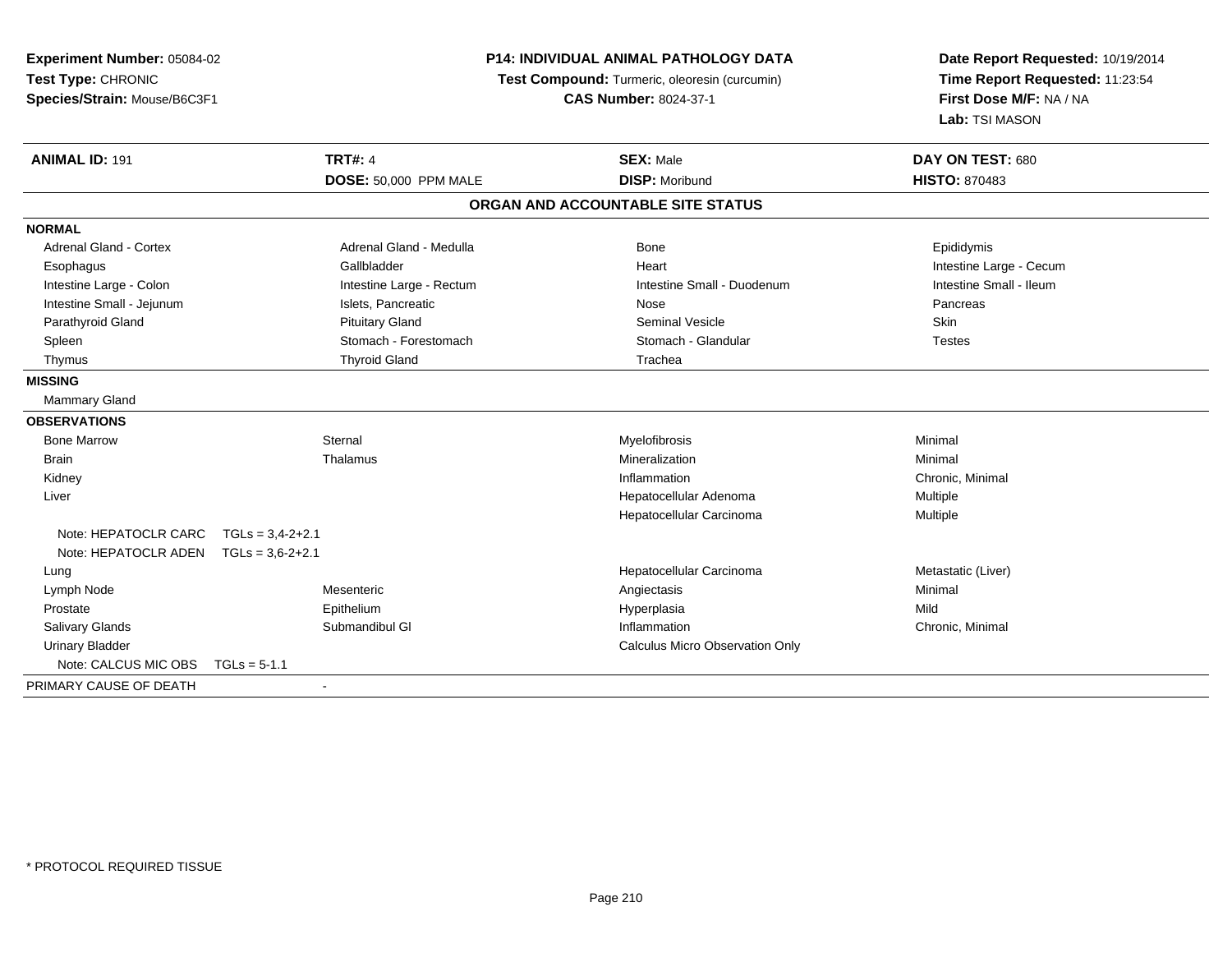| <b>Experiment Number: 05084-02</b><br>Test Type: CHRONIC<br>Species/Strain: Mouse/B6C3F1 |                           | <b>P14: INDIVIDUAL ANIMAL PATHOLOGY DATA</b><br>Test Compound: Turmeric, oleoresin (curcumin)<br><b>CAS Number: 8024-37-1</b> | Date Report Requested: 10/19/2014<br>Time Report Requested: 11:23:54<br>First Dose M/F: NA / NA<br>Lab: TSI MASON |
|------------------------------------------------------------------------------------------|---------------------------|-------------------------------------------------------------------------------------------------------------------------------|-------------------------------------------------------------------------------------------------------------------|
| <b>ANIMAL ID: 192</b>                                                                    | <b>TRT#: 4</b>            | <b>SEX: Male</b>                                                                                                              | DAY ON TEST: 730                                                                                                  |
|                                                                                          | DOSE: 50,000 PPM MALE     | <b>DISP: Terminal Sacrifice</b>                                                                                               | <b>HISTO: 870484</b>                                                                                              |
|                                                                                          |                           | ORGAN AND ACCOUNTABLE SITE STATUS                                                                                             |                                                                                                                   |
| <b>NORMAL</b>                                                                            |                           |                                                                                                                               |                                                                                                                   |
| Adrenal Gland - Cortex                                                                   | Adrenal Gland - Medulla   | <b>Bone</b>                                                                                                                   | <b>Bone Marrow</b>                                                                                                |
| Epididymis                                                                               | Esophagus                 | Gallbladder                                                                                                                   | Heart                                                                                                             |
| Intestine Large - Cecum                                                                  | Intestine Large - Colon   | Intestine Large - Rectum                                                                                                      | Intestine Small - Duodenum                                                                                        |
| Intestine Small - Ileum                                                                  | Intestine Small - Jejunum | Islets, Pancreatic                                                                                                            | Lung                                                                                                              |
| Lymph Node - Mesenteric                                                                  | Nose                      | Pancreas                                                                                                                      | Parathyroid Gland                                                                                                 |
| <b>Pituitary Gland</b>                                                                   | Prostate                  | <b>Seminal Vesicle</b>                                                                                                        | <b>Skin</b>                                                                                                       |
| Spleen                                                                                   | Stomach - Forestomach     | Stomach - Glandular                                                                                                           | <b>Testes</b>                                                                                                     |
| Thymus                                                                                   | <b>Thyroid Gland</b>      | Trachea                                                                                                                       |                                                                                                                   |
| <b>MISSING</b>                                                                           |                           |                                                                                                                               |                                                                                                                   |
| Mammary Gland                                                                            |                           |                                                                                                                               |                                                                                                                   |
| <b>OBSERVATIONS</b>                                                                      |                           |                                                                                                                               |                                                                                                                   |
| <b>Brain</b>                                                                             | Thalamus                  | Mineralization                                                                                                                | Minimal                                                                                                           |
| Kidney                                                                                   |                           | Inflammation                                                                                                                  | Chronic, Minimal                                                                                                  |
| Liver                                                                                    |                           | <b>Fatty Change</b>                                                                                                           | Minimal                                                                                                           |
| Note: FATTY CHANGE<br>$TGLs = 3-2$                                                       |                           |                                                                                                                               |                                                                                                                   |
| <b>Salivary Glands</b>                                                                   | Submandibul GI            | Inflammation                                                                                                                  | Chronic, Minimal                                                                                                  |
| <b>Urinary Bladder</b>                                                                   |                           | <b>Calculus Gross Observation</b>                                                                                             |                                                                                                                   |
| PRIMARY CAUSE OF DEATH                                                                   |                           |                                                                                                                               |                                                                                                                   |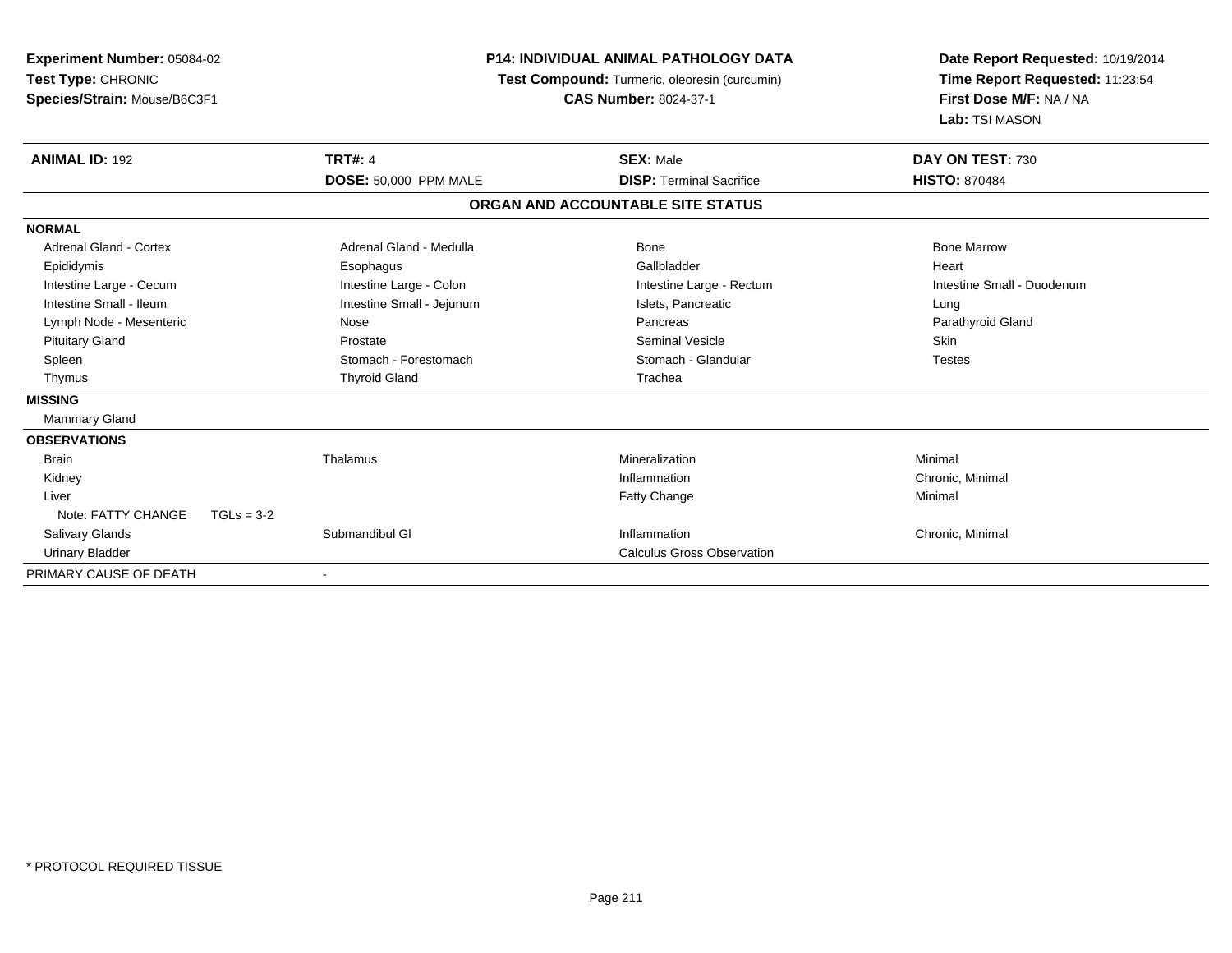| <b>P14: INDIVIDUAL ANIMAL PATHOLOGY DATA</b><br>Experiment Number: 05084-02<br>Test Type: CHRONIC<br>Test Compound: Turmeric, oleoresin (curcumin)<br>Species/Strain: Mouse/B6C3F1<br><b>CAS Number: 8024-37-1</b> |                         |                                   | Date Report Requested: 10/19/2014<br>Time Report Requested: 11:23:54<br>First Dose M/F: NA / NA<br>Lab: TSI MASON |
|--------------------------------------------------------------------------------------------------------------------------------------------------------------------------------------------------------------------|-------------------------|-----------------------------------|-------------------------------------------------------------------------------------------------------------------|
| <b>ANIMAL ID: 193</b>                                                                                                                                                                                              | <b>TRT#: 4</b>          | <b>SEX: Male</b>                  | DAY ON TEST: 731                                                                                                  |
|                                                                                                                                                                                                                    | DOSE: 50,000 PPM MALE   | <b>DISP: Terminal Sacrifice</b>   | <b>HISTO: 870485</b>                                                                                              |
|                                                                                                                                                                                                                    |                         | ORGAN AND ACCOUNTABLE SITE STATUS |                                                                                                                   |
| <b>NORMAL</b>                                                                                                                                                                                                      |                         |                                   |                                                                                                                   |
| <b>Adrenal Gland - Cortex</b>                                                                                                                                                                                      | Adrenal Gland - Medulla | <b>Bone</b>                       | <b>Bone Marrow</b>                                                                                                |
| Epididymis                                                                                                                                                                                                         | Esophagus               | Eye                               | Gallbladder                                                                                                       |
| Heart                                                                                                                                                                                                              | Intestine Large - Cecum | Intestine Large - Colon           | Intestine Large - Rectum                                                                                          |
| Intestine Small - Duodenum                                                                                                                                                                                         | Intestine Small - Ileum | Intestine Small - Jejunum         | Islets, Pancreatic                                                                                                |
| Nose                                                                                                                                                                                                               | Pancreas                | Parathyroid Gland                 | <b>Pituitary Gland</b>                                                                                            |
| Prostate                                                                                                                                                                                                           | <b>Seminal Vesicle</b>  | Skin                              | Spleen                                                                                                            |
| Stomach - Forestomach                                                                                                                                                                                              | Stomach - Glandular     | <b>Testes</b>                     | Thymus                                                                                                            |
| <b>Thyroid Gland</b>                                                                                                                                                                                               | Trachea                 |                                   |                                                                                                                   |
| <b>MISSING</b>                                                                                                                                                                                                     |                         |                                   |                                                                                                                   |
| <b>Mammary Gland</b>                                                                                                                                                                                               |                         |                                   |                                                                                                                   |
| <b>OBSERVATIONS</b>                                                                                                                                                                                                |                         |                                   |                                                                                                                   |
| <b>Brain</b>                                                                                                                                                                                                       | Thalamus                | Mineralization                    | Minimal                                                                                                           |
| <b>Harderian Gland</b>                                                                                                                                                                                             |                         | Adenoma                           |                                                                                                                   |
| [Adenoma TGLS = $6-9$ ]                                                                                                                                                                                            |                         |                                   |                                                                                                                   |
| Kidney                                                                                                                                                                                                             |                         | Inflammation                      | Chronic, Minimal                                                                                                  |
| Liver                                                                                                                                                                                                              |                         | <b>Eosinophilic Focus</b>         | Minimal                                                                                                           |
|                                                                                                                                                                                                                    |                         | Fatty Change                      | Minimal                                                                                                           |
| Lung                                                                                                                                                                                                               | Alveolar Epith          | Hyperplasia                       | Minimal                                                                                                           |
| Lymph Node                                                                                                                                                                                                         | Mesenteric              | Lymphoma Malignant Mixed          |                                                                                                                   |
| Note: LYMPH MAL MIXD<br>$TGLs = 5-5.1$                                                                                                                                                                             |                         |                                   |                                                                                                                   |
| <b>Salivary Glands</b>                                                                                                                                                                                             | Submandibul GI          | Inflammation                      | Chronic, Minimal                                                                                                  |
| <b>Urinary Bladder</b>                                                                                                                                                                                             |                         | <b>Calculus Gross Observation</b> |                                                                                                                   |
| PRIMARY CAUSE OF DEATH                                                                                                                                                                                             |                         |                                   |                                                                                                                   |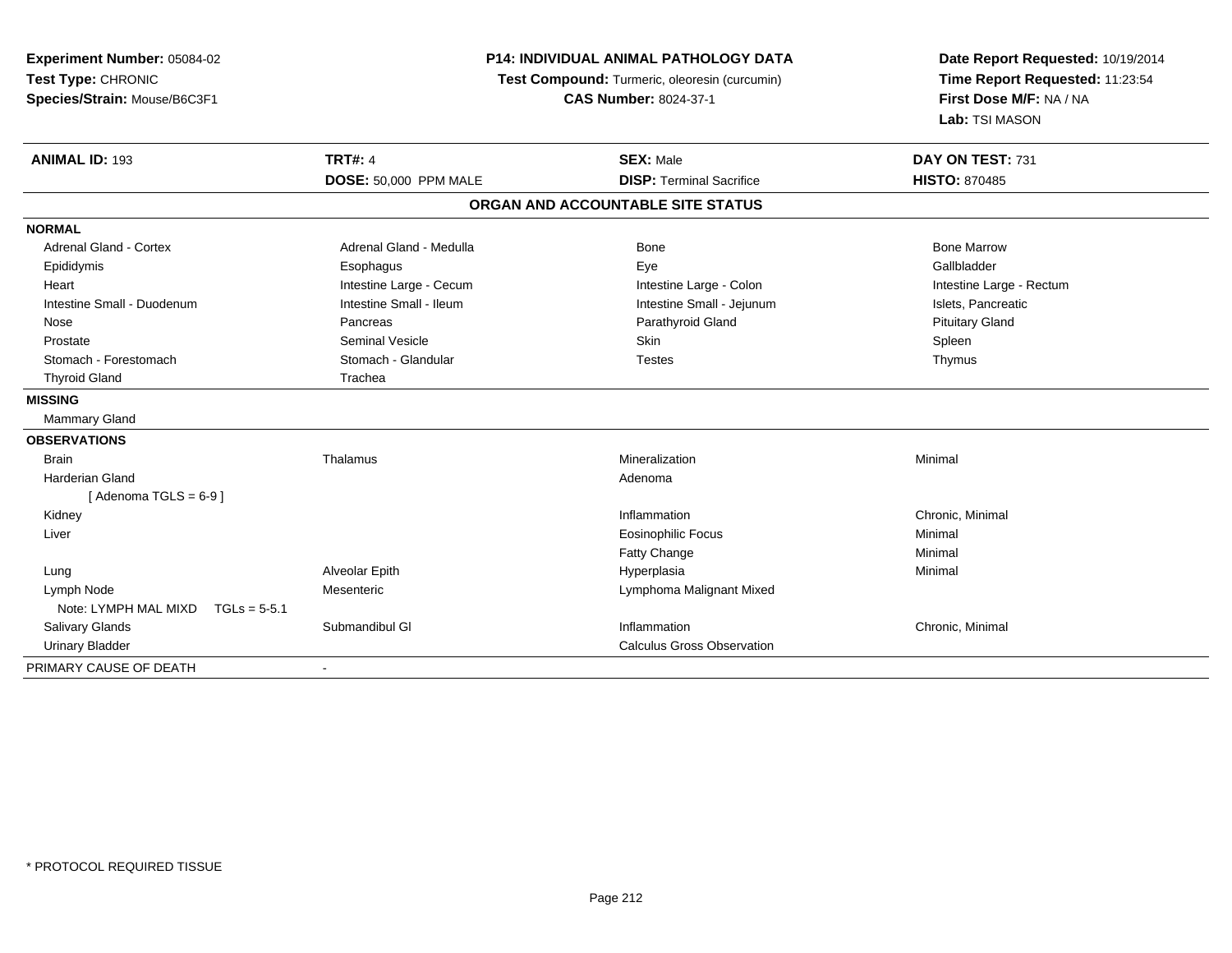| <b>Experiment Number: 05084-02</b><br>Test Type: CHRONIC<br>Species/Strain: Mouse/B6C3F1 |                           | <b>P14: INDIVIDUAL ANIMAL PATHOLOGY DATA</b><br>Test Compound: Turmeric, oleoresin (curcumin)<br><b>CAS Number: 8024-37-1</b> | Date Report Requested: 10/19/2014<br>Time Report Requested: 11:23:54<br>First Dose M/F: NA / NA<br>Lab: TSI MASON |
|------------------------------------------------------------------------------------------|---------------------------|-------------------------------------------------------------------------------------------------------------------------------|-------------------------------------------------------------------------------------------------------------------|
| <b>ANIMAL ID: 194</b>                                                                    | <b>TRT#: 4</b>            | <b>SEX: Male</b>                                                                                                              | DAY ON TEST: 730                                                                                                  |
|                                                                                          | DOSE: 50,000 PPM MALE     | <b>DISP: Terminal Sacrifice</b>                                                                                               | <b>HISTO: 870486</b>                                                                                              |
|                                                                                          |                           | ORGAN AND ACCOUNTABLE SITE STATUS                                                                                             |                                                                                                                   |
| <b>NORMAL</b>                                                                            |                           |                                                                                                                               |                                                                                                                   |
| Adrenal Gland - Cortex                                                                   | Adrenal Gland - Medulla   | Bone                                                                                                                          | <b>Bone Marrow</b>                                                                                                |
| Epididymis                                                                               | Esophagus                 | Gallbladder                                                                                                                   | Heart                                                                                                             |
| Intestine Large - Cecum                                                                  | Intestine Large - Colon   | Intestine Large - Rectum                                                                                                      | Intestine Small - Duodenum                                                                                        |
| Intestine Small - Ileum                                                                  | Intestine Small - Jejunum | Islets, Pancreatic                                                                                                            | Lung                                                                                                              |
| Lymph Node - Mesenteric                                                                  | Nose                      | Pancreas                                                                                                                      | <b>Pituitary Gland</b>                                                                                            |
| Prostate                                                                                 | <b>Seminal Vesicle</b>    | <b>Skin</b>                                                                                                                   | Spleen                                                                                                            |
| Stomach - Forestomach                                                                    | Stomach - Glandular       | <b>Testes</b>                                                                                                                 | Thymus                                                                                                            |
| <b>Thyroid Gland</b>                                                                     | Trachea                   | <b>Urinary Bladder</b>                                                                                                        |                                                                                                                   |
| <b>MISSING</b>                                                                           |                           |                                                                                                                               |                                                                                                                   |
| <b>Mammary Gland</b>                                                                     | Parathyroid Gland         |                                                                                                                               |                                                                                                                   |
| <b>OBSERVATIONS</b>                                                                      |                           |                                                                                                                               |                                                                                                                   |
| <b>Brain</b>                                                                             | Thalamus                  | Mineralization                                                                                                                | Minimal                                                                                                           |
| Kidney                                                                                   |                           | Inflammation                                                                                                                  | Chronic, Minimal                                                                                                  |
| Liver                                                                                    |                           | Hepatocellular Adenoma                                                                                                        | Multiple                                                                                                          |
|                                                                                          |                           | <b>Mixed Cell Focus</b>                                                                                                       | Minimal                                                                                                           |
| [ Hepatocellular Adenoma TGLS = 2-2 ]                                                    |                           |                                                                                                                               |                                                                                                                   |
| Salivary Glands                                                                          | Submandibul GI            | Inflammation                                                                                                                  | Chronic, Minimal                                                                                                  |
| PRIMARY CAUSE OF DEATH                                                                   |                           |                                                                                                                               |                                                                                                                   |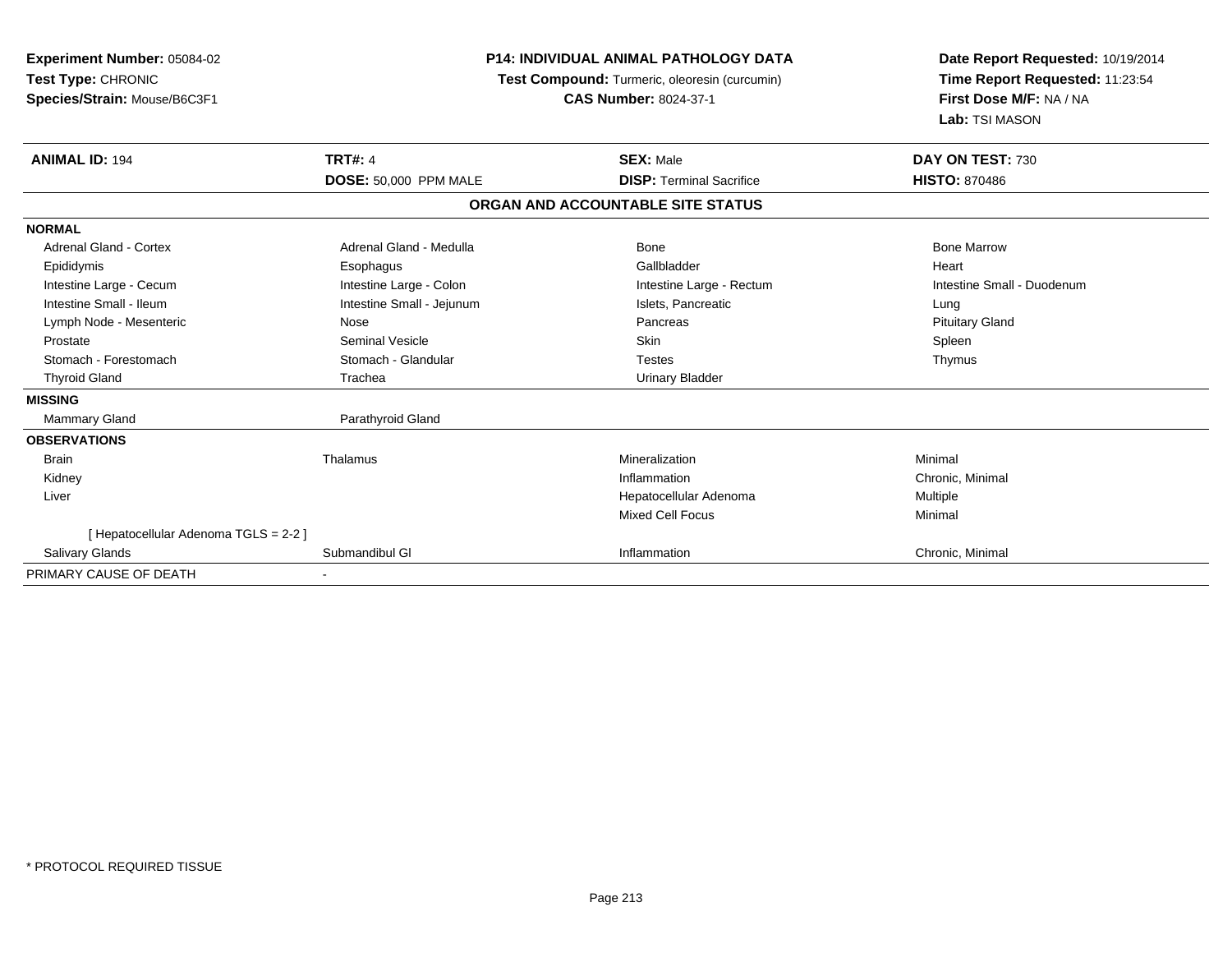| Experiment Number: 05084-02               |                              | <b>P14: INDIVIDUAL ANIMAL PATHOLOGY DATA</b>  | Date Report Requested: 10/19/2014<br>Time Report Requested: 11:23:54<br>First Dose M/F: NA / NA |  |
|-------------------------------------------|------------------------------|-----------------------------------------------|-------------------------------------------------------------------------------------------------|--|
| Test Type: CHRONIC                        |                              | Test Compound: Turmeric, oleoresin (curcumin) |                                                                                                 |  |
| Species/Strain: Mouse/B6C3F1              |                              | <b>CAS Number: 8024-37-1</b>                  |                                                                                                 |  |
|                                           |                              |                                               | Lab: TSI MASON                                                                                  |  |
| <b>ANIMAL ID: 195</b>                     | <b>TRT#: 4</b>               | <b>SEX: Male</b>                              | DAY ON TEST: 731                                                                                |  |
|                                           | <b>DOSE: 50,000 PPM MALE</b> | <b>DISP: Terminal Sacrifice</b>               | <b>HISTO: 870487</b>                                                                            |  |
|                                           |                              | ORGAN AND ACCOUNTABLE SITE STATUS             |                                                                                                 |  |
| <b>NORMAL</b>                             |                              |                                               |                                                                                                 |  |
| <b>Adrenal Gland - Cortex</b>             | Adrenal Gland - Medulla      | <b>Bone</b>                                   | <b>Bone Marrow</b>                                                                              |  |
| Esophagus                                 | Heart                        | Intestine Large - Cecum                       | Intestine Large - Colon                                                                         |  |
| Intestine Large - Rectum                  | Intestine Small - Duodenum   | Intestine Small - Ileum                       | Intestine Small - Jejunum                                                                       |  |
| Islets, Pancreatic                        | Kidney                       | Nose                                          | Pancreas                                                                                        |  |
| <b>Pituitary Gland</b>                    | Prostate                     | <b>Salivary Glands</b>                        | <b>Seminal Vesicle</b>                                                                          |  |
| Skin                                      | Stomach - Forestomach        | Stomach - Glandular                           | <b>Testes</b>                                                                                   |  |
| <b>Thyroid Gland</b>                      | Trachea                      | <b>Urinary Bladder</b>                        |                                                                                                 |  |
| <b>MISSING</b>                            |                              |                                               |                                                                                                 |  |
| Gallbladder                               | Mammary Gland                | Parathyroid Gland                             | Thymus                                                                                          |  |
| <b>OBSERVATIONS</b>                       |                              |                                               |                                                                                                 |  |
| <b>Brain</b>                              | Thalamus                     | Mineralization                                | Minimal                                                                                         |  |
| Epididymis                                |                              | Granuloma Sperm                               | Mild                                                                                            |  |
| Note: GRANLOMA SPERM<br>$TGLs = 4-5.1$    |                              |                                               |                                                                                                 |  |
| Liver                                     |                              | Hepatocellular Adenoma                        | Multiple                                                                                        |  |
| Note: HEPATOCLR ADEN $TGLs = 3.5-2+2.1$   |                              |                                               |                                                                                                 |  |
| Lung                                      |                              | Alveolar/Bronchiolar Adenoma                  |                                                                                                 |  |
| Lymph Node                                | Mesenteric                   | Lymphoma Malignant Mixed                      |                                                                                                 |  |
| [ Lymphoma Malignant Mixed TGLS = 2-5.1 ] |                              |                                               |                                                                                                 |  |
| Spleen                                    |                              | Hematopoietic Cell Proliferation              | Moderate                                                                                        |  |
|                                           |                              | Lymphoma Malignant Mixed                      |                                                                                                 |  |
| PRIMARY CAUSE OF DEATH                    |                              |                                               |                                                                                                 |  |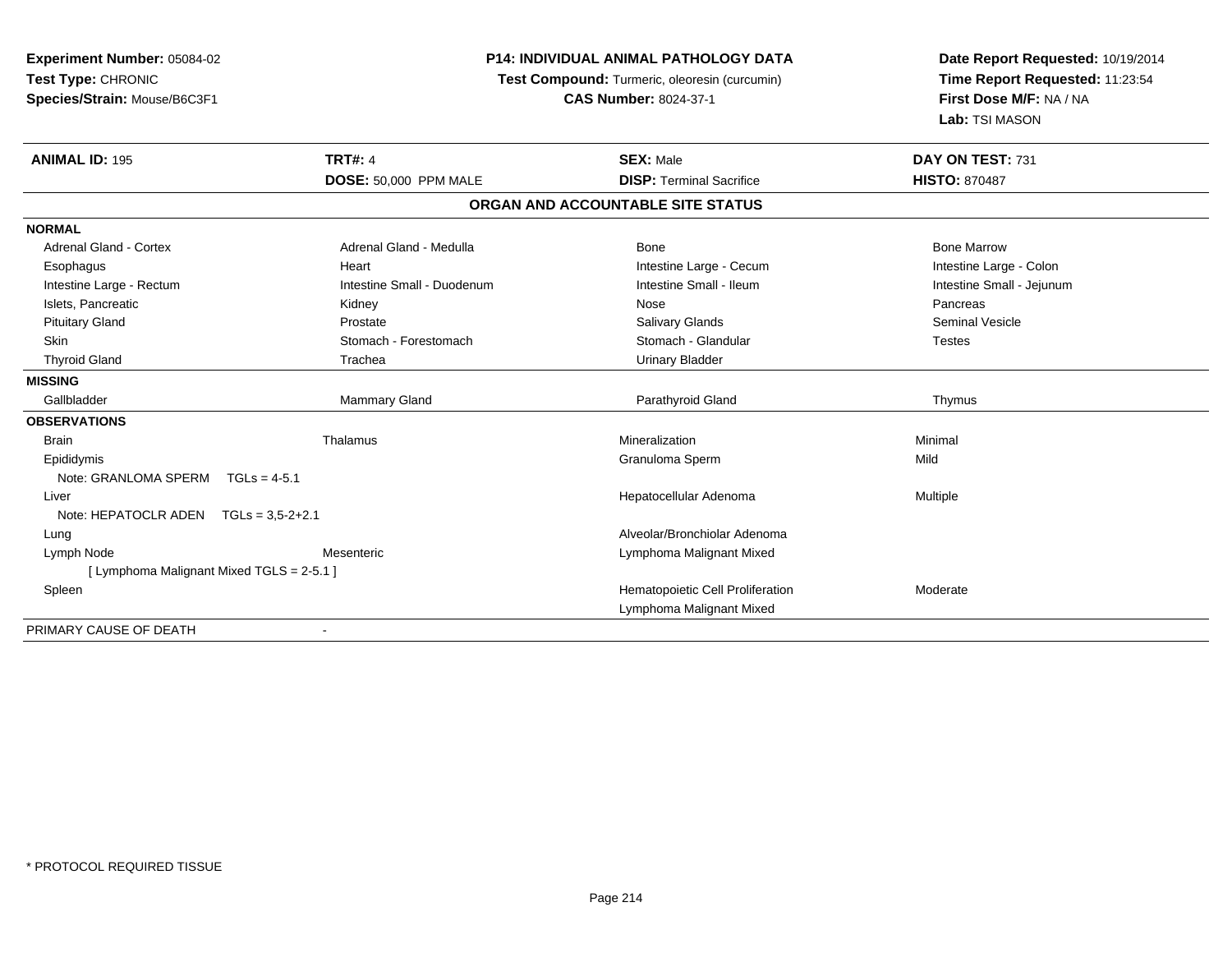| <b>Experiment Number: 05084-02</b>        |                            | P14: INDIVIDUAL ANIMAL PATHOLOGY DATA<br>Test Compound: Turmeric, oleoresin (curcumin) |                                                            |  |
|-------------------------------------------|----------------------------|----------------------------------------------------------------------------------------|------------------------------------------------------------|--|
| Test Type: CHRONIC                        |                            |                                                                                        |                                                            |  |
| Species/Strain: Mouse/B6C3F1              |                            | <b>CAS Number: 8024-37-1</b>                                                           | Time Report Requested: 11:23:54<br>First Dose M/F: NA / NA |  |
|                                           |                            |                                                                                        | Lab: TSI MASON                                             |  |
| <b>ANIMAL ID: 196</b>                     | <b>TRT#: 4</b>             | <b>SEX: Male</b>                                                                       | DAY ON TEST: 724                                           |  |
|                                           | DOSE: 50,000 PPM MALE      | <b>DISP: Moribund</b>                                                                  | <b>HISTO: 870488</b>                                       |  |
|                                           |                            | ORGAN AND ACCOUNTABLE SITE STATUS                                                      |                                                            |  |
| <b>NORMAL</b>                             |                            |                                                                                        |                                                            |  |
| <b>Adrenal Gland - Cortex</b>             | Adrenal Gland - Medulla    | Bone                                                                                   | <b>Bone Marrow</b>                                         |  |
| Ear                                       | Epididymis                 | Esophagus                                                                              | Eye                                                        |  |
| Gallbladder                               | Heart                      | Intestine Large - Cecum                                                                | Intestine Large - Colon                                    |  |
| Intestine Large - Rectum                  | Intestine Small - Duodenum | Intestine Small - Ileum                                                                | Intestine Small - Jejunum                                  |  |
| Islets, Pancreatic                        | Lymph Node - Mesenteric    | Nose                                                                                   | Pancreas                                                   |  |
| Parathyroid Gland                         | <b>Pituitary Gland</b>     | Prostate                                                                               | <b>Seminal Vesicle</b>                                     |  |
| <b>Skin</b>                               | Spleen                     | Stomach - Forestomach                                                                  | Stomach - Glandular                                        |  |
| <b>Testes</b>                             | Thymus                     | <b>Thyroid Gland</b>                                                                   | Trachea                                                    |  |
| <b>Urinary Bladder</b>                    |                            |                                                                                        |                                                            |  |
| <b>MISSING</b>                            |                            |                                                                                        |                                                            |  |
| Mammary Gland                             |                            |                                                                                        |                                                            |  |
| <b>OBSERVATIONS</b>                       |                            |                                                                                        |                                                            |  |
| <b>Brain</b>                              | Thalamus                   | Mineralization                                                                         | Minimal                                                    |  |
| Harderian Gland                           |                            | Adenoma                                                                                |                                                            |  |
| [Adenoma TGLS = $2-9$ ]                   |                            |                                                                                        |                                                            |  |
| Kidney                                    |                            | Inflammation                                                                           | Chronic, Minimal                                           |  |
| Liver                                     |                            | Fatty Change                                                                           | Minimal                                                    |  |
|                                           |                            | Hepatocellular Carcinoma                                                               |                                                            |  |
| [ Hepatocellular Carcinoma TGLS = 3-2.1 ] |                            |                                                                                        |                                                            |  |
| Lung                                      |                            | Alveolar/Bronchiolar Adenoma                                                           |                                                            |  |
| <b>Salivary Glands</b>                    | Submandibul GI             | Inflammation                                                                           | Chronic, Minimal                                           |  |
| PRIMARY CAUSE OF DEATH                    |                            |                                                                                        |                                                            |  |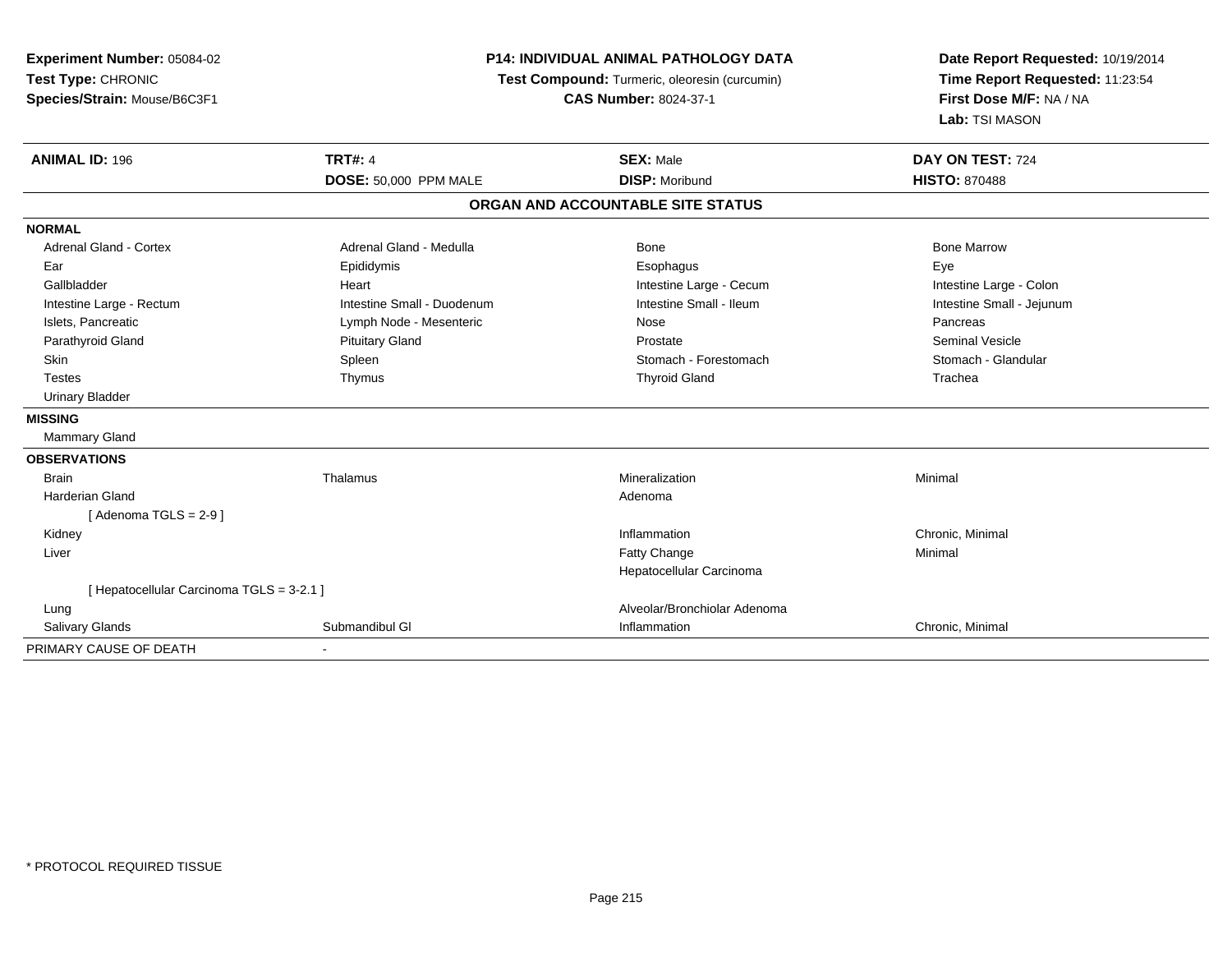| Experiment Number: 05084-02<br>Test Type: CHRONIC<br>Species/Strain: Mouse/B6C3F1 |              | <b>P14: INDIVIDUAL ANIMAL PATHOLOGY DATA</b><br>Test Compound: Turmeric, oleoresin (curcumin)<br><b>CAS Number: 8024-37-1</b> |  |                                   | Date Report Requested: 10/19/2014<br>Time Report Requested: 11:23:54<br>First Dose M/F: NA / NA<br>Lab: TSI MASON |
|-----------------------------------------------------------------------------------|--------------|-------------------------------------------------------------------------------------------------------------------------------|--|-----------------------------------|-------------------------------------------------------------------------------------------------------------------|
| <b>ANIMAL ID: 197</b>                                                             |              | <b>TRT#: 4</b>                                                                                                                |  | <b>SEX: Male</b>                  | DAY ON TEST: 730                                                                                                  |
|                                                                                   |              | DOSE: 50,000 PPM MALE                                                                                                         |  | <b>DISP: Terminal Sacrifice</b>   | <b>HISTO: 870489</b>                                                                                              |
|                                                                                   |              |                                                                                                                               |  | ORGAN AND ACCOUNTABLE SITE STATUS |                                                                                                                   |
| <b>NORMAL</b>                                                                     |              |                                                                                                                               |  |                                   |                                                                                                                   |
| <b>Adrenal Gland - Cortex</b>                                                     |              | Adrenal Gland - Medulla                                                                                                       |  | Bone                              | <b>Bone Marrow</b>                                                                                                |
| Epididymis                                                                        |              | Esophagus                                                                                                                     |  | Gallbladder                       | Heart                                                                                                             |
| Intestine Large - Cecum                                                           |              | Intestine Large - Colon                                                                                                       |  | Intestine Large - Rectum          | Intestine Small - Duodenum                                                                                        |
| Intestine Small - Ileum                                                           |              | Intestine Small - Jejunum                                                                                                     |  | Islets, Pancreatic                | Liver                                                                                                             |
| Lung                                                                              |              | Lymph Node - Mesenteric                                                                                                       |  | Nose                              | Pancreas                                                                                                          |
| Parathyroid Gland                                                                 |              | <b>Pituitary Gland</b>                                                                                                        |  | Prostate                          | <b>Seminal Vesicle</b>                                                                                            |
| <b>Skin</b>                                                                       |              | Spleen                                                                                                                        |  | Stomach - Forestomach             | Stomach - Glandular                                                                                               |
| <b>Testes</b>                                                                     |              | <b>Thyroid Gland</b>                                                                                                          |  | Trachea                           | <b>Urinary Bladder</b>                                                                                            |
| <b>MISSING</b>                                                                    |              |                                                                                                                               |  |                                   |                                                                                                                   |
| Mammary Gland                                                                     |              | Thymus                                                                                                                        |  |                                   |                                                                                                                   |
| <b>OBSERVATIONS</b>                                                               |              |                                                                                                                               |  |                                   |                                                                                                                   |
| <b>Brain</b>                                                                      |              | Thalamus                                                                                                                      |  | Mineralization                    | Minimal                                                                                                           |
| Kidney                                                                            |              |                                                                                                                               |  | Inflammation                      | Chronic, Minimal                                                                                                  |
| <b>Preputial Gland</b>                                                            |              | Duct                                                                                                                          |  | <b>Dilatation</b>                 | Mild                                                                                                              |
| Note: DILATATION                                                                  | $TGLs = 2-6$ |                                                                                                                               |  |                                   |                                                                                                                   |
| Salivary Glands                                                                   |              | Submandibul GI                                                                                                                |  | Inflammation                      | Chronic, Minimal                                                                                                  |
| PRIMARY CAUSE OF DEATH                                                            |              |                                                                                                                               |  |                                   |                                                                                                                   |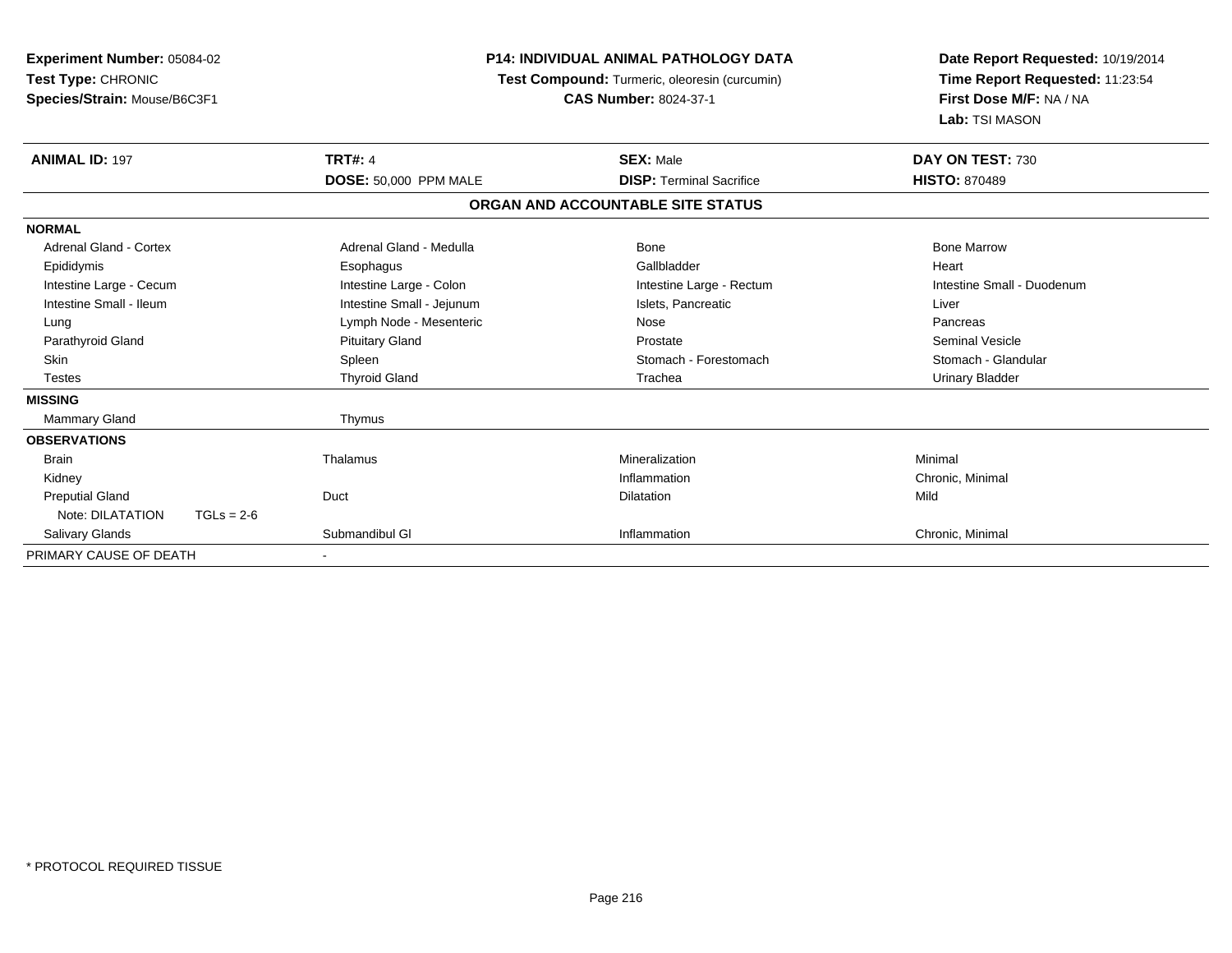| Experiment Number: 05084-02<br>Test Type: CHRONIC<br>Species/Strain: Mouse/B6C3F1 | <b>P14: INDIVIDUAL ANIMAL PATHOLOGY DATA</b><br>Test Compound: Turmeric, oleoresin (curcumin)<br><b>CAS Number: 8024-37-1</b> |                                   | Date Report Requested: 10/19/2014<br>Time Report Requested: 11:23:54<br>First Dose M/F: NA / NA<br>Lab: TSI MASON |  |
|-----------------------------------------------------------------------------------|-------------------------------------------------------------------------------------------------------------------------------|-----------------------------------|-------------------------------------------------------------------------------------------------------------------|--|
| <b>ANIMAL ID: 198</b>                                                             | <b>TRT#: 4</b>                                                                                                                | <b>SEX: Male</b>                  | DAY ON TEST: 730                                                                                                  |  |
|                                                                                   | <b>DOSE: 50,000 PPM MALE</b>                                                                                                  | <b>DISP: Terminal Sacrifice</b>   | <b>HISTO: 870490</b>                                                                                              |  |
|                                                                                   |                                                                                                                               | ORGAN AND ACCOUNTABLE SITE STATUS |                                                                                                                   |  |
| <b>NORMAL</b>                                                                     |                                                                                                                               |                                   |                                                                                                                   |  |
| Adrenal Gland - Cortex                                                            | Adrenal Gland - Medulla                                                                                                       | <b>Bone</b>                       | <b>Bone Marrow</b>                                                                                                |  |
| Epididymis                                                                        | Esophagus                                                                                                                     | Gallbladder                       | Heart                                                                                                             |  |
| Intestine Large - Cecum                                                           | Intestine Large - Colon                                                                                                       | Intestine Large - Rectum          | Intestine Small - Duodenum                                                                                        |  |
| Intestine Small - Ileum                                                           | Intestine Small - Jejunum                                                                                                     | Islets, Pancreatic                | Lung                                                                                                              |  |
| Lymph Node - Mesenteric                                                           | Nose                                                                                                                          | Pancreas                          | Parathyroid Gland                                                                                                 |  |
| <b>Pituitary Gland</b>                                                            | Prostate                                                                                                                      | <b>Seminal Vesicle</b>            | <b>Skin</b>                                                                                                       |  |
| Spleen                                                                            | Stomach - Forestomach                                                                                                         | Stomach - Glandular               | <b>Testes</b>                                                                                                     |  |
| Thymus                                                                            | <b>Thyroid Gland</b>                                                                                                          | Trachea                           | <b>Urinary Bladder</b>                                                                                            |  |
| <b>MISSING</b>                                                                    |                                                                                                                               |                                   |                                                                                                                   |  |
| <b>Mammary Gland</b>                                                              |                                                                                                                               |                                   |                                                                                                                   |  |
| <b>OBSERVATIONS</b>                                                               |                                                                                                                               |                                   |                                                                                                                   |  |
| <b>Brain</b>                                                                      | Thalamus                                                                                                                      | Mineralization                    | Minimal                                                                                                           |  |
| Kidney                                                                            |                                                                                                                               | Inflammation                      | Chronic, Minimal                                                                                                  |  |
| Liver                                                                             |                                                                                                                               | Fatty Change                      | Minimal                                                                                                           |  |
|                                                                                   |                                                                                                                               | Hepatocellular Adenoma            | Multiple                                                                                                          |  |
|                                                                                   |                                                                                                                               | Hepatocellular Carcinoma          |                                                                                                                   |  |
| Note: HEPATOCLR CARC<br>$TGLs = 2-2.1$<br>[Fatty Change TGLS = 4-2]               |                                                                                                                               |                                   |                                                                                                                   |  |
| [ Hepatocellular Adenoma TGLS = 2,3-2 ]                                           |                                                                                                                               |                                   |                                                                                                                   |  |
| Salivary Glands                                                                   | Submandibul GI                                                                                                                | Inflammation                      | Chronic, Minimal                                                                                                  |  |
| PRIMARY CAUSE OF DEATH                                                            | $\sim$                                                                                                                        |                                   |                                                                                                                   |  |

-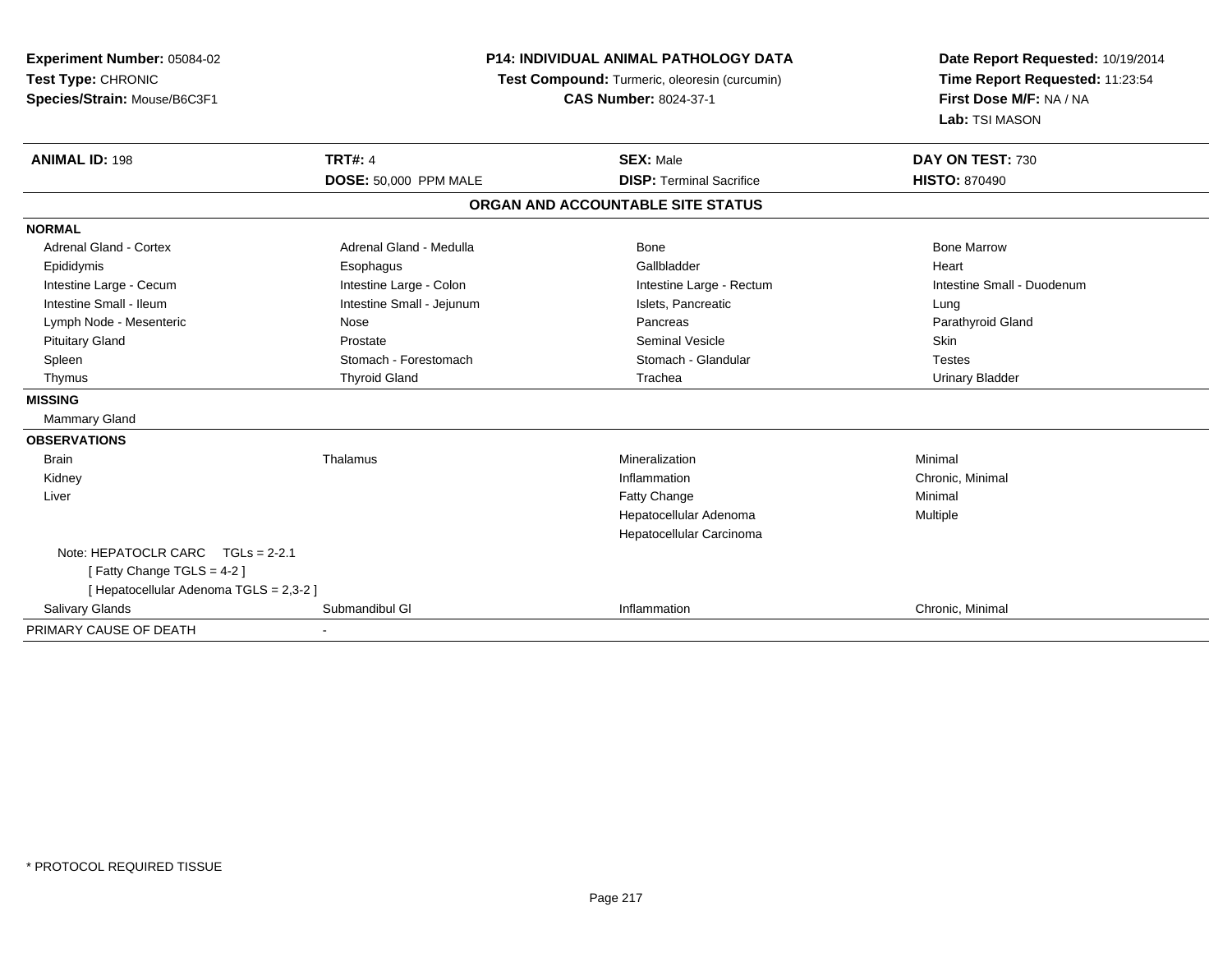| Experiment Number: 05084-02<br>Test Type: CHRONIC               |                           | P14: INDIVIDUAL ANIMAL PATHOLOGY DATA<br>Test Compound: Turmeric, oleoresin (curcumin) | Date Report Requested: 10/19/2014<br>Time Report Requested: 11:23:54 |  |
|-----------------------------------------------------------------|---------------------------|----------------------------------------------------------------------------------------|----------------------------------------------------------------------|--|
| Species/Strain: Mouse/B6C3F1                                    |                           | <b>CAS Number: 8024-37-1</b>                                                           | First Dose M/F: NA / NA<br>Lab: TSI MASON                            |  |
| <b>ANIMAL ID: 199</b>                                           | <b>TRT#: 4</b>            | <b>SEX: Male</b>                                                                       | DAY ON TEST: 730                                                     |  |
|                                                                 | DOSE: 50,000 PPM MALE     | <b>DISP: Terminal Sacrifice</b>                                                        | <b>HISTO: 870491</b>                                                 |  |
|                                                                 |                           | ORGAN AND ACCOUNTABLE SITE STATUS                                                      |                                                                      |  |
| <b>NORMAL</b>                                                   |                           |                                                                                        |                                                                      |  |
| <b>Adrenal Gland - Cortex</b>                                   | Adrenal Gland - Medulla   | Bone                                                                                   | <b>Bone Marrow</b>                                                   |  |
| Epididymis                                                      | Esophagus                 | Eye                                                                                    | Heart                                                                |  |
| Intestine Large - Cecum                                         | Intestine Large - Colon   | Intestine Large - Rectum                                                               | Intestine Small - Duodenum                                           |  |
| Intestine Small - Ileum                                         | Intestine Small - Jejunum | Islets, Pancreatic                                                                     | Kidney                                                               |  |
| Lung                                                            | Lymph Node - Mesenteric   | Nose                                                                                   | Pancreas                                                             |  |
| <b>Pituitary Gland</b>                                          | Prostate                  | <b>Seminal Vesicle</b>                                                                 | Skin                                                                 |  |
| Spleen                                                          | Stomach - Forestomach     | Stomach - Glandular                                                                    | <b>Testes</b>                                                        |  |
| <b>Thyroid Gland</b>                                            | Trachea                   | <b>Urinary Bladder</b>                                                                 |                                                                      |  |
| <b>MISSING</b>                                                  |                           |                                                                                        |                                                                      |  |
| Gallbladder                                                     | Mammary Gland             | Parathyroid Gland                                                                      |                                                                      |  |
| <b>OBSERVATIONS</b>                                             |                           |                                                                                        |                                                                      |  |
| <b>Brain</b>                                                    | Thalamus                  | Mineralization                                                                         | Minimal                                                              |  |
| Harderian Gland                                                 | <b>Bilateral</b>          | Adenoma                                                                                |                                                                      |  |
| [Adenoma TGLS = $8,9-9+10$ ]                                    |                           |                                                                                        |                                                                      |  |
| Liver                                                           |                           | Fatty Change                                                                           | Mild                                                                 |  |
|                                                                 |                           | Hepatocellular Adenoma                                                                 | Multiple                                                             |  |
| Note: HEPATOCLR ADEN TGLs = 5,6,7-2+2.1                         |                           |                                                                                        |                                                                      |  |
| Mesentery                                                       |                           | Fibrosis                                                                               | Mild                                                                 |  |
|                                                                 |                           | Inflammation                                                                           | Chronic Active, Mild                                                 |  |
| Note: INFLAMMATION<br>$TGLs = 3-6$<br>[ Fibrosis TGLS = $3-6$ ] |                           |                                                                                        |                                                                      |  |
| <b>Preputial Gland</b>                                          | Duct                      | <b>Dilatation</b>                                                                      | Mild                                                                 |  |
|                                                                 |                           | Inflammation                                                                           | Chronic Active, Minimal                                              |  |
| Salivary Glands                                                 | Submandibul GI            | Inflammation                                                                           | Chronic, Minimal                                                     |  |
| Thymus                                                          |                           | <b>Necrosis</b>                                                                        | Moderate                                                             |  |
| PRIMARY CAUSE OF DEATH                                          |                           |                                                                                        |                                                                      |  |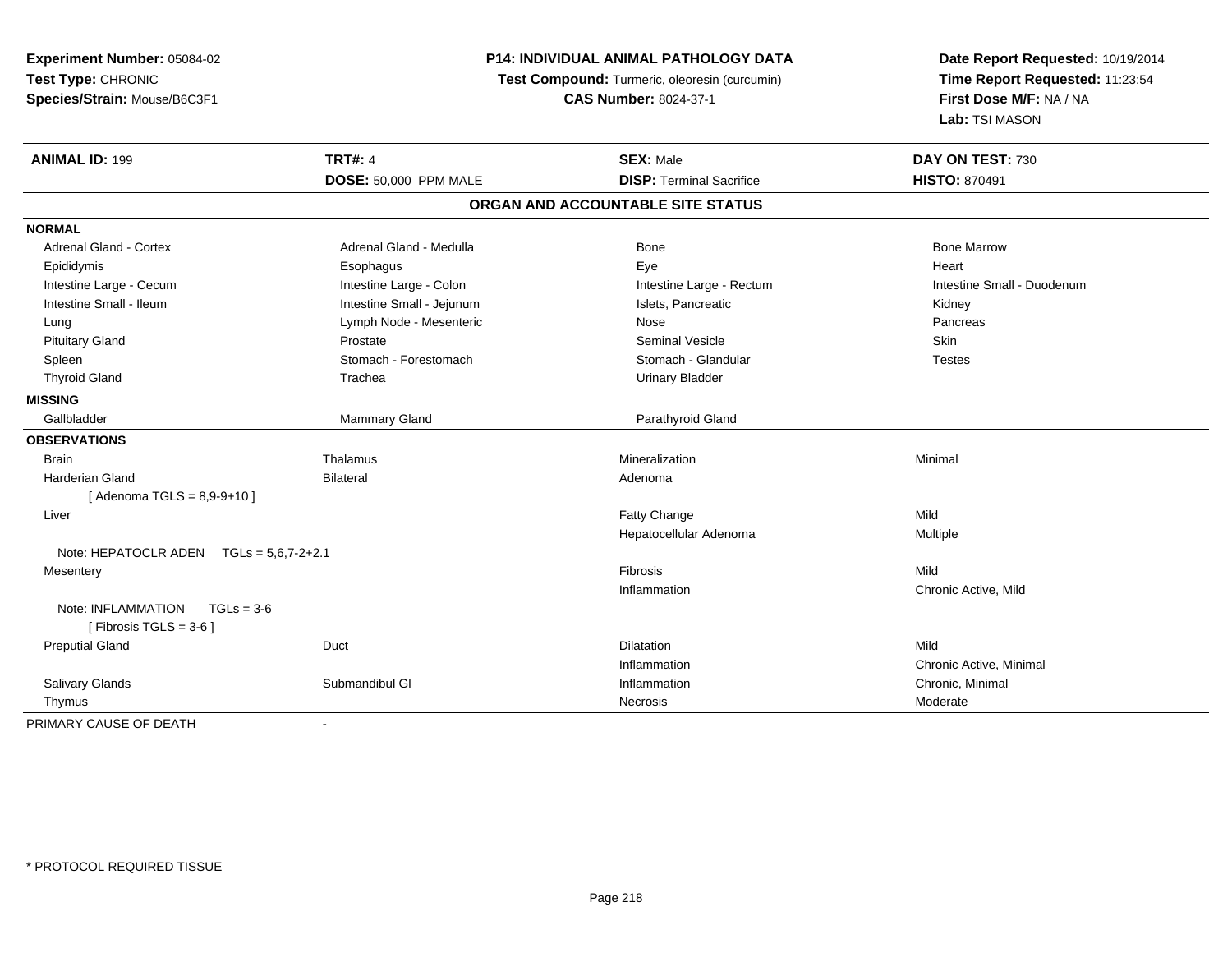| Experiment Number: 05084-02                               | P14: INDIVIDUAL ANIMAL PATHOLOGY DATA |                                               | Date Report Requested: 10/19/2014                          |
|-----------------------------------------------------------|---------------------------------------|-----------------------------------------------|------------------------------------------------------------|
| Test Type: CHRONIC                                        |                                       | Test Compound: Turmeric, oleoresin (curcumin) | Time Report Requested: 11:23:54<br>First Dose M/F: NA / NA |
| Species/Strain: Mouse/B6C3F1                              |                                       | <b>CAS Number: 8024-37-1</b>                  |                                                            |
|                                                           |                                       |                                               | Lab: TSI MASON                                             |
| <b>ANIMAL ID: 200</b>                                     | <b>TRT#: 4</b>                        | <b>SEX: Male</b>                              | DAY ON TEST: 537                                           |
|                                                           | DOSE: 50,000 PPM MALE                 | <b>DISP: Moribund</b>                         | <b>HISTO: 870492</b>                                       |
|                                                           |                                       | ORGAN AND ACCOUNTABLE SITE STATUS             |                                                            |
| <b>NORMAL</b>                                             |                                       |                                               |                                                            |
| Adrenal Gland - Cortex                                    | Adrenal Gland - Medulla               | <b>Bone</b>                                   | <b>Bone Marrow</b>                                         |
| Epididymis                                                | Esophagus                             | Eye                                           | Gallbladder                                                |
| Heart                                                     | Intestine Large - Cecum               | Intestine Large - Colon                       | Intestine Large - Rectum                                   |
| Intestine Small - Duodenum                                | Intestine Small - Ileum               | Intestine Small - Jejunum                     | Islets, Pancreatic                                         |
| Kidney                                                    | Lung                                  | Lymph Node - Mesenteric                       | Pancreas                                                   |
| <b>Pituitary Gland</b>                                    | Prostate                              | <b>Seminal Vesicle</b>                        | Skin                                                       |
| Spleen                                                    | Stomach - Forestomach                 | Stomach - Glandular                           | <b>Testes</b>                                              |
| <b>Thyroid Gland</b>                                      | Trachea                               | <b>Urinary Bladder</b>                        |                                                            |
| <b>MISSING</b>                                            |                                       |                                               |                                                            |
| <b>Mammary Gland</b>                                      | Parathyroid Gland                     | Thymus                                        |                                                            |
| <b>OBSERVATIONS</b>                                       |                                       |                                               |                                                            |
| <b>Brain</b>                                              | Thalamus                              | Mineralization                                | Minimal                                                    |
| <b>Harderian Gland</b>                                    |                                       | Adenoma                                       |                                                            |
| Note: ADENOMA<br>$TGLs = 8-9$                             |                                       |                                               |                                                            |
| Intest Large                                              |                                       |                                               |                                                            |
| Note: OF THE CECUM AND COLON. IT COULD NOT BE APPRECIATED |                                       |                                               |                                                            |
| Note: IN THE OTHER SEGMENTS OF THE BOWEL.                 |                                       |                                               |                                                            |
| Note: VERY FAINT PIGMENTATION WAS NOTED IN THE EPITHELIUM |                                       |                                               |                                                            |
| Liver                                                     |                                       | Hepatocellular Adenoma                        |                                                            |
|                                                           |                                       | Hepatocellular Carcinoma                      |                                                            |
| [ Hepatocellular Adenoma TGLS = 9-2 ]                     |                                       |                                               |                                                            |
| [ Hepatocellular Carcinoma TGLS = 2-2.1 ]                 |                                       |                                               |                                                            |
| Nose                                                      |                                       | Inflammation                                  | Acute, Minimal                                             |
| <b>Preputial Gland</b>                                    | Duct                                  | Dilatation                                    | Mild                                                       |
|                                                           |                                       | Inflammation                                  | Chronic Active, Minimal                                    |
| [ Dilatation TGLS = 3-6 ]                                 |                                       |                                               |                                                            |
| Salivary Glands                                           | Submandibul GI                        | Inflammation                                  | Chronic, Minimal                                           |
| PRIMARY CAUSE OF DEATH                                    |                                       |                                               |                                                            |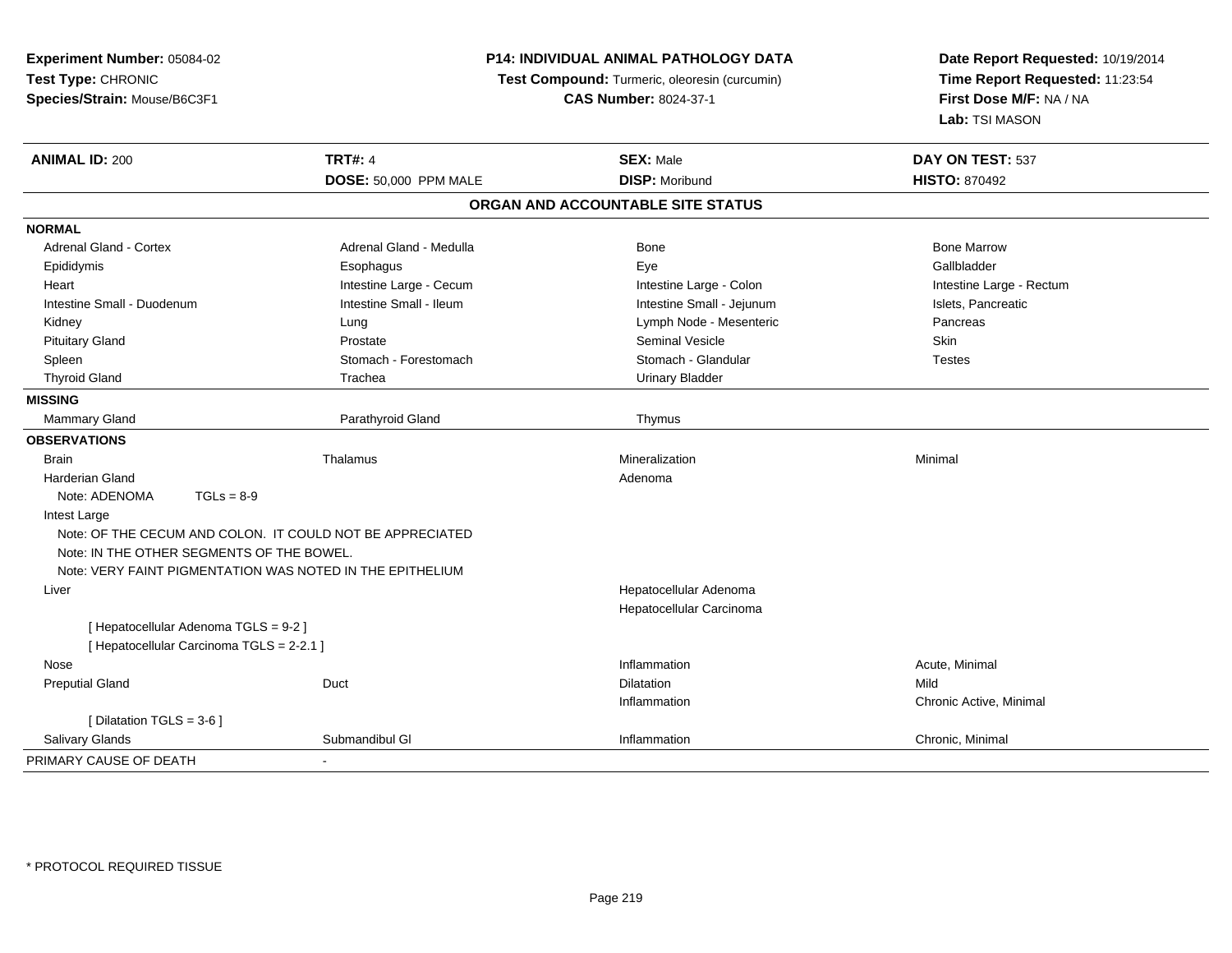| Experiment Number: 05084-02<br>Test Type: CHRONIC<br>Species/Strain: Mouse/B6C3F1 | <b>P14: INDIVIDUAL ANIMAL PATHOLOGY DATA</b><br>Test Compound: Turmeric, oleoresin (curcumin)<br><b>CAS Number: 8024-37-1</b> |                                   | Date Report Requested: 10/19/2014<br>Time Report Requested: 11:23:54<br>First Dose M/F: NA / NA<br>Lab: TSI MASON |
|-----------------------------------------------------------------------------------|-------------------------------------------------------------------------------------------------------------------------------|-----------------------------------|-------------------------------------------------------------------------------------------------------------------|
| <b>ANIMAL ID: 201</b>                                                             | <b>TRT#: 4</b>                                                                                                                | <b>SEX: Male</b>                  | DAY ON TEST: 437                                                                                                  |
|                                                                                   | DOSE: 50,000 PPM MALE                                                                                                         | <b>DISP: Dead</b>                 | <b>HISTO: 870493</b>                                                                                              |
|                                                                                   |                                                                                                                               | ORGAN AND ACCOUNTABLE SITE STATUS |                                                                                                                   |
| <b>NORMAL</b>                                                                     |                                                                                                                               |                                   |                                                                                                                   |
| Adrenal Gland - Cortex                                                            | Adrenal Gland - Medulla                                                                                                       | Bone                              | Epididymis                                                                                                        |
| Esophagus                                                                         | Heart                                                                                                                         | Lung                              | Nose                                                                                                              |
| Parathyroid Gland                                                                 | <b>Pituitary Gland</b>                                                                                                        | Prostate                          | Salivary Glands                                                                                                   |
| Seminal Vesicle                                                                   | <b>Testes</b>                                                                                                                 |                                   |                                                                                                                   |
| <b>MISSING</b>                                                                    |                                                                                                                               |                                   |                                                                                                                   |
| Islets, Pancreatic                                                                | Lymph Node - Mesenteric                                                                                                       | Mammary Gland                     | Pancreas                                                                                                          |
| <b>INSUFFICIENT TISSUE</b>                                                        |                                                                                                                               |                                   |                                                                                                                   |
| Thymus                                                                            |                                                                                                                               |                                   |                                                                                                                   |
| <b>OBSERVATIONS</b>                                                               |                                                                                                                               |                                   |                                                                                                                   |
| <b>Bone Marrow</b>                                                                |                                                                                                                               | Autolysis                         | Marked                                                                                                            |
| <b>Brain</b>                                                                      | Thalamus                                                                                                                      | Mineralization                    | Minimal                                                                                                           |
| Gallbladder                                                                       |                                                                                                                               | Autolysis                         | Marked                                                                                                            |
| Intestine Large                                                                   | Cecum                                                                                                                         | Autolysis                         | Marked                                                                                                            |
|                                                                                   | Colon                                                                                                                         | Autolysis                         | Marked                                                                                                            |
|                                                                                   | Rectum                                                                                                                        | Autolysis                         | Marked                                                                                                            |
| <b>Intestine Small</b>                                                            | Duodenum                                                                                                                      | Autolysis                         | Marked                                                                                                            |
|                                                                                   | <b>Ileum</b>                                                                                                                  | Autolysis                         | Marked                                                                                                            |
|                                                                                   | Jejunum                                                                                                                       | Autolysis                         | Marked                                                                                                            |
| Kidney                                                                            |                                                                                                                               | Autolysis                         | Moderate                                                                                                          |
| Liver                                                                             |                                                                                                                               | Autolysis                         | Marked                                                                                                            |
| Skin                                                                              |                                                                                                                               | Autolysis                         | Marked                                                                                                            |
| Spleen                                                                            |                                                                                                                               | Autolysis                         | Marked                                                                                                            |
| Stomach                                                                           | Forestomach                                                                                                                   | Autolysis                         | Marked                                                                                                            |
|                                                                                   | Glandular                                                                                                                     | Autolysis                         | Marked                                                                                                            |
| <b>Thyroid Gland</b>                                                              |                                                                                                                               | Autolysis                         | Marked                                                                                                            |
| <b>Tissue NOS</b>                                                                 |                                                                                                                               |                                   |                                                                                                                   |
| Note: AUTOLYZED LIVER.                                                            |                                                                                                                               |                                   |                                                                                                                   |
| Note: THE TISSUE DESIGNATED TISSUE NOS WAS A PIECE OF                             |                                                                                                                               |                                   |                                                                                                                   |
| Trachea                                                                           |                                                                                                                               | Autolysis                         | Marked                                                                                                            |
| <b>Urinary Bladder</b>                                                            |                                                                                                                               | Autolysis                         | Marked                                                                                                            |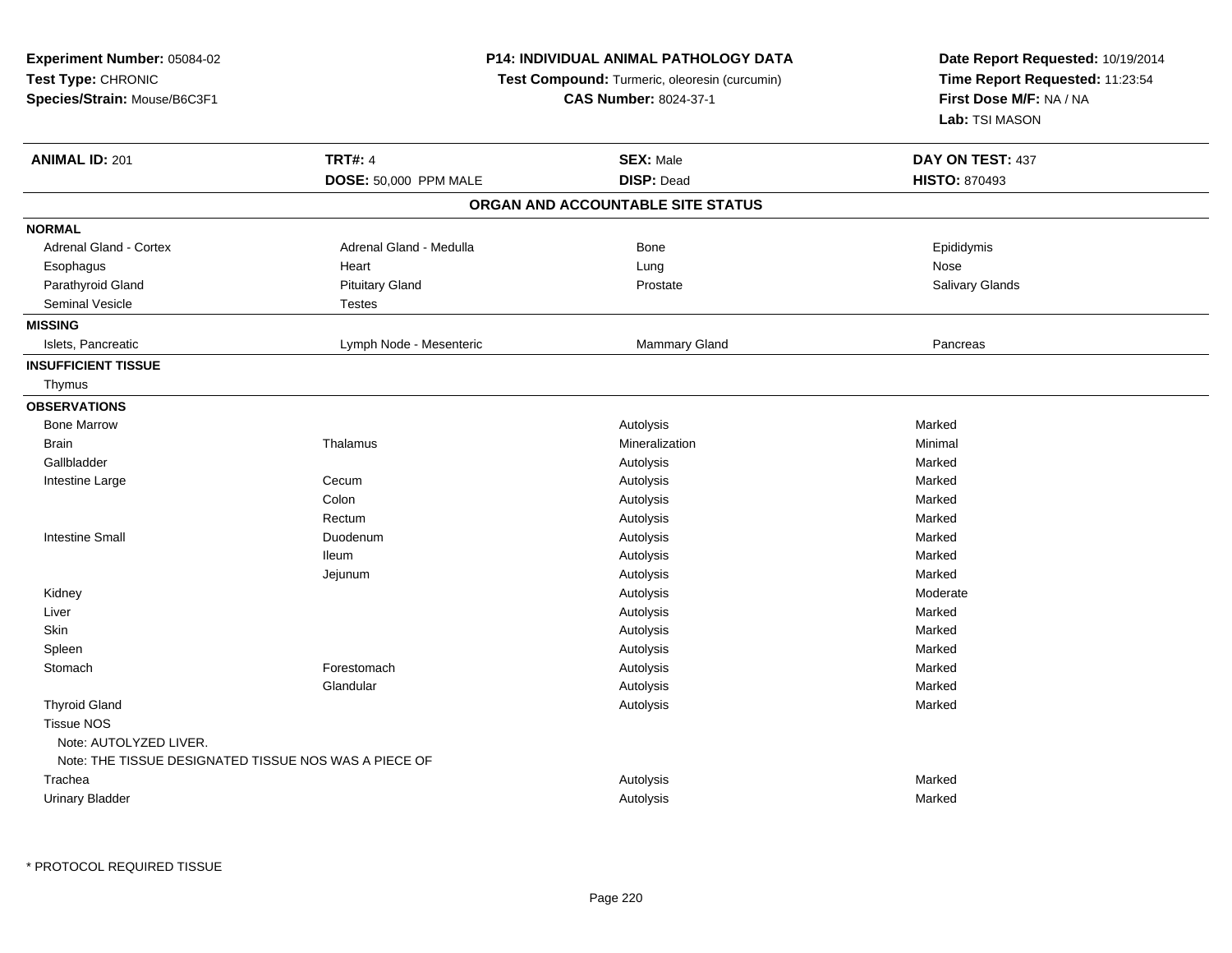| <b>Experiment Number: 05084-02</b><br>Test Type: CHRONIC<br>Species/Strain: Mouse/B6C3F1 | <b>P14: INDIVIDUAL ANIMAL PATHOLOGY DATA</b><br>Test Compound: Turmeric, oleoresin (curcumin)<br><b>CAS Number: 8024-37-1</b> |                                          | Date Report Requested: 10/19/2014<br>Time Report Requested: 11:23:54<br>First Dose M/F: NA / NA<br>Lab: TSI MASON |
|------------------------------------------------------------------------------------------|-------------------------------------------------------------------------------------------------------------------------------|------------------------------------------|-------------------------------------------------------------------------------------------------------------------|
| <b>ANIMAL ID: 201</b>                                                                    | <b>TRT#: 4</b>                                                                                                                | <b>SEX: Male</b>                         | DAY ON TEST: 437                                                                                                  |
|                                                                                          | <b>DOSE: 50.000 PPM MALE</b>                                                                                                  | <b>DISP: Dead</b>                        | <b>HISTO: 870493</b>                                                                                              |
|                                                                                          |                                                                                                                               | <b>ORGAN AND ACCOUNTABLE SITE STATUS</b> |                                                                                                                   |
| PRIMARY CAUSE OF DEATH                                                                   | $\overline{\phantom{a}}$                                                                                                      |                                          |                                                                                                                   |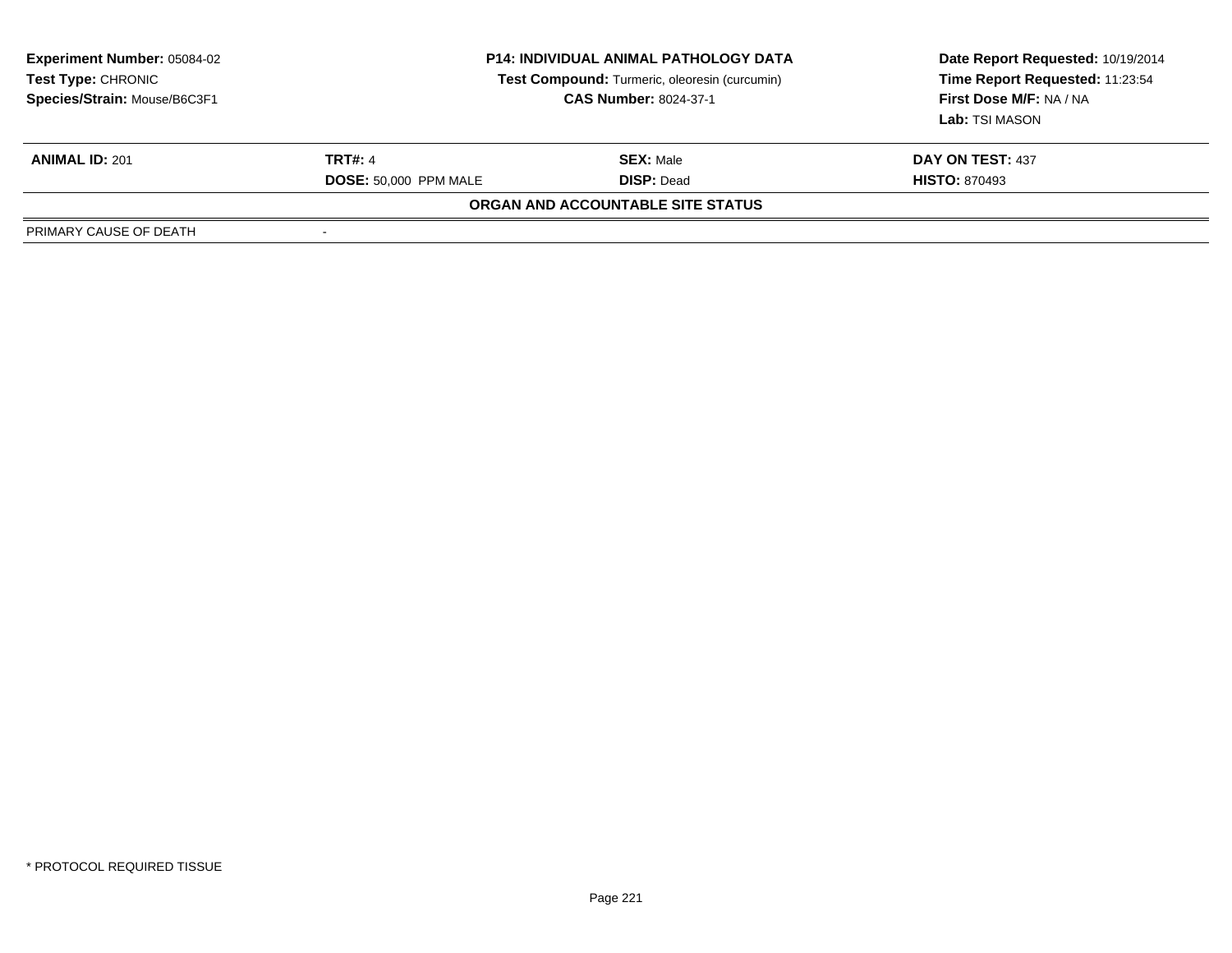| Experiment Number: 05084-02<br>Test Type: CHRONIC<br>Species/Strain: Mouse/B6C3F1 | <b>P14: INDIVIDUAL ANIMAL PATHOLOGY DATA</b><br>Test Compound: Turmeric, oleoresin (curcumin)<br><b>CAS Number: 8024-37-1</b> |                                   | Date Report Requested: 10/19/2014<br>Time Report Requested: 11:23:54<br>First Dose M/F: NA / NA<br>Lab: TSI MASON |  |
|-----------------------------------------------------------------------------------|-------------------------------------------------------------------------------------------------------------------------------|-----------------------------------|-------------------------------------------------------------------------------------------------------------------|--|
| <b>ANIMAL ID: 202</b>                                                             | <b>TRT#: 4</b>                                                                                                                | <b>SEX: Male</b>                  | DAY ON TEST: 732                                                                                                  |  |
|                                                                                   | <b>DOSE: 50,000 PPM MALE</b>                                                                                                  | <b>DISP: Terminal Sacrifice</b>   | <b>HISTO: 870494</b>                                                                                              |  |
|                                                                                   |                                                                                                                               | ORGAN AND ACCOUNTABLE SITE STATUS |                                                                                                                   |  |
| <b>NORMAL</b>                                                                     |                                                                                                                               |                                   |                                                                                                                   |  |
| Bone                                                                              | <b>Bone Marrow</b>                                                                                                            | Esophagus                         | Gallbladder                                                                                                       |  |
| Heart                                                                             | Intestine Large - Cecum                                                                                                       | Intestine Large - Colon           | Intestine Large - Rectum                                                                                          |  |
| Intestine Small - Duodenum                                                        | Intestine Small - Ileum                                                                                                       | Intestine Small - Jejunum         | Islets, Pancreatic                                                                                                |  |
| Kidney                                                                            | Lung                                                                                                                          | Lymph Node - Mesenteric           | Nose                                                                                                              |  |
| Pancreas                                                                          | <b>Pituitary Gland</b>                                                                                                        | Prostate                          | <b>Seminal Vesicle</b>                                                                                            |  |
| Skin                                                                              | Spleen                                                                                                                        | Stomach - Forestomach             | Stomach - Glandular                                                                                               |  |
| <b>Testes</b>                                                                     | Thymus                                                                                                                        | <b>Thyroid Gland</b>              | Trachea                                                                                                           |  |
| <b>Urinary Bladder</b>                                                            |                                                                                                                               |                                   |                                                                                                                   |  |
| <b>MISSING</b>                                                                    |                                                                                                                               |                                   |                                                                                                                   |  |
| <b>Adrenal Gland - Cortex</b>                                                     | Adrenal Gland - Medulla                                                                                                       | <b>Mammary Gland</b>              | Parathyroid Gland                                                                                                 |  |
| <b>OBSERVATIONS</b>                                                               |                                                                                                                               |                                   |                                                                                                                   |  |
| <b>Brain</b>                                                                      | Thalamus                                                                                                                      | Mineralization                    | Minimal                                                                                                           |  |
| Epididymis                                                                        |                                                                                                                               | Inflammation                      | Chronic Active, Minimal                                                                                           |  |
| Liver                                                                             |                                                                                                                               | Hepatocellular Adenoma            | Multiple                                                                                                          |  |
|                                                                                   |                                                                                                                               | <b>Mixed Cell Focus</b>           | Minimal                                                                                                           |  |
| [Mixed Cell Focus TGLS = $2,4-2.1$ ]                                              |                                                                                                                               |                                   |                                                                                                                   |  |
| <b>Salivary Glands</b>                                                            | Submandibul GI                                                                                                                | Inflammation                      | Chronic, Minimal                                                                                                  |  |
| PRIMARY CAUSE OF DEATH                                                            |                                                                                                                               |                                   |                                                                                                                   |  |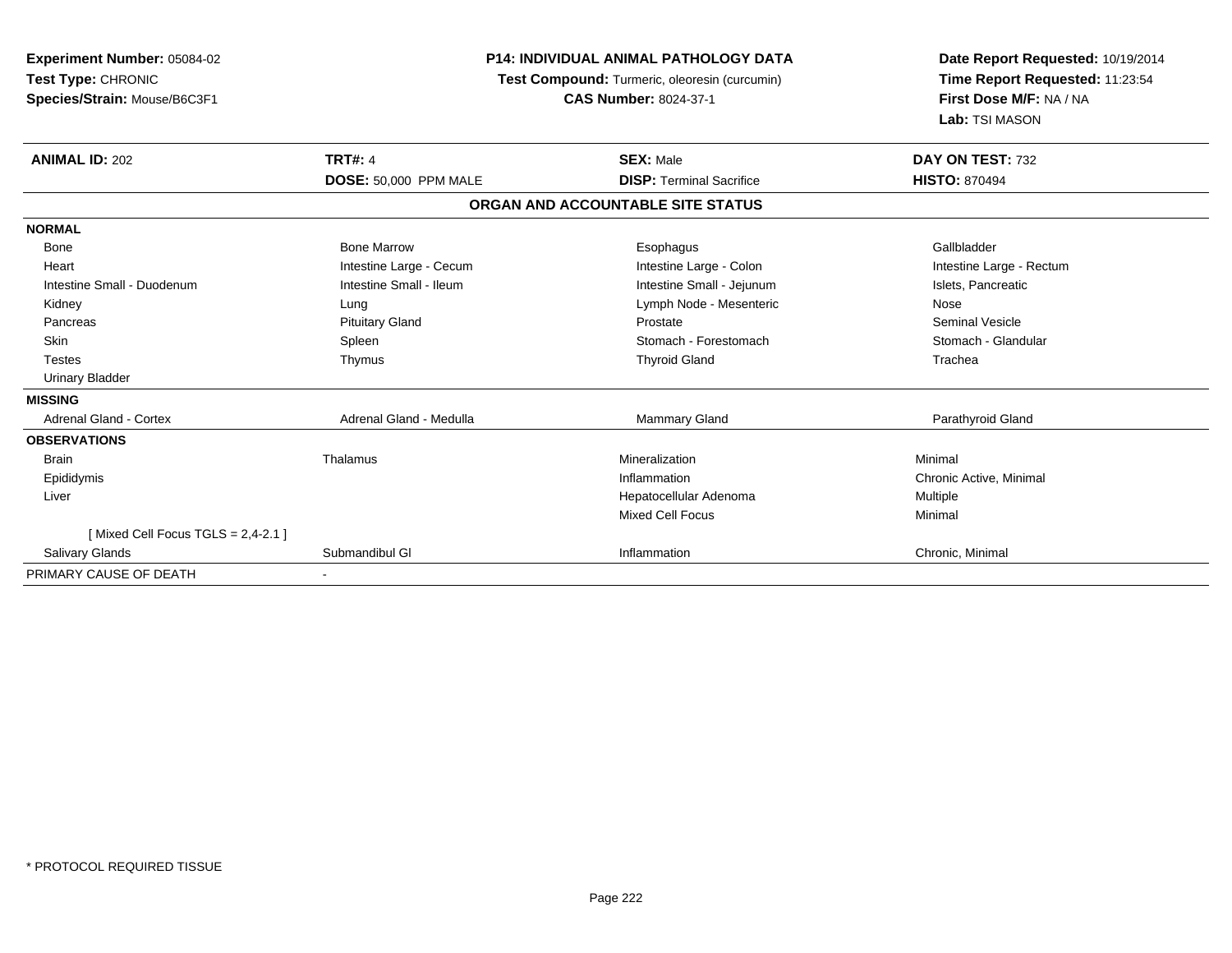| Experiment Number: 05084-02             | <b>P14: INDIVIDUAL ANIMAL PATHOLOGY DATA</b> |                                               | Date Report Requested: 10/19/2014 |
|-----------------------------------------|----------------------------------------------|-----------------------------------------------|-----------------------------------|
| Test Type: CHRONIC                      |                                              | Test Compound: Turmeric, oleoresin (curcumin) | Time Report Requested: 11:23:54   |
| Species/Strain: Mouse/B6C3F1            | <b>CAS Number: 8024-37-1</b>                 |                                               | First Dose M/F: NA / NA           |
|                                         |                                              |                                               | Lab: TSI MASON                    |
| <b>ANIMAL ID: 203</b>                   | <b>TRT#: 4</b>                               | <b>SEX: Male</b>                              | DAY ON TEST: 457                  |
|                                         | DOSE: 50,000 PPM MALE                        | <b>DISP:</b> Interval Sacrifice               | HISTO: 853373                     |
|                                         |                                              | ORGAN AND ACCOUNTABLE SITE STATUS             |                                   |
| <b>NORMAL</b>                           |                                              |                                               |                                   |
| Adrenal Gland - Medulla                 | Bone                                         | <b>Bone Marrow</b>                            | Epididymis                        |
| Esophagus                               | Gallbladder                                  | Heart                                         | Intestine Large - Colon           |
| Intestine Large - Rectum                | Intestine Small - Duodenum                   | Intestine Small - Jejunum                     | Islets, Pancreatic                |
| Lymph Node - Mesenteric                 | Nose                                         | Pancreas                                      | <b>Pituitary Gland</b>            |
| Skin                                    | Spleen                                       | Stomach - Forestomach                         | <b>Testes</b>                     |
| Thymus                                  | <b>Thyroid Gland</b>                         | Trachea                                       | <b>Urinary Bladder</b>            |
| <b>MISSING</b>                          |                                              |                                               |                                   |
| Mammary Gland                           | Parathyroid Gland                            |                                               |                                   |
| <b>OBSERVATIONS</b>                     |                                              |                                               |                                   |
| <b>Adrenal Gland</b>                    | Cortex                                       | Hyperplasia                                   | Minimal                           |
| Brain                                   | Thalamus                                     | Mineralization                                | Minimal                           |
| Intestine Large                         | Cecum, Epithelium                            | Pigmentation                                  | Minimal                           |
| <b>Intestine Small</b>                  | Epithelium, Ileum                            | Pigmentation                                  | Minimal                           |
| Kidney                                  |                                              | Inflammation                                  | Chronic, Minimal                  |
| Liver                                   |                                              | Fatty Change                                  | Moderate                          |
|                                         |                                              | Hepatocellular Adenoma                        | Multiple                          |
| Note: HEPATOCLR ADEN $TGLs = 4.7-2+3.1$ |                                              |                                               |                                   |
| Note: FATTY CHANGE<br>$TGLs = 6-2$      |                                              |                                               |                                   |
| Lung                                    |                                              | Metaplasia                                    | Osseous, Minimal                  |
| Mesentery                               |                                              | Fibrosis                                      | Mild                              |
|                                         |                                              | Inflammation                                  | Chronic, Minimal                  |
|                                         |                                              | Necrosis                                      | Coagulative, Moderate             |
| Note: FIBROSIS<br>$TGLs = 2-6$          |                                              |                                               |                                   |
| Note: NECROSIS<br>$TGLs = 2-6$          |                                              |                                               |                                   |
| <b>Preputial Gland</b>                  |                                              | Cyst                                          | Multiple, Moderate                |
| Prostate                                |                                              | Inflammation                                  | Chronic, Minimal                  |
| Salivary Glands                         | Submandibul GI                               | Inflammation                                  | Chronic, Minimal                  |
| Stomach                                 | Epithelium, Glandular                        | Pigmentation                                  | Minimal                           |
| PRIMARY CAUSE OF DEATH                  |                                              |                                               |                                   |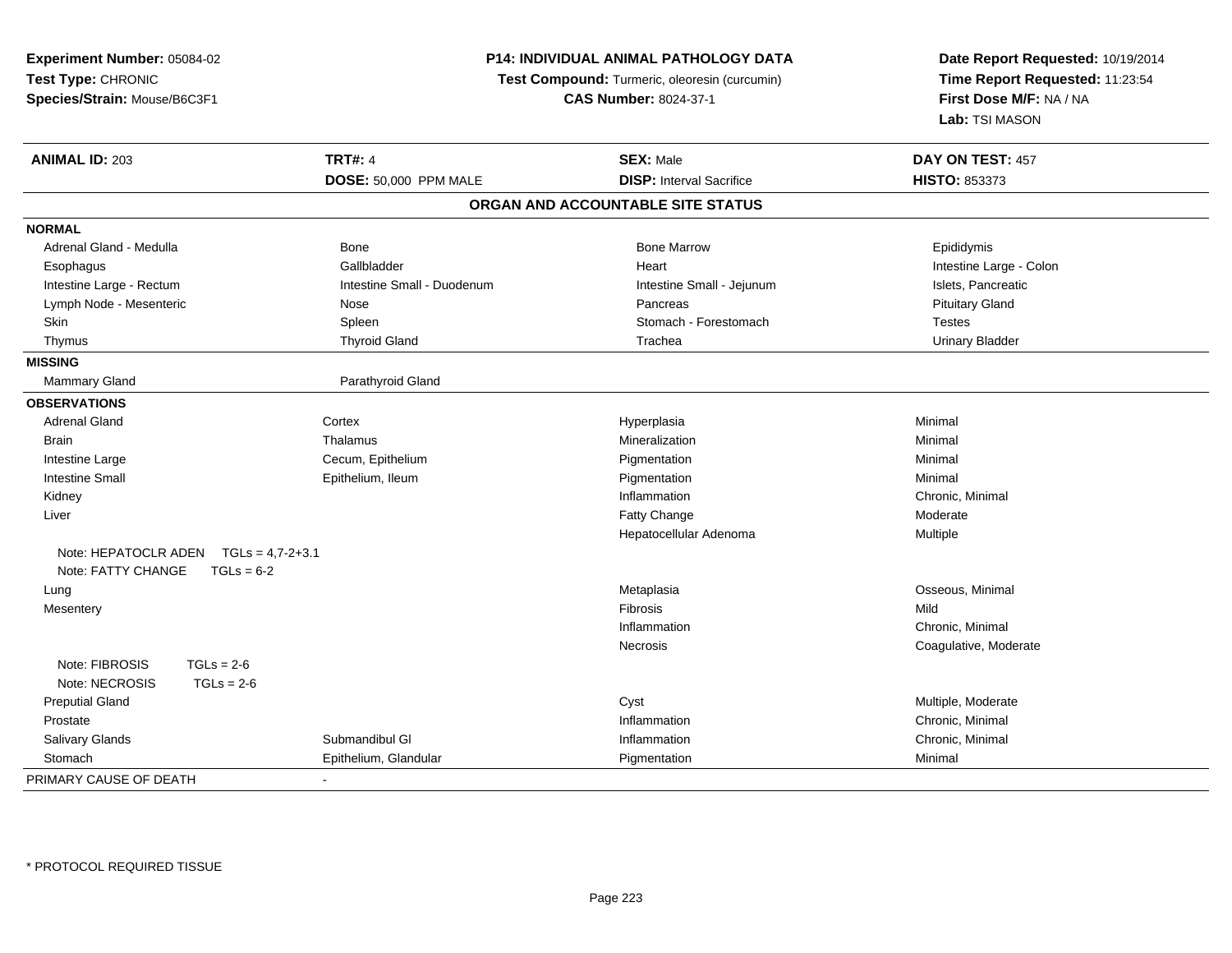| Experiment Number: 05084-02<br>Test Type: CHRONIC<br>Species/Strain: Mouse/B6C3F1 |                                             | <b>P14: INDIVIDUAL ANIMAL PATHOLOGY DATA</b><br>Test Compound: Turmeric, oleoresin (curcumin)<br><b>CAS Number: 8024-37-1</b> |                                   | Date Report Requested: 10/19/2014<br>Time Report Requested: 11:23:54<br>First Dose M/F: NA / NA<br>Lab: TSI MASON |
|-----------------------------------------------------------------------------------|---------------------------------------------|-------------------------------------------------------------------------------------------------------------------------------|-----------------------------------|-------------------------------------------------------------------------------------------------------------------|
| <b>ANIMAL ID: 204</b>                                                             |                                             | <b>TRT#: 4</b>                                                                                                                | <b>SEX: Male</b>                  | DAY ON TEST: 457                                                                                                  |
|                                                                                   |                                             | DOSE: 50,000 PPM MALE                                                                                                         | <b>DISP: Interval Sacrifice</b>   | <b>HISTO: 853374</b>                                                                                              |
|                                                                                   |                                             |                                                                                                                               | ORGAN AND ACCOUNTABLE SITE STATUS |                                                                                                                   |
| <b>NORMAL</b>                                                                     |                                             |                                                                                                                               |                                   |                                                                                                                   |
| Adrenal Gland - Cortex                                                            |                                             | Adrenal Gland - Medulla                                                                                                       | Bone                              | <b>Bone Marrow</b>                                                                                                |
| Epididymis                                                                        |                                             | Esophagus                                                                                                                     | Gallbladder                       | Heart                                                                                                             |
| Intestine Large - Colon                                                           |                                             | Intestine Large - Rectum                                                                                                      | Intestine Small - Duodenum        | Intestine Small - Jejunum                                                                                         |
| Islets, Pancreatic                                                                |                                             | Lymph Node - Mesenteric                                                                                                       | Nose                              | Pancreas                                                                                                          |
| Parathyroid Gland                                                                 |                                             | <b>Pituitary Gland</b>                                                                                                        | Prostate                          | Skin                                                                                                              |
| Spleen                                                                            |                                             | Stomach - Forestomach                                                                                                         | <b>Testes</b>                     | Thymus                                                                                                            |
| <b>Thyroid Gland</b>                                                              |                                             | Trachea                                                                                                                       | <b>Urinary Bladder</b>            |                                                                                                                   |
| <b>MISSING</b>                                                                    |                                             |                                                                                                                               |                                   |                                                                                                                   |
| Mammary Gland                                                                     |                                             |                                                                                                                               |                                   |                                                                                                                   |
| <b>OBSERVATIONS</b>                                                               |                                             |                                                                                                                               |                                   |                                                                                                                   |
| Brain                                                                             |                                             | Thalamus                                                                                                                      | Mineralization                    | Minimal                                                                                                           |
| Intestine Large                                                                   |                                             | Cecum, Epithelium                                                                                                             | Pigmentation                      | Minimal                                                                                                           |
| <b>Intestine Small</b>                                                            |                                             | Epithelium, Ileum                                                                                                             | Pigmentation                      | Minimal                                                                                                           |
| Note: PIGMENT                                                                     | $TGLs = 4-6$                                |                                                                                                                               |                                   |                                                                                                                   |
| Kidney                                                                            |                                             |                                                                                                                               | Inflammation                      | Chronic, Minimal                                                                                                  |
| Liver                                                                             |                                             |                                                                                                                               | <b>Fatty Change</b>               | Marked                                                                                                            |
|                                                                                   | [Fatty Change TGLS = 5-2]                   |                                                                                                                               |                                   |                                                                                                                   |
| Lung                                                                              |                                             |                                                                                                                               | Alveolar/Bronchiolar Adenoma      |                                                                                                                   |
|                                                                                   | [ Alveolar/Bronchiolar Adenoma TGLS = 6-1 ] |                                                                                                                               |                                   |                                                                                                                   |
| <b>Preputial Gland</b>                                                            |                                             |                                                                                                                               | Cyst                              | Multiple, Moderate                                                                                                |
|                                                                                   |                                             |                                                                                                                               | Inflammation                      | Chronic, Minimal                                                                                                  |
| Note: CYST                                                                        | $TGLs = 9-9$                                |                                                                                                                               |                                   |                                                                                                                   |
| <b>Salivary Glands</b>                                                            |                                             | Submandibul GI                                                                                                                | Inflammation                      | Chronic, Minimal                                                                                                  |
| Stomach                                                                           |                                             | Epithelium, Glandular                                                                                                         | Pigmentation                      | Minimal                                                                                                           |
| PRIMARY CAUSE OF DEATH                                                            |                                             |                                                                                                                               |                                   |                                                                                                                   |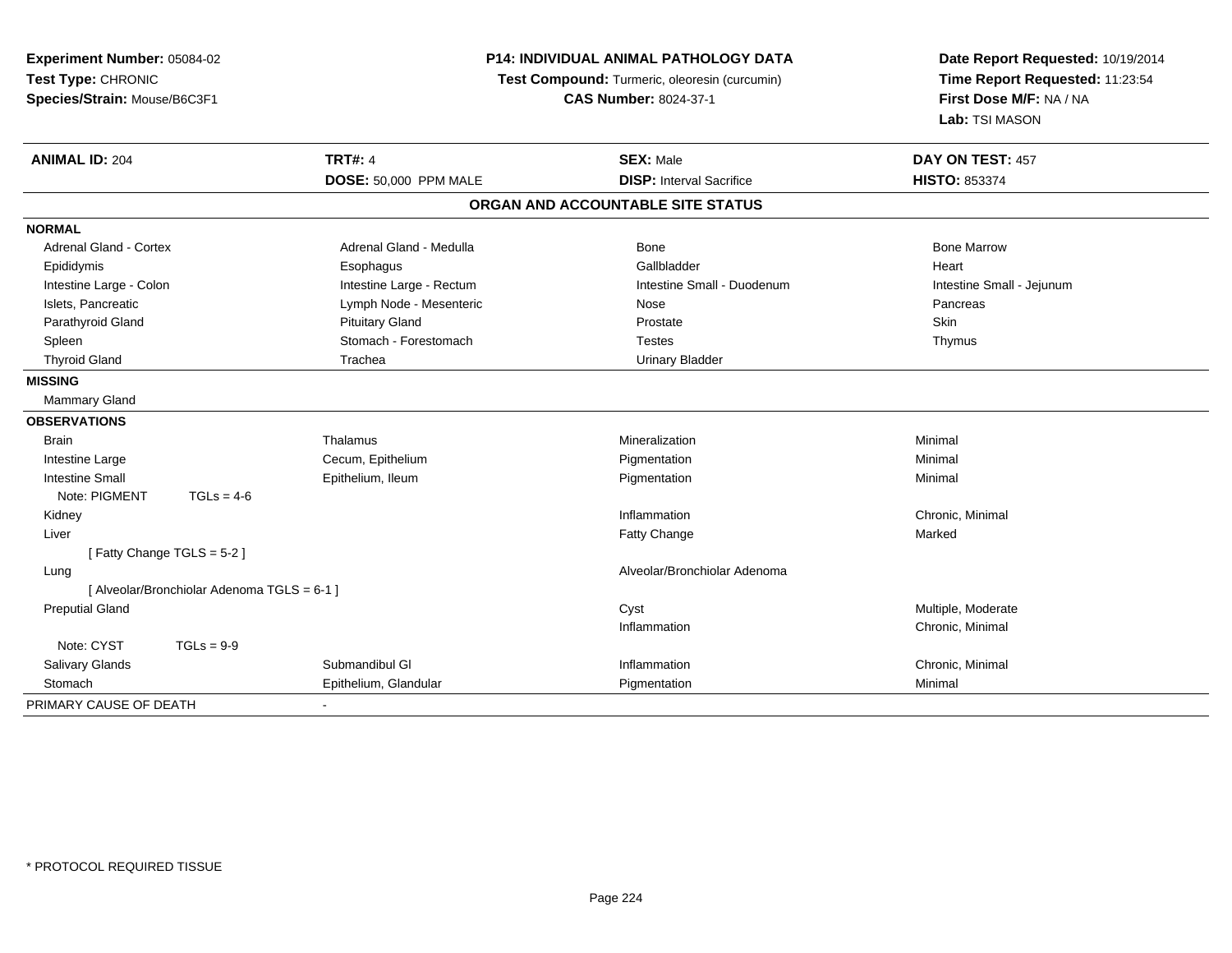| <b>Experiment Number: 05084-02</b><br>Test Type: CHRONIC<br>Species/Strain: Mouse/B6C3F1 | <b>P14: INDIVIDUAL ANIMAL PATHOLOGY DATA</b><br>Test Compound: Turmeric, oleoresin (curcumin)<br><b>CAS Number: 8024-37-1</b> |                                   | Date Report Requested: 10/19/2014<br>Time Report Requested: 11:23:54<br>First Dose M/F: NA / NA<br>Lab: TSI MASON |  |
|------------------------------------------------------------------------------------------|-------------------------------------------------------------------------------------------------------------------------------|-----------------------------------|-------------------------------------------------------------------------------------------------------------------|--|
| <b>ANIMAL ID: 205</b>                                                                    | <b>TRT#: 4</b>                                                                                                                | <b>SEX: Male</b>                  | DAY ON TEST: 730                                                                                                  |  |
|                                                                                          | DOSE: 50,000 PPM MALE                                                                                                         | <b>DISP: Terminal Sacrifice</b>   | <b>HISTO: 870495</b>                                                                                              |  |
|                                                                                          |                                                                                                                               | ORGAN AND ACCOUNTABLE SITE STATUS |                                                                                                                   |  |
| <b>NORMAL</b>                                                                            |                                                                                                                               |                                   |                                                                                                                   |  |
| <b>Adrenal Gland - Cortex</b>                                                            | Adrenal Gland - Medulla                                                                                                       | Bone                              | <b>Bone Marrow</b>                                                                                                |  |
| <b>Brain</b>                                                                             | Epididymis                                                                                                                    | Esophagus                         | Eye                                                                                                               |  |
| Gallbladder                                                                              | Heart                                                                                                                         | Intestine Large - Cecum           | Intestine Large - Colon                                                                                           |  |
| Intestine Large - Rectum                                                                 | Intestine Small - Duodenum                                                                                                    | Intestine Small - Ileum           | Intestine Small - Jejunum                                                                                         |  |
| Islets, Pancreatic                                                                       | Kidney                                                                                                                        | Lung                              | Lymph Node - Mesenteric                                                                                           |  |
| Nose                                                                                     | Pancreas                                                                                                                      | Parathyroid Gland                 | <b>Pituitary Gland</b>                                                                                            |  |
| Prostate                                                                                 | <b>Seminal Vesicle</b>                                                                                                        | <b>Skin</b>                       | Spleen                                                                                                            |  |
| Stomach - Forestomach                                                                    | Stomach - Glandular                                                                                                           | <b>Testes</b>                     | Thymus                                                                                                            |  |
| <b>Thyroid Gland</b>                                                                     | Trachea                                                                                                                       | <b>Urinary Bladder</b>            |                                                                                                                   |  |
| <b>MISSING</b>                                                                           |                                                                                                                               |                                   |                                                                                                                   |  |
| Mammary Gland                                                                            |                                                                                                                               |                                   |                                                                                                                   |  |
| <b>OBSERVATIONS</b>                                                                      |                                                                                                                               |                                   |                                                                                                                   |  |
| <b>Harderian Gland</b>                                                                   |                                                                                                                               | Adenoma                           |                                                                                                                   |  |
| [Adenoma TGLS = $2-9$ ]                                                                  |                                                                                                                               |                                   |                                                                                                                   |  |
| Liver                                                                                    |                                                                                                                               | <b>Mixed Cell Focus</b>           | Mild                                                                                                              |  |
| Note: [ MIXED CL FOCUS ] TGLs = 4-2.1                                                    |                                                                                                                               |                                   |                                                                                                                   |  |
| <b>Preputial Gland</b>                                                                   | Duct                                                                                                                          | Dilatation                        | Moderate                                                                                                          |  |
| [ Dilatation TGLS = $3-10$ ]                                                             |                                                                                                                               |                                   |                                                                                                                   |  |
| Salivary Glands                                                                          | Submandibul GI                                                                                                                | Inflammation                      | Chronic, Minimal                                                                                                  |  |
| PRIMARY CAUSE OF DEATH                                                                   |                                                                                                                               |                                   |                                                                                                                   |  |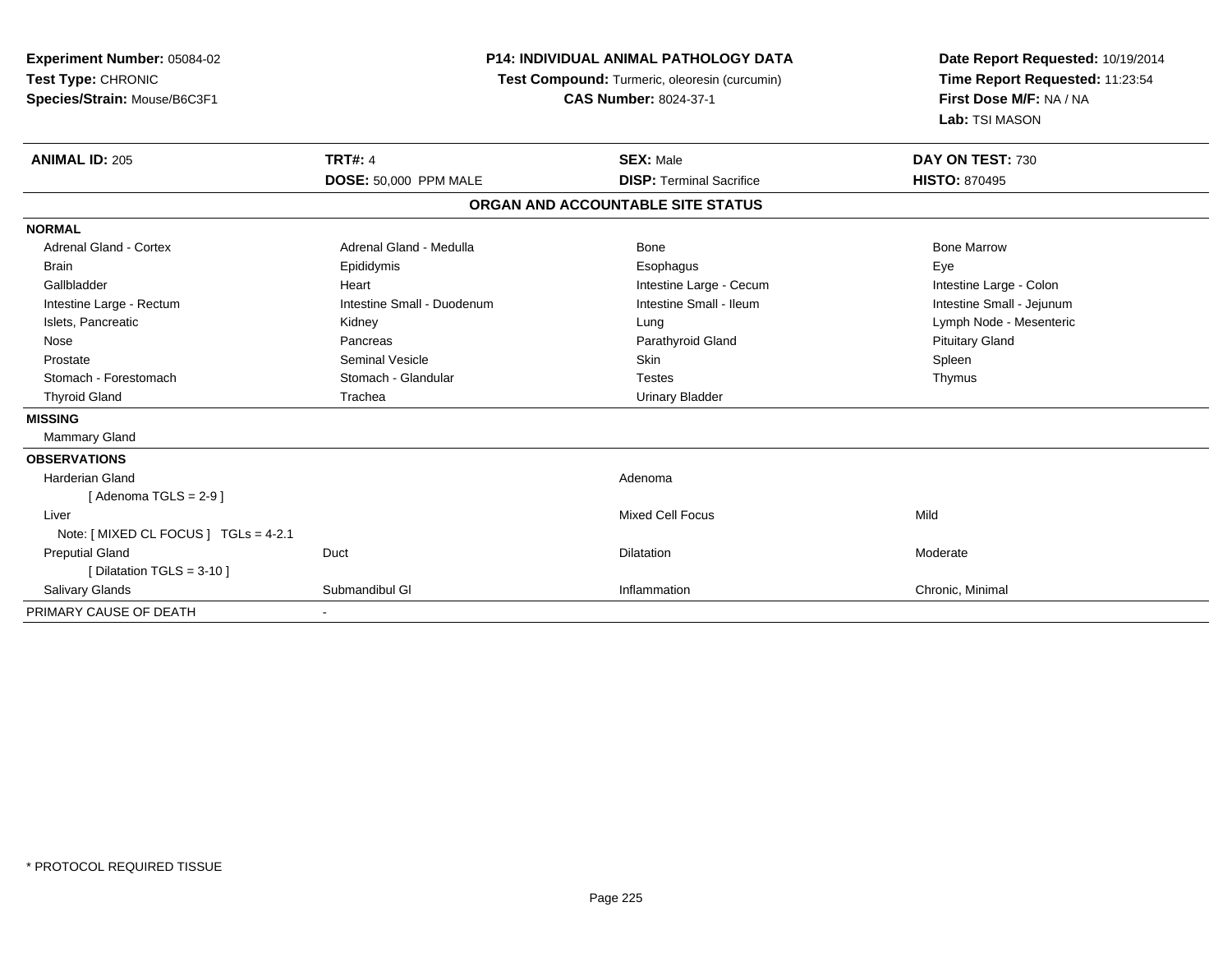| Experiment Number: 05084-02<br>Test Type: CHRONIC<br>Species/Strain: Mouse/B6C3F1 | P14: INDIVIDUAL ANIMAL PATHOLOGY DATA<br>Test Compound: Turmeric, oleoresin (curcumin)<br><b>CAS Number: 8024-37-1</b> |                                   | Date Report Requested: 10/19/2014<br>Time Report Requested: 11:23:54<br>First Dose M/F: NA / NA<br>Lab: TSI MASON |  |
|-----------------------------------------------------------------------------------|------------------------------------------------------------------------------------------------------------------------|-----------------------------------|-------------------------------------------------------------------------------------------------------------------|--|
| <b>ANIMAL ID: 206</b>                                                             | <b>TRT#: 4</b>                                                                                                         | <b>SEX: Male</b>                  | DAY ON TEST: 730                                                                                                  |  |
|                                                                                   | DOSE: 50,000 PPM MALE                                                                                                  | <b>DISP: Terminal Sacrifice</b>   | <b>HISTO: 870496</b>                                                                                              |  |
|                                                                                   |                                                                                                                        | ORGAN AND ACCOUNTABLE SITE STATUS |                                                                                                                   |  |
| <b>NORMAL</b>                                                                     |                                                                                                                        |                                   |                                                                                                                   |  |
| Adrenal Gland - Medulla                                                           | Bone                                                                                                                   | <b>Bone Marrow</b>                | <b>Brain</b>                                                                                                      |  |
| Epididymis                                                                        | Esophagus                                                                                                              | Gallbladder                       | Heart                                                                                                             |  |
| Intestine Large - Cecum                                                           | Intestine Large - Colon                                                                                                | Intestine Large - Rectum          | Intestine Small - Ileum                                                                                           |  |
| Intestine Small - Jejunum                                                         | Islets, Pancreatic                                                                                                     | Lung                              | Lymph Node - Mesenteric                                                                                           |  |
| Nose                                                                              | <b>Pituitary Gland</b>                                                                                                 | Prostate                          | <b>Seminal Vesicle</b>                                                                                            |  |
| Skin                                                                              | Spleen                                                                                                                 | Stomach - Forestomach             | Stomach - Glandular                                                                                               |  |
| <b>Testes</b>                                                                     | Thymus                                                                                                                 | <b>Thyroid Gland</b>              | Trachea                                                                                                           |  |
| <b>Urinary Bladder</b>                                                            |                                                                                                                        |                                   |                                                                                                                   |  |
| <b>MISSING</b>                                                                    |                                                                                                                        |                                   |                                                                                                                   |  |
| Mammary Gland                                                                     | Parathyroid Gland                                                                                                      |                                   |                                                                                                                   |  |
| <b>OBSERVATIONS</b>                                                               |                                                                                                                        |                                   |                                                                                                                   |  |
| <b>Adrenal Gland</b>                                                              | Cortex                                                                                                                 | Hyperplasia                       | Mild                                                                                                              |  |
| <b>Intestine Small</b>                                                            | Duodenum                                                                                                               | Hyperplasia                       | Lymphoid, Marked                                                                                                  |  |
| Note: HYPERPLASIA<br>$TGLs = 4-6$                                                 |                                                                                                                        |                                   |                                                                                                                   |  |
| Kidney                                                                            |                                                                                                                        | Inflammation                      | Chronic, Minimal                                                                                                  |  |
| Liver                                                                             |                                                                                                                        | Fatty Change                      | Moderate                                                                                                          |  |
|                                                                                   |                                                                                                                        | Hepatocellular Adenoma            | Multiple                                                                                                          |  |
| Note: HEPATOCLR ADEN $TGLs = 5.6.7-2$                                             |                                                                                                                        |                                   |                                                                                                                   |  |
| Pancreas                                                                          |                                                                                                                        | <b>Cytoplasmic Alteration</b>     | Minimal                                                                                                           |  |
| <b>Preputial Gland</b>                                                            | Duct                                                                                                                   | <b>Dilatation</b>                 | Mild                                                                                                              |  |
|                                                                                   |                                                                                                                        | Inflammation                      | Chronic Active, Minimal                                                                                           |  |
| Note: DILATATION<br>$TGLs = 2-6$                                                  |                                                                                                                        |                                   |                                                                                                                   |  |
| <b>Salivary Glands</b>                                                            | Submandibul GI                                                                                                         | Inflammation                      | Chronic, Minimal                                                                                                  |  |
| PRIMARY CAUSE OF DEATH                                                            |                                                                                                                        |                                   |                                                                                                                   |  |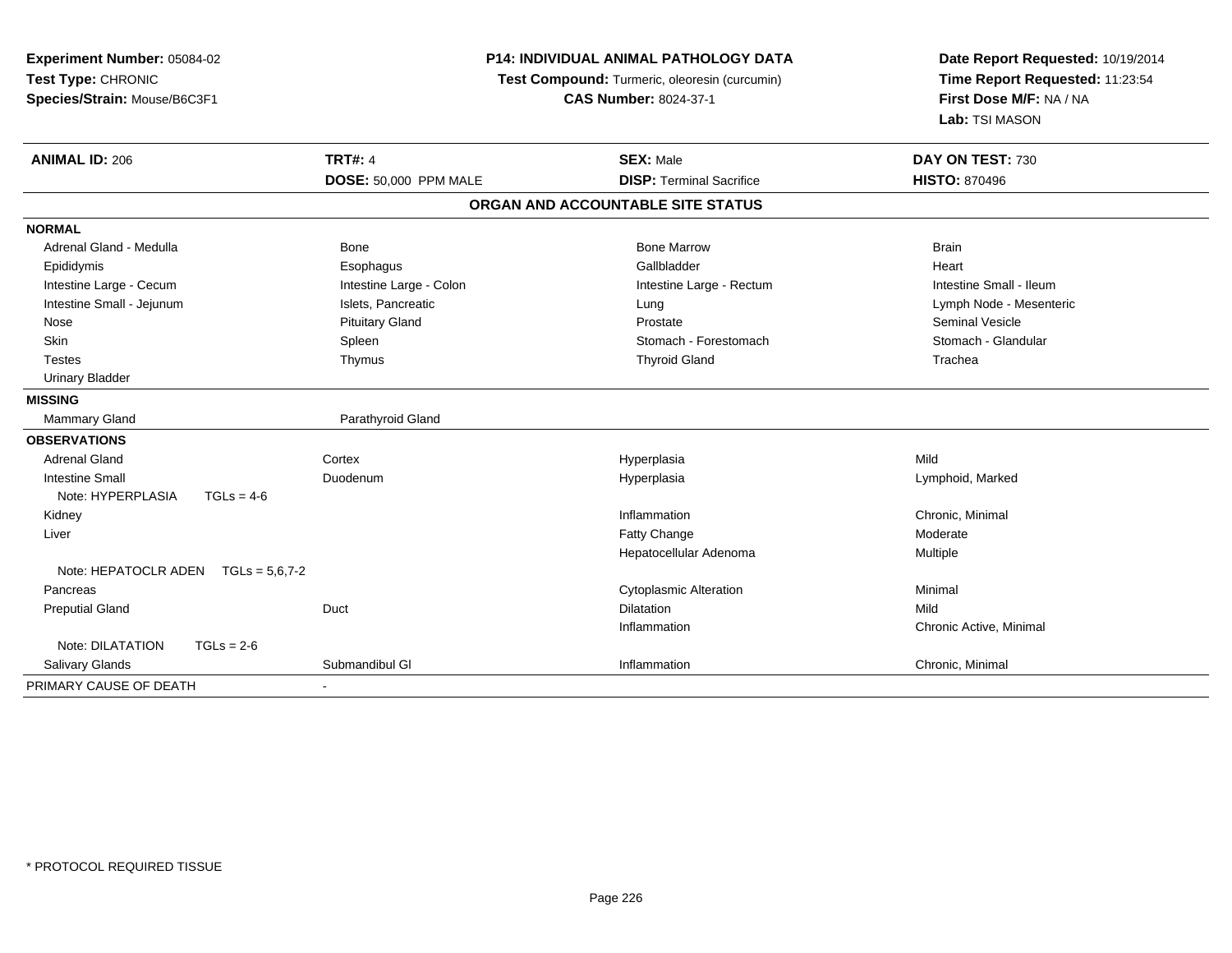| Experiment Number: 05084-02<br>Test Type: CHRONIC<br>Species/Strain: Mouse/B6C3F1 | <b>P14: INDIVIDUAL ANIMAL PATHOLOGY DATA</b><br>Test Compound: Turmeric, oleoresin (curcumin)<br><b>CAS Number: 8024-37-1</b> |                                                     | Date Report Requested: 10/19/2014<br>Time Report Requested: 11:23:54<br>First Dose M/F: NA / NA<br>Lab: TSI MASON |  |
|-----------------------------------------------------------------------------------|-------------------------------------------------------------------------------------------------------------------------------|-----------------------------------------------------|-------------------------------------------------------------------------------------------------------------------|--|
| <b>ANIMAL ID: 207</b>                                                             | <b>TRT#: 4</b><br><b>DOSE: 50,000 PPM MALE</b>                                                                                | <b>SEX: Male</b><br><b>DISP: Terminal Sacrifice</b> | DAY ON TEST: 731<br><b>HISTO: 870497</b>                                                                          |  |
|                                                                                   |                                                                                                                               |                                                     |                                                                                                                   |  |
|                                                                                   |                                                                                                                               | ORGAN AND ACCOUNTABLE SITE STATUS                   |                                                                                                                   |  |
| <b>NORMAL</b>                                                                     |                                                                                                                               |                                                     |                                                                                                                   |  |
| <b>Adrenal Gland - Cortex</b>                                                     | Adrenal Gland - Medulla                                                                                                       | Bone                                                | <b>Bone Marrow</b>                                                                                                |  |
| Epididymis                                                                        | Esophagus                                                                                                                     | Gallbladder                                         | Heart                                                                                                             |  |
| Intestine Large - Cecum                                                           | Intestine Large - Colon                                                                                                       | Intestine Large - Rectum                            | Intestine Small - Duodenum                                                                                        |  |
| Intestine Small - Ileum                                                           | Intestine Small - Jejunum                                                                                                     | Islets, Pancreatic                                  | Lymph Node - Mesenteric                                                                                           |  |
| Nose                                                                              | Pancreas                                                                                                                      | <b>Pituitary Gland</b>                              | Prostate                                                                                                          |  |
| <b>Seminal Vesicle</b>                                                            | Skin                                                                                                                          | Spleen                                              | Stomach - Forestomach                                                                                             |  |
| Stomach - Glandular                                                               | <b>Testes</b>                                                                                                                 | <b>Thyroid Gland</b>                                | Trachea                                                                                                           |  |
| <b>Urinary Bladder</b>                                                            |                                                                                                                               |                                                     |                                                                                                                   |  |
| <b>MISSING</b>                                                                    |                                                                                                                               |                                                     |                                                                                                                   |  |
| <b>Mammary Gland</b>                                                              | Parathyroid Gland                                                                                                             |                                                     |                                                                                                                   |  |
| <b>INSUFFICIENT TISSUE</b>                                                        |                                                                                                                               |                                                     |                                                                                                                   |  |
| Thymus                                                                            |                                                                                                                               |                                                     |                                                                                                                   |  |
| <b>OBSERVATIONS</b>                                                               |                                                                                                                               |                                                     |                                                                                                                   |  |
| <b>Brain</b>                                                                      | Thalamus                                                                                                                      | Mineralization                                      | Minimal                                                                                                           |  |
| Kidney                                                                            |                                                                                                                               | Inflammation                                        | Chronic, Minimal                                                                                                  |  |
| Liver                                                                             |                                                                                                                               | Hepatocellular Adenoma                              | Multiple                                                                                                          |  |
| [ Hepatocellular Adenoma TGLS = 2,3,4-2+2.1 ]                                     |                                                                                                                               |                                                     |                                                                                                                   |  |
| Lung                                                                              |                                                                                                                               | Alveolar/Bronchiolar Adenoma                        |                                                                                                                   |  |
| [ Alveolar/Bronchiolar Adenoma TGLS = 5-1 ]                                       |                                                                                                                               |                                                     |                                                                                                                   |  |
| Salivary Glands                                                                   | Submandibul GI                                                                                                                | Inflammation                                        | Chronic, Minimal                                                                                                  |  |
| PRIMARY CAUSE OF DEATH                                                            |                                                                                                                               |                                                     |                                                                                                                   |  |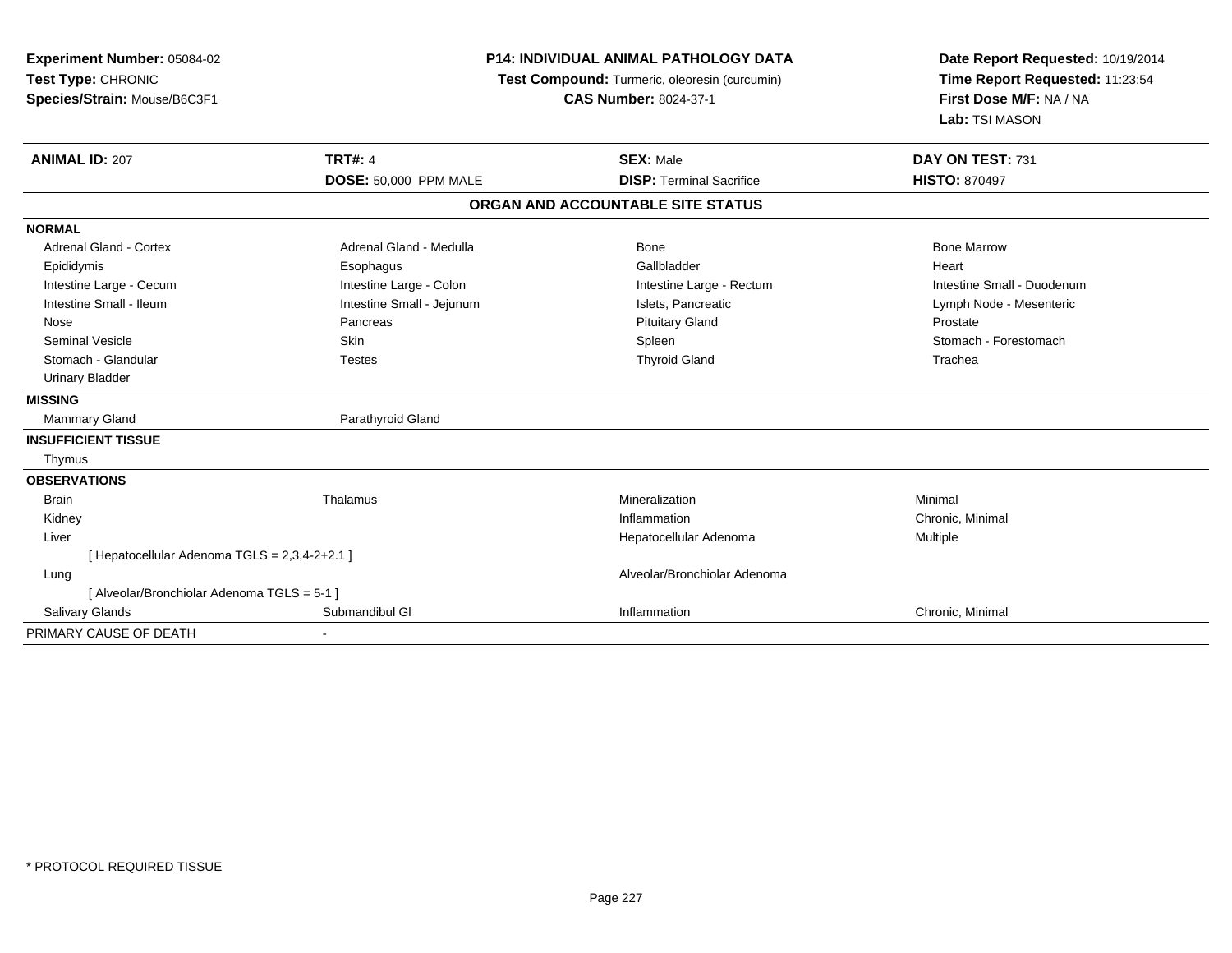| Experiment Number: 05084-02<br>Test Type: CHRONIC<br>Species/Strain: Mouse/B6C3F1 | <b>P14: INDIVIDUAL ANIMAL PATHOLOGY DATA</b><br>Test Compound: Turmeric, oleoresin (curcumin)<br><b>CAS Number: 8024-37-1</b> |                                   | Date Report Requested: 10/19/2014<br>Time Report Requested: 11:23:54<br>First Dose M/F: NA / NA<br>Lab: TSI MASON |  |
|-----------------------------------------------------------------------------------|-------------------------------------------------------------------------------------------------------------------------------|-----------------------------------|-------------------------------------------------------------------------------------------------------------------|--|
| <b>ANIMAL ID: 208</b>                                                             | <b>TRT#: 4</b>                                                                                                                | <b>SEX: Male</b>                  | DAY ON TEST: 732                                                                                                  |  |
|                                                                                   | DOSE: 50,000 PPM MALE                                                                                                         | <b>DISP: Terminal Sacrifice</b>   | <b>HISTO: 870498</b>                                                                                              |  |
|                                                                                   |                                                                                                                               | ORGAN AND ACCOUNTABLE SITE STATUS |                                                                                                                   |  |
| <b>NORMAL</b>                                                                     |                                                                                                                               |                                   |                                                                                                                   |  |
| Adrenal Gland - Cortex                                                            | Adrenal Gland - Medulla                                                                                                       | Bone                              | <b>Bone Marrow</b>                                                                                                |  |
| Epididymis                                                                        | Esophagus                                                                                                                     | Gallbladder                       | Heart                                                                                                             |  |
| Intestine Large - Cecum                                                           | Intestine Large - Colon                                                                                                       | Intestine Large - Rectum          | Intestine Small - Duodenum                                                                                        |  |
| Intestine Small - Ileum                                                           | Intestine Small - Jejunum                                                                                                     | Islets, Pancreatic                | Lung                                                                                                              |  |
| Lymph Node - Mesenteric                                                           | Nose                                                                                                                          | Pancreas                          | Parathyroid Gland                                                                                                 |  |
| <b>Pituitary Gland</b>                                                            | Prostate                                                                                                                      | <b>Salivary Glands</b>            | <b>Seminal Vesicle</b>                                                                                            |  |
| Skin                                                                              | Spleen                                                                                                                        | Stomach - Forestomach             | Stomach - Glandular                                                                                               |  |
| <b>Testes</b>                                                                     | Thymus                                                                                                                        | <b>Thyroid Gland</b>              | Trachea                                                                                                           |  |
| <b>Urinary Bladder</b>                                                            |                                                                                                                               |                                   |                                                                                                                   |  |
| <b>MISSING</b>                                                                    |                                                                                                                               |                                   |                                                                                                                   |  |
| <b>Mammary Gland</b>                                                              |                                                                                                                               |                                   |                                                                                                                   |  |
| <b>OBSERVATIONS</b>                                                               |                                                                                                                               |                                   |                                                                                                                   |  |
| <b>Brain</b>                                                                      | Thalamus                                                                                                                      | Mineralization                    | Minimal                                                                                                           |  |
| Kidney                                                                            |                                                                                                                               | Inflammation                      | Chronic, Minimal                                                                                                  |  |
| Liver                                                                             |                                                                                                                               | <b>Eosinophilic Focus</b>         | Mild                                                                                                              |  |
|                                                                                   |                                                                                                                               | Fatty Change                      | Mild                                                                                                              |  |
|                                                                                   |                                                                                                                               | Hepatocellular Adenoma            | Multiple                                                                                                          |  |
| Note: HEPATOCLR ADEN<br>$TGLs = 5.6 - 2 + 2.1$                                    |                                                                                                                               |                                   |                                                                                                                   |  |
| Note: FATTY CHANGE<br>$TGLs = 3,4-2+2.1$                                          |                                                                                                                               |                                   |                                                                                                                   |  |
| <b>Preputial Gland</b>                                                            | Duct                                                                                                                          | Dilatation                        | Mild                                                                                                              |  |

PRIMARY CAUSE OF DEATH-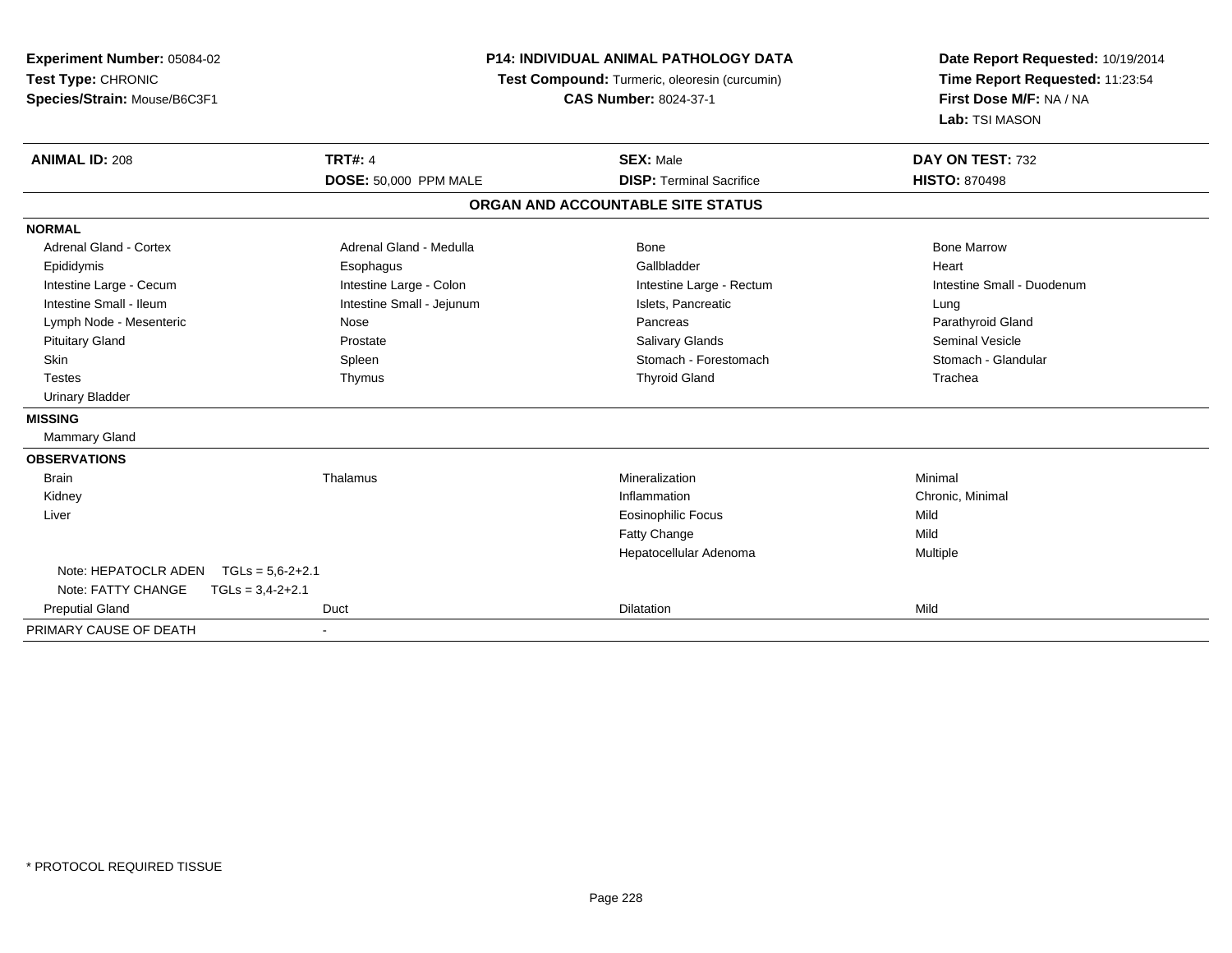| <b>Experiment Number: 05084-02</b><br>Test Type: CHRONIC | <b>P14: INDIVIDUAL ANIMAL PATHOLOGY DATA</b> |                                                                               | Date Report Requested: 10/19/2014<br>Time Report Requested: 11:23:54 |
|----------------------------------------------------------|----------------------------------------------|-------------------------------------------------------------------------------|----------------------------------------------------------------------|
| Species/Strain: Mouse/B6C3F1                             |                                              | Test Compound: Turmeric, oleoresin (curcumin)<br><b>CAS Number: 8024-37-1</b> |                                                                      |
|                                                          |                                              |                                                                               | Lab: TSI MASON                                                       |
| <b>ANIMAL ID: 209</b>                                    | <b>TRT#: 4</b>                               | <b>SEX: Male</b>                                                              | DAY ON TEST: 731                                                     |
|                                                          | <b>DOSE: 50,000 PPM MALE</b>                 | <b>DISP: Terminal Sacrifice</b>                                               | <b>HISTO: 870499</b>                                                 |
|                                                          |                                              | ORGAN AND ACCOUNTABLE SITE STATUS                                             |                                                                      |
| <b>NORMAL</b>                                            |                                              |                                                                               |                                                                      |
| <b>Adrenal Gland - Cortex</b>                            | Adrenal Gland - Medulla                      | Bone                                                                          | <b>Bone Marrow</b>                                                   |
| Epididymis                                               | Esophagus                                    | Gallbladder                                                                   | Heart                                                                |
| Intestine Large - Cecum                                  | Intestine Large - Colon                      | Intestine Large - Rectum                                                      | Intestine Small - Duodenum                                           |
| Intestine Small - Jejunum                                | Islets, Pancreatic                           | Lung                                                                          | Lymph Node - Mesenteric                                              |
| Nose                                                     | Pancreas                                     | <b>Pituitary Gland</b>                                                        | Prostate                                                             |
| <b>Seminal Vesicle</b>                                   | Skin                                         | Spleen                                                                        | Stomach - Forestomach                                                |
| Stomach - Glandular                                      | <b>Testes</b>                                | <b>Thyroid Gland</b>                                                          | Trachea                                                              |
| <b>Urinary Bladder</b>                                   |                                              |                                                                               |                                                                      |
| <b>MISSING</b>                                           |                                              |                                                                               |                                                                      |
| <b>Mammary Gland</b>                                     | Parathyroid Gland                            | Thymus                                                                        |                                                                      |
| <b>OBSERVATIONS</b>                                      |                                              |                                                                               |                                                                      |
| <b>Brain</b>                                             | Thalamus                                     | Mineralization                                                                | Minimal                                                              |
| <b>Intestine Small</b>                                   | <b>Ileum</b>                                 | Hyperplasia                                                                   | Lymphoid, Moderate                                                   |
| Kidney                                                   |                                              | Inflammation                                                                  | Chronic, Minimal                                                     |
| Liver                                                    |                                              | <b>Fatty Change</b>                                                           | Minimal                                                              |
|                                                          |                                              | Hepatocellular Adenoma                                                        | Multiple                                                             |
|                                                          |                                              | Hepatocellular Carcinoma                                                      | Multiple                                                             |
| [Fatty Change TGLS = 2,4-2.1+2.2 ]                       |                                              |                                                                               |                                                                      |
| [ Hepatocellular Adenoma TGLS = 2,3,5-2+2.2+2.3 ]        |                                              |                                                                               |                                                                      |
| Salivary Glands                                          | Submandibul GI                               | Inflammation                                                                  | Chronic, Minimal                                                     |
| PRIMARY CAUSE OF DEATH                                   |                                              |                                                                               |                                                                      |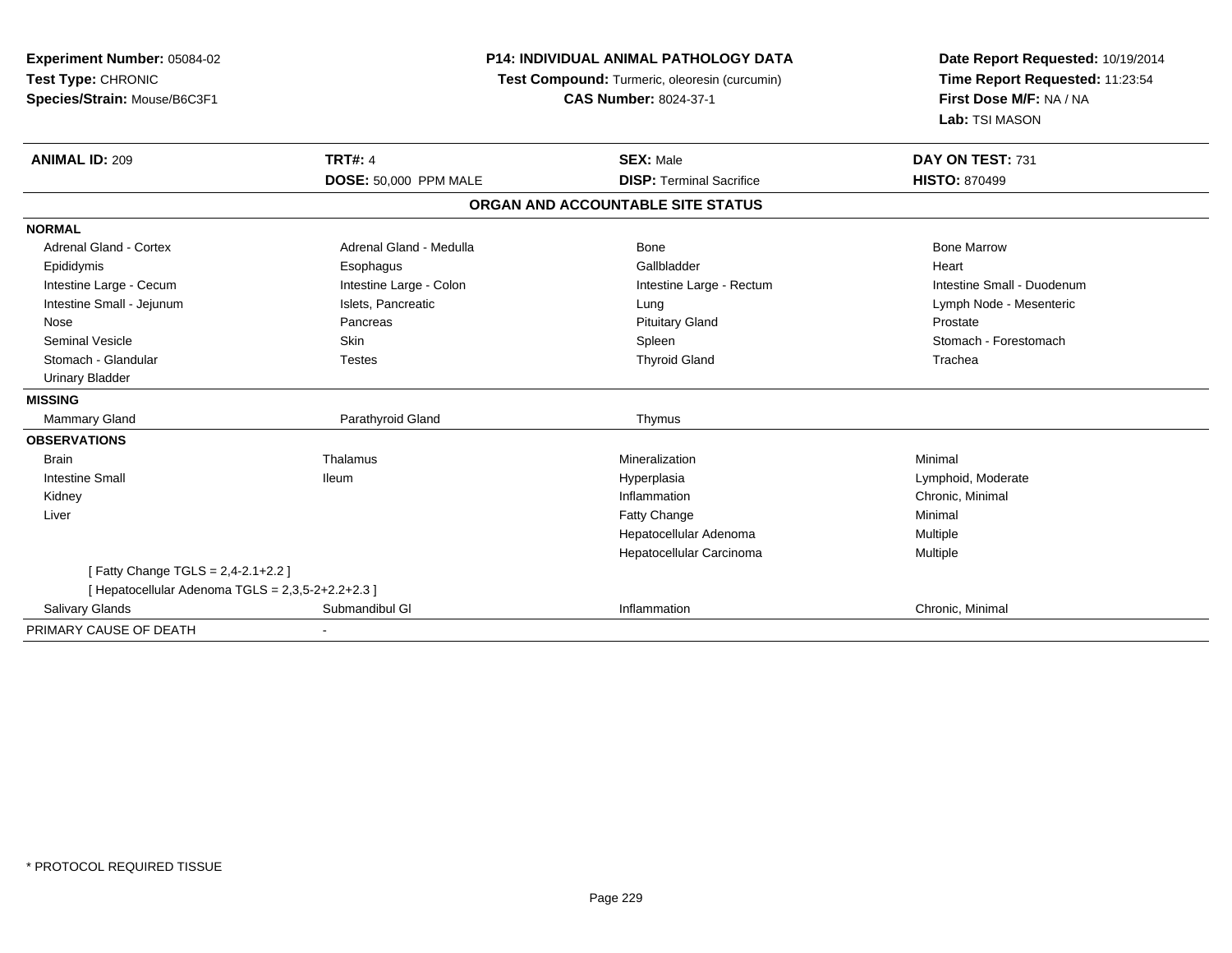| Experiment Number: 05084-02<br>Test Type: CHRONIC<br>Species/Strain: Mouse/B6C3F1 | <b>P14: INDIVIDUAL ANIMAL PATHOLOGY DATA</b><br>Test Compound: Turmeric, oleoresin (curcumin)<br><b>CAS Number: 8024-37-1</b> |                                   | Date Report Requested: 10/19/2014<br>Time Report Requested: 11:23:54<br>First Dose M/F: NA / NA<br>Lab: TSI MASON |
|-----------------------------------------------------------------------------------|-------------------------------------------------------------------------------------------------------------------------------|-----------------------------------|-------------------------------------------------------------------------------------------------------------------|
| <b>ANIMAL ID: 210</b>                                                             | <b>TRT#: 4</b>                                                                                                                | <b>SEX: Male</b>                  | DAY ON TEST: 732                                                                                                  |
|                                                                                   | <b>DOSE: 50,000 PPM MALE</b>                                                                                                  | <b>DISP: Terminal Sacrifice</b>   | <b>HISTO: 870500</b>                                                                                              |
|                                                                                   |                                                                                                                               | ORGAN AND ACCOUNTABLE SITE STATUS |                                                                                                                   |
| <b>NORMAL</b>                                                                     |                                                                                                                               |                                   |                                                                                                                   |
| <b>Adrenal Gland - Cortex</b>                                                     | Adrenal Gland - Medulla                                                                                                       | Bone                              | <b>Bone Marrow</b>                                                                                                |
| Epididymis                                                                        | Esophagus                                                                                                                     | Eye                               | Heart                                                                                                             |
| Intestine Large - Cecum                                                           | Intestine Large - Colon                                                                                                       | Intestine Large - Rectum          | Intestine Small - Duodenum                                                                                        |
| Intestine Small - Ileum                                                           | Intestine Small - Jejunum                                                                                                     | Islets, Pancreatic                | Lung                                                                                                              |
| Nose                                                                              | Pancreas                                                                                                                      | <b>Pituitary Gland</b>            | Prostate                                                                                                          |
| <b>Seminal Vesicle</b>                                                            | Skin                                                                                                                          | Spleen                            | Stomach - Forestomach                                                                                             |
| Stomach - Glandular                                                               | <b>Testes</b>                                                                                                                 | <b>Thyroid Gland</b>              | Trachea                                                                                                           |
| <b>Urinary Bladder</b>                                                            |                                                                                                                               |                                   |                                                                                                                   |
| <b>MISSING</b>                                                                    |                                                                                                                               |                                   |                                                                                                                   |
| Gallbladder                                                                       | Lymph Node - Mesenteric                                                                                                       | <b>Mammary Gland</b>              | Parathyroid Gland                                                                                                 |
| Thymus                                                                            |                                                                                                                               |                                   |                                                                                                                   |
| <b>OBSERVATIONS</b>                                                               |                                                                                                                               |                                   |                                                                                                                   |
| <b>Brain</b>                                                                      | Thalamus                                                                                                                      | Mineralization                    | Minimal                                                                                                           |
| <b>Harderian Gland</b>                                                            |                                                                                                                               | Adenoma                           |                                                                                                                   |
| Note: ADENOMA<br>$TGLs = 5-9$                                                     |                                                                                                                               |                                   |                                                                                                                   |
| Kidney                                                                            |                                                                                                                               | Inflammation                      | Chronic, Minimal                                                                                                  |
| Liver                                                                             |                                                                                                                               | Fatty Change                      | Minimal                                                                                                           |
|                                                                                   |                                                                                                                               | Hepatocellular Adenoma            |                                                                                                                   |
|                                                                                   |                                                                                                                               | Hepatocellular Carcinoma          |                                                                                                                   |
| Note: [ HEPATOCLR ADEN ] TGLs = 2-2                                               |                                                                                                                               |                                   |                                                                                                                   |
| Note: [ HEPATOCLR CARC ] TGLs = 1-2.1                                             |                                                                                                                               |                                   |                                                                                                                   |
| Salivary Glands                                                                   | Submandibul GI                                                                                                                | Inflammation                      | Chronic, Minimal                                                                                                  |
| PRIMARY CAUSE OF DEATH                                                            |                                                                                                                               |                                   |                                                                                                                   |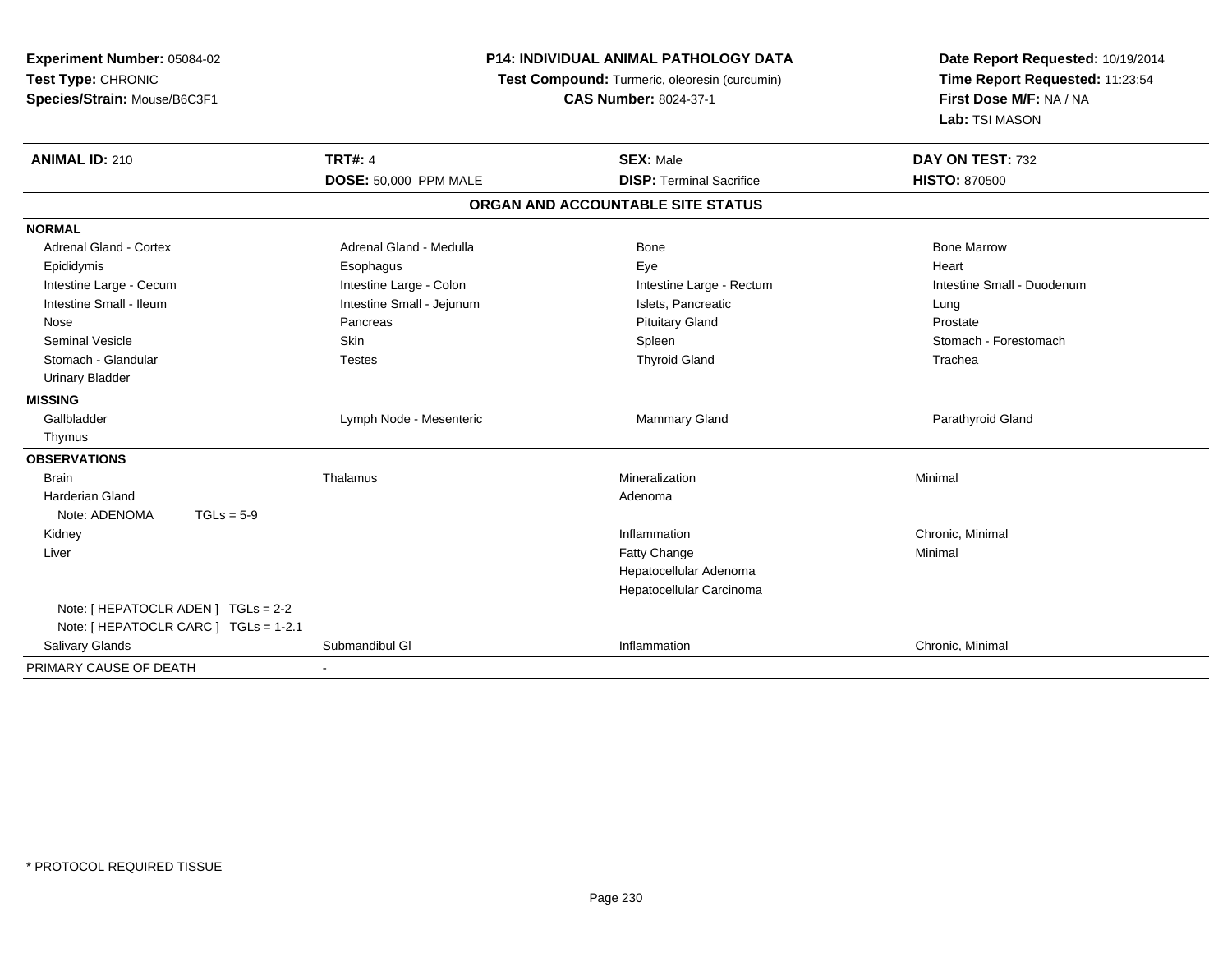| Experiment Number: 05084-02<br>Test Type: CHRONIC<br>Species/Strain: Mouse/B6C3F1 |                           | P14: INDIVIDUAL ANIMAL PATHOLOGY DATA<br>Test Compound: Turmeric, oleoresin (curcumin)<br><b>CAS Number: 8024-37-1</b> | Date Report Requested: 10/19/2014<br>Time Report Requested: 11:23:54<br>First Dose M/F: NA / NA |
|-----------------------------------------------------------------------------------|---------------------------|------------------------------------------------------------------------------------------------------------------------|-------------------------------------------------------------------------------------------------|
|                                                                                   |                           |                                                                                                                        | Lab: TSI MASON                                                                                  |
| <b>ANIMAL ID: 211</b>                                                             | <b>TRT#: 4</b>            | <b>SEX: Male</b>                                                                                                       | DAY ON TEST: 731                                                                                |
|                                                                                   | DOSE: 50,000 PPM MALE     | <b>DISP: Terminal Sacrifice</b>                                                                                        | <b>HISTO: 870501</b>                                                                            |
|                                                                                   |                           | ORGAN AND ACCOUNTABLE SITE STATUS                                                                                      |                                                                                                 |
| <b>NORMAL</b>                                                                     |                           |                                                                                                                        |                                                                                                 |
| <b>Adrenal Gland - Cortex</b>                                                     | Adrenal Gland - Medulla   | Bone                                                                                                                   | <b>Bone Marrow</b>                                                                              |
| Epididymis                                                                        | Esophagus                 | Gallbladder                                                                                                            | Heart                                                                                           |
| Intestine Large - Cecum                                                           | Intestine Large - Colon   | Intestine Large - Rectum                                                                                               | Intestine Small - Duodenum                                                                      |
| Intestine Small - Ileum                                                           | Intestine Small - Jejunum | Islets, Pancreatic                                                                                                     | Nose                                                                                            |
| Pancreas                                                                          | Parathyroid Gland         | <b>Pituitary Gland</b>                                                                                                 | Prostate                                                                                        |
| <b>Seminal Vesicle</b>                                                            | Skin                      | Stomach - Forestomach                                                                                                  | Stomach - Glandular                                                                             |
| <b>Testes</b>                                                                     | Thymus                    | <b>Thyroid Gland</b>                                                                                                   | Trachea                                                                                         |
| <b>Urinary Bladder</b>                                                            |                           |                                                                                                                        |                                                                                                 |
| <b>MISSING</b>                                                                    |                           |                                                                                                                        |                                                                                                 |
| <b>Mammary Gland</b>                                                              |                           |                                                                                                                        |                                                                                                 |
| <b>OBSERVATIONS</b>                                                               |                           |                                                                                                                        |                                                                                                 |
| <b>Brain</b>                                                                      | Thalamus                  | Mineralization                                                                                                         | Minimal                                                                                         |
| Kidney                                                                            |                           | Inflammation                                                                                                           | Chronic, Minimal                                                                                |
| Liver                                                                             |                           | <b>Clear Cell Focus</b>                                                                                                | Mild                                                                                            |
|                                                                                   |                           | <b>Fatty Change</b>                                                                                                    | Minimal                                                                                         |
|                                                                                   |                           | Hepatocellular Adenoma                                                                                                 |                                                                                                 |
| Note: HEPATOCLR ADEN $TGLs = 5-2$                                                 |                           |                                                                                                                        |                                                                                                 |
| Lung                                                                              |                           | Alveolar/Bronchiolar Adenoma                                                                                           |                                                                                                 |
| Note: ALV BRON ADEN<br>$TGLs = 6-1$                                               |                           |                                                                                                                        |                                                                                                 |
| Lymph Node                                                                        | Mediastinal               | Lymphoma Malignant Mixed                                                                                               |                                                                                                 |
|                                                                                   | Mesenteric                | Lymphoma Malignant Mixed                                                                                               |                                                                                                 |
| Note: LYMPH MAL MIXD<br>$TGLs = 4-5.1$                                            |                           |                                                                                                                        |                                                                                                 |
| Note: LYMPH MAL MIXD<br>$TGLs = 3-5$                                              |                           |                                                                                                                        |                                                                                                 |
| <b>Preputial Gland</b>                                                            |                           | Inflammation                                                                                                           | Chronic Active, Mild                                                                            |
| Note: INFLAMMATION<br>$TGLs = 2-6$                                                |                           |                                                                                                                        |                                                                                                 |
| Note: HISTIOCYTES AND MULTINUCLEATED GIANT CELLS WERE                             |                           |                                                                                                                        |                                                                                                 |
| Note: NOTED IN THE INTERSTITIUM OF ONE PREPUCIAL GLAND.                           |                           |                                                                                                                        |                                                                                                 |
| Salivary Glands                                                                   | Submandibul GI            | Inflammation                                                                                                           | Chronic, Minimal                                                                                |
| Spleen                                                                            |                           | Lymphoma Malignant Mixed                                                                                               |                                                                                                 |

PRIMARY CAUSE OF DEATH-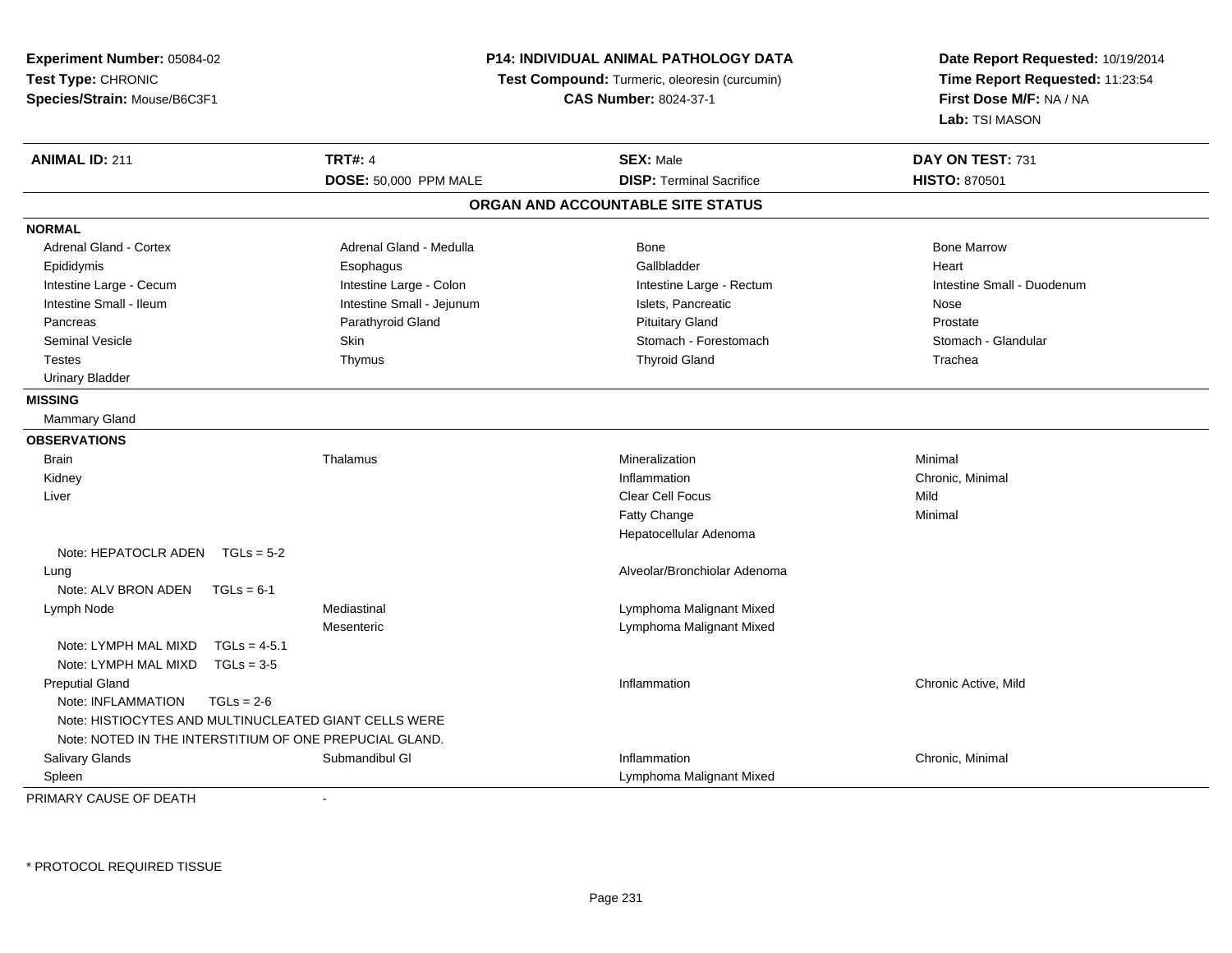| <b>Experiment Number: 05084-02</b><br><b>Test Type: CHRONIC</b><br>Species/Strain: Mouse/B6C3F1 | <b>P14: INDIVIDUAL ANIMAL PATHOLOGY DATA</b><br>Test Compound: Turmeric, oleoresin (curcumin)<br><b>CAS Number: 8024-37-1</b> |                                                     | Date Report Requested: 10/19/2014<br>Time Report Requested: 11:23:54<br>First Dose M/F: NA / NA<br>Lab: TSI MASON |
|-------------------------------------------------------------------------------------------------|-------------------------------------------------------------------------------------------------------------------------------|-----------------------------------------------------|-------------------------------------------------------------------------------------------------------------------|
| <b>ANIMAL ID: 211</b>                                                                           | <b>TRT#: 4</b>                                                                                                                | <b>SEX: Male</b><br><b>DISP: Terminal Sacrifice</b> | DAY ON TEST: 731<br><b>HISTO: 870501</b>                                                                          |
|                                                                                                 | <b>DOSE: 50,000 PPM MALE</b>                                                                                                  | ORGAN AND ACCOUNTABLE SITE STATUS                   |                                                                                                                   |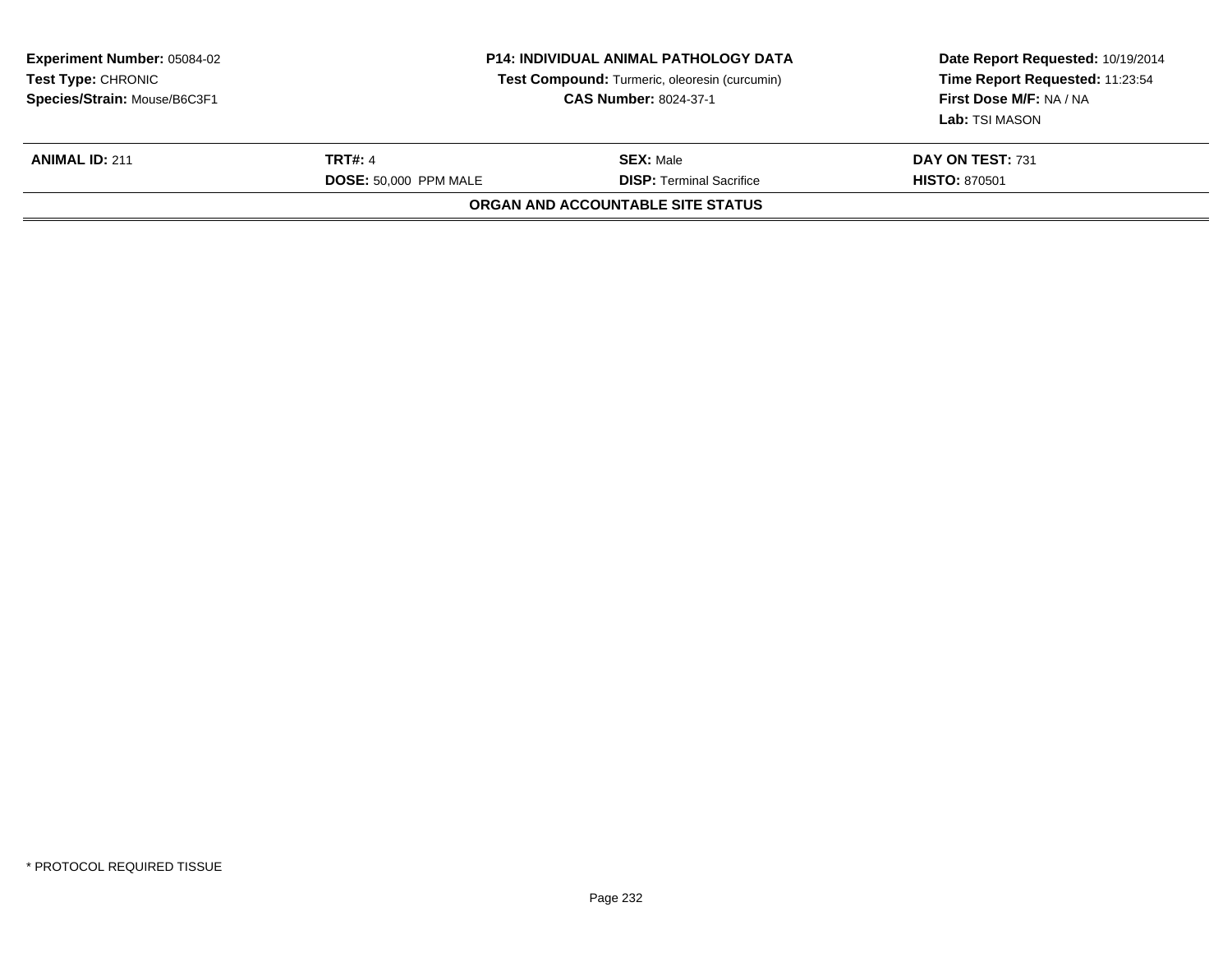| <b>P14: INDIVIDUAL ANIMAL PATHOLOGY DATA</b><br>Experiment Number: 05084-02<br>Test Type: CHRONIC<br>Test Compound: Turmeric, oleoresin (curcumin)<br>Species/Strain: Mouse/B6C3F1<br><b>CAS Number: 8024-37-1</b> |                          | Date Report Requested: 10/19/2014<br>Time Report Requested: 11:23:54<br>First Dose M/F: NA / NA<br>Lab: TSI MASON |                         |
|--------------------------------------------------------------------------------------------------------------------------------------------------------------------------------------------------------------------|--------------------------|-------------------------------------------------------------------------------------------------------------------|-------------------------|
| <b>ANIMAL ID: 212</b>                                                                                                                                                                                              | <b>TRT#: 4</b>           | <b>SEX: Male</b>                                                                                                  | DAY ON TEST: 731        |
|                                                                                                                                                                                                                    | DOSE: 50,000 PPM MALE    | <b>DISP: Terminal Sacrifice</b>                                                                                   | <b>HISTO: 870502</b>    |
|                                                                                                                                                                                                                    |                          | ORGAN AND ACCOUNTABLE SITE STATUS                                                                                 |                         |
| <b>NORMAL</b>                                                                                                                                                                                                      |                          |                                                                                                                   |                         |
| Adrenal Gland - Medulla                                                                                                                                                                                            | Bone                     | <b>Bone Marrow</b>                                                                                                | Epididymis              |
| Esophagus                                                                                                                                                                                                          | Gallbladder              | Heart                                                                                                             | Intestine Large - Cecum |
| Intestine Large - Colon                                                                                                                                                                                            | Intestine Large - Rectum | Intestine Small - Duodenum                                                                                        | Intestine Small - Ileum |
| Intestine Small - Jejunum                                                                                                                                                                                          | Islets, Pancreatic       | Lung                                                                                                              | Lymph Node - Mesenteric |
| Nose                                                                                                                                                                                                               | Pancreas                 | <b>Pituitary Gland</b>                                                                                            | Prostate                |
| Salivary Glands                                                                                                                                                                                                    | <b>Seminal Vesicle</b>   | <b>Skin</b>                                                                                                       | Spleen                  |
| Stomach - Forestomach                                                                                                                                                                                              | Stomach - Glandular      | <b>Testes</b>                                                                                                     | Thymus                  |
| Trachea                                                                                                                                                                                                            |                          |                                                                                                                   |                         |
| <b>MISSING</b>                                                                                                                                                                                                     |                          |                                                                                                                   |                         |
| <b>Mammary Gland</b>                                                                                                                                                                                               | Parathyroid Gland        |                                                                                                                   |                         |
| <b>OBSERVATIONS</b>                                                                                                                                                                                                |                          |                                                                                                                   |                         |
| <b>Adrenal Gland</b>                                                                                                                                                                                               | Cortex                   | Hyperplasia                                                                                                       | Mild                    |
| <b>Brain</b>                                                                                                                                                                                                       | Thalamus                 | Mineralization                                                                                                    | Minimal                 |
| Kidney                                                                                                                                                                                                             |                          | Inflammation                                                                                                      | Chronic, Minimal        |
| Liver                                                                                                                                                                                                              |                          | Clear Cell Focus                                                                                                  | Minimal                 |
|                                                                                                                                                                                                                    |                          | Fatty Change                                                                                                      | Minimal                 |
|                                                                                                                                                                                                                    |                          | Hepatocellular Carcinoma                                                                                          |                         |
| Note: HEPATOCLR CARC TGLs = 6-2.1                                                                                                                                                                                  |                          |                                                                                                                   |                         |
| Mesentery                                                                                                                                                                                                          |                          | Fibrosis                                                                                                          | Minimal                 |
|                                                                                                                                                                                                                    |                          | Inflammation                                                                                                      | Chronic Active, Mild    |
| Note: FIBROSIS<br>$TGLs = 5-7$<br>Note: INFLAMMATION<br>$TGLs = 5-7$                                                                                                                                               |                          |                                                                                                                   |                         |
| <b>Preputial Gland</b>                                                                                                                                                                                             | Duct                     | Dilatation                                                                                                        | Mild                    |
|                                                                                                                                                                                                                    |                          | Inflammation                                                                                                      | Chronic Active, Minimal |
| Note: DILATATION<br>$TGLs = 2,3-6$                                                                                                                                                                                 |                          |                                                                                                                   |                         |
| <b>Thyroid Gland</b>                                                                                                                                                                                               | <b>Follicular Cel</b>    | Hyperplasia                                                                                                       | Minimal                 |
| <b>Urinary Bladder</b>                                                                                                                                                                                             |                          | <b>Calculus Micro Observation Only</b>                                                                            |                         |
| Note: CALCUS MIC OBS<br>$TGLs = 4-1$                                                                                                                                                                               |                          |                                                                                                                   |                         |
| PRIMARY CAUSE OF DEATH                                                                                                                                                                                             | $\sim$                   |                                                                                                                   |                         |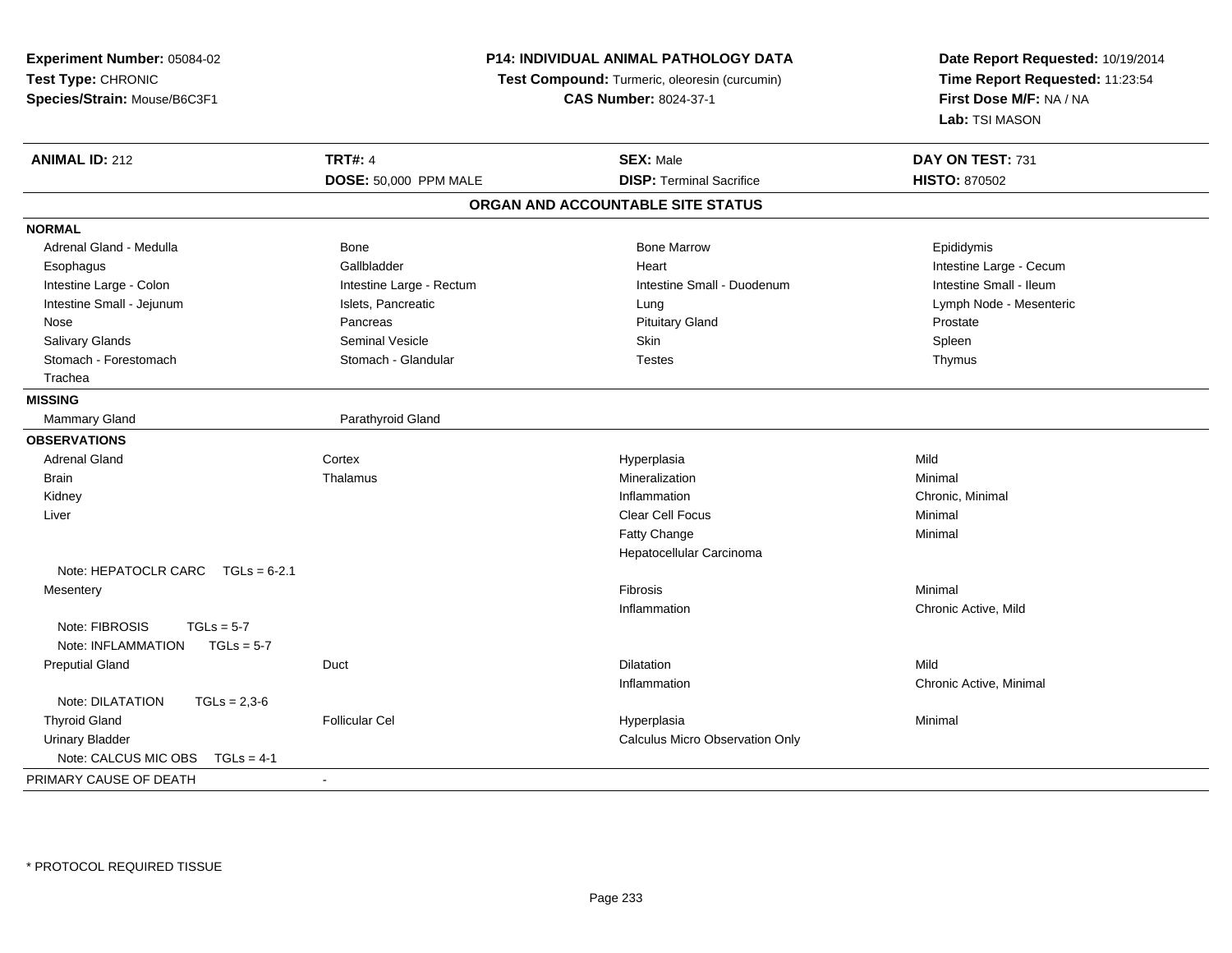| Experiment Number: 05084-02<br>Test Type: CHRONIC<br>Species/Strain: Mouse/B6C3F1                                                                                                                                                             |                                                                                                                                                                                       | <b>P14: INDIVIDUAL ANIMAL PATHOLOGY DATA</b><br>Test Compound: Turmeric, oleoresin (curcumin)<br><b>CAS Number: 8024-37-1</b>               | Date Report Requested: 10/19/2014<br>Time Report Requested: 11:23:54<br>First Dose M/F: NA / NA<br>Lab: TSI MASON |
|-----------------------------------------------------------------------------------------------------------------------------------------------------------------------------------------------------------------------------------------------|---------------------------------------------------------------------------------------------------------------------------------------------------------------------------------------|---------------------------------------------------------------------------------------------------------------------------------------------|-------------------------------------------------------------------------------------------------------------------|
| <b>ANIMAL ID: 213</b>                                                                                                                                                                                                                         | <b>TRT#: 4</b><br><b>DOSE: 50,000 PPM MALE</b>                                                                                                                                        | <b>SEX: Male</b><br><b>DISP: Terminal Sacrifice</b>                                                                                         | DAY ON TEST: 731<br><b>HISTO: 870503</b>                                                                          |
|                                                                                                                                                                                                                                               |                                                                                                                                                                                       | ORGAN AND ACCOUNTABLE SITE STATUS                                                                                                           |                                                                                                                   |
|                                                                                                                                                                                                                                               |                                                                                                                                                                                       |                                                                                                                                             |                                                                                                                   |
| <b>NORMAL</b><br>Adrenal Gland - Cortex<br>Epididymis<br>Intestine Large - Cecum<br>Intestine Small - Ileum<br>Lymph Node - Mesenteric<br>Prostate<br>Stomach - Forestomach<br><b>Thyroid Gland</b><br><b>MISSING</b><br><b>Mammary Gland</b> | Adrenal Gland - Medulla<br>Esophagus<br>Intestine Large - Colon<br>Intestine Small - Jejunum<br>Nose<br><b>Seminal Vesicle</b><br>Stomach - Glandular<br>Trachea<br>Parathyroid Gland | Bone<br>Gallbladder<br>Intestine Large - Rectum<br>Islets, Pancreatic<br>Pancreas<br><b>Skin</b><br><b>Testes</b><br><b>Urinary Bladder</b> | <b>Bone Marrow</b><br>Heart<br>Intestine Small - Duodenum<br>Kidney<br><b>Pituitary Gland</b><br>Spleen<br>Thymus |
| <b>OBSERVATIONS</b><br><b>Brain</b><br>Liver<br>Lung                                                                                                                                                                                          | Thalamus<br>Alveolar Epith                                                                                                                                                            | Mineralization<br>Hepatocellular Adenoma<br>Alveolar/Bronchiolar Carcinoma<br>Hyperplasia                                                   | Minimal<br>Minimal                                                                                                |
| [ Alveolar/Bronchiolar Carcinoma TGLS = 2-1 ]<br>[Hyperplasia TGLS = 4-1]<br>Salivary Glands                                                                                                                                                  | Submandibul GI                                                                                                                                                                        | Inflammation                                                                                                                                | Chronic, Minimal                                                                                                  |
| PRIMARY CAUSE OF DEATH                                                                                                                                                                                                                        |                                                                                                                                                                                       |                                                                                                                                             |                                                                                                                   |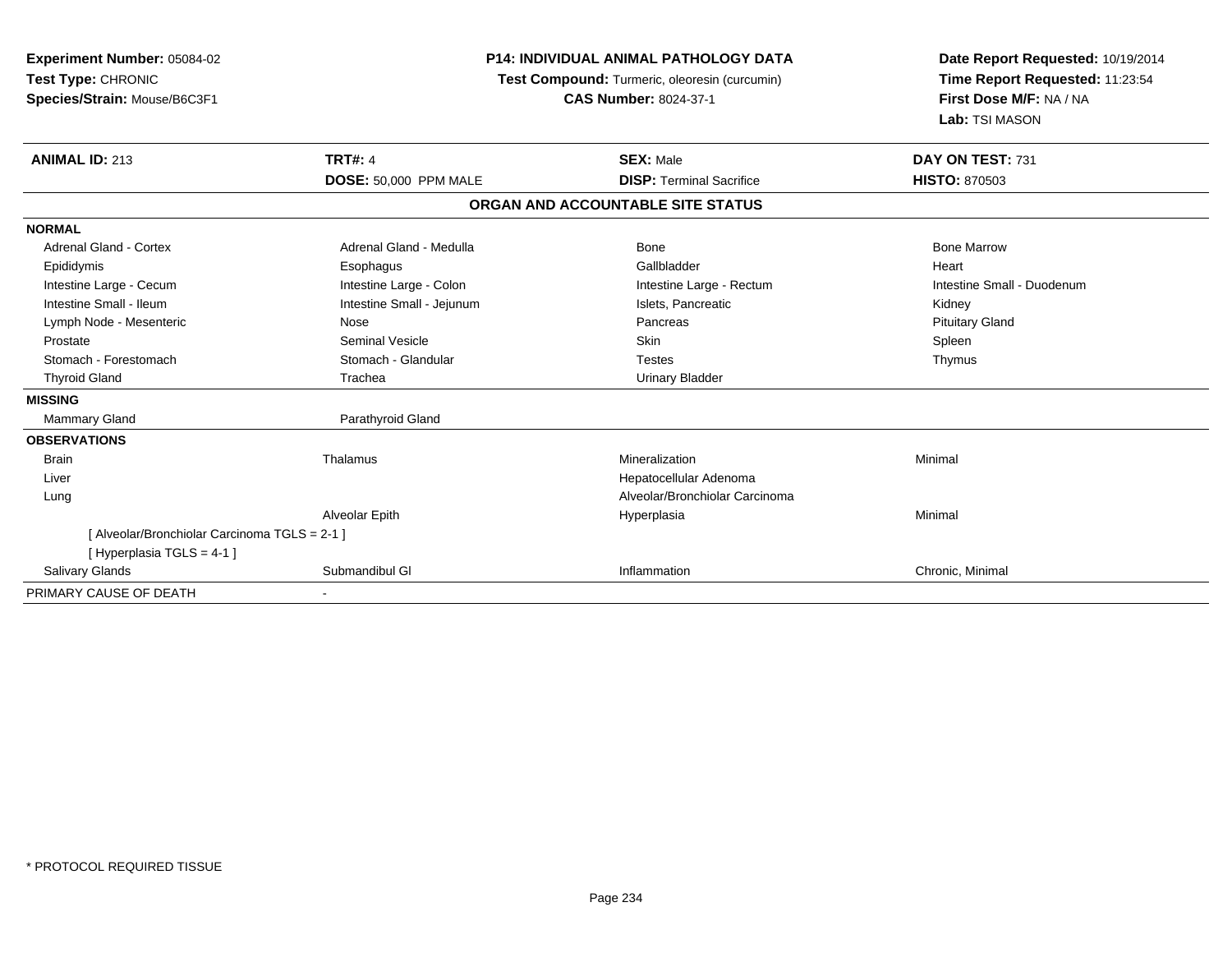| Experiment Number: 05084-02<br>Test Type: CHRONIC<br>Species/Strain: Mouse/B6C3F1 | <b>P14: INDIVIDUAL ANIMAL PATHOLOGY DATA</b><br>Test Compound: Turmeric, oleoresin (curcumin)<br><b>CAS Number: 8024-37-1</b> |                                   | Date Report Requested: 10/19/2014<br>Time Report Requested: 11:23:54<br>First Dose M/F: NA / NA<br>Lab: TSI MASON |  |
|-----------------------------------------------------------------------------------|-------------------------------------------------------------------------------------------------------------------------------|-----------------------------------|-------------------------------------------------------------------------------------------------------------------|--|
| <b>ANIMAL ID: 214</b>                                                             | <b>TRT#: 4</b>                                                                                                                | <b>SEX: Male</b>                  | DAY ON TEST: 731                                                                                                  |  |
|                                                                                   | <b>DOSE: 50,000 PPM MALE</b>                                                                                                  | <b>DISP: Terminal Sacrifice</b>   | <b>HISTO: 870504</b>                                                                                              |  |
|                                                                                   |                                                                                                                               | ORGAN AND ACCOUNTABLE SITE STATUS |                                                                                                                   |  |
| <b>NORMAL</b>                                                                     |                                                                                                                               |                                   |                                                                                                                   |  |
| Adrenal Gland - Cortex                                                            | Adrenal Gland - Medulla                                                                                                       | Bone                              | <b>Bone Marrow</b>                                                                                                |  |
| Epididymis                                                                        | Esophagus                                                                                                                     | Gallbladder                       | Heart                                                                                                             |  |
| Intestine Large - Cecum                                                           | Intestine Large - Colon                                                                                                       | Intestine Large - Rectum          | Intestine Small - Duodenum                                                                                        |  |
| Intestine Small - Ileum                                                           | Intestine Small - Jejunum                                                                                                     | Islets, Pancreatic                | Lung                                                                                                              |  |
| Lymph Node - Mesenteric                                                           | Nose                                                                                                                          | Pancreas                          | Parathyroid Gland                                                                                                 |  |
| <b>Pituitary Gland</b>                                                            | Prostate                                                                                                                      | <b>Seminal Vesicle</b>            | Skin                                                                                                              |  |
| Spleen                                                                            | Stomach - Forestomach                                                                                                         | Stomach - Glandular               | <b>Testes</b>                                                                                                     |  |
| Thymus                                                                            | <b>Thyroid Gland</b>                                                                                                          | Trachea                           | <b>Urinary Bladder</b>                                                                                            |  |
| <b>MISSING</b>                                                                    |                                                                                                                               |                                   |                                                                                                                   |  |
| <b>Mammary Gland</b>                                                              |                                                                                                                               |                                   |                                                                                                                   |  |
| <b>OBSERVATIONS</b>                                                               |                                                                                                                               |                                   |                                                                                                                   |  |
| <b>Brain</b>                                                                      | Thalamus                                                                                                                      | Mineralization                    | Minimal                                                                                                           |  |
| Kidney                                                                            |                                                                                                                               | Inflammation                      | Chronic, Minimal                                                                                                  |  |
| Liver                                                                             |                                                                                                                               | <b>Fatty Change</b>               | Minimal                                                                                                           |  |
| <b>Preputial Gland</b>                                                            | Duct                                                                                                                          | <b>Dilatation</b>                 | Mild                                                                                                              |  |
| [ Dilatation TGLS = 2-9 ]                                                         |                                                                                                                               |                                   |                                                                                                                   |  |
| <b>Salivary Glands</b>                                                            | Submandibul GI                                                                                                                | Inflammation                      | Chronic, Minimal                                                                                                  |  |
| PRIMARY CAUSE OF DEATH                                                            |                                                                                                                               |                                   |                                                                                                                   |  |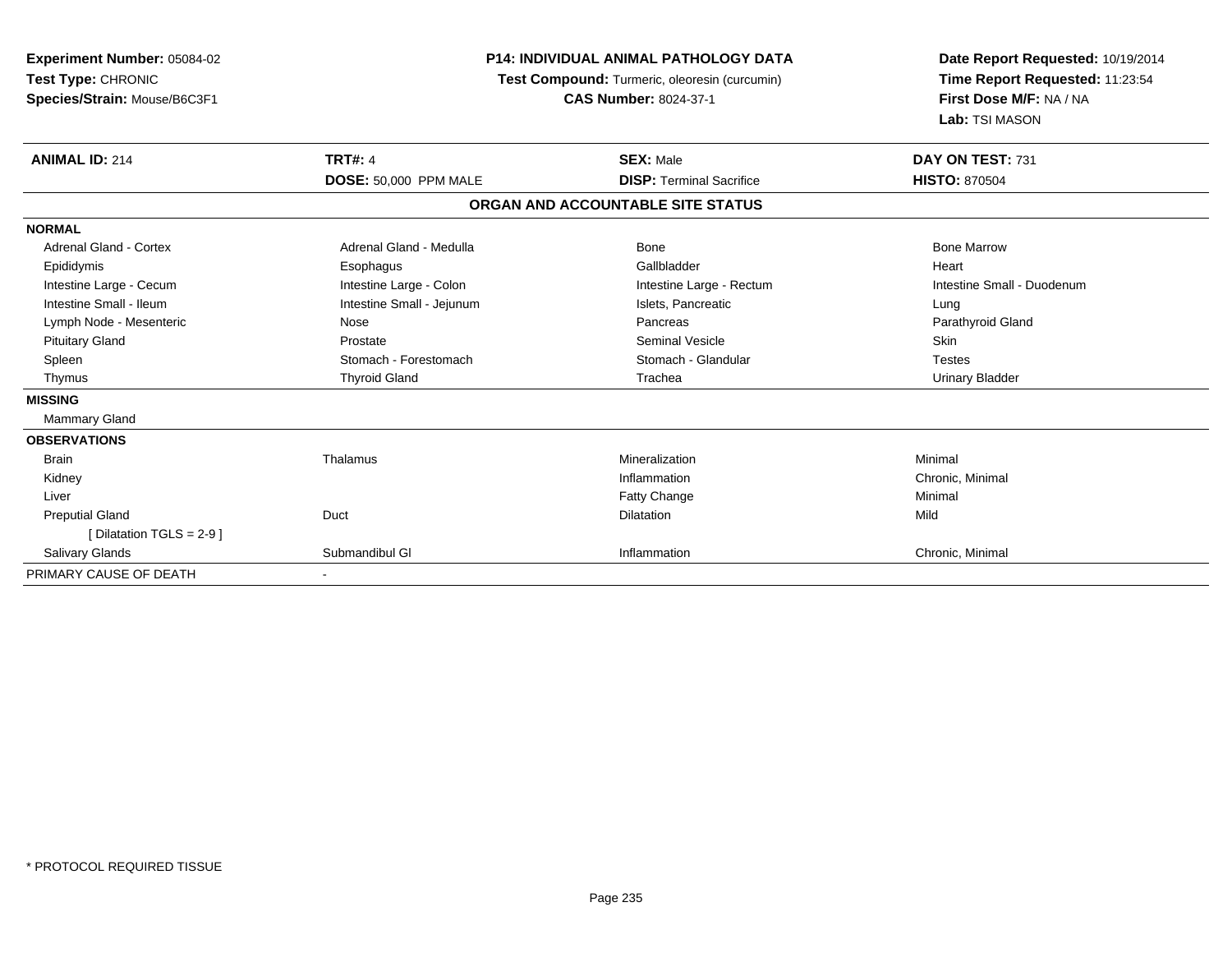| Experiment Number: 05084-02<br>Test Type: CHRONIC<br>Species/Strain: Mouse/B6C3F1 | <b>P14: INDIVIDUAL ANIMAL PATHOLOGY DATA</b><br>Test Compound: Turmeric, oleoresin (curcumin)<br><b>CAS Number: 8024-37-1</b> |                                   | Date Report Requested: 10/19/2014<br>Time Report Requested: 11:23:54<br>First Dose M/F: NA / NA<br>Lab: TSI MASON |  |
|-----------------------------------------------------------------------------------|-------------------------------------------------------------------------------------------------------------------------------|-----------------------------------|-------------------------------------------------------------------------------------------------------------------|--|
| <b>ANIMAL ID: 215</b>                                                             | <b>TRT#: 4</b>                                                                                                                | <b>SEX: Male</b>                  | DAY ON TEST: 731                                                                                                  |  |
|                                                                                   | DOSE: 50,000 PPM MALE                                                                                                         | <b>DISP: Terminal Sacrifice</b>   | <b>HISTO: 870505</b>                                                                                              |  |
|                                                                                   |                                                                                                                               | ORGAN AND ACCOUNTABLE SITE STATUS |                                                                                                                   |  |
| <b>NORMAL</b>                                                                     |                                                                                                                               |                                   |                                                                                                                   |  |
| Adrenal Gland - Cortex                                                            | Adrenal Gland - Medulla                                                                                                       | Bone                              | <b>Bone Marrow</b>                                                                                                |  |
| Epididymis                                                                        | Esophagus                                                                                                                     | Gallbladder                       | Heart                                                                                                             |  |
| Intestine Large - Cecum                                                           | Intestine Large - Colon                                                                                                       | Intestine Large - Rectum          | Intestine Small - Duodenum                                                                                        |  |
| Intestine Small - Ileum                                                           | Intestine Small - Jejunum                                                                                                     | Islets, Pancreatic                | Liver                                                                                                             |  |
| Lung                                                                              | Pancreas                                                                                                                      | Parathyroid Gland                 | <b>Pituitary Gland</b>                                                                                            |  |
| Prostate                                                                          | <b>Salivary Glands</b>                                                                                                        | <b>Seminal Vesicle</b>            | <b>Skin</b>                                                                                                       |  |
| Stomach - Forestomach                                                             | Stomach - Glandular                                                                                                           | <b>Testes</b>                     | Thymus                                                                                                            |  |
| Trachea                                                                           | <b>Urinary Bladder</b>                                                                                                        |                                   |                                                                                                                   |  |
| <b>MISSING</b>                                                                    |                                                                                                                               |                                   |                                                                                                                   |  |
| Mammary Gland                                                                     |                                                                                                                               |                                   |                                                                                                                   |  |
| <b>OBSERVATIONS</b>                                                               |                                                                                                                               |                                   |                                                                                                                   |  |
| <b>Brain</b>                                                                      | Thalamus                                                                                                                      | Mineralization                    | Minimal                                                                                                           |  |
| Kidney                                                                            |                                                                                                                               | Inflammation                      | Chronic, Minimal                                                                                                  |  |
| Lymph Node                                                                        | Mesenteric                                                                                                                    | Lymphoma Malignant Mixed          |                                                                                                                   |  |
| Note: LYMPH MAL MIXD<br>$TGLs = 4-5$                                              |                                                                                                                               |                                   |                                                                                                                   |  |
| Nose                                                                              |                                                                                                                               | Inflammation                      | Acute, Minimal                                                                                                    |  |
| <b>Preputial Gland</b>                                                            |                                                                                                                               | Inflammation                      | Chronic Active, Mild                                                                                              |  |
| Spleen                                                                            |                                                                                                                               | Hematopoietic Cell Proliferation  | Mild                                                                                                              |  |
| <b>Thyroid Gland</b>                                                              | <b>Follicular Cel</b>                                                                                                         | Hyperplasia                       | Minimal                                                                                                           |  |
| PRIMARY CAUSE OF DEATH                                                            |                                                                                                                               |                                   |                                                                                                                   |  |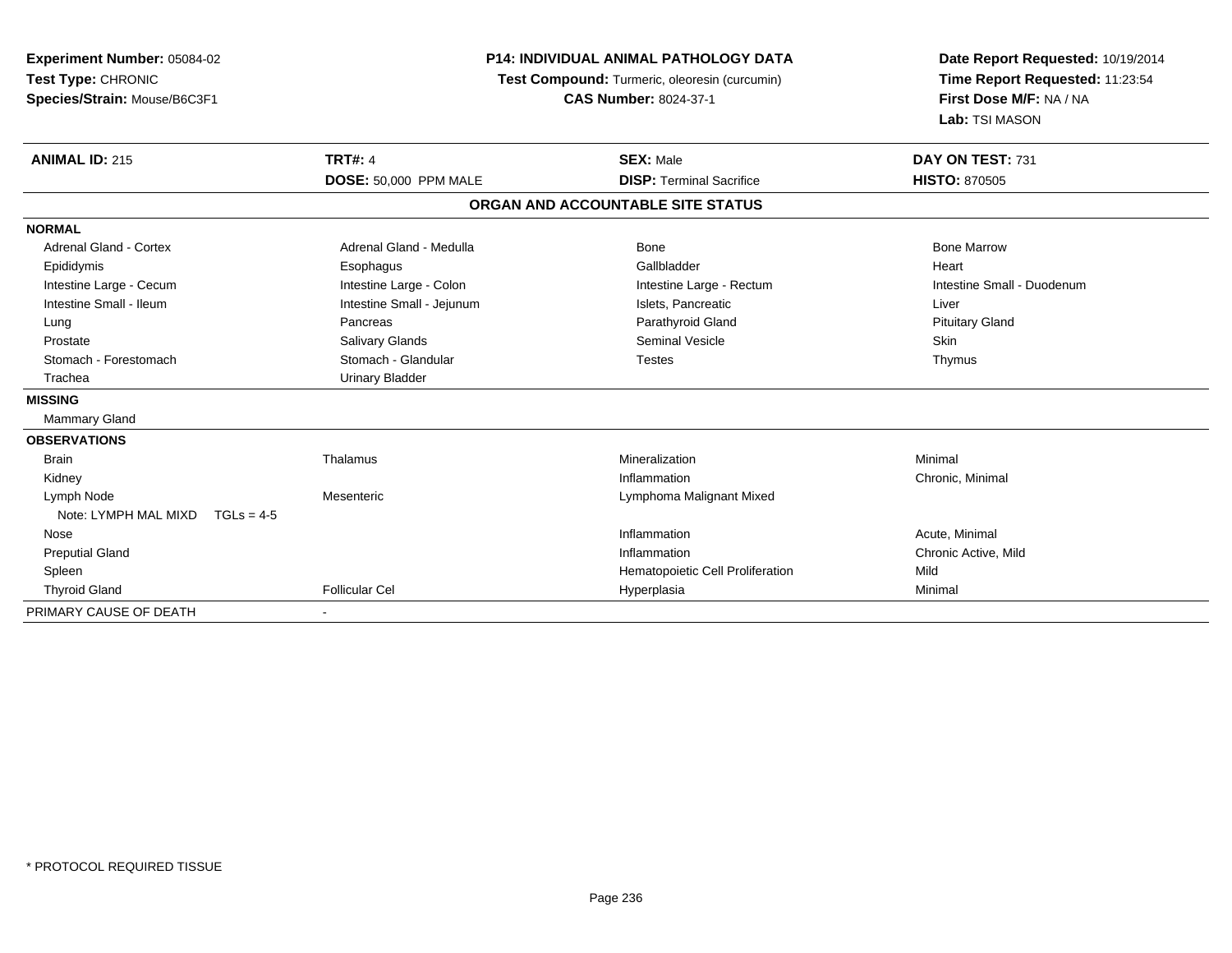| Experiment Number: 05084-02<br>Test Type: CHRONIC<br>Species/Strain: Mouse/B6C3F1 | <b>P14: INDIVIDUAL ANIMAL PATHOLOGY DATA</b><br>Test Compound: Turmeric, oleoresin (curcumin)<br><b>CAS Number: 8024-37-1</b> |                                   | Date Report Requested: 10/19/2014<br>Time Report Requested: 11:23:54<br>First Dose M/F: NA / NA<br>Lab: TSI MASON |
|-----------------------------------------------------------------------------------|-------------------------------------------------------------------------------------------------------------------------------|-----------------------------------|-------------------------------------------------------------------------------------------------------------------|
| <b>ANIMAL ID: 216</b>                                                             | <b>TRT#: 4</b>                                                                                                                | <b>SEX: Male</b>                  | DAY ON TEST: 731                                                                                                  |
|                                                                                   | DOSE: 50,000 PPM MALE                                                                                                         | <b>DISP: Terminal Sacrifice</b>   | <b>HISTO: 870506</b>                                                                                              |
|                                                                                   |                                                                                                                               | ORGAN AND ACCOUNTABLE SITE STATUS |                                                                                                                   |
| <b>NORMAL</b>                                                                     |                                                                                                                               |                                   |                                                                                                                   |
| <b>Adrenal Gland - Cortex</b>                                                     | Adrenal Gland - Medulla                                                                                                       | <b>Bone</b>                       | <b>Bone Marrow</b>                                                                                                |
| Epididymis                                                                        | Esophagus                                                                                                                     | Gallbladder                       | Heart                                                                                                             |
| Intestine Large - Cecum                                                           | Intestine Large - Colon                                                                                                       | Intestine Large - Rectum          | Intestine Small - Duodenum                                                                                        |
| Intestine Small - Ileum                                                           | Islets, Pancreatic                                                                                                            | Kidney                            | Nose                                                                                                              |
| Pancreas                                                                          | Prostate                                                                                                                      | Salivary Glands                   | Seminal Vesicle                                                                                                   |
| Skin                                                                              | Spleen                                                                                                                        | Stomach - Forestomach             | Stomach - Glandular                                                                                               |
| <b>Testes</b>                                                                     | Thymus                                                                                                                        | <b>Thyroid Gland</b>              | Trachea                                                                                                           |
| <b>Urinary Bladder</b>                                                            |                                                                                                                               |                                   |                                                                                                                   |
| <b>MISSING</b>                                                                    |                                                                                                                               |                                   |                                                                                                                   |
| Mammary Gland                                                                     |                                                                                                                               |                                   |                                                                                                                   |
| <b>INSUFFICIENT TISSUE</b>                                                        |                                                                                                                               |                                   |                                                                                                                   |
| Parathyroid Gland                                                                 |                                                                                                                               |                                   |                                                                                                                   |
| <b>OBSERVATIONS</b>                                                               |                                                                                                                               |                                   |                                                                                                                   |
| <b>Brain</b>                                                                      | Thalamus                                                                                                                      | Mineralization                    | Minimal                                                                                                           |
| <b>Intestine Small</b>                                                            | Jejunum                                                                                                                       | Inflammation                      | Chronic Active, Mild                                                                                              |
| Liver                                                                             |                                                                                                                               | Fatty Change                      | Minimal                                                                                                           |
|                                                                                   |                                                                                                                               | Hepatocellular Adenoma            |                                                                                                                   |
| Note: HEPATOCLR ADEN $TGLs = 2-2$                                                 |                                                                                                                               |                                   |                                                                                                                   |
| Lung                                                                              |                                                                                                                               | Alveolar/Bronchiolar Adenoma      |                                                                                                                   |
| Lymph Node                                                                        | Mesenteric                                                                                                                    | Angiectasis                       | Minimal                                                                                                           |
|                                                                                   | Mediastinal                                                                                                                   | Hyperplasia                       | Lymphoid, Mild                                                                                                    |
| Note: HYPERPLASIA<br>$TGLs = 3-5$                                                 |                                                                                                                               |                                   |                                                                                                                   |
| <b>Pituitary Gland</b>                                                            | Pars Distalis                                                                                                                 | Cyst                              | Mild                                                                                                              |
| PRIMARY CAUSE OF DEATH                                                            | $\blacksquare$                                                                                                                |                                   |                                                                                                                   |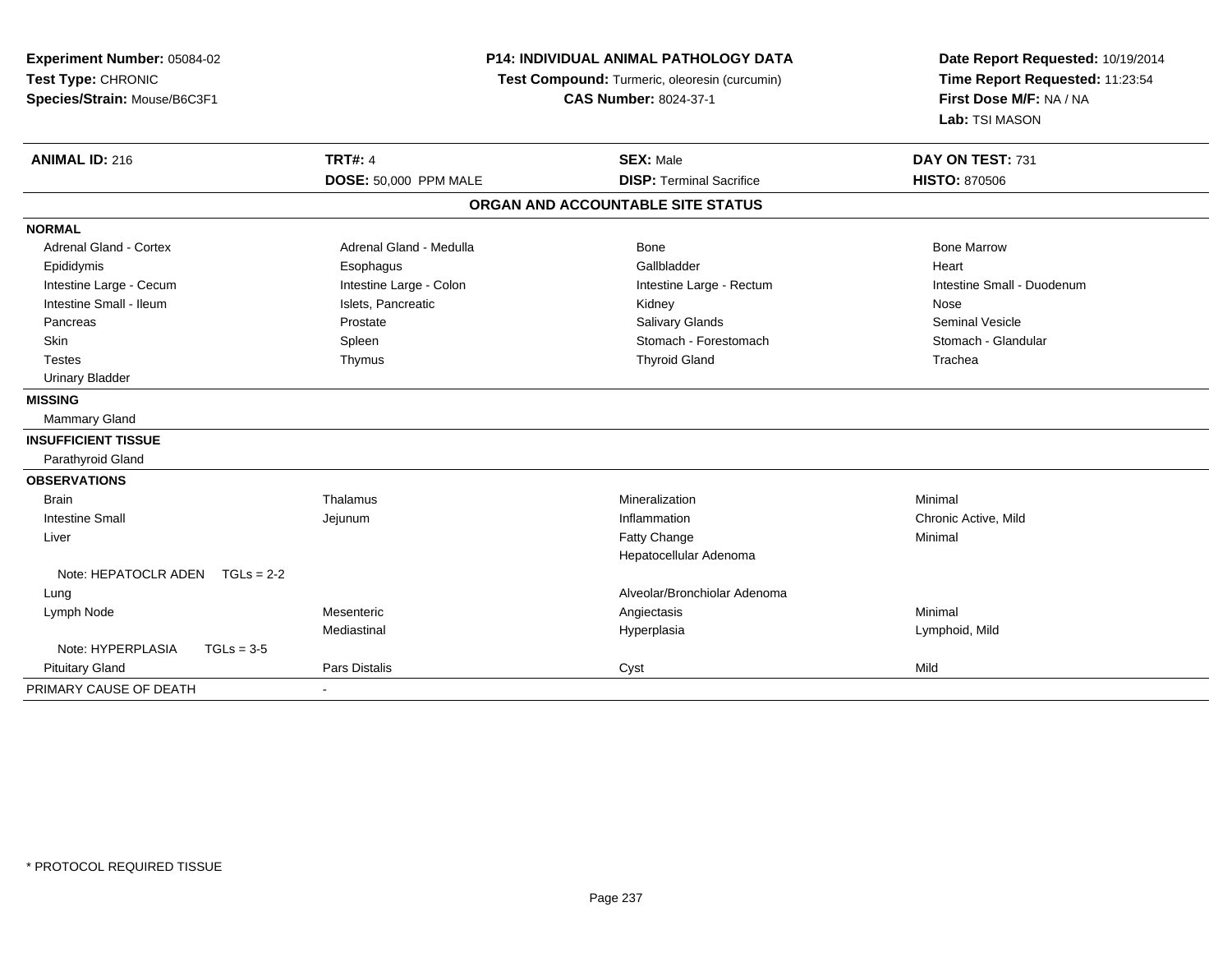| Experiment Number: 05084-02<br>Test Type: CHRONIC<br>Species/Strain: Mouse/B6C3F1 | <b>P14: INDIVIDUAL ANIMAL PATHOLOGY DATA</b><br>Test Compound: Turmeric, oleoresin (curcumin)<br><b>CAS Number: 8024-37-1</b> |                                                     | Date Report Requested: 10/19/2014<br>Time Report Requested: 11:23:54<br>First Dose M/F: NA / NA<br>Lab: TSI MASON |
|-----------------------------------------------------------------------------------|-------------------------------------------------------------------------------------------------------------------------------|-----------------------------------------------------|-------------------------------------------------------------------------------------------------------------------|
| <b>ANIMAL ID: 217</b>                                                             | <b>TRT#: 4</b>                                                                                                                | <b>SEX: Male</b><br><b>DISP: Terminal Sacrifice</b> | DAY ON TEST: 731                                                                                                  |
|                                                                                   | <b>DOSE: 50,000 PPM MALE</b>                                                                                                  | ORGAN AND ACCOUNTABLE SITE STATUS                   | <b>HISTO: 870507</b>                                                                                              |
|                                                                                   |                                                                                                                               |                                                     |                                                                                                                   |
| <b>NORMAL</b>                                                                     |                                                                                                                               |                                                     |                                                                                                                   |
| Adrenal Gland - Cortex                                                            | Adrenal Gland - Medulla                                                                                                       | <b>Bone</b>                                         | <b>Bone Marrow</b>                                                                                                |
| Epididymis                                                                        | Esophagus                                                                                                                     | Gallbladder                                         | Heart                                                                                                             |
| Intestine Large - Cecum                                                           | Intestine Large - Colon                                                                                                       | Intestine Large - Rectum                            | Intestine Small - Duodenum                                                                                        |
| Intestine Small - Ileum                                                           | Intestine Small - Jejunum                                                                                                     | Islets, Pancreatic                                  | Lung                                                                                                              |
| Lymph Node - Mesenteric                                                           | Nose                                                                                                                          | Pancreas                                            | Parathyroid Gland                                                                                                 |
| <b>Pituitary Gland</b>                                                            | Prostate                                                                                                                      | <b>Seminal Vesicle</b>                              | Skin                                                                                                              |
| Stomach - Forestomach                                                             | Stomach - Glandular                                                                                                           | <b>Testes</b>                                       | <b>Thyroid Gland</b>                                                                                              |
| Trachea                                                                           | <b>Urinary Bladder</b>                                                                                                        |                                                     |                                                                                                                   |
| <b>MISSING</b>                                                                    |                                                                                                                               |                                                     |                                                                                                                   |
| Mammary Gland                                                                     | Thymus                                                                                                                        |                                                     |                                                                                                                   |
| <b>OBSERVATIONS</b>                                                               |                                                                                                                               |                                                     |                                                                                                                   |
| <b>Brain</b>                                                                      | Thalamus                                                                                                                      | Mineralization                                      | Minimal                                                                                                           |
| Kidney                                                                            |                                                                                                                               | Inflammation                                        | Chronic, Minimal                                                                                                  |
| Liver                                                                             |                                                                                                                               | Hepatocellular Carcinoma                            |                                                                                                                   |
|                                                                                   |                                                                                                                               | <b>Mixed Cell Focus</b>                             | Mild                                                                                                              |
| Note: MIXED CL FOCUS $TGLs = 5.6-2$<br>[Mixed Cell Focus TGLS = 3-2.1]            |                                                                                                                               |                                                     |                                                                                                                   |
| <b>Preputial Gland</b>                                                            | Duct                                                                                                                          | <b>Dilatation</b>                                   | Mild                                                                                                              |
| [Dilatation TGLS = 2-9]                                                           |                                                                                                                               |                                                     |                                                                                                                   |
| <b>Salivary Glands</b>                                                            | Submandibul GI                                                                                                                | Inflammation                                        | Chronic, Minimal                                                                                                  |
| Spleen                                                                            |                                                                                                                               | Angiectasis                                         | Minimal                                                                                                           |
| PRIMARY CAUSE OF DEATH                                                            | $\overline{\phantom{a}}$                                                                                                      |                                                     |                                                                                                                   |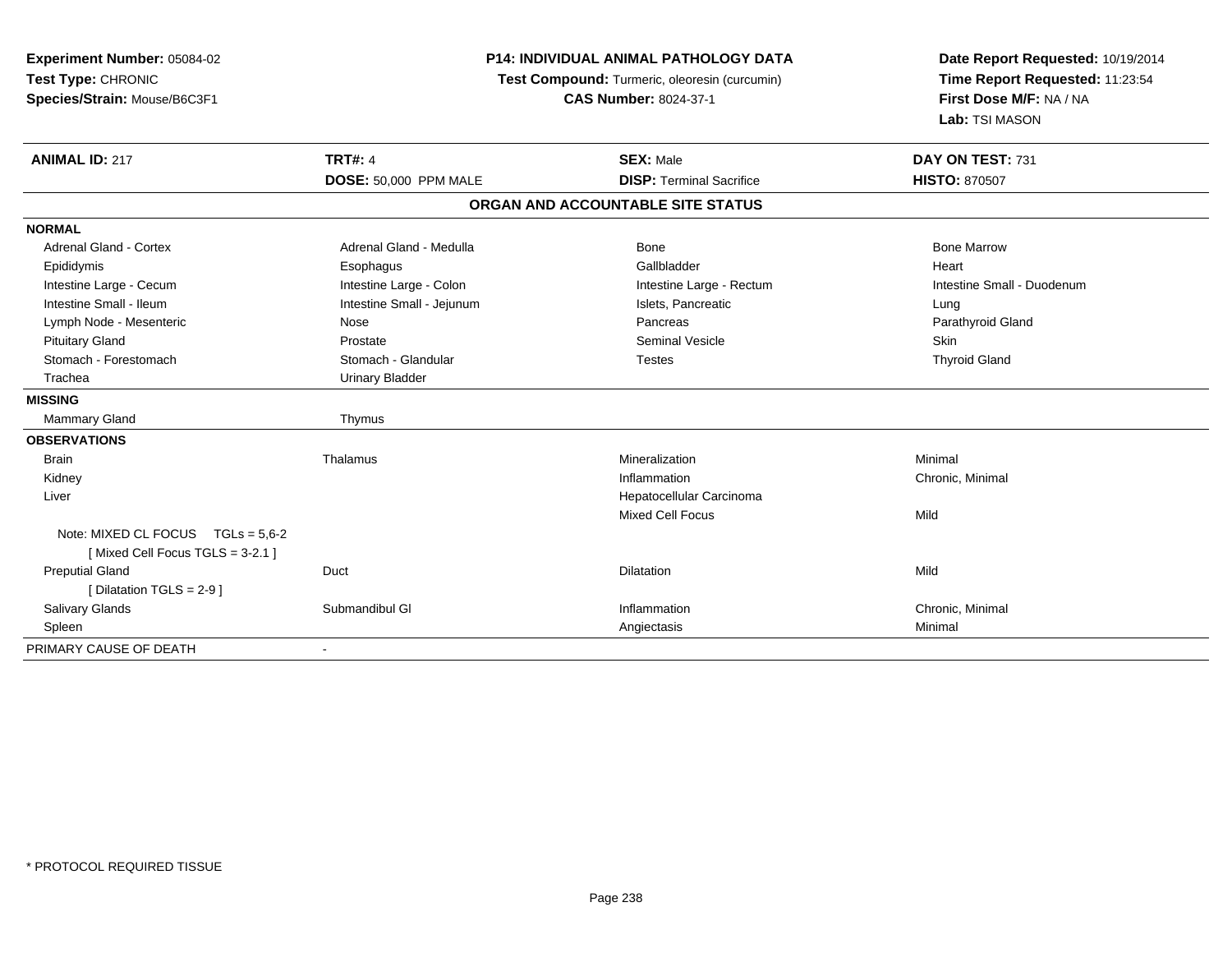| Experiment Number: 05084-02<br>Test Type: CHRONIC<br>Species/Strain: Mouse/B6C3F1 | <b>P14: INDIVIDUAL ANIMAL PATHOLOGY DATA</b><br>Test Compound: Turmeric, oleoresin (curcumin)<br><b>CAS Number: 8024-37-1</b> |                                   | Date Report Requested: 10/19/2014<br>Time Report Requested: 11:23:54<br>First Dose M/F: NA / NA<br>Lab: TSI MASON |  |
|-----------------------------------------------------------------------------------|-------------------------------------------------------------------------------------------------------------------------------|-----------------------------------|-------------------------------------------------------------------------------------------------------------------|--|
| <b>ANIMAL ID: 218</b>                                                             | <b>TRT#: 4</b>                                                                                                                | <b>SEX: Male</b>                  | DAY ON TEST: 731                                                                                                  |  |
|                                                                                   | <b>DOSE: 50,000 PPM MALE</b>                                                                                                  | <b>DISP: Terminal Sacrifice</b>   | <b>HISTO: 870508</b>                                                                                              |  |
|                                                                                   |                                                                                                                               | ORGAN AND ACCOUNTABLE SITE STATUS |                                                                                                                   |  |
| <b>NORMAL</b>                                                                     |                                                                                                                               |                                   |                                                                                                                   |  |
| Adrenal Gland - Cortex                                                            | Adrenal Gland - Medulla                                                                                                       | Bone                              | <b>Bone Marrow</b>                                                                                                |  |
| Epididymis                                                                        | Esophagus                                                                                                                     | Gallbladder                       | Heart                                                                                                             |  |
| Intestine Large - Cecum                                                           | Intestine Large - Colon                                                                                                       | Intestine Large - Rectum          | Intestine Small - Duodenum                                                                                        |  |
| Intestine Small - Ileum                                                           | Intestine Small - Jejunum                                                                                                     | Islets, Pancreatic                | Lung                                                                                                              |  |
| Lymph Node - Mesenteric                                                           | Nose                                                                                                                          | Pancreas                          | Parathyroid Gland                                                                                                 |  |
| <b>Pituitary Gland</b>                                                            | Prostate                                                                                                                      | <b>Seminal Vesicle</b>            | Skin                                                                                                              |  |
| Spleen                                                                            | Stomach - Forestomach                                                                                                         | Stomach - Glandular               | <b>Testes</b>                                                                                                     |  |
| <b>Thyroid Gland</b>                                                              | Trachea                                                                                                                       | <b>Urinary Bladder</b>            |                                                                                                                   |  |
| <b>MISSING</b>                                                                    |                                                                                                                               |                                   |                                                                                                                   |  |
| Mammary Gland                                                                     | Thymus                                                                                                                        |                                   |                                                                                                                   |  |
| <b>OBSERVATIONS</b>                                                               |                                                                                                                               |                                   |                                                                                                                   |  |
| <b>Brain</b>                                                                      | Thalamus                                                                                                                      | Mineralization                    | Minimal                                                                                                           |  |
| Kidney                                                                            |                                                                                                                               | Inflammation                      | Chronic, Minimal                                                                                                  |  |
| Liver                                                                             |                                                                                                                               | Hepatocellular Carcinoma          |                                                                                                                   |  |
|                                                                                   |                                                                                                                               | <b>Mixed Cell Focus</b>           | Minimal                                                                                                           |  |
|                                                                                   |                                                                                                                               | Necrosis                          | Minimal                                                                                                           |  |
| [ Hepatocellular Carcinoma TGLS = 2-2.1 ]                                         |                                                                                                                               |                                   |                                                                                                                   |  |
| [Mixed Cell Focus TGLS = 3-2]                                                     |                                                                                                                               |                                   |                                                                                                                   |  |
| [Necrosis TGLS = $3-2$ ]                                                          |                                                                                                                               |                                   |                                                                                                                   |  |
| <b>Preputial Gland</b>                                                            | Duct                                                                                                                          | Dilatation                        | Mild                                                                                                              |  |
| <b>Salivary Glands</b>                                                            | Submandibul GI                                                                                                                | Inflammation                      | Chronic, Minimal                                                                                                  |  |
| PRIMARY CAUSE OF DEATH                                                            |                                                                                                                               |                                   |                                                                                                                   |  |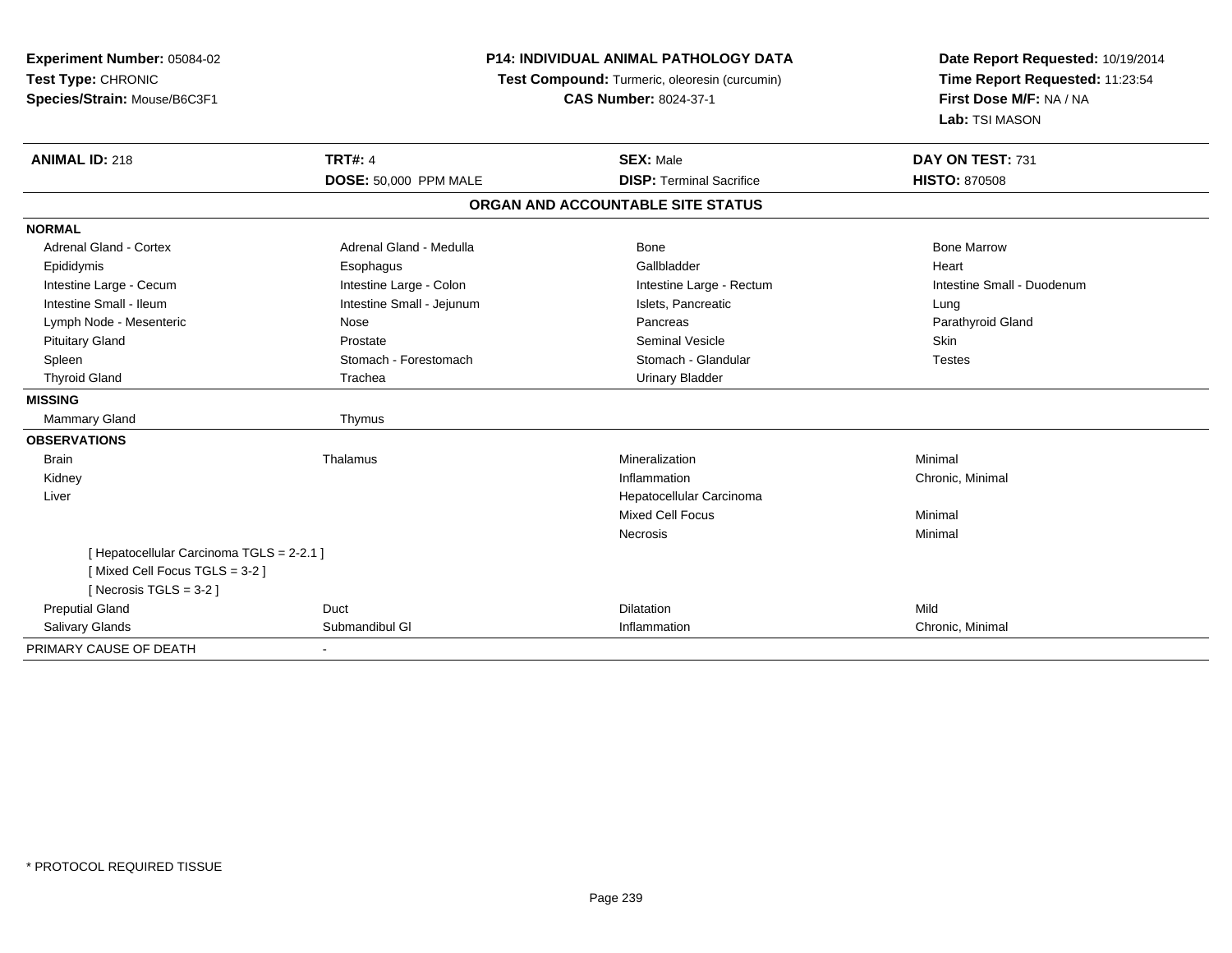| Experiment Number: 05084-02<br>Test Type: CHRONIC<br>Species/Strain: Mouse/B6C3F1 |                              | <b>P14: INDIVIDUAL ANIMAL PATHOLOGY DATA</b><br>Test Compound: Turmeric, oleoresin (curcumin)<br><b>CAS Number: 8024-37-1</b> | Date Report Requested: 10/19/2014<br>Time Report Requested: 11:23:54<br>First Dose M/F: NA / NA<br>Lab: TSI MASON |
|-----------------------------------------------------------------------------------|------------------------------|-------------------------------------------------------------------------------------------------------------------------------|-------------------------------------------------------------------------------------------------------------------|
| <b>ANIMAL ID: 219</b>                                                             | <b>TRT#: 4</b>               | <b>SEX: Male</b>                                                                                                              | DAY ON TEST: 731                                                                                                  |
|                                                                                   | <b>DOSE: 50,000 PPM MALE</b> | <b>DISP: Terminal Sacrifice</b>                                                                                               | <b>HISTO: 870509</b>                                                                                              |
|                                                                                   |                              | ORGAN AND ACCOUNTABLE SITE STATUS                                                                                             |                                                                                                                   |
| <b>NORMAL</b>                                                                     |                              |                                                                                                                               |                                                                                                                   |
| <b>Adrenal Gland - Cortex</b>                                                     | Adrenal Gland - Medulla      | Bone                                                                                                                          | <b>Bone Marrow</b>                                                                                                |
| Epididymis                                                                        | Esophagus                    | Gallbladder                                                                                                                   | Heart                                                                                                             |
| Intestine Large - Cecum                                                           | Intestine Large - Colon      | Intestine Large - Rectum                                                                                                      | Intestine Small - Duodenum                                                                                        |
| Intestine Small - Ileum                                                           | Intestine Small - Jejunum    | Islets, Pancreatic                                                                                                            | Lymph Node - Mesenteric                                                                                           |
| Nose                                                                              | Pancreas                     | <b>Pituitary Gland</b>                                                                                                        | Prostate                                                                                                          |
| <b>Seminal Vesicle</b>                                                            | Skin                         | Spleen                                                                                                                        | Stomach - Forestomach                                                                                             |
| Stomach - Glandular                                                               | <b>Testes</b>                | Thymus                                                                                                                        | <b>Thyroid Gland</b>                                                                                              |
| Trachea                                                                           | <b>Urinary Bladder</b>       |                                                                                                                               |                                                                                                                   |
| <b>MISSING</b>                                                                    |                              |                                                                                                                               |                                                                                                                   |
| <b>Mammary Gland</b>                                                              |                              |                                                                                                                               |                                                                                                                   |
| <b>INSUFFICIENT TISSUE</b>                                                        |                              |                                                                                                                               |                                                                                                                   |
| Parathyroid Gland                                                                 |                              |                                                                                                                               |                                                                                                                   |
| <b>OBSERVATIONS</b>                                                               |                              |                                                                                                                               |                                                                                                                   |
| <b>Brain</b>                                                                      | Thalamus                     | Mineralization                                                                                                                | Minimal                                                                                                           |
| Kidney                                                                            |                              | Inflammation                                                                                                                  | Chronic, Minimal                                                                                                  |
| Liver                                                                             |                              | Fatty Change                                                                                                                  | Minimal                                                                                                           |
|                                                                                   |                              | Hepatocellular Adenoma                                                                                                        | Multiple                                                                                                          |
| [ Hepatocellular Adenoma TGLS = 3,4-2.1 ]                                         |                              |                                                                                                                               |                                                                                                                   |
| Lung                                                                              |                              | Alveolar/Bronchiolar Adenoma                                                                                                  |                                                                                                                   |
| <b>Preputial Gland</b>                                                            | Duct                         | Dilatation                                                                                                                    | Mild                                                                                                              |
| [ Dilatation TGLS = $2-9$ ]                                                       |                              |                                                                                                                               |                                                                                                                   |
| Salivary Glands                                                                   | Submandibul GI               | Inflammation                                                                                                                  | Chronic, Minimal                                                                                                  |
| PRIMARY CAUSE OF DEATH                                                            | ÷.                           |                                                                                                                               |                                                                                                                   |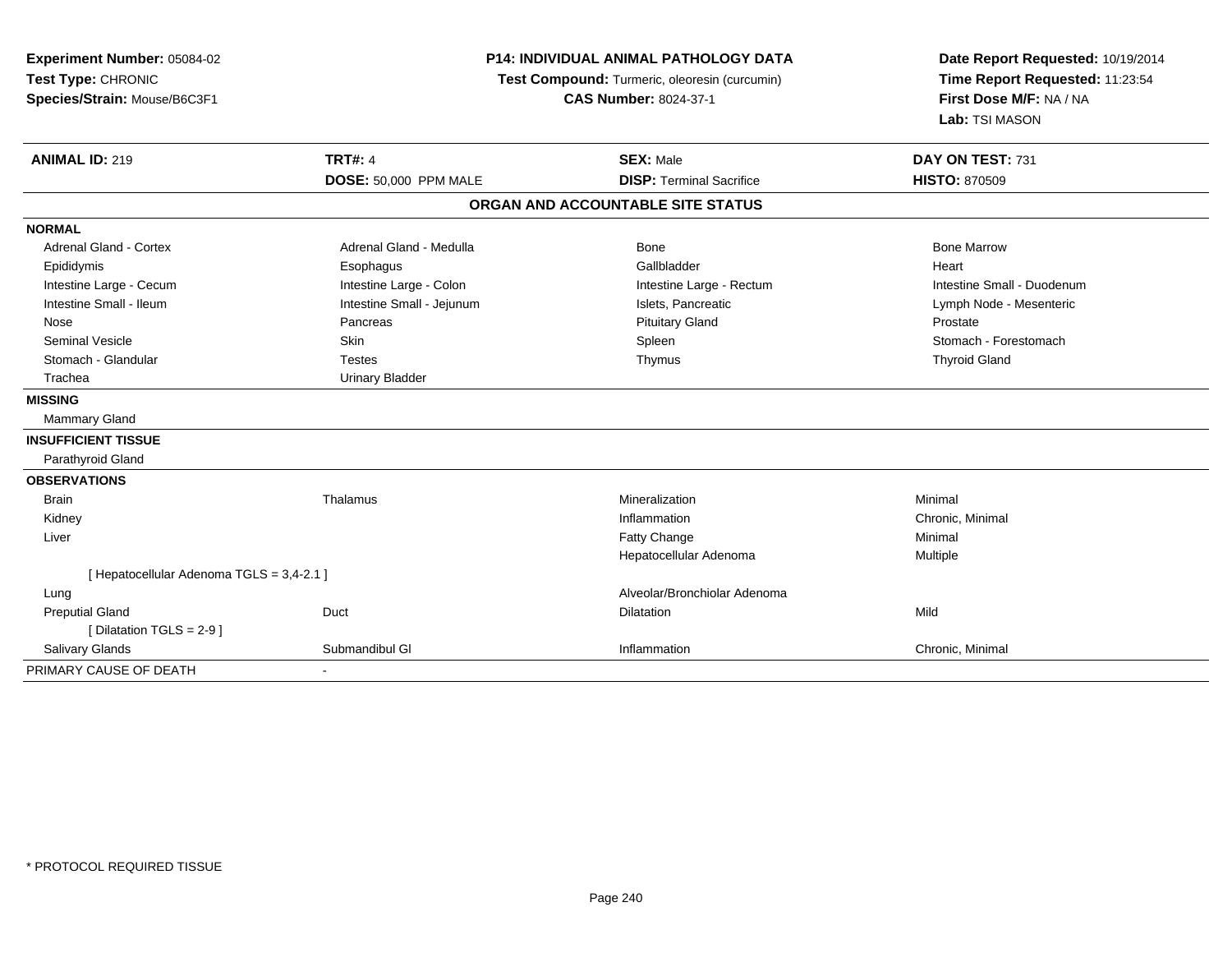| Experiment Number: 05084-02<br>Test Type: CHRONIC<br>Species/Strain: Mouse/B6C3F1 |                            | <b>P14: INDIVIDUAL ANIMAL PATHOLOGY DATA</b><br>Test Compound: Turmeric, oleoresin (curcumin)<br><b>CAS Number: 8024-37-1</b> | Date Report Requested: 10/19/2014<br>Time Report Requested: 11:23:54<br>First Dose M/F: NA / NA<br>Lab: TSI MASON |
|-----------------------------------------------------------------------------------|----------------------------|-------------------------------------------------------------------------------------------------------------------------------|-------------------------------------------------------------------------------------------------------------------|
| <b>ANIMAL ID: 220</b>                                                             | <b>TRT#: 4</b>             | <b>SEX: Male</b>                                                                                                              | DAY ON TEST: 457                                                                                                  |
|                                                                                   | DOSE: 50,000 PPM MALE      | <b>DISP:</b> Interval Sacrifice                                                                                               | HISTO: 853375                                                                                                     |
|                                                                                   |                            | ORGAN AND ACCOUNTABLE SITE STATUS                                                                                             |                                                                                                                   |
| <b>NORMAL</b>                                                                     |                            |                                                                                                                               |                                                                                                                   |
| <b>Adrenal Gland - Cortex</b>                                                     | Adrenal Gland - Medulla    | <b>Bone</b>                                                                                                                   | <b>Bone Marrow</b>                                                                                                |
| Epididymis                                                                        | Esophagus                  | Gallbladder                                                                                                                   | Heart                                                                                                             |
| Intestine Large - Rectum                                                          | Intestine Small - Duodenum | Islets, Pancreatic                                                                                                            | Lung                                                                                                              |
| Nose                                                                              | Pancreas                   | Parathyroid Gland                                                                                                             | <b>Pituitary Gland</b>                                                                                            |
| Prostate                                                                          | <b>Salivary Glands</b>     | <b>Skin</b>                                                                                                                   | Stomach - Forestomach                                                                                             |
| <b>Testes</b>                                                                     | Thymus                     | <b>Thyroid Gland</b>                                                                                                          | Trachea                                                                                                           |
| <b>Urinary Bladder</b>                                                            |                            |                                                                                                                               |                                                                                                                   |
| <b>MISSING</b>                                                                    |                            |                                                                                                                               |                                                                                                                   |
| <b>Mammary Gland</b>                                                              |                            |                                                                                                                               |                                                                                                                   |
| <b>OBSERVATIONS</b>                                                               |                            |                                                                                                                               |                                                                                                                   |
| <b>Brain</b>                                                                      | Thalamus                   | Mineralization                                                                                                                | Minimal                                                                                                           |
| Intestine Large                                                                   | Cecum, Epithelium          | Pigmentation                                                                                                                  | Minimal                                                                                                           |
|                                                                                   | Colon, Epithelium          | Pigmentation                                                                                                                  | Minimal                                                                                                           |
| Note: PIGMENT<br>$TGLs = 7-6$                                                     |                            |                                                                                                                               |                                                                                                                   |
| <b>Intestine Small</b>                                                            | Epithelium, Ileum          | Pigmentation                                                                                                                  | Mild                                                                                                              |
|                                                                                   | Epithelium, Jejunum        | Pigmentation                                                                                                                  | Minimal                                                                                                           |
| Note: PIGMENT<br>$TGLs = 6-6$                                                     |                            |                                                                                                                               |                                                                                                                   |
| Kidney                                                                            | <b>Renal Tubule</b>        | Mineralization                                                                                                                | Minimal                                                                                                           |
| Liver                                                                             |                            | Fatty Change                                                                                                                  | Moderate                                                                                                          |
| [Fatty Change TGLS = 4-2]                                                         |                            |                                                                                                                               |                                                                                                                   |
| Lymph Node                                                                        | Mesenteric                 | Lymphoma Malignant Mixed                                                                                                      |                                                                                                                   |
| Note: LYMPH MAL MIXD TGLs = 2-5                                                   |                            |                                                                                                                               |                                                                                                                   |
| Spleen                                                                            |                            | Lymphoma Malignant Mixed                                                                                                      |                                                                                                                   |
| Note: MESENTERIC LYMPH NODE INVOLVEMENT.                                          |                            |                                                                                                                               |                                                                                                                   |
| Note: THIS APPEARS TO BE AN EARLY LYMPHOMA WITH SPLENIC AND                       |                            |                                                                                                                               |                                                                                                                   |
| Note: LYMPH MAL MIXD TGLs = 3-3                                                   |                            |                                                                                                                               |                                                                                                                   |
| Stomach                                                                           | Epithelium, Glandular      | Pigmentation                                                                                                                  | Minimal                                                                                                           |
| Note: PIGMENT<br>$TGLs = 8-3$                                                     |                            |                                                                                                                               |                                                                                                                   |
| PRIMARY CAUSE OF DEATH                                                            |                            |                                                                                                                               |                                                                                                                   |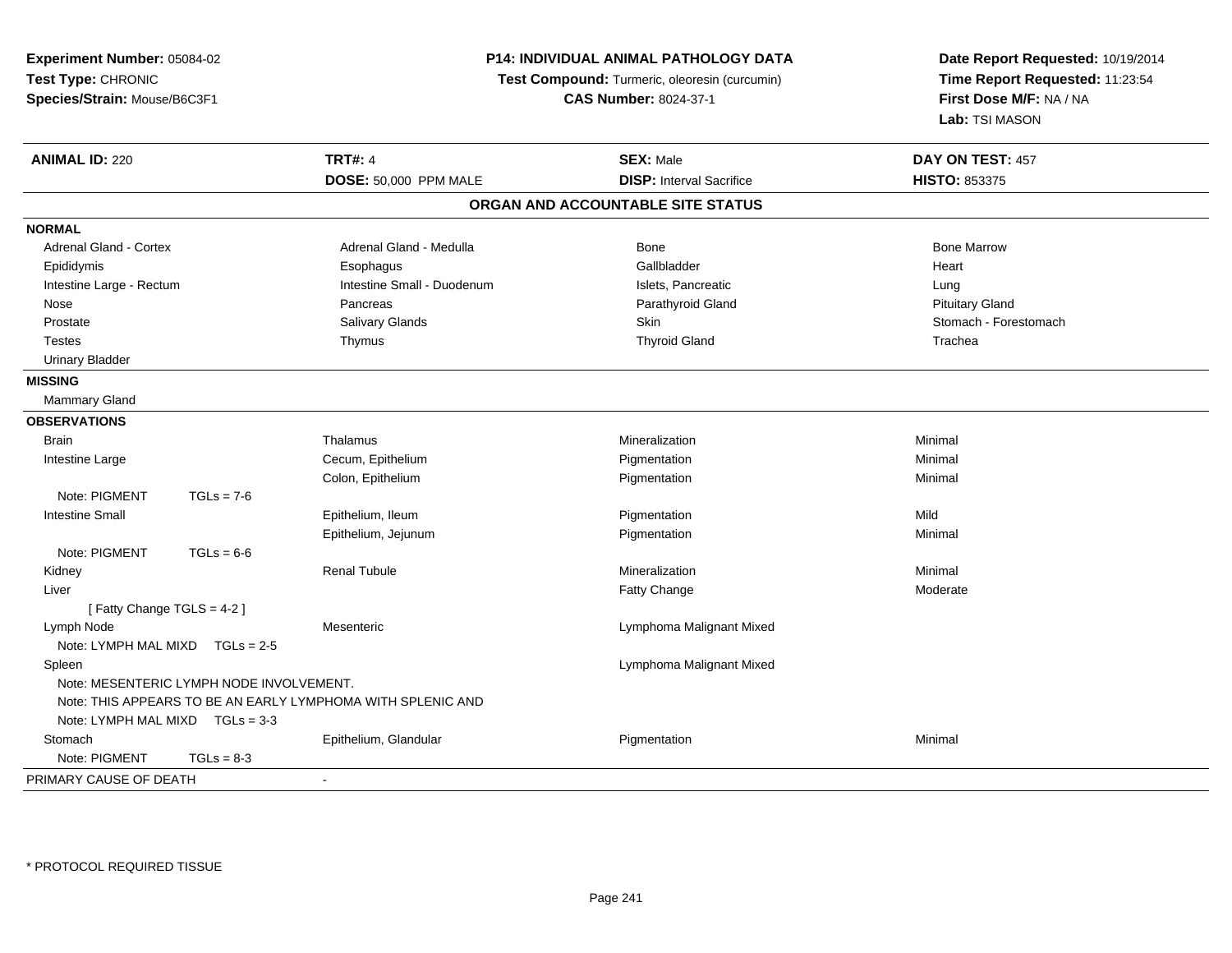| Experiment Number: 05084-02                                                               |                          | P14: INDIVIDUAL ANIMAL PATHOLOGY DATA                                         | Date Report Requested: 10/19/2014                                            |
|-------------------------------------------------------------------------------------------|--------------------------|-------------------------------------------------------------------------------|------------------------------------------------------------------------------|
| Test Type: CHRONIC<br>Species/Strain: Mouse/B6C3F1                                        |                          | Test Compound: Turmeric, oleoresin (curcumin)<br><b>CAS Number: 8024-37-1</b> | Time Report Requested: 11:23:54<br>First Dose M/F: NA / NA<br>Lab: TSI MASON |
|                                                                                           |                          |                                                                               |                                                                              |
| <b>ANIMAL ID: 221</b>                                                                     | <b>TRT#: 4</b>           | <b>SEX: Male</b>                                                              | DAY ON TEST: 731                                                             |
|                                                                                           | DOSE: 50,000 PPM MALE    | <b>DISP: Terminal Sacrifice</b>                                               | <b>HISTO: 870510</b>                                                         |
|                                                                                           |                          | ORGAN AND ACCOUNTABLE SITE STATUS                                             |                                                                              |
| <b>NORMAL</b>                                                                             |                          |                                                                               |                                                                              |
| Bone                                                                                      | Esophagus                | Gallbladder                                                                   | Intestine Large - Cecum                                                      |
| Intestine Large - Colon                                                                   | Intestine Large - Rectum | Intestine Small - Duodenum                                                    | Intestine Small - Ileum                                                      |
| Intestine Small - Jejunum                                                                 | Islets, Pancreatic       | Parathyroid Gland                                                             | <b>Pituitary Gland</b>                                                       |
| Prostate                                                                                  | Skin                     | Stomach - Forestomach                                                         | Stomach - Glandular                                                          |
| <b>Testes</b>                                                                             | Thymus                   | <b>Thyroid Gland</b>                                                          | <b>Tissue NOS</b>                                                            |
| Trachea                                                                                   | <b>Urinary Bladder</b>   |                                                                               |                                                                              |
| <b>MISSING</b>                                                                            |                          |                                                                               |                                                                              |
| <b>Mammary Gland</b>                                                                      |                          |                                                                               |                                                                              |
| <b>OBSERVATIONS</b>                                                                       |                          |                                                                               |                                                                              |
| <b>Adrenal Gland</b>                                                                      | Cortex                   | Lymphoma Malignant Mixed                                                      |                                                                              |
|                                                                                           | Medulla                  | Lymphoma Malignant Mixed                                                      |                                                                              |
| <b>Bone Marrow</b>                                                                        | Sternal                  | Lymphoma Malignant Mixed                                                      |                                                                              |
| <b>Brain</b>                                                                              |                          | Infarct                                                                       | Mild                                                                         |
|                                                                                           |                          | Lymphoma Malignant Mixed                                                      |                                                                              |
|                                                                                           | Thalamus                 | Mineralization                                                                | Minimal                                                                      |
| Note: LYMPH MAL MIXD<br>$TGLs = 16,17-4+4.1$<br>Note: INFARCT<br>$TGLS = 16.17 - 4 + 4.1$ |                          |                                                                               |                                                                              |
| Epididymis                                                                                |                          | Lymphoma Malignant Mixed                                                      |                                                                              |
| Heart                                                                                     |                          | Lymphoma Malignant Mixed                                                      |                                                                              |
| Kidney                                                                                    |                          | Lymphoma Malignant Mixed                                                      |                                                                              |
| Liver                                                                                     |                          | Hepatocellular Adenoma                                                        |                                                                              |
|                                                                                           |                          | Lymphoma Malignant Mixed                                                      |                                                                              |
|                                                                                           |                          | Necrosis                                                                      | Minimal                                                                      |
| Note: LYMPH MAL MIXD<br>$TGLs = 10,11,18-2+2.1$<br>Note: HEPATOCLR ADEN<br>$TGLs = 9-2.1$ |                          |                                                                               |                                                                              |
| Lung                                                                                      |                          | Lymphoma Malignant Mixed                                                      |                                                                              |
| Note: LYMPH MAL MIXD<br>$TGLs = 4,5-1+1.1$                                                |                          |                                                                               |                                                                              |
| Lymph Node                                                                                | Lumbar                   | Lymphoma Malignant Mixed                                                      |                                                                              |
|                                                                                           | Mandibular               | Lymphoma Malignant Mixed                                                      |                                                                              |
|                                                                                           |                          |                                                                               |                                                                              |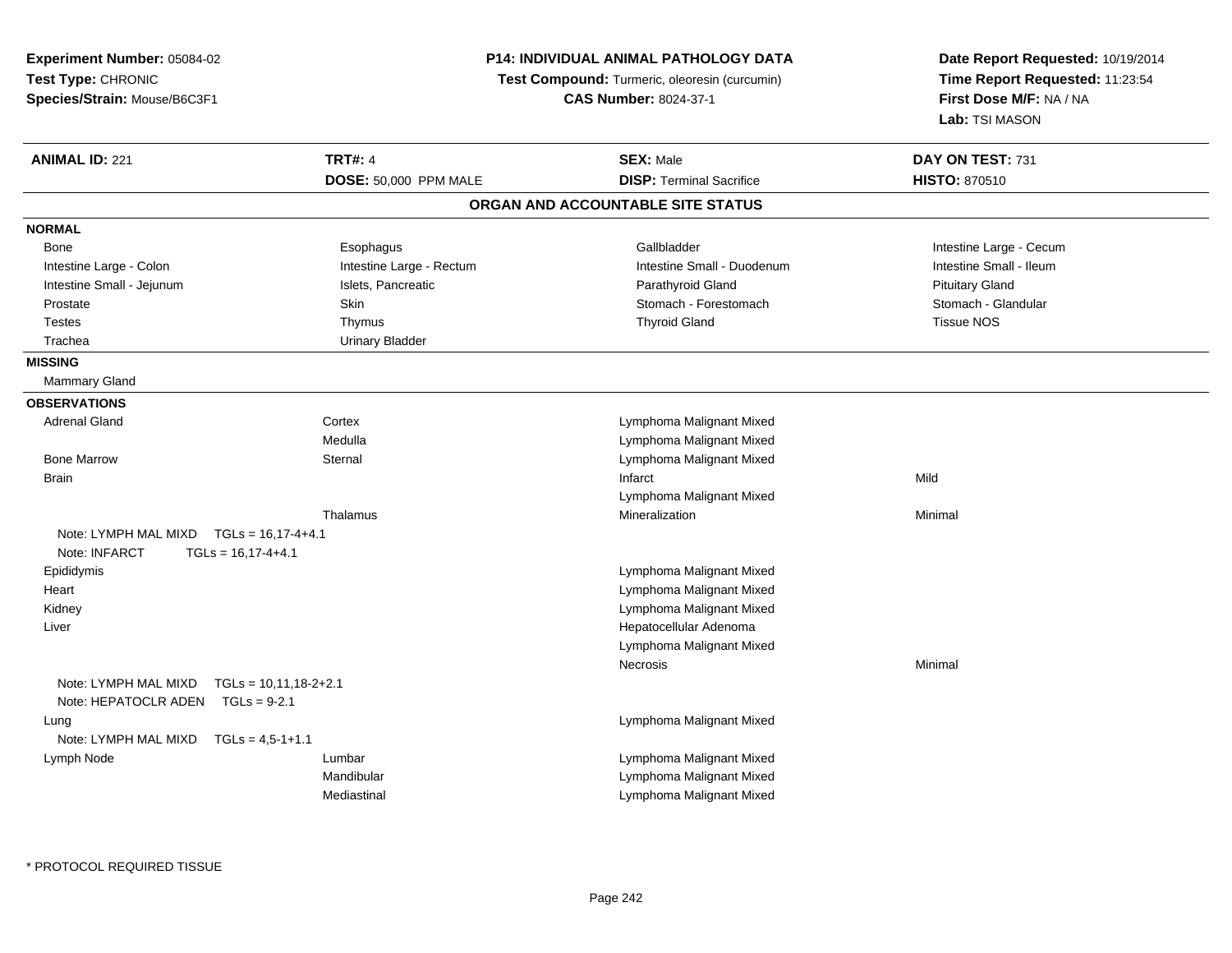| <b>Experiment Number: 05084-02</b><br>Test Type: CHRONIC<br>Species/Strain: Mouse/B6C3F1 |                       | <b>P14: INDIVIDUAL ANIMAL PATHOLOGY DATA</b><br>Test Compound: Turmeric, oleoresin (curcumin)<br><b>CAS Number: 8024-37-1</b> | Date Report Requested: 10/19/2014<br>Time Report Requested: 11:23:54<br>First Dose M/F: NA / NA<br>Lab: TSI MASON |
|------------------------------------------------------------------------------------------|-----------------------|-------------------------------------------------------------------------------------------------------------------------------|-------------------------------------------------------------------------------------------------------------------|
| <b>ANIMAL ID: 221</b>                                                                    | <b>TRT#: 4</b>        | <b>SEX: Male</b>                                                                                                              | DAY ON TEST: 731                                                                                                  |
|                                                                                          | DOSE: 50,000 PPM MALE | <b>DISP: Terminal Sacrifice</b>                                                                                               | <b>HISTO: 870510</b>                                                                                              |
|                                                                                          |                       | ORGAN AND ACCOUNTABLE SITE STATUS                                                                                             |                                                                                                                   |
|                                                                                          | Mesenteric            | Lymphoma Malignant Mixed                                                                                                      |                                                                                                                   |
|                                                                                          | Renal                 | Lymphoma Malignant Mixed                                                                                                      |                                                                                                                   |
| Note: LYMPH MAL MIXD                                                                     | $TGLs = 3-5$          |                                                                                                                               |                                                                                                                   |
| Note: LYMPH MAL MIXD                                                                     | $TGLs = 7-5$          |                                                                                                                               |                                                                                                                   |
| Note: LYMPH MAL MIXD                                                                     | $TGLs = 8-5$          |                                                                                                                               |                                                                                                                   |
| Note: LYMPH MAL MIXD                                                                     | $TGLs = 14,15-10$     |                                                                                                                               |                                                                                                                   |
| [ Lymphoma Malignant Mixed TGLS = 12,13-10 ]                                             |                       |                                                                                                                               |                                                                                                                   |
| Nose                                                                                     |                       | Lymphoma Malignant Mixed                                                                                                      |                                                                                                                   |
| Pancreas                                                                                 |                       | Lymphoma Malignant Mixed                                                                                                      |                                                                                                                   |
| <b>Preputial Gland</b>                                                                   | Duct                  | <b>Dilatation</b>                                                                                                             | Mild                                                                                                              |
|                                                                                          |                       | Lymphoma Malignant Mixed                                                                                                      |                                                                                                                   |
| Note: LYMPH MAL MIXD                                                                     | $TGLs = 2-9$          |                                                                                                                               |                                                                                                                   |
| Note: DILATATION                                                                         | $TGLs = 2-9$          |                                                                                                                               |                                                                                                                   |
| <b>Salivary Glands</b>                                                                   | Submandibul GI        | Inflammation                                                                                                                  | Chronic, Minimal                                                                                                  |
| <b>Seminal Vesicle</b>                                                                   |                       | Lymphoma Malignant Mixed                                                                                                      |                                                                                                                   |
| Spleen                                                                                   |                       | Lymphoma Malignant Mixed                                                                                                      |                                                                                                                   |
| Note: LYMPH MAL MIXD                                                                     | $TGLs = 6-3.1$        |                                                                                                                               |                                                                                                                   |
| PRIMARY CAUSE OF DEATH                                                                   |                       |                                                                                                                               |                                                                                                                   |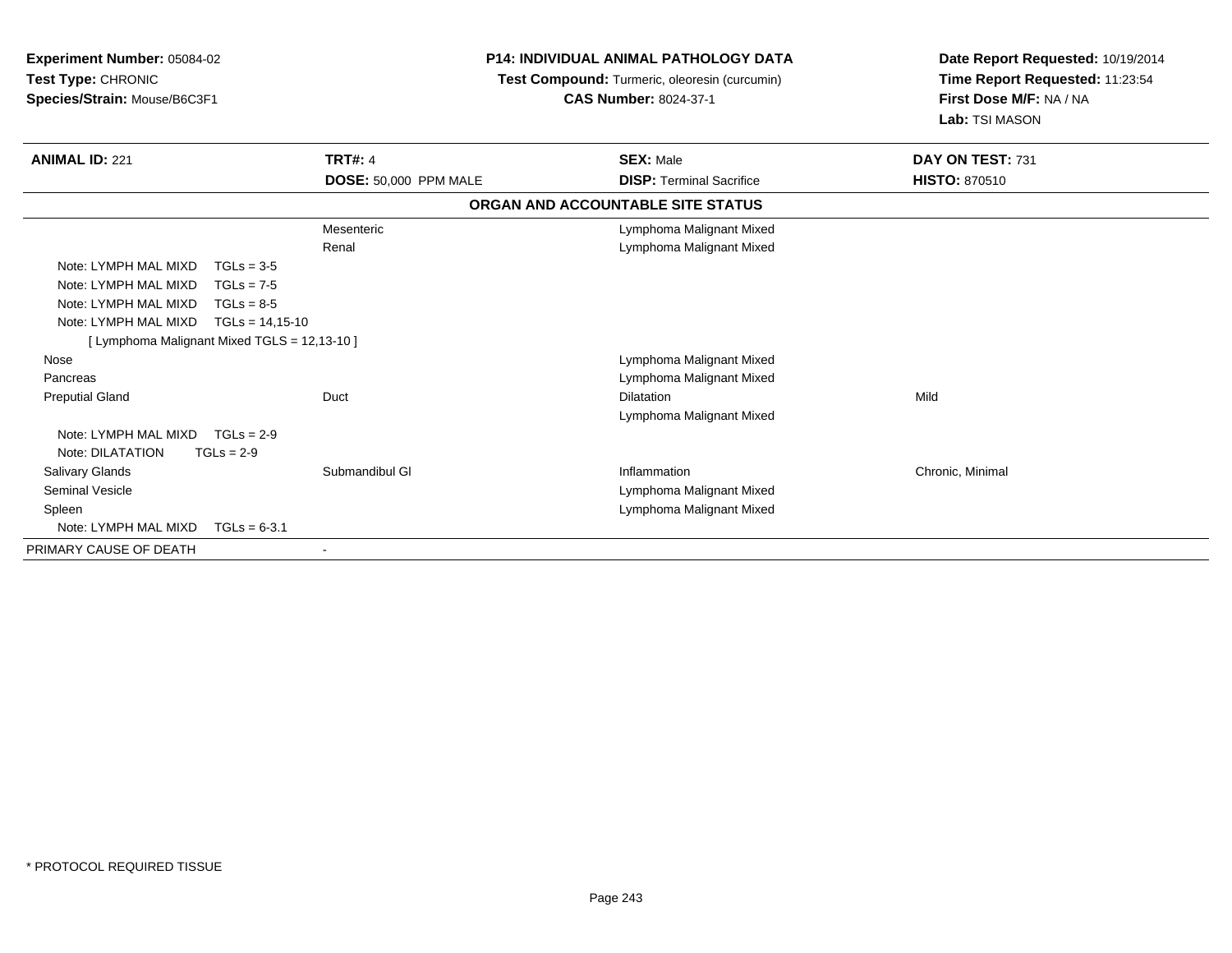| Experiment Number: 05084-02<br>Test Type: CHRONIC<br>Species/Strain: Mouse/B6C3F1 |                              | <b>P14: INDIVIDUAL ANIMAL PATHOLOGY DATA</b><br>Test Compound: Turmeric, oleoresin (curcumin)<br><b>CAS Number: 8024-37-1</b> | Date Report Requested: 10/19/2014<br>Time Report Requested: 11:23:54<br>First Dose M/F: NA / NA<br>Lab: TSI MASON |
|-----------------------------------------------------------------------------------|------------------------------|-------------------------------------------------------------------------------------------------------------------------------|-------------------------------------------------------------------------------------------------------------------|
| <b>ANIMAL ID: 222</b>                                                             | <b>TRT#: 4</b>               | <b>SEX: Male</b>                                                                                                              | DAY ON TEST: 731                                                                                                  |
|                                                                                   | <b>DOSE: 50,000 PPM MALE</b> | <b>DISP: Terminal Sacrifice</b>                                                                                               | <b>HISTO: 870511</b>                                                                                              |
|                                                                                   |                              | ORGAN AND ACCOUNTABLE SITE STATUS                                                                                             |                                                                                                                   |
| <b>NORMAL</b>                                                                     |                              |                                                                                                                               |                                                                                                                   |
| Adrenal Gland - Cortex                                                            | Adrenal Gland - Medulla      | Bone                                                                                                                          | <b>Bone Marrow</b>                                                                                                |
| Epididymis                                                                        | Esophagus                    | Gallbladder                                                                                                                   | Heart                                                                                                             |
| Intestine Large - Cecum                                                           | Intestine Large - Colon      | Intestine Large - Rectum                                                                                                      | Intestine Small - Duodenum                                                                                        |
| Intestine Small - Ileum                                                           | Intestine Small - Jejunum    | Islets, Pancreatic                                                                                                            | Lung                                                                                                              |
| Lymph Node - Mesenteric                                                           | Nose                         | Pancreas                                                                                                                      | Parathyroid Gland                                                                                                 |
| <b>Pituitary Gland</b>                                                            | Prostate                     | <b>Salivary Glands</b>                                                                                                        | <b>Seminal Vesicle</b>                                                                                            |
| <b>Skin</b>                                                                       | Spleen                       | Stomach - Forestomach                                                                                                         | Stomach - Glandular                                                                                               |
| <b>Testes</b>                                                                     | Thymus                       | <b>Thyroid Gland</b>                                                                                                          | Trachea                                                                                                           |
| <b>MISSING</b>                                                                    |                              |                                                                                                                               |                                                                                                                   |
| Mammary Gland                                                                     |                              |                                                                                                                               |                                                                                                                   |
| <b>OBSERVATIONS</b>                                                               |                              |                                                                                                                               |                                                                                                                   |
| <b>Brain</b>                                                                      | Thalamus                     | Mineralization                                                                                                                | Minimal                                                                                                           |
| Kidney                                                                            |                              | Inflammation                                                                                                                  | Chronic, Minimal                                                                                                  |
| Liver                                                                             |                              | Fatty Change                                                                                                                  | Mild                                                                                                              |
|                                                                                   |                              | Hepatocellular Adenoma                                                                                                        | Multiple                                                                                                          |
|                                                                                   |                              | <b>Mixed Cell Focus</b>                                                                                                       | Minimal                                                                                                           |
| Note: HEPATOCLR ADEN $TGLs = 4.5-2+2.1$                                           |                              |                                                                                                                               |                                                                                                                   |
| Mesentery                                                                         |                              | Fibrosis                                                                                                                      | Minimal                                                                                                           |
|                                                                                   |                              | Inflammation                                                                                                                  | Chronic Active, Minimal                                                                                           |
| <b>Urinary Bladder</b>                                                            |                              | Calculus Micro Observation Only                                                                                               |                                                                                                                   |
| Note: CALCUS MIC OBS<br>$TGLs = 2-1$                                              |                              |                                                                                                                               |                                                                                                                   |
| PRIMARY CAUSE OF DEATH                                                            | $\blacksquare$               |                                                                                                                               |                                                                                                                   |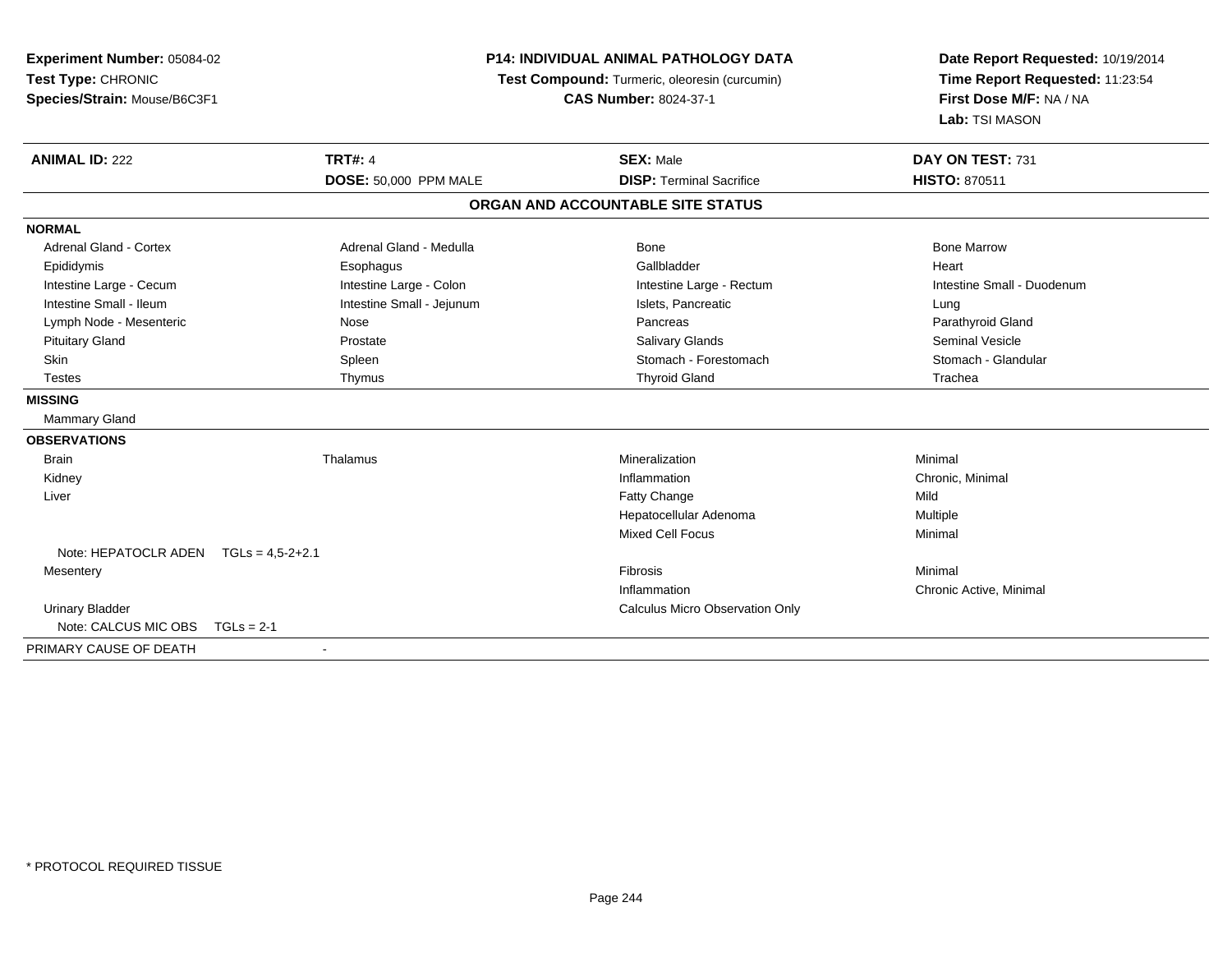| Experiment Number: 05084-02<br>Test Type: CHRONIC<br>Species/Strain: Mouse/B6C3F1 | P14: INDIVIDUAL ANIMAL PATHOLOGY DATA<br>Test Compound: Turmeric, oleoresin (curcumin)<br><b>CAS Number: 8024-37-1</b> |                                   | Date Report Requested: 10/19/2014<br>Time Report Requested: 11:23:54<br>First Dose M/F: NA / NA<br>Lab: TSI MASON |
|-----------------------------------------------------------------------------------|------------------------------------------------------------------------------------------------------------------------|-----------------------------------|-------------------------------------------------------------------------------------------------------------------|
| <b>ANIMAL ID: 223</b>                                                             | <b>TRT#: 4</b>                                                                                                         | <b>SEX: Male</b>                  | DAY ON TEST: 732                                                                                                  |
|                                                                                   | DOSE: 50,000 PPM MALE                                                                                                  | <b>DISP: Terminal Sacrifice</b>   | <b>HISTO: 870512</b>                                                                                              |
|                                                                                   |                                                                                                                        | ORGAN AND ACCOUNTABLE SITE STATUS |                                                                                                                   |
| <b>NORMAL</b>                                                                     |                                                                                                                        |                                   |                                                                                                                   |
| Adrenal Gland - Cortex                                                            | Adrenal Gland - Medulla                                                                                                | Bone                              | <b>Bone Marrow</b>                                                                                                |
| Epididymis                                                                        | Esophagus                                                                                                              | Gallbladder                       | Heart                                                                                                             |
| Intestine Large - Cecum                                                           | Intestine Large - Colon                                                                                                | Intestine Large - Rectum          | Intestine Small - Duodenum                                                                                        |
| Intestine Small - Ileum                                                           | Intestine Small - Jejunum                                                                                              | Islets, Pancreatic                | Kidney                                                                                                            |
| Lung                                                                              | Lymph Node - Mesenteric                                                                                                | Nose                              | Pancreas                                                                                                          |
| Parathyroid Gland                                                                 | <b>Pituitary Gland</b>                                                                                                 | Prostate                          | Salivary Glands                                                                                                   |
| Seminal Vesicle                                                                   | Spleen                                                                                                                 | Stomach - Forestomach             | Stomach - Glandular                                                                                               |
| Testes                                                                            | Thymus                                                                                                                 | <b>Thyroid Gland</b>              | Trachea                                                                                                           |
| <b>Urinary Bladder</b>                                                            |                                                                                                                        |                                   |                                                                                                                   |
| <b>MISSING</b>                                                                    |                                                                                                                        |                                   |                                                                                                                   |
| <b>Mammary Gland</b>                                                              |                                                                                                                        |                                   |                                                                                                                   |
| <b>OBSERVATIONS</b>                                                               |                                                                                                                        |                                   |                                                                                                                   |
| <b>Brain</b>                                                                      | Thalamus                                                                                                               | Mineralization                    | Minimal                                                                                                           |
| Liver                                                                             |                                                                                                                        | Fatty Change                      | Mild                                                                                                              |
|                                                                                   |                                                                                                                        | Hepatocellular Adenoma            |                                                                                                                   |
| Note: HEPATOCLR ADEN $TGLs = 6-2$                                                 |                                                                                                                        |                                   |                                                                                                                   |
| Lung                                                                              |                                                                                                                        |                                   |                                                                                                                   |
|                                                                                   | Note: MINOR HEMORRHAGES NOTED IN SECTION 1A ARE PROBABLY                                                               |                                   |                                                                                                                   |
| Note: RELATED TO HANDLING AT NECROPSY.                                            |                                                                                                                        |                                   |                                                                                                                   |
| Mesentery                                                                         |                                                                                                                        | Fibrosis                          | Mild                                                                                                              |
|                                                                                   |                                                                                                                        | Necrosis                          | Mild                                                                                                              |
| [Fibrosis TGLS = $3-9$ ]                                                          |                                                                                                                        |                                   |                                                                                                                   |
| [Necrosis $TGLS = 3-9$ ]                                                          |                                                                                                                        |                                   |                                                                                                                   |
| Skin                                                                              |                                                                                                                        | Squamous Cell Papilloma           |                                                                                                                   |
| [Squamous Cell Papilloma TGLS = 1-9]                                              |                                                                                                                        |                                   |                                                                                                                   |
| PRIMARY CAUSE OF DEATH                                                            |                                                                                                                        |                                   |                                                                                                                   |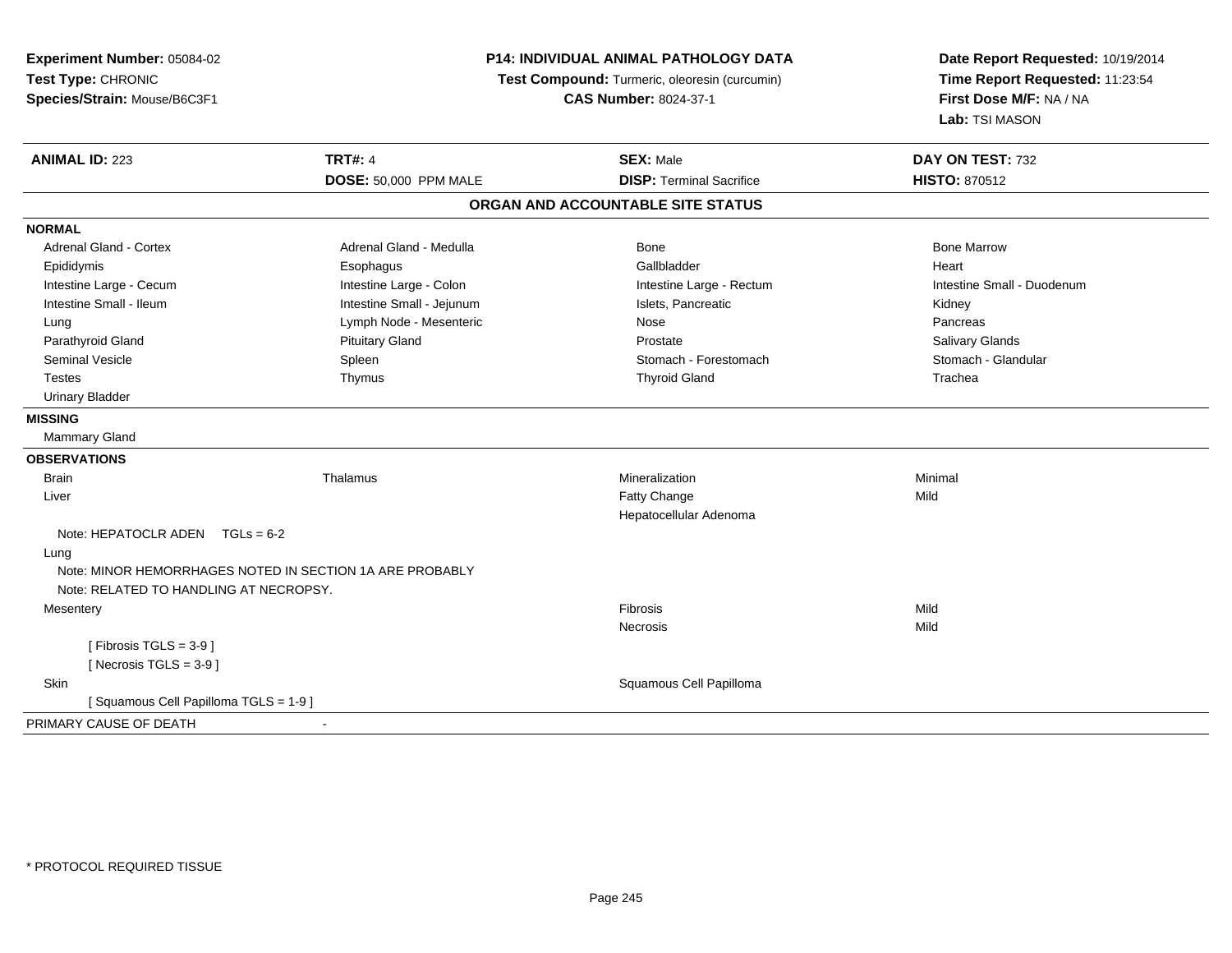| Experiment Number: 05084-02<br>Test Type: CHRONIC<br>Species/Strain: Mouse/B6C3F1 |                        | P14: INDIVIDUAL ANIMAL PATHOLOGY DATA<br>Test Compound: Turmeric, oleoresin (curcumin)<br><b>CAS Number: 8024-37-1</b> | Date Report Requested: 10/19/2014<br>Time Report Requested: 11:23:54<br>First Dose M/F: NA / NA<br>Lab: TSI MASON |
|-----------------------------------------------------------------------------------|------------------------|------------------------------------------------------------------------------------------------------------------------|-------------------------------------------------------------------------------------------------------------------|
| <b>ANIMAL ID: 224</b>                                                             | <b>TRT#: 4</b>         | <b>SEX: Male</b>                                                                                                       | DAY ON TEST: 455                                                                                                  |
|                                                                                   | DOSE: 50,000 PPM MALE  | <b>DISP:</b> Interval Sacrifice                                                                                        | HISTO: 853376                                                                                                     |
|                                                                                   |                        | ORGAN AND ACCOUNTABLE SITE STATUS                                                                                      |                                                                                                                   |
| <b>NORMAL</b>                                                                     |                        |                                                                                                                        |                                                                                                                   |
| Adrenal Gland - Medulla                                                           | <b>Bone</b>            | <b>Bone Marrow</b>                                                                                                     | Esophagus                                                                                                         |
| Gallbladder                                                                       | Heart                  | Intestine Large - Rectum                                                                                               | Intestine Small - Duodenum                                                                                        |
| Islets, Pancreatic                                                                | Lung                   | Nose                                                                                                                   | Pancreas                                                                                                          |
| <b>Pituitary Gland</b>                                                            | Prostate               | Skin                                                                                                                   | Spleen                                                                                                            |
| Stomach - Forestomach                                                             | <b>Testes</b>          | Thymus                                                                                                                 | <b>Thyroid Gland</b>                                                                                              |
| Trachea                                                                           | <b>Urinary Bladder</b> |                                                                                                                        |                                                                                                                   |
| <b>MISSING</b>                                                                    |                        |                                                                                                                        |                                                                                                                   |
| Mammary Gland                                                                     | Parathyroid Gland      |                                                                                                                        |                                                                                                                   |
| <b>OBSERVATIONS</b>                                                               |                        |                                                                                                                        |                                                                                                                   |
| <b>Adrenal Gland</b>                                                              | Cortex                 | Hyperplasia                                                                                                            | Minimal                                                                                                           |
| Brain                                                                             | Thalamus               | Mineralization                                                                                                         | Minimal                                                                                                           |
| Epididymis                                                                        |                        | Inflammation                                                                                                           | Chronic, Minimal                                                                                                  |
| Intestine Large                                                                   | Cecum, Epithelium      | Pigmentation                                                                                                           | Mild                                                                                                              |
|                                                                                   | Colon, Epithelium      | Pigmentation                                                                                                           | Minimal                                                                                                           |
| Note: PIGMENT<br>$TGLs = 4-6$                                                     |                        |                                                                                                                        |                                                                                                                   |
| <b>Intestine Small</b>                                                            | Epithelium, Ileum      | Pigmentation                                                                                                           | Mild                                                                                                              |
|                                                                                   | Epithelium, Jejunum    | Pigmentation                                                                                                           | Mild                                                                                                              |
| Note: PIGMENT<br>$TGLs = 5-6$                                                     |                        |                                                                                                                        |                                                                                                                   |
| Kidney                                                                            |                        | Inflammation                                                                                                           | Chronic, Minimal                                                                                                  |
| Note: MARGIN OF THE KIDNEY.                                                       |                        |                                                                                                                        |                                                                                                                   |
| Note: A NODULE OF WELL DIFFERENTIATED FAT WAS NOTED ON THE                        |                        |                                                                                                                        |                                                                                                                   |
| Liver                                                                             |                        | <b>Fatty Change</b>                                                                                                    | Moderate                                                                                                          |
| [Fatty Change TGLS = 3-2]                                                         |                        |                                                                                                                        |                                                                                                                   |
| Lymph Node                                                                        | Mesenteric             | <b>Infiltration Cellular</b>                                                                                           | Histiocyte, Minimal                                                                                               |
|                                                                                   | Mesenteric             | Pigmentation                                                                                                           | Minimal                                                                                                           |
| Salivary Glands                                                                   | Submandibul GI         | Inflammation                                                                                                           | Chronic, Minimal                                                                                                  |
| Stomach                                                                           | Epithelium, Glandular  | Pigmentation                                                                                                           | Minimal                                                                                                           |
| [ Pigmentation TGLS = 6-3 ]                                                       |                        |                                                                                                                        |                                                                                                                   |
| PRIMARY CAUSE OF DEATH                                                            | $\blacksquare$         |                                                                                                                        |                                                                                                                   |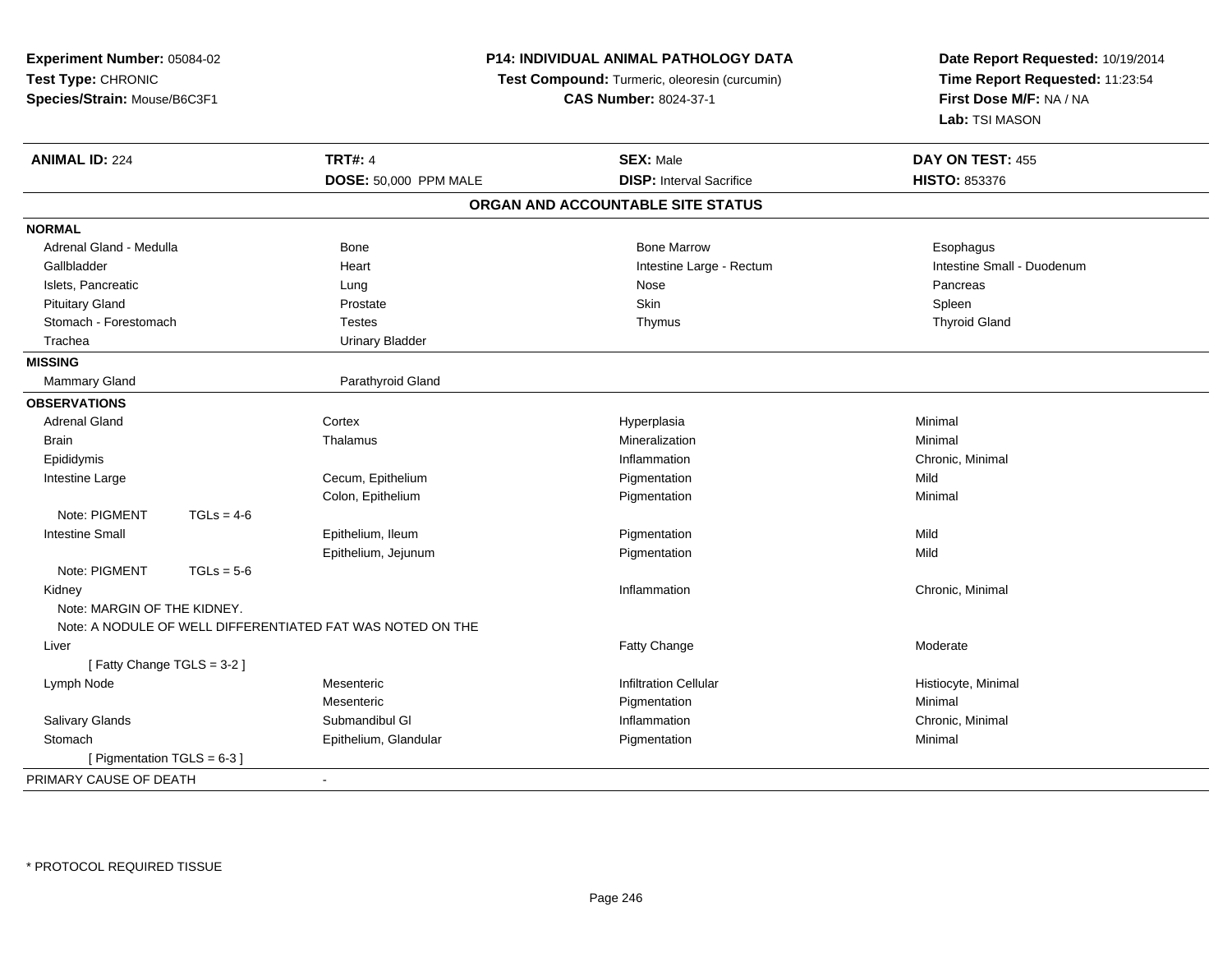| <b>Experiment Number: 05084-02</b><br>Test Type: CHRONIC<br>Species/Strain: Mouse/B6C3F1 | P14: INDIVIDUAL ANIMAL PATHOLOGY DATA<br>Test Compound: Turmeric, oleoresin (curcumin)<br><b>CAS Number: 8024-37-1</b> |                                   | Date Report Requested: 10/19/2014<br>Time Report Requested: 11:23:54<br>First Dose M/F: NA / NA<br>Lab: TSI MASON |  |
|------------------------------------------------------------------------------------------|------------------------------------------------------------------------------------------------------------------------|-----------------------------------|-------------------------------------------------------------------------------------------------------------------|--|
| <b>ANIMAL ID: 225</b>                                                                    | <b>TRT#: 4</b>                                                                                                         | <b>SEX: Male</b>                  | DAY ON TEST: 732                                                                                                  |  |
|                                                                                          | DOSE: 50,000 PPM MALE                                                                                                  | <b>DISP: Terminal Sacrifice</b>   | <b>HISTO: 870513</b>                                                                                              |  |
|                                                                                          |                                                                                                                        | ORGAN AND ACCOUNTABLE SITE STATUS |                                                                                                                   |  |
| <b>NORMAL</b>                                                                            |                                                                                                                        |                                   |                                                                                                                   |  |
| <b>Adrenal Gland - Cortex</b>                                                            | Adrenal Gland - Medulla                                                                                                | <b>Bone</b>                       | <b>Bone Marrow</b>                                                                                                |  |
| Epididymis                                                                               | Esophagus                                                                                                              | Gallbladder                       | Heart                                                                                                             |  |
| Intestine Large - Cecum                                                                  | Intestine Large - Colon                                                                                                | Intestine Large - Rectum          | Intestine Small - Duodenum                                                                                        |  |
| Intestine Small - Ileum                                                                  | Intestine Small - Jejunum                                                                                              | Islets, Pancreatic                | Lung                                                                                                              |  |
| Lymph Node - Mesenteric                                                                  | Nose                                                                                                                   | Pancreas                          | Parathyroid Gland                                                                                                 |  |
| <b>Pituitary Gland</b>                                                                   | Prostate                                                                                                               | <b>Seminal Vesicle</b>            | Skin                                                                                                              |  |
| Spleen                                                                                   | Stomach - Forestomach                                                                                                  | Stomach - Glandular               | <b>Testes</b>                                                                                                     |  |
| Thymus                                                                                   | <b>Thyroid Gland</b>                                                                                                   | Trachea                           | <b>Urinary Bladder</b>                                                                                            |  |
| <b>MISSING</b>                                                                           |                                                                                                                        |                                   |                                                                                                                   |  |
| Mammary Gland                                                                            |                                                                                                                        |                                   |                                                                                                                   |  |
| <b>OBSERVATIONS</b>                                                                      |                                                                                                                        |                                   |                                                                                                                   |  |
| <b>Brain</b>                                                                             | Thalamus                                                                                                               | Mineralization                    | Minimal                                                                                                           |  |
| Kidney                                                                                   |                                                                                                                        | Inflammation                      | Chronic, Minimal                                                                                                  |  |
| Liver                                                                                    |                                                                                                                        | <b>Fatty Change</b>               | Mild                                                                                                              |  |
| <b>Preputial Gland</b>                                                                   | Duct                                                                                                                   | Dilatation                        | Mild                                                                                                              |  |
|                                                                                          |                                                                                                                        | Inflammation                      | Chronic Active, Minimal                                                                                           |  |
| Salivary Glands                                                                          | Submandibul GI                                                                                                         | Inflammation                      | Chronic, Minimal                                                                                                  |  |
| PRIMARY CAUSE OF DEATH                                                                   |                                                                                                                        |                                   |                                                                                                                   |  |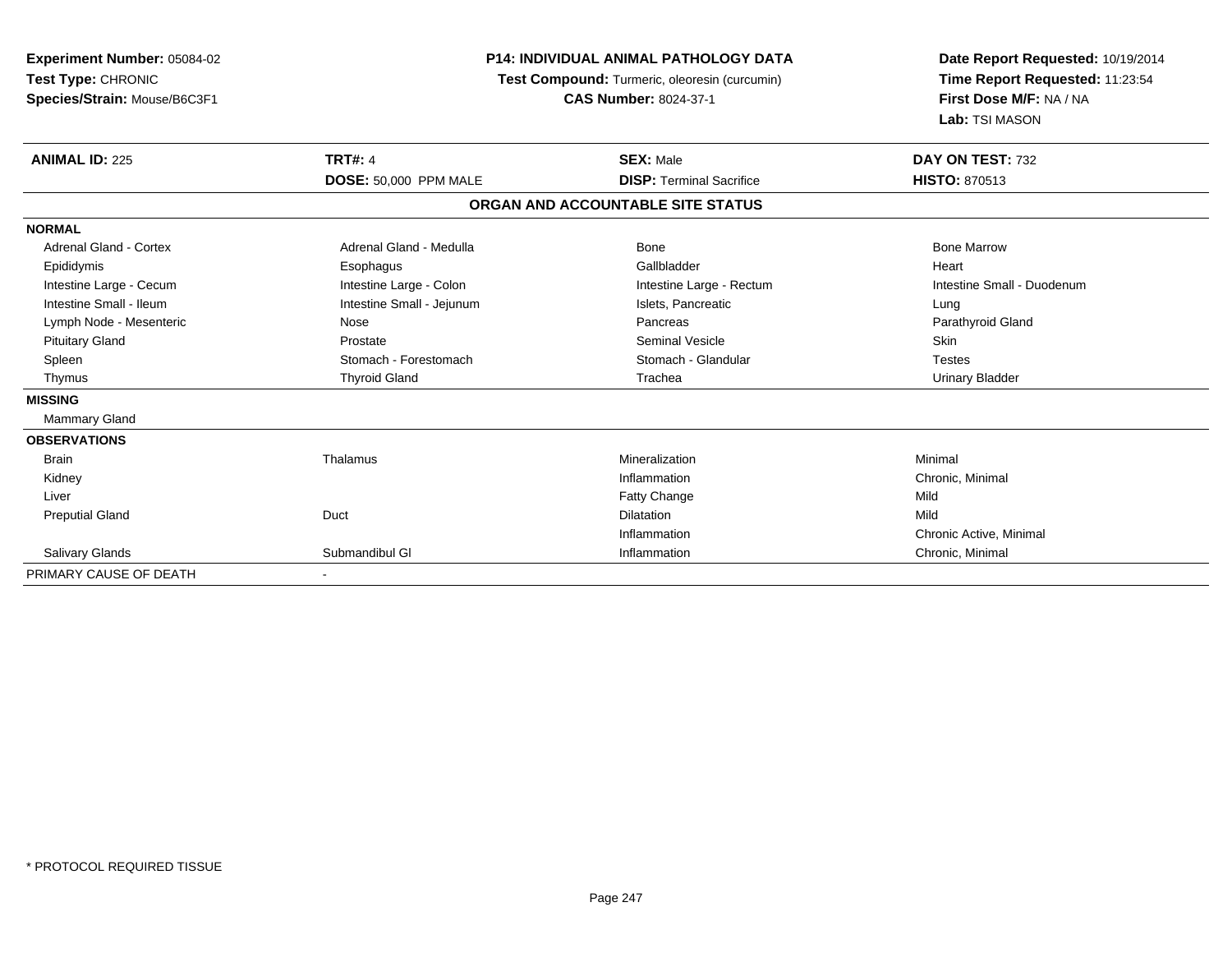| Experiment Number: 05084-02                 | <b>P14: INDIVIDUAL ANIMAL PATHOLOGY DATA</b><br>Test Compound: Turmeric, oleoresin (curcumin)<br><b>CAS Number: 8024-37-1</b> |                                   | Date Report Requested: 10/19/2014<br>Time Report Requested: 11:23:54<br>First Dose M/F: NA / NA |
|---------------------------------------------|-------------------------------------------------------------------------------------------------------------------------------|-----------------------------------|-------------------------------------------------------------------------------------------------|
| Test Type: CHRONIC                          |                                                                                                                               |                                   |                                                                                                 |
| Species/Strain: Mouse/B6C3F1                |                                                                                                                               |                                   |                                                                                                 |
|                                             |                                                                                                                               |                                   | Lab: TSI MASON                                                                                  |
| <b>ANIMAL ID: 226</b>                       | <b>TRT#: 4</b>                                                                                                                | <b>SEX: Male</b>                  | DAY ON TEST: 732                                                                                |
|                                             | DOSE: 50,000 PPM MALE                                                                                                         | <b>DISP: Terminal Sacrifice</b>   | <b>HISTO: 870514</b>                                                                            |
|                                             |                                                                                                                               | ORGAN AND ACCOUNTABLE SITE STATUS |                                                                                                 |
| <b>NORMAL</b>                               |                                                                                                                               |                                   |                                                                                                 |
| Adrenal Gland - Medulla                     | Bone                                                                                                                          | <b>Bone Marrow</b>                | Epididymis                                                                                      |
| Esophagus                                   | Gallbladder                                                                                                                   | Heart                             | Intestine Large - Cecum                                                                         |
| Intestine Large - Colon                     | Intestine Large - Rectum                                                                                                      | Intestine Small - Duodenum        | Intestine Small - Ileum                                                                         |
| Intestine Small - Jejunum                   | Islets, Pancreatic                                                                                                            | Lung                              | Lymph Node - Mesenteric                                                                         |
| Nose                                        | Pancreas                                                                                                                      | Prostate                          | <b>Seminal Vesicle</b>                                                                          |
| Skin                                        | Spleen                                                                                                                        | Stomach - Glandular               | <b>Testes</b>                                                                                   |
| Thymus                                      | <b>Thyroid Gland</b>                                                                                                          | Trachea                           | <b>Urinary Bladder</b>                                                                          |
| <b>MISSING</b>                              |                                                                                                                               |                                   |                                                                                                 |
| Mammary Gland                               | Parathyroid Gland                                                                                                             |                                   |                                                                                                 |
| <b>OBSERVATIONS</b>                         |                                                                                                                               |                                   |                                                                                                 |
| <b>Adrenal Gland</b>                        | Cortex                                                                                                                        | Adenoma                           |                                                                                                 |
| <b>Brain</b>                                | Thalamus                                                                                                                      | Mineralization                    | Minimal                                                                                         |
| Kidney                                      |                                                                                                                               | Inflammation                      | Chronic, Minimal                                                                                |
| Liver                                       |                                                                                                                               | <b>Eosinophilic Focus</b>         | Minimal                                                                                         |
|                                             |                                                                                                                               | Hepatocellular Adenoma            | Multiple                                                                                        |
|                                             |                                                                                                                               | Hepatocellular Carcinoma          |                                                                                                 |
| [ Eosinophilic Focus TGLS = $2,3,4-2+2.1$ ] |                                                                                                                               |                                   |                                                                                                 |
| [ Hepatocellular Carcinoma TGLS = 5-2.2 ]   |                                                                                                                               |                                   |                                                                                                 |
| <b>Pituitary Gland</b>                      | Pars Distalis                                                                                                                 | Cyst                              | Minimal                                                                                         |
| <b>Salivary Glands</b>                      | Submandibul GI                                                                                                                | Inflammation                      | Chronic, Minimal                                                                                |
| Stomach                                     | Forestomach                                                                                                                   | Acanthosis                        | Minimal                                                                                         |
|                                             | Forestomach                                                                                                                   | Hyperkeratosis                    | Minimal                                                                                         |
|                                             | Forestomach                                                                                                                   | Inflammation                      | Chronic Active, Minimal                                                                         |
| Note: ACANTHOSIS<br>$TGLs = 6-3.1$          |                                                                                                                               |                                   |                                                                                                 |
| [Acanthosis TGLS = $6-3.1$ ]                |                                                                                                                               |                                   |                                                                                                 |
| [ Hyperkeratosis TGLS = 6-3.1 ]             |                                                                                                                               |                                   |                                                                                                 |
| PRIMARY CAUSE OF DEATH                      | $\blacksquare$                                                                                                                |                                   |                                                                                                 |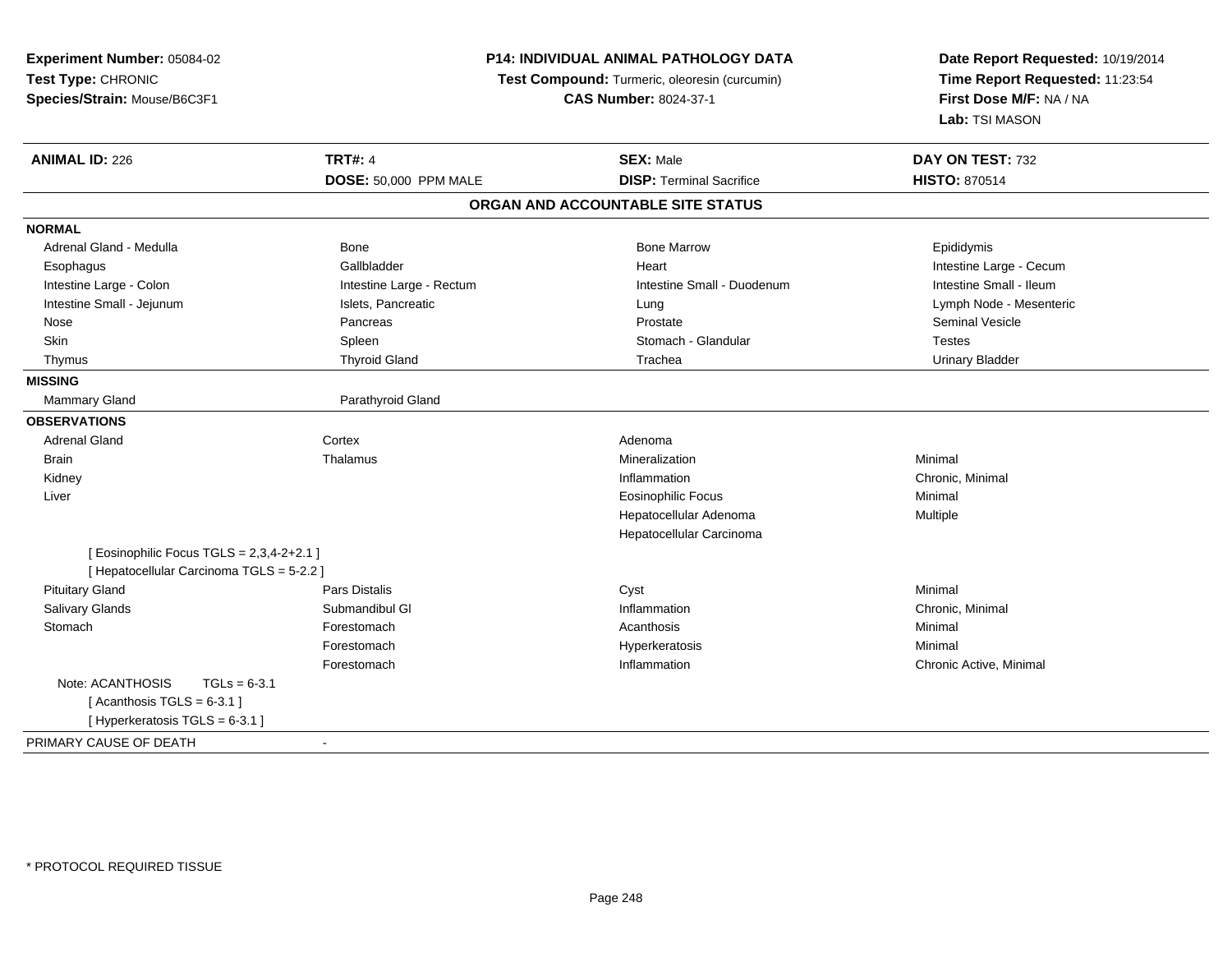| <b>Experiment Number: 05084-02</b><br>Test Type: CHRONIC<br>Species/Strain: Mouse/B6C3F1 | <b>P14: INDIVIDUAL ANIMAL PATHOLOGY DATA</b><br>Test Compound: Turmeric, oleoresin (curcumin)<br><b>CAS Number: 8024-37-1</b> |                                   | Date Report Requested: 10/19/2014<br>Time Report Requested: 11:23:54<br>First Dose M/F: NA / NA<br>Lab: TSI MASON |
|------------------------------------------------------------------------------------------|-------------------------------------------------------------------------------------------------------------------------------|-----------------------------------|-------------------------------------------------------------------------------------------------------------------|
| <b>ANIMAL ID: 227</b>                                                                    | <b>TRT#: 4</b>                                                                                                                | <b>SEX: Male</b>                  | DAY ON TEST: 732                                                                                                  |
|                                                                                          | DOSE: 50,000 PPM MALE                                                                                                         | <b>DISP: Terminal Sacrifice</b>   | <b>HISTO: 870515</b>                                                                                              |
|                                                                                          |                                                                                                                               | ORGAN AND ACCOUNTABLE SITE STATUS |                                                                                                                   |
| <b>NORMAL</b>                                                                            |                                                                                                                               |                                   |                                                                                                                   |
| <b>Adrenal Gland - Cortex</b>                                                            | Adrenal Gland - Medulla                                                                                                       | <b>Bone</b>                       | <b>Bone Marrow</b>                                                                                                |
| Epididymis                                                                               | Esophagus                                                                                                                     | Gallbladder                       | Heart                                                                                                             |
| Intestine Large - Cecum                                                                  | Intestine Large - Colon                                                                                                       | Intestine Large - Rectum          | Intestine Small - Duodenum                                                                                        |
| Intestine Small - Ileum                                                                  | Intestine Small - Jejunum                                                                                                     | Islets, Pancreatic                | Lymph Node - Mesenteric                                                                                           |
| Nose                                                                                     | Pancreas                                                                                                                      | <b>Pituitary Gland</b>            | Prostate                                                                                                          |
| <b>Seminal Vesicle</b>                                                                   | Skin                                                                                                                          | Spleen                            | Stomach - Forestomach                                                                                             |
| Stomach - Glandular                                                                      | <b>Testes</b>                                                                                                                 | Thymus                            | Trachea                                                                                                           |
| <b>Urinary Bladder</b>                                                                   |                                                                                                                               |                                   |                                                                                                                   |
| <b>MISSING</b>                                                                           |                                                                                                                               |                                   |                                                                                                                   |
| Mammary Gland                                                                            | Parathyroid Gland                                                                                                             |                                   |                                                                                                                   |
| <b>OBSERVATIONS</b>                                                                      |                                                                                                                               |                                   |                                                                                                                   |
| <b>Brain</b>                                                                             | Thalamus                                                                                                                      | Mineralization                    | Minimal                                                                                                           |
| Kidney                                                                                   |                                                                                                                               | Inflammation                      | Chronic, Minimal                                                                                                  |
| Liver                                                                                    |                                                                                                                               | <b>Fatty Change</b>               | Minimal                                                                                                           |
| Lung                                                                                     | Alveolar Epith                                                                                                                | Hyperplasia                       | Mild                                                                                                              |
| <b>Salivary Glands</b>                                                                   | Submandibul GI                                                                                                                | Inflammation                      | Chronic, Minimal                                                                                                  |
| <b>Thyroid Gland</b>                                                                     | <b>Follicular Cel</b>                                                                                                         | Hyperplasia                       | Minimal                                                                                                           |
| PRIMARY CAUSE OF DEATH                                                                   | $\blacksquare$                                                                                                                |                                   |                                                                                                                   |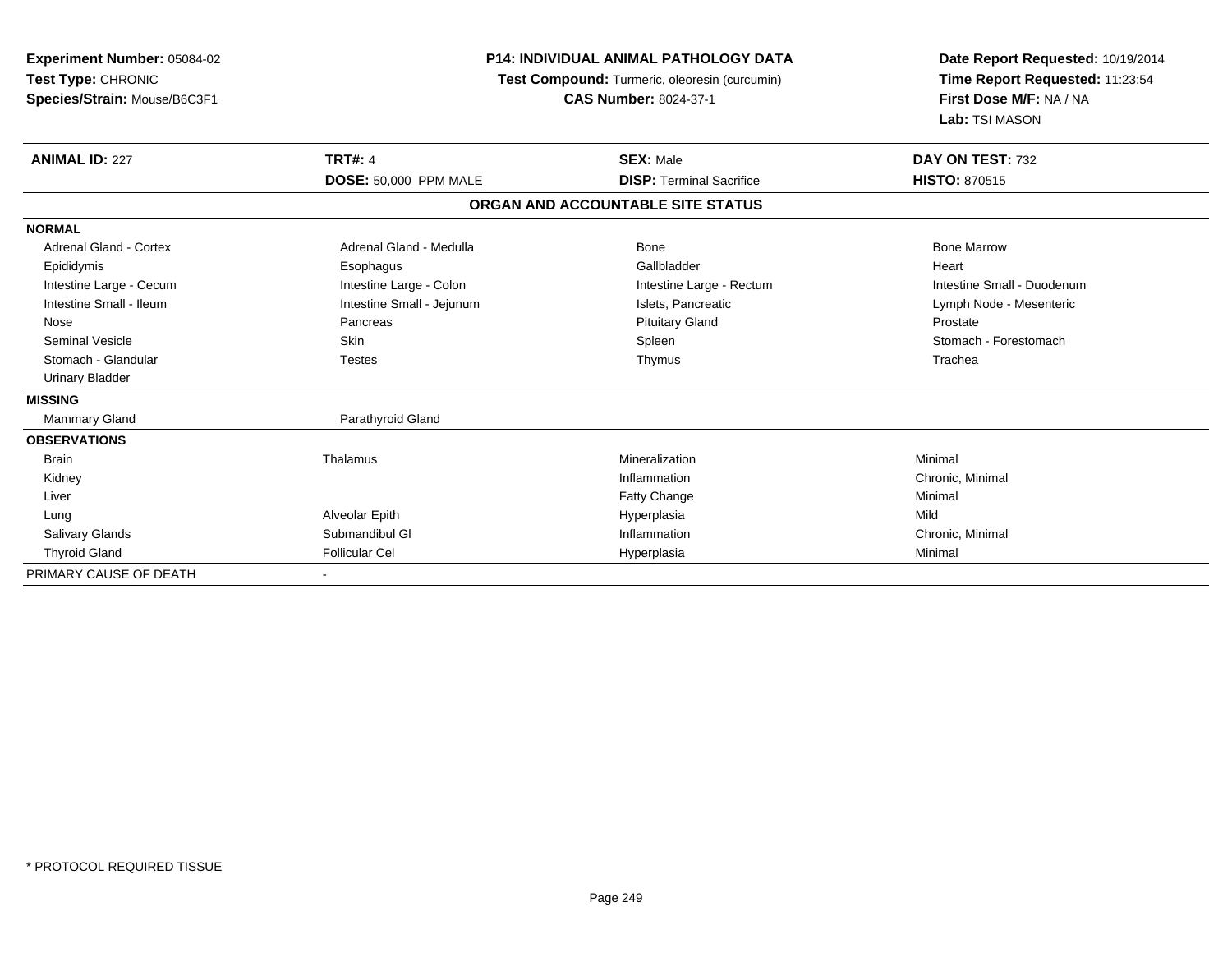| Experiment Number: 05084-02<br>Test Type: CHRONIC<br>Species/Strain: Mouse/B6C3F1 | <b>P14: INDIVIDUAL ANIMAL PATHOLOGY DATA</b><br>Test Compound: Turmeric, oleoresin (curcumin)<br><b>CAS Number: 8024-37-1</b> |                                   | Date Report Requested: 10/19/2014<br>Time Report Requested: 11:23:54<br>First Dose M/F: NA / NA<br>Lab: TSI MASON |
|-----------------------------------------------------------------------------------|-------------------------------------------------------------------------------------------------------------------------------|-----------------------------------|-------------------------------------------------------------------------------------------------------------------|
| <b>ANIMAL ID: 228</b>                                                             | <b>TRT#: 4</b>                                                                                                                | <b>SEX: Male</b>                  | DAY ON TEST: 455                                                                                                  |
|                                                                                   | DOSE: 50,000 PPM MALE                                                                                                         | <b>DISP: Interval Sacrifice</b>   | HISTO: 853377                                                                                                     |
|                                                                                   |                                                                                                                               | ORGAN AND ACCOUNTABLE SITE STATUS |                                                                                                                   |
| <b>NORMAL</b>                                                                     |                                                                                                                               |                                   |                                                                                                                   |
| <b>Adrenal Gland - Cortex</b>                                                     | Adrenal Gland - Medulla                                                                                                       | <b>Bone</b>                       | <b>Bone Marrow</b>                                                                                                |
| Brain                                                                             | Esophagus                                                                                                                     | Heart                             | Intestine Large - Rectum                                                                                          |
| Intestine Small - Duodenum                                                        | Intestine Small - Ileum                                                                                                       | Islets, Pancreatic                | Lung                                                                                                              |
| Nose                                                                              | Pancreas                                                                                                                      | Parathyroid Gland                 | <b>Pituitary Gland</b>                                                                                            |
| Prostate                                                                          | <b>Salivary Glands</b>                                                                                                        | Skin                              | Spleen                                                                                                            |
| Stomach - Forestomach                                                             | Stomach - Glandular                                                                                                           | <b>Testes</b>                     | Thymus                                                                                                            |
| <b>Thyroid Gland</b>                                                              | Trachea                                                                                                                       | <b>Urinary Bladder</b>            |                                                                                                                   |
| <b>MISSING</b>                                                                    |                                                                                                                               |                                   |                                                                                                                   |
| Gallbladder                                                                       | Mammary Gland                                                                                                                 |                                   |                                                                                                                   |
| <b>OBSERVATIONS</b>                                                               |                                                                                                                               |                                   |                                                                                                                   |
| Epididymis                                                                        |                                                                                                                               | Inflammation                      | Chronic, Minimal                                                                                                  |
| Intestine Large                                                                   | Cecum, Epithelium                                                                                                             | Pigmentation                      | Minimal                                                                                                           |
|                                                                                   | Colon, Epithelium                                                                                                             | Pigmentation                      | Minimal                                                                                                           |
| <b>Intestine Small</b>                                                            | Epithelium, Jejunum                                                                                                           | Pigmentation                      | Mild                                                                                                              |
| Kidney                                                                            |                                                                                                                               | Inflammation                      | Chronic, Minimal                                                                                                  |
|                                                                                   | <b>Renal Tubule</b>                                                                                                           | Mineralization                    | Minimal                                                                                                           |
| Liver                                                                             |                                                                                                                               | Fatty Change                      | Moderate                                                                                                          |
| [Fatty Change TGLS = 1-2]                                                         |                                                                                                                               |                                   |                                                                                                                   |
| Lymph Node                                                                        | Mesenteric                                                                                                                    | <b>Infiltration Cellular</b>      | Histiocyte, Minimal                                                                                               |
|                                                                                   | Mesenteric                                                                                                                    | Pigmentation                      | Minimal                                                                                                           |
| <b>Preputial Gland</b>                                                            |                                                                                                                               | Cyst                              | Multiple, Moderate                                                                                                |
| Note: CYST<br>$TGLs = 4-9$                                                        |                                                                                                                               |                                   |                                                                                                                   |
| PRIMARY CAUSE OF DEATH                                                            | $\overline{\phantom{a}}$                                                                                                      |                                   |                                                                                                                   |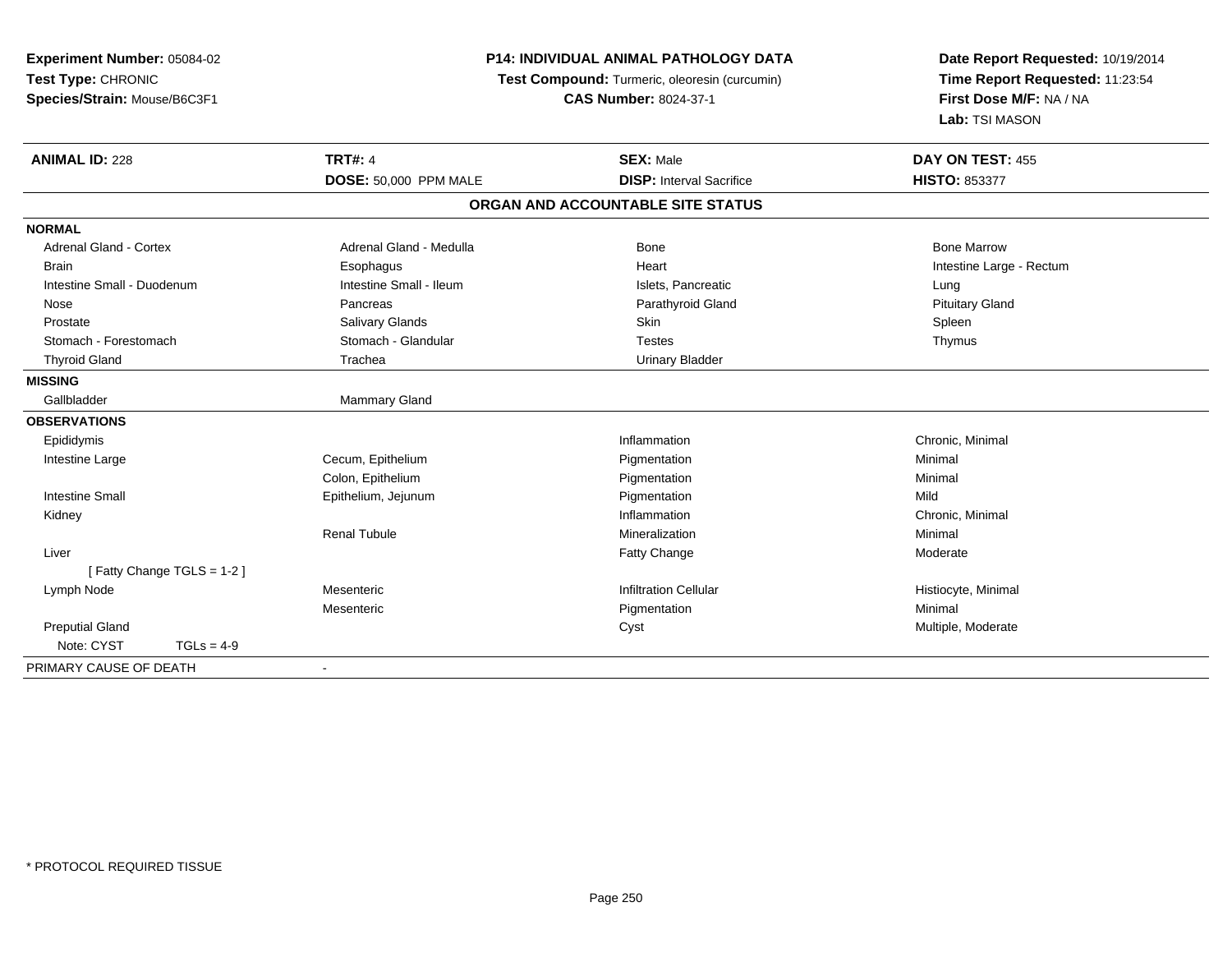| Experiment Number: 05084-02<br>Test Type: CHRONIC<br>Species/Strain: Mouse/B6C3F1 | P14: INDIVIDUAL ANIMAL PATHOLOGY DATA<br>Test Compound: Turmeric, oleoresin (curcumin)<br><b>CAS Number: 8024-37-1</b> |                                   | Date Report Requested: 10/19/2014<br>Time Report Requested: 11:23:54<br>First Dose M/F: NA / NA<br>Lab: TSI MASON |
|-----------------------------------------------------------------------------------|------------------------------------------------------------------------------------------------------------------------|-----------------------------------|-------------------------------------------------------------------------------------------------------------------|
| <b>ANIMAL ID: 229</b>                                                             | <b>TRT#: 4</b>                                                                                                         | <b>SEX: Male</b>                  | DAY ON TEST: 732                                                                                                  |
|                                                                                   | DOSE: 50,000 PPM MALE                                                                                                  | <b>DISP: Terminal Sacrifice</b>   | <b>HISTO: 870516</b>                                                                                              |
|                                                                                   |                                                                                                                        | ORGAN AND ACCOUNTABLE SITE STATUS |                                                                                                                   |
| <b>NORMAL</b>                                                                     |                                                                                                                        |                                   |                                                                                                                   |
| <b>Adrenal Gland - Cortex</b>                                                     | Adrenal Gland - Medulla                                                                                                | <b>Bone</b>                       | <b>Bone Marrow</b>                                                                                                |
| Epididymis                                                                        | Esophagus                                                                                                              | Gallbladder                       | Heart                                                                                                             |
| Intestine Large - Cecum                                                           | Intestine Large - Colon                                                                                                | Intestine Large - Rectum          | Intestine Small - Duodenum                                                                                        |
| Intestine Small - Ileum                                                           | Intestine Small - Jejunum                                                                                              | Islets, Pancreatic                | Lung                                                                                                              |
| Lymph Node - Mesenteric                                                           | Nose                                                                                                                   | Pancreas                          | Parathyroid Gland                                                                                                 |
| <b>Pituitary Gland</b>                                                            | Prostate                                                                                                               | <b>Seminal Vesicle</b>            | Skin                                                                                                              |
| Spleen                                                                            | Stomach - Forestomach                                                                                                  | Stomach - Glandular               | <b>Testes</b>                                                                                                     |
| Thymus                                                                            | <b>Thyroid Gland</b>                                                                                                   | Trachea                           | <b>Urinary Bladder</b>                                                                                            |
| <b>MISSING</b>                                                                    |                                                                                                                        |                                   |                                                                                                                   |
| Mammary Gland                                                                     |                                                                                                                        |                                   |                                                                                                                   |
| <b>OBSERVATIONS</b>                                                               |                                                                                                                        |                                   |                                                                                                                   |
| <b>Brain</b>                                                                      | Thalamus                                                                                                               | Mineralization                    | Minimal                                                                                                           |
| Kidney                                                                            |                                                                                                                        | Inflammation                      | Chronic, Minimal                                                                                                  |
| Liver                                                                             |                                                                                                                        | <b>Eosinophilic Focus</b>         | Minimal                                                                                                           |
|                                                                                   |                                                                                                                        | Hepatocellular Adenoma            |                                                                                                                   |
|                                                                                   |                                                                                                                        | Hepatocellular Carcinoma          |                                                                                                                   |
| Note: HEPATOCLR ADEN $TGLs = 7-2.1$                                               |                                                                                                                        |                                   |                                                                                                                   |
| [ Hepatocellular Adenoma TGLS = 5-2.1 ]                                           |                                                                                                                        |                                   |                                                                                                                   |
| [ Hepatocellular Carcinoma TGLS = 6-2 ]                                           |                                                                                                                        |                                   |                                                                                                                   |
| Mesentery                                                                         |                                                                                                                        | Fibrosis                          | Mild                                                                                                              |
|                                                                                   |                                                                                                                        | Hemorrhage                        | Mild                                                                                                              |
|                                                                                   |                                                                                                                        | Necrosis                          | Mild                                                                                                              |
| Note: HEMORRHAGE<br>$TGLs = 4-10$                                                 |                                                                                                                        |                                   |                                                                                                                   |
| Note: HEMORRHAGE IN THE SUBLUMBAR RETROPERITONEAL AREA                            |                                                                                                                        |                                   |                                                                                                                   |
| Note: WHICH HAS BEEN SEEN BEFORE.                                                 |                                                                                                                        |                                   |                                                                                                                   |
| Note: THE DIAGNOSIS LOGGED UNDER TISSUE NOS WAS ACTUALLY                          |                                                                                                                        |                                   |                                                                                                                   |
| Note: FIBROSIS<br>$TGLs = 3-10$                                                   |                                                                                                                        |                                   |                                                                                                                   |
| [Fibrosis TGLS = $3-10$ ]                                                         |                                                                                                                        |                                   |                                                                                                                   |
| <b>Preputial Gland</b>                                                            | Duct                                                                                                                   | Dilatation                        | Minimal                                                                                                           |
|                                                                                   |                                                                                                                        | Inflammation                      | Chronic Active, Minimal                                                                                           |

\* PROTOCOL REQUIRED TISSUE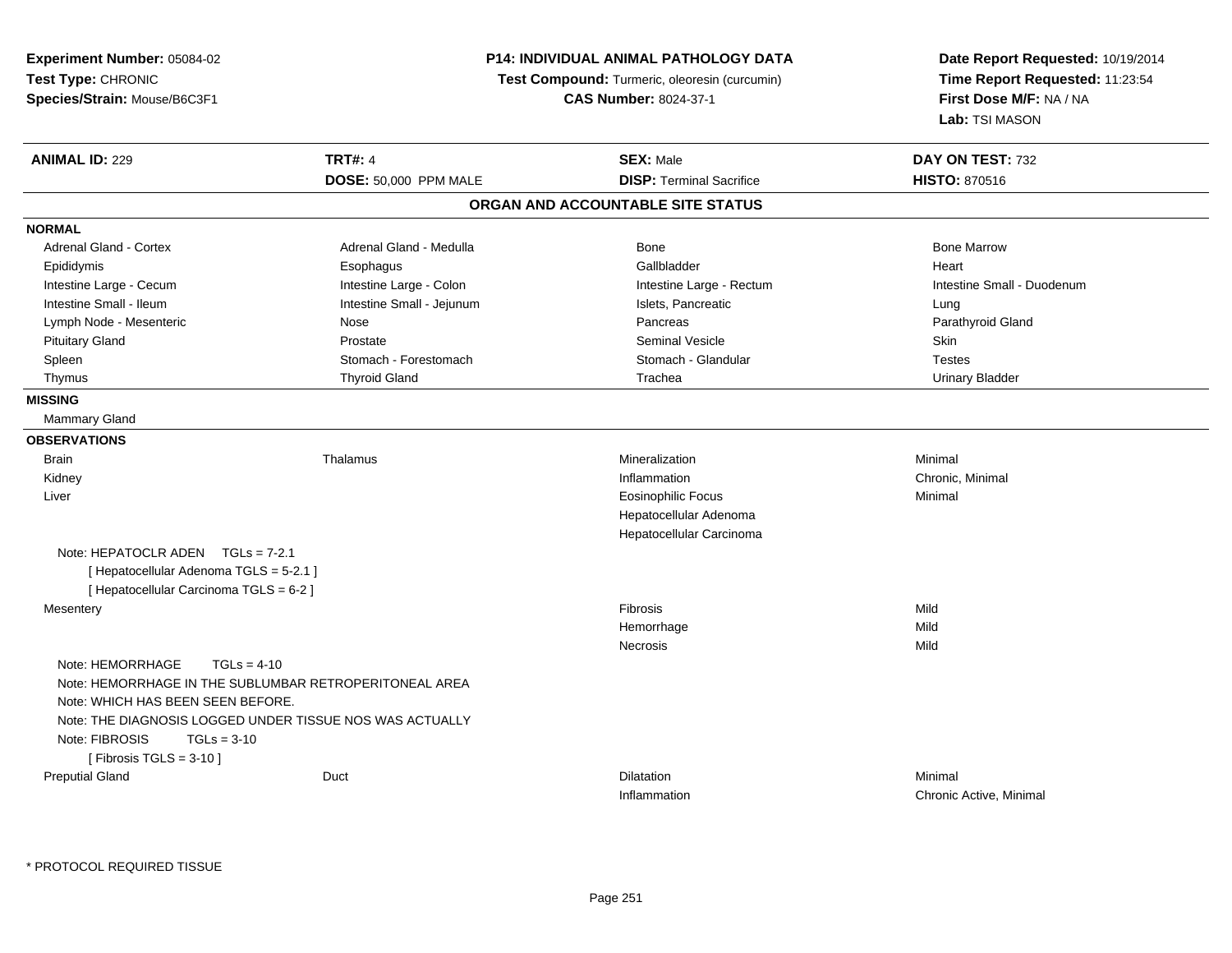| <b>Experiment Number: 05084-02</b><br>Test Type: CHRONIC<br>Species/Strain: Mouse/B6C3F1 | <b>P14: INDIVIDUAL ANIMAL PATHOLOGY DATA</b><br>Test Compound: Turmeric, oleoresin (curcumin)<br><b>CAS Number: 8024-37-1</b> |                                                     | Date Report Requested: 10/19/2014<br>Time Report Requested: 11:23:54<br>First Dose M/F: NA / NA<br>Lab: TSI MASON |
|------------------------------------------------------------------------------------------|-------------------------------------------------------------------------------------------------------------------------------|-----------------------------------------------------|-------------------------------------------------------------------------------------------------------------------|
| <b>ANIMAL ID: 229</b>                                                                    | <b>TRT#: 4</b><br><b>DOSE: 50,000 PPM MALE</b>                                                                                | <b>SEX: Male</b><br><b>DISP:</b> Terminal Sacrifice | <b>DAY ON TEST: 732</b><br><b>HISTO: 870516</b>                                                                   |
|                                                                                          |                                                                                                                               | ORGAN AND ACCOUNTABLE SITE STATUS                   |                                                                                                                   |
| <b>Salivary Glands</b>                                                                   | Submandibul GI                                                                                                                | Inflammation                                        | Chronic, Minimal                                                                                                  |
| PRIMARY CAUSE OF DEATH                                                                   | -                                                                                                                             |                                                     |                                                                                                                   |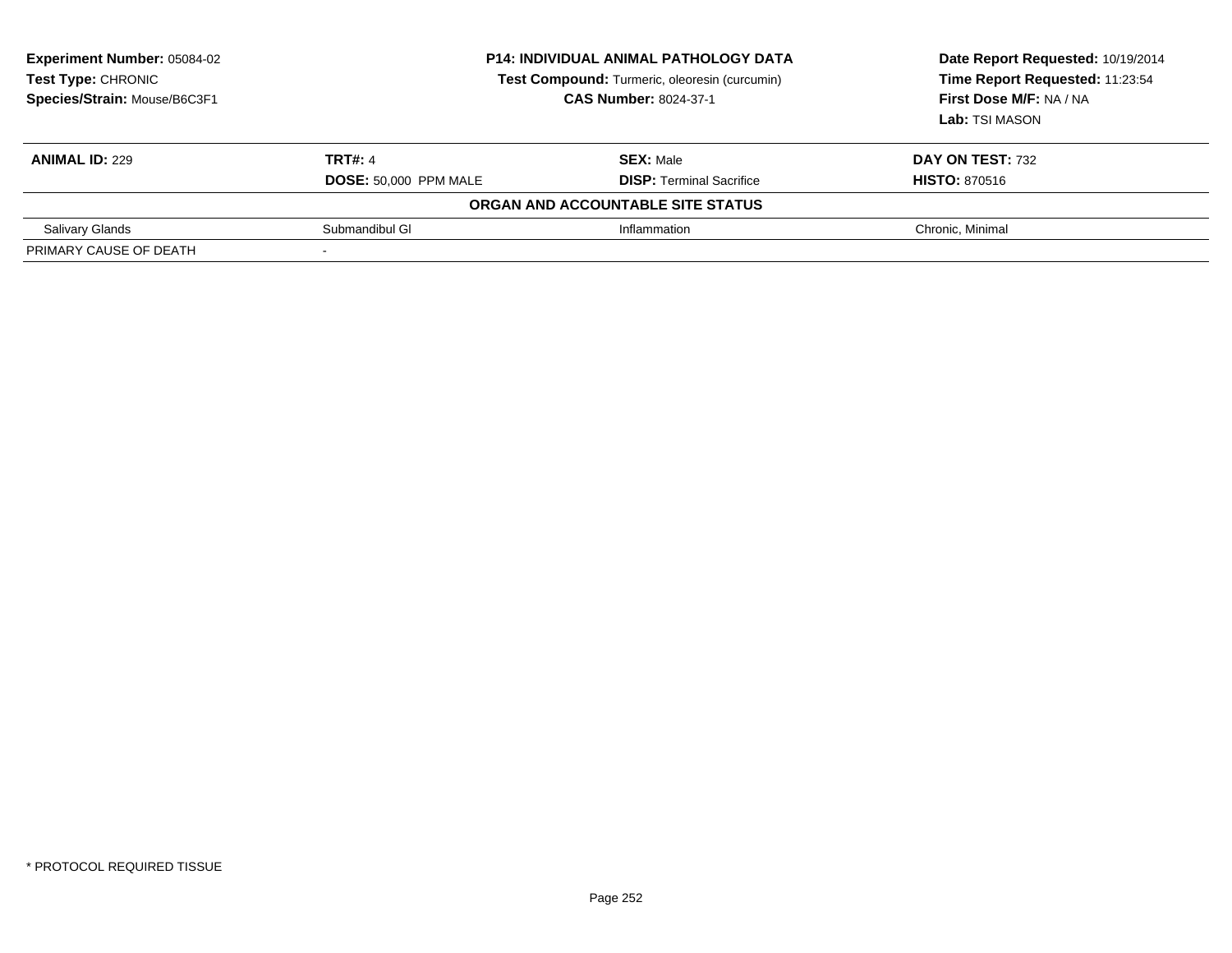| <b>P14: INDIVIDUAL ANIMAL PATHOLOGY DATA</b><br>Experiment Number: 05084-02<br>Test Type: CHRONIC<br>Test Compound: Turmeric, oleoresin (curcumin)<br>Species/Strain: Mouse/B6C3F1<br><b>CAS Number: 8024-37-1</b> |                              | Date Report Requested: 10/19/2014<br>Time Report Requested: 11:23:54<br>First Dose M/F: NA / NA<br>Lab: TSI MASON |                         |
|--------------------------------------------------------------------------------------------------------------------------------------------------------------------------------------------------------------------|------------------------------|-------------------------------------------------------------------------------------------------------------------|-------------------------|
| <b>ANIMAL ID: 230</b>                                                                                                                                                                                              | <b>TRT#: 4</b>               | <b>SEX: Male</b>                                                                                                  | DAY ON TEST: 732        |
|                                                                                                                                                                                                                    | <b>DOSE: 50,000 PPM MALE</b> | <b>DISP: Terminal Sacrifice</b>                                                                                   | <b>HISTO: 870517</b>    |
|                                                                                                                                                                                                                    |                              | ORGAN AND ACCOUNTABLE SITE STATUS                                                                                 |                         |
| <b>NORMAL</b>                                                                                                                                                                                                      |                              |                                                                                                                   |                         |
| <b>Adrenal Gland - Cortex</b>                                                                                                                                                                                      | Adrenal Gland - Medulla      | Bone                                                                                                              | <b>Bone Marrow</b>      |
| Esophagus                                                                                                                                                                                                          | Gallbladder                  | Heart                                                                                                             | Intestine Large - Cecum |
| Intestine Large - Colon                                                                                                                                                                                            | Intestine Large - Rectum     | Intestine Small - Duodenum                                                                                        | Intestine Small - Ileum |
| Intestine Small - Jejunum                                                                                                                                                                                          | Islets. Pancreatic           | Kidney                                                                                                            | Liver                   |
| Lung                                                                                                                                                                                                               | Lymph Node - Mesenteric      | Nose                                                                                                              | Pancreas                |
| Parathyroid Gland                                                                                                                                                                                                  | <b>Pituitary Gland</b>       | Prostate                                                                                                          | Salivary Glands         |
| <b>Seminal Vesicle</b>                                                                                                                                                                                             | Skin                         | Spleen                                                                                                            | Stomach - Forestomach   |
| Stomach - Glandular                                                                                                                                                                                                | <b>Testes</b>                | <b>Thyroid Gland</b>                                                                                              | Trachea                 |
| <b>Urinary Bladder</b>                                                                                                                                                                                             |                              |                                                                                                                   |                         |
| <b>MISSING</b>                                                                                                                                                                                                     |                              |                                                                                                                   |                         |
| Mammary Gland                                                                                                                                                                                                      | Thymus                       |                                                                                                                   |                         |
| <b>OBSERVATIONS</b>                                                                                                                                                                                                |                              |                                                                                                                   |                         |
| <b>Brain</b>                                                                                                                                                                                                       | Thalamus                     | Mineralization                                                                                                    | Minimal                 |
|                                                                                                                                                                                                                    | Thalamus                     | Mineralization                                                                                                    | Minimal                 |
| Epididymis                                                                                                                                                                                                         |                              | Inflammation                                                                                                      | Chronic Active, Mild    |
| Note: INFLAMMATION<br>$TGLs = 3-4.1$                                                                                                                                                                               |                              |                                                                                                                   |                         |
| <b>Preputial Gland</b>                                                                                                                                                                                             | Duct                         | Dilatation                                                                                                        | Mild                    |
|                                                                                                                                                                                                                    |                              | Inflammation                                                                                                      | Chronic Active, Minimal |
| [ Dilatation TGLS = $2-9$ ]                                                                                                                                                                                        |                              |                                                                                                                   |                         |
| PRIMARY CAUSE OF DEATH                                                                                                                                                                                             | $\blacksquare$               |                                                                                                                   |                         |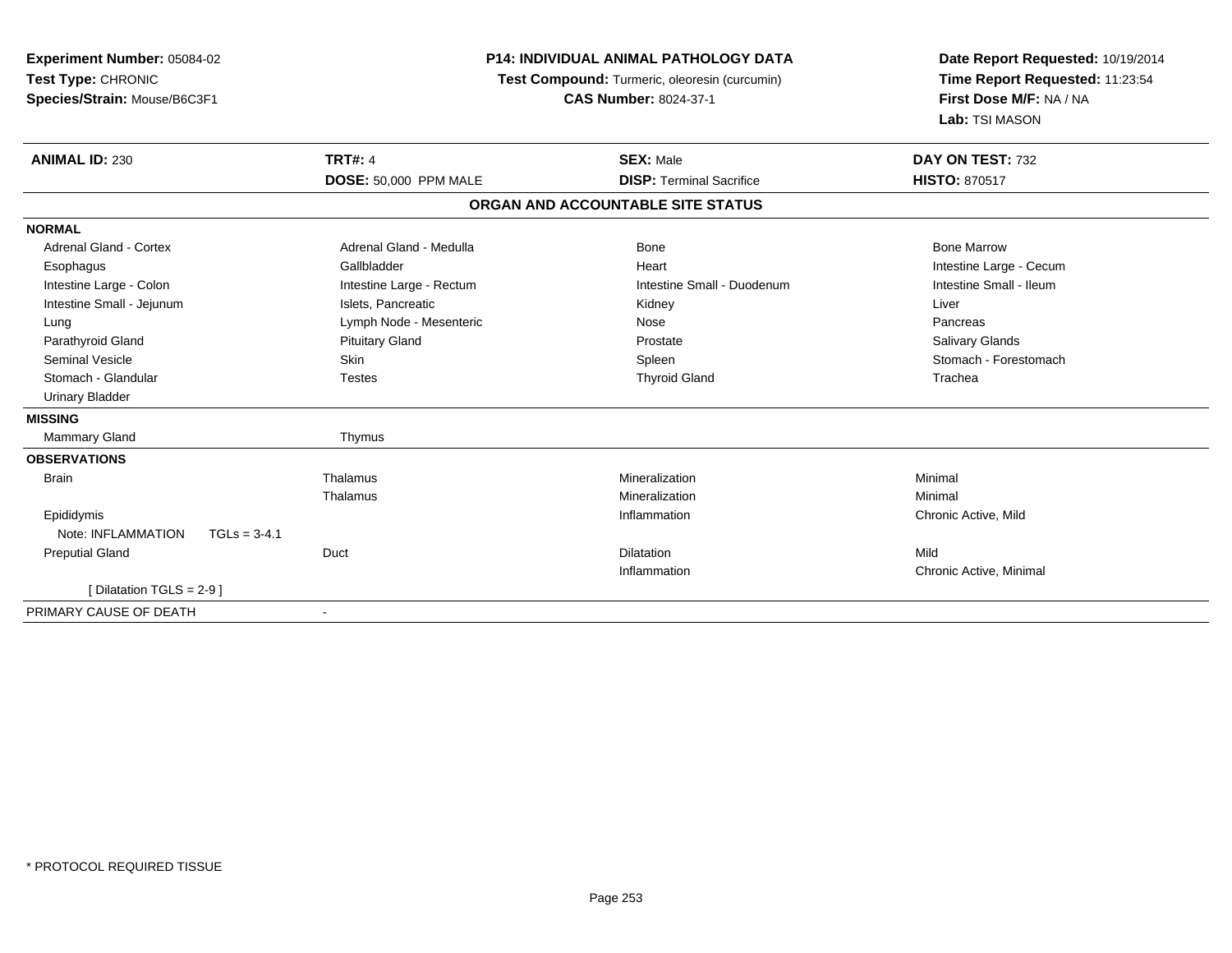| Experiment Number: 05084-02<br>Test Type: CHRONIC<br>Species/Strain: Mouse/B6C3F1 | <b>P14: INDIVIDUAL ANIMAL PATHOLOGY DATA</b><br>Test Compound: Turmeric, oleoresin (curcumin)<br><b>CAS Number: 8024-37-1</b> |                                   | Date Report Requested: 10/19/2014<br>Time Report Requested: 11:23:54<br>First Dose M/F: NA / NA<br>Lab: TSI MASON |  |
|-----------------------------------------------------------------------------------|-------------------------------------------------------------------------------------------------------------------------------|-----------------------------------|-------------------------------------------------------------------------------------------------------------------|--|
| <b>ANIMAL ID: 231</b>                                                             | <b>TRT#: 4</b>                                                                                                                | <b>SEX: Male</b>                  | DAY ON TEST: 732                                                                                                  |  |
|                                                                                   | DOSE: 50,000 PPM MALE                                                                                                         | <b>DISP: Terminal Sacrifice</b>   | <b>HISTO: 870518</b>                                                                                              |  |
|                                                                                   |                                                                                                                               | ORGAN AND ACCOUNTABLE SITE STATUS |                                                                                                                   |  |
| <b>NORMAL</b>                                                                     |                                                                                                                               |                                   |                                                                                                                   |  |
| Adrenal Gland - Cortex                                                            | Adrenal Gland - Medulla                                                                                                       | Bone                              | <b>Bone Marrow</b>                                                                                                |  |
| Epididymis                                                                        | Esophagus                                                                                                                     | Gallbladder                       | Heart                                                                                                             |  |
| Intestine Large - Cecum                                                           | Intestine Large - Colon                                                                                                       | Intestine Large - Rectum          | Intestine Small - Duodenum                                                                                        |  |
| Intestine Small - Ileum                                                           | Intestine Small - Jejunum                                                                                                     | Islets, Pancreatic                | Lung                                                                                                              |  |
| Lymph Node - Mesenteric                                                           | Parathyroid Gland                                                                                                             | <b>Pituitary Gland</b>            | Prostate                                                                                                          |  |
| <b>Salivary Glands</b>                                                            | <b>Seminal Vesicle</b>                                                                                                        | <b>Skin</b>                       | Spleen                                                                                                            |  |
| Stomach - Forestomach                                                             | Stomach - Glandular                                                                                                           | <b>Testes</b>                     | Thymus                                                                                                            |  |
| <b>Thyroid Gland</b>                                                              | Trachea                                                                                                                       | <b>Urinary Bladder</b>            |                                                                                                                   |  |
| <b>MISSING</b>                                                                    |                                                                                                                               |                                   |                                                                                                                   |  |
| Mammary Gland                                                                     |                                                                                                                               |                                   |                                                                                                                   |  |
| <b>OBSERVATIONS</b>                                                               |                                                                                                                               |                                   |                                                                                                                   |  |
| <b>Brain</b>                                                                      | Thalamus                                                                                                                      | Mineralization                    | Minimal                                                                                                           |  |
| Kidney                                                                            |                                                                                                                               | Inflammation                      | Chronic, Minimal                                                                                                  |  |
| Liver                                                                             |                                                                                                                               | Fatty Change                      | Minimal                                                                                                           |  |
|                                                                                   |                                                                                                                               | Hepatocellular Adenoma            |                                                                                                                   |  |
| Note: HEPATOCLR ADEN<br>$TGLs = 2-2.1$                                            |                                                                                                                               |                                   |                                                                                                                   |  |
| Nose                                                                              |                                                                                                                               | Inflammation                      | Acute, Minimal                                                                                                    |  |
| Pancreas                                                                          |                                                                                                                               | <b>Cytoplasmic Alteration</b>     | Minimal                                                                                                           |  |
| <b>Preputial Gland</b>                                                            |                                                                                                                               | Inflammation                      | Chronic Active, Minimal                                                                                           |  |
| PRIMARY CAUSE OF DEATH                                                            |                                                                                                                               |                                   |                                                                                                                   |  |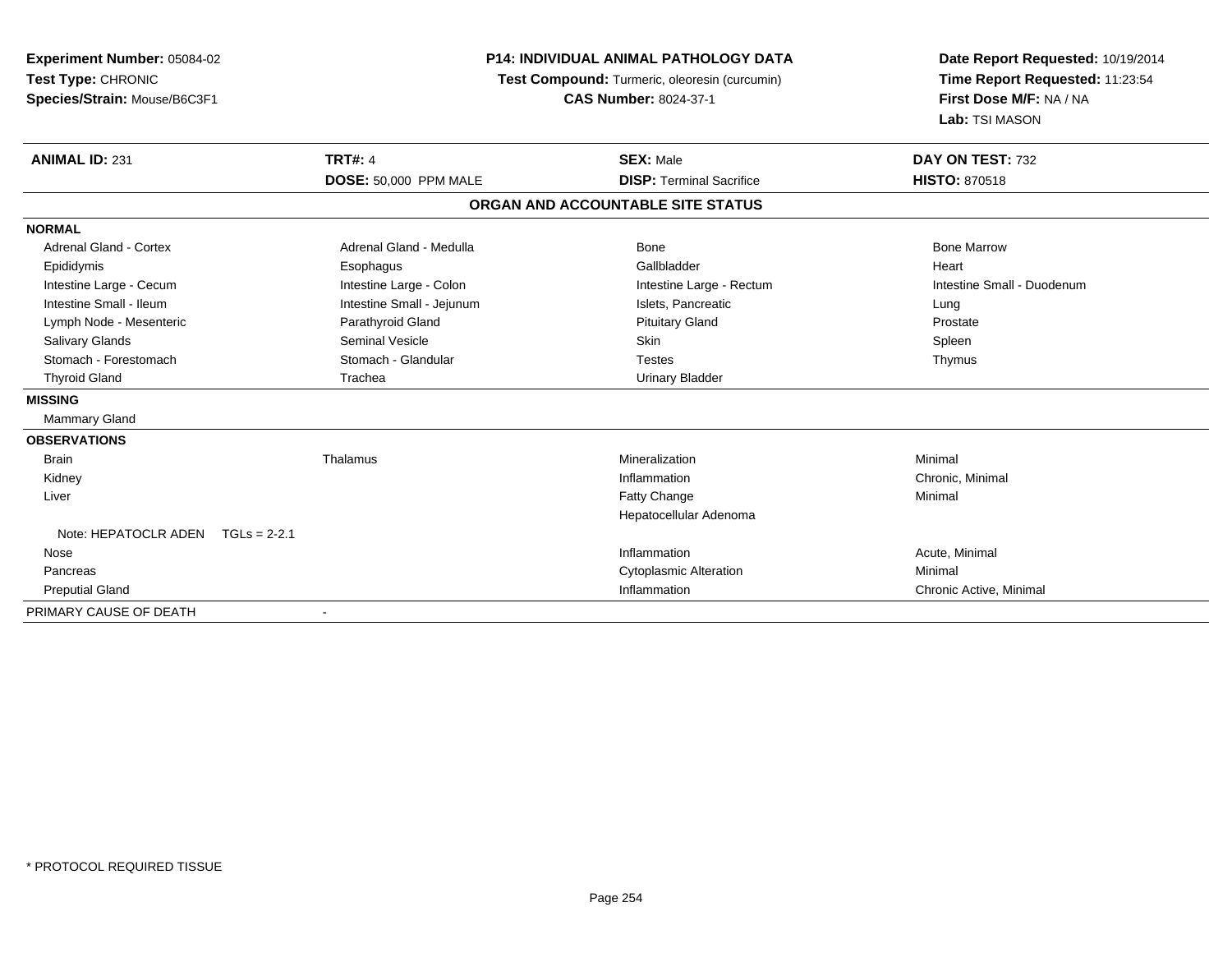|                                            |                               | Date Report Requested: 10/19/2014<br>Time Report Requested: 11:23:54<br>First Dose M/F: NA / NA                                                             |  |
|--------------------------------------------|-------------------------------|-------------------------------------------------------------------------------------------------------------------------------------------------------------|--|
|                                            |                               |                                                                                                                                                             |  |
|                                            |                               |                                                                                                                                                             |  |
|                                            |                               | Lab: TSI MASON                                                                                                                                              |  |
| <b>TRT#: 4</b>                             | <b>SEX: Male</b>              | DAY ON TEST: 627                                                                                                                                            |  |
| DOSE: 50,000 PPM MALE                      | <b>DISP: Dead</b>             | <b>HISTO: 870519</b>                                                                                                                                        |  |
|                                            |                               |                                                                                                                                                             |  |
|                                            |                               |                                                                                                                                                             |  |
| Adrenal Gland - Medulla                    | Bone                          | <b>Bone Marrow</b>                                                                                                                                          |  |
| Esophagus                                  | Heart                         | Intestine Large - Cecum                                                                                                                                     |  |
| Intestine Large - Rectum                   | Intestine Small - Duodenum    | Intestine Small - Ileum                                                                                                                                     |  |
| Islets, Pancreatic                         | Lung                          | Lymph Node - Mesenteric                                                                                                                                     |  |
| <b>Pituitary Gland</b>                     | Prostate                      | Salivary Glands                                                                                                                                             |  |
| Skin                                       | Stomach - Glandular           | Testes                                                                                                                                                      |  |
| Trachea                                    | <b>Urinary Bladder</b>        |                                                                                                                                                             |  |
|                                            |                               |                                                                                                                                                             |  |
| Parathyroid Gland                          | Thymus                        |                                                                                                                                                             |  |
|                                            |                               |                                                                                                                                                             |  |
| Thalamus                                   | Mineralization                | Minimal                                                                                                                                                     |  |
|                                            | Autolysis                     | Marked                                                                                                                                                      |  |
|                                            | Inflammation                  | Chronic, Minimal                                                                                                                                            |  |
|                                            | Autolysis                     | Mild                                                                                                                                                        |  |
|                                            | Fatty Change                  | Moderate                                                                                                                                                    |  |
|                                            | Hemangiosarcoma               |                                                                                                                                                             |  |
|                                            | Hepatocellular Adenoma        | Multiple                                                                                                                                                    |  |
| $TGLs = 8.9 - 2.1$                         |                               |                                                                                                                                                             |  |
| $TGLs = 5-2+2.1$                           |                               |                                                                                                                                                             |  |
| Note: HEPATOCLR ADEN $TGLs = 6,7,11-2+2.1$ |                               |                                                                                                                                                             |  |
|                                            | <b>Cytoplasmic Alteration</b> | Mild                                                                                                                                                        |  |
|                                            | Inflammation                  | Chronic Active, Minimal                                                                                                                                     |  |
| $TGLs = 12-9$                              |                               |                                                                                                                                                             |  |
|                                            | Hemangiosarcoma               |                                                                                                                                                             |  |
| $TGLs = 14-3$                              |                               |                                                                                                                                                             |  |
| Forestomach                                | Hyperplasia                   | Basal Cell, Minimal                                                                                                                                         |  |
| Forestomach                                | Inflammation                  | Chronic Active, Minimal                                                                                                                                     |  |
| $TGLs = 13-3.1$                            |                               |                                                                                                                                                             |  |
| $TGLs = 13-3.1$                            |                               |                                                                                                                                                             |  |
|                                            |                               | P14: INDIVIDUAL ANIMAL PATHOLOGY DATA<br>Test Compound: Turmeric, oleoresin (curcumin)<br><b>CAS Number: 8024-37-1</b><br>ORGAN AND ACCOUNTABLE SITE STATUS |  |

PRIMARY CAUSE OF DEATH-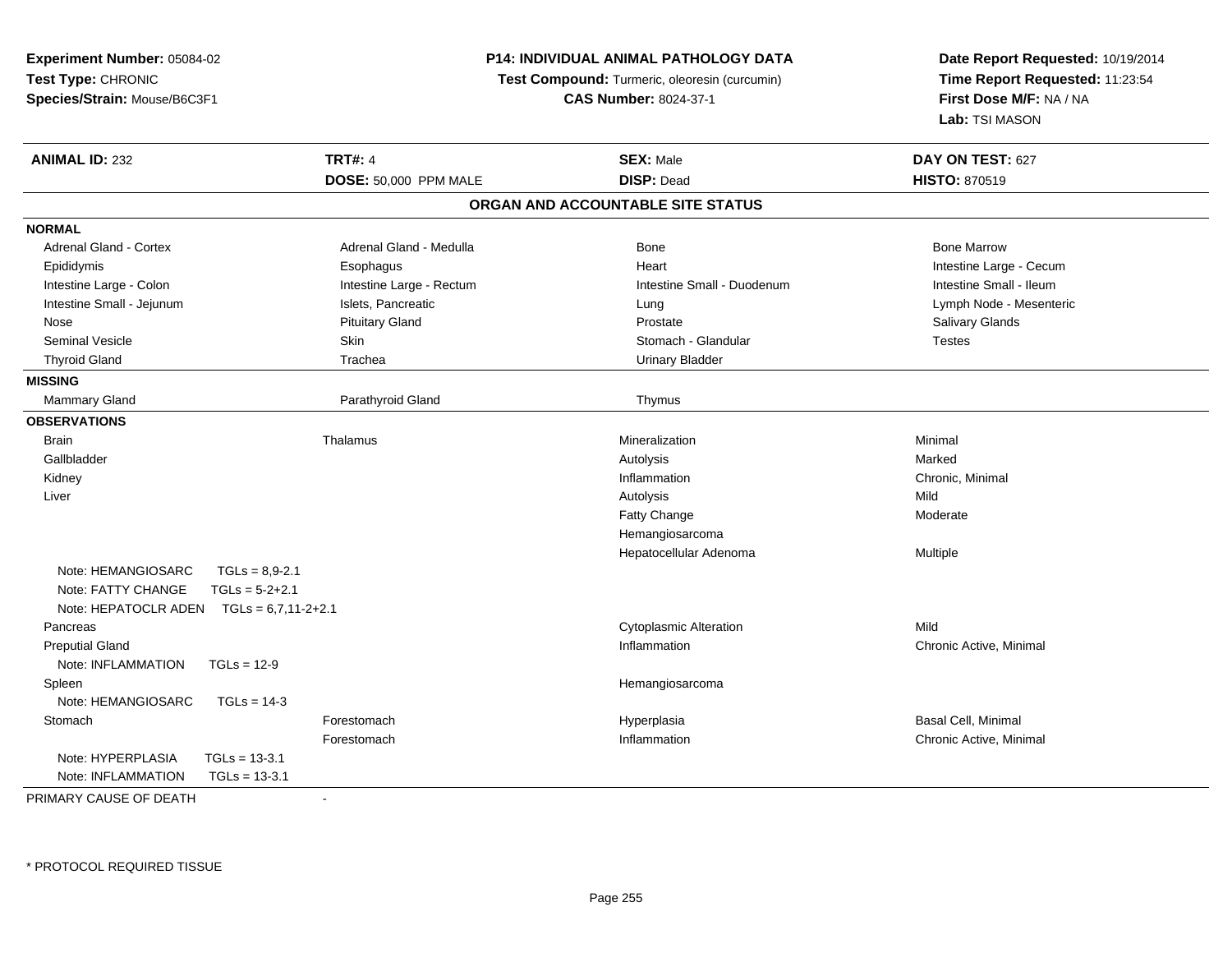| <b>Experiment Number: 05084-02</b><br>Test Type: CHRONIC<br>Species/Strain: Mouse/B6C3F1 | <b>P14: INDIVIDUAL ANIMAL PATHOLOGY DATA</b><br>Test Compound: Turmeric, oleoresin (curcumin)<br><b>CAS Number: 8024-37-1</b> |                                          | Date Report Requested: 10/19/2014<br>Time Report Requested: 11:23:54<br>First Dose M/F: NA / NA<br>Lab: TSI MASON |
|------------------------------------------------------------------------------------------|-------------------------------------------------------------------------------------------------------------------------------|------------------------------------------|-------------------------------------------------------------------------------------------------------------------|
| <b>ANIMAL ID: 232</b>                                                                    | <b>TRT#: 4</b><br><b>DOSE: 50.000 PPM MALE</b>                                                                                | <b>SEX:</b> Male<br><b>DISP: Dead</b>    | DAY ON TEST: 627<br><b>HISTO: 870519</b>                                                                          |
|                                                                                          |                                                                                                                               | <b>ORGAN AND ACCOUNTABLE SITE STATUS</b> |                                                                                                                   |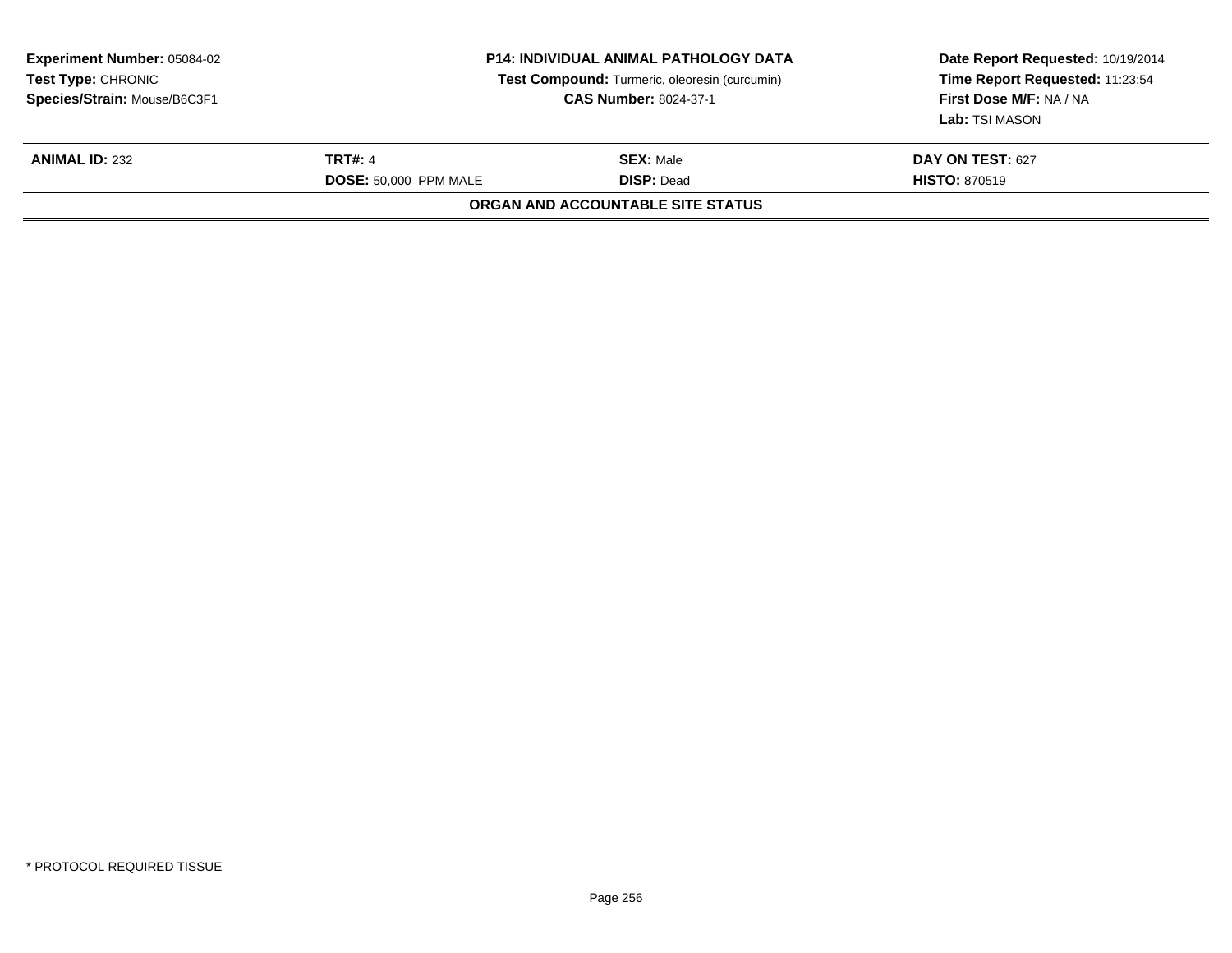| Experiment Number: 05084-02                        |                           |                                                                                      | <b>P14: INDIVIDUAL ANIMAL PATHOLOGY DATA</b> | Date Report Requested: 10/19/2014 |
|----------------------------------------------------|---------------------------|--------------------------------------------------------------------------------------|----------------------------------------------|-----------------------------------|
| Test Type: CHRONIC<br>Species/Strain: Mouse/B6C3F1 |                           | <b>Test Compound:</b> Turmeric, oleoresin (curcumin)<br><b>CAS Number: 8024-37-1</b> |                                              | Time Report Requested: 11:23:54   |
|                                                    |                           |                                                                                      |                                              | First Dose M/F: NA / NA           |
|                                                    |                           |                                                                                      |                                              | Lab: TSI MASON                    |
| <b>ANIMAL ID: 233</b>                              |                           | <b>TRT#: 4</b>                                                                       | <b>SEX: Male</b>                             | DAY ON TEST: 457                  |
|                                                    |                           | DOSE: 50,000 PPM MALE                                                                | <b>DISP:</b> Interval Sacrifice              | <b>HISTO: 853378</b>              |
|                                                    |                           |                                                                                      | ORGAN AND ACCOUNTABLE SITE STATUS            |                                   |
| <b>NORMAL</b>                                      |                           |                                                                                      |                                              |                                   |
| Adrenal Gland - Cortex                             |                           | Adrenal Gland - Medulla                                                              | Bone                                         | <b>Bone Marrow</b>                |
| Esophagus                                          |                           | Heart                                                                                | Intestine Large - Cecum                      | Intestine Large - Rectum          |
| Intestine Small - Duodenum                         |                           | Intestine Small - Ileum                                                              | Islets, Pancreatic                           | Lung                              |
| Nose                                               |                           | Parathyroid Gland                                                                    | <b>Pituitary Gland</b>                       | Prostate                          |
| Skin                                               |                           | Spleen                                                                               | <b>Testes</b>                                | Thymus                            |
| <b>Thyroid Gland</b>                               |                           | Trachea                                                                              | <b>Urinary Bladder</b>                       |                                   |
| <b>MISSING</b>                                     |                           |                                                                                      |                                              |                                   |
| Mammary Gland                                      |                           |                                                                                      |                                              |                                   |
| <b>OBSERVATIONS</b>                                |                           |                                                                                      |                                              |                                   |
| <b>Brain</b>                                       |                           | Thalamus                                                                             | Mineralization                               | Minimal                           |
| Epididymis                                         |                           |                                                                                      | Inflammation                                 | Chronic, Minimal                  |
| Gallbladder                                        |                           |                                                                                      | Inflammation                                 | Chronic, Minimal                  |
| Intestine Large                                    |                           | Colon, Epithelium                                                                    | Pigmentation                                 | Minimal                           |
| Note: PIGMENT                                      | $TGLs = 1-6$              |                                                                                      |                                              |                                   |
| <b>Intestine Small</b>                             |                           | Epithelium, Jejunum                                                                  | Pigmentation                                 | Minimal                           |
| Note: PIGMENT                                      | $TGLs = 2-6$              |                                                                                      |                                              |                                   |
| Kidney                                             |                           |                                                                                      | Inflammation                                 | Chronic, Minimal                  |
| Liver                                              |                           |                                                                                      | Fatty Change                                 | Marked                            |
|                                                    | [Fatty Change TGLS = 3-2] |                                                                                      |                                              |                                   |
| Lymph Node                                         |                           | Mesenteric                                                                           | <b>Infiltration Cellular</b>                 | Histiocyte, Minimal               |
|                                                    |                           | Mesenteric                                                                           | Pigmentation                                 | Minimal                           |
| Pancreas                                           |                           |                                                                                      | Inflammation                                 | Chronic, Minimal                  |
| <b>Preputial Gland</b>                             |                           |                                                                                      | Cyst                                         | Multiple, Mild                    |
| Note: CYST                                         | $TGLs = 6-9$              |                                                                                      |                                              |                                   |
| Salivary Glands                                    |                           | Submandibul GI                                                                       | Inflammation                                 | Chronic, Minimal                  |
| Stomach                                            |                           | Forestomach                                                                          | Acanthosis                                   | Mild                              |
|                                                    |                           | Forestomach                                                                          | Hyperkeratosis                               | Minimal                           |
|                                                    |                           | Forestomach                                                                          | Inflammation                                 | Acute, Minimal                    |
|                                                    |                           | Epithelium, Glandular                                                                | Pigmentation                                 | Minimal                           |
| Note: PIGMENT                                      | $TGLs = 5-3$              |                                                                                      |                                              |                                   |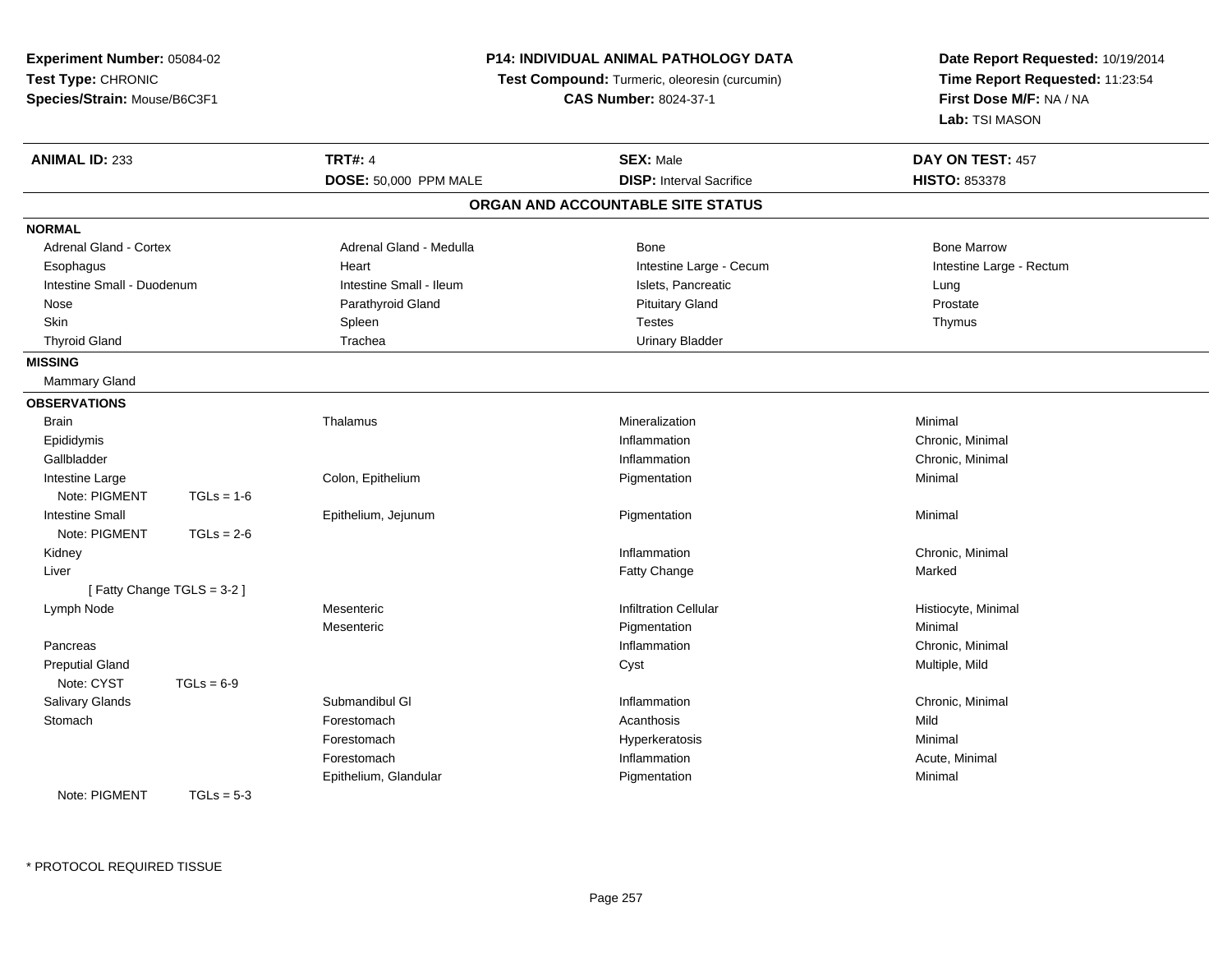| <b>Experiment Number: 05084-02</b><br>Test Type: CHRONIC<br>Species/Strain: Mouse/B6C3F1 | <b>P14: INDIVIDUAL ANIMAL PATHOLOGY DATA</b><br>Test Compound: Turmeric, oleoresin (curcumin)<br><b>CAS Number: 8024-37-1</b> |                                   | Date Report Requested: 10/19/2014<br>Time Report Requested: 11:23:54<br>First Dose M/F: NA / NA<br>Lab: TSI MASON |
|------------------------------------------------------------------------------------------|-------------------------------------------------------------------------------------------------------------------------------|-----------------------------------|-------------------------------------------------------------------------------------------------------------------|
| <b>ANIMAL ID: 233</b>                                                                    | <b>TRT#: 4</b>                                                                                                                | <b>SEX: Male</b>                  | DAY ON TEST: 457                                                                                                  |
|                                                                                          | <b>DOSE: 50,000 PPM MALE</b>                                                                                                  | <b>DISP:</b> Interval Sacrifice   | <b>HISTO: 853378</b>                                                                                              |
|                                                                                          |                                                                                                                               | ORGAN AND ACCOUNTABLE SITE STATUS |                                                                                                                   |
| [Acanthosis TGLS = $4-3$ ]                                                               |                                                                                                                               |                                   |                                                                                                                   |
| [Inflammation TGLS = $4-3$ ]                                                             |                                                                                                                               |                                   |                                                                                                                   |
| [ Pigmentation TGLS = $4-3$ ]                                                            |                                                                                                                               |                                   |                                                                                                                   |
| PRIMARY CAUSE OF DEATH                                                                   |                                                                                                                               |                                   |                                                                                                                   |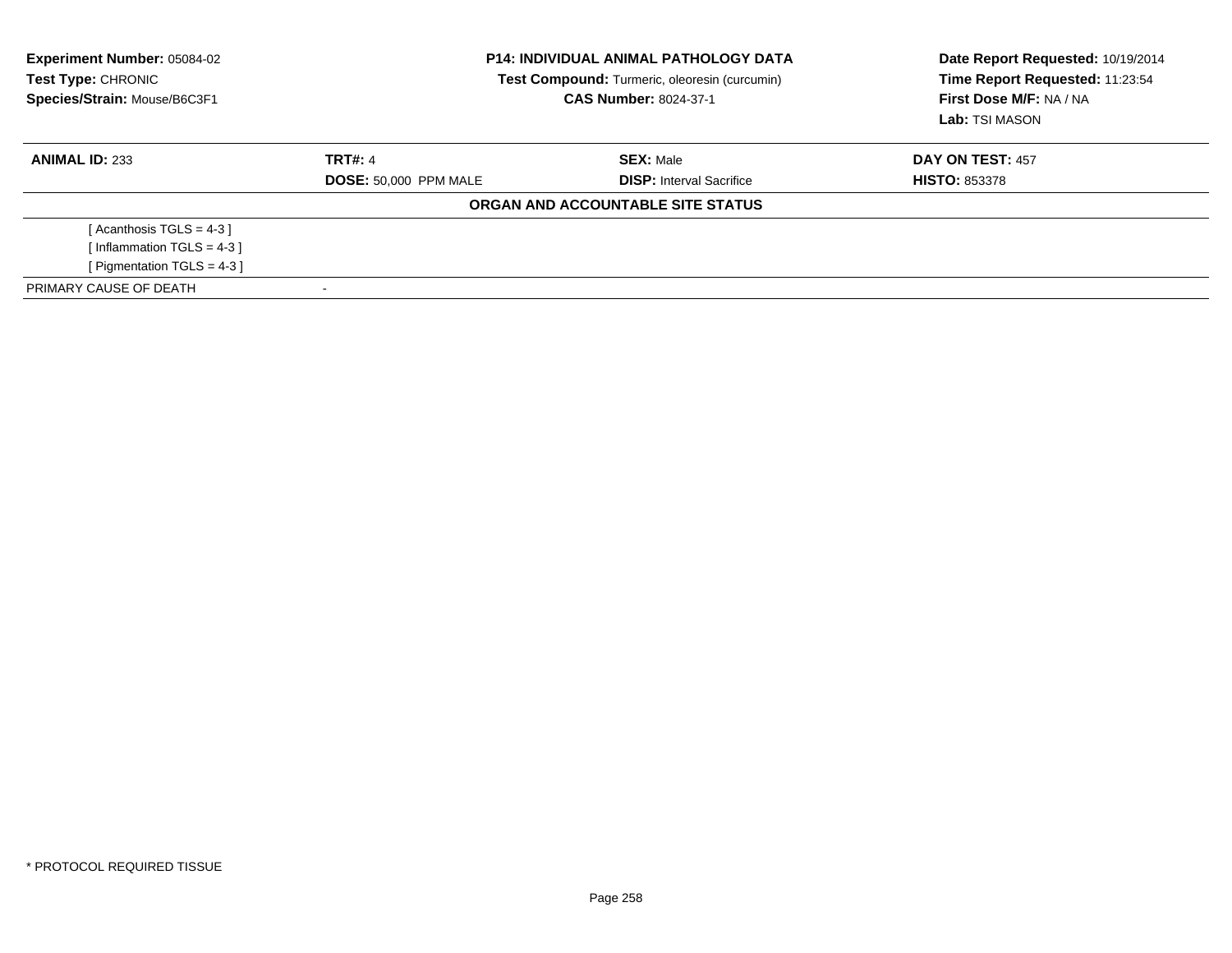| Experiment Number: 05084-02<br>Test Type: CHRONIC<br>Species/Strain: Mouse/B6C3F1 | <b>P14: INDIVIDUAL ANIMAL PATHOLOGY DATA</b><br>Test Compound: Turmeric, oleoresin (curcumin)<br><b>CAS Number: 8024-37-1</b> |                                   | Date Report Requested: 10/19/2014<br>Time Report Requested: 11:23:54<br>First Dose M/F: NA / NA<br>Lab: TSI MASON |  |
|-----------------------------------------------------------------------------------|-------------------------------------------------------------------------------------------------------------------------------|-----------------------------------|-------------------------------------------------------------------------------------------------------------------|--|
| <b>ANIMAL ID: 234</b>                                                             | <b>TRT#: 4</b>                                                                                                                | <b>SEX: Male</b>                  | DAY ON TEST: 732                                                                                                  |  |
|                                                                                   | DOSE: 50,000 PPM MALE                                                                                                         | <b>DISP: Terminal Sacrifice</b>   | <b>HISTO: 870520</b>                                                                                              |  |
|                                                                                   |                                                                                                                               | ORGAN AND ACCOUNTABLE SITE STATUS |                                                                                                                   |  |
| <b>NORMAL</b>                                                                     |                                                                                                                               |                                   |                                                                                                                   |  |
| Adrenal Gland - Cortex                                                            | Adrenal Gland - Medulla                                                                                                       | <b>Bone</b>                       | <b>Bone Marrow</b>                                                                                                |  |
| Epididymis                                                                        | Esophagus                                                                                                                     | Gallbladder                       | Heart                                                                                                             |  |
| Intestine Large - Cecum                                                           | Intestine Large - Colon                                                                                                       | Intestine Large - Rectum          | Intestine Small - Duodenum                                                                                        |  |
| Intestine Small - Ileum                                                           | Intestine Small - Jejunum                                                                                                     | Islets, Pancreatic                | Lung                                                                                                              |  |
| Lymph Node - Mesenteric                                                           | Nose                                                                                                                          | Pancreas                          | Parathyroid Gland                                                                                                 |  |
| <b>Pituitary Gland</b>                                                            | Prostate                                                                                                                      | Salivary Glands                   | Seminal Vesicle                                                                                                   |  |
| Skin                                                                              | Stomach - Forestomach                                                                                                         | Stomach - Glandular               | <b>Testes</b>                                                                                                     |  |
| Thymus                                                                            | <b>Thyroid Gland</b>                                                                                                          | Trachea                           | <b>Urinary Bladder</b>                                                                                            |  |
| <b>MISSING</b>                                                                    |                                                                                                                               |                                   |                                                                                                                   |  |
| Mammary Gland                                                                     |                                                                                                                               |                                   |                                                                                                                   |  |
| <b>OBSERVATIONS</b>                                                               |                                                                                                                               |                                   |                                                                                                                   |  |
| <b>Brain</b>                                                                      | Thalamus                                                                                                                      | Mineralization                    | Minimal                                                                                                           |  |
| Kidney                                                                            |                                                                                                                               | Inflammation                      | Chronic, Minimal                                                                                                  |  |
| Liver                                                                             |                                                                                                                               | <b>Basophilic Focus</b>           | Minimal                                                                                                           |  |
|                                                                                   |                                                                                                                               | Hepatoblastoma                    |                                                                                                                   |  |
| Note: [ HEPATOBLASTOMA ] TGLs = 4-2.1                                             |                                                                                                                               |                                   |                                                                                                                   |  |
| <b>Preputial Gland</b>                                                            |                                                                                                                               | Inflammation                      | Chronic Active, Mild                                                                                              |  |
| Spleen                                                                            |                                                                                                                               | Hematopoietic Cell Proliferation  | Moderate                                                                                                          |  |
| Note: HEMA CELL PROL<br>$TGLs = 3-3$                                              |                                                                                                                               |                                   |                                                                                                                   |  |
| PRIMARY CAUSE OF DEATH                                                            |                                                                                                                               |                                   |                                                                                                                   |  |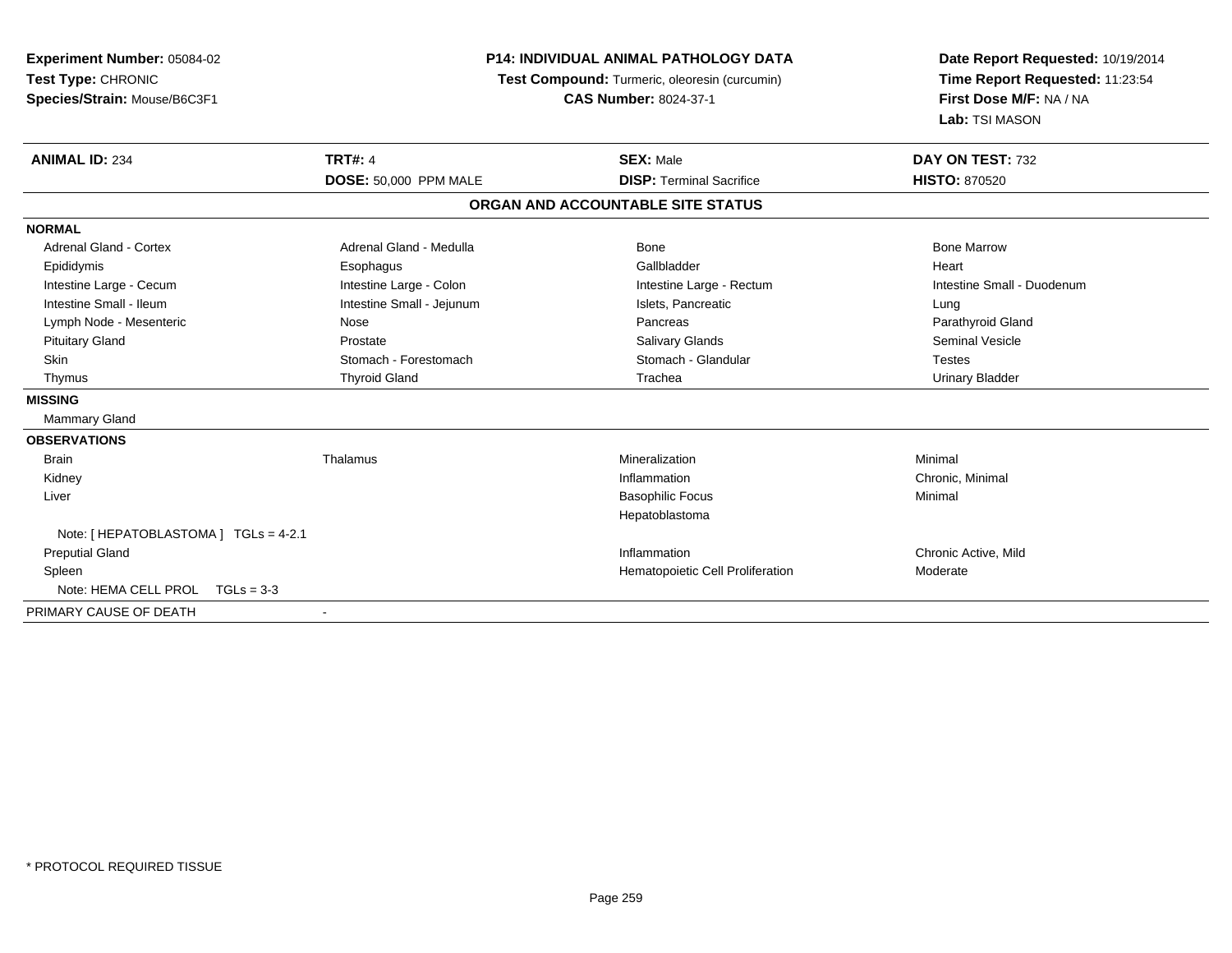| Experiment Number: 05084-02<br>Test Type: CHRONIC<br>Species/Strain: Mouse/B6C3F1 | <b>P14: INDIVIDUAL ANIMAL PATHOLOGY DATA</b><br>Test Compound: Turmeric, oleoresin (curcumin)<br><b>CAS Number: 8024-37-1</b> |                                   | Date Report Requested: 10/19/2014<br>Time Report Requested: 11:23:54<br>First Dose M/F: NA / NA<br>Lab: TSI MASON |
|-----------------------------------------------------------------------------------|-------------------------------------------------------------------------------------------------------------------------------|-----------------------------------|-------------------------------------------------------------------------------------------------------------------|
| <b>ANIMAL ID: 235</b>                                                             | <b>TRT#: 4</b>                                                                                                                | <b>SEX: Male</b>                  | DAY ON TEST: 732                                                                                                  |
|                                                                                   | <b>DOSE: 50,000 PPM MALE</b>                                                                                                  | <b>DISP: Terminal Sacrifice</b>   | <b>HISTO: 870521</b>                                                                                              |
|                                                                                   |                                                                                                                               | ORGAN AND ACCOUNTABLE SITE STATUS |                                                                                                                   |
| <b>NORMAL</b>                                                                     |                                                                                                                               |                                   |                                                                                                                   |
| Adrenal Gland - Cortex                                                            | Adrenal Gland - Medulla                                                                                                       | Bone                              | <b>Bone Marrow</b>                                                                                                |
| Epididymis                                                                        | Esophagus                                                                                                                     | Gallbladder                       | Heart                                                                                                             |
| Intestine Large - Cecum                                                           | Intestine Large - Colon                                                                                                       | Intestine Large - Rectum          | Intestine Small - Duodenum                                                                                        |
| Intestine Small - Ileum                                                           | Intestine Small - Jejunum                                                                                                     | Islets, Pancreatic                | Liver                                                                                                             |
| Lung                                                                              | Lymph Node - Mesenteric                                                                                                       | Nose                              | Pancreas                                                                                                          |
| Parathyroid Gland                                                                 | <b>Pituitary Gland</b>                                                                                                        | Prostate                          | <b>Seminal Vesicle</b>                                                                                            |
| <b>Skin</b>                                                                       | Spleen                                                                                                                        | Stomach - Forestomach             | Stomach - Glandular                                                                                               |
| <b>Testes</b>                                                                     | Thymus                                                                                                                        | <b>Thyroid Gland</b>              | Trachea                                                                                                           |
| <b>Urinary Bladder</b>                                                            |                                                                                                                               |                                   |                                                                                                                   |
| <b>MISSING</b>                                                                    |                                                                                                                               |                                   |                                                                                                                   |
| <b>Mammary Gland</b>                                                              |                                                                                                                               |                                   |                                                                                                                   |
| <b>OBSERVATIONS</b>                                                               |                                                                                                                               |                                   |                                                                                                                   |
| <b>Brain</b>                                                                      | Thalamus                                                                                                                      | Mineralization                    | Minimal                                                                                                           |
| Kidney                                                                            |                                                                                                                               | Inflammation                      | Chronic, Minimal                                                                                                  |
| Salivary Glands                                                                   | Submandibul GI                                                                                                                | Inflammation                      | Chronic, Minimal                                                                                                  |
| PRIMARY CAUSE OF DEATH                                                            |                                                                                                                               |                                   |                                                                                                                   |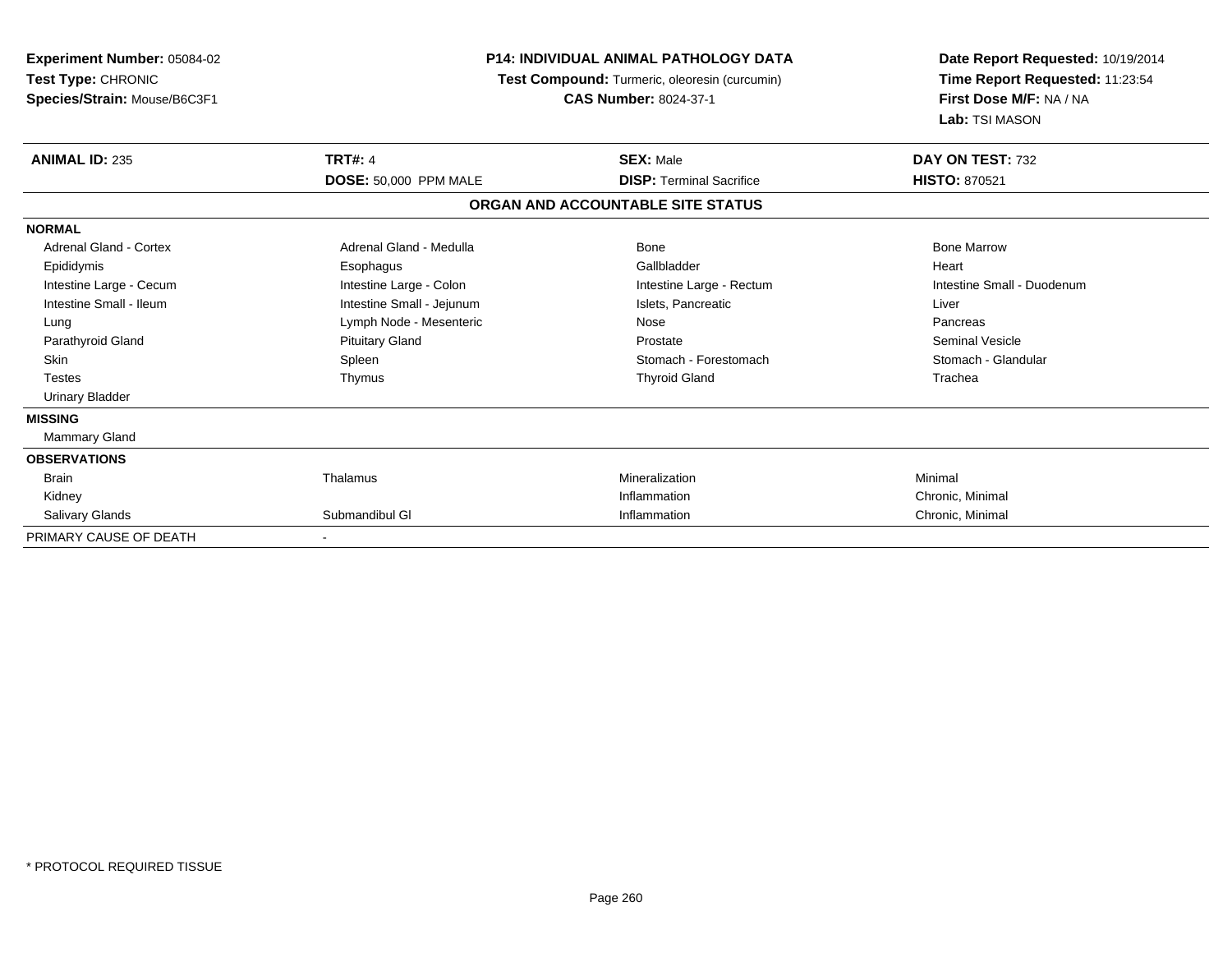| Experiment Number: 05084-02<br>Test Type: CHRONIC<br>Species/Strain: Mouse/B6C3F1 |                           | P14: INDIVIDUAL ANIMAL PATHOLOGY DATA<br>Test Compound: Turmeric, oleoresin (curcumin)<br><b>CAS Number: 8024-37-1</b> | Date Report Requested: 10/19/2014<br>Time Report Requested: 11:23:54<br>First Dose M/F: NA / NA<br>Lab: TSI MASON |
|-----------------------------------------------------------------------------------|---------------------------|------------------------------------------------------------------------------------------------------------------------|-------------------------------------------------------------------------------------------------------------------|
| <b>ANIMAL ID: 236</b>                                                             | <b>TRT#: 4</b>            | <b>SEX: Male</b>                                                                                                       | DAY ON TEST: 732                                                                                                  |
|                                                                                   | DOSE: 50,000 PPM MALE     | <b>DISP: Terminal Sacrifice</b>                                                                                        | <b>HISTO: 870522</b>                                                                                              |
|                                                                                   |                           | ORGAN AND ACCOUNTABLE SITE STATUS                                                                                      |                                                                                                                   |
| <b>NORMAL</b>                                                                     |                           |                                                                                                                        |                                                                                                                   |
| <b>Adrenal Gland - Cortex</b>                                                     | Adrenal Gland - Medulla   | Bone                                                                                                                   | <b>Bone Marrow</b>                                                                                                |
| Epididymis                                                                        | Esophagus                 | Gallbladder                                                                                                            | Heart                                                                                                             |
| Intestine Large - Cecum                                                           | Intestine Large - Colon   | Intestine Large - Rectum                                                                                               | Intestine Small - Duodenum                                                                                        |
| Intestine Small - Ileum                                                           | Intestine Small - Jejunum | Islets, Pancreatic                                                                                                     | Lymph Node - Mesenteric                                                                                           |
| Pancreas                                                                          | Parathyroid Gland         | <b>Pituitary Gland</b>                                                                                                 | Prostate                                                                                                          |
| <b>Seminal Vesicle</b>                                                            | Skin                      | Spleen                                                                                                                 | Stomach - Forestomach                                                                                             |
| Stomach - Glandular                                                               | <b>Testes</b>             | Thymus                                                                                                                 | <b>Thyroid Gland</b>                                                                                              |
| Trachea                                                                           | <b>Urinary Bladder</b>    |                                                                                                                        |                                                                                                                   |
| <b>MISSING</b>                                                                    |                           |                                                                                                                        |                                                                                                                   |
| <b>Mammary Gland</b>                                                              |                           |                                                                                                                        |                                                                                                                   |
| <b>OBSERVATIONS</b>                                                               |                           |                                                                                                                        |                                                                                                                   |
| <b>Brain</b>                                                                      | Thalamus                  | Mineralization                                                                                                         | Minimal                                                                                                           |
| Kidney                                                                            |                           | Cyst                                                                                                                   | Minimal                                                                                                           |
|                                                                                   |                           | Inflammation                                                                                                           | Chronic, Minimal                                                                                                  |
| Liver                                                                             |                           | Fatty Change                                                                                                           | Mild                                                                                                              |
|                                                                                   |                           | Hepatocellular Adenoma                                                                                                 | Multiple                                                                                                          |
| [ Hepatocellular Adenoma TGLS = 3,4-2.1 ]                                         |                           |                                                                                                                        |                                                                                                                   |
| Lung                                                                              |                           | Alveolar/Bronchiolar Carcinoma                                                                                         |                                                                                                                   |
| Note: ALV BRON CARC<br>$TGLs = 5-1.1$                                             |                           |                                                                                                                        |                                                                                                                   |
| Nose                                                                              |                           | Inflammation                                                                                                           | Acute, Minimal                                                                                                    |
| <b>Preputial Gland</b>                                                            | Duct                      | <b>Dilatation</b>                                                                                                      | Mild                                                                                                              |
| [Dilatation TGLS = 2-9]                                                           |                           |                                                                                                                        |                                                                                                                   |
| Salivary Glands                                                                   | Submandibul GI            | Inflammation                                                                                                           | Chronic, Minimal                                                                                                  |
| PRIMARY CAUSE OF DEATH                                                            |                           |                                                                                                                        |                                                                                                                   |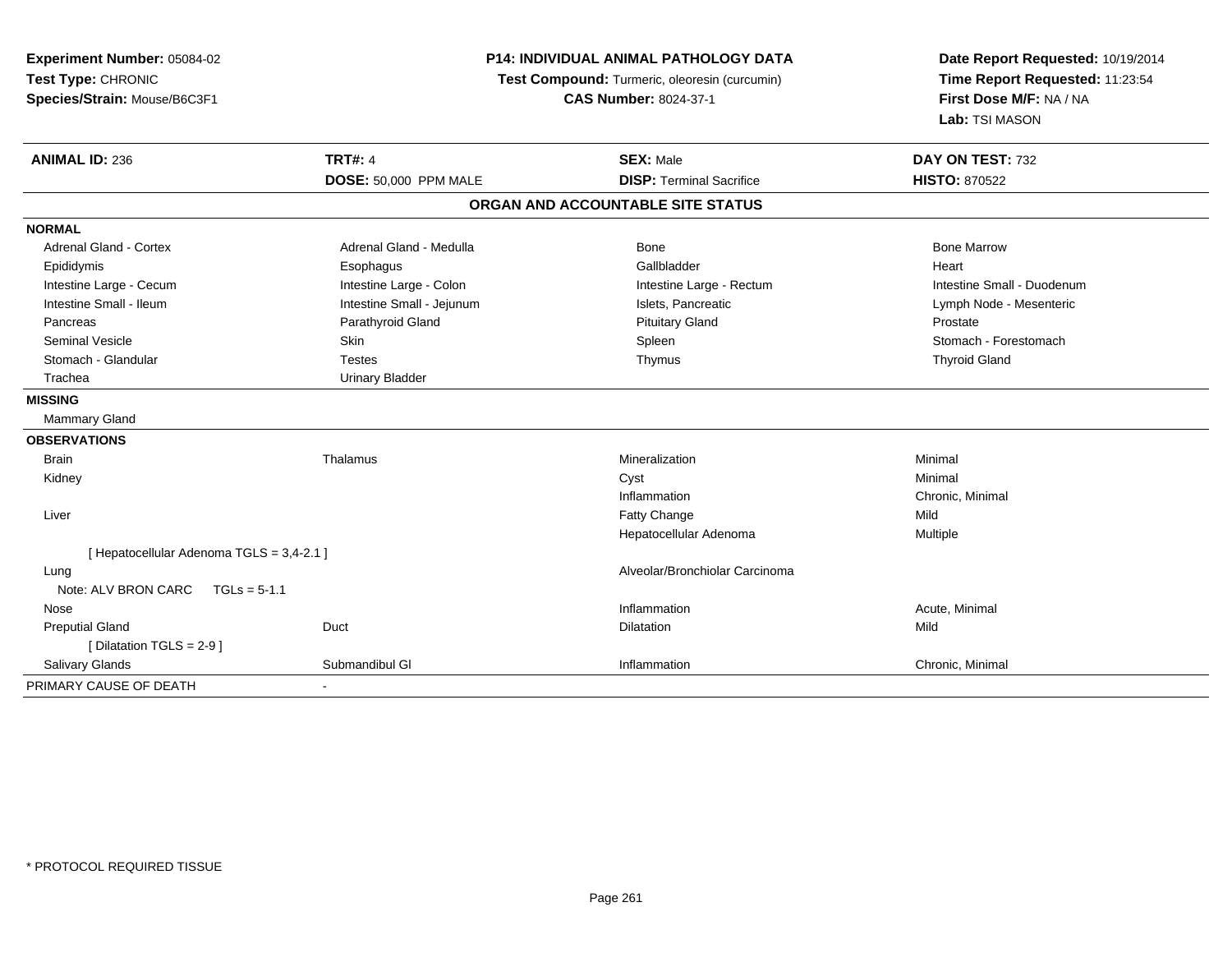| Experiment Number: 05084-02<br>Test Type: CHRONIC<br>Species/Strain: Mouse/B6C3F1 |                                            | P14: INDIVIDUAL ANIMAL PATHOLOGY DATA<br>Test Compound: Turmeric, oleoresin (curcumin)<br><b>CAS Number: 8024-37-1</b> |                                   | Date Report Requested: 10/19/2014<br>Time Report Requested: 11:23:54<br>First Dose M/F: NA / NA<br>Lab: TSI MASON |
|-----------------------------------------------------------------------------------|--------------------------------------------|------------------------------------------------------------------------------------------------------------------------|-----------------------------------|-------------------------------------------------------------------------------------------------------------------|
| <b>ANIMAL ID: 237</b>                                                             |                                            | <b>TRT#: 4</b>                                                                                                         | <b>SEX: Male</b>                  | DAY ON TEST: 457                                                                                                  |
|                                                                                   |                                            | <b>DOSE: 50.000 PPM MALE</b>                                                                                           | <b>DISP:</b> Interval Sacrifice   | <b>HISTO: 853379</b>                                                                                              |
|                                                                                   |                                            |                                                                                                                        | ORGAN AND ACCOUNTABLE SITE STATUS |                                                                                                                   |
| <b>NORMAL</b>                                                                     |                                            |                                                                                                                        |                                   |                                                                                                                   |
| Adrenal Gland - Cortex                                                            |                                            | Adrenal Gland - Medulla                                                                                                | Bone                              | <b>Bone Marrow</b>                                                                                                |
| Epididymis                                                                        |                                            | Esophagus                                                                                                              | Gallbladder                       | Heart                                                                                                             |
| Intestine Large - Colon                                                           |                                            | Intestine Large - Rectum                                                                                               | Intestine Small - Duodenum        | Intestine Small - Jejunum                                                                                         |
| Islets, Pancreatic                                                                |                                            | Lung                                                                                                                   | Nose                              | Parathyroid Gland                                                                                                 |
| <b>Pituitary Gland</b>                                                            |                                            | <b>Salivary Glands</b>                                                                                                 | Skin                              | Spleen                                                                                                            |
| Stomach - Forestomach                                                             |                                            | Stomach - Glandular                                                                                                    | <b>Testes</b>                     | Thymus                                                                                                            |
| <b>Thyroid Gland</b>                                                              |                                            | Trachea                                                                                                                | <b>Urinary Bladder</b>            |                                                                                                                   |
| <b>MISSING</b>                                                                    |                                            |                                                                                                                        |                                   |                                                                                                                   |
| <b>Mammary Gland</b>                                                              |                                            |                                                                                                                        |                                   |                                                                                                                   |
| <b>OBSERVATIONS</b>                                                               |                                            |                                                                                                                        |                                   |                                                                                                                   |
| <b>Brain</b>                                                                      |                                            | Thalamus                                                                                                               | Mineralization                    | Minimal                                                                                                           |
| Intestine Large                                                                   |                                            | Cecum, Epithelium                                                                                                      | Pigmentation                      | Minimal                                                                                                           |
| Note: PIGMENT                                                                     | $TGLs = 5-6$                               |                                                                                                                        |                                   |                                                                                                                   |
| <b>Intestine Small</b>                                                            |                                            | Epithelium, Ileum                                                                                                      | Pigmentation                      | Minimal                                                                                                           |
| Note: PIGMENT                                                                     | $TGLs = 4-6$                               |                                                                                                                        |                                   |                                                                                                                   |
| Kidney                                                                            |                                            |                                                                                                                        | Inflammation                      | Chronic, Minimal                                                                                                  |
| Liver                                                                             |                                            |                                                                                                                        | Fatty Change                      | Moderate                                                                                                          |
| [Fatty Change TGLS = 2-2]                                                         |                                            |                                                                                                                        |                                   |                                                                                                                   |
| Lymph Node                                                                        |                                            | Mesenteric                                                                                                             | <b>Infiltration Cellular</b>      | Histiocyte, Minimal                                                                                               |
| Pancreas                                                                          |                                            | Duct                                                                                                                   | Concretion                        | Mild                                                                                                              |
|                                                                                   |                                            | Duct                                                                                                                   | <b>Dilatation</b>                 | Mild                                                                                                              |
|                                                                                   |                                            |                                                                                                                        | Inflammation                      | Chronic, Minimal                                                                                                  |
|                                                                                   | Note: IAL, PROBABLY INSPISSATED SECRETION. |                                                                                                                        |                                   |                                                                                                                   |
|                                                                                   |                                            | Note: WITHIN THE DILATED DUCT WAS A PINK PROTEINACEOUS MATER-                                                          |                                   |                                                                                                                   |
| Prostate                                                                          |                                            |                                                                                                                        | Inflammation                      | Chronic, Minimal                                                                                                  |
| PRIMARY CAUSE OF DEATH                                                            |                                            | $\blacksquare$                                                                                                         |                                   |                                                                                                                   |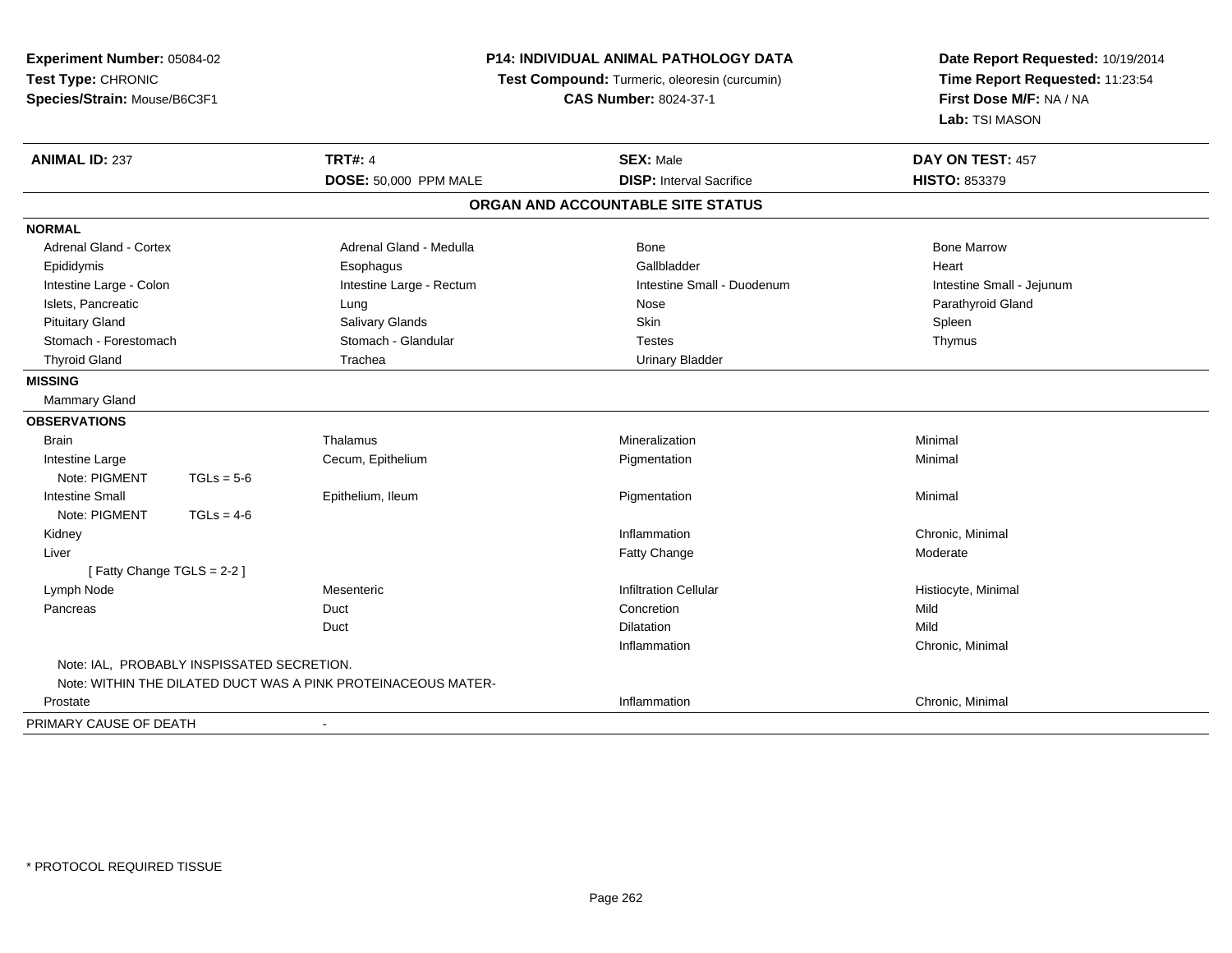| Experiment Number: 05084-02<br>Test Type: CHRONIC<br>Species/Strain: Mouse/B6C3F1 |                           | P14: INDIVIDUAL ANIMAL PATHOLOGY DATA<br>Test Compound: Turmeric, oleoresin (curcumin)<br><b>CAS Number: 8024-37-1</b> |                            |
|-----------------------------------------------------------------------------------|---------------------------|------------------------------------------------------------------------------------------------------------------------|----------------------------|
| <b>ANIMAL ID: 238</b>                                                             | <b>TRT#: 4</b>            | <b>SEX: Male</b>                                                                                                       | DAY ON TEST: 732           |
|                                                                                   | DOSE: 50,000 PPM MALE     | <b>DISP: Terminal Sacrifice</b>                                                                                        | <b>HISTO: 870523</b>       |
|                                                                                   |                           | ORGAN AND ACCOUNTABLE SITE STATUS                                                                                      |                            |
| <b>NORMAL</b>                                                                     |                           |                                                                                                                        |                            |
| <b>Adrenal Gland - Cortex</b>                                                     | Adrenal Gland - Medulla   | Bone                                                                                                                   | <b>Bone Marrow</b>         |
| Epididymis                                                                        | Esophagus                 | Gallbladder                                                                                                            | Heart                      |
| Intestine Large - Cecum                                                           | Intestine Large - Colon   | Intestine Large - Rectum                                                                                               | Intestine Small - Duodenum |
| Intestine Small - Ileum                                                           | Intestine Small - Jejunum | Islets, Pancreatic                                                                                                     | Lymph Node - Mesenteric    |
| Nose                                                                              | Pancreas                  | Parathyroid Gland                                                                                                      | <b>Pituitary Gland</b>     |
| Prostate                                                                          | <b>Seminal Vesicle</b>    | <b>Skin</b>                                                                                                            | Stomach - Forestomach      |
| Stomach - Glandular                                                               | <b>Testes</b>             | Thymus                                                                                                                 | <b>Thyroid Gland</b>       |
| Trachea                                                                           | <b>Urinary Bladder</b>    |                                                                                                                        |                            |
| <b>MISSING</b>                                                                    |                           |                                                                                                                        |                            |
| <b>Mammary Gland</b>                                                              | Spleen                    |                                                                                                                        |                            |
| <b>OBSERVATIONS</b>                                                               |                           |                                                                                                                        |                            |
| <b>Brain</b>                                                                      | Thalamus                  | Mineralization                                                                                                         | Minimal                    |
| Kidney                                                                            |                           | Inflammation                                                                                                           | Chronic, Minimal           |
| Liver                                                                             |                           | <b>Eosinophilic Focus</b>                                                                                              | Minimal                    |
|                                                                                   |                           | Hepatocellular Adenoma                                                                                                 |                            |
|                                                                                   |                           | Hepatocellular Carcinoma                                                                                               |                            |
| Note: HEPATOCLR CARC $TGLs = 2,3,5-2+2.1$                                         |                           |                                                                                                                        |                            |
| Lung                                                                              |                           | Alveolar/Bronchiolar Adenoma                                                                                           |                            |
|                                                                                   |                           | Alveolar/Bronchiolar Carcinoma                                                                                         |                            |
|                                                                                   |                           | Infiltration Cellular                                                                                                  | Histiocyte, Mild           |
| [ Alveolar/Bronchiolar Adenoma TGLS = 4-1.1 ]                                     |                           |                                                                                                                        |                            |
| <b>Salivary Glands</b>                                                            | Submandibul GI            | Inflammation                                                                                                           | Chronic, Minimal           |
| PRIMARY CAUSE OF DEATH                                                            |                           |                                                                                                                        |                            |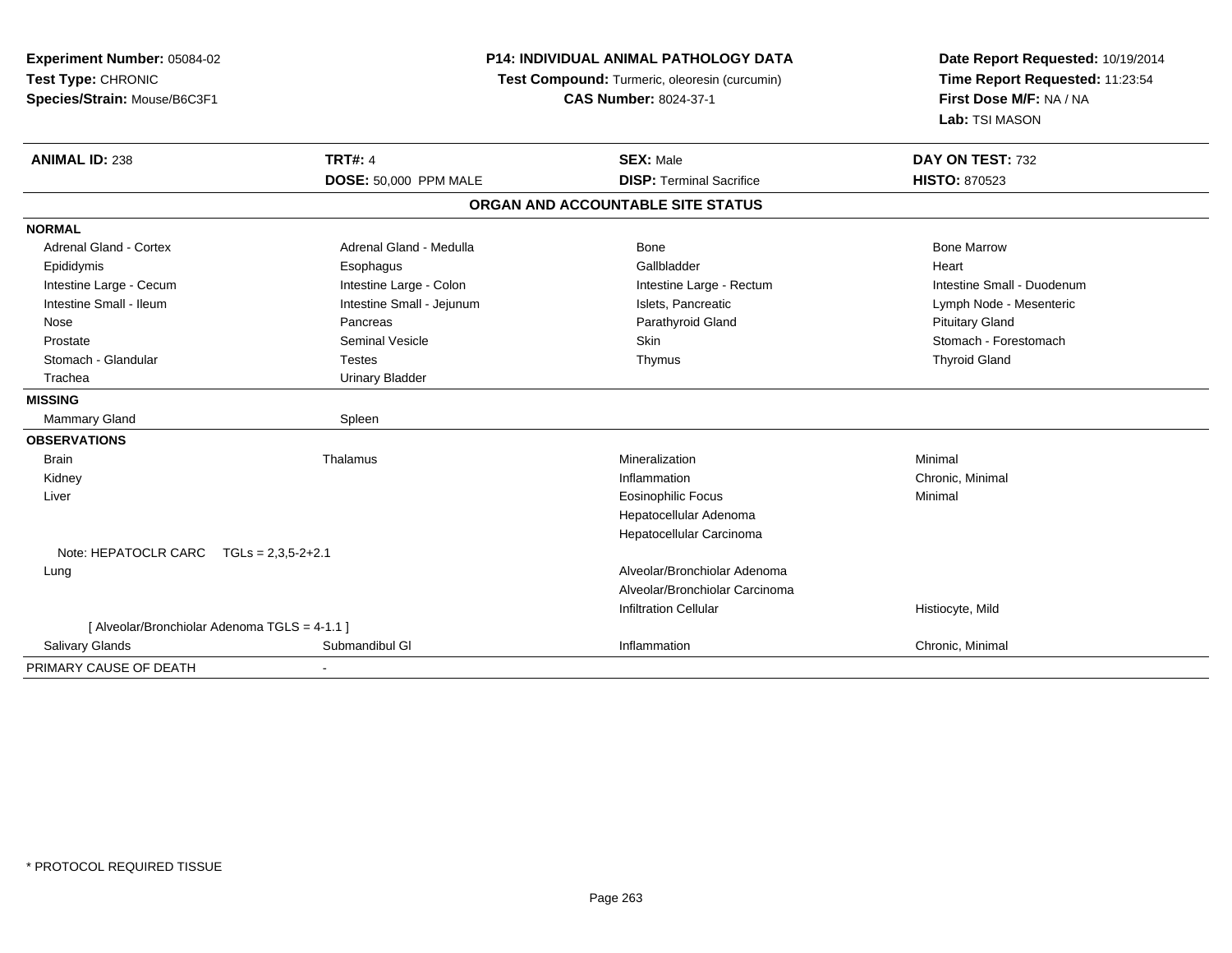| Experiment Number: 05084-02<br>Test Type: CHRONIC<br>Species/Strain: Mouse/B6C3F1 | <b>P14: INDIVIDUAL ANIMAL PATHOLOGY DATA</b><br>Test Compound: Turmeric, oleoresin (curcumin)<br><b>CAS Number: 8024-37-1</b> |                                   | Date Report Requested: 10/19/2014<br>Time Report Requested: 11:23:54<br>First Dose M/F: NA / NA<br>Lab: TSI MASON |  |
|-----------------------------------------------------------------------------------|-------------------------------------------------------------------------------------------------------------------------------|-----------------------------------|-------------------------------------------------------------------------------------------------------------------|--|
| <b>ANIMAL ID: 239</b>                                                             | <b>TRT#: 4</b>                                                                                                                | <b>SEX: Male</b>                  | DAY ON TEST: 457                                                                                                  |  |
|                                                                                   | DOSE: 50,000 PPM MALE                                                                                                         | <b>DISP: Interval Sacrifice</b>   | <b>HISTO: 853380</b>                                                                                              |  |
|                                                                                   |                                                                                                                               | ORGAN AND ACCOUNTABLE SITE STATUS |                                                                                                                   |  |
| <b>NORMAL</b>                                                                     |                                                                                                                               |                                   |                                                                                                                   |  |
| Adrenal Gland - Cortex                                                            | Adrenal Gland - Medulla                                                                                                       | <b>Bone</b>                       | <b>Bone Marrow</b>                                                                                                |  |
| Esophagus                                                                         | Gallbladder                                                                                                                   | Heart                             | Intestine Large - Cecum                                                                                           |  |
| Intestine Large - Colon                                                           | Intestine Large - Rectum                                                                                                      | Intestine Small - Duodenum        | Islets, Pancreatic                                                                                                |  |
| Lung                                                                              | Nose                                                                                                                          | Pancreas                          | Parathyroid Gland                                                                                                 |  |
| <b>Pituitary Gland</b>                                                            | Prostate                                                                                                                      | <b>Salivary Glands</b>            | <b>Skin</b>                                                                                                       |  |
| Spleen                                                                            | Stomach - Forestomach                                                                                                         | Stomach - Glandular               | <b>Testes</b>                                                                                                     |  |
| Thymus                                                                            | <b>Thyroid Gland</b>                                                                                                          | Trachea                           |                                                                                                                   |  |
| <b>MISSING</b>                                                                    |                                                                                                                               |                                   |                                                                                                                   |  |
| Mammary Gland                                                                     |                                                                                                                               |                                   |                                                                                                                   |  |
| <b>INSUFFICIENT TISSUE</b>                                                        |                                                                                                                               |                                   |                                                                                                                   |  |
| Lymph Node - Mesenteric                                                           |                                                                                                                               |                                   |                                                                                                                   |  |
| <b>OBSERVATIONS</b>                                                               |                                                                                                                               |                                   |                                                                                                                   |  |
| Brain                                                                             | Thalamus                                                                                                                      | Mineralization                    | Minimal                                                                                                           |  |
| Epididymis                                                                        |                                                                                                                               | Inflammation                      | Chronic, Minimal                                                                                                  |  |
| <b>Intestine Small</b>                                                            | Epithelium, Ileum                                                                                                             | Pigmentation                      | Minimal                                                                                                           |  |
|                                                                                   | Epithelium, Jejunum                                                                                                           | Pigmentation                      | Minimal                                                                                                           |  |
| Note: PIGMENT<br>$TGLs = 6-6$                                                     |                                                                                                                               |                                   |                                                                                                                   |  |
| Kidney                                                                            |                                                                                                                               | Inflammation                      | Chronic, Minimal                                                                                                  |  |
| Liver                                                                             |                                                                                                                               | <b>Fatty Change</b>               | Mild                                                                                                              |  |
| <b>Preputial Gland</b>                                                            |                                                                                                                               | Cyst                              | Multiple, Moderate                                                                                                |  |
|                                                                                   |                                                                                                                               | Inflammation                      | Chronic, Minimal                                                                                                  |  |
| Note: CYST<br>$TGLs = 2-9$                                                        |                                                                                                                               |                                   |                                                                                                                   |  |
| <b>Urinary Bladder</b>                                                            |                                                                                                                               | Inflammation                      | Chronic, Minimal                                                                                                  |  |
| PRIMARY CAUSE OF DEATH                                                            | $\blacksquare$                                                                                                                |                                   |                                                                                                                   |  |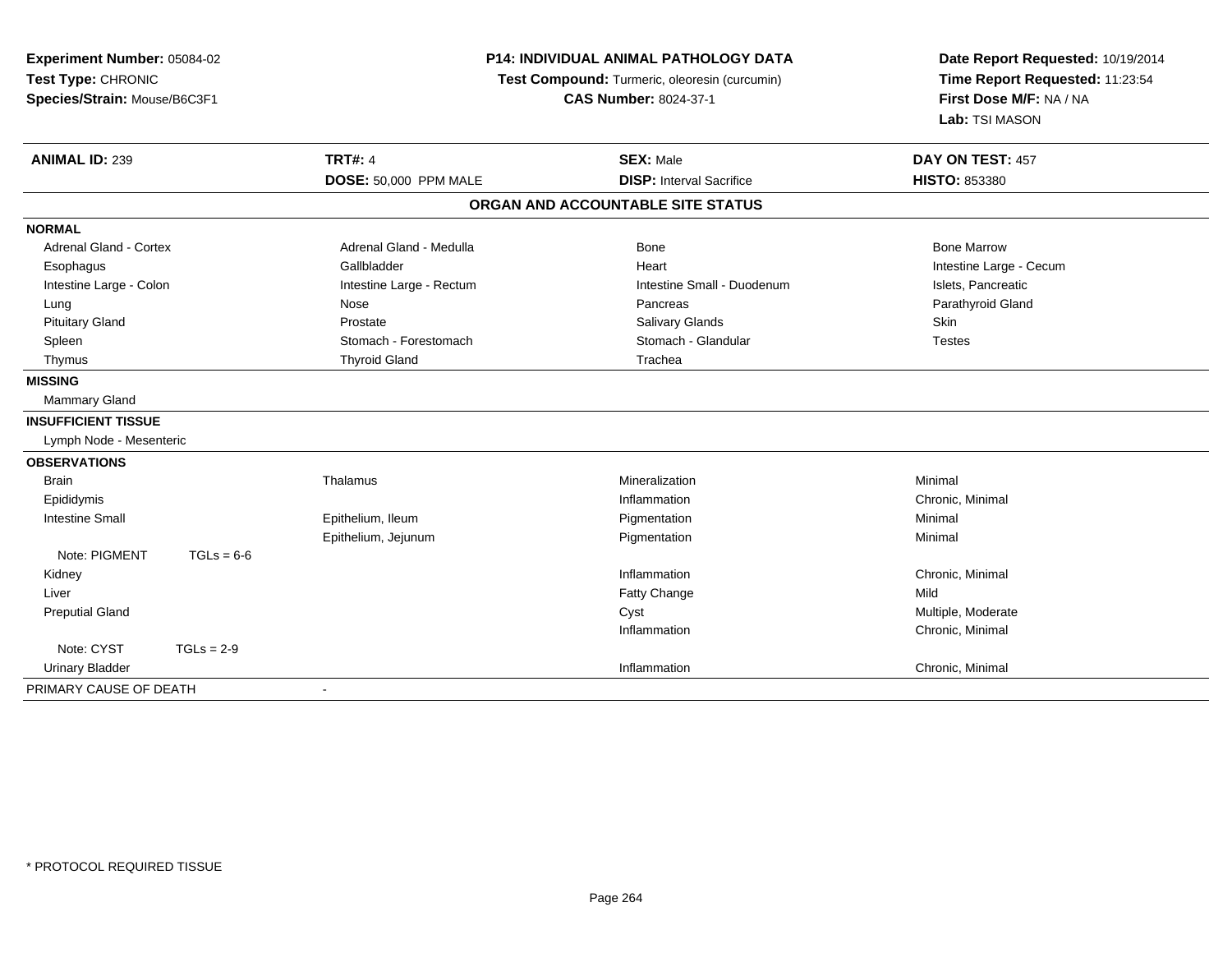| Experiment Number: 05084-02<br>Test Type: CHRONIC<br>Species/Strain: Mouse/B6C3F1 | <b>P14: INDIVIDUAL ANIMAL PATHOLOGY DATA</b><br>Test Compound: Turmeric, oleoresin (curcumin)<br><b>CAS Number: 8024-37-1</b> |                                   | Date Report Requested: 10/19/2014<br>Time Report Requested: 11:23:54<br>First Dose M/F: NA / NA<br>Lab: TSI MASON |
|-----------------------------------------------------------------------------------|-------------------------------------------------------------------------------------------------------------------------------|-----------------------------------|-------------------------------------------------------------------------------------------------------------------|
| <b>ANIMAL ID: 240</b>                                                             | <b>TRT#: 4</b>                                                                                                                | <b>SEX: Male</b>                  | DAY ON TEST: 732                                                                                                  |
|                                                                                   | DOSE: 50,000 PPM MALE                                                                                                         | <b>DISP: Terminal Sacrifice</b>   | <b>HISTO: 870524</b>                                                                                              |
|                                                                                   |                                                                                                                               | ORGAN AND ACCOUNTABLE SITE STATUS |                                                                                                                   |
| <b>NORMAL</b>                                                                     |                                                                                                                               |                                   |                                                                                                                   |
| Adrenal Gland - Cortex                                                            | Adrenal Gland - Medulla                                                                                                       | Bone                              | <b>Bone Marrow</b>                                                                                                |
| Epididymis                                                                        | Esophagus                                                                                                                     | Gallbladder                       | Heart                                                                                                             |
| Intestine Large - Cecum                                                           | Intestine Large - Colon                                                                                                       | Intestine Large - Rectum          | Intestine Small - Duodenum                                                                                        |
| Intestine Small - Ileum                                                           | Intestine Small - Jejunum                                                                                                     | Islets, Pancreatic                | Lung                                                                                                              |
| Lymph Node - Mesenteric                                                           | Nose                                                                                                                          | Pancreas                          | Parathyroid Gland                                                                                                 |
| <b>Pituitary Gland</b>                                                            | Prostate                                                                                                                      | <b>Seminal Vesicle</b>            | Skin                                                                                                              |
| Spleen                                                                            | Stomach - Forestomach                                                                                                         | Stomach - Glandular               | <b>Testes</b>                                                                                                     |
| Thymus                                                                            | <b>Thyroid Gland</b>                                                                                                          | Trachea                           | <b>Urinary Bladder</b>                                                                                            |
| <b>MISSING</b>                                                                    |                                                                                                                               |                                   |                                                                                                                   |
| Mammary Gland                                                                     |                                                                                                                               |                                   |                                                                                                                   |
| <b>OBSERVATIONS</b>                                                               |                                                                                                                               |                                   |                                                                                                                   |
| <b>Brain</b>                                                                      | Thalamus                                                                                                                      | Mineralization                    | Minimal                                                                                                           |
| Kidney                                                                            |                                                                                                                               | Inflammation                      | Chronic, Minimal                                                                                                  |
| Liver                                                                             |                                                                                                                               | <b>Eosinophilic Focus</b>         | Minimal                                                                                                           |
|                                                                                   |                                                                                                                               | Fatty Change                      | Minimal                                                                                                           |
|                                                                                   |                                                                                                                               | Hepatocellular Carcinoma          | Multiple                                                                                                          |
| Note: HEPATOCLR CARC TGLs = 2,3,4-2.1<br>[ Eosinophilic Focus TGLS = 5-2 ]        |                                                                                                                               |                                   |                                                                                                                   |
| Salivary Glands                                                                   | Submandibul GI                                                                                                                | Inflammation                      | Chronic, Minimal                                                                                                  |
| PRIMARY CAUSE OF DEATH                                                            |                                                                                                                               |                                   |                                                                                                                   |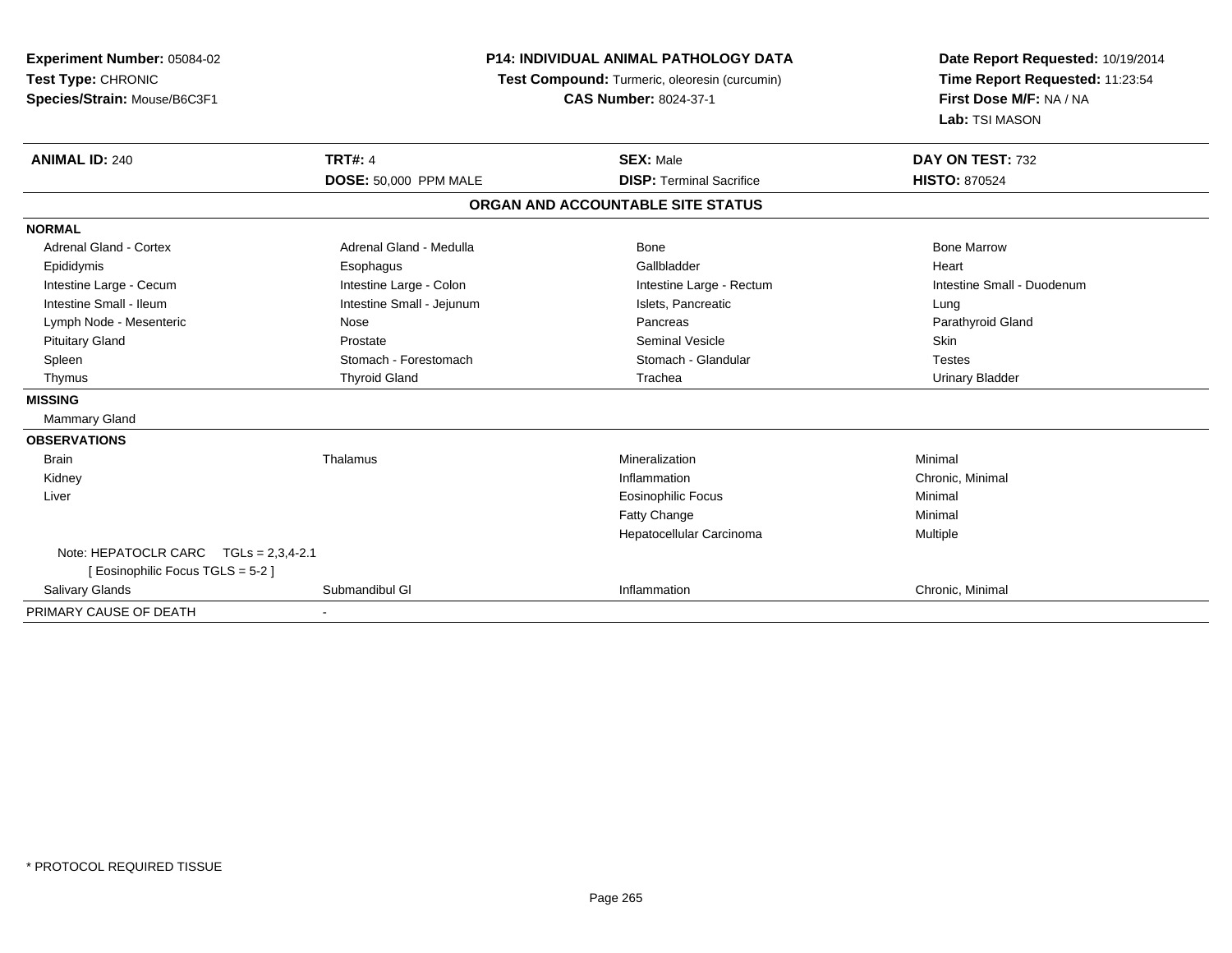| Experiment Number: 05084-02<br>Test Type: CHRONIC<br>Species/Strain: Mouse/B6C3F1 |                                                                                                                      | <b>P14: INDIVIDUAL ANIMAL PATHOLOGY DATA</b><br>Test Compound: Turmeric, oleoresin (curcumin)<br><b>CAS Number: 8024-37-1</b> | Date Report Requested: 10/19/2014<br>Time Report Requested: 11:23:54<br>First Dose M/F: NA / NA<br>Lab: TSI MASON |
|-----------------------------------------------------------------------------------|----------------------------------------------------------------------------------------------------------------------|-------------------------------------------------------------------------------------------------------------------------------|-------------------------------------------------------------------------------------------------------------------|
| <b>ANIMAL ID: 256</b>                                                             | <b>TRT#: 6</b>                                                                                                       | <b>SEX: Female</b>                                                                                                            | DAY ON TEST: 731                                                                                                  |
|                                                                                   | DOSE: 0 PPM FEMALE                                                                                                   | <b>DISP: Terminal Sacrifice</b>                                                                                               | <b>HISTO:</b>                                                                                                     |
|                                                                                   |                                                                                                                      | ORGAN AND ACCOUNTABLE SITE STATUS                                                                                             |                                                                                                                   |
| <b>NORMAL</b>                                                                     |                                                                                                                      |                                                                                                                               |                                                                                                                   |
| Adrenal Gland - Cortex                                                            | Adrenal Gland - Medulla                                                                                              | <b>Bone</b>                                                                                                                   | <b>Bone Marrow</b>                                                                                                |
| Esophagus                                                                         | Gallbladder                                                                                                          | Heart                                                                                                                         | Intestine Large - Cecum                                                                                           |
| Intestine Large - Colon                                                           | Intestine Large - Rectum                                                                                             | Intestine Small - Duodenum                                                                                                    | Intestine Small - Ileum                                                                                           |
| Intestine Small - Jejunum                                                         | Islets, Pancreatic                                                                                                   | Lung                                                                                                                          | Lymph Node - Mesenteric                                                                                           |
| Mammary Gland                                                                     | Nose                                                                                                                 | Ovary                                                                                                                         | Pancreas                                                                                                          |
| Parathyroid Gland                                                                 | <b>Pituitary Gland</b>                                                                                               | Skin                                                                                                                          | Spleen                                                                                                            |
| Stomach - Forestomach                                                             | Stomach - Glandular                                                                                                  | Thymus                                                                                                                        | Trachea                                                                                                           |
| <b>Urinary Bladder</b>                                                            |                                                                                                                      |                                                                                                                               |                                                                                                                   |
| <b>OBSERVATIONS</b>                                                               |                                                                                                                      |                                                                                                                               |                                                                                                                   |
| <b>Brain</b>                                                                      | Thalamus                                                                                                             | Mineralization                                                                                                                | Minimal                                                                                                           |
| Kidney                                                                            |                                                                                                                      | Inflammation                                                                                                                  | Chronic, Minimal                                                                                                  |
| Liver                                                                             |                                                                                                                      | Hepatocellular Adenoma                                                                                                        |                                                                                                                   |
|                                                                                   |                                                                                                                      | Mixed Cell Focus                                                                                                              | Minimal                                                                                                           |
| Note: BY DR. MARONPOT FOR ONCOGENE STUDY.<br>Note: HEPATOCLR ADEN $TGLs = 1-2.1$  | Note: LIVER NODULE DESCRIBED AT GROSS NECROPSY WAS TAKEN                                                             |                                                                                                                               |                                                                                                                   |
| Salivary Glands                                                                   | Sublingul GI                                                                                                         | Inflammation                                                                                                                  | Chronic, Minimal                                                                                                  |
|                                                                                   | Submandibul GI                                                                                                       | Inflammation                                                                                                                  | Chronic, Minimal                                                                                                  |
| <b>Thyroid Gland</b>                                                              | <b>Follicular Cel</b>                                                                                                | Hyperplasia<br>Inflammation                                                                                                   | Minimal<br>Chronic Active, Minimal                                                                                |
| Urin Bladder<br>Note: SIDERED TO BE NORMAL.                                       | Note: SMALL NUMBERS OF MONONUCLEAR CELLS IN PERIVASCULAR<br>Note: LOCATIONS IN THE SUBMUCOSA OF THE BLADDER ARE CON- |                                                                                                                               |                                                                                                                   |
| Uterus                                                                            | Endometrium                                                                                                          | Hyperplasia                                                                                                                   | Mild                                                                                                              |
| Note: HYPERPLASIA<br>$TGLS = 2-4$                                                 |                                                                                                                      |                                                                                                                               |                                                                                                                   |
| PRIMARY CAUSE OF DEATH                                                            | $\blacksquare$                                                                                                       |                                                                                                                               |                                                                                                                   |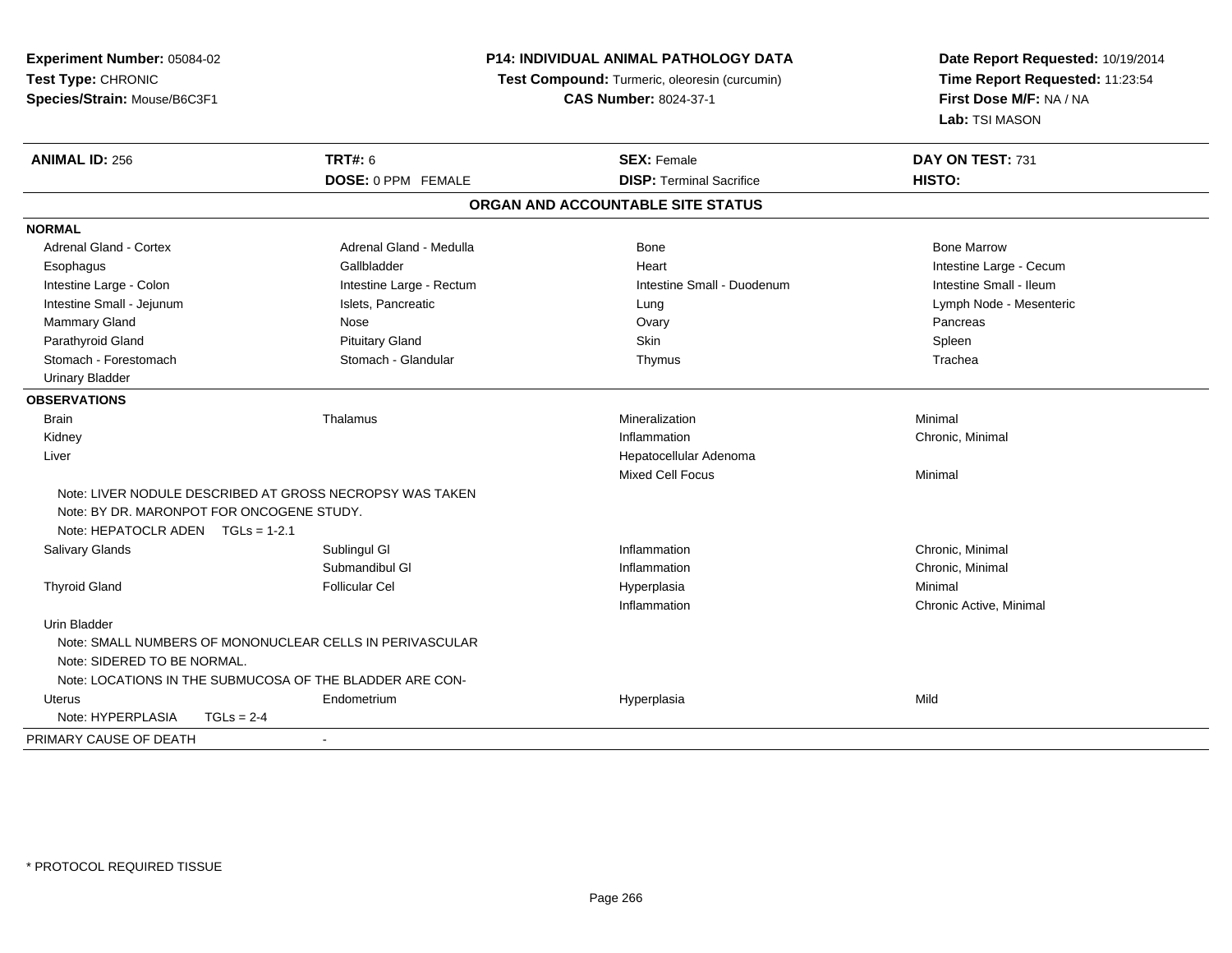| <b>Experiment Number: 05084-02</b> |                                               | <b>P14: INDIVIDUAL ANIMAL PATHOLOGY DATA</b> |                                 |
|------------------------------------|-----------------------------------------------|----------------------------------------------|---------------------------------|
| Test Type: CHRONIC                 | Test Compound: Turmeric, oleoresin (curcumin) |                                              | Time Report Requested: 11:23:54 |
| Species/Strain: Mouse/B6C3F1       |                                               | <b>CAS Number: 8024-37-1</b>                 | First Dose M/F: NA / NA         |
|                                    |                                               |                                              | Lab: TSI MASON                  |
| <b>ANIMAL ID: 257</b>              | TRT#: 6                                       | <b>SEX: Female</b>                           | DAY ON TEST: 453                |
|                                    | DOSE: 0 PPM FEMALE                            | <b>DISP: Interval Sacrifice</b>              | HISTO: 853381                   |
|                                    |                                               | ORGAN AND ACCOUNTABLE SITE STATUS            |                                 |
| <b>NORMAL</b>                      |                                               |                                              |                                 |
| Adrenal Gland - Cortex             | Adrenal Gland - Medulla                       | Bone                                         | <b>Bone Marrow</b>              |
| Esophagus                          | Gallbladder                                   | Heart                                        | Intestine Large - Cecum         |
| Intestine Large - Colon            | Intestine Large - Rectum                      | Intestine Small - Duodenum                   | Intestine Small - Ileum         |
| Intestine Small - Jejunum          | Islets, Pancreatic                            | Liver                                        | Lung                            |
| <b>Mammary Gland</b>               | Pancreas                                      | Parathyroid Gland                            | <b>Pituitary Gland</b>          |
| Skin                               | Spleen                                        | Stomach - Forestomach                        | Stomach - Glandular             |
| Thymus                             | <b>Thyroid Gland</b>                          | Trachea                                      |                                 |
| <b>OBSERVATIONS</b>                |                                               |                                              |                                 |
| <b>Brain</b>                       | Thalamus                                      | Mineralization                               | Minimal                         |
| Kidney                             |                                               | Inflammation                                 | Chronic, Minimal                |
| Lymph Node                         | Mesenteric                                    | <b>Infiltration Cellular</b>                 | Histiocyte, Minimal             |
|                                    | Mesenteric                                    | Pigmentation                                 | Minimal                         |
| Nose                               | Glands                                        | Inflammation                                 | Acute, Minimal                  |
| Ovary                              |                                               | Cyst                                         | Mild                            |
| <b>Salivary Glands</b>             | Submandibul GI                                | Inflammation                                 | Chronic, Minimal                |
| <b>Urinary Bladder</b>             |                                               | Inflammation                                 | Chronic, Minimal                |
| <b>Uterus</b>                      | Endometrium                                   | Hyperplasia                                  | Moderate                        |
| PRIMARY CAUSE OF DEATH             |                                               |                                              |                                 |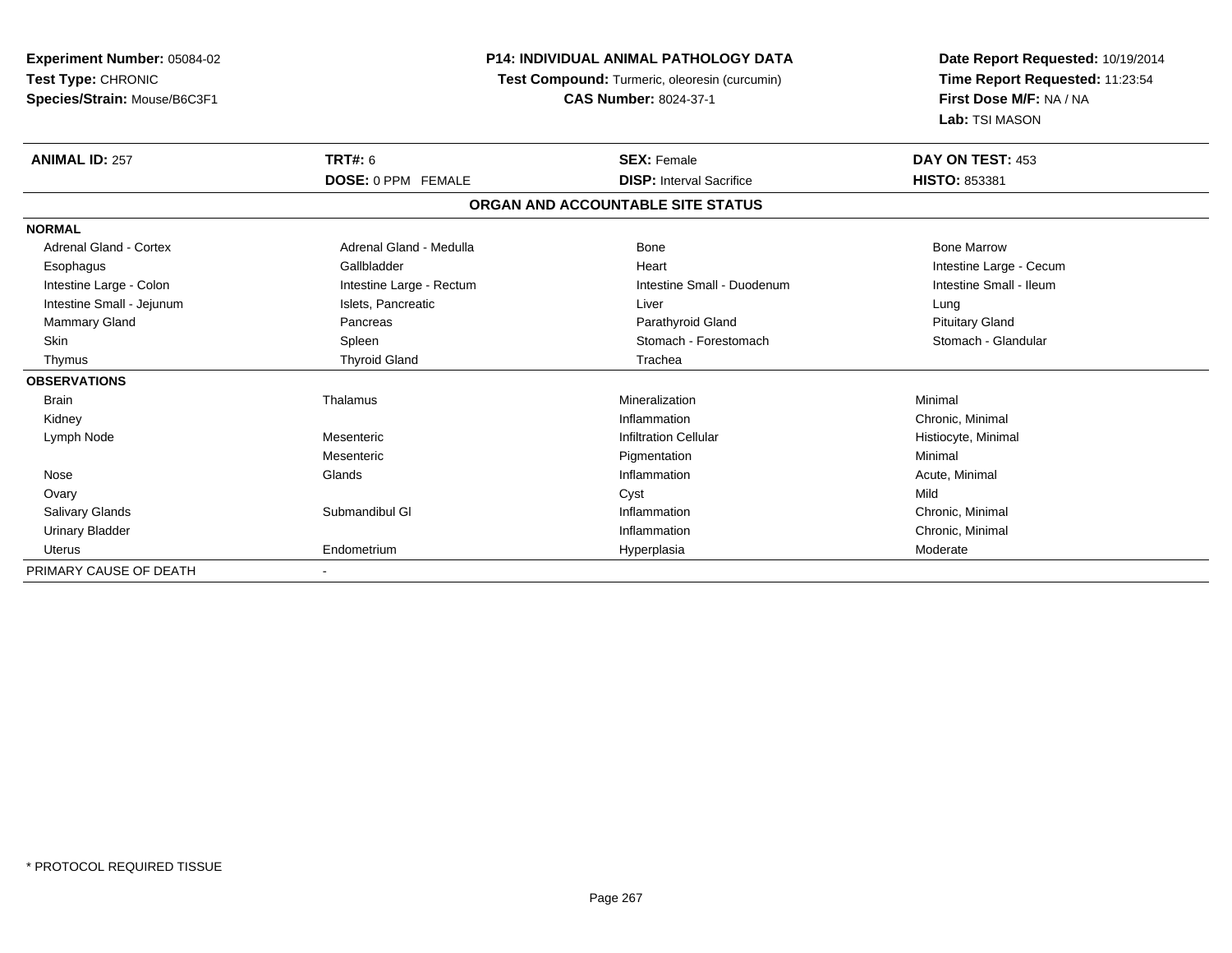| Experiment Number: 05084-02                |                                                             | P14: INDIVIDUAL ANIMAL PATHOLOGY DATA         | Date Report Requested: 10/19/2014<br>Time Report Requested: 11:23:54<br>First Dose M/F: NA / NA |
|--------------------------------------------|-------------------------------------------------------------|-----------------------------------------------|-------------------------------------------------------------------------------------------------|
| Test Type: CHRONIC                         |                                                             | Test Compound: Turmeric, oleoresin (curcumin) |                                                                                                 |
| Species/Strain: Mouse/B6C3F1               |                                                             | <b>CAS Number: 8024-37-1</b>                  |                                                                                                 |
|                                            |                                                             |                                               | Lab: TSI MASON                                                                                  |
| <b>ANIMAL ID: 258</b>                      | <b>TRT#: 6</b>                                              | <b>SEX: Female</b>                            | DAY ON TEST: 731                                                                                |
|                                            | DOSE: 0 PPM FEMALE                                          | <b>DISP: Terminal Sacrifice</b>               | <b>HISTO: 870526</b>                                                                            |
|                                            |                                                             | ORGAN AND ACCOUNTABLE SITE STATUS             |                                                                                                 |
| <b>NORMAL</b>                              |                                                             |                                               |                                                                                                 |
| Adrenal Gland - Cortex                     | Adrenal Gland - Medulla                                     | <b>Bone</b>                                   | Esophagus                                                                                       |
| Gallbladder                                | Intestine Large - Cecum                                     | Intestine Large - Colon                       | Intestine Large - Rectum                                                                        |
| Intestine Small - Duodenum                 | Intestine Small - Ileum                                     | Intestine Small - Jejunum                     | Islets, Pancreatic                                                                              |
| Lung                                       | Lymph Node - Mesenteric                                     | Mammary Gland                                 | Nose                                                                                            |
| Pancreas                                   | Parathyroid Gland                                           | Skin                                          | Spleen                                                                                          |
| Stomach - Forestomach                      | Stomach - Glandular                                         | Thymus                                        | <b>Thyroid Gland</b>                                                                            |
| Trachea                                    | <b>Urinary Bladder</b>                                      |                                               |                                                                                                 |
| <b>OBSERVATIONS</b>                        |                                                             |                                               |                                                                                                 |
| <b>Bone Marrow</b>                         | Sternal                                                     | Myelofibrosis                                 | Minimal                                                                                         |
| Brain                                      | Thalamus                                                    | Mineralization                                | Minimal                                                                                         |
| Heart                                      |                                                             | Inflammation                                  | Chronic Active, Minimal                                                                         |
| Kidney                                     |                                                             | Inflammation                                  | Chronic, Minimal                                                                                |
| Liver                                      |                                                             | Hepatocellular Carcinoma                      |                                                                                                 |
|                                            |                                                             | Inflammation                                  | Chronic Active, Minimal                                                                         |
| Note: FOR THE ONCOGENE STUDY.              |                                                             |                                               |                                                                                                 |
|                                            | Note: THE LIVER MASS WAS TAKEN AT NECROPSY BY DR. MARONPOT  |                                               |                                                                                                 |
| Note: HEPATOCLR CARC $TGLs = 3-2.1$        |                                                             |                                               |                                                                                                 |
| Ovary                                      |                                                             | Cyst                                          | Mild                                                                                            |
|                                            | Note: SMALL NUMBERS OF MONONUCLEAR CELLS IN THE PERIOVARIAN |                                               |                                                                                                 |
| Note: TISSUES ARE CONSIDERED TO BE NORMAL. |                                                             |                                               |                                                                                                 |
| [ Cyst TGLS = $1-4$ ]                      |                                                             |                                               |                                                                                                 |
| Pancreas                                   |                                                             |                                               |                                                                                                 |
|                                            | Note: STITIUM OF THE PANCREAS ARE CONSIDERED TO BE NORMAL.  |                                               |                                                                                                 |
|                                            | Note: SMALL NUMBERS OF MONONUCLEAR CELLS WITHIN THE INTER-  |                                               |                                                                                                 |
| <b>Pituitary Gland</b>                     | Pars Distalis                                               | Hyperplasia                                   | Minimal                                                                                         |
| Salivary Glands                            | Submandibul GI                                              | Inflammation                                  | Chronic, Minimal                                                                                |
| Thymus                                     |                                                             |                                               |                                                                                                 |
|                                            | Note: SMALL CYSTS WITHIN THE PARENCHYMA OF THE THYMUS ARE   |                                               |                                                                                                 |
| Note: CONSIDERED TO BE NORMAL.             |                                                             |                                               |                                                                                                 |
| Uterus                                     | Endometrium                                                 | Hyperplasia                                   | Mild                                                                                            |
|                                            |                                                             |                                               |                                                                                                 |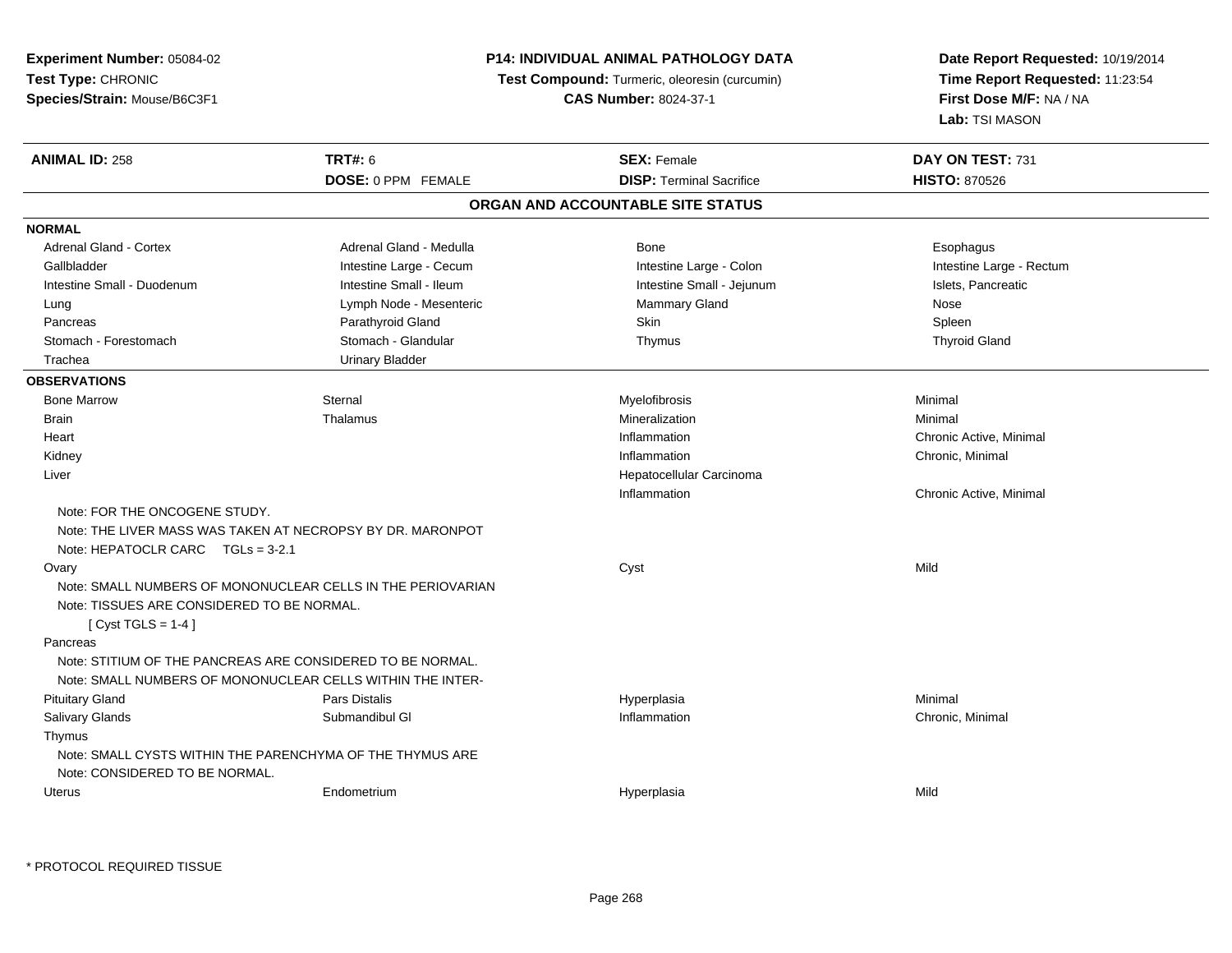| <b>Experiment Number: 05084-02</b><br>Test Type: CHRONIC<br>Species/Strain: Mouse/B6C3F1 |                           | <b>P14: INDIVIDUAL ANIMAL PATHOLOGY DATA</b><br>Test Compound: Turmeric, oleoresin (curcumin)<br><b>CAS Number: 8024-37-1</b> | Date Report Requested: 10/19/2014<br>Time Report Requested: 11:23:54<br>First Dose M/F: NA / NA<br>Lab: TSI MASON |
|------------------------------------------------------------------------------------------|---------------------------|-------------------------------------------------------------------------------------------------------------------------------|-------------------------------------------------------------------------------------------------------------------|
| <b>ANIMAL ID: 258</b>                                                                    | TRT#: 6                   | <b>SEX: Female</b>                                                                                                            | DAY ON TEST: 731                                                                                                  |
|                                                                                          | <b>DOSE: 0 PPM FEMALE</b> | <b>DISP: Terminal Sacrifice</b>                                                                                               | <b>HISTO: 870526</b>                                                                                              |
|                                                                                          |                           | ORGAN AND ACCOUNTABLE SITE STATUS                                                                                             |                                                                                                                   |
| Note: HYPERPLASIA<br>$TGLS = 4-4$                                                        |                           |                                                                                                                               |                                                                                                                   |
| PRIMARY CAUSE OF DEATH                                                                   |                           |                                                                                                                               |                                                                                                                   |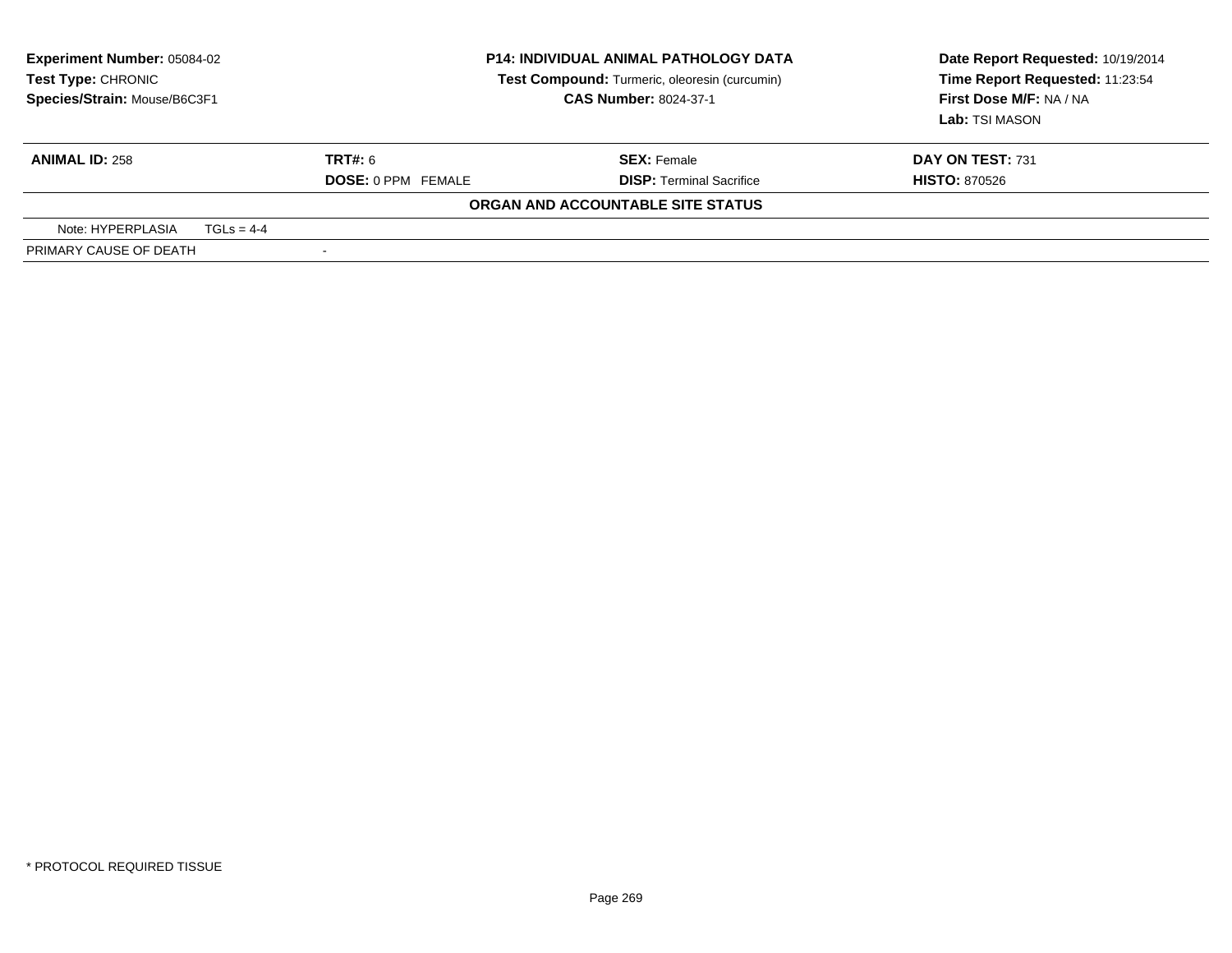| Experiment Number: 05084-02<br>Test Type: CHRONIC<br>Species/Strain: Mouse/B6C3F1         |                                                                | <b>P14: INDIVIDUAL ANIMAL PATHOLOGY DATA</b><br>Test Compound: Turmeric, oleoresin (curcumin)<br><b>CAS Number: 8024-37-1</b> | Date Report Requested: 10/19/2014<br>Time Report Requested: 11:23:54<br>First Dose M/F: NA / NA<br>Lab: TSI MASON |
|-------------------------------------------------------------------------------------------|----------------------------------------------------------------|-------------------------------------------------------------------------------------------------------------------------------|-------------------------------------------------------------------------------------------------------------------|
| <b>ANIMAL ID: 259</b>                                                                     | <b>TRT#: 6</b>                                                 | <b>SEX: Female</b>                                                                                                            | DAY ON TEST: 522                                                                                                  |
|                                                                                           | DOSE: 0 PPM FEMALE                                             | <b>DISP: Dead</b>                                                                                                             | <b>HISTO: 870527</b>                                                                                              |
|                                                                                           |                                                                | ORGAN AND ACCOUNTABLE SITE STATUS                                                                                             |                                                                                                                   |
| <b>NORMAL</b>                                                                             |                                                                |                                                                                                                               |                                                                                                                   |
| Adrenal Gland - Cortex                                                                    | Adrenal Gland - Medulla                                        | <b>Bone</b>                                                                                                                   | <b>Bone Marrow</b>                                                                                                |
| Heart                                                                                     | Islets, Pancreatic                                             | Liver                                                                                                                         | Lung                                                                                                              |
| Lymph Node - Mesenteric                                                                   | Mammary Gland                                                  | Nose                                                                                                                          | Ovary                                                                                                             |
| Pancreas                                                                                  | Parathyroid Gland                                              | <b>Pituitary Gland</b>                                                                                                        | Skin                                                                                                              |
| Stomach - Forestomach                                                                     | Stomach - Glandular                                            | <b>Thyroid Gland</b>                                                                                                          | Trachea                                                                                                           |
| <b>MISSING</b>                                                                            |                                                                |                                                                                                                               |                                                                                                                   |
| Esophagus                                                                                 | Gallbladder                                                    | Thymus                                                                                                                        |                                                                                                                   |
| <b>OBSERVATIONS</b>                                                                       |                                                                |                                                                                                                               |                                                                                                                   |
| <b>Brain</b>                                                                              | Thalamus                                                       | Mineralization                                                                                                                | Minimal                                                                                                           |
| Intestine Large                                                                           | Cecum                                                          | Autolysis                                                                                                                     | Marked                                                                                                            |
|                                                                                           | Colon                                                          | Autolysis                                                                                                                     | Marked                                                                                                            |
|                                                                                           | Rectum                                                         | Autolysis                                                                                                                     | Mild                                                                                                              |
| <b>Intestine Small</b>                                                                    | Duodenum                                                       | Autolysis                                                                                                                     | Marked                                                                                                            |
|                                                                                           | lleum                                                          | Autolysis                                                                                                                     | Marked                                                                                                            |
|                                                                                           | Jejunum                                                        | Autolysis                                                                                                                     | Marked                                                                                                            |
| Kidney                                                                                    |                                                                | Autolysis                                                                                                                     | Moderate                                                                                                          |
|                                                                                           |                                                                | Inflammation                                                                                                                  | Chronic, Minimal                                                                                                  |
| Ovary                                                                                     |                                                                |                                                                                                                               |                                                                                                                   |
| Note: TO BE WITHIN NORMAL LIMITS.                                                         |                                                                |                                                                                                                               |                                                                                                                   |
|                                                                                           | Note: THE PIGMENT SEEN WITHIN THE OVARIAN STROMA IS CONSIDERED |                                                                                                                               |                                                                                                                   |
| <b>Salivary Glands</b>                                                                    | Submandibul GI                                                 | Inflammation                                                                                                                  | Chronic, Minimal                                                                                                  |
| Spleen                                                                                    |                                                                | Hemangiosarcoma                                                                                                               |                                                                                                                   |
| Note: SIVE THROMBOSIS, HEMORRHAGE, AND AUTOLYSIS.<br>Note: HEMANGIOSARC<br>$TGLs = 8-3.1$ |                                                                |                                                                                                                               |                                                                                                                   |
|                                                                                           | Note: THE MASS DIAGNOSED AS A HEMANGIOSARCOMA SHOWED EXTEN-    |                                                                                                                               |                                                                                                                   |
| <b>Urinary Bladder</b>                                                                    |                                                                | Autolysis                                                                                                                     | Moderate                                                                                                          |
| <b>Uterus</b>                                                                             |                                                                | Hydrometra                                                                                                                    | Mild                                                                                                              |
| [ Hydrometra TGLS = 2-4 ]                                                                 |                                                                |                                                                                                                               |                                                                                                                   |
| PRIMARY CAUSE OF DEATH                                                                    | $\sim$                                                         |                                                                                                                               |                                                                                                                   |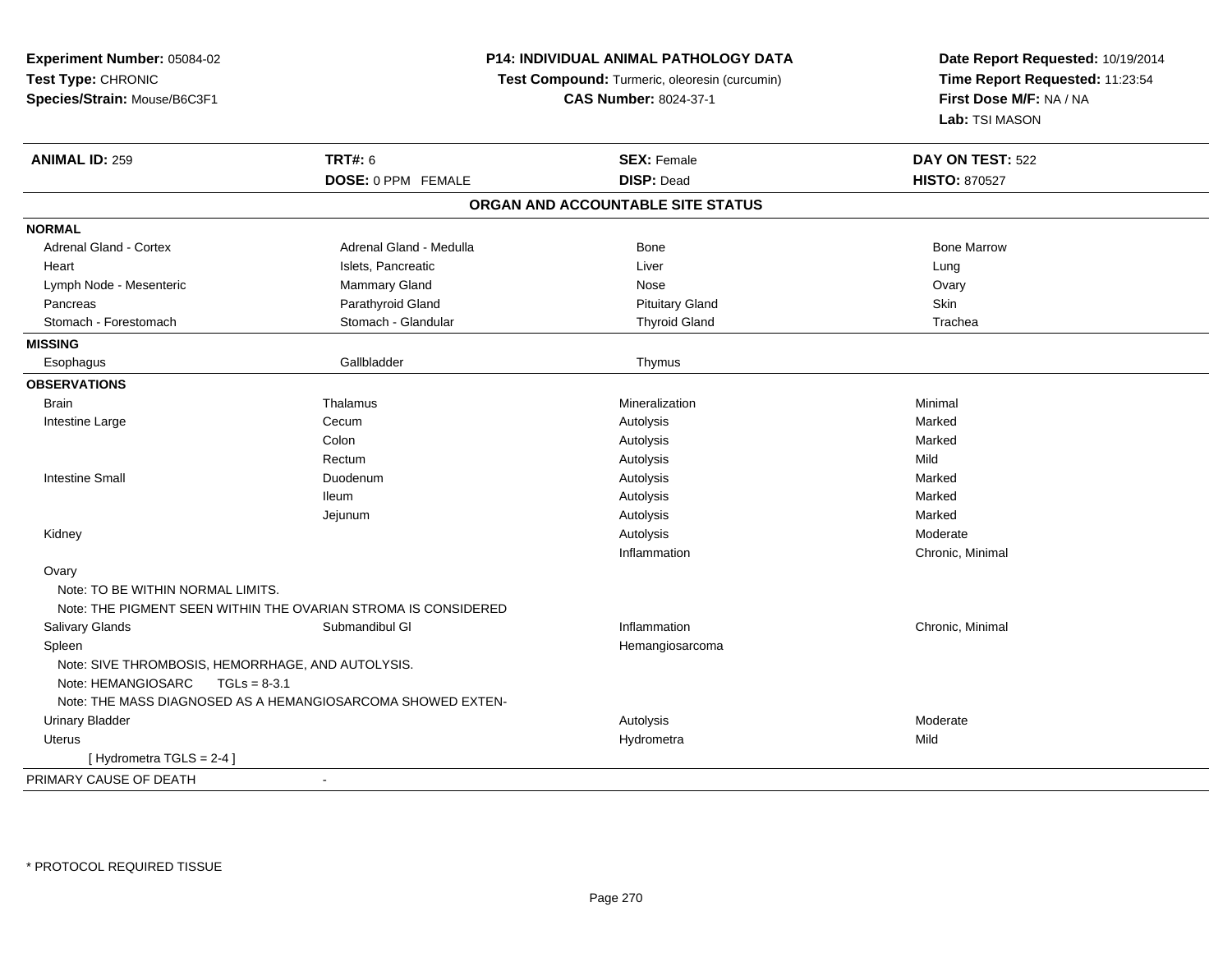| <b>Experiment Number: 05084-02</b><br>Test Type: CHRONIC           | <b>P14: INDIVIDUAL ANIMAL PATHOLOGY DATA</b><br>Test Compound: Turmeric, oleoresin (curcumin)<br><b>CAS Number: 8024-37-1</b> |                                   | Date Report Requested: 10/19/2014<br>Time Report Requested: 11:23:54 |  |  |  |
|--------------------------------------------------------------------|-------------------------------------------------------------------------------------------------------------------------------|-----------------------------------|----------------------------------------------------------------------|--|--|--|
| Species/Strain: Mouse/B6C3F1                                       |                                                                                                                               |                                   | First Dose M/F: NA / NA<br>Lab: TSI MASON                            |  |  |  |
| <b>ANIMAL ID: 259</b>                                              | <b>TRT#: 6</b>                                                                                                                | <b>SEX: Female</b>                | <b>DAY ON TEST: 522</b>                                              |  |  |  |
|                                                                    | <b>DOSE: 0 PPM FEMALE</b>                                                                                                     | <b>DISP: Dead</b>                 | <b>HISTO: 870527</b>                                                 |  |  |  |
|                                                                    |                                                                                                                               | ORGAN AND ACCOUNTABLE SITE STATUS |                                                                      |  |  |  |
| Animal Note: 84                                                    |                                                                                                                               |                                   |                                                                      |  |  |  |
| Animal Note: THE HEMOPERITONEUM OBSERVED IN THIS ANIMAL IS RELATED |                                                                                                                               |                                   |                                                                      |  |  |  |
|                                                                    | Animal Note: TO THE RUPTURE OF THE SPLENIC HEMANGIOSARCOMA.                                                                   |                                   |                                                                      |  |  |  |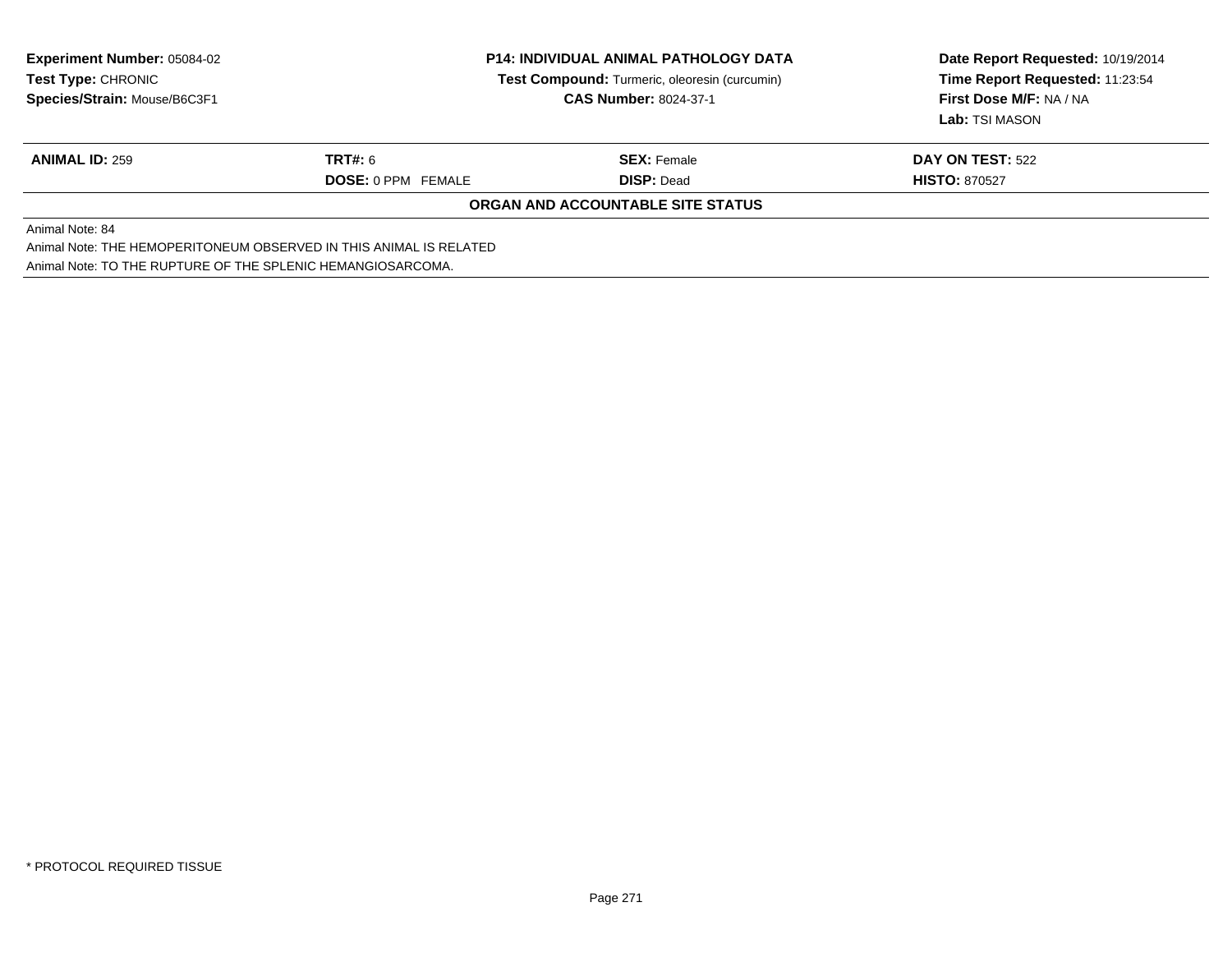| Experiment Number: 05084-02      | P14: INDIVIDUAL ANIMAL PATHOLOGY DATA                         |                                               | Date Report Requested: 10/19/2014                          |  |
|----------------------------------|---------------------------------------------------------------|-----------------------------------------------|------------------------------------------------------------|--|
| Test Type: CHRONIC               |                                                               | Test Compound: Turmeric, oleoresin (curcumin) | Time Report Requested: 11:23:54<br>First Dose M/F: NA / NA |  |
| Species/Strain: Mouse/B6C3F1     |                                                               | <b>CAS Number: 8024-37-1</b>                  |                                                            |  |
|                                  |                                                               |                                               | Lab: TSI MASON                                             |  |
| <b>ANIMAL ID: 260</b>            | <b>TRT#: 6</b>                                                | <b>SEX: Female</b>                            | DAY ON TEST: 450                                           |  |
|                                  | <b>DOSE: 0 PPM FEMALE</b>                                     | <b>DISP:</b> Interval Sacrifice               | <b>HISTO: 853382</b>                                       |  |
|                                  |                                                               | ORGAN AND ACCOUNTABLE SITE STATUS             |                                                            |  |
| <b>NORMAL</b>                    |                                                               |                                               |                                                            |  |
| <b>Adrenal Gland - Cortex</b>    | Adrenal Gland - Medulla                                       | <b>Bone</b>                                   | <b>Bone Marrow</b>                                         |  |
| Esophagus                        | Gallbladder                                                   | Heart                                         | Intestine Large - Cecum                                    |  |
| Intestine Large - Colon          | Intestine Large - Rectum                                      | Intestine Small - Duodenum                    | Intestine Small - Ileum                                    |  |
| Intestine Small - Jejunum        | Islets, Pancreatic                                            | Liver                                         | Lung                                                       |  |
| <b>Mammary Gland</b>             | Parathyroid Gland                                             | <b>Pituitary Gland</b>                        | Skin                                                       |  |
| Spleen                           | Thymus                                                        | <b>Thyroid Gland</b>                          | Trachea                                                    |  |
| <b>OBSERVATIONS</b>              |                                                               |                                               |                                                            |  |
| <b>Brain</b>                     | Thalamus                                                      | Mineralization                                | Minimal                                                    |  |
| Kidney                           |                                                               | Inflammation                                  | Chronic, Minimal                                           |  |
| Lymph Node                       | Mesenteric                                                    | <b>Infiltration Cellular</b>                  | Histiocyte, Minimal                                        |  |
|                                  | Mesenteric                                                    | Pigmentation                                  | Minimal                                                    |  |
|                                  | Note: NODE, THIS IS A VERY MINOR CHANGE ALMOST NOT WORTHY OF  |                                               |                                                            |  |
|                                  | Note: SEVERAL PIGMENT LADED HISTIOCYTES WERE OBSERVED IN THE  |                                               |                                                            |  |
|                                  | Note: NOTE EXCEPT THAT IT WAS ALSO SEEN IN THE TREATED GROUP. |                                               |                                                            |  |
| Nose                             | Glands                                                        | Inflammation                                  | Acute, Minimal                                             |  |
| Ovary                            |                                                               | Cyst                                          | Moderate                                                   |  |
|                                  |                                                               | Hemorrhage                                    | Moderate                                                   |  |
| Note: CYST<br>$TGLs = 1-4$       |                                                               |                                               |                                                            |  |
| Note: HEMORRHAGE<br>$TGLs = 1-4$ |                                                               |                                               |                                                            |  |
| Pancreas                         |                                                               | Inflammation                                  | Chronic, Minimal                                           |  |
| Salivary Glands                  | Submandibul GI                                                | Inflammation                                  | Chronic, Minimal                                           |  |
| Stomach                          | Forestomach                                                   | Inflammation                                  | Chronic Active, Minimal                                    |  |
|                                  | Glandular                                                     | Inflammation                                  | Chronic, Minimal                                           |  |
| <b>Urinary Bladder</b>           |                                                               | Inflammation                                  | Chronic, Minimal                                           |  |
| <b>Uterus</b>                    | Endometrium                                                   | Hyperplasia                                   | Moderate                                                   |  |
| PRIMARY CAUSE OF DEATH           |                                                               |                                               |                                                            |  |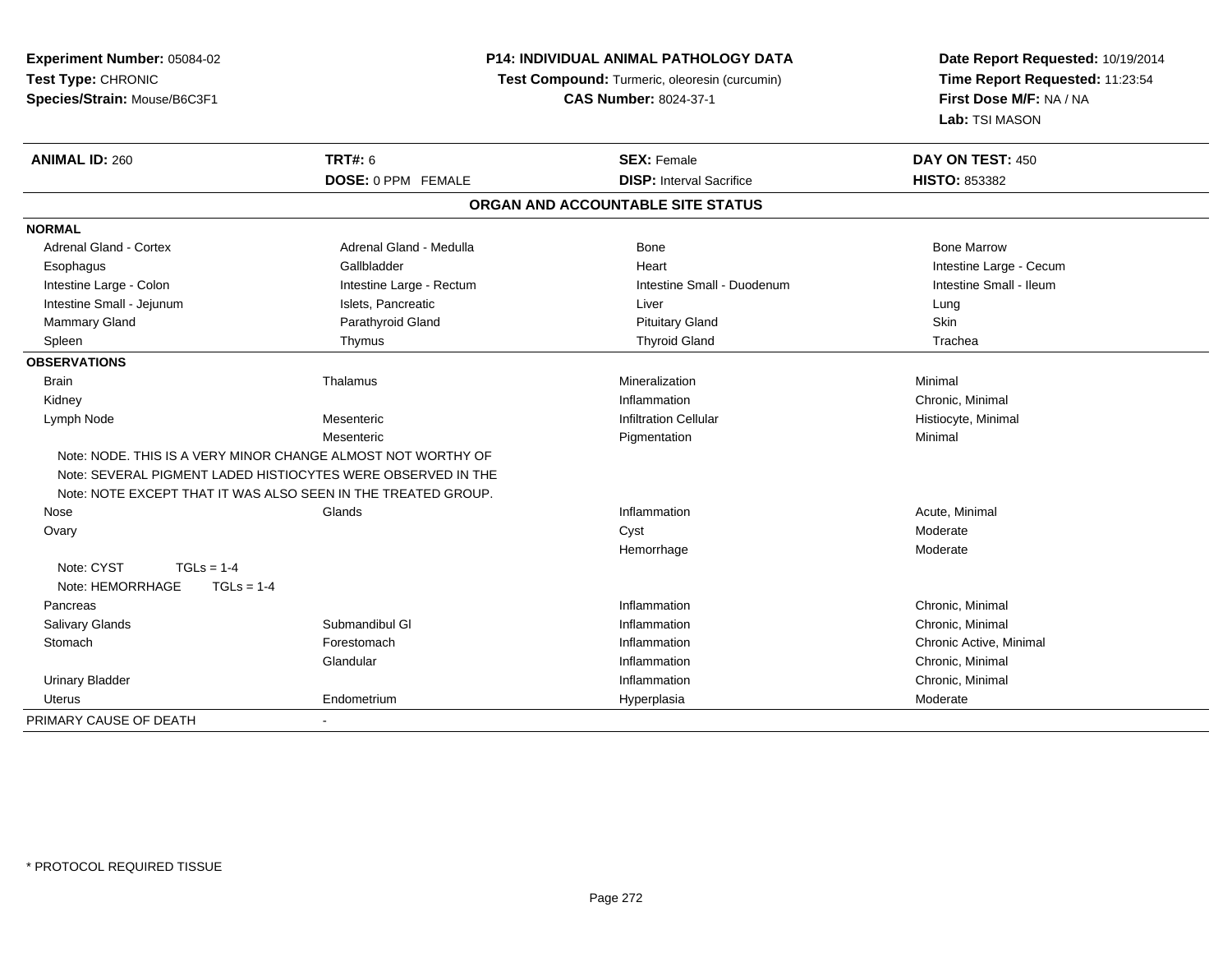| Experiment Number: 05084-02<br>Test Type: CHRONIC<br>Species/Strain: Mouse/B6C3F1                                                                                                                      |                            | <b>P14: INDIVIDUAL ANIMAL PATHOLOGY DATA</b><br>Test Compound: Turmeric, oleoresin (curcumin)<br><b>CAS Number: 8024-37-1</b> | Date Report Requested: 10/19/2014<br>Time Report Requested: 11:23:54<br>First Dose M/F: NA / NA<br>Lab: TSI MASON |
|--------------------------------------------------------------------------------------------------------------------------------------------------------------------------------------------------------|----------------------------|-------------------------------------------------------------------------------------------------------------------------------|-------------------------------------------------------------------------------------------------------------------|
| <b>ANIMAL ID: 261</b>                                                                                                                                                                                  | <b>TRT#: 6</b>             | <b>SEX: Female</b>                                                                                                            | DAY ON TEST: 731                                                                                                  |
|                                                                                                                                                                                                        | DOSE: 0 PPM FEMALE         | <b>DISP: Terminal Sacrifice</b>                                                                                               | <b>HISTO: 870528</b>                                                                                              |
|                                                                                                                                                                                                        |                            | ORGAN AND ACCOUNTABLE SITE STATUS                                                                                             |                                                                                                                   |
| <b>NORMAL</b>                                                                                                                                                                                          |                            |                                                                                                                               |                                                                                                                   |
| Adrenal Gland - Cortex                                                                                                                                                                                 | Adrenal Gland - Medulla    | Bone                                                                                                                          | <b>Brain</b>                                                                                                      |
| Esophagus                                                                                                                                                                                              | Heart                      | Intestine Large - Cecum                                                                                                       | Intestine Large - Colon                                                                                           |
| Intestine Large - Rectum                                                                                                                                                                               | Intestine Small - Duodenum | Intestine Small - Ileum                                                                                                       | Intestine Small - Jejunum                                                                                         |
| Islets, Pancreatic                                                                                                                                                                                     | Lung                       | Mammary Gland                                                                                                                 | Nose                                                                                                              |
| Pancreas                                                                                                                                                                                               | Parathyroid Gland          | <b>Pituitary Gland</b>                                                                                                        | Skin                                                                                                              |
| Stomach - Forestomach                                                                                                                                                                                  | Stomach - Glandular        | Thymus                                                                                                                        | <b>Thyroid Gland</b>                                                                                              |
| Trachea                                                                                                                                                                                                | <b>Urinary Bladder</b>     |                                                                                                                               |                                                                                                                   |
| <b>MISSING</b>                                                                                                                                                                                         |                            |                                                                                                                               |                                                                                                                   |
| Gallbladder                                                                                                                                                                                            | Lymph Node - Mesenteric    |                                                                                                                               |                                                                                                                   |
| <b>OBSERVATIONS</b>                                                                                                                                                                                    |                            |                                                                                                                               |                                                                                                                   |
| <b>Bone Marrow</b>                                                                                                                                                                                     | Sternal                    | Myelofibrosis                                                                                                                 | Mild                                                                                                              |
| Kidney                                                                                                                                                                                                 |                            | Inflammation                                                                                                                  | Chronic, Minimal                                                                                                  |
| Liver                                                                                                                                                                                                  |                            | Hepatocellular Carcinoma                                                                                                      |                                                                                                                   |
|                                                                                                                                                                                                        |                            | Inflammation                                                                                                                  | Chronic Active, Minimal                                                                                           |
| Note: THE NODULE DESCRIBED AT NECROPSY WAS TAKEN BY NTP FOR<br>Note: THE LIVER CARCINOMA IS INTERPRETED AS A TRABECULAR<br>Note: TYPE.<br>Note: ONCOGENE STUDIES.<br>Note: HEPATOCLR CARC TGLs = 2-2.1 |                            |                                                                                                                               |                                                                                                                   |
| Ovary<br>[Cyst TGLS = $1-4.1$ ]                                                                                                                                                                        |                            | Cyst                                                                                                                          | Moderate                                                                                                          |
| <b>Salivary Glands</b>                                                                                                                                                                                 | Parotid GI                 | Inflammation                                                                                                                  | Chronic, Minimal                                                                                                  |
|                                                                                                                                                                                                        | Submandibul GI             | Inflammation                                                                                                                  | Chronic, Minimal                                                                                                  |
| Spleen                                                                                                                                                                                                 |                            | Hyperplasia                                                                                                                   | Lymphoid, Minimal                                                                                                 |
| <b>Uterus</b>                                                                                                                                                                                          | Endometrium                | Hyperplasia                                                                                                                   | Mild                                                                                                              |
| Note: HYPERPLASIA<br>$TGLs = 3-4$                                                                                                                                                                      |                            |                                                                                                                               |                                                                                                                   |
| PRIMARY CAUSE OF DEATH                                                                                                                                                                                 |                            |                                                                                                                               |                                                                                                                   |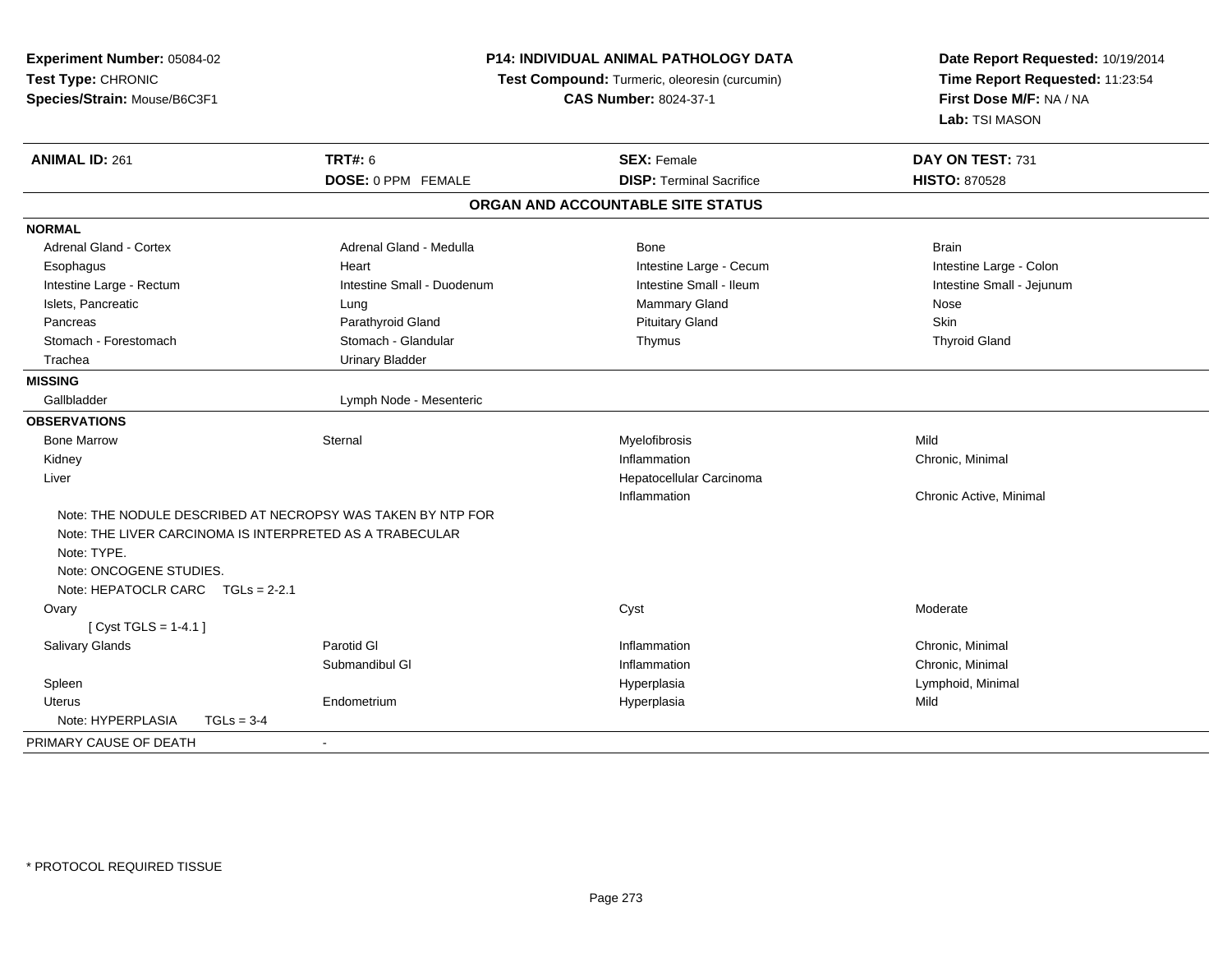**Experiment Number:** 05084-02**Test Type:** CHRONIC**Species/Strain:** Mouse/B6C3F1

## **P14: INDIVIDUAL ANIMAL PATHOLOGY DATA**

**Test Compound:** Turmeric, oleoresin (curcumin)

**CAS Number:** 8024-37-1

**Date Report Requested:** 10/19/2014**Time Report Requested:** 11:23:54**First Dose M/F:** NA / NA**Lab:** TSI MASON

| <b>ANIMAL ID: 262</b>               | <b>TRT#: 6</b>             | <b>SEX: Female</b>                | DAY ON TEST: 730          |
|-------------------------------------|----------------------------|-----------------------------------|---------------------------|
|                                     | DOSE: 0 PPM FEMALE         | <b>DISP: Moribund</b>             | <b>HISTO: 870573</b>      |
|                                     |                            | ORGAN AND ACCOUNTABLE SITE STATUS |                           |
| <b>NORMAL</b>                       |                            |                                   |                           |
| Adrenal Gland - Cortex              | Adrenal Gland - Medulla    | <b>Bone</b>                       | Esophagus                 |
| Gallbladder                         | Heart                      | Intestine Large - Cecum           | Intestine Large - Colon   |
| Intestine Large - Rectum            | Intestine Small - Duodenum | Intestine Small - Ileum           | Intestine Small - Jejunum |
| Islets, Pancreatic                  | Liver                      | Lymph Node - Mesenteric           | Mammary Gland             |
| Pancreas                            | Parathyroid Gland          | <b>Pituitary Gland</b>            | <b>Skin</b>               |
| Spleen                              | Stomach - Forestomach      | Stomach - Glandular               | Thymus                    |
| <b>Thyroid Gland</b>                | Trachea                    | <b>Urinary Bladder</b>            |                           |
| <b>OBSERVATIONS</b>                 |                            |                                   |                           |
| <b>Bone Marrow</b>                  | Sternal                    | Myelofibrosis                     | Moderate                  |
| <b>Brain</b>                        | Thalamus                   | Mineralization                    | Minimal                   |
| Kidney                              |                            | Inflammation                      | Chronic, Minimal          |
| Lung                                |                            | Alveolar/Bronchiolar Carcinoma    |                           |
|                                     |                            | <b>Infiltration Cellular</b>      | Histiocyte, Moderate      |
| Note: ALV BRON CARC<br>$TGLs = 3-1$ |                            |                                   |                           |
| Lymph Node                          | Mediastinal                | Hyperplasia                       | Lymphoid, Mild            |
| Note: HYPERPLASIA<br>$TGLs = 4-1$   |                            |                                   |                           |
| Nose                                |                            | Inflammation                      | Acute, Minimal            |
| Ovary                               |                            | Cyst                              | Minimal                   |
|                                     |                            | Hemorrhage                        | Minimal                   |
| <b>Salivary Glands</b>              | Submandibul GI             | Inflammation                      | Chronic, Minimal          |
| <b>Uterus</b>                       | Endometrium                | Hyperplasia                       | Mild                      |
| PRIMARY CAUSE OF DEATH              |                            |                                   |                           |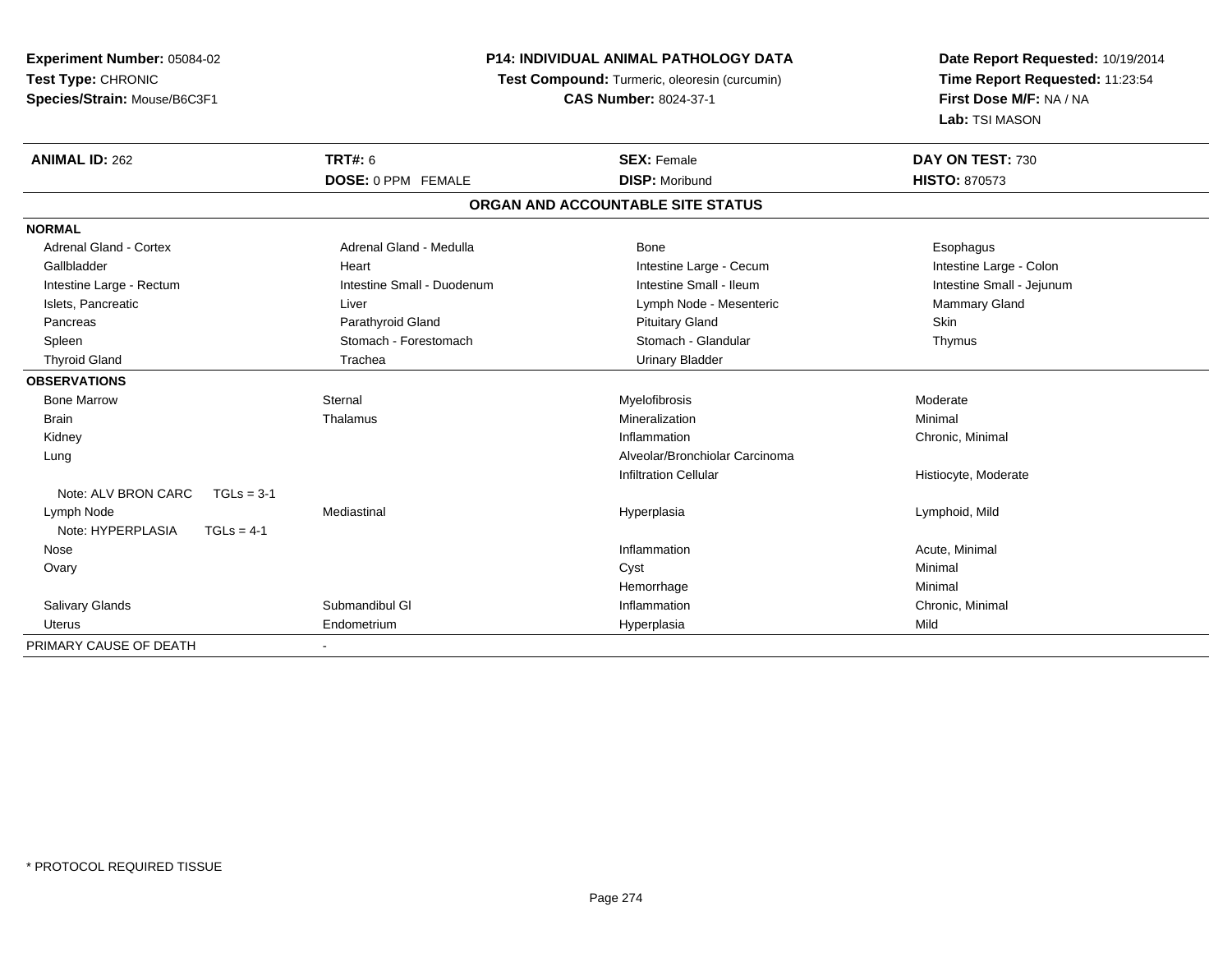| Experiment Number: 05084-02   |                                                             | <b>P14: INDIVIDUAL ANIMAL PATHOLOGY DATA</b>  | Date Report Requested: 10/19/2014 |
|-------------------------------|-------------------------------------------------------------|-----------------------------------------------|-----------------------------------|
| Test Type: CHRONIC            |                                                             | Test Compound: Turmeric, oleoresin (curcumin) | Time Report Requested: 11:23:54   |
| Species/Strain: Mouse/B6C3F1  |                                                             | <b>CAS Number: 8024-37-1</b>                  | First Dose M/F: NA / NA           |
|                               |                                                             |                                               | Lab: TSI MASON                    |
| <b>ANIMAL ID: 263</b>         | <b>TRT#: 6</b>                                              | <b>SEX: Female</b>                            | DAY ON TEST: 731                  |
|                               | <b>DOSE: 0 PPM FEMALE</b>                                   | <b>DISP: Terminal Sacrifice</b>               | <b>HISTO: 870529</b>              |
|                               |                                                             | ORGAN AND ACCOUNTABLE SITE STATUS             |                                   |
| <b>NORMAL</b>                 |                                                             |                                               |                                   |
| <b>Adrenal Gland - Cortex</b> | Adrenal Gland - Medulla                                     | <b>Bone</b>                                   | Esophagus                         |
| Gallbladder                   | Heart                                                       | Intestine Large - Cecum                       | Intestine Large - Colon           |
| Intestine Large - Rectum      | Intestine Small - Duodenum                                  | Intestine Small - Ileum                       | Intestine Small - Jejunum         |
| Islets, Pancreatic            | Lung                                                        | Lymph Node - Mesenteric                       | Mammary Gland                     |
| Nose                          | Ovary                                                       | Pancreas                                      | Parathyroid Gland                 |
| <b>Pituitary Gland</b>        | Skin                                                        | Spleen                                        | Stomach - Forestomach             |
| Stomach - Glandular           | Thymus                                                      | <b>Thyroid Gland</b>                          | Trachea                           |
| <b>Urinary Bladder</b>        |                                                             |                                               |                                   |
| <b>OBSERVATIONS</b>           |                                                             |                                               |                                   |
| <b>Bone Marrow</b>            | Sternal                                                     | Myelofibrosis                                 | Minimal                           |
| <b>Brain</b>                  | Thalamus                                                    | Mineralization                                | Minimal                           |
| Kidney                        |                                                             | Inflammation                                  | Chronic, Minimal                  |
| Liver                         |                                                             | Inflammation                                  | Chronic Active, Minimal           |
| Lymph Node                    |                                                             |                                               |                                   |
|                               | Note: IT IS NORMAL TO FIND SMALL NUMBERS OF HISTIOCYTES AND |                                               |                                   |
|                               | Note: PIGMENT IN THE MESENTERIC LYMPH NODES OF MICE.        |                                               |                                   |
| <b>Salivary Glands</b>        | Submandibul GI                                              | Inflammation                                  | Chronic, Mild                     |
| Uterus                        | Endometrium                                                 | Hyperplasia                                   | Mild                              |
| Note: HYPERPLASIA             | $TGLs = 1,2-4$                                              |                                               |                                   |
| PRIMARY CAUSE OF DEATH        |                                                             |                                               |                                   |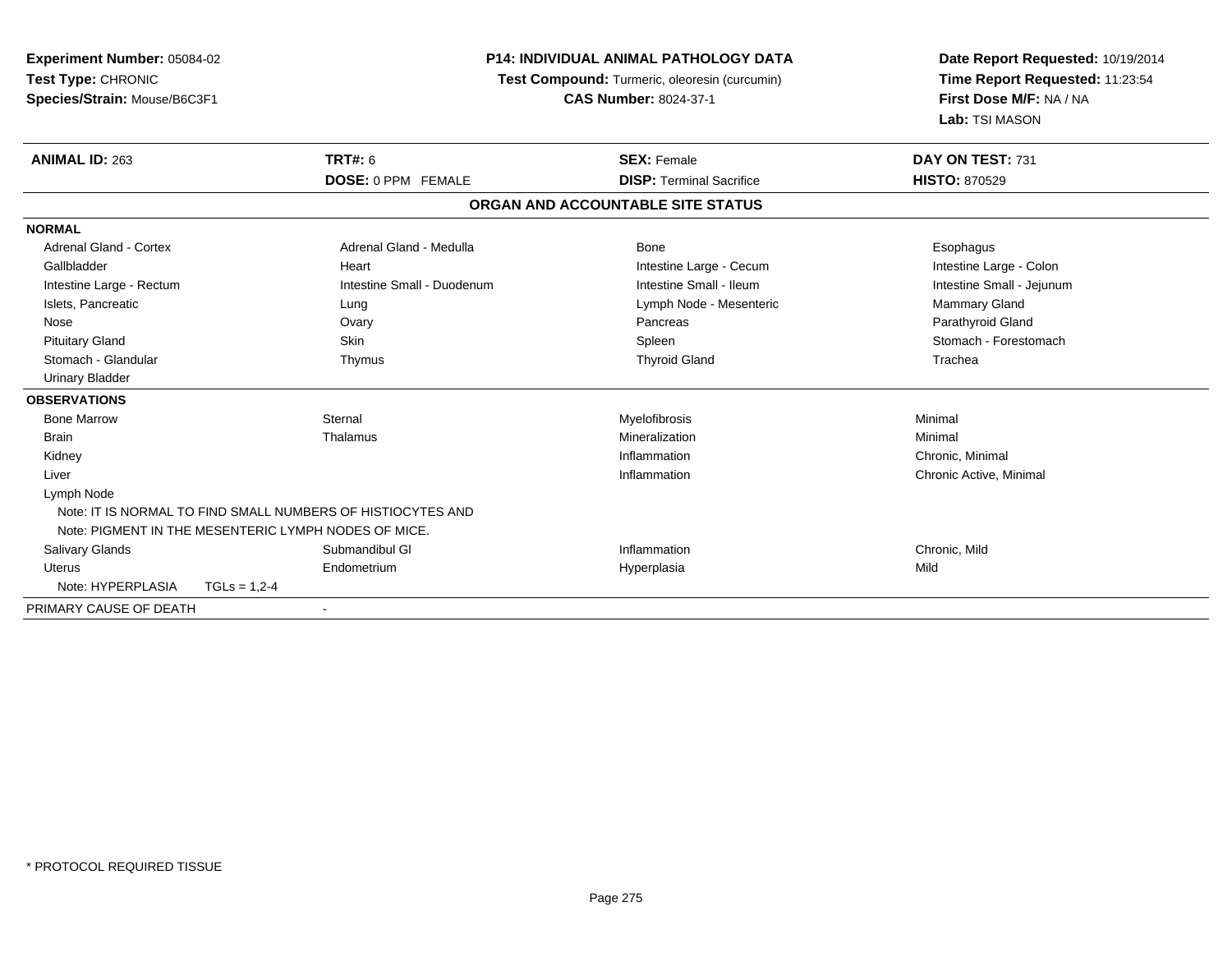**Experiment Number:** 05084-02**Test Type:** CHRONIC **Species/Strain:** Mouse/B6C3F1**P14: INDIVIDUAL ANIMAL PATHOLOGY DATATest Compound:** Turmeric, oleoresin (curcumin)**CAS Number:** 8024-37-1**Date Report Requested:** 10/19/2014**Time Report Requested:** 11:23:54**First Dose M/F:** NA / NA**Lab:** TSI MASON**ANIMAL ID:** 264**TRT#:** 6 **SEX:** Female **SEX: Female DAY ON TEST:** 586 **DOSE:** 0 PPM FEMALE **DISP:** Moribund **HISTO:** <sup>870530</sup> **ORGAN AND ACCOUNTABLE SITE STATUSNORMAL**Adrenal Gland - Medulla Nedulla Bone Bone Esophagus Esophagus Gallbladder Gallbladder Gallbladder Heart **Intestine Large - Cecum** Intestine Large - Cecum Intestine Large - Colon Intestine Large - Rectum Intestine Small - Duodenum **Intestine Small - Ileum** Intestine Small - Ileum Intestine Small - Jejunum Intestine Small - Jejunum Islets, Pancreatic Lung Mammary Gland Nose Pituitary Gland**Thyroid Gland** Skin Stomach - Forestomach - Stomach - Stomach - Stomach - Glandular Thyroid Glandular Thyroid Glandular Thyroid Glandular Thyroid Glandular Clandular Thyroid Glandular Thyroid Glandular Thyroid Glandular Thyroid Glandular Trachea**MISSING**Parathyroid Gland Thymus **OBSERVATIONS** Adrenal Gland Cortex Hematopoietic Cell Proliferation Mild Bone Marroww metal Sternal Sternal and the Myelofibrosis Moderate Moderate Moderate Moderate Sternal and Moderate Moderate Sternal and Moderate Sternal and Moderate Sternal and Moderate Sternal and Moderate Sternal and Moderate Stern Brainn and the matter of the matter of the matter of the matter of the matter of the matter of the matter of the matter of the matter of the matter of the matter of the matter of the matter of the matter of the matter of the ma Kidneyy the control of the control of the control of the control of the control of the control of the control of the control of the control of the control of the control of the control of the control of the control of the contro Inflammation **Chronic, Mild**<br>
Fibrosis Mild Liverr and the contract of the contract of the contract of the contract of the contract of the contract of the contract of the contract of the contract of the contract of the contract of the contract of the contract of the cont s and the contract of the Mild n Chronic Active, Moderate InflammationNote:  $FIBROSIS$   $TGLS = 6-2$  $TGLs = 6-2$ Note: INFLAMMATION Lymph Node Mediastinal Fibrosis Minimal Pancreaticc Communication of the Communication of the Communication of the Communication of the Communication of the Communication of the Communication of the Communication of the Communication of the Communication of the Communicat Lymphoid, Mild Mandibular HyperplasiaMediastinal Hyperplasia Lymphoid, Moderate **Mesenteric**  Hyperplasia Lymphoid, Moderate Mandibular Inflammation Chronic Active, Minimal Mediastinal Inflammation Chronic Active, Minimal Pancreatic Inflammation Chronic Active, Mild Note:  $FIBROSIS$   $TGLs = 8-5$  $TGLs = 10-5$ Note: FIBROSIS Note: INFLAMMATION TGLs = 8-5 $[$  Fibrosis TGLS = 9-5  $]$ [ Hyperplasia TGLS = 11-5 ]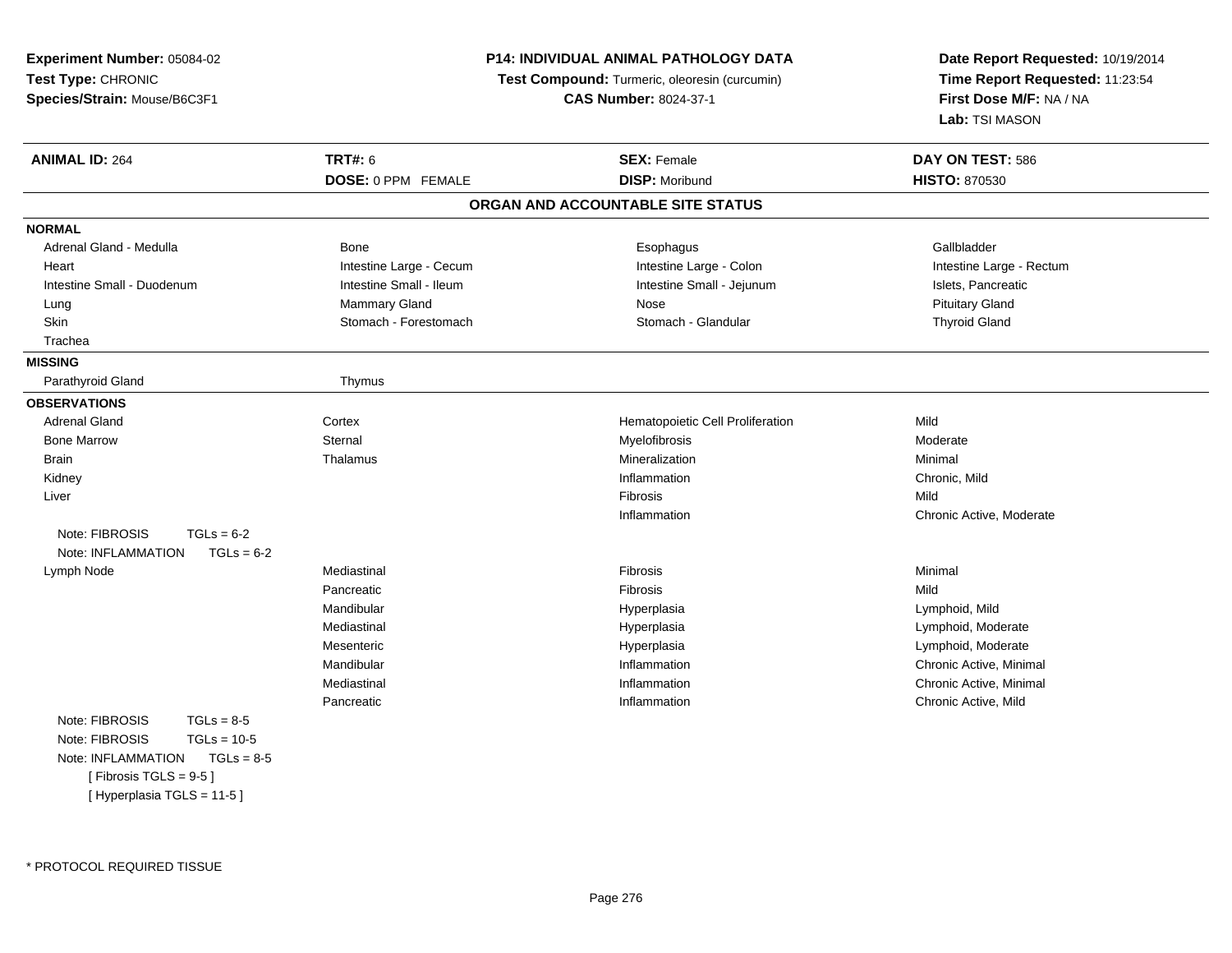| Experiment Number: 05084-02<br>Test Type: CHRONIC<br>Species/Strain: Mouse/B6C3F1                                                                              | <b>P14: INDIVIDUAL ANIMAL PATHOLOGY DATA</b><br>Test Compound: Turmeric, oleoresin (curcumin)<br><b>CAS Number: 8024-37-1</b> |                                   | Date Report Requested: 10/19/2014<br>Time Report Requested: 11:23:54<br>First Dose M/F: NA / NA<br>Lab: TSI MASON |
|----------------------------------------------------------------------------------------------------------------------------------------------------------------|-------------------------------------------------------------------------------------------------------------------------------|-----------------------------------|-------------------------------------------------------------------------------------------------------------------|
| <b>ANIMAL ID: 264</b>                                                                                                                                          | <b>TRT#: 6</b>                                                                                                                | <b>SEX: Female</b>                | DAY ON TEST: 586                                                                                                  |
|                                                                                                                                                                | <b>DOSE: 0 PPM FEMALE</b>                                                                                                     | <b>DISP: Moribund</b>             | <b>HISTO: 870530</b>                                                                                              |
|                                                                                                                                                                |                                                                                                                               | ORGAN AND ACCOUNTABLE SITE STATUS |                                                                                                                   |
| [Hyperplasia TGLS = 10-5]<br>[Inflammation TGLS = $8-5$ ]                                                                                                      |                                                                                                                               |                                   |                                                                                                                   |
| Ovary                                                                                                                                                          |                                                                                                                               | Cyst                              | Mild                                                                                                              |
| Pancreas                                                                                                                                                       |                                                                                                                               | <b>Fibrosis</b>                   | Marked                                                                                                            |
|                                                                                                                                                                |                                                                                                                               | Inflammation                      | Chronic Active, Marked                                                                                            |
| Note: INFLAMMATION<br>$TGLs = 5-9$<br>Note: FIBROSIS<br>$TGLs = 5-9$<br>Note: WHAT THE PROSECTOR THOUGHT WAS MESENTERIC LYMPH NODES<br>Note: WAS THE PANCREAS. |                                                                                                                               |                                   |                                                                                                                   |
| Salivary Glands                                                                                                                                                | Sublingul GI                                                                                                                  | Inflammation                      | Chronic, Minimal                                                                                                  |
|                                                                                                                                                                | Submandibul GI                                                                                                                | Inflammation                      | Chronic, Minimal                                                                                                  |
| Spleen                                                                                                                                                         |                                                                                                                               | Fibrosis                          | Mild                                                                                                              |
|                                                                                                                                                                |                                                                                                                               | Hematopoietic Cell Proliferation  | Moderate                                                                                                          |
| Note: FIBROSIS<br>$TGLs = 4.7-3+3.1$<br>Note: HEMA CELL PROL $TGLs = 4.7-3+3.1$                                                                                |                                                                                                                               |                                   |                                                                                                                   |
| <b>Urinary Bladder</b>                                                                                                                                         |                                                                                                                               | Angiectasis                       | Mild                                                                                                              |
|                                                                                                                                                                |                                                                                                                               | Polyarteritis                     | Mild                                                                                                              |
| Note: ANGIECTASIS<br>$TGLs = 3-1$                                                                                                                              |                                                                                                                               |                                   |                                                                                                                   |
| <b>Uterus</b>                                                                                                                                                  | Endometrium                                                                                                                   | Hyperplasia                       | Minimal                                                                                                           |
| PRIMARY CAUSE OF DEATH                                                                                                                                         |                                                                                                                               |                                   |                                                                                                                   |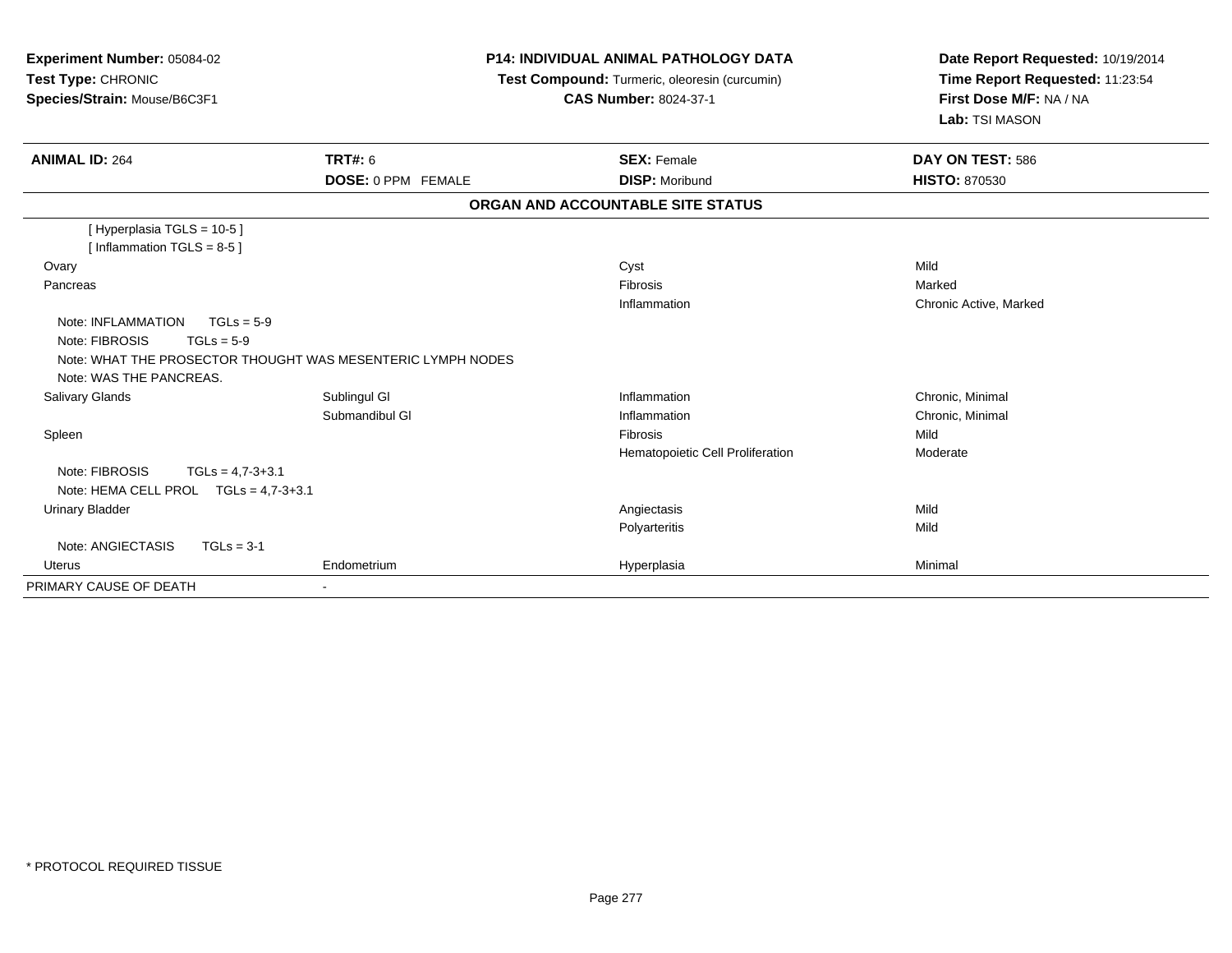| Experiment Number: 05084-02<br>Test Type: CHRONIC<br>Species/Strain: Mouse/B6C3F1            |                         | <b>P14: INDIVIDUAL ANIMAL PATHOLOGY DATA</b><br>Test Compound: Turmeric, oleoresin (curcumin)<br><b>CAS Number: 8024-37-1</b> | Date Report Requested: 10/19/2014<br>Time Report Requested: 11:23:54<br>First Dose M/F: NA / NA<br>Lab: TSI MASON |  |
|----------------------------------------------------------------------------------------------|-------------------------|-------------------------------------------------------------------------------------------------------------------------------|-------------------------------------------------------------------------------------------------------------------|--|
| <b>ANIMAL ID: 265</b>                                                                        | <b>TRT#: 6</b>          | <b>SEX: Female</b>                                                                                                            | DAY ON TEST: 731                                                                                                  |  |
|                                                                                              | DOSE: 0 PPM FEMALE      | <b>DISP: Terminal Sacrifice</b>                                                                                               | <b>HISTO: 870531</b>                                                                                              |  |
|                                                                                              |                         | ORGAN AND ACCOUNTABLE SITE STATUS                                                                                             |                                                                                                                   |  |
| <b>NORMAL</b>                                                                                |                         |                                                                                                                               |                                                                                                                   |  |
| <b>Adrenal Gland - Cortex</b>                                                                | <b>Bone</b>             | Esophagus                                                                                                                     | Gallbladder                                                                                                       |  |
| Heart                                                                                        | Intestine Large - Cecum | Intestine Large - Colon                                                                                                       | Intestine Large - Rectum                                                                                          |  |
| Intestine Small - Duodenum                                                                   | Intestine Small - Ileum | Intestine Small - Jejunum                                                                                                     | Islets, Pancreatic                                                                                                |  |
| Lung                                                                                         | Lymph Node - Mesenteric | Nose                                                                                                                          | Ovary                                                                                                             |  |
| Pancreas                                                                                     | Skin                    | Spleen                                                                                                                        | Stomach - Forestomach                                                                                             |  |
| Stomach - Glandular                                                                          | Thymus                  | Trachea                                                                                                                       | <b>Urinary Bladder</b>                                                                                            |  |
| <b>MISSING</b>                                                                               |                         |                                                                                                                               |                                                                                                                   |  |
| Mammary Gland                                                                                | Parathyroid Gland       |                                                                                                                               |                                                                                                                   |  |
| <b>OBSERVATIONS</b>                                                                          |                         |                                                                                                                               |                                                                                                                   |  |
| <b>Adrenal Gland</b>                                                                         | Medulla                 | Pheochromocytoma Malignant                                                                                                    |                                                                                                                   |  |
| Note: PHEOCHROM MAL                                                                          | $TGLs = 2-7.1+7.2$      |                                                                                                                               |                                                                                                                   |  |
| <b>Bone Marrow</b>                                                                           | Sternal                 | Myelofibrosis                                                                                                                 | Minimal                                                                                                           |  |
| <b>Brain</b>                                                                                 | Thalamus                | Mineralization                                                                                                                | Minimal                                                                                                           |  |
| Kidney                                                                                       |                         | Inflammation                                                                                                                  | Chronic, Minimal                                                                                                  |  |
| Liver                                                                                        |                         | Clear Cell Focus                                                                                                              | Minimal                                                                                                           |  |
|                                                                                              |                         | Hepatocellular Carcinoma                                                                                                      |                                                                                                                   |  |
|                                                                                              |                         | Inflammation                                                                                                                  | Chronic Active, Minimal                                                                                           |  |
| Note: LIVER MASS WAS TAKEN BY NTP FOR ONCOGENE STUDIES.<br>Note: HEPATOCLR CARC TGLs = 3-2.1 |                         |                                                                                                                               |                                                                                                                   |  |
| <b>Pituitary Gland</b>                                                                       | <b>Pars Distalis</b>    | Hyperplasia                                                                                                                   | Minimal                                                                                                           |  |
| Salivary Glands                                                                              | Submandibul GI          | Inflammation                                                                                                                  | Chronic, Minimal                                                                                                  |  |
| <b>Thyroid Gland</b>                                                                         | <b>Follicular Cel</b>   | Hyperplasia                                                                                                                   | Minimal                                                                                                           |  |
| Uterus                                                                                       | Endometrium             | Hyperplasia                                                                                                                   | Mild                                                                                                              |  |
| [Hyperplasia TGLS = 1-4]                                                                     |                         |                                                                                                                               |                                                                                                                   |  |
| PRIMARY CAUSE OF DEATH                                                                       | $\blacksquare$          |                                                                                                                               |                                                                                                                   |  |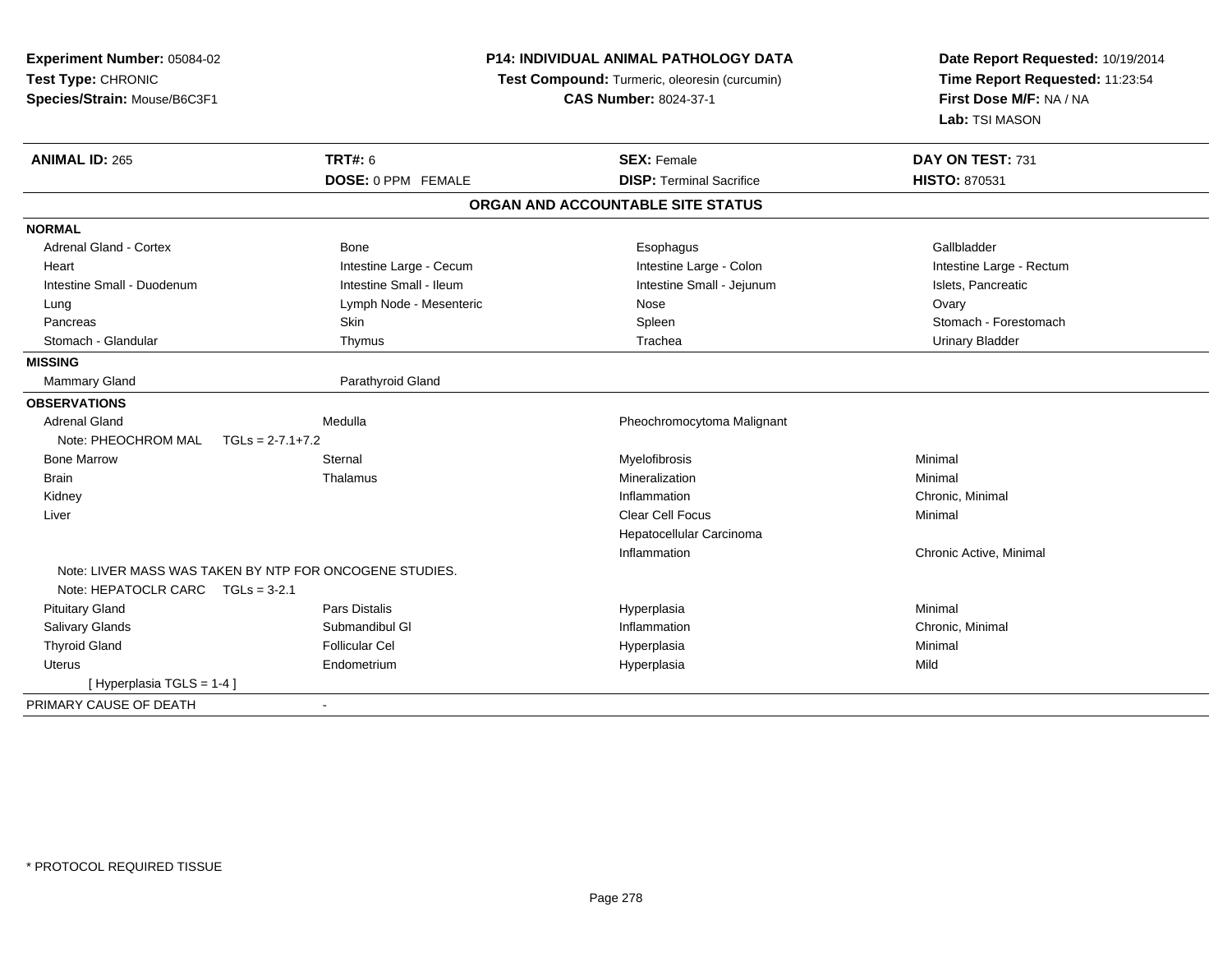| Experiment Number: 05084-02<br>Test Type: CHRONIC |                    | <b>P14: INDIVIDUAL ANIMAL PATHOLOGY DATA</b><br>Test Compound: Turmeric, oleoresin (curcumin) |                                   | Date Report Requested: 10/19/2014<br>Time Report Requested: 11:23:54 |
|---------------------------------------------------|--------------------|-----------------------------------------------------------------------------------------------|-----------------------------------|----------------------------------------------------------------------|
|                                                   |                    |                                                                                               |                                   |                                                                      |
|                                                   |                    |                                                                                               |                                   | Lab: TSI MASON                                                       |
| <b>ANIMAL ID: 266</b>                             |                    | <b>TRT#: 6</b>                                                                                | <b>SEX: Female</b>                | DAY ON TEST: 730                                                     |
|                                                   |                    | DOSE: 0 PPM FEMALE                                                                            | <b>DISP: Dead</b>                 | <b>HISTO: 870532</b>                                                 |
|                                                   |                    |                                                                                               | ORGAN AND ACCOUNTABLE SITE STATUS |                                                                      |
| <b>NORMAL</b>                                     |                    |                                                                                               |                                   |                                                                      |
| Adrenal Gland - Cortex                            |                    | Adrenal Gland - Medulla                                                                       | <b>Bone</b>                       | <b>Bone Marrow</b>                                                   |
| Esophagus                                         |                    | Heart                                                                                         | Islets, Pancreatic                | Lung                                                                 |
| Mammary Gland                                     |                    | Nose                                                                                          | Ovary                             | Pancreas                                                             |
| <b>Pituitary Gland</b>                            |                    | Skin                                                                                          | Spleen                            | Stomach - Forestomach                                                |
| Thymus                                            |                    | <b>Thyroid Gland</b>                                                                          | Trachea                           |                                                                      |
| <b>MISSING</b>                                    |                    |                                                                                               |                                   |                                                                      |
| Parathyroid Gland                                 |                    |                                                                                               |                                   |                                                                      |
| <b>OBSERVATIONS</b>                               |                    |                                                                                               |                                   |                                                                      |
| <b>Brain</b>                                      |                    | Meninges                                                                                      | Sarcoma                           |                                                                      |
| Gallbladder                                       |                    |                                                                                               | Autolysis                         | Moderate                                                             |
| Intestine Large                                   |                    | Cecum                                                                                         | Autolysis                         | Marked                                                               |
|                                                   |                    | Colon                                                                                         | Autolysis                         | Moderate                                                             |
|                                                   |                    | Rectum                                                                                        | Autolysis                         | Minimal                                                              |
| <b>Intestine Small</b>                            |                    | Duodenum                                                                                      | Autolysis                         | Marked                                                               |
|                                                   |                    | <b>Ileum</b>                                                                                  | Autolysis                         | Marked                                                               |
|                                                   |                    | Jejunum                                                                                       | Autolysis                         | Marked                                                               |
| Kidney                                            |                    |                                                                                               | Inflammation                      | Chronic, Minimal                                                     |
| Liver                                             |                    |                                                                                               | Inflammation                      | Chronic Active, Minimal                                              |
| Lymph Node                                        |                    | Mesenteric                                                                                    | Autolysis                         | Mild                                                                 |
| Salivary Glands                                   |                    | Submandibul GI                                                                                | Inflammation                      | Chronic, Minimal                                                     |
| Stomach                                           |                    | Glandular                                                                                     | Necrosis                          | Minimal                                                              |
| <b>Urinary Bladder</b>                            |                    |                                                                                               | Autolysis                         | Moderate                                                             |
| Uterus                                            |                    | Endometrium                                                                                   | Hyperplasia                       | Mild                                                                 |
| Note: HYPERPLASIA                                 | $TGLs = 2,6-4+4.1$ |                                                                                               |                                   |                                                                      |
| PRIMARY CAUSE OF DEATH                            |                    | $\blacksquare$                                                                                |                                   |                                                                      |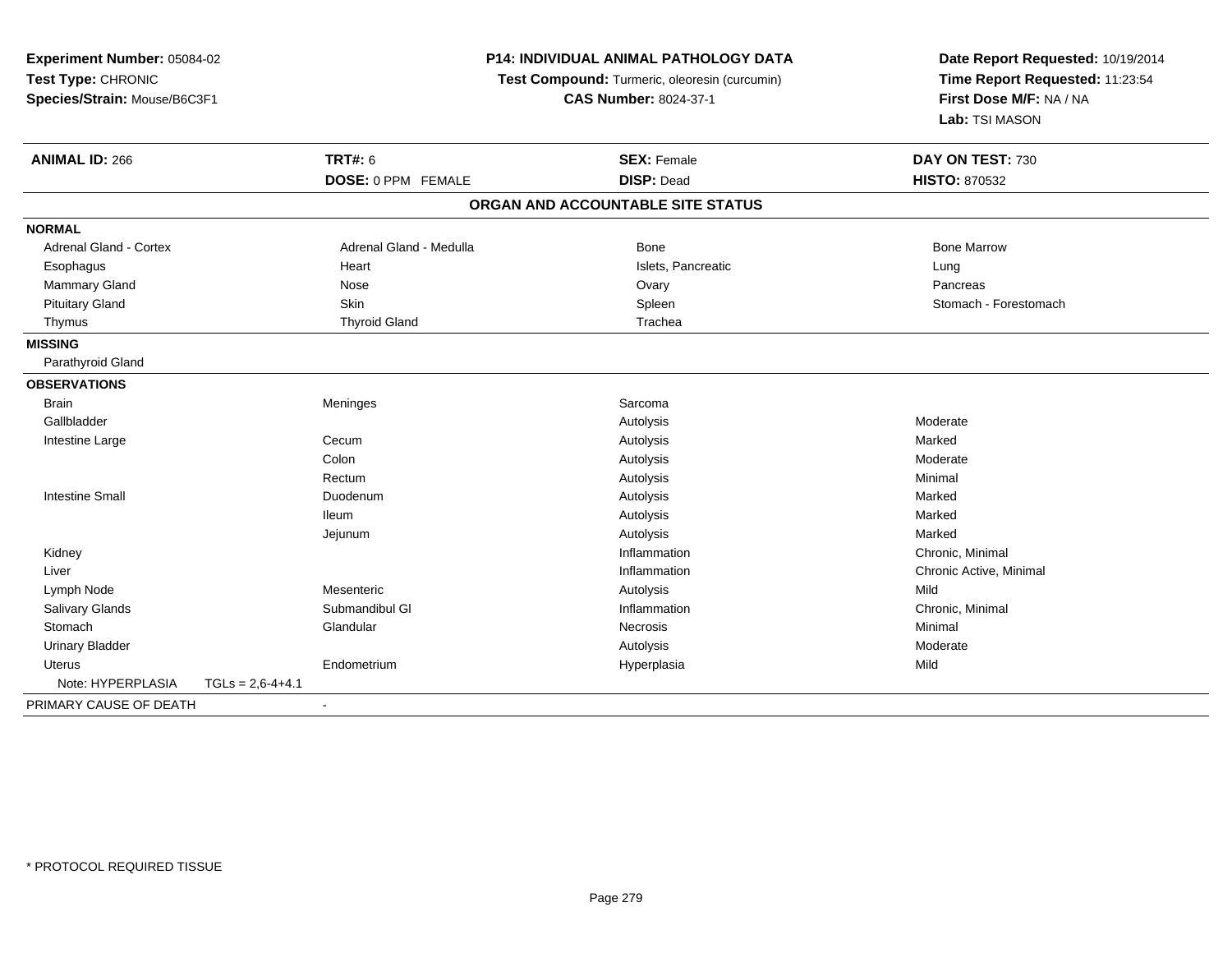| Experiment Number: 05084-02                        |                              | P14: INDIVIDUAL ANIMAL PATHOLOGY DATA         | Date Report Requested: 10/19/2014 |  |
|----------------------------------------------------|------------------------------|-----------------------------------------------|-----------------------------------|--|
| Test Type: CHRONIC                                 |                              | Test Compound: Turmeric, oleoresin (curcumin) | Time Report Requested: 11:23:54   |  |
| Species/Strain: Mouse/B6C3F1                       | <b>CAS Number: 8024-37-1</b> |                                               | First Dose M/F: NA / NA           |  |
|                                                    |                              |                                               | Lab: TSI MASON                    |  |
| <b>ANIMAL ID: 267</b>                              | <b>TRT#: 6</b>               | <b>SEX: Female</b>                            | DAY ON TEST: 731                  |  |
|                                                    | DOSE: 0 PPM FEMALE           | <b>DISP: Terminal Sacrifice</b>               | <b>HISTO: 870533</b>              |  |
|                                                    |                              | ORGAN AND ACCOUNTABLE SITE STATUS             |                                   |  |
| <b>NORMAL</b>                                      |                              |                                               |                                   |  |
| Adrenal Gland - Cortex                             | Adrenal Gland - Medulla      | <b>Bone</b>                                   | Esophagus                         |  |
| Gallbladder                                        | Heart                        | Intestine Large - Cecum                       | Intestine Large - Colon           |  |
| Intestine Large - Rectum                           | Intestine Small - Duodenum   | Intestine Small - Ileum                       | Intestine Small - Jejunum         |  |
| Islets, Pancreatic                                 | Lung                         | Lymph Node - Mesenteric                       | Mammary Gland                     |  |
| Nose                                               | Ovary                        | <b>Pituitary Gland</b>                        | <b>Skin</b>                       |  |
| Spleen                                             | Stomach - Glandular          | Thymus                                        | <b>Thyroid Gland</b>              |  |
| Trachea                                            | <b>Urinary Bladder</b>       |                                               |                                   |  |
| <b>MISSING</b>                                     |                              |                                               |                                   |  |
| Parathyroid Gland                                  |                              |                                               |                                   |  |
| <b>OBSERVATIONS</b>                                |                              |                                               |                                   |  |
| <b>Bone Marrow</b>                                 | Sternal                      | Myelofibrosis                                 | Minimal                           |  |
| Brain                                              | Thalamus                     | Mineralization                                | Minimal                           |  |
| Kidney                                             |                              | Inflammation                                  | Chronic, Minimal                  |  |
| Liver                                              |                              | Hepatocellular Carcinoma                      |                                   |  |
|                                                    |                              | Inflammation                                  | Chronic Active, Minimal           |  |
| Note: STUDIES.                                     |                              |                                               |                                   |  |
| Note: THE LIVER MASS WAS TAKEN BY NTP FOR ONCOGENE |                              |                                               |                                   |  |
| Note: HEPATOCLR CARC TGLs = 1-2.1                  |                              |                                               |                                   |  |
| Pancreas                                           | Acinus                       | Atrophy                                       | Mild                              |  |
|                                                    |                              | Inflammation                                  | Chronic Active, Minimal           |  |
| Salivary Glands                                    | Submandibul GI               | Inflammation                                  | Chronic, Mild                     |  |
| Stomach                                            | Forestomach                  | Acanthosis                                    | Mild                              |  |
|                                                    | Forestomach                  | Hyperkeratosis                                | Mild                              |  |
|                                                    | Forestomach                  | Inflammation                                  | Chronic Active, Mild              |  |
| Note: HYPERKERATOSIS<br>$TGLs = 2-3.1$             |                              |                                               |                                   |  |
| Note: ACANTHOSIS<br>$TGLs = 2-3.1$                 |                              |                                               |                                   |  |
| [Acanthosis TGLS = $2-3.1$ ]                       |                              |                                               |                                   |  |
| <b>Uterus</b>                                      | Endometrium                  | Hyperplasia                                   | Mild                              |  |
| PRIMARY CAUSE OF DEATH                             |                              |                                               |                                   |  |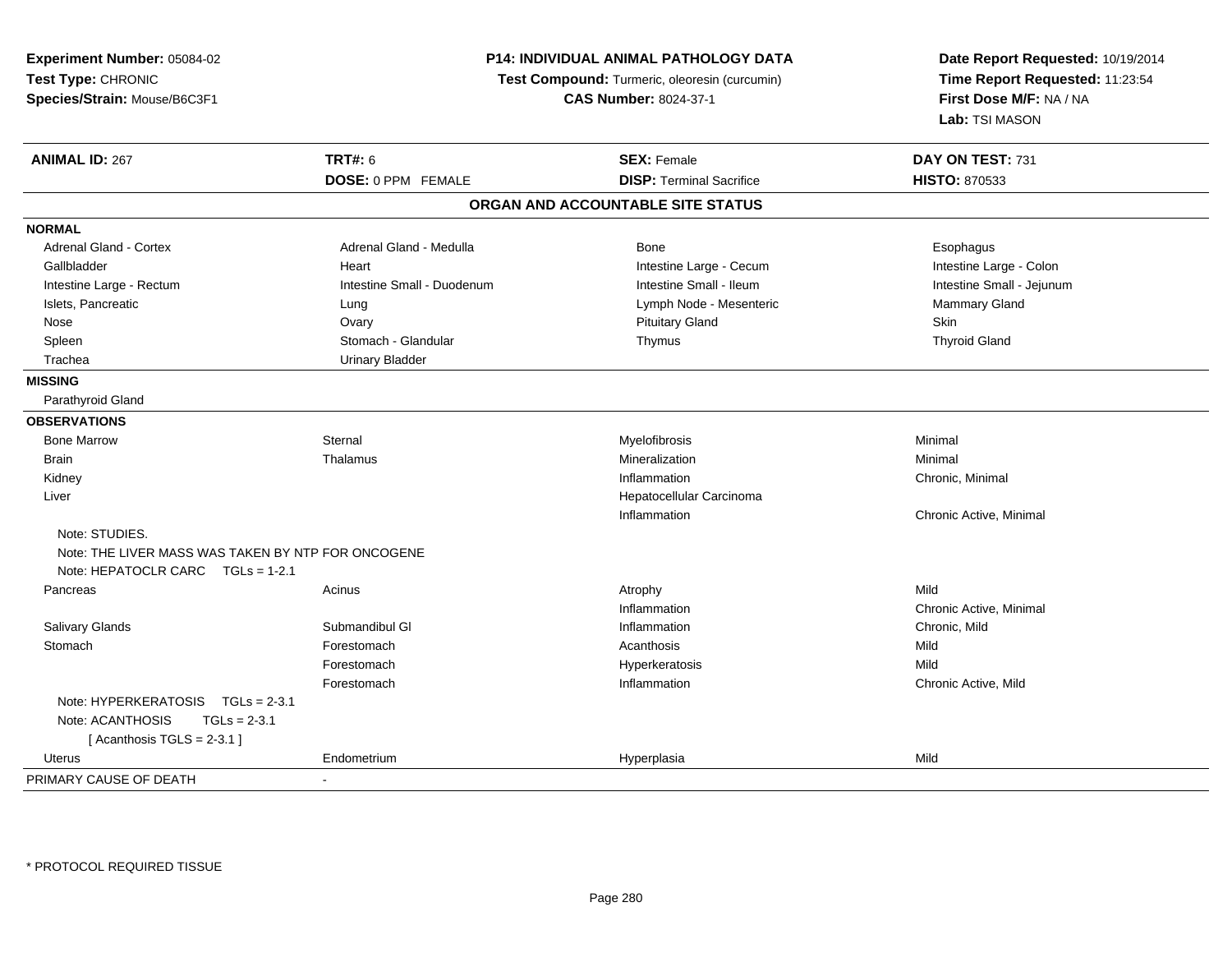| Experiment Number: 05084-02<br>Test Type: CHRONIC<br>Species/Strain: Mouse/B6C3F1 |                | <b>P14: INDIVIDUAL ANIMAL PATHOLOGY DATA</b><br>Test Compound: Turmeric, oleoresin (curcumin)<br><b>CAS Number: 8024-37-1</b> |  | Date Report Requested: 10/19/2014<br>Time Report Requested: 11:23:54<br>First Dose M/F: NA / NA<br>Lab: TSI MASON |                         |  |
|-----------------------------------------------------------------------------------|----------------|-------------------------------------------------------------------------------------------------------------------------------|--|-------------------------------------------------------------------------------------------------------------------|-------------------------|--|
| <b>ANIMAL ID: 268</b>                                                             |                | <b>TRT#: 6</b>                                                                                                                |  | <b>SEX: Female</b>                                                                                                | DAY ON TEST: 701        |  |
|                                                                                   |                | DOSE: 0 PPM FEMALE                                                                                                            |  | <b>DISP: Moribund</b>                                                                                             | <b>HISTO: 870534</b>    |  |
|                                                                                   |                |                                                                                                                               |  | ORGAN AND ACCOUNTABLE SITE STATUS                                                                                 |                         |  |
| <b>NORMAL</b>                                                                     |                |                                                                                                                               |  |                                                                                                                   |                         |  |
| <b>Adrenal Gland - Cortex</b>                                                     |                | Adrenal Gland - Medulla                                                                                                       |  | Bone                                                                                                              | <b>Bone Marrow</b>      |  |
| Esophagus                                                                         |                | Gallbladder                                                                                                                   |  | Heart                                                                                                             | Intestine Large - Cecum |  |
| Intestine Large - Colon                                                           |                | Intestine Large - Rectum                                                                                                      |  | Intestine Small - Duodenum                                                                                        | Intestine Small - Ileum |  |
| Intestine Small - Jejunum                                                         |                | Lymph Node - Mesenteric                                                                                                       |  | Nose                                                                                                              | Pancreas                |  |
| Parathyroid Gland                                                                 |                | <b>Pituitary Gland</b>                                                                                                        |  | <b>Skin</b>                                                                                                       | Stomach - Forestomach   |  |
| Stomach - Glandular                                                               |                | <b>Thyroid Gland</b>                                                                                                          |  | Trachea                                                                                                           | <b>Urinary Bladder</b>  |  |
| <b>MISSING</b>                                                                    |                |                                                                                                                               |  |                                                                                                                   |                         |  |
| <b>Mammary Gland</b>                                                              |                | Thymus                                                                                                                        |  |                                                                                                                   |                         |  |
| <b>OBSERVATIONS</b>                                                               |                |                                                                                                                               |  |                                                                                                                   |                         |  |
| <b>Brain</b>                                                                      |                | Thalamus                                                                                                                      |  | Mineralization                                                                                                    | Minimal                 |  |
| Islets, Pancreatic                                                                |                |                                                                                                                               |  | Hyperplasia                                                                                                       | Minimal                 |  |
| Kidney                                                                            |                |                                                                                                                               |  | Inflammation                                                                                                      | Chronic, Minimal        |  |
| Liver                                                                             |                |                                                                                                                               |  | Hepatocellular Adenoma                                                                                            |                         |  |
|                                                                                   |                |                                                                                                                               |  | Hepatocellular Carcinoma                                                                                          |                         |  |
|                                                                                   |                |                                                                                                                               |  | Inflammation                                                                                                      | Chronic Active, Minimal |  |
| Note: HEPATOCLR CARC                                                              | $TGLs = 3-2.1$ |                                                                                                                               |  |                                                                                                                   |                         |  |
| Note: HEPATOCLR ADEN TGLs = 4-2                                                   |                |                                                                                                                               |  |                                                                                                                   |                         |  |
| Lung                                                                              |                |                                                                                                                               |  | Hepatocellular Carcinoma                                                                                          | Metastatic (Liver)      |  |
| Ovary                                                                             |                |                                                                                                                               |  | Cyst                                                                                                              | Minimal                 |  |
| <b>Salivary Glands</b>                                                            |                | Sublingul GI                                                                                                                  |  | Inflammation                                                                                                      | Chronic, Minimal        |  |
|                                                                                   |                | Submandibul GI                                                                                                                |  | Inflammation                                                                                                      | Chronic, Minimal        |  |
| Spleen                                                                            |                |                                                                                                                               |  | Hematopoietic Cell Proliferation                                                                                  | Mild                    |  |
| Uterus                                                                            |                | Endometrium                                                                                                                   |  | Hyperplasia                                                                                                       | Minimal                 |  |
| PRIMARY CAUSE OF DEATH                                                            |                |                                                                                                                               |  |                                                                                                                   |                         |  |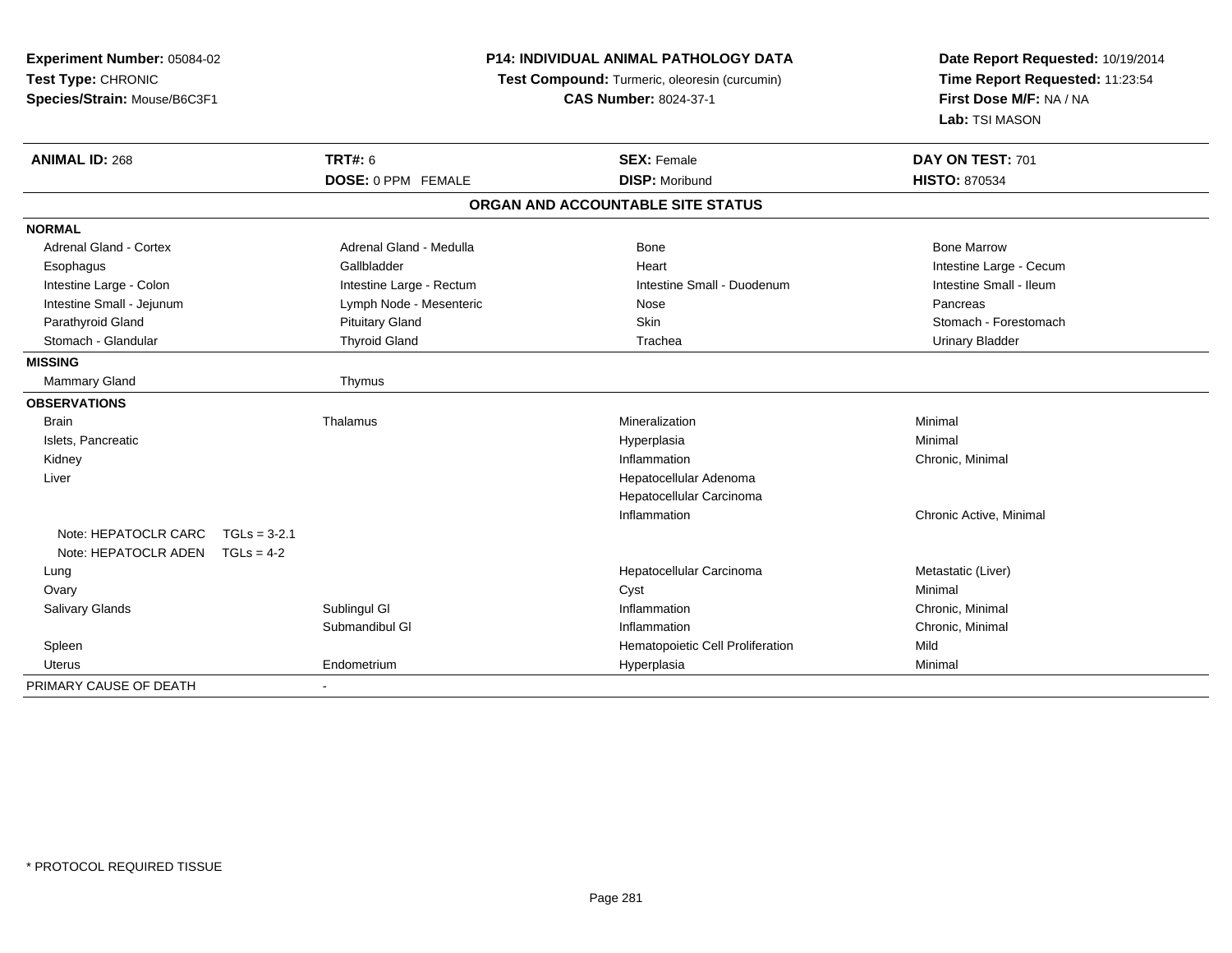| Experiment Number: 05084-02<br>Test Type: CHRONIC<br>Species/Strain: Mouse/B6C3F1 |                                                              | P14: INDIVIDUAL ANIMAL PATHOLOGY DATA<br>Test Compound: Turmeric, oleoresin (curcumin)<br><b>CAS Number: 8024-37-1</b> | Date Report Requested: 10/19/2014<br>Time Report Requested: 11:23:54<br>First Dose M/F: NA / NA<br>Lab: TSI MASON |  |
|-----------------------------------------------------------------------------------|--------------------------------------------------------------|------------------------------------------------------------------------------------------------------------------------|-------------------------------------------------------------------------------------------------------------------|--|
| <b>ANIMAL ID: 269</b>                                                             | <b>TRT#: 6</b>                                               | <b>SEX: Female</b>                                                                                                     | DAY ON TEST: 731                                                                                                  |  |
|                                                                                   | DOSE: 0 PPM FEMALE                                           | <b>DISP:</b> Terminal Sacrifice                                                                                        | <b>HISTO: 870535</b>                                                                                              |  |
|                                                                                   |                                                              | ORGAN AND ACCOUNTABLE SITE STATUS                                                                                      |                                                                                                                   |  |
| <b>NORMAL</b>                                                                     |                                                              |                                                                                                                        |                                                                                                                   |  |
| Adrenal Gland - Cortex                                                            | Adrenal Gland - Medulla                                      | Bone                                                                                                                   | Esophagus                                                                                                         |  |
| Gallbladder                                                                       | Intestine Large - Cecum                                      | Intestine Large - Colon                                                                                                | Intestine Large - Rectum                                                                                          |  |
| Intestine Small - Ileum                                                           | Intestine Small - Jejunum                                    | Islets, Pancreatic                                                                                                     | Lung                                                                                                              |  |
| Lymph Node - Mesenteric                                                           | <b>Mammary Gland</b>                                         | Nose                                                                                                                   | Ovary                                                                                                             |  |
| Pancreas                                                                          | <b>Salivary Glands</b>                                       | Skin                                                                                                                   | Spleen                                                                                                            |  |
| Stomach - Forestomach                                                             | Stomach - Glandular                                          | Thymus                                                                                                                 | <b>Thyroid Gland</b>                                                                                              |  |
| Trachea                                                                           | <b>Urinary Bladder</b>                                       |                                                                                                                        |                                                                                                                   |  |
| <b>MISSING</b>                                                                    |                                                              |                                                                                                                        |                                                                                                                   |  |
| Parathyroid Gland                                                                 |                                                              |                                                                                                                        |                                                                                                                   |  |
| <b>OBSERVATIONS</b>                                                               |                                                              |                                                                                                                        |                                                                                                                   |  |
| <b>Bone Marrow</b>                                                                | Sternal                                                      | Myelofibrosis                                                                                                          | Minimal                                                                                                           |  |
| <b>Brain</b>                                                                      | Thalamus                                                     | Mineralization                                                                                                         | Minimal                                                                                                           |  |
| Heart                                                                             |                                                              | Inflammation                                                                                                           | Chronic Active, Minimal                                                                                           |  |
| <b>Intestine Small</b>                                                            | Duodenum                                                     | Lymphoma Malignant Mixed                                                                                               |                                                                                                                   |  |
|                                                                                   | Note: DUODENAL NODULE WAS TAKEN BY NTP FOR ONCOGENE STUDIES. |                                                                                                                        |                                                                                                                   |  |
| Note: LYMPH MAL MIXD TGLs = 3-6.1                                                 |                                                              |                                                                                                                        |                                                                                                                   |  |
| Kidney                                                                            |                                                              | Inflammation                                                                                                           | Chronic, Minimal                                                                                                  |  |
|                                                                                   | <b>Renal Tubule</b>                                          | Regeneration                                                                                                           | Minimal                                                                                                           |  |
| Liver                                                                             |                                                              | Inflammation                                                                                                           | Chronic Active, Minimal                                                                                           |  |
| Mesentery                                                                         |                                                              | Fibrosis                                                                                                               | Mild                                                                                                              |  |
|                                                                                   |                                                              | Necrosis                                                                                                               | Mild                                                                                                              |  |
| [Fibrosis TGLS = $1-9$ ]                                                          |                                                              |                                                                                                                        |                                                                                                                   |  |
| [ Necrosis $TGLS = 1-9$ ]                                                         |                                                              |                                                                                                                        |                                                                                                                   |  |
| <b>Pituitary Gland</b>                                                            | Pars Distalis                                                | Hyperplasia                                                                                                            | Minimal                                                                                                           |  |
| Spleen                                                                            |                                                              |                                                                                                                        |                                                                                                                   |  |
| Note: SPLEEN WAS TAKEN BY NTP FOR ONCOGENE STUDIES.                               |                                                              |                                                                                                                        |                                                                                                                   |  |
| Uterus                                                                            | Endometrium                                                  | Hyperplasia                                                                                                            | Moderate                                                                                                          |  |
| PRIMARY CAUSE OF DEATH                                                            | $\blacksquare$                                               |                                                                                                                        |                                                                                                                   |  |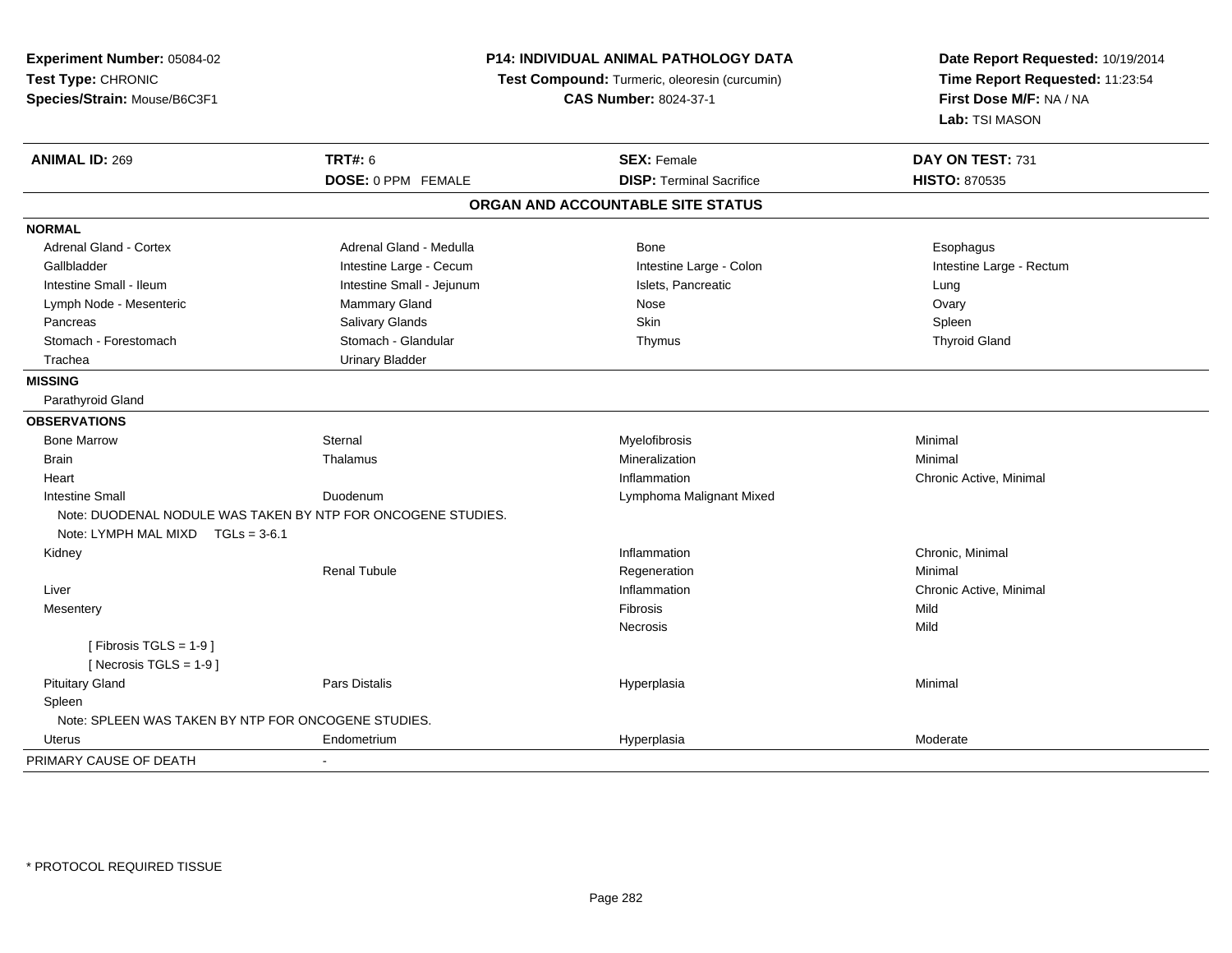| Experiment Number: 05084-02<br>Test Type: CHRONIC<br>Species/Strain: Mouse/B6C3F1 | P14: INDIVIDUAL ANIMAL PATHOLOGY DATA<br>Test Compound: Turmeric, oleoresin (curcumin)<br><b>CAS Number: 8024-37-1</b> |                                   | Date Report Requested: 10/19/2014<br>Time Report Requested: 11:23:54<br>First Dose M/F: NA / NA<br>Lab: TSI MASON |  |
|-----------------------------------------------------------------------------------|------------------------------------------------------------------------------------------------------------------------|-----------------------------------|-------------------------------------------------------------------------------------------------------------------|--|
| <b>ANIMAL ID: 270</b>                                                             | <b>TRT#: 6</b>                                                                                                         | <b>SEX: Female</b>                | DAY ON TEST: 731                                                                                                  |  |
|                                                                                   | DOSE: 0 PPM FEMALE                                                                                                     | <b>DISP: Terminal Sacrifice</b>   | <b>HISTO: 870536</b>                                                                                              |  |
|                                                                                   |                                                                                                                        | ORGAN AND ACCOUNTABLE SITE STATUS |                                                                                                                   |  |
| <b>NORMAL</b>                                                                     |                                                                                                                        |                                   |                                                                                                                   |  |
| <b>Adrenal Gland - Cortex</b>                                                     | Adrenal Gland - Medulla                                                                                                | Bone                              | <b>Bone Marrow</b>                                                                                                |  |
| <b>Brain</b>                                                                      | Esophagus                                                                                                              | Gallbladder                       | Heart                                                                                                             |  |
| Intestine Large - Cecum                                                           | Intestine Large - Colon                                                                                                | Intestine Large - Rectum          | Intestine Small - Ileum                                                                                           |  |
| Intestine Small - Jejunum                                                         | Islets, Pancreatic                                                                                                     | Liver                             | Mammary Gland                                                                                                     |  |
| Nose                                                                              | Ovary                                                                                                                  | Pancreas                          | <b>Pituitary Gland</b>                                                                                            |  |
| Skin                                                                              | Stomach - Forestomach                                                                                                  | Stomach - Glandular               | Thymus                                                                                                            |  |
| <b>Thyroid Gland</b>                                                              | Trachea                                                                                                                | <b>Urinary Bladder</b>            |                                                                                                                   |  |
| <b>MISSING</b>                                                                    |                                                                                                                        |                                   |                                                                                                                   |  |
| Parathyroid Gland                                                                 |                                                                                                                        |                                   |                                                                                                                   |  |
| <b>OBSERVATIONS</b>                                                               |                                                                                                                        |                                   |                                                                                                                   |  |
| <b>Intestine Small</b>                                                            | Duodenum                                                                                                               | Adenocarcinoma                    |                                                                                                                   |  |
| Note: ADENOCARC<br>$TGLs = 3-6.1$                                                 |                                                                                                                        |                                   |                                                                                                                   |  |
| Kidney                                                                            |                                                                                                                        | Inflammation                      | Chronic, Minimal                                                                                                  |  |
| Lung                                                                              |                                                                                                                        | Alveolar/Bronchiolar Adenoma      |                                                                                                                   |  |
| Note: ALV BRON ADEN<br>$TGLs = 5-1$                                               |                                                                                                                        |                                   |                                                                                                                   |  |
| Lymph Node                                                                        | Mesenteric                                                                                                             | Fibrosis                          | Mild                                                                                                              |  |
|                                                                                   | Mesenteric                                                                                                             | Inflammation                      | Chronic Active, Mild                                                                                              |  |
| Salivary Glands                                                                   | Parotid GI                                                                                                             | Inflammation                      | Chronic, Minimal                                                                                                  |  |
|                                                                                   | Sublingul GI                                                                                                           | Inflammation                      | Chronic, Minimal                                                                                                  |  |
|                                                                                   | Submandibul GI                                                                                                         | Inflammation                      | Chronic, Minimal                                                                                                  |  |
| Spleen                                                                            |                                                                                                                        | Hematopoietic Cell Proliferation  | Moderate                                                                                                          |  |
| Note: SPLEEN WAS TAKEN BY NTP FOR ONCOGENE STUDIES.                               |                                                                                                                        |                                   |                                                                                                                   |  |
| Note: HEMA CELL PROL TGLs = 2-3.1                                                 |                                                                                                                        |                                   |                                                                                                                   |  |
| <b>Uterus</b>                                                                     | Endometrium                                                                                                            | Hyperplasia                       | Mild                                                                                                              |  |
| [Hyperplasia TGLS = 1-4]                                                          |                                                                                                                        |                                   |                                                                                                                   |  |
| PRIMARY CAUSE OF DEATH                                                            |                                                                                                                        |                                   |                                                                                                                   |  |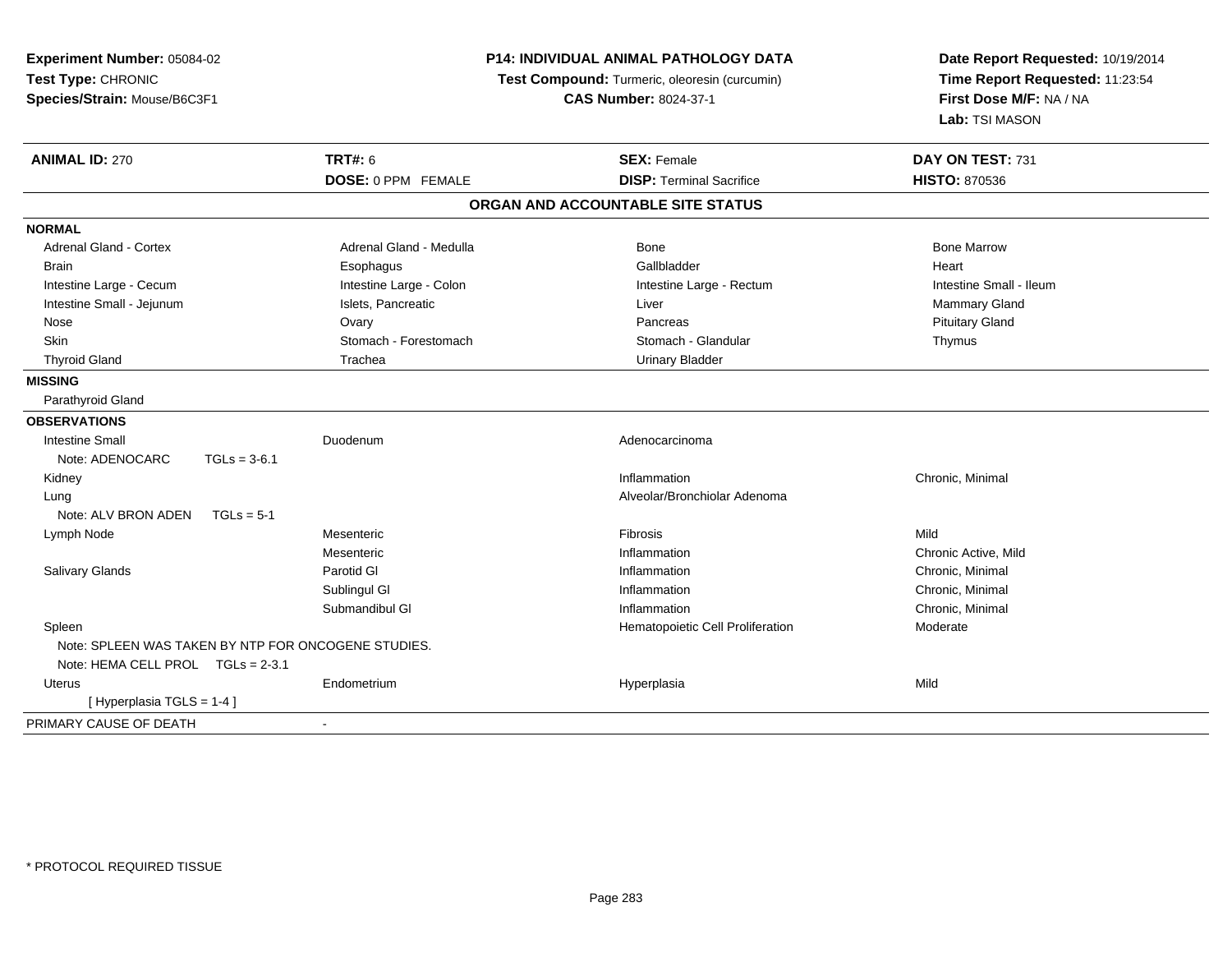| Experiment Number: 05084-02                             |                            | <b>P14: INDIVIDUAL ANIMAL PATHOLOGY DATA</b>  | Date Report Requested: 10/19/2014 |  |
|---------------------------------------------------------|----------------------------|-----------------------------------------------|-----------------------------------|--|
| Test Type: CHRONIC                                      |                            | Test Compound: Turmeric, oleoresin (curcumin) | Time Report Requested: 11:23:54   |  |
| Species/Strain: Mouse/B6C3F1                            |                            | <b>CAS Number: 8024-37-1</b>                  | First Dose M/F: NA / NA           |  |
|                                                         |                            |                                               | Lab: TSI MASON                    |  |
| <b>ANIMAL ID: 271</b>                                   | <b>TRT#: 6</b>             | <b>SEX: Female</b>                            | DAY ON TEST: 731                  |  |
|                                                         | DOSE: 0 PPM FEMALE         | <b>DISP: Terminal Sacrifice</b>               | <b>HISTO: 870537</b>              |  |
|                                                         |                            | ORGAN AND ACCOUNTABLE SITE STATUS             |                                   |  |
| <b>NORMAL</b>                                           |                            |                                               |                                   |  |
| <b>Adrenal Gland - Cortex</b>                           | Adrenal Gland - Medulla    | Bone                                          | Esophagus                         |  |
| Gallbladder                                             | Heart                      | Intestine Large - Cecum                       | Intestine Large - Colon           |  |
| Intestine Large - Rectum                                | Intestine Small - Duodenum | Intestine Small - Ileum                       | Intestine Small - Jejunum         |  |
| Islets, Pancreatic                                      | Lung                       | Lymph Node - Mesenteric                       | Mammary Gland                     |  |
| Nose                                                    | Pancreas                   | Parathyroid Gland                             | <b>Pituitary Gland</b>            |  |
| Skin                                                    | Stomach - Forestomach      | Stomach - Glandular                           | Thymus                            |  |
| <b>Thyroid Gland</b>                                    | Trachea                    | <b>Urinary Bladder</b>                        |                                   |  |
| <b>OBSERVATIONS</b>                                     |                            |                                               |                                   |  |
| <b>Bone Marrow</b>                                      | Sternal                    | Myelofibrosis                                 | Mild                              |  |
| <b>Brain</b>                                            | Thalamus                   | Mineralization                                | Minimal                           |  |
| Kidney                                                  |                            | Inflammation                                  | Chronic, Minimal                  |  |
| Liver                                                   |                            | Inflammation                                  | Chronic Active, Minimal           |  |
| Ovary                                                   |                            | Cyst                                          | Mild                              |  |
|                                                         |                            | Hemorrhage                                    | Mild                              |  |
| Note: CYST<br>$TGLs = 1-4$                              |                            |                                               |                                   |  |
| [Hemorrhage TGLS = 1-4]                                 |                            |                                               |                                   |  |
| <b>Salivary Glands</b>                                  | Submandibul GI             | Inflammation                                  | Chronic, Minimal                  |  |
| Spleen                                                  |                            | Hematopoietic Cell Proliferation              | Mild                              |  |
| Note: HEMA CELL PROL TGLs = 2-3.1                       |                            |                                               |                                   |  |
| Note: THE SPLEEN WAS TAKEN BY NTP FOR ONCOGENE STUDIES. |                            |                                               |                                   |  |
| Uterus                                                  | Endometrium                | Hyperplasia                                   | Mild                              |  |
| PRIMARY CAUSE OF DEATH                                  |                            |                                               |                                   |  |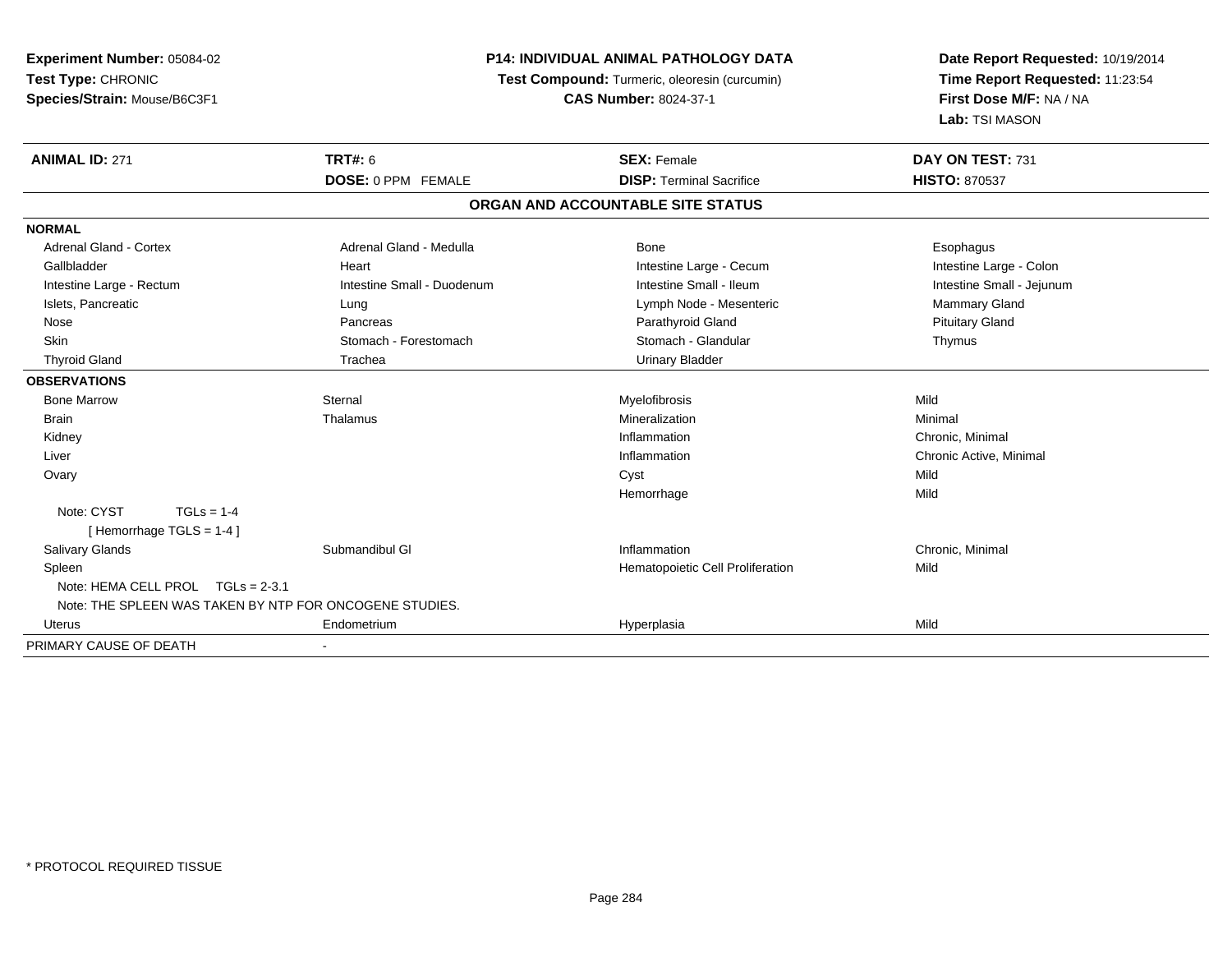| <b>P14: INDIVIDUAL ANIMAL PATHOLOGY DATA</b><br>Experiment Number: 05084-02 |                           | Date Report Requested: 10/19/2014             |                                                            |
|-----------------------------------------------------------------------------|---------------------------|-----------------------------------------------|------------------------------------------------------------|
| Test Type: CHRONIC                                                          |                           | Test Compound: Turmeric, oleoresin (curcumin) | Time Report Requested: 11:23:54<br>First Dose M/F: NA / NA |
| Species/Strain: Mouse/B6C3F1                                                |                           | <b>CAS Number: 8024-37-1</b>                  |                                                            |
|                                                                             |                           |                                               | Lab: TSI MASON                                             |
| <b>ANIMAL ID: 272</b>                                                       | <b>TRT#: 6</b>            | <b>SEX: Female</b>                            | DAY ON TEST: 703                                           |
|                                                                             | <b>DOSE: 0 PPM FEMALE</b> | <b>DISP: Moribund</b>                         | <b>HISTO: 870538</b>                                       |
|                                                                             |                           | ORGAN AND ACCOUNTABLE SITE STATUS             |                                                            |
| <b>NORMAL</b>                                                               |                           |                                               |                                                            |
| <b>Adrenal Gland - Cortex</b>                                               | Adrenal Gland - Medulla   | Bone                                          | Esophagus                                                  |
| Gallbladder                                                                 | Intestine Large - Cecum   | Intestine Large - Colon                       | Intestine Large - Rectum                                   |
| Intestine Small - Duodenum                                                  | Intestine Small - Ileum   | Intestine Small - Jejunum                     | Islets, Pancreatic                                         |
| Lung                                                                        | Lymph Node - Mesenteric   | Nose                                          | Ovary                                                      |
| Pancreas                                                                    | Parathyroid Gland         | <b>Pituitary Gland</b>                        | <b>Skin</b>                                                |
| Spleen                                                                      | Stomach - Forestomach     | Stomach - Glandular                           | Thymus                                                     |
| <b>Thyroid Gland</b>                                                        | Trachea                   | <b>Urinary Bladder</b>                        |                                                            |
| <b>MISSING</b>                                                              |                           |                                               |                                                            |
| Mammary Gland                                                               |                           |                                               |                                                            |
| <b>OBSERVATIONS</b>                                                         |                           |                                               |                                                            |
| <b>Bone Marrow</b>                                                          | Sternal                   | Myelofibrosis                                 | Minimal                                                    |
| <b>Brain</b>                                                                | Thalamus                  | Mineralization                                | Minimal                                                    |
| Heart                                                                       |                           | Inflammation                                  | Chronic Active, Minimal                                    |
| Kidney                                                                      |                           | Inflammation                                  | Chronic, Minimal                                           |
| Liver                                                                       |                           | Hepatocellular Adenoma                        |                                                            |
|                                                                             |                           | Inflammation                                  | Chronic Active, Minimal                                    |
| Note: HEPATOCLR ADEN<br>$TGLs = 3-2$                                        |                           |                                               |                                                            |
| Salivary Glands                                                             | Sublingul GI              | Inflammation                                  | Chronic, Minimal                                           |
|                                                                             | Submandibul GI            | Inflammation                                  | Chronic, Minimal                                           |
| Uterus                                                                      |                           | Hydrometra                                    | Moderate                                                   |
|                                                                             | Endometrium               | Hyperplasia                                   | Moderate                                                   |
| Note: HYPERPLASIA<br>$TGLS = 1,2-4+4.1$                                     |                           |                                               |                                                            |
| [ Hyperplasia TGLS = $1,2-4+4.1$ ]                                          |                           |                                               |                                                            |
| PRIMARY CAUSE OF DEATH                                                      |                           |                                               |                                                            |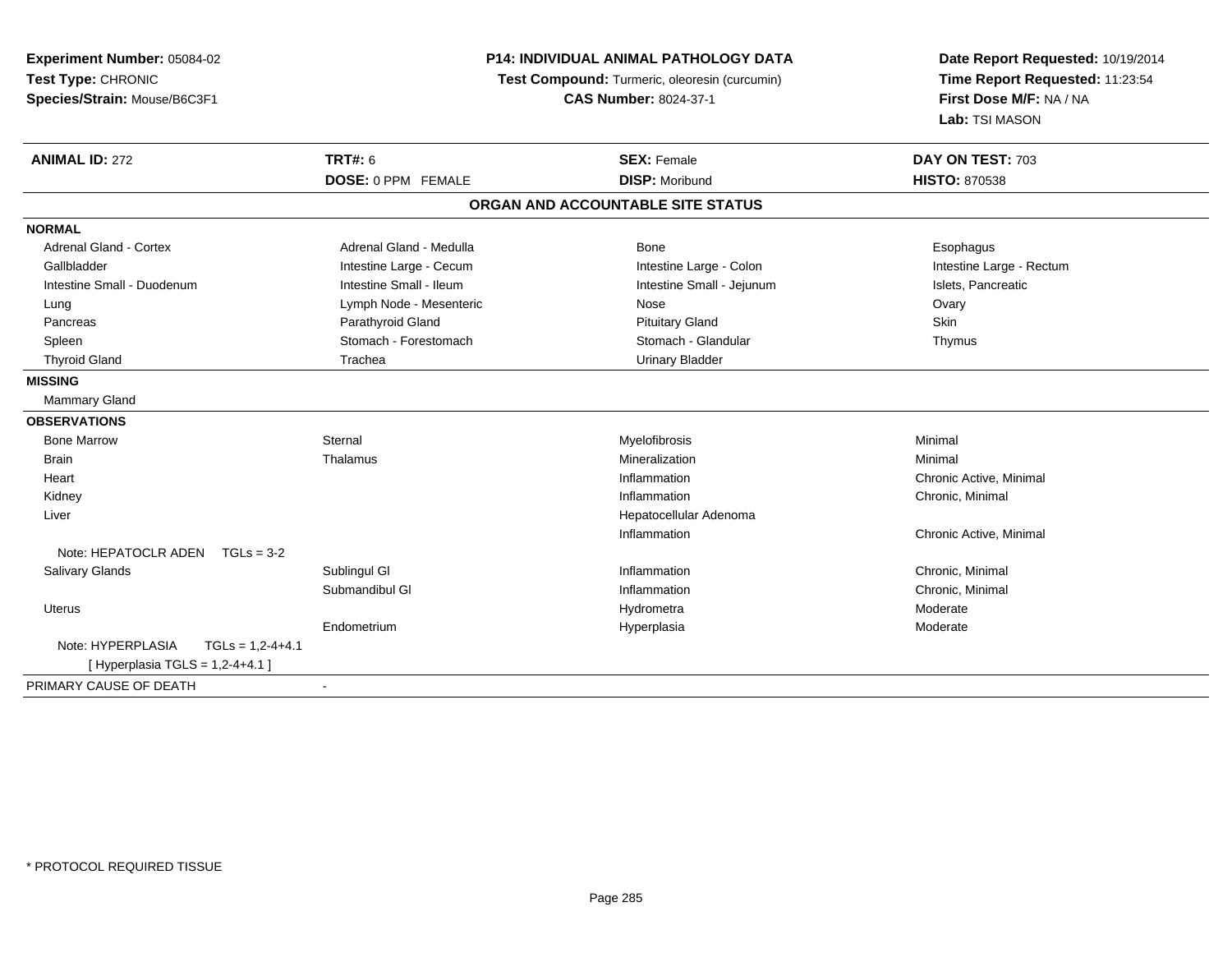| Experiment Number: 05084-02<br>Test Type: CHRONIC |                  | <b>P14: INDIVIDUAL ANIMAL PATHOLOGY DATA</b> | Date Report Requested: 10/19/2014             |                                 |
|---------------------------------------------------|------------------|----------------------------------------------|-----------------------------------------------|---------------------------------|
|                                                   |                  |                                              | Test Compound: Turmeric, oleoresin (curcumin) | Time Report Requested: 11:23:54 |
| Species/Strain: Mouse/B6C3F1                      |                  |                                              | <b>CAS Number: 8024-37-1</b>                  | First Dose M/F: NA / NA         |
|                                                   |                  |                                              |                                               | Lab: TSI MASON                  |
| <b>ANIMAL ID: 273</b>                             |                  | <b>TRT#: 6</b>                               | <b>SEX: Female</b>                            | DAY ON TEST: 731                |
|                                                   |                  | DOSE: 0 PPM FEMALE                           | <b>DISP: Terminal Sacrifice</b>               | <b>HISTO: 870539</b>            |
|                                                   |                  |                                              | ORGAN AND ACCOUNTABLE SITE STATUS             |                                 |
| <b>NORMAL</b>                                     |                  |                                              |                                               |                                 |
| Adrenal Gland - Cortex                            |                  | Adrenal Gland - Medulla                      | Bone                                          | Esophagus                       |
| Gallbladder                                       |                  | Intestine Large - Cecum                      | Intestine Large - Colon                       | Intestine Large - Rectum        |
| Intestine Small - Duodenum                        |                  | Intestine Small - Ileum                      | Intestine Small - Jejunum                     | Islets, Pancreatic              |
| Lung                                              |                  | Lymph Node - Mesenteric                      | <b>Mammary Gland</b>                          | Nose                            |
| Ovary                                             |                  | Pancreas                                     | Parathyroid Gland                             | Salivary Glands                 |
| Skin                                              |                  | Spleen                                       | Stomach - Forestomach                         | Stomach - Glandular             |
| Thymus                                            |                  | <b>Thyroid Gland</b>                         | Trachea                                       | <b>Urinary Bladder</b>          |
| <b>OBSERVATIONS</b>                               |                  |                                              |                                               |                                 |
| <b>Bone Marrow</b>                                |                  | Sternal                                      | Myelofibrosis                                 | Minimal                         |
| <b>Brain</b>                                      |                  | Thalamus                                     | Mineralization                                | Minimal                         |
| Heart                                             |                  |                                              | Inflammation                                  | Chronic Active, Minimal         |
| Kidney                                            |                  |                                              | Inflammation                                  | Chronic, Minimal                |
| Liver                                             |                  |                                              | Inflammation                                  | Chronic Active, Minimal         |
| <b>Pituitary Gland</b>                            |                  | <b>Pars Distalis</b>                         | Angiectasis                                   | Minimal                         |
|                                                   |                  | Pars Distalis                                | Hyperplasia                                   | Mild                            |
| Note: ANGIECTASIS                                 | $TGLs = 2-7$     |                                              |                                               |                                 |
| Uterus                                            |                  | Endometrium                                  | Hyperplasia                                   | Marked                          |
| Note: HYPERPLASIA                                 | $TGLs = 1-4+4.1$ |                                              |                                               |                                 |
| PRIMARY CAUSE OF DEATH                            |                  |                                              |                                               |                                 |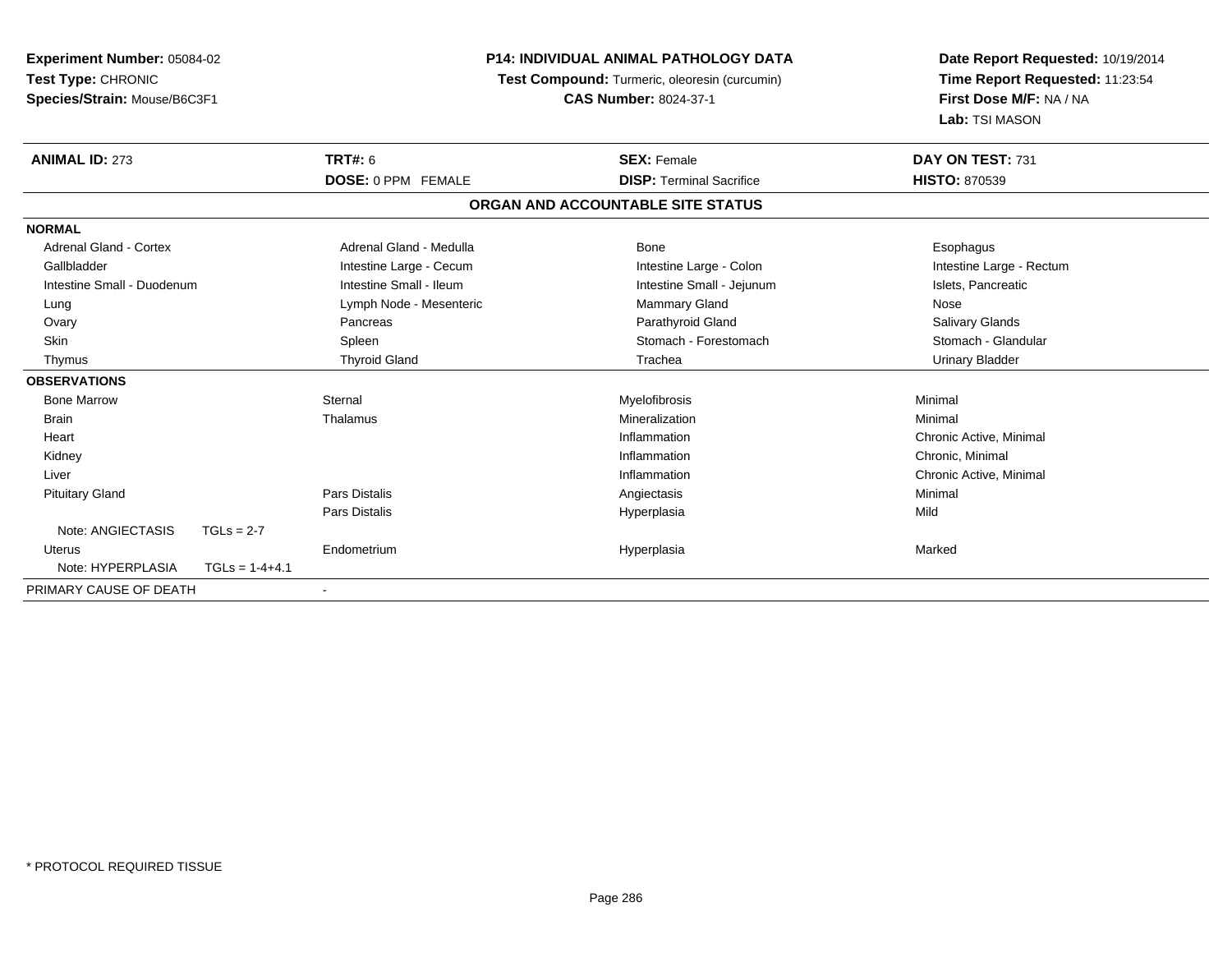| Experiment Number: 05084-02<br>Test Type: CHRONIC<br>Species/Strain: Mouse/B6C3F1 |              |                            | <b>P14: INDIVIDUAL ANIMAL PATHOLOGY DATA</b><br>Test Compound: Turmeric, oleoresin (curcumin) | Date Report Requested: 10/19/2014<br>Time Report Requested: 11:23:54 |
|-----------------------------------------------------------------------------------|--------------|----------------------------|-----------------------------------------------------------------------------------------------|----------------------------------------------------------------------|
|                                                                                   |              |                            | <b>CAS Number: 8024-37-1</b>                                                                  | First Dose M/F: NA / NA<br>Lab: TSI MASON                            |
| <b>ANIMAL ID: 274</b>                                                             |              | <b>TRT#: 6</b>             | <b>SEX: Female</b>                                                                            | DAY ON TEST: 731                                                     |
|                                                                                   |              | DOSE: 0 PPM FEMALE         | <b>DISP: Terminal Sacrifice</b>                                                               | <b>HISTO: 870540</b>                                                 |
|                                                                                   |              |                            | ORGAN AND ACCOUNTABLE SITE STATUS                                                             |                                                                      |
| <b>NORMAL</b>                                                                     |              |                            |                                                                                               |                                                                      |
| <b>Adrenal Gland - Cortex</b>                                                     |              | Adrenal Gland - Medulla    | <b>Bone</b>                                                                                   | Esophagus                                                            |
| Gallbladder                                                                       |              | Heart                      | Intestine Large - Cecum                                                                       | Intestine Large - Colon                                              |
| Intestine Large - Rectum                                                          |              | Intestine Small - Duodenum | Intestine Small - Ileum                                                                       | Intestine Small - Jejunum                                            |
| Islets, Pancreatic                                                                |              | Kidney                     | Lung                                                                                          | Lymph Node - Mesenteric                                              |
| Mammary Gland                                                                     |              | Nose                       | Ovary                                                                                         | Pancreas                                                             |
| Parathyroid Gland                                                                 |              | <b>Pituitary Gland</b>     | Skin                                                                                          | Spleen                                                               |
| Stomach - Forestomach                                                             |              | Stomach - Glandular        | Thymus                                                                                        | <b>Thyroid Gland</b>                                                 |
| Trachea                                                                           |              | <b>Urinary Bladder</b>     |                                                                                               |                                                                      |
| <b>OBSERVATIONS</b>                                                               |              |                            |                                                                                               |                                                                      |
| <b>Bone Marrow</b>                                                                |              | Sternal                    | Myelofibrosis                                                                                 | Mild                                                                 |
| <b>Brain</b>                                                                      |              | Thalamus                   | Mineralization                                                                                | Minimal                                                              |
| Liver                                                                             |              |                            | <b>Clear Cell Focus</b>                                                                       | Mild                                                                 |
| Mesentery                                                                         |              |                            | Fibrosis                                                                                      | Minimal                                                              |
|                                                                                   |              |                            | Necrosis                                                                                      | Minimal                                                              |
| Note: NECROSIS                                                                    | $TGLs = 1-9$ |                            |                                                                                               |                                                                      |
| [ Necrosis TGLS = $1-9$ ]                                                         |              |                            |                                                                                               |                                                                      |
| <b>Salivary Glands</b>                                                            |              | Submandibul GI             | Inflammation                                                                                  | Chronic, Minimal                                                     |
| <b>Uterus</b>                                                                     |              | Endometrium                | Hyperplasia                                                                                   | Mild                                                                 |
| Note: HYPERPLASIA                                                                 | $TGLs = 2-4$ |                            |                                                                                               |                                                                      |
| PRIMARY CAUSE OF DEATH                                                            |              |                            |                                                                                               |                                                                      |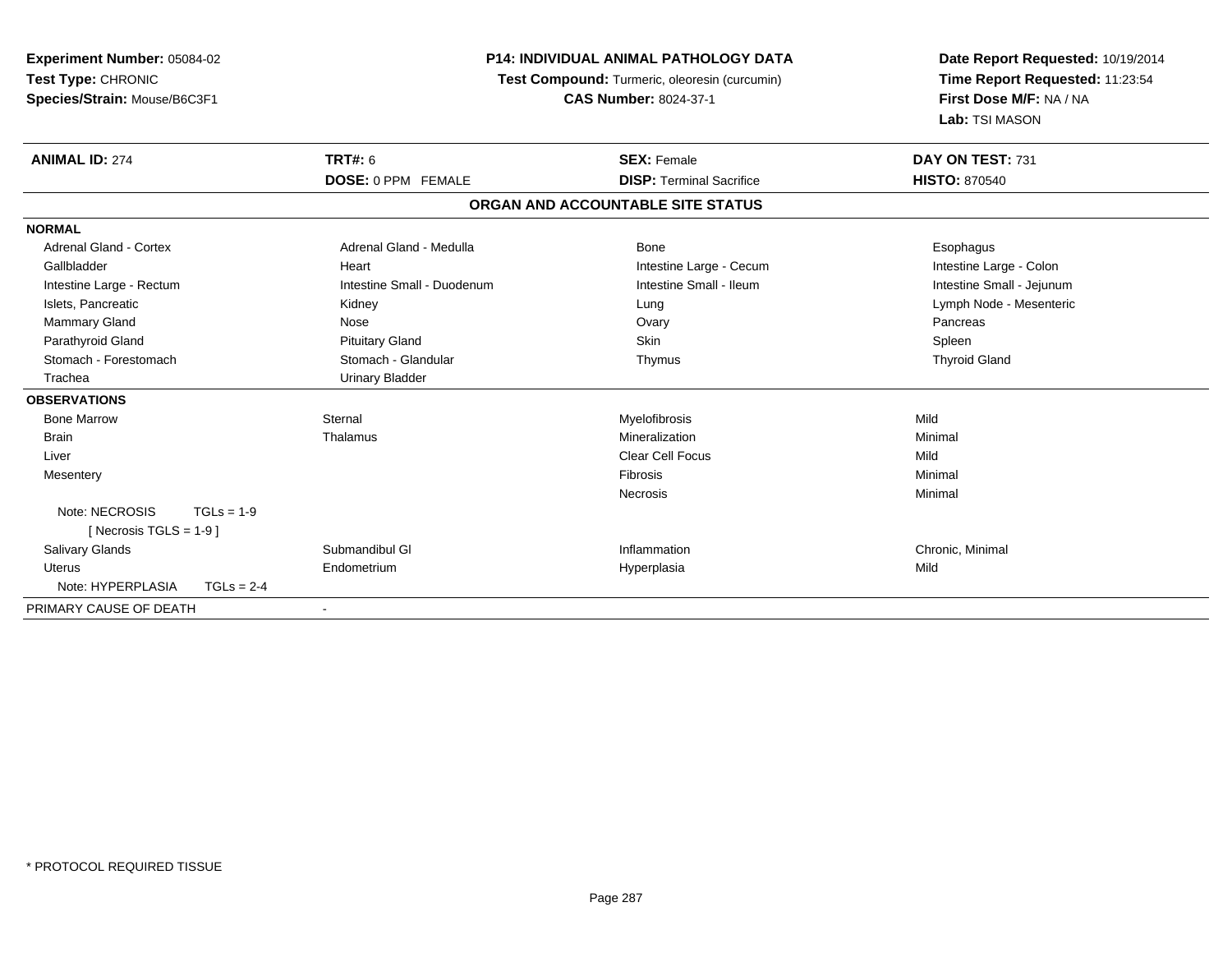| Experiment Number: 05084-02<br>Test Type: CHRONIC<br>Species/Strain: Mouse/B6C3F1 |                           | <b>P14: INDIVIDUAL ANIMAL PATHOLOGY DATA</b><br>Test Compound: Turmeric, oleoresin (curcumin)<br><b>CAS Number: 8024-37-1</b> | Date Report Requested: 10/19/2014<br>Time Report Requested: 11:23:54<br>First Dose M/F: NA / NA<br>Lab: TSI MASON |  |
|-----------------------------------------------------------------------------------|---------------------------|-------------------------------------------------------------------------------------------------------------------------------|-------------------------------------------------------------------------------------------------------------------|--|
| <b>ANIMAL ID: 275</b>                                                             | <b>TRT#: 6</b>            | <b>SEX: Female</b>                                                                                                            | DAY ON TEST: 450                                                                                                  |  |
|                                                                                   | <b>DOSE: 0 PPM FEMALE</b> | <b>DISP:</b> Interval Sacrifice                                                                                               | HISTO: 853383                                                                                                     |  |
|                                                                                   |                           | ORGAN AND ACCOUNTABLE SITE STATUS                                                                                             |                                                                                                                   |  |
| <b>NORMAL</b>                                                                     |                           |                                                                                                                               |                                                                                                                   |  |
| Adrenal Gland - Cortex                                                            | Adrenal Gland - Medulla   | <b>Bone</b>                                                                                                                   | <b>Bone Marrow</b>                                                                                                |  |
| Esophagus                                                                         | Gallbladder               | Heart                                                                                                                         | Intestine Large - Cecum                                                                                           |  |
| Intestine Large - Colon                                                           | Intestine Large - Rectum  | Intestine Small - Duodenum                                                                                                    | Intestine Small - Ileum                                                                                           |  |
| Intestine Small - Jejunum                                                         | Islets, Pancreatic        | Liver                                                                                                                         | Lung                                                                                                              |  |
| Mammary Gland                                                                     | Ovary                     | <b>Pituitary Gland</b>                                                                                                        | Skin                                                                                                              |  |
| Spleen                                                                            | Stomach - Forestomach     | Thymus                                                                                                                        | <b>Thyroid Gland</b>                                                                                              |  |
| Trachea                                                                           |                           |                                                                                                                               |                                                                                                                   |  |
| <b>MISSING</b>                                                                    |                           |                                                                                                                               |                                                                                                                   |  |
| Parathyroid Gland                                                                 |                           |                                                                                                                               |                                                                                                                   |  |
| <b>OBSERVATIONS</b>                                                               |                           |                                                                                                                               |                                                                                                                   |  |
| <b>Brain</b>                                                                      | Thalamus                  | Mineralization                                                                                                                | Minimal                                                                                                           |  |
| Kidney                                                                            |                           | Inflammation                                                                                                                  | Chronic, Minimal                                                                                                  |  |
| Lymph Node                                                                        | Mesenteric                | Depletion Lymphoid                                                                                                            | Moderate                                                                                                          |  |
| Nose                                                                              | Glands                    | Inflammation                                                                                                                  | Acute, Minimal                                                                                                    |  |
| Pancreas                                                                          |                           | Inflammation                                                                                                                  | Chronic, Minimal                                                                                                  |  |
| <b>Salivary Glands</b>                                                            | Submandibul GI            | Inflammation                                                                                                                  | Chronic, Mild                                                                                                     |  |
| Stomach                                                                           | Glandular                 | Inflammation                                                                                                                  | Chronic Active, Minimal                                                                                           |  |
| <b>Urinary Bladder</b>                                                            |                           | Inflammation                                                                                                                  | Chronic, Minimal                                                                                                  |  |
| <b>Uterus</b>                                                                     | Endometrium               | Hyperplasia                                                                                                                   | Moderate                                                                                                          |  |
| PRIMARY CAUSE OF DEATH                                                            |                           |                                                                                                                               |                                                                                                                   |  |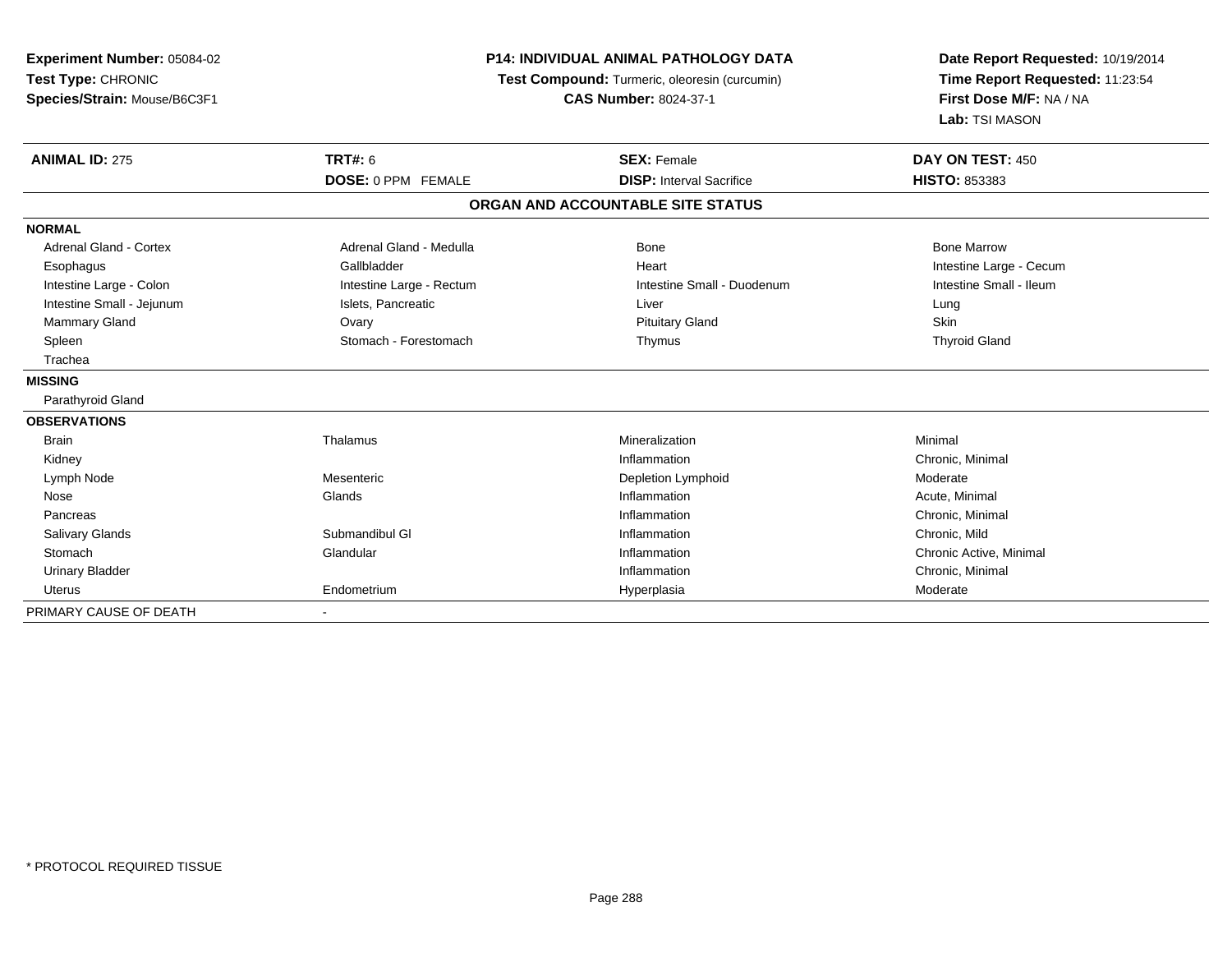**Experiment Number:** 05084-02**Test Type:** CHRONIC**Species/Strain:** Mouse/B6C3F1

## **P14: INDIVIDUAL ANIMAL PATHOLOGY DATA**

**Test Compound:** Turmeric, oleoresin (curcumin)

**CAS Number:** 8024-37-1

**Date Report Requested:** 10/19/2014**Time Report Requested:** 11:23:54**First Dose M/F:** NA / NA**Lab:** TSI MASON

| <b>ANIMAL ID: 276</b>    |                  | <b>TRT#: 6</b>             | <b>SEX: Female</b>                                         | DAY ON TEST: 628          |
|--------------------------|------------------|----------------------------|------------------------------------------------------------|---------------------------|
|                          |                  | DOSE: 0 PPM FEMALE         | <b>DISP: Moribund</b><br>ORGAN AND ACCOUNTABLE SITE STATUS | <b>HISTO: 870541</b>      |
|                          |                  |                            |                                                            |                           |
| <b>NORMAL</b>            |                  |                            |                                                            |                           |
| Adrenal Gland - Cortex   |                  | Adrenal Gland - Medulla    | Bone                                                       | Esophagus                 |
| Gallbladder              |                  | Heart                      | Intestine Large - Cecum                                    | Intestine Large - Colon   |
| Intestine Large - Rectum |                  | Intestine Small - Duodenum | Intestine Small - Ileum                                    | Intestine Small - Jejunum |
| Islets, Pancreatic       |                  | Lung                       | Mammary Gland                                              | Nose                      |
| Ovary                    |                  | Pancreas                   | Parathyroid Gland                                          | <b>Pituitary Gland</b>    |
| Skin                     |                  | Stomach - Forestomach      | Stomach - Glandular                                        | <b>Thyroid Gland</b>      |
| Trachea                  |                  | <b>Urinary Bladder</b>     |                                                            |                           |
| <b>OBSERVATIONS</b>      |                  |                            |                                                            |                           |
| <b>Bone Marrow</b>       |                  | Sternal                    | Myelofibrosis                                              | Mild                      |
| <b>Brain</b>             |                  | Thalamus                   | Mineralization                                             | Minimal                   |
| Kidney                   |                  |                            | Inflammation                                               | Chronic, Minimal          |
| Liver                    |                  |                            | <b>Clear Cell Focus</b>                                    | Mild                      |
| Lymph Node               |                  | <b>Bronchial</b>           | Lymphoma Malignant Mixed                                   |                           |
|                          |                  | Mandibular                 | Lymphoma Malignant Mixed                                   |                           |
|                          |                  | Mediastinal                | Lymphoma Malignant Mixed                                   |                           |
|                          |                  | Mesenteric                 | Lymphoma Malignant Mixed                                   |                           |
| Note: LYMPH MAL MIXD     | $TGLs = 5-2.1$   |                            |                                                            |                           |
| Note: LYMPH MAL MIXD     | $TGLs = 7-1+2.1$ |                            |                                                            |                           |
| Note: LYMPH MAL MIXD     | $TGLs = 6-5$     |                            |                                                            |                           |
| Note: LYMPH MAL MIXD     | $TGLs = 3-5$     |                            |                                                            |                           |
| Salivary Glands          |                  | Submandibul GI             | Inflammation                                               | Chronic, Minimal          |
| Spleen                   |                  |                            | Lymphoma Malignant Mixed                                   |                           |
| Note: LYMPH MAL MIXD     | $TGLs = 2-3$     |                            |                                                            |                           |
| Thymus                   |                  |                            | Lymphoma Malignant Mixed                                   |                           |
| Note: LYMPH MAL MIXD     | $TGLs = 4-5$     |                            |                                                            |                           |
| Uterus                   |                  | Endometrium                | Hyperplasia                                                | Moderate                  |
| Note: HYPERPLASIA        | $TGLs = 1-4.1$   |                            |                                                            |                           |
| PRIMARY CAUSE OF DEATH   |                  |                            |                                                            |                           |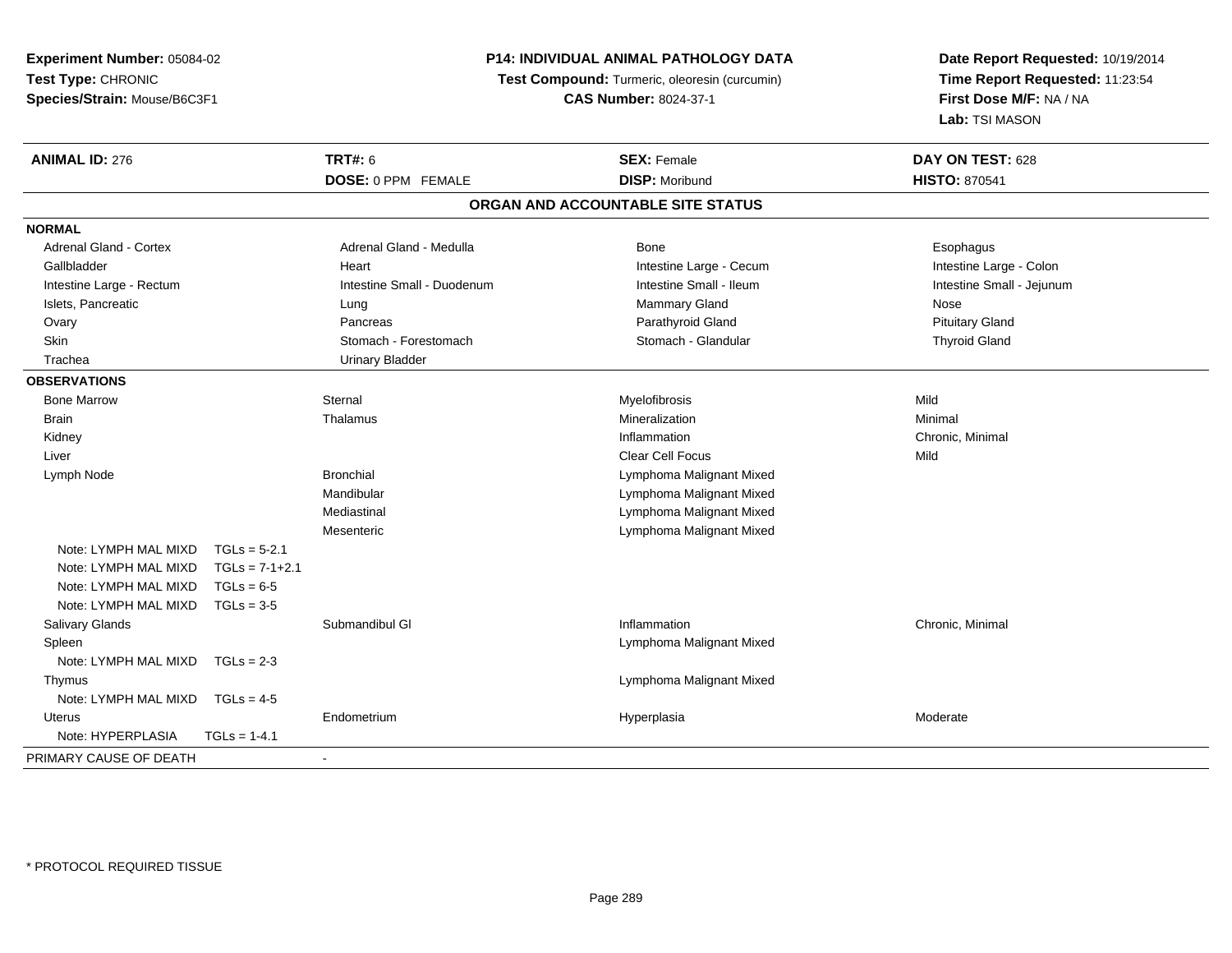| Experiment Number: 05084-02        |                                                               | <b>P14: INDIVIDUAL ANIMAL PATHOLOGY DATA</b>  | Date Report Requested: 10/19/2014 |  |
|------------------------------------|---------------------------------------------------------------|-----------------------------------------------|-----------------------------------|--|
| Test Type: CHRONIC                 |                                                               | Test Compound: Turmeric, oleoresin (curcumin) | Time Report Requested: 11:23:54   |  |
| Species/Strain: Mouse/B6C3F1       |                                                               | <b>CAS Number: 8024-37-1</b>                  | First Dose M/F: NA / NA           |  |
|                                    |                                                               |                                               | Lab: TSI MASON                    |  |
| <b>ANIMAL ID: 277</b>              | <b>TRT#: 6</b>                                                | <b>SEX: Female</b>                            | DAY ON TEST: 731                  |  |
|                                    | DOSE: 0 PPM FEMALE                                            | <b>DISP: Terminal Sacrifice</b>               | <b>HISTO: 870542</b>              |  |
|                                    |                                                               | ORGAN AND ACCOUNTABLE SITE STATUS             |                                   |  |
| <b>NORMAL</b>                      |                                                               |                                               |                                   |  |
| <b>Adrenal Gland - Cortex</b>      | Adrenal Gland - Medulla                                       | Bone                                          | Esophagus                         |  |
| Gallbladder                        | Heart                                                         | Intestine Large - Cecum                       | Intestine Large - Colon           |  |
| Intestine Large - Rectum           | Intestine Small - Duodenum                                    | Intestine Small - Ileum                       | Intestine Small - Jejunum         |  |
| Islets, Pancreatic                 | Liver                                                         | Lung                                          | Lymph Node - Mesenteric           |  |
| Mammary Gland                      | Nose                                                          | Pancreas                                      | Parathyroid Gland                 |  |
| <b>Pituitary Gland</b>             | Skin                                                          | Spleen                                        | Stomach - Forestomach             |  |
| Thymus                             | <b>Thyroid Gland</b>                                          | Trachea                                       | <b>Urinary Bladder</b>            |  |
| <b>OBSERVATIONS</b>                |                                                               |                                               |                                   |  |
| <b>Bone Marrow</b>                 | Sternal                                                       | Myelofibrosis                                 | Minimal                           |  |
| Brain                              | Thalamus                                                      | Mineralization                                | Minimal                           |  |
| Kidney                             |                                                               | Inflammation                                  | Chronic, Minimal                  |  |
| Mesentery                          |                                                               | Fibrosis                                      | Mild                              |  |
|                                    |                                                               | Necrosis                                      | Mild                              |  |
| Note: MESENTERIC FAT.              |                                                               |                                               |                                   |  |
| Note: NECROSIS<br>$TGLs = 1,2-6+5$ |                                                               |                                               |                                   |  |
| Note: FIBROSIS<br>$TGLs = 1,2-6+5$ |                                                               |                                               |                                   |  |
|                                    | Note: PANCREAS NODULE TURNED OUT TO BE PIECES OF INCARCERATED |                                               |                                   |  |
|                                    | Note: THE PIECES OF TISSUE DESIGNATED AS TISSUE NOS AND       |                                               |                                   |  |
| Ovary                              |                                                               | Cyst                                          | Mild                              |  |
|                                    |                                                               | Hemorrhage                                    | Mild                              |  |
| Note: CYST<br>$TGLs = 6-4$         |                                                               |                                               |                                   |  |
| Note: HEMORRHAGE                   | $TGLs = 6-4$                                                  |                                               |                                   |  |
| Salivary Glands                    | Submandibul GI                                                | Inflammation                                  | Chronic, Minimal                  |  |
| Stomach                            | Epithelium, Glandular                                         | Hyperplasia                                   | Mild                              |  |
| Note: GLANDS.                      |                                                               |                                               |                                   |  |
|                                    | Note: APPEARED TO BE HYPERPLASIA AND DILATATION OF THE        |                                               |                                   |  |
|                                    | Note: IN A FOCAL AREA OF THE GLANDULAR STOMACH THERE          |                                               |                                   |  |
| Uterus                             | Endometrium                                                   | Hyperplasia                                   | Moderate                          |  |
| Note: HYPERPLASIA                  | $TGLs = 3,4-4.1$                                              |                                               |                                   |  |
| PRIMARY CAUSE OF DEATH             |                                                               |                                               |                                   |  |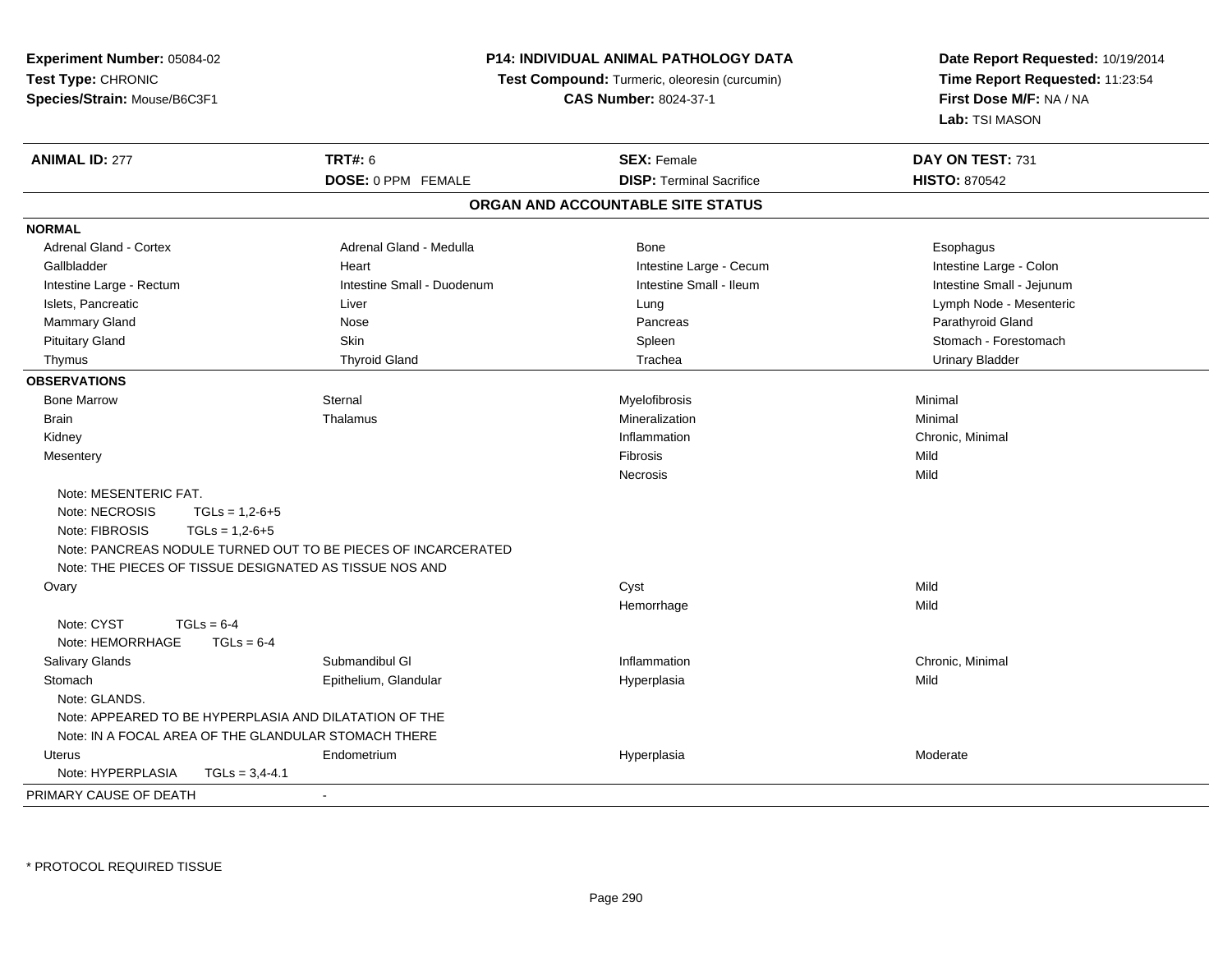| Experiment Number: 05084-02                         |                                               | <b>P14: INDIVIDUAL ANIMAL PATHOLOGY DATA</b> | Date Report Requested: 10/19/2014 |  |
|-----------------------------------------------------|-----------------------------------------------|----------------------------------------------|-----------------------------------|--|
| Test Type: CHRONIC                                  | Test Compound: Turmeric, oleoresin (curcumin) | Time Report Requested: 11:23:54              |                                   |  |
| Species/Strain: Mouse/B6C3F1                        |                                               | <b>CAS Number: 8024-37-1</b>                 | First Dose M/F: NA / NA           |  |
|                                                     |                                               |                                              | Lab: TSI MASON                    |  |
| <b>ANIMAL ID: 278</b>                               | <b>TRT#: 6</b>                                | <b>SEX: Female</b>                           | DAY ON TEST: 731                  |  |
|                                                     | <b>DOSE: 0 PPM FEMALE</b>                     | <b>DISP: Terminal Sacrifice</b>              | <b>HISTO: 870543</b>              |  |
|                                                     |                                               | ORGAN AND ACCOUNTABLE SITE STATUS            |                                   |  |
| <b>NORMAL</b>                                       |                                               |                                              |                                   |  |
| <b>Adrenal Gland - Cortex</b>                       | Adrenal Gland - Medulla                       | Bone                                         | Esophagus                         |  |
| Gallbladder                                         | Heart                                         | Intestine Large - Cecum                      | Intestine Large - Colon           |  |
| Intestine Large - Rectum                            | Intestine Small - Duodenum                    | Intestine Small - Ileum                      | Intestine Small - Jejunum         |  |
| Islets, Pancreatic                                  | Lung                                          | Lymph Node - Mesenteric                      | Mammary Gland                     |  |
| Ovary                                               | Pancreas                                      | Parathyroid Gland                            | <b>Pituitary Gland</b>            |  |
| <b>Skin</b>                                         | Spleen                                        | Stomach - Forestomach                        | Stomach - Glandular               |  |
| Thymus                                              | <b>Thyroid Gland</b>                          | Trachea                                      | <b>Urinary Bladder</b>            |  |
| <b>OBSERVATIONS</b>                                 |                                               |                                              |                                   |  |
| <b>Bone Marrow</b>                                  | Sternal                                       | Myelofibrosis                                | Minimal                           |  |
| <b>Brain</b>                                        | Thalamus                                      | Mineralization                               | Minimal                           |  |
| Kidney                                              |                                               | Inflammation                                 | Chronic, Minimal                  |  |
| Liver                                               |                                               | <b>Eosinophilic Focus</b>                    | Minimal                           |  |
| Nose                                                |                                               | Inflammation                                 | Acute, Minimal                    |  |
| Salivary Glands                                     | Submandibul GI                                | Inflammation                                 | Chronic, Minimal                  |  |
| Spleen                                              |                                               |                                              |                                   |  |
| Note: SPLEEN WAS TAKEN BY NTP FOR ONCOGENE STUDIES. |                                               |                                              |                                   |  |
| <b>Uterus</b>                                       | Endometrium                                   | Hyperplasia                                  | Mild                              |  |
| [Hyperplasia TGLS = 1-4]                            |                                               |                                              |                                   |  |
| PRIMARY CAUSE OF DEATH                              |                                               |                                              |                                   |  |

-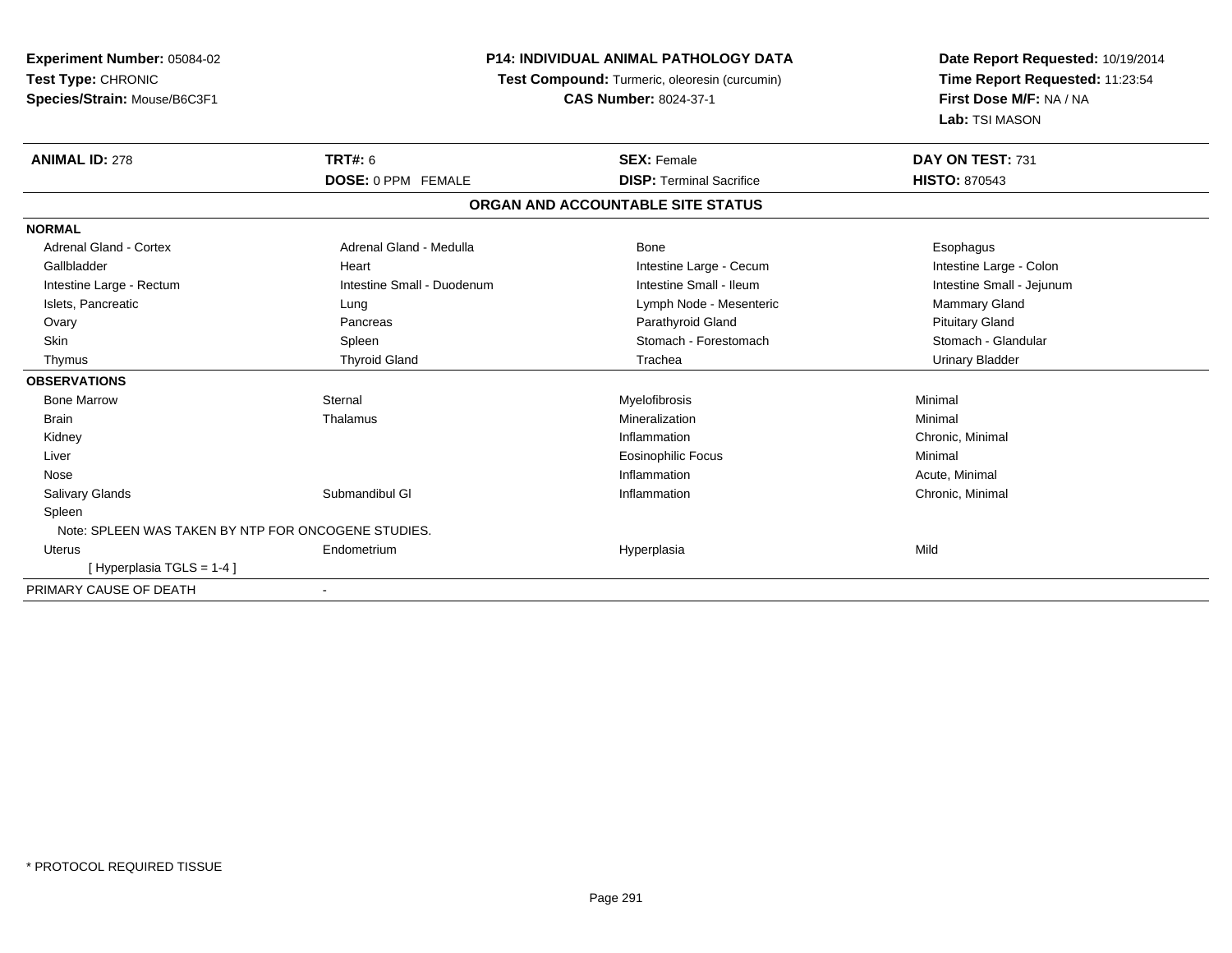| Experiment Number: 05084-02<br>Test Type: CHRONIC<br>Species/Strain: Mouse/B6C3F1 |                         | <b>P14: INDIVIDUAL ANIMAL PATHOLOGY DATA</b><br>Test Compound: Turmeric, oleoresin (curcumin)<br><b>CAS Number: 8024-37-1</b> | Date Report Requested: 10/19/2014<br>Time Report Requested: 11:23:54<br>First Dose M/F: NA / NA<br>Lab: TSI MASON |  |
|-----------------------------------------------------------------------------------|-------------------------|-------------------------------------------------------------------------------------------------------------------------------|-------------------------------------------------------------------------------------------------------------------|--|
| <b>ANIMAL ID: 279</b>                                                             | <b>TRT#: 6</b>          | <b>SEX: Female</b>                                                                                                            | DAY ON TEST: 731                                                                                                  |  |
|                                                                                   | DOSE: 0 PPM FEMALE      | <b>DISP: Terminal Sacrifice</b>                                                                                               | <b>HISTO: 870544</b>                                                                                              |  |
|                                                                                   |                         | ORGAN AND ACCOUNTABLE SITE STATUS                                                                                             |                                                                                                                   |  |
| <b>NORMAL</b>                                                                     |                         |                                                                                                                               |                                                                                                                   |  |
| <b>Adrenal Gland - Cortex</b>                                                     | Adrenal Gland - Medulla | Bone                                                                                                                          | <b>Brain</b>                                                                                                      |  |
| Esophagus                                                                         | Intestine Large - Cecum | Intestine Large - Colon                                                                                                       | Intestine Large - Rectum                                                                                          |  |
| Intestine Small - Duodenum                                                        | Intestine Small - Ileum | Intestine Small - Jejunum                                                                                                     | Islets, Pancreatic                                                                                                |  |
| Lung                                                                              | Lymph Node - Mesenteric | Mammary Gland                                                                                                                 | Nose                                                                                                              |  |
| Ovary                                                                             | Pancreas                | <b>Pituitary Gland</b>                                                                                                        | Skin                                                                                                              |  |
| Spleen                                                                            | Stomach - Forestomach   | Stomach - Glandular                                                                                                           | Thymus                                                                                                            |  |
| Trachea                                                                           | <b>Urinary Bladder</b>  |                                                                                                                               |                                                                                                                   |  |
| <b>MISSING</b>                                                                    |                         |                                                                                                                               |                                                                                                                   |  |
| Gallbladder                                                                       | Parathyroid Gland       |                                                                                                                               |                                                                                                                   |  |
| <b>OBSERVATIONS</b>                                                               |                         |                                                                                                                               |                                                                                                                   |  |
| <b>Bone Marrow</b>                                                                | Sternal                 | Myelofibrosis                                                                                                                 | Mild                                                                                                              |  |
| Heart                                                                             |                         | Inflammation                                                                                                                  | Chronic Active, Minimal                                                                                           |  |
| Kidney                                                                            |                         | Inflammation                                                                                                                  | Chronic, Minimal                                                                                                  |  |
| Liver                                                                             |                         | Hepatocellular Adenoma                                                                                                        |                                                                                                                   |  |
|                                                                                   |                         | Inflammation                                                                                                                  | Chronic Active, Minimal                                                                                           |  |
| Note: [ HEPATOCLR ADEN ] TGLs = 1-2.1                                             |                         |                                                                                                                               |                                                                                                                   |  |
| Note: THE LIVER MASS WAS TAKEN BY NTP (DR. MARONPOT) FOR                          |                         |                                                                                                                               |                                                                                                                   |  |
| Note: ONCOGENE STUDIES.                                                           |                         |                                                                                                                               |                                                                                                                   |  |
| Salivary Glands                                                                   | Submandibul GI          | Inflammation                                                                                                                  | Chronic, Minimal                                                                                                  |  |
| <b>Thyroid Gland</b>                                                              | <b>Follicular Cel</b>   | Hyperplasia                                                                                                                   | Mild                                                                                                              |  |
| <b>Uterus</b>                                                                     | Endometrium             | Hyperplasia                                                                                                                   | Moderate                                                                                                          |  |
| Note: HYPERPLASIA<br>$TGLS = 2-4+4.1$                                             |                         |                                                                                                                               |                                                                                                                   |  |
| PRIMARY CAUSE OF DEATH                                                            |                         |                                                                                                                               |                                                                                                                   |  |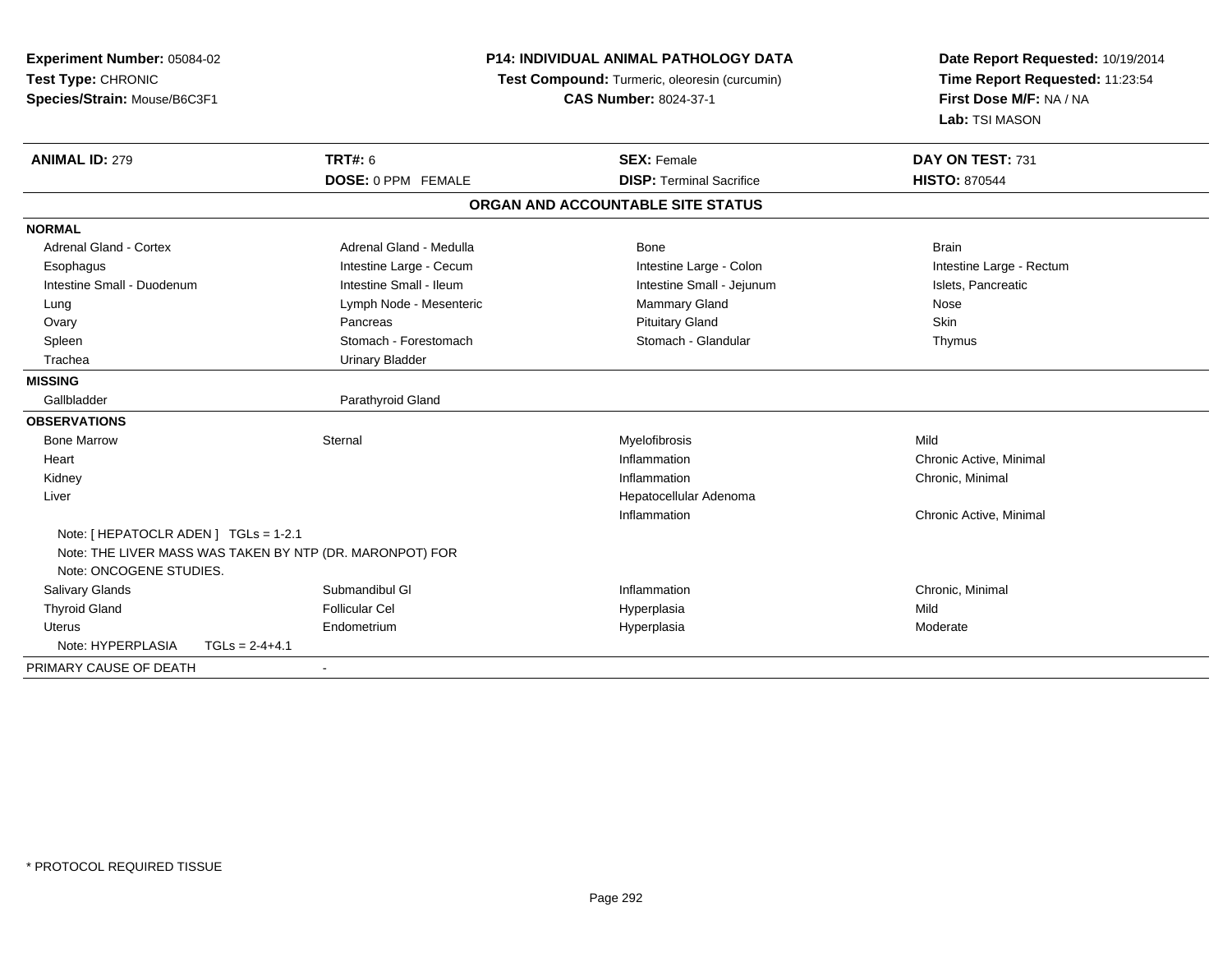| Experiment Number: 05084-02<br>Test Type: CHRONIC |                  |                                               | <b>P14: INDIVIDUAL ANIMAL PATHOLOGY DATA</b> | Date Report Requested: 10/19/2014 |  |
|---------------------------------------------------|------------------|-----------------------------------------------|----------------------------------------------|-----------------------------------|--|
|                                                   |                  | Test Compound: Turmeric, oleoresin (curcumin) |                                              | Time Report Requested: 11:23:54   |  |
| Species/Strain: Mouse/B6C3F1                      |                  |                                               | <b>CAS Number: 8024-37-1</b>                 | First Dose M/F: NA / NA           |  |
|                                                   |                  |                                               |                                              | Lab: TSI MASON                    |  |
| <b>ANIMAL ID: 280</b>                             |                  | <b>TRT#: 6</b>                                | <b>SEX: Female</b>                           | DAY ON TEST: 450                  |  |
|                                                   |                  | DOSE: 0 PPM FEMALE                            | <b>DISP:</b> Interval Sacrifice              | <b>HISTO: 853384</b>              |  |
|                                                   |                  |                                               | ORGAN AND ACCOUNTABLE SITE STATUS            |                                   |  |
| <b>NORMAL</b>                                     |                  |                                               |                                              |                                   |  |
| <b>Adrenal Gland - Cortex</b>                     |                  | Adrenal Gland - Medulla                       | Bone                                         | <b>Bone Marrow</b>                |  |
| Esophagus                                         |                  | Gallbladder                                   | Heart                                        | Intestine Large - Cecum           |  |
| Intestine Large - Colon                           |                  | Intestine Large - Rectum                      | Intestine Small - Duodenum                   | Intestine Small - Ileum           |  |
| Intestine Small - Jejunum                         |                  | Islets, Pancreatic                            | Lung                                         | Ovary                             |  |
| Pancreas                                          |                  | Parathyroid Gland                             | Skin                                         | Spleen                            |  |
| Stomach - Forestomach                             |                  | Stomach - Glandular                           | Thymus                                       | <b>Thyroid Gland</b>              |  |
| Trachea                                           |                  | <b>Urinary Bladder</b>                        |                                              |                                   |  |
| <b>MISSING</b>                                    |                  |                                               |                                              |                                   |  |
| Mammary Gland                                     |                  |                                               |                                              |                                   |  |
| <b>OBSERVATIONS</b>                               |                  |                                               |                                              |                                   |  |
| <b>Brain</b>                                      |                  | Thalamus                                      | Mineralization                               | Minimal                           |  |
| Kidney                                            |                  |                                               | Inflammation                                 | Chronic, Minimal                  |  |
| Liver                                             |                  |                                               | <b>Clear Cell Focus</b>                      | Mild                              |  |
| Lymph Node                                        |                  | Mesenteric                                    | <b>Infiltration Cellular</b>                 | Histiocyte, Minimal               |  |
|                                                   |                  | Mesenteric                                    | Pigmentation                                 | Minimal                           |  |
| Nose                                              |                  | Glands                                        | Inflammation                                 | Acute, Minimal                    |  |
| <b>Pituitary Gland</b>                            |                  | Pars Distalis                                 | Hyperplasia                                  | Minimal                           |  |
| <b>Salivary Glands</b>                            |                  | Submandibul GI                                | Inflammation                                 | Chronic, Minimal                  |  |
| <b>Uterus</b>                                     |                  | Endometrium                                   | Hyperplasia                                  | Marked                            |  |
| Note: HYPERPLASIA                                 | $TGLs = 1-4+4.1$ |                                               |                                              |                                   |  |
| PRIMARY CAUSE OF DEATH                            |                  |                                               |                                              |                                   |  |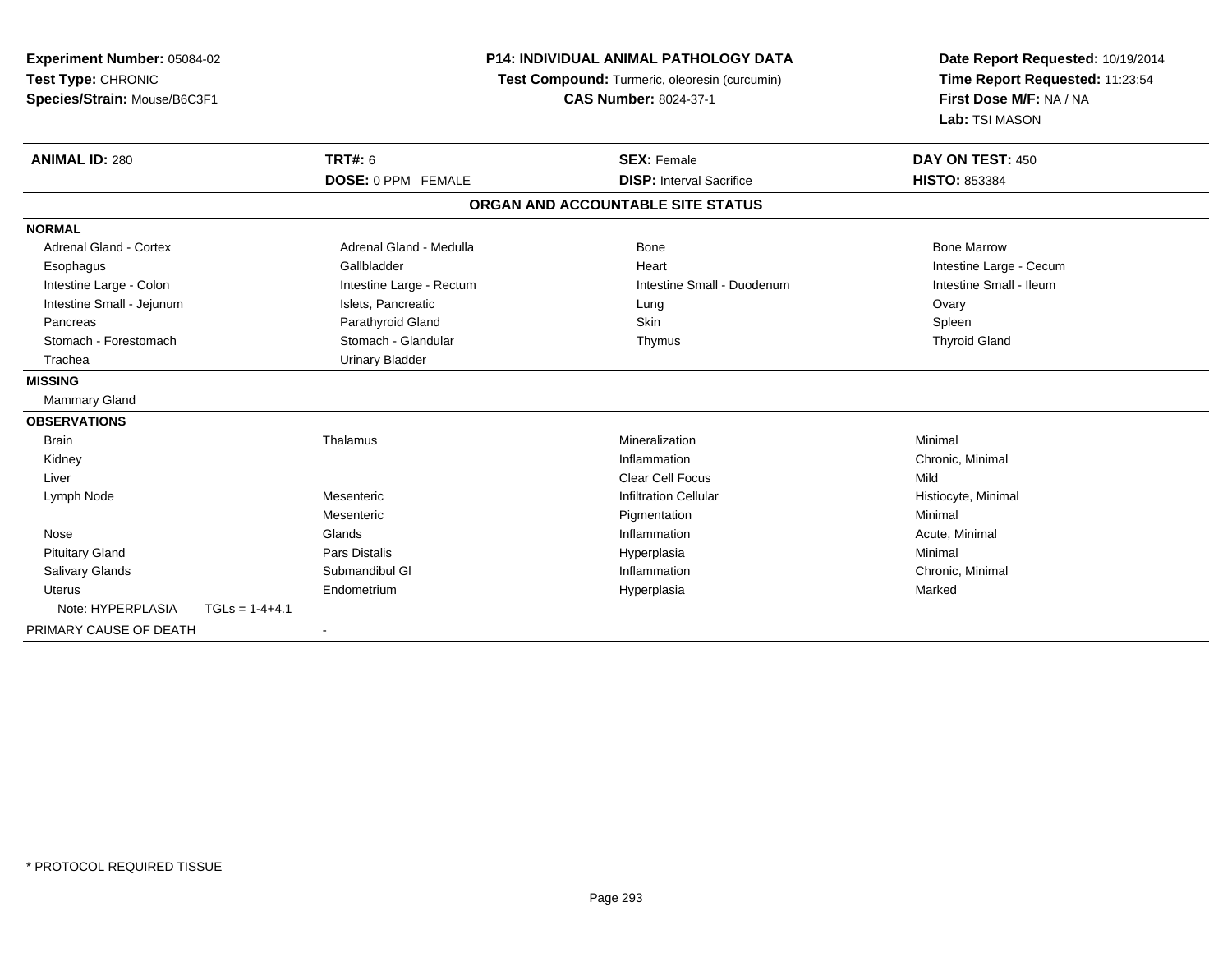| Experiment Number: 05084-02<br>Test Type: CHRONIC<br>Species/Strain: Mouse/B6C3F1            |                           | <b>P14: INDIVIDUAL ANIMAL PATHOLOGY DATA</b><br>Test Compound: Turmeric, oleoresin (curcumin)<br><b>CAS Number: 8024-37-1</b> | Date Report Requested: 10/19/2014<br>Time Report Requested: 11:23:54<br>First Dose M/F: NA / NA<br>Lab: TSI MASON |
|----------------------------------------------------------------------------------------------|---------------------------|-------------------------------------------------------------------------------------------------------------------------------|-------------------------------------------------------------------------------------------------------------------|
| <b>ANIMAL ID: 281</b>                                                                        | <b>TRT#: 6</b>            | <b>SEX: Female</b>                                                                                                            | DAY ON TEST: 731                                                                                                  |
|                                                                                              | <b>DOSE: 0 PPM FEMALE</b> | <b>DISP: Terminal Sacrifice</b>                                                                                               | <b>HISTO: 870545</b>                                                                                              |
|                                                                                              |                           | ORGAN AND ACCOUNTABLE SITE STATUS                                                                                             |                                                                                                                   |
| <b>NORMAL</b>                                                                                |                           |                                                                                                                               |                                                                                                                   |
| <b>Adrenal Gland - Cortex</b>                                                                | Adrenal Gland - Medulla   | Bone                                                                                                                          | Esophagus                                                                                                         |
| Heart                                                                                        | Intestine Large - Cecum   | Intestine Large - Colon                                                                                                       | Intestine Large - Rectum                                                                                          |
| Intestine Small - Duodenum                                                                   | Intestine Small - Ileum   | Intestine Small - Jejunum                                                                                                     | Islets, Pancreatic                                                                                                |
| Lung                                                                                         | Lymph Node - Mesenteric   | Nose                                                                                                                          | Ovary                                                                                                             |
| Pancreas                                                                                     | <b>Pituitary Gland</b>    | Skin                                                                                                                          | Spleen                                                                                                            |
| Stomach - Forestomach                                                                        | Stomach - Glandular       | Thymus                                                                                                                        | <b>Thyroid Gland</b>                                                                                              |
| Trachea                                                                                      | <b>Urinary Bladder</b>    |                                                                                                                               |                                                                                                                   |
| <b>MISSING</b>                                                                               |                           |                                                                                                                               |                                                                                                                   |
| Gallbladder                                                                                  | Mammary Gland             | Parathyroid Gland                                                                                                             |                                                                                                                   |
| <b>OBSERVATIONS</b>                                                                          |                           |                                                                                                                               |                                                                                                                   |
| <b>Bone Marrow</b>                                                                           | Sternal                   | Myelofibrosis                                                                                                                 | Mild                                                                                                              |
| <b>Brain</b>                                                                                 | Thalamus                  | Mineralization                                                                                                                | Minimal                                                                                                           |
| Kidney                                                                                       |                           | Inflammation                                                                                                                  | Chronic, Minimal                                                                                                  |
| Liver                                                                                        |                           | Hepatocellular Adenoma                                                                                                        |                                                                                                                   |
|                                                                                              |                           | Inflammation                                                                                                                  | Chronic Active, Minimal                                                                                           |
| Note: LIVER MASS WAS TAKEN BY NTP FOR ONCOGENE STUDIES.<br>Note: HEPATOCLR ADEN TGLs = 2-2.1 |                           |                                                                                                                               |                                                                                                                   |
| <b>Salivary Glands</b>                                                                       | Submandibul GI            | Inflammation                                                                                                                  | Chronic, Minimal                                                                                                  |
| Uterus                                                                                       |                           | Hydrometra                                                                                                                    | Marked                                                                                                            |
| [Hydrometra TGLS = $1-4.1+4.2$ ]                                                             |                           |                                                                                                                               |                                                                                                                   |
| PRIMARY CAUSE OF DEATH                                                                       |                           |                                                                                                                               |                                                                                                                   |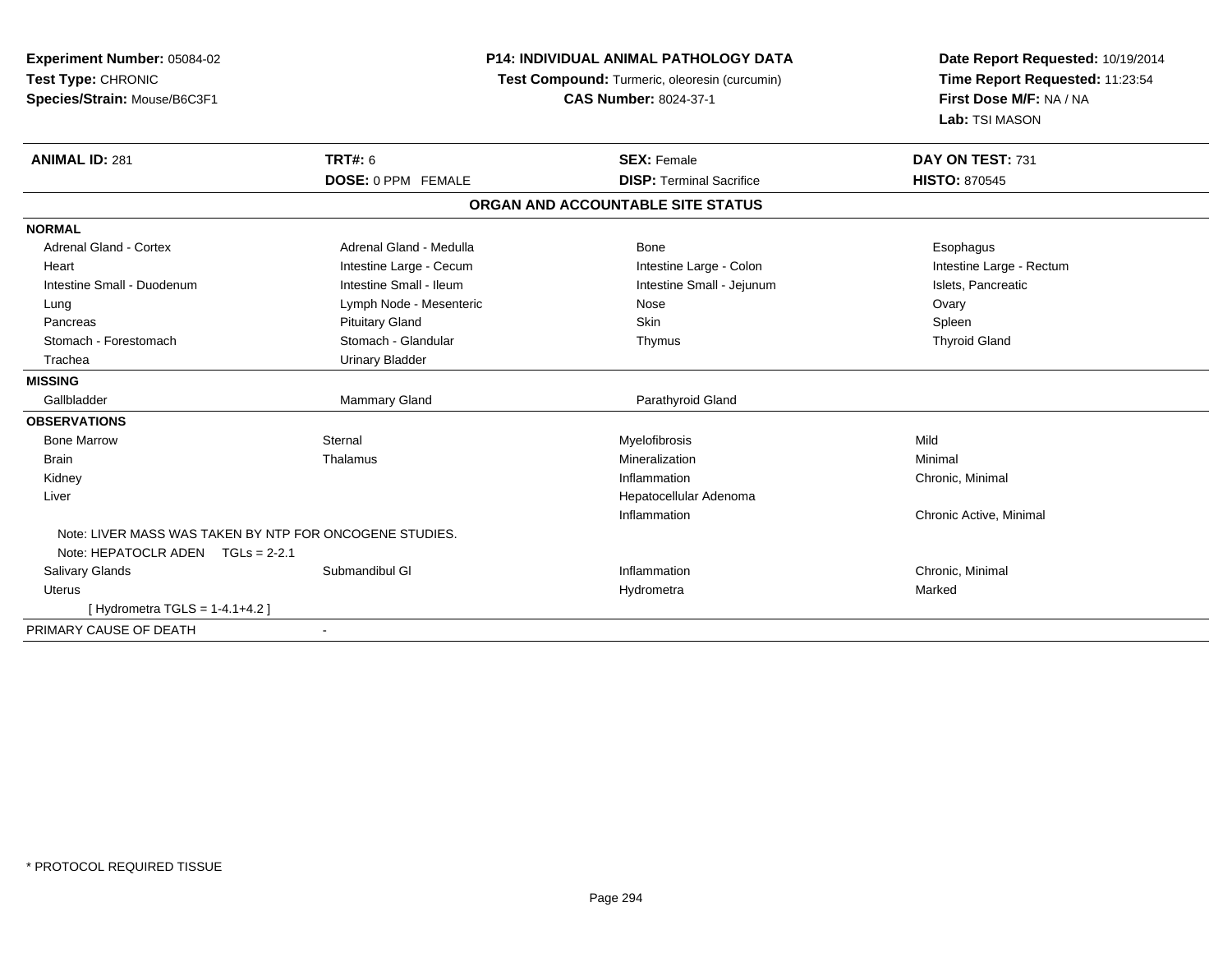| <b>Experiment Number: 05084-02</b>    |                          | <b>P14: INDIVIDUAL ANIMAL PATHOLOGY DATA</b>  | Date Report Requested: 10/19/2014 |  |
|---------------------------------------|--------------------------|-----------------------------------------------|-----------------------------------|--|
| Test Type: CHRONIC                    |                          | Test Compound: Turmeric, oleoresin (curcumin) | Time Report Requested: 11:23:54   |  |
| Species/Strain: Mouse/B6C3F1          |                          | <b>CAS Number: 8024-37-1</b>                  | First Dose M/F: NA / NA           |  |
|                                       |                          |                                               | Lab: TSI MASON                    |  |
| <b>ANIMAL ID: 282</b>                 | <b>TRT#: 6</b>           | <b>SEX: Female</b>                            | DAY ON TEST: 453                  |  |
|                                       | DOSE: 0 PPM FEMALE       | <b>DISP: Interval Sacrifice</b>               | HISTO: 853385                     |  |
|                                       |                          | ORGAN AND ACCOUNTABLE SITE STATUS             |                                   |  |
| <b>NORMAL</b>                         |                          |                                               |                                   |  |
| <b>Adrenal Gland - Cortex</b>         | Adrenal Gland - Medulla  | <b>Bone</b>                                   | <b>Bone Marrow</b>                |  |
| Esophagus                             | Gallbladder              | Heart                                         | Intestine Large - Cecum           |  |
| Intestine Large - Colon               | Intestine Large - Rectum | Intestine Small - Duodenum                    | Intestine Small - Jejunum         |  |
| Islets, Pancreatic                    | Lung                     | <b>Mammary Gland</b>                          | Nose                              |  |
| Pancreas                              | <b>Pituitary Gland</b>   | <b>Skin</b>                                   | Spleen                            |  |
| Stomach - Forestomach                 | Stomach - Glandular      | Thymus                                        | <b>Thyroid Gland</b>              |  |
| Trachea                               |                          |                                               |                                   |  |
| <b>MISSING</b>                        |                          |                                               |                                   |  |
| Parathyroid Gland                     |                          |                                               |                                   |  |
| <b>OBSERVATIONS</b>                   |                          |                                               |                                   |  |
| <b>Brain</b>                          | Thalamus                 | Mineralization                                | Minimal                           |  |
| <b>Intestine Small</b>                | Ileum, Peyers Patch      | Hyperplasia                                   | Moderate                          |  |
| Kidney                                |                          | Inflammation                                  | Chronic, Minimal                  |  |
| Liver                                 |                          | Inflammation                                  | Acute, Minimal                    |  |
|                                       |                          | <b>Necrosis</b>                               | Coagulative, Minimal              |  |
| Lymph Node                            | Mesenteric               | Hyperplasia                                   | Lymphoid, Moderate                |  |
| Ovary                                 |                          | Cyst                                          | Mild                              |  |
| Salivary Glands                       | Submandibul GI           | Inflammation                                  | Chronic, Minimal                  |  |
| <b>Urinary Bladder</b>                |                          | Inflammation                                  | Chronic, Minimal                  |  |
| <b>Uterus</b>                         | Endometrium              | Hyperplasia                                   | Moderate                          |  |
|                                       |                          | Sarcoma Stromal                               |                                   |  |
| Note: HYPERPLASIA<br>$TGLs = 1-4+4.1$ |                          |                                               |                                   |  |
| Note: SARC STROMAL<br>$TGLs = 2-4.1$  |                          |                                               |                                   |  |
| PRIMARY CAUSE OF DEATH                | $\blacksquare$           |                                               |                                   |  |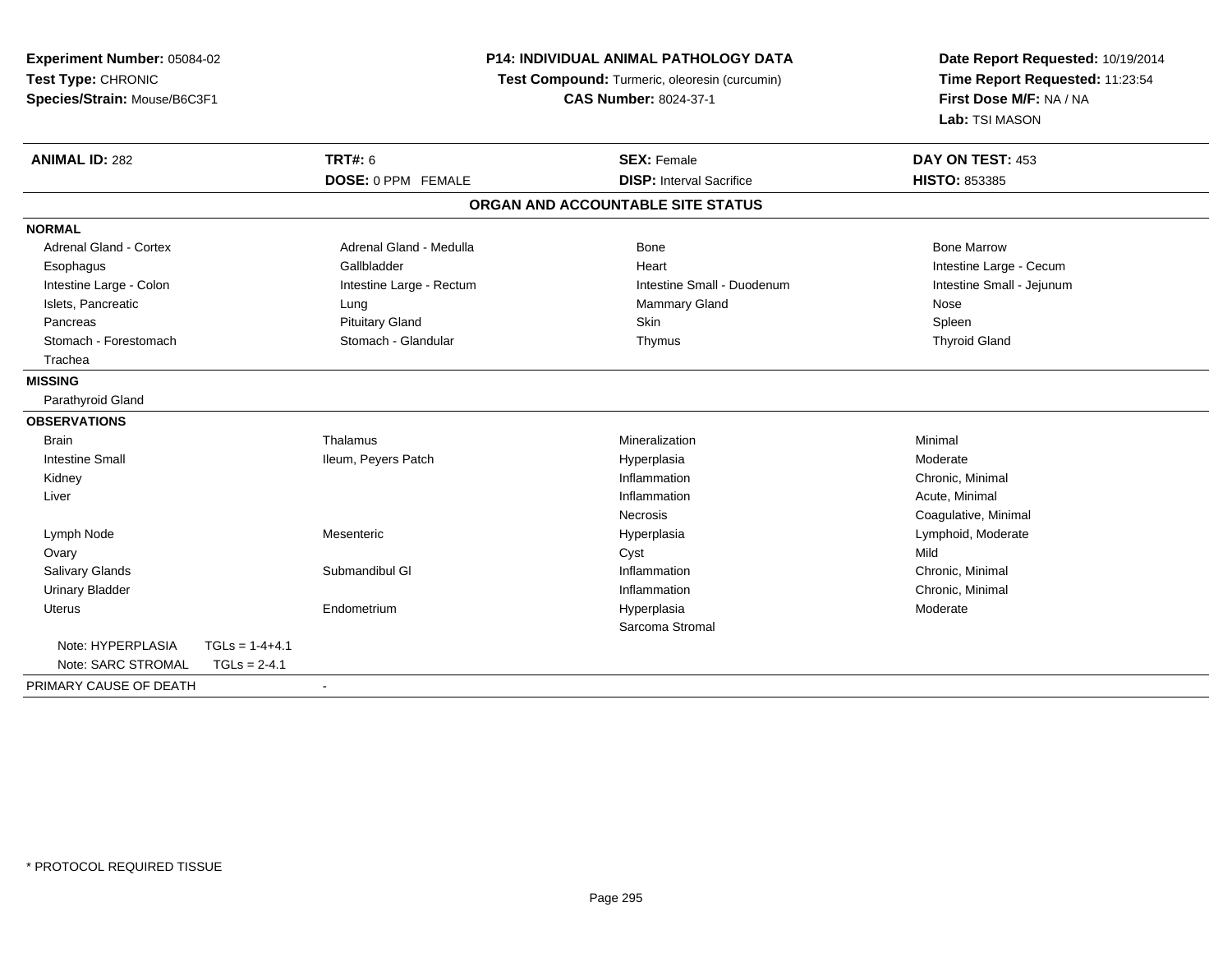| Experiment Number: 05084-02<br>Test Type: CHRONIC<br>Species/Strain: Mouse/B6C3F1 |                            | <b>P14: INDIVIDUAL ANIMAL PATHOLOGY DATA</b><br>Test Compound: Turmeric, oleoresin (curcumin)<br><b>CAS Number: 8024-37-1</b> | Date Report Requested: 10/19/2014<br>Time Report Requested: 11:23:54<br>First Dose M/F: NA / NA<br>Lab: TSI MASON |
|-----------------------------------------------------------------------------------|----------------------------|-------------------------------------------------------------------------------------------------------------------------------|-------------------------------------------------------------------------------------------------------------------|
| <b>ANIMAL ID: 283</b>                                                             | <b>TRT#: 6</b>             | <b>SEX: Female</b>                                                                                                            | DAY ON TEST: 732                                                                                                  |
|                                                                                   | <b>DOSE: 0 PPM FEMALE</b>  | <b>DISP: Terminal Sacrifice</b>                                                                                               | <b>HISTO: 870546</b>                                                                                              |
|                                                                                   |                            | ORGAN AND ACCOUNTABLE SITE STATUS                                                                                             |                                                                                                                   |
| <b>NORMAL</b>                                                                     |                            |                                                                                                                               |                                                                                                                   |
| <b>Adrenal Gland - Cortex</b>                                                     | Adrenal Gland - Medulla    | Bone                                                                                                                          | <b>Brain</b>                                                                                                      |
| Esophagus                                                                         | Heart                      | Intestine Large - Cecum                                                                                                       | Intestine Large - Colon                                                                                           |
| Intestine Large - Rectum                                                          | Intestine Small - Duodenum | Intestine Small - Ileum                                                                                                       | Intestine Small - Jejunum                                                                                         |
| Islets, Pancreatic                                                                | Lung                       | Lymph Node - Mesenteric                                                                                                       | Mammary Gland                                                                                                     |
| Nose                                                                              | Ovary                      | Pancreas                                                                                                                      | <b>Skin</b>                                                                                                       |
| Spleen                                                                            | Stomach - Forestomach      | Stomach - Glandular                                                                                                           | Thymus                                                                                                            |
| <b>Thyroid Gland</b>                                                              | Trachea                    | <b>Urinary Bladder</b>                                                                                                        |                                                                                                                   |
| <b>MISSING</b>                                                                    |                            |                                                                                                                               |                                                                                                                   |
| Gallbladder                                                                       | Parathyroid Gland          |                                                                                                                               |                                                                                                                   |
| <b>OBSERVATIONS</b>                                                               |                            |                                                                                                                               |                                                                                                                   |
| <b>Bone Marrow</b>                                                                | Sternal                    | Myelofibrosis                                                                                                                 | Mild                                                                                                              |
| Kidney                                                                            |                            | Inflammation                                                                                                                  | Chronic, Minimal                                                                                                  |
| Liver                                                                             |                            | Inflammation                                                                                                                  | Chronic Active, Minimal                                                                                           |
| <b>Pituitary Gland</b>                                                            | <b>Pars Distalis</b>       | Angiectasis                                                                                                                   | Mild                                                                                                              |
|                                                                                   | Pars Distalis              | Hyperplasia                                                                                                                   | Mild                                                                                                              |
| [Angiectasis TGLS = 1-7]<br>[ Hyperplasia TGLS = 1-7 ]                            |                            |                                                                                                                               |                                                                                                                   |
| Salivary Glands                                                                   | Submandibul GI             | Inflammation                                                                                                                  | Chronic, Minimal                                                                                                  |
| <b>Uterus</b>                                                                     |                            | Angiectasis                                                                                                                   | Mild                                                                                                              |
|                                                                                   | Endometrium                | Hyperplasia                                                                                                                   | Mild                                                                                                              |
| [Hyperplasia TGLS = $2-4.1$ ]                                                     |                            |                                                                                                                               |                                                                                                                   |
| PRIMARY CAUSE OF DEATH                                                            |                            |                                                                                                                               |                                                                                                                   |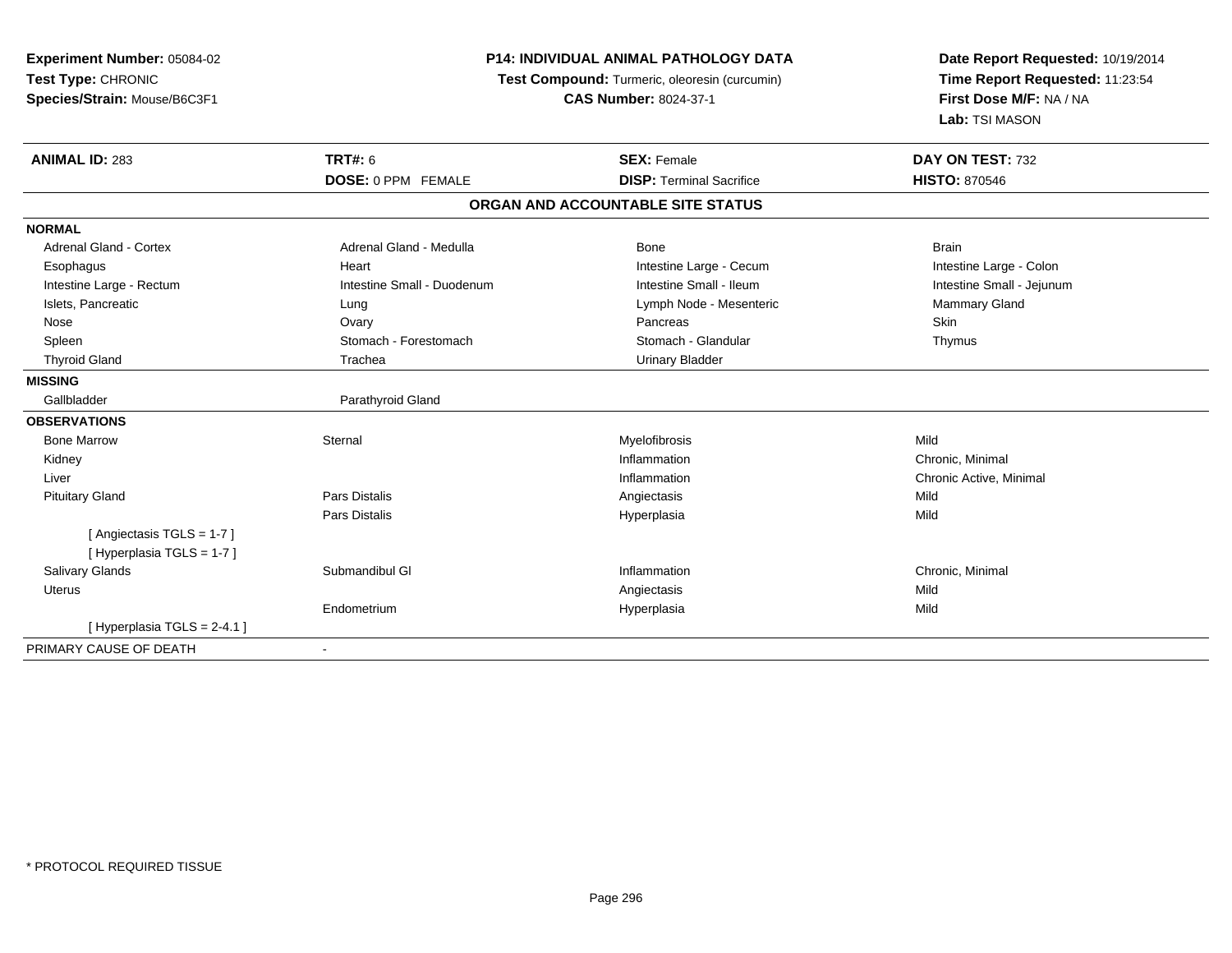| Experiment Number: 05084-02<br>Test Type: CHRONIC        |                                                                 | <b>P14: INDIVIDUAL ANIMAL PATHOLOGY DATA</b><br>Test Compound: Turmeric, oleoresin (curcumin) | Date Report Requested: 10/19/2014<br>Time Report Requested: 11:23:54 |
|----------------------------------------------------------|-----------------------------------------------------------------|-----------------------------------------------------------------------------------------------|----------------------------------------------------------------------|
| Species/Strain: Mouse/B6C3F1                             |                                                                 | <b>CAS Number: 8024-37-1</b>                                                                  |                                                                      |
| <b>ANIMAL ID: 284</b>                                    | <b>TRT#: 6</b>                                                  | <b>SEX: Female</b>                                                                            | DAY ON TEST: 731                                                     |
|                                                          | DOSE: 0 PPM FEMALE                                              | <b>DISP: Terminal Sacrifice</b>                                                               | <b>HISTO: 870547</b>                                                 |
|                                                          |                                                                 | ORGAN AND ACCOUNTABLE SITE STATUS                                                             |                                                                      |
| <b>NORMAL</b>                                            |                                                                 |                                                                                               |                                                                      |
| <b>Adrenal Gland - Cortex</b>                            | Adrenal Gland - Medulla                                         | Bone                                                                                          | Esophagus                                                            |
| Gallbladder                                              | Heart                                                           | Intestine Large - Cecum                                                                       | Intestine Large - Colon                                              |
| Intestine Large - Rectum                                 | Intestine Small - Duodenum                                      | Intestine Small - Ileum                                                                       | Intestine Small - Jejunum                                            |
| Islets, Pancreatic                                       | Lung                                                            | Lymph Node - Mesenteric                                                                       | Mammary Gland                                                        |
| Ovary                                                    | Pancreas                                                        | Parathyroid Gland                                                                             | <b>Pituitary Gland</b>                                               |
| <b>Skin</b>                                              | Spleen                                                          | Stomach - Forestomach                                                                         | Stomach - Glandular                                                  |
| Thymus                                                   | <b>Thyroid Gland</b>                                            | Trachea                                                                                       | <b>Urinary Bladder</b>                                               |
| <b>OBSERVATIONS</b>                                      |                                                                 |                                                                                               |                                                                      |
| <b>Bone Marrow</b>                                       | Sternal                                                         | Myelofibrosis                                                                                 | Minimal                                                              |
| <b>Brain</b>                                             | Thalamus                                                        | Mineralization                                                                                | Minimal                                                              |
| Kidney                                                   |                                                                 | Inflammation                                                                                  | Chronic, Minimal                                                     |
| Liver                                                    |                                                                 | <b>Eosinophilic Focus</b>                                                                     | Minimal                                                              |
| Nose                                                     |                                                                 | Inflammation                                                                                  | Acute, Minimal                                                       |
| Salivary Glands                                          | Submandibul GI                                                  | Inflammation                                                                                  | Chronic, Minimal                                                     |
| Spleen                                                   |                                                                 |                                                                                               |                                                                      |
|                                                          | Note: WITHIN NORMAL LIMITS AND PROBABLY REPRESENTS HEMOSIDERIN. |                                                                                               |                                                                      |
| Note: THE SMALL AMT OF PIGMENT OBSERVED IN THE SPLEEN IS |                                                                 |                                                                                               |                                                                      |
| Note: SPLEEN WAS TAKEN BY NTP FOR ONCOGENE STUDY.        |                                                                 |                                                                                               |                                                                      |
| Uterus                                                   | Endometrium                                                     | Hyperplasia                                                                                   | Mild                                                                 |
| PRIMARY CAUSE OF DEATH                                   |                                                                 |                                                                                               |                                                                      |

-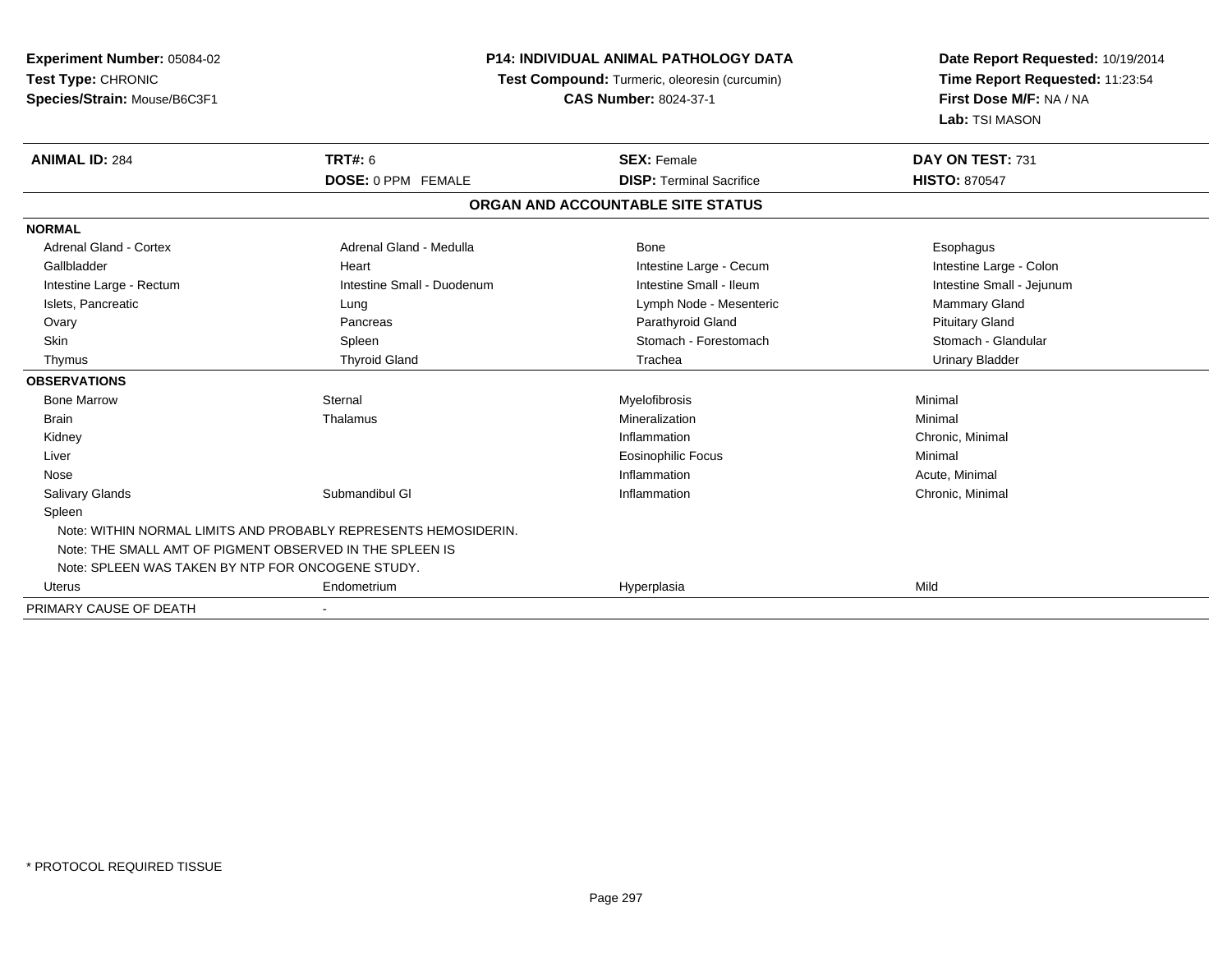| Experiment Number: 05084-02<br>Test Type: CHRONIC<br>Species/Strain: Mouse/B6C3F1 |                          | <b>P14: INDIVIDUAL ANIMAL PATHOLOGY DATA</b>  | Date Report Requested: 10/19/2014<br>Time Report Requested: 11:23:54<br>First Dose M/F: NA / NA |  |
|-----------------------------------------------------------------------------------|--------------------------|-----------------------------------------------|-------------------------------------------------------------------------------------------------|--|
|                                                                                   |                          | Test Compound: Turmeric, oleoresin (curcumin) |                                                                                                 |  |
|                                                                                   |                          | <b>CAS Number: 8024-37-1</b>                  |                                                                                                 |  |
|                                                                                   |                          |                                               | Lab: TSI MASON                                                                                  |  |
| <b>ANIMAL ID: 285</b>                                                             | <b>TRT#: 6</b>           | <b>SEX: Female</b>                            | DAY ON TEST: 703                                                                                |  |
|                                                                                   | DOSE: 0 PPM FEMALE       | <b>DISP: Moribund</b>                         | <b>HISTO: 870548</b>                                                                            |  |
|                                                                                   |                          | ORGAN AND ACCOUNTABLE SITE STATUS             |                                                                                                 |  |
| <b>NORMAL</b>                                                                     |                          |                                               |                                                                                                 |  |
| Adrenal Gland - Cortex                                                            | Adrenal Gland - Medulla  | <b>Bone</b>                                   | <b>Bone Marrow</b>                                                                              |  |
| Esophagus                                                                         | Gallbladder              | Heart                                         | Intestine Large - Cecum                                                                         |  |
| Intestine Large - Colon                                                           | Intestine Large - Rectum | Intestine Small - Duodenum                    | Intestine Small - Ileum                                                                         |  |
| Intestine Small - Jejunum                                                         | Islets, Pancreatic       | Nose                                          | Pancreas                                                                                        |  |
| Parathyroid Gland                                                                 | <b>Pituitary Gland</b>   | Salivary Glands                               | <b>Skin</b>                                                                                     |  |
| Stomach - Forestomach                                                             | Stomach - Glandular      | <b>Thyroid Gland</b>                          | Trachea                                                                                         |  |
| <b>Urinary Bladder</b>                                                            |                          |                                               |                                                                                                 |  |
| <b>INSUFFICIENT TISSUE</b>                                                        |                          |                                               |                                                                                                 |  |
| Thymus                                                                            |                          |                                               |                                                                                                 |  |
| <b>OBSERVATIONS</b>                                                               |                          |                                               |                                                                                                 |  |
| <b>Brain</b>                                                                      | Thalamus                 | Mineralization                                | Minimal                                                                                         |  |
| Kidney                                                                            |                          | Inflammation                                  | Chronic, Minimal                                                                                |  |
| Liver                                                                             |                          | Lymphoma Malignant Mixed                      |                                                                                                 |  |
|                                                                                   |                          | Necrosis                                      | Minimal                                                                                         |  |
| Note: LYMPH MAL MIXD                                                              | $TGLs = 10-2$            |                                               |                                                                                                 |  |
| [ Lymphoma Malignant Mixed TGLS = 10-2 ]                                          |                          |                                               |                                                                                                 |  |
| Lung                                                                              |                          | Lymphoma Malignant Mixed                      |                                                                                                 |  |
| Lymph Node                                                                        | Renal                    | Angiectasis                                   | Mild                                                                                            |  |
|                                                                                   | Lumbar                   | Lymphoma Malignant Mixed                      |                                                                                                 |  |
|                                                                                   | Mesenteric               | Lymphoma Malignant Mixed                      |                                                                                                 |  |
|                                                                                   | Renal                    | Lymphoma Malignant Mixed                      |                                                                                                 |  |
| Note: LYMPH MAL MIXD<br>$TGLs = 5-5$                                              |                          |                                               |                                                                                                 |  |
| Note: ANGIECTASIS<br>$TGLs = 8,9-10$                                              |                          |                                               |                                                                                                 |  |
| Note: LYMPH MAL MIXD                                                              | $TGLs = 8.9 - 10$        |                                               |                                                                                                 |  |
| Note: LYMPH MAL MIXD<br>$TGLs = 6-9$                                              |                          |                                               |                                                                                                 |  |
| Mammary Gland                                                                     |                          | Hyperplasia                                   | Minimal                                                                                         |  |
| Ovary                                                                             |                          | Cyst                                          | Mild                                                                                            |  |
| Note: CYST<br>$TGLs = 3-4$                                                        |                          |                                               |                                                                                                 |  |
| Spleen                                                                            |                          | Lymphoma Malignant Mixed                      |                                                                                                 |  |
| Note: LYMPH MAL MIXD TGLs = 2-3.1                                                 |                          |                                               |                                                                                                 |  |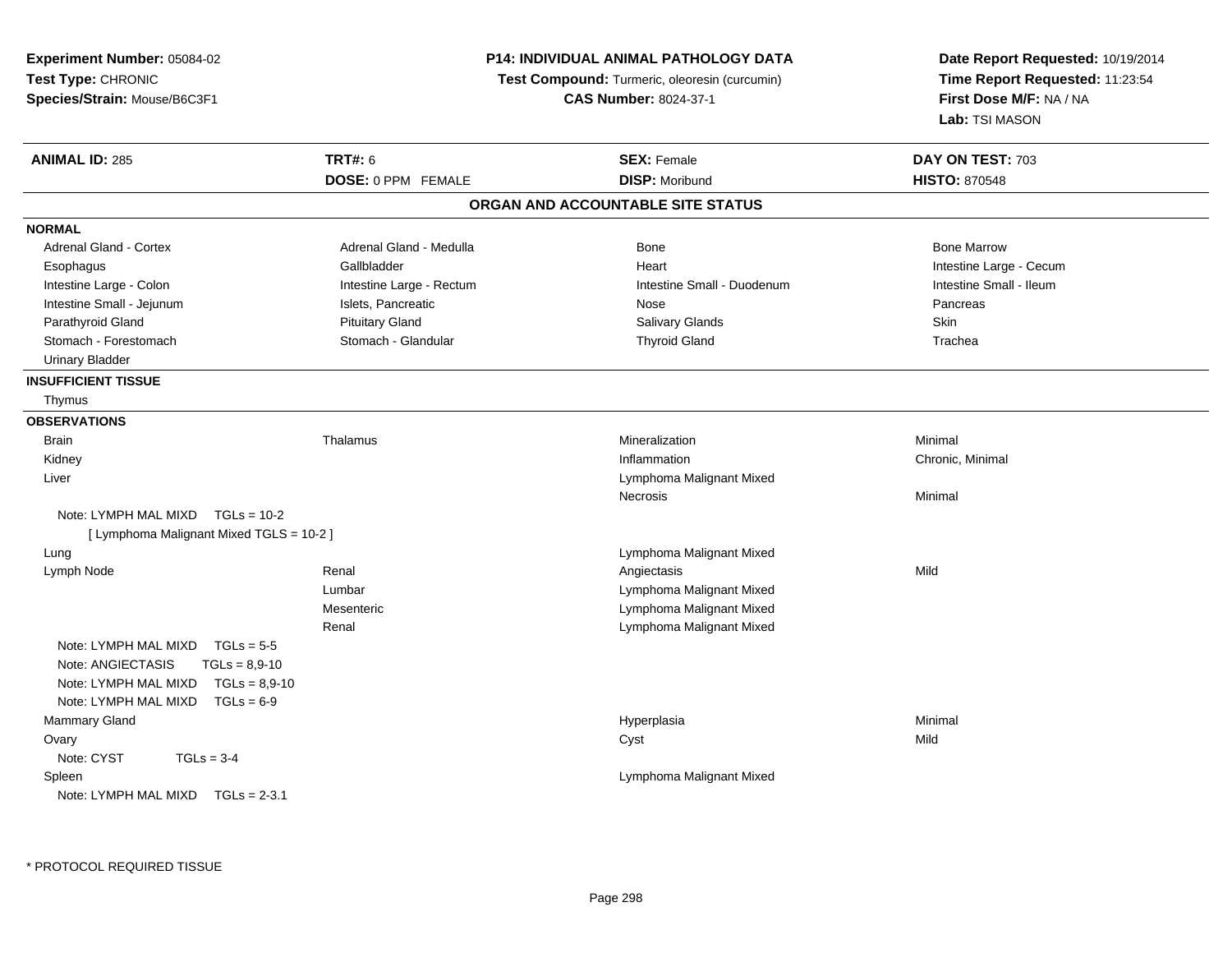| <b>Experiment Number: 05084-02</b><br>Test Type: CHRONIC<br>Species/Strain: Mouse/B6C3F1 |              | <b>P14: INDIVIDUAL ANIMAL PATHOLOGY DATA</b><br><b>Test Compound:</b> Turmeric, oleoresin (curcumin)<br><b>CAS Number: 8024-37-1</b> |                                   | Date Report Requested: 10/19/2014<br>Time Report Requested: 11:23:54<br>First Dose M/F: NA / NA<br>Lab: TSI MASON |
|------------------------------------------------------------------------------------------|--------------|--------------------------------------------------------------------------------------------------------------------------------------|-----------------------------------|-------------------------------------------------------------------------------------------------------------------|
| <b>ANIMAL ID: 285</b>                                                                    |              | TRT#: 6                                                                                                                              | <b>SEX: Female</b>                | <b>DAY ON TEST: 703</b>                                                                                           |
|                                                                                          |              | <b>DOSE: 0 PPM FEMALE</b>                                                                                                            | <b>DISP: Moribund</b>             | <b>HISTO: 870548</b>                                                                                              |
|                                                                                          |              |                                                                                                                                      | ORGAN AND ACCOUNTABLE SITE STATUS |                                                                                                                   |
| Uterus                                                                                   |              |                                                                                                                                      | Hydrometra                        | Mild                                                                                                              |
|                                                                                          |              | Endometrium                                                                                                                          | Hyperplasia                       | Moderate                                                                                                          |
| Note: HYPERPLASIA                                                                        | $TGLs = 4-4$ |                                                                                                                                      |                                   |                                                                                                                   |
| Note: HYDROMETRA                                                                         | $TGLs = 4-4$ |                                                                                                                                      |                                   |                                                                                                                   |
| PRIMARY CAUSE OF DEATH                                                                   |              |                                                                                                                                      |                                   |                                                                                                                   |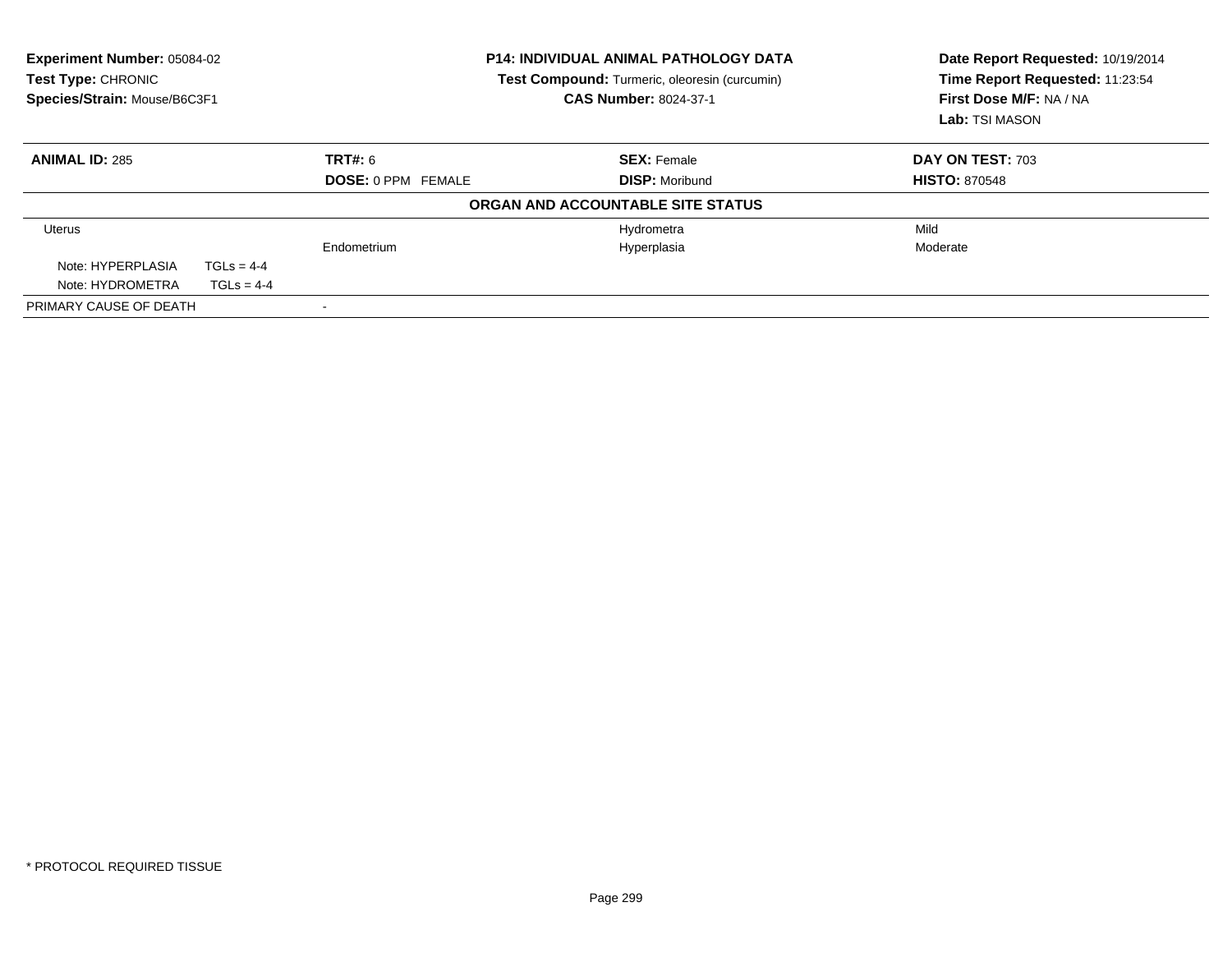| Experiment Number: 05084-02<br>Test Type: CHRONIC<br>Species/Strain: Mouse/B6C3F1 |                            | <b>P14: INDIVIDUAL ANIMAL PATHOLOGY DATA</b><br>Test Compound: Turmeric, oleoresin (curcumin)<br><b>CAS Number: 8024-37-1</b> | Date Report Requested: 10/19/2014<br>Time Report Requested: 11:23:54<br>First Dose M/F: NA / NA<br>Lab: TSI MASON |
|-----------------------------------------------------------------------------------|----------------------------|-------------------------------------------------------------------------------------------------------------------------------|-------------------------------------------------------------------------------------------------------------------|
| <b>ANIMAL ID: 286</b>                                                             | <b>TRT#: 6</b>             | <b>SEX: Female</b>                                                                                                            | DAY ON TEST: 731                                                                                                  |
|                                                                                   | <b>DOSE: 0 PPM FEMALE</b>  | <b>DISP: Terminal Sacrifice</b>                                                                                               | <b>HISTO: 870549</b>                                                                                              |
|                                                                                   |                            | ORGAN AND ACCOUNTABLE SITE STATUS                                                                                             |                                                                                                                   |
| <b>NORMAL</b>                                                                     |                            |                                                                                                                               |                                                                                                                   |
| <b>Adrenal Gland - Cortex</b>                                                     | Adrenal Gland - Medulla    | Bone                                                                                                                          | Esophagus                                                                                                         |
| Gallbladder                                                                       | Heart                      | Intestine Large - Cecum                                                                                                       | Intestine Large - Colon                                                                                           |
| Intestine Large - Rectum                                                          | Intestine Small - Duodenum | Intestine Small - Ileum                                                                                                       | Intestine Small - Jejunum                                                                                         |
| Islets, Pancreatic                                                                | Liver                      | Lung                                                                                                                          | Lymph Node - Mesenteric                                                                                           |
| <b>Mammary Gland</b>                                                              | Nose                       | Pancreas                                                                                                                      | <b>Pituitary Gland</b>                                                                                            |
| Salivary Glands                                                                   | Skin                       | Stomach - Forestomach                                                                                                         | Stomach - Glandular                                                                                               |
| Trachea                                                                           | <b>Urinary Bladder</b>     |                                                                                                                               |                                                                                                                   |
| <b>MISSING</b>                                                                    |                            |                                                                                                                               |                                                                                                                   |
| Parathyroid Gland                                                                 | Spleen                     |                                                                                                                               |                                                                                                                   |
| <b>INSUFFICIENT TISSUE</b>                                                        |                            |                                                                                                                               |                                                                                                                   |
| Thymus                                                                            |                            |                                                                                                                               |                                                                                                                   |
| <b>OBSERVATIONS</b>                                                               |                            |                                                                                                                               |                                                                                                                   |
| <b>Bone Marrow</b>                                                                | Sternal                    | Myelofibrosis                                                                                                                 | Mild                                                                                                              |
| <b>Brain</b>                                                                      | Thalamus                   | Mineralization                                                                                                                | Minimal                                                                                                           |
| Kidney                                                                            |                            | Inflammation                                                                                                                  | Chronic, Minimal                                                                                                  |
| Ovary                                                                             |                            | Cystadenoma                                                                                                                   |                                                                                                                   |
| Spleen                                                                            |                            |                                                                                                                               |                                                                                                                   |
| Note: SPLEEN WAS TAKEN BY NTP FOR ONCOGENE STUDY.                                 |                            |                                                                                                                               |                                                                                                                   |
| <b>Thyroid Gland</b>                                                              | <b>Follicular Cel</b>      | Hyperplasia                                                                                                                   | Minimal                                                                                                           |
| <b>Uterus</b>                                                                     | Endometrium                | Hyperplasia                                                                                                                   | Mild                                                                                                              |
| [Hyperplasia TGLS = $1,4-4$ ]                                                     |                            |                                                                                                                               |                                                                                                                   |
| PRIMARY CAUSE OF DEATH                                                            |                            |                                                                                                                               |                                                                                                                   |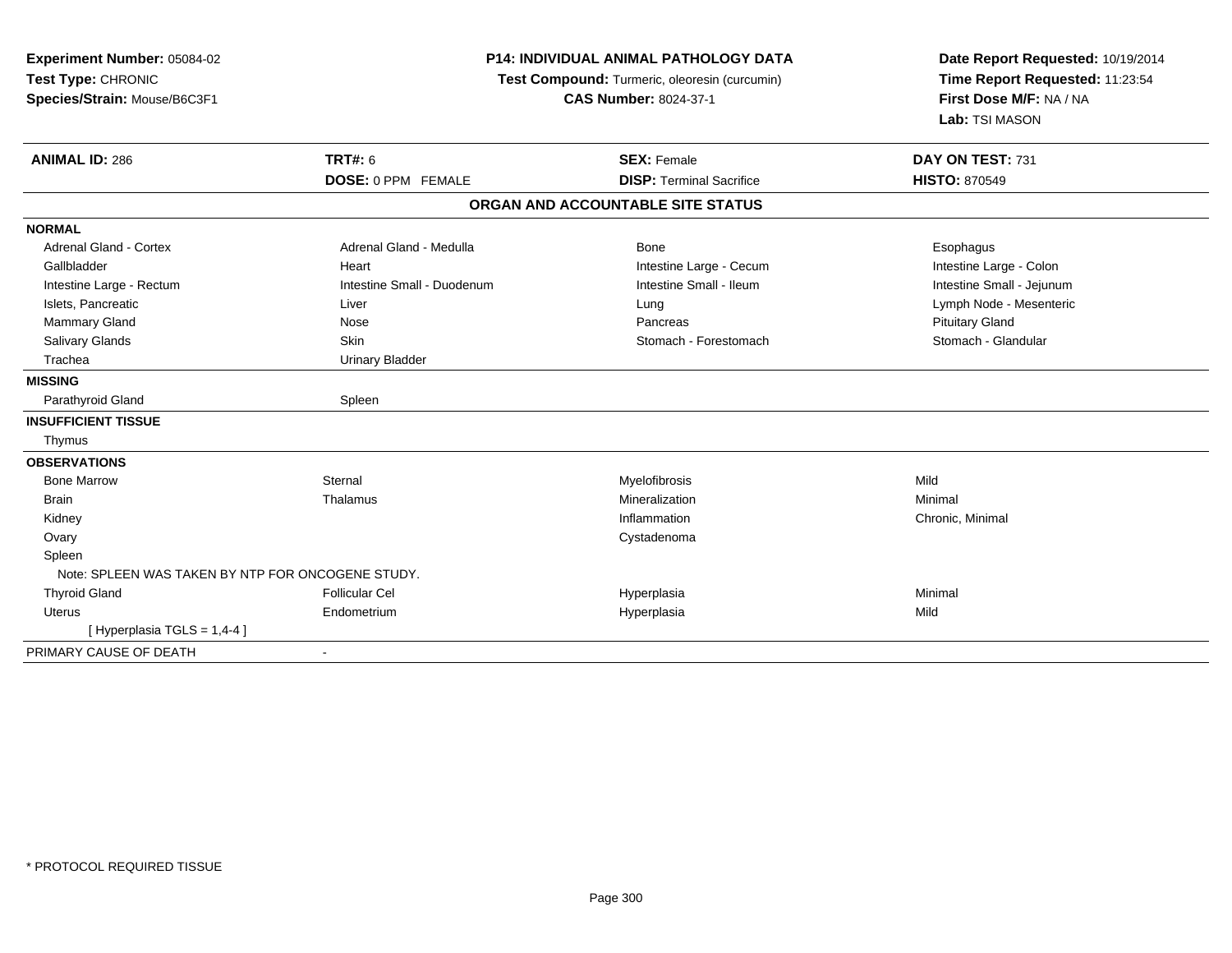| Experiment Number: 05084-02<br>Test Type: CHRONIC<br>Species/Strain: Mouse/B6C3F1 | <b>P14: INDIVIDUAL ANIMAL PATHOLOGY DATA</b><br>Test Compound: Turmeric, oleoresin (curcumin)<br><b>CAS Number: 8024-37-1</b> |                                   | Date Report Requested: 10/19/2014<br>Time Report Requested: 11:23:54<br>First Dose M/F: NA / NA<br>Lab: TSI MASON |
|-----------------------------------------------------------------------------------|-------------------------------------------------------------------------------------------------------------------------------|-----------------------------------|-------------------------------------------------------------------------------------------------------------------|
| <b>ANIMAL ID: 287</b>                                                             | <b>TRT#: 6</b>                                                                                                                | <b>SEX: Female</b>                | DAY ON TEST: 450                                                                                                  |
|                                                                                   | <b>DOSE: 0 PPM FEMALE</b>                                                                                                     | <b>DISP: Interval Sacrifice</b>   | <b>HISTO: 853386</b>                                                                                              |
|                                                                                   |                                                                                                                               | ORGAN AND ACCOUNTABLE SITE STATUS |                                                                                                                   |
| <b>NORMAL</b>                                                                     |                                                                                                                               |                                   |                                                                                                                   |
| <b>Adrenal Gland - Cortex</b>                                                     | Adrenal Gland - Medulla                                                                                                       | <b>Bone</b>                       | <b>Bone Marrow</b>                                                                                                |
| Esophagus                                                                         | Gallbladder                                                                                                                   | Heart                             | Intestine Large - Cecum                                                                                           |
| Intestine Large - Colon                                                           | Intestine Large - Rectum                                                                                                      | Intestine Small - Duodenum        | Intestine Small - Ileum                                                                                           |
| Intestine Small - Jejunum                                                         | Islets, Pancreatic                                                                                                            | Lung                              | Mammary Gland                                                                                                     |
| Nose                                                                              | Ovary                                                                                                                         | Parathyroid Gland                 | <b>Pituitary Gland</b>                                                                                            |
| <b>Salivary Glands</b>                                                            | Skin                                                                                                                          | Spleen                            | Stomach - Forestomach                                                                                             |
| Stomach - Glandular                                                               | Thymus                                                                                                                        | <b>Thyroid Gland</b>              | Trachea                                                                                                           |
| Urinary Bladder                                                                   |                                                                                                                               |                                   |                                                                                                                   |
| <b>OBSERVATIONS</b>                                                               |                                                                                                                               |                                   |                                                                                                                   |
| <b>Brain</b>                                                                      | Thalamus                                                                                                                      | Mineralization                    | Minimal                                                                                                           |
| Kidney                                                                            |                                                                                                                               | Inflammation                      | Chronic. Minimal                                                                                                  |
| Liver                                                                             |                                                                                                                               | Inflammation                      | Chronic Active, Minimal                                                                                           |
|                                                                                   |                                                                                                                               | <b>Necrosis</b>                   | Coagulative, Minimal                                                                                              |
| Lymph Node                                                                        | Mesenteric                                                                                                                    | <b>Infiltration Cellular</b>      | Histiocyte, Minimal                                                                                               |
|                                                                                   | Mesenteric                                                                                                                    | Pigmentation                      | Minimal                                                                                                           |
| Pancreas                                                                          |                                                                                                                               | Inflammation                      | Chronic, Minimal                                                                                                  |
| Uterus                                                                            | Endometrium                                                                                                                   | Hyperplasia                       | Moderate                                                                                                          |
| PRIMARY CAUSE OF DEATH                                                            |                                                                                                                               |                                   |                                                                                                                   |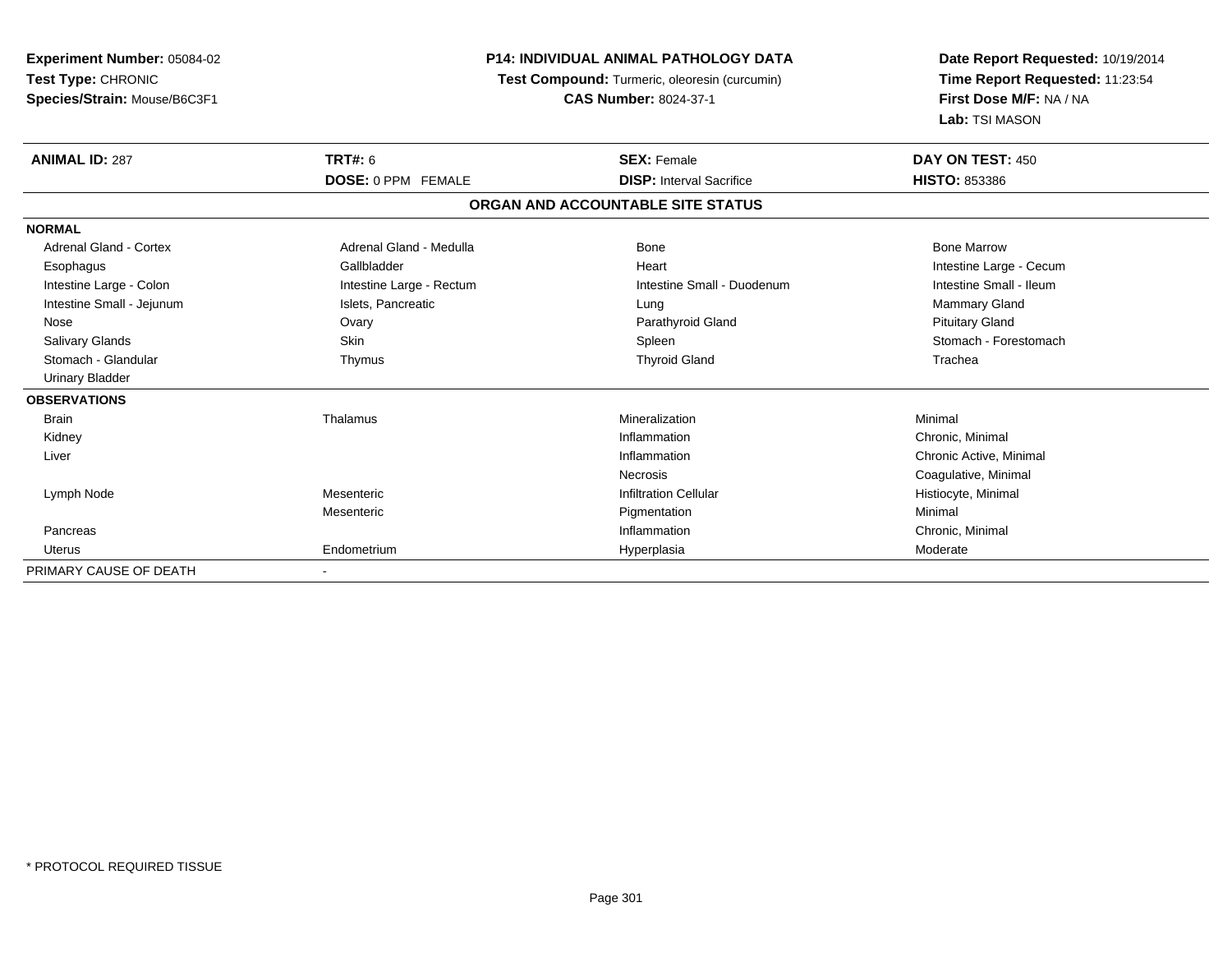| Experiment Number: 05084-02<br>Test Type: CHRONIC<br>Species/Strain: Mouse/B6C3F1 | <b>P14: INDIVIDUAL ANIMAL PATHOLOGY DATA</b><br>Test Compound: Turmeric, oleoresin (curcumin)<br><b>CAS Number: 8024-37-1</b> |                                   | Date Report Requested: 10/19/2014<br>Time Report Requested: 11:23:54<br>First Dose M/F: NA / NA<br>Lab: TSI MASON |
|-----------------------------------------------------------------------------------|-------------------------------------------------------------------------------------------------------------------------------|-----------------------------------|-------------------------------------------------------------------------------------------------------------------|
| <b>ANIMAL ID: 288</b>                                                             | <b>TRT#: 6</b>                                                                                                                | <b>SEX: Female</b>                | DAY ON TEST: 732                                                                                                  |
|                                                                                   | <b>DOSE: 0 PPM FEMALE</b>                                                                                                     | <b>DISP: Terminal Sacrifice</b>   | <b>HISTO: 870550</b>                                                                                              |
|                                                                                   |                                                                                                                               | ORGAN AND ACCOUNTABLE SITE STATUS |                                                                                                                   |
| <b>NORMAL</b>                                                                     |                                                                                                                               |                                   |                                                                                                                   |
| <b>Adrenal Gland - Cortex</b>                                                     | Adrenal Gland - Medulla                                                                                                       | Bone                              | <b>Bone Marrow</b>                                                                                                |
| Esophagus                                                                         | Gallbladder                                                                                                                   | Heart                             | Intestine Large - Cecum                                                                                           |
| Intestine Large - Colon                                                           | Intestine Large - Rectum                                                                                                      | Intestine Small - Duodenum        | Intestine Small - Ileum                                                                                           |
| Intestine Small - Jejunum                                                         | Islets, Pancreatic                                                                                                            | Lung                              | Lymph Node - Mesenteric                                                                                           |
| Mammary Gland                                                                     | Nose                                                                                                                          | Ovary                             | Pancreas                                                                                                          |
| Parathyroid Gland                                                                 | <b>Pituitary Gland</b>                                                                                                        | Salivary Glands                   | <b>Skin</b>                                                                                                       |
| Spleen                                                                            | Stomach - Forestomach                                                                                                         | Stomach - Glandular               | Thymus                                                                                                            |
| <b>Thyroid Gland</b>                                                              | Trachea                                                                                                                       | <b>Urinary Bladder</b>            |                                                                                                                   |
| <b>OBSERVATIONS</b>                                                               |                                                                                                                               |                                   |                                                                                                                   |
| <b>Brain</b>                                                                      | Thalamus                                                                                                                      | Mineralization                    | Minimal                                                                                                           |
| Kidney                                                                            |                                                                                                                               | Inflammation                      | Chronic, Mild                                                                                                     |
| Liver                                                                             |                                                                                                                               | Inflammation                      | Chronic Active, Minimal                                                                                           |
| <b>Uterus</b>                                                                     |                                                                                                                               | Hydrometra                        | Mild                                                                                                              |
|                                                                                   | Endometrium                                                                                                                   | Hyperplasia                       | Mild                                                                                                              |
| PRIMARY CAUSE OF DEATH                                                            |                                                                                                                               |                                   |                                                                                                                   |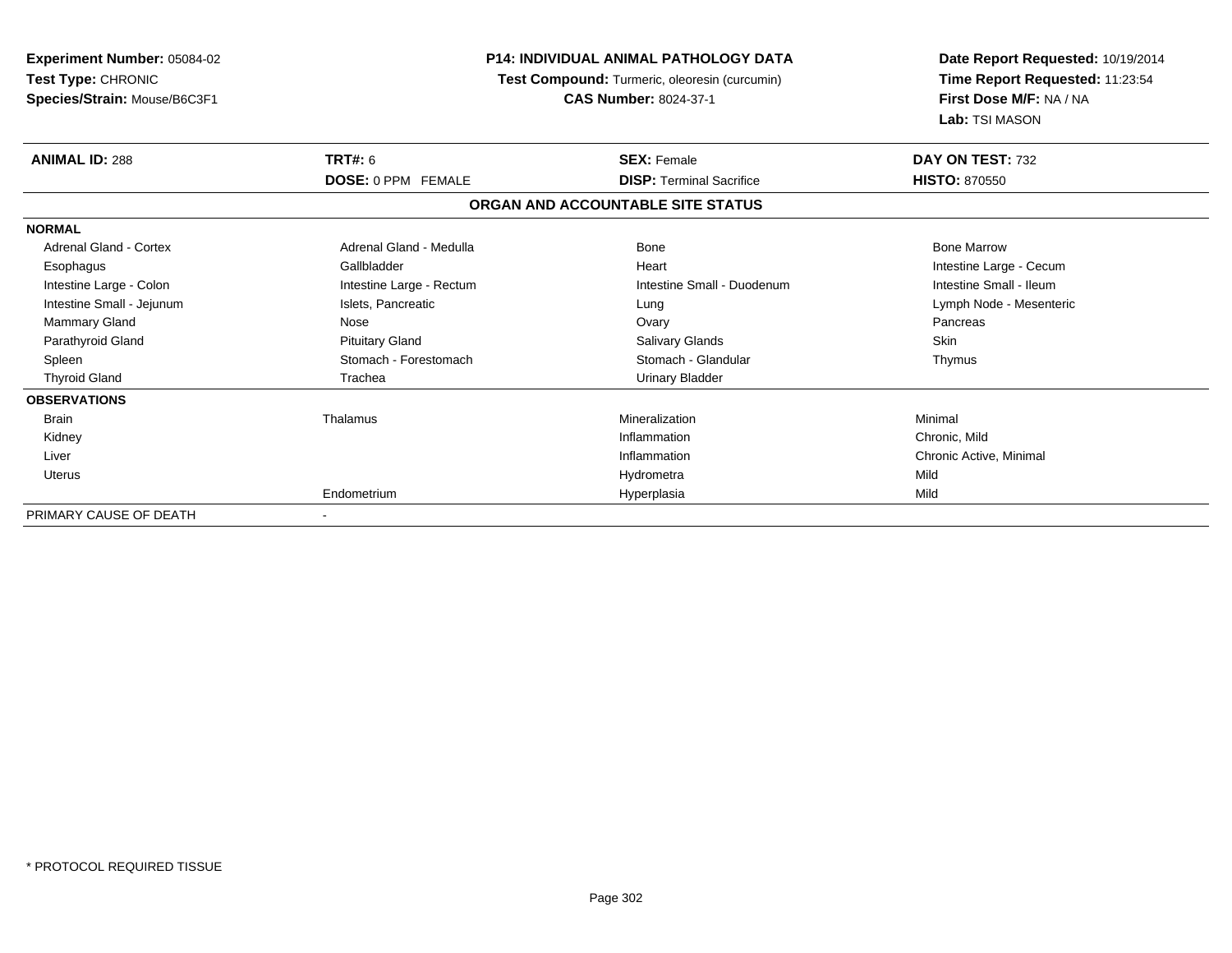| Date Report Requested: 10/19/2014<br>Test Type: CHRONIC<br>Time Report Requested: 11:23:54<br>Test Compound: Turmeric, oleoresin (curcumin)<br>First Dose M/F: NA / NA<br>Species/Strain: Mouse/B6C3F1<br><b>CAS Number: 8024-37-1</b><br>Lab: TSI MASON<br><b>ANIMAL ID: 289</b><br><b>TRT#: 6</b><br><b>SEX: Female</b><br>DAY ON TEST: 732<br>DOSE: 0 PPM FEMALE<br><b>DISP: Terminal Sacrifice</b><br><b>HISTO: 870551</b><br>ORGAN AND ACCOUNTABLE SITE STATUS<br><b>NORMAL</b><br><b>Adrenal Gland - Cortex</b><br>Adrenal Gland - Medulla<br>Bone<br>Esophagus<br>Intestine Large - Colon<br>Gallbladder<br>Heart<br>Intestine Large - Cecum<br>Intestine Small - Duodenum<br>Intestine Small - Ileum<br>Intestine Small - Jejunum<br>Intestine Large - Rectum |
|-----------------------------------------------------------------------------------------------------------------------------------------------------------------------------------------------------------------------------------------------------------------------------------------------------------------------------------------------------------------------------------------------------------------------------------------------------------------------------------------------------------------------------------------------------------------------------------------------------------------------------------------------------------------------------------------------------------------------------------------------------------------------|
|                                                                                                                                                                                                                                                                                                                                                                                                                                                                                                                                                                                                                                                                                                                                                                       |
|                                                                                                                                                                                                                                                                                                                                                                                                                                                                                                                                                                                                                                                                                                                                                                       |
|                                                                                                                                                                                                                                                                                                                                                                                                                                                                                                                                                                                                                                                                                                                                                                       |
|                                                                                                                                                                                                                                                                                                                                                                                                                                                                                                                                                                                                                                                                                                                                                                       |
|                                                                                                                                                                                                                                                                                                                                                                                                                                                                                                                                                                                                                                                                                                                                                                       |
|                                                                                                                                                                                                                                                                                                                                                                                                                                                                                                                                                                                                                                                                                                                                                                       |
|                                                                                                                                                                                                                                                                                                                                                                                                                                                                                                                                                                                                                                                                                                                                                                       |
|                                                                                                                                                                                                                                                                                                                                                                                                                                                                                                                                                                                                                                                                                                                                                                       |
|                                                                                                                                                                                                                                                                                                                                                                                                                                                                                                                                                                                                                                                                                                                                                                       |
|                                                                                                                                                                                                                                                                                                                                                                                                                                                                                                                                                                                                                                                                                                                                                                       |
| Mammary Gland<br>Islets, Pancreatic<br>Lymph Node - Mesenteric<br>Liver                                                                                                                                                                                                                                                                                                                                                                                                                                                                                                                                                                                                                                                                                               |
| Skin<br>Stomach - Forestomach<br><b>Pituitary Gland</b><br>Pancreas                                                                                                                                                                                                                                                                                                                                                                                                                                                                                                                                                                                                                                                                                                   |
| Stomach - Glandular<br>Trachea<br><b>Urinary Bladder</b><br>Thymus                                                                                                                                                                                                                                                                                                                                                                                                                                                                                                                                                                                                                                                                                                    |
| <b>MISSING</b>                                                                                                                                                                                                                                                                                                                                                                                                                                                                                                                                                                                                                                                                                                                                                        |
| Parathyroid Gland                                                                                                                                                                                                                                                                                                                                                                                                                                                                                                                                                                                                                                                                                                                                                     |
| <b>OBSERVATIONS</b>                                                                                                                                                                                                                                                                                                                                                                                                                                                                                                                                                                                                                                                                                                                                                   |
| Sternal<br><b>Bone Marrow</b><br>Myelofibrosis<br>Minimal                                                                                                                                                                                                                                                                                                                                                                                                                                                                                                                                                                                                                                                                                                             |
| <b>Brain</b><br>Thalamus<br>Mineralization<br>Minimal                                                                                                                                                                                                                                                                                                                                                                                                                                                                                                                                                                                                                                                                                                                 |
| Inflammation<br>Chronic, Minimal<br>Kidney                                                                                                                                                                                                                                                                                                                                                                                                                                                                                                                                                                                                                                                                                                                            |
| Alveolar/Bronchiolar Adenoma<br>Lung                                                                                                                                                                                                                                                                                                                                                                                                                                                                                                                                                                                                                                                                                                                                  |
| $TGLs = 3-1$<br>Note: ALV BRON ADEN                                                                                                                                                                                                                                                                                                                                                                                                                                                                                                                                                                                                                                                                                                                                   |
| Inflammation<br>Acute, Minimal<br>Nose                                                                                                                                                                                                                                                                                                                                                                                                                                                                                                                                                                                                                                                                                                                                |
| Moderate<br>Cyst<br>Ovary                                                                                                                                                                                                                                                                                                                                                                                                                                                                                                                                                                                                                                                                                                                                             |
| Submandibul GI<br>Salivary Glands<br>Inflammation<br>Chronic, Minimal                                                                                                                                                                                                                                                                                                                                                                                                                                                                                                                                                                                                                                                                                                 |
| Spleen<br>Hematopoietic Cell Proliferation<br>Minimal                                                                                                                                                                                                                                                                                                                                                                                                                                                                                                                                                                                                                                                                                                                 |
| Note: HEMA CELL PROL TGLs = 2-3.1<br>Note: SPLEEN WAS TAKEN BY NTP FOR ONCOGENE STUDY.                                                                                                                                                                                                                                                                                                                                                                                                                                                                                                                                                                                                                                                                                |
| <b>Thyroid Gland</b><br><b>Follicular Cel</b><br>Adenoma                                                                                                                                                                                                                                                                                                                                                                                                                                                                                                                                                                                                                                                                                                              |
| Mild<br>Uterus<br>Hydrometra                                                                                                                                                                                                                                                                                                                                                                                                                                                                                                                                                                                                                                                                                                                                          |
| Mild<br>Hyperplasia<br>Endometrium                                                                                                                                                                                                                                                                                                                                                                                                                                                                                                                                                                                                                                                                                                                                    |
| Note: HYPERPLASIA<br>$TGLs = 1-4$                                                                                                                                                                                                                                                                                                                                                                                                                                                                                                                                                                                                                                                                                                                                     |
| [ Hyperplasia TGLS = 1-4 ]                                                                                                                                                                                                                                                                                                                                                                                                                                                                                                                                                                                                                                                                                                                                            |
| PRIMARY CAUSE OF DEATH<br>$\blacksquare$                                                                                                                                                                                                                                                                                                                                                                                                                                                                                                                                                                                                                                                                                                                              |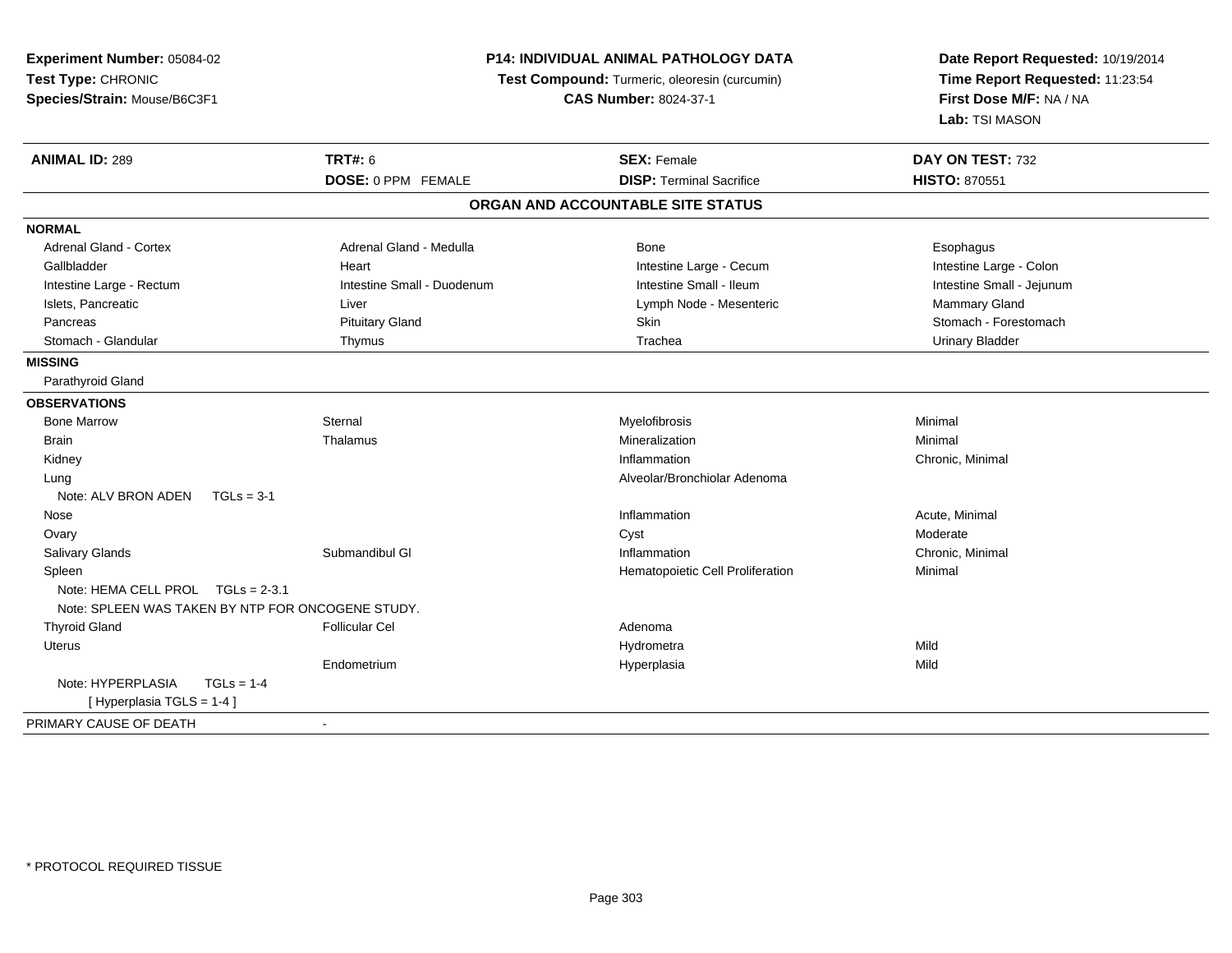| Experiment Number: 05084-02                                                                                                                   | P14: INDIVIDUAL ANIMAL PATHOLOGY DATA         | Date Report Requested: 10/19/2014<br>Time Report Requested: 11:23:54<br>First Dose M/F: NA / NA |
|-----------------------------------------------------------------------------------------------------------------------------------------------|-----------------------------------------------|-------------------------------------------------------------------------------------------------|
| Test Type: CHRONIC                                                                                                                            | Test Compound: Turmeric, oleoresin (curcumin) |                                                                                                 |
| Species/Strain: Mouse/B6C3F1                                                                                                                  | <b>CAS Number: 8024-37-1</b>                  |                                                                                                 |
|                                                                                                                                               |                                               | Lab: TSI MASON                                                                                  |
| <b>TRT#: 6</b><br><b>ANIMAL ID: 290</b>                                                                                                       | <b>SEX: Female</b>                            | DAY ON TEST: 732                                                                                |
| DOSE: 0 PPM FEMALE                                                                                                                            | <b>DISP: Terminal Sacrifice</b>               | <b>HISTO: 870552</b>                                                                            |
|                                                                                                                                               | ORGAN AND ACCOUNTABLE SITE STATUS             |                                                                                                 |
| <b>NORMAL</b>                                                                                                                                 |                                               |                                                                                                 |
| <b>Adrenal Gland - Cortex</b><br>Adrenal Gland - Medulla                                                                                      | <b>Bone</b>                                   | Esophagus                                                                                       |
| Gallbladder<br>Heart                                                                                                                          | Intestine Large - Cecum                       | Intestine Large - Colon                                                                         |
| Intestine Small - Duodenum<br>Intestine Large - Rectum                                                                                        | Intestine Small - Ileum                       | Intestine Small - Jejunum                                                                       |
| Islets, Pancreatic<br>Lymph Node - Mesenteric                                                                                                 | <b>Mammary Gland</b>                          | Nose                                                                                            |
| Pancreas<br>Ovary                                                                                                                             | Parathyroid Gland                             | <b>Pituitary Gland</b>                                                                          |
| Skin<br>Spleen                                                                                                                                | Stomach - Forestomach                         | Stomach - Glandular                                                                             |
| <b>Thyroid Gland</b><br>Thymus                                                                                                                | Trachea                                       | <b>Urinary Bladder</b>                                                                          |
| <b>OBSERVATIONS</b>                                                                                                                           |                                               |                                                                                                 |
| <b>Bone Marrow</b><br>Sternal                                                                                                                 | Myelofibrosis                                 | Minimal                                                                                         |
| <b>Brain</b><br>Thalamus                                                                                                                      | Mineralization                                | Minimal                                                                                         |
| <b>Clitoral Gland</b>                                                                                                                         | Pigmentation                                  | Minimal                                                                                         |
| Note: WHAT APPEARED TO BE NORMAL MELANIN PIGMENT WAS NOTED<br>Note: IN THE INTERSTITIUM OF THE CLITORAL GLAND.<br>[ Pigmentation TGLS = 1-9 ] |                                               |                                                                                                 |
| Kidney                                                                                                                                        | Inflammation                                  | Chronic, Minimal                                                                                |
| Liver                                                                                                                                         | Angiectasis                                   | Mild                                                                                            |
|                                                                                                                                               | Inflammation                                  | Chronic Active, Minimal                                                                         |
|                                                                                                                                               | <b>Mixed Cell Focus</b>                       | Mild                                                                                            |
| Lung                                                                                                                                          | Alveolar/Bronchiolar Adenoma                  |                                                                                                 |
| Submandibul GI<br>Salivary Glands                                                                                                             | Inflammation                                  | Chronic, Minimal                                                                                |
| Uterus<br>Endometrium                                                                                                                         | Hyperplasia                                   | Mild                                                                                            |
|                                                                                                                                               | Polyp Stromal                                 |                                                                                                 |
| Note: POLYP STROMAL<br>$TGLs = 2-4$                                                                                                           |                                               |                                                                                                 |
| Note: HYPERPLASIA<br>$TGLs = 2-4$                                                                                                             |                                               |                                                                                                 |
| PRIMARY CAUSE OF DEATH<br>$\sim$                                                                                                              |                                               |                                                                                                 |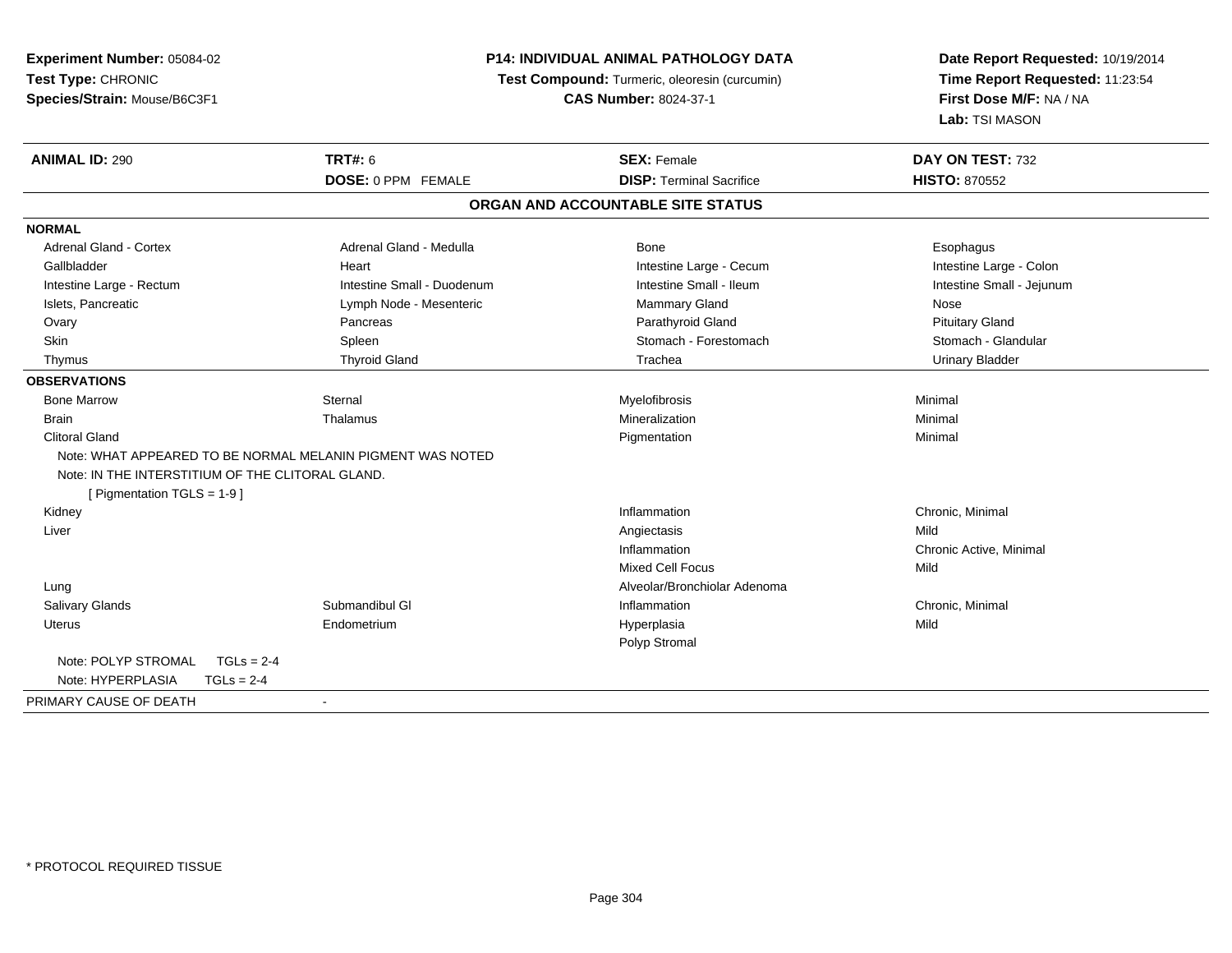| <b>P14: INDIVIDUAL ANIMAL PATHOLOGY DATA</b><br><b>Experiment Number: 05084-02</b> |                                               |                                   | Date Report Requested: 10/19/2014         |  |
|------------------------------------------------------------------------------------|-----------------------------------------------|-----------------------------------|-------------------------------------------|--|
| Test Type: CHRONIC                                                                 | Test Compound: Turmeric, oleoresin (curcumin) |                                   | Time Report Requested: 11:23:54           |  |
| Species/Strain: Mouse/B6C3F1                                                       |                                               | <b>CAS Number: 8024-37-1</b>      | First Dose M/F: NA / NA<br>Lab: TSI MASON |  |
|                                                                                    |                                               |                                   |                                           |  |
| <b>ANIMAL ID: 291</b>                                                              | <b>TRT#: 6</b>                                | <b>SEX: Female</b>                | DAY ON TEST: 732                          |  |
|                                                                                    | <b>DOSE: 0 PPM FEMALE</b>                     | <b>DISP: Terminal Sacrifice</b>   | <b>HISTO: 870553</b>                      |  |
|                                                                                    |                                               | ORGAN AND ACCOUNTABLE SITE STATUS |                                           |  |
| <b>NORMAL</b>                                                                      |                                               |                                   |                                           |  |
| <b>Adrenal Gland - Cortex</b>                                                      | Adrenal Gland - Medulla                       | <b>Bone</b>                       | <b>Bone Marrow</b>                        |  |
| Esophagus                                                                          | Gallbladder                                   | Heart                             | Intestine Large - Cecum                   |  |
| Intestine Large - Colon                                                            | Intestine Large - Rectum                      | Intestine Small - Duodenum        | Islets, Pancreatic                        |  |
| Lung                                                                               | Lymph Node - Mesenteric                       | Mammary Gland                     | Mesentery                                 |  |
| Nose                                                                               | Ovary                                         | Pancreas                          | Parathyroid Gland                         |  |
| Skin                                                                               | Spleen                                        | Stomach - Forestomach             | Stomach - Glandular                       |  |
| Thymus                                                                             | <b>Thyroid Gland</b>                          | Trachea                           | <b>Urinary Bladder</b>                    |  |
| <b>OBSERVATIONS</b>                                                                |                                               |                                   |                                           |  |
| <b>Brain</b>                                                                       | Thalamus                                      | Mineralization                    | Minimal                                   |  |
| <b>Intestine Small</b>                                                             | <b>Ileum</b>                                  | Hyperplasia                       | Lymphoid, Mild                            |  |
|                                                                                    | Jejunum                                       | Hyperplasia                       | Lymphoid, Mild                            |  |
| Note: HYPERPLASIA<br>$TGLs = 5-6$                                                  |                                               |                                   |                                           |  |
| Note: HYPERPLASIA<br>$TGLs = 4-6$                                                  |                                               |                                   |                                           |  |
| Kidney                                                                             |                                               | Inflammation                      | Chronic, Minimal                          |  |
| Liver                                                                              |                                               | Hepatocellular Adenoma            |                                           |  |
| Note: HEPATOCLR ADEN TGLs = 2-2.1                                                  |                                               |                                   |                                           |  |
| Note: LIVER MASS WAS TAKEN BY NTP FOR ONCOGENE STUDIES.                            |                                               |                                   |                                           |  |
| Mesentery                                                                          |                                               |                                   |                                           |  |
| Note: THE PIECE OF MESENTERY TAKEN SHOWED ESSENTIALLY NO                           |                                               |                                   |                                           |  |
| Note: ABNORMALITIES.                                                               |                                               |                                   |                                           |  |
| <b>Pituitary Gland</b>                                                             | Pars Distalis                                 | Hyperplasia                       | Minimal                                   |  |
| Salivary Glands                                                                    | Submandibul GI                                | Inflammation                      | Chronic, Minimal                          |  |
| <b>Uterus</b>                                                                      | Endometrium                                   | Hyperplasia                       | Mild                                      |  |
| Note: HYPERPLASIA<br>$TGLs = 3-4$                                                  |                                               |                                   |                                           |  |
| PRIMARY CAUSE OF DEATH                                                             |                                               |                                   |                                           |  |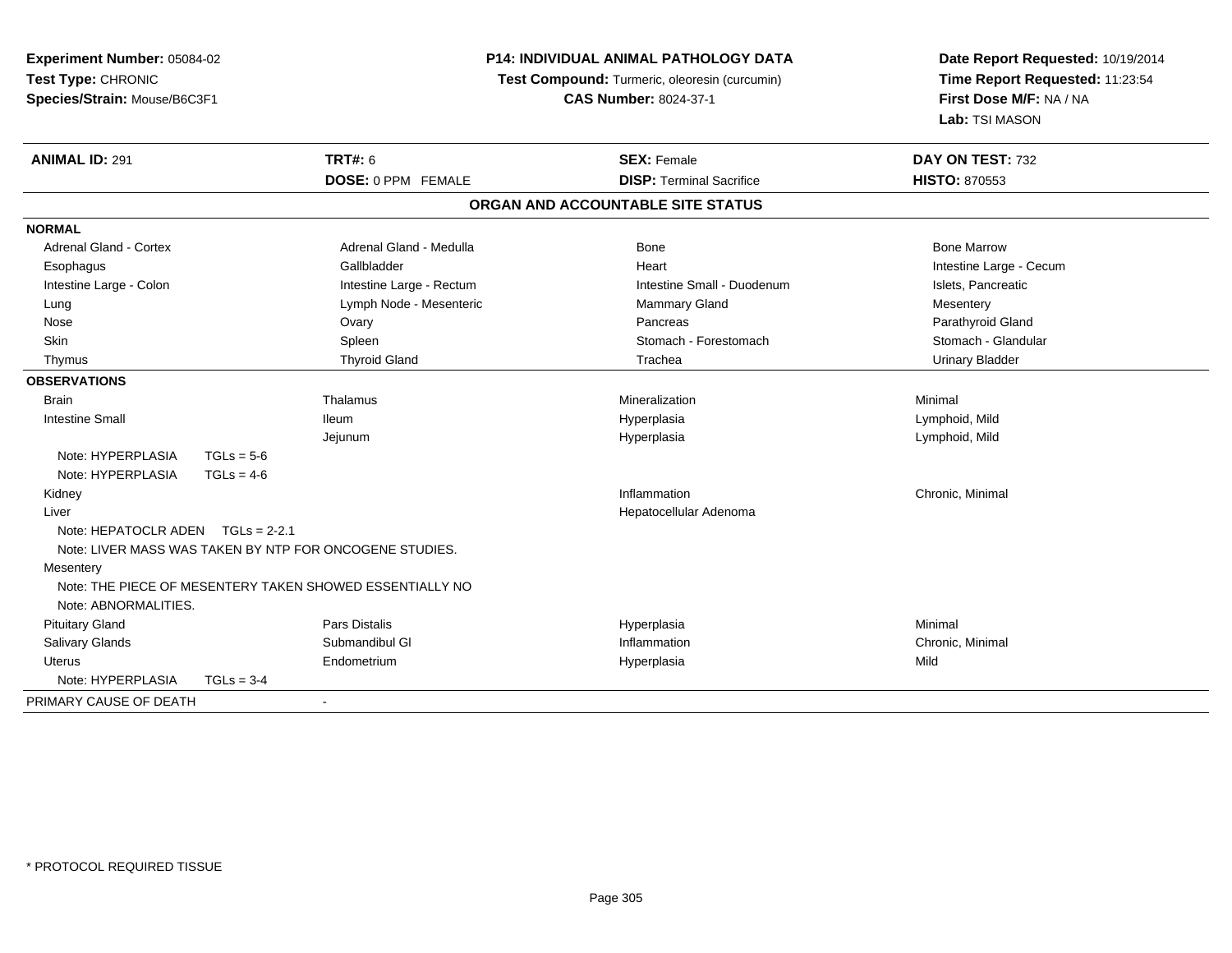| Experiment Number: 05084-02<br>Test Type: CHRONIC<br>Species/Strain: Mouse/B6C3F1<br><b>ANIMAL ID: 292</b> | <b>TRT#: 6</b><br><b>DOSE: 0 PPM FEMALE</b> | <b>P14: INDIVIDUAL ANIMAL PATHOLOGY DATA</b><br>Test Compound: Turmeric, oleoresin (curcumin)<br><b>CAS Number: 8024-37-1</b><br><b>SEX: Female</b><br><b>DISP: Terminal Sacrifice</b> | Date Report Requested: 10/19/2014<br>Time Report Requested: 11:23:54<br>First Dose M/F: NA / NA<br>Lab: TSI MASON<br>DAY ON TEST: 732<br><b>HISTO: 870554</b> |
|------------------------------------------------------------------------------------------------------------|---------------------------------------------|----------------------------------------------------------------------------------------------------------------------------------------------------------------------------------------|---------------------------------------------------------------------------------------------------------------------------------------------------------------|
|                                                                                                            |                                             |                                                                                                                                                                                        |                                                                                                                                                               |
|                                                                                                            |                                             | ORGAN AND ACCOUNTABLE SITE STATUS                                                                                                                                                      |                                                                                                                                                               |
| <b>NORMAL</b>                                                                                              |                                             |                                                                                                                                                                                        |                                                                                                                                                               |
| <b>Adrenal Gland - Cortex</b>                                                                              | Adrenal Gland - Medulla                     | Bone                                                                                                                                                                                   | <b>Brain</b>                                                                                                                                                  |
| Esophagus                                                                                                  | Gallbladder                                 | Heart                                                                                                                                                                                  | Intestine Large - Cecum                                                                                                                                       |
| Intestine Large - Colon                                                                                    | Intestine Large - Rectum                    | Intestine Small - Duodenum                                                                                                                                                             | Intestine Small - Ileum                                                                                                                                       |
| Intestine Small - Jejunum                                                                                  | Islets, Pancreatic                          | Lung                                                                                                                                                                                   | Lymph Node - Mesenteric                                                                                                                                       |
| <b>Mammary Gland</b>                                                                                       | Nose                                        | Pancreas                                                                                                                                                                               | Parathyroid Gland                                                                                                                                             |
| <b>Skin</b>                                                                                                | Spleen                                      | Stomach - Forestomach                                                                                                                                                                  | Stomach - Glandular                                                                                                                                           |
| Thymus                                                                                                     | <b>Thyroid Gland</b>                        | Trachea                                                                                                                                                                                | <b>Urinary Bladder</b>                                                                                                                                        |
| <b>MISSING</b>                                                                                             |                                             |                                                                                                                                                                                        |                                                                                                                                                               |
| <b>Pituitary Gland</b>                                                                                     |                                             |                                                                                                                                                                                        |                                                                                                                                                               |
| <b>OBSERVATIONS</b>                                                                                        |                                             |                                                                                                                                                                                        |                                                                                                                                                               |
| <b>Bone Marrow</b>                                                                                         | Sternal                                     | Myelofibrosis                                                                                                                                                                          | Mild                                                                                                                                                          |
| Kidney                                                                                                     |                                             | Inflammation                                                                                                                                                                           | Chronic, Minimal                                                                                                                                              |
| Liver                                                                                                      |                                             | Inflammation                                                                                                                                                                           | Chronic Active, Minimal                                                                                                                                       |
| Ovary                                                                                                      |                                             | Cyst                                                                                                                                                                                   | Minimal                                                                                                                                                       |
|                                                                                                            |                                             | Hemorrhage                                                                                                                                                                             | Minimal                                                                                                                                                       |
| [Cyst TGLS = $1-4$ ]<br>[Hemorrhage TGLS = 1-4]                                                            |                                             |                                                                                                                                                                                        |                                                                                                                                                               |
| <b>Salivary Glands</b>                                                                                     | Submandibul GI                              | Inflammation                                                                                                                                                                           | Chronic, Minimal                                                                                                                                              |
| <b>Uterus</b>                                                                                              | Endometrium                                 | Hyperplasia                                                                                                                                                                            | Mild                                                                                                                                                          |
| [Hyperplasia TGLS = $2,3-4$ ]                                                                              |                                             |                                                                                                                                                                                        |                                                                                                                                                               |
| PRIMARY CAUSE OF DEATH                                                                                     |                                             |                                                                                                                                                                                        |                                                                                                                                                               |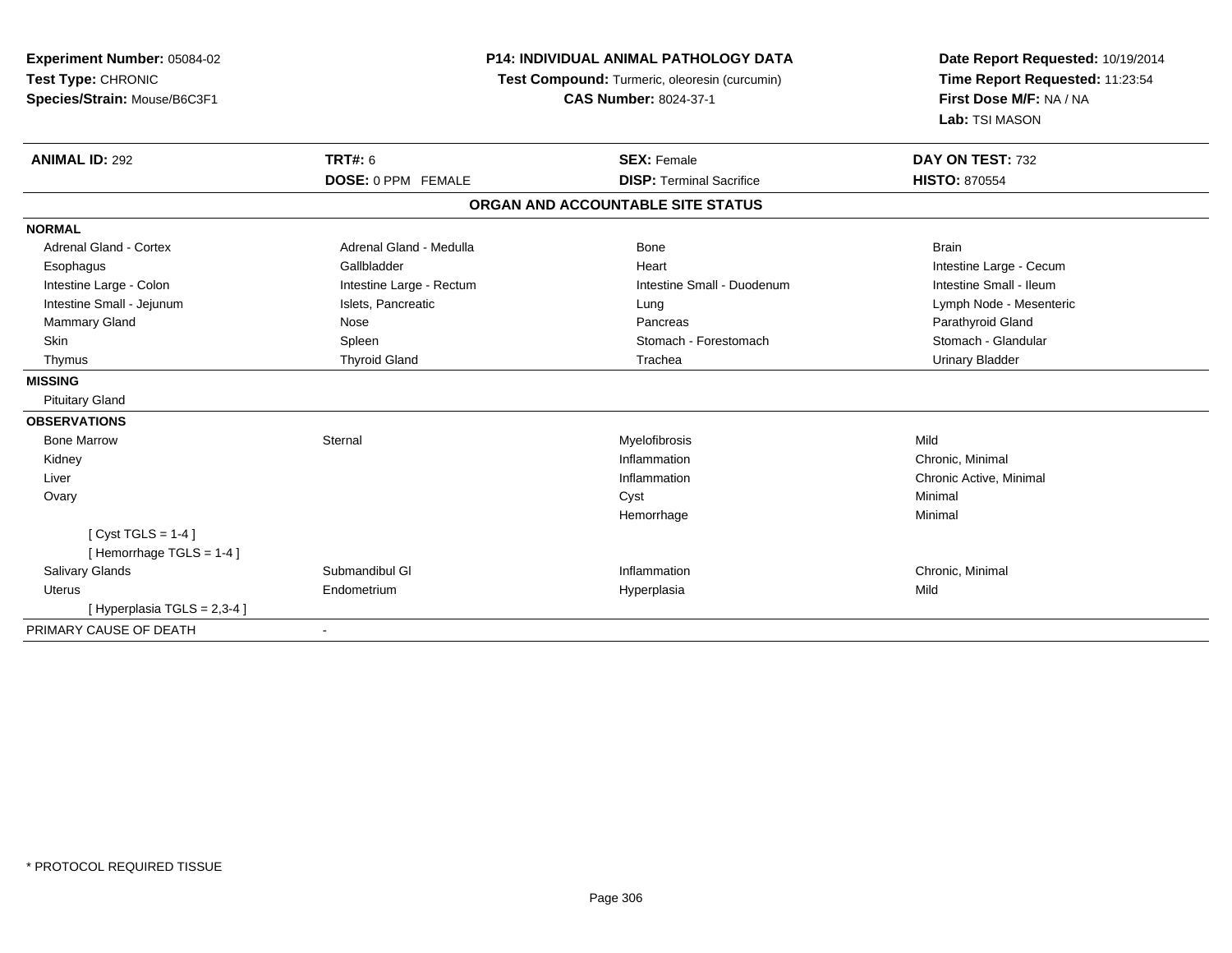| Experiment Number: 05084-02                        |                | <b>P14: INDIVIDUAL ANIMAL PATHOLOGY DATA</b>              |                                               | Date Report Requested: 10/19/2014<br>Time Report Requested: 11:23:54<br>First Dose M/F: NA / NA<br>Lab: TSI MASON |
|----------------------------------------------------|----------------|-----------------------------------------------------------|-----------------------------------------------|-------------------------------------------------------------------------------------------------------------------|
| Test Type: CHRONIC<br>Species/Strain: Mouse/B6C3F1 |                |                                                           | Test Compound: Turmeric, oleoresin (curcumin) |                                                                                                                   |
|                                                    |                |                                                           | <b>CAS Number: 8024-37-1</b>                  |                                                                                                                   |
|                                                    |                |                                                           |                                               |                                                                                                                   |
| <b>ANIMAL ID: 293</b>                              |                | <b>TRT#: 6</b>                                            | <b>SEX: Female</b>                            | DAY ON TEST: 732                                                                                                  |
|                                                    |                | DOSE: 0 PPM FEMALE                                        | <b>DISP: Terminal Sacrifice</b>               | <b>HISTO: 870555</b>                                                                                              |
|                                                    |                |                                                           | ORGAN AND ACCOUNTABLE SITE STATUS             |                                                                                                                   |
| <b>NORMAL</b>                                      |                |                                                           |                                               |                                                                                                                   |
| <b>Adrenal Gland - Cortex</b>                      |                | Adrenal Gland - Medulla                                   | Bone                                          | Esophagus                                                                                                         |
| Gallbladder                                        |                | Heart                                                     | Intestine Large - Cecum                       | Intestine Large - Colon                                                                                           |
| Intestine Large - Rectum                           |                | Intestine Small - Duodenum                                | Intestine Small - Ileum                       | Intestine Small - Jejunum                                                                                         |
| Islets, Pancreatic                                 |                | Liver                                                     | Lung                                          | Lymph Node - Mesenteric                                                                                           |
| <b>Mammary Gland</b>                               |                | Nose                                                      | Pancreas                                      | Parathyroid Gland                                                                                                 |
| <b>Pituitary Gland</b>                             |                | Skin                                                      | Spleen                                        | Stomach - Forestomach                                                                                             |
| Stomach - Glandular                                |                | Thymus                                                    | <b>Thyroid Gland</b>                          | Trachea                                                                                                           |
| <b>Urinary Bladder</b>                             |                |                                                           |                                               |                                                                                                                   |
| <b>OBSERVATIONS</b>                                |                |                                                           |                                               |                                                                                                                   |
| <b>Bone Marrow</b>                                 |                | Sternal                                                   | Myelofibrosis                                 | Minimal                                                                                                           |
| <b>Brain</b>                                       |                | Thalamus                                                  | Mineralization                                | Minimal                                                                                                           |
| Kidney                                             |                |                                                           | Inflammation                                  | Chronic, Minimal                                                                                                  |
| Mesentery                                          |                |                                                           | Fibrosis                                      | Mild                                                                                                              |
|                                                    |                |                                                           | <b>Necrosis</b>                               | Moderate                                                                                                          |
| Note: NECROSIS                                     | $TGLs = 4-5.1$ |                                                           |                                               |                                                                                                                   |
| Note: FIBROSIS                                     | $TGLs = 4-5.1$ |                                                           |                                               |                                                                                                                   |
| Ovary                                              |                | Periovarn Tiss                                            | Necrosis                                      | Marked                                                                                                            |
| Note: MULTINUCLEATE HISTIOCYTIC GIANT CELLS.       |                |                                                           |                                               |                                                                                                                   |
|                                                    |                | Note: SHOWED MINERALIZATION AND CHRONIC INFLAMMATION WITH |                                               |                                                                                                                   |
|                                                    |                | Note: THE AREA OF NECROSIS IN THE PERIOVARIAN TISSUES     |                                               |                                                                                                                   |
| [ Necrosis TGLS = $1,2-4$ ]                        |                |                                                           |                                               |                                                                                                                   |
| Salivary Glands                                    |                | Submandibul GI                                            | Inflammation                                  | Chronic, Minimal                                                                                                  |
| <b>Uterus</b>                                      |                | Endometrium                                               | Hyperplasia                                   | Minimal                                                                                                           |
| Note: HYPERPLASIA                                  | $TGLs = 3-4$   |                                                           |                                               |                                                                                                                   |
| PRIMARY CAUSE OF DEATH                             |                | $\overline{\phantom{a}}$                                  |                                               |                                                                                                                   |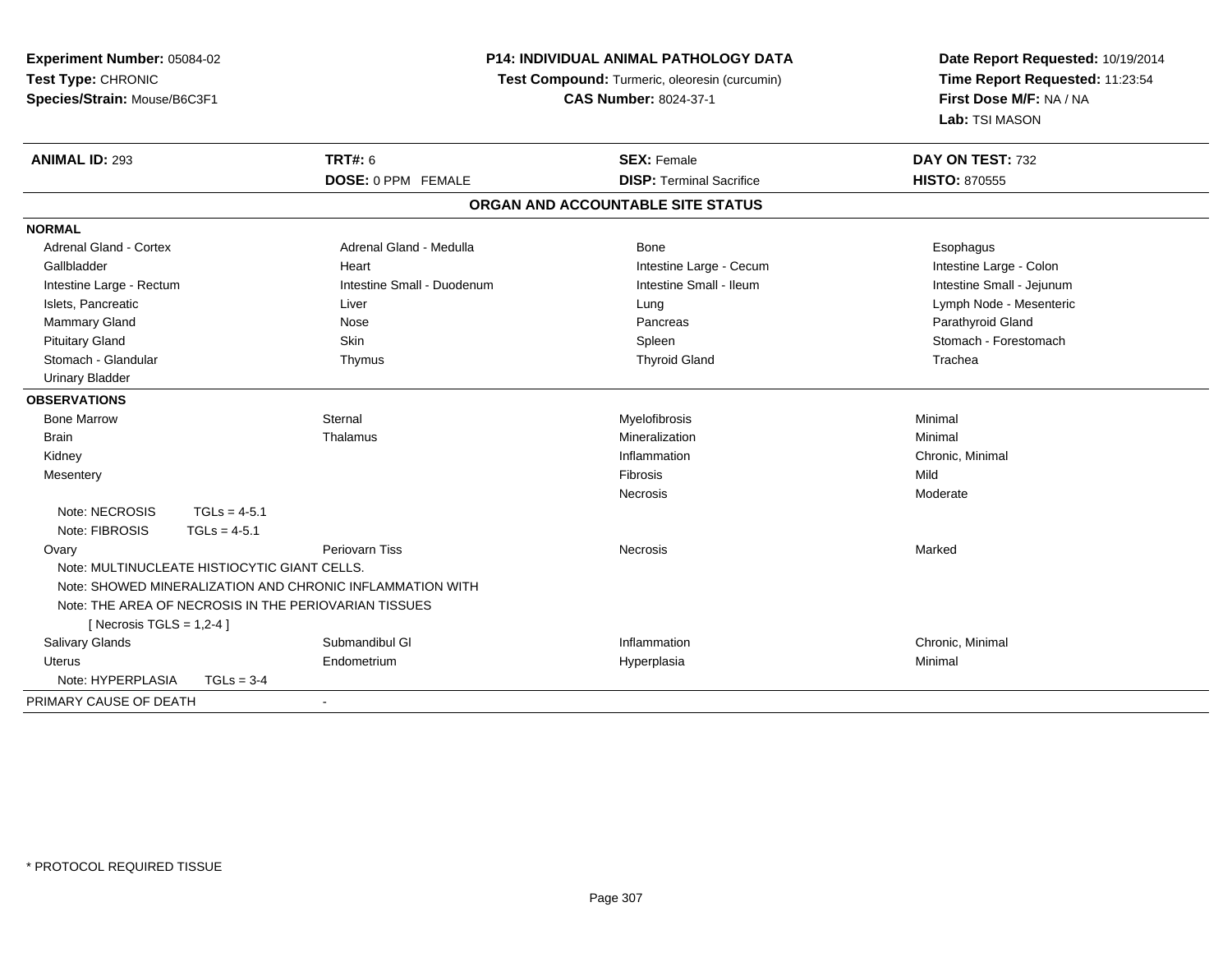| <b>Experiment Number: 05084-02</b> | <b>P14: INDIVIDUAL ANIMAL PATHOLOGY DATA</b><br>Test Compound: Turmeric, oleoresin (curcumin)<br><b>CAS Number: 8024-37-1</b> |                                   | Date Report Requested: 10/19/2014 |  |
|------------------------------------|-------------------------------------------------------------------------------------------------------------------------------|-----------------------------------|-----------------------------------|--|
| Test Type: CHRONIC                 |                                                                                                                               |                                   | Time Report Requested: 11:23:54   |  |
| Species/Strain: Mouse/B6C3F1       |                                                                                                                               |                                   | First Dose M/F: NA / NA           |  |
|                                    |                                                                                                                               |                                   | Lab: TSI MASON                    |  |
| <b>ANIMAL ID: 294</b>              | <b>TRT#: 6</b>                                                                                                                | <b>SEX: Female</b>                | DAY ON TEST: 732                  |  |
|                                    | <b>DOSE: 0 PPM FEMALE</b>                                                                                                     | <b>DISP: Terminal Sacrifice</b>   | <b>HISTO: 870556</b>              |  |
|                                    |                                                                                                                               | ORGAN AND ACCOUNTABLE SITE STATUS |                                   |  |
| <b>NORMAL</b>                      |                                                                                                                               |                                   |                                   |  |
| <b>Adrenal Gland - Cortex</b>      | Adrenal Gland - Medulla                                                                                                       | <b>Bone</b>                       | Esophagus                         |  |
| Gallbladder                        | Heart                                                                                                                         | Intestine Large - Cecum           | Intestine Large - Colon           |  |
| Intestine Large - Rectum           | Intestine Small - Duodenum                                                                                                    | Intestine Small - Ileum           | Intestine Small - Jejunum         |  |
| Islets, Pancreatic                 | Liver                                                                                                                         | Lung                              | Lymph Node - Mesenteric           |  |
| <b>Mammary Gland</b>               | Pancreas                                                                                                                      | Parathyroid Gland                 | <b>Pituitary Gland</b>            |  |
| <b>Skin</b>                        | Spleen                                                                                                                        | Stomach - Forestomach             | Stomach - Glandular               |  |
| Thymus                             | <b>Thyroid Gland</b>                                                                                                          | Trachea                           | <b>Urinary Bladder</b>            |  |
| <b>OBSERVATIONS</b>                |                                                                                                                               |                                   |                                   |  |
| <b>Bone Marrow</b>                 | Sternal                                                                                                                       | Myelofibrosis                     | Mild                              |  |
| <b>Brain</b>                       | Thalamus                                                                                                                      | Mineralization                    | Minimal                           |  |
| Kidney                             |                                                                                                                               | Inflammation                      | Chronic, Minimal                  |  |
| Nose                               |                                                                                                                               | Inflammation                      | Acute, Minimal                    |  |
| Ovary                              |                                                                                                                               | Cyst                              | Minimal                           |  |
|                                    |                                                                                                                               | Hemorrhage                        | Minimal                           |  |
| <b>Salivary Glands</b>             | Submandibul GI                                                                                                                | Inflammation                      | Chronic, Minimal                  |  |
| <b>Uterus</b>                      | Endometrium                                                                                                                   | Hyperplasia                       | Mild                              |  |
| [Hyperplasia TGLS = 1-4]           |                                                                                                                               |                                   |                                   |  |
| PRIMARY CAUSE OF DEATH             |                                                                                                                               |                                   |                                   |  |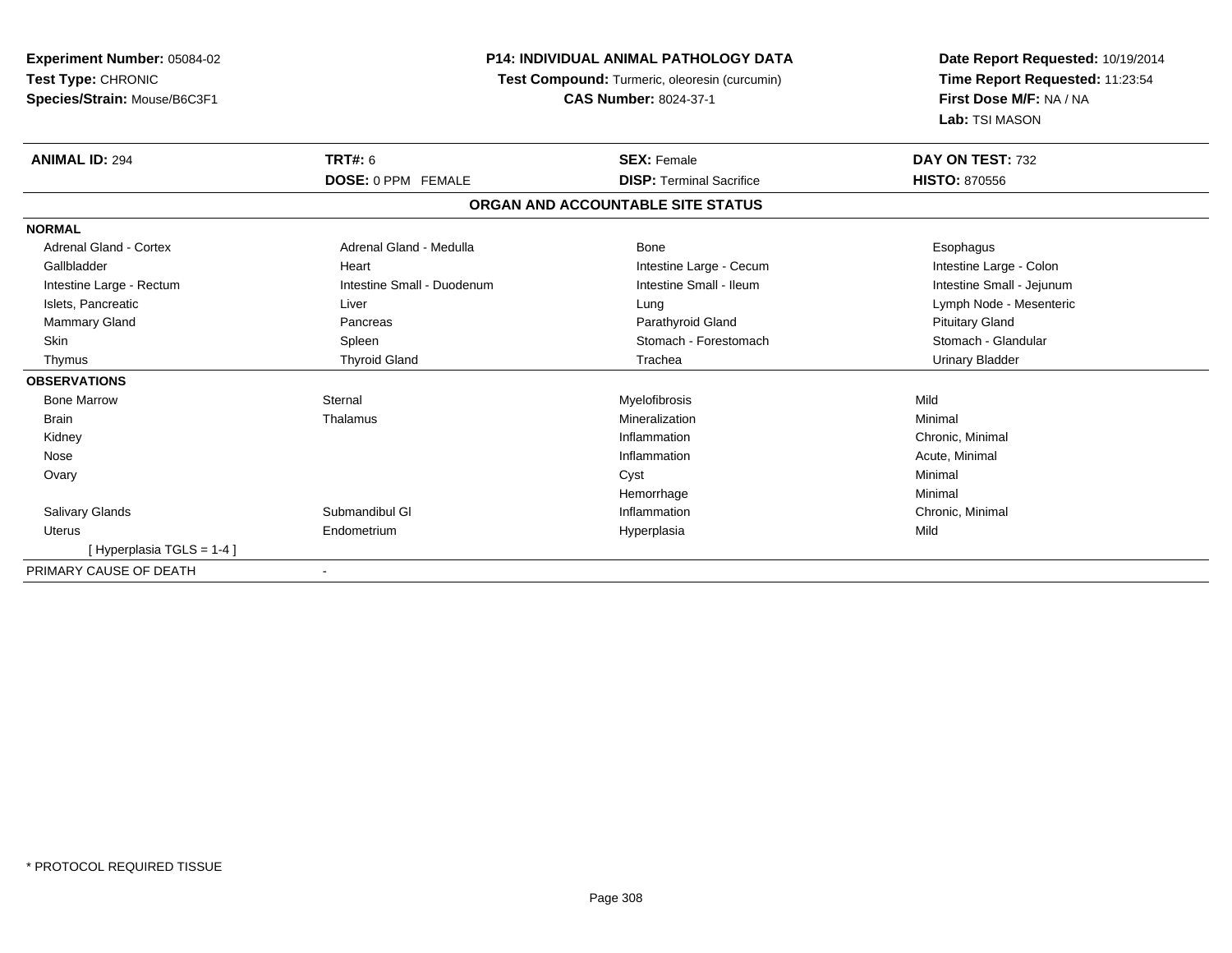**Experiment Number:** 05084-02**Test Type:** CHRONIC **Species/Strain:** Mouse/B6C3F1**P14: INDIVIDUAL ANIMAL PATHOLOGY DATA Test Compound:** Turmeric, oleoresin (curcumin)**CAS Number:** 8024-37-1**Date Report Requested:** 10/19/2014**Time Report Requested:** 11:23:54**First Dose M/F:** NA / NA**Lab:** TSI MASON**ANIMAL ID:** 295 **TRT#:** <sup>6</sup> **SEX:** Female **DAY ON TEST:** <sup>732</sup> **DOSE:** 0 PPM FEMALE **DISP:** Terminal Sacrifice **HISTO:** <sup>870557</sup> **ORGAN AND ACCOUNTABLE SITE STATUSNORMALAdrenal Gland - Cortex** Adrenal Gland - Medulla **Bone** Bone **Bone** Esophagus Esophagus Intestine Large - Colon Gallbladder **East Intestine Large - Cecum Intestine Large - Cecum** Intestine Large - Cecum Intestine Small - Jejunum Intestine Large - Rectum **Intestine Small - Duodenum** Intestine Small - Ileum Intestine Small - Ileum Islets, Pancreatic **Contract Contract Contract Contract Contract Contract Contract Contract Contract Contract Contract Contract Contract Contract Contract Contract Contract Contract Contract Contract Contract Contract Cont**  Ovary Pancreas Parathyroid Gland Skin**Thyroid Gland**  Stomach - Forestomach Stomach - Glandular Thymus Thyroid Gland Tissue NOS Trachea Urinary Bladder**OBSERVATIONS** Bone Marroww the sternal sternal the sternal sternal method of the step of Myelofibrosis and Minimal method of Minimal me<br>The step of the step of the step of the step of the step of the step of the step of the step of the step of th Brainn and the theorem is the three matter of the matter of the matter of the matter of the matter of the matter of  $M$ inimal  $M$ inimal  $M$ inimal  $M$ inimal  $M$ inimal  $M$ inimal  $M$ inimal  $M$ inimal  $M$ inimal  $M$ inimal  $M$ inimal Kidneyy the control of the control of the control of the control of the control of the control of the control of the control of the control of the control of the control of the control of the control of the control of the contro Inflammation Chronic, Minimal Liver Hepatocellular AdenomaNote: HEPATOCLR ADEN TGLs = 5-2 Nosee the contraction of the contraction of the contraction of the contraction of the contraction of the contraction  $\mathsf{Acute}$ , Minimal Pituitary Gland Pars Distalis Angiectasis Minimal Note: ANGIECTASIS TGLs = 6-7 Salivary Glandss Submandibul Gl **Inflammation** Inflammation **Chronic, Minimal**  SpleenHematopoietic Cell Proliferation Minimal Note: THE SPLEEN WAS TAKEN BY NTP FOR ONCOGENE STUDIES.Note: HEMA CELL PROL TGLs = 3-3.1 Uteruss and the contract of the contract of the contract of the contract of the contract of the contract of the contract of the contract of the contract of the contract of the contract of the contract of the contract of the cont a and a study of the state of the Marked Endometrium Hyperplasia Mild  $[$  Hydrometra TGLS = 1,2-4  $]$ PRIMARY CAUSE OF DEATH-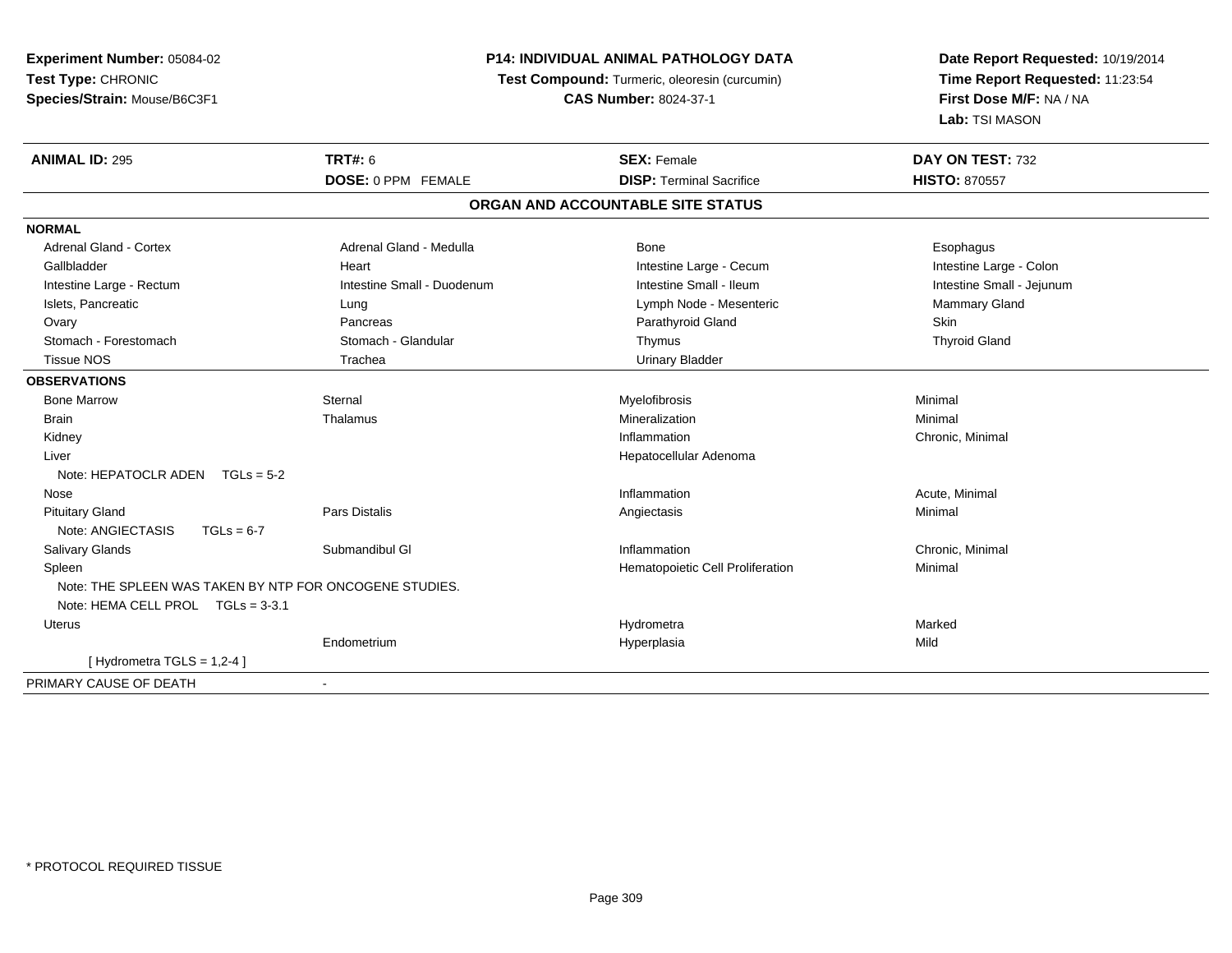| Experiment Number: 05084-02<br>Test Type: CHRONIC<br>Species/Strain: Mouse/B6C3F1 | <b>P14: INDIVIDUAL ANIMAL PATHOLOGY DATA</b><br>Test Compound: Turmeric, oleoresin (curcumin)<br><b>CAS Number: 8024-37-1</b> |                                   | Date Report Requested: 10/19/2014<br>Time Report Requested: 11:23:54<br>First Dose M/F: NA / NA |
|-----------------------------------------------------------------------------------|-------------------------------------------------------------------------------------------------------------------------------|-----------------------------------|-------------------------------------------------------------------------------------------------|
|                                                                                   |                                                                                                                               |                                   | Lab: TSI MASON                                                                                  |
| <b>ANIMAL ID: 296</b>                                                             | <b>TRT#: 6</b>                                                                                                                | <b>SEX: Female</b>                | DAY ON TEST: 732                                                                                |
|                                                                                   | DOSE: 0 PPM FEMALE                                                                                                            | <b>DISP: Terminal Sacrifice</b>   | <b>HISTO: 870558</b>                                                                            |
|                                                                                   |                                                                                                                               | ORGAN AND ACCOUNTABLE SITE STATUS |                                                                                                 |
| <b>NORMAL</b>                                                                     |                                                                                                                               |                                   |                                                                                                 |
| <b>Adrenal Gland - Cortex</b>                                                     | Adrenal Gland - Medulla                                                                                                       | Bone                              | Esophagus                                                                                       |
| Gallbladder                                                                       | Heart                                                                                                                         | Intestine Large - Cecum           | Intestine Large - Colon                                                                         |
| Intestine Large - Rectum                                                          | Intestine Small - Duodenum                                                                                                    | Intestine Small - Ileum           | Intestine Small - Jejunum                                                                       |
| Islets, Pancreatic                                                                | Lung                                                                                                                          | Lymph Node - Mesenteric           | Mammary Gland                                                                                   |
| Nose                                                                              | Ovary                                                                                                                         | Pancreas                          | <b>Pituitary Gland</b>                                                                          |
| Salivary Glands                                                                   | <b>Skin</b>                                                                                                                   | Spleen                            | Stomach - Forestomach                                                                           |
| Stomach - Glandular                                                               | Thymus                                                                                                                        | <b>Thyroid Gland</b>              | Trachea                                                                                         |
| <b>Urinary Bladder</b>                                                            |                                                                                                                               |                                   |                                                                                                 |
| <b>MISSING</b>                                                                    |                                                                                                                               |                                   |                                                                                                 |
| Parathyroid Gland                                                                 |                                                                                                                               |                                   |                                                                                                 |
| <b>OBSERVATIONS</b>                                                               |                                                                                                                               |                                   |                                                                                                 |
| <b>Bone Marrow</b>                                                                | Sternal                                                                                                                       | Myelofibrosis                     | Minimal                                                                                         |
| <b>Brain</b>                                                                      | Thalamus                                                                                                                      | Mineralization                    | Minimal                                                                                         |
| Kidney                                                                            |                                                                                                                               | Inflammation                      | Chronic, Minimal                                                                                |
| Liver                                                                             |                                                                                                                               | Inflammation                      | Chronic Active, Minimal                                                                         |
| Mesentery                                                                         |                                                                                                                               | Fibrosis                          | Minimal                                                                                         |
|                                                                                   |                                                                                                                               | Necrosis                          | Minimal                                                                                         |
| Note: NECROSIS<br>$TGLs = 2-5.1$                                                  |                                                                                                                               |                                   |                                                                                                 |
| [Necrosis TGLS = $2-5.1$ ]                                                        |                                                                                                                               |                                   |                                                                                                 |
| <b>Uterus</b>                                                                     | Endometrium                                                                                                                   | Hyperplasia                       | Mild                                                                                            |
| [Hyperplasia TGLS = 1-4]                                                          |                                                                                                                               |                                   |                                                                                                 |
| PRIMARY CAUSE OF DEATH                                                            |                                                                                                                               |                                   |                                                                                                 |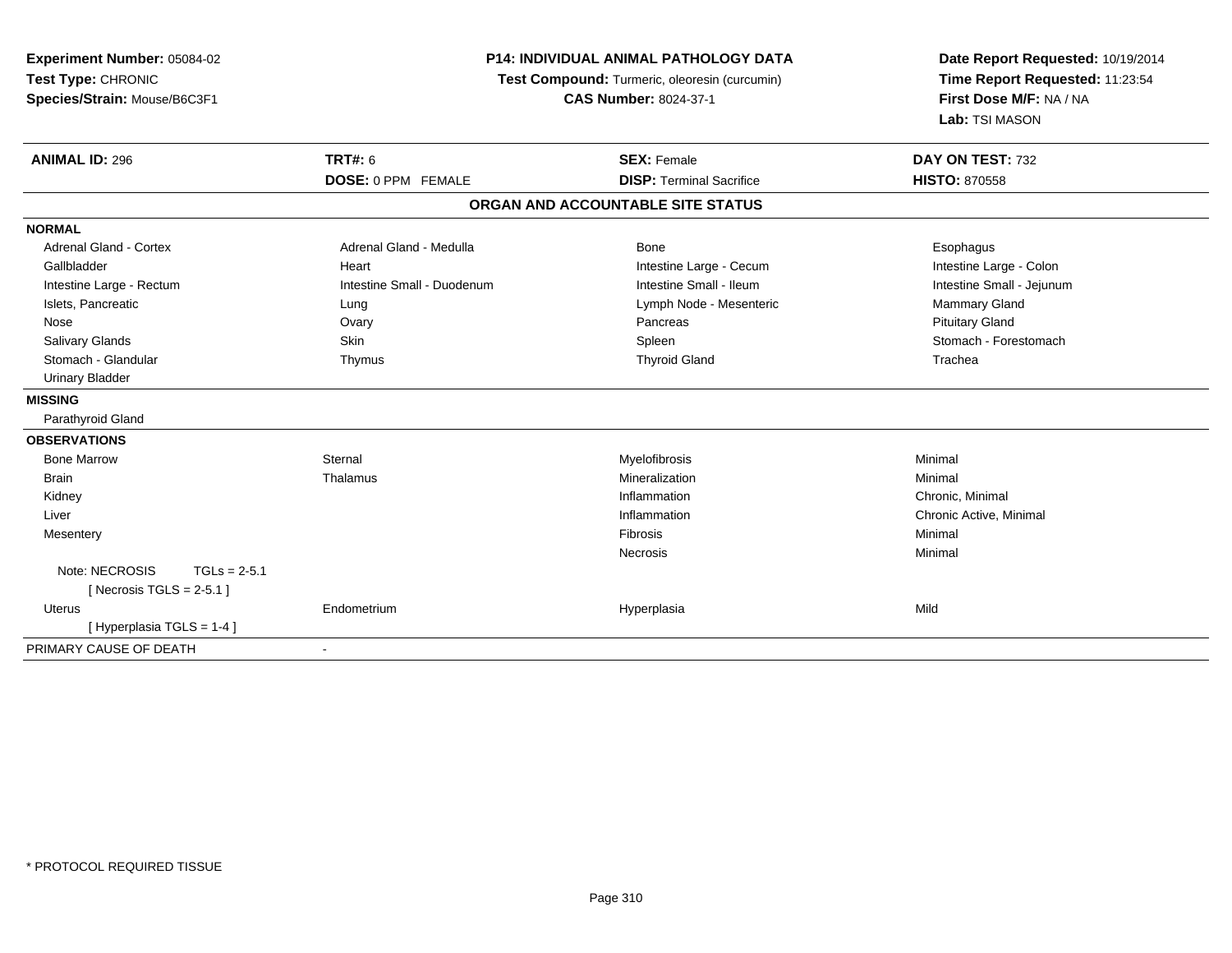| Experiment Number: 05084-02                                                      | <b>P14: INDIVIDUAL ANIMAL PATHOLOGY DATA</b><br>Test Compound: Turmeric, oleoresin (curcumin) |                                   | Date Report Requested: 10/19/2014<br>Time Report Requested: 11:23:54 |
|----------------------------------------------------------------------------------|-----------------------------------------------------------------------------------------------|-----------------------------------|----------------------------------------------------------------------|
| Test Type: CHRONIC                                                               |                                                                                               |                                   |                                                                      |
| Species/Strain: Mouse/B6C3F1                                                     |                                                                                               | <b>CAS Number: 8024-37-1</b>      | First Dose M/F: NA / NA                                              |
|                                                                                  |                                                                                               |                                   | Lab: TSI MASON                                                       |
| <b>ANIMAL ID: 297</b>                                                            | <b>TRT#: 6</b>                                                                                | <b>SEX: Female</b>                | DAY ON TEST: 732                                                     |
|                                                                                  | DOSE: 0 PPM FEMALE                                                                            | <b>DISP: Terminal Sacrifice</b>   | <b>HISTO: 870559</b>                                                 |
|                                                                                  |                                                                                               | ORGAN AND ACCOUNTABLE SITE STATUS |                                                                      |
| <b>NORMAL</b>                                                                    |                                                                                               |                                   |                                                                      |
| <b>Adrenal Gland - Cortex</b>                                                    | Adrenal Gland - Medulla                                                                       | Bone                              | <b>Bone Marrow</b>                                                   |
| Esophagus                                                                        | Gallbladder                                                                                   | Intestine Large - Cecum           | Intestine Large - Colon                                              |
| Intestine Large - Rectum                                                         | Intestine Small - Duodenum                                                                    | Intestine Small - Ileum           | Islets, Pancreatic                                                   |
| Liver                                                                            | Lung                                                                                          | Mammary Gland                     | Nose                                                                 |
| Pancreas                                                                         | Parathyroid Gland                                                                             | Skin                              | Stomach - Forestomach                                                |
| Stomach - Glandular                                                              | Thymus                                                                                        | <b>Thyroid Gland</b>              | Trachea                                                              |
| <b>Urinary Bladder</b>                                                           |                                                                                               |                                   |                                                                      |
| <b>INSUFFICIENT TISSUE</b>                                                       |                                                                                               |                                   |                                                                      |
| <b>Pituitary Gland</b>                                                           |                                                                                               |                                   |                                                                      |
| <b>OBSERVATIONS</b>                                                              |                                                                                               |                                   |                                                                      |
| <b>Brain</b>                                                                     | Thalamus                                                                                      | Mineralization                    | Minimal                                                              |
| Heart                                                                            |                                                                                               | Inflammation                      | Chronic Active, Minimal                                              |
| <b>Intestine Small</b>                                                           | Jejunum                                                                                       | Lymphoma Malignant Mixed          |                                                                      |
| Note: LYMPH MAL MIXD $TGLs = 2-6.1$                                              |                                                                                               |                                   |                                                                      |
|                                                                                  | Note: JEJUNAL MASS WAS TAKEN BY NTP FOR ONCOGENE STUDIES.                                     |                                   |                                                                      |
| Kidney                                                                           |                                                                                               | Inflammation                      | Chronic, Minimal                                                     |
| Lymph Node                                                                       | Mesenteric                                                                                    | Lymphoma Malignant Mixed          |                                                                      |
| Note: MESENTERIC LYMPH NODE MASS WAS TAKEN BY NTP FOR<br>Note: ONCOGENE STUDIES. |                                                                                               |                                   |                                                                      |
| Note: LYMPH MAL MIXD $TGLs = 3-5.1+5.2$                                          |                                                                                               |                                   |                                                                      |
| Ovary<br>[Cyst TGLS = $1-4.1$ ]                                                  |                                                                                               | Cyst                              | Moderate                                                             |
| Salivary Glands                                                                  | Submandibul GI                                                                                | Inflammation                      | Chronic, Minimal                                                     |
| Spleen                                                                           |                                                                                               | Lymphoma Malignant Mixed          |                                                                      |
| Note: LYMPH MAL MIXD $TGLs = 4-3.1$                                              |                                                                                               |                                   |                                                                      |
|                                                                                  | Note: ENLARGED SPLEEN WAS TAKEN BY NTP FOR ONCOGENE STUDIES.                                  |                                   |                                                                      |
| Uterus                                                                           |                                                                                               | Hydrometra                        | Mild                                                                 |
|                                                                                  | Endometrium                                                                                   | Hyperplasia                       | Mild                                                                 |
| PRIMARY CAUSE OF DEATH                                                           |                                                                                               |                                   |                                                                      |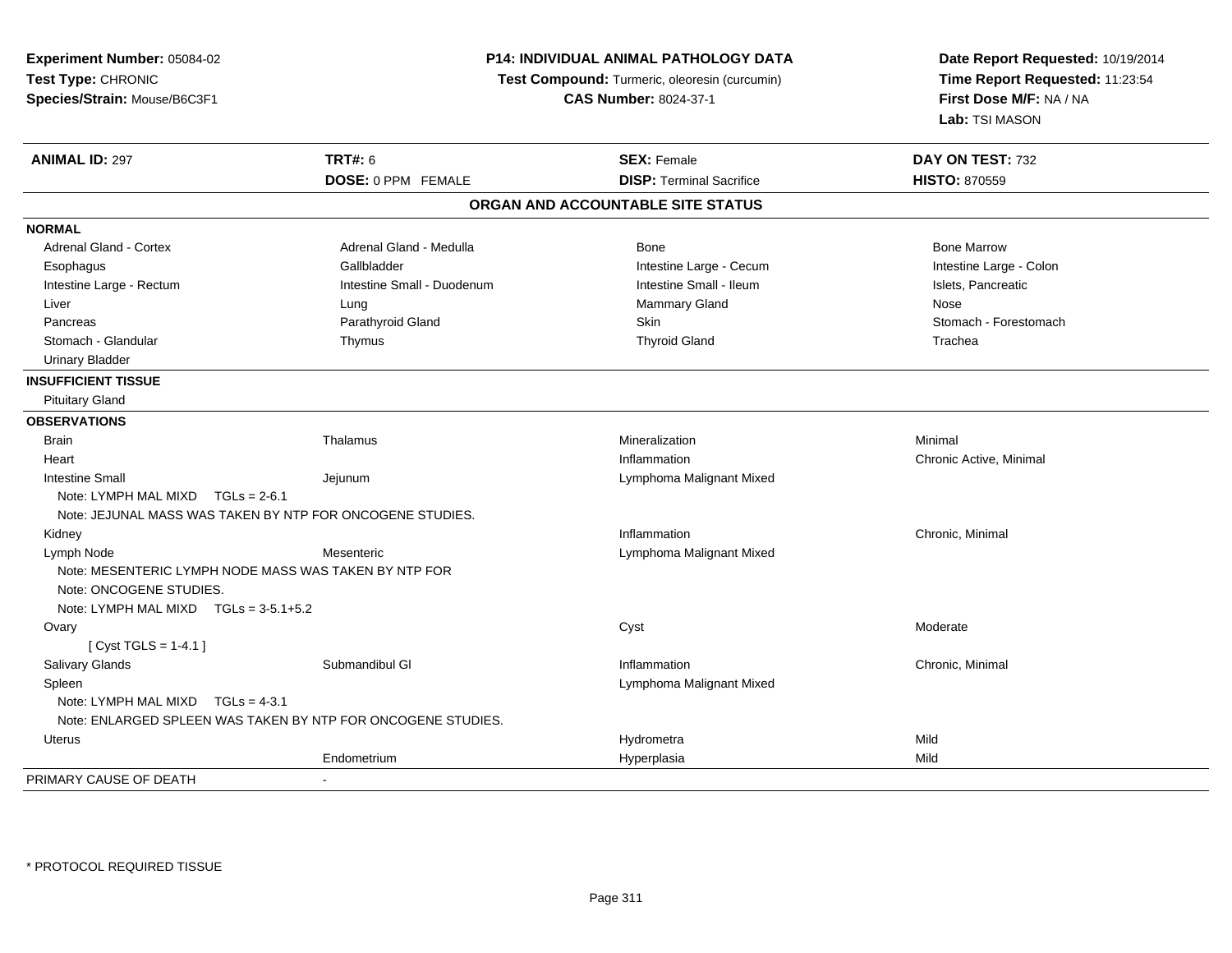| Experiment Number: 05084-02<br>Test Type: CHRONIC<br>Species/Strain: Mouse/B6C3F1                  | <b>P14: INDIVIDUAL ANIMAL PATHOLOGY DATA</b><br>Test Compound: Turmeric, oleoresin (curcumin)<br><b>CAS Number: 8024-37-1</b> |                                   | Date Report Requested: 10/19/2014<br>Time Report Requested: 11:23:54<br>First Dose M/F: NA / NA<br>Lab: TSI MASON |
|----------------------------------------------------------------------------------------------------|-------------------------------------------------------------------------------------------------------------------------------|-----------------------------------|-------------------------------------------------------------------------------------------------------------------|
| <b>ANIMAL ID: 298</b>                                                                              | <b>TRT#: 6</b>                                                                                                                | <b>SEX: Female</b>                | DAY ON TEST: 681                                                                                                  |
|                                                                                                    | DOSE: 0 PPM FEMALE                                                                                                            | <b>DISP: Moribund</b>             | <b>HISTO: 870560</b>                                                                                              |
|                                                                                                    |                                                                                                                               | ORGAN AND ACCOUNTABLE SITE STATUS |                                                                                                                   |
| <b>NORMAL</b>                                                                                      |                                                                                                                               |                                   |                                                                                                                   |
| <b>Adrenal Gland - Cortex</b>                                                                      | Adrenal Gland - Medulla                                                                                                       | Bone                              | <b>Bone Marrow</b>                                                                                                |
| Esophagus                                                                                          | Gallbladder                                                                                                                   | Heart                             | Intestine Large - Cecum                                                                                           |
| Intestine Large - Colon                                                                            | Intestine Large - Rectum                                                                                                      | Intestine Small - Duodenum        | Intestine Small - Ileum                                                                                           |
| Intestine Small - Jejunum                                                                          | Islets, Pancreatic                                                                                                            | Lymph Node - Mesenteric           | Mammary Gland                                                                                                     |
| Nose                                                                                               | Pancreas                                                                                                                      | Parathyroid Gland                 | <b>Pituitary Gland</b>                                                                                            |
| Skin                                                                                               | Spleen                                                                                                                        | Stomach - Forestomach             | Stomach - Glandular                                                                                               |
| <b>Thyroid Gland</b>                                                                               | Trachea                                                                                                                       | <b>Urinary Bladder</b>            |                                                                                                                   |
| <b>MISSING</b>                                                                                     |                                                                                                                               |                                   |                                                                                                                   |
| Thymus                                                                                             |                                                                                                                               |                                   |                                                                                                                   |
| <b>OBSERVATIONS</b>                                                                                |                                                                                                                               |                                   |                                                                                                                   |
| Adrenal GI                                                                                         |                                                                                                                               |                                   |                                                                                                                   |
| Note: CONSTITUTE A LESION. CONGESTION WAS ALSO OBSERVED                                            |                                                                                                                               |                                   |                                                                                                                   |
| Note: MINOR CONGESTION NOTED IN THE ADRENAL DOES NOT<br>Note: IN OTHER ORGANS INCLUDING THE BOWEL. |                                                                                                                               |                                   |                                                                                                                   |
| <b>Brain</b>                                                                                       | Thalamus                                                                                                                      | Mineralization                    | Minimal                                                                                                           |
| Kidney                                                                                             |                                                                                                                               | Inflammation                      | Chronic, Minimal                                                                                                  |
| Liver                                                                                              |                                                                                                                               | Hepatocellular Carcinoma          |                                                                                                                   |
|                                                                                                    | <b>Oval Cell</b>                                                                                                              | Hyperplasia                       | Mild                                                                                                              |
| Note: HEPATOCLR CARC<br>$TGLs = 9-2+2.1$                                                           |                                                                                                                               |                                   |                                                                                                                   |
| Lung                                                                                               |                                                                                                                               | Hepatocellular Carcinoma          | Metastatic (Liver)                                                                                                |
| Ovary                                                                                              |                                                                                                                               | Granulosa Cell Tumor Benign       |                                                                                                                   |
| Note: GRANLSA TM BGN $TGLs = 3-4.1$                                                                |                                                                                                                               |                                   |                                                                                                                   |
| Salivary Glands                                                                                    | Sublingul GI                                                                                                                  | Inflammation                      | Chronic, Minimal                                                                                                  |
|                                                                                                    | Submandibul GI                                                                                                                | Inflammation                      | Chronic, Mild                                                                                                     |
| Uterus                                                                                             |                                                                                                                               | Angiectasis                       | Minimal                                                                                                           |
|                                                                                                    | Endometrium                                                                                                                   | Hyperplasia                       | Minimal                                                                                                           |
| PRIMARY CAUSE OF DEATH                                                                             |                                                                                                                               |                                   |                                                                                                                   |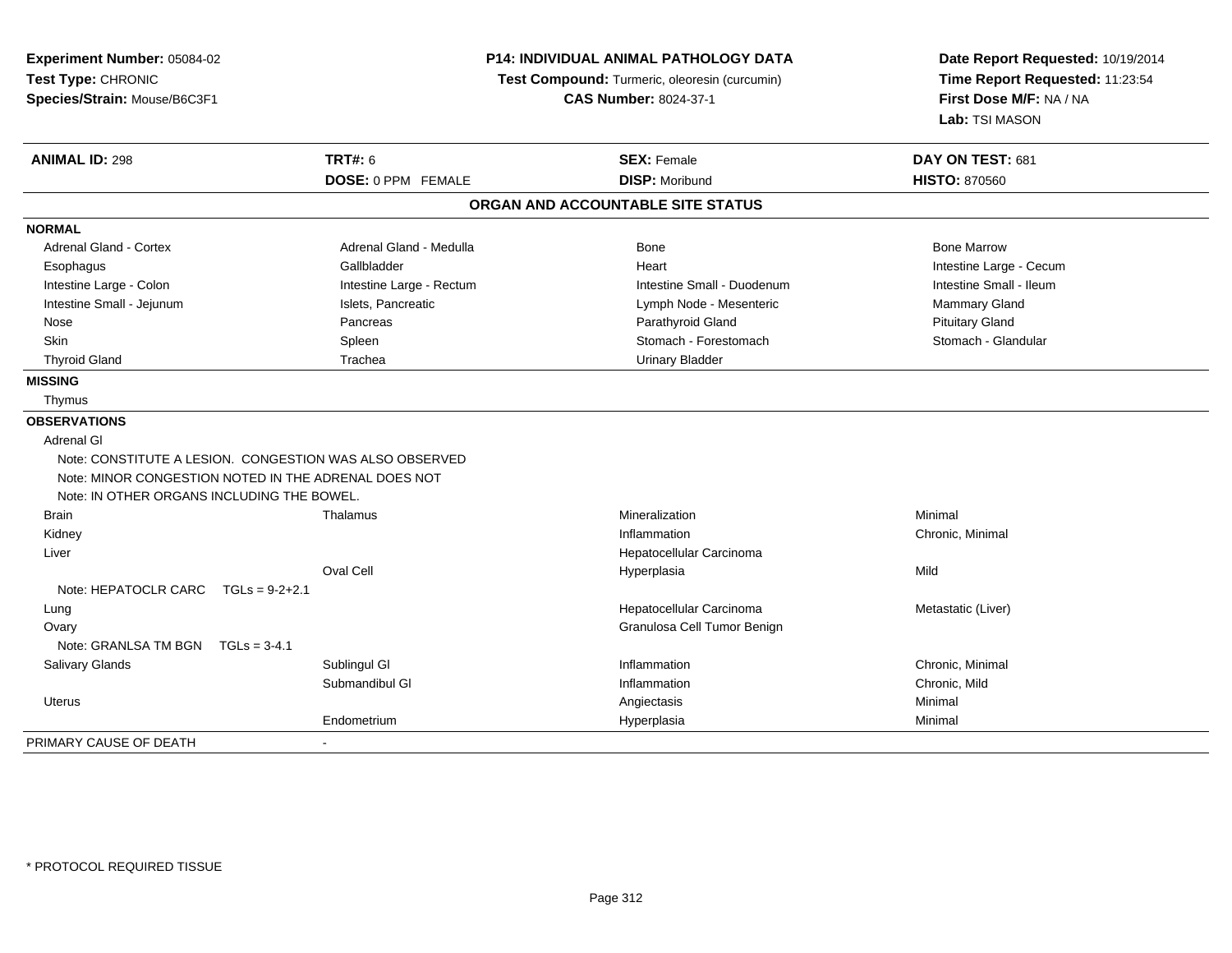| Experiment Number: 05084-02<br>Test Type: CHRONIC<br>Species/Strain: Mouse/B6C3F1 | <b>P14: INDIVIDUAL ANIMAL PATHOLOGY DATA</b><br>Test Compound: Turmeric, oleoresin (curcumin)<br><b>CAS Number: 8024-37-1</b> |                                   | Date Report Requested: 10/19/2014<br>Time Report Requested: 11:23:54<br>First Dose M/F: NA / NA<br>Lab: TSI MASON |  |
|-----------------------------------------------------------------------------------|-------------------------------------------------------------------------------------------------------------------------------|-----------------------------------|-------------------------------------------------------------------------------------------------------------------|--|
| <b>ANIMAL ID: 299</b>                                                             | <b>TRT#: 6</b>                                                                                                                | <b>SEX: Female</b>                | DAY ON TEST: 732                                                                                                  |  |
|                                                                                   | <b>DOSE: 0 PPM FEMALE</b>                                                                                                     | <b>DISP: Terminal Sacrifice</b>   | <b>HISTO: 870561</b>                                                                                              |  |
|                                                                                   |                                                                                                                               | ORGAN AND ACCOUNTABLE SITE STATUS |                                                                                                                   |  |
| <b>NORMAL</b>                                                                     |                                                                                                                               |                                   |                                                                                                                   |  |
| <b>Adrenal Gland - Cortex</b>                                                     | Adrenal Gland - Medulla                                                                                                       | <b>Bone</b>                       | <b>Brain</b>                                                                                                      |  |
| Esophagus                                                                         | Gallbladder                                                                                                                   | Heart                             | Intestine Large - Cecum                                                                                           |  |
| Intestine Large - Colon                                                           | Intestine Large - Rectum                                                                                                      | Intestine Small - Duodenum        | Intestine Small - Ileum                                                                                           |  |
| Intestine Small - Jejunum                                                         | Islets, Pancreatic                                                                                                            | Liver                             | Lung                                                                                                              |  |
| Lymph Node - Mesenteric                                                           | Mammary Gland                                                                                                                 | Nose                              | Pancreas                                                                                                          |  |
| <b>Pituitary Gland</b>                                                            | Skin                                                                                                                          | Spleen                            | Stomach - Forestomach                                                                                             |  |
| Stomach - Glandular                                                               | Thymus                                                                                                                        | <b>Thyroid Gland</b>              | Trachea                                                                                                           |  |
| <b>Urinary Bladder</b>                                                            |                                                                                                                               |                                   |                                                                                                                   |  |
| <b>MISSING</b>                                                                    |                                                                                                                               |                                   |                                                                                                                   |  |
| Parathyroid Gland                                                                 |                                                                                                                               |                                   |                                                                                                                   |  |
| <b>OBSERVATIONS</b>                                                               |                                                                                                                               |                                   |                                                                                                                   |  |
| <b>Bone Marrow</b>                                                                | Sternal                                                                                                                       | Myelofibrosis                     | Minimal                                                                                                           |  |
| Kidney                                                                            |                                                                                                                               | Inflammation                      | Chronic, Minimal                                                                                                  |  |
| Mesentery                                                                         |                                                                                                                               | Fibrosis                          | Minimal                                                                                                           |  |
| Note: FIBROSIS<br>$TGLs = 4-9$                                                    |                                                                                                                               |                                   |                                                                                                                   |  |
| Ovary                                                                             |                                                                                                                               | Cyst                              | Mild                                                                                                              |  |
|                                                                                   |                                                                                                                               | Hemorrhage                        | Mild                                                                                                              |  |
| [Cyst TGLS = $1-4$ ]<br>[Hemorrhage TGLS = 1-4]                                   |                                                                                                                               |                                   |                                                                                                                   |  |
| Salivary Glands                                                                   | Submandibul GI                                                                                                                | Inflammation                      | Chronic, Minimal                                                                                                  |  |
| Spleen                                                                            |                                                                                                                               |                                   |                                                                                                                   |  |
| Note: THE SPLEEN WAS TAKEN BY NTP FOR ONCOGENE STUDY.                             |                                                                                                                               |                                   |                                                                                                                   |  |
| Uterus                                                                            | Endometrium                                                                                                                   | Hyperplasia                       | Mild                                                                                                              |  |
| [ Hyperplasia TGLS = 2-4 ]                                                        |                                                                                                                               |                                   |                                                                                                                   |  |
| PRIMARY CAUSE OF DEATH                                                            | $\sim$                                                                                                                        |                                   |                                                                                                                   |  |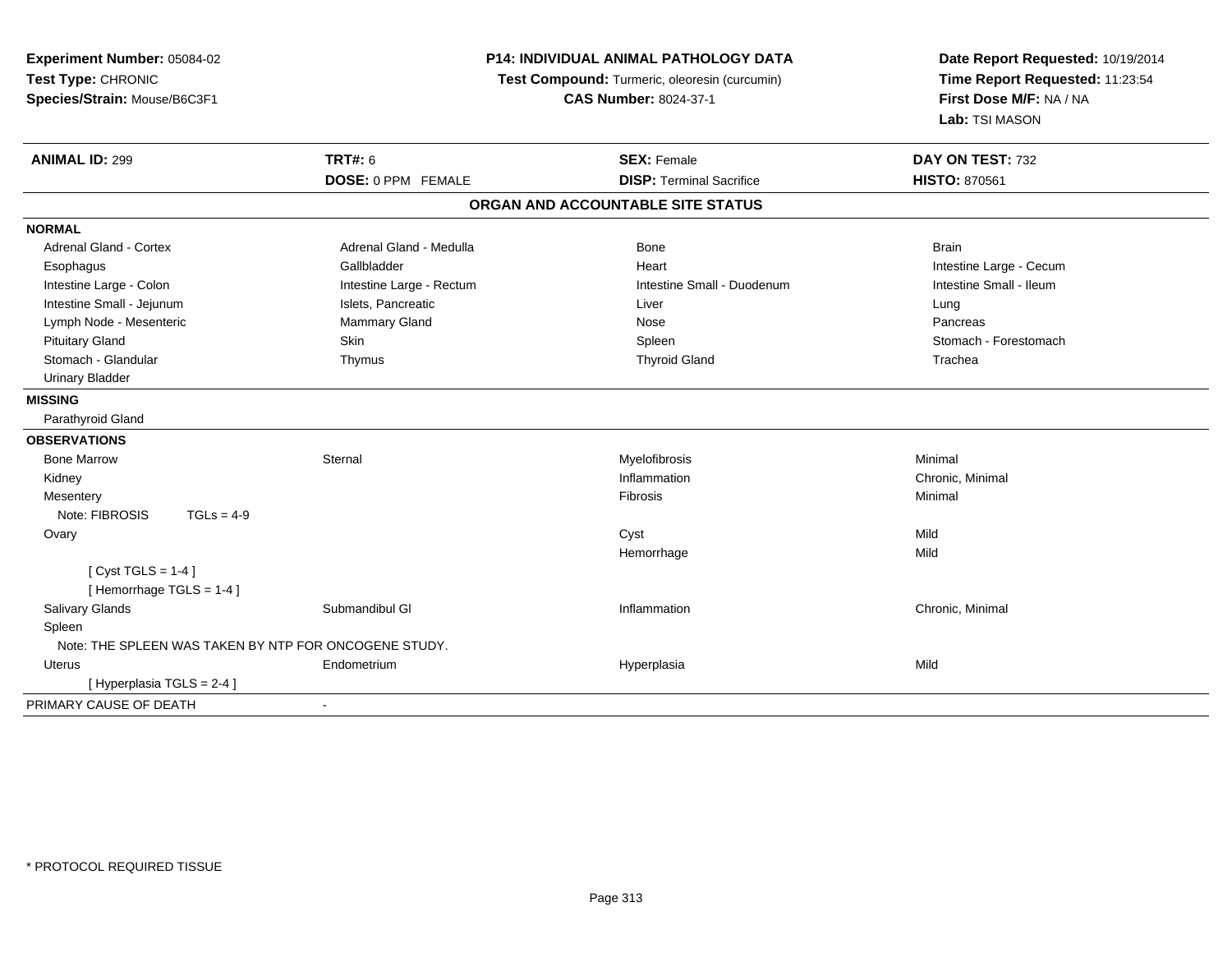| Experiment Number: 05084-02<br>Test Type: CHRONIC<br>Species/Strain: Mouse/B6C3F1 |                  |                           | <b>P14: INDIVIDUAL ANIMAL PATHOLOGY DATA</b><br>Test Compound: Turmeric, oleoresin (curcumin)<br><b>CAS Number: 8024-37-1</b> |                                   | Date Report Requested: 10/19/2014<br>Time Report Requested: 11:23:54<br>First Dose M/F: NA / NA<br>Lab: TSI MASON |  |
|-----------------------------------------------------------------------------------|------------------|---------------------------|-------------------------------------------------------------------------------------------------------------------------------|-----------------------------------|-------------------------------------------------------------------------------------------------------------------|--|
| <b>ANIMAL ID: 300</b>                                                             |                  | <b>TRT#: 6</b>            |                                                                                                                               | <b>SEX: Female</b>                | DAY ON TEST: 450                                                                                                  |  |
|                                                                                   |                  | <b>DOSE: 0 PPM FEMALE</b> |                                                                                                                               | <b>DISP: Interval Sacrifice</b>   | <b>HISTO: 853387</b>                                                                                              |  |
|                                                                                   |                  |                           |                                                                                                                               | ORGAN AND ACCOUNTABLE SITE STATUS |                                                                                                                   |  |
| <b>NORMAL</b>                                                                     |                  |                           |                                                                                                                               |                                   |                                                                                                                   |  |
| <b>Adrenal Gland - Cortex</b>                                                     |                  | Adrenal Gland - Medulla   |                                                                                                                               | <b>Bone</b>                       | <b>Bone Marrow</b>                                                                                                |  |
| <b>Brain</b>                                                                      |                  | Esophagus                 |                                                                                                                               | Gallbladder                       | Heart                                                                                                             |  |
| Intestine Large - Cecum                                                           |                  | Intestine Large - Colon   |                                                                                                                               | Intestine Large - Rectum          | Intestine Small - Duodenum                                                                                        |  |
| Intestine Small - Ileum                                                           |                  | Intestine Small - Jejunum |                                                                                                                               | Islets, Pancreatic                | Liver                                                                                                             |  |
| Lung                                                                              |                  | Mammary Gland             |                                                                                                                               | Nose                              | Parathyroid Gland                                                                                                 |  |
| <b>Pituitary Gland</b>                                                            |                  | <b>Skin</b>               |                                                                                                                               | Spleen                            | Stomach - Forestomach                                                                                             |  |
| Stomach - Glandular                                                               |                  | <b>Thyroid Gland</b>      |                                                                                                                               | Trachea                           |                                                                                                                   |  |
| <b>INSUFFICIENT TISSUE</b>                                                        |                  |                           |                                                                                                                               |                                   |                                                                                                                   |  |
| Thymus                                                                            |                  |                           |                                                                                                                               |                                   |                                                                                                                   |  |
| <b>OBSERVATIONS</b>                                                               |                  |                           |                                                                                                                               |                                   |                                                                                                                   |  |
| Kidney                                                                            |                  |                           |                                                                                                                               | Inflammation                      | Chronic, Minimal                                                                                                  |  |
| Lymph Node                                                                        |                  | Mesenteric                |                                                                                                                               | <b>Infiltration Cellular</b>      | Histiocyte, Minimal                                                                                               |  |
|                                                                                   |                  | Mesenteric                |                                                                                                                               | Pigmentation                      | Minimal                                                                                                           |  |
| Ovary                                                                             |                  |                           |                                                                                                                               | Cyst                              | Multiple, Mild                                                                                                    |  |
| Pancreas                                                                          |                  |                           |                                                                                                                               | Inflammation                      | Chronic, Minimal                                                                                                  |  |
| <b>Salivary Glands</b>                                                            |                  | Submandibul GI            |                                                                                                                               | Inflammation                      | Chronic, Mild                                                                                                     |  |
| <b>Urinary Bladder</b>                                                            |                  |                           |                                                                                                                               | Inflammation                      | Chronic, Minimal                                                                                                  |  |
| <b>Uterus</b>                                                                     |                  | Endometrium               |                                                                                                                               | Hyperplasia                       | Marked                                                                                                            |  |
| Note: HYPERPLASIA                                                                 | $TGLs = 1-4+4.1$ |                           |                                                                                                                               |                                   |                                                                                                                   |  |
| PRIMARY CAUSE OF DEATH                                                            |                  |                           |                                                                                                                               |                                   |                                                                                                                   |  |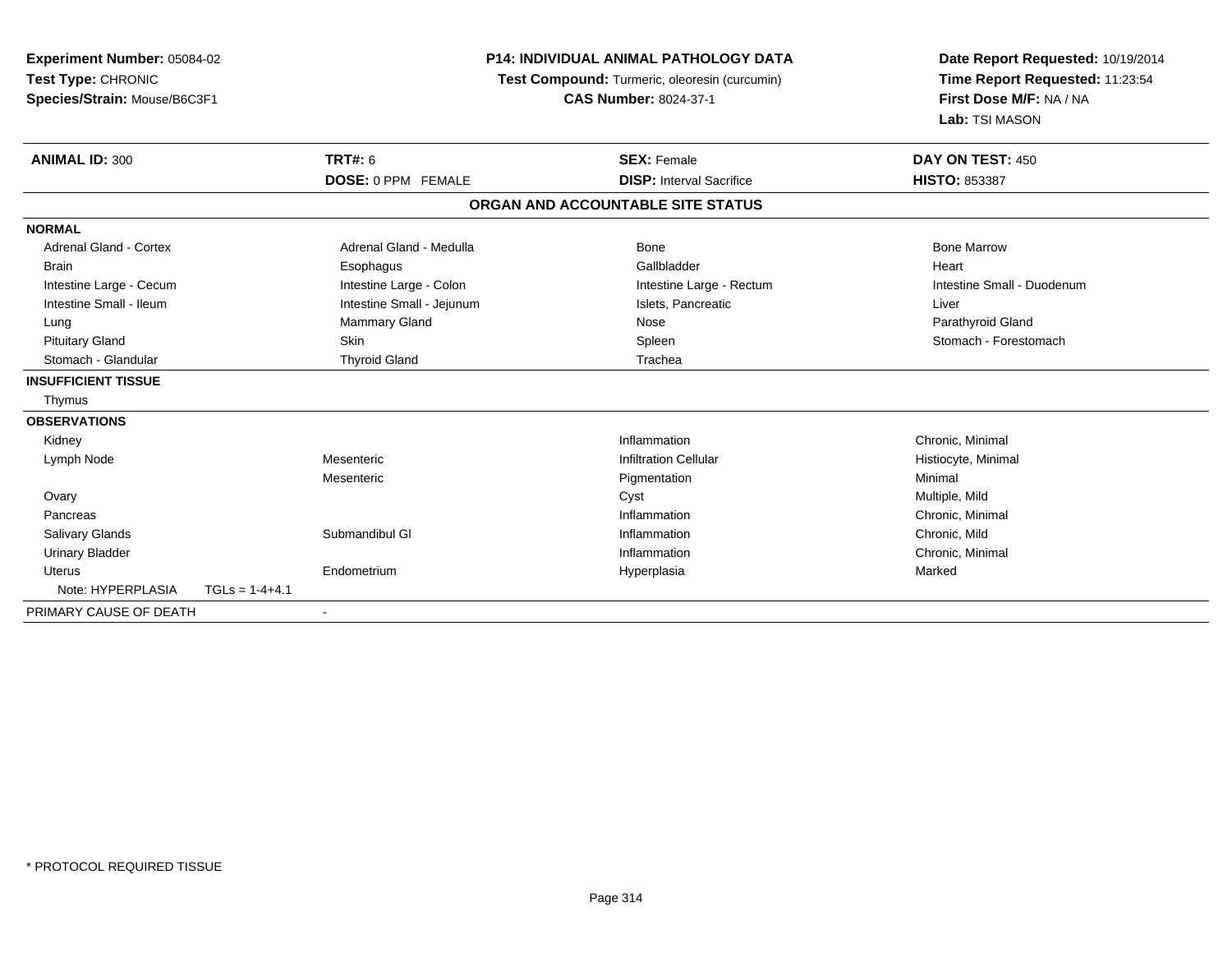| <b>Experiment Number: 05084-02</b> |                           | <b>P14: INDIVIDUAL ANIMAL PATHOLOGY DATA</b>  | Date Report Requested: 10/19/2014<br>Time Report Requested: 11:23:54<br>First Dose M/F: NA / NA |  |
|------------------------------------|---------------------------|-----------------------------------------------|-------------------------------------------------------------------------------------------------|--|
| Test Type: CHRONIC                 |                           | Test Compound: Turmeric, oleoresin (curcumin) |                                                                                                 |  |
| Species/Strain: Mouse/B6C3F1       |                           | <b>CAS Number: 8024-37-1</b>                  |                                                                                                 |  |
|                                    |                           |                                               | Lab: TSI MASON                                                                                  |  |
| <b>ANIMAL ID: 301</b>              | TRT#: 6                   | <b>SEX: Female</b>                            | DAY ON TEST: 450                                                                                |  |
|                                    | <b>DOSE: 0 PPM FEMALE</b> | <b>DISP: Interval Sacrifice</b>               | HISTO: 853388                                                                                   |  |
|                                    |                           | ORGAN AND ACCOUNTABLE SITE STATUS             |                                                                                                 |  |
| <b>NORMAL</b>                      |                           |                                               |                                                                                                 |  |
| <b>Adrenal Gland - Cortex</b>      | Adrenal Gland - Medulla   | <b>Bone</b>                                   | <b>Bone Marrow</b>                                                                              |  |
| Esophagus                          | Heart                     | Intestine Large - Colon                       | Intestine Large - Rectum                                                                        |  |
| Intestine Small - Duodenum         | Intestine Small - Ileum   | Intestine Small - Jejunum                     | Islets, Pancreatic                                                                              |  |
| Liver                              | Lung                      | Mammary Gland                                 | Ovary                                                                                           |  |
| Skin                               | Stomach - Forestomach     | Stomach - Glandular                           | Thymus                                                                                          |  |
| <b>Thyroid Gland</b>               | Trachea                   |                                               |                                                                                                 |  |
| <b>MISSING</b>                     |                           |                                               |                                                                                                 |  |
| Intestine Large - Cecum            | Parathyroid Gland         |                                               |                                                                                                 |  |
| <b>OBSERVATIONS</b>                |                           |                                               |                                                                                                 |  |
| <b>Brain</b>                       | Thalamus                  | Mineralization                                | Minimal                                                                                         |  |
| Gallbladder                        |                           | Inflammation                                  | Chronic, Minimal                                                                                |  |
| Kidney                             |                           | Inflammation                                  | Chronic, Minimal                                                                                |  |
| Lymph Node                         | Mesenteric                | <b>Infiltration Cellular</b>                  | Histiocyte, Minimal                                                                             |  |
|                                    | Mesenteric                | Pigmentation                                  | Minimal                                                                                         |  |
| Nose                               | Glands                    | Inflammation                                  | Acute, Minimal                                                                                  |  |
| Pancreas                           |                           | Inflammation                                  | Chronic, Minimal                                                                                |  |
| <b>Pituitary Gland</b>             | Pars Distalis             | Hyperplasia                                   | Minimal                                                                                         |  |
| Salivary Glands                    | Submandibul GI            | Inflammation                                  | Chronic, Minimal                                                                                |  |
| Spleen                             |                           | Hyperplasia                                   | Lymphoid, Minimal                                                                               |  |
| <b>Urinary Bladder</b>             |                           | Inflammation                                  | Chronic, Minimal                                                                                |  |
| Uterus                             | Endometrium               | Hyperplasia                                   | Marked                                                                                          |  |
| PRIMARY CAUSE OF DEATH             | $\blacksquare$            |                                               |                                                                                                 |  |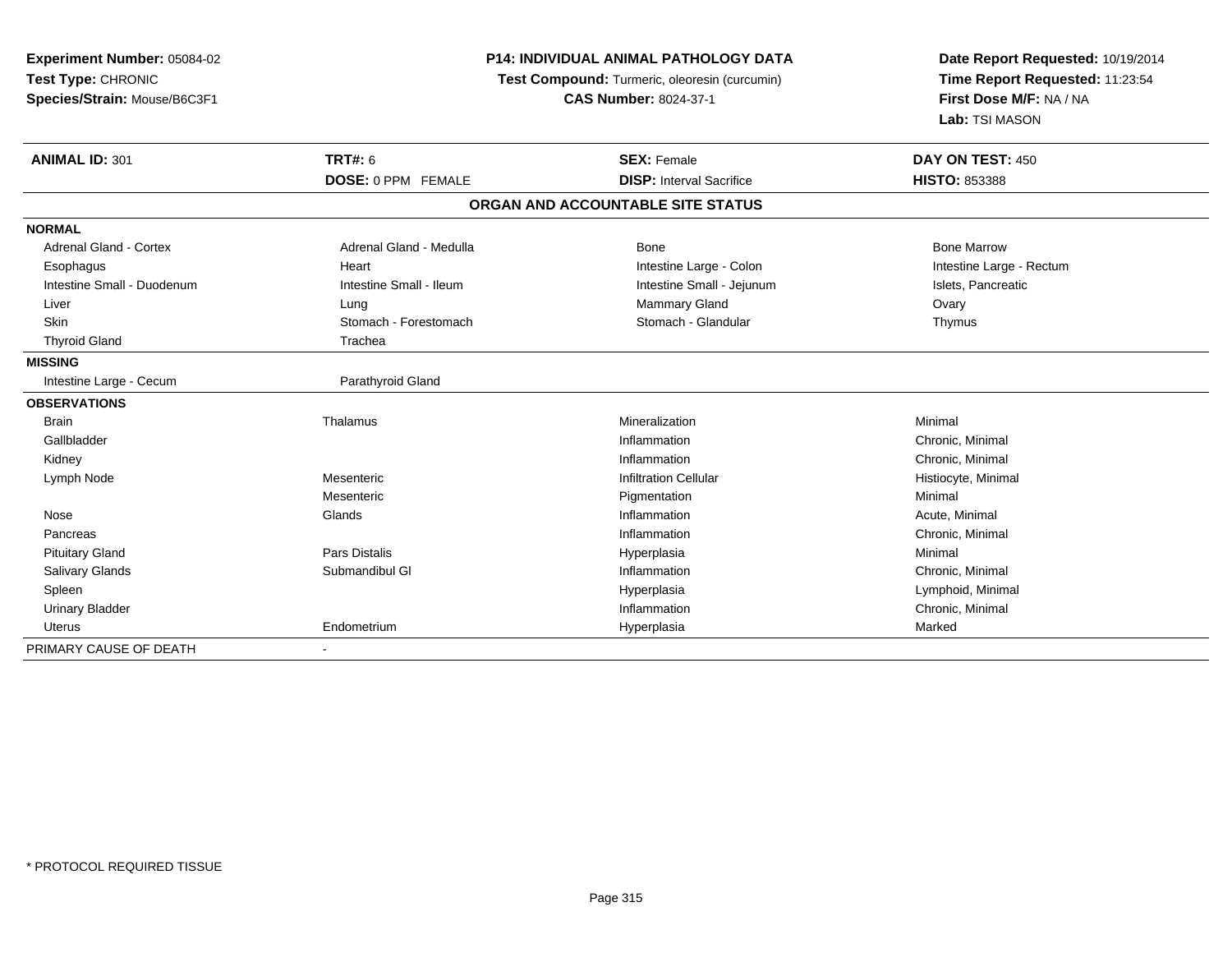| Experiment Number: 05084-02<br>Test Type: CHRONIC      |                          | P14: INDIVIDUAL ANIMAL PATHOLOGY DATA         | Date Report Requested: 10/19/2014<br>Time Report Requested: 11:23:54 |  |
|--------------------------------------------------------|--------------------------|-----------------------------------------------|----------------------------------------------------------------------|--|
|                                                        |                          | Test Compound: Turmeric, oleoresin (curcumin) |                                                                      |  |
| Species/Strain: Mouse/B6C3F1                           |                          | <b>CAS Number: 8024-37-1</b>                  | First Dose M/F: NA / NA                                              |  |
|                                                        |                          |                                               | Lab: TSI MASON                                                       |  |
| <b>ANIMAL ID: 302</b>                                  | <b>TRT#: 6</b>           | <b>SEX: Female</b>                            | DAY ON TEST: 732                                                     |  |
|                                                        | DOSE: 0 PPM FEMALE       | <b>DISP: Terminal Sacrifice</b>               | <b>HISTO: 870562</b>                                                 |  |
|                                                        |                          | ORGAN AND ACCOUNTABLE SITE STATUS             |                                                                      |  |
| <b>NORMAL</b>                                          |                          |                                               |                                                                      |  |
| <b>Adrenal Gland - Cortex</b>                          | Adrenal Gland - Medulla  | <b>Bone</b>                                   | <b>Bone Marrow</b>                                                   |  |
| Esophagus                                              | Gallbladder              | Heart                                         | Intestine Large - Cecum                                              |  |
| Intestine Large - Colon                                | Intestine Large - Rectum | Intestine Small - Duodenum                    | Intestine Small - Ileum                                              |  |
| Intestine Small - Jejunum                              | Islets, Pancreatic       | Liver                                         | Mammary Gland                                                        |  |
| Nose                                                   | Pancreas                 | Parathyroid Gland                             | Skin                                                                 |  |
| Stomach - Forestomach                                  | Stomach - Glandular      | Thymus                                        | Trachea                                                              |  |
| <b>Urinary Bladder</b>                                 |                          |                                               |                                                                      |  |
| <b>OBSERVATIONS</b>                                    |                          |                                               |                                                                      |  |
| <b>Brain</b>                                           | Thalamus                 | Mineralization                                | Minimal                                                              |  |
| Kidney                                                 |                          | Inflammation                                  | Chronic, Minimal                                                     |  |
| Lung                                                   |                          | Lymphoma Malignant Mixed                      |                                                                      |  |
| Lymph Node                                             | Mediastinal              | Lymphoma Malignant Mixed                      |                                                                      |  |
|                                                        | Mesenteric               | Lymphoma Malignant Mixed                      |                                                                      |  |
|                                                        | Pancreatic               | Lymphoma Malignant Mixed                      |                                                                      |  |
| Note: LYMPH MAL MIXD<br>$TGLs = 7-5$                   |                          |                                               |                                                                      |  |
| Note: LYMPH MAL MIXD<br>$TGLs = 5-5$                   |                          |                                               |                                                                      |  |
| [ Lymphoma Malignant Mixed TGLS = 3-5.1 ]              |                          |                                               |                                                                      |  |
| Ovary                                                  |                          | Cyst                                          | Minimal                                                              |  |
|                                                        |                          | Hemorrhage                                    | Minimal                                                              |  |
| <b>Pituitary Gland</b>                                 | Pars Distalis            | Hyperplasia                                   | Mild                                                                 |  |
| Note: HYPERPLASIA<br>$TGLs = 6-7$                      |                          |                                               |                                                                      |  |
| Salivary Glands                                        | Submandibul GI           | Inflammation                                  | Chronic, Minimal                                                     |  |
| Spleen                                                 |                          | Lymphoma Malignant Mixed                      |                                                                      |  |
| Note: SPLEEN MASS WAS TAKEN BY NTP FOR ONCOGENE STUDY. |                          |                                               |                                                                      |  |
| Note: LYMPH MAL MIXD TGLs = 1-3.1                      |                          |                                               |                                                                      |  |
| <b>Thyroid Gland</b>                                   | <b>Follicular Cel</b>    | Hyperplasia                                   | Minimal                                                              |  |
| Uterus                                                 |                          | Angiectasis                                   | Moderate                                                             |  |
|                                                        | Endometrium              | Hyperplasia                                   | Mild                                                                 |  |
|                                                        |                          | Thrombosis                                    | Marked                                                               |  |

Note: THE VASCULAR CHANGE IN THE UTERUS COULD BE INTERPRETED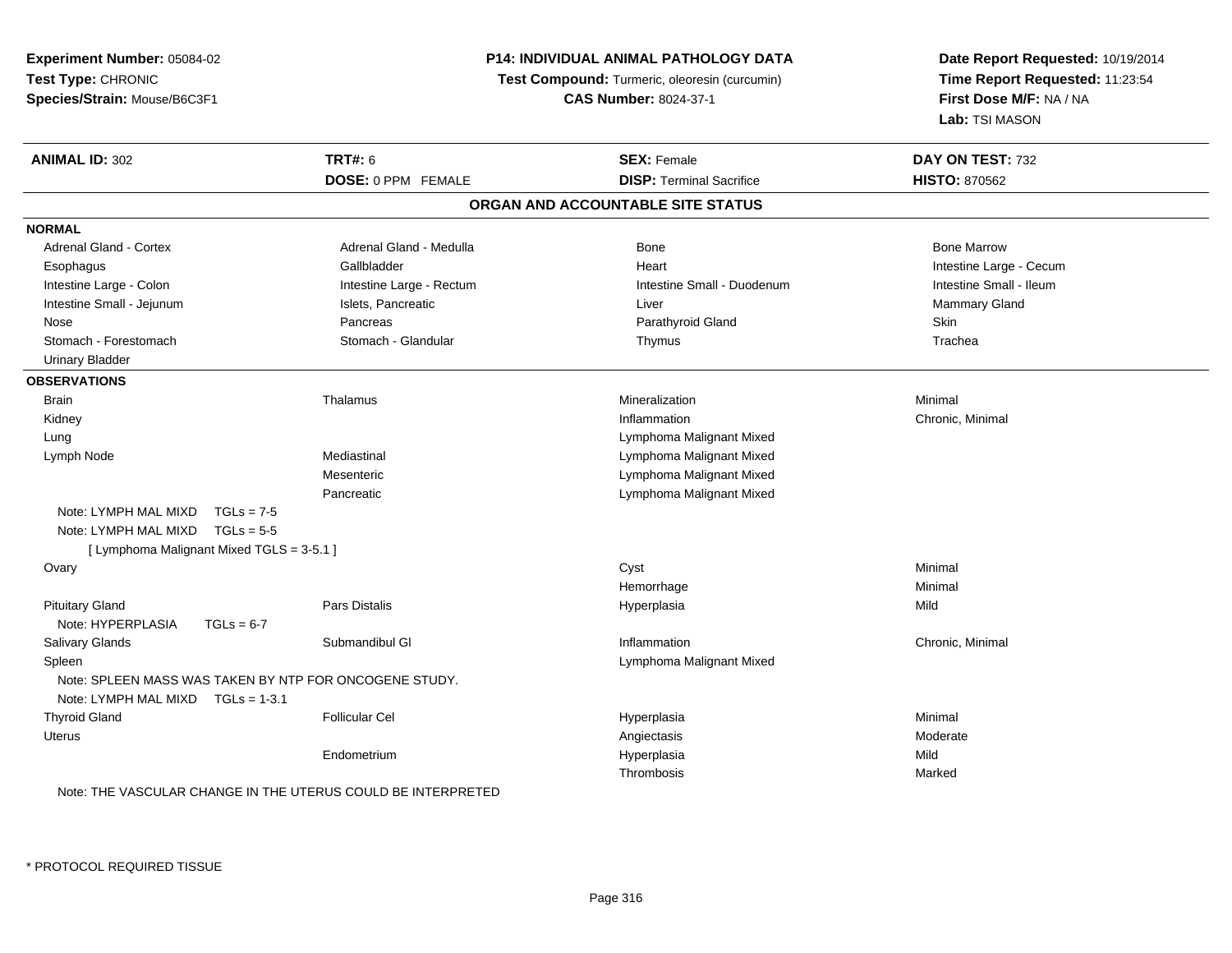| <b>Experiment Number: 05084-02</b><br>Test Type: CHRONIC<br>Species/Strain: Mouse/B6C3F1 |                                                         | P14: INDIVIDUAL ANIMAL PATHOLOGY DATA<br><b>Test Compound:</b> Turmeric, oleoresin (curcumin) | Date Report Requested: 10/19/2014<br>Time Report Requested: 11:23:54 |
|------------------------------------------------------------------------------------------|---------------------------------------------------------|-----------------------------------------------------------------------------------------------|----------------------------------------------------------------------|
|                                                                                          |                                                         | <b>CAS Number: 8024-37-1</b>                                                                  | First Dose M/F: NA / NA                                              |
|                                                                                          |                                                         |                                                                                               | Lab: TSI MASON                                                       |
| <b>ANIMAL ID: 302</b>                                                                    | TRT#: 6                                                 | <b>SEX: Female</b>                                                                            | DAY ON TEST: 732                                                     |
|                                                                                          | <b>DOSE: 0 PPM FEMALE</b>                               | <b>DISP:</b> Terminal Sacrifice                                                               | <b>HISTO: 870562</b>                                                 |
|                                                                                          |                                                         | <b>ORGAN AND ACCOUNTABLE SITE STATUS</b>                                                      |                                                                      |
| Note: THROMBUS                                                                           | $TGLs = 2-4.1$                                          |                                                                                               |                                                                      |
|                                                                                          | Note: UTERINE MASS WAS TAKEN BY NTP FOR ONCOGENE STUDY. |                                                                                               |                                                                      |
| Note: ANGIECTASIS                                                                        | $TGLs = 2-4.1$                                          |                                                                                               |                                                                      |
| Note: AS A VASCULAR TUMOR.                                                               |                                                         |                                                                                               |                                                                      |
| PRIMARY CAUSE OF DEATH                                                                   |                                                         |                                                                                               |                                                                      |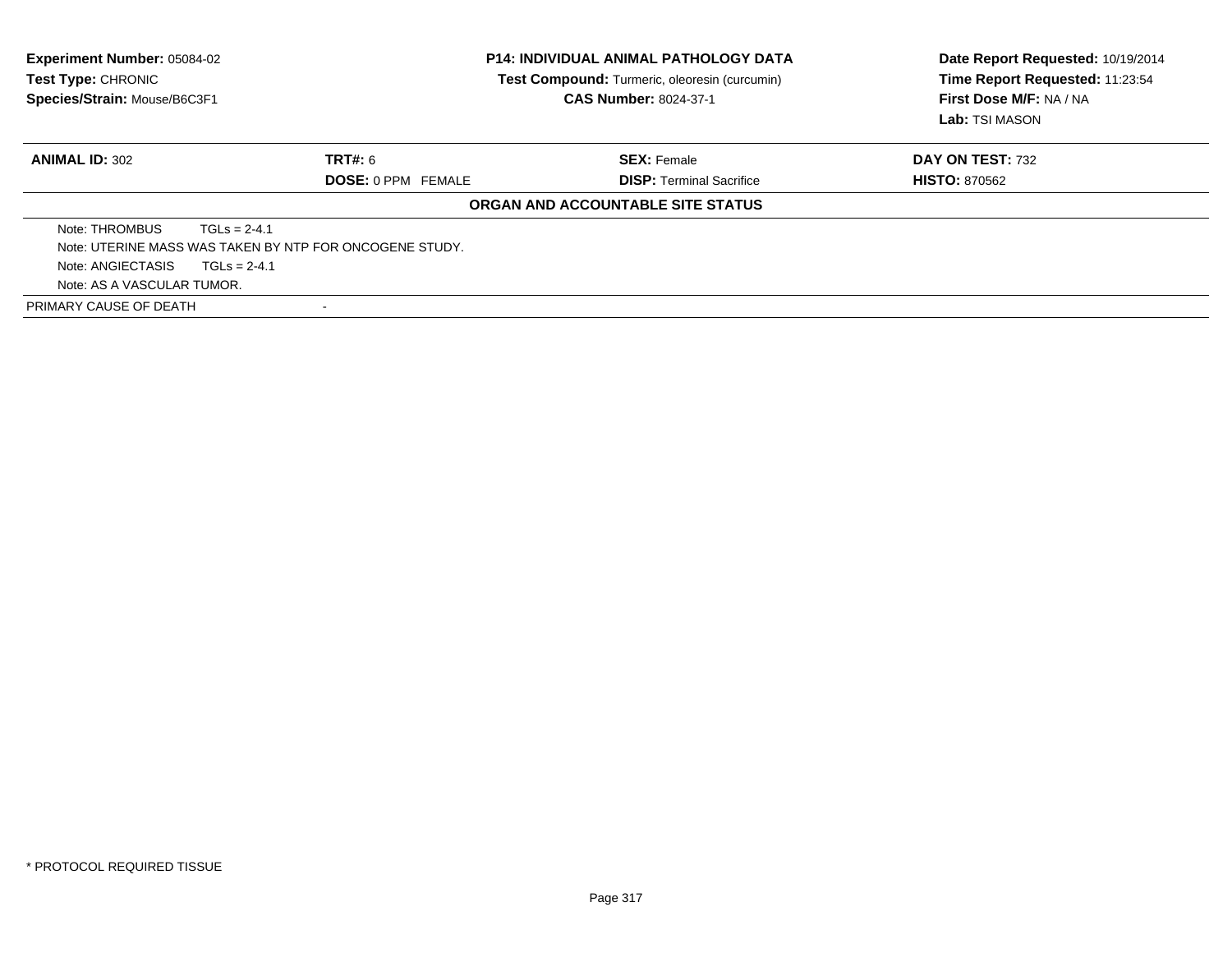| <b>Experiment Number: 05084-02</b><br>Test Type: CHRONIC |              |                                               | <b>P14: INDIVIDUAL ANIMAL PATHOLOGY DATA</b> | Date Report Requested: 10/19/2014 |  |
|----------------------------------------------------------|--------------|-----------------------------------------------|----------------------------------------------|-----------------------------------|--|
|                                                          |              | Test Compound: Turmeric, oleoresin (curcumin) |                                              | Time Report Requested: 11:23:54   |  |
| Species/Strain: Mouse/B6C3F1                             |              |                                               | <b>CAS Number: 8024-37-1</b>                 | First Dose M/F: NA / NA           |  |
|                                                          |              |                                               |                                              | Lab: TSI MASON                    |  |
| <b>ANIMAL ID: 303</b>                                    |              | <b>TRT#: 6</b>                                | <b>SEX: Female</b>                           | DAY ON TEST: 732                  |  |
|                                                          |              | <b>DOSE: 0 PPM FEMALE</b>                     | <b>DISP: Terminal Sacrifice</b>              | <b>HISTO: 870563</b>              |  |
|                                                          |              |                                               | ORGAN AND ACCOUNTABLE SITE STATUS            |                                   |  |
| <b>NORMAL</b>                                            |              |                                               |                                              |                                   |  |
| Adrenal Gland - Cortex                                   |              | Adrenal Gland - Medulla                       | Bone                                         | Esophagus                         |  |
| Gallbladder                                              |              | Heart                                         | Intestine Large - Cecum                      | Intestine Large - Colon           |  |
| Intestine Large - Rectum                                 |              | Intestine Small - Duodenum                    | Intestine Small - Ileum                      | Islets, Pancreatic                |  |
| Liver                                                    |              | Lung                                          | Lymph Node - Mesenteric                      | Mammary Gland                     |  |
| Ovary                                                    |              | Pancreas                                      | Parathyroid Gland                            | <b>Pituitary Gland</b>            |  |
| Skin                                                     |              | Spleen                                        | Stomach - Forestomach                        | Stomach - Glandular               |  |
| Thymus                                                   |              | <b>Thyroid Gland</b>                          | Trachea                                      | <b>Urinary Bladder</b>            |  |
| <b>OBSERVATIONS</b>                                      |              |                                               |                                              |                                   |  |
| <b>Bone Marrow</b>                                       |              | Sternal                                       | Myelofibrosis                                | Mild                              |  |
| <b>Brain</b>                                             |              | Thalamus                                      | Mineralization                               | Minimal                           |  |
| <b>Intestine Small</b>                                   |              | Jejunum                                       | Hyperplasia                                  | Lymphoid, Marked                  |  |
| [Hyperplasia TGLS = 1-6]                                 |              |                                               |                                              |                                   |  |
| Kidney                                                   |              |                                               | Inflammation                                 | Chronic, Minimal                  |  |
| Nose                                                     |              |                                               | Inflammation                                 | Acute, Minimal                    |  |
| <b>Salivary Glands</b>                                   |              | Submandibul GI                                | Inflammation                                 | Chronic, Minimal                  |  |
| <b>Uterus</b>                                            |              | Endometrium                                   | Hyperplasia                                  | Moderate                          |  |
| Note: HYPERPLASIA                                        | $TGLs = 2-4$ |                                               |                                              |                                   |  |
| PRIMARY CAUSE OF DEATH                                   |              |                                               |                                              |                                   |  |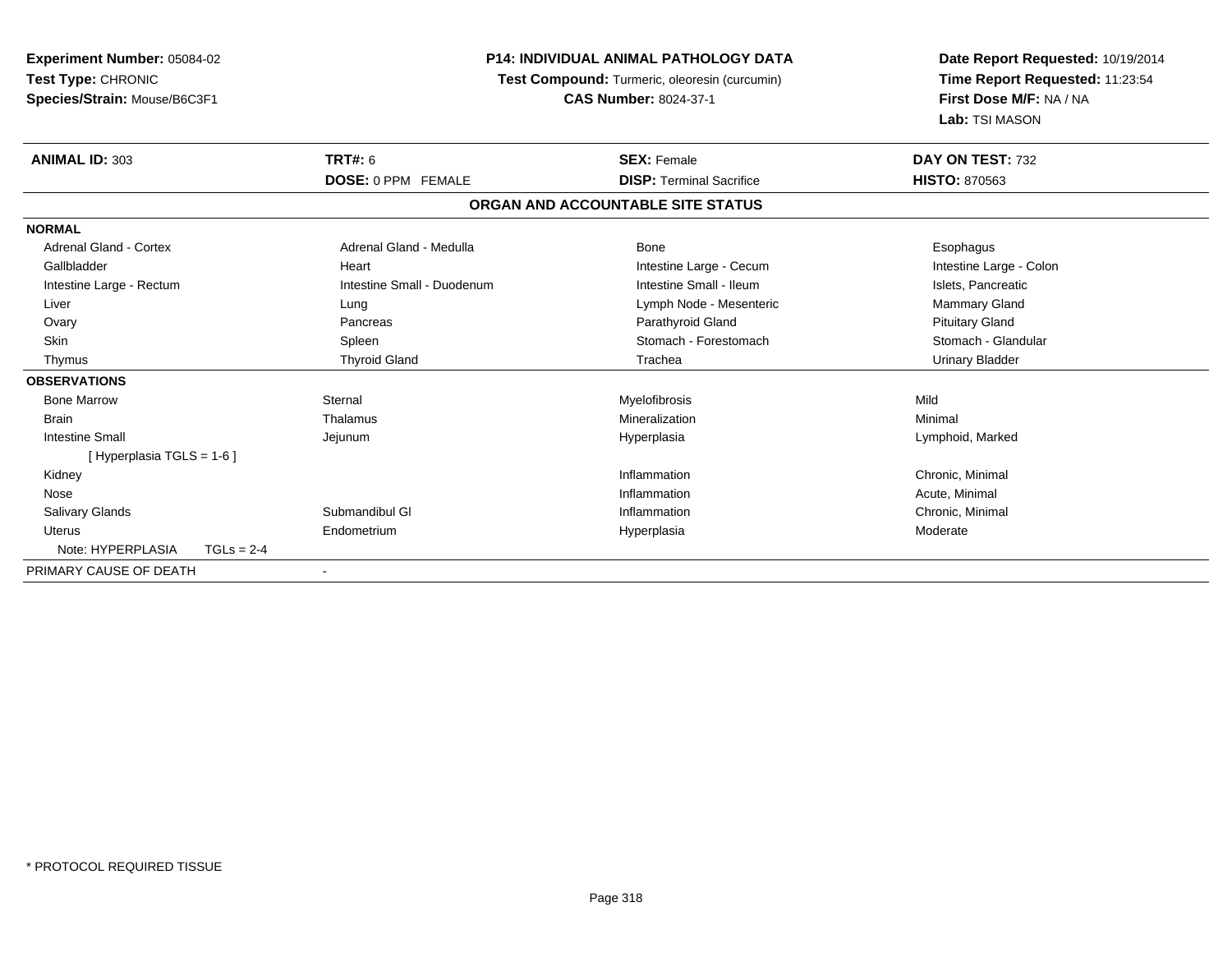**Experiment Number:** 05084-02**Test Type:** CHRONIC**Species/Strain:** Mouse/B6C3F1

## **P14: INDIVIDUAL ANIMAL PATHOLOGY DATA**

**Test Compound:** Turmeric, oleoresin (curcumin)

**CAS Number:** 8024-37-1

**Date Report Requested:** 10/19/2014**Time Report Requested:** 11:23:54**First Dose M/F:** NA / NA**Lab:** TSI MASON

| <b>ANIMAL ID: 304</b>                          | <b>TRT#: 6</b>                                                | <b>SEX: Female</b>                | <b>DAY ON TEST: 515</b> |  |
|------------------------------------------------|---------------------------------------------------------------|-----------------------------------|-------------------------|--|
|                                                | DOSE: 0 PPM FEMALE                                            | <b>DISP: Dead</b>                 | <b>HISTO: 870564</b>    |  |
|                                                |                                                               | ORGAN AND ACCOUNTABLE SITE STATUS |                         |  |
| <b>NORMAL</b>                                  |                                                               |                                   |                         |  |
| <b>Adrenal Gland - Cortex</b>                  | Adrenal Gland - Medulla                                       | <b>Bone</b>                       | <b>Bone Marrow</b>      |  |
| Esophagus                                      | Eye                                                           | Gallbladder                       | Intestine Large - Cecum |  |
| Intestine Large - Colon                        | Intestine Large - Rectum                                      | Intestine Small - Duodenum        | Intestine Small - Ileum |  |
| Intestine Small - Jejunum                      | Islets, Pancreatic                                            | Lung                              | Lymph Node - Mesenteric |  |
| Mammary Gland                                  | Nose                                                          | Parathyroid Gland                 | <b>Pituitary Gland</b>  |  |
| Skin                                           | Stomach - Forestomach                                         | Stomach - Glandular               | Thymus                  |  |
| Trachea                                        | <b>Urinary Bladder</b>                                        |                                   |                         |  |
| <b>OBSERVATIONS</b>                            |                                                               |                                   |                         |  |
| <b>Brain</b>                                   | Thalamus                                                      | Mineralization                    | Minimal                 |  |
| Heart                                          |                                                               | Inflammation                      | Chronic Active, Minimal |  |
| Kidney                                         |                                                               | Inflammation                      | Chronic, Minimal        |  |
| Liver                                          |                                                               | Hematopoietic Cell Proliferation  | Mild                    |  |
|                                                |                                                               | Inflammation                      | Chronic Active, Mild    |  |
| Lymph Node                                     |                                                               |                                   |                         |  |
|                                                | Note: THE MEDIASTINAL LYMPH NODE HAD A MODERATE ABSCESS       |                                   |                         |  |
|                                                | Note: HOWEVER, THIS IS NOT A PROTOCOL REQUIRED TISSUE AND     |                                   |                         |  |
|                                                | Note: LOGGED IN AS A LESION. THE ABSCESS PROBABLY AROSE       |                                   |                         |  |
| Note: FROM HEMATOGENOUS SPREAD FROM THE OVARY. |                                                               |                                   |                         |  |
|                                                | Note: IT WAS NOT OBSERVED BY THE PROSECTOR, SO IT WAS NOT     |                                   |                         |  |
| Ovary                                          |                                                               | Abscess                           | Marked                  |  |
|                                                |                                                               | Cyst                              | Minimal                 |  |
|                                                |                                                               | Hemorrhage                        | Minimal                 |  |
| [Abscess TGLS = $2-4.1$ ]                      |                                                               |                                   |                         |  |
| Pancreas                                       | Acinus                                                        | Atrophy                           | Mild                    |  |
|                                                | Note: THERE WAS A DECREASE IN ZYMOGEN GRANULES IN MANY ACINI. |                                   |                         |  |
| Salivary Glands                                | Submandibul GI                                                | Inflammation                      | Chronic, Minimal        |  |
| Spleen                                         |                                                               | Hematopoietic Cell Proliferation  | Mild                    |  |
| Note: HEMA CELL PROL TGLs = 4-3                |                                                               |                                   |                         |  |
| <b>Thyroid Gland</b>                           |                                                               | Inflammation                      | Chronic Active, Minimal |  |
| Uterus                                         | Endometrium                                                   | Hyperplasia                       | Minimal                 |  |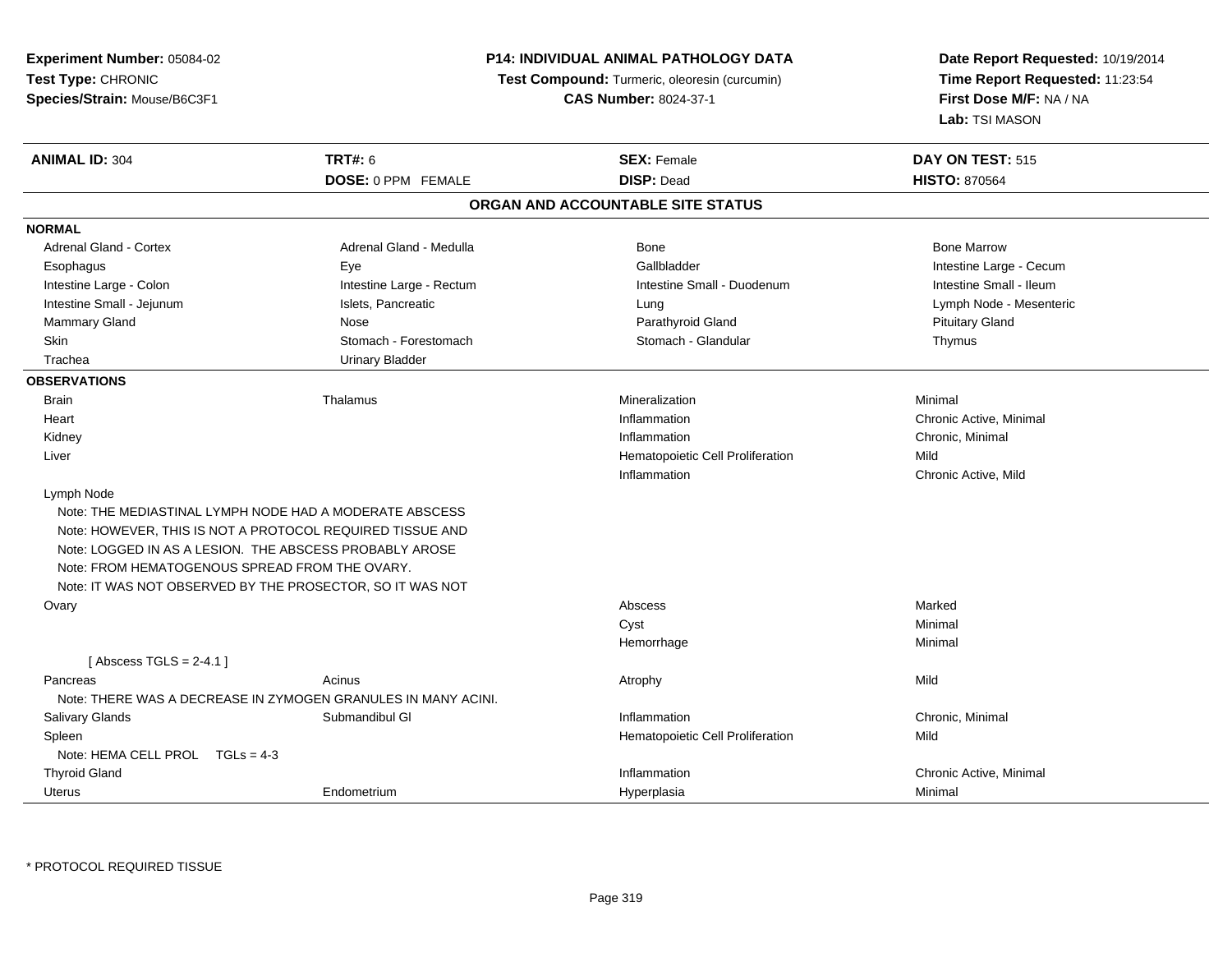| <b>Experiment Number: 05084-02</b><br><b>Test Type: CHRONIC</b><br>Species/Strain: Mouse/B6C3F1 |                           | <b>P14: INDIVIDUAL ANIMAL PATHOLOGY DATA</b><br>Test Compound: Turmeric, oleoresin (curcumin)<br><b>CAS Number: 8024-37-1</b> | Date Report Requested: 10/19/2014<br>Time Report Requested: 11:23:54<br>First Dose M/F: NA / NA<br>Lab: TSI MASON |
|-------------------------------------------------------------------------------------------------|---------------------------|-------------------------------------------------------------------------------------------------------------------------------|-------------------------------------------------------------------------------------------------------------------|
| <b>ANIMAL ID: 304</b>                                                                           | TRT#: 6                   | <b>SEX:</b> Female                                                                                                            | <b>DAY ON TEST: 515</b>                                                                                           |
|                                                                                                 | <b>DOSE: 0 PPM FEMALE</b> | <b>DISP: Dead</b>                                                                                                             | <b>HISTO: 870564</b>                                                                                              |
|                                                                                                 |                           | <b>ORGAN AND ACCOUNTABLE SITE STATUS</b>                                                                                      |                                                                                                                   |
| PRIMARY CAUSE OF DEATH                                                                          | $\overline{\phantom{a}}$  |                                                                                                                               |                                                                                                                   |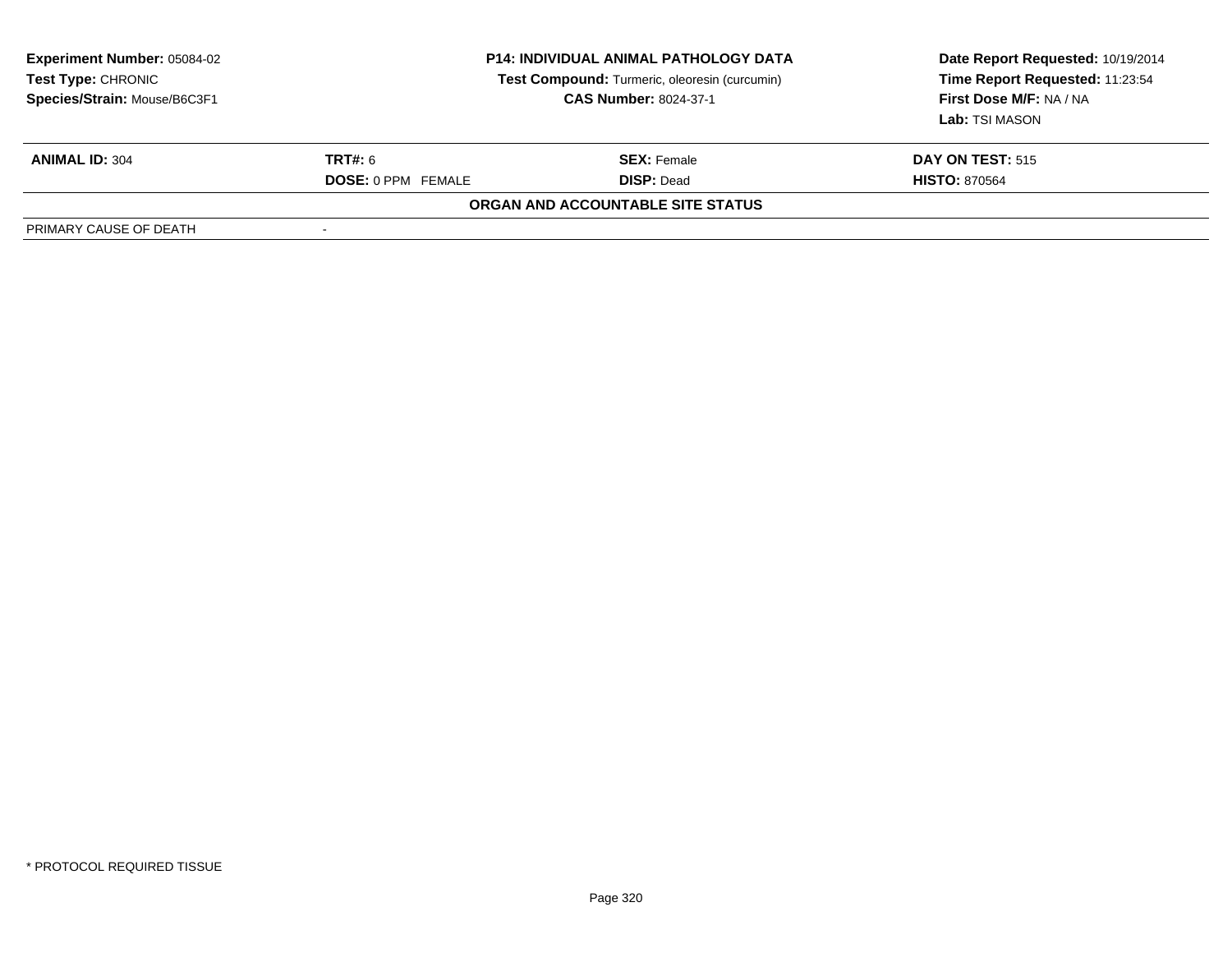| Experiment Number: 05084-02   |                                               | <b>P14: INDIVIDUAL ANIMAL PATHOLOGY DATA</b> | Date Report Requested: 10/19/2014 |  |
|-------------------------------|-----------------------------------------------|----------------------------------------------|-----------------------------------|--|
| Test Type: CHRONIC            | Test Compound: Turmeric, oleoresin (curcumin) |                                              | Time Report Requested: 11:23:54   |  |
| Species/Strain: Mouse/B6C3F1  |                                               | <b>CAS Number: 8024-37-1</b>                 | First Dose M/F: NA / NA           |  |
|                               |                                               |                                              | Lab: TSI MASON                    |  |
| <b>ANIMAL ID: 305</b>         | <b>TRT#: 6</b>                                | <b>SEX: Female</b>                           | DAY ON TEST: 731                  |  |
|                               | DOSE: 0 PPM FEMALE                            | <b>DISP: Terminal Sacrifice</b>              | <b>HISTO: 870565</b>              |  |
|                               |                                               | ORGAN AND ACCOUNTABLE SITE STATUS            |                                   |  |
| <b>NORMAL</b>                 |                                               |                                              |                                   |  |
| <b>Adrenal Gland - Cortex</b> | Adrenal Gland - Medulla                       | Bone                                         | Esophagus                         |  |
| Gallbladder                   | Heart                                         | Intestine Large - Cecum                      | Intestine Large - Colon           |  |
| Intestine Large - Rectum      | Intestine Small - Duodenum                    | Intestine Small - Ileum                      | Intestine Small - Jejunum         |  |
| Islets, Pancreatic            | Lung                                          | Lymph Node - Mesenteric                      | Mammary Gland                     |  |
| Pancreas                      | <b>Pituitary Gland</b>                        | Skin                                         | Spleen                            |  |
| Stomach - Forestomach         | Stomach - Glandular                           | Thymus                                       | <b>Thyroid Gland</b>              |  |
| Trachea                       | <b>Urinary Bladder</b>                        |                                              |                                   |  |
| <b>MISSING</b>                |                                               |                                              |                                   |  |
| Parathyroid Gland             |                                               |                                              |                                   |  |
| <b>OBSERVATIONS</b>           |                                               |                                              |                                   |  |
| <b>Bone Marrow</b>            | Sternal                                       | Myelofibrosis                                | Minimal                           |  |
| <b>Brain</b>                  | Thalamus                                      | Mineralization                               | Minimal                           |  |
| Kidney                        |                                               | Inflammation                                 | Chronic, Minimal                  |  |
| Liver                         |                                               | Inflammation                                 | Chronic Active, Minimal           |  |
| Nose                          |                                               | Inflammation                                 | Acute, Minimal                    |  |
| Ovary                         |                                               | Cyst                                         | Minimal                           |  |
| [ Cyst TGLS = $1-4$ ]         |                                               |                                              |                                   |  |
| Salivary Glands               | Submandibul GI                                | Inflammation                                 | Chronic, Minimal                  |  |
| <b>Uterus</b>                 | Endometrium                                   | Hyperplasia                                  | Mild                              |  |
| [Hyperplasia TGLS = 2-4]      |                                               |                                              |                                   |  |
| PRIMARY CAUSE OF DEATH        |                                               |                                              |                                   |  |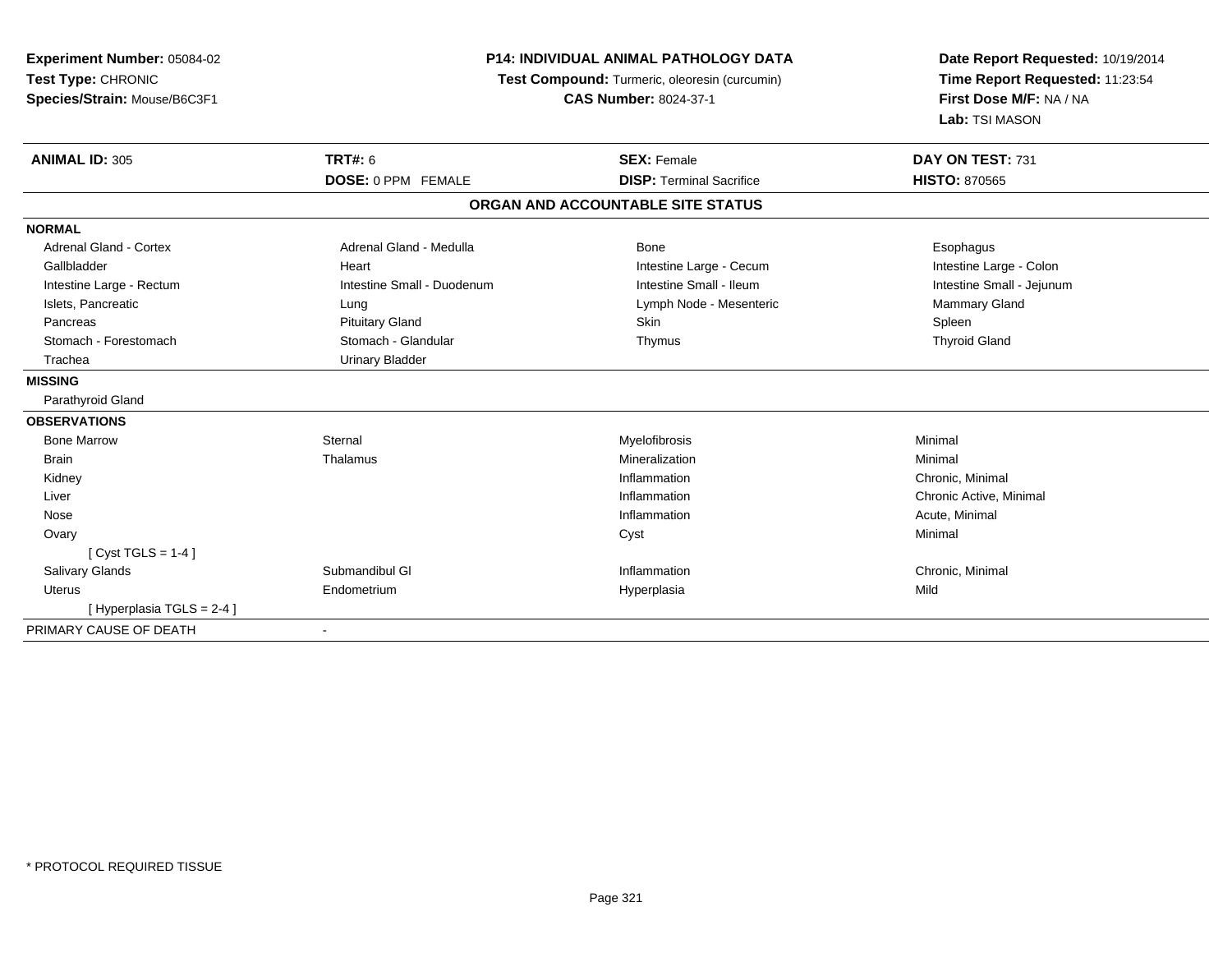**Experiment Number:** 05084-02**Test Type:** CHRONIC **Species/Strain:** Mouse/B6C3F1**P14: INDIVIDUAL ANIMAL PATHOLOGY DATATest Compound:** Turmeric, oleoresin (curcumin)**CAS Number:** 8024-37-1**Date Report Requested:** 10/19/2014**Time Report Requested:** 11:23:54**First Dose M/F:** NA / NA**Lab:** TSI MASON**ANIMAL ID:** 306**6 DAY ON TEST:** 731 **DOSE:** 0 PPM FEMALE**DISP:** Terminal Sacrifice **HISTO:** 870566 **ORGAN AND ACCOUNTABLE SITE STATUSNORMALAdrenal Gland - Cortex** Adrenal Gland - Medulla **Bone** Bone **Bone** Esophagus Esophagus Intestine Large - Colon Gallbladder **East Community Community** Community Heart Heart Intestine Large - Cecum Intestine Large - Cecum Intestine Large - Rectum **Intestine Intestine Small - Ileum** Intestine Small - Intestine Small - Jejunum Intestine Small - Jejunum Islets, Pancreatic Lung Mammary Gland Nose PancreasStomach - Forestomach Parathyroid Gland Stomach - Pituitary Gland School Skin Stomach - Forestomach - Stomach - Stomach - Stomach - Stomach - Stomach - Stomach - Stomach - Stomach - Stomach - Stomach - Stomach - Stomach - Stomach - Stomach - St Stomach - Glandular Trachea Urinary Bladder**OBSERVATIONS** Bone Marroww the sternal sternal the sternal sternal method of the step of Myelofibrosis and Minimal method of Minimal me<br>The step of the step of the step of the step of the step of the step of the step of the step of the step of th **Brain** n and the theorem is the three matter of the matter of the matter of the matter of the matter of the matter of  $M$ inimal  $M$ inimal  $M$ inimal  $M$ inimal  $M$ inimal  $M$ inimal  $M$ inimal  $M$ inimal  $M$ inimal  $M$ inimal  $M$ inimal Intestine Small Duodenum Polyp Adenomatous Note: POLYP ADENOMAT TGLs = 5-6.1 Kidneyy the control of the control of the control of the control of the control of the control of the control of the control of the control of the control of the control of the control of the control of the control of the contro Inflammation **Chronic**, Minimal Liver Lymphoma Malignant MixedNote: LYMPH MAL MIXD TGLs = 12-2 Lymph Node Axillary Lymphoma Malignant Mixed Bronchial Lymphoma Malignant Mixed Lymphoma Malignant MixedLumbar Lymphoma Malignant MixedMandibular Lymphoma Malignant MixedMediastinal Lymphoma Malignant MixedMesenteric Lymphoma Malignant MixedPancreatic Lymphoma Malignant MixedRenalNote: LYMPH MAL MIXD TGLs = 7-12 Note: SO FOR DIAGNOSIS IT WAS LOGGED IN AS THE LATTER.Note: LYMPH NODE TURNED OUT TO BE A PANCREATIC LYMPH NODE,Note: STUDIES. WHAT THE PROSECTOR THOUGHT WAS AN ILIACNote: LYMPH MAL MIXD TGLs = 6-6.1 Note: THE RENAL LYMPH NODE WAS TAKEN BY NTP FOR ONCOGENENote: LYMPH MAL MIXD TGLs = 11-1Note: LYMPH MAL MIXD TGLs = 9-10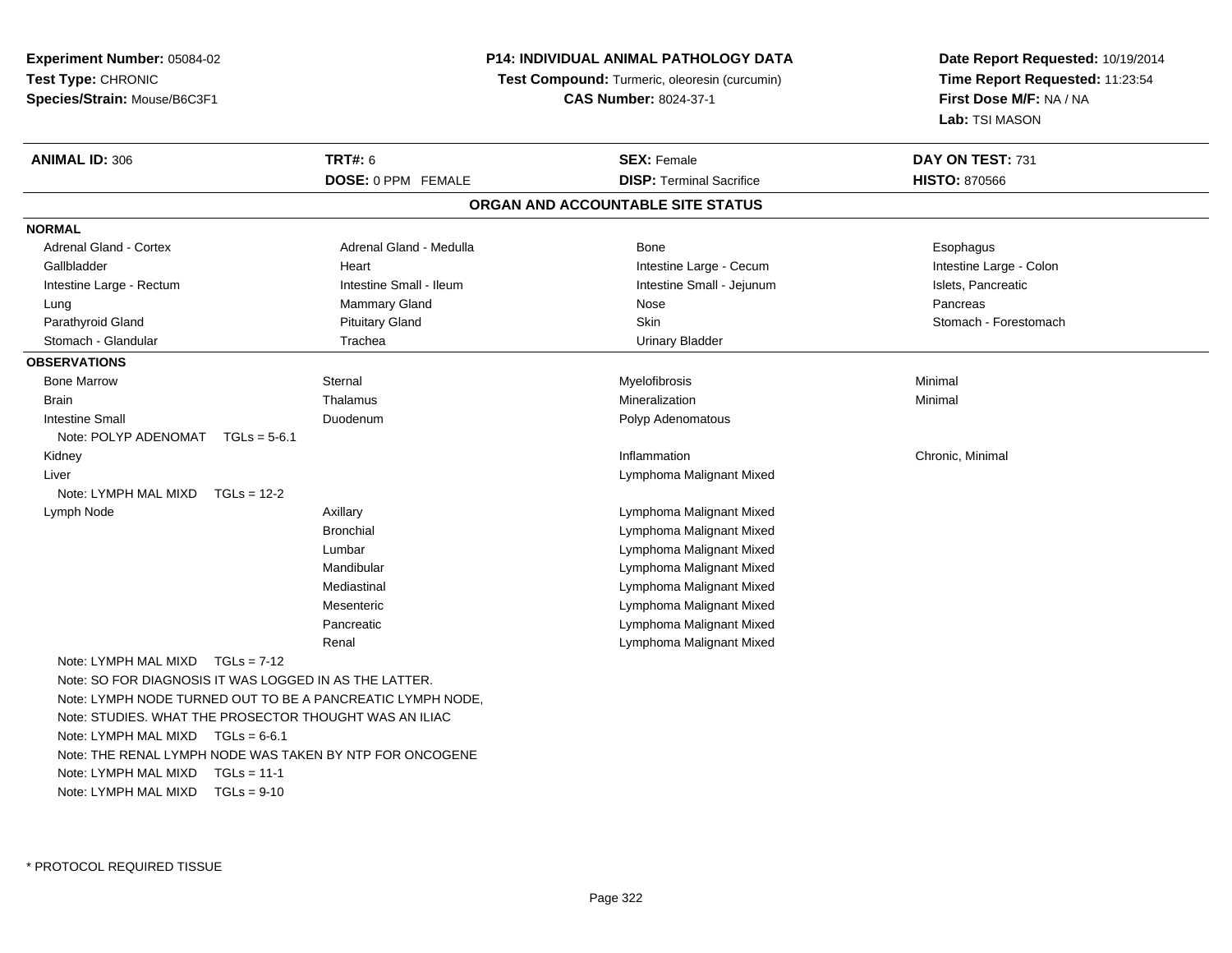| <b>Experiment Number: 05084-02</b><br>Test Type: CHRONIC<br>Species/Strain: Mouse/B6C3F1 |                                                                                                                                                                  | <b>P14: INDIVIDUAL ANIMAL PATHOLOGY DATA</b><br>Test Compound: Turmeric, oleoresin (curcumin)<br><b>CAS Number: 8024-37-1</b> | Date Report Requested: 10/19/2014<br>Time Report Requested: 11:23:54<br>First Dose M/F: NA / NA<br>Lab: TSI MASON |
|------------------------------------------------------------------------------------------|------------------------------------------------------------------------------------------------------------------------------------------------------------------|-------------------------------------------------------------------------------------------------------------------------------|-------------------------------------------------------------------------------------------------------------------|
| <b>ANIMAL ID: 306</b>                                                                    | <b>TRT#: 6</b>                                                                                                                                                   | <b>SEX: Female</b>                                                                                                            | DAY ON TEST: 731                                                                                                  |
|                                                                                          | <b>DOSE: 0 PPM FEMALE</b>                                                                                                                                        | <b>DISP: Terminal Sacrifice</b>                                                                                               | <b>HISTO: 870566</b>                                                                                              |
|                                                                                          |                                                                                                                                                                  | ORGAN AND ACCOUNTABLE SITE STATUS                                                                                             |                                                                                                                   |
| Note: LYMPH MAL MIXD<br>Ovary<br><b>Salivary Glands</b>                                  | $TGLs = 10-5$<br>[ Lymphoma Malignant Mixed TGLS = 1-9 ]<br>[ Lymphoma Malignant Mixed TGLS = 8-5 ]<br>[ Lymphoma Malignant Mixed TGLS = 2-5 ]<br>Submandibul GI | Cyst<br>Hemorrhage<br>Lymphoma Malignant Mixed                                                                                | Minimal<br>Minimal                                                                                                |
| Spleen<br>Note: LYMPH MAL MIXD                                                           | $TGLs = 3-3.1$<br>Note: THE SPLEEN WAS TAKEN FOR ONCOGENE STUDIES BY NTP.                                                                                        | Lymphoma Malignant Mixed                                                                                                      |                                                                                                                   |
| Thymus                                                                                   |                                                                                                                                                                  | Lymphoma Malignant Mixed                                                                                                      |                                                                                                                   |
| <b>Thyroid Gland</b><br><b>Uterus</b><br>Note: HYDROMETRA                                | $TGLS = 4-4$                                                                                                                                                     | Inflammation<br>Hydrometra                                                                                                    | Chronic Active, Minimal<br>Moderate                                                                               |
| PRIMARY CAUSE OF DEATH                                                                   |                                                                                                                                                                  |                                                                                                                               |                                                                                                                   |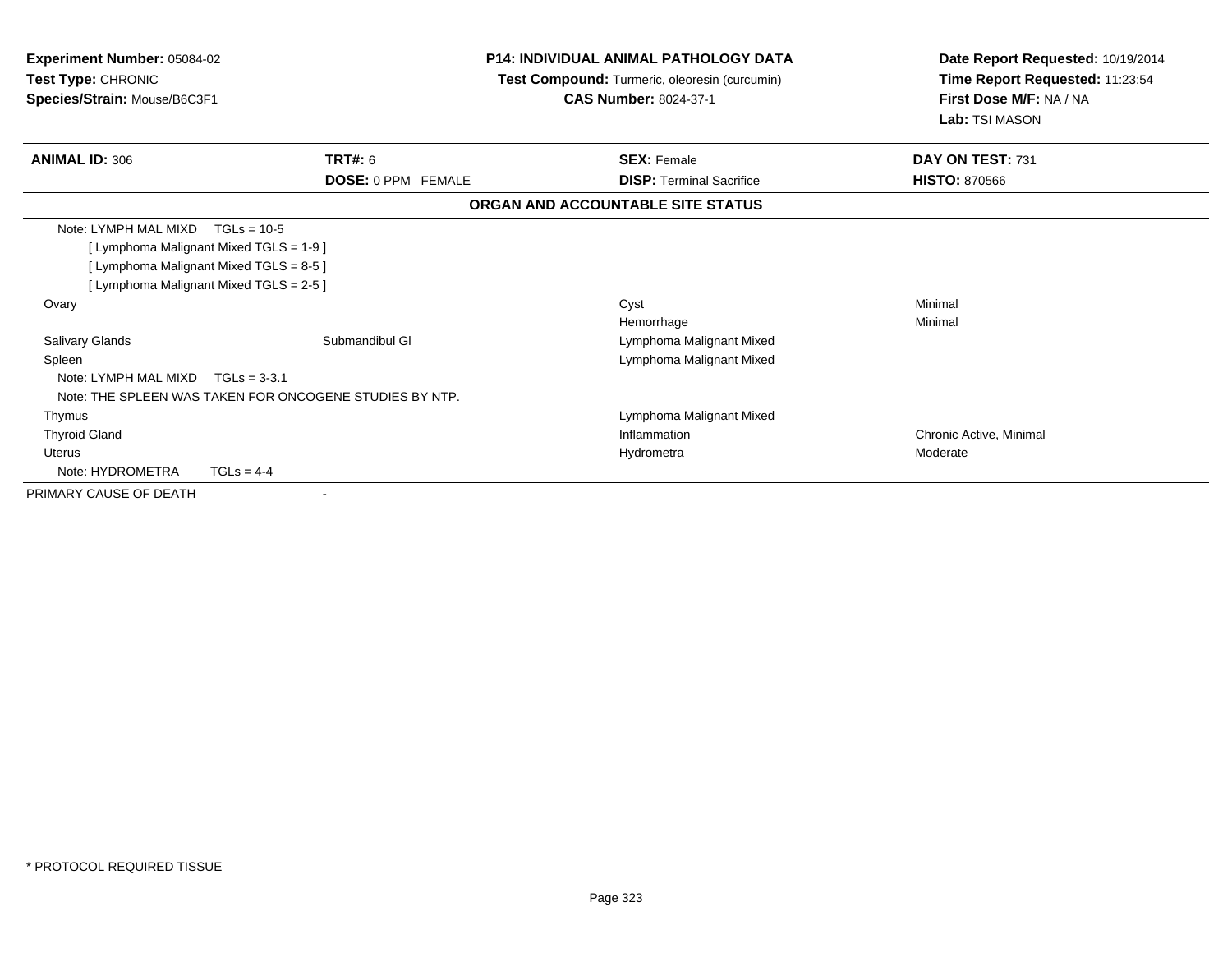| Experiment Number: 05084-02                             |                              | <b>P14: INDIVIDUAL ANIMAL PATHOLOGY DATA</b>  | Date Report Requested: 10/19/2014 |  |
|---------------------------------------------------------|------------------------------|-----------------------------------------------|-----------------------------------|--|
| Test Type: CHRONIC                                      |                              | Test Compound: Turmeric, oleoresin (curcumin) | Time Report Requested: 11:23:54   |  |
| Species/Strain: Mouse/B6C3F1                            | <b>CAS Number: 8024-37-1</b> |                                               | First Dose M/F: NA / NA           |  |
|                                                         |                              |                                               | Lab: TSI MASON                    |  |
| <b>ANIMAL ID: 307</b>                                   | <b>TRT#: 6</b>               | <b>SEX: Female</b>                            | DAY ON TEST: 731                  |  |
|                                                         | DOSE: 0 PPM FEMALE           | <b>DISP: Terminal Sacrifice</b>               | <b>HISTO: 870567</b>              |  |
|                                                         |                              | ORGAN AND ACCOUNTABLE SITE STATUS             |                                   |  |
| <b>NORMAL</b>                                           |                              |                                               |                                   |  |
| <b>Adrenal Gland - Cortex</b>                           | Adrenal Gland - Medulla      | Bone                                          | <b>Brain</b>                      |  |
| Esophagus                                               | Gallbladder                  | Heart                                         | Intestine Large - Cecum           |  |
| Intestine Large - Colon                                 | Intestine Large - Rectum     | Intestine Small - Duodenum                    | Intestine Small - Ileum           |  |
| Intestine Small - Jejunum                               | Islets, Pancreatic           | Lymph Node - Mesenteric                       | Mammary Gland                     |  |
| Pancreas                                                | Parathyroid Gland            | <b>Pituitary Gland</b>                        | Skin                              |  |
| Stomach - Forestomach                                   | Stomach - Glandular          | Thymus                                        | <b>Thyroid Gland</b>              |  |
| Trachea                                                 | <b>Urinary Bladder</b>       |                                               |                                   |  |
| <b>OBSERVATIONS</b>                                     |                              |                                               |                                   |  |
| <b>Bone Marrow</b>                                      | Sternal                      | Myelofibrosis                                 | Mild                              |  |
| Kidney                                                  |                              | Inflammation                                  | Chronic, Minimal                  |  |
| Liver                                                   |                              | Inflammation                                  | Chronic Active, Minimal           |  |
| Lung                                                    |                              | Alveolar/Bronchiolar Adenoma                  |                                   |  |
| Nose                                                    |                              | Inflammation                                  | Acute, Minimal                    |  |
| Ovary                                                   |                              | Cyst                                          | Minimal                           |  |
|                                                         |                              | Hemorrhage                                    | Minimal                           |  |
| Salivary Glands                                         | Submandibul GI               | Inflammation                                  | Chronic, Minimal                  |  |
| Spleen                                                  |                              | Hyperplasia                                   | Lymphoid, Minimal                 |  |
| Note: HYPERPLASIA<br>$TGLs = 2-3.1$                     |                              |                                               |                                   |  |
| Note: THE SPLEEN WAS TAKEN BY NTP FOR ONCOGENE STUDIES. |                              |                                               |                                   |  |
| Uterus                                                  | Endometrium                  | Hyperplasia                                   | Mild                              |  |
| [Hyperplasia TGLS = $1-4.1$ ]                           |                              |                                               |                                   |  |
| PRIMARY CAUSE OF DEATH                                  |                              |                                               |                                   |  |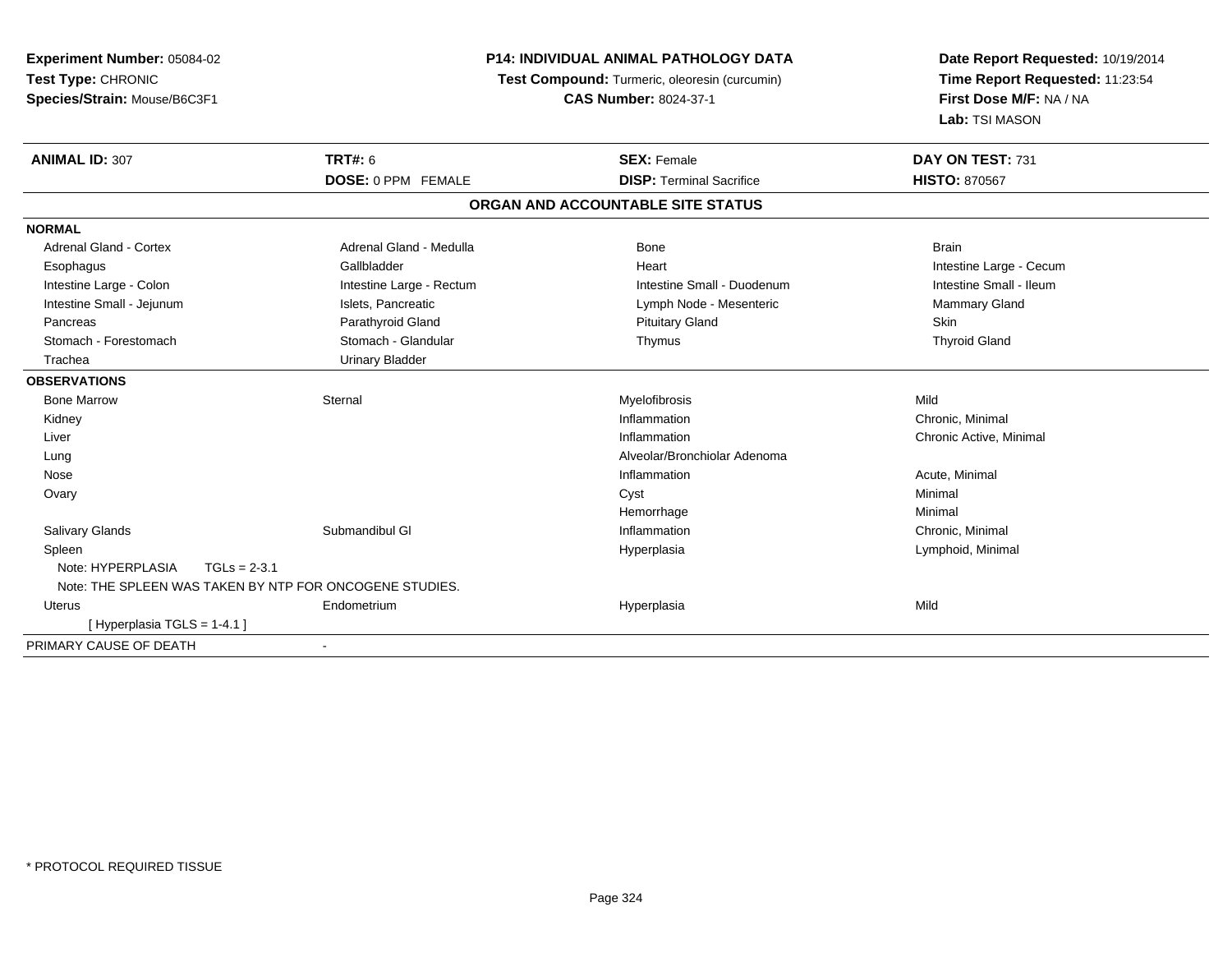| Experiment Number: 05084-02                                   |                                                                               | P14: INDIVIDUAL ANIMAL PATHOLOGY DATA | Date Report Requested: 10/19/2014                          |  |
|---------------------------------------------------------------|-------------------------------------------------------------------------------|---------------------------------------|------------------------------------------------------------|--|
| Test Type: CHRONIC                                            | Test Compound: Turmeric, oleoresin (curcumin)<br><b>CAS Number: 8024-37-1</b> |                                       | Time Report Requested: 11:23:54<br>First Dose M/F: NA / NA |  |
| Species/Strain: Mouse/B6C3F1                                  |                                                                               |                                       |                                                            |  |
|                                                               |                                                                               |                                       | Lab: TSI MASON                                             |  |
| <b>ANIMAL ID: 308</b>                                         | <b>TRT#: 6</b>                                                                | <b>SEX: Female</b>                    | DAY ON TEST: 732                                           |  |
|                                                               | DOSE: 0 PPM FEMALE                                                            | <b>DISP: Terminal Sacrifice</b>       | <b>HISTO: 870568</b>                                       |  |
|                                                               |                                                                               | ORGAN AND ACCOUNTABLE SITE STATUS     |                                                            |  |
| <b>NORMAL</b>                                                 |                                                                               |                                       |                                                            |  |
| <b>Adrenal Gland - Cortex</b>                                 | Adrenal Gland - Medulla                                                       | Bone                                  | Esophagus                                                  |  |
| Gallbladder                                                   | Heart                                                                         | Intestine Large - Cecum               | Intestine Large - Colon                                    |  |
| Intestine Large - Rectum                                      | Intestine Small - Duodenum                                                    | Intestine Small - Ileum               | Intestine Small - Jejunum                                  |  |
| Islets, Pancreatic                                            | Lung                                                                          | Lymph Node - Mesenteric               | Nose                                                       |  |
| Pancreas                                                      | Parathyroid Gland                                                             | <b>Pituitary Gland</b>                | <b>Skin</b>                                                |  |
| Stomach - Forestomach                                         | Stomach - Glandular                                                           | Thymus                                | <b>Thyroid Gland</b>                                       |  |
| Trachea                                                       | <b>Urinary Bladder</b>                                                        |                                       |                                                            |  |
| <b>MISSING</b>                                                |                                                                               |                                       |                                                            |  |
| <b>Mammary Gland</b>                                          |                                                                               |                                       |                                                            |  |
| <b>OBSERVATIONS</b>                                           |                                                                               |                                       |                                                            |  |
| <b>Bone Marrow</b>                                            | Sternal                                                                       | Myelofibrosis                         | Minimal                                                    |  |
| <b>Brain</b>                                                  | Thalamus                                                                      | Mineralization                        | Minimal                                                    |  |
| Kidney                                                        |                                                                               | Inflammation                          | Chronic, Minimal                                           |  |
| Liver                                                         |                                                                               | Inflammation                          | Chronic Active, Minimal                                    |  |
|                                                               |                                                                               | <b>Mixed Cell Focus</b>               | Minimal                                                    |  |
| Note: MIXED CL FOCUS $TGLs = 3-2$                             |                                                                               |                                       |                                                            |  |
| Ovary                                                         |                                                                               | Cyst                                  | Mild                                                       |  |
| Salivary Glands                                               | Sublingul GI                                                                  | Inflammation                          | Chronic, Minimal                                           |  |
|                                                               | Submandibul GI                                                                | Inflammation                          | Chronic, Minimal                                           |  |
| Spleen<br>Note: SPLEEN WAS TAKEN BY NTP FOR ONCOGENE STUDIES. |                                                                               | Lymphoma Malignant Mixed              |                                                            |  |
| Note: CHANGES IN THE SPLEEN LOOK LIKE AN EARLY LYMPHOMA.      |                                                                               |                                       |                                                            |  |
| Note: LYMPH MAL MIXD TGLs = 2-3.1                             |                                                                               |                                       |                                                            |  |
| <b>Uterus</b>                                                 |                                                                               | Hydrometra                            | Moderate                                                   |  |
|                                                               | Endometrium                                                                   | Hyperplasia                           | Mild                                                       |  |
| [Hydrometra TGLS = 1-4]                                       |                                                                               |                                       |                                                            |  |
| [Hyperplasia TGLS = 1-4]                                      |                                                                               |                                       |                                                            |  |
| PRIMARY CAUSE OF DEATH                                        | $\sim$                                                                        |                                       |                                                            |  |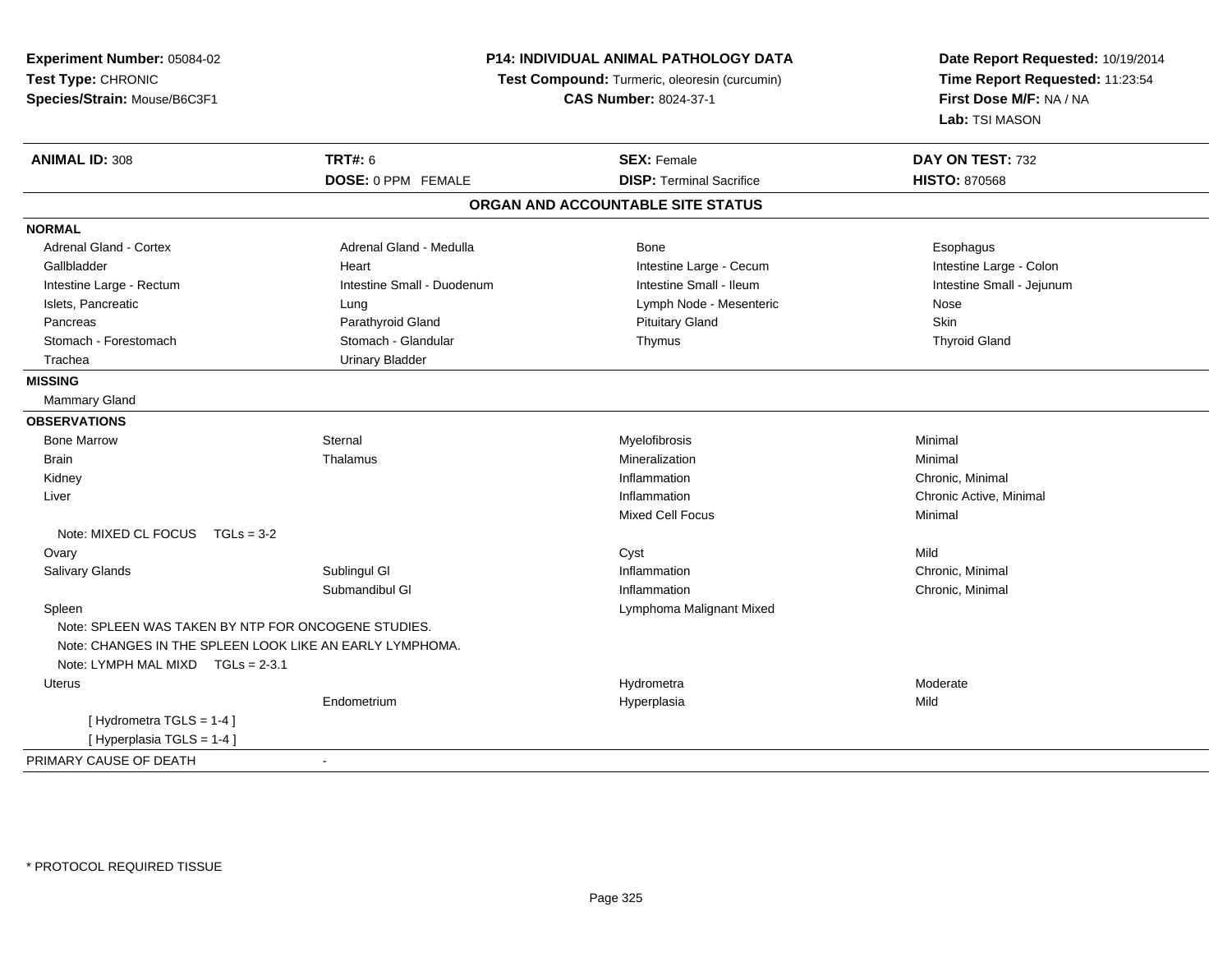| Experiment Number: 05084-02   | <b>P14: INDIVIDUAL ANIMAL PATHOLOGY DATA</b><br>Test Compound: Turmeric, oleoresin (curcumin) |                                   | Date Report Requested: 10/19/2014<br>Time Report Requested: 11:23:54 |
|-------------------------------|-----------------------------------------------------------------------------------------------|-----------------------------------|----------------------------------------------------------------------|
| Test Type: CHRONIC            |                                                                                               |                                   |                                                                      |
| Species/Strain: Mouse/B6C3F1  |                                                                                               | <b>CAS Number: 8024-37-1</b>      | First Dose M/F: NA / NA                                              |
|                               |                                                                                               |                                   | Lab: TSI MASON                                                       |
| <b>ANIMAL ID: 309</b>         | <b>TRT#: 6</b>                                                                                | <b>SEX: Female</b>                | DAY ON TEST: 450                                                     |
|                               | <b>DOSE: 0 PPM FEMALE</b>                                                                     | <b>DISP: Interval Sacrifice</b>   | HISTO: 853389                                                        |
|                               |                                                                                               | ORGAN AND ACCOUNTABLE SITE STATUS |                                                                      |
| <b>NORMAL</b>                 |                                                                                               |                                   |                                                                      |
| <b>Adrenal Gland - Cortex</b> | Adrenal Gland - Medulla                                                                       | <b>Bone</b>                       | <b>Bone Marrow</b>                                                   |
| Esophagus                     | Gallbladder                                                                                   | Heart                             | Intestine Large - Cecum                                              |
| Intestine Large - Colon       | Intestine Large - Rectum                                                                      | Intestine Small - Duodenum        | Intestine Small - Ileum                                              |
| Intestine Small - Jejunum     | Islets, Pancreatic                                                                            | Kidney                            | Liver                                                                |
| Lung                          | Mammary Gland                                                                                 | Nose                              | Pancreas                                                             |
| Parathyroid Gland             | <b>Pituitary Gland</b>                                                                        | Skin                              | Spleen                                                               |
| Stomach - Forestomach         | Thymus                                                                                        | Trachea                           |                                                                      |
| <b>OBSERVATIONS</b>           |                                                                                               |                                   |                                                                      |
| <b>Brain</b>                  | Thalamus                                                                                      | Mineralization                    | Minimal                                                              |
| Lymph Node                    | Mesenteric                                                                                    | <b>Infiltration Cellular</b>      | Histiocyte, Minimal                                                  |
|                               | Mesenteric                                                                                    | Pigmentation                      | Minimal                                                              |
| Ovary                         |                                                                                               | Cyst                              | Moderate                                                             |
| <b>Salivary Glands</b>        | Submandibul GI                                                                                | Inflammation                      | Chronic, Minimal                                                     |
| Stomach                       | Glandular                                                                                     | Inflammation                      | Chronic Active, Minimal                                              |
| <b>Thyroid Gland</b>          | C Cell                                                                                        | Hyperplasia                       | Minimal                                                              |
| <b>Urinary Bladder</b>        |                                                                                               | Inflammation                      | Chronic, Minimal                                                     |
| <b>Uterus</b>                 | Endometrium                                                                                   | Hyperplasia                       | Mild                                                                 |
| PRIMARY CAUSE OF DEATH        |                                                                                               |                                   |                                                                      |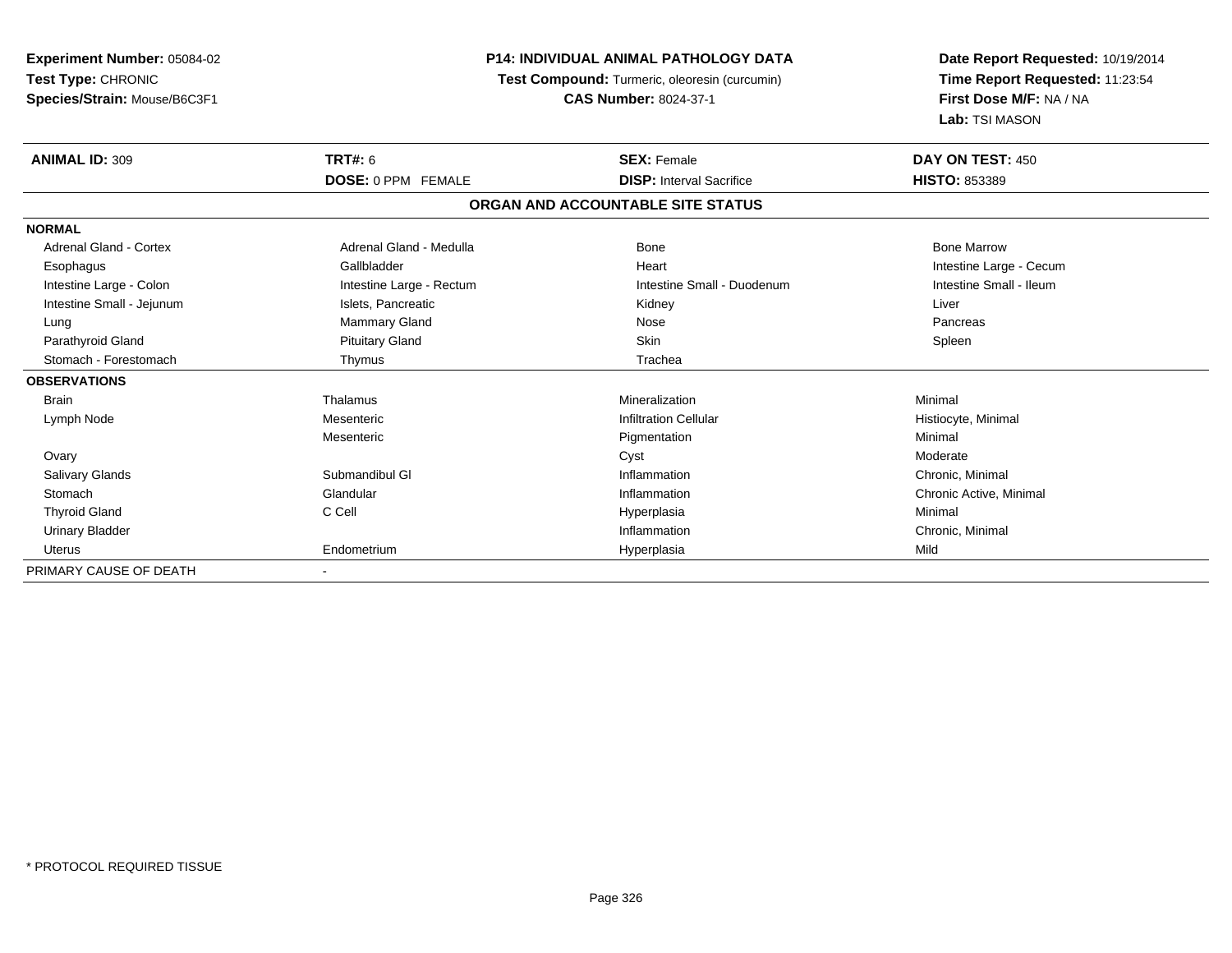**Experiment Number:** 05084-02**Test Type:** CHRONIC **Species/Strain:** Mouse/B6C3F1**P14: INDIVIDUAL ANIMAL PATHOLOGY DATATest Compound:** Turmeric, oleoresin (curcumin)**CAS Number:** 8024-37-1**Date Report Requested:** 10/19/2014**Time Report Requested:** 11:23:54**First Dose M/F:** NA / NA**Lab:** TSI MASON**ANIMAL ID:** 310**C TRT#:** 6 **SEX:** Female **DAY ON TEST:** 673 **DOSE:** 0 PPM FEMALE **DISP:** Moribund **HISTO:** <sup>870569</sup> **ORGAN AND ACCOUNTABLE SITE STATUSNORMALAdrenal Gland - Cortex** Adrenal Gland - Medulla **Bone** Bone **Bone** Esophagus Esophagus Gallbladder **Eart** Heart Heart Heart Heart Intestine Large - Cecum Callbladder **Intestine Large - Colon** Intestine Small - Jejunum Intestine Large - Rectum **Intestine Small - Duodenum** Intestine Small - Ileum Intestine Small - Ileum Islets, Pancreatic **Contract Contract Contract Contract Contract Contract Contract Contract Contract Contract Contract Contract Contract Contract Contract Contract Contract Contract Contract Contract Contract Contract Cont**  Nose Pancreas Skin SpleenTrachea Stomach - Forestomach **Stomach - Stomach - Glandular** Thymus Thymus Thymus Thymus The The The Thymus Thymus The Th Urinary Bladder**MISSING** Parathyroid Gland**OBSERVATIONS** Bone Marroww the sternal sternal sternal sternal sternal sternal sternal sternal sternal sternal sternal sternal sternal sternal sternal sternal sternal sternal sternal sternal sternal sternal sternal sternal sternal sternal sternal Brainn and the matter of the matter of the matter of the matter of the matter of the matter of the matter of the matter of the matter of the matter of the matter of the matter of the matter of the matter of the matter of the ma Kidneyy the control of the control of the control of the control of the control of the control of the control of the control of the control of the control of the control of the control of the control of the control of the contro Inflammation **Chronic, Minimal**<br>
Inflammation **Chronic Active**. Note: Not the Chronic Active. N Liver**Inflammation Inflammation**  Chronic Active, Minimal **Ovary** y the control of the control of the control of the control of the control of the control of the control of the control of the control of the control of the control of the control of the control of the control of the contro  $[$  Cyst TGLS = 1,2-4.1 ] Pituitary Gland Pars Distalis Hyperplasia Mild Salivary Glandss and the Parotid Glue and the Parotic Clue and the United States of the Inflammation Inflammation **Chronic**, Mild Submandibul Gl InflammationInflammation **Chronic, Minimal**<br>Adenocarcinoma **Chronic** Metastatic (Uncel Skeletal MuscleBack **Adenocarcinoma** Adenocarcinoma Metastatic (Uncertain Primary Site) **Metastatic** (Uncertain Primary Site) Note: METASTATIC ADENOCARCINOMA OF UNCERTAIN PRIMARYNote: ORIGIN.Note: THE MASS IN THE LUMBAR MUSCLES APPEARS TO BE ANote:  $ADENOCARC$   $TGIs = 6-9$  Thyroid Glandd inflammation inflammation and the control of the chronic Active, Minimal of the chronic Active, Minimal of the chronic Active, Minimal of the chronic Active, Minimal of the chronic Active, Minimal of the chronic Active, Uterus Endometrium Hyperplasia Minimal Note: HYPERPLASIA TGLs = 3-4+4.1PRIMARY CAUSE OF DEATH-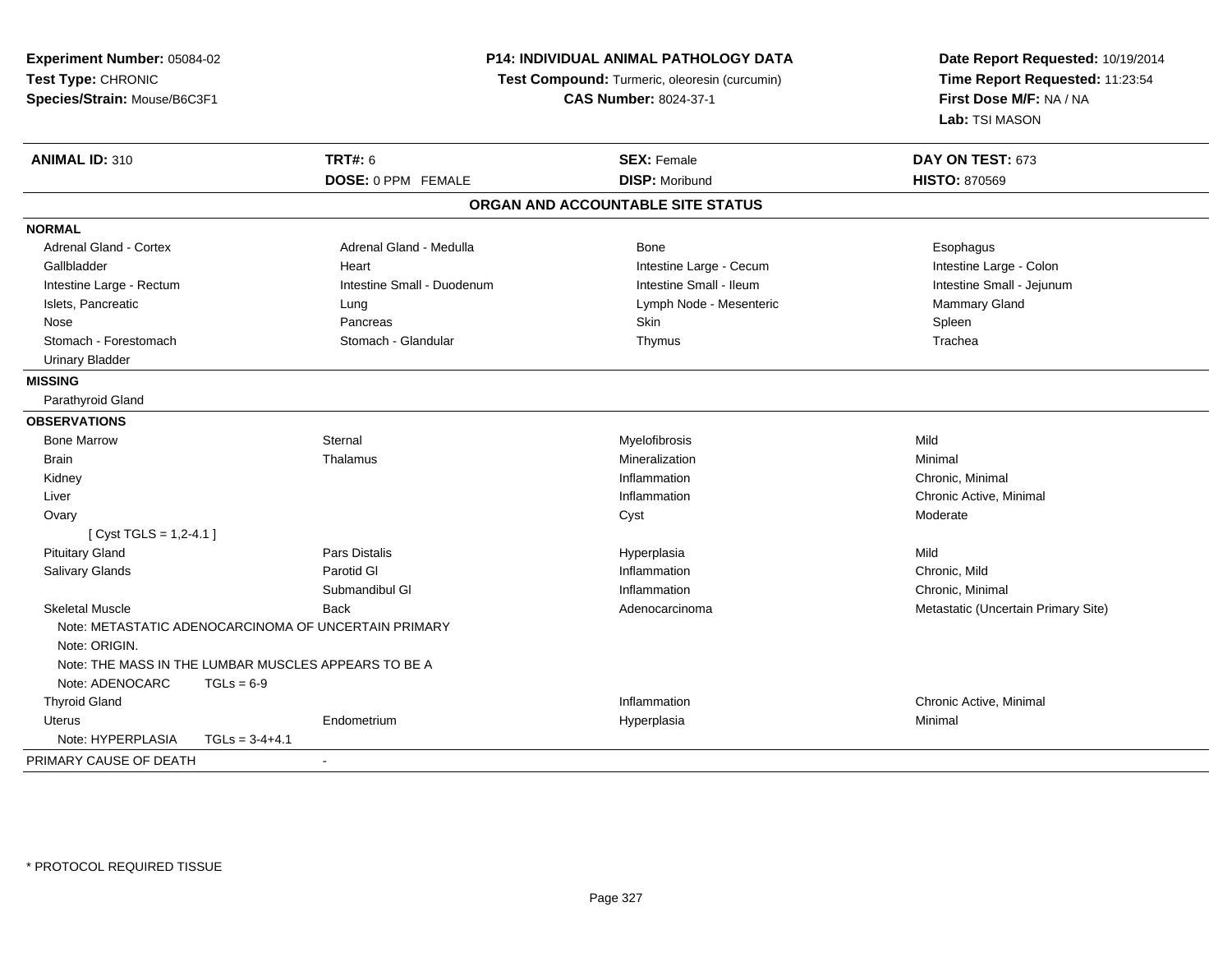| Experiment Number: 05084-02<br>Test Type: CHRONIC<br>Species/Strain: Mouse/B6C3F1 | P14: INDIVIDUAL ANIMAL PATHOLOGY DATA<br>Test Compound: Turmeric, oleoresin (curcumin)<br><b>CAS Number: 8024-37-1</b> |                                   | Date Report Requested: 10/19/2014<br>Time Report Requested: 11:23:55<br>First Dose M/F: NA / NA<br>Lab: TSI MASON |
|-----------------------------------------------------------------------------------|------------------------------------------------------------------------------------------------------------------------|-----------------------------------|-------------------------------------------------------------------------------------------------------------------|
| ANIMAL ID: 311                                                                    | <b>TRT#: 6</b>                                                                                                         | <b>SEX: Female</b>                | DAY ON TEST: 731                                                                                                  |
|                                                                                   | DOSE: 0 PPM FEMALE                                                                                                     | <b>DISP: Terminal Sacrifice</b>   | <b>HISTO: 870570</b>                                                                                              |
|                                                                                   |                                                                                                                        | ORGAN AND ACCOUNTABLE SITE STATUS |                                                                                                                   |
| <b>NORMAL</b>                                                                     |                                                                                                                        |                                   |                                                                                                                   |
| <b>Adrenal Gland - Cortex</b>                                                     | Adrenal Gland - Medulla                                                                                                | Bone                              | Esophagus                                                                                                         |
| Gallbladder                                                                       | Heart                                                                                                                  | Intestine Large - Cecum           | Intestine Large - Colon                                                                                           |
| Intestine Large - Rectum                                                          | Intestine Small - Duodenum                                                                                             | Intestine Small - Ileum           | Intestine Small - Jejunum                                                                                         |
| Islets, Pancreatic                                                                | Lung                                                                                                                   | Lymph Node - Mesenteric           | Mammary Gland                                                                                                     |
| Nose                                                                              | Pancreas                                                                                                               | <b>Pituitary Gland</b>            | Skin                                                                                                              |
| Stomach - Forestomach                                                             | Stomach - Glandular                                                                                                    | <b>Thyroid Gland</b>              | Trachea                                                                                                           |
| <b>MISSING</b>                                                                    |                                                                                                                        |                                   |                                                                                                                   |
| Parathyroid Gland                                                                 |                                                                                                                        |                                   |                                                                                                                   |
| <b>OBSERVATIONS</b>                                                               |                                                                                                                        |                                   |                                                                                                                   |
| <b>Bone Marrow</b>                                                                | Sternal                                                                                                                | Myelofibrosis                     | Mild                                                                                                              |
| Brain                                                                             | Thalamus                                                                                                               | Mineralization                    | Minimal                                                                                                           |
| Kidney                                                                            |                                                                                                                        | Inflammation                      | Chronic, Minimal                                                                                                  |
| Liver                                                                             |                                                                                                                        | Clear Cell Focus                  | Minimal                                                                                                           |
| Lymph Node                                                                        | Mandibular                                                                                                             | Inflammation                      | Chronic Active, Minimal                                                                                           |
|                                                                                   | Mandibular                                                                                                             | Lymphoma Malignant Mixed          |                                                                                                                   |
| Note: LYMPH MAL MIXD<br>$TGLs = 2-5$                                              |                                                                                                                        |                                   |                                                                                                                   |
| Ovary                                                                             |                                                                                                                        | Cyst                              | Minimal                                                                                                           |
|                                                                                   |                                                                                                                        | Hemorrhage                        | Minimal                                                                                                           |
| Salivary Glands                                                                   | Submandibul GI                                                                                                         | Inflammation                      | Chronic, Minimal                                                                                                  |
| Spleen                                                                            |                                                                                                                        | Lymphoma Malignant Mixed          |                                                                                                                   |
| Note: LYMPH MAL MIXD<br>$TGLs = 1-5$                                              |                                                                                                                        |                                   |                                                                                                                   |
| Thymus                                                                            |                                                                                                                        | Lymphoma Malignant Mixed          |                                                                                                                   |
| <b>Urinary Bladder</b>                                                            |                                                                                                                        | Autolysis                         | Marked                                                                                                            |
| <b>Uterus</b>                                                                     |                                                                                                                        | Hydrometra                        | Moderate                                                                                                          |
|                                                                                   | Endometrium                                                                                                            | Hyperplasia                       | Moderate                                                                                                          |
| PRIMARY CAUSE OF DEATH                                                            |                                                                                                                        |                                   |                                                                                                                   |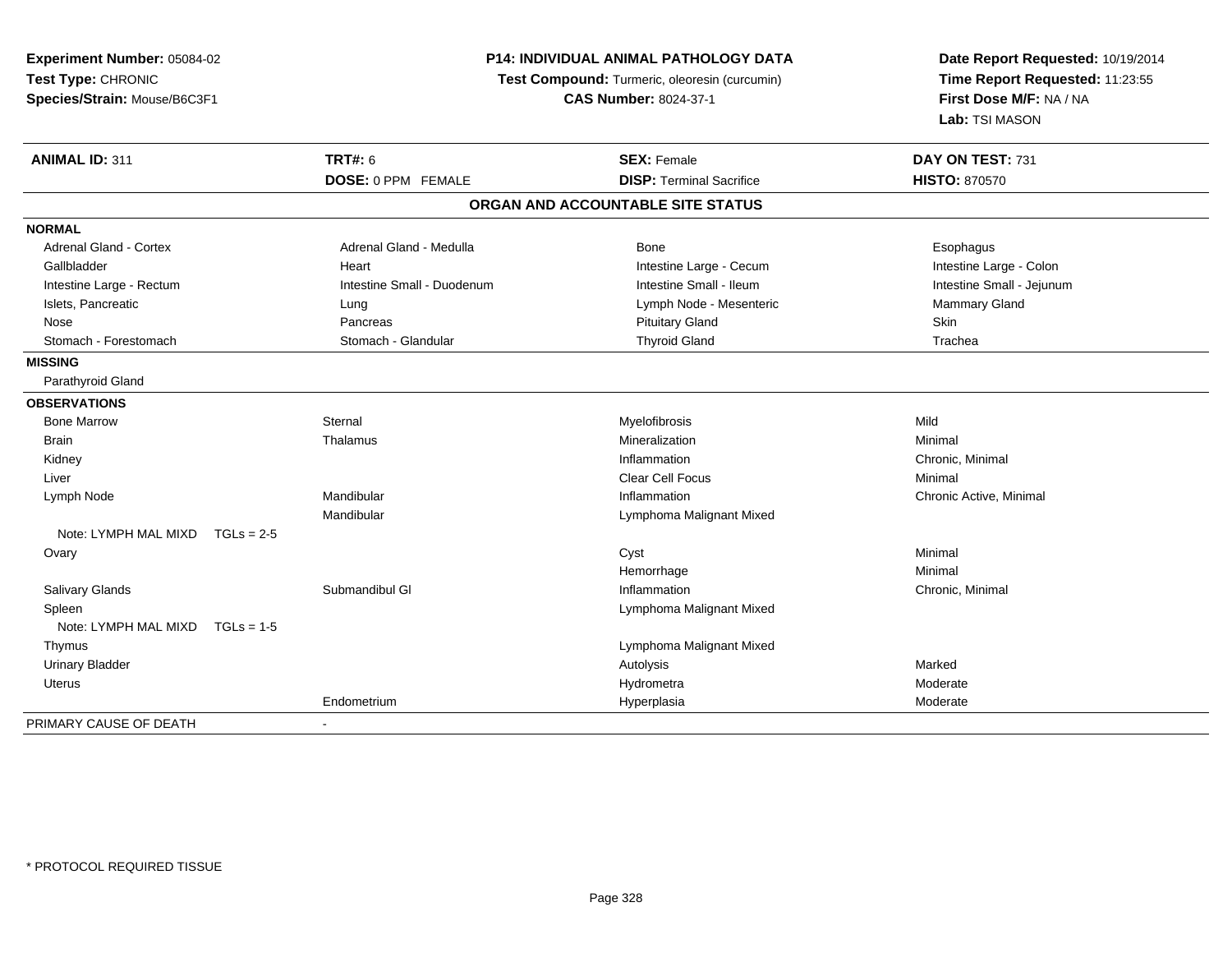**Experiment Number:** 05084-02**Test Type:** CHRONIC **Species/Strain:** Mouse/B6C3F1**P14: INDIVIDUAL ANIMAL PATHOLOGY DATATest Compound:** Turmeric, oleoresin (curcumin)**CAS Number:** 8024-37-1**Date Report Requested:** 10/19/2014**Time Report Requested:** 11:23:55**First Dose M/F:** NA / NA**Lab:** TSI MASON**ANIMAL ID:** 312**TRT#:** 6 **SEX:** Female **DAY ON TEST:** 84 **DOSE:** 0 PPM FEMALE **DISP:** Accident **HISTO:** <sup>850238</sup> **ORGAN AND ACCOUNTABLE SITE STATUSNORMALAdrenal Gland - Cortex** Adrenal Gland - Medulla **Adrenal Gland - Medulla** Bone Bone Bone Bone Bone Marrow Esophagus Heart Kidney LungSkin Nose Ovary Salivary Glands SkinThyroid Gland Trachea Trachea Communication Christian Urinary Bladder **MISSING**Lymph Node - Mesenteric **Parathyroid Gland Pituitary Cland** Pituitary Gland Pituitary Gland Stomach - Forestomach **OBSERVATIONS** Brainn and the control of the control of the control of the control of the control of the control of the control of the control of the control of the control of the control of the control of the control of the control of the co Gallbladderr and the control of the control of the control of the control of the control of the control of the control of the control of the control of the control of the control of the control of the control of the control of the co s and the contract of the Marked Moderate Intestine Largee Cecum m and the method of the Autolysis and Autolysis and the Moderate Moderate **Colon**  Autolysis Marked Rectumm and the method of the Autolysis and the Marked Marked School and the Marked School and the Marked School and the Marked School and the Marked School and the Marked School and the Marked School and the Marked School and t Intestine Small Duodenumm and the method of Autolysis and Autolysis and the Moderate Moderate Ileumm and the controller of the Autolysis controller and the Moderate method of the Moderate method of the Moderate Jejunumm and the method of the Autolysis and the Moderate Moderate method is a structure of the Moderate method of the Moderate of the Moderate method of the Moderate of the Moderate of the Moderate of the Moderate of the Moderat Islets, Pancreatic Autolysis Mild**Mild**  Liverr and the control of the control of the control of the control of the control of the control of the control of s and the contract of the Mild Minimal Mammary Glandd and the control of the control of the control of the Hyperplasia and the control of the control of the control of the control of the control of the control of the control of the control of the control of the control of t **Pancreas** s the control of the control of the control of the control of the control of the control of the control of the control of the control of the control of the control of the control of the control of the control of the contro Marked Spleenn and the control of the control of the control of the control of the control of the control of the control of the control of the control of the control of the control of the control of the control of the control of the co **Stomach** h ann an Glandular ann an Chandre ann an Autolysis ann an Autolysis ann an Moderate ann an Moderate ann an Auto Thymus Depletion Lymphoidd Marked InflammationInflammation **Chronic Active, Minimal**<br>
Inflammation **Chronic Active, Minimal**  Uteruss and the contract of the Cervix Cervix and the contract of the contract of the contract of the contract of the contract of the contract of the contract of the contract of the contract of the contract of the contract of th Acute, Mild PRIMARY CAUSE OF DEATH-

Animal Note: ASSOCIATED WITH A MALFUNCTIONING WATER NOZZLE.Animal Note: THIS ANIMAL APPARENTLY DIED FROM DEHYDRARTION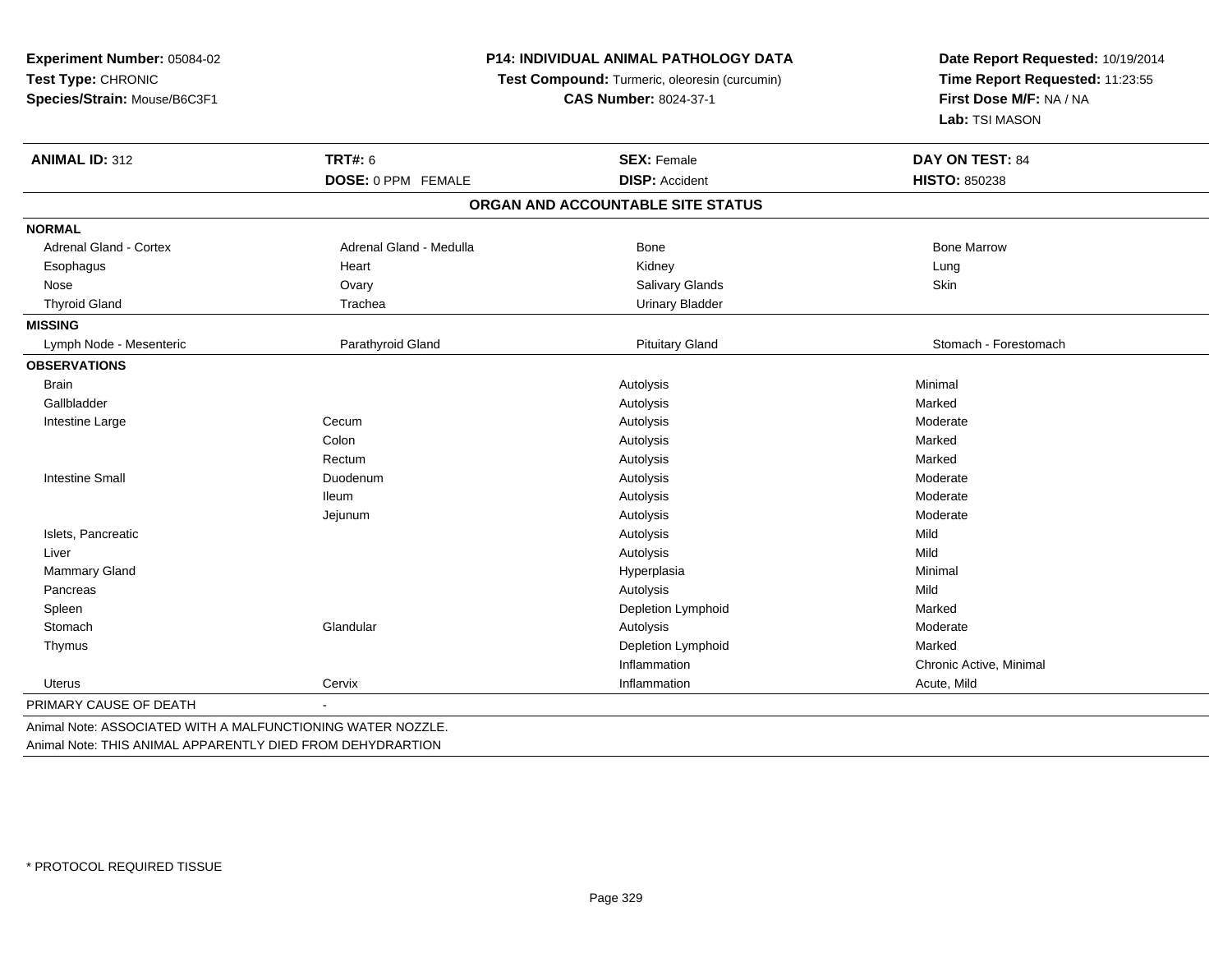| Experiment Number: 05084-02               | P14: INDIVIDUAL ANIMAL PATHOLOGY DATA                       |                                               | Date Report Requested: 10/19/2014 |
|-------------------------------------------|-------------------------------------------------------------|-----------------------------------------------|-----------------------------------|
| Test Type: CHRONIC                        |                                                             | Test Compound: Turmeric, oleoresin (curcumin) | Time Report Requested: 11:23:55   |
| Species/Strain: Mouse/B6C3F1              |                                                             | <b>CAS Number: 8024-37-1</b>                  | First Dose M/F: NA / NA           |
|                                           |                                                             |                                               | Lab: TSI MASON                    |
| ANIMAL ID: 313                            | <b>TRT#: 6</b>                                              | <b>SEX: Female</b>                            | DAY ON TEST: 536                  |
|                                           | <b>DOSE: 0 PPM FEMALE</b>                                   | <b>DISP: Dead</b>                             | <b>HISTO: 870571</b>              |
|                                           |                                                             | ORGAN AND ACCOUNTABLE SITE STATUS             |                                   |
| <b>NORMAL</b>                             |                                                             |                                               |                                   |
| Adrenal Gland - Cortex                    | Adrenal Gland - Medulla                                     | Bone                                          | <b>Bone Marrow</b>                |
| Gallbladder                               | Heart                                                       | Intestine Large - Colon                       | Intestine Large - Rectum          |
| Intestine Small - Duodenum                | Intestine Small - Ileum                                     | Islets, Pancreatic                            | Kidney                            |
| Lung                                      | <b>Mammary Gland</b>                                        | Nose                                          | Ovary                             |
| Pancreas                                  | Parathyroid Gland                                           | Skin                                          | Spleen                            |
| Stomach - Forestomach                     | Stomach - Glandular                                         | <b>Thyroid Gland</b>                          | Trachea                           |
| <b>Urinary Bladder</b>                    |                                                             |                                               |                                   |
| <b>MISSING</b>                            |                                                             |                                               |                                   |
| Esophagus                                 | <b>Pituitary Gland</b>                                      |                                               |                                   |
| <b>OBSERVATIONS</b>                       |                                                             |                                               |                                   |
| Brain                                     | Thalamus                                                    | Mineralization                                | Minimal                           |
| Intestine Large                           | Cecum                                                       | Autolysis                                     | Mild                              |
| <b>Intestine Small</b>                    | Jejunum                                                     | Autolysis                                     | Marked                            |
| Liver                                     |                                                             | Fatty Change                                  | Minimal                           |
|                                           |                                                             | Hepatocellular Carcinoma                      |                                   |
|                                           |                                                             | Necrosis                                      | Minimal                           |
|                                           | Note: IN SOME AREAS OTHER THAN THE LIVER TUMOR. THESE OTHER |                                               |                                   |
|                                           | Note: AREAS OF NECROSIS ARE WHAT THE DIAGNOSIS APPLIES TO.  |                                               |                                   |
|                                           | Note: FOCI OF COAGULATIVE NECROSIS WERE NOTED IN THE LIVER  |                                               |                                   |
| [ Hepatocellular Carcinoma TGLS = 1-2.1 ] |                                                             |                                               |                                   |
| Lymph Node                                | Mesenteric                                                  | Angiectasis                                   | Mild                              |
| Note: ANGIECTASIS<br>$TGLs = 2-5$         |                                                             |                                               |                                   |
| Salivary Glands                           | Submandibul GI                                              | Inflammation                                  | Chronic, Minimal                  |
| Thymus                                    |                                                             | Autolysis                                     | Mild                              |
| Uterus                                    | Endometrium                                                 | Hyperplasia                                   | Mild                              |
| PRIMARY CAUSE OF DEATH                    |                                                             |                                               |                                   |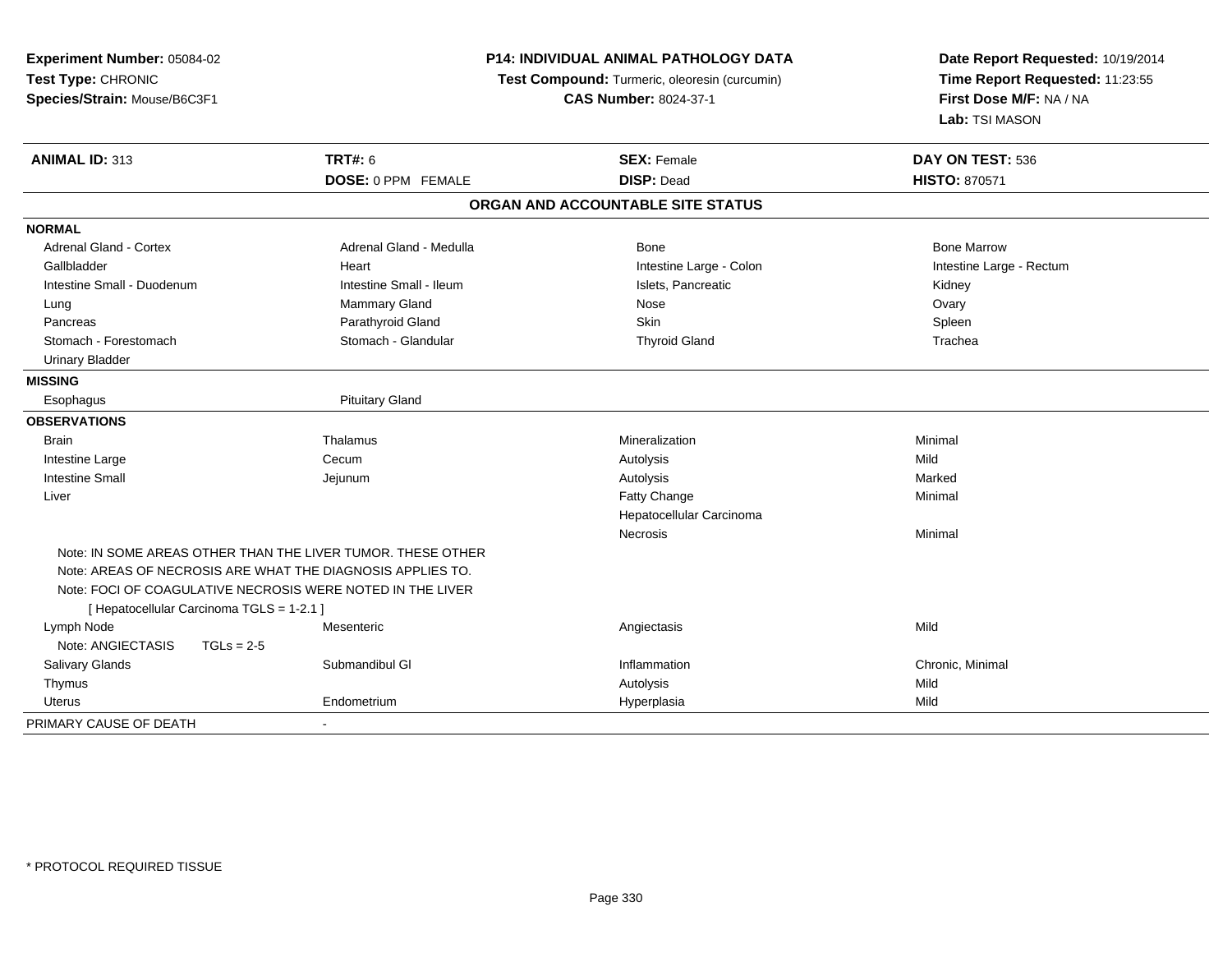| <b>Experiment Number: 05084-02</b><br>Test Type: CHRONIC<br>Species/Strain: Mouse/B6C3F1 | <b>P14: INDIVIDUAL ANIMAL PATHOLOGY DATA</b><br><b>Test Compound:</b> Turmeric, oleoresin (curcumin)<br><b>CAS Number: 8024-37-1</b> |                                   | Date Report Requested: 10/19/2014<br>Time Report Requested: 11:23:55<br>First Dose M/F: NA / NA<br>Lab: TSI MASON |
|------------------------------------------------------------------------------------------|--------------------------------------------------------------------------------------------------------------------------------------|-----------------------------------|-------------------------------------------------------------------------------------------------------------------|
| <b>ANIMAL ID: 314</b>                                                                    | <b>TRT#: 6</b>                                                                                                                       | <b>SEX: Female</b>                | DAY ON TEST: 453                                                                                                  |
|                                                                                          | <b>DOSE: 0 PPM FEMALE</b>                                                                                                            | <b>DISP: Interval Sacrifice</b>   | <b>HISTO: 853390</b>                                                                                              |
|                                                                                          |                                                                                                                                      | ORGAN AND ACCOUNTABLE SITE STATUS |                                                                                                                   |
| <b>NORMAL</b>                                                                            |                                                                                                                                      |                                   |                                                                                                                   |
| <b>Adrenal Gland - Cortex</b>                                                            | Adrenal Gland - Medulla                                                                                                              | Bone                              | <b>Bone Marrow</b>                                                                                                |
| Esophagus                                                                                | Gallbladder                                                                                                                          | Heart                             | Intestine Large - Cecum                                                                                           |
| Intestine Large - Colon                                                                  | Intestine Large - Rectum                                                                                                             | Intestine Small - Duodenum        | Intestine Small - Ileum                                                                                           |
| Intestine Small - Jejunum                                                                | Islets, Pancreatic                                                                                                                   | Liver                             | Lung                                                                                                              |
| <b>Mammary Gland</b>                                                                     | Ovary                                                                                                                                | Pancreas                          | <b>Pituitary Gland</b>                                                                                            |
| Skin                                                                                     | Spleen                                                                                                                               | Stomach - Forestomach             | Stomach - Glandular                                                                                               |
| Thymus                                                                                   | <b>Thyroid Gland</b>                                                                                                                 | Trachea                           | <b>Urinary Bladder</b>                                                                                            |
| <b>MISSING</b>                                                                           |                                                                                                                                      |                                   |                                                                                                                   |
| Parathyroid Gland                                                                        |                                                                                                                                      |                                   |                                                                                                                   |
| <b>OBSERVATIONS</b>                                                                      |                                                                                                                                      |                                   |                                                                                                                   |
| <b>Brain</b>                                                                             | Thalamus                                                                                                                             | Mineralization                    | Minimal                                                                                                           |
| Kidney                                                                                   |                                                                                                                                      | Inflammation                      | Chronic, Minimal                                                                                                  |
| Lymph Node                                                                               | Mesenteric                                                                                                                           | <b>Infiltration Cellular</b>      | Histiocyte, Minimal                                                                                               |
|                                                                                          | Mesenteric                                                                                                                           | Pigmentation                      | Minimal                                                                                                           |
| Nose                                                                                     | Nasolacrim Dct                                                                                                                       | Inflammation                      | Acute, Minimal                                                                                                    |
| <b>Salivary Glands</b>                                                                   | Submandibul GI                                                                                                                       | Inflammation                      | Chronic, Minimal                                                                                                  |
| <b>Uterus</b>                                                                            | Endometrium                                                                                                                          | Hyperplasia                       | Mild                                                                                                              |
| PRIMARY CAUSE OF DEATH                                                                   |                                                                                                                                      |                                   |                                                                                                                   |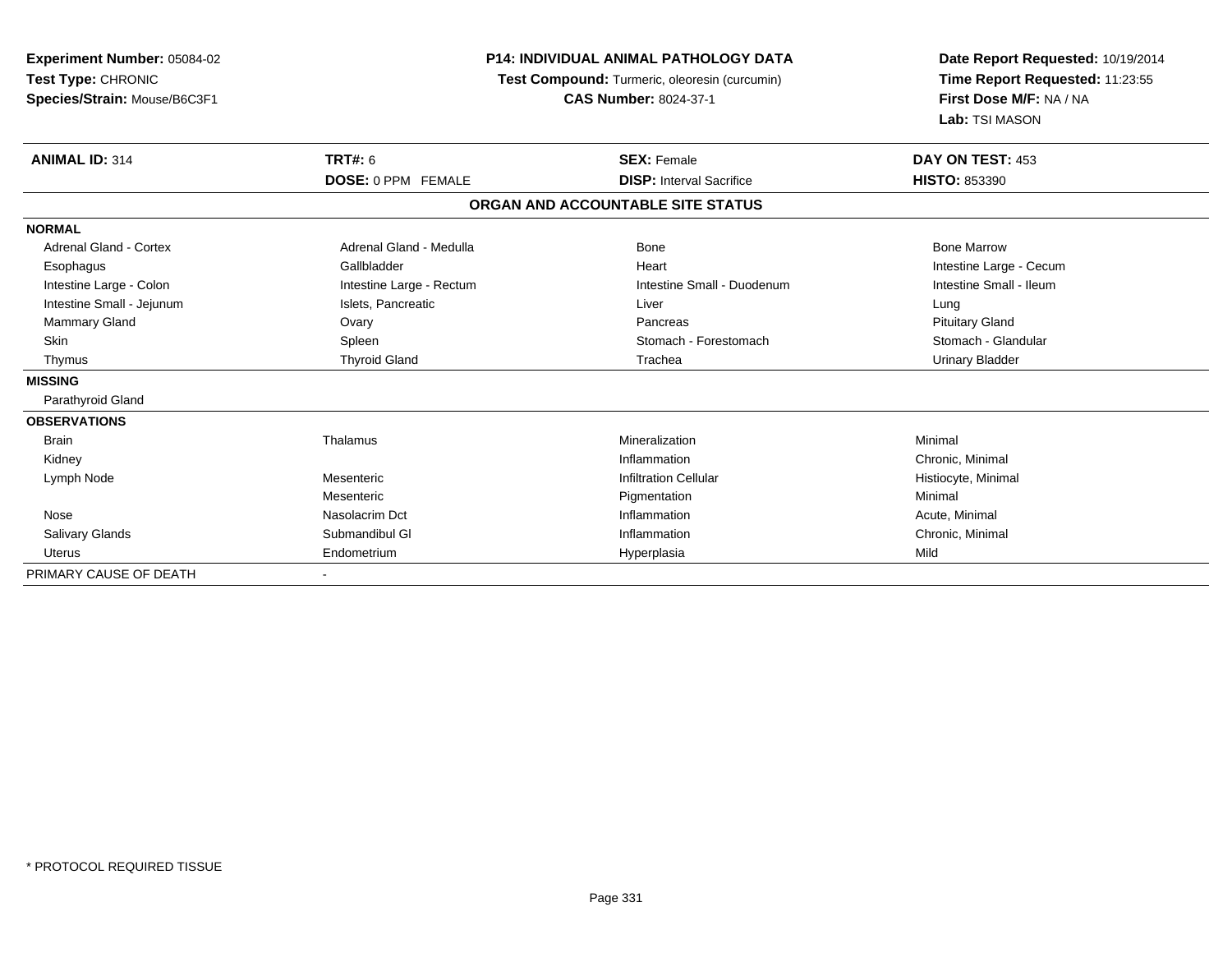**Experiment Number:** 05084-02**Test Type:** CHRONIC**Species/Strain:** Mouse/B6C3F1

## **P14: INDIVIDUAL ANIMAL PATHOLOGY DATA**

**Test Compound:** Turmeric, oleoresin (curcumin)

**CAS Number:** 8024-37-1

**Date Report Requested:** 10/19/2014**Time Report Requested:** 11:23:55**First Dose M/F:** NA / NA**Lab:** TSI MASON

| <b>ANIMAL ID: 315</b>                   | <b>TRT#: 6</b>                                        | <b>SEX: Female</b>                | DAY ON TEST: 731         |
|-----------------------------------------|-------------------------------------------------------|-----------------------------------|--------------------------|
|                                         | <b>DOSE: 0 PPM FEMALE</b>                             | <b>DISP: Terminal Sacrifice</b>   | <b>HISTO: 870572</b>     |
|                                         |                                                       | ORGAN AND ACCOUNTABLE SITE STATUS |                          |
| <b>NORMAL</b>                           |                                                       |                                   |                          |
| Adrenal Gland - Cortex                  | Adrenal Gland - Medulla                               | Bone                              | Esophagus                |
| Gallbladder                             | Heart                                                 | Intestine Large - Colon           | Intestine Large - Rectum |
| Intestine Small - Duodenum              | Intestine Small - Ileum                               | Intestine Small - Jejunum         | Islets, Pancreatic       |
| Lung                                    | <b>Mammary Gland</b>                                  | Nose                              | Ovary                    |
| Parathyroid Gland                       | <b>Pituitary Gland</b>                                | Skin                              | Stomach - Forestomach    |
| Stomach - Glandular                     | <b>Thyroid Gland</b>                                  | Trachea                           | <b>Urinary Bladder</b>   |
| <b>OBSERVATIONS</b>                     |                                                       |                                   |                          |
| <b>Bone Marrow</b>                      | Sternal                                               | Myelofibrosis                     | Moderate                 |
| Brain                                   | Thalamus                                              | Mineralization                    | Minimal                  |
| Intestine Large                         | Cecum                                                 | Lymphoma Malignant Mixed          |                          |
| Kidney                                  |                                                       | Inflammation                      | Chronic, Minimal         |
|                                         | <b>Renal Tubule</b>                                   | Regeneration                      | Minimal                  |
| Liver                                   |                                                       | Inflammation                      | Chronic Active, Minimal  |
| Lymph Node                              | <b>Iliac</b>                                          | Lymphoma Malignant Mixed          |                          |
|                                         | Lumbar                                                | Lymphoma Malignant Mixed          |                          |
|                                         | Mandibular                                            | Lymphoma Malignant Mixed          |                          |
|                                         | Mediastinal                                           | Lymphoma Malignant Mixed          |                          |
|                                         | Mesenteric                                            | Lymphoma Malignant Mixed          |                          |
| Note: LYMPH MAL MIXD                    | $TGLs = 5-10$                                         |                                   |                          |
| Note: LYMPH MAL MIXD                    | $TGLs = 3-5.1$                                        |                                   |                          |
| Note: LYMPH MAL MIXD                    | $TGLs = 6-1$                                          |                                   |                          |
| [ Lymphoma Malignant Mixed TGLS = 7-5 ] |                                                       |                                   |                          |
| [ Lymphoma Malignant Mixed TGLS = 4-9 ] |                                                       |                                   |                          |
| Pancreas                                |                                                       | Lymphoma Malignant Mixed          |                          |
| <b>Salivary Glands</b>                  | Submandibul GI                                        | Inflammation                      | Chronic, Minimal         |
| Spleen                                  |                                                       | Lymphoma Malignant Mixed          |                          |
| Note: LYMPH MAL MIXD                    | $TGLs = 2-3.1$                                        |                                   |                          |
|                                         | Note: THE SPLEEN WAS TAKEN BY NTP FOR ONCOGENE STUDY. |                                   |                          |
|                                         | Note: SPLEEN WAS TAKEN BY NTP FOR ONCOGENE STUDIES.   |                                   |                          |
| Thymus                                  |                                                       | Lymphoma Malignant Mixed          |                          |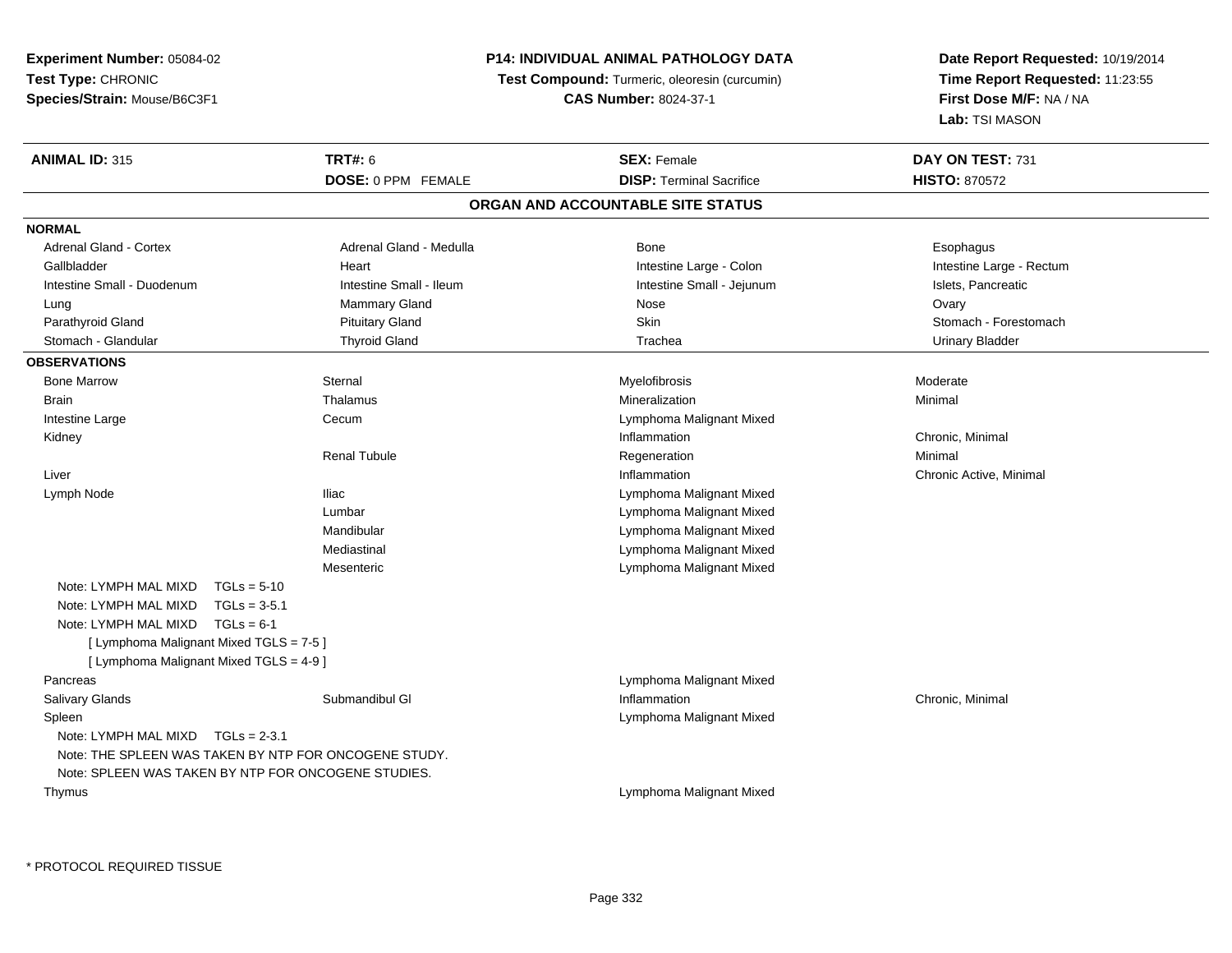| <b>Experiment Number: 05084-02</b><br>Test Type: CHRONIC<br>Species/Strain: Mouse/B6C3F1 | <b>P14: INDIVIDUAL ANIMAL PATHOLOGY DATA</b><br>Test Compound: Turmeric, oleoresin (curcumin)<br><b>CAS Number: 8024-37-1</b> |                                   | Date Report Requested: 10/19/2014<br>Time Report Requested: 11:23:55<br>First Dose M/F: NA / NA<br><b>Lab: TSI MASON</b> |
|------------------------------------------------------------------------------------------|-------------------------------------------------------------------------------------------------------------------------------|-----------------------------------|--------------------------------------------------------------------------------------------------------------------------|
| <b>ANIMAL ID: 315</b>                                                                    | <b>TRT#: 6</b>                                                                                                                | <b>SEX: Female</b>                | DAY ON TEST: 731                                                                                                         |
|                                                                                          | <b>DOSE: 0 PPM FEMALE</b>                                                                                                     | <b>DISP:</b> Terminal Sacrifice   | <b>HISTO: 870572</b>                                                                                                     |
|                                                                                          |                                                                                                                               | ORGAN AND ACCOUNTABLE SITE STATUS |                                                                                                                          |
| Uterus                                                                                   |                                                                                                                               | Hydrometra                        | Marked                                                                                                                   |
| [Hydrometra TGLS = $1-4$ ]                                                               |                                                                                                                               |                                   |                                                                                                                          |
| PRIMARY CAUSE OF DEATH                                                                   |                                                                                                                               |                                   |                                                                                                                          |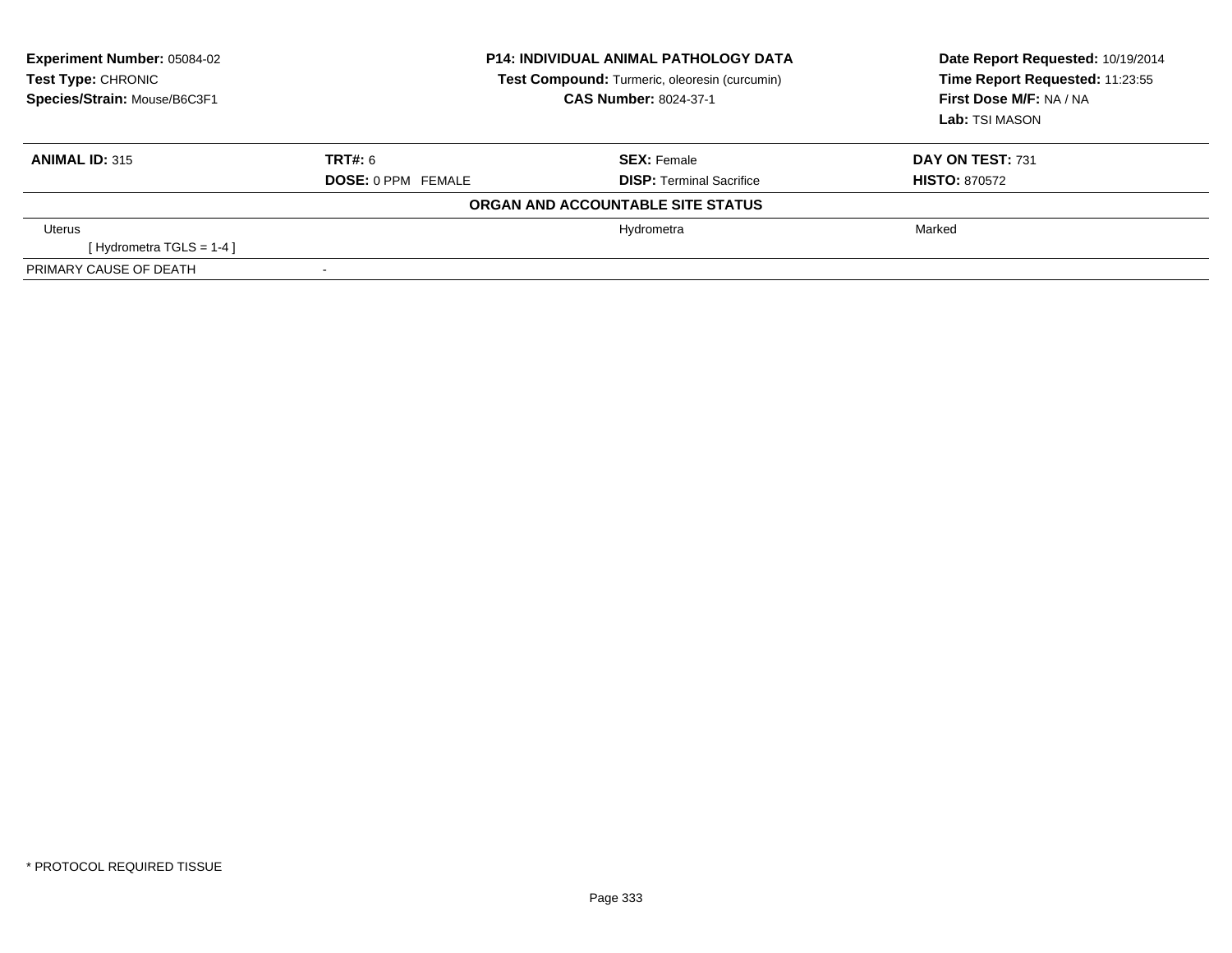| Experiment Number: 05084-02                              | <b>P14: INDIVIDUAL ANIMAL PATHOLOGY DATA</b> |                                               | Date Report Requested: 10/19/2014                          |
|----------------------------------------------------------|----------------------------------------------|-----------------------------------------------|------------------------------------------------------------|
| Test Type: CHRONIC                                       |                                              | Test Compound: Turmeric, oleoresin (curcumin) | Time Report Requested: 11:23:55<br>First Dose M/F: NA / NA |
| Species/Strain: Mouse/B6C3F1                             |                                              | <b>CAS Number: 8024-37-1</b>                  |                                                            |
|                                                          |                                              |                                               | Lab: TSI MASON                                             |
| <b>ANIMAL ID: 316</b>                                    | <b>TRT#: 7</b>                               | <b>SEX: Female</b>                            | DAY ON TEST: 737                                           |
|                                                          | DOSE: 2,000 PPM FEM                          | <b>DISP: Terminal Sacrifice</b>               | <b>HISTO: 870863</b>                                       |
|                                                          |                                              | ORGAN AND ACCOUNTABLE SITE STATUS             |                                                            |
| <b>NORMAL</b>                                            |                                              |                                               |                                                            |
| Adrenal Gland - Cortex                                   | Adrenal Gland - Medulla                      | <b>Bone</b>                                   | <b>Brain</b>                                               |
| Esophagus                                                | Gallbladder                                  | Heart                                         | Intestine Large - Cecum                                    |
| Intestine Large - Colon                                  | Intestine Large - Rectum                     | Intestine Small - Duodenum                    | Intestine Small - Jejunum                                  |
| Islets, Pancreatic                                       | Lung                                         | Lymph Node - Mesenteric                       | <b>Mammary Gland</b>                                       |
| Pancreas                                                 | Parathyroid Gland                            | <b>Pituitary Gland</b>                        | Skin                                                       |
| Stomach - Forestomach                                    | Stomach - Glandular                          | Thymus                                        | <b>Thyroid Gland</b>                                       |
| Trachea                                                  |                                              |                                               |                                                            |
| <b>OBSERVATIONS</b>                                      |                                              |                                               |                                                            |
| <b>Bone Marrow</b>                                       | Sternal                                      | Myelofibrosis                                 | Minimal                                                    |
| <b>Intestine Small</b>                                   | lleum                                        | Hyperplasia                                   | Lymphoid, Mild                                             |
| Kidney                                                   |                                              | Inflammation                                  | Chronic, Minimal                                           |
| Liver                                                    |                                              | Hepatocellular Carcinoma                      |                                                            |
|                                                          |                                              | Inflammation                                  | Chronic Active, Mild                                       |
| Note: THE LIVER TUMOR LOOKS LIKE A TRABECULAR CARCINOMA. |                                              |                                               |                                                            |
| Note: HEPATOCLR CARC TGLs = 3-2.1                        |                                              |                                               |                                                            |
| Nose                                                     |                                              | Inflammation                                  | Acute, Minimal                                             |
| Ovary                                                    |                                              | Cyst                                          | Moderate                                                   |
| [Cyst TGLS = $1-4$ ]                                     |                                              |                                               |                                                            |
| <b>Salivary Glands</b>                                   | Submandibul GI                               | Inflammation                                  | Chronic, Mild                                              |
| Spleen                                                   |                                              | Hyperplasia                                   | Lymphoid, Mild                                             |
| <b>Urinary Bladder</b>                                   |                                              | Inflammation                                  | Chronic Active, Minimal                                    |
| Uterus                                                   | Endometrium                                  | Hyperplasia                                   | Moderate                                                   |
| PRIMARY CAUSE OF DEATH                                   |                                              |                                               |                                                            |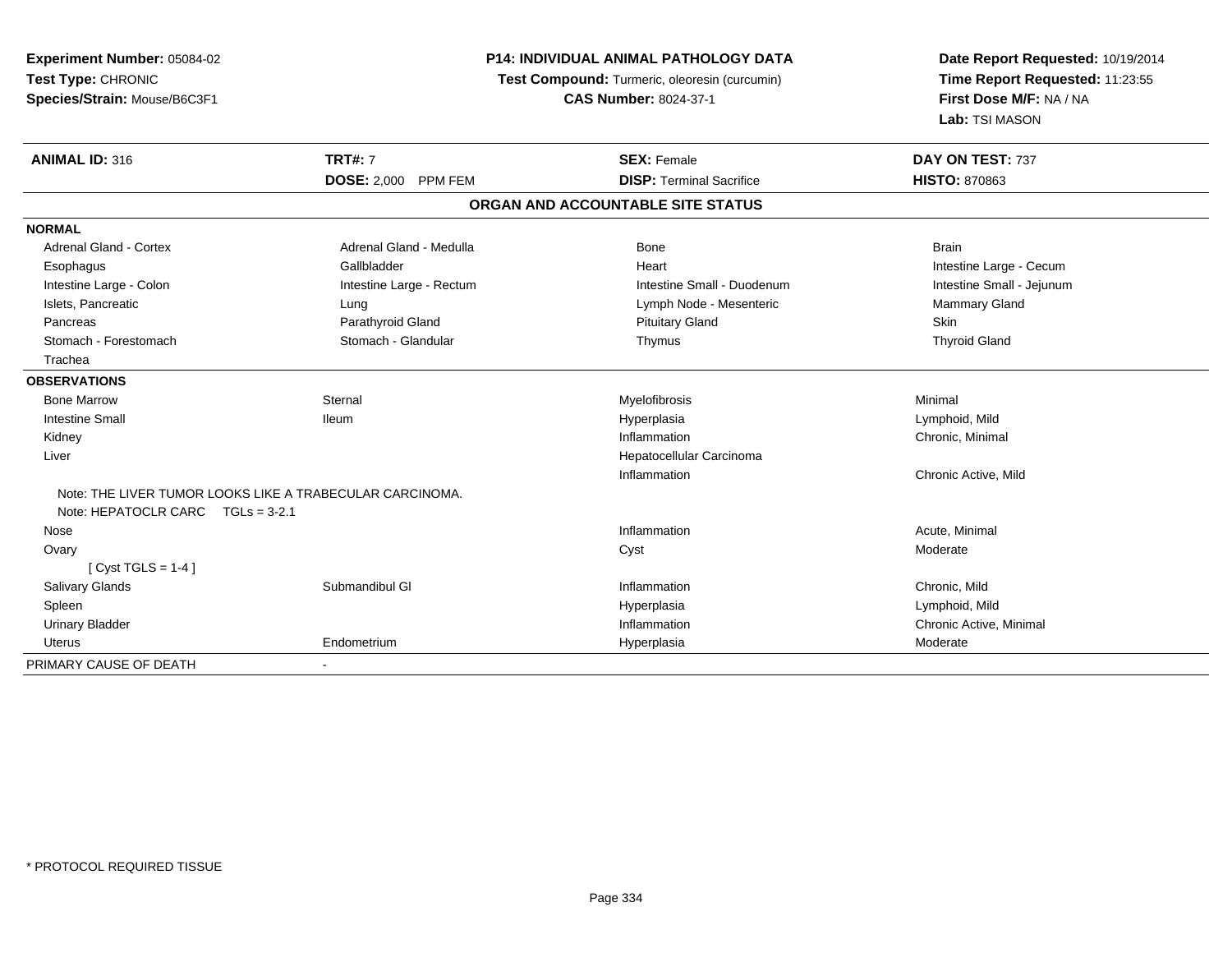| <b>Experiment Number: 05084-02</b><br>Test Type: CHRONIC<br>Species/Strain: Mouse/B6C3F1 |              | <b>P14: INDIVIDUAL ANIMAL PATHOLOGY DATA</b><br>Test Compound: Turmeric, oleoresin (curcumin)<br><b>CAS Number: 8024-37-1</b> |                                   | Date Report Requested: 10/19/2014<br>Time Report Requested: 11:23:55<br>First Dose M/F: NA / NA<br>Lab: TSI MASON |
|------------------------------------------------------------------------------------------|--------------|-------------------------------------------------------------------------------------------------------------------------------|-----------------------------------|-------------------------------------------------------------------------------------------------------------------|
| <b>ANIMAL ID: 317</b>                                                                    |              | <b>TRT#: 7</b>                                                                                                                | <b>SEX: Female</b>                | DAY ON TEST: 453                                                                                                  |
|                                                                                          |              | DOSE: 2,000 PPM FEM                                                                                                           | <b>DISP:</b> Interval Sacrifice   | <b>HISTO: 853391</b>                                                                                              |
|                                                                                          |              |                                                                                                                               | ORGAN AND ACCOUNTABLE SITE STATUS |                                                                                                                   |
| <b>NORMAL</b>                                                                            |              |                                                                                                                               |                                   |                                                                                                                   |
| Intestine Large - Cecum                                                                  |              | Intestine Large - Colon                                                                                                       | Intestine Large - Rectum          | Intestine Small - Duodenum                                                                                        |
| Intestine Small - Ileum                                                                  |              | Intestine Small - Jejunum                                                                                                     | Stomach - Forestomach             | Stomach - Glandular                                                                                               |
| <b>MISSING</b>                                                                           |              |                                                                                                                               |                                   |                                                                                                                   |
| Skin                                                                                     |              |                                                                                                                               |                                   |                                                                                                                   |
| <b>OBSERVATIONS</b>                                                                      |              |                                                                                                                               |                                   |                                                                                                                   |
| Liver                                                                                    |              |                                                                                                                               | Inflammation                      | Chronic Active, Minimal                                                                                           |
|                                                                                          |              |                                                                                                                               | Necrosis                          | Minimal                                                                                                           |
| Ovary                                                                                    |              |                                                                                                                               | Cyst                              | Moderate                                                                                                          |
| Note: CYST                                                                               | $TGLs = 2-4$ |                                                                                                                               |                                   |                                                                                                                   |
| PRIMARY CAUSE OF DEATH                                                                   |              |                                                                                                                               |                                   |                                                                                                                   |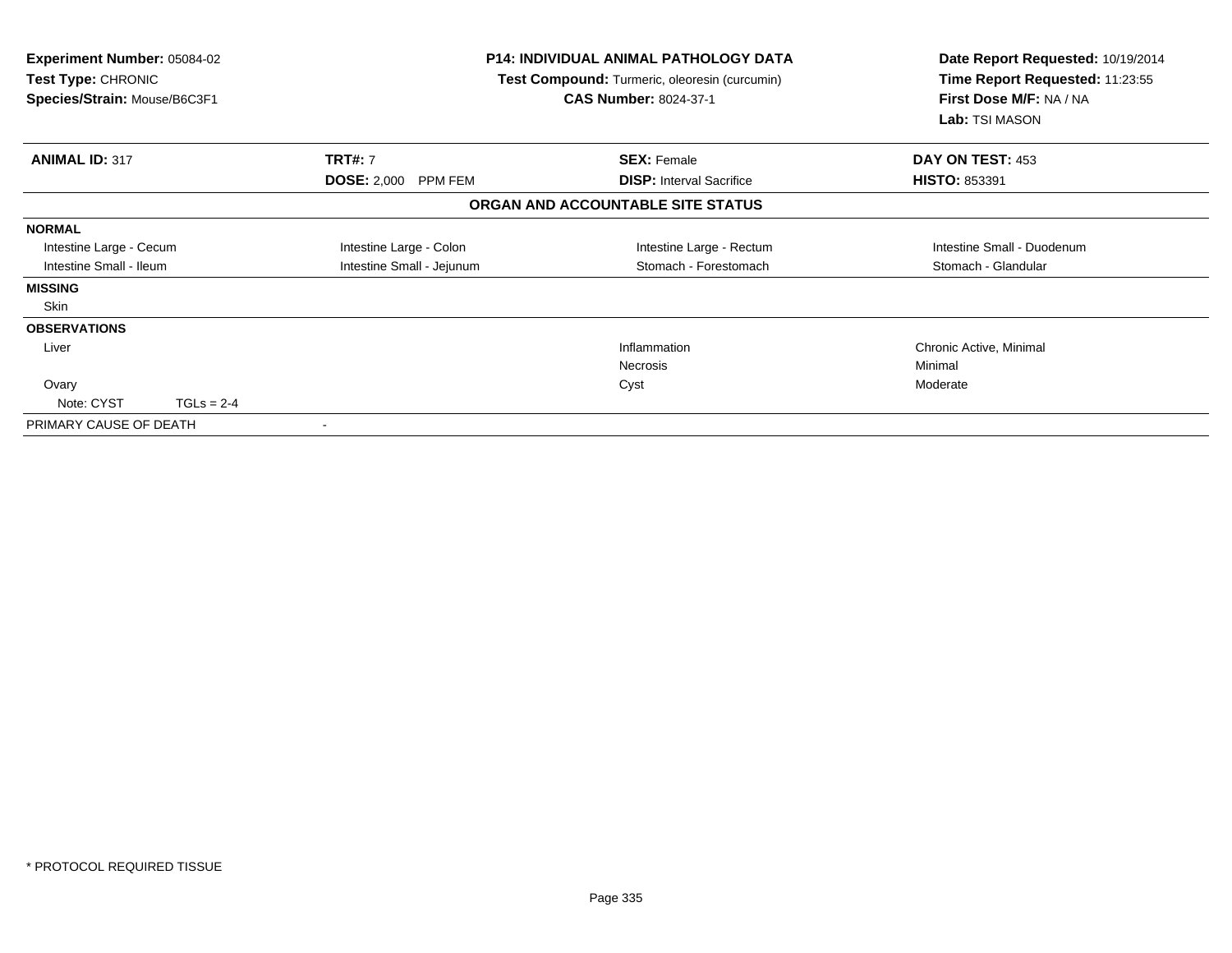| Experiment Number: 05084-02<br>Test Type: CHRONIC<br>Species/Strain: Mouse/B6C3F1 | <b>P14: INDIVIDUAL ANIMAL PATHOLOGY DATA</b><br>Test Compound: Turmeric, oleoresin (curcumin)<br><b>CAS Number: 8024-37-1</b> |                                   | Date Report Requested: 10/19/2014<br>Time Report Requested: 11:23:55<br>First Dose M/F: NA / NA<br>Lab: TSI MASON |  |
|-----------------------------------------------------------------------------------|-------------------------------------------------------------------------------------------------------------------------------|-----------------------------------|-------------------------------------------------------------------------------------------------------------------|--|
| <b>ANIMAL ID: 318</b>                                                             | <b>TRT#: 7</b>                                                                                                                | <b>SEX: Female</b>                | DAY ON TEST: 281                                                                                                  |  |
|                                                                                   | DOSE: 2,000 PPM FEM                                                                                                           | <b>DISP: Moribund</b>             | <b>HISTO: 852081</b>                                                                                              |  |
|                                                                                   |                                                                                                                               | ORGAN AND ACCOUNTABLE SITE STATUS |                                                                                                                   |  |
| <b>NORMAL</b>                                                                     |                                                                                                                               |                                   |                                                                                                                   |  |
| Adrenal Gland - Cortex                                                            | Adrenal Gland - Medulla                                                                                                       | <b>Bone</b>                       | <b>Bone Marrow</b>                                                                                                |  |
| Esophagus                                                                         | Gallbladder                                                                                                                   | Heart                             | Intestine Small - Duodenum                                                                                        |  |
| Intestine Small - Ileum                                                           | Intestine Small - Jejunum                                                                                                     | Islets, Pancreatic                | Kidney                                                                                                            |  |
| Lung                                                                              | Mammary Gland                                                                                                                 | Nose                              | Ovary                                                                                                             |  |
| Pancreas                                                                          | <b>Pituitary Gland</b>                                                                                                        | <b>Salivary Glands</b>            | Skin                                                                                                              |  |
| Stomach - Forestomach                                                             | Stomach - Glandular                                                                                                           | <b>Thyroid Gland</b>              | Trachea                                                                                                           |  |
| <b>Urinary Bladder</b>                                                            | <b>Uterus</b>                                                                                                                 |                                   |                                                                                                                   |  |
| <b>MISSING</b>                                                                    |                                                                                                                               |                                   |                                                                                                                   |  |
| Lymph Node - Mesenteric                                                           | Parathyroid Gland                                                                                                             | Thymus                            |                                                                                                                   |  |
| <b>OBSERVATIONS</b>                                                               |                                                                                                                               |                                   |                                                                                                                   |  |
| <b>Brain</b>                                                                      | Thalamus                                                                                                                      | Mineralization                    | Minimal                                                                                                           |  |
| Intestine Large                                                                   | Cecum                                                                                                                         | Inflammation                      | Chronic Active, Minimal                                                                                           |  |
|                                                                                   | Colon                                                                                                                         | Inflammation                      | Chronic Active, Mild                                                                                              |  |
|                                                                                   | Rectum                                                                                                                        | Inflammation                      | Chronic Active, Minimal                                                                                           |  |
| Note: INFLAMMATION<br>$TGLs = 4-6$                                                |                                                                                                                               |                                   |                                                                                                                   |  |
| Note: INFLAMMATION<br>$TGLs = 4-6$                                                |                                                                                                                               |                                   |                                                                                                                   |  |
| Liver                                                                             |                                                                                                                               | <b>Necrosis</b>                   | Minimal                                                                                                           |  |
| Lymph Node                                                                        | Mandibular                                                                                                                    | Pigmentation                      | Minimal                                                                                                           |  |
| Spleen                                                                            |                                                                                                                               | Depletion Lymphoid                | Mild                                                                                                              |  |
| PRIMARY CAUSE OF DEATH                                                            | $\overline{\phantom{a}}$                                                                                                      |                                   |                                                                                                                   |  |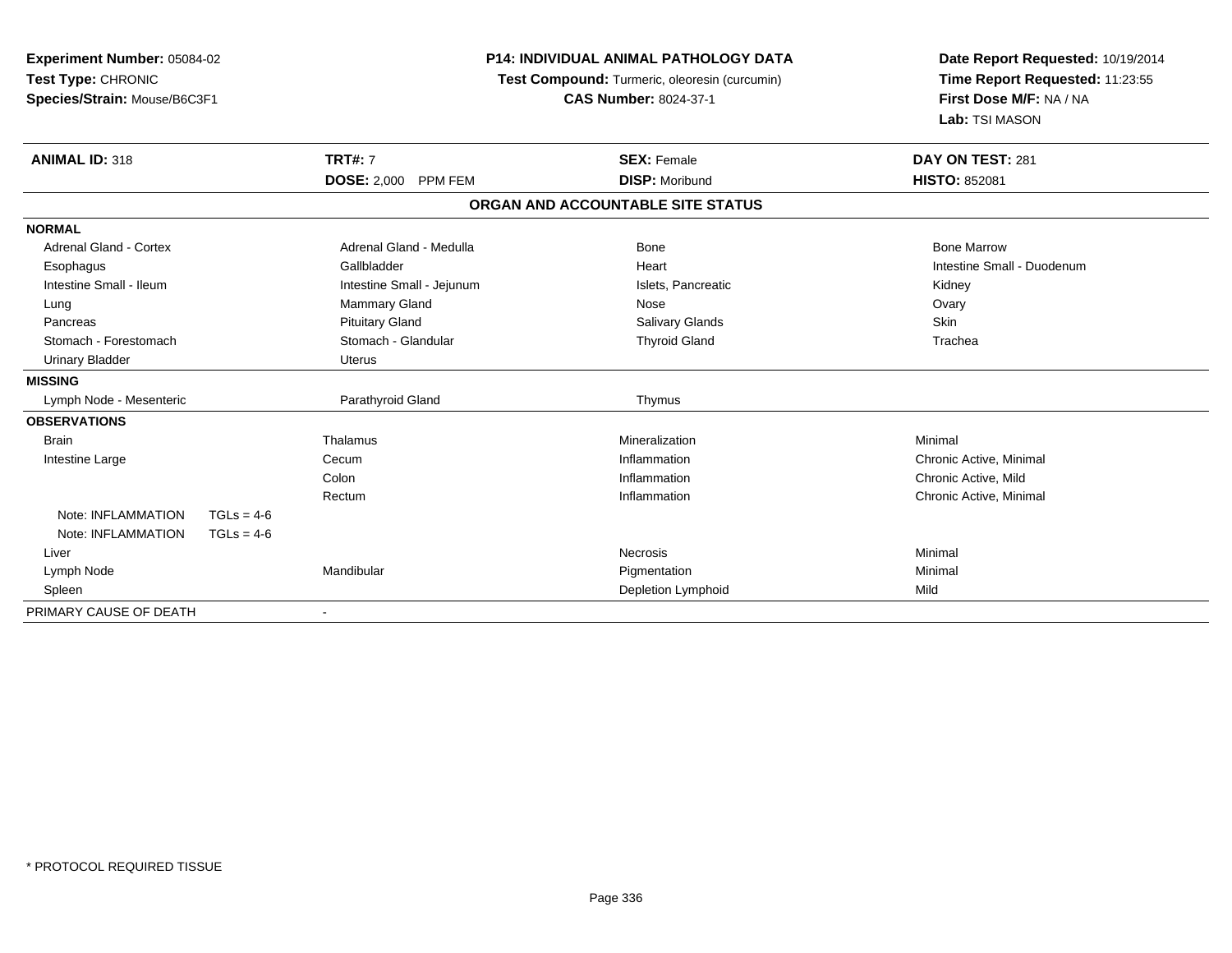| Experiment Number: 05084-02                                |                            | P14: INDIVIDUAL ANIMAL PATHOLOGY DATA         | Date Report Requested: 10/19/2014                                            |
|------------------------------------------------------------|----------------------------|-----------------------------------------------|------------------------------------------------------------------------------|
| Test Type: CHRONIC                                         |                            | Test Compound: Turmeric, oleoresin (curcumin) | Time Report Requested: 11:23:55<br>First Dose M/F: NA / NA<br>Lab: TSI MASON |
| Species/Strain: Mouse/B6C3F1                               |                            | <b>CAS Number: 8024-37-1</b>                  |                                                                              |
|                                                            |                            |                                               |                                                                              |
| <b>ANIMAL ID: 319</b>                                      | <b>TRT#: 7</b>             | <b>SEX: Female</b>                            | DAY ON TEST: 737                                                             |
|                                                            | DOSE: 2,000 PPM FEM        | <b>DISP: Terminal Sacrifice</b>               | <b>HISTO: 870864</b>                                                         |
|                                                            |                            | ORGAN AND ACCOUNTABLE SITE STATUS             |                                                                              |
| <b>NORMAL</b>                                              |                            |                                               |                                                                              |
| <b>Adrenal Gland - Cortex</b>                              | Adrenal Gland - Medulla    | Bone                                          | <b>Brain</b>                                                                 |
| Esophagus                                                  | Gallbladder                | Intestine Large - Cecum                       | Intestine Large - Colon                                                      |
| Intestine Large - Rectum                                   | Intestine Small - Duodenum | Intestine Small - Ileum                       | Intestine Small - Jejunum                                                    |
| Islets, Pancreatic                                         | Lymph Node - Mesenteric    | <b>Mammary Gland</b>                          | Nose                                                                         |
| Pancreas                                                   | Parathyroid Gland          | Skin                                          | Stomach - Forestomach                                                        |
| Stomach - Glandular                                        | Thymus                     | Trachea                                       | <b>Urinary Bladder</b>                                                       |
| <b>OBSERVATIONS</b>                                        |                            |                                               |                                                                              |
| <b>Bone Marrow</b>                                         | Sternal                    | Myelofibrosis                                 | Minimal                                                                      |
| Heart                                                      |                            | Inflammation                                  | Chronic Active, Minimal                                                      |
| Kidney                                                     |                            | Inflammation                                  | Chronic, Minimal                                                             |
| Liver                                                      |                            | <b>Eosinophilic Focus</b>                     | Minimal                                                                      |
|                                                            |                            | Inflammation                                  | Chronic Active, Minimal                                                      |
| Lung                                                       |                            | Inflammation                                  | Chronic Active, Minimal                                                      |
| Note: HOWEVER IT WAS NOT CLEAR CUT.                        |                            |                                               |                                                                              |
| Note: THE POSSIBILITY OF AN EARLY LYMPHOMA WAS CONSIDERED  |                            |                                               |                                                                              |
| Mesentery                                                  |                            | <b>Fibrosis</b>                               | Mild                                                                         |
|                                                            |                            | Inflammation                                  | Chronic, Mild                                                                |
|                                                            |                            | Necrosis                                      | Minimal                                                                      |
| $TGLs = 3-9$<br>Note: INFLAMMATION                         |                            |                                               |                                                                              |
| $TGLs = 3-9$<br>Note: NECROSIS                             |                            |                                               |                                                                              |
| Note: FIBROSIS<br>$TGLs = 3-9$                             |                            |                                               |                                                                              |
| Ovary                                                      | Periovarn Tiss             | Inflammation                                  | Chronic, Mild                                                                |
| Note: ESTABLISHED.                                         |                            |                                               |                                                                              |
| Note: LARGE NUMBERS OF MONONUCLEAR CELLS WERE NOTED IN THE |                            |                                               |                                                                              |
| Note: PERIOVARIAN FAT. LYMPHOMA COULD NOT BE CLEARLY       |                            |                                               |                                                                              |
| <b>Pituitary Gland</b>                                     | Pars Distalis              | Cyst                                          | Minimal                                                                      |
|                                                            | <b>Pars Distalis</b>       | Hyperplasia                                   | Mild                                                                         |
| <b>Salivary Glands</b>                                     | Submandibul GI             | Inflammation                                  | Chronic, Minimal                                                             |
| Spleen                                                     |                            | Hyperplasia                                   | Lymphoid, Minimal                                                            |
| Note: HYPERPLASIA<br>$TGLs = 2-3$                          |                            |                                               |                                                                              |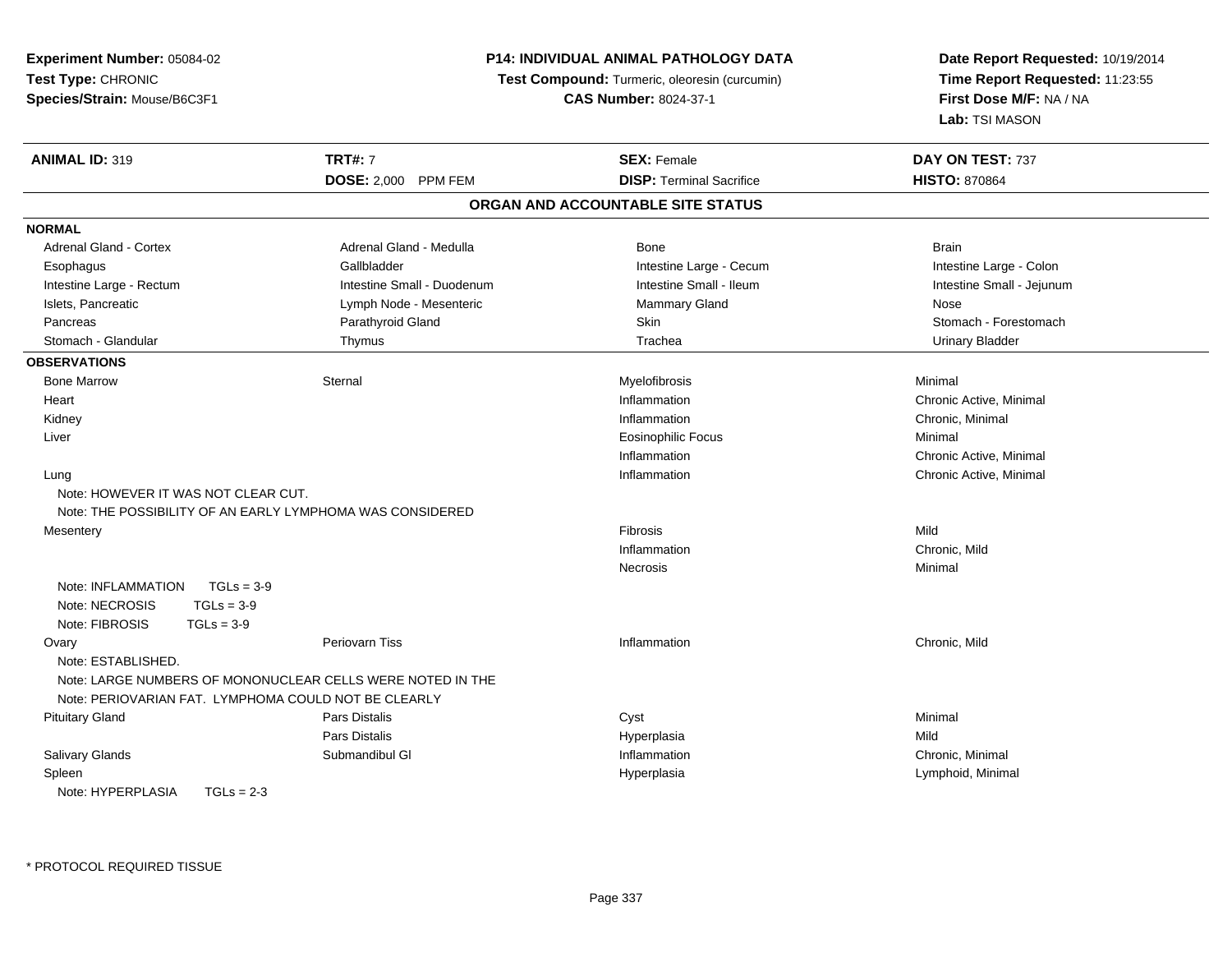| <b>Experiment Number: 05084-02</b><br>Test Type: CHRONIC<br>Species/Strain: Mouse/B6C3F1 | <b>P14: INDIVIDUAL ANIMAL PATHOLOGY DATA</b><br>Test Compound: Turmeric, oleoresin (curcumin)<br><b>CAS Number: 8024-37-1</b> |                                   | Date Report Requested: 10/19/2014<br>Time Report Requested: 11:23:55<br>First Dose M/F: NA / NA<br>Lab: TSI MASON |
|------------------------------------------------------------------------------------------|-------------------------------------------------------------------------------------------------------------------------------|-----------------------------------|-------------------------------------------------------------------------------------------------------------------|
| <b>ANIMAL ID: 319</b>                                                                    | <b>TRT#: 7</b>                                                                                                                | <b>SEX: Female</b>                | DAY ON TEST: 737                                                                                                  |
|                                                                                          | <b>DOSE: 2,000 PPM FEM</b>                                                                                                    | <b>DISP:</b> Terminal Sacrifice   | <b>HISTO: 870864</b>                                                                                              |
|                                                                                          |                                                                                                                               | ORGAN AND ACCOUNTABLE SITE STATUS |                                                                                                                   |
| <b>Thyroid Gland</b>                                                                     | <b>Follicular Cel</b>                                                                                                         | Hyperplasia                       | Minimal                                                                                                           |
| Uterus                                                                                   | Endometrium                                                                                                                   | Hyperplasia                       | Moderate                                                                                                          |
| PRIMARY CAUSE OF DEATH                                                                   |                                                                                                                               |                                   |                                                                                                                   |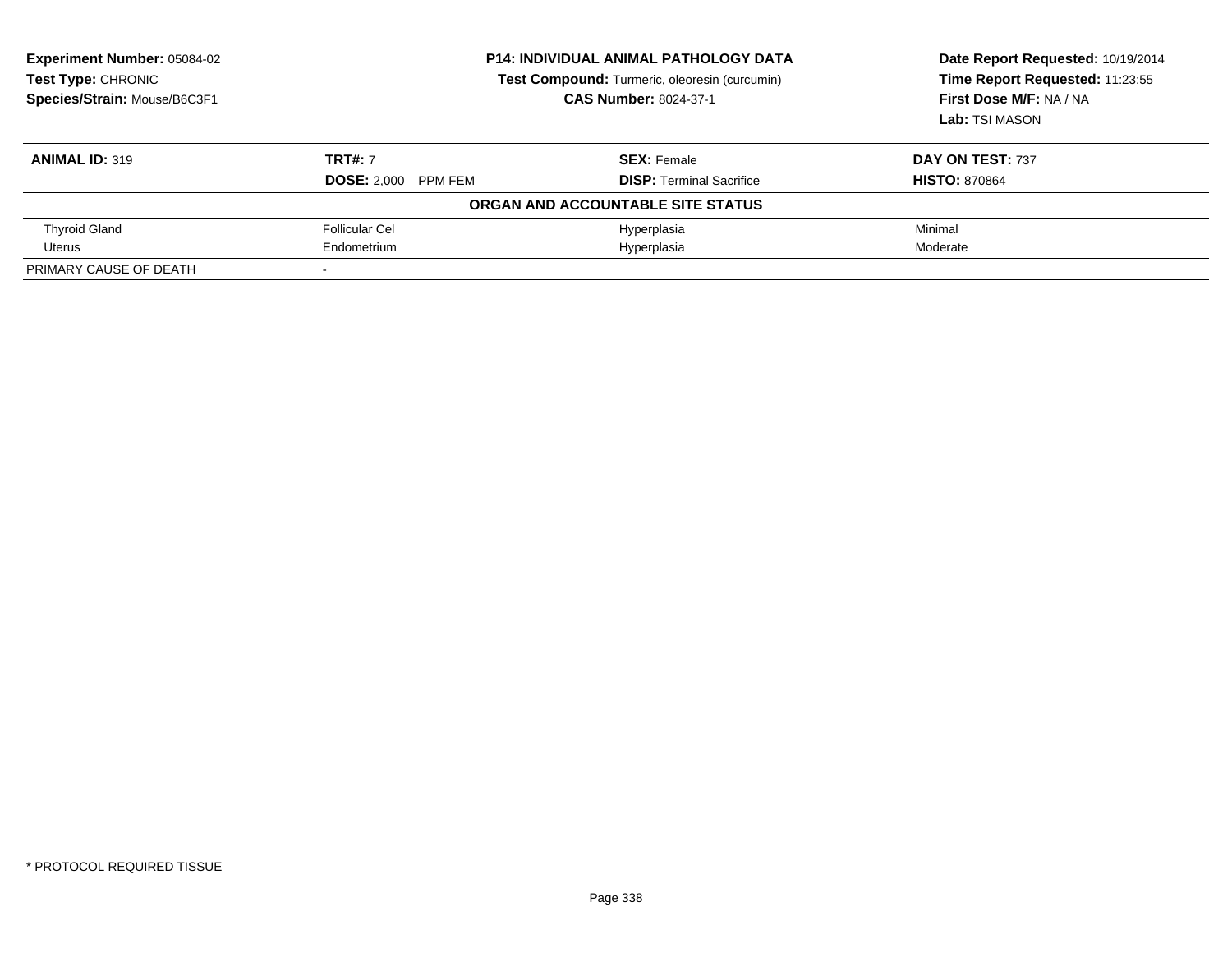| Experiment Number: 05084-02<br>Test Type: CHRONIC<br>Species/Strain: Mouse/B6C3F1 |                                                             | P14: INDIVIDUAL ANIMAL PATHOLOGY DATA<br>Test Compound: Turmeric, oleoresin (curcumin)<br><b>CAS Number: 8024-37-1</b> | Date Report Requested: 10/19/2014<br>Time Report Requested: 11:23:55<br>First Dose M/F: NA / NA<br>Lab: TSI MASON |
|-----------------------------------------------------------------------------------|-------------------------------------------------------------|------------------------------------------------------------------------------------------------------------------------|-------------------------------------------------------------------------------------------------------------------|
| <b>ANIMAL ID: 320</b>                                                             | <b>TRT#: 7</b>                                              | <b>SEX: Female</b>                                                                                                     | DAY ON TEST: 737                                                                                                  |
|                                                                                   | DOSE: 2,000 PPM FEM                                         | <b>DISP: Terminal Sacrifice</b>                                                                                        | <b>HISTO: 870865</b>                                                                                              |
|                                                                                   |                                                             | ORGAN AND ACCOUNTABLE SITE STATUS                                                                                      |                                                                                                                   |
| <b>NORMAL</b>                                                                     |                                                             |                                                                                                                        |                                                                                                                   |
| Adrenal Gland - Cortex                                                            | Adrenal Gland - Medulla                                     | Bone                                                                                                                   | Gallbladder                                                                                                       |
| Heart                                                                             | Intestine Large - Cecum                                     | Intestine Large - Colon                                                                                                | Intestine Large - Rectum                                                                                          |
| Intestine Small - Duodenum                                                        | Intestine Small - Ileum                                     | Intestine Small - Jejunum                                                                                              | Islets, Pancreatic                                                                                                |
| Lung                                                                              | Lymph Node - Mesenteric                                     | Mammary Gland                                                                                                          | Ovary                                                                                                             |
| Pancreas                                                                          | Parathyroid Gland                                           | <b>Pituitary Gland</b>                                                                                                 | Skin                                                                                                              |
| Spleen                                                                            | Stomach - Forestomach                                       | Stomach - Glandular                                                                                                    | Thymus                                                                                                            |
| <b>Thyroid Gland</b>                                                              | Trachea                                                     | <b>Urinary Bladder</b>                                                                                                 |                                                                                                                   |
| <b>MISSING</b>                                                                    |                                                             |                                                                                                                        |                                                                                                                   |
| Esophagus                                                                         |                                                             |                                                                                                                        |                                                                                                                   |
| <b>OBSERVATIONS</b>                                                               |                                                             |                                                                                                                        |                                                                                                                   |
| <b>Bone Marrow</b>                                                                | Sternal                                                     | Myelofibrosis                                                                                                          | Mild                                                                                                              |
| Brain                                                                             | Thalamus                                                    | Mineralization                                                                                                         | Minimal                                                                                                           |
| Kidney                                                                            |                                                             | Inflammation                                                                                                           | Chronic, Minimal                                                                                                  |
| Liver                                                                             |                                                             | Inflammation                                                                                                           | Chronic Active, Minimal                                                                                           |
|                                                                                   |                                                             | Necrosis                                                                                                               | Minimal                                                                                                           |
| Note: CELLS.                                                                      |                                                             |                                                                                                                        |                                                                                                                   |
|                                                                                   | Note: POLYMORPHONUCLEAR LEUKOCYTES SURROUNDING THE NECROTIC |                                                                                                                        |                                                                                                                   |
| Note: SINGLE CELL NECROSIS WAS NOTED WITH MONONUCLEAR AND                         |                                                             |                                                                                                                        |                                                                                                                   |
| Mesentery                                                                         |                                                             | Fibrosis                                                                                                               | Minimal                                                                                                           |
|                                                                                   |                                                             | Inflammation                                                                                                           | Chronic, Minimal                                                                                                  |
|                                                                                   |                                                             | Necrosis                                                                                                               | Minimal                                                                                                           |
| [Fibrosis TGLS = $2-9$ ]                                                          |                                                             |                                                                                                                        |                                                                                                                   |
| [Inflammation TGLS = 2-9]                                                         |                                                             |                                                                                                                        |                                                                                                                   |
| [Necrosis $TGLS = 2-9$ ]                                                          |                                                             |                                                                                                                        |                                                                                                                   |
| Nose                                                                              |                                                             | Inflammation                                                                                                           | Acute, Minimal                                                                                                    |
| Salivary Glands                                                                   | Submandibul GI                                              | Inflammation                                                                                                           | Chronic, Minimal                                                                                                  |
| Uterus                                                                            | Endometrium                                                 | Hyperplasia                                                                                                            | Mild                                                                                                              |
| PRIMARY CAUSE OF DEATH                                                            |                                                             |                                                                                                                        |                                                                                                                   |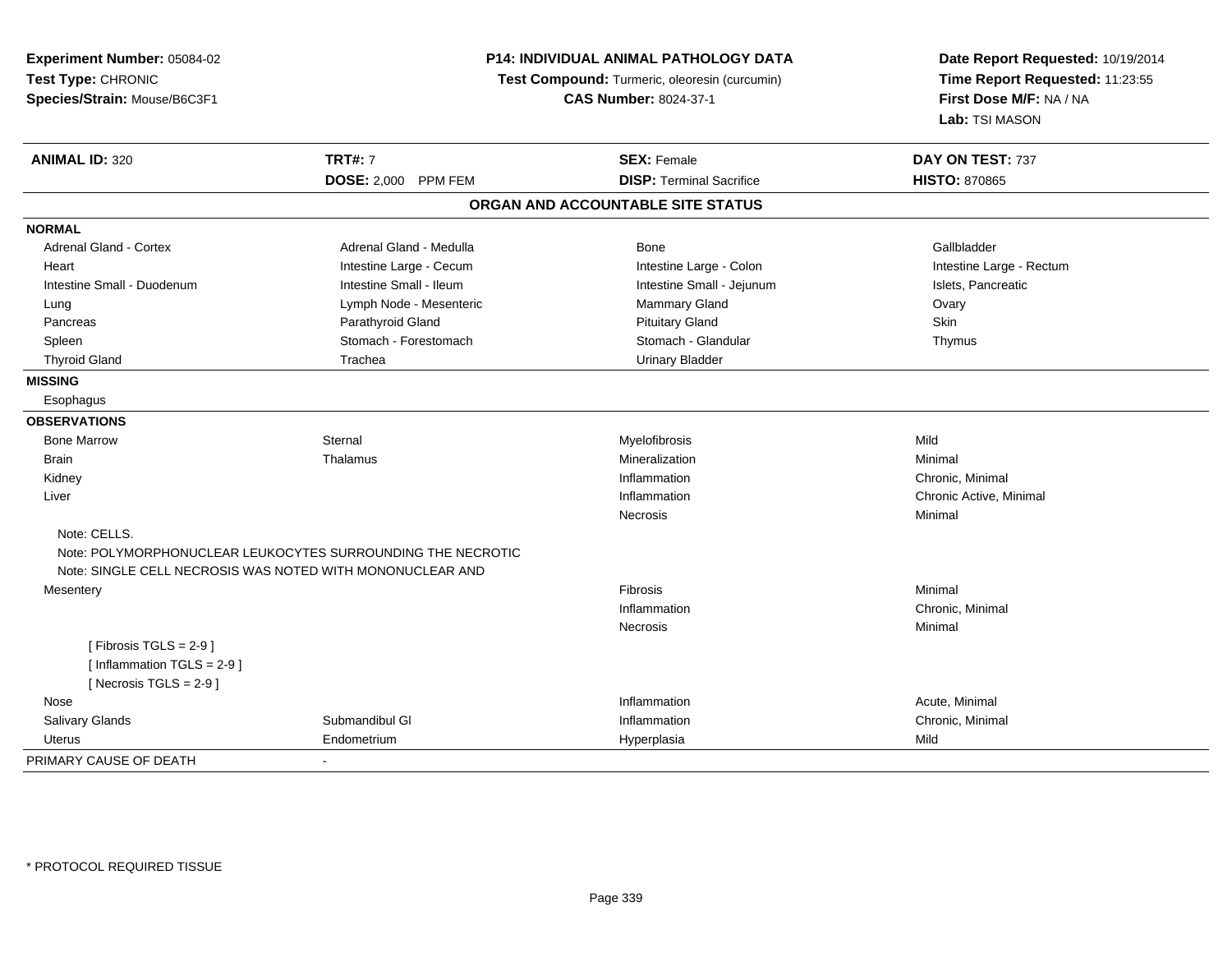| Experiment Number: 05084-02             |                                                            | <b>P14: INDIVIDUAL ANIMAL PATHOLOGY DATA</b><br>Test Compound: Turmeric, oleoresin (curcumin) |                                                            |
|-----------------------------------------|------------------------------------------------------------|-----------------------------------------------------------------------------------------------|------------------------------------------------------------|
| Test Type: CHRONIC                      |                                                            |                                                                                               |                                                            |
| Species/Strain: Mouse/B6C3F1            |                                                            | <b>CAS Number: 8024-37-1</b>                                                                  | Time Report Requested: 11:23:55<br>First Dose M/F: NA / NA |
|                                         |                                                            |                                                                                               | Lab: TSI MASON                                             |
| <b>ANIMAL ID: 321</b>                   | <b>TRT#: 7</b>                                             | <b>SEX: Female</b>                                                                            | DAY ON TEST: 737                                           |
|                                         | <b>DOSE: 2,000 PPM FEM</b>                                 | <b>DISP: Terminal Sacrifice</b>                                                               | <b>HISTO: 870866</b>                                       |
|                                         |                                                            | ORGAN AND ACCOUNTABLE SITE STATUS                                                             |                                                            |
| <b>NORMAL</b>                           |                                                            |                                                                                               |                                                            |
| <b>Adrenal Gland - Cortex</b>           | Adrenal Gland - Medulla                                    | <b>Bone</b>                                                                                   | Esophagus                                                  |
| Gallbladder                             | Heart                                                      | Intestine Large - Cecum                                                                       | Intestine Large - Colon                                    |
| Intestine Large - Rectum                | Intestine Small - Duodenum                                 | Intestine Small - Ileum                                                                       | Intestine Small - Jejunum                                  |
| Islets, Pancreatic                      | Lung                                                       | Lymph Node - Mesenteric                                                                       | Mammary Gland                                              |
| Nose                                    | Pancreas                                                   | Parathyroid Gland                                                                             | <b>Pituitary Gland</b>                                     |
| Skin                                    | Spleen                                                     | Stomach - Forestomach                                                                         | Stomach - Glandular                                        |
| Thymus                                  | <b>Thyroid Gland</b>                                       | Trachea                                                                                       | <b>Urinary Bladder</b>                                     |
| <b>OBSERVATIONS</b>                     |                                                            |                                                                                               |                                                            |
| <b>Bone Marrow</b>                      | Sternal                                                    | Myelofibrosis                                                                                 | Minimal                                                    |
| <b>Brain</b>                            | Thalamus                                                   | Mineralization                                                                                | Minimal                                                    |
| <b>Clitoral Gland</b>                   | Duct                                                       | <b>Dilatation</b>                                                                             | Minimal                                                    |
|                                         |                                                            | Pigmentation                                                                                  | Minimal                                                    |
| [ Pigmentation TGLS = $2-6$ ]           |                                                            |                                                                                               |                                                            |
| Kidney                                  |                                                            | Inflammation                                                                                  | Chronic, Minimal                                           |
| Liver                                   |                                                            | Inflammation                                                                                  | Chronic Active, Minimal                                    |
| Ovary                                   |                                                            | Cyst                                                                                          | Mild                                                       |
|                                         |                                                            | Cystadenoma                                                                                   |                                                            |
|                                         | Note: THE HEMORRHAGE NOTED WITHIN A FOLLICLE IS CONSIDERED |                                                                                               |                                                            |
| Note: TO BE A NORMAL PHYSIOLOGIC EVENT. |                                                            |                                                                                               |                                                            |
| Salivary Glands                         | Submandibul GI                                             | Inflammation                                                                                  | Chronic, Minimal                                           |
| <b>Uterus</b>                           | Endometrium                                                | Hyperplasia                                                                                   | Mild                                                       |
| PRIMARY CAUSE OF DEATH                  |                                                            |                                                                                               |                                                            |

-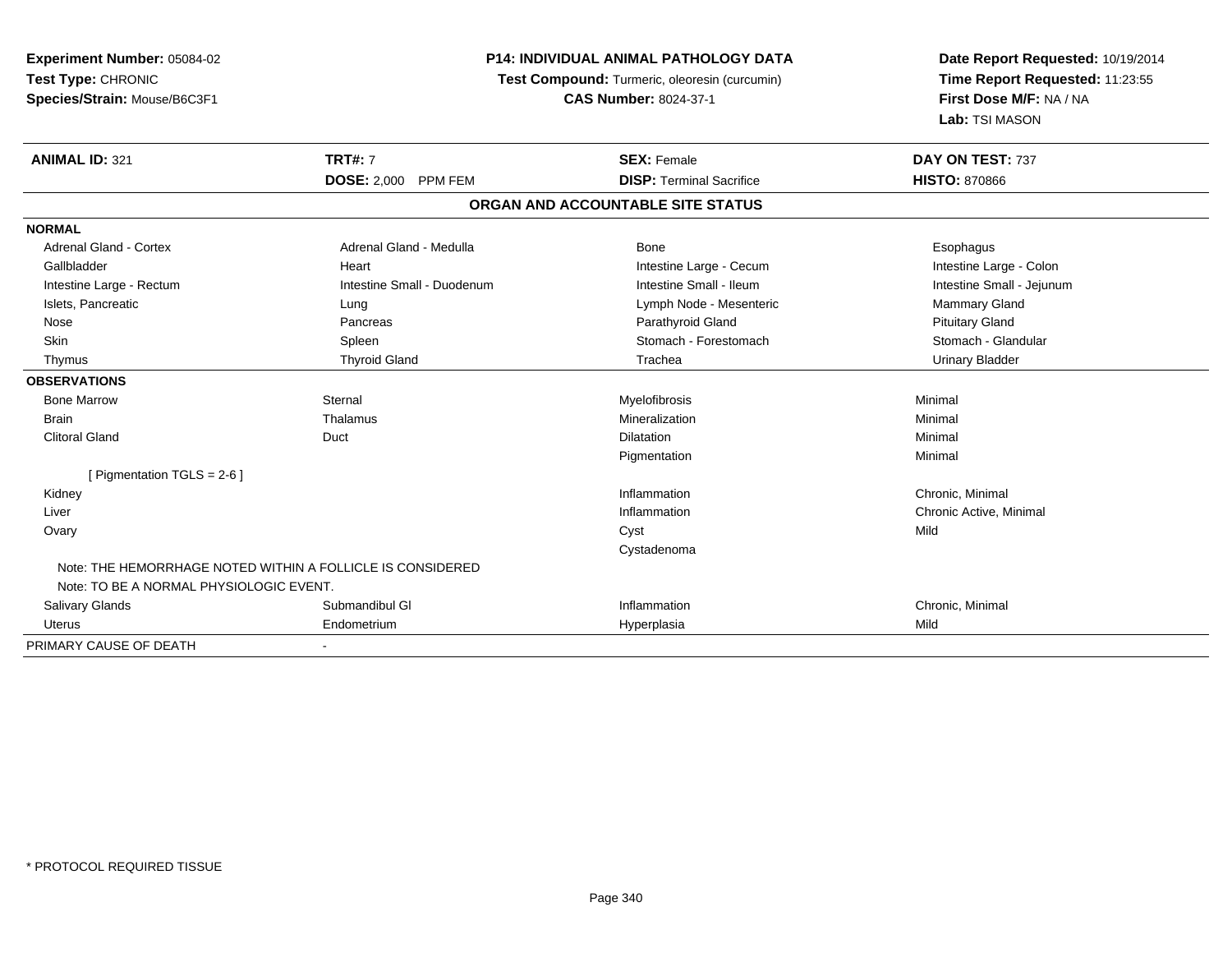**Experiment Number:** 05084-02**Test Type:** CHRONIC **Species/Strain:** Mouse/B6C3F1**P14: INDIVIDUAL ANIMAL PATHOLOGY DATATest Compound:** Turmeric, oleoresin (curcumin)**CAS Number:** 8024-37-1**Date Report Requested:** 10/19/2014**Time Report Requested:** 11:23:55**First Dose M/F:** NA / NA**Lab:** TSI MASON**ANIMAL ID:** 322**TRT#:** 7 **SEX:** Female **SEX: Female DAY ON TEST:** 737 **DOSE:** 2,000 PPM FEM**DISP:** Terminal Sacrifice **HISTO:** 870867 **ORGAN AND ACCOUNTABLE SITE STATUSNORMALAdrenal Gland - Cortex** Adrenal Gland - Medulla **Bone** Bone Bone Brain Brain Brain Brain Esophagus **Example 20 Team Callbladder** Callbladder **Heart Intestine Large - Cecum** Callbladder Communication of the example of the example of the example of the example of the example of the example of the example of the Intestine Large - Colon **Intestine Large - Rectum** Intestine Small - Ileum Intestine Small - Ileum Islets, Pancreatic Lung Mammary Gland Nose OvaryPancreas **Parathyroid Gland Parathyroid Gland** Skin Stomach - Forestomach - Stomach - Forestomach - Forestomach Stomach - Glandular Trachea Urinary Bladder**OBSERVATIONS** Bone Marroww the sternal sternal the sternal sternal method of the step of Myelofibrosis and Minimal method of Minimal me<br>The step of the step of the step of the step of the step of the step of the step of the step of the step of th Intestine Small Duodenum Lymphoma Malignant Mixed Jejunum Lymphoma Malignant Mixed Note: LYMPH MAL MIXD TGLs = 6-6 Kidneyy the control of the control of the control of the control of the control of the control of the control of the control of the control of the control of the control of the control of the control of the control of the contro Inflammation **Chronic, Minimal**  Liver**Inflammation** Inflammation **Chronic, Minimal**  Lymph NodeAxillary **Axillary Axillary Lymphoma Malignant Mixed** Lumbar Lymphoma Malignant Mixed Lymphoma Malignant MixedMandibular Lymphoma Malignant MixedMediastinal Lymphoma Malignant MixedMesenteric Lymphoma Malignant MixedRenalNote: LYMPH MAL MIXD TGLs = 10-5 $TGLs = 4-5.1$ Note: LYMPH MAL MIXD Note: LYMPH MAL MIXD TGLs = 3-9 Note: LYMPH MAL MIXD TGLs = 7-5 Note: LYMPH MAL MIXD TGLs = 9-11 [ Lymphoma Malignant Mixed TGLS = 8-10 ] Pituitary Gland Pars Distalis Hyperplasia Minimal Salivary GlandsSubmandibul Gl **Inflammation**  Chronic, Minimal Spleen Lymphoma Malignant Mixed Note: LYMPH MAL MIXD TGLs = 5-3 ThymusLymphoma Malignant Mixed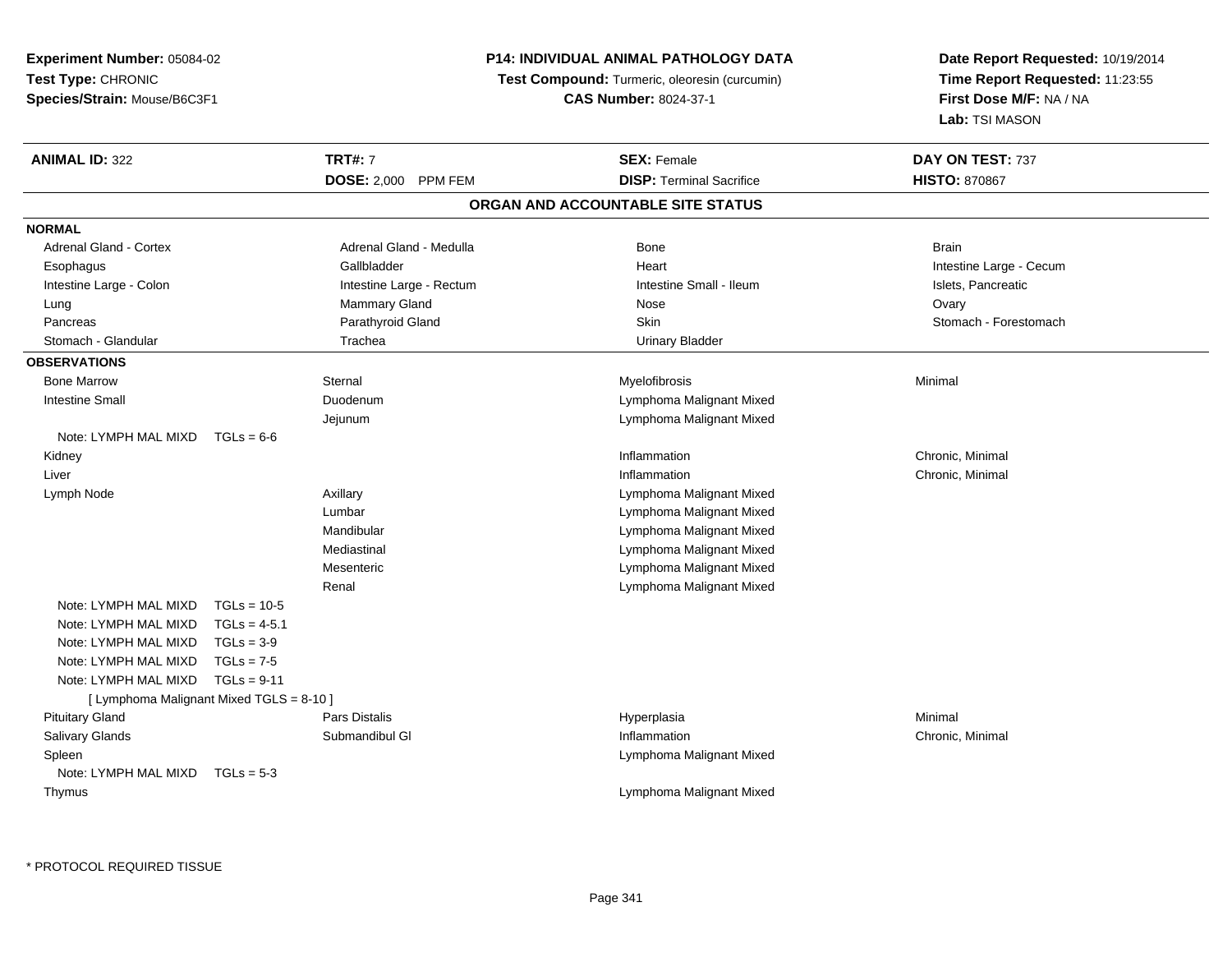| <b>Experiment Number: 05084-02</b><br>Test Type: CHRONIC<br>Species/Strain: Mouse/B6C3F1 | <b>P14: INDIVIDUAL ANIMAL PATHOLOGY DATA</b><br>Test Compound: Turmeric, oleoresin (curcumin)<br><b>CAS Number: 8024-37-1</b> |                                   | Date Report Requested: 10/19/2014<br>Time Report Requested: 11:23:55<br>First Dose M/F: NA / NA<br>Lab: TSI MASON |
|------------------------------------------------------------------------------------------|-------------------------------------------------------------------------------------------------------------------------------|-----------------------------------|-------------------------------------------------------------------------------------------------------------------|
| <b>ANIMAL ID: 322</b>                                                                    | <b>TRT#: 7</b>                                                                                                                | <b>SEX: Female</b>                | DAY ON TEST: 737                                                                                                  |
|                                                                                          | <b>DOSE: 2,000 PPM FEM</b>                                                                                                    | <b>DISP: Terminal Sacrifice</b>   | <b>HISTO: 870867</b>                                                                                              |
|                                                                                          |                                                                                                                               | ORGAN AND ACCOUNTABLE SITE STATUS |                                                                                                                   |
| <b>Thyroid Gland</b>                                                                     | <b>Follicular Cel</b>                                                                                                         | Hyperplasia                       | Minimal                                                                                                           |
| Uterus                                                                                   | Endometrium                                                                                                                   | Hyperplasia                       | Mild                                                                                                              |
| PRIMARY CAUSE OF DEATH                                                                   |                                                                                                                               |                                   |                                                                                                                   |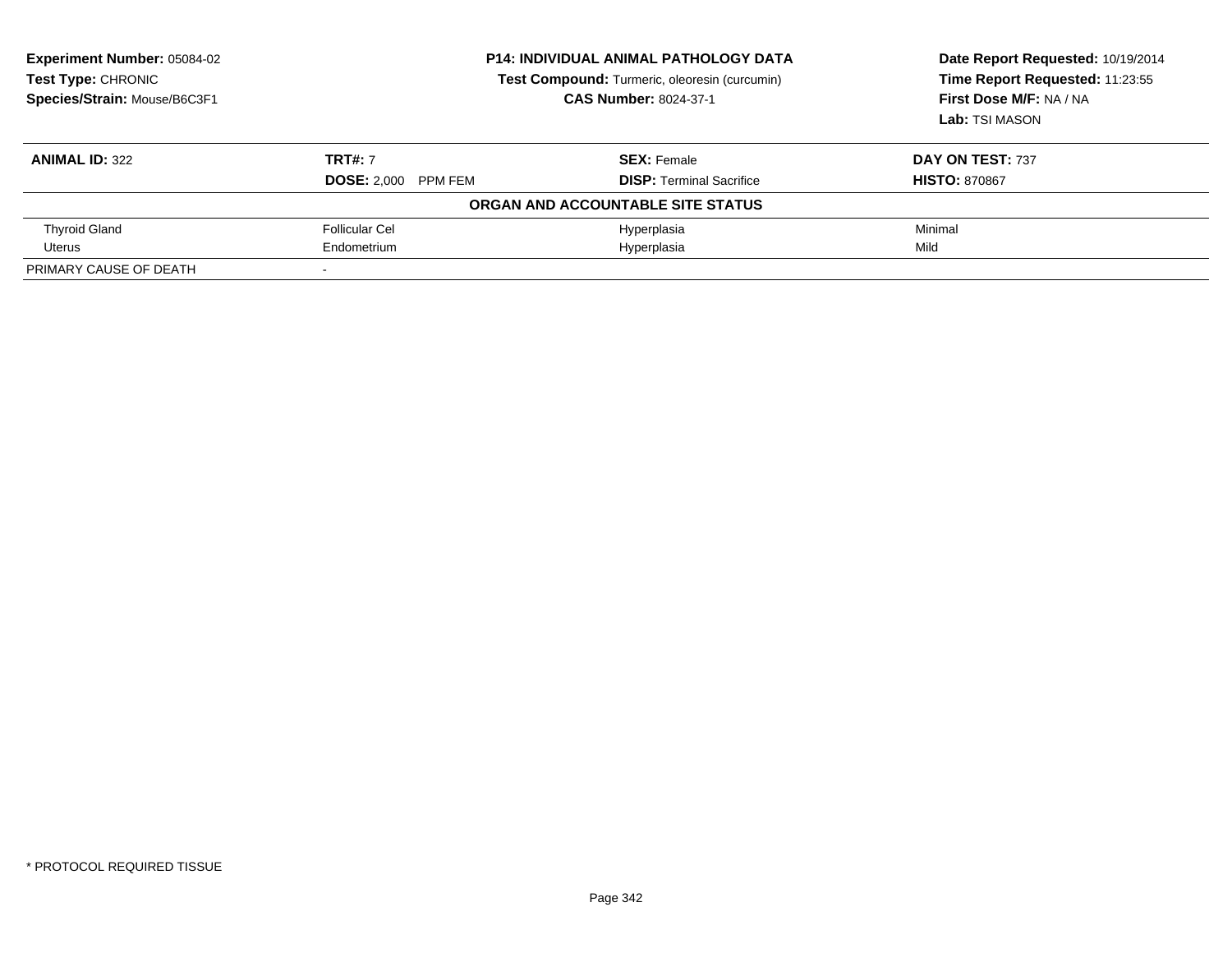| <b>Experiment Number: 05084-02</b><br>Test Type: CHRONIC<br>Species/Strain: Mouse/B6C3F1 | <b>P14: INDIVIDUAL ANIMAL PATHOLOGY DATA</b><br><b>Test Compound:</b> Turmeric, oleoresin (curcumin)<br><b>CAS Number: 8024-37-1</b> |                                   | Date Report Requested: 10/19/2014<br>Time Report Requested: 11:23:55<br>First Dose M/F: NA / NA<br>Lab: TSI MASON |
|------------------------------------------------------------------------------------------|--------------------------------------------------------------------------------------------------------------------------------------|-----------------------------------|-------------------------------------------------------------------------------------------------------------------|
| <b>ANIMAL ID: 323</b>                                                                    | <b>TRT#: 7</b>                                                                                                                       | <b>SEX: Female</b>                | DAY ON TEST: 737                                                                                                  |
|                                                                                          | DOSE: 2,000 PPM FEM                                                                                                                  | <b>DISP: Terminal Sacrifice</b>   | <b>HISTO: 870868</b>                                                                                              |
|                                                                                          |                                                                                                                                      | ORGAN AND ACCOUNTABLE SITE STATUS |                                                                                                                   |
| <b>NORMAL</b>                                                                            |                                                                                                                                      |                                   |                                                                                                                   |
| <b>Adrenal Gland - Cortex</b>                                                            | Adrenal Gland - Medulla                                                                                                              | Bone                              | <b>Brain</b>                                                                                                      |
| Esophagus                                                                                | Gallbladder                                                                                                                          | Heart                             | Intestine Large - Cecum                                                                                           |
| Intestine Large - Colon                                                                  | Intestine Large - Rectum                                                                                                             | Intestine Small - Duodenum        | Intestine Small - Ileum                                                                                           |
| Intestine Small - Jejunum                                                                | Islets, Pancreatic                                                                                                                   | Lung                              | Lymph Node - Mesenteric                                                                                           |
| <b>Mammary Gland</b>                                                                     | Nose                                                                                                                                 | Ovary                             | Pancreas                                                                                                          |
| Parathyroid Gland                                                                        | <b>Pituitary Gland</b>                                                                                                               | <b>Skin</b>                       | Spleen                                                                                                            |
| Stomach - Forestomach                                                                    | Stomach - Glandular                                                                                                                  | Thymus                            | <b>Thyroid Gland</b>                                                                                              |
| Trachea                                                                                  | <b>Urinary Bladder</b>                                                                                                               |                                   |                                                                                                                   |
| <b>OBSERVATIONS</b>                                                                      |                                                                                                                                      |                                   |                                                                                                                   |
| <b>Bone Marrow</b>                                                                       | Sternal                                                                                                                              | Myelofibrosis                     | Mild                                                                                                              |
| Kidney                                                                                   |                                                                                                                                      | Inflammation                      | Chronic, Minimal                                                                                                  |
| Liver                                                                                    |                                                                                                                                      | Hepatocellular Adenoma            | Multiple                                                                                                          |
|                                                                                          |                                                                                                                                      | Inflammation                      | Chronic Active, Minimal                                                                                           |
| Note: HEPATOCLR ADEN $TGLs = 2.3-2$                                                      |                                                                                                                                      |                                   |                                                                                                                   |
| <b>Salivary Glands</b>                                                                   | Submandibul GI                                                                                                                       | Inflammation                      | Chronic, Mild                                                                                                     |
| Uterus                                                                                   | Endometrium                                                                                                                          | Hyperplasia                       | Mild                                                                                                              |
|                                                                                          |                                                                                                                                      | Metaplasia                        | Osseous, Minimal                                                                                                  |
| PRIMARY CAUSE OF DEATH                                                                   |                                                                                                                                      |                                   |                                                                                                                   |

-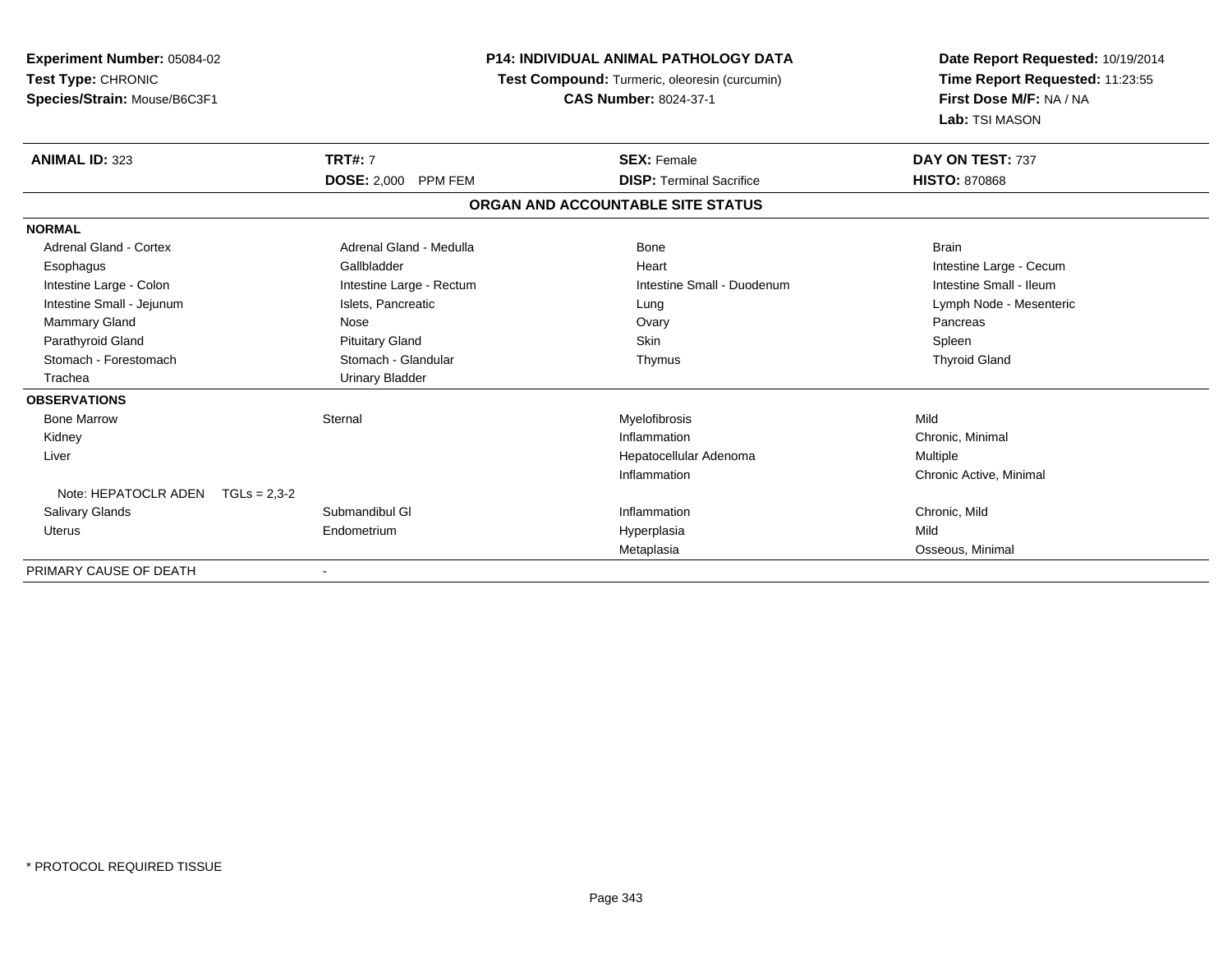| Experiment Number: 05084-02              | P14: INDIVIDUAL ANIMAL PATHOLOGY DATA<br>Test Compound: Turmeric, oleoresin (curcumin) |                                   | Date Report Requested: 10/19/2014 |  |
|------------------------------------------|----------------------------------------------------------------------------------------|-----------------------------------|-----------------------------------|--|
| Test Type: CHRONIC                       |                                                                                        |                                   | Time Report Requested: 11:23:55   |  |
| Species/Strain: Mouse/B6C3F1             |                                                                                        | <b>CAS Number: 8024-37-1</b>      | First Dose M/F: NA / NA           |  |
|                                          |                                                                                        |                                   | Lab: TSI MASON                    |  |
| <b>ANIMAL ID: 324</b>                    | <b>TRT#: 7</b>                                                                         | <b>SEX: Female</b>                | DAY ON TEST: 737                  |  |
|                                          | DOSE: 2,000 PPM FEM                                                                    | <b>DISP: Terminal Sacrifice</b>   | <b>HISTO: 870870</b>              |  |
|                                          |                                                                                        | ORGAN AND ACCOUNTABLE SITE STATUS |                                   |  |
| <b>NORMAL</b>                            |                                                                                        |                                   |                                   |  |
| <b>Adrenal Gland - Cortex</b>            | Adrenal Gland - Medulla                                                                | Bone                              | <b>Bone Marrow</b>                |  |
| Brain                                    | Esophagus                                                                              | Gallbladder                       | Heart                             |  |
| Intestine Large - Cecum                  | Intestine Large - Colon                                                                | Intestine Large - Rectum          | Intestine Small - Duodenum        |  |
| Intestine Small - Ileum                  | Intestine Small - Jejunum                                                              | Islets, Pancreatic                | Lung                              |  |
| Lymph Node - Mesenteric                  | Mammary Gland                                                                          | Pancreas                          | Parathyroid Gland                 |  |
| <b>Pituitary Gland</b>                   | Salivary Glands                                                                        | <b>Skin</b>                       | Stomach - Forestomach             |  |
| Stomach - Glandular                      | Thymus                                                                                 | Trachea                           | <b>Urinary Bladder</b>            |  |
| <b>OBSERVATIONS</b>                      |                                                                                        |                                   |                                   |  |
| Eye                                      | Cornea                                                                                 | Inflammation                      | Chronic Active, Minimal           |  |
| [Inflammation TGLS = 2-9]                |                                                                                        |                                   |                                   |  |
| Harderian Gland                          |                                                                                        | Adenoma                           |                                   |  |
| [Adenoma TGLS = $3-9$ ]                  |                                                                                        |                                   |                                   |  |
| Kidney                                   |                                                                                        | Inflammation                      | Chronic, Minimal                  |  |
| Liver                                    |                                                                                        | Hepatocellular Adenoma            |                                   |  |
|                                          |                                                                                        | Inflammation                      | Chronic Active, Minimal           |  |
| Note: HEPATOCLR ADEN TGLs = 7-2          |                                                                                        |                                   |                                   |  |
| Lymph Node                               | Mandibular                                                                             | Hyperplasia                       | Lymphoid, Moderate                |  |
| Note: HYPERPLASIA<br>$TGLs = 5-5$        |                                                                                        |                                   |                                   |  |
| Nose                                     |                                                                                        | Inflammation                      | Acute, Minimal                    |  |
| Ovary                                    |                                                                                        | Cyst                              | Mild                              |  |
| [Cyst TGLS = $4-4.1$ ]                   |                                                                                        |                                   |                                   |  |
| Spleen                                   |                                                                                        | Hyperplasia                       | Lymphoid, Mild                    |  |
| Note: HYPERPLASIA<br>$TGLs = 6-3$        |                                                                                        |                                   |                                   |  |
| <b>Thyroid Gland</b>                     | <b>Follicular Cel</b>                                                                  | Hyperplasia                       | Minimal                           |  |
| Uterus                                   | Endometrium                                                                            | Hyperplasia                       | Mild                              |  |
| PRIMARY CAUSE OF DEATH<br>$\blacksquare$ |                                                                                        |                                   |                                   |  |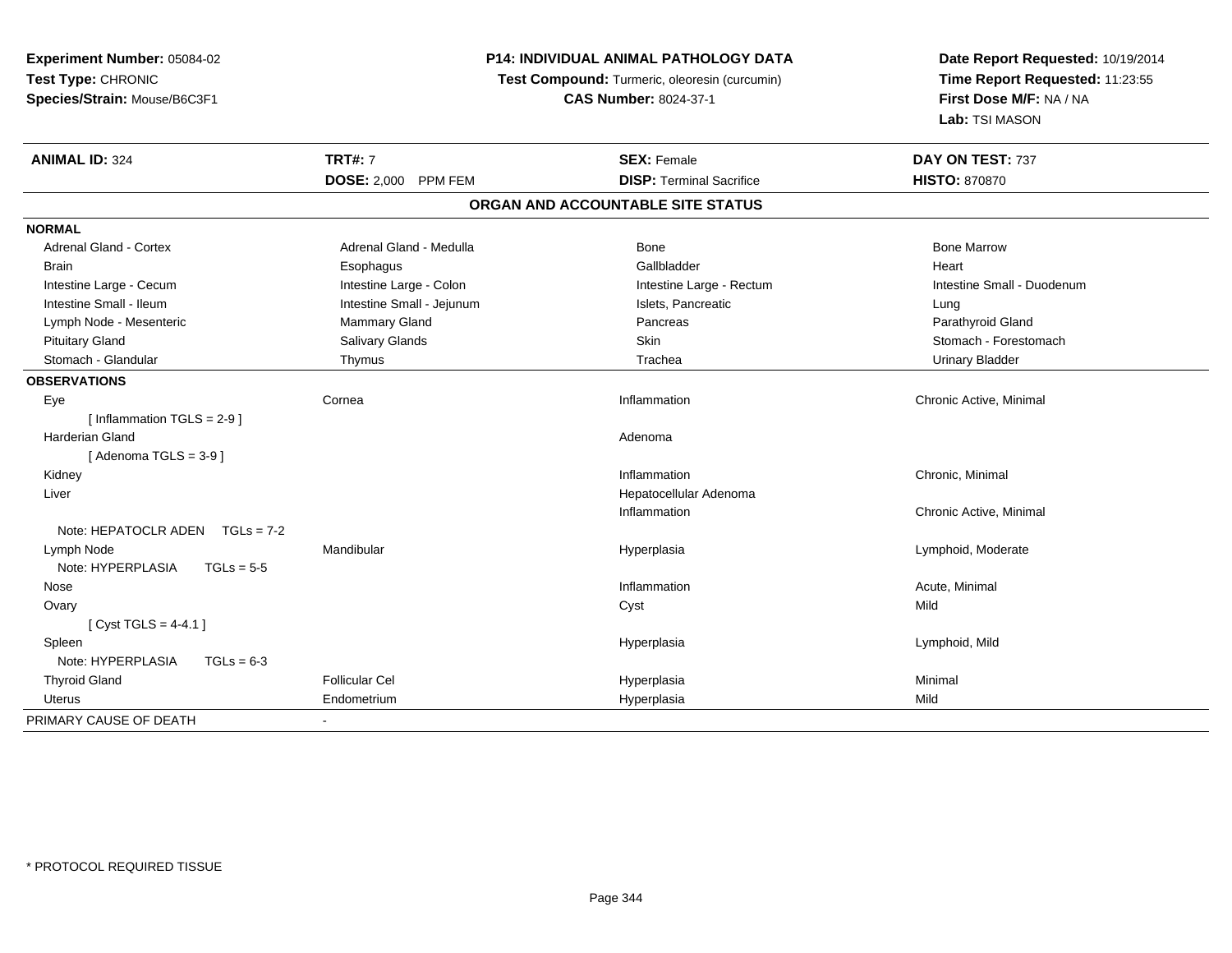| <b>Experiment Number: 05084-02</b><br>Test Type: CHRONIC<br>Species/Strain: Mouse/B6C3F1 |                                      | <b>P14: INDIVIDUAL ANIMAL PATHOLOGY DATA</b><br>Test Compound: Turmeric, oleoresin (curcumin)<br><b>CAS Number: 8024-37-1</b> |                           |
|------------------------------------------------------------------------------------------|--------------------------------------|-------------------------------------------------------------------------------------------------------------------------------|---------------------------|
| <b>ANIMAL ID: 325</b>                                                                    | <b>TRT#: 7</b>                       | <b>SEX: Female</b>                                                                                                            | DAY ON TEST: 737          |
|                                                                                          | <b>DOSE: 2,000</b><br><b>PPM FEM</b> | <b>DISP: Terminal Sacrifice</b>                                                                                               | <b>HISTO: 870869</b>      |
|                                                                                          |                                      | ORGAN AND ACCOUNTABLE SITE STATUS                                                                                             |                           |
| <b>NORMAL</b>                                                                            |                                      |                                                                                                                               |                           |
| <b>Adrenal Gland - Cortex</b>                                                            | Adrenal Gland - Medulla              | Bone                                                                                                                          | Esophagus                 |
| Gallbladder                                                                              | Heart                                | Intestine Large - Cecum                                                                                                       | Intestine Large - Colon   |
| Intestine Large - Rectum                                                                 | Intestine Small - Duodenum           | Intestine Small - Ileum                                                                                                       | Intestine Small - Jejunum |
| Islets, Pancreatic                                                                       | Lung                                 | Lymph Node - Mesenteric                                                                                                       | Mammary Gland             |
| Nose                                                                                     | Ovary                                | Pancreas                                                                                                                      | Parathyroid Gland         |
| Skin                                                                                     | Spleen                               | Stomach - Forestomach                                                                                                         | Stomach - Glandular       |
| Thymus                                                                                   | Trachea                              | <b>Urinary Bladder</b>                                                                                                        |                           |
| <b>OBSERVATIONS</b>                                                                      |                                      |                                                                                                                               |                           |
| <b>Bone Marrow</b>                                                                       | Sternal                              | Myelofibrosis                                                                                                                 | Mild                      |
| <b>Brain</b>                                                                             | Thalamus                             | Mineralization                                                                                                                | Minimal                   |
| Kidney                                                                                   |                                      | Inflammation                                                                                                                  | Chronic, Minimal          |
| Liver                                                                                    |                                      | Inflammation                                                                                                                  | Chronic Active, Minimal   |
| <b>Pituitary Gland</b>                                                                   | <b>Pars Distalis</b>                 | Hyperplasia                                                                                                                   | Mild                      |
| Salivary Glands                                                                          | Submandibul GI                       | Inflammation                                                                                                                  | Chronic, Minimal          |
| <b>Thyroid Gland</b>                                                                     |                                      | Inflammation                                                                                                                  | Chronic Active, Minimal   |
| Uterus                                                                                   | Endometrium                          | Hyperplasia                                                                                                                   | Moderate                  |
| PRIMARY CAUSE OF DEATH                                                                   |                                      |                                                                                                                               |                           |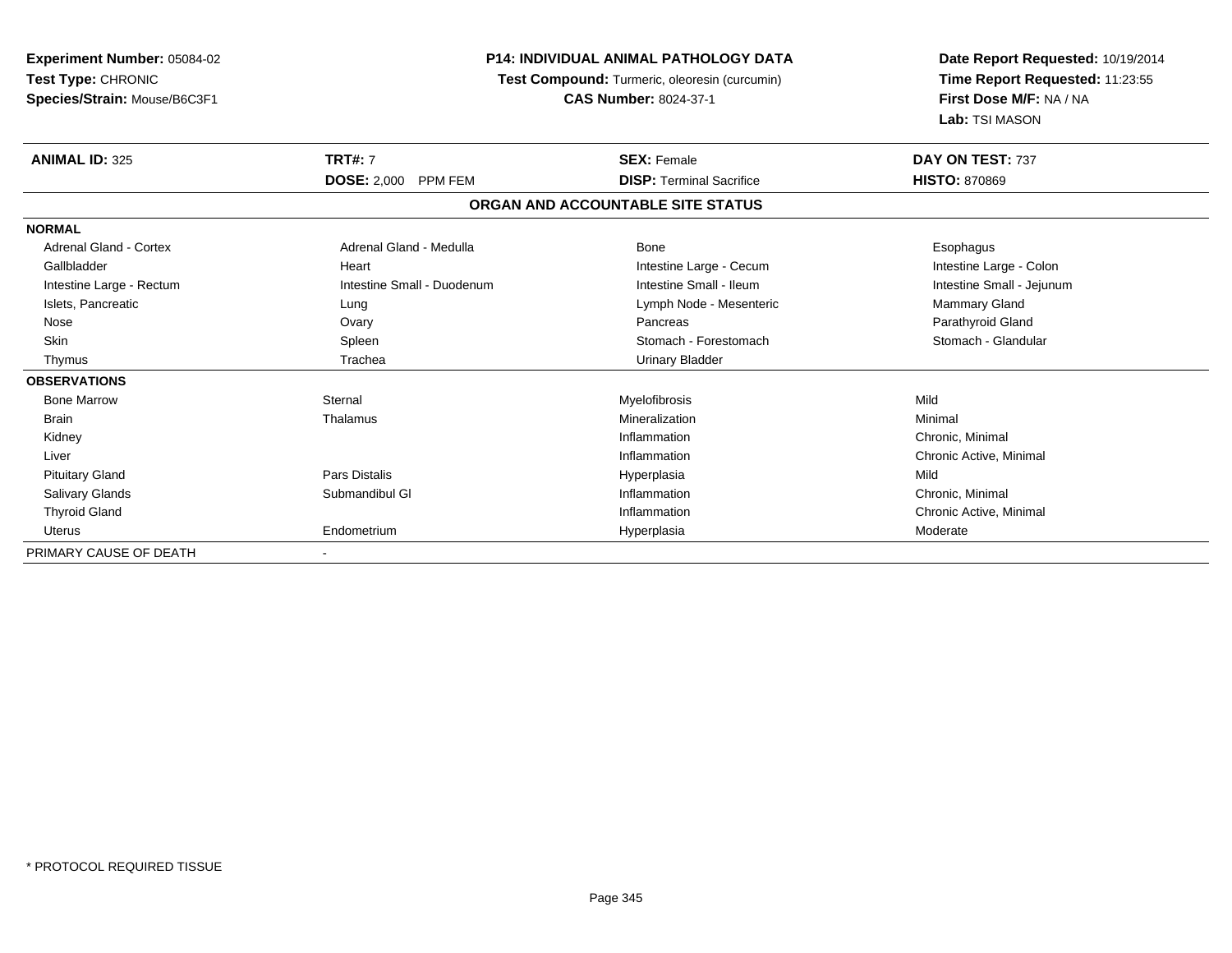| Experiment Number: 05084-02<br>Test Type: CHRONIC<br>Species/Strain: Mouse/B6C3F1 |                                                             | <b>P14: INDIVIDUAL ANIMAL PATHOLOGY DATA</b><br>Test Compound: Turmeric, oleoresin (curcumin)<br><b>CAS Number: 8024-37-1</b> | Date Report Requested: 10/19/2014<br>Time Report Requested: 11:23:55<br>First Dose M/F: NA / NA<br>Lab: TSI MASON |  |
|-----------------------------------------------------------------------------------|-------------------------------------------------------------|-------------------------------------------------------------------------------------------------------------------------------|-------------------------------------------------------------------------------------------------------------------|--|
| <b>ANIMAL ID: 326</b>                                                             | <b>TRT#: 7</b>                                              | <b>SEX: Female</b>                                                                                                            | DAY ON TEST: 453                                                                                                  |  |
|                                                                                   | <b>DOSE: 2,000</b><br><b>PPM FEM</b>                        | <b>DISP:</b> Interval Sacrifice                                                                                               | <b>HISTO: 860074</b>                                                                                              |  |
|                                                                                   |                                                             | ORGAN AND ACCOUNTABLE SITE STATUS                                                                                             |                                                                                                                   |  |
| <b>NORMAL</b>                                                                     |                                                             |                                                                                                                               |                                                                                                                   |  |
| Adrenal Gland - Medulla                                                           | Intestine Large - Cecum                                     | Intestine Large - Colon                                                                                                       | Intestine Large - Rectum                                                                                          |  |
| Intestine Small - Duodenum                                                        | Intestine Small - Ileum                                     | Intestine Small - Jejunum                                                                                                     | Liver                                                                                                             |  |
| Stomach - Forestomach                                                             | Stomach - Glandular                                         |                                                                                                                               |                                                                                                                   |  |
| <b>MISSING</b>                                                                    |                                                             |                                                                                                                               |                                                                                                                   |  |
| <b>Clitoral Gland</b>                                                             |                                                             |                                                                                                                               |                                                                                                                   |  |
| <b>OBSERVATIONS</b>                                                               |                                                             |                                                                                                                               |                                                                                                                   |  |
| <b>Adrenal Gland</b>                                                              | Cortex                                                      | Hyperplasia                                                                                                                   | Minimal                                                                                                           |  |
|                                                                                   | Cortex                                                      | Pigmentation                                                                                                                  | Minimal                                                                                                           |  |
|                                                                                   | Note: CHANGE HAS BEEN SEEN IN THE ADRENALS OF CONTROL MICE. |                                                                                                                               |                                                                                                                   |  |
|                                                                                   | Note: AN OCCASIONAL MACROPHAGE AT THE CORTICO-MEDULLARY     |                                                                                                                               |                                                                                                                   |  |
| Note: JUNCTION WAS LADEN WITH A PALE YELLOW PIGMENT. THIS                         |                                                             |                                                                                                                               |                                                                                                                   |  |
| [ Pigmentation TGLS = 5-7 ]                                                       |                                                             |                                                                                                                               |                                                                                                                   |  |
| <b>Uterus</b>                                                                     |                                                             | Hydrometra                                                                                                                    | Moderate                                                                                                          |  |
| [Hydrometra TGLS = $2,3-4$ ]                                                      |                                                             |                                                                                                                               |                                                                                                                   |  |
| PRIMARY CAUSE OF DEATH                                                            | $\blacksquare$                                              |                                                                                                                               |                                                                                                                   |  |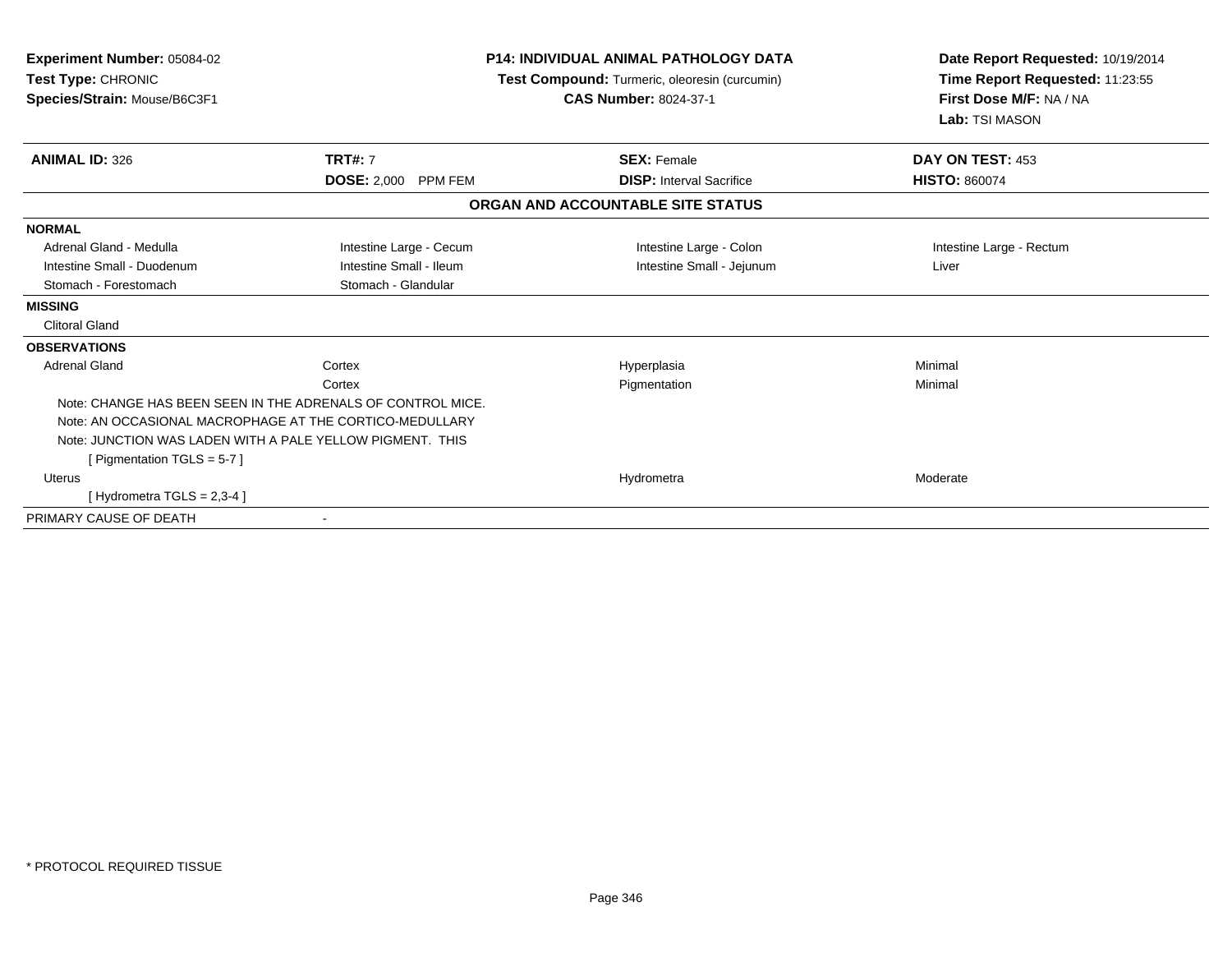| <b>Experiment Number: 05084-02</b>                                                             |                           | <b>P14: INDIVIDUAL ANIMAL PATHOLOGY DATA</b>         | Date Report Requested: 10/19/2014<br>Time Report Requested: 11:23:55 |  |
|------------------------------------------------------------------------------------------------|---------------------------|------------------------------------------------------|----------------------------------------------------------------------|--|
| Test Type: CHRONIC                                                                             |                           | <b>Test Compound:</b> Turmeric, oleoresin (curcumin) |                                                                      |  |
| Species/Strain: Mouse/B6C3F1                                                                   |                           | <b>CAS Number: 8024-37-1</b>                         | First Dose M/F: NA / NA                                              |  |
|                                                                                                |                           |                                                      | Lab: TSI MASON                                                       |  |
| <b>ANIMAL ID: 327</b>                                                                          | <b>TRT#: 7</b>            | <b>SEX: Female</b>                                   | DAY ON TEST: 599                                                     |  |
|                                                                                                | DOSE: 2,000 PPM FEM       | <b>DISP: Moribund</b>                                | <b>HISTO: 870871</b>                                                 |  |
|                                                                                                |                           | ORGAN AND ACCOUNTABLE SITE STATUS                    |                                                                      |  |
| <b>NORMAL</b>                                                                                  |                           |                                                      |                                                                      |  |
| Adrenal Gland - Cortex                                                                         | Bone                      | Esophagus                                            | Heart                                                                |  |
| Intestine Large - Cecum                                                                        | Intestine Large - Colon   | Intestine Large - Rectum                             | Intestine Small - Duodenum                                           |  |
| Intestine Small - Ileum                                                                        | Intestine Small - Jejunum | Islets, Pancreatic                                   | Mammary Gland                                                        |  |
| Pancreas                                                                                       | Parathyroid Gland         | <b>Pituitary Gland</b>                               | Skin                                                                 |  |
| Stomach - Glandular                                                                            | <b>Thyroid Gland</b>      | Trachea                                              | <b>Urinary Bladder</b>                                               |  |
| <b>MISSING</b>                                                                                 |                           |                                                      |                                                                      |  |
| Adrenal Gland - Medulla                                                                        | Thymus                    |                                                      |                                                                      |  |
| <b>OBSERVATIONS</b>                                                                            |                           |                                                      |                                                                      |  |
| Adrenal GI                                                                                     |                           |                                                      |                                                                      |  |
| Note: THE ADVENTITIA SURROUNDING THE ADRENAL.                                                  |                           |                                                      |                                                                      |  |
| Note: SHEETS OF METASTATIC STROMAL SARCOMA WERE NOTED IN                                       |                           |                                                      |                                                                      |  |
| <b>Bone Marrow</b>                                                                             | Sternal                   | Histiocytic Sarcoma                                  | Metastatic (Uncertain Primary Site)                                  |  |
| <b>Brain</b>                                                                                   | Thalamus                  | Mineralization                                       | Minimal                                                              |  |
| Gallbladder                                                                                    |                           | Histiocytic Sarcoma                                  | Metastatic (Uncertain Primary Site)                                  |  |
| Kidney                                                                                         | <b>Renal Tubule</b>       | Degeneration                                         | Hyaline, Mild                                                        |  |
|                                                                                                |                           | Histiocytic Sarcoma                                  | Metastatic (Uncertain Primary Site)                                  |  |
| Note: DEGEN<br>$TGLs = 7-3$                                                                    |                           |                                                      |                                                                      |  |
| Liver                                                                                          |                           | Histiocytic Sarcoma                                  | Metastatic (Uncertain Primary Site)                                  |  |
| Note: [HISTIO SARC ] TGLs = 5,6-2                                                              |                           |                                                      |                                                                      |  |
| Lung                                                                                           |                           | Histiocytic Sarcoma                                  | Metastatic (Uncertain Primary Site)                                  |  |
| Lymph Node                                                                                     | Mediastinal               | Histiocytic Sarcoma                                  | Metastatic (Uncertain Primary Site)                                  |  |
|                                                                                                | Mesenteric                | Histiocytic Sarcoma                                  | Metastatic (Uncertain Primary Site)                                  |  |
| Nose                                                                                           |                           | Histiocytic Sarcoma                                  | Metastatic (Uncertain Primary Site)                                  |  |
| Ovary                                                                                          |                           | Histiocytic Sarcoma                                  | Metastatic (Uncertain Primary Site)                                  |  |
| Note: THE ARCHITECTURE OF THE OVARIES WAS COMPLETELY EFFACED<br>Note: BY THE METASTATIC TUMOR. |                           |                                                      |                                                                      |  |
| <b>Salivary Glands</b>                                                                         | Submandibul GI            | Atrophy                                              | Mild                                                                 |  |
| Spleen                                                                                         |                           | Hematopoietic Cell Proliferation                     | Marked                                                               |  |
| Note: HEMA CELL PROL TGLs = 8-3                                                                |                           |                                                      |                                                                      |  |
| Stomach                                                                                        | Forestomach               | Hyperkeratosis                                       | Minimal                                                              |  |
|                                                                                                |                           |                                                      |                                                                      |  |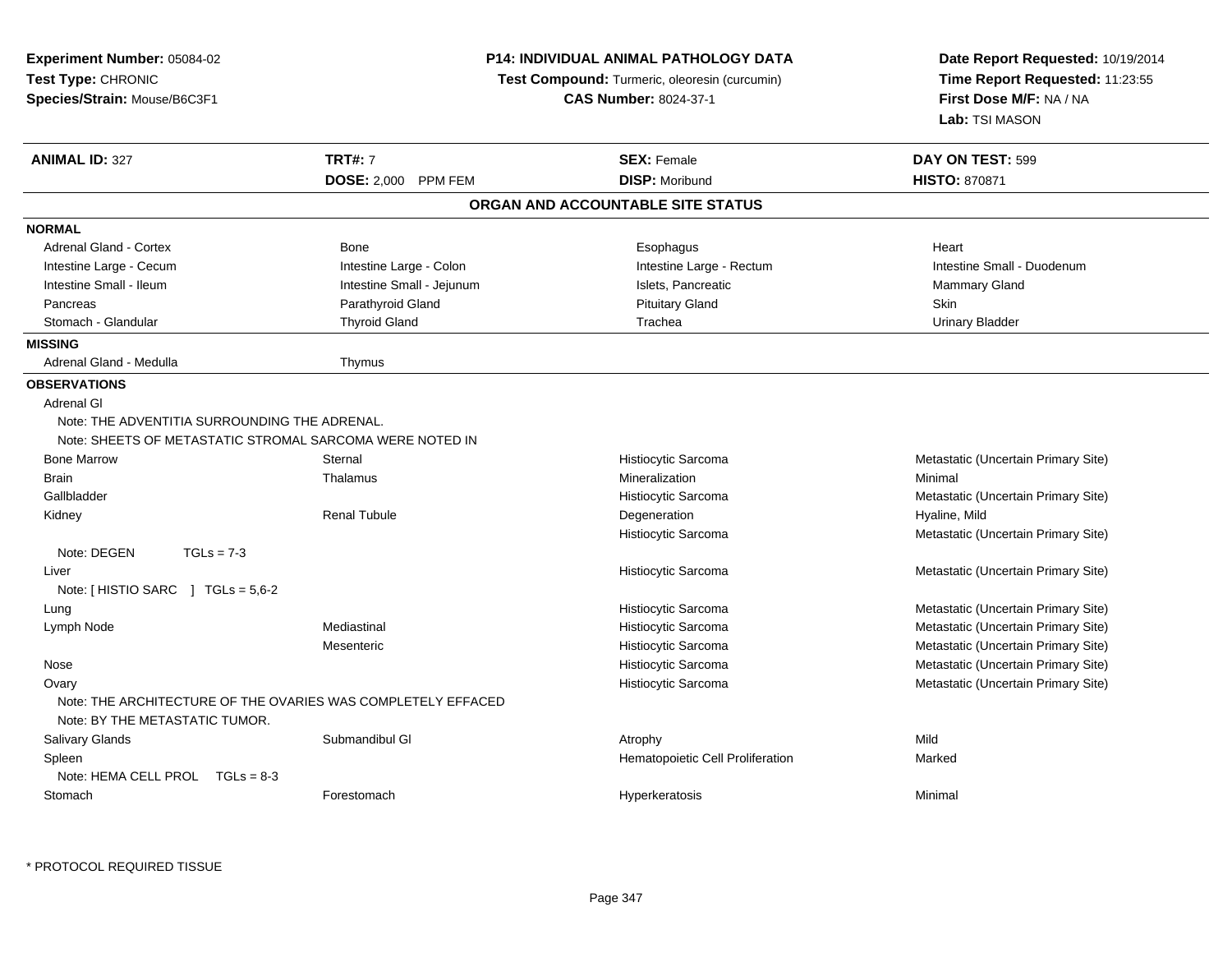| <b>Experiment Number: 05084-02</b><br><b>Test Type: CHRONIC</b><br>Species/Strain: Mouse/B6C3F1 | <b>P14: INDIVIDUAL ANIMAL PATHOLOGY DATA</b><br>Test Compound: Turmeric, oleoresin (curcumin)<br><b>CAS Number: 8024-37-1</b> |                                   | Date Report Requested: 10/19/2014<br>Time Report Requested: 11:23:55<br>First Dose M/F: NA / NA<br>Lab: TSI MASON |
|-------------------------------------------------------------------------------------------------|-------------------------------------------------------------------------------------------------------------------------------|-----------------------------------|-------------------------------------------------------------------------------------------------------------------|
| <b>ANIMAL ID: 327</b>                                                                           | <b>TRT#: 7</b>                                                                                                                | <b>SEX: Female</b>                | DAY ON TEST: 599                                                                                                  |
|                                                                                                 | <b>DOSE: 2.000 PPM FEM</b>                                                                                                    | <b>DISP: Moribund</b>             | <b>HISTO: 870871</b>                                                                                              |
|                                                                                                 |                                                                                                                               | ORGAN AND ACCOUNTABLE SITE STATUS |                                                                                                                   |
| <b>Uterus</b>                                                                                   |                                                                                                                               | Histiocytic Sarcoma               |                                                                                                                   |
|                                                                                                 | Endometrium                                                                                                                   | Hyperplasia                       | Mild                                                                                                              |
| PRIMARY CAUSE OF DEATH                                                                          |                                                                                                                               |                                   |                                                                                                                   |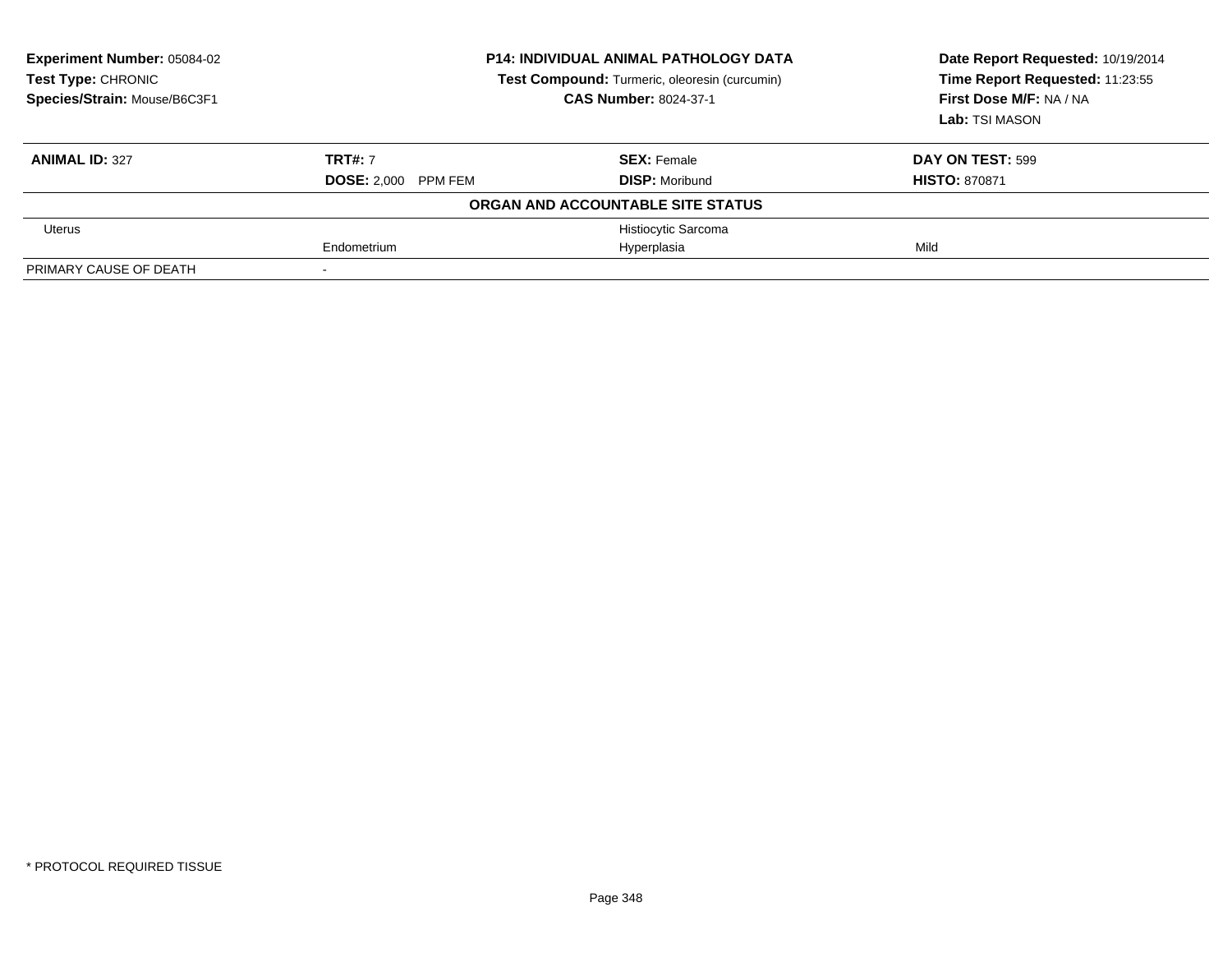| Experiment Number: 05084-02       | P14: INDIVIDUAL ANIMAL PATHOLOGY DATA<br>Test Compound: Turmeric, oleoresin (curcumin)<br><b>CAS Number: 8024-37-1</b> |                                   | Date Report Requested: 10/19/2014<br>Time Report Requested: 11:23:55<br>First Dose M/F: NA / NA |
|-----------------------------------|------------------------------------------------------------------------------------------------------------------------|-----------------------------------|-------------------------------------------------------------------------------------------------|
| Test Type: CHRONIC                |                                                                                                                        |                                   |                                                                                                 |
| Species/Strain: Mouse/B6C3F1      |                                                                                                                        |                                   |                                                                                                 |
|                                   |                                                                                                                        |                                   | Lab: TSI MASON                                                                                  |
| <b>ANIMAL ID: 328</b>             | <b>TRT#: 7</b>                                                                                                         | <b>SEX: Female</b>                | DAY ON TEST: 736                                                                                |
|                                   | DOSE: 2,000 PPM FEM                                                                                                    | <b>DISP: Terminal Sacrifice</b>   | <b>HISTO: 870872</b>                                                                            |
|                                   |                                                                                                                        | ORGAN AND ACCOUNTABLE SITE STATUS |                                                                                                 |
| <b>NORMAL</b>                     |                                                                                                                        |                                   |                                                                                                 |
| <b>Adrenal Gland - Cortex</b>     | Adrenal Gland - Medulla                                                                                                | Bone                              | Esophagus                                                                                       |
| Gallbladder                       | Heart                                                                                                                  | Intestine Large - Cecum           | Intestine Large - Colon                                                                         |
| Intestine Large - Rectum          | Intestine Small - Duodenum                                                                                             | Intestine Small - Ileum           | Intestine Small - Jejunum                                                                       |
| Islets, Pancreatic                | Lung                                                                                                                   | Lymph Node - Mesenteric           | Mammary Gland                                                                                   |
| Nose                              | Pancreas                                                                                                               | Parathyroid Gland                 | <b>Pituitary Gland</b>                                                                          |
| Skin                              | Spleen                                                                                                                 | Stomach - Forestomach             | Thymus                                                                                          |
| <b>Thyroid Gland</b>              | Trachea                                                                                                                | <b>Urinary Bladder</b>            |                                                                                                 |
| <b>OBSERVATIONS</b>               |                                                                                                                        |                                   |                                                                                                 |
| <b>Bone Marrow</b>                | Myeloid Cell, Sternal                                                                                                  | Hyperplasia                       | Mild                                                                                            |
|                                   | Sternal                                                                                                                | Myelofibrosis                     | Mild                                                                                            |
| Note: HYPERPLASIA<br>$TGLs = 4-4$ |                                                                                                                        |                                   |                                                                                                 |
| Brain                             | Thalamus                                                                                                               | Mineralization                    | Minimal                                                                                         |
| Kidney                            |                                                                                                                        | Inflammation                      | Chronic, Minimal                                                                                |
| Liver                             |                                                                                                                        | Fatty Change                      | Minimal                                                                                         |
|                                   |                                                                                                                        | Hepatocellular Adenoma            |                                                                                                 |
|                                   |                                                                                                                        | Inflammation                      | Chronic Active, Minimal                                                                         |
|                                   |                                                                                                                        | Necrosis                          | Minimal                                                                                         |
| Note: HEPATOCLR ADEN TGLs = 3-2.1 |                                                                                                                        |                                   |                                                                                                 |
| Ovary                             |                                                                                                                        | Cyst                              | Mild                                                                                            |
| Note: CYST<br>$TGLs = 4-4$        |                                                                                                                        |                                   |                                                                                                 |
| Salivary Glands                   | Submandibul GI                                                                                                         | Inflammation                      | Chronic, Minimal                                                                                |
| Stomach                           | Glandular                                                                                                              | Mineralization                    | Minimal                                                                                         |
| <b>Uterus</b>                     | Endometrium                                                                                                            | Hyperplasia                       | Mild                                                                                            |
| Note: HYPERPLASIA<br>$TGLs = 5-4$ |                                                                                                                        |                                   |                                                                                                 |
| PRIMARY CAUSE OF DEATH            | $\mathbf{r}$                                                                                                           |                                   |                                                                                                 |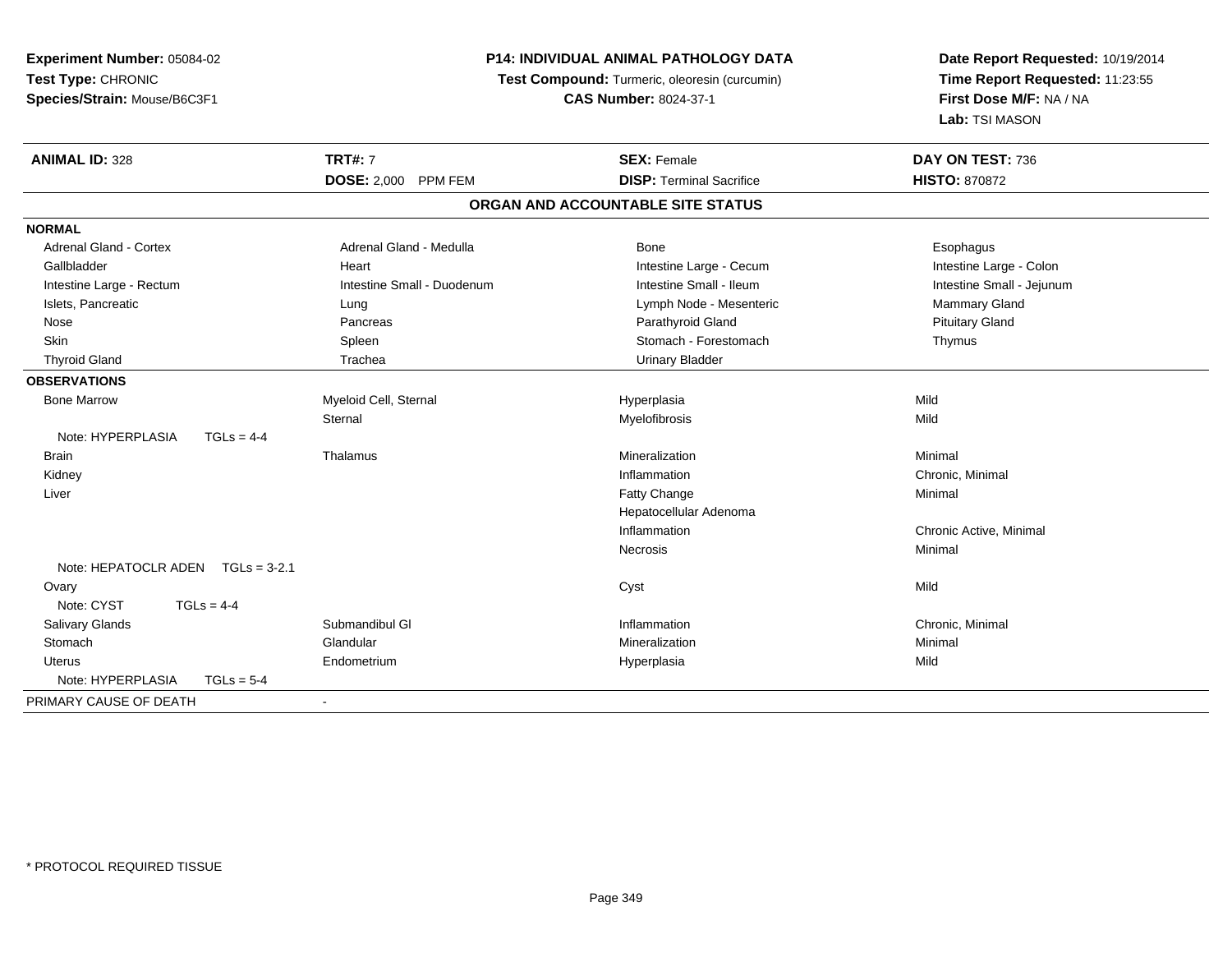| Experiment Number: 05084-02            | <b>P14: INDIVIDUAL ANIMAL PATHOLOGY DATA</b> |                                               | Date Report Requested: 10/19/2014                          |  |
|----------------------------------------|----------------------------------------------|-----------------------------------------------|------------------------------------------------------------|--|
| Test Type: CHRONIC                     |                                              | Test Compound: Turmeric, oleoresin (curcumin) | Time Report Requested: 11:23:55<br>First Dose M/F: NA / NA |  |
| Species/Strain: Mouse/B6C3F1           |                                              | <b>CAS Number: 8024-37-1</b>                  |                                                            |  |
|                                        |                                              |                                               | Lab: TSI MASON                                             |  |
| <b>ANIMAL ID: 329</b>                  | <b>TRT#: 7</b>                               | <b>SEX: Female</b>                            | DAY ON TEST: 736                                           |  |
|                                        | <b>DOSE: 2,000 PPM FEM</b>                   | <b>DISP: Terminal Sacrifice</b>               | <b>HISTO: 870873</b>                                       |  |
|                                        |                                              | ORGAN AND ACCOUNTABLE SITE STATUS             |                                                            |  |
| <b>NORMAL</b>                          |                                              |                                               |                                                            |  |
| <b>Adrenal Gland - Cortex</b>          | Adrenal Gland - Medulla                      | Bone                                          | Esophagus                                                  |  |
| Gallbladder                            | Heart                                        | Intestine Large - Cecum                       | Intestine Large - Colon                                    |  |
| Intestine Large - Rectum               | Intestine Small - Duodenum                   | Islets, Pancreatic                            | Lymph Node - Mesenteric                                    |  |
| Mammary Gland                          | Pancreas                                     | Parathyroid Gland                             | <b>Pituitary Gland</b>                                     |  |
| <b>Salivary Glands</b>                 | <b>Skin</b>                                  | Spleen                                        | Stomach - Forestomach                                      |  |
| Stomach - Glandular                    | Thymus                                       | <b>Thyroid Gland</b>                          | Tissue NOS                                                 |  |
| Trachea                                | <b>Urinary Bladder</b>                       |                                               |                                                            |  |
| <b>OBSERVATIONS</b>                    |                                              |                                               |                                                            |  |
| <b>Bone Marrow</b>                     | Sternal                                      | Myelofibrosis                                 | Moderate                                                   |  |
| <b>Brain</b>                           | Thalamus                                     | Mineralization                                | Minimal                                                    |  |
| <b>Intestine Small</b>                 | <b>Ileum</b>                                 | Lymphoma Malignant Mixed                      |                                                            |  |
|                                        | Jejunum                                      | Lymphoma Malignant Mixed                      |                                                            |  |
| Note: LYMPH MAL MIXD<br>$TGLs = 4-6$   |                                              |                                               |                                                            |  |
| Note: LYMPH MAL MIXD<br>$TGLs = 5-6.1$ |                                              |                                               |                                                            |  |
| Kidney                                 |                                              | Inflammation                                  | Chronic, Minimal                                           |  |
| Liver                                  |                                              | Inflammation                                  | Chronic, Minimal                                           |  |
| Lung                                   |                                              | Alveolar/Bronchiolar Adenoma                  |                                                            |  |
| Note: ALV BRON ADEN<br>$TGLs = 6-1.1$  |                                              |                                               |                                                            |  |
| Nose                                   |                                              | Inflammation                                  | Acute, Minimal                                             |  |
| Ovary                                  |                                              | Cyst                                          | Minimal                                                    |  |
| Note: CYST<br>$TGLs = 3-4$             |                                              |                                               |                                                            |  |
| Uterus                                 | Endometrium                                  | Hyperplasia                                   | Mild                                                       |  |
| PRIMARY CAUSE OF DEATH                 |                                              |                                               |                                                            |  |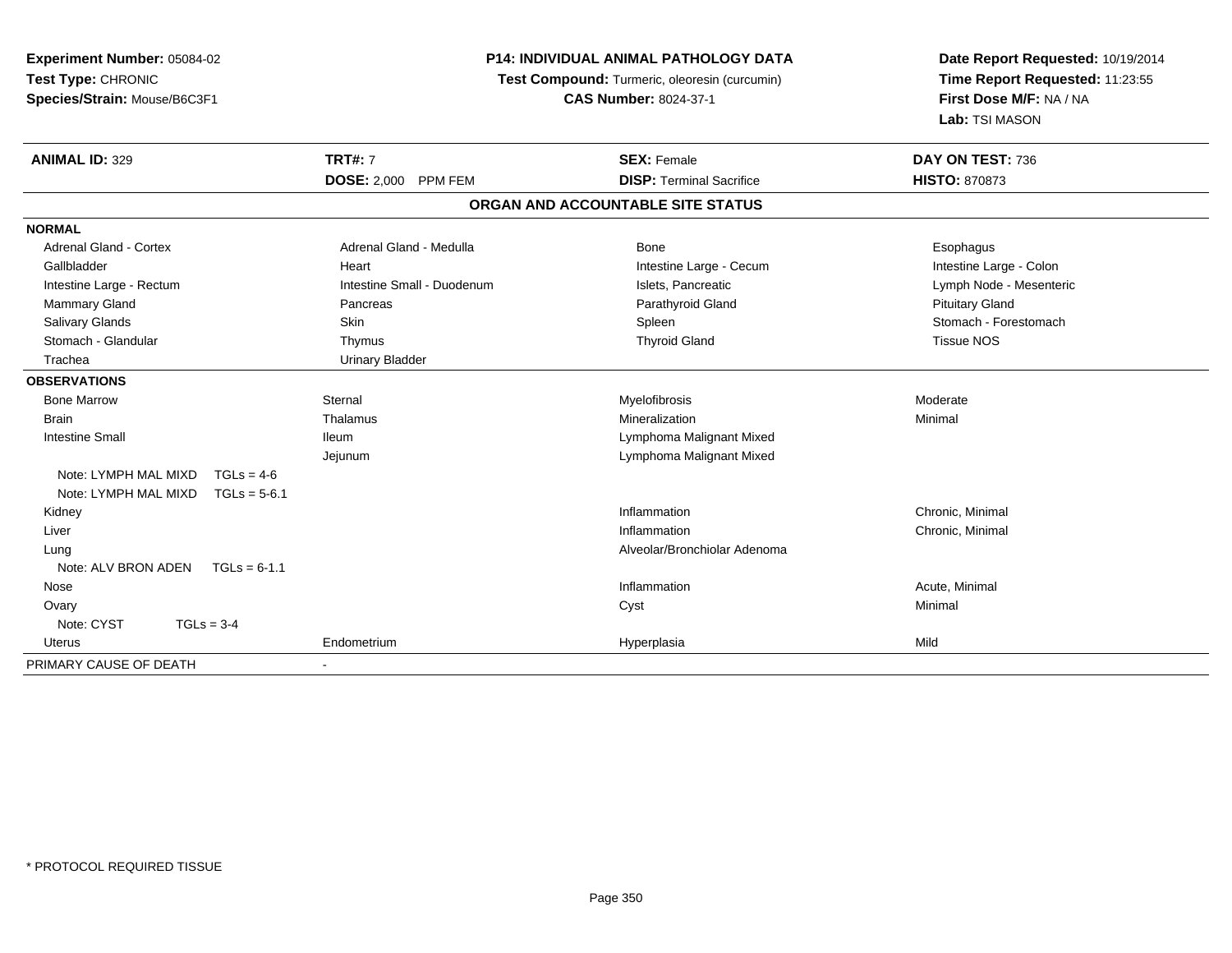| Experiment Number: 05084-02<br>Test Type: CHRONIC<br>Species/Strain: Mouse/B6C3F1 |                | <b>P14: INDIVIDUAL ANIMAL PATHOLOGY DATA</b><br>Test Compound: Turmeric, oleoresin (curcumin)<br><b>CAS Number: 8024-37-1</b> |                                                       | Date Report Requested: 10/19/2014<br>Time Report Requested: 11:23:55<br>First Dose M/F: NA / NA<br>Lab: TSI MASON |
|-----------------------------------------------------------------------------------|----------------|-------------------------------------------------------------------------------------------------------------------------------|-------------------------------------------------------|-------------------------------------------------------------------------------------------------------------------|
| <b>ANIMAL ID: 330</b>                                                             |                | <b>TRT#: 7</b><br>DOSE: 2,000 PPM FEM                                                                                         | <b>SEX: Female</b><br><b>DISP: Terminal Sacrifice</b> | DAY ON TEST: 737<br><b>HISTO: 870874</b>                                                                          |
|                                                                                   |                |                                                                                                                               | ORGAN AND ACCOUNTABLE SITE STATUS                     |                                                                                                                   |
| <b>NORMAL</b>                                                                     |                |                                                                                                                               |                                                       |                                                                                                                   |
| Adrenal Gland - Cortex                                                            |                | <b>Bone</b>                                                                                                                   | <b>Brain</b>                                          | Esophagus                                                                                                         |
| Gallbladder                                                                       |                | Heart                                                                                                                         | Intestine Large - Cecum                               | Intestine Large - Colon                                                                                           |
| Intestine Large - Rectum                                                          |                | Intestine Small - Duodenum                                                                                                    | Intestine Small - Ileum                               | Intestine Small - Jejunum                                                                                         |
| Islets, Pancreatic                                                                |                | Lung                                                                                                                          | Lymph Node - Mesenteric                               | <b>Mammary Gland</b>                                                                                              |
| Nose                                                                              |                | Parathyroid Gland                                                                                                             | Skin                                                  | Spleen                                                                                                            |
| Stomach - Forestomach                                                             |                | Stomach - Glandular                                                                                                           | Thymus                                                | <b>Thyroid Gland</b>                                                                                              |
| Trachea                                                                           |                | <b>Urinary Bladder</b>                                                                                                        |                                                       |                                                                                                                   |
| <b>MISSING</b>                                                                    |                |                                                                                                                               |                                                       |                                                                                                                   |
| Adrenal Gland - Medulla                                                           |                |                                                                                                                               |                                                       |                                                                                                                   |
| <b>OBSERVATIONS</b>                                                               |                |                                                                                                                               |                                                       |                                                                                                                   |
| <b>Bone Marrow</b>                                                                |                | Sternal                                                                                                                       | Myelofibrosis                                         | Minimal                                                                                                           |
| Kidney                                                                            |                |                                                                                                                               | Inflammation                                          | Chronic. Minimal                                                                                                  |
|                                                                                   |                |                                                                                                                               | Metaplasia                                            | Osseous, Minimal                                                                                                  |
| Liver                                                                             |                |                                                                                                                               | <b>Eosinophilic Focus</b>                             | Minimal                                                                                                           |
|                                                                                   |                |                                                                                                                               | Inflammation                                          | Chronic Active, Minimal                                                                                           |
| Ovary                                                                             |                |                                                                                                                               | Cystadenoma                                           |                                                                                                                   |
| Note: CYSTADENOMA                                                                 | $TGLs = 3-4.1$ |                                                                                                                               |                                                       |                                                                                                                   |
| Pancreas                                                                          |                |                                                                                                                               | <b>Cytoplasmic Alteration</b>                         | Minimal                                                                                                           |
| <b>Pituitary Gland</b>                                                            |                | <b>Pars Distalis</b>                                                                                                          | Hyperplasia                                           | Minimal                                                                                                           |
| Salivary Glands                                                                   |                | Submandibul GI                                                                                                                | Inflammation                                          | Chronic, Minimal                                                                                                  |
| <b>Uterus</b>                                                                     |                | Endometrium                                                                                                                   | Hyperplasia                                           | Mild                                                                                                              |
| Note: HYPERPLASIA                                                                 | $TGLs = 2-4$   |                                                                                                                               |                                                       |                                                                                                                   |
| PRIMARY CAUSE OF DEATH                                                            |                |                                                                                                                               |                                                       |                                                                                                                   |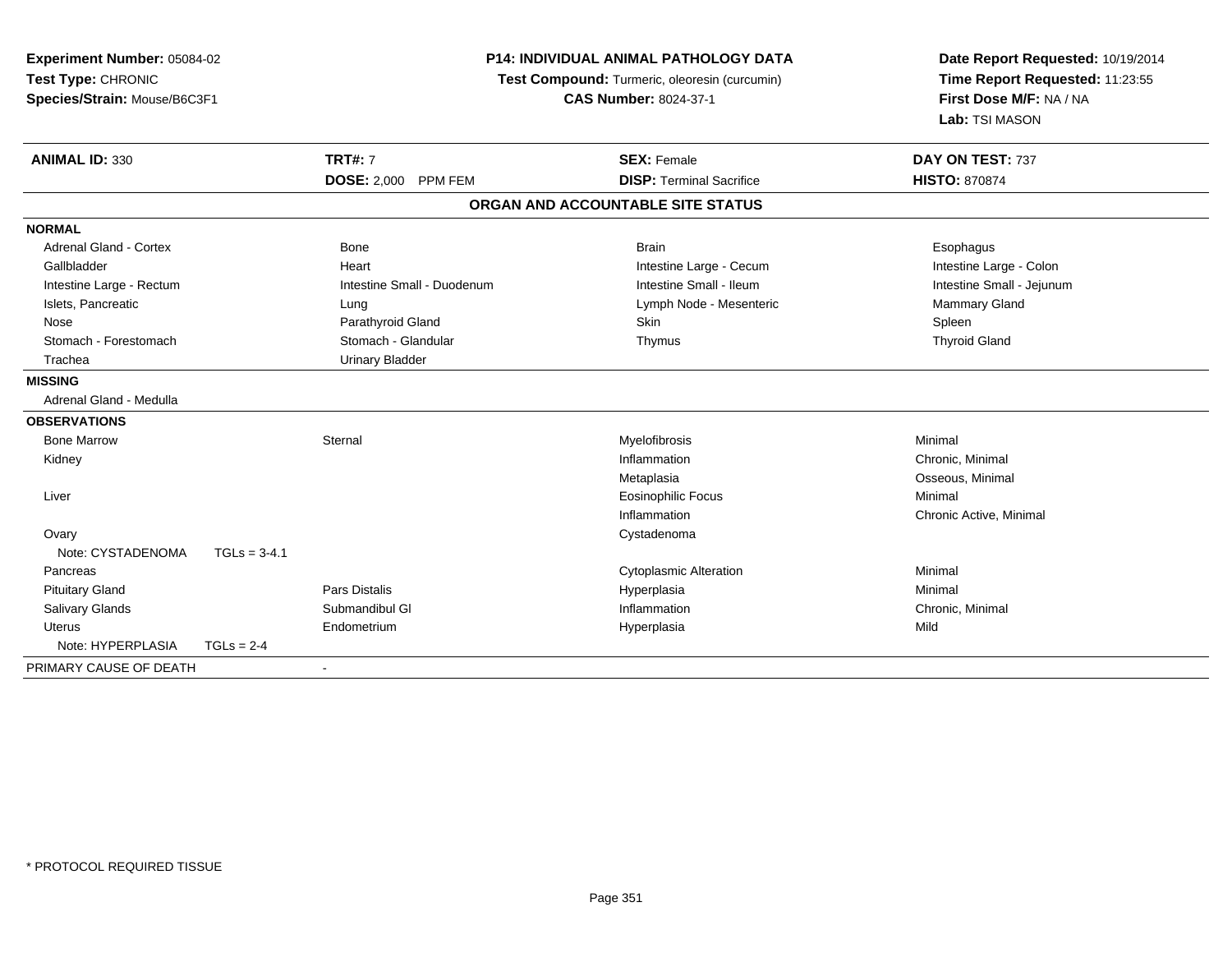**Experiment Number:** 05084-02**Test Type:** CHRONIC **Species/Strain:** Mouse/B6C3F1**P14: INDIVIDUAL ANIMAL PATHOLOGY DATATest Compound:** Turmeric, oleoresin (curcumin)**CAS Number:** 8024-37-1**Date Report Requested:** 10/19/2014**Time Report Requested:** 11:23:55**First Dose M/F:** NA / NA**Lab:** TSI MASON**ANIMAL ID:** 331**TRT#:** 7 **SEX:** Female **SEX: Female DAY ON TEST:** 733 **DOSE:** 2,000 PPM FEM**M DISP:** Moribund **HISTO:** 870876 **ORGAN AND ACCOUNTABLE SITE STATUSNORMAL**Adrenal Gland - Cortex **Bone Bone Bone Brain** Bone Bone Bone Marrow Bone Marrow Brain Brain Esophagus **Example 2008** Callbladder **Gallbladder** Colon Callbladder **Heart Intestine Large - Colon** Intestine Large - Rectum **Intestine Intestine Small - Duodenum** Intestine Small - Ileum Intestine Small - Ileum Islets, Pancreatic Lung Mammary Gland Nose PancreasStomach - Forestomach Parathyroid Gland Stomach - Pituitary Gland School Skin Stomach - Forestomach - Stomach - Stomach - Stomach - Stomach - Stomach - Stomach - Stomach - Stomach - Stomach - Stomach - Stomach - Stomach - Stomach - Stomach - St Stomach - Glandular **Thyroid Gland** The Cland Trachea Trachea Trachea Urinary Bladder **MISSING** Adrenal Gland - Medulla Ovary Thymus**OBSERVATIONS** Intestine Largee Cecum Lymphoma Malignant Undifferentiated Cell Type Intestine Small Jejunum Lymphoma Malignant Undifferentiated Cell Type Note: LYMPH MAL UNDF TGLs = 7-6.1 Kidneyy the control of the control of the control of the control of the control of the control of the control of the control of the control of the control of the control of the control of the control of the control of the contro Inflammation **Chronic**, Minimal Liver Hematopoietic Cell Proliferation Minimal Lymph Node Mediastinal Lymphoma Malignant Undifferentiated Cell Type Mesenteric Lymphoma Malignant Undifferentiated Cell TypeNote: LYMPH MAL UNDF TGLs = 8-5.1 [ Lymphoma Malignant Undifferentiated Cell Type TGLS = 9-2.1 ] Salivary Glands Submandibul Gl Atrophy Mildn Chronic, Minimal Submandibul Gl Inflammation Spleen Lymphoma Malignant Undifferentiated Cell Type Note: LYMPH MAL UNDF TGLs = 6-3 Uterus Endometriumm Moderate Music Hyperplasia Moderate Moderate PRIMARY CAUSE OF DEATH-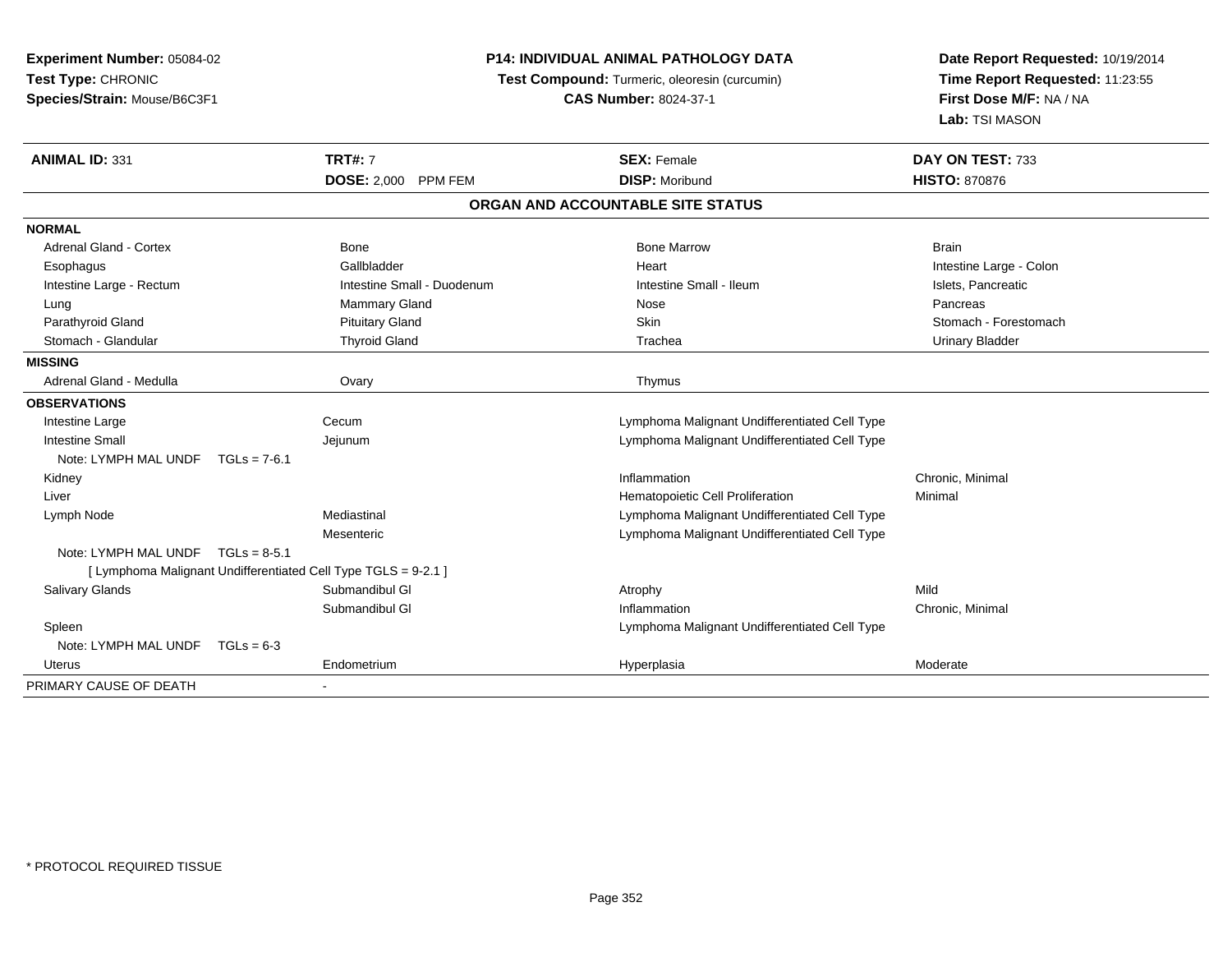| <b>Experiment Number: 05084-02</b><br>Test Type: CHRONIC |                                                             | <b>P14: INDIVIDUAL ANIMAL PATHOLOGY DATA</b><br>Test Compound: Turmeric, oleoresin (curcumin) | Date Report Requested: 10/19/2014<br>Time Report Requested: 11:23:55<br>First Dose M/F: NA / NA<br>Lab: TSI MASON |
|----------------------------------------------------------|-------------------------------------------------------------|-----------------------------------------------------------------------------------------------|-------------------------------------------------------------------------------------------------------------------|
| Species/Strain: Mouse/B6C3F1                             |                                                             | <b>CAS Number: 8024-37-1</b>                                                                  |                                                                                                                   |
| <b>ANIMAL ID: 332</b>                                    | <b>TRT#: 7</b>                                              | <b>SEX: Female</b>                                                                            | DAY ON TEST: 737                                                                                                  |
|                                                          | <b>DOSE: 2,000 PPM FEM</b>                                  | <b>DISP: Terminal Sacrifice</b>                                                               | <b>HISTO: 870875</b>                                                                                              |
|                                                          |                                                             | ORGAN AND ACCOUNTABLE SITE STATUS                                                             |                                                                                                                   |
| <b>NORMAL</b>                                            |                                                             |                                                                                               |                                                                                                                   |
| <b>Adrenal Gland - Cortex</b>                            | Adrenal Gland - Medulla                                     | Bone                                                                                          | <b>Brain</b>                                                                                                      |
| Esophagus                                                | Gallbladder                                                 | Heart                                                                                         | Intestine Large - Cecum                                                                                           |
| Intestine Large - Colon                                  | Intestine Large - Rectum                                    | Intestine Small - Duodenum                                                                    | Intestine Small - Ileum                                                                                           |
| Intestine Small - Jejunum                                | Islets, Pancreatic                                          | Liver                                                                                         | Lung                                                                                                              |
| <b>Mammary Gland</b>                                     | Ovary                                                       | Pancreas                                                                                      | Parathyroid Gland                                                                                                 |
| <b>Pituitary Gland</b>                                   | Salivary Glands                                             | <b>Skin</b>                                                                                   | Stomach - Forestomach                                                                                             |
| Stomach - Glandular                                      | Thymus                                                      | <b>Thyroid Gland</b>                                                                          | Trachea                                                                                                           |
| <b>Urinary Bladder</b>                                   |                                                             |                                                                                               |                                                                                                                   |
| <b>OBSERVATIONS</b>                                      |                                                             |                                                                                               |                                                                                                                   |
| <b>Bone Marrow</b>                                       | Sternal                                                     | Myelofibrosis                                                                                 | Minimal                                                                                                           |
| Kidney                                                   |                                                             | Inflammation                                                                                  | Chronic, Minimal                                                                                                  |
| Lymph Node                                               | Mesenteric                                                  | Lymphoma Malignant Mixed                                                                      |                                                                                                                   |
| [ Lymphoma Malignant Mixed TGLS = 3-5.1 ]                |                                                             |                                                                                               |                                                                                                                   |
| Nose                                                     |                                                             | Inflammation                                                                                  | Acute, Minimal                                                                                                    |
| Spleen                                                   |                                                             | Lymphoma Malignant Mixed                                                                      |                                                                                                                   |
| Note: TRANSFORMATION.                                    |                                                             |                                                                                               |                                                                                                                   |
| Note: IT LOOKS LIKE THE SPLEEN MAY BE UNDERGOING EARLY   |                                                             |                                                                                               |                                                                                                                   |
|                                                          | Note: IN LIGHT OF THE LYMPHOMA IN THE MESENTERIC LYMPH NODE |                                                                                               |                                                                                                                   |
| Uterus                                                   | Endometrium                                                 | Hyperplasia                                                                                   | Moderate                                                                                                          |
| [Hyperplasia TGLS = $2-4.1$ ]                            |                                                             |                                                                                               |                                                                                                                   |
| PRIMARY CAUSE OF DEATH                                   |                                                             |                                                                                               |                                                                                                                   |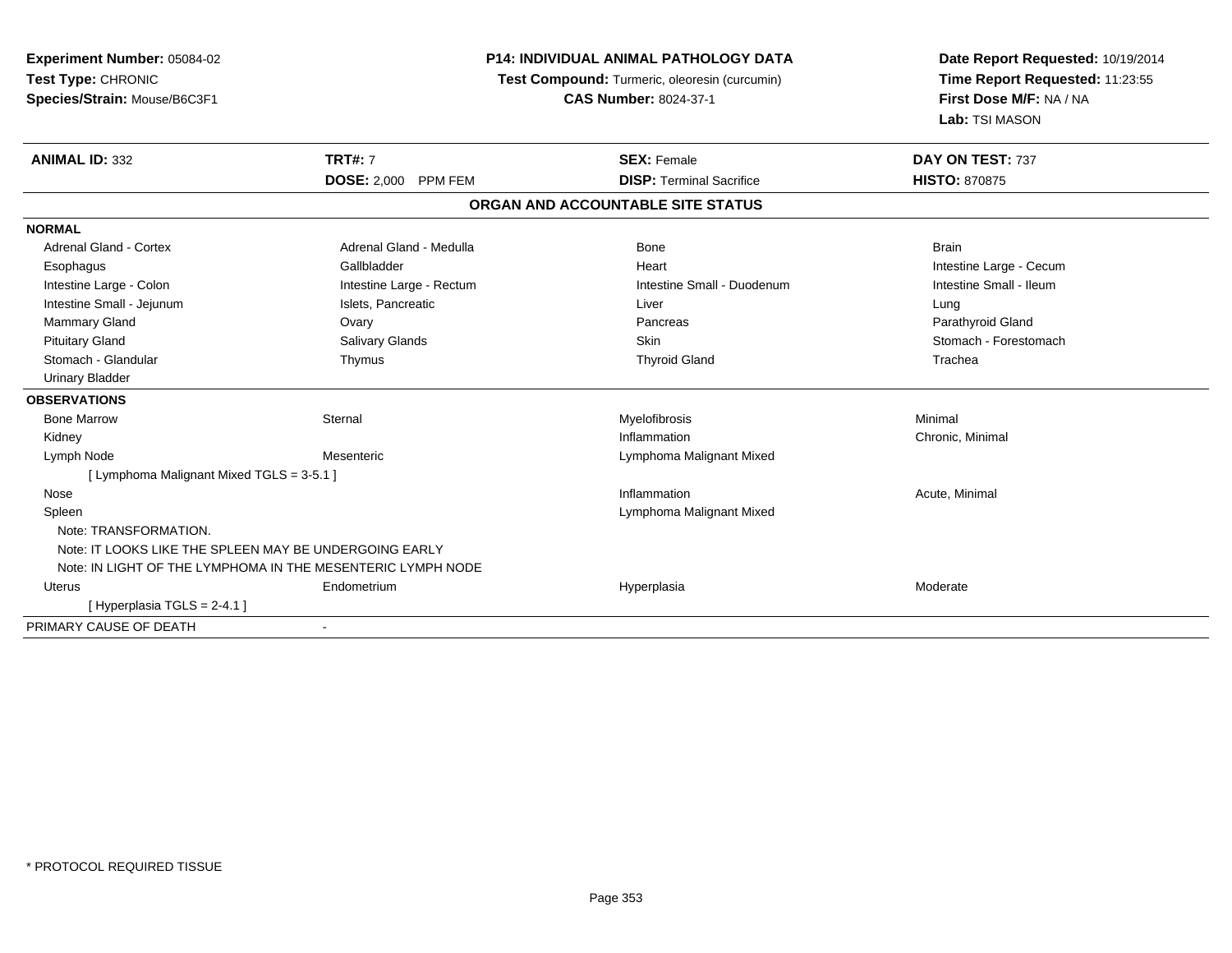| Experiment Number: 05084-02<br>Test Type: CHRONIC<br>Species/Strain: Mouse/B6C3F1 |                                                              | P14: INDIVIDUAL ANIMAL PATHOLOGY DATA<br>Test Compound: Turmeric, oleoresin (curcumin)<br><b>CAS Number: 8024-37-1</b> | Date Report Requested: 10/19/2014<br>Time Report Requested: 11:23:55<br>First Dose M/F: NA / NA<br>Lab: TSI MASON |
|-----------------------------------------------------------------------------------|--------------------------------------------------------------|------------------------------------------------------------------------------------------------------------------------|-------------------------------------------------------------------------------------------------------------------|
| ANIMAL ID: 333                                                                    | <b>TRT#: 7</b>                                               | <b>SEX: Female</b>                                                                                                     | DAY ON TEST: 737                                                                                                  |
|                                                                                   | DOSE: 2,000 PPM FEM                                          | <b>DISP: Terminal Sacrifice</b>                                                                                        | <b>HISTO: 870877</b>                                                                                              |
|                                                                                   |                                                              | ORGAN AND ACCOUNTABLE SITE STATUS                                                                                      |                                                                                                                   |
| <b>NORMAL</b>                                                                     |                                                              |                                                                                                                        |                                                                                                                   |
| <b>Adrenal Gland - Cortex</b>                                                     | Bone                                                         | <b>Bone Marrow</b>                                                                                                     | <b>Brain</b>                                                                                                      |
| Esophagus                                                                         | Gallbladder                                                  | Heart                                                                                                                  | Intestine Large - Cecum                                                                                           |
| Intestine Large - Colon                                                           | Intestine Large - Rectum                                     | Intestine Small - Duodenum                                                                                             | Intestine Small - Ileum                                                                                           |
| Intestine Small - Jejunum                                                         | Islets, Pancreatic                                           | Lung                                                                                                                   | Nose                                                                                                              |
| Ovary                                                                             | Pancreas                                                     | Parathyroid Gland                                                                                                      | Salivary Glands                                                                                                   |
| Skin                                                                              | Stomach - Forestomach                                        | Stomach - Glandular                                                                                                    | Thymus                                                                                                            |
| Trachea                                                                           | <b>Urinary Bladder</b>                                       |                                                                                                                        |                                                                                                                   |
| <b>MISSING</b>                                                                    |                                                              |                                                                                                                        |                                                                                                                   |
| Adrenal Gland - Medulla                                                           |                                                              |                                                                                                                        |                                                                                                                   |
| <b>OBSERVATIONS</b>                                                               |                                                              |                                                                                                                        |                                                                                                                   |
| Kidney                                                                            |                                                              | Inflammation                                                                                                           | Chronic, Minimal                                                                                                  |
| Liver                                                                             |                                                              | Inflammation                                                                                                           | Chronic Active, Minimal                                                                                           |
|                                                                                   |                                                              | Necrosis                                                                                                               | Minimal                                                                                                           |
| Note: NECROSIS<br>$TGLs = 6-2$                                                    |                                                              |                                                                                                                        |                                                                                                                   |
| Note: INFLAMMATION<br>$TGLs = 7-2.1$                                              |                                                              |                                                                                                                        |                                                                                                                   |
| Lymph Node                                                                        | Mesenteric                                                   | Hematopoietic Cell Proliferation                                                                                       | Minimal                                                                                                           |
| Mammary Gland                                                                     |                                                              | Hemangiosarcoma                                                                                                        |                                                                                                                   |
| Note: TURNED OUT TO BE A SMALL VASCULAR TUMOR. THERE                              |                                                              |                                                                                                                        |                                                                                                                   |
| Note: ONE IN THE MAMMARY TISSUE (SUBCUTIS) AND ONE IN THE                         |                                                              |                                                                                                                        |                                                                                                                   |
| Note: HEMANGIOSARC<br>$TGLs = 2-9$                                                |                                                              |                                                                                                                        |                                                                                                                   |
|                                                                                   | Note: APPEAR TO BE 2 PRIMARY HEMANGIOSARCOMAS IN THIS ANIMAL |                                                                                                                        |                                                                                                                   |
| Note: SPLEEN.                                                                     |                                                              |                                                                                                                        |                                                                                                                   |
|                                                                                   | Note: WHAT THE PROSECTOR THOUGHT WAS AN INGUINAL LYMPH NODE  |                                                                                                                        |                                                                                                                   |
| <b>Pituitary Gland</b>                                                            | <b>Pars Distalis</b>                                         | Adenoma                                                                                                                |                                                                                                                   |
| Note: ADENOMA<br>$TGLs = 8-7$                                                     |                                                              |                                                                                                                        |                                                                                                                   |
| Spleen                                                                            |                                                              | Hemangiosarcoma                                                                                                        |                                                                                                                   |
| Note: THE SPLENIC HEMANGIOSARCOMA.                                                |                                                              |                                                                                                                        |                                                                                                                   |
| Note: HEMANGIOSARC<br>$TGLs = 4-3.1$                                              |                                                              |                                                                                                                        |                                                                                                                   |
| Note: THE HEMOPERITONEUM IS ASSOCIATED WITH RUPTURE OF                            |                                                              |                                                                                                                        |                                                                                                                   |
| <b>Thyroid Gland</b>                                                              | <b>Follicular Cel</b>                                        | Hyperplasia                                                                                                            | Minimal                                                                                                           |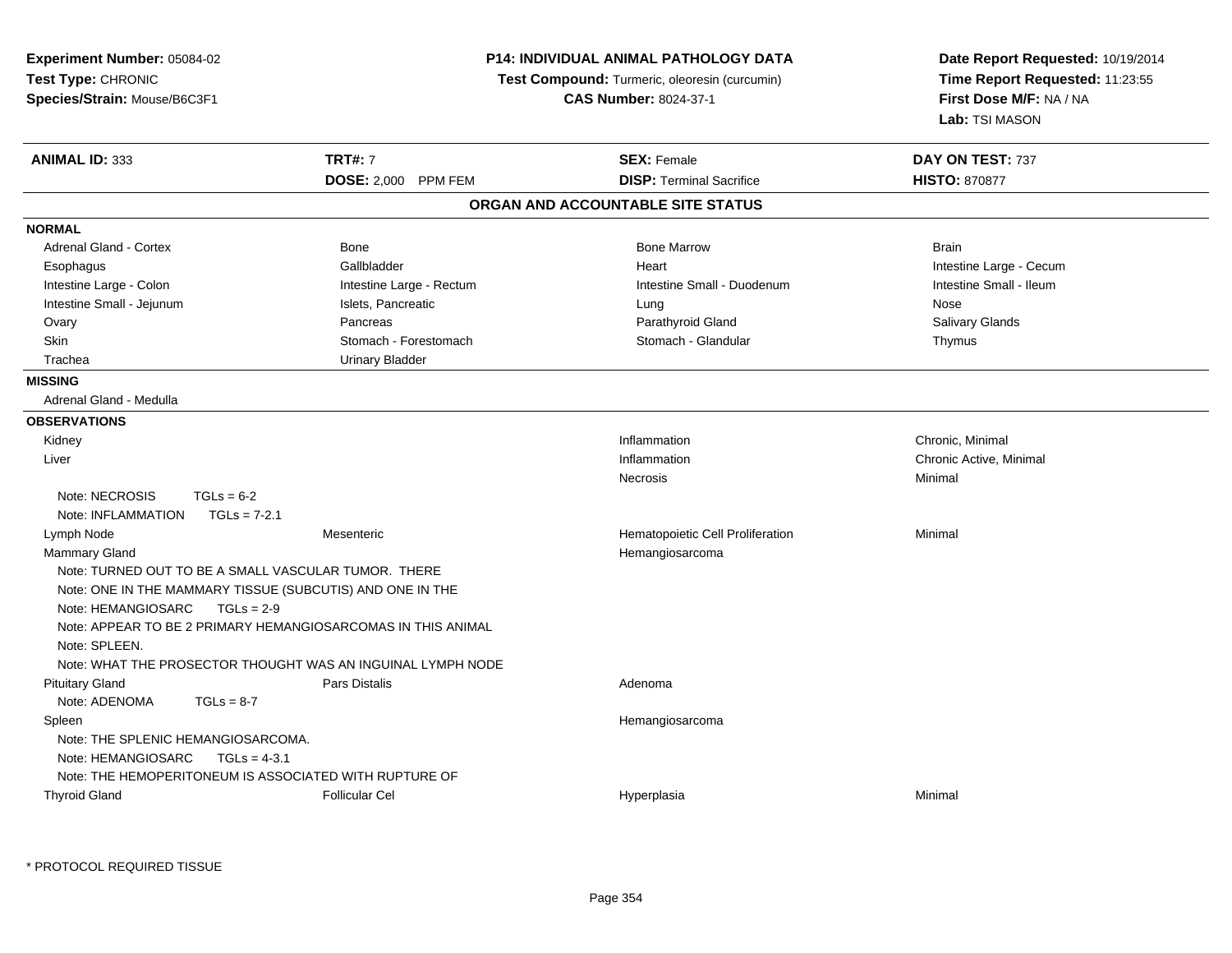| <b>Experiment Number: 05084-02</b><br>Test Type: CHRONIC<br>Species/Strain: Mouse/B6C3F1 | <b>P14: INDIVIDUAL ANIMAL PATHOLOGY DATA</b><br>Test Compound: Turmeric, oleoresin (curcumin)<br><b>CAS Number: 8024-37-1</b> |                                   | Date Report Requested: 10/19/2014<br>Time Report Requested: 11:23:55<br>First Dose M/F: NA / NA<br>Lab: TSI MASON |
|------------------------------------------------------------------------------------------|-------------------------------------------------------------------------------------------------------------------------------|-----------------------------------|-------------------------------------------------------------------------------------------------------------------|
| <b>ANIMAL ID: 333</b>                                                                    | <b>TRT#: 7</b>                                                                                                                | <b>SEX: Female</b>                | DAY ON TEST: 737                                                                                                  |
|                                                                                          | <b>DOSE: 2.000 PPM FEM</b>                                                                                                    | <b>DISP: Terminal Sacrifice</b>   | <b>HISTO: 870877</b>                                                                                              |
|                                                                                          |                                                                                                                               | ORGAN AND ACCOUNTABLE SITE STATUS |                                                                                                                   |
| Uterus<br>Note: HYPERPLASIA<br>$TGLs = 5-4$                                              | Endometrium                                                                                                                   | Hyperplasia                       | Mild                                                                                                              |
| PRIMARY CAUSE OF DEATH                                                                   | $\overline{\phantom{a}}$                                                                                                      |                                   |                                                                                                                   |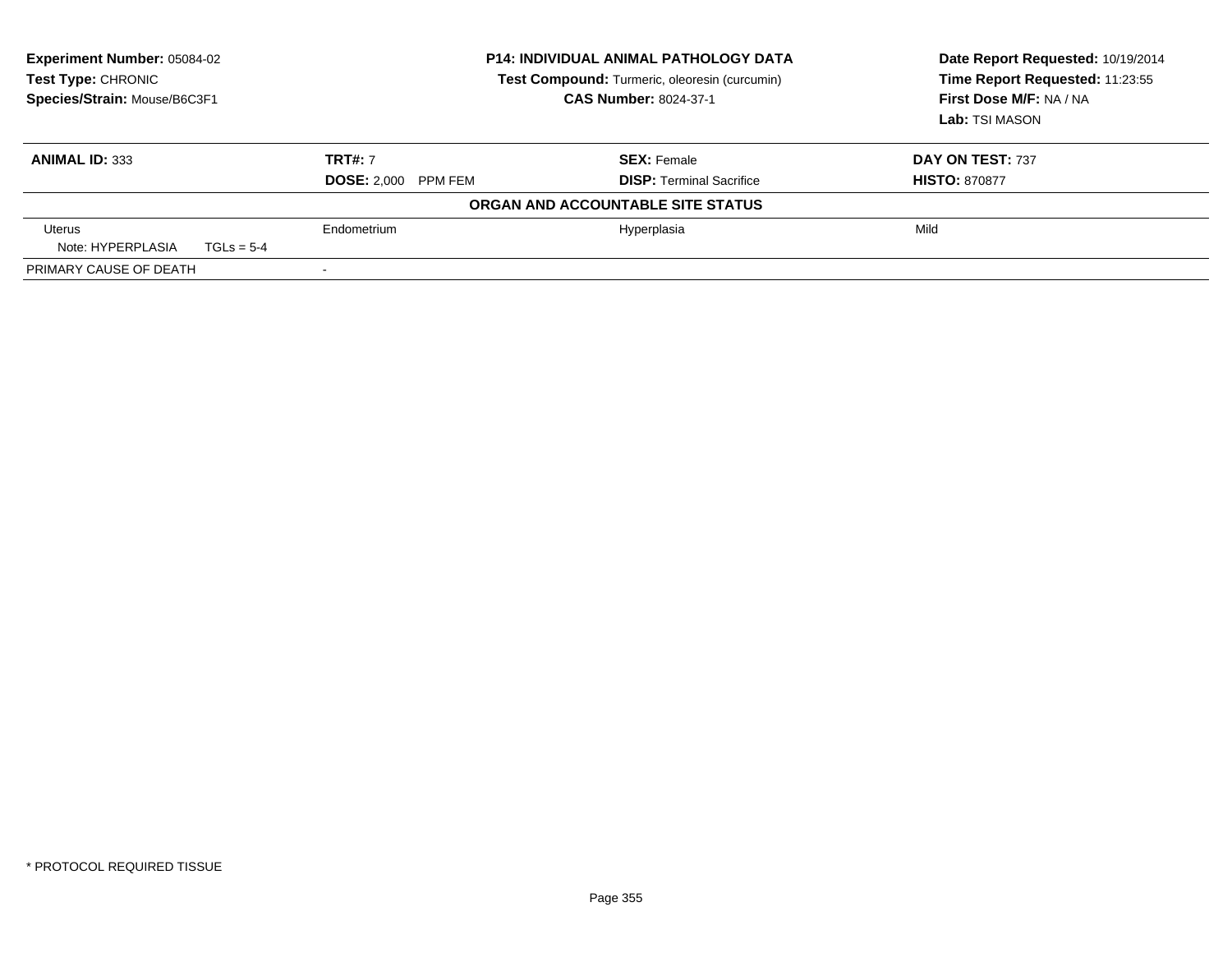| Experiment Number: 05084-02<br>Test Type: CHRONIC<br>Species/Strain: Mouse/B6C3F1 |                                                                 | P14: INDIVIDUAL ANIMAL PATHOLOGY DATA<br>Test Compound: Turmeric, oleoresin (curcumin)<br><b>CAS Number: 8024-37-1</b> |                          |
|-----------------------------------------------------------------------------------|-----------------------------------------------------------------|------------------------------------------------------------------------------------------------------------------------|--------------------------|
| <b>ANIMAL ID: 334</b>                                                             | <b>TRT#: 7</b>                                                  | <b>SEX: Female</b>                                                                                                     | DAY ON TEST: 736         |
|                                                                                   | <b>DOSE: 2,000</b><br>PPM FEM                                   | <b>DISP: Terminal Sacrifice</b>                                                                                        | <b>HISTO: 870878</b>     |
|                                                                                   |                                                                 | ORGAN AND ACCOUNTABLE SITE STATUS                                                                                      |                          |
| <b>NORMAL</b>                                                                     |                                                                 |                                                                                                                        |                          |
| Adrenal Gland - Cortex                                                            | Bone                                                            | <b>Brain</b>                                                                                                           | Esophagus                |
| Gallbladder                                                                       | Heart                                                           | Intestine Large - Cecum                                                                                                | Intestine Large - Colon  |
| Intestine Large - Rectum                                                          | Intestine Small - Duodenum                                      | Intestine Small - Jejunum                                                                                              | Islets, Pancreatic       |
| Lung                                                                              | <b>Mammary Gland</b>                                            | Parathyroid Gland                                                                                                      | <b>Pituitary Gland</b>   |
| <b>Skin</b>                                                                       | Stomach - Forestomach                                           | Stomach - Glandular                                                                                                    | Thymus                   |
| <b>Thyroid Gland</b>                                                              | Trachea                                                         |                                                                                                                        |                          |
| <b>MISSING</b>                                                                    |                                                                 |                                                                                                                        |                          |
| Adrenal Gland - Medulla                                                           |                                                                 |                                                                                                                        |                          |
| <b>OBSERVATIONS</b>                                                               |                                                                 |                                                                                                                        |                          |
| <b>Bone Marrow</b>                                                                | Sternal                                                         | Myelofibrosis                                                                                                          | Mild                     |
| <b>Intestine Small</b>                                                            | lleum                                                           | Hyperplasia                                                                                                            | Lymphoid, Mild           |
| Kidney                                                                            |                                                                 | Inflammation                                                                                                           | Chronic, Moderate        |
| Note: INFLAMMATION<br>$TGLs = 4-3.1$                                              |                                                                 |                                                                                                                        |                          |
| Note: INFLAMMATION RATHER THAN NEOPLASIA.                                         |                                                                 |                                                                                                                        |                          |
|                                                                                   | Note: HOWEVER, THE INFILTRATE SEEMS MORE PLEOMORPHIC SUGGESTING |                                                                                                                        |                          |
| Note: AT FIRST I THOUGHT THERE WAS A LYMPHOMA IN THE KIDNEY                       |                                                                 |                                                                                                                        |                          |
| Liver                                                                             |                                                                 | <b>Clear Cell Focus</b>                                                                                                | Mild                     |
|                                                                                   |                                                                 | Inflammation                                                                                                           | Chronic Active, Minimal  |
|                                                                                   |                                                                 | Necrosis                                                                                                               | Minimal                  |
| Note: CLEAR CL FOCUS $TGLs = 3-2$                                                 |                                                                 |                                                                                                                        |                          |
| Note: A RARE SINGLE CELL FOCUS OF NECROSIS WAS NOTED.                             |                                                                 |                                                                                                                        |                          |
| Lymph Node                                                                        | Mesenteric                                                      | Hyperplasia                                                                                                            | Lymphoid, Mild           |
| Nose                                                                              |                                                                 | Inflammation                                                                                                           | Acute, Minimal           |
| Ovary                                                                             |                                                                 | Cyst                                                                                                                   | Minimal                  |
| [Cyst TGLS = $2-4$ ]                                                              |                                                                 |                                                                                                                        |                          |
| Pancreas                                                                          |                                                                 | <b>Cytoplasmic Alteration</b>                                                                                          | Minimal                  |
|                                                                                   |                                                                 | Inflammation                                                                                                           | Chronic Active, Moderate |
| <b>Salivary Glands</b>                                                            | Submandibul GI                                                  | Inflammation                                                                                                           | Chronic, Minimal         |
| Spleen                                                                            |                                                                 | Lymphoma Malignant Mixed                                                                                               |                          |
| Note: THERE APPEARS TO BE AN EARLY LYMPHOMA IN THE SPLEEN.                        |                                                                 |                                                                                                                        |                          |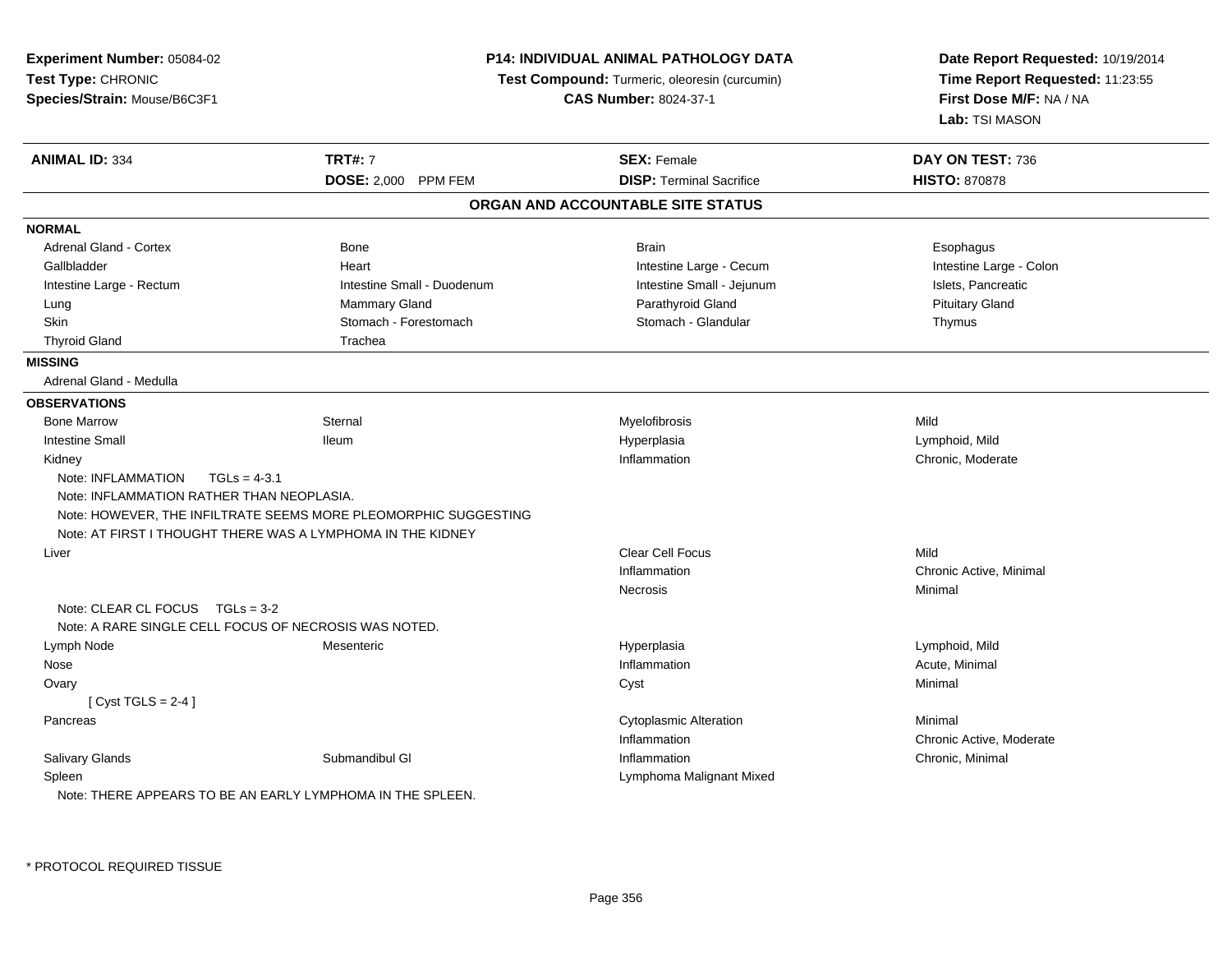| <b>Experiment Number: 05084-02</b><br>Test Type: CHRONIC<br>Species/Strain: Mouse/B6C3F1 | <b>P14: INDIVIDUAL ANIMAL PATHOLOGY DATA</b><br>Test Compound: Turmeric, oleoresin (curcumin)<br><b>CAS Number: 8024-37-1</b> |                                   | Date Report Requested: 10/19/2014<br>Time Report Requested: 11:23:55<br>First Dose M/F: NA / NA<br>Lab: TSI MASON |
|------------------------------------------------------------------------------------------|-------------------------------------------------------------------------------------------------------------------------------|-----------------------------------|-------------------------------------------------------------------------------------------------------------------|
| <b>ANIMAL ID: 334</b>                                                                    | <b>TRT#: 7</b>                                                                                                                | <b>SEX: Female</b>                | DAY ON TEST: 736                                                                                                  |
|                                                                                          | <b>DOSE: 2.000</b><br>PPM FEM                                                                                                 | <b>DISP:</b> Terminal Sacrifice   | <b>HISTO: 870878</b>                                                                                              |
|                                                                                          |                                                                                                                               | ORGAN AND ACCOUNTABLE SITE STATUS |                                                                                                                   |
| Note: LYMPH MAL MIXD $TGLs = 5-3$                                                        |                                                                                                                               |                                   |                                                                                                                   |
| <b>Urinary Bladder</b>                                                                   |                                                                                                                               | Lymphoma Malignant Mixed          |                                                                                                                   |
| Uterus                                                                                   | Endometrium                                                                                                                   | Hyperplasia                       | Moderate                                                                                                          |
| PRIMARY CAUSE OF DEATH                                                                   |                                                                                                                               |                                   |                                                                                                                   |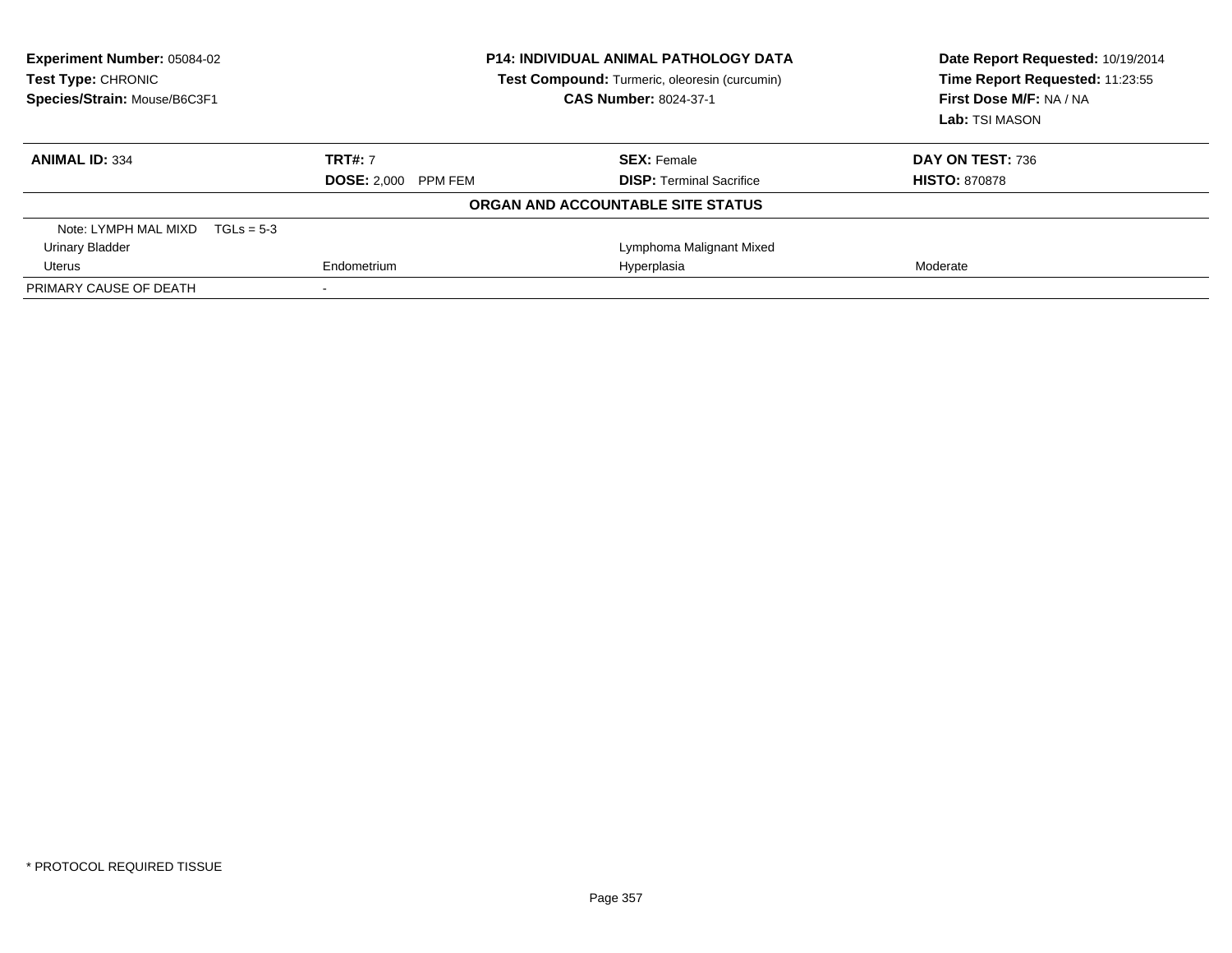| <b>Experiment Number: 05084-02</b><br>Test Type: CHRONIC<br>Species/Strain: Mouse/B6C3F1 |                            | <b>P14: INDIVIDUAL ANIMAL PATHOLOGY DATA</b><br>Test Compound: Turmeric, oleoresin (curcumin)<br><b>CAS Number: 8024-37-1</b> | Date Report Requested: 10/19/2014<br>Time Report Requested: 11:23:55<br>First Dose M/F: NA / NA<br>Lab: TSI MASON |
|------------------------------------------------------------------------------------------|----------------------------|-------------------------------------------------------------------------------------------------------------------------------|-------------------------------------------------------------------------------------------------------------------|
| <b>ANIMAL ID: 335</b>                                                                    | <b>TRT#: 7</b>             | <b>SEX: Female</b>                                                                                                            | <b>DAY ON TEST: 450</b>                                                                                           |
|                                                                                          | <b>DOSE: 2,000 PPM FEM</b> | <b>DISP:</b> Interval Sacrifice                                                                                               | <b>HISTO: 860075</b>                                                                                              |
|                                                                                          |                            | ORGAN AND ACCOUNTABLE SITE STATUS                                                                                             |                                                                                                                   |
| <b>NORMAL</b>                                                                            |                            |                                                                                                                               |                                                                                                                   |
| Intestine Large - Cecum                                                                  | Intestine Large - Colon    | Intestine Large - Rectum                                                                                                      | Intestine Small - Duodenum                                                                                        |
| Intestine Small - Ileum                                                                  | Intestine Small - Jejunum  | Stomach - Forestomach                                                                                                         | Stomach - Glandular                                                                                               |
| <b>OBSERVATIONS</b>                                                                      |                            |                                                                                                                               |                                                                                                                   |
| <b>Clitoral Gland</b>                                                                    |                            | Cyst                                                                                                                          | Multiple, Moderate                                                                                                |
| $[Cyst TGLS = 2-6]$                                                                      |                            |                                                                                                                               |                                                                                                                   |
| PRIMARY CAUSE OF DEATH                                                                   |                            |                                                                                                                               |                                                                                                                   |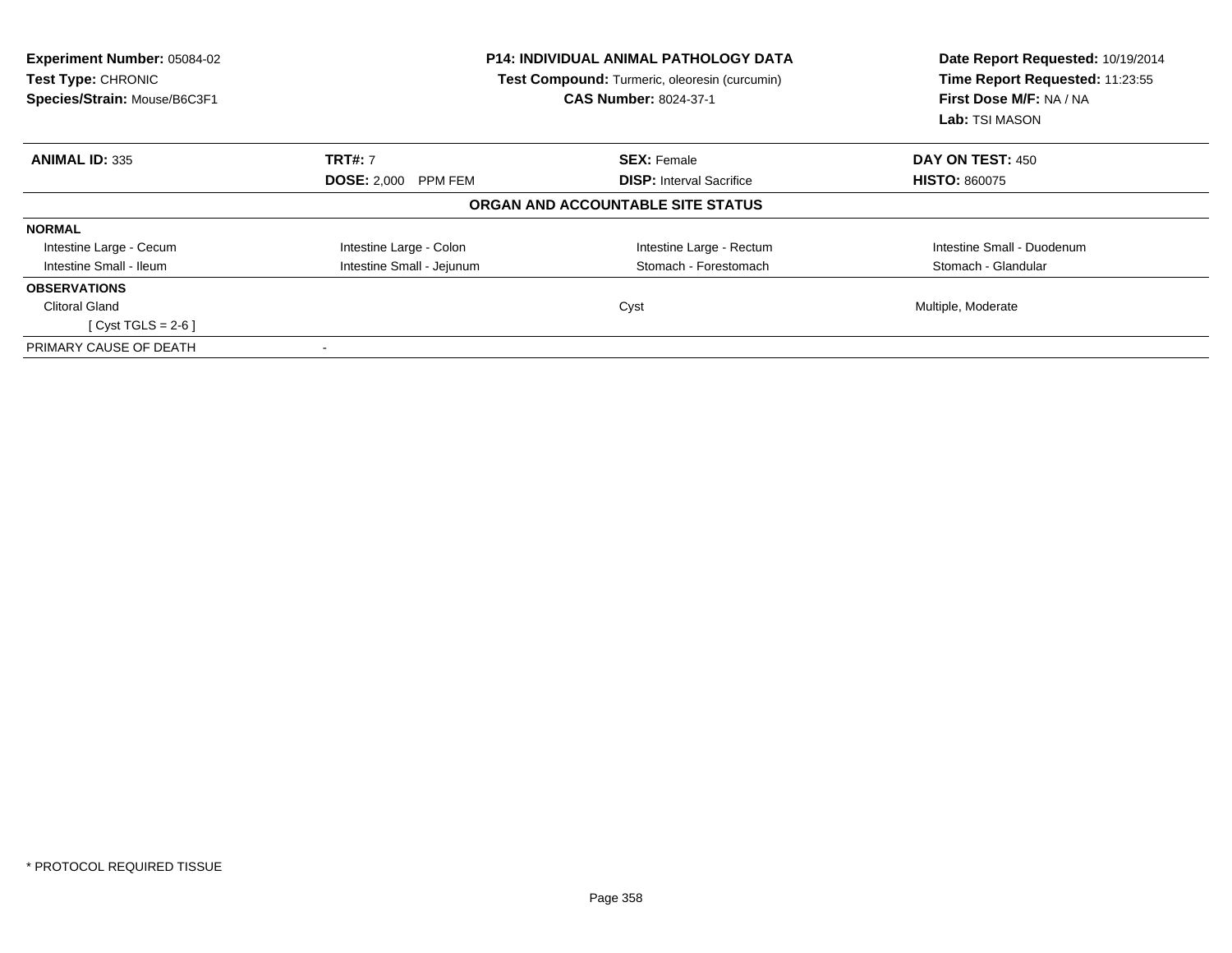| Experiment Number: 05084-02<br>Test Type: CHRONIC<br>Species/Strain: Mouse/B6C3F1 | <b>P14: INDIVIDUAL ANIMAL PATHOLOGY DATA</b><br>Test Compound: Turmeric, oleoresin (curcumin)<br><b>CAS Number: 8024-37-1</b> |                                   | Date Report Requested: 10/19/2014<br>Time Report Requested: 11:23:55<br>First Dose M/F: NA / NA<br>Lab: TSI MASON |
|-----------------------------------------------------------------------------------|-------------------------------------------------------------------------------------------------------------------------------|-----------------------------------|-------------------------------------------------------------------------------------------------------------------|
| <b>ANIMAL ID: 336</b>                                                             | <b>TRT#: 7</b>                                                                                                                | <b>SEX: Female</b>                | DAY ON TEST: 736                                                                                                  |
|                                                                                   | DOSE: 2,000 PPM FEM                                                                                                           | <b>DISP: Terminal Sacrifice</b>   | <b>HISTO: 870879</b>                                                                                              |
|                                                                                   |                                                                                                                               | ORGAN AND ACCOUNTABLE SITE STATUS |                                                                                                                   |
| <b>NORMAL</b>                                                                     |                                                                                                                               |                                   |                                                                                                                   |
| <b>Adrenal Gland - Cortex</b>                                                     | Adrenal Gland - Medulla                                                                                                       | Bone                              | <b>Bone Marrow</b>                                                                                                |
| <b>Brain</b>                                                                      | Esophagus                                                                                                                     | Gallbladder                       | Heart                                                                                                             |
| Intestine Large - Cecum                                                           | Intestine Large - Colon                                                                                                       | Intestine Large - Rectum          | Intestine Small - Duodenum                                                                                        |
| Intestine Small - Ileum                                                           | Intestine Small - Jejunum                                                                                                     | Islets, Pancreatic                | Lung                                                                                                              |
| Lymph Node - Mesenteric                                                           | Mammary Gland                                                                                                                 | Nose                              | Ovary                                                                                                             |
| Pancreas                                                                          | <b>Pituitary Gland</b>                                                                                                        | <b>Skin</b>                       | Spleen                                                                                                            |
| Stomach - Forestomach                                                             | Stomach - Glandular                                                                                                           | Thymus                            | <b>Thyroid Gland</b>                                                                                              |
| Trachea                                                                           | <b>Urinary Bladder</b>                                                                                                        |                                   |                                                                                                                   |
| <b>INSUFFICIENT TISSUE</b>                                                        |                                                                                                                               |                                   |                                                                                                                   |
| Parathyroid Gland                                                                 |                                                                                                                               |                                   |                                                                                                                   |
| <b>OBSERVATIONS</b>                                                               |                                                                                                                               |                                   |                                                                                                                   |
| Kidney                                                                            |                                                                                                                               | Inflammation                      | Chronic, Minimal                                                                                                  |
| Liver                                                                             |                                                                                                                               | Inflammation                      | Chronic Active, Minimal                                                                                           |
| Mesentery                                                                         |                                                                                                                               | Fibrosis                          | Minimal                                                                                                           |
|                                                                                   |                                                                                                                               | Inflammation                      | Chronic, Minimal                                                                                                  |
|                                                                                   |                                                                                                                               | Necrosis                          | Minimal                                                                                                           |
| Note: INFLAMMATION<br>$TGLs = 2-9$                                                |                                                                                                                               |                                   |                                                                                                                   |
| [Fibrosis TGLS = $2-9$ ]                                                          |                                                                                                                               |                                   |                                                                                                                   |
| [Necrosis TGLS = $2-9$ ]                                                          |                                                                                                                               |                                   |                                                                                                                   |
| <b>Salivary Glands</b>                                                            | Submandibul GI                                                                                                                | Inflammation                      | Chronic, Minimal                                                                                                  |
| <b>Uterus</b>                                                                     | Endometrium                                                                                                                   | Hyperplasia                       | Mild                                                                                                              |
| PRIMARY CAUSE OF DEATH                                                            |                                                                                                                               |                                   |                                                                                                                   |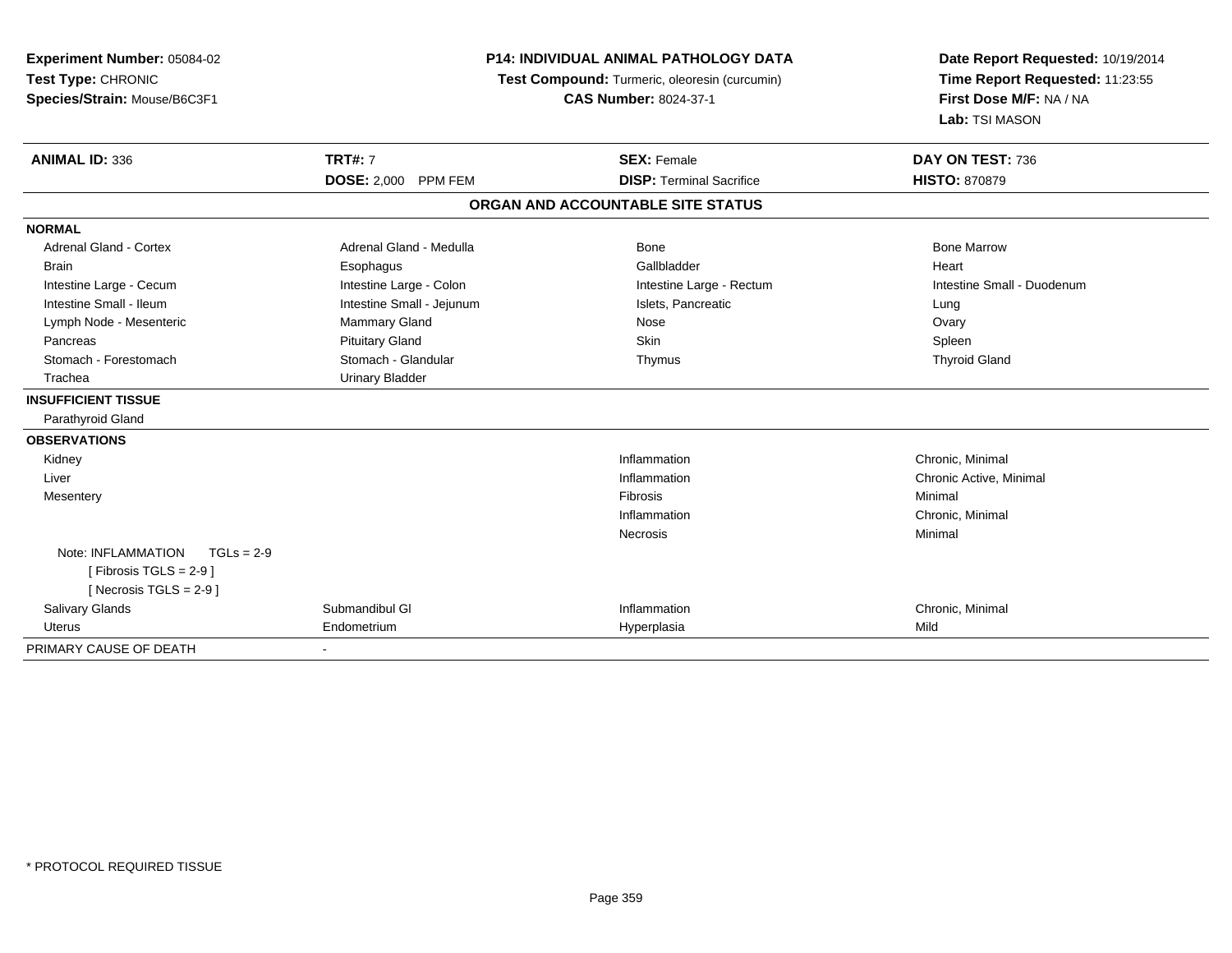| Experiment Number: 05084-02<br>Test Type: CHRONIC<br>Species/Strain: Mouse/B6C3F1 |                            | <b>P14: INDIVIDUAL ANIMAL PATHOLOGY DATA</b><br>Test Compound: Turmeric, oleoresin (curcumin)<br><b>CAS Number: 8024-37-1</b> | Date Report Requested: 10/19/2014<br>Time Report Requested: 11:23:55<br>First Dose M/F: NA / NA<br>Lab: TSI MASON |
|-----------------------------------------------------------------------------------|----------------------------|-------------------------------------------------------------------------------------------------------------------------------|-------------------------------------------------------------------------------------------------------------------|
| <b>ANIMAL ID: 337</b>                                                             | <b>TRT#: 7</b>             | <b>SEX: Female</b>                                                                                                            | DAY ON TEST: 736                                                                                                  |
|                                                                                   | DOSE: 2,000 PPM FEM        | <b>DISP: Terminal Sacrifice</b>                                                                                               | <b>HISTO: 870880</b>                                                                                              |
|                                                                                   |                            | ORGAN AND ACCOUNTABLE SITE STATUS                                                                                             |                                                                                                                   |
| <b>NORMAL</b>                                                                     |                            |                                                                                                                               |                                                                                                                   |
| <b>Adrenal Gland - Cortex</b>                                                     | Adrenal Gland - Medulla    | <b>Bone</b>                                                                                                                   | <b>Bone Marrow</b>                                                                                                |
| Esophagus                                                                         | Gallbladder                | Intestine Large - Cecum                                                                                                       | Intestine Large - Colon                                                                                           |
| Intestine Large - Rectum                                                          | Intestine Small - Duodenum | Intestine Small - Ileum                                                                                                       | Intestine Small - Jejunum                                                                                         |
| Islets, Pancreatic                                                                | Lung                       | Lymph Node - Mesenteric                                                                                                       | Mammary Gland                                                                                                     |
| Nose                                                                              | Pancreas                   | Parathyroid Gland                                                                                                             | Salivary Glands                                                                                                   |
| Skin                                                                              | Spleen                     | Stomach - Forestomach                                                                                                         | Stomach - Glandular                                                                                               |
| Thymus                                                                            | <b>Thyroid Gland</b>       | Trachea                                                                                                                       | <b>Urinary Bladder</b>                                                                                            |
| <b>MISSING</b>                                                                    |                            |                                                                                                                               |                                                                                                                   |
| <b>Pituitary Gland</b>                                                            |                            |                                                                                                                               |                                                                                                                   |
| <b>OBSERVATIONS</b>                                                               |                            |                                                                                                                               |                                                                                                                   |
| <b>Brain</b>                                                                      | Thalamus                   | Mineralization                                                                                                                | Minimal                                                                                                           |
| Heart                                                                             |                            | Inflammation                                                                                                                  | Chronic Active, Minimal                                                                                           |
| Kidney                                                                            |                            | Inflammation                                                                                                                  | Chronic, Minimal                                                                                                  |
| Liver                                                                             |                            | Lymphoma Malignant Mixed                                                                                                      |                                                                                                                   |
| Note: LYMPH MAL MIXD                                                              | $TGLs = 3,4,5,6-2+2.1+2.2$ |                                                                                                                               |                                                                                                                   |
| Ovary                                                                             |                            | Cyst                                                                                                                          | Minimal                                                                                                           |
| <b>Uterus</b>                                                                     |                            | Hydrometra                                                                                                                    | Mild                                                                                                              |
| Note: HYDROMETRA                                                                  | $TGLs = 2-4.1$             |                                                                                                                               |                                                                                                                   |
| PRIMARY CAUSE OF DEATH                                                            | $\overline{\phantom{a}}$   |                                                                                                                               |                                                                                                                   |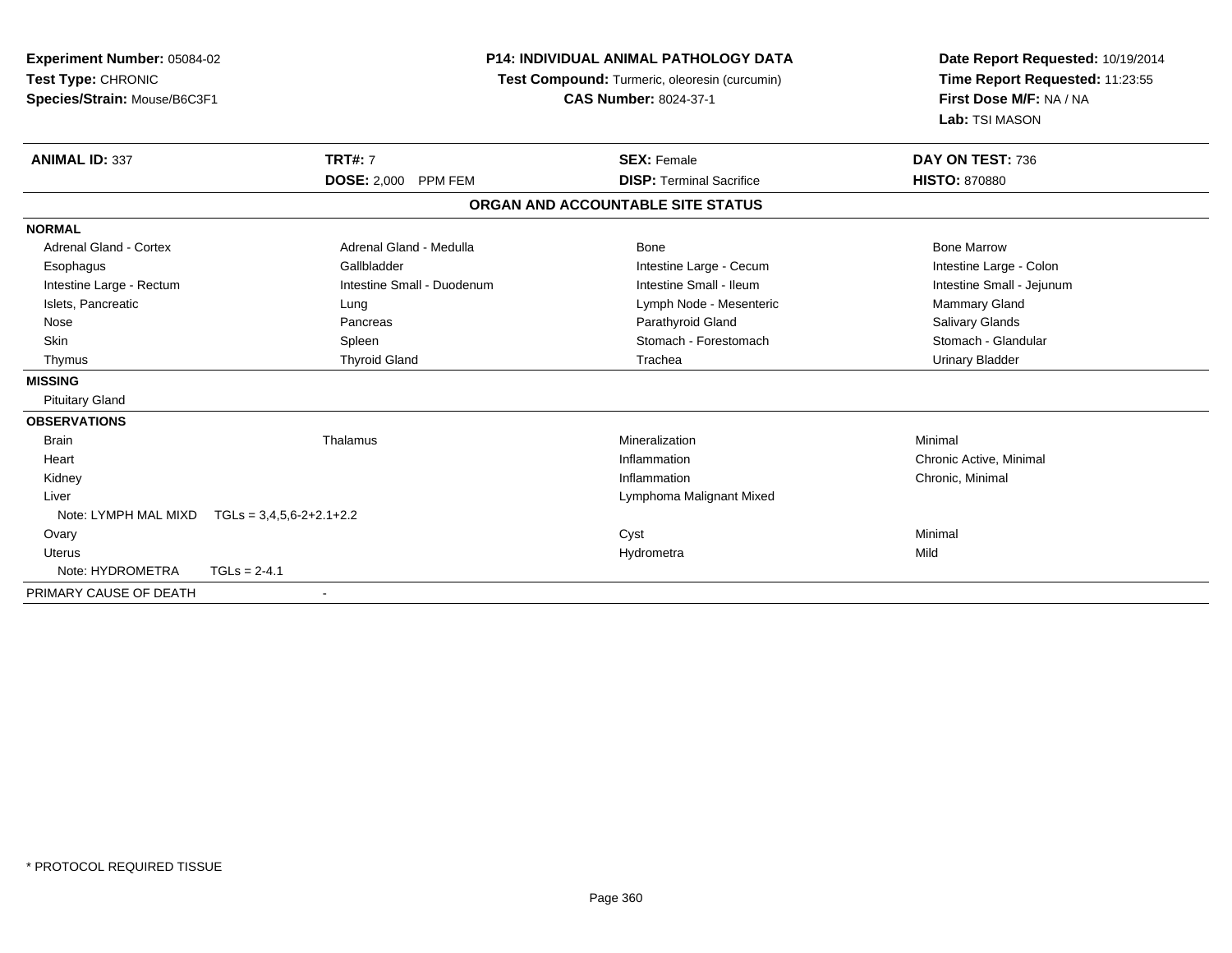| <b>Experiment Number: 05084-02</b><br><b>Test Type: CHRONIC</b><br>Species/Strain: Mouse/B6C3F1 |                               | <b>P14: INDIVIDUAL ANIMAL PATHOLOGY DATA</b><br>Test Compound: Turmeric, oleoresin (curcumin)<br><b>CAS Number: 8024-37-1</b> | Date Report Requested: 10/19/2014<br>Time Report Requested: 11:23:55<br>First Dose M/F: NA / NA<br>Lab: TSI MASON |
|-------------------------------------------------------------------------------------------------|-------------------------------|-------------------------------------------------------------------------------------------------------------------------------|-------------------------------------------------------------------------------------------------------------------|
| <b>ANIMAL ID: 338</b>                                                                           | <b>TRT#: 7</b>                | <b>SEX: Female</b>                                                                                                            | DAY ON TEST: 453                                                                                                  |
|                                                                                                 | <b>DOSE: 2,000</b><br>PPM FEM | <b>DISP:</b> Interval Sacrifice                                                                                               | <b>HISTO: 860076</b>                                                                                              |
|                                                                                                 |                               | ORGAN AND ACCOUNTABLE SITE STATUS                                                                                             |                                                                                                                   |
| <b>NORMAL</b>                                                                                   |                               |                                                                                                                               |                                                                                                                   |
| Intestine Large - Cecum                                                                         | Intestine Large - Colon       | Intestine Large - Rectum                                                                                                      | Intestine Small - Duodenum                                                                                        |
| Intestine Small - Ileum                                                                         | Intestine Small - Jejunum     | Stomach - Forestomach                                                                                                         | Stomach - Glandular                                                                                               |
| <b>OBSERVATIONS</b>                                                                             |                               |                                                                                                                               |                                                                                                                   |
| <b>Clitoral Gland</b>                                                                           |                               | Cyst                                                                                                                          | Minimal                                                                                                           |
|                                                                                                 |                               | Inflammation                                                                                                                  | Acute, Minimal                                                                                                    |
| Note: CYST<br>$TGLs = 3-6$                                                                      |                               |                                                                                                                               |                                                                                                                   |
| Skin                                                                                            | <b>Subcut Tiss</b>            | Inflammation                                                                                                                  | Acute, Mild                                                                                                       |
| PRIMARY CAUSE OF DEATH                                                                          | $\,$ $\,$                     |                                                                                                                               |                                                                                                                   |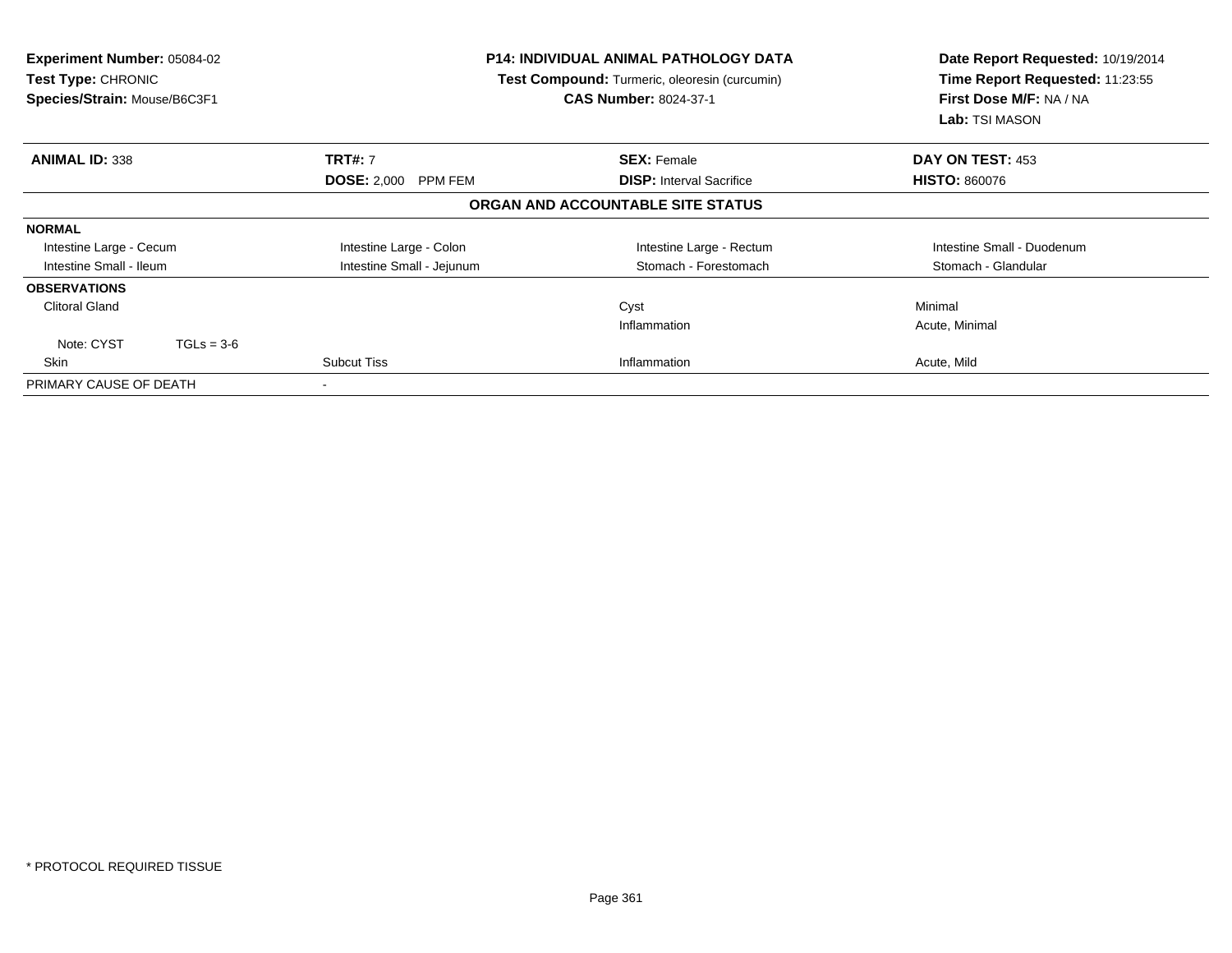| Experiment Number: 05084-02            | <b>P14: INDIVIDUAL ANIMAL PATHOLOGY DATA</b><br>Test Compound: Turmeric, oleoresin (curcumin) |                                   | Date Report Requested: 10/19/2014 |
|----------------------------------------|-----------------------------------------------------------------------------------------------|-----------------------------------|-----------------------------------|
| Test Type: CHRONIC                     |                                                                                               |                                   | Time Report Requested: 11:23:55   |
| Species/Strain: Mouse/B6C3F1           |                                                                                               | <b>CAS Number: 8024-37-1</b>      | First Dose M/F: NA / NA           |
|                                        |                                                                                               |                                   | Lab: TSI MASON                    |
| <b>ANIMAL ID: 339</b>                  | <b>TRT#: 7</b>                                                                                | <b>SEX: Female</b>                | DAY ON TEST: 736                  |
|                                        | <b>DOSE: 2,000 PPM FEM</b>                                                                    | <b>DISP: Terminal Sacrifice</b>   | <b>HISTO: 870881</b>              |
|                                        |                                                                                               | ORGAN AND ACCOUNTABLE SITE STATUS |                                   |
| <b>NORMAL</b>                          |                                                                                               |                                   |                                   |
| <b>Adrenal Gland - Cortex</b>          | Adrenal Gland - Medulla                                                                       | <b>Bone</b>                       | <b>Brain</b>                      |
| Esophagus                              | Gallbladder                                                                                   | Heart                             | Intestine Large - Cecum           |
| Intestine Large - Colon                | Intestine Large - Rectum                                                                      | Intestine Small - Duodenum        | Islets, Pancreatic                |
| Liver                                  | Lung                                                                                          | Nose                              | Ovary                             |
| Pancreas                               | Parathyroid Gland                                                                             | <b>Pituitary Gland</b>            | Skin                              |
| Spleen                                 | Stomach - Forestomach                                                                         | Stomach - Glandular               | Thymus                            |
| <b>Thyroid Gland</b>                   | Trachea                                                                                       | <b>Urinary Bladder</b>            |                                   |
| <b>OBSERVATIONS</b>                    |                                                                                               |                                   |                                   |
| <b>Bone Marrow</b>                     | Sternal                                                                                       | Myelofibrosis                     | Minimal                           |
| <b>Intestine Small</b>                 | <b>Ileum</b>                                                                                  | Lymphoma Malignant Mixed          |                                   |
|                                        | Jejunum                                                                                       | Lymphoma Malignant Mixed          |                                   |
| Note: LYMPH MAL MIXD<br>$TGLs = 5-6.1$ |                                                                                               |                                   |                                   |
| Kidney                                 |                                                                                               | Inflammation                      | Chronic, Minimal                  |
| Lymph Node                             | Mesenteric                                                                                    | Lymphoma Malignant Mixed          |                                   |
| Note: LYMPH MAL MIXD<br>$TGLs = 6-5.1$ |                                                                                               |                                   |                                   |
| <b>Mammary Gland</b>                   |                                                                                               | Adenocarcinoma                    |                                   |
| Note: ADENOCARC<br>$TGLs = 3-9$        |                                                                                               |                                   |                                   |
| Salivary Glands                        | Submandibul GI                                                                                | Inflammation                      | Chronic, Minimal                  |
| Uterus                                 | Endometrium                                                                                   | Hyperplasia                       | Mild                              |
| PRIMARY CAUSE OF DEATH                 |                                                                                               |                                   |                                   |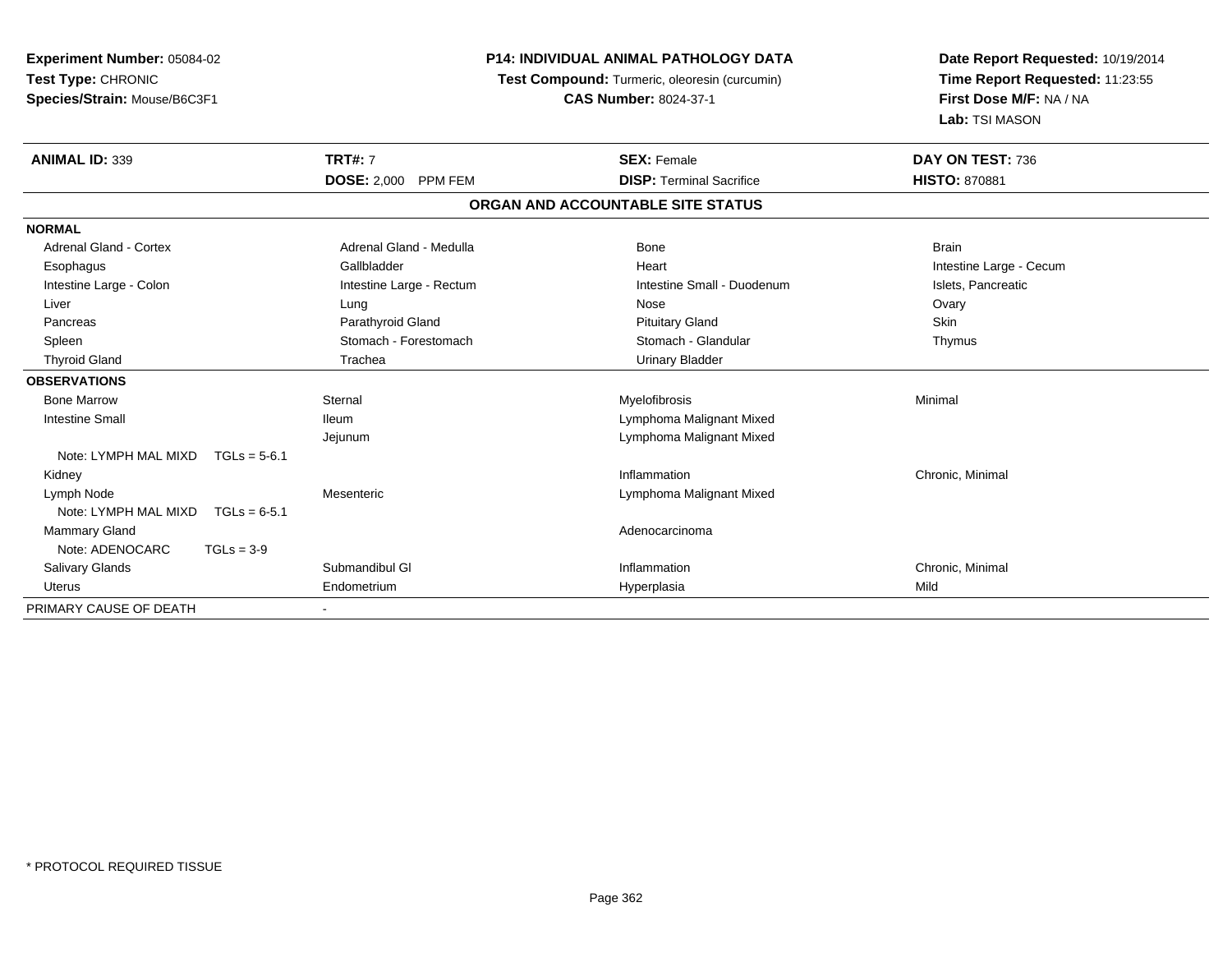| <b>Experiment Number: 05084-02</b><br>Test Type: CHRONIC<br>Species/Strain: Mouse/B6C3F1 |                            | <b>P14: INDIVIDUAL ANIMAL PATHOLOGY DATA</b><br>Test Compound: Turmeric, oleoresin (curcumin)<br><b>CAS Number: 8024-37-1</b> | Date Report Requested: 10/19/2014<br>Time Report Requested: 11:23:55<br>First Dose M/F: NA / NA<br>Lab: TSI MASON |  |
|------------------------------------------------------------------------------------------|----------------------------|-------------------------------------------------------------------------------------------------------------------------------|-------------------------------------------------------------------------------------------------------------------|--|
| <b>ANIMAL ID: 340</b>                                                                    | <b>TRT#: 7</b>             | <b>SEX: Female</b>                                                                                                            | DAY ON TEST: 701                                                                                                  |  |
|                                                                                          | <b>DOSE: 2,000 PPM FEM</b> | <b>DISP: Moribund</b>                                                                                                         | <b>HISTO: 870882</b>                                                                                              |  |
|                                                                                          |                            | ORGAN AND ACCOUNTABLE SITE STATUS                                                                                             |                                                                                                                   |  |
| <b>NORMAL</b>                                                                            |                            |                                                                                                                               |                                                                                                                   |  |
| <b>Adrenal Gland - Cortex</b>                                                            | Adrenal Gland - Medulla    | Bone                                                                                                                          | <b>Bone Marrow</b>                                                                                                |  |
| Esophagus                                                                                | Gallbladder                | Heart                                                                                                                         | Intestine Large - Cecum                                                                                           |  |
| Intestine Large - Colon                                                                  | Intestine Large - Rectum   | Intestine Small - Duodenum                                                                                                    | Intestine Small - Ileum                                                                                           |  |
| Intestine Small - Jejunum                                                                | Islets, Pancreatic         | Liver                                                                                                                         | Lung                                                                                                              |  |
| Mammary Gland                                                                            | Nose                       | Pancreas                                                                                                                      | Parathyroid Gland                                                                                                 |  |
| Skin                                                                                     | Spleen                     | Stomach - Forestomach                                                                                                         | Stomach - Glandular                                                                                               |  |
| Thymus                                                                                   | <b>Thyroid Gland</b>       | Trachea                                                                                                                       | <b>Urinary Bladder</b>                                                                                            |  |
| <b>MISSING</b>                                                                           |                            |                                                                                                                               |                                                                                                                   |  |
| Lymph Node - Mesenteric                                                                  |                            |                                                                                                                               |                                                                                                                   |  |
| <b>OBSERVATIONS</b>                                                                      |                            |                                                                                                                               |                                                                                                                   |  |
| <b>Brain</b>                                                                             | Thalamus                   | Mineralization                                                                                                                | Minimal                                                                                                           |  |
| Esophagus                                                                                |                            |                                                                                                                               |                                                                                                                   |  |
| Note: ESOPHAGUS SECTION WAS SEEN WITH THE LUNG.                                          |                            |                                                                                                                               |                                                                                                                   |  |
| Kidney                                                                                   |                            | Inflammation                                                                                                                  | Chronic, Minimal                                                                                                  |  |
| Ovary                                                                                    |                            | Cyst                                                                                                                          | Moderate                                                                                                          |  |
| [Cyst TGLS = $2-4$ ]                                                                     |                            |                                                                                                                               |                                                                                                                   |  |
| <b>Pituitary Gland</b>                                                                   | <b>Pars Distalis</b>       | Hyperplasia                                                                                                                   | Minimal                                                                                                           |  |
| <b>Salivary Glands</b>                                                                   | Submandibul GI             | Inflammation                                                                                                                  | Chronic, Minimal                                                                                                  |  |
| <b>Uterus</b>                                                                            | Endometrium                | Hyperplasia                                                                                                                   | Moderate                                                                                                          |  |
| PRIMARY CAUSE OF DEATH                                                                   |                            |                                                                                                                               |                                                                                                                   |  |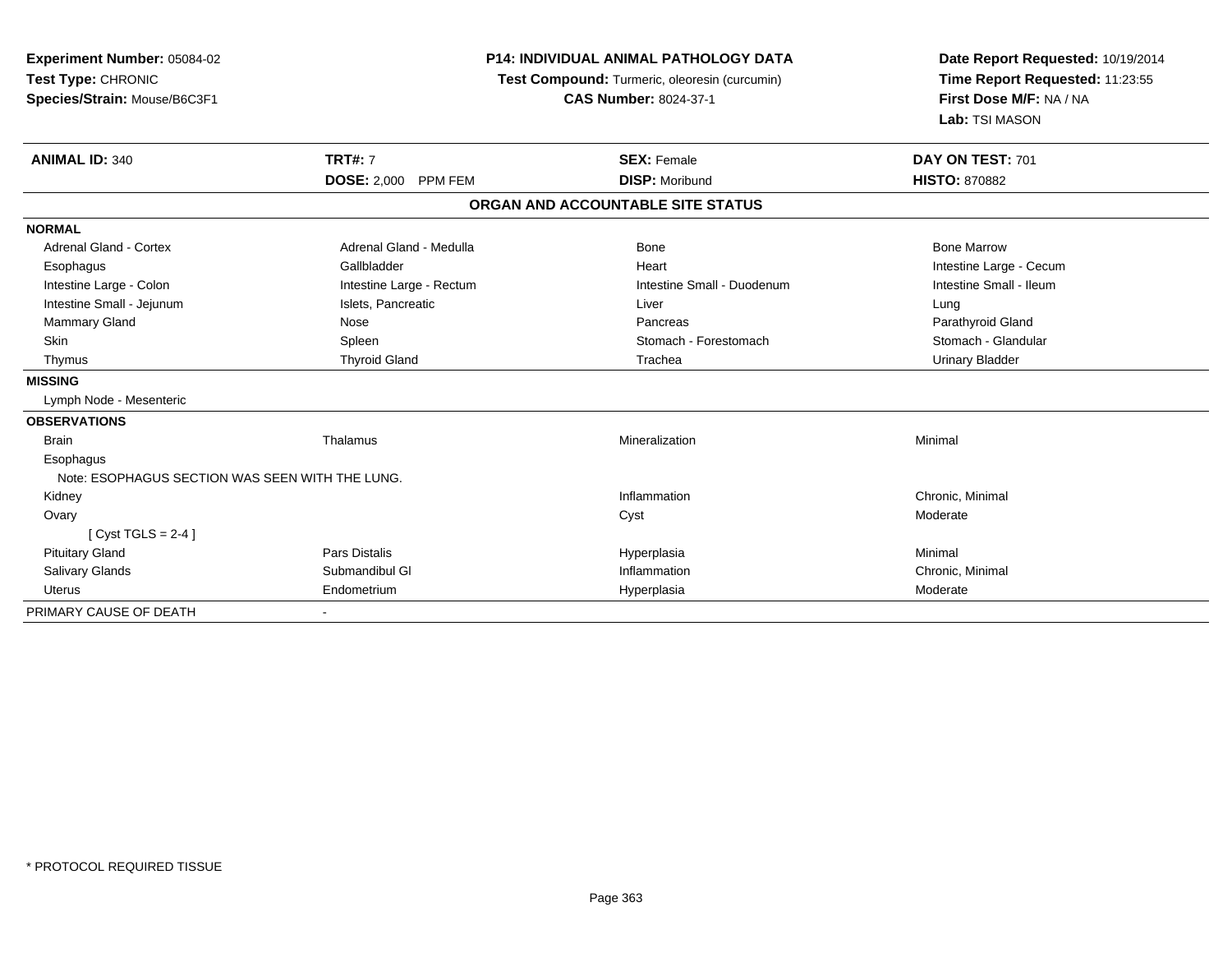| Experiment Number: 05084-02<br>Test Type: CHRONIC<br>Species/Strain: Mouse/B6C3F1 | <b>P14: INDIVIDUAL ANIMAL PATHOLOGY DATA</b><br>Test Compound: Turmeric, oleoresin (curcumin)<br><b>CAS Number: 8024-37-1</b> |                                   | Date Report Requested: 10/19/2014<br>Time Report Requested: 11:23:55<br>First Dose M/F: NA / NA<br>Lab: TSI MASON |
|-----------------------------------------------------------------------------------|-------------------------------------------------------------------------------------------------------------------------------|-----------------------------------|-------------------------------------------------------------------------------------------------------------------|
| <b>ANIMAL ID: 341</b>                                                             | <b>TRT#: 7</b>                                                                                                                | <b>SEX: Female</b>                | DAY ON TEST: 736                                                                                                  |
|                                                                                   | DOSE: 2,000 PPM FEM                                                                                                           | <b>DISP: Terminal Sacrifice</b>   | <b>HISTO: 870883</b>                                                                                              |
|                                                                                   |                                                                                                                               | ORGAN AND ACCOUNTABLE SITE STATUS |                                                                                                                   |
| <b>NORMAL</b>                                                                     |                                                                                                                               |                                   |                                                                                                                   |
| Adrenal Gland - Cortex                                                            | Adrenal Gland - Medulla                                                                                                       | Bone                              | <b>Brain</b>                                                                                                      |
| Esophagus                                                                         | Gallbladder                                                                                                                   | Heart                             | Intestine Large - Cecum                                                                                           |
| Intestine Large - Colon                                                           | Intestine Large - Rectum                                                                                                      | Intestine Small - Duodenum        | Intestine Small - Ileum                                                                                           |
| Intestine Small - Jejunum                                                         | Islets, Pancreatic                                                                                                            | Liver                             | Lung                                                                                                              |
| Lymph Node - Mesenteric                                                           | <b>Mammary Gland</b>                                                                                                          | Ovary                             | Pancreas                                                                                                          |
| Parathyroid Gland                                                                 | <b>Pituitary Gland</b>                                                                                                        | Salivary Glands                   | Skin                                                                                                              |
| Spleen                                                                            | Stomach - Forestomach                                                                                                         | Stomach - Glandular               | Thymus                                                                                                            |
| <b>Thyroid Gland</b>                                                              | Trachea                                                                                                                       | <b>Urinary Bladder</b>            |                                                                                                                   |
| <b>OBSERVATIONS</b>                                                               |                                                                                                                               |                                   |                                                                                                                   |
| <b>Bone Marrow</b>                                                                | Sternal                                                                                                                       | Myelofibrosis                     | Mild                                                                                                              |
| Kidney                                                                            |                                                                                                                               | Inflammation                      | Chronic, Minimal                                                                                                  |
|                                                                                   | <b>Renal Tubule</b>                                                                                                           | Regeneration                      | Minimal                                                                                                           |
| Note: REGENERATION<br>$TGLs = 4-3$                                                |                                                                                                                               |                                   |                                                                                                                   |
| Nose                                                                              |                                                                                                                               | Inflammation                      | Acute, Minimal                                                                                                    |
| <b>Uterus</b>                                                                     | Endometrium                                                                                                                   | Hyperplasia                       | Mild                                                                                                              |
| [Hyperplasia TGLS = 2-4 ]                                                         |                                                                                                                               |                                   |                                                                                                                   |
| PRIMARY CAUSE OF DEATH                                                            |                                                                                                                               |                                   |                                                                                                                   |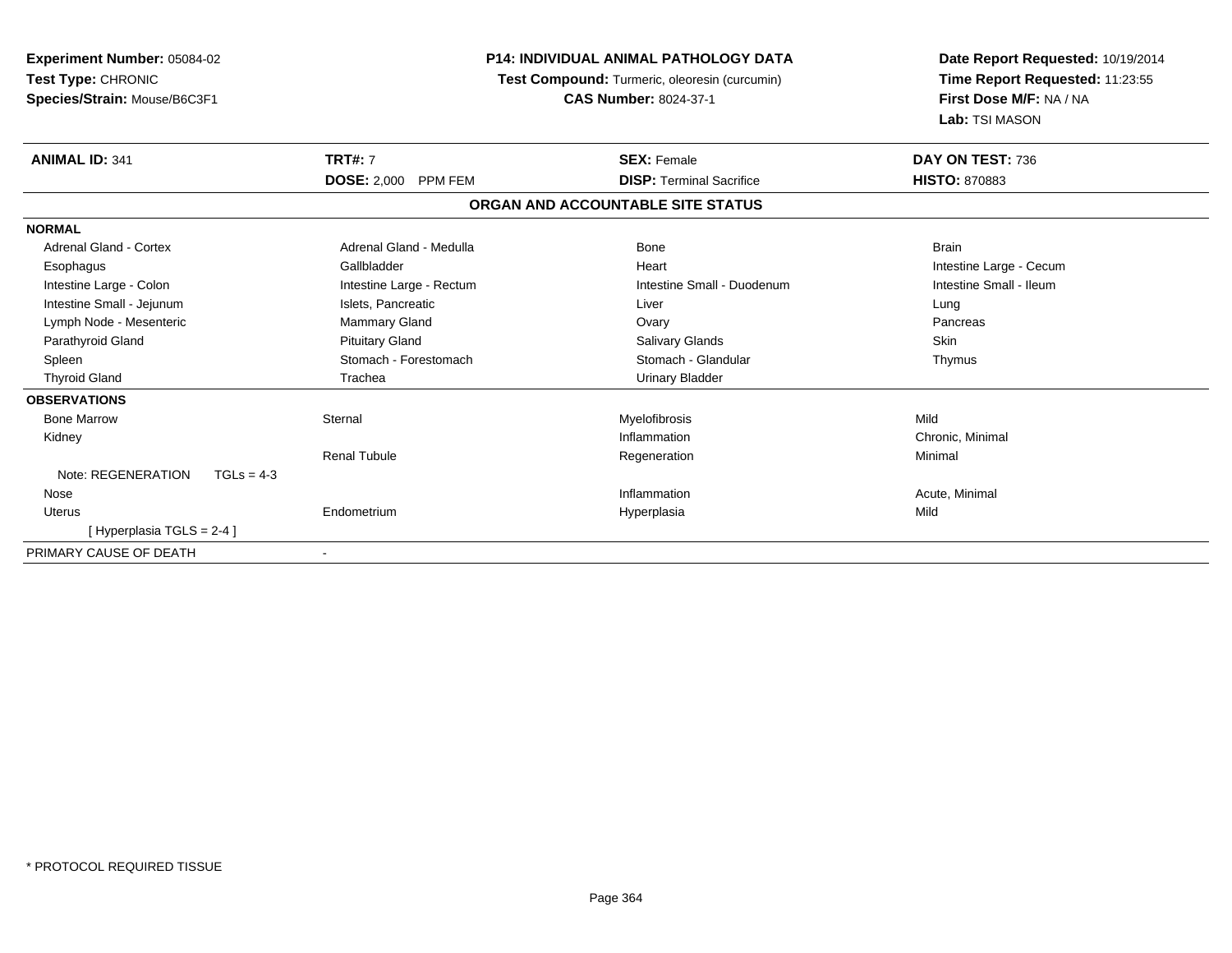**Experiment Number:** 05084-02**Test Type:** CHRONIC**Species/Strain:** Mouse/B6C3F1

## **P14: INDIVIDUAL ANIMAL PATHOLOGY DATA**

 **Test Compound:** Turmeric, oleoresin (curcumin) **CAS Number:** 8024-37-1

**Date Report Requested:** 10/19/2014**Time Report Requested:** 11:23:55**First Dose M/F:** NA / NA**Lab:** TSI MASON

| <b>ANIMAL ID: 342</b>         | <b>TRT#: 7</b>                              | <b>SEX: Female</b>                | DAY ON TEST: 718         |
|-------------------------------|---------------------------------------------|-----------------------------------|--------------------------|
|                               | DOSE: 2,000 PPM FEM                         | <b>DISP: Moribund</b>             | <b>HISTO: 870884</b>     |
|                               |                                             | ORGAN AND ACCOUNTABLE SITE STATUS |                          |
| <b>NORMAL</b>                 |                                             |                                   |                          |
| <b>Adrenal Gland - Cortex</b> | Adrenal Gland - Medulla                     | Bone                              | <b>Brain</b>             |
| Esophagus                     | Intestine Large - Cecum                     | Intestine Large - Colon           | Intestine Large - Rectum |
| Intestine Small - Duodenum    | Intestine Small - Ileum                     | Intestine Small - Jejunum         | Islets, Pancreatic       |
| Mammary Gland                 | Parathyroid Gland                           | <b>Pituitary Gland</b>            | Skin                     |
| Stomach - Forestomach         | <b>Thyroid Gland</b>                        | Trachea                           |                          |
| <b>OBSERVATIONS</b>           |                                             |                                   |                          |
| <b>Bone Marrow</b>            | Sternal                                     | Lymphoma Malignant Mixed          |                          |
| Gallbladder                   |                                             | Lymphoma Malignant Mixed          |                          |
| Note: LYMPH MAL MIXD          | $TGLs = 24-2.1$                             |                                   |                          |
| Heart                         |                                             | Lymphoma Malignant Mixed          |                          |
| Kidney                        |                                             | Lymphoma Malignant Mixed          |                          |
|                               | [ Lymphoma Malignant Mixed TGLS = 14,19-3 ] |                                   |                          |
| Liver                         |                                             | Lymphoma Malignant Mixed          |                          |
| Note: LYMPH MAL MIXD          | $TGLs = 12-2.1$                             |                                   |                          |
| Note: LYMPH MAL MIXD          | $TGLs = 11,21,22-2$                         |                                   |                          |
| Lung                          |                                             | Lymphoma Malignant Mixed          |                          |
| Lymph Node                    | Axillary                                    | Lymphoma Malignant Mixed          |                          |
|                               | <b>Bronchial</b>                            | Lymphoma Malignant Mixed          |                          |
|                               | Lumbar                                      | Lymphoma Malignant Mixed          |                          |
|                               | Mandibular                                  | Lymphoma Malignant Mixed          |                          |
|                               | Mediastinal                                 | Lymphoma Malignant Mixed          |                          |
|                               | Mesenteric                                  | Lymphoma Malignant Mixed          |                          |
|                               | Renal                                       | Lymphoma Malignant Mixed          |                          |
| Note: LYMPH MAL MIXD          | $TGLs = 3-5$                                |                                   |                          |
| Note: LYMPH MAL MIXD          | $TGLs = 13-5.1$                             |                                   |                          |
| Note: LYMPH MAL MIXD          | $TGLs = 17,18-11+12$                        |                                   |                          |
| Note: LYMPH MAL MIXD          | $TGLs = 20-1$                               |                                   |                          |
| Note: LYMPH MAL MIXD          | $TGLs = 15,16-10+12$                        |                                   |                          |
| Note: LYMPH MAL MIXD          | $TGLs = 4,5-9+12$                           |                                   |                          |
|                               | [ Lymphoma Malignant Mixed TGLS = 6-5 ]     |                                   |                          |

\* PROTOCOL REQUIRED TISSUE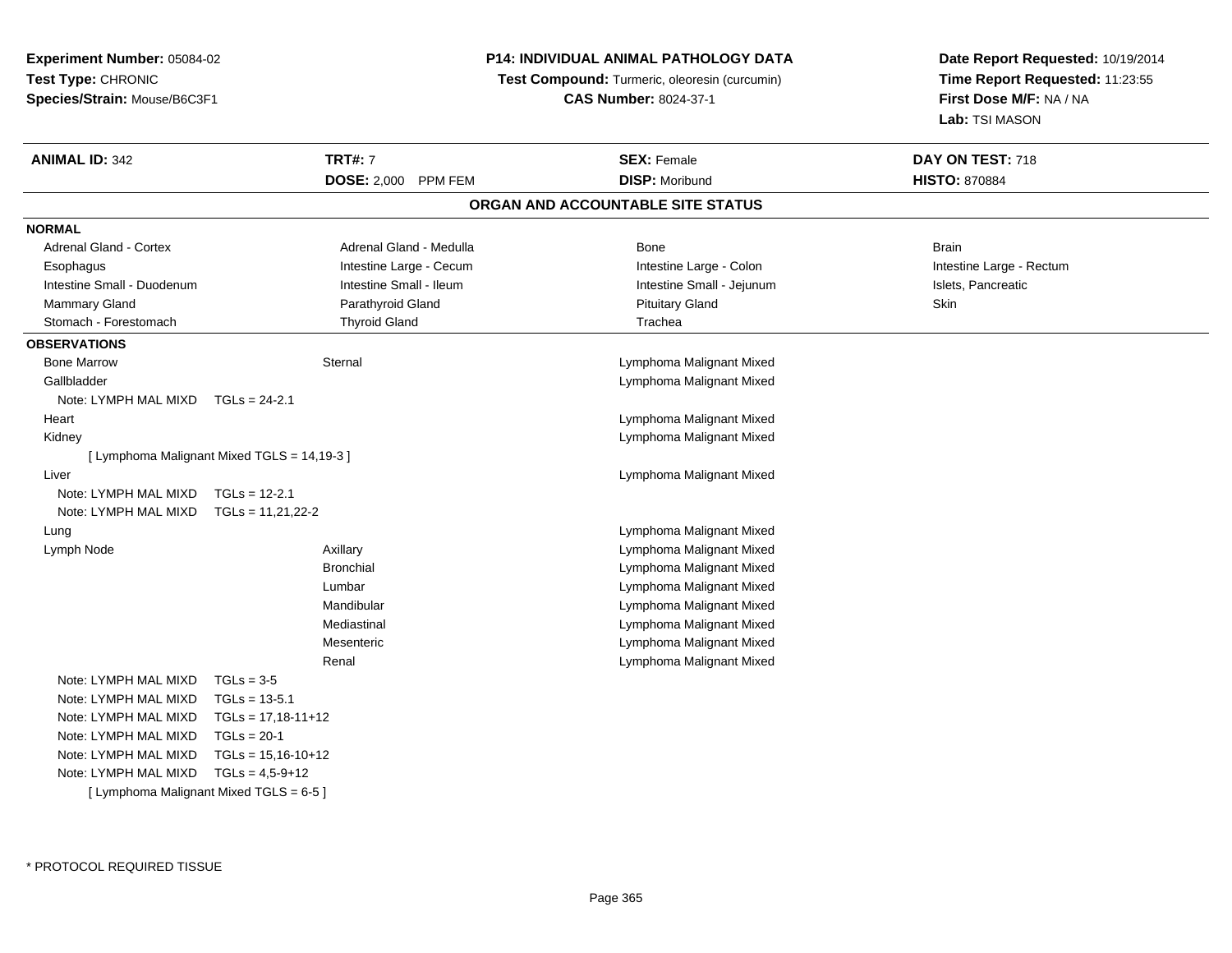**Experiment Number:** 05084-02**Test Type:** CHRONIC **Species/Strain:** Mouse/B6C3F1**P14: INDIVIDUAL ANIMAL PATHOLOGY DATA Test Compound:** Turmeric, oleoresin (curcumin)**CAS Number:** 8024-37-1**Date Report Requested:** 10/19/2014**Time Report Requested:** 11:23:55**First Dose M/F:** NA / NA**Lab:** TSI MASON**ANIMAL ID:** 342 **TRT#:** <sup>7</sup> **SEX:** Female **DAY ON TEST:** <sup>718</sup> **DOSE:** 2,000 PPM FEM**M DISP:** Moribund **HISTO:** 870884 **ORGAN AND ACCOUNTABLE SITE STATUS** Nose Lymphoma Malignant Mixed **Ovary** y and the control of the control of the control of the control of the control of the control of the control of the control of the control of the control of the control of the control of the control of the control of the co Lymphoma Malignant MixedNote: CYST TGLs = 7-4 **Pancreas**  Lymphoma Malignant MixedNote: LYMPH MAL MIXD TGLs = 9-5+5.1 Salivary GlandsSubmandibul Gl **Community Community** Cymphoma Malignant Mixed Lymphoma Malignant Mixed SpleenNote: LYMPH MAL MIXD TGLs = 10-3.1**Stomach** Glandular **Contracts** Clandular Clandular **Contracts** Clandular Lymphoma Malignant Mixed Thymus Lymphoma Malignant MixedNote: ARCHITECTURE HAS BEEN EFFACED BY THE LYMPHOMA.Note: THE THYMUS COULD NOT BE RECOGNIZED BUT PRESUMABLY ITS Urinary Bladder Lymphoma Malignant Mixed Uteruss and the contract of the contract of the contract of the contract of the contract of the contract of the contract of the contract of the contract of the contract of the contract of the contract of the contract of the cont a Mild Lymphoma Malignant MixedNote: HYDROMETRA TGLs = 8-4PRIMARY CAUSE OF DEATH-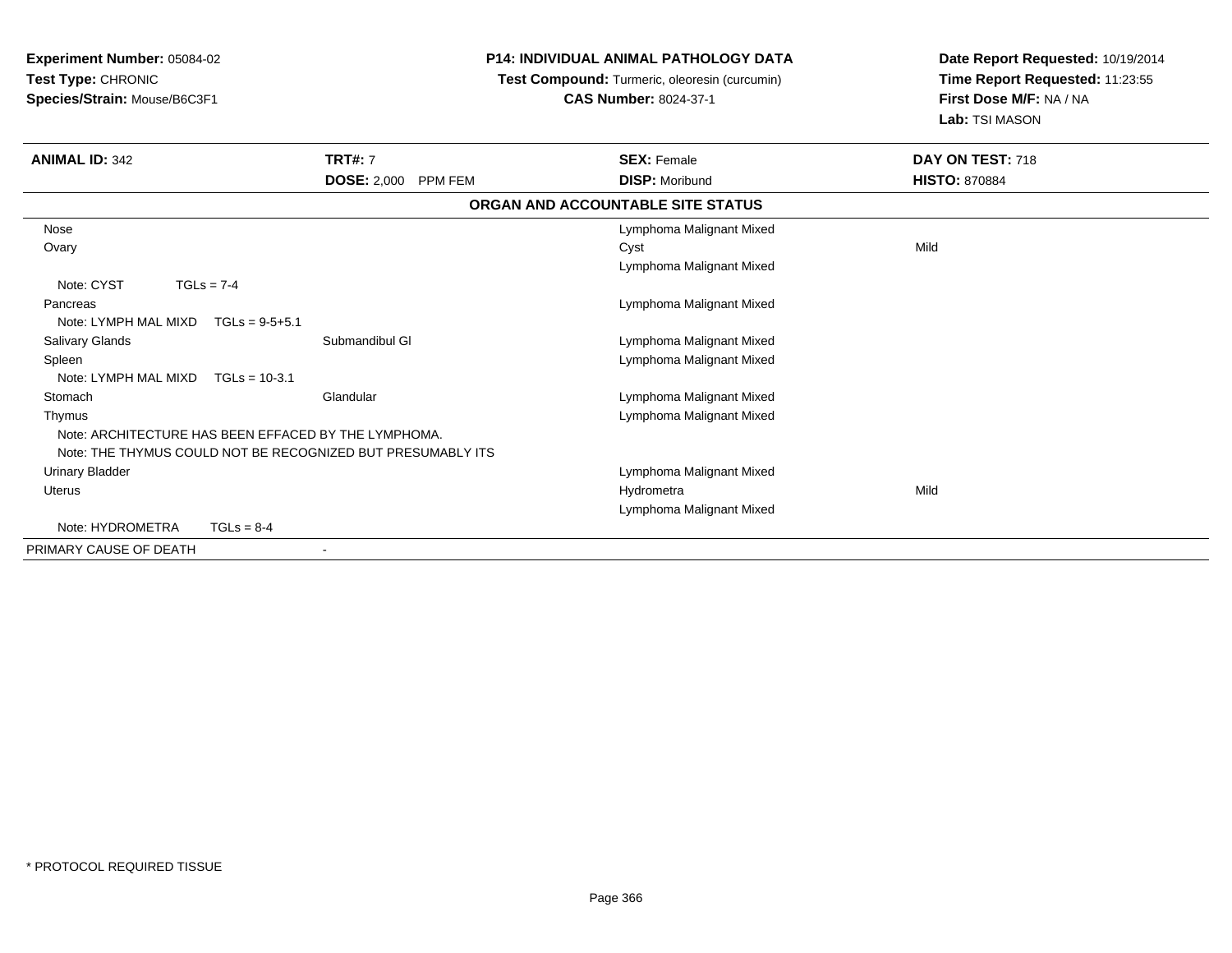| <b>Experiment Number: 05084-02</b><br><b>Test Type: CHRONIC</b><br>Species/Strain: Mouse/B6C3F1 |                            | <b>P14: INDIVIDUAL ANIMAL PATHOLOGY DATA</b><br>Test Compound: Turmeric, oleoresin (curcumin)<br><b>CAS Number: 8024-37-1</b> | Date Report Requested: 10/19/2014<br>Time Report Requested: 11:23:55<br>First Dose M/F: NA / NA<br>Lab: TSI MASON |
|-------------------------------------------------------------------------------------------------|----------------------------|-------------------------------------------------------------------------------------------------------------------------------|-------------------------------------------------------------------------------------------------------------------|
| <b>ANIMAL ID: 343</b>                                                                           | <b>TRT#: 7</b>             | <b>SEX: Female</b>                                                                                                            | DAY ON TEST: 450                                                                                                  |
|                                                                                                 | <b>DOSE: 2,000 PPM FEM</b> | <b>DISP:</b> Interval Sacrifice                                                                                               | <b>HISTO: 860077</b>                                                                                              |
|                                                                                                 |                            | ORGAN AND ACCOUNTABLE SITE STATUS                                                                                             |                                                                                                                   |
| <b>NORMAL</b>                                                                                   |                            |                                                                                                                               |                                                                                                                   |
| Intestine Large - Cecum                                                                         | Intestine Large - Colon    | Intestine Large - Rectum                                                                                                      | Intestine Small - Duodenum                                                                                        |
| Intestine Small - Ileum                                                                         | Intestine Small - Jejunum  | Stomach - Forestomach                                                                                                         |                                                                                                                   |
| <b>OBSERVATIONS</b>                                                                             |                            |                                                                                                                               |                                                                                                                   |
| <b>Clitoral Gland</b>                                                                           |                            | Cyst                                                                                                                          | Multiple, Mild                                                                                                    |
|                                                                                                 |                            | Inflammation                                                                                                                  | Chronic Active, Minimal                                                                                           |
| $Cyst TGLS = 1-6$                                                                               |                            |                                                                                                                               |                                                                                                                   |
| Stomach                                                                                         | Glandular                  | Inflammation                                                                                                                  | Chronic, Minimal                                                                                                  |
| PRIMARY CAUSE OF DEATH                                                                          | $\,$ $\,$                  |                                                                                                                               |                                                                                                                   |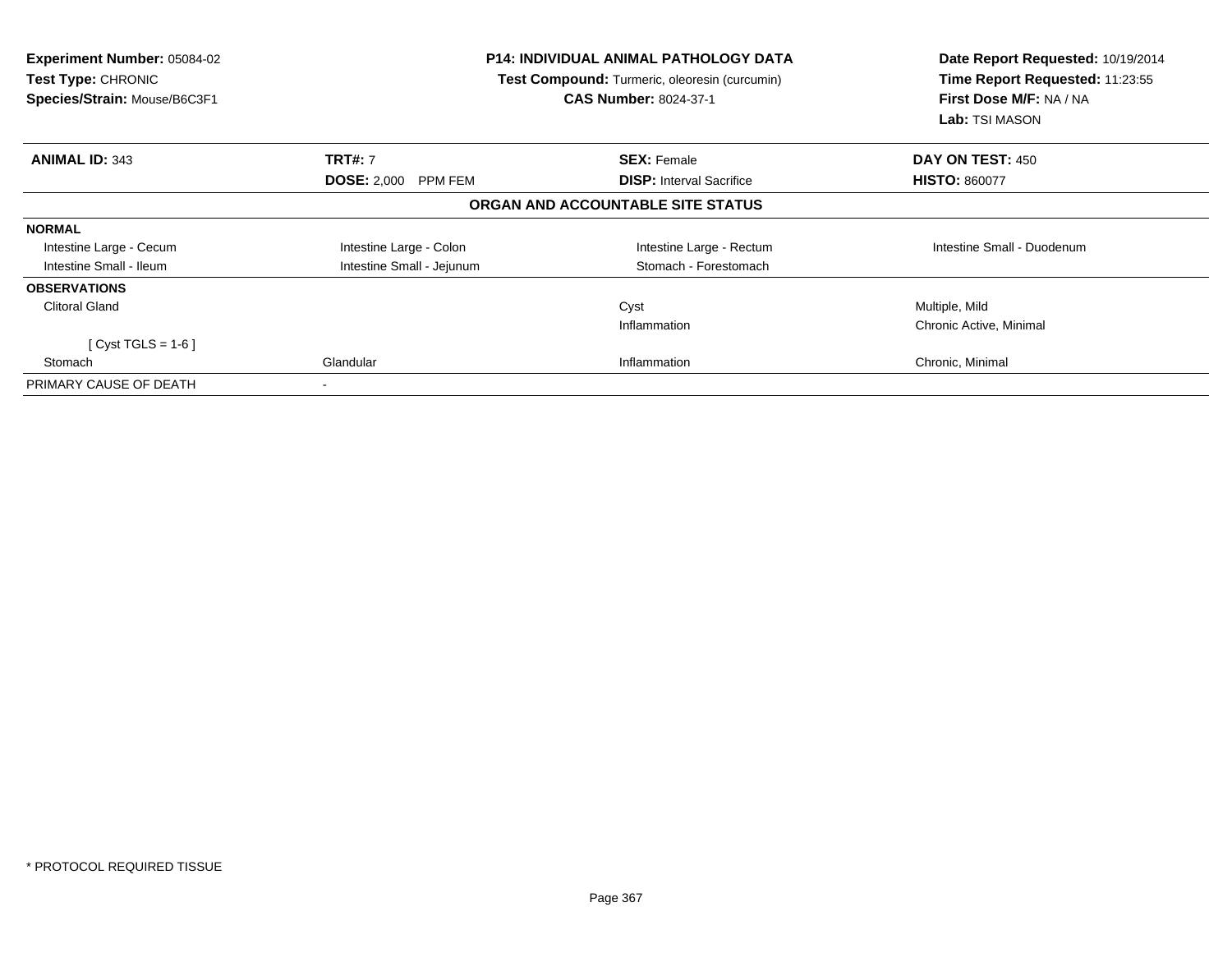**Experiment Number:** 05084-02**Test Type:** CHRONIC **Species/Strain:** Mouse/B6C3F1**P14: INDIVIDUAL ANIMAL PATHOLOGY DATA Test Compound:** Turmeric, oleoresin (curcumin)**CAS Number:** 8024-37-1**Date Report Requested:** 10/19/2014**Time Report Requested:** 11:23:55**First Dose M/F:** NA / NA**Lab:** TSI MASON**ANIMAL ID:** 344**TRT#:** 7 **SEX:** Female **SEX: Female DAY ON TEST:** 737 **DOSE:** 2,000 PPM FEM**DISP:** Terminal Sacrifice **HISTO:** 870885 **ORGAN AND ACCOUNTABLE SITE STATUSNORMALAdrenal Gland - Cortex** Adrenal Gland - Medulla **Bone** Bone **Bone** Esophagus Esophagus Intestine Large - Colon Gallbladder **East Intestine Large - Cecum Intestine Large - Cecum** Intestine Large - Cecum Intestine Small - Jejunum Intestine Large - Rectum **Intestine Small - Duodenum** Intestine Small - Ileum Intestine Small - Ileum Islets, Pancreatic Lung Mammary Gland Nose Skin Pancreas Parathyroid Gland Pituitary Gland SkinThymus Spleen Stomach - Forestomach Stomach - Stomach - Stomach Stomach Stomach Stomach - Glandular Trachea Urinary Bladder**OBSERVATIONS** Bone Marroww the sternal sternal sternal sternal sternal methods is the material of the step of the Mild of the Mild of the Mild of the Step of the Mild of the Step of the Mild of the Step of the Mild of the Step of the Step of the S Brainn and the theorem is the three matter of the matter of the matter of the matter of the matter of the matter of  $M$ inimal  $M$ inimal  $M$ inimal  $M$ inimal  $M$ inimal  $M$ inimal  $M$ inimal  $M$ inimal  $M$ inimal  $M$ inimal  $M$ inimal Kidneyy the control of the control of the control of the control of the control of the control of the control of the control of the control of the control of the control of the control of the control of the control of the contro Inflammation Chronic, Minimal Metaplasia Osseous, Minimal Liver**Inflammation**  Chronic Active, Minimal Necrosiss and the contract of the Minimal Lymph Node Mesenteric Hyperplasia Lymphoid, Mild Mesenteryy the contract of the contract of the contract of the contract of the contract of the contract of the contract of the contract of the contract of the contract of the contract of the contract of the contract of the contract Inflammation Chronic, Minimal  $[$  Fibrosis TGLS = 2-9  $]$  $[$  Inflammation TGLS = 2-9  $]$ **Ovary** y the control of the control of the control of the control of the control of the control of the control of the control of the control of the control of the control of the control of the control of the control of the contro Note:  $CYST$   $TGLs = 4.5-4$  Salivary Glandss Submandibul Gl **Inflammation**  Chronic, Minimal Thyroid Gland Follicular Cel Hyperplasia Minimal Uteruss and the contract of the contract of the contract of the contract of the contract of the contract of the contract of the contract of the contract of the contract of the contract of the contract of the contract of the cont a and a study of the state of the Marked Endometrium Hyperplasia Mild [ Hydrometra TGLS = 3-4 ]PRIMARY CAUSE OF DEATH-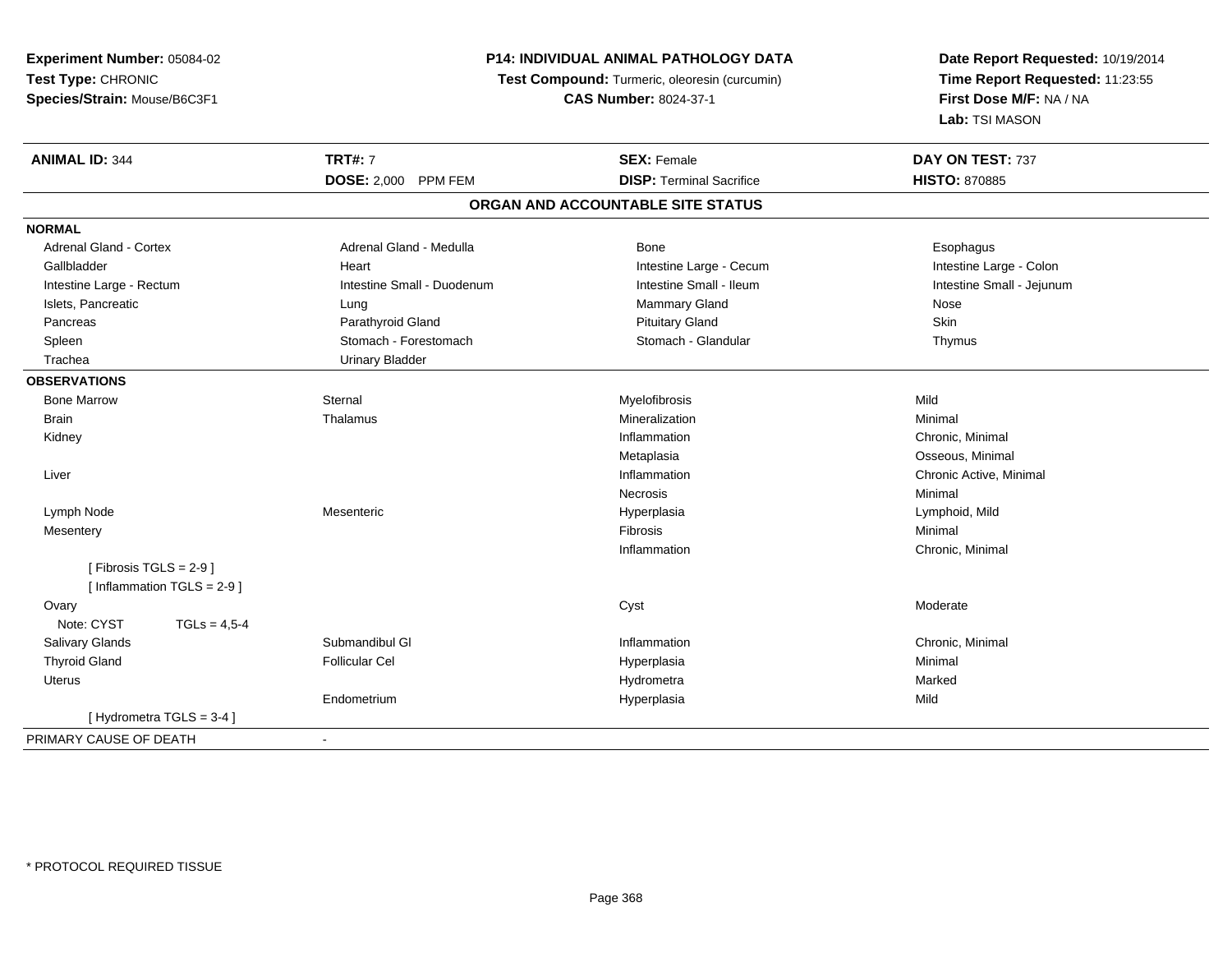| Experiment Number: 05084-02<br>Test Type: CHRONIC<br>Species/Strain: Mouse/B6C3F1 | <b>P14: INDIVIDUAL ANIMAL PATHOLOGY DATA</b><br>Test Compound: Turmeric, oleoresin (curcumin)<br><b>CAS Number: 8024-37-1</b> |                                   | Date Report Requested: 10/19/2014<br>Time Report Requested: 11:23:55<br>First Dose M/F: NA / NA<br>Lab: TSI MASON |
|-----------------------------------------------------------------------------------|-------------------------------------------------------------------------------------------------------------------------------|-----------------------------------|-------------------------------------------------------------------------------------------------------------------|
| <b>ANIMAL ID: 345</b>                                                             | <b>TRT#: 7</b>                                                                                                                | <b>SEX: Female</b>                | DAY ON TEST: 736                                                                                                  |
|                                                                                   | DOSE: 2,000 PPM FEM                                                                                                           | <b>DISP: Terminal Sacrifice</b>   | <b>HISTO: 870886</b>                                                                                              |
|                                                                                   |                                                                                                                               | ORGAN AND ACCOUNTABLE SITE STATUS |                                                                                                                   |
| <b>NORMAL</b>                                                                     |                                                                                                                               |                                   |                                                                                                                   |
| <b>Adrenal Gland - Cortex</b>                                                     | Adrenal Gland - Medulla                                                                                                       | <b>Bone</b>                       | Esophagus                                                                                                         |
| Gallbladder                                                                       | Intestine Large - Cecum                                                                                                       | Intestine Large - Colon           | Intestine Large - Rectum                                                                                          |
| Intestine Small - Duodenum                                                        | Intestine Small - Jejunum                                                                                                     | Islets, Pancreatic                | Lung                                                                                                              |
| Mammary Gland                                                                     | Pancreas                                                                                                                      | Skin                              | Stomach - Forestomach                                                                                             |
| Stomach - Glandular                                                               | Thymus                                                                                                                        | Trachea                           | <b>Urinary Bladder</b>                                                                                            |
| <b>MISSING</b>                                                                    |                                                                                                                               |                                   |                                                                                                                   |
| Parathyroid Gland                                                                 |                                                                                                                               |                                   |                                                                                                                   |
| <b>OBSERVATIONS</b>                                                               |                                                                                                                               |                                   |                                                                                                                   |
| <b>Bone Marrow</b>                                                                | Sternal                                                                                                                       | Lymphoma Malignant Lymphocytic    |                                                                                                                   |
|                                                                                   | Sternal                                                                                                                       | Myelofibrosis                     | Mild                                                                                                              |
| Note: MARROW SUGGESTS A POSSIBLE LYMPHOMA                                         |                                                                                                                               |                                   |                                                                                                                   |
| Note: THE PROMINENCE OF THE LYMPHOID TISSUE IN THE BONE                           |                                                                                                                               |                                   |                                                                                                                   |
| <b>Brain</b>                                                                      | Thalamus                                                                                                                      | Mineralization                    | Minimal                                                                                                           |
| Heart                                                                             |                                                                                                                               | Inflammation                      | Chronic Active, Minimal                                                                                           |
| <b>Intestine Small</b>                                                            | <b>Ileum</b>                                                                                                                  | Hyperplasia                       | Lymphoid, Mild                                                                                                    |
| Kidney                                                                            |                                                                                                                               | Inflammation                      | Chronic, Minimal                                                                                                  |
| Liver                                                                             |                                                                                                                               | Lymphoma Malignant Lymphocytic    |                                                                                                                   |
| Note: THE LYMPHOID INFILTRATES IN THE LIVER COULD REPRESENT                       |                                                                                                                               |                                   |                                                                                                                   |
| Note: AN EARLY LYMPHOMA.                                                          |                                                                                                                               |                                   |                                                                                                                   |
| Lymph Node                                                                        | Mesenteric                                                                                                                    | Hyperplasia                       | Lymphoid, Minimal                                                                                                 |
| Nose                                                                              |                                                                                                                               | Inflammation                      | Acute, Minimal                                                                                                    |
| Ovary                                                                             |                                                                                                                               | Cyst                              | Marked                                                                                                            |
| [Cyst TGLS = $2-4$ ]                                                              |                                                                                                                               |                                   |                                                                                                                   |
| <b>Pituitary Gland</b>                                                            | <b>Pars Distalis</b>                                                                                                          | Hyperplasia                       | Minimal                                                                                                           |
| Salivary Glands                                                                   | Submandibul GI                                                                                                                | Inflammation                      | Chronic, Minimal                                                                                                  |
| Spleen                                                                            |                                                                                                                               | Lymphoma Malignant Lymphocytic    |                                                                                                                   |
| Note: LYMPH MAL LYMP<br>$TGLs = 6-3$                                              |                                                                                                                               |                                   |                                                                                                                   |
| <b>Thyroid Gland</b>                                                              | <b>Follicular Cel</b>                                                                                                         | Adenoma                           |                                                                                                                   |
|                                                                                   |                                                                                                                               | Cyst                              | Mild                                                                                                              |
| <b>Uterus</b>                                                                     |                                                                                                                               | Hydrometra                        | Moderate                                                                                                          |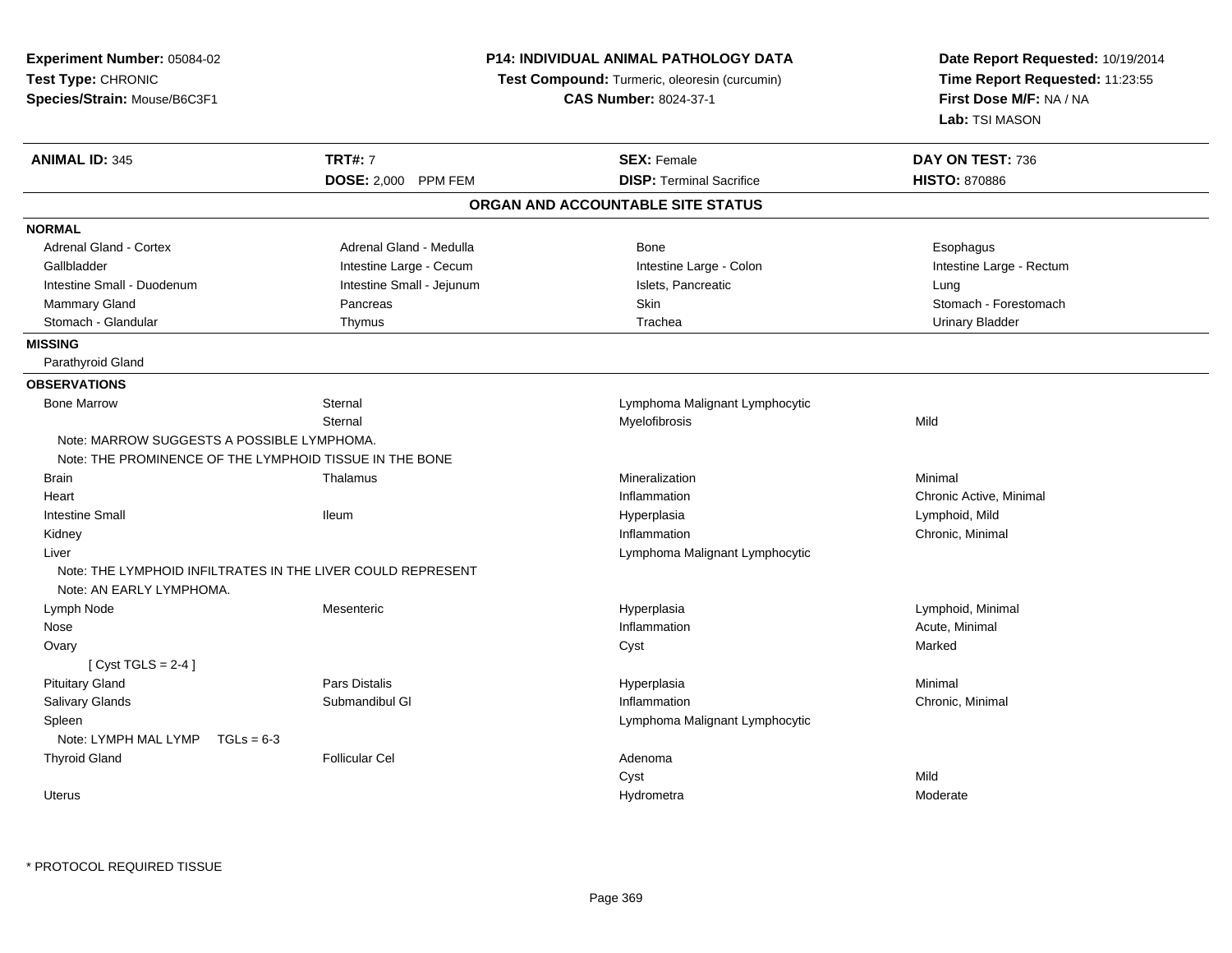| Experiment Number: 05084-02<br>Test Type: CHRONIC<br>Species/Strain: Mouse/B6C3F1 |                    | <b>P14: INDIVIDUAL ANIMAL PATHOLOGY DATA</b><br>Test Compound: Turmeric, oleoresin (curcumin)<br><b>CAS Number: 8024-37-1</b> |                                   | Date Report Requested: 10/19/2014<br>Time Report Requested: 11:23:55<br>First Dose M/F: NA / NA<br>Lab: TSI MASON |  |
|-----------------------------------------------------------------------------------|--------------------|-------------------------------------------------------------------------------------------------------------------------------|-----------------------------------|-------------------------------------------------------------------------------------------------------------------|--|
| <b>ANIMAL ID: 345</b>                                                             |                    | <b>TRT#: 7</b>                                                                                                                | <b>SEX: Female</b>                | DAY ON TEST: 736                                                                                                  |  |
|                                                                                   |                    | <b>DOSE: 2,000 PPM FEM</b>                                                                                                    | <b>DISP:</b> Terminal Sacrifice   | <b>HISTO: 870886</b>                                                                                              |  |
|                                                                                   |                    |                                                                                                                               | ORGAN AND ACCOUNTABLE SITE STATUS |                                                                                                                   |  |
|                                                                                   |                    | Endometrium                                                                                                                   | Hyperplasia                       | Mild                                                                                                              |  |
|                                                                                   |                    |                                                                                                                               | Infarct                           | Moderate                                                                                                          |  |
| Note: INFARCT                                                                     | $TGLs = 3.4 - 4.1$ |                                                                                                                               |                                   |                                                                                                                   |  |
| [Hyperplasia TGLS = $5-4$ ]                                                       |                    |                                                                                                                               |                                   |                                                                                                                   |  |
| PRIMARY CAUSE OF DEATH                                                            |                    |                                                                                                                               |                                   |                                                                                                                   |  |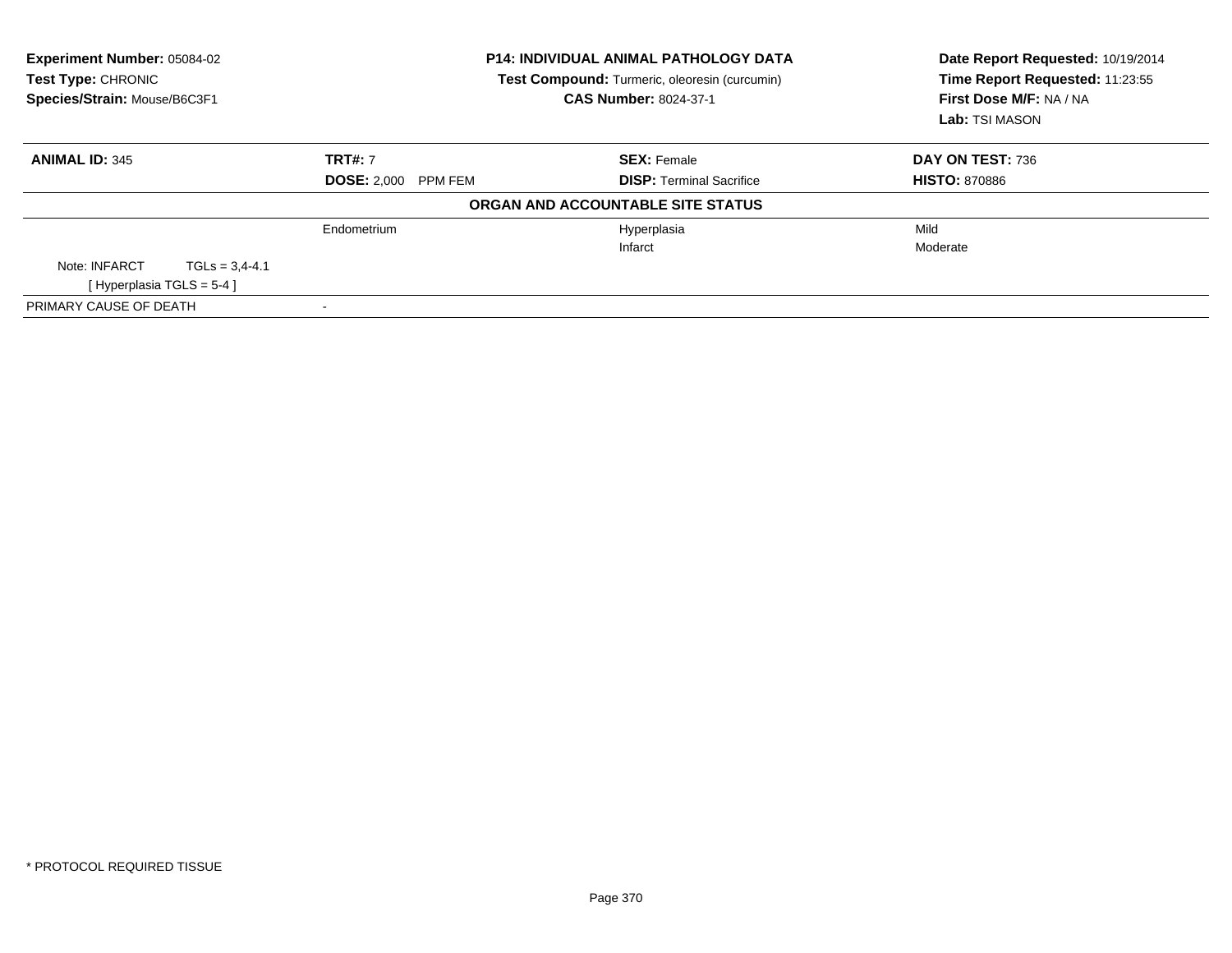| <b>Experiment Number: 05084-02</b><br><b>Test Type: CHRONIC</b><br>Species/Strain: Mouse/B6C3F1 | <b>P14: INDIVIDUAL ANIMAL PATHOLOGY DATA</b><br><b>Test Compound:</b> Turmeric, oleoresin (curcumin)<br><b>CAS Number: 8024-37-1</b> |                                   | Date Report Requested: 10/19/2014<br>Time Report Requested: 11:23:55<br>First Dose M/F: NA / NA<br>Lab: TSI MASON |
|-------------------------------------------------------------------------------------------------|--------------------------------------------------------------------------------------------------------------------------------------|-----------------------------------|-------------------------------------------------------------------------------------------------------------------|
| <b>ANIMAL ID: 346</b>                                                                           | <b>TRT#: 7</b>                                                                                                                       | <b>SEX: Female</b>                | DAY ON TEST: 450                                                                                                  |
|                                                                                                 | <b>DOSE: 2.000 PPM FEM</b>                                                                                                           | <b>DISP:</b> Interval Sacrifice   | <b>HISTO: 860078</b>                                                                                              |
|                                                                                                 |                                                                                                                                      | ORGAN AND ACCOUNTABLE SITE STATUS |                                                                                                                   |
| <b>NORMAL</b>                                                                                   |                                                                                                                                      |                                   |                                                                                                                   |
| Intestine Large - Cecum                                                                         | Intestine Large - Colon                                                                                                              | Intestine Large - Rectum          | Intestine Small - Duodenum                                                                                        |
| Intestine Small - Ileum                                                                         | Intestine Small - Jejunum<br>Stomach - Forestomach                                                                                   |                                   | Stomach - Glandular                                                                                               |
| PRIMARY CAUSE OF DEATH                                                                          |                                                                                                                                      |                                   |                                                                                                                   |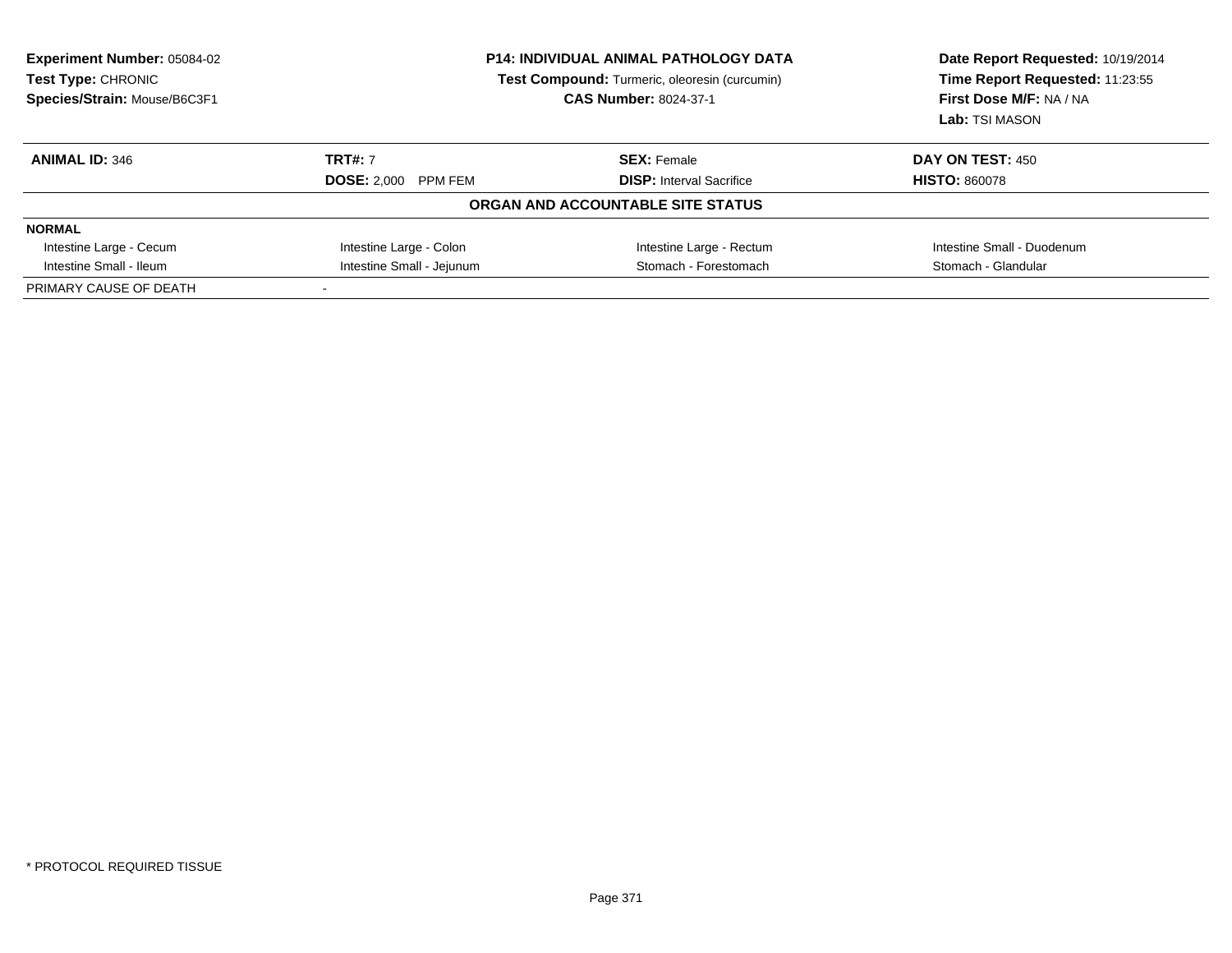| Experiment Number: 05084-02<br>Test Type: CHRONIC<br>Species/Strain: Mouse/B6C3F1                                                                                                                                                   | <b>CAS Number: 8024-37-1</b>                                    |                                   | <b>P14: INDIVIDUAL ANIMAL PATHOLOGY DATA</b><br><b>Test Compound:</b> Turmeric, oleoresin (curcumin)<br>First Dose M/F: NA / NA<br>Lab: TSI MASON | Date Report Requested: 10/19/2014<br>Time Report Requested: 11:23:55 |
|-------------------------------------------------------------------------------------------------------------------------------------------------------------------------------------------------------------------------------------|-----------------------------------------------------------------|-----------------------------------|---------------------------------------------------------------------------------------------------------------------------------------------------|----------------------------------------------------------------------|
| <b>ANIMAL ID: 347</b>                                                                                                                                                                                                               | <b>TRT#: 7</b>                                                  | <b>SEX: Female</b>                | DAY ON TEST: 736                                                                                                                                  |                                                                      |
|                                                                                                                                                                                                                                     | <b>DOSE: 2,000 PPM FEM</b>                                      | <b>DISP: Terminal Sacrifice</b>   | <b>HISTO: 870887</b>                                                                                                                              |                                                                      |
|                                                                                                                                                                                                                                     |                                                                 | ORGAN AND ACCOUNTABLE SITE STATUS |                                                                                                                                                   |                                                                      |
| <b>NORMAL</b>                                                                                                                                                                                                                       |                                                                 |                                   |                                                                                                                                                   |                                                                      |
| Adrenal Gland - Cortex                                                                                                                                                                                                              | Adrenal Gland - Medulla                                         | <b>Brain</b>                      | Esophagus                                                                                                                                         |                                                                      |
| Gallbladder                                                                                                                                                                                                                         | Heart                                                           | Intestine Large - Cecum           | Intestine Large - Colon                                                                                                                           |                                                                      |
| Intestine Large - Rectum                                                                                                                                                                                                            | Intestine Small - Duodenum                                      | Intestine Small - Ileum           | Intestine Small - Jejunum                                                                                                                         |                                                                      |
| Islets, Pancreatic                                                                                                                                                                                                                  | Lung                                                            | Lymph Node - Mesenteric           | Mammary Gland                                                                                                                                     |                                                                      |
| Nose                                                                                                                                                                                                                                | Pancreas                                                        | Parathyroid Gland                 | Skin                                                                                                                                              |                                                                      |
| Spleen                                                                                                                                                                                                                              | Stomach - Forestomach                                           | Thymus                            | Trachea                                                                                                                                           |                                                                      |
| <b>Urinary Bladder</b>                                                                                                                                                                                                              |                                                                 |                                   |                                                                                                                                                   |                                                                      |
| <b>OBSERVATIONS</b>                                                                                                                                                                                                                 |                                                                 |                                   |                                                                                                                                                   |                                                                      |
| Bone<br>Note: CHORDOMA<br>$TGLs = 2-9$<br>Note: HAS A LIGHT BLUE MUCINOUS APPEARANCE SUGGESTING A<br>Note: THE MASS DOES NOT APPEAR TO BE A CLEAR CUT FIBROMA<br>Note: OR<br>Note: THIS IS AN UNUSUAL TUMOR ARISING ON THE TAIL. IT | Note: POSSIBLE CHORDOMA ARISING FROM REMNANTS OF THE NOTOCHORD. | Chordoma                          |                                                                                                                                                   |                                                                      |
| <b>Bone Marrow</b>                                                                                                                                                                                                                  | Sternal                                                         | Myelofibrosis                     | Mild                                                                                                                                              |                                                                      |
| Kidney                                                                                                                                                                                                                              |                                                                 | Inflammation                      | Chronic, Minimal                                                                                                                                  |                                                                      |
| Liver                                                                                                                                                                                                                               |                                                                 | Inflammation                      | Chronic Active, Minimal                                                                                                                           |                                                                      |
| Ovary<br>Note: PROVIDED. NO OVARIAN TISSUE WAS VISIBLE SUGGESTING<br>Note: CYST<br>$TGLs = 3,4-4.1$<br>Note: THE CYST IS A PERIOVARIAN CYST.                                                                                        | Note: ONLY ONE OF THE OVARIAN CYSTS WAS PRESENT IN THE SECTION  | Cyst                              | Mild                                                                                                                                              |                                                                      |
| <b>Pituitary Gland</b>                                                                                                                                                                                                              | Pars Distalis                                                   | Angiectasis                       | Minimal                                                                                                                                           |                                                                      |
|                                                                                                                                                                                                                                     | <b>Pars Distalis</b>                                            | Hyperplasia                       | Mild                                                                                                                                              |                                                                      |
| Salivary Glands                                                                                                                                                                                                                     | Submandibul GI                                                  | Inflammation                      | Chronic, Minimal                                                                                                                                  |                                                                      |
| Stomach                                                                                                                                                                                                                             | Glandular                                                       | Mineralization                    | Minimal                                                                                                                                           |                                                                      |
| <b>Thyroid Gland</b>                                                                                                                                                                                                                |                                                                 | Cyst                              | Minimal                                                                                                                                           |                                                                      |
| Uterus                                                                                                                                                                                                                              | Endometrium                                                     | Hyperplasia                       | Moderate                                                                                                                                          |                                                                      |
| PRIMARY CAUSE OF DEATH                                                                                                                                                                                                              |                                                                 |                                   |                                                                                                                                                   |                                                                      |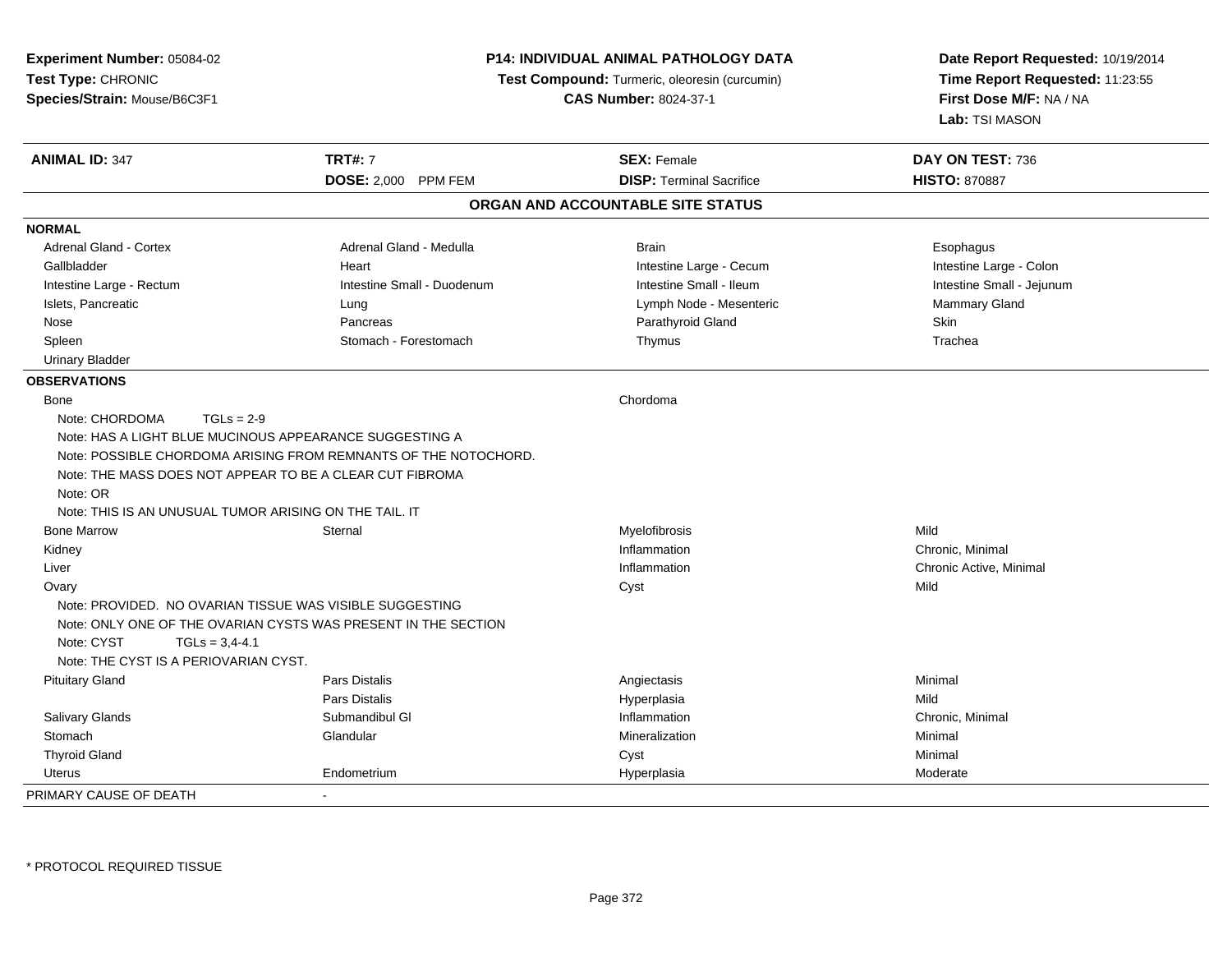| Experiment Number: 05084-02<br>Test Type: CHRONIC<br>Species/Strain: Mouse/B6C3F1 |                            | P14: INDIVIDUAL ANIMAL PATHOLOGY DATA<br>Test Compound: Turmeric, oleoresin (curcumin)<br><b>CAS Number: 8024-37-1</b> | Date Report Requested: 10/19/2014<br>Time Report Requested: 11:23:55<br>First Dose M/F: NA / NA<br>Lab: TSI MASON |
|-----------------------------------------------------------------------------------|----------------------------|------------------------------------------------------------------------------------------------------------------------|-------------------------------------------------------------------------------------------------------------------|
| <b>ANIMAL ID: 348</b>                                                             | <b>TRT#: 7</b>             | <b>SEX: Female</b>                                                                                                     | DAY ON TEST: 736                                                                                                  |
|                                                                                   | <b>DOSE: 2,000 PPM FEM</b> | <b>DISP: Terminal Sacrifice</b>                                                                                        | <b>HISTO: 870888</b>                                                                                              |
|                                                                                   |                            | ORGAN AND ACCOUNTABLE SITE STATUS                                                                                      |                                                                                                                   |
| <b>NORMAL</b>                                                                     |                            |                                                                                                                        |                                                                                                                   |
| <b>Adrenal Gland - Cortex</b>                                                     | Bone                       | <b>Bone Marrow</b>                                                                                                     | Esophagus                                                                                                         |
| Heart                                                                             | Intestine Large - Cecum    | Intestine Large - Colon                                                                                                | Intestine Large - Rectum                                                                                          |
| Intestine Small - Duodenum                                                        | Intestine Small - Ileum    | Intestine Small - Jejunum                                                                                              | Islets, Pancreatic                                                                                                |
| Lung                                                                              | Lymph Node - Mesenteric    | <b>Mammary Gland</b>                                                                                                   | Ovary                                                                                                             |
| Pancreas                                                                          | Parathyroid Gland          | <b>Pituitary Gland</b>                                                                                                 | Skin                                                                                                              |
| Spleen                                                                            | Stomach - Forestomach      | Stomach - Glandular                                                                                                    | Thymus                                                                                                            |
| <b>Thyroid Gland</b>                                                              | Trachea                    | <b>Urinary Bladder</b>                                                                                                 |                                                                                                                   |
| <b>MISSING</b>                                                                    |                            |                                                                                                                        |                                                                                                                   |
| Gallbladder                                                                       |                            |                                                                                                                        |                                                                                                                   |
| <b>INSUFFICIENT TISSUE</b>                                                        |                            |                                                                                                                        |                                                                                                                   |
| Adrenal Gland - Medulla                                                           |                            |                                                                                                                        |                                                                                                                   |
| <b>OBSERVATIONS</b>                                                               |                            |                                                                                                                        |                                                                                                                   |
| <b>Brain</b>                                                                      | Thalamus                   | Mineralization                                                                                                         | Minimal                                                                                                           |
| Kidney                                                                            |                            | Inflammation                                                                                                           | Chronic, Minimal                                                                                                  |
| Liver                                                                             |                            | Inflammation                                                                                                           | Chronic Active, Minimal                                                                                           |
| Nose                                                                              |                            | Inflammation                                                                                                           | Acute, Minimal                                                                                                    |
| <b>Salivary Glands</b>                                                            | Submandibul GI             | Inflammation                                                                                                           | Chronic, Minimal                                                                                                  |
| <b>Uterus</b>                                                                     | Endometrium                | Hyperplasia                                                                                                            | Mild                                                                                                              |
| [Hyperplasia TGLS = 2-4]                                                          |                            |                                                                                                                        |                                                                                                                   |
| PRIMARY CAUSE OF DEATH                                                            |                            |                                                                                                                        |                                                                                                                   |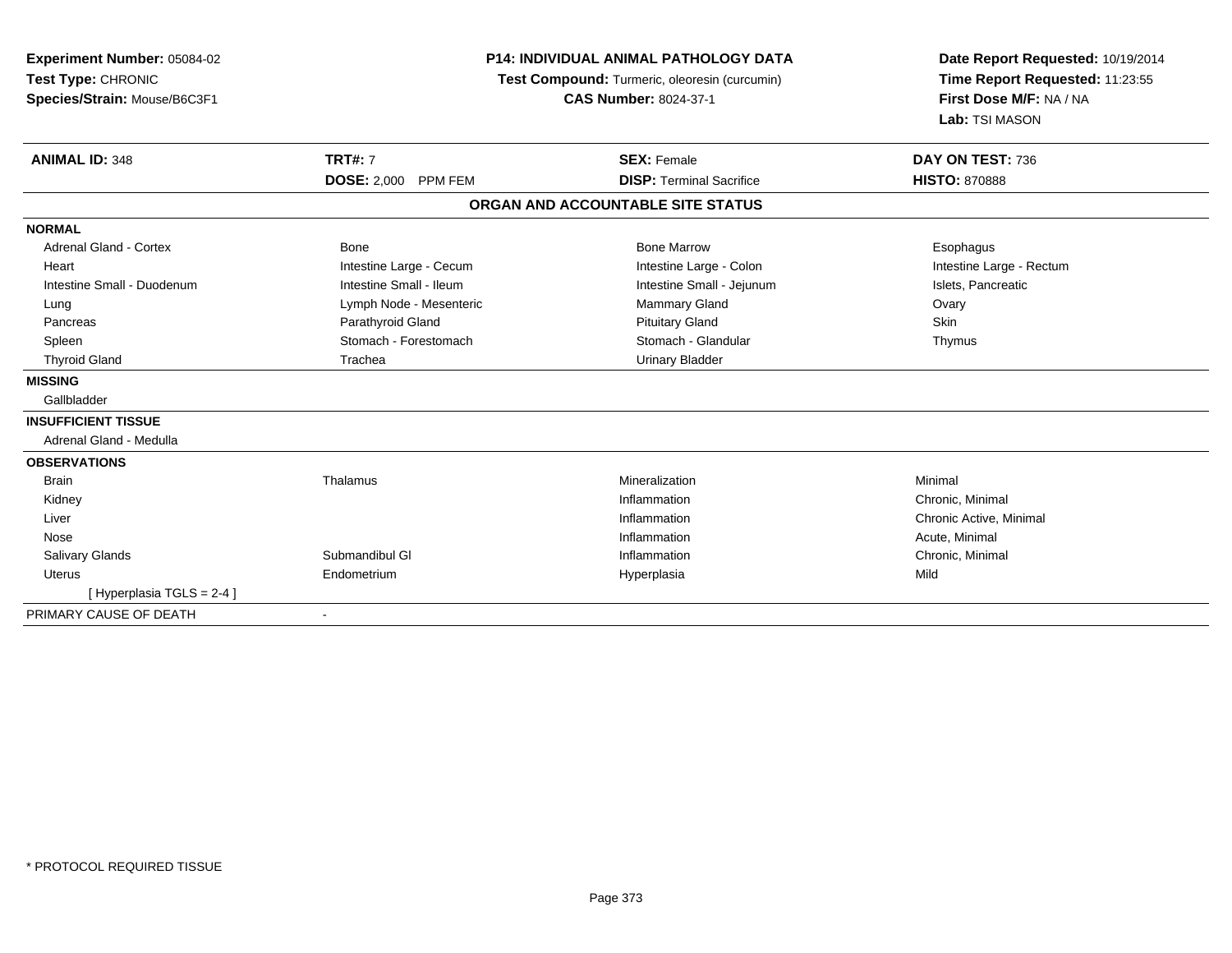| Experiment Number: 05084-02<br>Test Type: CHRONIC<br>Species/Strain: Mouse/B6C3F1 |                         | <b>P14: INDIVIDUAL ANIMAL PATHOLOGY DATA</b><br>Test Compound: Turmeric, oleoresin (curcumin)<br><b>CAS Number: 8024-37-1</b> | Date Report Requested: 10/19/2014<br>Time Report Requested: 11:23:55<br>First Dose M/F: NA / NA<br>Lab: TSI MASON |
|-----------------------------------------------------------------------------------|-------------------------|-------------------------------------------------------------------------------------------------------------------------------|-------------------------------------------------------------------------------------------------------------------|
| <b>ANIMAL ID: 349</b>                                                             | <b>TRT#: 7</b>          | <b>SEX: Female</b>                                                                                                            | DAY ON TEST: 736                                                                                                  |
|                                                                                   | DOSE: 2,000 PPM FEM     | <b>DISP: Terminal Sacrifice</b>                                                                                               | <b>HISTO: 870889</b>                                                                                              |
|                                                                                   |                         | ORGAN AND ACCOUNTABLE SITE STATUS                                                                                             |                                                                                                                   |
| <b>NORMAL</b>                                                                     |                         |                                                                                                                               |                                                                                                                   |
| <b>Adrenal Gland - Cortex</b>                                                     | Adrenal Gland - Medulla | <b>Blood</b>                                                                                                                  | Bone                                                                                                              |
| <b>Brain</b>                                                                      | Esophagus               | Eye                                                                                                                           | Gallbladder                                                                                                       |
| Heart                                                                             | Intestine Large - Cecum | Intestine Large - Colon                                                                                                       | Intestine Large - Rectum                                                                                          |
| Intestine Small - Duodenum                                                        | Intestine Small - Ileum | Intestine Small - Jejunum                                                                                                     | Islets, Pancreatic                                                                                                |
| Lung                                                                              | Lymph Node - Mesenteric | Mammary Gland                                                                                                                 | Nose                                                                                                              |
| Pancreas                                                                          | Parathyroid Gland       | <b>Salivary Glands</b>                                                                                                        | Skin                                                                                                              |
| Spleen                                                                            | Stomach - Forestomach   | Stomach - Glandular                                                                                                           | Thymus                                                                                                            |
| <b>Thyroid Gland</b>                                                              | Trachea                 | <b>Urinary Bladder</b>                                                                                                        |                                                                                                                   |
| <b>MISSING</b>                                                                    |                         |                                                                                                                               |                                                                                                                   |
| Ovary                                                                             |                         |                                                                                                                               |                                                                                                                   |
| <b>OBSERVATIONS</b>                                                               |                         |                                                                                                                               |                                                                                                                   |
| <b>Bone Marrow</b>                                                                | Sternal                 | Myelofibrosis                                                                                                                 | Mild                                                                                                              |
| <b>Harderian Gland</b>                                                            |                         | Adenoma                                                                                                                       |                                                                                                                   |
| [Adenoma TGLS = $7-9$ ]                                                           |                         |                                                                                                                               |                                                                                                                   |
| Kidney                                                                            |                         | Inflammation                                                                                                                  | Chronic, Minimal                                                                                                  |
| Liver                                                                             |                         | Clear Cell Focus                                                                                                              | Minimal                                                                                                           |
|                                                                                   |                         | Inflammation                                                                                                                  | Chronic Active, Minimal                                                                                           |
|                                                                                   |                         | Necrosis                                                                                                                      | Minimal                                                                                                           |
| <b>Pituitary Gland</b>                                                            | <b>Pars Distalis</b>    | Hyperplasia                                                                                                                   | Mild                                                                                                              |
| Uterus                                                                            | Endometrium             | Hyperplasia                                                                                                                   | Moderate                                                                                                          |
|                                                                                   |                         | Polyp Stromal                                                                                                                 |                                                                                                                   |
| [Hyperplasia TGLS = $3,4-4.1$ ]                                                   |                         |                                                                                                                               |                                                                                                                   |
| PRIMARY CAUSE OF DEATH                                                            |                         |                                                                                                                               |                                                                                                                   |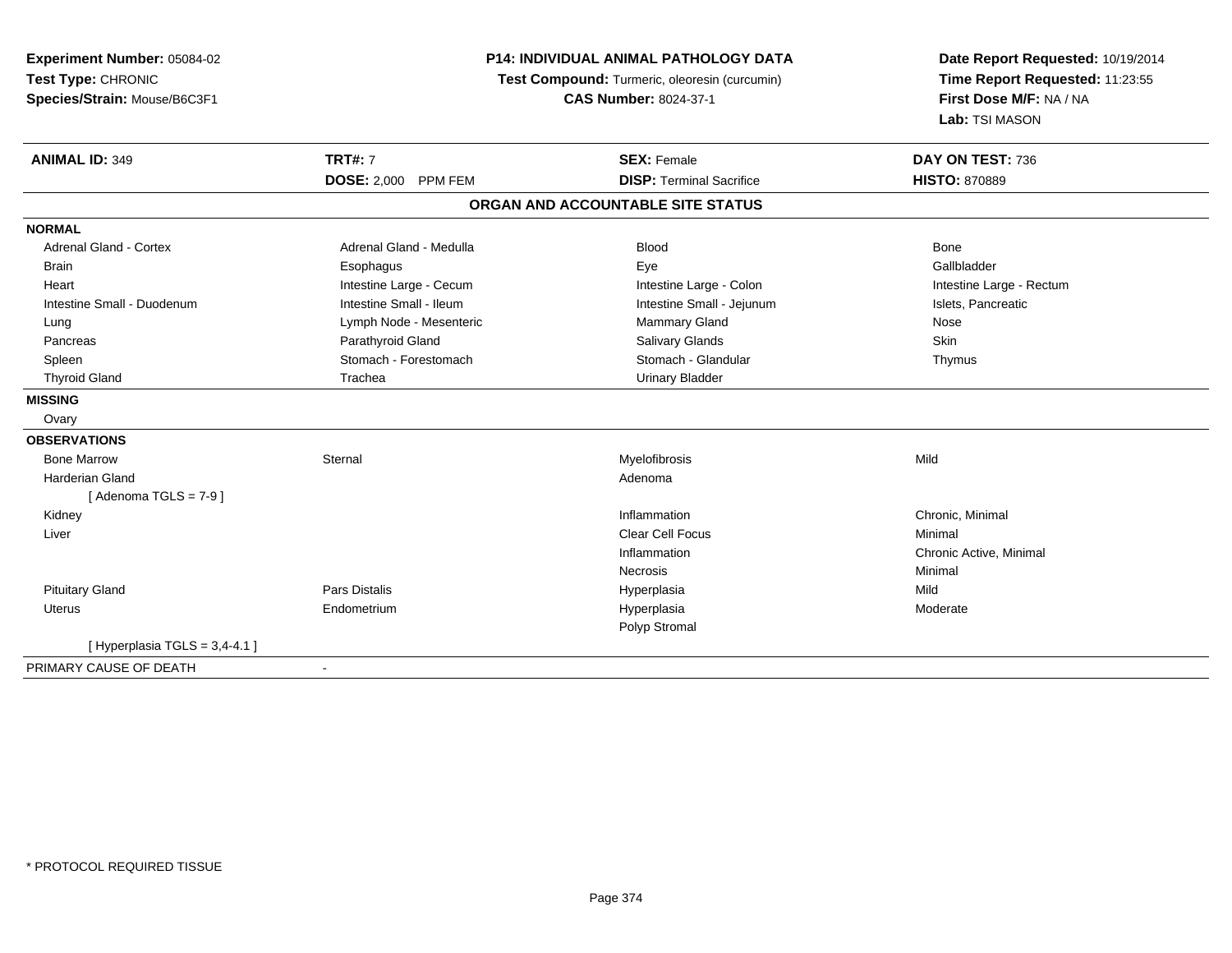| <b>Experiment Number: 05084-02</b><br>Test Type: CHRONIC<br>Species/Strain: Mouse/B6C3F1 | <b>P14: INDIVIDUAL ANIMAL PATHOLOGY DATA</b><br>Test Compound: Turmeric, oleoresin (curcumin)<br><b>CAS Number: 8024-37-1</b> |                                   | Date Report Requested: 10/19/2014<br>Time Report Requested: 11:23:55<br>First Dose M/F: NA / NA<br>Lab: TSI MASON |  |
|------------------------------------------------------------------------------------------|-------------------------------------------------------------------------------------------------------------------------------|-----------------------------------|-------------------------------------------------------------------------------------------------------------------|--|
| <b>ANIMAL ID: 350</b>                                                                    | <b>TRT#: 7</b>                                                                                                                | <b>SEX: Female</b>                | DAY ON TEST: 736                                                                                                  |  |
|                                                                                          | DOSE: 2,000 PPM FEM                                                                                                           | <b>DISP: Terminal Sacrifice</b>   | <b>HISTO: 870890</b>                                                                                              |  |
|                                                                                          |                                                                                                                               | ORGAN AND ACCOUNTABLE SITE STATUS |                                                                                                                   |  |
| <b>NORMAL</b>                                                                            |                                                                                                                               |                                   |                                                                                                                   |  |
| Adrenal Gland - Cortex                                                                   | Adrenal Gland - Medulla                                                                                                       | <b>Bone</b>                       | <b>Brain</b>                                                                                                      |  |
| Esophagus                                                                                | Gallbladder                                                                                                                   | Heart                             | Intestine Large - Cecum                                                                                           |  |
| Intestine Large - Colon                                                                  | Intestine Large - Rectum                                                                                                      | Intestine Small - Duodenum        | Intestine Small - Ileum                                                                                           |  |
| Intestine Small - Jejunum                                                                | Islets, Pancreatic                                                                                                            | Kidney                            | Lymph Node - Mesenteric                                                                                           |  |
| Mammary Gland                                                                            | Nose                                                                                                                          | Ovary                             | Pancreas                                                                                                          |  |
| Parathyroid Gland                                                                        | <b>Pituitary Gland</b>                                                                                                        | <b>Skin</b>                       | Spleen                                                                                                            |  |
| Stomach - Forestomach                                                                    | Stomach - Glandular                                                                                                           | Thymus                            | <b>Thyroid Gland</b>                                                                                              |  |
| Trachea                                                                                  | <b>Urinary Bladder</b>                                                                                                        |                                   |                                                                                                                   |  |
| <b>OBSERVATIONS</b>                                                                      |                                                                                                                               |                                   |                                                                                                                   |  |
| <b>Bone Marrow</b>                                                                       | Sternal                                                                                                                       | Myelofibrosis                     | Mild                                                                                                              |  |
| Liver                                                                                    |                                                                                                                               | Inflammation                      | Chronic Active, Minimal                                                                                           |  |
| Lung                                                                                     |                                                                                                                               | Alveolar/Bronchiolar Adenoma      |                                                                                                                   |  |
| Note: ALV BRON ADEN<br>$TGLs = 3-1$                                                      |                                                                                                                               |                                   |                                                                                                                   |  |
| Salivary Glands                                                                          | Submandibul GI                                                                                                                | Inflammation                      | Chronic, Minimal                                                                                                  |  |
| Uterus                                                                                   | Endometrium                                                                                                                   | Hyperplasia                       | Mild                                                                                                              |  |
| PRIMARY CAUSE OF DEATH                                                                   |                                                                                                                               |                                   |                                                                                                                   |  |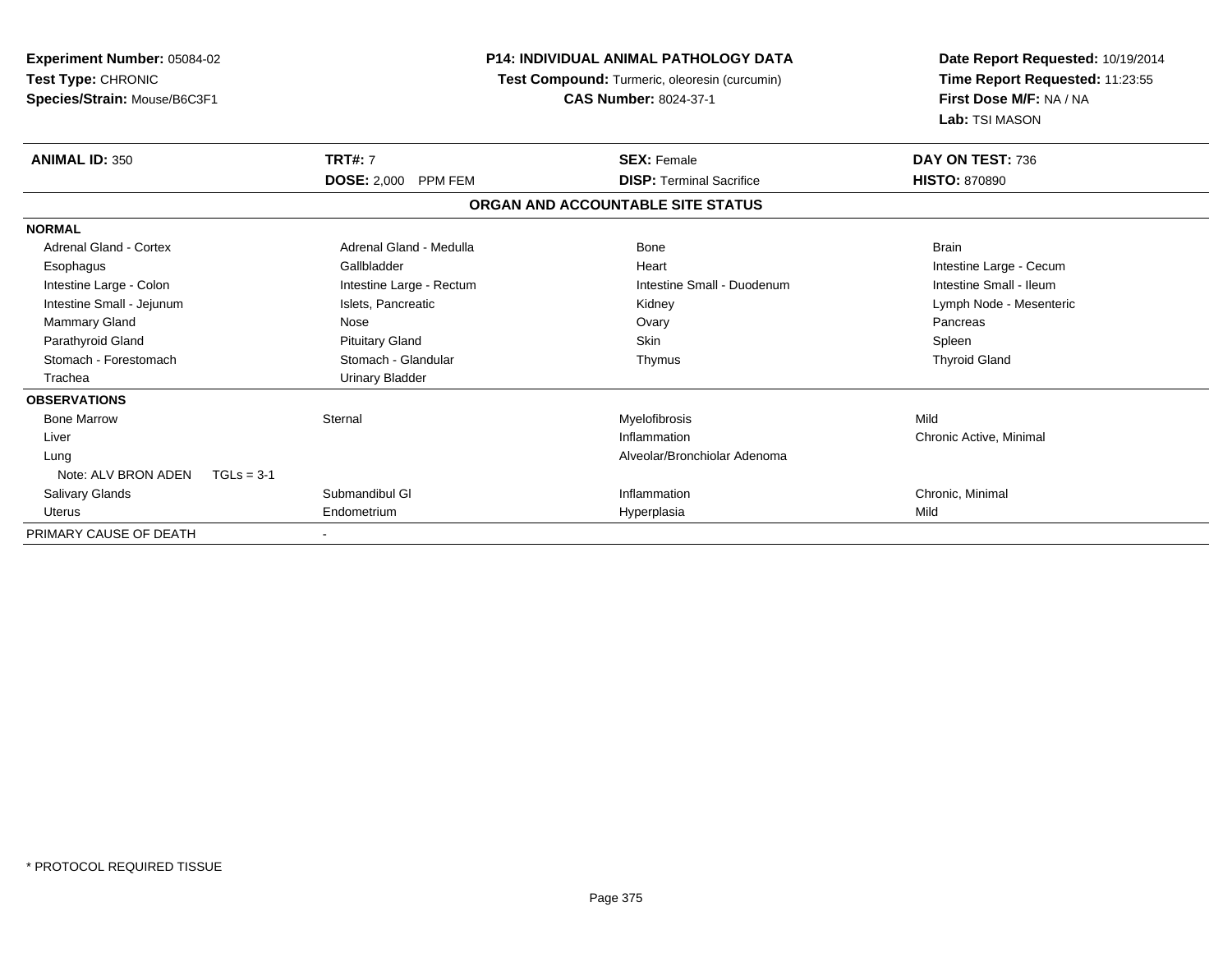| Experiment Number: 05084-02               |                                                                               | P14: INDIVIDUAL ANIMAL PATHOLOGY DATA | Date Report Requested: 10/19/2014 |
|-------------------------------------------|-------------------------------------------------------------------------------|---------------------------------------|-----------------------------------|
| Test Type: CHRONIC                        | Test Compound: Turmeric, oleoresin (curcumin)<br><b>CAS Number: 8024-37-1</b> |                                       | Time Report Requested: 11:23:55   |
| Species/Strain: Mouse/B6C3F1              |                                                                               |                                       | First Dose M/F: NA / NA           |
|                                           |                                                                               |                                       | Lab: TSI MASON                    |
| <b>ANIMAL ID: 351</b>                     | <b>TRT#: 7</b>                                                                | <b>SEX: Female</b>                    | DAY ON TEST: 552                  |
|                                           | DOSE: 2,000 PPM FEM                                                           | <b>DISP: Moribund</b>                 | <b>HISTO: 870891</b>              |
|                                           |                                                                               | ORGAN AND ACCOUNTABLE SITE STATUS     |                                   |
| <b>NORMAL</b>                             |                                                                               |                                       |                                   |
| Adrenal Gland - Medulla                   | Bone                                                                          | <b>Bone Marrow</b>                    | Esophagus                         |
| Heart                                     | Intestine Large - Cecum                                                       | Intestine Large - Colon               | Intestine Large - Rectum          |
| Intestine Small - Ileum                   | Intestine Small - Jejunum                                                     | Islets, Pancreatic                    | Lung                              |
| Mammary Gland                             | Nose                                                                          | Parathyroid Gland                     | <b>Pituitary Gland</b>            |
| Skin                                      | Stomach - Forestomach                                                         | Stomach - Glandular                   | <b>Thyroid Gland</b>              |
| Trachea                                   | <b>Urinary Bladder</b>                                                        |                                       |                                   |
| <b>INSUFFICIENT TISSUE</b>                |                                                                               |                                       |                                   |
| Gallbladder                               |                                                                               |                                       |                                   |
| <b>OBSERVATIONS</b>                       |                                                                               |                                       |                                   |
| <b>Adrenal Gland</b>                      | Cortex                                                                        | Lymphoma Malignant Mixed              |                                   |
| <b>Brain</b>                              | Thalamus                                                                      | Mineralization                        | Minimal                           |
| <b>Intestine Small</b>                    | Duodenum                                                                      | Lymphoma Malignant Mixed              |                                   |
| Note: LYMPH MAL MIXD<br>$TGLs = 9-6$      |                                                                               |                                       |                                   |
| Kidney                                    |                                                                               | Lymphoma Malignant Mixed              |                                   |
| Liver                                     |                                                                               | Lymphoma Malignant Mixed              |                                   |
| Note: LYMPH MAL MIXD<br>$TGLs = 4-2$      |                                                                               |                                       |                                   |
| Lymph Node                                | Mediastinal                                                                   | Lymphoma Malignant Mixed              |                                   |
|                                           | Mesenteric                                                                    | Lymphoma Malignant Mixed              |                                   |
| Note: LYMPH MAL MIXD<br>$TGLs = 7-2.1$    |                                                                               |                                       |                                   |
| Note: LYMPH MAL MIXD<br>$TGLs = 3-5.1$    |                                                                               |                                       |                                   |
| Ovary                                     |                                                                               | Cyst                                  | Moderate                          |
| Note: CYST<br>$TGLs = 10-4$               |                                                                               |                                       |                                   |
| Pancreas                                  |                                                                               | Lymphoma Malignant Mixed              |                                   |
| Salivary Glands                           | Submandibul GI                                                                | Lymphoma Malignant Mixed              |                                   |
| Spleen                                    |                                                                               | Lymphoma Malignant Mixed              |                                   |
| [ Lymphoma Malignant Mixed TGLS = 1-3.1 ] |                                                                               |                                       |                                   |
| Thymus                                    |                                                                               | Lymphoma Malignant Mixed              |                                   |
| <b>Uterus</b>                             | Endometrium                                                                   | Hyperplasia                           | Minimal                           |
| PRIMARY CAUSE OF DEATH                    |                                                                               |                                       |                                   |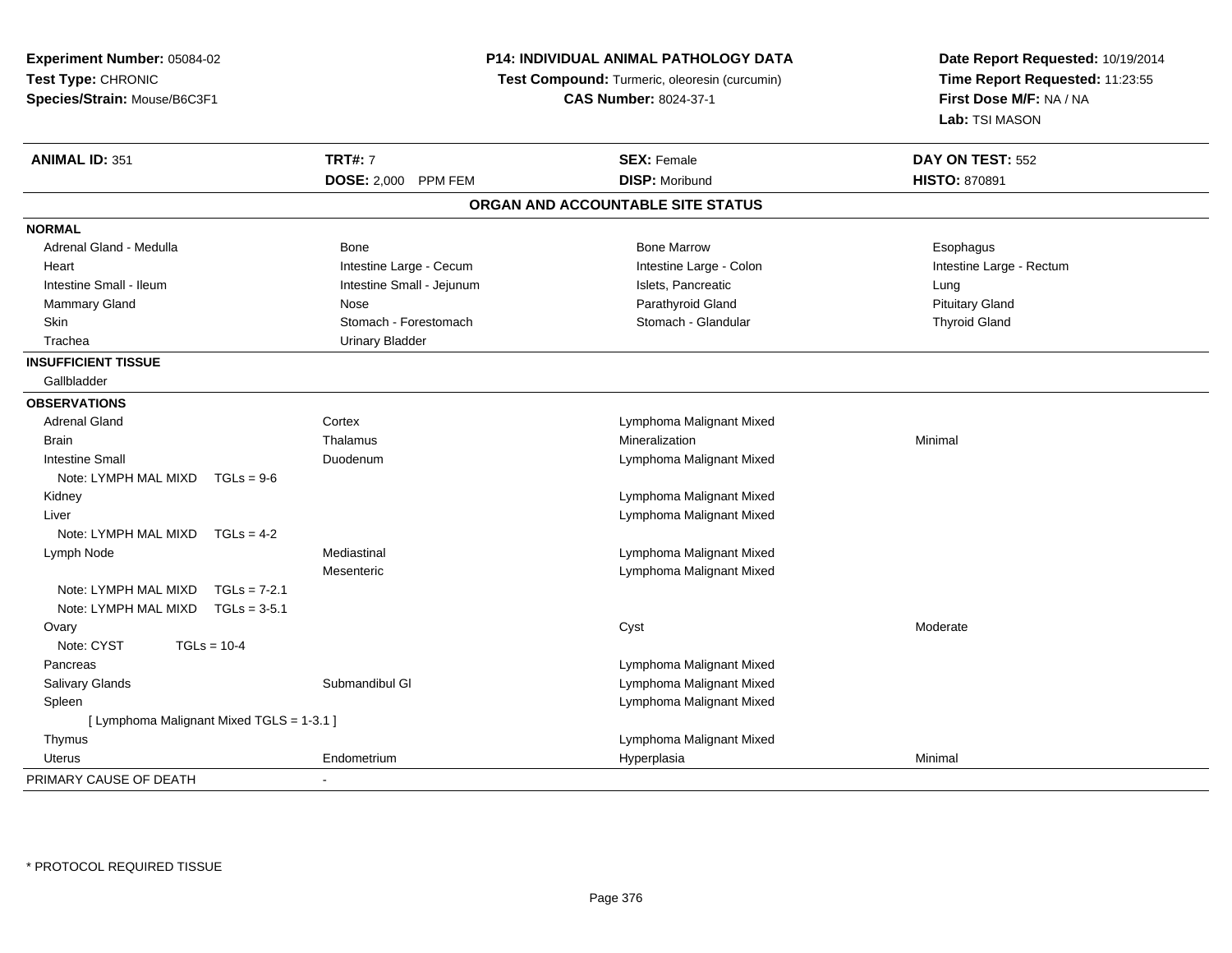| Experiment Number: 05084-02<br>Test Type: CHRONIC |                              | <b>P14: INDIVIDUAL ANIMAL PATHOLOGY DATA</b><br>Test Compound: Turmeric, oleoresin (curcumin) |                                                                              |
|---------------------------------------------------|------------------------------|-----------------------------------------------------------------------------------------------|------------------------------------------------------------------------------|
| Species/Strain: Mouse/B6C3F1                      | <b>CAS Number: 8024-37-1</b> |                                                                                               | Time Report Requested: 11:23:55<br>First Dose M/F: NA / NA<br>Lab: TSI MASON |
| <b>ANIMAL ID: 352</b>                             | <b>TRT#: 7</b>               | <b>SEX: Female</b>                                                                            | DAY ON TEST: 736                                                             |
|                                                   | DOSE: 2,000 PPM FEM          | <b>DISP: Terminal Sacrifice</b>                                                               | <b>HISTO: 870892</b>                                                         |
|                                                   |                              | ORGAN AND ACCOUNTABLE SITE STATUS                                                             |                                                                              |
| <b>NORMAL</b>                                     |                              |                                                                                               |                                                                              |
| <b>Adrenal Gland - Cortex</b>                     | Bone                         | <b>Brain</b>                                                                                  | Esophagus                                                                    |
| Gallbladder                                       | Heart                        | Intestine Large - Cecum                                                                       | Intestine Large - Colon                                                      |
| Intestine Large - Rectum                          | Intestine Small - Duodenum   | Intestine Small - Ileum                                                                       | Intestine Small - Jejunum                                                    |
| Islets, Pancreatic                                | Lung                         | Lymph Node - Mesenteric                                                                       | Mammary Gland                                                                |
| Nose                                              | Ovary                        | Pancreas                                                                                      | <b>Skin</b>                                                                  |
| Spleen                                            | Stomach - Forestomach        | Thymus                                                                                        | <b>Thyroid Gland</b>                                                         |
| Trachea                                           | <b>Urinary Bladder</b>       |                                                                                               |                                                                              |
| <b>MISSING</b>                                    |                              |                                                                                               |                                                                              |
| Parathyroid Gland                                 |                              |                                                                                               |                                                                              |
| <b>OBSERVATIONS</b>                               |                              |                                                                                               |                                                                              |
| <b>Adrenal Gland</b>                              | Medulla                      | Hyperplasia                                                                                   | Minimal                                                                      |
| <b>Bone Marrow</b>                                | Sternal                      | Myelofibrosis                                                                                 | Mild                                                                         |
| Kidney                                            |                              | Inflammation                                                                                  | Chronic, Minimal                                                             |
|                                                   | <b>Renal Tubule</b>          | Regeneration                                                                                  | Minimal                                                                      |
| Liver                                             |                              | Inflammation                                                                                  | Chronic Active, Minimal                                                      |
|                                                   |                              | Necrosis                                                                                      | Minimal                                                                      |
| <b>Pituitary Gland</b>                            | <b>Pars Distalis</b>         | Angiectasis                                                                                   | Mild                                                                         |
| <b>Salivary Glands</b>                            | Submandibul GI               | Inflammation                                                                                  | Chronic, Minimal                                                             |
| Stomach                                           | Glandular                    | Mineralization                                                                                | Minimal                                                                      |
| <b>Uterus</b>                                     | Endometrium                  | Hyperplasia                                                                                   | Mild                                                                         |
| [ Hyperplasia TGLS = 2-4 ]                        |                              |                                                                                               |                                                                              |
| PRIMARY CAUSE OF DEATH                            |                              |                                                                                               |                                                                              |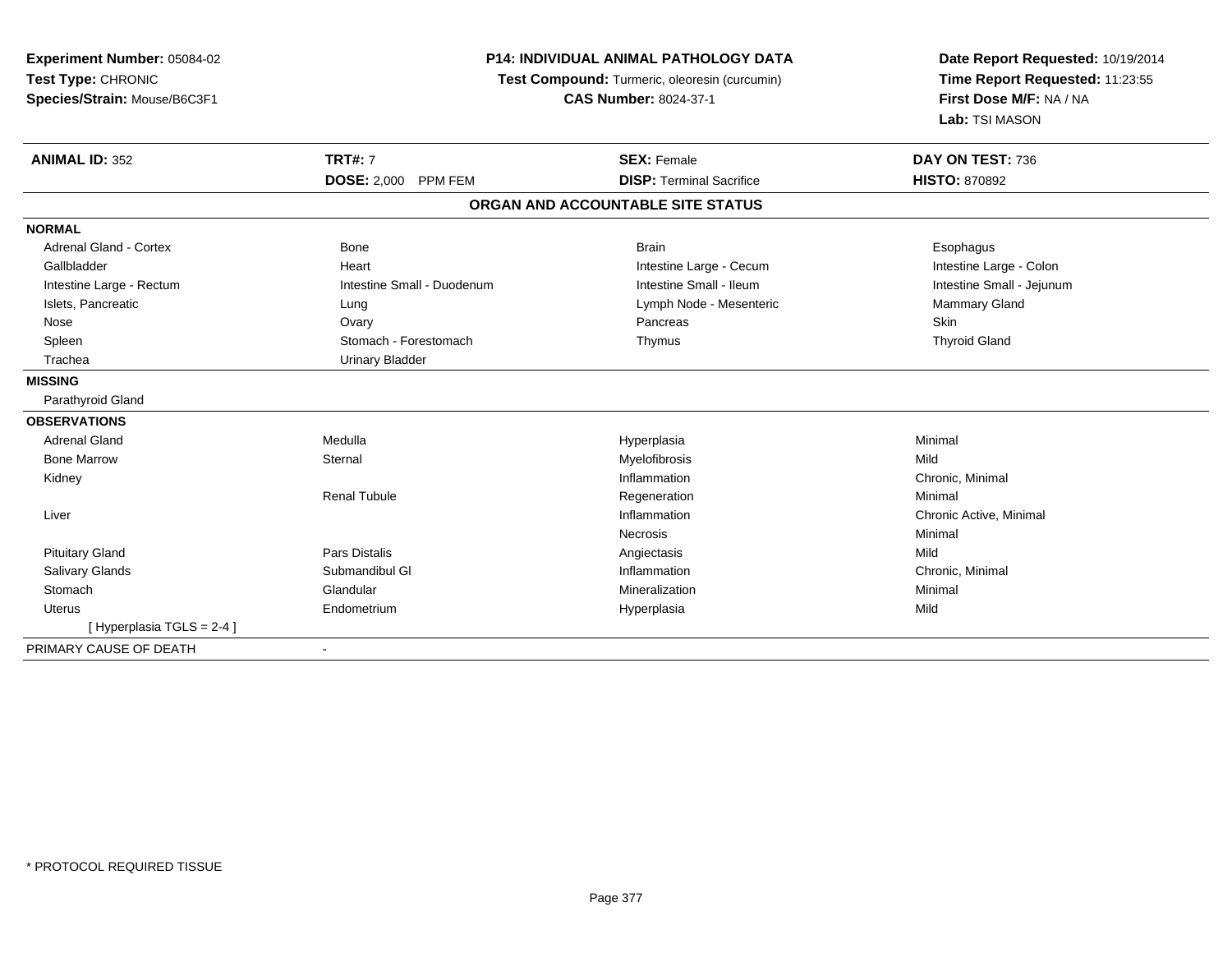| <b>Experiment Number: 05084-02</b><br><b>Test Type: CHRONIC</b><br>Species/Strain: Mouse/B6C3F1 |                                       | <b>P14: INDIVIDUAL ANIMAL PATHOLOGY DATA</b><br>Test Compound: Turmeric, oleoresin (curcumin)<br><b>CAS Number: 8024-37-1</b> | Date Report Requested: 10/19/2014<br>Time Report Requested: 11:23:55<br>First Dose M/F: NA / NA<br>Lab: TSI MASON |
|-------------------------------------------------------------------------------------------------|---------------------------------------|-------------------------------------------------------------------------------------------------------------------------------|-------------------------------------------------------------------------------------------------------------------|
| <b>ANIMAL ID: 353</b>                                                                           | <b>TRT#: 7</b><br>DOSE: 2,000 PPM FEM | <b>SEX: Female</b><br><b>DISP:</b> Interval Sacrifice                                                                         | DAY ON TEST: 450<br><b>HISTO: 860079</b>                                                                          |
|                                                                                                 |                                       | ORGAN AND ACCOUNTABLE SITE STATUS                                                                                             |                                                                                                                   |
| <b>NORMAL</b>                                                                                   |                                       |                                                                                                                               |                                                                                                                   |
| Intestine Large - Cecum                                                                         | Intestine Large - Colon               | Intestine Large - Rectum                                                                                                      | Intestine Small - Duodenum                                                                                        |
| Intestine Small - Ileum                                                                         | Intestine Small - Jejunum             | Stomach - Forestomach                                                                                                         | <b>Uterus</b>                                                                                                     |
| <b>OBSERVATIONS</b>                                                                             |                                       |                                                                                                                               |                                                                                                                   |
| Mesentery                                                                                       |                                       | Fibrosis                                                                                                                      | Minimal                                                                                                           |
|                                                                                                 |                                       | Inflammation                                                                                                                  | Chronic, Minimal                                                                                                  |
|                                                                                                 |                                       | <b>Necrosis</b>                                                                                                               | Coagulative, Moderate                                                                                             |
| [Fibrosis TGLS = $2-6$ ]                                                                        |                                       |                                                                                                                               |                                                                                                                   |
| [Inflammation TGLS = $2-6$ ]                                                                    |                                       |                                                                                                                               |                                                                                                                   |
| [ Necrosis TGLS = $2-6$ ]                                                                       |                                       |                                                                                                                               |                                                                                                                   |
| Stomach                                                                                         | Glandular                             | Inflammation                                                                                                                  | Chronic Active, Minimal                                                                                           |
| PRIMARY CAUSE OF DEATH                                                                          |                                       |                                                                                                                               |                                                                                                                   |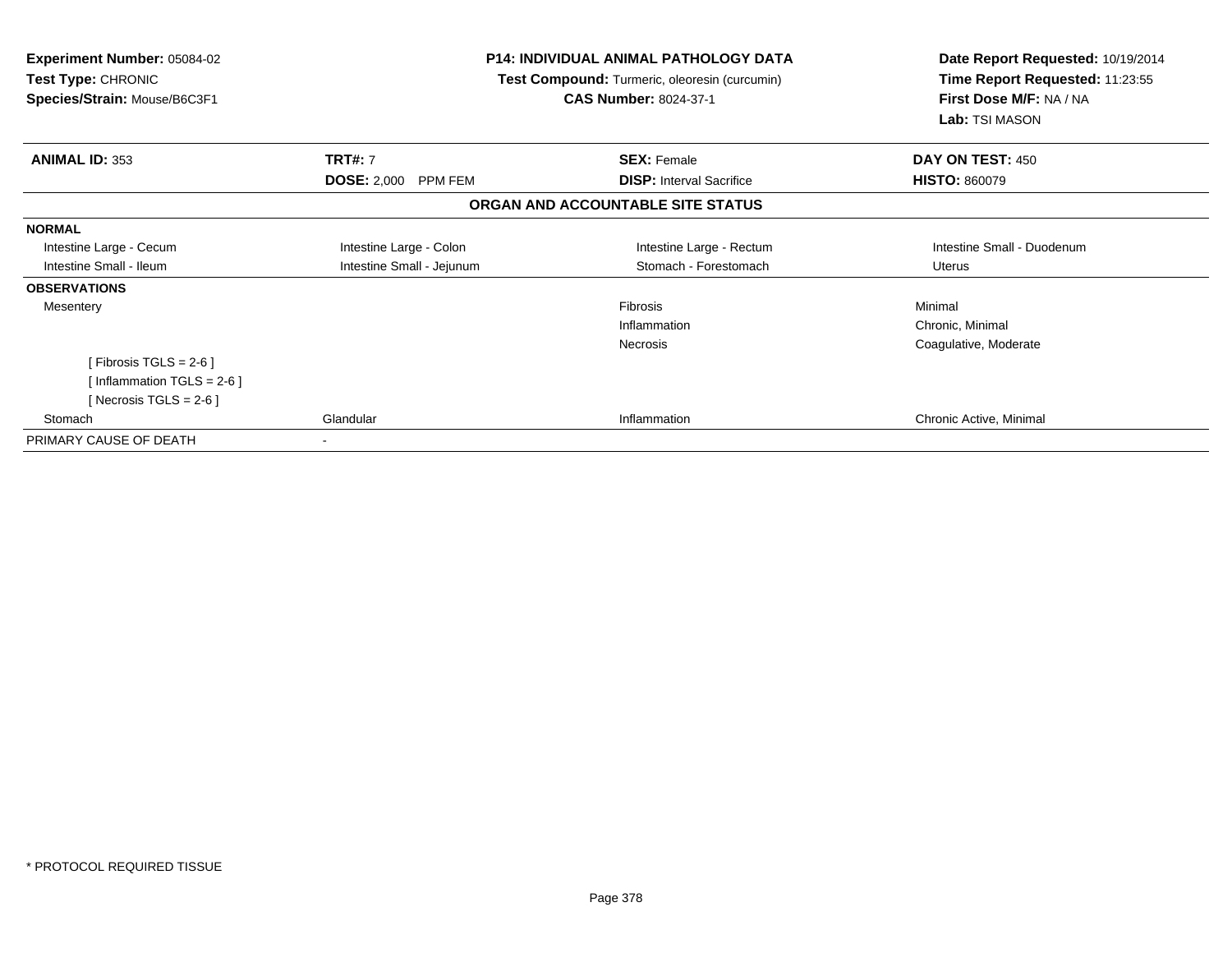| Experiment Number: 05084-02<br>Test Type: CHRONIC<br>Species/Strain: Mouse/B6C3F1 |                                                               | P14: INDIVIDUAL ANIMAL PATHOLOGY DATA<br>Test Compound: Turmeric, oleoresin (curcumin)<br><b>CAS Number: 8024-37-1</b> | Date Report Requested: 10/19/2014<br>Time Report Requested: 11:23:55<br>First Dose M/F: NA / NA<br>Lab: TSI MASON |  |
|-----------------------------------------------------------------------------------|---------------------------------------------------------------|------------------------------------------------------------------------------------------------------------------------|-------------------------------------------------------------------------------------------------------------------|--|
| <b>ANIMAL ID: 354</b>                                                             | <b>TRT#: 7</b>                                                | <b>SEX: Female</b>                                                                                                     | DAY ON TEST: 736                                                                                                  |  |
|                                                                                   | DOSE: 2,000 PPM FEM                                           | <b>DISP: Terminal Sacrifice</b>                                                                                        | <b>HISTO: 870893</b>                                                                                              |  |
|                                                                                   |                                                               | ORGAN AND ACCOUNTABLE SITE STATUS                                                                                      |                                                                                                                   |  |
| <b>NORMAL</b>                                                                     |                                                               |                                                                                                                        |                                                                                                                   |  |
| Adrenal Gland - Cortex                                                            | Adrenal Gland - Medulla                                       | Bone                                                                                                                   | <b>Bone Marrow</b>                                                                                                |  |
| <b>Brain</b>                                                                      | Esophagus                                                     | Gallbladder                                                                                                            | Heart                                                                                                             |  |
| Intestine Large - Cecum                                                           | Intestine Large - Colon                                       | Intestine Large - Rectum                                                                                               | Intestine Small - Duodenum                                                                                        |  |
| Intestine Small - Ileum                                                           | Intestine Small - Jejunum                                     | Islets, Pancreatic                                                                                                     | Lung                                                                                                              |  |
| Mammary Gland                                                                     | Nose                                                          | Ovary                                                                                                                  | <b>Pituitary Gland</b>                                                                                            |  |
| Skin                                                                              | Stomach - Forestomach                                         | Stomach - Glandular                                                                                                    | Thymus                                                                                                            |  |
| Trachea                                                                           | <b>Urinary Bladder</b>                                        |                                                                                                                        |                                                                                                                   |  |
| <b>MISSING</b>                                                                    |                                                               |                                                                                                                        |                                                                                                                   |  |
| Parathyroid Gland                                                                 |                                                               |                                                                                                                        |                                                                                                                   |  |
| <b>OBSERVATIONS</b>                                                               |                                                               |                                                                                                                        |                                                                                                                   |  |
| Kidney                                                                            |                                                               | Inflammation                                                                                                           | Chronic, Minimal                                                                                                  |  |
| Liver                                                                             |                                                               | Hepatocellular Adenoma                                                                                                 | Multiple                                                                                                          |  |
|                                                                                   |                                                               | Inflammation                                                                                                           | Chronic Active, Minimal                                                                                           |  |
|                                                                                   |                                                               | Necrosis                                                                                                               | Minimal                                                                                                           |  |
| Note: HEPATOCLR ADEN $TGLs = 6.7.8-2+2.1$                                         |                                                               |                                                                                                                        |                                                                                                                   |  |
| Lymph Node                                                                        | Mesenteric                                                    | Lymphoma Malignant Mixed                                                                                               |                                                                                                                   |  |
| [ Lymphoma Malignant Mixed TGLS = 2-9 ]                                           |                                                               |                                                                                                                        |                                                                                                                   |  |
| Pancreas                                                                          |                                                               | Cyst                                                                                                                   | Marked                                                                                                            |  |
| [Cyst TGLS = $2-9$ ]                                                              |                                                               |                                                                                                                        |                                                                                                                   |  |
| Salivary Glands                                                                   | Submandibul GI                                                | Inflammation                                                                                                           | Chronic, Minimal                                                                                                  |  |
| Spleen                                                                            |                                                               | Lymphoma Malignant Mixed                                                                                               |                                                                                                                   |  |
| Note: IT.                                                                         |                                                               |                                                                                                                        |                                                                                                                   |  |
|                                                                                   | Note: THE SPLEEN MAY HAVE AN EARLY MIXED LYMPHOMA STARTING IN |                                                                                                                        |                                                                                                                   |  |
| [ Lymphoma Malignant Mixed TGLS = 4-3 ]                                           |                                                               |                                                                                                                        |                                                                                                                   |  |
| <b>Thyroid Gland</b>                                                              | <b>Follicular Cel</b>                                         | Hyperplasia                                                                                                            | Minimal                                                                                                           |  |
| <b>Uterus</b>                                                                     | Endometrium                                                   | Hyperplasia                                                                                                            | Mild                                                                                                              |  |
| [Hyperplasia TGLS = 3-4]                                                          |                                                               |                                                                                                                        |                                                                                                                   |  |
| PRIMARY CAUSE OF DEATH                                                            | $\sim$                                                        |                                                                                                                        |                                                                                                                   |  |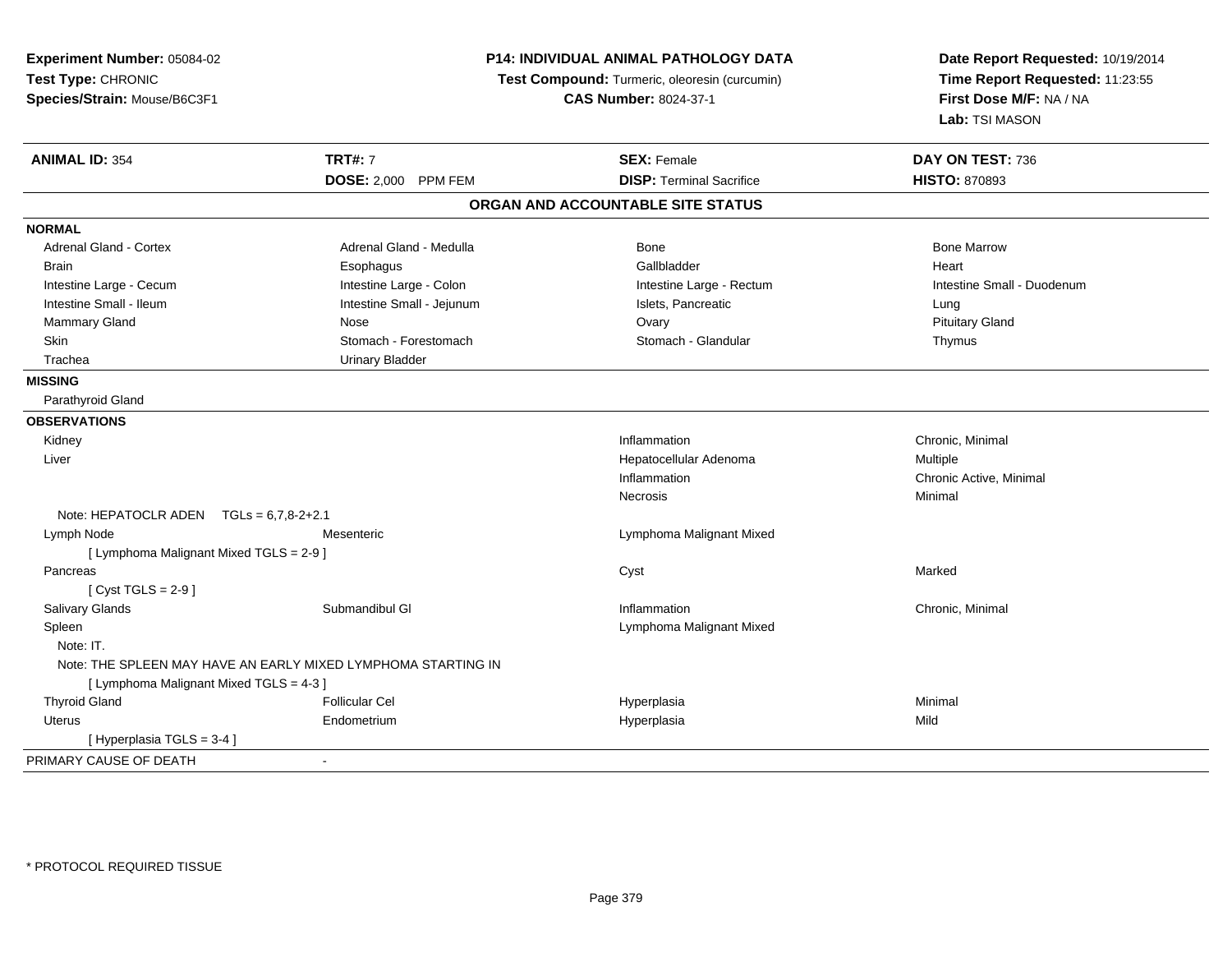| Experiment Number: 05084-02<br>Test Type: CHRONIC<br>Species/Strain: Mouse/B6C3F1                                         |                                                              | P14: INDIVIDUAL ANIMAL PATHOLOGY DATA<br>Test Compound: Turmeric, oleoresin (curcumin)<br><b>CAS Number: 8024-37-1</b> |                           |
|---------------------------------------------------------------------------------------------------------------------------|--------------------------------------------------------------|------------------------------------------------------------------------------------------------------------------------|---------------------------|
| <b>ANIMAL ID: 355</b>                                                                                                     | <b>TRT#: 7</b>                                               | <b>SEX: Female</b>                                                                                                     | DAY ON TEST: 736          |
|                                                                                                                           | DOSE: 2,000 PPM FEM                                          | <b>DISP: Terminal Sacrifice</b>                                                                                        | <b>HISTO: 870894</b>      |
|                                                                                                                           |                                                              | ORGAN AND ACCOUNTABLE SITE STATUS                                                                                      |                           |
| <b>NORMAL</b>                                                                                                             |                                                              |                                                                                                                        |                           |
| <b>Adrenal Gland - Cortex</b>                                                                                             | Adrenal Gland - Medulla                                      | Bone                                                                                                                   | Esophagus                 |
| Gallbladder                                                                                                               | Heart                                                        | Intestine Large - Cecum                                                                                                | Intestine Large - Colon   |
| Intestine Large - Rectum                                                                                                  | Intestine Small - Duodenum                                   | Intestine Small - Ileum                                                                                                | Intestine Small - Jejunum |
| Islets, Pancreatic                                                                                                        | Lymph Node - Mesenteric                                      | Mammary Gland                                                                                                          | Nose                      |
| Ovary                                                                                                                     | Pancreas                                                     | Parathyroid Gland                                                                                                      | <b>Pituitary Gland</b>    |
| Skin                                                                                                                      | Spleen                                                       | Stomach - Forestomach                                                                                                  | Stomach - Glandular       |
| <b>Thyroid Gland</b>                                                                                                      | Trachea                                                      | <b>Urinary Bladder</b>                                                                                                 |                           |
| <b>MISSING</b>                                                                                                            |                                                              |                                                                                                                        |                           |
| Thymus                                                                                                                    |                                                              |                                                                                                                        |                           |
| <b>OBSERVATIONS</b>                                                                                                       |                                                              |                                                                                                                        |                           |
| <b>Bone Marrow</b>                                                                                                        | Sternal                                                      | Myelofibrosis                                                                                                          | Minimal                   |
| <b>Brain</b>                                                                                                              | Thalamus                                                     | Mineralization                                                                                                         | Minimal                   |
| <b>Clitoral Gland</b>                                                                                                     |                                                              | Pigmentation                                                                                                           | Minimal                   |
| Note: TO BE A NORMAL VARIATION.<br>Note: PIGMENT<br>$TGLs = 2-9$<br>Note: THE PIGMENT OBSERVED IN THE INTERSTITIUM OF THE | Note: CLITORAL GLAND APPEARS TO BE MELANIN AND IS CONSIDERED |                                                                                                                        |                           |
| Kidney                                                                                                                    |                                                              | Inflammation                                                                                                           | Chronic, Minimal          |
| Liver                                                                                                                     |                                                              | Fatty Change                                                                                                           | Minimal                   |
|                                                                                                                           |                                                              | Hepatocellular Carcinoma                                                                                               |                           |
|                                                                                                                           |                                                              | Inflammation                                                                                                           | Chronic Active, Minimal   |
|                                                                                                                           |                                                              | <b>Necrosis</b>                                                                                                        | Minimal                   |
| Note: HEPATOCLR CARC TGLs = 5-2.1                                                                                         |                                                              |                                                                                                                        |                           |
| Lung                                                                                                                      |                                                              | Alveolar/Bronchiolar Adenoma                                                                                           |                           |
| Note: ALV BRON ADEN<br>$TGLs = 4-1$                                                                                       |                                                              |                                                                                                                        |                           |
| Salivary Glands                                                                                                           | Submandibul GI                                               | Inflammation                                                                                                           | Chronic, Mild             |
| <b>Uterus</b>                                                                                                             |                                                              | Hydrometra                                                                                                             | Moderate                  |
|                                                                                                                           | Endometrium                                                  | Hyperplasia                                                                                                            | Minimal                   |
| [Hydrometra TGLS = 3-4]                                                                                                   |                                                              |                                                                                                                        |                           |
| DOIMADY CAUSE OF BEATH                                                                                                    |                                                              |                                                                                                                        |                           |

PRIMARY CAUSE OF DEATH-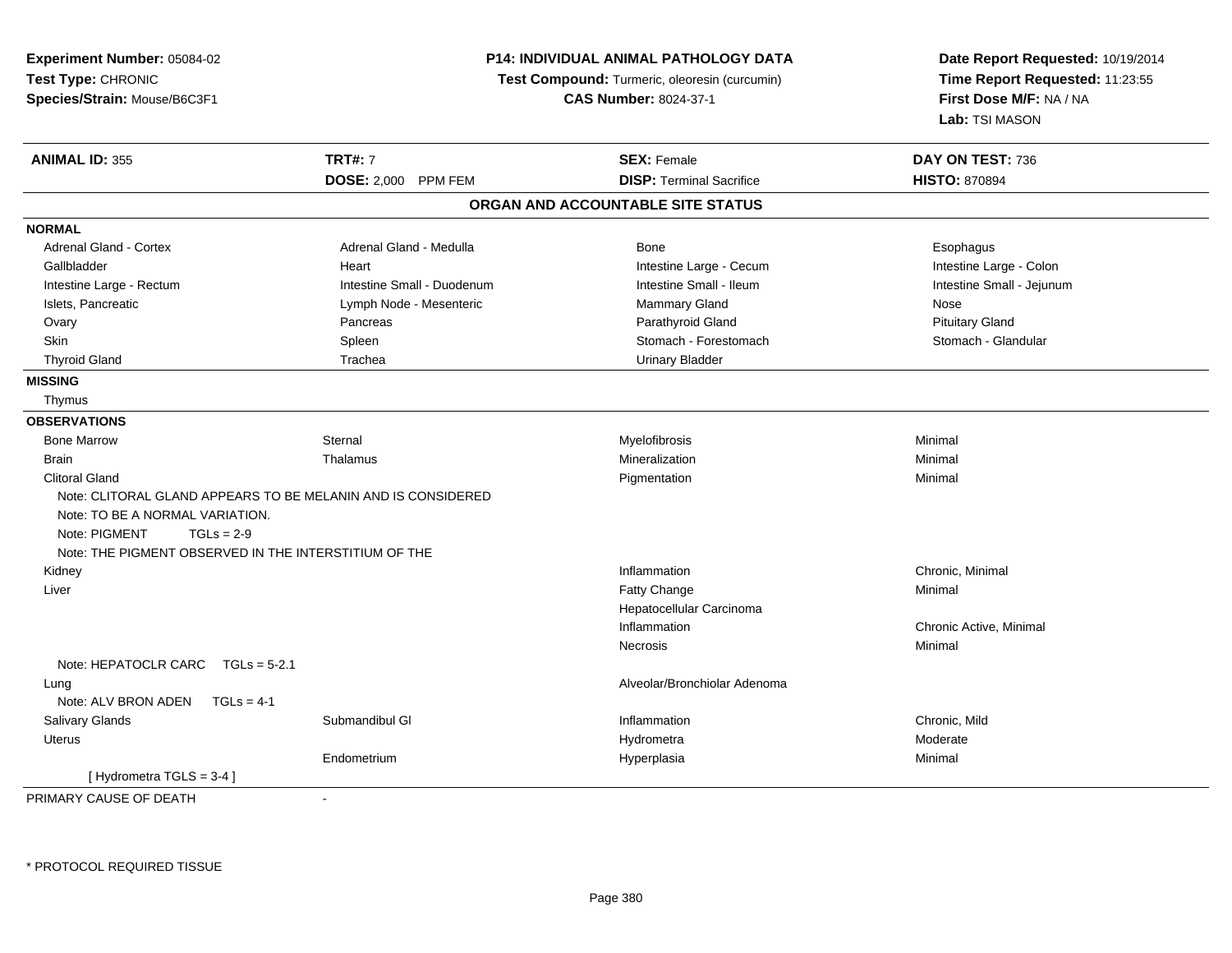| <b>Experiment Number: 05084-02</b><br><b>Test Type: CHRONIC</b><br>Species/Strain: Mouse/B6C3F1 |                                       | <b>P14: INDIVIDUAL ANIMAL PATHOLOGY DATA</b><br>Test Compound: Turmeric, oleoresin (curcumin)<br><b>CAS Number: 8024-37-1</b> | Date Report Requested: 10/19/2014<br>Time Report Requested: 11:23:55<br>First Dose M/F: NA / NA<br>Lab: TSI MASON |
|-------------------------------------------------------------------------------------------------|---------------------------------------|-------------------------------------------------------------------------------------------------------------------------------|-------------------------------------------------------------------------------------------------------------------|
| <b>ANIMAL ID: 355</b>                                                                           | <b>TRT#: 7</b><br>DOSE: 2.000 PPM FEM | <b>SEX:</b> Female<br><b>DISP: Terminal Sacrifice</b>                                                                         | <b>DAY ON TEST: 736</b><br><b>HISTO: 870894</b>                                                                   |
|                                                                                                 |                                       | <b>ORGAN AND ACCOUNTABLE SITE STATUS</b>                                                                                      |                                                                                                                   |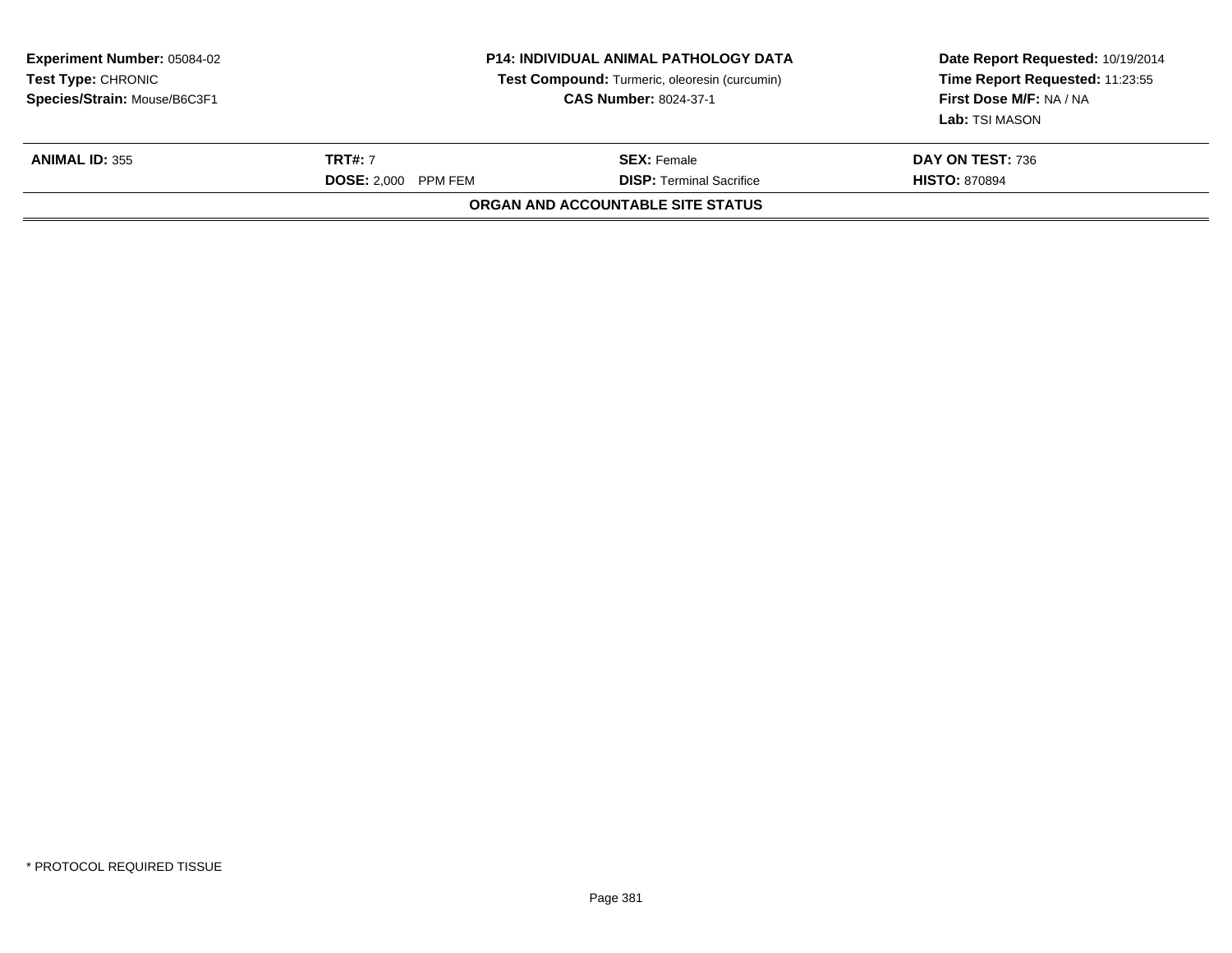| Experiment Number: 05084-02<br>Test Type: CHRONIC<br>Species/Strain: Mouse/B6C3F1 | <b>P14: INDIVIDUAL ANIMAL PATHOLOGY DATA</b><br>Test Compound: Turmeric, oleoresin (curcumin)<br><b>CAS Number: 8024-37-1</b> |                                   | Date Report Requested: 10/19/2014<br>Time Report Requested: 11:23:55<br>First Dose M/F: NA / NA<br>Lab: TSI MASON |
|-----------------------------------------------------------------------------------|-------------------------------------------------------------------------------------------------------------------------------|-----------------------------------|-------------------------------------------------------------------------------------------------------------------|
| <b>ANIMAL ID: 356</b>                                                             | <b>TRT#: 7</b>                                                                                                                | <b>SEX: Female</b>                | DAY ON TEST: 736                                                                                                  |
|                                                                                   | DOSE: 2,000 PPM FEM                                                                                                           | <b>DISP: Terminal Sacrifice</b>   | HISTO:                                                                                                            |
|                                                                                   |                                                                                                                               | ORGAN AND ACCOUNTABLE SITE STATUS |                                                                                                                   |
| <b>NORMAL</b>                                                                     |                                                                                                                               |                                   |                                                                                                                   |
| <b>Adrenal Gland - Cortex</b>                                                     | Adrenal Gland - Medulla                                                                                                       | <b>Bone</b>                       | <b>Bone Marrow</b>                                                                                                |
| Esophagus                                                                         | Gallbladder                                                                                                                   | Heart                             | Intestine Large - Cecum                                                                                           |
| Intestine Large - Colon                                                           | Intestine Large - Rectum                                                                                                      | Intestine Small - Duodenum        | Intestine Small - Ileum                                                                                           |
| Intestine Small - Jejunum                                                         | Islets, Pancreatic                                                                                                            | Lung                              | Lymph Node - Mesenteric                                                                                           |
| Mammary Gland                                                                     | Nose                                                                                                                          | Ovary                             | Pancreas                                                                                                          |
| <b>Pituitary Gland</b>                                                            | Skin                                                                                                                          | Spleen                            | Stomach - Forestomach                                                                                             |
| Stomach - Glandular                                                               | Thymus                                                                                                                        | Trachea                           | <b>Urinary Bladder</b>                                                                                            |
| <b>MISSING</b>                                                                    |                                                                                                                               |                                   |                                                                                                                   |
| Parathyroid Gland                                                                 |                                                                                                                               |                                   |                                                                                                                   |
| <b>OBSERVATIONS</b>                                                               |                                                                                                                               |                                   |                                                                                                                   |
| <b>Brain</b>                                                                      | Thalamus                                                                                                                      | Mineralization                    | Minimal                                                                                                           |
| Kidney                                                                            |                                                                                                                               | Inflammation                      | Chronic, Mild                                                                                                     |
| Liver                                                                             |                                                                                                                               | Inflammation                      | Chronic Active, Minimal                                                                                           |
| <b>Salivary Glands</b>                                                            | Submandibul GI                                                                                                                | Inflammation                      | Chronic, Minimal                                                                                                  |
| <b>Thyroid Gland</b>                                                              | <b>Follicular Cel</b>                                                                                                         | Hyperplasia                       | Minimal                                                                                                           |
|                                                                                   |                                                                                                                               | Inflammation                      | Chronic Active, Minimal                                                                                           |
| Uterus                                                                            | Endometrium                                                                                                                   | Hyperplasia                       | Moderate                                                                                                          |
| [Hyperplasia TGLS = 3-4]                                                          |                                                                                                                               |                                   |                                                                                                                   |
| PRIMARY CAUSE OF DEATH                                                            | ۰                                                                                                                             |                                   |                                                                                                                   |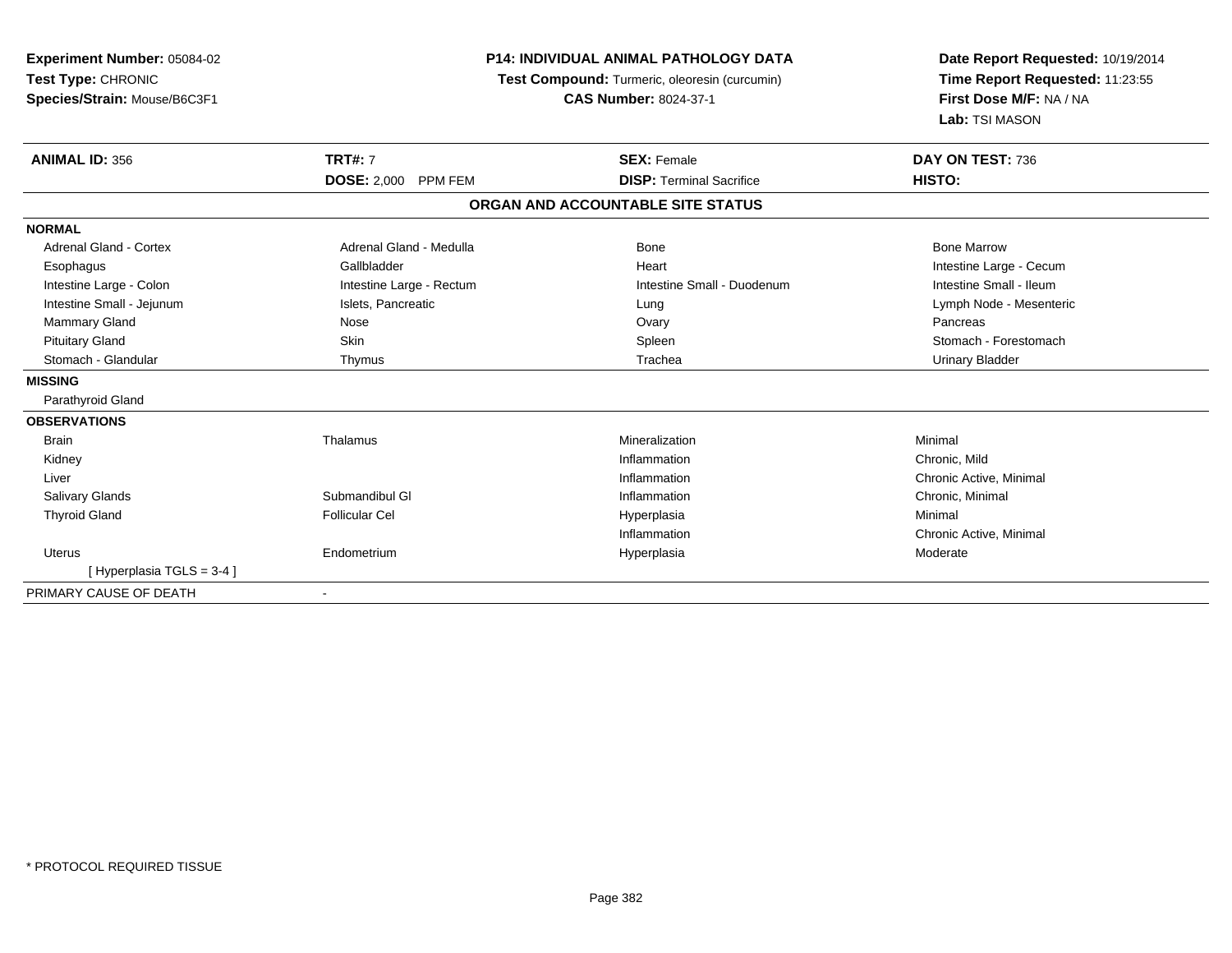| <b>Experiment Number: 05084-02</b> |                |                                               | <b>P14: INDIVIDUAL ANIMAL PATHOLOGY DATA</b> | Date Report Requested: 10/19/2014 |  |
|------------------------------------|----------------|-----------------------------------------------|----------------------------------------------|-----------------------------------|--|
| Test Type: CHRONIC                 |                | Test Compound: Turmeric, oleoresin (curcumin) |                                              | Time Report Requested: 11:23:55   |  |
| Species/Strain: Mouse/B6C3F1       |                |                                               | <b>CAS Number: 8024-37-1</b>                 | First Dose M/F: NA / NA           |  |
|                                    |                |                                               |                                              | Lab: TSI MASON                    |  |
| <b>ANIMAL ID: 357</b>              |                | <b>TRT#: 7</b>                                | <b>SEX: Female</b>                           | DAY ON TEST: 737                  |  |
|                                    |                | <b>DOSE: 2,000</b><br><b>PPM FEM</b>          | <b>DISP: Terminal Sacrifice</b>              | <b>HISTO: 870896</b>              |  |
|                                    |                |                                               | ORGAN AND ACCOUNTABLE SITE STATUS            |                                   |  |
| <b>NORMAL</b>                      |                |                                               |                                              |                                   |  |
| <b>Adrenal Gland - Cortex</b>      |                | Adrenal Gland - Medulla                       | Bone                                         | Esophagus                         |  |
| Gallbladder                        |                | Heart                                         | Intestine Large - Cecum                      | Intestine Large - Colon           |  |
| Intestine Large - Rectum           |                | Intestine Small - Duodenum                    | Intestine Small - Ileum                      | Intestine Small - Jejunum         |  |
| Islets, Pancreatic                 |                | Lung                                          | Lymph Node - Mesenteric                      | Mammary Gland                     |  |
| Pancreas                           |                | Parathyroid Gland                             | <b>Pituitary Gland</b>                       | Skin                              |  |
| Spleen                             |                | Stomach - Forestomach                         | Stomach - Glandular                          | Thymus                            |  |
| <b>Thyroid Gland</b>               |                | Trachea                                       | <b>Urinary Bladder</b>                       |                                   |  |
| <b>OBSERVATIONS</b>                |                |                                               |                                              |                                   |  |
| <b>Bone Marrow</b>                 |                | Sternal                                       | Myelofibrosis                                | Mild                              |  |
| <b>Brain</b>                       |                | Thalamus                                      | Mineralization                               | Minimal                           |  |
| Kidney                             |                |                                               | Inflammation                                 | Chronic, Minimal                  |  |
| Liver                              |                |                                               | Inflammation                                 | Chronic Active, Minimal           |  |
|                                    |                |                                               | <b>Necrosis</b>                              | Minimal                           |  |
| Nose                               |                |                                               | Inflammation                                 | Acute, Minimal                    |  |
| Ovary                              |                |                                               | Cyst                                         | Moderate                          |  |
| [Cyst TGLS = $2-4$ ]               |                |                                               |                                              |                                   |  |
| Salivary Glands                    |                | Submandibul GI                                | Inflammation                                 | Chronic, Minimal                  |  |
| <b>Uterus</b>                      |                |                                               | Hydrometra                                   | Moderate                          |  |
|                                    |                | Endometrium                                   | Hyperplasia                                  | Mild                              |  |
| Note: HYDROMETRA                   | $TGLs = 3-4.1$ |                                               |                                              |                                   |  |
| PRIMARY CAUSE OF DEATH             |                |                                               |                                              |                                   |  |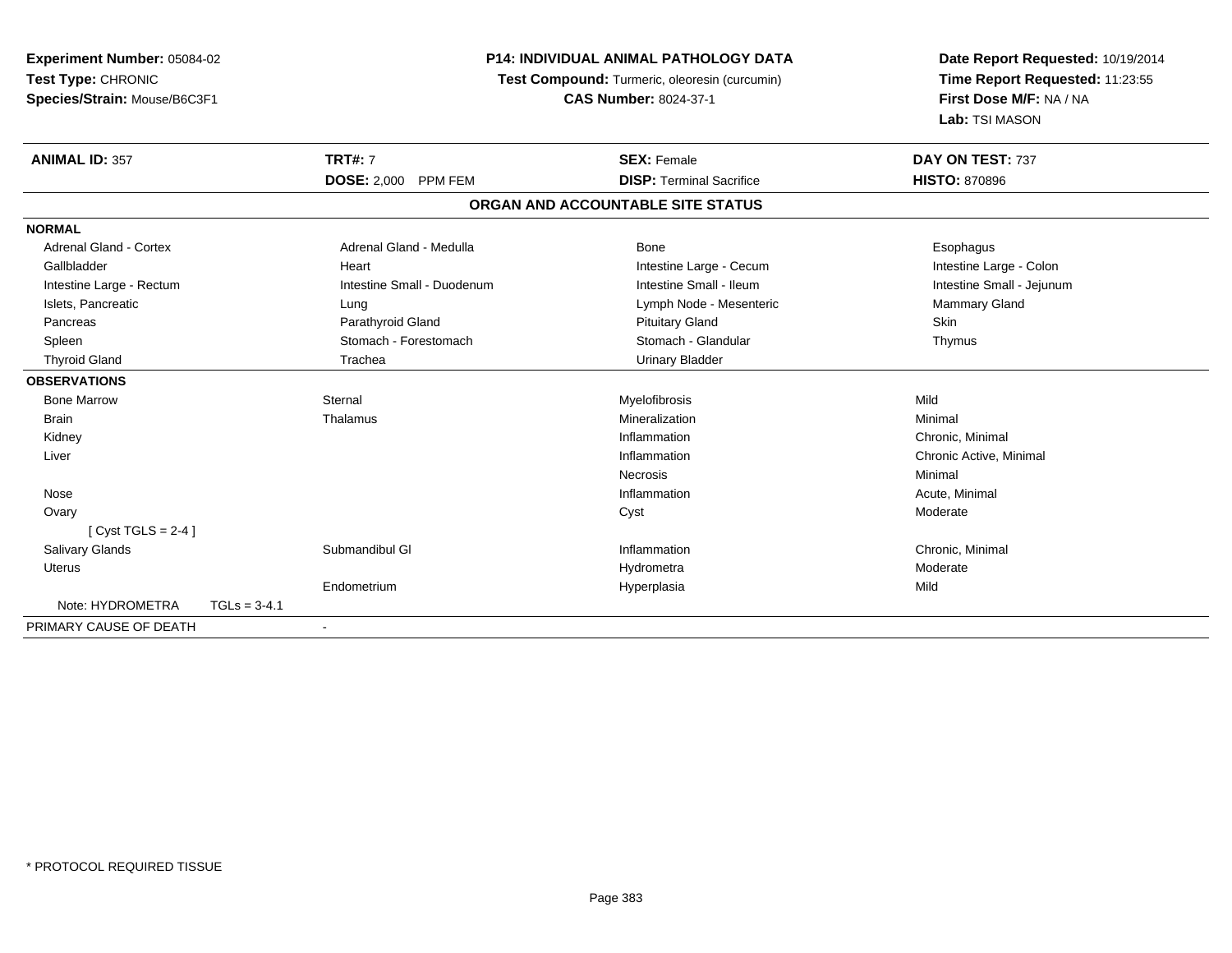| Experiment Number: 05084-02                                    |                         | <b>P14: INDIVIDUAL ANIMAL PATHOLOGY DATA</b>  | Date Report Requested: 10/19/2014                          |  |
|----------------------------------------------------------------|-------------------------|-----------------------------------------------|------------------------------------------------------------|--|
| Test Type: CHRONIC                                             |                         | Test Compound: Turmeric, oleoresin (curcumin) | Time Report Requested: 11:23:55<br>First Dose M/F: NA / NA |  |
| Species/Strain: Mouse/B6C3F1                                   |                         | <b>CAS Number: 8024-37-1</b>                  |                                                            |  |
|                                                                |                         |                                               | Lab: TSI MASON                                             |  |
| <b>ANIMAL ID: 358</b>                                          | <b>TRT#: 7</b>          | <b>SEX: Female</b>                            | DAY ON TEST: 467                                           |  |
|                                                                | DOSE: 2,000 PPM FEM     | <b>DISP: Moribund</b>                         | <b>HISTO: 870897</b>                                       |  |
|                                                                |                         | ORGAN AND ACCOUNTABLE SITE STATUS             |                                                            |  |
| <b>NORMAL</b>                                                  |                         |                                               |                                                            |  |
| Adrenal Gland - Medulla                                        | Bone                    | <b>Brain</b>                                  | Esophagus                                                  |  |
| Gallbladder                                                    | Intestine Large - Cecum | Intestine Large - Colon                       | Intestine Large - Rectum                                   |  |
| Intestine Small - Duodenum                                     | Intestine Small - Ileum | Intestine Small - Jejunum                     | Islets, Pancreatic                                         |  |
| <b>Mammary Gland</b>                                           | Nose                    | Ovary                                         | Pancreas                                                   |  |
| Parathyroid Gland                                              | <b>Pituitary Gland</b>  | Salivary Glands                               | Skin                                                       |  |
| Stomach - Forestomach                                          | <b>Thyroid Gland</b>    | Trachea                                       | <b>Urinary Bladder</b>                                     |  |
| <b>MISSING</b>                                                 |                         |                                               |                                                            |  |
| Thymus                                                         |                         |                                               |                                                            |  |
| <b>OBSERVATIONS</b>                                            |                         |                                               |                                                            |  |
| <b>Adrenal Gland</b>                                           | Cortex                  | Hematopoietic Cell Proliferation              | Mild                                                       |  |
| <b>Bone Marrow</b>                                             | Sternal                 | Lymphoma Malignant Undifferentiated Cell Type |                                                            |  |
| Heart                                                          |                         | Mineralization                                | Minimal                                                    |  |
| Kidney                                                         | <b>Renal Tubule</b>     | Degeneration                                  | Hyaline, Mild                                              |  |
| Note: DEGEN<br>$TGLs = 7-3$                                    |                         |                                               |                                                            |  |
| Liver                                                          |                         | Lymphoma Malignant Undifferentiated Cell Type |                                                            |  |
| [ Lymphoma Malignant Undifferentiated Cell Type TGLS = 2-2 ]   |                         |                                               |                                                            |  |
| Lung                                                           |                         | Lymphoma Malignant Undifferentiated Cell Type |                                                            |  |
| Lymph Node                                                     | Mesenteric              | Lymphoma Malignant Undifferentiated Cell Type |                                                            |  |
| Spleen                                                         |                         | Hematopoietic Cell Proliferation              | Marked                                                     |  |
|                                                                |                         | Lymphoma Malignant Undifferentiated Cell Type |                                                            |  |
| Note: LYMPH MAL UNDF $TGLs = 4-3.1$                            |                         |                                               |                                                            |  |
| [ Lymphoma Malignant Undifferentiated Cell Type TGLS = 4-3.1 ] |                         |                                               |                                                            |  |
| Stomach                                                        | Glandular               | Inflammation                                  | Chronic Active, Minimal                                    |  |
| Uterus                                                         | Endometrium             | Hyperplasia                                   | Minimal                                                    |  |
| Note: HYPERPLASIA<br>$TGLs = 3-4$                              |                         |                                               |                                                            |  |
| PRIMARY CAUSE OF DEATH                                         |                         |                                               |                                                            |  |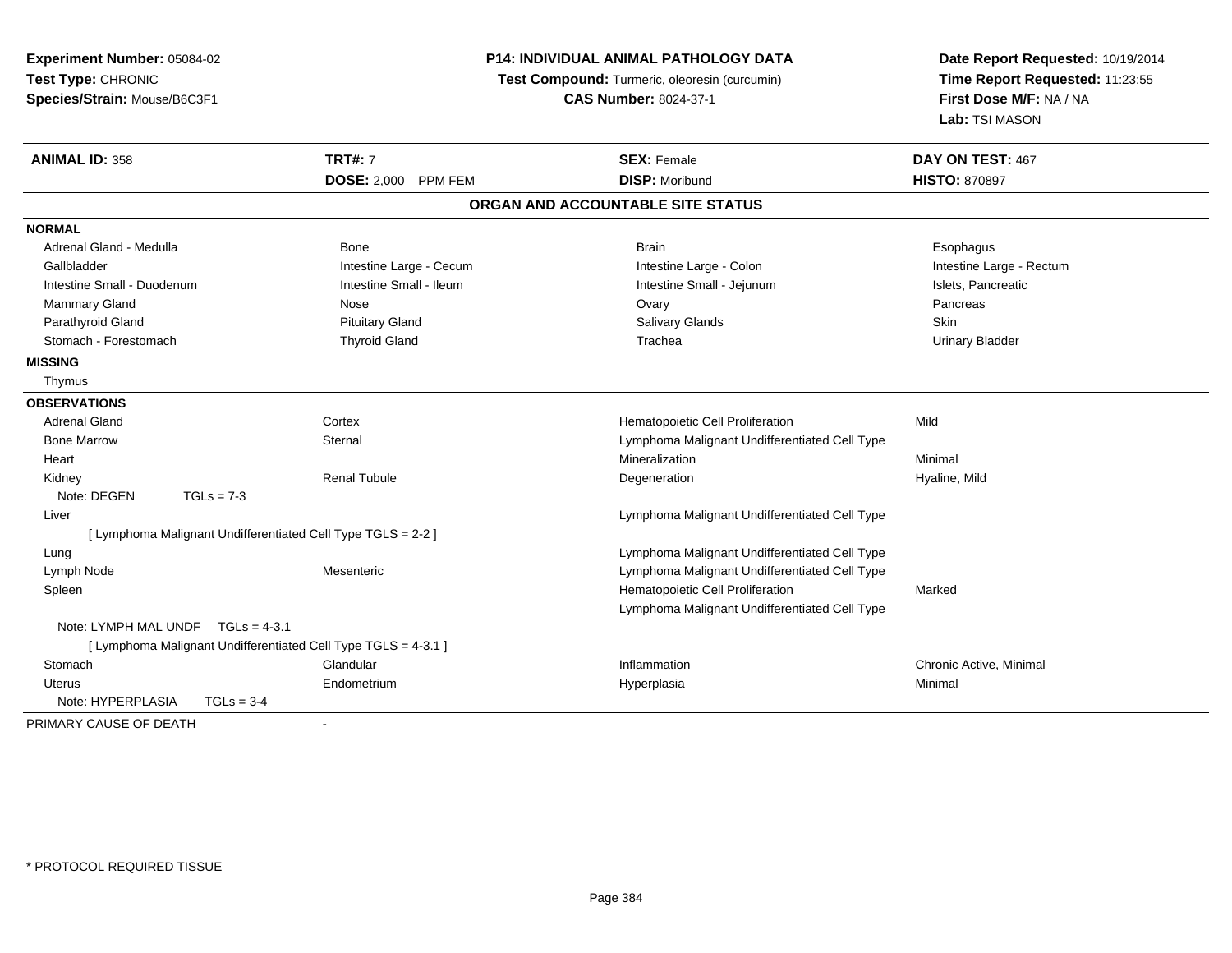| Experiment Number: 05084-02<br>Test Type: CHRONIC<br>Species/Strain: Mouse/B6C3F1 | <b>P14: INDIVIDUAL ANIMAL PATHOLOGY DATA</b><br>Test Compound: Turmeric, oleoresin (curcumin)<br><b>CAS Number: 8024-37-1</b> |                                   | Date Report Requested: 10/19/2014<br>Time Report Requested: 11:23:55<br>First Dose M/F: NA / NA<br>Lab: TSI MASON |
|-----------------------------------------------------------------------------------|-------------------------------------------------------------------------------------------------------------------------------|-----------------------------------|-------------------------------------------------------------------------------------------------------------------|
| <b>ANIMAL ID: 359</b>                                                             | <b>TRT#: 7</b>                                                                                                                | <b>SEX: Female</b>                | DAY ON TEST: 206                                                                                                  |
|                                                                                   | DOSE: 2,000 PPM FEM                                                                                                           | <b>DISP: Dead</b>                 | <b>HISTO: 870898</b>                                                                                              |
|                                                                                   |                                                                                                                               | ORGAN AND ACCOUNTABLE SITE STATUS |                                                                                                                   |
| <b>NORMAL</b>                                                                     |                                                                                                                               |                                   |                                                                                                                   |
| Adrenal Gland - Cortex                                                            | Adrenal Gland - Medulla                                                                                                       | Bone                              | <b>Bone Marrow</b>                                                                                                |
| <b>Brain</b>                                                                      | Esophagus                                                                                                                     | Gallbladder                       | Heart                                                                                                             |
| Intestine Large - Cecum                                                           | Intestine Large - Colon                                                                                                       | Intestine Large - Rectum          | Intestine Small - Duodenum                                                                                        |
| Intestine Small - Ileum                                                           | Intestine Small - Jejunum                                                                                                     | Islets, Pancreatic                | Lung                                                                                                              |
| Mammary Gland                                                                     | Nose                                                                                                                          | Ovary                             | Pancreas                                                                                                          |
| Parathyroid Gland                                                                 | <b>Pituitary Gland</b>                                                                                                        | <b>Salivary Glands</b>            | Skin                                                                                                              |
| Stomach - Forestomach                                                             | Stomach - Glandular                                                                                                           | <b>Thyroid Gland</b>              | Trachea                                                                                                           |
| <b>Urinary Bladder</b>                                                            |                                                                                                                               |                                   |                                                                                                                   |
| <b>MISSING</b>                                                                    |                                                                                                                               |                                   |                                                                                                                   |
| Lymph Node - Mesenteric                                                           | Thymus                                                                                                                        |                                   |                                                                                                                   |
| <b>OBSERVATIONS</b>                                                               |                                                                                                                               |                                   |                                                                                                                   |
| Kidney                                                                            |                                                                                                                               | Glomerulosclerosis                | Marked                                                                                                            |
|                                                                                   |                                                                                                                               | Inflammation                      | Chronic, Mild                                                                                                     |
| Note: OF GLOMERULI.                                                               |                                                                                                                               |                                   |                                                                                                                   |
|                                                                                   | Note: THERE IS A MARKED GLOMERULOSCLEROSIS WITH HYALINIZATION                                                                 |                                   |                                                                                                                   |
| Note: GLMSCLEROSIS                                                                | $TGLs = 6-3$                                                                                                                  |                                   |                                                                                                                   |
| Liver                                                                             |                                                                                                                               | Inflammation                      | Chronic Active, Minimal                                                                                           |
| Spleen                                                                            |                                                                                                                               | Depletion Lymphoid                | Minimal                                                                                                           |
| <b>Uterus</b>                                                                     | Endometrium                                                                                                                   | Hyperplasia                       | Minimal                                                                                                           |
| PRIMARY CAUSE OF DEATH                                                            |                                                                                                                               |                                   |                                                                                                                   |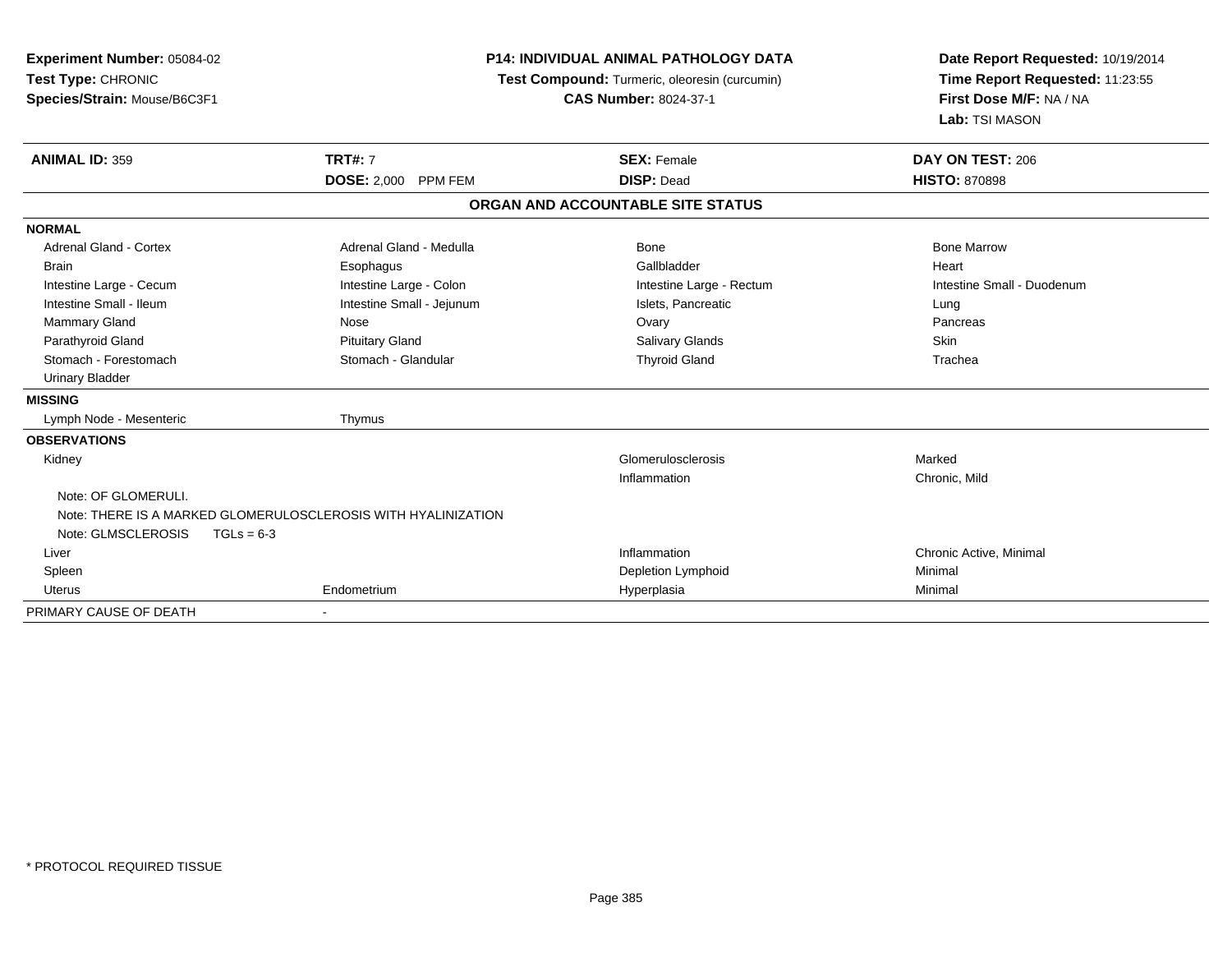**Experiment Number:** 05084-02**Test Type:** CHRONIC**Species/Strain:** Mouse/B6C3F1

## **P14: INDIVIDUAL ANIMAL PATHOLOGY DATA**

 **Test Compound:** Turmeric, oleoresin (curcumin) **CAS Number:** 8024-37-1

**Date Report Requested:** 10/19/2014**Time Report Requested:** 11:23:55**First Dose M/F:** NA / NA**Lab:** TSI MASON

| <b>ANIMAL ID: 360</b>                     |                  | <b>TRT#: 7</b>           | <b>SEX: Female</b>                | DAY ON TEST: 681          |  |
|-------------------------------------------|------------------|--------------------------|-----------------------------------|---------------------------|--|
|                                           |                  | DOSE: 2,000 PPM FEM      | <b>DISP: Moribund</b>             | <b>HISTO: 870899</b>      |  |
|                                           |                  |                          | ORGAN AND ACCOUNTABLE SITE STATUS |                           |  |
| <b>NORMAL</b>                             |                  |                          |                                   |                           |  |
| <b>Adrenal Gland - Cortex</b>             |                  | Adrenal Gland - Medulla  | Bone                              | <b>Bone Marrow</b>        |  |
| Esophagus                                 |                  | Gallbladder              | Heart                             | Intestine Large - Cecum   |  |
| Intestine Large - Colon                   |                  | Intestine Large - Rectum | Intestine Small - Duodenum        | Intestine Small - Jejunum |  |
| Islets, Pancreatic                        |                  | Kidney                   | Liver                             | Lung                      |  |
| <b>Mammary Gland</b>                      |                  | Parathyroid Gland        | <b>Pituitary Gland</b>            | Skin                      |  |
| Stomach - Forestomach                     |                  | Stomach - Glandular      | Thymus                            | <b>Thyroid Gland</b>      |  |
| Trachea                                   |                  | <b>Urinary Bladder</b>   |                                   |                           |  |
| <b>OBSERVATIONS</b>                       |                  |                          |                                   |                           |  |
| <b>Brain</b>                              |                  | Thalamus                 | Mineralization                    | Minimal                   |  |
| <b>Intestine Small</b>                    |                  | <b>Ileum</b>             | Lymphoma Malignant Mixed          |                           |  |
| Note: LYMPH MAL MIXD                      | $TGLs = 7-6$     |                          |                                   |                           |  |
| Lymph Node                                |                  | Lumbar                   | Lymphoma Malignant Mixed          |                           |  |
|                                           |                  | Mandibular               | Lymphoma Malignant Mixed          |                           |  |
|                                           |                  | Mediastinal              | Lymphoma Malignant Mixed          |                           |  |
|                                           |                  | Mesenteric               | Lymphoma Malignant Mixed          |                           |  |
|                                           |                  | Renal                    | Lymphoma Malignant Mixed          |                           |  |
| Note: LYMPH MAL MIXD                      | $TGLs = 6-9+9.1$ |                          |                                   |                           |  |
| Note: LYMPH MAL MIXD                      | $TGLs = 9-10$    |                          |                                   |                           |  |
| Note: LYMPH MAL MIXD                      | $TGLs = 10-5.2$  |                          |                                   |                           |  |
| [ Lymphoma Malignant Mixed TGLS = 8-11 ]  |                  |                          |                                   |                           |  |
| [ Lymphoma Malignant Mixed TGLS = 2-5.1 ] |                  |                          |                                   |                           |  |
| Nose                                      |                  |                          | Inflammation                      | Acute, Minimal            |  |
| Ovary                                     |                  |                          | Hemangioma                        |                           |  |
| Note: HEMANGIOMA                          | $TGLs = 3-4$     |                          |                                   |                           |  |
| Pancreas                                  |                  |                          | <b>Cytoplasmic Alteration</b>     | Minimal                   |  |
| <b>Salivary Glands</b>                    |                  | Submandibul GI           | Inflammation                      | Chronic, Minimal          |  |
| Spleen                                    |                  |                          | Lymphoma Malignant Mixed          |                           |  |
| Note: LYMPH MAL MIXD                      | $TGLs = 5-3.1$   |                          |                                   |                           |  |
| Uterus                                    |                  |                          | Hydrometra                        | Moderate                  |  |
|                                           |                  | Endometrium              |                                   | Mild                      |  |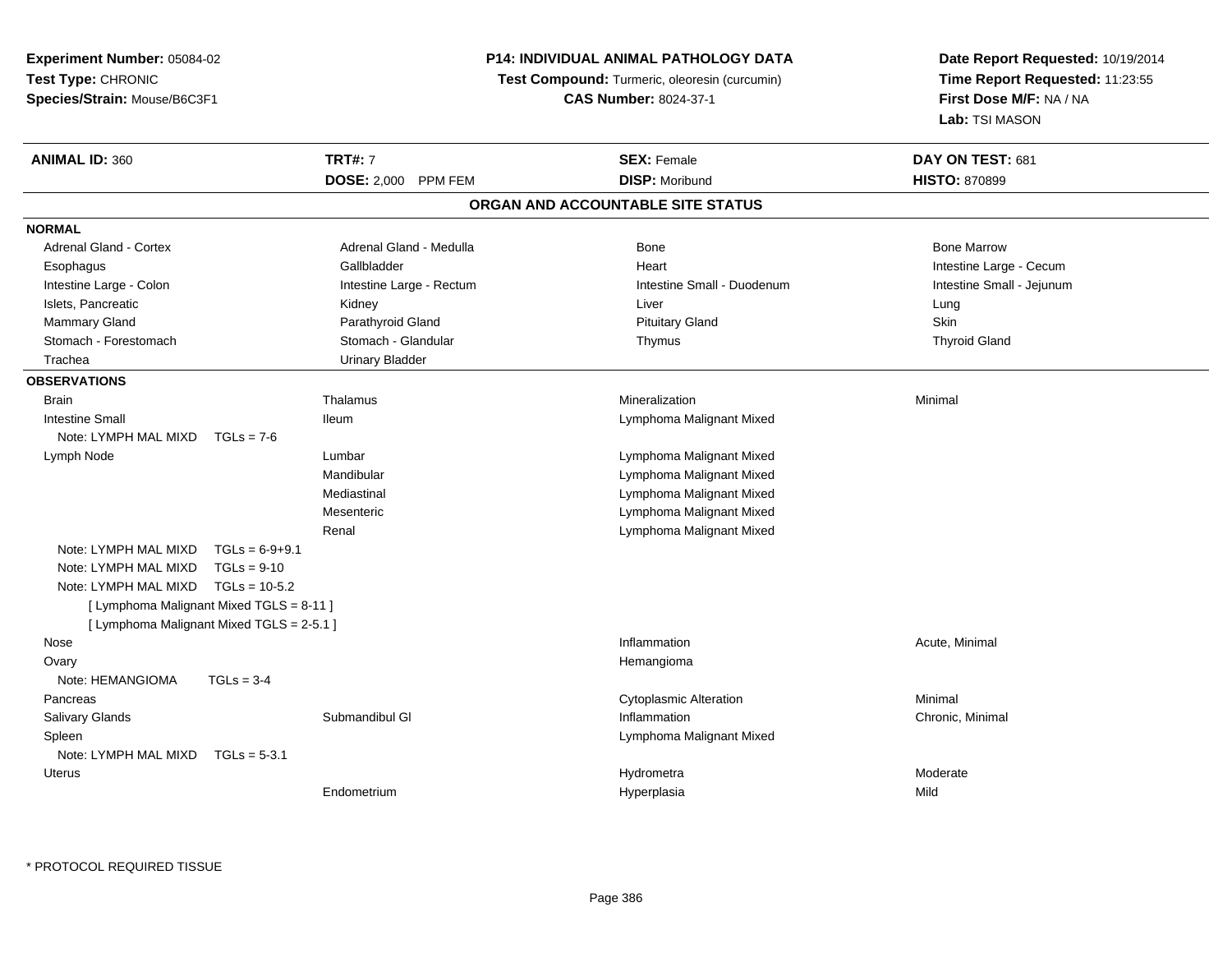| <b>Experiment Number: 05084-02</b><br>Test Type: CHRONIC<br>Species/Strain: Mouse/B6C3F1 |              | <b>P14: INDIVIDUAL ANIMAL PATHOLOGY DATA</b><br>Test Compound: Turmeric, oleoresin (curcumin)<br><b>CAS Number: 8024-37-1</b> |                                   | Date Report Requested: 10/19/2014<br>Time Report Requested: 11:23:55<br>First Dose M/F: NA / NA<br>Lab: TSI MASON |
|------------------------------------------------------------------------------------------|--------------|-------------------------------------------------------------------------------------------------------------------------------|-----------------------------------|-------------------------------------------------------------------------------------------------------------------|
| <b>ANIMAL ID: 360</b>                                                                    |              | <b>TRT#: 7</b>                                                                                                                | <b>SEX: Female</b>                | DAY ON TEST: 681                                                                                                  |
|                                                                                          |              | <b>DOSE: 2,000 PPM FEM</b>                                                                                                    | <b>DISP: Moribund</b>             | <b>HISTO: 870899</b>                                                                                              |
|                                                                                          |              |                                                                                                                               | ORGAN AND ACCOUNTABLE SITE STATUS |                                                                                                                   |
| Note: HYDROMETRA                                                                         | $TGLS = 4-4$ |                                                                                                                               |                                   |                                                                                                                   |
| Note: HYPERPLASIA                                                                        | $TGLS = 4-4$ |                                                                                                                               |                                   |                                                                                                                   |
| PRIMARY CAUSE OF DEATH                                                                   |              |                                                                                                                               |                                   |                                                                                                                   |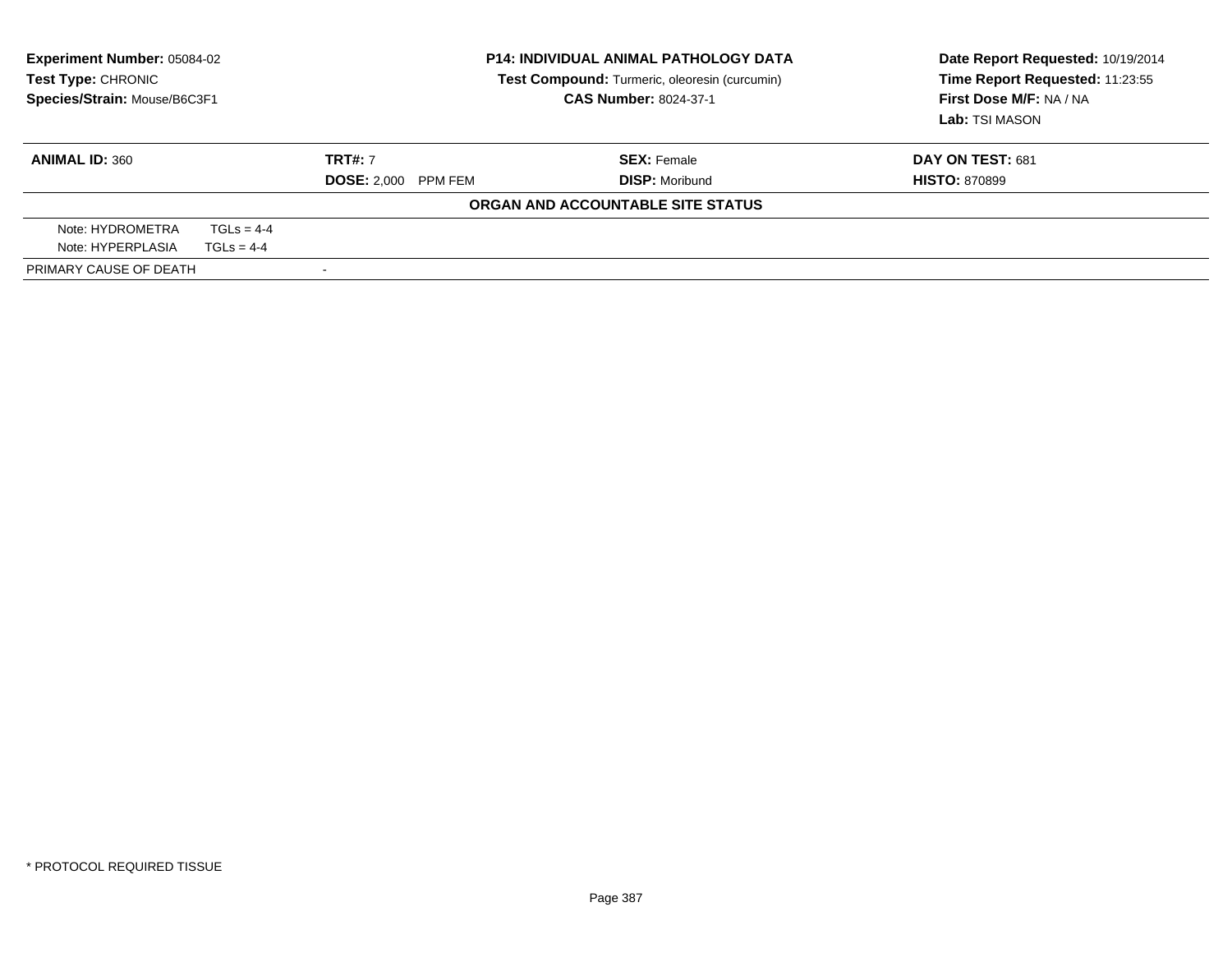| Experiment Number: 05084-02          |                                      | P14: INDIVIDUAL ANIMAL PATHOLOGY DATA         | Date Report Requested: 10/19/2014 |  |
|--------------------------------------|--------------------------------------|-----------------------------------------------|-----------------------------------|--|
| Test Type: CHRONIC                   |                                      | Test Compound: Turmeric, oleoresin (curcumin) | Time Report Requested: 11:23:55   |  |
| Species/Strain: Mouse/B6C3F1         |                                      | <b>CAS Number: 8024-37-1</b>                  | First Dose M/F: NA / NA           |  |
|                                      |                                      |                                               | Lab: TSI MASON                    |  |
| <b>ANIMAL ID: 361</b>                | <b>TRT#: 7</b>                       | <b>SEX: Female</b>                            | DAY ON TEST: 736                  |  |
|                                      | <b>DOSE: 2,000</b><br><b>PPM FEM</b> | <b>DISP: Terminal Sacrifice</b>               | <b>HISTO: 870900</b>              |  |
|                                      |                                      | ORGAN AND ACCOUNTABLE SITE STATUS             |                                   |  |
| <b>NORMAL</b>                        |                                      |                                               |                                   |  |
| <b>Adrenal Gland - Cortex</b>        | Adrenal Gland - Medulla              | Bone                                          | Esophagus                         |  |
| Gallbladder                          | Heart                                | Intestine Large - Cecum                       | Intestine Large - Colon           |  |
| Intestine Large - Rectum             | Intestine Small - Duodenum           | Intestine Small - Ileum                       | Intestine Small - Jejunum         |  |
| Islets, Pancreatic                   | Lung                                 | <b>Mammary Gland</b>                          | Nose                              |  |
| Ovary                                | Parathyroid Gland                    | <b>Pituitary Gland</b>                        | <b>Skin</b>                       |  |
| Stomach - Forestomach                | Stomach - Glandular                  | Thymus                                        | <b>Thyroid Gland</b>              |  |
| Trachea                              | <b>Urinary Bladder</b>               |                                               |                                   |  |
| <b>OBSERVATIONS</b>                  |                                      |                                               |                                   |  |
| <b>Bone Marrow</b>                   | Sternal                              | Lymphoma Malignant Mixed                      |                                   |  |
|                                      | Sternal                              | Myelofibrosis                                 | Mild                              |  |
| <b>Brain</b>                         | Thalamus                             | Mineralization                                | Minimal                           |  |
| Kidney                               |                                      | Lymphoma Malignant Mixed                      |                                   |  |
| Liver                                |                                      | Hepatocellular Adenoma                        |                                   |  |
|                                      |                                      | Lymphoma Malignant Mixed                      |                                   |  |
| Note: LYMPH MAL MIXD $TGLs = 4-2$    |                                      |                                               |                                   |  |
| Lymph Node                           | Mesenteric                           | Lymphoma Malignant Mixed                      |                                   |  |
| Pancreas                             |                                      | Lymphoma Malignant Mixed                      |                                   |  |
| Salivary Glands                      | Submandibul GI                       | Inflammation                                  | Chronic, Minimal                  |  |
| Spleen                               |                                      | Lymphoma Malignant Mixed                      |                                   |  |
| Note: LYMPH MAL MIXD<br>$TGLs = 3-3$ |                                      |                                               |                                   |  |
| <b>Uterus</b>                        |                                      | Hydrometra                                    | Moderate                          |  |
|                                      | Endometrium                          | Hyperplasia                                   | Mild                              |  |
| [Hydrometra TGLS = 2-4]              |                                      |                                               |                                   |  |
| PRIMARY CAUSE OF DEATH               |                                      |                                               |                                   |  |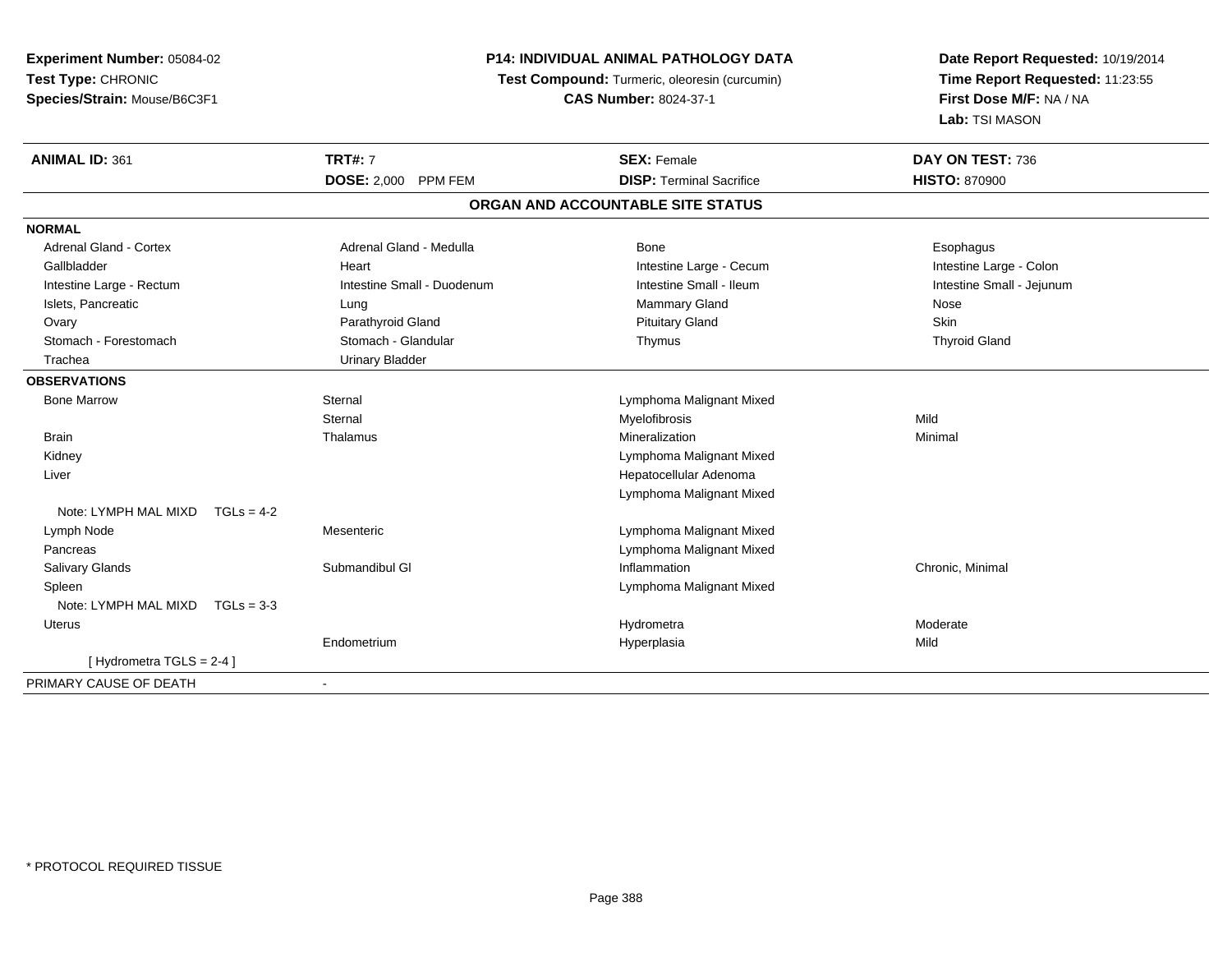| Experiment Number: 05084-02<br>Test Type: CHRONIC<br>Species/Strain: Mouse/B6C3F1 |                         | <b>P14: INDIVIDUAL ANIMAL PATHOLOGY DATA</b><br>Test Compound: Turmeric, oleoresin (curcumin)<br><b>CAS Number: 8024-37-1</b> | Date Report Requested: 10/19/2014<br>Time Report Requested: 11:23:55<br>First Dose M/F: NA / NA<br>Lab: TSI MASON |
|-----------------------------------------------------------------------------------|-------------------------|-------------------------------------------------------------------------------------------------------------------------------|-------------------------------------------------------------------------------------------------------------------|
| <b>ANIMAL ID: 362</b>                                                             | <b>TRT#: 7</b>          | <b>SEX: Female</b>                                                                                                            | DAY ON TEST: 666                                                                                                  |
|                                                                                   | DOSE: 2,000 PPM FEM     | <b>DISP: Dead</b>                                                                                                             | <b>HISTO: 870901</b>                                                                                              |
|                                                                                   |                         | ORGAN AND ACCOUNTABLE SITE STATUS                                                                                             |                                                                                                                   |
| <b>NORMAL</b>                                                                     |                         |                                                                                                                               |                                                                                                                   |
| Adrenal Gland - Cortex                                                            | Adrenal Gland - Medulla | Bone                                                                                                                          | <b>Brain</b>                                                                                                      |
| Esophagus                                                                         | Islets, Pancreatic      | Mammary Gland                                                                                                                 | Nose                                                                                                              |
| Pancreas                                                                          | Parathyroid Gland       | <b>Pituitary Gland</b>                                                                                                        | Skin                                                                                                              |
| Stomach - Forestomach                                                             | <b>Thyroid Gland</b>    | Trachea                                                                                                                       |                                                                                                                   |
| <b>MISSING</b>                                                                    |                         |                                                                                                                               |                                                                                                                   |
| Thymus                                                                            |                         |                                                                                                                               |                                                                                                                   |
| <b>INSUFFICIENT TISSUE</b>                                                        |                         |                                                                                                                               |                                                                                                                   |
| Lymph Node - Mesenteric                                                           |                         |                                                                                                                               |                                                                                                                   |
| <b>OBSERVATIONS</b>                                                               |                         |                                                                                                                               |                                                                                                                   |
| <b>Bone Marrow</b>                                                                | Sternal                 | Histiocytic Sarcoma                                                                                                           | Metastatic (Uncertain Primary Site)                                                                               |
| Gallbladder                                                                       |                         | Autolysis                                                                                                                     | Marked                                                                                                            |
| Heart                                                                             |                         | Histiocytic Sarcoma                                                                                                           | Metastatic (Uncertain Primary Site)                                                                               |
| Intestine Large                                                                   | Cecum                   | Autolysis                                                                                                                     | Moderate                                                                                                          |
|                                                                                   | Colon                   | Autolysis                                                                                                                     | Moderate                                                                                                          |
|                                                                                   | Rectum                  | Autolysis                                                                                                                     | Moderate                                                                                                          |
| <b>Intestine Small</b>                                                            | Duodenum                | Autolysis                                                                                                                     | Moderate                                                                                                          |
|                                                                                   | lleum                   | Autolysis                                                                                                                     | Moderate                                                                                                          |
|                                                                                   | Jejunum                 | Autolysis                                                                                                                     | Moderate                                                                                                          |
| Kidney                                                                            | <b>Renal Tubule</b>     | Degeneration                                                                                                                  | Hyaline, Minimal                                                                                                  |
|                                                                                   |                         | Inflammation                                                                                                                  | Chronic, Minimal                                                                                                  |
| Note: DEGEN<br>$TGLs = 5-3$                                                       |                         |                                                                                                                               |                                                                                                                   |
| Liver                                                                             |                         | Histiocytic Sarcoma                                                                                                           | Metastatic (Uncertain Primary Site)                                                                               |
| Lung                                                                              |                         | Histiocytic Sarcoma                                                                                                           | Metastatic (Uncertain Primary Site)                                                                               |
| Ovary                                                                             |                         | Cyst                                                                                                                          | Marked                                                                                                            |
|                                                                                   |                         | Hemorrhage                                                                                                                    | Mild                                                                                                              |
| [Cyst TGLS = $2-4.1$ ]                                                            |                         |                                                                                                                               |                                                                                                                   |
| Salivary Glands                                                                   | Submandibul GI          | Inflammation                                                                                                                  | Chronic, Minimal                                                                                                  |
| Spleen                                                                            |                         | Hematopoietic Cell Proliferation                                                                                              | Marked                                                                                                            |
| Note: HEMA CELL PROL TGLs = 7-3                                                   |                         |                                                                                                                               |                                                                                                                   |
| Stomach                                                                           | Glandular               | Autolysis                                                                                                                     | Mild                                                                                                              |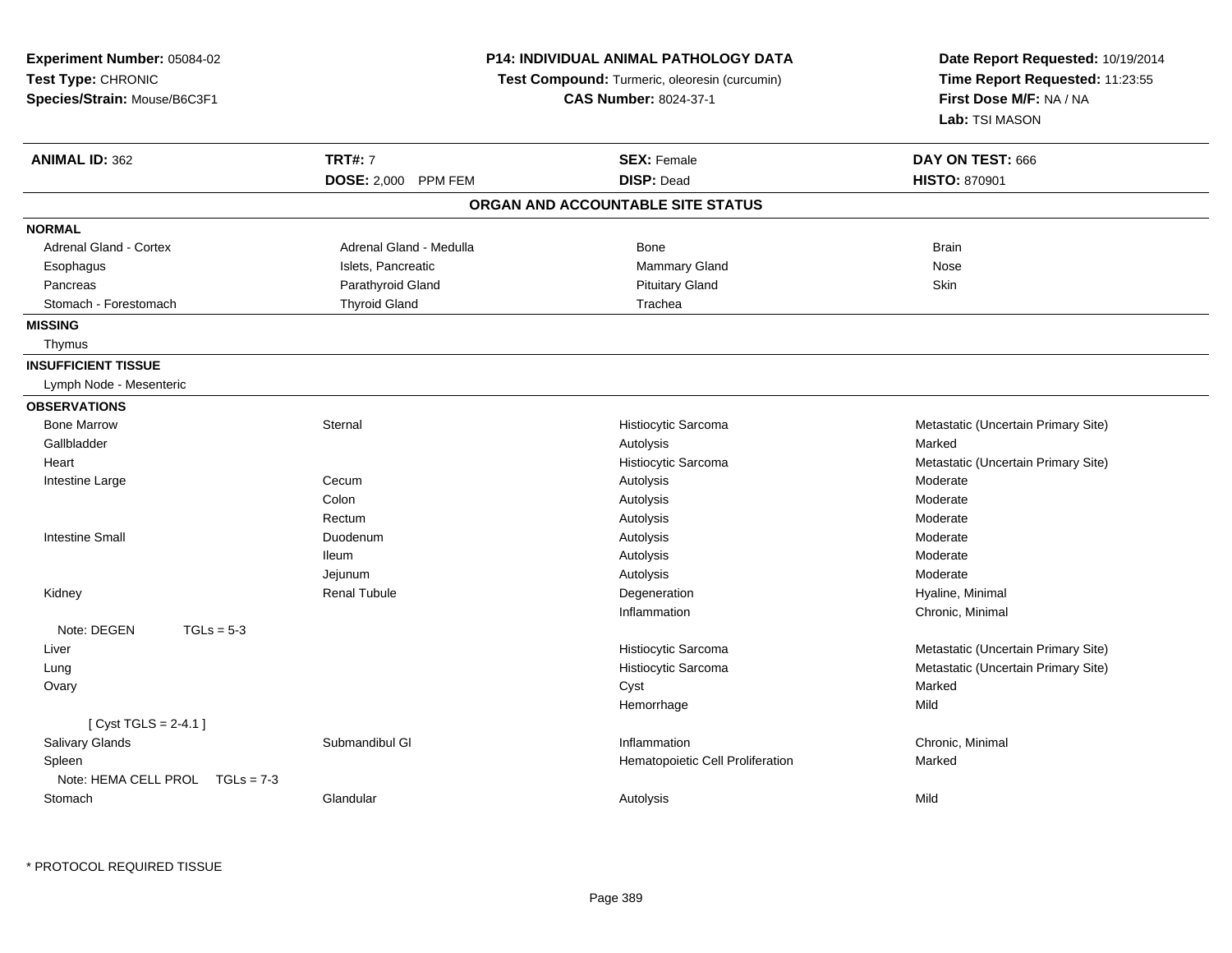| Experiment Number: 05084-02<br><b>Test Type: CHRONIC</b><br>Species/Strain: Mouse/B6C3F1 |                               | <b>P14: INDIVIDUAL ANIMAL PATHOLOGY DATA</b><br><b>Test Compound:</b> Turmeric, oleoresin (curcumin)<br>CAS Number: 8024-37-1 | Date Report Requested: 10/19/2014<br>Time Report Requested: 11:23:55<br>First Dose M/F: NA / NA<br>Lab: TSI MASON |
|------------------------------------------------------------------------------------------|-------------------------------|-------------------------------------------------------------------------------------------------------------------------------|-------------------------------------------------------------------------------------------------------------------|
| <b>ANIMAL ID: 362</b>                                                                    | <b>TRT#: 7</b>                | <b>SEX: Female</b>                                                                                                            | DAY ON TEST: 666                                                                                                  |
|                                                                                          | <b>DOSE: 2.000</b><br>PPM FEM | <b>DISP: Dead</b>                                                                                                             | <b>HISTO: 870901</b>                                                                                              |
|                                                                                          |                               | ORGAN AND ACCOUNTABLE SITE STATUS                                                                                             |                                                                                                                   |
| <b>Urinary Bladder</b>                                                                   |                               | Autolysis                                                                                                                     | Moderate                                                                                                          |
| Uterus                                                                                   |                               | Histiocytic Sarcoma                                                                                                           |                                                                                                                   |
|                                                                                          |                               | Hydrometra                                                                                                                    | Mild                                                                                                              |
| Note: [ HISTIO SARC<br>$TGLs = 3-4.2$                                                    |                               |                                                                                                                               |                                                                                                                   |
| PRIMARY CAUSE OF DEATH                                                                   |                               |                                                                                                                               |                                                                                                                   |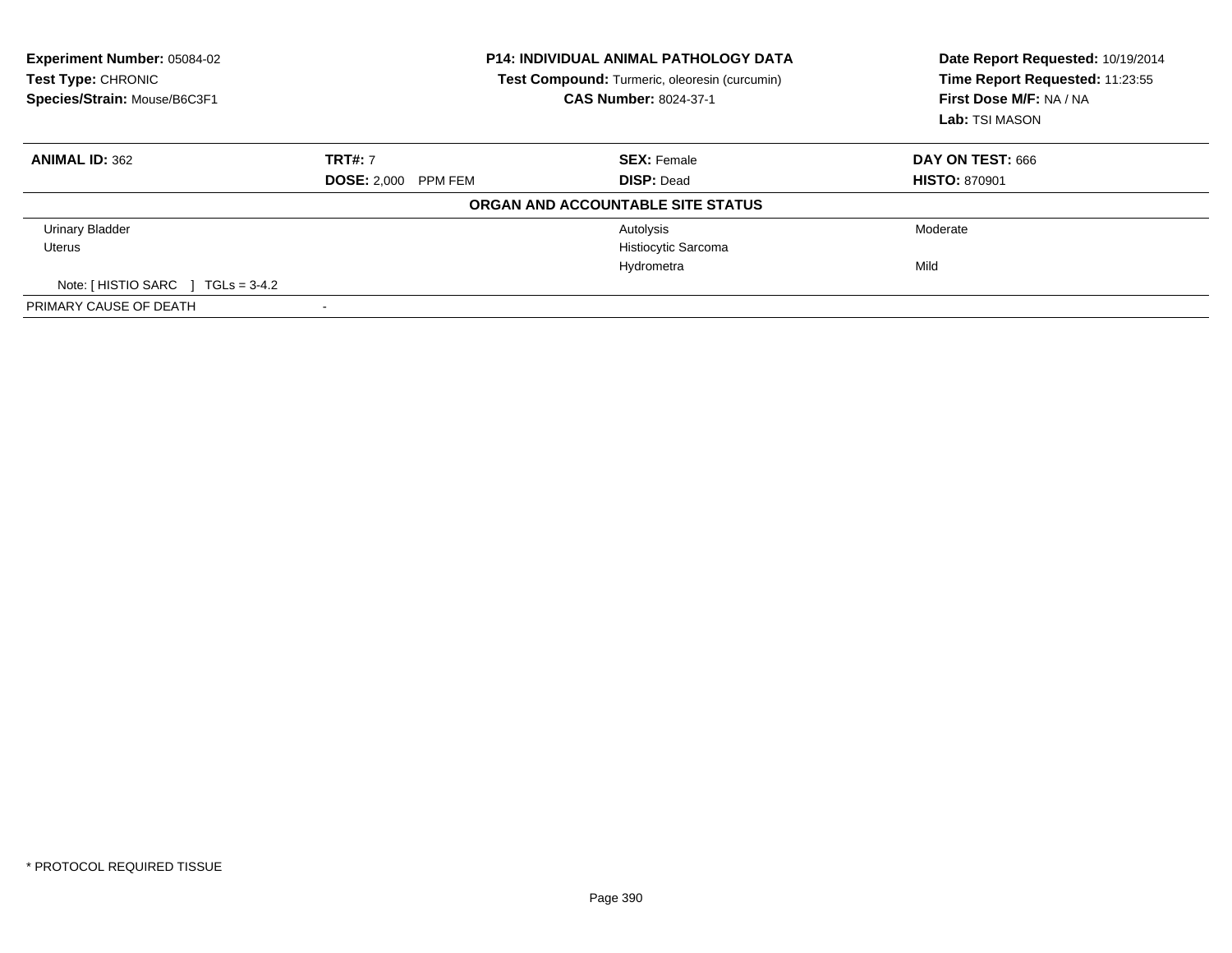| Experiment Number: 05084-02        |              |                                                              | P14: INDIVIDUAL ANIMAL PATHOLOGY DATA         | Date Report Requested: 10/19/2014 |  |
|------------------------------------|--------------|--------------------------------------------------------------|-----------------------------------------------|-----------------------------------|--|
| Test Type: CHRONIC                 |              |                                                              | Test Compound: Turmeric, oleoresin (curcumin) | Time Report Requested: 11:23:55   |  |
| Species/Strain: Mouse/B6C3F1       |              |                                                              | <b>CAS Number: 8024-37-1</b>                  | First Dose M/F: NA / NA           |  |
|                                    |              |                                                              |                                               | Lab: TSI MASON                    |  |
| <b>ANIMAL ID: 363</b>              |              | <b>TRT#: 7</b>                                               | <b>SEX: Female</b>                            | DAY ON TEST: 736                  |  |
|                                    |              | <b>DOSE: 2,000 PPM FEM</b>                                   | <b>DISP: Terminal Sacrifice</b>               | <b>HISTO: 870902</b>              |  |
|                                    |              |                                                              | ORGAN AND ACCOUNTABLE SITE STATUS             |                                   |  |
| <b>NORMAL</b>                      |              |                                                              |                                               |                                   |  |
| <b>Adrenal Gland - Cortex</b>      |              | Adrenal Gland - Medulla                                      | Bone                                          | Esophagus                         |  |
| Gallbladder                        |              | Heart                                                        | Intestine Large - Cecum                       | Intestine Large - Colon           |  |
| Intestine Large - Rectum           |              | Intestine Small - Duodenum                                   | Intestine Small - Ileum                       | Intestine Small - Jejunum         |  |
| Islets, Pancreatic                 |              | Lung                                                         | Lymph Node - Mesenteric                       | <b>Mammary Gland</b>              |  |
| Ovary                              |              | Pancreas                                                     | <b>Salivary Glands</b>                        | <b>Skin</b>                       |  |
| Spleen                             |              | Stomach - Forestomach                                        | Stomach - Glandular                           | Thymus                            |  |
| <b>Thyroid Gland</b>               |              | Trachea                                                      | <b>Urinary Bladder</b>                        |                                   |  |
| <b>OBSERVATIONS</b>                |              |                                                              |                                               |                                   |  |
| <b>Bone Marrow</b>                 |              | Sternal                                                      | Myelofibrosis                                 | Mild                              |  |
| <b>Brain</b>                       |              | Thalamus                                                     | Mineralization                                | Minimal                           |  |
| Kidney                             |              |                                                              | Inflammation                                  | Chronic, Minimal                  |  |
| Liver                              |              |                                                              | Inflammation                                  | Chronic Active, Minimal           |  |
| Mesentery                          |              |                                                              | Fibrosis                                      | Minimal                           |  |
|                                    |              |                                                              | Necrosis                                      | Minimal                           |  |
|                                    |              | Note: WHAT THE PROSECTOR THOUGHT WAS A PANCREATIC NODULE WAS |                                               |                                   |  |
| Note: ACTUALLY A MESENTERY NODULE. |              |                                                              |                                               |                                   |  |
| [Fibrosis TGLS = $1-5.1$ ]         |              |                                                              |                                               |                                   |  |
| [ Necrosis TGLS = $1-5.1$ ]        |              |                                                              |                                               |                                   |  |
| Nose                               |              |                                                              | Inflammation                                  | Acute, Minimal                    |  |
| Parathyroid Gland                  |              |                                                              | Inflammation                                  | Chronic, Minimal                  |  |
| <b>Pituitary Gland</b>             |              | Pars Distalis                                                | Angiectasis                                   | Mild                              |  |
|                                    |              | Pars Distalis                                                | Hyperplasia                                   | Mild                              |  |
| Note: ANGIECTASIS                  | $TGLs = 3-7$ |                                                              |                                               |                                   |  |
| <b>Uterus</b>                      |              | Endometrium                                                  | Hyperplasia                                   | Mild                              |  |
| Note: HYPERPLASIA                  | $TGLS = 4-4$ |                                                              |                                               |                                   |  |
| PRIMARY CAUSE OF DEATH             |              | $\blacksquare$                                               |                                               |                                   |  |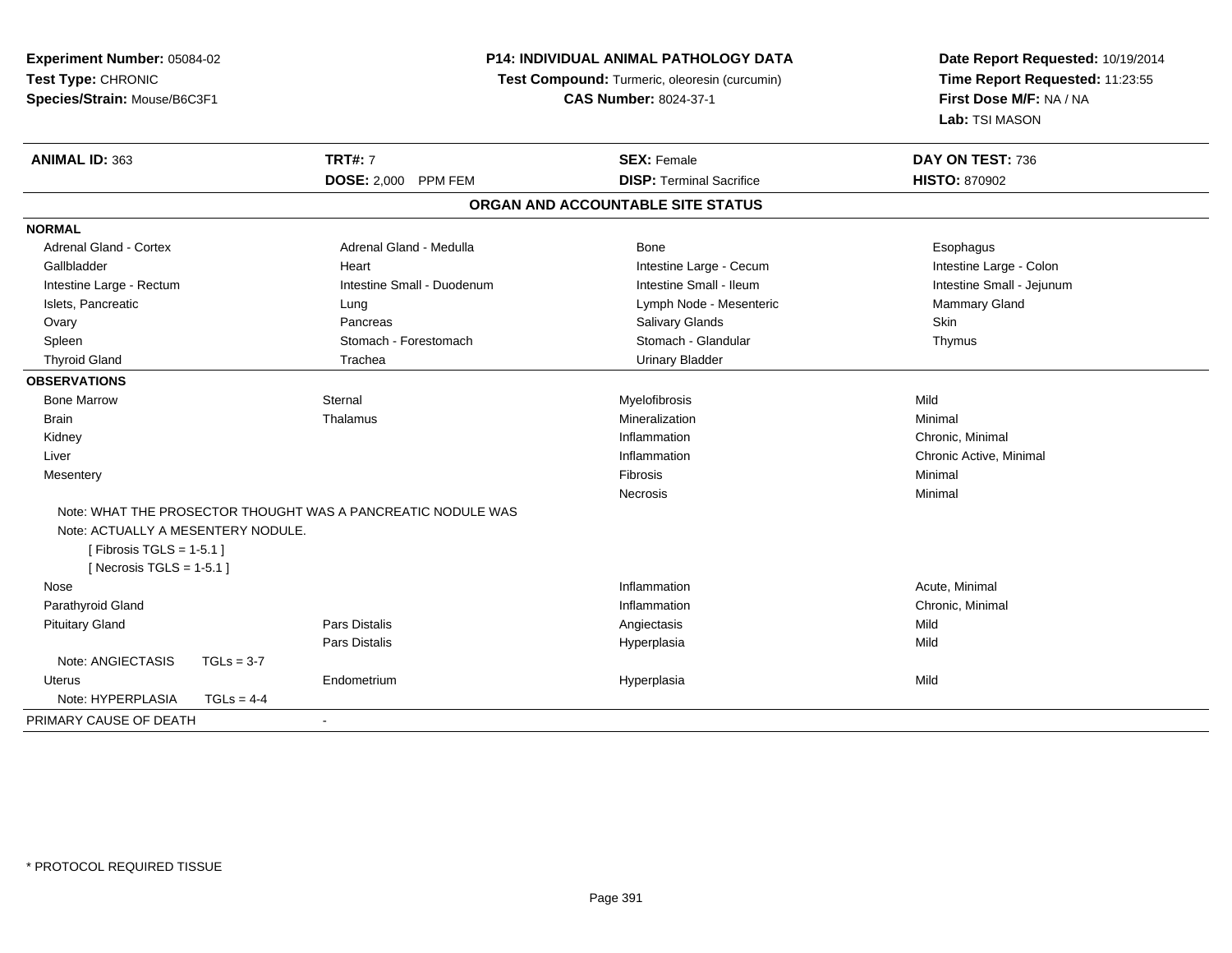| Experiment Number: 05084-02<br>Test Type: CHRONIC<br>Species/Strain: Mouse/B6C3F1 |              |                          | <b>P14: INDIVIDUAL ANIMAL PATHOLOGY DATA</b><br>Test Compound: Turmeric, oleoresin (curcumin)<br><b>CAS Number: 8024-37-1</b> |                                   |  | Date Report Requested: 10/19/2014<br>Time Report Requested: 11:23:55<br>First Dose M/F: NA / NA<br>Lab: TSI MASON |  |
|-----------------------------------------------------------------------------------|--------------|--------------------------|-------------------------------------------------------------------------------------------------------------------------------|-----------------------------------|--|-------------------------------------------------------------------------------------------------------------------|--|
| <b>ANIMAL ID: 364</b>                                                             |              | <b>TRT#: 7</b>           |                                                                                                                               | <b>SEX: Female</b>                |  | DAY ON TEST: 737                                                                                                  |  |
|                                                                                   |              | DOSE: 2,000 PPM FEM      |                                                                                                                               | <b>DISP: Terminal Sacrifice</b>   |  | <b>HISTO: 870903</b>                                                                                              |  |
|                                                                                   |              |                          |                                                                                                                               | ORGAN AND ACCOUNTABLE SITE STATUS |  |                                                                                                                   |  |
| <b>NORMAL</b>                                                                     |              |                          |                                                                                                                               |                                   |  |                                                                                                                   |  |
| <b>Adrenal Gland - Cortex</b>                                                     |              | Adrenal Gland - Medulla  |                                                                                                                               | Bone                              |  | <b>Brain</b>                                                                                                      |  |
| Esophagus                                                                         |              | Gallbladder              |                                                                                                                               | Heart                             |  | Intestine Large - Cecum                                                                                           |  |
| Intestine Large - Colon                                                           |              | Intestine Large - Rectum |                                                                                                                               | Intestine Small - Duodenum        |  | Intestine Small - Ileum                                                                                           |  |
| Intestine Small - Jejunum                                                         |              | Islets, Pancreatic       |                                                                                                                               | Lung                              |  | Lymph Node - Mesenteric                                                                                           |  |
| Mammary Gland                                                                     |              | Pancreas                 |                                                                                                                               | Parathyroid Gland                 |  | <b>Pituitary Gland</b>                                                                                            |  |
| Skin                                                                              |              | Spleen                   |                                                                                                                               | Stomach - Forestomach             |  | Stomach - Glandular                                                                                               |  |
| Thymus                                                                            |              | Trachea                  |                                                                                                                               | <b>Urinary Bladder</b>            |  |                                                                                                                   |  |
| <b>OBSERVATIONS</b>                                                               |              |                          |                                                                                                                               |                                   |  |                                                                                                                   |  |
| <b>Bone Marrow</b>                                                                |              | Sternal                  |                                                                                                                               | Myelofibrosis                     |  | Mild                                                                                                              |  |
| Kidney                                                                            |              |                          |                                                                                                                               | Inflammation                      |  | Chronic, Minimal                                                                                                  |  |
| Liver                                                                             |              |                          |                                                                                                                               | Inflammation                      |  | Chronic Active, Minimal                                                                                           |  |
| Nose                                                                              |              |                          |                                                                                                                               | Inflammation                      |  | Acute, Minimal                                                                                                    |  |
| Ovary                                                                             |              |                          |                                                                                                                               | Cyst                              |  | Mild                                                                                                              |  |
|                                                                                   |              |                          |                                                                                                                               | Hemorrhage                        |  | Mild                                                                                                              |  |
| [Cyst TGLS = $2-4$ ]                                                              |              |                          |                                                                                                                               |                                   |  |                                                                                                                   |  |
| <b>Salivary Glands</b>                                                            |              | Submandibul GI           |                                                                                                                               | Inflammation                      |  | Chronic, Minimal                                                                                                  |  |
| <b>Thyroid Gland</b>                                                              |              |                          |                                                                                                                               | Inflammation                      |  | Chronic Active, Minimal                                                                                           |  |
| <b>Uterus</b>                                                                     |              | Endometrium              |                                                                                                                               | Hyperplasia                       |  | Mild                                                                                                              |  |
| Note: HYPERPLASIA                                                                 | $TGLs = 3-4$ |                          |                                                                                                                               |                                   |  |                                                                                                                   |  |
| PRIMARY CAUSE OF DEATH                                                            |              | $\blacksquare$           |                                                                                                                               |                                   |  |                                                                                                                   |  |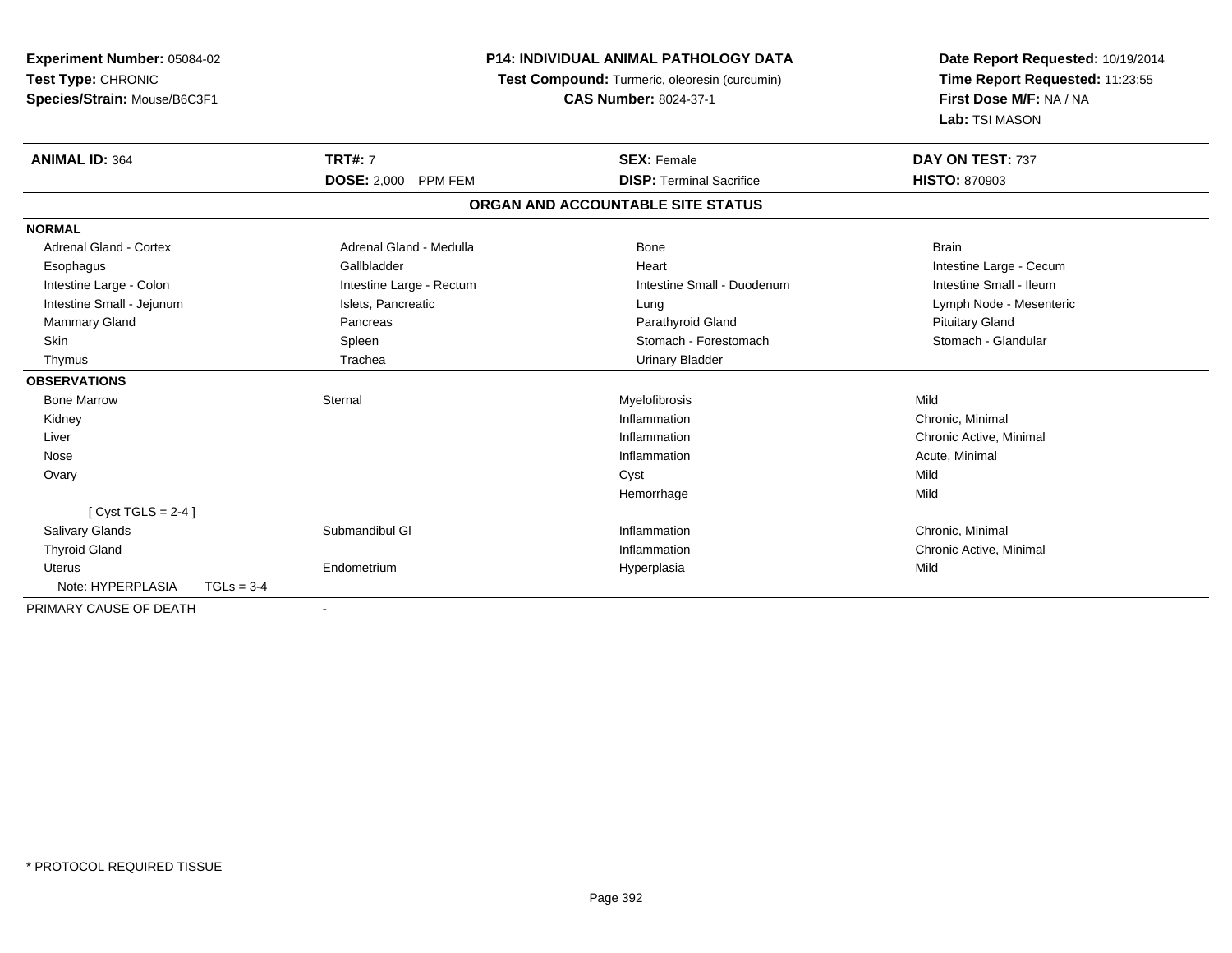| <b>Experiment Number: 05084-02</b><br>Test Type: CHRONIC<br>Species/Strain: Mouse/B6C3F1 |                  | <b>P14: INDIVIDUAL ANIMAL PATHOLOGY DATA</b><br>Test Compound: Turmeric, oleoresin (curcumin)<br><b>CAS Number: 8024-37-1</b> |                                   | Date Report Requested: 10/19/2014<br>Time Report Requested: 11:23:55<br>First Dose M/F: NA / NA<br>Lab: TSI MASON |  |
|------------------------------------------------------------------------------------------|------------------|-------------------------------------------------------------------------------------------------------------------------------|-----------------------------------|-------------------------------------------------------------------------------------------------------------------|--|
| <b>ANIMAL ID: 365</b>                                                                    |                  | <b>TRT#: 7</b>                                                                                                                | <b>SEX: Female</b>                | DAY ON TEST: 453                                                                                                  |  |
|                                                                                          |                  | <b>DOSE: 2,000</b><br>PPM FEM                                                                                                 | <b>DISP:</b> Interval Sacrifice   | <b>HISTO: 860080</b>                                                                                              |  |
|                                                                                          |                  |                                                                                                                               | ORGAN AND ACCOUNTABLE SITE STATUS |                                                                                                                   |  |
| <b>NORMAL</b>                                                                            |                  |                                                                                                                               |                                   |                                                                                                                   |  |
| Intestine Large - Cecum                                                                  |                  | Intestine Large - Colon                                                                                                       | Intestine Large - Rectum          | Intestine Small - Duodenum                                                                                        |  |
| Intestine Small - Ileum                                                                  |                  | Intestine Small - Jejunum                                                                                                     | Skin                              | Stomach - Forestomach                                                                                             |  |
| Stomach - Glandular                                                                      |                  |                                                                                                                               |                                   |                                                                                                                   |  |
| <b>OBSERVATIONS</b>                                                                      |                  |                                                                                                                               |                                   |                                                                                                                   |  |
| <b>Clitoral Gland</b>                                                                    |                  |                                                                                                                               | Cyst                              | Multiple, Mild                                                                                                    |  |
|                                                                                          |                  |                                                                                                                               | Inflammation                      | Chronic Active, Minimal                                                                                           |  |
| Note: CYST                                                                               | $TGLs = 5-6$     |                                                                                                                               |                                   |                                                                                                                   |  |
| Ovary                                                                                    |                  | Periovarn Tiss                                                                                                                | Cyst                              | Marked                                                                                                            |  |
| Note: CYST                                                                               | $TGLs = 3-4$     |                                                                                                                               |                                   |                                                                                                                   |  |
| Uterus                                                                                   |                  |                                                                                                                               | Hydrometra                        | Marked                                                                                                            |  |
| Note: HYDROMETRA                                                                         | $TGLs = 4-4+4.1$ |                                                                                                                               |                                   |                                                                                                                   |  |
| PRIMARY CAUSE OF DEATH                                                                   |                  |                                                                                                                               |                                   |                                                                                                                   |  |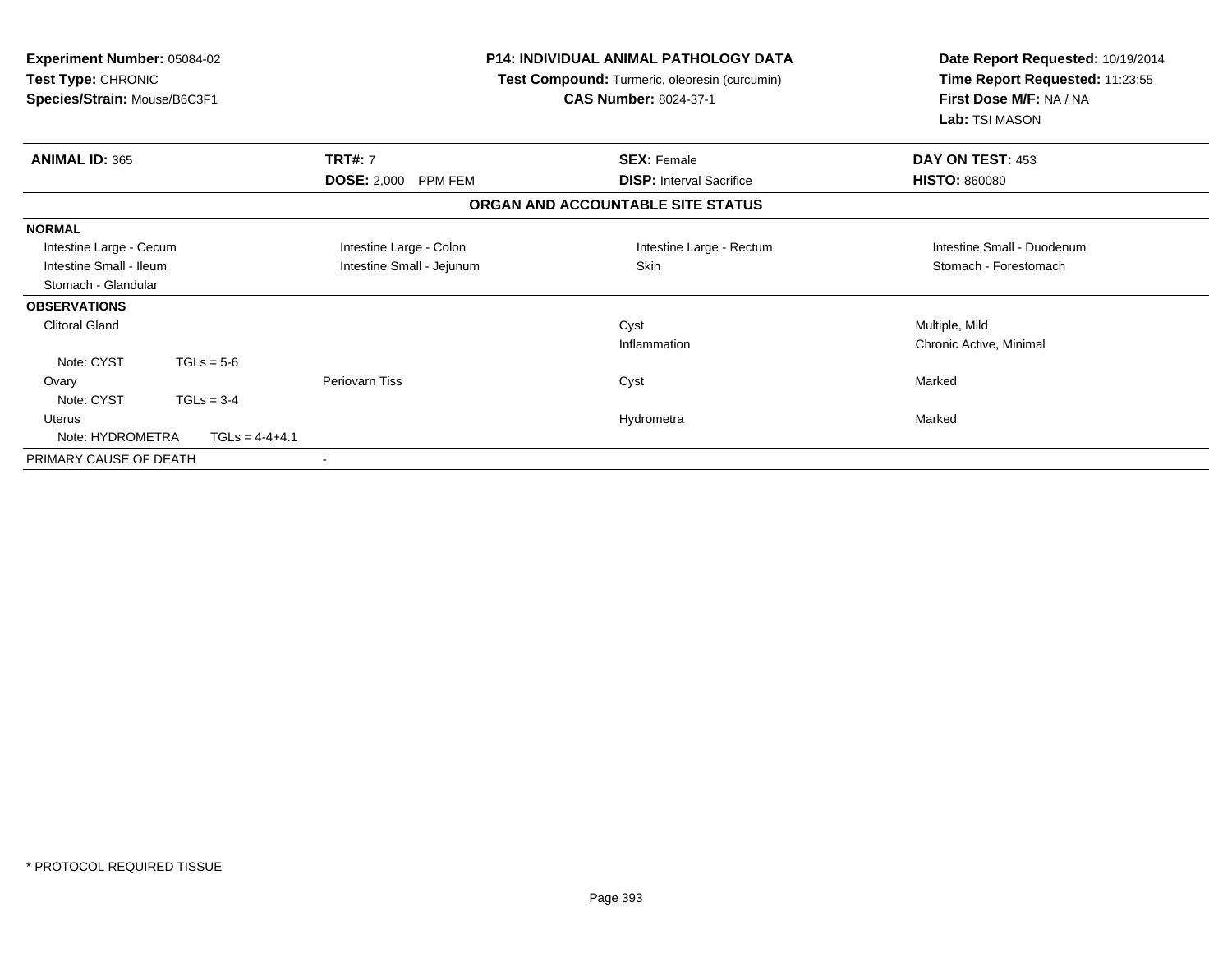| Experiment Number: 05084-02<br>Test Type: CHRONIC<br>Species/Strain: Mouse/B6C3F1 |              |                            | <b>P14: INDIVIDUAL ANIMAL PATHOLOGY DATA</b><br>Test Compound: Turmeric, oleoresin (curcumin)<br><b>CAS Number: 8024-37-1</b> |                                   |  | Date Report Requested: 10/19/2014<br>Time Report Requested: 11:23:55<br>First Dose M/F: NA / NA<br>Lab: TSI MASON |
|-----------------------------------------------------------------------------------|--------------|----------------------------|-------------------------------------------------------------------------------------------------------------------------------|-----------------------------------|--|-------------------------------------------------------------------------------------------------------------------|
| <b>ANIMAL ID: 366</b>                                                             |              | <b>TRT#: 7</b>             |                                                                                                                               | <b>SEX: Female</b>                |  | DAY ON TEST: 737                                                                                                  |
|                                                                                   |              | DOSE: 2,000 PPM FEM        |                                                                                                                               | <b>DISP: Terminal Sacrifice</b>   |  | <b>HISTO: 870904</b>                                                                                              |
|                                                                                   |              |                            |                                                                                                                               | ORGAN AND ACCOUNTABLE SITE STATUS |  |                                                                                                                   |
| <b>NORMAL</b>                                                                     |              |                            |                                                                                                                               |                                   |  |                                                                                                                   |
| Adrenal Gland - Cortex                                                            |              | Adrenal Gland - Medulla    |                                                                                                                               | Bone                              |  | Esophagus                                                                                                         |
| Gallbladder                                                                       |              | Heart                      |                                                                                                                               | Intestine Large - Cecum           |  | Intestine Large - Colon                                                                                           |
| Intestine Large - Rectum                                                          |              | Intestine Small - Duodenum |                                                                                                                               | Intestine Small - Ileum           |  | Intestine Small - Jejunum                                                                                         |
| Islets, Pancreatic                                                                |              | Liver                      |                                                                                                                               | Lung                              |  | Lymph Node - Mesenteric                                                                                           |
| <b>Mammary Gland</b>                                                              |              | Nose                       |                                                                                                                               | Ovary                             |  | Pancreas                                                                                                          |
| <b>Pituitary Gland</b>                                                            |              | <b>Salivary Glands</b>     |                                                                                                                               | <b>Skin</b>                       |  | Spleen                                                                                                            |
| Stomach - Forestomach                                                             |              | Stomach - Glandular        |                                                                                                                               | Thymus                            |  | Trachea                                                                                                           |
| <b>Urinary Bladder</b>                                                            |              |                            |                                                                                                                               |                                   |  |                                                                                                                   |
| <b>MISSING</b>                                                                    |              |                            |                                                                                                                               |                                   |  |                                                                                                                   |
| Parathyroid Gland                                                                 |              |                            |                                                                                                                               |                                   |  |                                                                                                                   |
| <b>OBSERVATIONS</b>                                                               |              |                            |                                                                                                                               |                                   |  |                                                                                                                   |
| <b>Bone Marrow</b>                                                                |              | Sternal                    |                                                                                                                               | Myelofibrosis                     |  | Minimal                                                                                                           |
| <b>Brain</b>                                                                      |              | Thalamus                   |                                                                                                                               | Mineralization                    |  | Minimal                                                                                                           |
| Kidney                                                                            |              |                            |                                                                                                                               | Inflammation                      |  | Chronic, Minimal                                                                                                  |
| <b>Thyroid Gland</b>                                                              |              | C Cell                     |                                                                                                                               | Hyperplasia                       |  | Minimal                                                                                                           |
| Uterus                                                                            |              | Endometrium                |                                                                                                                               | Hyperplasia                       |  | Mild                                                                                                              |
| Note: HYPERPLASIA                                                                 | $TGLs = 3-4$ |                            |                                                                                                                               |                                   |  |                                                                                                                   |
| PRIMARY CAUSE OF DEATH                                                            |              |                            |                                                                                                                               |                                   |  |                                                                                                                   |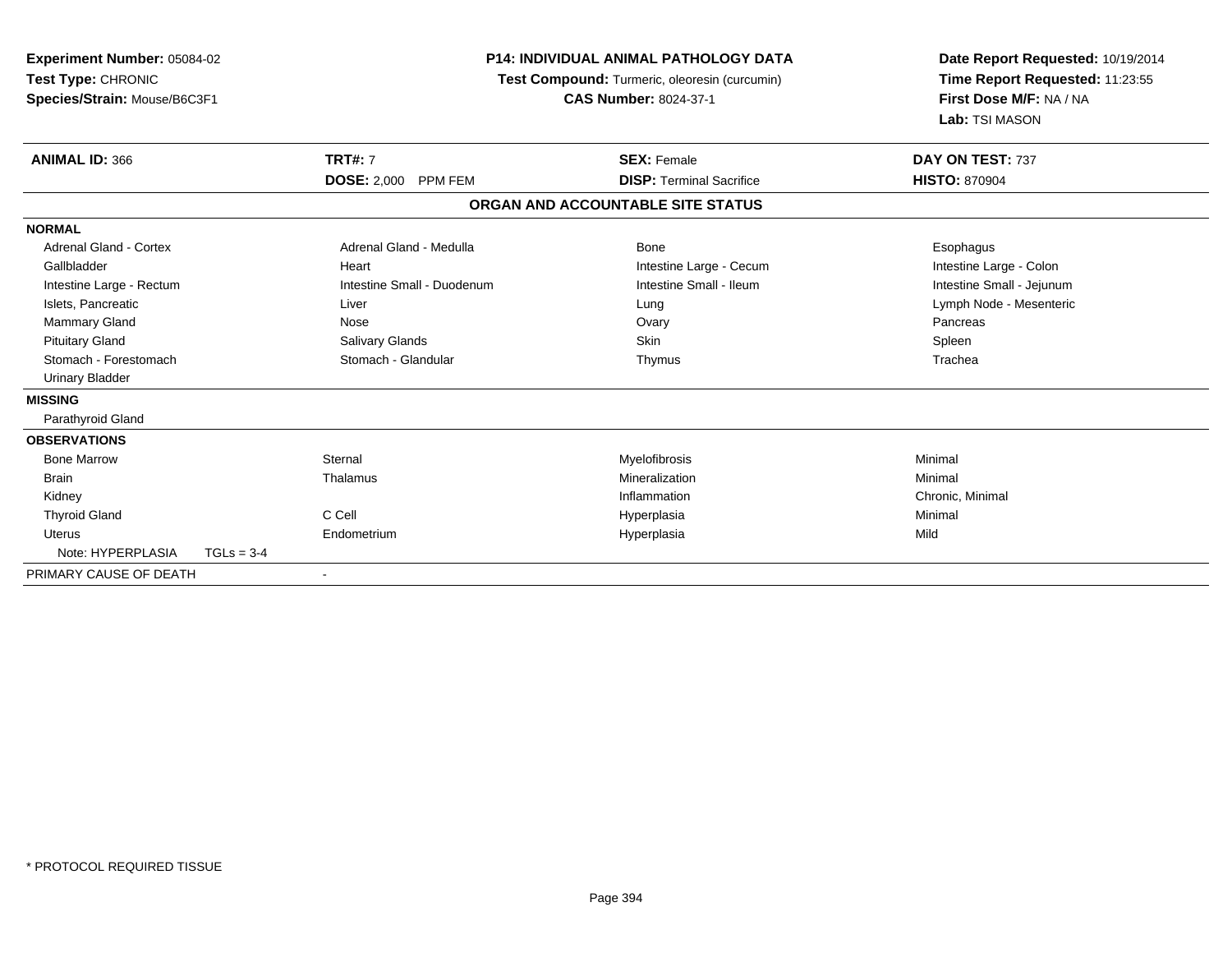| Experiment Number: 05084-02   |              |                         | P14: INDIVIDUAL ANIMAL PATHOLOGY DATA         | Date Report Requested: 10/19/2014 |  |
|-------------------------------|--------------|-------------------------|-----------------------------------------------|-----------------------------------|--|
| Test Type: CHRONIC            |              |                         | Test Compound: Turmeric, oleoresin (curcumin) | Time Report Requested: 11:23:55   |  |
| Species/Strain: Mouse/B6C3F1  |              |                         | <b>CAS Number: 8024-37-1</b>                  | First Dose M/F: NA / NA           |  |
|                               |              |                         |                                               | Lab: TSI MASON                    |  |
| <b>ANIMAL ID: 367</b>         |              | <b>TRT#: 7</b>          | <b>SEX: Female</b>                            | DAY ON TEST: 737                  |  |
|                               |              | DOSE: 2,000 PPM FEM     | <b>DISP: Terminal Sacrifice</b>               | <b>HISTO: 870905</b>              |  |
|                               |              |                         | ORGAN AND ACCOUNTABLE SITE STATUS             |                                   |  |
| <b>NORMAL</b>                 |              |                         |                                               |                                   |  |
| <b>Adrenal Gland - Cortex</b> |              | Adrenal Gland - Medulla | Bone                                          | Esophagus                         |  |
| Gallbladder                   |              | Heart                   | Intestine Large - Colon                       | Intestine Large - Rectum          |  |
| Intestine Small - Duodenum    |              | Intestine Small - Ileum | Intestine Small - Jejunum                     | Islets, Pancreatic                |  |
| Lung                          |              | Lymph Node - Mesenteric | Mammary Gland                                 | Nose                              |  |
| Pancreas                      |              | Skin                    | Spleen                                        | Stomach - Forestomach             |  |
| Stomach - Glandular           |              | Thymus                  | <b>Thyroid Gland</b>                          | Trachea                           |  |
| <b>Urinary Bladder</b>        |              |                         |                                               |                                   |  |
| <b>MISSING</b>                |              |                         |                                               |                                   |  |
| Parathyroid Gland             |              |                         |                                               |                                   |  |
| <b>OBSERVATIONS</b>           |              |                         |                                               |                                   |  |
| <b>Bone Marrow</b>            |              | Sternal                 | Myelofibrosis                                 | Minimal                           |  |
| <b>Brain</b>                  |              | Thalamus                | Mineralization                                | Minimal                           |  |
| Intestine Large               |              | Cecum                   | Hyperplasia                                   | Lymphoid, Minimal                 |  |
| Kidney                        |              |                         | Inflammation                                  | Chronic, Minimal                  |  |
| Liver                         |              |                         | Inflammation                                  | Chronic Active, Minimal           |  |
| Ovary                         |              |                         | Cyst                                          | Mild                              |  |
| <b>Pituitary Gland</b>        |              | Pars Distalis           | Angiectasis                                   | Mild                              |  |
|                               |              | Pars Distalis           | Hyperplasia                                   | Mild                              |  |
| Note: ANGIECTASIS             | $TGLs = 4-7$ |                         |                                               |                                   |  |
| Salivary Glands               |              | Submandibul GI          | Inflammation                                  | Chronic, Minimal                  |  |
| <b>Uterus</b>                 |              | Endometrium             | Hyperplasia                                   | Moderate                          |  |
| Note: HYPERPLASIA             | $TGLs = 2-4$ |                         |                                               |                                   |  |
| PRIMARY CAUSE OF DEATH        |              |                         |                                               |                                   |  |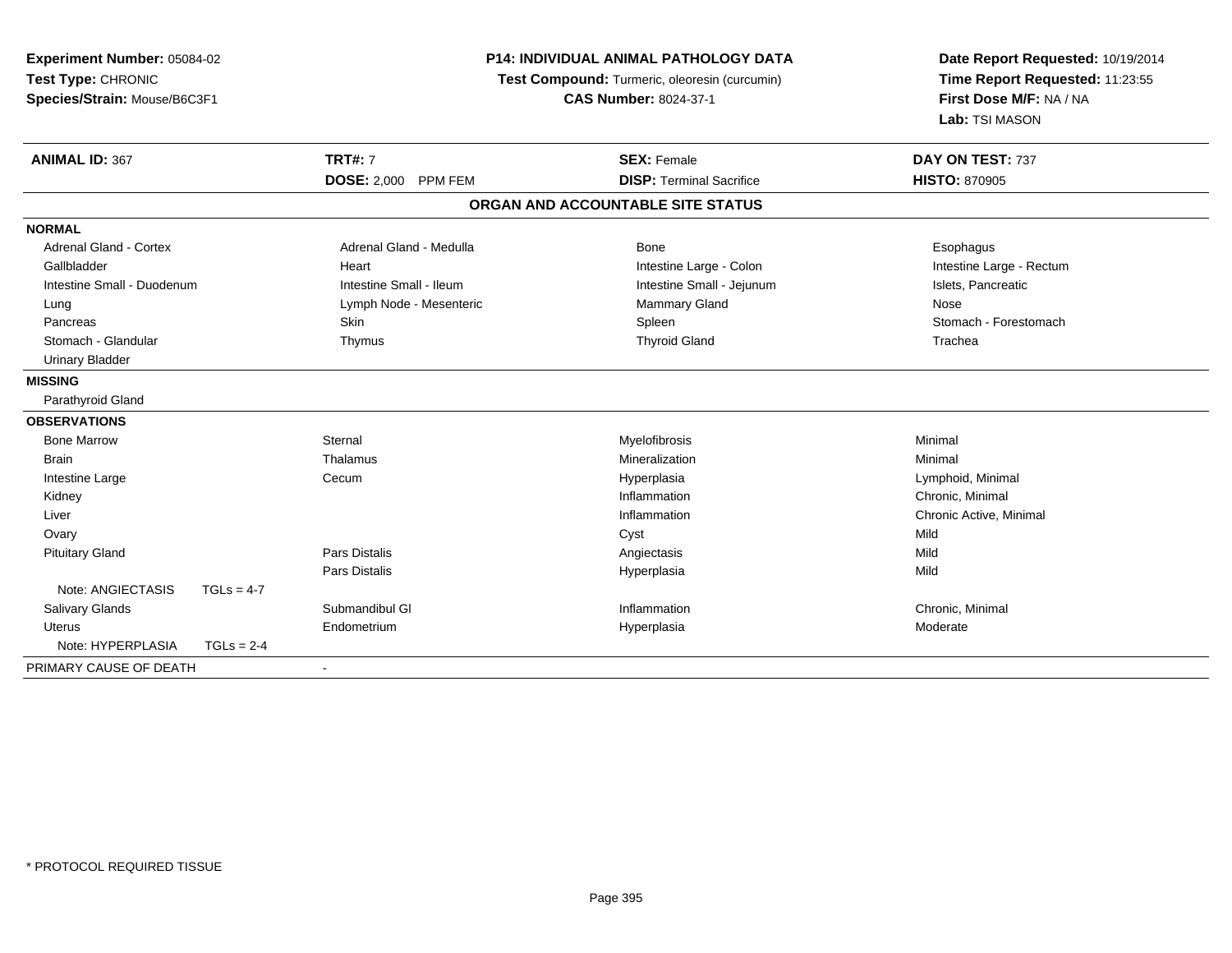| Experiment Number: 05084-02<br>Test Type: CHRONIC<br>Species/Strain: Mouse/B6C3F1 |                           | <b>P14: INDIVIDUAL ANIMAL PATHOLOGY DATA</b><br>Test Compound: Turmeric, oleoresin (curcumin)<br><b>CAS Number: 8024-37-1</b> | Date Report Requested: 10/19/2014<br>Time Report Requested: 11:23:55<br>First Dose M/F: NA / NA<br>Lab: TSI MASON |  |
|-----------------------------------------------------------------------------------|---------------------------|-------------------------------------------------------------------------------------------------------------------------------|-------------------------------------------------------------------------------------------------------------------|--|
| <b>ANIMAL ID: 368</b>                                                             | <b>TRT#: 7</b>            | <b>SEX: Female</b>                                                                                                            | DAY ON TEST: 737                                                                                                  |  |
|                                                                                   | DOSE: 2,000 PPM FEM       | <b>DISP: Terminal Sacrifice</b>                                                                                               | <b>HISTO: 870906</b>                                                                                              |  |
|                                                                                   |                           | ORGAN AND ACCOUNTABLE SITE STATUS                                                                                             |                                                                                                                   |  |
| <b>NORMAL</b>                                                                     |                           |                                                                                                                               |                                                                                                                   |  |
| Adrenal Gland - Medulla                                                           | <b>Bone</b>               | Gallbladder                                                                                                                   | Heart                                                                                                             |  |
| Intestine Large - Cecum                                                           | Intestine Large - Colon   | Intestine Large - Rectum                                                                                                      | Intestine Small - Duodenum                                                                                        |  |
| Intestine Small - Ileum                                                           | Intestine Small - Jejunum | Islets, Pancreatic                                                                                                            | Lung                                                                                                              |  |
| Lymph Node - Mesenteric                                                           | <b>Mammary Gland</b>      | Ovary                                                                                                                         | Pancreas                                                                                                          |  |
| Parathyroid Gland                                                                 | <b>Pituitary Gland</b>    | Skin                                                                                                                          | Spleen                                                                                                            |  |
| Stomach - Forestomach                                                             | Stomach - Glandular       | Thymus                                                                                                                        | <b>Thyroid Gland</b>                                                                                              |  |
| Trachea                                                                           | <b>Urinary Bladder</b>    |                                                                                                                               |                                                                                                                   |  |
| <b>MISSING</b>                                                                    |                           |                                                                                                                               |                                                                                                                   |  |
| Esophagus                                                                         |                           |                                                                                                                               |                                                                                                                   |  |
| <b>OBSERVATIONS</b>                                                               |                           |                                                                                                                               |                                                                                                                   |  |
| <b>Adrenal Gland</b>                                                              | Cortex                    | Adenoma                                                                                                                       |                                                                                                                   |  |
| <b>Bone Marrow</b>                                                                | Sternal                   | Myelofibrosis                                                                                                                 | Marked                                                                                                            |  |
| <b>Brain</b>                                                                      | Thalamus                  | Mineralization                                                                                                                | Minimal                                                                                                           |  |
| Kidney                                                                            |                           | Inflammation                                                                                                                  | Chronic, Minimal                                                                                                  |  |
|                                                                                   | <b>Renal Tubule</b>       | Regeneration                                                                                                                  | Minimal                                                                                                           |  |
| Note: REGENERATION<br>$TGLs = 3-3$                                                |                           |                                                                                                                               |                                                                                                                   |  |
| Liver                                                                             |                           | Hepatocellular Adenoma                                                                                                        |                                                                                                                   |  |
| Note: HEPATOCLR ADEN TGLs = 4-2.1                                                 |                           |                                                                                                                               |                                                                                                                   |  |
| Nose                                                                              |                           | Inflammation                                                                                                                  | Acute, Minimal                                                                                                    |  |
| <b>Salivary Glands</b>                                                            | Submandibul GI            | Inflammation                                                                                                                  | Chronic, Minimal                                                                                                  |  |
| <b>Uterus</b>                                                                     | Endometrium               | Hyperplasia                                                                                                                   | Mild                                                                                                              |  |
| [ Hyperplasia TGLS = 2-4 ]                                                        |                           |                                                                                                                               |                                                                                                                   |  |
| PRIMARY CAUSE OF DEATH                                                            |                           |                                                                                                                               |                                                                                                                   |  |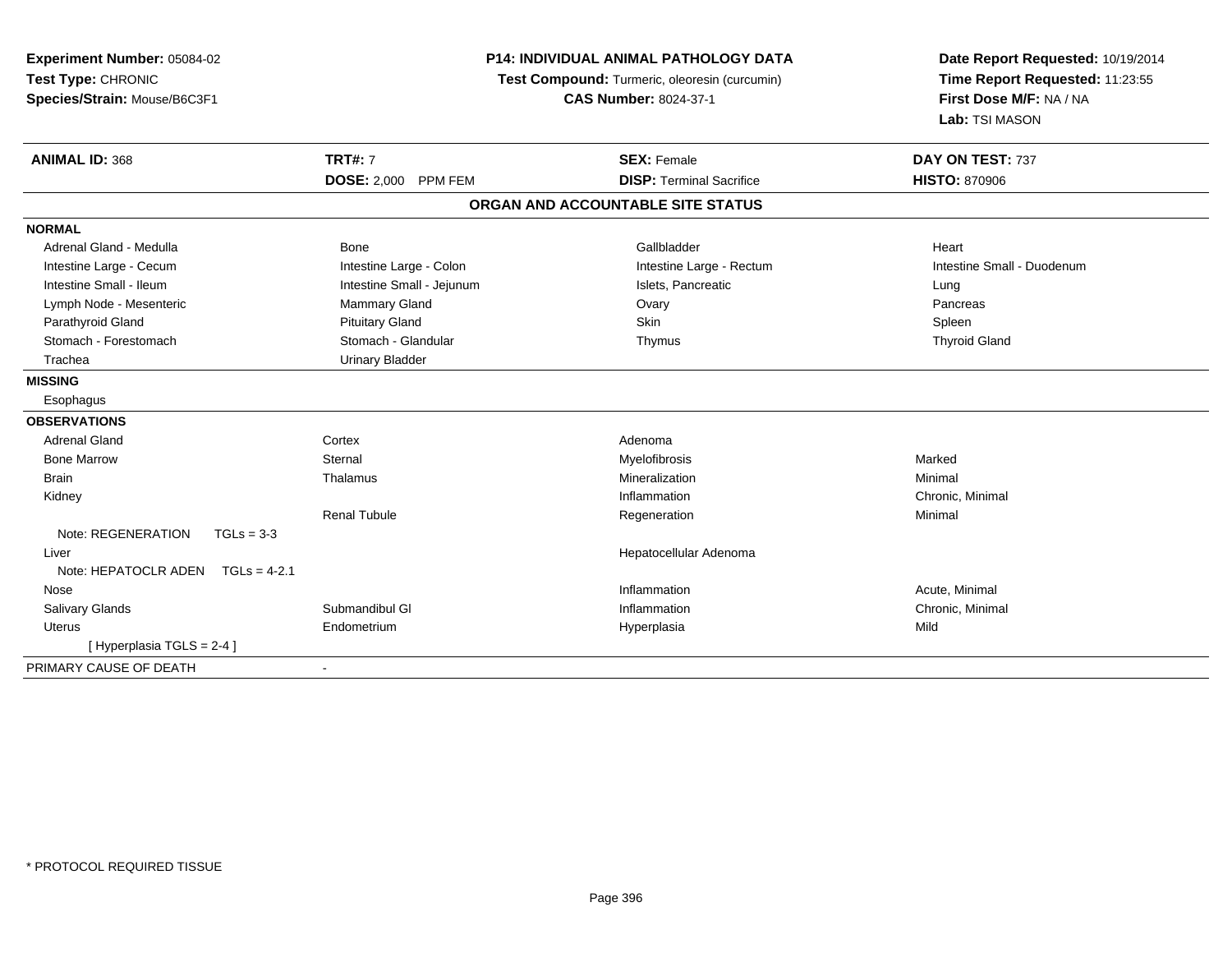| Experiment Number: 05084-02<br>Test Type: CHRONIC<br>Species/Strain: Mouse/B6C3F1 |                                     |                          | <b>P14: INDIVIDUAL ANIMAL PATHOLOGY DATA</b><br>Test Compound: Turmeric, oleoresin (curcumin)<br><b>CAS Number: 8024-37-1</b> | Date Report Requested: 10/19/2014<br>Time Report Requested: 11:23:55<br>First Dose M/F: NA / NA<br>Lab: TSI MASON |  |
|-----------------------------------------------------------------------------------|-------------------------------------|--------------------------|-------------------------------------------------------------------------------------------------------------------------------|-------------------------------------------------------------------------------------------------------------------|--|
| <b>ANIMAL ID: 369</b>                                                             |                                     | <b>TRT#: 7</b>           | <b>SEX: Female</b>                                                                                                            | DAY ON TEST: 737                                                                                                  |  |
|                                                                                   |                                     | DOSE: 2,000 PPM FEM      | <b>DISP: Terminal Sacrifice</b>                                                                                               | <b>HISTO: 870907</b>                                                                                              |  |
|                                                                                   |                                     |                          | ORGAN AND ACCOUNTABLE SITE STATUS                                                                                             |                                                                                                                   |  |
| <b>NORMAL</b>                                                                     |                                     |                          |                                                                                                                               |                                                                                                                   |  |
| <b>Adrenal Gland - Cortex</b>                                                     |                                     | Adrenal Gland - Medulla  | <b>Bone</b>                                                                                                                   | <b>Bone Marrow</b>                                                                                                |  |
| Esophagus                                                                         |                                     | Gallbladder              | Heart                                                                                                                         | Intestine Large - Cecum                                                                                           |  |
| Intestine Large - Colon                                                           |                                     | Intestine Large - Rectum | Intestine Small - Duodenum                                                                                                    | Intestine Small - Ileum                                                                                           |  |
| Intestine Small - Jejunum                                                         |                                     | Islets, Pancreatic       | Lymph Node - Mesenteric                                                                                                       | Mammary Gland                                                                                                     |  |
| Nose                                                                              |                                     | Ovary                    | <b>Skin</b>                                                                                                                   | Spleen                                                                                                            |  |
| Stomach - Forestomach                                                             |                                     | Stomach - Glandular      | Thymus                                                                                                                        | <b>Thyroid Gland</b>                                                                                              |  |
| Trachea                                                                           |                                     | <b>Urinary Bladder</b>   |                                                                                                                               |                                                                                                                   |  |
| <b>MISSING</b>                                                                    |                                     |                          |                                                                                                                               |                                                                                                                   |  |
| Parathyroid Gland                                                                 |                                     |                          |                                                                                                                               |                                                                                                                   |  |
| <b>OBSERVATIONS</b>                                                               |                                     |                          |                                                                                                                               |                                                                                                                   |  |
| <b>Brain</b>                                                                      |                                     | Thalamus                 | Mineralization                                                                                                                | Minimal                                                                                                           |  |
| Kidney                                                                            |                                     |                          | Inflammation                                                                                                                  | Chronic, Minimal                                                                                                  |  |
| Liver                                                                             |                                     |                          | Hepatocellular Carcinoma                                                                                                      |                                                                                                                   |  |
|                                                                                   | Note: HEPATOCLR CARC $TGLs = 3-2.1$ |                          |                                                                                                                               |                                                                                                                   |  |
| Lung                                                                              |                                     |                          | Hepatocellular Carcinoma                                                                                                      | Metastatic (Liver)                                                                                                |  |
| Pancreas                                                                          |                                     |                          | Cyst                                                                                                                          | Mild                                                                                                              |  |
| [Cyst TGLS = $2-5$ ]                                                              |                                     |                          |                                                                                                                               |                                                                                                                   |  |
| <b>Pituitary Gland</b>                                                            |                                     | <b>Pars Distalis</b>     | Adenoma                                                                                                                       |                                                                                                                   |  |
| Note: ADENOMA                                                                     | $TGLs = 4-7$                        |                          |                                                                                                                               |                                                                                                                   |  |
| <b>Salivary Glands</b>                                                            |                                     | Submandibul GI           | Inflammation                                                                                                                  | Chronic, Minimal                                                                                                  |  |
| <b>Uterus</b>                                                                     |                                     | Endometrium              | Hyperplasia                                                                                                                   | Mild                                                                                                              |  |
| PRIMARY CAUSE OF DEATH                                                            |                                     |                          |                                                                                                                               |                                                                                                                   |  |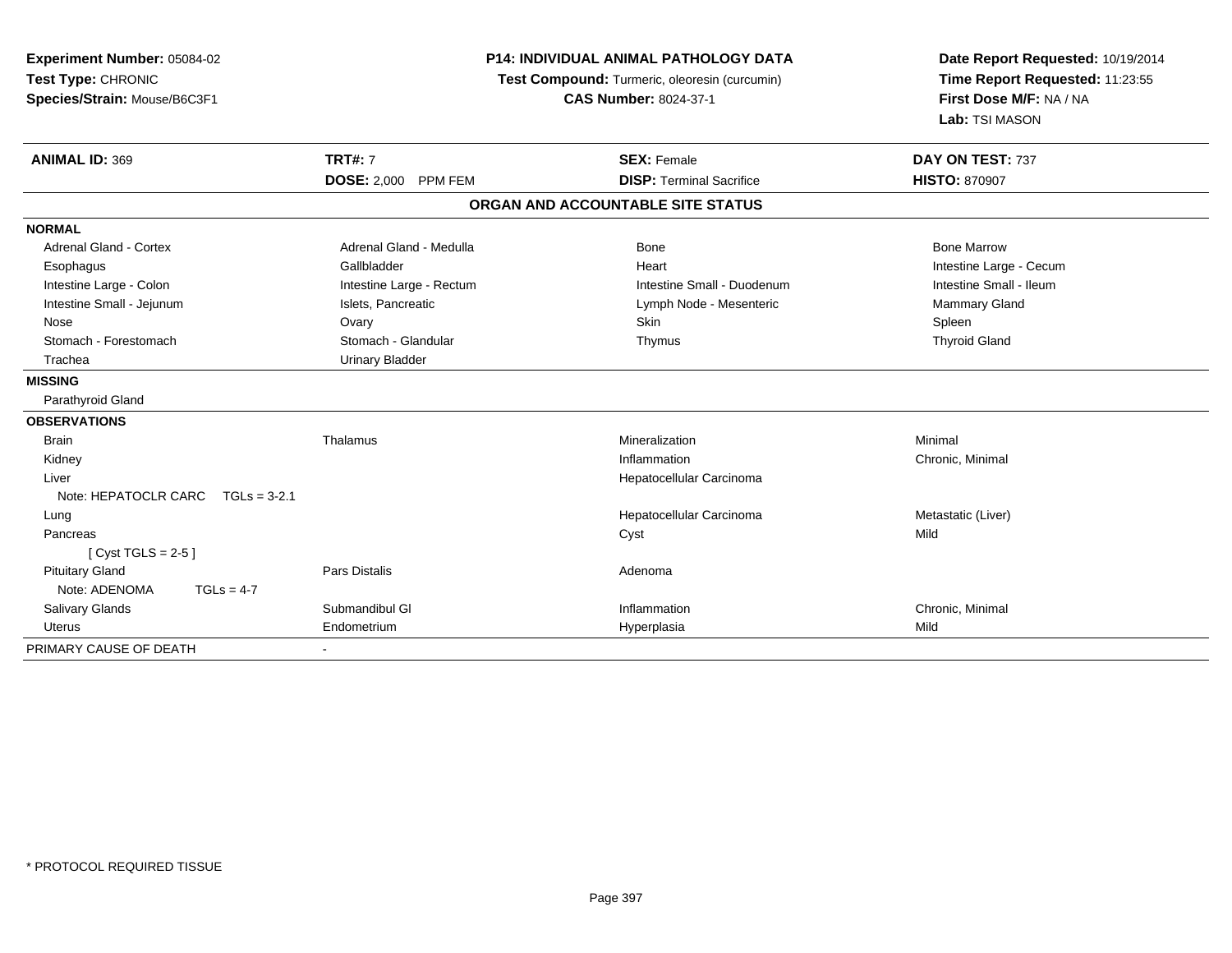| Experiment Number: 05084-02                                 |                                                                               | P14: INDIVIDUAL ANIMAL PATHOLOGY DATA | Date Report Requested: 10/19/2014                          |  |
|-------------------------------------------------------------|-------------------------------------------------------------------------------|---------------------------------------|------------------------------------------------------------|--|
| Test Type: CHRONIC                                          | Test Compound: Turmeric, oleoresin (curcumin)<br><b>CAS Number: 8024-37-1</b> |                                       | Time Report Requested: 11:23:55<br>First Dose M/F: NA / NA |  |
| Species/Strain: Mouse/B6C3F1                                |                                                                               |                                       |                                                            |  |
|                                                             |                                                                               |                                       | Lab: TSI MASON                                             |  |
| <b>ANIMAL ID: 370</b>                                       | <b>TRT#: 7</b>                                                                | <b>SEX: Female</b>                    | DAY ON TEST: 737                                           |  |
|                                                             | <b>DOSE: 2,000 PPM FEM</b>                                                    | <b>DISP: Terminal Sacrifice</b>       | <b>HISTO: 870908</b>                                       |  |
|                                                             |                                                                               | ORGAN AND ACCOUNTABLE SITE STATUS     |                                                            |  |
| <b>NORMAL</b>                                               |                                                                               |                                       |                                                            |  |
| <b>Adrenal Gland - Cortex</b>                               | <b>Bone</b>                                                                   | <b>Brain</b>                          | Esophagus                                                  |  |
| Gallbladder                                                 | Heart                                                                         | Intestine Large - Cecum               | Intestine Large - Colon                                    |  |
| Intestine Large - Rectum                                    | Intestine Small - Duodenum                                                    | Intestine Small - Ileum               | Intestine Small - Jejunum                                  |  |
| Islets, Pancreatic                                          | Lung                                                                          | Lymph Node - Mesenteric               | Mammary Gland                                              |  |
| Nose                                                        | Pancreas                                                                      | Parathyroid Gland                     | <b>Skin</b>                                                |  |
| Stomach - Forestomach                                       | Stomach - Glandular                                                           | Thymus                                | <b>Thyroid Gland</b>                                       |  |
| Trachea                                                     | <b>Urinary Bladder</b>                                                        |                                       |                                                            |  |
| <b>OBSERVATIONS</b>                                         |                                                                               |                                       |                                                            |  |
| <b>Adrenal Gland</b>                                        | Medulla                                                                       | Hyperplasia                           | Mild                                                       |  |
| <b>Bone Marrow</b>                                          | Sternal                                                                       | Myelofibrosis                         | Mild                                                       |  |
| Kidney                                                      |                                                                               | Inflammation                          | Chronic, Minimal                                           |  |
| Liver                                                       |                                                                               | Hepatocellular Carcinoma              |                                                            |  |
|                                                             |                                                                               | Inflammation                          | Chronic Active, Minimal                                    |  |
| Note: IT LOOKS LIKE A TRABECULAR CARCINOMA.                 |                                                                               |                                       |                                                            |  |
| Note: HEPATOCLR CARC TGLs = 5-2                             |                                                                               |                                       |                                                            |  |
| Ovary                                                       |                                                                               | Cyst                                  | Marked                                                     |  |
| [Cyst TGLS = $2-4$ ]                                        |                                                                               |                                       |                                                            |  |
| <b>Pituitary Gland</b>                                      | Pars Distalis                                                                 | Hyperplasia                           | Mild                                                       |  |
| Salivary Glands                                             | Submandibul GI                                                                | Inflammation                          | Chronic, Mild                                              |  |
| Spleen                                                      |                                                                               | Hyperplasia                           | Lymphoid, Mild                                             |  |
| Note: COULD BE AN EARLY LYMPHOMA.                           |                                                                               |                                       |                                                            |  |
| Note: THE SPLEEN HAS BEEN DIAGNOSED AS HYPERPLASIA; BUT, IT |                                                                               |                                       |                                                            |  |
| Note: HYPERPLASIA<br>$TGLs = 3-3$                           |                                                                               |                                       |                                                            |  |
| Uterus                                                      | Endometrium                                                                   | Hyperplasia                           | Mild                                                       |  |
| [Hyperplasia TGLS = 7-4]                                    |                                                                               |                                       |                                                            |  |
| PRIMARY CAUSE OF DEATH                                      | $\blacksquare$                                                                |                                       |                                                            |  |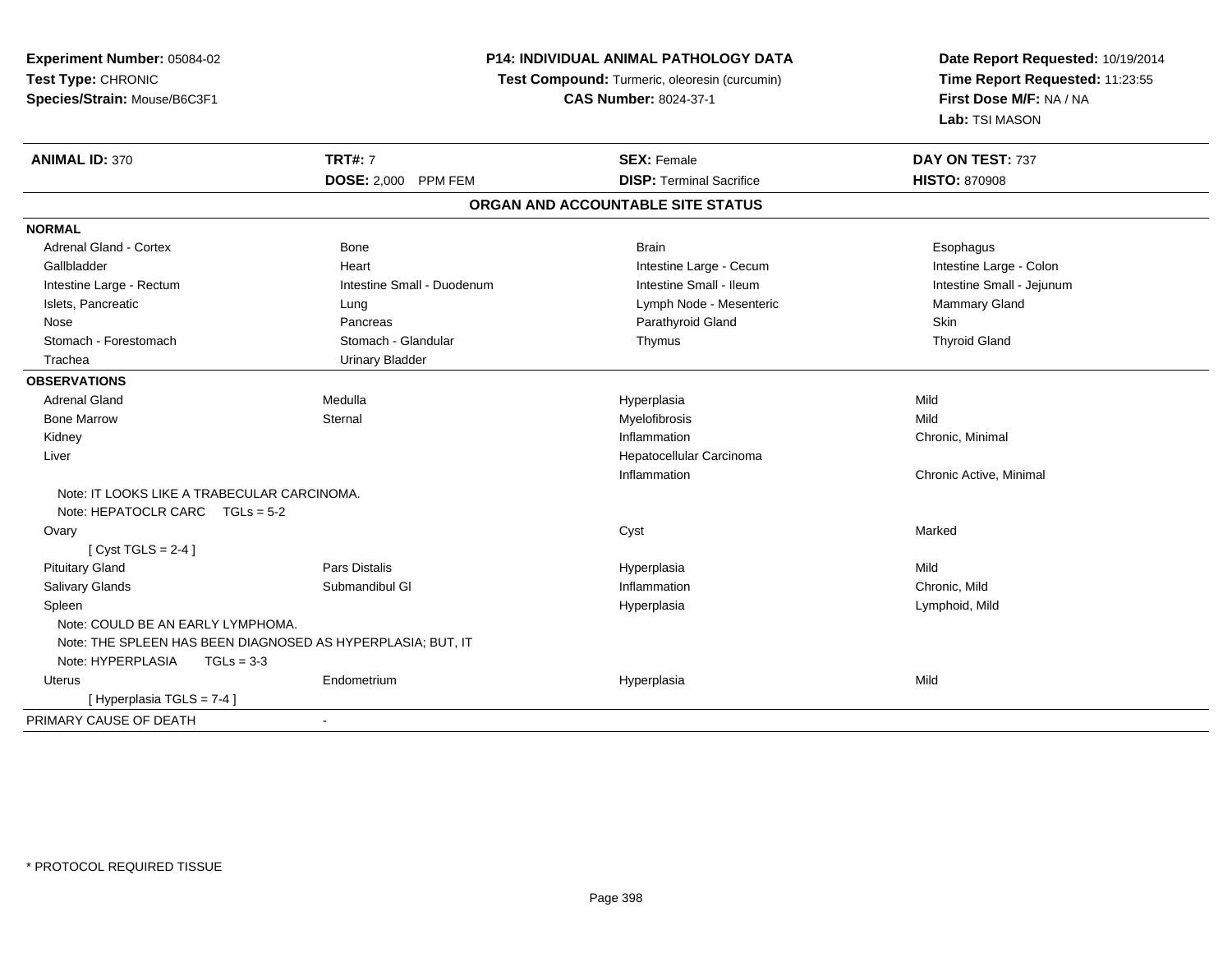| Experiment Number: 05084-02               |                                                        | <b>P14: INDIVIDUAL ANIMAL PATHOLOGY DATA</b>         | Date Report Requested: 10/19/2014         |  |
|-------------------------------------------|--------------------------------------------------------|------------------------------------------------------|-------------------------------------------|--|
| Test Type: CHRONIC                        |                                                        | <b>Test Compound:</b> Turmeric, oleoresin (curcumin) | Time Report Requested: 11:23:55           |  |
| Species/Strain: Mouse/B6C3F1              |                                                        | <b>CAS Number: 8024-37-1</b>                         | First Dose M/F: NA / NA<br>Lab: TSI MASON |  |
|                                           |                                                        |                                                      |                                           |  |
| <b>ANIMAL ID: 371</b>                     | <b>TRT#: 7</b>                                         | <b>SEX: Female</b>                                   | DAY ON TEST: 737                          |  |
|                                           | <b>DOSE: 2,000</b><br><b>PPM FEM</b>                   | <b>DISP: Terminal Sacrifice</b>                      | <b>HISTO: 870909</b>                      |  |
|                                           |                                                        | ORGAN AND ACCOUNTABLE SITE STATUS                    |                                           |  |
| <b>NORMAL</b>                             |                                                        |                                                      |                                           |  |
| <b>Adrenal Gland - Cortex</b>             | Adrenal Gland - Medulla                                | Bone                                                 | Esophagus                                 |  |
| Heart                                     | Intestine Large - Cecum                                | Intestine Large - Colon                              | Intestine Large - Rectum                  |  |
| Intestine Small - Duodenum                | Intestine Small - Ileum                                | Intestine Small - Jejunum                            | Islets, Pancreatic                        |  |
| Nose                                      | Ovary                                                  | Parathyroid Gland                                    | <b>Pituitary Gland</b>                    |  |
| Salivary Glands                           | Skin                                                   | Stomach - Forestomach                                | Stomach - Glandular                       |  |
| Thymus                                    | Trachea                                                | <b>Urinary Bladder</b>                               |                                           |  |
| <b>MISSING</b>                            |                                                        |                                                      |                                           |  |
| <b>Mammary Gland</b>                      |                                                        |                                                      |                                           |  |
| <b>OBSERVATIONS</b>                       |                                                        |                                                      |                                           |  |
| <b>Bone Marrow</b>                        | Sternal                                                | Myelofibrosis                                        | Mild                                      |  |
| Brain                                     | Thalamus                                               | Mineralization                                       | Minimal                                   |  |
| Gallbladder                               |                                                        | Lymphoma Malignant Mixed                             |                                           |  |
| Kidney                                    |                                                        | Lymphoma Malignant Mixed                             |                                           |  |
| Liver                                     |                                                        | Hepatocellular Adenoma                               |                                           |  |
|                                           |                                                        | Lymphoma Malignant Mixed                             |                                           |  |
| Note: LYMPH MAL MIXD $TGLs = 3,5,8-2+2.1$ |                                                        |                                                      |                                           |  |
| [ Lymphoma Malignant Mixed TGLS = 4-2 ]   |                                                        |                                                      |                                           |  |
| Lung                                      |                                                        | Lymphoma Malignant Mixed                             |                                           |  |
| Lymph Node                                | Mesenteric                                             | Lymphoma Malignant Mixed                             |                                           |  |
|                                           | Pancreatic                                             | Lymphoma Malignant Mixed                             |                                           |  |
| Note: LYMPH MAL MIXD TGLs = 7-5           |                                                        |                                                      |                                           |  |
| Pancreas                                  |                                                        | Lymphoma Malignant Mixed                             |                                           |  |
| Note: SUPPLYING THE PANCREAS.             |                                                        |                                                      |                                           |  |
|                                           | Note: LYMPHOMA INFILTRATES WERE NOTED IN BLOOD VESSELS |                                                      |                                           |  |
| Spleen                                    |                                                        | Lymphoma Malignant Mixed                             |                                           |  |
| Note: LYMPH MAL MIXD $TGLs = 6-3$         |                                                        |                                                      |                                           |  |
| <b>Thyroid Gland</b>                      | <b>Follicular Cel</b>                                  | Hyperplasia                                          | Minimal                                   |  |
| <b>Uterus</b>                             |                                                        | Hydrometra                                           | Marked                                    |  |
|                                           | Endometrium                                            | Hyperplasia                                          | Mild                                      |  |
| [Hydrometra TGLS = $2-4.1$ ]              |                                                        |                                                      |                                           |  |

\* PROTOCOL REQUIRED TISSUE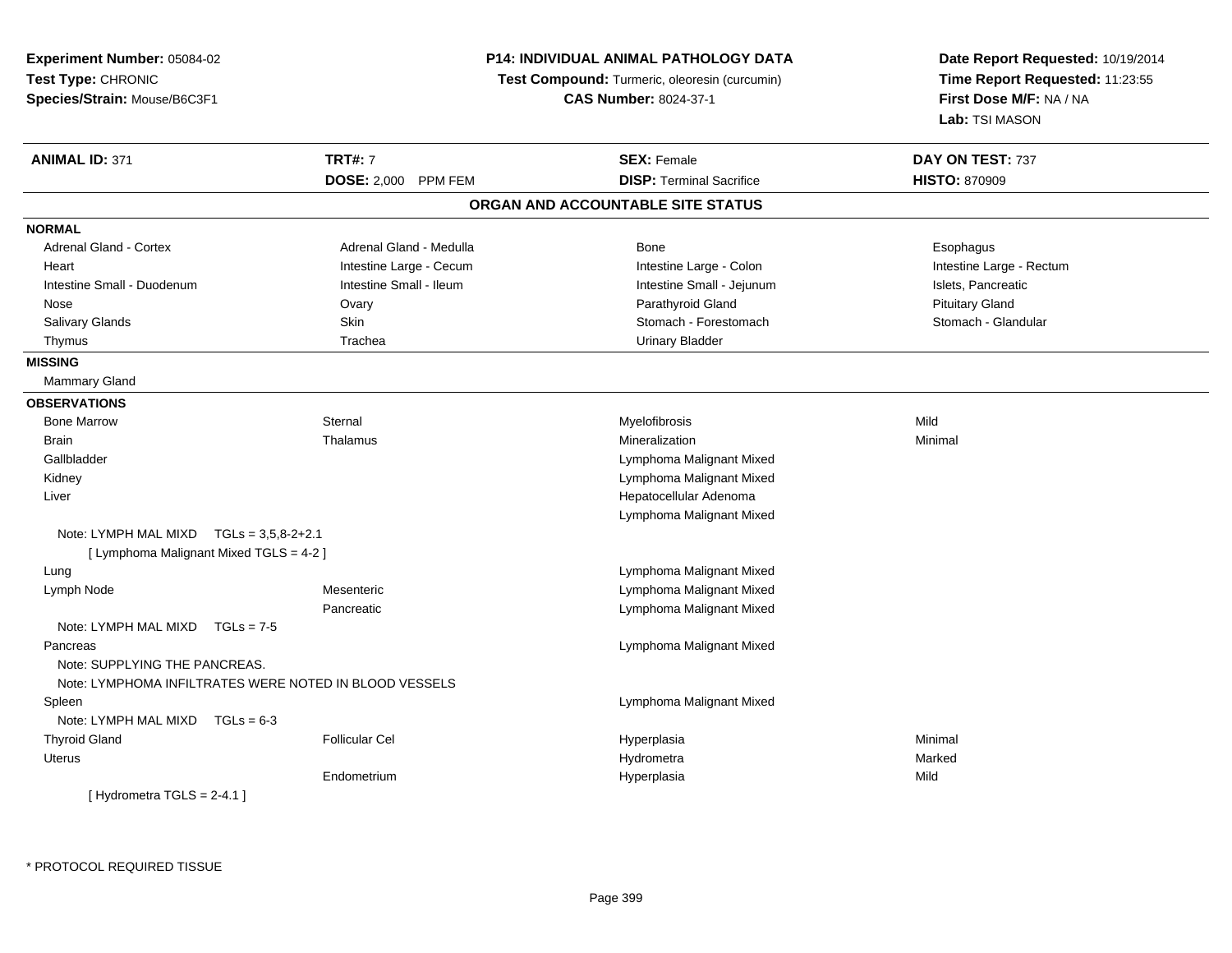| <b>Experiment Number: 05084-02</b><br>Test Type: CHRONIC<br>Species/Strain: Mouse/B6C3F1 |                            | <b>P14: INDIVIDUAL ANIMAL PATHOLOGY DATA</b><br>Test Compound: Turmeric, oleoresin (curcumin)<br><b>CAS Number: 8024-37-1</b> | Date Report Requested: 10/19/2014<br>Time Report Requested: 11:23:55<br>First Dose M/F: NA / NA<br>Lab: TSI MASON |
|------------------------------------------------------------------------------------------|----------------------------|-------------------------------------------------------------------------------------------------------------------------------|-------------------------------------------------------------------------------------------------------------------|
| <b>ANIMAL ID: 371</b>                                                                    | <b>TRT#: 7</b>             | <b>SEX: Female</b>                                                                                                            | DAY ON TEST: 737                                                                                                  |
|                                                                                          | <b>DOSE: 2.000 PPM FEM</b> | <b>DISP: Terminal Sacrifice</b>                                                                                               | <b>HISTO: 870909</b>                                                                                              |
|                                                                                          |                            | ORGAN AND ACCOUNTABLE SITE STATUS                                                                                             |                                                                                                                   |
| [Hyperplasia TGLS = $2-4+4.1$ ]                                                          |                            |                                                                                                                               |                                                                                                                   |
| PRIMARY CAUSE OF DEATH                                                                   |                            |                                                                                                                               |                                                                                                                   |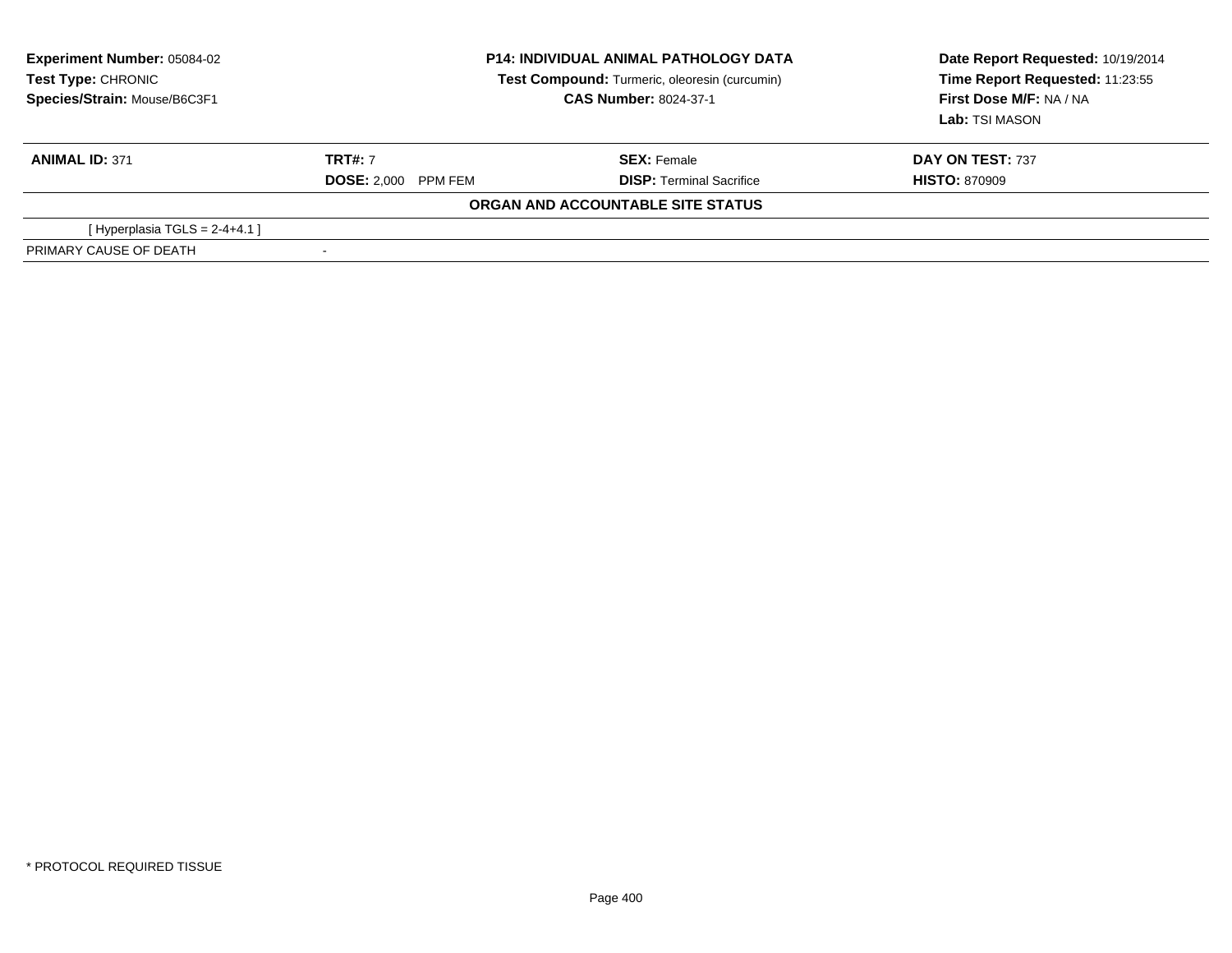| Experiment Number: 05084-02<br>Test Type: CHRONIC<br>Species/Strain: Mouse/B6C3F1 |                            | P14: INDIVIDUAL ANIMAL PATHOLOGY DATA<br>Test Compound: Turmeric, oleoresin (curcumin)<br><b>CAS Number: 8024-37-1</b> | Date Report Requested: 10/19/2014<br>Time Report Requested: 11:23:55<br>First Dose M/F: NA / NA<br>Lab: TSI MASON |
|-----------------------------------------------------------------------------------|----------------------------|------------------------------------------------------------------------------------------------------------------------|-------------------------------------------------------------------------------------------------------------------|
| <b>ANIMAL ID: 372</b>                                                             | <b>TRT#: 7</b>             | <b>SEX: Female</b>                                                                                                     | DAY ON TEST: 737                                                                                                  |
|                                                                                   | <b>DOSE: 2,000 PPM FEM</b> | <b>DISP: Terminal Sacrifice</b>                                                                                        | <b>HISTO: 870910</b>                                                                                              |
|                                                                                   |                            | ORGAN AND ACCOUNTABLE SITE STATUS                                                                                      |                                                                                                                   |
| <b>NORMAL</b>                                                                     |                            |                                                                                                                        |                                                                                                                   |
| <b>Adrenal Gland - Cortex</b>                                                     | Adrenal Gland - Medulla    | <b>Bone</b>                                                                                                            | <b>Brain</b>                                                                                                      |
| Esophagus                                                                         | Intestine Large - Cecum    | Intestine Large - Colon                                                                                                | Intestine Large - Rectum                                                                                          |
| Intestine Small - Duodenum                                                        | Intestine Small - Ileum    | Intestine Small - Jejunum                                                                                              | Islets, Pancreatic                                                                                                |
| Kidney                                                                            | Lung                       | Lymph Node - Mesenteric                                                                                                | Nose                                                                                                              |
| Ovary                                                                             | Pancreas                   | <b>Pituitary Gland</b>                                                                                                 | Skin                                                                                                              |
| Spleen                                                                            | Stomach - Forestomach      | Stomach - Glandular                                                                                                    | Thymus                                                                                                            |
| <b>Thyroid Gland</b>                                                              | Trachea                    | <b>Urinary Bladder</b>                                                                                                 |                                                                                                                   |
| <b>MISSING</b>                                                                    |                            |                                                                                                                        |                                                                                                                   |
| <b>Mammary Gland</b>                                                              | Parathyroid Gland          |                                                                                                                        |                                                                                                                   |
| <b>OBSERVATIONS</b>                                                               |                            |                                                                                                                        |                                                                                                                   |
| <b>Bone Marrow</b>                                                                | Sternal                    | Myelofibrosis                                                                                                          | Minimal                                                                                                           |
| Gallbladder                                                                       |                            | Inflammation                                                                                                           | Chronic, Mild                                                                                                     |
| Heart                                                                             |                            | Inflammation                                                                                                           | Chronic Active, Minimal                                                                                           |
| Liver                                                                             |                            | Lymphoma Malignant Mixed                                                                                               |                                                                                                                   |
|                                                                                   |                            | Mixed Cell Focus                                                                                                       | Moderate                                                                                                          |
| Note: THE LYMPOID INFILTRATES IN THE LIVER LOOK LIKE AN EARLY                     |                            |                                                                                                                        |                                                                                                                   |
| Note: LYMPH MAL MIXD $TGLs = 6-2$                                                 |                            |                                                                                                                        |                                                                                                                   |
| Note: MIXED LYMPHOMA.                                                             |                            |                                                                                                                        |                                                                                                                   |
| Mesentery                                                                         |                            | <b>Fibrosis</b>                                                                                                        | Minimal                                                                                                           |
|                                                                                   |                            | <b>Necrosis</b>                                                                                                        | Minimal                                                                                                           |
| [Fibrosis TGLS = $2-6$ ]                                                          |                            |                                                                                                                        |                                                                                                                   |
| [Necrosis $TGLS = 2-6$ ]                                                          |                            |                                                                                                                        |                                                                                                                   |
| Salivary Glands                                                                   | Submandibul GI             | Inflammation                                                                                                           | Chronic, Minimal                                                                                                  |
| <b>Uterus</b>                                                                     |                            | Hydrometra                                                                                                             | Marked                                                                                                            |
| Note: HYDROMETRA<br>$TGLs = 3-4$                                                  |                            |                                                                                                                        |                                                                                                                   |
| PRIMARY CAUSE OF DEATH                                                            | $\blacksquare$             |                                                                                                                        |                                                                                                                   |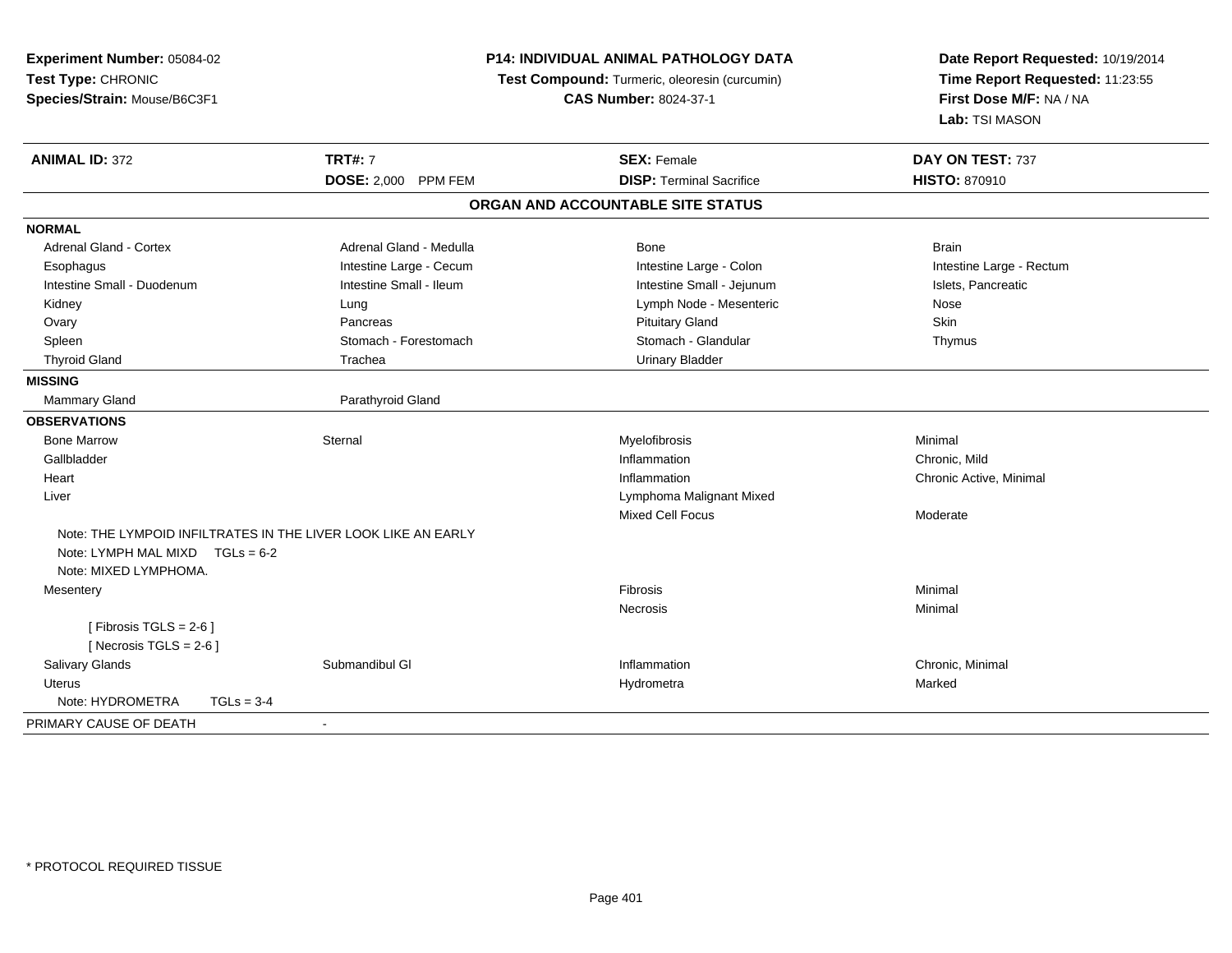| <b>Experiment Number: 05084-02</b><br>Test Type: CHRONIC<br>Species/Strain: Mouse/B6C3F1 |                                                             | <b>P14: INDIVIDUAL ANIMAL PATHOLOGY DATA</b><br>Test Compound: Turmeric, oleoresin (curcumin)<br><b>CAS Number: 8024-37-1</b> | Date Report Requested: 10/19/2014<br>Time Report Requested: 11:23:55<br>First Dose M/F: NA / NA<br>Lab: TSI MASON |
|------------------------------------------------------------------------------------------|-------------------------------------------------------------|-------------------------------------------------------------------------------------------------------------------------------|-------------------------------------------------------------------------------------------------------------------|
| <b>ANIMAL ID: 373</b>                                                                    | <b>TRT#: 7</b>                                              | <b>SEX: Female</b>                                                                                                            | DAY ON TEST: 453                                                                                                  |
|                                                                                          | <b>DOSE: 2,000</b><br><b>PPM FEM</b>                        | <b>DISP:</b> Interval Sacrifice                                                                                               | <b>HISTO: 860081</b>                                                                                              |
|                                                                                          |                                                             | ORGAN AND ACCOUNTABLE SITE STATUS                                                                                             |                                                                                                                   |
| <b>NORMAL</b>                                                                            |                                                             |                                                                                                                               |                                                                                                                   |
| Intestine Large - Cecum                                                                  | Intestine Large - Colon                                     | Intestine Large - Rectum                                                                                                      | Intestine Small - Duodenum                                                                                        |
| Intestine Small - Ileum                                                                  | Intestine Small - Jejunum                                   | Spleen                                                                                                                        | Stomach - Forestomach                                                                                             |
| Stomach - Glandular                                                                      | <b>Tissue NOS</b>                                           |                                                                                                                               |                                                                                                                   |
| <b>MISSING</b>                                                                           |                                                             |                                                                                                                               |                                                                                                                   |
| <b>Clitoral Gland</b>                                                                    |                                                             |                                                                                                                               |                                                                                                                   |
| <b>OBSERVATIONS</b>                                                                      |                                                             |                                                                                                                               |                                                                                                                   |
| Ovary                                                                                    |                                                             | Cyst                                                                                                                          | Minimal                                                                                                           |
|                                                                                          | Note: A SMALL HEMORRHAGIC CYST WAS NOTED IN THE OVARY.      |                                                                                                                               |                                                                                                                   |
| [Cyst TGLS = $1-4$ ]                                                                     |                                                             |                                                                                                                               |                                                                                                                   |
| Spleen                                                                                   |                                                             |                                                                                                                               |                                                                                                                   |
|                                                                                          | Note: OTHERWISE THE BASIC MORPHOLOGY WAS NORMAL.            |                                                                                                                               |                                                                                                                   |
|                                                                                          | Note: THERE WAS A CONSTRICTION IN THE MIDDLE OF THE SPLEEN. |                                                                                                                               |                                                                                                                   |
| Uterus                                                                                   | Endometrium                                                 | Hyperplasia                                                                                                                   | Moderate                                                                                                          |
| Note: HYPERPLASIA                                                                        | $TGLs = 3-4+4.1$                                            |                                                                                                                               |                                                                                                                   |
| PRIMARY CAUSE OF DEATH                                                                   | $\blacksquare$                                              |                                                                                                                               |                                                                                                                   |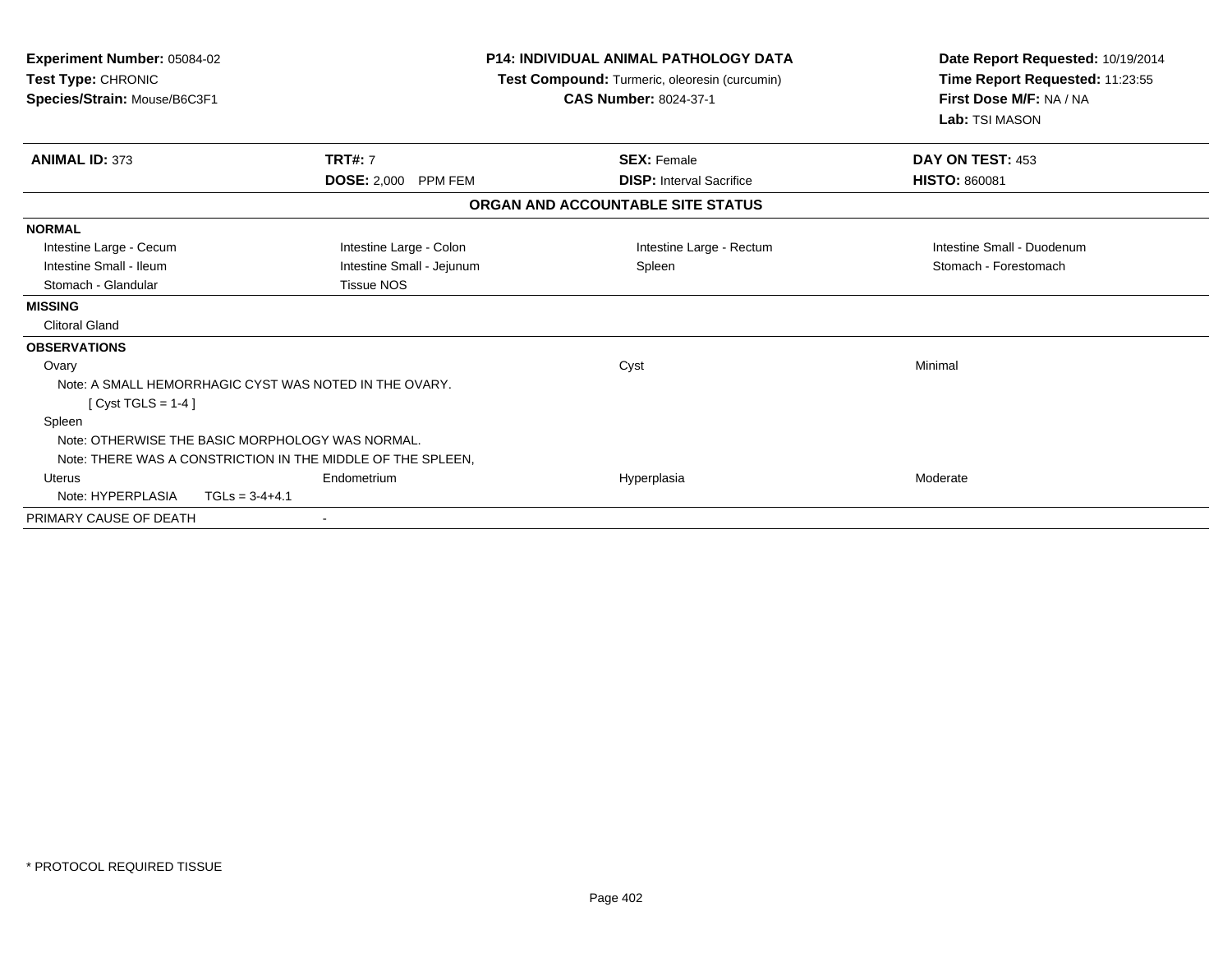| Experiment Number: 05084-02<br>Test Type: CHRONIC<br>Species/Strain: Mouse/B6C3F1 | P14: INDIVIDUAL ANIMAL PATHOLOGY DATA<br>Test Compound: Turmeric, oleoresin (curcumin)<br><b>CAS Number: 8024-37-1</b> |                                   | Date Report Requested: 10/19/2014<br>Time Report Requested: 11:23:55<br>First Dose M/F: NA / NA<br>Lab: TSI MASON |  |
|-----------------------------------------------------------------------------------|------------------------------------------------------------------------------------------------------------------------|-----------------------------------|-------------------------------------------------------------------------------------------------------------------|--|
| <b>ANIMAL ID: 374</b>                                                             | <b>TRT#: 7</b>                                                                                                         | <b>SEX: Female</b>                | DAY ON TEST: 737                                                                                                  |  |
|                                                                                   | DOSE: 2,000 PPM FEM                                                                                                    | <b>DISP: Terminal Sacrifice</b>   | <b>HISTO: 870911</b>                                                                                              |  |
|                                                                                   |                                                                                                                        | ORGAN AND ACCOUNTABLE SITE STATUS |                                                                                                                   |  |
| <b>NORMAL</b>                                                                     |                                                                                                                        |                                   |                                                                                                                   |  |
| Adrenal Gland - Cortex                                                            | <b>Bone</b>                                                                                                            | Esophagus                         | Gallbladder                                                                                                       |  |
| Heart                                                                             | Intestine Large - Cecum                                                                                                | Intestine Large - Colon           | Intestine Large - Rectum                                                                                          |  |
| Intestine Small - Duodenum                                                        | Intestine Small - Ileum                                                                                                | Intestine Small - Jejunum         | Islets, Pancreatic                                                                                                |  |
| Lymph Node - Mesenteric                                                           | Mammary Gland                                                                                                          | Ovary                             | Pancreas                                                                                                          |  |
| <b>Pituitary Gland</b>                                                            | Skin                                                                                                                   | Spleen                            | Stomach - Forestomach                                                                                             |  |
| Stomach - Glandular                                                               | Thymus                                                                                                                 | <b>Thyroid Gland</b>              | Trachea                                                                                                           |  |
| <b>Urinary Bladder</b>                                                            |                                                                                                                        |                                   |                                                                                                                   |  |
| <b>MISSING</b>                                                                    |                                                                                                                        |                                   |                                                                                                                   |  |
| Parathyroid Gland                                                                 |                                                                                                                        |                                   |                                                                                                                   |  |
| <b>OBSERVATIONS</b>                                                               |                                                                                                                        |                                   |                                                                                                                   |  |
| <b>Adrenal Gland</b>                                                              | Medulla                                                                                                                | Hyperplasia                       | Minimal                                                                                                           |  |
| <b>Bone Marrow</b>                                                                | Sternal                                                                                                                | Myelofibrosis                     | Mild                                                                                                              |  |
| <b>Brain</b>                                                                      | Thalamus                                                                                                               | Mineralization                    | Minimal                                                                                                           |  |
| Kidney                                                                            |                                                                                                                        | Inflammation                      | Chronic, Minimal                                                                                                  |  |
| Liver                                                                             |                                                                                                                        | Hepatocellular Adenoma            | Multiple                                                                                                          |  |
|                                                                                   |                                                                                                                        | Hepatocellular Carcinoma          |                                                                                                                   |  |
|                                                                                   |                                                                                                                        | Inflammation                      | Chronic Active, Minimal                                                                                           |  |
| Note: HEPATOCLR CARC<br>$TGLs = 7-2$<br>Note: HEPATOCLR ADEN $TGLs = 6-2$         |                                                                                                                        |                                   |                                                                                                                   |  |
| Lung                                                                              |                                                                                                                        | Inflammation                      | Chronic Active, Minimal                                                                                           |  |
| Mesentery                                                                         |                                                                                                                        | Fibrosis                          | Mild                                                                                                              |  |
|                                                                                   |                                                                                                                        | Necrosis                          | Mild                                                                                                              |  |
| Note: FIBROSIS<br>$TGLs = 4-6$<br>Note: NECROSIS<br>$TGLs = 4-6$                  |                                                                                                                        |                                   |                                                                                                                   |  |
| Nose                                                                              |                                                                                                                        | Inflammation                      | Acute, Minimal                                                                                                    |  |
| Salivary Glands                                                                   | Submandibul GI                                                                                                         | Inflammation                      | Chronic, Minimal                                                                                                  |  |
| <b>Uterus</b>                                                                     | Endometrium                                                                                                            | Hyperplasia                       | Mild                                                                                                              |  |
| Note: HYPERPLASIA<br>$TGLs = 3-4$                                                 |                                                                                                                        |                                   |                                                                                                                   |  |
| PRIMARY CAUSE OF DEATH                                                            | $\sim$                                                                                                                 |                                   |                                                                                                                   |  |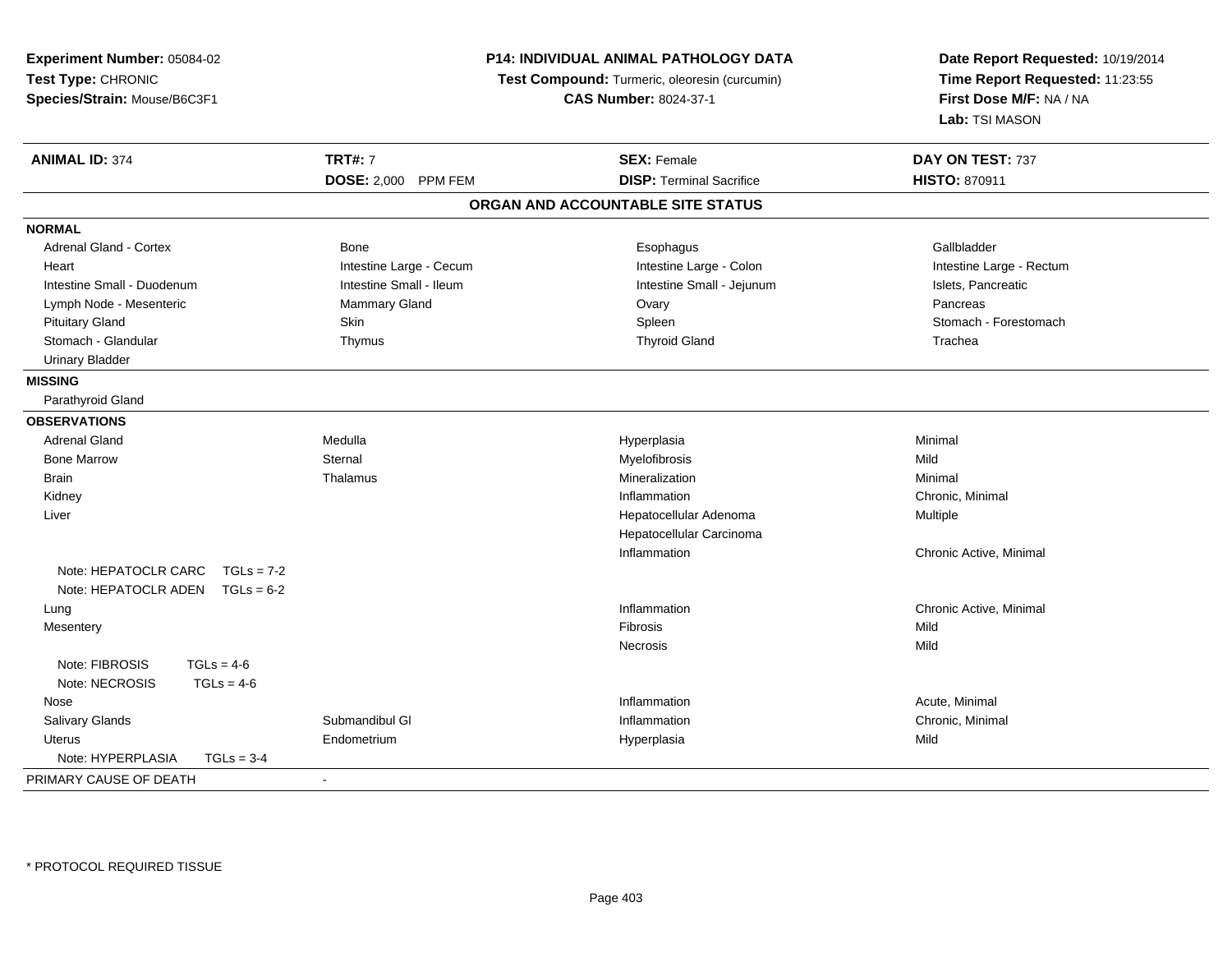| <b>Experiment Number: 05084-02</b><br>Test Type: CHRONIC<br>Species/Strain: Mouse/B6C3F1 |                           | <b>P14: INDIVIDUAL ANIMAL PATHOLOGY DATA</b><br>Test Compound: Turmeric, oleoresin (curcumin)<br><b>CAS Number: 8024-37-1</b> | Date Report Requested: 10/19/2014<br>Time Report Requested: 11:23:55<br>First Dose M/F: NA / NA<br>Lab: TSI MASON |
|------------------------------------------------------------------------------------------|---------------------------|-------------------------------------------------------------------------------------------------------------------------------|-------------------------------------------------------------------------------------------------------------------|
| <b>ANIMAL ID: 375</b>                                                                    | <b>TRT#: 7</b>            | <b>SEX: Female</b>                                                                                                            | DAY ON TEST: 453                                                                                                  |
|                                                                                          | DOSE: 2,000 PPM FEM       | <b>DISP:</b> Interval Sacrifice                                                                                               | <b>HISTO: 860082</b>                                                                                              |
|                                                                                          |                           | ORGAN AND ACCOUNTABLE SITE STATUS                                                                                             |                                                                                                                   |
| <b>NORMAL</b>                                                                            |                           |                                                                                                                               |                                                                                                                   |
| Intestine Large - Cecum                                                                  | Intestine Large - Colon   | Intestine Large - Rectum                                                                                                      | Intestine Small - Duodenum                                                                                        |
| Intestine Small - Ileum                                                                  | Intestine Small - Jejunum | Stomach - Forestomach                                                                                                         | Stomach - Glandular                                                                                               |
| <b>OBSERVATIONS</b>                                                                      |                           |                                                                                                                               |                                                                                                                   |
| <b>Clitoral Gland</b>                                                                    |                           | Cyst                                                                                                                          | Multiple, Mild                                                                                                    |
|                                                                                          |                           | Inflammation                                                                                                                  | Chronic, Minimal                                                                                                  |
|                                                                                          |                           | Pigmentation                                                                                                                  | Minimal                                                                                                           |
| [Inflammation TGLS = $3-6$ ]                                                             |                           |                                                                                                                               |                                                                                                                   |
| [ Pigmentation TGLS = $1-6$ ]                                                            |                           |                                                                                                                               |                                                                                                                   |
| PRIMARY CAUSE OF DEATH                                                                   |                           |                                                                                                                               |                                                                                                                   |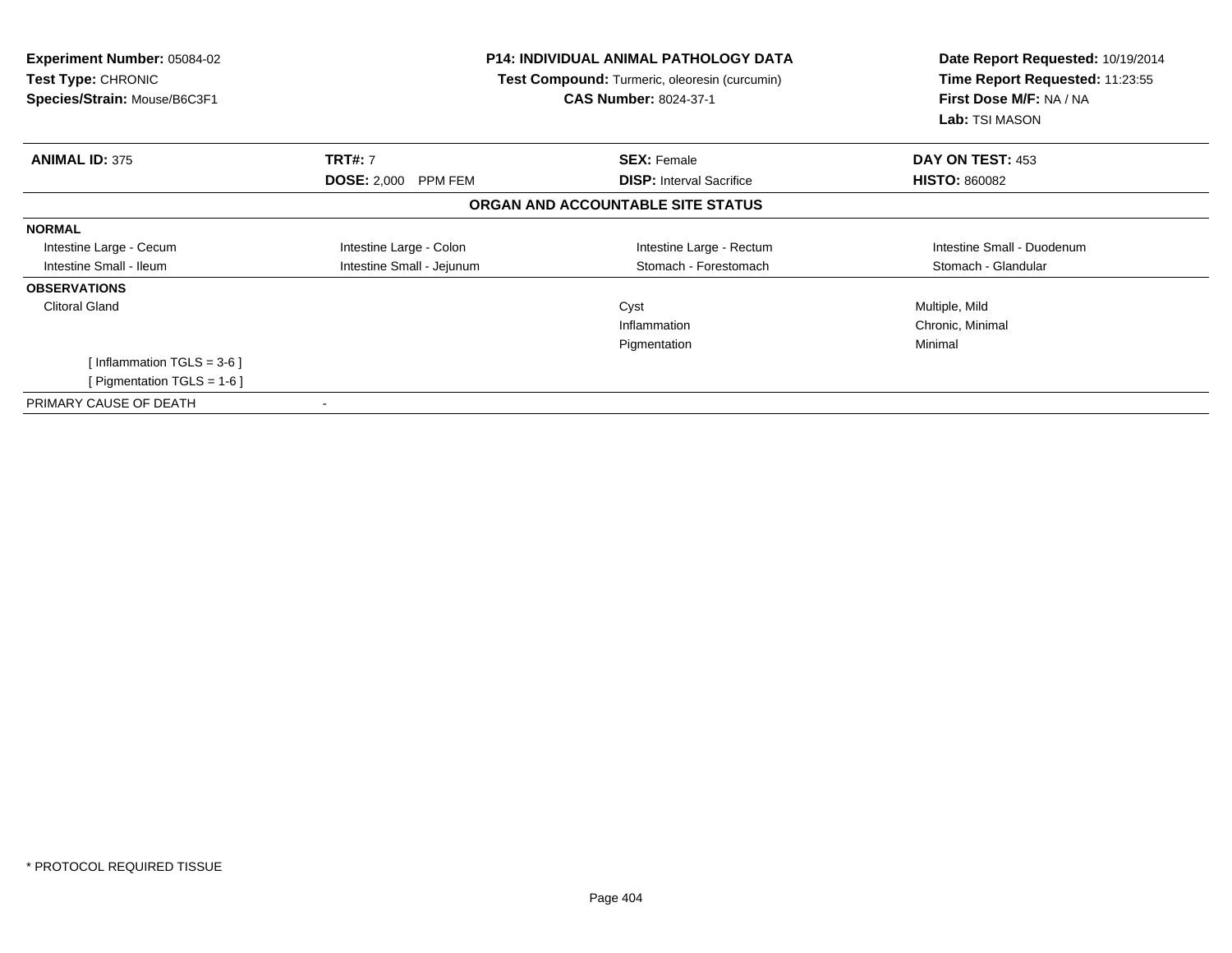| Experiment Number: 05084-02<br>Test Type: CHRONIC<br>Species/Strain: Mouse/B6C3F1 |                             | <b>P14: INDIVIDUAL ANIMAL PATHOLOGY DATA</b><br>Test Compound: Turmeric, oleoresin (curcumin)<br><b>CAS Number: 8024-37-1</b> |                          |
|-----------------------------------------------------------------------------------|-----------------------------|-------------------------------------------------------------------------------------------------------------------------------|--------------------------|
| <b>ANIMAL ID: 376</b>                                                             | <b>TRT#: 8</b>              | <b>SEX: Female</b>                                                                                                            | DAY ON TEST: 733         |
|                                                                                   | <b>DOSE: 10,000 PPM FEM</b> | <b>DISP: Terminal Sacrifice</b>                                                                                               | <b>HISTO: 870735</b>     |
|                                                                                   |                             | ORGAN AND ACCOUNTABLE SITE STATUS                                                                                             |                          |
| <b>NORMAL</b>                                                                     |                             |                                                                                                                               |                          |
| <b>Adrenal Gland - Cortex</b>                                                     | Adrenal Gland - Medulla     | Bone                                                                                                                          | Esophagus                |
| Gallbladder                                                                       | Intestine Large - Cecum     | Intestine Large - Colon                                                                                                       | Intestine Large - Rectum |
| Intestine Small - Duodenum                                                        | Intestine Small - Ileum     | Intestine Small - Jejunum                                                                                                     | Islets, Pancreatic       |
| Lung                                                                              | Lymph Node - Mesenteric     | <b>Mammary Gland</b>                                                                                                          | Nose                     |
| Ovary                                                                             | Pancreas                    | Parathyroid Gland                                                                                                             | <b>Pituitary Gland</b>   |
| <b>Skin</b>                                                                       | Spleen                      | Stomach - Forestomach                                                                                                         | Stomach - Glandular      |
| Thymus                                                                            | Trachea                     | <b>Urinary Bladder</b>                                                                                                        |                          |
| <b>OBSERVATIONS</b>                                                               |                             |                                                                                                                               |                          |
| <b>Bone Marrow</b>                                                                | Sternal                     | Myelofibrosis                                                                                                                 | Mild                     |
| <b>Brain</b>                                                                      | Thalamus                    | Mineralization                                                                                                                | Minimal                  |
| Heart                                                                             |                             | Inflammation                                                                                                                  | Chronic Active, Minimal  |
| Kidney                                                                            |                             | Inflammation                                                                                                                  | Chronic, Minimal         |
| Liver                                                                             |                             | Hepatocellular Adenoma                                                                                                        | Multiple                 |
|                                                                                   |                             | Inflammation                                                                                                                  | Chronic Active, Minimal  |
| [ Hepatocellular Adenoma TGLS = 2,3-2 ]                                           |                             |                                                                                                                               |                          |
| <b>Salivary Glands</b>                                                            | Submandibul GI              | Inflammation                                                                                                                  | Chronic, Minimal         |
| <b>Thyroid Gland</b>                                                              |                             | Ultimobranchial Cyst                                                                                                          |                          |
| <b>Uterus</b>                                                                     | Endometrium                 | Hyperplasia                                                                                                                   | Mild                     |
| PRIMARY CAUSE OF DEATH                                                            |                             |                                                                                                                               |                          |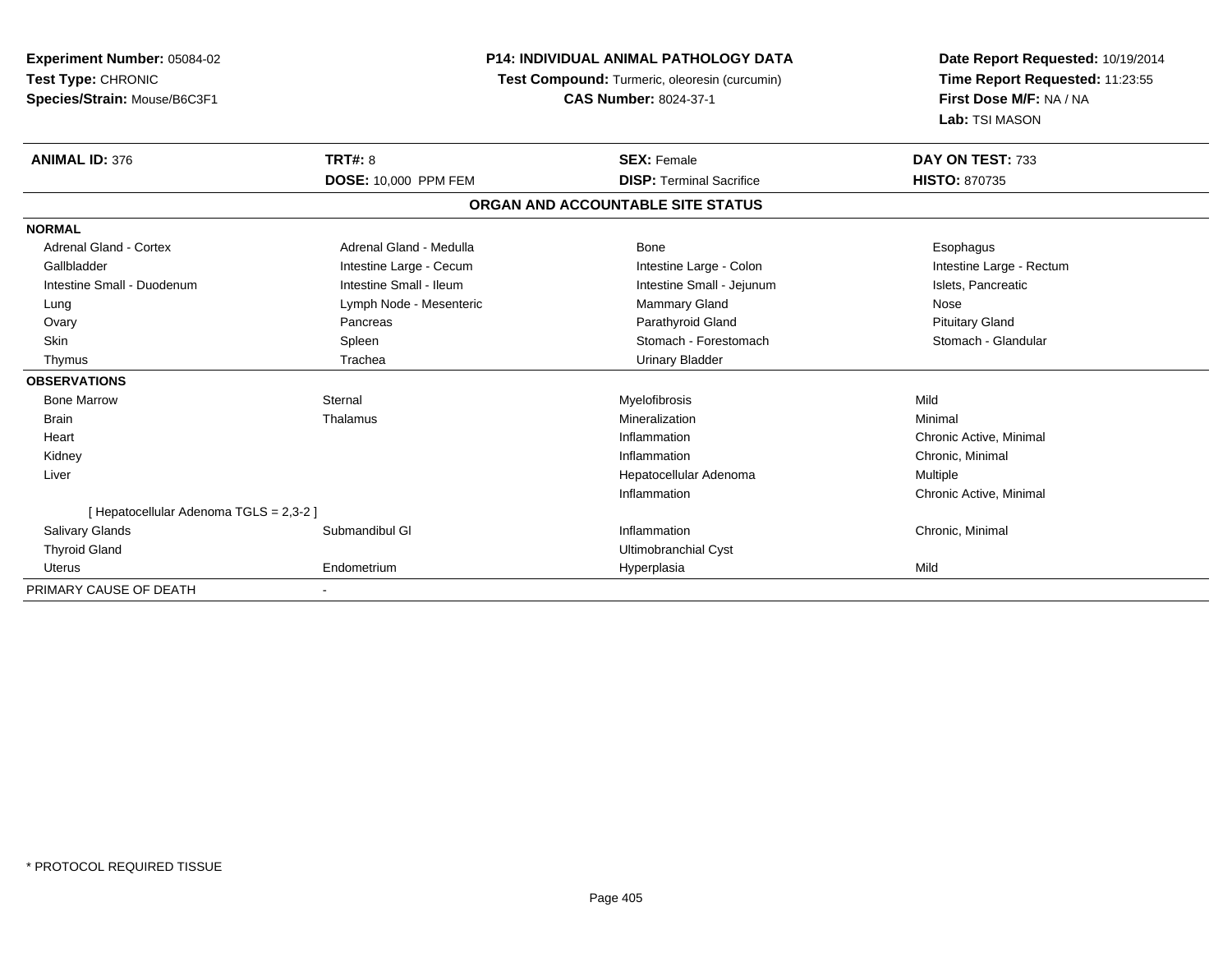| <b>Experiment Number: 05084-02</b> |                          | <b>P14: INDIVIDUAL ANIMAL PATHOLOGY DATA</b>  | Date Report Requested: 10/19/2014 |
|------------------------------------|--------------------------|-----------------------------------------------|-----------------------------------|
| Test Type: CHRONIC                 |                          | Test Compound: Turmeric, oleoresin (curcumin) | Time Report Requested: 11:23:55   |
| Species/Strain: Mouse/B6C3F1       |                          | <b>CAS Number: 8024-37-1</b>                  | First Dose M/F: NA / NA           |
|                                    |                          |                                               | Lab: TSI MASON                    |
| <b>ANIMAL ID: 377</b>              | <b>TRT#: 8</b>           | <b>SEX: Female</b>                            | DAY ON TEST: 667                  |
|                                    | DOSE: 10,000 PPM FEM     | <b>DISP: Moribund</b>                         | <b>HISTO: 870736</b>              |
|                                    |                          | ORGAN AND ACCOUNTABLE SITE STATUS             |                                   |
| <b>NORMAL</b>                      |                          |                                               |                                   |
| Adrenal Gland - Cortex             | Adrenal Gland - Medulla  | Bone                                          | <b>Bone Marrow</b>                |
| Esophagus                          | Gallbladder              | Heart                                         | Intestine Large - Cecum           |
| Intestine Large - Colon            | Intestine Large - Rectum | Intestine Small - Duodenum                    | Intestine Small - Ileum           |
| Intestine Small - Jejunum          | Islets, Pancreatic       | Lung                                          | Lymph Node - Mesenteric           |
| Mammary Gland                      | Pancreas                 | Parathyroid Gland                             | <b>Pituitary Gland</b>            |
| <b>Skin</b>                        | Spleen                   | Stomach - Forestomach                         | Stomach - Glandular               |
| Thymus                             | Trachea                  | <b>Urinary Bladder</b>                        |                                   |
| <b>OBSERVATIONS</b>                |                          |                                               |                                   |
| <b>Brain</b>                       | Thalamus                 | Mineralization                                | Minimal                           |
| Kidney                             |                          | Inflammation                                  | Chronic, Minimal                  |
| Liver                              |                          | Hepatocellular Adenoma                        |                                   |
|                                    |                          | Inflammation                                  | Chronic Active, Minimal           |
| Nose                               |                          | Inflammation                                  | Acute, Minimal                    |
| Ovary                              |                          | Cyst                                          | Minimal                           |
| Note: CYST<br>$TGLs = 2-4$         |                          |                                               |                                   |
| <b>Salivary Glands</b>             | Submandibul GI           | Inflammation                                  | Chronic, Mild                     |
| <b>Thyroid Gland</b>               |                          | Polyarteritis                                 | Mild                              |
| <b>Uterus</b>                      | Endometrium              | Hyperplasia                                   | Mild                              |
| PRIMARY CAUSE OF DEATH             |                          |                                               |                                   |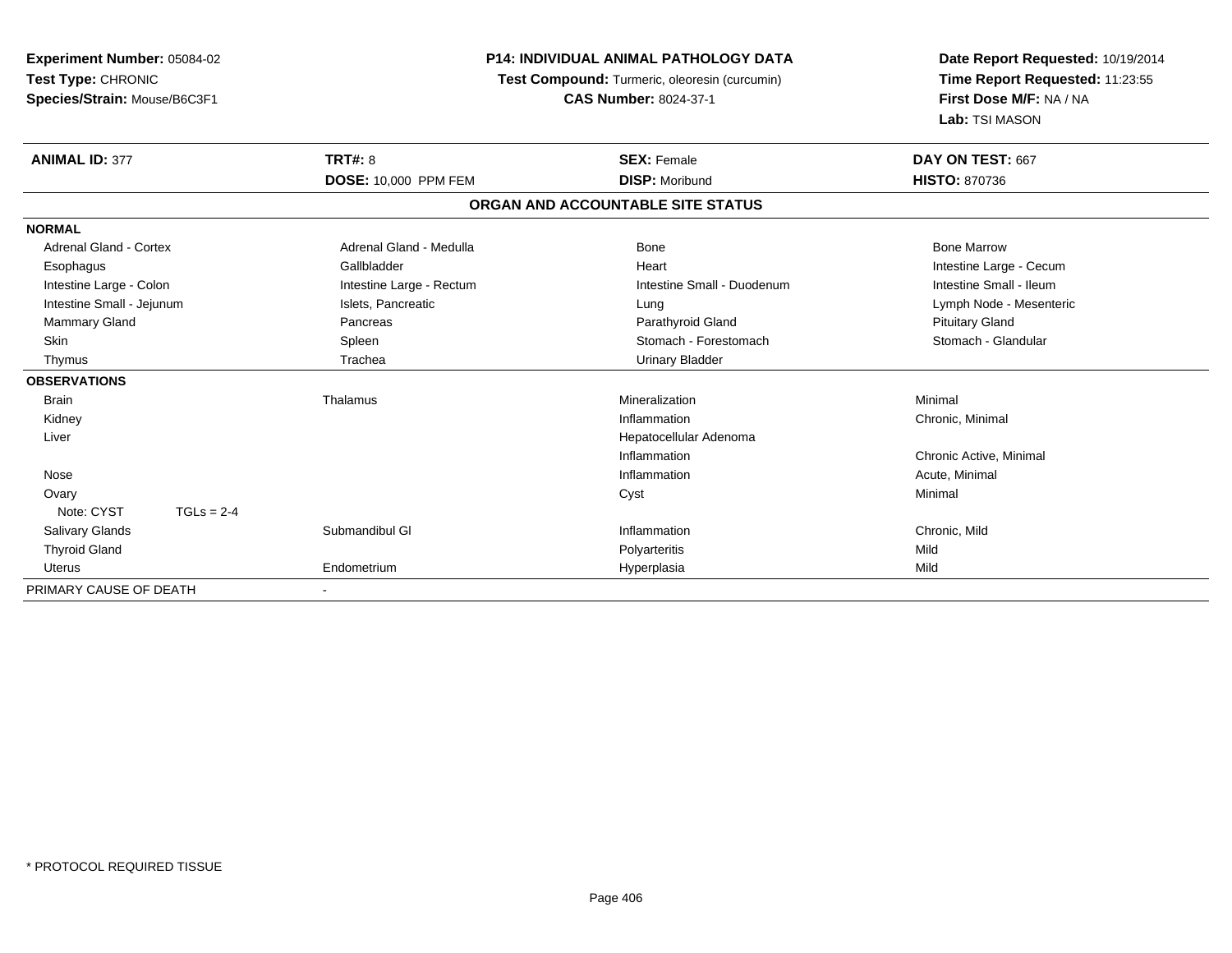| Experiment Number: 05084-02<br>Test Type: CHRONIC<br>Species/Strain: Mouse/B6C3F1 |                         | <b>P14: INDIVIDUAL ANIMAL PATHOLOGY DATA</b><br>Test Compound: Turmeric, oleoresin (curcumin)<br><b>CAS Number: 8024-37-1</b> | Date Report Requested: 10/19/2014<br>Time Report Requested: 11:23:55<br>First Dose M/F: NA / NA<br>Lab: TSI MASON |  |
|-----------------------------------------------------------------------------------|-------------------------|-------------------------------------------------------------------------------------------------------------------------------|-------------------------------------------------------------------------------------------------------------------|--|
| <b>ANIMAL ID: 378</b>                                                             | <b>TRT#: 8</b>          | <b>SEX: Female</b>                                                                                                            | DAY ON TEST: 6                                                                                                    |  |
|                                                                                   | DOSE: 10,000 PPM FEM    | <b>DISP: Dead</b>                                                                                                             | <b>HISTO: 843143</b>                                                                                              |  |
|                                                                                   |                         | ORGAN AND ACCOUNTABLE SITE STATUS                                                                                             |                                                                                                                   |  |
| <b>NORMAL</b>                                                                     |                         |                                                                                                                               |                                                                                                                   |  |
| <b>Adrenal Gland - Cortex</b>                                                     | Adrenal Gland - Medulla | Bone                                                                                                                          | <b>Brain</b>                                                                                                      |  |
| Esophagus                                                                         | Heart                   | Intestine Large - Cecum                                                                                                       | Islets, Pancreatic                                                                                                |  |
| Kidney                                                                            | Liver                   | Lung                                                                                                                          | Ovary                                                                                                             |  |
| Pancreas                                                                          | Parathyroid Gland       | <b>Salivary Glands</b>                                                                                                        | <b>Skin</b>                                                                                                       |  |
| Stomach - Forestomach                                                             | Stomach - Glandular     | Trachea                                                                                                                       |                                                                                                                   |  |
| <b>MISSING</b>                                                                    |                         |                                                                                                                               |                                                                                                                   |  |
| <b>Mammary Gland</b>                                                              | Nose                    | <b>Pituitary Gland</b>                                                                                                        | Spleen                                                                                                            |  |
| Thymus                                                                            | <b>Thyroid Gland</b>    | <b>Urinary Bladder</b>                                                                                                        | <b>Uterus</b>                                                                                                     |  |
| <b>AUTO PRECLUDES DIAG.</b>                                                       |                         |                                                                                                                               |                                                                                                                   |  |
| <b>Bone Marrow</b>                                                                | Gallbladder             | Intestine Large - Colon                                                                                                       | Intestine Large - Rectum                                                                                          |  |
| Intestine Small - Duodenum                                                        | Intestine Small - Ileum | Intestine Small - Jejunum                                                                                                     |                                                                                                                   |  |
| <b>OBSERVATIONS</b>                                                               |                         |                                                                                                                               |                                                                                                                   |  |
| Lung                                                                              |                         |                                                                                                                               |                                                                                                                   |  |
| Note: SOME AUTOLYSIS WAS NOTED.                                                   |                         |                                                                                                                               |                                                                                                                   |  |
| Lymph Node                                                                        | Mesenteric              | Depletion Lymphoid                                                                                                            | Marked                                                                                                            |  |
| Note: (MESENTERIC) DUE TO THE EXTREME PMD IT IS MORE                              |                         |                                                                                                                               |                                                                                                                   |  |
| Note: LIKELY THIS NODE IS AUTOLYZED THAN NECROTIC.                                |                         |                                                                                                                               |                                                                                                                   |  |
| PRIMARY CAUSE OF DEATH                                                            |                         |                                                                                                                               |                                                                                                                   |  |
| Animal Note: MANY MISSING TISSUES PRECLUDING A FINAL DIAGNOSIS.                   |                         |                                                                                                                               |                                                                                                                   |  |
|                                                                                   |                         |                                                                                                                               |                                                                                                                   |  |

Animal Note: AUTOLYSIS WAS EXTREME IN THIS ANIMAL AND THERE WERE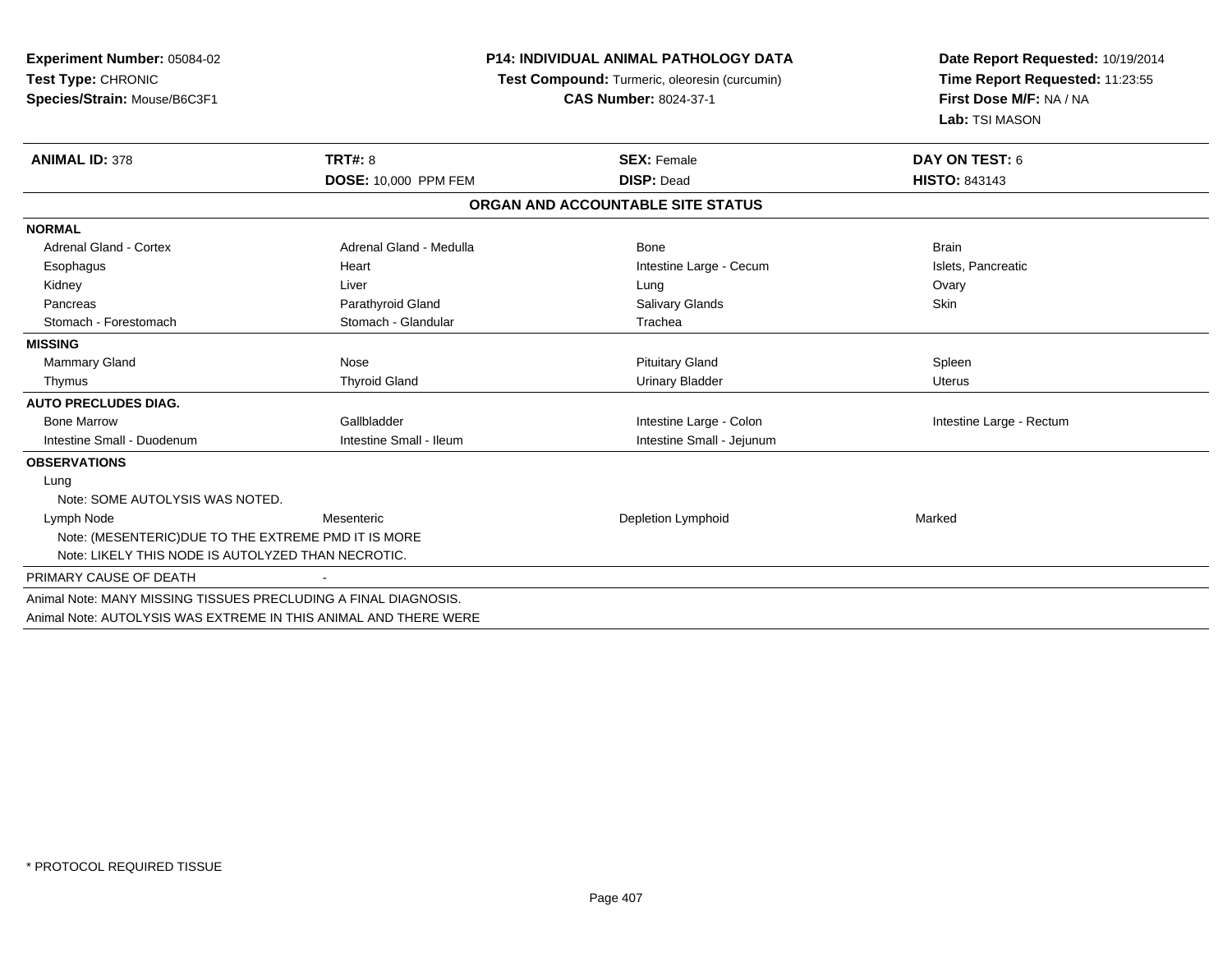| Experiment Number: 05084-02<br>Test Type: CHRONIC |                             | P14: INDIVIDUAL ANIMAL PATHOLOGY DATA | Date Report Requested: 10/19/2014             |                                                               |
|---------------------------------------------------|-----------------------------|---------------------------------------|-----------------------------------------------|---------------------------------------------------------------|
|                                                   |                             |                                       | Test Compound: Turmeric, oleoresin (curcumin) | Time Report Requested: 11:23:55                               |
| Species/Strain: Mouse/B6C3F1                      |                             |                                       | <b>CAS Number: 8024-37-1</b>                  | First Dose M/F: NA / NA<br>Lab: TSI MASON<br>DAY ON TEST: 736 |
|                                                   |                             |                                       |                                               |                                                               |
| <b>ANIMAL ID: 379</b>                             |                             | <b>TRT#: 8</b>                        | <b>SEX: Female</b>                            |                                                               |
|                                                   |                             | DOSE: 10,000 PPM FEM                  | <b>DISP: Terminal Sacrifice</b>               | <b>HISTO: 870737</b>                                          |
|                                                   |                             |                                       | ORGAN AND ACCOUNTABLE SITE STATUS             |                                                               |
| <b>NORMAL</b>                                     |                             |                                       |                                               |                                                               |
| <b>Adrenal Gland - Cortex</b>                     |                             | Adrenal Gland - Medulla               | Bone                                          | Esophagus                                                     |
| Gallbladder                                       |                             | Heart                                 | Intestine Large - Cecum                       | Intestine Large - Colon                                       |
| Intestine Large - Rectum                          |                             | Intestine Small - Duodenum            | Intestine Small - Ileum                       | Intestine Small - Jejunum                                     |
| Islets, Pancreatic                                |                             | Lung                                  | Lymph Node - Mesenteric                       | Mammary Gland                                                 |
| Pancreas                                          |                             | Parathyroid Gland                     | <b>Pituitary Gland</b>                        | Skin                                                          |
| Spleen                                            |                             | Stomach - Forestomach                 | Stomach - Glandular                           | Thymus                                                        |
| <b>Thyroid Gland</b>                              |                             | Trachea                               | <b>Urinary Bladder</b>                        |                                                               |
| <b>OBSERVATIONS</b>                               |                             |                                       |                                               |                                                               |
| <b>Bone Marrow</b>                                |                             | Sternal                               | Myelofibrosis                                 | Mild                                                          |
| <b>Brain</b>                                      |                             | Thalamus                              | Mineralization                                | Minimal                                                       |
|                                                   |                             | Thalamus                              | Mineralization                                | Minimal                                                       |
| <b>Clitoral Gland</b>                             |                             | Duct                                  | <b>Dilatation</b>                             | Mild                                                          |
|                                                   |                             |                                       | Pigmentation                                  | Minimal                                                       |
|                                                   | [ Pigmentation TGLS = 2-9 ] |                                       |                                               |                                                               |
| Kidney                                            |                             |                                       | Inflammation                                  | Chronic, Minimal                                              |
| Liver                                             |                             |                                       | Inflammation                                  | Chronic Active, Minimal                                       |
| Nose                                              |                             |                                       | Inflammation                                  | Acute, Minimal                                                |
| Ovary                                             |                             |                                       | Cyst                                          | Mild                                                          |
| Note: CYST                                        | $TGLs = 3-4$                |                                       |                                               |                                                               |
| Salivary Glands                                   |                             | Submandibul GI                        | Inflammation                                  | Chronic, Minimal                                              |
| Uterus                                            |                             | Endometrium                           | Hyperplasia                                   | Mild                                                          |
| PRIMARY CAUSE OF DEATH                            |                             |                                       |                                               |                                                               |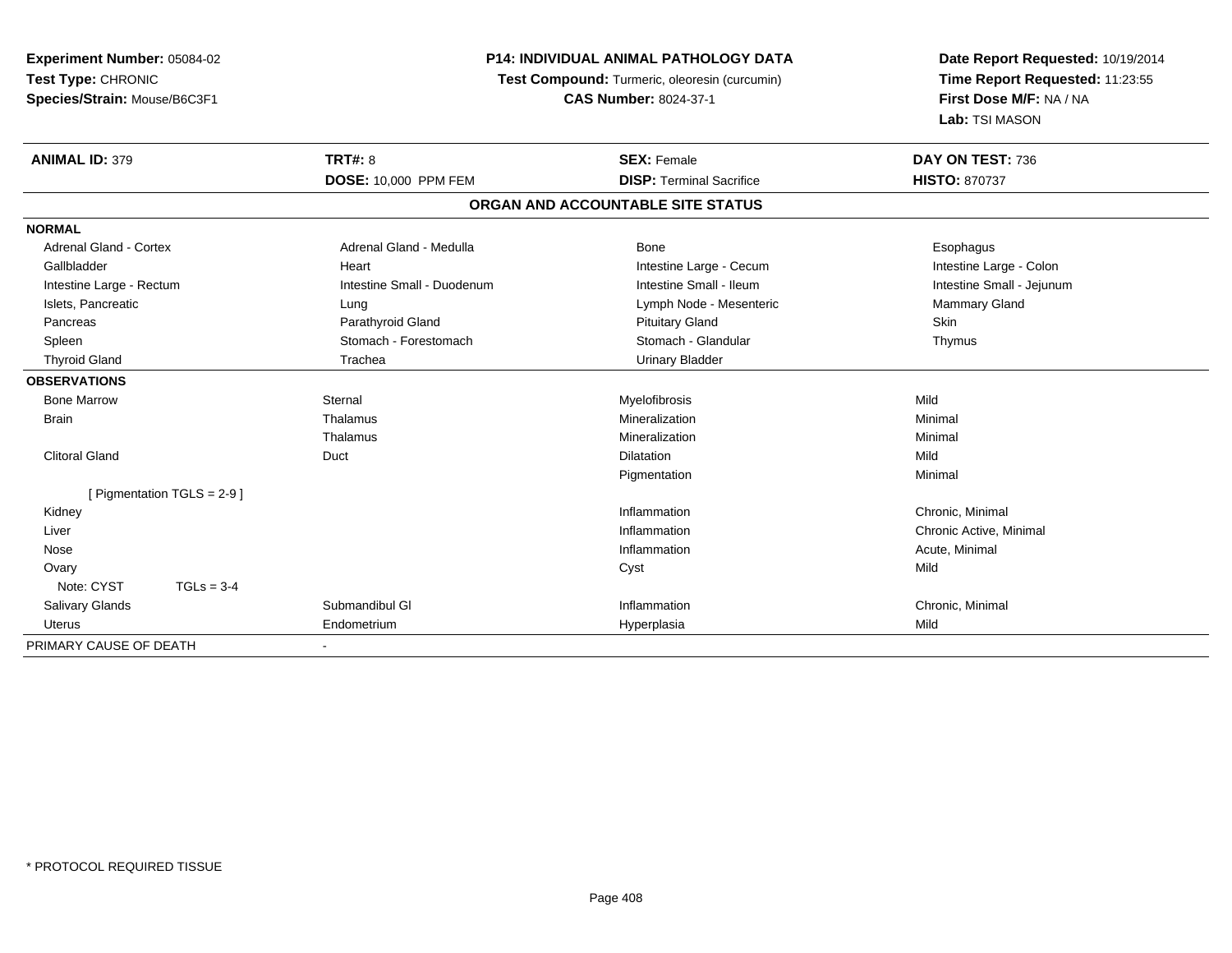| Experiment Number: 05084-02<br>Test Type: CHRONIC<br>Species/Strain: Mouse/B6C3F1 | <b>P14: INDIVIDUAL ANIMAL PATHOLOGY DATA</b><br>Test Compound: Turmeric, oleoresin (curcumin)<br><b>CAS Number: 8024-37-1</b> |                                   | Date Report Requested: 10/19/2014<br>Time Report Requested: 11:23:55<br>First Dose M/F: NA / NA<br>Lab: TSI MASON |  |
|-----------------------------------------------------------------------------------|-------------------------------------------------------------------------------------------------------------------------------|-----------------------------------|-------------------------------------------------------------------------------------------------------------------|--|
| <b>ANIMAL ID: 380</b>                                                             | <b>TRT#: 8</b>                                                                                                                | <b>SEX: Female</b>                | DAY ON TEST: 736                                                                                                  |  |
|                                                                                   | <b>DOSE: 10,000 PPM FEM</b>                                                                                                   | <b>DISP: Terminal Sacrifice</b>   | <b>HISTO: 870738</b>                                                                                              |  |
|                                                                                   |                                                                                                                               | ORGAN AND ACCOUNTABLE SITE STATUS |                                                                                                                   |  |
| <b>NORMAL</b>                                                                     |                                                                                                                               |                                   |                                                                                                                   |  |
| Adrenal Gland - Cortex                                                            | Adrenal Gland - Medulla                                                                                                       | Bone                              | <b>Brain</b>                                                                                                      |  |
| Esophagus                                                                         | Gallbladder                                                                                                                   | Heart                             | Intestine Large - Cecum                                                                                           |  |
| Intestine Large - Colon                                                           | Intestine Large - Rectum                                                                                                      | Intestine Small - Duodenum        | Intestine Small - Ileum                                                                                           |  |
| Intestine Small - Jejunum                                                         | Islets, Pancreatic                                                                                                            | Lung                              | Lymph Node - Mesenteric                                                                                           |  |
| Mammary Gland                                                                     | Pancreas                                                                                                                      | Parathyroid Gland                 | <b>Pituitary Gland</b>                                                                                            |  |
| <b>Skin</b>                                                                       | Spleen                                                                                                                        | Stomach - Forestomach             | Stomach - Glandular                                                                                               |  |
| Thymus                                                                            | <b>Thyroid Gland</b>                                                                                                          | Trachea                           | <b>Urinary Bladder</b>                                                                                            |  |
| <b>OBSERVATIONS</b>                                                               |                                                                                                                               |                                   |                                                                                                                   |  |
| <b>Bone Marrow</b>                                                                | Sternal                                                                                                                       | Myelofibrosis                     | Mild                                                                                                              |  |
| Kidney                                                                            |                                                                                                                               | Inflammation                      | Chronic, Minimal                                                                                                  |  |
| Liver                                                                             |                                                                                                                               | Inflammation                      | Chronic Active, Minimal                                                                                           |  |
|                                                                                   |                                                                                                                               | Necrosis                          | Minimal                                                                                                           |  |
| Nose                                                                              |                                                                                                                               | Inflammation                      | Acute, Minimal                                                                                                    |  |
| Ovary                                                                             |                                                                                                                               | Cyst                              | Mild                                                                                                              |  |
| [Cyst TGLS = $2-4$ ]                                                              |                                                                                                                               |                                   |                                                                                                                   |  |
| <b>Salivary Glands</b>                                                            | Submandibul GI                                                                                                                | Inflammation                      | Chronic, Minimal                                                                                                  |  |
| <b>Uterus</b>                                                                     | Endometrium                                                                                                                   | Hyperplasia                       | Moderate                                                                                                          |  |
| [Hyperplasia TGLS = $3-4+4.1$ ]                                                   |                                                                                                                               |                                   |                                                                                                                   |  |
| PRIMARY CAUSE OF DEATH                                                            |                                                                                                                               |                                   |                                                                                                                   |  |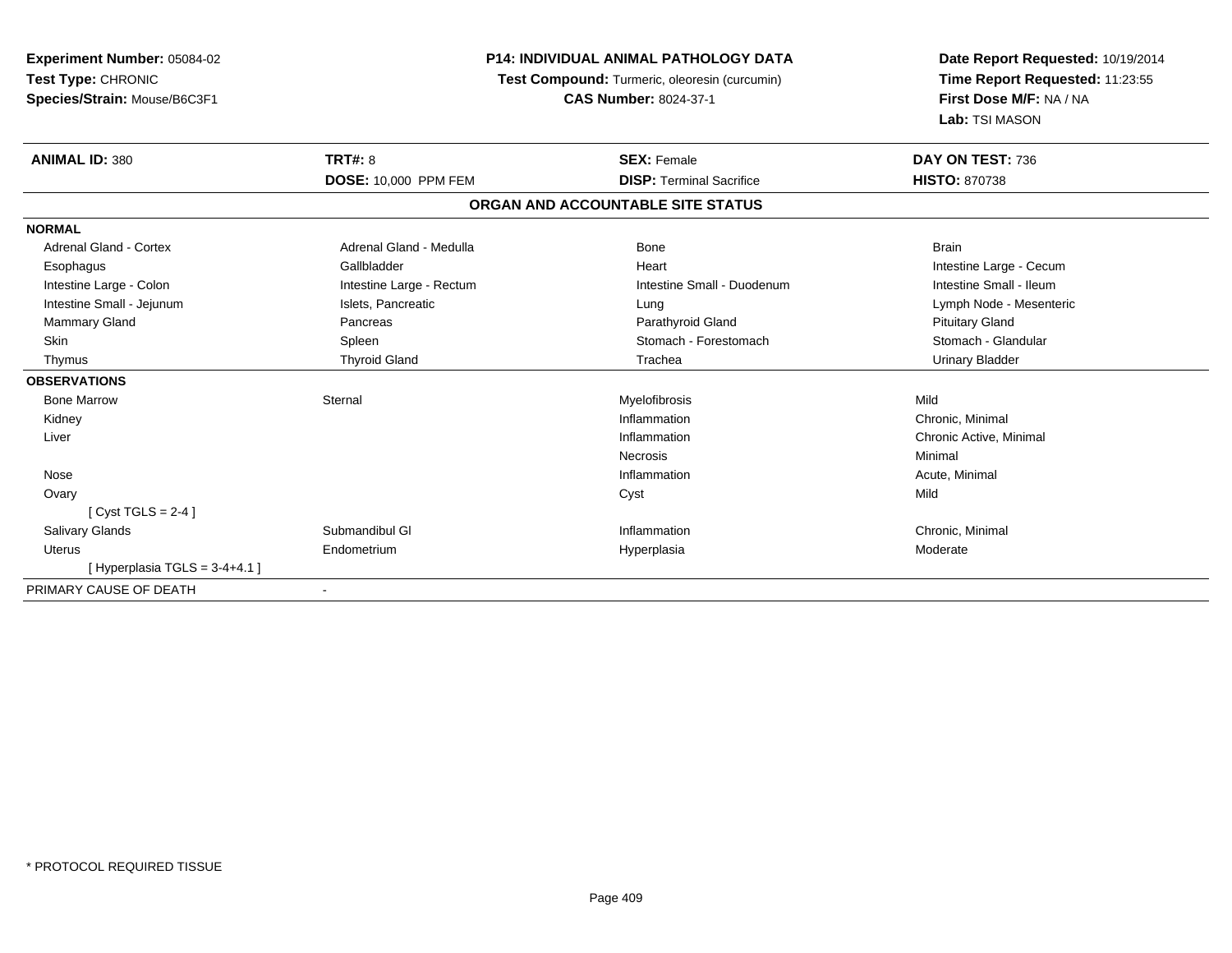| Experiment Number: 05084-02                 | <b>P14: INDIVIDUAL ANIMAL PATHOLOGY DATA</b> |                                               | Date Report Requested: 10/19/2014 |
|---------------------------------------------|----------------------------------------------|-----------------------------------------------|-----------------------------------|
| Test Type: CHRONIC                          |                                              | Test Compound: Turmeric, oleoresin (curcumin) | Time Report Requested: 11:23:55   |
| Species/Strain: Mouse/B6C3F1                |                                              | <b>CAS Number: 8024-37-1</b>                  | First Dose M/F: NA / NA           |
|                                             |                                              |                                               | Lab: TSI MASON                    |
| <b>ANIMAL ID: 381</b>                       | <b>TRT#: 8</b>                               | <b>SEX: Female</b>                            | DAY ON TEST: 733                  |
|                                             | DOSE: 10,000 PPM FEM                         | <b>DISP: Terminal Sacrifice</b>               | <b>HISTO: 870739</b>              |
|                                             |                                              | ORGAN AND ACCOUNTABLE SITE STATUS             |                                   |
| <b>NORMAL</b>                               |                                              |                                               |                                   |
| <b>Adrenal Gland - Cortex</b>               | Adrenal Gland - Medulla                      | Bone                                          | <b>Brain</b>                      |
| Esophagus                                   | Gallbladder                                  | Heart                                         | Intestine Large - Cecum           |
| Intestine Large - Colon                     | Intestine Large - Rectum                     | Intestine Small - Duodenum                    | Intestine Small - Ileum           |
| Intestine Small - Jejunum                   | Islets, Pancreatic                           | Lung                                          | Mammary Gland                     |
| Nose                                        | Parathyroid Gland                            | <b>Pituitary Gland</b>                        | Salivary Glands                   |
| <b>Skin</b>                                 | Spleen                                       | Stomach - Forestomach                         | Stomach - Glandular               |
| <b>Thyroid Gland</b>                        | Trachea                                      | <b>Urinary Bladder</b>                        |                                   |
| <b>OBSERVATIONS</b>                         |                                              |                                               |                                   |
| <b>Bone Marrow</b>                          | Sternal                                      | Myelofibrosis                                 | Minimal                           |
| Kidney                                      |                                              | Inflammation                                  | Chronic, Minimal                  |
|                                             | <b>Renal Tubule</b>                          | Regeneration                                  | Minimal                           |
| Liver                                       |                                              | Infarct                                       | Marked                            |
|                                             |                                              | Lymphoma Malignant Mixed                      |                                   |
| [Infarct TGLS = $3-2.1$ ]                   |                                              |                                               |                                   |
| [ Lymphoma Malignant Mixed TGLS = 5-2+2.1 ] |                                              |                                               |                                   |
| Lymph Node                                  | Mesenteric                                   | Lymphoma Malignant Mixed                      |                                   |
|                                             | Mesenteric                                   | Thrombosis                                    | Mild                              |
| Ovary                                       |                                              | Cyst                                          | Mild                              |
|                                             |                                              | Hemorrhage                                    | Mild                              |
| Note: HEMORRHAGE<br>$TGLs = 6-4$            |                                              |                                               |                                   |
| Note: CYST<br>$TGLs = 6-4$                  |                                              |                                               |                                   |
| Pancreas                                    |                                              | Lymphoma Malignant Mixed                      |                                   |
| Thymus                                      |                                              | Lymphoma Malignant Mixed                      |                                   |
| [ Lymphoma Malignant Mixed TGLS = 4-5 ]     |                                              |                                               |                                   |
| Uterus                                      |                                              | Hydrometra                                    | Moderate                          |
| [Hydrometra TGLS = 2-4.1]                   |                                              |                                               |                                   |
| PRIMARY CAUSE OF DEATH                      | $\blacksquare$                               |                                               |                                   |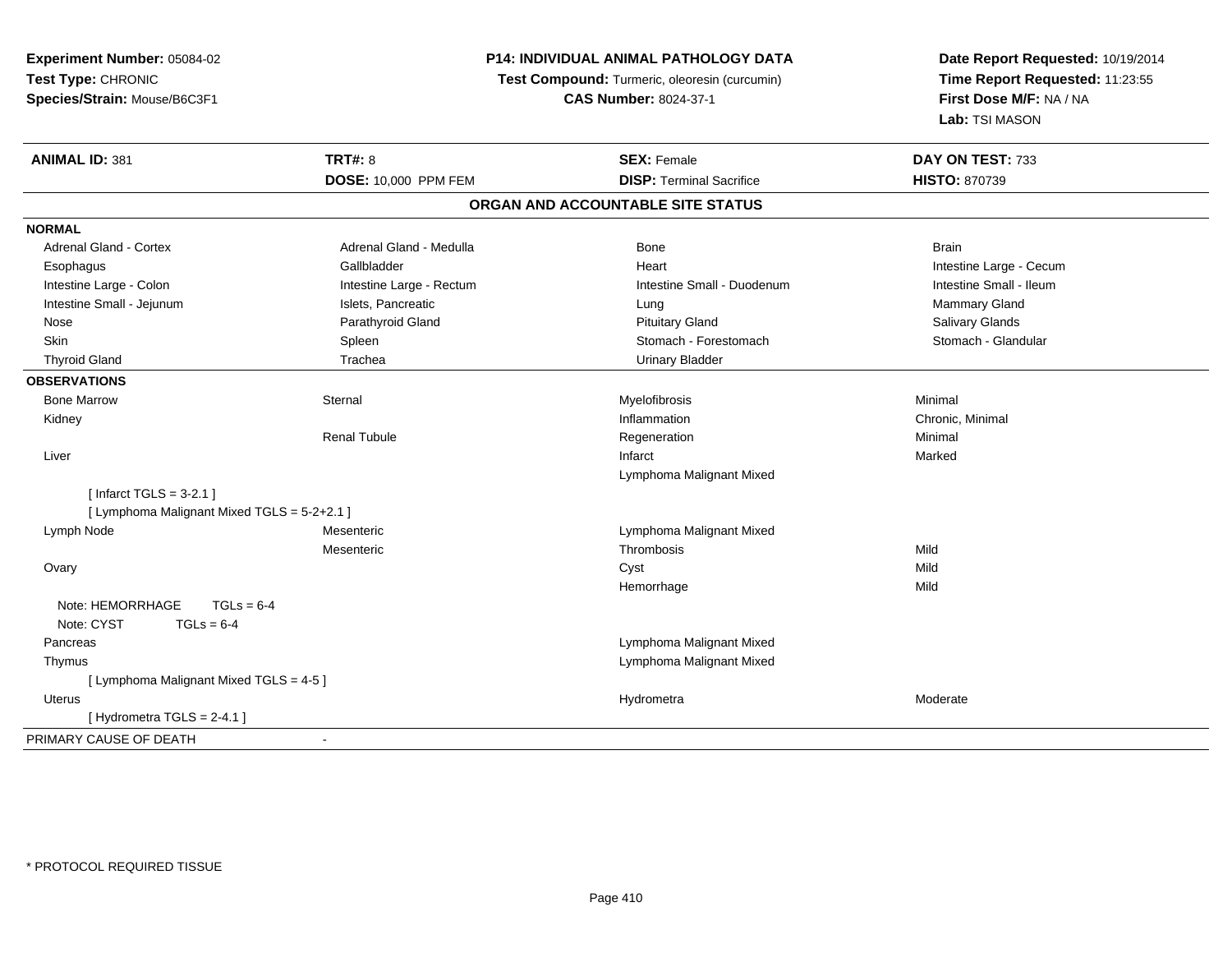**Experiment Number:** 05084-02**Test Type:** CHRONIC**Species/Strain:** Mouse/B6C3F1

## **P14: INDIVIDUAL ANIMAL PATHOLOGY DATA**

**Test Compound:** Turmeric, oleoresin (curcumin)

**CAS Number:** 8024-37-1

**Date Report Requested:** 10/19/2014**Time Report Requested:** 11:23:55**First Dose M/F:** NA / NA**Lab:** TSI MASON

| <b>ANIMAL ID: 382</b>                   |                | <b>TRT#: 8</b>          | <b>SEX: Female</b><br><b>DISP: Moribund</b> | DAY ON TEST: 437          |
|-----------------------------------------|----------------|-------------------------|---------------------------------------------|---------------------------|
|                                         |                | DOSE: 10,000 PPM FEM    | ORGAN AND ACCOUNTABLE SITE STATUS           | <b>HISTO: 870740</b>      |
|                                         |                |                         |                                             |                           |
| <b>NORMAL</b>                           |                |                         |                                             |                           |
| Adrenal Gland - Medulla                 |                | Bone                    | <b>Brain</b>                                | Esophagus                 |
| Intestine Large - Cecum                 |                | Intestine Large - Colon | Intestine Large - Rectum                    | Intestine Small - Jejunum |
| Islets, Pancreatic                      |                | Parathyroid Gland       | Skin                                        | Stomach - Forestomach     |
| <b>Thyroid Gland</b>                    |                | Trachea                 |                                             |                           |
| <b>OBSERVATIONS</b>                     |                |                         |                                             |                           |
| <b>Adrenal Gland</b>                    |                | Cortex                  | Lymphoma Malignant Mixed                    |                           |
| <b>Bone Marrow</b>                      |                | Sternal                 | Lymphoma Malignant Mixed                    |                           |
| Gallbladder                             |                |                         | Lymphoma Malignant Mixed                    |                           |
| Heart                                   |                |                         | Fibrosis                                    | Minimal                   |
| <b>Intestine Small</b>                  |                | Duodenum                | Lymphoma Malignant Mixed                    |                           |
|                                         |                | <b>Ileum</b>            | Lymphoma Malignant Mixed                    |                           |
| Kidney                                  |                |                         | Lymphoma Malignant Mixed                    |                           |
|                                         |                | <b>Renal Tubule</b>     | Regeneration                                | Mild                      |
| Note: LYMPH MAL MIXD                    | $TGLs = 10-3$  |                         |                                             |                           |
| Liver                                   |                |                         | Lymphoma Malignant Mixed                    |                           |
| Note: LYMPH MAL MIXD $TGLs = 9-2$       |                |                         |                                             |                           |
| Lung                                    |                |                         | Lymphoma Malignant Mixed                    |                           |
| Lymph Node                              |                | Mandibular              | Lymphoma Malignant Mixed                    |                           |
|                                         |                | Mediastinal             | Lymphoma Malignant Mixed                    |                           |
|                                         |                | Mesenteric              | Lymphoma Malignant Mixed                    |                           |
| Note: LYMPH MAL MIXD                    | $TGLs = 8-5.1$ |                         |                                             |                           |
| Note: LYMPH MAL MIXD                    | $TGLs = 6-5.2$ |                         |                                             |                           |
| [ Lymphoma Malignant Mixed TGLS = 2-5 ] |                |                         |                                             |                           |
| <b>Mammary Gland</b>                    |                |                         | Lymphoma Malignant Mixed                    |                           |
| Note: LYMPH MAL MIXD TGLs = 11-3        |                |                         |                                             |                           |
| Nose                                    |                |                         | Lymphoma Malignant Mixed                    |                           |
| Ovary                                   |                |                         | Lymphoma Malignant Mixed                    |                           |
| Pancreas                                |                |                         | Lymphoma Malignant Mixed                    |                           |
| Note: LYMPH MAL MIXD                    | $TGLs = 4-5$   |                         |                                             |                           |
| <b>Pituitary Gland</b>                  |                | Pars Distalis           | Lymphoma Malignant Mixed                    |                           |

\* PROTOCOL REQUIRED TISSUE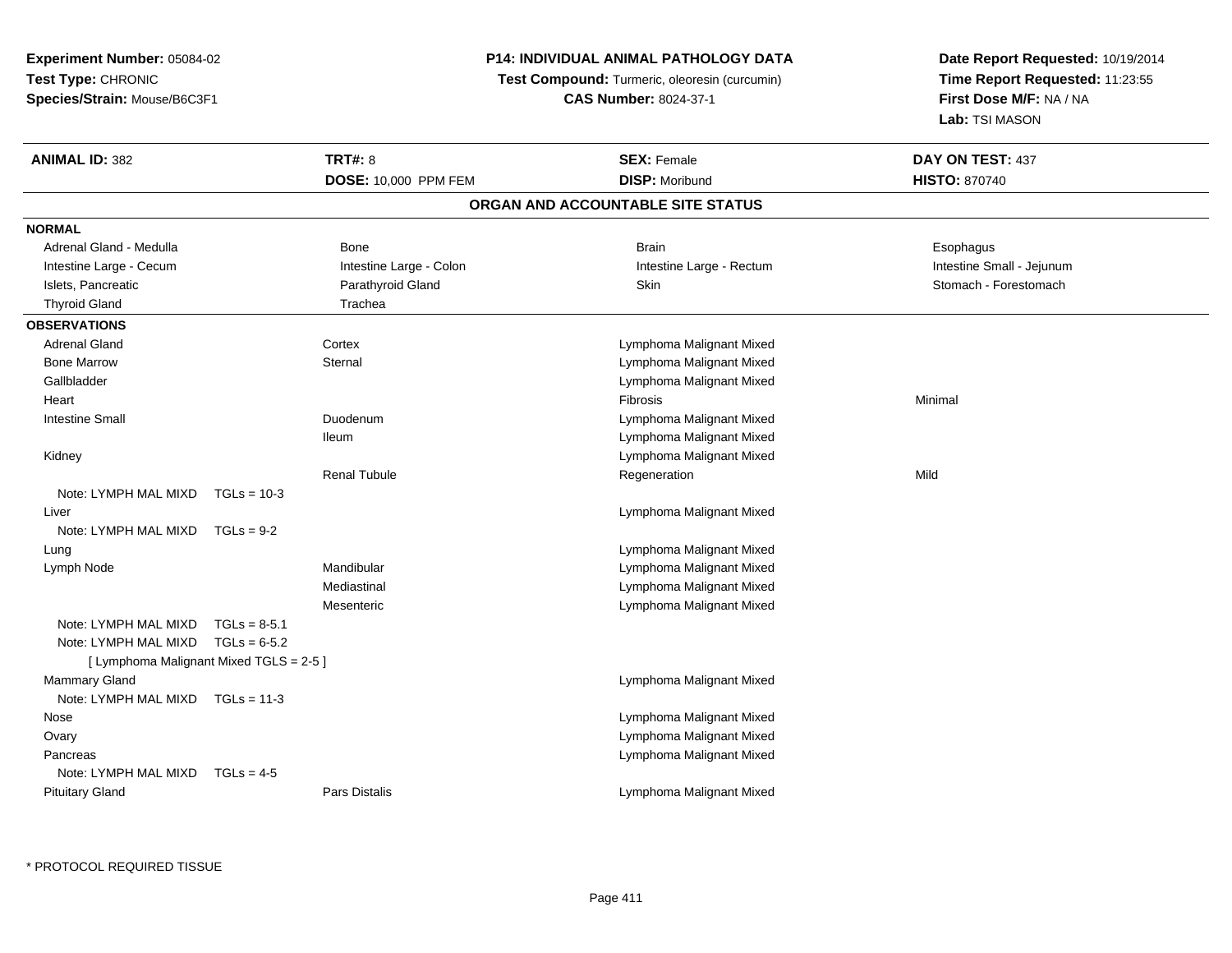| <b>Experiment Number: 05084-02</b><br><b>Test Type: CHRONIC</b><br>Species/Strain: Mouse/B6C3F1 |                |                             | P14: INDIVIDUAL ANIMAL PATHOLOGY DATA<br><b>Test Compound:</b> Turmeric, oleoresin (curcumin)<br><b>CAS Number: 8024-37-1</b> |                                   | Date Report Requested: 10/19/2014<br>Time Report Requested: 11:23:55<br>First Dose M/F: NA / NA<br>Lab: TSI MASON |  |
|-------------------------------------------------------------------------------------------------|----------------|-----------------------------|-------------------------------------------------------------------------------------------------------------------------------|-----------------------------------|-------------------------------------------------------------------------------------------------------------------|--|
| <b>ANIMAL ID: 382</b>                                                                           |                | <b>TRT#: 8</b>              |                                                                                                                               | <b>SEX: Female</b>                | DAY ON TEST: 437                                                                                                  |  |
|                                                                                                 |                | <b>DOSE: 10,000 PPM FEM</b> |                                                                                                                               | <b>DISP: Moribund</b>             | <b>HISTO: 870740</b>                                                                                              |  |
|                                                                                                 |                |                             |                                                                                                                               | ORGAN AND ACCOUNTABLE SITE STATUS |                                                                                                                   |  |
| Salivary Glands                                                                                 |                | Submandibul GI              |                                                                                                                               | Lymphoma Malignant Mixed          |                                                                                                                   |  |
| Spleen                                                                                          |                |                             |                                                                                                                               | Lymphoma Malignant Mixed          |                                                                                                                   |  |
| Note: LYMPH MAL MIXD                                                                            | $TGLs = 5-3.1$ |                             |                                                                                                                               |                                   |                                                                                                                   |  |
| Stomach                                                                                         |                | Glandular                   |                                                                                                                               | Lymphoma Malignant Mixed          |                                                                                                                   |  |
| Thymus                                                                                          |                |                             |                                                                                                                               | Lymphoma Malignant Mixed          |                                                                                                                   |  |
| Note: LYMPH MAL MIXD                                                                            | $TGLs = 7-5.1$ |                             |                                                                                                                               |                                   |                                                                                                                   |  |
| <b>Urinary Bladder</b>                                                                          |                |                             |                                                                                                                               | Lymphoma Malignant Mixed          |                                                                                                                   |  |
| Uterus                                                                                          |                |                             |                                                                                                                               | Lymphoma Malignant Mixed          |                                                                                                                   |  |
| Note: LYMPH MAL MIXD                                                                            | $TGLs = 3-4$   |                             |                                                                                                                               |                                   |                                                                                                                   |  |
| PRIMARY CAUSE OF DEATH                                                                          |                |                             |                                                                                                                               |                                   |                                                                                                                   |  |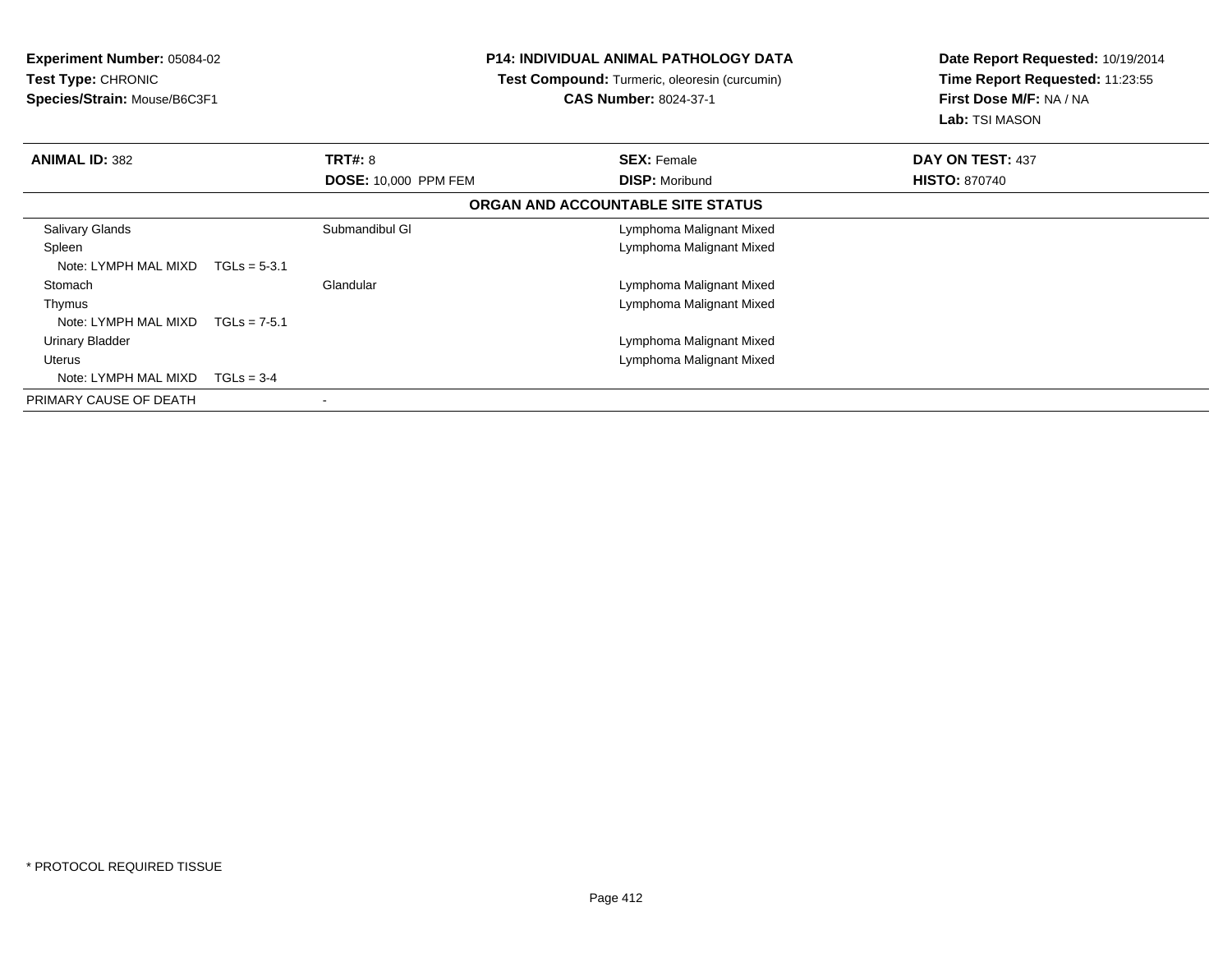| Experiment Number: 05084-02<br>Test Type: CHRONIC<br>Species/Strain: Mouse/B6C3F1<br><b>ANIMAL ID: 383</b> | <b>TRT#: 8</b>              | <b>P14: INDIVIDUAL ANIMAL PATHOLOGY DATA</b><br>Test Compound: Turmeric, oleoresin (curcumin)<br><b>CAS Number: 8024-37-1</b><br><b>SEX: Female</b> | Date Report Requested: 10/19/2014<br>Time Report Requested: 11:23:55<br>First Dose M/F: NA / NA<br>Lab: TSI MASON<br>DAY ON TEST: 733 |
|------------------------------------------------------------------------------------------------------------|-----------------------------|-----------------------------------------------------------------------------------------------------------------------------------------------------|---------------------------------------------------------------------------------------------------------------------------------------|
|                                                                                                            | <b>DOSE: 10,000 PPM FEM</b> | <b>DISP: Terminal Sacrifice</b>                                                                                                                     | <b>HISTO: 870741</b>                                                                                                                  |
|                                                                                                            |                             | ORGAN AND ACCOUNTABLE SITE STATUS                                                                                                                   |                                                                                                                                       |
| <b>NORMAL</b>                                                                                              |                             |                                                                                                                                                     |                                                                                                                                       |
| <b>Adrenal Gland - Cortex</b>                                                                              | Adrenal Gland - Medulla     | Bone                                                                                                                                                | <b>Brain</b>                                                                                                                          |
| Esophagus                                                                                                  | Gallbladder                 | Heart                                                                                                                                               | Intestine Large - Cecum                                                                                                               |
| Intestine Large - Colon                                                                                    | Intestine Large - Rectum    | Intestine Small - Duodenum                                                                                                                          | Intestine Small - Ileum                                                                                                               |
| Intestine Small - Jejunum                                                                                  | Islets, Pancreatic          | Lung                                                                                                                                                | <b>Mammary Gland</b>                                                                                                                  |
| Nose                                                                                                       | Pancreas                    | Skin                                                                                                                                                | Stomach - Glandular                                                                                                                   |
| Thymus                                                                                                     | <b>Thyroid Gland</b>        | Trachea                                                                                                                                             | <b>Urinary Bladder</b>                                                                                                                |
| <b>MISSING</b>                                                                                             |                             |                                                                                                                                                     |                                                                                                                                       |
| Lymph Node - Mesenteric                                                                                    | Parathyroid Gland           |                                                                                                                                                     |                                                                                                                                       |
| <b>OBSERVATIONS</b>                                                                                        |                             |                                                                                                                                                     |                                                                                                                                       |
| <b>Bone Marrow</b>                                                                                         | Sternal                     | Myelofibrosis                                                                                                                                       | Minimal                                                                                                                               |
| Kidney                                                                                                     |                             | Inflammation                                                                                                                                        | Chronic, Minimal                                                                                                                      |
| Liver                                                                                                      |                             | Inflammation                                                                                                                                        | Chronic Active, Minimal                                                                                                               |
| Ovary                                                                                                      |                             | Cyst                                                                                                                                                | Mild                                                                                                                                  |
| <b>Pituitary Gland</b>                                                                                     | <b>Pars Distalis</b>        | Hyperplasia                                                                                                                                         | Mild                                                                                                                                  |
| Salivary Glands                                                                                            | Submandibul GI              | Inflammation                                                                                                                                        | Chronic, Minimal                                                                                                                      |
| Spleen                                                                                                     |                             | Hemangiosarcoma                                                                                                                                     |                                                                                                                                       |
| [Hemangiosarcoma TGLS = 2-3.1]                                                                             |                             |                                                                                                                                                     |                                                                                                                                       |
| Stomach                                                                                                    | Forestomach                 | Squamous Cell Papilloma                                                                                                                             |                                                                                                                                       |
| [Squamous Cell Papilloma TGLS = 3-3]                                                                       |                             |                                                                                                                                                     |                                                                                                                                       |
| <b>Uterus</b>                                                                                              | Endometrium                 | Hyperplasia                                                                                                                                         | Mild                                                                                                                                  |
| PRIMARY CAUSE OF DEATH                                                                                     |                             |                                                                                                                                                     |                                                                                                                                       |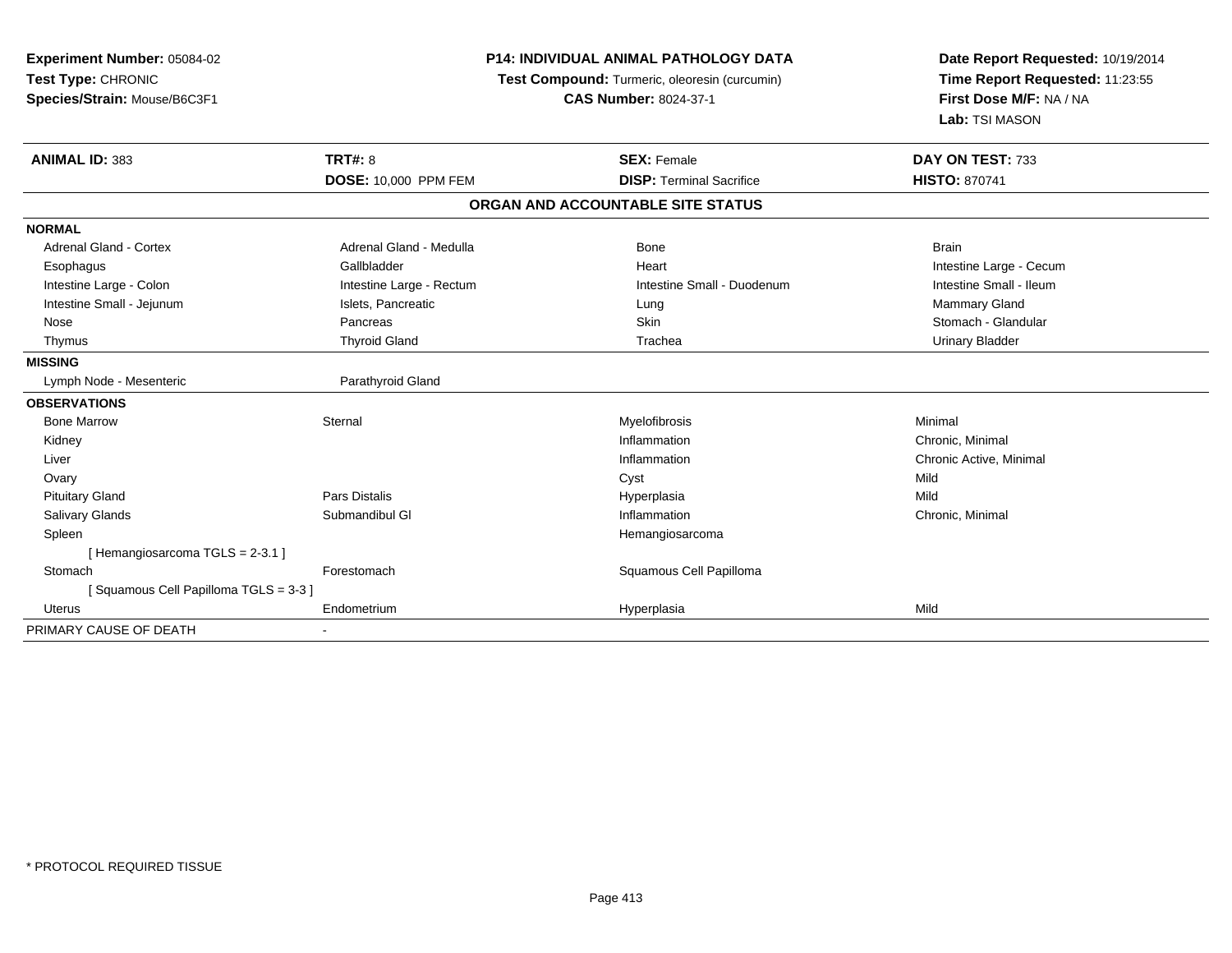| Experiment Number: 05084-02<br>Test Type: CHRONIC |                          | <b>P14: INDIVIDUAL ANIMAL PATHOLOGY DATA</b><br>Test Compound: Turmeric, oleoresin (curcumin) | Date Report Requested: 10/19/2014<br>Time Report Requested: 11:23:55 |  |
|---------------------------------------------------|--------------------------|-----------------------------------------------------------------------------------------------|----------------------------------------------------------------------|--|
| Species/Strain: Mouse/B6C3F1                      |                          | <b>CAS Number: 8024-37-1</b>                                                                  | First Dose M/F: NA / NA<br>Lab: TSI MASON                            |  |
| <b>ANIMAL ID: 384</b>                             | <b>TRT#: 8</b>           | <b>SEX: Female</b>                                                                            | DAY ON TEST: 400                                                     |  |
|                                                   | DOSE: 10,000 PPM FEM     | <b>DISP: Moribund</b>                                                                         | <b>HISTO: 870742</b>                                                 |  |
|                                                   |                          | ORGAN AND ACCOUNTABLE SITE STATUS                                                             |                                                                      |  |
| <b>NORMAL</b>                                     |                          |                                                                                               |                                                                      |  |
| <b>Adrenal Gland - Cortex</b>                     | Adrenal Gland - Medulla  | <b>Bone Marrow</b>                                                                            | <b>Brain</b>                                                         |  |
| Esophagus                                         | Gallbladder              | Heart                                                                                         | Intestine Large - Cecum                                              |  |
| Intestine Large - Colon                           | Intestine Large - Rectum | Intestine Small - Duodenum                                                                    | Intestine Small - Ileum                                              |  |
| Intestine Small - Jejunum                         | Islets, Pancreatic       | Liver                                                                                         | Lymph Node - Mesenteric                                              |  |
| Mammary Gland                                     | Nose                     | Ovary                                                                                         | Pancreas                                                             |  |
| Parathyroid Gland                                 | <b>Pituitary Gland</b>   | <b>Salivary Glands</b>                                                                        | Spinal Cord                                                          |  |
| Spleen                                            | Stomach - Forestomach    | Thymus                                                                                        | <b>Thyroid Gland</b>                                                 |  |
| Trachea                                           | <b>Urinary Bladder</b>   |                                                                                               |                                                                      |  |
| <b>MISSING</b>                                    |                          |                                                                                               |                                                                      |  |
| Stomach - Glandular                               |                          |                                                                                               |                                                                      |  |
| <b>OBSERVATIONS</b>                               |                          |                                                                                               |                                                                      |  |
| Bone                                              | Joint. Tarsal            | Hyperostosis                                                                                  | Mild                                                                 |  |
| Note: HYPEROSTOSIS<br>$TGLs = 1-9$                |                          |                                                                                               |                                                                      |  |
| Kidney                                            |                          | Inflammation                                                                                  | Chronic, Minimal                                                     |  |
| Lung                                              |                          | Metaplasia                                                                                    | Osseous, Minimal                                                     |  |
| Note: METAPL<br>$TGLs = 5-1.1$                    |                          |                                                                                               |                                                                      |  |
| <b>Skin</b>                                       |                          | Cyst Epithelial Inclusion                                                                     |                                                                      |  |
| Note: CYST EPITH INC TGLs = 4-10                  |                          |                                                                                               |                                                                      |  |
| <b>Uterus</b>                                     | Endometrium              | Hyperplasia                                                                                   | Mild                                                                 |  |
| PRIMARY CAUSE OF DEATH                            |                          |                                                                                               |                                                                      |  |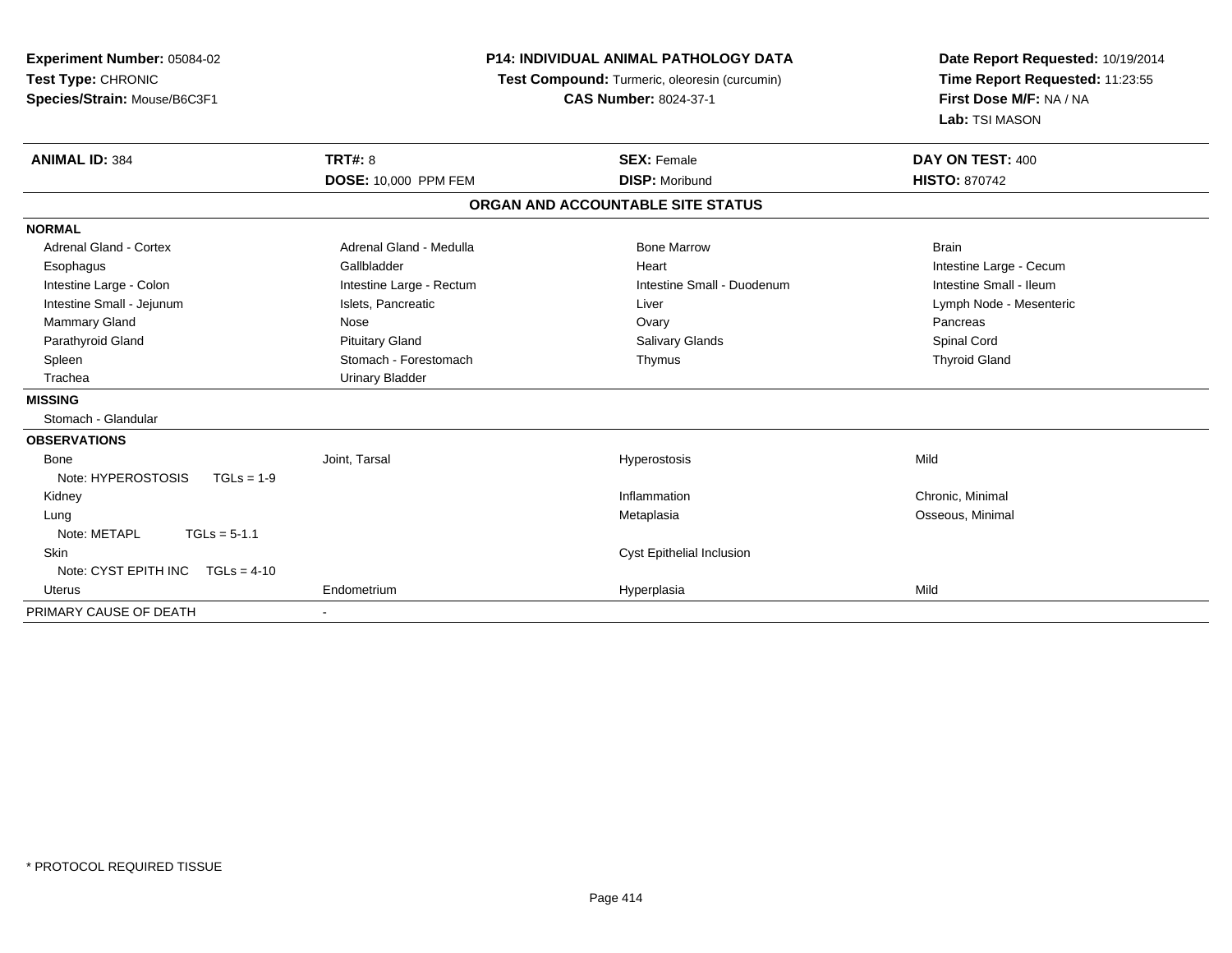| Experiment Number: 05084-02                           |                                                         | <b>P14: INDIVIDUAL ANIMAL PATHOLOGY DATA</b><br>Test Compound: Turmeric, oleoresin (curcumin) |                         |
|-------------------------------------------------------|---------------------------------------------------------|-----------------------------------------------------------------------------------------------|-------------------------|
| Test Type: CHRONIC                                    |                                                         |                                                                                               |                         |
| Species/Strain: Mouse/B6C3F1                          |                                                         | <b>CAS Number: 8024-37-1</b>                                                                  | First Dose M/F: NA / NA |
|                                                       |                                                         |                                                                                               | Lab: TSI MASON          |
| <b>ANIMAL ID: 385</b>                                 | TRT#: 8                                                 | <b>SEX: Female</b>                                                                            | DAY ON TEST: 13         |
|                                                       | DOSE: 10,000 PPM FEM                                    | <b>DISP: Dead</b>                                                                             | <b>HISTO: 843144</b>    |
|                                                       |                                                         | ORGAN AND ACCOUNTABLE SITE STATUS                                                             |                         |
| <b>NORMAL</b>                                         |                                                         |                                                                                               |                         |
| Adrenal Gland - Cortex                                | Adrenal Gland - Medulla                                 | Bone                                                                                          | <b>Bone Marrow</b>      |
| <b>Brain</b>                                          | Esophagus                                               | Heart                                                                                         | Intestine Large - Cecum |
| Intestine Large - Colon                               | Intestine Large - Rectum                                | Intestine Small - Duodenum                                                                    | Intestine Small - Ileum |
| Intestine Small - Jejunum                             | Islets, Pancreatic                                      | Kidney                                                                                        | Liver                   |
| Lung                                                  | Mammary Gland                                           | Ovary                                                                                         | Pancreas                |
| Parathyroid Gland                                     | <b>Pituitary Gland</b>                                  | Salivary Glands                                                                               | Skin                    |
| Spleen                                                | Stomach - Forestomach                                   | Stomach - Glandular                                                                           | <b>Thyroid Gland</b>    |
| Trachea                                               | <b>Urinary Bladder</b>                                  | <b>Uterus</b>                                                                                 |                         |
| <b>AUTO PRECLUDES DIAG.</b>                           |                                                         |                                                                                               |                         |
| Gallbladder                                           | Lymph Node - Mesenteric                                 |                                                                                               |                         |
| <b>OBSERVATIONS</b>                                   |                                                         |                                                                                               |                         |
| Nose                                                  | Vomeronas Org                                           | Inflammation                                                                                  | Acute, Minimal          |
| Thymus                                                |                                                         | Necrosis                                                                                      | Marked                  |
| Note: IS A REAL LESION.                               |                                                         |                                                                                               |                         |
| Note: THE EXTENSIVE PYKNOSIS OF THE NUCLEI IN THIS    |                                                         |                                                                                               |                         |
|                                                       | Note: ORGAN SUGGESTS MASSIVE NECROSIS, HOWEVER IT COULD |                                                                                               |                         |
| Note: ALSO BE PMD. SINCE PYKNOSIS WAS NOT OBSERVED IN |                                                         |                                                                                               |                         |
| Note: THE OTHER LYMPHOID ORGANS THE SUGGESTION IS IT  |                                                         |                                                                                               |                         |
| PRIMARY CAUSE OF DEATH                                |                                                         |                                                                                               |                         |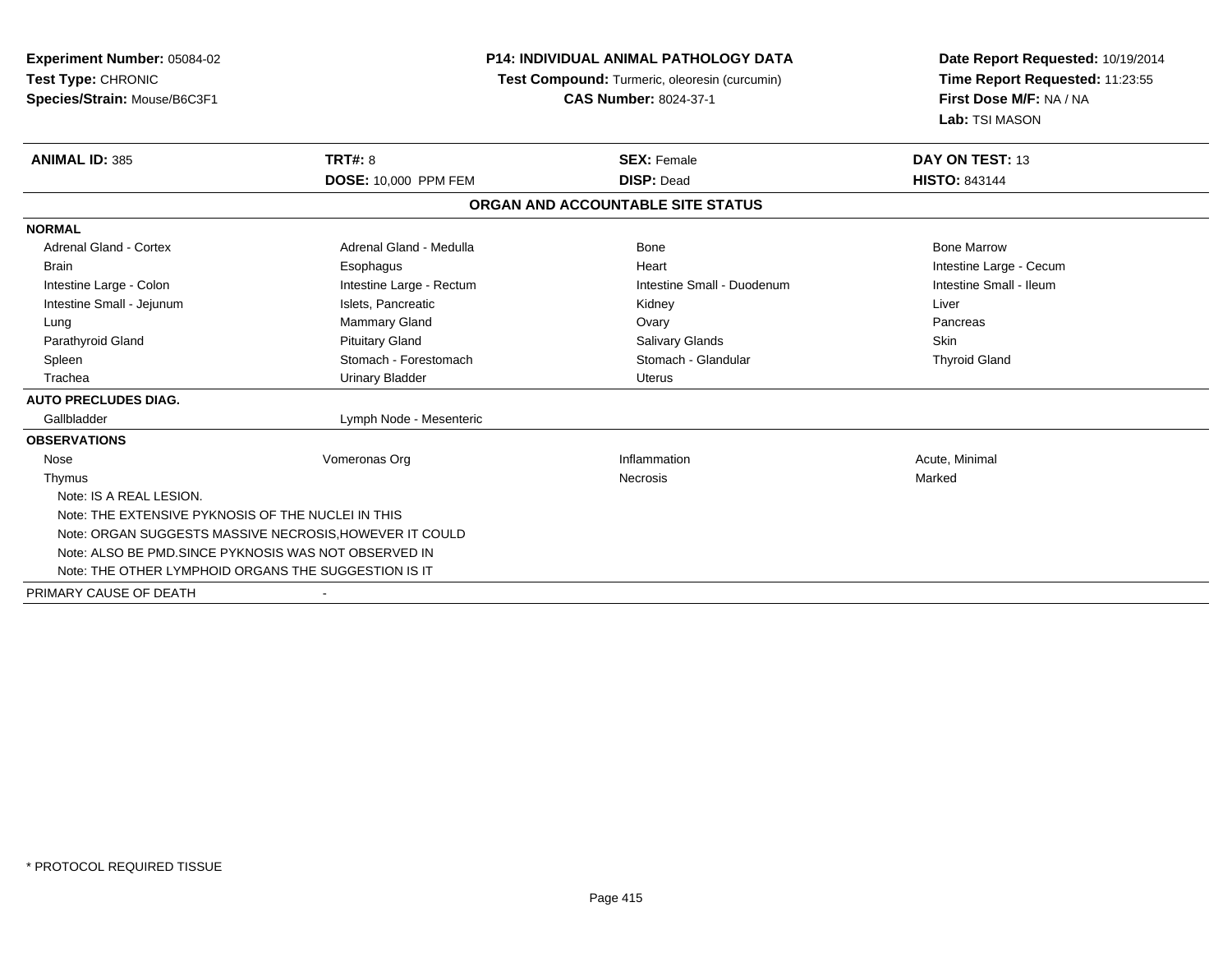| Experiment Number: 05084-02<br>Test Type: CHRONIC<br>Species/Strain: Mouse/B6C3F1 | <b>P14: INDIVIDUAL ANIMAL PATHOLOGY DATA</b><br>Test Compound: Turmeric, oleoresin (curcumin)<br><b>CAS Number: 8024-37-1</b> |                                   | Date Report Requested: 10/19/2014<br>Time Report Requested: 11:23:55<br>First Dose M/F: NA / NA<br>Lab: TSI MASON |
|-----------------------------------------------------------------------------------|-------------------------------------------------------------------------------------------------------------------------------|-----------------------------------|-------------------------------------------------------------------------------------------------------------------|
| <b>ANIMAL ID: 386</b>                                                             | <b>TRT#: 8</b>                                                                                                                | <b>SEX: Female</b>                | DAY ON TEST: 733                                                                                                  |
|                                                                                   | DOSE: 10,000 PPM FEM                                                                                                          | <b>DISP: Terminal Sacrifice</b>   | <b>HISTO: 870743</b>                                                                                              |
|                                                                                   |                                                                                                                               | ORGAN AND ACCOUNTABLE SITE STATUS |                                                                                                                   |
| <b>NORMAL</b>                                                                     |                                                                                                                               |                                   |                                                                                                                   |
| <b>Adrenal Gland - Cortex</b>                                                     | Adrenal Gland - Medulla                                                                                                       | Bone                              | <b>Brain</b>                                                                                                      |
| Esophagus                                                                         | Heart                                                                                                                         | Intestine Large - Cecum           | Intestine Large - Colon                                                                                           |
| Intestine Large - Rectum                                                          | Intestine Small - Duodenum                                                                                                    | Intestine Small - Ileum           | Intestine Small - Jejunum                                                                                         |
| Islets, Pancreatic                                                                | Lung                                                                                                                          | Lymph Node - Mesenteric           | Pancreas                                                                                                          |
| Salivary Glands                                                                   | Skin                                                                                                                          | Stomach - Forestomach             | Stomach - Glandular                                                                                               |
| Thymus                                                                            | Trachea                                                                                                                       | <b>Urinary Bladder</b>            |                                                                                                                   |
| <b>MISSING</b>                                                                    |                                                                                                                               |                                   |                                                                                                                   |
| Gallbladder                                                                       | Parathyroid Gland                                                                                                             |                                   |                                                                                                                   |
| <b>OBSERVATIONS</b>                                                               |                                                                                                                               |                                   |                                                                                                                   |
| <b>Bone Marrow</b>                                                                | Sternal                                                                                                                       | Myelofibrosis                     | Minimal                                                                                                           |
| Kidney                                                                            |                                                                                                                               | Inflammation                      | Chronic, Minimal                                                                                                  |
|                                                                                   |                                                                                                                               | Lymphoma Malignant Mixed          |                                                                                                                   |
| Liver                                                                             |                                                                                                                               | Hepatocellular Adenoma            | Multiple                                                                                                          |
|                                                                                   |                                                                                                                               | Inflammation                      | Chronic Active, Minimal                                                                                           |
| Note: HEPATOCLR ADEN $TGLs = 6,7,8-2$                                             |                                                                                                                               |                                   |                                                                                                                   |
| <b>Mammary Gland</b>                                                              |                                                                                                                               | Hyperplasia                       | Minimal                                                                                                           |
| Nose                                                                              |                                                                                                                               | Inflammation                      | Acute, Minimal                                                                                                    |
| Ovary                                                                             |                                                                                                                               | Cyst                              | Minimal                                                                                                           |
| <b>Pituitary Gland</b>                                                            | Pars Distalis                                                                                                                 | Adenoma                           |                                                                                                                   |
| Note: ADENOMA<br>$TGLs = 10-7$                                                    |                                                                                                                               |                                   |                                                                                                                   |
| Spleen<br>Note: LYMPH MAL MIXD<br>$TGLs = 4-3$                                    |                                                                                                                               | Lymphoma Malignant Mixed          |                                                                                                                   |
| <b>Thyroid Gland</b>                                                              | <b>Follicular Cel</b>                                                                                                         | Adenoma                           |                                                                                                                   |
|                                                                                   | <b>Follicular Cel</b>                                                                                                         | Hyperplasia                       | Moderate                                                                                                          |
|                                                                                   |                                                                                                                               | Inflammation                      | Chronic Active, Mild                                                                                              |
| Note: ADENOMA<br>$TGLs = 9-5$<br>Note: HYPERPLASIA<br>$TGLs = 9-5$                |                                                                                                                               |                                   |                                                                                                                   |
| Uterus                                                                            |                                                                                                                               | Hydrometra                        | Mild                                                                                                              |
|                                                                                   | Endometrium                                                                                                                   | Hyperplasia                       | Mild                                                                                                              |
| I Hydrometra $TGIS = 3-41$                                                        |                                                                                                                               |                                   |                                                                                                                   |

 $[$  Hydrometra  $IGLS = 3-4$   $]$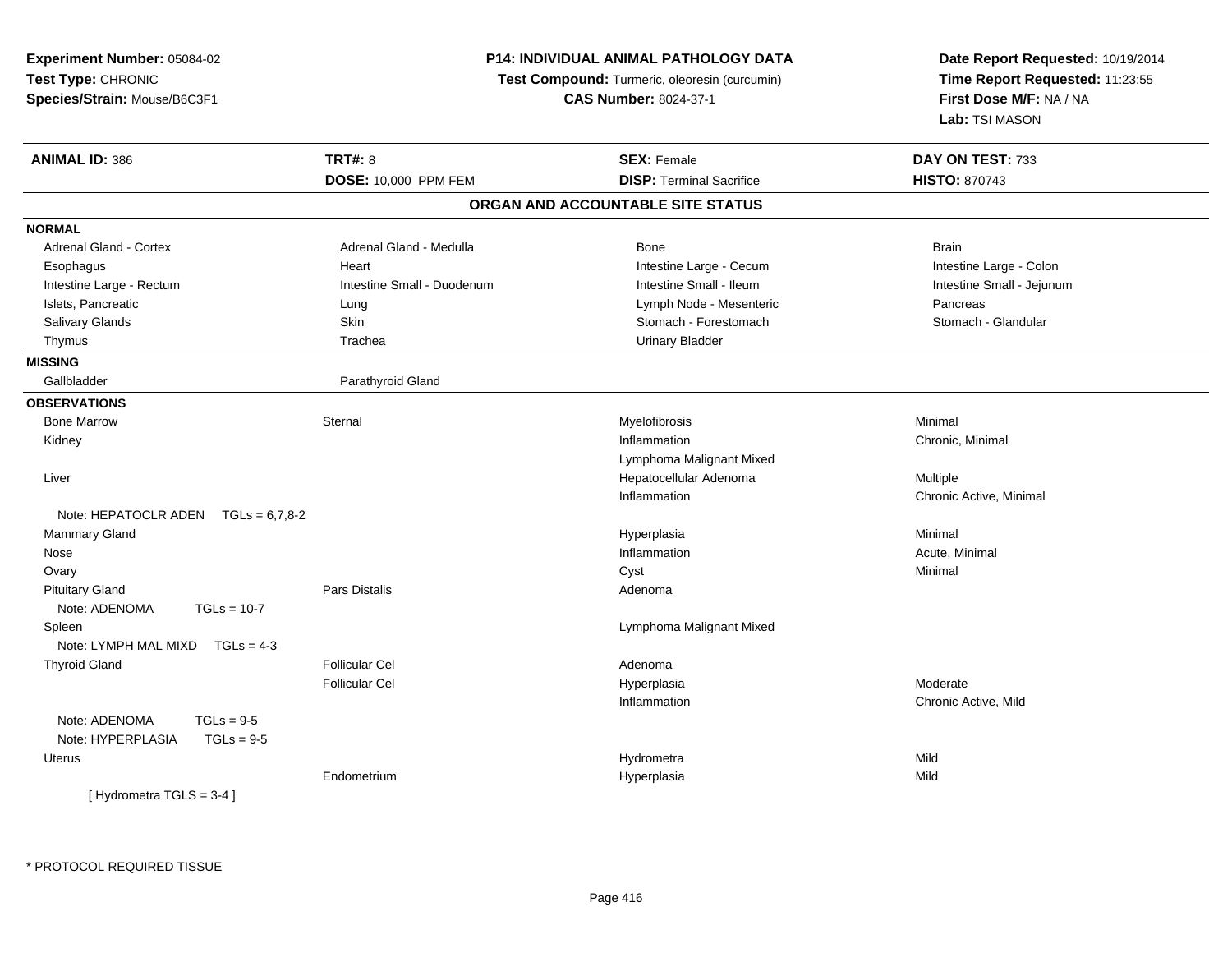| <b>Experiment Number: 05084-02</b><br>Test Type: CHRONIC<br>Species/Strain: Mouse/B6C3F1 | <b>P14: INDIVIDUAL ANIMAL PATHOLOGY DATA</b><br>Test Compound: Turmeric, oleoresin (curcumin)<br><b>CAS Number: 8024-37-1</b> |                                   | Date Report Requested: 10/19/2014<br>Time Report Requested: 11:23:55<br>First Dose M/F: NA / NA<br>Lab: TSI MASON |
|------------------------------------------------------------------------------------------|-------------------------------------------------------------------------------------------------------------------------------|-----------------------------------|-------------------------------------------------------------------------------------------------------------------|
| <b>ANIMAL ID: 386</b>                                                                    | <b>TRT#: 8</b>                                                                                                                | <b>SEX: Female</b>                | DAY ON TEST: 733                                                                                                  |
|                                                                                          | <b>DOSE: 10,000 PPM FEM</b>                                                                                                   | <b>DISP: Terminal Sacrifice</b>   | <b>HISTO: 870743</b>                                                                                              |
|                                                                                          |                                                                                                                               | ORGAN AND ACCOUNTABLE SITE STATUS |                                                                                                                   |
| [Hyperplasia TGLS = $3-4$ ]                                                              |                                                                                                                               |                                   |                                                                                                                   |
| PRIMARY CAUSE OF DEATH                                                                   |                                                                                                                               |                                   |                                                                                                                   |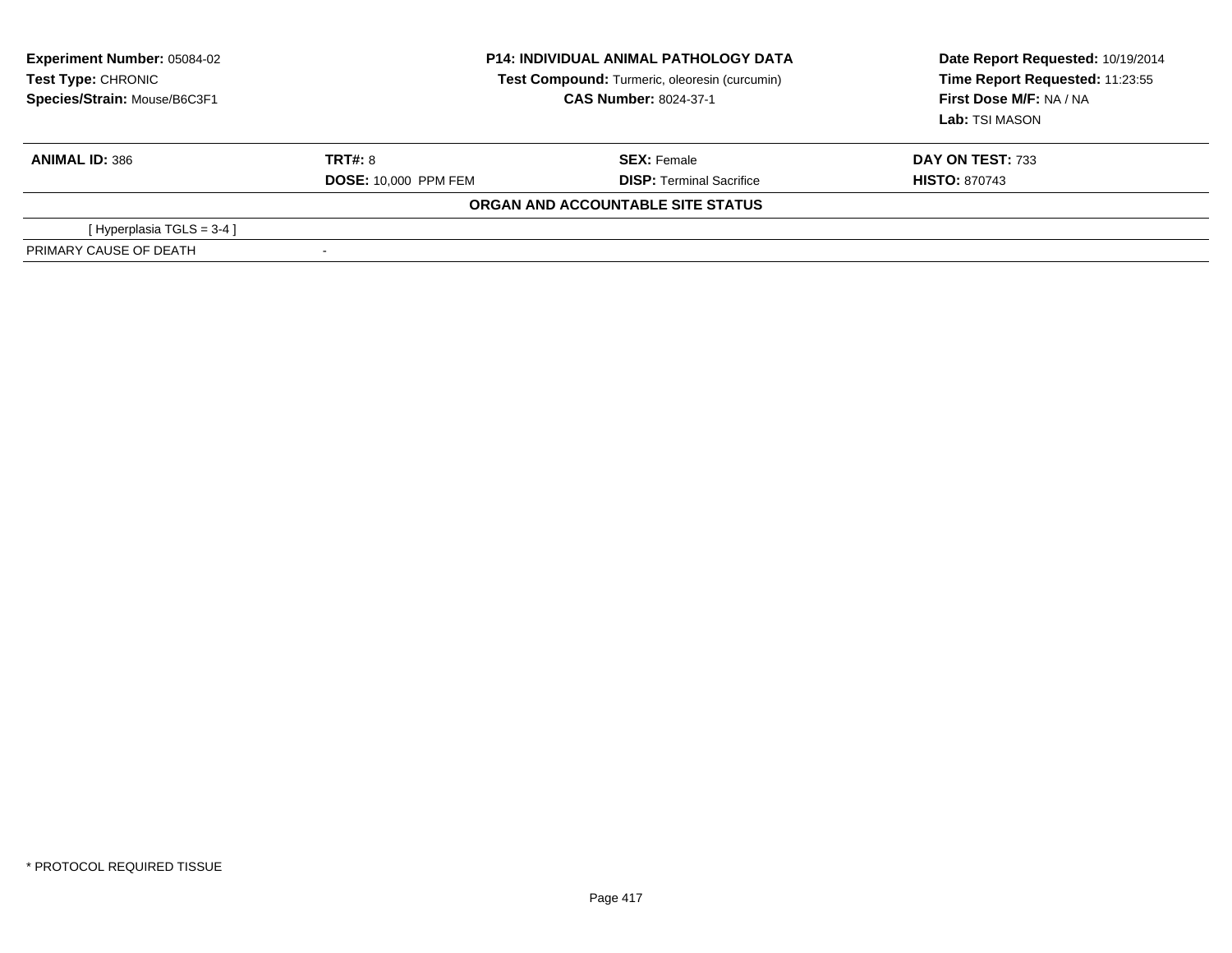**Experiment Number:** 05084-02**Test Type:** CHRONIC **Species/Strain:** Mouse/B6C3F1**P14: INDIVIDUAL ANIMAL PATHOLOGY DATA Test Compound:** Turmeric, oleoresin (curcumin)**CAS Number:** 8024-37-1**Date Report Requested:** 10/19/2014**Time Report Requested:** 11:23:55**First Dose M/F:** NA / NA**Lab:** TSI MASON**ANIMAL ID:** 387**TRT#:** 8 **SEX:** Female **SEX: Female DAY ON TEST:** 733 **DOSE:** 10,000 PPM FEM **DISP:** Terminal Sacrifice **HISTO:** <sup>870744</sup> **ORGAN AND ACCOUNTABLE SITE STATUSNORMALAdrenal Gland - Cortex** Adrenal Gland - Medulla **Bone** Bone **Cortes Adrenal Gland - Cortes Adrenal Gland - Cortes Adrenal Adrenal Bone** Esophagus Intestine Large - Colon Gallbladder **East Community Community** Heart Intestine Large - Cecum Intestine Large - Cecum Intestine Small - Jejunum Intestine Large - Rectum **Intestine Small - Duodenum** Intestine Small - Ileum Intestine Small - Ileum Islets, Pancreatic **Commary Gland** Lung Lung Lung Lymph Node - Mesenteric **Mammary Gland** Mammary Gland Pancreas Parathyroid Gland Skin Spleen**Thyroid Gland** Stomach - Forestomach **Stomach - Stomach - Glandular** Thymus Thymus Thymus Thymus Thymus Thymus Thymus Thymus The Glandular Thymus Thymus Thymus Thymus Thymus Thymus The Glandular The Glandular Thymus Thymus Thymus Thymus Trachea Urinary Bladder**OBSERVATIONS** Bone Marroww the sternal sternal the sternal sternal method of the step of Myelofibrosis and Minimal method of Minimal me<br>The step of the step of the step of the step of the step of the step of the step of the step of the step of th Brainn and the theorem is the three matter of the matter of the matter of the matter of the matter of the matter of  $M$ inimal  $M$ inimal  $M$ inimal  $M$ inimal  $M$ inimal  $M$ inimal  $M$ inimal  $M$ inimal  $M$ inimal  $M$ inimal  $M$ inimal Kidneyy the control of the control of the control of the control of the control of the control of the control of the control of the control of the control of the control of the control of the control of the control of the contro Inflammation Chronic, Mild Liver Hepatocellular AdenomaInflammation Chronic Active, Minimal Note: HEPATOCLR ADEN TGLs = 4-2 Nosee the contraction of the contraction of the contraction of the contraction of the contraction of the contraction  $\mathsf{Acute}$ , Minimal Ovaryy and the control of the control of the control of the control of the control of the control of the control of the control of the control of the control of the control of the control of the control of the control of the co Mild Hemorrhagee Mild Note:  $HEMORRHAGE$   $TGLs = 5-4$  Pituitary Glandd and the contract of Pars Distalis and the contract of Adenoma and Adenoma and the Adenoma and the Adenoma and  $\lambda$  Salivary Glandss Sublingul Gl **Inflammation** Inflammation **Chronic, Minimal** Submandibul Gl Inflammation Chronic, Minimal Uterus Endometriumm and the Hyperplasia measurement of the Hyperplasia measurement of the Moderate Moderate of the Moderate of the Moderate of the Moderate of the Moderate of the Moderate of the Moderate of the Moderate of the Moderate of t [ Hyperplasia TGLS = 2,3-4 ]PRIMARY CAUSE OF DEATH-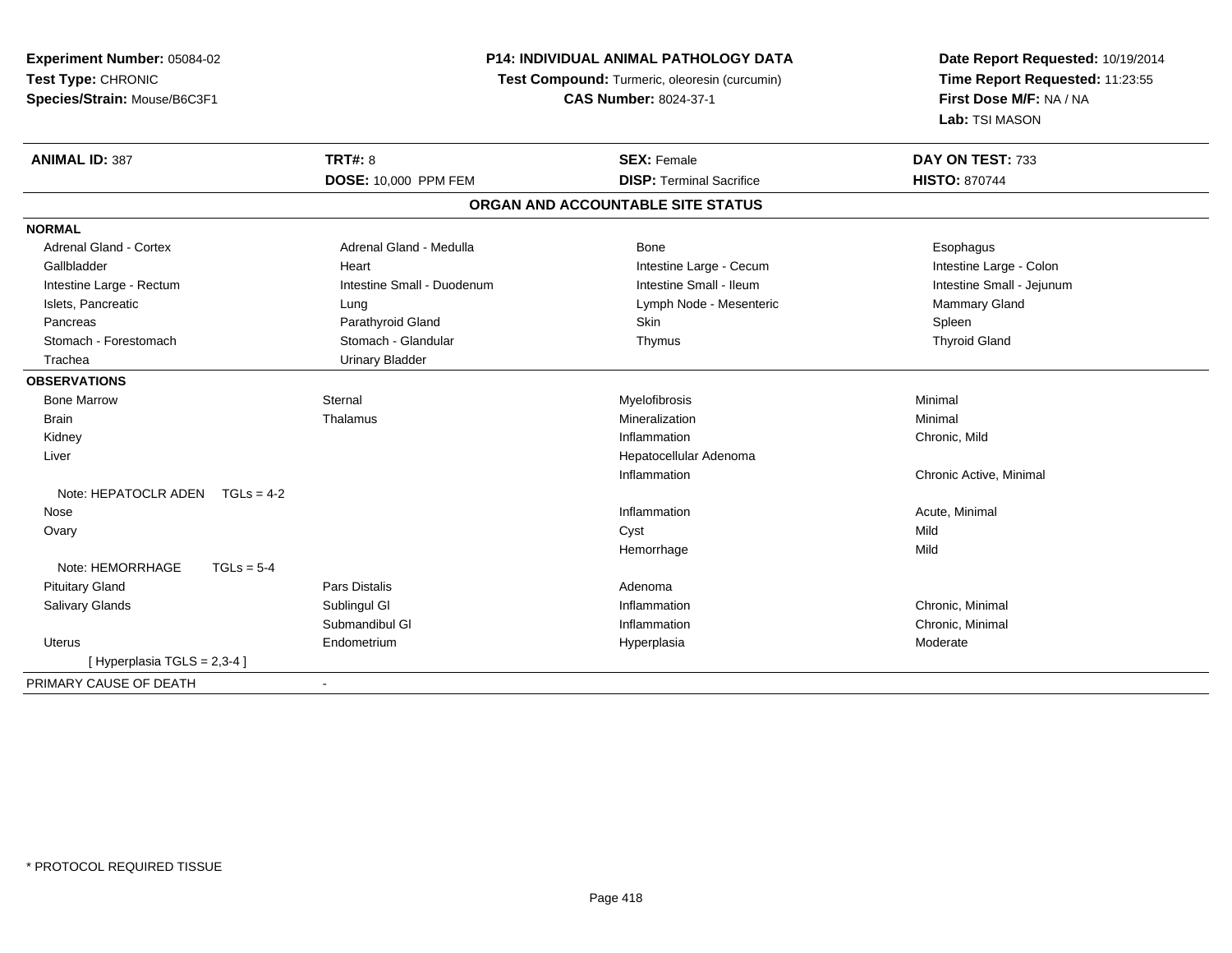| Experiment Number: 05084-02   |                          | <b>P14: INDIVIDUAL ANIMAL PATHOLOGY DATA</b>  | Date Report Requested: 10/19/2014 |  |
|-------------------------------|--------------------------|-----------------------------------------------|-----------------------------------|--|
| Test Type: CHRONIC            |                          | Test Compound: Turmeric, oleoresin (curcumin) | Time Report Requested: 11:23:55   |  |
| Species/Strain: Mouse/B6C3F1  |                          | <b>CAS Number: 8024-37-1</b>                  | First Dose M/F: NA / NA           |  |
|                               |                          |                                               | Lab: TSI MASON                    |  |
| <b>ANIMAL ID: 388</b>         | <b>TRT#: 8</b>           | <b>SEX: Female</b>                            | DAY ON TEST: 733                  |  |
|                               | DOSE: 10,000 PPM FEM     | <b>DISP: Terminal Sacrifice</b>               | <b>HISTO: 870745</b>              |  |
|                               |                          | ORGAN AND ACCOUNTABLE SITE STATUS             |                                   |  |
| <b>NORMAL</b>                 |                          |                                               |                                   |  |
| <b>Adrenal Gland - Cortex</b> | Adrenal Gland - Medulla  | <b>Bone</b>                                   | <b>Brain</b>                      |  |
| Esophagus                     | Gallbladder              | Heart                                         | Intestine Large - Cecum           |  |
| Intestine Large - Colon       | Intestine Large - Rectum | Intestine Small - Duodenum                    | Intestine Small - Ileum           |  |
| Intestine Small - Jejunum     | Islets, Pancreatic       | Lung                                          | Lymph Node - Mesenteric           |  |
| Mammary Gland                 | Nose                     | Ovary                                         | Pancreas                          |  |
| Parathyroid Gland             | <b>Pituitary Gland</b>   | Skin                                          | Spleen                            |  |
| Stomach - Glandular           | Thymus                   | Trachea                                       | <b>Urinary Bladder</b>            |  |
| <b>OBSERVATIONS</b>           |                          |                                               |                                   |  |
| <b>Bone Marrow</b>            | Sternal                  | Myelofibrosis                                 | Minimal                           |  |
| <b>Clitoral Gland</b>         |                          | Pigmentation                                  | Minimal                           |  |
| [ Pigmentation $TGLS = 2-9$ ] |                          |                                               |                                   |  |
| Kidney                        |                          | Inflammation                                  | Chronic, Minimal                  |  |
|                               | <b>Renal Tubule</b>      | Regeneration                                  | Minimal                           |  |
| Liver                         |                          | Inflammation                                  | Chronic Active, Minimal           |  |
| <b>Salivary Glands</b>        | Submandibul GI           | Inflammation                                  | Chronic, Minimal                  |  |
| Stomach                       | Forestomach              | Acanthosis                                    | Minimal                           |  |
|                               | Forestomach              | Hyperkeratosis                                | Minimal                           |  |
| [Acanthosis TGLS = 3-3]       |                          |                                               |                                   |  |
| [Hyperkeratosis TGLS = 3-3]   |                          |                                               |                                   |  |
| <b>Thyroid Gland</b>          | <b>Follicular Cel</b>    | Hyperplasia                                   | Minimal                           |  |
| <b>Uterus</b>                 | Endometrium              | Hyperplasia                                   | Mild                              |  |
| PRIMARY CAUSE OF DEATH        | $\blacksquare$           |                                               |                                   |  |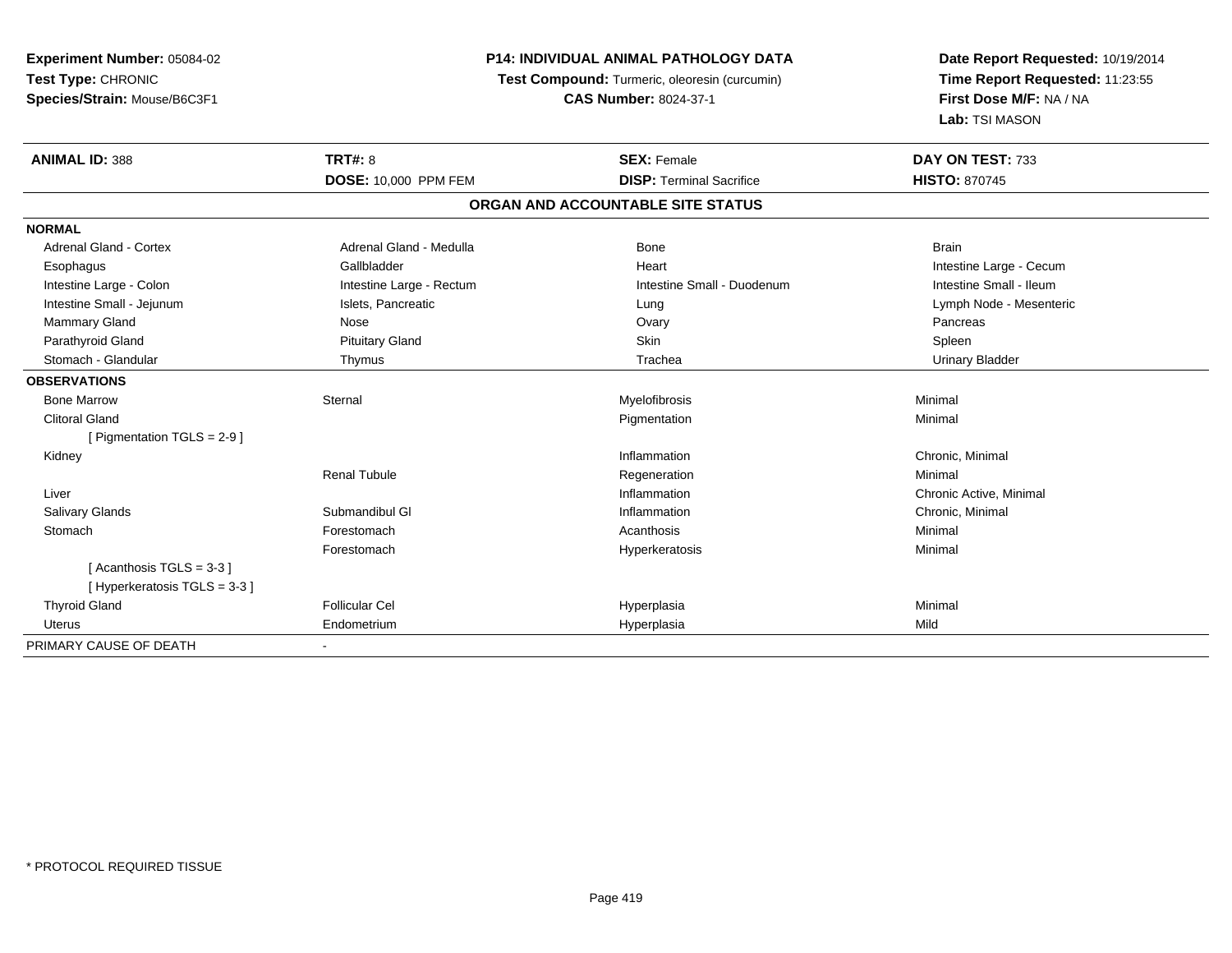**Experiment Number:** 05084-02**Test Type:** CHRONIC**Species/Strain:** Mouse/B6C3F1

## **P14: INDIVIDUAL ANIMAL PATHOLOGY DATA**

**Test Compound:** Turmeric, oleoresin (curcumin)

**CAS Number:** 8024-37-1

**Date Report Requested:** 10/19/2014**Time Report Requested:** 11:23:55**First Dose M/F:** NA / NA**Lab:** TSI MASON

| <b>ANIMAL ID: 389</b>                     | <b>TRT#: 8</b><br>DOSE: 10,000 PPM FEM | <b>SEX: Female</b><br><b>DISP: Dead</b> | DAY ON TEST: 609<br><b>HISTO: 870746</b> |  |  |  |
|-------------------------------------------|----------------------------------------|-----------------------------------------|------------------------------------------|--|--|--|
| ORGAN AND ACCOUNTABLE SITE STATUS         |                                        |                                         |                                          |  |  |  |
| <b>NORMAL</b>                             |                                        |                                         |                                          |  |  |  |
| <b>Bone</b>                               | Esophagus                              | Intestine Large - Colon                 | Intestine Large - Rectum                 |  |  |  |
| Intestine Small - Duodenum                | Intestine Small - Jejunum              | Islets, Pancreatic                      | <b>Pituitary Gland</b>                   |  |  |  |
| <b>MISSING</b>                            |                                        |                                         |                                          |  |  |  |
| Adrenal Gland - Medulla                   | <b>Mammary Gland</b>                   | Ovary                                   |                                          |  |  |  |
| <b>OBSERVATIONS</b>                       |                                        |                                         |                                          |  |  |  |
| <b>Adrenal Gland</b>                      | Cortex                                 | Lymphoma Malignant Mixed                |                                          |  |  |  |
| <b>Bone Marrow</b>                        | Sternal                                | Lymphoma Malignant Mixed                |                                          |  |  |  |
| <b>Brain</b>                              |                                        | Lymphoma Malignant Mixed                |                                          |  |  |  |
| Gallbladder                               |                                        | Autolysis                               | Mild                                     |  |  |  |
| Heart                                     |                                        | Lymphoma Malignant Mixed                |                                          |  |  |  |
| Intestine Large                           | Cecum                                  | Lymphoma Malignant Mixed                |                                          |  |  |  |
| <b>Intestine Small</b>                    | lleum                                  | Lymphoma Malignant Mixed                |                                          |  |  |  |
| Kidney                                    |                                        | Lymphoma Malignant Mixed                |                                          |  |  |  |
| Liver                                     |                                        | Lymphoma Malignant Mixed                |                                          |  |  |  |
| Lung                                      |                                        | Lymphoma Malignant Mixed                |                                          |  |  |  |
| Note: LYMPH MAL MIXD                      | $TGLs = 9-1+2$                         |                                         |                                          |  |  |  |
| Lymph Node                                | Lumbar                                 | Lymphoma Malignant Histiocytic          |                                          |  |  |  |
|                                           | Axillary                               | Lymphoma Malignant Mixed                |                                          |  |  |  |
|                                           | Inguinal                               | Lymphoma Malignant Mixed                |                                          |  |  |  |
|                                           | Mandibular                             | Lymphoma Malignant Mixed                |                                          |  |  |  |
|                                           | Mediastinal                            | Lymphoma Malignant Mixed                |                                          |  |  |  |
|                                           | Mesenteric                             | Lymphoma Malignant Mixed                |                                          |  |  |  |
| Note: LYMPH MAL MIXD<br>$TGLs = 4-10$     |                                        |                                         |                                          |  |  |  |
| Note: LYMPH MAL MIXD<br>$TGLs = 3-9$      |                                        |                                         |                                          |  |  |  |
| Note: LYMPH MAL HIST<br>$TGLs = 8-11$     |                                        |                                         |                                          |  |  |  |
| [ Lymphoma Malignant Mixed TGLS = 7-2.1 ] |                                        |                                         |                                          |  |  |  |
| [ Lymphoma Malignant Mixed TGLS = 2-5 ]   |                                        |                                         |                                          |  |  |  |
| Nose                                      |                                        | Lymphoma Malignant Mixed                |                                          |  |  |  |
| Pancreas                                  |                                        | Lymphoma Malignant Mixed                |                                          |  |  |  |
| Parathyroid Gland                         |                                        | Lymphoma Malignant Mixed                |                                          |  |  |  |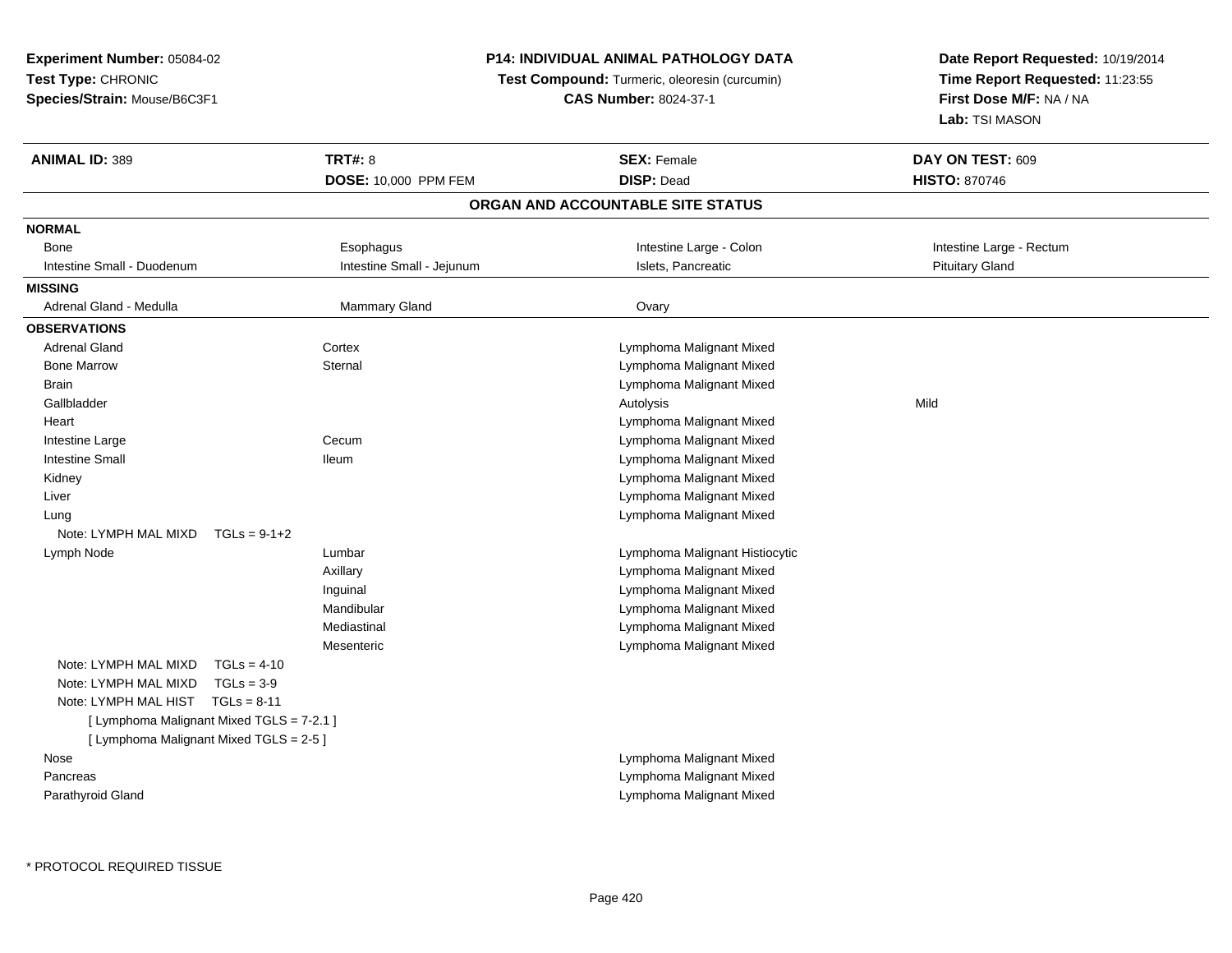**Experiment Number:** 05084-02**Test Type:** CHRONIC**Species/Strain:** Mouse/B6C3F1

## **P14: INDIVIDUAL ANIMAL PATHOLOGY DATA**

 **Test Compound:** Turmeric, oleoresin (curcumin)**CAS Number:** 8024-37-1

**Date Report Requested:** 10/19/2014**Time Report Requested:** 11:23:55**First Dose M/F:** NA / NA**Lab:** TSI MASON

| <b>ANIMAL ID: 389</b>                  | <b>TRT#: 8</b>              | <b>SEX: Female</b>                | DAY ON TEST: 609     |
|----------------------------------------|-----------------------------|-----------------------------------|----------------------|
|                                        | <b>DOSE: 10,000 PPM FEM</b> | <b>DISP: Dead</b>                 | <b>HISTO: 870746</b> |
|                                        |                             | ORGAN AND ACCOUNTABLE SITE STATUS |                      |
| <b>Salivary Glands</b>                 | Submandibul GI              | Lymphoma Malignant Mixed          |                      |
| Skin                                   | <b>Subcut Tiss</b>          | Lymphoma Malignant Mixed          |                      |
| Spleen                                 |                             | Lymphoma Malignant Mixed          |                      |
| Note: LYMPH MAL MIXD<br>$TGLs = 6-3.1$ |                             |                                   |                      |
| Stomach                                | Forestomach                 | Lymphoma Malignant Mixed          |                      |
|                                        | Glandular                   | Lymphoma Malignant Mixed          |                      |
| Thymus                                 |                             | Lymphoma Malignant Mixed          |                      |
| <b>Thyroid Gland</b>                   |                             | Lymphoma Malignant Mixed          |                      |
| Trachea                                |                             | Lymphoma Malignant Mixed          |                      |
| <b>Urinary Bladder</b>                 |                             | Lymphoma Malignant Mixed          |                      |
| Uterus                                 |                             | Lymphoma Malignant Mixed          |                      |
| PRIMARY CAUSE OF DEATH                 |                             |                                   |                      |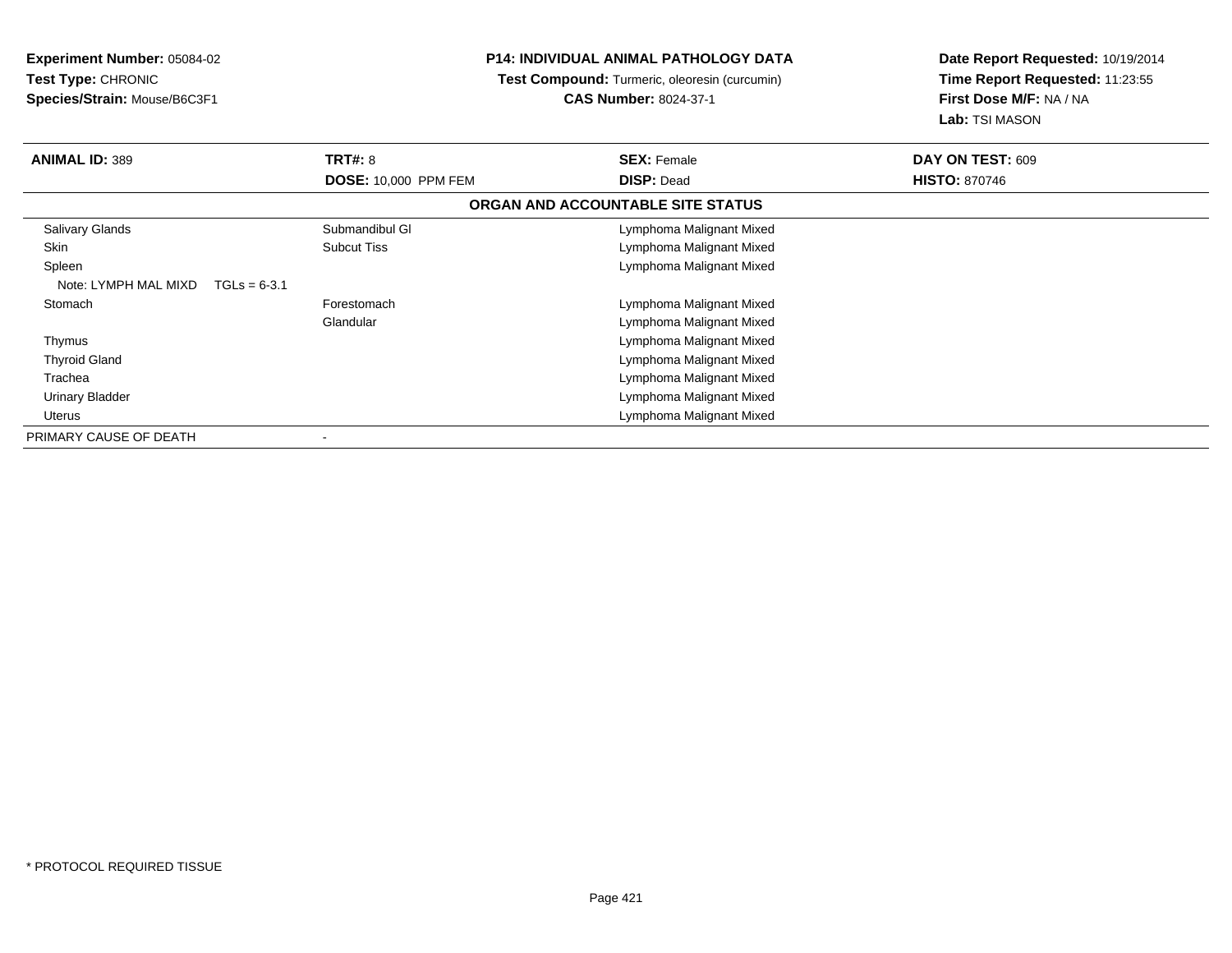| <b>Experiment Number: 05084-02</b><br>Test Type: CHRONIC<br>Species/Strain: Mouse/B6C3F1 |                             | <b>P14: INDIVIDUAL ANIMAL PATHOLOGY DATA</b><br>Test Compound: Turmeric, oleoresin (curcumin)<br><b>CAS Number: 8024-37-1</b> | Date Report Requested: 10/19/2014<br>Time Report Requested: 11:23:55<br>First Dose M/F: NA / NA<br>Lab: TSI MASON |
|------------------------------------------------------------------------------------------|-----------------------------|-------------------------------------------------------------------------------------------------------------------------------|-------------------------------------------------------------------------------------------------------------------|
| <b>ANIMAL ID: 390</b>                                                                    | <b>TRT#: 8</b>              | <b>SEX: Female</b>                                                                                                            | DAY ON TEST: 453                                                                                                  |
|                                                                                          | <b>DOSE: 10,000 PPM FEM</b> | <b>DISP:</b> Interval Sacrifice                                                                                               | <b>HISTO: 860064</b>                                                                                              |
|                                                                                          |                             | ORGAN AND ACCOUNTABLE SITE STATUS                                                                                             |                                                                                                                   |
| <b>NORMAL</b>                                                                            |                             |                                                                                                                               |                                                                                                                   |
| Intestine Large - Cecum                                                                  | Intestine Large - Colon     | Intestine Large - Rectum                                                                                                      | Intestine Small - Duodenum                                                                                        |
| Intestine Small - Ileum                                                                  | Intestine Small - Jejunum   | Skin                                                                                                                          | Stomach - Forestomach                                                                                             |
| Stomach - Glandular                                                                      |                             |                                                                                                                               |                                                                                                                   |
| <b>OBSERVATIONS</b>                                                                      |                             |                                                                                                                               |                                                                                                                   |
| <b>Uterus</b>                                                                            |                             | Hydrometra                                                                                                                    | Moderate                                                                                                          |
| [Hydrometra TGLS = $3-4$ ]                                                               |                             |                                                                                                                               |                                                                                                                   |
| PRIMARY CAUSE OF DEATH                                                                   |                             |                                                                                                                               |                                                                                                                   |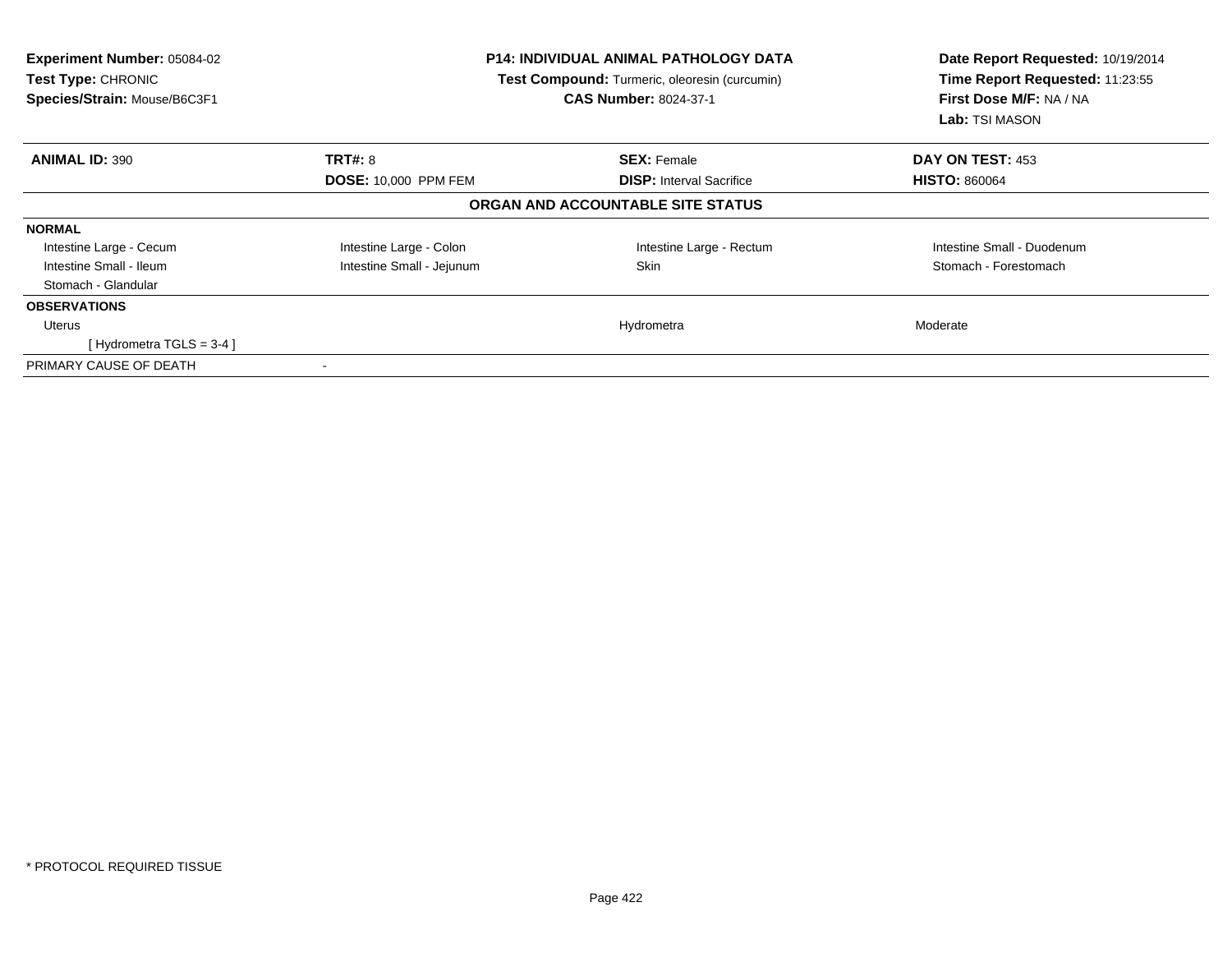| Experiment Number: 05084-02<br>Test Type: CHRONIC<br>Species/Strain: Mouse/B6C3F1 |                           | P14: INDIVIDUAL ANIMAL PATHOLOGY DATA<br>Test Compound: Turmeric, oleoresin (curcumin)<br><b>CAS Number: 8024-37-1</b> | Date Report Requested: 10/19/2014<br>Time Report Requested: 11:23:55<br>First Dose M/F: NA / NA<br>Lab: TSI MASON |
|-----------------------------------------------------------------------------------|---------------------------|------------------------------------------------------------------------------------------------------------------------|-------------------------------------------------------------------------------------------------------------------|
| <b>ANIMAL ID: 391</b>                                                             | TRT#: 8                   | <b>SEX: Female</b>                                                                                                     | DAY ON TEST: 733                                                                                                  |
|                                                                                   | DOSE: 10,000 PPM FEM      | <b>DISP: Terminal Sacrifice</b>                                                                                        | <b>HISTO: 870747</b>                                                                                              |
|                                                                                   |                           | ORGAN AND ACCOUNTABLE SITE STATUS                                                                                      |                                                                                                                   |
| <b>NORMAL</b>                                                                     |                           |                                                                                                                        |                                                                                                                   |
| <b>Adrenal Gland - Cortex</b>                                                     | Bone                      | <b>Brain</b>                                                                                                           | Esophagus                                                                                                         |
| Gallbladder                                                                       | Heart                     | Intestine Large - Colon                                                                                                | Intestine Large - Rectum                                                                                          |
| Intestine Small - Ileum                                                           | Intestine Small - Jejunum | Islets, Pancreatic                                                                                                     | Liver                                                                                                             |
| Lung                                                                              | Lymph Node - Mesenteric   | Mammary Gland                                                                                                          | Ovary                                                                                                             |
| Pancreas                                                                          | Parathyroid Gland         | <b>Pituitary Gland</b>                                                                                                 | <b>Salivary Glands</b>                                                                                            |
| Skin                                                                              | Spleen                    | Stomach - Forestomach                                                                                                  | Stomach - Glandular                                                                                               |
| Thymus                                                                            | <b>Thyroid Gland</b>      | Trachea                                                                                                                | <b>Urinary Bladder</b>                                                                                            |
| <b>MISSING</b>                                                                    |                           |                                                                                                                        |                                                                                                                   |
| Adrenal Gland - Medulla                                                           |                           |                                                                                                                        |                                                                                                                   |
| <b>OBSERVATIONS</b>                                                               |                           |                                                                                                                        |                                                                                                                   |
| <b>Bone Marrow</b>                                                                | Sternal                   | Myelofibrosis                                                                                                          | Mild                                                                                                              |
| <b>Clitoral Gland</b>                                                             |                           | Pigmentation                                                                                                           | Minimal                                                                                                           |
| Note: PIGMENT<br>$TGLs = 3-9$                                                     |                           |                                                                                                                        |                                                                                                                   |
| Intestine Large                                                                   | Cecum                     | Lymphoma Malignant Mixed                                                                                               |                                                                                                                   |
| <b>Intestine Small</b>                                                            | Duodenum                  | Lymphoma Malignant Mixed                                                                                               |                                                                                                                   |
| Note: LYMPH MAL MIXD<br>$TGLs = 5-6$                                              |                           |                                                                                                                        |                                                                                                                   |
| Kidney                                                                            |                           | Inflammation                                                                                                           | Chronic, Minimal                                                                                                  |
| Nose                                                                              |                           | Inflammation                                                                                                           | Acute, Minimal                                                                                                    |
| <b>Uterus</b>                                                                     | Cervix                    | Basosquamous Tumor Malignant                                                                                           |                                                                                                                   |
|                                                                                   | Endometrium               | Hyperplasia                                                                                                            | Moderate                                                                                                          |
| Note: SQUAMOUS AND BASAL CELLS.                                                   |                           |                                                                                                                        |                                                                                                                   |
| Note: BASOSQU TM MAL TGLs = 4-4.1                                                 |                           |                                                                                                                        |                                                                                                                   |
| Note: HYPERPLASIA<br>$TGLs = 6-4+4.1$                                             |                           |                                                                                                                        |                                                                                                                   |
| Note: THE CERVICAL TUMOR DID NOT CONTAIN ANY SQUAMOUS                             |                           |                                                                                                                        |                                                                                                                   |
| Note: PEARLS; HOWEVER, IT DID APPEAR TO BE A COMBINATION OF                       |                           |                                                                                                                        |                                                                                                                   |
| PRIMARY CAUSE OF DEATH                                                            |                           |                                                                                                                        |                                                                                                                   |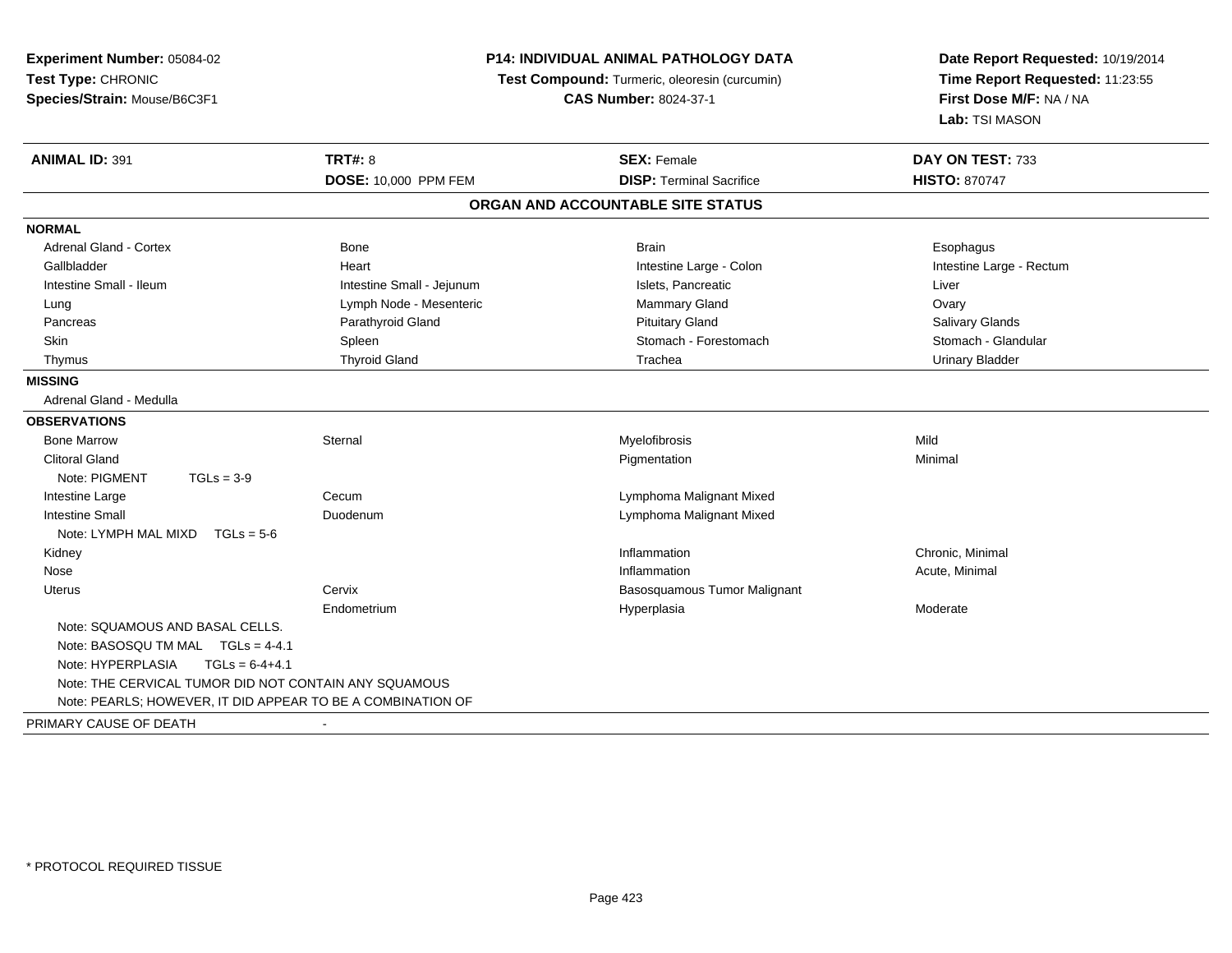| Experiment Number: 05084-02<br>Test Type: CHRONIC<br>Species/Strain: Mouse/B6C3F1 |                           | <b>P14: INDIVIDUAL ANIMAL PATHOLOGY DATA</b><br>Test Compound: Turmeric, oleoresin (curcumin)<br><b>CAS Number: 8024-37-1</b> | Date Report Requested: 10/19/2014<br>Time Report Requested: 11:23:55<br>First Dose M/F: NA / NA<br>Lab: TSI MASON |
|-----------------------------------------------------------------------------------|---------------------------|-------------------------------------------------------------------------------------------------------------------------------|-------------------------------------------------------------------------------------------------------------------|
| <b>ANIMAL ID: 392</b>                                                             | <b>TRT#: 8</b>            | <b>SEX: Female</b>                                                                                                            | DAY ON TEST: 9                                                                                                    |
|                                                                                   | DOSE: 10,000 PPM FEM      | <b>DISP: Dead</b>                                                                                                             | <b>HISTO: 843145</b>                                                                                              |
|                                                                                   |                           | ORGAN AND ACCOUNTABLE SITE STATUS                                                                                             |                                                                                                                   |
| <b>NORMAL</b>                                                                     |                           |                                                                                                                               |                                                                                                                   |
| Adrenal Gland - Cortex                                                            | Adrenal Gland - Medulla   | Bone                                                                                                                          | <b>Bone Marrow</b>                                                                                                |
| <b>Brain</b>                                                                      | Esophagus                 | Gallbladder                                                                                                                   | Intestine Large - Cecum                                                                                           |
| Intestine Large - Colon                                                           | Intestine Large - Rectum  | Intestine Small - Ileum                                                                                                       | Islets, Pancreatic                                                                                                |
| Kidney                                                                            | Liver                     | Lung                                                                                                                          | Lymph Node - Mesenteric                                                                                           |
| Mammary Gland                                                                     | Nose                      | Ovary                                                                                                                         | Pancreas                                                                                                          |
| <b>Pituitary Gland</b>                                                            | <b>Salivary Glands</b>    | Skin                                                                                                                          | Stomach - Forestomach                                                                                             |
| Stomach - Glandular                                                               | <b>Thyroid Gland</b>      | Trachea                                                                                                                       | <b>Urinary Bladder</b>                                                                                            |
| Uterus                                                                            |                           |                                                                                                                               |                                                                                                                   |
| <b>MISSING</b>                                                                    |                           |                                                                                                                               |                                                                                                                   |
| Parathyroid Gland                                                                 |                           |                                                                                                                               |                                                                                                                   |
| <b>AUTO PRECLUDES DIAG.</b>                                                       |                           |                                                                                                                               |                                                                                                                   |
| Intestine Small - Duodenum                                                        | Intestine Small - Jejunum |                                                                                                                               |                                                                                                                   |
| <b>OBSERVATIONS</b>                                                               |                           |                                                                                                                               |                                                                                                                   |
| Heart                                                                             |                           | Cardiomyopathy                                                                                                                | Minimal                                                                                                           |
| Spleen                                                                            |                           | Depletion Lymphoid                                                                                                            | Mild                                                                                                              |
| Note: DEPLET LYMPH<br>$TGLs = 4-3$                                                |                           |                                                                                                                               |                                                                                                                   |
| Thymus                                                                            |                           | Depletion Lymphoid                                                                                                            | Moderate                                                                                                          |
| Note: WAS ENLARGED IT ACTUALLY APPEARS SMALLER.                                   |                           |                                                                                                                               |                                                                                                                   |
| Note: DESPITE THE TRIMMERS OBSERVATION THAT THE THYMUS                            |                           |                                                                                                                               |                                                                                                                   |
| PRIMARY CAUSE OF DEATH                                                            |                           |                                                                                                                               |                                                                                                                   |
| Animal Note: IS NOT APPARENT.                                                     |                           |                                                                                                                               |                                                                                                                   |
| Animal Note: THE IMMEDIATE CAUSE OF DEATH IN THIS ANIMAL                          |                           |                                                                                                                               |                                                                                                                   |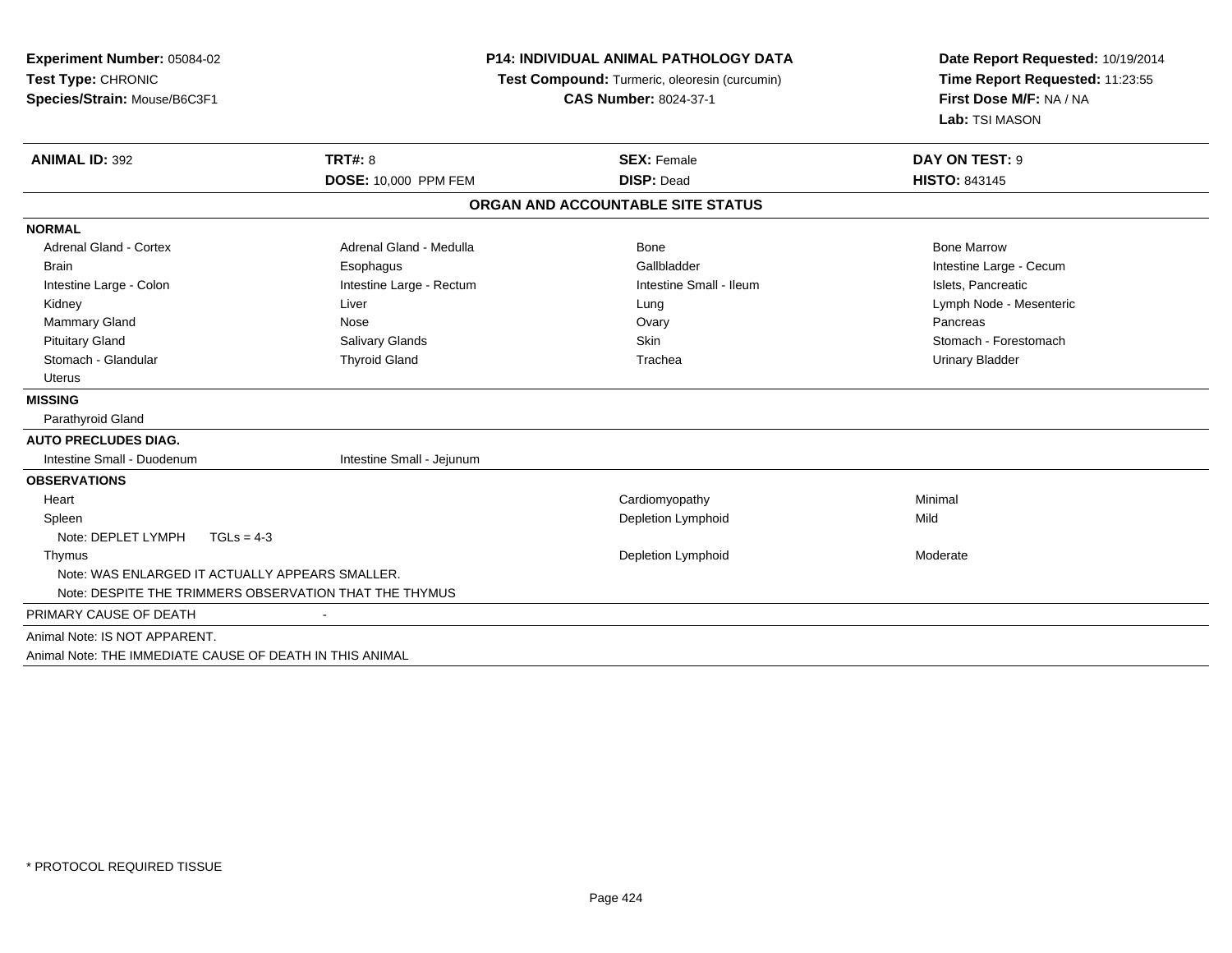| Experiment Number: 05084-02                                          | <b>P14: INDIVIDUAL ANIMAL PATHOLOGY DATA</b><br>Test Compound: Turmeric, oleoresin (curcumin) |                                   | Date Report Requested: 10/19/2014<br>Time Report Requested: 11:23:55 |
|----------------------------------------------------------------------|-----------------------------------------------------------------------------------------------|-----------------------------------|----------------------------------------------------------------------|
| Test Type: CHRONIC                                                   |                                                                                               |                                   |                                                                      |
| Species/Strain: Mouse/B6C3F1                                         |                                                                                               | <b>CAS Number: 8024-37-1</b>      | First Dose M/F: NA / NA<br>Lab: TSI MASON                            |
|                                                                      |                                                                                               |                                   |                                                                      |
| <b>ANIMAL ID: 393</b>                                                | <b>TRT#: 8</b>                                                                                | <b>SEX: Female</b>                | DAY ON TEST: 705                                                     |
|                                                                      | <b>DOSE: 10,000 PPM FEM</b>                                                                   | <b>DISP: Moribund</b>             | <b>HISTO: 870748</b>                                                 |
|                                                                      |                                                                                               | ORGAN AND ACCOUNTABLE SITE STATUS |                                                                      |
| <b>NORMAL</b>                                                        |                                                                                               |                                   |                                                                      |
| <b>Adrenal Gland - Cortex</b>                                        | Bone                                                                                          | <b>Brain</b>                      | Esophagus                                                            |
| Gallbladder                                                          | Heart                                                                                         | Intestine Large - Cecum           | Intestine Large - Colon                                              |
| Intestine Large - Rectum                                             | Intestine Small - Duodenum                                                                    | Intestine Small - Ileum           | Intestine Small - Jejunum                                            |
| Islets, Pancreatic                                                   | Lung                                                                                          | Mammary Gland                     | Ovary                                                                |
| Pancreas                                                             | Parathyroid Gland                                                                             | <b>Pituitary Gland</b>            | Skin                                                                 |
| Spleen                                                               | Stomach - Forestomach                                                                         | Stomach - Glandular               | <b>Thyroid Gland</b>                                                 |
| Trachea                                                              | <b>Urinary Bladder</b>                                                                        |                                   |                                                                      |
| <b>MISSING</b>                                                       |                                                                                               |                                   |                                                                      |
| Adrenal Gland - Medulla                                              | Lymph Node - Mesenteric                                                                       |                                   |                                                                      |
| <b>OBSERVATIONS</b>                                                  |                                                                                               |                                   |                                                                      |
| <b>Bone Marrow</b>                                                   | Sternal                                                                                       | Myelofibrosis                     | Minimal                                                              |
| Kidney                                                               |                                                                                               | Inflammation                      | Chronic, Minimal                                                     |
| Liver                                                                |                                                                                               | <b>Eosinophilic Focus</b>         | Mild                                                                 |
|                                                                      |                                                                                               | Hepatocellular Carcinoma          |                                                                      |
| Note: HEPATOCLR CARC<br>$TGLs = 3-2.1$                               |                                                                                               |                                   |                                                                      |
| Mesentery                                                            |                                                                                               | <b>Fibrosis</b>                   | Mild                                                                 |
|                                                                      |                                                                                               | Inflammation                      | Chronic Active, Mild                                                 |
|                                                                      |                                                                                               | Necrosis                          | Mild                                                                 |
| Note: INFLAMMATION<br>$TGLs = 2-9$<br>Note: NECROSIS<br>$TGLs = 2-9$ |                                                                                               |                                   |                                                                      |
| Nose                                                                 |                                                                                               | Inflammation                      | Acute, Minimal                                                       |
| Salivary Glands                                                      | Submandibul GI                                                                                | Inflammation                      | Chronic, Mild                                                        |
| Thymus                                                               |                                                                                               | Hyperplasia                       | Lymphoid, Mild                                                       |
| <b>Uterus</b>                                                        | Endometrium                                                                                   | Hyperplasia                       | Minimal                                                              |
| PRIMARY CAUSE OF DEATH                                               |                                                                                               |                                   |                                                                      |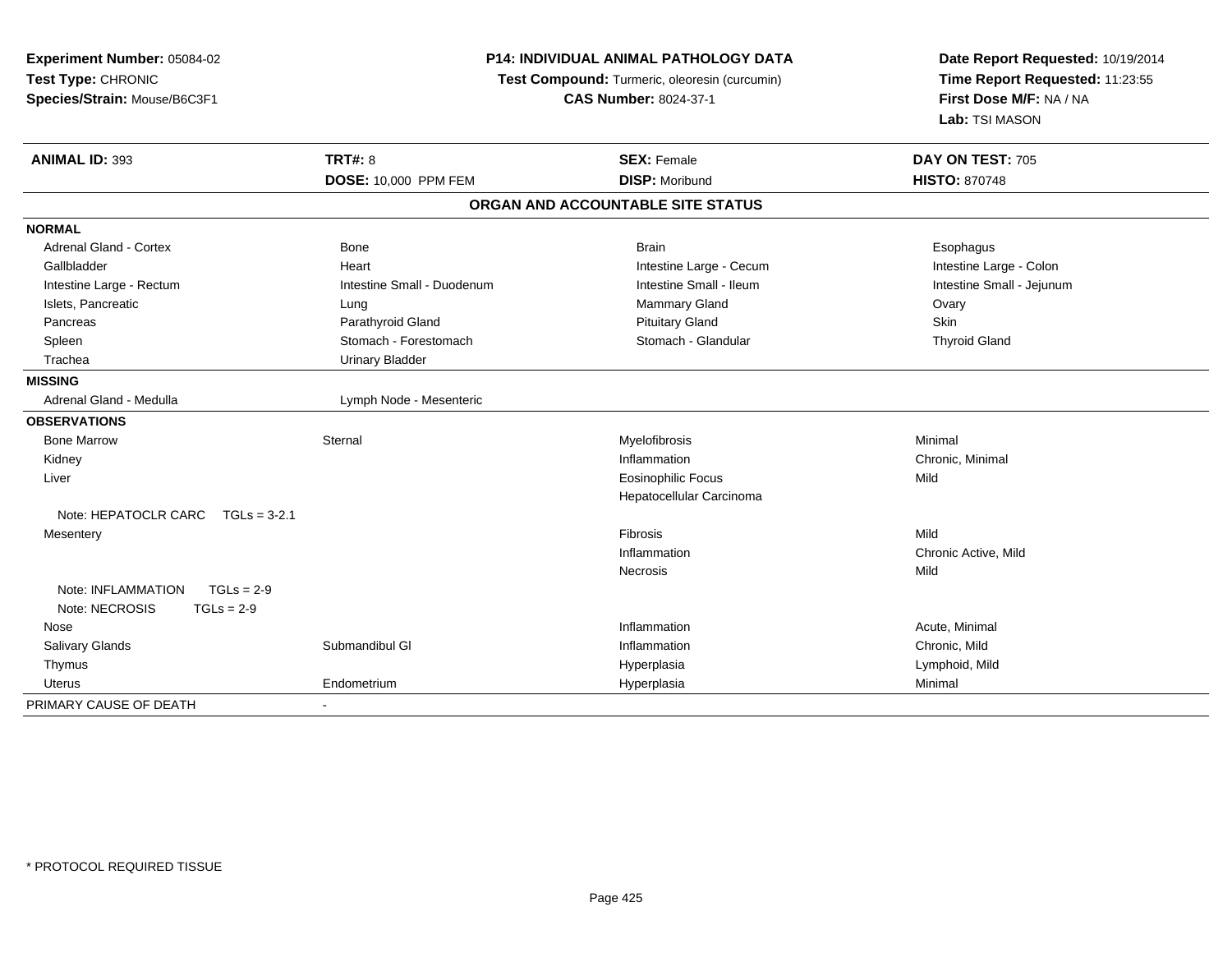| Experiment Number: 05084-02<br>Test Type: CHRONIC<br>Species/Strain: Mouse/B6C3F1 | <b>P14: INDIVIDUAL ANIMAL PATHOLOGY DATA</b><br>Test Compound: Turmeric, oleoresin (curcumin)<br><b>CAS Number: 8024-37-1</b> |                                   | Date Report Requested: 10/19/2014<br>Time Report Requested: 11:23:55<br>First Dose M/F: NA / NA<br>Lab: TSI MASON |
|-----------------------------------------------------------------------------------|-------------------------------------------------------------------------------------------------------------------------------|-----------------------------------|-------------------------------------------------------------------------------------------------------------------|
| <b>ANIMAL ID: 394</b>                                                             | <b>TRT#: 8</b>                                                                                                                | <b>SEX: Female</b>                | DAY ON TEST: 733                                                                                                  |
|                                                                                   | DOSE: 10,000 PPM FEM                                                                                                          | <b>DISP: Terminal Sacrifice</b>   | <b>HISTO: 870749</b>                                                                                              |
|                                                                                   |                                                                                                                               | ORGAN AND ACCOUNTABLE SITE STATUS |                                                                                                                   |
| <b>NORMAL</b>                                                                     |                                                                                                                               |                                   |                                                                                                                   |
| Adrenal Gland - Cortex                                                            | Adrenal Gland - Medulla                                                                                                       | Bone                              | Esophagus                                                                                                         |
| Gallbladder                                                                       | Heart                                                                                                                         | Intestine Large - Cecum           | Intestine Large - Colon                                                                                           |
| Intestine Large - Rectum                                                          | Intestine Small - Duodenum                                                                                                    | Intestine Small - Ileum           | Intestine Small - Jejunum                                                                                         |
| Islets, Pancreatic                                                                | Lung                                                                                                                          | Lymph Node - Mesenteric           | Mammary Gland                                                                                                     |
| Nose                                                                              | <b>Skin</b>                                                                                                                   | Spleen                            | Stomach - Forestomach                                                                                             |
| Stomach - Glandular                                                               | Thymus                                                                                                                        | <b>Thyroid Gland</b>              | Trachea                                                                                                           |
| <b>Urinary Bladder</b>                                                            |                                                                                                                               |                                   |                                                                                                                   |
| <b>MISSING</b>                                                                    |                                                                                                                               |                                   |                                                                                                                   |
| Parathyroid Gland                                                                 |                                                                                                                               |                                   |                                                                                                                   |
| <b>OBSERVATIONS</b>                                                               |                                                                                                                               |                                   |                                                                                                                   |
| <b>Bone Marrow</b>                                                                | Sternal                                                                                                                       | Myelofibrosis                     | Moderate                                                                                                          |
| <b>Brain</b>                                                                      | Thalamus                                                                                                                      | Mineralization                    | Minimal                                                                                                           |
| Kidney                                                                            |                                                                                                                               | Inflammation                      | Chronic, Minimal                                                                                                  |
| Liver                                                                             |                                                                                                                               | Hepatocellular Adenoma            |                                                                                                                   |
|                                                                                   |                                                                                                                               | Inflammation                      | Chronic Active, Minimal                                                                                           |
| [ Hepatocellular Adenoma TGLS = 3-2 ]                                             |                                                                                                                               |                                   |                                                                                                                   |
| Ovary                                                                             |                                                                                                                               | Cyst                              | Marked                                                                                                            |
| [Cyst TGLS = $2-4.1$ ]                                                            |                                                                                                                               |                                   |                                                                                                                   |
| Pancreas                                                                          |                                                                                                                               | <b>Cytoplasmic Alteration</b>     | Minimal                                                                                                           |
| <b>Pituitary Gland</b>                                                            | <b>Pars Distalis</b>                                                                                                          | Hyperplasia                       | Minimal                                                                                                           |
| Salivary Glands                                                                   | Submandibul GI                                                                                                                | Inflammation                      | Chronic, Minimal                                                                                                  |
| <b>Uterus</b>                                                                     | Endometrium                                                                                                                   | Hyperplasia                       | Mild                                                                                                              |
| PRIMARY CAUSE OF DEATH                                                            |                                                                                                                               |                                   |                                                                                                                   |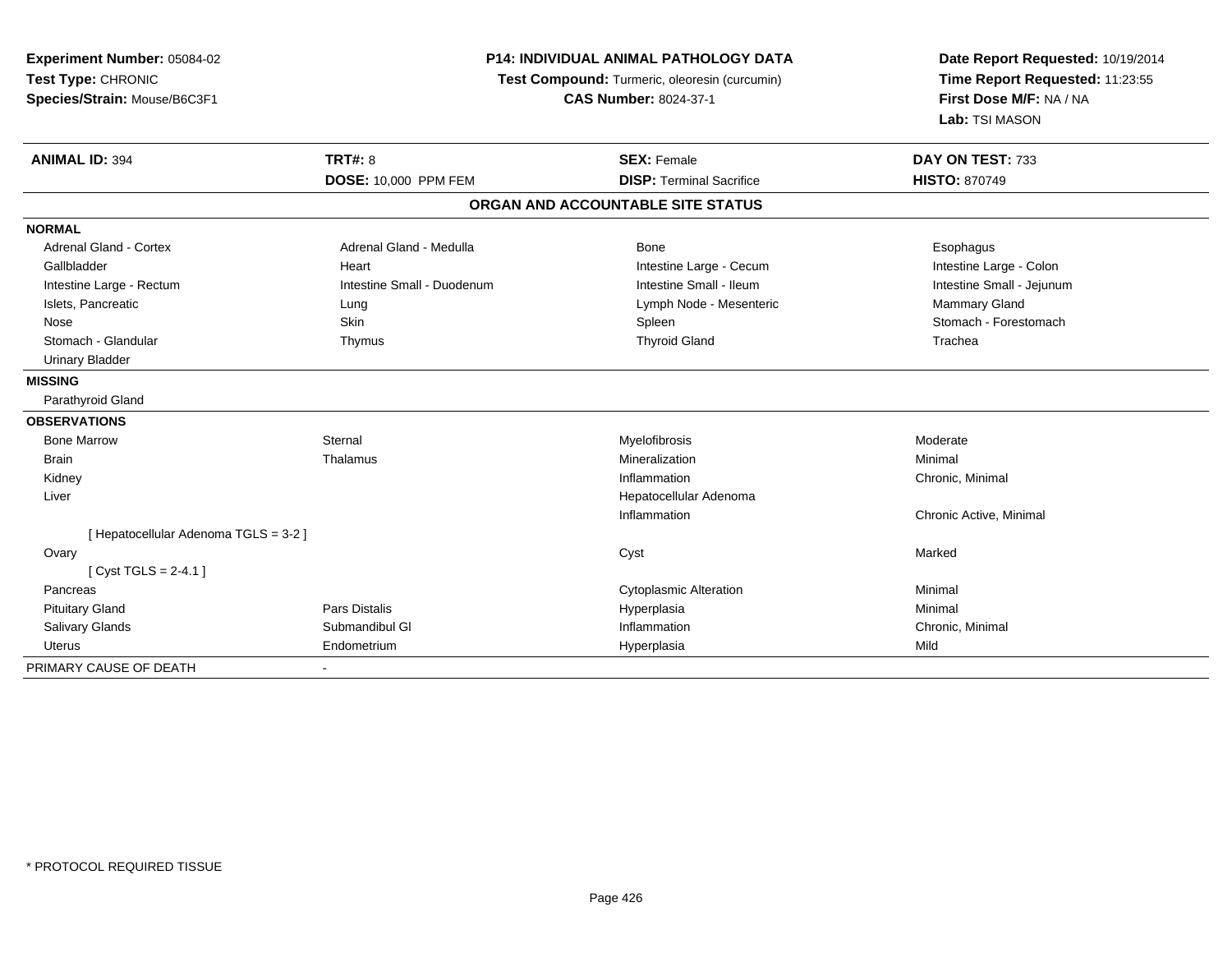| <b>Experiment Number: 05084-02</b><br>Test Type: CHRONIC<br>Species/Strain: Mouse/B6C3F1 |                             | <b>P14: INDIVIDUAL ANIMAL PATHOLOGY DATA</b><br>Test Compound: Turmeric, oleoresin (curcumin)<br><b>CAS Number: 8024-37-1</b> | Date Report Requested: 10/19/2014<br>Time Report Requested: 11:23:55<br>First Dose M/F: NA / NA<br><b>Lab:</b> TSI MASON |
|------------------------------------------------------------------------------------------|-----------------------------|-------------------------------------------------------------------------------------------------------------------------------|--------------------------------------------------------------------------------------------------------------------------|
| <b>ANIMAL ID: 395</b>                                                                    | <b>TRT#: 8</b>              | <b>SEX: Female</b>                                                                                                            | DAY ON TEST: 453                                                                                                         |
|                                                                                          | <b>DOSE: 10,000 PPM FEM</b> | <b>DISP:</b> Interval Sacrifice                                                                                               | <b>HISTO: 860065</b>                                                                                                     |
|                                                                                          |                             | ORGAN AND ACCOUNTABLE SITE STATUS                                                                                             |                                                                                                                          |
| <b>NORMAL</b>                                                                            |                             |                                                                                                                               |                                                                                                                          |
| Intestine Large - Cecum                                                                  | Intestine Large - Colon     | Intestine Large - Rectum                                                                                                      | Intestine Small - Duodenum                                                                                               |
| Intestine Small - Ileum                                                                  | Intestine Small - Jejunum   | <b>Skin</b>                                                                                                                   | Stomach - Forestomach                                                                                                    |
| Stomach - Glandular                                                                      |                             |                                                                                                                               |                                                                                                                          |
| <b>OBSERVATIONS</b>                                                                      |                             |                                                                                                                               |                                                                                                                          |
| Liver                                                                                    | <b>Clear Cell Focus</b>     |                                                                                                                               |                                                                                                                          |
| PRIMARY CAUSE OF DEATH                                                                   |                             |                                                                                                                               |                                                                                                                          |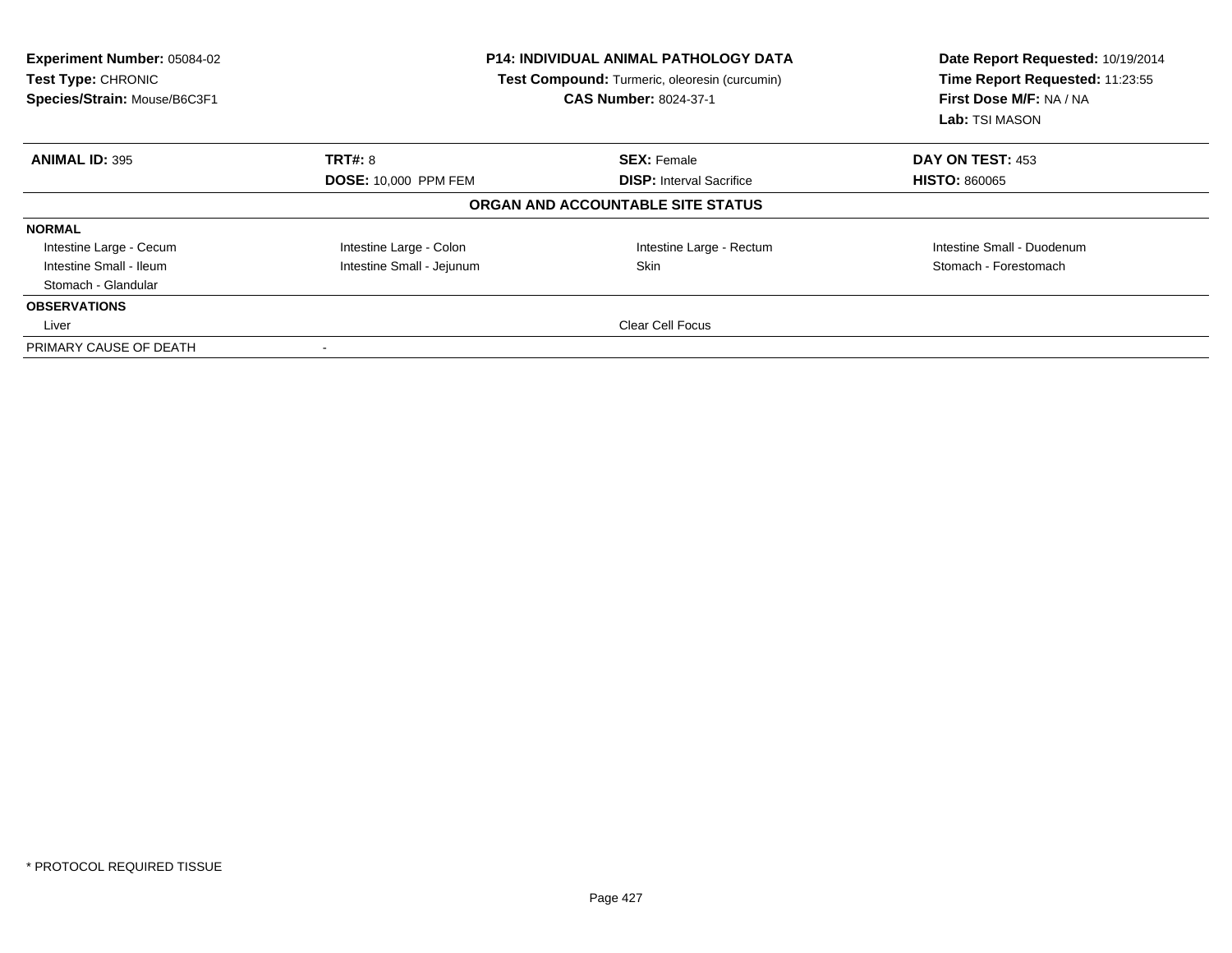| Experiment Number: 05084-02<br>Test Type: CHRONIC<br>Species/Strain: Mouse/B6C3F1 |                             | <b>P14: INDIVIDUAL ANIMAL PATHOLOGY DATA</b><br>Test Compound: Turmeric, oleoresin (curcumin)<br><b>CAS Number: 8024-37-1</b> | Date Report Requested: 10/19/2014<br>Time Report Requested: 11:23:55<br>First Dose M/F: NA / NA<br>Lab: TSI MASON |
|-----------------------------------------------------------------------------------|-----------------------------|-------------------------------------------------------------------------------------------------------------------------------|-------------------------------------------------------------------------------------------------------------------|
| <b>ANIMAL ID: 396</b>                                                             | <b>TRT#: 8</b>              | <b>SEX: Female</b>                                                                                                            | DAY ON TEST: 677                                                                                                  |
|                                                                                   | <b>DOSE: 10,000 PPM FEM</b> | <b>DISP: Dead</b>                                                                                                             | <b>HISTO:</b>                                                                                                     |
|                                                                                   |                             | ORGAN AND ACCOUNTABLE SITE STATUS                                                                                             |                                                                                                                   |
| <b>NORMAL</b>                                                                     |                             |                                                                                                                               |                                                                                                                   |
| <b>Adrenal Gland - Cortex</b>                                                     | Adrenal Gland - Medulla     | <b>Bone</b>                                                                                                                   | <b>Bone Marrow</b>                                                                                                |
| <b>Brain</b>                                                                      | Esophagus                   | Heart                                                                                                                         | Intestine Large - Colon                                                                                           |
| Intestine Large - Rectum                                                          | Islets, Pancreatic          | Liver                                                                                                                         | Lymph Node - Mesenteric                                                                                           |
| Mammary Gland                                                                     | Nose                        | Ovary                                                                                                                         | Pancreas                                                                                                          |
| Parathyroid Gland                                                                 | <b>Pituitary Gland</b>      | Salivary Glands                                                                                                               | Skin                                                                                                              |
| Spleen                                                                            | Stomach - Forestomach       | Stomach - Glandular                                                                                                           | Thymus                                                                                                            |
| <b>Thyroid Gland</b>                                                              | Trachea                     |                                                                                                                               |                                                                                                                   |
| <b>MISSING</b>                                                                    |                             |                                                                                                                               |                                                                                                                   |
| Gallbladder                                                                       |                             |                                                                                                                               |                                                                                                                   |
| <b>OBSERVATIONS</b>                                                               |                             |                                                                                                                               |                                                                                                                   |
| <b>Clitoral Gland</b>                                                             |                             | Pigmentation                                                                                                                  | Minimal                                                                                                           |
| [ Pigmentation TGLS = 2-9 ]                                                       |                             |                                                                                                                               |                                                                                                                   |
| Intestine Large                                                                   | Cecum                       | Autolysis                                                                                                                     | Moderate                                                                                                          |
| <b>Intestine Small</b>                                                            | Duodenum                    | Autolysis                                                                                                                     | Marked                                                                                                            |
|                                                                                   | <b>Ileum</b>                | Autolysis                                                                                                                     | Marked                                                                                                            |
|                                                                                   | Jejunum                     | Autolysis                                                                                                                     | Marked                                                                                                            |
| Kidney                                                                            |                             | Inflammation                                                                                                                  | Chronic, Minimal                                                                                                  |
| Lung                                                                              |                             | <b>Infiltration Cellular</b>                                                                                                  | Histiocyte, Minimal                                                                                               |
| [ Infiltration Cellular TGLS = 5-1.1 ]                                            |                             |                                                                                                                               |                                                                                                                   |
| <b>Urinary Bladder</b>                                                            |                             | Autolysis                                                                                                                     | Mild                                                                                                              |
| <b>Uterus</b>                                                                     |                             | Angiectasis                                                                                                                   | Mild                                                                                                              |
|                                                                                   |                             | Hydrometra                                                                                                                    | Marked                                                                                                            |
| [Angiectasis TGLS = 4-4.1]                                                        |                             |                                                                                                                               |                                                                                                                   |
| [Hydrometra TGLS = $3-4.1$ ]                                                      |                             |                                                                                                                               |                                                                                                                   |
| PRIMARY CAUSE OF DEATH                                                            | $\overline{\phantom{a}}$    |                                                                                                                               |                                                                                                                   |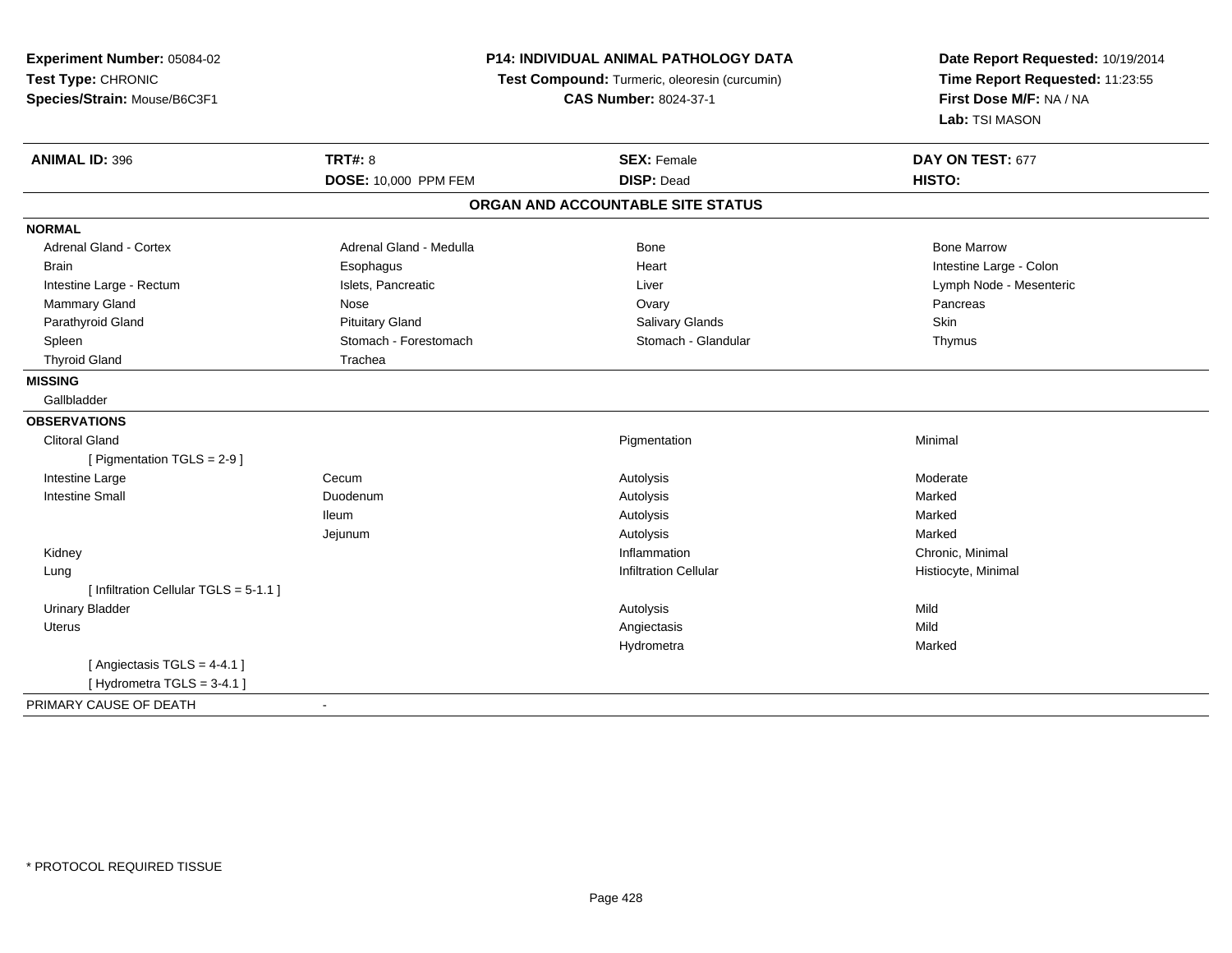| Experiment Number: 05084-02<br>Test Type: CHRONIC<br>Species/Strain: Mouse/B6C3F1 | <b>P14: INDIVIDUAL ANIMAL PATHOLOGY DATA</b><br>Test Compound: Turmeric, oleoresin (curcumin)<br><b>CAS Number: 8024-37-1</b> |                                                       | Date Report Requested: 10/19/2014<br>Time Report Requested: 11:23:55<br>First Dose M/F: NA / NA<br>Lab: TSI MASON |
|-----------------------------------------------------------------------------------|-------------------------------------------------------------------------------------------------------------------------------|-------------------------------------------------------|-------------------------------------------------------------------------------------------------------------------|
| <b>ANIMAL ID: 397</b>                                                             | <b>TRT#: 8</b><br>DOSE: 10,000 PPM FEM                                                                                        | <b>SEX: Female</b><br><b>DISP: Terminal Sacrifice</b> | DAY ON TEST: 733<br><b>HISTO: 870751</b>                                                                          |
|                                                                                   |                                                                                                                               | ORGAN AND ACCOUNTABLE SITE STATUS                     |                                                                                                                   |
| <b>NORMAL</b>                                                                     |                                                                                                                               |                                                       |                                                                                                                   |
| <b>Adrenal Gland - Cortex</b>                                                     | Bone                                                                                                                          | <b>Brain</b>                                          | Esophagus                                                                                                         |
| Gallbladder                                                                       | Heart                                                                                                                         | Intestine Large - Cecum                               | Intestine Large - Colon                                                                                           |
| Intestine Large - Rectum                                                          | Intestine Small - Duodenum                                                                                                    | Intestine Small - Ileum                               | Intestine Small - Jejunum                                                                                         |
| Islets, Pancreatic                                                                | Mammary Gland                                                                                                                 | <b>Nose</b>                                           | Ovary                                                                                                             |
| <b>Salivary Glands</b>                                                            | Skin                                                                                                                          | Stomach - Forestomach                                 | Stomach - Glandular                                                                                               |
| <b>Thyroid Gland</b>                                                              | Trachea                                                                                                                       | <b>Urinary Bladder</b>                                |                                                                                                                   |
| <b>MISSING</b>                                                                    |                                                                                                                               |                                                       |                                                                                                                   |
| Adrenal Gland - Medulla                                                           | Parathyroid Gland                                                                                                             |                                                       |                                                                                                                   |
| <b>OBSERVATIONS</b>                                                               |                                                                                                                               |                                                       |                                                                                                                   |
| <b>Bone Marrow</b>                                                                | Sternal                                                                                                                       | Myelofibrosis                                         | Mild                                                                                                              |
| Kidney                                                                            |                                                                                                                               | Inflammation                                          | Chronic, Minimal                                                                                                  |
| Liver                                                                             |                                                                                                                               | Hepatocellular Adenoma                                |                                                                                                                   |
|                                                                                   |                                                                                                                               | Lymphoma Malignant Mixed                              |                                                                                                                   |
|                                                                                   |                                                                                                                               | <b>Mixed Cell Focus</b>                               | Minimal                                                                                                           |
| Note: MIXED CL FOCUS $TGLs = 8-2$                                                 |                                                                                                                               |                                                       |                                                                                                                   |
| Note: HEPATOCLR ADEN TGLs = 9-2.2                                                 |                                                                                                                               |                                                       |                                                                                                                   |
| [Mixed Cell Focus TGLS = $5-2.2$ ]                                                |                                                                                                                               |                                                       |                                                                                                                   |
| Lung                                                                              |                                                                                                                               | Alveolar/Bronchiolar Adenoma                          |                                                                                                                   |
|                                                                                   |                                                                                                                               | <b>Infiltration Cellular</b>                          | Histiocyte, Minimal                                                                                               |
| Note: ALV BRON ADEN<br>$TGLs = 6-1.1$                                             |                                                                                                                               |                                                       |                                                                                                                   |
| Lymph Node                                                                        | Mesenteric                                                                                                                    | Lymphoma Malignant Mixed                              |                                                                                                                   |
| Note: LYMPH MAL MIXD TGLs = 7-5                                                   |                                                                                                                               |                                                       |                                                                                                                   |
| Pancreas                                                                          |                                                                                                                               | Lymphoma Malignant Mixed                              |                                                                                                                   |
| <b>Pituitary Gland</b>                                                            | Pars Distalis                                                                                                                 | Hyperplasia                                           | Mild                                                                                                              |
| [Hyperplasia TGLS = 3-7]                                                          |                                                                                                                               |                                                       |                                                                                                                   |
| Spleen                                                                            |                                                                                                                               | Lymphoma Malignant Mixed                              |                                                                                                                   |
| [ Lymphoma Malignant Mixed TGLS = 2-3.1 ]                                         |                                                                                                                               |                                                       |                                                                                                                   |
| Thymus                                                                            |                                                                                                                               | Lymphoma Malignant Mixed                              |                                                                                                                   |
| Note: LYMPH MAL MIXD<br>$TGLs = 10-5$                                             |                                                                                                                               |                                                       |                                                                                                                   |
| Uterus                                                                            | Endometrium                                                                                                                   | Hyperplasia                                           | Moderate                                                                                                          |

\* PROTOCOL REQUIRED TISSUE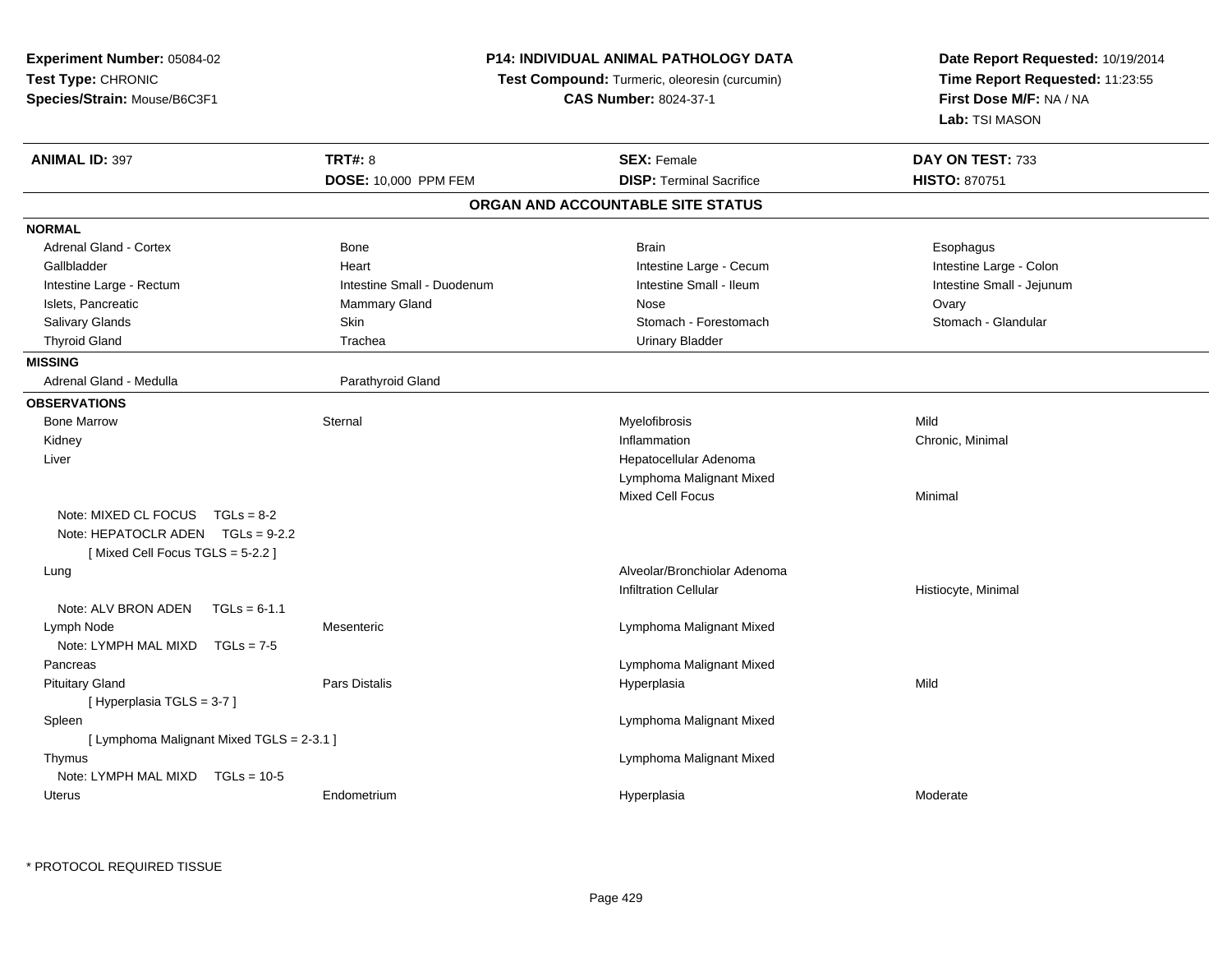| <b>Experiment Number: 05084-02</b><br>Test Type: CHRONIC<br>Species/Strain: Mouse/B6C3F1 | <b>P14: INDIVIDUAL ANIMAL PATHOLOGY DATA</b><br>Test Compound: Turmeric, oleoresin (curcumin)<br><b>CAS Number: 8024-37-1</b> |                                   | Date Report Requested: 10/19/2014<br>Time Report Requested: 11:23:55<br>First Dose M/F: NA / NA<br>Lab: TSI MASON |
|------------------------------------------------------------------------------------------|-------------------------------------------------------------------------------------------------------------------------------|-----------------------------------|-------------------------------------------------------------------------------------------------------------------|
| <b>ANIMAL ID: 397</b>                                                                    | <b>TRT#: 8</b>                                                                                                                | <b>SEX: Female</b>                | DAY ON TEST: 733                                                                                                  |
|                                                                                          | <b>DOSE: 10,000 PPM FEM</b>                                                                                                   | <b>DISP: Terminal Sacrifice</b>   | <b>HISTO: 870751</b>                                                                                              |
|                                                                                          |                                                                                                                               | ORGAN AND ACCOUNTABLE SITE STATUS |                                                                                                                   |
| Note: HYPERPLASIA<br>$TGLS = 4-4$                                                        |                                                                                                                               |                                   |                                                                                                                   |
| PRIMARY CAUSE OF DEATH                                                                   |                                                                                                                               |                                   |                                                                                                                   |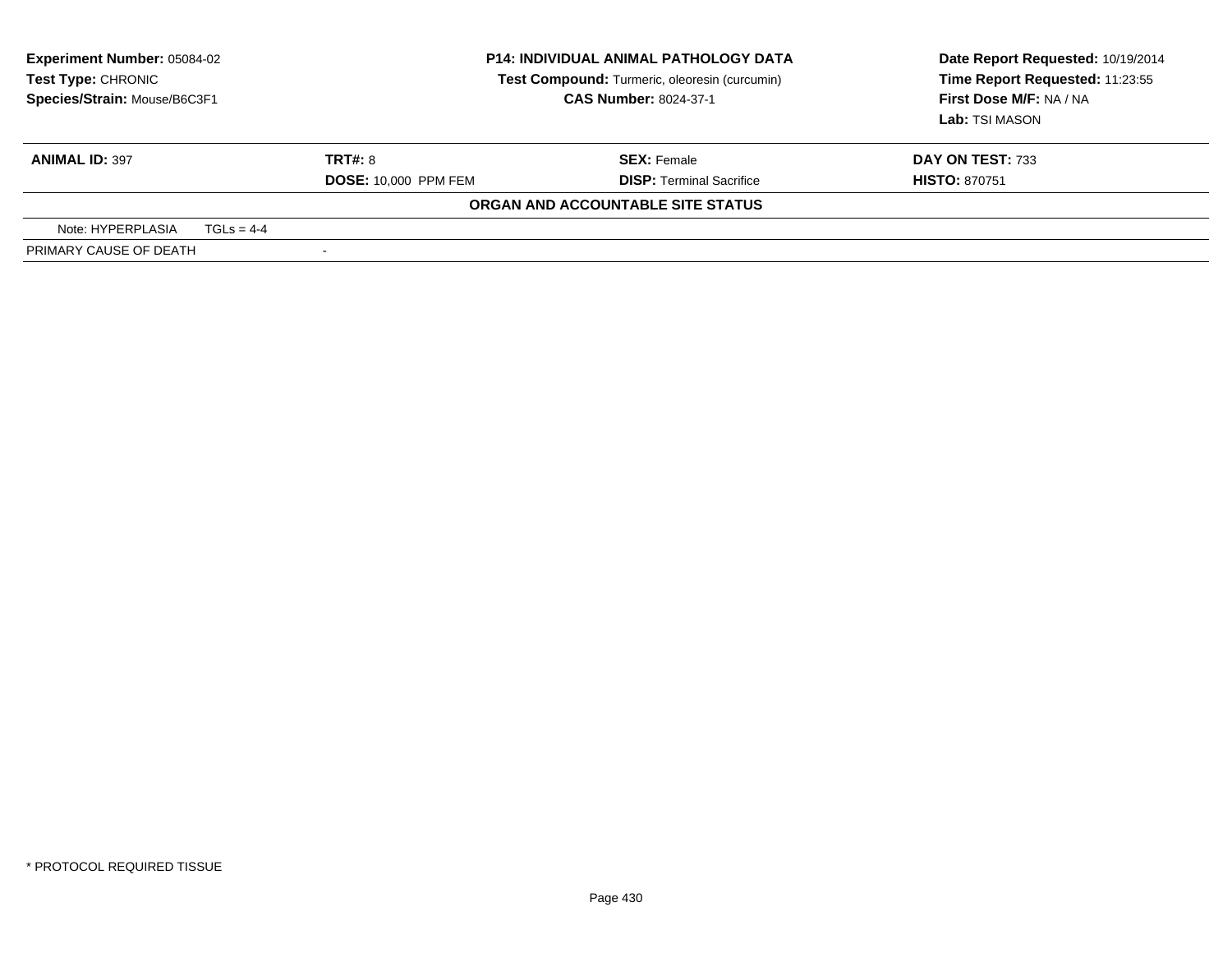| <b>Experiment Number: 05084-02</b><br><b>Test Type: CHRONIC</b><br>Species/Strain: Mouse/B6C3F1 |                                               | P14: INDIVIDUAL ANIMAL PATHOLOGY DATA<br><b>Test Compound:</b> Turmeric, oleoresin (curcumin)<br><b>CAS Number: 8024-37-1</b> | Date Report Requested: 10/19/2014<br>Time Report Requested: 11:23:55<br>First Dose M/F: NA / NA<br>Lab: TSI MASON |
|-------------------------------------------------------------------------------------------------|-----------------------------------------------|-------------------------------------------------------------------------------------------------------------------------------|-------------------------------------------------------------------------------------------------------------------|
| <b>ANIMAL ID: 398</b>                                                                           | <b>TRT#: 8</b>                                | <b>SEX: Female</b>                                                                                                            | DAY ON TEST: 453                                                                                                  |
|                                                                                                 | <b>DOSE: 10,000 PPM FEM</b>                   | <b>DISP:</b> Interval Sacrifice                                                                                               | <b>HISTO: 860066</b>                                                                                              |
|                                                                                                 |                                               | ORGAN AND ACCOUNTABLE SITE STATUS                                                                                             |                                                                                                                   |
| <b>NORMAL</b>                                                                                   |                                               |                                                                                                                               |                                                                                                                   |
| Intestine Large - Cecum                                                                         | Intestine Large - Colon                       | Intestine Large - Rectum                                                                                                      | Intestine Small - Duodenum                                                                                        |
| Intestine Small - Ileum                                                                         | Intestine Small - Jejunum                     | Stomach - Forestomach                                                                                                         |                                                                                                                   |
| <b>OBSERVATIONS</b>                                                                             |                                               |                                                                                                                               |                                                                                                                   |
| Lung                                                                                            |                                               | Alveolar/Bronchiolar Adenoma                                                                                                  |                                                                                                                   |
|                                                                                                 |                                               | <b>Infiltration Cellular</b>                                                                                                  | Histiocyte, Mild                                                                                                  |
|                                                                                                 | [ Alveolar/Bronchiolar Adenoma TGLS = 2-1.1 ] |                                                                                                                               |                                                                                                                   |
| Stomach                                                                                         | Glandular                                     | Inflammation                                                                                                                  | Minimal                                                                                                           |
| <b>Uterus</b>                                                                                   | Endometrium                                   | Hyperplasia                                                                                                                   | Moderate                                                                                                          |
| Note: HYPERPLASIA                                                                               | $TGLs = 3-4$                                  |                                                                                                                               |                                                                                                                   |
| PRIMARY CAUSE OF DEATH                                                                          |                                               |                                                                                                                               |                                                                                                                   |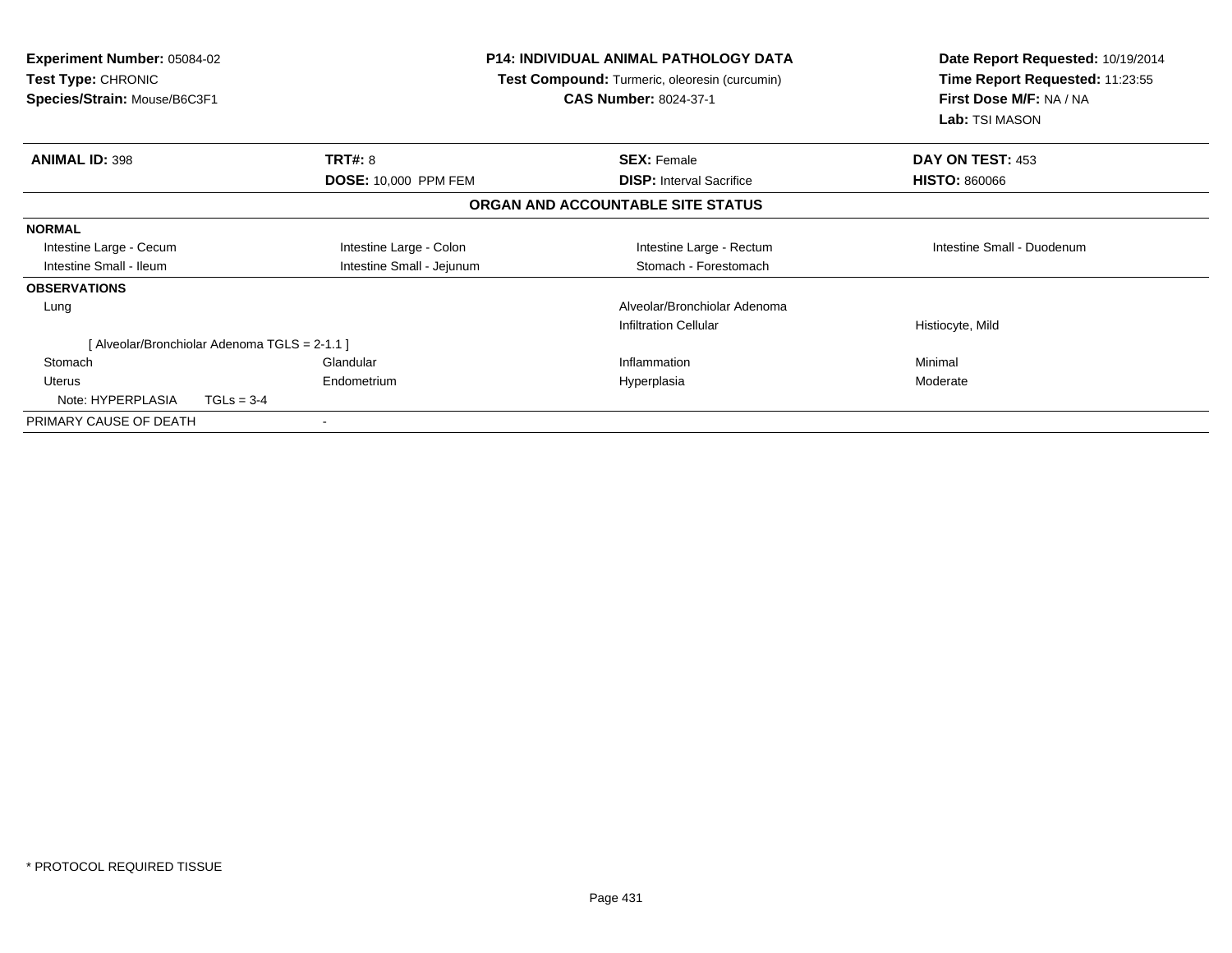| Experiment Number: 05084-02<br>Test Type: CHRONIC<br>Species/Strain: Mouse/B6C3F1 |                           | <b>P14: INDIVIDUAL ANIMAL PATHOLOGY DATA</b><br>Test Compound: Turmeric, oleoresin (curcumin)<br><b>CAS Number: 8024-37-1</b> | Date Report Requested: 10/19/2014<br>Time Report Requested: 11:23:55<br>First Dose M/F: NA / NA<br>Lab: TSI MASON |
|-----------------------------------------------------------------------------------|---------------------------|-------------------------------------------------------------------------------------------------------------------------------|-------------------------------------------------------------------------------------------------------------------|
| <b>ANIMAL ID: 399</b>                                                             | <b>TRT#: 8</b>            | <b>SEX: Female</b>                                                                                                            | DAY ON TEST: 524                                                                                                  |
|                                                                                   | DOSE: 10,000 PPM FEM      | <b>DISP: Moribund</b>                                                                                                         | HISTO: 870752                                                                                                     |
|                                                                                   |                           | ORGAN AND ACCOUNTABLE SITE STATUS                                                                                             |                                                                                                                   |
| <b>NORMAL</b>                                                                     |                           |                                                                                                                               |                                                                                                                   |
| Adrenal Gland - Cortex                                                            | Adrenal Gland - Medulla   | Bone                                                                                                                          | <b>Bone Marrow</b>                                                                                                |
| Brain                                                                             | Esophagus                 | Gallbladder                                                                                                                   | Heart                                                                                                             |
| Intestine Large - Cecum                                                           | Intestine Large - Colon   | Intestine Large - Rectum                                                                                                      | Intestine Small - Duodenum                                                                                        |
| Intestine Small - Ileum                                                           | Intestine Small - Jejunum | Islets, Pancreatic                                                                                                            | Lymph Node - Mesenteric                                                                                           |
| Mammary Gland                                                                     | Nose                      | Pancreas                                                                                                                      | Parathyroid Gland                                                                                                 |
| <b>Pituitary Gland</b>                                                            | <b>Skin</b>               | Stomach - Forestomach                                                                                                         | <b>Thyroid Gland</b>                                                                                              |
| Trachea                                                                           | <b>Urinary Bladder</b>    |                                                                                                                               |                                                                                                                   |
| <b>MISSING</b>                                                                    |                           |                                                                                                                               |                                                                                                                   |
| Thymus                                                                            |                           |                                                                                                                               |                                                                                                                   |
| <b>OBSERVATIONS</b>                                                               |                           |                                                                                                                               |                                                                                                                   |
| Kidney                                                                            |                           | Inflammation                                                                                                                  | Chronic, Mild                                                                                                     |
| Liver                                                                             |                           | Hepatocellular Carcinoma                                                                                                      |                                                                                                                   |
|                                                                                   |                           | Inflammation                                                                                                                  | Chronic Active, Minimal                                                                                           |
| Note: HEPATOCLR CARC $TGLs = 3-2.1+2.2$                                           |                           |                                                                                                                               |                                                                                                                   |
| Lung                                                                              |                           | Hepatocellular Carcinoma                                                                                                      | Metastatic (Liver)                                                                                                |
| Ovary                                                                             |                           | Cyst                                                                                                                          | Minimal                                                                                                           |
| Salivary Glands                                                                   | Submandibul GI            | Inflammation                                                                                                                  | Chronic, Minimal                                                                                                  |
| Spleen                                                                            |                           | Hematopoietic Cell Proliferation                                                                                              | Mild                                                                                                              |
| Note: HEMA CELL PROL TGLs = 5-3                                                   |                           |                                                                                                                               |                                                                                                                   |
| Stomach                                                                           | Epithelium, Glandular     | Hyperplasia                                                                                                                   | Minimal                                                                                                           |
| [Hyperplasia TGLS = 2-3]                                                          |                           |                                                                                                                               |                                                                                                                   |
| Uterus                                                                            | Endometrium               | Hyperplasia                                                                                                                   | Minimal                                                                                                           |
| PRIMARY CAUSE OF DEATH                                                            |                           |                                                                                                                               |                                                                                                                   |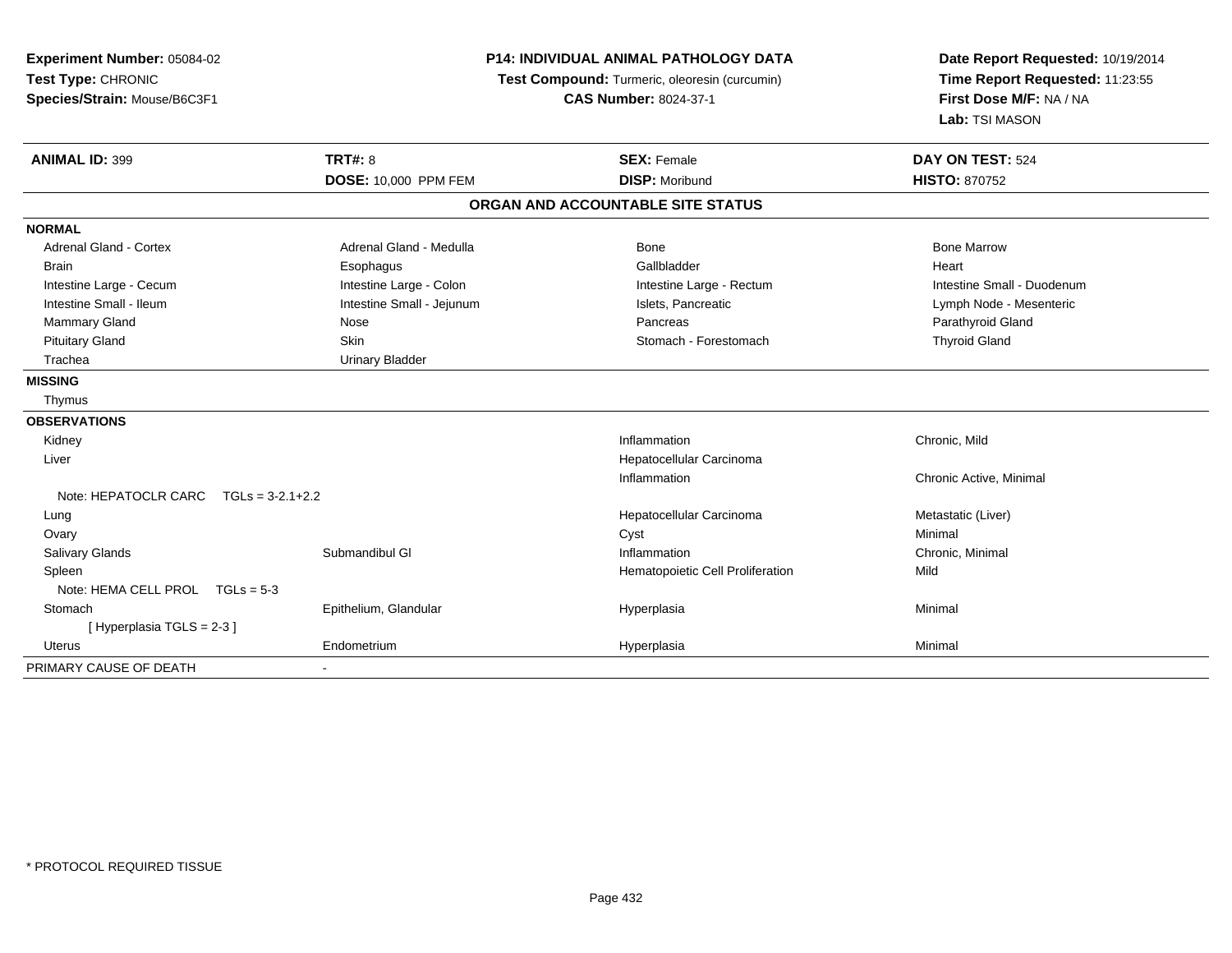| Experiment Number: 05084-02<br>Test Type: CHRONIC<br>Species/Strain: Mouse/B6C3F1 | <b>P14: INDIVIDUAL ANIMAL PATHOLOGY DATA</b><br>Test Compound: Turmeric, oleoresin (curcumin)<br><b>CAS Number: 8024-37-1</b> |                                   | Date Report Requested: 10/19/2014<br>Time Report Requested: 11:23:55<br>First Dose M/F: NA / NA<br>Lab: TSI MASON |  |
|-----------------------------------------------------------------------------------|-------------------------------------------------------------------------------------------------------------------------------|-----------------------------------|-------------------------------------------------------------------------------------------------------------------|--|
| <b>ANIMAL ID: 400</b>                                                             | <b>TRT#: 8</b>                                                                                                                | <b>SEX: Female</b>                | DAY ON TEST: 733                                                                                                  |  |
|                                                                                   | DOSE: 10,000 PPM FEM                                                                                                          | <b>DISP: Terminal Sacrifice</b>   | <b>HISTO: 870753</b>                                                                                              |  |
|                                                                                   |                                                                                                                               | ORGAN AND ACCOUNTABLE SITE STATUS |                                                                                                                   |  |
| <b>NORMAL</b>                                                                     |                                                                                                                               |                                   |                                                                                                                   |  |
| Adrenal Gland - Cortex                                                            | <b>Bone</b>                                                                                                                   | Esophagus                         | Gallbladder                                                                                                       |  |
| Heart                                                                             | Intestine Large - Cecum                                                                                                       | Intestine Large - Colon           | Intestine Large - Rectum                                                                                          |  |
| Intestine Small - Duodenum                                                        | Intestine Small - Ileum                                                                                                       | Intestine Small - Jejunum         | Islets, Pancreatic                                                                                                |  |
| Kidney                                                                            | Liver                                                                                                                         | Lung                              | Lymph Node - Mesenteric                                                                                           |  |
| Mammary Gland                                                                     | Nose                                                                                                                          | Ovary                             | Pancreas                                                                                                          |  |
| Parathyroid Gland                                                                 | <b>Pituitary Gland</b>                                                                                                        | <b>Salivary Glands</b>            | Skin                                                                                                              |  |
| Spleen                                                                            | Stomach - Glandular                                                                                                           | Thymus                            | Trachea                                                                                                           |  |
| <b>Urinary Bladder</b>                                                            |                                                                                                                               |                                   |                                                                                                                   |  |
| <b>MISSING</b>                                                                    |                                                                                                                               |                                   |                                                                                                                   |  |
| Adrenal Gland - Medulla                                                           |                                                                                                                               |                                   |                                                                                                                   |  |
| <b>OBSERVATIONS</b>                                                               |                                                                                                                               |                                   |                                                                                                                   |  |
| <b>Bone Marrow</b>                                                                | Sternal                                                                                                                       | Myelofibrosis                     | Moderate                                                                                                          |  |
| <b>Brain</b>                                                                      | Thalamus                                                                                                                      | Mineralization                    | Minimal                                                                                                           |  |
| Stomach                                                                           | Forestomach                                                                                                                   | Acanthosis                        | Minimal                                                                                                           |  |
|                                                                                   | Forestomach                                                                                                                   | Hyperkeratosis                    | Minimal                                                                                                           |  |
| Note: ACANTHOSIS<br>$TGLs = 5-3.1$                                                |                                                                                                                               |                                   |                                                                                                                   |  |
| [Acanthosis TGLS = $5-3.1$ ]                                                      |                                                                                                                               |                                   |                                                                                                                   |  |
| <b>Thyroid Gland</b>                                                              | <b>Follicular Cel</b>                                                                                                         | Hyperplasia                       | Minimal                                                                                                           |  |
| <b>Uterus</b>                                                                     |                                                                                                                               | Histiocytic Sarcoma               |                                                                                                                   |  |
|                                                                                   |                                                                                                                               | Hydrometra                        | Marked                                                                                                            |  |
| Note: [HISTIO SARC ] TGLs = 4-4                                                   |                                                                                                                               |                                   |                                                                                                                   |  |
| [Hydrometra TGLS = 3-4]                                                           |                                                                                                                               |                                   |                                                                                                                   |  |
| PRIMARY CAUSE OF DEATH                                                            |                                                                                                                               |                                   |                                                                                                                   |  |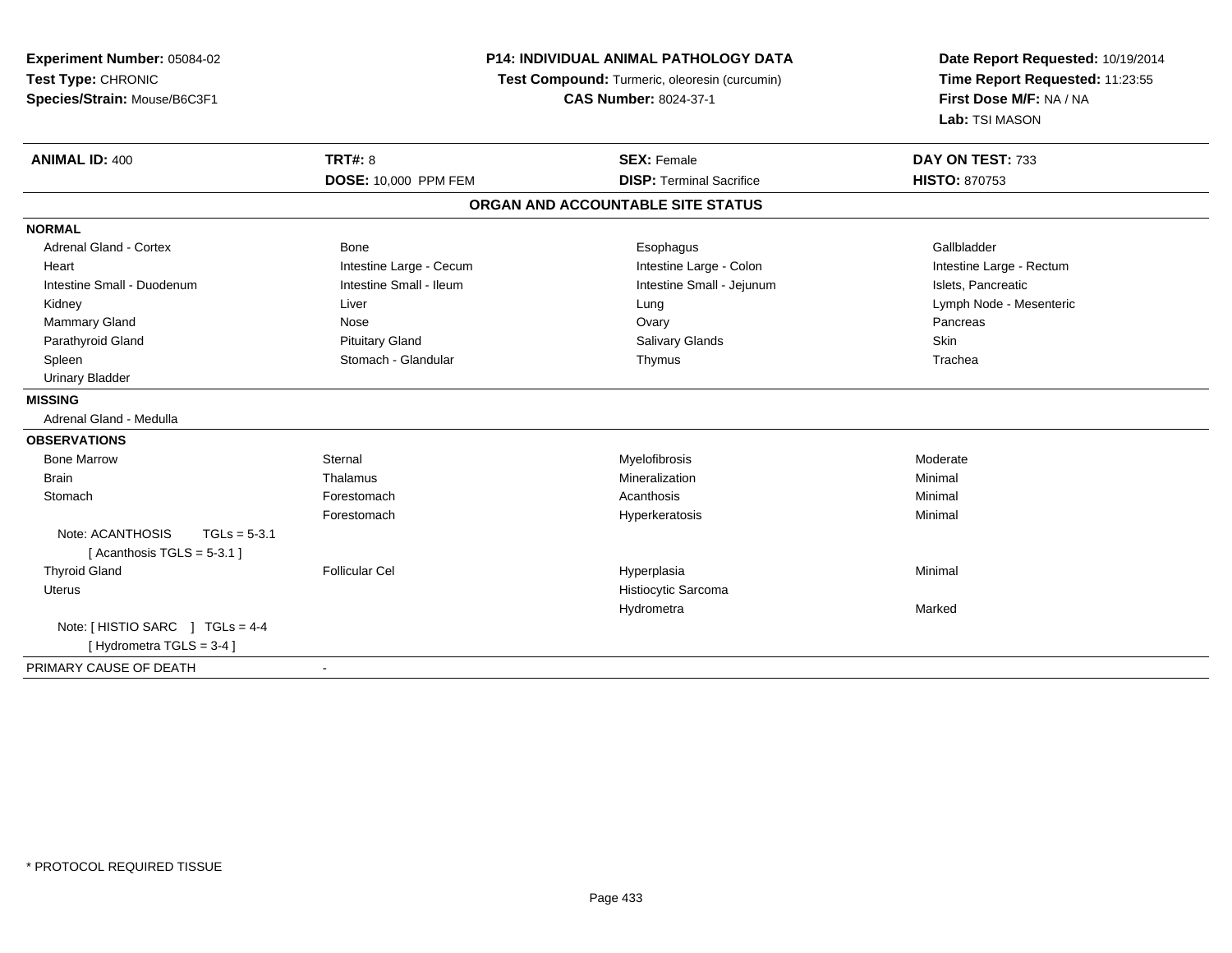**Experiment Number:** 05084-02**Test Type:** CHRONIC **Species/Strain:** Mouse/B6C3F1**P14: INDIVIDUAL ANIMAL PATHOLOGY DATA Test Compound:** Turmeric, oleoresin (curcumin)**CAS Number:** 8024-37-1**Date Report Requested:** 10/19/2014**Time Report Requested:** 11:23:55**First Dose M/F:** NA / NA**Lab:** TSI MASON**ANIMAL ID:** 401**TRT#:** 8 **SEX:** Female **SEX: Female DAY ON TEST:** 733 **DOSE:** 10,000 PPM FEM**DISP:** Terminal Sacrifice **HISTO:** 870754 **ORGAN AND ACCOUNTABLE SITE STATUSNORMALAdrenal Gland - Cortex** Adrenal Gland - Medulla **Bone** Bone **Bone** Esophagus Esophagus Intestine Large - Colon Gallbladder **East Community Community** Heart Intestine Large - Cecum Intestine Large - Cecum Intestine Large - Rectum **Intestine Small - Duodenum** Intestine Small - Duodenum Islets, Pancreatic Lung Lung Parathyroid Gland Mammary Gland Ovary Pancreas Parathyroid GlandPituitary Gland Solution Stomach Skin Schleen Schleen Spleen Stomach - Forestomach - Stomach - Forestomach - Stomach - Stomach - Stomach - Stomach - Stomach - Stomach - Stomach - Stomach - Stomach - Stomach - Stomach - Sto Stomach - Glandular Thymus Trachea Urinary Bladder**OBSERVATIONS** Bone Marroww the sternal sternal the sternal sternal method of the step of Myelofibrosis and Minimal method of Minimal me<br>The step of the step of the step of the step of the step of the step of the step of the step of the step of th Brainn and the theorem is the three matter of the matter of the matter of the matter of the matter of the matter of  $M$ inimal  $M$ inimal  $M$ inimal  $M$ inimal  $M$ inimal  $M$ inimal  $M$ inimal  $M$ inimal  $M$ inimal  $M$ inimal  $M$ inimal Intestine Small Ileum Lymphoma Malignant Mixed Jejunum Lymphoma Malignant Mixed Note: LYMPH MAL MIXD TGLs = 3-6 Kidneyy the control of the control of the control of the control of the control of the control of the control of the control of the control of the control of the control of the control of the control of the control of the contro Inflammation Chronic, Minimal Liver Eosinophilic Focus Minimal Hepatocellular Adenoma Hepatocellular Carcinoma Lymphoma Malignant Mixed[ Hepatocellular Carcinoma TGLS = 2-2.1 ] Lymph Node Mesenteric Hyperplasia Lymphoid, Mild Nosee the contraction of the contraction of the contraction of the contraction of the contraction of the contraction  $\mathsf{Acute}$ , Minimal Salivary GlandsSubmandibul Gl **Inflammation**  Chronic, Minimal Thyroid Gland Follicular Cel Hyperplasia Minimal Uterus Endometrium Hyperplasia Mild PRIMARY CAUSE OF DEATH-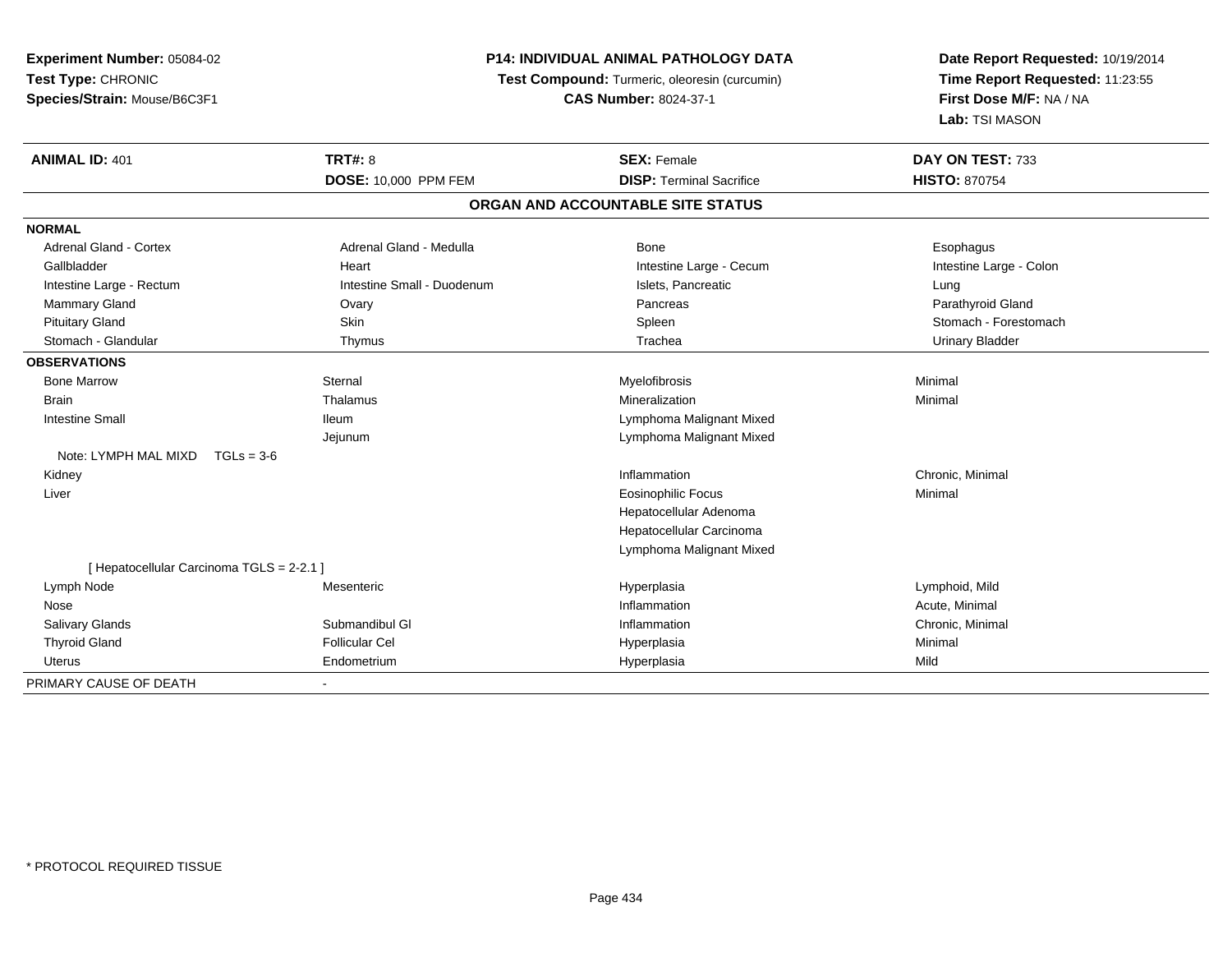| <b>Experiment Number: 05084-02</b> | <b>P14: INDIVIDUAL ANIMAL PATHOLOGY DATA</b><br>Test Compound: Turmeric, oleoresin (curcumin) |                                   | Date Report Requested: 10/19/2014 |
|------------------------------------|-----------------------------------------------------------------------------------------------|-----------------------------------|-----------------------------------|
| Test Type: CHRONIC                 |                                                                                               |                                   | Time Report Requested: 11:23:55   |
| Species/Strain: Mouse/B6C3F1       | <b>CAS Number: 8024-37-1</b>                                                                  |                                   | First Dose M/F: NA / NA           |
|                                    |                                                                                               |                                   | Lab: TSI MASON                    |
| <b>ANIMAL ID: 402</b>              | <b>TRT#: 8</b>                                                                                | <b>SEX: Female</b>                | DAY ON TEST: 534                  |
|                                    | DOSE: 10,000 PPM FEM                                                                          | <b>DISP: Moribund</b>             | <b>HISTO: 870755</b>              |
|                                    |                                                                                               | ORGAN AND ACCOUNTABLE SITE STATUS |                                   |
| <b>NORMAL</b>                      |                                                                                               |                                   |                                   |
| <b>Adrenal Gland - Cortex</b>      | Adrenal Gland - Medulla                                                                       | Bone                              | Esophagus                         |
| Gallbladder                        | Heart                                                                                         | Intestine Large - Cecum           | Intestine Large - Colon           |
| Intestine Large - Rectum           | Intestine Small - Duodenum                                                                    | Intestine Small - Ileum           | Intestine Small - Jejunum         |
| Islets, Pancreatic                 | Liver                                                                                         | Lung                              | Lymph Node - Mesenteric           |
| <b>Mammary Gland</b>               | Nose                                                                                          | Pancreas                          | Parathyroid Gland                 |
| <b>Pituitary Gland</b>             | Skin                                                                                          | Spleen                            | Stomach - Forestomach             |
| Stomach - Glandular                | Thymus                                                                                        | <b>Thyroid Gland</b>              | Trachea                           |
| <b>Urinary Bladder</b>             |                                                                                               |                                   |                                   |
| <b>OBSERVATIONS</b>                |                                                                                               |                                   |                                   |
| <b>Bone Marrow</b>                 | Sternal                                                                                       | Myelofibrosis                     | Minimal                           |
| <b>Brain</b>                       | Thalamus                                                                                      | Mineralization                    | Minimal                           |
| Kidney                             |                                                                                               | Inflammation                      | Chronic, Minimal                  |
| Ovary                              |                                                                                               | Cyst                              | Mild                              |
| <b>Salivary Glands</b>             | Submandibul GI                                                                                | Inflammation                      | Chronic, Mild                     |
| Uterus                             |                                                                                               | Hydrometra                        | Moderate                          |
|                                    | Endometrium                                                                                   | Hyperplasia                       | Mild                              |
| [Hydrometra TGLS = 2-4]            |                                                                                               |                                   |                                   |
| [Hyperplasia TGLS = 2-4]           |                                                                                               |                                   |                                   |
| PRIMARY CAUSE OF DEATH             |                                                                                               |                                   |                                   |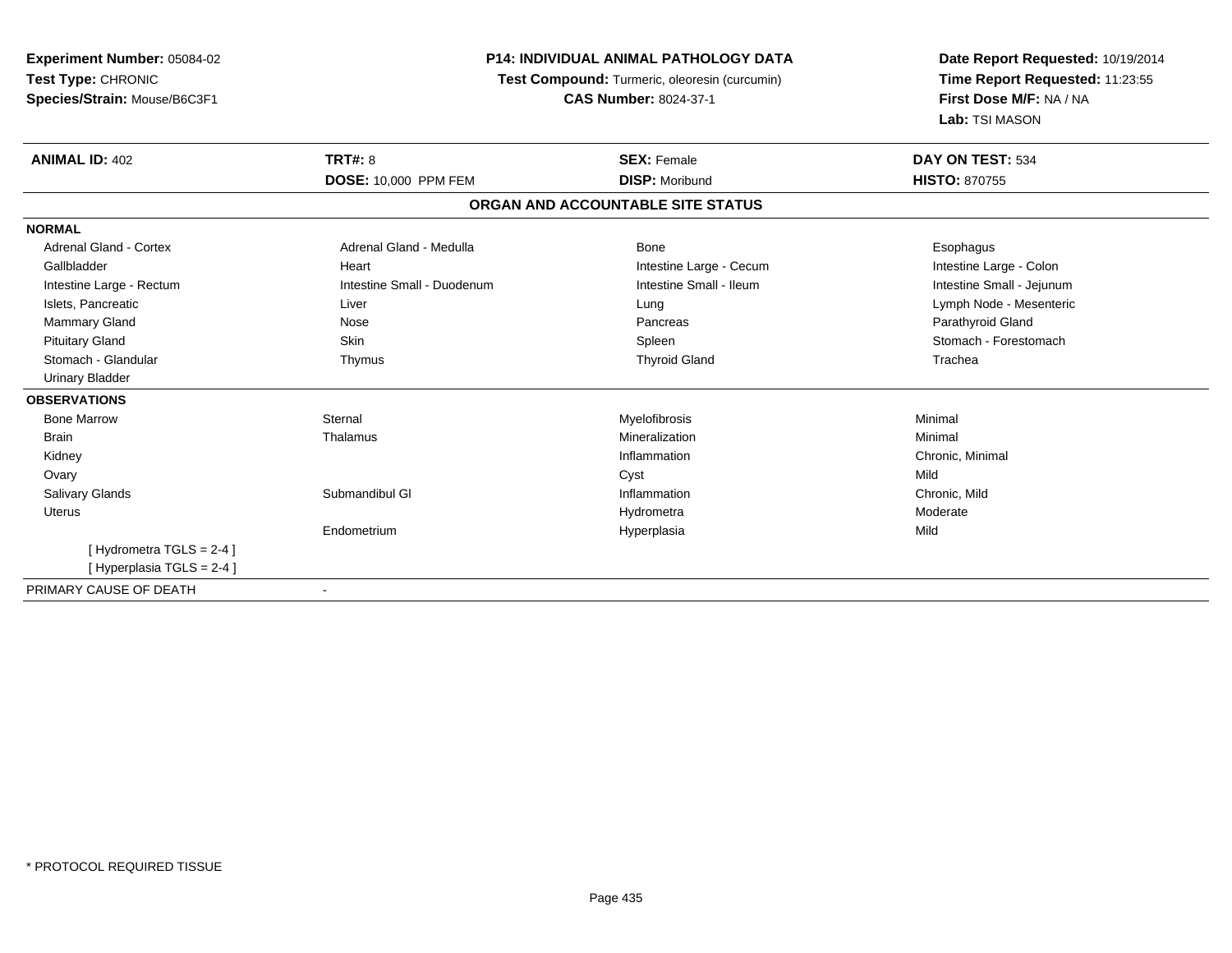| Experiment Number: 05084-02        | P14: INDIVIDUAL ANIMAL PATHOLOGY DATA<br>Test Compound: Turmeric, oleoresin (curcumin)<br><b>CAS Number: 8024-37-1</b> |                                   | Date Report Requested: 10/19/2014<br>Time Report Requested: 11:23:55<br>First Dose M/F: NA / NA |
|------------------------------------|------------------------------------------------------------------------------------------------------------------------|-----------------------------------|-------------------------------------------------------------------------------------------------|
| Test Type: CHRONIC                 |                                                                                                                        |                                   |                                                                                                 |
| Species/Strain: Mouse/B6C3F1       |                                                                                                                        |                                   |                                                                                                 |
|                                    |                                                                                                                        |                                   | Lab: TSI MASON                                                                                  |
| <b>ANIMAL ID: 403</b>              | <b>TRT#: 8</b>                                                                                                         | <b>SEX: Female</b>                | DAY ON TEST: 733                                                                                |
|                                    | DOSE: 10,000 PPM FEM                                                                                                   | <b>DISP: Terminal Sacrifice</b>   | <b>HISTO: 870756</b>                                                                            |
|                                    |                                                                                                                        | ORGAN AND ACCOUNTABLE SITE STATUS |                                                                                                 |
| <b>NORMAL</b>                      |                                                                                                                        |                                   |                                                                                                 |
| Adrenal Gland - Cortex             | Adrenal Gland - Medulla                                                                                                | Bone                              | Esophagus                                                                                       |
| Gallbladder                        | Heart                                                                                                                  | Intestine Large - Cecum           | Intestine Large - Colon                                                                         |
| Intestine Large - Rectum           | Intestine Small - Duodenum                                                                                             | Intestine Small - Ileum           | Intestine Small - Jejunum                                                                       |
| Islets, Pancreatic                 | Lung                                                                                                                   | Lymph Node - Mesenteric           | Mammary Gland                                                                                   |
| Nose                               | Ovary                                                                                                                  | Pancreas                          | Parathyroid Gland                                                                               |
| <b>Pituitary Gland</b>             | Salivary Glands                                                                                                        | Skin                              | Spleen                                                                                          |
| Stomach - Forestomach              | Stomach - Glandular                                                                                                    | Thymus                            | Trachea                                                                                         |
| <b>Urinary Bladder</b>             |                                                                                                                        |                                   |                                                                                                 |
| <b>OBSERVATIONS</b>                |                                                                                                                        |                                   |                                                                                                 |
| <b>Bone Marrow</b>                 | Sternal                                                                                                                | Myelofibrosis                     | Minimal                                                                                         |
| <b>Brain</b>                       | Thalamus                                                                                                               | Mineralization                    | Minimal                                                                                         |
| Kidney                             |                                                                                                                        | Inflammation                      | Chronic, Minimal                                                                                |
| Liver                              |                                                                                                                        | <b>Eosinophilic Focus</b>         | Minimal                                                                                         |
|                                    |                                                                                                                        | Hepatocellular Adenoma            |                                                                                                 |
| Note: HEPATOCLR ADEN TGLs = 4-2    |                                                                                                                        |                                   |                                                                                                 |
| Mesentery                          |                                                                                                                        | Fibrosis                          | Mild                                                                                            |
|                                    |                                                                                                                        | Inflammation                      | Chronic Active, Mild                                                                            |
|                                    |                                                                                                                        | Necrosis                          | Mild                                                                                            |
| Note: NECROSIS<br>$TGLs = 2-9$     |                                                                                                                        |                                   |                                                                                                 |
| $TGLs = 2-9$<br>Note: FIBROSIS     |                                                                                                                        |                                   |                                                                                                 |
| Note: INFLAMMATION<br>$TGLs = 2-9$ |                                                                                                                        |                                   |                                                                                                 |
| <b>Thyroid Gland</b>               | <b>Follicular Cel</b>                                                                                                  | Adenoma                           |                                                                                                 |
|                                    |                                                                                                                        | Cyst Multilocular                 | Mild                                                                                            |
| Uterus                             |                                                                                                                        | Hydrometra                        | Moderate                                                                                        |
|                                    | Endometrium                                                                                                            | Hyperplasia                       | Mild                                                                                            |
| Note: HYDROMETRA<br>$TGLs = 3-4$   |                                                                                                                        |                                   |                                                                                                 |
| PRIMARY CAUSE OF DEATH             | ÷                                                                                                                      |                                   |                                                                                                 |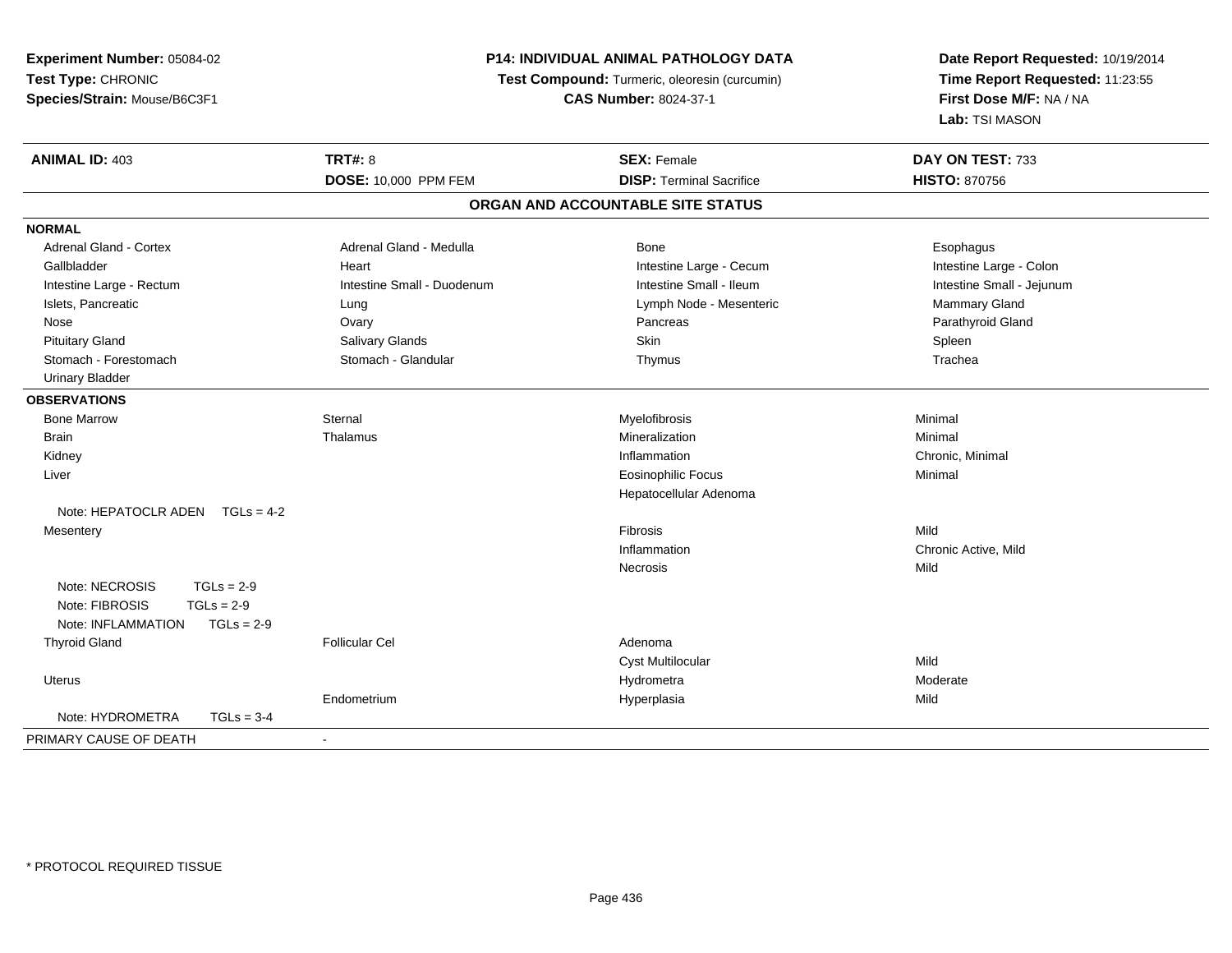| Experiment Number: 05084-02<br>Test Type: CHRONIC<br>Species/Strain: Mouse/B6C3F1 |                           | <b>P14: INDIVIDUAL ANIMAL PATHOLOGY DATA</b><br>Test Compound: Turmeric, oleoresin (curcumin)<br><b>CAS Number: 8024-37-1</b> | Date Report Requested: 10/19/2014<br>Time Report Requested: 11:23:55<br>First Dose M/F: NA / NA<br>Lab: TSI MASON |
|-----------------------------------------------------------------------------------|---------------------------|-------------------------------------------------------------------------------------------------------------------------------|-------------------------------------------------------------------------------------------------------------------|
| <b>ANIMAL ID: 404</b>                                                             | <b>TRT#: 8</b>            | <b>SEX: Female</b>                                                                                                            | DAY ON TEST: 450                                                                                                  |
|                                                                                   | DOSE: 10,000 PPM FEM      | <b>DISP: Interval Sacrifice</b>                                                                                               | <b>HISTO: 860067</b>                                                                                              |
|                                                                                   |                           | ORGAN AND ACCOUNTABLE SITE STATUS                                                                                             |                                                                                                                   |
| <b>NORMAL</b>                                                                     |                           |                                                                                                                               |                                                                                                                   |
| Intestine Large - Cecum                                                           | Intestine Large - Colon   | Intestine Large - Rectum                                                                                                      | Intestine Small - Duodenum                                                                                        |
| Intestine Small - Ileum                                                           | Intestine Small - Jejunum | Liver                                                                                                                         | <b>Skin</b>                                                                                                       |
| Stomach - Forestomach                                                             |                           |                                                                                                                               |                                                                                                                   |
| <b>OBSERVATIONS</b>                                                               |                           |                                                                                                                               |                                                                                                                   |
| Mesentery                                                                         |                           | <b>Fibrosis</b>                                                                                                               | Mild                                                                                                              |
|                                                                                   |                           | Hemorrhage                                                                                                                    | Mild                                                                                                              |
|                                                                                   |                           | Inflammation                                                                                                                  | Chronic, Mild                                                                                                     |
|                                                                                   |                           | Necrosis                                                                                                                      | Coagulative, Mild                                                                                                 |
| Note: INFLAMMATION<br>$TGLs = 3-6$                                                |                           |                                                                                                                               |                                                                                                                   |
| Note: NECROSIS<br>$TGLs = 3-6$                                                    |                           |                                                                                                                               |                                                                                                                   |
| [Inflammation TGLS = $3-6$ ]                                                      |                           |                                                                                                                               |                                                                                                                   |
| [Necrosis TGLS = $3-6$ ]                                                          |                           |                                                                                                                               |                                                                                                                   |
| Stomach                                                                           | Glandular                 | Inflammation                                                                                                                  | Chronic, Minimal                                                                                                  |
| PRIMARY CAUSE OF DEATH                                                            |                           |                                                                                                                               |                                                                                                                   |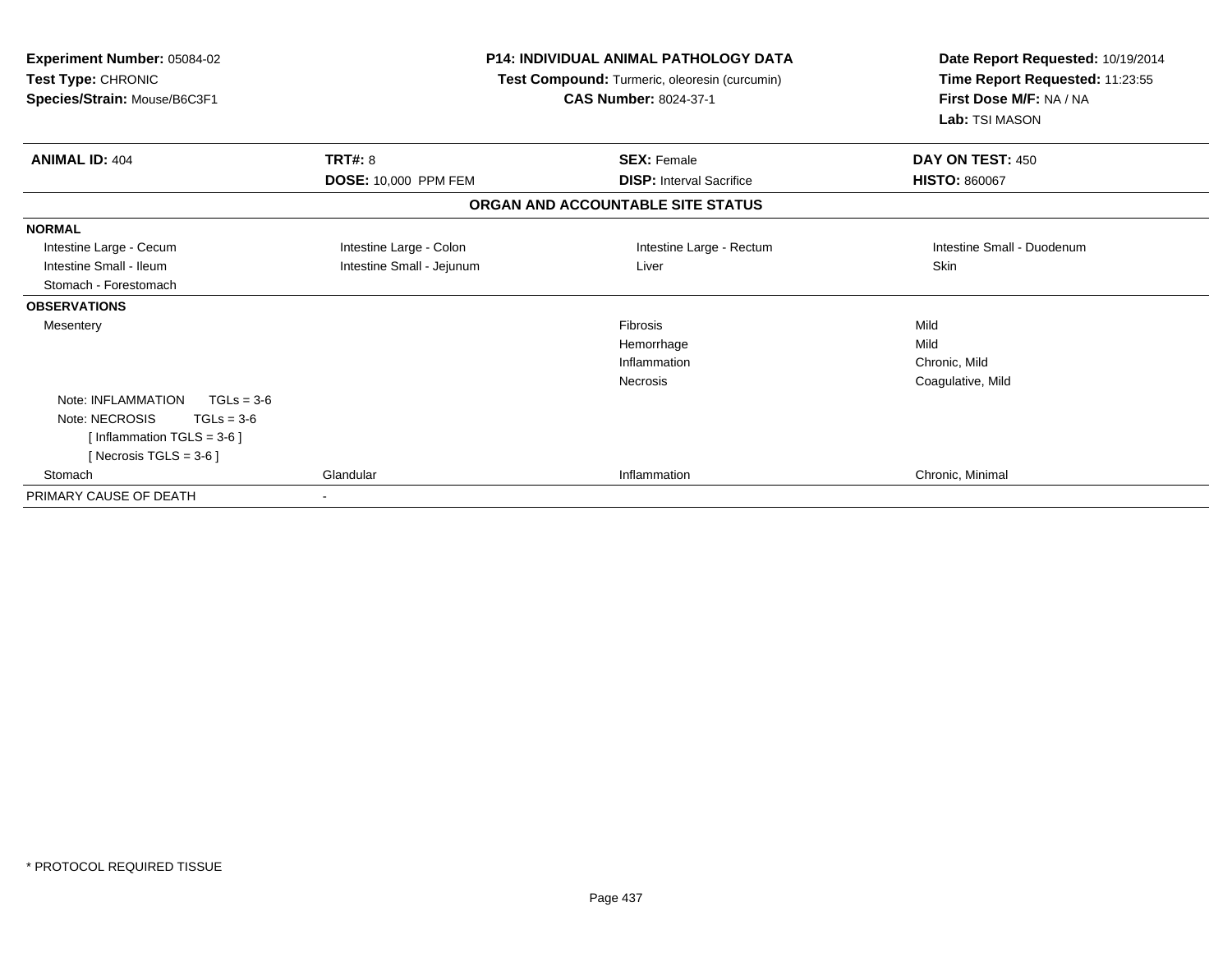| Experiment Number: 05084-02<br>Test Type: CHRONIC<br>Species/Strain: Mouse/B6C3F1 | <b>P14: INDIVIDUAL ANIMAL PATHOLOGY DATA</b><br>Test Compound: Turmeric, oleoresin (curcumin)<br><b>CAS Number: 8024-37-1</b> |                                   | Date Report Requested: 10/19/2014<br>Time Report Requested: 11:23:55<br>First Dose M/F: NA / NA<br><b>Lab: TSI MASON</b> |
|-----------------------------------------------------------------------------------|-------------------------------------------------------------------------------------------------------------------------------|-----------------------------------|--------------------------------------------------------------------------------------------------------------------------|
| <b>ANIMAL ID: 405</b>                                                             | <b>TRT#: 8</b>                                                                                                                | <b>SEX: Female</b>                | <b>DAY ON TEST: 450</b>                                                                                                  |
|                                                                                   | <b>DOSE: 10,000 PPM FEM</b>                                                                                                   | <b>DISP:</b> Interval Sacrifice   | <b>HISTO: 860068</b>                                                                                                     |
|                                                                                   |                                                                                                                               | ORGAN AND ACCOUNTABLE SITE STATUS |                                                                                                                          |
| <b>NORMAL</b>                                                                     |                                                                                                                               |                                   |                                                                                                                          |
| Intestine Large - Cecum                                                           | Intestine Large - Colon                                                                                                       | Intestine Large - Rectum          | Intestine Small - Duodenum                                                                                               |
| Intestine Small - Ileum                                                           | Intestine Small - Jejunum                                                                                                     | Stomach - Forestomach             | Stomach - Glandular                                                                                                      |
| <b>OBSERVATIONS</b>                                                               |                                                                                                                               |                                   |                                                                                                                          |
| Skin                                                                              | Epidermis                                                                                                                     | Inflammation                      | Acute, Minimal                                                                                                           |
| PRIMARY CAUSE OF DEATH                                                            |                                                                                                                               |                                   |                                                                                                                          |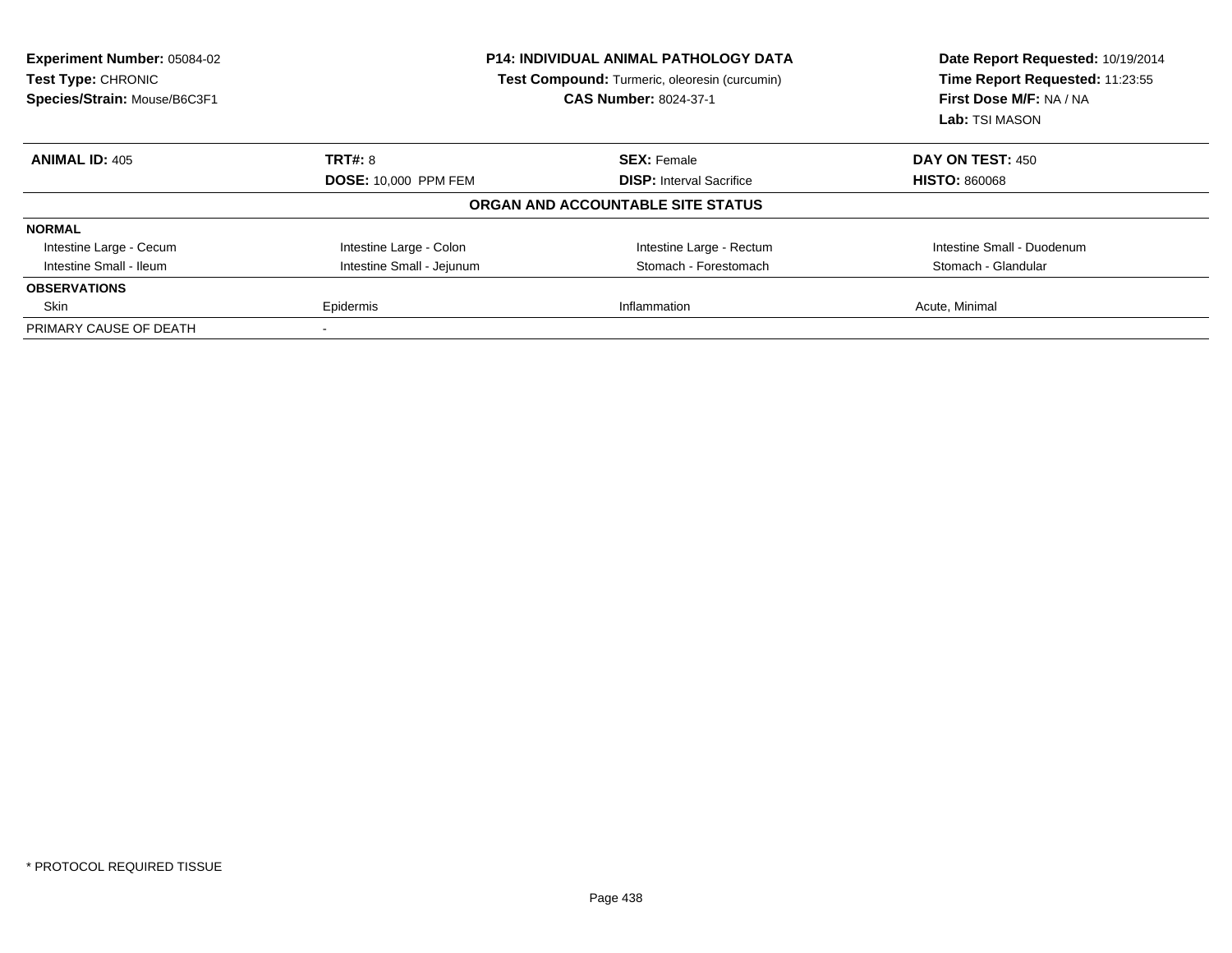| Experiment Number: 05084-02   | <b>P14: INDIVIDUAL ANIMAL PATHOLOGY DATA</b><br>Test Compound: Turmeric, oleoresin (curcumin)<br><b>CAS Number: 8024-37-1</b> |                                   | Date Report Requested: 10/19/2014                          |  |
|-------------------------------|-------------------------------------------------------------------------------------------------------------------------------|-----------------------------------|------------------------------------------------------------|--|
| Test Type: CHRONIC            |                                                                                                                               |                                   | Time Report Requested: 11:23:55<br>First Dose M/F: NA / NA |  |
| Species/Strain: Mouse/B6C3F1  |                                                                                                                               |                                   |                                                            |  |
|                               |                                                                                                                               |                                   | Lab: TSI MASON                                             |  |
| <b>ANIMAL ID: 406</b>         | <b>TRT#: 8</b>                                                                                                                | <b>SEX: Female</b>                | DAY ON TEST: 733                                           |  |
|                               | DOSE: 10,000 PPM FEM                                                                                                          | <b>DISP: Terminal Sacrifice</b>   | <b>HISTO: 870757</b>                                       |  |
|                               |                                                                                                                               | ORGAN AND ACCOUNTABLE SITE STATUS |                                                            |  |
| <b>NORMAL</b>                 |                                                                                                                               |                                   |                                                            |  |
| <b>Adrenal Gland - Cortex</b> | Adrenal Gland - Medulla                                                                                                       | Bone                              | Esophagus                                                  |  |
| Gallbladder                   | Heart                                                                                                                         | Intestine Large - Cecum           | Intestine Large - Colon                                    |  |
| Intestine Large - Rectum      | Intestine Small - Duodenum                                                                                                    | Intestine Small - Ileum           | Intestine Small - Jejunum                                  |  |
| Islets, Pancreatic            | Lung                                                                                                                          | Lymph Node - Mesenteric           | Mammary Gland                                              |  |
| Nose                          | Ovary                                                                                                                         | Pancreas                          | Parathyroid Gland                                          |  |
| <b>Skin</b>                   | Spleen                                                                                                                        | Stomach - Forestomach             | Stomach - Glandular                                        |  |
| Thymus                        | <b>Thyroid Gland</b>                                                                                                          | Trachea                           | <b>Urinary Bladder</b>                                     |  |
| <b>OBSERVATIONS</b>           |                                                                                                                               |                                   |                                                            |  |
| <b>Bone Marrow</b>            | Sternal                                                                                                                       | Myelofibrosis                     | Mild                                                       |  |
| <b>Brain</b>                  | Thalamus                                                                                                                      | Mineralization                    | Minimal                                                    |  |
| Kidney                        |                                                                                                                               | Inflammation                      | Chronic, Minimal                                           |  |
| Liver                         |                                                                                                                               | <b>Eosinophilic Focus</b>         | Minimal                                                    |  |
| <b>Pituitary Gland</b>        | <b>Pars Distalis</b>                                                                                                          | Hyperplasia                       | Mild                                                       |  |
| <b>Salivary Glands</b>        | Submandibul GI                                                                                                                | Inflammation                      | Chronic, Minimal                                           |  |
| <b>Uterus</b>                 |                                                                                                                               | Hydrometra                        | Mild                                                       |  |
|                               | Endometrium                                                                                                                   | Hyperplasia                       | Minimal                                                    |  |
| [Hydrometra TGLS = $2-4.1$ ]  |                                                                                                                               |                                   |                                                            |  |
| PRIMARY CAUSE OF DEATH        |                                                                                                                               |                                   |                                                            |  |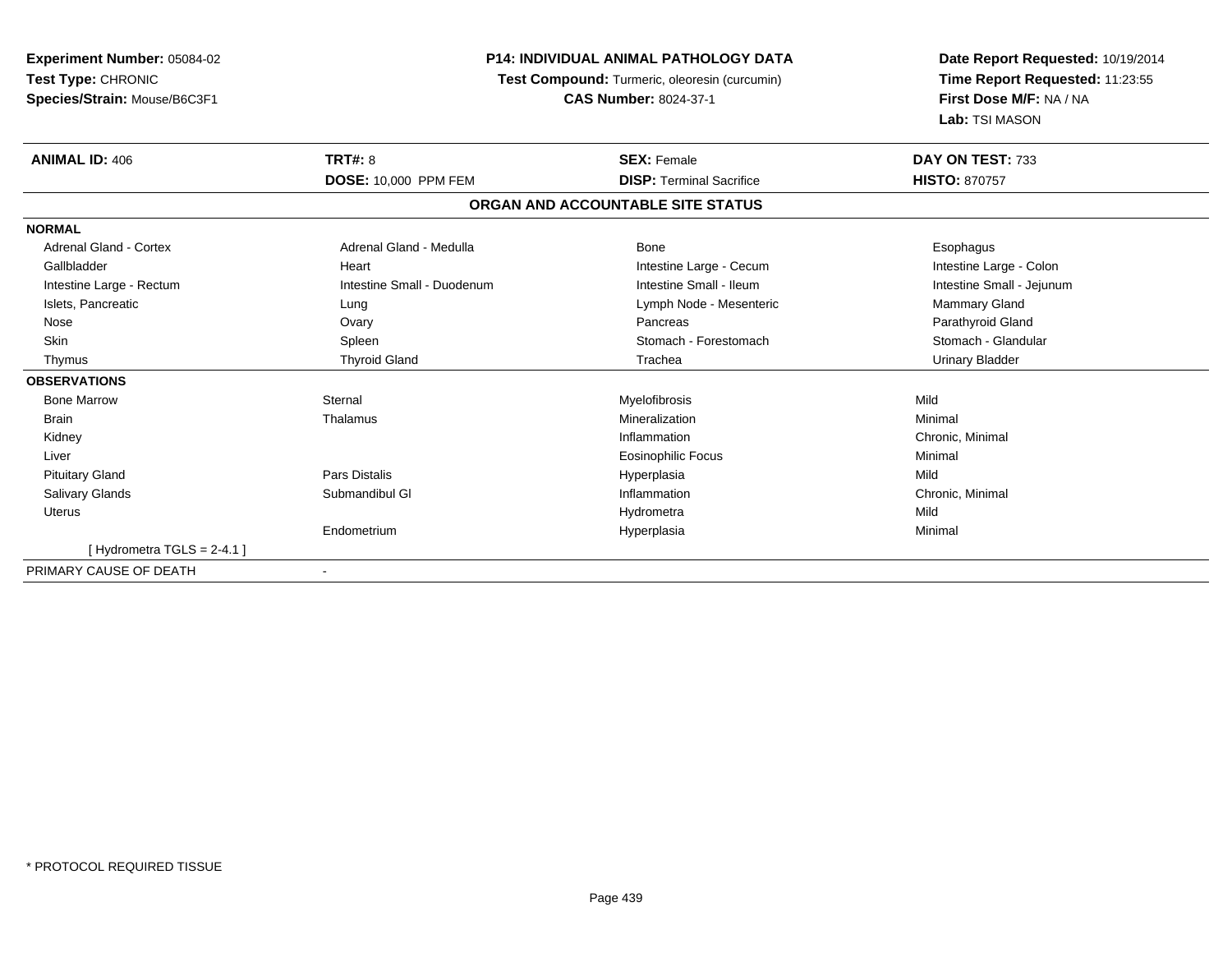| Experiment Number: 05084-02<br>Test Type: CHRONIC<br>Species/Strain: Mouse/B6C3F1 | <b>P14: INDIVIDUAL ANIMAL PATHOLOGY DATA</b><br>Test Compound: Turmeric, oleoresin (curcumin)<br><b>CAS Number: 8024-37-1</b> |                                   | Date Report Requested: 10/19/2014<br>Time Report Requested: 11:23:55<br>First Dose M/F: NA / NA<br>Lab: TSI MASON |
|-----------------------------------------------------------------------------------|-------------------------------------------------------------------------------------------------------------------------------|-----------------------------------|-------------------------------------------------------------------------------------------------------------------|
| <b>ANIMAL ID: 407</b>                                                             | <b>TRT#: 8</b>                                                                                                                | <b>SEX: Female</b>                | <b>DAY ON TEST: 450</b>                                                                                           |
|                                                                                   | <b>DOSE: 10,000 PPM FEM</b>                                                                                                   | <b>DISP:</b> Interval Sacrifice   | <b>HISTO: 860069</b>                                                                                              |
|                                                                                   |                                                                                                                               | ORGAN AND ACCOUNTABLE SITE STATUS |                                                                                                                   |
| <b>NORMAL</b>                                                                     |                                                                                                                               |                                   |                                                                                                                   |
| Intestine Large - Cecum                                                           | Intestine Large - Colon                                                                                                       | Intestine Large - Rectum          | Intestine Small - Duodenum                                                                                        |
| Intestine Small - Ileum                                                           | Intestine Small - Jejunum                                                                                                     |                                   |                                                                                                                   |
| <b>OBSERVATIONS</b>                                                               |                                                                                                                               |                                   |                                                                                                                   |
| Stomach                                                                           | Glandular                                                                                                                     | Inflammation                      | Chronic, Minimal                                                                                                  |
| PRIMARY CAUSE OF DEATH                                                            |                                                                                                                               |                                   |                                                                                                                   |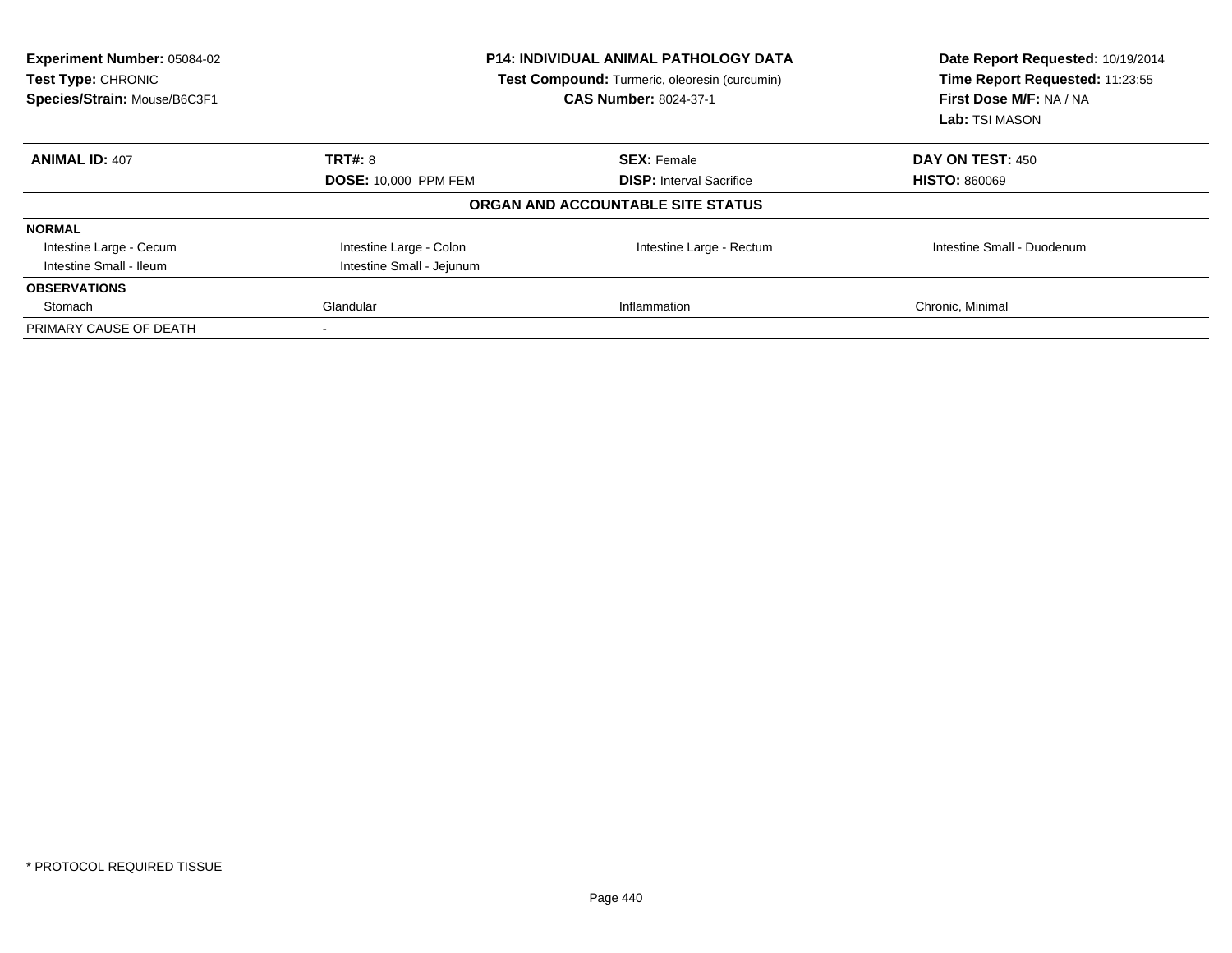| Test Compound: Turmeric, oleoresin (curcumin)<br>Time Report Requested: 11:23:55<br>First Dose M/F: NA / NA<br><b>CAS Number: 8024-37-1</b><br>Lab: TSI MASON<br><b>ANIMAL ID: 408</b><br><b>TRT#: 8</b><br>DAY ON TEST: 667<br><b>SEX: Female</b><br>DOSE: 10,000 PPM FEM<br><b>DISP: Moribund</b><br><b>HISTO: 870758</b><br>ORGAN AND ACCOUNTABLE SITE STATUS<br><b>Adrenal Gland - Cortex</b><br>Adrenal Gland - Medulla<br><b>Bone Marrow</b><br><b>Bone</b><br>Gallbladder<br>Heart<br>Intestine Large - Cecum<br>Esophagus<br>Intestine Large - Colon<br>Intestine Large - Rectum<br>Intestine Small - Duodenum<br>Intestine Small - Ileum<br>Intestine Small - Jejunum<br>Islets, Pancreatic<br>Mammary Gland<br>Lymph Node - Mesenteric<br>Pancreas<br>Parathyroid Gland<br><b>Pituitary Gland</b><br>Nose<br>Skin<br>Stomach - Forestomach<br>Stomach - Glandular<br>Thymus<br><b>Thyroid Gland</b><br><b>Urinary Bladder</b><br>Trachea<br><b>Brain</b><br>Thalamus<br>Mineralization<br>Minimal<br>Inflammation<br>Chronic, Minimal<br>Kidney<br>Hepatocellular Adenoma<br>Multiple<br>Liver<br>Note: HEPATOCLR ADEN $TGLs = 4,7,8,9-2+2.1$<br>Sarcoma<br>Metastatic (Skeletal Muscle)<br>Lung<br>Ovary<br>Cystadenoma<br>Note: CYSTADENOMA<br>$TGLs = 2-4$<br>Salivary Glands<br>Submandibul GI<br>Inflammation<br>Chronic, Minimal<br><b>Skeletal Muscle</b><br>Sarcoma<br>Note: A POORLY DIFFERENTIATED SARCOMA.<br>Note: THE MASS ARISING IN THE DORSAL NECK APPEARED TO BE<br>[Sarcoma TGLS = $1-9$ ]<br>Hematopoietic Cell Proliferation<br>Mild<br>Spleen<br>Note: HEMA CELL PROL $TGLs = 6-3$<br>Mild<br><b>Uterus</b><br>Hydrometra<br>Note: HYDROMETRA<br>$TGLs = 3-4$ | Experiment Number: 05084-02  | P14: INDIVIDUAL ANIMAL PATHOLOGY DATA |  | Date Report Requested: 10/19/2014 |
|----------------------------------------------------------------------------------------------------------------------------------------------------------------------------------------------------------------------------------------------------------------------------------------------------------------------------------------------------------------------------------------------------------------------------------------------------------------------------------------------------------------------------------------------------------------------------------------------------------------------------------------------------------------------------------------------------------------------------------------------------------------------------------------------------------------------------------------------------------------------------------------------------------------------------------------------------------------------------------------------------------------------------------------------------------------------------------------------------------------------------------------------------------------------------------------------------------------------------------------------------------------------------------------------------------------------------------------------------------------------------------------------------------------------------------------------------------------------------------------------------------------------------------------------------------------------------------------------------------------------------------------------------------------------------------------------|------------------------------|---------------------------------------|--|-----------------------------------|
|                                                                                                                                                                                                                                                                                                                                                                                                                                                                                                                                                                                                                                                                                                                                                                                                                                                                                                                                                                                                                                                                                                                                                                                                                                                                                                                                                                                                                                                                                                                                                                                                                                                                                              | Test Type: CHRONIC           |                                       |  |                                   |
|                                                                                                                                                                                                                                                                                                                                                                                                                                                                                                                                                                                                                                                                                                                                                                                                                                                                                                                                                                                                                                                                                                                                                                                                                                                                                                                                                                                                                                                                                                                                                                                                                                                                                              | Species/Strain: Mouse/B6C3F1 |                                       |  |                                   |
|                                                                                                                                                                                                                                                                                                                                                                                                                                                                                                                                                                                                                                                                                                                                                                                                                                                                                                                                                                                                                                                                                                                                                                                                                                                                                                                                                                                                                                                                                                                                                                                                                                                                                              |                              |                                       |  |                                   |
|                                                                                                                                                                                                                                                                                                                                                                                                                                                                                                                                                                                                                                                                                                                                                                                                                                                                                                                                                                                                                                                                                                                                                                                                                                                                                                                                                                                                                                                                                                                                                                                                                                                                                              |                              |                                       |  |                                   |
|                                                                                                                                                                                                                                                                                                                                                                                                                                                                                                                                                                                                                                                                                                                                                                                                                                                                                                                                                                                                                                                                                                                                                                                                                                                                                                                                                                                                                                                                                                                                                                                                                                                                                              |                              |                                       |  |                                   |
|                                                                                                                                                                                                                                                                                                                                                                                                                                                                                                                                                                                                                                                                                                                                                                                                                                                                                                                                                                                                                                                                                                                                                                                                                                                                                                                                                                                                                                                                                                                                                                                                                                                                                              |                              |                                       |  |                                   |
|                                                                                                                                                                                                                                                                                                                                                                                                                                                                                                                                                                                                                                                                                                                                                                                                                                                                                                                                                                                                                                                                                                                                                                                                                                                                                                                                                                                                                                                                                                                                                                                                                                                                                              | <b>NORMAL</b>                |                                       |  |                                   |
|                                                                                                                                                                                                                                                                                                                                                                                                                                                                                                                                                                                                                                                                                                                                                                                                                                                                                                                                                                                                                                                                                                                                                                                                                                                                                                                                                                                                                                                                                                                                                                                                                                                                                              |                              |                                       |  |                                   |
|                                                                                                                                                                                                                                                                                                                                                                                                                                                                                                                                                                                                                                                                                                                                                                                                                                                                                                                                                                                                                                                                                                                                                                                                                                                                                                                                                                                                                                                                                                                                                                                                                                                                                              |                              |                                       |  |                                   |
|                                                                                                                                                                                                                                                                                                                                                                                                                                                                                                                                                                                                                                                                                                                                                                                                                                                                                                                                                                                                                                                                                                                                                                                                                                                                                                                                                                                                                                                                                                                                                                                                                                                                                              |                              |                                       |  |                                   |
|                                                                                                                                                                                                                                                                                                                                                                                                                                                                                                                                                                                                                                                                                                                                                                                                                                                                                                                                                                                                                                                                                                                                                                                                                                                                                                                                                                                                                                                                                                                                                                                                                                                                                              |                              |                                       |  |                                   |
|                                                                                                                                                                                                                                                                                                                                                                                                                                                                                                                                                                                                                                                                                                                                                                                                                                                                                                                                                                                                                                                                                                                                                                                                                                                                                                                                                                                                                                                                                                                                                                                                                                                                                              |                              |                                       |  |                                   |
|                                                                                                                                                                                                                                                                                                                                                                                                                                                                                                                                                                                                                                                                                                                                                                                                                                                                                                                                                                                                                                                                                                                                                                                                                                                                                                                                                                                                                                                                                                                                                                                                                                                                                              |                              |                                       |  |                                   |
|                                                                                                                                                                                                                                                                                                                                                                                                                                                                                                                                                                                                                                                                                                                                                                                                                                                                                                                                                                                                                                                                                                                                                                                                                                                                                                                                                                                                                                                                                                                                                                                                                                                                                              |                              |                                       |  |                                   |
|                                                                                                                                                                                                                                                                                                                                                                                                                                                                                                                                                                                                                                                                                                                                                                                                                                                                                                                                                                                                                                                                                                                                                                                                                                                                                                                                                                                                                                                                                                                                                                                                                                                                                              | <b>OBSERVATIONS</b>          |                                       |  |                                   |
|                                                                                                                                                                                                                                                                                                                                                                                                                                                                                                                                                                                                                                                                                                                                                                                                                                                                                                                                                                                                                                                                                                                                                                                                                                                                                                                                                                                                                                                                                                                                                                                                                                                                                              |                              |                                       |  |                                   |
|                                                                                                                                                                                                                                                                                                                                                                                                                                                                                                                                                                                                                                                                                                                                                                                                                                                                                                                                                                                                                                                                                                                                                                                                                                                                                                                                                                                                                                                                                                                                                                                                                                                                                              |                              |                                       |  |                                   |
|                                                                                                                                                                                                                                                                                                                                                                                                                                                                                                                                                                                                                                                                                                                                                                                                                                                                                                                                                                                                                                                                                                                                                                                                                                                                                                                                                                                                                                                                                                                                                                                                                                                                                              |                              |                                       |  |                                   |
|                                                                                                                                                                                                                                                                                                                                                                                                                                                                                                                                                                                                                                                                                                                                                                                                                                                                                                                                                                                                                                                                                                                                                                                                                                                                                                                                                                                                                                                                                                                                                                                                                                                                                              |                              |                                       |  |                                   |
|                                                                                                                                                                                                                                                                                                                                                                                                                                                                                                                                                                                                                                                                                                                                                                                                                                                                                                                                                                                                                                                                                                                                                                                                                                                                                                                                                                                                                                                                                                                                                                                                                                                                                              |                              |                                       |  |                                   |
|                                                                                                                                                                                                                                                                                                                                                                                                                                                                                                                                                                                                                                                                                                                                                                                                                                                                                                                                                                                                                                                                                                                                                                                                                                                                                                                                                                                                                                                                                                                                                                                                                                                                                              |                              |                                       |  |                                   |
|                                                                                                                                                                                                                                                                                                                                                                                                                                                                                                                                                                                                                                                                                                                                                                                                                                                                                                                                                                                                                                                                                                                                                                                                                                                                                                                                                                                                                                                                                                                                                                                                                                                                                              |                              |                                       |  |                                   |
|                                                                                                                                                                                                                                                                                                                                                                                                                                                                                                                                                                                                                                                                                                                                                                                                                                                                                                                                                                                                                                                                                                                                                                                                                                                                                                                                                                                                                                                                                                                                                                                                                                                                                              |                              |                                       |  |                                   |
|                                                                                                                                                                                                                                                                                                                                                                                                                                                                                                                                                                                                                                                                                                                                                                                                                                                                                                                                                                                                                                                                                                                                                                                                                                                                                                                                                                                                                                                                                                                                                                                                                                                                                              |                              |                                       |  |                                   |
|                                                                                                                                                                                                                                                                                                                                                                                                                                                                                                                                                                                                                                                                                                                                                                                                                                                                                                                                                                                                                                                                                                                                                                                                                                                                                                                                                                                                                                                                                                                                                                                                                                                                                              |                              |                                       |  |                                   |
|                                                                                                                                                                                                                                                                                                                                                                                                                                                                                                                                                                                                                                                                                                                                                                                                                                                                                                                                                                                                                                                                                                                                                                                                                                                                                                                                                                                                                                                                                                                                                                                                                                                                                              |                              |                                       |  |                                   |
|                                                                                                                                                                                                                                                                                                                                                                                                                                                                                                                                                                                                                                                                                                                                                                                                                                                                                                                                                                                                                                                                                                                                                                                                                                                                                                                                                                                                                                                                                                                                                                                                                                                                                              |                              |                                       |  |                                   |
|                                                                                                                                                                                                                                                                                                                                                                                                                                                                                                                                                                                                                                                                                                                                                                                                                                                                                                                                                                                                                                                                                                                                                                                                                                                                                                                                                                                                                                                                                                                                                                                                                                                                                              |                              |                                       |  |                                   |
|                                                                                                                                                                                                                                                                                                                                                                                                                                                                                                                                                                                                                                                                                                                                                                                                                                                                                                                                                                                                                                                                                                                                                                                                                                                                                                                                                                                                                                                                                                                                                                                                                                                                                              |                              |                                       |  |                                   |
|                                                                                                                                                                                                                                                                                                                                                                                                                                                                                                                                                                                                                                                                                                                                                                                                                                                                                                                                                                                                                                                                                                                                                                                                                                                                                                                                                                                                                                                                                                                                                                                                                                                                                              |                              |                                       |  |                                   |
|                                                                                                                                                                                                                                                                                                                                                                                                                                                                                                                                                                                                                                                                                                                                                                                                                                                                                                                                                                                                                                                                                                                                                                                                                                                                                                                                                                                                                                                                                                                                                                                                                                                                                              |                              |                                       |  |                                   |
|                                                                                                                                                                                                                                                                                                                                                                                                                                                                                                                                                                                                                                                                                                                                                                                                                                                                                                                                                                                                                                                                                                                                                                                                                                                                                                                                                                                                                                                                                                                                                                                                                                                                                              | PRIMARY CAUSE OF DEATH       |                                       |  |                                   |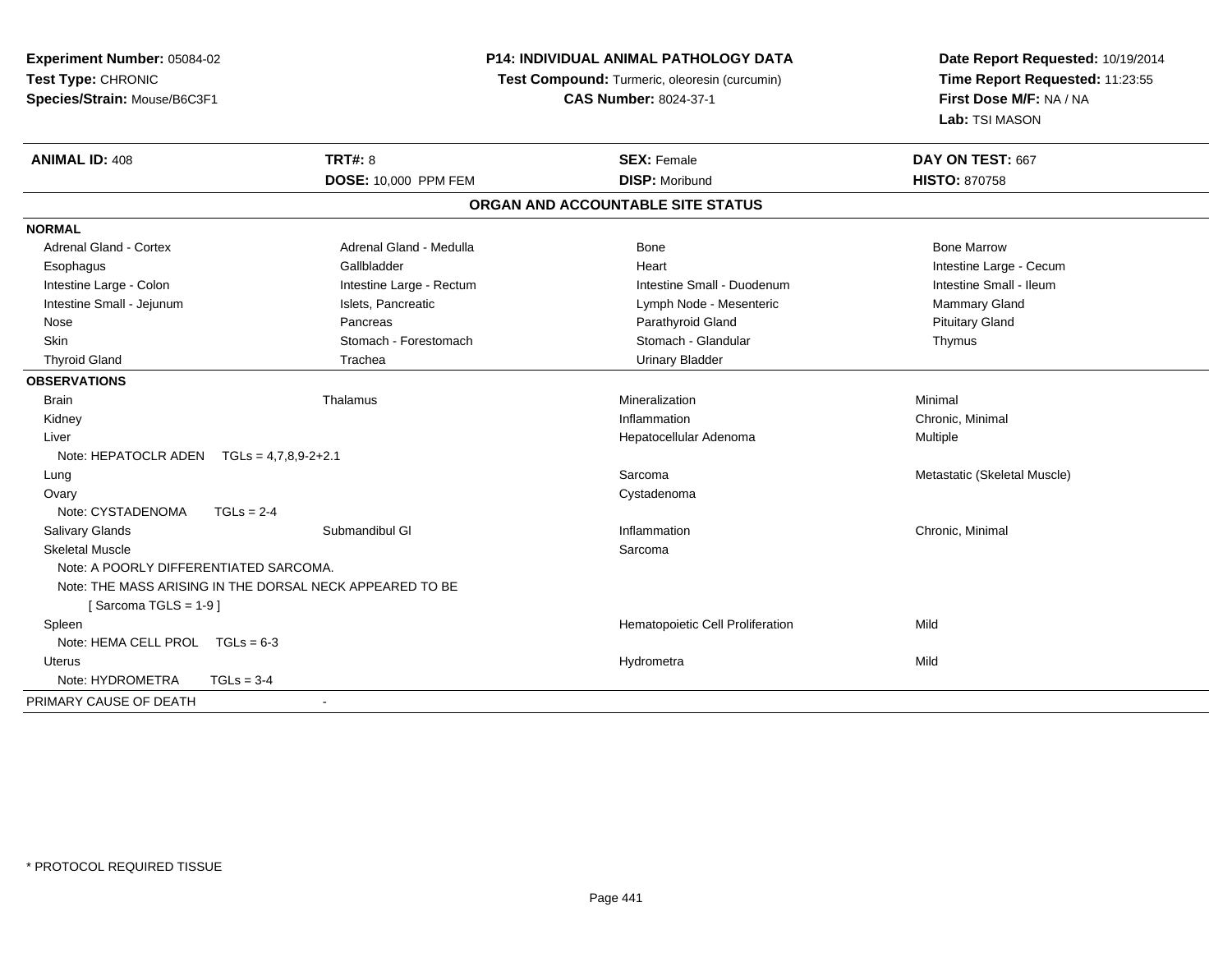| Experiment Number: 05084-02                | <b>P14: INDIVIDUAL ANIMAL PATHOLOGY DATA</b> |                                               | Date Report Requested: 10/19/2014 |
|--------------------------------------------|----------------------------------------------|-----------------------------------------------|-----------------------------------|
| Test Type: CHRONIC                         |                                              | Test Compound: Turmeric, oleoresin (curcumin) | Time Report Requested: 11:23:55   |
| Species/Strain: Mouse/B6C3F1               | <b>CAS Number: 8024-37-1</b>                 |                                               | First Dose M/F: NA / NA           |
|                                            |                                              |                                               | Lab: TSI MASON                    |
| <b>ANIMAL ID: 409</b>                      | <b>TRT#: 8</b>                               | <b>SEX: Female</b>                            | DAY ON TEST: 733                  |
|                                            | DOSE: 10,000 PPM FEM                         | <b>DISP: Terminal Sacrifice</b>               | <b>HISTO: 870759</b>              |
|                                            |                                              | ORGAN AND ACCOUNTABLE SITE STATUS             |                                   |
| <b>NORMAL</b>                              |                                              |                                               |                                   |
| <b>Adrenal Gland - Cortex</b>              | Bone                                         | Esophagus                                     | Gallbladder                       |
| Heart                                      | Intestine Large - Cecum                      | Intestine Large - Colon                       | Intestine Large - Rectum          |
| Intestine Small - Duodenum                 | Intestine Small - Ileum                      | Intestine Small - Jejunum                     | Islets, Pancreatic                |
| Lung                                       | Lymph Node - Mesenteric                      | Mammary Gland                                 | <b>Pituitary Gland</b>            |
| Skin                                       | Spleen                                       | Stomach - Forestomach                         | Stomach - Glandular               |
| Thymus                                     | <b>Thyroid Gland</b>                         | Trachea                                       | <b>Urinary Bladder</b>            |
| <b>MISSING</b>                             |                                              |                                               |                                   |
| Adrenal Gland - Medulla                    | Parathyroid Gland                            |                                               |                                   |
| <b>OBSERVATIONS</b>                        |                                              |                                               |                                   |
| <b>Bone Marrow</b>                         | Sternal                                      | Myelofibrosis                                 | Minimal                           |
| <b>Brain</b>                               | Thalamus                                     | Mineralization                                | Minimal                           |
| Eye                                        | Lens                                         | Cataract                                      | Minimal                           |
| [Cataract TGLS = $2-9$ ]                   |                                              |                                               |                                   |
| Kidney                                     |                                              | Inflammation                                  | Chronic, Minimal                  |
| Liver                                      |                                              | Hepatocellular Adenoma                        | Multiple                          |
|                                            |                                              | Inflammation                                  | Chronic Active, Minimal           |
| Note: HEPATOCLR ADEN TGLs = 10,12,13-2+2.1 |                                              |                                               |                                   |
| Nose                                       |                                              | Inflammation                                  | Acute, Minimal                    |
| Ovary                                      |                                              | Cyst                                          | Moderate                          |
|                                            |                                              | Hemorrhage                                    | Moderate                          |
| [Cyst TGLS = $4-4$ ]                       |                                              |                                               |                                   |
| [Hemorrhage TGLS = 3-4]                    |                                              |                                               |                                   |
| Pancreas                                   |                                              | Cyst                                          | Marked                            |
| Note: CYST<br>$TGLs = 8-5.1$               |                                              |                                               |                                   |
| Salivary Glands                            | Submandibul GI                               | Inflammation                                  | Chronic, Minimal                  |
| Uterus                                     | Endometrium                                  | Hyperplasia                                   | Moderate                          |
| [ Hyperplasia TGLS = 5,6-4 ]               |                                              |                                               |                                   |
| PRIMARY CAUSE OF DEATH                     | $\blacksquare$                               |                                               |                                   |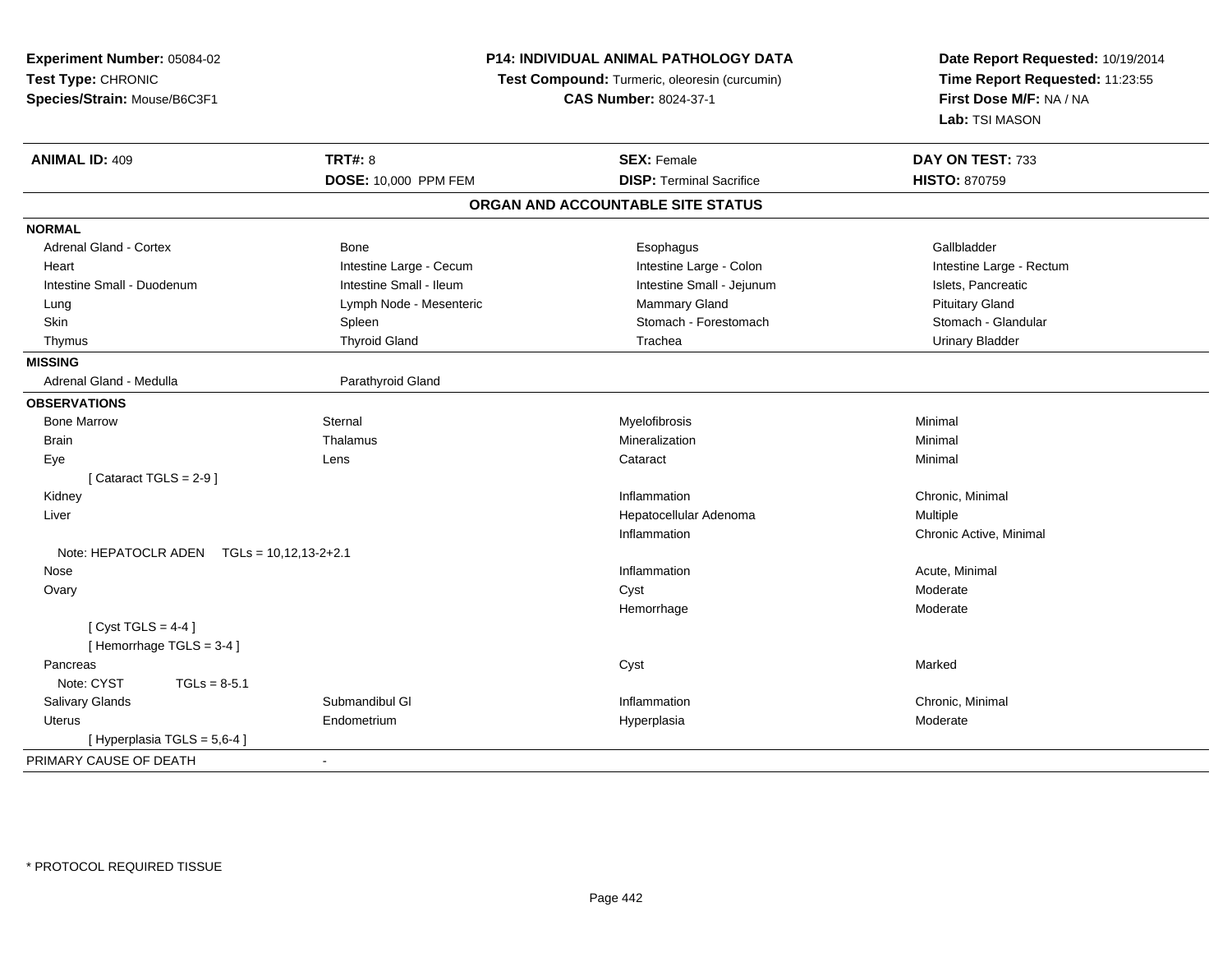| Experiment Number: 05084-02<br>Test Type: CHRONIC<br>Species/Strain: Mouse/B6C3F1 |                             | P14: INDIVIDUAL ANIMAL PATHOLOGY DATA<br>Test Compound: Turmeric, oleoresin (curcumin)<br><b>CAS Number: 8024-37-1</b> | Date Report Requested: 10/19/2014<br>Time Report Requested: 11:23:55<br>First Dose M/F: NA / NA<br>Lab: TSI MASON |
|-----------------------------------------------------------------------------------|-----------------------------|------------------------------------------------------------------------------------------------------------------------|-------------------------------------------------------------------------------------------------------------------|
| <b>ANIMAL ID: 410</b>                                                             | <b>TRT#: 8</b>              | <b>SEX: Female</b>                                                                                                     | DAY ON TEST: 733                                                                                                  |
|                                                                                   | <b>DOSE: 10,000 PPM FEM</b> | <b>DISP: Terminal Sacrifice</b>                                                                                        | <b>HISTO: 870760</b>                                                                                              |
|                                                                                   |                             | ORGAN AND ACCOUNTABLE SITE STATUS                                                                                      |                                                                                                                   |
| <b>NORMAL</b>                                                                     |                             |                                                                                                                        |                                                                                                                   |
| <b>Adrenal Gland - Cortex</b>                                                     | Bone                        | Esophagus                                                                                                              | Gallbladder                                                                                                       |
| Heart                                                                             | Intestine Large - Cecum     | Intestine Large - Colon                                                                                                | Intestine Large - Rectum                                                                                          |
| Intestine Small - Duodenum                                                        | Intestine Small - Ileum     | Intestine Small - Jejunum                                                                                              | Islets, Pancreatic                                                                                                |
| Lung                                                                              | Lymph Node - Mesenteric     | Mammary Gland                                                                                                          | Pancreas                                                                                                          |
| Parathyroid Gland                                                                 | <b>Pituitary Gland</b>      | Salivary Glands                                                                                                        | Skin                                                                                                              |
| Spleen                                                                            | Stomach - Forestomach       | Stomach - Glandular                                                                                                    | Thymus                                                                                                            |
| <b>Thyroid Gland</b>                                                              | Trachea                     | <b>Urinary Bladder</b>                                                                                                 |                                                                                                                   |
| <b>MISSING</b>                                                                    |                             |                                                                                                                        |                                                                                                                   |
| Adrenal Gland - Medulla                                                           |                             |                                                                                                                        |                                                                                                                   |
| <b>OBSERVATIONS</b>                                                               |                             |                                                                                                                        |                                                                                                                   |
| <b>Bone Marrow</b>                                                                | Sternal                     | Myelofibrosis                                                                                                          | Mild                                                                                                              |
| <b>Brain</b>                                                                      | Thalamus                    | Mineralization                                                                                                         | Minimal                                                                                                           |
| Kidney                                                                            |                             | Inflammation                                                                                                           | Chronic, Minimal                                                                                                  |
| Liver                                                                             |                             | Hepatocellular Adenoma                                                                                                 |                                                                                                                   |
| Note: HEPATOCLR ADEN $TGLs = 3-2$                                                 |                             |                                                                                                                        |                                                                                                                   |
| Nose                                                                              |                             | Inflammation                                                                                                           | Acute, Minimal                                                                                                    |
| Ovary                                                                             |                             | Cyst                                                                                                                   | Minimal                                                                                                           |
| Uterus                                                                            |                             | Hydrometra                                                                                                             | Mild                                                                                                              |
|                                                                                   | Endometrium                 | Hyperplasia                                                                                                            | Mild                                                                                                              |
| [Hydrometra TGLS = 2-4]                                                           |                             |                                                                                                                        |                                                                                                                   |
| [Hyperplasia TGLS = 2-4]                                                          |                             |                                                                                                                        |                                                                                                                   |
| PRIMARY CAUSE OF DEATH                                                            | $\blacksquare$              |                                                                                                                        |                                                                                                                   |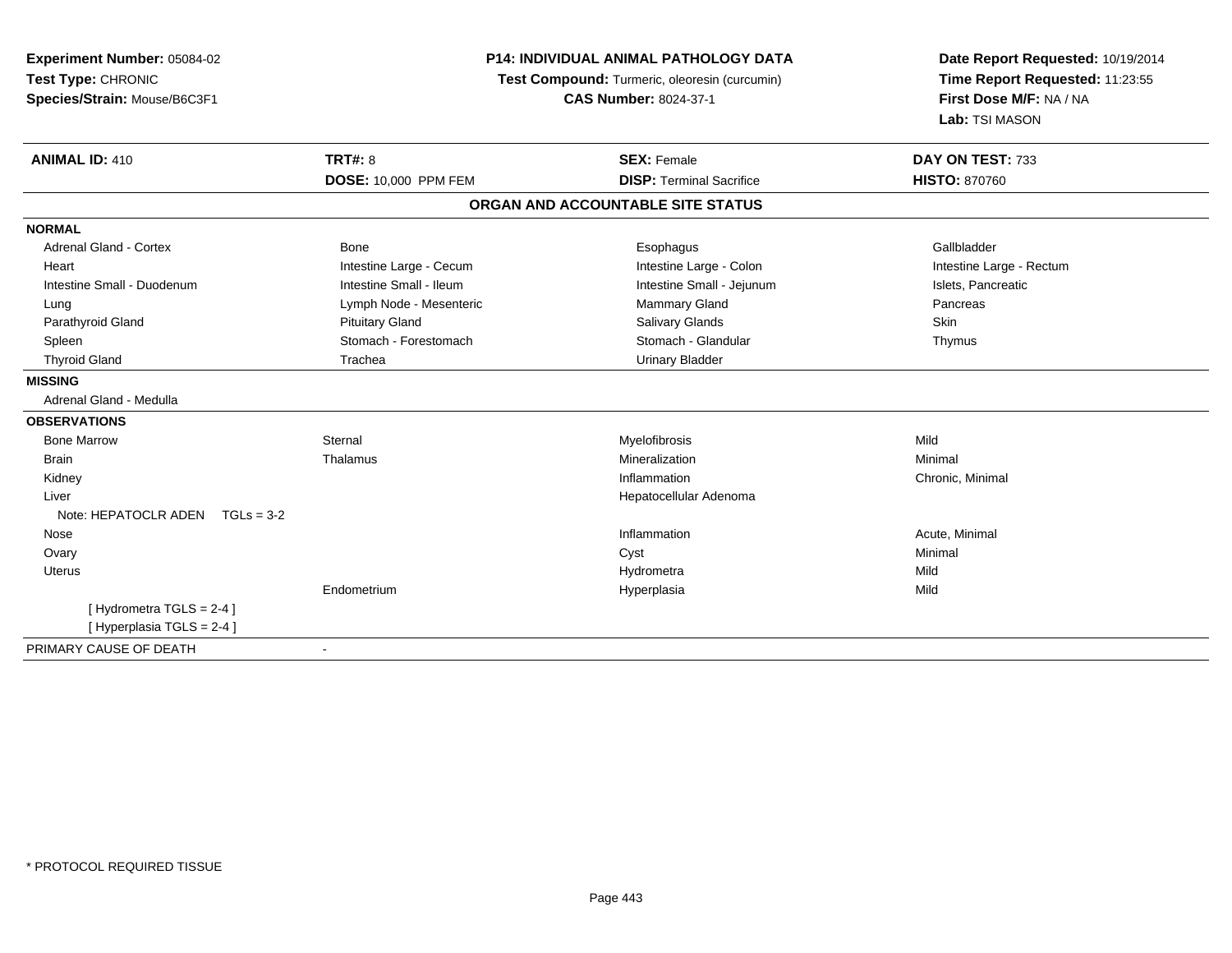| Experiment Number: 05084-02<br>Test Type: CHRONIC<br>Species/Strain: Mouse/B6C3F1                                                                                                                                                                                                 | P14: INDIVIDUAL ANIMAL PATHOLOGY DATA<br>Test Compound: Turmeric, oleoresin (curcumin)<br><b>CAS Number: 8024-37-1</b>                     |                                                                                                                              | Date Report Requested: 10/19/2014<br>Time Report Requested: 11:23:55<br>First Dose M/F: NA / NA<br>Lab: TSI MASON |
|-----------------------------------------------------------------------------------------------------------------------------------------------------------------------------------------------------------------------------------------------------------------------------------|--------------------------------------------------------------------------------------------------------------------------------------------|------------------------------------------------------------------------------------------------------------------------------|-------------------------------------------------------------------------------------------------------------------|
| <b>ANIMAL ID: 411</b>                                                                                                                                                                                                                                                             | <b>TRT#: 8</b><br>DOSE: 10,000 PPM FEM                                                                                                     | <b>SEX: Female</b><br><b>DISP: Moribund</b>                                                                                  | DAY ON TEST: 703<br>HISTO: 870761                                                                                 |
|                                                                                                                                                                                                                                                                                   |                                                                                                                                            | ORGAN AND ACCOUNTABLE SITE STATUS                                                                                            |                                                                                                                   |
|                                                                                                                                                                                                                                                                                   |                                                                                                                                            |                                                                                                                              |                                                                                                                   |
| <b>NORMAL</b><br><b>Adrenal Gland - Cortex</b><br>Gallbladder<br>Intestine Large - Rectum<br>Lymph Node - Mesenteric<br>Parathyroid Gland<br>Stomach - Forestomach<br><b>Urinary Bladder</b><br><b>MISSING</b><br>Adrenal Gland - Medulla<br><b>INSUFFICIENT TISSUE</b><br>Thymus | <b>Bone</b><br>Heart<br>Intestine Small - Duodenum<br>Mammary Gland<br><b>Pituitary Gland</b><br>Stomach - Glandular<br>Islets, Pancreatic | <b>Bone Marrow</b><br>Intestine Large - Cecum<br>Intestine Small - Ileum<br>Nose<br>Skin<br><b>Thyroid Gland</b><br>Pancreas | Esophagus<br>Intestine Large - Colon<br>Intestine Small - Jejunum<br>Ovary<br>Spleen<br>Trachea                   |
| <b>OBSERVATIONS</b><br><b>Brain</b><br>Kidney<br>Liver<br>Note: HEPATOCLR CARC $TGLs = 6-2.1+2.2$<br>Lung<br>Note: HEPATOCLR CARC<br>$TGLs = 5-1+1.1$<br><b>Salivary Glands</b>                                                                                                   | Thalamus<br>Submandibul GI                                                                                                                 | Mineralization<br>Inflammation<br>Hepatocellular Carcinoma<br>Inflammation<br>Hepatocellular Carcinoma<br>Inflammation       | Minimal<br>Chronic, Minimal<br>Chronic Active, Minimal<br>Metastatic (Liver)<br>Chronic, Minimal                  |
| <b>Uterus</b>                                                                                                                                                                                                                                                                     | Endometrium                                                                                                                                | Hyperplasia                                                                                                                  | Mild                                                                                                              |
| Note: HYPERPLASIA<br>$TGLs = 3-4$                                                                                                                                                                                                                                                 |                                                                                                                                            |                                                                                                                              |                                                                                                                   |
| PRIMARY CAUSE OF DEATH                                                                                                                                                                                                                                                            |                                                                                                                                            |                                                                                                                              |                                                                                                                   |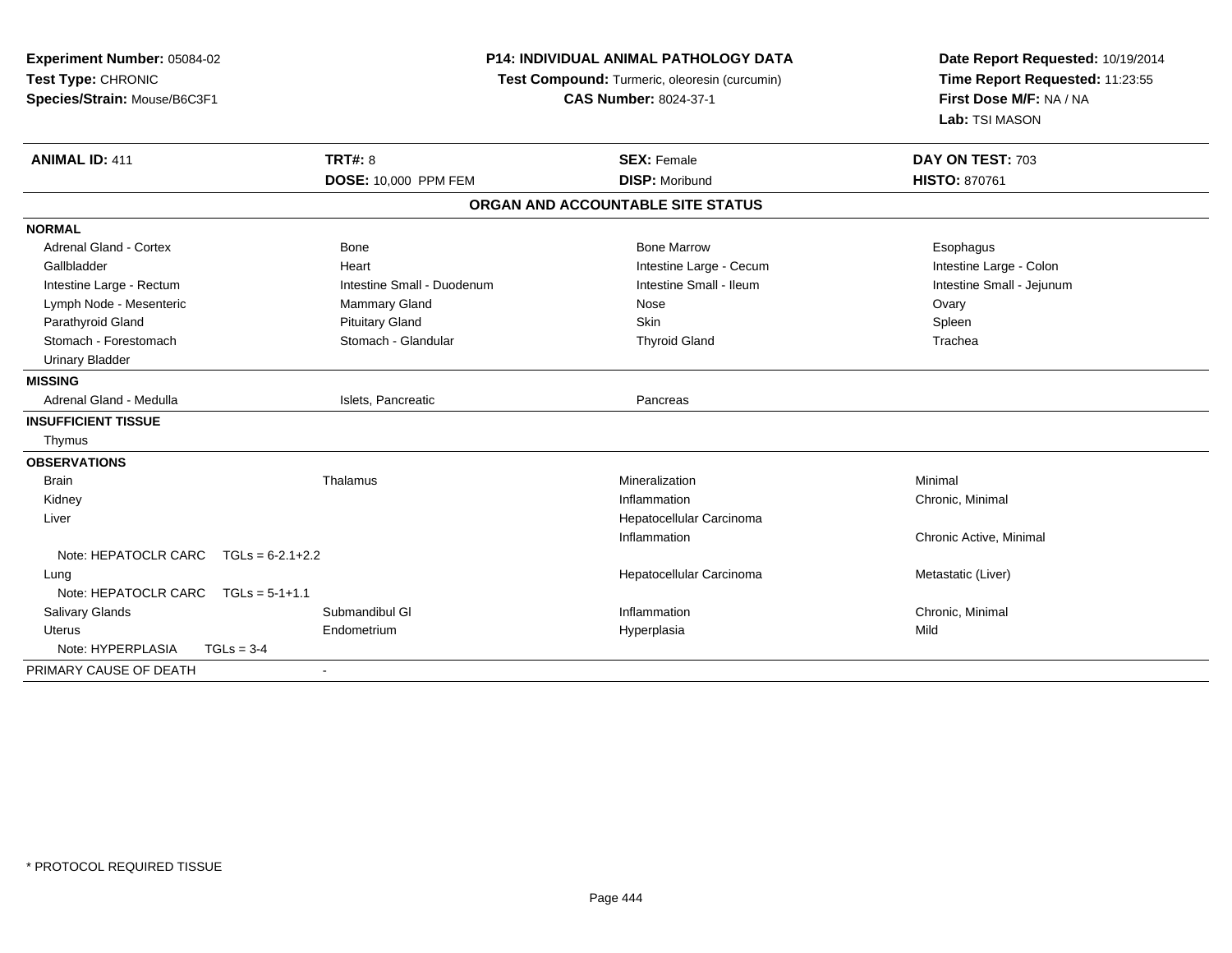| Experiment Number: 05084-02                              | P14: INDIVIDUAL ANIMAL PATHOLOGY DATA<br>Test Compound: Turmeric, oleoresin (curcumin) |                                   | Date Report Requested: 10/19/2014<br>Time Report Requested: 11:23:55 |
|----------------------------------------------------------|----------------------------------------------------------------------------------------|-----------------------------------|----------------------------------------------------------------------|
| Test Type: CHRONIC                                       |                                                                                        |                                   |                                                                      |
| Species/Strain: Mouse/B6C3F1                             |                                                                                        | <b>CAS Number: 8024-37-1</b>      | First Dose M/F: NA / NA                                              |
|                                                          |                                                                                        |                                   | Lab: TSI MASON                                                       |
| <b>ANIMAL ID: 412</b>                                    | <b>TRT#: 8</b>                                                                         | <b>SEX: Female</b>                | DAY ON TEST: 721                                                     |
|                                                          | DOSE: 10,000 PPM FEM                                                                   | <b>DISP: Dead</b>                 | <b>HISTO: 870762</b>                                                 |
|                                                          |                                                                                        | ORGAN AND ACCOUNTABLE SITE STATUS |                                                                      |
| <b>NORMAL</b>                                            |                                                                                        |                                   |                                                                      |
| <b>Adrenal Gland - Cortex</b>                            | Adrenal Gland - Medulla                                                                | <b>Bone</b>                       | <b>Bone Marrow</b>                                                   |
| Esophagus                                                | Heart                                                                                  | Mammary Gland                     | Nose                                                                 |
| Ovary                                                    | Parathyroid Gland                                                                      | <b>Pituitary Gland</b>            | Salivary Glands                                                      |
| Skin                                                     | Spleen                                                                                 | Stomach - Forestomach             | Stomach - Glandular                                                  |
| <b>Thyroid Gland</b>                                     | Trachea                                                                                | <b>Uterus</b>                     |                                                                      |
| <b>MISSING</b>                                           |                                                                                        |                                   |                                                                      |
| Islets. Pancreatic                                       | Lymph Node - Mesenteric                                                                | Pancreas                          | Thymus                                                               |
| <b>AUTO PRECLUDES DIAG.</b>                              |                                                                                        |                                   |                                                                      |
| Intestine Large - Cecum                                  | Intestine Large - Colon                                                                | Intestine Large - Rectum          | Intestine Small - Duodenum                                           |
| Intestine Small - Ileum                                  | Intestine Small - Jejunum                                                              |                                   |                                                                      |
| <b>OBSERVATIONS</b>                                      |                                                                                        |                                   |                                                                      |
| <b>Brain</b>                                             | Thalamus                                                                               | Mineralization                    | Minimal                                                              |
| <b>Clitoral Gland</b>                                    | Duct                                                                                   | <b>Dilatation</b>                 | Mild                                                                 |
| [ Dilatation TGLS = $2-6$ ]                              |                                                                                        |                                   |                                                                      |
| Gallbladder                                              |                                                                                        | Autolysis                         | Marked                                                               |
| Kidney                                                   |                                                                                        | Inflammation                      | Chronic, Minimal                                                     |
| Liver                                                    |                                                                                        | Hepatocellular Carcinoma          |                                                                      |
| Note: NODE MASS WAS ACTUALLY A LIVER MASS.               |                                                                                        |                                   |                                                                      |
| Note: WHAT THE PROSECTOR DESCRIBED AS A MESENTERIC LYMPH |                                                                                        |                                   |                                                                      |
| Note: HEPATOCLR CARC TGLs = 3-5.1                        |                                                                                        |                                   |                                                                      |
| Lung                                                     |                                                                                        | Hepatocellular Carcinoma          | Metastatic (Liver)                                                   |
| <b>Urinary Bladder</b>                                   |                                                                                        | Autolysis                         | Moderate                                                             |
| PRIMARY CAUSE OF DEATH                                   | $\sim$                                                                                 |                                   |                                                                      |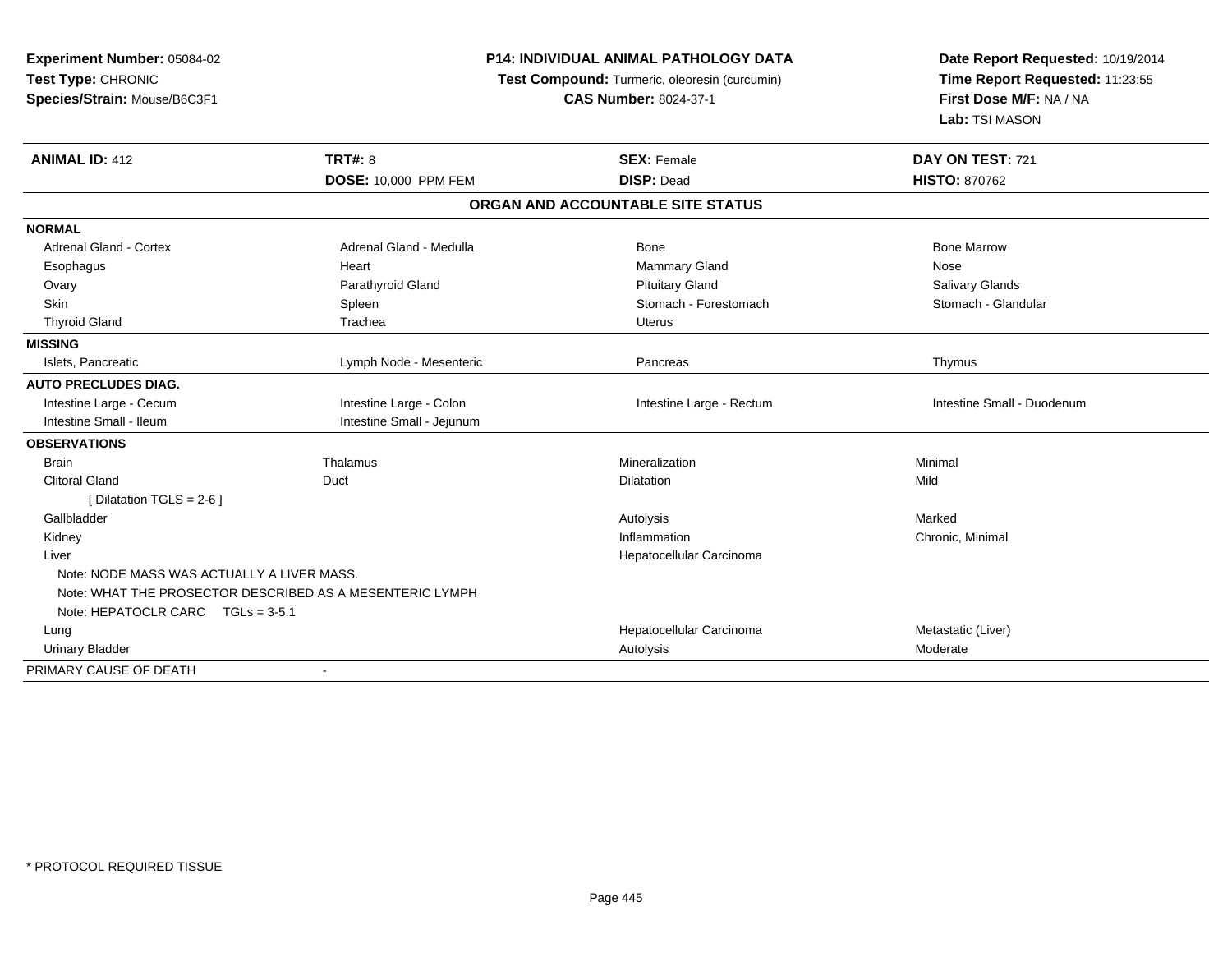| <b>Experiment Number: 05084-02</b><br>Test Type: CHRONIC<br>Species/Strain: Mouse/B6C3F1 | <b>P14: INDIVIDUAL ANIMAL PATHOLOGY DATA</b><br>Test Compound: Turmeric, oleoresin (curcumin)<br><b>CAS Number: 8024-37-1</b> |                                   | Date Report Requested: 10/19/2014<br>Time Report Requested: 11:23:55<br>First Dose M/F: NA / NA<br>Lab: TSI MASON |  |
|------------------------------------------------------------------------------------------|-------------------------------------------------------------------------------------------------------------------------------|-----------------------------------|-------------------------------------------------------------------------------------------------------------------|--|
| <b>ANIMAL ID: 413</b>                                                                    | <b>TRT#: 8</b>                                                                                                                | <b>SEX: Female</b>                | DAY ON TEST: 733                                                                                                  |  |
|                                                                                          | <b>DOSE: 10,000 PPM FEM</b>                                                                                                   | <b>DISP: Terminal Sacrifice</b>   | <b>HISTO: 870763</b>                                                                                              |  |
|                                                                                          |                                                                                                                               | ORGAN AND ACCOUNTABLE SITE STATUS |                                                                                                                   |  |
| <b>NORMAL</b>                                                                            |                                                                                                                               |                                   |                                                                                                                   |  |
| <b>Adrenal Gland - Cortex</b>                                                            | <b>Bone</b>                                                                                                                   | Esophagus                         | Gallbladder                                                                                                       |  |
| Heart                                                                                    | Intestine Large - Cecum                                                                                                       | Intestine Large - Colon           | Intestine Large - Rectum                                                                                          |  |
| Intestine Small - Duodenum                                                               | Intestine Small - Ileum                                                                                                       | Intestine Small - Jejunum         | Islets, Pancreatic                                                                                                |  |
| Lung                                                                                     | Lymph Node - Mesenteric                                                                                                       | <b>Mammary Gland</b>              | Nose                                                                                                              |  |
| Ovary                                                                                    | Pancreas                                                                                                                      | <b>Pituitary Gland</b>            | Salivary Glands                                                                                                   |  |
| Skin                                                                                     | Spleen                                                                                                                        | Stomach - Forestomach             | Stomach - Glandular                                                                                               |  |
| Thymus                                                                                   | <b>Thyroid Gland</b>                                                                                                          | Trachea                           | <b>Urinary Bladder</b>                                                                                            |  |
| <b>MISSING</b>                                                                           |                                                                                                                               |                                   |                                                                                                                   |  |
| Adrenal Gland - Medulla                                                                  | Parathyroid Gland                                                                                                             |                                   |                                                                                                                   |  |
| <b>OBSERVATIONS</b>                                                                      |                                                                                                                               |                                   |                                                                                                                   |  |
| <b>Bone Marrow</b>                                                                       | Sternal                                                                                                                       | Myelofibrosis                     | Mild                                                                                                              |  |
| <b>Brain</b>                                                                             | Thalamus                                                                                                                      | Mineralization                    | Minimal                                                                                                           |  |
| Kidney                                                                                   |                                                                                                                               | Inflammation                      | Chronic, Minimal                                                                                                  |  |
| Liver                                                                                    |                                                                                                                               | <b>Eosinophilic Focus</b>         | Minimal                                                                                                           |  |
|                                                                                          |                                                                                                                               | Inflammation                      | Chronic Active, Minimal                                                                                           |  |
| Note: EOSIN FOCUS<br>$TGLs = 5-2$                                                        |                                                                                                                               |                                   |                                                                                                                   |  |
| <b>Uterus</b>                                                                            |                                                                                                                               | Angiectasis                       | Mild                                                                                                              |  |
|                                                                                          | Endometrium                                                                                                                   | Hyperplasia                       | Mild                                                                                                              |  |
| [Angiectasis TGLS = 4-4]                                                                 |                                                                                                                               |                                   |                                                                                                                   |  |
| [Hyperplasia TGLS = 3-4]                                                                 |                                                                                                                               |                                   |                                                                                                                   |  |
| PRIMARY CAUSE OF DEATH                                                                   |                                                                                                                               |                                   |                                                                                                                   |  |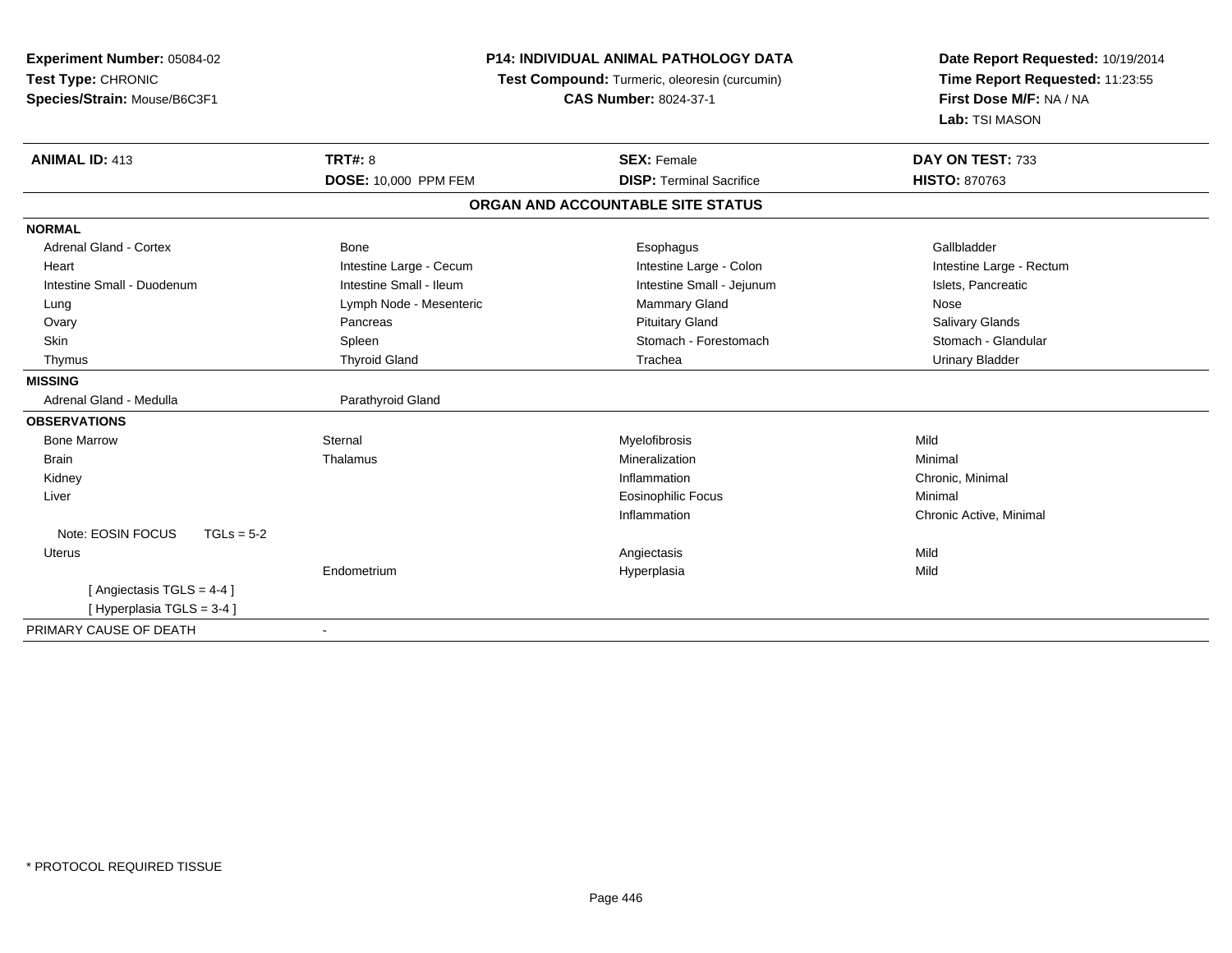| <b>Experiment Number: 05084-02</b><br>Test Type: CHRONIC<br>Species/Strain: Mouse/B6C3F1 |                             | <b>P14: INDIVIDUAL ANIMAL PATHOLOGY DATA</b><br>Test Compound: Turmeric, oleoresin (curcumin)<br><b>CAS Number: 8024-37-1</b> | Date Report Requested: 10/19/2014<br>Time Report Requested: 11:23:55<br>First Dose M/F: NA / NA<br>Lab: TSI MASON |  |
|------------------------------------------------------------------------------------------|-----------------------------|-------------------------------------------------------------------------------------------------------------------------------|-------------------------------------------------------------------------------------------------------------------|--|
| <b>ANIMAL ID: 414</b>                                                                    | <b>TRT#: 8</b>              | <b>SEX: Female</b>                                                                                                            | DAY ON TEST: 450                                                                                                  |  |
|                                                                                          | <b>DOSE: 10,000 PPM FEM</b> | <b>DISP:</b> Interval Sacrifice                                                                                               | <b>HISTO: 860070</b>                                                                                              |  |
|                                                                                          |                             | ORGAN AND ACCOUNTABLE SITE STATUS                                                                                             |                                                                                                                   |  |
| <b>NORMAL</b>                                                                            |                             |                                                                                                                               |                                                                                                                   |  |
| Intestine Large - Cecum                                                                  | Intestine Large - Colon     | Intestine Large - Rectum                                                                                                      | Intestine Small - Duodenum                                                                                        |  |
| Intestine Small - Ileum                                                                  | Intestine Small - Jejunum   | Stomach - Forestomach                                                                                                         | Stomach - Glandular                                                                                               |  |
| <b>OBSERVATIONS</b>                                                                      |                             |                                                                                                                               |                                                                                                                   |  |
| Liver                                                                                    |                             | Fatty Change                                                                                                                  | Minimal                                                                                                           |  |
|                                                                                          |                             | Necrosis                                                                                                                      | Coagulative, Minimal                                                                                              |  |
| [Necrosis TGLS = 4-2]                                                                    |                             |                                                                                                                               |                                                                                                                   |  |
| <b>Uterus</b>                                                                            | Endometrium                 | Hyperplasia                                                                                                                   | Moderate                                                                                                          |  |
| [Hyperplasia TGLS = $2,3-4+4.1$ ]                                                        |                             |                                                                                                                               |                                                                                                                   |  |
| PRIMARY CAUSE OF DEATH                                                                   |                             |                                                                                                                               |                                                                                                                   |  |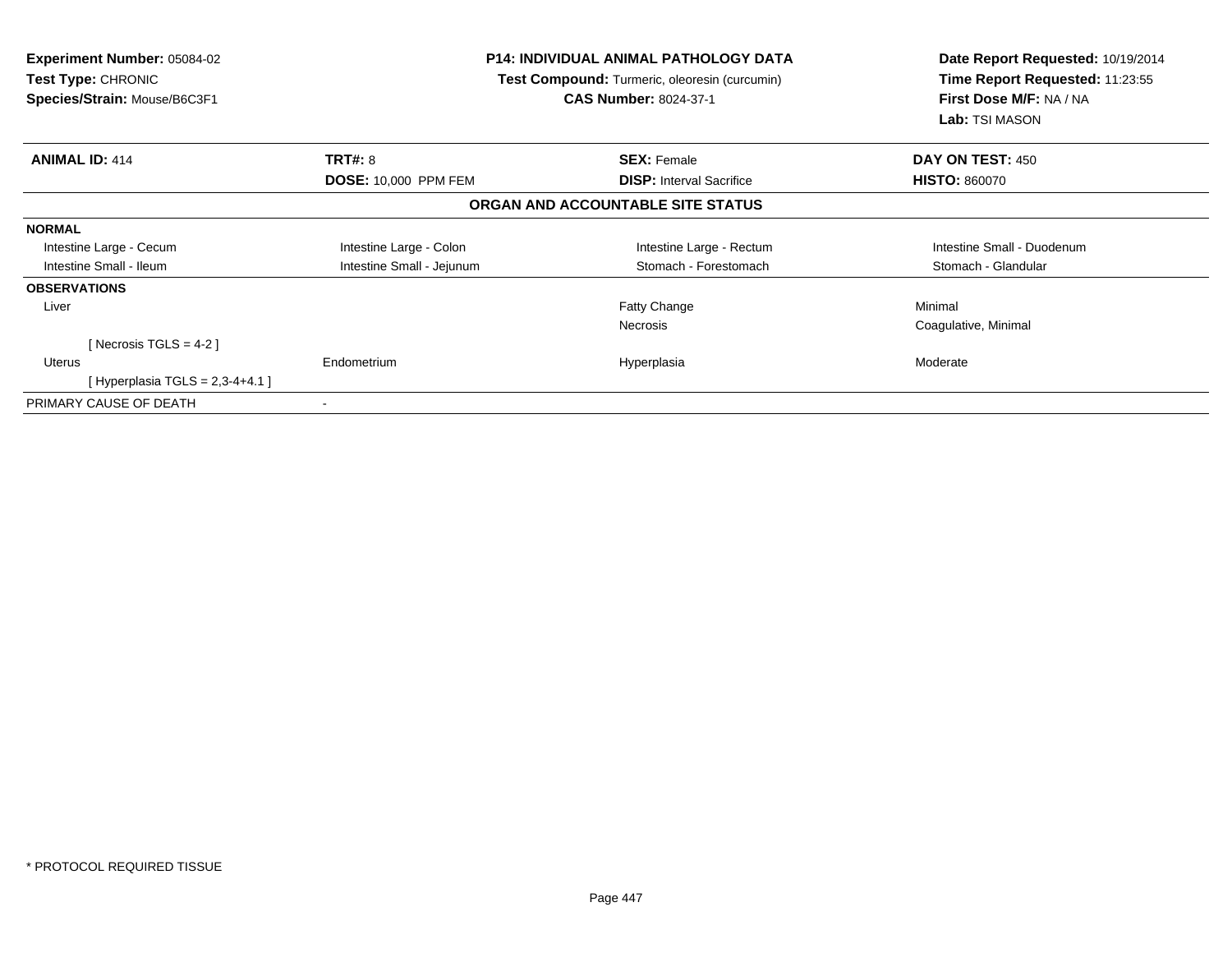| Experiment Number: 05084-02<br>Test Type: CHRONIC<br>Species/Strain: Mouse/B6C3F1 | <b>P14: INDIVIDUAL ANIMAL PATHOLOGY DATA</b><br>Test Compound: Turmeric, oleoresin (curcumin)<br><b>CAS Number: 8024-37-1</b> |                                   | Date Report Requested: 10/19/2014<br>Time Report Requested: 11:23:55<br>First Dose M/F: NA / NA<br>Lab: TSI MASON |  |
|-----------------------------------------------------------------------------------|-------------------------------------------------------------------------------------------------------------------------------|-----------------------------------|-------------------------------------------------------------------------------------------------------------------|--|
| <b>ANIMAL ID: 415</b>                                                             | <b>TRT#: 8</b>                                                                                                                | <b>SEX: Female</b>                | DAY ON TEST: 733                                                                                                  |  |
|                                                                                   | DOSE: 10,000 PPM FEM                                                                                                          | <b>DISP: Terminal Sacrifice</b>   | <b>HISTO: 870764</b>                                                                                              |  |
|                                                                                   |                                                                                                                               | ORGAN AND ACCOUNTABLE SITE STATUS |                                                                                                                   |  |
| <b>NORMAL</b>                                                                     |                                                                                                                               |                                   |                                                                                                                   |  |
| <b>Adrenal Gland - Cortex</b>                                                     | Bone                                                                                                                          | Heart                             | Intestine Large - Cecum                                                                                           |  |
| Intestine Large - Colon                                                           | Intestine Large - Rectum                                                                                                      | Intestine Small - Duodenum        | Intestine Small - Ileum                                                                                           |  |
| Intestine Small - Jejunum                                                         | Islets, Pancreatic                                                                                                            | Lymph Node - Mesenteric           | <b>Mammary Gland</b>                                                                                              |  |
| Nose                                                                              | Ovary                                                                                                                         | Pancreas                          | Parathyroid Gland                                                                                                 |  |
| Salivary Glands                                                                   | <b>Skin</b>                                                                                                                   | Stomach - Forestomach             | Stomach - Glandular                                                                                               |  |
| Thymus                                                                            | <b>Thyroid Gland</b>                                                                                                          | Trachea                           | <b>Urinary Bladder</b>                                                                                            |  |
| <b>MISSING</b>                                                                    |                                                                                                                               |                                   |                                                                                                                   |  |
| Adrenal Gland - Medulla                                                           | Esophagus                                                                                                                     | Gallbladder                       |                                                                                                                   |  |
| <b>OBSERVATIONS</b>                                                               |                                                                                                                               |                                   |                                                                                                                   |  |
| <b>Bone Marrow</b>                                                                | Sternal                                                                                                                       | Myelofibrosis                     | Minimal                                                                                                           |  |
| <b>Brain</b>                                                                      | Thalamus                                                                                                                      | Mineralization                    | Minimal                                                                                                           |  |
| Kidney                                                                            |                                                                                                                               | Inflammation                      | Chronic, Minimal                                                                                                  |  |
| Liver                                                                             |                                                                                                                               | Hepatocellular Adenoma            | Multiple                                                                                                          |  |
| Note: HEPATOCLR ADEN $TGLs = 3.4-2$                                               |                                                                                                                               |                                   |                                                                                                                   |  |
| Lung                                                                              |                                                                                                                               | Alveolar/Bronchiolar Adenoma      |                                                                                                                   |  |
| <b>Pituitary Gland</b>                                                            | <b>Pars Distalis</b>                                                                                                          | Hyperplasia                       | Mild                                                                                                              |  |
| Spleen                                                                            |                                                                                                                               | Lymphoma Malignant Mixed          |                                                                                                                   |  |
| [ Lymphoma Malignant Mixed TGLS = 2-3 ]                                           |                                                                                                                               |                                   |                                                                                                                   |  |
| Uterus                                                                            | Endometrium                                                                                                                   | Hyperplasia                       | Mild                                                                                                              |  |
| PRIMARY CAUSE OF DEATH                                                            |                                                                                                                               |                                   |                                                                                                                   |  |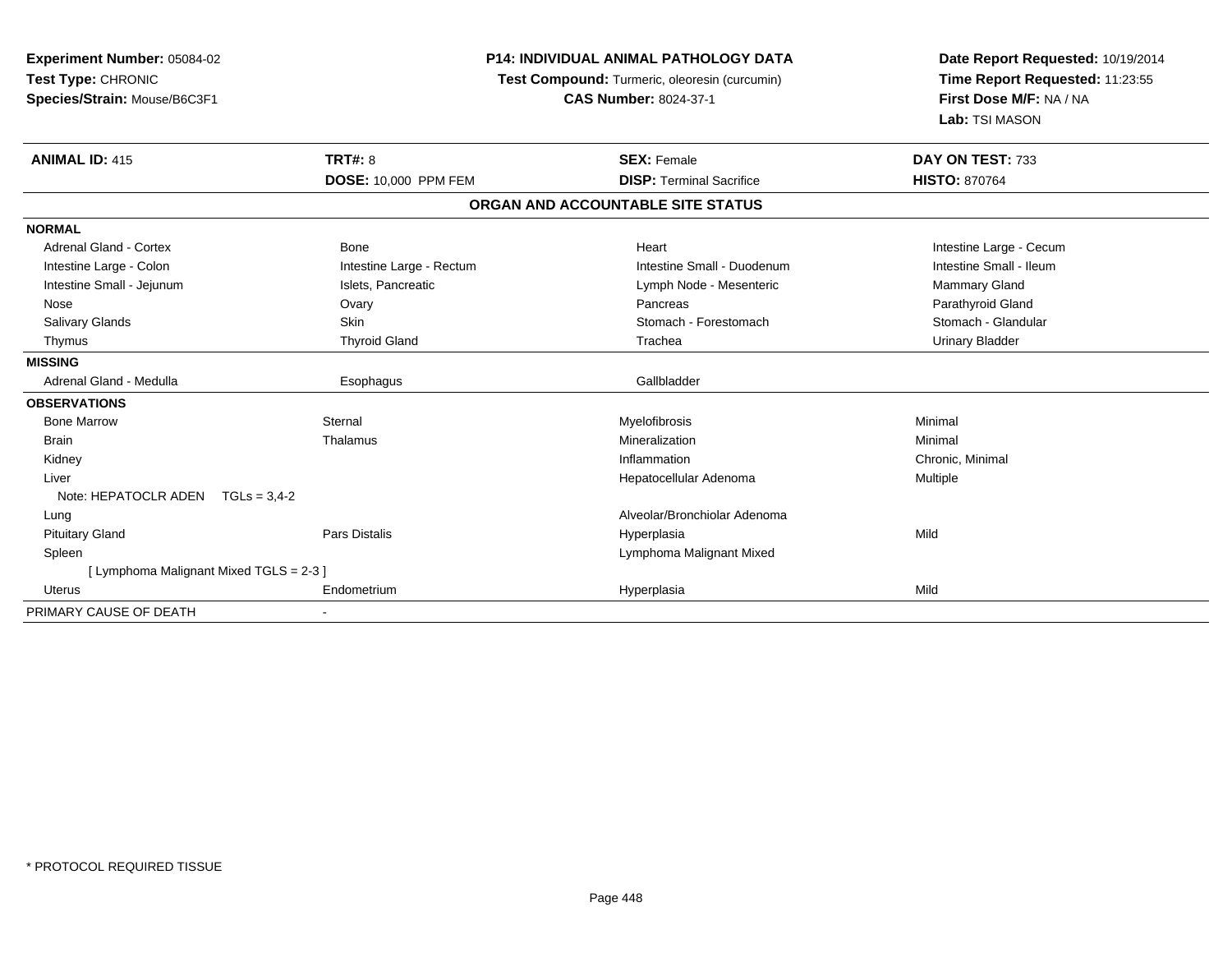| <b>Experiment Number: 05084-02</b>      |                           | <b>P14: INDIVIDUAL ANIMAL PATHOLOGY DATA</b>  | Date Report Requested: 10/19/2014 |  |
|-----------------------------------------|---------------------------|-----------------------------------------------|-----------------------------------|--|
| Test Type: CHRONIC                      |                           | Test Compound: Turmeric, oleoresin (curcumin) | Time Report Requested: 11:23:55   |  |
| Species/Strain: Mouse/B6C3F1            |                           | <b>CAS Number: 8024-37-1</b>                  | First Dose M/F: NA / NA           |  |
|                                         |                           |                                               | Lab: TSI MASON                    |  |
| <b>TRT#: 8</b><br><b>ANIMAL ID: 416</b> |                           | <b>SEX: Female</b>                            | DAY ON TEST: 662                  |  |
|                                         | DOSE: 10,000 PPM FEM      | <b>DISP: Dead</b>                             | <b>HISTO: 870765</b>              |  |
|                                         |                           | ORGAN AND ACCOUNTABLE SITE STATUS             |                                   |  |
| <b>NORMAL</b>                           |                           |                                               |                                   |  |
| <b>Adrenal Gland - Cortex</b>           | Adrenal Gland - Medulla   | Bone                                          | <b>Bone Marrow</b>                |  |
| Heart<br>Esophagus                      |                           | Intestine Large - Cecum                       | Intestine Large - Colon           |  |
| Intestine Large - Rectum                | Intestine Small - Jejunum | Islets, Pancreatic                            | Liver                             |  |
| Lung                                    | Lymph Node - Mesenteric   | <b>Mammary Gland</b>                          | Nose                              |  |
| Ovary<br>Pancreas                       |                           | <b>Pituitary Gland</b>                        | Salivary Glands                   |  |
| Skin<br>Spleen                          |                           | Stomach - Forestomach                         | Stomach - Glandular               |  |
| Thymus                                  | <b>Thyroid Gland</b>      | Trachea                                       | <b>Urinary Bladder</b>            |  |
| <b>MISSING</b>                          |                           |                                               |                                   |  |
| Parathyroid Gland                       |                           |                                               |                                   |  |
| <b>OBSERVATIONS</b>                     |                           |                                               |                                   |  |
| <b>Brain</b><br>Thalamus                |                           | Mineralization                                | Minimal                           |  |
| Gallbladder                             |                           | Autolysis                                     | Moderate                          |  |
| <b>Intestine Small</b><br>Duodenum      |                           | Autolysis                                     | Mild                              |  |
| <b>Ileum</b>                            |                           | Autolysis                                     | Mild                              |  |
| Kidney                                  |                           | Inflammation                                  | Chronic, Minimal                  |  |
| Mesentery                               |                           | Fibrosis                                      | Minimal                           |  |
|                                         |                           | Necrosis                                      | Mild                              |  |
| Note: NECROSIS<br>$TGLs = 3-9$          |                           |                                               |                                   |  |
| [Necrosis TGLS = $3-9$ ]                |                           |                                               |                                   |  |
| <b>Uterus</b>                           |                           | Histiocytic Sarcoma                           |                                   |  |
|                                         |                           | Hydrometra                                    | Moderate                          |  |
| Note: [ HISTIO SARC ]<br>$TGLs = 5-4$   |                           |                                               |                                   |  |
| Note: HYDROMETRA<br>$TGLs = 4-4$        |                           |                                               |                                   |  |
| PRIMARY CAUSE OF DEATH                  |                           |                                               |                                   |  |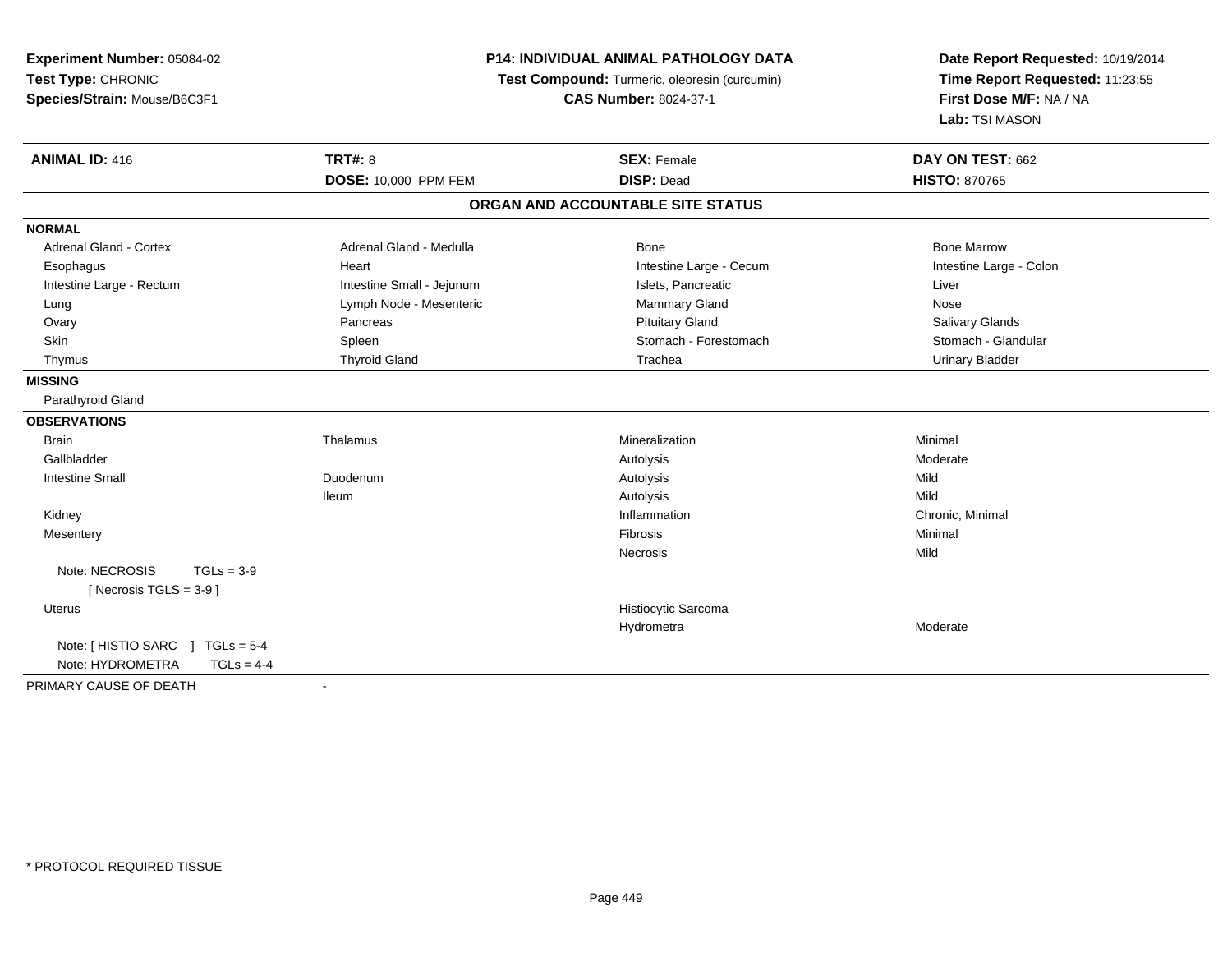**Experiment Number:** 05084-02**Test Type:** CHRONIC**Species/Strain:** Mouse/B6C3F1

## **P14: INDIVIDUAL ANIMAL PATHOLOGY DATA**

**Test Compound:** Turmeric, oleoresin (curcumin)

**CAS Number:** 8024-37-1

**Date Report Requested:** 10/19/2014**Time Report Requested:** 11:23:55**First Dose M/F:** NA / NA**Lab:** TSI MASON

| <b>ANIMAL ID: 417</b>              | <b>TRT#: 8</b>             | <b>SEX: Female</b>                | DAY ON TEST: 714          |  |
|------------------------------------|----------------------------|-----------------------------------|---------------------------|--|
|                                    | DOSE: 10,000 PPM FEM       | <b>DISP: Moribund</b>             | <b>HISTO: 870766</b>      |  |
|                                    |                            | ORGAN AND ACCOUNTABLE SITE STATUS |                           |  |
| <b>NORMAL</b>                      |                            |                                   |                           |  |
| <b>Adrenal Gland - Cortex</b>      | Adrenal Gland - Medulla    | <b>Bone</b>                       | Esophagus                 |  |
| Gallbladder                        | Heart                      | Intestine Large - Cecum           | Intestine Large - Colon   |  |
| Intestine Large - Rectum           | Intestine Small - Duodenum | Intestine Small - Ileum           | Intestine Small - Jejunum |  |
| Islets, Pancreatic                 | Lung                       | <b>Mammary Gland</b>              | Pancreas                  |  |
| Parathyroid Gland                  | <b>Pituitary Gland</b>     | Skin                              | Spleen                    |  |
| Stomach - Forestomach              | Thymus                     | <b>Thyroid Gland</b>              | Trachea                   |  |
| <b>Urinary Bladder</b>             |                            |                                   |                           |  |
| <b>OBSERVATIONS</b>                |                            |                                   |                           |  |
| <b>Bone Marrow</b>                 | Sternal                    | Myelofibrosis                     | Moderate                  |  |
| <b>Brain</b>                       | Thalamus                   | Mineralization                    | Minimal                   |  |
| <b>Clitoral Gland</b>              |                            | Pigmentation                      | Minimal                   |  |
| [ Pigmentation TGLS = 3-9 ]        |                            |                                   |                           |  |
| Kidney                             |                            | Inflammation                      | Chronic, Minimal          |  |
|                                    | Papilla                    | Necrosis                          | Moderate                  |  |
|                                    | <b>Renal Tubule</b>        | Regeneration                      | Moderate                  |  |
| Note: REGENERATION<br>$TGLs = 5-3$ |                            |                                   |                           |  |
| [Regeneration TGLS = 5-3]          |                            |                                   |                           |  |
| Liver                              |                            | Clear Cell Focus                  | Minimal                   |  |
|                                    |                            | Inflammation                      | Chronic Active, Minimal   |  |
| Lymph Node                         | Mesenteric                 | Angiectasis                       | Mild                      |  |
| [Angiectasis TGLS = 4-5]           |                            |                                   |                           |  |
| Nose                               |                            | Inflammation                      | Acute, Minimal            |  |
| Ovary                              |                            | Cyst                              | Minimal                   |  |
| <b>Salivary Glands</b>             | Submandibul GI             | Inflammation                      | Chronic, Minimal          |  |
| Stomach                            | Glandular                  | Necrosis                          | Minimal                   |  |
| [Necrosis TGLS = $8-3$ ]           |                            |                                   |                           |  |
| Uterus                             | Endometrium                | Hyperplasia                       | Mild                      |  |
| PRIMARY CAUSE OF DEATH             | $\blacksquare$             |                                   |                           |  |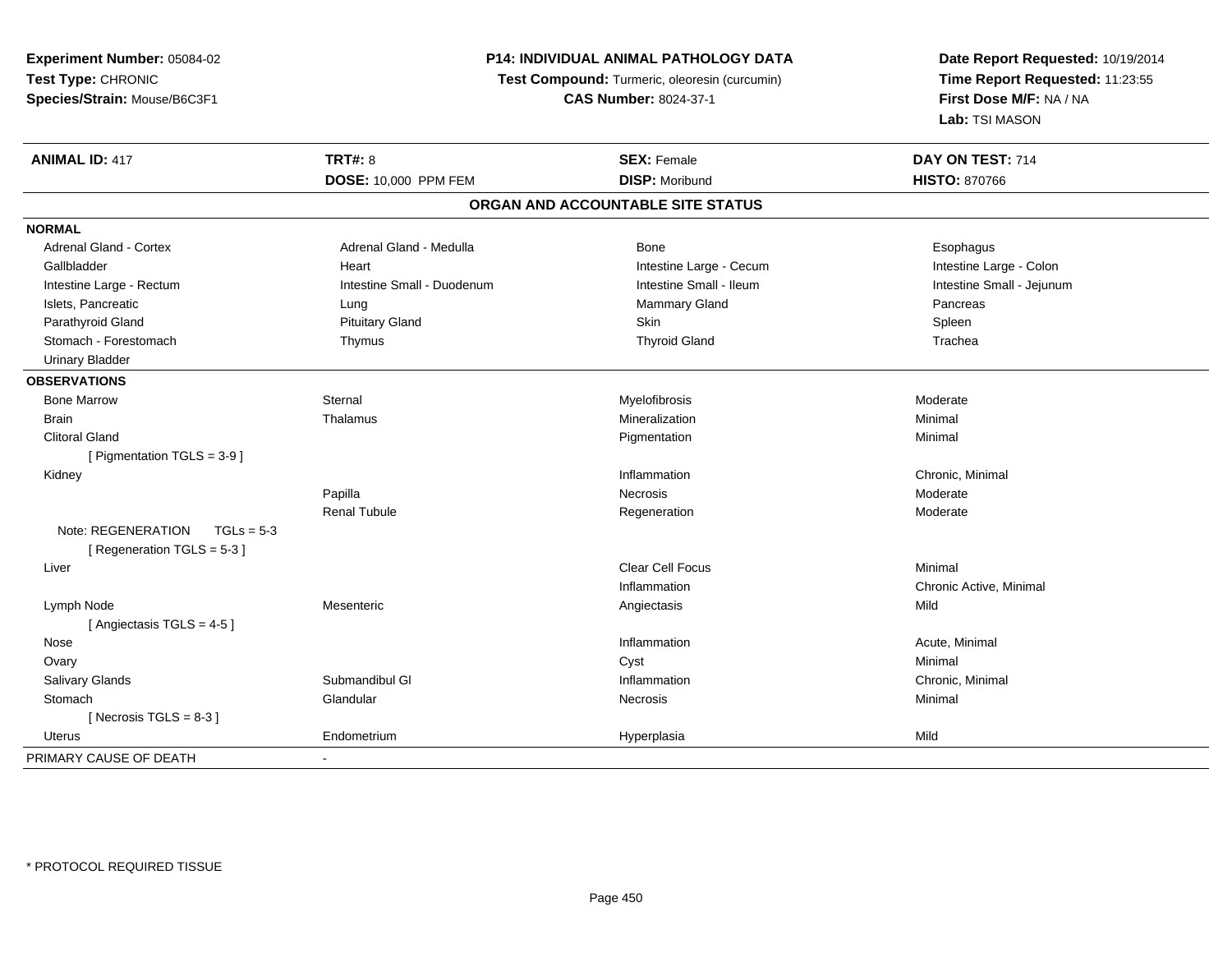| Experiment Number: 05084-02<br>Test Type: CHRONIC<br>Species/Strain: Mouse/B6C3F1 |                             | <b>P14: INDIVIDUAL ANIMAL PATHOLOGY DATA</b><br>Test Compound: Turmeric, oleoresin (curcumin)<br><b>CAS Number: 8024-37-1</b> | Date Report Requested: 10/19/2014<br>Time Report Requested: 11:23:55<br>First Dose M/F: NA / NA<br>Lab: TSI MASON |  |
|-----------------------------------------------------------------------------------|-----------------------------|-------------------------------------------------------------------------------------------------------------------------------|-------------------------------------------------------------------------------------------------------------------|--|
| <b>ANIMAL ID: 418</b>                                                             | <b>TRT#: 8</b>              | <b>SEX: Female</b>                                                                                                            | DAY ON TEST: 450                                                                                                  |  |
|                                                                                   | <b>DOSE: 10,000 PPM FEM</b> | <b>DISP: Interval Sacrifice</b>                                                                                               | <b>HISTO: 860071</b>                                                                                              |  |
|                                                                                   |                             | ORGAN AND ACCOUNTABLE SITE STATUS                                                                                             |                                                                                                                   |  |
| <b>NORMAL</b>                                                                     |                             |                                                                                                                               |                                                                                                                   |  |
| Intestine Large - Cecum                                                           | Intestine Large - Colon     | Intestine Large - Rectum                                                                                                      | Intestine Small - Duodenum                                                                                        |  |
| Intestine Small - Ileum                                                           | Intestine Small - Jejunum   | Stomach - Forestomach                                                                                                         | Stomach - Glandular                                                                                               |  |
| <b>OBSERVATIONS</b>                                                               |                             |                                                                                                                               |                                                                                                                   |  |
| Liver                                                                             |                             | <b>Fatty Change</b>                                                                                                           | Minimal                                                                                                           |  |
|                                                                                   |                             | Hepatocellular Adenoma                                                                                                        |                                                                                                                   |  |
|                                                                                   |                             | <b>Necrosis</b>                                                                                                               | Coagulative, Minimal                                                                                              |  |
| [Fatty Change TGLS = 3-2]                                                         |                             |                                                                                                                               |                                                                                                                   |  |
| [ Hepatocellular Adenoma TGLS = 5-2 ]                                             |                             |                                                                                                                               |                                                                                                                   |  |
| [ Necrosis TGLS = $6-2$ ]                                                         |                             |                                                                                                                               |                                                                                                                   |  |
| Mesentery                                                                         |                             | Fibrosis                                                                                                                      | Minimal                                                                                                           |  |
|                                                                                   |                             | Inflammation                                                                                                                  | Chronic, Minimal                                                                                                  |  |
|                                                                                   |                             | Necrosis                                                                                                                      | Coagulative, Mild                                                                                                 |  |
| [ Fibrosis TGLS = $2-6$ ]                                                         |                             |                                                                                                                               |                                                                                                                   |  |
| [Inflammation TGLS = $2-6$ ]                                                      |                             |                                                                                                                               |                                                                                                                   |  |
| [ Necrosis TGLS = $2-6$ ]                                                         |                             |                                                                                                                               |                                                                                                                   |  |
| PRIMARY CAUSE OF DEATH                                                            | $\blacksquare$              |                                                                                                                               |                                                                                                                   |  |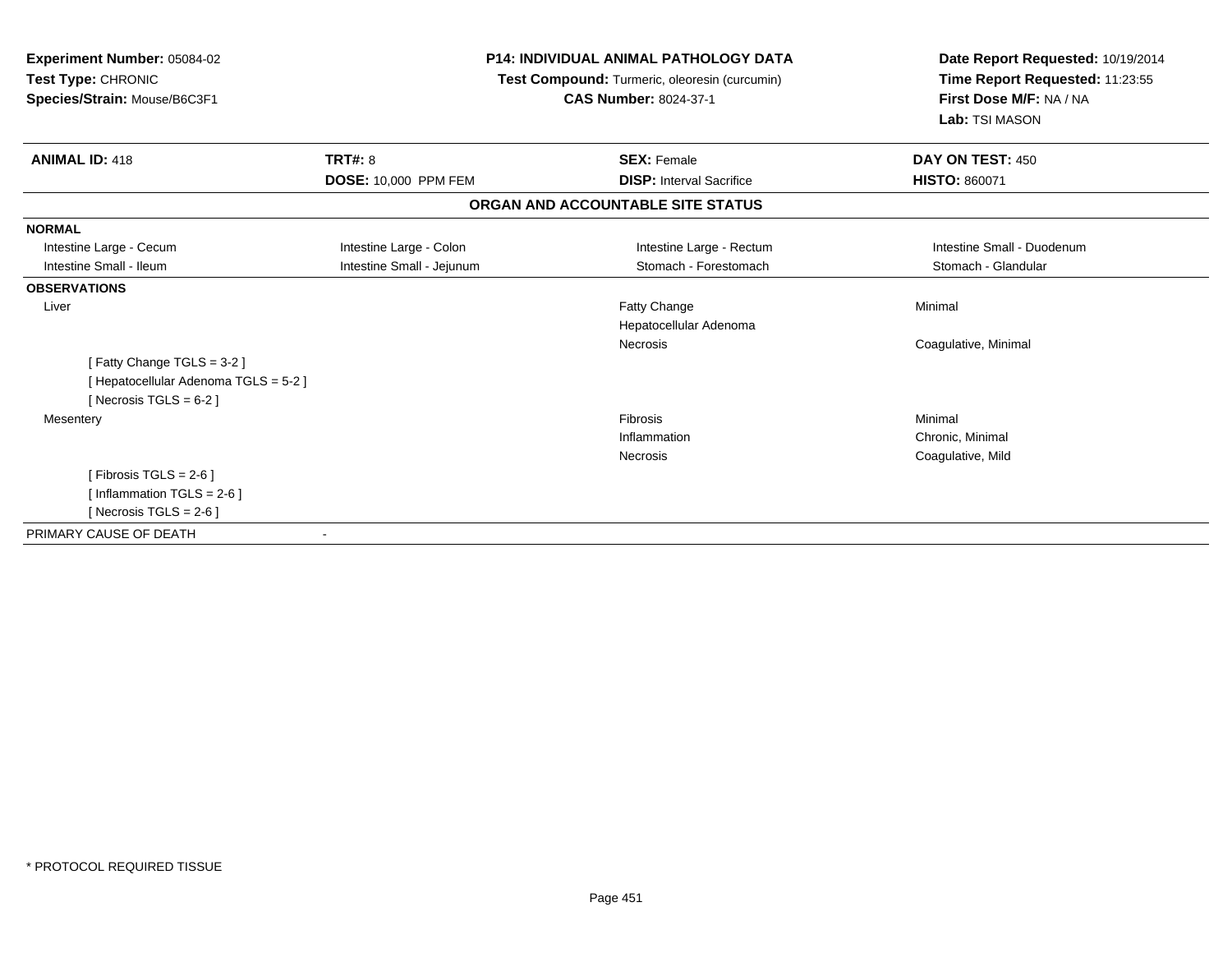| <b>Experiment Number: 05084-02</b><br>Test Type: CHRONIC<br>Species/Strain: Mouse/B6C3F1 |              | <b>P14: INDIVIDUAL ANIMAL PATHOLOGY DATA</b><br>Test Compound: Turmeric, oleoresin (curcumin)<br><b>CAS Number: 8024-37-1</b> |                                   | Date Report Requested: 10/19/2014<br>Time Report Requested: 11:23:55<br>First Dose M/F: NA / NA<br>Lab: TSI MASON |
|------------------------------------------------------------------------------------------|--------------|-------------------------------------------------------------------------------------------------------------------------------|-----------------------------------|-------------------------------------------------------------------------------------------------------------------|
| <b>ANIMAL ID: 419</b>                                                                    |              | <b>TRT#: 8</b>                                                                                                                | <b>SEX: Female</b>                | DAY ON TEST: 733                                                                                                  |
|                                                                                          |              | DOSE: 10,000 PPM FEM                                                                                                          | <b>DISP: Terminal Sacrifice</b>   | <b>HISTO: 870767</b>                                                                                              |
|                                                                                          |              |                                                                                                                               | ORGAN AND ACCOUNTABLE SITE STATUS |                                                                                                                   |
| <b>NORMAL</b>                                                                            |              |                                                                                                                               |                                   |                                                                                                                   |
| Adrenal Gland - Cortex                                                                   |              | Adrenal Gland - Medulla                                                                                                       | Bone                              | Esophagus                                                                                                         |
| Gallbladder                                                                              |              | Heart                                                                                                                         | Intestine Large - Cecum           | Intestine Large - Colon                                                                                           |
| Intestine Large - Rectum                                                                 |              | Intestine Small - Duodenum                                                                                                    | Intestine Small - Ileum           | Intestine Small - Jejunum                                                                                         |
| Islets, Pancreatic                                                                       |              | Lung                                                                                                                          | Lymph Node - Mesenteric           | <b>Mammary Gland</b>                                                                                              |
| Nose                                                                                     |              | Pancreas                                                                                                                      | <b>Skin</b>                       | Spleen                                                                                                            |
| Stomach - Forestomach                                                                    |              | Stomach - Glandular                                                                                                           | Thymus                            | Trachea                                                                                                           |
| <b>Urinary Bladder</b>                                                                   |              |                                                                                                                               |                                   |                                                                                                                   |
| <b>MISSING</b>                                                                           |              |                                                                                                                               |                                   |                                                                                                                   |
| Parathyroid Gland                                                                        |              |                                                                                                                               |                                   |                                                                                                                   |
| <b>OBSERVATIONS</b>                                                                      |              |                                                                                                                               |                                   |                                                                                                                   |
| <b>Bone Marrow</b>                                                                       |              | Sternal                                                                                                                       | Myelofibrosis                     | Mild                                                                                                              |
| <b>Brain</b>                                                                             |              | Thalamus                                                                                                                      | Mineralization                    | Minimal                                                                                                           |
| Kidney                                                                                   |              |                                                                                                                               | Inflammation                      | Chronic, Minimal                                                                                                  |
| Liver                                                                                    |              |                                                                                                                               | <b>Eosinophilic Focus</b>         | Minimal                                                                                                           |
| Ovary                                                                                    |              |                                                                                                                               | Angiectasis                       | Mild                                                                                                              |
| Note: ANGIECTASIS                                                                        | $TGLs = 3-4$ |                                                                                                                               |                                   |                                                                                                                   |
| <b>Pituitary Gland</b>                                                                   |              | <b>Pars Distalis</b>                                                                                                          | Adenoma                           |                                                                                                                   |
| Note: ADENOMA                                                                            | $TGLs = 6-7$ |                                                                                                                               |                                   |                                                                                                                   |
| <b>Salivary Glands</b>                                                                   |              | Submandibul GI                                                                                                                | Inflammation                      | Chronic, Minimal                                                                                                  |
| <b>Thyroid Gland</b>                                                                     |              | <b>Follicular Cel</b>                                                                                                         | Hyperplasia                       | Mild                                                                                                              |
| Uterus                                                                                   |              | Endometrium                                                                                                                   | Hyperplasia                       | Minimal                                                                                                           |
| [Hyperplasia TGLS = 2-4]                                                                 |              |                                                                                                                               |                                   |                                                                                                                   |
| PRIMARY CAUSE OF DEATH                                                                   |              |                                                                                                                               |                                   |                                                                                                                   |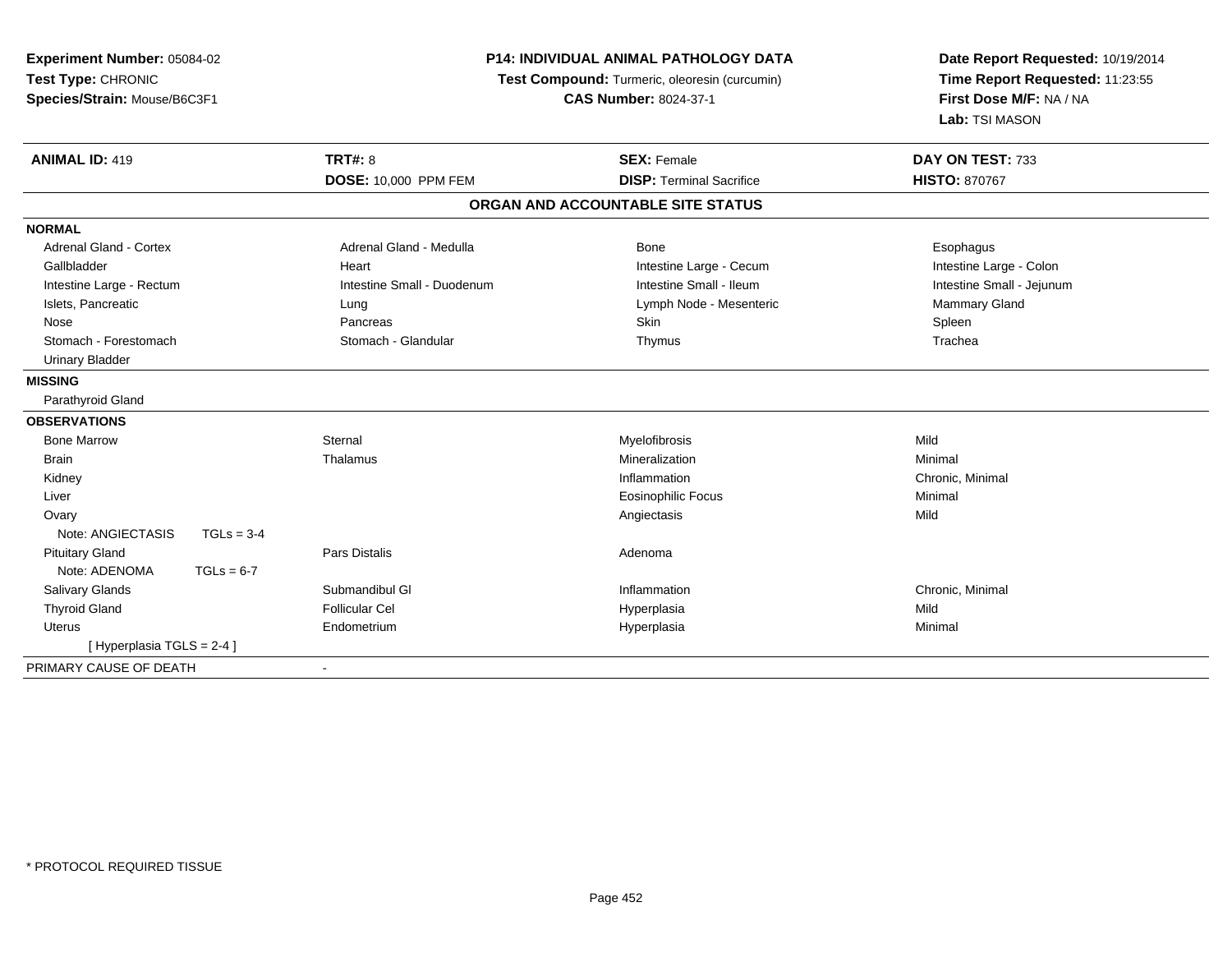| Experiment Number: 05084-02   |              | <b>P14: INDIVIDUAL ANIMAL PATHOLOGY DATA</b> |                                               | Date Report Requested: 10/19/2014 |  |
|-------------------------------|--------------|----------------------------------------------|-----------------------------------------------|-----------------------------------|--|
| Test Type: CHRONIC            |              |                                              | Test Compound: Turmeric, oleoresin (curcumin) | Time Report Requested: 11:23:55   |  |
| Species/Strain: Mouse/B6C3F1  |              |                                              | <b>CAS Number: 8024-37-1</b>                  | First Dose M/F: NA / NA           |  |
|                               |              |                                              |                                               | Lab: TSI MASON                    |  |
| <b>ANIMAL ID: 420</b>         |              | <b>TRT#: 8</b>                               | <b>SEX: Female</b>                            | DAY ON TEST: 733                  |  |
|                               |              | <b>DOSE: 10,000 PPM FEM</b>                  | <b>DISP: Terminal Sacrifice</b>               | <b>HISTO: 870768</b>              |  |
|                               |              |                                              | ORGAN AND ACCOUNTABLE SITE STATUS             |                                   |  |
| <b>NORMAL</b>                 |              |                                              |                                               |                                   |  |
| <b>Adrenal Gland - Cortex</b> |              | Adrenal Gland - Medulla                      | Bone                                          | Esophagus                         |  |
| Gallbladder                   |              | Heart                                        | Intestine Large - Cecum                       | Intestine Large - Colon           |  |
| Intestine Large - Rectum      |              | Intestine Small - Duodenum                   | Intestine Small - Ileum                       | Intestine Small - Jejunum         |  |
| Islets, Pancreatic            |              | Lung                                         | Lymph Node - Mesenteric                       | <b>Mammary Gland</b>              |  |
| Nose                          |              | Pancreas                                     | Parathyroid Gland                             | <b>Pituitary Gland</b>            |  |
| <b>Skin</b>                   |              | Spleen                                       | Stomach - Forestomach                         | Stomach - Glandular               |  |
| Thymus                        |              | <b>Thyroid Gland</b>                         | Trachea                                       | <b>Urinary Bladder</b>            |  |
| <b>OBSERVATIONS</b>           |              |                                              |                                               |                                   |  |
| <b>Bone Marrow</b>            |              | Sternal                                      | Myelofibrosis                                 | Minimal                           |  |
| Brain                         |              | Thalamus                                     | Mineralization                                | Minimal                           |  |
| Kidney                        |              | <b>Renal Tubule</b>                          | Atrophy                                       | Minimal                           |  |
|                               |              |                                              | Inflammation                                  | Chronic, Minimal                  |  |
| Liver                         |              |                                              | Inflammation                                  | Chronic Active, Minimal           |  |
| Ovary                         |              |                                              | Cyst                                          | Mild                              |  |
|                               |              |                                              | Hemorrhage                                    | Mild                              |  |
| Note: HEMORRHAGE              | $TGLs = 3-4$ |                                              |                                               |                                   |  |
| Salivary Glands               |              | Submandibul GI                               | Inflammation                                  | Chronic, Mild                     |  |
| <b>Uterus</b>                 |              |                                              | Hydrometra                                    | Mild                              |  |
|                               |              | Endometrium                                  | Hyperplasia                                   | Minimal                           |  |
| Note: HYDROMETRA              | $TGLs = 4-4$ |                                              |                                               |                                   |  |
| PRIMARY CAUSE OF DEATH        |              |                                              |                                               |                                   |  |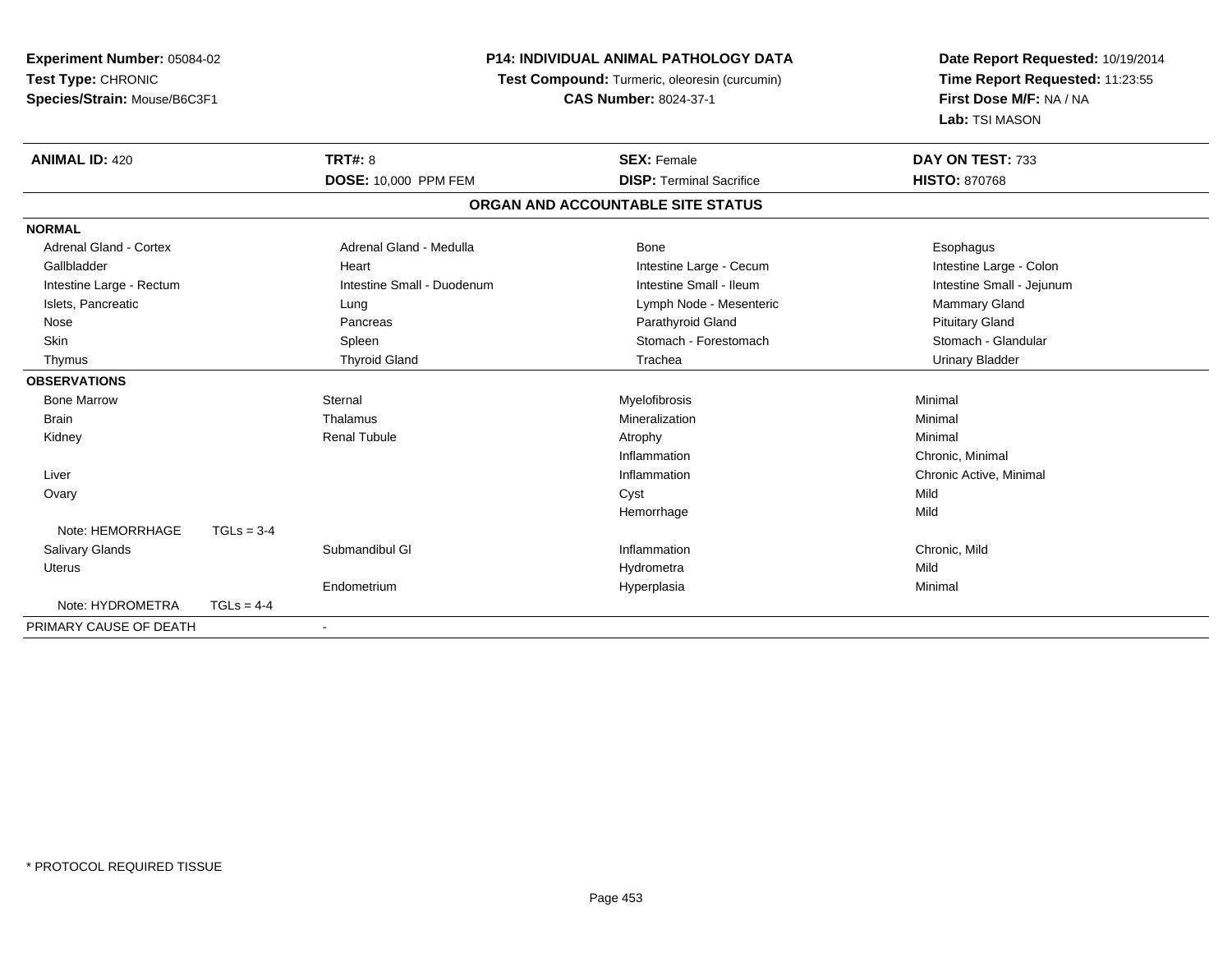| <b>Experiment Number: 05084-02</b><br>Test Type: CHRONIC<br>Species/Strain: Mouse/B6C3F1 | <b>P14: INDIVIDUAL ANIMAL PATHOLOGY DATA</b><br>Test Compound: Turmeric, oleoresin (curcumin)<br><b>CAS Number: 8024-37-1</b> |                                   | Date Report Requested: 10/19/2014<br>Time Report Requested: 11:23:55<br>First Dose M/F: NA / NA<br>Lab: TSI MASON |  |
|------------------------------------------------------------------------------------------|-------------------------------------------------------------------------------------------------------------------------------|-----------------------------------|-------------------------------------------------------------------------------------------------------------------|--|
| <b>ANIMAL ID: 421</b>                                                                    | <b>TRT#: 8</b>                                                                                                                | <b>SEX: Female</b>                | DAY ON TEST: 733                                                                                                  |  |
|                                                                                          | DOSE: 10,000 PPM FEM                                                                                                          | <b>DISP: Terminal Sacrifice</b>   | <b>HISTO: 870769</b>                                                                                              |  |
|                                                                                          |                                                                                                                               | ORGAN AND ACCOUNTABLE SITE STATUS |                                                                                                                   |  |
| <b>NORMAL</b>                                                                            |                                                                                                                               |                                   |                                                                                                                   |  |
| <b>Adrenal Gland - Cortex</b>                                                            | Adrenal Gland - Medulla                                                                                                       | <b>Bone</b>                       | Esophagus                                                                                                         |  |
| Gallbladder                                                                              | Heart                                                                                                                         | Intestine Large - Cecum           | Intestine Large - Colon                                                                                           |  |
| Intestine Large - Rectum                                                                 | Intestine Small - Duodenum                                                                                                    | Intestine Small - Ileum           | Intestine Small - Jejunum                                                                                         |  |
| Islets, Pancreatic                                                                       | Lung                                                                                                                          | Lymph Node - Mesenteric           | Mammary Gland                                                                                                     |  |
| Nose                                                                                     | Ovary                                                                                                                         | Pancreas                          | Parathyroid Gland                                                                                                 |  |
| <b>Skin</b>                                                                              | Spleen                                                                                                                        | Stomach - Forestomach             | Stomach - Glandular                                                                                               |  |
| <b>Thyroid Gland</b>                                                                     | Trachea                                                                                                                       | <b>Urinary Bladder</b>            |                                                                                                                   |  |
| <b>INSUFFICIENT TISSUE</b>                                                               |                                                                                                                               |                                   |                                                                                                                   |  |
| Thymus                                                                                   |                                                                                                                               |                                   |                                                                                                                   |  |
| <b>OBSERVATIONS</b>                                                                      |                                                                                                                               |                                   |                                                                                                                   |  |
| <b>Bone Marrow</b>                                                                       | Sternal                                                                                                                       | Myelofibrosis                     | Mild                                                                                                              |  |
| <b>Brain</b>                                                                             | Thalamus                                                                                                                      | Mineralization                    | Minimal                                                                                                           |  |
| Kidney                                                                                   |                                                                                                                               | Inflammation                      | Chronic, Minimal                                                                                                  |  |
| Liver                                                                                    |                                                                                                                               | Inflammation                      | Chronic Active, Minimal                                                                                           |  |
| <b>Pituitary Gland</b>                                                                   | <b>Pars Distalis</b>                                                                                                          | Hyperplasia                       | Mild                                                                                                              |  |
| <b>Salivary Glands</b>                                                                   | Submandibul GI                                                                                                                | Inflammation                      | Chronic, Minimal                                                                                                  |  |
| <b>Uterus</b>                                                                            | Endometrium                                                                                                                   | Hyperplasia                       | Mild                                                                                                              |  |
| PRIMARY CAUSE OF DEATH                                                                   |                                                                                                                               |                                   |                                                                                                                   |  |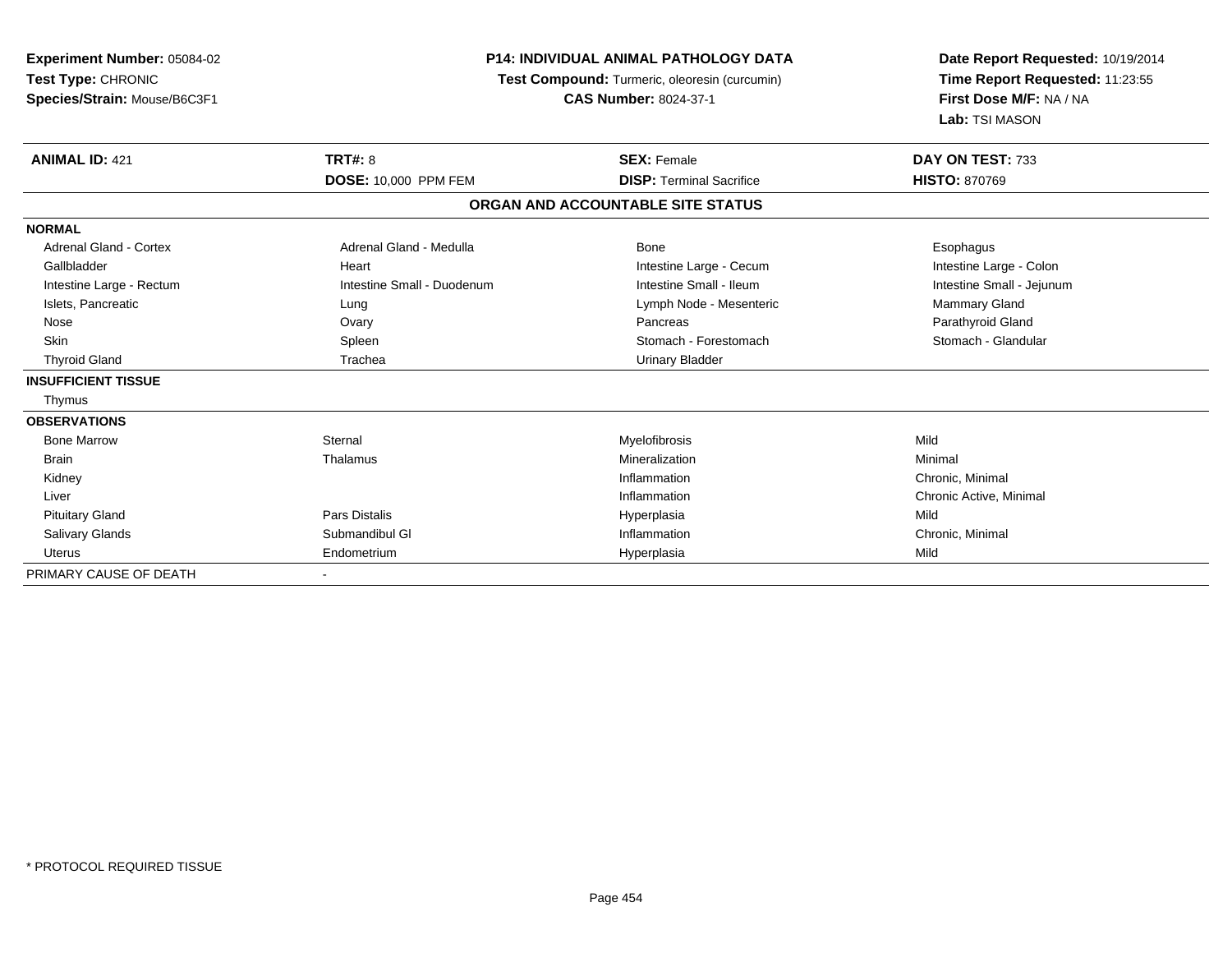| Experiment Number: 05084-02<br><b>Test Type: CHRONIC</b><br>Species/Strain: Mouse/B6C3F1 |                             | <b>P14: INDIVIDUAL ANIMAL PATHOLOGY DATA</b><br>Test Compound: Turmeric, oleoresin (curcumin)<br><b>CAS Number: 8024-37-1</b> | Date Report Requested: 10/19/2014<br>Time Report Requested: 11:23:55<br>First Dose M/F: NA / NA<br>Lab: TSI MASON |
|------------------------------------------------------------------------------------------|-----------------------------|-------------------------------------------------------------------------------------------------------------------------------|-------------------------------------------------------------------------------------------------------------------|
| <b>ANIMAL ID: 422</b>                                                                    | <b>TRT#: 8</b>              | <b>SEX: Female</b>                                                                                                            | DAY ON TEST: 733                                                                                                  |
|                                                                                          | <b>DOSE: 10,000 PPM FEM</b> | <b>DISP: Terminal Sacrifice</b>                                                                                               | <b>HISTO: 870770</b>                                                                                              |
|                                                                                          |                             | ORGAN AND ACCOUNTABLE SITE STATUS                                                                                             |                                                                                                                   |
| <b>NORMAL</b>                                                                            |                             |                                                                                                                               |                                                                                                                   |
| Adrenal Gland - Cortex                                                                   | Adrenal Gland - Medulla     | <b>Blood</b>                                                                                                                  | Bone                                                                                                              |
| <b>Brain</b>                                                                             | Esophagus                   | Gallbladder                                                                                                                   | Heart                                                                                                             |
| Intestine Large - Cecum                                                                  | Intestine Large - Colon     | Intestine Large - Rectum                                                                                                      | Intestine Small - Duodenum                                                                                        |
| Intestine Small - Ileum                                                                  | Intestine Small - Jejunum   | Islets, Pancreatic                                                                                                            | Lung                                                                                                              |
| Lymph Node - Mesenteric                                                                  | Mammary Gland               | Nose                                                                                                                          | Ovary                                                                                                             |
| Pancreas                                                                                 | Parathyroid Gland           | <b>Pituitary Gland</b>                                                                                                        | <b>Skin</b>                                                                                                       |
| Spleen                                                                                   | Stomach - Forestomach       | Stomach - Glandular                                                                                                           | Thymus                                                                                                            |
| <b>Thyroid Gland</b>                                                                     | Trachea                     | <b>Urinary Bladder</b>                                                                                                        |                                                                                                                   |
| <b>OBSERVATIONS</b>                                                                      |                             |                                                                                                                               |                                                                                                                   |
| <b>Bone Marrow</b>                                                                       | Sternal                     | Myelofibrosis                                                                                                                 | Moderate                                                                                                          |
| Kidney                                                                                   |                             | Inflammation                                                                                                                  | Chronic, Minimal                                                                                                  |
| Liver                                                                                    |                             | Hepatocellular Adenoma                                                                                                        |                                                                                                                   |
| Note: HEPATOCLR ADEN                                                                     | $TGLs = 2-2$                |                                                                                                                               |                                                                                                                   |
| <b>Salivary Glands</b>                                                                   | Submandibul GI              | Inflammation                                                                                                                  | Chronic, Minimal                                                                                                  |
| <b>Uterus</b>                                                                            | Endometrium                 | Hyperplasia                                                                                                                   | Mild                                                                                                              |
| PRIMARY CAUSE OF DEATH                                                                   |                             |                                                                                                                               |                                                                                                                   |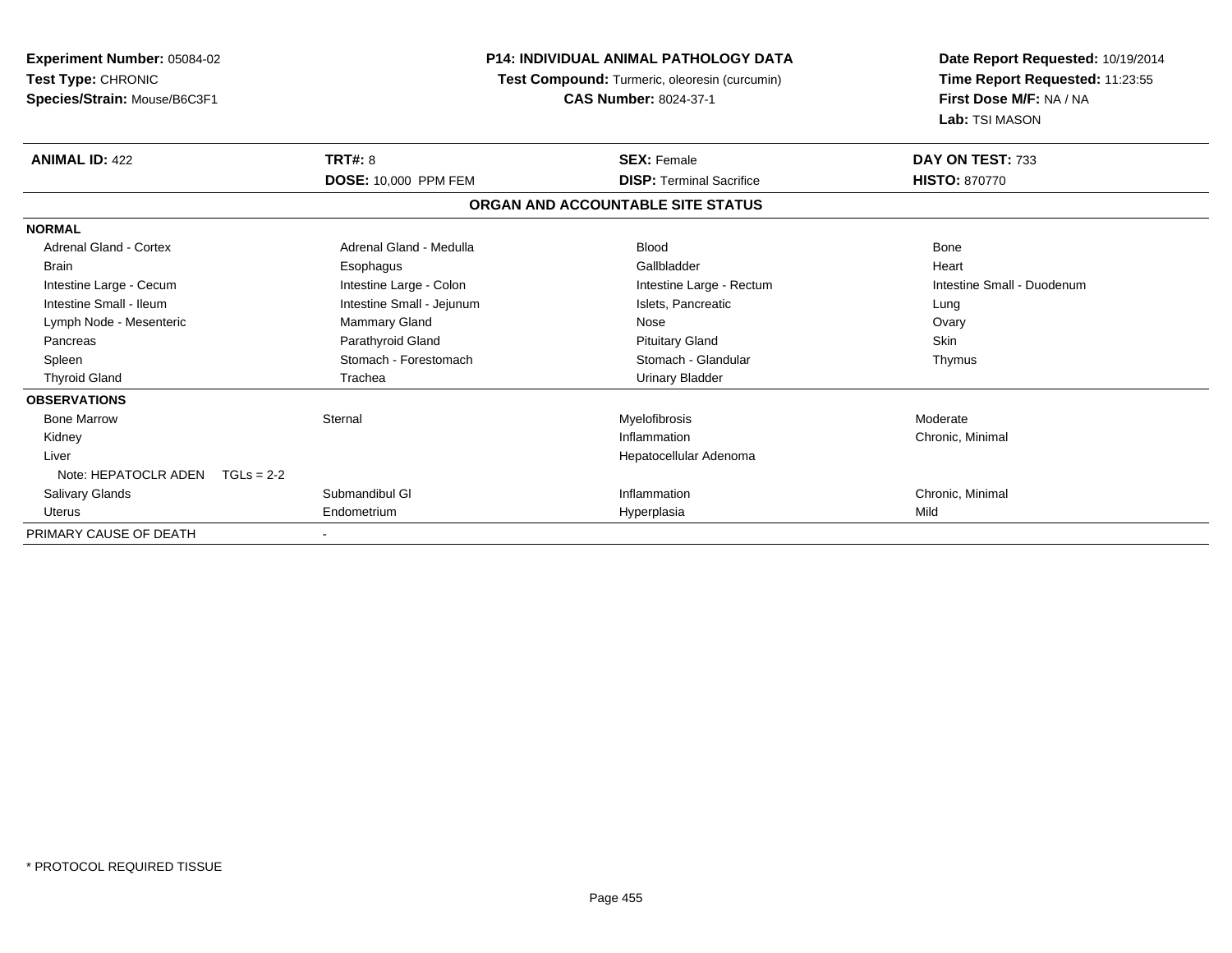| Experiment Number: 05084-02<br>Test Type: CHRONIC<br>Species/Strain: Mouse/B6C3F1 | <b>P14: INDIVIDUAL ANIMAL PATHOLOGY DATA</b><br>Test Compound: Turmeric, oleoresin (curcumin)<br><b>CAS Number: 8024-37-1</b> |                          | Date Report Requested: 10/19/2014<br>Time Report Requested: 11:23:55<br>First Dose M/F: NA / NA<br>Lab: TSI MASON |                         |
|-----------------------------------------------------------------------------------|-------------------------------------------------------------------------------------------------------------------------------|--------------------------|-------------------------------------------------------------------------------------------------------------------|-------------------------|
| <b>ANIMAL ID: 423</b>                                                             |                                                                                                                               | <b>TRT#: 8</b>           | <b>SEX: Female</b>                                                                                                | DAY ON TEST: 733        |
|                                                                                   |                                                                                                                               | DOSE: 10,000 PPM FEM     | <b>DISP: Terminal Sacrifice</b>                                                                                   | <b>HISTO: 870771</b>    |
|                                                                                   |                                                                                                                               |                          | ORGAN AND ACCOUNTABLE SITE STATUS                                                                                 |                         |
| <b>NORMAL</b>                                                                     |                                                                                                                               |                          |                                                                                                                   |                         |
| Adrenal Gland - Cortex                                                            |                                                                                                                               | Adrenal Gland - Medulla  | <b>Bone</b>                                                                                                       | <b>Brain</b>            |
| Esophagus                                                                         |                                                                                                                               | Gallbladder              | Heart                                                                                                             | Intestine Large - Cecum |
| Intestine Large - Colon                                                           |                                                                                                                               | Intestine Large - Rectum | Intestine Small - Duodenum                                                                                        | Intestine Small - Ileum |
| Intestine Small - Jejunum                                                         |                                                                                                                               | Islets, Pancreatic       | Lung                                                                                                              | Lymph Node - Mesenteric |
| Mammary Gland                                                                     |                                                                                                                               | Nose                     | Ovary                                                                                                             | Pancreas                |
| <b>Pituitary Gland</b>                                                            |                                                                                                                               | Skin                     | Spleen                                                                                                            | Stomach - Forestomach   |
| Stomach - Glandular                                                               |                                                                                                                               | Thymus                   | <b>Thyroid Gland</b>                                                                                              | Trachea                 |
| <b>Urinary Bladder</b>                                                            |                                                                                                                               |                          |                                                                                                                   |                         |
| <b>MISSING</b>                                                                    |                                                                                                                               |                          |                                                                                                                   |                         |
| Parathyroid Gland                                                                 |                                                                                                                               |                          |                                                                                                                   |                         |
| <b>OBSERVATIONS</b>                                                               |                                                                                                                               |                          |                                                                                                                   |                         |
| <b>Bone Marrow</b>                                                                |                                                                                                                               | Sternal                  | Myelofibrosis                                                                                                     | Minimal                 |
| Kidney                                                                            |                                                                                                                               |                          | Inflammation                                                                                                      | Chronic, Minimal        |
| Liver                                                                             |                                                                                                                               |                          | <b>Basophilic Focus</b>                                                                                           | Minimal                 |
|                                                                                   |                                                                                                                               |                          | <b>Eosinophilic Focus</b>                                                                                         | Minimal                 |
|                                                                                   |                                                                                                                               |                          | Inflammation                                                                                                      | Chronic Active, Minimal |
| <b>Salivary Glands</b>                                                            |                                                                                                                               | Submandibul GI           | Inflammation                                                                                                      | Chronic, Minimal        |
| <b>Uterus</b>                                                                     |                                                                                                                               |                          | Hydrometra                                                                                                        | Marked                  |
| Note: HYDROMETRA                                                                  | $TGLs = 2-4$                                                                                                                  |                          |                                                                                                                   |                         |
| PRIMARY CAUSE OF DEATH                                                            |                                                                                                                               |                          |                                                                                                                   |                         |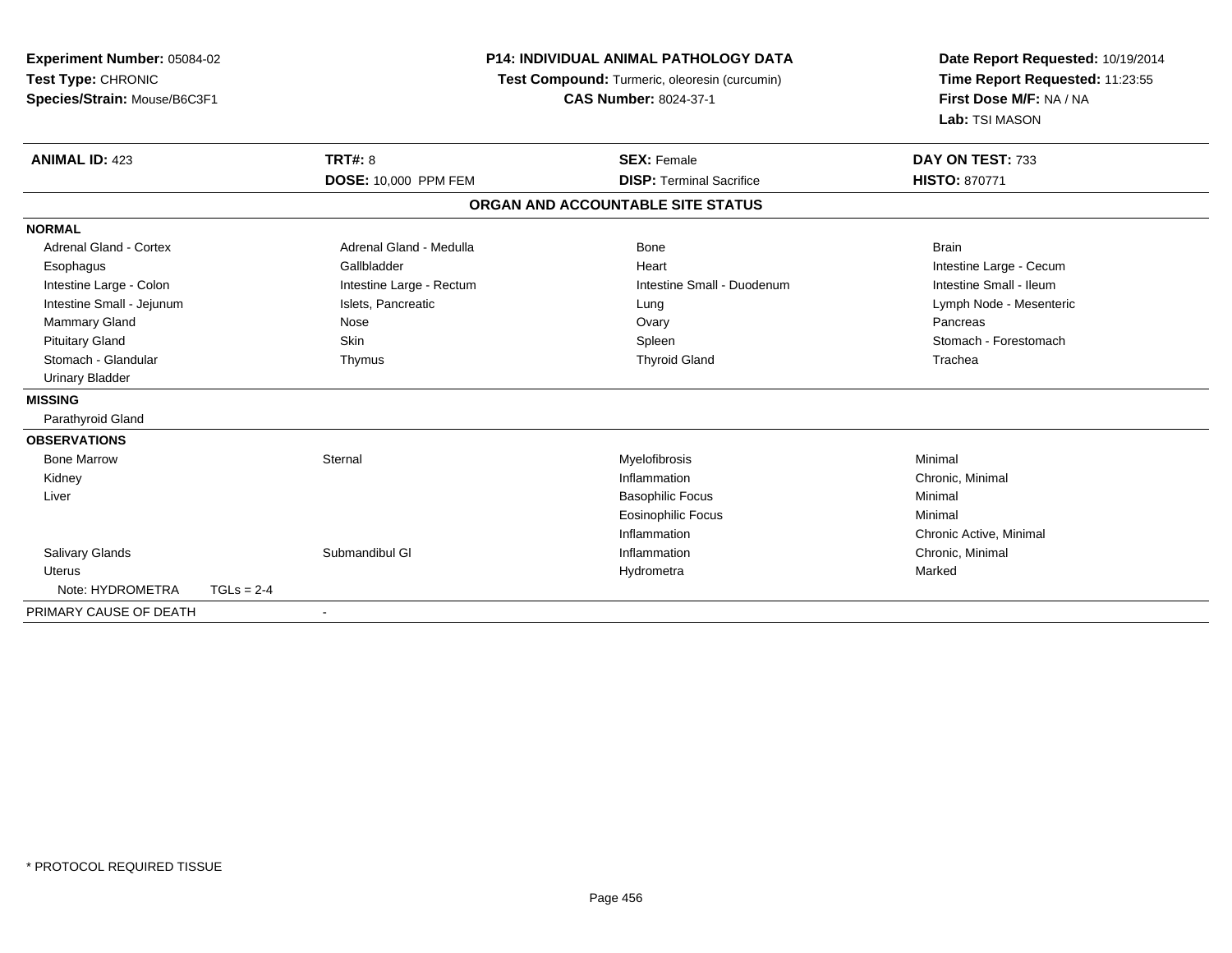| Experiment Number: 05084-02              |                            | P14: INDIVIDUAL ANIMAL PATHOLOGY DATA         | Date Report Requested: 10/19/2014 |  |
|------------------------------------------|----------------------------|-----------------------------------------------|-----------------------------------|--|
| Test Type: CHRONIC                       |                            | Test Compound: Turmeric, oleoresin (curcumin) | Time Report Requested: 11:23:55   |  |
| Species/Strain: Mouse/B6C3F1             |                            | <b>CAS Number: 8024-37-1</b>                  | First Dose M/F: NA / NA           |  |
|                                          |                            |                                               | Lab: TSI MASON                    |  |
| <b>ANIMAL ID: 424</b>                    | <b>TRT#: 8</b>             | <b>SEX: Female</b>                            | DAY ON TEST: 736                  |  |
|                                          | DOSE: 10,000 PPM FEM       | <b>DISP: Terminal Sacrifice</b>               | <b>HISTO: 870772</b>              |  |
|                                          |                            | ORGAN AND ACCOUNTABLE SITE STATUS             |                                   |  |
| <b>NORMAL</b>                            |                            |                                               |                                   |  |
| <b>Adrenal Gland - Cortex</b>            | Adrenal Gland - Medulla    | <b>Bone</b>                                   | Esophagus                         |  |
| Gallbladder                              | Heart                      | Intestine Large - Cecum                       | Intestine Large - Colon           |  |
| Intestine Large - Rectum                 | Intestine Small - Duodenum | Intestine Small - Jejunum                     | Islets, Pancreatic                |  |
| Lung                                     | Mammary Gland              | Nose                                          | Ovary                             |  |
| Pancreas                                 | <b>Pituitary Gland</b>     | Skin                                          | Spleen                            |  |
| Stomach - Forestomach                    | Stomach - Glandular        | <b>Thyroid Gland</b>                          | Trachea                           |  |
| <b>Urinary Bladder</b>                   |                            |                                               |                                   |  |
| <b>MISSING</b>                           |                            |                                               |                                   |  |
| Parathyroid Gland                        |                            |                                               |                                   |  |
| <b>OBSERVATIONS</b>                      |                            |                                               |                                   |  |
| <b>Bone Marrow</b>                       | Sternal                    | Myelofibrosis                                 | Minimal                           |  |
| <b>Brain</b>                             | Thalamus                   | Mineralization                                | Minimal                           |  |
| <b>Clitoral Gland</b>                    |                            | Pigmentation                                  | Minimal                           |  |
| [ Pigmentation TGLS = 2-6 ]              |                            |                                               |                                   |  |
| <b>Intestine Small</b>                   | Epithelium, Ileum          | Hyperplasia                                   | Minimal                           |  |
|                                          | lleum                      | Lymphoma Malignant Mixed                      |                                   |  |
| [ Lymphoma Malignant Mixed TGLS = 6-6 ]  |                            |                                               |                                   |  |
| Kidney                                   |                            | Inflammation                                  | Chronic, Minimal                  |  |
| Liver                                    |                            | Inflammation                                  | Chronic Active, Minimal           |  |
| Lymph Node                               | Bronchial                  | Lymphoma Malignant Mixed                      |                                   |  |
|                                          | Mandibular                 | Lymphoma Malignant Mixed                      |                                   |  |
|                                          | Mesenteric                 | Lymphoma Malignant Mixed                      |                                   |  |
| Note: LYMPH MAL MIXD<br>$TGLs = 8-1$     |                            |                                               |                                   |  |
| Note: LYMPH MAL MIXD<br>$TGLs = 3-5.1$   |                            |                                               |                                   |  |
| Note: LYMPH MAL MIXD<br>$TGLs = 7-5+5.2$ |                            |                                               |                                   |  |
| <b>Salivary Glands</b>                   | Submandibul GI             | Inflammation                                  | Chronic, Minimal                  |  |
| Thymus                                   |                            | Lymphoma Malignant Mixed                      |                                   |  |
| <b>Uterus</b>                            | Endometrium                | Hyperplasia                                   | Mild                              |  |
| Note: HYPERPLASIA<br>$TGLs = 4-4$        |                            |                                               |                                   |  |

PRIMARY CAUSE OF DEATH-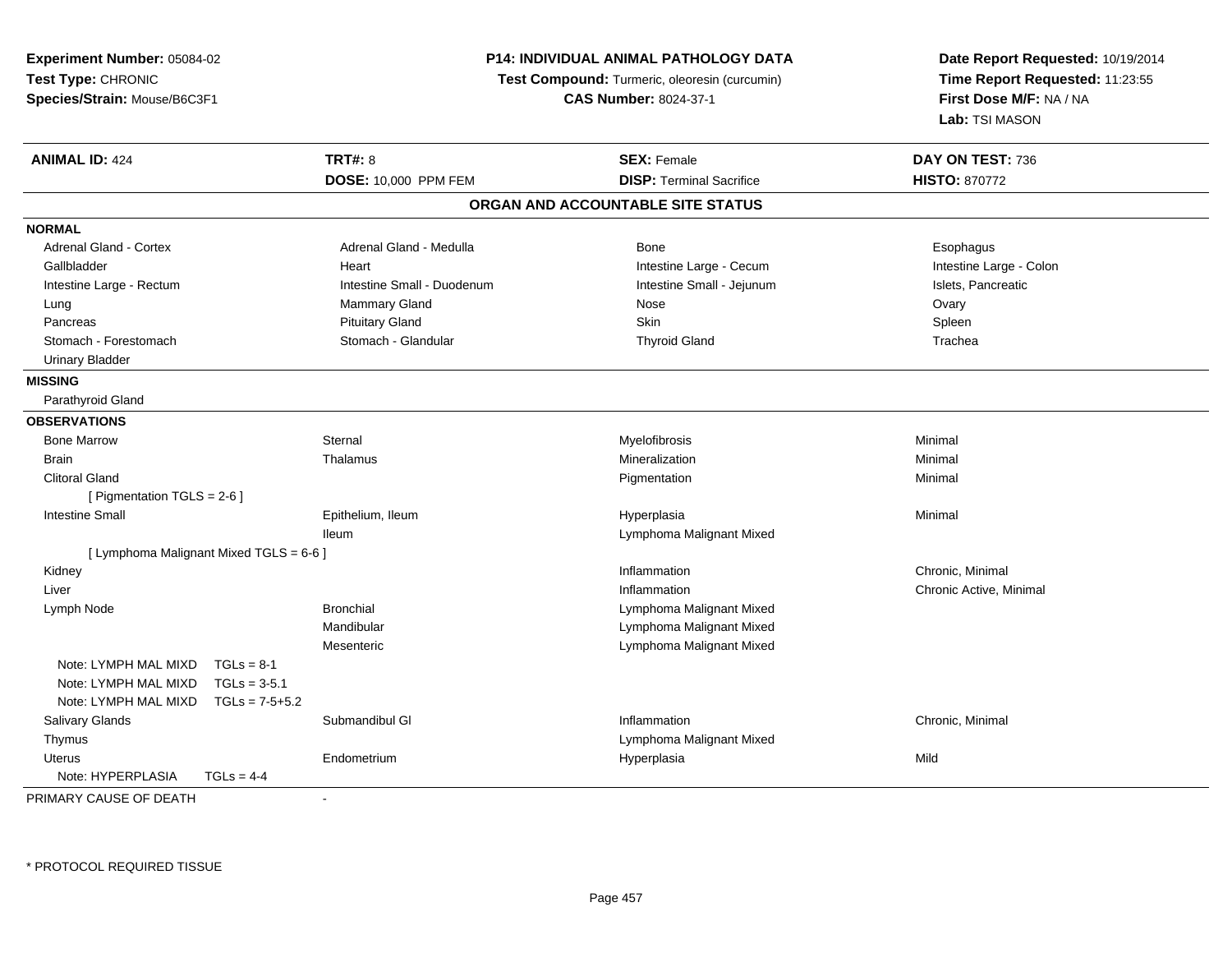| <b>Experiment Number: 05084-02</b><br><b>Test Type: CHRONIC</b><br>Species/Strain: Mouse/B6C3F1 | <b>P14: INDIVIDUAL ANIMAL PATHOLOGY DATA</b><br>Test Compound: Turmeric, oleoresin (curcumin)<br><b>CAS Number: 8024-37-1</b> |                                                       | Date Report Requested: 10/19/2014<br>Time Report Requested: 11:23:55<br>First Dose M/F: NA / NA<br>Lab: TSI MASON |
|-------------------------------------------------------------------------------------------------|-------------------------------------------------------------------------------------------------------------------------------|-------------------------------------------------------|-------------------------------------------------------------------------------------------------------------------|
| <b>ANIMAL ID: 424</b>                                                                           | <b>TRT#: 8</b><br><b>DOSE: 10.000 PPM FEM</b>                                                                                 | <b>SEX: Female</b><br><b>DISP:</b> Terminal Sacrifice | DAY ON TEST: 736<br><b>HISTO: 870772</b>                                                                          |
|                                                                                                 |                                                                                                                               | ORGAN AND ACCOUNTABLE SITE STATUS                     |                                                                                                                   |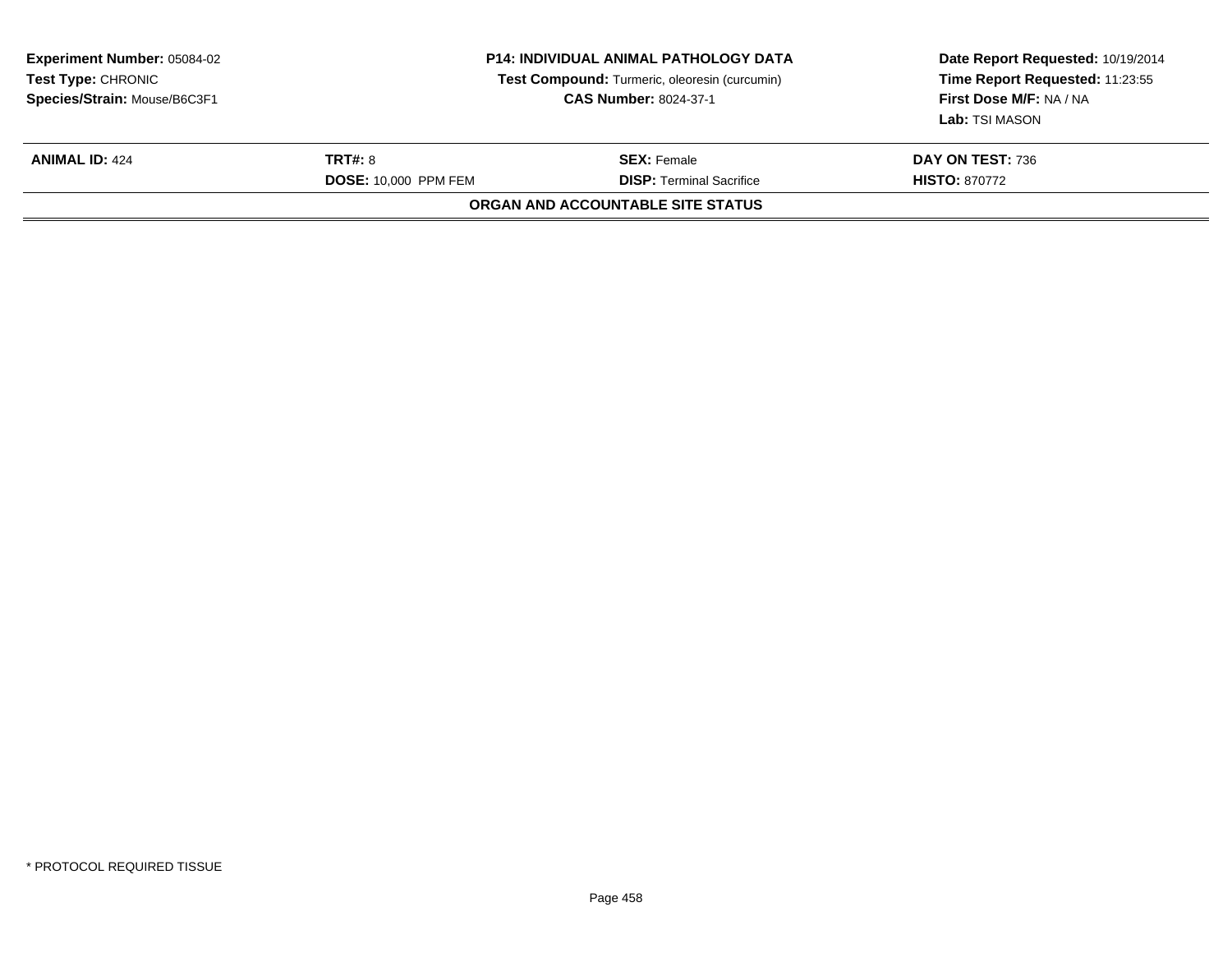| Experiment Number: 05084-02<br>Test Type: CHRONIC<br>Species/Strain: Mouse/B6C3F1 |                            | <b>P14: INDIVIDUAL ANIMAL PATHOLOGY DATA</b><br>Test Compound: Turmeric, oleoresin (curcumin)<br><b>CAS Number: 8024-37-1</b> |                           |  |
|-----------------------------------------------------------------------------------|----------------------------|-------------------------------------------------------------------------------------------------------------------------------|---------------------------|--|
| <b>ANIMAL ID: 425</b>                                                             | <b>TRT#: 8</b>             | <b>SEX: Female</b>                                                                                                            | DAY ON TEST: 736          |  |
|                                                                                   | DOSE: 10,000 PPM FEM       | <b>DISP: Terminal Sacrifice</b>                                                                                               | <b>HISTO: 870773</b>      |  |
|                                                                                   |                            | ORGAN AND ACCOUNTABLE SITE STATUS                                                                                             |                           |  |
| <b>NORMAL</b>                                                                     |                            |                                                                                                                               |                           |  |
| Adrenal Gland - Cortex                                                            | Adrenal Gland - Medulla    | Bone                                                                                                                          | <b>Brain</b>              |  |
| Esophagus                                                                         | Gallbladder                | Intestine Large - Cecum                                                                                                       | Intestine Large - Colon   |  |
| Intestine Large - Rectum                                                          | Intestine Small - Duodenum | Intestine Small - Ileum                                                                                                       | Intestine Small - Jejunum |  |
| Islets, Pancreatic                                                                | Lung                       | Lymph Node - Mesenteric                                                                                                       | Mammary Gland             |  |
| Nose                                                                              | Pancreas                   | <b>Pituitary Gland</b>                                                                                                        | <b>Skin</b>               |  |
| Spleen                                                                            | Stomach - Forestomach      | Stomach - Glandular                                                                                                           | Thymus                    |  |
| <b>Thyroid Gland</b>                                                              | Trachea                    | <b>Urinary Bladder</b>                                                                                                        |                           |  |
| <b>MISSING</b>                                                                    |                            |                                                                                                                               |                           |  |
| Parathyroid Gland                                                                 |                            |                                                                                                                               |                           |  |
| <b>OBSERVATIONS</b>                                                               |                            |                                                                                                                               |                           |  |
| <b>Bone Marrow</b>                                                                | Sternal                    | Myelofibrosis                                                                                                                 | Minimal                   |  |
| Heart                                                                             |                            | Inflammation                                                                                                                  | Chronic Active, Minimal   |  |
| Kidney                                                                            |                            | Inflammation                                                                                                                  | Chronic, Minimal          |  |
| Liver                                                                             |                            | Hepatocellular Adenoma                                                                                                        | Multiple                  |  |
|                                                                                   |                            | Hepatocellular Carcinoma                                                                                                      |                           |  |
|                                                                                   |                            | Inflammation                                                                                                                  | Chronic Active, Minimal   |  |
| [Hepatocellular Adenoma TGLS = 5-2]                                               |                            |                                                                                                                               |                           |  |
| [ Hepatocellular Carcinoma TGLS = 3-2.1 ]                                         |                            |                                                                                                                               |                           |  |
| Lung                                                                              |                            |                                                                                                                               |                           |  |
| Note: PROBABLY RELATED TO HANDLING AT NECROPSY.                                   |                            |                                                                                                                               |                           |  |
| Note: THE FRESH HEMORRHAGE OBSERVED WITHIN THE LUNG IS                            |                            |                                                                                                                               |                           |  |
| Ovary                                                                             |                            | Cyst                                                                                                                          | Mild                      |  |
| [Cyst TGLS = $2-4$ ]                                                              |                            |                                                                                                                               |                           |  |
| Salivary Glands                                                                   | Submandibul GI             | Inflammation                                                                                                                  | Chronic, Minimal          |  |
| <b>Uterus</b>                                                                     | Endometrium                | Hyperplasia                                                                                                                   | Mild                      |  |
| [Hyperplasia TGLS = 6-4]                                                          |                            |                                                                                                                               |                           |  |
| PRIMARY CAUSE OF DEATH                                                            |                            |                                                                                                                               |                           |  |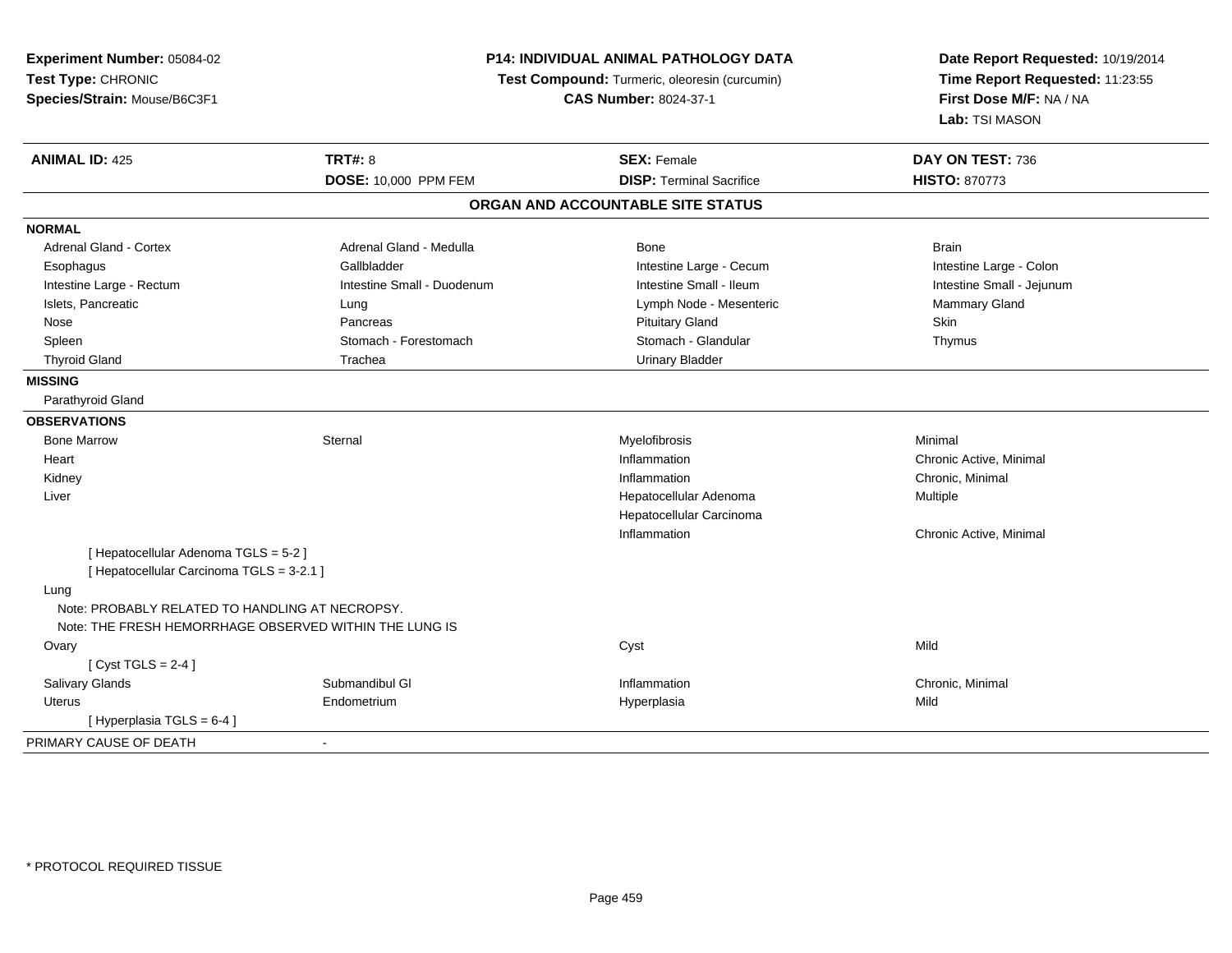| Experiment Number: 05084-02<br>Test Type: CHRONIC<br>Species/Strain: Mouse/B6C3F1                                        | <b>P14: INDIVIDUAL ANIMAL PATHOLOGY DATA</b><br>Test Compound: Turmeric, oleoresin (curcumin)<br><b>CAS Number: 8024-37-1</b> |                                   | Date Report Requested: 10/19/2014<br>Time Report Requested: 11:23:55<br>First Dose M/F: NA / NA<br>Lab: TSI MASON |  |
|--------------------------------------------------------------------------------------------------------------------------|-------------------------------------------------------------------------------------------------------------------------------|-----------------------------------|-------------------------------------------------------------------------------------------------------------------|--|
| <b>ANIMAL ID: 426</b>                                                                                                    | <b>TRT#: 8</b>                                                                                                                | <b>SEX: Female</b>                | DAY ON TEST: 736                                                                                                  |  |
|                                                                                                                          | DOSE: 10,000 PPM FEM                                                                                                          | <b>DISP: Terminal Sacrifice</b>   | <b>HISTO: 870774</b>                                                                                              |  |
|                                                                                                                          |                                                                                                                               | ORGAN AND ACCOUNTABLE SITE STATUS |                                                                                                                   |  |
| <b>NORMAL</b>                                                                                                            |                                                                                                                               |                                   |                                                                                                                   |  |
| <b>Adrenal Gland - Cortex</b>                                                                                            | Adrenal Gland - Medulla                                                                                                       | Bone                              | <b>Brain</b>                                                                                                      |  |
| Esophagus                                                                                                                | Gallbladder                                                                                                                   | Heart                             | Intestine Large - Cecum                                                                                           |  |
| Intestine Large - Colon                                                                                                  | Intestine Large - Rectum                                                                                                      | Intestine Small - Duodenum        | Intestine Small - Ileum                                                                                           |  |
| Intestine Small - Jejunum                                                                                                | Islets, Pancreatic                                                                                                            | Lung                              | Lymph Node - Mesenteric                                                                                           |  |
| <b>Mammary Gland</b>                                                                                                     | Nose                                                                                                                          | Ovary                             | Pancreas                                                                                                          |  |
| Parathyroid Gland                                                                                                        | <b>Pituitary Gland</b>                                                                                                        | Skin                              | Spleen                                                                                                            |  |
| Stomach - Forestomach                                                                                                    | Stomach - Glandular                                                                                                           | Thymus                            | <b>Thyroid Gland</b>                                                                                              |  |
| Trachea                                                                                                                  | <b>Urinary Bladder</b>                                                                                                        |                                   |                                                                                                                   |  |
| <b>OBSERVATIONS</b>                                                                                                      |                                                                                                                               |                                   |                                                                                                                   |  |
| <b>Bone Marrow</b>                                                                                                       | Sternal                                                                                                                       | Myelofibrosis                     | Minimal                                                                                                           |  |
| Kidney                                                                                                                   |                                                                                                                               | Inflammation                      | Chronic, Minimal                                                                                                  |  |
| Liver                                                                                                                    |                                                                                                                               | Angiectasis                       | Mild                                                                                                              |  |
|                                                                                                                          |                                                                                                                               | <b>Clear Cell Focus</b>           | Minimal                                                                                                           |  |
|                                                                                                                          |                                                                                                                               | Hepatocellular Adenoma            |                                                                                                                   |  |
|                                                                                                                          |                                                                                                                               | Hepatocellular Carcinoma          |                                                                                                                   |  |
|                                                                                                                          |                                                                                                                               | Inflammation                      | Chronic Active, Minimal                                                                                           |  |
| Note: HEPATOCLR CARC<br>$TGLs = 2-2.1$<br>Note: HEPATOCLR ADEN<br>$TGLs = 3-2.1$<br>Note: CLEAR CL FOCUS<br>$TGLs = 4-2$ |                                                                                                                               |                                   |                                                                                                                   |  |
| Note: ANGIECTASIS<br>$TGLs = 5-2$                                                                                        |                                                                                                                               |                                   |                                                                                                                   |  |
| Salivary Glands                                                                                                          | Submandibul GI                                                                                                                | Inflammation                      | Chronic, Minimal                                                                                                  |  |
| <b>Uterus</b>                                                                                                            | Endometrium                                                                                                                   | Hyperplasia                       | Mild                                                                                                              |  |
| Note: HYPERPLASIA<br>$TGLs = 6-4$                                                                                        |                                                                                                                               |                                   |                                                                                                                   |  |
| PRIMARY CAUSE OF DEATH                                                                                                   |                                                                                                                               |                                   |                                                                                                                   |  |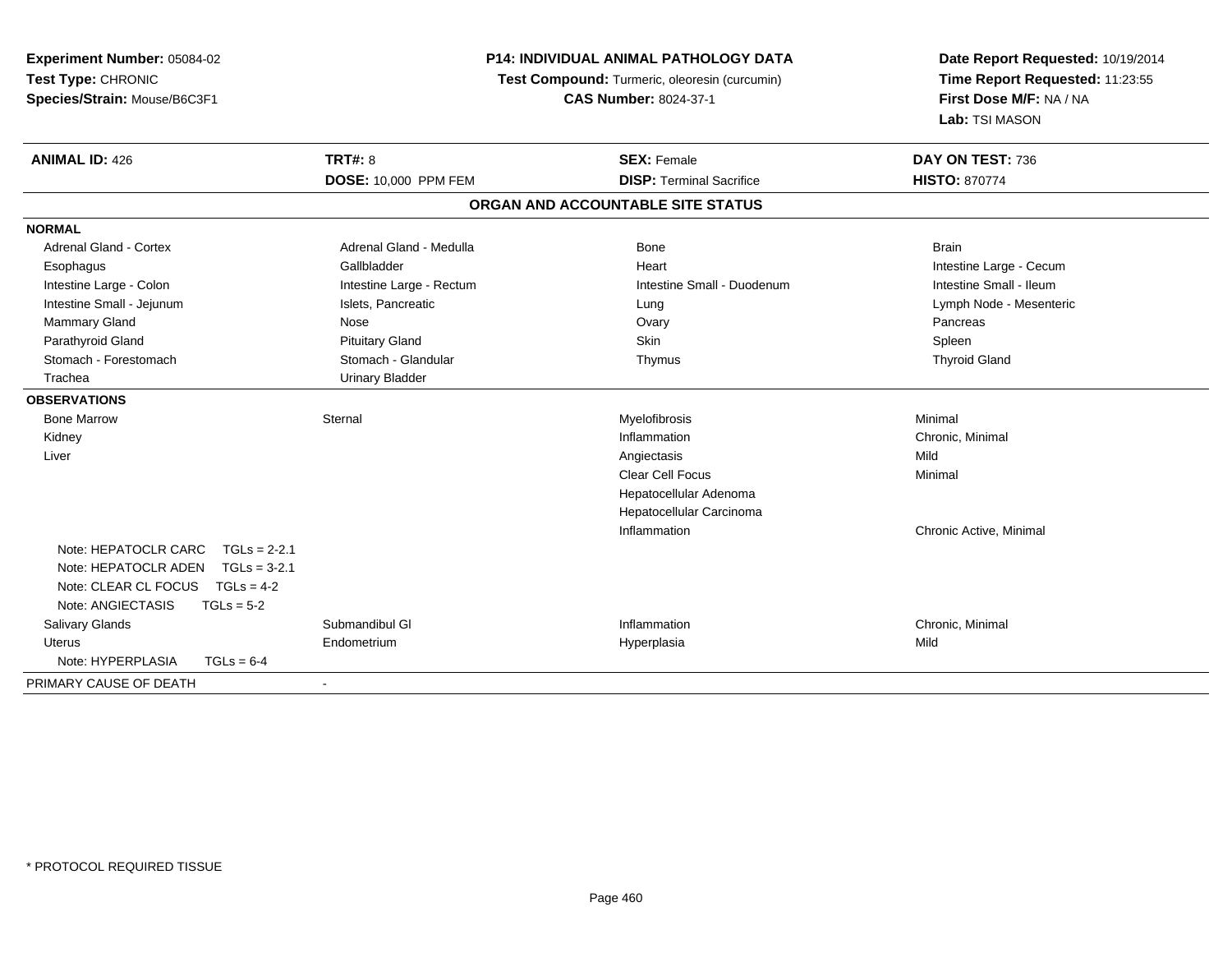| Experiment Number: 05084-02<br>Test Type: CHRONIC<br>Species/Strain: Mouse/B6C3F1 |                | P14: INDIVIDUAL ANIMAL PATHOLOGY DATA<br>Test Compound: Turmeric, oleoresin (curcumin)<br><b>CAS Number: 8024-37-1</b> |  | Date Report Requested: 10/19/2014<br>Time Report Requested: 11:23:55<br>First Dose M/F: NA / NA<br>Lab: TSI MASON |                            |
|-----------------------------------------------------------------------------------|----------------|------------------------------------------------------------------------------------------------------------------------|--|-------------------------------------------------------------------------------------------------------------------|----------------------------|
| <b>ANIMAL ID: 427</b>                                                             |                | <b>TRT#: 8</b>                                                                                                         |  | <b>SEX: Female</b>                                                                                                | DAY ON TEST: 704           |
|                                                                                   |                | DOSE: 10,000 PPM FEM                                                                                                   |  | <b>DISP: Moribund</b>                                                                                             | <b>HISTO: 870775</b>       |
|                                                                                   |                |                                                                                                                        |  | ORGAN AND ACCOUNTABLE SITE STATUS                                                                                 |                            |
| <b>NORMAL</b>                                                                     |                |                                                                                                                        |  |                                                                                                                   |                            |
| Adrenal Gland - Cortex                                                            |                | Adrenal Gland - Medulla                                                                                                |  | <b>Bone</b>                                                                                                       | <b>Bone Marrow</b>         |
| <b>Brain</b>                                                                      |                | Esophagus                                                                                                              |  | Gallbladder                                                                                                       | Heart                      |
| Intestine Large - Cecum                                                           |                | Intestine Large - Colon                                                                                                |  | Intestine Large - Rectum                                                                                          | Intestine Small - Duodenum |
| Intestine Small - Ileum                                                           |                | Intestine Small - Jejunum                                                                                              |  | Islets, Pancreatic                                                                                                | Lung                       |
| Lymph Node - Mesenteric                                                           |                | Mammary Gland                                                                                                          |  | Nose                                                                                                              | Ovary                      |
| Pancreas                                                                          |                | <b>Pituitary Gland</b>                                                                                                 |  | Stomach - Forestomach                                                                                             | Stomach - Glandular        |
| <b>Thyroid Gland</b>                                                              |                | Trachea                                                                                                                |  | <b>Urinary Bladder</b>                                                                                            |                            |
| <b>MISSING</b>                                                                    |                |                                                                                                                        |  |                                                                                                                   |                            |
| Parathyroid Gland                                                                 |                | Thymus                                                                                                                 |  |                                                                                                                   |                            |
| <b>OBSERVATIONS</b>                                                               |                |                                                                                                                        |  |                                                                                                                   |                            |
| Kidney                                                                            |                |                                                                                                                        |  | Inflammation                                                                                                      | Chronic, Minimal           |
| Liver                                                                             |                |                                                                                                                        |  | Hepatocellular Adenoma                                                                                            | <b>Multiple</b>            |
|                                                                                   |                |                                                                                                                        |  | Hepatocellular Carcinoma                                                                                          |                            |
|                                                                                   |                |                                                                                                                        |  | Lymphoma Malignant Mixed                                                                                          |                            |
| Note: LYMPH MAL MIXD                                                              | $TGLs = 9-2$   |                                                                                                                        |  |                                                                                                                   |                            |
| Note: HEPATOCLR CARC TGLs = 7-2.1                                                 |                |                                                                                                                        |  |                                                                                                                   |                            |
| Note: HEPATOCLR ADEN TGLs = 8-2.2                                                 |                |                                                                                                                        |  |                                                                                                                   |                            |
| Lymph Node                                                                        |                | Mediastinal                                                                                                            |  | Lymphoma Malignant Mixed                                                                                          |                            |
| Note: LYMPH MAL MIXD                                                              | $TGLs = 6-1.1$ |                                                                                                                        |  |                                                                                                                   |                            |
| Salivary Glands                                                                   |                | Submandibul GI                                                                                                         |  | Inflammation                                                                                                      | Chronic, Minimal           |
| <b>Skin</b>                                                                       |                | <b>Subcut Tiss</b>                                                                                                     |  | Hemangiosarcoma                                                                                                   |                            |
| Note: HEMANGIOSARC                                                                | $TGLs = 4-9$   |                                                                                                                        |  |                                                                                                                   |                            |
| Spleen                                                                            |                |                                                                                                                        |  | Hemangiosarcoma                                                                                                   |                            |
| Note: HEMANGIOSARC                                                                | $TGLs = 5-2.2$ |                                                                                                                        |  |                                                                                                                   |                            |
| Uterus                                                                            |                | Endometrium                                                                                                            |  | Hyperplasia                                                                                                       | Minimal                    |
| PRIMARY CAUSE OF DEATH                                                            |                |                                                                                                                        |  |                                                                                                                   |                            |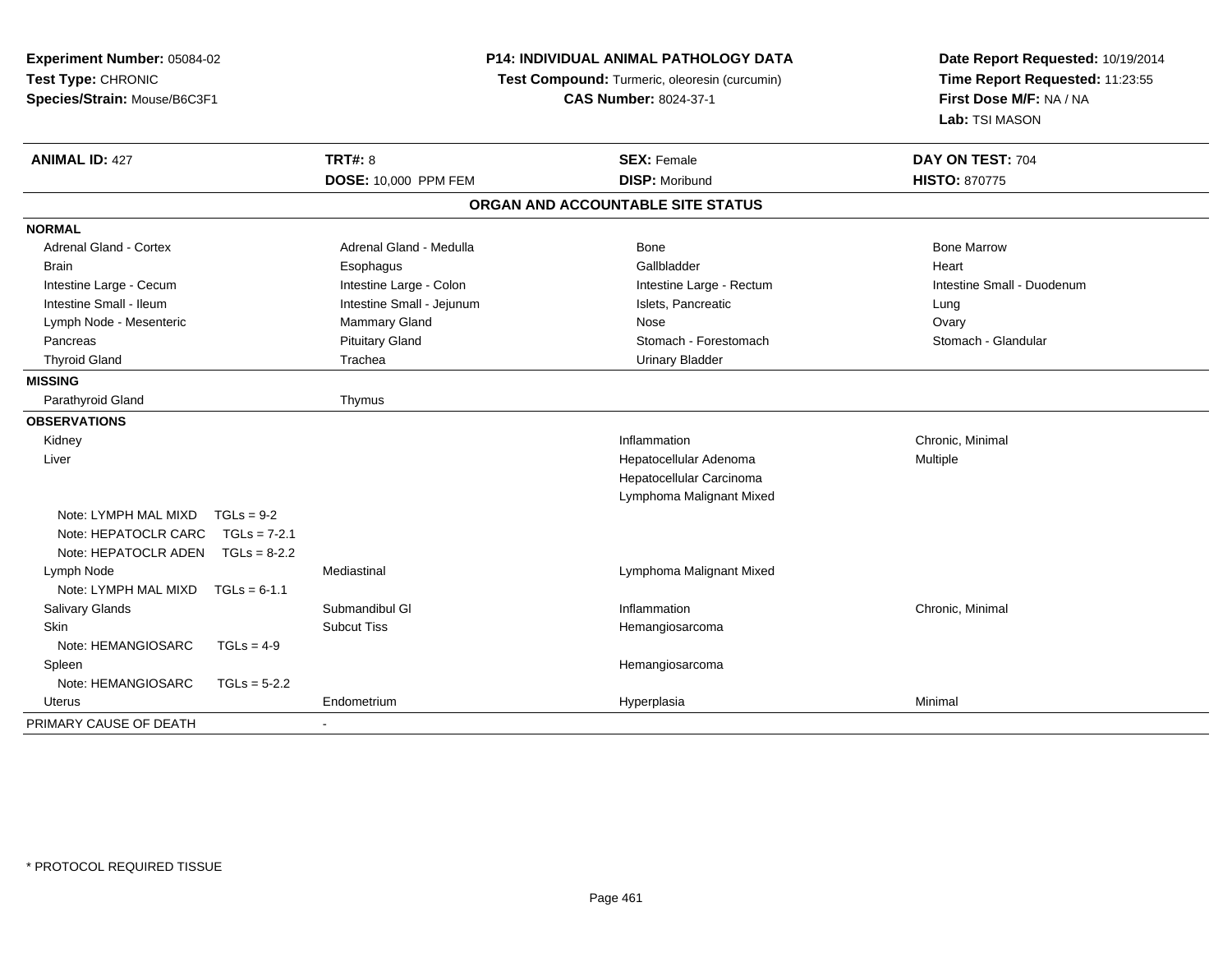| Experiment Number: 05084-02<br>Test Type: CHRONIC<br>Species/Strain: Mouse/B6C3F1 | <b>P14: INDIVIDUAL ANIMAL PATHOLOGY DATA</b><br>Test Compound: Turmeric, oleoresin (curcumin)<br><b>CAS Number: 8024-37-1</b> |                                   | Date Report Requested: 10/19/2014<br>Time Report Requested: 11:23:55<br>First Dose M/F: NA / NA<br>Lab: TSI MASON |
|-----------------------------------------------------------------------------------|-------------------------------------------------------------------------------------------------------------------------------|-----------------------------------|-------------------------------------------------------------------------------------------------------------------|
| <b>ANIMAL ID: 428</b>                                                             | <b>TRT#: 8</b>                                                                                                                | <b>SEX: Female</b>                | DAY ON TEST: 736                                                                                                  |
|                                                                                   | <b>DOSE: 10,000 PPM FEM</b>                                                                                                   | <b>DISP: Terminal Sacrifice</b>   | <b>HISTO: 870776</b>                                                                                              |
|                                                                                   |                                                                                                                               | ORGAN AND ACCOUNTABLE SITE STATUS |                                                                                                                   |
| <b>NORMAL</b>                                                                     |                                                                                                                               |                                   |                                                                                                                   |
| Adrenal Gland - Cortex                                                            | Adrenal Gland - Medulla                                                                                                       | <b>Bone</b>                       | <b>Brain</b>                                                                                                      |
| Gallbladder                                                                       | Intestine Large - Cecum                                                                                                       | Intestine Large - Colon           | Intestine Large - Rectum                                                                                          |
| Intestine Small - Duodenum                                                        | Intestine Small - Jejunum                                                                                                     | Islets, Pancreatic                | Lung                                                                                                              |
| Mammary Gland                                                                     | Nose                                                                                                                          | Pancreas                          | <b>Pituitary Gland</b>                                                                                            |
| Skin                                                                              | Spleen                                                                                                                        | Stomach - Forestomach             | Stomach - Glandular                                                                                               |
| Thymus                                                                            | Trachea                                                                                                                       | <b>Urinary Bladder</b>            |                                                                                                                   |
| <b>MISSING</b>                                                                    |                                                                                                                               |                                   |                                                                                                                   |
| Esophagus                                                                         | Parathyroid Gland                                                                                                             |                                   |                                                                                                                   |
| <b>OBSERVATIONS</b>                                                               |                                                                                                                               |                                   |                                                                                                                   |
| <b>Bone Marrow</b>                                                                | Sternal                                                                                                                       | Myelofibrosis                     | Mild                                                                                                              |
| Heart                                                                             |                                                                                                                               | Inflammation                      | Chronic Active, Minimal                                                                                           |
| <b>Intestine Small</b>                                                            | lleum                                                                                                                         | Hyperplasia                       | Lymphoid, Mild                                                                                                    |
| Kidney                                                                            |                                                                                                                               | Inflammation                      | Chronic, Minimal                                                                                                  |
| Liver                                                                             |                                                                                                                               | <b>Basophilic Focus</b>           | Mild                                                                                                              |
|                                                                                   |                                                                                                                               | Hepatocellular Adenoma            |                                                                                                                   |
|                                                                                   |                                                                                                                               | Inflammation                      | Chronic Active, Mild                                                                                              |
| Note: HEPATOCLR ADEN TGLs = 5-2                                                   |                                                                                                                               |                                   |                                                                                                                   |
| Lymph Node                                                                        | Mesenteric                                                                                                                    | Hyperplasia                       | Lymphoid, Mild                                                                                                    |
| Ovary                                                                             |                                                                                                                               | Cyst                              | Mild                                                                                                              |
| [Cyst TGLS = $2-4$ ]                                                              |                                                                                                                               |                                   |                                                                                                                   |
| Salivary Glands                                                                   | Submandibul GI                                                                                                                | Inflammation                      | Chronic, Minimal                                                                                                  |
| <b>Thyroid Gland</b>                                                              | <b>Follicular Cel</b>                                                                                                         | Hyperplasia                       | Mild                                                                                                              |
| <b>Uterus</b>                                                                     | Endometrium                                                                                                                   | Hyperplasia                       | Mild                                                                                                              |
| Note: HYPERPLASIA<br>$TGLs = 3.6 - 4$                                             |                                                                                                                               |                                   |                                                                                                                   |
| PRIMARY CAUSE OF DEATH                                                            | $\sim$                                                                                                                        |                                   |                                                                                                                   |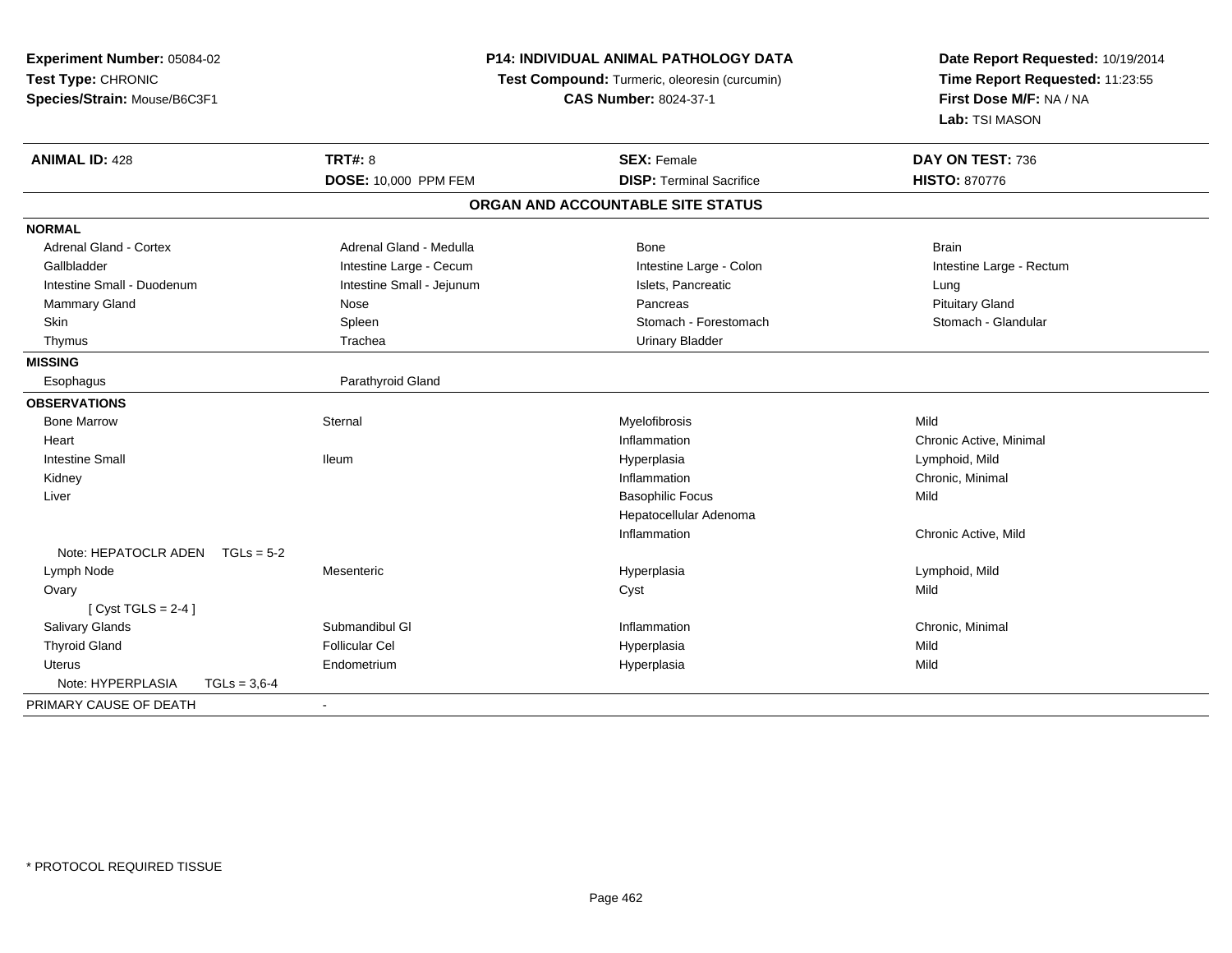| Experiment Number: 05084-02   |                                               | <b>P14: INDIVIDUAL ANIMAL PATHOLOGY DATA</b> |                                   | Date Report Requested: 10/19/2014                          |
|-------------------------------|-----------------------------------------------|----------------------------------------------|-----------------------------------|------------------------------------------------------------|
| Test Type: CHRONIC            | Test Compound: Turmeric, oleoresin (curcumin) |                                              |                                   | Time Report Requested: 11:23:55<br>First Dose M/F: NA / NA |
| Species/Strain: Mouse/B6C3F1  |                                               |                                              | <b>CAS Number: 8024-37-1</b>      |                                                            |
|                               |                                               |                                              |                                   | Lab: TSI MASON                                             |
| <b>ANIMAL ID: 429</b>         |                                               | <b>TRT#: 8</b>                               | <b>SEX: Female</b>                | DAY ON TEST: 733                                           |
|                               |                                               | DOSE: 10,000 PPM FEM                         | <b>DISP: Terminal Sacrifice</b>   | <b>HISTO: 870777</b>                                       |
|                               |                                               |                                              | ORGAN AND ACCOUNTABLE SITE STATUS |                                                            |
| <b>NORMAL</b>                 |                                               |                                              |                                   |                                                            |
| <b>Adrenal Gland - Cortex</b> |                                               | Adrenal Gland - Medulla                      | <b>Bone</b>                       | Esophagus                                                  |
| Gallbladder                   |                                               | Heart                                        | Intestine Large - Cecum           | Intestine Large - Colon                                    |
| Intestine Large - Rectum      |                                               | Intestine Small - Duodenum                   | Intestine Small - Ileum           | Intestine Small - Jejunum                                  |
| Islets, Pancreatic            |                                               | Lung                                         | Lymph Node - Mesenteric           | <b>Mammary Gland</b>                                       |
| Ovary                         |                                               | Pancreas                                     | <b>Pituitary Gland</b>            | Skin                                                       |
| Spleen                        |                                               | Stomach - Forestomach                        | Stomach - Glandular               | Thymus                                                     |
| Trachea                       |                                               | <b>Urinary Bladder</b>                       |                                   |                                                            |
| <b>MISSING</b>                |                                               |                                              |                                   |                                                            |
| Parathyroid Gland             |                                               |                                              |                                   |                                                            |
| <b>OBSERVATIONS</b>           |                                               |                                              |                                   |                                                            |
| <b>Bone Marrow</b>            |                                               | Sternal                                      | Myelofibrosis                     | Mild                                                       |
| <b>Brain</b>                  |                                               | Thalamus                                     | Mineralization                    | Minimal                                                    |
| Kidney                        |                                               |                                              | Inflammation                      | Chronic, Minimal                                           |
| Liver                         |                                               |                                              | Inflammation                      | Chronic Active, Minimal                                    |
| Nose                          |                                               |                                              | Inflammation                      | Acute, Minimal                                             |
| Salivary Glands               |                                               | Sublingul GI                                 | Inflammation                      | Chronic, Minimal                                           |
|                               |                                               | Submandibul GI                               | Inflammation                      | Chronic, Minimal                                           |
| <b>Thyroid Gland</b>          |                                               | <b>Follicular Cel</b>                        | Hyperplasia                       | Minimal                                                    |
| Uterus                        |                                               | Endometrium                                  | Hyperplasia                       | Mild                                                       |
| Note: HYPERPLASIA             | $TGLs = 3-4$                                  |                                              |                                   |                                                            |
| PRIMARY CAUSE OF DEATH        |                                               | $\overline{\phantom{a}}$                     |                                   |                                                            |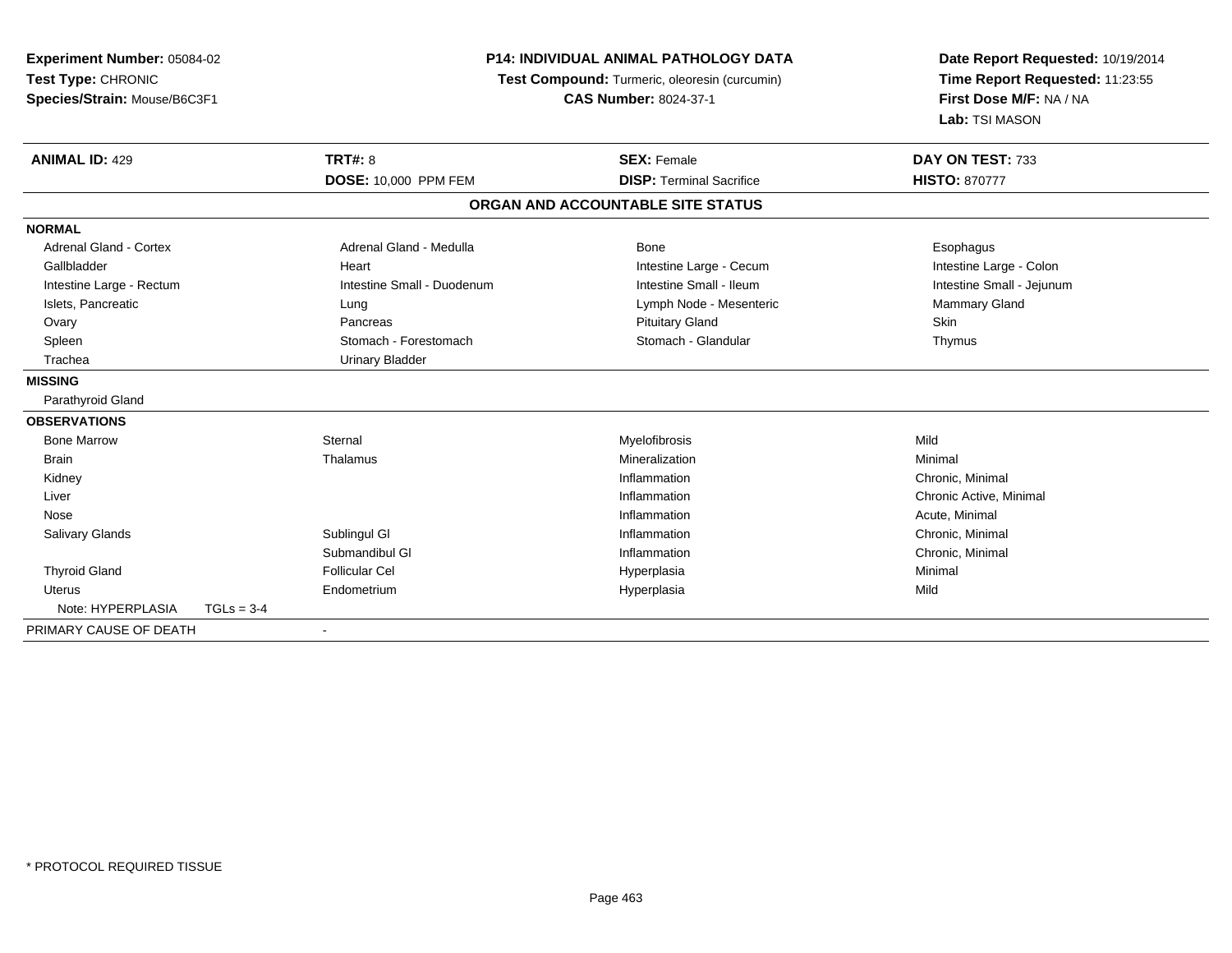| Experiment Number: 05084-02<br>Test Type: CHRONIC<br>Species/Strain: Mouse/B6C3F1 |                          | <b>P14: INDIVIDUAL ANIMAL PATHOLOGY DATA</b><br>Test Compound: Turmeric, oleoresin (curcumin)<br><b>CAS Number: 8024-37-1</b> | Date Report Requested: 10/19/2014<br>Time Report Requested: 11:23:55<br>First Dose M/F: NA / NA<br>Lab: TSI MASON |
|-----------------------------------------------------------------------------------|--------------------------|-------------------------------------------------------------------------------------------------------------------------------|-------------------------------------------------------------------------------------------------------------------|
| <b>ANIMAL ID: 430</b>                                                             | <b>TRT#: 8</b>           | <b>SEX: Female</b>                                                                                                            | DAY ON TEST: 733                                                                                                  |
|                                                                                   | DOSE: 10,000 PPM FEM     | <b>DISP: Terminal Sacrifice</b>                                                                                               | <b>HISTO: 870778</b>                                                                                              |
|                                                                                   |                          | ORGAN AND ACCOUNTABLE SITE STATUS                                                                                             |                                                                                                                   |
| <b>NORMAL</b>                                                                     |                          |                                                                                                                               |                                                                                                                   |
| Adrenal Gland - Cortex                                                            | Adrenal Gland - Medulla  | <b>Bone</b>                                                                                                                   | <b>Bone Marrow</b>                                                                                                |
| Esophagus                                                                         | Gallbladder              | Heart                                                                                                                         | Intestine Large - Cecum                                                                                           |
| Intestine Large - Colon                                                           | Intestine Large - Rectum | Intestine Small - Duodenum                                                                                                    | Intestine Small - Ileum                                                                                           |
| Intestine Small - Jejunum                                                         | Islets, Pancreatic       | Lung                                                                                                                          | Mammary Gland                                                                                                     |
| Pancreas                                                                          | Stomach - Forestomach    | Stomach - Glandular                                                                                                           | Thymus                                                                                                            |
| <b>Thyroid Gland</b>                                                              | Trachea                  | <b>Urinary Bladder</b>                                                                                                        |                                                                                                                   |
| <b>MISSING</b>                                                                    |                          |                                                                                                                               |                                                                                                                   |
| Parathyroid Gland                                                                 |                          |                                                                                                                               |                                                                                                                   |
| <b>OBSERVATIONS</b>                                                               |                          |                                                                                                                               |                                                                                                                   |
| <b>Brain</b>                                                                      | Thalamus                 | Mineralization                                                                                                                | Minimal                                                                                                           |
| Kidney                                                                            |                          | Inflammation                                                                                                                  | Chronic, Minimal                                                                                                  |
| Liver                                                                             |                          | Hepatocellular Carcinoma                                                                                                      | Multiple                                                                                                          |
|                                                                                   |                          | Inflammation                                                                                                                  | Chronic Active, Minimal                                                                                           |
| Note: HEPATOCLR CARC<br>$TGLs = 6.7 - 2 + 2.1$                                    |                          |                                                                                                                               |                                                                                                                   |
| Lymph Node                                                                        | <b>Bronchial</b>         | Lymphoma Malignant Mixed                                                                                                      |                                                                                                                   |
|                                                                                   | Mesenteric               | Lymphoma Malignant Mixed                                                                                                      |                                                                                                                   |
| Note: LYMPH MAL MIXD<br>$TGLs = 8-5$<br>Note: LYMPH MAL MIXD<br>$TGLs = 9-1$      |                          |                                                                                                                               |                                                                                                                   |
| Nose                                                                              |                          | Inflammation                                                                                                                  | Acute, Minimal                                                                                                    |
| Ovary                                                                             |                          | Cyst                                                                                                                          | Mild                                                                                                              |
| Note: CYST<br>$TGLs = 4-4$                                                        |                          |                                                                                                                               |                                                                                                                   |
| <b>Pituitary Gland</b>                                                            | <b>Pars Distalis</b>     | Hyperplasia                                                                                                                   | Minimal                                                                                                           |
| Salivary Glands                                                                   | Submandibul GI           | Inflammation                                                                                                                  | Chronic, Mild                                                                                                     |
| Skin                                                                              | <b>Subcut Tiss</b>       | Fibrosarcoma                                                                                                                  |                                                                                                                   |
| Note: FIBROSARC<br>$TGLs = 3-9$                                                   |                          |                                                                                                                               |                                                                                                                   |
| Spleen                                                                            |                          | Hyperplasia                                                                                                                   | Lymphoid, Mild                                                                                                    |
| Note: HYPERPLASIA<br>$TGLs = 5-3$                                                 |                          |                                                                                                                               |                                                                                                                   |
| Uterus                                                                            | Endometrium              | Hyperplasia                                                                                                                   | Mild                                                                                                              |
| PRIMARY CAUSE OF DEATH                                                            |                          |                                                                                                                               |                                                                                                                   |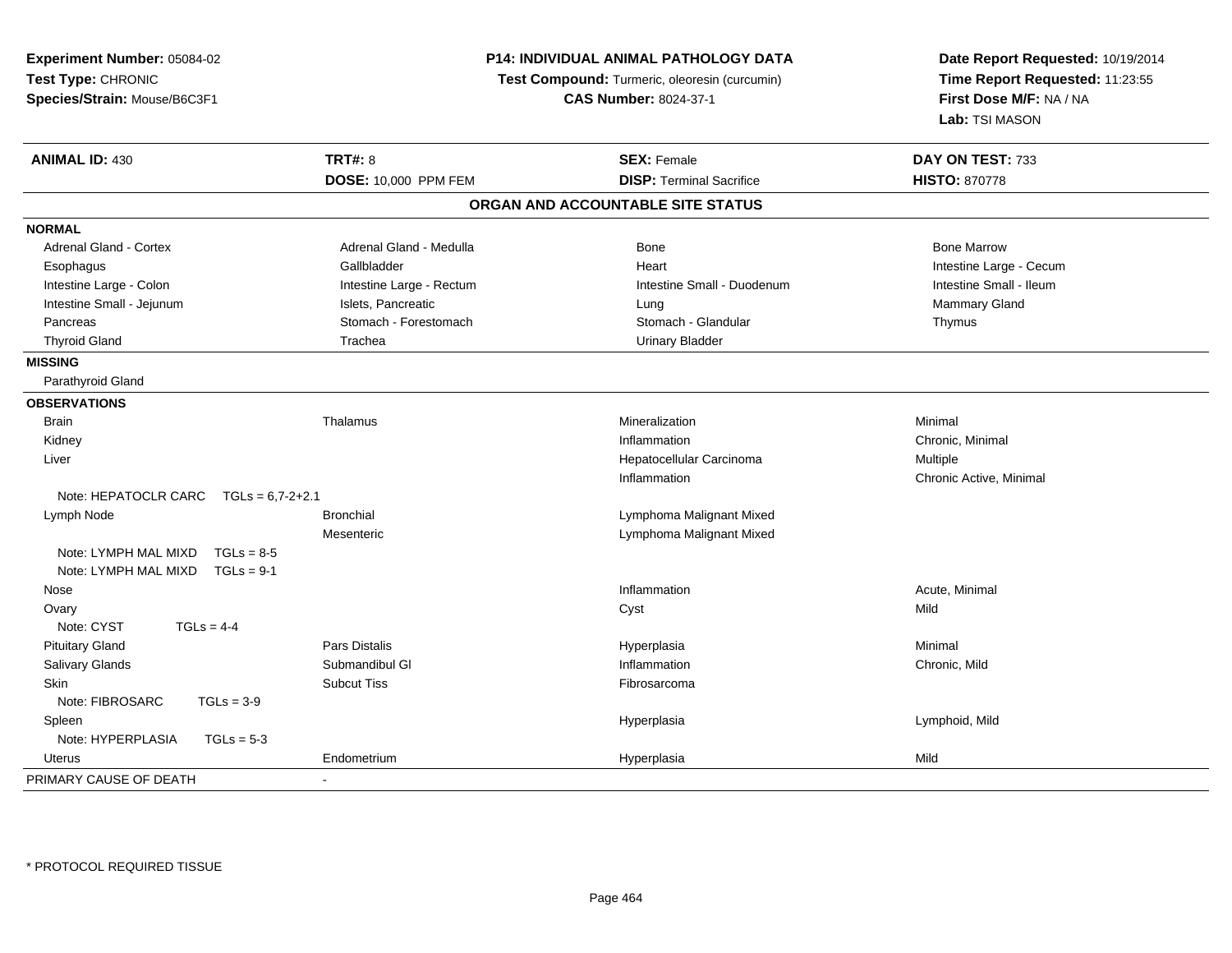**Experiment Number:** 05084-02**Test Type:** CHRONIC **Species/Strain:** Mouse/B6C3F1**P14: INDIVIDUAL ANIMAL PATHOLOGY DATATest Compound:** Turmeric, oleoresin (curcumin)**CAS Number:** 8024-37-1**Date Report Requested:** 10/19/2014**Time Report Requested:** 11:23:55**First Dose M/F:** NA / NA**Lab:** TSI MASON**ANIMAL ID:** 431**TRT#:** 8 **SEX:** Female **SEX: Female DAY ON TEST:** 736 **DOSE:** 10,000 PPM FEM**DISP:** Terminal Sacrifice **HISTO:** 870779 **ORGAN AND ACCOUNTABLE SITE STATUSNORMALAdrenal Gland - Cortex** Adrenal Gland - Medulla **Bone** Bone **Bone** Esophagus Esophagus Intestine Large - Colon Gallbladder **East Community Community** Heart Intestine Large - Cecum Intestine Large - Cecum Intestine Large - Rectum **Intestine Intestine Small - Ileum** Intestine Small - Jejunum Intestine Small - Jejunum Islets, Pancreatic Parathyroid Gland Lymph Node - Mesenteric **Mammary Gland** Mammary Gland **Ovary** Parathyroid Gland **Constanting Cland** Stomach - Glandular Pituitary Gland Skin Stomach - Forestomach Skin Stomach - Forestomach - Stomach - Stomach - Stomach - Glandular Thymus Thyroid Gland Trachea Urinary Bladder**OBSERVATIONS** Bone Marroww the sternal sternal the sternal sternal method of the step of Myelofibrosis and Minimal method of Minimal me<br>The step of the step of the step of the step of the step of the step of the step of the step of the step of th Brainn and the theorem is the three matter of the matter of the matter of the matter of the matter of the matter of  $M$ inimal  $M$ inimal  $M$ inimal  $M$ inimal  $M$ inimal  $M$ inimal  $M$ inimal  $M$ inimal  $M$ inimal  $M$ inimal  $M$ inimal Intestine Small Duodenumm and the contract of the Inflammation contract of the Chronic, Minimal Chronic, Minimal Chronic, Minimal Chronic and the contract of the contract of the contract of the contract of the contract of the contract of the cont Kidney Transit Epithe Hyperplasia Mild Inflammation Chronic, Mild Liver Hepatocellular Carcinoma Multiple Inflammation Chronic Active, Mild Note: HEPATOCLR CARC TGLs = 4,5-2+2.1 Lung Inflammation Chronic Active, Moderate Lymph Node Pancreatic Hyperplasia Lymphoid, Moderate Note: HYPERPLASIA TGLs = 3-5.1 Nosee the contraction of the contraction of the contraction of the contraction of the contraction of the contraction  $\mathsf{Acute}$ , Minimal Pancreass and the control of the control of the control of the control of the control of the control of the control of the control of the control of the control of the control of the control of the control of the control of the co Marked Fibrosiss and the contract of the Marked n Chronic Active, Marked InflammationNote: WAS ACTUALLY THE PANCREAS.Note: THE PANCREATIC LYMPH NODE WAS ALSO INCLUDED WITH THENote: MASS.Note: FIBROSIS TGLs = 3-5.1 $TGLs = 3-5.1$ Note: INFLAMMATION Note: WHAT THE PROSECTOR THOUGHT WAS A MESENTERIC LYMPH NODE Salivary GlandsSubmandibul Gl **Inflammation**  Chronic, Minimal Spleenn and the control of the control of the control of the control of the control of the control of the control of the control of the control of the control of the control of the control of the control of the control of the co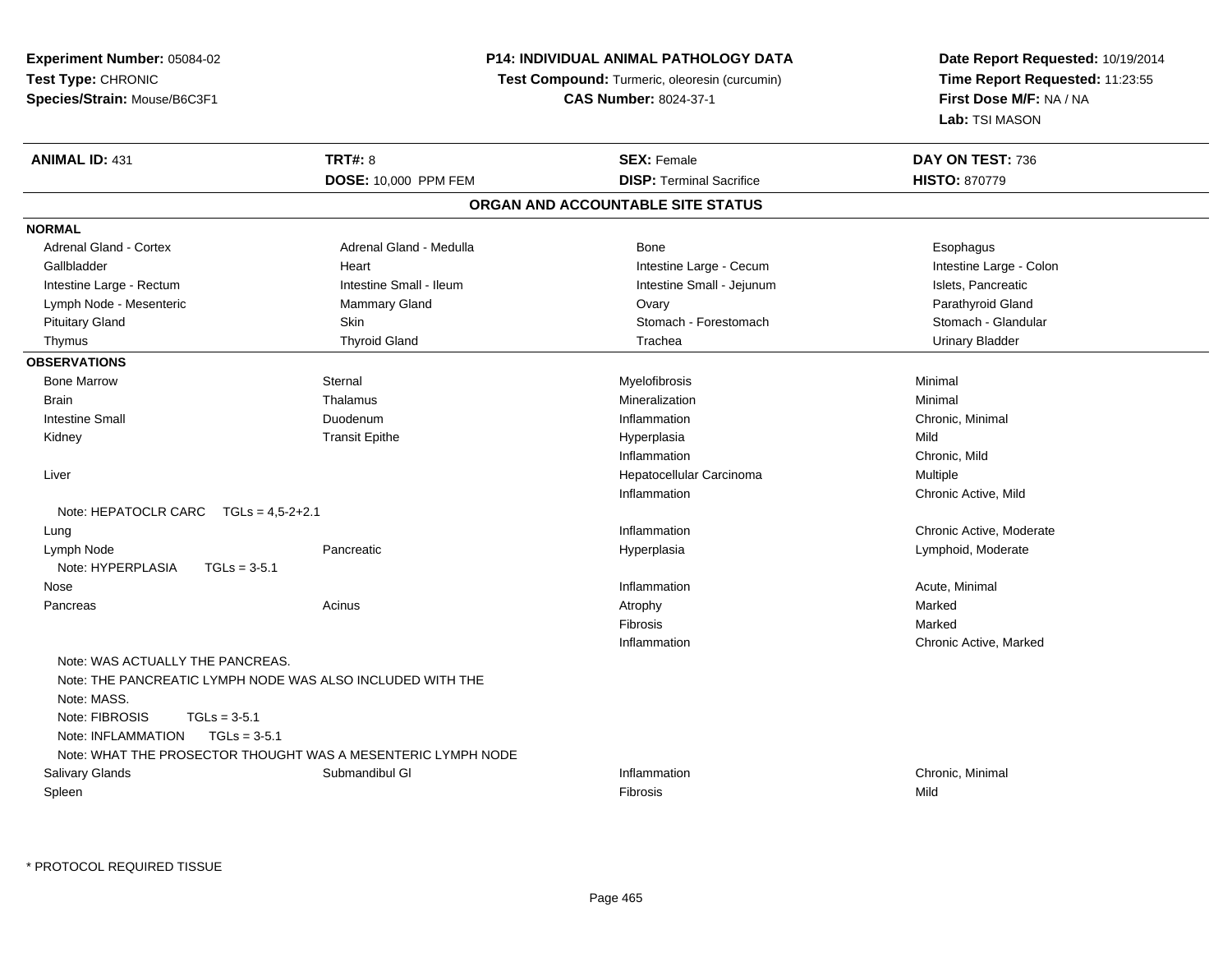| Experiment Number: 05084-02<br><b>Test Type: CHRONIC</b><br>Species/Strain: Mouse/B6C3F1 |                             | <b>P14: INDIVIDUAL ANIMAL PATHOLOGY DATA</b><br>Test Compound: Turmeric, oleoresin (curcumin)<br><b>CAS Number: 8024-37-1</b> | Date Report Requested: 10/19/2014<br>Time Report Requested: 11:23:55<br>First Dose M/F: NA / NA<br>Lab: TSI MASON |
|------------------------------------------------------------------------------------------|-----------------------------|-------------------------------------------------------------------------------------------------------------------------------|-------------------------------------------------------------------------------------------------------------------|
| <b>ANIMAL ID: 431</b>                                                                    | <b>TRT#: 8</b>              | <b>SEX: Female</b>                                                                                                            | DAY ON TEST: 736                                                                                                  |
|                                                                                          | <b>DOSE: 10,000 PPM FEM</b> | <b>DISP:</b> Terminal Sacrifice                                                                                               | <b>HISTO: 870779</b>                                                                                              |
|                                                                                          |                             | ORGAN AND ACCOUNTABLE SITE STATUS                                                                                             |                                                                                                                   |
|                                                                                          |                             | Inflammation                                                                                                                  | Granulomatous, Mild                                                                                               |
| [Fibrosis TGLS = $2-3$ ]                                                                 |                             |                                                                                                                               |                                                                                                                   |
| [Inflammation TGLS = $2-3$ ]                                                             |                             |                                                                                                                               |                                                                                                                   |
| Uterus                                                                                   | Endometrium                 | Hyperplasia                                                                                                                   | Mild                                                                                                              |
| PRIMARY CAUSE OF DEATH                                                                   |                             |                                                                                                                               |                                                                                                                   |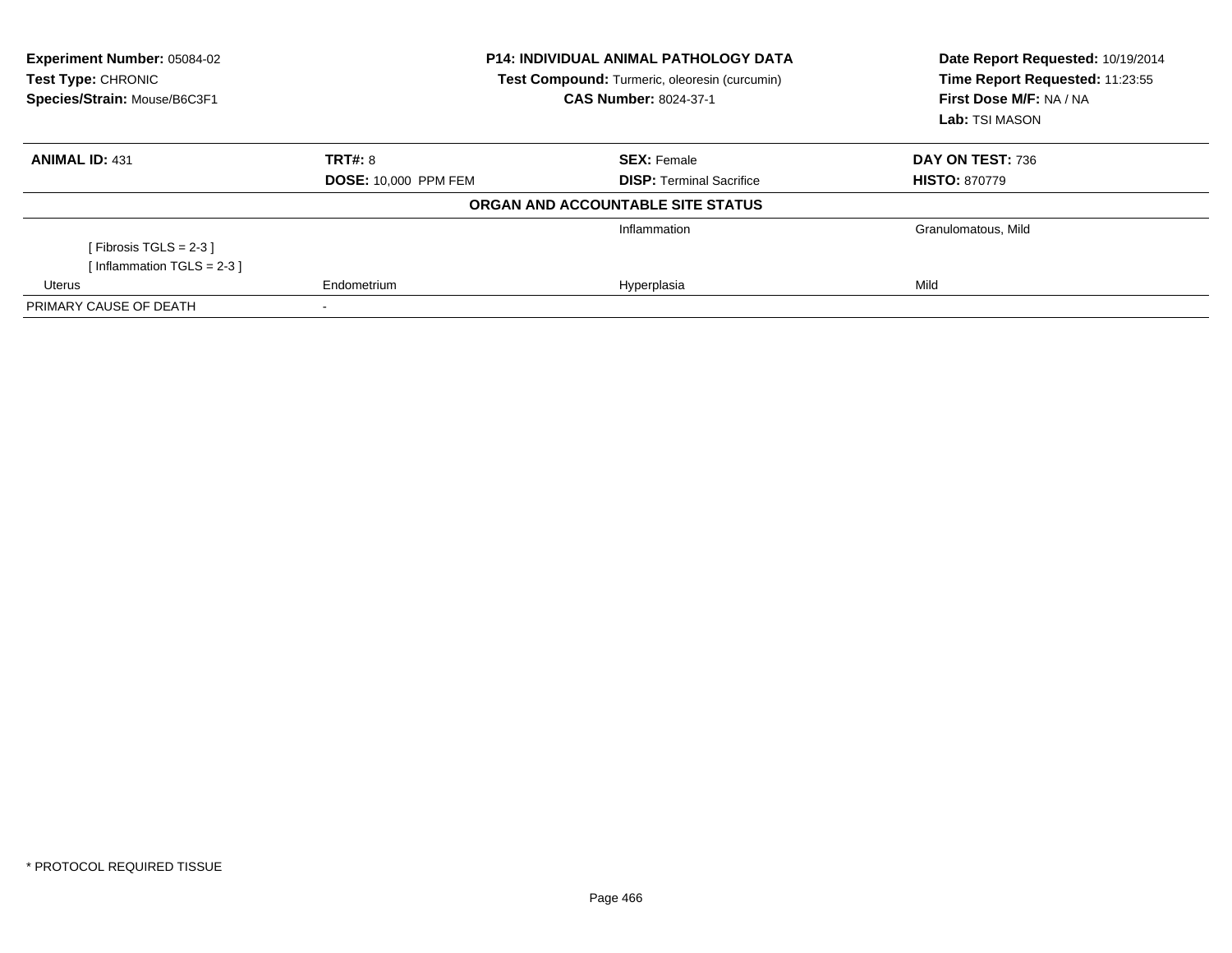| Experiment Number: 05084-02                    | P14: INDIVIDUAL ANIMAL PATHOLOGY DATA |                                               | Date Report Requested: 10/19/2014                          |
|------------------------------------------------|---------------------------------------|-----------------------------------------------|------------------------------------------------------------|
| Test Type: CHRONIC                             |                                       | Test Compound: Turmeric, oleoresin (curcumin) | Time Report Requested: 11:23:55<br>First Dose M/F: NA / NA |
| Species/Strain: Mouse/B6C3F1                   |                                       | <b>CAS Number: 8024-37-1</b>                  |                                                            |
|                                                |                                       |                                               | Lab: TSI MASON                                             |
| <b>ANIMAL ID: 432</b>                          | <b>TRT#: 8</b>                        | <b>SEX: Female</b>                            | DAY ON TEST: 736                                           |
|                                                | DOSE: 10,000 PPM FEM                  | <b>DISP: Terminal Sacrifice</b>               | <b>HISTO: 870780</b>                                       |
|                                                |                                       | ORGAN AND ACCOUNTABLE SITE STATUS             |                                                            |
| <b>NORMAL</b>                                  |                                       |                                               |                                                            |
| Adrenal Gland - Cortex                         | Adrenal Gland - Medulla               | <b>Bone</b>                                   | Esophagus                                                  |
| Gallbladder                                    | Heart                                 | Intestine Large - Cecum                       | Intestine Large - Colon                                    |
| Intestine Large - Rectum                       | Intestine Small - Duodenum            | Intestine Small - Ileum                       | Intestine Small - Jejunum                                  |
| Islets, Pancreatic                             | Lung                                  | Mammary Gland                                 | Pancreas                                                   |
| <b>Pituitary Gland</b>                         | Salivary Glands                       | Skin                                          | Stomach - Glandular                                        |
| <b>Thyroid Gland</b>                           | Trachea                               | <b>Urinary Bladder</b>                        |                                                            |
| <b>MISSING</b>                                 |                                       |                                               |                                                            |
| Parathyroid Gland                              |                                       |                                               |                                                            |
| <b>OBSERVATIONS</b>                            |                                       |                                               |                                                            |
| <b>Bone Marrow</b>                             | Sternal                               | Myelofibrosis                                 | Minimal                                                    |
| <b>Brain</b>                                   | Thalamus                              | Mineralization                                | Minimal                                                    |
| Kidney                                         |                                       | Inflammation                                  | Chronic, Minimal                                           |
| Liver                                          |                                       | Hepatocellular Adenoma                        | Multiple                                                   |
|                                                |                                       | Lymphoma Malignant Mixed                      |                                                            |
| Note: HEPATOCLR ADEN<br>$TGLs = 9,10,11-2+2.1$ |                                       |                                               |                                                            |
| Lymph Node                                     | <b>Bronchial</b>                      | Lymphoma Malignant Mixed                      |                                                            |
|                                                | <b>Iliac</b>                          | Lymphoma Malignant Mixed                      |                                                            |
|                                                | Lumbar                                | Lymphoma Malignant Mixed                      |                                                            |
|                                                | Mediastinal                           | Lymphoma Malignant Mixed                      |                                                            |
|                                                | Mesenteric                            | Lymphoma Malignant Mixed                      |                                                            |
|                                                | Pancreatic                            | Lymphoma Malignant Mixed                      |                                                            |
|                                                | Renal                                 | Lymphoma Malignant Mixed                      |                                                            |
| Note: LYMPH MAL MIXD<br>$TGLs = 8-10$          |                                       |                                               |                                                            |
| Note: LYMPH MAL MIXD<br>$TGLs = 16-11$         |                                       |                                               |                                                            |
| Note: LYMPH MAL MIXD<br>$TGLs = 4-5.1$         |                                       |                                               |                                                            |
| Note: LYMPH MAL MIXD<br>$TGLs = 6-9$           |                                       |                                               |                                                            |
| [ Lymphoma Malignant Mixed TGLS = 7-5 ]        |                                       |                                               |                                                            |
| [ Lymphoma Malignant Mixed TGLS = 14-5.2 ]     |                                       |                                               |                                                            |
| [ Lymphoma Malignant Mixed TGLS = 15-1 ]       |                                       |                                               |                                                            |
| Nose                                           |                                       | Inflammation                                  | Acute, Minimal                                             |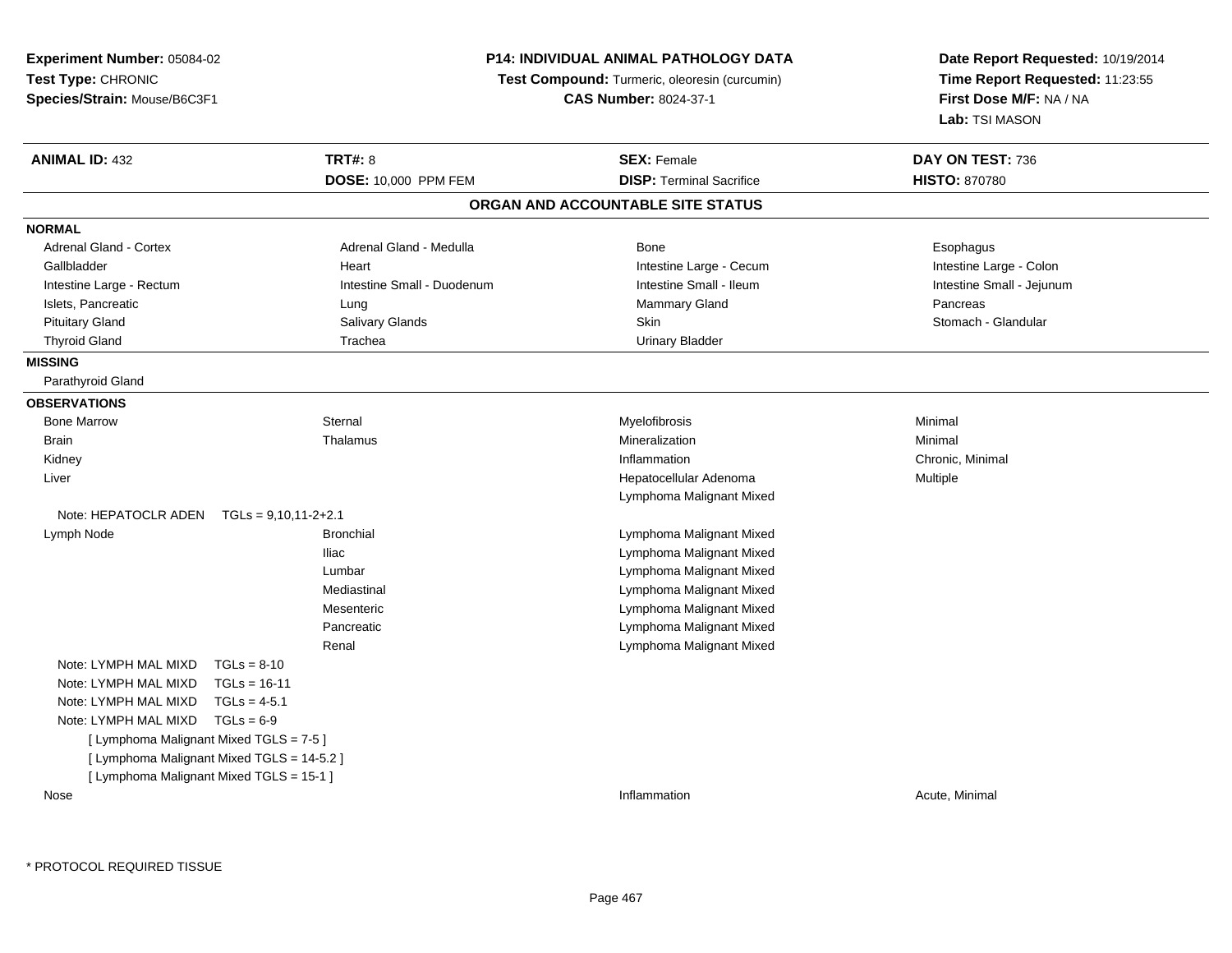| <b>Experiment Number: 05084-02</b><br><b>Test Type: CHRONIC</b><br>Species/Strain: Mouse/B6C3F1 |                             | <b>P14: INDIVIDUAL ANIMAL PATHOLOGY DATA</b><br>Test Compound: Turmeric, oleoresin (curcumin)<br><b>CAS Number: 8024-37-1</b> | Date Report Requested: 10/19/2014<br>Time Report Requested: 11:23:55<br>First Dose M/F: NA / NA<br>Lab: TSI MASON |  |
|-------------------------------------------------------------------------------------------------|-----------------------------|-------------------------------------------------------------------------------------------------------------------------------|-------------------------------------------------------------------------------------------------------------------|--|
| <b>ANIMAL ID: 432</b>                                                                           | <b>TRT#: 8</b>              | <b>SEX: Female</b>                                                                                                            | DAY ON TEST: 736                                                                                                  |  |
|                                                                                                 | <b>DOSE: 10,000 PPM FEM</b> | <b>DISP:</b> Terminal Sacrifice                                                                                               | <b>HISTO: 870780</b>                                                                                              |  |
|                                                                                                 |                             | ORGAN AND ACCOUNTABLE SITE STATUS                                                                                             |                                                                                                                   |  |
| Ovary<br>Note: CYST<br>$TGLs = 2-4.1$                                                           |                             | Cyst                                                                                                                          | Marked                                                                                                            |  |
| Spleen<br>Note: LYMPH MAL MIXD<br>$TGLs = 3-3$                                                  |                             | Lymphoma Malignant Mixed                                                                                                      |                                                                                                                   |  |
| Stomach<br>Note: SQUAM CEL CARC<br>$TGLs = 5.17 - 3.1$                                          | Forestomach                 | Squamous Cell Carcinoma                                                                                                       |                                                                                                                   |  |
| Thymus<br>Note: LYMPH MAL MIXD<br>$TGLs = 13-5.2$                                               |                             | Lymphoma Malignant Mixed                                                                                                      |                                                                                                                   |  |
| Uterus                                                                                          | Endometrium                 | Hyperplasia                                                                                                                   | Moderate                                                                                                          |  |
| PRIMARY CAUSE OF DEATH                                                                          |                             |                                                                                                                               |                                                                                                                   |  |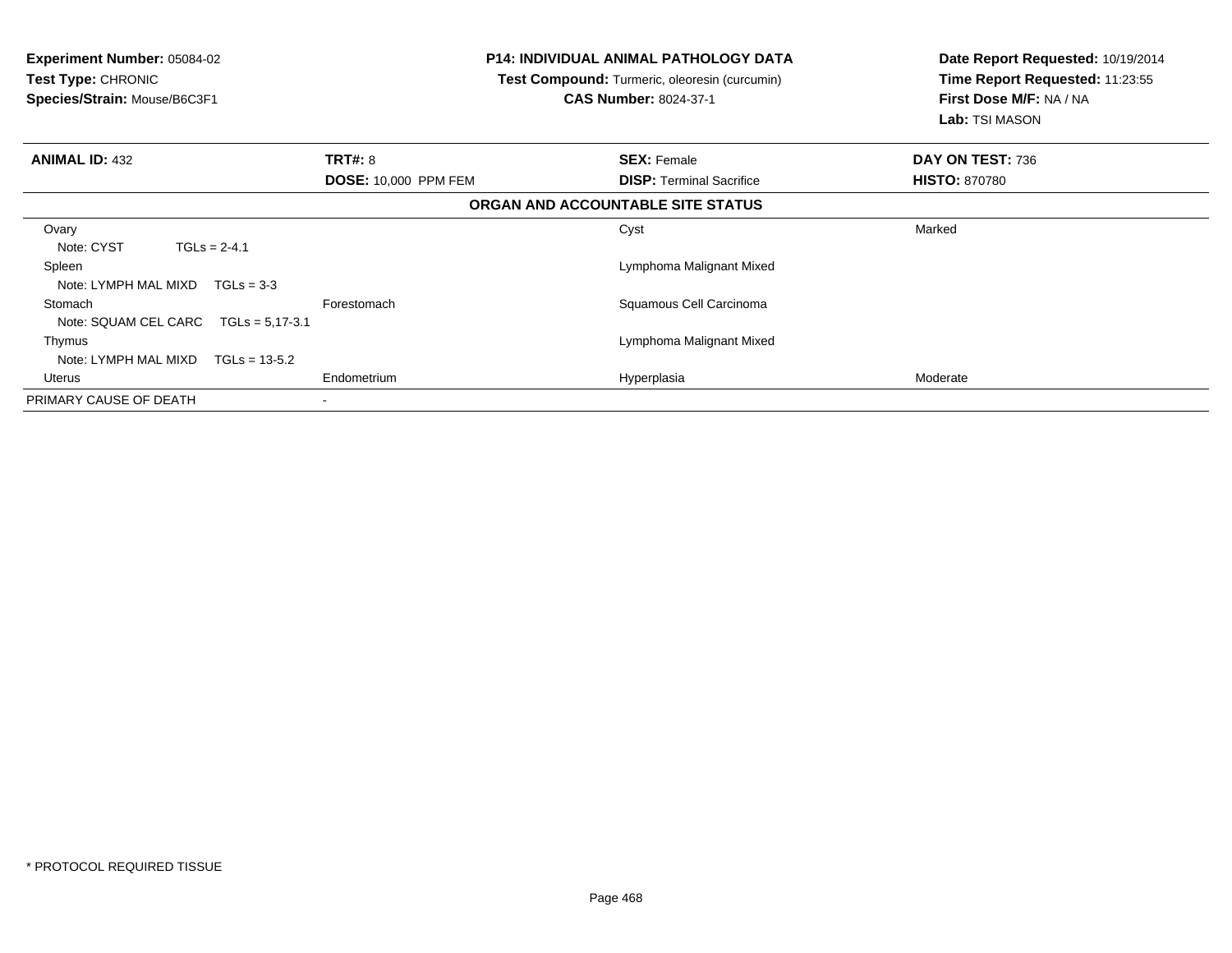| Experiment Number: 05084-02         | <b>P14: INDIVIDUAL ANIMAL PATHOLOGY DATA</b><br>Test Compound: Turmeric, oleoresin (curcumin)<br><b>CAS Number: 8024-37-1</b> |                                   | Date Report Requested: 10/19/2014 |  |
|-------------------------------------|-------------------------------------------------------------------------------------------------------------------------------|-----------------------------------|-----------------------------------|--|
| Test Type: CHRONIC                  |                                                                                                                               |                                   | Time Report Requested: 11:23:55   |  |
| Species/Strain: Mouse/B6C3F1        |                                                                                                                               |                                   | First Dose M/F: NA / NA           |  |
|                                     |                                                                                                                               |                                   | Lab: TSI MASON                    |  |
| <b>ANIMAL ID: 433</b>               | <b>TRT#: 8</b>                                                                                                                | <b>SEX: Female</b>                | DAY ON TEST: 736                  |  |
|                                     | DOSE: 10,000 PPM FEM                                                                                                          | <b>DISP: Terminal Sacrifice</b>   | <b>HISTO: 870781</b>              |  |
|                                     |                                                                                                                               | ORGAN AND ACCOUNTABLE SITE STATUS |                                   |  |
| <b>NORMAL</b>                       |                                                                                                                               |                                   |                                   |  |
| Adrenal Gland - Cortex              | Adrenal Gland - Medulla                                                                                                       | <b>Bone</b>                       | Esophagus                         |  |
| Gallbladder                         | Heart                                                                                                                         | Intestine Large - Cecum           | Intestine Large - Colon           |  |
| Intestine Large - Rectum            | Intestine Small - Duodenum                                                                                                    | Intestine Small - Ileum           | Intestine Small - Jejunum         |  |
| Islets, Pancreatic                  | Lymph Node - Mesenteric                                                                                                       | <b>Mammary Gland</b>              | Ovary                             |  |
| Skin                                | Spleen                                                                                                                        | Stomach - Forestomach             | Stomach - Glandular               |  |
| Thymus                              | Trachea                                                                                                                       | <b>Urinary Bladder</b>            |                                   |  |
| <b>MISSING</b>                      |                                                                                                                               |                                   |                                   |  |
| Parathyroid Gland                   |                                                                                                                               |                                   |                                   |  |
| <b>OBSERVATIONS</b>                 |                                                                                                                               |                                   |                                   |  |
| <b>Bone Marrow</b>                  | Sternal                                                                                                                       | Myelofibrosis                     | Minimal                           |  |
| <b>Brain</b>                        | Thalamus                                                                                                                      | Mineralization                    | Minimal                           |  |
| Kidney                              |                                                                                                                               | Inflammation                      | Chronic, Minimal                  |  |
| Liver                               |                                                                                                                               | <b>Eosinophilic Focus</b>         | Mild                              |  |
|                                     |                                                                                                                               | Inflammation                      | Chronic Active, Minimal           |  |
|                                     |                                                                                                                               | <b>Mixed Cell Focus</b>           | Mild                              |  |
|                                     |                                                                                                                               | <b>Necrosis</b>                   | Minimal                           |  |
| Note: [EOSIN FOCUS ] TGLs = 5-2.1   |                                                                                                                               |                                   |                                   |  |
| Note: [ MIXED CL FOCUS ] TGLs = 6-2 |                                                                                                                               |                                   |                                   |  |
| Lung                                |                                                                                                                               | Alveolar/Bronchiolar Adenoma      |                                   |  |
| Note: ALV BRON ADEN<br>$TGLs = 4-1$ |                                                                                                                               |                                   |                                   |  |
| Nose                                |                                                                                                                               | Inflammation                      | Acute, Minimal                    |  |
| Pancreas                            |                                                                                                                               | <b>Cytoplasmic Alteration</b>     | Minimal                           |  |
| <b>Pituitary Gland</b>              | <b>Pars Distalis</b>                                                                                                          | Adenoma                           |                                   |  |
| Note: ADENOMA<br>$TGLs = 7-7$       |                                                                                                                               |                                   |                                   |  |
| Salivary Glands                     | Submandibul GI                                                                                                                | Inflammation                      | Chronic, Minimal                  |  |
| <b>Thyroid Gland</b>                |                                                                                                                               | Inflammation                      | Chronic Active, Minimal           |  |
| <b>Uterus</b>                       |                                                                                                                               | Hydrometra                        | Moderate                          |  |
| PRIMARY CAUSE OF DEATH              |                                                                                                                               |                                   |                                   |  |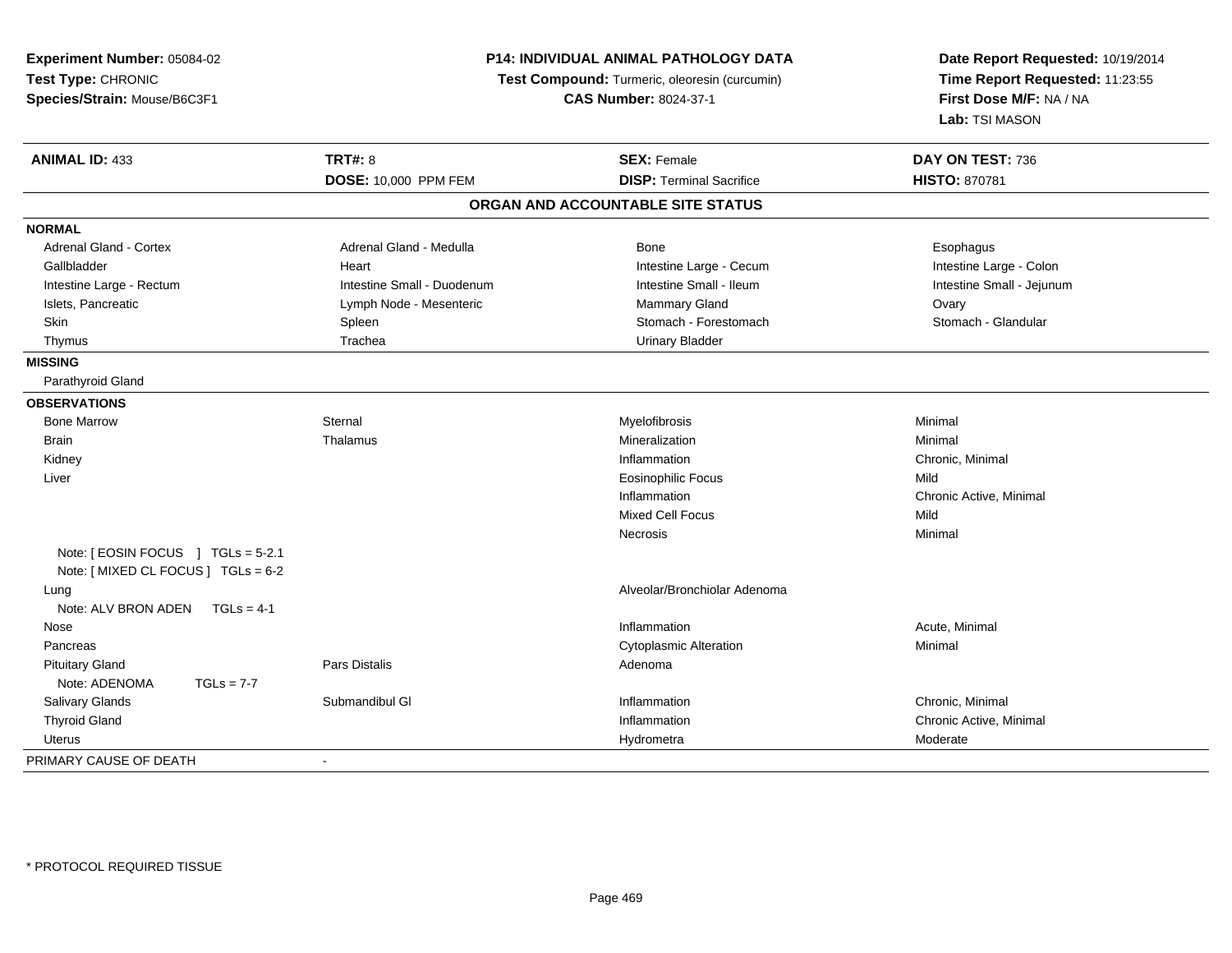| <b>Experiment Number: 05084-02</b><br>Test Type: CHRONIC<br>Species/Strain: Mouse/B6C3F1 |                                               | <b>P14: INDIVIDUAL ANIMAL PATHOLOGY DATA</b><br>Test Compound: Turmeric, oleoresin (curcumin)<br><b>CAS Number: 8024-37-1</b> | Date Report Requested: 10/19/2014<br>Time Report Requested: 11:23:55<br>First Dose M/F: NA / NA<br>Lab: TSI MASON |  |
|------------------------------------------------------------------------------------------|-----------------------------------------------|-------------------------------------------------------------------------------------------------------------------------------|-------------------------------------------------------------------------------------------------------------------|--|
| <b>ANIMAL ID: 434</b>                                                                    | <b>TRT#: 8</b><br><b>DOSE: 10,000 PPM FEM</b> | <b>SEX: Female</b><br><b>DISP:</b> Interval Sacrifice                                                                         | DAY ON TEST: 450<br><b>HISTO: 860072</b>                                                                          |  |
|                                                                                          |                                               | ORGAN AND ACCOUNTABLE SITE STATUS                                                                                             |                                                                                                                   |  |
| <b>NORMAL</b>                                                                            |                                               |                                                                                                                               |                                                                                                                   |  |
| Intestine Large - Cecum                                                                  | Intestine Large - Colon                       | Intestine Large - Rectum                                                                                                      | Intestine Small - Duodenum                                                                                        |  |
| Intestine Small - Ileum                                                                  | Intestine Small - Jejunum                     | Stomach - Forestomach                                                                                                         |                                                                                                                   |  |
| <b>OBSERVATIONS</b>                                                                      |                                               |                                                                                                                               |                                                                                                                   |  |
| <b>Clitoral Gland</b>                                                                    |                                               | Cyst                                                                                                                          | Mild                                                                                                              |  |
|                                                                                          |                                               | Inflammation                                                                                                                  | Chronic, Minimal                                                                                                  |  |
|                                                                                          |                                               | Pigmentation                                                                                                                  | Minimal                                                                                                           |  |
| Note: CYST<br>$TGLs = 1-6$                                                               |                                               |                                                                                                                               |                                                                                                                   |  |
| Liver                                                                                    |                                               | Inflammation                                                                                                                  | Chronic Active, Minimal                                                                                           |  |
|                                                                                          |                                               | <b>Necrosis</b>                                                                                                               | Mild                                                                                                              |  |
| Stomach                                                                                  | Glandular                                     | Inflammation                                                                                                                  | Chronic, Minimal                                                                                                  |  |
| PRIMARY CAUSE OF DEATH                                                                   |                                               |                                                                                                                               |                                                                                                                   |  |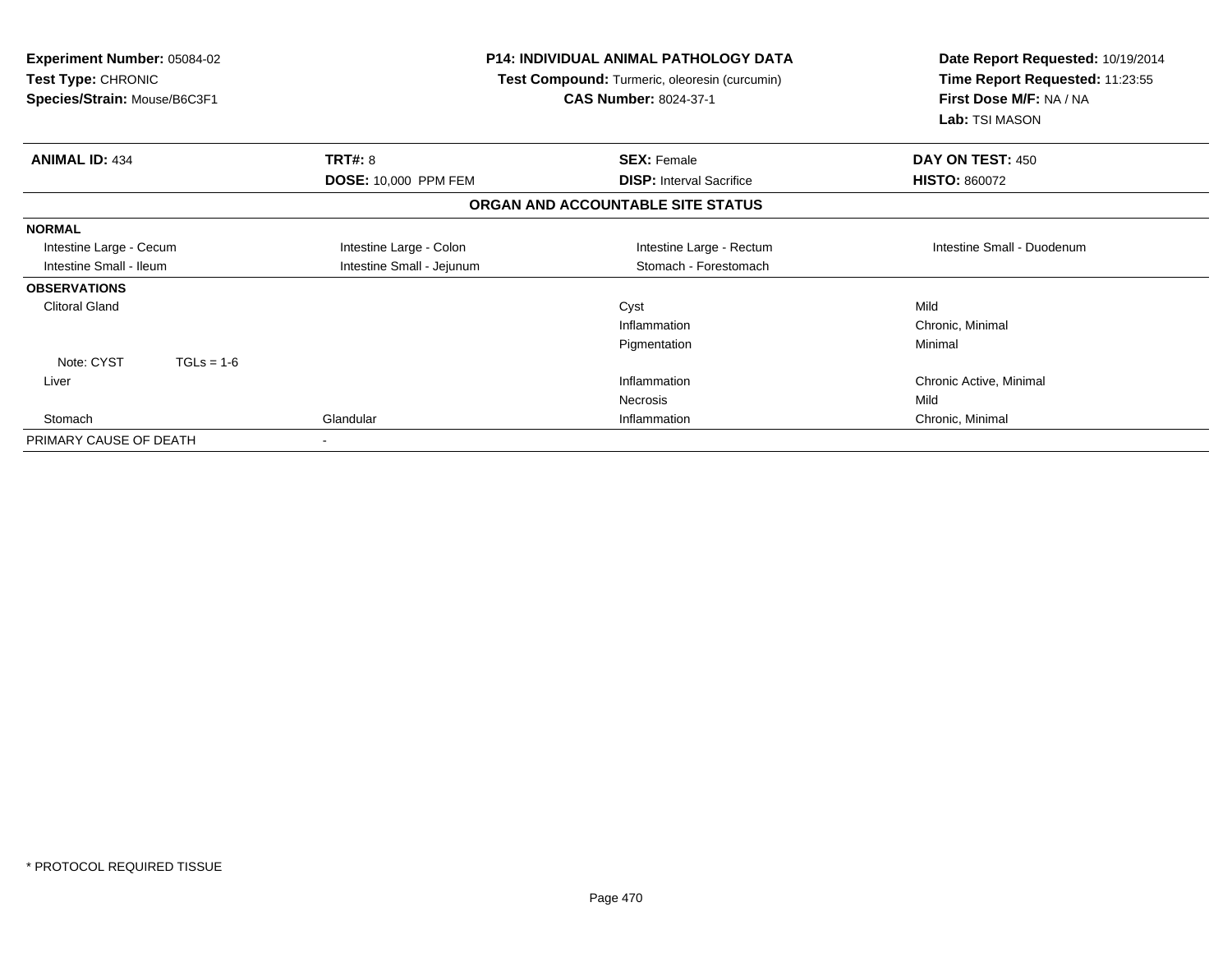| <b>Experiment Number: 05084-02</b><br>Test Type: CHRONIC<br>Species/Strain: Mouse/B6C3F1 | <b>P14: INDIVIDUAL ANIMAL PATHOLOGY DATA</b><br>Test Compound: Turmeric, oleoresin (curcumin)<br><b>CAS Number: 8024-37-1</b> |                                   | Date Report Requested: 10/19/2014<br>Time Report Requested: 11:23:55<br>First Dose M/F: NA / NA<br>Lab: TSI MASON |  |
|------------------------------------------------------------------------------------------|-------------------------------------------------------------------------------------------------------------------------------|-----------------------------------|-------------------------------------------------------------------------------------------------------------------|--|
| <b>ANIMAL ID: 435</b>                                                                    | <b>TRT#: 8</b>                                                                                                                | <b>SEX: Female</b>                | DAY ON TEST: 733                                                                                                  |  |
|                                                                                          | DOSE: 10,000 PPM FEM                                                                                                          | <b>DISP: Terminal Sacrifice</b>   | <b>HISTO: 870782</b>                                                                                              |  |
|                                                                                          |                                                                                                                               | ORGAN AND ACCOUNTABLE SITE STATUS |                                                                                                                   |  |
| <b>NORMAL</b>                                                                            |                                                                                                                               |                                   |                                                                                                                   |  |
| Adrenal Gland - Cortex                                                                   | <b>Bone</b>                                                                                                                   | <b>Clitoral Gland</b>             | Esophagus                                                                                                         |  |
| Gallbladder                                                                              | Heart                                                                                                                         | Intestine Large - Cecum           | Intestine Large - Colon                                                                                           |  |
| Intestine Large - Rectum                                                                 | Intestine Small - Duodenum                                                                                                    | Intestine Small - Ileum           | Intestine Small - Jejunum                                                                                         |  |
| Islets, Pancreatic                                                                       | Lung                                                                                                                          | Lymph Node - Mesenteric           | Mammary Gland                                                                                                     |  |
| Nose                                                                                     | Ovary                                                                                                                         | Pancreas                          | <b>Pituitary Gland</b>                                                                                            |  |
| Salivary Glands                                                                          | <b>Skin</b>                                                                                                                   | Spleen                            | Stomach - Forestomach                                                                                             |  |
| Stomach - Glandular                                                                      | Thymus                                                                                                                        | <b>Thyroid Gland</b>              | Trachea                                                                                                           |  |
| <b>Urinary Bladder</b>                                                                   |                                                                                                                               |                                   |                                                                                                                   |  |
| <b>MISSING</b>                                                                           |                                                                                                                               |                                   |                                                                                                                   |  |
| Adrenal Gland - Medulla                                                                  | Parathyroid Gland                                                                                                             |                                   |                                                                                                                   |  |
| <b>OBSERVATIONS</b>                                                                      |                                                                                                                               |                                   |                                                                                                                   |  |
| <b>Bone Marrow</b>                                                                       | Sternal                                                                                                                       | Myelofibrosis                     | Mild                                                                                                              |  |
| <b>Brain</b>                                                                             | Thalamus                                                                                                                      | Mineralization                    | Minimal                                                                                                           |  |
| Kidney                                                                                   |                                                                                                                               | Inflammation                      | Chronic, Minimal                                                                                                  |  |
| Liver                                                                                    |                                                                                                                               | Hepatocellular Adenoma            | <b>Multiple</b>                                                                                                   |  |
|                                                                                          |                                                                                                                               | Inflammation                      | Chronic Active, Minimal                                                                                           |  |
| [Hepatocellular Adenoma TGLS = 4-2]                                                      |                                                                                                                               |                                   |                                                                                                                   |  |
| <b>Uterus</b>                                                                            | Endometrium                                                                                                                   | Hyperplasia                       | Mild                                                                                                              |  |
| PRIMARY CAUSE OF DEATH                                                                   |                                                                                                                               |                                   |                                                                                                                   |  |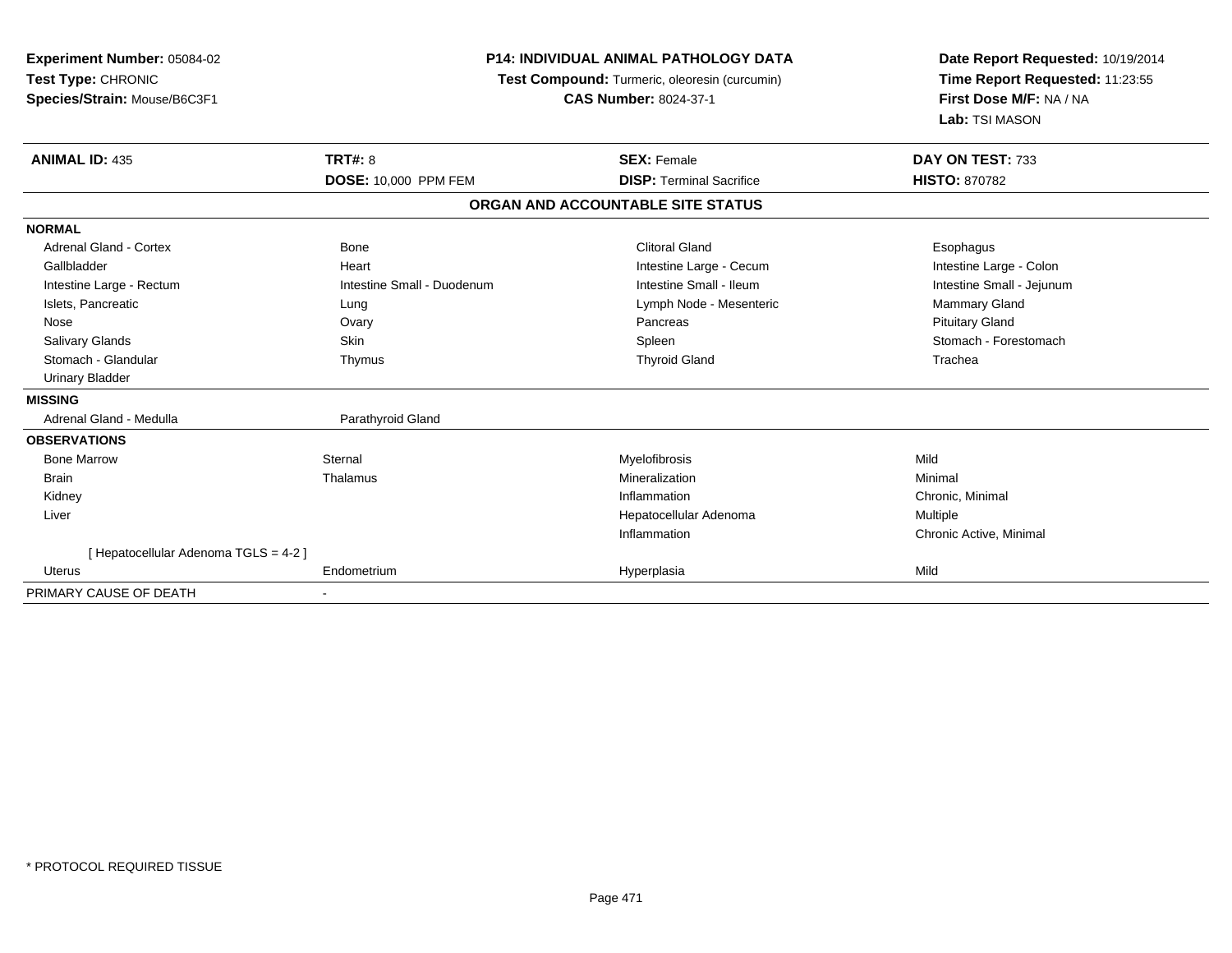| Experiment Number: 05084-02<br>Test Type: CHRONIC<br>Species/Strain: Mouse/B6C3F1 |                         | <b>P14: INDIVIDUAL ANIMAL PATHOLOGY DATA</b><br>Test Compound: Turmeric, oleoresin (curcumin)<br><b>CAS Number: 8024-37-1</b> | Date Report Requested: 10/19/2014<br>Time Report Requested: 11:23:55<br>First Dose M/F: NA / NA<br>Lab: TSI MASON |
|-----------------------------------------------------------------------------------|-------------------------|-------------------------------------------------------------------------------------------------------------------------------|-------------------------------------------------------------------------------------------------------------------|
| <b>ANIMAL ID: 436</b>                                                             | <b>TRT#: 9</b>          | <b>SEX: Female</b>                                                                                                            | DAY ON TEST: 729                                                                                                  |
|                                                                                   | DOSE: 50,000 PPM FEM    | <b>DISP: Terminal Sacrifice</b>                                                                                               | <b>HISTO: 870574</b>                                                                                              |
|                                                                                   |                         | ORGAN AND ACCOUNTABLE SITE STATUS                                                                                             |                                                                                                                   |
| <b>NORMAL</b>                                                                     |                         |                                                                                                                               |                                                                                                                   |
| Adrenal Gland - Cortex                                                            | Adrenal Gland - Medulla | Bone                                                                                                                          | Esophagus                                                                                                         |
| Gallbladder                                                                       | Intestine Large - Cecum | Intestine Large - Colon                                                                                                       | Intestine Large - Rectum                                                                                          |
| Intestine Small - Duodenum                                                        | Intestine Small - Ileum | Intestine Small - Jejunum                                                                                                     | Lymph Node - Mesenteric                                                                                           |
| Mammary Gland                                                                     | Nose                    | Ovary                                                                                                                         | Pancreas                                                                                                          |
| Parathyroid Gland                                                                 | <b>Pituitary Gland</b>  | Skin                                                                                                                          | Spleen                                                                                                            |
| Stomach - Forestomach                                                             | Stomach - Glandular     | Thymus                                                                                                                        | <b>Thyroid Gland</b>                                                                                              |
| Trachea                                                                           | <b>Urinary Bladder</b>  |                                                                                                                               |                                                                                                                   |
| <b>MISSING</b>                                                                    |                         |                                                                                                                               |                                                                                                                   |
| Islets, Pancreatic                                                                |                         |                                                                                                                               |                                                                                                                   |
| <b>OBSERVATIONS</b>                                                               |                         |                                                                                                                               |                                                                                                                   |
| <b>Bone Marrow</b>                                                                | Sternal                 | Myelofibrosis                                                                                                                 | Mild                                                                                                              |
| <b>Brain</b>                                                                      | Thalamus                | Mineralization                                                                                                                | Minimal                                                                                                           |
| Heart                                                                             |                         | Inflammation                                                                                                                  | Chronic Active, Minimal                                                                                           |
| Kidney                                                                            |                         | Inflammation                                                                                                                  | Chronic, Minimal                                                                                                  |
| Liver                                                                             |                         | <b>Eosinophilic Focus</b>                                                                                                     | Mild                                                                                                              |
|                                                                                   |                         | Inflammation                                                                                                                  | Chronic Active, Minimal                                                                                           |
| Note: [ EOSIN FOCUS ] TGLs = 2,3-2                                                |                         |                                                                                                                               |                                                                                                                   |
| Lung                                                                              |                         | Inflammation                                                                                                                  | Chronic Active, Minimal                                                                                           |
| Note: A SLIGHT INCREASE IN THE NUMBER OF PERIVASCULAR AND                         |                         |                                                                                                                               |                                                                                                                   |
| Note: PERIBRONCHIOLAR LYMPHOCYTES WAS NOTED.                                      |                         |                                                                                                                               |                                                                                                                   |
| Salivary Glands                                                                   | Submandibul GI          | Inflammation                                                                                                                  | Chronic, Mild                                                                                                     |
| <b>Uterus</b>                                                                     |                         | Hydrometra                                                                                                                    | Moderate                                                                                                          |
|                                                                                   | Endometrium             | Hyperplasia                                                                                                                   | Mild                                                                                                              |
| [Hyperplasia TGLS = $4,5-4$ ]                                                     |                         |                                                                                                                               |                                                                                                                   |
| PRIMARY CAUSE OF DEATH                                                            |                         |                                                                                                                               |                                                                                                                   |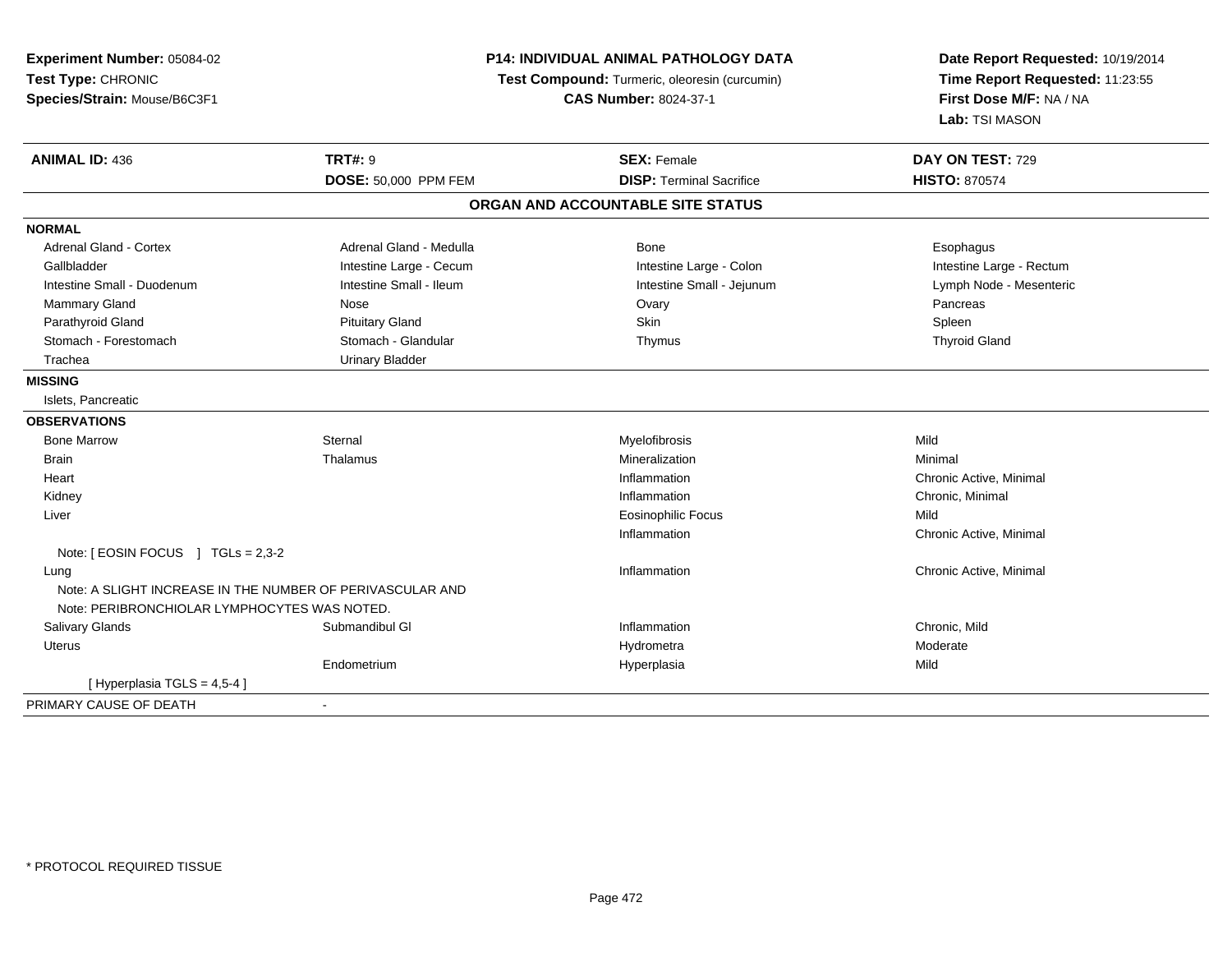| <b>Experiment Number: 05084-02</b>  | <b>P14: INDIVIDUAL ANIMAL PATHOLOGY DATA</b><br>Test Compound: Turmeric, oleoresin (curcumin) |                                   | Date Report Requested: 10/19/2014 |  |
|-------------------------------------|-----------------------------------------------------------------------------------------------|-----------------------------------|-----------------------------------|--|
| Test Type: CHRONIC                  |                                                                                               |                                   | Time Report Requested: 11:23:55   |  |
| Species/Strain: Mouse/B6C3F1        |                                                                                               | <b>CAS Number: 8024-37-1</b>      | First Dose M/F: NA / NA           |  |
|                                     |                                                                                               |                                   | Lab: TSI MASON                    |  |
| <b>ANIMAL ID: 437</b>               | <b>TRT#: 9</b>                                                                                | <b>SEX: Female</b>                | DAY ON TEST: 729                  |  |
|                                     | <b>DOSE: 50,000 PPM FEM</b>                                                                   | <b>DISP: Terminal Sacrifice</b>   | <b>HISTO: 870575</b>              |  |
|                                     |                                                                                               | ORGAN AND ACCOUNTABLE SITE STATUS |                                   |  |
| <b>NORMAL</b>                       |                                                                                               |                                   |                                   |  |
| Adrenal Gland - Cortex              | Adrenal Gland - Medulla                                                                       | Bone                              | Esophagus                         |  |
| Gallbladder                         | Heart                                                                                         | Intestine Large - Cecum           | Intestine Large - Colon           |  |
| Intestine Large - Rectum            | Intestine Small - Duodenum                                                                    | Intestine Small - Ileum           | Intestine Small - Jejunum         |  |
| Islets, Pancreatic                  | Lung                                                                                          | Lymph Node - Mesenteric           | Mammary Gland                     |  |
| Nose                                | Pancreas                                                                                      | Parathyroid Gland                 | <b>Pituitary Gland</b>            |  |
| Skin                                | Spleen                                                                                        | Stomach - Forestomach             | Stomach - Glandular               |  |
| Thymus                              | <b>Thyroid Gland</b>                                                                          | Trachea                           | <b>Urinary Bladder</b>            |  |
| <b>OBSERVATIONS</b>                 |                                                                                               |                                   |                                   |  |
| <b>Bone Marrow</b>                  | Sternal                                                                                       | Myelofibrosis                     | Mild                              |  |
| <b>Brain</b>                        | Thalamus                                                                                      | Mineralization                    | Minimal                           |  |
| Kidney                              |                                                                                               | Inflammation                      | Chronic, Minimal                  |  |
| Liver                               |                                                                                               | Hepatocellular Adenoma            |                                   |  |
|                                     |                                                                                               | Inflammation                      | Chronic Active, Minimal           |  |
| Note: HEPATOCLR ADEN $TGLs = 6-2.1$ |                                                                                               |                                   |                                   |  |
| Ovary                               |                                                                                               | Cyst                              | Mild                              |  |
| Note: CYST<br>$TGLs = 4-4$          |                                                                                               |                                   |                                   |  |
| Salivary Glands                     | Submandibul GI                                                                                | Inflammation                      | Chronic, Minimal                  |  |
| Uterus                              | Endometrium                                                                                   | Hyperplasia                       | Mild                              |  |
| Note: HYPERPLASIA<br>$TGLs = 7-4$   |                                                                                               |                                   |                                   |  |
| PRIMARY CAUSE OF DEATH              |                                                                                               |                                   |                                   |  |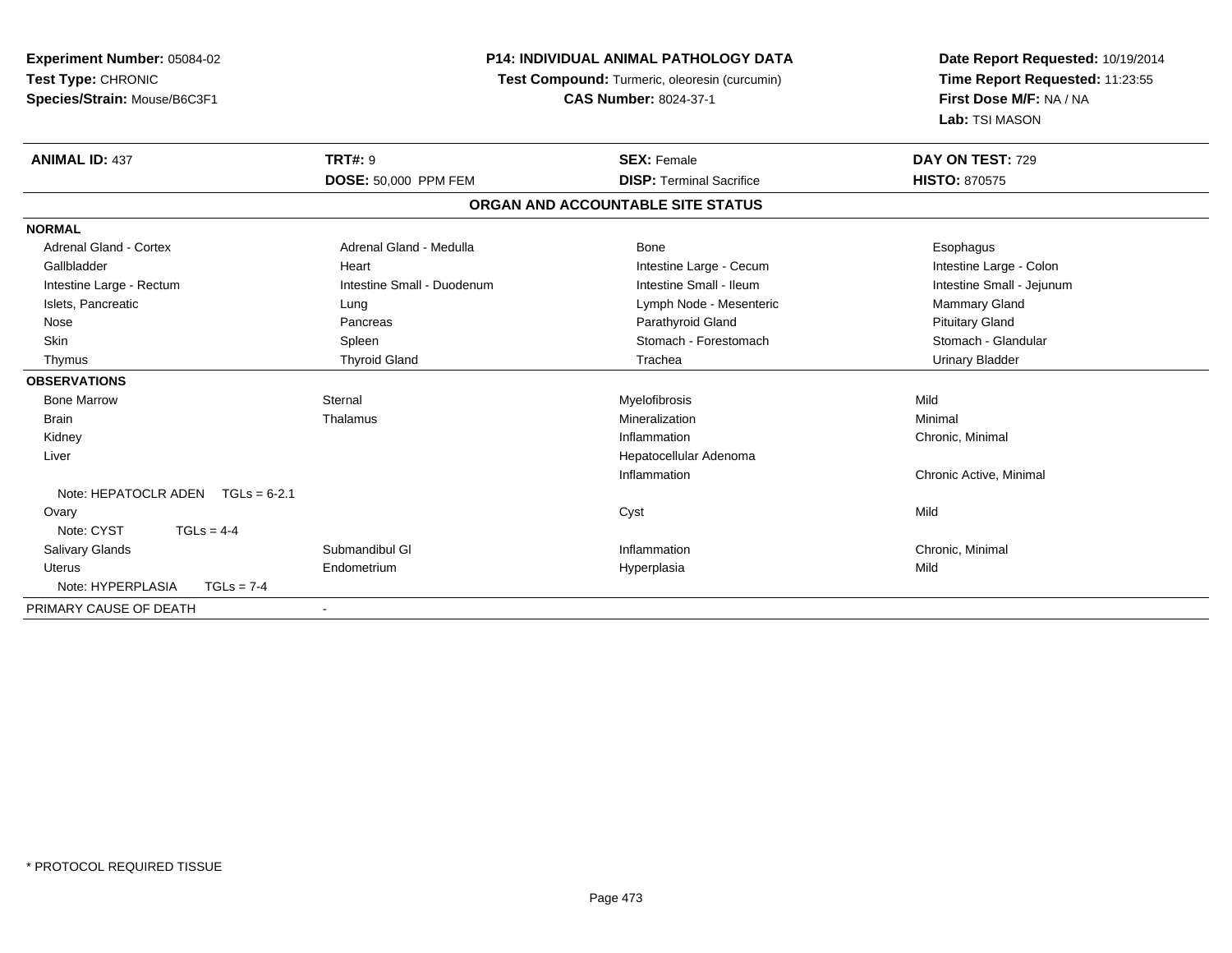| Experiment Number: 05084-02<br>Test Type: CHRONIC<br>Species/Strain: Mouse/B6C3F1 | <b>P14: INDIVIDUAL ANIMAL PATHOLOGY DATA</b><br>Test Compound: Turmeric, oleoresin (curcumin)<br><b>CAS Number: 8024-37-1</b> |                                   | Date Report Requested: 10/19/2014<br>Time Report Requested: 11:23:55<br>First Dose M/F: NA / NA<br>Lab: TSI MASON |  |
|-----------------------------------------------------------------------------------|-------------------------------------------------------------------------------------------------------------------------------|-----------------------------------|-------------------------------------------------------------------------------------------------------------------|--|
|                                                                                   |                                                                                                                               |                                   |                                                                                                                   |  |
| <b>ANIMAL ID: 438</b>                                                             | <b>TRT#: 9</b>                                                                                                                | <b>SEX: Female</b>                | DAY ON TEST: 729                                                                                                  |  |
|                                                                                   | DOSE: 50,000 PPM FEM                                                                                                          | <b>DISP: Terminal Sacrifice</b>   | <b>HISTO: 870576</b>                                                                                              |  |
|                                                                                   |                                                                                                                               | ORGAN AND ACCOUNTABLE SITE STATUS |                                                                                                                   |  |
| <b>NORMAL</b>                                                                     |                                                                                                                               |                                   |                                                                                                                   |  |
| Adrenal Gland - Cortex                                                            | Adrenal Gland - Medulla                                                                                                       | Bone                              | <b>Bone Marrow</b>                                                                                                |  |
| Esophagus                                                                         | Gallbladder                                                                                                                   | Heart                             | Intestine Large - Cecum                                                                                           |  |
| Intestine Large - Colon                                                           | Intestine Large - Rectum                                                                                                      | Intestine Small - Duodenum        | Intestine Small - Ileum                                                                                           |  |
| Intestine Small - Jejunum                                                         | Islets, Pancreatic                                                                                                            | Liver                             | Lung                                                                                                              |  |
| Lymph Node - Mesenteric                                                           | Mammary Gland                                                                                                                 | Nose                              | Ovary                                                                                                             |  |
| Pancreas                                                                          | Parathyroid Gland                                                                                                             | <b>Pituitary Gland</b>            | Skin                                                                                                              |  |
| Spleen                                                                            | Stomach - Forestomach                                                                                                         | Stomach - Glandular               | Thymus                                                                                                            |  |
| Trachea                                                                           | <b>Urinary Bladder</b>                                                                                                        |                                   |                                                                                                                   |  |
| <b>OBSERVATIONS</b>                                                               |                                                                                                                               |                                   |                                                                                                                   |  |
| <b>Brain</b>                                                                      | Thalamus                                                                                                                      | Mineralization                    | Minimal                                                                                                           |  |
| Kidney                                                                            |                                                                                                                               | Inflammation                      | Chronic, Minimal                                                                                                  |  |
| Mesentery                                                                         |                                                                                                                               | Fibrosis                          | Minimal                                                                                                           |  |
|                                                                                   |                                                                                                                               | Inflammation                      | Chronic Active, Minimal                                                                                           |  |
|                                                                                   |                                                                                                                               | Necrosis                          | Minimal                                                                                                           |  |
| Note: FIBROSIS<br>$TGLs = 3-5.1$                                                  |                                                                                                                               |                                   |                                                                                                                   |  |
| Note: INFLAMMATION<br>$TGLs = 3-5.1$                                              |                                                                                                                               |                                   |                                                                                                                   |  |
| Note: NECROSIS<br>$TGLs = 3-5.1$                                                  |                                                                                                                               |                                   |                                                                                                                   |  |
| Salivary Glands                                                                   | Submandibul GI                                                                                                                | Inflammation                      | Chronic, Minimal                                                                                                  |  |
| <b>Thyroid Gland</b>                                                              |                                                                                                                               | Inflammation                      | Chronic Active, Minimal                                                                                           |  |
| <b>Uterus</b>                                                                     | Endometrium                                                                                                                   | Hyperplasia                       | Moderate                                                                                                          |  |
| [ Hyperplasia TGLS = 4-4 ]                                                        |                                                                                                                               |                                   |                                                                                                                   |  |
| PRIMARY CAUSE OF DEATH                                                            | $\blacksquare$                                                                                                                |                                   |                                                                                                                   |  |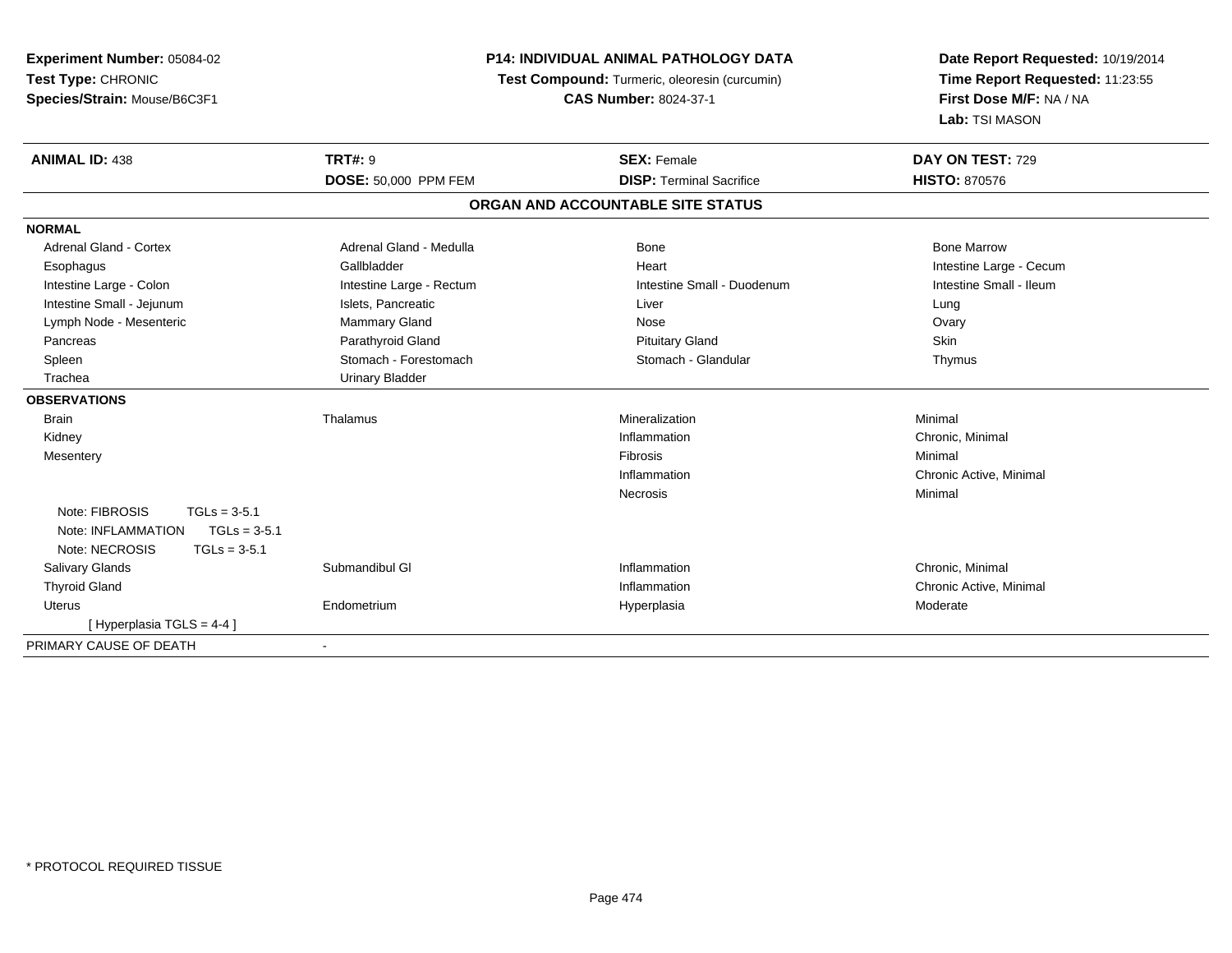| Experiment Number: 05084-02<br>Test Type: CHRONIC<br>Species/Strain: Mouse/B6C3F1 | <b>P14: INDIVIDUAL ANIMAL PATHOLOGY DATA</b><br>Test Compound: Turmeric, oleoresin (curcumin)<br><b>CAS Number: 8024-37-1</b> |                                   | Date Report Requested: 10/19/2014<br>Time Report Requested: 11:23:55<br>First Dose M/F: NA / NA<br>Lab: TSI MASON |  |
|-----------------------------------------------------------------------------------|-------------------------------------------------------------------------------------------------------------------------------|-----------------------------------|-------------------------------------------------------------------------------------------------------------------|--|
| <b>ANIMAL ID: 439</b>                                                             | <b>TRT#: 9</b>                                                                                                                | <b>SEX: Female</b>                | DAY ON TEST: 729                                                                                                  |  |
|                                                                                   | <b>DOSE: 50,000 PPM FEM</b>                                                                                                   | <b>DISP: Terminal Sacrifice</b>   | <b>HISTO: 870577</b>                                                                                              |  |
|                                                                                   |                                                                                                                               | ORGAN AND ACCOUNTABLE SITE STATUS |                                                                                                                   |  |
| <b>NORMAL</b>                                                                     |                                                                                                                               |                                   |                                                                                                                   |  |
| <b>Adrenal Gland - Cortex</b>                                                     | Adrenal Gland - Medulla                                                                                                       | Bone                              | Esophagus                                                                                                         |  |
| Gallbladder                                                                       | Heart                                                                                                                         | Intestine Large - Cecum           | Intestine Large - Colon                                                                                           |  |
| Intestine Large - Rectum                                                          | Intestine Small - Duodenum                                                                                                    | Intestine Small - Ileum           | Intestine Small - Jejunum                                                                                         |  |
| Islets, Pancreatic                                                                | Lung                                                                                                                          | Lymph Node - Mesenteric           | <b>Mammary Gland</b>                                                                                              |  |
| Nose                                                                              | Ovary                                                                                                                         | Pancreas                          | <b>Pituitary Gland</b>                                                                                            |  |
| <b>Skin</b>                                                                       | Stomach - Forestomach                                                                                                         | Stomach - Glandular               | Thymus                                                                                                            |  |
| <b>Thyroid Gland</b>                                                              | Trachea                                                                                                                       | <b>Urinary Bladder</b>            |                                                                                                                   |  |
| <b>MISSING</b>                                                                    |                                                                                                                               |                                   |                                                                                                                   |  |
| Parathyroid Gland                                                                 |                                                                                                                               |                                   |                                                                                                                   |  |
| <b>OBSERVATIONS</b>                                                               |                                                                                                                               |                                   |                                                                                                                   |  |
| <b>Bone Marrow</b>                                                                | Sternal                                                                                                                       | Myelofibrosis                     | Mild                                                                                                              |  |
| <b>Brain</b>                                                                      | Thalamus                                                                                                                      | Mineralization                    | Minimal                                                                                                           |  |
| Kidney                                                                            |                                                                                                                               | Inflammation                      | Chronic, Minimal                                                                                                  |  |
| Liver                                                                             |                                                                                                                               | Inflammation                      | Chronic Active, Minimal                                                                                           |  |
| Salivary Glands                                                                   | Submandibul GI                                                                                                                | Inflammation                      | Chronic, Minimal                                                                                                  |  |
| Spleen                                                                            |                                                                                                                               | Hyperplasia                       | Lymphoid, Mild                                                                                                    |  |
| [Hyperplasia TGLS = 3-3 ]                                                         |                                                                                                                               |                                   |                                                                                                                   |  |
| Uterus                                                                            | Endometrium                                                                                                                   | Hyperplasia                       | Mild                                                                                                              |  |
| PRIMARY CAUSE OF DEATH                                                            |                                                                                                                               |                                   |                                                                                                                   |  |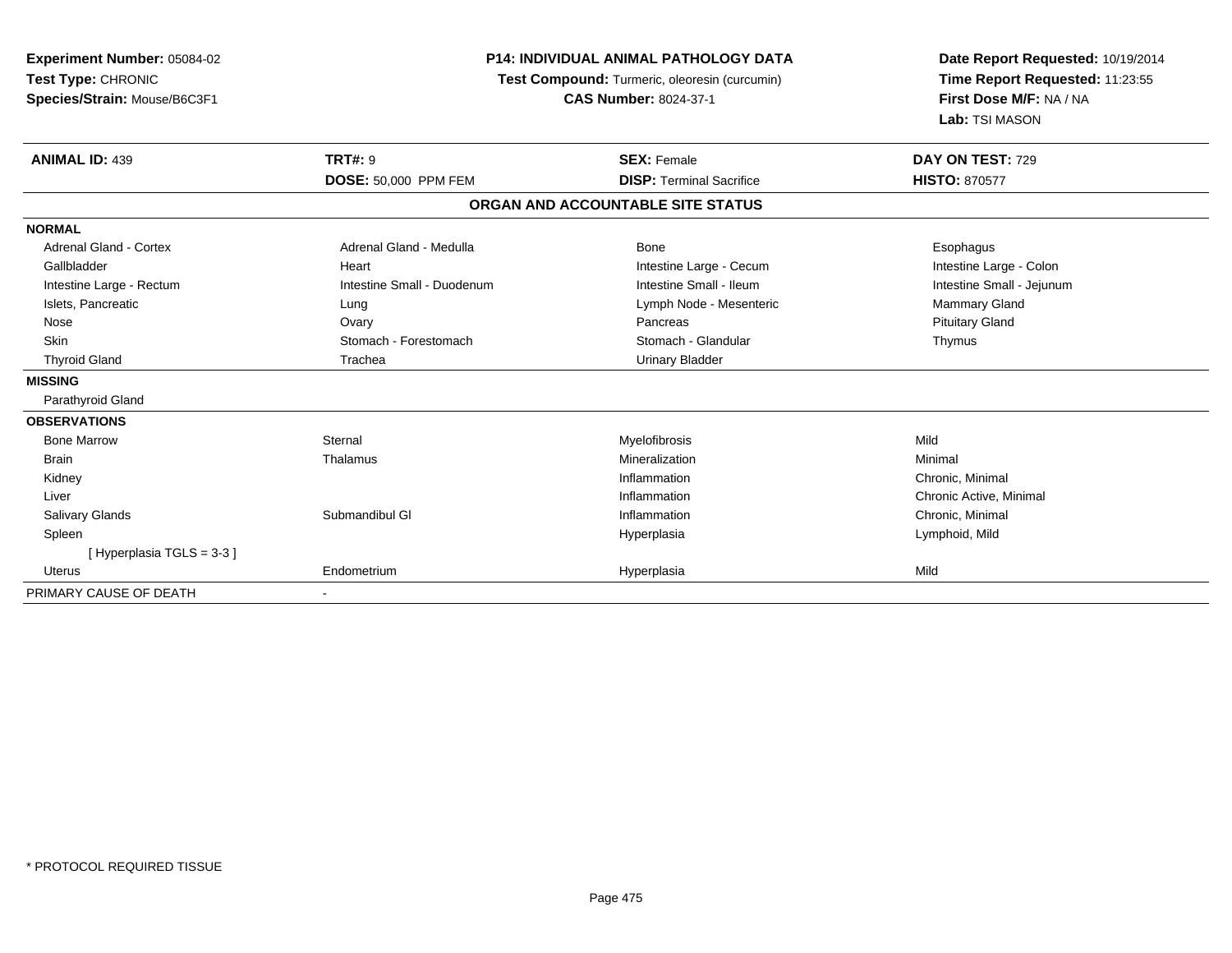| Experiment Number: 05084-02  |                |                          | <b>P14: INDIVIDUAL ANIMAL PATHOLOGY DATA</b>  | Date Report Requested: 10/19/2014 |
|------------------------------|----------------|--------------------------|-----------------------------------------------|-----------------------------------|
| Test Type: CHRONIC           |                |                          | Test Compound: Turmeric, oleoresin (curcumin) | Time Report Requested: 11:23:55   |
| Species/Strain: Mouse/B6C3F1 |                |                          | <b>CAS Number: 8024-37-1</b>                  | First Dose M/F: NA / NA           |
|                              |                |                          |                                               | Lab: TSI MASON                    |
| <b>ANIMAL ID: 440</b>        |                | <b>TRT#: 9</b>           | <b>SEX: Female</b>                            | DAY ON TEST: 453                  |
|                              |                | DOSE: 50,000 PPM FEM     | <b>DISP: Interval Sacrifice</b>               | <b>HISTO: 860073</b>              |
|                              |                |                          | ORGAN AND ACCOUNTABLE SITE STATUS             |                                   |
| <b>NORMAL</b>                |                |                          |                                               |                                   |
| Adrenal Gland - Cortex       |                | Adrenal Gland - Medulla  | Bone                                          | <b>Bone Marrow</b>                |
| <b>Brain</b>                 |                | Esophagus                | Gallbladder                                   | Heart                             |
| Intestine Large - Colon      |                | Intestine Large - Rectum | Intestine Small - Duodenum                    | Intestine Small - Jejunum         |
| Islets, Pancreatic           |                | Lung                     | <b>Mammary Gland</b>                          | Nose                              |
| Parathyroid Gland            |                | <b>Pituitary Gland</b>   | Skin                                          | Spleen                            |
| Stomach - Forestomach        |                | Stomach - Glandular      | Thymus                                        | <b>Thyroid Gland</b>              |
| Trachea                      |                | <b>Urinary Bladder</b>   |                                               |                                   |
| <b>OBSERVATIONS</b>          |                |                          |                                               |                                   |
| Intestine Large              |                | Cecum, Epithelium        | Pigmentation                                  | Minimal                           |
| Note: PIGMENT                | $TGLs = 5-6.1$ |                          |                                               |                                   |
| <b>Intestine Small</b>       |                | Epithelium, Ileum        | Pigmentation                                  | Mild                              |
| Note: PIGMENT                | $TGLs = 3-6$   |                          |                                               |                                   |
| Kidney                       |                |                          | Inflammation                                  | Chronic, Minimal                  |
| Liver                        |                |                          | Inflammation                                  | Chronic, Minimal                  |
|                              |                |                          | <b>Necrosis</b>                               | Coagulative, Minimal              |
| Lymph Node                   |                | Mesenteric               | <b>Infiltration Cellular</b>                  | Histiocyte, Minimal               |
|                              |                | Mesenteric               | Pigmentation                                  | Minimal                           |
| Ovary                        |                |                          | Cyst                                          | Mild                              |
| Note: CYST                   | $TGLs = 2-4$   |                          |                                               |                                   |
| Pancreas                     |                |                          | Inflammation                                  | Chronic, Minimal                  |
| <b>Salivary Glands</b>       |                | Submandibul GI           | Inflammation                                  | Chronic, Minimal                  |
| <b>Uterus</b>                |                | Endometrium              | Hyperplasia                                   | Mild                              |
| PRIMARY CAUSE OF DEATH       |                |                          |                                               |                                   |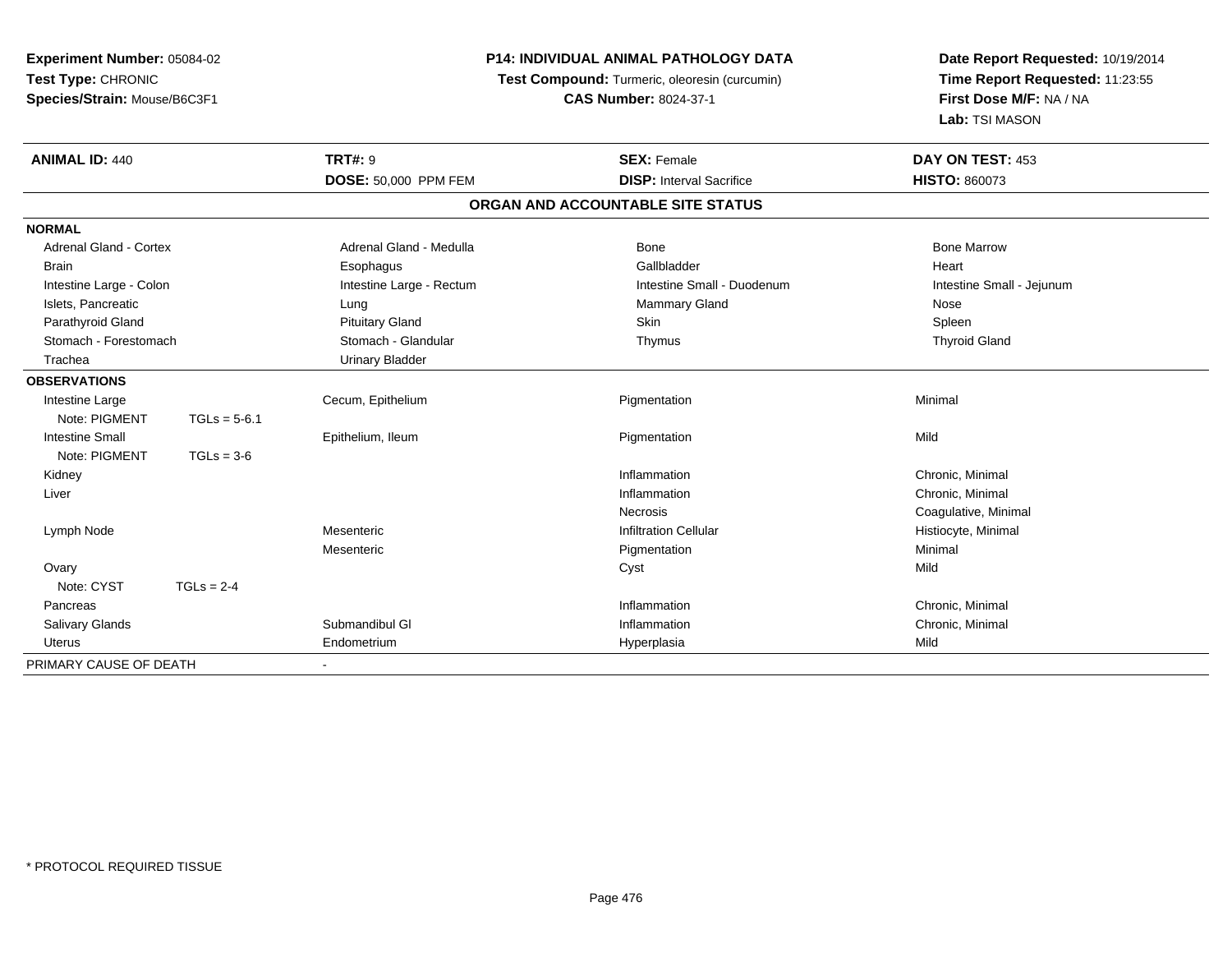| <b>Experiment Number: 05084-02</b><br>Test Type: CHRONIC<br>Species/Strain: Mouse/B6C3F1 | <b>P14: INDIVIDUAL ANIMAL PATHOLOGY DATA</b><br>Test Compound: Turmeric, oleoresin (curcumin)<br><b>CAS Number: 8024-37-1</b> |                                   | Date Report Requested: 10/19/2014<br>Time Report Requested: 11:23:55<br>First Dose M/F: NA / NA<br>Lab: TSI MASON |
|------------------------------------------------------------------------------------------|-------------------------------------------------------------------------------------------------------------------------------|-----------------------------------|-------------------------------------------------------------------------------------------------------------------|
| <b>ANIMAL ID: 441</b>                                                                    | <b>TRT#: 9</b>                                                                                                                | <b>SEX: Female</b>                | DAY ON TEST: 729                                                                                                  |
|                                                                                          | <b>DOSE: 50,000 PPM FEM</b>                                                                                                   | <b>DISP: Terminal Sacrifice</b>   | <b>HISTO: 870578</b>                                                                                              |
|                                                                                          |                                                                                                                               | ORGAN AND ACCOUNTABLE SITE STATUS |                                                                                                                   |
| <b>NORMAL</b>                                                                            |                                                                                                                               |                                   |                                                                                                                   |
| <b>Adrenal Gland - Cortex</b>                                                            | Adrenal Gland - Medulla                                                                                                       | Bone                              | <b>Bone Marrow</b>                                                                                                |
| Esophagus                                                                                | Gallbladder                                                                                                                   | Heart                             | Intestine Large - Cecum                                                                                           |
| Intestine Large - Colon                                                                  | Intestine Large - Rectum                                                                                                      | Intestine Small - Duodenum        | Intestine Small - Ileum                                                                                           |
| Intestine Small - Jejunum                                                                | Islets, Pancreatic                                                                                                            | Lung                              | Lymph Node - Mesenteric                                                                                           |
| <b>Mammary Gland</b>                                                                     | Nose                                                                                                                          | Pancreas                          | <b>Pituitary Gland</b>                                                                                            |
| <b>Skin</b>                                                                              | Spleen                                                                                                                        | Stomach - Forestomach             | Stomach - Glandular                                                                                               |
| Thymus                                                                                   | Trachea                                                                                                                       | <b>Urinary Bladder</b>            |                                                                                                                   |
| <b>MISSING</b>                                                                           |                                                                                                                               |                                   |                                                                                                                   |
| Parathyroid Gland                                                                        |                                                                                                                               |                                   |                                                                                                                   |
| <b>OBSERVATIONS</b>                                                                      |                                                                                                                               |                                   |                                                                                                                   |
| <b>Brain</b>                                                                             | Thalamus                                                                                                                      | Mineralization                    | Minimal                                                                                                           |
| Kidney                                                                                   |                                                                                                                               | Inflammation                      | Chronic, Minimal                                                                                                  |
| Liver                                                                                    |                                                                                                                               | Inflammation                      | Chronic Active, Minimal                                                                                           |
| Ovary                                                                                    |                                                                                                                               | Cyst                              | Moderate                                                                                                          |
| [ $Cyst TGLS = 2-4.1$ ]                                                                  |                                                                                                                               |                                   |                                                                                                                   |
| Salivary Glands                                                                          | Parotid GI                                                                                                                    | Inflammation                      | Chronic, Mild                                                                                                     |
|                                                                                          | Submandibul GI                                                                                                                | Inflammation                      | Chronic, Mild                                                                                                     |
| <b>Thyroid Gland</b>                                                                     | C Cell                                                                                                                        | Hyperplasia                       | Minimal                                                                                                           |
| <b>Uterus</b>                                                                            |                                                                                                                               | Hydrometra                        | Marked                                                                                                            |
| [Hydrometra TGLS = 3-4]                                                                  |                                                                                                                               |                                   |                                                                                                                   |
| PRIMARY CAUSE OF DEATH                                                                   |                                                                                                                               |                                   |                                                                                                                   |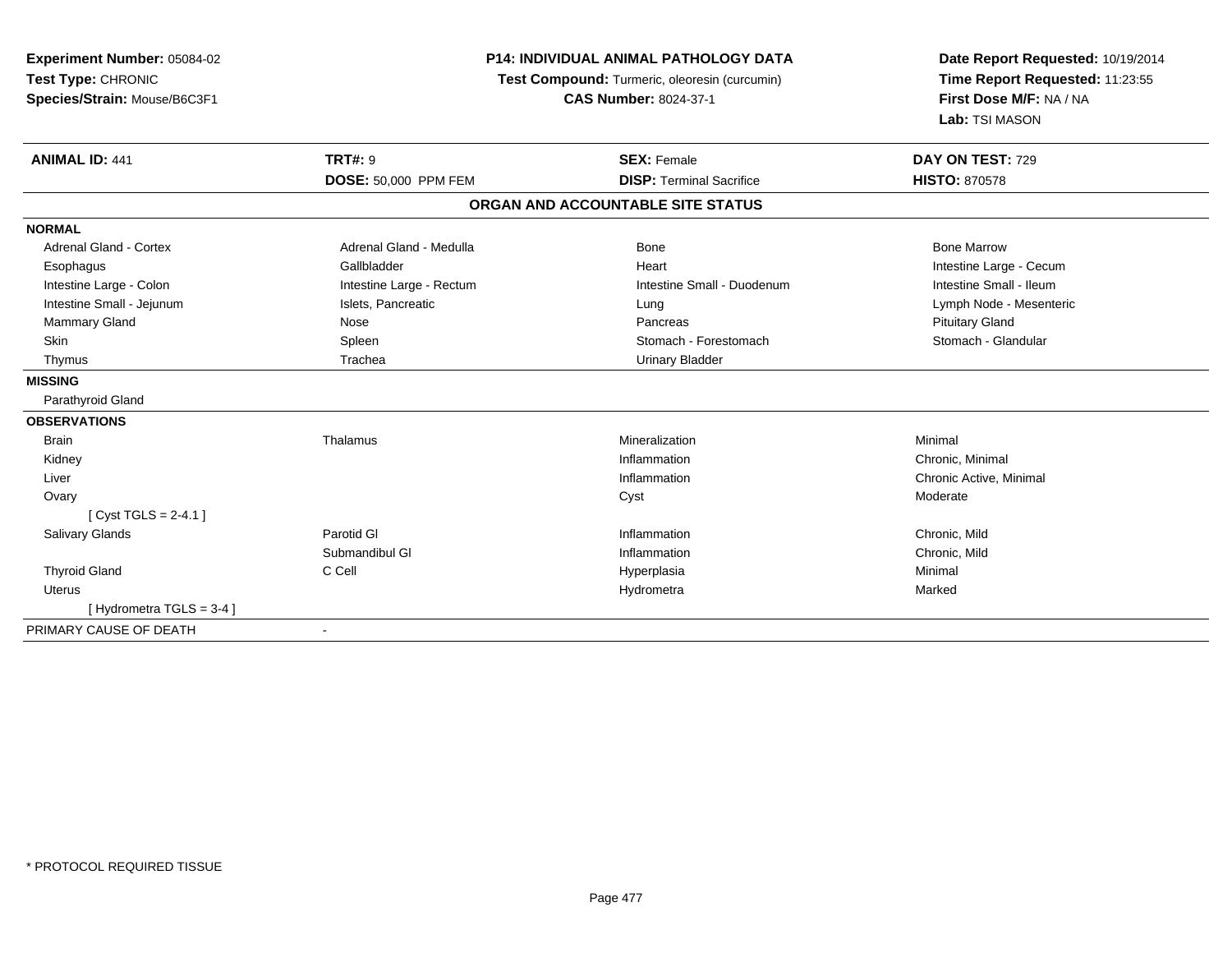| Time Report Requested: 11:23:55<br>Test Type: CHRONIC<br>Test Compound: Turmeric, oleoresin (curcumin)<br>First Dose M/F: NA / NA<br>Species/Strain: Mouse/B6C3F1<br><b>CAS Number: 8024-37-1</b><br>Lab: TSI MASON<br><b>TRT#: 9</b><br><b>ANIMAL ID: 442</b><br><b>SEX: Female</b><br>DAY ON TEST: 729 |
|----------------------------------------------------------------------------------------------------------------------------------------------------------------------------------------------------------------------------------------------------------------------------------------------------------|
|                                                                                                                                                                                                                                                                                                          |
|                                                                                                                                                                                                                                                                                                          |
|                                                                                                                                                                                                                                                                                                          |
|                                                                                                                                                                                                                                                                                                          |
| DOSE: 50,000 PPM FEM<br><b>DISP: Terminal Sacrifice</b><br><b>HISTO: 870579</b>                                                                                                                                                                                                                          |
| ORGAN AND ACCOUNTABLE SITE STATUS                                                                                                                                                                                                                                                                        |
| <b>NORMAL</b>                                                                                                                                                                                                                                                                                            |
| <b>Adrenal Gland - Cortex</b><br>Adrenal Gland - Medulla<br>Bone<br>Esophagus                                                                                                                                                                                                                            |
| Intestine Large - Colon<br>Gallbladder<br>Intestine Large - Cecum<br>Heart                                                                                                                                                                                                                               |
| Islets, Pancreatic<br>Intestine Small - Duodenum<br>Intestine Small - Jejunum<br>Intestine Large - Rectum                                                                                                                                                                                                |
| <b>Mammary Gland</b><br>Nose<br>Ovary<br>Lung                                                                                                                                                                                                                                                            |
| Parathyroid Gland<br>Skin<br><b>Pituitary Gland</b><br>Pancreas                                                                                                                                                                                                                                          |
| Stomach - Forestomach<br>Stomach - Glandular<br>Thymus<br>Spleen                                                                                                                                                                                                                                         |
| <b>Thyroid Gland</b><br>Trachea<br><b>Urinary Bladder</b>                                                                                                                                                                                                                                                |
| <b>OBSERVATIONS</b>                                                                                                                                                                                                                                                                                      |
| Sternal<br>Myelofibrosis<br>Mild<br><b>Bone Marrow</b>                                                                                                                                                                                                                                                   |
| Thalamus<br>Mineralization<br>Minimal<br><b>Brain</b>                                                                                                                                                                                                                                                    |
| <b>Intestine Small</b><br><b>Ileum</b><br>Hyperplasia<br>Lymphoid, Mild                                                                                                                                                                                                                                  |
| Inflammation<br>Chronic, Minimal<br>Kidney                                                                                                                                                                                                                                                               |
| Hepatocellular Adenoma<br>Liver                                                                                                                                                                                                                                                                          |
| Inflammation<br>Chronic Active, Minimal                                                                                                                                                                                                                                                                  |
| Note: [ HEPATOCLR ADEN ] TGLs = 5-2.1                                                                                                                                                                                                                                                                    |
| Lymph Node<br>Mesenteric<br>Lymphoma Malignant Mixed                                                                                                                                                                                                                                                     |
| [ Lymphoma Malignant Mixed TGLS = 4-5 ]                                                                                                                                                                                                                                                                  |
| Salivary Glands<br>Submandibul GI<br>Inflammation<br>Chronic, Mild                                                                                                                                                                                                                                       |
| Histiocytic Sarcoma<br><b>Uterus</b>                                                                                                                                                                                                                                                                     |
| Hydrometra<br>Moderate                                                                                                                                                                                                                                                                                   |
| Note: [HISTIO SARC ] TGLs = 2-4.1                                                                                                                                                                                                                                                                        |
| [Hydrometra TGLS = 3-4]                                                                                                                                                                                                                                                                                  |
| PRIMARY CAUSE OF DEATH                                                                                                                                                                                                                                                                                   |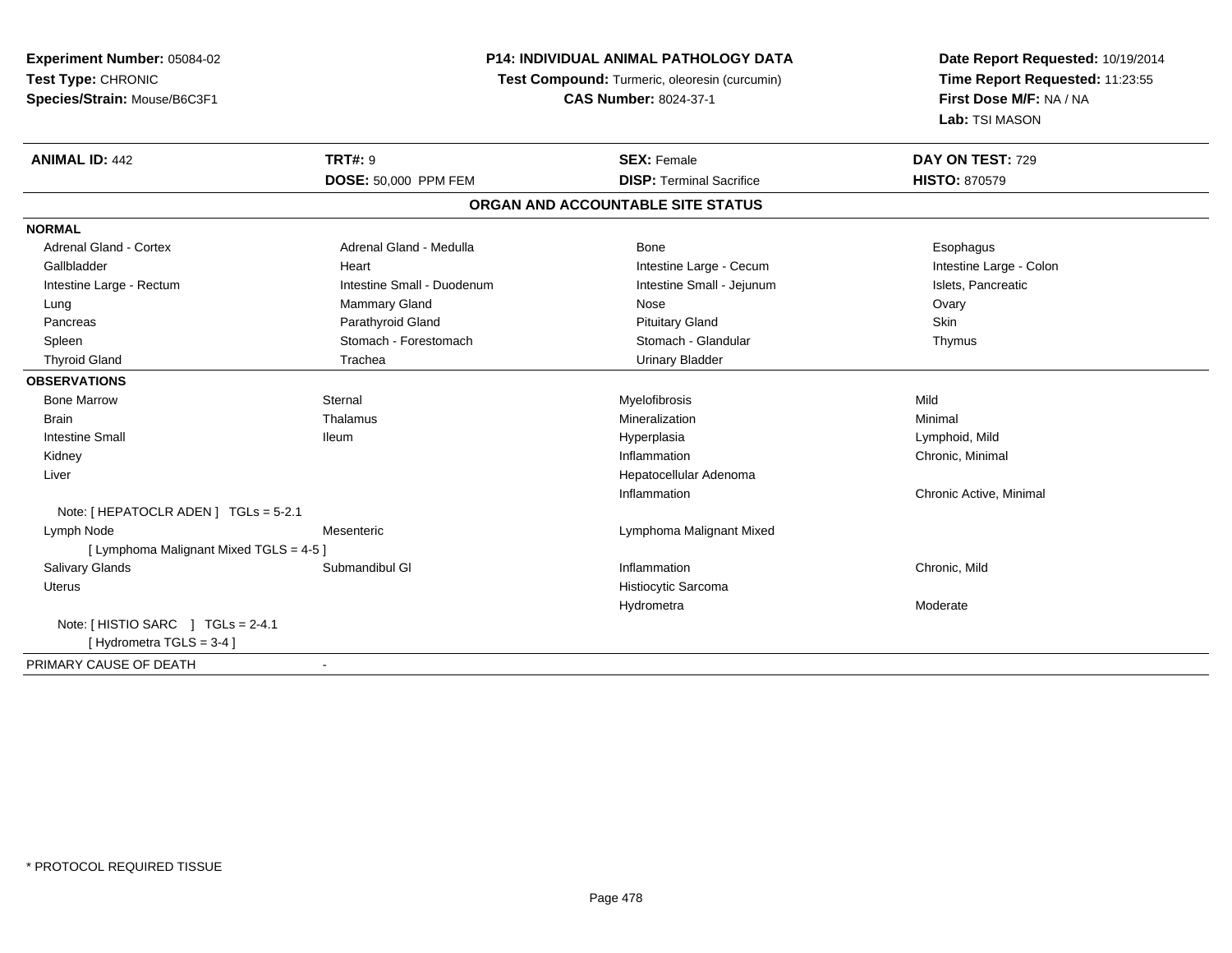| <b>Experiment Number: 05084-02</b><br>Test Type: CHRONIC<br>Species/Strain: Mouse/B6C3F1 | <b>P14: INDIVIDUAL ANIMAL PATHOLOGY DATA</b><br>Test Compound: Turmeric, oleoresin (curcumin)<br><b>CAS Number: 8024-37-1</b> |                                   | Date Report Requested: 10/19/2014<br>Time Report Requested: 11:23:55<br>First Dose M/F: NA / NA<br>Lab: TSI MASON |  |
|------------------------------------------------------------------------------------------|-------------------------------------------------------------------------------------------------------------------------------|-----------------------------------|-------------------------------------------------------------------------------------------------------------------|--|
| <b>ANIMAL ID: 443</b>                                                                    | <b>TRT#: 9</b>                                                                                                                | <b>SEX: Female</b>                | DAY ON TEST: 703                                                                                                  |  |
|                                                                                          | <b>DOSE: 50,000 PPM FEM</b>                                                                                                   | <b>DISP: Moribund</b>             | <b>HISTO: 870581</b>                                                                                              |  |
|                                                                                          |                                                                                                                               | ORGAN AND ACCOUNTABLE SITE STATUS |                                                                                                                   |  |
| <b>NORMAL</b>                                                                            |                                                                                                                               |                                   |                                                                                                                   |  |
| Adrenal Gland - Cortex                                                                   | Adrenal Gland - Medulla                                                                                                       | Bone                              | <b>Bone Marrow</b>                                                                                                |  |
| <b>Brain</b>                                                                             | Esophagus                                                                                                                     | Heart                             | Intestine Large - Cecum                                                                                           |  |
| Intestine Large - Colon                                                                  | Intestine Large - Rectum                                                                                                      | Intestine Small - Duodenum        | Intestine Small - Ileum                                                                                           |  |
| Intestine Small - Jejunum                                                                | Islets, Pancreatic                                                                                                            | Lung                              | Lymph Node - Mesenteric                                                                                           |  |
| Mammary Gland                                                                            | Nose                                                                                                                          | Ovary                             | Pancreas                                                                                                          |  |
| Parathyroid Gland                                                                        | <b>Pituitary Gland</b>                                                                                                        | Skin                              | Spleen                                                                                                            |  |
| Stomach - Forestomach                                                                    | Stomach - Glandular                                                                                                           | Thymus                            | <b>Thyroid Gland</b>                                                                                              |  |
| Trachea                                                                                  | <b>Urinary Bladder</b>                                                                                                        |                                   |                                                                                                                   |  |
| <b>MISSING</b>                                                                           |                                                                                                                               |                                   |                                                                                                                   |  |
| Gallbladder                                                                              |                                                                                                                               |                                   |                                                                                                                   |  |
| <b>OBSERVATIONS</b>                                                                      |                                                                                                                               |                                   |                                                                                                                   |  |
| Kidney                                                                                   |                                                                                                                               | Inflammation                      | Chronic, Minimal                                                                                                  |  |
| Liver                                                                                    |                                                                                                                               | Hepatocellular Carcinoma          |                                                                                                                   |  |
| Note: HEPATOCLR CARC<br>$TGLs = 10-2.1$                                                  |                                                                                                                               |                                   |                                                                                                                   |  |
| <b>Salivary Glands</b>                                                                   | Parotid GI                                                                                                                    | Atrophy                           | Minimal                                                                                                           |  |
|                                                                                          | Submandibul GI                                                                                                                | Inflammation                      | Chronic, Minimal                                                                                                  |  |
| <b>Uterus</b>                                                                            |                                                                                                                               | Hydrometra                        | Mild                                                                                                              |  |
| Note: HYDROMETRA<br>$TGLs = 3-4$                                                         |                                                                                                                               |                                   |                                                                                                                   |  |
| PRIMARY CAUSE OF DEATH                                                                   | $\overline{\phantom{a}}$                                                                                                      |                                   |                                                                                                                   |  |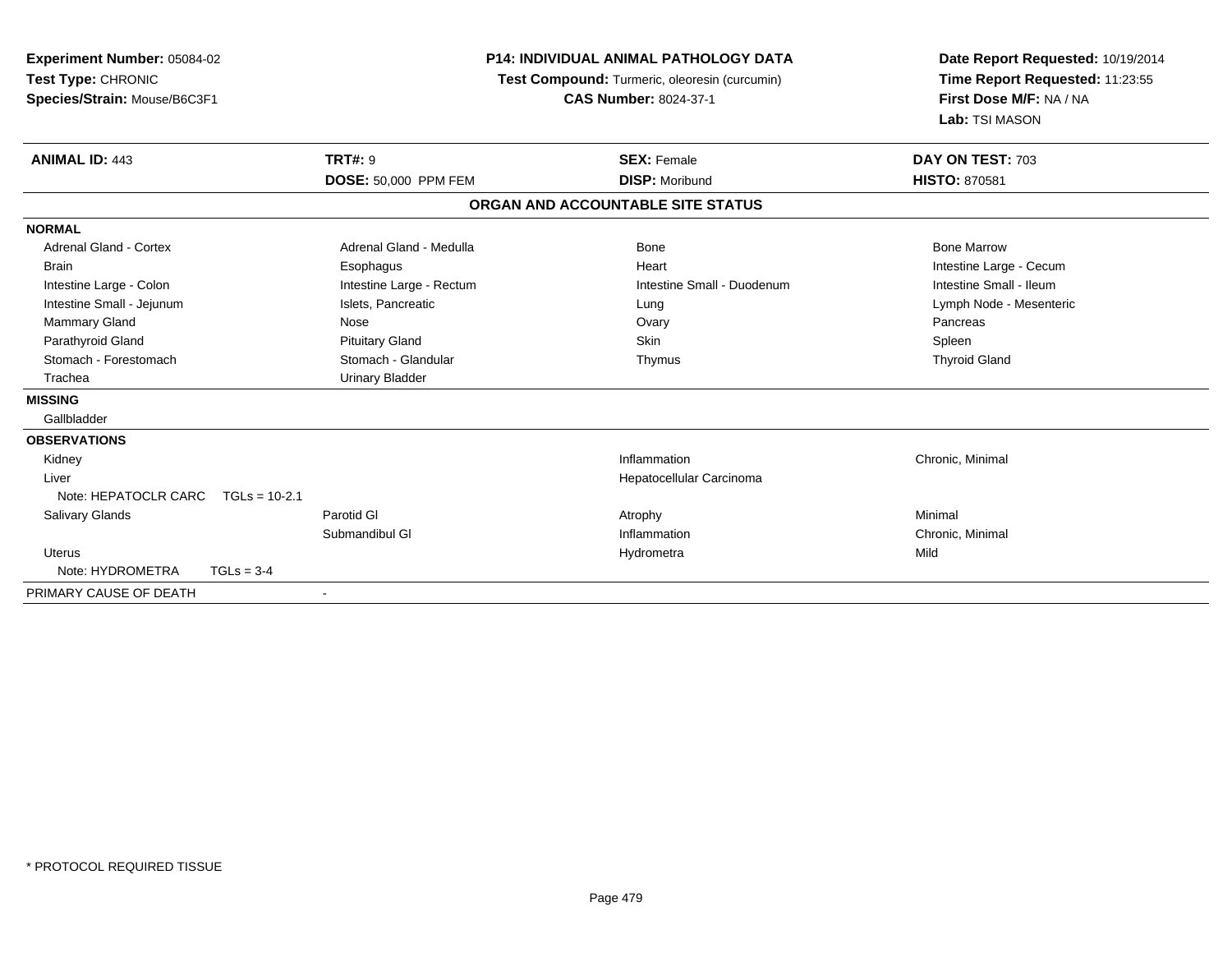| Test Type: CHRONIC<br>Time Report Requested: 11:23:55<br>Test Compound: Turmeric, oleoresin (curcumin)<br>First Dose M/F: NA / NA<br>Species/Strain: Mouse/B6C3F1<br><b>CAS Number: 8024-37-1</b><br>Lab: TSI MASON<br><b>ANIMAL ID: 444</b><br><b>TRT#: 9</b><br><b>SEX: Female</b><br>DAY ON TEST: 729<br><b>DISP: Terminal Sacrifice</b><br>DOSE: 50,000 PPM FEM<br><b>HISTO: 870580</b><br>ORGAN AND ACCOUNTABLE SITE STATUS<br><b>NORMAL</b><br><b>Adrenal Gland - Cortex</b><br><b>Bone</b><br><b>Bone Marrow</b><br>Esophagus<br>Intestine Large - Colon<br>Gallbladder<br>Intestine Large - Cecum<br>Heart<br>Intestine Small - Ileum<br>Intestine Small - Jejunum<br>Intestine Large - Rectum<br>Intestine Small - Duodenum<br>Islets, Pancreatic<br>Mammary Gland<br>Lymph Node - Mesenteric<br>Nose<br>Parathyroid Gland<br>Skin<br>Ovary<br>Pancreas<br>Stomach - Forestomach<br>Stomach - Glandular<br>Thymus<br>Trachea<br><b>Urinary Bladder</b><br><b>MISSING</b><br>Adrenal Gland - Medulla<br><b>OBSERVATIONS</b><br><b>Brain</b><br>Thalamus<br>Mineralization<br>Minimal<br>Kidney<br>Inflammation<br>Chronic, Minimal<br>Liver<br>Hepatocellular Carcinoma<br>Histiocytic Sarcoma<br>Metastatic (Uncertain Primary Site)<br>Note: [ HISTIO SARC ] TGLs = 8,12,13,14,15-2,2.1<br>Note: HEPATOCLR CARC $TGLs = 8,9-2.2$<br>Hepatocellular Carcinoma<br>Metastatic (Liver)<br>Lung<br>Note: HEPATOCLR CARC<br>$TGLs = 11-1$<br>Histiocytic Sarcoma<br>Metastatic (Uncertain Primary Site)<br>Lymph Node<br>Lumbar<br>Histiocytic Sarcoma<br>Metastatic (Uncertain Primary Site)<br>Renal<br><b>Pituitary Gland</b><br>Pars Distalis<br>Minimal<br>Cyst<br>Salivary Glands<br>Submandibul GI<br>Inflammation<br>Chronic, Minimal<br>Mild<br>Spleen<br>Hematopoietic Cell Proliferation<br>Note: HEMA CELL PROL TGLs = 4-3<br><b>Thyroid Gland</b><br>Inflammation<br>Chronic Active, Minimal<br>Histiocytic Sarcoma<br><b>Uterus</b><br>Hydrometra<br>Mild<br>Note: [ HISTIO SARC<br>$TGLs = 3-4.1$<br>PRIMARY CAUSE OF DEATH<br>$\sim$ | Experiment Number: 05084-02 |  | <b>P14: INDIVIDUAL ANIMAL PATHOLOGY DATA</b> | Date Report Requested: 10/19/2014 |
|----------------------------------------------------------------------------------------------------------------------------------------------------------------------------------------------------------------------------------------------------------------------------------------------------------------------------------------------------------------------------------------------------------------------------------------------------------------------------------------------------------------------------------------------------------------------------------------------------------------------------------------------------------------------------------------------------------------------------------------------------------------------------------------------------------------------------------------------------------------------------------------------------------------------------------------------------------------------------------------------------------------------------------------------------------------------------------------------------------------------------------------------------------------------------------------------------------------------------------------------------------------------------------------------------------------------------------------------------------------------------------------------------------------------------------------------------------------------------------------------------------------------------------------------------------------------------------------------------------------------------------------------------------------------------------------------------------------------------------------------------------------------------------------------------------------------------------------------------------------------------------------------------------------------------------------------------------------------------------------------------------------------------------------------------------|-----------------------------|--|----------------------------------------------|-----------------------------------|
|                                                                                                                                                                                                                                                                                                                                                                                                                                                                                                                                                                                                                                                                                                                                                                                                                                                                                                                                                                                                                                                                                                                                                                                                                                                                                                                                                                                                                                                                                                                                                                                                                                                                                                                                                                                                                                                                                                                                                                                                                                                          |                             |  |                                              |                                   |
|                                                                                                                                                                                                                                                                                                                                                                                                                                                                                                                                                                                                                                                                                                                                                                                                                                                                                                                                                                                                                                                                                                                                                                                                                                                                                                                                                                                                                                                                                                                                                                                                                                                                                                                                                                                                                                                                                                                                                                                                                                                          |                             |  |                                              |                                   |
|                                                                                                                                                                                                                                                                                                                                                                                                                                                                                                                                                                                                                                                                                                                                                                                                                                                                                                                                                                                                                                                                                                                                                                                                                                                                                                                                                                                                                                                                                                                                                                                                                                                                                                                                                                                                                                                                                                                                                                                                                                                          |                             |  |                                              |                                   |
|                                                                                                                                                                                                                                                                                                                                                                                                                                                                                                                                                                                                                                                                                                                                                                                                                                                                                                                                                                                                                                                                                                                                                                                                                                                                                                                                                                                                                                                                                                                                                                                                                                                                                                                                                                                                                                                                                                                                                                                                                                                          |                             |  |                                              |                                   |
|                                                                                                                                                                                                                                                                                                                                                                                                                                                                                                                                                                                                                                                                                                                                                                                                                                                                                                                                                                                                                                                                                                                                                                                                                                                                                                                                                                                                                                                                                                                                                                                                                                                                                                                                                                                                                                                                                                                                                                                                                                                          |                             |  |                                              |                                   |
|                                                                                                                                                                                                                                                                                                                                                                                                                                                                                                                                                                                                                                                                                                                                                                                                                                                                                                                                                                                                                                                                                                                                                                                                                                                                                                                                                                                                                                                                                                                                                                                                                                                                                                                                                                                                                                                                                                                                                                                                                                                          |                             |  |                                              |                                   |
|                                                                                                                                                                                                                                                                                                                                                                                                                                                                                                                                                                                                                                                                                                                                                                                                                                                                                                                                                                                                                                                                                                                                                                                                                                                                                                                                                                                                                                                                                                                                                                                                                                                                                                                                                                                                                                                                                                                                                                                                                                                          |                             |  |                                              |                                   |
|                                                                                                                                                                                                                                                                                                                                                                                                                                                                                                                                                                                                                                                                                                                                                                                                                                                                                                                                                                                                                                                                                                                                                                                                                                                                                                                                                                                                                                                                                                                                                                                                                                                                                                                                                                                                                                                                                                                                                                                                                                                          |                             |  |                                              |                                   |
|                                                                                                                                                                                                                                                                                                                                                                                                                                                                                                                                                                                                                                                                                                                                                                                                                                                                                                                                                                                                                                                                                                                                                                                                                                                                                                                                                                                                                                                                                                                                                                                                                                                                                                                                                                                                                                                                                                                                                                                                                                                          |                             |  |                                              |                                   |
|                                                                                                                                                                                                                                                                                                                                                                                                                                                                                                                                                                                                                                                                                                                                                                                                                                                                                                                                                                                                                                                                                                                                                                                                                                                                                                                                                                                                                                                                                                                                                                                                                                                                                                                                                                                                                                                                                                                                                                                                                                                          |                             |  |                                              |                                   |
|                                                                                                                                                                                                                                                                                                                                                                                                                                                                                                                                                                                                                                                                                                                                                                                                                                                                                                                                                                                                                                                                                                                                                                                                                                                                                                                                                                                                                                                                                                                                                                                                                                                                                                                                                                                                                                                                                                                                                                                                                                                          |                             |  |                                              |                                   |
|                                                                                                                                                                                                                                                                                                                                                                                                                                                                                                                                                                                                                                                                                                                                                                                                                                                                                                                                                                                                                                                                                                                                                                                                                                                                                                                                                                                                                                                                                                                                                                                                                                                                                                                                                                                                                                                                                                                                                                                                                                                          |                             |  |                                              |                                   |
|                                                                                                                                                                                                                                                                                                                                                                                                                                                                                                                                                                                                                                                                                                                                                                                                                                                                                                                                                                                                                                                                                                                                                                                                                                                                                                                                                                                                                                                                                                                                                                                                                                                                                                                                                                                                                                                                                                                                                                                                                                                          |                             |  |                                              |                                   |
|                                                                                                                                                                                                                                                                                                                                                                                                                                                                                                                                                                                                                                                                                                                                                                                                                                                                                                                                                                                                                                                                                                                                                                                                                                                                                                                                                                                                                                                                                                                                                                                                                                                                                                                                                                                                                                                                                                                                                                                                                                                          |                             |  |                                              |                                   |
|                                                                                                                                                                                                                                                                                                                                                                                                                                                                                                                                                                                                                                                                                                                                                                                                                                                                                                                                                                                                                                                                                                                                                                                                                                                                                                                                                                                                                                                                                                                                                                                                                                                                                                                                                                                                                                                                                                                                                                                                                                                          |                             |  |                                              |                                   |
|                                                                                                                                                                                                                                                                                                                                                                                                                                                                                                                                                                                                                                                                                                                                                                                                                                                                                                                                                                                                                                                                                                                                                                                                                                                                                                                                                                                                                                                                                                                                                                                                                                                                                                                                                                                                                                                                                                                                                                                                                                                          |                             |  |                                              |                                   |
|                                                                                                                                                                                                                                                                                                                                                                                                                                                                                                                                                                                                                                                                                                                                                                                                                                                                                                                                                                                                                                                                                                                                                                                                                                                                                                                                                                                                                                                                                                                                                                                                                                                                                                                                                                                                                                                                                                                                                                                                                                                          |                             |  |                                              |                                   |
|                                                                                                                                                                                                                                                                                                                                                                                                                                                                                                                                                                                                                                                                                                                                                                                                                                                                                                                                                                                                                                                                                                                                                                                                                                                                                                                                                                                                                                                                                                                                                                                                                                                                                                                                                                                                                                                                                                                                                                                                                                                          |                             |  |                                              |                                   |
|                                                                                                                                                                                                                                                                                                                                                                                                                                                                                                                                                                                                                                                                                                                                                                                                                                                                                                                                                                                                                                                                                                                                                                                                                                                                                                                                                                                                                                                                                                                                                                                                                                                                                                                                                                                                                                                                                                                                                                                                                                                          |                             |  |                                              |                                   |
|                                                                                                                                                                                                                                                                                                                                                                                                                                                                                                                                                                                                                                                                                                                                                                                                                                                                                                                                                                                                                                                                                                                                                                                                                                                                                                                                                                                                                                                                                                                                                                                                                                                                                                                                                                                                                                                                                                                                                                                                                                                          |                             |  |                                              |                                   |
|                                                                                                                                                                                                                                                                                                                                                                                                                                                                                                                                                                                                                                                                                                                                                                                                                                                                                                                                                                                                                                                                                                                                                                                                                                                                                                                                                                                                                                                                                                                                                                                                                                                                                                                                                                                                                                                                                                                                                                                                                                                          |                             |  |                                              |                                   |
|                                                                                                                                                                                                                                                                                                                                                                                                                                                                                                                                                                                                                                                                                                                                                                                                                                                                                                                                                                                                                                                                                                                                                                                                                                                                                                                                                                                                                                                                                                                                                                                                                                                                                                                                                                                                                                                                                                                                                                                                                                                          |                             |  |                                              |                                   |
|                                                                                                                                                                                                                                                                                                                                                                                                                                                                                                                                                                                                                                                                                                                                                                                                                                                                                                                                                                                                                                                                                                                                                                                                                                                                                                                                                                                                                                                                                                                                                                                                                                                                                                                                                                                                                                                                                                                                                                                                                                                          |                             |  |                                              |                                   |
|                                                                                                                                                                                                                                                                                                                                                                                                                                                                                                                                                                                                                                                                                                                                                                                                                                                                                                                                                                                                                                                                                                                                                                                                                                                                                                                                                                                                                                                                                                                                                                                                                                                                                                                                                                                                                                                                                                                                                                                                                                                          |                             |  |                                              |                                   |
|                                                                                                                                                                                                                                                                                                                                                                                                                                                                                                                                                                                                                                                                                                                                                                                                                                                                                                                                                                                                                                                                                                                                                                                                                                                                                                                                                                                                                                                                                                                                                                                                                                                                                                                                                                                                                                                                                                                                                                                                                                                          |                             |  |                                              |                                   |
|                                                                                                                                                                                                                                                                                                                                                                                                                                                                                                                                                                                                                                                                                                                                                                                                                                                                                                                                                                                                                                                                                                                                                                                                                                                                                                                                                                                                                                                                                                                                                                                                                                                                                                                                                                                                                                                                                                                                                                                                                                                          |                             |  |                                              |                                   |
|                                                                                                                                                                                                                                                                                                                                                                                                                                                                                                                                                                                                                                                                                                                                                                                                                                                                                                                                                                                                                                                                                                                                                                                                                                                                                                                                                                                                                                                                                                                                                                                                                                                                                                                                                                                                                                                                                                                                                                                                                                                          |                             |  |                                              |                                   |
|                                                                                                                                                                                                                                                                                                                                                                                                                                                                                                                                                                                                                                                                                                                                                                                                                                                                                                                                                                                                                                                                                                                                                                                                                                                                                                                                                                                                                                                                                                                                                                                                                                                                                                                                                                                                                                                                                                                                                                                                                                                          |                             |  |                                              |                                   |
|                                                                                                                                                                                                                                                                                                                                                                                                                                                                                                                                                                                                                                                                                                                                                                                                                                                                                                                                                                                                                                                                                                                                                                                                                                                                                                                                                                                                                                                                                                                                                                                                                                                                                                                                                                                                                                                                                                                                                                                                                                                          |                             |  |                                              |                                   |
|                                                                                                                                                                                                                                                                                                                                                                                                                                                                                                                                                                                                                                                                                                                                                                                                                                                                                                                                                                                                                                                                                                                                                                                                                                                                                                                                                                                                                                                                                                                                                                                                                                                                                                                                                                                                                                                                                                                                                                                                                                                          |                             |  |                                              |                                   |
|                                                                                                                                                                                                                                                                                                                                                                                                                                                                                                                                                                                                                                                                                                                                                                                                                                                                                                                                                                                                                                                                                                                                                                                                                                                                                                                                                                                                                                                                                                                                                                                                                                                                                                                                                                                                                                                                                                                                                                                                                                                          |                             |  |                                              |                                   |
|                                                                                                                                                                                                                                                                                                                                                                                                                                                                                                                                                                                                                                                                                                                                                                                                                                                                                                                                                                                                                                                                                                                                                                                                                                                                                                                                                                                                                                                                                                                                                                                                                                                                                                                                                                                                                                                                                                                                                                                                                                                          |                             |  |                                              |                                   |
|                                                                                                                                                                                                                                                                                                                                                                                                                                                                                                                                                                                                                                                                                                                                                                                                                                                                                                                                                                                                                                                                                                                                                                                                                                                                                                                                                                                                                                                                                                                                                                                                                                                                                                                                                                                                                                                                                                                                                                                                                                                          |                             |  |                                              |                                   |
|                                                                                                                                                                                                                                                                                                                                                                                                                                                                                                                                                                                                                                                                                                                                                                                                                                                                                                                                                                                                                                                                                                                                                                                                                                                                                                                                                                                                                                                                                                                                                                                                                                                                                                                                                                                                                                                                                                                                                                                                                                                          |                             |  |                                              |                                   |
|                                                                                                                                                                                                                                                                                                                                                                                                                                                                                                                                                                                                                                                                                                                                                                                                                                                                                                                                                                                                                                                                                                                                                                                                                                                                                                                                                                                                                                                                                                                                                                                                                                                                                                                                                                                                                                                                                                                                                                                                                                                          |                             |  |                                              |                                   |
|                                                                                                                                                                                                                                                                                                                                                                                                                                                                                                                                                                                                                                                                                                                                                                                                                                                                                                                                                                                                                                                                                                                                                                                                                                                                                                                                                                                                                                                                                                                                                                                                                                                                                                                                                                                                                                                                                                                                                                                                                                                          |                             |  |                                              |                                   |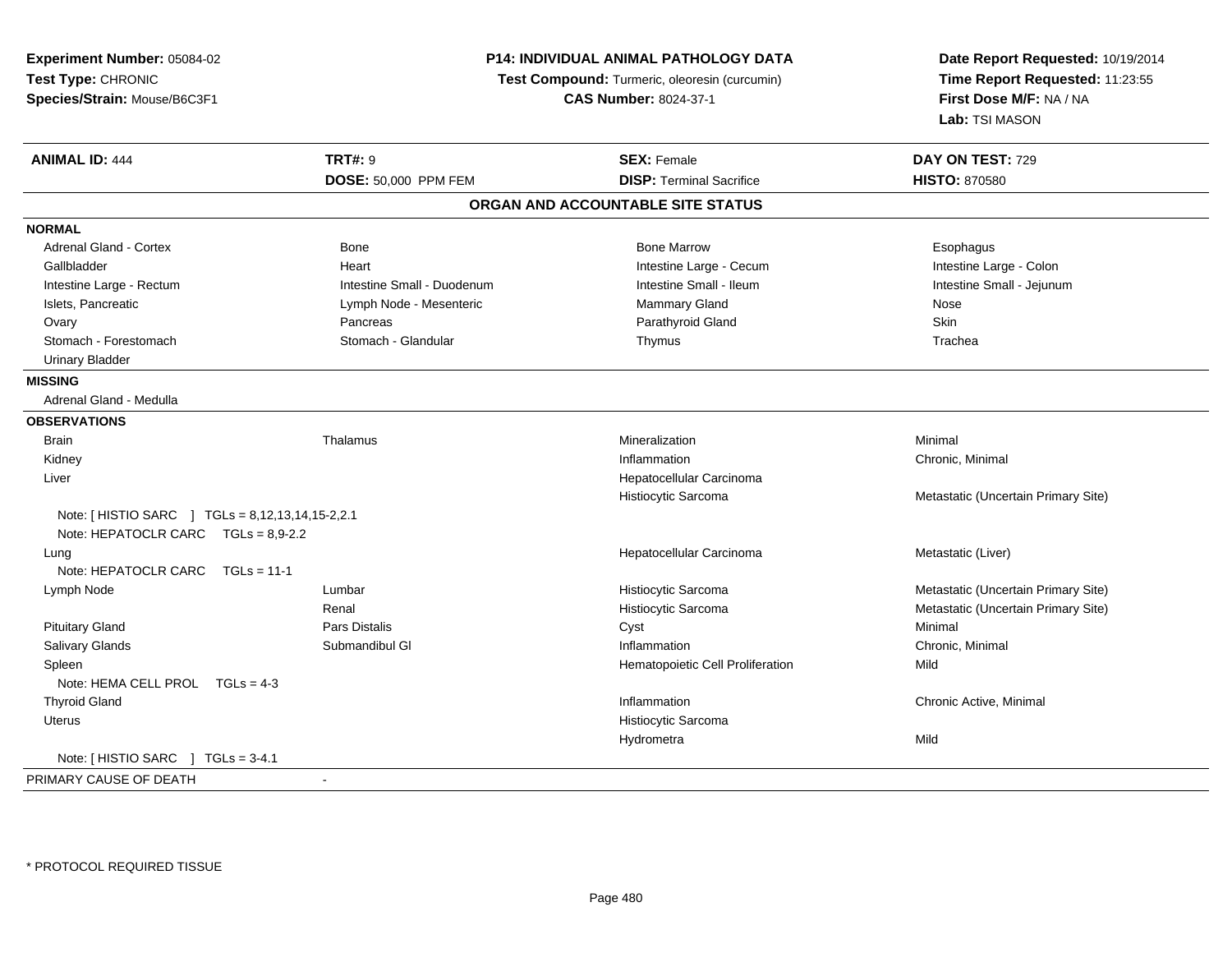**Experiment Number:** 05084-02**Test Type:** CHRONIC **Species/Strain:** Mouse/B6C3F1**P14: INDIVIDUAL ANIMAL PATHOLOGY DATATest Compound:** Turmeric, oleoresin (curcumin)**CAS Number:** 8024-37-1**Date Report Requested:** 10/19/2014**Time Report Requested:** 11:23:55**First Dose M/F:** NA / NA**Lab:** TSI MASON**ANIMAL ID:** 445**TRT#:** 9 **SEX:** Female **DAY ON TEST:** 662 **DOSE:** 50,000 PPM FEM**M DISP:** Moribund **HISTO:** 870582 **ORGAN AND ACCOUNTABLE SITE STATUSNORMAL**Adrenal Gland - Cortex **Administrative Cortex** Bone Bone Marrow Bone Marrow Bone Marrow **Esophagus** Esophagus Intestine Large - Colon Gallbladder **East Community Community** Community Heart Heart Intestine Large - Cecum Intestine Large - Cecum Intestine Large - Rectum **Intestine Intestine Small - Duodenum** Intestine Small - Jejunum Intestine Large - Rectum Nose Pancreas Parathyroid Gland Pituitary Gland**Thyroid Gland** Stomach - Forestomach **Stomach - Stomach - Glandular** Thymus Thymus Thymus Thymus Thymus Thymus Thymus Thymus The Glandular Thymus Thymus Thymus Thymus Thymus Thymus The Glandular The Glandular Thymus Thymus Thymus Thymus Trachea Urinary Bladder Uterus**MISSING**Adrenal Gland - Medulla Natural Adventurer of Mammary Gland Natural Management Covary Natural Ovary Skin Skin **OBSERVATIONS** Brainn and the matter of the matter of the matter of the matter of the matter of the matter of the matter of the matter of the matter of the matter of the matter of the matter of the matter of the matter of the matter of the ma Intestine Small Ileum Lymphoma Malignant Mixed [ Lymphoma Malignant Mixed TGLS = 2-6.1 ] Kidneyy the control of the control of the control of the control of the control of the control of the control of the control of the control of the control of the control of the control of the control of the control of the contro Inflammation **Chronic**, Minimal Liver Hepatocellular Carcinoma Multiple Inflammation Chronic Active, Minimal Note: HEPATOCLR CARC TGLs = 3,6-2.1+2.2 Lungg and the state of the state of the state of the state of the Hepatocellular Carcinoma and the Metastatic (Liver) Note: HEPATOCLR CARC TGLs = 5-1+1.1 Lymph Node Mesenteric Lymphoma Malignant Mixed Note: LYMPH MAL MIXD TGLs = 8-5 Salivary Glandss and the Parotid Glue and the Parotic Clue and the United States of the Inflammation Inflammation **Chronic**, Minimal Sublingul Gl Inflammation Chronic, Minimal Submandibul Gl Inflammation Chronic, Mild SpleenHematopoietic Cell Proliferation [ Hematopoietic Cell Proliferation TGLS = 4-3 ]PRIMARY CAUSE OF DEATH-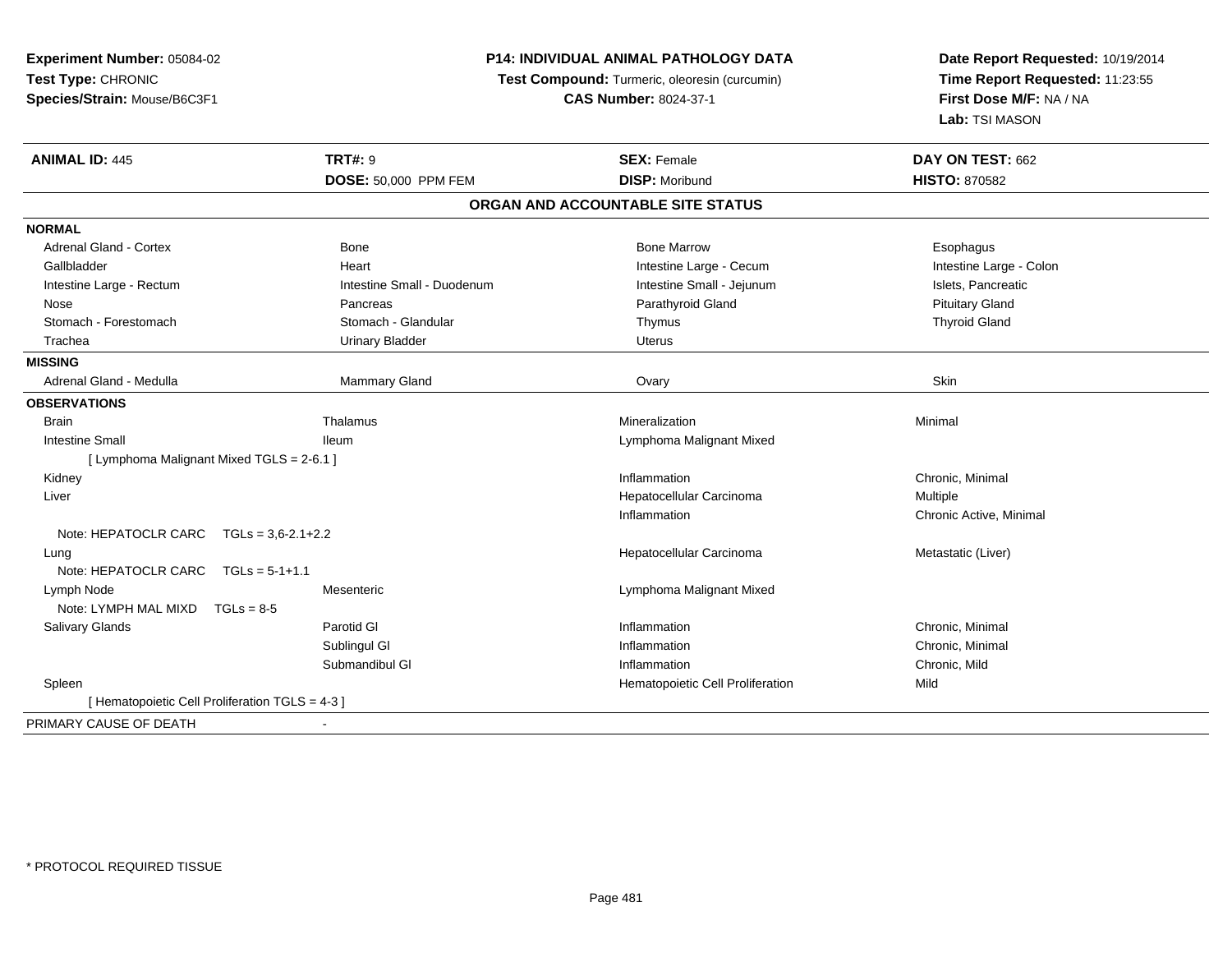| Experiment Number: 05084-02          | P14: INDIVIDUAL ANIMAL PATHOLOGY DATA |                                               | Date Report Requested: 10/19/2014                          |
|--------------------------------------|---------------------------------------|-----------------------------------------------|------------------------------------------------------------|
| Test Type: CHRONIC                   |                                       | Test Compound: Turmeric, oleoresin (curcumin) | Time Report Requested: 11:23:55<br>First Dose M/F: NA / NA |
| Species/Strain: Mouse/B6C3F1         |                                       | <b>CAS Number: 8024-37-1</b>                  |                                                            |
|                                      |                                       |                                               | Lab: TSI MASON                                             |
| <b>ANIMAL ID: 446</b>                | <b>TRT#: 9</b>                        | <b>SEX: Female</b>                            | DAY ON TEST: 729                                           |
|                                      | DOSE: 50,000 PPM FEM                  | <b>DISP: Terminal Sacrifice</b>               | <b>HISTO: 870583</b>                                       |
|                                      |                                       | ORGAN AND ACCOUNTABLE SITE STATUS             |                                                            |
| <b>NORMAL</b>                        |                                       |                                               |                                                            |
| <b>Adrenal Gland - Cortex</b>        | Adrenal Gland - Medulla               | <b>Bone</b>                                   | <b>Bone Marrow</b>                                         |
| Esophagus                            | Gallbladder                           | Heart                                         | Intestine Large - Cecum                                    |
| Intestine Large - Colon              | Intestine Large - Rectum              | Intestine Small - Duodenum                    | Intestine Small - Ileum                                    |
| Intestine Small - Jejunum            | Islets, Pancreatic                    | Lung                                          | Lymph Node - Mesenteric                                    |
| Mammary Gland                        | Nose                                  | Pancreas                                      | Parathyroid Gland                                          |
| <b>Pituitary Gland</b>               | Skin                                  | Stomach - Forestomach                         | Thymus                                                     |
| <b>Thyroid Gland</b>                 | Trachea                               | <b>Urinary Bladder</b>                        |                                                            |
| <b>OBSERVATIONS</b>                  |                                       |                                               |                                                            |
| <b>Brain</b>                         | Thalamus                              | Mineralization                                | Minimal                                                    |
| Kidney                               |                                       | Inflammation                                  | Chronic, Minimal                                           |
| Liver                                |                                       | Hepatocellular Adenoma                        |                                                            |
|                                      |                                       | Inflammation                                  | Chronic Active, Minimal                                    |
| Note: HEPATOCLR ADEN<br>$TGLs = 3-2$ |                                       |                                               |                                                            |
| Lymph Node                           | Mandibular                            | Hyperplasia                                   | Lymphoid, Mild                                             |
| Note: HYPERPLASIA<br>$TGLs = 4-5$    |                                       |                                               |                                                            |
| Ovary                                |                                       | Cyst                                          | Marked                                                     |
| Note: CYST<br>$TGLs = 2-4$           |                                       |                                               |                                                            |
| Salivary Glands                      | Submandibul GI                        | Inflammation                                  | Chronic, Minimal                                           |
| Spleen                               |                                       | Hyperplasia                                   | Lymphoid, Mild                                             |
| Stomach                              | Glandular                             | Mineralization                                | Minimal                                                    |
| <b>Uterus</b>                        |                                       | Hydrometra                                    | Minimal                                                    |
| PRIMARY CAUSE OF DEATH               | $\blacksquare$                        |                                               |                                                            |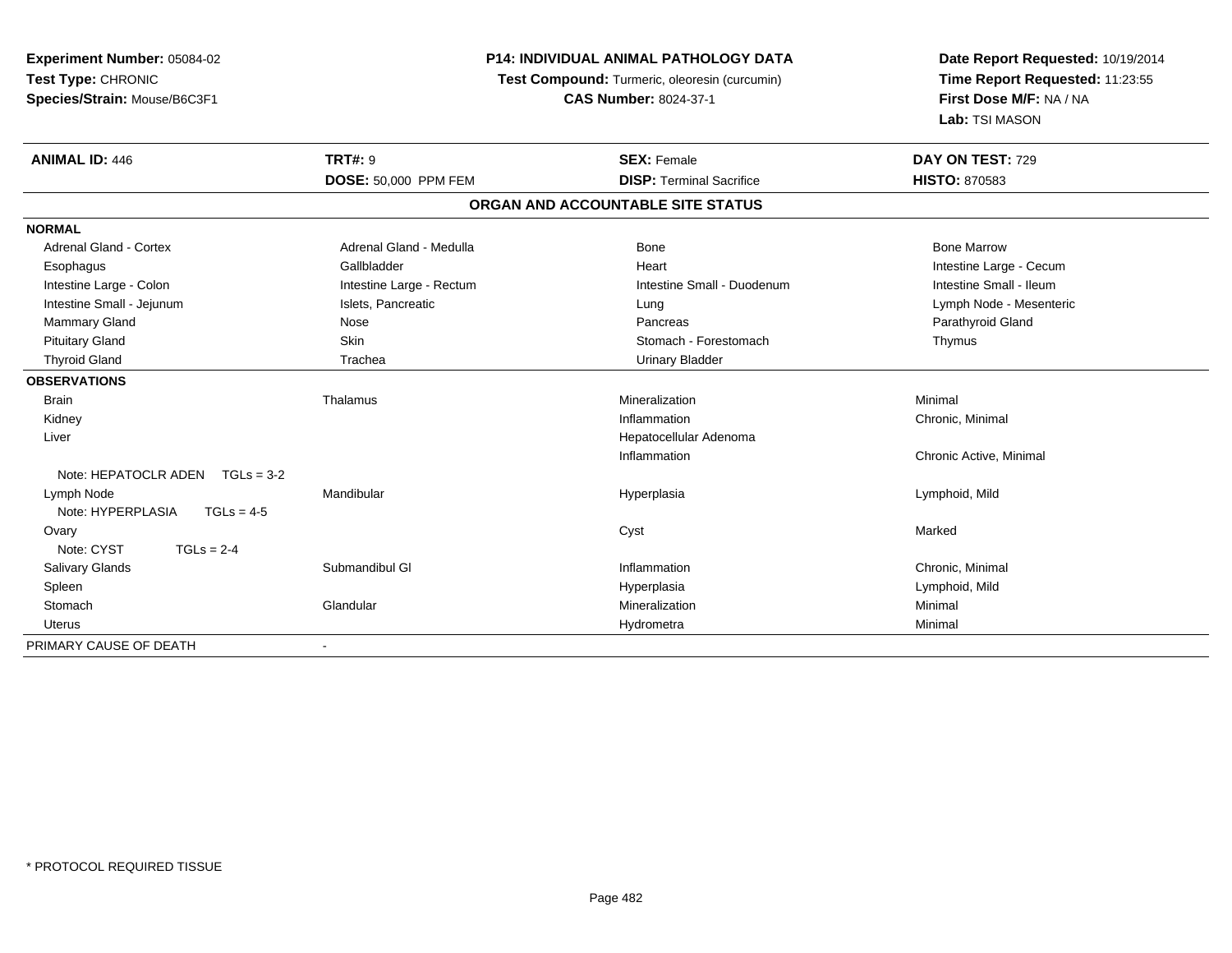| Experiment Number: 05084-02                                                                                          | P14: INDIVIDUAL ANIMAL PATHOLOGY DATA                                         |                                   | Date Report Requested: 10/19/2014                          |  |
|----------------------------------------------------------------------------------------------------------------------|-------------------------------------------------------------------------------|-----------------------------------|------------------------------------------------------------|--|
| Test Type: CHRONIC                                                                                                   | Test Compound: Turmeric, oleoresin (curcumin)<br><b>CAS Number: 8024-37-1</b> |                                   | Time Report Requested: 11:23:55<br>First Dose M/F: NA / NA |  |
| Species/Strain: Mouse/B6C3F1                                                                                         |                                                                               |                                   |                                                            |  |
|                                                                                                                      |                                                                               |                                   | Lab: TSI MASON                                             |  |
| <b>ANIMAL ID: 447</b>                                                                                                | <b>TRT#: 9</b>                                                                | <b>SEX: Female</b>                | DAY ON TEST: 730                                           |  |
|                                                                                                                      | DOSE: 50,000 PPM FEM                                                          | <b>DISP: Terminal Sacrifice</b>   | <b>HISTO: 870584</b>                                       |  |
|                                                                                                                      |                                                                               | ORGAN AND ACCOUNTABLE SITE STATUS |                                                            |  |
| <b>NORMAL</b>                                                                                                        |                                                                               |                                   |                                                            |  |
| Adrenal Gland - Cortex                                                                                               | Adrenal Gland - Medulla                                                       | <b>Bone</b>                       | Esophagus                                                  |  |
| Gallbladder                                                                                                          | Heart                                                                         | Intestine Large - Cecum           | Intestine Large - Colon                                    |  |
| Intestine Large - Rectum                                                                                             | Intestine Small - Ileum                                                       | Intestine Small - Jejunum         | Islets, Pancreatic                                         |  |
| Lung                                                                                                                 | Lymph Node - Mesenteric                                                       | Mammary Gland                     | Nose                                                       |  |
| Ovary                                                                                                                | Pancreas                                                                      | <b>Pituitary Gland</b>            | Skin                                                       |  |
| Stomach - Glandular                                                                                                  | Thymus                                                                        | Trachea                           | <b>Urinary Bladder</b>                                     |  |
| <b>MISSING</b>                                                                                                       |                                                                               |                                   |                                                            |  |
| Parathyroid Gland                                                                                                    |                                                                               |                                   |                                                            |  |
| <b>OBSERVATIONS</b>                                                                                                  |                                                                               |                                   |                                                            |  |
| <b>Bone Marrow</b>                                                                                                   | Sternal                                                                       | Myelofibrosis                     | Minimal                                                    |  |
| <b>Brain</b>                                                                                                         | Thalamus                                                                      | Mineralization                    | Minimal                                                    |  |
| <b>Intestine Small</b>                                                                                               | Duodenum                                                                      | Lymphoma Malignant Mixed          |                                                            |  |
| Note: LYMPH MAL MIXD<br>$TGLs = 4,7-6.1$                                                                             |                                                                               |                                   |                                                            |  |
| Kidney                                                                                                               |                                                                               | Inflammation                      | Chronic, Minimal                                           |  |
| Liver                                                                                                                |                                                                               | <b>Eosinophilic Focus</b>         | Mild                                                       |  |
|                                                                                                                      |                                                                               | Inflammation                      | Chronic Active, Minimal                                    |  |
| Note: [ EOSIN FOCUS ] TGLs = 5-2.1                                                                                   |                                                                               |                                   |                                                            |  |
| <b>Salivary Glands</b>                                                                                               | Submandibul GI                                                                | Inflammation                      | Chronic, Minimal                                           |  |
| Spleen                                                                                                               |                                                                               | Lymphoma Malignant Mixed          |                                                            |  |
| Note: LYMPH MAL MIXD<br>$TGLs = 3-3$                                                                                 |                                                                               |                                   |                                                            |  |
| Stomach                                                                                                              | Forestomach                                                                   | Acanthosis                        | Mild                                                       |  |
|                                                                                                                      | Forestomach                                                                   | Hyperkeratosis                    | Minimal                                                    |  |
|                                                                                                                      | Forestomach                                                                   | Inflammation                      | Chronic Active, Minimal                                    |  |
| Note: ACANTHOSIS<br>$TGLs = 6-3.1$<br>Note: INFLAMMATION<br>$TGLs = 6-3.1$<br>Note: HYPERKERATOSIS<br>$TGLs = 6-3.1$ |                                                                               |                                   |                                                            |  |
| <b>Thyroid Gland</b>                                                                                                 | <b>Follicular Cel</b>                                                         | Hyperplasia                       | Minimal                                                    |  |
| Uterus                                                                                                               |                                                                               | Hydrometra                        | Moderate                                                   |  |
|                                                                                                                      | Endometrium                                                                   | Hyperplasia                       | Mild                                                       |  |
| Note: HYDROMETRA<br>$TGLs = 2-4$                                                                                     |                                                                               |                                   |                                                            |  |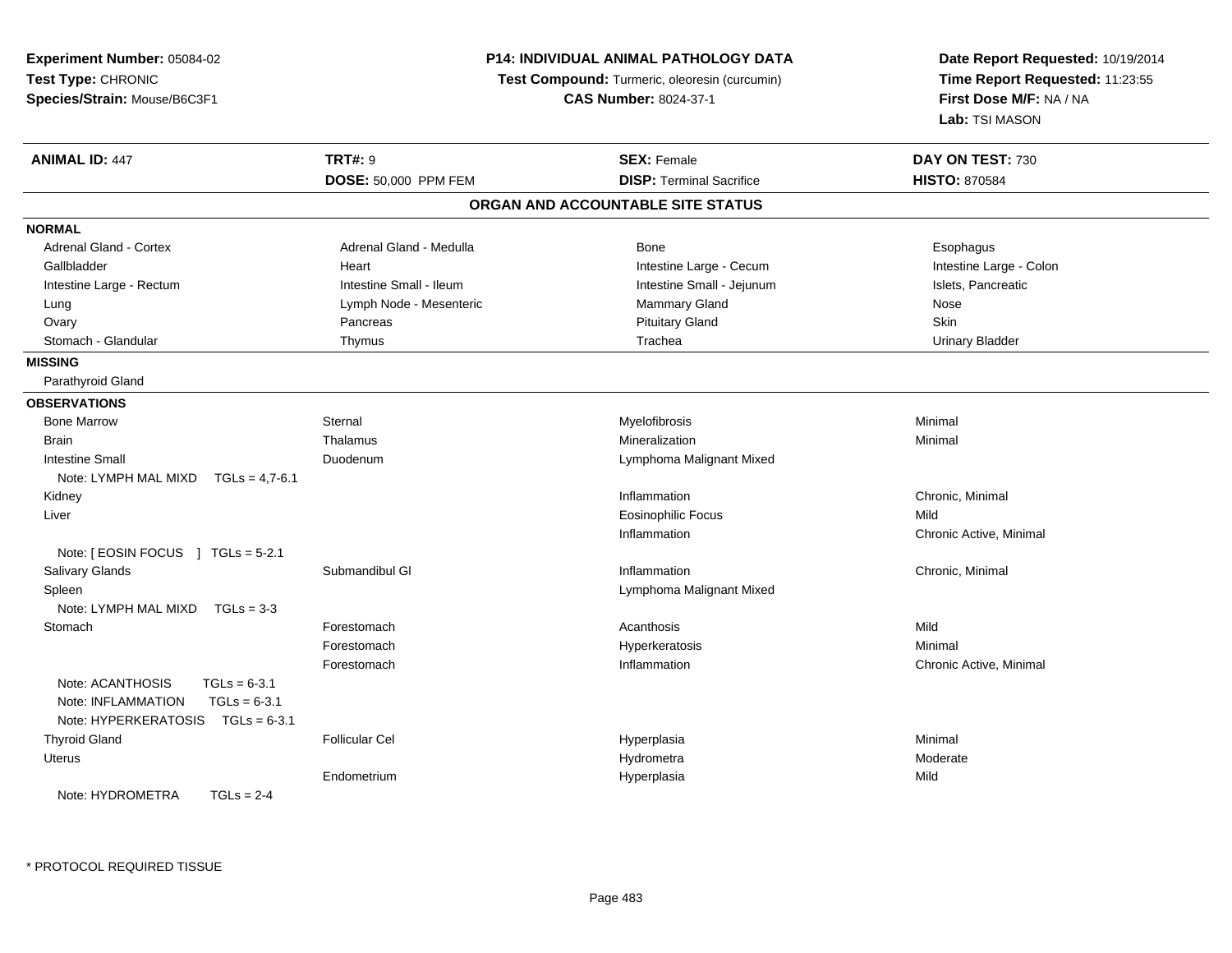| <b>Experiment Number: 05084-02</b><br>Test Type: CHRONIC<br>Species/Strain: Mouse/B6C3F1 | <b>P14: INDIVIDUAL ANIMAL PATHOLOGY DATA</b><br>Test Compound: Turmeric, oleoresin (curcumin)<br><b>CAS Number: 8024-37-1</b> |                                   | Date Report Requested: 10/19/2014<br>Time Report Requested: 11:23:55<br>First Dose M/F: NA / NA<br>Lab: TSI MASON |
|------------------------------------------------------------------------------------------|-------------------------------------------------------------------------------------------------------------------------------|-----------------------------------|-------------------------------------------------------------------------------------------------------------------|
| <b>ANIMAL ID: 447</b>                                                                    | <b>TRT#: 9</b>                                                                                                                | <b>SEX: Female</b>                | <b>DAY ON TEST: 730</b>                                                                                           |
|                                                                                          | <b>DOSE: 50,000 PPM FEM</b>                                                                                                   | <b>DISP:</b> Terminal Sacrifice   | <b>HISTO: 870584</b>                                                                                              |
|                                                                                          |                                                                                                                               | ORGAN AND ACCOUNTABLE SITE STATUS |                                                                                                                   |
| [Hyperplasia TGLS = $2-4$ ]                                                              |                                                                                                                               |                                   |                                                                                                                   |
| PRIMARY CAUSE OF DEATH                                                                   |                                                                                                                               |                                   |                                                                                                                   |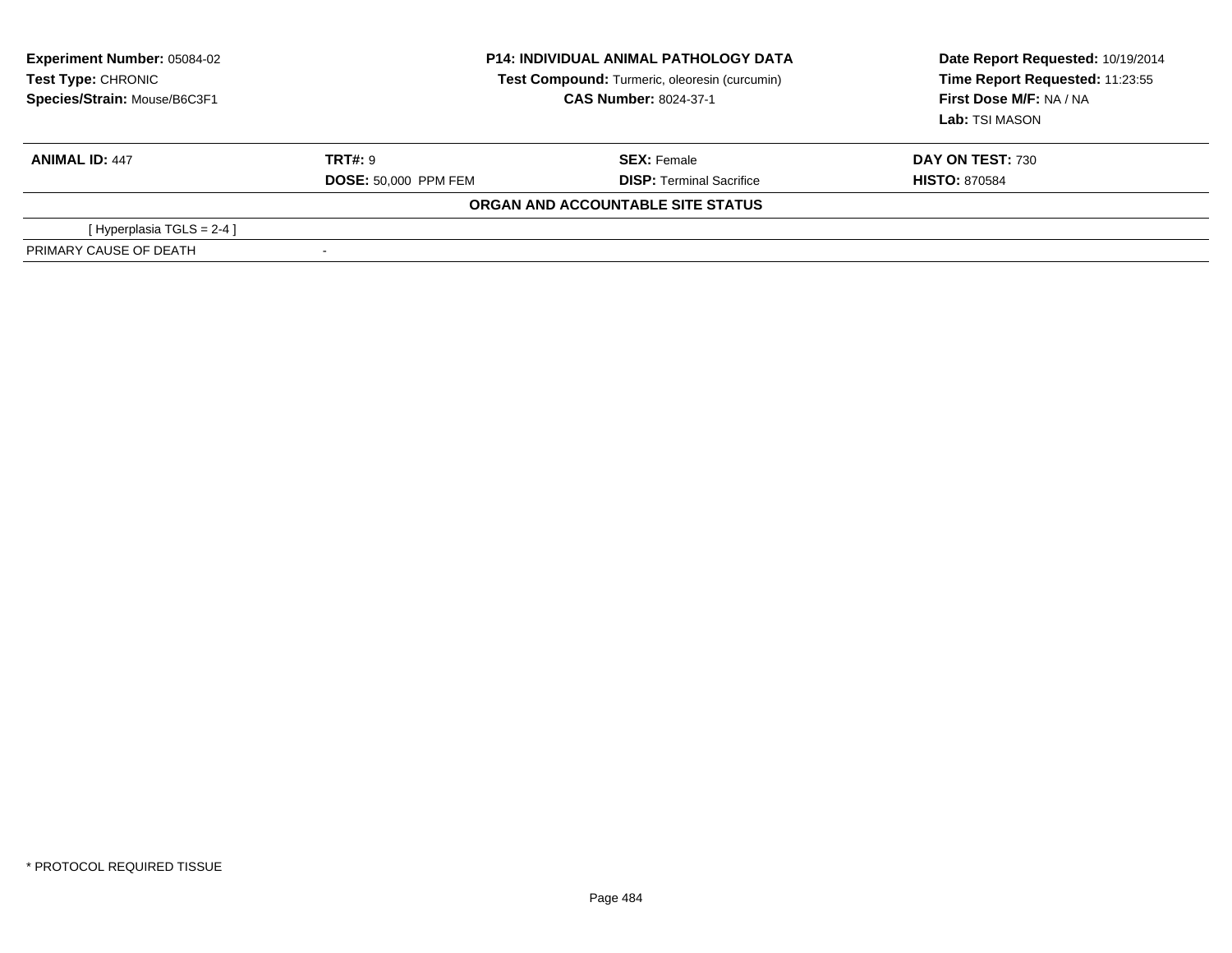| Experiment Number: 05084-02<br>Test Type: CHRONIC<br>Species/Strain: Mouse/B6C3F1 |                            | P14: INDIVIDUAL ANIMAL PATHOLOGY DATA<br>Test Compound: Turmeric, oleoresin (curcumin)<br><b>CAS Number: 8024-37-1</b> |                           |
|-----------------------------------------------------------------------------------|----------------------------|------------------------------------------------------------------------------------------------------------------------|---------------------------|
| <b>ANIMAL ID: 448</b>                                                             | <b>TRT#: 9</b>             | <b>SEX: Female</b>                                                                                                     | DAY ON TEST: 730          |
|                                                                                   | DOSE: 50,000 PPM FEM       | <b>DISP: Terminal Sacrifice</b>                                                                                        | <b>HISTO: 870585</b>      |
|                                                                                   |                            | ORGAN AND ACCOUNTABLE SITE STATUS                                                                                      |                           |
| <b>NORMAL</b>                                                                     |                            |                                                                                                                        |                           |
| Adrenal Gland - Cortex                                                            | Adrenal Gland - Medulla    | Bone                                                                                                                   | Esophagus                 |
| Gallbladder                                                                       | Heart                      | Intestine Large - Cecum                                                                                                | Intestine Large - Colon   |
| Intestine Large - Rectum                                                          | Intestine Small - Duodenum | Intestine Small - Ileum                                                                                                | Intestine Small - Jejunum |
| Islets, Pancreatic                                                                | Lung                       | Lymph Node - Mesenteric                                                                                                | Mammary Gland             |
| Nose                                                                              | Pancreas                   | <b>Pituitary Gland</b>                                                                                                 | Skin                      |
| Spleen                                                                            | Stomach - Forestomach      | Stomach - Glandular                                                                                                    | Thymus                    |
| <b>Thyroid Gland</b>                                                              | Trachea                    | <b>Urinary Bladder</b>                                                                                                 |                           |
| <b>MISSING</b>                                                                    |                            |                                                                                                                        |                           |
| Parathyroid Gland                                                                 |                            |                                                                                                                        |                           |
| <b>OBSERVATIONS</b>                                                               |                            |                                                                                                                        |                           |
| <b>Bone Marrow</b>                                                                | Sternal                    | Myelofibrosis                                                                                                          | Marked                    |
| <b>Brain</b>                                                                      | Thalamus                   | Mineralization                                                                                                         | Minimal                   |
| Kidney                                                                            |                            | Inflammation                                                                                                           | Chronic, Minimal          |
| Liver                                                                             |                            | Inflammation                                                                                                           | Chronic Active, Minimal   |
| Lung                                                                              |                            |                                                                                                                        |                           |
| Note: THE FRESH HEMORRHAGE IS PROBABLY RELATED TO HANDLING                        |                            |                                                                                                                        |                           |
| Note: AT NECROPSY.                                                                |                            |                                                                                                                        |                           |
| Ovary                                                                             |                            | Cyst                                                                                                                   | Mild                      |
|                                                                                   |                            | Hemorrhage                                                                                                             | Mild                      |
| [Cyst TGLS = $2-4$ ]                                                              |                            |                                                                                                                        |                           |
| <b>Salivary Glands</b>                                                            | Submandibul GI             | Inflammation                                                                                                           | Chronic, Minimal          |
| <b>Uterus</b>                                                                     |                            | Hydrometra                                                                                                             | Mild                      |
|                                                                                   | Endometrium                | Hyperplasia                                                                                                            | Mild                      |
| Note: HYDROMETRA<br>$TGLs = 3-4$                                                  |                            |                                                                                                                        |                           |
| [ Hydrometra TGLS = 3-4 ]                                                         |                            |                                                                                                                        |                           |
| PRIMARY CAUSE OF DEATH                                                            |                            |                                                                                                                        |                           |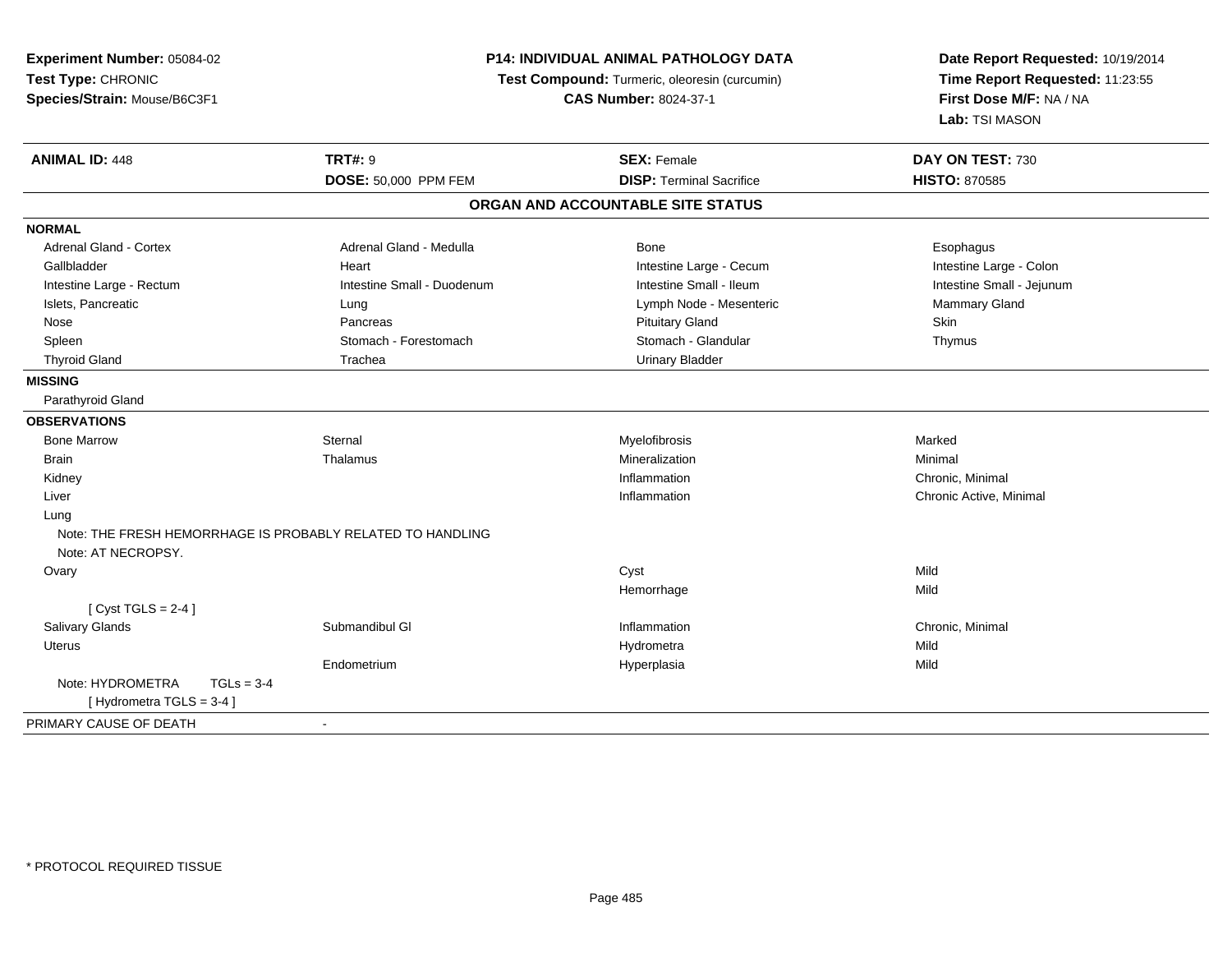**Experiment Number:** 05084-02**Test Type:** CHRONIC **Species/Strain:** Mouse/B6C3F1**P14: INDIVIDUAL ANIMAL PATHOLOGY DATA Test Compound:** Turmeric, oleoresin (curcumin)**CAS Number:** 8024-37-1**Date Report Requested:** 10/19/2014**Time Report Requested:** 11:23:55**First Dose M/F:** NA / NA**Lab:** TSI MASON**ANIMAL ID:** 449**TRT#:** 9 **SEX:** Female **DAY ON TEST:** 729 **DOSE:** 50,000 PPM FEM**DISP:** Terminal Sacrifice **HISTO:** 870586 **ORGAN AND ACCOUNTABLE SITE STATUSNORMALAdrenal Gland - Cortex** Adrenal Gland - Medulla **Bone** Bone **Bone** Esophagus Esophagus Intestine Large - Colon Gallbladder **East Community Community** Heart Intestine Large - Cecum Intestine Large - Cecum Intestine Small - Jejunum Intestine Large - Rectum **Intestine Small - Duodenum** Intestine Small - Ileum Intestine Small - Ileum Islets, Pancreatic **Commary Gland** Lung Lung Lung Lymph Node - Mesenteric **Mammary Gland** Mammary Gland Parathyroid Gland Nose Ovary Pancreas Parathyroid GlandSkin Stomach - Forestomach - Forestomach - Forestomach - Forestomach - Forestomach - Forestomach - Forestomach Trachea Urinary Bladder**OBSERVATIONS** Bone Marroww the sternal sternal the sternal sternal method of the step of Myelofibrosis and Minimal method of Minimal me<br>The step of the step of the step of the step of the step of the step of the step of the step of the step of th Brainn and the theorem is the three matter of the matter of the matter of the matter of the matter of the matter of  $M$ inimal  $M$ inimal  $M$ inimal  $M$ inimal  $M$ inimal  $M$ inimal  $M$ inimal  $M$ inimal  $M$ inimal  $M$ inimal  $M$ inimal Kidneyy the control of the control of the control of the control of the control of the control of the control of the control of the control of the control of the control of the control of the control of the control of the contro Inflammation **Chronic**, Minimal Liver Hepatocellular Adenoma Multiple Inflammation Chronic Active, Minimal Note: HEPATOCLR ADEN TGLs = 4,5-2.1 Pituitary Glandd and the contract of Pars Distalis and the contract of Adenoma and Adenoma and the Adenoma and the Adenoma and  $\lambda$  Salivary Glandss Sublingul Gl **Inflammation** Inflammation **Chronic, Minimal** Submandibul Gl Inflammation Chronic, Minimal **Stomach** h anns an Glandular anns an t-ainmeile anns an Mineralization anns an Minimal Minimal anns an Minimal anns an Thyroid Gland C Cell Hyperplasia Minimal Follicular Cel Hyperplasiaa Mild Uteruss and the contract of the contract of the contract of the contract of the contract of the contract of the contract of the contract of the contract of the contract of the contract of the contract of the contract of the cont Hydrometra Moderate Endometrium Hyperplasia Minimal [ Hydrometra TGLS = 2-4 ]PRIMARY CAUSE OF DEATH-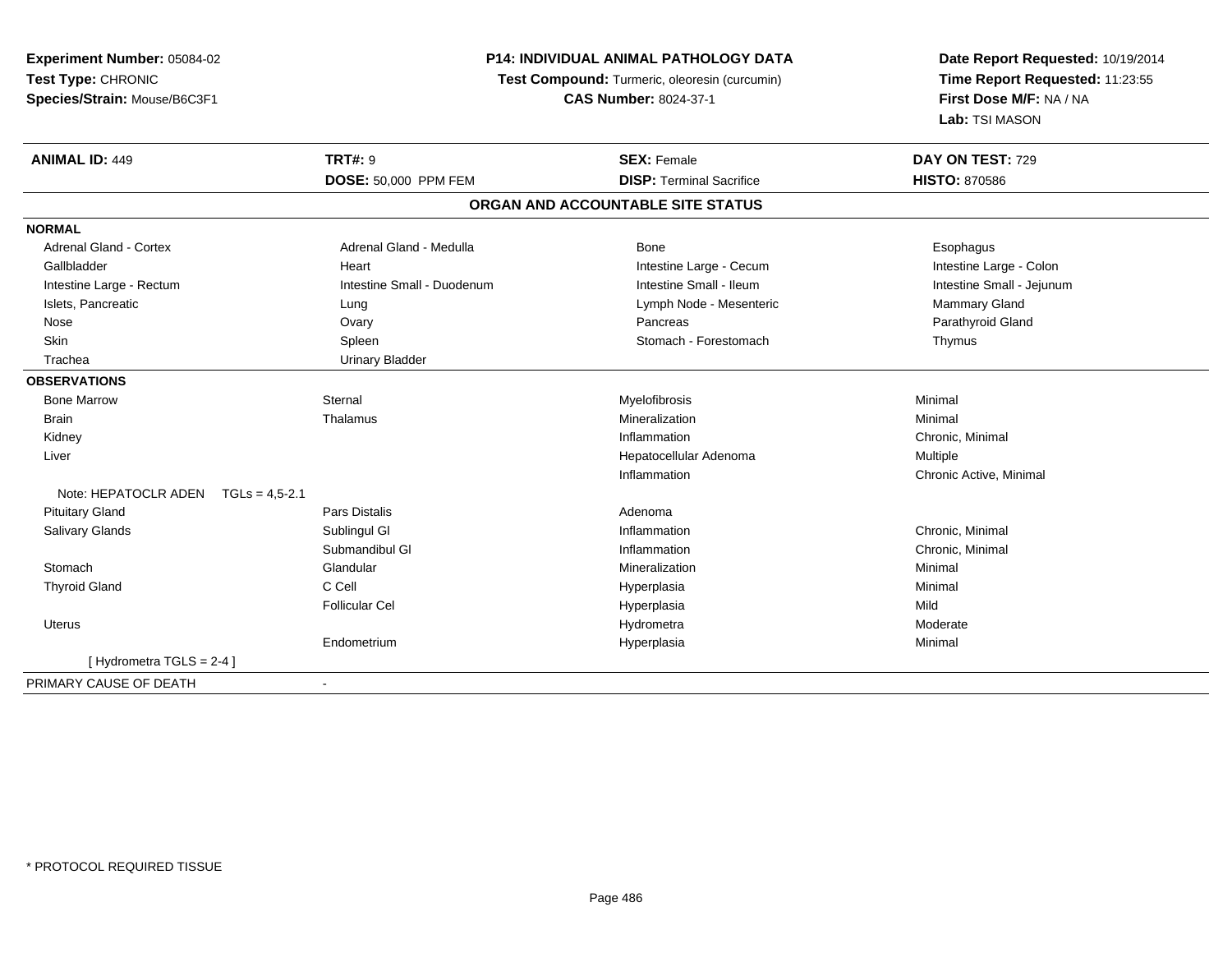| Experiment Number: 05084-02<br>Test Type: CHRONIC<br>Species/Strain: Mouse/B6C3F1 | <b>P14: INDIVIDUAL ANIMAL PATHOLOGY DATA</b><br>Test Compound: Turmeric, oleoresin (curcumin)<br><b>CAS Number: 8024-37-1</b> |                                   | Date Report Requested: 10/19/2014<br>Time Report Requested: 11:23:55<br>First Dose M/F: NA / NA<br>Lab: TSI MASON |  |
|-----------------------------------------------------------------------------------|-------------------------------------------------------------------------------------------------------------------------------|-----------------------------------|-------------------------------------------------------------------------------------------------------------------|--|
| <b>ANIMAL ID: 450</b>                                                             | <b>TRT#: 9</b>                                                                                                                | <b>SEX: Female</b>                | DAY ON TEST: 729                                                                                                  |  |
|                                                                                   | <b>DOSE: 50,000 PPM FEM</b>                                                                                                   | <b>DISP: Terminal Sacrifice</b>   | <b>HISTO: 870587</b>                                                                                              |  |
|                                                                                   |                                                                                                                               | ORGAN AND ACCOUNTABLE SITE STATUS |                                                                                                                   |  |
| <b>NORMAL</b>                                                                     |                                                                                                                               |                                   |                                                                                                                   |  |
| <b>Adrenal Gland - Cortex</b>                                                     | Adrenal Gland - Medulla                                                                                                       | Bone                              | Esophagus                                                                                                         |  |
| Gallbladder                                                                       | Heart                                                                                                                         | Intestine Large - Cecum           | Intestine Large - Colon                                                                                           |  |
| Intestine Large - Rectum                                                          | Intestine Small - Duodenum                                                                                                    | Intestine Small - Ileum           | Intestine Small - Jejunum                                                                                         |  |
| Islets, Pancreatic                                                                | Lung                                                                                                                          | Lymph Node - Mesenteric           | Mammary Gland                                                                                                     |  |
| Nose                                                                              | Pancreas                                                                                                                      | <b>Pituitary Gland</b>            | Skin                                                                                                              |  |
| Spleen                                                                            | Stomach - Forestomach                                                                                                         | Stomach - Glandular               | Thymus                                                                                                            |  |
| <b>Thyroid Gland</b>                                                              | Trachea                                                                                                                       | <b>Urinary Bladder</b>            |                                                                                                                   |  |
| <b>MISSING</b>                                                                    |                                                                                                                               |                                   |                                                                                                                   |  |
| Parathyroid Gland                                                                 |                                                                                                                               |                                   |                                                                                                                   |  |
| <b>OBSERVATIONS</b>                                                               |                                                                                                                               |                                   |                                                                                                                   |  |
| <b>Bone Marrow</b>                                                                | Sternal                                                                                                                       | Myelofibrosis                     | Minimal                                                                                                           |  |
| <b>Brain</b>                                                                      | Thalamus                                                                                                                      | Mineralization                    | Minimal                                                                                                           |  |
| Kidney                                                                            |                                                                                                                               | Inflammation                      | Chronic, Minimal                                                                                                  |  |
| Liver                                                                             |                                                                                                                               | <b>Eosinophilic Focus</b>         | Minimal                                                                                                           |  |
|                                                                                   |                                                                                                                               | Inflammation                      | Chronic Active, Minimal                                                                                           |  |
| Note: EOSIN FOCUS<br>$TGLs = 3-2$                                                 |                                                                                                                               |                                   |                                                                                                                   |  |
| Ovary                                                                             |                                                                                                                               | Cyst                              | Mild                                                                                                              |  |
| [Cyst TGLS = $2-4$ ]                                                              |                                                                                                                               |                                   |                                                                                                                   |  |
| Salivary Glands                                                                   | Submandibul GI                                                                                                                | Inflammation                      | Chronic, Minimal                                                                                                  |  |
| <b>Uterus</b>                                                                     | Endometrium                                                                                                                   | Hyperplasia                       | Mild                                                                                                              |  |
| [Hyperplasia TGLS = 4-4]                                                          |                                                                                                                               |                                   |                                                                                                                   |  |
| PRIMARY CAUSE OF DEATH                                                            | $\blacksquare$                                                                                                                |                                   |                                                                                                                   |  |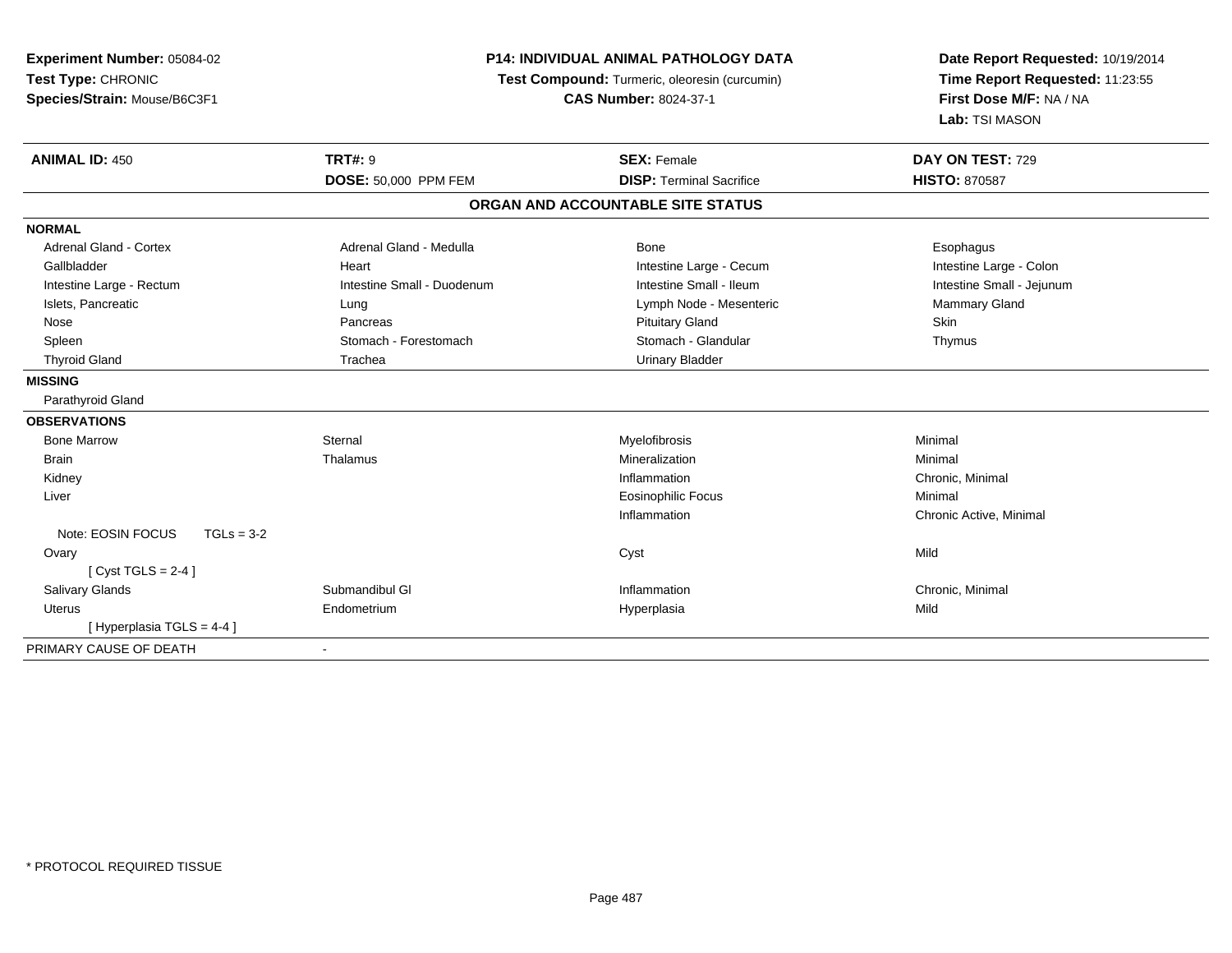| <b>Experiment Number: 05084-02</b><br>Test Type: CHRONIC<br>Species/Strain: Mouse/B6C3F1 |                |                         | <b>P14: INDIVIDUAL ANIMAL PATHOLOGY DATA</b><br>Test Compound: Turmeric, oleoresin (curcumin)<br><b>CAS Number: 8024-37-1</b> | Date Report Requested: 10/19/2014<br>Time Report Requested: 11:23:55<br>First Dose M/F: NA / NA<br>Lab: TSI MASON |
|------------------------------------------------------------------------------------------|----------------|-------------------------|-------------------------------------------------------------------------------------------------------------------------------|-------------------------------------------------------------------------------------------------------------------|
| <b>ANIMAL ID: 451</b>                                                                    |                | <b>TRT#: 9</b>          | <b>SEX: Female</b>                                                                                                            | DAY ON TEST: 453                                                                                                  |
|                                                                                          |                | DOSE: 50,000 PPM FEM    | <b>DISP:</b> Interval Sacrifice                                                                                               | <b>HISTO: 853392</b>                                                                                              |
|                                                                                          |                |                         | ORGAN AND ACCOUNTABLE SITE STATUS                                                                                             |                                                                                                                   |
| <b>NORMAL</b>                                                                            |                |                         |                                                                                                                               |                                                                                                                   |
| Adrenal Gland - Cortex                                                                   |                | Adrenal Gland - Medulla | Bone                                                                                                                          | <b>Bone Marrow</b>                                                                                                |
| Esophagus                                                                                |                | Heart                   | Intestine Large - Rectum                                                                                                      | Intestine Small - Duodenum                                                                                        |
| Islets, Pancreatic                                                                       |                | Lung                    | <b>Mammary Gland</b>                                                                                                          | Nose                                                                                                              |
| Pancreas                                                                                 |                | <b>Pituitary Gland</b>  | <b>Skin</b>                                                                                                                   | Spleen                                                                                                            |
| Stomach - Forestomach                                                                    |                | <b>Thyroid Gland</b>    | Trachea                                                                                                                       |                                                                                                                   |
| <b>MISSING</b>                                                                           |                |                         |                                                                                                                               |                                                                                                                   |
| Intestine Small - Ileum                                                                  |                | Parathyroid Gland       |                                                                                                                               |                                                                                                                   |
| <b>INSUFFICIENT TISSUE</b>                                                               |                |                         |                                                                                                                               |                                                                                                                   |
| Thymus                                                                                   |                |                         |                                                                                                                               |                                                                                                                   |
| <b>OBSERVATIONS</b>                                                                      |                |                         |                                                                                                                               |                                                                                                                   |
| <b>Brain</b>                                                                             |                | Thalamus                | Mineralization                                                                                                                | Minimal                                                                                                           |
| Gallbladder                                                                              |                |                         | Inflammation                                                                                                                  | Chronic, Minimal                                                                                                  |
| Intestine Large                                                                          |                | Cecum, Epithelium       | Pigmentation                                                                                                                  | Minimal                                                                                                           |
|                                                                                          |                | Colon, Epithelium       | Pigmentation                                                                                                                  | Minimal                                                                                                           |
| Note: PIGMENT                                                                            | $TGLs = 6-6$   |                         |                                                                                                                               |                                                                                                                   |
| <b>Intestine Small</b>                                                                   |                | Epithelium, Jejunum     | Pigmentation                                                                                                                  | Minimal                                                                                                           |
| Note: PIGMENT                                                                            | $TGLs = 8-6$   |                         |                                                                                                                               |                                                                                                                   |
| Kidney                                                                                   |                |                         | Inflammation                                                                                                                  | Chronic, Minimal                                                                                                  |
| Liver                                                                                    |                |                         | Hepatocellular Carcinoma                                                                                                      |                                                                                                                   |
| Note: HEPATOCLR CARC                                                                     | $TGLs = 7-2$   |                         |                                                                                                                               |                                                                                                                   |
| Lymph Node                                                                               |                | Mesenteric              | Infiltration Cellular                                                                                                         | Histiocyte, Minimal                                                                                               |
|                                                                                          |                | Mesenteric              | Pigmentation                                                                                                                  | Minimal                                                                                                           |
| Ovary                                                                                    |                |                         | Cyst                                                                                                                          | Marked                                                                                                            |
| Note: CYST                                                                               | $TGLs = 2-4.1$ |                         |                                                                                                                               |                                                                                                                   |
| Salivary Glands                                                                          |                | Submandibul GI          | Inflammation                                                                                                                  | Chronic, Minimal                                                                                                  |
| Stomach                                                                                  |                | Forestomach             | Acanthosis                                                                                                                    | Mild                                                                                                              |
|                                                                                          |                | Forestomach             | Hyperkeratosis                                                                                                                | Minimal                                                                                                           |
|                                                                                          |                | Forestomach             | Hyperplasia                                                                                                                   | Basal Cell, Mild                                                                                                  |
|                                                                                          |                | Epithelium, Glandular   | Pigmentation                                                                                                                  | Minimal                                                                                                           |
|                                                                                          |                | Forestomach             | Ulcer                                                                                                                         | Acute, Mild                                                                                                       |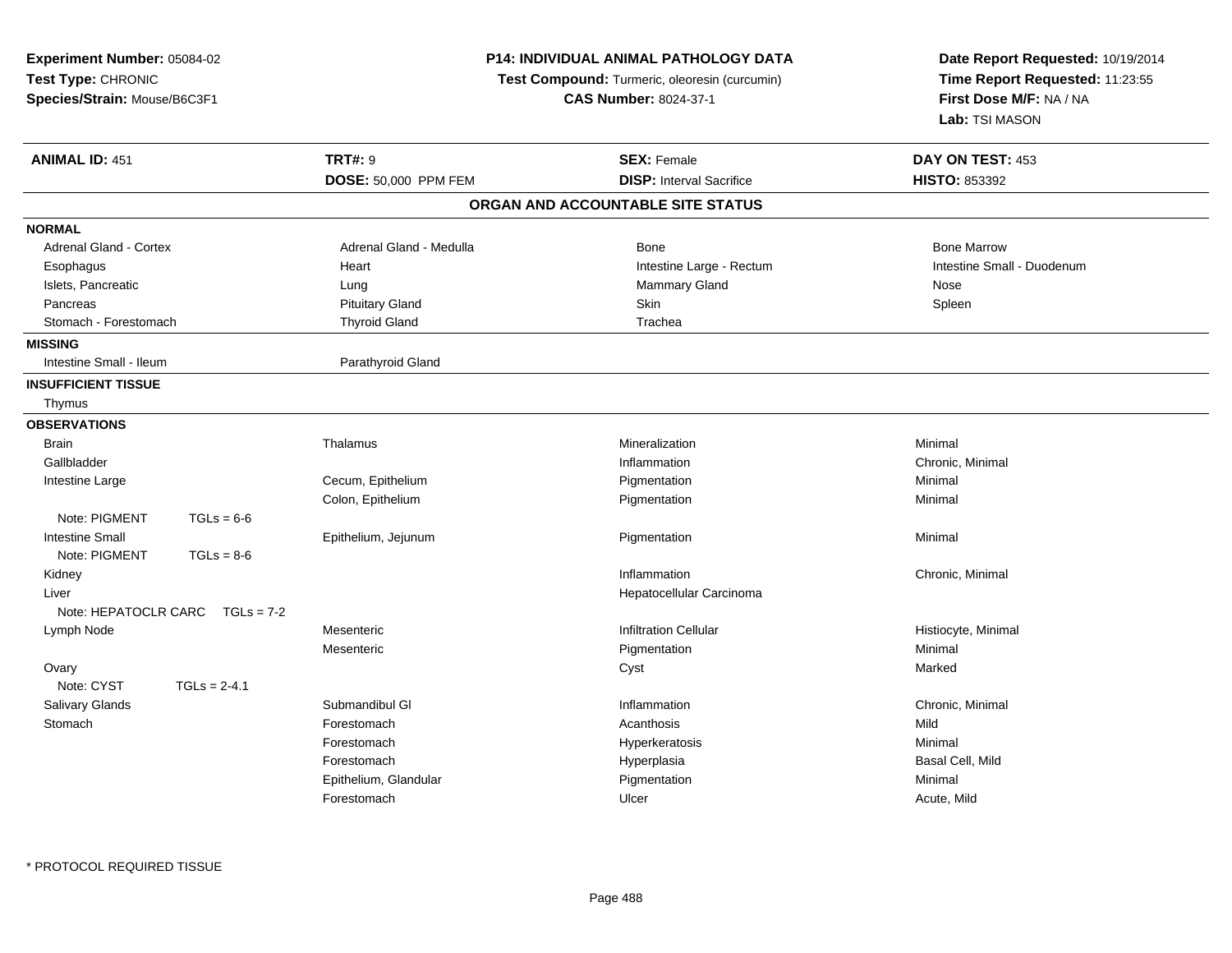| <b>Experiment Number: 05084-02</b><br>Test Type: CHRONIC<br>Species/Strain: Mouse/B6C3F1 | <b>P14: INDIVIDUAL ANIMAL PATHOLOGY DATA</b><br>Test Compound: Turmeric, oleoresin (curcumin)<br><b>CAS Number: 8024-37-1</b> |                                   | Date Report Requested: 10/19/2014<br>Time Report Requested: 11:23:55<br>First Dose M/F: NA / NA<br>Lab: TSI MASON |  |
|------------------------------------------------------------------------------------------|-------------------------------------------------------------------------------------------------------------------------------|-----------------------------------|-------------------------------------------------------------------------------------------------------------------|--|
| <b>ANIMAL ID: 451</b>                                                                    | TRT#: 9                                                                                                                       | <b>SEX: Female</b>                | DAY ON TEST: 453                                                                                                  |  |
|                                                                                          | <b>DOSE: 50,000 PPM FEM</b>                                                                                                   | <b>DISP:</b> Interval Sacrifice   | <b>HISTO: 853392</b>                                                                                              |  |
|                                                                                          |                                                                                                                               | ORGAN AND ACCOUNTABLE SITE STATUS |                                                                                                                   |  |
| Note: ACANTHOSIS<br>$TGLs = 9-3.1$                                                       |                                                                                                                               |                                   |                                                                                                                   |  |
| Note: ULCER<br>$TGLs = 9-3.1$                                                            |                                                                                                                               |                                   |                                                                                                                   |  |
| <b>Urinary Bladder</b>                                                                   |                                                                                                                               | Inflammation                      | Chronic, Minimal                                                                                                  |  |
| Uterus                                                                                   | Endometrium                                                                                                                   | Hyperplasia                       | Moderate                                                                                                          |  |
| Note: HYPERPLASIA<br>$TGLs = 3-4+4.1$                                                    |                                                                                                                               |                                   |                                                                                                                   |  |
| PRIMARY CAUSE OF DEATH                                                                   |                                                                                                                               |                                   |                                                                                                                   |  |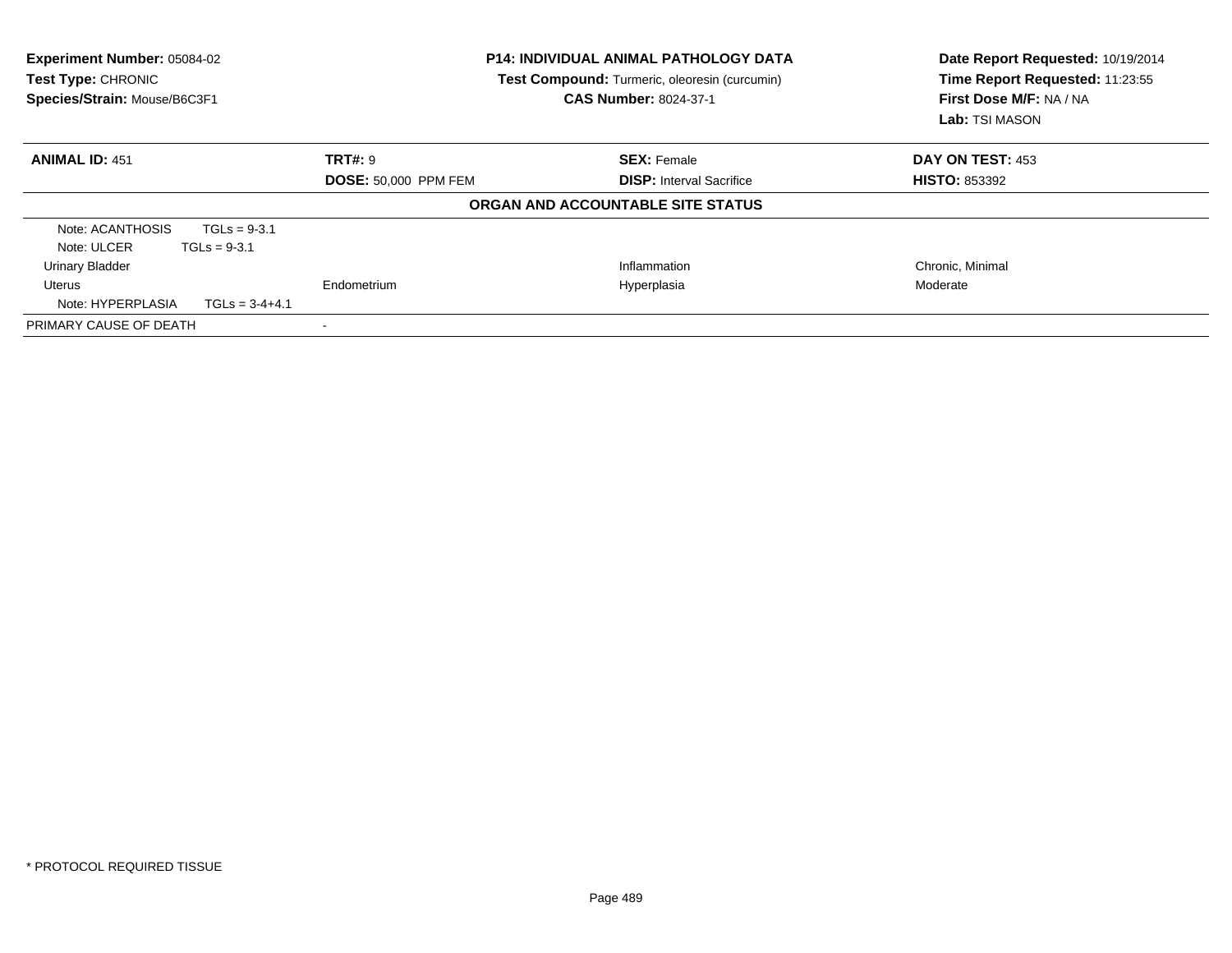| Experiment Number: 05084-02   | <b>P14: INDIVIDUAL ANIMAL PATHOLOGY DATA</b><br>Test Compound: Turmeric, oleoresin (curcumin) |                                   | Date Report Requested: 10/19/2014 |  |
|-------------------------------|-----------------------------------------------------------------------------------------------|-----------------------------------|-----------------------------------|--|
| Test Type: CHRONIC            |                                                                                               |                                   | Time Report Requested: 11:23:55   |  |
| Species/Strain: Mouse/B6C3F1  |                                                                                               | <b>CAS Number: 8024-37-1</b>      | First Dose M/F: NA / NA           |  |
|                               |                                                                                               |                                   | Lab: TSI MASON                    |  |
| <b>ANIMAL ID: 452</b>         | <b>TRT#: 9</b>                                                                                | <b>SEX: Female</b>                | DAY ON TEST: 729                  |  |
|                               | DOSE: 50,000 PPM FEM                                                                          | <b>DISP: Terminal Sacrifice</b>   | <b>HISTO: 870588</b>              |  |
|                               |                                                                                               | ORGAN AND ACCOUNTABLE SITE STATUS |                                   |  |
| <b>NORMAL</b>                 |                                                                                               |                                   |                                   |  |
| <b>Adrenal Gland - Cortex</b> | Adrenal Gland - Medulla                                                                       | Bone                              | Esophagus                         |  |
| Gallbladder                   | Heart                                                                                         | Intestine Large - Cecum           | Intestine Large - Colon           |  |
| Intestine Large - Rectum      | Intestine Small - Duodenum                                                                    | Intestine Small - Ileum           | Intestine Small - Jejunum         |  |
| Islets, Pancreatic            | Lung                                                                                          | Lymph Node - Mesenteric           | Mammary Gland                     |  |
| Ovary                         | Pancreas                                                                                      | <b>Pituitary Gland</b>            | Skin                              |  |
| Spleen                        | Stomach - Forestomach                                                                         | Stomach - Glandular               | Thymus                            |  |
| Trachea                       | <b>Urinary Bladder</b>                                                                        |                                   |                                   |  |
| <b>MISSING</b>                |                                                                                               |                                   |                                   |  |
| Parathyroid Gland             |                                                                                               |                                   |                                   |  |
| <b>OBSERVATIONS</b>           |                                                                                               |                                   |                                   |  |
| <b>Bone Marrow</b>            | Sternal                                                                                       | Myelofibrosis                     | Minimal                           |  |
| <b>Brain</b>                  | Thalamus                                                                                      | Mineralization                    | Minimal                           |  |
| Kidney                        |                                                                                               | Inflammation                      | Chronic, Minimal                  |  |
| Liver                         |                                                                                               | Inflammation                      | Chronic Active, Minimal           |  |
| Nose                          |                                                                                               | Inflammation                      | Acute, Minimal                    |  |
| Salivary Glands               | Submandibul GI                                                                                | Inflammation                      | Chronic, Minimal                  |  |
| <b>Thyroid Gland</b>          | <b>Follicular Cel</b>                                                                         | Hyperplasia                       | Minimal                           |  |
| <b>Uterus</b>                 |                                                                                               | Hydrometra                        | Moderate                          |  |
|                               | Endometrium                                                                                   | Hyperplasia                       | Minimal                           |  |
| [Hydrometra TGLS = 2-4]       |                                                                                               |                                   |                                   |  |
| PRIMARY CAUSE OF DEATH        | $\overline{\phantom{a}}$                                                                      |                                   |                                   |  |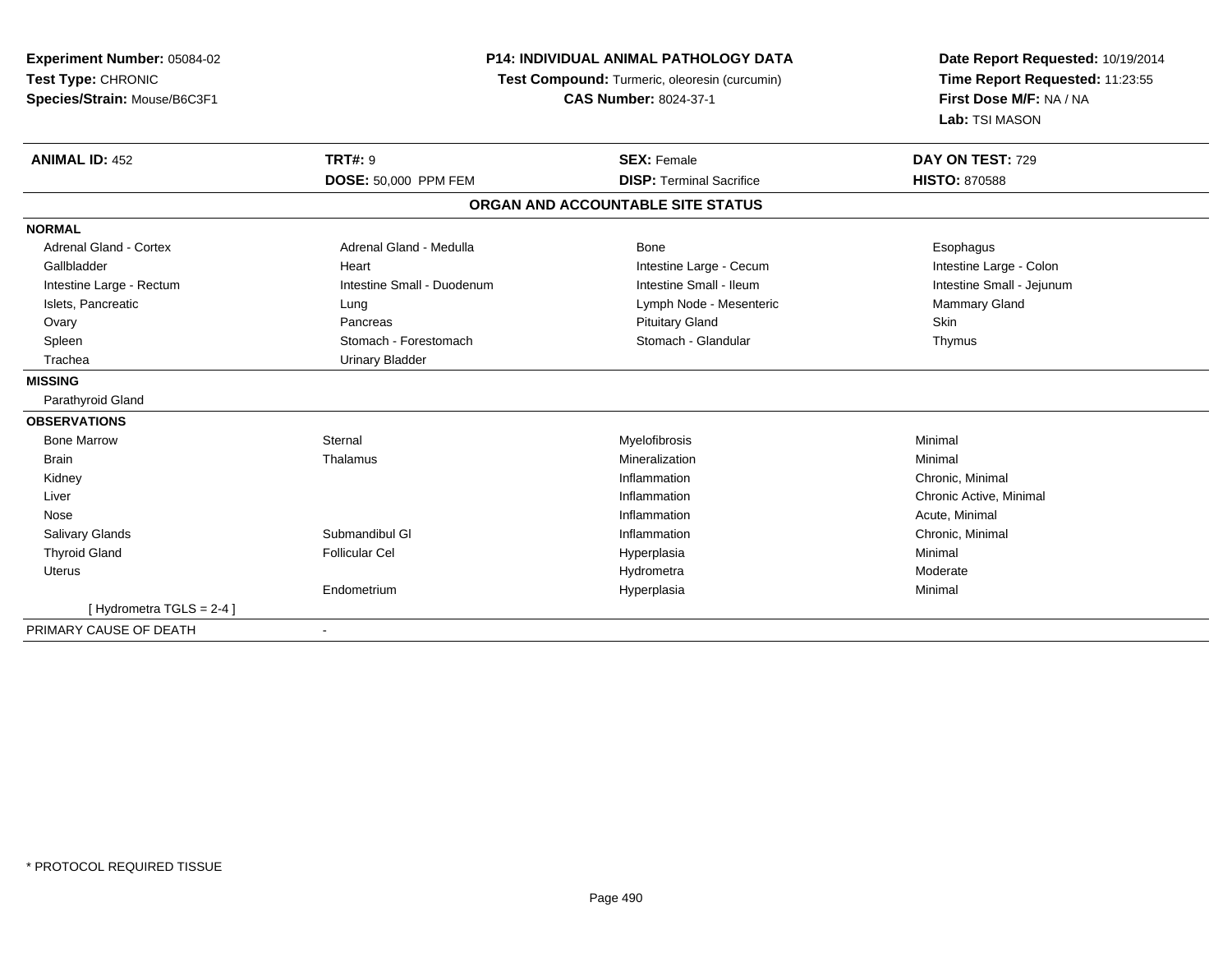| Experiment Number: 05084-02       | <b>P14: INDIVIDUAL ANIMAL PATHOLOGY DATA</b><br>Test Compound: Turmeric, oleoresin (curcumin) |                                   | Date Report Requested: 10/19/2014 |  |
|-----------------------------------|-----------------------------------------------------------------------------------------------|-----------------------------------|-----------------------------------|--|
| Test Type: CHRONIC                |                                                                                               |                                   | Time Report Requested: 11:23:55   |  |
| Species/Strain: Mouse/B6C3F1      |                                                                                               | <b>CAS Number: 8024-37-1</b>      | First Dose M/F: NA / NA           |  |
|                                   |                                                                                               |                                   | Lab: TSI MASON                    |  |
| <b>ANIMAL ID: 453</b>             | <b>TRT#: 9</b>                                                                                | <b>SEX: Female</b>                | DAY ON TEST: 729                  |  |
|                                   | DOSE: 50,000 PPM FEM                                                                          | <b>DISP: Terminal Sacrifice</b>   | <b>HISTO: 870589</b>              |  |
|                                   |                                                                                               | ORGAN AND ACCOUNTABLE SITE STATUS |                                   |  |
| <b>NORMAL</b>                     |                                                                                               |                                   |                                   |  |
| <b>Adrenal Gland - Cortex</b>     | Adrenal Gland - Medulla                                                                       | Bone                              | Esophagus                         |  |
| Gallbladder                       | Heart                                                                                         | Intestine Large - Cecum           | Intestine Large - Colon           |  |
| Intestine Large - Rectum          | Intestine Small - Duodenum                                                                    | Intestine Small - Jejunum         | Islets, Pancreatic                |  |
| Lung                              | Lymph Node - Mesenteric                                                                       | Mammary Gland                     | Nose                              |  |
| Ovary                             | Pancreas                                                                                      | <b>Pituitary Gland</b>            | Skin                              |  |
| Spleen                            | Stomach - Forestomach                                                                         | Stomach - Glandular               | Thymus                            |  |
| <b>Thyroid Gland</b>              | Trachea                                                                                       | <b>Urinary Bladder</b>            |                                   |  |
| <b>OBSERVATIONS</b>               |                                                                                               |                                   |                                   |  |
| <b>Bone Marrow</b>                | Sternal                                                                                       | Myelofibrosis                     | Mild                              |  |
| <b>Brain</b>                      | Thalamus                                                                                      | Mineralization                    | Minimal                           |  |
| <b>Intestine Small</b>            | <b>Ileum</b>                                                                                  | Hyperplasia                       | Lymphoid, Marked                  |  |
| Note: HYPERPLASIA<br>$TGLs = 3-6$ |                                                                                               |                                   |                                   |  |
| Kidney                            |                                                                                               | Inflammation                      | Chronic, Minimal                  |  |
|                                   |                                                                                               | Metaplasia                        | Osseous, Minimal                  |  |
| Liver                             |                                                                                               | Inflammation                      | Chronic Active, Minimal           |  |
| Parathyroid Gland                 |                                                                                               | Inflammation                      | Chronic, Mild                     |  |
| <b>Salivary Glands</b>            | Submandibul GI                                                                                | Inflammation                      | Chronic, Minimal                  |  |
| <b>Uterus</b>                     |                                                                                               | Hydrometra                        | Marked                            |  |
|                                   | Endometrium                                                                                   | Hyperplasia                       | Minimal                           |  |
| [Hydrometra TGLS = $2-4$ ]        |                                                                                               |                                   |                                   |  |
| PRIMARY CAUSE OF DEATH            |                                                                                               |                                   |                                   |  |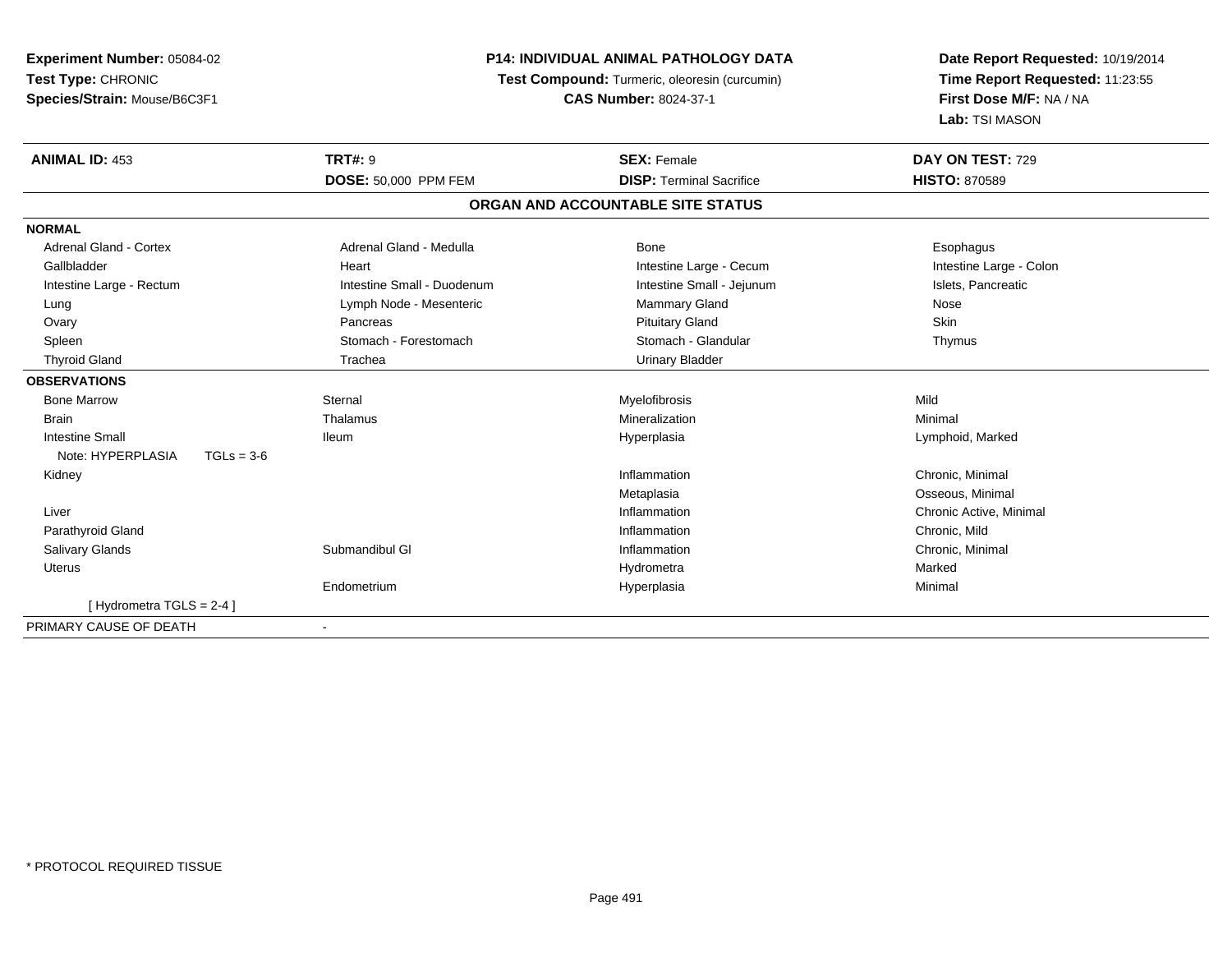| Experiment Number: 05084-02                              | <b>P14: INDIVIDUAL ANIMAL PATHOLOGY DATA</b>  | Date Report Requested: 10/19/2014   |
|----------------------------------------------------------|-----------------------------------------------|-------------------------------------|
| Test Type: CHRONIC                                       | Test Compound: Turmeric, oleoresin (curcumin) | Time Report Requested: 11:23:55     |
| Species/Strain: Mouse/B6C3F1                             | <b>CAS Number: 8024-37-1</b>                  | First Dose M/F: NA / NA             |
|                                                          |                                               | Lab: TSI MASON                      |
| <b>TRT#: 9</b><br><b>ANIMAL ID: 454</b>                  | <b>SEX: Female</b>                            | DAY ON TEST: 449                    |
| DOSE: 50,000 PPM FEM                                     | <b>DISP: Dead</b>                             | <b>HISTO: 870590</b>                |
|                                                          | ORGAN AND ACCOUNTABLE SITE STATUS             |                                     |
| <b>NORMAL</b>                                            |                                               |                                     |
| <b>Adrenal Gland - Cortex</b><br>Adrenal Gland - Medulla | Bone                                          | <b>Bone Marrow</b>                  |
| Esophagus<br>Heart                                       | Intestine Large - Cecum                       | Intestine Large - Colon             |
| Intestine Large - Rectum<br>Islets, Pancreatic           | Liver                                         | Lung                                |
| <b>Mammary Gland</b><br>Nose                             | Ovary                                         | Pancreas                            |
| <b>Pituitary Gland</b><br>Skin                           | Spleen                                        | Stomach - Forestomach               |
| Stomach - Glandular<br><b>Thyroid Gland</b>              | Trachea                                       | <b>Uterus</b>                       |
| <b>MISSING</b>                                           |                                               |                                     |
| Parathyroid Gland<br>Thymus                              |                                               |                                     |
| <b>OBSERVATIONS</b>                                      |                                               |                                     |
| Thalamus<br><b>Brain</b>                                 | Mineralization                                | Minimal                             |
| Meninges                                                 | Schwannoma Malignant                          | Metastatic (Uncertain Primary Site) |
| Note: [SCHWANNOMA MAL] TGLs = 9,10,11-4                  |                                               |                                     |
| Gallbladder                                              | Autolysis                                     | Moderate                            |
| <b>Intestine Small</b><br>Duodenum                       | Autolysis                                     | Marked                              |
| lleum                                                    | Autolysis                                     | Moderate                            |
| Jejunum                                                  | Autolysis                                     | Marked                              |
| Kidney                                                   | Inflammation                                  | Chronic, Minimal                    |
| Lymph Node<br>Mesenteric                                 | <b>Depletion Lymphoid</b>                     | Moderate                            |
| Mesentery                                                | Inflammation                                  | Chronic Active, Minimal             |
|                                                          | <b>Necrosis</b>                               | Marked                              |
| Note: NECROSIS<br>$TGLs = 5-10$                          |                                               |                                     |
| Peripheral Nerve                                         | Schwannoma Malignant                          |                                     |
| Salivary Glands<br>Submandibul GI                        | Inflammation                                  | Chronic, Minimal                    |
| <b>Urinary Bladder</b>                                   | Autolysis                                     | Moderate                            |
| PRIMARY CAUSE OF DEATH                                   |                                               |                                     |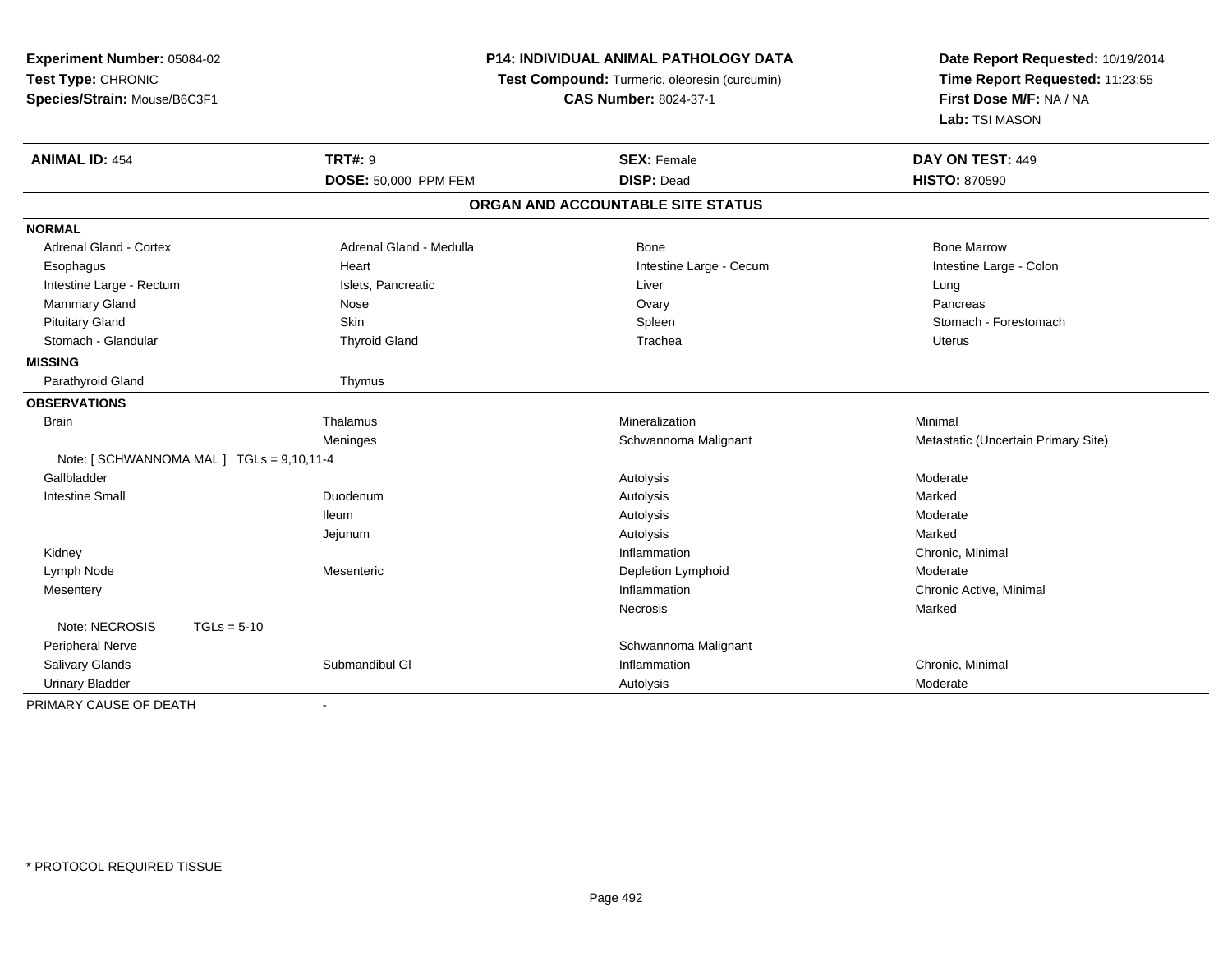| Experiment Number: 05084-02<br>Test Type: CHRONIC<br>Species/Strain: Mouse/B6C3F1 | P14: INDIVIDUAL ANIMAL PATHOLOGY DATA<br>Test Compound: Turmeric, oleoresin (curcumin)<br><b>CAS Number: 8024-37-1</b> |                                   | Date Report Requested: 10/19/2014<br>Time Report Requested: 11:23:55<br>First Dose M/F: NA / NA<br>Lab: TSI MASON |
|-----------------------------------------------------------------------------------|------------------------------------------------------------------------------------------------------------------------|-----------------------------------|-------------------------------------------------------------------------------------------------------------------|
| <b>ANIMAL ID: 455</b>                                                             | <b>TRT#: 9</b>                                                                                                         | <b>SEX: Female</b>                | DAY ON TEST: 730                                                                                                  |
|                                                                                   | DOSE: 50,000 PPM FEM                                                                                                   | <b>DISP: Terminal Sacrifice</b>   | <b>HISTO: 870591</b>                                                                                              |
|                                                                                   |                                                                                                                        | ORGAN AND ACCOUNTABLE SITE STATUS |                                                                                                                   |
| <b>NORMAL</b>                                                                     |                                                                                                                        |                                   |                                                                                                                   |
| <b>Adrenal Gland - Cortex</b>                                                     | Adrenal Gland - Medulla                                                                                                | Bone                              | <b>Bone Marrow</b>                                                                                                |
| Esophagus                                                                         | Gallbladder                                                                                                            | Heart                             | Intestine Large - Cecum                                                                                           |
| Intestine Large - Colon                                                           | Intestine Large - Rectum                                                                                               | Intestine Small - Duodenum        | Intestine Small - Ileum                                                                                           |
| Intestine Small - Jejunum                                                         | Islets, Pancreatic                                                                                                     | Lung                              | Lymph Node - Mesenteric                                                                                           |
| Mammary Gland                                                                     | Nose                                                                                                                   | Ovary                             | Pancreas                                                                                                          |
| <b>Pituitary Gland</b>                                                            | Skin                                                                                                                   | Spleen                            | Stomach - Forestomach                                                                                             |
| Stomach - Glandular                                                               | Thymus                                                                                                                 | Trachea                           | <b>Urinary Bladder</b>                                                                                            |
| <b>MISSING</b>                                                                    |                                                                                                                        |                                   |                                                                                                                   |
| Parathyroid Gland                                                                 |                                                                                                                        |                                   |                                                                                                                   |
| <b>OBSERVATIONS</b>                                                               |                                                                                                                        |                                   |                                                                                                                   |
| <b>Brain</b>                                                                      | Thalamus                                                                                                               | Mineralization                    | Minimal                                                                                                           |
| Kidney                                                                            |                                                                                                                        | Inflammation                      | Chronic, Minimal                                                                                                  |
| Liver                                                                             |                                                                                                                        | Hepatocellular Adenoma            | Multiple                                                                                                          |
|                                                                                   |                                                                                                                        | Inflammation                      | Chronic Active, Minimal                                                                                           |
| Note: HEPATOCLR ADEN TGLs = 4,5-2                                                 |                                                                                                                        |                                   |                                                                                                                   |
| Mesentery                                                                         |                                                                                                                        | Fibrosis                          | Minimal                                                                                                           |
|                                                                                   |                                                                                                                        | Hemorrhage                        | Minimal                                                                                                           |
|                                                                                   |                                                                                                                        | <b>Necrosis</b>                   | Minimal                                                                                                           |
| Note: FIBROSIS<br>$TGLs = 2-9$                                                    |                                                                                                                        |                                   |                                                                                                                   |
| Note: NECROSIS<br>$TGLs = 2-9$                                                    |                                                                                                                        |                                   |                                                                                                                   |
| Note: HEMORRHAGE<br>$TGLs = 2-9$                                                  |                                                                                                                        |                                   |                                                                                                                   |
| Salivary Glands                                                                   | Submandibul GI                                                                                                         | Inflammation                      | Chronic, Minimal                                                                                                  |
| <b>Thyroid Gland</b>                                                              | <b>Follicular Cel</b>                                                                                                  | Hyperplasia                       | Mild                                                                                                              |
|                                                                                   |                                                                                                                        | Inflammation                      | Chronic Active, Minimal                                                                                           |
| <b>Uterus</b>                                                                     | Endometrium                                                                                                            | Hyperplasia                       | Mild                                                                                                              |
| Note: HYPERPLASIA<br>$TGLs = 3-4$                                                 |                                                                                                                        |                                   |                                                                                                                   |
| PRIMARY CAUSE OF DEATH                                                            |                                                                                                                        |                                   |                                                                                                                   |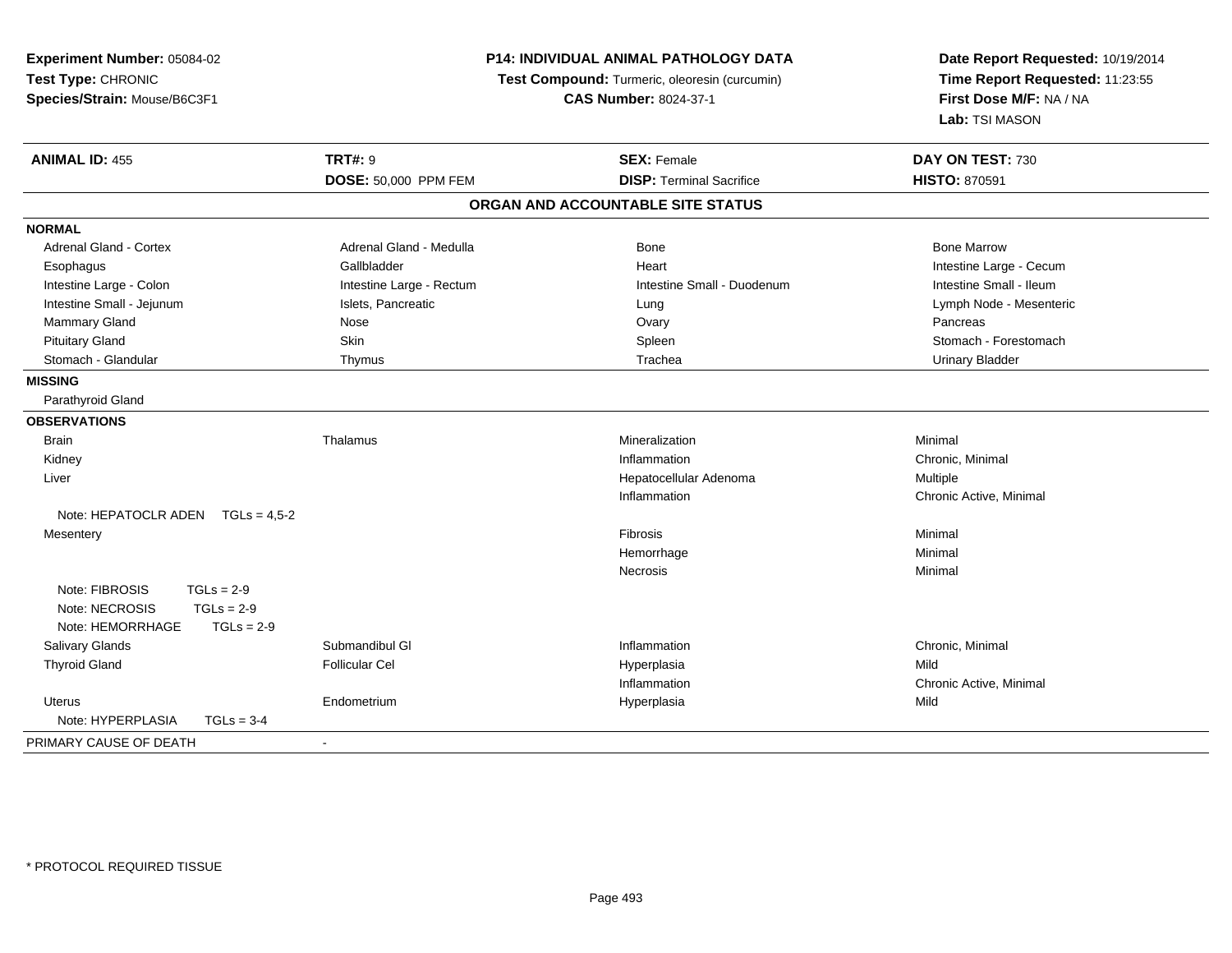| Test Type: CHRONIC            | Experiment Number: 05084-02<br>Species/Strain: Mouse/B6C3F1 |                                                    | <b>P14: INDIVIDUAL ANIMAL PATHOLOGY DATA</b><br>Test Compound: Turmeric, oleoresin (curcumin)<br><b>CAS Number: 8024-37-1</b> | Date Report Requested: 10/19/2014<br>Time Report Requested: 11:23:55<br>First Dose M/F: NA / NA<br>Lab: TSI MASON |
|-------------------------------|-------------------------------------------------------------|----------------------------------------------------|-------------------------------------------------------------------------------------------------------------------------------|-------------------------------------------------------------------------------------------------------------------|
| <b>ANIMAL ID: 456</b>         |                                                             | <b>TRT#: 9</b>                                     | <b>SEX: Female</b>                                                                                                            | DAY ON TEST: 732                                                                                                  |
|                               |                                                             | DOSE: 50,000 PPM FEM                               | <b>DISP: Terminal Sacrifice</b>                                                                                               | <b>HISTO: 870592</b>                                                                                              |
|                               |                                                             |                                                    | ORGAN AND ACCOUNTABLE SITE STATUS                                                                                             |                                                                                                                   |
| <b>NORMAL</b>                 |                                                             |                                                    |                                                                                                                               |                                                                                                                   |
| <b>Adrenal Gland - Cortex</b> |                                                             | Adrenal Gland - Medulla                            | Bone                                                                                                                          | Esophagus                                                                                                         |
| Gallbladder                   |                                                             | Heart                                              | Intestine Large - Cecum                                                                                                       | Intestine Large - Colon                                                                                           |
| Intestine Large - Rectum      |                                                             | Intestine Small - Duodenum                         | Intestine Small - Ileum                                                                                                       | Intestine Small - Jejunum                                                                                         |
| Islets, Pancreatic            |                                                             | Lymph Node - Mesenteric                            | <b>Mammary Gland</b>                                                                                                          | Nose                                                                                                              |
| Pancreas                      |                                                             | Skin                                               | Stomach - Forestomach                                                                                                         | Stomach - Glandular                                                                                               |
| Thymus                        |                                                             | Trachea                                            | <b>Urinary Bladder</b>                                                                                                        |                                                                                                                   |
| <b>MISSING</b>                |                                                             |                                                    |                                                                                                                               |                                                                                                                   |
| Parathyroid Gland             |                                                             |                                                    |                                                                                                                               |                                                                                                                   |
| <b>OBSERVATIONS</b>           |                                                             |                                                    |                                                                                                                               |                                                                                                                   |
| <b>Bone Marrow</b>            |                                                             | Sternal                                            | Myelofibrosis                                                                                                                 | Mild                                                                                                              |
| Brain                         |                                                             | Thalamus                                           | Mineralization                                                                                                                | Minimal                                                                                                           |
| Kidney                        |                                                             |                                                    | Inflammation                                                                                                                  | Chronic, Minimal                                                                                                  |
| Liver                         |                                                             |                                                    | <b>Eosinophilic Focus</b>                                                                                                     | Minimal                                                                                                           |
| Lung                          |                                                             | Alveolar Epith                                     | Hyperplasia                                                                                                                   | Minimal                                                                                                           |
| Ovary                         |                                                             |                                                    | Cyst                                                                                                                          | Minimal                                                                                                           |
| [ $Cyst TGLS = 2-4.1$ ]       |                                                             |                                                    |                                                                                                                               |                                                                                                                   |
| <b>Pituitary Gland</b>        |                                                             | <b>Pars Distalis</b>                               | Adenoma                                                                                                                       |                                                                                                                   |
| Note: ADENOMA                 | $TGLs = 4-7$                                                |                                                    |                                                                                                                               |                                                                                                                   |
| Salivary Glands               |                                                             | Submandibul GI                                     | Inflammation                                                                                                                  | Chronic, Minimal                                                                                                  |
| Spleen                        |                                                             |                                                    | Hyperplasia                                                                                                                   | Lymphoid, Mild                                                                                                    |
|                               |                                                             | Note: THE SPLEEN WAS TAKEN FOR THE ONCOGENE STUDY. |                                                                                                                               |                                                                                                                   |
| Note: HYPERPLASIA             | $TGLs = 3-3.1$                                              |                                                    |                                                                                                                               |                                                                                                                   |
| <b>Thyroid Gland</b>          |                                                             | <b>Follicular Cel</b>                              | Hyperplasia                                                                                                                   | Moderate                                                                                                          |
| <b>Uterus</b>                 |                                                             | Endometrium                                        | Hyperplasia                                                                                                                   | Minimal                                                                                                           |
| PRIMARY CAUSE OF DEATH        |                                                             |                                                    |                                                                                                                               |                                                                                                                   |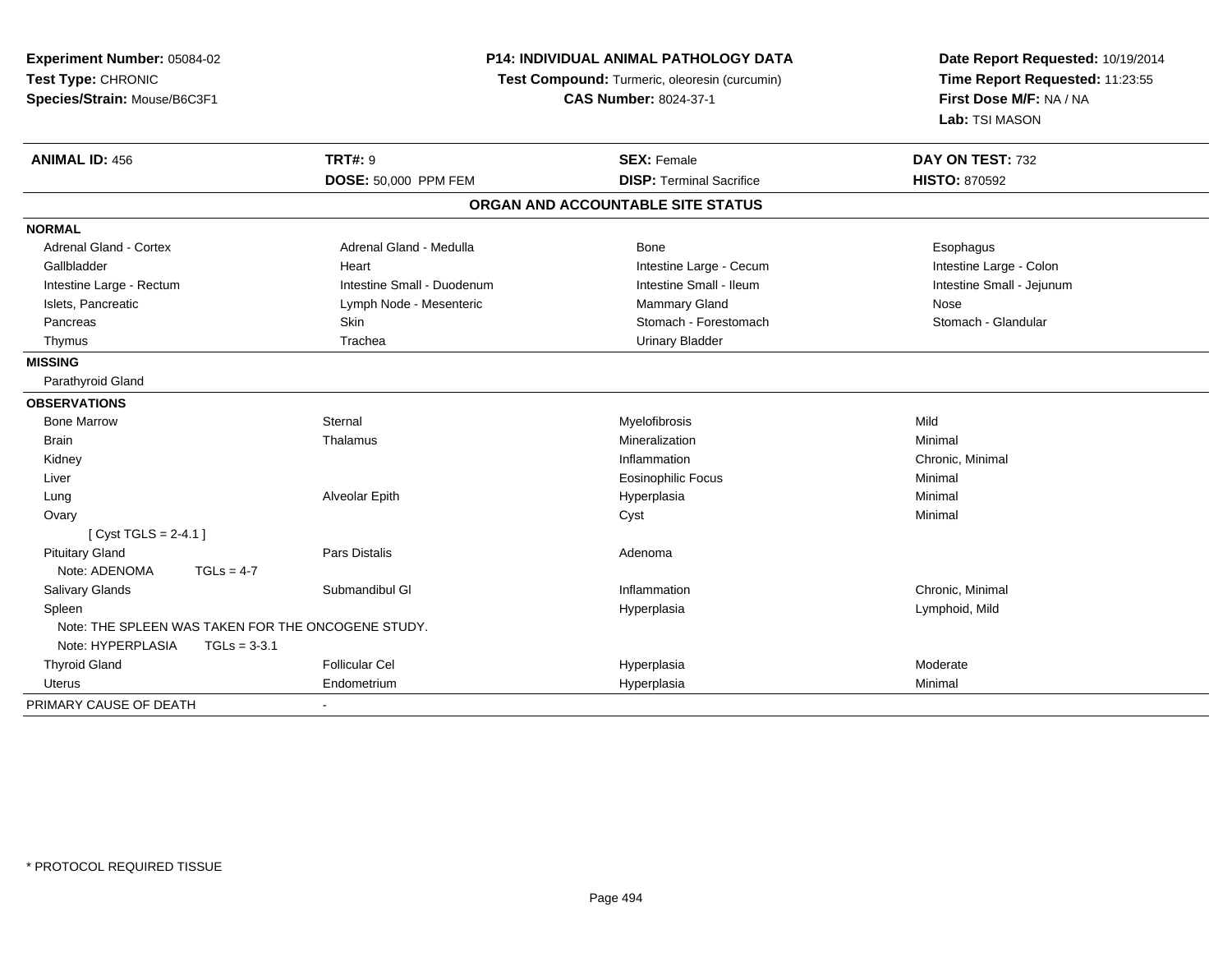| <b>Experiment Number: 05084-02</b><br>Test Type: CHRONIC<br>Species/Strain: Mouse/B6C3F1 |                  |                                               | <b>P14: INDIVIDUAL ANIMAL PATHOLOGY DATA</b> | Date Report Requested: 10/19/2014 |
|------------------------------------------------------------------------------------------|------------------|-----------------------------------------------|----------------------------------------------|-----------------------------------|
|                                                                                          |                  | Test Compound: Turmeric, oleoresin (curcumin) |                                              | Time Report Requested: 11:23:55   |
|                                                                                          |                  |                                               | <b>CAS Number: 8024-37-1</b>                 | First Dose M/F: NA / NA           |
|                                                                                          |                  |                                               |                                              | Lab: TSI MASON                    |
| <b>ANIMAL ID: 457</b>                                                                    |                  | <b>TRT#: 9</b>                                | <b>SEX: Female</b>                           | DAY ON TEST: 730                  |
|                                                                                          |                  | DOSE: 50,000 PPM FEM                          | <b>DISP: Terminal Sacrifice</b>              | <b>HISTO: 870593</b>              |
|                                                                                          |                  |                                               | ORGAN AND ACCOUNTABLE SITE STATUS            |                                   |
| <b>NORMAL</b>                                                                            |                  |                                               |                                              |                                   |
| Adrenal Gland - Cortex                                                                   |                  | Adrenal Gland - Medulla                       | Bone                                         | <b>Bone Marrow</b>                |
| Esophagus                                                                                |                  | Gallbladder                                   | Heart                                        | Intestine Large - Cecum           |
| Intestine Large - Colon                                                                  |                  | Intestine Large - Rectum                      | Intestine Small - Ileum                      | Intestine Small - Jejunum         |
| Islets, Pancreatic                                                                       |                  | Liver                                         | Lung                                         | Lymph Node - Mesenteric           |
| Mammary Gland                                                                            |                  | Ovary                                         | Pancreas                                     | Parathyroid Gland                 |
| <b>Pituitary Gland</b>                                                                   |                  | Salivary Glands                               | Skin                                         | Stomach - Forestomach             |
| Stomach - Glandular                                                                      |                  | Thymus                                        | Trachea                                      | <b>Urinary Bladder</b>            |
| <b>OBSERVATIONS</b>                                                                      |                  |                                               |                                              |                                   |
| <b>Brain</b>                                                                             |                  | Thalamus                                      | Mineralization                               | Minimal                           |
| <b>Intestine Small</b>                                                                   |                  | Duodenum                                      | Hyperplasia                                  | Lymphoid, Mild                    |
| Note: HYPERPLASIA                                                                        | $TGLs = 4-6$     |                                               |                                              |                                   |
| Kidney                                                                                   |                  |                                               | Inflammation                                 | Chronic, Minimal                  |
| Nose                                                                                     |                  |                                               | Inflammation                                 | Acute, Minimal                    |
| Spleen                                                                                   |                  |                                               | Hyperplasia                                  | Lymphoid, Mild                    |
| Note: HYPERPLASIA                                                                        | $TGLs = 3-3.1$   |                                               |                                              |                                   |
| <b>Thyroid Gland</b>                                                                     |                  |                                               | Inflammation                                 | Chronic Active, Mild              |
| <b>Uterus</b>                                                                            |                  |                                               | Hydrometra                                   | Moderate                          |
|                                                                                          |                  | Endometrium                                   | Hyperplasia                                  | Mild                              |
| Note: HYPERPLASIA                                                                        | $TGLs = 2-4$     |                                               |                                              |                                   |
| Note: HYDROMETRA                                                                         | $TGLs = 2.5 - 4$ |                                               |                                              |                                   |
| PRIMARY CAUSE OF DEATH                                                                   |                  |                                               |                                              |                                   |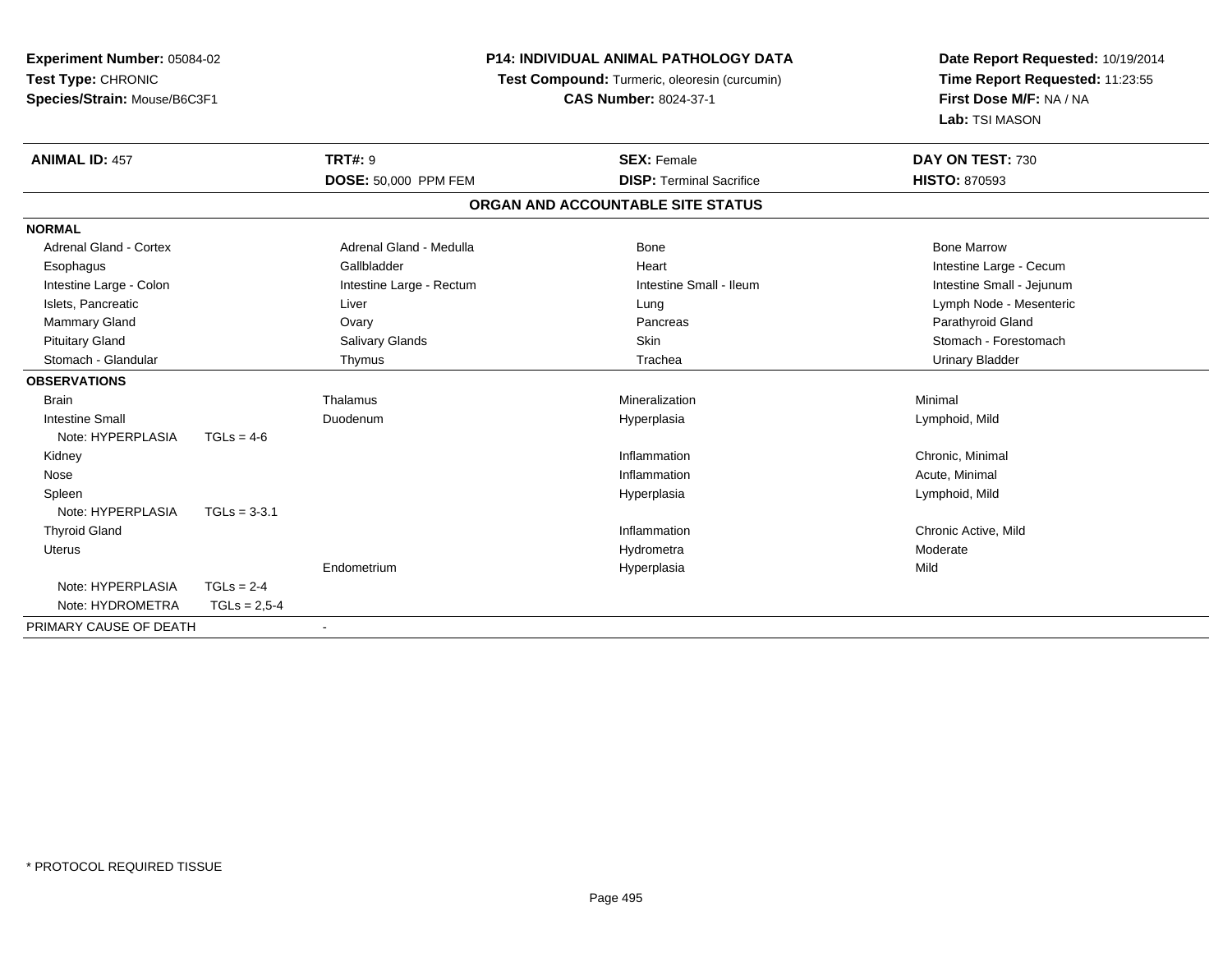**Experiment Number:** 05084-02**Test Type:** CHRONIC **Species/Strain:** Mouse/B6C3F1**ANIMAL ID:** 458**TRT#:** 9 **SEX:** Female **DAY ON TEST:** 701 **DOSE:** 50,000 PPM FEM **DISP:** Moribund **HISTO:** <sup>870594</sup> **ORGAN AND ACCOUNTABLE SITE STATUSNORMALBone** Bone Marrow **Exophagus** Intestine Large - Cecum **Exophagus** Intestine Large - Cecum Intestine Large - Colon **Intestine Large - Rectum** Intestine Small - Duodenum Intestine Small - Duodenum Intestine Small - Jejunum **Mammary Gland** Mammary Gland Nose Nose Nose Parathyroid Gland Pituitary Gland Trachea Channel Stomach - Forestomach Thyroid Gland Theory Channel Trachea **MISSING** Islets, Pancreatic**OBSERVATIONS** Adrenal Gland Cortex Lymphoma Malignant Mixed Medulla

Note: LYMPH MAL MIXD TGLs = 11-7 Brainn and the matter of the matter of the matter of the matter of the matter of the matter of the matter of the matter of the matter of the matter of the matter of the matter of the matter of the matter of the matter of the ma GallbladderNote: LYMPH MAL MIXD TGLs = 13-2**Heart**  Lymphoma Malignant Mixed KidneyNote: LYMPH MAL MIXD TGLs = 14-3 LiverNote: LYMPH MAL MIXD TGLs = 12-2 Lung Lymphoma Malignant Mixed Note: LYMPH MAL MIXD Lymph Node**Mesenteric** RenalNote: LYMPH MAL MIXD  $TGI \s = 15-9$  $TGLs = 2.3 - 5.1$ Note: LYMPH MAL MIXD Note: LYMPH MAL MIXD  $TGLs = 6-5$ **Ovary** 

**Pancreas** Salivary Glands

Skeletal Muscle

Lymphoma Malignant Mixed

Lymphoma Malignant Mixed

Lymphoma Malignant Mixed

Lymphoma Malignant Mixed

 Mandibular Lymphoma Malignant Mixed Lymphoma Malignant MixedLymphoma Malignant Mixed

 Lymphoma Malignant Mixed Lymphoma Malignant MixedSubmandibul Glassical Communication of the Cymphoma Malignant Mixed Lymphoma Malignant Mixed

**Date Report Requested:** 10/19/2014**Time Report Requested:** 11:23:55**First Dose M/F:** NA / NA**Lab:** TSI MASON

Intestine Small - Ileum

## **P14: INDIVIDUAL ANIMAL PATHOLOGY DATA**

**Test Compound:** Turmeric, oleoresin (curcumin)

**CAS Number:** 8024-37-1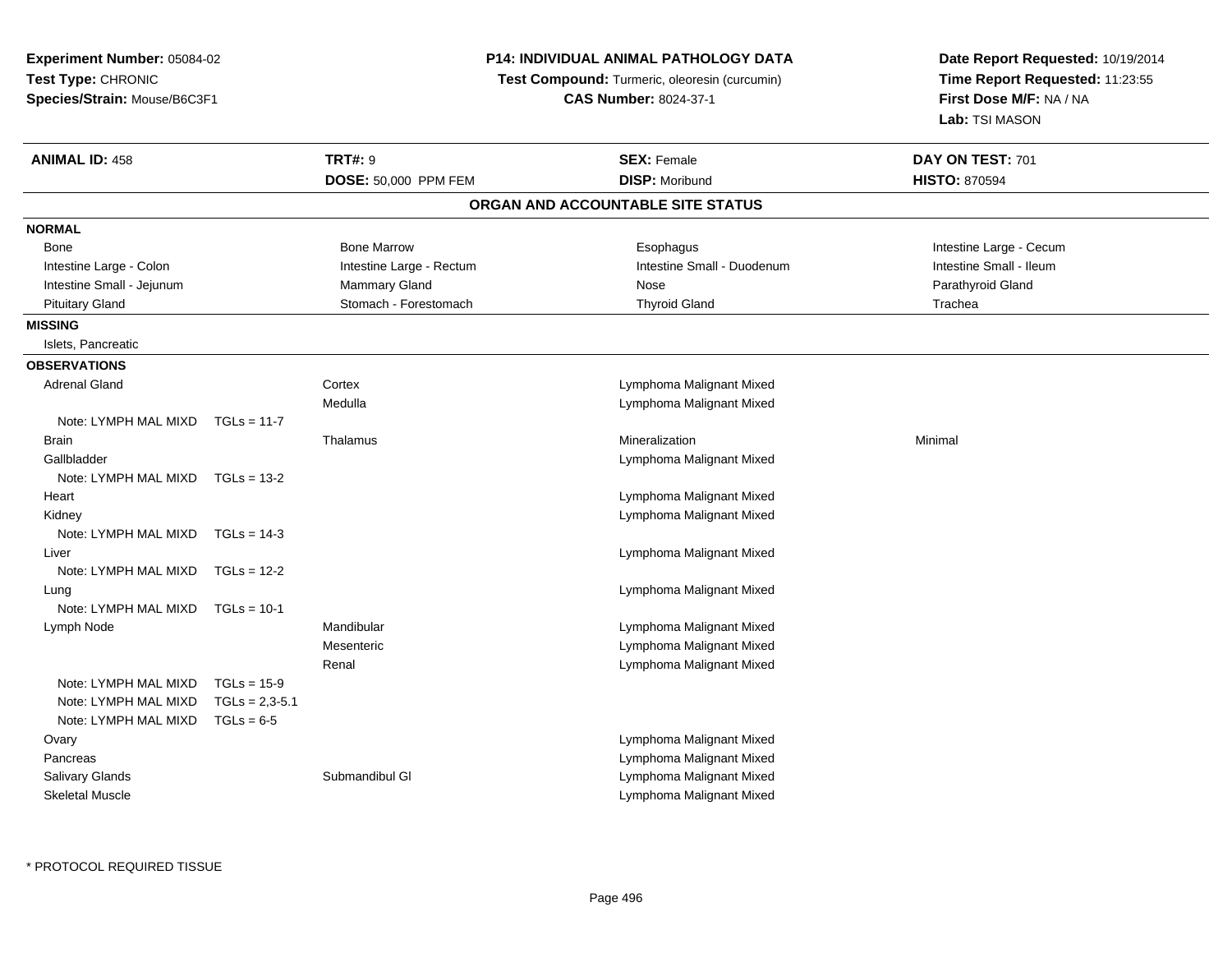| <b>Experiment Number: 05084-02</b><br>Test Type: CHRONIC<br>Species/Strain: Mouse/B6C3F1 |                                  | <b>P14: INDIVIDUAL ANIMAL PATHOLOGY DATA</b><br>Test Compound: Turmeric, oleoresin (curcumin)<br><b>CAS Number: 8024-37-1</b> | Date Report Requested: 10/19/2014<br>Time Report Requested: 11:23:55<br>First Dose M/F: NA / NA<br><b>Lab:</b> TSI MASON |
|------------------------------------------------------------------------------------------|----------------------------------|-------------------------------------------------------------------------------------------------------------------------------|--------------------------------------------------------------------------------------------------------------------------|
| <b>ANIMAL ID: 458</b>                                                                    | <b>TRT#: 9</b>                   | <b>SEX: Female</b>                                                                                                            | DAY ON TEST: 701                                                                                                         |
|                                                                                          | <b>DOSE: 50,000 PPM FEM</b>      | <b>DISP: Moribund</b>                                                                                                         | <b>HISTO: 870594</b>                                                                                                     |
|                                                                                          |                                  | ORGAN AND ACCOUNTABLE SITE STATUS                                                                                             |                                                                                                                          |
| Note: LYMPH MAL MIXD                                                                     | $TGLs = 7.8.9 - 8.1 + 8.2 + 8.3$ |                                                                                                                               |                                                                                                                          |
| Skin                                                                                     | <b>Subcut Tiss</b>               | Lymphoma Malignant Mixed                                                                                                      |                                                                                                                          |
| Spleen                                                                                   |                                  | Lymphoma Malignant Mixed                                                                                                      |                                                                                                                          |
| Note: LYMPH MAL MIXD                                                                     | $TGLs = 4-3.1$                   |                                                                                                                               |                                                                                                                          |
| Stomach                                                                                  | Glandular                        | Lymphoma Malignant Mixed                                                                                                      |                                                                                                                          |
| Thymus                                                                                   |                                  | Lymphoma Malignant Mixed                                                                                                      |                                                                                                                          |
| <b>Urinary Bladder</b>                                                                   |                                  | Lymphoma Malignant Mixed                                                                                                      |                                                                                                                          |
| Uterus                                                                                   | Endometrium                      | Hyperplasia                                                                                                                   | Mild                                                                                                                     |
| PRIMARY CAUSE OF DEATH                                                                   | $\overline{\phantom{a}}$         |                                                                                                                               |                                                                                                                          |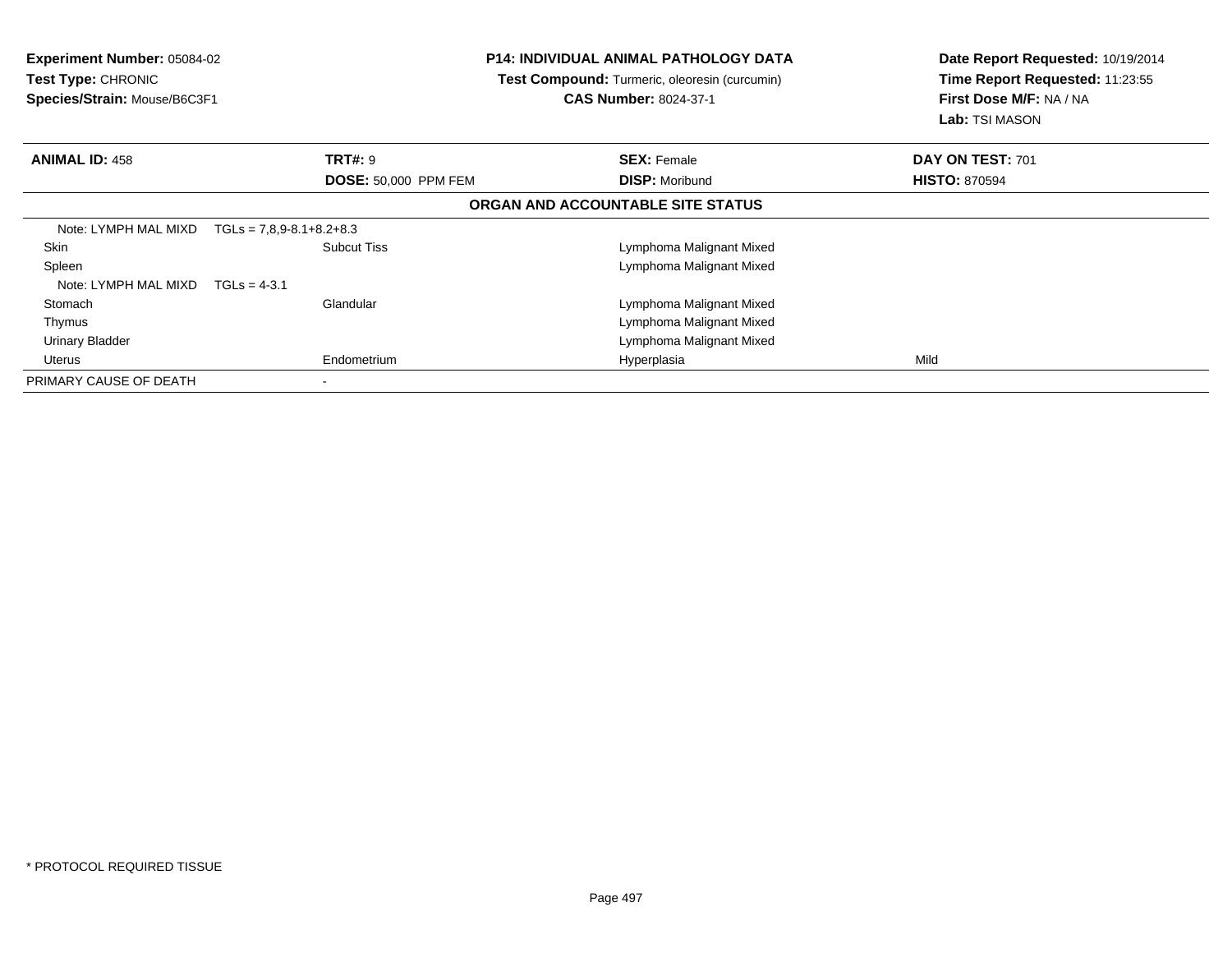| Experiment Number: 05084-02<br>Test Type: CHRONIC<br>Species/Strain: Mouse/B6C3F1 |                  | P14: INDIVIDUAL ANIMAL PATHOLOGY DATA<br>Test Compound: Turmeric, oleoresin (curcumin)<br><b>CAS Number: 8024-37-1</b> |                                   | Date Report Requested: 10/19/2014<br>Time Report Requested: 11:23:55<br>First Dose M/F: NA / NA |                       |  |                |                    |                  |
|-----------------------------------------------------------------------------------|------------------|------------------------------------------------------------------------------------------------------------------------|-----------------------------------|-------------------------------------------------------------------------------------------------|-----------------------|--|----------------|--------------------|------------------|
|                                                                                   |                  |                                                                                                                        |                                   |                                                                                                 |                       |  |                |                    | Lab: TSI MASON   |
|                                                                                   |                  |                                                                                                                        |                                   |                                                                                                 | <b>ANIMAL ID: 459</b> |  | <b>TRT#: 9</b> | <b>SEX: Female</b> | DAY ON TEST: 453 |
|                                                                                   |                  | DOSE: 50,000 PPM FEM                                                                                                   | <b>DISP:</b> Interval Sacrifice   | HISTO: 853393                                                                                   |                       |  |                |                    |                  |
|                                                                                   |                  |                                                                                                                        | ORGAN AND ACCOUNTABLE SITE STATUS |                                                                                                 |                       |  |                |                    |                  |
| <b>NORMAL</b>                                                                     |                  |                                                                                                                        |                                   |                                                                                                 |                       |  |                |                    |                  |
| <b>Adrenal Gland - Cortex</b>                                                     |                  | Adrenal Gland - Medulla                                                                                                | <b>Bone</b>                       | <b>Bone Marrow</b>                                                                              |                       |  |                |                    |                  |
| Esophagus                                                                         |                  | Gallbladder                                                                                                            | Heart                             | Intestine Large - Rectum                                                                        |                       |  |                |                    |                  |
| Intestine Small - Duodenum                                                        |                  | Intestine Small - Jejunum                                                                                              | Islets, Pancreatic                | Liver                                                                                           |                       |  |                |                    |                  |
| Lung                                                                              |                  | Mammary Gland                                                                                                          | Ovary                             | <b>Pituitary Gland</b>                                                                          |                       |  |                |                    |                  |
| Skin                                                                              |                  | Spleen                                                                                                                 | Stomach - Forestomach             | <b>Thyroid Gland</b>                                                                            |                       |  |                |                    |                  |
| Trachea                                                                           |                  |                                                                                                                        |                                   |                                                                                                 |                       |  |                |                    |                  |
| <b>MISSING</b>                                                                    |                  |                                                                                                                        |                                   |                                                                                                 |                       |  |                |                    |                  |
| Parathyroid Gland                                                                 |                  | Thymus                                                                                                                 |                                   |                                                                                                 |                       |  |                |                    |                  |
| <b>OBSERVATIONS</b>                                                               |                  |                                                                                                                        |                                   |                                                                                                 |                       |  |                |                    |                  |
| <b>Brain</b>                                                                      |                  | Thalamus                                                                                                               | Mineralization                    | Minimal                                                                                         |                       |  |                |                    |                  |
| Intestine Large                                                                   |                  | Cecum, Epithelium                                                                                                      | Pigmentation                      | Minimal                                                                                         |                       |  |                |                    |                  |
|                                                                                   |                  | Colon, Epithelium                                                                                                      | Pigmentation                      | Minimal                                                                                         |                       |  |                |                    |                  |
| Note: PIGMENT                                                                     | $TGLs = 4-6$     |                                                                                                                        |                                   |                                                                                                 |                       |  |                |                    |                  |
| <b>Intestine Small</b>                                                            |                  | Epithelium, Ileum                                                                                                      | Pigmentation                      | Minimal                                                                                         |                       |  |                |                    |                  |
| Note: PIGMENT                                                                     | $TGLs = 3-6$     |                                                                                                                        |                                   |                                                                                                 |                       |  |                |                    |                  |
| Kidney                                                                            |                  |                                                                                                                        | Inflammation                      | Chronic, Minimal                                                                                |                       |  |                |                    |                  |
| Lymph Node                                                                        |                  | Mesenteric                                                                                                             | <b>Infiltration Cellular</b>      | Histiocyte, Minimal                                                                             |                       |  |                |                    |                  |
|                                                                                   |                  | Mesenteric                                                                                                             | Pigmentation                      | Minimal                                                                                         |                       |  |                |                    |                  |
| Nose                                                                              |                  | Glands                                                                                                                 | Inflammation                      | Acute, Minimal                                                                                  |                       |  |                |                    |                  |
| Pancreas                                                                          |                  |                                                                                                                        | Inflammation                      | Chronic, Minimal                                                                                |                       |  |                |                    |                  |
| Salivary Glands                                                                   |                  | Submandibul GI                                                                                                         | Inflammation                      | Chronic, Mild                                                                                   |                       |  |                |                    |                  |
| Stomach                                                                           |                  | Epithelium, Glandular                                                                                                  | Pigmentation                      | Minimal                                                                                         |                       |  |                |                    |                  |
| <b>Urinary Bladder</b>                                                            |                  |                                                                                                                        | Inflammation                      | Chronic, Minimal                                                                                |                       |  |                |                    |                  |
| Uterus                                                                            |                  | Endometrium                                                                                                            | Hyperplasia                       | Marked                                                                                          |                       |  |                |                    |                  |
| Note: HYPERPLASIA                                                                 | $TGLs = 2-4+4.1$ |                                                                                                                        |                                   |                                                                                                 |                       |  |                |                    |                  |
| PRIMARY CAUSE OF DEATH                                                            |                  |                                                                                                                        |                                   |                                                                                                 |                       |  |                |                    |                  |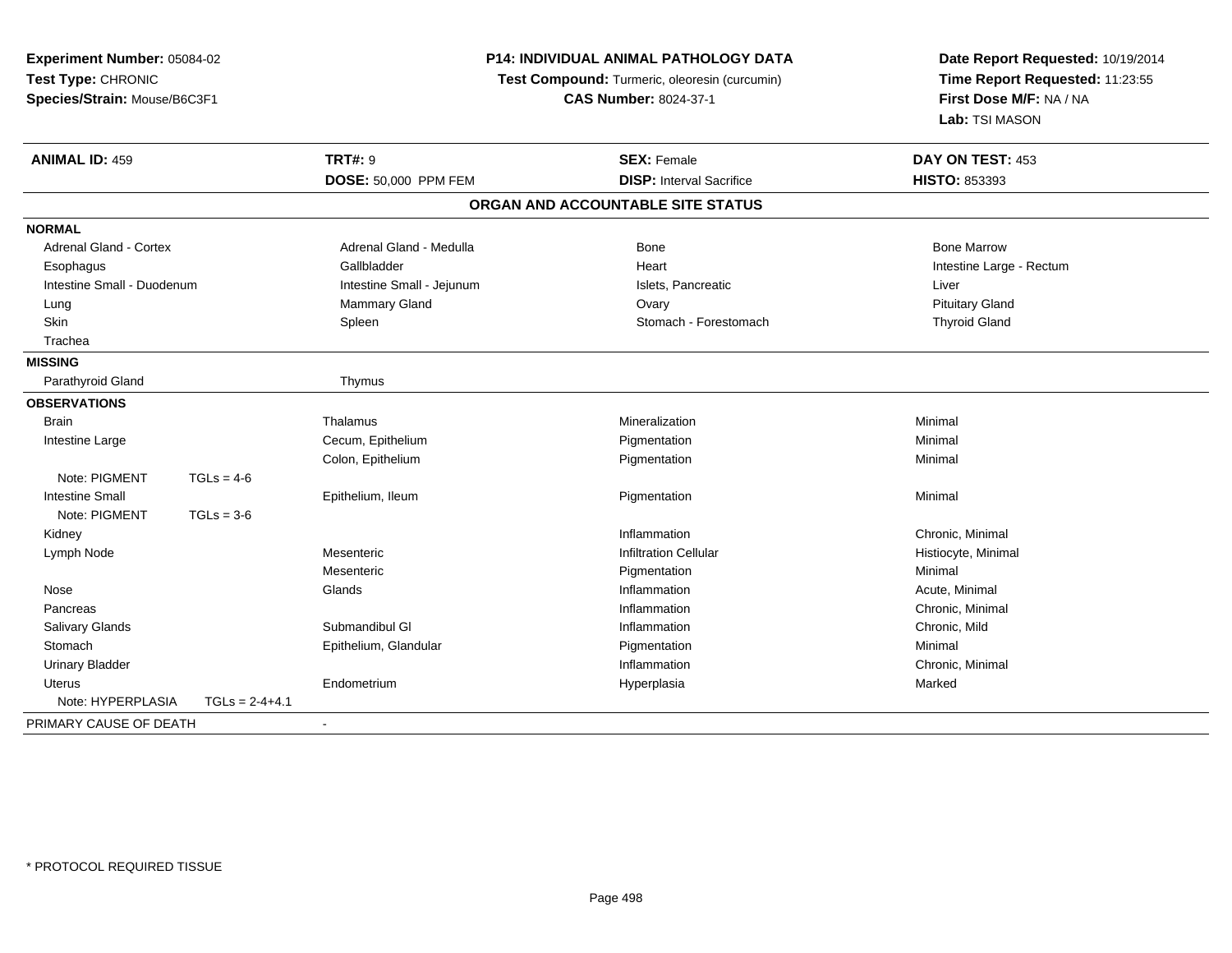| <b>Experiment Number: 05084-02</b><br>Test Type: CHRONIC<br>Species/Strain: Mouse/B6C3F1 |                                                             | <b>P14: INDIVIDUAL ANIMAL PATHOLOGY DATA</b><br>Test Compound: Turmeric, oleoresin (curcumin)<br><b>CAS Number: 8024-37-1</b> |                         |
|------------------------------------------------------------------------------------------|-------------------------------------------------------------|-------------------------------------------------------------------------------------------------------------------------------|-------------------------|
| <b>ANIMAL ID: 460</b>                                                                    | <b>TRT#: 9</b>                                              | <b>SEX: Female</b>                                                                                                            | DAY ON TEST: 233        |
|                                                                                          | DOSE: 50,000 PPM FEM                                        | <b>DISP: Moribund</b>                                                                                                         | <b>HISTO: 870595</b>    |
|                                                                                          |                                                             | ORGAN AND ACCOUNTABLE SITE STATUS                                                                                             |                         |
| <b>NORMAL</b>                                                                            |                                                             |                                                                                                                               |                         |
| <b>Adrenal Gland - Cortex</b>                                                            | Adrenal Gland - Medulla                                     | <b>Bone</b>                                                                                                                   | <b>Bone Marrow</b>      |
| Esophagus                                                                                | Gallbladder                                                 | Heart                                                                                                                         | Intestine Large - Cecum |
| Intestine Large - Colon                                                                  | Intestine Large - Rectum                                    | Intestine Small - Duodenum                                                                                                    | Intestine Small - Ileum |
| Intestine Small - Jejunum                                                                | Islets, Pancreatic                                          | Liver                                                                                                                         | Lung                    |
| Lymph Node - Mesenteric                                                                  | Mammary Gland                                               | Nose                                                                                                                          | Ovary                   |
| Pancreas                                                                                 | <b>Pituitary Gland</b>                                      | <b>Salivary Glands</b>                                                                                                        | Skin                    |
| Spleen                                                                                   | Stomach - Forestomach                                       | Stomach - Glandular                                                                                                           | Thymus                  |
| <b>Thyroid Gland</b>                                                                     | Trachea                                                     | <b>Urinary Bladder</b>                                                                                                        | Uterus                  |
| <b>MISSING</b>                                                                           |                                                             |                                                                                                                               |                         |
| Parathyroid Gland                                                                        |                                                             |                                                                                                                               |                         |
| <b>OBSERVATIONS</b>                                                                      |                                                             |                                                                                                                               |                         |
| <b>Brain</b>                                                                             | Meninges                                                    | Sarcoma                                                                                                                       |                         |
| Note: SARCOMA<br>$TGLs = 8-4.1$                                                          |                                                             |                                                                                                                               |                         |
| Intest Large                                                                             |                                                             |                                                                                                                               |                         |
|                                                                                          | Note: EPITHELIUM WAS OBSERVED IN ONLY SOME OF THE ANIMALS.  |                                                                                                                               |                         |
| Note: PIGMENTATION OF THE LARGE OR SMALL INTESTINAL                                      |                                                             |                                                                                                                               |                         |
| <b>Intest Small</b>                                                                      |                                                             |                                                                                                                               |                         |
| Note: IN MICE.                                                                           |                                                             |                                                                                                                               |                         |
|                                                                                          | Note: SUBMUCOSA OF THE DUODENUM. THIS IS A NORMAL VARIATION |                                                                                                                               |                         |
| Note: A PIECE OF ECTOPIC PANCREAS WAS OBSERVED IN THE                                    |                                                             |                                                                                                                               |                         |
| Kidney                                                                                   |                                                             | Inflammation                                                                                                                  | Chronic, Minimal        |
| PRIMARY CAUSE OF DEATH                                                                   |                                                             |                                                                                                                               |                         |

-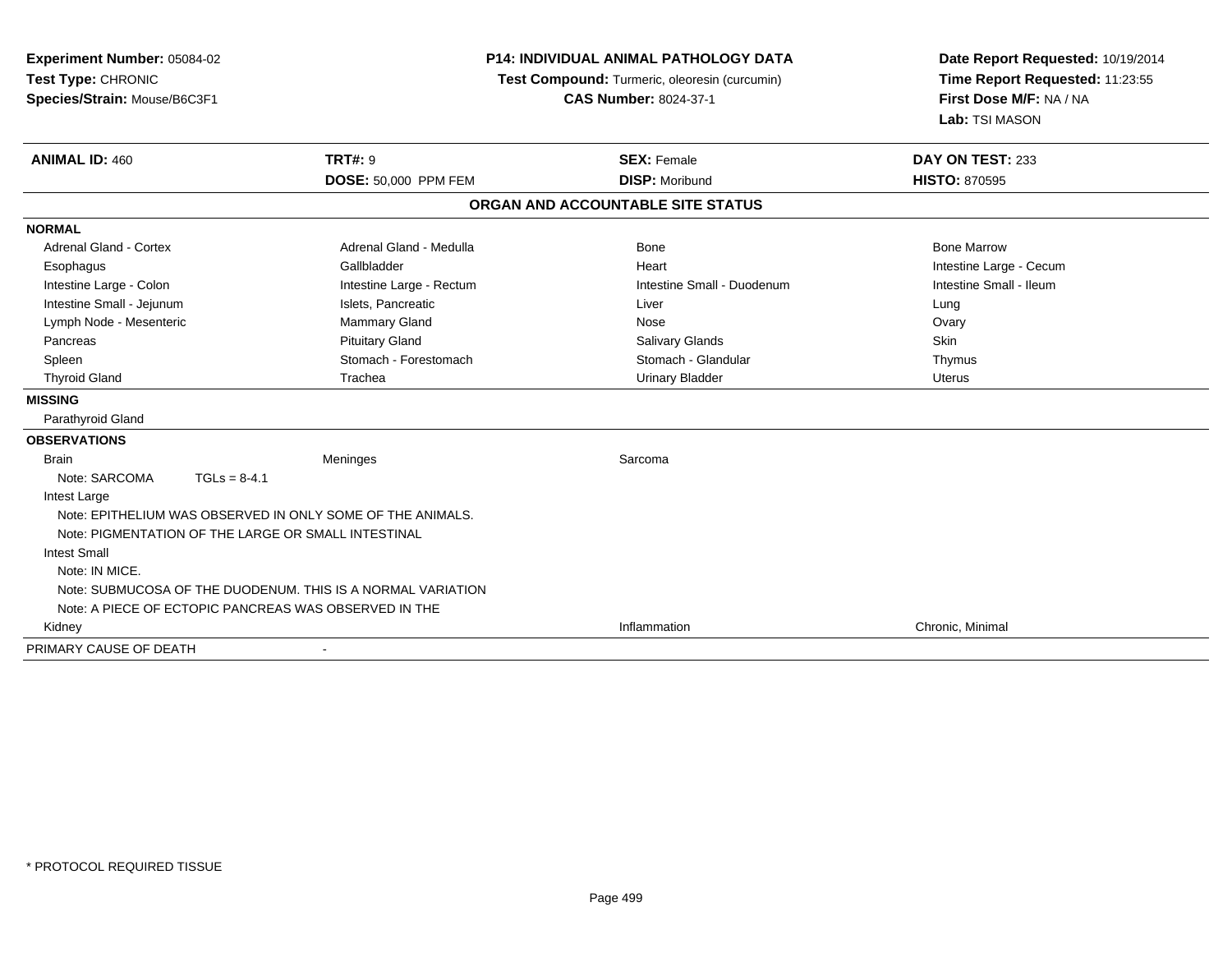| Experiment Number: 05084-02            |                            | <b>P14: INDIVIDUAL ANIMAL PATHOLOGY DATA</b>  | Date Report Requested: 10/19/2014<br>Time Report Requested: 11:23:55 |  |
|----------------------------------------|----------------------------|-----------------------------------------------|----------------------------------------------------------------------|--|
| Test Type: CHRONIC                     |                            | Test Compound: Turmeric, oleoresin (curcumin) |                                                                      |  |
| Species/Strain: Mouse/B6C3F1           |                            | <b>CAS Number: 8024-37-1</b>                  | First Dose M/F: NA / NA<br>Lab: TSI MASON                            |  |
|                                        |                            |                                               |                                                                      |  |
| <b>ANIMAL ID: 461</b>                  | <b>TRT#: 9</b>             | <b>SEX: Female</b>                            | DAY ON TEST: 732                                                     |  |
|                                        | DOSE: 50,000 PPM FEM       | <b>DISP: Terminal Sacrifice</b>               | <b>HISTO: 870596</b>                                                 |  |
|                                        |                            | ORGAN AND ACCOUNTABLE SITE STATUS             |                                                                      |  |
| <b>NORMAL</b>                          |                            |                                               |                                                                      |  |
| <b>Adrenal Gland - Cortex</b>          | Adrenal Gland - Medulla    | Bone                                          | Esophagus                                                            |  |
| Gallbladder                            | Heart                      | Intestine Large - Cecum                       | Intestine Large - Colon                                              |  |
| Intestine Large - Rectum               | Intestine Small - Duodenum | Intestine Small - Ileum                       | Intestine Small - Jejunum                                            |  |
| Islets, Pancreatic                     | Lung                       | Lymph Node - Mesenteric                       | Mammary Gland                                                        |  |
| Nose                                   | Ovary                      | Pancreas                                      | Parathyroid Gland                                                    |  |
| <b>Pituitary Gland</b>                 | <b>Skin</b>                | Spleen                                        | Stomach - Forestomach                                                |  |
| Stomach - Glandular                    | Thymus                     | <b>Thyroid Gland</b>                          | Trachea                                                              |  |
| <b>Urinary Bladder</b>                 |                            |                                               |                                                                      |  |
| <b>OBSERVATIONS</b>                    |                            |                                               |                                                                      |  |
| <b>Bone Marrow</b>                     | Sternal                    | Myelofibrosis                                 | Minimal                                                              |  |
| Brain                                  | Thalamus                   | Mineralization                                | Minimal                                                              |  |
| Kidney                                 |                            | Inflammation                                  | Chronic, Minimal                                                     |  |
| Liver                                  |                            | Hepatocellular Carcinoma                      |                                                                      |  |
|                                        |                            | Inflammation                                  | Chronic Active, Minimal                                              |  |
| Note: HEPATOCLR CARC<br>$TGLs = 3-2.2$ |                            |                                               |                                                                      |  |
| <b>Salivary Glands</b>                 | Submandibul GI             | Inflammation                                  | Chronic, Minimal                                                     |  |
| <b>Uterus</b>                          | Endometrium                | Hyperplasia                                   | Mild                                                                 |  |
| [Hyperplasia TGLS = 2-4]               |                            |                                               |                                                                      |  |
| PRIMARY CAUSE OF DEATH                 |                            |                                               |                                                                      |  |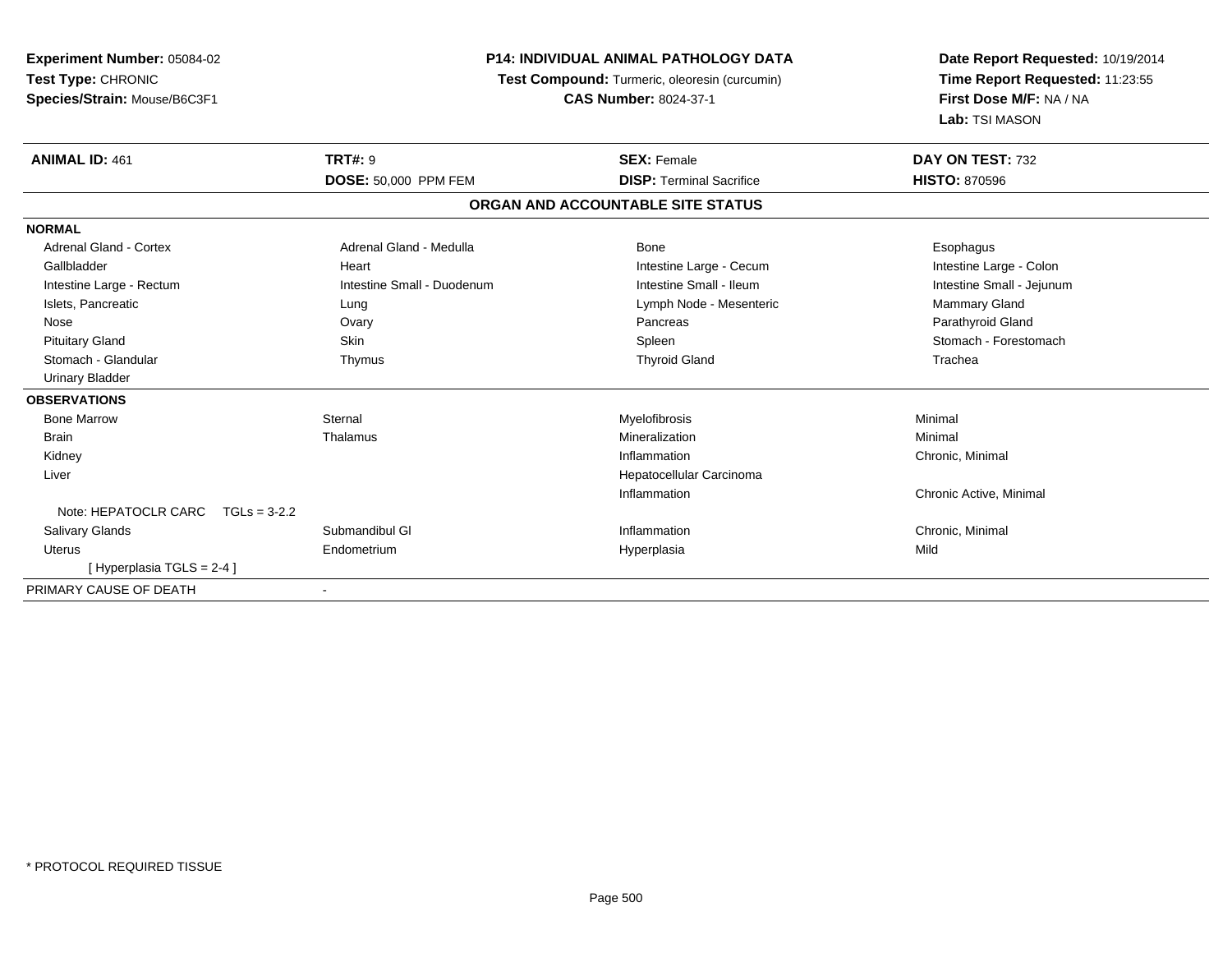| Experiment Number: 05084-02           | <b>P14: INDIVIDUAL ANIMAL PATHOLOGY DATA</b><br>Test Compound: Turmeric, oleoresin (curcumin) |                                   | Date Report Requested: 10/19/2014 |  |
|---------------------------------------|-----------------------------------------------------------------------------------------------|-----------------------------------|-----------------------------------|--|
| Test Type: CHRONIC                    |                                                                                               |                                   | Time Report Requested: 11:23:55   |  |
| Species/Strain: Mouse/B6C3F1          |                                                                                               | <b>CAS Number: 8024-37-1</b>      | First Dose M/F: NA / NA           |  |
|                                       |                                                                                               |                                   | Lab: TSI MASON                    |  |
| <b>ANIMAL ID: 462</b>                 | <b>TRT#: 9</b>                                                                                | <b>SEX: Female</b>                | DAY ON TEST: 703                  |  |
|                                       | <b>DOSE: 50,000 PPM FEM</b>                                                                   | <b>DISP: Moribund</b>             | <b>HISTO: 870597</b>              |  |
|                                       |                                                                                               | ORGAN AND ACCOUNTABLE SITE STATUS |                                   |  |
| <b>NORMAL</b>                         |                                                                                               |                                   |                                   |  |
| <b>Adrenal Gland - Cortex</b>         | Adrenal Gland - Medulla                                                                       | Bone                              | Esophagus                         |  |
| Gallbladder                           | Heart                                                                                         | Intestine Large - Cecum           | Intestine Large - Colon           |  |
| Intestine Large - Rectum              | Intestine Small - Duodenum                                                                    | Intestine Small - Ileum           | Intestine Small - Jejunum         |  |
| Islets, Pancreatic                    | Lung                                                                                          | Lymph Node - Mesenteric           | Mammary Gland                     |  |
| Ovary                                 | Pancreas                                                                                      | <b>Pituitary Gland</b>            | Skin                              |  |
| Spleen                                | Stomach - Forestomach                                                                         | Stomach - Glandular               | Thymus                            |  |
| <b>Thyroid Gland</b>                  | Trachea                                                                                       | <b>Urinary Bladder</b>            |                                   |  |
| <b>MISSING</b>                        |                                                                                               |                                   |                                   |  |
| Parathyroid Gland                     |                                                                                               |                                   |                                   |  |
| <b>OBSERVATIONS</b>                   |                                                                                               |                                   |                                   |  |
| <b>Bone Marrow</b>                    | Sternal                                                                                       | Myelofibrosis                     | Minimal                           |  |
| <b>Brain</b>                          | Thalamus                                                                                      | Mineralization                    | Minimal                           |  |
| Kidney                                |                                                                                               | Inflammation                      | Chronic, Minimal                  |  |
|                                       | <b>Renal Tubule</b>                                                                           | Regeneration                      | Mild                              |  |
| [Inflammation TGLS = $3-3$ ]          |                                                                                               |                                   |                                   |  |
| Liver                                 |                                                                                               | Hepatocellular Carcinoma          | Multiple                          |  |
| Note: HEPATOCLR CARC TGLs = 4,5-2+2.1 |                                                                                               |                                   |                                   |  |
| Nose                                  |                                                                                               | Inflammation                      | Acute, Minimal                    |  |
| Salivary Glands                       | Submandibul GI                                                                                | Inflammation                      | Chronic, Minimal                  |  |
| Uterus                                |                                                                                               | Hydrometra                        | Moderate                          |  |
|                                       | Endometrium                                                                                   | Hyperplasia                       | Mild                              |  |
| Note: HYDROMETRA<br>$TGLs = 6.7 - 4$  |                                                                                               |                                   |                                   |  |
| PRIMARY CAUSE OF DEATH                |                                                                                               |                                   |                                   |  |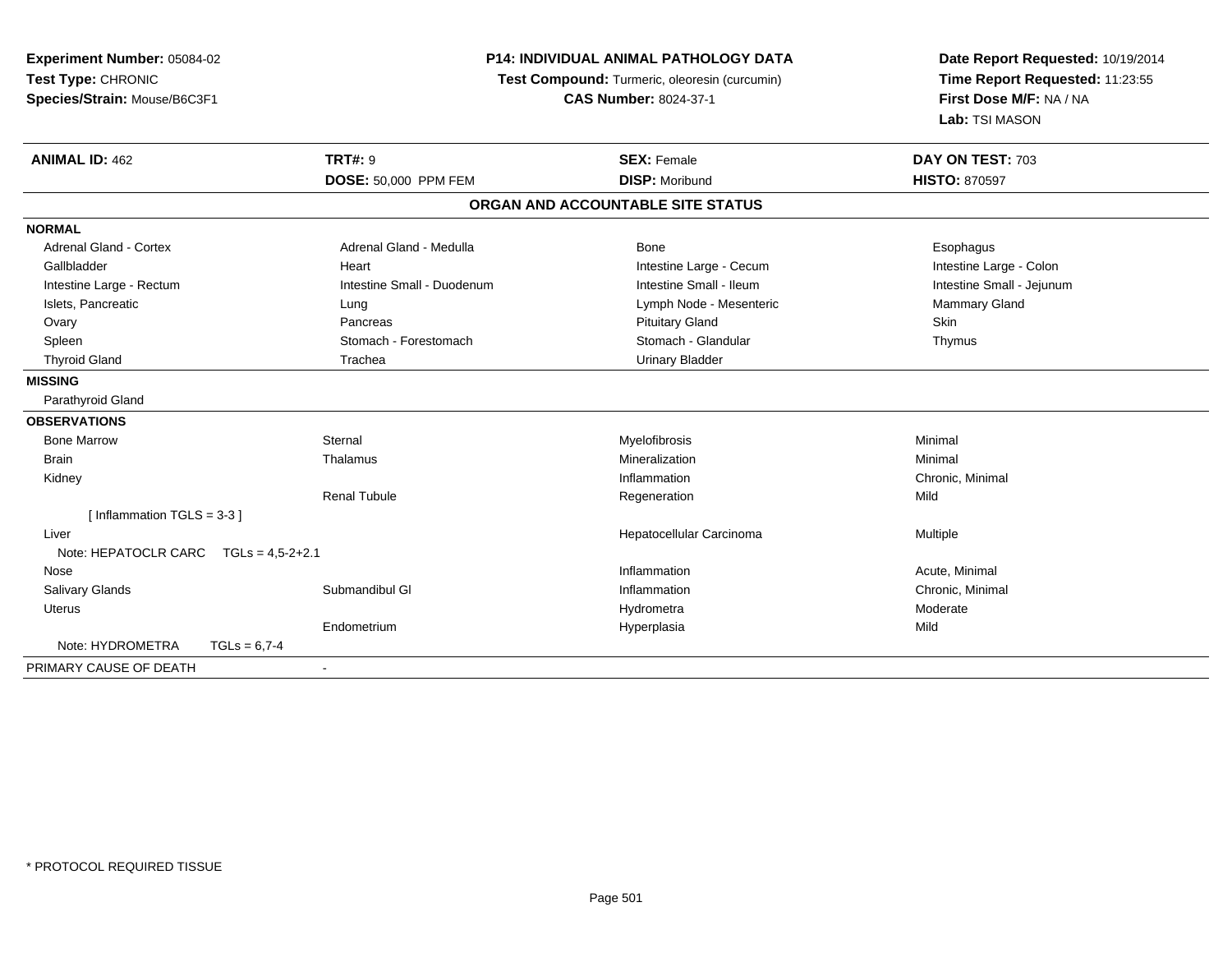| Experiment Number: 05084-02<br>Test Type: CHRONIC<br>Species/Strain: Mouse/B6C3F1 |              | <b>P14: INDIVIDUAL ANIMAL PATHOLOGY DATA</b><br>Test Compound: Turmeric, oleoresin (curcumin)<br><b>CAS Number: 8024-37-1</b> |                                   | Date Report Requested: 10/19/2014<br>Time Report Requested: 11:23:55<br>First Dose M/F: NA / NA<br>Lab: TSI MASON |
|-----------------------------------------------------------------------------------|--------------|-------------------------------------------------------------------------------------------------------------------------------|-----------------------------------|-------------------------------------------------------------------------------------------------------------------|
| <b>ANIMAL ID: 463</b>                                                             |              | <b>TRT#: 9</b>                                                                                                                | <b>SEX: Female</b>                | DAY ON TEST: 730                                                                                                  |
|                                                                                   |              | DOSE: 50,000 PPM FEM                                                                                                          | <b>DISP: Terminal Sacrifice</b>   | <b>HISTO: 870598</b>                                                                                              |
|                                                                                   |              |                                                                                                                               | ORGAN AND ACCOUNTABLE SITE STATUS |                                                                                                                   |
| <b>NORMAL</b>                                                                     |              |                                                                                                                               |                                   |                                                                                                                   |
| <b>Adrenal Gland - Cortex</b>                                                     |              | Adrenal Gland - Medulla                                                                                                       | Bone                              | Esophagus                                                                                                         |
| Gallbladder                                                                       |              | Heart                                                                                                                         | Intestine Large - Cecum           | Intestine Large - Colon                                                                                           |
| Intestine Large - Rectum                                                          |              | Intestine Small - Duodenum                                                                                                    | Intestine Small - Ileum           | Intestine Small - Jejunum                                                                                         |
| Islets, Pancreatic                                                                |              | Lung                                                                                                                          | Lymph Node - Mesenteric           | Mammary Gland                                                                                                     |
| Nose                                                                              |              | Ovary                                                                                                                         | Pancreas                          | Parathyroid Gland                                                                                                 |
| <b>Pituitary Gland</b>                                                            |              | Skin                                                                                                                          | Spleen                            | Thymus                                                                                                            |
| Trachea                                                                           |              | <b>Urinary Bladder</b>                                                                                                        |                                   |                                                                                                                   |
| <b>MISSING</b>                                                                    |              |                                                                                                                               |                                   |                                                                                                                   |
| Stomach - Forestomach                                                             |              | Stomach - Glandular                                                                                                           |                                   |                                                                                                                   |
| <b>OBSERVATIONS</b>                                                               |              |                                                                                                                               |                                   |                                                                                                                   |
| <b>Bone Marrow</b>                                                                |              | Sternal                                                                                                                       | Myelofibrosis                     | Mild                                                                                                              |
| <b>Brain</b>                                                                      |              | Thalamus                                                                                                                      | Mineralization                    | Minimal                                                                                                           |
| Kidney                                                                            |              |                                                                                                                               | Inflammation                      | Chronic, Minimal                                                                                                  |
| Liver                                                                             |              |                                                                                                                               | <b>Eosinophilic Focus</b>         | Mild                                                                                                              |
|                                                                                   |              |                                                                                                                               | Inflammation                      | Chronic Active, Minimal                                                                                           |
| Salivary Glands                                                                   |              | Submandibul GI                                                                                                                | Inflammation                      | Chronic, Minimal                                                                                                  |
| <b>Thyroid Gland</b>                                                              |              | <b>Follicular Cel</b>                                                                                                         | Hyperplasia                       | Mild                                                                                                              |
|                                                                                   |              |                                                                                                                               | Inflammation                      | Chronic Active, Minimal                                                                                           |
| Uterus                                                                            |              | Endometrium                                                                                                                   | Hyperplasia                       | Mild                                                                                                              |
| Note: HYPERPLASIA                                                                 | $TGLs = 2-4$ |                                                                                                                               |                                   |                                                                                                                   |
| PRIMARY CAUSE OF DEATH                                                            |              |                                                                                                                               |                                   |                                                                                                                   |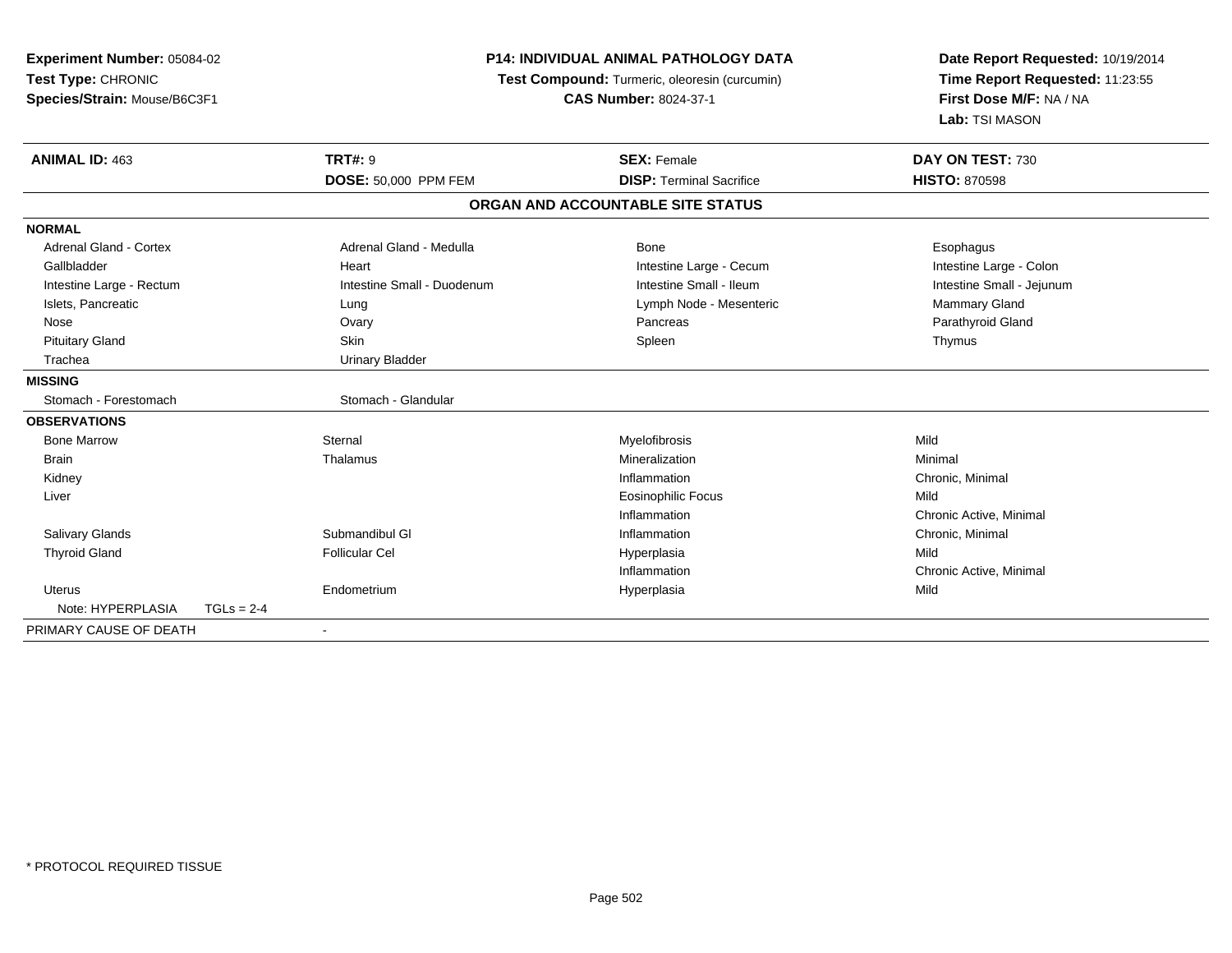| Experiment Number: 05084-02             |                                               | P14: INDIVIDUAL ANIMAL PATHOLOGY DATA | Date Report Requested: 10/19/2014 |
|-----------------------------------------|-----------------------------------------------|---------------------------------------|-----------------------------------|
| Test Type: CHRONIC                      | Test Compound: Turmeric, oleoresin (curcumin) |                                       | Time Report Requested: 11:23:55   |
| Species/Strain: Mouse/B6C3F1            |                                               | <b>CAS Number: 8024-37-1</b>          | First Dose M/F: NA / NA           |
|                                         |                                               |                                       | Lab: TSI MASON                    |
| <b>ANIMAL ID: 464</b>                   | <b>TRT#: 9</b>                                | <b>SEX: Female</b>                    | DAY ON TEST: 453                  |
|                                         | DOSE: 50,000 PPM FEM                          | <b>DISP: Interval Sacrifice</b>       | <b>HISTO: 853394</b>              |
|                                         |                                               | ORGAN AND ACCOUNTABLE SITE STATUS     |                                   |
| <b>NORMAL</b>                           |                                               |                                       |                                   |
| <b>Adrenal Gland - Cortex</b>           | Adrenal Gland - Medulla                       | <b>Bone</b>                           | Esophagus                         |
| Heart                                   | Intestine Large - Rectum                      | Intestine Small - Duodenum            | Intestine Small - Jejunum         |
| Islets, Pancreatic                      | Lung                                          | Mammary Gland                         | Nose                              |
| Parathyroid Gland                       | <b>Pituitary Gland</b>                        | Skin                                  | Spleen                            |
| Stomach - Forestomach                   | Thymus                                        | <b>Thyroid Gland</b>                  | Trachea                           |
| <b>MISSING</b>                          |                                               |                                       |                                   |
| Lymph Node - Mesenteric                 |                                               |                                       |                                   |
| <b>OBSERVATIONS</b>                     |                                               |                                       |                                   |
| <b>Bone Marrow</b>                      | Sternal                                       | Myelofibrosis                         | Minimal                           |
| <b>Brain</b>                            | Thalamus                                      | Mineralization                        | Minimal                           |
| Gallbladder                             |                                               | Inflammation                          | Chronic, Minimal                  |
| Intestine Large                         | Cecum, Epithelium                             | Pigmentation                          | Minimal                           |
|                                         | Colon, Epithelium                             | Pigmentation                          | Minimal                           |
| <b>Intestine Small</b>                  | Epithelium, Ileum                             | Pigmentation                          | Minimal                           |
| Note: PIGMENT<br>$TGLs = 1$             |                                               |                                       |                                   |
| Kidney                                  |                                               | Inflammation                          | Chronic, Minimal                  |
| Liver                                   |                                               | Inflammation                          | Acute, Minimal                    |
|                                         |                                               | Necrosis                              | Coagulative, Minimal              |
| Ovary                                   |                                               | Cyst                                  | Mild                              |
| Pancreas                                |                                               | Inflammation                          | Chronic, Minimal                  |
| Salivary Glands                         | Submandibul GI                                | Inflammation                          | Chronic, Minimal                  |
| Stomach                                 | Epithelium, Glandular                         | Pigmentation                          | Minimal                           |
|                                         | Epithelium, Glandular                         | Pigmentation                          | Minimal                           |
| Note: PIGMENT<br>$TGLs = 7-3$           |                                               |                                       |                                   |
| <b>Urinary Bladder</b>                  |                                               | Inflammation                          | Chronic, Minimal                  |
| <b>Uterus</b>                           | Endometrium                                   | Hyperplasia                           | Marked                            |
| Note: HYPERPLASIA<br>$TGLs = 3,4-4+4.1$ |                                               |                                       |                                   |
| PRIMARY CAUSE OF DEATH                  |                                               |                                       |                                   |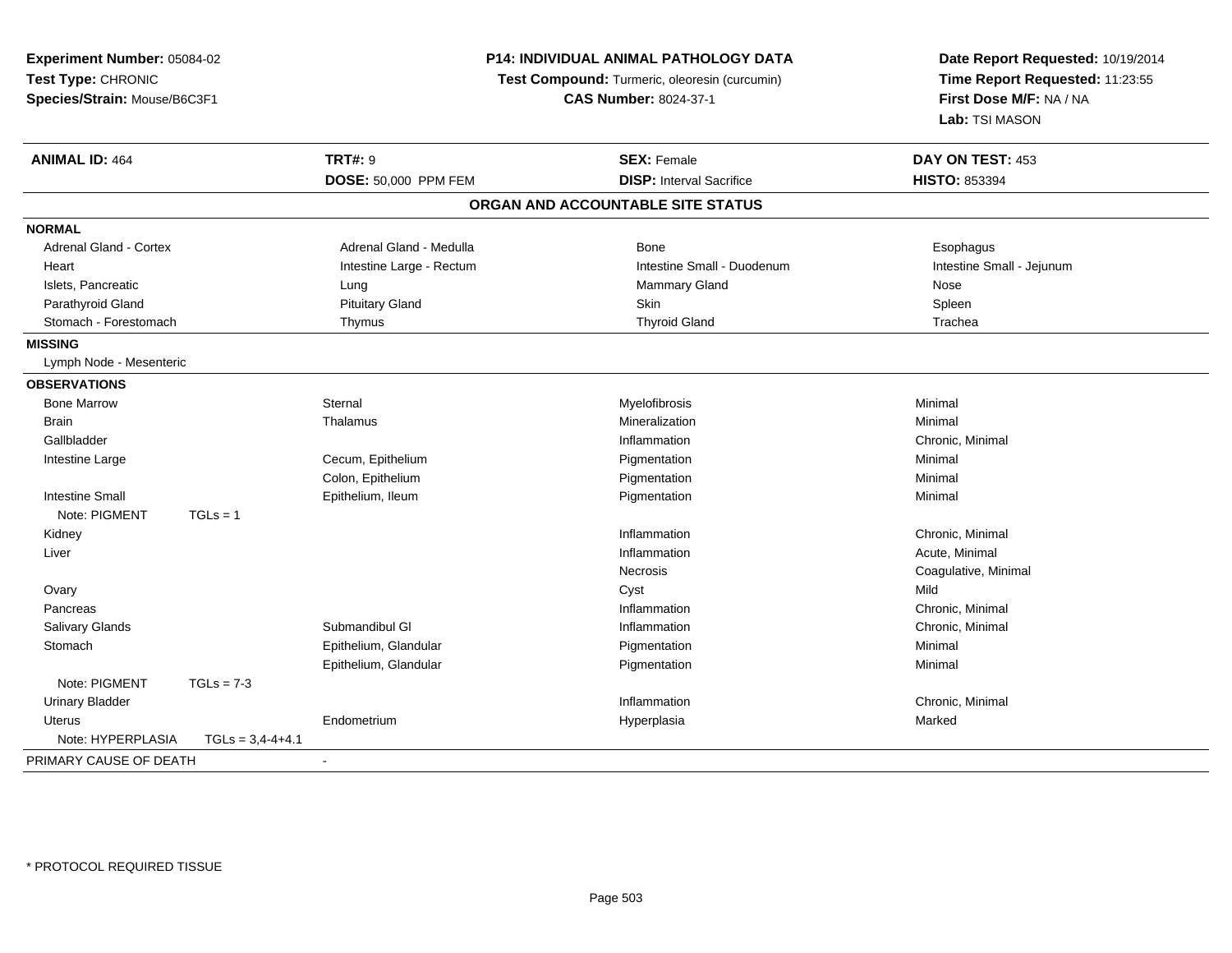| Experiment Number: 05084-02<br>Test Type: CHRONIC<br>Species/Strain: Mouse/B6C3F1 |                         | P14: INDIVIDUAL ANIMAL PATHOLOGY DATA<br>Test Compound: Turmeric, oleoresin (curcumin)<br><b>CAS Number: 8024-37-1</b> |                          |
|-----------------------------------------------------------------------------------|-------------------------|------------------------------------------------------------------------------------------------------------------------|--------------------------|
| <b>ANIMAL ID: 465</b>                                                             | <b>TRT#: 9</b>          | <b>SEX: Female</b>                                                                                                     | DAY ON TEST: 730         |
|                                                                                   | DOSE: 50,000 PPM FEM    | <b>DISP: Terminal Sacrifice</b>                                                                                        | <b>HISTO: 870599</b>     |
|                                                                                   |                         | ORGAN AND ACCOUNTABLE SITE STATUS                                                                                      |                          |
| <b>NORMAL</b>                                                                     |                         |                                                                                                                        |                          |
| Adrenal Gland - Cortex                                                            | Adrenal Gland - Medulla | Bone                                                                                                                   | Esophagus                |
| Heart                                                                             | Intestine Large - Cecum | Intestine Large - Colon                                                                                                | Intestine Large - Rectum |
| Intestine Small - Duodenum                                                        | Intestine Small - Ileum | Intestine Small - Jejunum                                                                                              | Islets, Pancreatic       |
| Lung                                                                              | Lymph Node - Mesenteric | Nose                                                                                                                   | Pancreas                 |
| <b>Pituitary Gland</b>                                                            | Skin                    | Stomach - Forestomach                                                                                                  | Stomach - Glandular      |
| Thymus                                                                            | <b>Thyroid Gland</b>    | Trachea                                                                                                                | <b>Urinary Bladder</b>   |
| <b>MISSING</b>                                                                    |                         |                                                                                                                        |                          |
| Gallbladder                                                                       | Mammary Gland           | Parathyroid Gland                                                                                                      |                          |
| <b>OBSERVATIONS</b>                                                               |                         |                                                                                                                        |                          |
| <b>Bone Marrow</b>                                                                | Sternal                 | Myelofibrosis                                                                                                          | Minimal                  |
| <b>Brain</b>                                                                      | Thalamus                | Mineralization                                                                                                         | Minimal                  |
| Kidney                                                                            |                         | Inflammation                                                                                                           | Chronic, Minimal         |
| Liver                                                                             |                         | Hemangiosarcoma                                                                                                        | Metastatic (Spleen)      |
|                                                                                   |                         | Hepatocellular Adenoma                                                                                                 |                          |
|                                                                                   |                         | Inflammation                                                                                                           | Chronic Active, Minimal  |
| Note: HEPATOCLR ADEN TGLs = 5-2                                                   |                         |                                                                                                                        |                          |
| Note: SUGGESTING IT REPRESENTS A METASTATIC FOCUS.                                |                         |                                                                                                                        |                          |
| Note: ALTHOUGH THE VASCULAR LESION IN THE LIVER IS SMALL                          |                         |                                                                                                                        |                          |
| Note: IT DOES RESEMBLE THE LARGER LESION IN THE SPLEEN                            |                         |                                                                                                                        |                          |
| Ovary                                                                             |                         | Cyst                                                                                                                   | Mild                     |
| Salivary Glands                                                                   | Submandibul GI          | Inflammation                                                                                                           | Chronic, Minimal         |
| Spleen                                                                            |                         | Hemangiosarcoma                                                                                                        |                          |
| Note: HEMANGIOSARC<br>$TGLs = 3-3.1$                                              |                         |                                                                                                                        |                          |
| Uterus                                                                            | Endometrium             | Hyperplasia                                                                                                            | Mild                     |
| [Hyperplasia TGLS = 2-4]                                                          |                         |                                                                                                                        |                          |
| PRIMARY CAUSE OF DEATH                                                            |                         |                                                                                                                        |                          |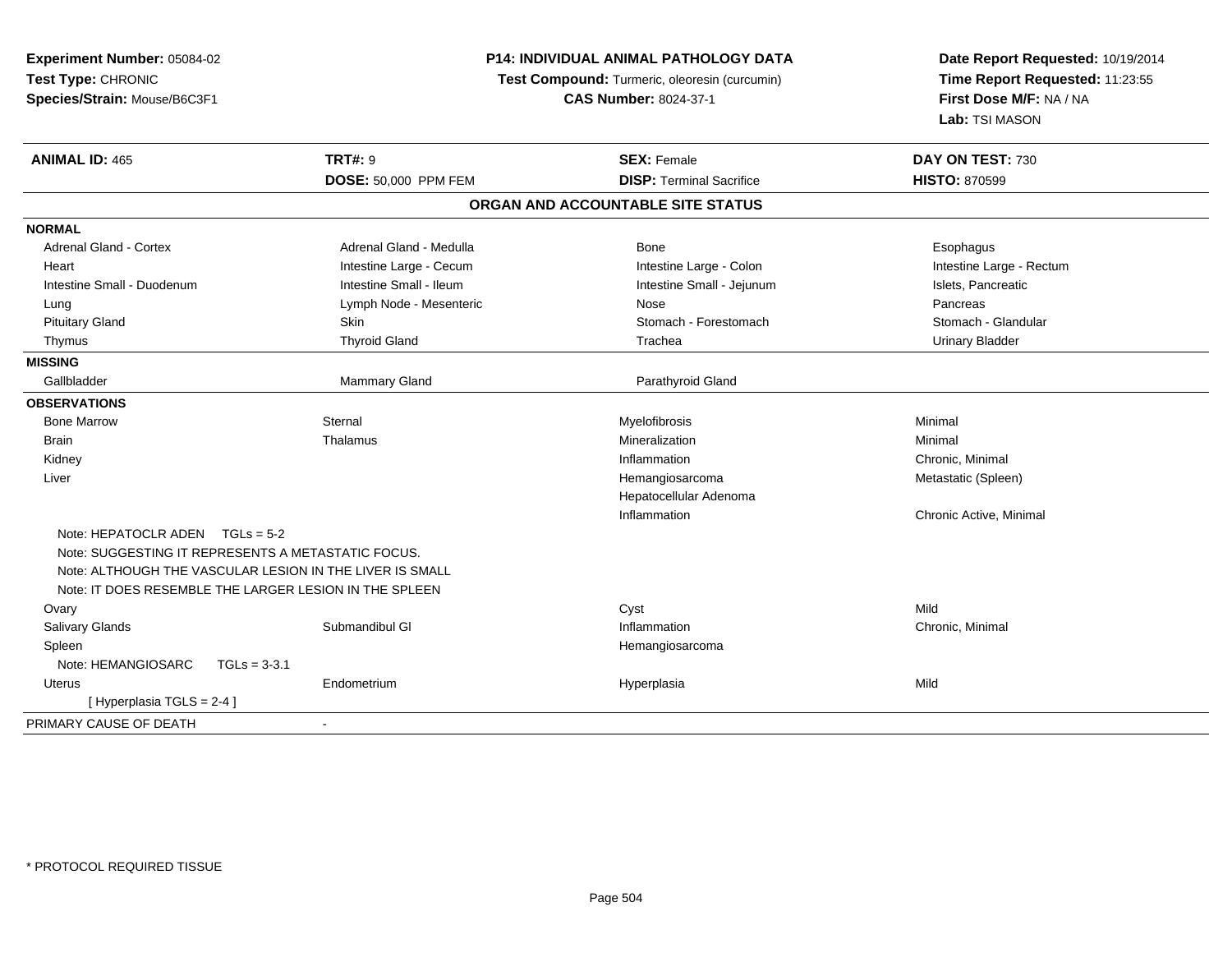| Experiment Number: 05084-02                                |                                                                   | <b>P14: INDIVIDUAL ANIMAL PATHOLOGY DATA</b>  | Date Report Requested: 10/19/2014         |  |
|------------------------------------------------------------|-------------------------------------------------------------------|-----------------------------------------------|-------------------------------------------|--|
| Test Type: CHRONIC                                         |                                                                   | Test Compound: Turmeric, oleoresin (curcumin) | Time Report Requested: 11:23:55           |  |
| Species/Strain: Mouse/B6C3F1                               |                                                                   | <b>CAS Number: 8024-37-1</b>                  |                                           |  |
|                                                            |                                                                   |                                               | First Dose M/F: NA / NA<br>Lab: TSI MASON |  |
| <b>ANIMAL ID: 466</b>                                      | <b>TRT#: 9</b>                                                    | <b>SEX: Female</b>                            | DAY ON TEST: 667                          |  |
|                                                            | <b>DOSE: 50,000 PPM FEM</b>                                       | <b>DISP: Moribund</b>                         | <b>HISTO: 870601</b>                      |  |
|                                                            |                                                                   | ORGAN AND ACCOUNTABLE SITE STATUS             |                                           |  |
| <b>NORMAL</b>                                              |                                                                   |                                               |                                           |  |
| Adrenal Gland - Cortex                                     | Adrenal Gland - Medulla                                           | Bone                                          | <b>Bone Marrow</b>                        |  |
| Esophagus                                                  | Heart                                                             | Intestine Large - Cecum                       | Intestine Large - Colon                   |  |
| Intestine Large - Rectum                                   | Intestine Small - Duodenum                                        | Intestine Small - Ileum                       | Intestine Small - Jejunum                 |  |
| Islets, Pancreatic                                         | Kidney                                                            | Lung                                          | Mammary Gland                             |  |
| Nose                                                       | Pancreas                                                          | Parathyroid Gland                             | <b>Pituitary Gland</b>                    |  |
| Skin                                                       | Spinal Cord                                                       | Stomach - Forestomach                         | Stomach - Glandular                       |  |
| Thymus                                                     | Trachea                                                           | <b>Urinary Bladder</b>                        |                                           |  |
| <b>MISSING</b>                                             |                                                                   |                                               |                                           |  |
| Gallbladder                                                | Ovary                                                             |                                               |                                           |  |
| <b>OBSERVATIONS</b>                                        |                                                                   |                                               |                                           |  |
| <b>Brain</b>                                               | Thalamus                                                          | Mineralization                                | Minimal                                   |  |
| Liver                                                      |                                                                   | Inflammation                                  | Chronic Active, Minimal                   |  |
| Lymph Node                                                 | Mediastinal                                                       | Lymphoma Malignant Mixed                      |                                           |  |
|                                                            | Mesenteric                                                        | Lymphoma Malignant Mixed                      |                                           |  |
|                                                            | Pancreatic                                                        | Lymphoma Malignant Mixed                      |                                           |  |
| Note: LYMPH MAL MIXD<br>$TGLs = 6-5$                       |                                                                   |                                               |                                           |  |
| Note: TISSUE NOS TURNED OUT TO BE A PANCREATIC LYMPH NODE. |                                                                   |                                               |                                           |  |
| [ Lymphoma Malignant Mixed TGLS = 4-10 ]                   |                                                                   |                                               |                                           |  |
| Salivary Glands                                            | Submandibul GI                                                    | Inflammation                                  | Chronic, Minimal                          |  |
| <b>Skeletal Muscle</b>                                     |                                                                   | Lymphoma Malignant Mixed                      |                                           |  |
| Note: LYMPH MAL MIXD $TGLs = 5-11$                         |                                                                   |                                               |                                           |  |
|                                                            | Note: THE LESION DESIGNATED SPINAL COLUMN TURNED OUT TO BE        |                                               |                                           |  |
|                                                            | Note: MIXED LYMPHOMA INFILTRATES IN THE SUBVERTEBRAL MUSCULATURE. |                                               |                                           |  |
| Spleen                                                     |                                                                   | Lymphoma Malignant Mixed                      |                                           |  |
| Note: LYMPH MAL MIXD<br>$TGLs = 3-3$                       |                                                                   |                                               |                                           |  |
| <b>Thyroid Gland</b>                                       | <b>Follicular Cel</b>                                             | Hyperplasia                                   | Minimal                                   |  |
| <b>Uterus</b>                                              |                                                                   | Hydrometra                                    | Mild                                      |  |
|                                                            | Endometrium                                                       | Hyperplasia                                   | Mild                                      |  |
| [Hydrometra TGLS = 2-4]                                    |                                                                   |                                               |                                           |  |
| [Hyperplasia TGLS = 2-4]                                   |                                                                   |                                               |                                           |  |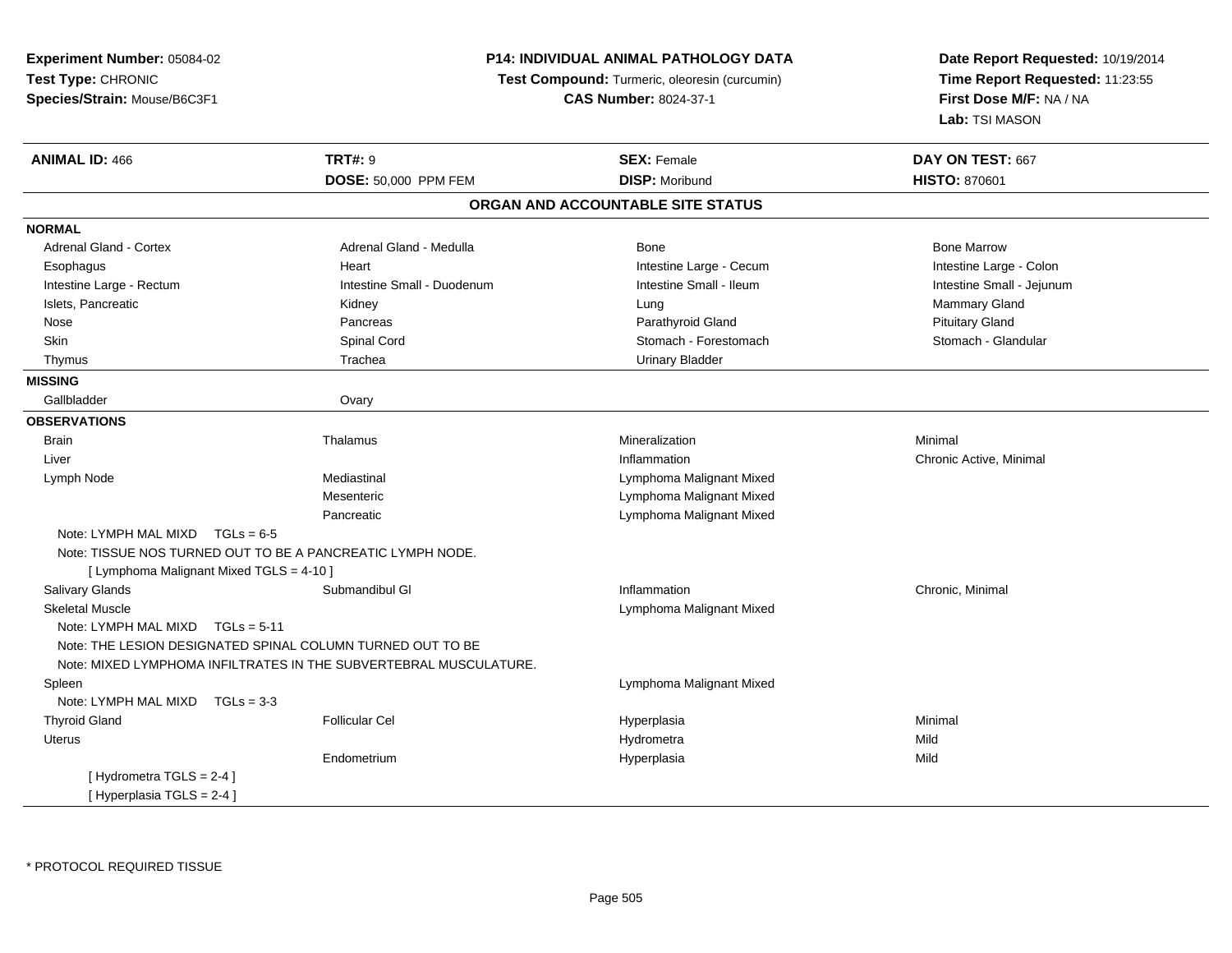| <b>Experiment Number: 05084-02</b><br><b>Test Type: CHRONIC</b><br>Species/Strain: Mouse/B6C3F1 | <b>P14: INDIVIDUAL ANIMAL PATHOLOGY DATA</b><br>Test Compound: Turmeric, oleoresin (curcumin)<br><b>CAS Number: 8024-37-1</b> |                                          | Date Report Requested: 10/19/2014<br>Time Report Requested: 11:23:55<br>First Dose M/F: NA / NA<br>Lab: TSI MASON |
|-------------------------------------------------------------------------------------------------|-------------------------------------------------------------------------------------------------------------------------------|------------------------------------------|-------------------------------------------------------------------------------------------------------------------|
| <b>ANIMAL ID: 466</b>                                                                           | <b>TRT#: 9</b>                                                                                                                | <b>SEX:</b> Female                       | DAY ON TEST: 667                                                                                                  |
|                                                                                                 | <b>DOSE: 50,000 PPM FEM</b>                                                                                                   | <b>DISP:</b> Moribund                    | <b>HISTO: 870601</b>                                                                                              |
|                                                                                                 |                                                                                                                               | <b>ORGAN AND ACCOUNTABLE SITE STATUS</b> |                                                                                                                   |
| PRIMARY CAUSE OF DEATH                                                                          |                                                                                                                               |                                          |                                                                                                                   |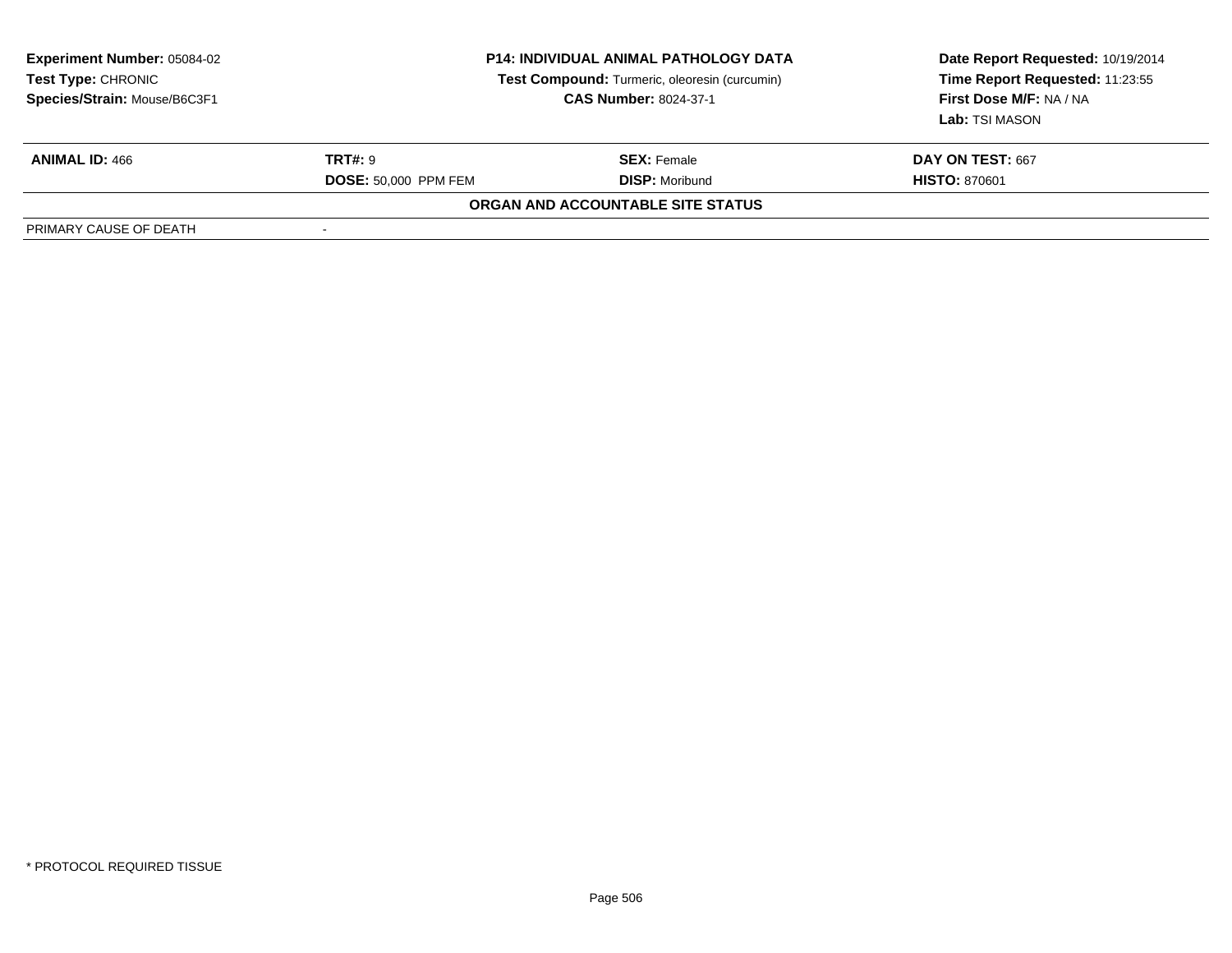| Experiment Number: 05084-02   |              |                         | <b>P14: INDIVIDUAL ANIMAL PATHOLOGY DATA</b>  | Date Report Requested: 10/19/2014 |
|-------------------------------|--------------|-------------------------|-----------------------------------------------|-----------------------------------|
| Test Type: CHRONIC            |              |                         | Test Compound: Turmeric, oleoresin (curcumin) | Time Report Requested: 11:23:55   |
| Species/Strain: Mouse/B6C3F1  |              |                         | <b>CAS Number: 8024-37-1</b>                  | First Dose M/F: NA / NA           |
|                               |              |                         |                                               | Lab: TSI MASON                    |
| <b>ANIMAL ID: 467</b>         |              | <b>TRT#: 9</b>          | <b>SEX: Female</b>                            | DAY ON TEST: 730                  |
|                               |              | DOSE: 50,000 PPM FEM    | <b>DISP: Terminal Sacrifice</b>               | <b>HISTO: 870600</b>              |
|                               |              |                         | ORGAN AND ACCOUNTABLE SITE STATUS             |                                   |
| <b>NORMAL</b>                 |              |                         |                                               |                                   |
| <b>Adrenal Gland - Cortex</b> |              | Adrenal Gland - Medulla | Bone                                          | Esophagus                         |
| Gallbladder                   |              | Heart                   | Intestine Large - Colon                       | Intestine Large - Rectum          |
| Intestine Small - Duodenum    |              | Intestine Small - Ileum | Intestine Small - Jejunum                     | Islets, Pancreatic                |
| Lung                          |              | Lymph Node - Mesenteric | <b>Mammary Gland</b>                          | Nose                              |
| Ovary                         |              | Pancreas                | Parathyroid Gland                             | <b>Pituitary Gland</b>            |
| Skin                          |              | Spleen                  | Stomach - Forestomach                         | Stomach - Glandular               |
| Thymus                        |              | Trachea                 | <b>Urinary Bladder</b>                        |                                   |
| <b>OBSERVATIONS</b>           |              |                         |                                               |                                   |
| <b>Bone Marrow</b>            |              | Sternal                 | Myelofibrosis                                 | Minimal                           |
| <b>Brain</b>                  |              | Thalamus                | Mineralization                                | Minimal                           |
| Intestine Large               |              | Cecum                   | Leiomyoma                                     |                                   |
| Note: LEIOMYOMA               | $TGLs = 4-6$ |                         |                                               |                                   |
| Kidney                        |              |                         | Inflammation                                  | Chronic, Minimal                  |
| Liver                         |              |                         | Inflammation                                  | Chronic Active, Minimal           |
| Lymph Node                    |              | Mandibular              | Hyperplasia                                   | Lymphoid, Minimal                 |
| Note: HYPERPLASIA             | $TGLs = 5-5$ |                         |                                               |                                   |
| Salivary Glands               |              | Submandibul GI          | Inflammation                                  | Chronic, Minimal                  |
| <b>Thyroid Gland</b>          |              | <b>Follicular Cel</b>   | Hyperplasia                                   | Minimal                           |
| <b>Uterus</b>                 |              | Endometrium             | Hyperplasia                                   | Mild                              |
| Note: HYPERPLASIA             | $TGLs = 3-4$ |                         |                                               |                                   |
| PRIMARY CAUSE OF DEATH        |              |                         |                                               |                                   |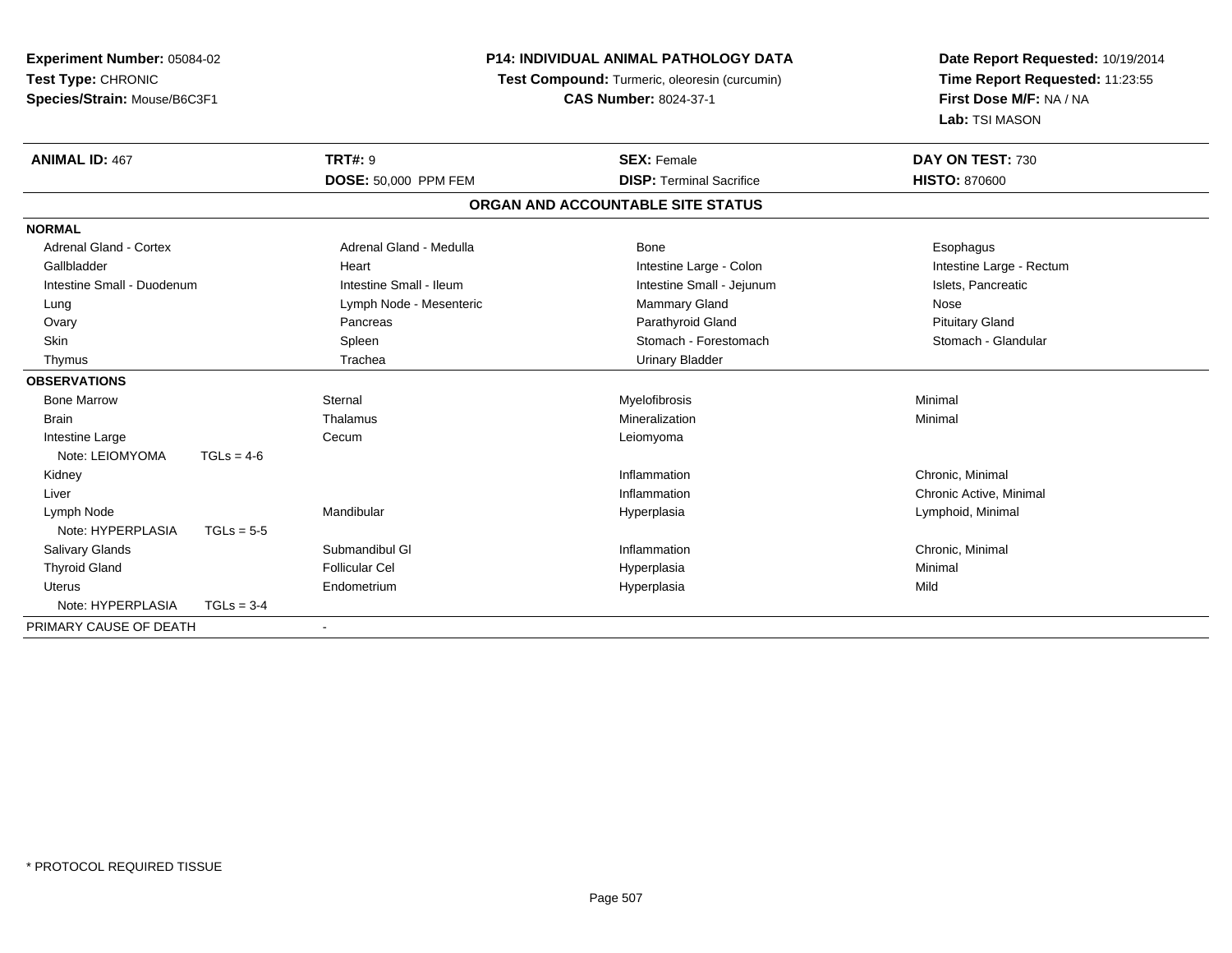**Experiment Number:** 05084-02**Test Type:** CHRONIC **Species/Strain:** Mouse/B6C3F1**P14: INDIVIDUAL ANIMAL PATHOLOGY DATA Test Compound:** Turmeric, oleoresin (curcumin)**CAS Number:** 8024-37-1**Date Report Requested:** 10/19/2014**Time Report Requested:** 11:23:55**First Dose M/F:** NA / NA**Lab:** TSI MASON**ANIMAL ID:** 468**TRT#:** 9 **SEX:** Female **DAY ON TEST:** 732 **DOSE:** 50,000 PPM FEM **DISP:** Terminal Sacrifice **HISTO:** <sup>870602</sup> **ORGAN AND ACCOUNTABLE SITE STATUSNORMALAdrenal Gland - Cortex** Adrenal Gland - Medulla **Bone** Bone **Cortes Adrenal Gland - Cortes Adrenal Gland - Cortes Adrenal Adrenal Bone** Esophagus Intestine Large - Colon Gallbladder **East Community Community** Heart Intestine Large - Cecum Intestine Large - Cecum Intestine Small - Jejunum Intestine Large - Rectum **Intestine Small - Duodenum** Intestine Small - Ileum Intestine Small - Ileum Islets, Pancreatic **Contracts Contracts Contracts Contracts** Lung Lymph Node - Mesenteric Mammary Gland Mammary Gland Ovary Pancreas Parathyroid Gland Pituitary GlandSalivary Glands Salivary School School School School Spleen School Spleen Stomach - Forestomach - Stomach - Forestomach Stomach - Glandular Thymus Trachea Urinary Bladder**OBSERVATIONS** Bone Marroww the sternal sternal sternal sternal sternal methods is the material of the step of the Mild of the Mild of the Mild of the Step of the Mild of the Step of the Mild of the Step of the Mild of the Step of the Step of the S Brainn and the theorem is the three matter of the matter of the matter of the matter of the matter of the matter of  $M$ inimal  $M$ inimal  $M$ inimal  $M$ inimal  $M$ inimal  $M$ inimal  $M$ inimal  $M$ inimal  $M$ inimal  $M$ inimal  $M$ inimal Kidneyy the control of the control of the control of the control of the control of the control of the control of the control of the control of the control of the control of the control of the control of the control of the contro Inflammation **Chronic, Minimal**  Liver Eosinophilic Focus Minimal Hepatocellular AdenomaInflammation Chronic Active, Minimal Note: HEPATOCLR ADEN TGLs = 3-2.1 Nosee the contraction of the contraction of the contraction of the contraction of the contraction of the contraction  $\mathsf{Acute}$ , Minimal Thyroid Gland Follicular Cel Hyperplasia Moderate Inflammation Chronic Active, Mild Uteruss and the contract of the contract of the contract of the contract of the contract of the contract of the contract of the contract of the contract of the contract of the contract of the contract of the contract of the cont a Mild Endometrium Hyperplasia Mild Note: HYPERPLASIA TGLs = 2-4 $TGLS = 2-4$ Note: HYDROMETRA PRIMARY CAUSE OF DEATH-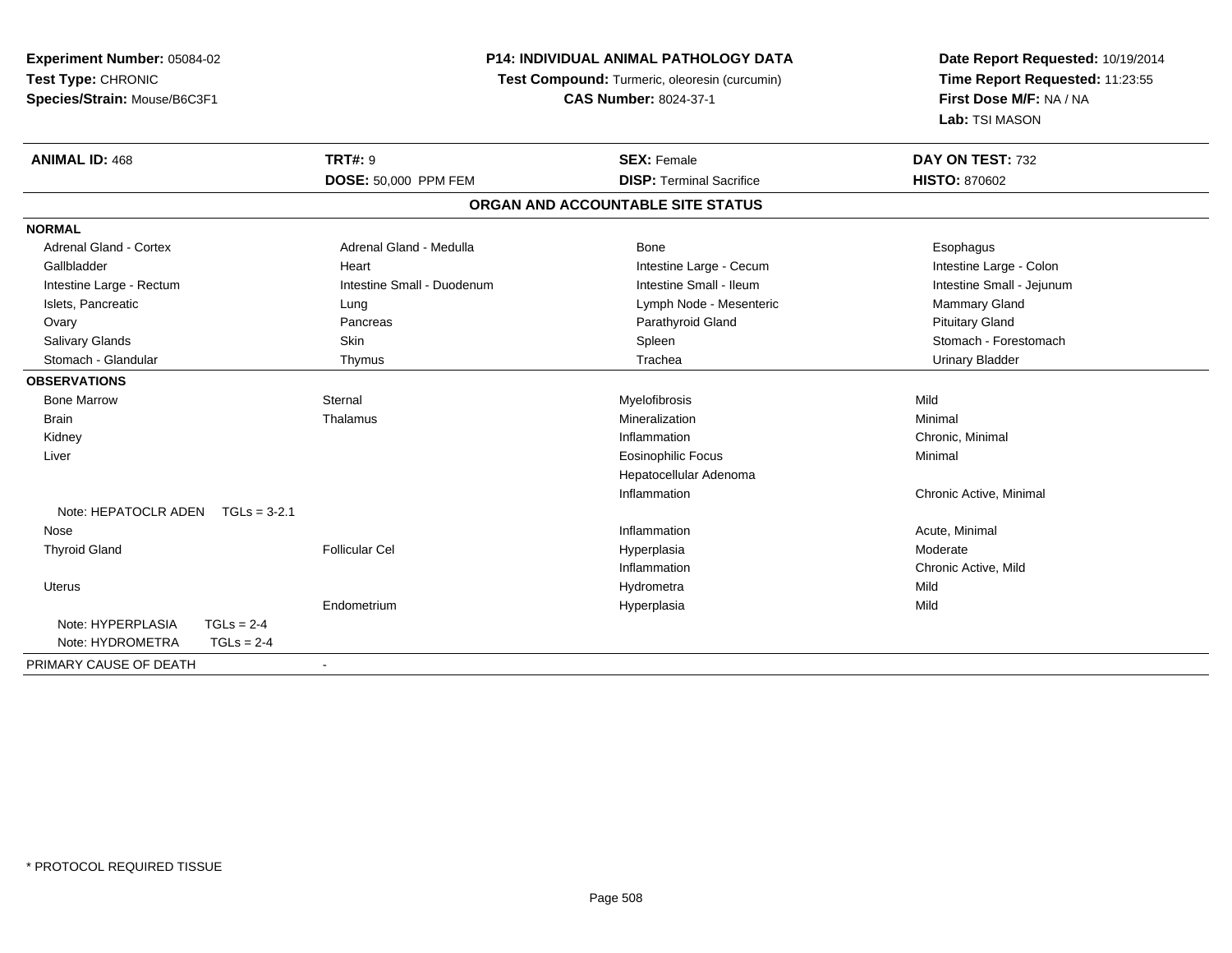| <b>Experiment Number: 05084-02</b><br>Test Type: CHRONIC<br>Species/Strain: Mouse/B6C3F1 |                  | <b>P14: INDIVIDUAL ANIMAL PATHOLOGY DATA</b><br>Test Compound: Turmeric, oleoresin (curcumin)<br><b>CAS Number: 8024-37-1</b> |  | Date Report Requested: 10/19/2014<br>Time Report Requested: 11:23:55<br>First Dose M/F: NA / NA<br>Lab: TSI MASON |                           |
|------------------------------------------------------------------------------------------|------------------|-------------------------------------------------------------------------------------------------------------------------------|--|-------------------------------------------------------------------------------------------------------------------|---------------------------|
| <b>ANIMAL ID: 469</b>                                                                    |                  | <b>TRT#: 9</b>                                                                                                                |  | <b>SEX: Female</b>                                                                                                | DAY ON TEST: 732          |
|                                                                                          |                  | DOSE: 50,000 PPM FEM                                                                                                          |  | <b>DISP:</b> Terminal Sacrifice                                                                                   | <b>HISTO: 870603</b>      |
|                                                                                          |                  |                                                                                                                               |  | ORGAN AND ACCOUNTABLE SITE STATUS                                                                                 |                           |
| <b>NORMAL</b>                                                                            |                  |                                                                                                                               |  |                                                                                                                   |                           |
| <b>Adrenal Gland - Cortex</b>                                                            |                  | Adrenal Gland - Medulla                                                                                                       |  | Bone                                                                                                              | Esophagus                 |
| Gallbladder                                                                              |                  | Heart                                                                                                                         |  | Intestine Large - Cecum                                                                                           | Intestine Large - Colon   |
| Intestine Large - Rectum                                                                 |                  | Intestine Small - Duodenum                                                                                                    |  | Intestine Small - Ileum                                                                                           | Intestine Small - Jejunum |
| Islets, Pancreatic                                                                       |                  | Liver                                                                                                                         |  | Lung                                                                                                              | Lymph Node - Mesenteric   |
| Mammary Gland                                                                            |                  | Nose                                                                                                                          |  | Ovary                                                                                                             | Pancreas                  |
| Parathyroid Gland                                                                        |                  | <b>Pituitary Gland</b>                                                                                                        |  | <b>Salivary Glands</b>                                                                                            | Skin                      |
| Spleen                                                                                   |                  | Stomach - Forestomach                                                                                                         |  | Stomach - Glandular                                                                                               | Thymus                    |
| <b>Thyroid Gland</b>                                                                     |                  | Trachea                                                                                                                       |  | <b>Urinary Bladder</b>                                                                                            |                           |
| <b>OBSERVATIONS</b>                                                                      |                  |                                                                                                                               |  |                                                                                                                   |                           |
| <b>Bone Marrow</b>                                                                       |                  | Sternal                                                                                                                       |  | Myelofibrosis                                                                                                     | Mild                      |
| <b>Brain</b>                                                                             |                  | Thalamus                                                                                                                      |  | Mineralization                                                                                                    | Minimal                   |
| Kidney                                                                                   |                  |                                                                                                                               |  | Inflammation                                                                                                      | Chronic, Minimal          |
| Uterus                                                                                   |                  | Endometrium                                                                                                                   |  | Hyperplasia                                                                                                       | Mild                      |
| Note: HYPERPLASIA                                                                        | $TGLs = 2-4+4.1$ |                                                                                                                               |  |                                                                                                                   |                           |
| PRIMARY CAUSE OF DEATH                                                                   |                  |                                                                                                                               |  |                                                                                                                   |                           |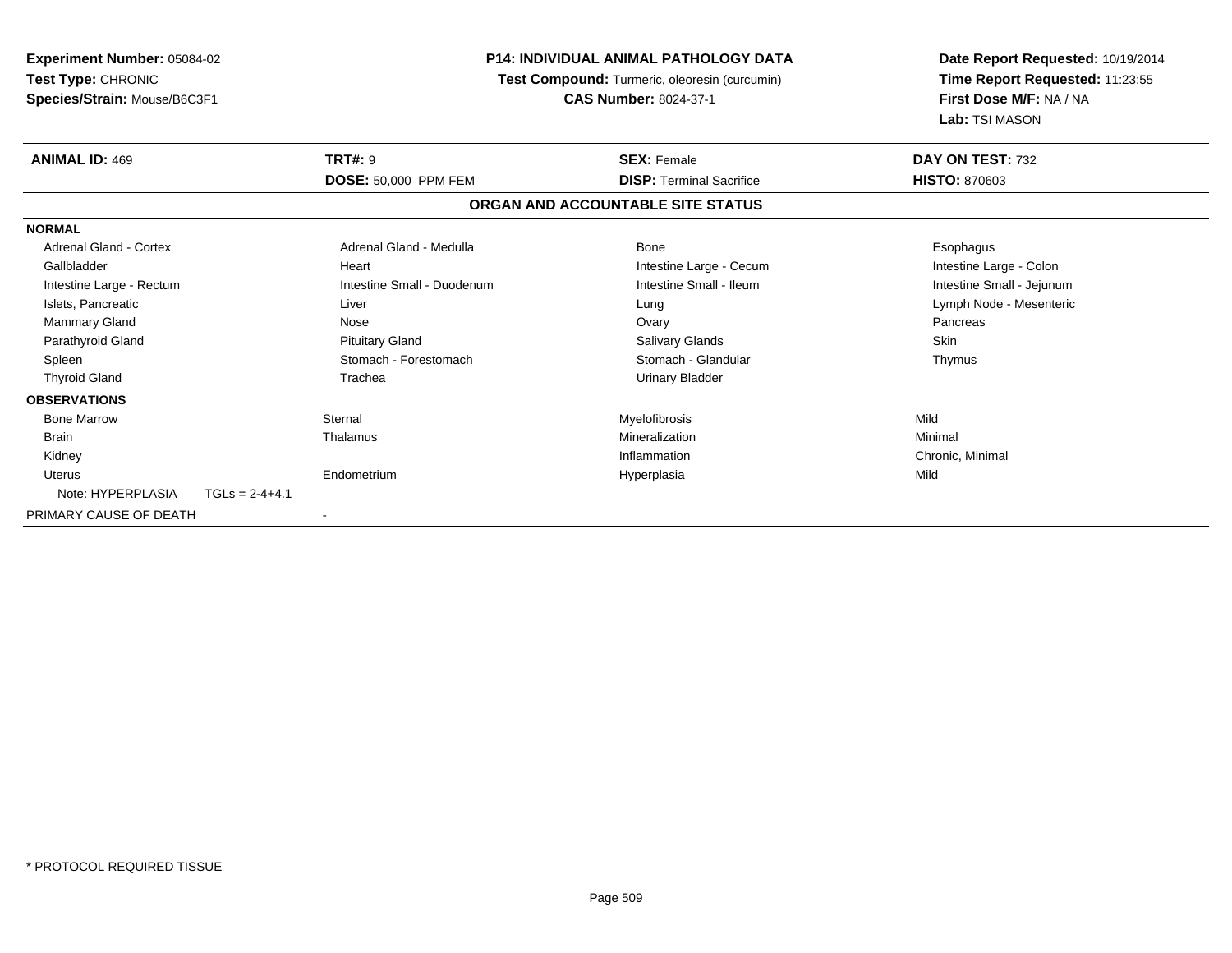| Experiment Number: 05084-02   |                                                             | <b>P14: INDIVIDUAL ANIMAL PATHOLOGY DATA</b>  |                                 |  |
|-------------------------------|-------------------------------------------------------------|-----------------------------------------------|---------------------------------|--|
| Test Type: CHRONIC            |                                                             | Test Compound: Turmeric, oleoresin (curcumin) | Time Report Requested: 11:23:55 |  |
| Species/Strain: Mouse/B6C3F1  |                                                             | <b>CAS Number: 8024-37-1</b>                  | First Dose M/F: NA / NA         |  |
|                               |                                                             |                                               | Lab: TSI MASON                  |  |
| <b>ANIMAL ID: 470</b>         | <b>TRT#: 9</b>                                              | <b>SEX: Female</b>                            | DAY ON TEST: 730                |  |
|                               | DOSE: 50,000 PPM FEM                                        | <b>DISP: Terminal Sacrifice</b>               | <b>HISTO: 870604</b>            |  |
|                               |                                                             | ORGAN AND ACCOUNTABLE SITE STATUS             |                                 |  |
| <b>NORMAL</b>                 |                                                             |                                               |                                 |  |
| <b>Adrenal Gland - Cortex</b> | Adrenal Gland - Medulla                                     | Bone                                          | Esophagus                       |  |
| Gallbladder                   | Heart                                                       | Intestine Large - Cecum                       | Intestine Large - Colon         |  |
| Intestine Large - Rectum      | Intestine Small - Duodenum                                  | Intestine Small - Ileum                       | Intestine Small - Jejunum       |  |
| Islets, Pancreatic            | Lung                                                        | Lymph Node - Mesenteric                       | Mammary Gland                   |  |
| Ovary                         | Pancreas                                                    | Parathyroid Gland                             | Salivary Glands                 |  |
| Skin                          | Spleen                                                      | Stomach - Forestomach                         | Stomach - Glandular             |  |
| Thymus                        | <b>Thyroid Gland</b>                                        | Trachea                                       | <b>Urinary Bladder</b>          |  |
| <b>OBSERVATIONS</b>           |                                                             |                                               |                                 |  |
| <b>Bone Marrow</b>            | Sternal                                                     | Myelofibrosis                                 | Minimal                         |  |
| <b>Brain</b>                  | Thalamus                                                    | Mineralization                                | Minimal                         |  |
| <b>Clitoral Gland</b>         | Duct                                                        | <b>Dilatation</b>                             | Minimal                         |  |
|                               |                                                             | Pigmentation                                  | Minimal                         |  |
|                               | Note: SMALL AGGREGATES OF WHAT APPEAR TO BE MELANIN PIGMENT |                                               |                                 |  |
|                               | Note: THIS IS CONSIDERED TO BE WITHIN NORMAL LIMITS.        |                                               |                                 |  |
| Note: PIGMENT<br>$TGLs = 3-9$ |                                                             |                                               |                                 |  |
|                               | Note: ARE IN THE CONNECTIVE TISSUE SURROUNDING THE GLAND.   |                                               |                                 |  |
| Kidney                        |                                                             | Inflammation                                  | Chronic, Minimal                |  |
| Liver                         |                                                             | Inflammation                                  | Chronic Active, Minimal         |  |
| Nose                          |                                                             | Inflammation                                  | Acute, Minimal                  |  |
| <b>Pituitary Gland</b>        | <b>Pars Distalis</b>                                        | Angiectasis                                   | Mild                            |  |
|                               | <b>Pars Distalis</b>                                        | Hyperplasia                                   | Mild                            |  |
| Note: ANGIECTASIS             | $TGLs = 6-7$                                                |                                               |                                 |  |
| Uterus                        |                                                             | Hydrometra                                    | Marked                          |  |
| Note: HYDROMETRA              | $TGLs = 4-4$                                                |                                               |                                 |  |
| PRIMARY CAUSE OF DEATH        |                                                             |                                               |                                 |  |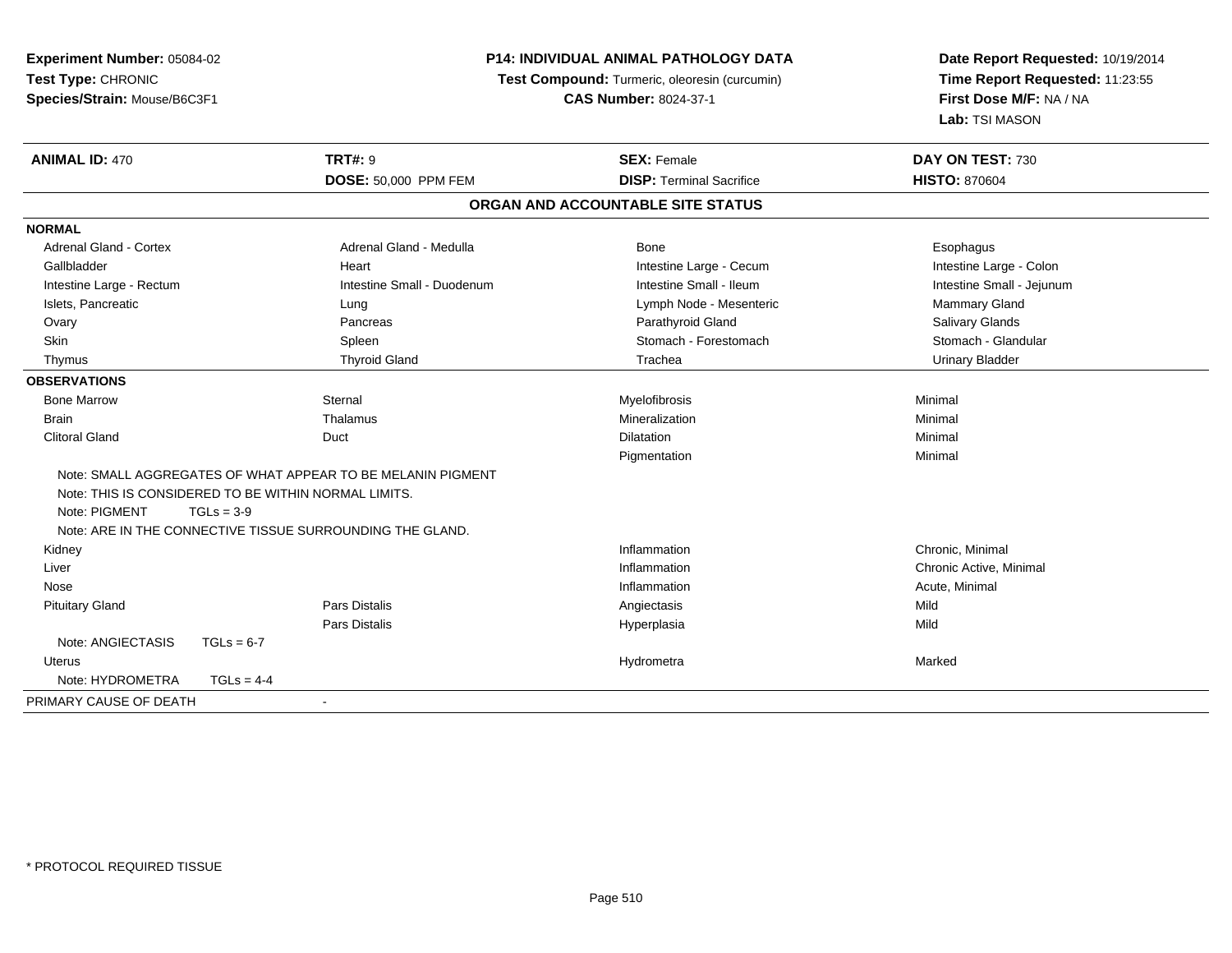| Experiment Number: 05084-02          |                            | <b>P14: INDIVIDUAL ANIMAL PATHOLOGY DATA</b>  | Date Report Requested: 10/19/2014         |  |
|--------------------------------------|----------------------------|-----------------------------------------------|-------------------------------------------|--|
| Test Type: CHRONIC                   |                            | Test Compound: Turmeric, oleoresin (curcumin) | Time Report Requested: 11:23:56           |  |
| Species/Strain: Mouse/B6C3F1         |                            | <b>CAS Number: 8024-37-1</b>                  | First Dose M/F: NA / NA<br>Lab: TSI MASON |  |
|                                      |                            |                                               |                                           |  |
| <b>ANIMAL ID: 471</b>                | <b>TRT#: 9</b>             | <b>SEX: Female</b>                            | DAY ON TEST: 730                          |  |
|                                      | DOSE: 50,000 PPM FEM       | <b>DISP: Terminal Sacrifice</b>               | <b>HISTO: 870605</b>                      |  |
|                                      |                            | ORGAN AND ACCOUNTABLE SITE STATUS             |                                           |  |
| <b>NORMAL</b>                        |                            |                                               |                                           |  |
| <b>Adrenal Gland - Cortex</b>        | Adrenal Gland - Medulla    | Bone                                          | Esophagus                                 |  |
| Gallbladder                          | Heart                      | Intestine Large - Cecum                       | Intestine Large - Colon                   |  |
| Intestine Large - Rectum             | Intestine Small - Duodenum | Intestine Small - Ileum                       | Intestine Small - Jejunum                 |  |
| Lung                                 | Lymph Node - Mesenteric    | Mammary Gland                                 | Ovary                                     |  |
| Pancreas                             | Parathyroid Gland          | <b>Pituitary Gland</b>                        | Skin                                      |  |
| Spleen                               | Stomach - Forestomach      | Stomach - Glandular                           | Thymus                                    |  |
| <b>Thyroid Gland</b>                 | Trachea                    | <b>Urinary Bladder</b>                        |                                           |  |
| <b>OBSERVATIONS</b>                  |                            |                                               |                                           |  |
| <b>Bone Marrow</b>                   | Sternal                    | Myelofibrosis                                 | Mild                                      |  |
| <b>Brain</b>                         | Thalamus                   | Mineralization                                | Minimal                                   |  |
| Islets, Pancreatic                   |                            | Adenoma                                       |                                           |  |
|                                      |                            | Hyperplasia                                   | Mild                                      |  |
| [Adenoma TGLS = $2-6$ ]              |                            |                                               |                                           |  |
| Kidney                               |                            | Inflammation                                  | Chronic, Minimal                          |  |
| Liver                                |                            | Hepatocellular Adenoma                        |                                           |  |
|                                      |                            | Inflammation                                  | Chronic Active, Minimal                   |  |
|                                      |                            | <b>Mixed Cell Focus</b>                       | Mild                                      |  |
| Note: MIXED CL FOCUS<br>$TGLs = 3-2$ |                            |                                               |                                           |  |
| Note: HEPATOCLR ADEN TGLs = 4-2.1    |                            |                                               |                                           |  |
| Nose                                 |                            | Inflammation                                  | Acute, Minimal                            |  |
| <b>Salivary Glands</b>               | Submandibul GI             | Inflammation                                  | Chronic, Minimal                          |  |
| <b>Uterus</b>                        |                            | Hydrometra                                    | Moderate                                  |  |
|                                      | Endometrium                | Hyperplasia                                   | Mild                                      |  |
| PRIMARY CAUSE OF DEATH               |                            |                                               |                                           |  |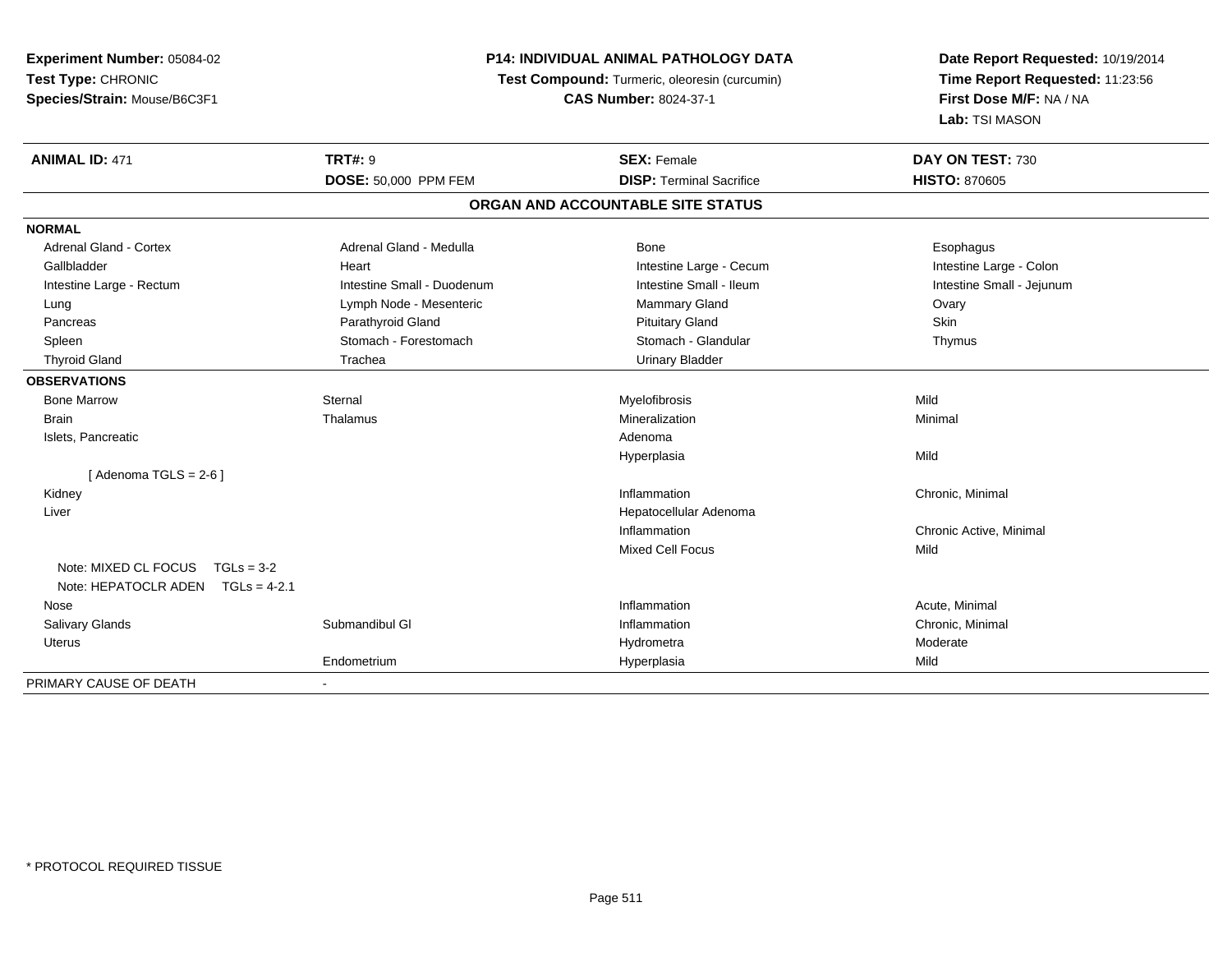| Experiment Number: 05084-02<br>Test Type: CHRONIC<br>Species/Strain: Mouse/B6C3F1 |                                                            | P14: INDIVIDUAL ANIMAL PATHOLOGY DATA<br>Test Compound: Turmeric, oleoresin (curcumin)<br><b>CAS Number: 8024-37-1</b> | Date Report Requested: 10/19/2014<br>Time Report Requested: 11:23:56<br>First Dose M/F: NA / NA<br>Lab: TSI MASON |  |
|-----------------------------------------------------------------------------------|------------------------------------------------------------|------------------------------------------------------------------------------------------------------------------------|-------------------------------------------------------------------------------------------------------------------|--|
| <b>ANIMAL ID: 472</b>                                                             | <b>TRT#: 9</b>                                             | <b>SEX: Female</b>                                                                                                     | DAY ON TEST: 732                                                                                                  |  |
|                                                                                   | DOSE: 50,000 PPM FEM                                       | <b>DISP: Terminal Sacrifice</b>                                                                                        | <b>HISTO: 870606</b>                                                                                              |  |
|                                                                                   |                                                            | ORGAN AND ACCOUNTABLE SITE STATUS                                                                                      |                                                                                                                   |  |
| <b>NORMAL</b>                                                                     |                                                            |                                                                                                                        |                                                                                                                   |  |
| Adrenal Gland - Cortex                                                            | Adrenal Gland - Medulla                                    | Bone                                                                                                                   | <b>Brain</b>                                                                                                      |  |
| Gallbladder                                                                       | Intestine Large - Cecum                                    | Intestine Large - Colon                                                                                                | Intestine Large - Rectum                                                                                          |  |
| Intestine Small - Duodenum                                                        | Intestine Small - Ileum                                    | Intestine Small - Jejunum                                                                                              | Lung                                                                                                              |  |
| Lymph Node - Mesenteric                                                           | Mammary Gland                                              | Nose                                                                                                                   | Ovary                                                                                                             |  |
| Pancreas                                                                          | <b>Pituitary Gland</b>                                     | <b>Skin</b>                                                                                                            | Stomach - Forestomach                                                                                             |  |
| Stomach - Glandular                                                               | <b>Urinary Bladder</b>                                     |                                                                                                                        |                                                                                                                   |  |
| <b>MISSING</b>                                                                    |                                                            |                                                                                                                        |                                                                                                                   |  |
| Esophagus                                                                         | Islets, Pancreatic                                         | Parathyroid Gland                                                                                                      | Thymus                                                                                                            |  |
| <b>Thyroid Gland</b>                                                              | Trachea                                                    |                                                                                                                        |                                                                                                                   |  |
| <b>OBSERVATIONS</b>                                                               |                                                            |                                                                                                                        |                                                                                                                   |  |
| <b>Bone Marrow</b>                                                                | Sternal                                                    | Myelofibrosis                                                                                                          | Minimal                                                                                                           |  |
| Heart                                                                             | Endothelium                                                | Hyperplasia                                                                                                            | Minimal                                                                                                           |  |
|                                                                                   | Note: A PECULIAR CHANGE WAS NOTED IN A SUBVENTRICULAR AREA |                                                                                                                        |                                                                                                                   |  |
| Note: AREA WHICH LOOKED LIKE ENDOTHELIAL HYPERPLASIA.                             |                                                            |                                                                                                                        |                                                                                                                   |  |
| Kidney                                                                            |                                                            | Inflammation                                                                                                           | Chronic, Minimal                                                                                                  |  |
| Liver                                                                             |                                                            | Hepatocellular Adenoma                                                                                                 |                                                                                                                   |  |
|                                                                                   |                                                            | Hepatocellular Carcinoma                                                                                               |                                                                                                                   |  |
|                                                                                   |                                                            | Inflammation                                                                                                           | Chronic Active, Minimal                                                                                           |  |
| Note: HEPATOCLR CARC $TGLs = 2-2.1$                                               |                                                            |                                                                                                                        |                                                                                                                   |  |
| [ Hepatocellular Adenoma TGLS = 2-2 ]                                             |                                                            |                                                                                                                        |                                                                                                                   |  |
| Salivary Glands                                                                   | Submandibul GI                                             | Inflammation                                                                                                           | Chronic, Minimal                                                                                                  |  |
| Spleen                                                                            | Endothelium                                                | Hyperplasia                                                                                                            | Minimal                                                                                                           |  |
| Note: IN A FOCAL AREA OF THE SPLEEN THERE APPEARED TO BE                          |                                                            |                                                                                                                        |                                                                                                                   |  |
|                                                                                   | Note: ANTECEDENT CHANGE TO HEMANGIOSARCOMA. WHAT IS THE    |                                                                                                                        |                                                                                                                   |  |
|                                                                                   | Note: AND ENDOTHELIAL HYPERPLASIA. THIS COULD BE AN EARLY  |                                                                                                                        |                                                                                                                   |  |
| Note: RELATIONSHIP, IF ANY, TO THAT OBSERVED IN THE HEART.                        |                                                            |                                                                                                                        |                                                                                                                   |  |
| Uterus                                                                            | Endometrium                                                | Hyperplasia                                                                                                            | Mild                                                                                                              |  |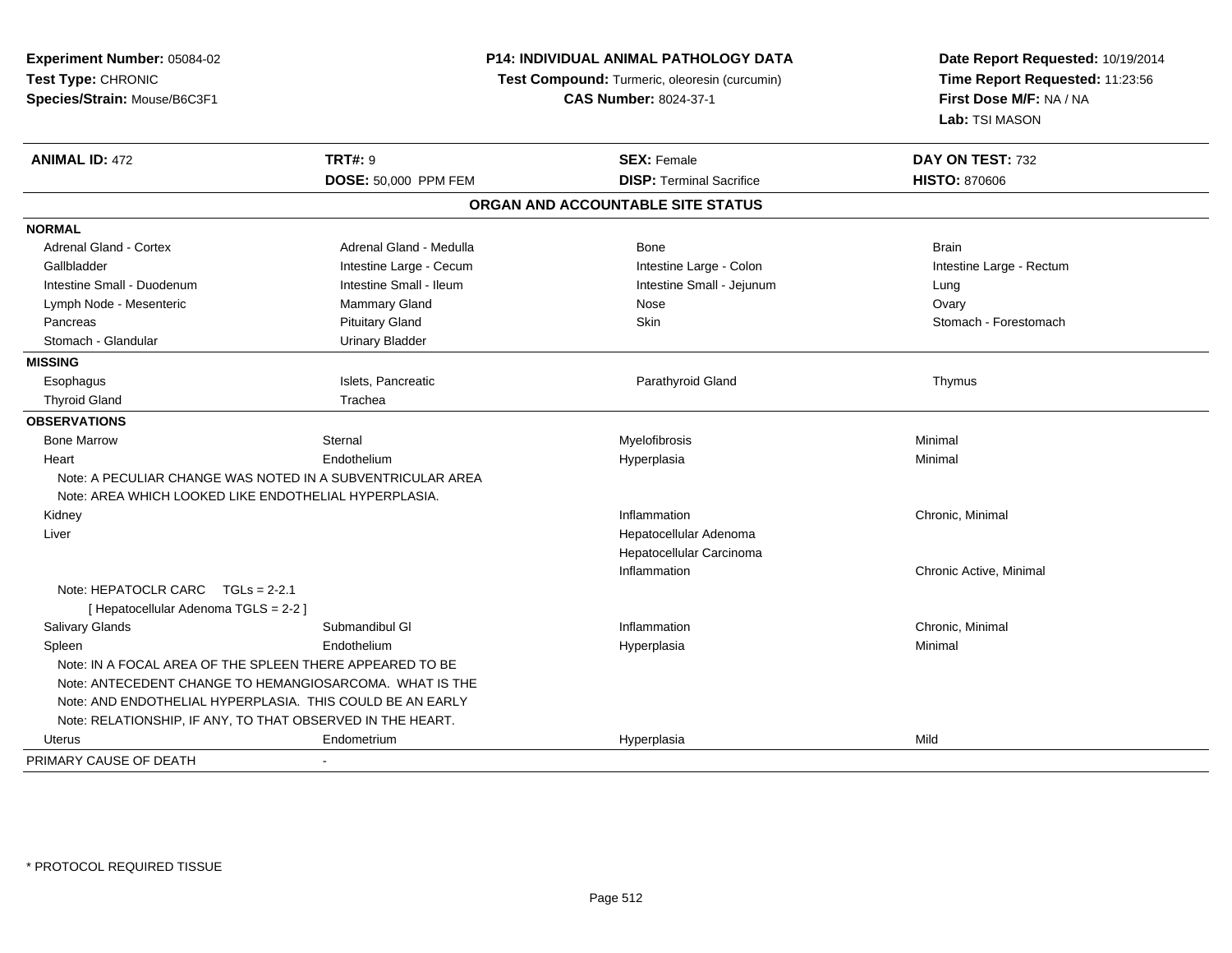**Experiment Number:** 05084-02**Test Type:** CHRONIC **Species/Strain:** Mouse/B6C3F1**P14: INDIVIDUAL ANIMAL PATHOLOGY DATATest Compound:** Turmeric, oleoresin (curcumin)**CAS Number:** 8024-37-1**Date Report Requested:** 10/19/2014**Time Report Requested:** 11:23:56**First Dose M/F:** NA / NA**Lab:** TSI MASON**ANIMAL ID:** 473**TRT#:** 9 **SEX:** Female **DAY ON TEST:** 730 **DOSE:** 50,000 PPM FEM**DISP:** Terminal Sacrifice **HISTO:** 870607 **ORGAN AND ACCOUNTABLE SITE STATUSNORMALAdrenal Gland - Cortex** Adrenal Gland - Medulla **Bone** Bone **Cortes Adrenal Gland - Cortes Adrenal Gland - Cortes Adrenal Adrenal Bone** Esophagus Intestine Large - Colon Gallbladder **East Community Community** Community Heart Heart Intestine Large - Cecum Intestine Large - Cecum Intestine Large - Rectum **Intestine Intestine Small - Duodenum** Intestine Small - Jejunum Intestine Large - Rectum Lung Mammary Gland Nose PancreasParathyroid Gland Schleen (Schleen Schleen Schleen Schleen Schleen Schleen Schleen Schleen Spleen Spleen Spleen **Urinary Bladder** Stomach - Forestomach **Thymus** Thymus Trachea Urinary Bladder Trachea Urinary Bladder Trachea **OBSERVATIONS** Bone Marroww the sternal sternal the sternal sternal method of the step of Myelofibrosis and Minimal method of Minimal me<br>The step of the step of the step of the step of the step of the step of the step of the step of the step of th Brainn and the theorem is the three matter of the matter of the matter of the matter of the matter of the matter of  $M$ inimal  $M$ inimal  $M$ inimal  $M$ inimal  $M$ inimal  $M$ inimal  $M$ inimal  $M$ inimal  $M$ inimal  $M$ inimal  $M$ inimal Intestine Small Ileum Lymphoma Malignant Mixed Note: LYMPH MAL MIXD TGLs = 5-6.1 Kidneyy the control of the control of the control of the control of the control of the control of the control of the control of the control of the control of the control of the control of the control of the control of the contro Inflammation **Chronic, Minimal**  Liver**Inflammation**  Chronic Active, Minimal Lymph NodeMesenteric Mesenteric Lymphoma Malignant Mixed<br>TGLs = 4-5 Note: LYMPH MAL MIXD Ovaryy the control of the control of the control of the control of the control of the control of the control of the control of the control of the control of the control of the control of the control of the control of the contro Note: CYST TGLs = 2-4.1 Salivary Glandss Submandibul Gl **Inflammation** Inflammation **Chronic, Minimal Stomach** h ann an Eise ann an Eise ann an Chaidh ann an t-an am Aire ann an Aire ann an Aire an Aire an Aire ann an Mil<br>Is an t-an an Eise an Eise an Aire an t-an an t-an an t-an an Aire an t-an Aire ann an Aire an Aire an Aire an Note: HYPERPLASIA TGLs = 6-3.1 Thyroid Gland Ultimobranchial Cyst Uterus Endometriumm and the Hyperplasia measurement of the Hyperplasia measurement of the Moderate Moderate of the Moderate of the Moderate of the Moderate of the Moderate of the Moderate of the Moderate of the Moderate of the Moderate of t Note: HYPERPLASIA TGLs = 3-4+4.1PRIMARY CAUSE OF DEATH-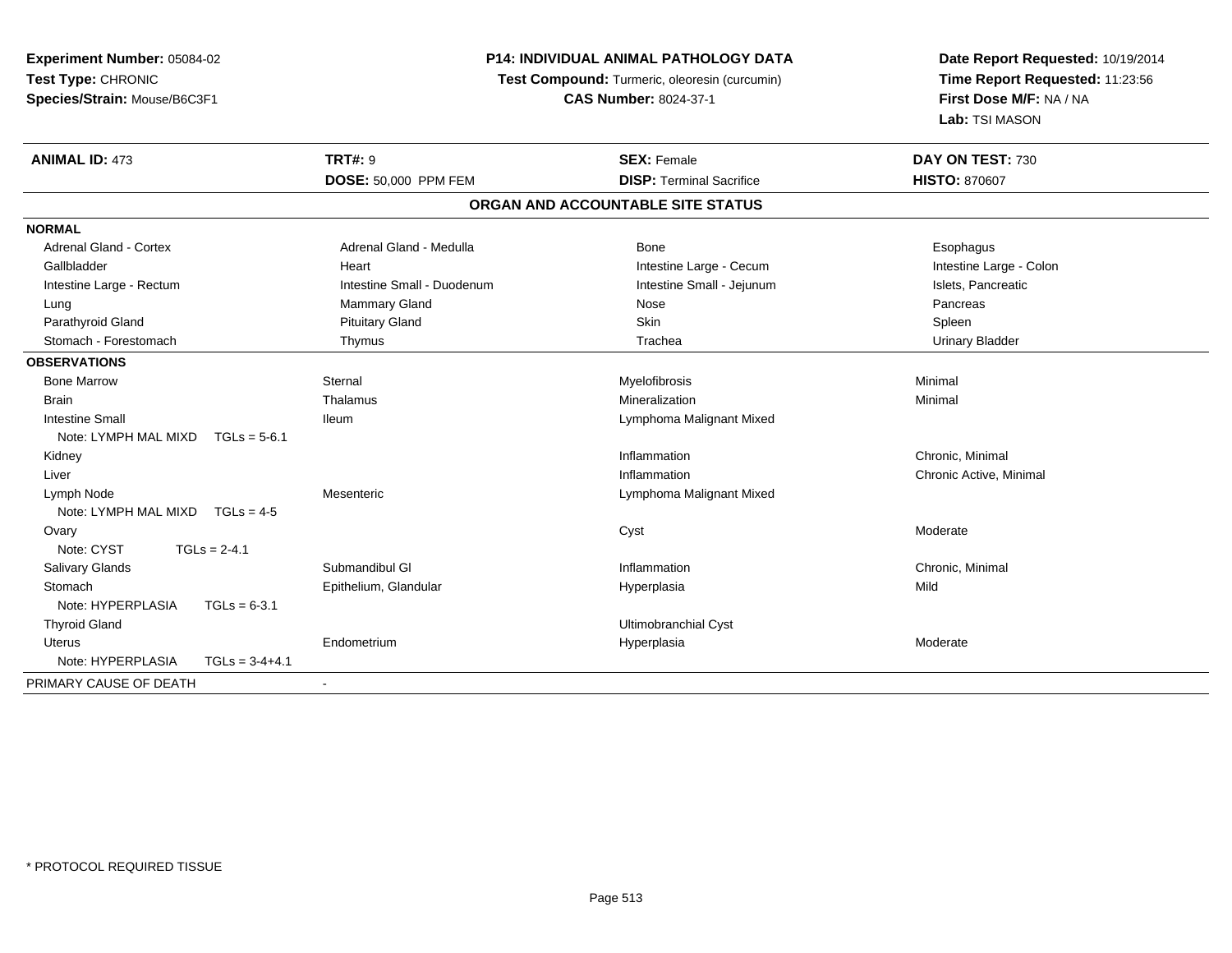| Experiment Number: 05084-02<br>Test Type: CHRONIC<br>Species/Strain: Mouse/B6C3F1                                                                                                                                          |                           | <b>P14: INDIVIDUAL ANIMAL PATHOLOGY DATA</b><br>Test Compound: Turmeric, oleoresin (curcumin)<br><b>CAS Number: 8024-37-1</b> | Date Report Requested: 10/19/2014<br>Time Report Requested: 11:23:56<br>First Dose M/F: NA / NA<br>Lab: TSI MASON |
|----------------------------------------------------------------------------------------------------------------------------------------------------------------------------------------------------------------------------|---------------------------|-------------------------------------------------------------------------------------------------------------------------------|-------------------------------------------------------------------------------------------------------------------|
| <b>ANIMAL ID: 474</b>                                                                                                                                                                                                      | <b>TRT#: 9</b>            | <b>SEX: Female</b>                                                                                                            | DAY ON TEST: 730                                                                                                  |
|                                                                                                                                                                                                                            | DOSE: 50,000 PPM FEM      | <b>DISP: Terminal Sacrifice</b>                                                                                               | <b>HISTO: 870608</b>                                                                                              |
|                                                                                                                                                                                                                            |                           | ORGAN AND ACCOUNTABLE SITE STATUS                                                                                             |                                                                                                                   |
| <b>NORMAL</b>                                                                                                                                                                                                              |                           |                                                                                                                               |                                                                                                                   |
| Adrenal Gland - Cortex                                                                                                                                                                                                     | Adrenal Gland - Medulla   | Bone                                                                                                                          | <b>Bone Marrow</b>                                                                                                |
| <b>Brain</b>                                                                                                                                                                                                               | Esophagus                 | Gallbladder                                                                                                                   | Heart                                                                                                             |
| Intestine Large - Cecum                                                                                                                                                                                                    | Intestine Large - Colon   | Intestine Large - Rectum                                                                                                      | Intestine Small - Duodenum                                                                                        |
| Intestine Small - Ileum                                                                                                                                                                                                    | Intestine Small - Jejunum | Islets, Pancreatic                                                                                                            | Lung                                                                                                              |
| Lymph Node - Mesenteric                                                                                                                                                                                                    | Mammary Gland             | Ovary                                                                                                                         | Pancreas                                                                                                          |
| <b>Pituitary Gland</b>                                                                                                                                                                                                     | <b>Skin</b>               | Thymus                                                                                                                        | Trachea                                                                                                           |
| <b>Urinary Bladder</b>                                                                                                                                                                                                     |                           |                                                                                                                               |                                                                                                                   |
| <b>MISSING</b>                                                                                                                                                                                                             |                           |                                                                                                                               |                                                                                                                   |
| Parathyroid Gland                                                                                                                                                                                                          |                           |                                                                                                                               |                                                                                                                   |
| <b>OBSERVATIONS</b>                                                                                                                                                                                                        |                           |                                                                                                                               |                                                                                                                   |
| <b>Clitoral Gland</b>                                                                                                                                                                                                      | Duct                      | <b>Dilatation</b>                                                                                                             | Mild                                                                                                              |
|                                                                                                                                                                                                                            |                           | Pigmentation                                                                                                                  | Minimal                                                                                                           |
| [ Pigmentation TGLS = $2-9$ ]                                                                                                                                                                                              |                           |                                                                                                                               |                                                                                                                   |
| Kidney                                                                                                                                                                                                                     |                           | Inflammation                                                                                                                  | Chronic, Minimal                                                                                                  |
| Liver                                                                                                                                                                                                                      |                           | Hepatocellular Adenoma                                                                                                        | Multiple                                                                                                          |
|                                                                                                                                                                                                                            |                           | Inflammation                                                                                                                  | Chronic Active, Minimal                                                                                           |
| Note: HEPATOCLR ADEN $TGLs = 5.6-2+2.1$                                                                                                                                                                                    |                           |                                                                                                                               |                                                                                                                   |
| Nose                                                                                                                                                                                                                       |                           | Inflammation                                                                                                                  | Acute, Minimal                                                                                                    |
| Salivary Glands                                                                                                                                                                                                            | Submandibul GI            | Inflammation                                                                                                                  | Chronic, Mild                                                                                                     |
| Spleen                                                                                                                                                                                                                     |                           | Hyperplasia                                                                                                                   | Lymphoid, Mild                                                                                                    |
| Stomach                                                                                                                                                                                                                    | Forestomach               | Acanthosis                                                                                                                    | Minimal                                                                                                           |
|                                                                                                                                                                                                                            | Forestomach               | Hyperkeratosis                                                                                                                | Mild                                                                                                              |
|                                                                                                                                                                                                                            | Forestomach               | Inflammation                                                                                                                  | Chronic Active, Minimal                                                                                           |
|                                                                                                                                                                                                                            | Glandular                 | Inflammation                                                                                                                  | Chronic Active, Mild                                                                                              |
| <b>Thyroid Gland</b>                                                                                                                                                                                                       | <b>Follicular Cel</b>     | Hyperplasia                                                                                                                   | Minimal                                                                                                           |
| <b>Tissue NOS</b>                                                                                                                                                                                                          |                           | Hemorrhage                                                                                                                    | Moderate                                                                                                          |
| Note: LESIONS, SLIGHTLY MORE POSTERIOR, HAVE BEEN SEEN IN<br>Note: HEMORRHAGE<br>$TGLs = 3-10$<br>Note: THE MALE MICE. THIS PARTICULAR LESION APPEARED TO BE<br>Note: A LARGE ECTATIC VASCULAR CHANGE WITHIN A LYMPH NODE. |                           |                                                                                                                               |                                                                                                                   |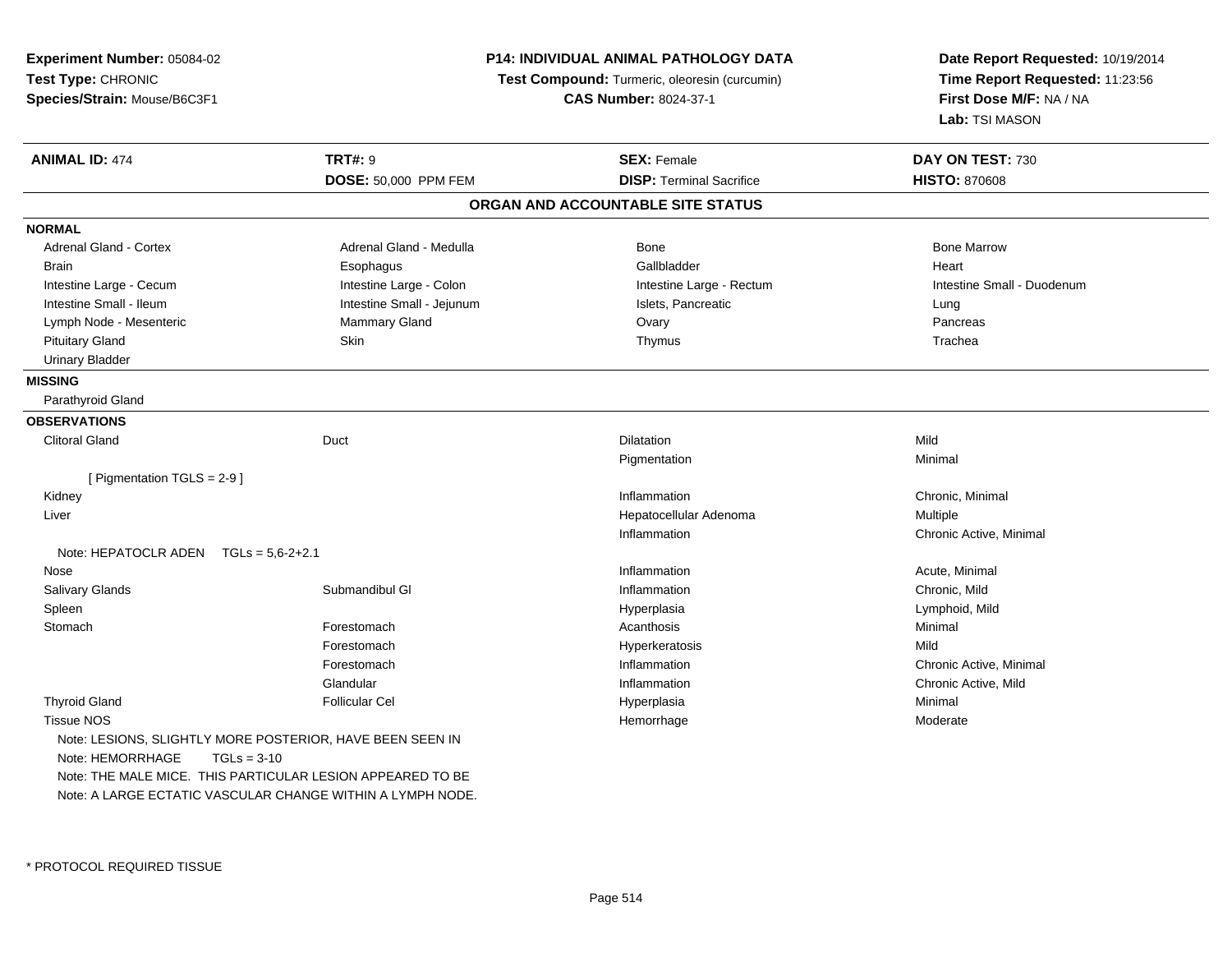| <b>Experiment Number: 05084-02</b><br><b>Test Type: CHRONIC</b><br>Species/Strain: Mouse/B6C3F1 | <b>P14: INDIVIDUAL ANIMAL PATHOLOGY DATA</b><br><b>Test Compound:</b> Turmeric, oleoresin (curcumin)<br><b>CAS Number: 8024-37-1</b> |                                   | Date Report Requested: 10/19/2014<br>Time Report Requested: 11:23:56<br>First Dose M/F: NA / NA<br>Lab: TSI MASON |  |
|-------------------------------------------------------------------------------------------------|--------------------------------------------------------------------------------------------------------------------------------------|-----------------------------------|-------------------------------------------------------------------------------------------------------------------|--|
| <b>ANIMAL ID: 474</b>                                                                           | <b>TRT#: 9</b>                                                                                                                       | <b>SEX: Female</b>                | <b>DAY ON TEST: 730</b>                                                                                           |  |
|                                                                                                 | <b>DOSE: 50.000 PPM FEM</b>                                                                                                          | <b>DISP:</b> Terminal Sacrifice   | <b>HISTO: 870608</b>                                                                                              |  |
|                                                                                                 |                                                                                                                                      | ORGAN AND ACCOUNTABLE SITE STATUS |                                                                                                                   |  |
| Note: OBSERVED IN THIS AREA IN THE FEMALE MICE. SIMILAR                                         |                                                                                                                                      |                                   |                                                                                                                   |  |
| Note: AREA. THIS APPEARS TO BE THE FIRST VASCULAR LESION                                        |                                                                                                                                      |                                   |                                                                                                                   |  |
| Note: THIS VASCULAR LESION WAS IN THE MID-RETROPERITONEAL                                       |                                                                                                                                      |                                   |                                                                                                                   |  |
| Uterus                                                                                          | Endometrium<br>Hyperplasia                                                                                                           |                                   | Mild                                                                                                              |  |
| PRIMARY CAUSE OF DEATH                                                                          |                                                                                                                                      |                                   |                                                                                                                   |  |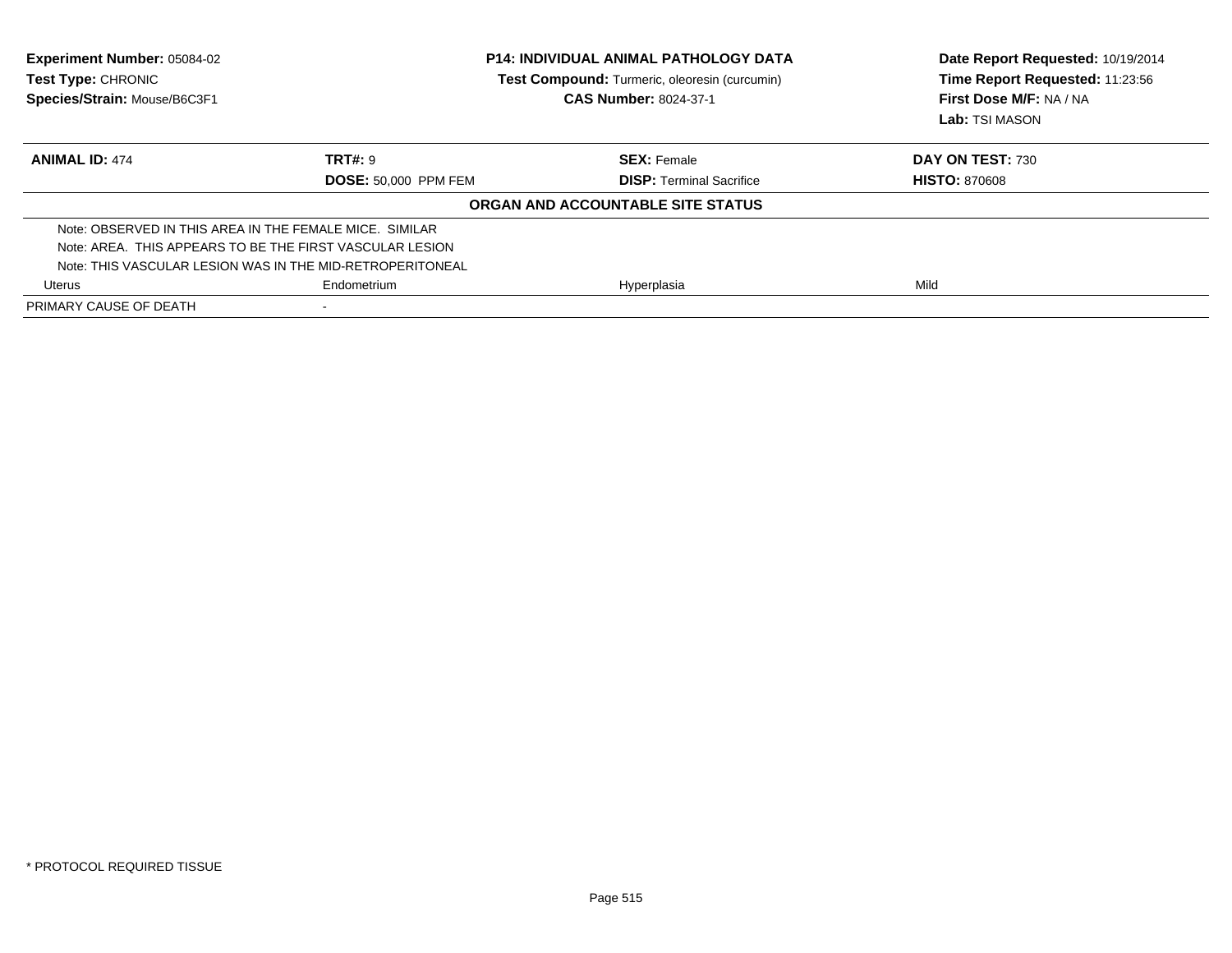| <b>Experiment Number: 05084-02</b><br>Test Type: CHRONIC<br>Species/Strain: Mouse/B6C3F1 |                             | <b>P14: INDIVIDUAL ANIMAL PATHOLOGY DATA</b><br>Test Compound: Turmeric, oleoresin (curcumin)<br><b>CAS Number: 8024-37-1</b> |                           |
|------------------------------------------------------------------------------------------|-----------------------------|-------------------------------------------------------------------------------------------------------------------------------|---------------------------|
| <b>ANIMAL ID: 475</b>                                                                    | <b>TRT#: 9</b>              | <b>SEX: Female</b>                                                                                                            | DAY ON TEST: 730          |
|                                                                                          | <b>DOSE: 50,000 PPM FEM</b> | <b>DISP: Terminal Sacrifice</b>                                                                                               | <b>HISTO: 870609</b>      |
|                                                                                          |                             | ORGAN AND ACCOUNTABLE SITE STATUS                                                                                             |                           |
| <b>NORMAL</b>                                                                            |                             |                                                                                                                               |                           |
| Adrenal Gland - Cortex                                                                   | Adrenal Gland - Medulla     | Bone                                                                                                                          | Esophagus                 |
| Gallbladder                                                                              | Heart                       | Intestine Large - Cecum                                                                                                       | Intestine Large - Colon   |
| Intestine Large - Rectum                                                                 | Intestine Small - Duodenum  | Intestine Small - Ileum                                                                                                       | Intestine Small - Jejunum |
| Islets, Pancreatic                                                                       | Lung                        | Lymph Node - Mesenteric                                                                                                       | <b>Mammary Gland</b>      |
| Ovary                                                                                    | Pancreas                    | Parathyroid Gland                                                                                                             | <b>Pituitary Gland</b>    |
| <b>Skin</b>                                                                              | Spleen                      | Stomach - Forestomach                                                                                                         | Stomach - Glandular       |
| Thymus                                                                                   | Trachea                     | <b>Urinary Bladder</b>                                                                                                        |                           |
| <b>OBSERVATIONS</b>                                                                      |                             |                                                                                                                               |                           |
| <b>Bone Marrow</b>                                                                       | Sternal                     | Myelofibrosis                                                                                                                 | Minimal                   |
| <b>Brain</b>                                                                             | Thalamus                    | Mineralization                                                                                                                | Minimal                   |
| Kidney                                                                                   |                             | Inflammation                                                                                                                  | Chronic, Minimal          |
| Liver                                                                                    |                             | Inflammation                                                                                                                  | Chronic Active, Minimal   |
| Nose                                                                                     |                             | Inflammation                                                                                                                  | Acute, Minimal            |
| <b>Salivary Glands</b>                                                                   | Parotid GI                  | Inflammation                                                                                                                  | Chronic, Mild             |
| <b>Thyroid Gland</b>                                                                     | <b>Follicular Cel</b>       | Hyperplasia                                                                                                                   | Minimal                   |
| Uterus                                                                                   | Endometrium                 | Hyperplasia                                                                                                                   | Mild                      |
| PRIMARY CAUSE OF DEATH                                                                   |                             |                                                                                                                               |                           |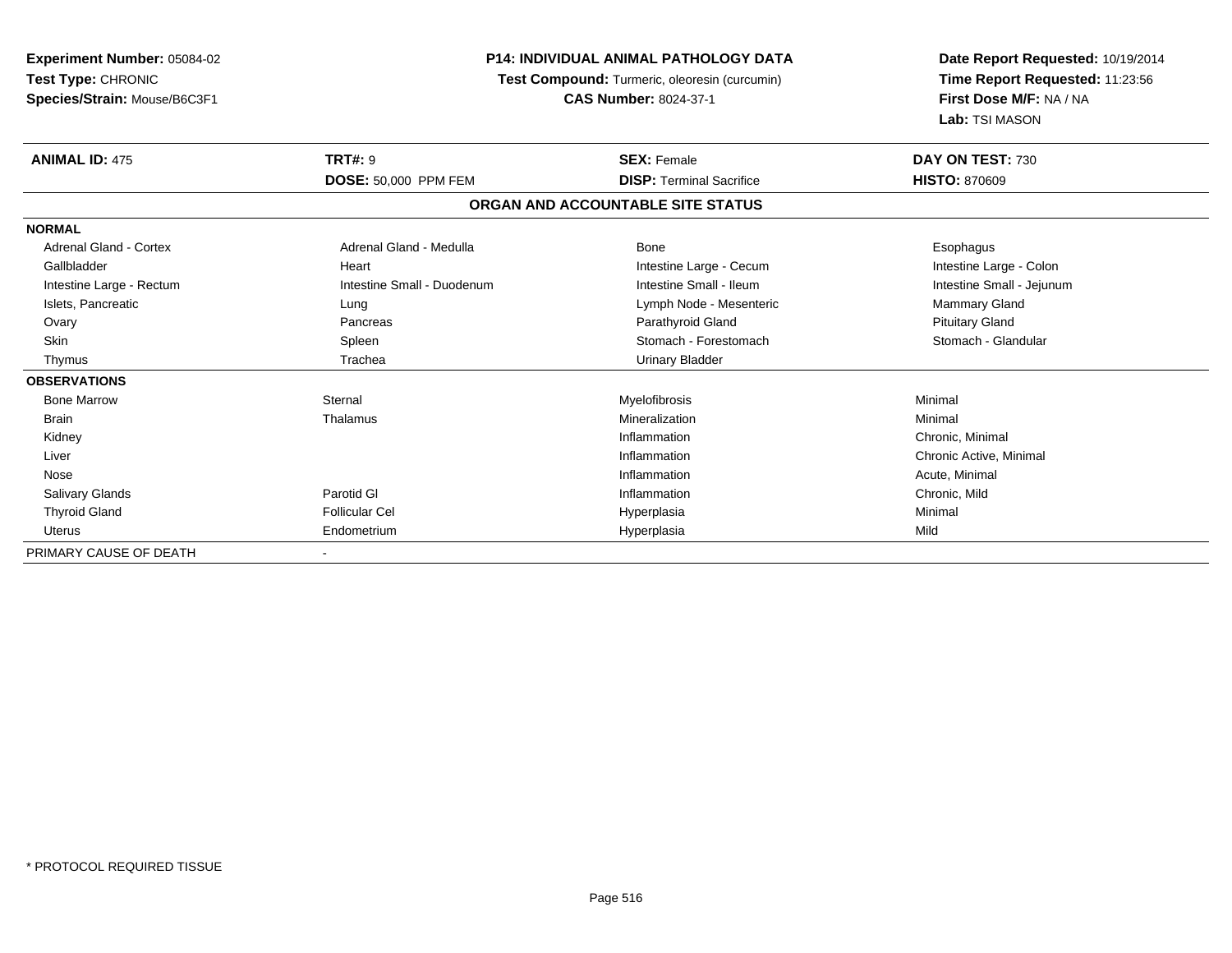**Experiment Number:** 05084-02**Test Type:** CHRONIC **Species/Strain:** Mouse/B6C3F1**P14: INDIVIDUAL ANIMAL PATHOLOGY DATA Test Compound:** Turmeric, oleoresin (curcumin)**CAS Number:** 8024-37-1**Date Report Requested:** 10/19/2014**Time Report Requested:** 11:23:56**First Dose M/F:** NA / NA**Lab:** TSI MASON**ANIMAL ID:** 476**TRT#:** 9 **SEX:** Female **DAY ON TEST:** 450 **DOSE:** 50,000 PPM FEM**DISP:** Interval Sacrifice **HISTO:** 853398 **ORGAN AND ACCOUNTABLE SITE STATUSNORMALAdrenal Gland - Cortex** Adrenal Gland - Medulla **Adrenal Gland - Medulla** Bone Bone Bone Bone Bone Marrow Esophagus Gallbladder Gallbladder (Gallbladder Heart Heart Intestine Large - Colon Intestine Large - Rectum **Intestine Small - Duodenum** Intestine Small - Jejunum Intestine Small - Jejunum Islets, Pancreatic Lung Communication Communication Communication Communication Communication Communication Communication Nose Communication Nose **Salivary Glands**  Pancreas Parathyroid Gland Pituitary Gland Salivary GlandsSkin Stomach - Forestomach - Forestomach - Forestomach - Forestomach - Forestomach - Forestomach - Forestomach Thyroid Gland The Trachea **OBSERVATIONS** Brainn and the theorem is the three matter of the matter of the matter of the matter of the matter of the matter of  $M$ inimal  $M$ inimal  $M$ inimal  $M$ inimal  $M$ inimal  $M$ inimal  $M$ inimal  $M$ inimal  $M$ inimal  $M$ inimal  $M$ inimal Intestine LargeCecum, Epithelium<br>TGLs = 5-6 Pigmentation Minimal Note: PIGMENT Intestine Small Epithelium, Ileumm and the Pigmentation of the Minimal of the Minimal of the Minimal of the Minimal of the Minimal of the Minimal of the Minimal of the Minimal of the Minimal of the Minimal of the Minimal of the Minimal of the Minimal of t Note: PIGMENT  $TGLs = 4-6$  Kidneyy the control of the control of the control of the control of the control of the control of the control of the control of the control of the control of the control of the control of the control of the control of the contro Inflammation **Chronic, Minimal**<br>
Inflammation **Chronic** Chronic Minimal Liver**Inflammation**  Chronic, Minimal Ovaryy the control of the control of the control of the control of the control of the control of the control of the control of the control of the control of the control of the control of the control of the control of the contro Note:  $CYST$   $TGLs = 2-4$ **Stomach** h ann an Eise ann an Eise ann an Chaidh ann an t-an am Aire ann an Aire ann an Aire an Aire an Aire ann an Mil<br>Is an t-an an Eise an Eise an Aire an t-an an t-an an t-an an Aire an t-an Aire ann an Aire an Aire an Aire an Epithelium, Glandular Pigmentationn Minimal Note: PIGMENT  $TGLs = 6-3$  [ Pigmentation TGLS = 7-3 ] Urinary Bladder**Inflammation Inflammation** Inflammation **Chronic**, Minimal Uterus Endometrium Hyperplasia Mild PRIMARY CAUSE OF DEATH-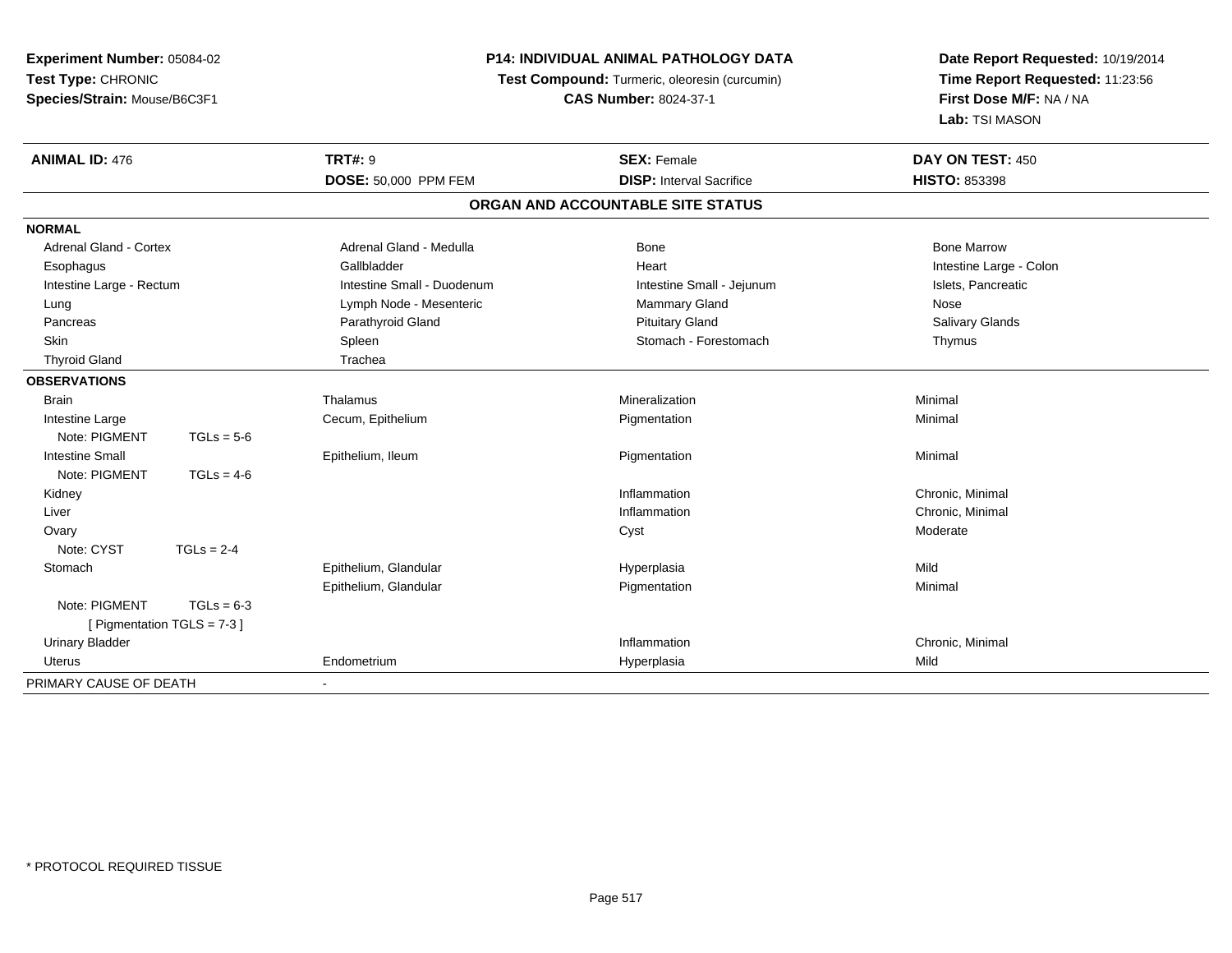| Experiment Number: 05084-02<br>Test Type: CHRONIC<br>Species/Strain: Mouse/B6C3F1 |                | <b>P14: INDIVIDUAL ANIMAL PATHOLOGY DATA</b><br>Test Compound: Turmeric, oleoresin (curcumin)<br><b>CAS Number: 8024-37-1</b> |                                   | Date Report Requested: 10/19/2014<br>Time Report Requested: 11:23:56<br>First Dose M/F: NA / NA<br>Lab: TSI MASON |  |
|-----------------------------------------------------------------------------------|----------------|-------------------------------------------------------------------------------------------------------------------------------|-----------------------------------|-------------------------------------------------------------------------------------------------------------------|--|
| <b>ANIMAL ID: 477</b>                                                             |                | <b>TRT#: 9</b>                                                                                                                | <b>SEX: Female</b>                | DAY ON TEST: 621                                                                                                  |  |
|                                                                                   |                | DOSE: 50,000 PPM FEM                                                                                                          | <b>DISP: Moribund</b>             | <b>HISTO: 870610</b>                                                                                              |  |
|                                                                                   |                |                                                                                                                               | ORGAN AND ACCOUNTABLE SITE STATUS |                                                                                                                   |  |
| <b>NORMAL</b>                                                                     |                |                                                                                                                               |                                   |                                                                                                                   |  |
| <b>Adrenal Gland - Cortex</b>                                                     |                | Adrenal Gland - Medulla                                                                                                       | <b>Bone</b>                       | <b>Brain</b>                                                                                                      |  |
| Esophagus                                                                         |                | Gallbladder                                                                                                                   | Heart                             | Intestine Large - Cecum                                                                                           |  |
| Intestine Large - Colon                                                           |                | Intestine Large - Rectum                                                                                                      | Intestine Small - Duodenum        | Intestine Small - Ileum                                                                                           |  |
| Intestine Small - Jejunum                                                         |                | Islets, Pancreatic                                                                                                            | Liver                             | Lung                                                                                                              |  |
| Lymph Node - Mesenteric                                                           |                | Nose                                                                                                                          | Pancreas                          | Skin                                                                                                              |  |
| Spleen                                                                            |                | Stomach - Forestomach                                                                                                         | Stomach - Glandular               | Thymus                                                                                                            |  |
| Trachea                                                                           |                | <b>Urinary Bladder</b>                                                                                                        |                                   |                                                                                                                   |  |
| <b>MISSING</b>                                                                    |                |                                                                                                                               |                                   |                                                                                                                   |  |
| Parathyroid Gland                                                                 |                |                                                                                                                               |                                   |                                                                                                                   |  |
| <b>OBSERVATIONS</b>                                                               |                |                                                                                                                               |                                   |                                                                                                                   |  |
| <b>Bone Marrow</b>                                                                |                | Sternal                                                                                                                       | Myelofibrosis                     | Minimal                                                                                                           |  |
| Kidney                                                                            |                |                                                                                                                               | Inflammation                      | Chronic, Minimal                                                                                                  |  |
| Mammary Gland                                                                     |                |                                                                                                                               | Hyperplasia                       | Mild                                                                                                              |  |
| Ovary                                                                             |                |                                                                                                                               | Cyst                              | Mild                                                                                                              |  |
| [Cyst TGLS = $2-4$ ]                                                              |                |                                                                                                                               |                                   |                                                                                                                   |  |
| <b>Pituitary Gland</b>                                                            |                | Pars Distalis                                                                                                                 | Adenoma                           |                                                                                                                   |  |
| Note: ADENOMA                                                                     | $TGLs = 6-7.1$ |                                                                                                                               |                                   |                                                                                                                   |  |
| Salivary Glands                                                                   |                | Submandibul GI                                                                                                                | Inflammation                      | Chronic, Minimal                                                                                                  |  |
| <b>Thyroid Gland</b>                                                              |                | <b>Follicular Cel</b>                                                                                                         | Hyperplasia                       | Marked                                                                                                            |  |
|                                                                                   |                |                                                                                                                               | Inflammation                      | Chronic Active, Minimal                                                                                           |  |
|                                                                                   |                | Note: OF MONONUCLEAR CELLS WERE NOTED IN THE INTERSTITIUM.                                                                    |                                   |                                                                                                                   |  |
|                                                                                   |                | Note: THROUGHOUT THE THYROIDS. IN ADDITION SMALL AGGREGATES                                                                   |                                   |                                                                                                                   |  |
|                                                                                   |                | Note: THERE IS DIFFUSE HYPERPLASIA OF FOLLICULAR EPITHELIUM                                                                   |                                   |                                                                                                                   |  |
| Note: HYPERPLASIA                                                                 | $TGLs = 4-5$   |                                                                                                                               |                                   |                                                                                                                   |  |
| Uterus                                                                            |                |                                                                                                                               | Hydrometra                        | Mild                                                                                                              |  |
| PRIMARY CAUSE OF DEATH                                                            |                |                                                                                                                               |                                   |                                                                                                                   |  |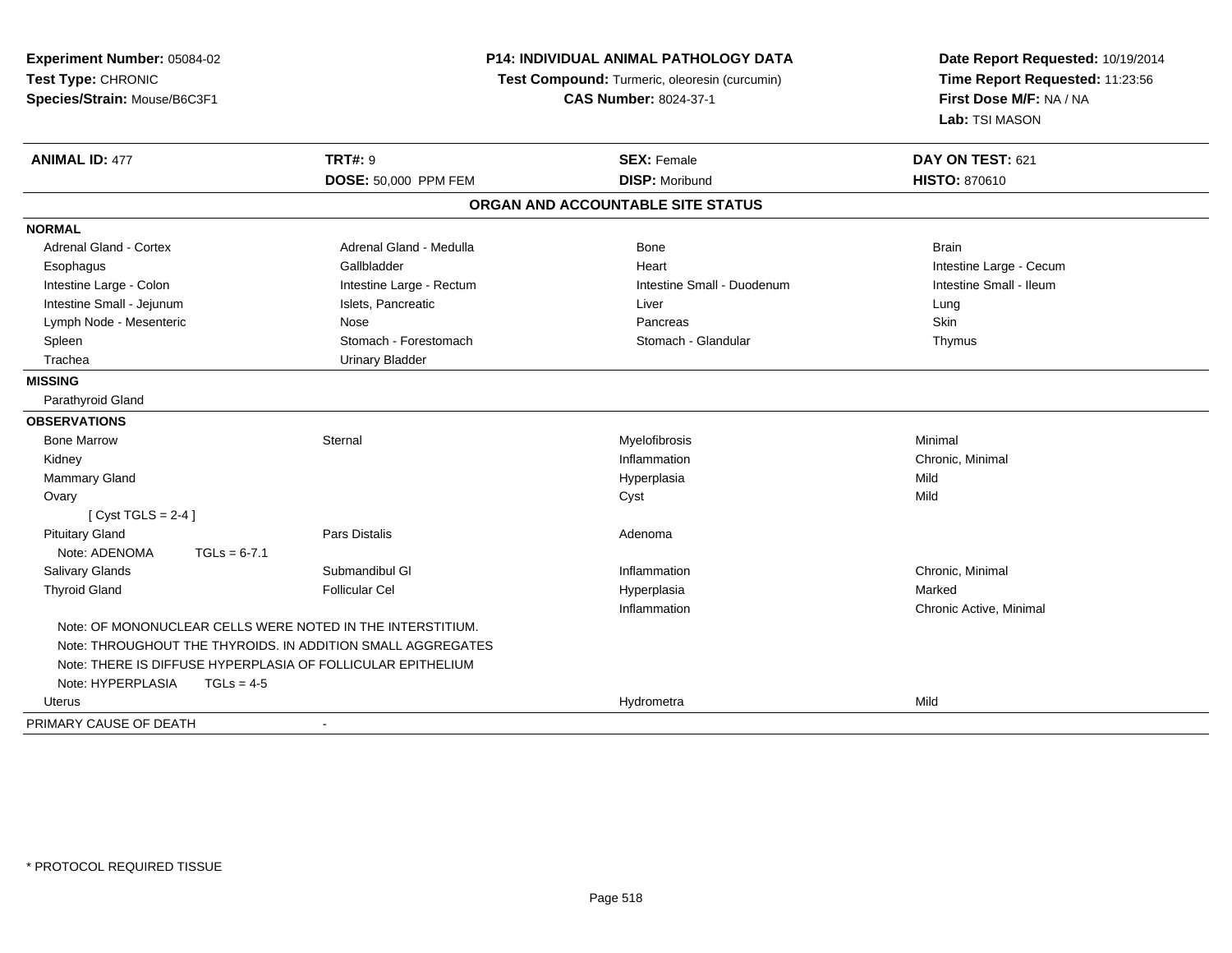| Experiment Number: 05084-02                                 | <b>P14: INDIVIDUAL ANIMAL PATHOLOGY DATA</b>                |                                               | Date Report Requested: 10/19/2014 |  |
|-------------------------------------------------------------|-------------------------------------------------------------|-----------------------------------------------|-----------------------------------|--|
| Test Type: CHRONIC                                          |                                                             | Test Compound: Turmeric, oleoresin (curcumin) | Time Report Requested: 11:23:56   |  |
| Species/Strain: Mouse/B6C3F1                                |                                                             | <b>CAS Number: 8024-37-1</b>                  | First Dose M/F: NA / NA           |  |
|                                                             |                                                             |                                               | Lab: TSI MASON                    |  |
| <b>ANIMAL ID: 478</b>                                       | <b>TRT#: 9</b>                                              | <b>SEX: Female</b>                            | DAY ON TEST: 732                  |  |
|                                                             | DOSE: 50,000 PPM FEM                                        | <b>DISP: Terminal Sacrifice</b>               | <b>HISTO: 870611</b>              |  |
|                                                             |                                                             | ORGAN AND ACCOUNTABLE SITE STATUS             |                                   |  |
| <b>NORMAL</b>                                               |                                                             |                                               |                                   |  |
| <b>Adrenal Gland - Cortex</b>                               | Adrenal Gland - Medulla                                     | <b>Bone</b>                                   | Esophagus                         |  |
| Gallbladder                                                 | Heart                                                       | Intestine Large - Cecum                       | Intestine Large - Colon           |  |
| Intestine Large - Rectum                                    | Intestine Small - Duodenum                                  | Intestine Small - Ileum                       | Intestine Small - Jejunum         |  |
| Islets, Pancreatic                                          | Lung                                                        | Lymph Node - Mesenteric                       | <b>Mammary Gland</b>              |  |
| Nose                                                        | Ovary                                                       | Pancreas                                      | <b>Pituitary Gland</b>            |  |
| Spleen                                                      | Stomach - Glandular                                         | Thymus                                        | Trachea                           |  |
| <b>Urinary Bladder</b>                                      |                                                             |                                               |                                   |  |
| <b>MISSING</b>                                              |                                                             |                                               |                                   |  |
| Parathyroid Gland                                           |                                                             |                                               |                                   |  |
| <b>OBSERVATIONS</b>                                         |                                                             |                                               |                                   |  |
| <b>Bone Marrow</b>                                          | Sternal                                                     | Myelofibrosis                                 | Minimal                           |  |
| Brain                                                       | Thalamus                                                    | Mineralization                                | Minimal                           |  |
| Kidney                                                      |                                                             | Inflammation                                  | Chronic, Minimal                  |  |
| Liver                                                       |                                                             | Inflammation                                  | Chronic Active, Minimal           |  |
| Salivary Glands                                             | Submandibul GI                                              | Inflammation                                  | Chronic, Minimal                  |  |
| Skin                                                        | Sebaceous GI                                                | Hyperplasia                                   | Mild                              |  |
| Note: A SKIN NODULE AT THE RECTAL CUTANEOUS JUNCTION.       |                                                             |                                               |                                   |  |
| Note: HYPERPLASIA<br>$TGLs = 4-6.1$                         |                                                             |                                               |                                   |  |
|                                                             | Note: WHAT THE PROSECTOR THOUGHT WAS A RECTAL NODULE WAS    |                                               |                                   |  |
| Stomach                                                     | Forestomach                                                 | Squamous Cell Papilloma                       |                                   |  |
|                                                             | Note: THE POINT OF ATTACHMENT OF THE FORESTOMACH LESION WAS |                                               |                                   |  |
| Note: TISSUE CORE THE LESION DOES APPEAR TO BE A PAPILLOMA. |                                                             |                                               |                                   |  |
| Note: NOT PRESENT; HOWEVER, BECAUSE OF THE CONNECTIVE       |                                                             |                                               |                                   |  |
| [Squamous Cell Papilloma TGLS = 5-3.1]                      |                                                             |                                               |                                   |  |
| <b>Thyroid Gland</b>                                        | <b>Follicular Cel</b>                                       | Hyperplasia                                   | Minimal                           |  |
| <b>Uterus</b>                                               | Endometrium                                                 | Hyperplasia                                   | Mild                              |  |
| [ Hyperplasia TGLS = 2-4 ]                                  |                                                             |                                               |                                   |  |
| PRIMARY CAUSE OF DEATH                                      |                                                             |                                               |                                   |  |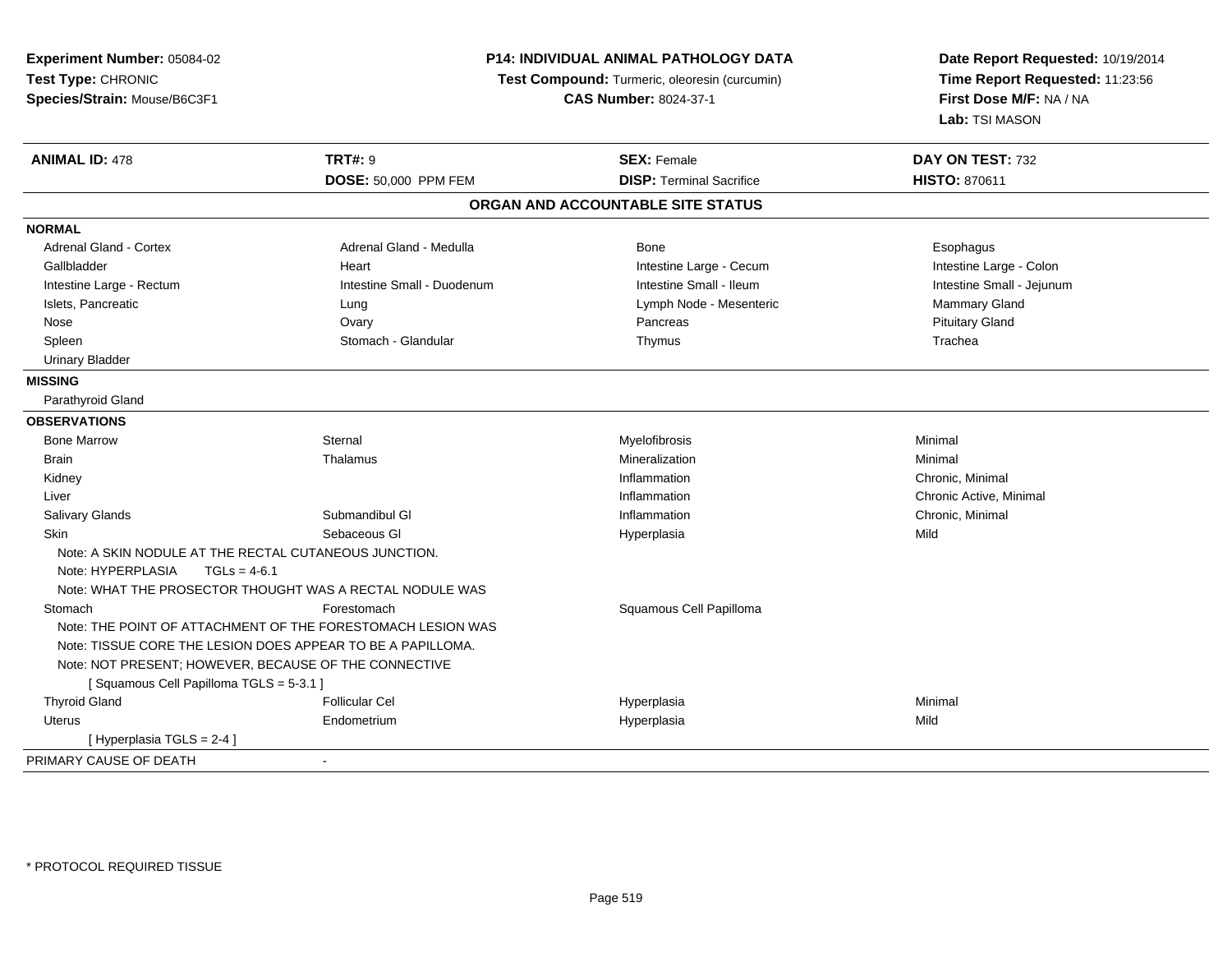| Experiment Number: 05084-02<br>Test Type: CHRONIC<br>Species/Strain: Mouse/B6C3F1 |                | <b>P14: INDIVIDUAL ANIMAL PATHOLOGY DATA</b><br>Test Compound: Turmeric, oleoresin (curcumin)<br><b>CAS Number: 8024-37-1</b> |                                   | Date Report Requested: 10/19/2014<br>Time Report Requested: 11:23:56<br>First Dose M/F: NA / NA<br>Lab: TSI MASON |
|-----------------------------------------------------------------------------------|----------------|-------------------------------------------------------------------------------------------------------------------------------|-----------------------------------|-------------------------------------------------------------------------------------------------------------------|
| <b>ANIMAL ID: 479</b>                                                             |                | <b>TRT#: 9</b>                                                                                                                | <b>SEX: Female</b>                | DAY ON TEST: 453                                                                                                  |
|                                                                                   |                | DOSE: 50,000 PPM FEM                                                                                                          | <b>DISP: Interval Sacrifice</b>   | HISTO: 853395                                                                                                     |
|                                                                                   |                |                                                                                                                               | ORGAN AND ACCOUNTABLE SITE STATUS |                                                                                                                   |
| <b>NORMAL</b>                                                                     |                |                                                                                                                               |                                   |                                                                                                                   |
| Adrenal Gland - Cortex                                                            |                | Adrenal Gland - Medulla                                                                                                       | Bone                              | Esophagus                                                                                                         |
| Gallbladder                                                                       |                | Heart                                                                                                                         | Intestine Large - Rectum          | Intestine Small - Duodenum                                                                                        |
| Intestine Small - Jejunum                                                         |                | Islets, Pancreatic                                                                                                            | Liver                             | Lung                                                                                                              |
| Nose                                                                              |                | Ovary                                                                                                                         | Pancreas                          | <b>Pituitary Gland</b>                                                                                            |
| Skin                                                                              |                | Spleen                                                                                                                        | Stomach - Forestomach             | Thymus                                                                                                            |
| <b>Thyroid Gland</b>                                                              |                | Trachea                                                                                                                       | <b>Urinary Bladder</b>            |                                                                                                                   |
| <b>MISSING</b>                                                                    |                |                                                                                                                               |                                   |                                                                                                                   |
| <b>Mammary Gland</b>                                                              |                | Parathyroid Gland                                                                                                             |                                   |                                                                                                                   |
| <b>OBSERVATIONS</b>                                                               |                |                                                                                                                               |                                   |                                                                                                                   |
| <b>Bone Marrow</b>                                                                |                | Sternal                                                                                                                       | Myelofibrosis                     | Mild                                                                                                              |
| Brain                                                                             |                | Thalamus                                                                                                                      | Mineralization                    | Minimal                                                                                                           |
| Intestine Large                                                                   |                | Cecum, Epithelium                                                                                                             | Pigmentation                      | Minimal                                                                                                           |
|                                                                                   |                | Colon, Epithelium                                                                                                             | Pigmentation                      | Minimal                                                                                                           |
| <b>Intestine Small</b>                                                            |                | Epithelium, Ileum                                                                                                             | Pigmentation                      | Minimal                                                                                                           |
| Kidney                                                                            |                |                                                                                                                               | Inflammation                      | Chronic, Minimal                                                                                                  |
| Lymph Node                                                                        |                | Mesenteric                                                                                                                    | <b>Infiltration Cellular</b>      | Histiocyte, Minimal                                                                                               |
|                                                                                   |                | Mesenteric                                                                                                                    | Pigmentation                      | Minimal                                                                                                           |
| Salivary Glands                                                                   |                | Submandibul GI                                                                                                                | Inflammation                      | Chronic, Minimal                                                                                                  |
| Stomach                                                                           |                | Epithelium, Glandular                                                                                                         | Pigmentation                      | Minimal                                                                                                           |
| Uterus                                                                            |                |                                                                                                                               | Hydrometra                        | Marked                                                                                                            |
|                                                                                   |                | Endometrium                                                                                                                   | Hyperplasia                       | Moderate                                                                                                          |
| Note: HYDROMETRA                                                                  | $TGLs = 2-4.1$ |                                                                                                                               |                                   |                                                                                                                   |
| Note: HYPERPLASIA                                                                 | $TGLS = 2-4.1$ |                                                                                                                               |                                   |                                                                                                                   |
| PRIMARY CAUSE OF DEATH                                                            |                |                                                                                                                               |                                   |                                                                                                                   |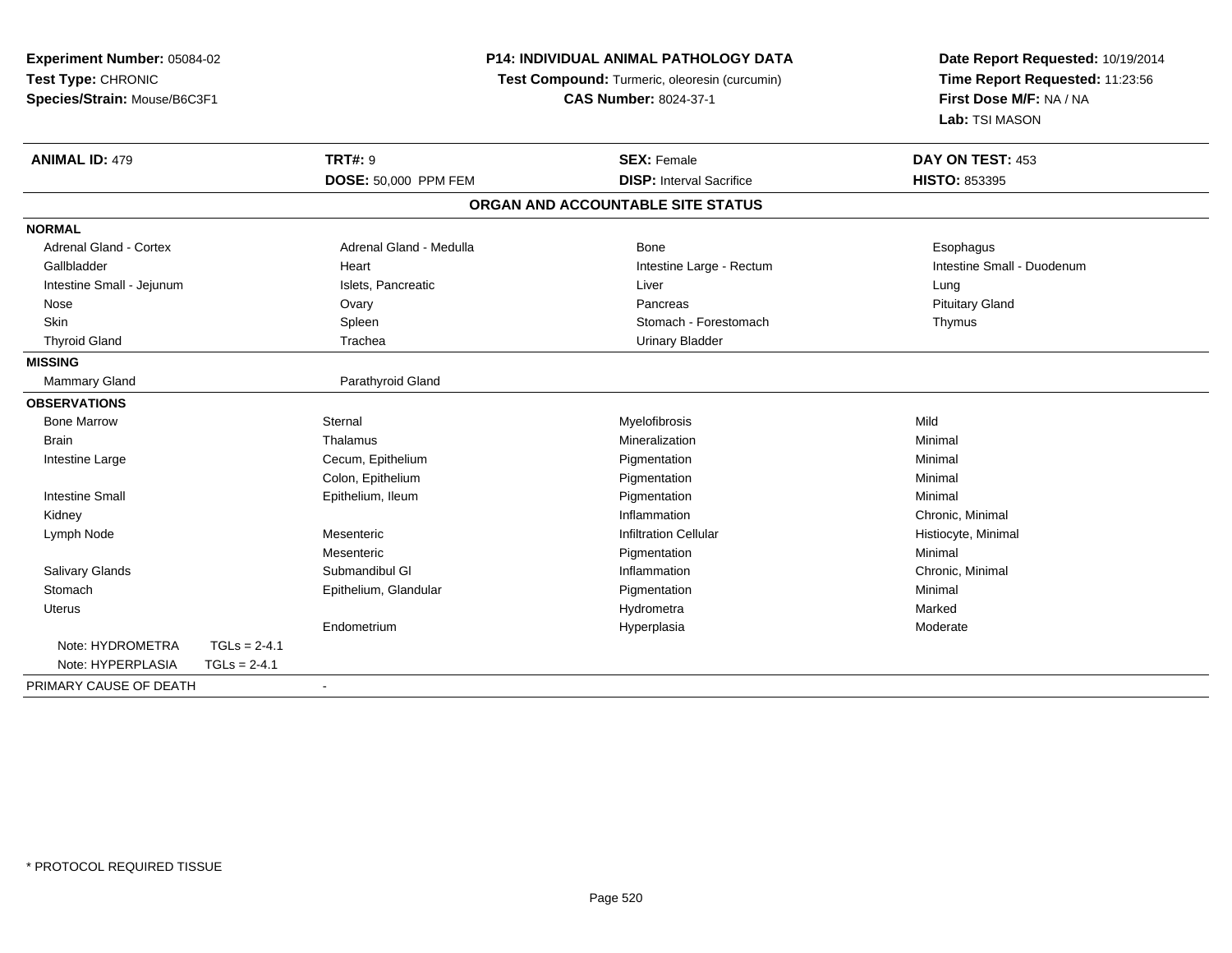| Experiment Number: 05084-02       | P14: INDIVIDUAL ANIMAL PATHOLOGY DATA<br>Test Compound: Turmeric, oleoresin (curcumin) |                                   | Date Report Requested: 10/19/2014 |  |
|-----------------------------------|----------------------------------------------------------------------------------------|-----------------------------------|-----------------------------------|--|
| Test Type: CHRONIC                |                                                                                        |                                   | Time Report Requested: 11:23:56   |  |
| Species/Strain: Mouse/B6C3F1      |                                                                                        | <b>CAS Number: 8024-37-1</b>      | First Dose M/F: NA / NA           |  |
|                                   |                                                                                        |                                   | Lab: TSI MASON                    |  |
| <b>ANIMAL ID: 480</b>             | <b>TRT#: 9</b>                                                                         | <b>SEX: Female</b>                | DAY ON TEST: 732                  |  |
|                                   | DOSE: 50,000 PPM FEM                                                                   | <b>DISP: Terminal Sacrifice</b>   | <b>HISTO: 870612</b>              |  |
|                                   |                                                                                        | ORGAN AND ACCOUNTABLE SITE STATUS |                                   |  |
| <b>NORMAL</b>                     |                                                                                        |                                   |                                   |  |
| Adrenal Gland - Cortex            | Adrenal Gland - Medulla                                                                | Bone                              | Esophagus                         |  |
| Gallbladder                       | Heart                                                                                  | Intestine Large - Cecum           | Intestine Large - Colon           |  |
| Intestine Large - Rectum          | Intestine Small - Duodenum                                                             | Intestine Small - Ileum           | Intestine Small - Jejunum         |  |
| Islets, Pancreatic                | Lung                                                                                   | Lymph Node - Mesenteric           | Mammary Gland                     |  |
| Nose                              | Pancreas                                                                               | Skin                              | Spleen                            |  |
| Stomach - Glandular               | Thymus                                                                                 | <b>Thyroid Gland</b>              | Trachea                           |  |
| <b>Urinary Bladder</b>            |                                                                                        |                                   |                                   |  |
| <b>MISSING</b>                    |                                                                                        |                                   |                                   |  |
| Parathyroid Gland                 |                                                                                        |                                   |                                   |  |
| <b>OBSERVATIONS</b>               |                                                                                        |                                   |                                   |  |
| <b>Bone Marrow</b>                | Sternal                                                                                | Myelofibrosis                     | Mild                              |  |
| Brain                             | Thalamus                                                                               | Mineralization                    | Minimal                           |  |
| Kidney                            |                                                                                        | Inflammation                      | Chronic, Minimal                  |  |
| Liver                             |                                                                                        | Inflammation                      | Chronic Active, Minimal           |  |
| Ovary                             |                                                                                        | Cyst                              | Minimal                           |  |
|                                   |                                                                                        | Hemorrhage                        | Minimal                           |  |
| [Cyst TGLS = $2-4$ ]              |                                                                                        |                                   |                                   |  |
| [Hemorrhage TGLS = 2-4]           |                                                                                        |                                   |                                   |  |
| <b>Pituitary Gland</b>            | <b>Pars Distalis</b>                                                                   | Angiectasis                       | Minimal                           |  |
|                                   | Pars Distalis                                                                          | Hyperplasia                       | Minimal                           |  |
| Note: ANGIECTASIS<br>$TGLs = 4-7$ |                                                                                        |                                   |                                   |  |
| Salivary Glands                   | Submandibul GI                                                                         | Inflammation                      | Chronic, Mild                     |  |
| Stomach                           | Forestomach                                                                            | Squamous Cell Papilloma           |                                   |  |
| Note: PAPILLOMA SQUA TGLs = 5-3.1 |                                                                                        |                                   |                                   |  |
| <b>Uterus</b>                     |                                                                                        | Hydrometra                        | Moderate                          |  |
|                                   | Endometrium                                                                            | Hyperplasia                       | Mild                              |  |
| [Hydrometra TGLS = 3-4]           |                                                                                        |                                   |                                   |  |
| [Hyperplasia TGLS = 3-4]          |                                                                                        |                                   |                                   |  |
| PRIMARY CAUSE OF DEATH            | $\mathbf{r}$                                                                           |                                   |                                   |  |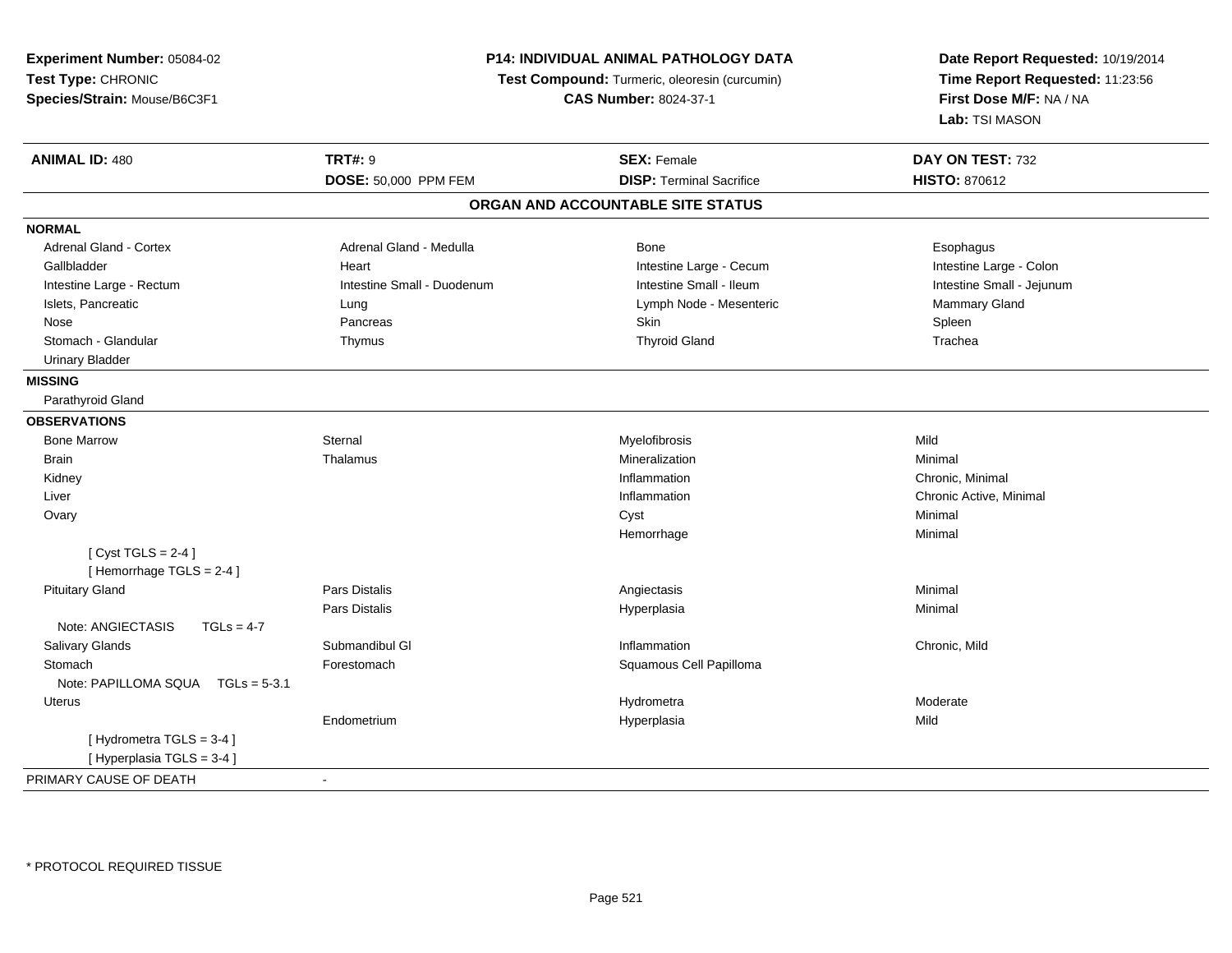| Experiment Number: 05084-02                        |                | P14: INDIVIDUAL ANIMAL PATHOLOGY DATA         |                                   | Date Report Requested: 10/19/2014 |
|----------------------------------------------------|----------------|-----------------------------------------------|-----------------------------------|-----------------------------------|
| Test Type: CHRONIC<br>Species/Strain: Mouse/B6C3F1 |                | Test Compound: Turmeric, oleoresin (curcumin) |                                   | Time Report Requested: 11:23:56   |
|                                                    |                |                                               | <b>CAS Number: 8024-37-1</b>      | First Dose M/F: NA / NA           |
|                                                    |                |                                               |                                   | Lab: TSI MASON                    |
| <b>ANIMAL ID: 481</b>                              |                | <b>TRT#: 9</b>                                | <b>SEX: Female</b>                | DAY ON TEST: 450                  |
|                                                    |                | DOSE: 50,000 PPM FEM                          | <b>DISP: Interval Sacrifice</b>   | HISTO: 853399                     |
|                                                    |                |                                               | ORGAN AND ACCOUNTABLE SITE STATUS |                                   |
| <b>NORMAL</b>                                      |                |                                               |                                   |                                   |
| <b>Adrenal Gland - Cortex</b>                      |                | Adrenal Gland - Medulla                       | <b>Bone</b>                       | <b>Bone Marrow</b>                |
| Esophagus                                          |                | Gallbladder                                   | Heart                             | Intestine Large - Colon           |
| Intestine Large - Rectum                           |                | Intestine Small - Duodenum                    | Islets, Pancreatic                | Liver                             |
| Lung                                               |                | Lymph Node - Mesenteric                       | Mammary Gland                     | Nose                              |
| Ovary                                              |                | Pancreas                                      | Parathyroid Gland                 | <b>Pituitary Gland</b>            |
| <b>Skin</b>                                        |                | Spleen                                        | Stomach - Forestomach             | Thymus                            |
| <b>Thyroid Gland</b>                               |                | Trachea                                       |                                   |                                   |
| <b>OBSERVATIONS</b>                                |                |                                               |                                   |                                   |
| <b>Brain</b>                                       |                | Thalamus                                      | Mineralization                    | Minimal                           |
| <b>Clitoral Gland</b>                              |                |                                               | Cyst                              | Multiple, Mild                    |
| Note: CYST                                         | $TGLs = 2-6$   |                                               |                                   |                                   |
| Intestine Large                                    |                | Cecum, Epithelium                             | Pigmentation                      | Minimal                           |
| Note: PIGMENT                                      | $TGLs = 6-6$   |                                               |                                   |                                   |
| <b>Intestine Small</b>                             |                | Epithelium, Ileum                             | Pigmentation                      | Minimal                           |
|                                                    |                | Epithelium, Jejunum                           | Pigmentation                      | Minimal                           |
| Note: PIGMENT                                      | $TGLs = 5-6$   |                                               |                                   |                                   |
| Kidney                                             |                |                                               | Inflammation                      | Chronic, Minimal                  |
| Salivary Glands                                    |                | Submandibul GI                                | Inflammation                      | Chronic, Minimal                  |
| Stomach                                            |                | Epithelium, Glandular                         | Pigmentation                      | Minimal                           |
| Note: PIGMENT                                      | $TGLs = 4-3$   |                                               |                                   |                                   |
| <b>Urinary Bladder</b>                             |                |                                               | Inflammation                      | Chronic, Minimal                  |
| <b>Uterus</b>                                      |                | Endometrium                                   | Hyperplasia                       | Mild                              |
| Note: HYPERPLASIA                                  | $TGLs = 3-4.1$ |                                               |                                   |                                   |
| PRIMARY CAUSE OF DEATH                             |                |                                               |                                   |                                   |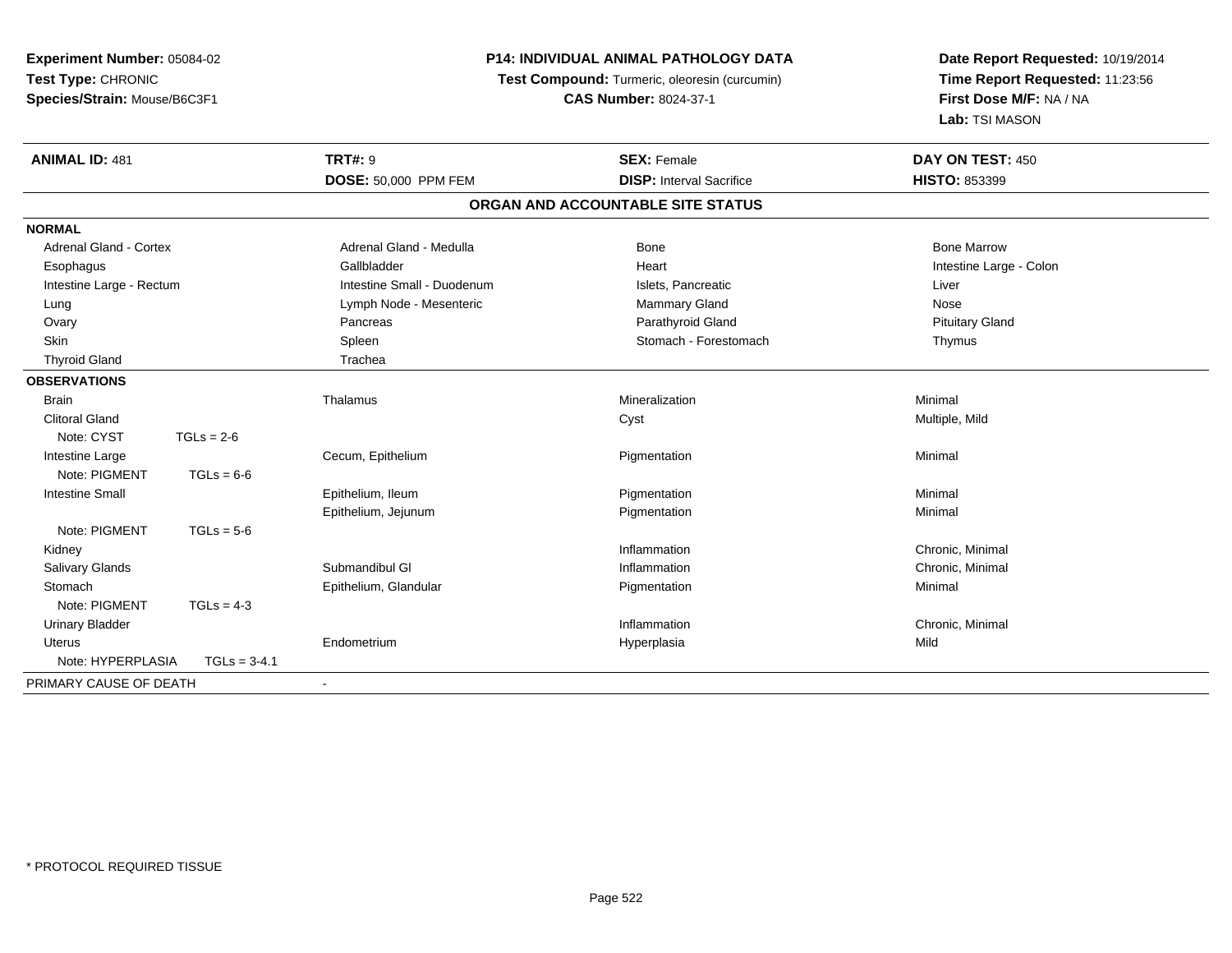| <b>Experiment Number: 05084-02</b>       | <b>P14: INDIVIDUAL ANIMAL PATHOLOGY DATA</b><br>Test Compound: Turmeric, oleoresin (curcumin) |                                   | Date Report Requested: 10/19/2014<br>Time Report Requested: 11:23:56 |  |
|------------------------------------------|-----------------------------------------------------------------------------------------------|-----------------------------------|----------------------------------------------------------------------|--|
| Test Type: CHRONIC                       |                                                                                               |                                   |                                                                      |  |
| Species/Strain: Mouse/B6C3F1             |                                                                                               | <b>CAS Number: 8024-37-1</b>      | First Dose M/F: NA / NA                                              |  |
|                                          |                                                                                               |                                   | Lab: TSI MASON                                                       |  |
| <b>ANIMAL ID: 482</b>                    | <b>TRT#: 9</b>                                                                                | <b>SEX: Female</b>                | DAY ON TEST: 730                                                     |  |
|                                          | DOSE: 50,000 PPM FEM                                                                          | <b>DISP: Terminal Sacrifice</b>   | <b>HISTO: 870613</b>                                                 |  |
|                                          |                                                                                               | ORGAN AND ACCOUNTABLE SITE STATUS |                                                                      |  |
| <b>NORMAL</b>                            |                                                                                               |                                   |                                                                      |  |
| Adrenal Gland - Cortex                   | Adrenal Gland - Medulla                                                                       | Bone                              | Esophagus                                                            |  |
| Gallbladder                              | Heart                                                                                         | Intestine Large - Cecum           | Intestine Large - Colon                                              |  |
| Intestine Large - Rectum                 | Intestine Small - Duodenum                                                                    | Intestine Small - Ileum           | Intestine Small - Jejunum                                            |  |
| Islets, Pancreatic                       | Liver                                                                                         | Lung                              | Lymph Node - Mesenteric                                              |  |
| Mammary Gland                            | Nose                                                                                          | Pancreas                          | Parathyroid Gland                                                    |  |
| <b>Pituitary Gland</b>                   | Skin                                                                                          | Spleen                            | Stomach - Forestomach                                                |  |
| Stomach - Glandular                      | Thymus                                                                                        | <b>Thyroid Gland</b>              | Trachea                                                              |  |
| <b>Urinary Bladder</b>                   |                                                                                               |                                   |                                                                      |  |
| <b>OBSERVATIONS</b>                      |                                                                                               |                                   |                                                                      |  |
| <b>Bone Marrow</b>                       | Sternal                                                                                       | Myelofibrosis                     | Minimal                                                              |  |
| <b>Brain</b>                             | Thalamus                                                                                      | Mineralization                    | Minimal                                                              |  |
| Kidney                                   |                                                                                               | Inflammation                      | Chronic, Minimal                                                     |  |
| Ovary                                    |                                                                                               | Cyst                              | Mild                                                                 |  |
| [Cyst TGLS = $2-4.1$ ]                   |                                                                                               |                                   |                                                                      |  |
| <b>Salivary Glands</b>                   | Sublingul GI                                                                                  | Inflammation                      | Chronic, Minimal                                                     |  |
|                                          | Submandibul GI                                                                                | Inflammation                      | Chronic, Minimal                                                     |  |
| <b>Uterus</b>                            |                                                                                               | Histiocytic Sarcoma               |                                                                      |  |
|                                          | Endometrium                                                                                   | Hyperplasia                       | Mild                                                                 |  |
| Note: $[$ HISTIO SARC $]$ TGLs = 3,6-4.1 |                                                                                               |                                   |                                                                      |  |
| [Hyperplasia TGLS = $3-4+4.1$ ]          |                                                                                               |                                   |                                                                      |  |
| PRIMARY CAUSE OF DEATH                   |                                                                                               |                                   |                                                                      |  |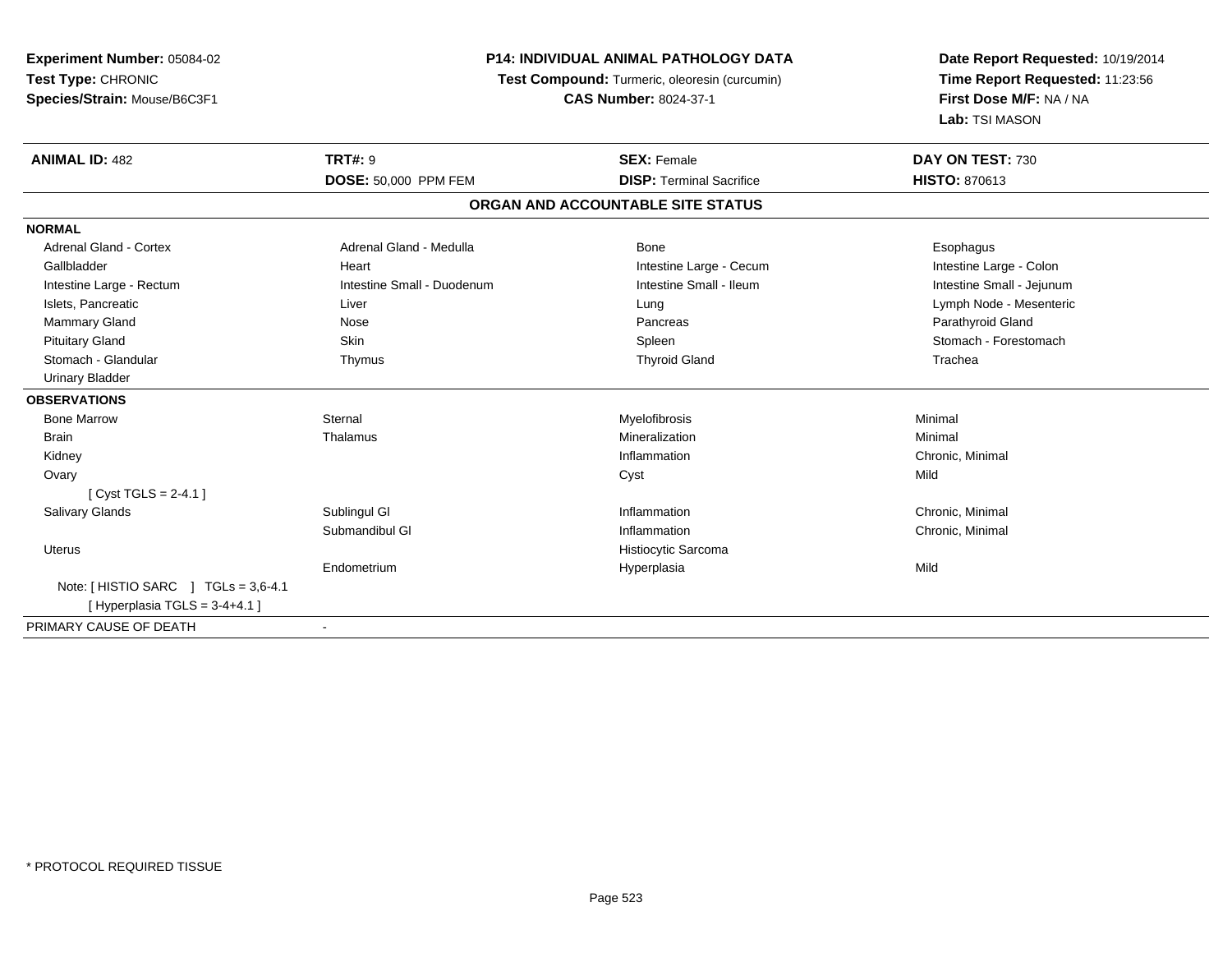| Experiment Number: 05084-02<br>Test Type: CHRONIC |                              | <b>P14: INDIVIDUAL ANIMAL PATHOLOGY DATA</b><br>Test Compound: Turmeric, oleoresin (curcumin) | Date Report Requested: 10/19/2014<br>Time Report Requested: 11:23:56 |  |
|---------------------------------------------------|------------------------------|-----------------------------------------------------------------------------------------------|----------------------------------------------------------------------|--|
| Species/Strain: Mouse/B6C3F1                      | <b>CAS Number: 8024-37-1</b> |                                                                                               | First Dose M/F: NA / NA<br>Lab: TSI MASON                            |  |
| <b>ANIMAL ID: 483</b>                             | <b>TRT#: 9</b>               | <b>SEX: Female</b>                                                                            | DAY ON TEST: 730                                                     |  |
|                                                   | DOSE: 50,000 PPM FEM         | <b>DISP: Terminal Sacrifice</b>                                                               | <b>HISTO: 870614</b>                                                 |  |
|                                                   |                              | ORGAN AND ACCOUNTABLE SITE STATUS                                                             |                                                                      |  |
| <b>NORMAL</b>                                     |                              |                                                                                               |                                                                      |  |
| <b>Adrenal Gland - Cortex</b>                     | Bone                         | <b>Brain</b>                                                                                  | Esophagus                                                            |  |
| Gallbladder                                       | Heart                        | Intestine Large - Cecum                                                                       | Intestine Large - Colon                                              |  |
| Intestine Large - Rectum                          | Intestine Small - Duodenum   | Intestine Small - Ileum                                                                       | Intestine Small - Jejunum                                            |  |
| Islets, Pancreatic                                | Lung                         | Lymph Node - Mesenteric                                                                       | Mammary Gland                                                        |  |
| Nose                                              | Pancreas                     | <b>Pituitary Gland</b>                                                                        | <b>Skin</b>                                                          |  |
| Spleen                                            | Stomach - Forestomach        | Stomach - Glandular                                                                           | Thymus                                                               |  |
| Trachea                                           | <b>Urinary Bladder</b>       |                                                                                               |                                                                      |  |
| <b>MISSING</b>                                    |                              |                                                                                               |                                                                      |  |
| Adrenal Gland - Medulla                           | Parathyroid Gland            |                                                                                               |                                                                      |  |
| <b>OBSERVATIONS</b>                               |                              |                                                                                               |                                                                      |  |
| <b>Bone Marrow</b>                                | Sternal                      | Myelofibrosis                                                                                 | Mild                                                                 |  |
| <b>Clitoral Gland</b>                             |                              | Pigmentation                                                                                  | Minimal                                                              |  |
| [ Pigmentation TGLS = 2-9 ]                       |                              |                                                                                               |                                                                      |  |
| Kidney                                            |                              | Inflammation                                                                                  | Chronic, Minimal                                                     |  |
| Liver                                             |                              | Inflammation                                                                                  | Chronic Active, Minimal                                              |  |
| Ovary                                             |                              | Cyst                                                                                          | Minimal                                                              |  |
| <b>Salivary Glands</b>                            | Submandibul GI               | Inflammation                                                                                  | Chronic, Minimal                                                     |  |
| <b>Thyroid Gland</b>                              | <b>Follicular Cel</b>        | Hyperplasia                                                                                   | Minimal                                                              |  |
|                                                   |                              | Inflammation                                                                                  | Chronic Active, Minimal                                              |  |
| <b>Uterus</b>                                     | Endometrium                  | Hyperplasia                                                                                   | Mild                                                                 |  |
| [ Hyperplasia TGLS = 3-4 ]                        |                              |                                                                                               |                                                                      |  |
| PRIMARY CAUSE OF DEATH                            |                              |                                                                                               |                                                                      |  |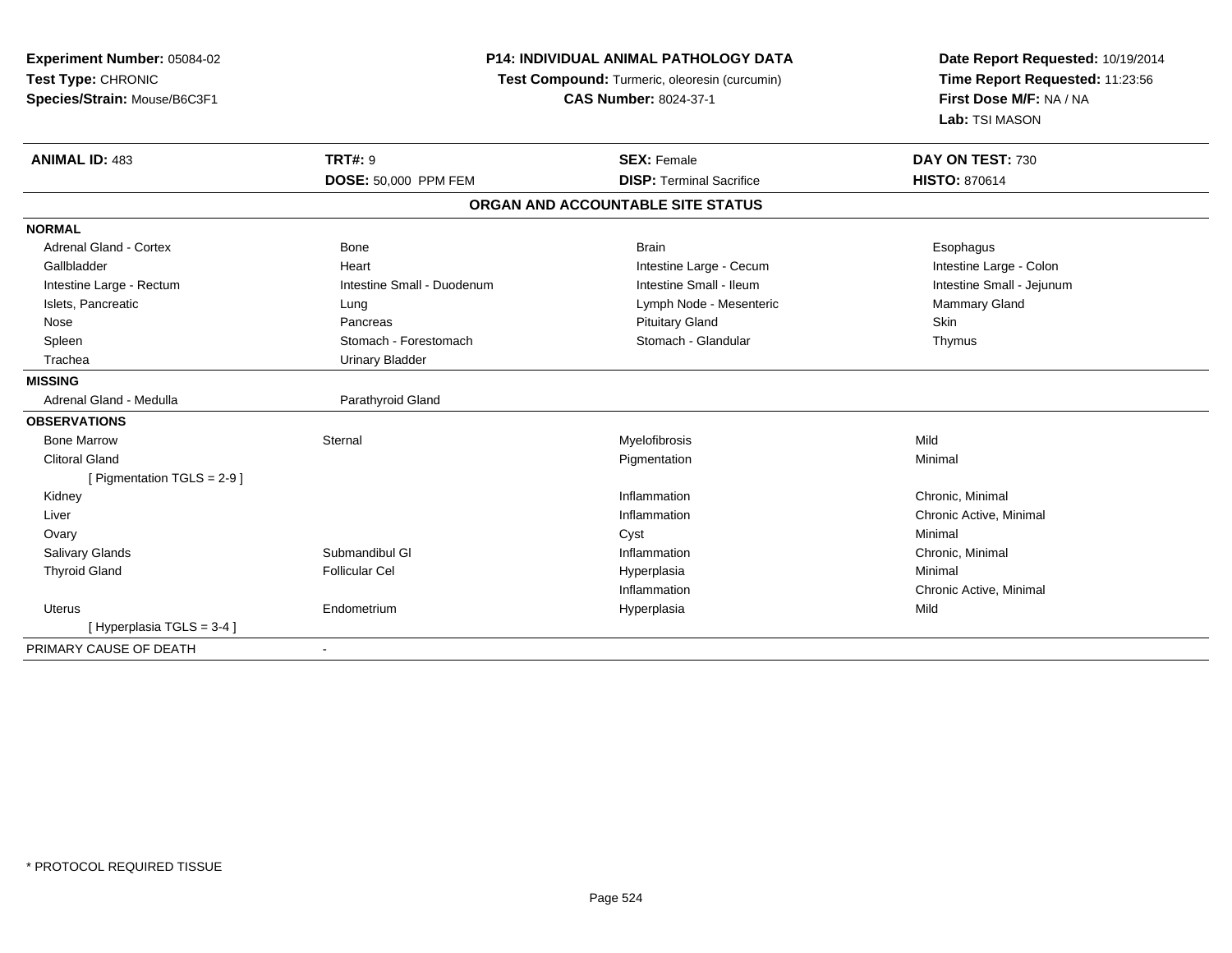| Experiment Number: 05084-02<br>Test Type: CHRONIC<br>Species/Strain: Mouse/B6C3F1 |                          | <b>P14: INDIVIDUAL ANIMAL PATHOLOGY DATA</b><br>Test Compound: Turmeric, oleoresin (curcumin)<br><b>CAS Number: 8024-37-1</b> | Date Report Requested: 10/19/2014<br>Time Report Requested: 11:23:56<br>First Dose M/F: NA / NA |  |
|-----------------------------------------------------------------------------------|--------------------------|-------------------------------------------------------------------------------------------------------------------------------|-------------------------------------------------------------------------------------------------|--|
|                                                                                   |                          |                                                                                                                               | Lab: TSI MASON                                                                                  |  |
| <b>ANIMAL ID: 484</b>                                                             | <b>TRT#: 9</b>           | <b>SEX: Female</b>                                                                                                            | DAY ON TEST: 730                                                                                |  |
|                                                                                   | DOSE: 50,000 PPM FEM     | <b>DISP: Terminal Sacrifice</b>                                                                                               | <b>HISTO: 870615</b>                                                                            |  |
|                                                                                   |                          | ORGAN AND ACCOUNTABLE SITE STATUS                                                                                             |                                                                                                 |  |
| <b>NORMAL</b>                                                                     |                          |                                                                                                                               |                                                                                                 |  |
| <b>Adrenal Gland - Cortex</b>                                                     | Adrenal Gland - Medulla  | <b>Bone</b>                                                                                                                   | <b>Bone Marrow</b>                                                                              |  |
| Esophagus                                                                         | Gallbladder              | Heart                                                                                                                         | Intestine Large - Cecum                                                                         |  |
| Intestine Large - Colon                                                           | Intestine Large - Rectum | Intestine Small - Duodenum                                                                                                    | Intestine Small - Ileum                                                                         |  |
| Intestine Small - Jejunum                                                         | Islets, Pancreatic       | Lung                                                                                                                          | Lymph Node - Mesenteric                                                                         |  |
| Mammary Gland                                                                     | Nose                     | Ovary                                                                                                                         | Pancreas                                                                                        |  |
| Parathyroid Gland                                                                 | <b>Pituitary Gland</b>   | <b>Skin</b>                                                                                                                   | Spleen                                                                                          |  |
| Stomach - Forestomach                                                             | Stomach - Glandular      | Thymus                                                                                                                        | <b>Thyroid Gland</b>                                                                            |  |
| Trachea                                                                           | <b>Urinary Bladder</b>   |                                                                                                                               |                                                                                                 |  |
| <b>OBSERVATIONS</b>                                                               |                          |                                                                                                                               |                                                                                                 |  |
| <b>Brain</b>                                                                      | Thalamus                 | Mineralization                                                                                                                | Minimal                                                                                         |  |
| Kidney                                                                            |                          | Inflammation                                                                                                                  | Chronic, Minimal                                                                                |  |
| Liver                                                                             |                          | Inflammation                                                                                                                  | Chronic Active, Minimal                                                                         |  |
| Mesentery                                                                         |                          | Fibrosis                                                                                                                      | Mild                                                                                            |  |
|                                                                                   |                          | Inflammation                                                                                                                  | Chronic Active, Minimal                                                                         |  |
| Note: FIBROSIS<br>$TGLs = 3-9$                                                    |                          |                                                                                                                               |                                                                                                 |  |
| [ Fibrosis TGLS = $3-9$ ]                                                         |                          |                                                                                                                               |                                                                                                 |  |
| Salivary Glands                                                                   | Submandibul GI           | Inflammation                                                                                                                  | Chronic, Minimal                                                                                |  |
| Uterus                                                                            |                          | Hydrometra                                                                                                                    | Mild                                                                                            |  |
|                                                                                   | Endometrium              | Hyperplasia                                                                                                                   | Mild                                                                                            |  |
| [Hydrometra TGLS = 2-4]                                                           |                          |                                                                                                                               |                                                                                                 |  |
| [ Hyperplasia TGLS = 2-4 ]                                                        |                          |                                                                                                                               |                                                                                                 |  |
| PRIMARY CAUSE OF DEATH                                                            | $\blacksquare$           |                                                                                                                               |                                                                                                 |  |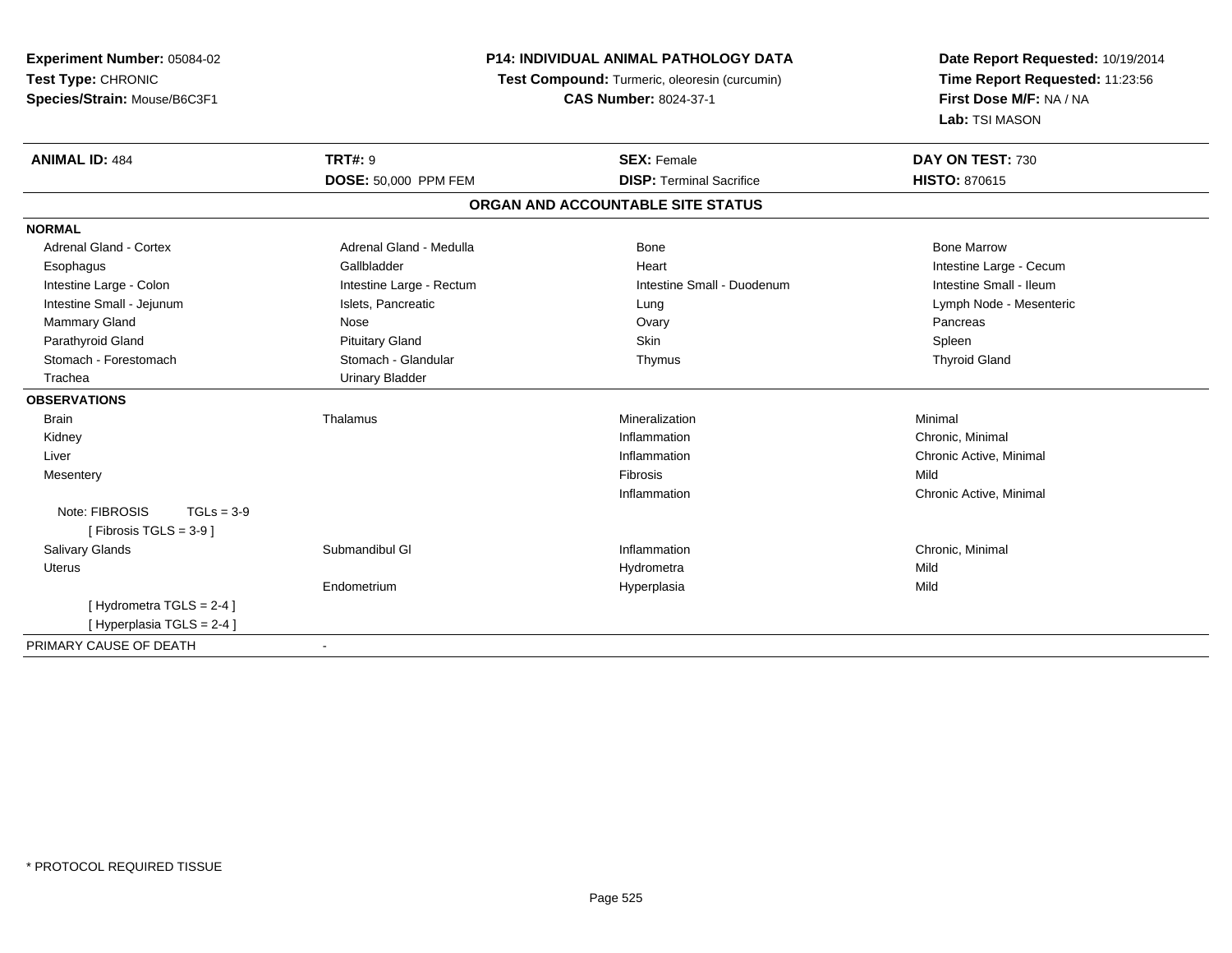| Experiment Number: 05084-02<br>Test Type: CHRONIC<br>Species/Strain: Mouse/B6C3F1<br><b>ANIMAL ID: 485</b> | <b>P14: INDIVIDUAL ANIMAL PATHOLOGY DATA</b><br>Test Compound: Turmeric, oleoresin (curcumin)<br><b>CAS Number: 8024-37-1</b><br><b>TRT#: 9</b><br><b>SEX: Female</b> |                                   | Date Report Requested: 10/19/2014<br>Time Report Requested: 11:23:56<br>First Dose M/F: NA / NA<br>Lab: TSI MASON<br>DAY ON TEST: 453 |
|------------------------------------------------------------------------------------------------------------|-----------------------------------------------------------------------------------------------------------------------------------------------------------------------|-----------------------------------|---------------------------------------------------------------------------------------------------------------------------------------|
|                                                                                                            | <b>DOSE: 50,000 PPM FEM</b>                                                                                                                                           | <b>DISP: Interval Sacrifice</b>   | <b>HISTO: 853396</b>                                                                                                                  |
|                                                                                                            |                                                                                                                                                                       | ORGAN AND ACCOUNTABLE SITE STATUS |                                                                                                                                       |
| <b>NORMAL</b>                                                                                              |                                                                                                                                                                       |                                   |                                                                                                                                       |
| <b>Adrenal Gland - Cortex</b>                                                                              | Adrenal Gland - Medulla                                                                                                                                               | <b>Bone</b>                       | <b>Bone Marrow</b>                                                                                                                    |
| Brain                                                                                                      | Esophagus                                                                                                                                                             | Gallbladder                       | Heart                                                                                                                                 |
| Intestine Large - Rectum                                                                                   | Intestine Small - Duodenum                                                                                                                                            | Intestine Small - Jejunum         | Islets, Pancreatic                                                                                                                    |
| Liver                                                                                                      | Lung                                                                                                                                                                  | Lymph Node - Mesenteric           | Mammary Gland                                                                                                                         |
| Nose                                                                                                       | Ovary                                                                                                                                                                 | Pancreas                          | <b>Pituitary Gland</b>                                                                                                                |
| <b>Salivary Glands</b>                                                                                     | <b>Skin</b>                                                                                                                                                           | Spleen                            | Stomach - Forestomach                                                                                                                 |
| Thymus                                                                                                     | <b>Thyroid Gland</b>                                                                                                                                                  | Trachea                           |                                                                                                                                       |
| <b>MISSING</b>                                                                                             |                                                                                                                                                                       |                                   |                                                                                                                                       |
| Parathyroid Gland                                                                                          |                                                                                                                                                                       |                                   |                                                                                                                                       |
| <b>OBSERVATIONS</b>                                                                                        |                                                                                                                                                                       |                                   |                                                                                                                                       |
| Intestine Large                                                                                            | Cecum, Epithelium                                                                                                                                                     | Pigmentation                      | Minimal                                                                                                                               |
|                                                                                                            | Colon, Epithelium                                                                                                                                                     | Pigmentation                      | Minimal                                                                                                                               |
| <b>Intestine Small</b>                                                                                     | Epithelium, Ileum                                                                                                                                                     | Pigmentation                      | Mild                                                                                                                                  |
| Note: PIGMENT<br>$TGLs = 2-6$                                                                              |                                                                                                                                                                       |                                   |                                                                                                                                       |
| Kidney                                                                                                     |                                                                                                                                                                       | Inflammation                      | Chronic, Minimal                                                                                                                      |
| Stomach                                                                                                    | Epithelium, Glandular                                                                                                                                                 | Pigmentation                      | Minimal                                                                                                                               |
| <b>Urinary Bladder</b>                                                                                     |                                                                                                                                                                       | Inflammation                      | Chronic, Minimal                                                                                                                      |
| <b>Uterus</b>                                                                                              | Endometrium                                                                                                                                                           | Hyperplasia                       | Moderate                                                                                                                              |
| PRIMARY CAUSE OF DEATH                                                                                     |                                                                                                                                                                       |                                   |                                                                                                                                       |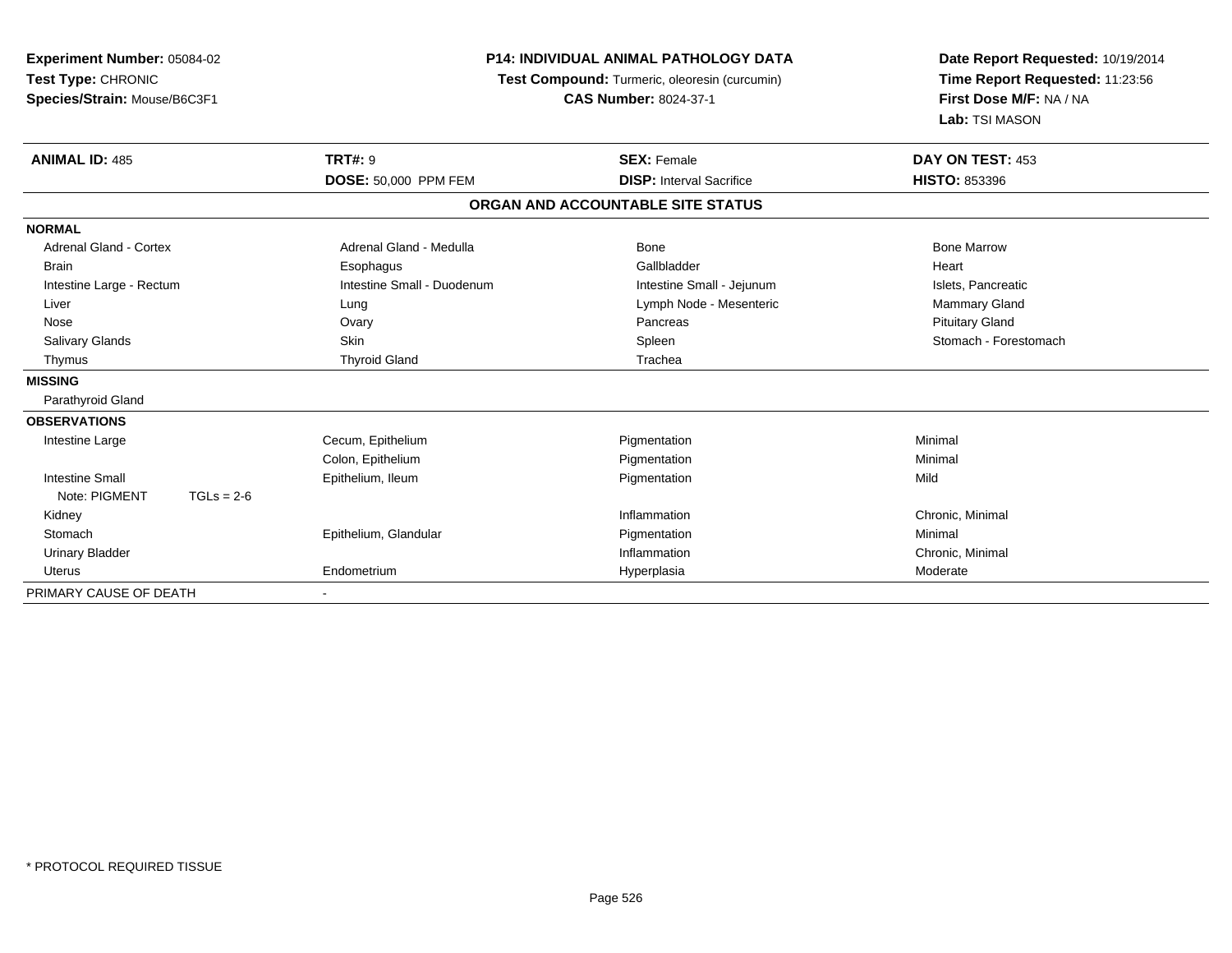| Experiment Number: 05084-02<br>Test Type: CHRONIC<br>Species/Strain: Mouse/B6C3F1 |                        | <b>P14: INDIVIDUAL ANIMAL PATHOLOGY DATA</b><br>Test Compound: Turmeric, oleoresin (curcumin)<br><b>CAS Number: 8024-37-1</b> |                                   | Date Report Requested: 10/19/2014<br>Time Report Requested: 11:23:56<br>First Dose M/F: NA / NA<br>Lab: TSI MASON |
|-----------------------------------------------------------------------------------|------------------------|-------------------------------------------------------------------------------------------------------------------------------|-----------------------------------|-------------------------------------------------------------------------------------------------------------------|
| <b>ANIMAL ID: 486</b>                                                             |                        | <b>TRT#: 9</b>                                                                                                                | <b>SEX: Female</b>                | DAY ON TEST: 730                                                                                                  |
|                                                                                   |                        | DOSE: 50,000 PPM FEM                                                                                                          | <b>DISP: Terminal Sacrifice</b>   | <b>HISTO: 870616</b>                                                                                              |
|                                                                                   |                        |                                                                                                                               | ORGAN AND ACCOUNTABLE SITE STATUS |                                                                                                                   |
| <b>NORMAL</b>                                                                     |                        |                                                                                                                               |                                   |                                                                                                                   |
| <b>Adrenal Gland - Cortex</b>                                                     |                        | Adrenal Gland - Medulla                                                                                                       | <b>Bone</b>                       | Esophagus                                                                                                         |
| Gallbladder                                                                       |                        | Heart                                                                                                                         | Intestine Large - Cecum           | Intestine Large - Colon                                                                                           |
| Intestine Large - Rectum                                                          |                        | Intestine Small - Duodenum                                                                                                    | Intestine Small - Ileum           | Intestine Small - Jejunum                                                                                         |
| Islets, Pancreatic                                                                |                        | Lung                                                                                                                          | <b>Mammary Gland</b>              | Pancreas                                                                                                          |
| Skin                                                                              |                        | Spleen                                                                                                                        | Stomach - Forestomach             | Stomach - Glandular                                                                                               |
| Thymus                                                                            |                        | <b>Thyroid Gland</b>                                                                                                          | Trachea                           | <b>Urinary Bladder</b>                                                                                            |
| <b>MISSING</b>                                                                    |                        |                                                                                                                               |                                   |                                                                                                                   |
| Parathyroid Gland                                                                 |                        |                                                                                                                               |                                   |                                                                                                                   |
| <b>OBSERVATIONS</b>                                                               |                        |                                                                                                                               |                                   |                                                                                                                   |
| <b>Bone Marrow</b>                                                                |                        | Sternal                                                                                                                       | Myelofibrosis                     | Mild                                                                                                              |
| Brain                                                                             |                        | Thalamus                                                                                                                      | Mineralization                    | Minimal                                                                                                           |
| Kidney                                                                            |                        |                                                                                                                               | Inflammation                      | Chronic, Minimal                                                                                                  |
| Liver                                                                             |                        |                                                                                                                               | <b>Eosinophilic Focus</b>         | Minimal                                                                                                           |
|                                                                                   |                        |                                                                                                                               | Hepatocellular Adenoma            | Multiple                                                                                                          |
|                                                                                   |                        |                                                                                                                               | Inflammation                      | Chronic Active, Minimal                                                                                           |
| Note: HEPATOCLR ADEN                                                              | $TGLs = 6.8 - 2 + 2.1$ |                                                                                                                               |                                   |                                                                                                                   |
| Lymph Node                                                                        |                        | Mesenteric                                                                                                                    | Angiectasis                       | Minimal                                                                                                           |
| Note: ANGIECTASIS                                                                 | $TGLs = 5-5$           |                                                                                                                               |                                   |                                                                                                                   |
| Nose                                                                              |                        |                                                                                                                               | Inflammation                      | Acute, Minimal                                                                                                    |
| Ovary                                                                             |                        |                                                                                                                               | Cyst                              | Minimal                                                                                                           |
|                                                                                   |                        |                                                                                                                               | Hemorrhage                        | Minimal                                                                                                           |
| Note: HEMORRHAGE                                                                  | $TGLs = 3-4$           |                                                                                                                               |                                   |                                                                                                                   |
| <b>Pituitary Gland</b>                                                            |                        | Pars Distalis                                                                                                                 | Angiectasis                       | Minimal                                                                                                           |
| Note: ANGIECTASIS                                                                 | $TGLs = 7-7$           |                                                                                                                               |                                   |                                                                                                                   |
| Salivary Glands                                                                   |                        | Submandibul GI                                                                                                                | Inflammation                      | Chronic, Minimal                                                                                                  |
| Uterus                                                                            |                        | Endometrium                                                                                                                   | Hyperplasia                       | Minimal                                                                                                           |
| PRIMARY CAUSE OF DEATH                                                            |                        |                                                                                                                               |                                   |                                                                                                                   |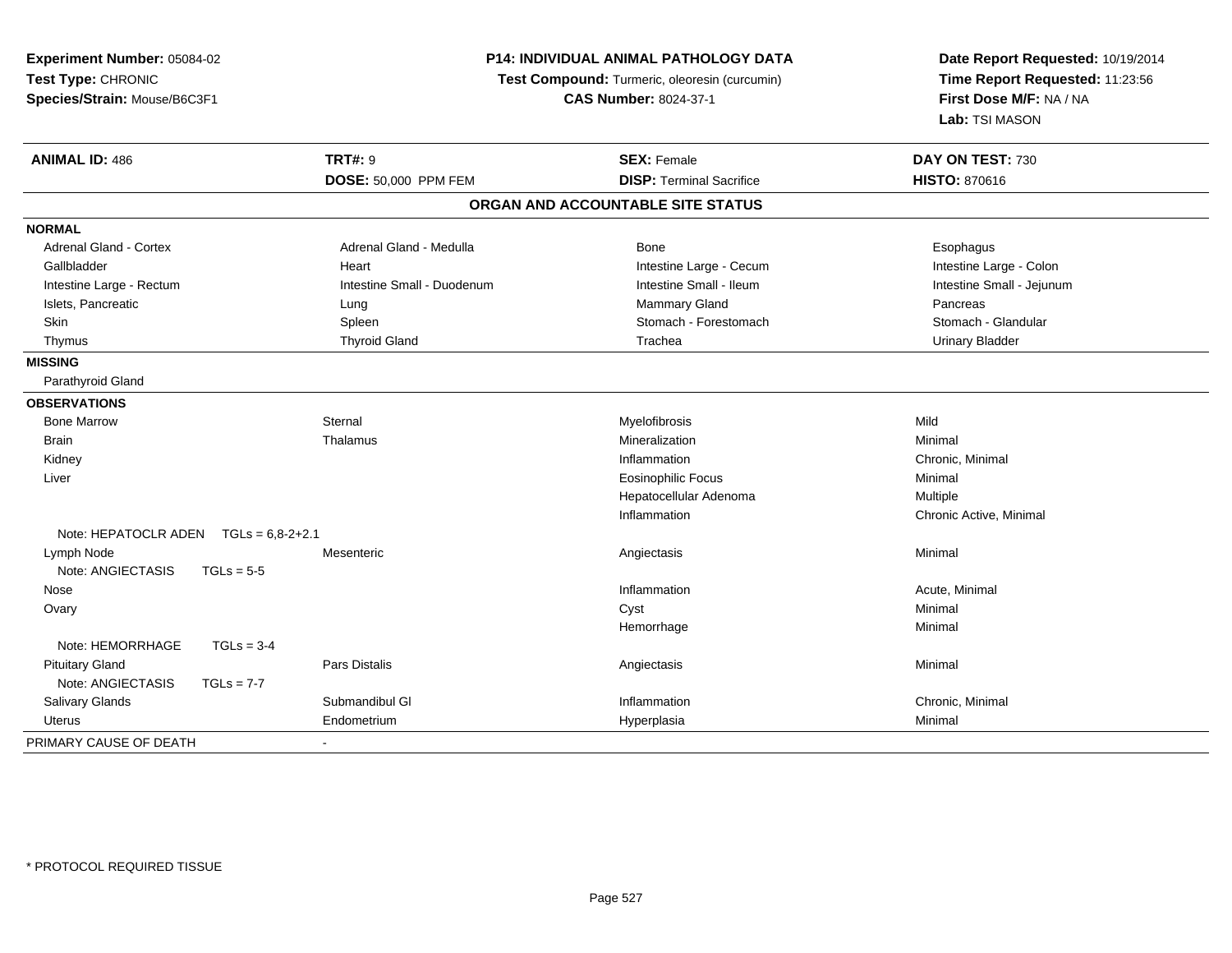**Experiment Number:** 05084-02**Test Type:** CHRONIC **Species/Strain:** Mouse/B6C3F1**P14: INDIVIDUAL ANIMAL PATHOLOGY DATATest Compound:** Turmeric, oleoresin (curcumin)**CAS Number:** 8024-37-1**Date Report Requested:** 10/19/2014**Time Report Requested:** 11:23:56**First Dose M/F:** NA / NA**Lab:** TSI MASON**ANIMAL ID:** 487**TRT#:** 9 **SEX:** Female **DAY ON TEST:** 729 **DOSE:** 50,000 PPM FEM**M DISP:** Dead **HISTO:** 870617 **ORGAN AND ACCOUNTABLE SITE STATUSNORMALAdrenal Gland - Cortex** Adrenal Gland - Medulla **Bone** Bone **Bone** Esophagus Esophagus Gallbladder **Eart** Heart Heart Heart Heart Intestine Large - Colon Intestine Large - Rectum Intestine Small - Duodenum **Intestine Small - Duodenum** Islets, Pancreatic **Nose** Mammary Gland Nose Trachea Pituitary Gland Skin School (Skin Stomach - Glandular Stomach - Glandular Stomach - Glandular Stomach - Glandular Trachea **INSUFFICIENT TISSUE** Parathyroid Gland**OBSERVATIONS** Bone Marroww the sternal sternal sternal sternal sternal sternal sternal sternal sternal sternal sternal sternal sternal sternal sternal sternal sternal sternal sternal sternal sternal sternal sternal sternal sternal sternal sternal **Brain** n and the matter of the matter of the matter of the matter of the matter of the matter of the matter of the matter of the matter of the matter of the matter of the matter of the matter of the matter of the matter of the ma Intestine Largee Cecum Lymphoma Malignant Mixed Note: LYMPH MAL MIXD TGLs = 21-6 Intestine Small Ileum Lymphoma Malignant Mixed Jejunum Lymphoma Malignant Mixed Note: LYMPH MAL MIXD TGLs = 10-6 $TGI = 10-6$ Note: LYMPH MAL MIXD Kidneyy the control of the control of the control of the control of the control of the control of the control of the control of the control of the control of the control of the control of the control of the control of the contro e Marked Marked Note: AN ISLAND OF MALIGNANT LYMPHOMA MIXED TYPE WAS NOTED INNote: THE PERIPELVIC FAT SURRONDING THE URETER.Note: OF THE KIDNEY PROPER PROBABLY IN THE AREA OF THE PELVIS.Note: THE HEMORRHAGE ASSOCIATED WITH THIS KIDNEY WAS OUTSIDENote: HEMORRHAGE TGLs = 15-3.1 Liver Hepatocellular Adenoma Multiple Lymphoma Malignant MixedNote: HEPATOCLR ADEN TGLs = 12,23,24-2+2.1 Note: LYMPH MAL MIXD TGLs = 12,23,24,25,26-2+2.1+2.2 Lung Lymphoma Malignant Mixed Lymph Node Axillary Lymphoma Malignant Mixed Inguinal Lymphoma Malignant Mixed**Lymphoma Malignant Mixed** Mandibular Lymphoma Malignant MixedMediastinal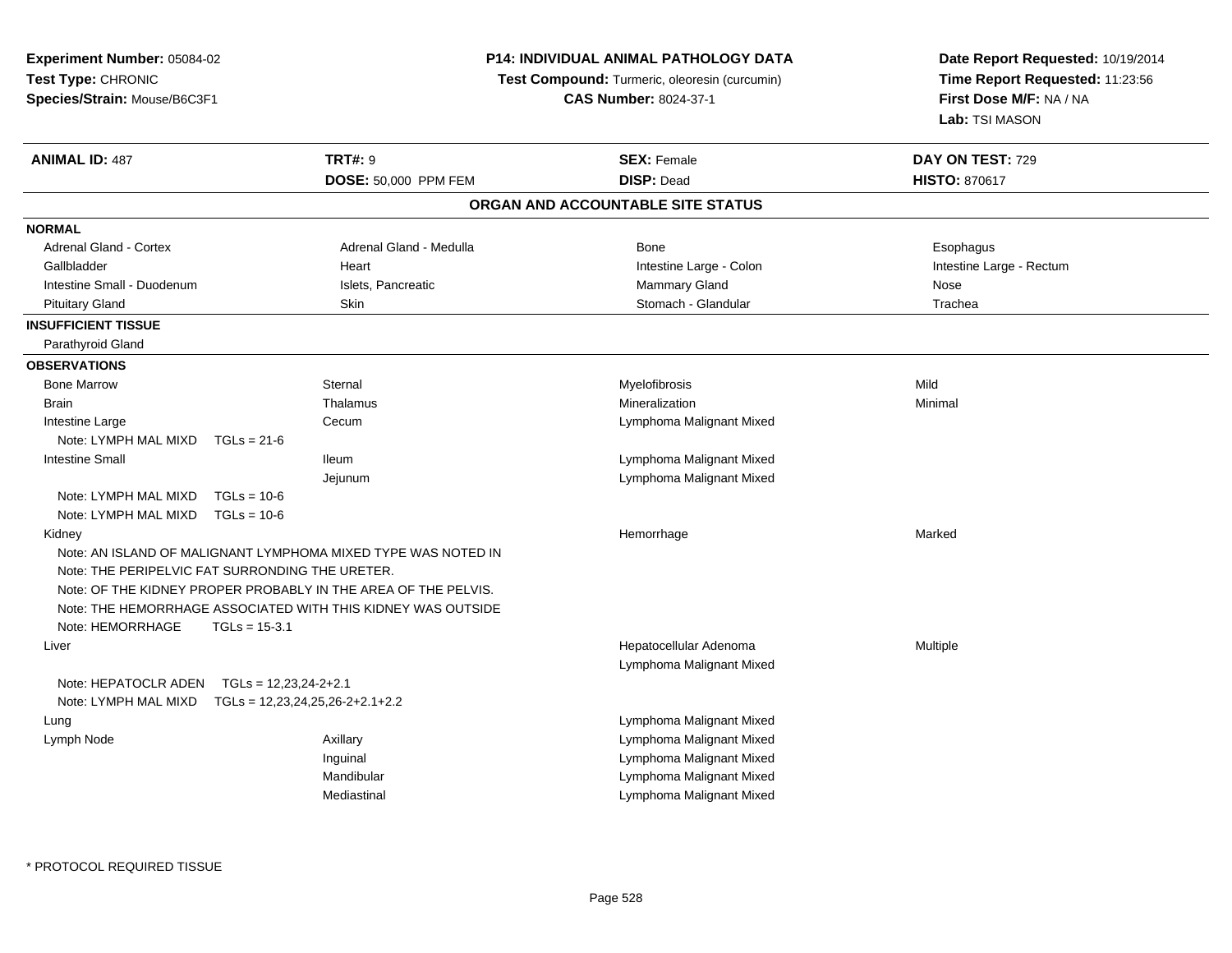| Experiment Number: 05084-02<br>Test Type: CHRONIC<br>Species/Strain: Mouse/B6C3F1                                                                                                                                                                                                                                                                                                                                                                                                        |                                   | P14: INDIVIDUAL ANIMAL PATHOLOGY DATA<br>Test Compound: Turmeric, oleoresin (curcumin)<br><b>CAS Number: 8024-37-1</b> | Date Report Requested: 10/19/2014<br>Time Report Requested: 11:23:56<br>First Dose M/F: NA / NA<br>Lab: TSI MASON |
|------------------------------------------------------------------------------------------------------------------------------------------------------------------------------------------------------------------------------------------------------------------------------------------------------------------------------------------------------------------------------------------------------------------------------------------------------------------------------------------|-----------------------------------|------------------------------------------------------------------------------------------------------------------------|-------------------------------------------------------------------------------------------------------------------|
| <b>ANIMAL ID: 487</b>                                                                                                                                                                                                                                                                                                                                                                                                                                                                    | <b>TRT#: 9</b>                    | <b>SEX: Female</b>                                                                                                     | DAY ON TEST: 729                                                                                                  |
|                                                                                                                                                                                                                                                                                                                                                                                                                                                                                          | DOSE: 50,000 PPM FEM              | <b>DISP: Dead</b>                                                                                                      | <b>HISTO: 870617</b>                                                                                              |
|                                                                                                                                                                                                                                                                                                                                                                                                                                                                                          |                                   | ORGAN AND ACCOUNTABLE SITE STATUS                                                                                      |                                                                                                                   |
|                                                                                                                                                                                                                                                                                                                                                                                                                                                                                          | Mesenteric<br>Pancreatic<br>Renal | Lymphoma Malignant Mixed<br>Lymphoma Malignant Mixed<br>Lymphoma Malignant Mixed                                       |                                                                                                                   |
| Note: LYMPH MAL MIXD<br>$TGLs = 9-5+5.1$<br>Note: AN INGUINAL LYMPH NODE (SEE SLIDE 3 SKIN).<br>Note: LYMPH MAL MIXD<br>$TGLs = 3-9$<br>Note: LYMPH MAL MIXD<br>$TGLs = 11-5.1$<br>Note: LYMPH MAL MIXD<br>$TGLs = 4,22-3+10$<br>Note: LYMPH MAL MIXD<br>$TGLs = 13-11$<br>Note: WHAT APPEARED TO BE A MAMMARY MASS TO THE PROSECTOR<br>Note: TURNED OUT TO BE A MALIGNANT LYMPHOMA MIXED TYPE IN<br>[ Lymphoma Malignant Mixed TGLS = 17-5 ]<br>[ Lymphoma Malignant Mixed TGLS = 2-5 ] |                                   |                                                                                                                        |                                                                                                                   |
| Ovary                                                                                                                                                                                                                                                                                                                                                                                                                                                                                    |                                   | Cyst<br>Lymphoma Malignant Mixed                                                                                       | Mild                                                                                                              |
| Note: CYST<br>$TGLs = 8-4$<br>Pancreas<br>Salivary Glands<br>Spleen<br>Note: LYMPH MAL MIXD<br>$TGLs = 5-3$                                                                                                                                                                                                                                                                                                                                                                              | Submandibul GI                    | Lymphoma Malignant Mixed<br>Lymphoma Malignant Mixed<br>Lymphoma Malignant Mixed                                       |                                                                                                                   |
| Stomach<br>Note: PAPILLOMA SQUA TGLs = 27-3.2<br>Thymus<br>Note: LYMPH MAL MIXD                                                                                                                                                                                                                                                                                                                                                                                                          | Forestomach                       | Squamous Cell Papilloma<br>Lymphoma Malignant Mixed                                                                    |                                                                                                                   |
| $TGLs = 16-5$<br><b>Thyroid Gland</b><br>Note: HYPERPLASIA<br>$TGLs = 20-5$                                                                                                                                                                                                                                                                                                                                                                                                              | <b>Follicular Cel</b>             | Hyperplasia                                                                                                            | Mild                                                                                                              |
| <b>Urinary Bladder</b><br><b>Uterus</b><br>Note: HYPERPLASIA<br>$TGLs = 7-4$                                                                                                                                                                                                                                                                                                                                                                                                             | Endometrium                       | Lymphoma Malignant Mixed<br>Hyperplasia                                                                                | Minimal                                                                                                           |
| PRIMARY CAUSE OF DEATH                                                                                                                                                                                                                                                                                                                                                                                                                                                                   | ٠                                 |                                                                                                                        |                                                                                                                   |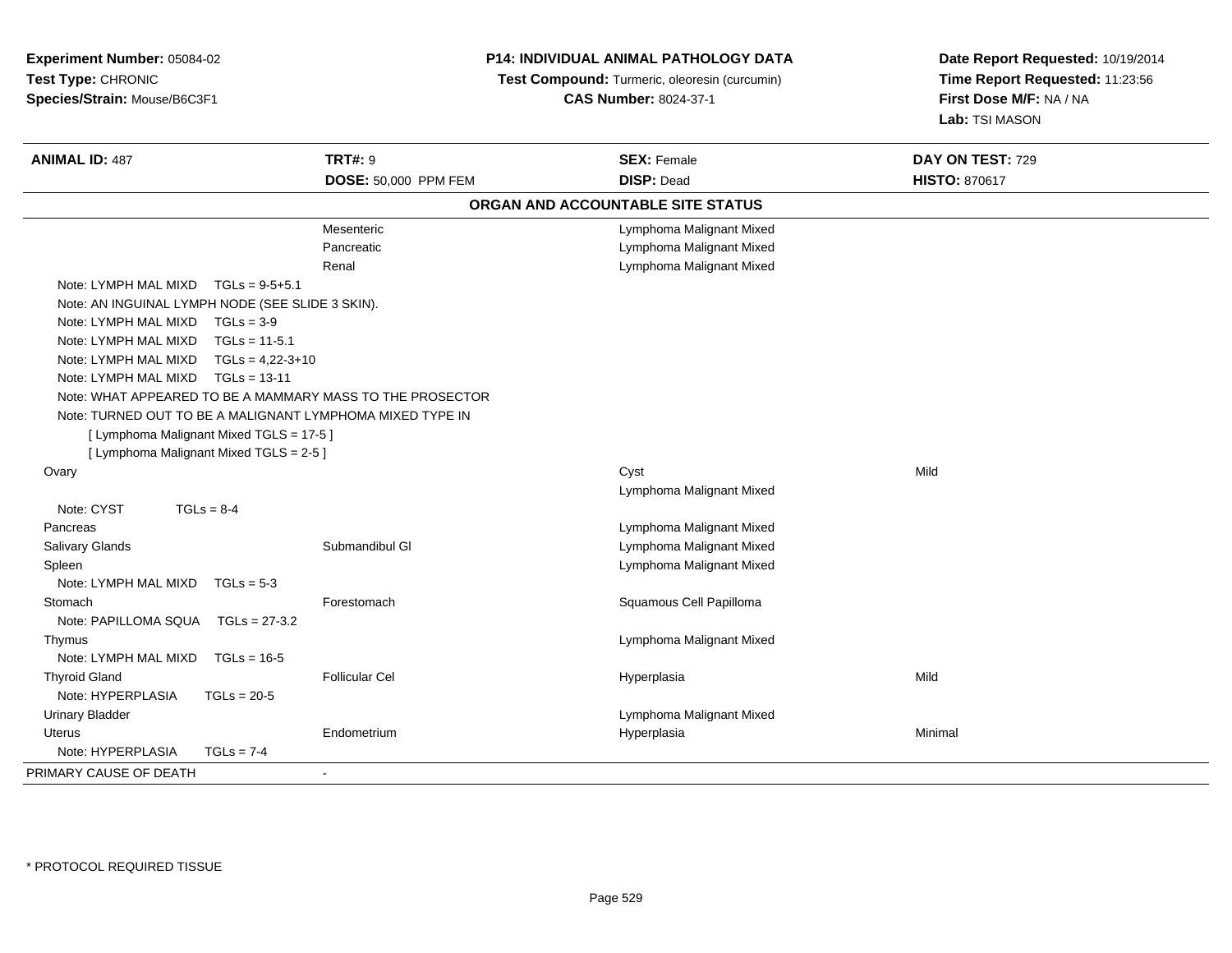| Experiment Number: 05084-02<br>Test Type: CHRONIC<br>Species/Strain: Mouse/B6C3F1 |              | P14: INDIVIDUAL ANIMAL PATHOLOGY DATA<br>Test Compound: Turmeric, oleoresin (curcumin)<br><b>CAS Number: 8024-37-1</b> |                                                       | Date Report Requested: 10/19/2014<br>Time Report Requested: 11:23:56<br>First Dose M/F: NA / NA<br>Lab: TSI MASON |
|-----------------------------------------------------------------------------------|--------------|------------------------------------------------------------------------------------------------------------------------|-------------------------------------------------------|-------------------------------------------------------------------------------------------------------------------|
| <b>ANIMAL ID: 488</b>                                                             |              | <b>TRT#: 9</b><br>DOSE: 50,000 PPM FEM                                                                                 | <b>SEX: Female</b><br><b>DISP:</b> Interval Sacrifice | DAY ON TEST: 453<br><b>HISTO: 853397</b>                                                                          |
|                                                                                   |              |                                                                                                                        | ORGAN AND ACCOUNTABLE SITE STATUS                     |                                                                                                                   |
| <b>NORMAL</b>                                                                     |              |                                                                                                                        |                                                       |                                                                                                                   |
| Adrenal Gland - Cortex                                                            |              | Adrenal Gland - Medulla                                                                                                | Esophagus                                             | Heart                                                                                                             |
| Intestine Large - Rectum                                                          |              | Intestine Small - Duodenum                                                                                             | Intestine Small - Jejunum                             | Islets, Pancreatic                                                                                                |
| Lung                                                                              |              | <b>Mammary Gland</b>                                                                                                   | Nose                                                  | Ovary                                                                                                             |
| Pancreas                                                                          |              | <b>Pituitary Gland</b>                                                                                                 | <b>Skin</b>                                           | Spleen                                                                                                            |
| Stomach - Forestomach                                                             |              | Thymus                                                                                                                 | <b>Thyroid Gland</b>                                  | Trachea                                                                                                           |
| <b>Urinary Bladder</b>                                                            |              |                                                                                                                        |                                                       |                                                                                                                   |
| <b>MISSING</b>                                                                    |              |                                                                                                                        |                                                       |                                                                                                                   |
| Parathyroid Gland                                                                 |              |                                                                                                                        |                                                       |                                                                                                                   |
| <b>OBSERVATIONS</b>                                                               |              |                                                                                                                        |                                                       |                                                                                                                   |
| <b>Bone Marrow</b>                                                                |              | Sternal                                                                                                                | Myelofibrosis                                         | Minimal                                                                                                           |
| <b>Brain</b>                                                                      |              | Thalamus                                                                                                               | Mineralization                                        | Minimal                                                                                                           |
| <b>Clitoral Gland</b>                                                             |              |                                                                                                                        | Cyst                                                  | Multiple, Mild                                                                                                    |
| Note: CYST                                                                        | $TGLs = 2-7$ |                                                                                                                        |                                                       |                                                                                                                   |
| Gallbladder                                                                       |              |                                                                                                                        | Inflammation                                          | Chronic, Minimal                                                                                                  |
| Intestine Large                                                                   |              | Cecum, Epithelium                                                                                                      | Pigmentation                                          | Minimal                                                                                                           |
|                                                                                   |              | Colon, Epithelium                                                                                                      | Pigmentation                                          | Minimal                                                                                                           |
| Note: PIGMENT                                                                     | $TGLs = 6-6$ |                                                                                                                        |                                                       |                                                                                                                   |
| <b>Intestine Small</b>                                                            |              | Epithelium, Ileum                                                                                                      | Pigmentation                                          | Minimal                                                                                                           |
| Note: PIGMENT                                                                     | $TGLs = 5-6$ |                                                                                                                        |                                                       |                                                                                                                   |
| Kidney                                                                            |              |                                                                                                                        | Inflammation                                          | Chronic, Mild                                                                                                     |
| Liver                                                                             |              |                                                                                                                        | Inflammation                                          | Chronic, Minimal                                                                                                  |
| Lymph Node                                                                        |              | Mesenteric                                                                                                             | <b>Infiltration Cellular</b>                          | Histiocyte, Minimal                                                                                               |
|                                                                                   |              | Mesenteric                                                                                                             | Pigmentation                                          | Minimal                                                                                                           |
| Salivary Glands                                                                   |              | Submandibul GI                                                                                                         | Inflammation                                          | Chronic, Minimal                                                                                                  |
| Stomach                                                                           |              | Epithelium, Glandular                                                                                                  | Pigmentation                                          | Minimal                                                                                                           |
| <b>Uterus</b>                                                                     |              | Endometrium                                                                                                            | Hyperplasia                                           | Mild                                                                                                              |
| PRIMARY CAUSE OF DEATH                                                            |              | $\sim$                                                                                                                 |                                                       |                                                                                                                   |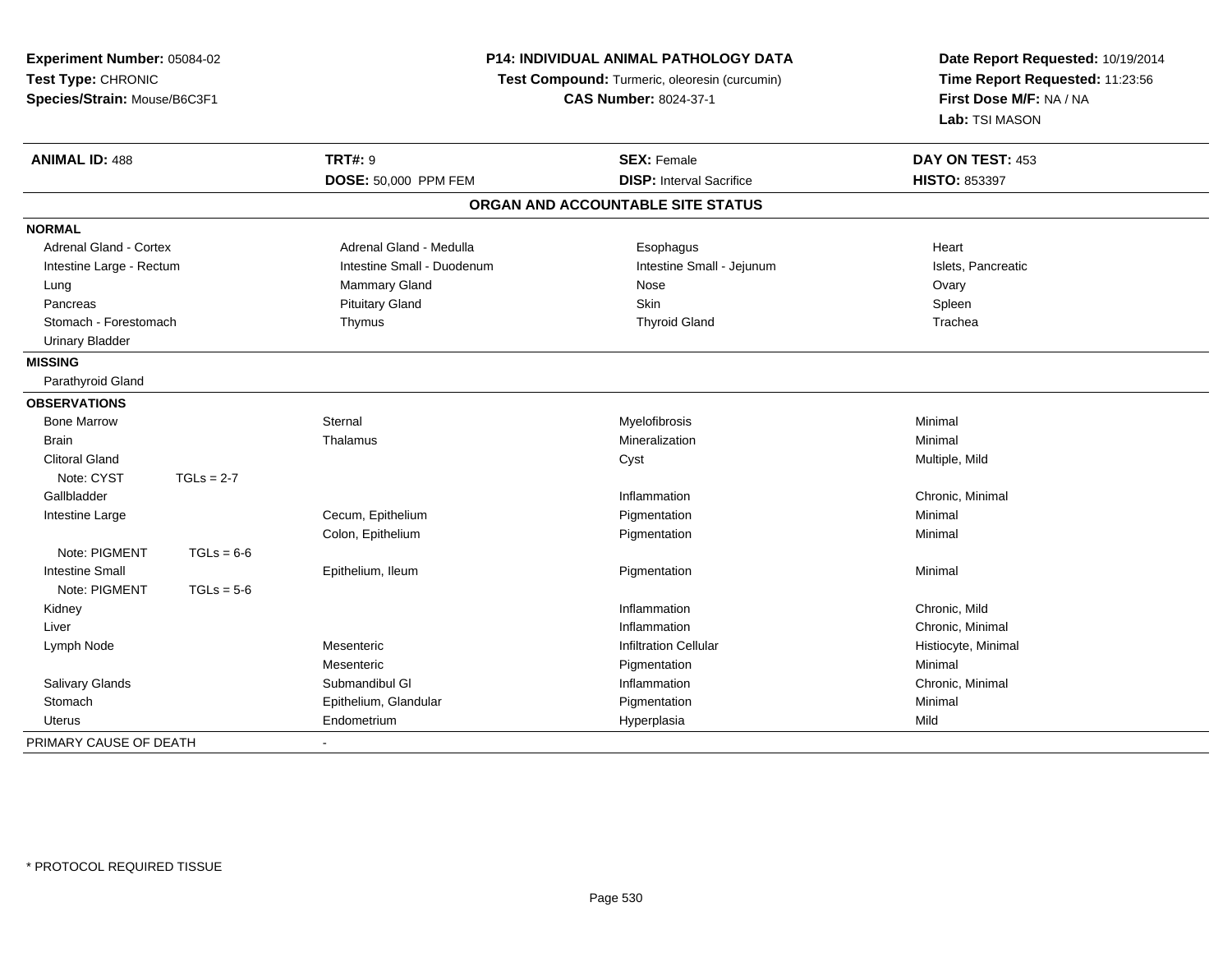| Experiment Number: 05084-02                        |                                                            |                              | <b>P14: INDIVIDUAL ANIMAL PATHOLOGY DATA</b>  | Date Report Requested: 10/19/2014 |
|----------------------------------------------------|------------------------------------------------------------|------------------------------|-----------------------------------------------|-----------------------------------|
| Test Type: CHRONIC<br>Species/Strain: Mouse/B6C3F1 |                                                            |                              | Test Compound: Turmeric, oleoresin (curcumin) | Time Report Requested: 11:23:56   |
|                                                    |                                                            | <b>CAS Number: 8024-37-1</b> |                                               | First Dose M/F: NA / NA           |
|                                                    |                                                            |                              |                                               | Lab: TSI MASON                    |
| <b>ANIMAL ID: 489</b>                              | <b>TRT#: 9</b>                                             |                              | <b>SEX: Female</b>                            | DAY ON TEST: 730                  |
|                                                    | DOSE: 50,000 PPM FEM                                       |                              | <b>DISP: Terminal Sacrifice</b>               | <b>HISTO: 870618</b>              |
|                                                    |                                                            |                              | ORGAN AND ACCOUNTABLE SITE STATUS             |                                   |
| <b>NORMAL</b>                                      |                                                            |                              |                                               |                                   |
| <b>Adrenal Gland - Cortex</b>                      | Adrenal Gland - Medulla                                    |                              | <b>Bone</b>                                   | <b>Brain</b>                      |
| Esophagus                                          | Gallbladder                                                |                              | Heart                                         | Intestine Large - Cecum           |
| Intestine Large - Colon                            | Intestine Large - Rectum                                   |                              | Intestine Small - Duodenum                    | Intestine Small - Ileum           |
| Intestine Small - Jejunum                          | Islets, Pancreatic                                         |                              | Lung                                          | Lymph Node - Mesenteric           |
| Mammary Gland                                      | Nose                                                       |                              | Pancreas                                      | <b>Pituitary Gland</b>            |
| Skin                                               | Spleen                                                     |                              | Stomach - Forestomach                         | Stomach - Glandular               |
| Thymus                                             | Trachea                                                    |                              | <b>Urinary Bladder</b>                        |                                   |
| <b>MISSING</b>                                     |                                                            |                              |                                               |                                   |
| Parathyroid Gland                                  |                                                            |                              |                                               |                                   |
| <b>OBSERVATIONS</b>                                |                                                            |                              |                                               |                                   |
| <b>Bone Marrow</b>                                 | Sternal                                                    |                              | Myelofibrosis                                 | Mild                              |
| <b>Clitoral Gland</b>                              | Duct                                                       |                              | Dilatation                                    | Mild                              |
| Note: DILATATION                                   | $TGLs = 3-9$                                               |                              |                                               |                                   |
| Kidney                                             |                                                            |                              | Inflammation                                  | Chronic, Mild                     |
| Liver                                              |                                                            |                              | Inflammation                                  | Chronic Active, Minimal           |
| Ovary                                              |                                                            |                              | Cyst                                          | Moderate                          |
| [Cyst TGLS = $6-4.1$ ]                             |                                                            |                              |                                               |                                   |
| <b>Salivary Glands</b>                             | Submandibul GI                                             |                              | Inflammation                                  | Chronic, Minimal                  |
| <b>Thyroid Gland</b>                               |                                                            |                              | Inflammation                                  | Chronic Active, Minimal           |
|                                                    |                                                            |                              | Ultimobranchial Cyst                          |                                   |
| Uterus                                             |                                                            |                              | Angiectasis                                   | Moderate                          |
|                                                    | Endometrium                                                |                              | Hyperplasia                                   | Mild                              |
|                                                    |                                                            |                              | Thrombosis                                    | Moderate                          |
| Note: MATERIAL.                                    |                                                            |                              |                                               |                                   |
|                                                    | Note: IAR VASCULAR LESION WHICH CONTAINED THROMBOTIC       |                              |                                               |                                   |
|                                                    | Note: IN A FOCAL AREA OF THE MYOMETRIUM THERE WAS A PECUL= |                              |                                               |                                   |
| Note: THROMBUS                                     | $TGLs = 4-4.1$                                             |                              |                                               |                                   |
| Note: HYPERPLASIA                                  | $TGLs = 5-4+4.1$                                           |                              |                                               |                                   |
| Note: ANGIECTASIS                                  | $TGLs = 4-4.1$                                             |                              |                                               |                                   |
| PRIMARY CAUSE OF DEATH                             | $\sim$                                                     |                              |                                               |                                   |

-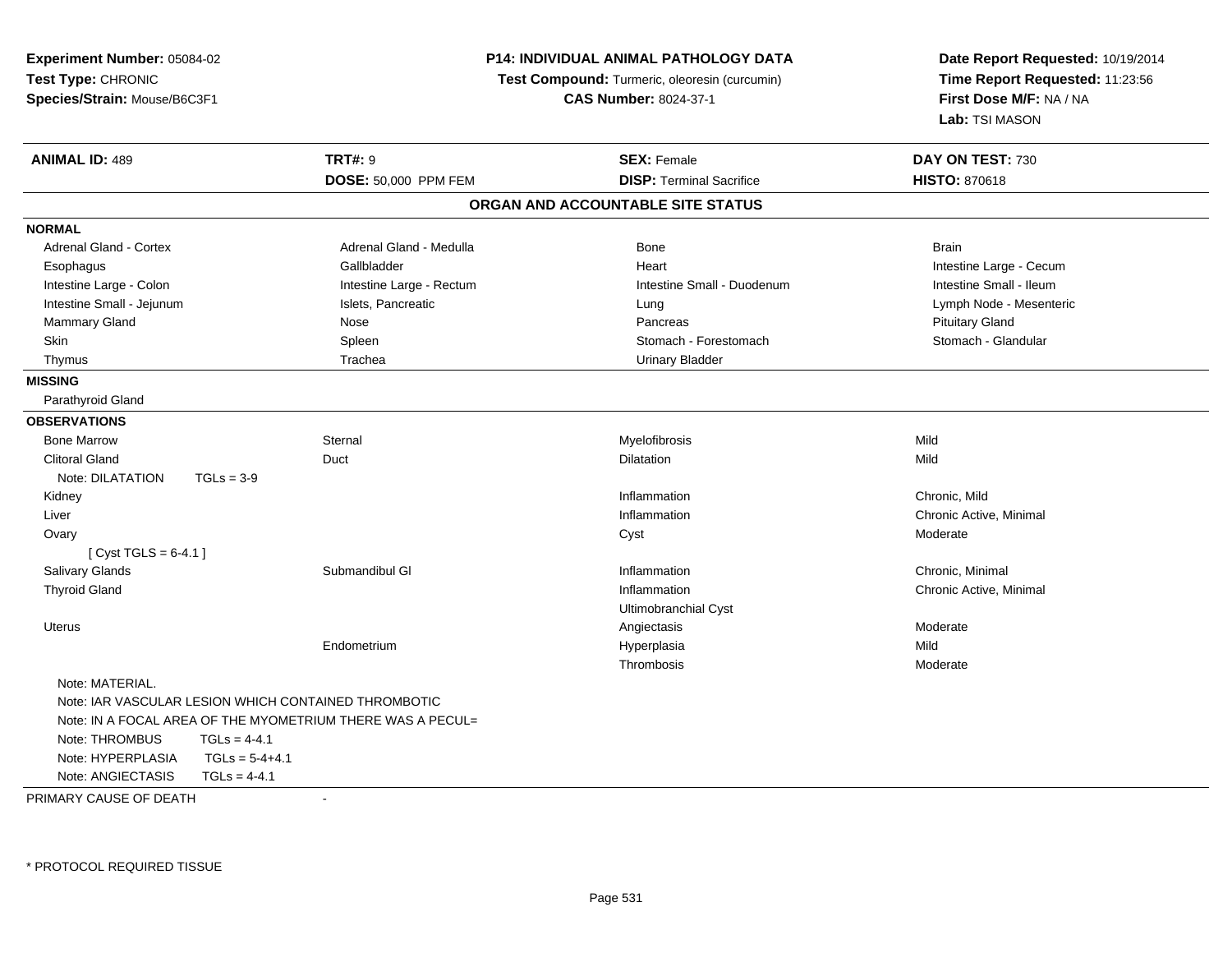| <b>Experiment Number: 05084-02</b><br><b>Test Type: CHRONIC</b><br>Species/Strain: Mouse/B6C3F1 | <b>P14: INDIVIDUAL ANIMAL PATHOLOGY DATA</b><br>Test Compound: Turmeric, oleoresin (curcumin)<br><b>CAS Number: 8024-37-1</b> |                                                       | Date Report Requested: 10/19/2014<br>Time Report Requested: 11:23:56<br>First Dose M/F: NA / NA<br>Lab: TSI MASON |
|-------------------------------------------------------------------------------------------------|-------------------------------------------------------------------------------------------------------------------------------|-------------------------------------------------------|-------------------------------------------------------------------------------------------------------------------|
| <b>ANIMAL ID: 489</b>                                                                           | <b>TRT#: 9</b><br><b>DOSE: 50.000 PPM FEM</b>                                                                                 | <b>SEX: Female</b><br><b>DISP:</b> Terminal Sacrifice | DAY ON TEST: 730<br><b>HISTO: 870618</b>                                                                          |
|                                                                                                 |                                                                                                                               | ORGAN AND ACCOUNTABLE SITE STATUS                     |                                                                                                                   |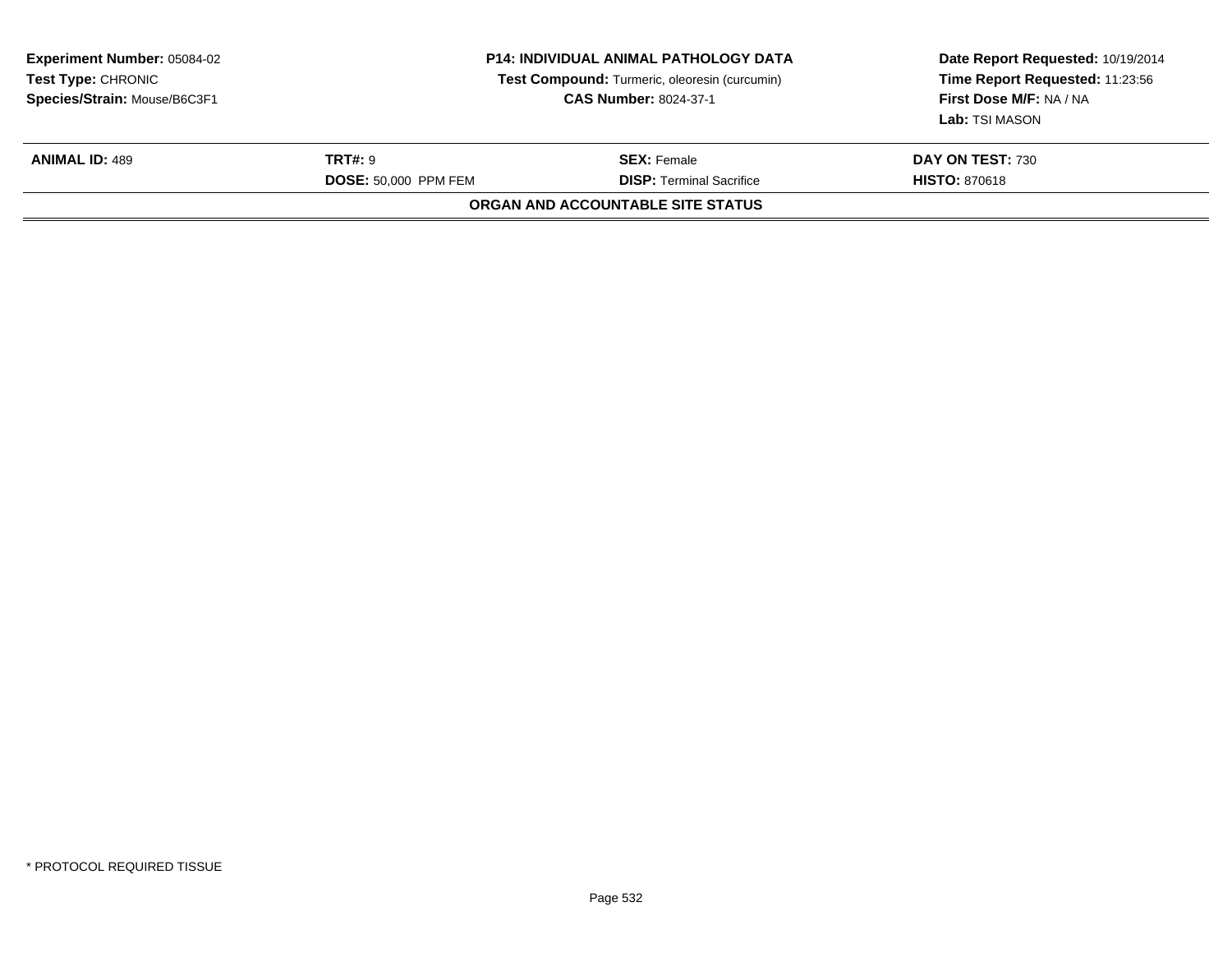| Experiment Number: 05084-02<br>Test Type: CHRONIC<br>Species/Strain: Mouse/B6C3F1 |                          | P14: INDIVIDUAL ANIMAL PATHOLOGY DATA<br>Test Compound: Turmeric, oleoresin (curcumin)<br><b>CAS Number: 8024-37-1</b> | Date Report Requested: 10/19/2014<br>Time Report Requested: 11:23:56<br>First Dose M/F: NA / NA<br>Lab: TSI MASON |
|-----------------------------------------------------------------------------------|--------------------------|------------------------------------------------------------------------------------------------------------------------|-------------------------------------------------------------------------------------------------------------------|
| <b>ANIMAL ID: 490</b>                                                             | <b>TRT#: 9</b>           | <b>SEX: Female</b>                                                                                                     | DAY ON TEST: 730                                                                                                  |
|                                                                                   | DOSE: 50,000 PPM FEM     | <b>DISP: Terminal Sacrifice</b>                                                                                        | <b>HISTO: 870619</b>                                                                                              |
|                                                                                   |                          | ORGAN AND ACCOUNTABLE SITE STATUS                                                                                      |                                                                                                                   |
| <b>NORMAL</b>                                                                     |                          |                                                                                                                        |                                                                                                                   |
| <b>Adrenal Gland - Cortex</b>                                                     | Adrenal Gland - Medulla  | <b>Bone</b>                                                                                                            | <b>Bone Marrow</b>                                                                                                |
| Esophagus                                                                         | Gallbladder              | Heart                                                                                                                  | Intestine Large - Cecum                                                                                           |
| Intestine Large - Colon                                                           | Intestine Large - Rectum | Intestine Small - Duodenum                                                                                             | Intestine Small - Ileum                                                                                           |
| Intestine Small - Jejunum                                                         | Islets, Pancreatic       | Lymph Node - Mesenteric                                                                                                | Mammary Gland                                                                                                     |
| Nose                                                                              | Ovary                    | Pancreas                                                                                                               | <b>Skin</b>                                                                                                       |
| Spleen                                                                            | Stomach - Forestomach    | Stomach - Glandular                                                                                                    | Thymus                                                                                                            |
| <b>Thyroid Gland</b>                                                              | Trachea                  | <b>Urinary Bladder</b>                                                                                                 |                                                                                                                   |
| <b>MISSING</b>                                                                    |                          |                                                                                                                        |                                                                                                                   |
| Parathyroid Gland                                                                 |                          |                                                                                                                        |                                                                                                                   |
| <b>OBSERVATIONS</b>                                                               |                          |                                                                                                                        |                                                                                                                   |
| <b>Brain</b>                                                                      | Thalamus                 | Mineralization                                                                                                         | Minimal                                                                                                           |
| Kidney                                                                            |                          | Inflammation                                                                                                           | Chronic, Minimal                                                                                                  |
| Liver                                                                             |                          | Hepatocellular Adenoma                                                                                                 | Multiple                                                                                                          |
|                                                                                   |                          | Inflammation                                                                                                           | Chronic Active, Minimal                                                                                           |
| [Hepatocellular Adenoma TGLS = 1,4-2]                                             |                          |                                                                                                                        |                                                                                                                   |
| Lung                                                                              |                          | Alveolar/Bronchiolar Adenoma                                                                                           |                                                                                                                   |
| [ Alveolar/Bronchiolar Adenoma TGLS = 2-1 ]                                       |                          |                                                                                                                        |                                                                                                                   |
| <b>Pituitary Gland</b>                                                            | <b>Pars Distalis</b>     | Adenoma                                                                                                                |                                                                                                                   |
| [Adenoma TGLS = $3-7.1$ ]                                                         |                          |                                                                                                                        |                                                                                                                   |
| <b>Salivary Glands</b>                                                            | Sublingul GI             | Inflammation                                                                                                           | Chronic, Minimal                                                                                                  |
|                                                                                   | Submandibul GI           | Inflammation                                                                                                           | Chronic, Minimal                                                                                                  |
| <b>Uterus</b>                                                                     |                          | Hydrometra                                                                                                             | Minimal                                                                                                           |
|                                                                                   | Endometrium              | Hyperplasia                                                                                                            | Minimal                                                                                                           |
| PRIMARY CAUSE OF DEATH                                                            |                          |                                                                                                                        |                                                                                                                   |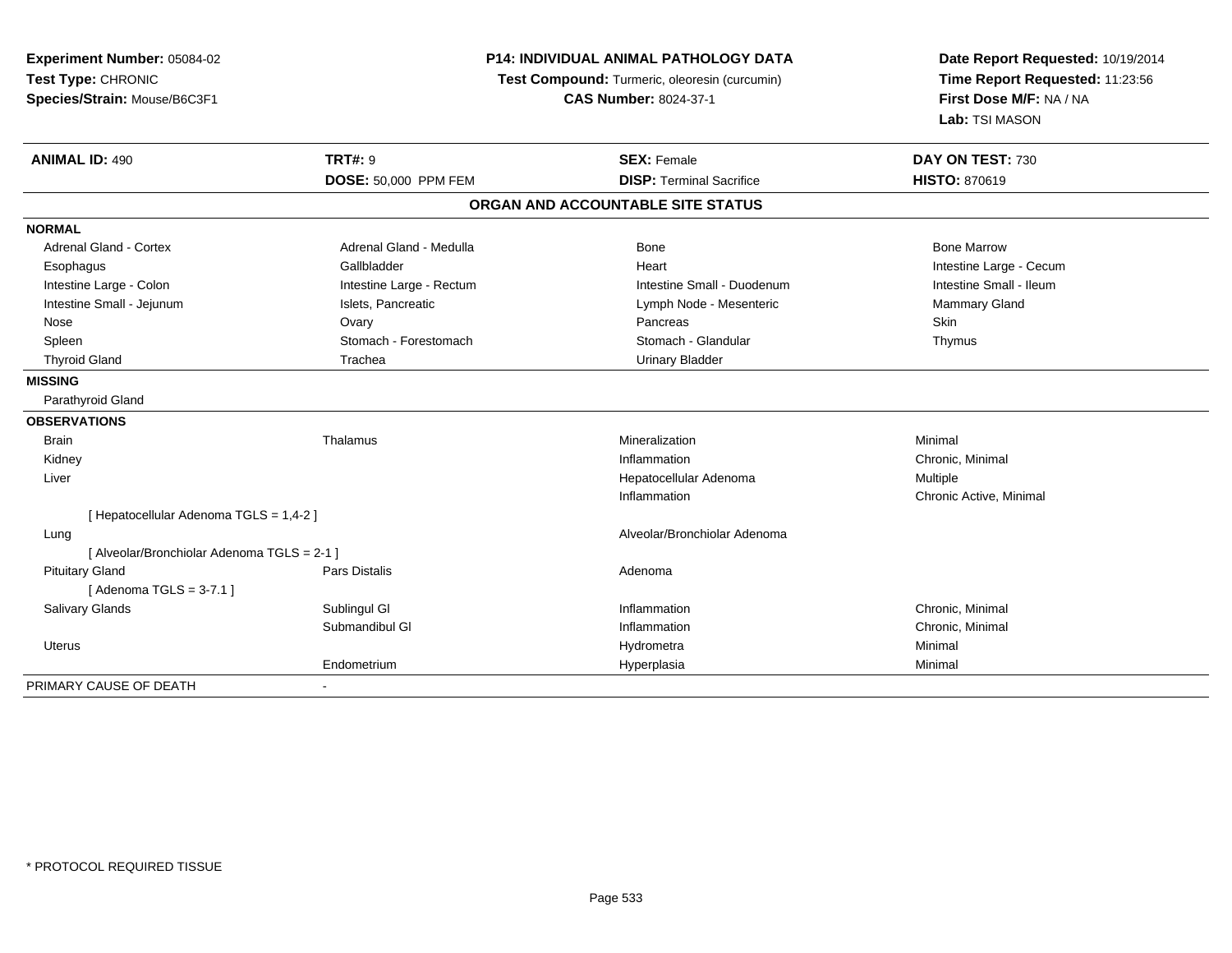| Experiment Number: 05084-02<br>Test Type: CHRONIC<br>Species/Strain: Mouse/B6C3F1 | <b>P14: INDIVIDUAL ANIMAL PATHOLOGY DATA</b><br>Test Compound: Turmeric, oleoresin (curcumin)<br><b>CAS Number: 8024-37-1</b> |                                   | Date Report Requested: 10/19/2014<br>Time Report Requested: 11:23:56<br>First Dose M/F: NA / NA<br>Lab: TSI MASON |
|-----------------------------------------------------------------------------------|-------------------------------------------------------------------------------------------------------------------------------|-----------------------------------|-------------------------------------------------------------------------------------------------------------------|
| <b>ANIMAL ID: 491</b>                                                             | <b>TRT#: 9</b>                                                                                                                | <b>SEX: Female</b>                | DAY ON TEST: 450                                                                                                  |
|                                                                                   | DOSE: 50,000 PPM FEM                                                                                                          | <b>DISP: Interval Sacrifice</b>   | <b>HISTO: 853400</b>                                                                                              |
|                                                                                   |                                                                                                                               | ORGAN AND ACCOUNTABLE SITE STATUS |                                                                                                                   |
| <b>NORMAL</b>                                                                     |                                                                                                                               |                                   |                                                                                                                   |
| Adrenal Gland - Cortex                                                            | Adrenal Gland - Medulla                                                                                                       | <b>Bone</b>                       | <b>Bone Marrow</b>                                                                                                |
| Esophagus                                                                         | Gallbladder                                                                                                                   | Intestine Large - Colon           | Intestine Large - Rectum                                                                                          |
| Intestine Small - Duodenum                                                        | Intestine Small - Jejunum                                                                                                     | Islets, Pancreatic                | Liver                                                                                                             |
| Lung                                                                              | Lymph Node - Mesenteric                                                                                                       | Mammary Gland                     | <b>Nose</b>                                                                                                       |
| Ovary                                                                             | Parathyroid Gland                                                                                                             | Skin                              | Spleen                                                                                                            |
| Stomach - Forestomach                                                             | Thymus                                                                                                                        | <b>Thyroid Gland</b>              | Trachea                                                                                                           |
| <b>MISSING</b>                                                                    |                                                                                                                               |                                   |                                                                                                                   |
| <b>Pituitary Gland</b>                                                            |                                                                                                                               |                                   |                                                                                                                   |
| <b>OBSERVATIONS</b>                                                               |                                                                                                                               |                                   |                                                                                                                   |
| <b>Brain</b>                                                                      | Thalamus                                                                                                                      | Mineralization                    | Minimal                                                                                                           |
| Heart                                                                             |                                                                                                                               | Cardiomyopathy                    | Minimal                                                                                                           |
| Intestine Large                                                                   | Cecum, Epithelium                                                                                                             | Pigmentation                      | Minimal                                                                                                           |
| <b>Intestine Small</b>                                                            | Epithelium, Ileum                                                                                                             | Pigmentation                      | Minimal                                                                                                           |
| Kidney                                                                            |                                                                                                                               | Inflammation                      | Chronic, Mild                                                                                                     |
| Pancreas                                                                          |                                                                                                                               | Inflammation                      | Chronic, Minimal                                                                                                  |
| <b>Salivary Glands</b>                                                            | Submandibul GI                                                                                                                | Inflammation                      | Chronic, Mild                                                                                                     |
| Stomach                                                                           | Epithelium, Glandular                                                                                                         | Pigmentation                      | Minimal                                                                                                           |
| Note: PIGMENT<br>$TGLs = 4-3$                                                     |                                                                                                                               |                                   |                                                                                                                   |
| <b>Urinary Bladder</b>                                                            |                                                                                                                               | Inflammation                      | Chronic, Minimal                                                                                                  |
| <b>Uterus</b>                                                                     |                                                                                                                               | Hydrometra                        | Moderate                                                                                                          |
|                                                                                   | Endometrium                                                                                                                   | Hyperplasia                       | Moderate                                                                                                          |
| Note: HYDROMETRA<br>$TGLs = 2-4.1$                                                |                                                                                                                               |                                   |                                                                                                                   |
| Note: HYPERPLASIA<br>$TGLs = 2,3-4.1$                                             |                                                                                                                               |                                   |                                                                                                                   |
| PRIMARY CAUSE OF DEATH                                                            |                                                                                                                               |                                   |                                                                                                                   |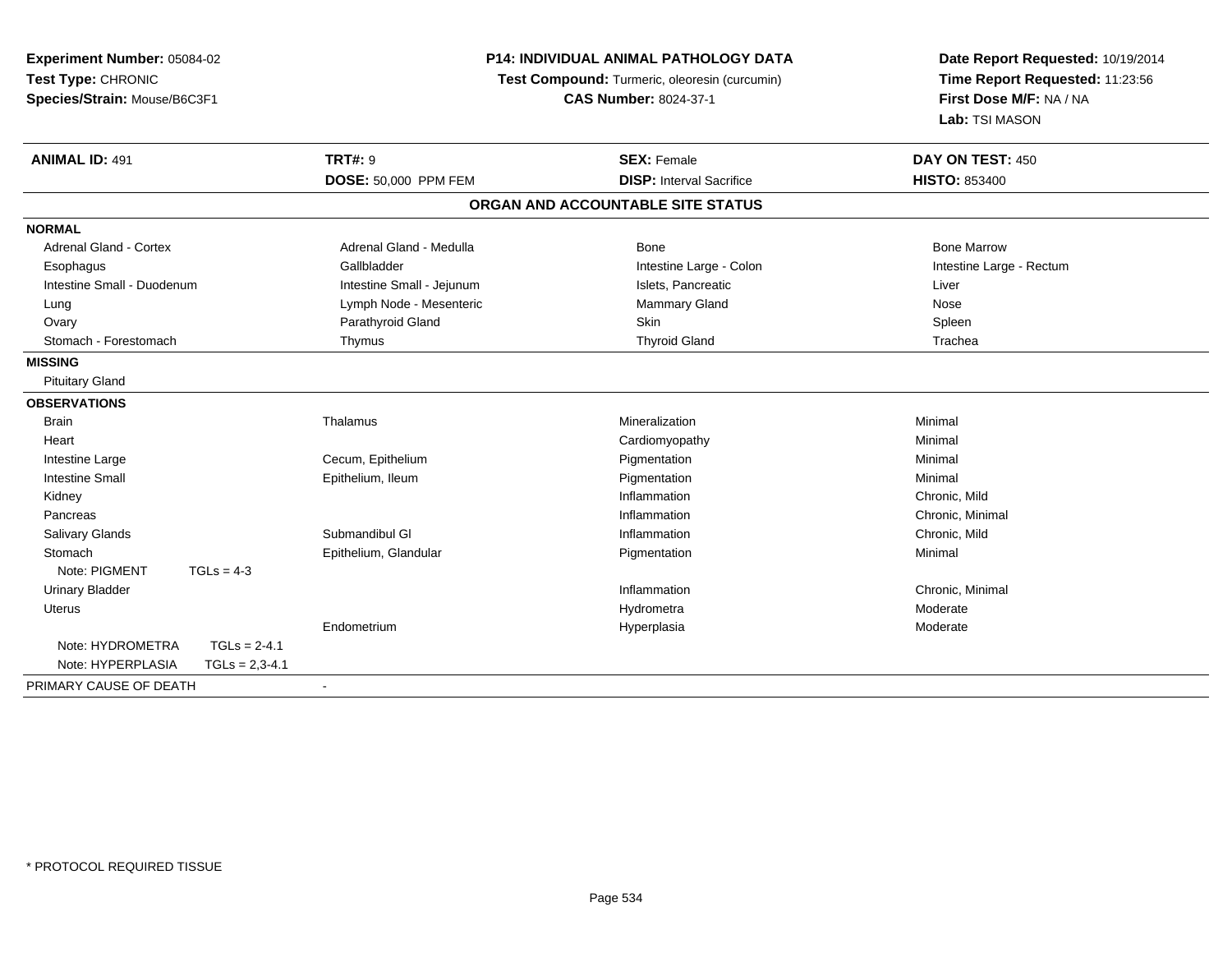| Experiment Number: 05084-02<br>Test Type: CHRONIC<br>Species/Strain: Mouse/B6C3F1                               | <b>P14: INDIVIDUAL ANIMAL PATHOLOGY DATA</b><br>Test Compound: Turmeric, oleoresin (curcumin)<br><b>CAS Number: 8024-37-1</b> |                                   | Date Report Requested: 10/19/2014<br>Time Report Requested: 11:23:56<br>First Dose M/F: NA / NA<br>Lab: TSI MASON |
|-----------------------------------------------------------------------------------------------------------------|-------------------------------------------------------------------------------------------------------------------------------|-----------------------------------|-------------------------------------------------------------------------------------------------------------------|
| <b>ANIMAL ID: 492</b>                                                                                           | <b>TRT#: 9</b>                                                                                                                | <b>SEX: Female</b>                | DAY ON TEST: 730                                                                                                  |
|                                                                                                                 | DOSE: 50,000 PPM FEM                                                                                                          | <b>DISP: Terminal Sacrifice</b>   | <b>HISTO: 870620</b>                                                                                              |
|                                                                                                                 |                                                                                                                               | ORGAN AND ACCOUNTABLE SITE STATUS |                                                                                                                   |
| <b>NORMAL</b>                                                                                                   |                                                                                                                               |                                   |                                                                                                                   |
| Bone                                                                                                            | Esophagus                                                                                                                     | Gallbladder                       | Heart                                                                                                             |
| Intestine Large - Cecum                                                                                         | Intestine Large - Colon                                                                                                       | Intestine Large - Rectum          | Intestine Small - Duodenum                                                                                        |
| Intestine Small - Ileum                                                                                         | Intestine Small - Jejunum                                                                                                     | Islets, Pancreatic                | Lung                                                                                                              |
| Lymph Node - Mesenteric                                                                                         | Mammary Gland                                                                                                                 | Nose                              | Pancreas                                                                                                          |
| Skin                                                                                                            | Spleen                                                                                                                        | Stomach - Glandular               | Thymus                                                                                                            |
| Trachea                                                                                                         | <b>Urinary Bladder</b>                                                                                                        |                                   |                                                                                                                   |
| <b>MISSING</b>                                                                                                  |                                                                                                                               |                                   |                                                                                                                   |
| <b>Adrenal Gland - Cortex</b>                                                                                   | Adrenal Gland - Medulla                                                                                                       | Parathyroid Gland                 |                                                                                                                   |
| <b>OBSERVATIONS</b>                                                                                             |                                                                                                                               |                                   |                                                                                                                   |
| <b>Bone Marrow</b>                                                                                              | Sternal                                                                                                                       | Myelofibrosis                     | Minimal                                                                                                           |
| Brain                                                                                                           | Thalamus                                                                                                                      | Mineralization                    | Minimal                                                                                                           |
| Kidney                                                                                                          |                                                                                                                               | Inflammation                      | Chronic, Mild                                                                                                     |
| Liver                                                                                                           |                                                                                                                               | Inflammation                      | Chronic Active, Minimal                                                                                           |
| Ovary                                                                                                           |                                                                                                                               | Cyst                              | Mild                                                                                                              |
|                                                                                                                 |                                                                                                                               | Luteoma                           |                                                                                                                   |
| <b>Pituitary Gland</b>                                                                                          | Pars Distalis                                                                                                                 | Adenoma                           |                                                                                                                   |
| Note: ADENOMA<br>$TGLs = 3-7$                                                                                   |                                                                                                                               |                                   |                                                                                                                   |
| Salivary Glands                                                                                                 | Submandibul GI                                                                                                                | Inflammation                      | Chronic, Minimal                                                                                                  |
| Stomach                                                                                                         | Forestomach                                                                                                                   | Acanthosis                        | Minimal                                                                                                           |
|                                                                                                                 | Forestomach                                                                                                                   | Hyperkeratosis                    | Minimal                                                                                                           |
|                                                                                                                 | Forestomach                                                                                                                   | Inflammation                      | Chronic Active, Minimal                                                                                           |
| Note: INFLAMMATION<br>$TGLs = 4-3.1$<br>Note: HYPERKERATOSIS TGLs = 4-3.1<br>Note: ACANTHOSIS<br>$TGLs = 4-3.1$ |                                                                                                                               |                                   |                                                                                                                   |
| <b>Thyroid Gland</b>                                                                                            | <b>Follicular Cel</b>                                                                                                         | Hyperplasia                       | Minimal                                                                                                           |
| Uterus                                                                                                          | Endometrium                                                                                                                   | Hyperplasia                       | Mild                                                                                                              |
| PRIMARY CAUSE OF DEATH                                                                                          |                                                                                                                               |                                   |                                                                                                                   |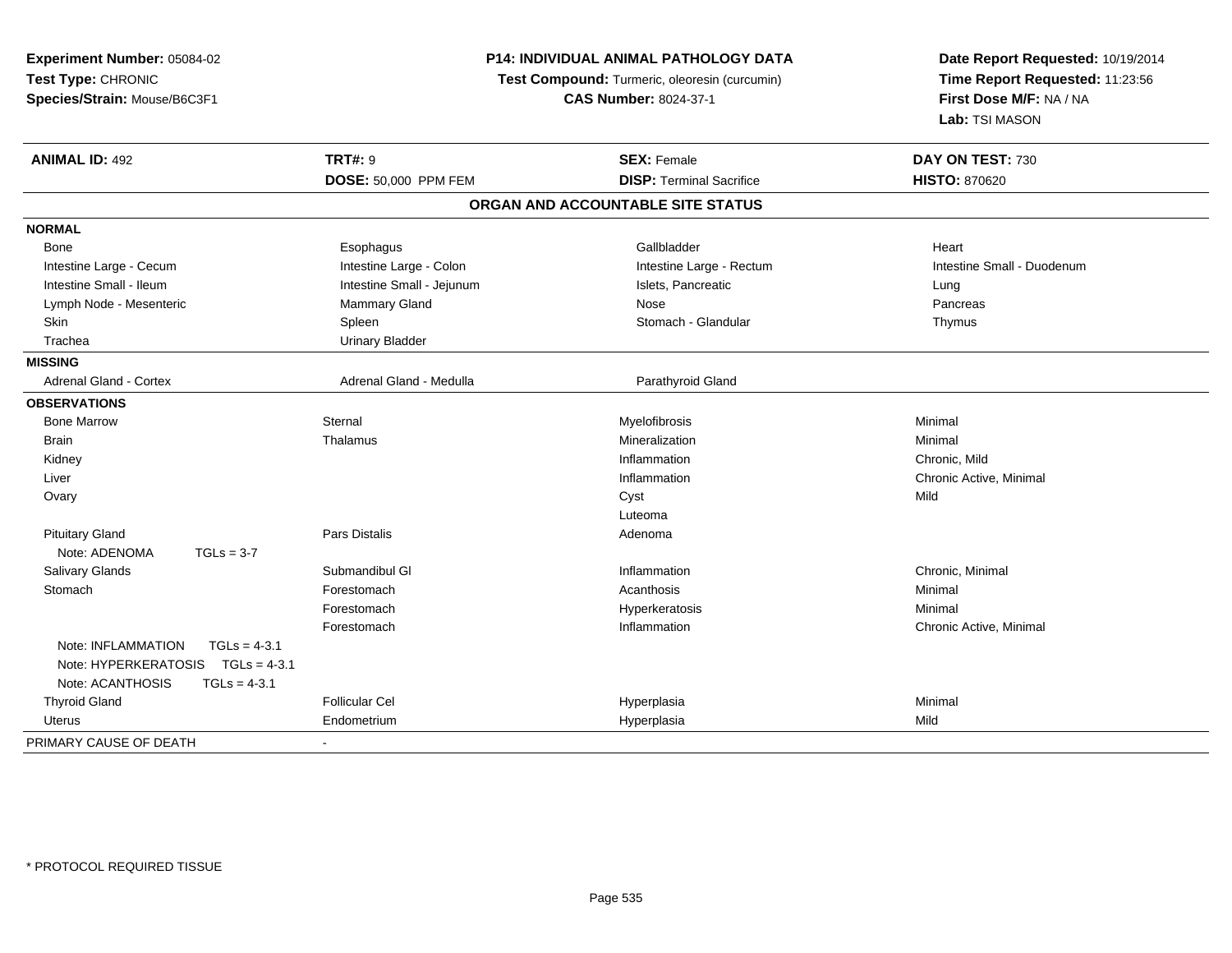| <b>Experiment Number: 05084-02</b> | <b>P14: INDIVIDUAL ANIMAL PATHOLOGY DATA</b><br>Test Compound: Turmeric, oleoresin (curcumin) |                                   | Date Report Requested: 10/19/2014 |  |
|------------------------------------|-----------------------------------------------------------------------------------------------|-----------------------------------|-----------------------------------|--|
| Test Type: CHRONIC                 |                                                                                               |                                   | Time Report Requested: 11:23:56   |  |
| Species/Strain: Mouse/B6C3F1       |                                                                                               | <b>CAS Number: 8024-37-1</b>      | First Dose M/F: NA / NA           |  |
|                                    |                                                                                               |                                   | Lab: TSI MASON                    |  |
| <b>ANIMAL ID: 493</b>              | <b>TRT#: 9</b>                                                                                | <b>SEX: Female</b>                | DAY ON TEST: 730                  |  |
|                                    | DOSE: 50,000 PPM FEM                                                                          | <b>DISP: Terminal Sacrifice</b>   | <b>HISTO: 870621</b>              |  |
|                                    |                                                                                               | ORGAN AND ACCOUNTABLE SITE STATUS |                                   |  |
| <b>NORMAL</b>                      |                                                                                               |                                   |                                   |  |
| <b>Adrenal Gland - Cortex</b>      | Adrenal Gland - Medulla                                                                       | Bone                              | <b>Bone Marrow</b>                |  |
| <b>Brain</b>                       | Esophagus                                                                                     | Eye                               | Gallbladder                       |  |
| Heart                              | Intestine Large - Cecum                                                                       | Intestine Large - Colon           | Intestine Large - Rectum          |  |
| Intestine Small - Duodenum         | Intestine Small - Ileum                                                                       | Intestine Small - Jejunum         | Islets, Pancreatic                |  |
| Lung                               | Lymph Node - Mesenteric                                                                       | Mammary Gland                     | Pancreas                          |  |
| Parathyroid Gland                  | <b>Pituitary Gland</b>                                                                        | Skin                              | Spleen                            |  |
| Stomach - Forestomach              | Stomach - Glandular                                                                           | Thymus                            | <b>Thyroid Gland</b>              |  |
| Trachea                            | <b>Urinary Bladder</b>                                                                        |                                   |                                   |  |
| <b>OBSERVATIONS</b>                |                                                                                               |                                   |                                   |  |
| <b>Harderian Gland</b>             |                                                                                               | Adenoma                           |                                   |  |
| [Adenoma TGLS = $3-9$ ]            |                                                                                               |                                   |                                   |  |
| Kidney                             |                                                                                               | Inflammation                      | Chronic, Minimal                  |  |
| Liver                              |                                                                                               | <b>Clear Cell Focus</b>           | Minimal                           |  |
|                                    |                                                                                               | Inflammation                      | Chronic Active, Minimal           |  |
| [Clear Cell Focus TGLS = 4,5-2]    |                                                                                               |                                   |                                   |  |
| Nose                               |                                                                                               | Inflammation                      | Acute, Minimal                    |  |
| Ovary                              |                                                                                               | Cyst                              | Minimal                           |  |
| <b>Salivary Glands</b>             | Submandibul GI                                                                                | Inflammation                      | Chronic, Minimal                  |  |
| Uterus                             | Endometrium                                                                                   | Hyperplasia                       | Mild                              |  |
| PRIMARY CAUSE OF DEATH             |                                                                                               |                                   |                                   |  |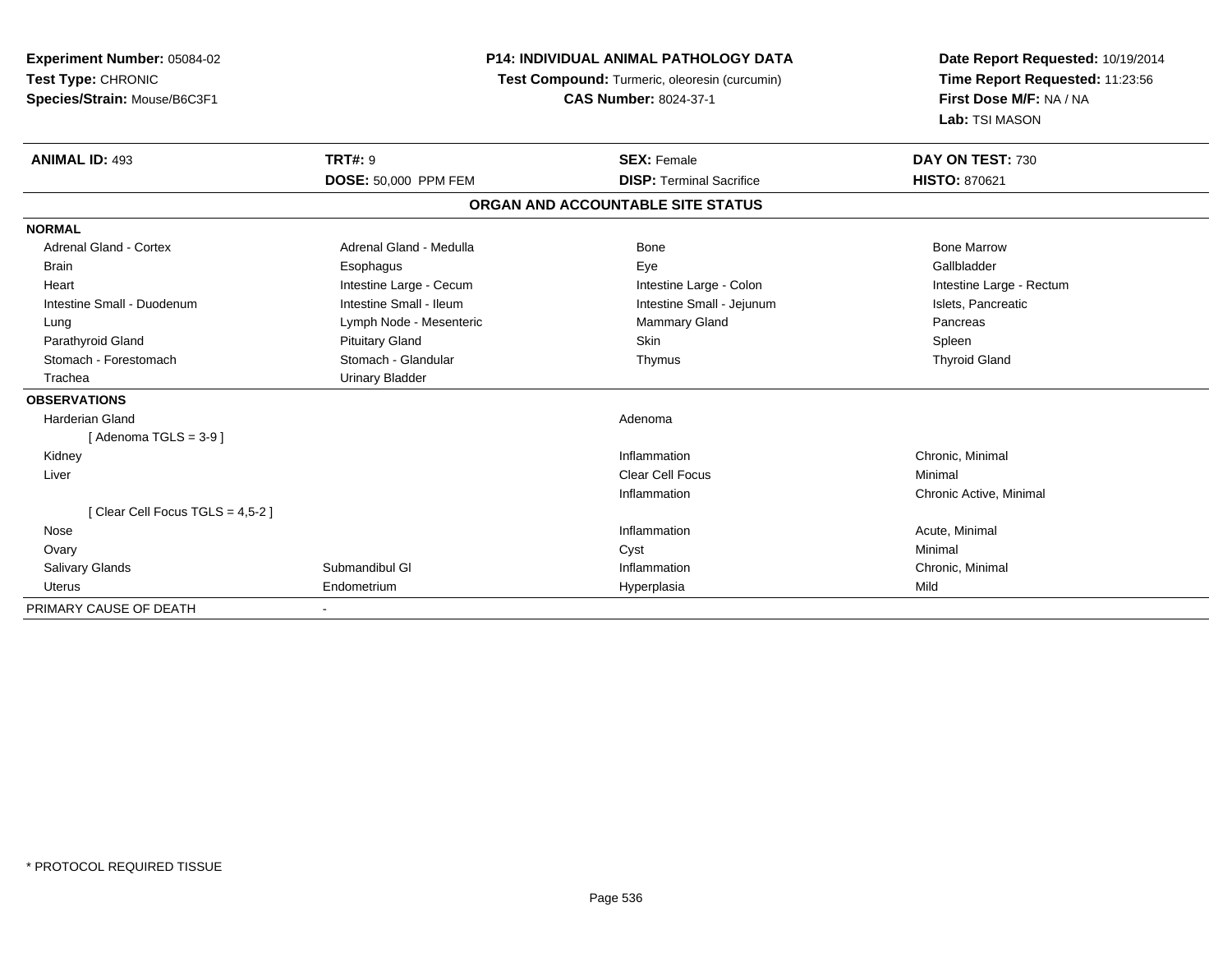| Experiment Number: 05084-02<br>Test Type: CHRONIC<br>Species/Strain: Mouse/B6C3F1 |              | <b>P14: INDIVIDUAL ANIMAL PATHOLOGY DATA</b><br>Test Compound: Turmeric, oleoresin (curcumin)<br><b>CAS Number: 8024-37-1</b> |                                   | Date Report Requested: 10/19/2014<br>Time Report Requested: 11:23:56<br>First Dose M/F: NA / NA<br>Lab: TSI MASON |
|-----------------------------------------------------------------------------------|--------------|-------------------------------------------------------------------------------------------------------------------------------|-----------------------------------|-------------------------------------------------------------------------------------------------------------------|
| <b>ANIMAL ID: 494</b>                                                             |              | <b>TRT#: 9</b>                                                                                                                | <b>SEX: Female</b>                | DAY ON TEST: 730                                                                                                  |
|                                                                                   |              | DOSE: 50,000 PPM FEM                                                                                                          | <b>DISP: Terminal Sacrifice</b>   | <b>HISTO: 870622</b>                                                                                              |
|                                                                                   |              |                                                                                                                               | ORGAN AND ACCOUNTABLE SITE STATUS |                                                                                                                   |
| <b>NORMAL</b>                                                                     |              |                                                                                                                               |                                   |                                                                                                                   |
| <b>Adrenal Gland - Cortex</b>                                                     |              | Bone                                                                                                                          | Esophagus                         | Gallbladder                                                                                                       |
| Heart                                                                             |              | Intestine Large - Cecum                                                                                                       | Intestine Large - Colon           | Intestine Large - Rectum                                                                                          |
| Intestine Small - Duodenum                                                        |              | Intestine Small - Ileum                                                                                                       | Intestine Small - Jejunum         | Islets, Pancreatic                                                                                                |
| Lung                                                                              |              | Lymph Node - Mesenteric                                                                                                       | Mammary Gland                     | Ovary                                                                                                             |
| Pancreas                                                                          |              | <b>Pituitary Gland</b>                                                                                                        | Skin                              | Spleen                                                                                                            |
| Stomach - Forestomach                                                             |              | Stomach - Glandular                                                                                                           | Thymus                            | <b>Thyroid Gland</b>                                                                                              |
| Trachea                                                                           |              | <b>Urinary Bladder</b>                                                                                                        |                                   |                                                                                                                   |
| <b>MISSING</b>                                                                    |              |                                                                                                                               |                                   |                                                                                                                   |
| Parathyroid Gland                                                                 |              |                                                                                                                               |                                   |                                                                                                                   |
| <b>INSUFFICIENT TISSUE</b>                                                        |              |                                                                                                                               |                                   |                                                                                                                   |
| Adrenal Gland - Medulla                                                           |              |                                                                                                                               |                                   |                                                                                                                   |
| <b>OBSERVATIONS</b>                                                               |              |                                                                                                                               |                                   |                                                                                                                   |
| <b>Bone Marrow</b>                                                                |              | Sternal                                                                                                                       | Myelofibrosis                     | Minimal                                                                                                           |
| Brain                                                                             |              | Thalamus                                                                                                                      | Mineralization                    | Minimal                                                                                                           |
| <b>Clitoral Gland</b>                                                             |              | Duct                                                                                                                          | <b>Dilatation</b>                 | Minimal                                                                                                           |
|                                                                                   |              |                                                                                                                               | Pigmentation                      | Minimal                                                                                                           |
| [ Pigmentation TGLS = 2-9 ]                                                       |              |                                                                                                                               |                                   |                                                                                                                   |
| Kidney                                                                            |              |                                                                                                                               | Inflammation                      | Chronic, Minimal                                                                                                  |
| Liver                                                                             |              |                                                                                                                               | <b>Eosinophilic Focus</b>         | Minimal                                                                                                           |
|                                                                                   |              |                                                                                                                               | Inflammation                      | Chronic Active, Minimal                                                                                           |
| Note: EOSIN FOCUS                                                                 | $TGLs = 5-2$ |                                                                                                                               |                                   |                                                                                                                   |
| Nose                                                                              |              |                                                                                                                               | Inflammation                      | Acute, Minimal                                                                                                    |
| Salivary Glands                                                                   |              | Submandibul GI                                                                                                                | Inflammation                      | Chronic, Minimal                                                                                                  |
| <b>Uterus</b>                                                                     |              | Endometrium                                                                                                                   | Hyperplasia                       | Minimal                                                                                                           |
| Note: HYPERPLASIA                                                                 | $TGLs = 3-4$ |                                                                                                                               |                                   |                                                                                                                   |
| PRIMARY CAUSE OF DEATH                                                            |              | $\blacksquare$                                                                                                                |                                   |                                                                                                                   |